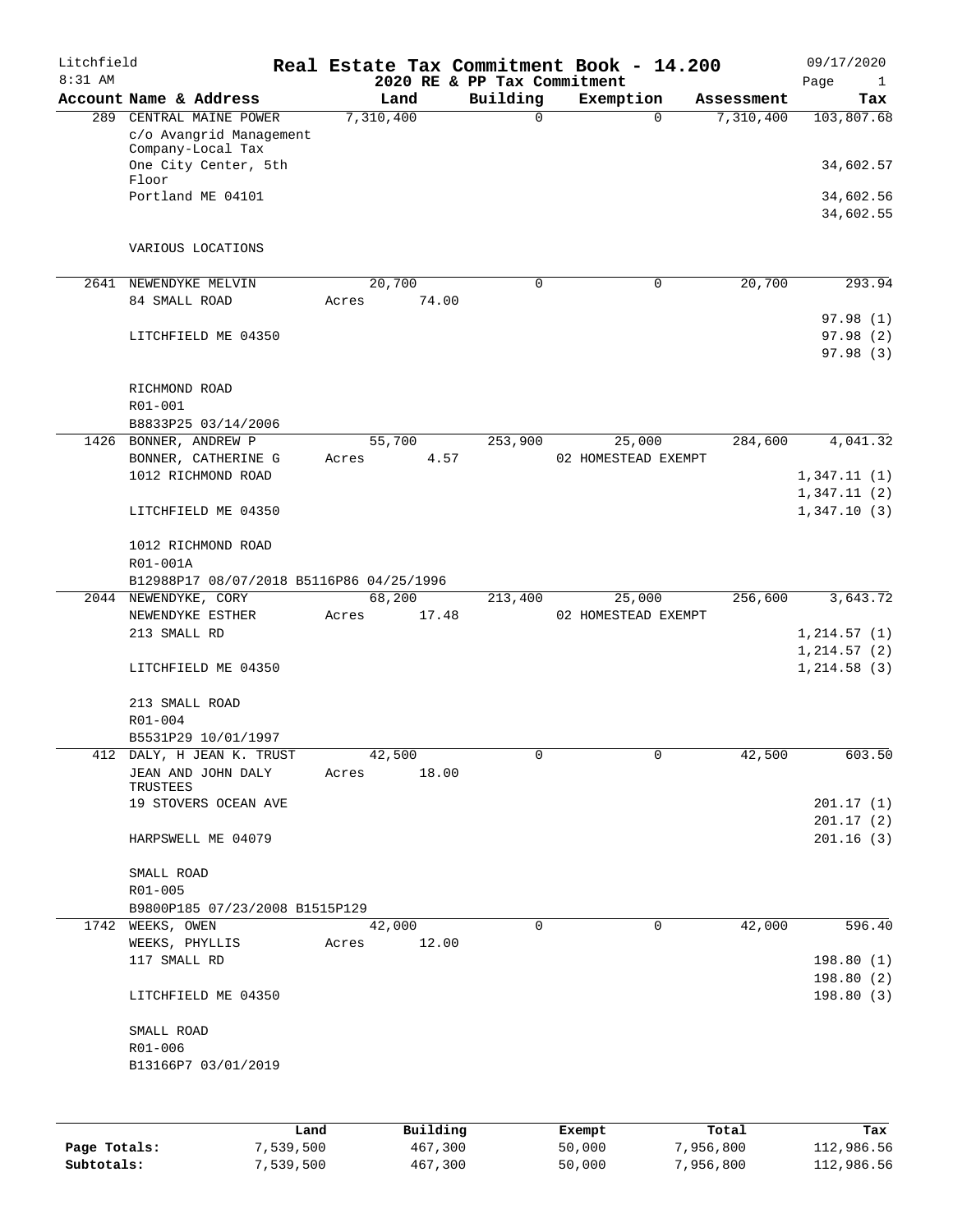| Litchfield<br>8:31 AM |                               |       |          | 2020 RE & PP Tax Commitment | Real Estate Tax Commitment Book - 14.200 |                     | 09/17/2020<br>Page<br>2 |
|-----------------------|-------------------------------|-------|----------|-----------------------------|------------------------------------------|---------------------|-------------------------|
|                       | Account Name & Address        |       | Land     | Building                    | Exemption                                | Assessment          | Tax                     |
|                       | 357 NEWENDYKE, CORY L         |       | 57,000   | 92,000                      |                                          | 149,000<br>$\Omega$ | 2,115.80                |
|                       | 213 SMALL ROAD                | Acres | 5.00     |                             |                                          |                     |                         |
|                       |                               |       |          |                             |                                          |                     | 705.27(1)               |
|                       | LITCHFIELD ME 04350           |       |          |                             |                                          |                     | 705.27(2)               |
|                       |                               |       |          |                             |                                          |                     | 705.26(3)               |
|                       |                               |       |          |                             |                                          |                     |                         |
|                       | 160 SMALL ROAD                |       |          |                             |                                          |                     |                         |
|                       | R01-007                       |       |          |                             |                                          |                     |                         |
|                       | B13227P275 06/04/2019         |       |          |                             |                                          |                     |                         |
|                       | 1836 WEEKS, SCOTT             |       | 48,300   | 188,000                     | 25,000                                   | 211,300             | 3,000.46                |
|                       | WEEKS, MICHELLE               | Acres | 2.10     |                             | 02 HOMESTEAD EXEMPT                      |                     |                         |
|                       | 188 SMALL RD                  |       |          |                             |                                          |                     | 1,000.15(1)             |
|                       |                               |       |          |                             |                                          |                     | 1,000.15(2)             |
|                       | LITCHFIELD ME 04350           |       |          |                             |                                          |                     | 1,000.16(3)             |
|                       | 188 SMALL ROAD                |       |          |                             |                                          |                     |                         |
|                       | $R01 - 008$                   |       |          |                             |                                          |                     |                         |
|                       | B6971P241                     |       |          |                             |                                          |                     |                         |
| 1741                  | TOBIO, FRANCIS A (HEIRS       |       | 49,200   | 108,700                     |                                          | 157,900<br>0        | 2,242.18                |
|                       | OF)                           |       |          |                             |                                          |                     |                         |
|                       | 1076 RICHMOND ROAD            | Acres | 2.41     |                             |                                          |                     |                         |
|                       |                               |       |          |                             |                                          |                     | 747.39 (1)              |
|                       | LITCHFIELD ME 04350           |       |          |                             |                                          |                     | 747.39(2)               |
|                       |                               |       |          |                             |                                          |                     | 747.40(3)               |
|                       |                               |       |          |                             |                                          |                     |                         |
|                       | 1076 RICHMOND ROAD            |       |          |                             |                                          |                     |                         |
|                       | R01-009                       |       |          |                             |                                          |                     |                         |
|                       | 1402 PORTER, VIRGINIA         |       | 240,000  | 144,700                     |                                          | 0<br>384,700        | 5,462.74                |
|                       | PORTER TAMMY V                | Acres | 18.00    |                             |                                          |                     |                         |
|                       | 1112 RICHMOND RD              |       |          |                             |                                          |                     | 1,820.91(1)             |
|                       |                               |       |          |                             |                                          |                     | 1,820.91(2)             |
|                       | LITCHFIELD ME 04350           |       |          |                             |                                          |                     | 1,820.92(3)             |
|                       | 1112 RICHMOND ROAD            |       |          |                             |                                          |                     |                         |
|                       | R01-010                       |       |          |                             |                                          |                     |                         |
|                       | B8010P83 06/28/2004 B1035P168 |       |          |                             |                                          |                     |                         |
|                       | 445 PORTER, TAMMY             |       | 45,000   | 10,200                      |                                          | 55,200<br>0         | 783.84                  |
|                       | 1112 RICHMOND ROAD            | Acres | 1.00     |                             |                                          |                     |                         |
|                       |                               |       |          |                             |                                          |                     | 261.28(1)               |
|                       | LITCHFIELD ME 04350           |       |          |                             |                                          |                     | 261.28(2)               |
|                       |                               |       |          |                             |                                          |                     | 261.28(3)               |
|                       |                               |       |          |                             |                                          |                     |                         |
|                       | 224 SMALL ROAD                |       |          |                             |                                          |                     |                         |
|                       | R01-010A                      |       |          |                             |                                          |                     |                         |
|                       | B5914P72                      |       |          |                             |                                          |                     |                         |
|                       | 1653 PALMER ROBBIE            |       | $\Omega$ | 9,700                       | 9,700                                    | 0                   | 0.00                    |
|                       | PALMER LINDA                  |       |          |                             | 02 HOMESTEAD EXEMPT                      |                     |                         |
|                       | 4 PORTER PARK LANE            |       |          |                             |                                          |                     |                         |
|                       |                               |       |          |                             |                                          |                     |                         |
|                       | LITCHFIELD ME 04350           |       |          |                             |                                          |                     |                         |
|                       |                               |       |          |                             |                                          |                     |                         |
|                       | 4 PORTER PARK LANE            |       |          |                             |                                          |                     |                         |
|                       | R01-010-ON-1                  |       |          |                             |                                          |                     |                         |
|                       |                               |       |          |                             |                                          |                     |                         |
|                       |                               |       |          |                             |                                          |                     |                         |

|              | Land      | Building  | Exempt | Total     | Tax        |
|--------------|-----------|-----------|--------|-----------|------------|
| Page Totals: | 439,500   | 553,300   | 34,700 | 958,100   | 13,605.02  |
| Subtotals:   | 7,979,000 | ⊥,020,600 | 84,700 | 8,914,900 | 126,591.58 |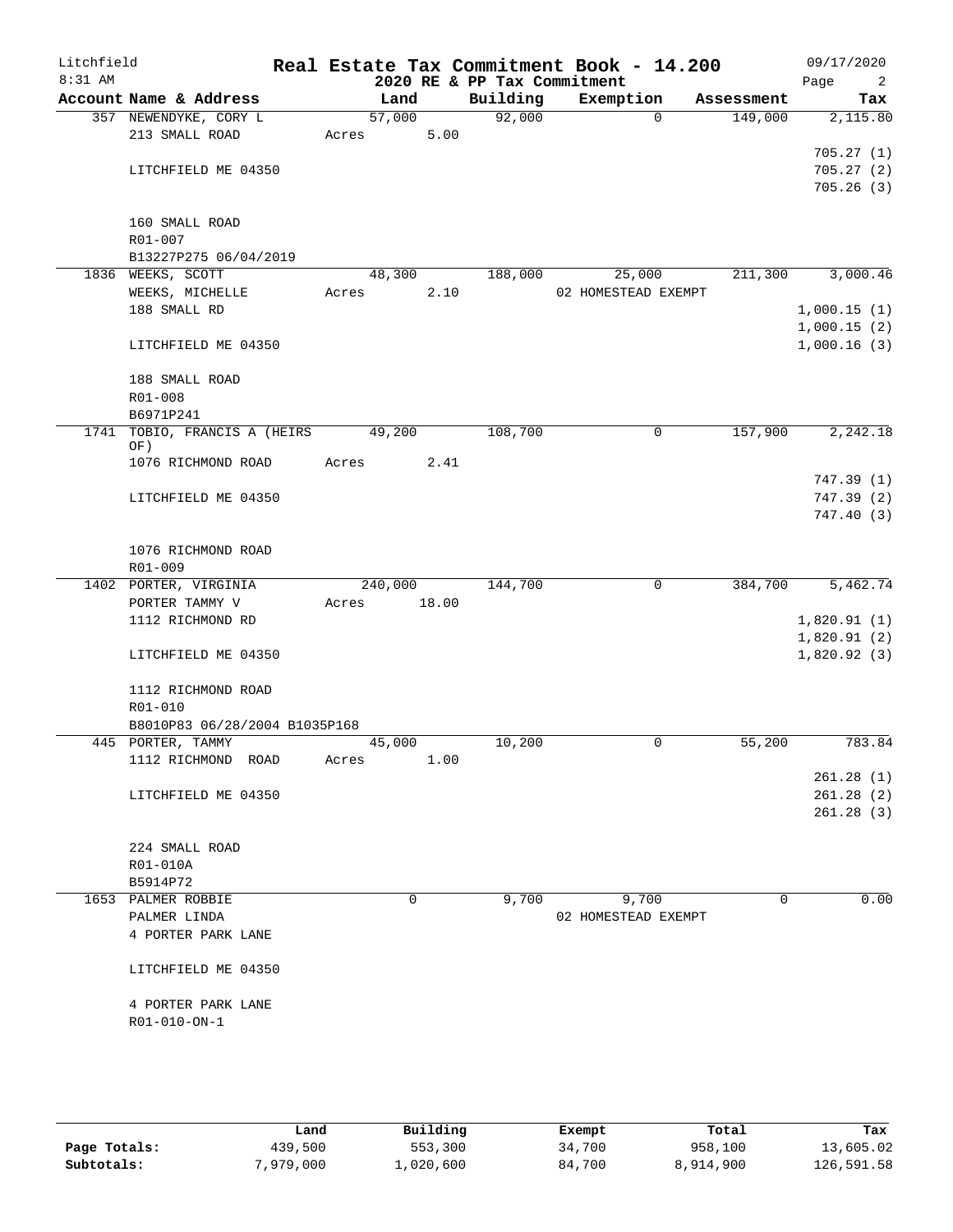| Litchfield<br>$8:31$ AM |                                     |             |             | 2020 RE & PP Tax Commitment | Real Estate Tax Commitment Book - 14.200 |            | 09/17/2020  |                                |
|-------------------------|-------------------------------------|-------------|-------------|-----------------------------|------------------------------------------|------------|-------------|--------------------------------|
|                         | Account Name & Address              |             | Land        | Building                    | Exemption                                | Assessment | Page        | $\overline{\mathbf{3}}$<br>Tax |
|                         | 421 DANFORTH, JOYCE                 |             | $\Omega$    | 14,300                      | 14,300                                   |            | 0           | 0.00                           |
|                         | BOURGOIN RENA                       |             |             |                             | 02 HOMESTEAD EXEMPT                      |            |             |                                |
|                         | 12 JEFFREY LANE                     |             |             |                             |                                          |            |             |                                |
|                         | LITCHFIELD ME 04350                 |             |             |                             |                                          |            |             |                                |
|                         |                                     |             |             |                             |                                          |            |             |                                |
|                         | 10 JEFFREY LANE                     |             |             |                             |                                          |            |             |                                |
|                         | R01-010-ON-10                       |             |             |                             |                                          |            |             |                                |
|                         | 2541 CREELMAN, ROBERT               |             | 0           | 15,900                      | 15,900<br>02 HOMESTEAD EXEMPT            |            | 0           | 0.00                           |
|                         | 10 PORTER PARK LANE                 |             |             |                             |                                          |            |             |                                |
|                         | LITCHFIELD ME 04350                 |             |             |                             |                                          |            |             |                                |
|                         | 10 PORTER PARK LANE                 |             |             |                             |                                          |            |             |                                |
|                         | R01-010-ON-11                       |             |             |                             |                                          |            |             |                                |
|                         | 1267 THIBOUTOT, ANDREA EM           |             | $\mathbf 0$ | 13,200                      | 13,200                                   |            | 0           | 0.00                           |
|                         | 15 PORTER PARK LANE                 |             |             |                             | 02 HOMESTEAD EXEMPT                      |            |             |                                |
|                         | LITCHFIELD ME 04350                 |             |             |                             |                                          |            |             |                                |
|                         |                                     |             |             |                             |                                          |            |             |                                |
|                         | 15 PORTER PARK LANE<br>R01-010-ON-3 |             |             |                             |                                          |            |             |                                |
|                         | 983 WING DONNA G                    |             | 0           | 9,600                       | 9,600                                    |            | $\mathbf 0$ | 0.00                           |
|                         | 2 JEFFERY LANE                      |             |             |                             | 02 HOMESTEAD EXEMPT                      |            |             |                                |
|                         |                                     |             |             |                             |                                          |            |             |                                |
|                         | LITCHFIELD ME 04350                 |             |             |                             |                                          |            |             |                                |
|                         | 2 JEFFREY LANE                      |             |             |                             |                                          |            |             |                                |
|                         | $R01 - 010 - ON - 4$                |             |             |                             |                                          |            |             |                                |
|                         | 1969 SANBORN, NANCY                 |             | 0           | 12,600                      | 12,600                                   |            | 0           | 0.00                           |
|                         | 19 PORTER PARK                      |             |             |                             | 02 HOMESTEAD EXEMPT                      |            |             |                                |
|                         | LITCHFIELD ME 04350                 |             |             |                             |                                          |            |             |                                |
|                         |                                     |             |             |                             |                                          |            |             |                                |
|                         | 19 PORTER PARK LANE<br>R01-010-ON-5 |             |             |                             |                                          |            |             |                                |
|                         | B12914P166 04/23/2018               |             |             |                             |                                          |            |             |                                |
|                         | 2929 BLANCHETTE, MICHAEL            |             | 0           | 14,500                      | 14,500                                   |            | 0           | 0.00                           |
|                         | 28 PORTER PARK LN                   |             |             |                             | 02 HOMESTEAD EXEMPT                      |            |             |                                |
|                         |                                     |             |             |                             |                                          |            |             |                                |
|                         | LITCHFIELD ME 04350                 |             |             |                             |                                          |            |             |                                |
|                         | 28 PORTER PARK LANE                 |             |             |                             |                                          |            |             |                                |
|                         | R01-010-ON-7                        |             |             |                             |                                          |            |             |                                |
|                         | 1971 GARLAND ADAM                   |             | 0           | 12,400                      | 12,400                                   |            | 0           | 0.00                           |
|                         | 23 FORRESTAL DRIVE                  |             |             |                             | 02 HOMESTEAD EXEMPT                      |            |             |                                |
|                         | BRUNSWICK ME 04011                  |             |             |                             |                                          |            |             |                                |
|                         |                                     |             |             |                             |                                          |            |             |                                |
|                         | 37 PORTER PARK LANE<br>R01-010-ON-8 |             |             |                             |                                          |            |             |                                |
|                         |                                     |             |             |                             |                                          |            |             |                                |
|                         |                                     | Land        | Building    |                             | Exempt                                   | Total      |             | Tax                            |
| Page Totals:            |                                     | $\mathbf 0$ | 92,500      |                             | 92,500                                   | 0          |             | 0.00                           |
| Subtotals:              |                                     | 7,979,000   | 1,113,100   |                             | 177,200                                  | 8,914,900  | 126,591.58  |                                |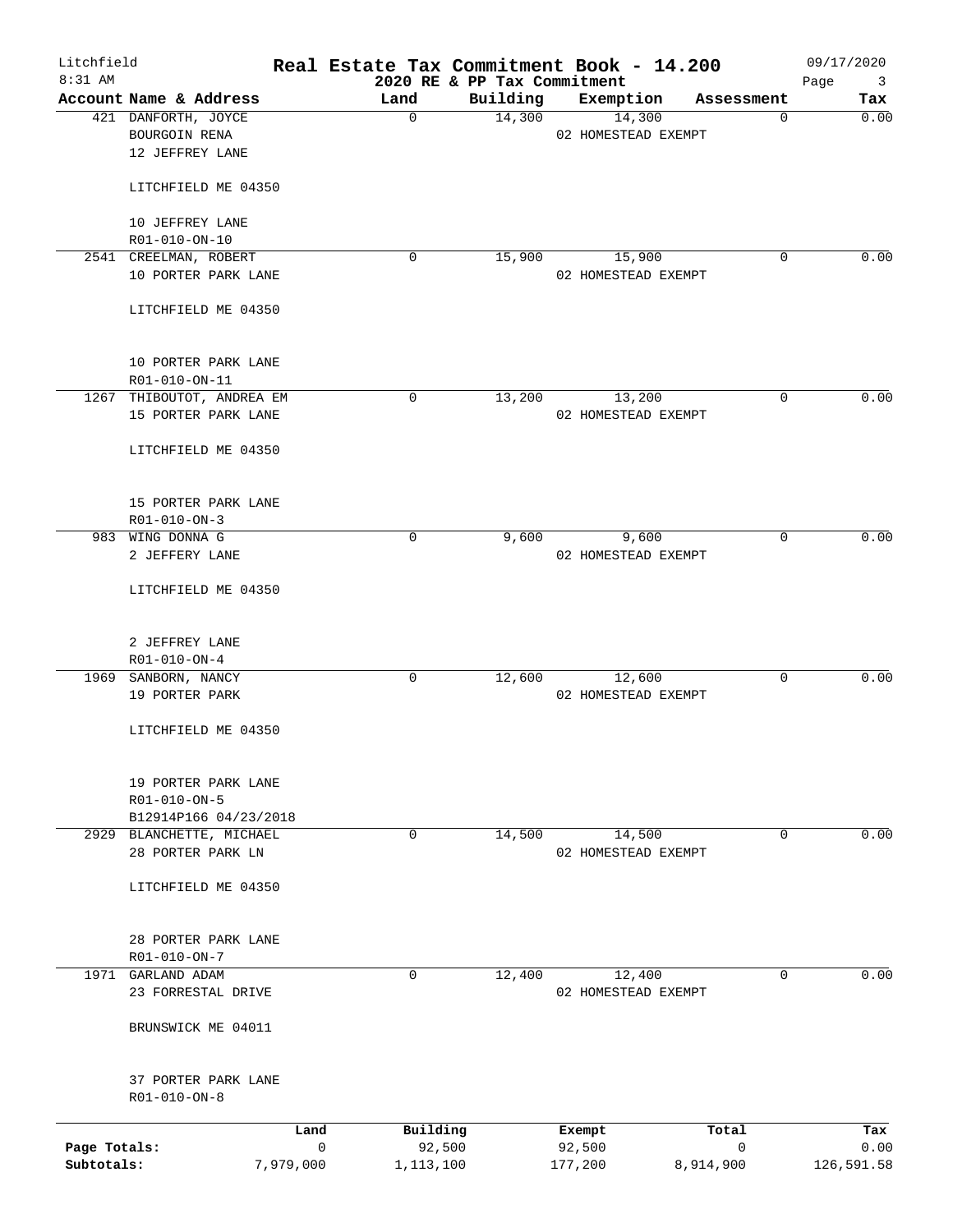| Litchfield<br>8:31 AM |                                                                                            |                | 2020 RE & PP Tax Commitment | Real Estate Tax Commitment Book - 14.200 |            | 09/17/2020<br>Page<br>4 |
|-----------------------|--------------------------------------------------------------------------------------------|----------------|-----------------------------|------------------------------------------|------------|-------------------------|
|                       | Account Name & Address                                                                     | Land           | Building                    | Exemption                                | Assessment | Tax                     |
|                       | 1489 HUTCHINSON, MICHAEL                                                                   | $\mathbf 0$    | 8,700                       | $\Omega$                                 | 8,700      | 123.54                  |
|                       | 11 JEFFREY LANE                                                                            |                |                             |                                          |            |                         |
|                       |                                                                                            |                |                             |                                          |            | 41.18(1)                |
|                       | LITCHFIELD ME 04280                                                                        |                |                             |                                          |            | 41.18(2)                |
|                       |                                                                                            |                |                             |                                          |            | 41.18(3)                |
|                       |                                                                                            |                |                             |                                          |            |                         |
|                       | 11 JEFFREY LANE                                                                            |                |                             |                                          |            |                         |
|                       | R01-010-ON-9                                                                               |                |                             |                                          |            |                         |
|                       | 1459 NEWCOMER, PHILIP A                                                                    | 52,200         | 123,800                     | 25,000                                   | 151,000    | 2,144.20                |
|                       | NEWCOMER, KARA L                                                                           | 14.00<br>Acres |                             | 02 HOMESTEAD EXEMPT                      |            |                         |
|                       | 1124 RICHMOND ROAD                                                                         |                |                             |                                          |            | 714.73(1)               |
|                       |                                                                                            |                |                             |                                          |            | 714.73(2)               |
|                       | LITCHFIELD ME 04350                                                                        |                |                             |                                          |            | 714.74 (3)              |
|                       |                                                                                            |                |                             |                                          |            |                         |
|                       | 1124 RICHMOND ROAD                                                                         |                |                             |                                          |            |                         |
|                       | R01-011                                                                                    |                |                             |                                          |            |                         |
|                       | B12100P277 07/31/2015 B12074P302 08/04/2015<br>B12074P301 07/31/2015 B12074P301 07/31/2015 |                |                             |                                          |            |                         |
|                       | B11503P122 05/27/2008 B9177P287 12/04/2006 B2262P286                                       |                |                             |                                          |            |                         |
|                       | 27 REICHEL, LORETTA C                                                                      | 57,000         | 49,600                      | $\mathbf 0$                              | 106,600    | 1, 513.72               |
|                       | 1140 RICHMOND ROAD                                                                         | 5.00<br>Acres  |                             |                                          |            |                         |
|                       |                                                                                            |                |                             |                                          |            | 504.57(1)               |
|                       | LITCHFIELD ME 04350                                                                        |                |                             |                                          |            | 504.57(2)               |
|                       |                                                                                            |                |                             |                                          |            | 504.58(3)               |
|                       |                                                                                            |                |                             |                                          |            |                         |
|                       | 214 SMALL ROAD                                                                             |                |                             |                                          |            |                         |
|                       | R01-011A                                                                                   |                |                             |                                          |            |                         |
|                       | B12100P277 07/31/2015                                                                      |                |                             |                                          |            |                         |
|                       | 1461 REICHEL, LORETTA C                                                                    | 53,500         | 88,800                      | 25,000                                   | 117,300    | 1,665.66                |
|                       | 1140 RICHMOND ROAD                                                                         | 19.00<br>Acres |                             | 02 HOMESTEAD EXEMPT                      |            |                         |
|                       |                                                                                            |                |                             |                                          |            | 555.22(1)               |
|                       | LITCHFIELD ME 04350                                                                        |                |                             |                                          |            | 555.22(2)               |
|                       |                                                                                            |                |                             |                                          |            | 555.22(3)               |
|                       |                                                                                            |                |                             |                                          |            |                         |
|                       | 1140 RICHMOND ROAD                                                                         |                |                             |                                          |            |                         |
|                       | R01-011B                                                                                   |                |                             |                                          |            |                         |
|                       | B4030P138                                                                                  |                |                             |                                          |            |                         |
| 2027                  | HUDSON, HARRIET                                                                            | 69,000         | 174,100                     | 25,000                                   | 218,100    | 3,097.02                |
|                       | HUDSON, STEPHEN                                                                            | 18.98<br>Acres |                             | 02 HOMESTEAD EXEMPT                      |            |                         |
|                       | 1160 RICHMOND ROAD                                                                         |                |                             |                                          |            | 1,032.34(1)             |
|                       |                                                                                            |                |                             |                                          |            | 1,032.34(2)             |
|                       | LITCHFIELD ME 04350                                                                        |                |                             |                                          |            | 1,032.34(3)             |
|                       |                                                                                            |                |                             |                                          |            |                         |
|                       | 1160 RICHMOND ROAD<br>R01-012                                                              |                |                             |                                          |            |                         |
|                       | B6478P21 09/18/1998                                                                        |                |                             |                                          |            |                         |
|                       | 243 RODNEY, JOHN                                                                           | 62,300         | 75,900                      | 25,000                                   | 113,200    | 1,607.44                |
|                       | RODNEY, DAWN                                                                               | 9.00<br>Acres  |                             | 02 HOMESTEAD EXEMPT                      |            |                         |
|                       | 1176 RICHMOND ROAD                                                                         |                |                             |                                          |            | 535.81(1)               |
|                       |                                                                                            |                |                             |                                          |            | 535.81(2)               |
|                       | LITCHFIELD ME 04350                                                                        |                |                             |                                          |            | 535.82(3)               |
|                       |                                                                                            |                |                             |                                          |            |                         |
|                       | 1176 RICHMOND ROAD                                                                         |                |                             |                                          |            |                         |
|                       | R01-012A                                                                                   |                |                             |                                          |            |                         |
|                       | B5157P250 06/24/1996                                                                       |                |                             |                                          |            |                         |
|                       |                                                                                            |                |                             |                                          |            |                         |
|                       |                                                                                            |                |                             |                                          |            |                         |

|              | Land      | Building  | Exempt  | Total     | Tax        |
|--------------|-----------|-----------|---------|-----------|------------|
| Page Totals: | 294,000   | 520,900   | 100,000 | 714,900   | 10,151.58  |
| Subtotals:   | 8,273,000 | 1,634,000 | 277,200 | 9,629,800 | 136,743.16 |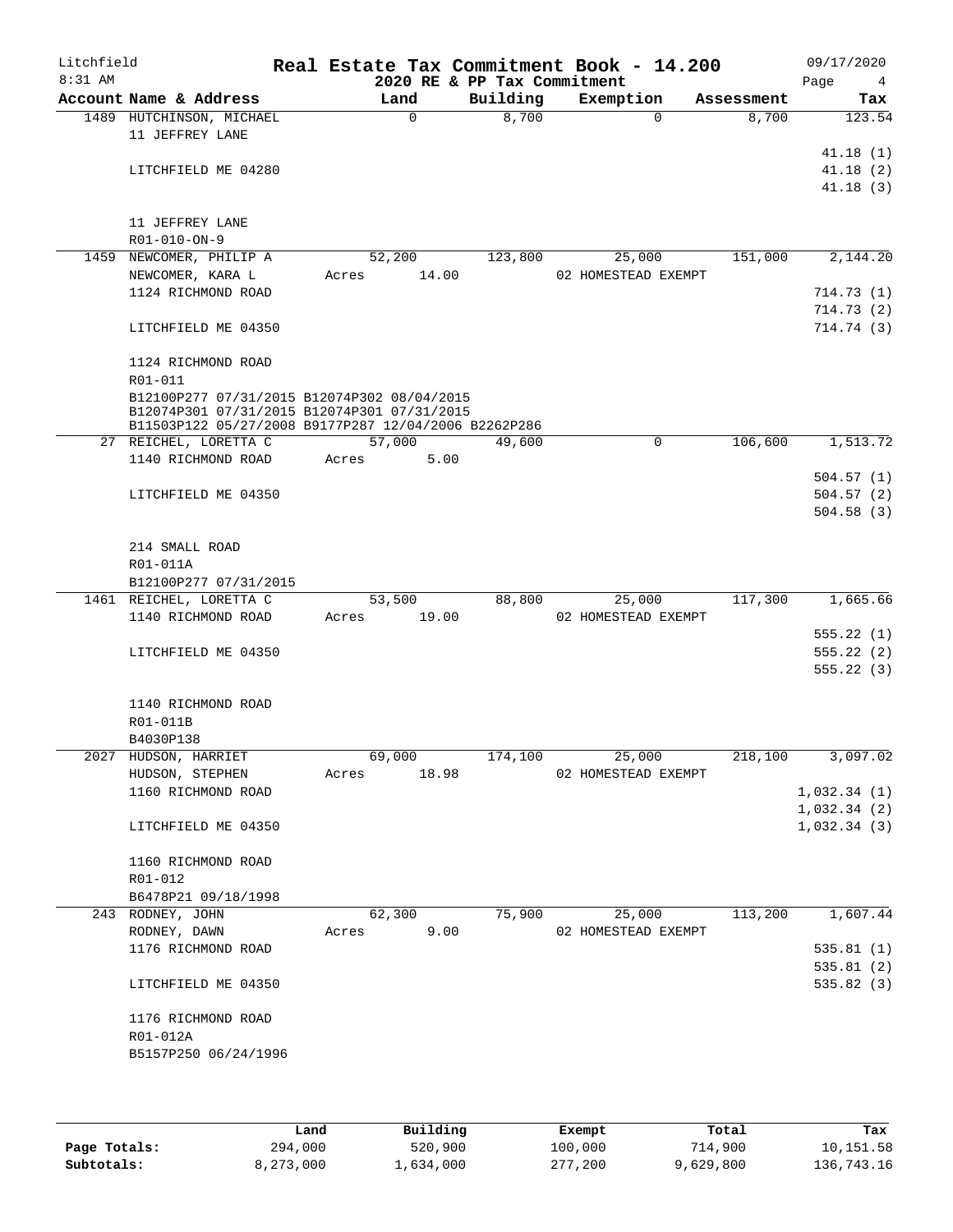| Litchfield<br>8:31 AM |                                              | 2020 RE & PP Tax Commitment |          | Real Estate Tax Commitment Book - 14.200 |            | 09/17/2020<br>Page<br>5 |
|-----------------------|----------------------------------------------|-----------------------------|----------|------------------------------------------|------------|-------------------------|
|                       | Account Name & Address                       | Land                        | Building | Exemption                                | Assessment | Tax                     |
|                       | 540 EATON, RODNEY                            | 57,000                      | 128,200  | 25,000                                   | 160, 200   | 2, 274.84               |
|                       | 1206 RICHMOND RD                             | 5.00<br>Acres               |          | 02 HOMESTEAD EXEMPT                      |            |                         |
|                       |                                              |                             |          |                                          |            | 758.28(1)               |
|                       | LITCHFIELD ME 04350                          |                             |          |                                          |            | 758.28(2)               |
|                       |                                              |                             |          |                                          |            | 758.28(3)               |
|                       |                                              |                             |          |                                          |            |                         |
|                       | 1206 RICHMOND ROAD                           |                             |          |                                          |            |                         |
|                       | $R01 - 013 - 2$                              |                             |          |                                          |            |                         |
|                       | B2757P313                                    |                             |          |                                          |            |                         |
|                       | 537 EATON, GARY                              | 78,600                      | 103,900  | 25,000                                   | 157,500    | 2,236.50                |
|                       | 1222 RICHMOND RD                             | 39.70<br>Acres              |          | 02 HOMESTEAD EXEMPT                      |            |                         |
|                       |                                              |                             |          |                                          |            | 745.50(1)               |
|                       | LITCHFIELD ME 04350                          |                             |          |                                          |            | 745.50(2)               |
|                       |                                              |                             |          |                                          |            | 745.50(3)               |
|                       |                                              |                             |          |                                          |            |                         |
|                       | 1222 RICHMOND ROAD                           |                             |          |                                          |            |                         |
|                       | R01-013A                                     |                             |          |                                          |            |                         |
|                       | B3343P267                                    |                             |          |                                          |            |                         |
|                       | 1124 MERRIFIELD, MARK A                      | 108,300                     | 0        | $\mathbf 0$                              | 108,300    | 1,537.86                |
|                       | MERRIFIELD, ELOISE M                         | 11.36<br>Acres              |          |                                          |            |                         |
|                       | 1272 RICHMOND ROAD                           |                             |          |                                          |            | 512.62(1)               |
|                       |                                              |                             |          |                                          |            | 512.62(2)               |
|                       | LITCHFIELD ME 04350                          |                             |          |                                          |            | 512.62(3)               |
|                       |                                              |                             |          |                                          |            |                         |
|                       | RICHMOND ROAD                                |                             |          |                                          |            |                         |
|                       | R01-014A                                     |                             |          |                                          |            |                         |
|                       | B13236P338 06/13/2019<br>799 PESCE STEPHANIE | $\mathbf 0$                 | 12,500   | $\mathbf 0$                              | 12,500     | 177.50                  |
|                       | 284 UPPER POND                               |                             |          |                                          |            |                         |
|                       |                                              |                             |          |                                          |            | 59.17(1)                |
|                       | LITCHFIELD ME 04350                          |                             |          |                                          |            | 59.17(2)                |
|                       |                                              |                             |          |                                          |            | 59.16(3)                |
|                       |                                              |                             |          |                                          |            |                         |
|                       | 1290 RICHMOND ROAD                           |                             |          |                                          |            |                         |
|                       | R01-014A-ON-1                                |                             |          |                                          |            |                         |
|                       | 1214 PESCE STEPHANIE                         | 0                           | 5,000    | 0                                        | 5,000      | 71.00                   |
|                       | 284 UPPER POND ROAD                          |                             |          |                                          |            |                         |
|                       |                                              |                             |          |                                          |            | 23.67(1)                |
|                       | LITCHFIELD ME 04350                          |                             |          |                                          |            | 23.67(2)                |
|                       |                                              |                             |          |                                          |            | 23.66(3)                |
|                       |                                              |                             |          |                                          |            |                         |
|                       | 1254 RICHMOND ROAD                           |                             |          |                                          |            |                         |
|                       | R01-014A-ON-2                                |                             |          |                                          |            |                         |
|                       | 1606 SLATTERY, ESTHER                        | 44,100                      | 0        | 0                                        | 44,100     | 626.22                  |
|                       | 967 RICHMOND ROAD                            | 11.50<br>Acres              |          |                                          |            |                         |
|                       |                                              |                             |          |                                          |            | 208.74 (1)              |
|                       | LITCHFIELD ME 04350                          |                             |          |                                          |            | 208.74(2)               |
|                       |                                              |                             |          |                                          |            | 208.74 (3)              |
|                       |                                              |                             |          |                                          |            |                         |
|                       | RICHMOND ROAD                                |                             |          |                                          |            |                         |
|                       | R01-014B                                     |                             |          |                                          |            |                         |
|                       | B2998P133 07/16/1988                         |                             |          |                                          |            |                         |

|              | Land      | Building  | Exempt  | Total      | Tax        |
|--------------|-----------|-----------|---------|------------|------------|
| Page Totals: | 288,000   | 249,600   | 50,000  | 487,600    | 6,923.92   |
| Subtotals:   | 8,561,000 | l,883,600 | 327,200 | 10,117,400 | 143,667.08 |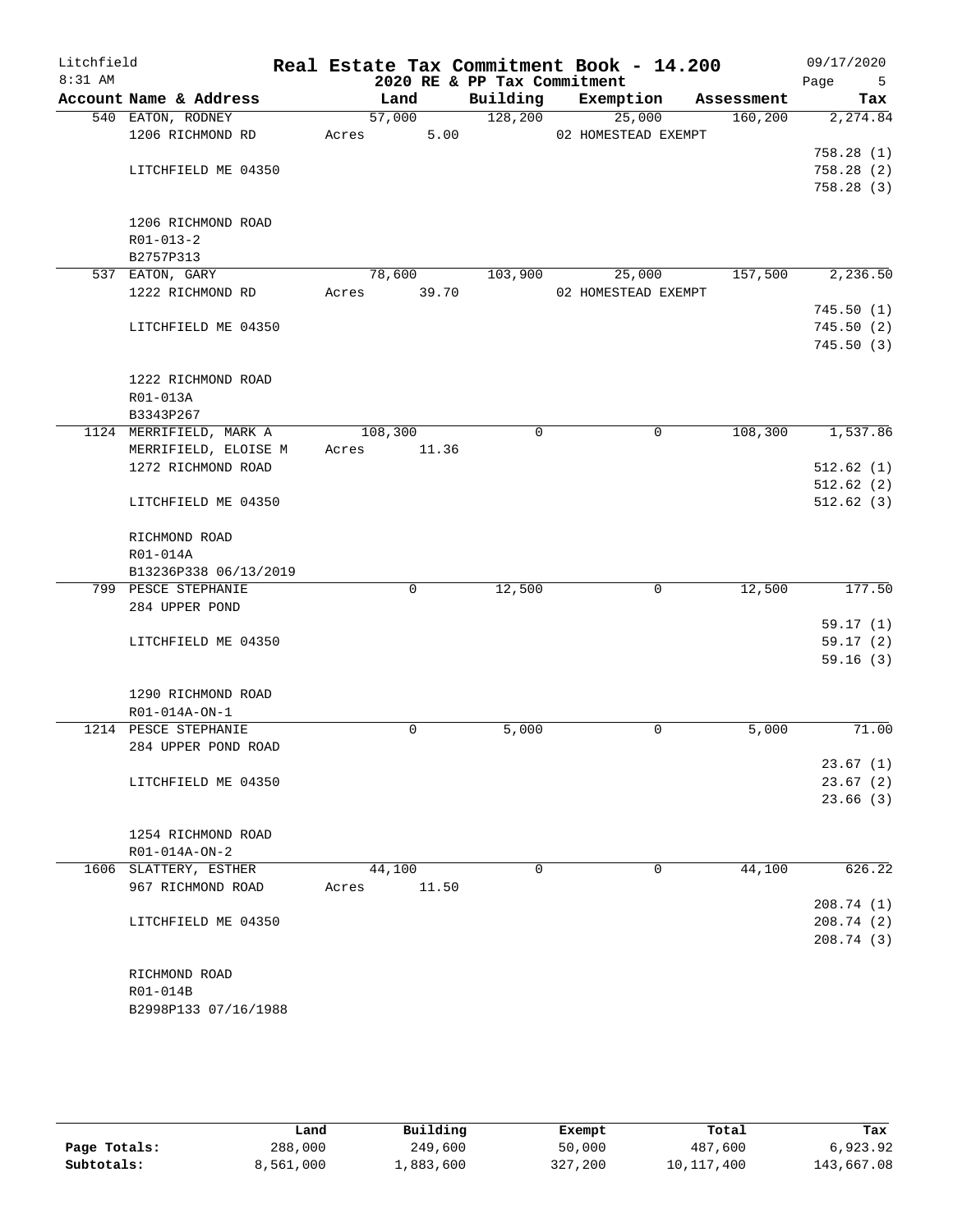| Litchfield<br>$8:31$ AM |                                                  |           |           | 2020 RE & PP Tax Commitment | Real Estate Tax Commitment Book - 14.200 |              | 09/17/2020<br>Page<br>6 |
|-------------------------|--------------------------------------------------|-----------|-----------|-----------------------------|------------------------------------------|--------------|-------------------------|
|                         | Account Name & Address                           |           | Land      | Building                    | Exemption                                | Assessment   | Tax                     |
|                         | 2482 MERRIFIELD, ELOISE                          |           | 45,400    | 220,400                     | 25,000                                   | 240,800      | 3,419.36                |
|                         | 1272 RICHMOND RD                                 | Acres     | 1.14      |                             | 02 HOMESTEAD EXEMPT                      |              |                         |
|                         |                                                  |           |           |                             |                                          |              | 1,139.79(1)             |
|                         | LITCHFIELD ME 04350                              |           |           |                             |                                          |              | 1,139.79(2)             |
|                         |                                                  |           |           |                             |                                          |              | 1,139.78(3)             |
|                         |                                                  |           |           |                             |                                          |              |                         |
|                         | 1272 RICHMOND ROAD                               |           |           |                             |                                          |              |                         |
|                         | R01-014C                                         |           |           |                             |                                          |              |                         |
|                         | B8182P61 10/24/2004                              |           |           |                             |                                          |              |                         |
|                         | 59 AVIS, EDWARD LIVING                           |           | 32,700    | $\Omega$                    | 0                                        | 32,700       | 464.34                  |
|                         | TRUST                                            |           |           |                             |                                          |              |                         |
|                         | AVIS CHERYL, TRUSTEE                             | Acres     | 3.56      |                             |                                          |              |                         |
|                         | 252 UPPER POND ROAD                              |           |           |                             |                                          |              | 154.78 (1)              |
|                         |                                                  |           |           |                             |                                          |              | 154.78(2)               |
|                         | LITCHFIELD ME 04350                              |           |           |                             |                                          |              | 154.78 (3)              |
|                         |                                                  |           |           |                             |                                          |              |                         |
|                         | UPPER POND ROAD                                  |           |           |                             |                                          |              |                         |
|                         | R01-016                                          |           |           |                             |                                          |              |                         |
|                         | B8649P93 10/14/2005 B2679P153                    |           |           |                             |                                          |              |                         |
|                         | 108 HUTCHINS RANDALL                             |           | 128,900   | 813,400                     | 25,000                                   | 917,300      | 13,025.66               |
|                         | 251 UPPER POND ROAD                              | Acres     | 211.43    |                             | 02 HOMESTEAD EXEMPT                      |              |                         |
|                         |                                                  |           |           |                             |                                          |              | 4,341.89(1)             |
|                         | LITCHFIELD ME 04350                              |           |           |                             |                                          |              | 4,341.89 (2)            |
|                         |                                                  |           |           |                             |                                          |              | 4,341.88(3)             |
|                         |                                                  |           |           |                             |                                          |              |                         |
|                         | 251 UPPER POND ROAD                              |           |           |                             |                                          |              |                         |
|                         | R01-017                                          |           |           |                             |                                          |              |                         |
|                         | B11871P162 12/11/2014 B6412P193 04/16/2004       |           |           |                             |                                          |              |                         |
|                         | 2283 SMITH STEPHEN R                             |           | 49,700    | 256,700                     | 25,000                                   | 281,400      | 3,995.88                |
|                         | SMITH NANETTE M                                  | Acres     | 2.57      |                             | 02 HOMESTEAD EXEMPT                      |              |                         |
|                         | 169 UPPER POND ROAD                              |           |           |                             |                                          |              | 1,331.96(1)             |
|                         |                                                  |           |           |                             |                                          |              | 1,331.96(2)             |
|                         | LITCHFIELD ME 04350                              |           |           |                             |                                          |              | 1,331.96(3)             |
|                         |                                                  |           |           |                             |                                          |              |                         |
|                         | 169 UPPER POND ROAD                              |           |           |                             |                                          |              |                         |
|                         | $R01 - 017 - 1$                                  |           |           |                             |                                          |              |                         |
|                         | B9743P50 05/29/2008 B8193P33 11/04/2004 B7149P39 |           |           |                             |                                          |              |                         |
| 2359                    | 11/18/2002<br>SAVAGE, CHRISTOPHER A              |           | 48,300    | 277,400                     | 25,000                                   | 300,700      | 4,269.94                |
|                         | SAVAGE, NICOLE M                                 | Acres     | 2.10      |                             | 02 HOMESTEAD EXEMPT                      |              |                         |
|                         | 179 UPPER POND ROAD                              |           |           |                             |                                          |              | 1,423.31(1)             |
|                         |                                                  |           |           |                             |                                          |              | 1,423.31(2)             |
|                         | LITCHFIELD ME 04350                              |           |           |                             |                                          |              | 1,423.32(3)             |
|                         |                                                  |           |           |                             |                                          |              |                         |
|                         | 179 UPPER POND ROAD                              |           |           |                             |                                          |              |                         |
|                         | R01-017-2                                        |           |           |                             |                                          |              |                         |
|                         | B13477P107 02/14/2020                            |           |           |                             |                                          |              |                         |
|                         | 2360 LINDSEY, BRYAN LEWIS                        |           | 48,900    | 296,200                     | 25,000                                   | 320,100      | 4,545.42                |
|                         | LINDSEY, JENNIFER LEAH                           | Acres     | 2.30      |                             | 02 HOMESTEAD EXEMPT                      |              |                         |
|                         | 187 UPPER POND ROAD                              |           |           |                             |                                          |              | 1, 515.14(1)            |
|                         |                                                  |           |           |                             |                                          |              | 1, 515.14 (2)           |
|                         | LITCHFIELD ME 04350                              |           |           |                             |                                          |              | 1, 515.14(3)            |
|                         |                                                  |           |           |                             |                                          |              |                         |
|                         | 187 UPPER POND ROAD                              |           |           |                             |                                          |              |                         |
|                         | $R01 - 017 - 3$                                  |           |           |                             |                                          |              |                         |
|                         | B9611P304 01/08/2008                             |           |           |                             |                                          |              |                         |
|                         |                                                  |           |           |                             |                                          |              |                         |
|                         |                                                  |           |           |                             |                                          |              |                         |
|                         |                                                  |           |           |                             |                                          |              |                         |
|                         |                                                  | Land      | Building  |                             | Exempt                                   | Total        | Tax                     |
| Page Totals:            |                                                  | 353,900   | 1,864,100 |                             | 125,000                                  | 2,093,000    | 29,720.60               |
| Subtotals:              |                                                  | 8,914,900 | 3,747,700 |                             | 452,200                                  | 12, 210, 400 | 173,387.68              |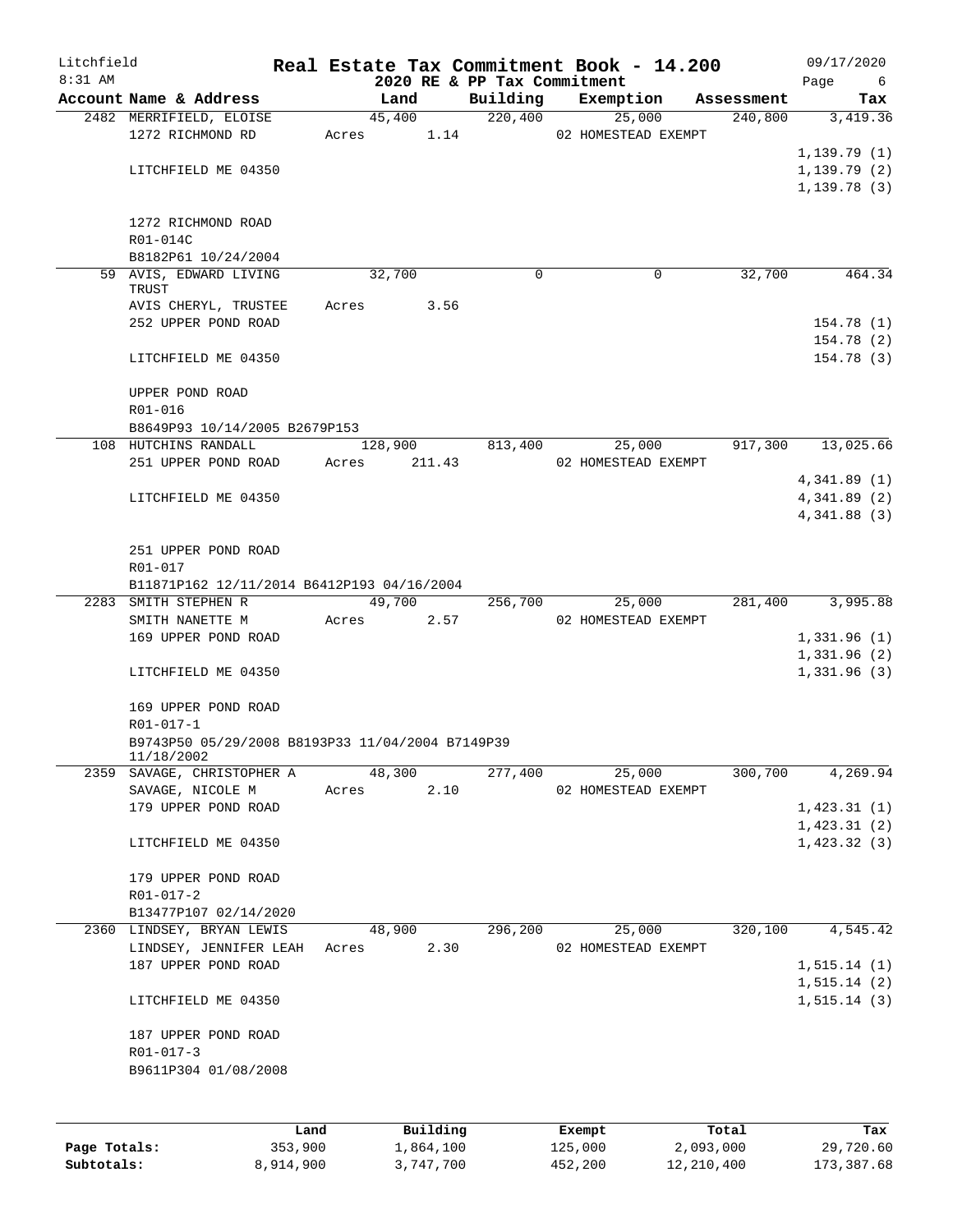| Litchfield   |                                                          |           |       |         |           |                                         | Real Estate Tax Commitment Book - 14.200 |             |            | 09/17/2020               |
|--------------|----------------------------------------------------------|-----------|-------|---------|-----------|-----------------------------------------|------------------------------------------|-------------|------------|--------------------------|
| 8:31 AM      | Account Name & Address                                   |           |       | Land    |           | 2020 RE & PP Tax Commitment<br>Building | Exemption                                |             | Assessment | Page<br>7                |
|              | 2361 SHOREY STEVEN A                                     |           |       | 48,900  |           | 267,700                                 | 25,000                                   |             | 291,600    | Tax<br>4,140.72          |
|              | 203 UPPER POND ROAD                                      |           | Acres |         | 2.30      |                                         | 02 HOMESTEAD EXEMPT                      |             |            |                          |
|              |                                                          |           |       |         |           |                                         |                                          |             |            | 1,380.24(1)              |
|              | LITCHFIELD ME 04350                                      |           |       |         |           |                                         |                                          |             |            | 1,380.24(2)              |
|              |                                                          |           |       |         |           |                                         |                                          |             |            | 1,380.24(3)              |
|              |                                                          |           |       |         |           |                                         |                                          |             |            |                          |
|              | 203 UPPER POND ROAD                                      |           |       |         |           |                                         |                                          |             |            |                          |
|              | R01-017-4                                                |           |       |         |           |                                         |                                          |             |            |                          |
|              | B10497P13 08/11/2010 B8712P327 12/01/2005 B6412P193      |           |       |         |           |                                         |                                          |             |            |                          |
|              | 2771 HUTCHINS, RANDALL                                   |           |       | 28,900  |           | 65,900                                  |                                          | $\mathbf 0$ | 94,800     | 1,346.16                 |
|              | 251 UPPER POND ROAD                                      |           | Acres |         | 2.30      |                                         |                                          |             |            |                          |
|              | LITCHFIELD ME 04350                                      |           |       |         |           |                                         |                                          |             |            | 448.72 (1)<br>448.72 (2) |
|              |                                                          |           |       |         |           |                                         |                                          |             |            | 448.72 (3)               |
|              |                                                          |           |       |         |           |                                         |                                          |             |            |                          |
|              | 237 UPPER POND ROAD                                      |           |       |         |           |                                         |                                          |             |            |                          |
|              | R01-017-5                                                |           |       |         |           |                                         |                                          |             |            |                          |
|              | B10546P78 09/30/2010                                     |           |       |         |           |                                         |                                          |             |            |                          |
|              | 477 O'NEILL, CATHERINE E                                 |           |       | 49,300  |           | 181,600                                 |                                          | 0           | 230,900    | 3,278.78                 |
|              | 264 UPPER POND RD                                        |           | Acres |         | 2.42      |                                         |                                          |             |            |                          |
|              |                                                          |           |       |         |           |                                         |                                          |             |            | 1,092.93(1)              |
|              | LITCHFIELD ME 04350                                      |           |       |         |           |                                         |                                          |             |            | 1,092.93(2)              |
|              |                                                          |           |       |         |           |                                         |                                          |             |            | 1,092.92(3)              |
|              |                                                          |           |       |         |           |                                         |                                          |             |            |                          |
|              | 264 UPPER POND ROAD                                      |           |       |         |           |                                         |                                          |             |            |                          |
|              | R01-018                                                  |           |       |         |           |                                         |                                          |             |            |                          |
|              | B12763P118 10/30/2017 B12115P197 09/25/2015<br>B2679P153 |           |       |         |           |                                         |                                          |             |            |                          |
|              | 1799 BEEBE, HELEN/LUPO,                                  |           |       | 120,300 |           | 500                                     |                                          | 0           | 120,800    | 1,715.36                 |
|              | DEBRA                                                    |           |       |         |           |                                         |                                          |             |            |                          |
|              | LUPO, DEBRA L.                                           |           | Acres |         | 14.00     |                                         |                                          |             |            |                          |
|              | 31 CUMBERLAND STREET                                     |           |       |         |           |                                         |                                          |             |            | 571.79 (1)               |
|              | BRUNSWICK ME 04011                                       |           |       |         |           |                                         |                                          |             |            | 571.79 (2)               |
|              |                                                          |           |       |         |           |                                         |                                          |             |            | 571.78(3)                |
|              | 172 UPPER POND ROAD                                      |           |       |         |           |                                         |                                          |             |            |                          |
|              | $R01 - 018 - 1$                                          |           |       |         |           |                                         |                                          |             |            |                          |
|              | B6874P96                                                 |           |       |         |           |                                         |                                          |             |            |                          |
| 1909         | SIROIS, PATRICK T                                        |           |       | 139,900 |           | 284,700                                 | 25,000                                   |             | 399,600    | 5,674.32                 |
|              | SIROIS, BETHANY F                                        |           | Acres |         | 9.80      |                                         | 02 HOMESTEAD EXEMPT                      |             |            |                          |
|              | 188 UPPER POND ROAD                                      |           |       |         |           |                                         |                                          |             |            | 1,891.44(1)              |
|              |                                                          |           |       |         |           |                                         |                                          |             |            | 1,891.44(2)              |
|              | LITCHFIELD ME 04350                                      |           |       |         |           |                                         |                                          |             |            | 1,891.44(3)              |
|              |                                                          |           |       |         |           |                                         |                                          |             |            |                          |
|              | 188 UPPER POND ROAD                                      |           |       |         |           |                                         |                                          |             |            |                          |
|              | $R01 - 018 - 2$                                          |           |       |         |           |                                         |                                          |             |            |                          |
|              | B6086P114 10/26/1999<br>1726 ZELENIAK, DARRYL            |           |       | 117,000 |           | 295,300                                 | 25,000                                   |             | 387,300    | 5,499.66                 |
|              | ZELENIAK, KAREN                                          |           | Acres |         | 8.70      |                                         | 02 HOMESTEAD EXEMPT                      |             |            |                          |
|              | 204 UPPER POND ROAD                                      |           |       |         |           |                                         |                                          |             |            | 1,833.22(1)              |
|              |                                                          |           |       |         |           |                                         |                                          |             |            | 1,833.22(2)              |
|              | LITCHFIELD ME 04350                                      |           |       |         |           |                                         |                                          |             |            | 1,833.22(3)              |
|              |                                                          |           |       |         |           |                                         |                                          |             |            |                          |
|              | 204 UPPER POND ROAD                                      |           |       |         |           |                                         |                                          |             |            |                          |
|              | $R01 - 018 - 3$                                          |           |       |         |           |                                         |                                          |             |            |                          |
|              | B5396P45                                                 |           |       |         |           |                                         |                                          |             |            |                          |
|              |                                                          |           |       |         |           |                                         |                                          |             |            |                          |
|              |                                                          | Land      |       |         | Building  |                                         | Exempt                                   |             | Total      | Tax                      |
| Page Totals: |                                                          | 504,300   |       |         | 1,095,700 |                                         | 75,000                                   |             | 1,525,000  | 21,655.00                |
| Subtotals:   |                                                          | 9,419,200 |       |         | 4,843,400 |                                         | 527,200                                  |             | 13,735,400 | 195,042.68               |

527,200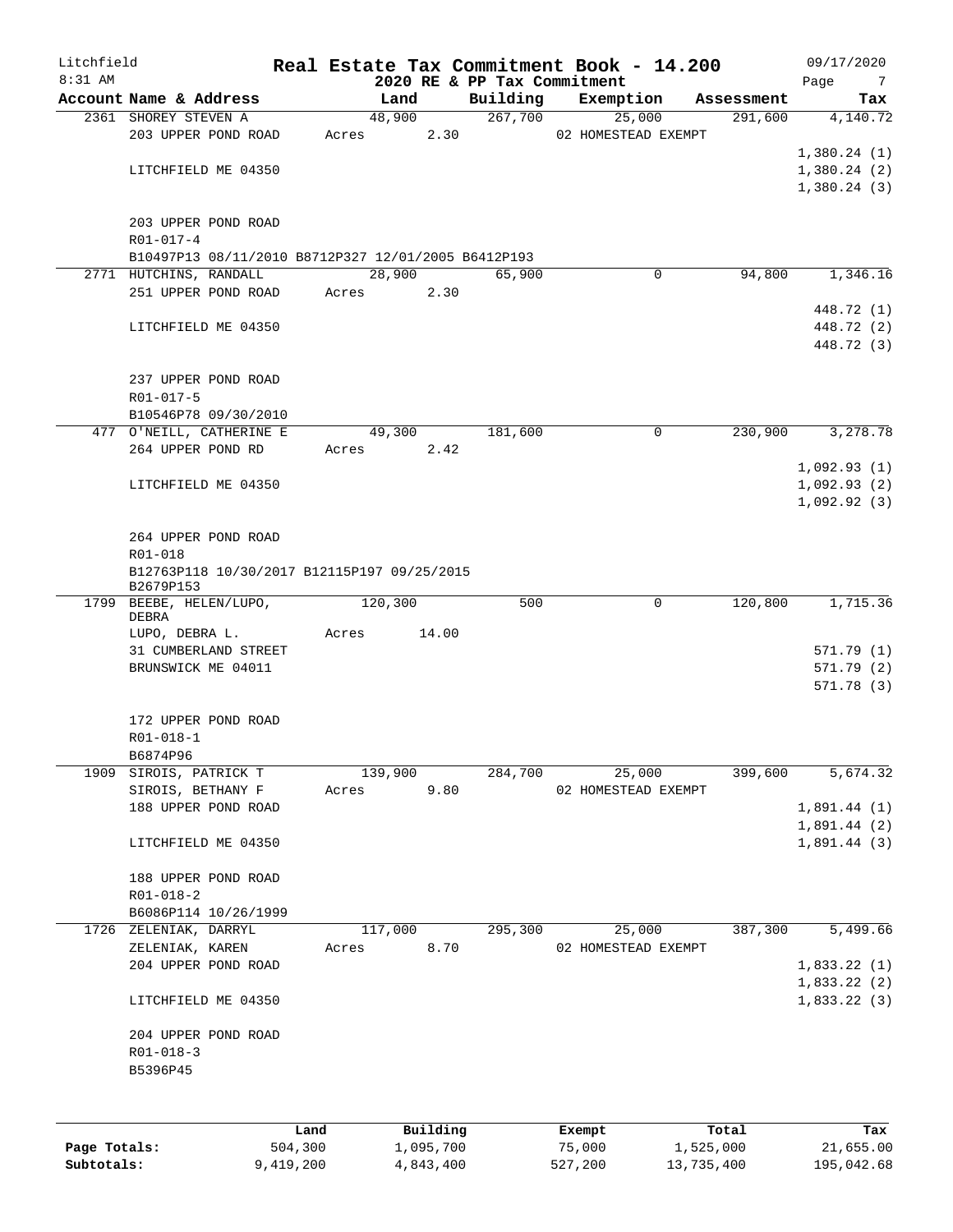| Litchfield   |                                             |            |       |                 |                             | Real Estate Tax Commitment Book - 14.200 |            | 09/17/2020             |
|--------------|---------------------------------------------|------------|-------|-----------------|-----------------------------|------------------------------------------|------------|------------------------|
| $8:31$ AM    |                                             |            |       |                 | 2020 RE & PP Tax Commitment |                                          |            | Page<br>8 <sup>8</sup> |
|              | Account Name & Address                      |            |       | Land            | Building                    | Exemption                                | Assessment | Tax                    |
|              | 798 NADEAU ROBERT B                         |            |       | 115,900<br>7.20 | 489,400                     | 25,000<br>02 HOMESTEAD EXEMPT            | 580,300    | 8,240.26               |
|              | COUTTS REBECCA J<br>214 UPPER POND ROAD     |            | Acres |                 |                             |                                          |            |                        |
|              |                                             |            |       |                 |                             |                                          |            | 2,746.75 (1)           |
|              |                                             |            |       |                 |                             |                                          |            | 2,746.75(2)            |
|              | LITCHFIELD ME 04350                         |            |       |                 |                             |                                          |            | 2,746.76 (3)           |
|              |                                             |            |       |                 |                             |                                          |            |                        |
|              | 214 UPPER POND ROAD                         |            |       |                 |                             |                                          |            |                        |
|              | $R01 - 018 - 4$                             |            |       |                 |                             |                                          |            |                        |
|              | B9384P220 06/08/2007 B6029P179 08/17/1989   |            |       |                 |                             |                                          |            |                        |
|              | 1034 JUTRAS, TOBY G(TRUSTEE)                |            |       | 114,400         | 361,500                     | 25,000                                   | 450,900    | 6,402.78               |
|              | JUTRAS, LISA J<br>(TRUSTEE)                 |            | Acres | 5.80            |                             | 02 HOMESTEAD EXEMPT                      |            |                        |
|              | 216 UPPER POND ROAD                         |            |       |                 |                             |                                          |            | 2,134.26 (1)           |
|              |                                             |            |       |                 |                             |                                          |            | 2,134.26(2)            |
|              | LITCHFIELD ME 04350                         |            |       |                 |                             |                                          |            | 2,134.26 (3)           |
|              |                                             |            |       |                 |                             |                                          |            |                        |
|              | 216 UPPER POND ROAD                         |            |       |                 |                             |                                          |            |                        |
|              | $R01 - 018 - 5$                             |            |       |                 |                             |                                          |            |                        |
|              | B12414P159 09/15/2016 B10114P196 06/17/2009 |            |       |                 |                             |                                          |            |                        |
|              | B5776P214 11/03/1998                        |            |       |                 |                             |                                          |            |                        |
|              | 809 HEALEY, JOHN F                          |            |       | 112,700         | 173,900                     | 31,000                                   | 255,600    | 3,629.52               |
|              | HEALEY, LORNA J                             |            | Acres | 6.00            |                             | 02 HOMESTEAD EXEMPT                      |            |                        |
|              | 234 UPPER POND RD                           |            |       |                 |                             | 03 VETERANS EXEMPT                       |            | 1,209.84(1)            |
|              |                                             |            |       |                 |                             |                                          |            | 1, 209.84(2)           |
|              | LITCHFIELD ME 04350                         |            |       |                 |                             |                                          |            | 1,209.84(3)            |
|              |                                             |            |       |                 |                             |                                          |            |                        |
|              | 234 UPPER POND ROAD                         |            |       |                 |                             |                                          |            |                        |
|              | $R01 - 018 - 6$                             |            |       |                 |                             |                                          |            |                        |
|              | B4470P79 08/20/1993                         |            |       |                 |                             |                                          |            |                        |
|              | 58 AVIS, EDWARD LIVING                      |            |       | 125,300         | 286,900                     | 25,000                                   | 387,200    | 5,498.24               |
|              | TRUST                                       |            |       |                 |                             |                                          |            |                        |
|              | AVIS CHERYL, EDWARD,                        |            | Acres | 21.64           |                             | 02 HOMESTEAD EXEMPT                      |            |                        |
|              | TRUSTEES                                    |            |       |                 |                             |                                          |            |                        |
|              | 252 UPPER POND ROAD                         |            |       |                 |                             |                                          |            | 1,832.75(1)            |
|              |                                             |            |       |                 |                             |                                          |            | 1,832.75(2)            |
|              | LITCHFIELD ME 04350                         |            |       |                 |                             |                                          |            | 1,832.74(3)            |
|              |                                             |            |       |                 |                             |                                          |            |                        |
|              | 252 UPPER POND ROAD                         |            |       |                 |                             |                                          |            |                        |
|              | R01-018A                                    |            |       |                 |                             |                                          |            |                        |
|              | B8649P93 10/19/2005 B2679P153               |            |       |                 |                             |                                          |            |                        |
| 1128         | MACWHINNIE, RUBY, HEIRS                     |            |       | 108,300         | 0                           | $\mathbf 0$                              | 108,300    | 1,537.86               |
|              | OF:                                         |            |       |                 |                             |                                          |            |                        |
|              | C/O ESTHER SLATTERY                         |            | Acres | 50.50           |                             |                                          |            |                        |
|              | 967 RICHMOND ROAD                           |            |       |                 |                             |                                          |            | 512.62(1)              |
|              | LITCHFIELD ME 04350                         |            |       |                 |                             |                                          |            | 512.62(2)              |
|              |                                             |            |       |                 |                             |                                          |            | 512.62(3)              |
|              |                                             |            |       |                 |                             |                                          |            |                        |
|              | 356 RICHMOND ROAD                           |            |       |                 |                             |                                          |            |                        |
|              | R01-019                                     |            |       |                 |                             |                                          |            |                        |
|              | B970P342                                    |            |       |                 | $\mathbf 0$                 | $\mathbf 0$                              |            |                        |
|              | 1125 MACWHINNIE, KELLEY R                   |            |       | 95,900          |                             |                                          | 95,900     | 1,361.78               |
|              | PESCE, STEPHANIE                            |            | Acres | 20.00           |                             |                                          |            |                        |
|              | 284 UPPER POND ROAD                         |            |       |                 |                             |                                          |            | 453.93 (1)             |
|              |                                             |            |       |                 |                             |                                          |            | 453.93 (2)             |
|              | LITCHFIELD ME 04350                         |            |       |                 |                             |                                          |            | 453.92 (3)             |
|              |                                             |            |       |                 |                             |                                          |            |                        |
|              | UPPER POND ROAD                             |            |       |                 |                             |                                          |            |                        |
|              | R01-019A                                    |            |       |                 |                             |                                          |            |                        |
|              | B13236P337 06/13/2019 B2265P202             |            |       |                 |                             |                                          |            |                        |
|              |                                             | Land       |       | Building        |                             | Exempt                                   | Total      | Tax                    |
| Page Totals: |                                             | 672,500    |       | 1,311,700       |                             | 106,000<br>1,878,200                     |            | 26,670.44              |
| Subtotals:   |                                             | 10,091,700 |       | 6, 155, 100     |                             | 633,200<br>15,613,600                    |            | 221, 713.12            |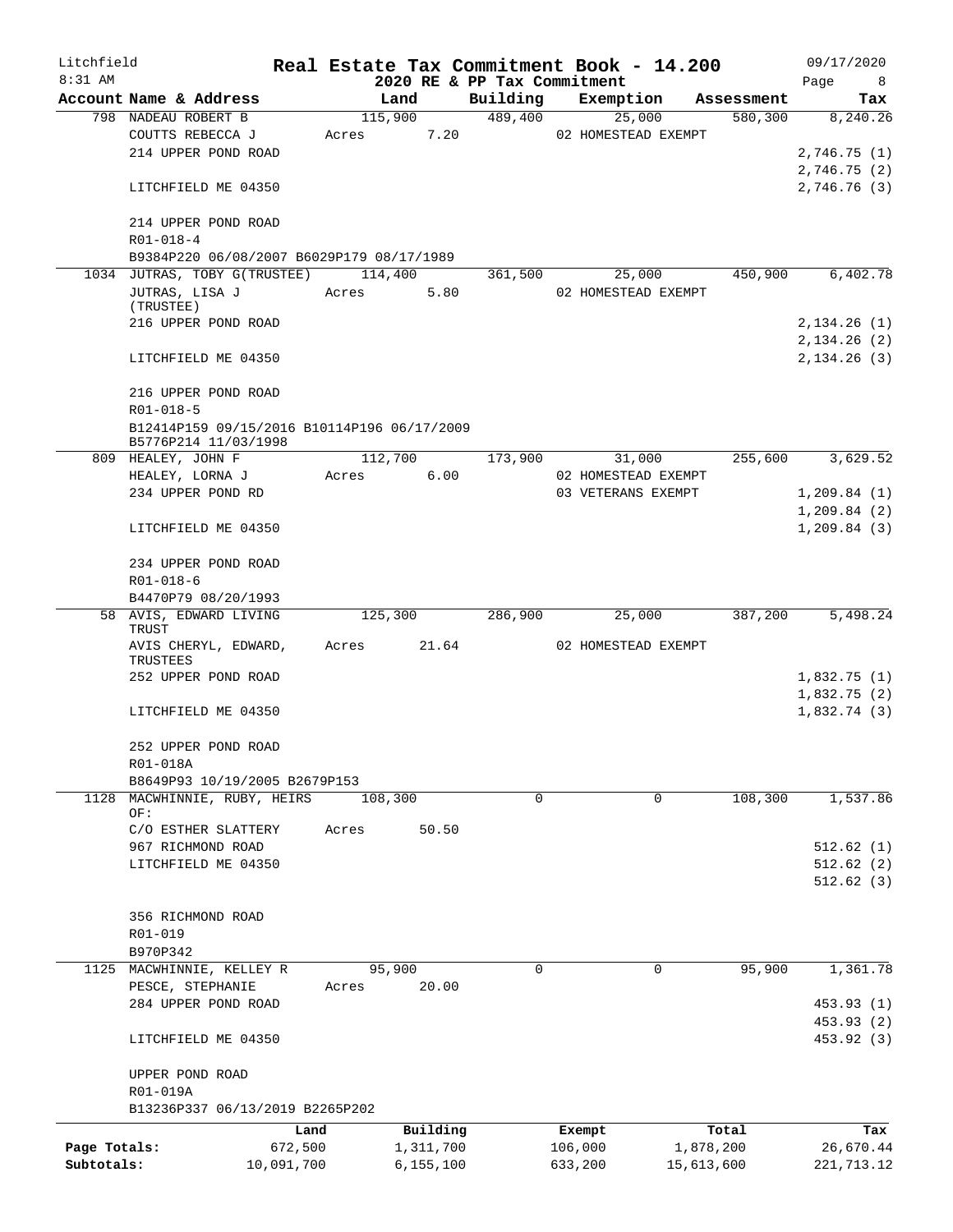| Litchfield<br>8:31 AM |                                                      |       |        | 2020 RE & PP Tax Commitment | Real Estate Tax Commitment Book - 14.200 |            | 09/17/2020<br>Page<br>9 |
|-----------------------|------------------------------------------------------|-------|--------|-----------------------------|------------------------------------------|------------|-------------------------|
|                       | Account Name & Address                               |       | Land   | Building                    | Exemption                                | Assessment | Tax                     |
|                       | 1358 PESCE, STEPHENE                                 |       | 0      | 13,200                      | $\Omega$                                 | 13,200     | 187.44                  |
|                       | 284 UPPER POND ROAD                                  |       |        |                             |                                          |            |                         |
|                       |                                                      |       |        |                             |                                          |            | 62.48(1)                |
|                       | LITCHFIELD ME 04350                                  |       |        |                             |                                          |            | 62.48(2)                |
|                       |                                                      |       |        |                             |                                          |            | 62.48(3)                |
|                       |                                                      |       |        |                             |                                          |            |                         |
|                       | 284 UPPER POND ROAD                                  |       |        |                             |                                          |            |                         |
|                       |                                                      |       |        |                             |                                          |            |                         |
|                       | R01-019A-ON                                          |       |        |                             |                                          |            |                         |
|                       | 2011 WILLIAMS, AARON                                 |       | 0      | 6,200                       | 0                                        | 6,200      | 88.04                   |
|                       | 276 UPPER POND ROAD                                  |       |        |                             |                                          |            |                         |
|                       |                                                      |       |        |                             |                                          |            | 29.35(1)                |
|                       | LITCHFIELD ME 04350                                  |       |        |                             |                                          |            | 29.35(2)                |
|                       |                                                      |       |        |                             |                                          |            | 29.34(3)                |
|                       |                                                      |       |        |                             |                                          |            |                         |
|                       | 276 UPPER POND ROAD                                  |       |        |                             |                                          |            |                         |
|                       | R01-019A-ON-2                                        |       |        |                             |                                          |            |                         |
|                       | 1695 SWAIN, MARY E                                   |       | 64,800 | 129,900                     | 31,000                                   | 163,700    | 2,324.54                |
|                       | 1384 RICHMOND RD                                     | Acres | 42.00  |                             | 02 HOMESTEAD EXEMPT                      |            |                         |
|                       |                                                      |       |        |                             | 03 VETERANS EXEMPT                       |            | 774.85(1)               |
|                       | LITCHFIELD ME 04350                                  |       |        |                             |                                          |            | 774.85(2)               |
|                       |                                                      |       |        |                             |                                          |            | 774.84(3)               |
|                       |                                                      |       |        |                             |                                          |            |                         |
|                       | 1384 RICHMOND ROAD                                   |       |        |                             |                                          |            |                         |
|                       | R01-020                                              |       |        |                             |                                          |            |                         |
|                       | B1491P662                                            |       |        |                             |                                          |            |                         |
|                       | 2542 KATULA DAVID                                    |       | 84,300 | $\mathbf 0$                 | $\mathsf{O}$                             | 84,300     | 1,197.06                |
|                       | PENDER TAMMY                                         | Acres | 41.00  |                             |                                          |            |                         |
|                       | 1435 RICHMOND ROAD                                   |       |        |                             |                                          |            | 399.02 (1)              |
|                       |                                                      |       |        |                             |                                          |            | 399.02 (2)              |
|                       | LITCHFIELD ME 04350                                  |       |        |                             |                                          |            | 399.02 (3)              |
|                       |                                                      |       |        |                             |                                          |            |                         |
|                       | 1435 RICHMOND ROAD                                   |       |        |                             |                                          |            |                         |
|                       | R01-020A                                             |       |        |                             |                                          |            |                         |
|                       | B8633P338 10/06/2005                                 |       |        |                             |                                          |            |                         |
|                       | 1696 CHERRY, BETH                                    |       | 48,600 | 59,400                      | 25,000                                   | 83,000     | 1,178.60                |
|                       | 1434 RICHMOND ROAD                                   | Acres | 2.20   |                             | 02 HOMESTEAD EXEMPT                      |            |                         |
|                       |                                                      |       |        |                             |                                          |            | 392.87 (1)              |
|                       | LITCHFIELD ME 04350                                  |       |        |                             |                                          |            | 392.87 (2)              |
|                       |                                                      |       |        |                             |                                          |            | 392.86(3)               |
|                       |                                                      |       |        |                             |                                          |            |                         |
|                       | 1434 RICHMOND ROAD                                   |       |        |                             |                                          |            |                         |
|                       | R01-021                                              |       |        |                             |                                          |            |                         |
|                       | B6977P108                                            |       |        |                             |                                          |            |                         |
|                       | 2208 PERKINS, WESTON W                               |       | 47,900 | 66,300                      | 0                                        | 114,200    | 1,621.64                |
|                       | (TRUSTEE)                                            |       |        |                             |                                          |            |                         |
|                       | PERKINS, PHYLISS M                                   | Acres | 1.97   |                             |                                          |            |                         |
|                       | (TRUSTEE)                                            |       |        |                             |                                          |            |                         |
|                       | 1440 RICHMOND ROAD                                   |       |        |                             |                                          |            | 540.55(1)               |
|                       |                                                      |       |        |                             |                                          |            | 540.55(2)               |
|                       | LITCHFIELD ME 04350                                  |       |        |                             |                                          |            | 540.54(3)               |
|                       |                                                      |       |        |                             |                                          |            |                         |
|                       | 1440 RICHMOND ROAD                                   |       |        |                             |                                          |            |                         |
|                       | R01-022-1                                            |       |        |                             |                                          |            |                         |
|                       | B11741P183 07/11/2014 B11130P78 08/08/2012 B9126P329 |       |        |                             |                                          |            |                         |
|                       | 10/31/2006 B9126P328 10/17/2006 B9126P327 10/31/2006 |       |        |                             |                                          |            |                         |
|                       | B6460P238 04/06/2001 B1182P74 09/24/2012             |       |        |                             |                                          |            |                         |
|                       |                                                      |       |        |                             |                                          |            |                         |
|                       |                                                      |       |        |                             |                                          |            |                         |

|              | Land       | Building  | Exempt  | Total      | Tax         |
|--------------|------------|-----------|---------|------------|-------------|
| Page Totals: | 245,600    | 275,000   | 56,000  | 464,600    | 6,597.32    |
| Subtotals:   | 10,337,300 | 6,430,100 | 689,200 | 16,078,200 | 228, 310.44 |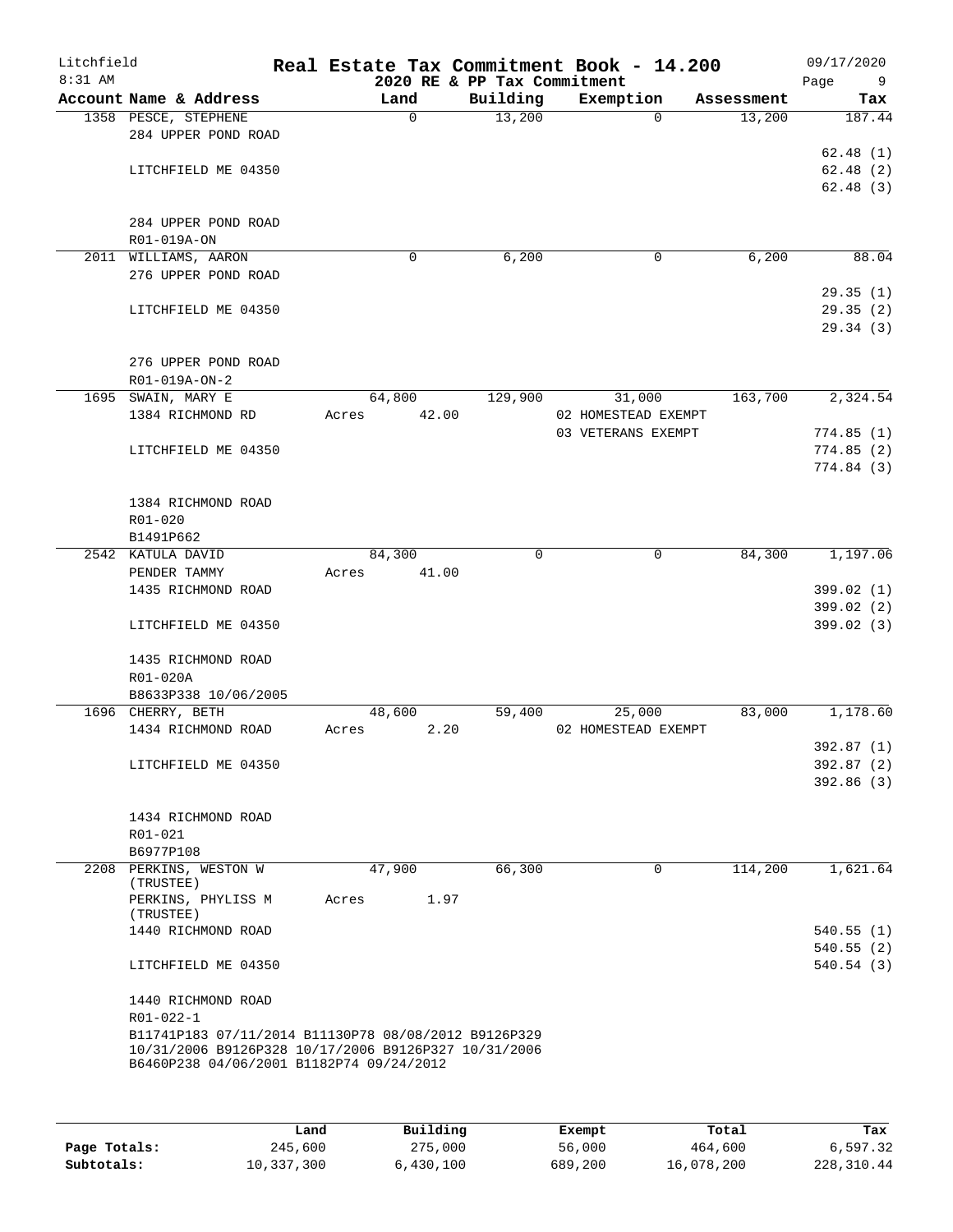| Litchfield<br>$8:31$ AM |                                                    |      |       |             |       | 2020 RE & PP Tax Commitment |         | Real Estate Tax Commitment Book - 14.200 |            | 09/17/2020<br>Page<br>10 |
|-------------------------|----------------------------------------------------|------|-------|-------------|-------|-----------------------------|---------|------------------------------------------|------------|--------------------------|
|                         | Account Name & Address                             |      |       | Land        |       | Building                    |         | Exemption                                | Assessment | Tax                      |
|                         | 2170 KELLEY, JUDITH                                |      |       | 47,900      |       |                             | 138,800 | 25,000                                   | 161,700    | 2,296.14                 |
|                         | 1444 RICHMOND ROAD                                 |      | Acres |             | 1.97  |                             |         | 02 HOMESTEAD EXEMPT                      |            |                          |
|                         |                                                    |      |       |             |       |                             |         |                                          |            | 765.38(1)                |
|                         | LITCHFIELD ME 04350                                |      |       |             |       |                             |         |                                          |            | 765.38(2)                |
|                         |                                                    |      |       |             |       |                             |         |                                          |            | 765.38(3)                |
|                         | 1444 RICHMOND ROAD                                 |      |       |             |       |                             |         |                                          |            |                          |
|                         | R01-022A                                           |      |       |             |       |                             |         |                                          |            |                          |
|                         | B6898P152 05/03/2002                               |      |       |             |       |                             |         |                                          |            |                          |
|                         | 2543 MIDSTATE LAND                                 |      |       | 159,000     |       | $\Omega$                    |         | 0                                        | 159,000    | 2,257.80                 |
|                         | DEVELOPMENT, LLC                                   |      |       |             |       |                             |         |                                          |            |                          |
|                         | P.O. BOX 91                                        |      | Acres |             | 49.90 |                             |         |                                          |            | 752.60(1)                |
|                         | SUNDERLAND MA 01375                                |      |       |             |       |                             |         |                                          |            | 752.60(2)                |
|                         |                                                    |      |       |             |       |                             |         |                                          |            | 752.60(3)                |
|                         |                                                    |      |       |             |       |                             |         |                                          |            |                          |
|                         | 1446 RICHMOND ROAD                                 |      |       |             |       |                             |         |                                          |            |                          |
|                         | R01-022B                                           |      |       |             |       |                             |         |                                          |            |                          |
|                         | B12788P84 11/08/2017 B12196P335 12/31/2015         |      |       |             |       |                             |         |                                          |            |                          |
|                         | B11575P244 B11457P3 07/01/2013 B8752P50 12/22/2005 |      |       |             |       |                             |         |                                          |            |                          |
|                         | 2883 GOLLETTI, ALFRED<br>P.O. BOX 76               |      |       | 28,900      |       | $\mathbf 0$                 |         | $\mathbf 0$                              | 28,900     | 410.38                   |
|                         |                                                    |      | Acres |             | 2.29  |                             |         |                                          |            | 136.79(1)                |
|                         | LISBON ME 04252                                    |      |       |             |       |                             |         |                                          |            | 136.79(2)                |
|                         |                                                    |      |       |             |       |                             |         |                                          |            | 136.80(3)                |
|                         |                                                    |      |       |             |       |                             |         |                                          |            |                          |
|                         |                                                    |      |       |             |       |                             |         |                                          |            |                          |
|                         | R01-022C                                           |      |       |             |       |                             |         |                                          |            |                          |
|                         | B6241P274                                          |      |       |             |       |                             |         |                                          |            |                          |
|                         | 268 FRASER, TRAVIS J                               |      |       | 37,400      |       |                             | 0       | $\mathbf 0$                              | 37,400     | 531.08                   |
|                         | FRASER, MICHELLE A<br>1484 RICHMOND ROAD           |      |       | Acres 10.90 |       |                             |         |                                          |            | 177.03(1)                |
|                         |                                                    |      |       |             |       |                             |         |                                          |            | 177.03(2)                |
|                         | LITCHFIELD ME 04350                                |      |       |             |       |                             |         |                                          |            | 177.02(3)                |
|                         |                                                    |      |       |             |       |                             |         |                                          |            |                          |
|                         | WILDWOOD ESTATES DRIVE                             |      |       |             |       |                             |         |                                          |            |                          |
|                         | $R01 - 023 - 1$                                    |      |       |             |       |                             |         |                                          |            |                          |
|                         | B12565P227 03/20/2017 B3280P160                    |      |       |             |       |                             |         |                                          |            |                          |
|                         | 267 FRASER, TRAVIS J                               |      |       | 17,400      |       | 0                           |         | $\Omega$                                 | 17,400     | 247.08                   |
|                         | FRASER, MICHELLE A                                 |      | Acres |             | 5.85  |                             |         |                                          |            |                          |
|                         | 1484 RICHMOND ROAD                                 |      |       |             |       |                             |         |                                          |            | 82.36(1)                 |
|                         | LITCHFIELD ME 04350                                |      |       |             |       |                             |         |                                          |            | 82.36(2)<br>82.36 (3)    |
|                         |                                                    |      |       |             |       |                             |         |                                          |            |                          |
|                         | WILDWOOD ESTATE DRIVE                              |      |       |             |       |                             |         |                                          |            |                          |
|                         | $R01 - 023 - 2$                                    |      |       |             |       |                             |         |                                          |            |                          |
|                         | B12565P227 03/20/2017 B3280P160                    |      |       |             |       |                             |         |                                          |            |                          |
|                         | 269 FRASER, TRAVIS J                               |      |       | 25,800      |       | 0                           |         | $\mathbf 0$                              | 25,800     | 366.36                   |
|                         | FRASER, MICHELLE A                                 |      | Acres |             | 12.38 |                             |         |                                          |            |                          |
|                         | 1484 RICHMOND ROAD                                 |      |       |             |       |                             |         |                                          |            | 122.12(1)                |
|                         |                                                    |      |       |             |       |                             |         |                                          |            | 122.12(2)                |
|                         | LITCHFIELD ME 04350                                |      |       |             |       |                             |         |                                          |            | 122.12(3)                |
|                         | WILDWOOD ESTATES DRIVE                             |      |       |             |       |                             |         |                                          |            |                          |
|                         | $R01 - 023 - 3$                                    |      |       |             |       |                             |         |                                          |            |                          |
|                         | B12565P227 03/20/2017 B3280P160                    |      |       |             |       |                             |         |                                          |            |                          |
|                         |                                                    |      |       |             |       |                             |         |                                          |            |                          |
|                         |                                                    |      |       |             |       |                             |         |                                          |            |                          |
|                         |                                                    | Land |       | Building    |       |                             | Exempt  |                                          | Total      | Tax                      |

|              | ⊥and       | Building  | Exempt  | Total      | Tax        |
|--------------|------------|-----------|---------|------------|------------|
| Page Totals: | 316,400    | 138,800   | 25,000  | 430,200    | 6,108.84   |
| Subtotals:   | 10,653,700 | 6.568.900 | 714,200 | 16,508,400 | 234,419.28 |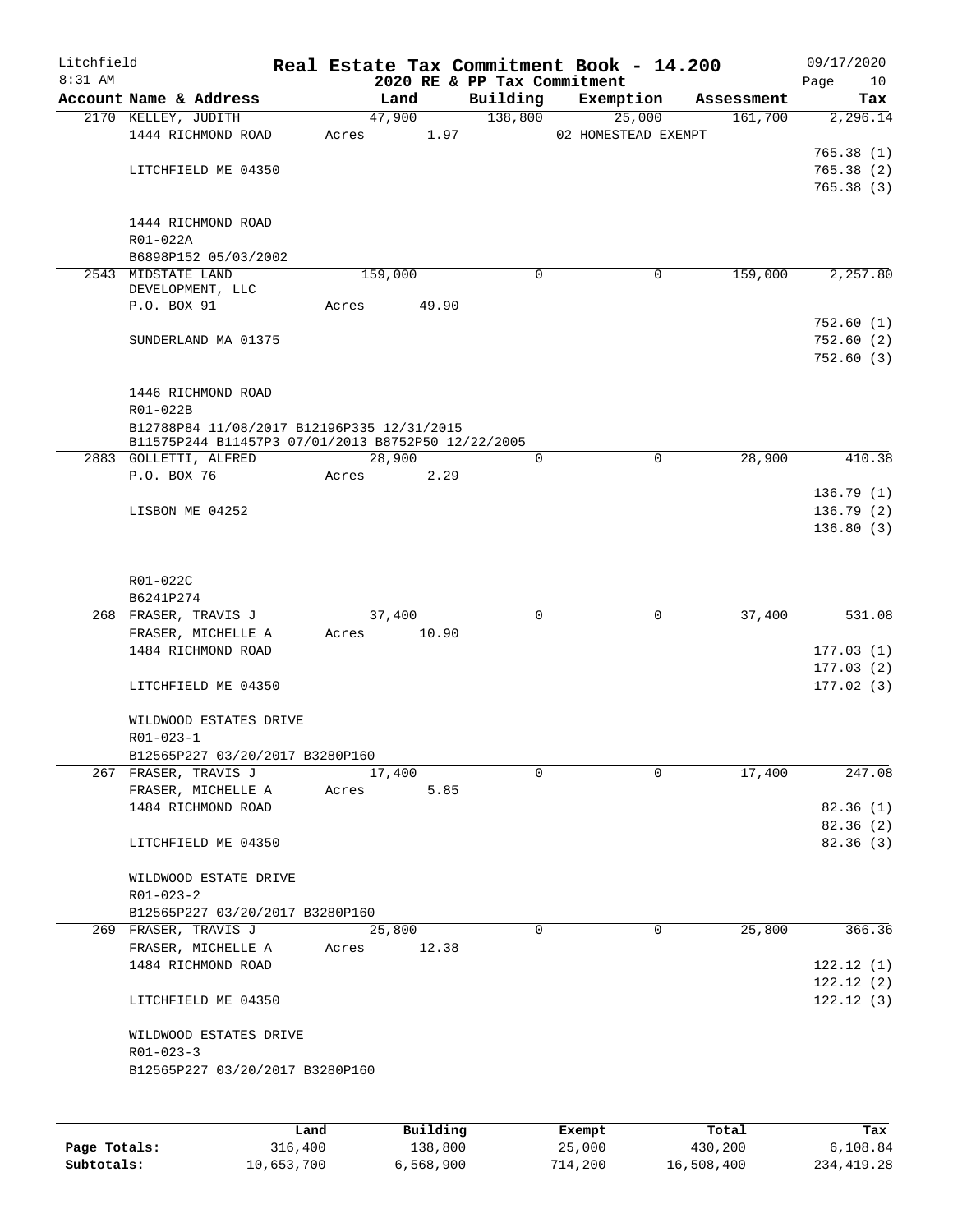| Litchfield   |                                                     |         |       |          |                                         | Real Estate Tax Commitment Book - 14.200 |            | 09/17/2020        |
|--------------|-----------------------------------------------------|---------|-------|----------|-----------------------------------------|------------------------------------------|------------|-------------------|
| $8:31$ AM    | Account Name & Address                              |         |       | Land     | 2020 RE & PP Tax Commitment<br>Building | Exemption                                | Assessment | Page<br>11<br>Tax |
|              | 266 FRASER, TRAVIS J                                |         |       | 25,000   | 0                                       | $\Omega$                                 | 25,000     | 355.00            |
|              | FRASER, MICHELLE A                                  |         | Acres | 11.27    |                                         |                                          |            |                   |
|              | 1484 RICHMOND ROAD                                  |         |       |          |                                         |                                          |            | 118.33(1)         |
|              |                                                     |         |       |          |                                         |                                          |            | 118.33(2)         |
|              | LITCHFIELD ME 04350                                 |         |       |          |                                         |                                          |            | 118.34(3)         |
|              |                                                     |         |       |          |                                         |                                          |            |                   |
|              | WILDWOOD ESTATES DRIVE                              |         |       |          |                                         |                                          |            |                   |
|              | $R01 - 023 - 4$                                     |         |       |          |                                         |                                          |            |                   |
|              | B12565P227 03/20/2017 B3280P160                     |         |       |          |                                         |                                          |            |                   |
|              | 270 FRASER, TRAVIS J                                |         |       | 15,500   | $\Omega$                                | 0                                        | 15,500     | 220.10            |
|              | FRASER, MICHELLE A                                  |         | Acres | 5.23     |                                         |                                          |            |                   |
|              | 1484 RICHMOND ROAD                                  |         |       |          |                                         |                                          |            | 73.37(1)          |
|              |                                                     |         |       |          |                                         |                                          |            | 73.37(2)          |
|              | LITCHFIELD ME 04350                                 |         |       |          |                                         |                                          |            | 73.36(3)          |
|              |                                                     |         |       |          |                                         |                                          |            |                   |
|              | WILDWOOD ESTATES DRIVE                              |         |       |          |                                         |                                          |            |                   |
|              | R01-023-5                                           |         |       |          |                                         |                                          |            |                   |
|              | B12565P227 03/20/2017 B3280P160                     |         |       |          |                                         |                                          |            |                   |
|              | 544 FRASER, TRAVIS J                                |         |       | 66,900   | 211,300                                 | 25,000                                   | 253, 200   | 3,595.44          |
|              | FRASER, MICHELLE A                                  |         | Acres | 15.23    |                                         | 02 HOMESTEAD EXEMPT                      |            |                   |
|              | 1484 RICHMOND ROAD                                  |         |       |          |                                         |                                          |            | 1,198.48(1)       |
|              |                                                     |         |       |          |                                         |                                          |            | 1,198.48(2)       |
|              | LITCHFIELD ME 04350                                 |         |       |          |                                         |                                          |            | 1,198.48(3)       |
|              |                                                     |         |       |          |                                         |                                          |            |                   |
|              | 1484 RICHMOND ROAD                                  |         |       |          |                                         |                                          |            |                   |
|              | R01-024                                             |         |       |          |                                         |                                          |            |                   |
|              | B12301P342 05/20/2016 B9232P118 01/25/2007 B5128P40 |         |       |          |                                         |                                          |            |                   |
|              | 05/15/1996                                          |         |       |          |                                         |                                          |            |                   |
|              | 541 STEVENS-PRATT, JACKIE                           |         |       | 48,200   | 70,800                                  | 31,000                                   | 88,000     | 1,249.60          |
|              | 1468 RICHMOND ROAD                                  |         | Acres | 2.06     |                                         | 02 HOMESTEAD EXEMPT                      |            |                   |
|              |                                                     |         |       |          |                                         | 22 WW2 Widow Res                         |            | 416.53(1)         |
|              | LITCHFIELD ME 04350                                 |         |       |          |                                         |                                          |            | 416.53(2)         |
|              |                                                     |         |       |          |                                         |                                          |            | 416.54(3)         |
|              |                                                     |         |       |          |                                         |                                          |            |                   |
|              | 1468 RICHMOND ROAD                                  |         |       |          |                                         |                                          |            |                   |
|              | R01-024A                                            |         |       |          |                                         |                                          |            |                   |
|              | B9656P281 03/04/2008 B9022P46 08/10/2006 B7550P51   |         |       |          |                                         |                                          |            |                   |
|              | 07/31/2003                                          |         |       |          |                                         |                                          |            | 2,107.28          |
|              | 985 HUNSBERGER, ALISON B                            |         |       | 54,000   | 119,400                                 | 25,000                                   | 148,400    |                   |
|              | LIPTON, JEFFREY E                                   |         | Acres | 4.00     |                                         | 02 HOMESTEAD EXEMPT                      |            |                   |
|              | 1508 RICHMOND ROAD                                  |         |       |          |                                         |                                          |            | 702.43 (1)        |
|              |                                                     |         |       |          |                                         |                                          |            | 702.43(2)         |
|              | LITCHFIELD ME 04350                                 |         |       |          |                                         |                                          |            | 702.42 (3)        |
|              | 1508 RICHMOND ROAD                                  |         |       |          |                                         |                                          |            |                   |
|              | R01-025                                             |         |       |          |                                         |                                          |            |                   |
|              | B12372P13 07/27/2016 B11784P224 08/29/2014 B7557P79 |         |       |          |                                         |                                          |            |                   |
|              | 07/18/2003                                          |         |       |          |                                         |                                          |            |                   |
|              | 425 DARVILLE, LINDA                                 |         |       | 57,800   | 155,100                                 | 25,000                                   | 187,900    | 2,668.18          |
|              | 1502 RICHMOND ROAD                                  |         | Acres | 7.00     |                                         | 02 HOMESTEAD EXEMPT                      |            |                   |
|              |                                                     |         |       |          |                                         |                                          |            | 889.39 (1)        |
|              | LITCHFIELD ME 04350                                 |         |       |          |                                         |                                          |            | 889.39 (2)        |
|              |                                                     |         |       |          |                                         |                                          |            | 889.40 (3)        |
|              |                                                     |         |       |          |                                         |                                          |            |                   |
|              | 1502 RICHMOND ROAD                                  |         |       |          |                                         |                                          |            |                   |
|              | R01-025A                                            |         |       |          |                                         |                                          |            |                   |
|              | B4321P181                                           |         |       |          |                                         |                                          |            |                   |
|              |                                                     |         |       |          |                                         |                                          |            |                   |
|              |                                                     |         |       |          |                                         |                                          |            |                   |
|              |                                                     | Land    |       | Building |                                         | Exempt                                   | Total      | Tax               |
| Page Totals: |                                                     | 267,400 |       | 556,600  |                                         | 106,000                                  | 718,000    | 10,195.60         |

**Subtotals:** 10,921,100 7,125,500 820,200 17,226,400 244,614.88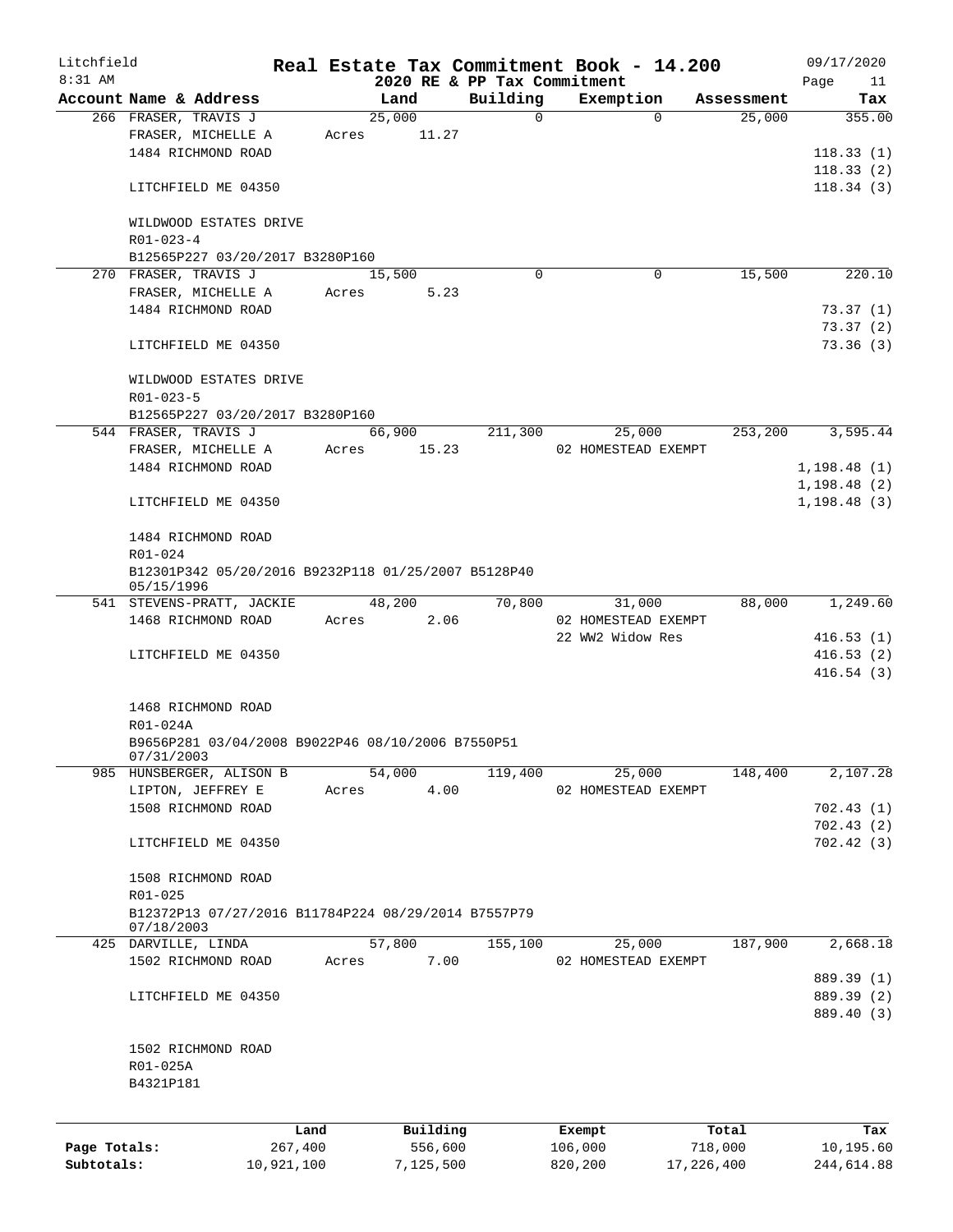| Litchfield |                                                                    |       |        | Real Estate Tax Commitment Book - 14.200 |                     |            | 09/17/2020             |     |
|------------|--------------------------------------------------------------------|-------|--------|------------------------------------------|---------------------|------------|------------------------|-----|
| $8:31$ AM  |                                                                    |       |        | 2020 RE & PP Tax Commitment              |                     |            | Page                   | 12  |
|            | Account Name & Address                                             |       | Land   | Building                                 | Exemption           | Assessment |                        | Tax |
|            | 2857 KNIGHT, RAYMOND                                               |       | 39,400 | $\Omega$                                 | $\Omega$            | 39,400     | 559.48                 |     |
|            | KNIGHT, SHEILA                                                     | Acres | 38.00  |                                          |                     |            |                        |     |
|            | 620 LANGDON ROAD                                                   |       |        |                                          |                     |            | 186.49(1)              |     |
|            |                                                                    |       |        |                                          |                     |            | 186.49(2)              |     |
|            | RICHMOND ME 04357                                                  |       |        |                                          |                     |            | 186.50(3)              |     |
|            | RICHMOND ROAD                                                      |       |        |                                          |                     |            |                        |     |
|            | R01-025B                                                           |       |        |                                          |                     |            |                        |     |
|            | B12960P63 06/27/2018 B7557P79                                      |       |        |                                          |                     |            |                        |     |
|            | 1338 PALMER, STEPHEN A                                             |       | 68,500 | 60,700                                   | 31,000              | 98,200     | 1,394.44               |     |
|            | PALMER, LYNN L                                                     | Acres | 18.00  |                                          | 02 HOMESTEAD EXEMPT |            |                        |     |
|            | 1530 RICHMOND ROAD                                                 |       |        |                                          | 12 WW2 Vet Res.     |            | 464.81(1)              |     |
|            |                                                                    |       |        |                                          |                     |            | 464.81 (2)             |     |
|            | LITCHFIELD ME 04350                                                |       |        |                                          |                     |            | 464.82 (3)             |     |
|            | 1530 RICHMOND ROAD                                                 |       |        |                                          |                     |            |                        |     |
|            | $R01 - 026$                                                        |       |        |                                          |                     |            |                        |     |
|            | B11793P286 09/11/2014 B6286P268 08/17/2001                         |       |        |                                          |                     |            |                        |     |
|            | 2680 JOHNSON TERRY                                                 |       | 93,000 | 174,000                                  | 25,000              | 242,000    | 3,436.40               |     |
|            | TALBOT DONNA                                                       | Acres | 69.00  |                                          | 02 HOMESTEAD EXEMPT |            |                        |     |
|            | 1622 RICHMOND ROAD                                                 |       |        |                                          |                     |            | 1, 145.47(1)           |     |
|            |                                                                    |       |        |                                          |                     |            | 1, 145.47(2)           |     |
|            | LITCHFIELD ME 04350                                                |       |        |                                          |                     |            | 1, 145.46(3)           |     |
|            | 1622 RICHMOND ROAD                                                 |       |        |                                          |                     |            |                        |     |
|            | R01-027                                                            |       |        |                                          |                     |            |                        |     |
|            | B12317P81 06/08/2016 B2434P213                                     |       |        |                                          |                     |            |                        |     |
|            | 897 DALLAIRE, DODIE R                                              |       | 48,000 | 59,300                                   | 25,000              | 82,300     | 1,168.66               |     |
|            | 1554 RICHMOND ROAD                                                 | Acres | 2.00   |                                          | 02 HOMESTEAD EXEMPT |            |                        |     |
|            |                                                                    |       |        |                                          |                     |            | 389.55(1)              |     |
|            | LITCHFIELD ME 04350                                                |       |        |                                          |                     |            | 389.55(2)              |     |
|            |                                                                    |       |        |                                          |                     |            | 389.56 (3)             |     |
|            |                                                                    |       |        |                                          |                     |            |                        |     |
|            | 1554 RICHMOND ROAD                                                 |       |        |                                          |                     |            |                        |     |
|            | R01-027A                                                           |       |        |                                          |                     |            |                        |     |
|            | B12906P225 05/11/2018 B12317P81 06/08/2016 B2434P213<br>11/05/1981 |       |        |                                          |                     |            |                        |     |
|            | 984 KNIGHT, RAYMOND A                                              |       | 10,500 | 0                                        | 0                   | 10,500     | 149.10                 |     |
|            | KNIGHT, SHEILA K                                                   | Acres | 21.00  |                                          |                     |            |                        |     |
|            | 620 LANGDON ROAD                                                   |       |        |                                          |                     |            | 49.70 (1)              |     |
|            |                                                                    |       |        |                                          |                     |            | 49.70 (2)              |     |
|            | RICHMOND ME 04357                                                  |       |        |                                          |                     |            | 49.70 (3)              |     |
|            |                                                                    |       |        |                                          |                     |            |                        |     |
|            | RICHMOND ROAD<br>R01-028                                           |       |        |                                          |                     |            |                        |     |
|            |                                                                    |       |        |                                          |                     |            |                        |     |
|            | B12960P63 06/27/2018 B7557P79 07/18/2003                           |       |        |                                          |                     | 27,700     |                        |     |
|            | 603 WING, GREGORY                                                  |       | 27,700 | $\Omega$                                 | $\mathbf 0$         |            | 393.34                 |     |
|            | WING, CARISSA                                                      | Acres | 1.90   |                                          |                     |            |                        |     |
|            | 141 TILLSON ROAD                                                   |       |        |                                          |                     |            | 131.11(1)              |     |
|            | MONMOUTH ME 04259                                                  |       |        |                                          |                     |            | 131.11(2)<br>131.12(3) |     |
|            |                                                                    |       |        |                                          |                     |            |                        |     |
|            | RICHMOND ROAD                                                      |       |        |                                          |                     |            |                        |     |
|            | R01-029                                                            |       |        |                                          |                     |            |                        |     |
|            | B5298P194 01/24/1997                                               |       |        |                                          |                     |            |                        |     |
|            |                                                                    |       |        |                                          |                     |            |                        |     |
|            |                                                                    |       |        |                                          |                     |            |                        |     |
|            |                                                                    |       |        |                                          |                     |            |                        |     |

|              | Land       | Building  | Exempt  | Total      | Tax        |
|--------------|------------|-----------|---------|------------|------------|
| Page Totals: | 287,100    | 294,000   | 81,000  | 500,100    | 7,101.42   |
| Subtotals:   | 11,208,200 | 7,419,500 | 901,200 | 17,726,500 | 251,716.30 |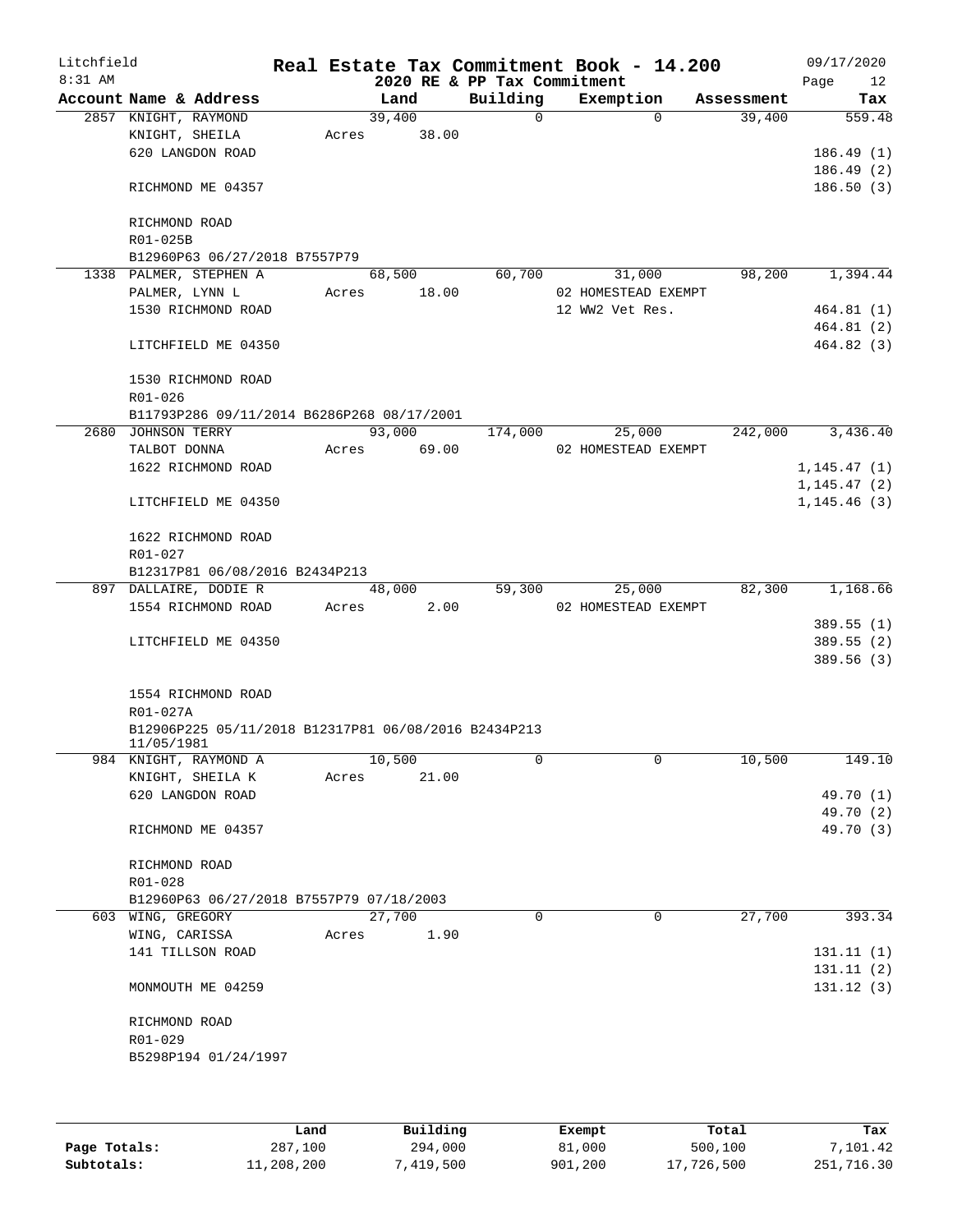| Litchfield<br>$8:31$ AM |                                                     |       |        |      | 2020 RE & PP Tax Commitment | Real Estate Tax Commitment Book - 14.200 |            | 09/17/2020<br>Page       | 13    |
|-------------------------|-----------------------------------------------------|-------|--------|------|-----------------------------|------------------------------------------|------------|--------------------------|-------|
|                         | Account Name & Address                              |       | Land   |      | Building                    | Exemption                                | Assessment |                          | Tax   |
|                         | 1906 WING, GABRIEL S                                |       | 54,000 |      | 116,000                     | 25,000                                   | 145,000    | 2,059.00                 |       |
|                         | WING, CARISSA M                                     | Acres |        | 4.00 |                             | 02 HOMESTEAD EXEMPT                      |            |                          |       |
|                         | 16 JOHN TARR ROAD                                   |       |        |      |                             |                                          |            | 686.33 (1)               |       |
|                         | LITCHFIELD ME 04350                                 |       |        |      |                             |                                          |            | 686.33 (2)<br>686.34 (3) |       |
|                         |                                                     |       |        |      |                             |                                          |            |                          |       |
|                         | 16 JOHN TARR ROAD                                   |       |        |      |                             |                                          |            |                          |       |
|                         | R01-029A                                            |       |        |      |                             |                                          |            |                          |       |
|                         | B12167P95 09/14/2015 B4928P262                      |       |        |      |                             |                                          |            |                          |       |
|                         | 2029 HIGGINS, DIANNA R                              |       | 57,000 |      | 39,600                      | 25,000                                   | 71,600     | 1,016.72                 |       |
|                         | HIGGINS, JUSTIN S                                   | Acres |        | 5.00 |                             | 02 HOMESTEAD EXEMPT                      |            |                          |       |
|                         | 1609 RICHMOND RD                                    |       |        |      |                             |                                          |            | 338.91(1)                |       |
|                         |                                                     |       |        |      |                             |                                          |            | 338.91 (2)               |       |
|                         | LITCHFIELD ME 04350                                 |       |        |      |                             |                                          |            | 338.90 (3)               |       |
|                         | 1609 RICHMOND ROAD                                  |       |        |      |                             |                                          |            |                          |       |
|                         | R01-029B                                            |       |        |      |                             |                                          |            |                          |       |
|                         | B12183P34 12/10/2015 B8325P267 03/04/2005 B5296P25  |       |        |      |                             |                                          |            |                          |       |
|                         | 01/17/1997                                          |       |        |      |                             |                                          |            |                          |       |
|                         | 2030 WHITCOMB, SUSAN                                |       | 800    |      | 0                           | 0                                        | 800        |                          | 11.36 |
|                         | 1064 COUNTY RD                                      | Acres |        | 0.26 |                             |                                          |            |                          |       |
|                         |                                                     |       |        |      |                             |                                          |            | 3.79(1)                  |       |
|                         | BOWDOIN ME 04287                                    |       |        |      |                             |                                          |            | 3.79(2)<br>3.78(3)       |       |
|                         |                                                     |       |        |      |                             |                                          |            |                          |       |
|                         | RICHMOND ROAD                                       |       |        |      |                             |                                          |            |                          |       |
|                         | R01-029C                                            |       |        |      |                             |                                          |            |                          |       |
|                         | B5298P192 01/24/0199                                |       |        |      |                             |                                          |            |                          |       |
|                         | 1668 CROWELL, MARK W                                |       | 49,200 |      | 137,200                     | 0                                        | 186,400    | 2,646.88                 |       |
|                         | CROWELL, BETSY EM                                   | Acres |        | 2.40 |                             |                                          |            |                          |       |
|                         | 15 JOHN TARR ROAD                                   |       |        |      |                             |                                          |            | 882.29 (1)               |       |
|                         |                                                     |       |        |      |                             |                                          |            | 882.29 (2)               |       |
|                         | LITCHFIELD ME 04350                                 |       |        |      |                             |                                          |            | 882.30 (3)               |       |
|                         | 15 JOHN TARR ROAD                                   |       |        |      |                             |                                          |            |                          |       |
|                         | R01-030                                             |       |        |      |                             |                                          |            |                          |       |
|                         | B5722P22 08/26/1998                                 |       |        |      |                             |                                          |            |                          |       |
|                         | 830 ARBOUR JO MARIE                                 |       | 48,900 |      | 99,200                      | 25,000                                   | 123,100    | 1,748.02                 |       |
|                         | 5 JOHN TARR ROAD                                    | Acres |        | 2.30 |                             | 02 HOMESTEAD EXEMPT                      |            |                          |       |
|                         |                                                     |       |        |      |                             |                                          |            | 582.67(1)                |       |
|                         | LITCHFIELD ME 04350                                 |       |        |      |                             |                                          |            | 582.67 (2)               |       |
|                         |                                                     |       |        |      |                             |                                          |            | 582.68(3)                |       |
|                         | 5 JOHN TARR ROAD                                    |       |        |      |                             |                                          |            |                          |       |
|                         | R01-030A                                            |       |        |      |                             |                                          |            |                          |       |
|                         | B9812P219 08/04/2008 B8787P138 02/03/2006 B4440P237 |       |        |      |                             |                                          |            |                          |       |
|                         | 920 KARKOS, GEORGE A                                |       | 48,600 |      | 107,700                     | 25,000                                   | 131,300    | 1,864.46                 |       |
|                         | KARKOS, SHARON A                                    | Acres |        | 2.20 |                             | 02 HOMESTEAD EXEMPT                      |            |                          |       |
|                         | 835 DEAD RIVER RD                                   |       |        |      |                             |                                          |            | 621.49(1)                |       |
|                         |                                                     |       |        |      |                             |                                          |            | 621.49(2)                |       |
|                         | LITCHFIELD ME 04350                                 |       |        |      |                             |                                          |            | 621.48(3)                |       |
|                         |                                                     |       |        |      |                             |                                          |            |                          |       |
|                         | 835 DEAD RIVER ROAD                                 |       |        |      |                             |                                          |            |                          |       |
|                         | R01-030B<br>B7139P177                               |       |        |      |                             |                                          |            |                          |       |
|                         |                                                     |       |        |      |                             |                                          |            |                          |       |
|                         |                                                     |       |        |      |                             |                                          |            |                          |       |
|                         |                                                     |       |        |      |                             |                                          |            |                          |       |

|              | Land       | Building  | Exempt    | Total      | Tax        |
|--------------|------------|-----------|-----------|------------|------------|
| Page Totals: | 258,500    | 499,700   | 100,000   | 658,200    | 9,346.44   |
| Subtotals:   | 11,466,700 | 7,919,200 | 1,001,200 | 18,384,700 | 261,062.74 |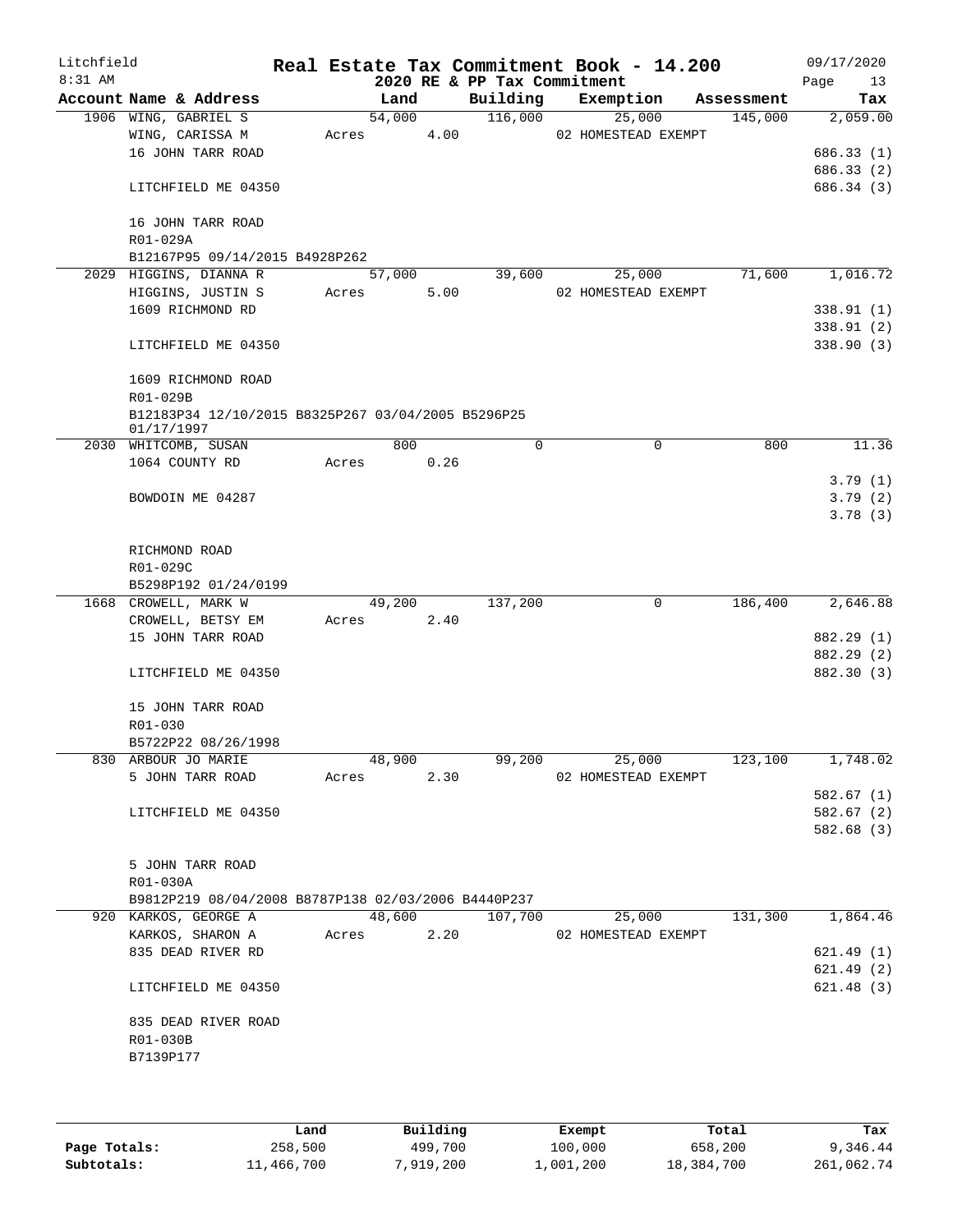| Litchfield<br>8:31 AM |                                                                    |       |        | 2020 RE & PP Tax Commitment | Real Estate Tax Commitment Book - 14.200 |            | 09/17/2020<br>Page<br>14 |
|-----------------------|--------------------------------------------------------------------|-------|--------|-----------------------------|------------------------------------------|------------|--------------------------|
|                       | Account Name & Address                                             |       | Land   | Building                    | Exemption                                | Assessment | Tax                      |
|                       | 1164 MARTIN MARGARET E                                             |       | 60,000 | 136,400                     | $\Omega$                                 | 196,400    | 2,788.88                 |
|                       | 853 DEAD RIVER ROAD                                                | Acres | 6.00   |                             |                                          |            |                          |
|                       |                                                                    |       |        |                             |                                          |            | 929.63(1)                |
|                       | LITCHFIELD ME 04350                                                |       |        |                             |                                          |            | 929.63(2)                |
|                       |                                                                    |       |        |                             |                                          |            | 929.62(3)                |
|                       |                                                                    |       |        |                             |                                          |            |                          |
|                       | 853 DEAD RIVER ROAD                                                |       |        |                             |                                          |            |                          |
|                       | R01-030C<br>B12838P191 02/06/2018 B9055P281 09/01/2006 B3295P161   |       |        |                             |                                          |            |                          |
|                       | 125 BERNOTAVICZ, FREDA                                             |       | 3,300  | $\Omega$                    | $\mathbf 0$                              | 3,300      | 46.86                    |
|                       | 23 HUFFS HILL ROAD                                                 | Acres | 12.00  |                             |                                          |            |                          |
|                       |                                                                    |       |        |                             |                                          |            | 15.62(1)                 |
|                       | LITCHFIELD ME 04350                                                |       |        |                             |                                          |            | 15.62(2)                 |
|                       |                                                                    |       |        |                             |                                          |            | 15.62(3)                 |
|                       |                                                                    |       |        |                             |                                          |            |                          |
|                       | DEAD RIVER ROAD                                                    |       |        |                             |                                          |            |                          |
|                       | R01-031                                                            |       |        |                             |                                          |            |                          |
|                       | B8417P37 04/25/2005 B7848P185                                      |       |        |                             |                                          |            |                          |
|                       | 124 BERNOTAVICZ, FREDA                                             |       | 58,700 | 225,400                     | 25,000                                   | 259,100    | 3,679.22                 |
|                       | 23 HUFF'S MILL ROAD                                                | Acres | 16.00  |                             | 02 HOMESTEAD EXEMPT                      |            |                          |
|                       |                                                                    |       |        |                             |                                          |            | 1,226.41(1)              |
|                       | LITCHFIELD ME 04350                                                |       |        |                             |                                          |            | 1,226.41(2)              |
|                       |                                                                    |       |        |                             |                                          |            | 1,226.40(3)              |
|                       |                                                                    |       |        |                             |                                          |            |                          |
|                       | 23 HUFF'S MILL ROAD                                                |       |        |                             |                                          |            |                          |
|                       | R01-032                                                            |       |        |                             |                                          |            |                          |
|                       | B8417P37 04/25/2005 B7848P185 02/14/2004<br>1862 WHITCOMB, LINDA K |       | 23,100 | $\Omega$                    | $\mathbf 0$                              | 23,100     | 328.02                   |
|                       | P. O. BOX 1052                                                     | Acres | 16.21  |                             |                                          |            |                          |
|                       |                                                                    |       |        |                             |                                          |            | 109.34(1)                |
|                       | THOMPSON FALLS MT 59873                                            |       |        |                             |                                          |            | 109.34(2)                |
|                       |                                                                    |       |        |                             |                                          |            | 109.34(3)                |
|                       |                                                                    |       |        |                             |                                          |            |                          |
|                       | DEAD RIVER ROAD                                                    |       |        |                             |                                          |            |                          |
|                       | R01-033                                                            |       |        |                             |                                          |            |                          |
|                       | B2048P74                                                           |       |        |                             |                                          |            |                          |
|                       | 1876 EMOND, DIANE K                                                |       | 48,500 | 58,700                      | 31,000                                   | 76,200     | 1,082.04                 |
|                       | CHASE DEBRA A                                                      | Acres | 2.15   |                             | 02 HOMESTEAD EXEMPT                      |            |                          |
|                       | 722 DEAD RIVER ROAD                                                |       |        |                             | 03 VETERANS EXEMPT                       |            | 360.68(1)                |
|                       |                                                                    |       |        |                             |                                          |            | 360.68(2)                |
|                       | LITCHFIELD ME 04350                                                |       |        |                             |                                          |            | 360.68(3)                |
|                       |                                                                    |       |        |                             |                                          |            |                          |
|                       | 722 DEAD RIVER ROAD                                                |       |        |                             |                                          |            |                          |
|                       | R01-033A<br>B8447P186 06/06/2005 B6164P158 03/08/2000              |       |        |                             |                                          |            |                          |
|                       | 732 KNIGHT, JASON                                                  |       | 60,600 | 128,400                     | 25,000                                   | 164,000    | 2,328.80                 |
|                       | KNIGHT, PATRICIA                                                   | Acres | 6.85   |                             | 02 HOMESTEAD EXEMPT                      |            |                          |
|                       | 730 DEAD RIVER ROAD                                                |       |        |                             |                                          |            | 776.27(1)                |
|                       |                                                                    |       |        |                             |                                          |            | 776.27(2)                |
|                       | LITCHFIELD ME 04350                                                |       |        |                             |                                          |            | 776.26(3)                |
|                       |                                                                    |       |        |                             |                                          |            |                          |
|                       | 730 DEAD RIVER ROAD                                                |       |        |                             |                                          |            |                          |
|                       | R01-033B                                                           |       |        |                             |                                          |            |                          |
|                       | B7419P78 05/02/2003                                                |       |        |                             |                                          |            |                          |
|                       |                                                                    |       |        |                             |                                          |            |                          |
|                       |                                                                    |       |        |                             |                                          |            |                          |

|              | Land       | Building  | Exempt    | Total      | Tax        |
|--------------|------------|-----------|-----------|------------|------------|
| Page Totals: | 254,200    | 548,900   | 81,000    | 722,100    | 10,253.82  |
| Subtotals:   | 11,720,900 | 8,468,100 | ⊥,082,200 | 19,106,800 | 271,316.56 |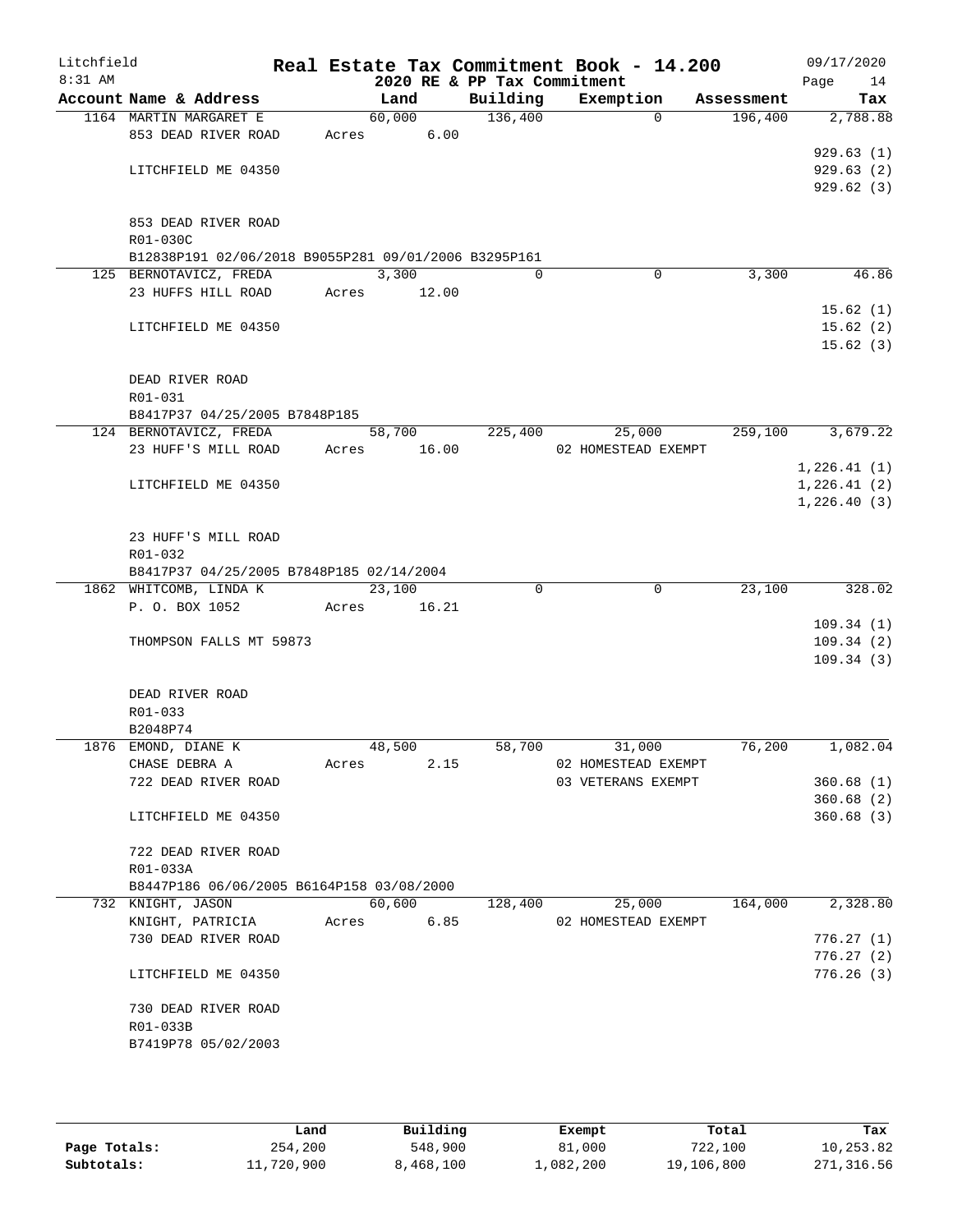| Litchfield<br>$8:31$ AM |                                                                                         |         |            | 2020 RE & PP Tax Commitment | Real Estate Tax Commitment Book - 14.200 |            | 09/17/2020<br>Page<br>15 |
|-------------------------|-----------------------------------------------------------------------------------------|---------|------------|-----------------------------|------------------------------------------|------------|--------------------------|
|                         | Account Name & Address                                                                  |         | Land       | Building                    | Exemption                                | Assessment | Tax                      |
|                         | 1634 MCGROTHER, PAUL                                                                    |         | 45,600     | 143,400                     | 31,000                                   | 158,000    | 2,243.60                 |
|                         | 13 PATTENWOODS LANE                                                                     | Acres   | 1.20       |                             | 02 HOMESTEAD EXEMPT                      |            |                          |
|                         |                                                                                         |         |            |                             | 03 VETERANS EXEMPT                       |            | 747.87 (1)               |
|                         | LITCHFIELD ME 04350                                                                     |         |            |                             |                                          |            | 747.87(2)                |
|                         |                                                                                         |         |            |                             |                                          |            | 747.86 (3)               |
|                         | 13 PATTENWOODS LANE                                                                     |         |            |                             |                                          |            |                          |
|                         | R01-033B-1                                                                              |         |            |                             |                                          |            |                          |
|                         | B7211P152 03/11/1997                                                                    |         |            |                             |                                          |            |                          |
|                         | 584 SPINNEY, RALPH H                                                                    |         | 45,600     | 130,500                     | 25,000                                   | 151,100    | 2,145.62                 |
|                         | 75 RIVERVIEW DRIVE                                                                      | Acres   | 1.20       |                             | 02 HOMESTEAD EXEMPT                      |            |                          |
|                         |                                                                                         |         |            |                             |                                          |            | 715.21(1)                |
|                         | BRIDGEWATER MA 02324                                                                    |         |            |                             |                                          |            | 715.21(2)                |
|                         |                                                                                         |         |            |                             |                                          |            | 715.20(3)                |
|                         | 10 PATTENWOODS LANE                                                                     |         |            |                             |                                          |            |                          |
|                         | R01-033B-2                                                                              |         |            |                             |                                          |            |                          |
|                         | B13086P329 11/15/2018                                                                   |         |            |                             |                                          |            |                          |
|                         | 1915 JOHNSON, JEFF C                                                                    |         | 45,300     | 138,300                     | $\mathbf 0$                              | 183,600    | 2,607.12                 |
|                         | 19 PATTENWOODS LANE                                                                     | Acres   | 1.10       |                             |                                          |            |                          |
|                         |                                                                                         |         |            |                             |                                          |            | 869.04 (1)               |
|                         | LITCHFIELD ME 04350                                                                     |         |            |                             |                                          |            | 869.04 (2)               |
|                         |                                                                                         |         |            |                             |                                          |            | 869.04(3)                |
|                         |                                                                                         |         |            |                             |                                          |            |                          |
|                         | 19 PATTENWOODS LANE                                                                     |         |            |                             |                                          |            |                          |
|                         | R01-033B-3                                                                              |         |            |                             |                                          |            |                          |
|                         | B11489P24 08/21/2013 B11365P101 04/23/2013 B8518P240<br>07/26/2005 B4408P160 01/20/2005 |         |            |                             |                                          |            |                          |
|                         | 1878 HILT, JASON B                                                                      |         | 45,600     | 140,800                     | 25,000                                   | 161,400    | 2,291.88                 |
|                         | 20 PATTEN WOODS DRIVE                                                                   |         | Acres 1.20 |                             | 02 HOMESTEAD EXEMPT                      |            |                          |
|                         |                                                                                         |         |            |                             |                                          |            | 763.96(1)                |
|                         | LITCHFIELD ME 04350                                                                     |         |            |                             |                                          |            | 763.96(2)                |
|                         |                                                                                         |         |            |                             |                                          |            | 763.96(3)                |
|                         | 20 PATTEN WOODS DRIVE                                                                   |         |            |                             |                                          |            |                          |
|                         | R01-033B-4                                                                              |         |            |                             |                                          |            |                          |
|                         | B12163P115 11/16/2015 B11636P35 02/27/2014 B9144P222<br>11/09/2006 B7680P326 09/05/2003 |         |            |                             |                                          |            |                          |
|                         | 1626 GRENIER, MICHAEL J                                                                 |         | 48,300     | 166,800                     | 0                                        | 215,100    | 3,054.42                 |
|                         | GRENIER, SUMMER P                                                                       | Acres   | 2.10       |                             |                                          |            |                          |
|                         | 25 PATTEN WOODS LANE                                                                    |         |            |                             |                                          |            | 1,018.14(1)              |
|                         |                                                                                         |         |            |                             |                                          |            | 1,018.14(2)              |
|                         | LITCHFIELD ME 04350                                                                     |         |            |                             |                                          |            | 1,018.14(3)              |
|                         | 25 PATTENWOODS LANE                                                                     |         |            |                             |                                          |            |                          |
|                         | R01-033B-5                                                                              |         |            |                             |                                          |            |                          |
|                         | B12657P306 07/13/2017 B9607P287 01/08/2008 B7672P197                                    |         |            |                             |                                          |            |                          |
|                         | 09/22/2003                                                                              |         |            |                             |                                          |            |                          |
|                         | 767 HARPER, JOHN J                                                                      |         | 45,300     | 84,000                      | 25,000                                   | 104,300    | 1,481.06                 |
|                         | 30 PATTENWOODS LN                                                                       | Acres   | 1.10       |                             | 02 HOMESTEAD EXEMPT                      |            |                          |
|                         |                                                                                         |         |            |                             |                                          |            | 493.69 (1)               |
|                         | LITCHFIELD ME 04350                                                                     |         |            |                             |                                          |            | 493.69 (2)               |
|                         |                                                                                         |         |            |                             |                                          |            | 493.68 (3)               |
|                         | 30 PATTENWOODS LANE                                                                     |         |            |                             |                                          |            |                          |
|                         | R01-033B-6                                                                              |         |            |                             |                                          |            |                          |
|                         | B4241P261                                                                               |         |            |                             |                                          |            |                          |
|                         |                                                                                         | Land    | Building   |                             | Exempt                                   | Total      | Tax                      |
| Page Totals:            |                                                                                         | 275,700 | 803,800    |                             | 106,000                                  | 973,500    | 13,823.70                |
|                         |                                                                                         |         |            |                             |                                          |            |                          |

**Subtotals:** 11,996,600 9,271,900 1,188,200 20,080,300 285,140.26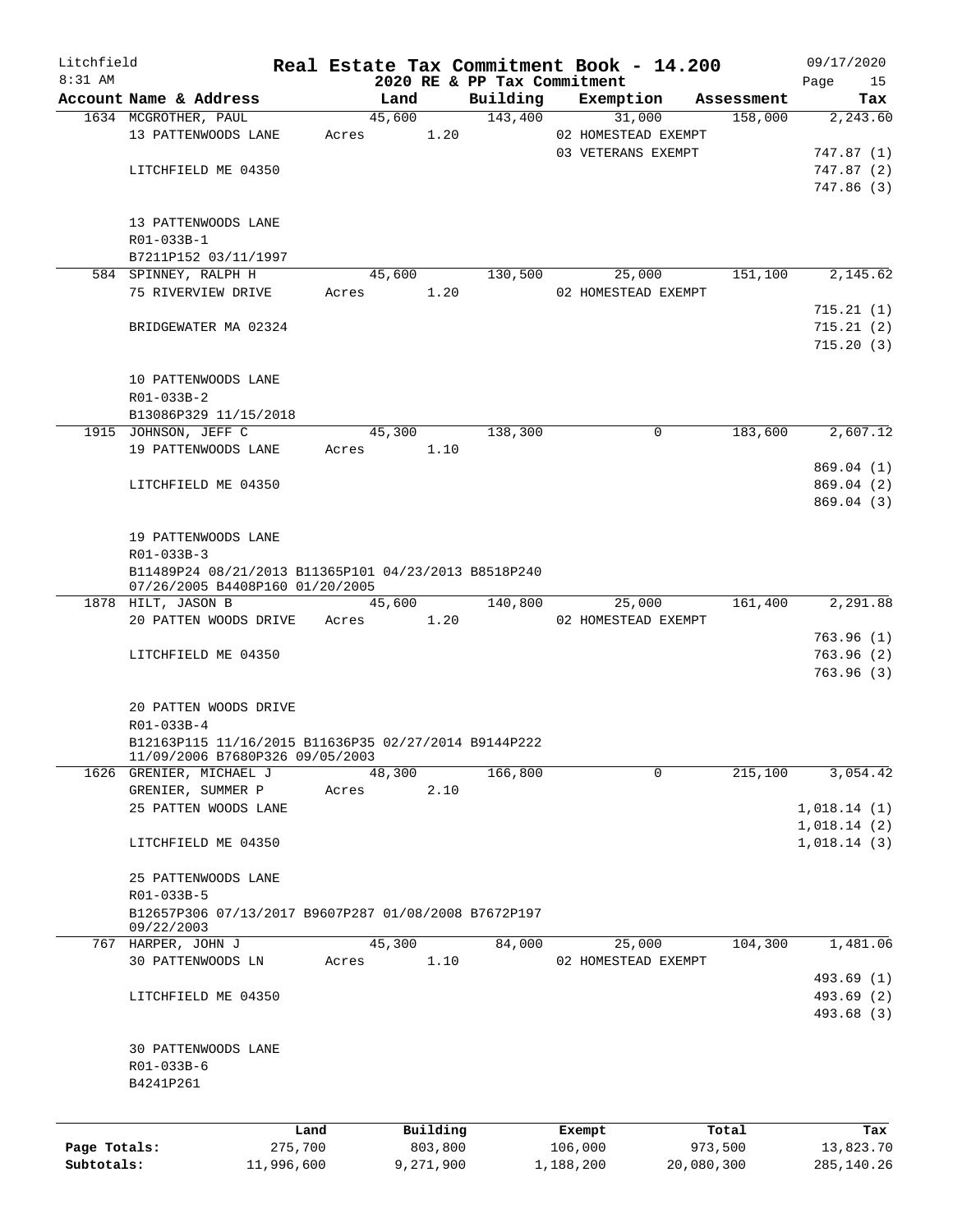| Litchfield<br>8:31 AM |                                            |        |        | 2020 RE & PP Tax Commitment | Real Estate Tax Commitment Book - 14.200 |            | 09/17/2020<br>Page<br>16 |
|-----------------------|--------------------------------------------|--------|--------|-----------------------------|------------------------------------------|------------|--------------------------|
|                       | Account Name & Address                     |        | Land   |                             | Building Exemption                       | Assessment | Tax                      |
|                       | 1826 MOORE, ANDREW T                       |        | 47,100 | 144,800                     | 25,000                                   | 166,900    | 2,369.98                 |
|                       | MOORE, CHARLENE BINDER                     | Acres  | 1.70   |                             | 02 HOMESTEAD EXEMPT                      |            |                          |
|                       | 37 PATTENWOODS LANE                        |        |        |                             |                                          |            | 789.99 (1)               |
|                       |                                            |        |        |                             |                                          |            | 789.99(2)                |
|                       | LITCHFIELD ME 04350                        |        |        |                             |                                          |            | 790.00(3)                |
|                       | 37 PATTENWOODS LANE                        |        |        |                             |                                          |            |                          |
|                       | R01-033B-7                                 |        |        |                             |                                          |            |                          |
|                       | B10612P208 12/08/2010 B5565P280            |        |        |                             |                                          |            |                          |
|                       | 1627 SMITH, FOREST                         | 27,100 |        | $\Omega$                    | $\mathbf 0$                              | 27,100     | 384.82                   |
|                       | 35 SHORTILL FARM ROAD                      | Acres  | 1.70   |                             |                                          |            |                          |
|                       |                                            |        |        |                             |                                          |            | 128.27(1)                |
|                       | BUXTON ME 04093                            |        |        |                             |                                          |            | 128.27(2)                |
|                       |                                            |        |        |                             |                                          |            | 128.28(3)                |
|                       | PATTEN WOODS LANE                          |        |        |                             |                                          |            |                          |
|                       | R01-033B-8                                 |        |        |                             |                                          |            |                          |
|                       | B10309P70 12/24/2009 B3691P53 02/13/1990   |        |        |                             |                                          |            |                          |
|                       | 491 TERPSTRA, LOUISE                       |        | 47,700 | 98,500                      | 25,000                                   | 121,200    | 1,721.04                 |
|                       | 41 PATTEN WOODS LANE                       | Acres  | 1.90   |                             | 02 HOMESTEAD EXEMPT                      |            |                          |
|                       |                                            |        |        |                             |                                          |            | 573.68(1)                |
|                       | LITCHFIELD ME 04350                        |        |        |                             |                                          |            | 573.68(2)                |
|                       |                                            |        |        |                             |                                          |            | 573.68(3)                |
|                       |                                            |        |        |                             |                                          |            |                          |
|                       | 41 PATTENWOODS LANE                        |        |        |                             |                                          |            |                          |
|                       | R01-033B-9                                 |        |        |                             |                                          |            |                          |
|                       | B10023P315 03/26/2009 B4781P177            |        |        |                             |                                          |            |                          |
|                       | 1625 SMITH, FOREST                         | 27,100 |        | $\Omega$                    | 0                                        | 27,100     | 384.82                   |
|                       | 35 SHORTILL FARM ROAD Acres                |        | 1.70   |                             |                                          |            |                          |
|                       |                                            |        |        |                             |                                          |            | 128.27(1)                |
|                       | BUXTON ME 04093                            |        |        |                             |                                          |            | 128.27(2)                |
|                       |                                            |        |        |                             |                                          |            | 128.28(3)                |
|                       |                                            |        |        |                             |                                          |            |                          |
|                       | DEAD RIVER ROAD                            |        |        |                             |                                          |            |                          |
|                       | R01-033C                                   |        |        |                             |                                          |            |                          |
|                       | B10309P71 12/24/2009 B3691P51 02/13/1990   |        |        |                             |                                          |            |                          |
|                       | 2166 TURCOTTE, MARK E                      | 15,000 |        | $\Omega$                    | 0                                        | 15,000     | 213.00                   |
|                       | TURCOTTE, CINDY                            | Acres  | 5.00   |                             |                                          |            |                          |
|                       | 640 DEAD RIVER ROAD                        |        |        |                             |                                          |            | 71.00(1)                 |
|                       |                                            |        |        |                             |                                          |            | 71.00(2)                 |
|                       | BOWDOIN ME 04287                           |        |        |                             |                                          |            | 71.00(3)                 |
|                       | DEAD RIVER ROAD                            |        |        |                             |                                          |            |                          |
|                       | R01-033D                                   |        |        |                             |                                          |            |                          |
|                       | B6433P316 02/06/2001                       |        |        |                             |                                          |            |                          |
|                       | 2601 CHARLAND, ALLISON J                   | 3,200  |        | $\Omega$                    | 0                                        | 3,200      | 45.44                    |
|                       | 642 DEAD RIVER ROAD                        | Acres  | 4.28   |                             |                                          |            |                          |
|                       |                                            |        |        |                             |                                          |            | 15.15(1)                 |
|                       | BOWDOIN ME 04287                           |        |        |                             |                                          |            | 15.15(2)                 |
|                       |                                            |        |        |                             |                                          |            | 15.14(3)                 |
|                       |                                            |        |        |                             |                                          |            |                          |
|                       | DEAD RIVER ROAD                            |        |        |                             |                                          |            |                          |
|                       | R01-033F                                   |        |        |                             |                                          |            |                          |
|                       | B12297P163 05/19/2016 B8385P228 03/15/2005 |        |        |                             |                                          |            |                          |
|                       |                                            |        |        |                             |                                          |            |                          |
|                       |                                            |        |        |                             |                                          |            |                          |

|              | Land         | Building  | Exempt    | Total      | Tax          |
|--------------|--------------|-----------|-----------|------------|--------------|
| Page Totals: | 167,200      | 243,300   | 50,000    | 360,500    | 5,119.10     |
| Subtotals:   | 12, 163, 800 | 9,515,200 | 1,238,200 | 20,440,800 | 290, 259. 36 |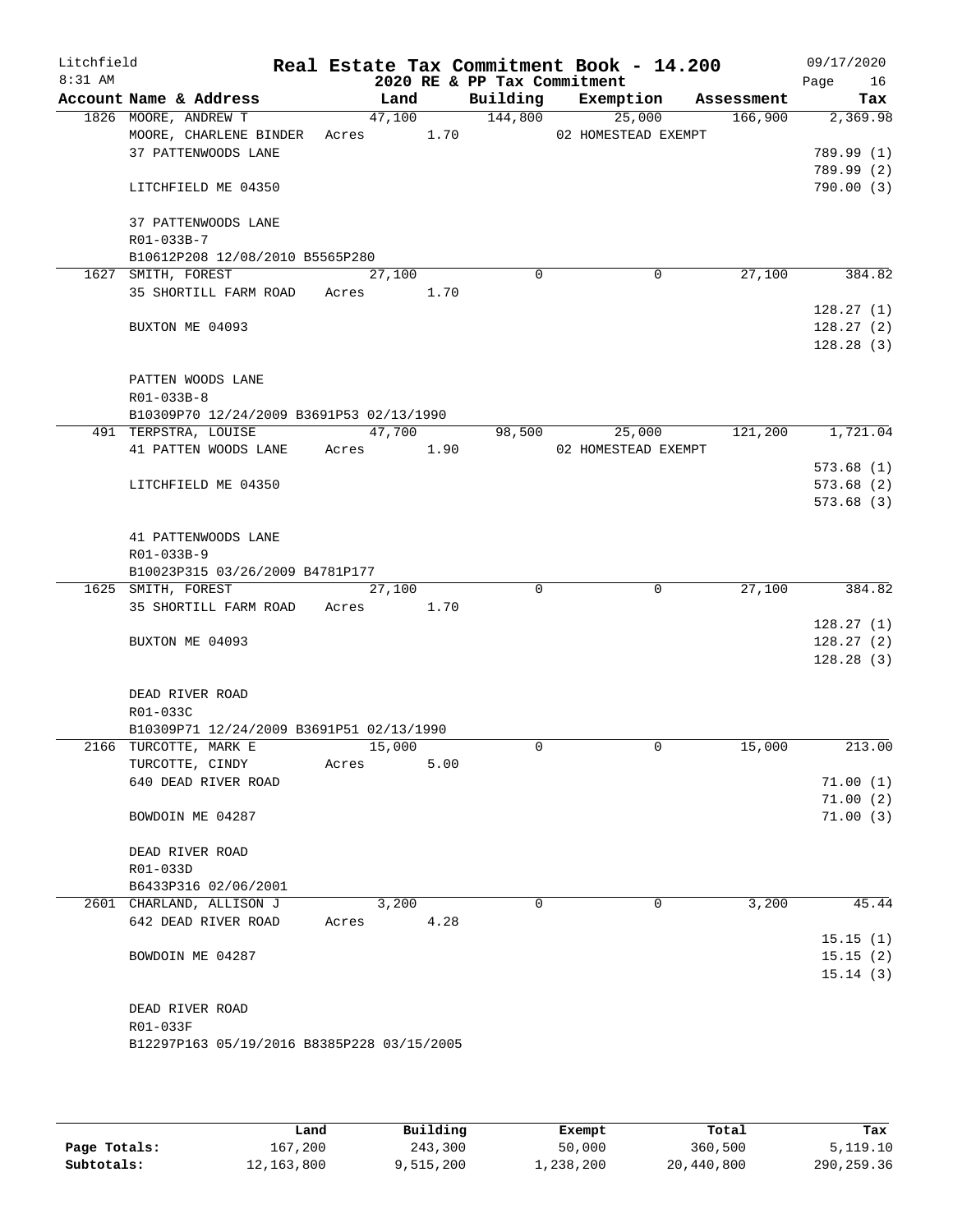| Litchfield   |                                                     |         |       |                       |                             | Real Estate Tax Commitment Book - 14.200 |   |                       | 09/17/2020       |
|--------------|-----------------------------------------------------|---------|-------|-----------------------|-----------------------------|------------------------------------------|---|-----------------------|------------------|
| $8:31$ AM    | Account Name & Address                              |         |       |                       | 2020 RE & PP Tax Commitment |                                          |   |                       | Page<br>17       |
|              | 1762 TURCOTTE, MARK E                               |         |       | Land<br>71,000        | Building                    | Exemption<br>126,700<br>25,000           |   | Assessment<br>172,700 | Tax<br>2,452.34  |
|              | 640 DEAD RIVER ROAD                                 |         |       |                       |                             | Acres 23.00 02 HOMESTEAD EXEMPT          |   |                       |                  |
|              |                                                     |         |       |                       |                             |                                          |   |                       | 817.45(1)        |
|              | BOWDOIN ME 04287                                    |         |       |                       |                             |                                          |   |                       | 817.45(2)        |
|              |                                                     |         |       |                       |                             |                                          |   |                       | 817.44(3)        |
|              |                                                     |         |       |                       |                             |                                          |   |                       |                  |
|              | 640 DEAD RIVER ROAD                                 |         |       |                       |                             |                                          |   |                       |                  |
|              | R01-034                                             |         |       |                       |                             |                                          |   |                       |                  |
|              | B10403P245 04/30/2010 B4124P306                     |         |       |                       |                             |                                          |   |                       |                  |
|              | 1054 RICHARD, MARCEL Y                              |         |       |                       | 97,500 183,300              | 25,000                                   |   |                       | 255,800 3,632.36 |
|              | RICHARD, LORETTA A Acres 86.00                      |         |       |                       |                             | 02 HOMESTEAD EXEMPT                      |   |                       |                  |
|              | 32 SOUTH ADAMS ROAD                                 |         |       |                       |                             |                                          |   |                       | 1,210.79(1)      |
|              |                                                     |         |       |                       |                             |                                          |   |                       | 1,210.79(2)      |
|              | LITCHFIELD ME 04350                                 |         |       |                       |                             |                                          |   |                       | 1, 210.78(3)     |
|              |                                                     |         |       |                       |                             |                                          |   |                       |                  |
|              | 32 SOUTH ADAMS ROAD                                 |         |       |                       |                             |                                          |   |                       |                  |
|              | $R01 - 035$                                         |         |       |                       |                             |                                          |   |                       |                  |
|              | B10840P255 09/26/2011 B1518P525 05/01/1970          |         |       |                       |                             |                                          |   |                       |                  |
|              | 2169 SMITH, EMILY R                                 |         |       | 45,600                | 47,700                      | 25,000                                   |   | 68,300                | 969.86           |
|              | 742 DEAD RIVER ROAD                                 |         |       | Acres 1.19            |                             | 02 HOMESTEAD EXEMPT                      |   |                       |                  |
|              |                                                     |         |       |                       |                             |                                          |   |                       | 323.29(1)        |
|              | LITCHFIELD ME 04350                                 |         |       |                       |                             |                                          |   |                       | 323.29(2)        |
|              |                                                     |         |       |                       |                             |                                          |   |                       | 323.28(3)        |
|              |                                                     |         |       |                       |                             |                                          |   |                       |                  |
|              | 742 DEAD RIVER ROAD                                 |         |       |                       |                             |                                          |   |                       |                  |
|              | R01-035A                                            |         |       |                       |                             |                                          |   |                       |                  |
|              | B12231P80 02/22/2016 B8528P43 07/29/2005 B6265P95   |         |       |                       |                             |                                          |   |                       |                  |
|              | 2152 KING, WILLIAM O                                |         |       | 45,400                | 49,700                      | 25,000                                   |   | 70,100                | 995.42           |
|              | KING, LINDA G                                       |         |       | Acres 1.12            |                             | 02 HOMESTEAD EXEMPT                      |   |                       |                  |
|              | 746 DEAD RIVER ROAD                                 |         |       |                       |                             |                                          |   |                       | 331.81(1)        |
|              |                                                     |         |       |                       |                             |                                          |   |                       | 331.81 (2)       |
|              | LITCHFIELD ME 04350                                 |         |       |                       |                             |                                          |   |                       | 331.80(3)        |
|              |                                                     |         |       |                       |                             |                                          |   |                       |                  |
|              | 746 DEAD RIVER ROAD                                 |         |       |                       |                             |                                          |   |                       |                  |
|              | R01-035B                                            |         |       |                       |                             |                                          |   |                       |                  |
|              | B11810P80 09/25/2014 B11653P228 02/21/2014          |         |       |                       |                             |                                          |   |                       |                  |
|              | B11574P267 10/18/2013 B11323P87 03/06/2013 B9224P68 |         |       |                       |                             |                                          |   |                       |                  |
|              | 08/20/2006 B6308P247 09/26/2000                     |         |       |                       |                             |                                          |   |                       |                  |
|              | 1381 PETTENGILL, DAVID M                            |         |       | $\overline{73}$ , 100 | 123,200                     | 31,000                                   |   | 165,300               | 2,347.26         |
|              | 60 SOUTH ADAMS RD                                   |         | Acres | 46.00                 |                             | 02 HOMESTEAD EXEMPT                      |   |                       |                  |
|              |                                                     |         |       |                       |                             | 03 VETERANS EXEMPT                       |   |                       | 782.42 (1)       |
|              | LITCHFIELD ME 04350                                 |         |       |                       |                             |                                          |   |                       | 782.42 (2)       |
|              |                                                     |         |       |                       |                             |                                          |   |                       | 782.42 (3)       |
|              |                                                     |         |       |                       |                             |                                          |   |                       |                  |
|              | 60 SOUTH ADAMS ROAD                                 |         |       |                       |                             |                                          |   |                       |                  |
|              | R01-036                                             |         |       |                       |                             |                                          |   |                       |                  |
|              | B2198P154                                           |         |       |                       |                             |                                          |   |                       |                  |
|              | 1501 RINALDI, ANTHONY J                             |         |       | 86,800                | 104,500                     |                                          | 0 | 191,300               | 2,716.46         |
|              | RINALDI, JOSEPH C                                   |         | Acres | 6.45                  |                             |                                          |   |                       |                  |
|              | 76 SOUTH ADAMS ROAD                                 |         |       |                       |                             |                                          |   |                       | 905.49(1)        |
|              |                                                     |         |       |                       |                             |                                          |   |                       | 905.49(2)        |
|              | LITCHFIELD ME 04350                                 |         |       |                       |                             |                                          |   |                       | 905.48(3)        |
|              |                                                     |         |       |                       |                             |                                          |   |                       |                  |
|              | 76 SOUTH ADAMS ROAD                                 |         |       |                       |                             |                                          |   |                       |                  |
|              | R01-039                                             |         |       |                       |                             |                                          |   |                       |                  |
|              | B13356P68 10/04/2019                                |         |       |                       |                             |                                          |   |                       |                  |
|              |                                                     |         |       |                       |                             |                                          |   |                       |                  |
|              |                                                     |         |       |                       |                             |                                          |   |                       |                  |
|              |                                                     | Land    |       | Building              |                             | Exempt                                   |   | Total                 | Tax              |
| Page Totals: |                                                     | 419,400 |       | 635,100               |                             | 131,000                                  |   | 923,500               | 13, 113. 70      |

**Subtotals:** 12,583,200 10,150,300 1,369,200 21,364,300 303,373.06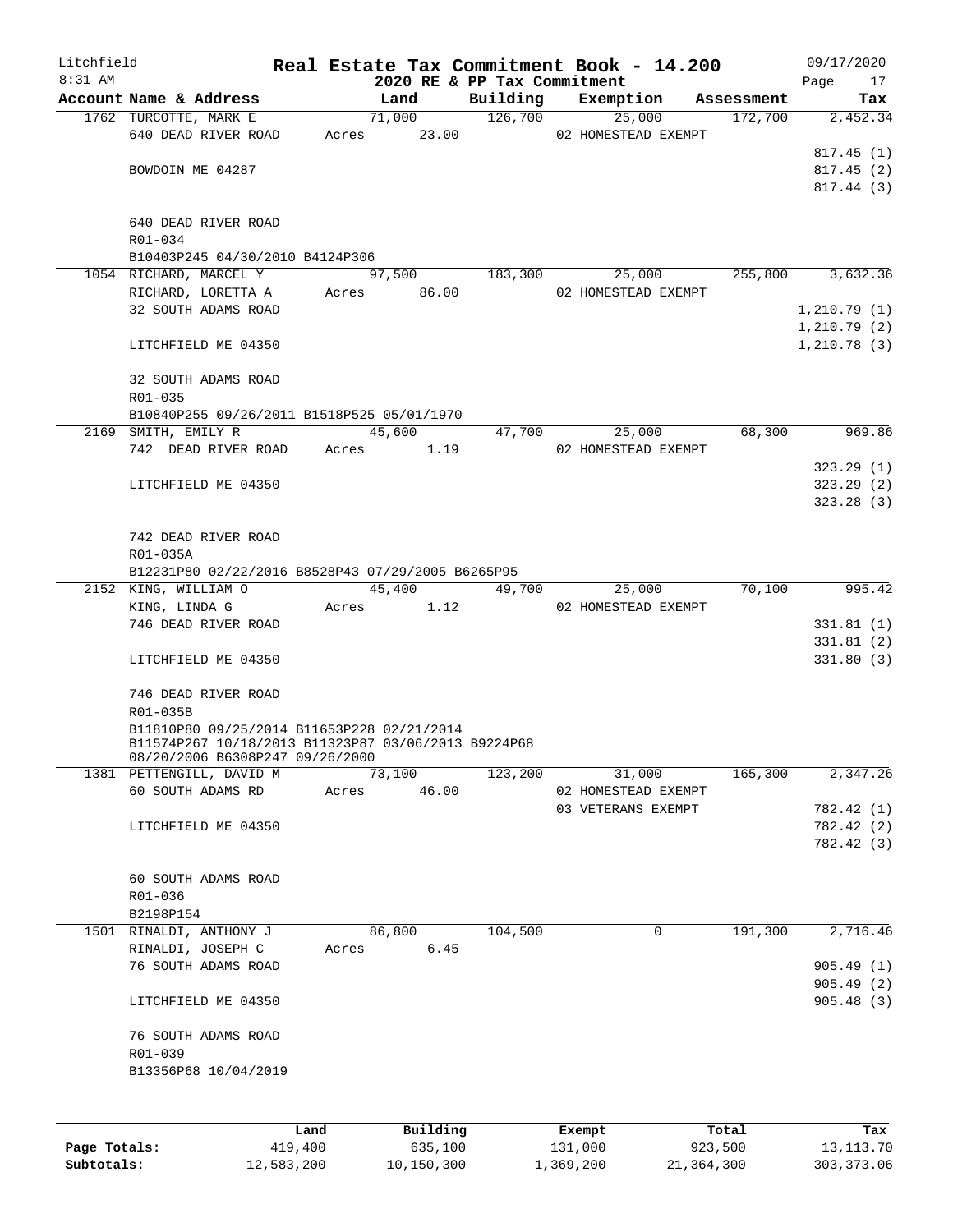| Litchfield<br>$8:31$ AM |                      |                                                     |       |        |       |                                         | Real Estate Tax Commitment Book - 14.200 |             |            | 09/17/2020    |
|-------------------------|----------------------|-----------------------------------------------------|-------|--------|-------|-----------------------------------------|------------------------------------------|-------------|------------|---------------|
|                         |                      | Account Name & Address                              |       |        |       | 2020 RE & PP Tax Commitment<br>Building |                                          |             |            | Page<br>18    |
|                         |                      |                                                     |       | Land   |       | 14,500                                  | Exemption                                | $\Omega$    | Assessment | Tax<br>866.20 |
|                         |                      | 1678 RINALDI, ANTHONY J<br>RINALDI, JOSEPH C        | Acres | 46,500 | 1.50  |                                         |                                          |             | 61,000     |               |
|                         |                      | 76 SOUTH ADAMS ROAD                                 |       |        |       |                                         |                                          |             |            | 288.73 (1)    |
|                         |                      |                                                     |       |        |       |                                         |                                          |             |            | 288.73 (2)    |
|                         |                      | LITCHFIELD ME 04350                                 |       |        |       |                                         |                                          |             |            | 288.74 (3)    |
|                         |                      |                                                     |       |        |       |                                         |                                          |             |            |               |
|                         |                      | 70 SOUTH ADAMS ROAD                                 |       |        |       |                                         |                                          |             |            |               |
|                         | R01-039A             |                                                     |       |        |       |                                         |                                          |             |            |               |
|                         |                      | B13356P68 10/04/2019                                |       |        |       |                                         |                                          |             |            |               |
|                         |                      | 592 FLETCHER, THOMAS                                |       | 44,100 |       | 9,500                                   |                                          | 0           | 53,600     | 761.12        |
|                         |                      | 1362 HALLOWELL ROAD                                 | Acres |        | 56.00 |                                         |                                          |             |            |               |
|                         |                      |                                                     |       |        |       |                                         |                                          |             |            | 253.71(1)     |
|                         |                      | LITCHFIELD ME 04350                                 |       |        |       |                                         |                                          |             |            | 253.71(2)     |
|                         |                      |                                                     |       |        |       |                                         |                                          |             |            | 253.70 (3)    |
|                         |                      |                                                     |       |        |       |                                         |                                          |             |            |               |
|                         |                      | SOUTH ADAMS ROAD                                    |       |        |       |                                         |                                          |             |            |               |
|                         | R01-040              |                                                     |       |        |       |                                         |                                          |             |            |               |
|                         |                      | B7067P298 09/13/2002                                |       |        |       |                                         |                                          |             |            |               |
|                         | 2352 NORMAND, JUDY   |                                                     |       | 60,000 |       | 123,200                                 |                                          | 25,000      | 158,200    | 2,246.44      |
|                         |                      | HOLT DONALD E JR.                                   | Acres |        | 5.99  |                                         | 02 HOMESTEAD EXEMPT                      |             |            |               |
|                         |                      | 90 SOUTH ADAMS ROAD                                 |       |        |       |                                         |                                          |             |            | 748.81 (1)    |
|                         |                      |                                                     |       |        |       |                                         |                                          |             |            | 748.81 (2)    |
|                         |                      | LITCHFIELD ME 04050                                 |       |        |       |                                         |                                          |             |            | 748.82 (3)    |
|                         |                      |                                                     |       |        |       |                                         |                                          |             |            |               |
|                         |                      | 90 SOUTH ADAMS ROAD                                 |       |        |       |                                         |                                          |             |            |               |
|                         | R01-040A             |                                                     |       |        |       |                                         |                                          |             |            |               |
|                         | 08/28/2003           | B12360P10 07/12/2016 B8843P117 03/15/2006 B7632P161 |       |        |       |                                         |                                          |             |            |               |
|                         | 437 KOCH, ERICA M    |                                                     |       | 55,500 |       | 176,800                                 |                                          | $\mathbf 0$ | 232,300    | 3,298.66      |
|                         |                      | KOCH, NICHOLAS E                                    | Acres |        | 4.91  |                                         |                                          |             |            |               |
|                         |                      | 12 WHODATHUNKIT LN                                  |       |        |       |                                         |                                          |             |            | 1,099.55(1)   |
|                         |                      |                                                     |       |        |       |                                         |                                          |             |            | 1,099.55(2)   |
|                         |                      | LITCHFIELD ME 04350                                 |       |        |       |                                         |                                          |             |            | 1,099.56(3)   |
|                         |                      |                                                     |       |        |       |                                         |                                          |             |            |               |
|                         |                      | 12 WHODATHUNKIT LANE                                |       |        |       |                                         |                                          |             |            |               |
|                         | R01-042              |                                                     |       |        |       |                                         |                                          |             |            |               |
|                         |                      | B13217P333 05/24/2019                               |       |        |       |                                         |                                          |             |            |               |
|                         | 2246 GARAND MICHELLE |                                                     |       | 46,800 |       | 140,900                                 |                                          | 0           | 187,700    | 2,665.34      |
|                         |                      | 121 SO ADAMS ROAD                                   | Acres |        | 2.01  |                                         |                                          |             |            |               |
|                         |                      |                                                     |       |        |       |                                         |                                          |             |            | 888.45 (1)    |
|                         |                      | LITCHFIELD ME 04350                                 |       |        |       |                                         |                                          |             |            | 888.45 (2)    |
|                         |                      |                                                     |       |        |       |                                         |                                          |             |            | 888.44 (3)    |
|                         |                      |                                                     |       |        |       |                                         |                                          |             |            |               |
|                         |                      | 121 SOUTH ADAMS ROAD                                |       |        |       |                                         |                                          |             |            |               |
|                         | R01-042A             |                                                     |       |        |       |                                         |                                          |             |            |               |
|                         |                      | B8662P76 10/27/2005 B6671P63                        |       |        |       |                                         |                                          |             |            |               |
|                         | 2353 LABBE, STANEY E |                                                     |       | 57,300 |       | 135,000                                 | 02 HOMESTEAD EXEMPT                      | 25,000      | 167,300    | 2,375.66      |
|                         | LABBE, CLAIRE L      | 12 WHODATHUNKIT LANE                                | Acres |        | 5.50  |                                         |                                          |             |            | 791.89 (1)    |
|                         |                      |                                                     |       |        |       |                                         |                                          |             |            | 791.89 (2)    |
|                         |                      | LITCHFIELD ME 04350                                 |       |        |       |                                         |                                          |             |            | 791.88 (3)    |
|                         |                      |                                                     |       |        |       |                                         |                                          |             |            |               |
|                         |                      | 24 WHODATHUNKIT LANE                                |       |        |       |                                         |                                          |             |            |               |
|                         | R01-042B             |                                                     |       |        |       |                                         |                                          |             |            |               |
|                         |                      | B13218P46 05/24/2019                                |       |        |       |                                         |                                          |             |            |               |
|                         |                      |                                                     |       |        |       |                                         |                                          |             |            |               |
|                         |                      |                                                     |       |        |       |                                         |                                          |             |            |               |
|                         |                      |                                                     |       |        |       |                                         |                                          |             |            |               |

|              | Land       | Building   | Exempt    | Total      | Tax        |
|--------------|------------|------------|-----------|------------|------------|
| Page Totals: | 310,200    | 599,900    | 50,000    | 860,100    | 12,213.42  |
| Subtotals:   | 12,893,400 | 10,750,200 | 1,419,200 | 22,224,400 | 315,586.48 |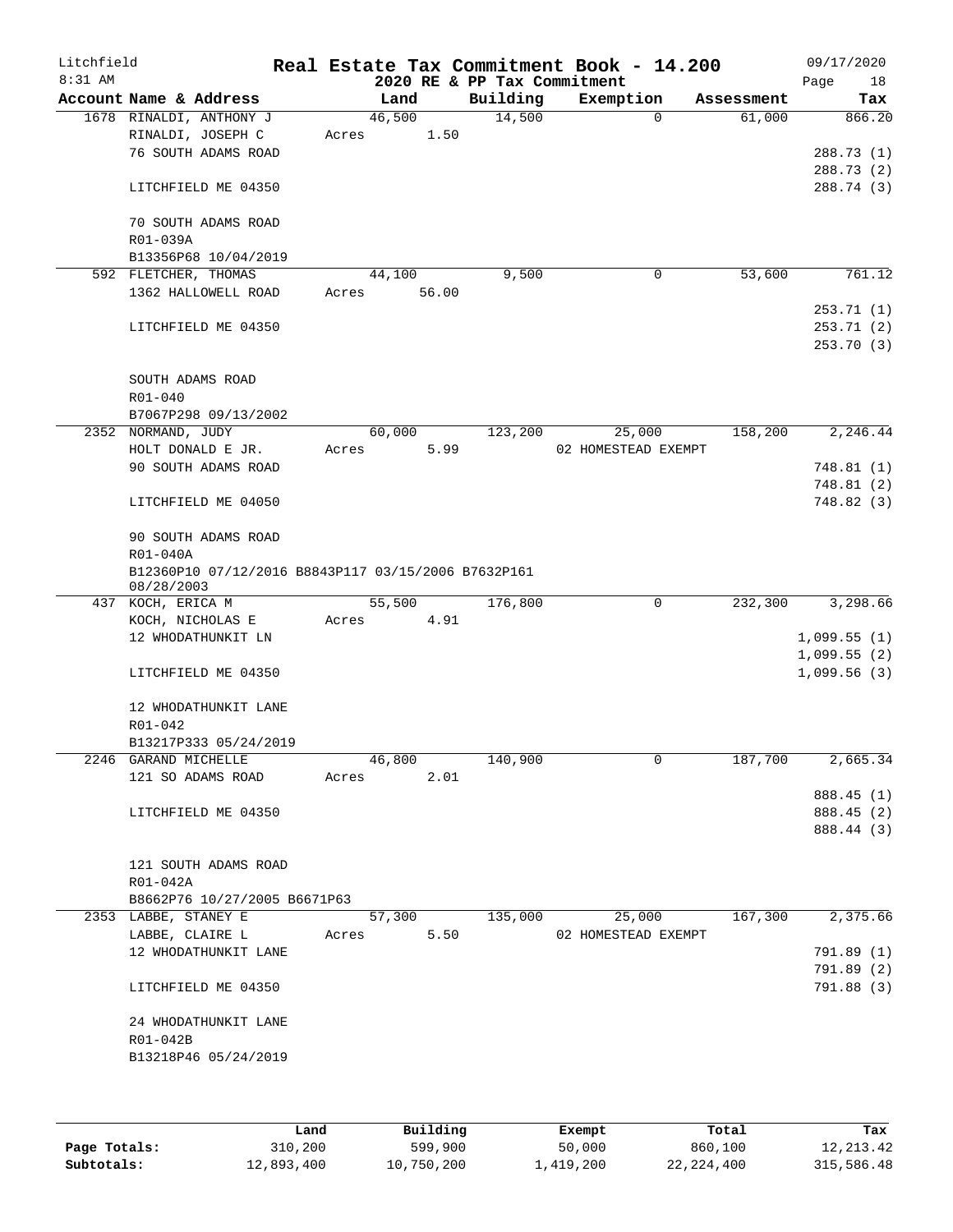| Litchfield |                                                                             |       |                |                             | Real Estate Tax Commitment Book - 14.200 |                       | 09/17/2020      |
|------------|-----------------------------------------------------------------------------|-------|----------------|-----------------------------|------------------------------------------|-----------------------|-----------------|
| 8:31 AM    |                                                                             |       |                | 2020 RE & PP Tax Commitment |                                          |                       | Page<br>19      |
|            | Account Name & Address<br>2117 MARTENS, SEAN D                              |       | Land<br>46,900 | Building<br>147,800         | Exemption<br>$\mathbf 0$                 | Assessment<br>194,700 | Tax<br>2,764.74 |
|            | MARTENS, BRANDY M                                                           | Acres | 2.04           |                             |                                          |                       |                 |
|            | 123 SOUTH ADAMS ROAD                                                        |       |                |                             |                                          |                       | 921.58(1)       |
|            |                                                                             |       |                |                             |                                          |                       | 921.58(2)       |
|            | LITCHFIELD ME 04350                                                         |       |                |                             |                                          |                       | 921.58(3)       |
|            |                                                                             |       |                |                             |                                          |                       |                 |
|            | 123 SOUTH ADAMS ROAD                                                        |       |                |                             |                                          |                       |                 |
|            | R01-042C                                                                    |       |                |                             |                                          |                       |                 |
|            | B12963P167 07/09/2018 B12963P160 07/09/2018                                 |       |                |                             |                                          |                       |                 |
|            | B9574P222 11/27/2007                                                        |       |                |                             |                                          |                       |                 |
|            | 2965 LABBE STANLEY E                                                        |       | 52,800         | $\Omega$                    | $\mathbf 0$                              | 52,800                | 749.76          |
|            | LABBE CLAIRE                                                                | Acres | 39.00          |                             |                                          |                       |                 |
|            | LABBE, STAN & CLAIRE                                                        |       |                |                             |                                          |                       | 249.92 (1)      |
|            | 24 WHODATHUNKIT LANE                                                        |       |                |                             |                                          |                       | 249.92 (2)      |
|            | LITCHFIELD ME 04350                                                         |       |                |                             |                                          |                       | 249.92 (3)      |
|            |                                                                             |       |                |                             |                                          |                       |                 |
|            | WHODATHUNKIT LANE                                                           |       |                |                             |                                          |                       |                 |
|            | R01-042C                                                                    |       |                |                             |                                          |                       |                 |
|            | B8649P258 09/30/2005 B5177P811 05/14/2003                                   |       |                |                             |                                          |                       |                 |
|            | 673 STEVENS, TAYLOR M                                                       |       | 46,600         | 82,900                      | 0                                        | 129,500               | 1,838.90        |
|            | MORSE, EVAN L                                                               | Acres | 1.54           |                             |                                          |                       |                 |
|            | 101 SOUTH ADAMS ROAD                                                        |       |                |                             |                                          |                       | 612.97(1)       |
|            |                                                                             |       |                |                             |                                          |                       | 612.97(2)       |
|            | LITCHFIELD ME 04350                                                         |       |                |                             |                                          |                       | 612.96(3)       |
|            |                                                                             |       |                |                             |                                          |                       |                 |
|            | 101 SOUTH ADAMS ROAD                                                        |       |                |                             |                                          |                       |                 |
|            | R01-043                                                                     |       |                |                             |                                          |                       |                 |
|            | B12203P285 01/11/2016 B9169P93 12/01/2006 B8897P321<br>05/11/2006 B6547P105 |       |                |                             |                                          |                       |                 |
|            | 591 DOBSON, RALPH V                                                         |       | 66,200         | 205,500                     | 25,000                                   | 246,700               | 3,503.14        |
|            | LATHAM, DONNA L                                                             | Acres | 19.36          |                             | 02 HOMESTEAD EXEMPT                      |                       |                 |
|            | 73 SO. ADAMS ROAD                                                           |       |                |                             |                                          |                       | 1,167.71(1)     |
|            |                                                                             |       |                |                             |                                          |                       | 1,167.71(2)     |
|            | LITCHFIELD ME 04350                                                         |       |                |                             |                                          |                       | 1, 167.72(3)    |
|            |                                                                             |       |                |                             |                                          |                       |                 |
|            | 73 SOUTH ADAMS ROAD                                                         |       |                |                             |                                          |                       |                 |
|            | R01-044                                                                     |       |                |                             |                                          |                       |                 |
|            | B12284P42 05/02/2016 B7494P96 06/30/2003                                    |       |                |                             |                                          |                       |                 |
|            | 442 COOK, THOMAS C                                                          |       | 51,000         | 44,500                      | 0                                        | 95,500                | 1,356.10        |
|            | 89 S. ADAMS ROAD                                                            | Acres | 3.00           |                             |                                          |                       |                 |
|            |                                                                             |       |                |                             |                                          |                       | 452.03(1)       |
|            | LITCHFIELD ME 04350                                                         |       |                |                             |                                          |                       | 452.03(2)       |
|            |                                                                             |       |                |                             |                                          |                       | 452.04(3)       |
|            |                                                                             |       |                |                             |                                          |                       |                 |
|            | 89 SOUTH ADAMS ROAD                                                         |       |                |                             |                                          |                       |                 |
|            | R01-044A                                                                    |       |                |                             |                                          |                       |                 |
|            | B11950P163 04/06/2015 B5039P18                                              |       |                |                             |                                          |                       |                 |
|            | 1323 ORR, EKA F                                                             |       | 46,500         | 111,400                     | 0                                        | 157,900               | 2,242.18        |
|            | 67 SOUTH ADAMS RD                                                           | Acres | 1.50           |                             |                                          |                       |                 |
|            |                                                                             |       |                |                             |                                          |                       | 747.39 (1)      |
|            | LITCHFIELD ME 04350                                                         |       |                |                             |                                          |                       | 747.39 (2)      |
|            |                                                                             |       |                |                             |                                          |                       | 747.40 (3)      |
|            |                                                                             |       |                |                             |                                          |                       |                 |
|            | 67 SOUTH ADAMS ROAD                                                         |       |                |                             |                                          |                       |                 |
|            | R01-045                                                                     |       |                |                             |                                          |                       |                 |
|            | B12725P86 09/19/2017 B4685P335                                              |       |                |                             |                                          |                       |                 |
|            |                                                                             |       |                |                             |                                          |                       |                 |
|            |                                                                             |       |                |                             |                                          |                       |                 |
|            |                                                                             |       |                |                             |                                          |                       |                 |

|              | Land       | Building   | Exempt    | Total      | Tax        |
|--------------|------------|------------|-----------|------------|------------|
| Page Totals: | 310,000    | 592,100    | 25,000    | 877,100    | 12,454.82  |
| Subtotals:   | 13,203,400 | 11,342,300 | 1,444,200 | 23,101,500 | 328,041.30 |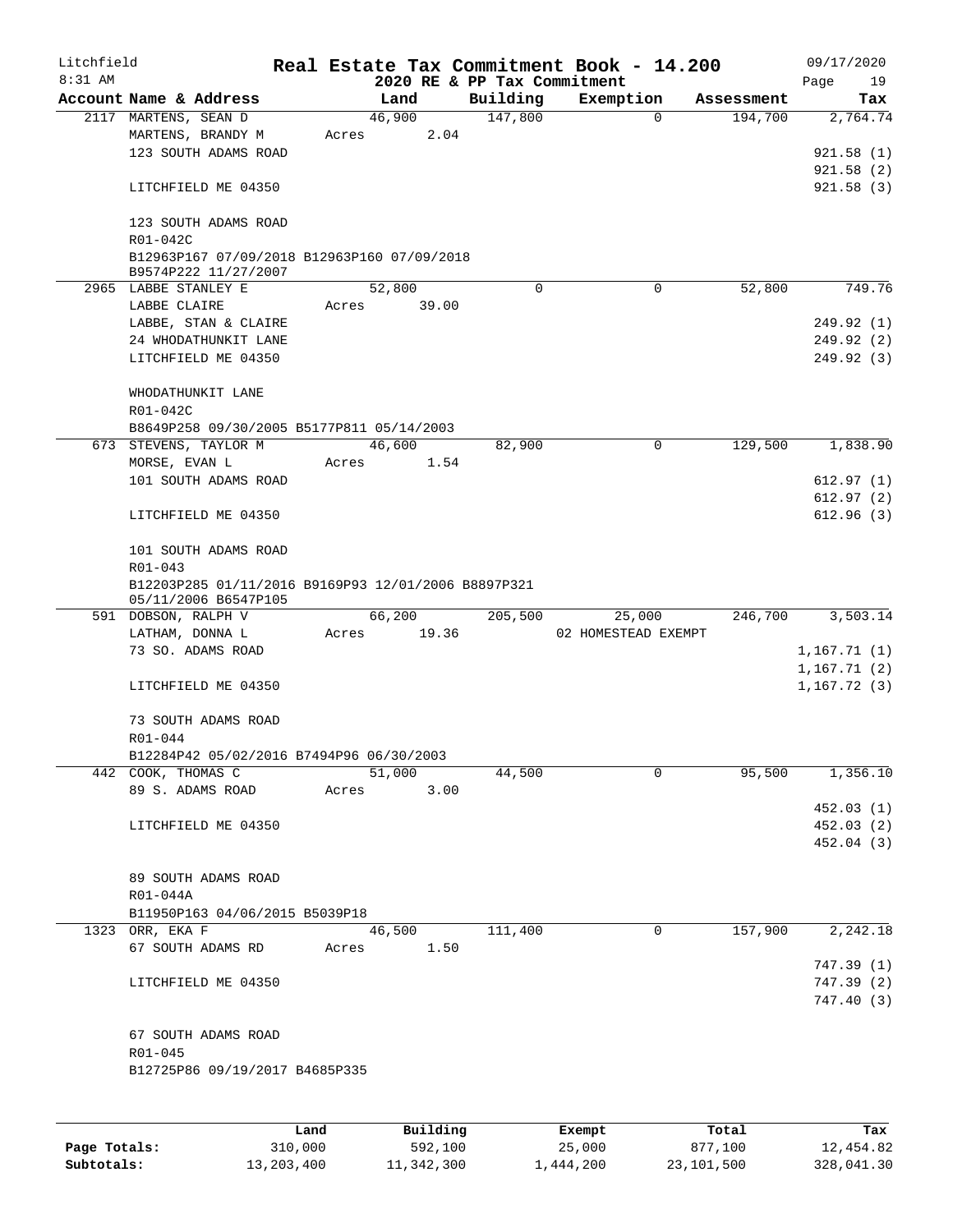| Litchfield |                                            |       |               |                             | Real Estate Tax Commitment Book - 14.200 |            | 09/17/2020 |            |
|------------|--------------------------------------------|-------|---------------|-----------------------------|------------------------------------------|------------|------------|------------|
| $8:31$ AM  |                                            |       |               | 2020 RE & PP Tax Commitment |                                          |            | Page       | 20         |
|            | Account Name & Address                     |       | Land          | Building                    | Exemption                                | Assessment |            | Tax        |
|            | 347 COLLINS, JR, ARTHUR C.                 |       | 42,600        | 81,500                      | $\mathbf{0}$                             | 124,100    |            | 1,762.22   |
|            | COLLINS, DEBORAH E                         |       | 1.20<br>Acres |                             |                                          |            |            |            |
|            | 9 PARK AVENUE                              |       |               |                             |                                          |            |            | 587.41(1)  |
|            |                                            |       |               |                             |                                          |            |            | 587.41 (2) |
|            | LITCHFIELD ME 04350                        |       |               |                             |                                          |            |            | 587.40 (3) |
|            |                                            |       |               |                             |                                          |            |            |            |
|            | 55 SOUTH ADAMS ROAD<br>R01-046             |       |               |                             |                                          |            |            |            |
|            | B12604P41 05/02/2017 B4544P237             |       |               |                             |                                          |            |            |            |
|            | 346 COLLINS, ARTHUR JR                     |       | 68,000        | 76,800                      | 25,000                                   | 119,800    |            | 1,701.16   |
|            | COLLINS, DEBORAH                           | Acres | 16.95         |                             | 02 HOMESTEAD EXEMPT                      |            |            |            |
|            | 9 PARK AVE                                 |       |               |                             |                                          |            |            | 567.05(1)  |
|            |                                            |       |               |                             |                                          |            |            | 567.05(2)  |
|            | LITCHFIELD ME 04350                        |       |               |                             |                                          |            |            | 567.06(3)  |
|            |                                            |       |               |                             |                                          |            |            |            |
|            | 9 PARK AVENUE                              |       |               |                             |                                          |            |            |            |
|            | R01-047                                    |       |               |                             |                                          |            |            |            |
|            | B11981P237 05/18/2015 B2710P96             |       |               |                             |                                          |            |            |            |
|            | 1055 RICHARD, MARCEL Y                     |       | 48,000        | $\mathbf 0$                 | 0                                        | 48,000     |            | 681.60     |
|            | RICHARD, LORETTA A                         | Acres | 17.00         |                             |                                          |            |            |            |
|            | 32 S ADAMS ROAD                            |       |               |                             |                                          |            | 227.20(1)  |            |
|            |                                            |       |               |                             |                                          |            |            | 227.20(2)  |
|            | LITCHFIELD ME 04350                        |       |               |                             |                                          |            |            | 227.20(3)  |
|            | 3915                                       |       |               |                             |                                          |            |            |            |
|            |                                            |       |               |                             |                                          |            |            |            |
|            | SOUTH ADAMS ROAD                           |       |               |                             |                                          |            |            |            |
|            | R01-048                                    |       |               |                             |                                          |            |            |            |
|            | B10840P253 09/26/2011 B1518P525 05/08/0970 |       | 68,800        |                             |                                          |            |            | 910.22     |
|            | 2147 ASSELIN, JAMES                        | Acres | 18.60         | 20,300                      | 25,000<br>02 HOMESTEAD EXEMPT            | 64,100     |            |            |
|            | ASSELIN, LORRAINE<br>836 DEAD RIVER RD     |       |               |                             |                                          |            |            | 303.41(1)  |
|            |                                            |       |               |                             |                                          |            |            | 303.41(2)  |
|            | LITCHFIELD ME 04350                        |       |               |                             |                                          |            |            | 303.40(3)  |
|            |                                            |       |               |                             |                                          |            |            |            |
|            | 836 DEAD RIVER ROAD                        |       |               |                             |                                          |            |            |            |
|            | R01-049                                    |       |               |                             |                                          |            |            |            |
|            | B11793P283 09/11/2014                      |       |               |                             |                                          |            |            |            |
|            | 2858 PALMER, RICHARD D JR                  |       | 69,800        | 2,200                       | 0                                        | 72,000     |            | 1,022.40   |
|            | PALMER, SUZANNE H                          | Acres | 20.60         |                             |                                          |            |            |            |
|            | 8 CAMBRIDGE DRIVE                          |       |               |                             |                                          |            |            | 340.80(1)  |
|            |                                            |       |               |                             |                                          |            |            | 340.80(2)  |
|            | MERRIMACK NH 03054                         |       |               |                             |                                          |            |            | 340.80 (3) |
|            |                                            |       |               |                             |                                          |            |            |            |
|            |                                            |       |               |                             |                                          |            |            |            |
|            | R01-049A                                   |       |               |                             |                                          |            |            |            |
|            | B11793P280 09/11/2014                      |       |               |                             |                                          |            |            |            |
|            | 1697 NILSSON, NANCY                        |       | 51,600        | 155,200                     | 31,000                                   | 175,800    |            | 2,496.36   |
|            | NILSSON HAROLD                             | Acres | 3.20          |                             | 02 HOMESTEAD EXEMPT                      |            |            |            |
|            | 1507 RICHMOND ROAD                         |       |               |                             | 03 VETERANS EXEMPT                       |            |            | 832.12 (1) |
|            |                                            |       |               |                             |                                          |            |            | 832.12 (2) |
|            | LITCHFIELD ME 04350                        |       |               |                             |                                          |            |            | 832.12 (3) |
|            |                                            |       |               |                             |                                          |            |            |            |
|            | 1507 RICHMOND ROAD                         |       |               |                             |                                          |            |            |            |
|            | R01-050                                    |       |               |                             |                                          |            |            |            |
|            | B7615P250 09/03/2003                       |       |               |                             |                                          |            |            |            |
|            |                                            |       |               |                             |                                          |            |            |            |
|            |                                            |       |               |                             |                                          |            |            |            |
|            |                                            |       |               |                             |                                          |            |            |            |

|              | Land       | Building   | Exempt    | Total      | Tax        |
|--------------|------------|------------|-----------|------------|------------|
| Page Totals: | 348,800    | 336,000    | 81,000    | 603,800    | 8,573.96   |
| Subtotals:   | 13,552,200 | 11,678,300 | 1,525,200 | 23,705,300 | 336,615.26 |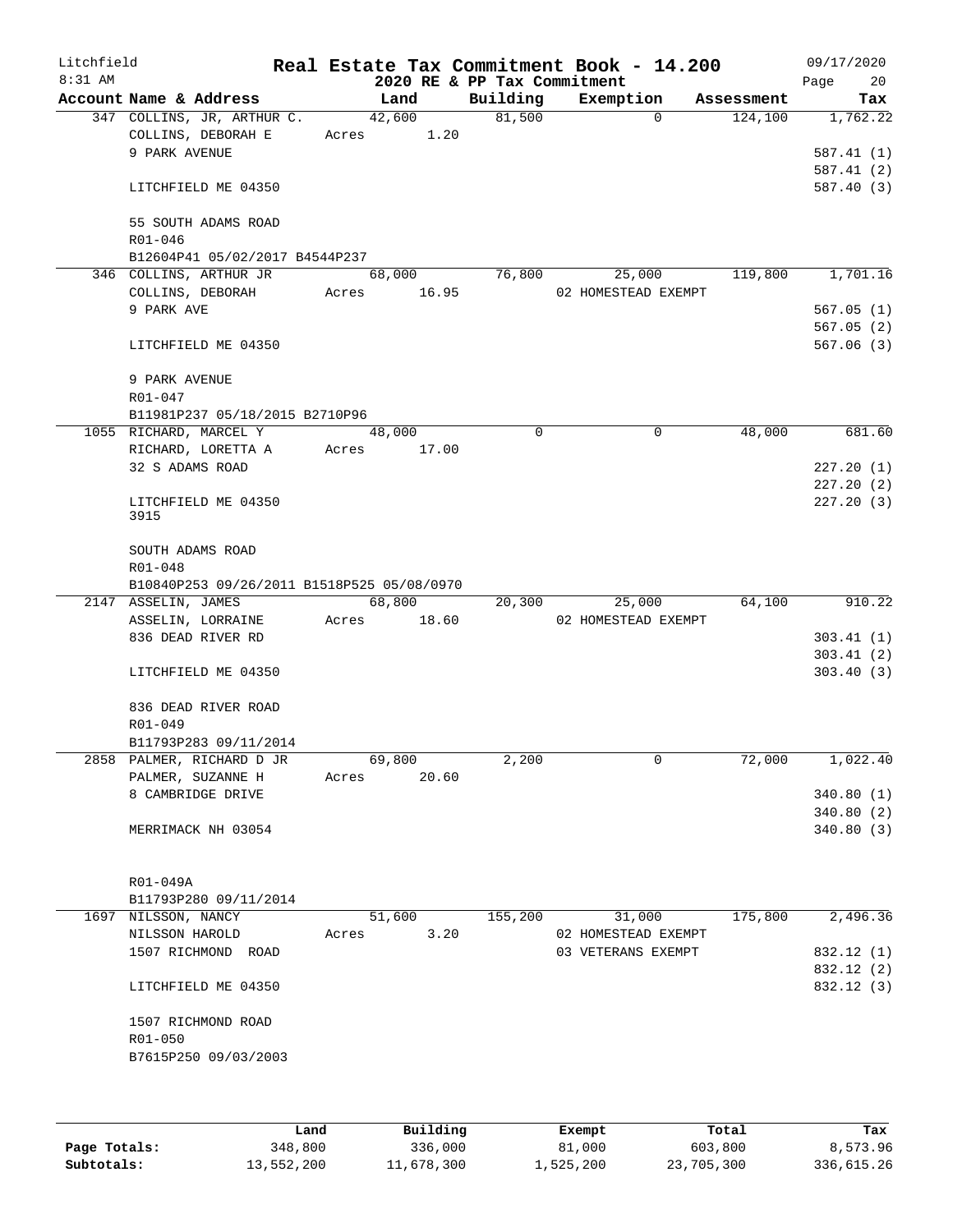| Litchfield |                                                                              |       |          |                             | Real Estate Tax Commitment Book - 14.200 |            | 09/17/2020  |
|------------|------------------------------------------------------------------------------|-------|----------|-----------------------------|------------------------------------------|------------|-------------|
| 8:31 AM    |                                                                              |       |          | 2020 RE & PP Tax Commitment |                                          |            | Page<br>21  |
|            | Account Name & Address                                                       |       | Land     | Building                    | Exemption                                | Assessment | Tax         |
|            | 545 KATULA, DAVID                                                            |       | 94,100   | 155,600                     | 25,000                                   | 224,700    | 3,190.74    |
|            | 1435 RICHMOND ROAD                                                           | Acres | 72.21    |                             | 02 HOMESTEAD EXEMPT                      |            | 1,063.58(1) |
|            | LITCHFIELD ME 04350                                                          |       |          |                             |                                          |            | 1,063.58(2) |
|            |                                                                              |       |          |                             |                                          |            | 1,063.58(3) |
|            |                                                                              |       |          |                             |                                          |            |             |
|            | 1435 RICHMOND ROAD                                                           |       |          |                             |                                          |            |             |
|            | R01-051                                                                      |       |          |                             |                                          |            |             |
|            | B6203P337 05/16/2000 B5535P30 01/20/1998                                     |       |          |                             |                                          |            |             |
|            | 538 EATON, MICHAEL J                                                         |       | 48,300   | 165,000                     | 25,000                                   | 188,300    | 2,673.86    |
|            | 1403 RICHMOND ROAD                                                           | Acres | 2.10     |                             | 02 HOMESTEAD EXEMPT                      |            |             |
|            |                                                                              |       |          |                             |                                          |            | 891.29 (1)  |
|            | LITCHFIELD ME 04350                                                          |       |          |                             |                                          |            | 891.29 (2)  |
|            |                                                                              |       |          |                             |                                          |            | 891.28 (3)  |
|            |                                                                              |       |          |                             |                                          |            |             |
|            | 1403 RICHMOND ROAD                                                           |       |          |                             |                                          |            |             |
|            | R01-051A                                                                     |       |          |                             |                                          |            |             |
|            | B5491P100                                                                    |       |          |                             |                                          |            |             |
|            | 2010 SARGENT, NELSON L                                                       |       | 57,000   | 44,900                      | 0                                        | 101,900    | 1,446.98    |
|            | SARGENT, HELEN F<br>1421 RICHMOND ROAD                                       | Acres | 5.00     |                             |                                          |            | 482.33(1)   |
|            |                                                                              |       |          |                             |                                          |            | 482.33 (2)  |
|            | LITCHFIELD ME 04350                                                          |       |          |                             |                                          |            | 482.32 (3)  |
|            |                                                                              |       |          |                             |                                          |            |             |
|            | 1421 RICHMOND ROAD                                                           |       |          |                             |                                          |            |             |
|            | R01-051B                                                                     |       |          |                             |                                          |            |             |
|            | B11629P105 02/14/2014 B9197P187 12/20/2006 B5108P39                          |       |          |                             |                                          |            |             |
|            | 04/10/1996                                                                   |       |          |                             |                                          |            |             |
|            | 2026 LEMELIN, ALBERT P                                                       |       | 67,700   | 183,100                     | 25,000                                   | 225,800    | 3,206.36    |
|            | LEMELIN, POLLY B                                                             | Acres | 18.90    |                             | 02 HOMESTEAD EXEMPT                      |            |             |
|            | 1469 RICHMOND ROAD                                                           |       |          |                             |                                          |            | 1,068.79(1) |
|            |                                                                              |       |          |                             |                                          |            | 1,068.79(2) |
|            | LITCHFIELD ME 04350                                                          |       |          |                             |                                          |            | 1,068.78(3) |
|            |                                                                              |       |          |                             |                                          |            |             |
|            | 1469 RICHMOND ROAD<br>R01-051C                                               |       |          |                             |                                          |            |             |
|            | B12121P299 10/02/2015 B11955P76 03/25/2015                                   |       |          |                             |                                          |            |             |
|            | B11154P311 08/31/2012 B5241P267                                              |       |          |                             |                                          |            |             |
|            | 2048 AVERILL, MARK B                                                         |       | 61,500   | 15,100                      | 0                                        | 76,600     | 1,087.72    |
|            | 1483 RICHMOND ROAD                                                           | Acres | 8.00     |                             |                                          |            |             |
|            |                                                                              |       |          |                             |                                          |            | 362.57(1)   |
|            | LITCHFIELD ME 04350                                                          |       |          |                             |                                          |            | 362.57(2)   |
|            |                                                                              |       |          |                             |                                          |            | 362.58(3)   |
|            |                                                                              |       |          |                             |                                          |            |             |
|            | 1483 RICHMOND ROAD                                                           |       |          |                             |                                          |            |             |
|            | R01-051D                                                                     |       |          |                             |                                          |            |             |
|            | B12896P311 05/02/2018 B12325P65 06/09/2016 B5663P108<br>2049 LOUPE, NICOLE M |       | 52,400   |                             | 0                                        | 241,200    | 3,425.04    |
|            | 1447 RICHMOND ROAD                                                           | Acres | 3.47     | 188,800                     |                                          |            |             |
|            |                                                                              |       |          |                             |                                          |            | 1,141.68(1) |
|            | LITCHFIELD ME 04350                                                          |       |          |                             |                                          |            | 1,141.68(2) |
|            |                                                                              |       |          |                             |                                          |            | 1,141.68(3) |
|            |                                                                              |       |          |                             |                                          |            |             |
|            | 1447 RICHMOND ROAD                                                           |       |          |                             |                                          |            |             |
|            | R01-051E                                                                     |       |          |                             |                                          |            |             |
|            | B11886P20 12/30/2014 B9158P278 11/22/2006 B9141P102                          |       |          |                             |                                          |            |             |
|            | 09/09/2006 B5518P335 12/15/1997                                              |       |          |                             |                                          |            |             |
|            |                                                                              |       |          |                             |                                          |            |             |
|            |                                                                              | Land  | Building |                             | Exempt                                   | Total      | Tax         |

|              | Land       | Building   | Exempt    | Total      | Tax        |
|--------------|------------|------------|-----------|------------|------------|
| Page Totals: | 381,000    | 752,500    | 75,000    | 1,058,500  | 15,030.70  |
| Subtotals:   | 13,933,200 | 12,430,800 | 1,600,200 | 24,763,800 | 351,645.96 |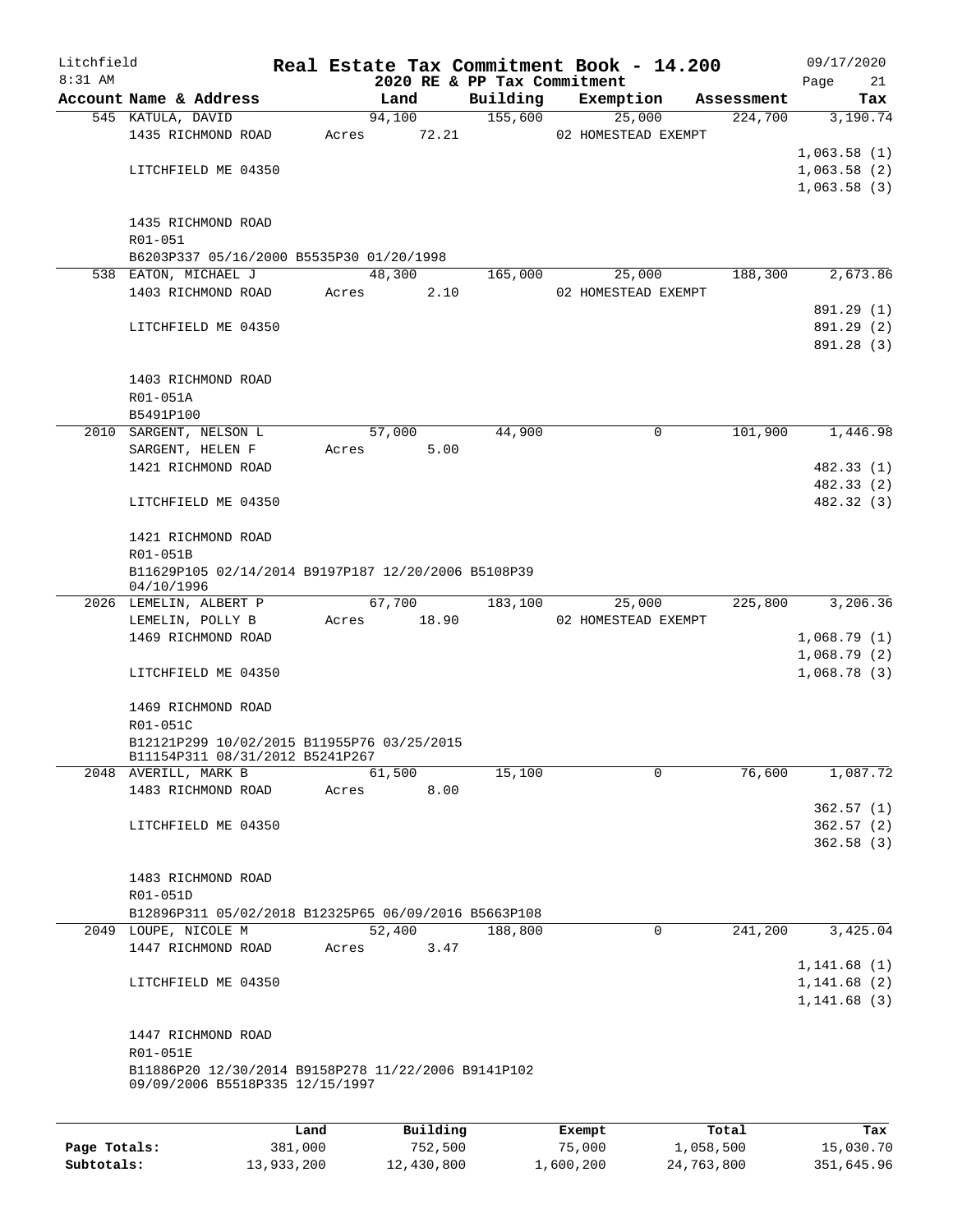| Litchfield   |                                                    |                 |       |                     |                             | Real Estate Tax Commitment Book - 14.200 |            |                  | 09/17/2020         |
|--------------|----------------------------------------------------|-----------------|-------|---------------------|-----------------------------|------------------------------------------|------------|------------------|--------------------|
| $8:31$ AM    |                                                    |                 |       |                     | 2020 RE & PP Tax Commitment |                                          |            |                  | Page<br>22         |
|              | Account Name & Address                             |                 |       | Land                | Building                    | Exemption                                |            | Assessment       | Tax                |
|              | 812 FISCHER, CHRISTOPHER D                         |                 |       | 59,800              | 131,500                     | 25,000                                   |            | 166,300          | 2,361.46           |
|              | 1385 RICHMOND ROAD                                 |                 |       | Acres 12.00         |                             | 02 HOMESTEAD EXEMPT                      |            |                  |                    |
|              |                                                    |                 |       |                     |                             |                                          |            |                  | 787.15 (1)         |
|              | LITCHFIELD ME 04350                                |                 |       |                     |                             |                                          |            |                  | 787.15(2)          |
|              |                                                    |                 |       |                     |                             |                                          |            |                  | 787.16(3)          |
|              | 1385 RICHMOND ROAD                                 |                 |       |                     |                             |                                          |            |                  |                    |
|              | R01-052                                            |                 |       |                     |                             |                                          |            |                  |                    |
|              | B13213P119 05/02/2019 B12488P187 11/28/2016        |                 |       |                     |                             |                                          |            |                  |                    |
| 1129         | MACWHINNIE, RUBY, HEIRS                            |                 |       | 63,000              | $\Omega$                    |                                          | 0          | 63,000           | 894.60             |
|              | ΟF                                                 |                 |       |                     |                             |                                          |            |                  |                    |
|              | MACWHINNIE ROGER/ESTHER Acres                      |                 |       | 47.00               |                             |                                          |            |                  |                    |
|              | SLATTERY                                           |                 |       |                     |                             |                                          |            |                  |                    |
|              | 967 RICHMOND ROAD                                  |                 |       |                     |                             |                                          |            |                  | 298.20 (1)         |
|              |                                                    |                 |       |                     |                             |                                          |            |                  | 298.20(2)          |
|              | LITCHFIELD ME 04350                                |                 |       |                     |                             |                                          |            |                  | 298.20(3)          |
|              |                                                    |                 |       |                     |                             |                                          |            |                  |                    |
|              | RICHMOND ROAD                                      |                 |       |                     |                             |                                          |            |                  |                    |
|              | R01-053                                            |                 |       |                     |                             |                                          |            |                  |                    |
|              | B8566P341 05/08/2005 B970P342                      |                 |       |                     |                             |                                          |            |                  |                    |
|              | 543 EATON REX                                      |                 |       | 61,000              | $\Omega$                    |                                          | $\Omega$   | 61,000           | 866.20             |
|              | EATON ANN                                          |                 | Acres | 43.00               |                             |                                          |            |                  |                    |
|              | 1203 RICHMOND ROAD                                 |                 |       |                     |                             |                                          |            |                  | 288.73(1)          |
|              |                                                    |                 |       |                     |                             |                                          |            |                  | 288.73(2)          |
|              | LITCHFIELD ME 04350                                |                 |       |                     |                             |                                          |            |                  | 288.74 (3)         |
|              |                                                    |                 |       |                     |                             |                                          |            |                  |                    |
|              | RICHMOND ROAD                                      |                 |       |                     |                             |                                          |            |                  |                    |
|              | R01-054                                            |                 |       |                     |                             |                                          |            |                  |                    |
|              | B7482P50 06/24/2003<br>2354 SPENCE, KELLY A        |                 |       | 49,000              | 129,500                     |                                          | 25,000     | 153,500          | 2,179.70           |
|              | EATON, DEVAN C                                     |                 | Acres | 4.00                |                             | 02 HOMESTEAD EXEMPT                      |            |                  |                    |
|              | 1249 RICHMOND RD                                   |                 |       |                     |                             |                                          |            |                  | 726.57(1)          |
|              |                                                    |                 |       |                     |                             |                                          |            |                  | 726.57(2)          |
|              | LITCHFIELD ME 04350                                |                 |       |                     |                             |                                          |            |                  | 726.56(3)          |
|              |                                                    |                 |       |                     |                             |                                          |            |                  |                    |
|              | 1249 RICHMOND ROAD                                 |                 |       |                     |                             |                                          |            |                  |                    |
|              | R01-054A                                           |                 |       |                     |                             |                                          |            |                  |                    |
|              | B12485P331 12/06/2016 B9547P85 10/30/2007 B7482P47 |                 |       |                     |                             |                                          |            |                  |                    |
|              | 06/24/2003                                         |                 |       |                     |                             |                                          |            |                  |                    |
|              | 2870 EATON, NATHAN A                               |                 |       | 60,800              | 236,400                     | 25,000                                   |            | 272,200          | 3,865.24           |
|              | EATON, DANIELLE J                                  |                 | Acres | 7.00                |                             | 02 HOMESTEAD EXEMPT                      |            |                  |                    |
|              | 1223 RICHMOND ROAD                                 |                 |       |                     |                             |                                          |            |                  | 1,288.41(1)        |
|              |                                                    |                 |       |                     |                             |                                          |            |                  | 1,288.41(2)        |
|              | LITCHFIELD ME 04350                                |                 |       |                     |                             |                                          |            |                  | 1,288.42(3)        |
|              |                                                    |                 |       |                     |                             |                                          |            |                  |                    |
|              | 1223 RICHMOND ROAD                                 |                 |       |                     |                             |                                          |            |                  |                    |
|              | R01-054B                                           |                 |       |                     |                             |                                          |            |                  |                    |
|              | B11979P47 05/12/2015                               |                 |       |                     |                             |                                          |            |                  |                    |
|              | 539 EATON, REX                                     |                 |       | 57,000              | 178,600                     | 25,000                                   |            | 210,600          | 2,990.52           |
|              | 1203 RICHMOND RD                                   |                 | Acres | 5.00                |                             | 02 HOMESTEAD EXEMPT                      |            |                  |                    |
|              |                                                    |                 |       |                     |                             |                                          |            |                  | 996.84 (1)         |
|              | LITCHFIELD ME 04350                                |                 |       |                     |                             |                                          |            |                  | 996.84 (2)         |
|              |                                                    |                 |       |                     |                             |                                          |            |                  | 996.84 (3)         |
|              |                                                    |                 |       |                     |                             |                                          |            |                  |                    |
|              | 1203 RICHMOND ROAD                                 |                 |       |                     |                             |                                          |            |                  |                    |
|              | R01-055                                            |                 |       |                     |                             |                                          |            |                  |                    |
|              | B2757P314                                          |                 |       |                     |                             |                                          |            |                  |                    |
|              |                                                    |                 |       |                     |                             |                                          |            |                  |                    |
|              |                                                    |                 |       |                     |                             |                                          |            |                  |                    |
| Page Totals: |                                                    | Land<br>350,600 |       | Building<br>676,000 |                             | Exempt<br>100,000                        |            | Total<br>926,600 | Tax<br>13, 157. 72 |
| Subtotals:   |                                                    | 14,283,800      |       | 13,106,800          |                             | 1,700,200                                | 25,690,400 |                  | 364,803.68         |
|              |                                                    |                 |       |                     |                             |                                          |            |                  |                    |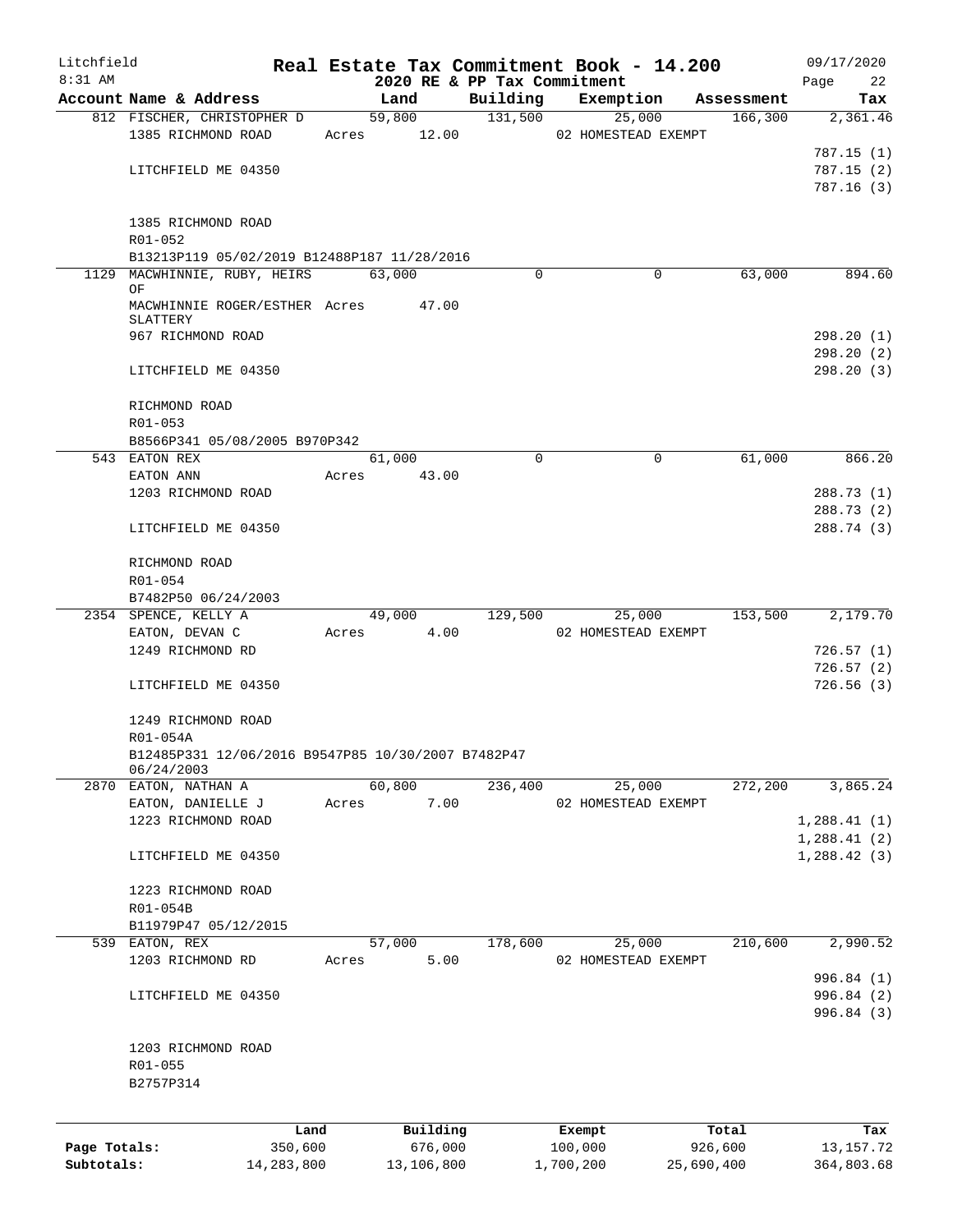| Litchfield |                                |       |        |       |                             | Real Estate Tax Commitment Book - 14.200 |            | 09/17/2020              |
|------------|--------------------------------|-------|--------|-------|-----------------------------|------------------------------------------|------------|-------------------------|
| 8:31 AM    |                                |       |        |       | 2020 RE & PP Tax Commitment |                                          |            | 23<br>Page              |
|            | Account Name & Address         |       | Land   |       | Building                    | Exemption                                | Assessment | Tax                     |
|            | 909 HIRSCHMANN RICHARD         |       | 45,000 |       | 139,100                     | 25,000                                   | 159,100    | 2,259.22                |
|            | 1181 RICHMOND ROAD             | Acres |        | 1.00  |                             | 02 HOMESTEAD EXEMPT                      |            |                         |
|            | LITCHFIELD ME 04350            |       |        |       |                             |                                          |            | 753.07 (1)<br>753.07(2) |
|            | 9738                           |       |        |       |                             |                                          |            |                         |
|            |                                |       |        |       |                             |                                          |            | 753.08(3)               |
|            |                                |       |        |       |                             |                                          |            |                         |
|            | 1181 RICHMOND ROAD             |       |        |       |                             |                                          |            |                         |
|            | R01-056                        |       |        |       |                             |                                          |            |                         |
|            | B8352P341 03/17/2005 B4644P1   |       |        |       |                             |                                          |            |                         |
|            | 1635 SMITH, THOMAS A           |       | 45,000 |       | 105,300                     | 31,000                                   | 119,300    | 1,694.06                |
|            | SMITH, MARY A                  | Acres |        | 1.00  |                             | 02 HOMESTEAD EXEMPT                      |            |                         |
|            | 1175 RICHMOND RD               |       |        |       |                             | 12 WW2 Vet Res.                          |            | 564.69(1)               |
|            |                                |       |        |       |                             |                                          |            | 564.69(2)               |
|            | LITCHFIELD ME 04350            |       |        |       |                             |                                          |            | 564.68(3)               |
|            |                                |       |        |       |                             |                                          |            |                         |
|            | 1175 RICHMOND ROAD             |       |        |       |                             |                                          |            |                         |
|            | $R01 - 057$                    |       |        |       |                             |                                          |            |                         |
|            | B1960P333                      |       |        |       |                             |                                          |            |                         |
|            | 282 TEMPLE, MILTON R III       |       | 45,000 |       | 70,300                      | 25,000                                   | 90,300     | 1,282.26                |
|            | TEMPLE, TANYA J                | Acres |        | 1.00  |                             | 02 HOMESTEAD EXEMPT                      |            |                         |
|            | 1169 RICHMOND ROAD             |       |        |       |                             |                                          |            | 427.42 (1)              |
|            |                                |       |        |       |                             |                                          |            | 427.42(2)               |
|            | LITCHFIELD ME 04350            |       |        |       |                             |                                          |            | 427.42(3)               |
|            |                                |       |        |       |                             |                                          |            |                         |
|            | 1169 RICHMOND ROAD<br>R01-058  |       |        |       |                             |                                          |            |                         |
|            | B7226P298 01/09/2003           |       |        |       |                             |                                          |            |                         |
|            | 446 DELANEY, NANCY HALL        |       | 45,000 |       | 98,000                      | 25,000                                   | 118,000    | 1,675.60                |
|            | 1163 RICHMOND ROAD             | Acres |        | 1.00  |                             | 02 HOMESTEAD EXEMPT                      |            |                         |
|            |                                |       |        |       |                             |                                          |            | 558.53(1)               |
|            | LITCHFIELD ME 04350            |       |        |       |                             |                                          |            | 558.53(2)               |
|            |                                |       |        |       |                             |                                          |            | 558.54(3)               |
|            |                                |       |        |       |                             |                                          |            |                         |
|            | 1163 RICHMOND ROAD             |       |        |       |                             |                                          |            |                         |
|            | R01-059                        |       |        |       |                             |                                          |            |                         |
|            | B2758P312                      |       |        |       |                             |                                          |            |                         |
|            | 1925 BROWN, CHANCE J           |       | 78,700 |       | 43,700                      | $\mathbf{0}$                             | 122,400    | 1,738.08                |
|            | BROWN, CASEY E                 | Acres |        | 51.00 |                             |                                          |            |                         |
|            | 213 STARBIRD CORNER            |       |        |       |                             |                                          |            | 579.36(1)               |
|            | ROAD                           |       |        |       |                             |                                          |            |                         |
|            |                                |       |        |       |                             |                                          |            | 579.36(2)               |
|            | BOWDOIN ME 04287               |       |        |       |                             |                                          |            | 579.36(3)               |
|            |                                |       |        |       |                             |                                          |            |                         |
|            | 1125 RICHMOND ROAD<br>R01-060  |       |        |       |                             |                                          |            |                         |
|            | B11246P44 12/05/2012 B2540P316 |       |        |       |                             |                                          |            |                         |
|            | 1863 WHITE, SHARON Y           |       | 48,000 |       | 39,300                      | 31,000                                   | 56,300     | 799.46                  |
|            | WHITE ALBERT                   |       | Acres  | 2.00  |                             | 02 HOMESTEAD EXEMPT                      |            |                         |
|            | 1201 RICHMOND ROAD             |       |        |       |                             | 12 WW2 Vet Res.                          |            | 266.49(1)               |
|            |                                |       |        |       |                             |                                          |            | 266.49(2)               |
|            | LITCHFIELD ME 04350            |       |        |       |                             |                                          |            | 266.48(3)               |
|            |                                |       |        |       |                             |                                          |            |                         |
|            | 1201 RICHMOND ROAD             |       |        |       |                             |                                          |            |                         |
|            | R01-060A                       |       |        |       |                             |                                          |            |                         |
|            | B5975P302 06/17/1999 B3589P294 |       |        |       |                             |                                          |            |                         |
|            |                                |       |        |       |                             |                                          |            |                         |
|            |                                |       |        |       |                             |                                          |            |                         |
|            |                                |       |        |       |                             |                                          |            |                         |

|              | Land       | Building   | Exempt    | Total      | Tax        |
|--------------|------------|------------|-----------|------------|------------|
| Page Totals: | 306,700    | 495,700    | 137,000   | 665,400    | 9,448.68   |
| Subtotals:   | 14,590,500 | 13,602,500 | 1,837,200 | 26,355,800 | 374,252.36 |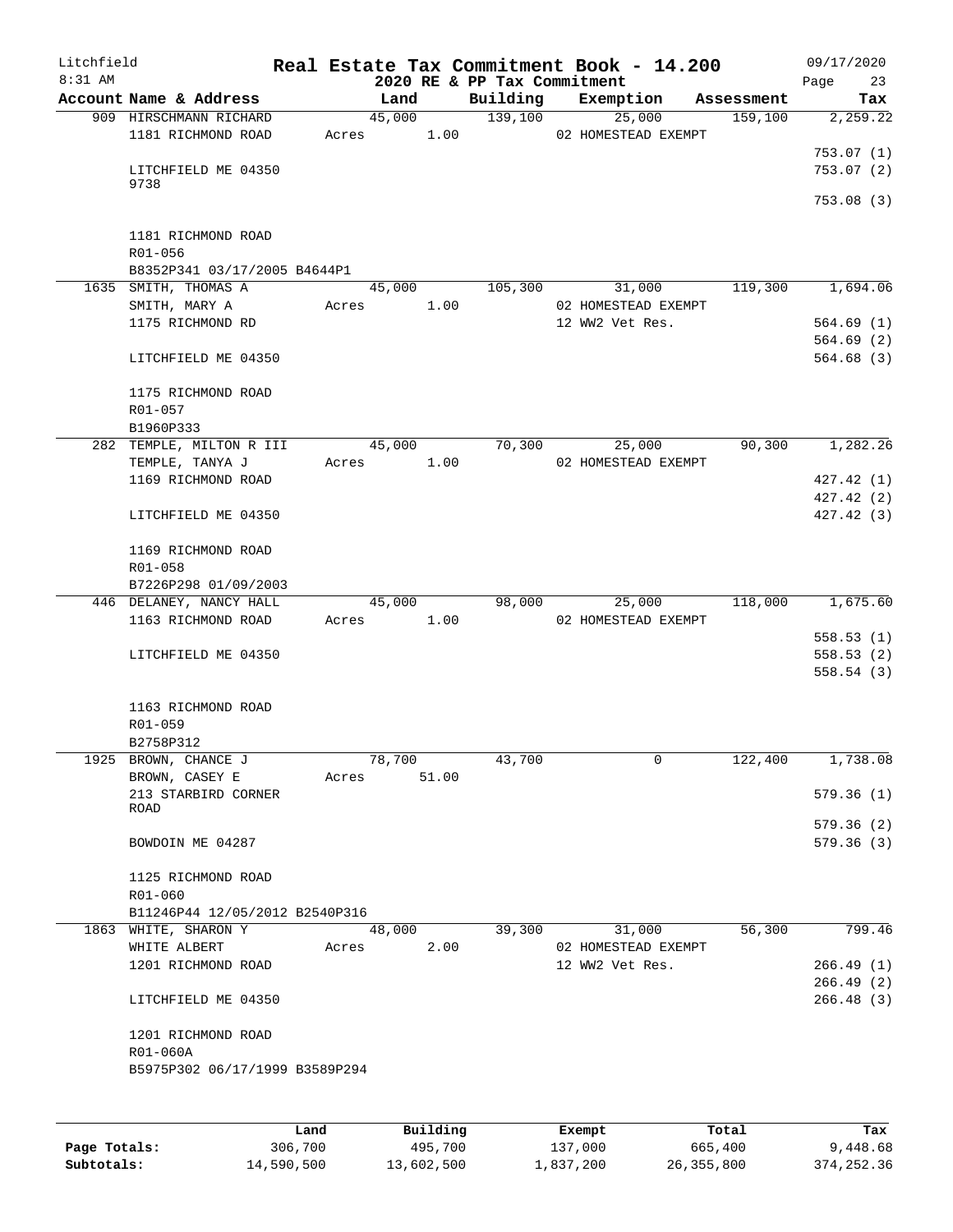| Litchfield<br>$8:31$ AM |                                                                              |       |            |      |                                         | Real Estate Tax Commitment Book - 14.200 |            | 09/17/2020        |
|-------------------------|------------------------------------------------------------------------------|-------|------------|------|-----------------------------------------|------------------------------------------|------------|-------------------|
|                         | Account Name & Address                                                       |       | Land       |      | 2020 RE & PP Tax Commitment<br>Building | Exemption                                | Assessment | Page<br>24<br>Tax |
|                         | 2245 FALLON, THOMAS                                                          |       | 48,000     |      | 23,700                                  | 25,000                                   | 46,700     | 663.14            |
|                         | FALLON KATHERLEEN                                                            | Acres |            | 2.00 |                                         | 02 HOMESTEAD EXEMPT                      |            |                   |
|                         | 1151 RICHMOND ROAD                                                           |       |            |      |                                         |                                          |            | 221.05(1)         |
|                         |                                                                              |       |            |      |                                         |                                          |            | 221.05(2)         |
|                         | LITCHFIELD ME 04350                                                          |       |            |      |                                         |                                          |            | 221.04(3)         |
|                         | 1151 RICHMOND ROAD                                                           |       |            |      |                                         |                                          |            |                   |
|                         | R01-060B                                                                     |       |            |      |                                         |                                          |            |                   |
|                         | B6637P244 09/24/2001                                                         |       |            |      |                                         |                                          |            |                   |
|                         | 272 TRAFTON, TIMOTHY N                                                       |       | 51,000     |      | 42,100                                  | 0                                        | 93,100     | 1,322.02          |
|                         | TRAFTON, AMELIA<br>PO BOX 552                                                | Acres |            | 3.00 |                                         |                                          |            | 440.67(1)         |
|                         |                                                                              |       |            |      |                                         |                                          |            | 440.67 (2)        |
|                         | BATH ME 04530 0552                                                           |       |            |      |                                         |                                          |            | 440.68(3)         |
|                         | 1119 RICHMOND ROAD                                                           |       |            |      |                                         |                                          |            |                   |
|                         | R01-061                                                                      |       |            |      |                                         |                                          |            |                   |
|                         | B13175P191 03/28/2019 B11640P41 03/04/2014 B8499P276<br>07/13/2005 B3399P290 |       |            |      |                                         |                                          |            |                   |
|                         | 2355 D A C PARTNERSHIP                                                       |       | 23,700     |      | $\mathbf 0$                             | $\mathbf 0$                              | 23,700     | 336.54            |
|                         | GARABEDIAN DIANE                                                             | Acres |            | 0.90 |                                         |                                          |            |                   |
|                         | GENERAL PARTNER<br>P.O. BOX 410                                              |       |            |      |                                         |                                          |            | 112.18(1)         |
|                         |                                                                              |       |            |      |                                         |                                          |            | 112.18(2)         |
|                         | LITCHFIELD ME 04350                                                          |       |            |      |                                         |                                          |            | 112.18(3)         |
|                         |                                                                              |       |            |      |                                         |                                          |            |                   |
|                         | 35 NORTH ADAMS ROAD                                                          |       |            |      |                                         |                                          |            |                   |
|                         | R01-061A                                                                     |       |            |      |                                         |                                          |            |                   |
|                         | B8480P1 07/01/2005 B7704P250 10/27/2003                                      |       |            |      |                                         |                                          |            |                   |
|                         | 1401 PORTER, VIRGINIA                                                        |       | 24,700     | 1.30 | 21,300                                  | $\mathbf 0$                              | 46,000     | 653.20            |
|                         | PORTER TAMMY V<br>1112 RICHMOND RD                                           | Acres |            |      |                                         |                                          |            | 217.73(1)         |
|                         |                                                                              |       |            |      |                                         |                                          |            | 217.73(2)         |
|                         | LITCHFIELD ME 04350                                                          |       |            |      |                                         |                                          |            | 217.74 (3)        |
|                         | 1113 RICHMOND ROAD                                                           |       |            |      |                                         |                                          |            |                   |
|                         | $R01 - 062$                                                                  |       |            |      |                                         |                                          |            |                   |
|                         | B8010P83 06/28/2004 B3903P256                                                |       |            |      |                                         |                                          |            |                   |
|                         | 1403 PORTER JASON D                                                          |       | 49,200     |      | 73,800                                  | 25,000                                   | 98,000     | 1,391.60          |
|                         | C/O: BECKY SMITH                                                             |       | Acres 2.41 |      |                                         | 02 HOMESTEAD EXEMPT                      |            |                   |
|                         | 12 NORTH ADAMS ROAD                                                          |       |            |      |                                         |                                          |            | 463.87(1)         |
|                         | LITCHFIELD ME 04350                                                          |       |            |      |                                         |                                          |            | 463.87(2)         |
|                         |                                                                              |       |            |      |                                         |                                          |            | 463.86(3)         |
|                         | 12 NORTH ADAMS ROAD                                                          |       |            |      |                                         |                                          |            |                   |
|                         | R01-062A                                                                     |       |            |      |                                         |                                          |            |                   |
|                         | B9566P81 11/15/2007 B3590P136 08/04/1989                                     |       |            |      |                                         |                                          |            |                   |
|                         | 1902 GETCHELL, TIMOTHY                                                       |       | 40,100     |      | 0                                       | $\mathbf 0$                              | 40,100     | 569.42            |
|                         | 4 CAT LANE                                                                   |       | Acres 6.85 |      |                                         |                                          |            |                   |
|                         |                                                                              |       |            |      |                                         |                                          |            | 189.81(1)         |
|                         | LITCHFIELD ME 04350                                                          |       |            |      |                                         |                                          |            | 189.81 (2)        |
|                         |                                                                              |       |            |      |                                         |                                          |            | 189.80(3)         |
|                         | ADAMS ROAD                                                                   |       |            |      |                                         |                                          |            |                   |
|                         | R01-063                                                                      |       |            |      |                                         |                                          |            |                   |
|                         | B10015P225 03/19/2009 B4466P147 08/16/1993                                   |       |            |      |                                         |                                          |            |                   |
|                         |                                                                              |       |            |      |                                         |                                          |            |                   |
|                         |                                                                              |       |            |      |                                         |                                          |            |                   |

|              | Land       | Building   | Exempt    | Total      | Tax        |
|--------------|------------|------------|-----------|------------|------------|
| Page Totals: | 236,700    | 160,900    | 50,000    | 347,600    | 4,935.92   |
| Subtotals:   | 14,827,200 | 13,763,400 | 1,887,200 | 26,703,400 | 379,188.28 |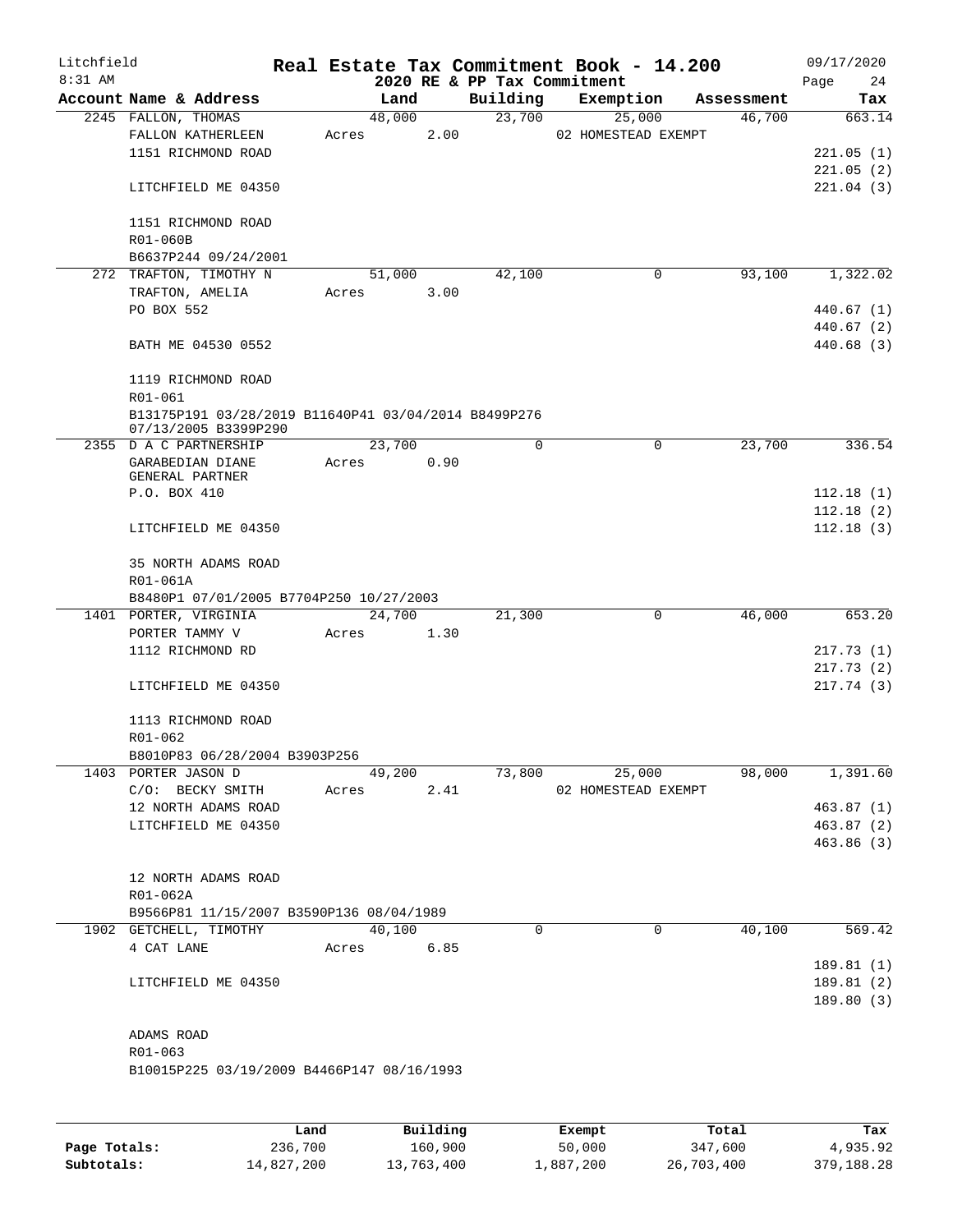| Litchfield<br>$8:31$ AM |                                                                    |       |         |      | Real Estate Tax Commitment Book - 14.200<br>2020 RE & PP Tax Commitment |                     |             |            | Page | 09/17/2020<br>25       |
|-------------------------|--------------------------------------------------------------------|-------|---------|------|-------------------------------------------------------------------------|---------------------|-------------|------------|------|------------------------|
|                         | Account Name & Address                                             |       | Land    |      | Building                                                                | Exemption           |             | Assessment |      | Tax                    |
|                         | 2526 MOOERS, JUSTIN                                                |       | 45,300  |      | 28,700                                                                  |                     | 25,000      | 49,000     |      | 695.80                 |
|                         | MOOERS, KATIE                                                      | Acres |         | 3.92 |                                                                         | 02 HOMESTEAD EXEMPT |             |            |      |                        |
|                         | 155 SOUTH ADAMS ROAD                                               |       |         |      |                                                                         |                     |             |            |      | 231.93(1)              |
|                         |                                                                    |       |         |      |                                                                         |                     |             |            |      | 231.93(2)              |
|                         | LITCHFIELD ME 04350                                                |       |         |      |                                                                         |                     |             |            |      | 231.94(3)              |
|                         | 155 SOUTH ADAMS ROAD                                               |       |         |      |                                                                         |                     |             |            |      |                        |
|                         | R01-063A                                                           |       |         |      |                                                                         |                     |             |            |      |                        |
|                         | B12966P264 07/13/2018 B9656P153 03/04/2008 B8568P127<br>08/26/2005 |       |         |      |                                                                         |                     |             |            |      |                        |
|                         | 1903 WING, GREGORY R                                               |       | 37,600  |      | $\Omega$                                                                |                     | 0           | 37,600     |      | 533.92                 |
|                         | 141 TILLSON RD                                                     | Acres | 6.00    |      |                                                                         |                     |             |            |      |                        |
|                         |                                                                    |       |         |      |                                                                         |                     |             |            |      | 177.97(1)              |
|                         | MONMOUTH ME 04259                                                  |       |         |      |                                                                         |                     |             |            |      | 177.97(2)<br>177.98(3) |
|                         |                                                                    |       |         |      |                                                                         |                     |             |            |      |                        |
|                         | ADAMS ROAD                                                         |       |         |      |                                                                         |                     |             |            |      |                        |
|                         | R01-065<br>B4791P168                                               |       |         |      |                                                                         |                     |             |            |      |                        |
|                         | 233 SAWYER, STANLEY                                                |       | 31,000  |      | 0                                                                       |                     | 0           | 31,000     |      | 440.20                 |
|                         | SAWYER, RALPH                                                      | Acres | 3.80    |      |                                                                         |                     |             |            |      |                        |
|                         | 54 ABENAKI WAY                                                     |       |         |      |                                                                         |                     |             |            |      | 146.73(1)              |
|                         |                                                                    |       |         |      |                                                                         |                     |             |            |      | 146.73(2)              |
|                         | TURNER ME 04282                                                    |       |         |      |                                                                         |                     |             |            |      | 146.74 (3)             |
|                         | ADAMS ROAD                                                         |       |         |      |                                                                         |                     |             |            |      |                        |
|                         | R01-066                                                            |       |         |      |                                                                         |                     |             |            |      |                        |
|                         | B12119P346 09/08/2015 B5541P81 12/19/1997                          |       |         |      |                                                                         |                     |             |            |      |                        |
|                         | 1283 D A C PARTNERSHIP                                             |       | 101,000 |      | 168,900                                                                 |                     | $\mathbf 0$ | 269,900    |      | 3,832.58               |
|                         | P O BOX 410                                                        | Acres | 101.00  |      |                                                                         |                     |             |            |      |                        |
|                         |                                                                    |       |         |      |                                                                         |                     |             |            |      | 1, 277.53(1)           |
|                         | LITCHFIELD ME 04350                                                |       |         |      |                                                                         |                     |             |            |      | 1, 277.53(2)           |
|                         |                                                                    |       |         |      |                                                                         |                     |             |            |      | 1, 277.52(3)           |
|                         | 35 NORTH ADAMS ROAD                                                |       |         |      |                                                                         |                     |             |            |      |                        |
|                         | R01-068                                                            |       |         |      |                                                                         |                     |             |            |      |                        |
|                         | B8480P1 07/01/2005 B7014P23 09/08/2002                             |       |         |      |                                                                         |                     |             |            |      |                        |
|                         | 1564 SAWYER, STANLEY                                               |       | 92,500  |      | 0                                                                       |                     | 0           | 92,500     |      | 1,313.50               |
|                         | SAWYER, RALPH J                                                    | Acres | 116.00  |      |                                                                         |                     |             |            |      |                        |
|                         | 54 ABENAKI WAY                                                     |       |         |      |                                                                         |                     |             |            |      | 437.83 (1)             |
|                         |                                                                    |       |         |      |                                                                         |                     |             |            |      | 437.83 (2)             |
|                         | TURNER ME 04282                                                    |       |         |      |                                                                         |                     |             |            |      | 437.84 (3)             |
|                         | RICHMOND ROAD                                                      |       |         |      |                                                                         |                     |             |            |      |                        |
|                         | R01-070                                                            |       |         |      |                                                                         |                     |             |            |      |                        |
|                         | B12119P346 09/08/2015 B4202P158 02/14/1992                         |       |         |      |                                                                         |                     |             |            |      |                        |
|                         | 1301 NEWTON, LORRAINE                                              |       | 42,000  |      | 70,700                                                                  |                     | 25,000      | 87,700     |      | 1,245.34               |
|                         | 987 RICHMOND ROAD                                                  | Acres |         | 1.00 |                                                                         | 02 HOMESTEAD EXEMPT |             |            |      |                        |
|                         |                                                                    |       |         |      |                                                                         |                     |             |            |      | 415.11(1)              |
|                         | LITCHFIELD ME 04350                                                |       |         |      |                                                                         |                     |             |            |      | 415.11(2)              |
|                         |                                                                    |       |         |      |                                                                         |                     |             |            |      | 415.12(3)              |
|                         | 987 RICHMOND ROAD                                                  |       |         |      |                                                                         |                     |             |            |      |                        |
|                         | R01-070A                                                           |       |         |      |                                                                         |                     |             |            |      |                        |
|                         | B2138P340                                                          |       |         |      |                                                                         |                     |             |            |      |                        |
|                         |                                                                    |       |         |      |                                                                         |                     |             |            |      |                        |
|                         |                                                                    |       |         |      |                                                                         |                     |             |            |      |                        |

|              | Land       | Building   | Exempt    | Total        | Tax         |
|--------------|------------|------------|-----------|--------------|-------------|
| Page Totals: | 349,400    | 268,300    | 50,000    | 567,700      | 8,061.34    |
| Subtotals:   | 15,176,600 | 14,031,700 | 1,937,200 | 27, 271, 100 | 387, 249.62 |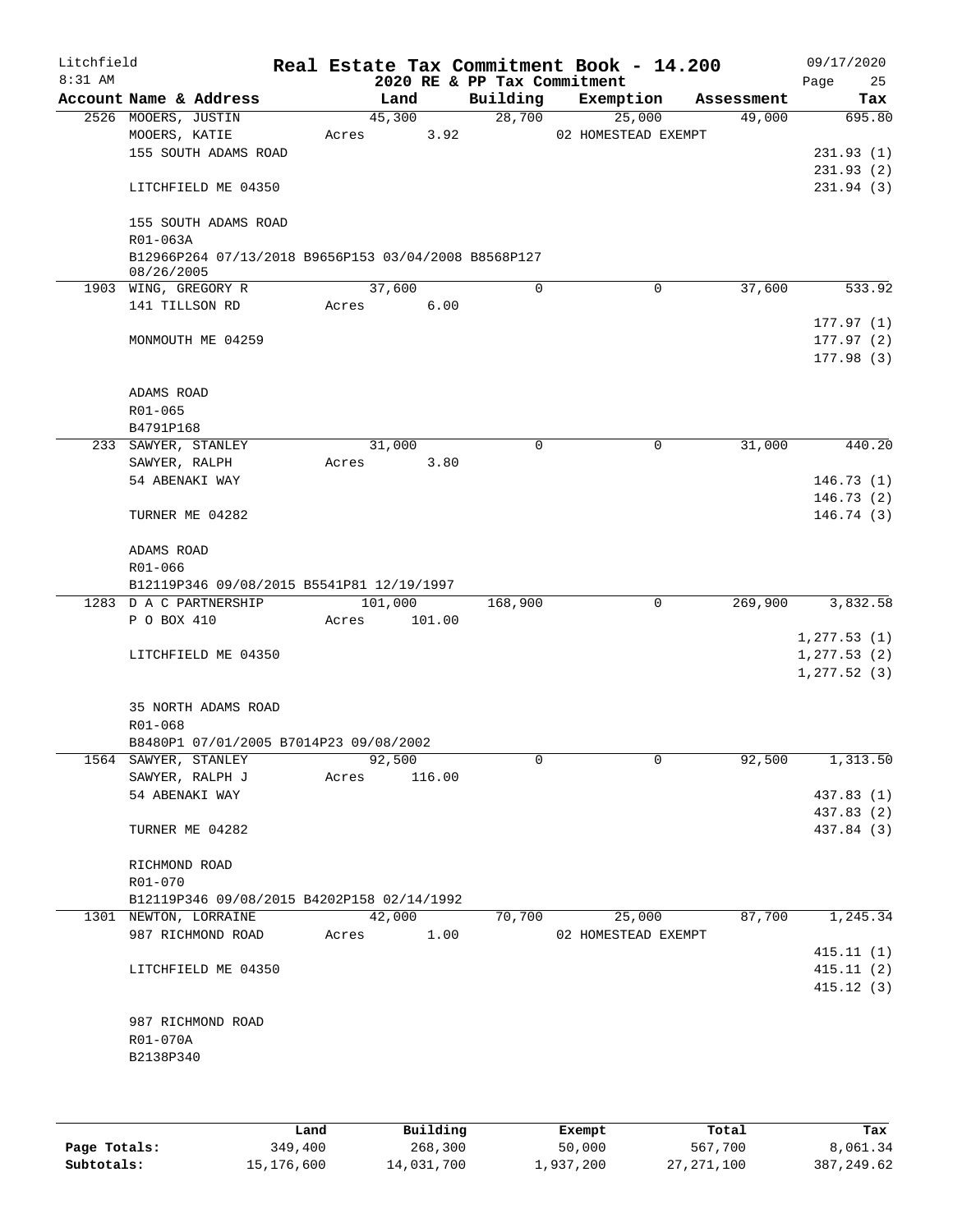| Litchfield<br>8:31 AM |                                                                   |         |                 |         |          | Real Estate Tax Commitment Book - 14.200 |            | 09/17/2020           |
|-----------------------|-------------------------------------------------------------------|---------|-----------------|---------|----------|------------------------------------------|------------|----------------------|
|                       | Account Name & Address                                            |         | Land            |         | Building | 2020 RE & PP Tax Commitment<br>Exemption | Assessment | Page<br>26<br>Tax    |
|                       | 880 BROOKS, ADAM W                                                |         | 42,000          |         | 7,000    | 25,000                                   | 24,000     | 340.80               |
|                       | BROOKS, JAMIE                                                     |         | Acres           | 1.00    |          | 02 HOMESTEAD EXEMPT                      |            |                      |
|                       | 125 TWOMEY ROAD                                                   |         |                 |         |          |                                          |            | 113.60(1)            |
|                       |                                                                   |         |                 |         |          |                                          |            | 113.60(2)            |
|                       | CHESTER ME 04457                                                  |         |                 |         |          |                                          |            | 113.60(3)            |
|                       | 1015 RICHMOND ROAD<br>R01-070B                                    |         |                 |         |          |                                          |            |                      |
|                       | B11646P237 01/28/2014 B11646P235 12/20/2013                       |         |                 |         |          |                                          |            |                      |
|                       | B3621P184 10/07/2004<br>2512 WEEKS, OWEN                          |         | 81,000          |         | 14,300   | 0                                        | 95,300     | 1,353.26             |
|                       | 117 SMALL RD                                                      |         | 100.00<br>Acres |         |          |                                          |            |                      |
|                       |                                                                   |         |                 |         |          |                                          |            | 451.09(1)            |
|                       | LITCHFIELD ME 04350                                               |         |                 |         |          |                                          |            | 451.09 (2)           |
|                       |                                                                   |         |                 |         |          |                                          |            | 451.08(3)            |
|                       |                                                                   |         |                 |         |          |                                          |            |                      |
|                       | SMALL ROAD                                                        |         |                 |         |          |                                          |            |                      |
|                       | R01-071                                                           |         |                 |         |          |                                          |            |                      |
|                       | B7951P339 04/28/2004                                              |         |                 |         |          |                                          |            |                      |
|                       | 2944 COLBY, JOHN M                                                |         | 48,200          |         | 158,800  | 25,000                                   | 182,000    | 2,584.40             |
|                       | COLBY, JENNIFER L                                                 |         | Acres           | 2.06    |          | 02 HOMESTEAD EXEMPT                      |            |                      |
|                       | 112 SOUTH ADAMS ROAD                                              |         |                 |         |          |                                          |            | 861.47 (1)           |
|                       |                                                                   |         |                 |         |          |                                          |            | 861.47(2)            |
|                       | LITCHFIELD ME 04350                                               |         |                 |         |          |                                          |            | 861.46(3)            |
|                       | 112 SOUTH ADAMS ROAD                                              |         |                 |         |          |                                          |            |                      |
|                       | R01-072                                                           |         |                 |         |          |                                          |            |                      |
|                       | B13133P328 01/23/2019 B13052P328 10/05/2018                       |         |                 |         |          |                                          |            |                      |
|                       | 709 GOWELL, LAWRENCE SR                                           |         | 109,000         |         | 125,800  | 0                                        | 234,800    | 3,334.16             |
|                       | GOWELL, LISA                                                      |         | 43.00<br>Acres  |         |          |                                          |            |                      |
|                       | <b>48 KENNEDY LANE</b>                                            |         |                 |         |          |                                          |            | 1, 111.39(1)         |
|                       |                                                                   |         |                 |         |          |                                          |            | 1, 111.39(2)         |
|                       | LITCHFIELD ME 04350                                               |         |                 |         |          |                                          |            | 1, 111.38(3)         |
|                       | 670 HUNTINGTON HILL                                               |         |                 |         |          |                                          |            |                      |
|                       | R02-001                                                           |         |                 |         |          |                                          |            |                      |
|                       | B10929P91 12/20/2011 B10929P89 12/20/2011 B6354P113<br>11/21/2000 |         |                 |         |          |                                          |            |                      |
|                       | 697 GOWELL, LAWRENCE G                                            |         | 45,000          |         | 19,600   | 0                                        | 64,600     | 917.32               |
|                       | <b>48 KENNEDY LANE</b>                                            |         | Acres           | 3.00    |          |                                          |            |                      |
|                       |                                                                   |         |                 |         |          |                                          |            | 305.77(1)            |
|                       | LITCHFIELD ME 04350                                               |         |                 |         |          |                                          |            | 305.77(2)            |
|                       |                                                                   |         |                 |         |          |                                          |            | 305.78(3)            |
|                       |                                                                   |         |                 |         |          |                                          |            |                      |
|                       | 668 HUNTINGTON HILL                                               |         |                 |         |          |                                          |            |                      |
|                       | R02-001A                                                          |         |                 |         |          |                                          |            |                      |
|                       | B4071P287                                                         |         |                 |         |          |                                          |            |                      |
|                       | 2261 BURGESS, HOPE                                                |         | 0               |         | 6,700    | 0                                        | 6,700      | 95.14                |
|                       | 664 HUNTINGTON HILL RD                                            |         |                 |         |          |                                          |            |                      |
|                       | LITCHFIELD ME 04350                                               |         |                 |         |          |                                          |            | 31.71(1)<br>31.71(2) |
|                       |                                                                   |         |                 |         |          |                                          |            | 31.72(3)             |
|                       |                                                                   |         |                 |         |          |                                          |            |                      |
|                       | 664 HUNTINGTON HILL                                               |         |                 |         |          |                                          |            |                      |
|                       | $R02 - 001 - ON - 2$                                              |         |                 |         |          |                                          |            |                      |
|                       | B11932P61 02/23/2015                                              |         |                 |         |          |                                          |            |                      |
|                       |                                                                   |         |                 |         |          |                                          |            |                      |
|                       |                                                                   |         |                 |         |          |                                          |            |                      |
|                       |                                                                   | Land    | Building        |         |          | Exempt                                   | Total      | Tax                  |
| Page Totals:          |                                                                   | 325,200 |                 | 332,200 |          | 50,000                                   | 607,400    | 8,625.08             |

**Subtotals:** 15,501,800 14,363,900 1,987,200 27,878,500 395,874.70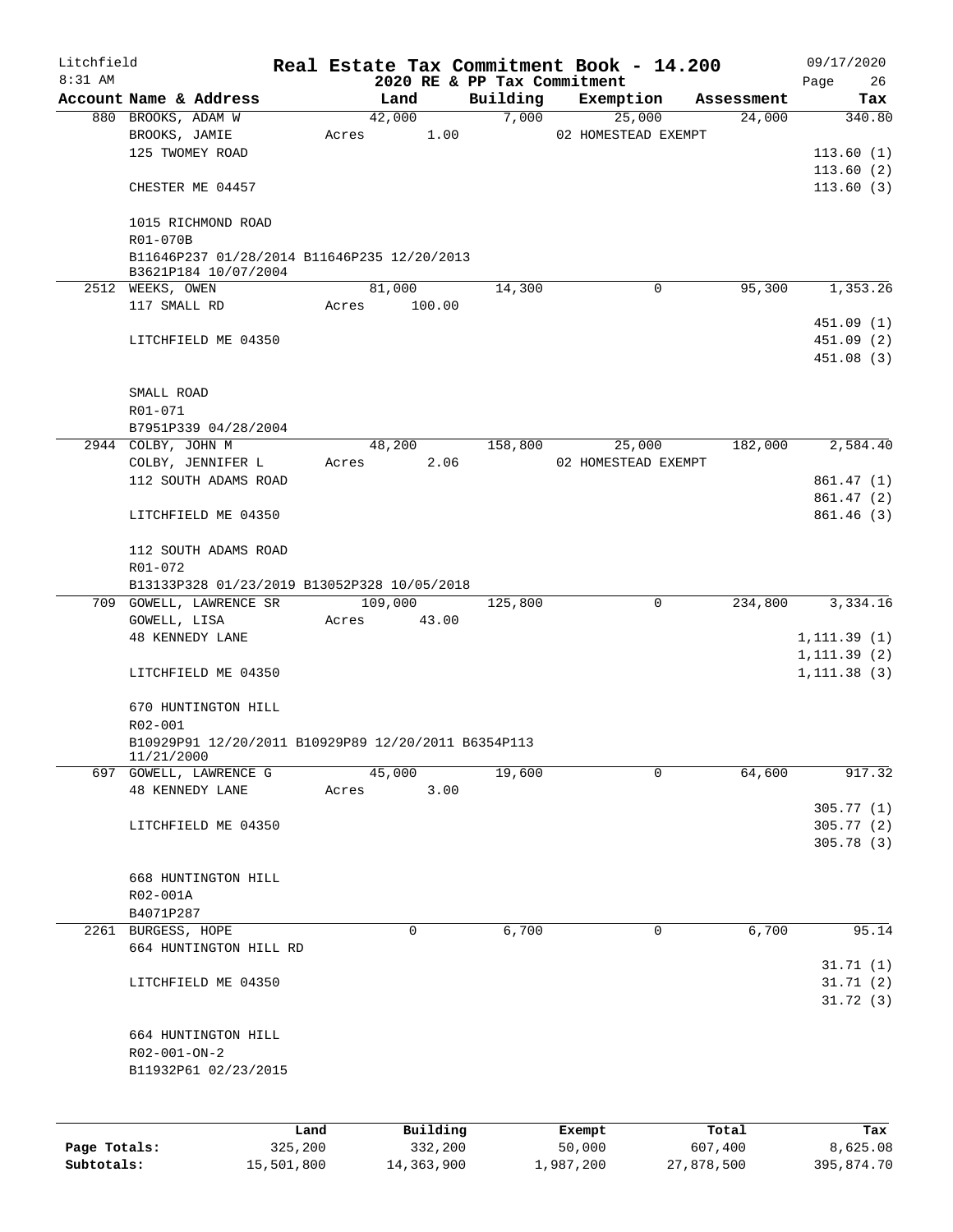| Litchfield<br>8:31 AM |                                                   |       |             | 2020 RE & PP Tax Commitment | Real Estate Tax Commitment Book - 14.200 |                        | 09/17/2020<br>27<br>Page |
|-----------------------|---------------------------------------------------|-------|-------------|-----------------------------|------------------------------------------|------------------------|--------------------------|
|                       | Account Name & Address                            |       | Land        | Building                    | Exemption                                | Assessment             | Tax                      |
|                       | 2947 GOWELL, LAWRENCE G<br><b>48 KENNEDY LANE</b> |       | $\mathbf 0$ | 7,600                       |                                          | 7,600<br>$\Omega$      | 107.92                   |
|                       |                                                   |       |             |                             |                                          |                        | 35.97(1)                 |
|                       | LITCHFIELD ME 04350                               |       |             |                             |                                          |                        | 35.97(2)                 |
|                       |                                                   |       |             |                             |                                          |                        | 35.98(3)                 |
|                       |                                                   |       |             |                             |                                          |                        |                          |
|                       | 652 HUNTINGTON HILL                               |       |             |                             |                                          |                        |                          |
|                       | R02-001-ON-3                                      |       |             |                             |                                          |                        |                          |
|                       | 1206 HAYDEN, WILLIAM C                            |       | 56,200      | $\mathbf 0$                 |                                          | 56,200<br>$\mathbf 0$  | 798.04                   |
|                       | HAYDEN, MARCIA J                                  | Acres | 33.31       |                             |                                          |                        |                          |
|                       | P.O. BOX 278                                      |       |             |                             |                                          |                        | 266.01(1)                |
|                       |                                                   |       |             |                             |                                          |                        | 266.01(2)                |
|                       | SABATTUS ME 04280                                 |       |             |                             |                                          |                        | 266.02(3)                |
|                       | 702 HUNTINGTON HILL                               |       |             |                             |                                          |                        |                          |
|                       | R02-002                                           |       |             |                             |                                          |                        |                          |
|                       | B12689P339 08/09/2017 B12381P144 08/11/2016       |       |             |                             |                                          |                        |                          |
|                       | B11300P226 02/04/2013 B1678P95                    |       |             |                             |                                          |                        |                          |
|                       | 2918 SKELTON, CARRIE J                            |       | 50,100      | 187,700                     |                                          | 237,800<br>$\mathbf 0$ | 3,376.76                 |
|                       | SKELTON, ANDREW J                                 | Acres | 2.69        |                             |                                          |                        |                          |
|                       | 694 HUNTINGTON HILL RD                            |       |             |                             |                                          |                        | 1, 125.59(1)             |
|                       |                                                   |       |             |                             |                                          |                        | 1, 125.59(2)             |
|                       | LITCHFIELD ME 04350                               |       |             |                             |                                          |                        | 1, 125.58(3)             |
|                       | 694 HUNTINGTON HILL                               |       |             |                             |                                          |                        |                          |
|                       | R02-002A                                          |       |             |                             |                                          |                        |                          |
|                       | B12689P339 08/09/2017                             |       |             |                             |                                          |                        |                          |
|                       | 801 HAYDEN, WILLIAM C &                           |       | 129,100     | 76,900                      | 25,000                                   | 181,000                | 2,570.20                 |
|                       | MARCIA<br>HAYDEN, CARRIE                          | Acres | 33.27       |                             | 02 HOMESTEAD EXEMPT                      |                        |                          |
|                       | P O BOX 278                                       |       |             |                             |                                          |                        | 856.73 (1)               |
|                       |                                                   |       |             |                             |                                          |                        | 856.73 (2)               |
|                       | SABATTUS ME 04280                                 |       |             |                             |                                          |                        | 856.74 (3)               |
|                       |                                                   |       |             |                             |                                          |                        |                          |
|                       | 722 HUNTINGTON HILL                               |       |             |                             |                                          |                        |                          |
|                       | R02-003                                           |       |             |                             |                                          |                        |                          |
|                       | B10799P286 08/05/2011 B4705P186 06/13/1994        |       |             |                             |                                          |                        |                          |
|                       | 2805 HAYDEN, WILLIAM C                            |       | 47,900      |                             |                                          | 47,900<br>0            | 680.18                   |
|                       | HAYDEN, MARCIA J                                  | Acres | 1.96        |                             |                                          |                        |                          |
|                       | P.O. BOX 278                                      |       |             |                             |                                          |                        | 226.73(1)                |
|                       |                                                   |       |             |                             |                                          |                        | 226.73(2)                |
|                       | SABATTUS ME 04280                                 |       |             |                             |                                          |                        | 226.72(3)                |
|                       | FIX-IT LANE                                       |       |             |                             |                                          |                        |                          |
|                       | R02-003A                                          |       |             |                             |                                          |                        |                          |
|                       | B11211P333 10/31/2012 B10799P286 08/05/2011       |       |             |                             |                                          |                        |                          |
|                       | 2806 HAYDEN, KINUYO                               |       | 0           | 57,600                      |                                          | 57,600<br>0            | 817.92                   |
|                       | 9 FIX IT LANE                                     |       |             |                             |                                          |                        |                          |
|                       |                                                   |       |             |                             |                                          |                        | 272.64(1)                |
|                       | LITCHFIELD ME 04350                               |       |             |                             |                                          |                        | 272.64(2)                |
|                       |                                                   |       |             |                             |                                          |                        | 272.64(3)                |
|                       |                                                   |       |             |                             |                                          |                        |                          |
|                       | 9 FIX-IT LANE<br>R02-003A-ON                      |       |             |                             |                                          |                        |                          |
|                       |                                                   |       |             |                             |                                          |                        |                          |

|              | Land       | Building   | Exempt    | Total      | Tax          |
|--------------|------------|------------|-----------|------------|--------------|
| Page Totals: | 283,300    | 329,800    | 25,000    | 588,100    | 8,351.02     |
| Subtotals:   | 15,785,100 | 14,693,700 | 2,012,200 | 28,466,600 | 404, 225, 72 |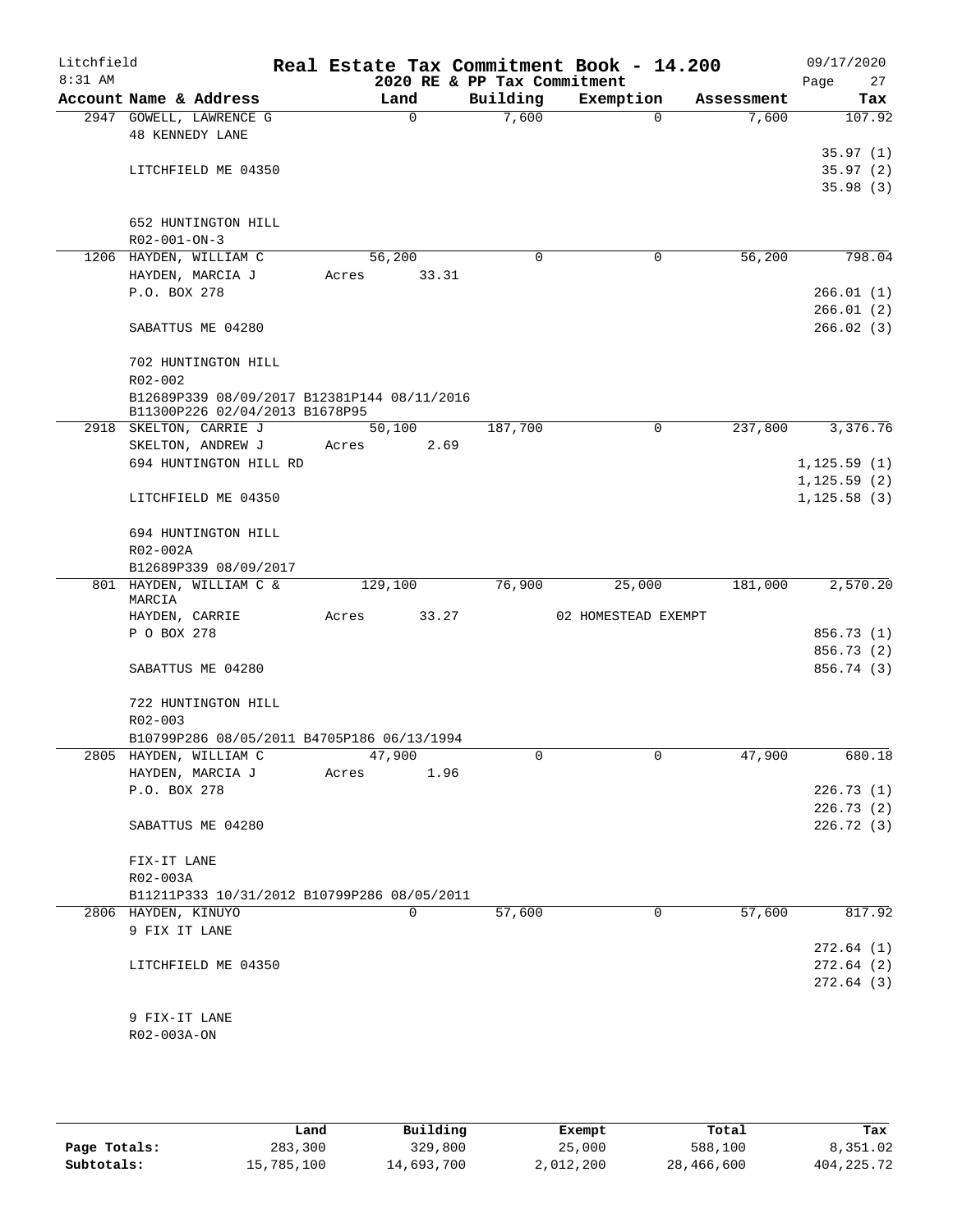| Litchfield |                     |                                             |       |          |       |                                                      | Real Estate Tax Commitment Book - 14.200 |             |      | 09/17/2020  |
|------------|---------------------|---------------------------------------------|-------|----------|-------|------------------------------------------------------|------------------------------------------|-------------|------|-------------|
| $8:31$ AM  |                     |                                             |       |          |       | 2020 RE & PP Tax Commitment                          |                                          |             | Page | 28          |
|            |                     | Account Name & Address                      |       | Land     |       | Building                                             | Exemption                                | Assessment  |      | Tax         |
|            |                     | 2820 HAYDEN, WILLIAM C                      |       | 48,100   |       | 172,800                                              | $\Omega$                                 | 220,900     |      | 3,136.78    |
|            | HAYDEN, MARCIA      |                                             | Acres |          | 2.03  |                                                      |                                          |             |      |             |
|            | P O BOX 278         |                                             |       |          |       |                                                      |                                          |             |      | 1,045.59(1) |
|            |                     |                                             |       |          |       |                                                      |                                          |             |      | 1,045.59(2) |
|            |                     | SABATTUS ME 04280                           |       |          |       |                                                      |                                          |             |      | 1,045.60(3) |
|            |                     | HUNTINGTON HILL ROAD                        |       |          |       |                                                      |                                          |             |      |             |
|            | R02-003B            | B11223P144 11/14/2012 B11219P250 11/08/2012 |       |          |       |                                                      |                                          |             |      |             |
|            |                     | B11211P339 10/31/2012 B11211P335 10/31/2012 |       |          |       |                                                      |                                          |             |      |             |
|            | 2792 HAYDEN, CARRIE |                                             |       | $\Omega$ |       | 16,100                                               |                                          | 0<br>16,100 |      | 228.62      |
|            |                     | 694 HUNTINGTON HILL                         |       |          |       |                                                      |                                          |             |      |             |
|            | ROAD                |                                             |       |          |       |                                                      |                                          |             |      |             |
|            |                     |                                             |       |          |       |                                                      |                                          |             |      | 76.21(1)    |
|            |                     | LITCHFIELD ME 04350                         |       |          |       |                                                      |                                          |             |      | 76.21(2)    |
|            |                     |                                             |       |          |       |                                                      |                                          |             |      | 76.20(3)    |
|            |                     |                                             |       |          |       |                                                      |                                          |             |      |             |
|            |                     | 722 HUNTINGTON HILL                         |       |          |       |                                                      |                                          |             |      |             |
|            | R02-003-ON          |                                             |       |          |       |                                                      |                                          |             |      |             |
|            | 2527 HAYDEN, DEBBIE |                                             |       | 0        |       | 6,000                                                | 6,000                                    | $\mathbf 0$ |      | 0.00        |
|            |                     |                                             |       |          |       |                                                      | 02 HOMESTEAD EXEMPT                      |             |      |             |
|            |                     | LITCHFIELD ME 04350                         |       |          |       |                                                      |                                          |             |      |             |
|            |                     |                                             |       |          |       |                                                      |                                          |             |      |             |
|            |                     |                                             |       |          |       |                                                      |                                          |             |      |             |
|            |                     |                                             |       |          |       |                                                      |                                          |             |      |             |
|            | 19 FIX-IT LANE      |                                             |       |          |       |                                                      |                                          |             |      |             |
|            | R02-003-ON-1        |                                             |       |          |       |                                                      |                                          |             |      |             |
|            |                     | 119 BERNIER, NORMAND L                      |       | 61,000   |       | 31,100                                               | 0                                        | 92,100      |      | 1,307.82    |
|            |                     | BERNIER, JEANNINE B                         | Acres |          | 45.00 |                                                      |                                          |             |      |             |
|            |                     | 761 HUNTINGTON HILL RD                      |       |          |       |                                                      |                                          |             |      | 435.94 (1)  |
|            |                     |                                             |       |          |       |                                                      |                                          |             |      | 435.94 (2)  |
|            |                     | LITCHFIELD ME 04350                         |       |          |       |                                                      |                                          |             |      | 435.94 (3)  |
|            |                     |                                             |       |          |       |                                                      |                                          |             |      |             |
|            |                     | 758 HUNTINGTON HILL                         |       |          |       |                                                      |                                          |             |      |             |
|            | R02-004             |                                             |       |          |       |                                                      |                                          |             |      |             |
|            |                     | B12319P222 06/14/2016 B1533P217             |       |          |       |                                                      |                                          |             |      |             |
|            |                     | 1039 LEET, GLADYS I (HEIRS                  |       | 45,000   |       | 17,500                                               | 0                                        | 62,500      |      | 887.50      |
|            | OF)                 |                                             |       |          |       |                                                      |                                          |             |      |             |
|            |                     | 566 RICHMOND ROAD                           | Acres |          | 1.00  |                                                      |                                          |             |      |             |
|            |                     |                                             |       |          |       |                                                      |                                          |             |      | 295.83(1)   |
|            |                     | LITCHFIELD ME 04350                         |       |          |       |                                                      |                                          |             |      | 295.83(2)   |
|            |                     |                                             |       |          |       |                                                      |                                          |             |      | 295.84 (3)  |
|            |                     |                                             |       |          |       |                                                      |                                          |             |      |             |
|            |                     | 566 RICHMOND ROAD                           |       |          |       |                                                      |                                          |             |      |             |
|            | R02-005             |                                             |       |          |       |                                                      |                                          |             |      |             |
|            | B2766P205           |                                             |       |          |       |                                                      |                                          |             |      |             |
|            | 1466 WOOD, DWAYNE S |                                             |       | 35,800   |       | 127,100                                              | 25,000                                   | 137,900     |      | 1,958.18    |
|            | WOOD, DENISE J      |                                             | Acres |          | 0.40  |                                                      | 02 HOMESTEAD EXEMPT                      |             |      |             |
|            |                     | 647 RICHMOND ROAD                           |       |          |       |                                                      |                                          |             |      | 652.73 (1)  |
|            |                     |                                             |       |          |       |                                                      |                                          |             |      | 652.73 (2)  |
|            |                     | LITCHFIELD ME 04350                         |       |          |       |                                                      |                                          |             |      | 652.72 (3)  |
|            |                     |                                             |       |          |       |                                                      |                                          |             |      |             |
|            |                     | 570 RICHMOND ROAD                           |       |          |       |                                                      |                                          |             |      |             |
|            | R02-006             |                                             |       |          |       |                                                      |                                          |             |      |             |
|            | 12/08/1998          |                                             |       |          |       | B11415P248 06/11/2013 B8549P141 08/12/2005 B5809P148 |                                          |             |      |             |
|            |                     |                                             |       |          |       |                                                      |                                          |             |      |             |
|            |                     |                                             |       |          |       |                                                      |                                          |             |      |             |
|            |                     |                                             |       |          |       |                                                      |                                          |             |      |             |

|              | Land       | Building   | Exempt    | Total      | Tax        |
|--------------|------------|------------|-----------|------------|------------|
| Page Totals: | 189,900    | 370,600    | 31,000    | 529,500    | 7,518.90   |
| Subtotals:   | 15,975,000 | 15,064,300 | 2,043,200 | 28,996,100 | 411,744.62 |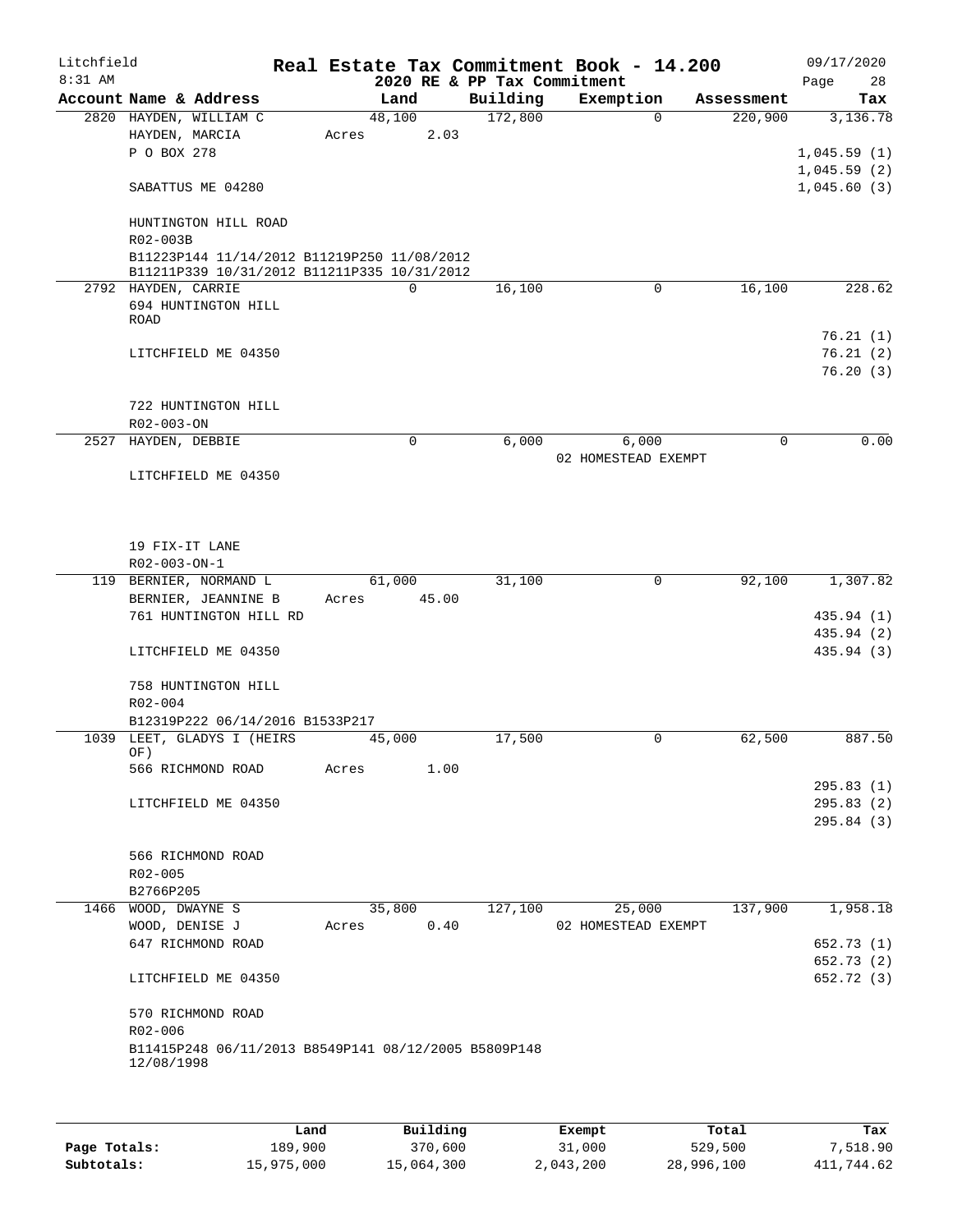| Litchfield |                                             |      |       |                |       |                             | Real Estate Tax Commitment Book - 14.200 |       |                       | 09/17/2020                 |
|------------|---------------------------------------------|------|-------|----------------|-------|-----------------------------|------------------------------------------|-------|-----------------------|----------------------------|
| 8:31 AM    |                                             |      |       |                |       | 2020 RE & PP Tax Commitment |                                          |       |                       | 29<br>Page                 |
|            | Account Name & Address                      |      |       | Land<br>63,200 |       | Building<br>175,700         | Exemption<br>25,000                      |       | Assessment<br>213,900 | Tax<br>3,037.38            |
|            | 1479 RICKER, BERTHA<br>(TRUSTEE)            |      |       |                |       |                             |                                          |       |                       |                            |
|            | BERTHA A. RICKER                            |      | Acres |                | 10.20 |                             | 02 HOMESTEAD EXEMPT                      |       |                       |                            |
|            | <b>GRANTOR TRUST</b>                        |      |       |                |       |                             |                                          |       |                       |                            |
|            | 585 RICHMOND ROAD                           |      |       |                |       |                             |                                          |       |                       | 1,012.46(1)                |
|            | LITCHFIELD ME 04350                         |      |       |                |       |                             |                                          |       |                       | 1,012.46(2)<br>1,012.46(3) |
|            |                                             |      |       |                |       |                             |                                          |       |                       |                            |
|            | 585 RICHMOND ROAD                           |      |       |                |       |                             |                                          |       |                       |                            |
|            | R02-007                                     |      |       |                |       |                             |                                          |       |                       |                            |
|            | B12779P12 11/08/2017 B3522P93               |      |       |                |       |                             |                                          |       |                       |                            |
|            | 2260 PARTRIDGE, GERALD A.,                  |      |       | $\mathbf 0$    |       | 8,300                       | 8,300                                    |       | 0                     | 0.00                       |
|            | JR.                                         |      |       |                |       |                             |                                          |       |                       |                            |
|            | 586 RICHMOND ROAD                           |      |       |                |       |                             | 02 HOMESTEAD EXEMPT                      |       |                       |                            |
|            | LITCHFIELD ME 04350                         |      |       |                |       |                             |                                          |       |                       |                            |
|            |                                             |      |       |                |       |                             |                                          |       |                       |                            |
|            |                                             |      |       |                |       |                             |                                          |       |                       |                            |
|            | 586 RICHMOND ROAD                           |      |       |                |       |                             |                                          |       |                       |                            |
|            | R02-007-ON                                  |      |       |                |       |                             |                                          |       |                       |                            |
|            | 227 GILMORE, KEVIN R                        |      |       | 60,500         |       | 19,900                      | 0                                        |       | 80,400                | 1,141.68                   |
|            | 43 KOPADDY TRAIL                            |      | Acres |                | 4.00  |                             |                                          |       |                       |                            |
|            |                                             |      |       |                |       |                             |                                          |       |                       | 380.56 (1)                 |
|            | HARPSWELL ME 04079                          |      |       |                |       |                             |                                          |       |                       | 380.56 (2)                 |
|            |                                             |      |       |                |       |                             |                                          |       |                       | 380.56(3)                  |
|            |                                             |      |       |                |       |                             |                                          |       |                       |                            |
|            | 596 RICHMOND ROAD<br>R02-008                |      |       |                |       |                             |                                          |       |                       |                            |
|            | B13079P203 10/25/2018 B12932P266 06/08/2018 |      |       |                |       |                             |                                          |       |                       |                            |
|            | 415 LOESBERG, PAUL                          |      |       | 46,200         |       | 39,500                      | $\mathbf 0$                              |       | 85,700                | 1,216.94                   |
|            | POULIN, DENISE M                            |      | Acres |                | 1.40  |                             |                                          |       |                       |                            |
|            | 610 RICHMOND ROAD                           |      |       |                |       |                             |                                          |       |                       | 405.65(1)                  |
|            |                                             |      |       |                |       |                             |                                          |       |                       | 405.65(2)                  |
|            | LITCHFIELD ME 04350                         |      |       |                |       |                             |                                          |       |                       | 405.64(3)                  |
|            |                                             |      |       |                |       |                             |                                          |       |                       |                            |
|            | 610 RICHMOND ROAD                           |      |       |                |       |                             |                                          |       |                       |                            |
|            | R02-009<br>B13383P64 10/30/2019             |      |       |                |       |                             |                                          |       |                       |                            |
|            | 696 BURGESS, KEITH E                        |      |       | 46,500         |       | 36,400                      | 25,000                                   |       | 57,900                | 822.18                     |
|            | 602 RICHMOND RD                             |      | Acres |                | 1.50  |                             | 02 HOMESTEAD EXEMPT                      |       |                       |                            |
|            |                                             |      |       |                |       |                             |                                          |       |                       | 274.06(1)                  |
|            | LITCHFIELD ME 04350                         |      |       |                |       |                             |                                          |       |                       | 274.06(2)                  |
|            |                                             |      |       |                |       |                             |                                          |       |                       | 274.06 (3)                 |
|            |                                             |      |       |                |       |                             |                                          |       |                       |                            |
|            | 602 RICHMOND ROAD                           |      |       |                |       |                             |                                          |       |                       |                            |
|            | R02-009A                                    |      |       |                |       |                             |                                          |       |                       |                            |
|            | B4892P10 05/01/1995                         |      |       |                |       |                             |                                          |       |                       |                            |
|            | 414 MCVAY, REBECCA<br>499 RICHMOND ROAD     |      | Acres | 45,600         | 1.20  | 2,700                       | 0                                        |       | 48,300                | 685.86                     |
|            |                                             |      |       |                |       |                             |                                          |       |                       | 228.62(1)                  |
|            | LITCHFIELD ME 04350                         |      |       |                |       |                             |                                          |       |                       | 228.62(2)                  |
|            |                                             |      |       |                |       |                             |                                          |       |                       | 228.62 (3)                 |
|            |                                             |      |       |                |       |                             |                                          |       |                       |                            |
|            | 618 RICHMOND ROAD                           |      |       |                |       |                             |                                          |       |                       |                            |
|            | R02-009B                                    |      |       |                |       |                             |                                          |       |                       |                            |
|            | B5127P180 05/03/1996                        |      |       |                |       |                             |                                          |       |                       |                            |
|            |                                             |      |       |                |       |                             |                                          |       |                       |                            |
|            |                                             |      |       |                |       |                             |                                          |       |                       |                            |
|            |                                             | Land |       | Building       |       |                             | Exempt                                   | Total |                       | Tax                        |

|              | Land       | Building   | Exempt    | Total      | Tax        |
|--------------|------------|------------|-----------|------------|------------|
| Page Totals: | 262,000    | 282,500    | 58,300    | 486,200    | 6,904.04   |
| Subtotals:   | 16,237,000 | 15,346,800 | 2,101,500 | 29,482,300 | 418,648.66 |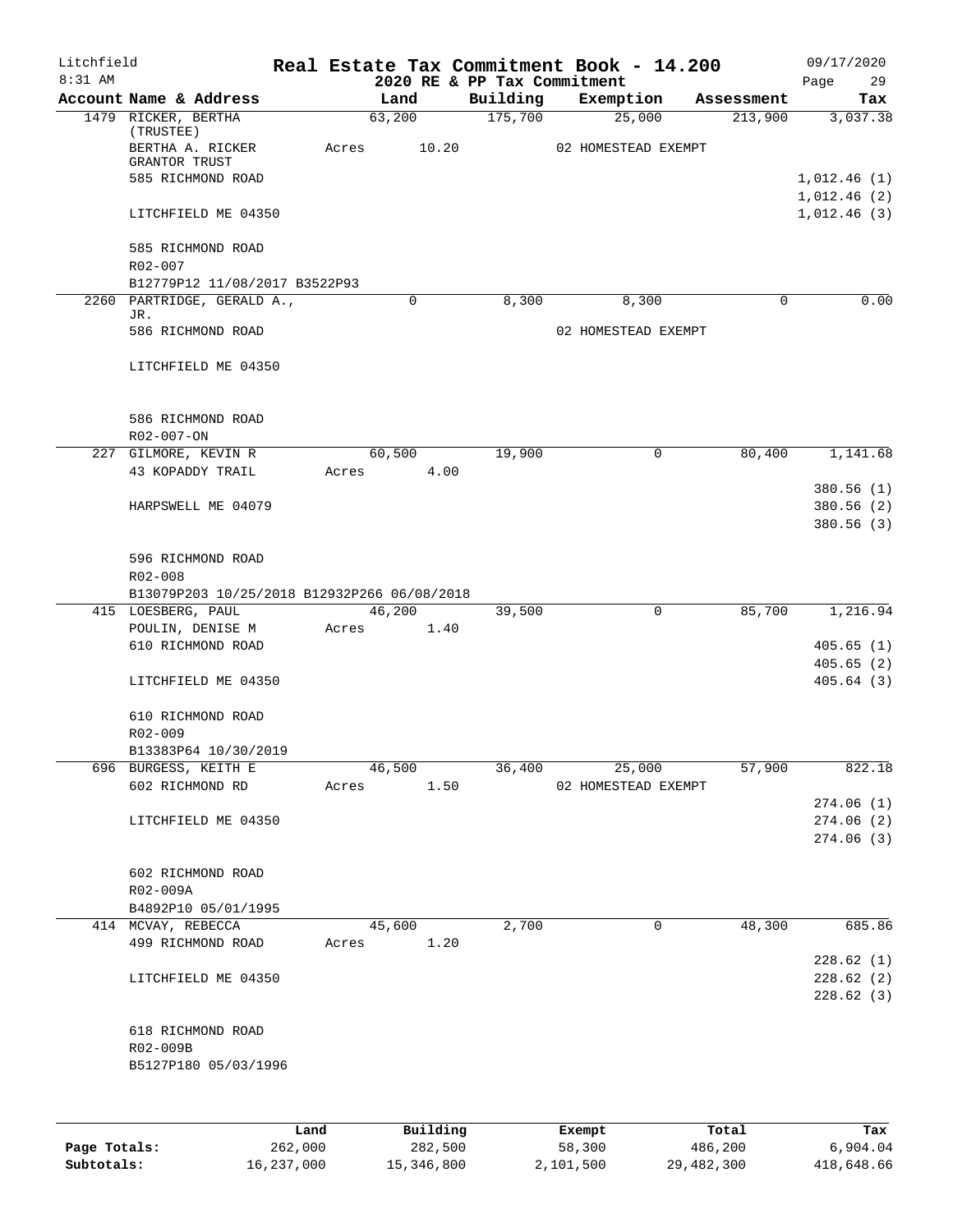| Litchfield<br>$8:31$ AM |                               |        |              | 2020 RE & PP Tax Commitment | Real Estate Tax Commitment Book - 14.200 |            | 09/17/2020<br>Page<br>30 |
|-------------------------|-------------------------------|--------|--------------|-----------------------------|------------------------------------------|------------|--------------------------|
|                         | Account Name & Address        | Land   |              | Building                    | Exemption                                | Assessment | Tax                      |
|                         | 2912 PEPIN, TRTISTAN          |        | $\mathsf{O}$ | 22,700                      | $\Omega$                                 | 22,700     | 322.34                   |
|                         | 618 RICHMOND ROAD             |        |              |                             |                                          |            |                          |
|                         |                               |        |              |                             |                                          |            | 107.45(1)                |
|                         | Litchfield ME 04350           |        |              |                             |                                          |            | 107.45(2)                |
|                         |                               |        |              |                             |                                          |            | 107.44(3)                |
|                         |                               |        |              |                             |                                          |            |                          |
|                         | 618 RICHMOND ROAD             |        |              |                             |                                          |            |                          |
|                         | R02-009B-ON                   |        |              |                             |                                          |            |                          |
|                         | 2069 PESTER, HENRY            | 45,800 |              | 14,300                      | 25,000                                   | 35,100     | 498.42                   |
|                         | 626 RICHMOND RD               | Acres  | 1.25         |                             | 02 HOMESTEAD EXEMPT                      |            |                          |
|                         |                               |        |              |                             |                                          |            | 166.14(1)                |
|                         | LITCHFIELD ME 04350           |        |              |                             |                                          |            | 166.14(2)<br>166.14(3)   |
|                         |                               |        |              |                             |                                          |            |                          |
|                         | 626 RICHMOND ROAD             |        |              |                             |                                          |            |                          |
|                         | R02-010                       |        |              |                             |                                          |            |                          |
|                         | 1376 HINDS SEAN J.            | 53,700 |              | 113,300                     | 25,000                                   | 142,000    | 2,016.40                 |
|                         | HINDS SUSAN                   | Acres  | 3.90         |                             | 02 HOMESTEAD EXEMPT                      |            |                          |
|                         | 640 RICHMOND ROAD             |        |              |                             |                                          |            | 672.13(1)                |
|                         |                               |        |              |                             |                                          |            | 672.13(2)                |
|                         | LITCHFIELD ME 04350           |        |              |                             |                                          |            | 672.14(3)                |
|                         |                               |        |              |                             |                                          |            |                          |
|                         | 640 RICHMOND ROAD             |        |              |                             |                                          |            |                          |
|                         | R02-011                       |        |              |                             |                                          |            |                          |
|                         | B8354P349 03/29/2005 B5370P92 |        |              |                             |                                          |            |                          |
|                         | 648 GAGNE, DANIEL R           | 39,400 |              | 38,100                      | 0                                        | 77,500     | 1,100.50                 |
|                         | 181 RICHMOND RD               | Acres  | 0.60         |                             |                                          |            | 366.83(1)                |
|                         | LITCHFIELD ME 04350           |        |              |                             |                                          |            | 366.83(2)                |
|                         |                               |        |              |                             |                                          |            | 366.84(3)                |
|                         |                               |        |              |                             |                                          |            |                          |
|                         | 630 RICHMOND ROAD             |        |              |                             |                                          |            |                          |
|                         | R02-013A                      |        |              |                             |                                          |            |                          |
|                         | B3975P98                      |        |              |                             |                                          |            |                          |
|                         | 610 SMART, LEROY              | 4,000  |              | 0                           | 0                                        | 4,000      | 56.80                    |
|                         | 1532 HALLOWELL RD             | Acres  | 0.10         |                             |                                          |            |                          |
|                         |                               |        |              |                             |                                          |            | 18.93(1)                 |
|                         | LITCHFIELD ME 04350           |        |              |                             |                                          |            | 18.93(2)                 |
|                         |                               |        |              |                             |                                          |            | 18.94(3)                 |
|                         |                               |        |              |                             |                                          |            |                          |
|                         | RICHMOND ROAD<br>R02-014      |        |              |                             |                                          |            |                          |
|                         | B13018P198 08/30/2018         |        |              |                             |                                          |            |                          |
|                         | 1241 MONROE, JOHN             | 49,600 |              | 108,900                     | 25,000                                   | 133,500    | 1,895.70                 |
|                         | 2793 HALLOWELL ROAD           | Acres  | 0.80         |                             | 02 HOMESTEAD EXEMPT                      |            |                          |
|                         |                               |        |              |                             |                                          |            | 631.90(1)                |
|                         | LITCHFIELD ME 04350           |        |              |                             |                                          |            | 631.90(2)                |
|                         |                               |        |              |                             |                                          |            | 631.90(3)                |
|                         |                               |        |              |                             |                                          |            |                          |
|                         | 2793 HALLOWELL ROAD           |        |              |                             |                                          |            |                          |
|                         | R02-015                       |        |              |                             |                                          |            |                          |
|                         | B2509P121 02/02/2005          |        |              |                             |                                          |            |                          |
|                         |                               |        |              |                             |                                          |            |                          |

|              | Land       | Building   | Exempt    | Total      | Tax        |
|--------------|------------|------------|-----------|------------|------------|
| Page Totals: | 192,500    | 297,300    | 75,000    | 414,800    | 5,890.16   |
| Subtotals:   | 16,429,500 | 15,644,100 | 2,176,500 | 29,897,100 | 424,538.82 |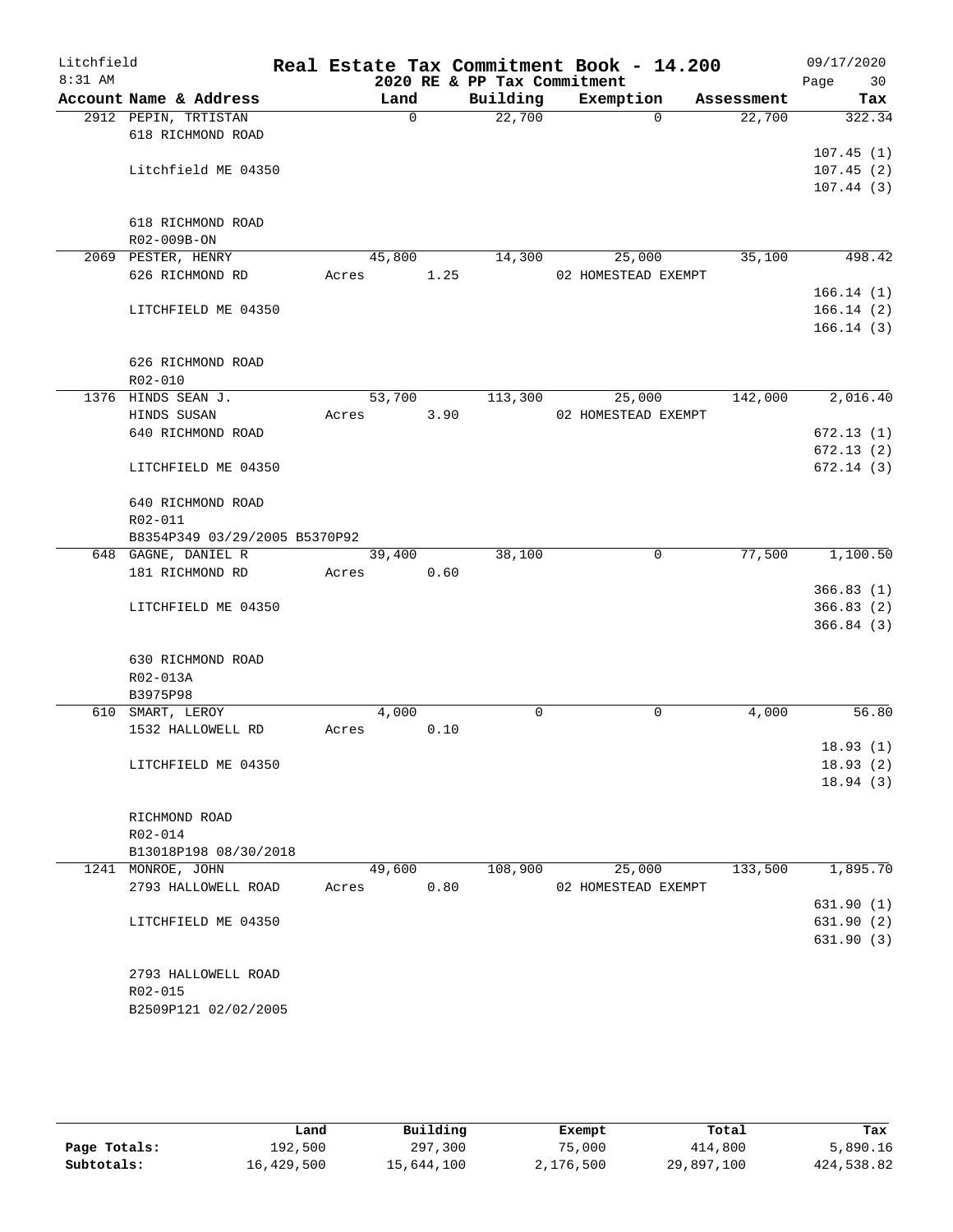| Litchfield<br>8:31 AM |                                                                   |       |        |       | 2020 RE & PP Tax Commitment | Real Estate Tax Commitment Book - 14.200 |            | 09/17/2020<br>Page<br>31 |
|-----------------------|-------------------------------------------------------------------|-------|--------|-------|-----------------------------|------------------------------------------|------------|--------------------------|
|                       | Account Name & Address                                            |       | Land   |       | Building                    | Exemption                                | Assessment | Tax                      |
|                       | 513 MASON MARY JO<br>PARSONS CHARLES                              | Acres | 35,800 | 0.40  | 17,900                      | 25,000<br>02 HOMESTEAD EXEMPT            | 28,700     | 407.54                   |
|                       | 2787 HALLOWELL ROAD                                               |       |        |       |                             |                                          |            | 135.85(1)                |
|                       |                                                                   |       |        |       |                             |                                          |            | 135.85(2)                |
|                       | LITCHFIELD ME 04350                                               |       |        |       |                             |                                          |            | 135.84(3)                |
|                       | 2787 HALLOWELL ROAD<br>R02-016                                    |       |        |       |                             |                                          |            |                          |
|                       | B8318P189 02/23/2005 B6753P127                                    |       |        |       |                             |                                          |            |                          |
|                       | 287 CATON, DOUGLAS                                                |       | 37,700 |       | 41,300                      | 25,000                                   | 54,000     | 766.80                   |
|                       | 2783 HALLOWELL ROAD                                               | Acres |        | 0.50  |                             | 02 HOMESTEAD EXEMPT                      |            | 255.60(1)                |
|                       |                                                                   |       |        |       |                             |                                          |            | 255.60(2)                |
|                       | LITCHFIELD ME 04350                                               |       |        |       |                             |                                          |            | 255.60(3)                |
|                       | 2783 HALLOWELL ROAD                                               |       |        |       |                             |                                          |            |                          |
|                       | R02-017                                                           |       |        |       |                             |                                          |            |                          |
|                       | B5126P274 04/18/1996 B5120P146 02/05/1996                         |       |        |       |                             |                                          |            |                          |
|                       | 998 LANE FRANKLIN                                                 |       | 44,400 |       | 18,700                      | 0                                        | 63,100     | 896.02                   |
|                       | 698 RICHMOND ROAD                                                 | Acres |        | 11.90 |                             |                                          |            |                          |
|                       |                                                                   |       |        |       |                             |                                          |            | 298.67(1)                |
|                       | LITCHFIELD ME 04350                                               |       |        |       |                             |                                          |            | 298.67(2)                |
|                       |                                                                   |       |        |       |                             |                                          |            | 298.68 (3)               |
|                       | 2777 HALLOWELL ROAD                                               |       |        |       |                             |                                          |            |                          |
|                       | R02-018                                                           |       |        |       |                             |                                          |            |                          |
|                       | B3950P180                                                         |       |        |       |                             |                                          |            |                          |
|                       | 2579 WELLS, JOEL WILLIAM                                          |       | 45,300 |       | 93,900                      | 25,000                                   | 114,200    | 1,621.64                 |
|                       | 2777 HALLOWELL ROAD                                               | Acres |        | 1.10  |                             | 02 HOMESTEAD EXEMPT                      |            |                          |
|                       |                                                                   |       |        |       |                             |                                          |            | 540.55(1)                |
|                       | LITCHFIELD ME 04350                                               |       |        |       |                             |                                          |            | 540.55(2)                |
|                       |                                                                   |       |        |       |                             |                                          |            | 540.54(3)                |
|                       | 2777 HALLOWELL ROAD                                               |       |        |       |                             |                                          |            |                          |
|                       | R02-018A                                                          |       |        |       |                             |                                          |            |                          |
|                       | B12395P113 08/12/2016 B12310P88 05/23/2016                        |       |        |       |                             |                                          |            |                          |
|                       | B12284P184 02/11/2016 B12066P5 08/10/2015 B8854P227<br>03/31/2006 |       |        |       |                             |                                          |            |                          |
|                       | 320 LEET, BONNIE                                                  |       | 47,400 |       | 26,600                      | 25,000                                   | 49,000     | 695.80                   |
|                       | LEET, RAYMOND                                                     | Acres |        | 1.80  |                             | 02 HOMESTEAD EXEMPT                      |            |                          |
|                       | 2771 HALLOWELL ROAD                                               |       |        |       |                             |                                          |            | 231.93(1)                |
|                       |                                                                   |       |        |       |                             |                                          |            | 231.93(2)                |
|                       | LITCHFIELD ME 04350                                               |       |        |       |                             |                                          |            | 231.94(3)                |
|                       | 2771 HALLOWELL ROAD                                               |       |        |       |                             |                                          |            |                          |
|                       | R02-019                                                           |       |        |       |                             |                                          |            |                          |
|                       | B7266P79                                                          |       |        |       |                             |                                          |            |                          |
|                       | 137 PARE, GERARD                                                  |       | 31,200 |       | 122,600                     | 0                                        | 153,800    | 2,183.96                 |
|                       | PARE CINDY                                                        | Acres |        | 0.20  |                             |                                          |            |                          |
|                       | 2769 HALLOWELL ROAD                                               |       |        |       |                             |                                          |            | 727.99(1)                |
|                       |                                                                   |       |        |       |                             |                                          |            | 727.99(2)                |
|                       | LITCHFIELD ME 04350                                               |       |        |       |                             |                                          |            | 727.98(3)                |
|                       | 2769 HALLOWELL ROAD                                               |       |        |       |                             |                                          |            |                          |
|                       | R02-020                                                           |       |        |       |                             |                                          |            |                          |
|                       | B9403P1 06/14/2007 B5431P22 08/19/1997                            |       |        |       |                             |                                          |            |                          |
|                       |                                                                   |       |        |       |                             |                                          |            |                          |
|                       |                                                                   |       |        |       |                             |                                          |            |                          |
|                       |                                                                   |       |        |       |                             |                                          |            |                          |

|              | Land       | Building   | Exempt    | Total      | Tax        |
|--------------|------------|------------|-----------|------------|------------|
| Page Totals: | 241,800    | 321,000    | 100,000   | 462,800    | 6,571.76   |
| Subtotals:   | 16,671,300 | 15,965,100 | 2,276,500 | 30,359,900 | 431,110.58 |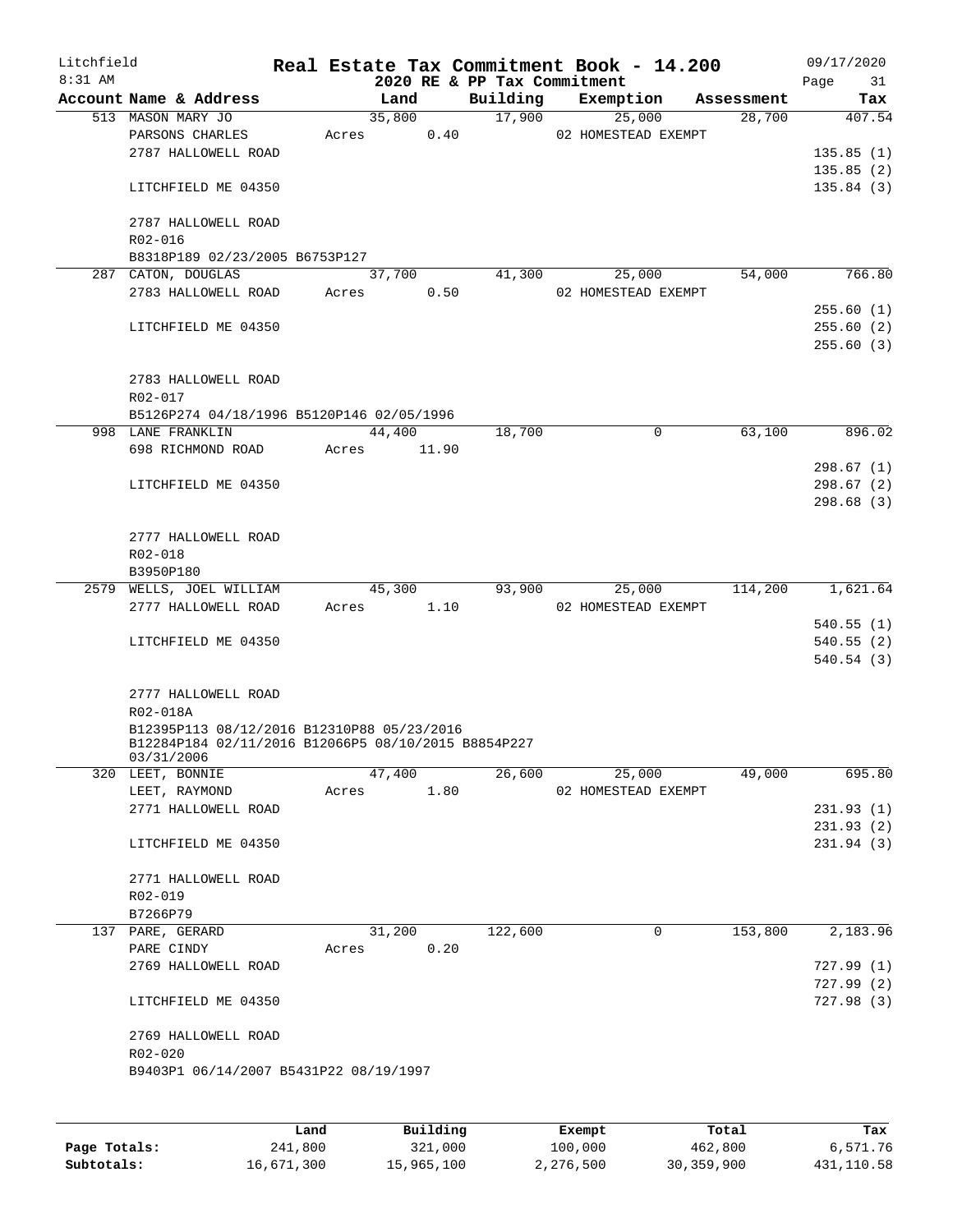| Litchfield<br>$8:31$ AM |                                                  |             |        | 2020 RE & PP Tax Commitment | Real Estate Tax Commitment Book - 14.200 |            | 09/17/2020<br>32<br>Page |
|-------------------------|--------------------------------------------------|-------------|--------|-----------------------------|------------------------------------------|------------|--------------------------|
|                         | Account Name & Address                           | Land        |        | Building                    | Exemption                                | Assessment | Tax                      |
|                         | 2746 ANGUS, JONATHAN D                           | 80,400      |        | $\Omega$                    | $\Omega$                                 | 80,400     | 1,141.68                 |
|                         | ANGUS, HILARY W                                  | Acres 97.68 |        |                             |                                          |            |                          |
|                         | 2759 HALLOWELL ROAD                              |             |        |                             |                                          |            | 380.56(1)                |
|                         |                                                  |             |        |                             |                                          |            | 380.56(2)                |
|                         | LITCHFIELD ME 04350                              |             |        |                             |                                          |            | 380.56 (3)               |
|                         | HALLOWELL ROAD                                   |             |        |                             |                                          |            |                          |
|                         | R02-022                                          |             |        |                             |                                          |            |                          |
|                         | B12911P236 05/18/2018 B7004P120                  |             |        |                             |                                          |            |                          |
|                         | 126 ANGUS, JONATHAN D                            |             | 49,500 | 163,700                     | 25,000                                   | 188,200    | 2,672.44                 |
|                         | ANGUS, HILARY W                                  | Acres       | 2.51   |                             | 02 HOMESTEAD EXEMPT                      |            |                          |
|                         | 2759 HALLOWELL ROAD                              |             |        |                             |                                          |            | 890.81 (1)               |
|                         | LITCHFIELD ME 04350                              |             |        |                             |                                          |            | 890.81 (2)<br>890.82 (3) |
|                         |                                                  |             |        |                             |                                          |            |                          |
|                         | 2759 HALLOWELL ROAD                              |             |        |                             |                                          |            |                          |
|                         | R02-022A                                         |             |        |                             |                                          |            |                          |
|                         | B12911P236 05/18/2018 B7004P120                  |             |        |                             |                                          |            |                          |
|                         | 1841 WHITAKER ARTHUR R III                       |             | 35,000 | 127,800                     | 25,000                                   | 137,800    | 1,956.76                 |
|                         | WHITAKER DEBRA C                                 | Acres       | 0.36   |                             | 02 HOMESTEAD EXEMPT                      |            |                          |
|                         | 3 SCRAPPY LANE                                   |             |        |                             |                                          |            | 652.25(1)                |
|                         |                                                  |             |        |                             |                                          |            | 652.25(2)                |
|                         | LITCHFIELD ME 04350                              |             |        |                             |                                          |            | 652.26(3)                |
|                         | 3 SCRAPPY LANE                                   |             |        |                             |                                          |            |                          |
|                         | $R02 - 023$                                      |             |        |                             |                                          |            |                          |
|                         | B8686P194 11/10/2005 B3651P208                   |             |        |                             |                                          |            |                          |
|                         | 2528 WELLS BRIAN                                 |             | 48,800 | 131,600                     | 25,000                                   | 155,400    | 2,206.68                 |
|                         | 25 SCRAPPY LANE                                  | Acres       | 2.25   |                             | 02 HOMESTEAD EXEMPT                      |            |                          |
|                         |                                                  |             |        |                             |                                          |            | 735.56(1)                |
|                         | LITCHFIELD ME 04350                              |             |        |                             |                                          |            | 735.56(2)                |
|                         |                                                  |             |        |                             |                                          |            | 735.56(3)                |
|                         | 25 SCRAPPY LANE                                  |             |        |                             |                                          |            |                          |
|                         | R02-023A                                         |             |        |                             |                                          |            |                          |
|                         | B5452P87 08/24/1997                              |             |        |                             |                                          |            |                          |
|                         | 865 HUNTINGTON, PAUL L, JR.                      | 45,900      |        | 17,500                      | 25,000                                   | 38,400     | 545.28                   |
|                         | 2733 HALLOWELL ROAD                              | Acres       | 1.30   |                             | 02 HOMESTEAD EXEMPT                      |            |                          |
|                         |                                                  |             |        |                             |                                          |            | 181.76 (1)               |
|                         | LITCHFIELD ME 04350                              |             |        |                             |                                          |            | 181.76(2)                |
|                         |                                                  |             |        |                             |                                          |            | 181.76 (3)               |
|                         |                                                  |             |        |                             |                                          |            |                          |
|                         | 2747 HALLOWELL ROAD                              |             |        |                             |                                          |            |                          |
|                         | R02-024                                          |             |        |                             |                                          |            |                          |
|                         | B6286P89 03/22/2000 B898P283 11/02/1950 B362P422 |             |        |                             |                                          |            |                          |
|                         | 08/19/1886                                       | 48,300      |        | 186,300                     |                                          | 203,600    | 2,891.12                 |
|                         | 1120 BRIGGS, JOHN                                |             |        |                             | 31,000<br>03 VETERANS EXEMPT             |            |                          |
|                         | BRIGGS, MARY                                     | Acres       | 2.10   |                             | 02 HOMESTEAD EXEMPT                      |            |                          |
|                         | 2721 HALLOWELL RD                                |             |        |                             |                                          |            | 963.71 (1)               |
|                         | LITCHFIELD ME 04350                              |             |        |                             |                                          |            | 963.71 (2)<br>963.70(3)  |
|                         |                                                  |             |        |                             |                                          |            |                          |
|                         | 2721 HALLOWELL ROAD<br>R02-024A                  |             |        |                             |                                          |            |                          |
|                         | B11614P139 01/15/2014 B6683P75                   |             |        |                             |                                          |            |                          |
|                         |                                                  |             |        |                             |                                          |            |                          |
|                         |                                                  |             |        |                             |                                          |            |                          |
|                         |                                                  |             |        |                             |                                          |            |                          |

|              | Land       | Building   | Exempt    | Total      | Tax        |
|--------------|------------|------------|-----------|------------|------------|
| Page Totals: | 307,900    | 626,900    | 131,000   | 803,800    | 11,413.96  |
| Subtotals:   | 16,979,200 | 16,592,000 | 2,407,500 | 31,163,700 | 442,524.54 |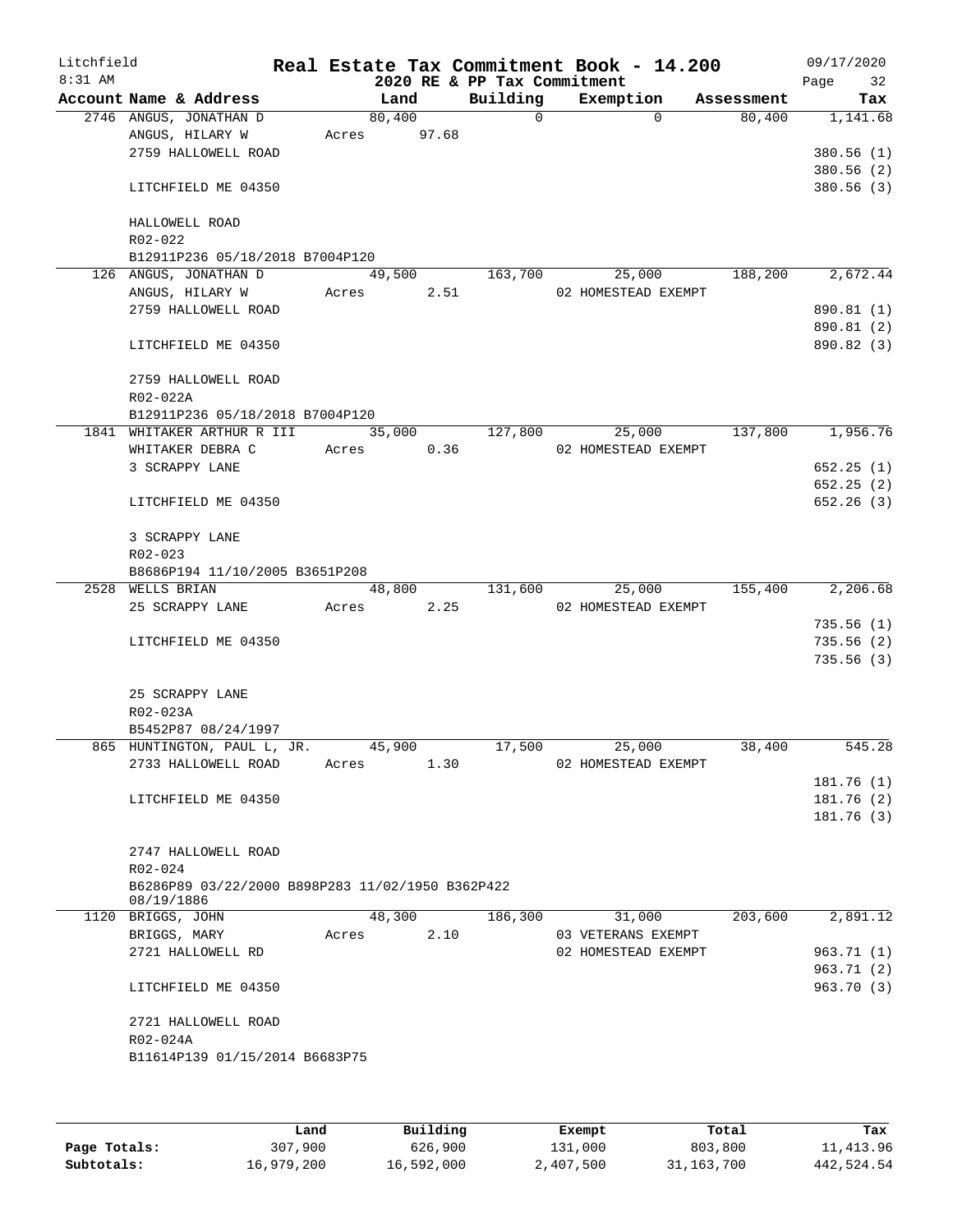| Litchfield   |                                                                                                            |            |       |            | Real Estate Tax Commitment Book - 14.200 |                 |                     |            | 09/17/2020 |
|--------------|------------------------------------------------------------------------------------------------------------|------------|-------|------------|------------------------------------------|-----------------|---------------------|------------|------------|
| $8:31$ AM    |                                                                                                            |            |       |            | 2020 RE & PP Tax Commitment              |                 |                     |            | Page<br>33 |
|              | Account Name & Address                                                                                     |            |       | Land       | Building                                 | Exemption       |                     | Assessment | Tax        |
|              | 867 HUNTINGTON, PAUL L JR<br>2733 HALLOWELL RD                                                             |            |       | 61,500     | 20,400                                   |                 | $\Omega$            | 81,900     | 1,162.98   |
|              |                                                                                                            |            | Acres | 8.00       |                                          |                 |                     |            | 387.66(1)  |
|              | LITCHFIELD ME 04350                                                                                        |            |       |            |                                          |                 |                     |            | 387.66(2)  |
|              |                                                                                                            |            |       |            |                                          |                 |                     |            | 387.66(3)  |
|              |                                                                                                            |            |       |            |                                          |                 |                     |            |            |
|              | 2733 HALLOWELL ROAD                                                                                        |            |       |            |                                          |                 |                     |            |            |
|              | R02-024B                                                                                                   |            |       |            |                                          |                 |                     |            |            |
|              | B3094P240 01/21/1987 B898P283 11/02/1950                                                                   |            |       |            |                                          |                 |                     |            |            |
|              | 1019 SEVERANCE, COURTNEY                                                                                   |            |       | 57,000     | 10,900                                   |                 | 25,000              | 42,900     | 609.18     |
|              | 2715 HALLOWELL ROAD                                                                                        |            | Acres | 6.00       |                                          |                 | 02 HOMESTEAD EXEMPT |            |            |
|              |                                                                                                            |            |       |            |                                          |                 |                     |            | 203.06(1)  |
|              | LITCHFIELD ME 04350                                                                                        |            |       |            |                                          |                 |                     |            | 203.06(2)  |
|              |                                                                                                            |            |       |            |                                          |                 |                     |            | 203.06(3)  |
|              |                                                                                                            |            |       |            |                                          |                 |                     |            |            |
|              | 2715 HALLOWELL ROAD                                                                                        |            |       |            |                                          |                 |                     |            |            |
|              | R02-026                                                                                                    |            |       |            |                                          |                 |                     |            |            |
|              | B12396P135 08/30/2016 B11836P257 10/29/2014                                                                |            |       |            |                                          |                 |                     |            |            |
|              | B10447P162 07/13/2010 B10443P65 06/14/2010 B10371P3<br>03/26/2010 B8129P40 09/15/2004 B5759P188 09/15/2004 |            |       |            |                                          |                 |                     |            |            |
|              | 2400 MULHERIN, DENISE                                                                                      |            |       | 22,500     | $\Omega$                                 |                 | 0                   | 22,500     | 319.50     |
|              | 183 HUNTINGTON HILL                                                                                        |            | Acres | 15.00      |                                          |                 |                     |            |            |
|              | <b>ROAD</b>                                                                                                |            |       |            |                                          |                 |                     |            |            |
|              |                                                                                                            |            |       |            |                                          |                 |                     |            | 106.50(1)  |
|              | LITCHFIELD ME 04350                                                                                        |            |       |            |                                          |                 |                     |            | 106.50(2)  |
|              |                                                                                                            |            |       |            |                                          |                 |                     |            | 106.50(3)  |
|              |                                                                                                            |            |       |            |                                          |                 |                     |            |            |
|              | OFF HALLOWELL ROAD                                                                                         |            |       |            |                                          |                 |                     |            |            |
|              | R02-026A                                                                                                   |            |       |            |                                          |                 |                     |            |            |
|              | B7604P296 08/27/2003                                                                                       |            |       |            |                                          |                 |                     |            |            |
|              | 1067 LILLY, GILBERT                                                                                        |            |       | 81,100     | 124,500                                  |                 | 0                   | 205,600    | 2,919.52   |
|              | 162 PARKS ROAD                                                                                             |            | Acres | 4.20       |                                          |                 |                     |            |            |
|              |                                                                                                            |            |       |            |                                          |                 |                     |            | 973.17(1)  |
|              | RICHMOND ME 04357                                                                                          |            |       |            |                                          |                 |                     |            | 973.17(2)  |
|              |                                                                                                            |            |       |            |                                          |                 |                     |            | 973.18(3)  |
|              |                                                                                                            |            |       |            |                                          |                 |                     |            |            |
|              | 2709 HALLOWELL ROAD<br>R02-027                                                                             |            |       |            |                                          |                 |                     |            |            |
|              | B3276P331                                                                                                  |            |       |            |                                          |                 |                     |            |            |
|              | 2636 FURBISH RANDALL M                                                                                     |            |       | 0          | 23,900                                   |                 | 23,900              | $\Omega$   | 0.00       |
|              | 2703 HALLOWELL ROAD                                                                                        |            |       |            |                                          |                 | 02 HOMESTEAD EXEMPT |            |            |
|              |                                                                                                            |            |       |            |                                          |                 | 03 VETERANS EXEMPT  |            |            |
|              | LITCHFIELD ME 04350                                                                                        |            |       |            |                                          |                 |                     |            |            |
|              |                                                                                                            |            |       |            |                                          |                 |                     |            |            |
|              |                                                                                                            |            |       |            |                                          |                 |                     |            |            |
|              | 2703 HALLOWELL ROAD                                                                                        |            |       |            |                                          |                 |                     |            |            |
|              | R02-027-ON                                                                                                 |            |       |            |                                          |                 |                     |            |            |
|              | 423 SHORETTE, MILLARD                                                                                      |            |       | 48,300     | 61,700                                   |                 | 6,000               | 104,000    | 1,476.80   |
|              | SHORETTE, DENISE                                                                                           |            | Acres | 2.10       |                                          |                 |                     |            |            |
|              | 2691 HALLOWELL ROAD                                                                                        |            |       |            |                                          | 12 WW2 Vet Res. |                     |            | 492.27 (1) |
|              |                                                                                                            |            |       |            |                                          |                 |                     |            | 492.27 (2) |
|              | LITCHFIELD ME 04350                                                                                        |            |       |            |                                          |                 |                     |            | 492.26 (3) |
|              |                                                                                                            |            |       |            |                                          |                 |                     |            |            |
|              | 2691 HALLOWELL ROAD                                                                                        |            |       |            |                                          |                 |                     |            |            |
|              | R02-028                                                                                                    |            |       |            |                                          |                 |                     |            |            |
|              | B12874P96 03/30/2018 B12672P207 07/24/2017 B12657P92<br>06/29/2017 B12516P217 11/30/2016 B12314P69         |            |       |            |                                          |                 |                     |            |            |
|              | 06/06/2016 B11515P23 08/17/2013 B10716P300                                                                 |            |       |            |                                          |                 |                     |            |            |
|              | 04/27/2011 B1076P325                                                                                       |            |       |            |                                          |                 |                     |            |            |
|              |                                                                                                            | Land       |       | Building   |                                          | Exempt          |                     | Total      | Tax        |
| Page Totals: |                                                                                                            | 270,400    |       | 241,400    |                                          | 54,900          |                     | 456,900    | 6,487.98   |
| Subtotals:   |                                                                                                            | 17,249,600 |       | 16,833,400 |                                          | 2,462,400       |                     | 31,620,600 | 449,012.52 |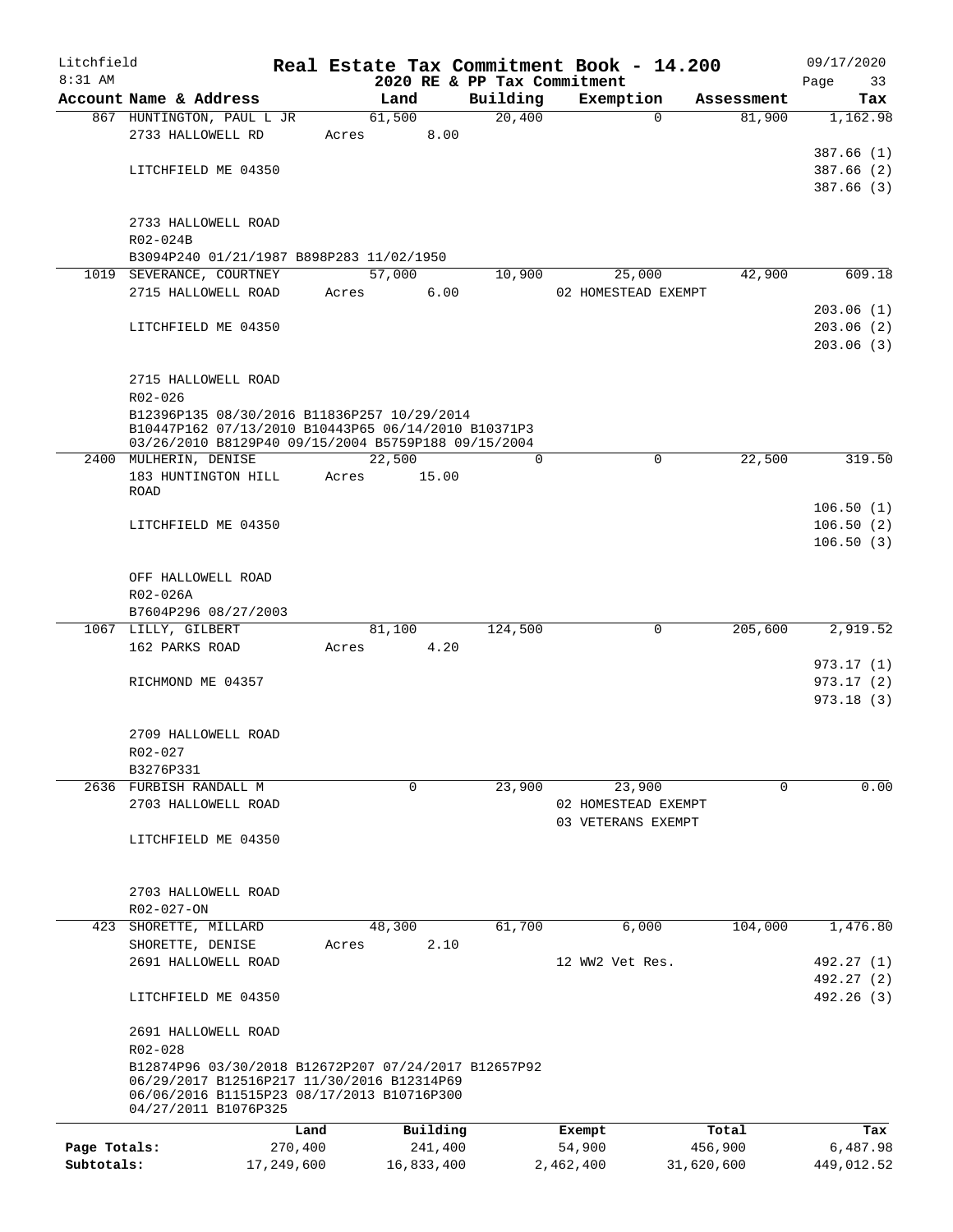| Litchfield<br>$8:31$ AM |                                                                    |       |                | 2020 RE & PP Tax Commitment | Real Estate Tax Commitment Book - 14.200 |            | 09/17/2020<br>Page<br>34 |
|-------------------------|--------------------------------------------------------------------|-------|----------------|-----------------------------|------------------------------------------|------------|--------------------------|
|                         | Account Name & Address                                             |       | Land           | Building                    | Exemption                                | Assessment | Tax                      |
|                         | 1015 LARRABEE, GREGORY                                             |       | 5,000          | 8,900                       | $\Omega$                                 | 13,900     | 197.38                   |
|                         | LARRABEE, LAURA                                                    | Acres | 14.00          |                             |                                          |            |                          |
|                         | 2676 HALLOWELL RD                                                  |       |                |                             |                                          |            | 65.79(1)                 |
|                         |                                                                    |       |                |                             |                                          |            | 65.79 (2)                |
|                         | LITCHFIELD ME 04350                                                |       |                |                             |                                          |            | 65.80(3)                 |
|                         | HALLOWELL ROAD                                                     |       |                |                             |                                          |            |                          |
|                         | $R02 - 029$                                                        |       |                |                             |                                          |            |                          |
|                         | B4949P328 08/11/1995                                               |       |                |                             |                                          |            |                          |
|                         | 1630 SMITH, LELAND S JR                                            |       | 78,500         | 56,500                      | 0                                        | 135,000    | 1,917.00                 |
|                         | 2651 HALLOWELL ROAD                                                | Acres | 38.00          |                             |                                          |            |                          |
|                         |                                                                    |       |                |                             |                                          |            | 639.00 (1)               |
|                         | LITCHFIELD ME 04350                                                |       |                |                             |                                          |            | 639.00 (2)               |
|                         |                                                                    |       |                |                             |                                          |            | 639.00(3)                |
|                         | 2651 HALLOWELL ROAD                                                |       |                |                             |                                          |            |                          |
|                         | R02-030                                                            |       |                |                             |                                          |            |                          |
|                         | B13458P121                                                         |       |                |                             |                                          |            |                          |
|                         | 1578 SEVERY, RICHARD                                               |       | 52,500         | 100,200                     | 25,000                                   | 127,700    | 1,813.34                 |
|                         | SEVERY, CHRISTINE                                                  | Acres | 3.50           |                             | 02 HOMESTEAD EXEMPT                      |            |                          |
|                         | 2629 HALLOWELL ROAD                                                |       |                |                             |                                          |            | 604.45(1)                |
|                         |                                                                    |       |                |                             |                                          |            | 604.45(2)                |
|                         | LITCHFIELD ME 04350                                                |       |                |                             |                                          |            | 604.44(3)                |
|                         |                                                                    |       |                |                             |                                          |            |                          |
|                         | 2629 HALLOWELL ROAD                                                |       |                |                             |                                          |            |                          |
|                         | R02-030A                                                           |       |                |                             |                                          |            |                          |
|                         | B2496P204 08/19/1982<br>1161 MARTIN, CLIFTON L                     |       | 55,500         | 56,900                      | 25,000                                   | 87,400     | 1,241.08                 |
|                         | 2631 HALLOWELL RD                                                  | Acres | 4.50           |                             | 02 HOMESTEAD EXEMPT                      |            |                          |
|                         |                                                                    |       |                |                             |                                          |            | 413.69(1)                |
|                         | LITCHFIELD ME 04350                                                |       |                |                             |                                          |            | 413.69(2)                |
|                         |                                                                    |       |                |                             |                                          |            | 413.70 (3)               |
|                         |                                                                    |       |                |                             |                                          |            |                          |
|                         | 2631 HALLOWELL ROAD                                                |       |                |                             |                                          |            |                          |
|                         | R02-030B                                                           |       |                |                             |                                          |            |                          |
|                         | B12362P34 07/26/2016 B12351P212 07/15/2016 B5672P229<br>07/16/1992 |       |                |                             |                                          |            |                          |
|                         | 1014 LARRABEE, GREGORY                                             |       | 105,500        | 171,100                     | 25,000                                   | 251,600    | 3,572.72                 |
|                         | LARRABEE, LAURA                                                    | Acres | 152.00         |                             | 02 HOMESTEAD EXEMPT                      |            |                          |
|                         | 2676 HALLOWELL RD                                                  |       |                |                             |                                          |            | 1, 190.91(1)             |
|                         |                                                                    |       |                |                             |                                          |            | 1, 190.91(2)             |
|                         | LITCHFIELD ME 04350                                                |       |                |                             |                                          |            | 1, 190.90(3)             |
|                         |                                                                    |       |                |                             |                                          |            |                          |
|                         | 2676 HALLOWELL ROAD                                                |       |                |                             |                                          |            |                          |
|                         | R02-031                                                            |       |                |                             |                                          |            |                          |
|                         | B4949P328 08/11/1995                                               |       |                | 124,100                     |                                          | 149,200    |                          |
| 2598                    | MURPHY, DAWN M<br>2630 HALLOWELL ROAD                              |       | 50,100<br>2.71 |                             | 25,000<br>02 HOMESTEAD EXEMPT            |            | 2,118.64                 |
|                         |                                                                    | Acres |                |                             |                                          |            | 706.21(1)                |
|                         | LITCHFIELD ME 04350                                                |       |                |                             |                                          |            | 706.21(2)                |
|                         |                                                                    |       |                |                             |                                          |            | 706.22(3)                |
|                         |                                                                    |       |                |                             |                                          |            |                          |
|                         | 2630 HALLOWELL ROAD                                                |       |                |                             |                                          |            |                          |
|                         | R02-031A                                                           |       |                |                             |                                          |            |                          |
|                         | B13021P239 08/17/2018                                              |       |                |                             |                                          |            |                          |
|                         |                                                                    |       |                |                             |                                          |            |                          |
|                         |                                                                    |       |                |                             |                                          |            |                          |

|              | Land       | Building   | Exempt    | Total      | Tax        |
|--------------|------------|------------|-----------|------------|------------|
| Page Totals: | 347,100    | 517,700    | 100,000   | 764,800    | 10,860.16  |
| Subtotals:   | 17,596,700 | 17,351,100 | 2,562,400 | 32,385,400 | 459,872.68 |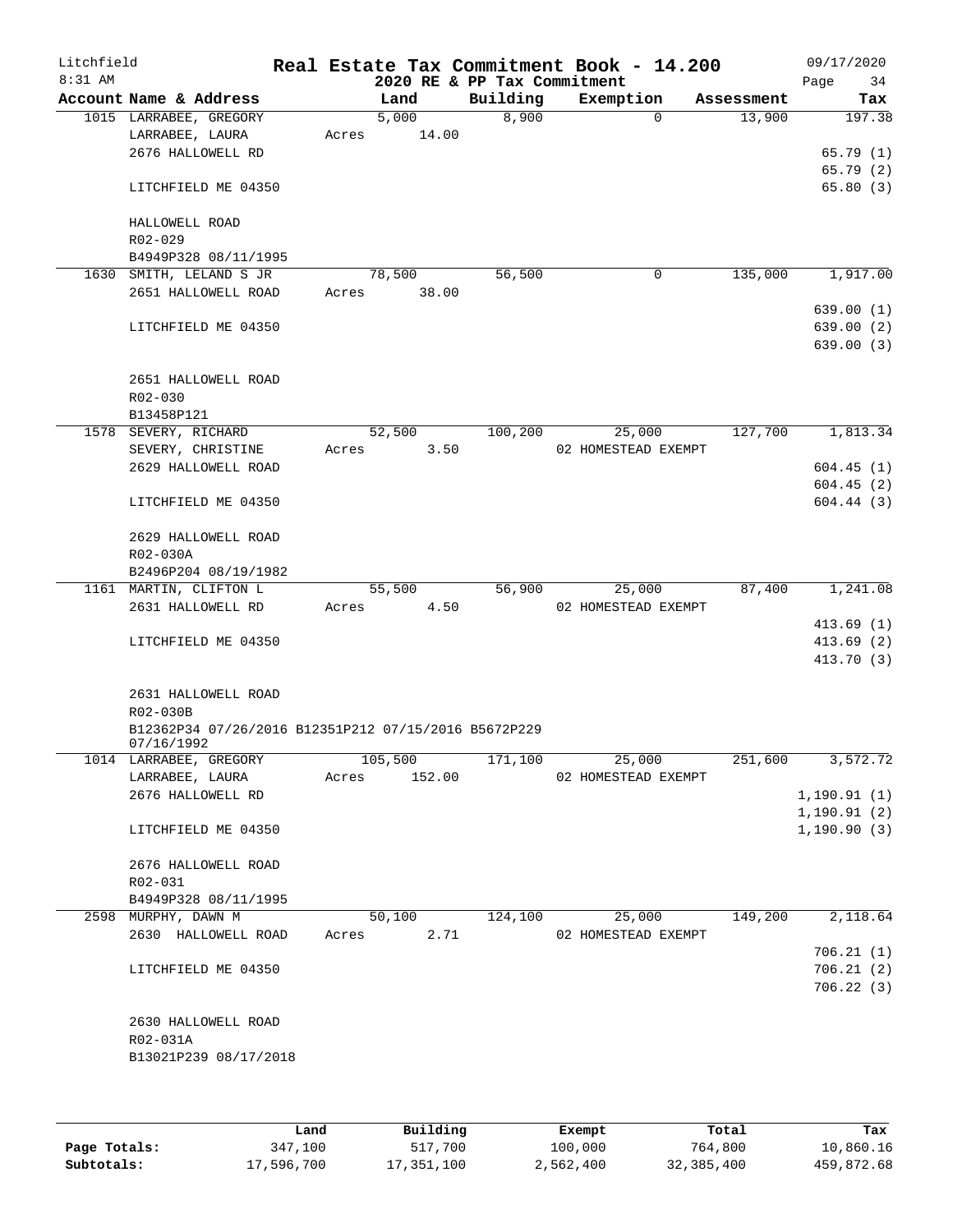| Litchfield<br>8:31 AM |                                              |                                             |       |                                     |          | Real Estate Tax Commitment Book - 14.200 |            | 09/17/2020               |
|-----------------------|----------------------------------------------|---------------------------------------------|-------|-------------------------------------|----------|------------------------------------------|------------|--------------------------|
|                       | Account Name & Address                       |                                             |       | 2020 RE & PP Tax Commitment<br>Land | Building | Exemption                                | Assessment | Page<br>35<br>Tax        |
|                       | 1494 RIDLEY, NORMAN(LIFE                     |                                             |       | 85,000                              | 79,500   | 25,000                                   | 139,500    | 1,980.90                 |
|                       | ESTATE)<br>ESTATE)                           | RIDLEY, BARBARA (LIFE Acres 51.00           |       |                                     |          | 02 HOMESTEAD EXEMPT                      |            |                          |
|                       | 2708 HALLOWELL ROAD                          |                                             |       |                                     |          |                                          |            | 660.30(1)<br>660.30(2)   |
|                       | LITCHFIELD ME 04350                          |                                             |       |                                     |          |                                          |            | 660.30(3)                |
|                       | 2692 HALLOWELL ROAD<br>$R02 - 032$           |                                             |       |                                     |          |                                          |            |                          |
|                       |                                              | B9145P67 11/13/2006 B6843P293 05/12/2004    |       |                                     |          |                                          |            |                          |
|                       |                                              | 2198 POOTERS, GEORGE L JR                   |       | 47,900                              | 40,000   | 25,000                                   | 62,900     | 893.18                   |
|                       |                                              | RIDLEY-POOTERS, BRENDA Acres 1.97           |       |                                     |          | 02 HOMESTEAD EXEMPT                      |            |                          |
|                       |                                              | 2708 HALLOWELL ROAD                         |       |                                     |          |                                          |            | 297.73 (1)               |
|                       | LITCHFIELD ME 04350                          |                                             |       |                                     |          |                                          |            | 297.73 (2)<br>297.72 (3) |
|                       | 2708 HALLOWELL ROAD                          |                                             |       |                                     |          |                                          |            |                          |
|                       | R02-032A                                     |                                             |       |                                     |          |                                          |            |                          |
|                       |                                              | B6461P201 04/26/2001                        |       |                                     |          |                                          |            |                          |
|                       | 501 FITZGERALD, PETER A                      |                                             |       | 79,400                              | 80,500   | $\Omega$                                 | 159,900    | 2,270.58                 |
|                       | P.O. BOX 191                                 |                                             |       | Acres 39.70                         |          |                                          |            | 756.86(1)                |
|                       |                                              | LISBAN FALLS ME 04252                       |       |                                     |          |                                          |            | 756.86(2)                |
|                       |                                              |                                             |       |                                     |          |                                          |            | 756.86(3)                |
|                       | 2720 HALLOWELL ROAD<br>R02-033               |                                             |       |                                     |          |                                          |            |                          |
|                       |                                              | B12161P246 10/26/2015 B7344P338 09/21/2004  |       |                                     |          |                                          |            |                          |
|                       |                                              | 989 LAMOREAU, EARL B., JR. 50,200           |       |                                     | 100,400  | 25,000                                   | 125,600    | 1,783.52                 |
|                       |                                              | 2738 HALLOWELL ROAD                         |       | Acres 3.60                          |          | 02 HOMESTEAD EXEMPT                      |            |                          |
|                       | LITCHFIELD ME 04350                          |                                             |       |                                     |          |                                          |            | 594.51 (1)<br>594.51(2)  |
|                       |                                              |                                             |       |                                     |          |                                          |            | 594.50(3)                |
|                       | 2738 HALLOWELL ROAD                          |                                             |       |                                     |          |                                          |            |                          |
|                       | R02-034                                      |                                             |       |                                     |          |                                          |            |                          |
|                       | B6544P254 B5438P256                          |                                             |       |                                     |          |                                          |            |                          |
|                       | 964 REDMUN, WILLIAM E<br>2748 HALLOWELL ROAD |                                             | Acres | 45,600<br>1.20                      | 87,100   | 0                                        | 132,700    | 1,884.34                 |
|                       |                                              |                                             |       |                                     |          |                                          |            | 628.11(1)                |
|                       | LITCHFIELD ME 04350                          |                                             |       |                                     |          |                                          |            | 628.11(2)                |
|                       |                                              |                                             |       |                                     |          |                                          |            | 628.12(3)                |
|                       | 2748 HALLOWELL ROAD                          |                                             |       |                                     |          |                                          |            |                          |
|                       | $R02 - 035$                                  | B13506P325 03/16/2020 B13157P280 02/25/2019 |       |                                     |          |                                          |            |                          |
|                       | 963 LABBE, SCOTT                             | B11437P246 07/03/2013                       |       | 87,000                              | 159,500  | 25,000                                   | 221,500    | 3,145.30                 |
|                       | 34 LABBE LANE                                |                                             | Acres | 54.90                               |          | 02 HOMESTEAD EXEMPT                      |            |                          |
|                       |                                              |                                             |       |                                     |          |                                          |            | 1,048.43(1)              |
|                       | LITCHFIELD ME 04350                          |                                             |       |                                     |          |                                          |            | 1,048.43(2)              |
|                       |                                              |                                             |       |                                     |          |                                          |            | 1,048.44(3)              |
|                       | 34 LABBE LANE<br>R02-035A                    |                                             |       |                                     |          |                                          |            |                          |
|                       |                                              | B11157P123 06/11/2012 B3862P94              |       |                                     |          |                                          |            |                          |
|                       |                                              |                                             |       |                                     |          |                                          |            |                          |
|                       |                                              | Land,                                       |       | Building                            |          | Exempt                                   | Total      | Tax                      |

|              | Land       | Building   | Exempt    | Total        | Tax        |
|--------------|------------|------------|-----------|--------------|------------|
| Page Totals: | 395,100    | 547,000    | 100,000   | 842,100      | 11,957.82  |
| Subtotals:   | 17,991,800 | 17,898,100 | 2,662,400 | 33, 227, 500 | 471,830.50 |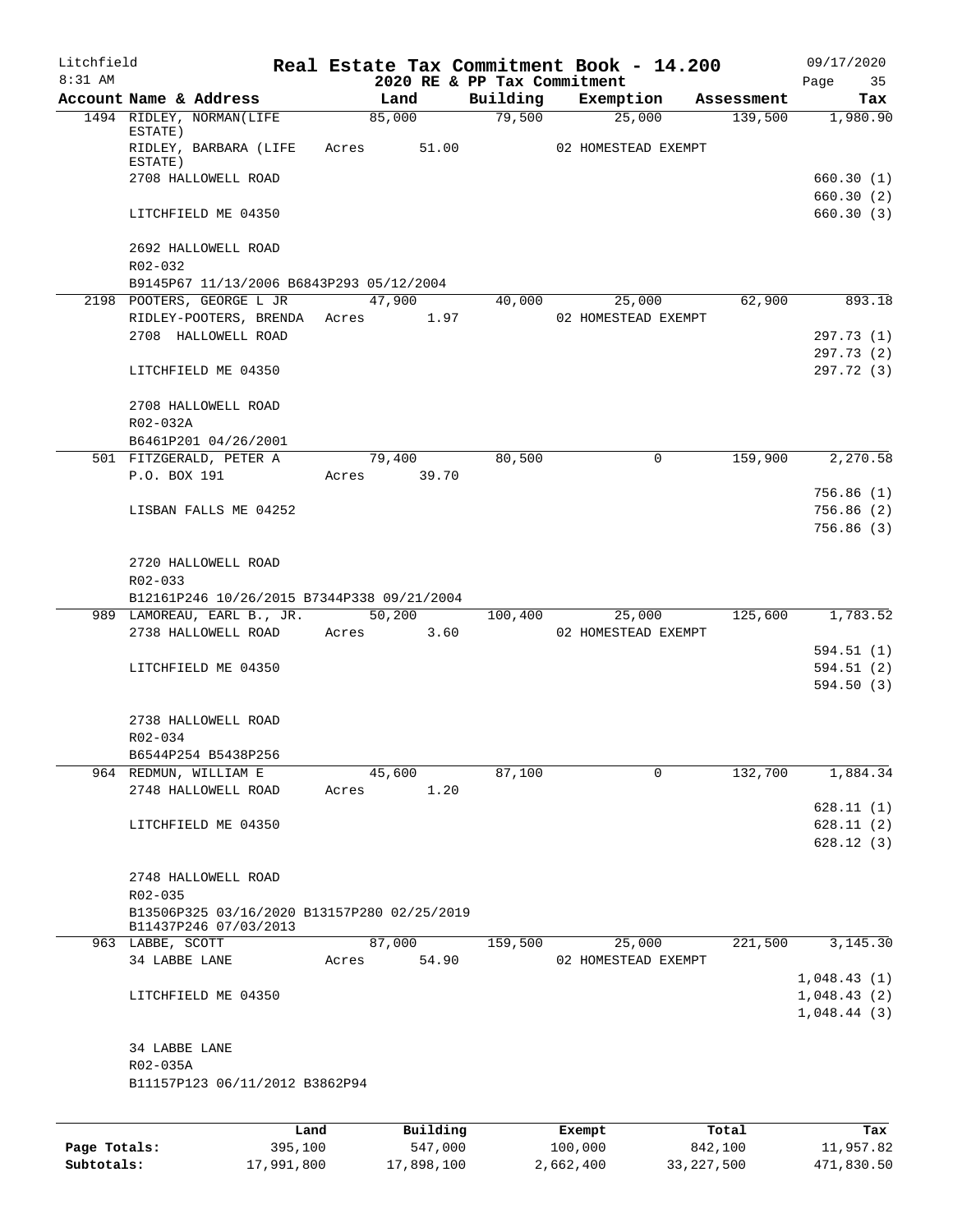| Litchfield   |                                                      |              |       |        |            |                             | Real Estate Tax Commitment Book - 14.200 |            |            | 09/17/2020  |
|--------------|------------------------------------------------------|--------------|-------|--------|------------|-----------------------------|------------------------------------------|------------|------------|-------------|
| 8:31 AM      |                                                      |              |       |        |            | 2020 RE & PP Tax Commitment |                                          |            |            | 36<br>Page  |
|              | Account Name & Address                               |              |       | Land   |            | Building                    | Exemption                                |            | Assessment | Tax         |
|              | 965 LABBE, SCOTT G<br>NICKERSON, HEATHER D           |              | Acres | 66,200 | 14.25      | 217,400                     |                                          | $\Omega$   | 283,600    | 4,027.12    |
|              | 34 LABBE LN                                          |              |       |        |            |                             |                                          |            |            | 1,342.37(1) |
|              |                                                      |              |       |        |            |                             |                                          |            |            | 1,342.37(2) |
|              | LITCHFIELD ME 04350                                  |              |       |        |            |                             |                                          |            |            | 1,342.38(3) |
|              |                                                      |              |       |        |            |                             |                                          |            |            |             |
|              | 23 LABBE LANE                                        |              |       |        |            |                             |                                          |            |            |             |
|              | R02-035B                                             |              |       |        |            |                             |                                          |            |            |             |
|              | B12770P109 11/03/2017 B9233P313 01/10/2014 B4662P191 |              |       |        |            |                             |                                          |            |            |             |
|              | 2192 CATON, DOUGLAS CARL                             |              |       | 30,900 |            | 94,400                      |                                          | 0          | 125,300    | 1,779.26    |
|              | 2783 HALLOWELL ROAD                                  |              | Acres |        | 0.19       |                             |                                          |            |            |             |
|              |                                                      |              |       |        |            |                             |                                          |            |            | 593.09(1)   |
|              | LITCHFIELD ME 04350                                  |              |       |        |            |                             |                                          |            |            | 593.09(2)   |
|              |                                                      |              |       |        |            |                             |                                          |            |            | 593.08(3)   |
|              | 2 LABBE LANE                                         |              |       |        |            |                             |                                          |            |            |             |
|              | $R02 - 036$                                          |              |       |        |            |                             |                                          |            |            |             |
|              | B11862P315 11/26/2014 B11734P164 B11381P125          |              |       |        |            |                             |                                          |            |            |             |
|              | 04/17/2013 B11365P98 02/25/2014 B11282P246           |              |       |        |            |                             |                                          |            |            |             |
|              | 10/31/2012 B8632P21 09/27/2005                       |              |       |        |            |                             |                                          |            |            |             |
|              | 1512 CHECHE, MATTHEW K *<br>MICHELLE L. BEAULIEU     |              |       | 48,600 |            | 277,200                     | 25,000                                   |            | 300,800    | 4,271.36    |
|              | 2758 HALLOWELL ROAD                                  |              | Acres |        | 2.20       |                             | 02 HOMESTEAD EXEMPT                      |            |            |             |
|              |                                                      |              |       |        |            |                             |                                          |            |            | 1,423.79(1) |
|              | LITCHFIELD ME 04350                                  |              |       |        |            |                             |                                          |            |            | 1,423.79(2) |
|              |                                                      |              |       |        |            |                             |                                          |            |            | 1,423.78(3) |
|              |                                                      |              |       |        |            |                             |                                          |            |            |             |
|              | 2758 HALLOWELL ROAD                                  |              |       |        |            |                             |                                          |            |            |             |
|              | R02-037                                              |              |       |        |            |                             |                                          |            |            |             |
|              | B10086P155 05/22/2009 B10026P69 03/30/2009 B9223P277 |              |       |        |            |                             |                                          |            |            |             |
|              | 01/15/2007 B8065P340 07/30/2004<br>1348 CHASE, AARON |              |       | 46,800 |            | 56,700                      | 25,000                                   |            | 78,500     | 1,114.70    |
|              | CHASE, AMY                                           |              | Acres |        | 1.60       |                             | 02 HOMESTEAD EXEMPT                      |            |            |             |
|              | 292 AVENUE ROAD                                      |              |       |        |            |                             |                                          |            |            | 371.57(1)   |
|              |                                                      |              |       |        |            |                             |                                          |            |            | 371.57(2)   |
|              | WALES ME 04280 3245                                  |              |       |        |            |                             |                                          |            |            | 371.56(3)   |
|              |                                                      |              |       |        |            |                             |                                          |            |            |             |
|              | 2772 HALLOWELL ROAD                                  |              |       |        |            |                             |                                          |            |            |             |
|              | R02-038                                              |              |       |        |            |                             |                                          |            |            |             |
|              | B5358P247 05/15/1997                                 |              |       |        |            |                             |                                          |            |            |             |
|              | 633 CORBETT, DAVID                                   |              |       | 33,700 |            | 50,300                      |                                          | 0          | 84,000     | 1,192.80    |
|              | 2776 HALLOWELL ROAD                                  |              | Acres |        | 0.30       |                             |                                          |            |            | 397.60(1)   |
|              | LITCHFIELD ME 04350                                  |              |       |        |            |                             |                                          |            |            | 397.60(2)   |
|              |                                                      |              |       |        |            |                             |                                          |            |            | 397.60(3)   |
|              |                                                      |              |       |        |            |                             |                                          |            |            |             |
|              | 2776 HALLOWELL ROAD                                  |              |       |        |            |                             |                                          |            |            |             |
|              | R02-039                                              |              |       |        |            |                             |                                          |            |            |             |
|              | B7122P116 12/07/2004                                 |              |       |        |            |                             |                                          |            |            |             |
| 231          | BEN, MANUEL RK                                       |              |       | 37,700 |            | 116,400                     | 25,000                                   |            | 129,100    | 1,833.22    |
|              | BEN, SUSAN L                                         |              | Acres |        | 0.50       |                             | 02 HOMESTEAD EXEMPT                      |            |            |             |
|              | 2782 HALLOWELL ROAD                                  |              |       |        |            |                             |                                          |            |            | 611.07(1)   |
|              |                                                      |              |       |        |            |                             |                                          |            |            | 611.07(2)   |
|              | LITCHFIELD ME 04350                                  |              |       |        |            |                             |                                          |            |            | 611.08(3)   |
|              |                                                      |              |       |        |            |                             |                                          |            |            |             |
|              | 2782 HALLOWELL ROAD                                  |              |       |        |            |                             |                                          |            |            |             |
|              | R02-040<br>B13094P169 11/26/2018                     |              |       |        |            |                             |                                          |            |            |             |
|              |                                                      |              |       |        |            |                             |                                          |            |            |             |
|              |                                                      | Land         |       |        | Building   |                             | Exempt                                   |            | Total      | Tax         |
| Page Totals: |                                                      | 263,900      |       |        | 812,400    |                             | 75,000                                   |            | 1,001,300  | 14,218.46   |
| Subtotals:   |                                                      | 18, 255, 700 |       |        | 18,710,500 |                             | 2,737,400                                | 34,228,800 |            | 486,048.96  |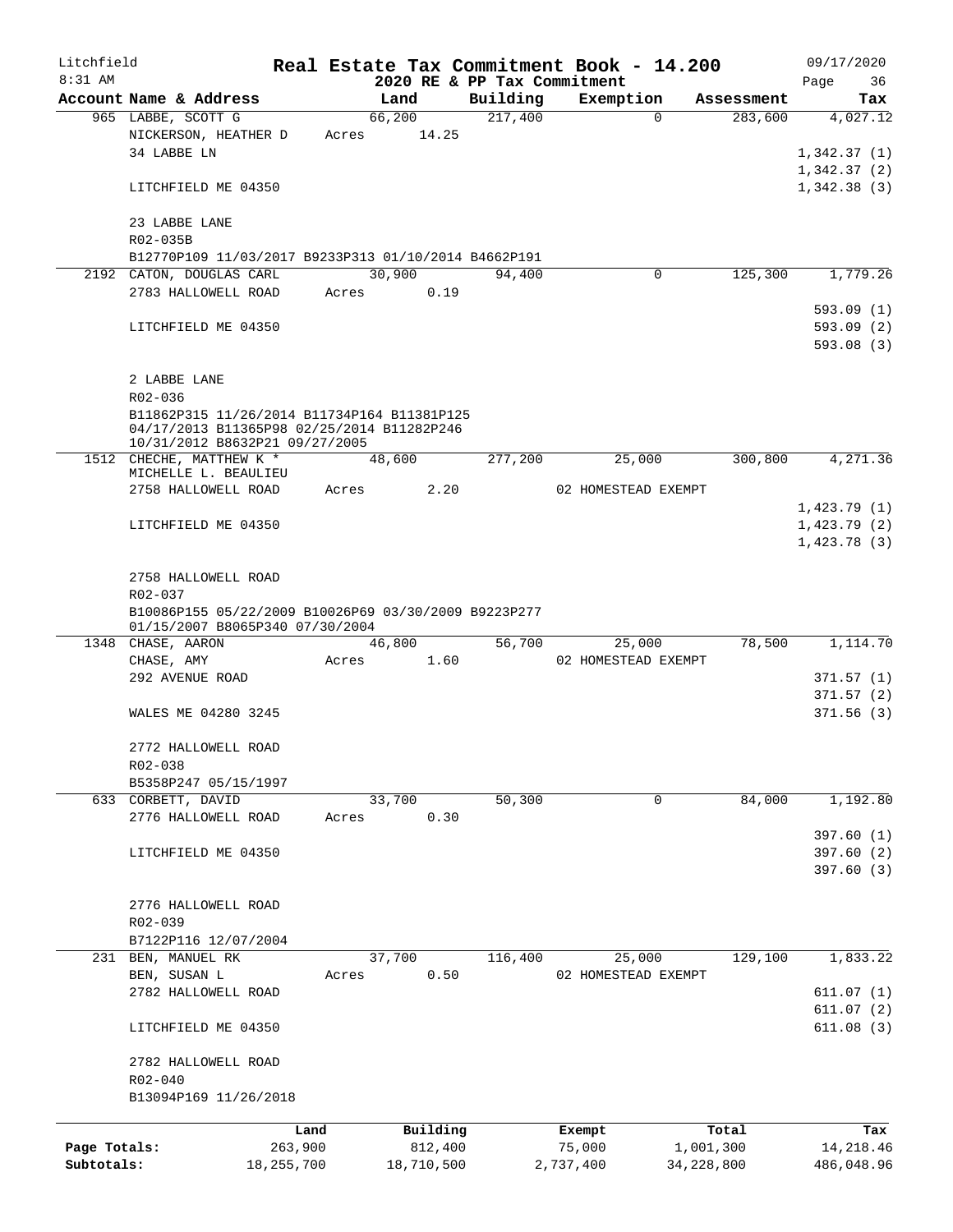| Litchfield   |                                                                  |            |       |        |            |                             | Real Estate Tax Commitment Book - 14.200 |             |            | 09/17/2020 |
|--------------|------------------------------------------------------------------|------------|-------|--------|------------|-----------------------------|------------------------------------------|-------------|------------|------------|
| $8:31$ AM    |                                                                  |            |       |        |            | 2020 RE & PP Tax Commitment |                                          |             |            | Page<br>37 |
|              | Account Name & Address                                           |            |       | Land   |            | Building                    | Exemption                                |             | Assessment | Tax        |
|              | 650 SMART, LEROY E                                               |            |       | 37,200 |            | 129,600                     |                                          | $\Omega$    | 166,800    | 2,368.56   |
|              | 1532 HALLOWELL ROAD                                              |            | Acres |        | 0.90       |                             |                                          |             |            |            |
|              |                                                                  |            |       |        |            |                             |                                          |             |            | 789.52 (1) |
|              | LITCHFIELD ME 04350                                              |            |       |        |            |                             |                                          |             |            | 789.52 (2) |
|              |                                                                  |            |       |        |            |                             |                                          |             |            | 789.52 (3) |
|              | 2792 HALLOWELL ROAD                                              |            |       |        |            |                             |                                          |             |            |            |
|              | R02-041                                                          |            |       |        |            |                             |                                          |             |            |            |
|              | B12245P220 03/11/2016 B12228P267 01/05/2016                      |            |       |        |            |                             |                                          |             |            |            |
|              | B12204P324 12/08/2015 B11734P138 04/15/2014                      |            |       |        |            |                             |                                          |             |            |            |
|              | B11562P315 11/07/1201 B9041P106 08/24/2006 B9041P104             |            |       |        |            |                             |                                          |             |            |            |
|              | 08/24/2006 B6704P266 11/14/2001                                  |            |       |        |            |                             |                                          |             |            |            |
|              | 611 SMART, LEROY                                                 |            |       | 13,700 |            | 61,100                      |                                          | 0           | 74,800     | 1,062.16   |
|              | 1532 HALLOWELL RD                                                |            | Acres |        | 0.30       |                             |                                          |             |            |            |
|              |                                                                  |            |       |        |            |                             |                                          |             |            | 354.05(1)  |
|              | LITCHFIELD ME 04350                                              |            |       |        |            |                             |                                          |             |            | 354.05(2)  |
|              |                                                                  |            |       |        |            |                             |                                          |             |            | 354.06(3)  |
|              |                                                                  |            |       |        |            |                             |                                          |             |            |            |
|              | 2796 HALLOWELL ROAD                                              |            |       |        |            |                             |                                          |             |            |            |
|              | $R02 - 042$                                                      |            |       |        |            |                             |                                          |             |            |            |
|              | B13018P198 08/30/2018 B7054P270                                  |            |       |        |            |                             |                                          |             |            |            |
|              | 612 SMART, LEROY                                                 |            |       | 2,800  |            | $\Omega$                    |                                          | $\mathbf 0$ | 2,800      | 39.76      |
|              | 1532 HALLOWELL RD                                                |            | Acres |        | 0.20       |                             |                                          |             |            |            |
|              |                                                                  |            |       |        |            |                             |                                          |             |            | 13.25(1)   |
|              | LITCHFIELD ME 04350                                              |            |       |        |            |                             |                                          |             |            | 13.25(2)   |
|              |                                                                  |            |       |        |            |                             |                                          |             |            | 13.26(3)   |
|              |                                                                  |            |       |        |            |                             |                                          |             |            |            |
|              | RICHMOND ROAD                                                    |            |       |        |            |                             |                                          |             |            |            |
|              | R02-043                                                          |            |       |        |            |                             |                                          |             |            |            |
|              | B13018P198 08/30/2018<br>1046 LEMAY, BRAD                        |            |       | 57,000 |            | 102,800                     | 25,000                                   |             | 134,800    | 1,914.16   |
|              | 674 RICHMOND ROAD                                                |            | Acres |        | 6.00       |                             | 02 HOMESTEAD EXEMPT                      |             |            |            |
|              |                                                                  |            |       |        |            |                             |                                          |             |            | 638.05(1)  |
|              | LITCHFIELD ME 04350                                              |            |       |        |            |                             |                                          |             |            | 638.05(2)  |
|              |                                                                  |            |       |        |            |                             |                                          |             |            | 638.06(3)  |
|              |                                                                  |            |       |        |            |                             |                                          |             |            |            |
|              | 674 RICHMOND ROAD                                                |            |       |        |            |                             |                                          |             |            |            |
|              | R02-044                                                          |            |       |        |            |                             |                                          |             |            |            |
|              | B10429P328 05/28/2010 B6568P42                                   |            |       |        |            |                             |                                          |             |            |            |
|              | 1058 SMITH, BRANDON S                                            |            |       | 6,900  |            | $\Omega$                    |                                          | 0           | 6,900      | 97.98      |
|              | MOORE, KAYLA C                                                   |            | Acres |        | 2.30       |                             |                                          |             |            |            |
|              | 692 RICHMOND ROAD                                                |            |       |        |            |                             |                                          |             |            | 32.66(1)   |
|              |                                                                  |            |       |        |            |                             |                                          |             |            | 32.66(2)   |
|              | LITCHFIELD ME 04350                                              |            |       |        |            |                             |                                          |             |            | 32.66(3)   |
|              |                                                                  |            |       |        |            |                             |                                          |             |            |            |
|              | 674 RICHMOND ROAD                                                |            |       |        |            |                             |                                          |             |            |            |
|              | R02-045                                                          |            |       |        |            |                             |                                          |             |            |            |
|              | B11556P18 10/29/2013 B7017P236 07/28/2000                        |            |       |        |            |                             |                                          |             |            |            |
|              | 1057 CHISHOLM, NATHAN ROBERT                                     |            |       | 53,400 |            | 135,000                     |                                          | 0           | 188,400    | 2,675.28   |
|              | CHISHOLM, SARA ANN                                               |            | Acres |        | 3.80       |                             |                                          |             |            |            |
|              | 686 RICHMOND ROAD                                                |            |       |        |            |                             |                                          |             |            | 891.76 (1) |
|              |                                                                  |            |       |        |            |                             |                                          |             |            | 891.76 (2) |
|              | LITCHFIELD ME 04350                                              |            |       |        |            |                             |                                          |             |            | 891.76 (3) |
|              | 3946                                                             |            |       |        |            |                             |                                          |             |            |            |
|              |                                                                  |            |       |        |            |                             |                                          |             |            |            |
|              | 686 RICHMOND ROAD                                                |            |       |        |            |                             |                                          |             |            |            |
|              | R02-045A                                                         |            |       |        |            |                             |                                          |             |            |            |
|              | B11492P19 08/23/2013 B8570P216 08/25/2005 B7776P85<br>12/15/2003 |            |       |        |            |                             |                                          |             |            |            |
|              |                                                                  | Land       |       |        | Building   |                             | Exempt                                   |             | Total      | Tax        |
| Page Totals: |                                                                  | 171,000    |       |        | 428,500    |                             | 25,000                                   | 574,500     |            | 8,157.90   |
| Subtotals:   |                                                                  | 18,426,700 |       |        | 19,139,000 |                             | 2,762,400                                | 34,803,300  |            | 494,206.86 |
|              |                                                                  |            |       |        |            |                             |                                          |             |            |            |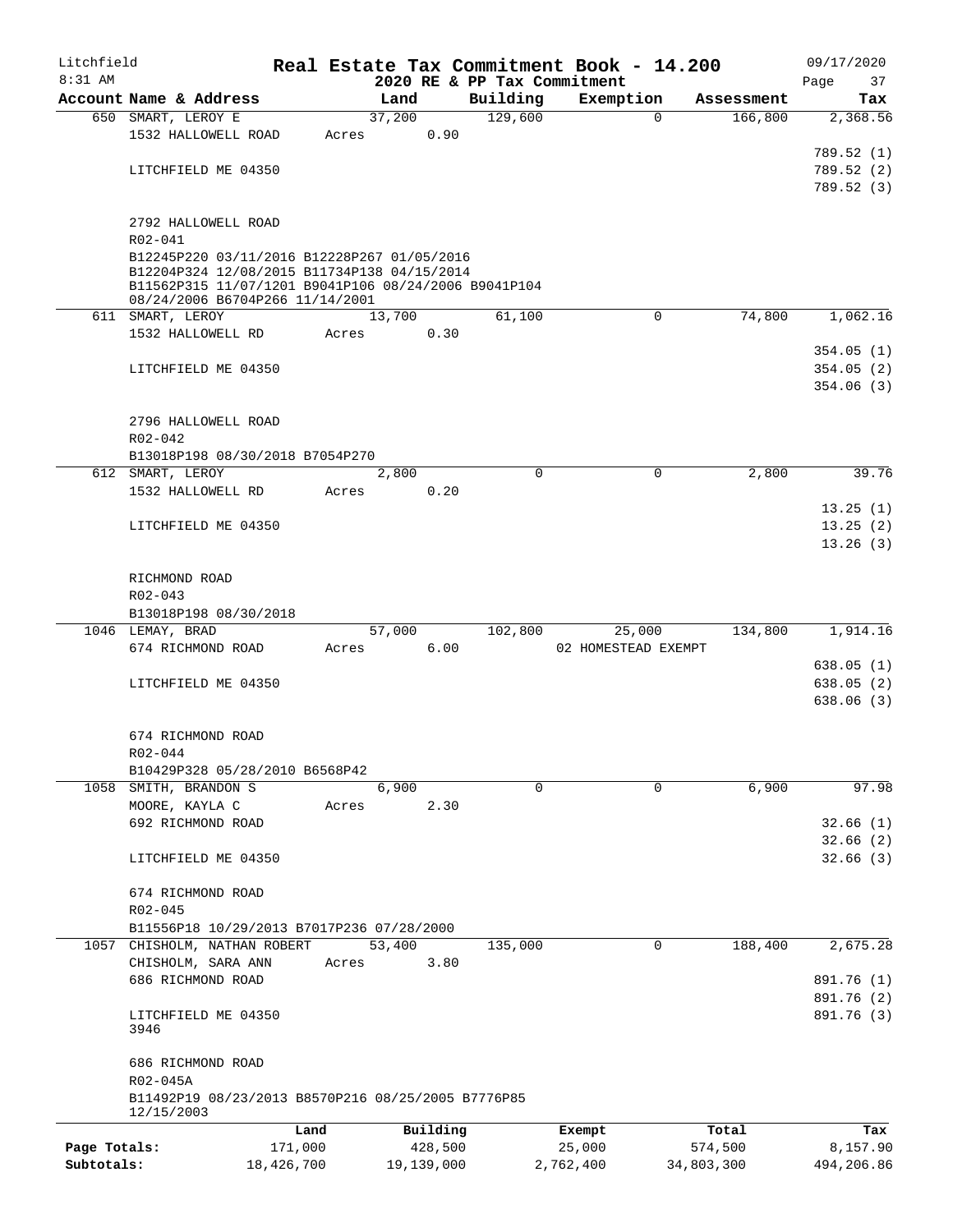| Litchfield<br>$8:31$ AM |                                                                    |       |        |       | 2020 RE & PP Tax Commitment | Real Estate Tax Commitment Book - 14.200 |            | 09/17/2020<br>Page<br>38 |
|-------------------------|--------------------------------------------------------------------|-------|--------|-------|-----------------------------|------------------------------------------|------------|--------------------------|
|                         | Account Name & Address                                             |       | Land   |       | Building                    | Exemption                                | Assessment | Tax                      |
|                         | 2132 SMITH, BRANDON S                                              |       | 40,500 |       | 90,400                      | 25,000                                   | 105,900    | 1,503.78                 |
|                         | MOORE, KAYLA L                                                     |       | Acres  | 0.67  |                             | 02 HOMESTEAD EXEMPT                      |            |                          |
|                         | 692 RICHMOND ROAD                                                  |       |        |       |                             |                                          |            | 501.26(1)                |
|                         |                                                                    |       |        |       |                             |                                          |            | 501.26(2)                |
|                         | LITCHFIELD ME 04350                                                |       |        |       |                             |                                          |            | 501.26(3)                |
|                         | 692 RICHMOND ROAD                                                  |       |        |       |                             |                                          |            |                          |
|                         | R02-045B                                                           |       |        |       |                             |                                          |            |                          |
|                         | B11556P18 10/29/2013 B6031P224 08/01/1999                          |       |        |       |                             |                                          |            |                          |
|                         | 999 LANE, FRANKLIN W                                               |       | 71,000 |       | 111,400                     | 31,000                                   | 151,400    | 2,149.88                 |
|                         | 698 RICHMOND ROAD                                                  | Acres |        | 23.00 |                             | 02 HOMESTEAD EXEMPT                      |            |                          |
|                         |                                                                    |       |        |       |                             | 03 VETERANS EXEMPT                       |            | 716.63(1)                |
|                         | LITCHFIELD ME 04350                                                |       |        |       |                             |                                          |            | 716.63(2)                |
|                         |                                                                    |       |        |       |                             |                                          |            | 716.62(3)                |
|                         | 698 RICHMOND ROAD                                                  |       |        |       |                             |                                          |            |                          |
|                         | R02-046                                                            |       |        |       |                             |                                          |            |                          |
|                         | B2439P131                                                          |       |        |       |                             |                                          |            |                          |
|                         | 856 HOWARD, LOUISE                                                 |       | 53,100 |       | 17,700                      | 31,000                                   | 39,800     | 565.16                   |
|                         | CROCHERE, DAVID                                                    | Acres |        | 3.70  |                             | 02 HOMESTEAD EXEMPT                      |            |                          |
|                         | 94 GOODHUE ROAD                                                    |       |        |       |                             | 22 WW2 Widow Res                         |            | 188.39(1)                |
|                         | SIDNEY ME 04330                                                    |       |        |       |                             |                                          |            | 188.39(2)                |
|                         |                                                                    |       |        |       |                             |                                          |            | 188.38 (3)               |
|                         |                                                                    |       |        |       |                             |                                          |            |                          |
|                         | 722 RICHMOND ROAD                                                  |       |        |       |                             |                                          |            |                          |
|                         | R02-049                                                            |       |        |       |                             |                                          |            |                          |
|                         | B5914P143 04/07/1999 B4100P320 04/09/1992                          |       |        |       |                             |                                          |            |                          |
|                         | 388 RAY, HANSON S                                                  |       | 52,200 |       | 55,500                      | 0                                        | 107,700    | 1,529.34                 |
|                         | RAY, PENNY A                                                       | Acres |        | 3.40  |                             |                                          |            |                          |
|                         | 730 RICHMOND ROAD                                                  |       |        |       |                             |                                          |            | 509.78(1)                |
|                         |                                                                    |       |        |       |                             |                                          |            | 509.78 (2)               |
|                         | LITCHFIELD ME 04350                                                |       |        |       |                             |                                          |            | 509.78(3)                |
|                         |                                                                    |       |        |       |                             |                                          |            |                          |
|                         | 730 RICHMOND ROAD                                                  |       |        |       |                             |                                          |            |                          |
|                         | R02-049A                                                           |       |        |       |                             |                                          |            |                          |
|                         | B12427P319 09/30/2016 B3719P6                                      |       |        |       |                             |                                          |            |                          |
|                         | 599 OWENS, STEVEN M                                                |       | 46,800 |       | 79,400                      | 0                                        | 126,200    | 1,792.04                 |
|                         | 740 RICHMOND ROAD                                                  | Acres |        | 1.60  |                             |                                          |            |                          |
|                         |                                                                    |       |        |       |                             |                                          |            | 597.35 (1)               |
|                         | LITCHFIELD ME 04350                                                |       |        |       |                             |                                          |            | 597.35(2)                |
|                         |                                                                    |       |        |       |                             |                                          |            | 597.34 (3)               |
|                         |                                                                    |       |        |       |                             |                                          |            |                          |
|                         | 740 RICHMOND ROAD                                                  |       |        |       |                             |                                          |            |                          |
|                         | R02-050                                                            |       |        |       |                             |                                          |            |                          |
|                         | B10424P320 05/24/2010 B10196P185 08/27/2009                        |       |        |       |                             |                                          |            |                          |
|                         | B10191P51 08/24/2009 B10175P156 08/07/2009 B6942P241<br>02/22/2000 |       |        |       |                             |                                          |            |                          |
|                         | 857 VELEZ, ERIBERTO                                                |       | 40,000 |       | $\Omega$                    | $\Omega$                                 | 40,000     | 568.00                   |
|                         | 21 GRANITE STREET                                                  | Acres |        | 6.00  |                             |                                          |            |                          |
|                         |                                                                    |       |        |       |                             |                                          |            | 189.33(1)                |
|                         | AVON MA 02322                                                      |       |        |       |                             |                                          |            | 189.33(2)                |
|                         |                                                                    |       |        |       |                             |                                          |            | 189.34(3)                |
|                         |                                                                    |       |        |       |                             |                                          |            |                          |
|                         |                                                                    |       |        |       |                             |                                          |            |                          |
|                         | RICHMOND ROAD                                                      |       |        |       |                             |                                          |            |                          |
|                         | R02-051                                                            |       |        |       |                             |                                          |            |                          |
|                         | B13147P68 02/08/2019 B5914P143 04/07/1999                          |       |        |       |                             |                                          |            |                          |
|                         |                                                                    |       |        |       |                             |                                          |            |                          |
|                         |                                                                    |       |        |       |                             |                                          |            |                          |

|              | Land       | Building   | Exempt    | Total        | Tax        |
|--------------|------------|------------|-----------|--------------|------------|
| Page Totals: | 303,600    | 354,400    | 87,000    | 571,000      | 8,108.20   |
| Subtotals:   | 18,730,300 | 19,493,400 | 2,849,400 | 35, 374, 300 | 502,315.06 |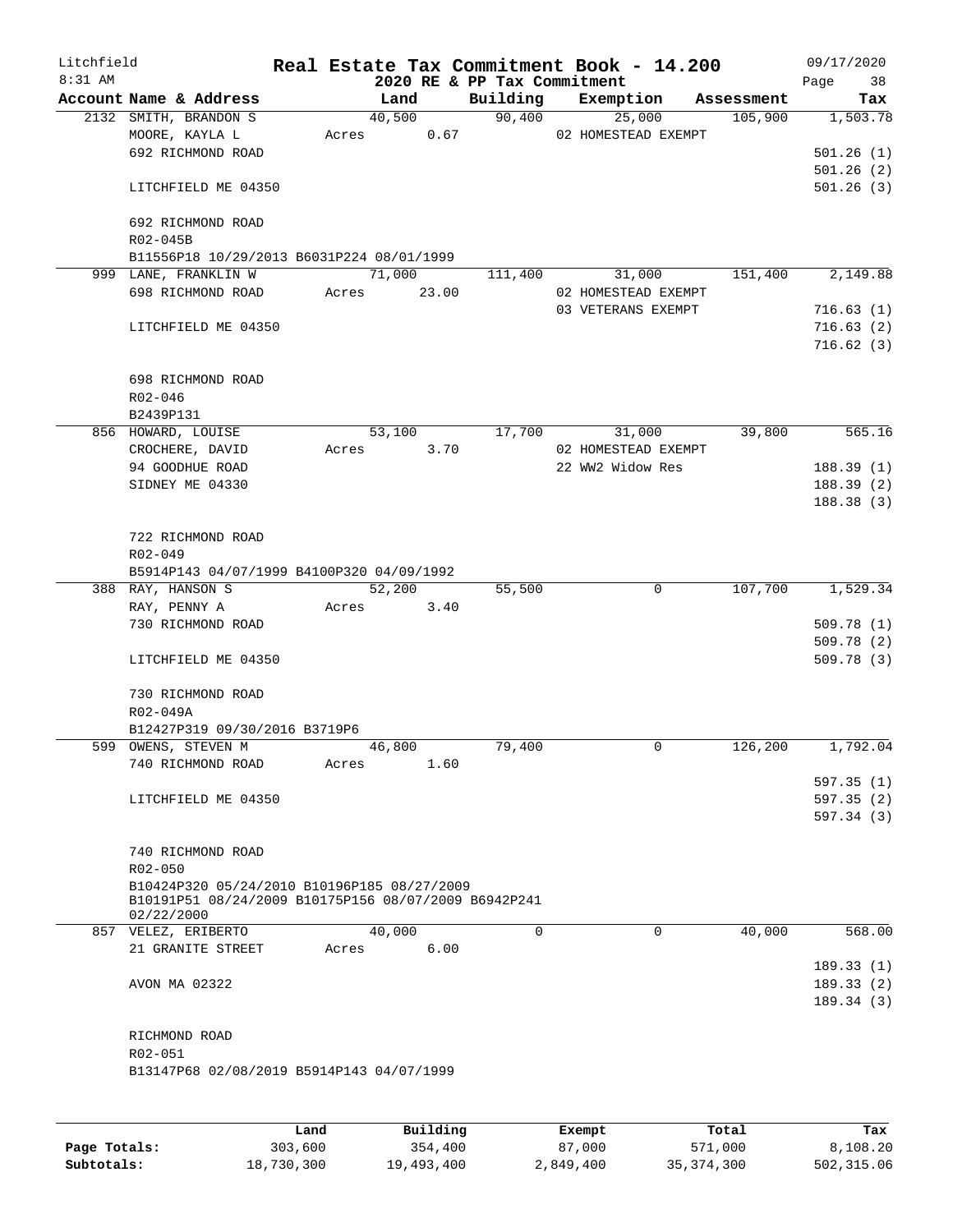| Litchfield |                                              |       |             |       | Real Estate Tax Commitment Book - 14.200 |                     |             |             | 09/17/2020                 |  |
|------------|----------------------------------------------|-------|-------------|-------|------------------------------------------|---------------------|-------------|-------------|----------------------------|--|
| 8:31 AM    |                                              |       |             |       | 2020 RE & PP Tax Commitment              |                     |             |             | Page<br>39                 |  |
|            | Account Name & Address                       |       | Land        |       | Building                                 | Exemption           |             | Assessment  | Tax                        |  |
|            | 2178 MACWHINNIE, ROGER W                     |       | 80,000      |       | $\overline{0}$                           |                     | $\Omega$    | 80,000      | 1,136.00                   |  |
|            | 814 RICHMOND RD                              | Acres |             | 6.60  |                                          |                     |             |             |                            |  |
|            |                                              |       |             |       |                                          |                     |             |             | 378.67(1)                  |  |
|            | LITCHFIELD ME 04350                          |       |             |       |                                          |                     |             |             | 378.67(2)                  |  |
|            |                                              |       |             |       |                                          |                     |             |             | 378.66(3)                  |  |
|            |                                              |       |             |       |                                          |                     |             |             |                            |  |
|            | RICHMOND ROAD                                |       |             |       |                                          |                     |             |             |                            |  |
|            | R02-052                                      |       |             |       |                                          |                     |             |             |                            |  |
|            | B1523P101                                    |       | 0           |       |                                          | 19,700              |             | $\mathbf 0$ | 0.00                       |  |
|            | 1950 CRESSEY, FREDERICK<br>7 MACWHINNIE LANE |       |             |       | 19,700                                   | 02 HOMESTEAD EXEMPT |             |             |                            |  |
|            |                                              |       |             |       |                                          |                     |             |             |                            |  |
|            | LITCHFIELD ME 04350                          |       |             |       |                                          |                     |             |             |                            |  |
|            |                                              |       |             |       |                                          |                     |             |             |                            |  |
|            |                                              |       |             |       |                                          |                     |             |             |                            |  |
|            | 7 MACWHINNIE LANE                            |       |             |       |                                          |                     |             |             |                            |  |
|            | $R02 - 052 - ON - 1$                         |       |             |       |                                          |                     |             |             |                            |  |
|            | 2195 TREADWELL-EATON,                        |       | $\mathbf 0$ |       | 14,700                                   |                     | $\mathbf 0$ | 14,700      | 208.74                     |  |
|            | CHRISTINE                                    |       |             |       |                                          |                     |             |             |                            |  |
|            | 15 MACWHINNIE LANE                           |       |             |       |                                          |                     |             |             |                            |  |
|            |                                              |       |             |       |                                          |                     |             |             | 69.58(1)                   |  |
|            | LITCHFIELD ME 04350                          |       |             |       |                                          |                     |             |             | 69.58(2)                   |  |
|            |                                              |       |             |       |                                          |                     |             |             | 69.58(3)                   |  |
|            |                                              |       |             |       |                                          |                     |             |             |                            |  |
|            | 15 MACWHINNIE LANE                           |       |             |       |                                          |                     |             |             |                            |  |
|            | R02-052-ON-2                                 |       |             |       |                                          |                     |             |             |                            |  |
|            | 2324 MARQUIS, ROBERT                         |       | $\mathbf 0$ |       | 13,500                                   | 13,500              |             | $\mathbf 0$ | 0.00                       |  |
|            | 19 MACWHINNIE LANE                           |       |             |       |                                          | 02 HOMESTEAD EXEMPT |             |             |                            |  |
|            |                                              |       |             |       |                                          |                     |             |             |                            |  |
|            | LITCHFIELD ME 04350                          |       |             |       |                                          |                     |             |             |                            |  |
|            |                                              |       |             |       |                                          |                     |             |             |                            |  |
|            |                                              |       |             |       |                                          |                     |             |             |                            |  |
|            | 19 MACWHINNIE LANE                           |       |             |       |                                          |                     |             |             |                            |  |
|            | $R02 - 052 - ON - 3$                         |       |             |       |                                          |                     |             |             |                            |  |
|            | B13177P228 03/25/2019                        |       |             |       |                                          |                     |             |             |                            |  |
|            | 1126 MACWHINNIE, ROGER W                     | Acres | 96,000      |       | 240,000                                  | 25,000              |             | 311,000     | 4,416.20                   |  |
|            | 814 RICHMOND RD                              |       |             | 20.00 |                                          | 02 HOMESTEAD EXEMPT |             |             | 1,472.07(1)                |  |
|            | LITCHFIELD ME 04350                          |       |             |       |                                          |                     |             |             |                            |  |
|            |                                              |       |             |       |                                          |                     |             |             | 1,472.07(2)<br>1,472.06(3) |  |
|            |                                              |       |             |       |                                          |                     |             |             |                            |  |
|            | 814 RICHMOND ROAD                            |       |             |       |                                          |                     |             |             |                            |  |
|            | R02-053                                      |       |             |       |                                          |                     |             |             |                            |  |
|            | B1523P101                                    |       |             |       |                                          |                     |             |             |                            |  |
|            | 2867 GILBERT, KRIS                           |       | 0           |       | 12,600                                   |                     | 0           | 12,600      | 178.92                     |  |
|            | GILBERT, STARLA                              |       |             |       |                                          |                     |             |             |                            |  |
|            | 830 RICHMOND RD                              |       |             |       |                                          |                     |             |             | 59.64(1)                   |  |
|            |                                              |       |             |       |                                          |                     |             |             | 59.64(2)                   |  |
|            | LITCHFIELD ME 04350                          |       |             |       |                                          |                     |             |             | 59.64(3)                   |  |
|            |                                              |       |             |       |                                          |                     |             |             |                            |  |
|            | 830 RICHMOND ROAD                            |       |             |       |                                          |                     |             |             |                            |  |
|            | R02-053-ON                                   |       |             |       |                                          |                     |             |             |                            |  |
|            | B13013P246 08/13/2018                        |       |             |       |                                          |                     |             |             |                            |  |
|            |                                              |       |             |       |                                          |                     |             |             |                            |  |
|            |                                              |       |             |       |                                          |                     |             |             |                            |  |

|              | Land       | Building   | Exempt    | Total      | Tax         |
|--------------|------------|------------|-----------|------------|-------------|
| Page Totals: | 176,000    | 300,500    | 58,200    | 418,300    | 5,939.86    |
| Subtotals:   | 18,906,300 | 19,793,900 | 2,907,600 | 35,792,600 | 508, 254.92 |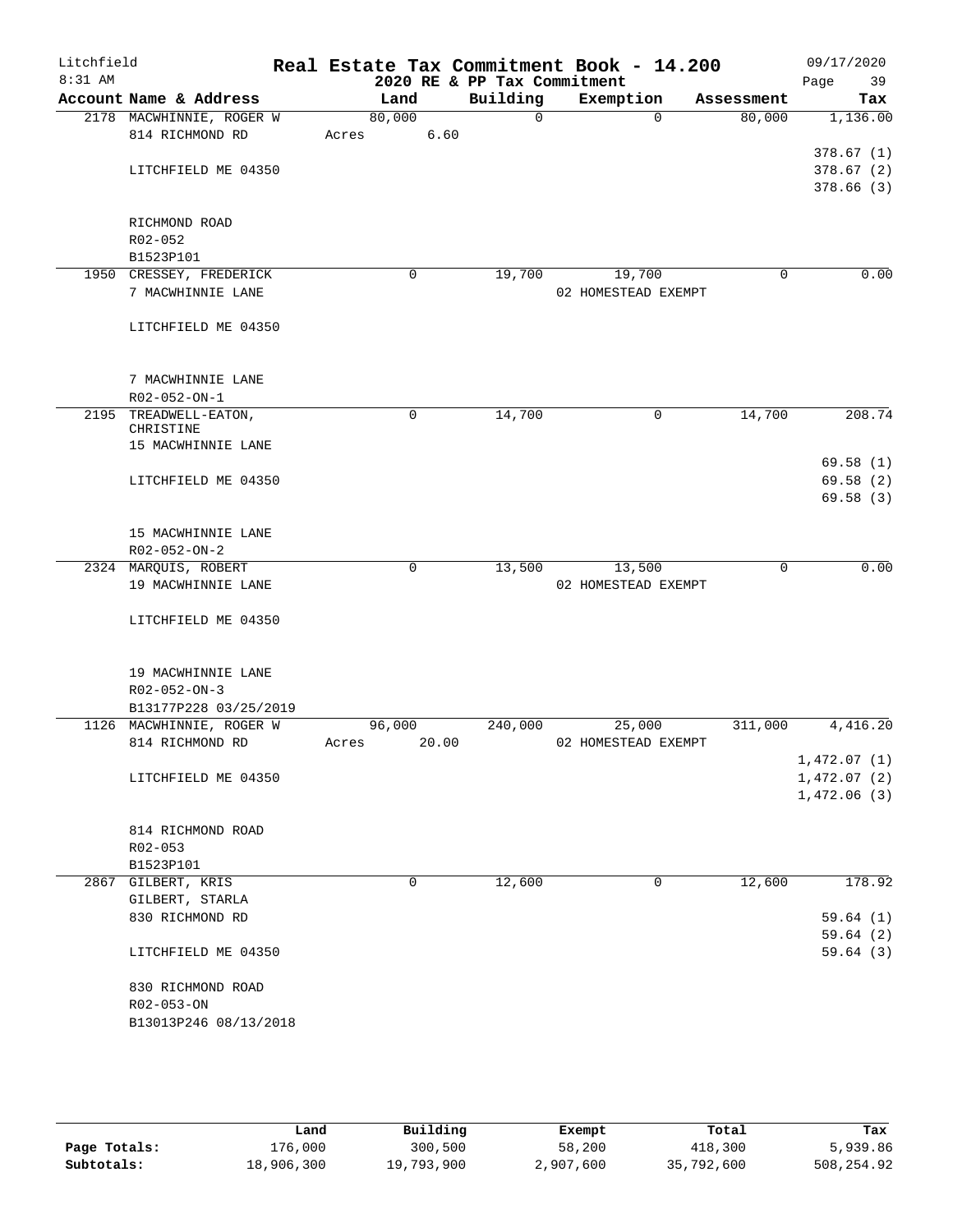| Litchfield |                                           |       |         |                             | Real Estate Tax Commitment Book - 14.200 |             |            |      | 09/17/2020                   |
|------------|-------------------------------------------|-------|---------|-----------------------------|------------------------------------------|-------------|------------|------|------------------------------|
| 8:31 AM    |                                           |       |         | 2020 RE & PP Tax Commitment |                                          |             |            | Page | 40                           |
|            | Account Name & Address                    |       | Land    | Building                    | Exemption                                |             | Assessment |      | Tax                          |
|            | 1228 WELCH PROPERTIES, LLC.               |       | 105,000 | 161,900                     |                                          | $\Omega$    | 266,900    |      | 3,789.98                     |
|            | 180 CENTER ROAD                           | Acres | 59.00   |                             |                                          |             |            |      |                              |
|            | LITCHFIELD ME 04350                       |       |         |                             |                                          |             |            |      | 1, 263.33(1)<br>1, 263.33(2) |
|            |                                           |       |         |                             |                                          |             |            |      | 1, 263.32(3)                 |
|            |                                           |       |         |                             |                                          |             |            |      |                              |
|            | 854 RICHMOND ROAD                         |       |         |                             |                                          |             |            |      |                              |
|            | R02-055                                   |       |         |                             |                                          |             |            |      |                              |
|            | B13312P288 08/23/2019                     |       |         |                             |                                          |             |            |      |                              |
|            | 147 BLAIR, LINDA M                        |       | 65,900  | 23,200                      | 25,000                                   |             | 64,100     |      | 910.22                       |
|            | P O BOX 93                                | Acres | 13.85   |                             | 02 HOMESTEAD EXEMPT                      |             |            |      |                              |
|            |                                           |       |         |                             |                                          |             |            |      | 303.41(1)                    |
|            | LITCHFIELD ME 04350                       |       |         |                             |                                          |             |            |      | 303.41(2)                    |
|            |                                           |       |         |                             |                                          |             |            |      | 303.40(3)                    |
|            |                                           |       |         |                             |                                          |             |            |      |                              |
|            | 914 RICHMOND ROAD                         |       |         |                             |                                          |             |            |      |                              |
|            | R02-055A                                  |       |         |                             |                                          |             |            |      |                              |
|            | B7487P201                                 |       |         |                             |                                          |             |            |      |                              |
|            | 521 LYONS, LORI A                         |       | 45,300  | 14,100                      | 25,000                                   |             | 34,400     |      | 488.48                       |
|            | 904 RICHMOND ROAD                         | Acres | 1.10    |                             | 02 HOMESTEAD EXEMPT                      |             |            |      |                              |
|            |                                           |       |         |                             |                                          |             |            |      | 162.83(1)                    |
|            | LITCHFIELD ME 04350                       |       |         |                             |                                          |             |            |      | 162.83(2)<br>162.82(3)       |
|            |                                           |       |         |                             |                                          |             |            |      |                              |
|            | 904 RICHMOND ROAD                         |       |         |                             |                                          |             |            |      |                              |
|            | R02-055B                                  |       |         |                             |                                          |             |            |      |                              |
|            | B7701P226 10/20/2003                      |       |         |                             |                                          |             |            |      |                              |
|            | 2714 DESMARAIS, JASON                     |       | 51,500  | 177,500                     |                                          | $\mathbf 0$ | 229,000    |      | 3,251.80                     |
|            | 934 RICHMOND ROAD                         | Acres | 3.15    |                             |                                          |             |            |      |                              |
|            |                                           |       |         |                             |                                          |             |            |      | 1,083.93(1)                  |
|            | LITCHFIELD ME 04350                       |       |         |                             |                                          |             |            |      | 1,083.93(2)                  |
|            |                                           |       |         |                             |                                          |             |            |      | 1,083.94(3)                  |
|            |                                           |       |         |                             |                                          |             |            |      |                              |
|            | 7 LAURETTE LANE                           |       |         |                             |                                          |             |            |      |                              |
|            | R02-055C                                  |       |         |                             |                                          |             |            |      |                              |
|            | B9744P166 05/30/2008                      |       |         |                             |                                          |             |            |      |                              |
|            | 2854 DESMARAIS, TROY R                    |       | 51,000  | 133,100                     |                                          | 0           | 184,100    |      | 2,614.22                     |
|            | DESMARAIS, JENNY L                        | Acres | 3.00    |                             |                                          |             |            |      |                              |
|            | PO BOX 483                                |       |         |                             |                                          |             |            |      | 871.41 (1)                   |
|            |                                           |       |         |                             |                                          |             |            |      | 871.41 (2)                   |
|            | SABATTUS ME 04280                         |       |         |                             |                                          |             |            |      | 871.40 (3)                   |
|            | 25 LAURETTE LANE                          |       |         |                             |                                          |             |            |      |                              |
|            | R02-055D                                  |       |         |                             |                                          |             |            |      |                              |
|            | B12332P10 06/24/2016 B11722P96 06/24/2014 |       |         |                             |                                          |             |            |      |                              |
|            | 2946 GOWELL SR., CLARENCE                 |       | 64,700  | 17,400                      |                                          | $\mathbf 0$ | 82,100     |      | 1,165.82                     |
|            | 156 WENTZELL ROAD                         | Acres | 12.20   |                             |                                          |             |            |      |                              |
|            |                                           |       |         |                             |                                          |             |            |      | 388.61(1)                    |
|            | Litchfield ME 04350                       |       |         |                             |                                          |             |            |      | 388.61(2)                    |
|            |                                           |       |         |                             |                                          |             |            |      | 388.60 (3)                   |
|            |                                           |       |         |                             |                                          |             |            |      |                              |
|            | RICHMOND ROAD                             |       |         |                             |                                          |             |            |      |                              |
|            | $R02 - 055 - E$                           |       |         |                             |                                          |             |            |      |                              |
|            | B13031P174 09/13/2018                     |       |         |                             |                                          |             |            |      |                              |
|            |                                           |       |         |                             |                                          |             |            |      |                              |

|              | Land       | Building     | Exempt    | Total      | Tax          |
|--------------|------------|--------------|-----------|------------|--------------|
| Page Totals: | 383,400    | 527,200      | 50,000    | 860,600    | 12,220.52    |
| Subtotals:   | 19,289,700 | 20, 321, 100 | 2,957,600 | 36,653,200 | 520, 475. 44 |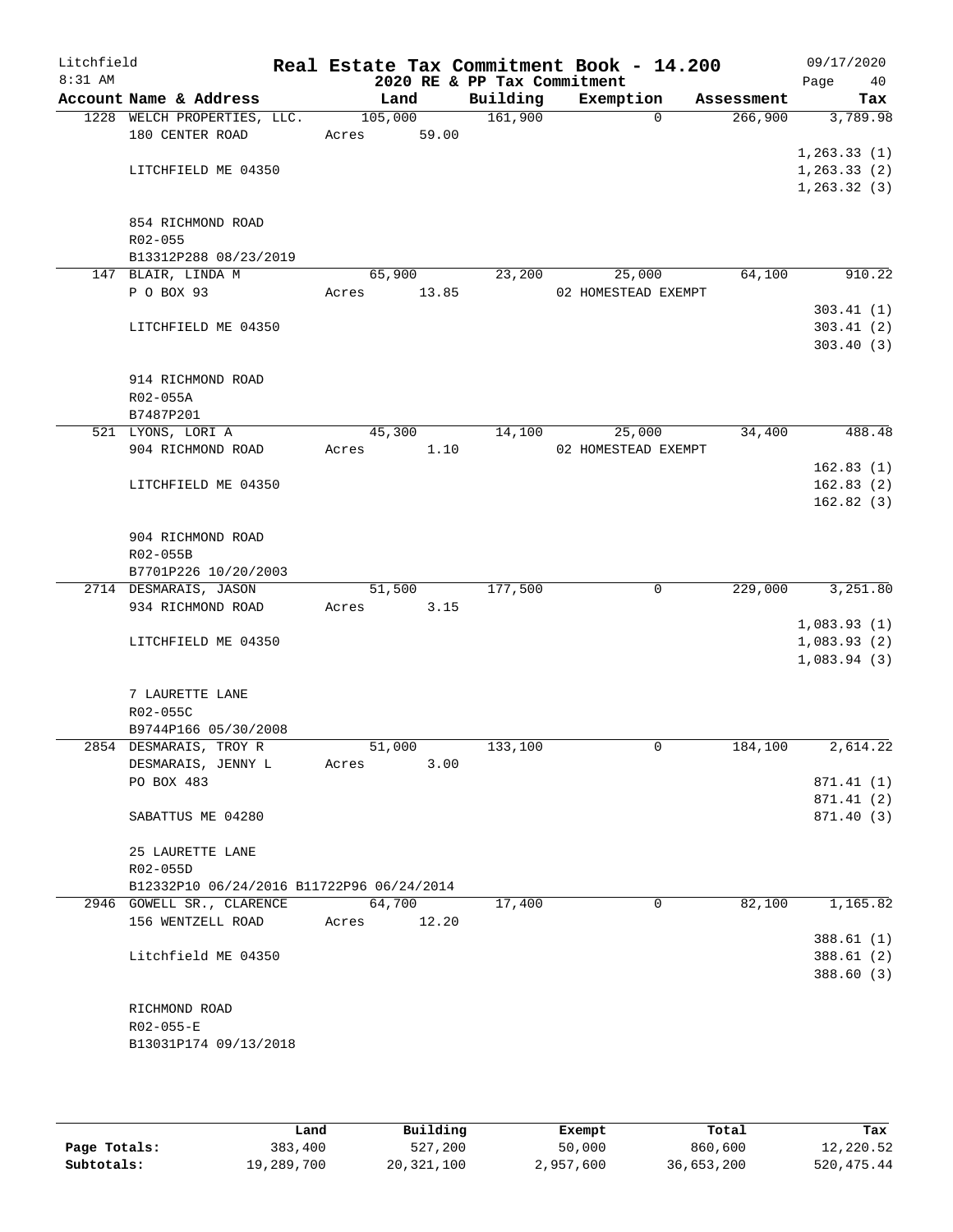| Litchfield<br>8:31 AM |                                                                 |                 |       |                     | 2020 RE & PP Tax Commitment | Real Estate Tax Commitment Book - 14.200 |                  | 09/17/2020<br>Page<br>41 |
|-----------------------|-----------------------------------------------------------------|-----------------|-------|---------------------|-----------------------------|------------------------------------------|------------------|--------------------------|
|                       | Account Name & Address                                          |                 |       | Land                | Building                    | Exemption                                | Assessment       | Tax                      |
|                       | 2825 GODDARD, TERA (HEIRS                                       |                 |       | $\mathsf{O}$        | 12,400                      |                                          | $\overline{0}$   | 12,400<br>176.08         |
|                       | OF)                                                             |                 |       |                     |                             |                                          |                  |                          |
|                       | 227 RIDGE ROAD                                                  |                 |       |                     |                             |                                          |                  |                          |
|                       |                                                                 |                 |       |                     |                             |                                          |                  | 58.69(1)                 |
|                       | LISBON FALLS ME 04252                                           |                 |       |                     |                             |                                          |                  | 58.69(2)                 |
|                       | 6123                                                            |                 |       |                     |                             |                                          |                  | 58.70 (3)                |
|                       |                                                                 |                 |       |                     |                             |                                          |                  |                          |
|                       |                                                                 |                 |       |                     |                             |                                          |                  |                          |
|                       | R02-055-ON                                                      |                 |       |                     |                             |                                          |                  |                          |
|                       | B13046P205 09/19/2018                                           |                 |       |                     | $\mathbf 0$                 |                                          | $\mathbf 0$      |                          |
|                       | 177 DONEGAN DENNIS<br>P O BOX 3856                              |                 | Acres | 15,000<br>24.90     |                             |                                          |                  | 15,000<br>213.00         |
|                       |                                                                 |                 |       |                     |                             |                                          |                  | 71.00(1)                 |
|                       | CARTERSVILLE GA 30120                                           |                 |       |                     |                             |                                          |                  | 71.00(2)                 |
|                       |                                                                 |                 |       |                     |                             |                                          |                  | 71.00(3)                 |
|                       |                                                                 |                 |       |                     |                             |                                          |                  |                          |
|                       | OFF MAINE TURNPIKE                                              |                 |       |                     |                             |                                          |                  |                          |
|                       | R02-057                                                         |                 |       |                     |                             |                                          |                  |                          |
|                       | B8747P289 12/28/2005 B1696P166                                  |                 |       |                     |                             |                                          |                  |                          |
|                       | 1304 TUMBIOLO, DEBORAH<br>28751 CREEKWOOD DRIVE                 |                 | Acres | 5,300<br>7.00       | $\Omega$                    |                                          | 0                | 5,300<br>75.26           |
|                       |                                                                 |                 |       |                     |                             |                                          |                  | 25.09(1)                 |
|                       | WESLEY CHAPEL FL 33545                                          |                 |       |                     |                             |                                          |                  | 25.09(2)                 |
|                       | 4326                                                            |                 |       |                     |                             |                                          |                  |                          |
|                       |                                                                 |                 |       |                     |                             |                                          |                  | 25.08(3)                 |
|                       |                                                                 |                 |       |                     |                             |                                          |                  |                          |
|                       | RICHMOND ROAD                                                   |                 |       |                     |                             |                                          |                  |                          |
|                       | R02-059<br>B5020P141                                            |                 |       |                     |                             |                                          |                  |                          |
|                       | 1607 SLATTERY, ESTHER M                                         |                 |       | 68,700              | 0                           |                                          | 0                | 68,700<br>975.54         |
|                       | 967 RICHMOND RD                                                 |                 | Acres | 57.00               |                             |                                          |                  |                          |
|                       |                                                                 |                 |       |                     |                             |                                          |                  | 325.18(1)                |
|                       | LITCHFIELD ME 04350                                             |                 |       |                     |                             |                                          |                  | 325.18(2)                |
|                       |                                                                 |                 |       |                     |                             |                                          |                  | 325.18(3)                |
|                       |                                                                 |                 |       |                     |                             |                                          |                  |                          |
|                       | 976 RICHMOND ROAD                                               |                 |       |                     |                             |                                          |                  |                          |
|                       | R02-062<br>B2441P258 12/15/1981                                 |                 |       |                     |                             |                                          |                  |                          |
|                       | 1608 SLATTERY, ESTHER M                                         |                 |       | 88,500              | 105,200                     | 25,000                                   |                  | 168,700<br>2,395.54      |
|                       | 967 RICHMOND RD                                                 |                 | Acres | 58.00               |                             | 02 HOMESTEAD EXEMPT                      |                  |                          |
|                       |                                                                 |                 |       |                     |                             |                                          |                  | 798.51 (1)               |
|                       | LITCHFIELD ME 04350                                             |                 |       |                     |                             |                                          |                  | 798.51 (2)               |
|                       |                                                                 |                 |       |                     |                             |                                          |                  | 798.52 (3)               |
|                       |                                                                 |                 |       |                     |                             |                                          |                  |                          |
|                       | 967 RICHMOND ROAD                                               |                 |       |                     |                             |                                          |                  |                          |
|                       | R02-063                                                         |                 |       |                     |                             |                                          |                  |                          |
|                       | B1243P74 10/18/1961                                             |                 |       |                     | $\mathbf 0$                 |                                          |                  |                          |
|                       | 2045 CARON, RONALD J<br>28 TURNER STREET                        |                 | Acres | 27,100<br>1.70      |                             |                                          | 0                | 27,100<br>384.82         |
|                       |                                                                 |                 |       |                     |                             |                                          |                  | 128.27(1)                |
|                       | BRUNSWICK ME 04011                                              |                 |       |                     |                             |                                          |                  | 128.27(2)                |
|                       |                                                                 |                 |       |                     |                             |                                          |                  | 128.28(3)                |
|                       |                                                                 |                 |       |                     |                             |                                          |                  |                          |
|                       | RICHMOND ROAD                                                   |                 |       |                     |                             |                                          |                  |                          |
|                       | R02-064<br>B13307P151 08/14/2019 B12119P346 09/08/2015 B5578P50 |                 |       |                     |                             |                                          |                  |                          |
|                       | 03/01/1998                                                      |                 |       |                     |                             |                                          |                  |                          |
|                       |                                                                 |                 |       |                     |                             |                                          |                  |                          |
| Page Totals:          |                                                                 | Land<br>204,600 |       | Building<br>117,600 |                             | Exempt<br>25,000                         | Total<br>297,200 | Tax<br>4,220.24          |
|                       |                                                                 |                 |       |                     |                             |                                          |                  |                          |

**Subtotals:** 19,494,300 20,438,700 2,982,600 36,950,400 524,695.68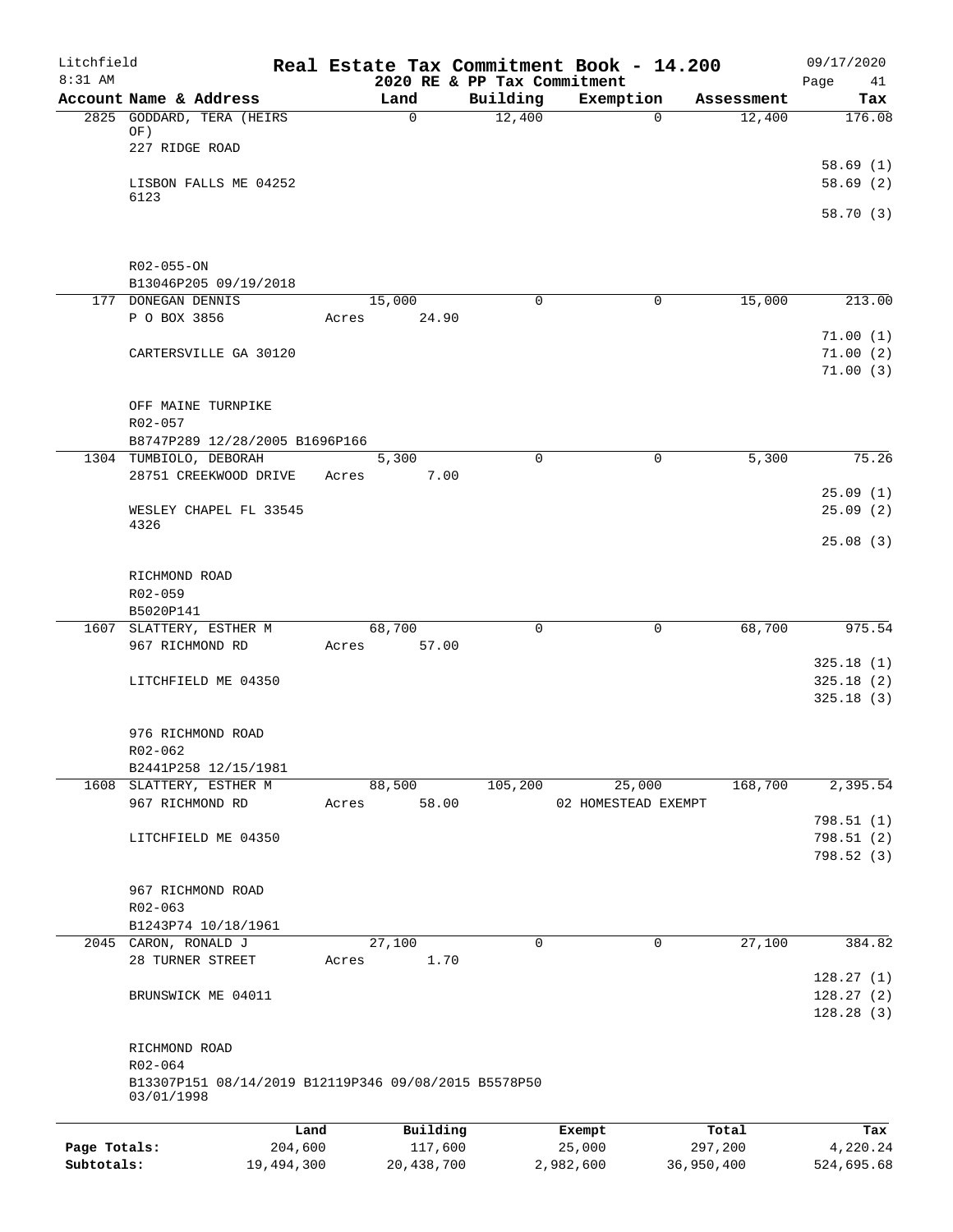| Litchfield<br>$8:31$ AM |                                                                    |       |         | Real Estate Tax Commitment Book - 14.200<br>2020 RE & PP Tax Commitment |             |   |            | 09/17/2020<br>Page | 42         |
|-------------------------|--------------------------------------------------------------------|-------|---------|-------------------------------------------------------------------------|-------------|---|------------|--------------------|------------|
|                         | Account Name & Address                                             |       | Land    | Building                                                                | Exemption   |   | Assessment |                    | Tax        |
|                         | 370 WRIGHT, CELIA D                                                |       | 68,300  | 220,600                                                                 | $\Omega$    |   | 288,900    |                    | 4,102.38   |
|                         | WRIGHT, NOAH N                                                     | Acres | 17.00   |                                                                         |             |   |            |                    |            |
|                         | 20 FAITH STREET                                                    |       |         |                                                                         |             |   |            | 1,367.46(1)        |            |
|                         |                                                                    |       |         |                                                                         |             |   |            | 1,367.46(2)        |            |
|                         | LISBON FALLS ME 04252                                              |       |         |                                                                         |             |   |            | 1,367.46(3)        |            |
|                         | 891 RICHMOND ROAD                                                  |       |         |                                                                         |             |   |            |                    |            |
|                         | R02-066                                                            |       |         |                                                                         |             |   |            |                    |            |
|                         | B13396P194 11/08/2019                                              |       |         |                                                                         |             |   |            |                    |            |
|                         | 141 BISSON, JAMES                                                  |       | 46,500  | 177,200                                                                 | 0           |   | 223,700    |                    | 3,176.54   |
|                         | 264 CROWLEY ROAD                                                   | Acres | 1.50    |                                                                         |             |   |            |                    |            |
|                         |                                                                    |       |         |                                                                         |             |   |            | 1,058.85(1)        |            |
|                         | SABATTUS ME 04280 0193                                             |       |         |                                                                         |             |   |            | 1,058.85(2)        |            |
|                         |                                                                    |       |         |                                                                         |             |   |            | 1,058.84(3)        |            |
|                         |                                                                    |       |         |                                                                         |             |   |            |                    |            |
|                         | 879 RICHMOND ROAD                                                  |       |         |                                                                         |             |   |            |                    |            |
|                         | R02-066A                                                           |       |         |                                                                         |             |   |            |                    |            |
| 1229                    | B3510P80<br>AFFORDABLE WELL                                        |       |         |                                                                         | 0           |   | 48,700     |                    | 691.54     |
|                         | DRILLING, INC.                                                     |       | 40,000  | 8,700                                                                   |             |   |            |                    |            |
|                         | 28 BOWDOINHAM ROAD                                                 | Acres | 6.00    |                                                                         |             |   |            |                    |            |
|                         |                                                                    |       |         |                                                                         |             |   |            |                    | 230.51(1)  |
|                         | SABATTUS ME 04280                                                  |       |         |                                                                         |             |   |            |                    | 230.51(2)  |
|                         |                                                                    |       |         |                                                                         |             |   |            |                    | 230.52(3)  |
|                         |                                                                    |       |         |                                                                         |             |   |            |                    |            |
|                         | RICHMOND ROAD                                                      |       |         |                                                                         |             |   |            |                    |            |
|                         | R02-067                                                            |       |         |                                                                         |             |   |            |                    |            |
|                         | B10258P278 10/22/2009 B2185P291 02/07/1979<br>1562 SAWYER, STANLEY |       | 184,800 | 0                                                                       | $\mathbf 0$ |   | 184,800    |                    | 2,624.16   |
|                         | SAWYER, RALPH J                                                    | Acres | 535.11  |                                                                         |             |   |            |                    |            |
|                         | 54 ABENAKI WAY                                                     |       |         |                                                                         |             |   |            |                    | 874.72 (1) |
|                         |                                                                    |       |         |                                                                         |             |   |            |                    | 874.72 (2) |
|                         | TURNER ME 04282                                                    |       |         |                                                                         |             |   |            |                    | 874.72 (3) |
|                         |                                                                    |       |         |                                                                         |             |   |            |                    |            |
|                         | RICHMOND ROAD                                                      |       |         |                                                                         |             |   |            |                    |            |
|                         | R02-068                                                            |       |         |                                                                         |             |   |            |                    |            |
|                         | B12360P10 07/12/2016 B12119P346 09/08/2015 B4202P159               |       |         |                                                                         |             |   |            |                    |            |
|                         | 721 HENDERSON, SEAMUS EDGAR                                        |       | 52,000  | 120,300                                                                 |             | 0 | 172,300    |                    | 2,446.66   |
|                         | 44 GREENLEAF WOODS LANE Acres                                      |       | 5.01    |                                                                         |             |   |            |                    | 815.55(1)  |
|                         | LITCHFIELD ME 04350                                                |       |         |                                                                         |             |   |            |                    | 815.55(2)  |
|                         |                                                                    |       |         |                                                                         |             |   |            |                    | 815.56(3)  |
|                         |                                                                    |       |         |                                                                         |             |   |            |                    |            |
|                         | 44 GREENLEAF WOODS LANE                                            |       |         |                                                                         |             |   |            |                    |            |
|                         | R02-069                                                            |       |         |                                                                         |             |   |            |                    |            |
|                         | B11582P140 12/04/2013 B3960P36                                     |       |         |                                                                         |             |   |            |                    |            |
|                         | 170 GREENLEAF, MORRIS D                                            |       | 86,700  | 34,500                                                                  | $\Omega$    |   | 121,200    |                    | 1,721.04   |
|                         | 44 GREENLEAF WOODS LANE Acres 64.40                                |       |         |                                                                         |             |   |            |                    |            |
|                         |                                                                    |       |         |                                                                         |             |   |            |                    | 573.68(1)  |
|                         | LITCHFIELD ME 04350                                                |       |         |                                                                         |             |   |            |                    | 573.68(2)  |
|                         |                                                                    |       |         |                                                                         |             |   |            |                    | 573.68(3)  |
|                         |                                                                    |       |         |                                                                         |             |   |            |                    |            |
|                         | 44 GREENLEAF WOODS LANE<br>R02-075                                 |       |         |                                                                         |             |   |            |                    |            |
|                         | B5623P123 05/12/1998                                               |       |         |                                                                         |             |   |            |                    |            |
|                         |                                                                    |       |         |                                                                         |             |   |            |                    |            |
|                         |                                                                    |       |         |                                                                         |             |   |            |                    |            |
|                         |                                                                    |       |         |                                                                         |             |   |            |                    |            |

|              | Land       | Building   | Exempt    | Total      | Tax        |
|--------------|------------|------------|-----------|------------|------------|
| Page Totals: | 478,300    | 561,300    |           | 1,039,600  | 14,762.32  |
| Subtotals:   | 19,972,600 | 21,000,000 | 2,982,600 | 37,990,000 | 539,458.00 |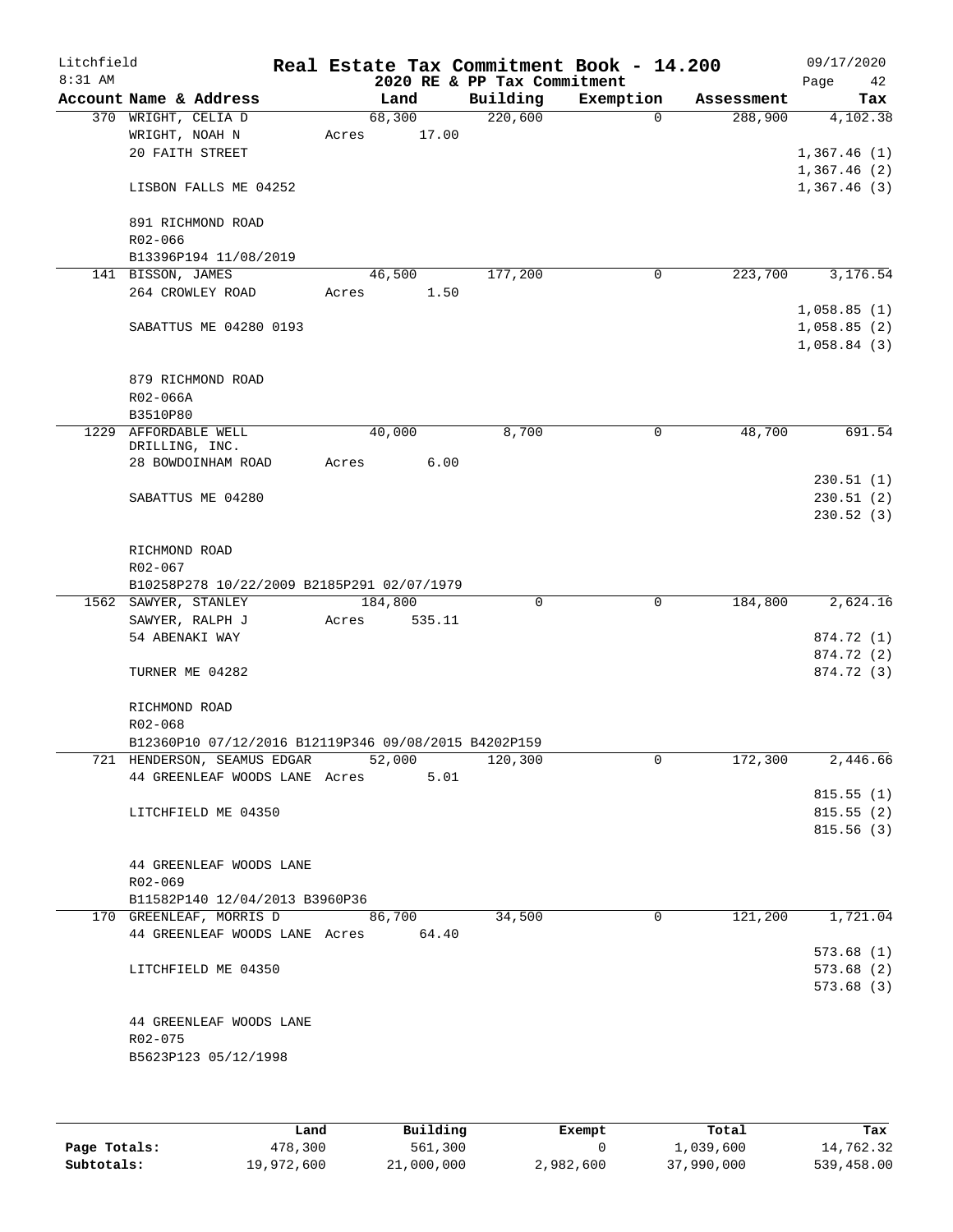| Litchfield<br>8:31 AM |                      |                        |       |        | 2020 RE & PP Tax Commitment | Real Estate Tax Commitment Book - 14.200 |            | 09/17/2020<br>Page<br>43 |
|-----------------------|----------------------|------------------------|-------|--------|-----------------------------|------------------------------------------|------------|--------------------------|
|                       |                      | Account Name & Address |       | Land   | Building                    | Exemption                                | Assessment | Tax                      |
|                       | 2131 PARLIN, SARAH   |                        |       | 55,900 |                             | 2,700<br>25,000                          | 33,600     | 477.12                   |
|                       |                      | 16 LOCH SLOY LANE      | Acres | 7.25   |                             | 02 HOMESTEAD EXEMPT                      |            |                          |
|                       |                      |                        |       |        |                             |                                          |            | 159.04(1)                |
|                       |                      | LITCHFIELD ME 04350    |       |        |                             |                                          |            | 159.04(2)                |
|                       |                      |                        |       |        |                             |                                          |            | 159.04(3)                |
|                       |                      |                        |       |        |                             |                                          |            |                          |
|                       |                      | 16 LOCH SLOY LANE      |       |        |                             |                                          |            |                          |
|                       | R02-075A             |                        |       |        |                             |                                          |            |                          |
|                       |                      | B5977P5 06/09/1999     |       |        |                             |                                          |            |                          |
|                       | 2822 SAWYER, STANLEY |                        |       | 9,800  | 0                           | 0                                        | 9,800      | 139.16                   |
|                       | 54 ABENAKI WAY       |                        | Acres | 13.00  |                             |                                          |            |                          |
|                       | TURNER ME 04282      |                        |       |        |                             |                                          |            | 46.39(1)<br>46.39(2)     |
|                       |                      |                        |       |        |                             |                                          |            | 46.38(3)                 |
|                       |                      |                        |       |        |                             |                                          |            |                          |
|                       |                      |                        |       |        |                             |                                          |            |                          |
|                       | R02-075B             |                        |       |        |                             |                                          |            |                          |
|                       | B455P84              |                        |       |        |                             |                                          |            |                          |
|                       |                      | 1190 MACWHINNIE, ROGER |       | 69,500 | 92,900                      | 0                                        | 162,400    | 2,306.08                 |
|                       | 814 RICHMOND RD      |                        | Acres | 30.00  |                             |                                          |            |                          |
|                       |                      |                        |       |        |                             |                                          |            | 768.69(1)                |
|                       |                      | LITCHFIELD ME 04350    |       |        |                             |                                          |            | 768.69(2)                |
|                       |                      |                        |       |        |                             |                                          |            | 768.70 (3)               |
|                       |                      |                        |       |        |                             |                                          |            |                          |
|                       | RICHMOND ROAD        |                        |       |        |                             |                                          |            |                          |
|                       | R02-076              |                        |       |        |                             |                                          |            |                          |
|                       | B6683P268            |                        |       |        |                             |                                          |            |                          |
|                       |                      | 2878 PACKARD, EDWIN R  |       | 43,000 | 5,900                       | 25,000                                   | 23,900     | 339.38                   |
|                       |                      | 3 PRINCESS DRIVE       | Acres | 2.00   |                             | 02 HOMESTEAD EXEMPT                      |            |                          |
|                       |                      |                        |       |        |                             |                                          |            | 113.13(1)                |
|                       |                      | SABATTUS ME 04280      |       |        |                             |                                          |            | 113.13(2)                |
|                       |                      |                        |       |        |                             |                                          |            | 113.12(3)                |
|                       |                      |                        |       |        |                             |                                          |            |                          |
|                       |                      | 13 NORTH GREENLEAF     |       |        |                             |                                          |            |                          |
|                       | R02-076A             | B12088P336 08/25/2015  |       |        |                             |                                          |            |                          |
|                       |                      | 512 GILLESPIE, BART T  |       | 42,400 | 243,000                     | 0                                        | 285,400    | 4,052.68                 |
|                       |                      | WOOD, JENNIFER H       | Acres | 0.80   |                             |                                          |            |                          |
|                       |                      | 473 ACADEMY ROAD       |       |        |                             |                                          |            | 1,350.89(1)              |
|                       |                      |                        |       |        |                             |                                          |            | 1,350.89(2)              |
|                       |                      | LITCHFIELD ME 04350    |       |        |                             |                                          |            | 1,350.90(3)              |
|                       |                      |                        |       |        |                             |                                          |            |                          |
|                       |                      | 473 ACADEMY ROAD       |       |        |                             |                                          |            |                          |
|                       | R02-077              |                        |       |        |                             |                                          |            |                          |
|                       |                      | B13218P332 05/22/2019  |       |        |                             |                                          |            |                          |
|                       | 2449 SUNNE, LLC      |                        |       | 45,800 | 126,900                     | 0                                        | 172,700    | 2,452.34                 |
|                       | 11 RYDER STREET      |                        | Acres | 1.26   |                             |                                          |            |                          |
|                       |                      |                        |       |        |                             |                                          |            | 817.45(1)                |
|                       |                      | LEWISTON ME 04240      |       |        |                             |                                          |            | 817.45 (2)               |
|                       |                      |                        |       |        |                             |                                          |            | 817.44 (3)               |
|                       |                      |                        |       |        |                             |                                          |            |                          |
|                       |                      | 469 ACADEMY ROAD       |       |        |                             |                                          |            |                          |
|                       | R02-078              |                        |       |        |                             |                                          |            |                          |
|                       |                      | B13526P183 03/24/2020  |       |        |                             |                                          |            |                          |
|                       |                      |                        |       |        |                             |                                          |            |                          |

|              | Land       | Building     | Exempt    | Total      | Tax          |
|--------------|------------|--------------|-----------|------------|--------------|
| Page Totals: | 266,400    | 471,400      | 50,000    | 687,800    | 9,766.76     |
| Subtotals:   | 20,239,000 | 21, 471, 400 | 3,032,600 | 38,677,800 | 549, 224, 76 |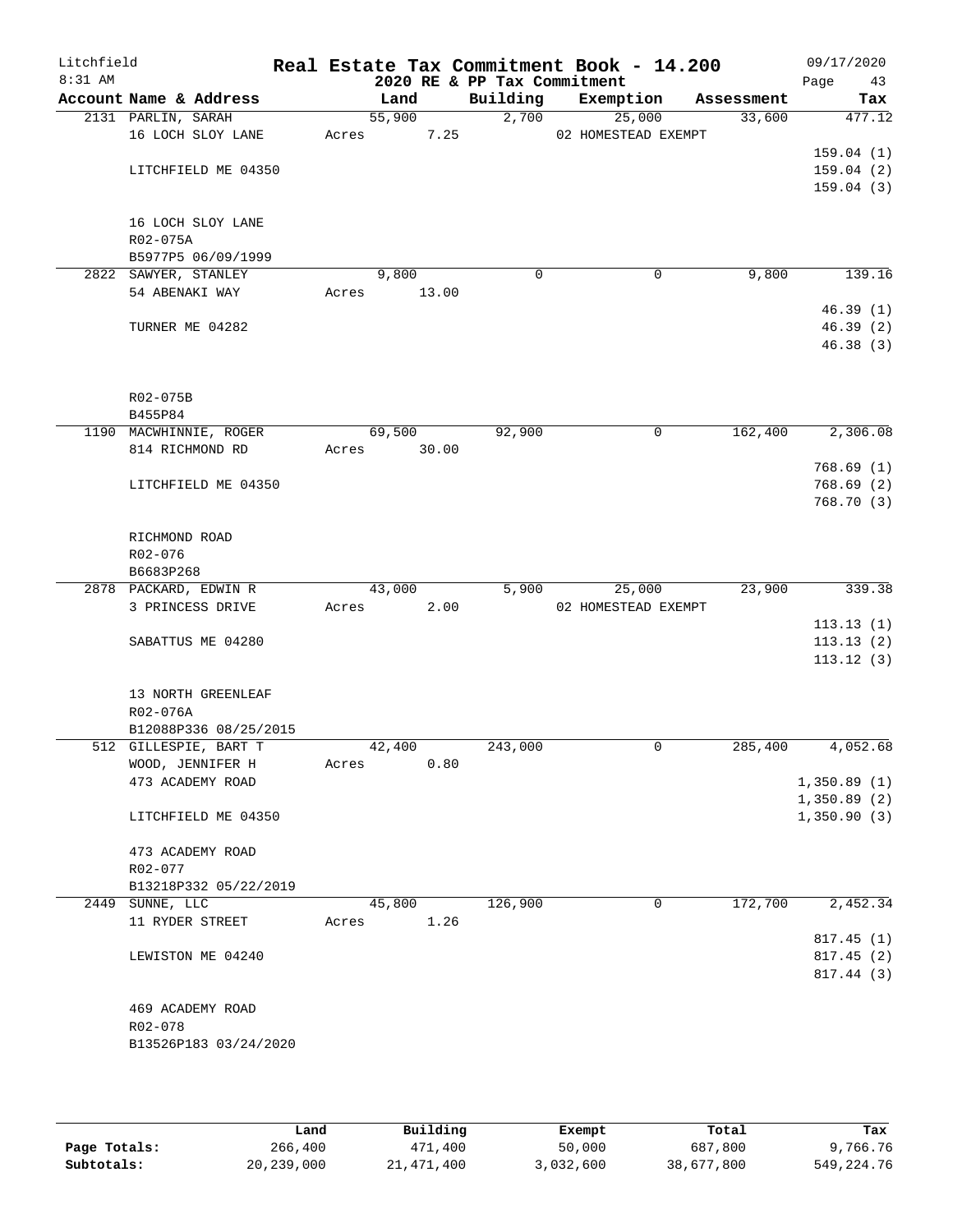| Litchfield<br>8:31 AM |                                            |       |        | 2020 RE & PP Tax Commitment | Real Estate Tax Commitment Book - 14.200 |            | 09/17/2020<br>Page<br>44 |
|-----------------------|--------------------------------------------|-------|--------|-----------------------------|------------------------------------------|------------|--------------------------|
|                       | Account Name & Address                     |       | Land   | Building                    | Exemption                                | Assessment | Tax                      |
|                       | 849 HOLLAND, SCOTT                         |       | 60,800 | 171,900                     | 25,000                                   | 207,700    | 2,949.34                 |
|                       | HOLLAND TERESA                             | Acres | 7.00   |                             | 02 HOMESTEAD EXEMPT                      |            |                          |
|                       | 453 ACADEMY RD                             |       |        |                             |                                          |            | 983.11(1)                |
|                       |                                            |       |        |                             |                                          |            | 983.11(2)                |
|                       | LITCHFIELD ME 04350                        |       |        |                             |                                          |            | 983.12 (3)               |
|                       | 453 ACADEMY ROAD                           |       |        |                             |                                          |            |                          |
|                       | R02-078A                                   |       |        |                             |                                          |            |                          |
|                       | B3888P77                                   |       |        |                             |                                          |            |                          |
|                       | 2513 MACWHINNIE, ROGER                     |       | 32,800 | $\mathbf 0$                 | $\mathbf 0$                              | 32,800     | 465.76                   |
|                       | MACWHINNIE, BETTY                          | Acres | 25.00  |                             |                                          |            |                          |
|                       | 814 RICHMOND RD                            |       |        |                             |                                          |            | 155.25(1)                |
|                       | LITCHFIELD ME 04350                        |       |        |                             |                                          |            | 155.25(2)                |
|                       |                                            |       |        |                             |                                          |            | 155.26(3)                |
|                       | RICHMOND ROAD                              |       |        |                             |                                          |            |                          |
|                       | R02-078B                                   |       |        |                             |                                          |            |                          |
|                       | 1499 JEWELL, JACQUELINE                    |       | 63,800 | 18,300                      | $\mathbf 0$                              | 82,100     | 1,165.82                 |
|                       | JEWELL, HAROLD                             | Acres | 11.00  |                             |                                          |            |                          |
|                       | 445 ACADEMY ROAD                           |       |        |                             |                                          |            | 388.61(1)                |
|                       |                                            |       |        |                             |                                          |            | 388.61(2)                |
|                       | LITCHFIELD ME 04350                        |       |        |                             |                                          |            | 388.60(3)                |
|                       | 445 ACADEMY ROAD                           |       |        |                             |                                          |            |                          |
|                       | R02-080                                    |       |        |                             |                                          |            |                          |
|                       | B10231P205 10/02/2009 B3385P320 10/26/2004 |       |        |                             |                                          |            |                          |
|                       | 892 JEWELL, HAROLD L                       |       | 40,700 | 8,400                       | 25,000                                   | 24,100     | 342.22                   |
|                       | 441 ACADEMY RD                             | Acres | 0.90   |                             | 02 HOMESTEAD EXEMPT                      |            |                          |
|                       |                                            |       |        |                             |                                          |            | 114.07(1)                |
|                       | LITCHFIELD ME 04350                        |       |        |                             |                                          |            | 114.07(2)                |
|                       |                                            |       |        |                             |                                          |            | 114.08(3)                |
|                       | 441 ACADEMY ROAD                           |       |        |                             |                                          |            |                          |
|                       | $R02 - 080 - 1$                            |       |        |                             |                                          |            |                          |
|                       | B3392P347                                  |       |        |                             |                                          |            |                          |
|                       | 683 WOLONGEVICZ,                           |       | 55,100 | 191,800                     | 25,000                                   | 221,900    | 3,150.98                 |
|                       | CHRISTOPHER P                              |       |        |                             |                                          |            |                          |
|                       | YATES, KATHRYN E<br>17 NORTH GREENLEAF     | Acres | 6.09   |                             | 02 HOMESTEAD EXEMPT                      |            |                          |
|                       | WOODS LANE                                 |       |        |                             |                                          |            | 1,050.33(1)              |
|                       |                                            |       |        |                             |                                          |            | 1,050.33(2)              |
|                       | LITCHFIELD ME 04350                        |       |        |                             |                                          |            | 1,050.32(3)              |
|                       |                                            |       |        |                             |                                          |            |                          |
|                       | 17 NORTH GREENLEAF<br>R02-081              |       |        |                             |                                          |            |                          |
|                       | B13158P260 02/28/2019                      |       |        |                             |                                          |            |                          |
|                       | 2782 GAUTHIER, JOHN W                      |       | 49,200 | 45,600                      | $\mathbf 0$                              | 94,800     | 1,346.16                 |
|                       | PO BOX 1172                                | Acres | 12.91  |                             |                                          |            |                          |
|                       |                                            |       |        |                             |                                          |            | 448.72 (1)               |
|                       | LEWISTON ME 04240                          |       |        |                             |                                          |            | 448.72 (2)               |
|                       |                                            |       |        |                             |                                          |            | 448.72 (3)               |
|                       |                                            |       |        |                             |                                          |            |                          |
|                       | NORTH GREENLEAF WOODS                      |       |        |                             |                                          |            |                          |
|                       | R02-081A                                   |       |        |                             |                                          |            |                          |
|                       | B10174P21 08/16/2009 B7397P195 05/05/2003  |       |        |                             |                                          |            |                          |
|                       |                                            |       |        |                             |                                          |            |                          |
|                       |                                            |       |        |                             |                                          |            |                          |

|              | Land       | Building   | Exempt    | Total        | Tax        |
|--------------|------------|------------|-----------|--------------|------------|
| Page Totals: | 302,400    | 436,000    | 75,000    | 663,400      | 9,420.28   |
| Subtotals:   | 20,541,400 | 21,907,400 | 3,107,600 | 39, 341, 200 | 558,645.04 |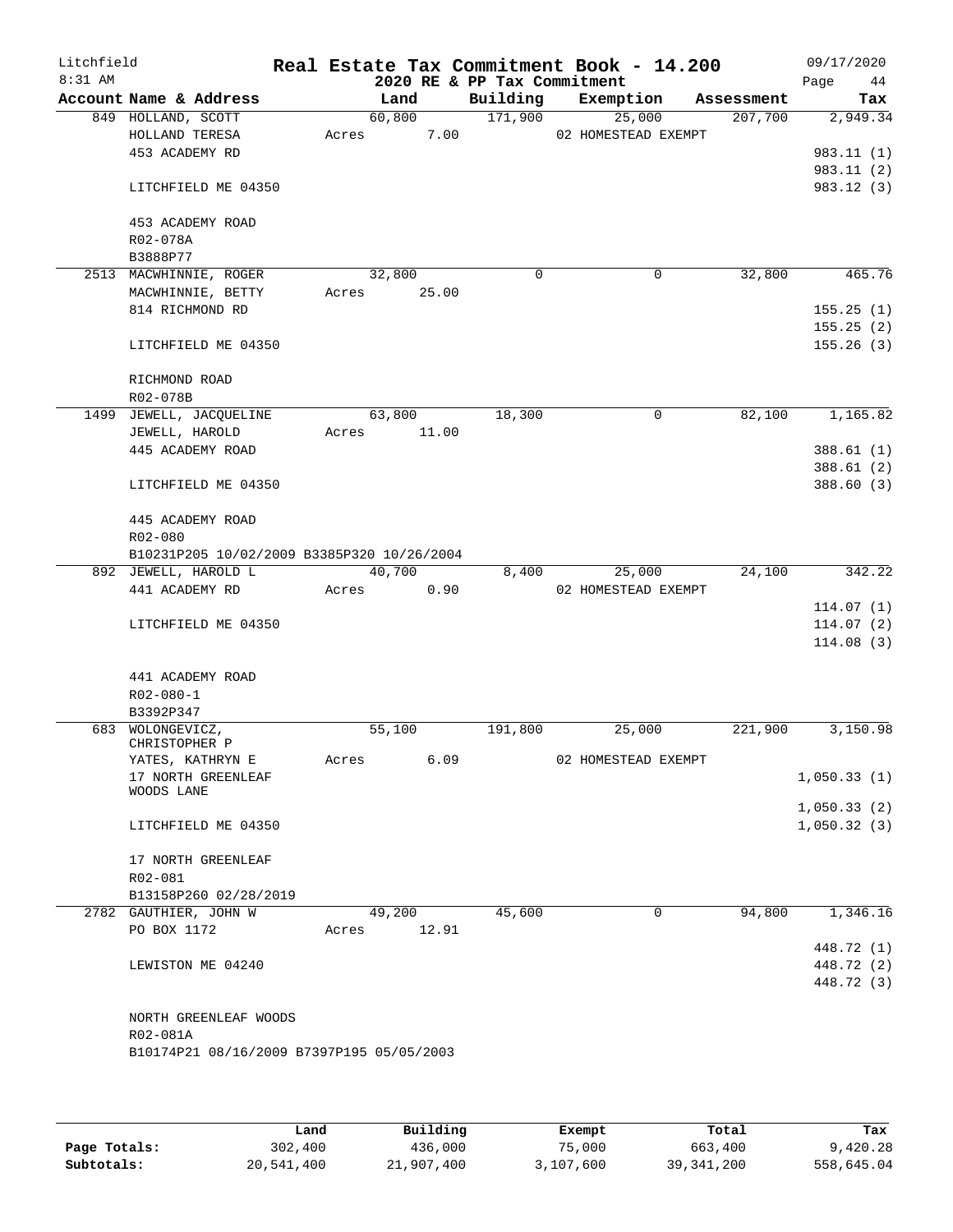| Litchfield<br>8:31 AM |                                                      |       |                 | 2020 RE & PP Tax Commitment | Real Estate Tax Commitment Book - 14.200 |            | 09/17/2020<br>Page<br>45 |
|-----------------------|------------------------------------------------------|-------|-----------------|-----------------------------|------------------------------------------|------------|--------------------------|
|                       | Account Name & Address                               |       | Land            | Building                    | Exemption                                | Assessment | Tax                      |
|                       | 2786 ST.PIERRE, TAMI                                 |       | 29,000          | $\mathbf 0$                 | $\Omega$                                 | 29,000     | 411.80                   |
|                       | 16 LOCH SLOY LANE                                    | Acres | 4.00            |                             |                                          |            |                          |
|                       |                                                      |       |                 |                             |                                          |            | 137.27(1)                |
|                       | LITCHFIELD ME 04350                                  |       |                 |                             |                                          |            | 137.27(2)                |
|                       |                                                      |       |                 |                             |                                          |            | 137.26(3)                |
|                       |                                                      |       |                 |                             |                                          |            |                          |
|                       | NORTH GREELEAF WOODS                                 |       |                 |                             |                                          |            |                          |
|                       | R02-081B                                             |       |                 |                             |                                          |            |                          |
|                       | B11218P211 10/02/2012 B10638P51 01/06/2011           |       |                 |                             |                                          |            |                          |
|                       | 1343 PARLIN MERTON                                   |       | 47,300          | 130,400                     | 25,000                                   | 152,700    | 2,168.34                 |
|                       | 429 ACADEMY ROAD                                     | Acres | 8.14            |                             | 02 HOMESTEAD EXEMPT                      |            |                          |
|                       |                                                      |       |                 |                             |                                          |            | 722.78(1)                |
|                       | LITCHFIELD ME 04350                                  |       |                 |                             |                                          |            | 722.78(2)                |
|                       |                                                      |       |                 |                             |                                          |            | 722.78 (3)               |
|                       |                                                      |       |                 |                             |                                          |            |                          |
|                       | 429 ACADEMY ROAD                                     |       |                 |                             |                                          |            |                          |
|                       | R02-082                                              |       |                 |                             |                                          |            |                          |
|                       | B4965P126 09/18/1995<br>2576 PARLIN LAWRENCE JR      |       |                 | 88,200                      |                                          | 106,800    | 1,516.56                 |
|                       |                                                      | Acres | 49,600<br>26.00 |                             | 31,000                                   |            |                          |
|                       | PARLIN DORIS R                                       |       |                 |                             | 02 HOMESTEAD EXEMPT<br>12 WW2 Vet Res.   |            |                          |
|                       | 121 LOCH SLOY LANE                                   |       |                 |                             |                                          |            | 505.52(1)                |
|                       | LITCHFIELD ME 04350                                  |       |                 |                             |                                          |            | 505.52(2)<br>505.52(3)   |
|                       |                                                      |       |                 |                             |                                          |            |                          |
|                       | 121 LOCH SLOY LANE                                   |       |                 |                             |                                          |            |                          |
|                       | R02-083                                              |       |                 |                             |                                          |            |                          |
|                       | B10824P156 09/01/2011 B9680P229 03/31/2008 B4965P126 |       |                 |                             |                                          |            |                          |
|                       | 2347 PARLIN, MERTON LE III                           |       | 21,700          | 24,600                      | 0                                        | 46,300     | 657.46                   |
|                       | 429 ACADEMY ROAD                                     | Acres | 1.57            |                             |                                          |            |                          |
|                       |                                                      |       |                 |                             |                                          |            | 219.15(1)                |
|                       | LITCHFIELD ME 04350                                  |       |                 |                             |                                          |            | 219.15(2)                |
|                       |                                                      |       |                 |                             |                                          |            | 219.16(3)                |
|                       |                                                      |       |                 |                             |                                          |            |                          |
|                       | 29 LOCH SLOY LANE                                    |       |                 |                             |                                          |            |                          |
|                       | R02-083A                                             |       |                 |                             |                                          |            |                          |
|                       | B10824P156 09/01/2011 B7575P15 08/17/2003            |       |                 |                             |                                          |            |                          |
|                       | 2356 PARLIN, PHILLIP J                               |       | 41,700          | $\Omega$                    | 0                                        | 41,700     | 592.14                   |
|                       | 3942 FOXLEY DRIVE                                    | Acres | 1.57            |                             |                                          |            |                          |
|                       |                                                      |       |                 |                             |                                          |            | 197.38(1)                |
|                       | ESCONDIDO CA 92027                                   |       |                 |                             |                                          |            | 197.38(2)                |
|                       |                                                      |       |                 |                             |                                          |            | 197.38(3)                |
|                       |                                                      |       |                 |                             |                                          |            |                          |
|                       | 29 LOCH SLOY LANE                                    |       |                 |                             |                                          |            |                          |
|                       | R02-083B                                             |       |                 |                             |                                          |            |                          |
|                       | B7575P17 08/17/2003                                  |       |                 |                             |                                          |            |                          |
|                       | 2833 GAUTHIER, JOHN                                  |       | 0               | 7,000                       | 0                                        | 7,000      | 99.40                    |
|                       | 33 MOUNTAIN ROAD                                     |       |                 |                             |                                          |            |                          |
|                       |                                                      |       |                 |                             |                                          |            | 33.13(1)                 |
|                       | SABATTUS ME 04280 4129                               |       |                 |                             |                                          |            | 33.13(2)                 |
|                       |                                                      |       |                 |                             |                                          |            | 33.14(3)                 |
|                       |                                                      |       |                 |                             |                                          |            |                          |
|                       | 29 LOCH SLOY LANE                                    |       |                 |                             |                                          |            |                          |
|                       | R02-083B-ON                                          |       |                 |                             |                                          |            |                          |
|                       |                                                      |       |                 |                             |                                          |            |                          |

|              | Land       | Building   | Exempt    | Total      | Tax        |
|--------------|------------|------------|-----------|------------|------------|
| Page Totals: | 189,300    | 250,200    | 56,000    | 383,500    | 5,445.70   |
| Subtotals:   | 20,730,700 | 22,157,600 | 3,163,600 | 39,724,700 | 564,090.74 |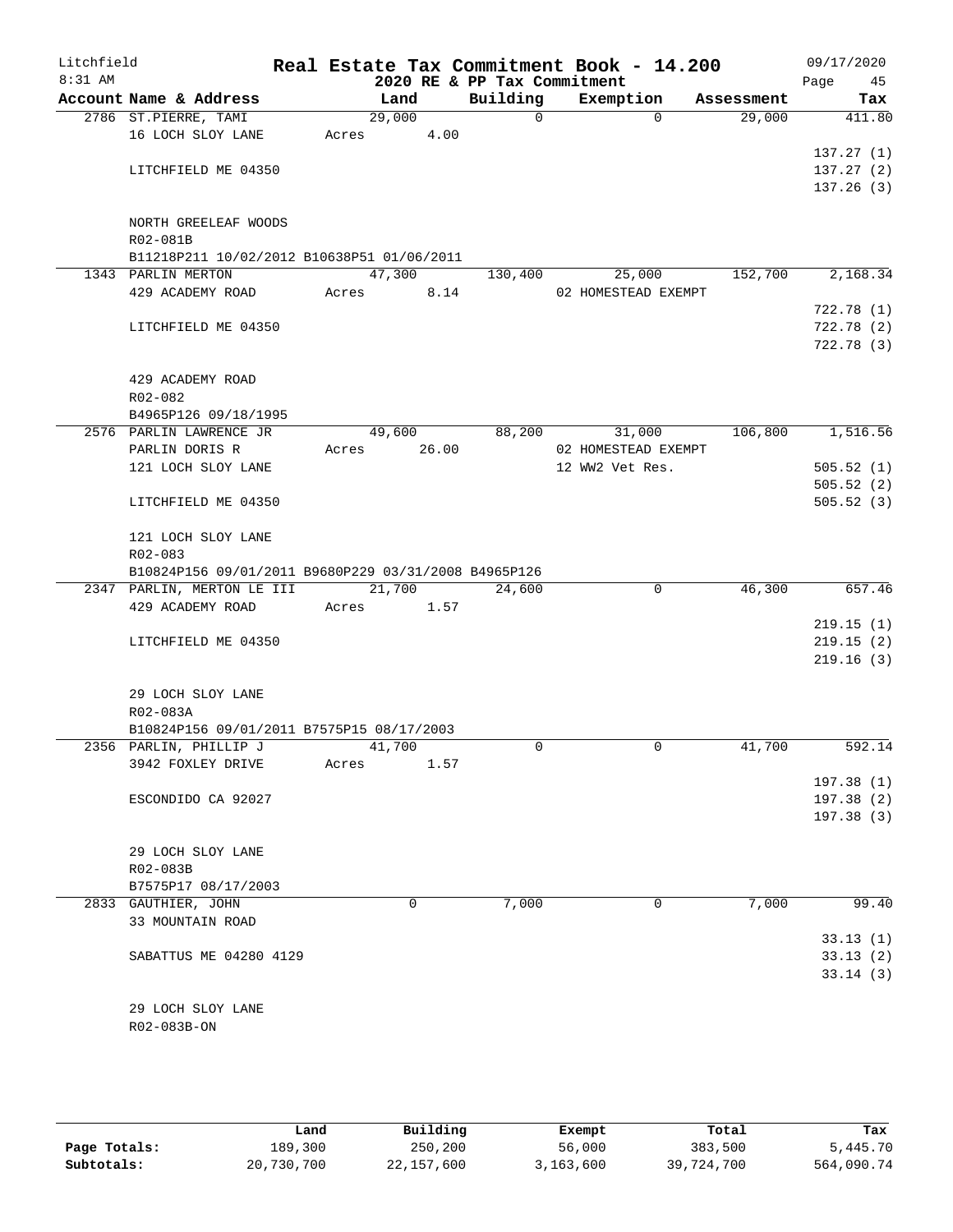| Litchfield<br>8:31 AM |                                                     |       |          |                                         | Real Estate Tax Commitment Book - 14.200 |            | 09/17/2020              |
|-----------------------|-----------------------------------------------------|-------|----------|-----------------------------------------|------------------------------------------|------------|-------------------------|
|                       | Account Name & Address                              |       | Land     | 2020 RE & PP Tax Commitment<br>Building | Exemption                                | Assessment | Page<br>46<br>Tax       |
|                       | 793 HATCH, JOHNATHAN L                              |       | 30,800   | $\mathbf 0$                             | $\Omega$                                 | 30,800     | 437.36                  |
|                       | 396 ACADEMY RD                                      | Acres | 70.00    |                                         |                                          |            |                         |
|                       |                                                     |       |          |                                         |                                          |            | 145.79(1)               |
|                       | LITCHFIELD ME 04350                                 |       |          |                                         |                                          |            | 145.79(2)               |
|                       |                                                     |       |          |                                         |                                          |            | 145.78 (3)              |
|                       |                                                     |       |          |                                         |                                          |            |                         |
|                       | 403 ACADEMY ROAD<br>R02-085                         |       |          |                                         |                                          |            |                         |
|                       | B4698P194                                           |       |          |                                         |                                          |            |                         |
|                       | 2871 PINKHAM, THERESA                               |       | 27,300   | 14,500                                  | 0                                        | 41,800     | 593.56                  |
|                       | 370 WEST BURROUGH ROAD                              | Acres | 8.00     |                                         |                                          |            |                         |
|                       |                                                     |       |          |                                         |                                          |            | 197.85(1)               |
|                       | BOWDOIN ME 04287                                    |       |          |                                         |                                          |            | 197.85(2)               |
|                       |                                                     |       |          |                                         |                                          |            | 197.86(3)               |
|                       |                                                     |       |          |                                         |                                          |            |                         |
|                       | ACADEMY ROAD<br>R02-085A                            |       |          |                                         |                                          |            |                         |
|                       | B11995P116 05/28/2015                               |       |          |                                         |                                          |            |                         |
|                       | 2818 HATCH, JONATHAN L                              |       | 14,700   | 0                                       | 0                                        | 14,700     | 208.74                  |
|                       | HATCH, SUSAN L                                      | Acres | 4.89     |                                         |                                          |            |                         |
|                       | 396 ACADEMY ROAD                                    |       |          |                                         |                                          |            | 69.58(1)                |
|                       |                                                     |       |          |                                         |                                          |            | 69.58(2)                |
|                       | LITCHFIELD ME 04350                                 |       |          |                                         |                                          |            | 69.58(3)                |
|                       | ACADEMY ROAD                                        |       |          |                                         |                                          |            |                         |
|                       | R02-087A                                            |       |          |                                         |                                          |            |                         |
|                       | B10996P106 03/29/2012                               |       |          |                                         |                                          |            |                         |
|                       | 431 METHORST ANDY                                   |       | 54,000   | 47,000                                  | 25,000                                   | 76,000     | 1,079.20                |
|                       | METHORST JOHAN/JOHANNA                              | Acres | 4.00     |                                         | 02 HOMESTEAD EXEMPT                      |            |                         |
|                       | METHORST-TRIEP                                      |       |          |                                         |                                          |            |                         |
|                       | 299 ACADEMY ROAD                                    |       |          |                                         |                                          |            | 359.73(1)<br>359.73 (2) |
|                       | LITCHFIELD ME 04350                                 |       |          |                                         |                                          |            | 359.74(3)               |
|                       |                                                     |       |          |                                         |                                          |            |                         |
|                       | 299 ACADEMY ROAD                                    |       |          |                                         |                                          |            |                         |
|                       | R02-092                                             |       |          |                                         |                                          |            |                         |
|                       | B10268P69 11/18/2009 B9944P187 01/08/2009 B7499P147 |       |          |                                         |                                          |            |                         |
| 560                   | 06/23/2003<br>SHERMAN, BETSEY E                     |       | 61,900   | 0                                       | $\Omega$                                 | 61,900     | 878.98                  |
|                       | SHERMAN, MICHAE; J                                  | Acres | 50.27    |                                         |                                          |            |                         |
|                       | 145 PINE TREE ROAD                                  |       |          |                                         |                                          |            | 292.99 (1)              |
|                       |                                                     |       |          |                                         |                                          |            | 292.99(2)               |
|                       | LITCHFIELD ME 04350                                 |       |          |                                         |                                          |            | 293.00(3)               |
|                       |                                                     |       |          |                                         |                                          |            |                         |
|                       | ACADEMY ROAD<br>R02-098                             |       |          |                                         |                                          |            |                         |
|                       | B12429P44 02/08/2014 B1123P258                      |       |          |                                         |                                          |            |                         |
|                       | 1204 PELKEY, MICHAEL W                              |       | 45,900   | 91,600                                  | $\mathbf 0$                              | 137,500    | 1,952.50                |
|                       | PELKEY, NICOLE M                                    | Acres | 1.30     |                                         |                                          |            |                         |
|                       | 97 WEED WAY                                         |       |          |                                         |                                          |            | 650.83(1)               |
|                       |                                                     |       |          |                                         |                                          |            | 650.83(2)               |
|                       | BRUNSWICK ME 04011                                  |       |          |                                         |                                          |            | 650.84(3)               |
|                       | 277 ACADEMY ROAD                                    |       |          |                                         |                                          |            |                         |
|                       | R02-098A                                            |       |          |                                         |                                          |            |                         |
|                       | B13418P43 12/06/2019                                |       |          |                                         |                                          |            |                         |
|                       |                                                     |       |          |                                         |                                          |            |                         |
|                       |                                                     |       |          |                                         |                                          |            |                         |
|                       | Land                                                |       | Building |                                         | Exempt                                   | Total      | Tax                     |
| Page Totals:          | 234,600                                             |       | 153,100  |                                         | 25,000                                   | 362,700    | 5,150.34                |

**Subtotals:** 20,965,300 22,310,700 3,188,600 40,087,400 569,241.08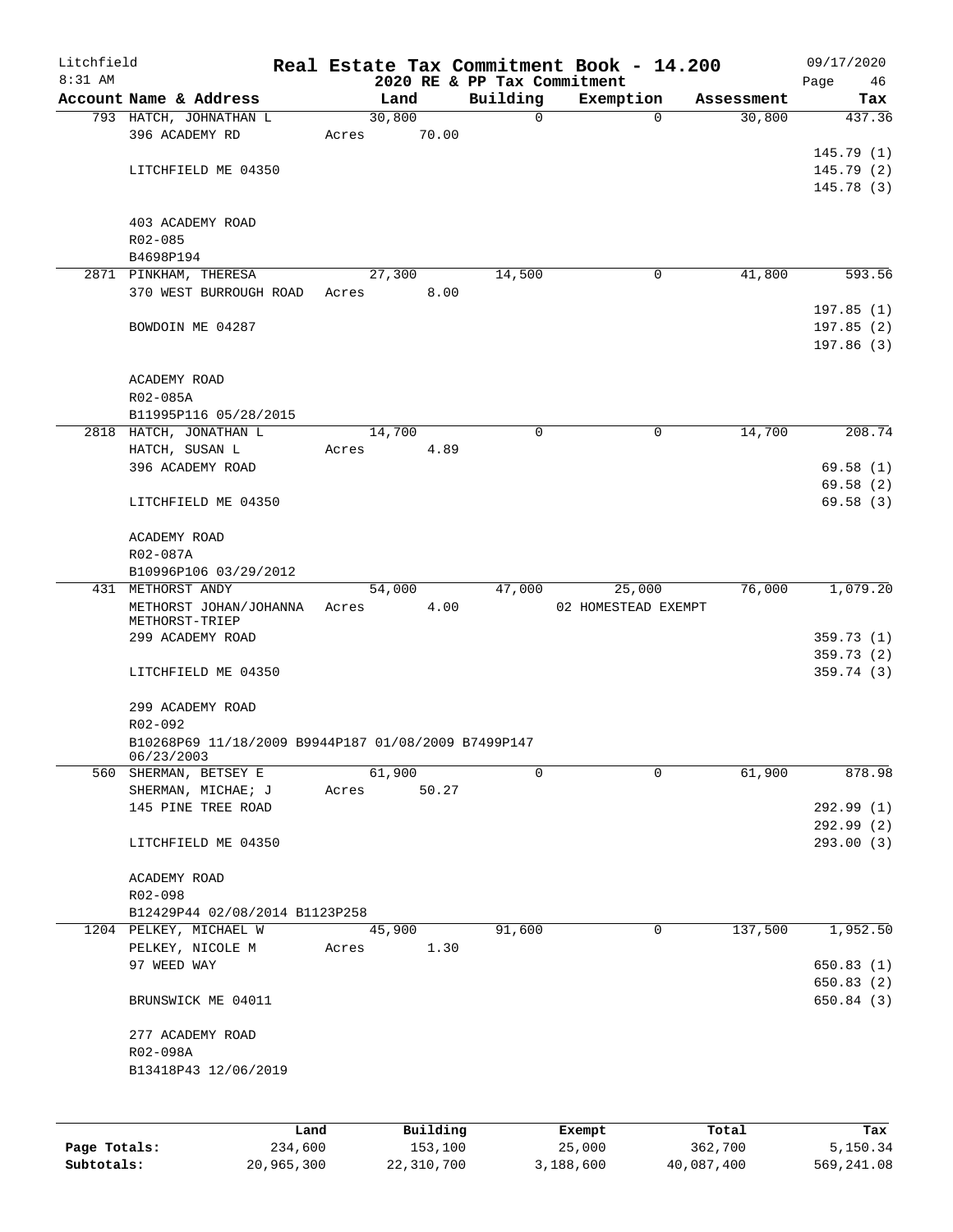| Litchfield<br>$8:31$ AM |                            |       |             | 2020 RE & PP Tax Commitment | Real Estate Tax Commitment Book - 14.200 |            | 09/17/2020<br>Page<br>47 |
|-------------------------|----------------------------|-------|-------------|-----------------------------|------------------------------------------|------------|--------------------------|
|                         | Account Name & Address     |       | Land        |                             | Building Exemption                       | Assessment | Tax                      |
|                         | 559 BLANCHETTE, GUY R      |       | 49,200      | 146,800                     | 25,000                                   | 171,000    | 2,428.20                 |
|                         | BLANCHETTE, DEBORAH E      |       | Acres 2.40  |                             | 02 HOMESTEAD EXEMPT                      |            |                          |
|                         | 287 ACADEMY ROAD           |       |             |                             |                                          |            | 809.40 (1)               |
|                         |                            |       |             |                             |                                          |            | 809.40 (2)               |
|                         | LITCHFIELD ME 04350        |       |             |                             |                                          |            | 809.40 (3)               |
|                         | 287 ACADEMY ROAD           |       |             |                             |                                          |            |                          |
|                         | R02-098B                   |       |             |                             |                                          |            |                          |
|                         | B7540P301 07/25/2003       |       |             |                             |                                          |            |                          |
|                         | 561 BRACKETT, JEFFREY      |       | 66,000      | 63,700                      | 25,000                                   | 104,700    | 1,486.74                 |
|                         | BRACKETT, DIANE            |       | Acres 14.00 |                             | 02 HOMESTEAD EXEMPT                      |            |                          |
|                         | 284 ACADEMY ROAD           |       |             |                             |                                          |            | 495.58 (1)               |
|                         |                            |       |             |                             |                                          |            | 495.58 (2)               |
|                         | LITCHFIELD ME 04350        |       |             |                             |                                          |            | 495.58 (3)               |
|                         | 284 ACADEMY ROAD           |       |             |                             |                                          |            |                          |
|                         | R02-101                    |       |             |                             |                                          |            |                          |
|                         | B5941P262 05/12/1999       |       |             |                             |                                          |            |                          |
|                         | 1042 LEET, RUSSELL C       |       | 51,000      | 90,800                      | 25,000                                   | 116,800    | 1,658.56                 |
|                         | LEET GEORGIA               | Acres | 3.00        |                             | 02 HOMESTEAD EXEMPT                      |            |                          |
|                         | 294 ACADEMY ROAD           |       |             |                             |                                          |            | 552.85(1)                |
|                         |                            |       |             |                             |                                          |            | 552.85(2)                |
|                         | LITCHFIELD ME 04350        |       |             |                             |                                          |            | 552.86(3)                |
|                         | 294 ACADEMY ROAD           |       |             |                             |                                          |            |                          |
|                         | R02-102                    |       |             |                             |                                          |            |                          |
|                         | B2519P195 07/07/1982       |       |             |                             |                                          |            |                          |
|                         | 711 GOWELL ALMA E. TRUSTEE |       | 280,300     | 69,500                      | $\mathbf 0$                              | 349,800    | 4,967.16                 |
|                         | 156 WENTZELL ROAD          | Acres | 16.00       |                             |                                          |            |                          |
|                         |                            |       |             |                             |                                          |            | 1,655.72(1)              |
|                         | LITCHFIELD ME 04350        |       |             |                             |                                          |            | 1,655.72(2)              |
|                         |                            |       |             |                             |                                          |            | 1,655.72(3)              |
|                         | 11 CLINTON LANE            |       |             |                             |                                          |            |                          |
|                         | R02-103-1                  |       |             |                             |                                          |            |                          |
|                         | B6354P122                  |       |             |                             |                                          |            |                          |
|                         | 2076 CROWLEY, THOMAS       |       | 0           | 6,500                       | 6,500                                    | 0          | 0.00                     |
|                         | P.O. BOX 27                |       |             |                             | 02 HOMESTEAD EXEMPT                      |            |                          |
|                         | LITCHFIELD ME 04350        |       |             |                             |                                          |            |                          |
|                         |                            |       |             |                             |                                          |            |                          |
|                         | 10 CLINTON LANE            |       |             |                             |                                          |            |                          |
|                         | R02-103-ON-10              |       |             |                             |                                          |            |                          |
|                         | 1435 GOWELL, LAWRENCE G    |       | 0           | 16,400                      | 0                                        | 16,400     | 232.88                   |
|                         | <b>48 KENNEDY LANE</b>     |       |             |                             |                                          |            |                          |
|                         |                            |       |             |                             |                                          |            | 77.63(1)                 |
|                         | LITCHFIELD ME 04350        |       |             |                             |                                          |            | 77.63(2)                 |
|                         |                            |       |             |                             |                                          |            | 77.62(3)                 |
|                         | 15 CLINTON LANE            |       |             |                             |                                          |            |                          |
|                         | R02-103-ON-2               |       |             |                             |                                          |            |                          |
|                         |                            |       |             |                             |                                          |            |                          |
|                         |                            |       |             |                             |                                          |            |                          |

|              | Land         | Building   | Exempt    | Total      | Tax        |
|--------------|--------------|------------|-----------|------------|------------|
| Page Totals: | 446,500      | 393,700    | 81,500    | 758,700    | 10,773.54  |
| Subtotals:   | 21, 411, 800 | 22,704,400 | 3,270,100 | 40,846,100 | 580,014.62 |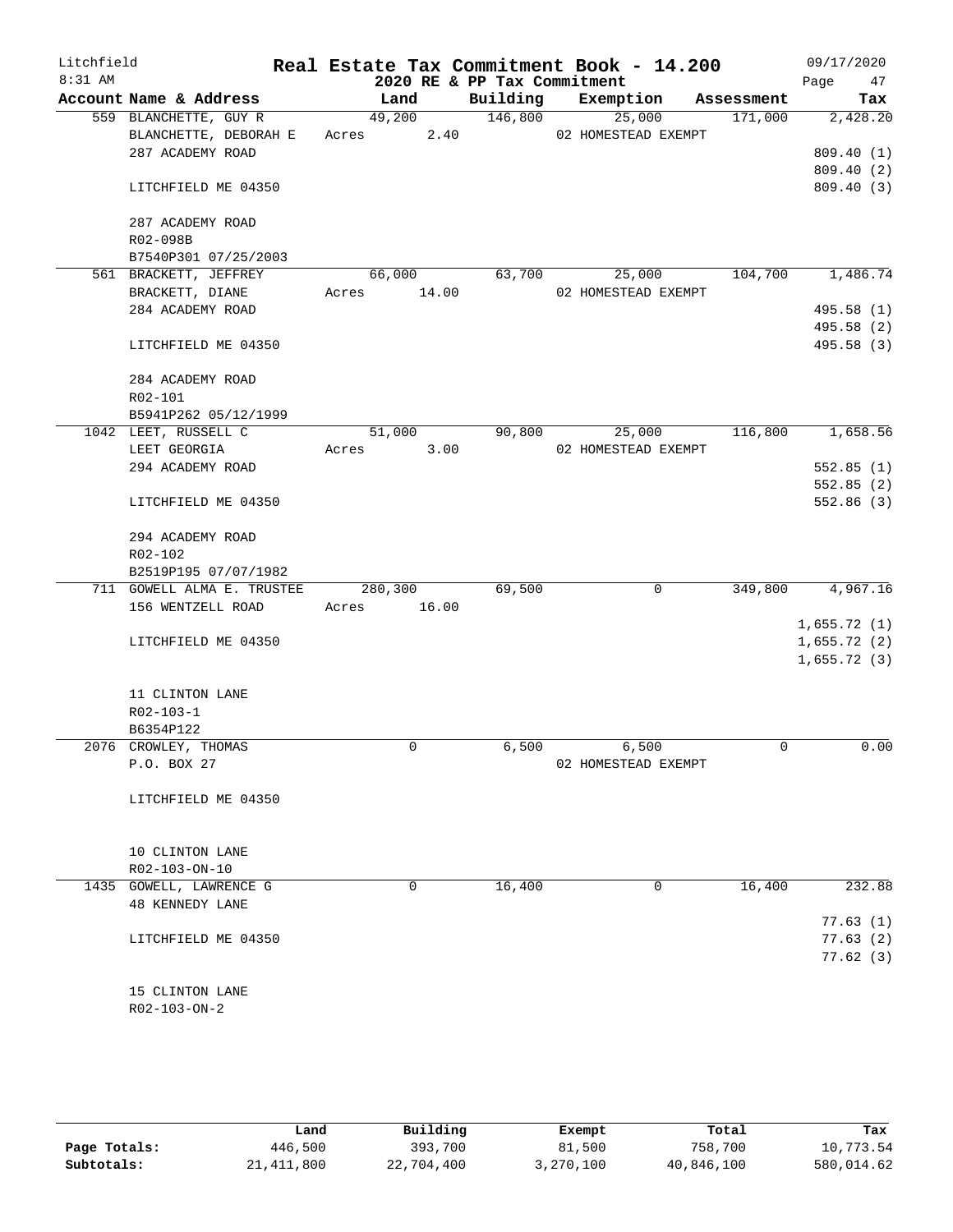| Litchfield<br>8:31 AM |                                                   |              |                    |                                         | Real Estate Tax Commitment Book - 14.200 |                 | 09/17/2020           |
|-----------------------|---------------------------------------------------|--------------|--------------------|-----------------------------------------|------------------------------------------|-----------------|----------------------|
|                       | Account Name & Address                            |              | Land               | 2020 RE & PP Tax Commitment<br>Building | Exemption                                | Assessment      | 48<br>Page<br>Tax    |
|                       | 1647 TIBBETTS, ERIC NELSON                        |              | 0                  | 11,400                                  | 11,400                                   | 0               | 0.00                 |
|                       | 19 CLINTON LANE                                   |              |                    |                                         | 02 HOMESTEAD EXEMPT                      |                 |                      |
|                       | LITCHFIELD ME 04350                               |              |                    |                                         |                                          |                 |                      |
|                       |                                                   |              |                    |                                         |                                          |                 |                      |
|                       | 19 CLINTON LANE<br>R02-103-ON-3                   |              |                    |                                         |                                          |                 |                      |
|                       | 821 HENSON, EVANS                                 |              | 0                  | 15,400                                  | 15,400                                   | 0               | 0.00                 |
|                       | P O BOX 242                                       |              |                    |                                         | 02 HOMESTEAD EXEMPT                      |                 |                      |
|                       | LITCHFIELD ME 04350                               |              |                    |                                         |                                          |                 |                      |
|                       | 31 CLINTON LANE                                   |              |                    |                                         |                                          |                 |                      |
|                       | R02-103-ON-4                                      |              |                    |                                         |                                          |                 |                      |
|                       | 391 HAWKINS JOHN B                                |              | 0                  | 12,800                                  | 12,800                                   | 0               | 0.00                 |
|                       | HAWKINS AMANDA L.                                 |              |                    |                                         | 02 HOMESTEAD EXEMPT                      |                 |                      |
|                       | PO BOX 494                                        |              |                    |                                         |                                          |                 |                      |
|                       | LITCHFIELD ME 04350                               |              |                    |                                         |                                          |                 |                      |
|                       | 35 CLINTON LANE                                   |              |                    |                                         |                                          |                 |                      |
|                       | R02-103-ON-5                                      |              |                    |                                         |                                          |                 |                      |
|                       | 242 SMITH, SUSAN R                                |              | 0                  | 15,800                                  | 15,800                                   | 0               | 0.00                 |
|                       | 34 CLINTON LANE                                   |              |                    |                                         | 02 HOMESTEAD EXEMPT                      |                 |                      |
|                       | LITCHFIELD ME 04350                               |              |                    |                                         |                                          |                 |                      |
|                       | 34 CLINTON LANE                                   |              |                    |                                         |                                          |                 |                      |
|                       | R02-103-ON-6                                      |              |                    |                                         |                                          |                 |                      |
|                       | 308 DAVIN, ERIC                                   |              | 0                  | 9,700                                   | 0                                        | 9,700           | 137.74               |
|                       | 30 CLINTON LANE                                   |              |                    |                                         |                                          |                 |                      |
|                       | LITCHFIELD ME 04350                               |              |                    |                                         |                                          |                 | 45.91(1)<br>45.91(2) |
|                       |                                                   |              |                    |                                         |                                          |                 | 45.92(3)             |
|                       | 30 CLINTON LANE                                   |              |                    |                                         |                                          |                 |                      |
|                       | $R02 - 103 - ON - 7$                              |              |                    |                                         |                                          |                 |                      |
|                       | 2322 RAYMOND, DEBRA                               |              | 0                  | 4,700                                   | 4,700                                    | 0               | 0.00                 |
|                       | 25 MY WAY DRIVE                                   |              |                    |                                         | 02 HOMESTEAD EXEMPT                      |                 |                      |
|                       | LITCHFIELD ME 04350                               |              |                    |                                         |                                          |                 |                      |
|                       | 18 CLINTON LANE                                   |              |                    |                                         |                                          |                 |                      |
|                       | $R02 - 103 - ON - 8$                              |              |                    |                                         |                                          |                 |                      |
|                       | 1974 GOWELL, LAWRENCE G<br><b>48 KENNEDY LANE</b> |              | 0                  | 13,600                                  | 0                                        | 13,600          | 193.12               |
|                       |                                                   |              |                    |                                         |                                          |                 | 64.37(1)             |
|                       | LITCHFIELD ME 04350                               |              |                    |                                         |                                          |                 | 64.37 (2)            |
|                       |                                                   |              |                    |                                         |                                          |                 | 64.38 (3)            |
|                       | 14 CLINTON LANE                                   |              |                    |                                         |                                          |                 |                      |
|                       | R02-103-ON-9<br>B10137P191 07/06/2009             |              |                    |                                         |                                          |                 |                      |
|                       |                                                   |              |                    |                                         |                                          |                 |                      |
| Page Totals:          |                                                   | Land<br>0    | Building<br>83,400 |                                         | Exempt<br>60,100                         | Total<br>23,300 | Tax<br>330.86        |
| Subtotals:            |                                                   | 21, 411, 800 | 22,787,800         |                                         | 3,330,200                                | 40,869,400      | 580, 345.48          |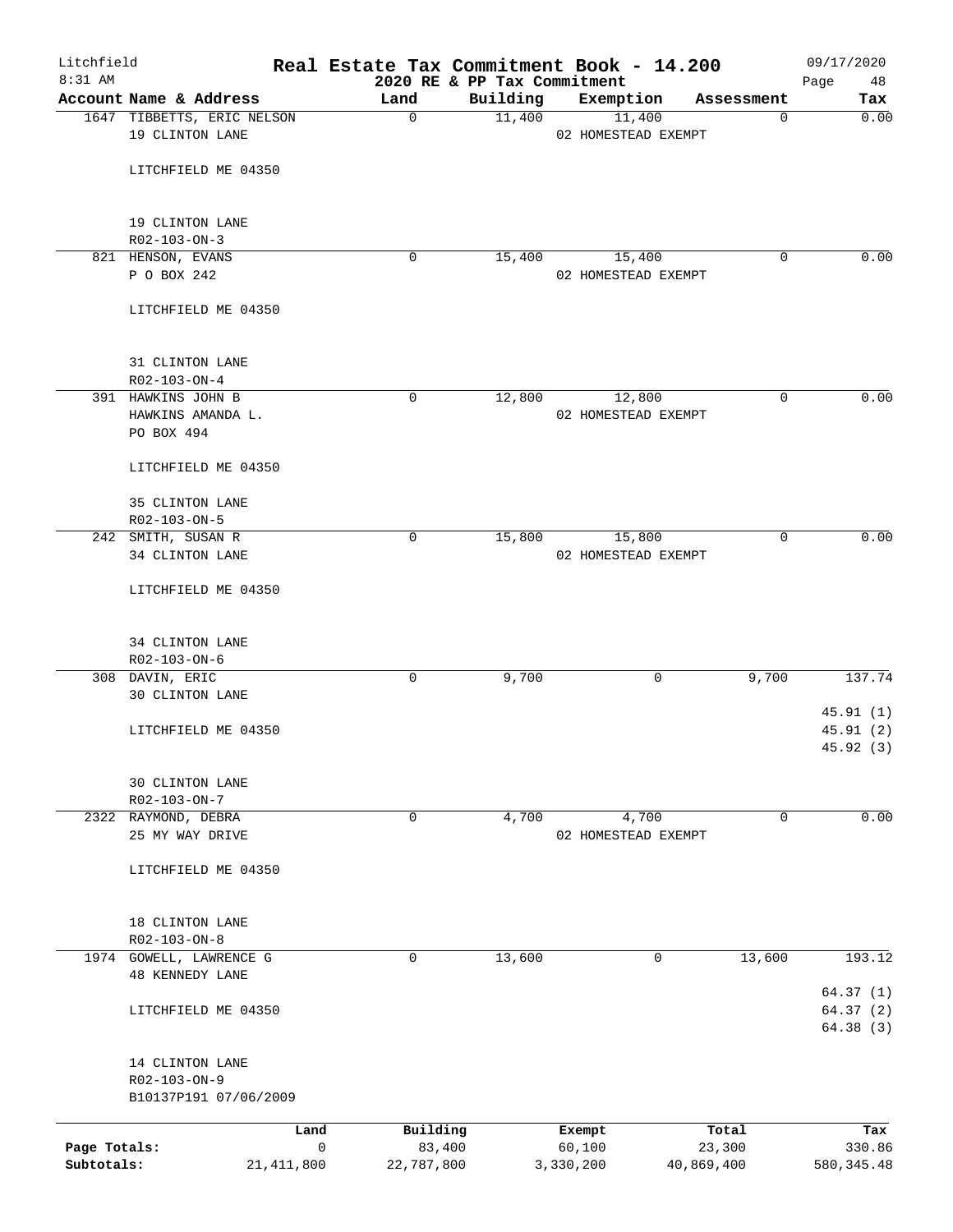| Litchfield |                                                      |       |        |       |                             | Real Estate Tax Commitment Book - 14.200 |            | 09/17/2020  |
|------------|------------------------------------------------------|-------|--------|-------|-----------------------------|------------------------------------------|------------|-------------|
| 8:31 AM    |                                                      |       |        |       | 2020 RE & PP Tax Commitment |                                          |            | Page<br>49  |
|            | Account Name & Address                               |       | Land   |       | Building                    | Exemption                                | Assessment | Tax         |
|            | 792 TILTON, STEPHEN<br>404 ACADEMY ROAD              |       | 48,000 |       | 88,300                      | 25,000                                   | 111,300    | 1,580.46    |
|            |                                                      | Acres |        | 2.00  |                             | 02 HOMESTEAD EXEMPT                      |            | 526.82(1)   |
|            | LITCHFIELD ME 04350                                  |       |        |       |                             |                                          |            | 526.82(2)   |
|            |                                                      |       |        |       |                             |                                          |            | 526.82(3)   |
|            |                                                      |       |        |       |                             |                                          |            |             |
|            | 404 ACADEMY ROAD                                     |       |        |       |                             |                                          |            |             |
|            | R02-106                                              |       |        |       |                             |                                          |            |             |
|            | B11690P21 05/16/2014 B10335P238 02/03/2010           |       |        |       |                             |                                          |            |             |
|            | B10330P202 01/27/2010 B8499P295 07/13/2005 B4698P194 |       |        |       |                             |                                          |            |             |
|            | 307 AL-QUDAH, OMAR                                   |       | 48,300 |       | 178,000                     | $\mathbf 0$                              | 226,300    | 3, 213.46   |
|            | AL-QUDAH, BETHANY                                    | Acres |        | 2.10  |                             |                                          |            |             |
|            | 398 ACADEMY ROAD                                     |       |        |       |                             |                                          |            | 1,071.15(1) |
|            |                                                      |       |        |       |                             |                                          |            | 1,071.15(2) |
|            | LITCHFIELD ME 04350                                  |       |        |       |                             |                                          |            | 1,071.16(3) |
|            |                                                      |       |        |       |                             |                                          |            |             |
|            | 398 ACADEMY ROAD                                     |       |        |       |                             |                                          |            |             |
|            | R02-106A                                             |       |        |       |                             |                                          |            |             |
|            | B13211P172 05/17/2019                                |       |        |       |                             |                                          |            |             |
|            | 304 CHASE, AARON L                                   |       | 45,000 |       | 13,300                      | 0                                        | 58,300     | 827.86      |
|            | 292 AVENUE ROAD                                      | Acres |        | 1.00  |                             |                                          |            |             |
|            |                                                      |       |        |       |                             |                                          |            | 275.95(1)   |
|            | WALES ME 04280 3245                                  |       |        |       |                             |                                          |            | 275.95(2)   |
|            |                                                      |       |        |       |                             |                                          |            | 275.96(3)   |
|            |                                                      |       |        |       |                             |                                          |            |             |
|            | BREEZEMORE LANE<br>R02-106B                          |       |        |       |                             |                                          |            |             |
|            | B4647P320                                            |       |        |       |                             |                                          |            |             |
|            | 2529 HATCH, JONATHAN                                 |       | 71,400 |       | 80,700                      | 25,000                                   | 127,100    | 1,804.82    |
|            | 396 ACADEMY ROAD                                     | Acres |        | 12.40 |                             | 02 HOMESTEAD EXEMPT                      |            |             |
|            |                                                      |       |        |       |                             |                                          |            | 601.61(1)   |
|            | LITCHFIELD ME 04350                                  |       |        |       |                             |                                          |            | 601.61(2)   |
|            |                                                      |       |        |       |                             |                                          |            | 601.60(3)   |
|            |                                                      |       |        |       |                             |                                          |            |             |
|            | 36 BREEZEMORE LANE                                   |       |        |       |                             |                                          |            |             |
|            | R02-106C                                             |       |        |       |                             |                                          |            |             |
|            | 2760 HATCH, MILDRED                                  |       | 0      |       | 63,900                      | 31,000                                   | 32,900     | 467.18      |
|            | 26 BREEZEMORE LANE                                   |       |        |       |                             | 02 HOMESTEAD EXEMPT                      |            |             |
|            |                                                      |       |        |       |                             | 03 VETERANS EXEMPT                       |            | 155.73(1)   |
|            | LITCHFIELD ME 04350                                  |       |        |       |                             |                                          |            | 155.73(2)   |
|            |                                                      |       |        |       |                             |                                          |            | 155.72 (3)  |
|            |                                                      |       |        |       |                             |                                          |            |             |
|            | 26 BREEZEMORE LANE                                   |       |        |       |                             |                                          |            |             |
|            | R02-106C-ON                                          |       |        |       |                             |                                          |            |             |
|            | 2617 HATCH JONATHAN                                  |       | 67,000 |       | 1,700                       | $\Omega$                                 | 68,700     | 975.54      |
|            | 396 ACADEMY ROAD                                     | Acres |        | 23.68 |                             |                                          |            |             |
|            |                                                      |       |        |       |                             |                                          |            | 325.18(1)   |
|            | LITCHFIELD ME 04350                                  |       |        |       |                             |                                          |            | 325.18(2)   |
|            |                                                      |       |        |       |                             |                                          |            | 325.18(3)   |
|            |                                                      |       |        |       |                             |                                          |            |             |
|            | 410 ACADEMY ROAD                                     |       |        |       |                             |                                          |            |             |
|            | R02-106D                                             |       |        |       |                             |                                          |            |             |

|              | Land       | Building     | Exempt    | Total      | Tax          |
|--------------|------------|--------------|-----------|------------|--------------|
| Page Totals: | 279,700    | 425,900      | 81,000    | 624,600    | 8,869.32     |
| Subtotals:   | 21,691,500 | 23, 213, 700 | 3,411,200 | 41,494,000 | 589, 214, 80 |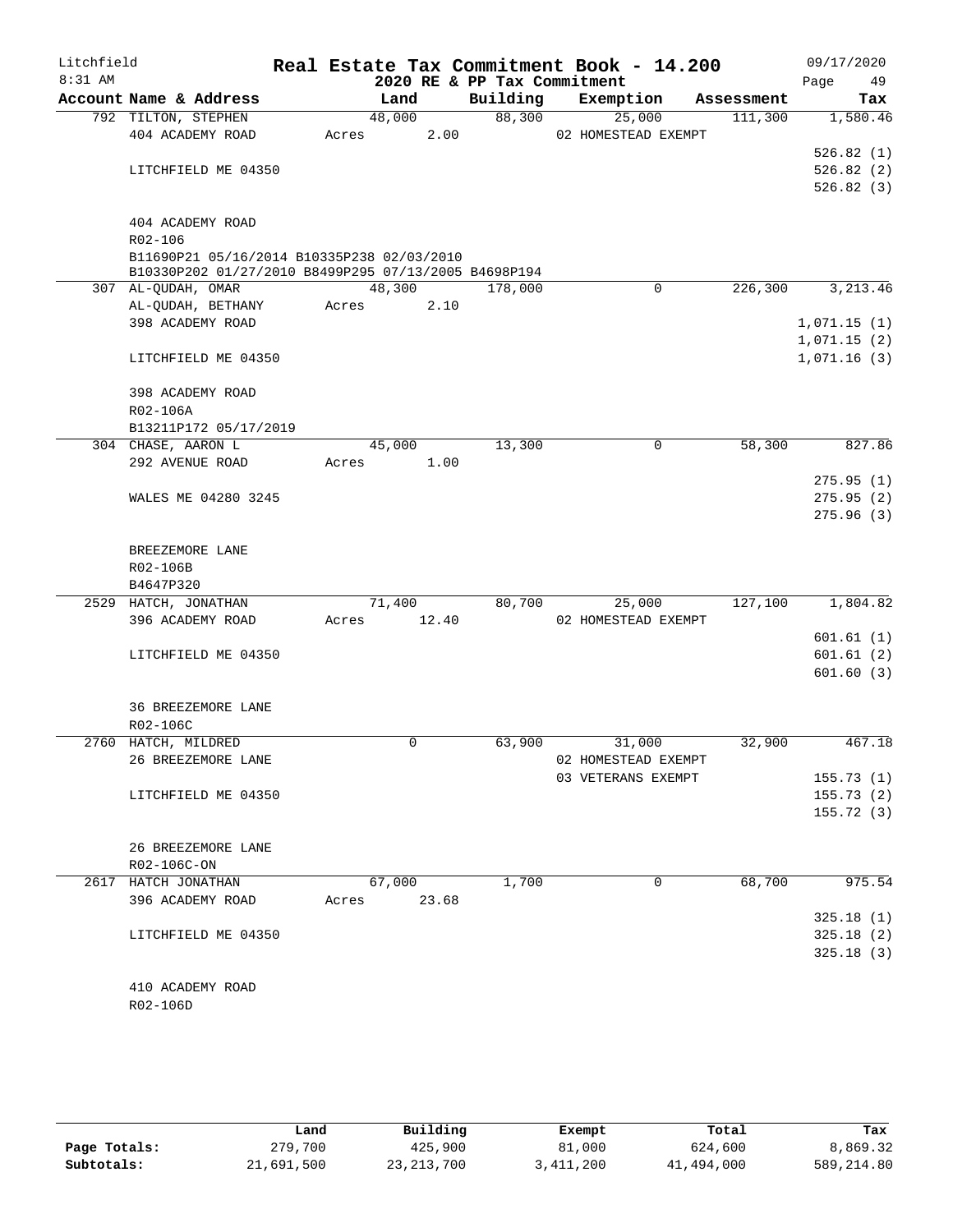| Litchfield |                                              | Real Estate Tax Commitment Book - 14.200 |                             |                     |                        | 09/17/2020              |
|------------|----------------------------------------------|------------------------------------------|-----------------------------|---------------------|------------------------|-------------------------|
| 8:31 AM    |                                              |                                          | 2020 RE & PP Tax Commitment |                     |                        | 50<br>Page              |
|            | Account Name & Address<br>2830 HATCH, THOMAS | Land<br>$\mathbf 0$                      | Building<br>7,300           | Exemption<br>7,300  | Assessment<br>$\Omega$ | Tax<br>0.00             |
|            | 410 ACADEMY ROAD                             |                                          |                             | 02 HOMESTEAD EXEMPT |                        |                         |
|            |                                              |                                          |                             |                     |                        |                         |
|            | Litchfield ME 04350                          |                                          |                             |                     |                        |                         |
|            |                                              |                                          |                             |                     |                        |                         |
|            |                                              |                                          |                             |                     |                        |                         |
|            | 410 ACADEMY ROAD<br>R02-106D-ON              |                                          |                             |                     |                        |                         |
|            | 2855 HATCH, JONATHAN                         | 10,200                                   | $\mathbf 0$                 | 0                   | 10,200                 | 144.84                  |
|            | HATCH, SUSAN                                 | 16.40<br>Acres                           |                             |                     |                        |                         |
|            | 396 ACADEMY ROAD                             |                                          |                             |                     |                        | 48.28(1)                |
|            |                                              |                                          |                             |                     |                        | 48.28(2)                |
|            | LITCHFIELD ME 04350                          |                                          |                             |                     |                        | 48.28(3)                |
|            | ACADEMY ROAD                                 |                                          |                             |                     |                        |                         |
|            | R02-106E                                     |                                          |                             |                     |                        |                         |
|            | B10335P238 01/19/2010                        |                                          |                             |                     |                        |                         |
|            | 1069 LINCOLN, EDWARD J III                   | 45,000                                   | 96,700                      | 25,000              | 116,700                | 1,657.14                |
|            | 418 ACADEMY RD                               | 1.00<br>Acres                            |                             | 02 HOMESTEAD EXEMPT |                        |                         |
|            |                                              |                                          |                             |                     |                        | 552.38(1)               |
|            | LITCHFIELD ME 04350                          |                                          |                             |                     |                        | 552.38 (2)<br>552.38(3) |
|            |                                              |                                          |                             |                     |                        |                         |
|            | 418 ACADEMY ROAD                             |                                          |                             |                     |                        |                         |
|            | R02-107                                      |                                          |                             |                     |                        |                         |
|            | B3288P335                                    |                                          |                             |                     |                        |                         |
|            | 1750 TRAVERS, FLINT                          | 48,900                                   | 74,100                      | 25,000              | 98,000                 | 1,391.60                |
|            | 426 ACADEMY RD                               | 2.30<br>Acres                            |                             | 02 HOMESTEAD EXEMPT |                        | 463.87(1)               |
|            | LITCHFIELD ME 04350                          |                                          |                             |                     |                        | 463.87(2)               |
|            |                                              |                                          |                             |                     |                        | 463.86(3)               |
|            |                                              |                                          |                             |                     |                        |                         |
|            | 426 ACADEMY ROAD                             |                                          |                             |                     |                        |                         |
|            | R02-108<br>B2700P103                         |                                          |                             |                     |                        |                         |
|            | 167 BOSSE NORMAND C                          | 42,400                                   | 104,700                     | 31,000              | 116,100                | 1,648.62                |
|            | 440 ACADEMY ROAD                             | 0.80<br>Acres                            |                             | 02 HOMESTEAD EXEMPT |                        |                         |
|            |                                              |                                          |                             | 03 VETERANS EXEMPT  |                        | 549.54 (1)              |
|            | LITCHFIELD ME 04350                          |                                          |                             |                     |                        | 549.54 (2)              |
|            |                                              |                                          |                             |                     |                        | 549.54 (3)              |
|            | 440 ACADEMY ROAD                             |                                          |                             |                     |                        |                         |
|            | R02-109                                      |                                          |                             |                     |                        |                         |
|            | B4746P101 08/15/1994                         |                                          |                             |                     |                        |                         |
|            | 219 PARTRIDGE, GARY A                        | 66,000                                   | 88,100                      | 25,000              | 129,100                | 1,833.22                |
|            | PARTRIDGE RONNETTE                           | 14.00<br>Acres                           |                             | 02 HOMESTEAD EXEMPT |                        |                         |
|            | 442 ACADEMY ROAD                             |                                          |                             |                     |                        | 611.07(1)               |
|            | LITCHFIELD ME 04350                          |                                          |                             |                     |                        | 611.07(2)<br>611.08(3)  |
|            |                                              |                                          |                             |                     |                        |                         |
|            | 442 ACADEMY ROAD                             |                                          |                             |                     |                        |                         |
|            | R02-110                                      |                                          |                             |                     |                        |                         |
|            | B7880P280 03/24/2004                         |                                          |                             |                     |                        |                         |
|            |                                              |                                          |                             |                     |                        |                         |

|              | Land       | Building   | Exempt    | Total      | Tax        |
|--------------|------------|------------|-----------|------------|------------|
| Page Totals: | 212,500    | 370,900    | 113,300   | 470,100    | 6.675.42   |
| Subtotals:   | 21,904,000 | 23,584,600 | 3,524,500 | 41,964,100 | 595,890.22 |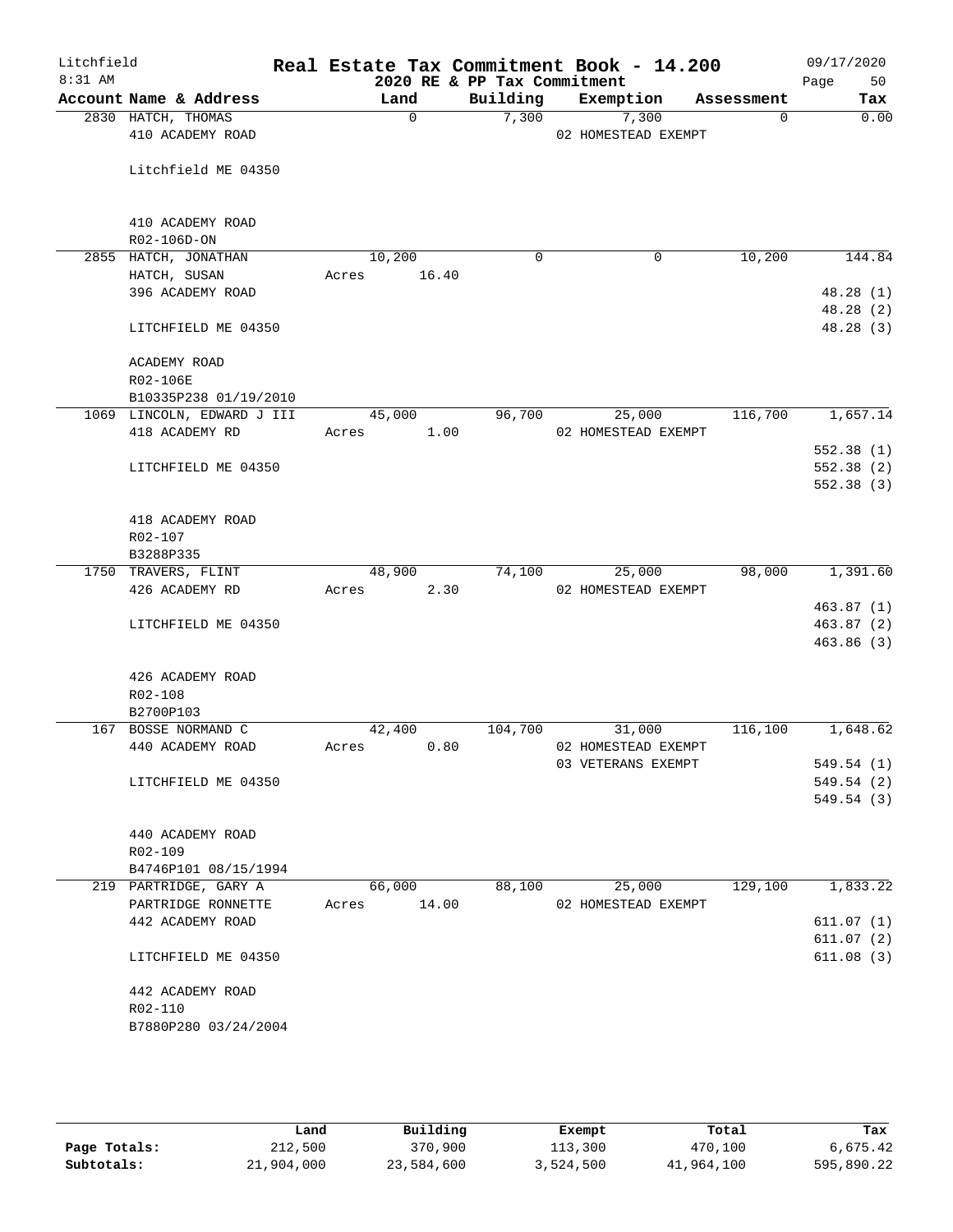| Litchfield   |                                                                                           |         |          |                             | Real Estate Tax Commitment Book - 14.200 |            | 09/17/2020 |
|--------------|-------------------------------------------------------------------------------------------|---------|----------|-----------------------------|------------------------------------------|------------|------------|
| 8:31 AM      |                                                                                           |         |          | 2020 RE & PP Tax Commitment |                                          |            | Page<br>51 |
|              | Account Name & Address                                                                    |         | Land     | Building                    | Exemption                                | Assessment | Tax        |
|              | 988 LAMOREAU, BEVERLY M                                                                   |         | 45,900   | $\mathbf 0$                 | $\Omega$                                 | 45,900     | 651.78     |
|              | 148 BOG HILL ROAD                                                                         | Acres   | 0.80     |                             |                                          |            |            |
|              |                                                                                           |         |          |                             |                                          |            | 217.26(1)  |
|              | WEST GARDINER ME 04345                                                                    |         |          |                             |                                          |            | 217.26(2)  |
|              |                                                                                           |         |          |                             |                                          |            | 217.26(3)  |
|              |                                                                                           |         |          |                             |                                          |            |            |
|              | HALLOWELL ROAD                                                                            |         |          |                             |                                          |            |            |
|              | R02-111                                                                                   |         |          |                             |                                          |            |            |
|              | B5438P256                                                                                 |         |          |                             |                                          |            |            |
|              | 2501 NEWTON, JOHN                                                                         |         | $\Omega$ | 15,200                      | 15,200                                   | $\Omega$   | 0.00       |
|              | 450 ACADEMY ROAD                                                                          |         |          |                             | 02 HOMESTEAD EXEMPT                      |            |            |
|              |                                                                                           |         |          |                             |                                          |            |            |
|              | Litchfield ME 04350                                                                       |         |          |                             |                                          |            |            |
|              |                                                                                           |         |          |                             |                                          |            |            |
|              |                                                                                           |         |          |                             |                                          |            |            |
|              | 450 ACADEMY ROAD                                                                          |         |          |                             |                                          |            |            |
|              | R02-111-ON                                                                                |         |          |                             |                                          |            |            |
|              | 257 CAMPBELL, DEBORAH M                                                                   |         | 45,900   | 70,300                      | 25,000                                   | 91,200     | 1,295.04   |
|              | 639 RICHMOND ROAD                                                                         | Acres   | 1.30     |                             | 02 HOMESTEAD EXEMPT                      |            |            |
|              |                                                                                           |         |          |                             |                                          |            | 431.68 (1) |
|              | LITCHFIELD ME 04350                                                                       |         |          |                             |                                          |            | 431.68(2)  |
|              |                                                                                           |         |          |                             |                                          |            | 431.68 (3) |
|              |                                                                                           |         |          |                             |                                          |            |            |
|              | 639 RICHMOND ROAD                                                                         |         |          |                             |                                          |            |            |
|              | R02-114                                                                                   |         |          |                             |                                          |            |            |
|              | B10252P74 10/23/2009 B10252P71 10/23/2009 B5440P333                                       |         |          |                             |                                          |            |            |
|              | 1480 RICKER, BERTHA                                                                       |         | 82,300   | 54,500                      | 0                                        | 136,800    | 1,942.56   |
|              | (TRUSTEE)                                                                                 |         |          |                             |                                          |            |            |
|              | BERTHA A. RICKER                                                                          | Acres   | 17.60    |                             |                                          |            |            |
|              | GRANTOR TRUST                                                                             |         |          |                             |                                          |            |            |
|              | 585 RICHMOND ROAD                                                                         |         |          |                             |                                          |            | 647.52(1)  |
|              |                                                                                           |         |          |                             |                                          |            | 647.52 (2) |
|              | LITCHFIELD ME 04350                                                                       |         |          |                             |                                          |            | 647.52(3)  |
|              |                                                                                           |         |          |                             |                                          |            |            |
|              | 579 RICHMOND ROAD                                                                         |         |          |                             |                                          |            |            |
|              | R02-115                                                                                   |         |          |                             |                                          |            |            |
|              | B12779P12 11/08/2017 B3522P93                                                             |         |          |                             |                                          |            |            |
|              | 2252 DAIGLE, JOEY D                                                                       |         | 45,500   | 99,800                      |                                          | 145,300    | 2,063.26   |
|              | 551 RICHMOND ROAD                                                                         | Acres   | 1.17     |                             |                                          |            |            |
|              |                                                                                           |         |          |                             |                                          |            | 687.75 (1) |
|              | LITCHFIELD ME 04350                                                                       |         |          |                             |                                          |            | 687.75 (2) |
|              |                                                                                           |         |          |                             |                                          |            | 687.76 (3) |
|              |                                                                                           |         |          |                             |                                          |            |            |
|              | 551 RICHMOND ROAD                                                                         |         |          |                             |                                          |            |            |
|              | R02-116A                                                                                  |         |          |                             |                                          |            |            |
|              | B11874P253 12/12/2014 B11682P272 04/28/2014                                               |         |          |                             |                                          |            |            |
|              | B11665P137 10/03/2013 B11641P182 11/15/2013<br>B10099P215 06/03/2009 B6496P177 06/01/2001 |         |          |                             |                                          |            |            |
|              | 1478 RICKER, RICK ETHAN                                                                   |         | 45,300   | 56,000                      | $\mathbf 0$                              | 101,300    | 1,438.46   |
|              | RICKER DEANNE E                                                                           | Acres   | 1.09     |                             |                                          |            |            |
|              | <b>46 EASY STREET</b>                                                                     |         |          |                             |                                          |            | 479.49 (1) |
|              |                                                                                           |         |          |                             |                                          |            | 479.49 (2) |
|              |                                                                                           |         |          |                             |                                          |            |            |
|              | LITCHFIELD ME 04350                                                                       |         |          |                             |                                          |            | 479.48 (3) |
|              |                                                                                           |         |          |                             |                                          |            |            |
|              | 549 RICHMOND ROAD                                                                         |         |          |                             |                                          |            |            |
|              | R02-116B                                                                                  |         |          |                             |                                          |            |            |
|              | B7266P124 02/06/2003                                                                      |         |          |                             |                                          |            |            |
|              |                                                                                           |         |          |                             |                                          |            |            |
|              |                                                                                           | Land    | Building |                             | Exempt                                   | Total      | Tax        |
| Page Totals: |                                                                                           | 264,900 | 295,800  |                             | 40,200                                   | 520,500    | 7,391.10   |
|              |                                                                                           |         |          |                             |                                          |            |            |

**Subtotals:** 22,168,900 23,880,400 3,564,700 42,484,600 603,281.32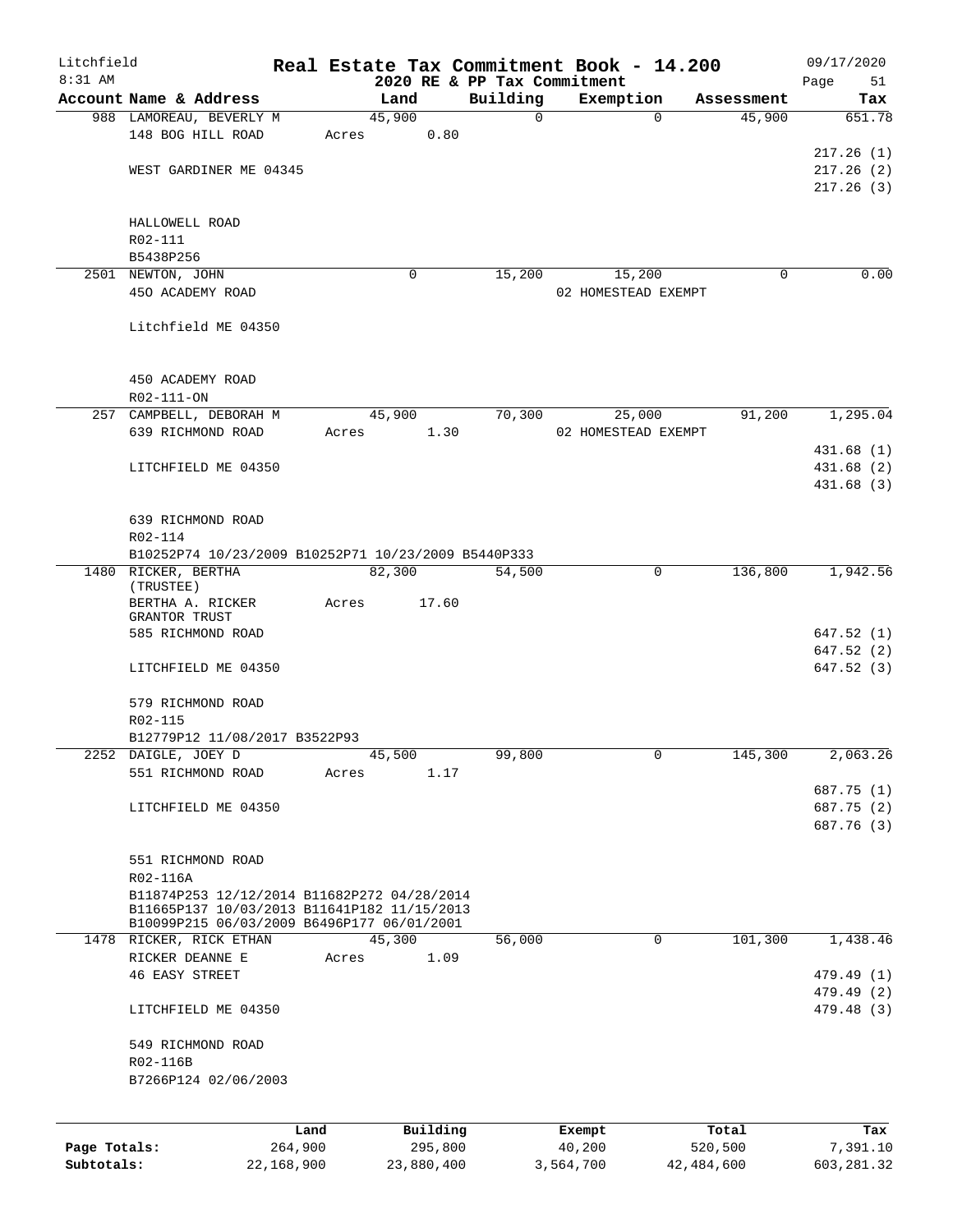| Litchfield<br>$8:31$ AM |                                                                                                                   |       |             | 2020 RE & PP Tax Commitment | Real Estate Tax Commitment Book - 14.200 |            | 09/17/2020<br>Page<br>52 |
|-------------------------|-------------------------------------------------------------------------------------------------------------------|-------|-------------|-----------------------------|------------------------------------------|------------|--------------------------|
|                         | Account Name & Address                                                                                            |       | Land        | Building                    | Exemption                                | Assessment | Tax                      |
|                         | 2244 KIELTYKA, SAMANTHA E                                                                                         |       | 46,600      | 153,100                     | $\Omega$                                 | 199,700    | 2,835.74                 |
|                         | KIELTYKA, BRANDON                                                                                                 | Acres | 1.53        |                             |                                          |            |                          |
|                         | 533 RICHMOND ROAD                                                                                                 |       |             |                             |                                          |            | 945.25(1)                |
|                         |                                                                                                                   |       |             |                             |                                          |            | 945.25(2)                |
|                         | LITCHFIELD ME 04350                                                                                               |       |             |                             |                                          |            | 945.24(3)                |
|                         | 533 RICHMOND ROAD<br>R02-116C                                                                                     |       |             |                             |                                          |            |                          |
|                         | B12692P118 08/15/2017 B12407P284 09/01/2016<br>B10629P240 12/28/2010 B9885P267 10/17/2008 B6496P183<br>06/01/2001 |       |             |                             |                                          |            |                          |
|                         | 2243 MARSTON, EARLE F                                                                                             |       | 45,300      | 19,700                      | $\mathbf 0$                              | 65,000     | 923.00                   |
|                         | MARSTON, THELMA J                                                                                                 | Acres | 1.10        |                             |                                          |            |                          |
|                         | 1012 ROYALSBOROUGH ROAD                                                                                           |       |             |                             |                                          |            | 307.67(1)                |
|                         |                                                                                                                   |       |             |                             |                                          |            | 307.67(2)                |
|                         | DURHAM ME 04222                                                                                                   |       |             |                             |                                          |            | 307.66(3)                |
|                         | 12 CENTER ROAD                                                                                                    |       |             |                             |                                          |            |                          |
|                         | R02-116D                                                                                                          |       |             |                             |                                          |            |                          |
|                         | B13478P38 02/14/2020                                                                                              |       |             |                             |                                          |            |                          |
|                         | 1016 LARRABEE, DAVID                                                                                              |       | 68,000      | 87,500                      | 25,000                                   | 130,500    | 1,853.10                 |
|                         | 76 CENTER RD                                                                                                      | Acres | 17.00       |                             | 02 HOMESTEAD EXEMPT                      |            |                          |
|                         |                                                                                                                   |       |             |                             |                                          |            | 617.70(1)                |
|                         |                                                                                                                   |       |             |                             |                                          |            | 617.70(2)                |
|                         |                                                                                                                   |       |             |                             |                                          |            | 617.70(3)                |
|                         | 76 CENTER ROAD                                                                                                    |       |             |                             |                                          |            |                          |
|                         | R02-118                                                                                                           |       |             |                             |                                          |            |                          |
|                         | B4355P53                                                                                                          |       |             |                             |                                          |            |                          |
|                         | 1539 ROWE, ERNEST P                                                                                               |       | 60,900      | 74,400                      | 31,000                                   | 104,300    | 1,481.06                 |
|                         | 88 CENTER ROAD                                                                                                    | Acres | 7.20        |                             | 02 HOMESTEAD EXEMPT                      |            |                          |
|                         |                                                                                                                   |       |             |                             | 03 VETERANS EXEMPT                       |            | 493.69 (1)               |
|                         | LITCHFIELD ME 04350                                                                                               |       |             |                             |                                          |            | 493.69 (2)               |
|                         |                                                                                                                   |       |             |                             |                                          |            | 493.68 (3)               |
|                         | 88 CENTER ROAD                                                                                                    |       |             |                             |                                          |            |                          |
|                         | R02-119                                                                                                           |       |             |                             |                                          |            |                          |
|                         | B1432P540                                                                                                         |       |             |                             |                                          |            |                          |
|                         | 1500 RIDLEY RONALD K SR                                                                                           |       | 94,300      | 68,000                      | 25,000                                   | 137,300    | 1,949.66                 |
|                         | 110 CENTER ROAD                                                                                                   |       | Acres 28.62 |                             | 02 HOMESTEAD EXEMPT                      |            |                          |
|                         |                                                                                                                   |       |             |                             |                                          |            | 649.89(1)                |
|                         | LITCHFIELD ME 04350                                                                                               |       |             |                             |                                          |            | 649.89 (2)               |
|                         |                                                                                                                   |       |             |                             |                                          |            | 649.88 (3)               |
|                         |                                                                                                                   |       |             |                             |                                          |            |                          |
|                         | 110 CENTER ROAD                                                                                                   |       |             |                             |                                          |            |                          |
|                         | R02-120                                                                                                           |       |             |                             |                                          |            |                          |
|                         | B9474P280 08/24/2007 B8618P88 09/25/2005 B1296P401                                                                |       |             |                             |                                          |            |                          |
|                         | 1498 RIDLEY, RONALD JR                                                                                            |       | 52,000      | 78,500                      | 25,000                                   | 105,500    | 1,498.10                 |
|                         | RIDLEY, LISA                                                                                                      |       | Acres 3.34  |                             | 02 HOMESTEAD EXEMPT                      |            |                          |
|                         | 134 CENTER ROAD                                                                                                   |       |             |                             |                                          |            | 499.37 (1)               |
|                         |                                                                                                                   |       |             |                             |                                          |            | 499.37 (2)               |
|                         | LITCHFIELD ME 04350                                                                                               |       |             |                             |                                          |            | 499.36 (3)               |
|                         | 134 CENTER ROAD                                                                                                   |       |             |                             |                                          |            |                          |
|                         | R02-120A                                                                                                          |       |             |                             |                                          |            |                          |
|                         | B11632P234 02/10/2014 B7921P173 04/04/2004                                                                        |       |             |                             |                                          |            |                          |
|                         |                                                                                                                   |       |             |                             |                                          |            |                          |
|                         |                                                                                                                   |       |             |                             |                                          |            |                          |

|              | Land       | Building   | Exempt    | Total      | Tax        |
|--------------|------------|------------|-----------|------------|------------|
| Page Totals: | 367,100    | 481,200    | 106,000   | 742,300    | 10,540.66  |
| Subtotals:   | 22,536,000 | 24,361,600 | 3,670,700 | 43,226,900 | 613,821.98 |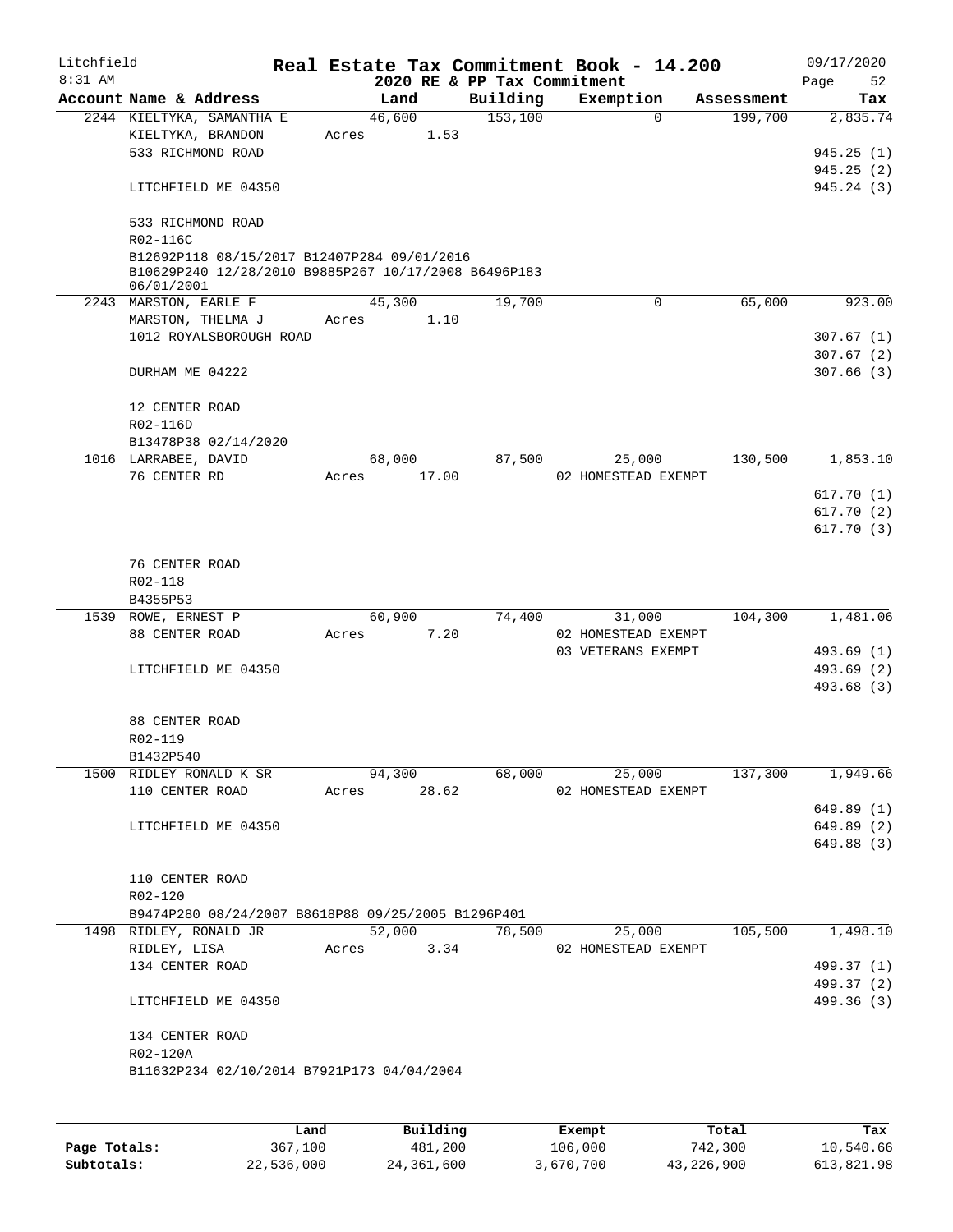| Litchfield |                                                                              |       |             |                             | Real Estate Tax Commitment Book - 14.200 |            | 09/17/2020               |
|------------|------------------------------------------------------------------------------|-------|-------------|-----------------------------|------------------------------------------|------------|--------------------------|
| 8:31 AM    |                                                                              |       |             | 2020 RE & PP Tax Commitment |                                          |            | Page<br>53               |
|            | Account Name & Address                                                       |       | Land        | Building                    | Exemption                                | Assessment | Tax                      |
|            | 2885 RIDLEY RONALD K SR<br>110 CENTER ROAD                                   |       | $\mathbf 0$ | 15,400                      | 0                                        | 15,400     | 218.68                   |
|            |                                                                              |       |             |                             |                                          |            | 72.89(1)                 |
|            | LITCHFIELD ME 04350                                                          |       |             |                             |                                          |            | 72.89(2)                 |
|            |                                                                              |       |             |                             |                                          |            | 72.90(3)                 |
|            | 128 CENTER ROAD                                                              |       |             |                             |                                          |            |                          |
|            | R02-120-ON                                                                   |       |             |                             |                                          |            |                          |
|            | 36 AFFORDABLE WELL<br>DRILLING, INC.                                         |       | 76,500      | 12,400                      | 0                                        | 88,900     | 1,262.38                 |
|            | BOWDOINHAM ROAD                                                              | Acres | 34.00       |                             |                                          |            |                          |
|            |                                                                              |       |             |                             |                                          |            | 420.79(1)                |
|            | SABATTUS ME 04280                                                            |       |             |                             |                                          |            | 420.79(2)                |
|            |                                                                              |       |             |                             |                                          |            | 420.80(3)                |
|            | 172 CENTER ROAD                                                              |       |             |                             |                                          |            |                          |
|            | R02-121<br>B11667P47 04/01/2014 B10064P207 05/05/2009 B2956P301              |       |             |                             |                                          |            |                          |
|            | 05/28/1986                                                                   |       |             |                             |                                          |            |                          |
|            | 1655 ST AMAND, ROGER JR                                                      |       | 44,500      | 116,700                     | 25,000                                   | 136,200    | 1,934.04                 |
|            | ST AMAND, DONNA JR                                                           | Acres | 2.50        |                             | 02 HOMESTEAD EXEMPT                      |            |                          |
|            | 170 CENTER STREET                                                            |       |             |                             |                                          |            | 644.68(1)                |
|            |                                                                              |       |             |                             |                                          |            | 644.68 (2)               |
|            | LITCHFIELD ME 04350                                                          |       |             |                             |                                          |            | 644.68 (3)               |
|            | 18 ARQUETTE LANE                                                             |       |             |                             |                                          |            |                          |
|            | R02-121A                                                                     |       |             |                             |                                          |            |                          |
|            | B5022P242                                                                    |       |             |                             |                                          |            |                          |
|            | 1975 WELCH, JAMES                                                            |       | 48,000      | 198,000                     | 0                                        | 246,000    | 3,493.20                 |
|            | 180 CENTER ROAD                                                              | Acres | 2.00        |                             |                                          |            | 1, 164.40(1)             |
|            | LITCHFIELD ME 04350                                                          |       |             |                             |                                          |            | 1, 164.40(2)             |
|            |                                                                              |       |             |                             |                                          |            | 1,164.40(3)              |
|            |                                                                              |       |             |                             |                                          |            |                          |
|            | 180 CENTER ROAD                                                              |       |             |                             |                                          |            |                          |
|            | R02-121B                                                                     |       |             |                             |                                          |            |                          |
|            | B13404P170 11/21/2019 B12292P145 03/22/2016                                  |       |             |                             |                                          |            |                          |
|            | 2348 BAILEY, JAMES L                                                         |       | 40,000      | 58,900                      | 25,000                                   | 73,900     | 1,049.38                 |
|            | 17 ARQUETTE LANE                                                             | Acres | 1.00        |                             | 02 HOMESTEAD EXEMPT                      |            |                          |
|            | LITCHFIELD ME 04350                                                          |       |             |                             |                                          |            | 349.79 (1)<br>349.79 (2) |
|            |                                                                              |       |             |                             |                                          |            | 349.80 (3)               |
|            |                                                                              |       |             |                             |                                          |            |                          |
|            | 17 ARQUETTE LANE                                                             |       |             |                             |                                          |            |                          |
|            | R02-121C                                                                     |       |             |                             |                                          |            |                          |
|            | B11288P90 B11181P204 08/15/2012 B11181P201<br>08/15/2012 B7750P35 11/25/2003 |       |             |                             |                                          |            |                          |
|            | 1858 WHEELER, KENNETH E                                                      |       | 59,000      | $\mathbf 0$                 | $\mathbf 0$                              | 59,000     | 837.80                   |
|            | 195 CENTER ROAD                                                              | Acres | 39.00       |                             |                                          |            |                          |
|            |                                                                              |       |             |                             |                                          |            | 279.27 (1)               |
|            | LITCHFIELD ME 04350                                                          |       |             |                             |                                          |            | 279.27(2)<br>279.26(3)   |
|            |                                                                              |       |             |                             |                                          |            |                          |
|            | CENTER ROAD                                                                  |       |             |                             |                                          |            |                          |
|            | R02-123                                                                      |       |             |                             |                                          |            |                          |
|            | B1373P93                                                                     |       |             |                             |                                          |            |                          |
|            |                                                                              |       |             |                             |                                          |            |                          |
|            |                                                                              |       |             |                             |                                          |            |                          |
|            |                                                                              |       |             |                             |                                          |            |                          |

|              | Land       | Building   | Exempt    | Total      | Tax        |
|--------------|------------|------------|-----------|------------|------------|
| Page Totals: | 268,000    | 401,400    | 50,000    | 619,400    | 8,795.48   |
| Subtotals:   | 22,804,000 | 24,763,000 | 3,720,700 | 43,846,300 | 622,617.46 |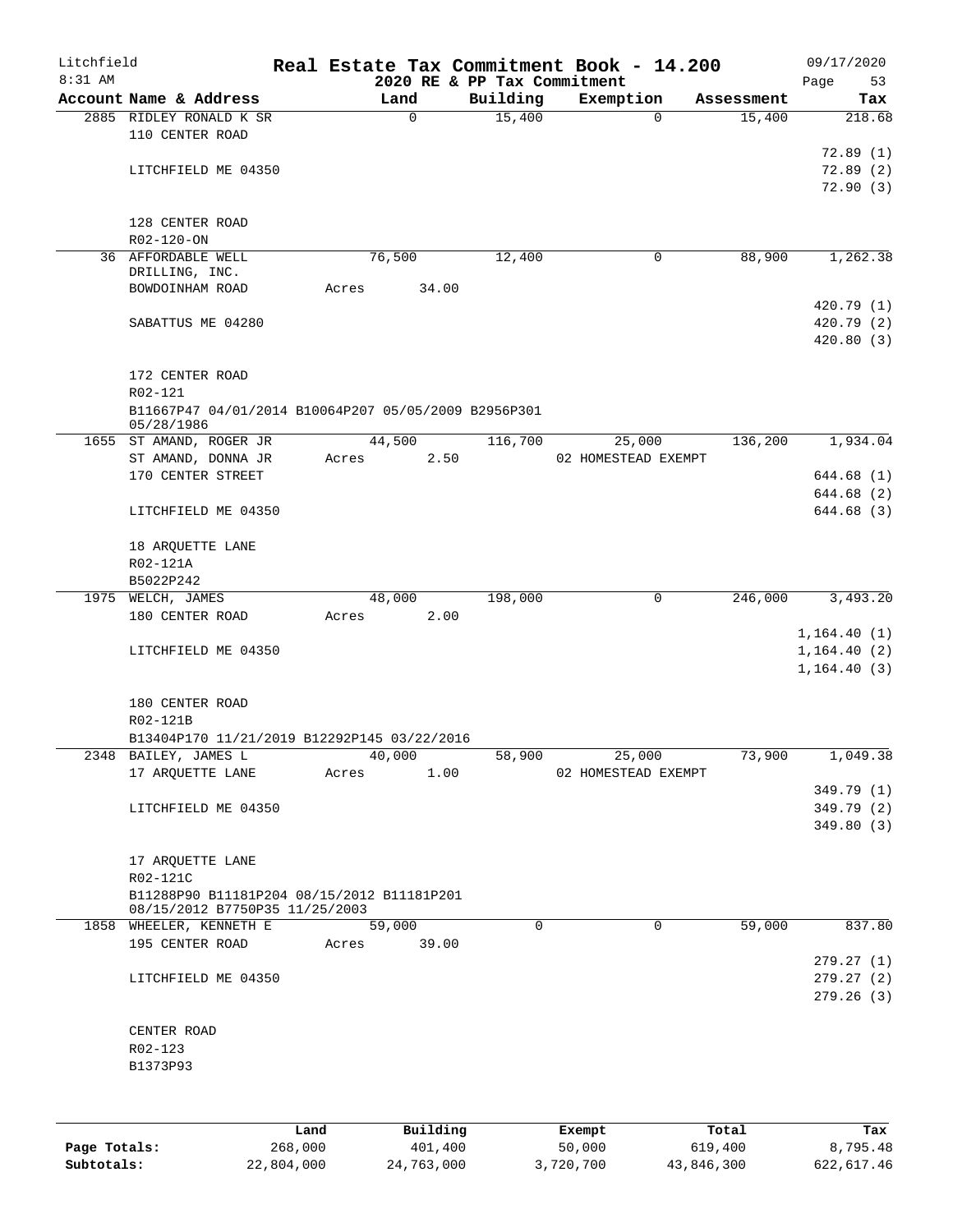| Litchfield |                                    |             |        |      |                             | Real Estate Tax Commitment Book - 14.200 |            | 09/17/2020  |            |
|------------|------------------------------------|-------------|--------|------|-----------------------------|------------------------------------------|------------|-------------|------------|
| $8:31$ AM  |                                    |             |        |      | 2020 RE & PP Tax Commitment |                                          |            | Page        | 54         |
|            | Account Name & Address             |             | Land   |      | Building                    | Exemption                                | Assessment |             | Tax        |
|            | 1859 WHEELER, KENNETH E            |             | 79,600 |      | 139,300                     | 25,000                                   | 193,900    |             | 2,753.38   |
|            | 195 CENTER ROAD                    | Acres 46.20 |        |      |                             | 02 HOMESTEAD EXEMPT                      |            |             |            |
|            |                                    |             |        |      |                             |                                          |            |             | 917.79 (1) |
|            | LITCHFIELD ME 04350                |             |        |      |                             |                                          |            |             | 917.79 (2) |
|            |                                    |             |        |      |                             |                                          |            |             | 917.80(3)  |
|            |                                    |             |        |      |                             |                                          |            |             |            |
|            | 195 CENTER ROAD                    |             |        |      |                             |                                          |            |             |            |
|            | R03-001                            |             |        |      |                             |                                          |            |             |            |
|            | B1373P93<br>2743 WHEELER, TRAVIS K |             | 50,500 |      | 286,000                     | 25,000                                   | 311,500    |             | 4,423.30   |
|            | WHEELER, SHELLY E                  | Acres       |        | 2.84 |                             | 02 HOMESTEAD EXEMPT                      |            |             |            |
|            | 213 CENTER ROAD                    |             |        |      |                             |                                          |            | 1,474.43(1) |            |
|            |                                    |             |        |      |                             |                                          |            | 1,474.43(2) |            |
|            | LITCHFIELD ME 04350                |             |        |      |                             |                                          |            | 1,474.44(3) |            |
|            |                                    |             |        |      |                             |                                          |            |             |            |
|            | 213 CENTER ROAD                    |             |        |      |                             |                                          |            |             |            |
|            | R03-001A                           |             |        |      |                             |                                          |            |             |            |
|            | B10273P125 11/16/2009              |             |        |      |                             |                                          |            |             |            |
|            | 1496 RIDLEY, RICHARD H JR          |             | 42,000 |      | 82,300                      | 25,000                                   | 99,300     |             | 1,410.06   |
|            | 169 CENTER RD                      | Acres       |        | 1.00 |                             | 02 HOMESTEAD EXEMPT                      |            |             |            |
|            |                                    |             |        |      |                             |                                          |            |             | 470.02(1)  |
|            | LITCHFIELD ME 04350                |             |        |      |                             |                                          |            |             | 470.02(2)  |
|            |                                    |             |        |      |                             |                                          |            |             | 470.02(3)  |
|            |                                    |             |        |      |                             |                                          |            |             |            |
|            | 169 CENTER ROAD                    |             |        |      |                             |                                          |            |             |            |
|            | $R03 - 003$                        |             |        |      |                             |                                          |            |             |            |
|            | B13171P228 03/10/2019              |             |        |      |                             |                                          |            |             |            |
|            | 1942 RIDLEY RONALD SR              |             | 11,800 |      | 0                           | $\mathbf 0$                              | 11,800     |             | 167.56     |
|            | 110 CENTER ROAD                    | Acres       | 3.94   |      |                             |                                          |            |             |            |
|            |                                    |             |        |      |                             |                                          |            |             | 55.85(1)   |
|            | LITCHFIELD ME 04350                |             |        |      |                             |                                          |            |             | 55.85(2)   |
|            |                                    |             |        |      |                             |                                          |            |             | 55.86(3)   |
|            |                                    |             |        |      |                             |                                          |            |             |            |
|            | SCOTTY LANE                        |             |        |      |                             |                                          |            |             |            |
|            | R03-003A                           |             |        |      |                             |                                          |            |             |            |
|            | 2257 RIDLEY, RONALD, SR.           |             | 54,000 |      | 13,200                      | 0                                        | 67,200     |             | 954.24     |
|            | 110 CENTER ROAD                    | Acres       |        | 4.00 |                             |                                          |            |             |            |
|            |                                    |             |        |      |                             |                                          |            |             | 318.08(1)  |
|            | LITCHFIELD ME 04350                |             |        |      |                             |                                          |            |             | 318.08(2)  |
|            |                                    |             |        |      |                             |                                          |            |             | 318.08(3)  |
|            |                                    |             |        |      |                             |                                          |            |             |            |
|            | 16 SCOTTY LANE                     |             |        |      |                             |                                          |            |             |            |
|            | R03-003A-1                         |             |        |      |                             |                                          |            |             |            |
|            | B7076P330 09/27/2002               |             |        |      |                             |                                          |            |             |            |
|            | 2868 RIDLEY, RONALD SR             |             | 0      |      | 9,200                       | 0                                        | 9,200      |             | 130.64     |
|            | 110 CENTER ROAD                    |             |        |      |                             |                                          |            |             |            |
|            |                                    |             |        |      |                             |                                          |            |             | 43.55(1)   |
|            | LITCHFIELD ME 04350                |             |        |      |                             |                                          |            |             | 43.55(2)   |
|            |                                    |             |        |      |                             |                                          |            |             | 43.54 (3)  |
|            |                                    |             |        |      |                             |                                          |            |             |            |
|            | 6 SCOTTY LANE                      |             |        |      |                             |                                          |            |             |            |
|            | R03-003A-1-ON                      |             |        |      |                             |                                          |            |             |            |
|            |                                    |             |        |      |                             |                                          |            |             |            |

|              | Land       | Building     | Exempt    | Total      | Tax        |
|--------------|------------|--------------|-----------|------------|------------|
| Page Totals: | 237,900    | 530,000      | 75,000    | 692,900    | 9,839.18   |
| Subtotals:   | 23,041,900 | 25, 293, 000 | 3,795,700 | 44,539,200 | 632,456.64 |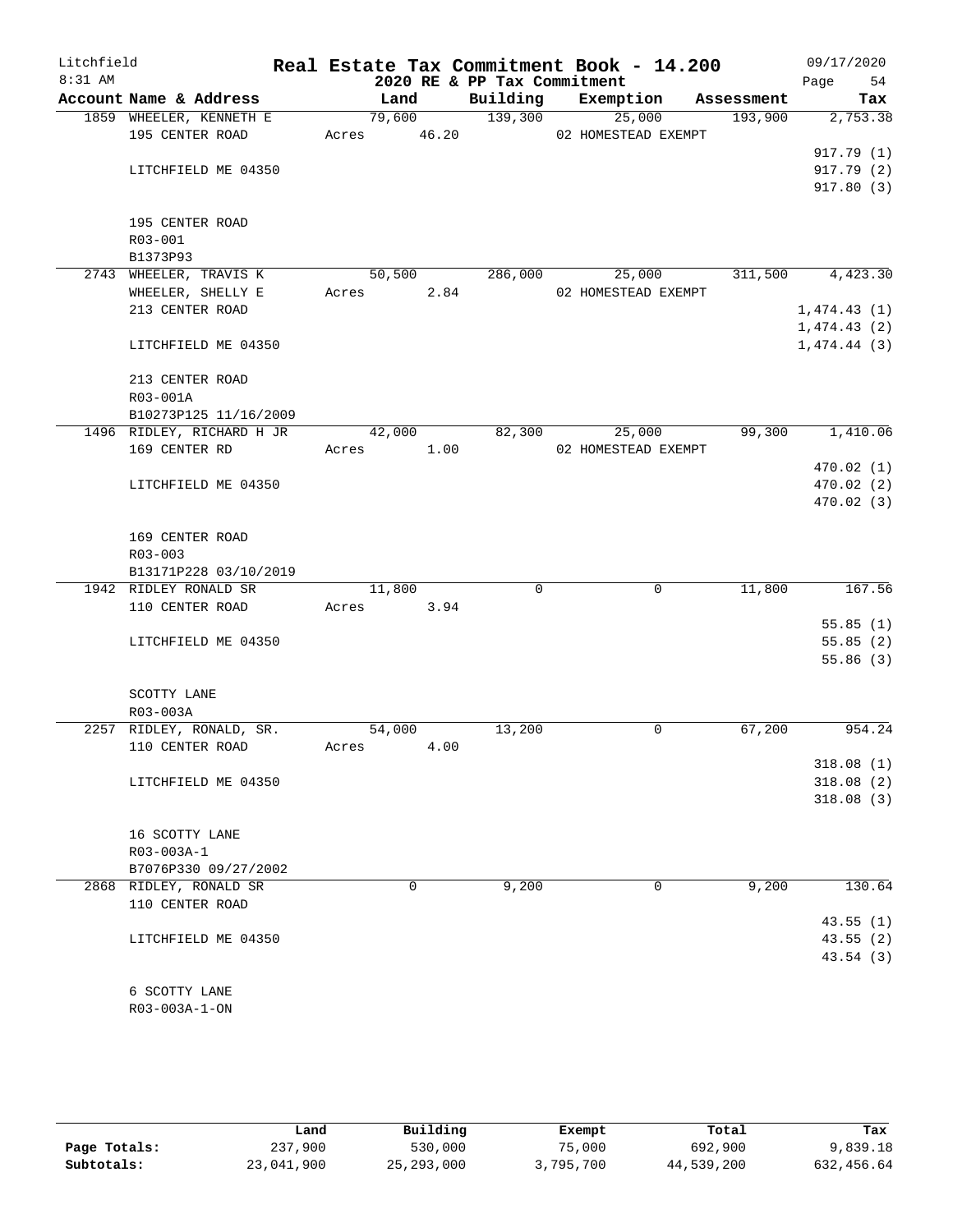| Litchfield<br>$8:31$ AM |                                                                                                     |       |        | 2020 RE & PP Tax Commitment | Real Estate Tax Commitment Book - 14.200 |             |            | 09/17/2020<br>55<br>Page |
|-------------------------|-----------------------------------------------------------------------------------------------------|-------|--------|-----------------------------|------------------------------------------|-------------|------------|--------------------------|
|                         | Account Name & Address                                                                              |       | Land   | Building                    | Exemption                                |             | Assessment | Tax                      |
|                         | 2957 MCDONALD, MATHEW                                                                               |       | 0      | 12,600                      |                                          | $\Omega$    | 12,600     | 178.92                   |
|                         | MCDONALD, AMANDA                                                                                    |       |        |                             |                                          |             |            |                          |
|                         | 13 SCOTTY LANE                                                                                      |       |        |                             |                                          |             |            | 59.64(1)                 |
|                         |                                                                                                     |       |        |                             |                                          |             |            | 59.64(2)                 |
|                         | Litchfield ME 04350                                                                                 |       |        |                             |                                          |             |            | 59.64(3)                 |
|                         |                                                                                                     |       |        |                             |                                          |             |            |                          |
|                         | $R03 - 003 - A - 2$                                                                                 |       |        |                             |                                          |             |            |                          |
|                         | 2258 RIDLEY, RONALD SR                                                                              |       | 48,000 | 0                           |                                          | 0           | 48,000     | 681.60                   |
|                         | 110 CENTER ROAD                                                                                     | Acres | 2.00   |                             |                                          |             |            |                          |
|                         |                                                                                                     |       |        |                             |                                          |             |            | 227.20(1)                |
|                         | LITCHFIELD ME 04350                                                                                 |       |        |                             |                                          |             |            | 227.20(2)<br>227.20(3)   |
|                         |                                                                                                     |       |        |                             |                                          |             |            |                          |
|                         | 13 SCOTTY LANE                                                                                      |       |        |                             |                                          |             |            |                          |
|                         | R03-003A-2                                                                                          |       |        |                             |                                          |             |            |                          |
|                         | B6501P315                                                                                           |       |        |                             |                                          |             |            |                          |
|                         | 2644 RIDLEY RONALD SR                                                                               |       | 0      | 15,000                      |                                          | $\mathbf 0$ | 15,000     | 213.00                   |
|                         | 110 CENTER ROAD                                                                                     |       |        |                             |                                          |             |            |                          |
|                         |                                                                                                     |       |        |                             |                                          |             |            | 71.00(1)                 |
|                         | LITCHFIELD ME 04350                                                                                 |       |        |                             |                                          |             |            | 71.00(2)                 |
|                         |                                                                                                     |       |        |                             |                                          |             |            | 71.00(3)                 |
|                         |                                                                                                     |       |        |                             |                                          |             |            |                          |
|                         | 3 SCOTTY LANE                                                                                       |       |        |                             |                                          |             |            |                          |
|                         | $R03 - 003A - 2 - ON - 2$                                                                           |       |        |                             |                                          |             |            |                          |
|                         | 1497 RIDLEY RICHARD H JR                                                                            |       | 58,500 | $\mathbf 0$                 |                                          | 0           | 58,500     | 830.70                   |
|                         | 169 CENTER ROAD                                                                                     | Acres | 38.00  |                             |                                          |             |            | 276.90(1)                |
|                         | LITCHFIELD ME 04350                                                                                 |       |        |                             |                                          |             |            | 276.90(2)                |
|                         |                                                                                                     |       |        |                             |                                          |             |            | 276.90(3)                |
|                         |                                                                                                     |       |        |                             |                                          |             |            |                          |
|                         | 41 PATRIOTS LANE                                                                                    |       |        |                             |                                          |             |            |                          |
|                         | R03-005                                                                                             |       |        |                             |                                          |             |            |                          |
|                         | B13171P228 03/10/2019                                                                               |       |        |                             |                                          |             |            |                          |
|                         | 1495 DUBE, EDMOND J                                                                                 |       | 57,000 | 24,600                      | 25,000                                   |             | 56,600     | 803.72                   |
|                         | DUBE, NICHOLE L                                                                                     | Acres | 5.00   |                             | 02 HOMESTEAD EXEMPT                      |             |            |                          |
|                         | 129 CENTER ROAD                                                                                     |       |        |                             |                                          |             |            | 267.91(1)                |
|                         |                                                                                                     |       |        |                             |                                          |             |            | 267.91(2)                |
|                         | LITCHFIELD ME 04350                                                                                 |       |        |                             |                                          |             |            | 267.90(3)                |
|                         | 129 CENTER ROAD                                                                                     |       |        |                             |                                          |             |            |                          |
|                         | R03-005A                                                                                            |       |        |                             |                                          |             |            |                          |
|                         | B12981P140 07/19/2018                                                                               |       |        |                             |                                          |             |            |                          |
|                         | 1487 BARBEAU, PENNI L                                                                               |       | 80,700 | 138,600                     |                                          | $\mathbf 0$ | 219,300    | 3,114.06                 |
|                         | 42 PATRIOTS LN                                                                                      | Acres | 42.40  |                             |                                          |             |            |                          |
|                         |                                                                                                     |       |        |                             |                                          |             |            | 1,038.02(1)              |
|                         | LITCHFIELD ME 04350                                                                                 |       |        |                             |                                          |             |            | 1,038.02(2)              |
|                         |                                                                                                     |       |        |                             |                                          |             |            | 1,038.02(3)              |
|                         |                                                                                                     |       |        |                             |                                          |             |            |                          |
|                         | 42 PATRIOTS LANE                                                                                    |       |        |                             |                                          |             |            |                          |
|                         | R03-005B                                                                                            |       |        |                             |                                          |             |            |                          |
|                         | B12430P118 09/30/2016 B11737P214 07/07/2014<br>B11724P48 06/30/2014 B10185P145 08/17/2009 B6347P208 |       |        |                             |                                          |             |            |                          |
|                         | 04/18/2003                                                                                          |       |        |                             |                                          |             |            |                          |
|                         |                                                                                                     |       |        |                             |                                          |             |            |                          |
|                         |                                                                                                     |       |        |                             |                                          |             |            |                          |

|              | Land         | Building   | Exempt    | Total      | Tax         |
|--------------|--------------|------------|-----------|------------|-------------|
| Page Totals: | 244,200      | 190,800    | 25,000    | 410,000    | 5,822.00    |
| Subtotals:   | 23, 286, 100 | 25,483,800 | 3,820,700 | 44,949,200 | 638, 278.64 |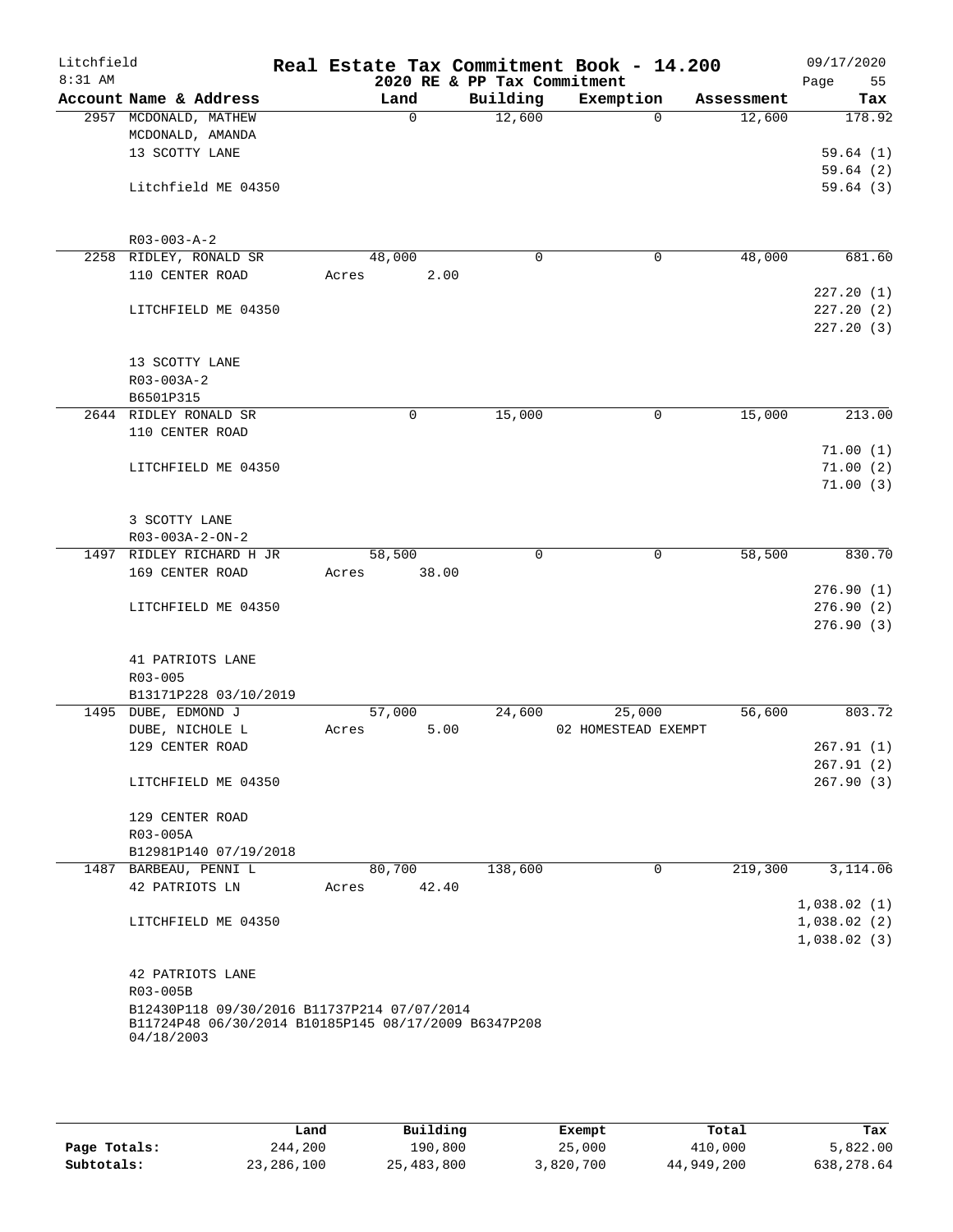| Litchfield |                              |       |         |              |                             | Real Estate Tax Commitment Book - 14.200 |             |             | 09/17/2020 |
|------------|------------------------------|-------|---------|--------------|-----------------------------|------------------------------------------|-------------|-------------|------------|
| $8:31$ AM  |                              |       |         |              | 2020 RE & PP Tax Commitment |                                          |             | Page        | 56         |
|            | Account Name & Address       |       | Land    |              | Building                    | Exemption                                | Assessment  |             | Tax        |
|            | 2693 KRAVETZ STEVEN          |       | 48,300  |              | 57,500                      | 25,000                                   | 80,800      |             | 1,147.36   |
|            | KRAVETZ SUSAN                | Acres |         | 2.10         |                             | 02 HOMESTEAD EXEMPT                      |             |             |            |
|            | 41 PATRIOTS LANE             |       |         |              |                             |                                          |             |             | 382.45(1)  |
|            |                              |       |         |              |                             |                                          |             |             | 382.45 (2) |
|            | LITCHFIELD ME 04350          |       |         |              |                             |                                          |             |             | 382.46 (3) |
|            | 41 PATRIOTS LANE<br>R03-005C |       |         |              |                             |                                          |             |             |            |
|            | B9482P313 08/30/2007         |       |         |              |                             |                                          |             |             |            |
|            | 708 GOWELL CLARENCE SR       |       | 315,200 |              | 74,000                      | $\mathsf{O}$                             | 389,200     |             | 5,526.64   |
|            | 57 KENNEDY LANE              | Acres |         | 41.40        |                             |                                          |             |             |            |
|            |                              |       |         |              |                             |                                          |             | 1,842.21(1) |            |
|            | LITCHFIELD ME 04350          |       |         |              |                             |                                          |             | 1,842.21(2) |            |
|            |                              |       |         |              |                             |                                          |             | 1,842.22(3) |            |
|            | 17 BUSH LANE                 |       |         |              |                             |                                          |             |             |            |
|            | $R03 - 006$                  |       |         |              |                             |                                          |             |             |            |
|            | B6354P122                    |       |         |              |                             |                                          |             |             |            |
|            | 1978 GOWELL MICHAEL          |       |         | 0            | 9,800                       | $\mathsf{O}$                             | 9,800       |             | 139.16     |
|            | P.O. BOX 5                   |       |         |              |                             |                                          |             |             |            |
|            |                              |       |         |              |                             |                                          |             |             | 46.39(1)   |
|            | LITCHFIELD ME 04350          |       |         |              |                             |                                          |             |             | 46.39(2)   |
|            |                              |       |         |              |                             |                                          |             |             | 46.38(3)   |
|            |                              |       |         |              |                             |                                          |             |             |            |
|            | 30 BUSH LANE                 |       |         |              |                             |                                          |             |             |            |
|            | R03-006-ON-09                |       |         |              |                             |                                          |             |             |            |
|            | 1093 BRYCE, ROSANNE          |       |         | $\mathsf{O}$ | 8,000                       | 8,000                                    | $\mathbf 0$ |             | 0.00       |
|            | 3 BUSH LANE                  |       |         |              |                             | 02 HOMESTEAD EXEMPT                      |             |             |            |
|            |                              |       |         |              |                             |                                          |             |             |            |
|            | LITCHFIELD ME 04350          |       |         |              |                             |                                          |             |             |            |
|            |                              |       |         |              |                             |                                          |             |             |            |
|            | 3 BUSH LANE                  |       |         |              |                             |                                          |             |             |            |
|            | R03-006-ON-1                 |       |         |              |                             |                                          |             |             |            |
|            | B6354P113                    |       |         |              |                             |                                          |             |             |            |
|            | 514 PESTER, DAVID            |       |         | 0            | 12,000                      | 0                                        | 12,000      |             | 170.40     |
|            | 558 HUNTINGTON HILL          |       |         |              |                             |                                          |             |             |            |
|            | ROAD                         |       |         |              |                             |                                          |             |             | 56.80(1)   |
|            | LITCHFIELD ME 04350          |       |         |              |                             |                                          |             |             | 56.80(2)   |
|            |                              |       |         |              |                             |                                          |             |             | 56.80(3)   |
|            |                              |       |         |              |                             |                                          |             |             |            |
|            | 24 BUSH LANE                 |       |         |              |                             |                                          |             |             |            |
|            | $R03 - 006 - ON - 10$        |       |         |              |                             |                                          |             |             |            |
|            | 183 MARTIN, JASON A          |       |         | 0            | 10,600                      | 10,600                                   | $\mathbf 0$ |             | 0.00       |
|            | INGALLS, TAMMY L             |       |         |              |                             | 02 HOMESTEAD EXEMPT                      |             |             |            |
|            | 11 REAGAN LANE               |       |         |              |                             |                                          |             |             |            |
|            | LITCHFIELD ME 04350          |       |         |              |                             |                                          |             |             |            |
|            |                              |       |         |              |                             |                                          |             |             |            |
|            | 11 REAGAN LANE - MH          |       |         |              |                             |                                          |             |             |            |
|            | R03-006-ON-11                |       |         |              |                             |                                          |             |             |            |
|            |                              |       |         |              |                             |                                          |             |             |            |
|            |                              |       |         |              |                             |                                          |             |             |            |

|              | Land       | Building   | Exempt    | Total      | Tax          |
|--------------|------------|------------|-----------|------------|--------------|
| Page Totals: | 363,500    | 171,900    | 43,600    | 491,800    | 6,983.56     |
| Subtotals:   | 23,649,600 | 25,655,700 | 3,864,300 | 45,441,000 | 645, 262, 20 |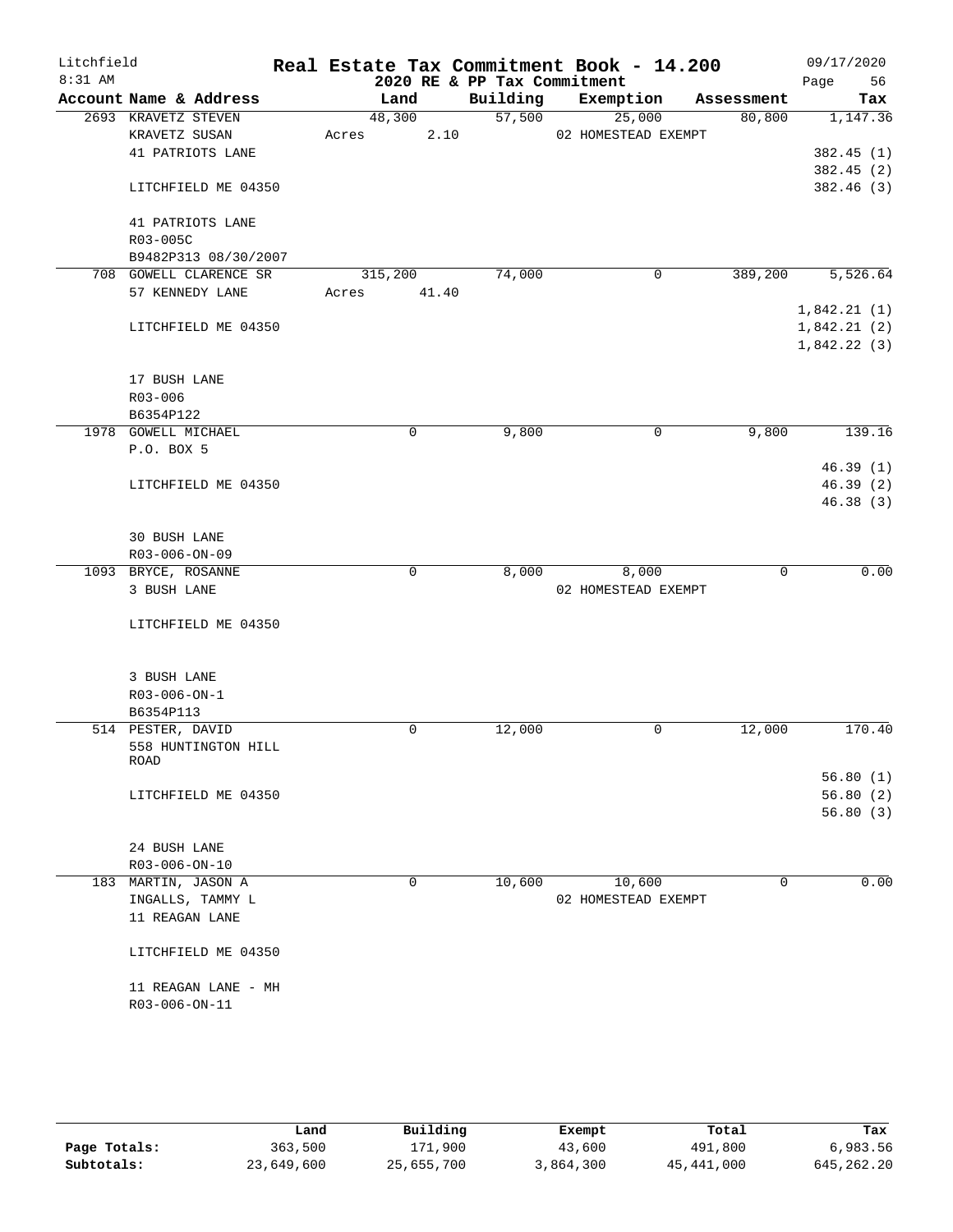| Litchfield |                          | Real Estate Tax Commitment Book - 14.200 |                             |                     |             | 09/17/2020 |
|------------|--------------------------|------------------------------------------|-----------------------------|---------------------|-------------|------------|
| 8:31 AM    |                          |                                          | 2020 RE & PP Tax Commitment |                     |             | Page<br>57 |
|            | Account Name & Address   | Land                                     | Building                    | Exemption           | Assessment  | Tax        |
|            | 1991 EMERSON, KENNETH    | $\Omega$                                 | 5,700                       | 5,700               | $\Omega$    | 0.00       |
|            | 10 REAGAN LANE           |                                          |                             | 02 HOMESTEAD EXEMPT |             |            |
|            | LITCHFIELD ME 04350      |                                          |                             |                     |             |            |
|            |                          |                                          |                             |                     |             |            |
|            | 10 REAGAN LANE           |                                          |                             |                     |             |            |
|            | R03-006-ON-12            |                                          |                             |                     |             |            |
|            | 1998 TAYLOR, WAYNE       | 0                                        | 9,800                       | 9,800               | 0           | 0.00       |
|            | 33 BUSH LANE             |                                          |                             | 02 HOMESTEAD EXEMPT |             |            |
|            | LITCHFIELD ME 04350      |                                          |                             |                     |             |            |
|            | 33 BUSH LANE             |                                          |                             |                     |             |            |
|            | R03-006-ON-18            |                                          |                             |                     |             |            |
|            | B10719P77 05/02/2011     |                                          |                             |                     |             |            |
|            | 1979 FENNELL, LINDA      | $\mathbf 0$                              | 8,300                       | 8,300               | $\mathbf 0$ | 0.00       |
|            | 7 BUSH LANE              |                                          |                             | 02 HOMESTEAD EXEMPT |             |            |
|            |                          |                                          |                             |                     |             |            |
|            | LITCHFIELD ME 04350      |                                          |                             |                     |             |            |
|            | 7 BUSH LANE              |                                          |                             |                     |             |            |
|            | $R03 - 006 - ON - 2$     |                                          |                             |                     |             |            |
|            | B10295P181 12/18/2009    |                                          |                             |                     |             |            |
|            | 1415 GOWELL, CLARENCE SR | 0                                        | 7,800                       | 0                   | 7,800       | 110.76     |
|            | 156 WENTZELL RD          |                                          |                             |                     |             |            |
|            |                          |                                          |                             |                     |             | 36.92(1)   |
|            | LITCHFIELD ME 04350      |                                          |                             |                     |             | 36.92(2)   |
|            |                          |                                          |                             |                     |             | 36.92(3)   |
|            | 27 BUSH LANE             |                                          |                             |                     |             |            |
|            | R03-006-ON-4             |                                          |                             |                     |             |            |
|            | 1473 RICHARDS DONALD     | 0                                        | 14,500                      | 14,500              | 0           | 0.00       |
|            | PO BOX 393               |                                          |                             | 02 HOMESTEAD EXEMPT |             |            |
|            | 39 BUSH LANE             |                                          |                             |                     |             |            |
|            | LITCHFIELD ME 04350      |                                          |                             |                     |             |            |
|            | 39 BUSH LANE             |                                          |                             |                     |             |            |
|            | $R03 - 006 - ON - 6$     |                                          |                             |                     |             |            |
|            | 562 ESTABROOK, KEITH H   | 62,000                                   | 144,900                     | 25,000              | 181,900     | 2,582.98   |
|            | 67 CENTER ROAD           | 8.60<br>Acres                            |                             | 02 HOMESTEAD EXEMPT |             |            |
|            |                          |                                          |                             |                     |             | 860.99 (1) |
|            | LITCHFIELD ME 04350      |                                          |                             |                     |             | 860.99 (2) |
|            |                          |                                          |                             |                     |             | 861.00(3)  |
|            | 67 CENTER ROAD           |                                          |                             |                     |             |            |
|            | R03-007                  |                                          |                             |                     |             |            |
|            | B2394P292 06/17/1981     |                                          |                             |                     |             |            |
|            |                          |                                          |                             |                     |             |            |

|              | Land       | Building   | Exempt    | Total      | Tax        |
|--------------|------------|------------|-----------|------------|------------|
| Page Totals: | 62,000     | 191,000    | 63,300    | 189,700    | 2,693.74   |
| Subtotals:   | 23,711,600 | 25,846,700 | 3,927,600 | 45,630,700 | 647,955.94 |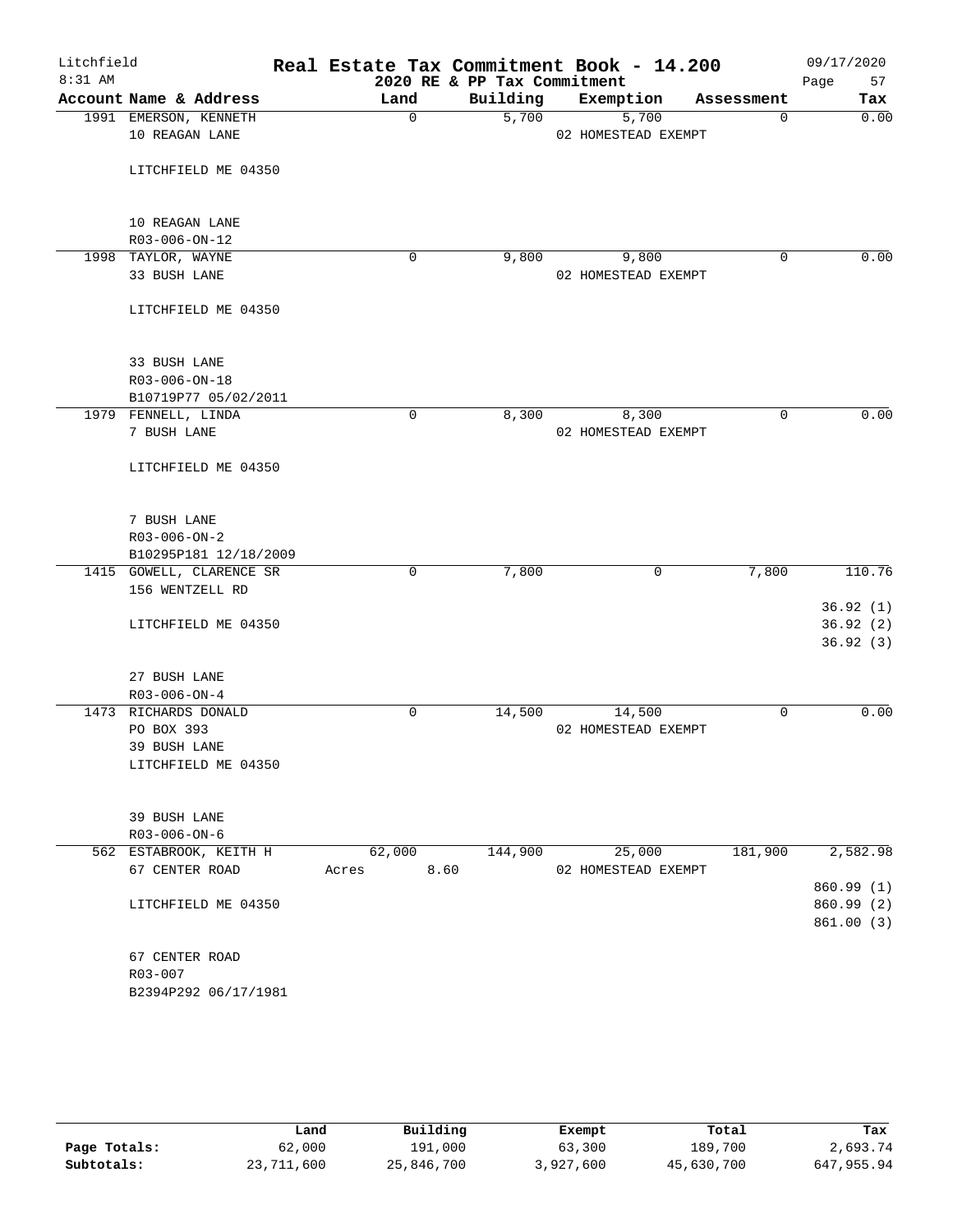| Litchfield<br>$8:31$ AM |                                                              |       |        | 2020 RE & PP Tax Commitment | Real Estate Tax Commitment Book - 14.200 |          |            | 09/17/2020<br>58<br>Page   |
|-------------------------|--------------------------------------------------------------|-------|--------|-----------------------------|------------------------------------------|----------|------------|----------------------------|
|                         | Account Name & Address                                       |       | Land   | Building                    | Exemption                                |          | Assessment | Tax                        |
|                         | 1689 GOWELL, LAWRENCE                                        |       | 94,500 | 96,000                      |                                          | $\Omega$ | 190,500    | 2,705.10                   |
|                         | GOWELL, LISA                                                 | Acres | 74.00  |                             |                                          |          |            |                            |
|                         | 490 RICHMOND ROAD                                            |       |        |                             |                                          |          |            | 901.70(1)                  |
|                         |                                                              |       |        |                             |                                          |          |            | 901.70(2)                  |
|                         | LITCHFIELD ME 04350                                          |       |        |                             |                                          |          |            | 901.70 (3)                 |
|                         | 47 CENTER ROAD<br>R03-008                                    |       |        |                             |                                          |          |            |                            |
|                         | B12417P155 09/21/2016                                        |       |        |                             |                                          |          |            |                            |
|                         | 154 GOWELLS REAL ESTATE,                                     |       | 45,800 | $\mathbf 0$                 |                                          | 0        | 45,800     | 650.36                     |
|                         | LLC                                                          |       |        |                             |                                          |          |            |                            |
|                         | 511 RICHMOND ROAD                                            | Acres | 1.28   |                             |                                          |          |            |                            |
|                         |                                                              |       |        |                             |                                          |          |            | 216.79(1)                  |
|                         | LITCHFIELD ME 04350                                          |       |        |                             |                                          |          |            | 216.79(2)                  |
|                         |                                                              |       |        |                             |                                          |          |            | 216.78(3)                  |
|                         | 21 CENTER ROAD                                               |       |        |                             |                                          |          |            |                            |
|                         | R03-009                                                      |       |        |                             |                                          |          |            |                            |
|                         | B12895P127 04/26/2018 B1942P286 09/16/1976                   |       |        |                             |                                          |          |            |                            |
|                         | 279 CARR, TRYLLIS                                            |       | 49,500 | 121,800                     | 25,000                                   |          | 146,300    | 2,077.46                   |
|                         | 507 RICHMOND RD                                              | Acres | 2.49   |                             | 02 HOMESTEAD EXEMPT                      |          |            |                            |
|                         |                                                              |       |        |                             |                                          |          |            | 692.49(1)                  |
|                         | LITCHFIELD ME 04350                                          |       |        |                             |                                          |          |            | 692.49(2)                  |
|                         |                                                              |       |        |                             |                                          |          |            | 692.48(3)                  |
|                         |                                                              |       |        |                             |                                          |          |            |                            |
|                         | 507 RICHMOND ROAD                                            |       |        |                             |                                          |          |            |                            |
|                         | R03-009A                                                     |       |        |                             |                                          |          |            |                            |
|                         | B1878P345                                                    |       |        |                             |                                          |          |            |                            |
|                         | 703 GOWELL'S STORE INC                                       |       | 63,800 | 324,700                     |                                          | 0        | 388,500    | 5,516.70                   |
|                         | 473 RICHMOND ROAD                                            | Acres | 2.26   |                             |                                          |          |            |                            |
|                         | LITCHFIELD ME 04350                                          |       |        |                             |                                          |          |            | 1,838.90(1)                |
|                         |                                                              |       |        |                             |                                          |          |            | 1,838.90(2)<br>1,838.90(3) |
|                         |                                                              |       |        |                             |                                          |          |            |                            |
|                         | 491 RICHMOND ROAD                                            |       |        |                             |                                          |          |            |                            |
|                         | R03-009B-1                                                   |       |        |                             |                                          |          |            |                            |
|                         | B12028P202 07/01/2015 B9322P229 04/20/2007 B6197P332         |       |        |                             |                                          |          |            |                            |
|                         | 03/21/2000 B2526P305 11/30/1982<br>2610 GOWELL CLARENCE R JR |       | 62,600 | 141,400                     |                                          | 0        | 204,000    | 2,896.80                   |
|                         | C/O: C & G FEED STORE ACres                                  |       | 1.85   |                             |                                          |          |            |                            |
|                         | 469 RICHMOND ROAD                                            |       |        |                             |                                          |          |            | 965.60(1)                  |
|                         | LITCHFIELD ME 04350                                          |       |        |                             |                                          |          |            | 965.60(2)                  |
|                         |                                                              |       |        |                             |                                          |          |            | 965.60(3)                  |
|                         |                                                              |       |        |                             |                                          |          |            |                            |
|                         | 483 RICHMOND ROAD                                            |       |        |                             |                                          |          |            |                            |
|                         | R03-009B-2                                                   |       |        |                             |                                          |          |            |                            |
|                         | 2609 GOWELL, CLARENCE R III                                  |       | 47,700 | 45,400                      |                                          | 0        | 93,100     | 1,322.02                   |
|                         | GOWELL, BOBBI JO                                             | Acres | 1.90   |                             |                                          |          |            |                            |
|                         | PO BOX 127                                                   |       |        |                             |                                          |          |            | 440.67(1)                  |
|                         |                                                              |       |        |                             |                                          |          |            | 440.67(2)                  |
|                         | LITCHFIELD ME 04350<br>0127                                  |       |        |                             |                                          |          |            | 440.68 (3)                 |
|                         |                                                              |       |        |                             |                                          |          |            |                            |
|                         | 473 RICHMOND ROAD                                            |       |        |                             |                                          |          |            |                            |
|                         | R03-009B-3                                                   |       |        |                             |                                          |          |            |                            |
|                         | B11362P305 04/16/2013                                        |       |        |                             |                                          |          |            |                            |
|                         |                                                              |       |        |                             |                                          |          |            |                            |
|                         |                                                              |       |        |                             |                                          |          |            |                            |
|                         |                                                              |       |        |                             |                                          |          |            |                            |

|              | Land       | Building   | Exempt    | Total      | Tax          |
|--------------|------------|------------|-----------|------------|--------------|
| Page Totals: | 363,900    | 729,300    | 25,000    | 1,068,200  | 15,168.44    |
| Subtotals:   | 24,075,500 | 26,576,000 | 3,952,600 | 46,698,900 | 663, 124. 38 |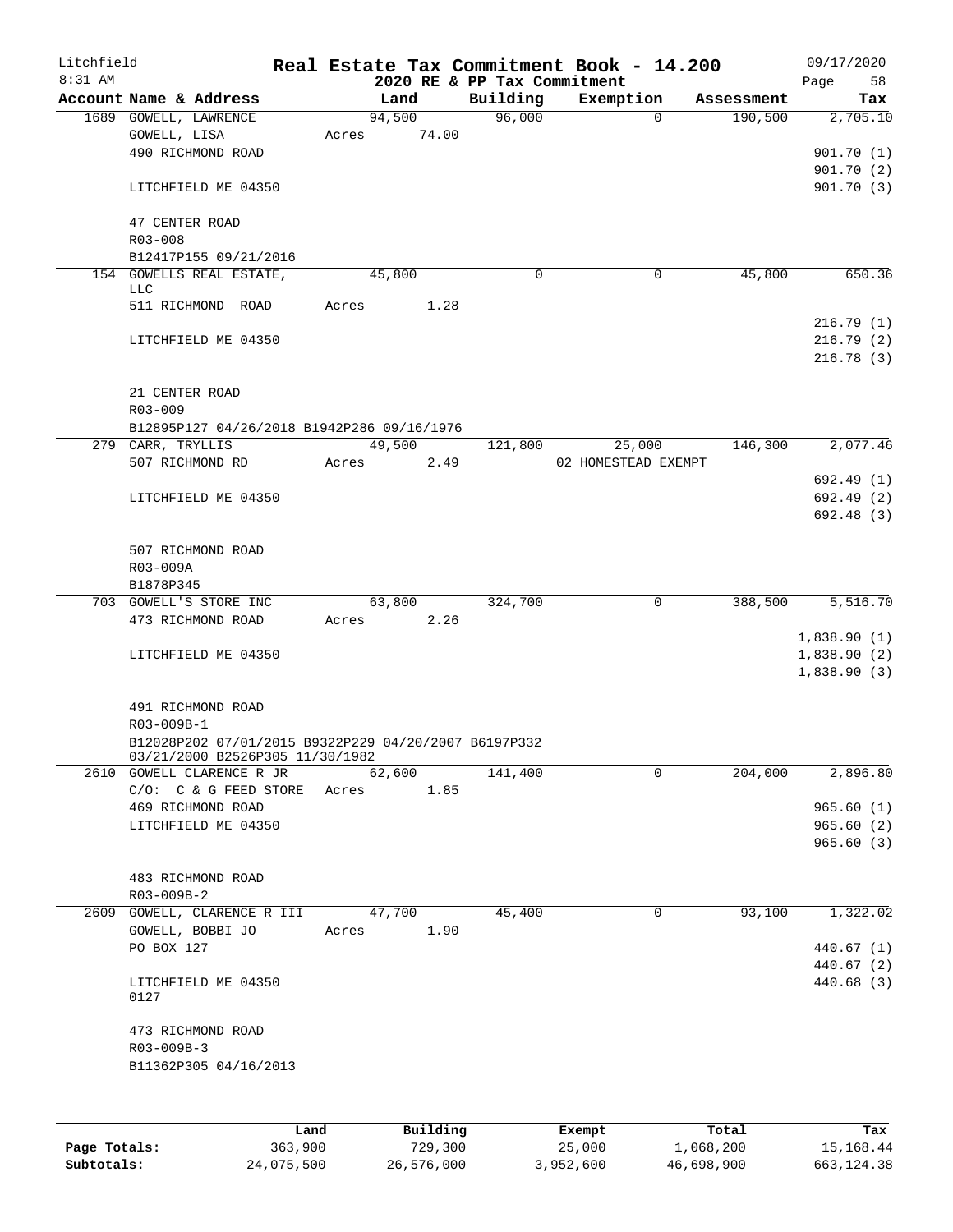| Litchfield |                                             |       |        |                             | Real Estate Tax Commitment Book - 14.200 |            | 09/17/2020   |        |
|------------|---------------------------------------------|-------|--------|-----------------------------|------------------------------------------|------------|--------------|--------|
| 8:31 AM    |                                             |       |        | 2020 RE & PP Tax Commitment |                                          |            | Page         | 59     |
|            | Account Name & Address                      |       | Land   | Building                    | Exemption                                | Assessment |              | Tax    |
|            | 702 GOWELL CLARENCE R III                   |       | 47,700 | 192,900                     | $\Omega$                                 | 240,600    | 3,416.52     |        |
|            | PO BOX 127                                  | Acres | 1.90   |                             |                                          |            |              |        |
|            |                                             |       |        |                             |                                          |            | 1,138.84(1)  |        |
|            | LITCHFIELD ME 04350                         |       |        |                             |                                          |            | 1, 138.84(2) |        |
|            | 0127                                        |       |        |                             |                                          |            | 1,138.84(3)  |        |
|            |                                             |       |        |                             |                                          |            |              |        |
|            | 469 RICHMOND ROAD                           |       |        |                             |                                          |            |              |        |
|            | R03-009B-4                                  |       |        |                             |                                          |            |              |        |
|            | B8484P71 07/06/2005 B6197P328 03/21/2000    |       |        |                             |                                          |            |              |        |
|            | 2697 GOWELL'S REAL ESTATE,                  |       | 65,700 | 1,475,400                   | 0                                        | 1,541,100  | 21,883.62    |        |
|            | LLC.                                        |       |        |                             |                                          |            |              |        |
|            | 511 RICHMOND ROAD                           | Acres | 2.90   |                             |                                          |            |              |        |
|            |                                             |       |        |                             |                                          |            | 7,294.54(1)  |        |
|            | LITCHFIELD ME 04350                         |       |        |                             |                                          |            | 7,294.54(2)  |        |
|            |                                             |       |        |                             |                                          |            | 7, 294.54(3) |        |
|            |                                             |       |        |                             |                                          |            |              |        |
|            | 511 RICHMOND ROAD<br>R03-009C               |       |        |                             |                                          |            |              |        |
|            | B12028P199 06/30/2015 B9526P341 10/10/2007  |       |        |                             |                                          |            |              |        |
|            | 2600 MCDONALD KENNETH B                     |       | 46,500 | 4,700                       | 25,000                                   | 26,200     |              | 372.04 |
|            | 499 RICHMOND ROAD                           | Acres | 1.51   |                             | 02 HOMESTEAD EXEMPT                      |            |              |        |
|            |                                             |       |        |                             |                                          |            | 124.01(1)    |        |
|            | LITCHFIELD ME 04350                         |       |        |                             |                                          |            | 124.01(2)    |        |
|            |                                             |       |        |                             |                                          |            | 124.02(3)    |        |
|            |                                             |       |        |                             |                                          |            |              |        |
|            | 499 RICHMOND ROAD                           |       |        |                             |                                          |            |              |        |
|            | R03-009D                                    |       |        |                             |                                          |            |              |        |
|            | B8886P25 04/28/2006                         |       |        |                             |                                          |            |              |        |
|            | 354 COMMUNITY SERVICE                       |       | 0      | 35,000                      | $\mathsf{O}$                             | 35,000     |              | 497.00 |
|            | TELEPHONE                                   |       |        |                             |                                          |            |              |        |
|            | ATTN: TAX DEPT 2-4<br>121 SOUTH 17TH STREET |       |        |                             |                                          |            | 165.67(1)    |        |
|            | MATTOON IL 61938                            |       |        |                             |                                          |            | 165.67(2)    |        |
|            |                                             |       |        |                             |                                          |            | 165.66(3)    |        |
|            |                                             |       |        |                             |                                          |            |              |        |
|            | 511 RICHMOND ROAD                           |       |        |                             |                                          |            |              |        |
|            | R03-009-ON                                  |       |        |                             |                                          |            |              |        |
|            | 2956 BLIER, AURELE (LIFE                    |       | 0      | 30,900                      | 30,900                                   | $\Omega$   |              | 0.00   |
|            | ESTATE)                                     |       |        |                             |                                          |            |              |        |
|            | 21 CENTER ROAD                              |       |        |                             | 02 HOMESTEAD EXEMPT                      |            |              |        |
|            |                                             |       |        |                             | 03 VETERANS EXEMPT                       |            |              |        |
|            | LITCHFIELD ME 04350                         |       |        |                             |                                          |            |              |        |
|            |                                             |       |        |                             |                                          |            |              |        |
|            | 21 CENTER ROAD                              |       |        |                             |                                          |            |              |        |
|            | R03-009-ON                                  |       |        |                             |                                          |            |              |        |
|            | B12895P127 04/26/2018                       |       |        |                             |                                          |            |              |        |
|            |                                             |       |        |                             |                                          |            |              |        |

|              | Land         | Building   | Exempt    | Total      | Tax        |
|--------------|--------------|------------|-----------|------------|------------|
| Page Totals: | 159,900      | L,738,900  | 55,900    | 1,842,900  | 26,169.18  |
| Subtotals:   | 24, 235, 400 | 28,314,900 | 4,008,500 | 48,541,800 | 689,293.56 |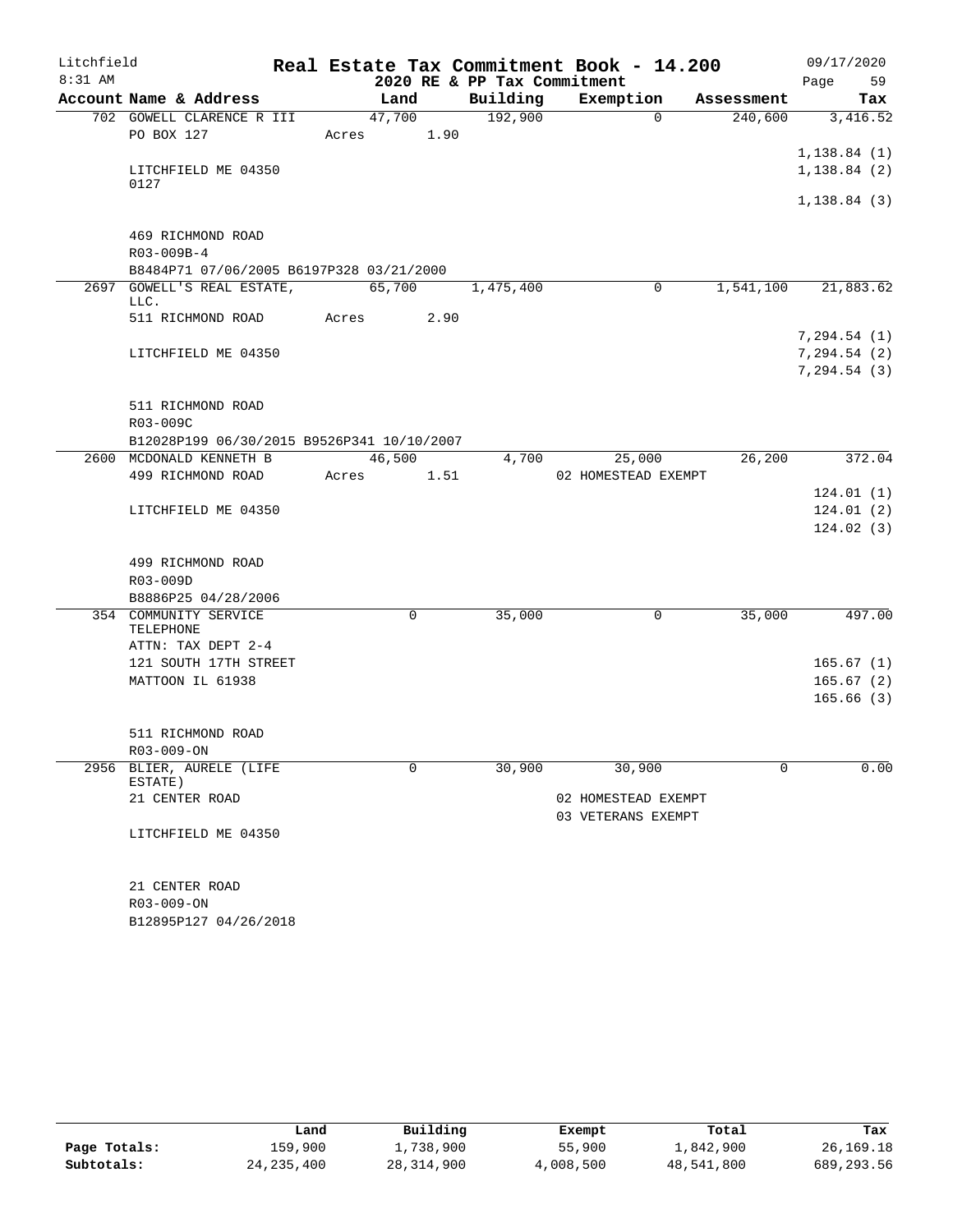| Litchfield                 |                                                                                                                                                                                                          |            |       |        |            |                             | Real Estate Tax Commitment Book - 14.200 |            | 09/17/2020             |
|----------------------------|----------------------------------------------------------------------------------------------------------------------------------------------------------------------------------------------------------|------------|-------|--------|------------|-----------------------------|------------------------------------------|------------|------------------------|
| $8:31$ AM                  |                                                                                                                                                                                                          |            |       |        |            | 2020 RE & PP Tax Commitment |                                          |            | Page<br>60             |
|                            | Account Name & Address                                                                                                                                                                                   |            |       | Land   |            | Building                    | Exemption                                | Assessment | Tax                    |
|                            | 398 GOWELL, LAWRENCE G                                                                                                                                                                                   |            |       | 45,300 |            | 92,700                      | $\Omega$                                 | 138,000    | 1,959.60               |
|                            | GOWELL, LISA R                                                                                                                                                                                           |            | Acres |        | 1.10       |                             |                                          |            |                        |
|                            | 57 KENNEDY LANE                                                                                                                                                                                          |            |       |        |            |                             |                                          |            | 653.20(1)              |
|                            |                                                                                                                                                                                                          |            |       |        |            |                             |                                          |            | 653.20(2)              |
|                            | LITCHFIELD ME 04350                                                                                                                                                                                      |            |       |        |            |                             |                                          |            | 653.20(3)              |
|                            | 451 RICHMOND ROAD<br>R03-010                                                                                                                                                                             |            |       |        |            |                             |                                          |            |                        |
|                            | B12309P124 05/27/2016 B12270P90 01/21/2016<br>B12010P190 04/06/2015 B11923P315 11/24/2014<br>B11636P74 01/22/2014 B11091P40 06/27/2012 B9182P119<br>12/06/2006 B8270P297 12/29/2004 B6266P226 12/28/2004 |            |       |        |            |                             |                                          |            |                        |
|                            | 2587 RURAL PROPERTY<br>MANAGEMENT LLC                                                                                                                                                                    |            |       | 45,300 |            | 8,400                       | $\mathbf 0$                              | 53,700     | 762.54                 |
|                            | 455 RICHMOND ROAD                                                                                                                                                                                        |            | Acres |        | 1.10       |                             |                                          |            |                        |
|                            |                                                                                                                                                                                                          |            |       |        |            |                             |                                          |            | 254.18(1)              |
|                            | LITCHFIELD ME 04350                                                                                                                                                                                      |            |       |        |            |                             |                                          |            | 254.18(2)              |
|                            |                                                                                                                                                                                                          |            |       |        |            |                             |                                          |            | 254.18(3)              |
|                            | 455 RICHMOND ROAD                                                                                                                                                                                        |            |       |        |            |                             |                                          |            |                        |
|                            | R03-010A                                                                                                                                                                                                 |            |       |        |            |                             |                                          |            |                        |
|                            | B9155P335 11/01/2006 B8270P299 12/28/2004                                                                                                                                                                |            |       |        |            |                             |                                          |            |                        |
|                            | 335 COLBY, RONALD                                                                                                                                                                                        |            |       | 46,200 |            | 177,400                     | 25,000                                   | 198,600    | 2,820.12               |
|                            | 435 RICHMOND RD                                                                                                                                                                                          |            | Acres |        | 1.40       |                             | 02 HOMESTEAD EXEMPT                      |            |                        |
|                            |                                                                                                                                                                                                          |            |       |        |            |                             |                                          |            | 940.04 (1)             |
|                            | LITCHFIELD ME 04350                                                                                                                                                                                      |            |       |        |            |                             |                                          |            | 940.04(2)              |
|                            |                                                                                                                                                                                                          |            |       |        |            |                             |                                          |            | 940.04 (3)             |
|                            |                                                                                                                                                                                                          |            |       |        |            |                             |                                          |            |                        |
|                            | 435 RICHMOND ROAD                                                                                                                                                                                        |            |       |        |            |                             |                                          |            |                        |
|                            | R03-011                                                                                                                                                                                                  |            |       |        |            |                             |                                          |            |                        |
|                            | B3205P320                                                                                                                                                                                                |            |       |        |            |                             |                                          |            |                        |
|                            | 1294 NEWBURY, CHARLES                                                                                                                                                                                    |            |       | 45,300 |            | 100,500                     | 31,000                                   | 114,800    | 1,630.16               |
|                            | 423 RICHMOND ROAD                                                                                                                                                                                        |            | Acres |        | 1.10       |                             | 02 HOMESTEAD EXEMPT                      |            |                        |
|                            |                                                                                                                                                                                                          |            |       |        |            |                             | 03 VETERANS EXEMPT                       |            | 543.39(1)              |
|                            | LITCHFIELD ME 04350                                                                                                                                                                                      |            |       |        |            |                             |                                          |            | 543.39(2)              |
|                            |                                                                                                                                                                                                          |            |       |        |            |                             |                                          |            | 543.38 (3)             |
|                            | 423 RICHMOND ROAD                                                                                                                                                                                        |            |       |        |            |                             |                                          |            |                        |
|                            | R03-012                                                                                                                                                                                                  |            |       |        |            |                             |                                          |            |                        |
|                            | B4656P296                                                                                                                                                                                                |            |       |        |            |                             |                                          |            |                        |
|                            | 1068 LILLY, HAROLD W JR                                                                                                                                                                                  |            |       | 45,000 |            | 13,600                      | 0                                        | 58,600     | 832.12                 |
|                            | 480 VIGUE ROAD                                                                                                                                                                                           |            | Acres |        | 1.00       |                             |                                          |            |                        |
|                            |                                                                                                                                                                                                          |            |       |        |            |                             |                                          |            | 277.37(1)              |
|                            | WHITEFIELD ME 04353                                                                                                                                                                                      |            |       |        |            |                             |                                          |            | 277.37(2)              |
|                            |                                                                                                                                                                                                          |            |       |        |            |                             |                                          |            | 277.38(3)              |
|                            |                                                                                                                                                                                                          |            |       |        |            |                             |                                          |            |                        |
|                            | 417 RICHMOND ROAD                                                                                                                                                                                        |            |       |        |            |                             |                                          |            |                        |
|                            | R03-013                                                                                                                                                                                                  |            |       |        |            |                             |                                          |            |                        |
|                            | B9778P235 07/01/2008 B1762P166                                                                                                                                                                           |            |       |        |            |                             |                                          |            |                        |
| 1601                       | SKIDGELL, DARLENE                                                                                                                                                                                        |            |       | 51,900 |            | 75,800                      | 0                                        | 127,700    | 1,813.34               |
|                            | SKIDGELL, RAYMOND E                                                                                                                                                                                      |            | Acres |        | 3.30       |                             |                                          |            |                        |
|                            | 381 RICHMOND RD                                                                                                                                                                                          |            |       |        |            |                             |                                          |            | 604.45(1)              |
|                            | LITCHFIELD ME 04350                                                                                                                                                                                      |            |       |        |            |                             |                                          |            | 604.45(2)<br>604.44(3) |
|                            |                                                                                                                                                                                                          |            |       |        |            |                             |                                          |            |                        |
|                            | 381 RICHMOND ROAD                                                                                                                                                                                        |            |       |        |            |                             |                                          |            |                        |
|                            | R03-014<br>B8286P330 01/11/2005                                                                                                                                                                          |            |       |        |            |                             |                                          |            |                        |
|                            |                                                                                                                                                                                                          |            |       |        |            |                             |                                          |            |                        |
|                            |                                                                                                                                                                                                          | Land       |       |        | Building   |                             | Exempt                                   | Total      | Tax                    |
| Page Totals:<br>Subtotals: |                                                                                                                                                                                                          | 279,000    |       |        | 468,400    |                             | 56,000                                   | 691,400    | 9,817.88               |
|                            |                                                                                                                                                                                                          | 24,514,400 |       |        | 28,783,300 |                             | 4,064,500<br>49, 233, 200                |            | 699, 111.44            |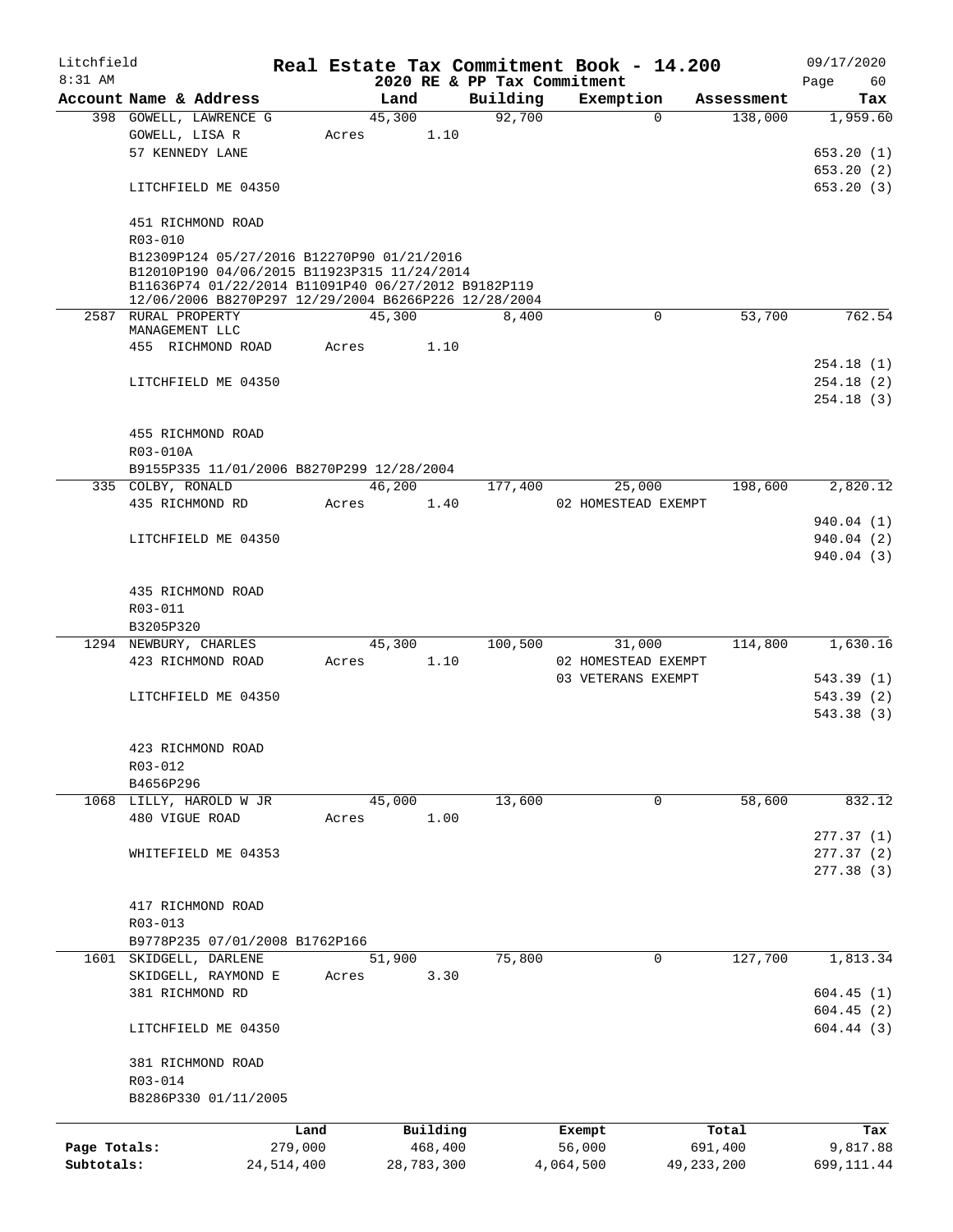| Litchfield<br>$8:31$ AM |                     |                                             |       |                | 2020 RE & PP Tax Commitment | Real Estate Tax Commitment Book - 14.200 |         | 09/17/2020<br>Page<br>61 |
|-------------------------|---------------------|---------------------------------------------|-------|----------------|-----------------------------|------------------------------------------|---------|--------------------------|
|                         |                     | Account Name & Address                      |       | Land           |                             | Building Exemption Assessment            |         | Tax                      |
|                         |                     | 534 EAGLES, JACQUELINE                      |       | 83,500         | 149,900                     | 25,000                                   | 208,400 | 2,959.28                 |
|                         | P O BOX 362         |                                             |       | Acres 80.00    |                             | 02 HOMESTEAD EXEMPT                      |         |                          |
|                         |                     |                                             |       |                |                             |                                          |         | 986.43(1)                |
|                         |                     | LITCHFIELD ME 04350                         |       |                |                             |                                          |         | 986.43 (2)               |
|                         |                     |                                             |       |                |                             |                                          |         | 986.42 (3)               |
|                         |                     | 373 RICHMOND ROAD                           |       |                |                             |                                          |         |                          |
|                         | R03-015             |                                             |       |                |                             |                                          |         |                          |
|                         | B1787P270           |                                             |       |                |                             |                                          |         |                          |
|                         |                     | 248 BUSWELL, RICHARD M                      |       | 62,300         | 48,600                      | 25,000                                   | 85,900  | 1,219.78                 |
|                         |                     | 361 RICHMOND ROAD                           |       | Acres 10.00    |                             | 02 HOMESTEAD EXEMPT                      |         |                          |
|                         |                     |                                             |       |                |                             |                                          |         | 406.59(1)                |
|                         |                     | SABATTUS ME 04280                           |       |                |                             |                                          |         | 406.59 (2)               |
|                         |                     |                                             |       |                |                             |                                          |         | 406.60(3)                |
|                         |                     |                                             |       |                |                             |                                          |         |                          |
|                         |                     | 361 RICHMOND ROAD                           |       |                |                             |                                          |         |                          |
|                         | R03-016             |                                             |       |                |                             |                                          |         |                          |
|                         | B2760P239           |                                             |       |                |                             |                                          |         |                          |
|                         |                     | 104 BEGANNY, JOHN W II                      |       | 49,500         | 130,200                     | 25,000<br>02 HOMESTEAD EXEMPT            | 154,700 | 2,196.74                 |
|                         |                     | 345 RICHMOND ROAD                           |       | Acres 3.00     |                             |                                          |         | 732.25(1)                |
|                         |                     | LITCHFIELD ME 04350                         |       |                |                             |                                          |         | 732.25(2)                |
|                         |                     |                                             |       |                |                             |                                          |         | 732.24 (3)               |
|                         |                     |                                             |       |                |                             |                                          |         |                          |
|                         |                     | 345 RICHMOND ROAD                           |       |                |                             |                                          |         |                          |
|                         | R03-016A            |                                             |       |                |                             |                                          |         |                          |
|                         | B3272P193           |                                             |       |                |                             |                                          |         |                          |
|                         | 1594 SIROIS, GERARD |                                             |       | 66,800         | 155,400                     | 25,000                                   | 197,200 | 2,800.24                 |
|                         |                     | 333 RICHMOND RD                             | Acres | 15.00          |                             | 02 HOMESTEAD EXEMPT                      |         |                          |
|                         |                     |                                             |       |                |                             |                                          |         | 933.41 (1)               |
|                         |                     | LITCHFIELD ME 04350                         |       |                |                             |                                          |         | 933.41 (2)               |
|                         |                     |                                             |       |                |                             |                                          |         | 933.42 (3)               |
|                         |                     | 333 RICHMOND ROAD                           |       |                |                             |                                          |         |                          |
|                         | R03-017             |                                             |       |                |                             |                                          |         |                          |
|                         | B1966P39            |                                             |       |                |                             |                                          |         |                          |
|                         |                     | 977 LAFLAMME, RONALD                        |       | 12,800         | $\mathbf 0$                 | $\mathbf 0$                              | 12,800  | 181.76                   |
|                         |                     | 938 SABATTUS ST                             | Acres | 1.10           |                             |                                          |         |                          |
|                         |                     |                                             |       |                |                             |                                          |         | 60.59(1)                 |
|                         |                     | LEWISTON ME 04240                           |       |                |                             |                                          |         | 60.59(2)                 |
|                         |                     |                                             |       |                |                             |                                          |         | 60.58(3)                 |
|                         |                     |                                             |       |                |                             |                                          |         |                          |
|                         | RICHMOND ROAD       |                                             |       |                |                             |                                          |         |                          |
|                         | R03-018             |                                             |       |                |                             |                                          |         |                          |
|                         | B2209P333           | 470 CROWLEY, MICHAEL S                      |       |                | 73,200                      | $\mathbf 0$                              | 120,300 | 1,708.26                 |
|                         |                     | 315 RICHMOND ROAD                           | Acres | 47,100<br>1.70 |                             |                                          |         |                          |
|                         |                     |                                             |       |                |                             |                                          |         | 569.42(1)                |
|                         |                     | LITCHFIELD ME 04350                         |       |                |                             |                                          |         | 569.42(2)                |
|                         |                     |                                             |       |                |                             |                                          |         | 569.42(3)                |
|                         |                     |                                             |       |                |                             |                                          |         |                          |
|                         |                     | 315 RICHMOND ROAD                           |       |                |                             |                                          |         |                          |
|                         | R03-019             |                                             |       |                |                             |                                          |         |                          |
|                         |                     | B10649P299 01/21/2011 B10250P188 10/22/2009 |       |                |                             |                                          |         |                          |
|                         |                     | B1588P547 07/06/1972                        |       |                |                             |                                          |         |                          |
|                         |                     |                                             |       |                |                             |                                          |         |                          |
|                         |                     |                                             |       |                |                             |                                          |         |                          |
|                         |                     |                                             |       |                |                             |                                          |         |                          |

|              | Land       | Building   | Exempt    | Total      | Tax        |
|--------------|------------|------------|-----------|------------|------------|
| Page Totals: | 322,000    | 557,300    | 100,000   | 779,300    | 11,066.06  |
| Subtotals:   | 24,836,400 | 29,340,600 | 4,164,500 | 50,012,500 | 710,177.50 |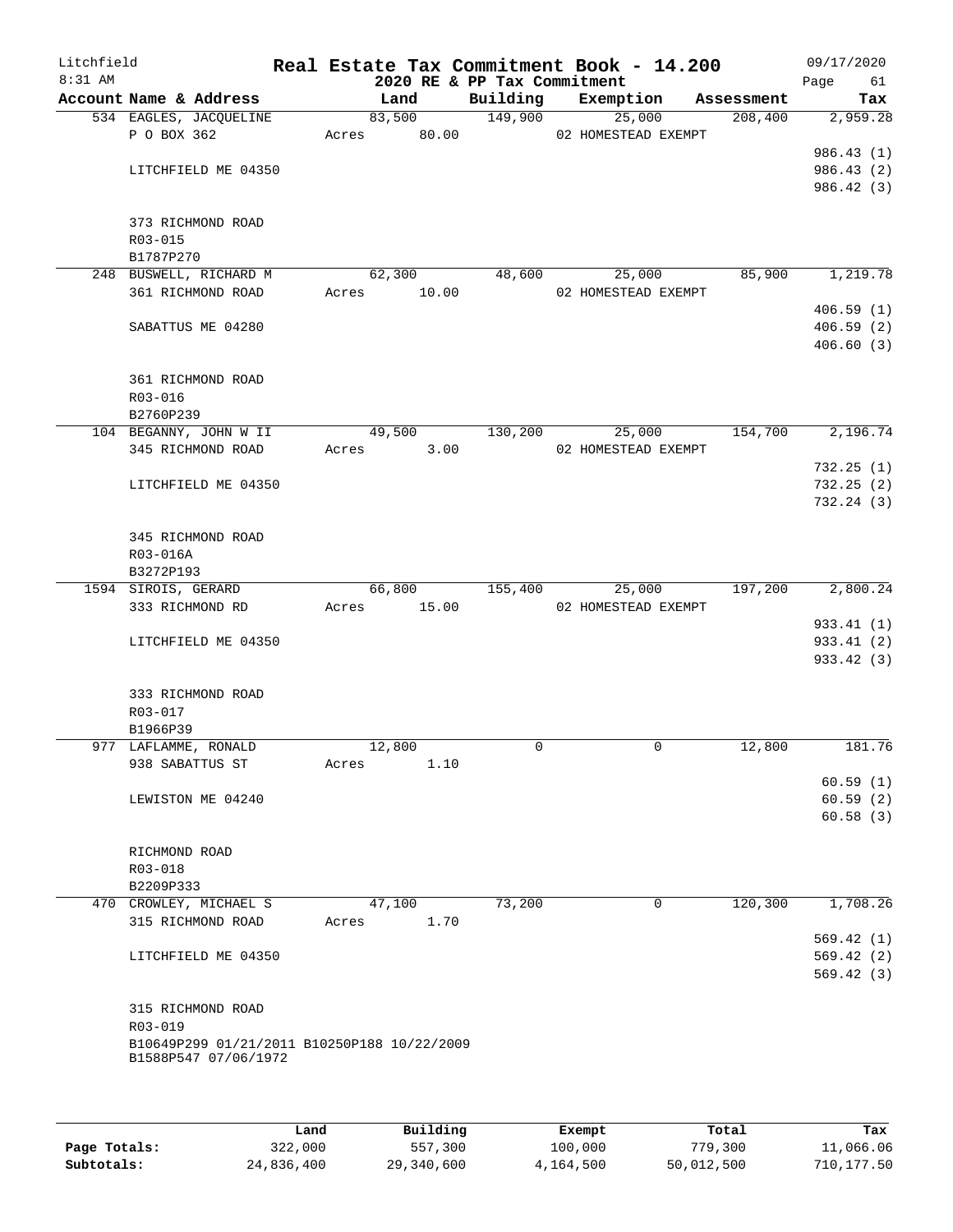| Litchfield   |                                                           |              |        |            |          | Real Estate Tax Commitment Book - 14.200 |              | 09/17/2020  |
|--------------|-----------------------------------------------------------|--------------|--------|------------|----------|------------------------------------------|--------------|-------------|
| 8:31 AM      |                                                           |              |        |            |          | 2020 RE & PP Tax Commitment              |              | Page<br>62  |
|              | Account Name & Address                                    |              | Land   |            | Building | Exemption                                | Assessment   | Tax         |
|              | 517 DUCHARME, ALBERT                                      |              | 51,300 |            | 26,900   | 25,000                                   | 53,200       | 755.44      |
|              | DUCHARME, NANCY A<br>307 RICHMOND ROAD                    |              | Acres  | 3.10       |          | 02 HOMESTEAD EXEMPT                      |              |             |
|              |                                                           |              |        |            |          |                                          |              | 251.81(1)   |
|              |                                                           |              |        |            |          |                                          |              | 251.81(2)   |
|              | LITCHFIELD ME 04350                                       |              |        |            |          |                                          |              | 251.82(3)   |
|              | 307 RICHMOND ROAD                                         |              |        |            |          |                                          |              |             |
|              | R03-020                                                   |              |        |            |          |                                          |              |             |
|              | B10556P337 10/12/2010 B10540P264 09/27/2010               |              |        |            |          |                                          |              |             |
|              | B1531P316                                                 |              |        |            |          |                                          |              |             |
|              | 518 ST. PIERRE, CLAUDE R                                  |              | 43,200 |            | 59,300   | 25,000                                   | 77,500       | 1,100.50    |
|              | ST. PIERRE, LILLIAN A                                     |              | Acres  | 0.86       |          | 02 HOMESTEAD EXEMPT                      |              |             |
|              | 1375 WEST ROAD                                            |              |        |            |          |                                          |              | 366.83(1)   |
|              |                                                           |              |        |            |          |                                          |              | 366.83(2)   |
|              | LITCHFIELD ME 04350                                       |              |        |            |          |                                          |              | 366.84(3)   |
|              |                                                           |              |        |            |          |                                          |              |             |
|              | 1375 WEST ROAD                                            |              |        |            |          |                                          |              |             |
|              | R03-021                                                   |              |        |            |          |                                          |              |             |
|              | B7848P30 02/27/2004                                       |              |        |            |          |                                          |              |             |
|              | 469 LEVESOUE, MARG J                                      |              | 50,100 |            | 165,000  |                                          | 0<br>215,100 | 3,054.42    |
|              | 1367 WEST ROAD                                            |              | Acres  | 2.70       |          |                                          |              |             |
|              |                                                           |              |        |            |          |                                          |              | 1,018.14(1) |
|              | LITCHFIELD ME 04250                                       |              |        |            |          |                                          |              | 1,018.14(2) |
|              |                                                           |              |        |            |          |                                          |              | 1,018.14(3) |
|              |                                                           |              |        |            |          |                                          |              |             |
|              | 1365 WEST ROAD                                            |              |        |            |          |                                          |              |             |
|              | R03-022                                                   |              |        |            |          |                                          |              |             |
|              | B12897P294 05/01/2018 B12897P291 04/23/2018               |              |        |            |          |                                          |              |             |
|              | B12840P3389 02/09/2018 B11898P284 01/13/2015<br>B6421P307 |              |        |            |          |                                          |              |             |
|              | 507 RURAL PROPERTY                                        |              | 39,400 |            | 3,100    |                                          | 0<br>42,500  | 603.50      |
|              | MANAGEMENT, LLC                                           |              |        |            |          |                                          |              |             |
|              | 203 RIDGE ROAD                                            |              | Acres  | 0.60       |          |                                          |              |             |
|              |                                                           |              |        |            |          |                                          |              | 201.17(1)   |
|              | LISBON FALLS ME 04252                                     |              |        |            |          |                                          |              | 201.17(2)   |
|              |                                                           |              |        |            |          |                                          |              | 201.16(3)   |
|              |                                                           |              |        |            |          |                                          |              |             |
|              | 1357 WEST ROAD                                            |              |        |            |          |                                          |              |             |
|              | $R03 - 023$                                               |              |        |            |          |                                          |              |             |
|              | B10583P98 11/08/2010 B5475P63                             |              |        |            |          |                                          |              |             |
|              | 1724 THIBODEAU, FLORENCE M.,                              |              | 43,500 |            | 33,000   | 25,000                                   | 51,500       | 731.30      |
|              | HEIRS &                                                   |              |        |            |          |                                          |              |             |
|              | JOY, M. & W.<br>1347 WEST ROAD                            |              | Acres  | 1.50       |          | 02 HOMESTEAD EXEMPT                      |              | 243.77 (1)  |
|              | LITCHFIELD ME 04350                                       |              |        |            |          |                                          |              | 243.77 (2)  |
|              |                                                           |              |        |            |          |                                          |              | 243.76 (3)  |
|              |                                                           |              |        |            |          |                                          |              |             |
|              | 1347 WEST ROAD                                            |              |        |            |          |                                          |              |             |
|              | R03-025                                                   |              |        |            |          |                                          |              |             |
|              | B5775P115 11/02/1998                                      |              |        |            |          |                                          |              |             |
|              | 1595 SIROIS, KELLEY S                                     |              | 48,600 |            | 112,300  | 25,000                                   | 135,900      | 1,929.78    |
|              | SIROIS, DANIEL W                                          |              | Acres  | 2.20       |          | 02 HOMESTEAD EXEMPT                      |              |             |
|              | 1349 WEST ROAD                                            |              |        |            |          |                                          |              | 643.26(1)   |
|              |                                                           |              |        |            |          |                                          |              | 643.26 (2)  |
|              | LITCHFIELD ME 04350                                       |              |        |            |          |                                          |              | 643.26 (3)  |
|              |                                                           |              |        |            |          |                                          |              |             |
|              | 1349 WEST ROAD                                            |              |        |            |          |                                          |              |             |
|              | R03-025A                                                  |              |        |            |          |                                          |              |             |
|              | B4350P336                                                 |              |        |            |          |                                          |              |             |
|              |                                                           | Land         |        | Building   |          | Exempt                                   | Total        | Tax         |
| Page Totals: |                                                           | 276,100      |        | 399,600    |          | 100,000                                  | 575,700      | 8,174.94    |
| Subtotals:   |                                                           | 25, 112, 500 |        | 29,740,200 |          | 4,264,500                                | 50,588,200   | 718, 352.44 |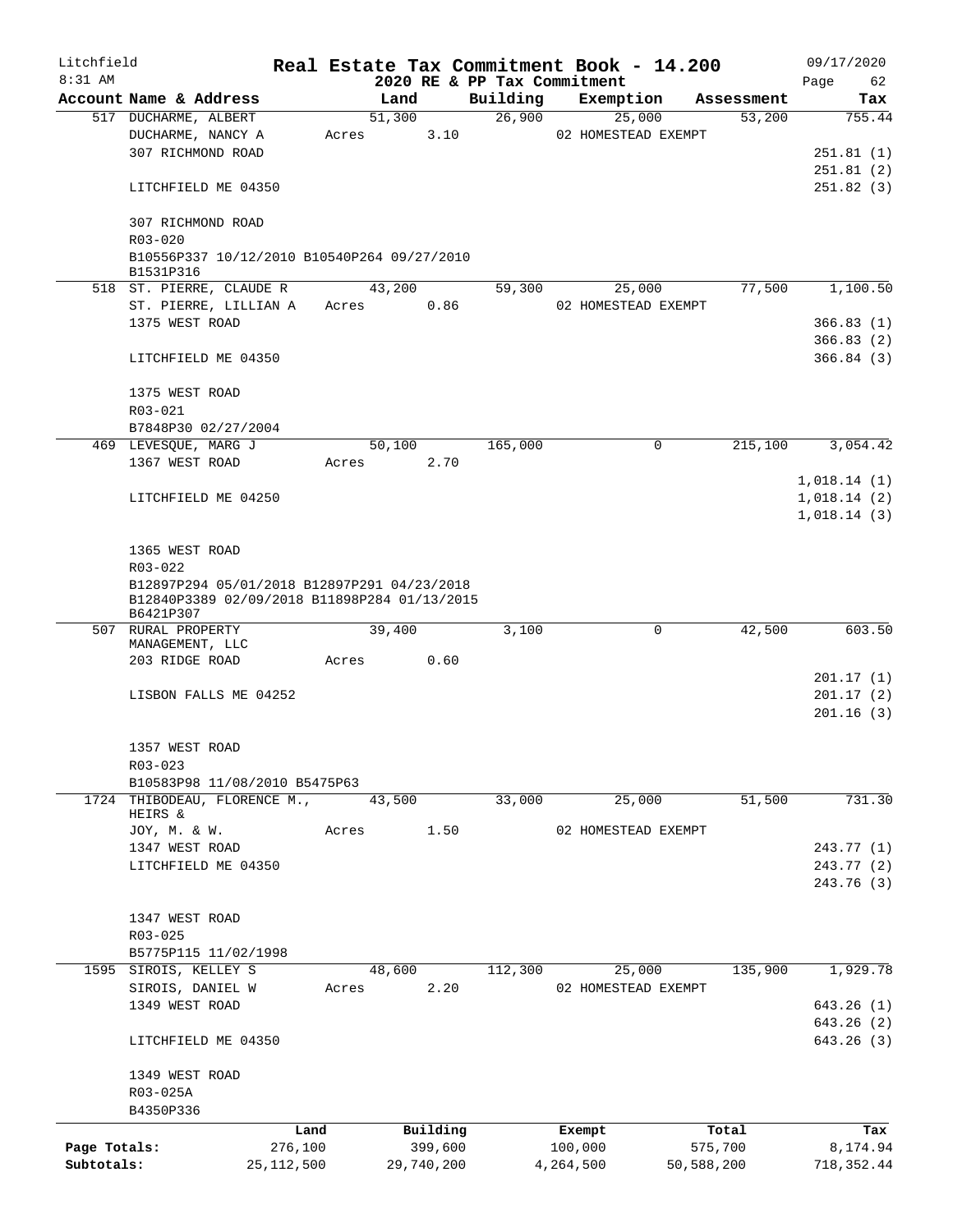| Litchfield |                                                                              |      |       |        |          |                                         | Real Estate Tax Commitment Book - 14.200 |       |            | 09/17/2020        |
|------------|------------------------------------------------------------------------------|------|-------|--------|----------|-----------------------------------------|------------------------------------------|-------|------------|-------------------|
| 8:31 AM    | Account Name & Address                                                       |      |       | Land   |          | 2020 RE & PP Tax Commitment<br>Building | Exemption                                |       | Assessment | Page<br>63<br>Tax |
|            | 1231 HATCH, DENNIS                                                           |      |       | 46,500 |          | 28,800                                  | $\Omega$                                 |       | 75,300     | 1,069.26          |
|            | HATCH, DIANE                                                                 |      | Acres |        | 1.50     |                                         |                                          |       |            |                   |
|            | 1339 WEST ROAD                                                               |      |       |        |          |                                         |                                          |       |            | 356.42(1)         |
|            |                                                                              |      |       |        |          |                                         |                                          |       |            | 356.42(2)         |
|            | LITCHFIELD ME 04350                                                          |      |       |        |          |                                         |                                          |       |            | 356.42(3)         |
|            | 1339 WEST ROAD<br>$R03 - 026$                                                |      |       |        |          |                                         |                                          |       |            |                   |
|            | B6267P90 08/03/2000 B4930P171                                                |      |       |        |          |                                         |                                          |       |            |                   |
|            | 1721 PELLETIER, THOMAS J                                                     |      |       | 42,800 |          | 31,600                                  | 0                                        |       | 74,400     | 1,056.48          |
|            | PELLETIER, VICKI 1<br>WINCHENBAUGH                                           |      | Acres |        | 0.83     |                                         |                                          |       |            |                   |
|            | 1378 HALLOWELL RD                                                            |      |       |        |          |                                         |                                          |       |            | 352.16(1)         |
|            |                                                                              |      |       |        |          |                                         |                                          |       |            | 352.16(2)         |
|            | LITCHFIELD ME 04350                                                          |      |       |        |          |                                         |                                          |       |            | 352.16(3)         |
|            | 1333 WEST ROAD                                                               |      |       |        |          |                                         |                                          |       |            |                   |
|            | R03-027                                                                      |      |       |        |          |                                         |                                          |       |            |                   |
|            | B10200P274 09/02/2009 B10200P271 09/02/2009                                  |      |       |        |          |                                         |                                          |       |            |                   |
|            | B8386P164 04/16/2005 B8386P162 04/16/2005 B7270P96<br>1656 ST CLAIRE, ARNOLD |      |       | 61,600 |          | 60,200                                  | 25,000                                   |       | 96,800     | 1,374.56          |
|            | 1313 WEST RD                                                                 |      | Acres |        | 16.50    |                                         | 02 HOMESTEAD EXEMPT                      |       |            |                   |
|            |                                                                              |      |       |        |          |                                         |                                          |       |            | 458.19 (1)        |
|            | LITCHFIELD ME 04350                                                          |      |       |        |          |                                         |                                          |       |            | 458.19 (2)        |
|            |                                                                              |      |       |        |          |                                         |                                          |       |            | 458.18 (3)        |
|            | 1313 WEST ROAD                                                               |      |       |        |          |                                         |                                          |       |            |                   |
|            | R03-028                                                                      |      |       |        |          |                                         |                                          |       |            |                   |
|            | B3580P217                                                                    |      |       |        |          |                                         |                                          |       |            |                   |
|            | 861 AVERILL, AUSTIN W<br>1329 WEST ROAD                                      |      | Acres | 49,500 | 2.50     | 78,800                                  | $\mathbf 0$                              |       | 128,300    | 1,821.86          |
|            |                                                                              |      |       |        |          |                                         |                                          |       |            | 607.29(1)         |
|            | LITCHFIELD ME 04350                                                          |      |       |        |          |                                         |                                          |       |            | 607.29(2)         |
|            |                                                                              |      |       |        |          |                                         |                                          |       |            | 607.28(3)         |
|            | 1329 WEST ROAD                                                               |      |       |        |          |                                         |                                          |       |            |                   |
|            | R03-028A                                                                     |      |       |        |          |                                         |                                          |       |            |                   |
|            | B12649P176 06/26/2017 B8364P214 03/17/2005 B7840P163<br>02/25/2004           |      |       |        |          |                                         |                                          |       |            |                   |
|            | 92 LOGGANS, BENJAMIN L                                                       |      |       | 49,500 |          | 50,500                                  | $\Omega$                                 |       | 100,000    | 1,420.00          |
|            | 1305 WEST ROAD                                                               |      | Acres |        | 2.50     |                                         |                                          |       |            |                   |
|            |                                                                              |      |       |        |          |                                         |                                          |       |            | 473.33(1)         |
|            | LITCHFIELD ME 04350                                                          |      |       |        |          |                                         |                                          |       |            | 473.33 (2)        |
|            |                                                                              |      |       |        |          |                                         |                                          |       |            | 473.34 (3)        |
|            | 1305 WEST ROAD                                                               |      |       |        |          |                                         |                                          |       |            |                   |
|            | R03-028B                                                                     |      |       |        |          |                                         |                                          |       |            |                   |
|            | B13409P340 11/25/2019                                                        |      |       |        |          |                                         |                                          |       |            |                   |
|            | 1959 LEVITT, BRYAN M                                                         |      |       | 46,500 |          | 173,600                                 | 25,000                                   |       | 195,100    | 2,770.42          |
|            | 1317 WEST ROAD                                                               |      | Acres |        | 1.50     |                                         | 02 HOMESTEAD EXEMPT                      |       |            |                   |
|            |                                                                              |      |       |        |          |                                         |                                          |       |            | 923.47 (1)        |
|            | LITCHFIELD ME 04350                                                          |      |       |        |          |                                         |                                          |       |            | 923.47 (2)        |
|            |                                                                              |      |       |        |          |                                         |                                          |       |            | 923.48 (3)        |
|            | 1317 WEST ROAD                                                               |      |       |        |          |                                         |                                          |       |            |                   |
|            | R03-028C                                                                     |      |       |        |          |                                         |                                          |       |            |                   |
|            | B11083P306 06/28/2012 B10786P59 07/22/2011 B6843P327                         |      |       |        |          |                                         |                                          |       |            |                   |
|            |                                                                              |      |       |        |          |                                         |                                          |       |            |                   |
|            |                                                                              | Land |       |        | Building |                                         | Exempt                                   | Total |            | Tax               |

|              | Land       | Building   | Exempt    | Total      | Tax        |
|--------------|------------|------------|-----------|------------|------------|
| Page Totals: | 296,400    | 423,500    | 50,000    | 669,900    | 9,512.58   |
| Subtotals:   | 25,408,900 | 30,163,700 | 4,314,500 | 51,258,100 | 727,865.02 |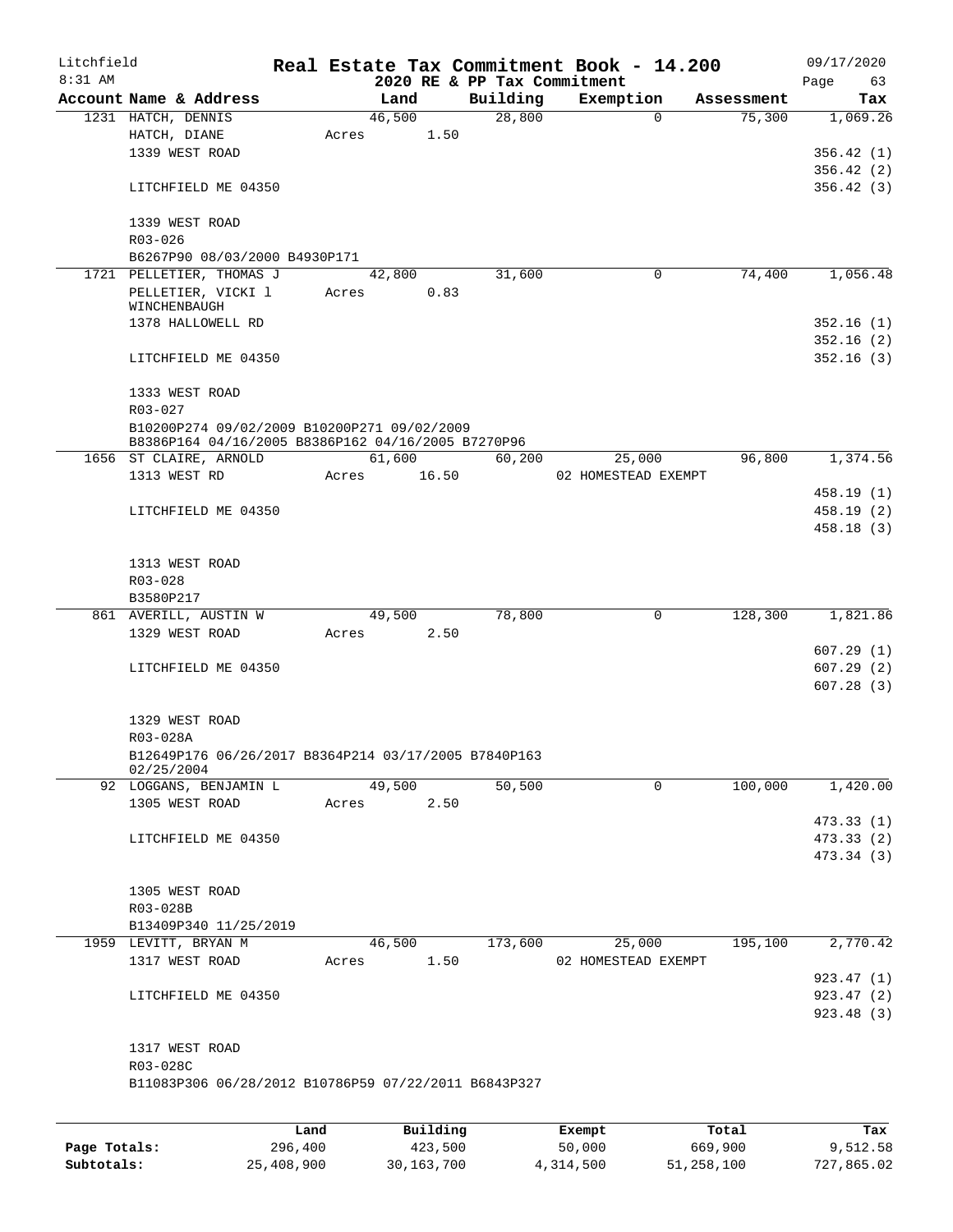| Litchfield   |                                          |                                                                                                    |       |            |          |                             |           | Real Estate Tax Commitment Book - 14.200 |            | 09/17/2020 |
|--------------|------------------------------------------|----------------------------------------------------------------------------------------------------|-------|------------|----------|-----------------------------|-----------|------------------------------------------|------------|------------|
| 8:31 AM      |                                          |                                                                                                    |       |            |          | 2020 RE & PP Tax Commitment |           |                                          |            | Page<br>64 |
|              | Account Name & Address                   |                                                                                                    |       | Land       |          | Building                    |           | Exemption                                | Assessment | Tax        |
|              | 1641 SNYDER, CHARLES R<br>1295 WEST ROAD |                                                                                                    | Acres | 71,000     | 22.90    | 11,600                      |           | $\Omega$                                 | 82,600     | 1,172.92   |
|              |                                          |                                                                                                    |       |            |          |                             |           |                                          |            | 390.97 (1) |
|              | LITCHFIELD ME 04350                      |                                                                                                    |       |            |          |                             |           |                                          |            | 390.97 (2) |
|              |                                          |                                                                                                    |       |            |          |                             |           |                                          |            | 390.98 (3) |
|              |                                          |                                                                                                    |       |            |          |                             |           |                                          |            |            |
|              | WEST ROAD                                |                                                                                                    |       |            |          |                             |           |                                          |            |            |
|              | R03-029                                  |                                                                                                    |       |            |          |                             |           |                                          |            |            |
|              | B6256P49 07/25/2000                      |                                                                                                    |       |            |          |                             |           |                                          |            |            |
|              | 1639 SNYDER, CHARLES R                   |                                                                                                    |       | 42,000     |          | 81,800                      |           | 25,000                                   | 98,800     | 1,402.96   |
|              | 1295 WEST ROAD                           |                                                                                                    | Acres |            | 1.00     |                             |           | 02 HOMESTEAD EXEMPT                      |            |            |
|              |                                          |                                                                                                    |       |            |          |                             |           |                                          |            | 467.65(1)  |
|              | LITCHFIELD ME 04350                      |                                                                                                    |       |            |          |                             |           |                                          |            | 467.65(2)  |
|              |                                          |                                                                                                    |       |            |          |                             |           |                                          |            | 467.66(3)  |
|              | 1295 WEST ROAD                           |                                                                                                    |       |            |          |                             |           |                                          |            |            |
|              | R03-029A                                 |                                                                                                    |       |            |          |                             |           |                                          |            |            |
|              |                                          | B9536P72 10/19/2007 B4185P39                                                                       |       |            |          |                             |           |                                          |            |            |
|              | 2173 GTP ACQUISITION                     |                                                                                                    |       | 25,000     |          | 68,800                      |           | $\mathsf{O}$                             | 93,800     | 1,331.96   |
|              | PARTNERS II LLC                          |                                                                                                    |       |            |          |                             |           |                                          |            |            |
|              | C/O PROPERTY TAX DEPT                    |                                                                                                    | Acres |            | 1.00     |                             |           |                                          |            |            |
|              | P.O. BOX 723597                          |                                                                                                    |       |            |          |                             |           |                                          |            | 443.99 (1) |
|              |                                          |                                                                                                    |       |            |          |                             |           |                                          |            | 443.99 (2) |
|              | ATLANTA GA 31139                         |                                                                                                    |       |            |          |                             |           |                                          |            | 443.98 (3) |
|              |                                          |                                                                                                    |       |            |          |                             |           |                                          |            |            |
|              | SNYDER LANE<br>R03-029B                  |                                                                                                    |       |            |          |                             |           |                                          |            |            |
|              |                                          | B8726P246 10/28/2005 B6372P16 12/21/2000                                                           |       |            |          |                             |           |                                          |            |            |
|              | 2438 ROLFE BARBARA                       |                                                                                                    |       | 48,400     |          | 116,100                     |           | 25,000                                   | 139,500    | 1,980.90   |
|              | 1271 WEST ROAD                           |                                                                                                    | Acres |            | 2.14     |                             |           | 02 HOMESTEAD EXEMPT                      |            |            |
|              |                                          |                                                                                                    |       |            |          |                             |           |                                          |            | 660.30(1)  |
|              | LITCHFIELD ME 04350                      |                                                                                                    |       |            |          |                             |           |                                          |            | 660.30(2)  |
|              |                                          |                                                                                                    |       |            |          |                             |           |                                          |            | 660.30(3)  |
|              |                                          |                                                                                                    |       |            |          |                             |           |                                          |            |            |
|              | 1271 WEST ROAD                           |                                                                                                    |       |            |          |                             |           |                                          |            |            |
|              | R03-029C                                 |                                                                                                    |       |            |          |                             |           |                                          |            |            |
|              | B7946P202 05/05/2004                     |                                                                                                    |       |            |          |                             |           |                                          |            |            |
|              | 2698 BLANCHETTE, AMY L<br>14 SNYDER LANE |                                                                                                    | Acres | 48,200     | 2.07     | 80,800                      |           | 0                                        | 129,000    | 1,831.80   |
|              |                                          |                                                                                                    |       |            |          |                             |           |                                          |            | 610.60(1)  |
|              | LITCHFIELD ME 04350                      |                                                                                                    |       |            |          |                             |           |                                          |            | 610.60(2)  |
|              |                                          |                                                                                                    |       |            |          |                             |           |                                          |            | 610.60(3)  |
|              |                                          |                                                                                                    |       |            |          |                             |           |                                          |            |            |
|              | 14 SNYDER LANE                           |                                                                                                    |       |            |          |                             |           |                                          |            |            |
|              | R03-029D                                 |                                                                                                    |       |            |          |                             |           |                                          |            |            |
|              |                                          | B12585P83 10/21/2016 B12479P187 11/04/2016 B12210P19                                               |       |            |          |                             |           |                                          |            |            |
|              |                                          | 01/14/2016 B12139P7 10/13/2015 B11693P257 02/20/2014<br>B11333P285 03/20/2013 B9543P216 10/26/2007 |       |            |          |                             |           |                                          |            |            |
|              |                                          | 1422 DALESSANDRIS, GARY P JR                                                                       |       | 46,500     |          | 111,800                     |           | 0                                        | 158,300    | 2,247.86   |
|              | DALESSANDRIS, TRACY A                    |                                                                                                    | Acres |            | 1.50     |                             |           |                                          |            |            |
|              | 1253 WEST ROAD                           |                                                                                                    |       |            |          |                             |           |                                          |            | 749.29 (1) |
|              |                                          |                                                                                                    |       |            |          |                             |           |                                          |            | 749.29(2)  |
|              | LITCHFIELD ME 04350                      |                                                                                                    |       |            |          |                             |           |                                          |            | 749.28(3)  |
|              |                                          |                                                                                                    |       |            |          |                             |           |                                          |            |            |
|              | 1258 WEST ROAD                           |                                                                                                    |       |            |          |                             |           |                                          |            |            |
|              | $R03 - 030$                              |                                                                                                    |       |            |          |                             |           |                                          |            |            |
|              | B6675P20 09/19/1994                      |                                                                                                    |       |            |          |                             |           |                                          |            |            |
|              |                                          |                                                                                                    |       |            |          |                             |           |                                          |            |            |
|              |                                          | Land                                                                                               |       |            | Building |                             | Exempt    |                                          | Total      | Tax        |
| Page Totals: |                                          | 281,100                                                                                            |       |            | 470,900  |                             | 50,000    |                                          | 702,000    | 9,968.40   |
| Subtotals:   |                                          | 25,690,000                                                                                         |       | 30,634,600 |          |                             | 4,364,500 |                                          | 51,960,100 | 737,833.42 |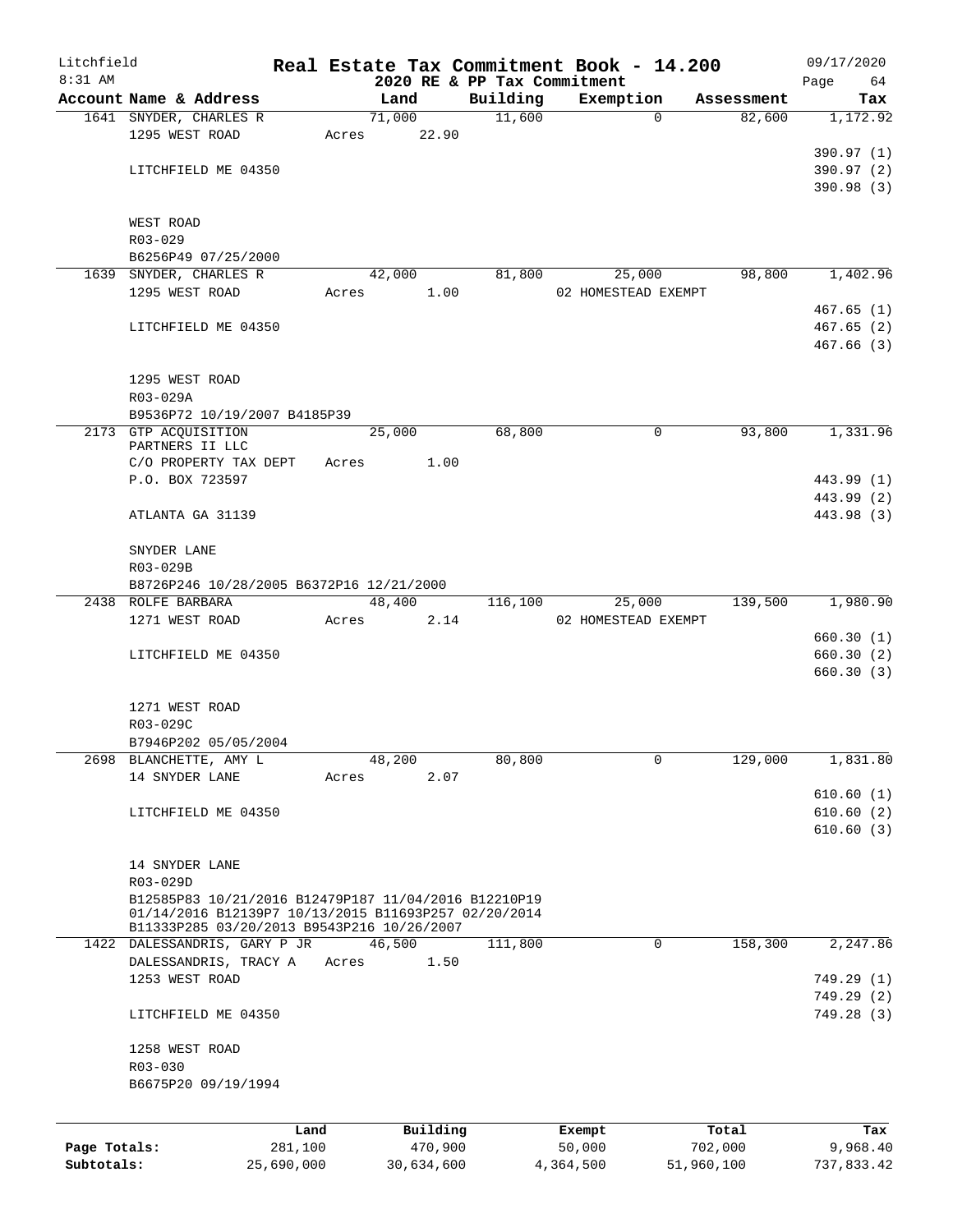| Litchfield   |                                                                                        | Real Estate Tax Commitment Book - 14.200 |        |            |                             |           |                     |            | 09/17/2020  |
|--------------|----------------------------------------------------------------------------------------|------------------------------------------|--------|------------|-----------------------------|-----------|---------------------|------------|-------------|
| 8:31 AM      |                                                                                        |                                          |        |            | 2020 RE & PP Tax Commitment |           |                     |            | Page<br>65  |
|              | Account Name & Address                                                                 |                                          | Land   |            | Building                    |           | Exemption           | Assessment | Tax         |
|              | 1207 GAGNON, GARY                                                                      |                                          | 47,700 |            | 11,700                      |           | 25,000              | 34,400     | 488.48      |
|              | GAGNON SANDRA                                                                          | Acres                                    |        | 1.90       |                             |           | 02 HOMESTEAD EXEMPT |            |             |
|              | 1245 WEST RD                                                                           |                                          |        |            |                             |           |                     |            | 162.83(1)   |
|              |                                                                                        |                                          |        |            |                             |           |                     |            | 162.83(2)   |
|              | LITCHFIELD ME 04350                                                                    |                                          |        |            |                             |           |                     |            | 162.82(3)   |
|              | 1245 WEST ROAD<br>$R03 - 031$                                                          |                                          |        |            |                             |           |                     |            |             |
|              | B6414P212 02/23/2001                                                                   |                                          |        |            |                             |           |                     |            |             |
|              | 747 CHAPMAN, RONALD E                                                                  |                                          | 48,000 |            | 26,500                      |           | 25,000              | 49,500     | 702.90      |
|              | 42 HOWARDS END                                                                         | Acres                                    |        | 3.00       |                             |           | 02 HOMESTEAD EXEMPT |            |             |
|              |                                                                                        |                                          |        |            |                             |           |                     |            | 234.30(1)   |
|              | LITCHFIELD ME 04350                                                                    |                                          |        |            |                             |           |                     |            | 234.30(2)   |
|              |                                                                                        |                                          |        |            |                             |           |                     |            | 234.30(3)   |
|              |                                                                                        |                                          |        |            |                             |           |                     |            |             |
|              | 42 HOWARDS END                                                                         |                                          |        |            |                             |           |                     |            |             |
|              | $R03 - 032$                                                                            |                                          |        |            |                             |           |                     |            |             |
|              | B11829P345 10/16/2014 B11617P103 01/17/2014                                            |                                          |        |            |                             |           |                     |            |             |
|              | B11617P100 01/17/2014 B11541P204 08/23/2013                                            |                                          |        |            |                             |           |                     |            |             |
|              | B10390P181 04/20/2010 B9400P50 06/25/2007 B8617P115<br>09/29/2005 B6118P323 12/15/1999 |                                          |        |            |                             |           |                     |            |             |
|              | 2638 SEVERANCE EARL D. III                                                             |                                          | 33,400 |            | 25,100                      |           | 25,000              | 33,500     | 475.70      |
|              | SEVERANCE ELLEN M                                                                      | Acres                                    |        | 3.80       |                             |           | 02 HOMESTEAD EXEMPT |            |             |
|              | 41 HOWARDS END                                                                         |                                          |        |            |                             |           |                     |            | 158.57(1)   |
|              |                                                                                        |                                          |        |            |                             |           |                     |            | 158.57(2)   |
|              | LITCHFIELD ME 04350                                                                    |                                          |        |            |                             |           |                     |            | 158.56(3)   |
|              | 41 HOWARDS END                                                                         |                                          |        |            |                             |           |                     |            |             |
|              | R03-032A                                                                               |                                          |        |            |                             |           |                     |            |             |
|              | B13013P247 08/13/2018 B9276P177 02/01/2007                                             |                                          |        |            |                             |           |                     |            |             |
|              | 2376 BROWN JULI M - LIFE                                                               |                                          | 47,400 |            | 28,000                      |           | $\mathbf 0$         | 75,400     | 1,070.68    |
|              | <b>ESTATE</b>                                                                          |                                          |        |            |                             |           |                     |            |             |
|              | 1207 WEST ROAD                                                                         | Acres                                    |        | 1.80       |                             |           |                     |            |             |
|              |                                                                                        |                                          |        |            |                             |           |                     |            | 356.89(1)   |
|              | BOWDOIN ME 04287                                                                       |                                          |        |            |                             |           |                     |            | 356.89(2)   |
|              |                                                                                        |                                          |        |            |                             |           |                     |            | 356.90(3)   |
|              |                                                                                        |                                          |        |            |                             |           |                     |            |             |
|              | 1207 WEST ROAD                                                                         |                                          |        |            |                             |           |                     |            |             |
|              | R03-033                                                                                |                                          |        |            |                             |           |                     |            |             |
|              | B9810P175 08/01/2008 B7677P264 09/30/2003                                              |                                          |        |            |                             |           |                     |            |             |
|              | 2349 WALLACE, BRYAN M                                                                  |                                          | 28,000 |            | $\Omega$                    |           | 0                   | 28,000     | 397.60      |
|              | WALLACE, JAMES                                                                         | Acres                                    |        | 2.00       |                             |           |                     |            |             |
|              | 3 HARMONY LANE                                                                         |                                          |        |            |                             |           |                     |            | 132.53(1)   |
|              | APT.#22                                                                                |                                          |        |            |                             |           |                     |            | 132.53(2)   |
|              | LEWISTON ME 04210                                                                      |                                          |        |            |                             |           |                     |            | 132.54(3)   |
|              |                                                                                        |                                          |        |            |                             |           |                     |            |             |
|              | WEST ROAD                                                                              |                                          |        |            |                             |           |                     |            |             |
|              | R03-034                                                                                |                                          |        |            |                             |           |                     |            |             |
|              | B11019P265 03/28/2012 B7677P267 09/29/2003                                             |                                          |        |            |                             |           |                     |            |             |
|              | 392 LILLY, NATHAN C                                                                    |                                          | 85,500 |            | 177,900                     |           | 0                   | 263,400    | 3,740.28    |
|              | 1246 WEST ROAD                                                                         | Acres                                    |        | 52.00      |                             |           |                     |            |             |
|              |                                                                                        |                                          |        |            |                             |           |                     |            | 1,246.76(1) |
|              | LITCHFIELD ME 04350                                                                    |                                          |        |            |                             |           |                     |            | 1,246.76(2) |
|              |                                                                                        |                                          |        |            |                             |           |                     |            | 1,246.76(3) |
|              | 1246 WEST ROAD                                                                         |                                          |        |            |                             |           |                     |            |             |
|              | R03-035                                                                                |                                          |        |            |                             |           |                     |            |             |
|              | B11923P107 02/27/2015 B9533P71 10/16/2007 B7835P114<br>02/20/2004 B4600P166 12/28/1993 |                                          |        |            |                             |           |                     |            |             |
|              |                                                                                        | Land                                     |        | Building   |                             | Exempt    |                     | Total      | Tax         |
| Page Totals: |                                                                                        | 290,000                                  |        | 269,200    |                             | 75,000    |                     | 484,200    | 6,875.64    |
| Subtotals:   |                                                                                        | 25,980,000                               |        | 30,903,800 |                             | 4,439,500 |                     | 52,444,300 | 744,709.06  |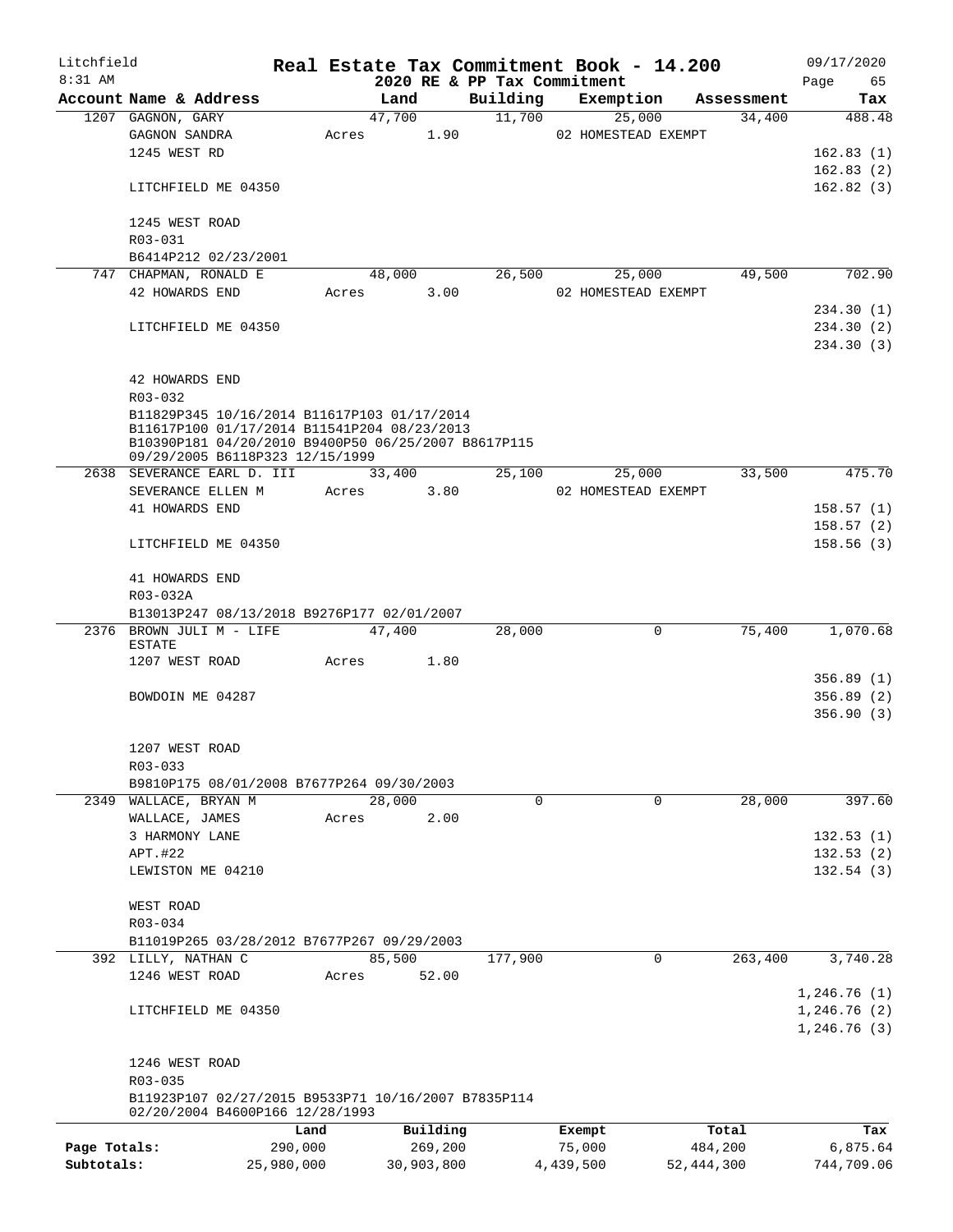| Litchfield<br>$8:31$ AM |                                                                              |       |        |       |                                         | Real Estate Tax Commitment Book - 14.200 |            | 09/17/2020             |
|-------------------------|------------------------------------------------------------------------------|-------|--------|-------|-----------------------------------------|------------------------------------------|------------|------------------------|
|                         | Account Name & Address                                                       |       | Land   |       | 2020 RE & PP Tax Commitment<br>Building | Exemption                                | Assessment | Page<br>66             |
|                         | 1642 SNYDER WILLIAM                                                          |       | 19,100 |       | 0                                       | $\Omega$                                 | 19,100     | Tax<br>271.22          |
|                         | 1266 WEST ROAD                                                               | Acres |        | 10.50 |                                         |                                          |            |                        |
|                         |                                                                              |       |        |       |                                         |                                          |            | 90.41(1)               |
|                         | LITCHFIELD ME 04350                                                          |       |        |       |                                         |                                          |            | 90.41(2)               |
|                         |                                                                              |       |        |       |                                         |                                          |            | 90.40(3)               |
|                         |                                                                              |       |        |       |                                         |                                          |            |                        |
|                         | WEST ROAD                                                                    |       |        |       |                                         |                                          |            |                        |
|                         | R03-036                                                                      |       |        |       |                                         |                                          |            |                        |
|                         | B6256P51 07/25/2000 B5994P340 06/08/1999<br>1643 SNYDER-WING, SARAH A        |       | 60,700 |       | 172,500                                 |                                          |            | 2,956.44               |
|                         | WING, JOSEPH S                                                               | Acres |        | 6.95  |                                         | 25,000<br>02 HOMESTEAD EXEMPT            | 208,200    |                        |
|                         | 1254 WEST ROAD                                                               |       |        |       |                                         |                                          |            | 985.48 (1)             |
|                         |                                                                              |       |        |       |                                         |                                          |            | 985.48 (2)             |
|                         | LITCHFIELD ME 04350                                                          |       |        |       |                                         |                                          |            | 985.48 (3)             |
|                         |                                                                              |       |        |       |                                         |                                          |            |                        |
|                         | 1254 WEST ROAD                                                               |       |        |       |                                         |                                          |            |                        |
|                         | R03-036A                                                                     |       |        |       |                                         |                                          |            |                        |
|                         | B11198P153 10/17/2012 B11198P152 10/19/2012<br>B7040P207 08/30/2002 B2845P35 |       |        |       |                                         |                                          |            |                        |
|                         | 2051 AYER, ERIC                                                              |       | 45,000 |       | 104,600                                 | 25,000                                   | 124,600    | 1,769.32               |
|                         | AYER, JENNIFER                                                               | Acres |        | 1.00  |                                         | 02 HOMESTEAD EXEMPT                      |            |                        |
|                         | 1278 WEST ROAD                                                               |       |        |       |                                         |                                          |            | 589.77 (1)             |
|                         |                                                                              |       |        |       |                                         |                                          |            | 589.77 (2)             |
|                         | LITCHFIELD ME 04350                                                          |       |        |       |                                         |                                          |            | 589.78 (3)             |
|                         | 1278 WEST ROAD                                                               |       |        |       |                                         |                                          |            |                        |
|                         | R03-036B                                                                     |       |        |       |                                         |                                          |            |                        |
|                         | B12929P93 06/06/2018                                                         |       |        |       |                                         |                                          |            |                        |
|                         | 2292 SNYDER, WILLIAM                                                         |       | 36,500 |       | 67,000                                  | 25,000                                   | 78,500     | 1,114.70               |
|                         | 1266 WEST ROAD                                                               | Acres |        | 1.50  |                                         | 02 HOMESTEAD EXEMPT                      |            |                        |
|                         |                                                                              |       |        |       |                                         |                                          |            | 371.57(1)              |
|                         | LITCHFIELD ME 04350                                                          |       |        |       |                                         |                                          |            | 371.57(2)<br>371.56(3) |
|                         |                                                                              |       |        |       |                                         |                                          |            |                        |
|                         | 1266 WEST ROAD                                                               |       |        |       |                                         |                                          |            |                        |
|                         | R03-036C                                                                     |       |        |       |                                         |                                          |            |                        |
|                         | B6256P51 07/25/2000                                                          |       |        |       |                                         |                                          |            |                        |
|                         | 2769 RANDALL, BENJAMIN M                                                     |       | 17,600 |       | 0                                       | 0                                        | 17,600     | 249.92                 |
|                         | RANDALL, STACY L                                                             | Acres |        | 8.45  |                                         |                                          |            |                        |
|                         | P O BOX 744                                                                  |       |        |       |                                         |                                          |            | 83.31(1)               |
|                         |                                                                              |       |        |       |                                         |                                          |            | 83.31(2)               |
|                         | SABATTUS ME 04280                                                            |       |        |       |                                         |                                          |            | 83.30 (3)              |
|                         | WEST ROAD                                                                    |       |        |       |                                         |                                          |            |                        |
|                         | R03-036D                                                                     |       |        |       |                                         |                                          |            |                        |
|                         | B10571P115 10/26/2010                                                        |       |        |       |                                         |                                          |            |                        |
|                         | 2640 BRAMLETT MATTHEW                                                        |       | 60,700 |       | 139,300                                 | 0                                        | 200,000    | 2,840.00               |
|                         | SNYDER SAMANTHA                                                              | Acres |        | 6.97  |                                         |                                          |            |                        |
|                         | 1268 WEST ROAD                                                               |       |        |       |                                         |                                          |            | 946.67(1)              |
|                         |                                                                              |       |        |       |                                         |                                          |            | 946.67 (2)             |
|                         | LITCHFIELD ME 04350                                                          |       |        |       |                                         |                                          |            | 946.66(3)              |
|                         | 1268 WEST ROAD                                                               |       |        |       |                                         |                                          |            |                        |
|                         | R03-036F                                                                     |       |        |       |                                         |                                          |            |                        |
|                         | B10830P75 09/12/2011                                                         |       |        |       |                                         |                                          |            |                        |
|                         |                                                                              |       |        |       |                                         |                                          |            |                        |
|                         |                                                                              |       |        |       |                                         |                                          |            |                        |

|              | Land       | Building   | Exempt    | Total      | Tax        |
|--------------|------------|------------|-----------|------------|------------|
| Page Totals: | 239,600    | 483,400    | 75,000    | 648,000    | 9,201.60   |
| Subtotals:   | 26,219,600 | 31,387,200 | 4,514,500 | 53,092,300 | 753,910.66 |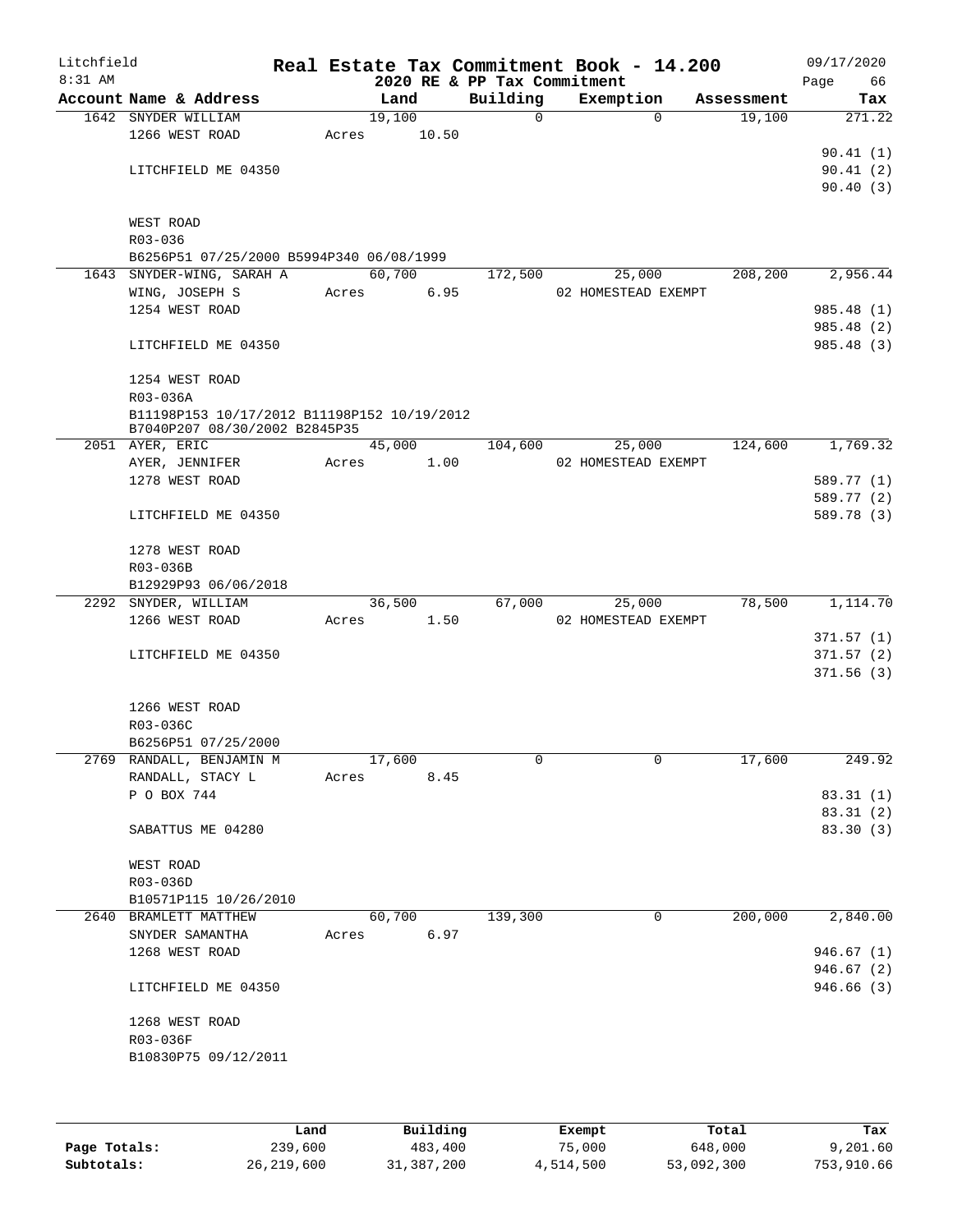| Litchfield   |                                                             |            |       |        |            |                             |           | Real Estate Tax Commitment Book - 14.200 |            | 09/17/2020                 |
|--------------|-------------------------------------------------------------|------------|-------|--------|------------|-----------------------------|-----------|------------------------------------------|------------|----------------------------|
| 8:31 AM      |                                                             |            |       |        |            | 2020 RE & PP Tax Commitment |           |                                          |            | 67<br>Page                 |
|              | Account Name & Address                                      |            |       | Land   |            | Building                    |           | Exemption                                | Assessment | Tax                        |
|              | 2350 GRECENKO, JAMES G                                      |            |       | 56,400 |            | 111,300                     |           | 25,000                                   | 142,700    | 2,026.34                   |
|              | 1286 WEST ROAD                                              |            |       | Acres  | 5.81       |                             |           | 02 HOMESTEAD EXEMPT                      |            | 675.45(1)                  |
|              |                                                             |            |       |        |            |                             |           |                                          |            |                            |
|              | LITCHFIELD ME 04350                                         |            |       |        |            |                             |           |                                          |            | 675.45(2)<br>675.44(3)     |
|              |                                                             |            |       |        |            |                             |           |                                          |            |                            |
|              | 1286 WEST ROAD                                              |            |       |        |            |                             |           |                                          |            |                            |
|              | R03-037A                                                    |            |       |        |            |                             |           |                                          |            |                            |
|              | B13323P302 06/19/2019                                       |            |       |        |            |                             |           |                                          |            |                            |
|              | 305 CHASE, DANIEL E                                         |            |       | 47,200 |            | 82,700                      |           | 25,000                                   | 104,900    | 1,489.58                   |
|              | 1302 WEST RD                                                |            | Acres |        | 2.74       |                             |           | 02 HOMESTEAD EXEMPT                      |            |                            |
|              |                                                             |            |       |        |            |                             |           |                                          |            | 496.53 (1)                 |
|              | LITCHFIELD ME 04350                                         |            |       |        |            |                             |           |                                          |            | 496.53(2)                  |
|              |                                                             |            |       |        |            |                             |           |                                          |            | 496.52 (3)                 |
|              |                                                             |            |       |        |            |                             |           |                                          |            |                            |
|              | 1302 WEST ROAD                                              |            |       |        |            |                             |           |                                          |            |                            |
|              |                                                             |            |       |        |            |                             |           |                                          |            |                            |
|              | R03-038                                                     |            |       |        |            |                             |           |                                          |            |                            |
|              | B1752P320                                                   |            |       | 48,000 |            | 126,300                     |           | 25,000                                   | 149,300    | 2,120.06                   |
|              | 1587 SHERMAN, RALPH W                                       |            |       |        |            |                             |           |                                          |            |                            |
|              | 1314 WEST ROAD                                              |            | Acres |        | 3.00       |                             |           | 02 HOMESTEAD EXEMPT                      |            |                            |
|              |                                                             |            |       |        |            |                             |           |                                          |            | 706.69(1)                  |
|              | LITCHFIELD ME 04350                                         |            |       |        |            |                             |           |                                          |            | 706.69(2)                  |
|              |                                                             |            |       |        |            |                             |           |                                          |            | 706.68(3)                  |
|              | 1314 WEST ROAD                                              |            |       |        |            |                             |           |                                          |            |                            |
|              |                                                             |            |       |        |            |                             |           |                                          |            |                            |
|              | R03-039<br>B1061P120                                        |            |       |        |            |                             |           |                                          |            |                            |
|              | 1584 SHERMAN, JAMES R                                       |            |       | 61,100 |            |                             |           |                                          |            |                            |
|              | (TRUSTEE)                                                   |            |       |        |            | 182,500                     |           | 31,000                                   | 212,600    | 3,018.92                   |
|              | SHERMAN, HELEN E                                            |            | Acres |        | 7.50       |                             |           | 02 HOMESTEAD EXEMPT                      |            |                            |
|              | (TRUSTEE)                                                   |            |       |        |            |                             |           |                                          |            |                            |
|              | SHERMAN LIVING TRUST                                        |            |       |        |            |                             |           | 12 WW2 Vet Res.                          |            | 1,006.31(1)                |
|              | 1330 WEST ROAD                                              |            |       |        |            |                             |           |                                          |            | 1,006.31(2)                |
|              | LITCHFIELD ME 04350                                         |            |       |        |            |                             |           |                                          |            | 1,006.30(3)                |
|              |                                                             |            |       |        |            |                             |           |                                          |            |                            |
|              | 1330 WEST ROAD                                              |            |       |        |            |                             |           |                                          |            |                            |
|              | R03-039A                                                    |            |       |        |            |                             |           |                                          |            |                            |
|              | B12725P226 06/22/2017 B8497P154 01/14/2005 B2914P138        |            |       |        |            |                             |           |                                          |            |                            |
| 1585         | SHERMAN, JAMES R                                            |            |       | 63,800 |            | 0                           |           | 0                                        | 63,800     | 905.96                     |
|              | (TRUSTEE)                                                   |            |       |        |            |                             |           |                                          |            |                            |
|              | SHERMAN, HELEN E                                            |            | Acres |        | 61.00      |                             |           |                                          |            |                            |
|              | (TRUSTEE)                                                   |            |       |        |            |                             |           |                                          |            |                            |
|              | SHERMAN LIVING TRUST<br>1330 WEST ROAD                      |            |       |        |            |                             |           |                                          |            | 301.99(1)<br>301.99(2)     |
|              | LITCHFIELD ME 04350                                         |            |       |        |            |                             |           |                                          |            | 301.98(3)                  |
|              |                                                             |            |       |        |            |                             |           |                                          |            |                            |
|              | WEST ROAD                                                   |            |       |        |            |                             |           |                                          |            |                            |
|              |                                                             |            |       |        |            |                             |           |                                          |            |                            |
|              | R03-039B                                                    |            |       |        |            |                             |           |                                          |            |                            |
| 1693         | B12725P226 07/22/2017 B7444P18 06/05/2003<br>SUKEFORTH, LEE |            |       | 60,700 |            | 189,600                     |           | 25,000                                   | 225,300    | 3,199.26                   |
|              | SUKEFORTH ROBIN                                             |            | Acres |        | 6.90       |                             |           | 02 HOMESTEAD EXEMPT                      |            |                            |
|              | 1372 WEST RD                                                |            |       |        |            |                             |           |                                          |            | 1,066.42(1)                |
|              |                                                             |            |       |        |            |                             |           |                                          |            |                            |
|              | LITCHFIELD ME 04350                                         |            |       |        |            |                             |           |                                          |            | 1,066.42(2)<br>1,066.42(3) |
|              |                                                             |            |       |        |            |                             |           |                                          |            |                            |
|              |                                                             |            |       |        |            |                             |           |                                          |            |                            |
|              | 1372 WEST ROAD<br>$R03 - 040$                               |            |       |        |            |                             |           |                                          |            |                            |
|              | B2831P98 07/16/1985                                         |            |       |        |            |                             |           |                                          |            |                            |
|              |                                                             |            |       |        |            |                             |           |                                          |            |                            |
|              |                                                             | Land       |       |        | Building   |                             | Exempt    |                                          | Total      | Tax                        |
| Page Totals: |                                                             | 337,200    |       |        | 692,400    |                             | 131,000   |                                          | 898,600    | 12,760.12                  |
| Subtotals:   |                                                             | 26,556,800 |       |        | 32,079,600 |                             | 4,645,500 |                                          | 53,990,900 | 766,670.78                 |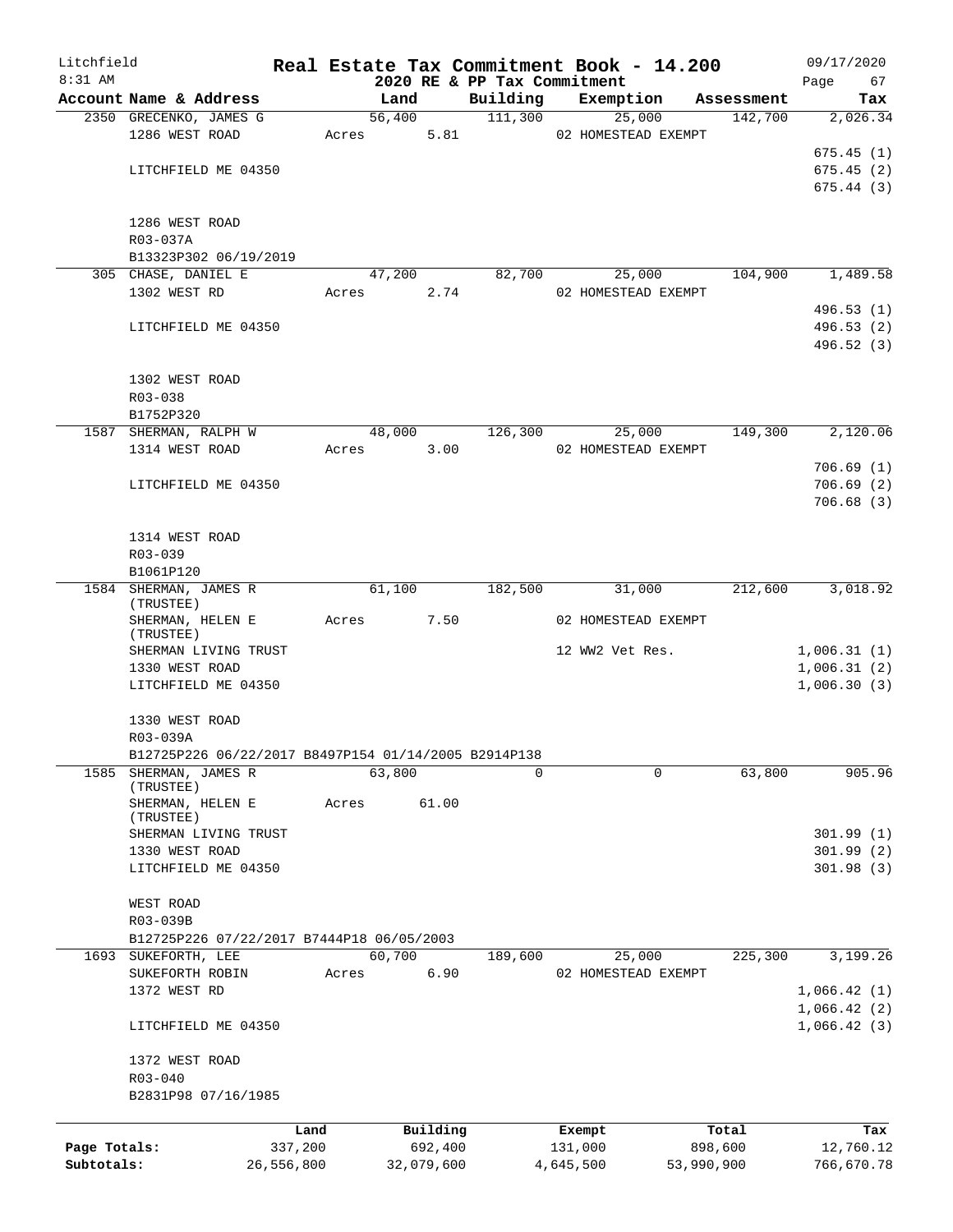| Litchfield<br>$8:31$ AM |                                                      |                | 2020 RE & PP Tax Commitment | Real Estate Tax Commitment Book - 14.200 |            | 09/17/2020<br>Page<br>68 |
|-------------------------|------------------------------------------------------|----------------|-----------------------------|------------------------------------------|------------|--------------------------|
|                         | Account Name & Address                               | Land           | Building                    | Exemption                                | Assessment | Tax                      |
|                         | 1360 PELLETIER, DONALD T                             | 57,300         | 183,600                     | 25,000                                   | 215,900    | 3,065.78                 |
|                         | 32 HAYDEN HILL ROAD                                  | 5.10<br>Acres  |                             | 02 HOMESTEAD EXEMPT                      |            |                          |
|                         |                                                      |                |                             |                                          |            | 1,021.93(1)              |
|                         | LITCHFIELD ME 04350                                  |                |                             |                                          |            | 1,021.93(2)              |
|                         |                                                      |                |                             |                                          |            | 1,021.92(3)              |
|                         |                                                      |                |                             |                                          |            |                          |
|                         | 32 HAYDEN HILL ROAD                                  |                |                             |                                          |            |                          |
|                         | $R03 - 040 - 1$                                      |                |                             |                                          |            |                          |
|                         | B4261P6<br>2114 DANIELS, SCOTT R                     | 49,900         | 149,000                     | 0                                        | 198,900    | 2,824.38                 |
|                         | DANIELS, LISA M                                      | 2.64<br>Acres  |                             |                                          |            |                          |
|                         | 16 HAYDEN HILL ROAD                                  |                |                             |                                          |            | 941.46 (1)               |
|                         |                                                      |                |                             |                                          |            | 941.46 (2)               |
|                         | LITCHFIELD ME 04350                                  |                |                             |                                          |            | 941.46 (3)               |
|                         | 16 HAYDEN HILL ROAD                                  |                |                             |                                          |            |                          |
|                         | $R03 - 040 - 2 - A$                                  |                |                             |                                          |            |                          |
|                         | B13228P221 06/04/2019                                |                |                             |                                          |            |                          |
|                         | 96 BLACK, BRIAN P                                    | 63,800         | 121,000                     | $\mathsf{O}$                             | 184,800    | 2,624.16                 |
|                         | 205 RICHMOND ROAD                                    | 11.00<br>Acres |                             |                                          |            |                          |
|                         |                                                      |                |                             |                                          |            | 874.72 (1)               |
|                         | LITCHFIELD ME 04350                                  |                |                             |                                          |            | 874.72 (2)               |
|                         |                                                      |                |                             |                                          |            | 874.72 (3)               |
|                         | 205 RICHMOND ROAD                                    |                |                             |                                          |            |                          |
|                         | $R03 - 040 - 3$                                      |                |                             |                                          |            |                          |
|                         | B13338P247 09/18/2019                                |                |                             |                                          |            |                          |
|                         | 495 WOOTEN, MATTHEW JR                               | 57,600         | 151,800                     | $\mathbf 0$                              | 209,400    | 2,973.48                 |
|                         | WOOTEN, MERCEDES                                     | 5.20<br>Acres  |                             |                                          |            |                          |
|                         | 249 RICHMOND ROAD                                    |                |                             |                                          |            | 991.16(1)                |
|                         |                                                      |                |                             |                                          |            | 991.16 (2)               |
|                         | LITCHFIELD ME 04260                                  |                |                             |                                          |            | 991.16(3)                |
|                         | 249 RICHMOND ROAD                                    |                |                             |                                          |            |                          |
|                         | $R03 - 040 - 4$                                      |                |                             |                                          |            |                          |
|                         | B13501P22 03/06/2020                                 |                |                             |                                          |            |                          |
|                         | 532 O'DONNELL, TIMOTHY D                             | 46,200         | 89,900                      | 0                                        | 136,100    | 1,932.62                 |
|                         | 5 RICKER LANE                                        | 1.40<br>Acres  |                             |                                          |            |                          |
|                         |                                                      |                |                             |                                          |            | 644.21 (1)               |
|                         | LITCHFIELD ME 04350                                  |                |                             |                                          |            | 644.21 (2)               |
|                         |                                                      |                |                             |                                          |            | 644.20 (3)               |
|                         | 5 RICKER LANE                                        |                |                             |                                          |            |                          |
|                         | $R03 - 040 - 5$                                      |                |                             |                                          |            |                          |
|                         | B12256P299 03/28/2016 B10191P66 08/24/2009 B7306P154 |                |                             |                                          |            |                          |
|                         | 03/07/2003                                           |                |                             |                                          |            |                          |
|                         | 1956 HANLEY, KATHERINE C                             | 52,800         | 168,600                     | 0                                        | 221,400    | 3, 143.88                |
|                         | 11 RICKER LANE                                       | 3.60<br>Acres  |                             |                                          |            |                          |
|                         |                                                      |                |                             |                                          |            | 1,047.96(1)              |
|                         | LITCHFIELD ME 04350                                  |                |                             |                                          |            | 1,047.96(2)              |
|                         |                                                      |                |                             |                                          |            | 1,047.96(3)              |
|                         |                                                      |                |                             |                                          |            |                          |
|                         | 11 RICKER LANE<br>$R03 - 040 - 5 - A$                |                |                             |                                          |            |                          |
|                         | B11829P51 10/17/2014 B6951P126                       |                |                             |                                          |            |                          |
|                         |                                                      |                |                             |                                          |            |                          |
|                         |                                                      |                |                             |                                          |            |                          |
|                         |                                                      |                |                             |                                          |            |                          |

|              | Land       | Building   | Exempt    | Total      | Tax         |
|--------------|------------|------------|-----------|------------|-------------|
| Page Totals: | 327,600    | 863,900    | 25,000    | 1,166,500  | 16,564.30   |
| Subtotals:   | 26,884,400 | 32,943,500 | 4,670,500 | 55,157,400 | 783, 235.08 |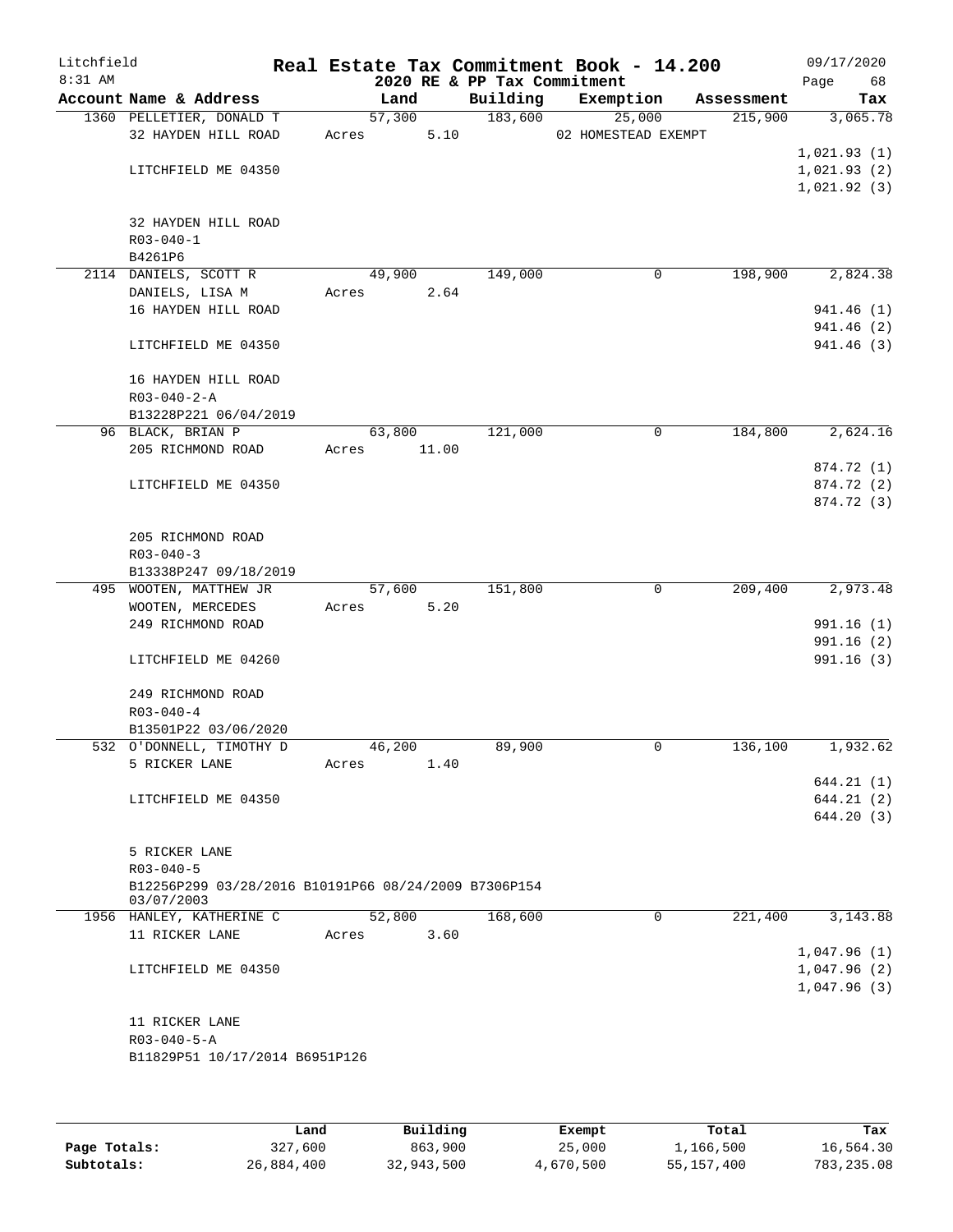| Litchfield |                                                                                         |             |                |                        |                             | Real Estate Tax Commitment Book - 14.200 |                      | 09/17/2020      |
|------------|-----------------------------------------------------------------------------------------|-------------|----------------|------------------------|-----------------------------|------------------------------------------|----------------------|-----------------|
| 8:31 AM    |                                                                                         |             |                |                        | 2020 RE & PP Tax Commitment |                                          |                      | 69<br>Page      |
|            | Account Name & Address                                                                  |             | Land<br>46,800 |                        | Building<br>69,600          | Exemption<br>25,000                      | Assessment<br>91,400 | Tax<br>1,297.88 |
|            | 1957 LECLAIR, RICHARD G<br>6 RICKER LANE                                                | Acres       |                | 1.60                   |                             | 02 HOMESTEAD EXEMPT                      |                      |                 |
|            |                                                                                         |             |                |                        |                             |                                          |                      | 432.63(1)       |
|            | LITCHFIELD ME 04350                                                                     |             |                |                        |                             |                                          |                      | 432.63 (2)      |
|            |                                                                                         |             |                |                        |                             |                                          |                      | 432.62(3)       |
|            |                                                                                         |             |                |                        |                             |                                          |                      |                 |
|            | 6 RICKER LANE                                                                           |             |                |                        |                             |                                          |                      |                 |
|            | $R03 - 040 - 6$                                                                         |             |                |                        |                             |                                          |                      |                 |
|            | B7504P24                                                                                |             |                |                        |                             |                                          |                      |                 |
|            | 1958 PAGE, RYAN D                                                                       |             | 52,500         |                        | 35,000                      | 0                                        | 87,500               | 1,242.50        |
|            | P.O. BOX 66                                                                             | Acres       |                | 3.50                   |                             |                                          |                      |                 |
|            |                                                                                         |             |                |                        |                             |                                          |                      | 414.17 (1)      |
|            | BOWDOIN ME 04287                                                                        |             |                |                        |                             |                                          |                      | 414.17 (2)      |
|            |                                                                                         |             |                |                        |                             |                                          |                      | 414.16(3)       |
|            | 14 RICKER LANE                                                                          |             |                |                        |                             |                                          |                      |                 |
|            | $R03 - 040 - 6 - A$                                                                     |             |                |                        |                             |                                          |                      |                 |
|            | B13127P78 12/28/2018 B13126P175 12/28/2018                                              |             |                |                        |                             |                                          |                      |                 |
|            | B11595P263 12/18/2013                                                                   |             |                |                        |                             |                                          |                      |                 |
|            | 1264 MULLEN, MICHAEL A                                                                  |             | 57,600         |                        | 97,700                      | 25,000                                   | 130,300              | 1,850.26        |
|            | MULLEN, JANICE                                                                          | Acres       |                | 5.20                   |                             | 02 HOMESTEAD EXEMPT                      |                      |                 |
|            | PO BOX 804                                                                              |             |                |                        |                             |                                          |                      | 616.75(1)       |
|            |                                                                                         |             |                |                        |                             |                                          |                      | 616.75(2)       |
|            | SABATTUS ME 04280                                                                       |             |                |                        |                             |                                          |                      | 616.76(3)       |
|            | 22 HAYDEN HILL ROAD                                                                     |             |                |                        |                             |                                          |                      |                 |
|            | $R03 - 040 - 7$                                                                         |             |                |                        |                             |                                          |                      |                 |
|            | B5331P236                                                                               |             |                |                        |                             |                                          |                      |                 |
|            | 2302 WHITE, AARON M                                                                     |             | 44,800         |                        | 151,600                     | 0                                        | 196,400              | 2,788.88        |
|            | CRAVEN, GREGORY D                                                                       | Acres       |                | 1.34                   |                             |                                          |                      |                 |
|            | 47 HAYDEN HILL RD                                                                       |             |                |                        |                             |                                          |                      | 929.63(1)       |
|            |                                                                                         |             |                |                        |                             |                                          |                      | 929.63(2)       |
|            | LITCHFIELD ME 04350                                                                     |             |                |                        |                             |                                          |                      | 929.62(3)       |
|            | 47 HAYDEN HILL ROAD                                                                     |             |                |                        |                             |                                          |                      |                 |
|            | R03-040A                                                                                |             |                |                        |                             |                                          |                      |                 |
|            | B12402P22 09/02/2016 B7188P246 12/06/2002                                               |             |                |                        |                             |                                          |                      |                 |
|            | 1967 LEBLANC JESSE J.                                                                   |             | 55,500         |                        | 9,000                       | 25,000                                   | 39,500               | 560.90          |
|            | 6 SPRUCE STREET                                                                         | Acres       |                | 4.50                   |                             | 02 HOMESTEAD EXEMPT                      |                      |                 |
|            |                                                                                         |             |                |                        |                             |                                          |                      | 186.97(1)       |
|            | AUGUSTA ME 04330                                                                        |             |                |                        |                             |                                          |                      | 186.97(2)       |
|            |                                                                                         |             |                |                        |                             |                                          |                      | 186.96(3)       |
|            |                                                                                         |             |                |                        |                             |                                          |                      |                 |
|            | 24 DEER RUN LANE                                                                        |             |                |                        |                             |                                          |                      |                 |
|            | R03-040A-1                                                                              |             |                |                        |                             |                                          |                      |                 |
|            | B9829P62 08/20/2008 B7870P256 03/18/2004<br>1994 PAGE, RYAN D                           |             | 52,500         |                        | 13,200                      | 0                                        | 65,700               | 932.94          |
|            | P.O. BOX 66                                                                             | Acres       |                | 3.50                   |                             |                                          |                      |                 |
|            |                                                                                         |             |                |                        |                             |                                          |                      | 310.98(1)       |
|            | BOWDOIN ME 04287                                                                        |             |                |                        |                             |                                          |                      | 310.98(2)       |
|            |                                                                                         |             |                |                        |                             |                                          |                      | 310.98(3)       |
|            |                                                                                         |             |                |                        |                             |                                          |                      |                 |
|            | 12 TRACTOR LANE                                                                         |             |                |                        |                             |                                          |                      |                 |
|            | R03-040A-2                                                                              |             |                |                        |                             |                                          |                      |                 |
|            | B13127P78 12/28/2018 B13126P175 12/28/2018 B9138P230<br>05/17/2006 B7870P252 05/06/2004 |             |                |                        |                             |                                          |                      |                 |
|            |                                                                                         |             |                |                        |                             |                                          |                      |                 |
|            |                                                                                         |             |                |                        |                             |                                          |                      |                 |
|            |                                                                                         | <b>Tond</b> |                | $P_{\text{II}}$ ilding |                             | $F$ vomnt                                | $T - 1$              | Tou             |

|              | Land       | Building   | Exempt    | Total      | Tax        |
|--------------|------------|------------|-----------|------------|------------|
| Page Totals: | 309,700    | 376,100    | 75,000    | 610,800    | 8,673.36   |
| Subtotals:   | 27,194,100 | 33,319,600 | 4,745,500 | 55,768,200 | 791,908.44 |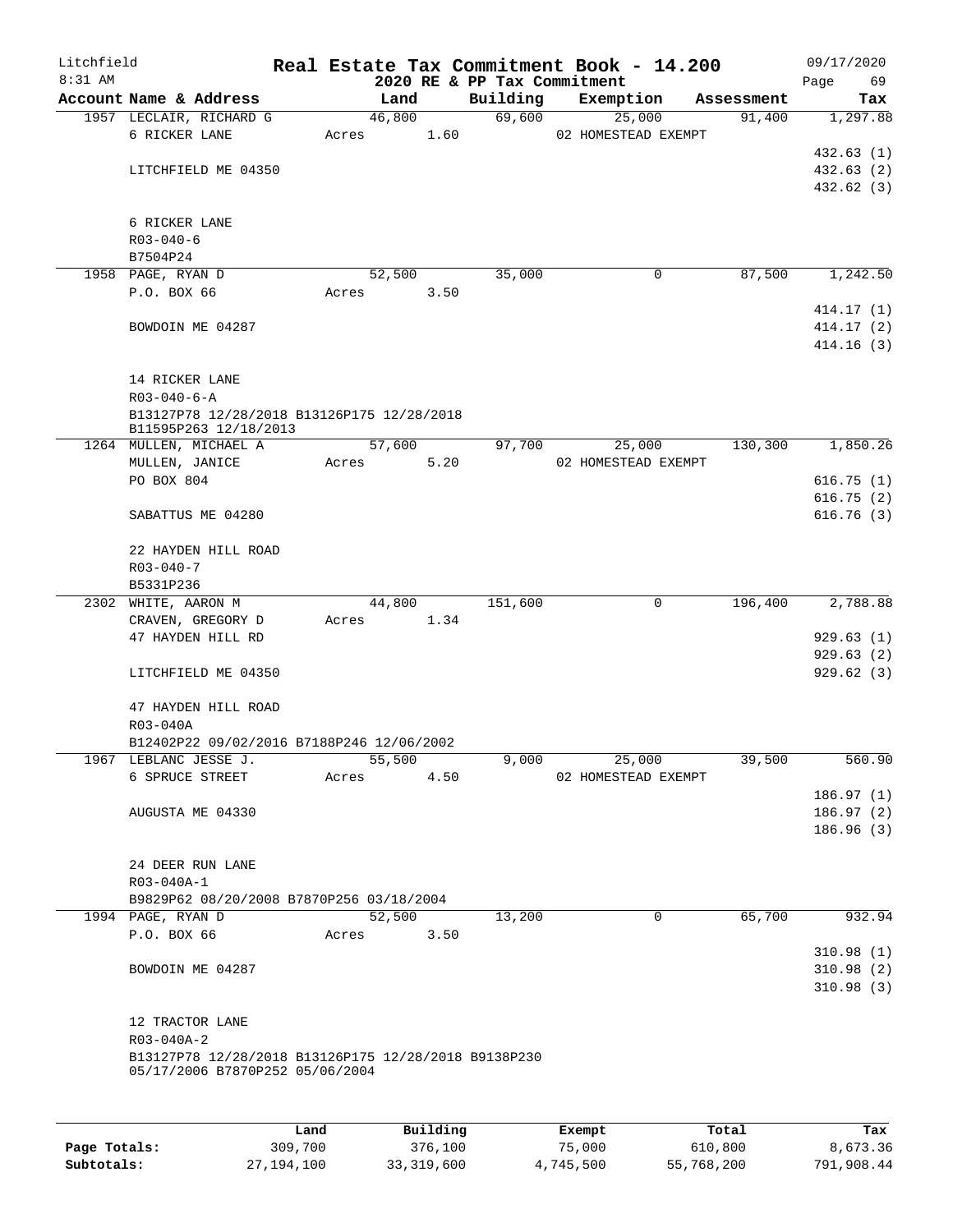| Litchfield<br>$8:31$ AM |             |                                                     |       |        |      | 2020 RE & PP Tax Commitment | Real Estate Tax Commitment Book - 14.200 |                    | 09/17/2020<br>Page<br>70 |
|-------------------------|-------------|-----------------------------------------------------|-------|--------|------|-----------------------------|------------------------------------------|--------------------|--------------------------|
|                         |             | Account Name & Address                              |       | Land   |      | Building                    | Exemption                                | Assessment         | Tax                      |
|                         |             | 1142 MANN, EBEN J                                   |       | 38,200 |      | $\mathbf 0$                 |                                          | 38,200<br>$\Omega$ | 542.44                   |
|                         |             | 61 HAYDEN HILL ROAD                                 | Acres |        | 5.40 |                             |                                          |                    |                          |
|                         |             |                                                     |       |        |      |                             |                                          |                    | 180.81(1)                |
|                         |             | LITCHFIELD ME 04350                                 |       |        |      |                             |                                          |                    | 180.81(2)                |
|                         |             |                                                     |       |        |      |                             |                                          |                    | 180.82(3)                |
|                         |             |                                                     |       |        |      |                             |                                          |                    |                          |
|                         |             | HAYDEN HILL ROAD                                    |       |        |      |                             |                                          |                    |                          |
|                         | R03-040A-3  |                                                     |       |        |      |                             |                                          |                    |                          |
|                         |             | B11491P14 07/16/2013 B4788P176                      |       |        |      |                             |                                          |                    |                          |
|                         |             | 1140 MANN, EBEN J                                   |       | 57,200 |      | 132,600                     |                                          | 189,800<br>0       | 2,695.16                 |
|                         |             | MANN, NICOLE M<br>61 HAYDEN HILL ROAD               | Acres |        | 5.06 |                             |                                          |                    | 898.39 (1)               |
|                         |             |                                                     |       |        |      |                             |                                          |                    | 898.39 (2)               |
|                         |             | LITCHFIELD ME 04350                                 |       |        |      |                             |                                          |                    | 898.38 (3)               |
|                         |             |                                                     |       |        |      |                             |                                          |                    |                          |
|                         |             | 61 HAYDEN HILL ROAD                                 |       |        |      |                             |                                          |                    |                          |
|                         |             | R03-040A-4                                          |       |        |      |                             |                                          |                    |                          |
|                         |             | 686 FERGUSON, AMANDA M                              |       | 47,400 |      | 122,000                     | 25,000                                   | 144,400            | 2,050.48                 |
|                         |             | BOWDEN, JEFFREY T                                   | Acres |        | 1.80 |                             | 02 HOMESTEAD EXEMPT                      |                    |                          |
|                         |             | 19 DEER RUN LANE                                    |       |        |      |                             |                                          |                    | 683.49 (1)               |
|                         |             |                                                     |       |        |      |                             |                                          |                    | 683.49 (2)               |
|                         |             | LITCHFIELD ME 04350                                 |       |        |      |                             |                                          |                    | 683.50 (3)               |
|                         |             |                                                     |       |        |      |                             |                                          |                    |                          |
|                         |             | 19 DEER RUN LANE                                    |       |        |      |                             |                                          |                    |                          |
|                         | R03-040A-5  |                                                     |       |        |      |                             |                                          |                    |                          |
|                         |             | B12043P273 07/16/2015 B4857P304 02/23/1995          |       |        |      |                             |                                          |                    |                          |
|                         |             | 2140 BOWIE, DARRELL A                               |       | 49,400 |      | 33,900                      | 25,000                                   | 58,300             | 827.86                   |
|                         |             | BOWIE, SUSAN M                                      | Acres |        | 2.48 |                             | 02 HOMESTEAD EXEMPT                      |                    |                          |
|                         |             | 1348 WEST ROAD                                      |       |        |      |                             |                                          |                    | 275.95(1)                |
|                         |             |                                                     |       |        |      |                             |                                          |                    | 275.95(2)                |
|                         |             | LITCHFIELD ME 04350                                 |       |        |      |                             |                                          |                    | 275.96(3)                |
|                         |             | 1348 WEST ROAD                                      |       |        |      |                             |                                          |                    |                          |
|                         | R03-040B    |                                                     |       |        |      |                             |                                          |                    |                          |
|                         |             | B13176P278 03/29/2019                               |       |        |      |                             |                                          |                    |                          |
|                         |             | 2171 PAGE, RYAN D                                   |       | 75,000 |      | 28,800                      |                                          | 103,800<br>0       | 1,473.96                 |
|                         |             | P.O. BOX 66                                         | Acres |        | 2.15 |                             |                                          |                    |                          |
|                         |             |                                                     |       |        |      |                             |                                          |                    | 491.32 (1)               |
|                         |             | BOWDOIN ME 04287                                    |       |        |      |                             |                                          |                    | 491.32 (2)               |
|                         |             |                                                     |       |        |      |                             |                                          |                    | 491.32 (3)               |
|                         |             |                                                     |       |        |      |                             |                                          |                    |                          |
|                         |             | 10 DEER RUN LANE                                    |       |        |      |                             |                                          |                    |                          |
|                         | R03-040C    |                                                     |       |        |      |                             |                                          |                    |                          |
|                         |             | B13127P78 12/28/2018 B13126P175 12/28/2018 B6579P28 |       |        |      |                             |                                          |                    |                          |
|                         |             | 08/02/2001                                          |       |        |      |                             |                                          |                    |                          |
|                         |             | 647 GAGNE, DANIEL R                                 |       | 49,500 |      | 219,600                     | 25,000                                   | 244,100            | 3,466.22                 |
|                         |             | 181 RICHMOND RD                                     | Acres |        | 2.50 |                             | 02 HOMESTEAD EXEMPT                      |                    | 1, 155.41(1)             |
|                         |             | LITCHFIELD ME 04350                                 |       |        |      |                             |                                          |                    | 1, 155.41(2)             |
|                         |             |                                                     |       |        |      |                             |                                          |                    | 1, 155.40(3)             |
|                         |             |                                                     |       |        |      |                             |                                          |                    |                          |
|                         |             | 181 RICHMOND ROAD                                   |       |        |      |                             |                                          |                    |                          |
|                         | $R03 - 042$ |                                                     |       |        |      |                             |                                          |                    |                          |
|                         | B2038P160   |                                                     |       |        |      |                             |                                          |                    |                          |
|                         |             |                                                     |       |        |      |                             |                                          |                    |                          |
|                         |             |                                                     |       |        |      |                             |                                          |                    |                          |

|              | Land       | Building   | Exempt    | Total      | Tax        |
|--------------|------------|------------|-----------|------------|------------|
| Page Totals: | 316,700    | 536,900    | 75,000    | 778,600    | 11,056.12  |
| Subtotals:   | 27,510,800 | 33,856,500 | 4,820,500 | 56,546,800 | 802,964.56 |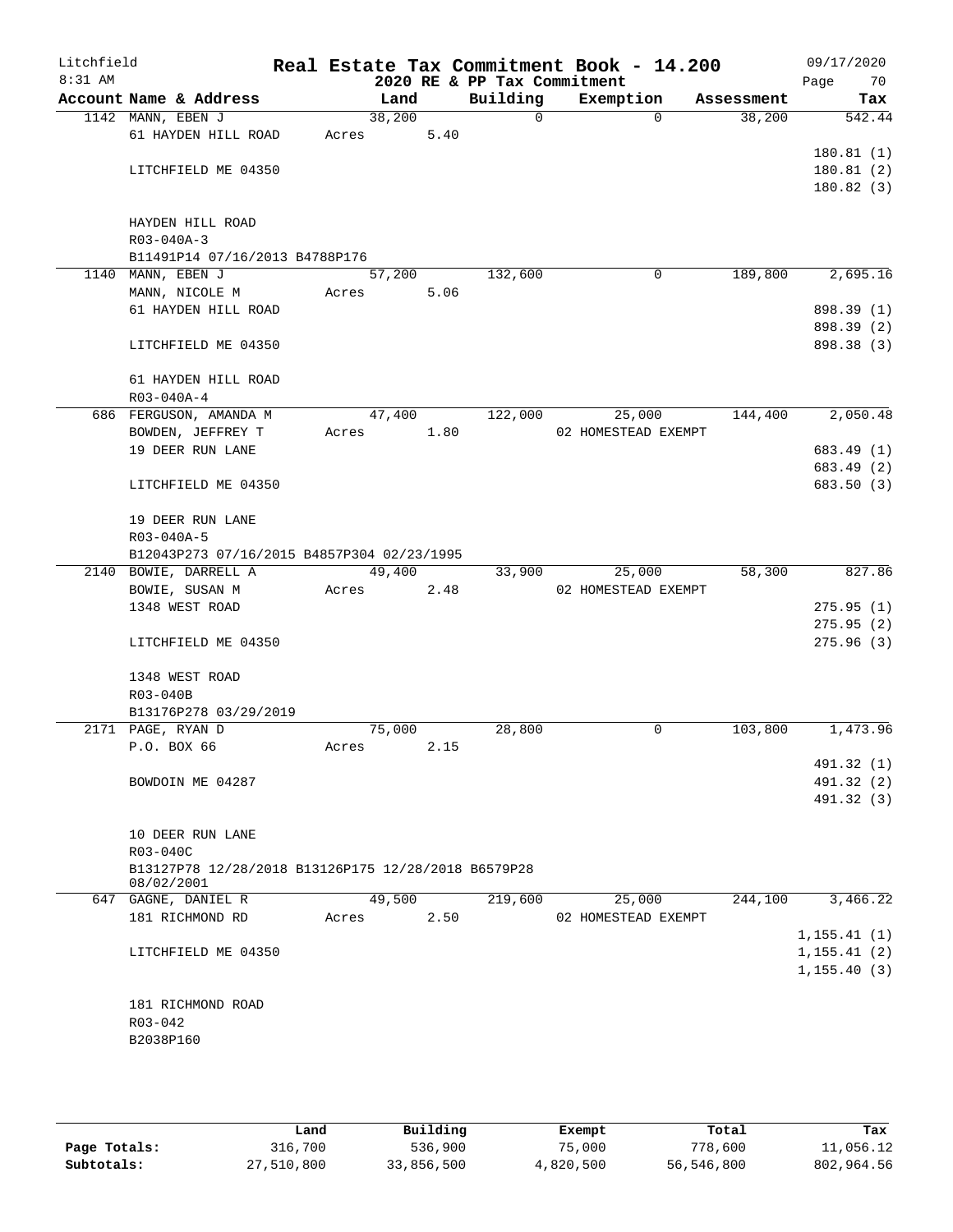| Litchfield |                                              |       |         |                             | Real Estate Tax Commitment Book - 14.200 |            | 09/17/2020             |
|------------|----------------------------------------------|-------|---------|-----------------------------|------------------------------------------|------------|------------------------|
| 8:31 AM    |                                              |       |         | 2020 RE & PP Tax Commitment |                                          |            | Page<br>71             |
|            | Account Name & Address                       |       | Land    | Building                    | Exemption                                | Assessment | Tax                    |
|            | 710 GOWELL SR, CLARENCE R<br>GRANTOR TRUST   |       | 191,300 | $\Omega$                    | $\Omega$                                 | 191,300    | 2,716.46               |
|            | GOWELL SR CLARENCE R<br>TRUSTEE              | Acres | 7.00    |                             |                                          |            |                        |
|            | 156 WENTZELL ROAD                            |       |         |                             |                                          |            | 905.49(1)<br>905.49(2) |
|            | LITCHFIELD ME 04350                          |       |         |                             |                                          |            | 905.48(3)              |
|            | RICHMOND ROAD                                |       |         |                             |                                          |            |                        |
|            | $R03 - 043$                                  |       |         |                             |                                          |            |                        |
|            | B6354P113 11/21/2000<br>2079 GOWELL, MICHAEL |       | 0       | 11,700                      | $\mathbf 0$                              | 11,700     | 166.14                 |
|            | P.O. BOX 5                                   |       |         |                             |                                          |            |                        |
|            |                                              |       |         |                             |                                          |            | 55.38(1)               |
|            | LITCHFIELD ME 04350                          |       |         |                             |                                          |            | 55.38(2)               |
|            |                                              |       |         |                             |                                          |            | 55.38(3)               |
|            |                                              |       |         |                             |                                          |            |                        |
|            | 171 RICHMOND ROAD                            |       |         |                             |                                          |            |                        |
|            | R03-043-ON-1                                 |       |         |                             |                                          |            |                        |
|            | 406 GOWELL, KENNETH                          |       | 0       | 13,100                      | $\mathbf 0$                              | 13,100     | 186.02                 |
|            | 53 BOWKER ROAD                               |       |         |                             |                                          |            |                        |
|            |                                              |       |         |                             |                                          |            | 62.01(1)               |
|            | PHIPPSBURG ME 04563                          |       |         |                             |                                          |            | 62.01(2)               |
|            |                                              |       |         |                             |                                          |            | 62.00(3)               |
|            |                                              |       |         |                             |                                          |            |                        |
|            | 4 FORD LANE<br>R03-043-ON-2                  |       |         |                             |                                          |            |                        |
|            | 1919 THURLOW LINDA                           |       | 0       | 8,600                       | 8,600                                    | 0          | 0.00                   |
|            | PO BOX 534                                   |       |         |                             | 02 HOMESTEAD EXEMPT                      |            |                        |
|            |                                              |       |         |                             |                                          |            |                        |
|            | SABATTUS ME 04280 0534                       |       |         |                             |                                          |            |                        |
|            | 12 FORD LANE                                 |       |         |                             |                                          |            |                        |
|            | $R03 - 043 - ON - 3$                         |       |         |                             |                                          |            |                        |
| 1405       | SMITH, BECKY                                 |       | 0       | 13,300                      | 13,300                                   | 0          | 0.00                   |
|            | SMITH, BECKY                                 |       |         |                             | 02 HOMESTEAD EXEMPT                      |            |                        |
|            | P O BOX 64                                   |       |         |                             |                                          |            |                        |
|            | LITCHFIELD ME 04350                          |       |         |                             |                                          |            |                        |
|            | 141 RICHMOND ROAD                            |       |         |                             |                                          |            |                        |
|            | R03-043-ON-38                                |       |         |                             |                                          |            |                        |
|            | 1980 NILSON, LAURA                           |       | 0       | 11,700                      | 0                                        | 11,700     | 166.14                 |
|            | 151 RICHMOND ROAD                            |       |         |                             |                                          |            |                        |
|            |                                              |       |         |                             |                                          |            | 55.38(1)               |
|            | LITCHFIELD ME 04350                          |       |         |                             |                                          |            | 55.38(2)               |
|            |                                              |       |         |                             |                                          |            | 55.38(3)               |
|            |                                              |       |         |                             |                                          |            |                        |
|            | 151 RICHMOND ROAD                            |       |         |                             |                                          |            |                        |
|            | $R03 - 043 - ON - 39$                        |       |         |                             |                                          |            |                        |
|            | B13013P245 04/23/2018                        |       |         |                             |                                          |            |                        |
|            |                                              |       |         |                             |                                          |            |                        |

|              | Land       | Building   | Exempt    | Total      | Tax        |
|--------------|------------|------------|-----------|------------|------------|
| Page Totals: | 191,300    | 58,400     | 21,900    | 227,800    | 3, 234, 76 |
| Subtotals:   | 27,702,100 | 33,914,900 | 4,842,400 | 56,774,600 | 806,199.32 |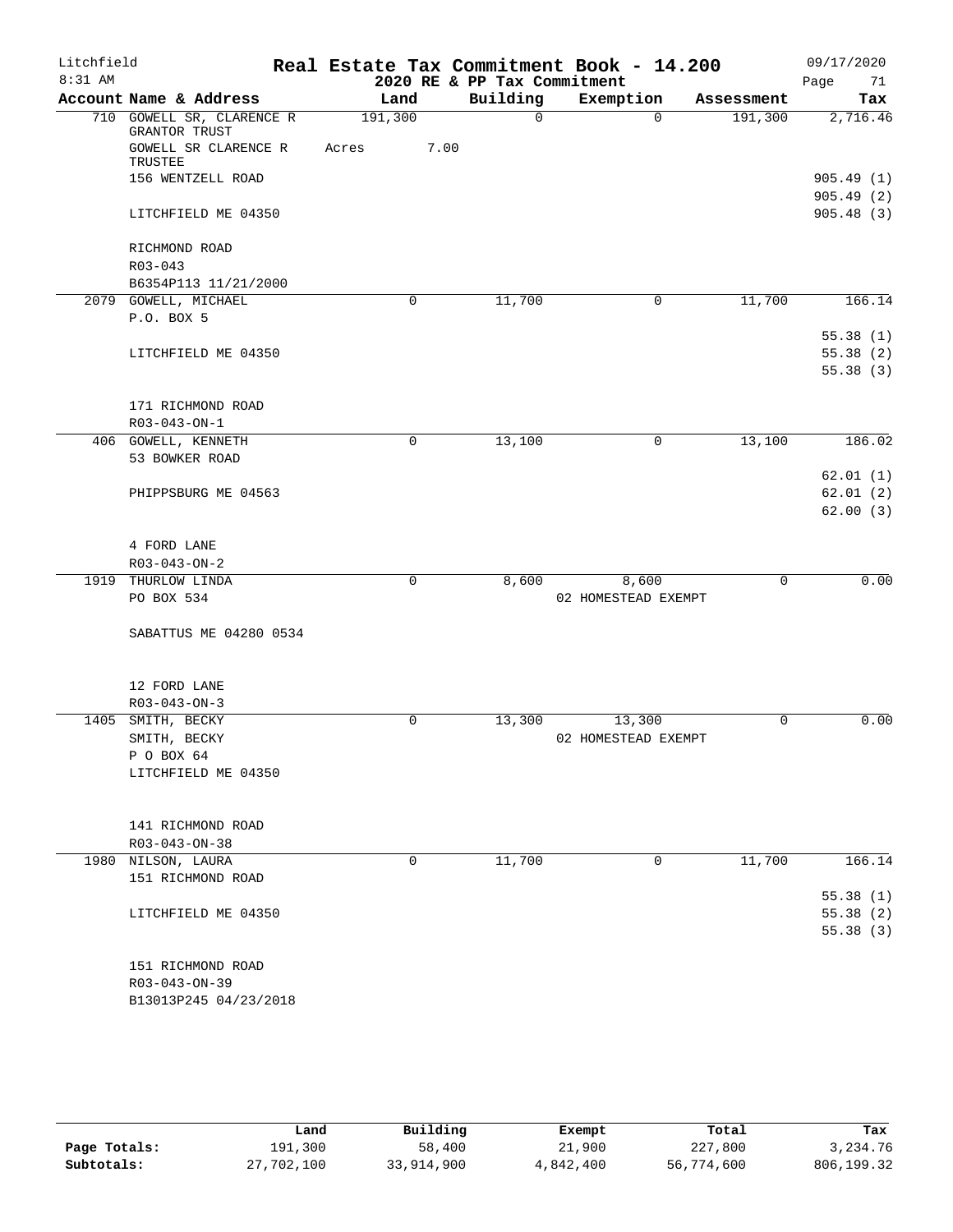| Litchfield<br>8:31 AM |                                                      |                         |  |       |          | 2020 RE & PP Tax Commitment                         | Real Estate Tax Commitment Book - 14.200 |              |            | 09/17/2020<br>72<br>Page         |
|-----------------------|------------------------------------------------------|-------------------------|--|-------|----------|-----------------------------------------------------|------------------------------------------|--------------|------------|----------------------------------|
|                       |                                                      | Account Name & Address  |  |       | Land     | Building                                            | Exemption                                |              | Assessment | Tax                              |
|                       | HILLOCK, STACY<br>13 FORD LANE                       | 2392 HILLOCK, ROBERT,   |  |       | $\Omega$ | 14,700                                              | 14,700<br>02 HOMESTEAD EXEMPT            |              | $\Omega$   | 0.00                             |
|                       |                                                      | LITCHFIELD ME 04350     |  |       |          |                                                     |                                          |              |            |                                  |
|                       | 13 FORD LANE                                         |                         |  |       |          |                                                     |                                          |              |            |                                  |
|                       | $R03 - 043 - ON - 4$                                 | B11684P326 04/14/2014   |  |       |          |                                                     |                                          |              |            |                                  |
|                       | <b>48 KENNEDY LANE</b>                               | 1437 GOWELL, LAWRENCE G |  |       | 0        | 15,700                                              |                                          | 0            | 15,700     | 222.94                           |
|                       |                                                      | LITCHFIELD ME 04350     |  |       |          |                                                     |                                          |              |            | 74.31(1)<br>74.31(2)<br>74.32(3) |
|                       | 5 FORD LANE<br>$R03 - 043 - ON - 40$                 |                         |  |       |          |                                                     |                                          |              |            |                                  |
|                       | 1217 PAGE, RYAN D                                    |                         |  |       | 51,000   | 98,700                                              |                                          | $\mathsf{O}$ | 149,700    | 2,125.74                         |
|                       | P O BOX 66                                           |                         |  | Acres | 3.00     |                                                     |                                          |              |            |                                  |
|                       |                                                      |                         |  |       |          |                                                     |                                          |              |            | 708.58(1)                        |
|                       |                                                      | BOWDOIN ME 04352        |  |       |          |                                                     |                                          |              |            | 708.58(2)                        |
|                       |                                                      |                         |  |       |          |                                                     |                                          |              |            | 708.58(3)                        |
|                       | R03-044                                              | 121 RICHMOND ROAD       |  |       |          |                                                     |                                          |              |            |                                  |
|                       | 12/21/2012                                           |                         |  |       |          | B13127P78 12/28/2018 B13126P175 12/28/2018 B11262P4 |                                          |              |            |                                  |
|                       |                                                      | 750 MORRILL, TERRY L    |  |       | 63,800   | 166,600                                             | 25,000                                   |              | 205,400    | 2,916.68                         |
|                       | MORRILL, TERI L                                      |                         |  | Acres | 12.00    |                                                     | 02 HOMESTEAD EXEMPT                      |              |            |                                  |
|                       |                                                      | 127 RICHMOND ROAD       |  |       |          |                                                     |                                          |              |            | 972.23(1)<br>972.23(2)           |
|                       |                                                      | LITCHFIELD ME 04350     |  |       |          |                                                     |                                          |              |            | 972.22(3)                        |
|                       | R03-044A                                             | 127 RICHMOND ROAD       |  |       |          |                                                     |                                          |              |            |                                  |
|                       | B10374P158 03/29/2010 B8575P286 08/31/2005 B6300P171 |                         |  |       |          |                                                     |                                          |              |            |                                  |
| 889                   | SWEET, GARY                                          |                         |  |       | 51,800   | 0                                                   |                                          | U            | 51,800     | 735.56                           |
|                       | SWEET, DENISE                                        |                         |  | Acres | 34.00    |                                                     |                                          |              |            |                                  |
|                       | P O BOX 237                                          |                         |  |       |          |                                                     |                                          |              |            | 245.19(1)                        |
|                       |                                                      | SABATTUS ME 04280       |  |       |          |                                                     |                                          |              |            | 245.19(2)<br>245.18(3)           |
|                       | ROUTE 197                                            |                         |  |       |          |                                                     |                                          |              |            |                                  |
|                       | R03-045                                              |                         |  |       |          |                                                     |                                          |              |            |                                  |
|                       |                                                      | B5572P280 03/01/1998    |  |       |          |                                                     |                                          |              |            |                                  |
|                       |                                                      | 2085 PINNELL, CINDY M   |  |       | 45,000   | 78,200                                              | 25,000                                   |              | 98,200     | 1,394.44                         |
|                       | PO BOX 894                                           |                         |  | Acres | 2.00     |                                                     | 02 HOMESTEAD EXEMPT                      |              |            |                                  |
|                       |                                                      |                         |  |       |          |                                                     |                                          |              |            | 464.81(1)                        |
|                       |                                                      | SABATTUS ME 04280       |  |       |          |                                                     |                                          |              |            | 464.81(2)<br>464.82(3)           |
|                       |                                                      |                         |  |       |          |                                                     |                                          |              |            |                                  |
|                       | R03-045A                                             | 113 RICHMOND ROAD       |  |       |          |                                                     |                                          |              |            |                                  |
|                       |                                                      | B5792P78 11/18/1998     |  |       |          |                                                     |                                          |              |            |                                  |
|                       |                                                      |                         |  |       |          |                                                     |                                          |              |            |                                  |

|              | Land       | Building   | Exempt    | Total      | Tax        |
|--------------|------------|------------|-----------|------------|------------|
| Page Totals: | 211,600    | 373,900    | 64,700    | 520,800    | 7,395.36   |
| Subtotals:   | 27,913,700 | 34,288,800 | 4,907,100 | 57,295,400 | 813,594.68 |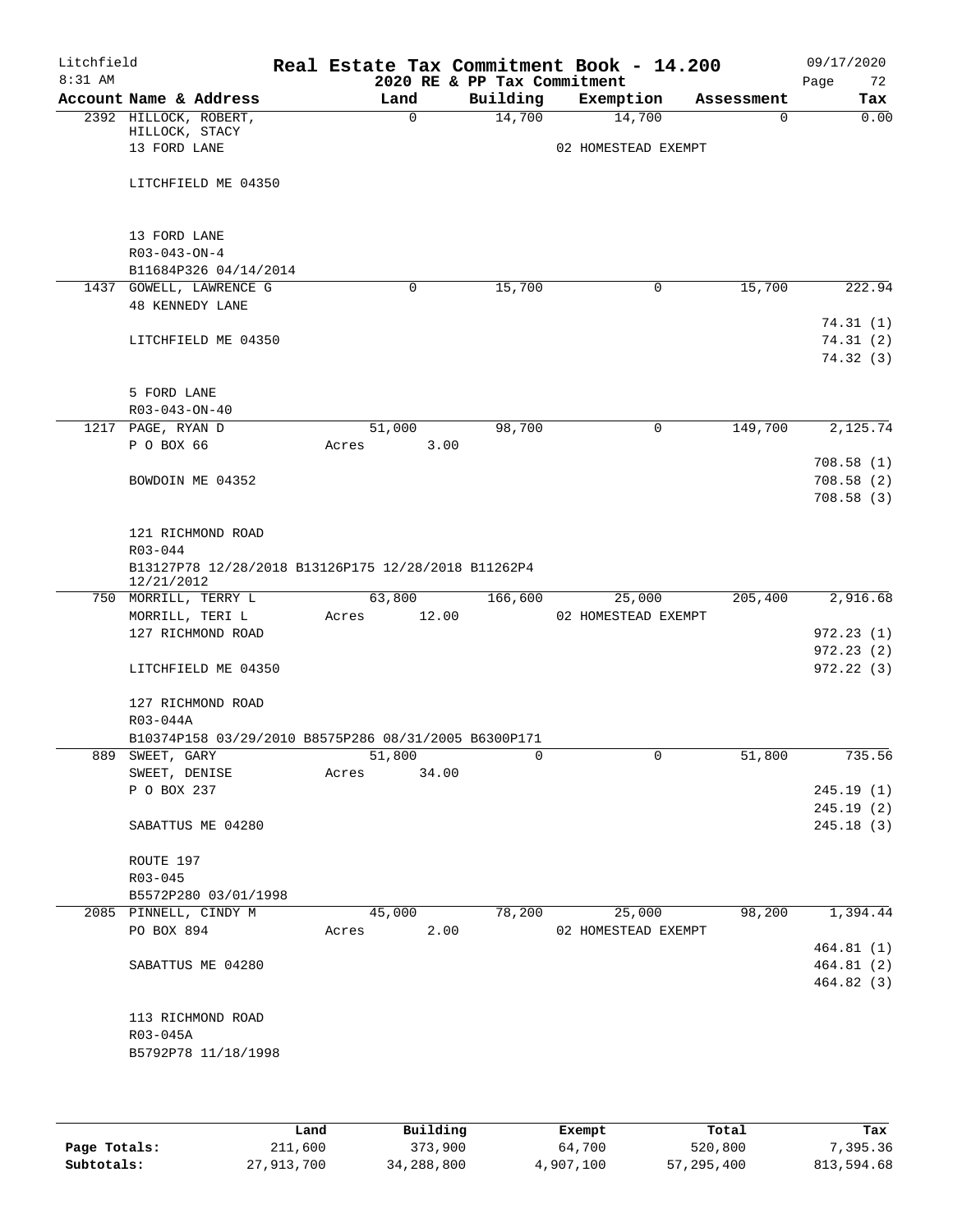| Litchfield<br>$8:31$ AM |                                             |         |       |            |          | 2020 RE & PP Tax Commitment | Real Estate Tax Commitment Book - 14.200 |            | 09/17/2020<br>Page<br>73 |
|-------------------------|---------------------------------------------|---------|-------|------------|----------|-----------------------------|------------------------------------------|------------|--------------------------|
|                         | Account Name & Address                      |         |       | Land       |          | Building                    | Exemption                                | Assessment | Tax                      |
|                         | 101 LECLAIR, ANTHONY                        |         |       | 71,500     |          | 133,400                     | 25,000                                   | 179,900    | 2,554.58                 |
|                         | LECLAIR, LYNN                               |         | Acres |            | 24.00    |                             | 02 HOMESTEAD EXEMPT                      |            |                          |
|                         | 229 MAXWELL RD                              |         |       |            |          |                             |                                          |            | 851.53 (1)               |
|                         |                                             |         |       |            |          |                             |                                          |            | 851.53(2)                |
|                         | LITCHFIELD ME 04350                         |         |       |            |          |                             |                                          |            | 851.52(3)                |
|                         | 229 MAXWELL ROAD                            |         |       |            |          |                             |                                          |            |                          |
|                         | R03-046                                     |         |       |            |          |                             |                                          |            |                          |
|                         | B5973P249 06/04/1999                        |         |       |            |          |                             |                                          |            |                          |
|                         | 1427 LECLAIR, ANTHONY                       |         |       | 37,500     |          | $\Omega$                    | 0                                        | 37,500     | 532.50                   |
|                         | LECLAIR, LYNN                               |         | Acres |            | 80.00    |                             |                                          |            |                          |
|                         | 229 MAXWELL RD                              |         |       |            |          |                             |                                          |            | 177.50(1)                |
|                         |                                             |         |       |            |          |                             |                                          |            | 177.50(2)                |
|                         | LITCHFIELD ME 04350                         |         |       |            |          |                             |                                          |            | 177.50(3)                |
|                         | MAXWELL ROAD                                |         |       |            |          |                             |                                          |            |                          |
|                         | R03-046A                                    |         |       |            |          |                             |                                          |            |                          |
|                         | B7018P99 07/12/2002                         |         |       |            |          |                             |                                          |            |                          |
|                         | 458 DESCHENE, RENE                          |         |       | 12,300     |          | 0                           | $\mathbf 0$                              | 12,300     | 174.66                   |
|                         | DECHENE, DONALD                             |         | Acres |            | 19.60    |                             |                                          |            |                          |
|                         | PAUL DESCHENE                               |         |       |            |          |                             |                                          |            | 58.22(1)                 |
|                         | 36 HIGH STREET                              |         |       |            |          |                             |                                          |            | 58.22(2)                 |
|                         | SABATTUS ME 04280                           |         |       |            |          |                             |                                          |            | 58.22(3)                 |
|                         |                                             |         |       |            |          |                             |                                          |            |                          |
|                         | OFF WEST ROAD                               |         |       |            |          |                             |                                          |            |                          |
|                         | R03-046C                                    |         |       |            |          |                             |                                          |            |                          |
|                         | B12795P291 10/31/2017 B12790P289 10/31/2017 |         |       |            |          |                             |                                          |            |                          |
|                         | B1497P748                                   |         |       |            |          |                             |                                          |            |                          |
|                         | 212 LABERGE, CRYSTAL                        |         |       | 64,600     |          | 36,300                      | $\mathbf 0$                              | 100,900    | 1,432.78                 |
|                         | <b>BRISSETTE</b>                            |         |       |            |          |                             |                                          |            |                          |
|                         | LABERGE, ANDREW JOEL                        |         |       | Acres      | 4.20     |                             |                                          |            |                          |
|                         | 6129 SWAINSON STREET                        |         |       |            |          |                             |                                          |            | 477.59(1)                |
|                         |                                             |         |       |            |          |                             |                                          |            | 477.59(2)                |
|                         | MILTON FL 32570                             |         |       |            |          |                             |                                          |            | 477.60(3)                |
|                         | 27 BRISSETTE LANE                           |         |       |            |          |                             |                                          |            |                          |
|                         | R03-047                                     |         |       |            |          |                             |                                          |            |                          |
|                         | B13505P192 02/24/2020                       |         |       |            |          |                             |                                          |            |                          |
|                         | 1269 RICHARD, DORIS                         |         |       | 54,600     |          | 111,200                     | 31,000                                   | 134,800    | 1,914.16                 |
|                         | RICHARD LAURENT R                           |         | Acres |            | 4.20     |                             | 22 WW2 Widow Res                         |            |                          |
|                         | 204 MAXWELL ROAD                            |         |       |            |          |                             | 02 HOMESTEAD EXEMPT                      |            | 638.05 (1)               |
|                         |                                             |         |       |            |          |                             |                                          |            | 638.05(2)                |
|                         | LITCHFIELD ME 04350                         |         |       |            |          |                             |                                          |            | 638.06(3)                |
|                         | 216 MAXWELL ROAD                            |         |       |            |          |                             |                                          |            |                          |
|                         | R03-048                                     |         |       |            |          |                             |                                          |            |                          |
|                         | B6291P156 09/01/2000                        |         |       |            |          |                             |                                          |            |                          |
|                         | 464 DESROCHERS, RAYMOND J                   |         |       | 42,900     |          | 52,700                      | 25,000                                   | 70,600     | 1,002.52                 |
|                         | P O BOX 855                                 |         |       | Acres 1.30 |          |                             | 02 HOMESTEAD EXEMPT                      |            |                          |
|                         |                                             |         |       |            |          |                             |                                          |            | 334.17 (1)               |
|                         | SABATTUS ME 04280                           |         |       |            |          |                             |                                          |            | 334.17(2)                |
|                         |                                             |         |       |            |          |                             |                                          |            | 334.18(3)                |
|                         |                                             |         |       |            |          |                             |                                          |            |                          |
|                         | 222 MAXWELL ROAD                            |         |       |            |          |                             |                                          |            |                          |
|                         | R03-049                                     |         |       |            |          |                             |                                          |            |                          |
|                         |                                             |         |       |            |          |                             |                                          |            |                          |
|                         | B3400P188                                   |         |       |            |          |                             |                                          |            |                          |
|                         |                                             |         |       |            |          |                             |                                          |            |                          |
|                         |                                             | Land    |       |            | Building |                             | Exempt                                   | Total      | Tax                      |
| Page Totals:            |                                             | 283,400 |       |            | 333,600  |                             | 81,000                                   | 536,000    | 7,611.20                 |

**Subtotals:** 28,197,100 34,622,400 4,988,100 57,831,400 821,205.88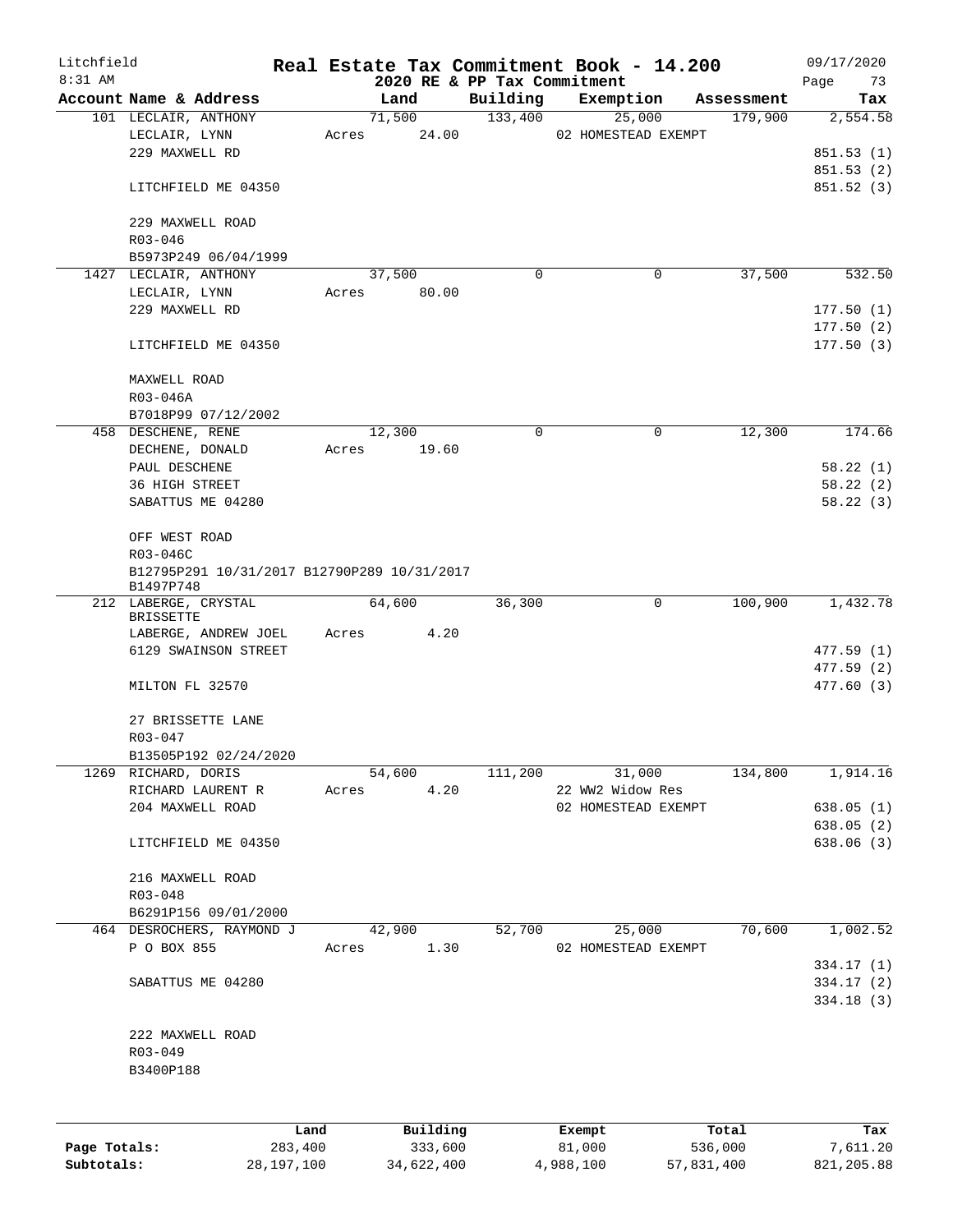| Litchfield<br>8:31 AM |                                           |       |        |      | 2020 RE & PP Tax Commitment | Real Estate Tax Commitment Book - 14.200 |            | 09/17/2020<br>74<br>Page |
|-----------------------|-------------------------------------------|-------|--------|------|-----------------------------|------------------------------------------|------------|--------------------------|
|                       | Account Name & Address                    |       | Land   |      | Building                    | Exemption                                | Assessment | Tax                      |
|                       | 1203 MCNELLY, DAVID (HEIRS<br>OF)         |       | 42,900 |      | 74,400                      | 25,000                                   | 92,300     | 1,310.66                 |
|                       | MCNELLY MONIQUE                           | Acres |        | 1.30 |                             | 02 HOMESTEAD EXEMPT                      |            |                          |
|                       | P O BOX 376                               |       |        |      |                             |                                          |            | 436.89 (1)               |
|                       |                                           |       |        |      |                             |                                          |            | 436.89 (2)               |
|                       | SABATTUS ME 04280                         |       |        |      |                             |                                          |            | 436.88 (3)               |
|                       | 230 MAXWELL ROAD                          |       |        |      |                             |                                          |            |                          |
|                       | $R03 - 050$                               |       |        |      |                             |                                          |            |                          |
|                       | B2668P256 04/10/1984                      |       |        |      |                             |                                          |            |                          |
|                       | 367 COOK, DALE JR                         |       | 45,600 |      | 57,600                      | 25,000                                   | 78,200     | 1,110.44                 |
|                       | 236 MAXWELL ROAD                          | Acres |        | 1.20 |                             | 02 HOMESTEAD EXEMPT                      |            |                          |
|                       |                                           |       |        |      |                             |                                          |            | 370.15(1)                |
|                       | LITCHFIELD ME 04350                       |       |        |      |                             |                                          |            | 370.15(2)                |
|                       |                                           |       |        |      |                             |                                          |            | 370.14(3)                |
|                       | 236 MAXWELL ROAD                          |       |        |      |                             |                                          |            |                          |
|                       | R03-051                                   |       |        |      |                             |                                          |            |                          |
|                       | B2893P170                                 |       |        |      |                             |                                          |            |                          |
|                       | 81 BARTLETT, DONALD                       |       | 42,500 |      | 104,800                     | 25,000                                   | 122,300    | 1,736.66                 |
|                       | 242 MAXWELL ROAD                          | Acres |        | 1.18 |                             | 02 HOMESTEAD EXEMPT                      |            |                          |
|                       |                                           |       |        |      |                             |                                          |            | 578.89 (1)               |
|                       | LITCHFIELD ME 04350                       |       |        |      |                             |                                          |            | 578.89(2)                |
|                       |                                           |       |        |      |                             |                                          |            | 578.88 (3)               |
|                       | 242 MAXWELL ROAD                          |       |        |      |                             |                                          |            |                          |
|                       | $R03 - 052$                               |       |        |      |                             |                                          |            |                          |
|                       | B1969P165                                 |       |        |      |                             |                                          |            |                          |
|                       | 180 BOULEY, ROGER P                       |       | 45,900 |      | 148,200                     | 31,000                                   | 163,100    | 2,316.02                 |
|                       | 250 MAXWELL ROAD                          | Acres |        | 1.30 |                             | 02 HOMESTEAD EXEMPT                      |            |                          |
|                       |                                           |       |        |      |                             | 03 VETERANS EXEMPT                       |            | 772.01(1)                |
|                       | LITCHFIELD ME 04350                       |       |        |      |                             |                                          |            | 772.01(2)                |
|                       |                                           |       |        |      |                             |                                          |            | 772.00(3)                |
|                       | 250 MAXWELL ROAD                          |       |        |      |                             |                                          |            |                          |
|                       | R03-053                                   |       |        |      |                             |                                          |            |                          |
|                       | B5114P116 B1909P124                       |       |        |      |                             |                                          |            |                          |
|                       | 214 BERUBE, MARC G                        |       | 45,300 |      | 96,600                      | 25,000                                   | 116,900    | 1,659.98                 |
|                       | 254 MAXWELL RD                            | Acres |        | 1.10 |                             | 02 HOMESTEAD EXEMPT                      |            |                          |
|                       |                                           |       |        |      |                             |                                          |            | 553.33(1)                |
|                       | LITCHFIELD ME 04350                       |       |        |      |                             |                                          |            | 553.33(2)                |
|                       |                                           |       |        |      |                             |                                          |            | 553.32 (3)               |
|                       |                                           |       |        |      |                             |                                          |            |                          |
|                       | 254 MAXWELL ROAD<br>R03-054               |       |        |      |                             |                                          |            |                          |
|                       | B10592P348 01/26/2011 B7823P74 01/30/2004 |       |        |      |                             |                                          |            |                          |
|                       | 179 BOUDREAU, PAUL                        |       | 45,300 |      | 154,700                     | 25,000                                   | 175,000    | 2,485.00                 |
|                       | 264 MAXWELL RD                            | Acres |        | 1.10 |                             | 02 HOMESTEAD EXEMPT                      |            |                          |
|                       |                                           |       |        |      |                             |                                          |            | 828.33 (1)               |
|                       | LITCHFIELD ME 04350                       |       |        |      |                             |                                          |            | 828.33 (2)               |
|                       |                                           |       |        |      |                             |                                          |            | 828.34 (3)               |
|                       |                                           |       |        |      |                             |                                          |            |                          |
|                       | 264 MAXWELL ROAD                          |       |        |      |                             |                                          |            |                          |
|                       | R03-055                                   |       |        |      |                             |                                          |            |                          |
|                       | B1905P276                                 |       |        |      |                             |                                          |            |                          |
|                       |                                           |       |        |      |                             |                                          |            |                          |
|                       |                                           |       |        |      |                             |                                          |            |                          |

|              | Land       | Building     | Exempt    | Total      | Tax        |
|--------------|------------|--------------|-----------|------------|------------|
| Page Totals: | 267,500    | 636,300      | 156,000   | 747,800    | 10,618.76  |
| Subtotals:   | 28,464,600 | 35, 258, 700 | 5,144,100 | 58,579,200 | 831,824.64 |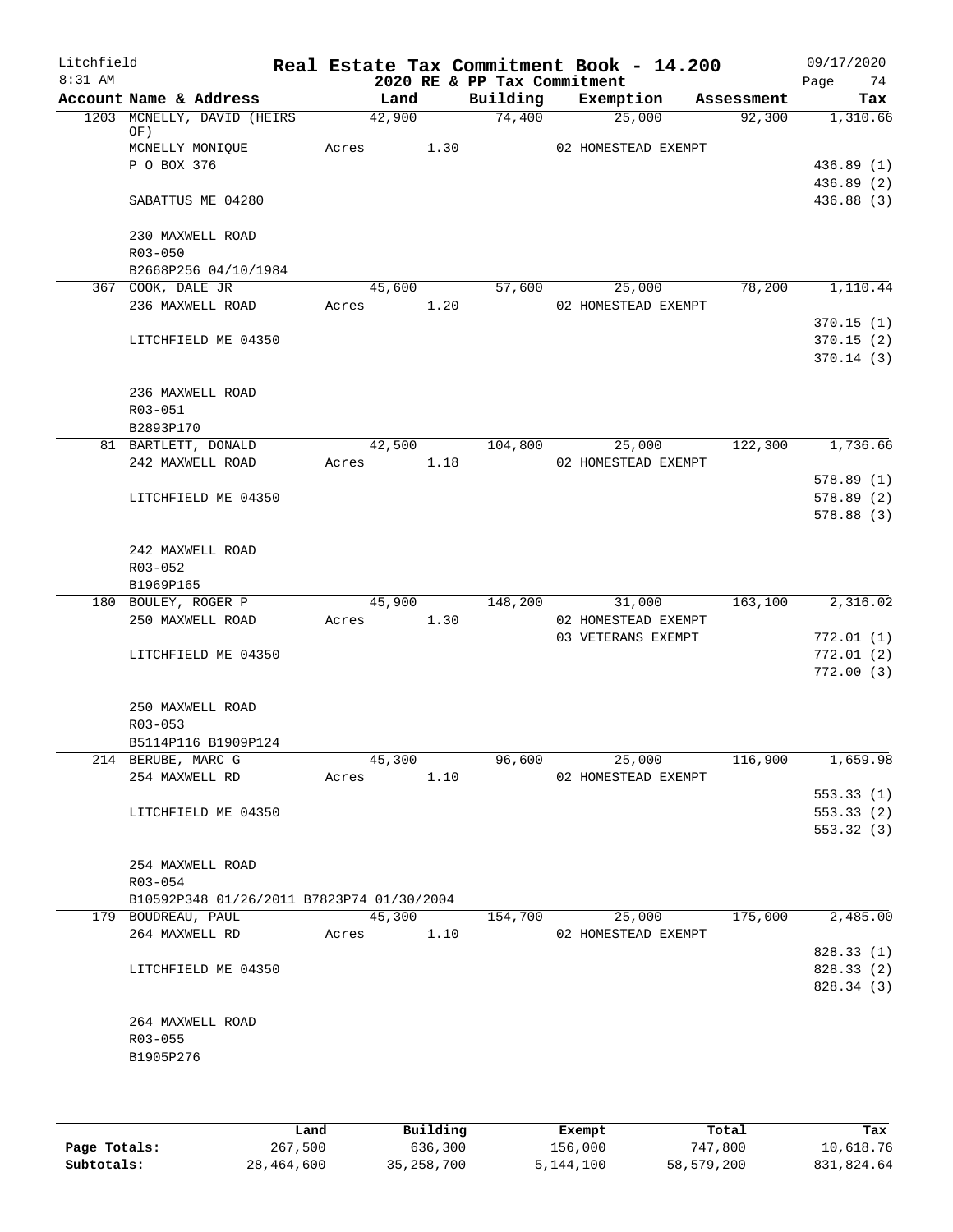| Litchfield |                                                      |       |        |      |                             | Real Estate Tax Commitment Book - 14.200 |            | 09/17/2020 |  |
|------------|------------------------------------------------------|-------|--------|------|-----------------------------|------------------------------------------|------------|------------|--|
| 8:31 AM    |                                                      |       |        |      | 2020 RE & PP Tax Commitment |                                          |            | 75<br>Page |  |
|            | Account Name & Address                               |       | Land   |      | Building                    | Exemption                                | Assessment | Tax        |  |
|            | 149 BLAIS PAUL L                                     |       | 45,900 |      | 141,300                     | 25,000                                   | 162, 200   | 2,303.24   |  |
|            | BLAIS SUZANNE D                                      | Acres |        | 1.30 |                             | 02 HOMESTEAD EXEMPT                      |            |            |  |
|            | 270 MAXWELL ROAD                                     |       |        |      |                             |                                          |            | 767.75 (1) |  |
|            |                                                      |       |        |      |                             |                                          |            | 767.75(2)  |  |
|            | LITCHFIELD ME 04350                                  |       |        |      |                             |                                          |            | 767.74 (3) |  |
|            | 270 MAXWELL ROAD                                     |       |        |      |                             |                                          |            |            |  |
|            | R03-056                                              |       |        |      |                             |                                          |            |            |  |
|            | B9741P348 05/29/2008 B9352P225 05/15/2007 B5390P337  |       |        |      |                             |                                          |            |            |  |
|            | 06/27/1997                                           |       | 40,700 |      |                             |                                          | 70,700     |            |  |
|            | 1810 GIRARDIN, GLORIA J                              |       |        |      | 55,000                      | 25,000                                   |            | 1,003.94   |  |
|            | GREENLAW, GREENLAW,<br>MIKE                          | Acres |        | 0.90 |                             | 02 HOMESTEAD EXEMPT                      |            |            |  |
|            | 65 RICHMOND ROAD                                     |       |        |      |                             |                                          |            | 334.65(1)  |  |
|            |                                                      |       |        |      |                             |                                          |            | 334.65(2)  |  |
|            | LITCHFIELD ME 04350                                  |       |        |      |                             |                                          |            | 334.64(3)  |  |
|            |                                                      |       |        |      |                             |                                          |            |            |  |
|            | 65 RICHMOND ROAD                                     |       |        |      |                             |                                          |            |            |  |
|            | $R03 - 057$                                          |       |        |      |                             |                                          |            |            |  |
|            | B11611P133 01/06/2014 B4985P302                      |       |        |      |                             |                                          |            |            |  |
|            | 1408 BOUCHER, GREGORY L                              |       | 45,000 |      | 134,600                     | 25,000                                   | 154,600    | 2,195.32   |  |
|            | BOUCHER, RAMONA R                                    | Acres |        | 1.00 |                             | 02 HOMESTEAD EXEMPT                      |            |            |  |
|            | 55 RICHMOND ROAD                                     |       |        |      |                             |                                          |            | 731.77 (1) |  |
|            |                                                      |       |        |      |                             |                                          |            | 731.77 (2) |  |
|            | LITCHFIELD ME 04350                                  |       |        |      |                             |                                          |            | 731.78 (3) |  |
|            |                                                      |       |        |      |                             |                                          |            |            |  |
|            | 55 RICHMOND ROAD                                     |       |        |      |                             |                                          |            |            |  |
|            | R03-059                                              |       |        |      |                             |                                          |            |            |  |
|            | B10987P104 03/19/2012 B9726P146 05/12/2008 B5390P335 |       |        |      |                             |                                          |            |            |  |
|            | 171 THE SECRETARY OF                                 |       | 45,000 |      | 14,900                      | 0                                        | 59,900     | 850.58     |  |
|            | VETERANS AFFAIRS, AN                                 |       |        |      |                             |                                          |            |            |  |
|            | OFFICER OF THE UNITED<br>STATES                      |       |        |      |                             |                                          |            |            |  |
|            | C/O BENDETT & MCHUGH,                                | Acres |        | 1.00 |                             |                                          |            |            |  |
|            | P.C.                                                 |       |        |      |                             |                                          |            |            |  |
|            | 30 DANFORTH STREET,                                  |       |        |      |                             |                                          |            | 283.53(1)  |  |
|            | SUITE 104                                            |       |        |      |                             |                                          |            |            |  |
|            | PORTLAND ME 04101                                    |       |        |      |                             |                                          |            | 283.53(2)  |  |
|            |                                                      |       |        |      |                             |                                          |            | 283.52 (3) |  |
|            |                                                      |       |        |      |                             |                                          |            |            |  |
|            | 51 RICHMOND ROAD                                     |       |        |      |                             |                                          |            |            |  |
|            | $R03 - 060$                                          |       |        |      |                             |                                          |            |            |  |
|            | B13405P18 09/30/2019 B13038P240 09/26/2018           |       |        |      |                             |                                          |            |            |  |
|            | 1328 OUELLETTE, DAVID N                              |       | 42,800 |      | 19,200                      | 25,000                                   | 37,000     | 525.40     |  |
|            | OUELLETTE, DAVID J                                   | Acres |        | 9.10 |                             | 02 HOMESTEAD EXEMPT                      |            |            |  |
|            | P O BOX 1663                                         |       |        |      |                             |                                          |            | 175.13(1)  |  |
|            |                                                      |       |        |      |                             |                                          |            | 175.13(2)  |  |
|            | AUBURN ME 04211                                      |       |        |      |                             |                                          |            | 175.14(3)  |  |
|            |                                                      |       |        |      |                             |                                          |            |            |  |
|            | 49 RICHMOND ROAD                                     |       |        |      |                             |                                          |            |            |  |
|            | R03-061<br>B11669P66 04/17/2014 B3844P132            |       |        |      |                             |                                          |            |            |  |
|            |                                                      |       |        |      |                             |                                          |            |            |  |

|              | Land       | Building   | Exempt    | Total      | Tax        |
|--------------|------------|------------|-----------|------------|------------|
| Page Totals: | 219,400    | 365,000    | 100,000   | 484,400    | 6,878.48   |
| Subtotals:   | 28,684,000 | 35,623,700 | 5,244,100 | 59,063,600 | 838,703.12 |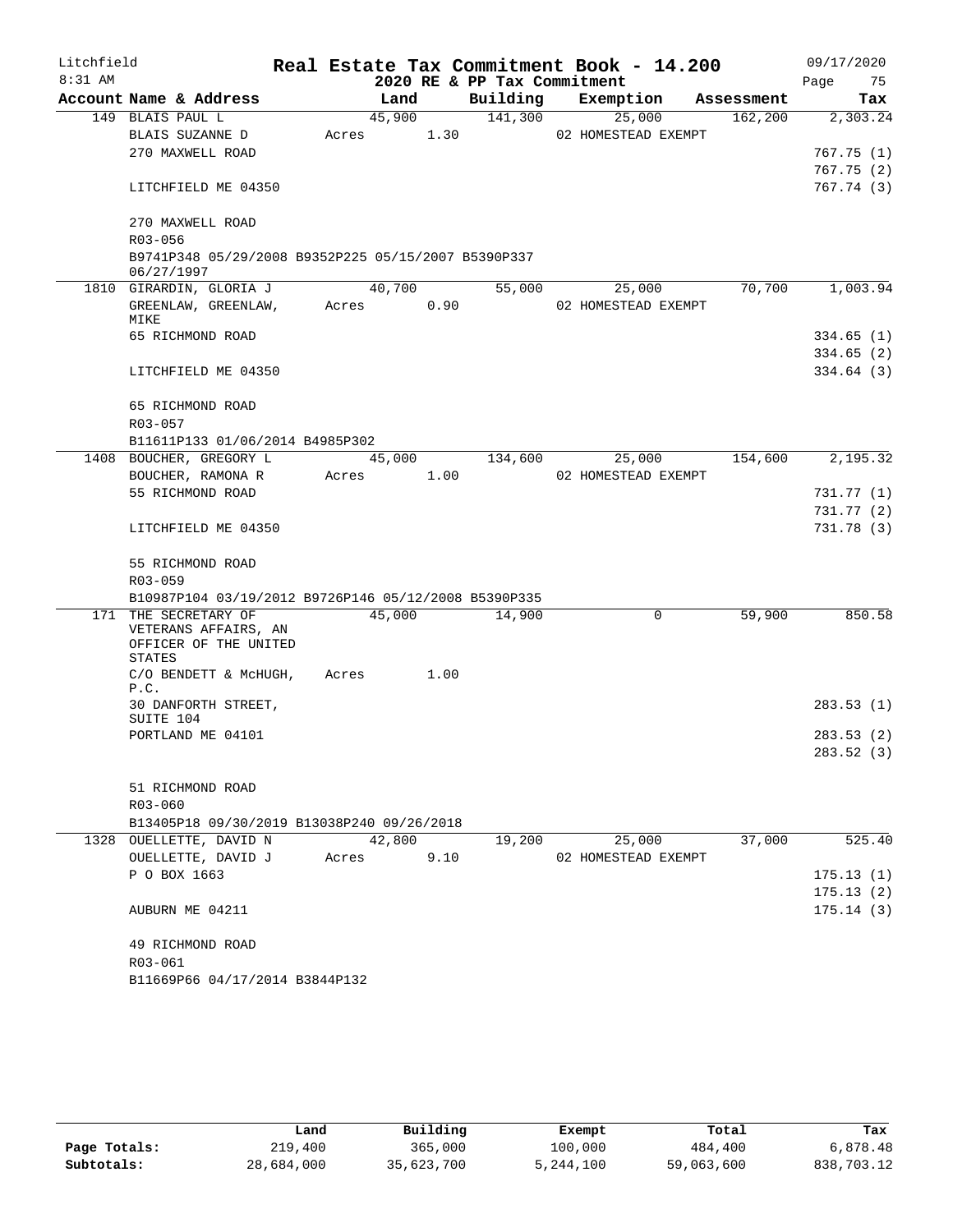| Litchfield<br>$8:31$ AM |                                                                            |       |            |      | 2020 RE & PP Tax Commitment | Real Estate Tax Commitment Book - 14.200 |            | 09/17/2020<br>Page 76 |
|-------------------------|----------------------------------------------------------------------------|-------|------------|------|-----------------------------|------------------------------------------|------------|-----------------------|
|                         | Account Name & Address                                                     |       | Land       |      |                             | Building Exemption                       | Assessment | Tax                   |
|                         | 913 JUNEAU, ROBERT                                                         |       | 45,000     |      | 13,700                      | 31,000                                   | 27,700     | 393.34                |
|                         | JUNEAU, JANET                                                              |       | Acres      | 1.00 |                             | 02 HOMESTEAD EXEMPT                      |            |                       |
|                         | PO BOX 105                                                                 |       |            |      |                             | 22 WW2 Widow Res                         |            | 131.11(1)             |
|                         |                                                                            |       |            |      |                             |                                          |            | 131.11(2)             |
|                         | SABATTUS ME 04280                                                          |       |            |      |                             |                                          |            | 131.12(3)             |
|                         | 22 FERN LANE                                                               |       |            |      |                             |                                          |            |                       |
|                         | $R03 - 062$                                                                |       |            |      |                             |                                          |            |                       |
|                         | 1218 MAXIM, JR., RONALD &                                                  |       | 54,400     |      | 160,500                     | 25,000                                   | 189,900    | 2,696.58              |
|                         | WENDY A.<br>30 FERN LANE                                                   |       | Acres 8.00 |      |                             | 02 HOMESTEAD EXEMPT                      |            |                       |
|                         |                                                                            |       |            |      |                             |                                          |            | 898.86 (1)            |
|                         | LITCHFIELD ME 04350                                                        |       |            |      |                             |                                          |            | 898.86 (2)            |
|                         |                                                                            |       |            |      |                             |                                          |            | 898.86 (3)            |
|                         |                                                                            |       |            |      |                             |                                          |            |                       |
|                         | <b>30 FERN LANE</b>                                                        |       |            |      |                             |                                          |            |                       |
|                         | $R03 - 063$                                                                |       |            |      |                             |                                          |            |                       |
|                         | B11879P90 12/08/2014 B11711P251 06/12/2014 B6564P39                        |       |            |      |                             |                                          |            |                       |
|                         | 351 COMEAU, NORMAND JR                                                     |       | 51,000     |      | 72,200                      | 25,000                                   | 98,200     | 1,394.44              |
|                         | 15 RICHMOND ROAD                                                           |       | Acres 4.00 |      |                             | 02 HOMESTEAD EXEMPT                      |            |                       |
|                         |                                                                            |       |            |      |                             |                                          |            | 464.81(1)             |
|                         | LITCHFIELD ME 04350                                                        |       |            |      |                             |                                          |            | 464.81(2)             |
|                         |                                                                            |       |            |      |                             |                                          |            | 464.82(3)             |
|                         |                                                                            |       |            |      |                             |                                          |            |                       |
|                         | 15 RICHMOND ROAD                                                           |       |            |      |                             |                                          |            |                       |
|                         | R03-063A                                                                   |       |            |      |                             |                                          |            |                       |
|                         | B11652P300 03/24/2014 B3681P308                                            |       |            |      |                             |                                          |            |                       |
|                         | 2256 MERRILL, NANCY                                                        |       | 50,800     |      | 57,600                      | 25,000                                   | 83,400     | 1,184.28              |
|                         | 31 FERN LANE                                                               |       | Acres 2.92 |      |                             | 02 HOMESTEAD EXEMPT                      |            |                       |
|                         |                                                                            |       |            |      |                             |                                          |            | 394.76 (1)            |
|                         | LITCHFIELD ME 04350                                                        |       |            |      |                             |                                          |            | 394.76 (2)            |
|                         |                                                                            |       |            |      |                             |                                          |            | 394.76 (3)            |
|                         | 31 FERN LANE                                                               |       |            |      |                             |                                          |            |                       |
|                         | R03-063B                                                                   |       |            |      |                             |                                          |            |                       |
|                         | B6519P285 06/05/2001                                                       |       |            |      |                             |                                          |            |                       |
|                         | 554 BEGGS, JOHN W                                                          |       | 48,000     |      | 126,800                     | 25,000                                   | 149,800    | 2,127.16              |
|                         | 1096 LITCHFIELD RD                                                         | Acres |            | 2.00 |                             | 02 HOMESTEAD EXEMPT                      |            |                       |
|                         |                                                                            |       |            |      |                             |                                          |            | 709.05(1)             |
|                         | BOWDOIN ME 04287                                                           |       |            |      |                             |                                          |            | 709.05(2)             |
|                         |                                                                            |       |            |      |                             |                                          |            | 709.06(3)             |
|                         |                                                                            |       |            |      |                             |                                          |            |                       |
|                         | 6 FERN LANE                                                                |       |            |      |                             |                                          |            |                       |
|                         | $R03 - 064$                                                                |       |            |      |                             |                                          |            |                       |
|                         | B10925P179 12/28/2011 B5692P297 B4917P2 06/23/1995<br>B4565P220 08/18/1993 |       |            |      |                             |                                          |            |                       |
|                         | 1109 APPLETON, LAWRENCE E                                                  |       | 41,300     |      | 44,900                      | $\Omega$                                 | 86,200     | 1,224.04              |
|                         | 10 RICHMOND ROAD                                                           | Acres |            | 2.70 |                             |                                          |            |                       |
|                         |                                                                            |       |            |      |                             |                                          |            | 408.01(1)             |
|                         | LITCHFIELD ME 04350                                                        |       |            |      |                             |                                          |            | 408.01(2)             |
|                         |                                                                            |       |            |      |                             |                                          |            | 408.02(3)             |
|                         |                                                                            |       |            |      |                             |                                          |            |                       |
|                         | 10 RICHMOND ROAD                                                           |       |            |      |                             |                                          |            |                       |
|                         | R03-066                                                                    |       |            |      |                             |                                          |            |                       |
|                         | B13407P94 11/19/2019 B13407P92 11/19/2019                                  |       |            |      |                             |                                          |            |                       |
|                         |                                                                            |       |            |      |                             |                                          |            |                       |
|                         |                                                                            |       |            |      |                             |                                          |            |                       |

|              | Land       | Building   | Exempt    | Total      | Tax        |
|--------------|------------|------------|-----------|------------|------------|
| Page Totals: | 290,500    | 475,700    | 131,000   | 635,200    | 9,019.84   |
| Subtotals:   | 28,974,500 | 36,099,400 | 5,375,100 | 59,698,800 | 847,722.96 |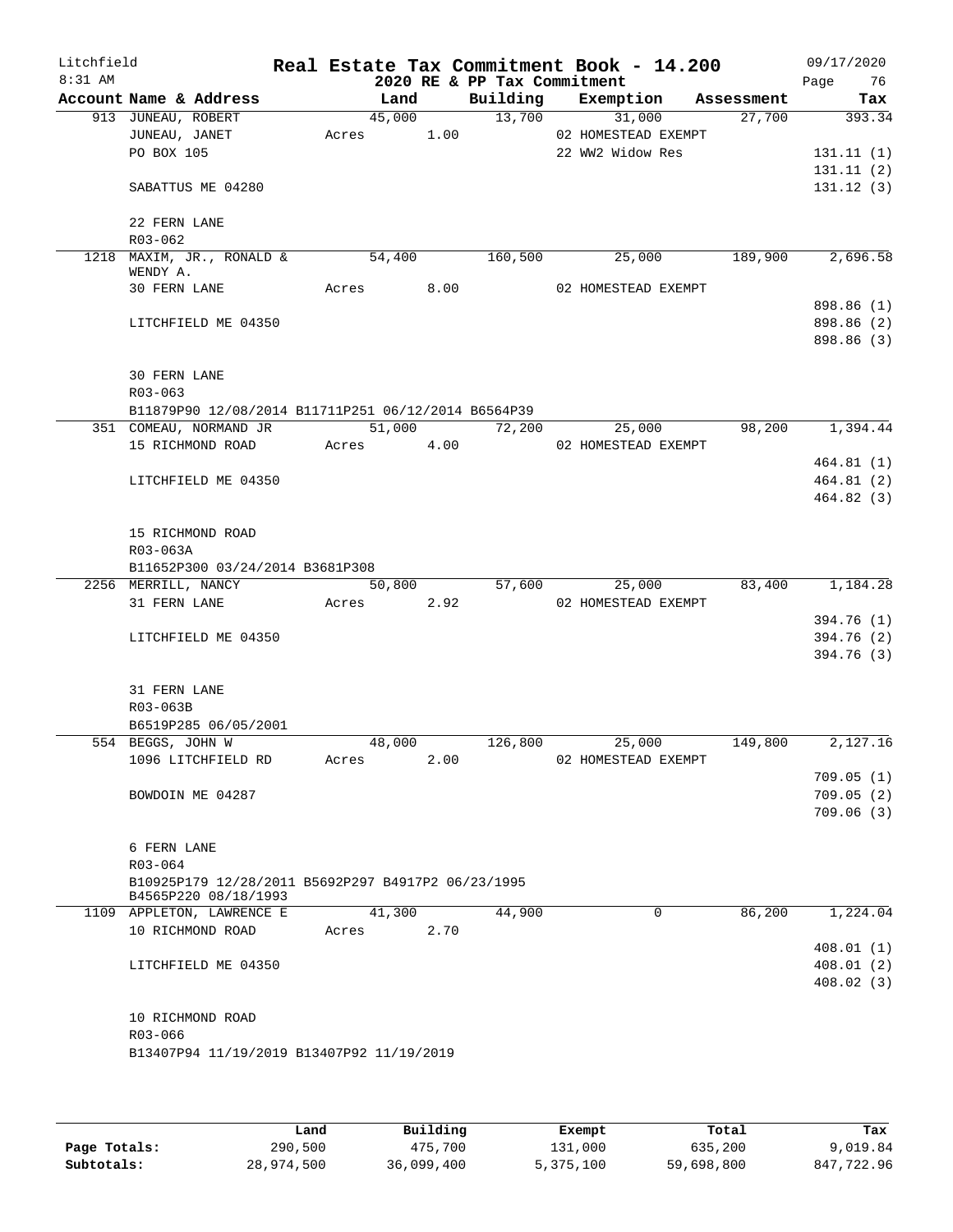| Litchfield<br>8:31 AM |                                                   |       |             |      | 2020 RE & PP Tax Commitment | Real Estate Tax Commitment Book - 14.200 |            | 09/17/2020<br>77<br>Page |
|-----------------------|---------------------------------------------------|-------|-------------|------|-----------------------------|------------------------------------------|------------|--------------------------|
|                       | Account Name & Address                            |       | Land        |      | Building                    | Exemption                                | Assessment | Tax                      |
|                       | 247 BUSSIERE, SCOTT K                             |       | 54,000      |      | 97,100                      | 25,000                                   | 126,100    | 1,790.62                 |
|                       | BUSSIERE SUZANNE M                                | Acres |             | 4.00 |                             | 02 HOMESTEAD EXEMPT                      |            |                          |
|                       | 22 RICHMOND ROAD                                  |       |             |      |                             |                                          |            | 596.87 (1)               |
|                       |                                                   |       |             |      |                             |                                          |            | 596.87(2)                |
|                       | LITCHFIELD ME 04350                               |       |             |      |                             |                                          |            | 596.88 (3)               |
|                       | 22 RICHMOND ROAD                                  |       |             |      |                             |                                          |            |                          |
|                       | R03-067                                           |       |             |      |                             |                                          |            |                          |
|                       | B3742P125 06/01/1990                              |       |             |      |                             |                                          |            |                          |
|                       | 1759 TURCOTTE, BERTRAND                           |       | 94,500      |      | 216,100                     | 25,000                                   | 285,600    | 4,055.52                 |
|                       | TURCOTTE, PATRICIA                                |       | Acres 38.00 |      |                             | 02 HOMESTEAD EXEMPT                      |            |                          |
|                       | P O BOX 474                                       |       |             |      |                             |                                          |            | 1,351.84(1)              |
|                       |                                                   |       |             |      |                             |                                          |            | 1,351.84(2)              |
|                       | SABATTUS ME 04280                                 |       |             |      |                             |                                          |            | 1,351.84(3)              |
|                       | 68 RICHMOND ROAD                                  |       |             |      |                             |                                          |            |                          |
|                       | R03-068                                           |       |             |      |                             |                                          |            |                          |
|                       | B3628P237 10/05/1989 B1033P69 05/13/1971 B992P665 |       |             |      |                             |                                          |            |                          |
|                       | 08/19/1968                                        |       |             |      |                             |                                          |            |                          |
|                       | 47 ASTON, MARK A                                  |       | 42,300      |      | 40,800                      | 25,000                                   | 58,100     | 825.02                   |
|                       | HUTCHINS, MARILYN A                               | Acres |             | 1.10 |                             | 02 HOMESTEAD EXEMPT                      |            |                          |
|                       | 44 RICHMOND ROAD                                  |       |             |      |                             |                                          |            | 275.01(1)                |
|                       |                                                   |       |             |      |                             |                                          |            | 275.01 (2)               |
|                       | LITCHFIELD ME 04350                               |       |             |      |                             |                                          |            | 275.00 (3)               |
|                       | 44 RICHMOND ROAD                                  |       |             |      |                             |                                          |            |                          |
|                       | R03-068A                                          |       |             |      |                             |                                          |            |                          |
|                       | B11369P119 04/24/2013 B3551P342 05/24/1989        |       |             |      |                             |                                          |            |                          |
|                       | 1554 BRETON, ZACHERY R                            |       | 49,500      |      | 106,800                     | 0                                        | 156,300    | 2,219.46                 |
|                       | 64 GOULD ROAD                                     | Acres |             | 2.50 |                             |                                          |            |                          |
|                       |                                                   |       |             |      |                             |                                          |            | 739.82 (1)               |
|                       | LISBON FALLS ME 04252                             |       |             |      |                             |                                          |            | 739.82 (2)               |
|                       |                                                   |       |             |      |                             |                                          |            | 739.82 (3)               |
|                       | <b>38 TURCOTTE LANE</b>                           |       |             |      |                             |                                          |            |                          |
|                       | R03-069                                           |       |             |      |                             |                                          |            |                          |
|                       | B12733P345 09/29/2017 B6549P117                   |       |             |      |                             |                                          |            |                          |
|                       | 210 BRAUNFELS, RICHARD                            |       | 45,000      |      | 141,300                     | 31,000                                   | 155,300    | 2,205.26                 |
|                       | 9 TURCOTTE LANE                                   | Acres |             | 2.00 |                             | 02 HOMESTEAD EXEMPT                      |            |                          |
|                       |                                                   |       |             |      |                             | 14 WW2 Vet NonRes                        |            | 735.09(1)                |
|                       | LITCHFIELD ME 04350                               |       |             |      |                             |                                          |            | 735.09(2)                |
|                       |                                                   |       |             |      |                             |                                          |            | 735.08(3)                |
|                       | 9 TURCOTTE LANE                                   |       |             |      |                             |                                          |            |                          |
|                       | R03-070                                           |       |             |      |                             |                                          |            |                          |
|                       | B1570P483                                         |       |             |      |                             |                                          |            |                          |
|                       | 1399 POPPISH, DAVID                               |       |             |      |                             |                                          | 198,300    | 2,815.86                 |
|                       |                                                   |       | 46,500      |      | 182,800                     | 31,000                                   |            |                          |
|                       | 25 TURCOTTE LN                                    | Acres |             | 1.50 |                             | 02 HOMESTEAD EXEMPT                      |            |                          |
|                       |                                                   |       |             |      |                             | 03 VETERANS EXEMPT                       |            | 938.62 (1)               |
|                       | LITCHFIELD ME 04350                               |       |             |      |                             |                                          |            | 938.62 (2)<br>938.62(3)  |
|                       |                                                   |       |             |      |                             |                                          |            |                          |
|                       | 25 TURCOTTE LANE                                  |       |             |      |                             |                                          |            |                          |
|                       | R03-071                                           |       |             |      |                             |                                          |            |                          |
|                       | B7450P279 B1731P84                                |       |             |      |                             |                                          |            |                          |
|                       |                                                   |       |             |      |                             |                                          |            |                          |
|                       |                                                   |       |             |      |                             |                                          |            |                          |
|                       |                                                   |       |             |      |                             |                                          |            |                          |

|              | Land       | Building   | Exempt    | Total      | Tax        |
|--------------|------------|------------|-----------|------------|------------|
| Page Totals: | 331,800    | 784,900    | 137,000   | 979,700    | 13,911.74  |
| Subtotals:   | 29,306,300 | 36,884,300 | 5,512,100 | 60,678,500 | 861,634.70 |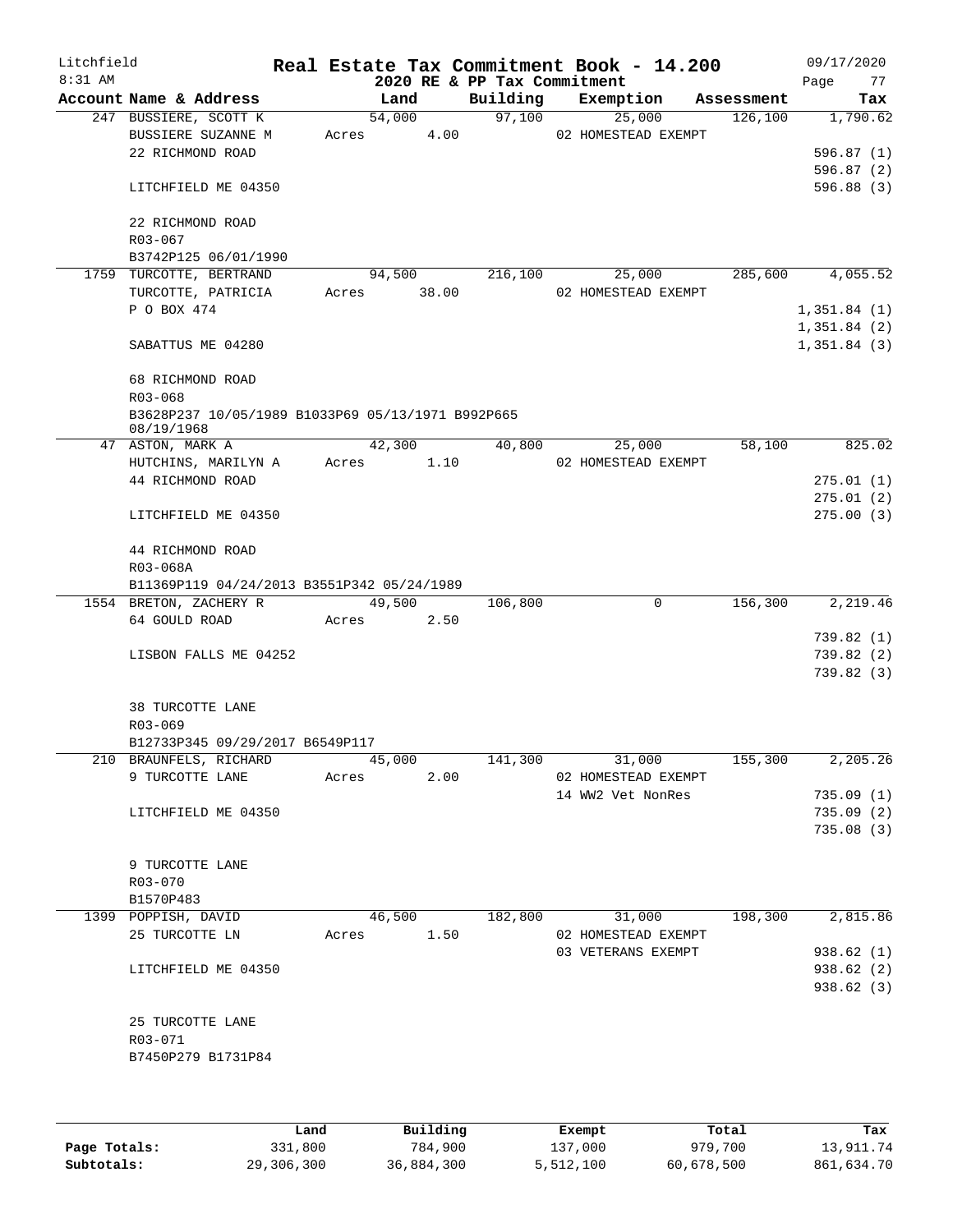| Litchfield |                                                                                          |             |         |       |                             | Real Estate Tax Commitment Book - 14.200 |             |            | 09/17/2020  |        |
|------------|------------------------------------------------------------------------------------------|-------------|---------|-------|-----------------------------|------------------------------------------|-------------|------------|-------------|--------|
| $8:31$ AM  |                                                                                          |             |         |       | 2020 RE & PP Tax Commitment |                                          |             |            | Page        | 78     |
|            | Account Name & Address                                                                   |             | Land    |       | Building                    | Exemption                                |             | Assessment |             | Tax    |
|            | 1699 TURCOTTE-BROWN, JARED G                                                             |             | 79,900  |       | 298,500                     |                                          | $\Omega$    | 378,400    | 5,373.28    |        |
|            | TURCOTTE, ALLYSHA                                                                        | Acres 40.70 |         |       |                             |                                          |             |            |             |        |
|            | ELIZABETH<br>84 RICHMOND ROAD                                                            |             |         |       |                             |                                          |             |            | 1,791.09(1) |        |
|            |                                                                                          |             |         |       |                             |                                          |             |            | 1,791.09(2) |        |
|            | LITCHFIELD ME 04350                                                                      |             |         |       |                             |                                          |             |            | 1,791.10(3) |        |
|            |                                                                                          |             |         |       |                             |                                          |             |            |             |        |
|            | 84 RICHMOND ROAD<br>R03-072                                                              |             |         |       |                             |                                          |             |            |             |        |
|            | B12535P344 02/10/2017 B5310P18 02/13/1997 B2853P235                                      |             |         |       |                             |                                          |             |            |             |        |
|            | 1548 DAMBERG, GRETCHEN                                                                   |             | 48,000  |       | 95,100                      | 25,000                                   |             | 118,100    | 1,677.02    |        |
|            | 94 RICHMOND ROAD                                                                         | Acres       |         | 2.00  |                             | 02 HOMESTEAD EXEMPT                      |             |            |             |        |
|            |                                                                                          |             |         |       |                             |                                          |             |            | 559.01(1)   |        |
|            | LITCHFIELD ME 04350                                                                      |             |         |       |                             |                                          |             |            | 559.01(2)   |        |
|            |                                                                                          |             |         |       |                             |                                          |             |            | 559.00(3)   |        |
|            |                                                                                          |             |         |       |                             |                                          |             |            |             |        |
|            | 94 RICHMOND ROAD                                                                         |             |         |       |                             |                                          |             |            |             |        |
|            | R03-072A                                                                                 |             |         |       |                             |                                          |             |            |             |        |
|            | B10176P327 08/18/2009 B10169P342 08/03/2009<br>B8981P313 06/19/2006 B8045P204 07/21/2004 |             |         |       |                             |                                          |             |            |             |        |
|            | 2351 BRAUNFELS, JENNIFER                                                                 |             | 45,000  |       | 184,200                     | 25,000                                   |             | 204,200    | 2,899.64    |        |
|            | 35 TURCOTTE LANE                                                                         | Acres       |         | 1.00  |                             | 02 HOMESTEAD EXEMPT                      |             |            |             |        |
|            |                                                                                          |             |         |       |                             |                                          |             |            | 966.55(1)   |        |
|            | LITCHFIELD ME 04350                                                                      |             |         |       |                             |                                          |             |            | 966.55(2)   |        |
|            |                                                                                          |             |         |       |                             |                                          |             |            | 966.54(3)   |        |
|            |                                                                                          |             |         |       |                             |                                          |             |            |             |        |
|            | 35 TURCOTTE LANE                                                                         |             |         |       |                             |                                          |             |            |             |        |
|            | R03-072B                                                                                 |             |         |       |                             |                                          |             |            |             |        |
|            | B8397P333 04/28/2005 B7450P277                                                           |             |         |       |                             |                                          |             |            |             |        |
|            | 1675 GOWELL CLARENCE R INC                                                               |             | 277,800 |       | 30,800                      |                                          | $\mathbf 0$ | 308,600    | 4,382.12    |        |
|            | 108 GUSTIN ROAD                                                                          | Acres       |         | 58.60 |                             |                                          |             |            |             |        |
|            |                                                                                          |             |         |       |                             |                                          |             |            | 1,460.71(1) |        |
|            | LITCHFIELD ME 04350                                                                      |             |         |       |                             |                                          |             |            | 1,460.71(2) |        |
|            |                                                                                          |             |         |       |                             |                                          |             |            | 1,460.70(3) |        |
|            |                                                                                          |             |         |       |                             |                                          |             |            |             |        |
|            | 75 WENTZELL ROAD                                                                         |             |         |       |                             |                                          |             |            |             |        |
|            | R03-073                                                                                  |             |         |       |                             |                                          |             |            |             |        |
|            | B5053P189 04/17/1995<br>2669 GOWELL CLARENCE R SR                                        |             | 29,200  |       | $\Omega$                    |                                          | $\mathbf 0$ | 29,200     |             | 414.64 |
|            | 156 WENTZELL ROAD                                                                        | Acres       |         | 2.40  |                             |                                          |             |            |             |        |
|            |                                                                                          |             |         |       |                             |                                          |             |            | 138.21(1)   |        |
|            | LITCHFIELD ME 04350                                                                      |             |         |       |                             |                                          |             |            | 138.21(2)   |        |
|            |                                                                                          |             |         |       |                             |                                          |             |            | 138.22(3)   |        |
|            |                                                                                          |             |         |       |                             |                                          |             |            |             |        |
|            | KENNEDY LANE                                                                             |             |         |       |                             |                                          |             |            |             |        |
|            | R03-073-11                                                                               |             |         |       |                             |                                          |             |            |             |        |
|            | 2670 GOWELL, CRYSTAL                                                                     |             | 47,100  |       | 166,700                     | 31,000                                   |             | 182,800    | 2,595.76    |        |
|            | 47 KENNEDY LN                                                                            | Acres       |         | 1.70  |                             | 02 HOMESTEAD EXEMPT                      |             |            |             |        |
|            |                                                                                          |             |         |       |                             | 22 WW2 Widow Res                         |             |            | 865.25(1)   |        |
|            | LITCHFIELD ME 04350                                                                      |             |         |       |                             |                                          |             |            | 865.25(2)   |        |
|            |                                                                                          |             |         |       |                             |                                          |             |            | 865.26(3)   |        |
|            |                                                                                          |             |         |       |                             |                                          |             |            |             |        |
|            | 47 KENNEDY LANE                                                                          |             |         |       |                             |                                          |             |            |             |        |
|            | R03-073-12                                                                               |             |         |       |                             |                                          |             |            |             |        |
|            | B10419P261 05/17/2010                                                                    |             |         |       |                             |                                          |             |            |             |        |
|            |                                                                                          |             |         |       |                             |                                          |             |            |             |        |
|            |                                                                                          |             |         |       |                             |                                          |             |            |             |        |

|              | Land       | Building   | Exempt    | Total      | Tax        |
|--------------|------------|------------|-----------|------------|------------|
| Page Totals: | 527,000    | 775,300    | 81,000    | 1,221,300  | 17,342.46  |
| Subtotals:   | 29,833,300 | 37,659,600 | 5,593,100 | 61,899,800 | 878,977.16 |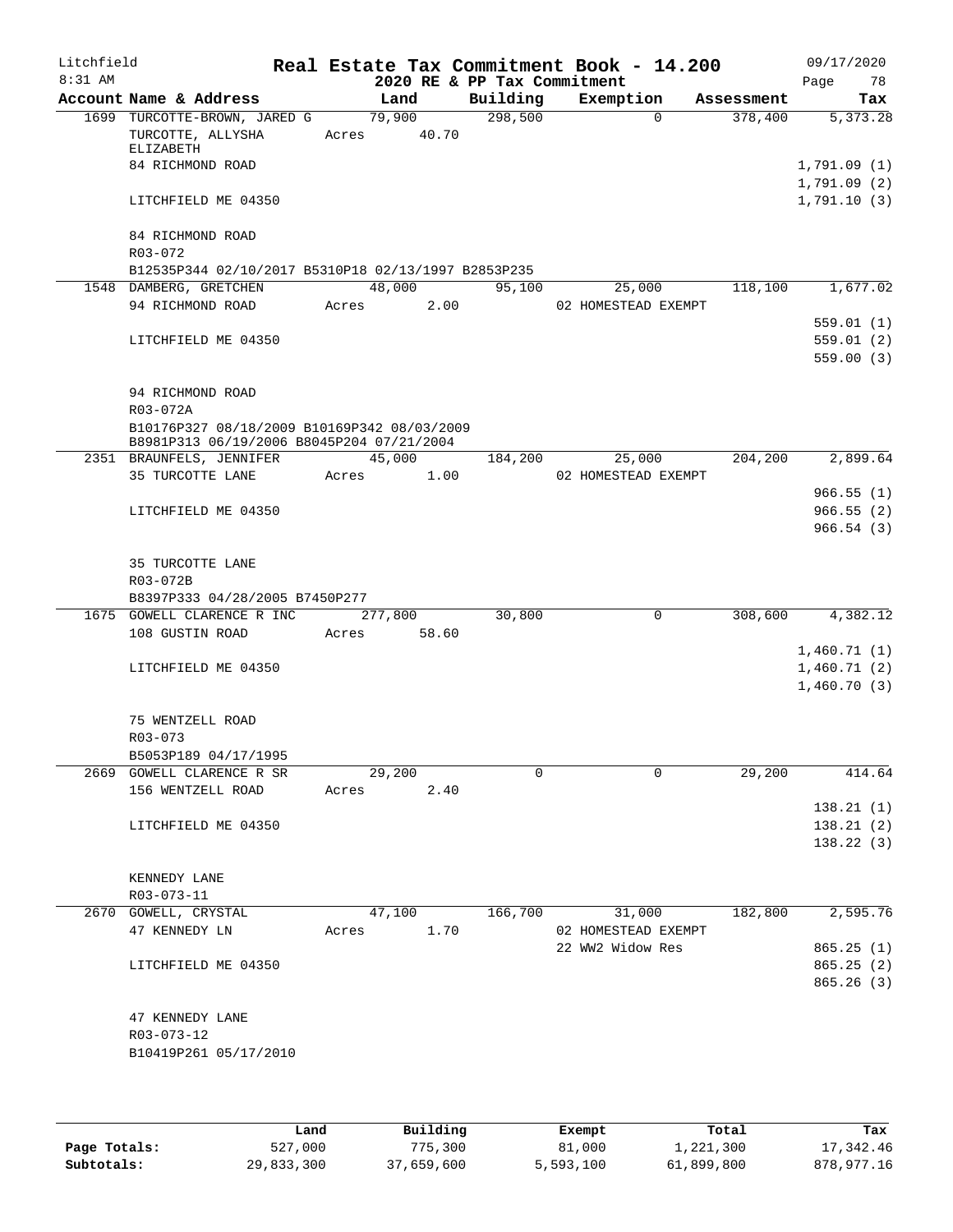| Litchfield   |                                       |            |       |        |            |                             |             | Real Estate Tax Commitment Book - 14.200 |             |            | 09/17/2020               |
|--------------|---------------------------------------|------------|-------|--------|------------|-----------------------------|-------------|------------------------------------------|-------------|------------|--------------------------|
| $8:31$ AM    |                                       |            |       |        |            | 2020 RE & PP Tax Commitment |             |                                          |             |            | Page<br>79               |
|              | Account Name & Address                |            |       | Land   |            | Building                    |             | Exemption                                |             | Assessment | Tax                      |
|              | 2671 GOWELL CLARENCE SR               |            |       | 46,600 |            | 12,400                      |             |                                          | $\Omega$    | 59,000     | 837.80                   |
|              | 57 KENNEDY LANE                       |            | Acres |        | 1.52       |                             |             |                                          |             |            | 279.27(1)                |
|              | LITCHFIELD ME 04350                   |            |       |        |            |                             |             |                                          |             |            |                          |
|              |                                       |            |       |        |            |                             |             |                                          |             |            | 279.27 (2)<br>279.26 (3) |
|              |                                       |            |       |        |            |                             |             |                                          |             |            |                          |
|              | 57 KENNEDY LANE                       |            |       |        |            |                             |             |                                          |             |            |                          |
|              | R03-073-13                            |            |       |        |            |                             |             |                                          |             |            |                          |
|              | 2672 GOWELL CLARENCE SR               |            |       | 25,900 |            |                             | $\mathbf 0$ |                                          | 0           | 25,900     | 367.78                   |
|              | 57 KENNEDY LANE                       |            | Acres |        | 1.30       |                             |             |                                          |             |            |                          |
|              |                                       |            |       |        |            |                             |             |                                          |             |            | 122.59(1)                |
|              | LITCHFIELD ME 04350                   |            |       |        |            |                             |             |                                          |             |            | 122.59(2)                |
|              |                                       |            |       |        |            |                             |             |                                          |             |            | 122.60(3)                |
|              |                                       |            |       |        |            |                             |             |                                          |             |            |                          |
|              | KENNEDY LANE                          |            |       |        |            |                             |             |                                          |             |            |                          |
|              | R03-073-14                            |            |       |        |            |                             |             |                                          |             |            |                          |
|              | 2673 GOWELL CLARENCE SR               |            |       | 45,100 |            | 84,100                      |             |                                          | 0           | 129,200    | 1,834.64                 |
|              | C/O CATHY EASTMAN                     |            | Acres |        | 1.02       |                             |             |                                          |             |            |                          |
|              | 57 KENNEDY LANE                       |            |       |        |            |                             |             |                                          |             |            | 611.55(1)                |
|              |                                       |            |       |        |            |                             |             |                                          |             |            | 611.55(2)                |
|              | LITCHFIELD ME 04350                   |            |       |        |            |                             |             |                                          |             |            | 611.54(3)                |
|              |                                       |            |       |        |            |                             |             |                                          |             |            |                          |
|              | 1 EISENHOWER LANE                     |            |       |        |            |                             |             |                                          |             |            |                          |
|              | R03-073-15                            |            |       |        |            |                             |             |                                          |             |            |                          |
|              | 2674 GOWELL CLARENCE SR               |            |       | 46,400 |            | 71,100                      |             |                                          | $\mathbf 0$ | 117,500    | 1,668.50                 |
|              | C/O CINDY PUSHARD                     |            | Acres |        | 1.45       |                             |             |                                          |             |            |                          |
|              | 57 KENNEDY LANE                       |            |       |        |            |                             |             |                                          |             |            | 556.17(1)                |
|              |                                       |            |       |        |            |                             |             |                                          |             |            | 556.17(2)                |
|              | LITCHFIELD ME 04350                   |            |       |        |            |                             |             |                                          |             |            | 556.16(3)                |
|              |                                       |            |       |        |            |                             |             |                                          |             |            |                          |
|              | 2 EISENHOWER LANE                     |            |       |        |            |                             |             |                                          |             |            |                          |
|              | R03-073-16<br>2675 GOWELL, LAWRENCE G |            |       | 45,800 |            | 181,500                     |             |                                          | 0           | 227,300    | 3,227.66                 |
|              | GOWELL, LISA                          |            | Acres |        | 1.25       |                             |             |                                          |             |            |                          |
|              | <b>48 KENNEDY LANE</b>                |            |       |        |            |                             |             |                                          |             |            | 1,075.89(1)              |
|              |                                       |            |       |        |            |                             |             |                                          |             |            | 1,075.89(2)              |
|              | LITCHFIELD ME 04350                   |            |       |        |            |                             |             |                                          |             |            | 1,075.88(3)              |
|              |                                       |            |       |        |            |                             |             |                                          |             |            |                          |
|              | <b>48 KENNEDY LANE</b>                |            |       |        |            |                             |             |                                          |             |            |                          |
|              | R03-073-17                            |            |       |        |            |                             |             |                                          |             |            |                          |
|              | B10604P134 12/01/2010                 |            |       |        |            |                             |             |                                          |             |            |                          |
|              | 2676 GOWELL CLARENCE SR               |            |       | 25,100 |            | 79,900                      |             |                                          | 0           | 105,000    | 1,491.00                 |
|              | 57 KENNEDY LANE                       |            | Acres |        | 1.02       |                             |             |                                          |             |            |                          |
|              |                                       |            |       |        |            |                             |             |                                          |             |            | 497.00 (1)               |
|              | LITCHFIELD ME 04350                   |            |       |        |            |                             |             |                                          |             |            | 497.00 (2)               |
|              |                                       |            |       |        |            |                             |             |                                          |             |            | 497.00 (3)               |
|              |                                       |            |       |        |            |                             |             |                                          |             |            |                          |
|              | 7 TRUMP LANE                          |            |       |        |            |                             |             |                                          |             |            |                          |
|              | R03-073-18                            |            |       |        |            |                             |             |                                          |             |            |                          |
| 2677         | GOWELL CLARENCE SR                    |            |       | 25,100 |            |                             | 0           |                                          | $\mathbf 0$ | 25,100     | 356.42                   |
|              | 57 KENNEDY LANE                       |            | Acres |        | 1.02       |                             |             |                                          |             |            |                          |
|              |                                       |            |       |        |            |                             |             |                                          |             |            | 118.81(1)                |
|              | LITCHFIELD ME 04350                   |            |       |        |            |                             |             |                                          |             |            | 118.81(2)                |
|              |                                       |            |       |        |            |                             |             |                                          |             |            | 118.80(3)                |
|              |                                       |            |       |        |            |                             |             |                                          |             |            |                          |
|              | 8 TRUMP LANE                          |            |       |        |            |                             |             |                                          |             |            |                          |
|              | R03-073-19                            |            |       |        |            |                             |             |                                          |             |            |                          |
|              |                                       | Land       |       |        | Building   |                             |             | Exempt                                   |             | Total      | Tax                      |
| Page Totals: |                                       | 260,000    |       |        | 429,000    |                             |             | 0                                        |             | 689,000    | 9,783.80                 |
| Subtotals:   |                                       | 30,093,300 |       |        | 38,088,600 |                             |             | 5,593,100                                |             | 62,588,800 | 888,760.96               |
|              |                                       |            |       |        |            |                             |             |                                          |             |            |                          |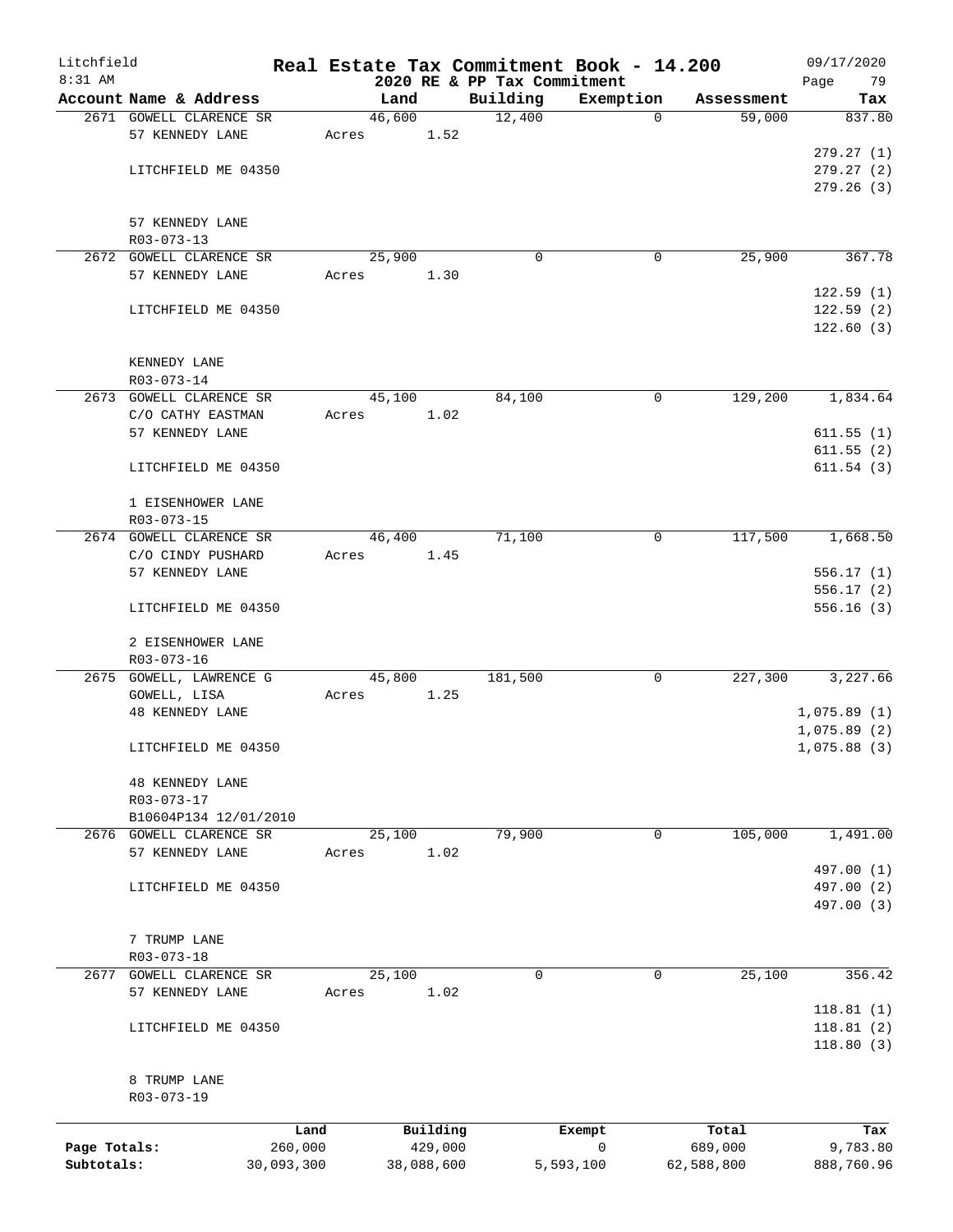| Litchfield |                                                                                                                                       |       |                |      |                             | Real Estate Tax Commitment Book - 14.200 |                       | 09/17/2020               |
|------------|---------------------------------------------------------------------------------------------------------------------------------------|-------|----------------|------|-----------------------------|------------------------------------------|-----------------------|--------------------------|
| $8:31$ AM  |                                                                                                                                       |       |                |      | 2020 RE & PP Tax Commitment |                                          |                       | Page<br>80               |
|            | Account Name & Address<br>2342 SPENCER BRITTANY R                                                                                     |       | Land<br>45,500 |      | Building<br>193,500         | Exemption<br>25,000                      | Assessment<br>214,000 | Tax<br>3,038.80          |
|            | 155 WENTZELL ROAD                                                                                                                     |       | Acres          | 1.15 |                             | 02 HOMESTEAD EXEMPT                      |                       |                          |
|            |                                                                                                                                       |       |                |      |                             |                                          |                       | 1,012.93(1)              |
|            | LITCHFIELD ME 04350                                                                                                                   |       |                |      |                             |                                          |                       | 1,012.93(2)              |
|            |                                                                                                                                       |       |                |      |                             |                                          |                       | 1,012.94(3)              |
|            | 155 WENTZELL ROAD<br>R03-073A                                                                                                         |       |                |      |                             |                                          |                       |                          |
|            | B9333P296 04/27/2007 B7778P338 12/18/2003                                                                                             |       |                |      |                             |                                          |                       |                          |
|            | 2407 BENNETT, KRISTOPHER E                                                                                                            |       | 47,200         |      | 190,200                     | 25,000                                   | 212,400               | 3,016.08                 |
|            | 151 WENTZELL ROAD                                                                                                                     |       | Acres 1.72     |      |                             | 02 HOMESTEAD EXEMPT                      |                       |                          |
|            |                                                                                                                                       |       |                |      |                             |                                          |                       | 1,005.36(1)              |
|            | LITCHFIELD ME 04350                                                                                                                   |       |                |      |                             |                                          |                       | 1,005.36(2)              |
|            |                                                                                                                                       |       |                |      |                             |                                          |                       | 1,005.36(3)              |
|            | 151 WENTZELL ROAD                                                                                                                     |       |                |      |                             |                                          |                       |                          |
|            | R03-073B                                                                                                                              |       |                |      |                             |                                          |                       |                          |
|            | B11676P86 04/08/2014 B11628P47 12/31/2013 B11624P118<br>12/31/2013 B11468P189 07/09/2013 B11181P187<br>09/13/2012 B6354P43 06/30/2004 |       |                |      |                             |                                          |                       |                          |
|            | 2588 FORD AARON M                                                                                                                     |       | 47,400         |      | 191,200                     | 25,000                                   | 213,600               | 3,033.12                 |
|            | 135 WENTZEL ROAD                                                                                                                      |       | Acres          | 1.80 |                             | 02 HOMESTEAD EXEMPT                      |                       |                          |
|            |                                                                                                                                       |       |                |      |                             |                                          |                       | 1,011.04(1)              |
|            | LTCHFIELD ME 04350                                                                                                                    |       |                |      |                             |                                          |                       | 1,011.04(2)              |
|            |                                                                                                                                       |       |                |      |                             |                                          |                       | 1,011.04(3)              |
|            | 135 WENTZELL ROAD<br>R03-073D                                                                                                         |       |                |      |                             |                                          |                       |                          |
|            | B9596P85 12/18/2007 B9071P343 09/11/2006                                                                                              |       |                |      |                             |                                          |                       |                          |
|            | 2499 HODGDON, WAYNE D                                                                                                                 |       | 49,500         |      | 218,800                     | 25,000                                   | 243,300               | 3,454.86                 |
|            | HODGDON ELLEN J                                                                                                                       | Acres |                | 2.50 |                             | 02 HOMESTEAD EXEMPT                      |                       |                          |
|            | 99 WENTZELL ROAD                                                                                                                      |       |                |      |                             |                                          |                       | 1,151.62(1)              |
|            |                                                                                                                                       |       |                |      |                             |                                          |                       | 1,151.62(2)              |
|            | LITCHFIELD ME 04350                                                                                                                   |       |                |      |                             |                                          |                       | 1, 151.62(3)             |
|            | 99 WENTZELL ROAD                                                                                                                      |       |                |      |                             |                                          |                       |                          |
|            | R03-073E                                                                                                                              |       |                |      |                             |                                          |                       |                          |
|            | B8663P75 10/26/2005                                                                                                                   |       |                |      |                             |                                          |                       |                          |
|            | 2920 DENNISON, RONALD E                                                                                                               |       | 52,800         |      | 144,400                     | 0                                        | 197,200               | 2,800.24                 |
|            | DENNISON, CHELSEA J                                                                                                                   | Acres |                | 3.60 |                             |                                          |                       |                          |
|            | 141 WENTZELL ROAD                                                                                                                     |       |                |      |                             |                                          |                       | 933.41 (1)               |
|            | LITCHFIELD ME 04350                                                                                                                   |       |                |      |                             |                                          |                       | 933.41 (2)<br>933.42 (3) |
|            |                                                                                                                                       |       |                |      |                             |                                          |                       |                          |
|            | 141 WENTZELL ROAD                                                                                                                     |       |                |      |                             |                                          |                       |                          |
|            | R03-073F                                                                                                                              |       |                |      |                             |                                          |                       |                          |
|            | B12723P57 09/13/2017                                                                                                                  |       |                |      |                             |                                          |                       |                          |
|            | 2262 HATCH, JONATHAN R                                                                                                                |       | 0              |      | 12,700                      | 12,700                                   | 0                     | 0.00                     |
|            | 11 KENNEDY LANE                                                                                                                       |       |                |      |                             | 02 HOMESTEAD EXEMPT                      |                       |                          |
|            | LITCHFIELD ME 04350                                                                                                                   |       |                |      |                             |                                          |                       |                          |
|            | 11 KENNEDY LANE                                                                                                                       |       |                |      |                             |                                          |                       |                          |
|            | $R03 - 073 - ON - 1$                                                                                                                  |       |                |      |                             |                                          |                       |                          |
|            |                                                                                                                                       |       |                |      |                             |                                          |                       |                          |
|            |                                                                                                                                       |       |                |      |                             |                                          |                       |                          |

|              | Land         | Building   | Exempt    | Total      | Tax        |
|--------------|--------------|------------|-----------|------------|------------|
| Page Totals: | 242,400      | 950,800    | 112,700   | 1,080,500  | 15,343.10  |
| Subtotals:   | 30, 335, 700 | 39,039,400 | 5,705,800 | 63,669,300 | 904,104.06 |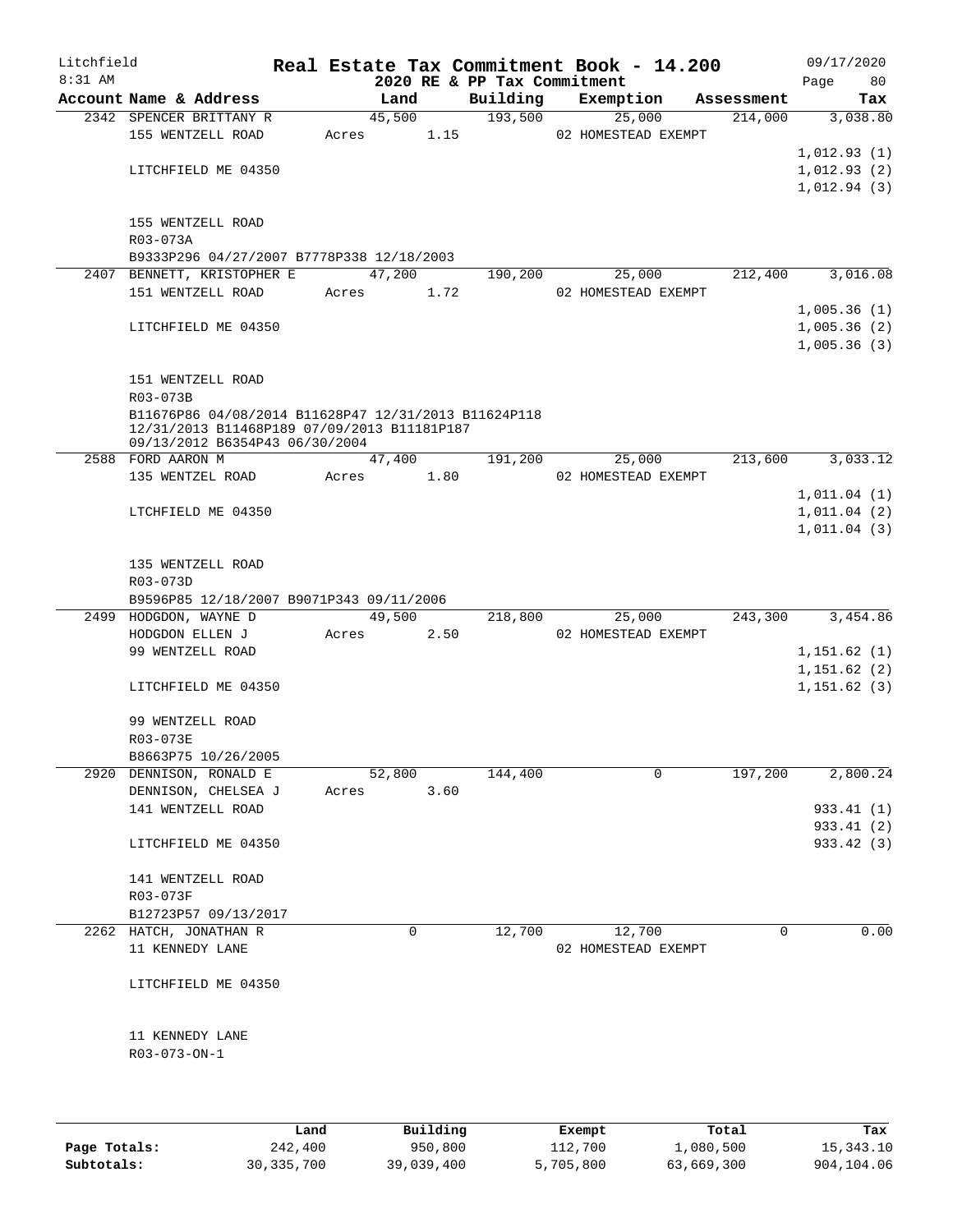| Litchfield<br>$8:31$ AM |                                          |              | Real Estate Tax Commitment Book - 14.200<br>2020 RE & PP Tax Commitment |          |                     |            |             | 09/17/2020        |
|-------------------------|------------------------------------------|--------------|-------------------------------------------------------------------------|----------|---------------------|------------|-------------|-------------------|
|                         | Account Name & Address                   |              | Land                                                                    | Building | Exemption           |            | Assessment  | Page<br>81<br>Tax |
|                         | 2004 MCLANE, ROGER A                     |              | $\mathbf 0$                                                             | 14,000   | 14,000              |            | 0           | 0.00              |
|                         | 19 ELM LANE                              |              |                                                                         |          | 02 HOMESTEAD EXEMPT |            |             |                   |
|                         |                                          |              |                                                                         |          | 14 WW2 Vet NonRes   |            |             |                   |
|                         | LITCHFIELD ME 04350                      |              |                                                                         |          |                     |            |             |                   |
|                         |                                          |              |                                                                         |          |                     |            |             |                   |
|                         | 19 ELM LANE                              |              |                                                                         |          |                     |            |             |                   |
|                         | R03-073-ON-10                            |              |                                                                         |          |                     |            |             |                   |
|                         | 2008 GOWELL, CLARENCE SR                 |              | 0                                                                       | 5,700    |                     | 0          | 5,700       | 80.94             |
|                         | 156 WENTZELL RD                          |              |                                                                         |          |                     |            |             |                   |
|                         |                                          |              |                                                                         |          |                     |            |             | 26.98(1)          |
|                         | LITCHFIELD ME 04350                      |              |                                                                         |          |                     |            |             | 26.98(2)          |
|                         |                                          |              |                                                                         |          |                     |            |             | 26.98(3)          |
|                         | 57 KENNEDY LANE                          |              |                                                                         |          |                     |            |             |                   |
|                         | R03-073-ON-2                             |              |                                                                         |          |                     |            |             |                   |
|                         |                                          |              | B10197P78 08/28/2009 B10197P78 08/28/2009                               |          |                     |            |             |                   |
|                         | 2774 GOWELL, KENNETH                     |              | $\mathbf 0$                                                             | 6,300    |                     | 0          | 6,300       | 89.46             |
|                         | 53 BOWKER ROAD                           |              |                                                                         |          |                     |            |             |                   |
|                         |                                          |              |                                                                         |          |                     |            |             | 29.82(1)          |
|                         | PHIPPSBURG ME 04563                      |              |                                                                         |          |                     |            |             | 29.82 (2)         |
|                         |                                          |              |                                                                         |          |                     |            |             | 29.82(3)          |
|                         |                                          |              |                                                                         |          |                     |            |             |                   |
|                         | 4 ELM LANE<br>$R03 - 073 - ON - 3$       |              |                                                                         |          |                     |            |             |                   |
|                         | 2006 EARLY, FRANCIS C                    |              | 0                                                                       | 13,500   | 13,500              |            | 0           | 0.00              |
|                         | 10 ELM LANE                              |              |                                                                         |          | 02 HOMESTEAD EXEMPT |            |             |                   |
|                         |                                          |              |                                                                         |          |                     |            |             |                   |
|                         | LITCHFIELD ME 04350                      |              |                                                                         |          |                     |            |             |                   |
|                         |                                          |              |                                                                         |          |                     |            |             |                   |
|                         |                                          |              |                                                                         |          |                     |            |             |                   |
|                         | 10 ELM LANE                              |              |                                                                         |          |                     |            |             |                   |
|                         | R03-073-ON-4<br>2007 JAROCHYM, PAUL      |              | 0                                                                       | 18,700   | 18,700              |            | 0           | 0.00              |
|                         | 16 ELM LANE                              |              |                                                                         |          | 02 HOMESTEAD EXEMPT |            |             |                   |
|                         |                                          |              |                                                                         |          |                     |            |             |                   |
|                         | LITCHFIELD ME 04345                      |              |                                                                         |          |                     |            |             |                   |
|                         |                                          |              |                                                                         |          |                     |            |             |                   |
|                         |                                          |              |                                                                         |          |                     |            |             |                   |
|                         | 16 ELM LANE                              |              |                                                                         |          |                     |            |             |                   |
| 2002                    | R03-073-ON-5<br>MCLANE, NANCY            |              | 0                                                                       | 12,900   | 12,900              |            | 0           | 0.00              |
|                         | 7 ELM LANE                               |              |                                                                         |          | 02 HOMESTEAD EXEMPT |            |             |                   |
|                         |                                          |              |                                                                         |          |                     |            |             |                   |
|                         | LITCHFIELD ME 04350                      |              |                                                                         |          |                     |            |             |                   |
|                         |                                          |              |                                                                         |          |                     |            |             |                   |
|                         |                                          |              |                                                                         |          |                     |            |             |                   |
|                         | 7 ELM LANE                               |              |                                                                         |          |                     |            |             |                   |
|                         | $R03 - 073 - ON - 6$<br>2788 BERRY, DALE |              | 0                                                                       | 11,400   | 11,400              |            | $\mathbf 0$ | 0.00              |
|                         | BERRY, ROBERT                            |              |                                                                         |          | 02 HOMESTEAD EXEMPT |            |             |                   |
|                         | 9 ELM LANE                               |              |                                                                         |          |                     |            |             |                   |
|                         |                                          |              |                                                                         |          |                     |            |             |                   |
|                         | Litchfield ME 04350                      |              |                                                                         |          |                     |            |             |                   |
|                         |                                          |              |                                                                         |          |                     |            |             |                   |
|                         | 9 ELM LANE                               |              |                                                                         |          |                     |            |             |                   |
|                         | R03-073-ON-7                             |              |                                                                         |          |                     |            |             |                   |
|                         |                                          | Land         | Building                                                                |          | Exempt              | Total      |             | Tax               |
| Page Totals:            |                                          | 0            | 82,500                                                                  |          | 70,500              | 12,000     |             | 170.40            |
| Subtotals:              |                                          | 30, 335, 700 | 39,121,900                                                              |          | 5,776,300           | 63,681,300 |             | 904, 274.46       |
|                         |                                          |              |                                                                         |          |                     |            |             |                   |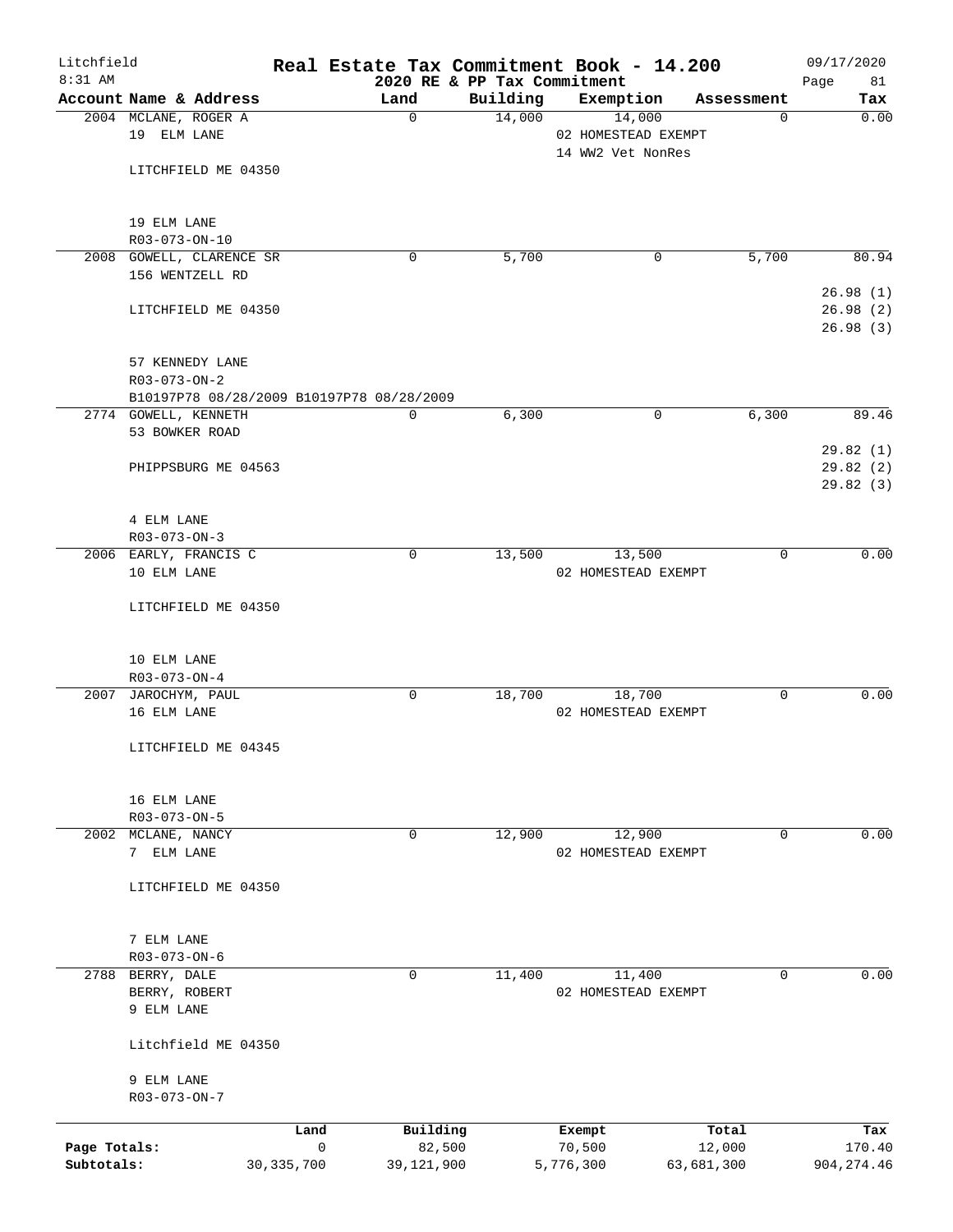| Litchfield<br>8:31 AM |                                                                                |      |       |             |          | 2020 RE & PP Tax Commitment | Real Estate Tax Commitment Book - 14.200 |          |            | 09/17/2020<br>Page<br>82 |
|-----------------------|--------------------------------------------------------------------------------|------|-------|-------------|----------|-----------------------------|------------------------------------------|----------|------------|--------------------------|
|                       | Account Name & Address                                                         |      |       | Land        |          | Building                    | Exemption                                |          | Assessment | Tax                      |
|                       | 2582 PINE VIEW HOMES, INC.<br>MARSELLA, GREGG, SMART,<br>LISA                  |      |       | $\mathbf 0$ |          | 13,200                      |                                          | $\Omega$ | 13,200     | 187.44                   |
|                       | P O BOX 319                                                                    |      |       |             |          |                             |                                          |          |            | 62.48(1)<br>62.48(2)     |
|                       | WATERVILLE ME 04903<br>0319                                                    |      |       |             |          |                             |                                          |          |            | 62.48(3)                 |
|                       | 11 ELM LANE<br>R03-073-ON-8                                                    |      |       |             |          |                             |                                          |          |            |                          |
|                       | 1999 GAUTHIER, DANIEL S SR                                                     |      |       | $\mathbf 0$ |          | 8,700                       |                                          | 0        | 8,700      | 123.54                   |
|                       | 12 ELM LANE                                                                    |      |       |             |          |                             |                                          |          |            | 41.18(1)                 |
|                       | LITCHFIELD ME 04350                                                            |      |       |             |          |                             |                                          |          |            | 41.18(2)<br>41.18(3)     |
|                       | 12 ELM LANE                                                                    |      |       |             |          |                             |                                          |          |            |                          |
|                       | R03-073-ON-9                                                                   |      |       |             |          |                             |                                          |          |            |                          |
|                       | 1908 WING JOSEPH E<br>26 WENTZELL ROAD                                         |      |       | 43,000      | 10.00    | $\mathbf 0$                 |                                          | 0        | 43,000     | 610.60                   |
|                       |                                                                                |      | Acres |             |          |                             |                                          |          |            | 203.53(1)                |
|                       | LITCHFIELD ME 04350                                                            |      |       |             |          |                             |                                          |          |            | 203.53(2)                |
|                       |                                                                                |      |       |             |          |                             |                                          |          |            | 203.54(3)                |
|                       | WENTZELL ROAD                                                                  |      |       |             |          |                             |                                          |          |            |                          |
|                       | R03-074                                                                        |      |       |             |          |                             |                                          |          |            |                          |
|                       | B9920P71 12/02/2008 B5141P227                                                  |      |       |             |          |                             |                                          |          |            |                          |
|                       | 1901 WING, MICHELLE                                                            |      |       | 49,200      |          | 106,200                     | 25,000                                   |          | 130,400    | 1,851.68                 |
|                       | WING, DAVID                                                                    |      | Acres |             | 2.40     |                             | 02 HOMESTEAD EXEMPT                      |          |            |                          |
|                       | 29 WENTZELL ROAD                                                               |      |       |             |          |                             |                                          |          |            | 617.23(1)                |
|                       |                                                                                |      |       |             |          |                             |                                          |          |            | 617.23(2)                |
|                       | LITCHFIELD ME 04350                                                            |      |       |             |          |                             |                                          |          |            | 617.22(3)                |
|                       | 29 WENTZELL ROAD<br>R03-074A                                                   |      |       |             |          |                             |                                          |          |            |                          |
|                       | B9838P258 08/28/2008 B5366P301 07/20/2004                                      |      |       |             |          |                             |                                          |          |            |                          |
|                       | 2082 WING, JOSEPH E                                                            |      |       | 10,800      |          | 0                           |                                          | 0        | 10,800     | 153.36                   |
|                       | 26 WENTZELL ROAD                                                               |      | Acres |             | 3.60     |                             |                                          |          |            |                          |
|                       |                                                                                |      |       |             |          |                             |                                          |          |            | 51.12(1)                 |
|                       | LITCHFIELD ME 04350                                                            |      |       |             |          |                             |                                          |          |            | 51.12(2)                 |
|                       |                                                                                |      |       |             |          |                             |                                          |          |            | 51.12(3)                 |
|                       |                                                                                |      |       |             |          |                             |                                          |          |            |                          |
|                       | WENTZELL ROAD                                                                  |      |       |             |          |                             |                                          |          |            |                          |
|                       | R03-074B<br>B12051P146 12/22/2014 B11896P240 12/22/2014                        |      |       |             |          |                             |                                          |          |            |                          |
|                       | B10358P20 03/09/2010 B5727P76 09/10/1998                                       |      |       |             |          |                             |                                          |          |            |                          |
|                       | 797 HATHORNE, TREVOR A                                                         |      |       | 81,200      |          | 14,600                      |                                          | $\Omega$ | 95,800     | 1,360.36                 |
|                       | 17 WENTZELL ROAD                                                               |      | Acres |             | 7.60     |                             |                                          |          |            |                          |
|                       |                                                                                |      |       |             |          |                             |                                          |          |            | 453.45(1)                |
|                       | LITCHFIELD ME 04350                                                            |      |       |             |          |                             |                                          |          |            | 453.45(2)                |
|                       |                                                                                |      |       |             |          |                             |                                          |          |            | 453.46 (3)               |
|                       |                                                                                |      |       |             |          |                             |                                          |          |            |                          |
|                       | 4 HATHORNE LANE<br>R03-075                                                     |      |       |             |          |                             |                                          |          |            |                          |
|                       | B12144P263 10/23/2015 B10422P72 05/19/2010 B10422P72                           |      |       |             |          |                             |                                          |          |            |                          |
|                       | 05/19/2010 B10288P154 12/02/2009 B10082P253<br>05/28/2009 B1617P292 02/28/1973 |      |       |             |          |                             |                                          |          |            |                          |
|                       |                                                                                |      |       |             |          |                             |                                          |          |            |                          |
|                       |                                                                                | Land |       |             | Building |                             | Exempt                                   |          | Total      | Tax                      |

|              | Land       | Building   | Exempt    | Total      | Tax        |
|--------------|------------|------------|-----------|------------|------------|
| Page Totals: | 184,200    | 142,700    | 25,000    | 301,900    | 4,286.98   |
| Subtotals:   | 30,519,900 | 39,264,600 | 5,801,300 | 63,983,200 | 908,561.44 |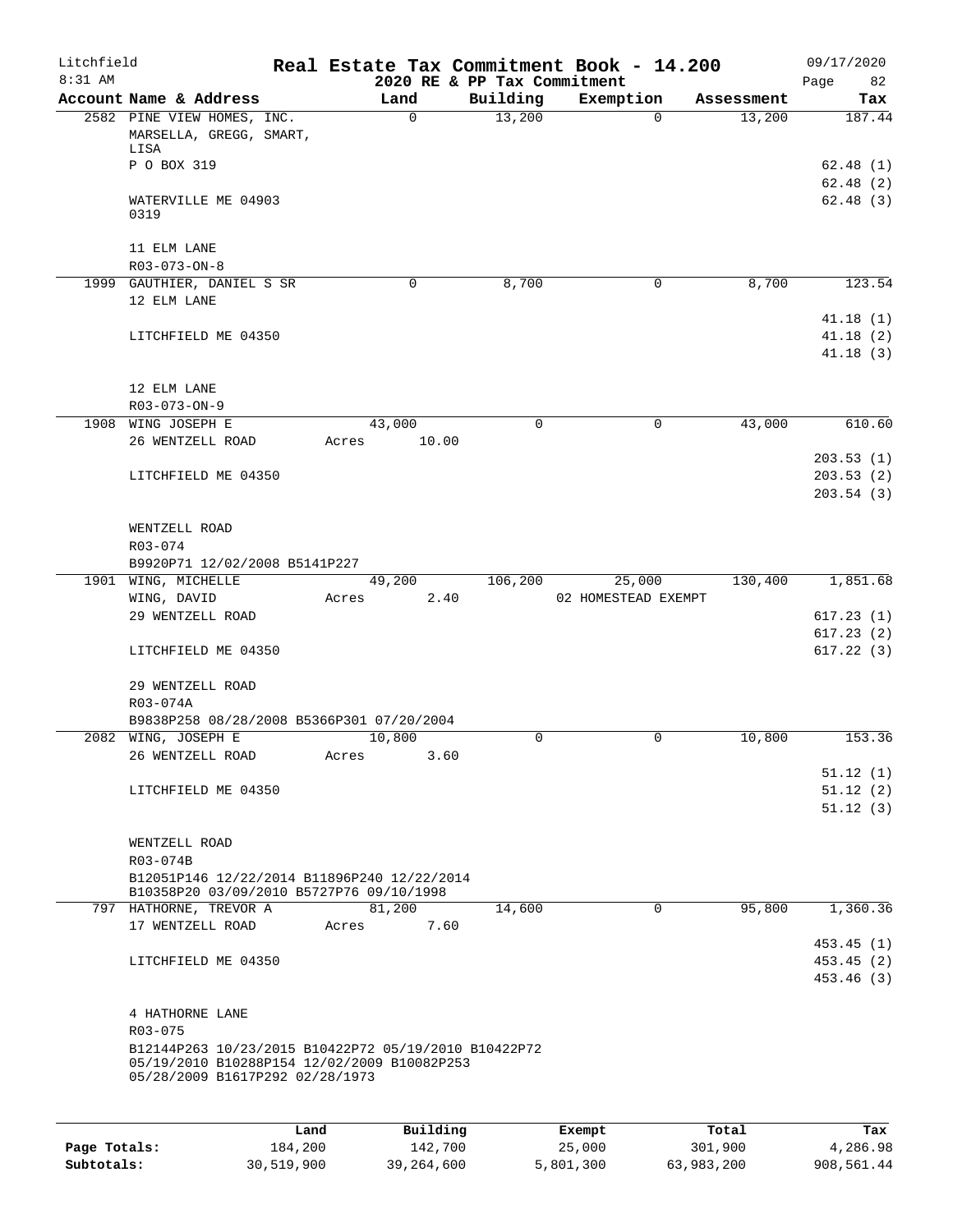| Litchfield<br>8:31 AM |                                                                   |            |             |                                         | Real Estate Tax Commitment Book - 14.200 |            | 09/17/2020        |
|-----------------------|-------------------------------------------------------------------|------------|-------------|-----------------------------------------|------------------------------------------|------------|-------------------|
|                       | Account Name & Address                                            |            | Land        | 2020 RE & PP Tax Commitment<br>Building | Exemption                                | Assessment | Page<br>83<br>Tax |
|                       | 796 HATHORNE, TREVOR                                              |            | 0           | 17,800                                  | 0                                        | 17,800     | 252.76            |
|                       | 17 WENTZELL ROAD                                                  |            |             |                                         |                                          |            |                   |
|                       |                                                                   |            |             |                                         |                                          |            | 84.25(1)          |
|                       | LITCHFIELD ME 04350                                               |            |             |                                         |                                          |            | 84.25 (2)         |
|                       |                                                                   |            |             |                                         |                                          |            | 84.26(3)          |
|                       |                                                                   |            |             |                                         |                                          |            |                   |
|                       | 17 WENTZELL ROAD                                                  |            |             |                                         |                                          |            |                   |
|                       | R03-075-ON-1                                                      |            |             |                                         |                                          |            |                   |
|                       | 705 GOWELL SR, CLARENCE R<br>TRUSTEE                              |            | 40,800      | 0                                       | 0                                        | 40,800     | 579.36            |
|                       | 156 WENTZELL ROAD                                                 | Acres      | 7.00        |                                         |                                          |            |                   |
|                       |                                                                   |            |             |                                         |                                          |            | 193.12(1)         |
|                       | LITCHFIELD ME 04350                                               |            |             |                                         |                                          |            | 193.12(2)         |
|                       |                                                                   |            |             |                                         |                                          |            | 193.12(3)         |
|                       |                                                                   |            |             |                                         |                                          |            |                   |
|                       | 98 GUSTIN ROAD                                                    |            |             |                                         |                                          |            |                   |
|                       | R03-076                                                           |            |             |                                         |                                          |            |                   |
|                       | B6354P122<br>155 BLOCHER, DAVID M, HELEN                          |            | 58,500      | 182,100                                 | 31,000                                   | 209,600    | 2,976.32          |
|                       | <b>B. WARREN</b>                                                  |            |             |                                         |                                          |            |                   |
|                       | 638 OAKHILL ROAD                                                  | Acres      | 5.51        |                                         | 03 VETERANS EXEMPT                       |            |                   |
|                       |                                                                   |            |             |                                         | 02 HOMESTEAD EXEMPT                      |            | 992.11 (1)        |
|                       | LITCHFIELD ME 04350                                               |            |             |                                         |                                          |            | 992.11 (2)        |
|                       |                                                                   |            |             |                                         |                                          |            | 992.10(3)         |
|                       |                                                                   |            |             |                                         |                                          |            |                   |
|                       | 638 OAK HILL ROAD                                                 |            |             |                                         |                                          |            |                   |
|                       | R03-078<br>B10259P77 10/30/2009 B2903P201 01/10/1986 B1897P247    |            |             |                                         |                                          |            |                   |
|                       | 2720 BOUFFARD RONALD                                              |            | 3,200       | 0                                       | $\mathbf 0$                              | 3,200      | 45.44             |
|                       | BOUFFARD, LISA MARIE                                              | Acres      | 4.30        |                                         |                                          |            |                   |
|                       | 289 OAK HILL ROAD                                                 |            |             |                                         |                                          |            | 15.15(1)          |
|                       |                                                                   |            |             |                                         |                                          |            | 15.15(2)          |
|                       | WALES ME 04280                                                    |            |             |                                         |                                          |            | 15.14(3)          |
|                       |                                                                   |            |             |                                         |                                          |            |                   |
|                       | OAK HILL ROAD                                                     |            |             |                                         |                                          |            |                   |
|                       | R03-078A                                                          |            |             |                                         |                                          |            |                   |
|                       | B11600P234 12/27/2013 B9865P238 09/29/2008<br>2741 BLOCHER, DAVID |            | 87,700      |                                         | 0                                        | 87,700     | 1,245.34          |
|                       | 638 OAK HILL ROAD                                                 | Acres      | 114.69      |                                         |                                          |            |                   |
|                       |                                                                   |            |             |                                         |                                          |            | 415.11(1)         |
|                       | Litchfield ME 04350                                               |            |             |                                         |                                          |            | 415.11(2)         |
|                       |                                                                   |            |             |                                         |                                          |            | 415.12(3)         |
|                       |                                                                   |            |             |                                         |                                          |            |                   |
|                       | OAK HILL ROAD                                                     |            |             |                                         |                                          |            |                   |
|                       | R03-078B                                                          |            |             |                                         |                                          |            |                   |
|                       | B2903P201 01/10/1986                                              |            |             |                                         |                                          |            |                   |
|                       | 641 EDUCATIONAL MEDIA<br>BROADCASTING                             |            | $\mathbf 0$ | 149,600                                 | $\mathbf 0$                              | 149,600    | 2,124.32          |
|                       | EDUCATIONAL MEDIA                                                 |            |             |                                         |                                          |            |                   |
|                       | FOUNDATION                                                        |            |             |                                         |                                          |            |                   |
|                       | 5700 WEST OAKS                                                    |            |             |                                         |                                          |            | 708.11(1)         |
|                       | <b>BOULEVARD</b><br>ROCKLIN CA 95765                              |            |             |                                         |                                          |            | 708.11(2)         |
|                       |                                                                   |            |             |                                         |                                          |            | 708.10(3)         |
|                       |                                                                   |            |             |                                         |                                          |            |                   |
|                       | 620 OAK HILL ROAD                                                 |            |             |                                         |                                          |            |                   |
|                       | R03-078C-ON                                                       |            |             |                                         |                                          |            |                   |
|                       | B2757P148                                                         |            |             |                                         |                                          |            |                   |
|                       |                                                                   |            |             |                                         |                                          |            |                   |
|                       |                                                                   | Land       | Building    |                                         | Exempt                                   | Total      | Tax               |
| Page Totals:          |                                                                   | 190,200    | 349,500     |                                         | 31,000                                   | 508,700    | 7,223.54          |
| Subtotals:            |                                                                   | 30,710,100 | 39,614,100  |                                         | 5,832,300                                | 64,491,900 | 915,784.98        |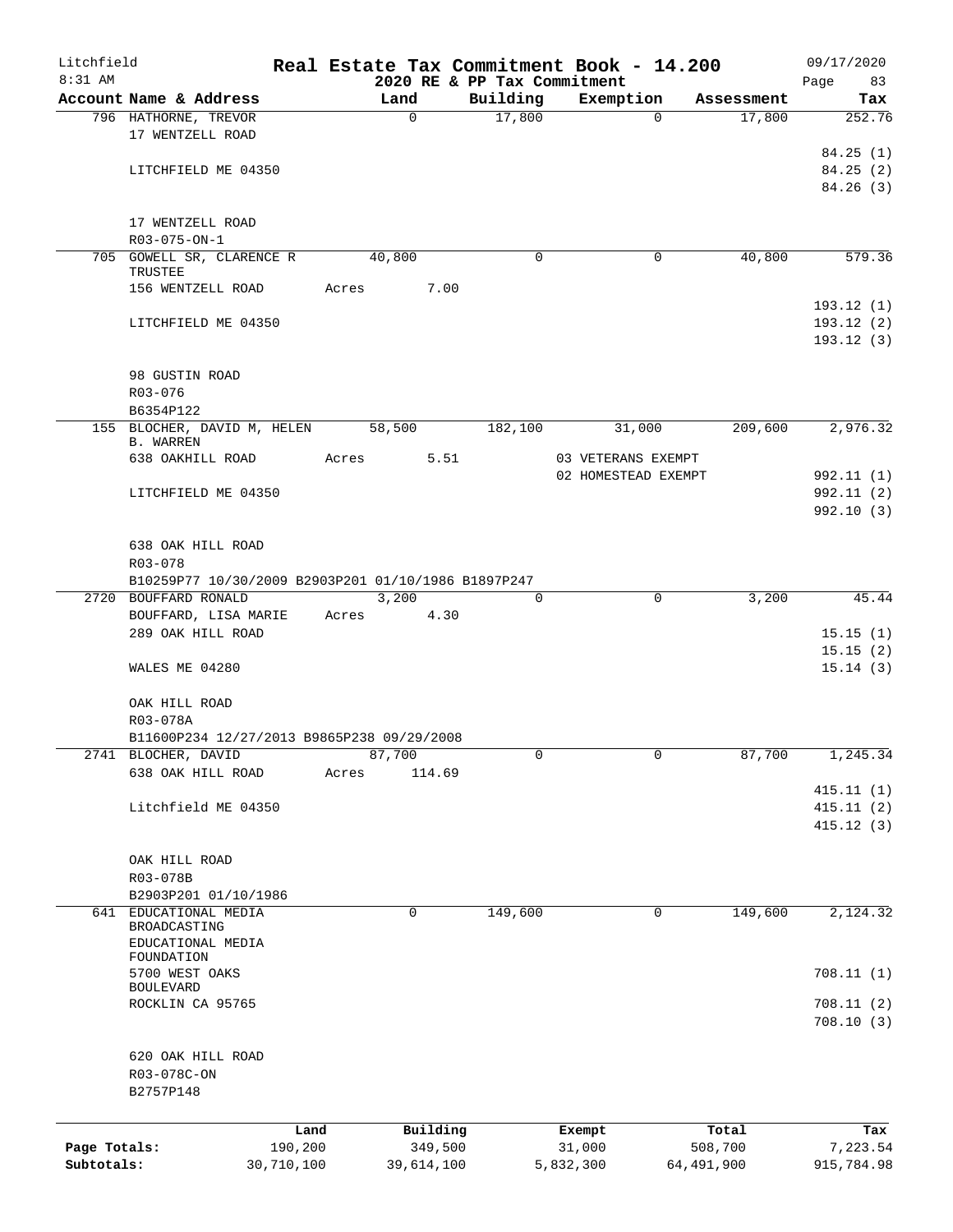| Litchfield<br>8:31 AM |                           | Real Estate Tax Commitment Book - 14.200 | 2020 RE & PP Tax Commitment |                     |            | 09/17/2020<br>84 |
|-----------------------|---------------------------|------------------------------------------|-----------------------------|---------------------|------------|------------------|
|                       | Account Name & Address    | Land                                     | Building                    | Exemption           | Assessment | Page<br>Tax      |
|                       | 712 GOWELL ALMA, TRUSTEE  | 86,100                                   | $\Omega$                    | $\Omega$            | 86,100     | 1,222.62         |
|                       | ALMA E GOWELL             | 6.09<br>Acres                            |                             |                     |            |                  |
|                       | TRUST-FLORIDA             |                                          |                             |                     |            |                  |
|                       | 156 WENTZELL ROAD         |                                          |                             |                     |            | 407.54(1)        |
|                       |                           |                                          |                             |                     |            | 407.54(2)        |
|                       | LITCHFIELD ME 04350       |                                          |                             |                     |            | 407.54(3)        |
|                       | <b>GUSTIN ROAD</b>        |                                          |                             |                     |            |                  |
|                       | R03-080                   |                                          |                             |                     |            |                  |
|                       | B6354P122 11/30/2000      |                                          |                             |                     |            |                  |
|                       | 1761 GOWELL, KENNETH      | 0                                        | 13,900                      | 0                   | 13,900     | 197.38           |
|                       | 53 BOWKER ROAD            |                                          |                             |                     |            |                  |
|                       |                           |                                          |                             |                     |            | 65.79(1)         |
|                       | PHIPPSBURG ME 04563       |                                          |                             |                     |            | 65.79(2)         |
|                       |                           |                                          |                             |                     |            | 65.80(3)         |
|                       | 101 GUSTIN ROAD           |                                          |                             |                     |            |                  |
|                       | R03-080-ON-1              |                                          |                             |                     |            |                  |
|                       | 1440 GOWELL ALMA, TRUSTEE | 0                                        | 16,700                      | 16,700              | 0          | 0.00             |
|                       | ALMA E GOWELL             |                                          |                             | 02 HOMESTEAD EXEMPT |            |                  |
|                       | TRUST-FLORIDA             |                                          |                             |                     |            |                  |
|                       | 156 WENTZELL ROAD         |                                          |                             |                     |            |                  |
|                       | LITCHFIELD ME 04350       |                                          |                             |                     |            |                  |
|                       |                           |                                          |                             |                     |            |                  |
|                       | 103 GUSTIN ROAD           |                                          |                             |                     |            |                  |
|                       | R03-080-ON-2              |                                          |                             |                     |            |                  |
|                       | B10859P66 10/14/2011      |                                          |                             |                     |            |                  |
|                       | 78 GOWELL ALMA E. TRUSTEE | 0                                        | 6,600                       | 0                   | 6,600      | 93.72            |
|                       | 156 WENTZELL ROAD         |                                          |                             |                     |            |                  |
|                       |                           |                                          |                             |                     |            | 31.24(1)         |
|                       | LITCHFIELD ME 04350       |                                          |                             |                     |            | 31.24(2)         |
|                       |                           |                                          |                             |                     |            | 31.24(3)         |
|                       |                           |                                          |                             |                     |            |                  |
|                       | 105 GUSTIN ROAD           |                                          |                             |                     |            |                  |
|                       | $R03 - 080 - ON - 3$      |                                          |                             |                     |            |                  |
|                       | B6354P122                 |                                          |                             |                     |            |                  |
|                       | 1767 GOODWIN, LAURIE      | U                                        | 34,700                      | 25,000              | 9,700      | 137.74           |
|                       | 109 GUSTIN ROAD           |                                          |                             | 02 HOMESTEAD EXEMPT |            |                  |
|                       |                           |                                          |                             |                     |            | 45.91(1)         |
|                       | LITCHFIELD ME 04350       |                                          |                             |                     |            | 45.91 (2)        |
|                       |                           |                                          |                             |                     |            | 45.92 (3)        |
|                       |                           |                                          |                             |                     |            |                  |
|                       | 109 GUSTIN ROAD           |                                          |                             |                     |            |                  |
|                       | $R03 - 080 - ON - 4$      |                                          |                             |                     |            |                  |
|                       | B11531P153                |                                          |                             |                     |            |                  |
|                       | 1907 WING, JOSEPH         | 55,500                                   | 59,000                      | 0                   | 114,500    | 1,625.90         |
|                       | 26 WENTZELL ROAD          | 4.50<br>Acres                            |                             |                     |            |                  |
|                       |                           |                                          |                             |                     |            | 541.97 (1)       |
|                       | LITCHFIELD ME 04350       |                                          |                             |                     |            | 541.97 (2)       |
|                       |                           |                                          |                             |                     |            | 541.96 (3)       |
|                       |                           |                                          |                             |                     |            |                  |
|                       | 36 WENTZELL ROAD          |                                          |                             |                     |            |                  |
|                       | R03-085                   |                                          |                             |                     |            |                  |
|                       | B9920P71 B2952P200        |                                          |                             |                     |            |                  |
|                       |                           |                                          |                             |                     |            |                  |
|                       |                           |                                          |                             |                     |            |                  |

|              | Land       | Building   | Exempt    | Total      | Tax        |
|--------------|------------|------------|-----------|------------|------------|
| Page Totals: | 141,600    | 130,900    | 41,700    | 230,800    | 3,277.36   |
| Subtotals:   | 30,851,700 | 39,745,000 | 5,874,000 | 64,722,700 | 919,062.34 |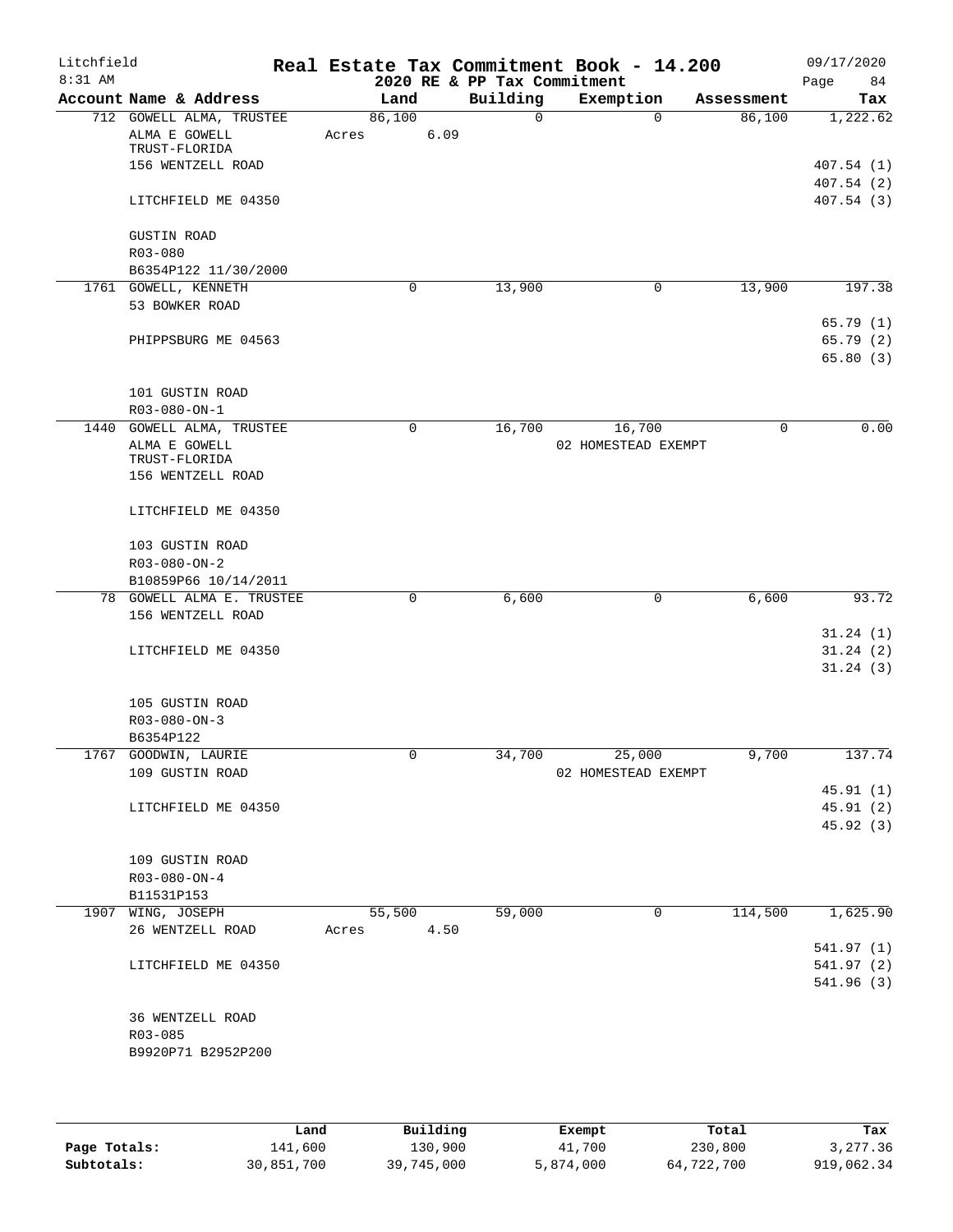| Litchfield<br>$8:31$ AM |                                                                    |       |        |       |          | Real Estate Tax Commitment Book - 14.200<br>2020 RE & PP Tax Commitment |             |            | 09/17/2020<br>Page | 85         |
|-------------------------|--------------------------------------------------------------------|-------|--------|-------|----------|-------------------------------------------------------------------------|-------------|------------|--------------------|------------|
|                         | Account Name & Address                                             |       | Land   |       | Building | Exemption                                                               |             | Assessment |                    | Tax        |
|                         | 1904 WING, JOSEPH                                                  |       | 45,000 |       | 137,200  | 25,000                                                                  |             | 157,200    |                    | 2,232.24   |
|                         | 26 WENTZELL ROAD                                                   | Acres |        | 2.00  |          | 02 HOMESTEAD EXEMPT                                                     |             |            |                    |            |
|                         |                                                                    |       |        |       |          |                                                                         |             |            |                    | 744.08 (1) |
|                         | LITCHFIELD ME 04350                                                |       |        |       |          |                                                                         |             |            |                    | 744.08(2)  |
|                         |                                                                    |       |        |       |          |                                                                         |             |            |                    | 744.08 (3) |
|                         | 26 WENTZELL ROAD                                                   |       |        |       |          |                                                                         |             |            |                    |            |
|                         | R03-085A                                                           |       |        |       |          |                                                                         |             |            |                    |            |
|                         | 1802 VYE, KATHRYN E                                                |       | 49,500 |       | 27,500   |                                                                         | $\mathbf 0$ | 77,000     |                    | 1,093.40   |
|                         | VYE, CARLETON                                                      | Acres |        | 2.50  |          |                                                                         |             |            |                    |            |
|                         | 46 WENTZELL ROAD                                                   |       |        |       |          |                                                                         |             |            |                    | 364.47(1)  |
|                         |                                                                    |       |        |       |          |                                                                         |             |            |                    | 364.47(2)  |
|                         | LITCHFIELD ME 04350                                                |       |        |       |          |                                                                         |             |            |                    | 364.46(3)  |
|                         |                                                                    |       |        |       |          |                                                                         |             |            |                    |            |
|                         | 46 WENTZELL ROAD                                                   |       |        |       |          |                                                                         |             |            |                    |            |
|                         | R03-085B                                                           |       |        |       |          |                                                                         |             |            |                    |            |
|                         | B10569P19 10/22/2010<br>1845 PERRY, BRANDON P                      |       | 60,000 |       | 139,000  |                                                                         | 0           | 199,000    |                    | 2,825.80   |
|                         | CAMPBELL, SARA                                                     | Acres |        | 6.00  |          |                                                                         |             |            |                    |            |
|                         | 68 WHIPPOORWILL ROAD                                               |       |        |       |          |                                                                         |             |            |                    | 941.93 (1) |
|                         |                                                                    |       |        |       |          |                                                                         |             |            |                    | 941.93 (2) |
|                         | LITCHFIELD ME 04350                                                |       |        |       |          |                                                                         |             |            |                    | 941.94 (3) |
|                         |                                                                    |       |        |       |          |                                                                         |             |            |                    |            |
|                         | 50 WENTZELL ROAD                                                   |       |        |       |          |                                                                         |             |            |                    |            |
|                         | R03-086                                                            |       |        |       |          |                                                                         |             |            |                    |            |
|                         | B13429P232 12/18/2019                                              |       |        |       |          |                                                                         |             |            |                    |            |
|                         | 1847 WENTZELL, LINWOOD L JR                                        |       | 40,900 |       | 49,400   | 25,000                                                                  |             | 65,300     |                    | 927.26     |
|                         | MOODY, BARBARA<br>94 WENTZELL ROAD                                 | Acres |        | 0.70  |          | 02 HOMESTEAD EXEMPT                                                     |             |            |                    | 309.09(1)  |
|                         |                                                                    |       |        |       |          |                                                                         |             |            |                    | 309.09(2)  |
|                         | LITCHFIELD ME 04350                                                |       |        |       |          |                                                                         |             |            |                    | 309.08(3)  |
|                         |                                                                    |       |        |       |          |                                                                         |             |            |                    |            |
|                         | 94 WENTZELL ROAD                                                   |       |        |       |          |                                                                         |             |            |                    |            |
|                         | R03-088                                                            |       |        |       |          |                                                                         |             |            |                    |            |
|                         | B9718P61 05/05/2008 B6286P117 08/28/2000 B3640P320                 |       |        |       |          |                                                                         |             |            |                    |            |
|                         | 1045 TD BAN, N.A. $f/k/a$<br>Peoples Heritage Bank                 |       | 73,000 |       | 68,900   |                                                                         | 0           | 141,900    |                    | 2,014.98   |
|                         | ONE PORTLAND SQUARE                                                | Acres |        | 26.98 |          |                                                                         |             |            |                    |            |
|                         |                                                                    |       |        |       |          |                                                                         |             |            |                    | 671.66(1)  |
|                         | PORTLAND ME 04101                                                  |       |        |       |          |                                                                         |             |            |                    | 671.66(2)  |
|                         |                                                                    |       |        |       |          |                                                                         |             |            |                    | 671.66(3)  |
|                         |                                                                    |       |        |       |          |                                                                         |             |            |                    |            |
|                         | 55 LEMAY LANE                                                      |       |        |       |          |                                                                         |             |            |                    |            |
|                         | R03-088A                                                           |       |        |       |          |                                                                         |             |            |                    |            |
|                         | B13491P245 01/21/2020 B12877P58 04/02/2018 B3276P233<br>12/02/1987 |       |        |       |          |                                                                         |             |            |                    |            |
|                         | 1242 MOODY, HOWARD D JR                                            |       | 39,400 |       | 10,100   | 25,000                                                                  |             | 24,500     |                    | 347.90     |
|                         | MOODY, BARBARA                                                     | Acres |        | 0.80  |          | 02 HOMESTEAD EXEMPT                                                     |             |            |                    |            |
|                         | 78 WENTZELL RD                                                     |       |        |       |          |                                                                         |             |            |                    | 115.97(1)  |
|                         |                                                                    |       |        |       |          |                                                                         |             |            |                    | 115.97(2)  |
|                         | LITCHFIELD ME 04350                                                |       |        |       |          |                                                                         |             |            |                    | 115.96(3)  |
|                         |                                                                    |       |        |       |          |                                                                         |             |            |                    |            |
|                         | 78 WENTZELL ROAD<br>R03-088B                                       |       |        |       |          |                                                                         |             |            |                    |            |
|                         | B1993P274                                                          |       |        |       |          |                                                                         |             |            |                    |            |
|                         |                                                                    |       |        |       |          |                                                                         |             |            |                    |            |
|                         |                                                                    |       |        |       |          |                                                                         |             |            |                    |            |
|                         |                                                                    |       |        |       |          |                                                                         |             |            |                    |            |

|              | Land       | Building   | Exempt    | Total      | Tax        |
|--------------|------------|------------|-----------|------------|------------|
| Page Totals: | 307,800    | 432,100    | 75,000    | 664,900    | 9,441.58   |
| Subtotals:   | 31,159,500 | 40,177,100 | 5,949,000 | 65,387,600 | 928,503.92 |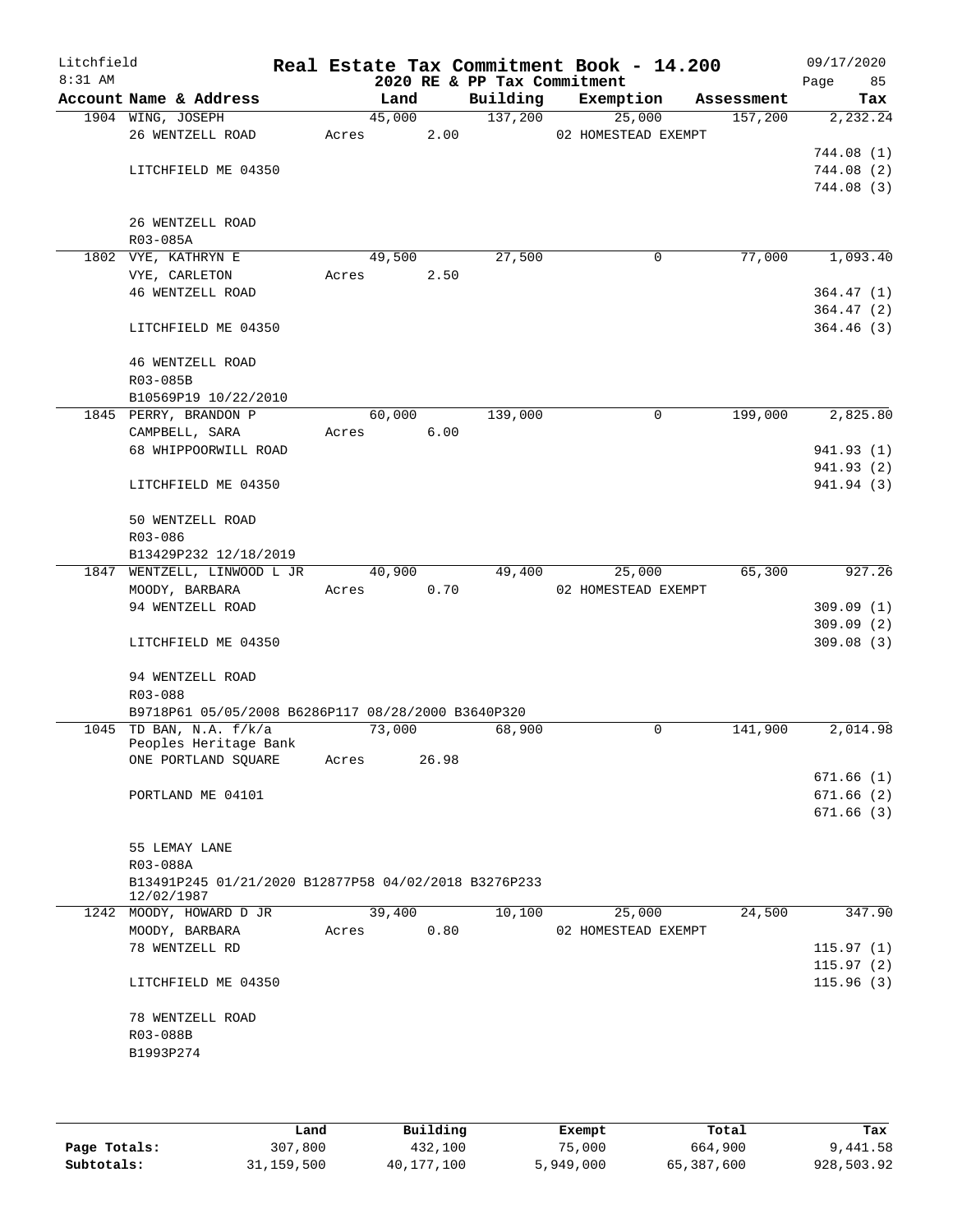| Litchfield<br>8:31 AM |                                                    |       |             |      | 2020 RE & PP Tax Commitment | Real Estate Tax Commitment Book - 14.200 |            |         | 09/17/2020<br>Page<br>86 |
|-----------------------|----------------------------------------------------|-------|-------------|------|-----------------------------|------------------------------------------|------------|---------|--------------------------|
|                       | Account Name & Address                             |       | Land        |      | Building                    | Exemption                                | Assessment |         | Tax                      |
|                       | 1846 POWERS BONNIE L                               |       | 41,100      |      | 32,200                      |                                          | $\Omega$   | 73,300  | 1,040.86                 |
|                       | 74 GAGE STREET                                     | Acres |             | 1.10 |                             |                                          |            |         |                          |
|                       |                                                    |       |             |      |                             |                                          |            |         | 346.95(1)                |
|                       | AUGUSTA ME 04330                                   |       |             |      |                             |                                          |            |         | 346.95(2)                |
|                       |                                                    |       |             |      |                             |                                          |            |         | 346.96(3)                |
|                       |                                                    |       |             |      |                             |                                          |            |         |                          |
|                       | 98 WENTZELL ROAD                                   |       |             |      |                             |                                          |            |         |                          |
|                       | R03-088C                                           |       |             |      |                             |                                          |            |         |                          |
|                       | B9446P108 07/31/2007 B9362P218 05/17/2007 B5924P13 |       |             |      |                             |                                          |            |         |                          |
|                       | 2630 GLEN DUBE EXCAVATION                          |       | 48,000      |      | 8,800                       |                                          | 0          | 56,800  | 806.56                   |
|                       | <b>INC</b>                                         |       |             |      |                             |                                          |            |         |                          |
|                       | P O BOX 819                                        | Acres |             | 2.00 |                             |                                          |            |         |                          |
|                       |                                                    |       |             |      |                             |                                          |            |         | 268.85(1)                |
|                       | SABATTUS ME 04280                                  |       |             |      |                             |                                          |            |         | 268.85(2)<br>268.86(3)   |
|                       |                                                    |       |             |      |                             |                                          |            |         |                          |
|                       | 25 LEMAY LANE                                      |       |             |      |                             |                                          |            |         |                          |
|                       | R03-088D                                           |       |             |      |                             |                                          |            |         |                          |
|                       | B9054P350 09/06/2006                               |       |             |      |                             |                                          |            |         |                          |
|                       | 221 DUBE, GLENN                                    |       | $\mathbf 0$ |      | 13,900                      |                                          | 0          | 13,900  | 197.38                   |
|                       | P.O. BOX 819                                       |       |             |      |                             |                                          |            |         |                          |
|                       |                                                    |       |             |      |                             |                                          |            |         | 65.79(1)                 |
|                       | SABATTUS ME 04280                                  |       |             |      |                             |                                          |            |         | 65.79 (2)                |
|                       |                                                    |       |             |      |                             |                                          |            |         | 65.80(3)                 |
|                       |                                                    |       |             |      |                             |                                          |            |         |                          |
|                       | 18 LEMAY LANE                                      |       |             |      |                             |                                          |            |         |                          |
|                       | R03-088D-ON-1                                      |       |             |      |                             |                                          |            |         |                          |
|                       | 2631 DUBE GLEN E.                                  |       | 85,800      |      | 17,000                      |                                          | 0          | 102,800 | 1,459.76                 |
|                       | P O BOX 819                                        | Acres |             | 7.08 |                             |                                          |            |         |                          |
|                       |                                                    |       |             |      |                             |                                          |            |         | 486.59(1)                |
|                       | SABATTUS ME 04280                                  |       |             |      |                             |                                          |            |         | 486.59 (2)               |
|                       |                                                    |       |             |      |                             |                                          |            |         | 486.58 (3)               |
|                       |                                                    |       |             |      |                             |                                          |            |         |                          |
|                       | 7 BROOKSIDE LANE                                   |       |             |      |                             |                                          |            |         |                          |
|                       | R03-088E-1                                         |       |             |      |                             |                                          |            |         |                          |
|                       | B10385P25 04/09/2010 B9054P350 09/06/2006          |       |             |      |                             |                                          |            |         |                          |
|                       | 2931 DUBE GLEN E.                                  |       | 0           |      | 10,800                      |                                          | 0          | 10,800  | 153.36                   |
|                       | P O BOX 819                                        |       |             |      |                             |                                          |            |         |                          |
|                       |                                                    |       |             |      |                             |                                          |            |         | 51.12(1)                 |
|                       | SABATTUS ME 04280                                  |       |             |      |                             |                                          |            |         | 51.12(2)                 |
|                       |                                                    |       |             |      |                             |                                          |            |         | 51.12(3)                 |
|                       |                                                    |       |             |      |                             |                                          |            |         |                          |
|                       | 6 BROOKSIDE LANE                                   |       |             |      |                             |                                          |            |         |                          |
|                       | $R03 - 088E - 2$                                   |       |             |      |                             |                                          |            |         |                          |
|                       | 1984 CHILDS, JAMES                                 |       | $\mathbf 0$ |      | 12,400                      | 12,400                                   |            | 0       | 0.00                     |
|                       | 12 BROOKSIDE LANE                                  |       |             |      |                             | 02 HOMESTEAD EXEMPT                      |            |         |                          |
|                       |                                                    |       |             |      |                             |                                          |            |         |                          |
|                       | LITCHFIELD ME 04350                                |       |             |      |                             |                                          |            |         |                          |
|                       |                                                    |       |             |      |                             |                                          |            |         |                          |
|                       | 12 BROOKSIDE LANE                                  |       |             |      |                             |                                          |            |         |                          |
|                       | R03-088E-3                                         |       |             |      |                             |                                          |            |         |                          |
|                       |                                                    |       |             |      |                             |                                          |            |         |                          |
|                       |                                                    |       |             |      |                             |                                          |            |         |                          |
|                       |                                                    |       |             |      |                             |                                          |            |         |                          |

|              | Land         | Building     | Exempt    | Total      | Tax         |
|--------------|--------------|--------------|-----------|------------|-------------|
| Page Totals: | 174,900      | 95,100       | 12,400    | 257,600    | 3,657.92    |
| Subtotals:   | 31, 334, 400 | 40, 272, 200 | 5,961,400 | 65,645,200 | 932, 161.84 |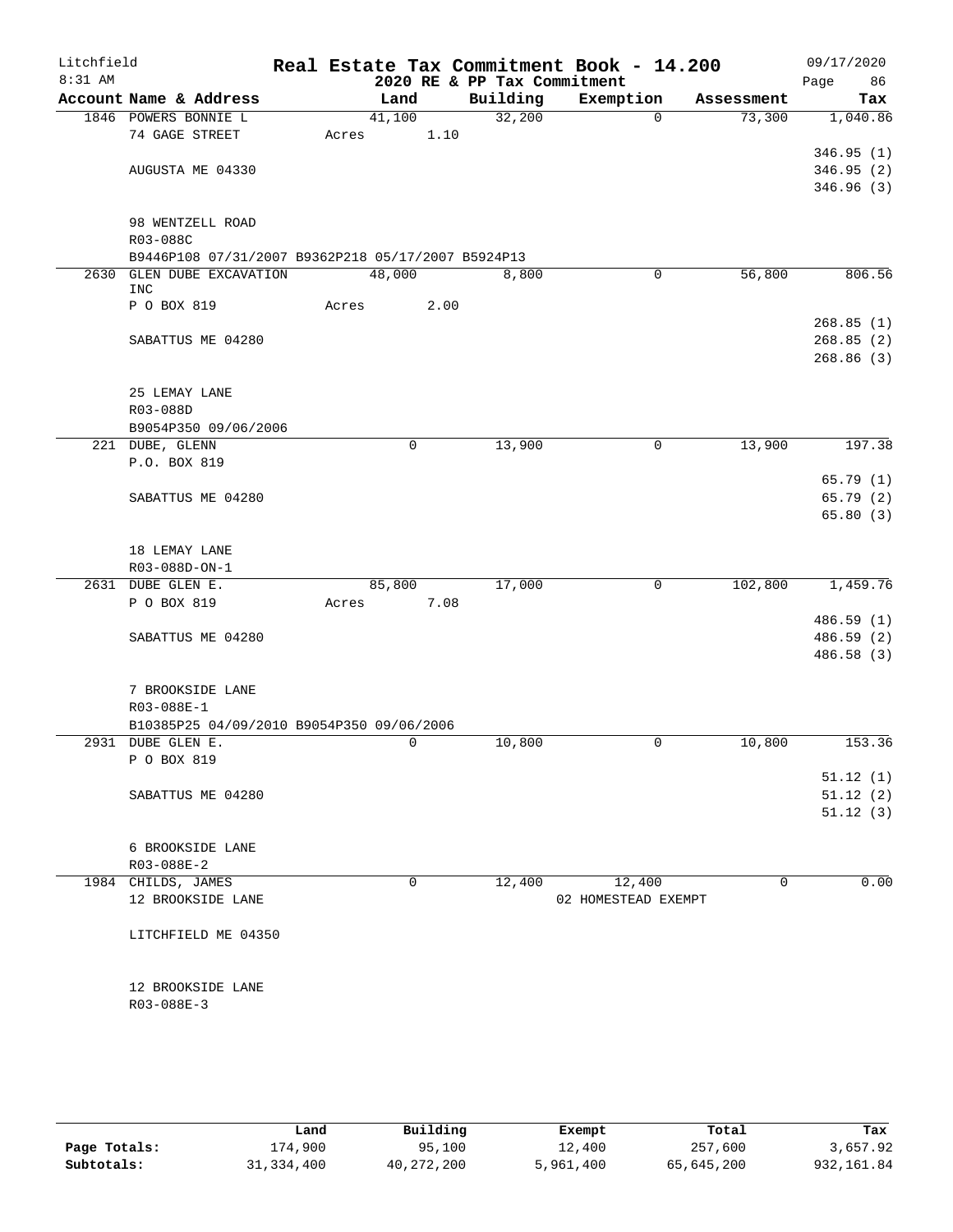| Litchfield   |                                 |            |       |                |            |                                         | Real Estate Tax Commitment Book - 14.200 |   |                       | 09/17/2020      |
|--------------|---------------------------------|------------|-------|----------------|------------|-----------------------------------------|------------------------------------------|---|-----------------------|-----------------|
| 8:31 AM      | Account Name & Address          |            |       |                |            | 2020 RE & PP Tax Commitment<br>Building |                                          |   |                       | Page<br>87      |
|              | 1038 LEET, GERALD               |            |       | Land<br>43,800 |            | 84,000                                  | Exemption<br>25,000                      |   | Assessment<br>102,800 | Tax<br>1,459.76 |
|              | 114 WENTZELL ROAD               |            | Acres |                | 1.60       |                                         | 02 HOMESTEAD EXEMPT                      |   |                       |                 |
|              |                                 |            |       |                |            |                                         |                                          |   |                       | 486.59 (1)      |
|              | LITCHFIELD ME 04350             |            |       |                |            |                                         |                                          |   |                       | 486.59 (2)      |
|              |                                 |            |       |                |            |                                         |                                          |   |                       | 486.58 (3)      |
|              |                                 |            |       |                |            |                                         |                                          |   |                       |                 |
|              | 114 WENTZELL ROAD               |            |       |                |            |                                         |                                          |   |                       |                 |
|              | R03-089                         |            |       |                |            |                                         |                                          |   |                       |                 |
|              | B3996P54                        |            |       |                |            |                                         |                                          |   |                       |                 |
|              | 216 MARTIN SYLVIO WAYNE         |            |       | 42,400         |            | 31,500                                  |                                          | 0 | 73,900                | 1,049.38        |
|              | 3916 N POTSDAM AVE PMB          |            | Acres |                | 0.80       |                                         |                                          |   |                       |                 |
|              | 1737                            |            |       |                |            |                                         |                                          |   |                       |                 |
|              |                                 |            |       |                |            |                                         |                                          |   |                       | 349.79 (1)      |
|              | SIOUX FALLS SD 57104            |            |       |                |            |                                         |                                          |   |                       | 349.79 (2)      |
|              | 7048                            |            |       |                |            |                                         |                                          |   |                       | 349.80(3)       |
|              |                                 |            |       |                |            |                                         |                                          |   |                       |                 |
|              | 104 WENTZELL ROAD               |            |       |                |            |                                         |                                          |   |                       |                 |
|              | R03-089A                        |            |       |                |            |                                         |                                          |   |                       |                 |
|              | B8800P1 02/15/2006              |            |       |                |            |                                         |                                          |   |                       |                 |
|              | 1760 LEET, GERALD R             |            |       | 26,200         |            | $\Omega$                                |                                          | 0 | 26,200                | 372.04          |
|              | 114 WENTZELL RD                 |            |       | Acres          | 1.40       |                                         |                                          |   |                       |                 |
|              |                                 |            |       |                |            |                                         |                                          |   |                       | 124.01(1)       |
|              | LITCHFIELD ME 04350             |            |       |                |            |                                         |                                          |   |                       | 124.01(2)       |
|              |                                 |            |       |                |            |                                         |                                          |   |                       | 124.02(3)       |
|              |                                 |            |       |                |            |                                         |                                          |   |                       |                 |
|              | WENTZELL ROAD                   |            |       |                |            |                                         |                                          |   |                       |                 |
|              | R03-089B                        |            |       |                |            |                                         |                                          |   |                       |                 |
|              | B6000P118                       |            |       |                |            |                                         |                                          |   |                       |                 |
|              | 704 GOWELL SR, CLARENCE R       |            |       | 90,500         |            | 6,900                                   |                                          | 0 | 97,400                | 1,383.08        |
|              | GRANTOR TRUST                   |            |       |                |            |                                         |                                          |   |                       |                 |
|              | GOWELL SR CLARENCE R<br>TRUSTEE |            | Acres |                | 12.00      |                                         |                                          |   |                       |                 |
|              | 156 WENTZELL ROAD               |            |       |                |            |                                         |                                          |   |                       | 461.03(1)       |
|              |                                 |            |       |                |            |                                         |                                          |   |                       | 461.03(2)       |
|              | LITCHFIELD ME 04350             |            |       |                |            |                                         |                                          |   |                       | 461.02(3)       |
|              |                                 |            |       |                |            |                                         |                                          |   |                       |                 |
|              |                                 |            |       |                |            |                                         |                                          |   |                       |                 |
|              | R03-090                         |            |       |                |            |                                         |                                          |   |                       |                 |
|              | B6354P113 11/21/2000            |            |       |                |            |                                         |                                          |   |                       |                 |
| 2025         | GOWELL, SR CLARENCE R           |            |       | 49,400         |            | 75,200                                  |                                          | 0 | 124,600               | 1,769.32        |
|              | GRANTOR TRUST                   |            |       |                |            |                                         |                                          |   |                       |                 |
|              | GOWELL SR CLARNCE R<br>TRUSTEE  |            | Acres |                | 2.47       |                                         |                                          |   |                       |                 |
|              | 156 WENTZELL ROAD               |            |       |                |            |                                         |                                          |   |                       | 589.77 (1)      |
|              |                                 |            |       |                |            |                                         |                                          |   |                       | 589.77 (2)      |
|              | LITCHFIELD ME 04350             |            |       |                |            |                                         |                                          |   |                       | 589.78 (3)      |
|              |                                 |            |       |                |            |                                         |                                          |   |                       |                 |
|              | 150 RICHMOND ROAD               |            |       |                |            |                                         |                                          |   |                       |                 |
|              | R03-090A                        |            |       |                |            |                                         |                                          |   |                       |                 |
|              | B6345P133 11/21/2000            |            |       |                |            |                                         |                                          |   |                       |                 |
|              | 1715 DAIGLE, RON                |            |       | 0              |            | 36,300                                  |                                          | 0 | 36,300                | 515.46          |
|              | 144 WENTZELL ROAD               |            |       |                |            |                                         |                                          |   |                       |                 |
|              |                                 |            |       |                |            |                                         |                                          |   |                       | 171.82(1)       |
|              | LITCHFIELD ME 04350             |            |       |                |            |                                         |                                          |   |                       | 171.82(2)       |
|              |                                 |            |       |                |            |                                         |                                          |   |                       | 171.82(3)       |
|              |                                 |            |       |                |            |                                         |                                          |   |                       |                 |
|              | 144 WENTZELL ROAD               |            |       |                |            |                                         |                                          |   |                       |                 |
|              | R03-090-ON-1                    |            |       |                |            |                                         |                                          |   |                       |                 |
|              |                                 | Land       |       |                | Building   |                                         | Exempt                                   |   | Total                 | Tax             |
| Page Totals: |                                 | 252,300    |       |                | 233,900    |                                         | 25,000                                   |   | 461,200               | 6,549.04        |
| Subtotals:   |                                 | 31,586,700 |       |                | 40,506,100 |                                         | 5,986,400                                |   | 66,106,400            | 938,710.88      |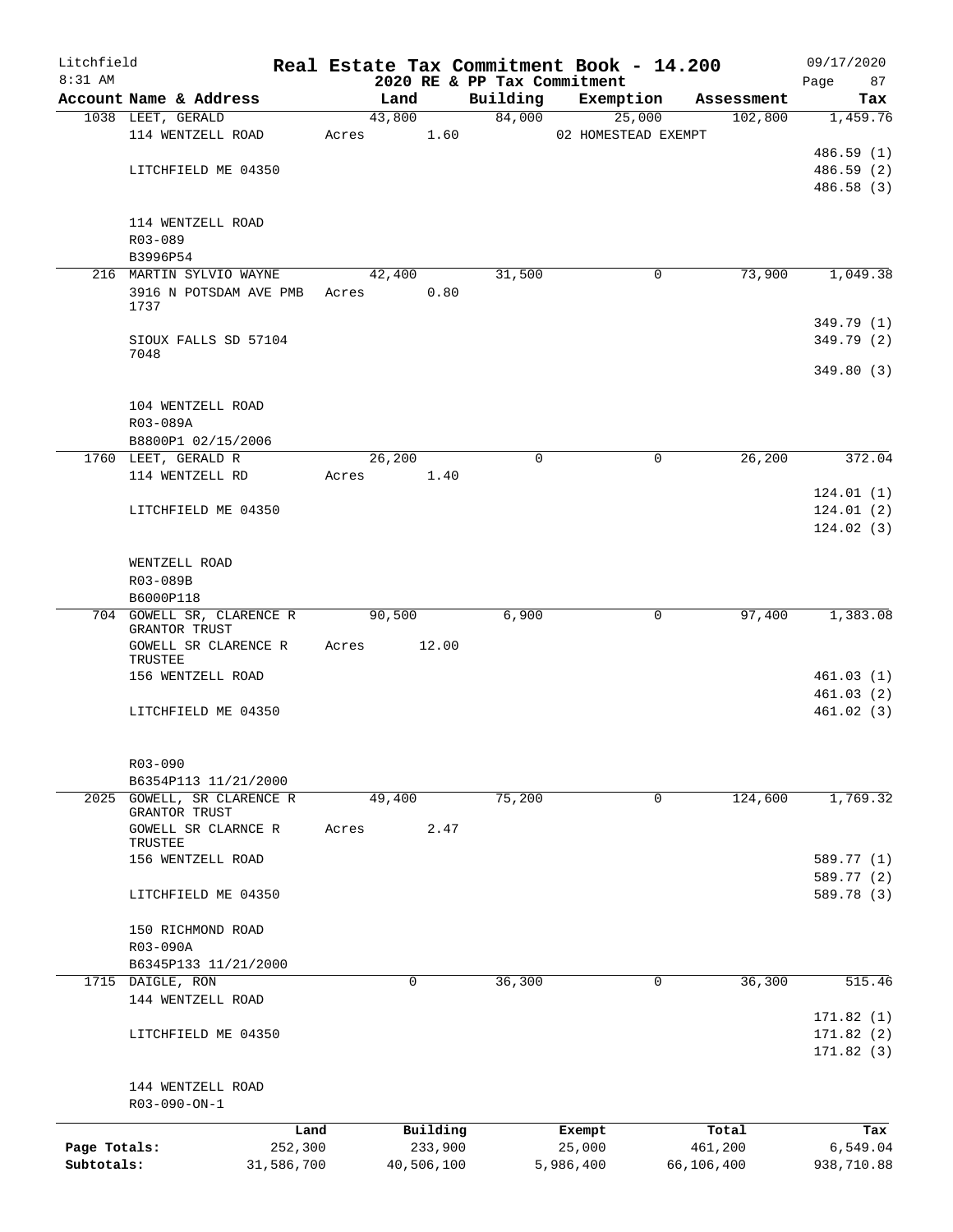| Litchfield<br>$8:31$ AM |                                                                                                                                                           |          |      | 2020 RE & PP Tax Commitment | Real Estate Tax Commitment Book - 14.200 |            | 09/17/2020<br>88<br>Page |
|-------------------------|-----------------------------------------------------------------------------------------------------------------------------------------------------------|----------|------|-----------------------------|------------------------------------------|------------|--------------------------|
|                         | Account Name & Address                                                                                                                                    | Land     |      | Building                    | Exemption                                | Assessment | Tax                      |
|                         | 91 GOWELL, CLARENCE SR<br>156 WENTZELL RD                                                                                                                 | $\Omega$ |      | 45,600                      | $\Omega$                                 | 45,600     | 647.52                   |
|                         | LITCHFIELD ME 04350                                                                                                                                       |          |      |                             |                                          |            | 215.84(1)<br>215.84(2)   |
|                         |                                                                                                                                                           |          |      |                             |                                          |            | 215.84(3)                |
|                         | 156 WENTZELL ROAD<br>R03-090-ON-3                                                                                                                         |          |      |                             |                                          |            |                          |
|                         | 322 GOWELL-RENKEN, KIM E                                                                                                                                  | 0        |      | 49,500                      | 0                                        | 49,500     | 702.90                   |
|                         | 490 HUNTINGTON HILL<br>ROAD                                                                                                                               |          |      |                             |                                          |            |                          |
|                         |                                                                                                                                                           |          |      |                             |                                          |            | 234.30 (1)               |
|                         | LITCHFIELD ME 04350                                                                                                                                       |          |      |                             |                                          |            | 234.30 (2)<br>234.30 (3) |
|                         | 150 WENTZELL ROAD<br>R03-090-ON-36                                                                                                                        |          |      |                             |                                          |            |                          |
|                         | B10758P326 06/20/2011                                                                                                                                     |          |      |                             |                                          |            |                          |
|                         | 1884 GOWELL, KENNETH                                                                                                                                      | 0        |      | 12,000                      | 0                                        | 12,000     | 170.40                   |
|                         | 53 BOWKER ROAD                                                                                                                                            |          |      |                             |                                          |            |                          |
|                         |                                                                                                                                                           |          |      |                             |                                          |            | 56.80(1)                 |
|                         | PHIPPSBURG ME 04563                                                                                                                                       |          |      |                             |                                          |            | 56.80(2)                 |
|                         |                                                                                                                                                           |          |      |                             |                                          |            | 56.80(3)                 |
|                         | 136 WENTZELL ROAD                                                                                                                                         |          |      |                             |                                          |            |                          |
|                         | $R03 - 090 - ON - 4$                                                                                                                                      |          |      |                             |                                          |            |                          |
|                         | 1831 HILSTER, EMMA R                                                                                                                                      | 42,400   |      | 43,000                      | $\mathbf 0$                              | 85,400     | 1,212.68                 |
|                         | 180 RICHMOND ROAD                                                                                                                                         | Acres    | 0.80 |                             |                                          |            | 404.23(1)                |
|                         | LITCHFIELD ME 04350                                                                                                                                       |          |      |                             |                                          |            | 404.23(2)                |
|                         |                                                                                                                                                           |          |      |                             |                                          |            | 404.22(3)                |
|                         | 180 RICHMOND ROAD                                                                                                                                         |          |      |                             |                                          |            |                          |
|                         | R03-091                                                                                                                                                   |          |      |                             |                                          |            |                          |
|                         | B13294P310 08/05/2019                                                                                                                                     |          |      |                             |                                          |            |                          |
|                         | 1881 MURPHY, KIMBERLY A                                                                                                                                   | 46,500   |      | 85,900                      | 0                                        | 132,400    | 1,880.08                 |
|                         | 188 RICHMOND ROAD                                                                                                                                         | Acres    | 1.50 |                             |                                          |            |                          |
|                         |                                                                                                                                                           |          |      |                             |                                          |            | 626.69(1)                |
|                         | LITCHFIELD ME 04350                                                                                                                                       |          |      |                             |                                          |            | 626.69(2)                |
|                         |                                                                                                                                                           |          |      |                             |                                          |            | 626.70(3)                |
|                         | 188 RICHMOND ROAD                                                                                                                                         |          |      |                             |                                          |            |                          |
|                         | R03-092                                                                                                                                                   |          |      |                             |                                          |            |                          |
|                         | B13119P62 12/28/2018                                                                                                                                      |          |      |                             |                                          |            |                          |
|                         | 324 HAYDEN, WILLIAM C                                                                                                                                     | 47,100   |      | 79,100                      | $\mathbf 0$                              | 126,200    | 1,792.04                 |
|                         | HAYDEN, MARCIA J                                                                                                                                          | Acres    | 1.69 |                             |                                          |            |                          |
|                         | P.O. BOX 278                                                                                                                                              |          |      |                             |                                          |            | 597.35(1)                |
|                         |                                                                                                                                                           |          |      |                             |                                          |            | 597.35(2)                |
|                         | SABATTUS ME 04280                                                                                                                                         |          |      |                             |                                          |            | 597.34(3)                |
|                         | 218 RICHMOND ROAD                                                                                                                                         |          |      |                             |                                          |            |                          |
|                         | R03-095                                                                                                                                                   |          |      |                             |                                          |            |                          |
|                         | B12895P71 04/24/2018 B11617P148 10/10/2013 B11413P87<br>04/30/2013 B11394P162 05/03/2013 B11336P124<br>04/09/2012 B9419P73 07/11/2007 B8995P65 07/06/2006 |          |      |                             |                                          |            |                          |
|                         | B8758P285 11/09/2005 B6286P158                                                                                                                            |          |      |                             |                                          |            |                          |

|              | Land       | Building   | Exempt    | Total      | Tax         |
|--------------|------------|------------|-----------|------------|-------------|
| Page Totals: | 136,000    | 315,100    |           | 451,100    | 6,405.62    |
| Subtotals:   | 31,722,700 | 40,821,200 | 5,986,400 | 66,557,500 | 945, 116.50 |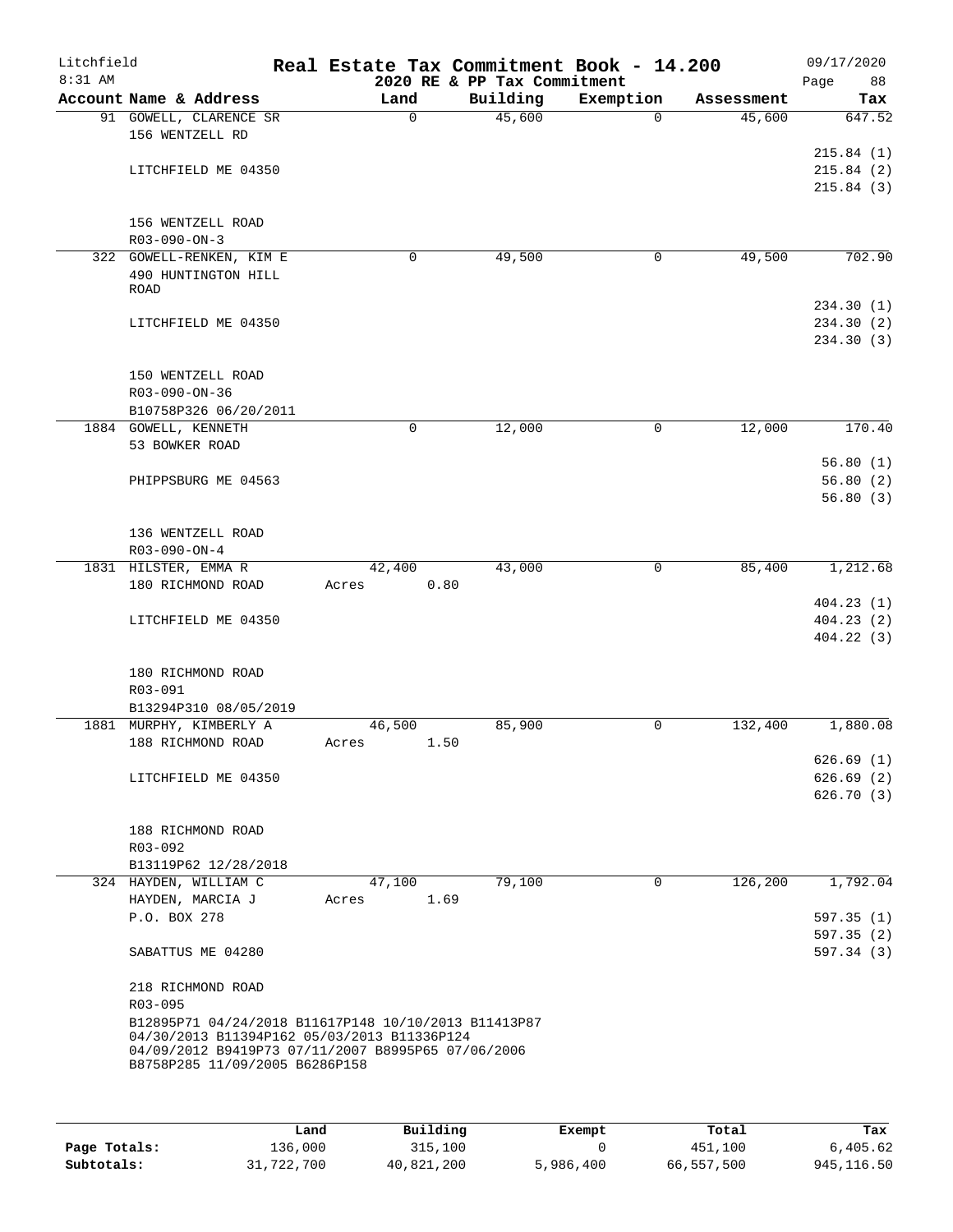| Litchfield<br>8:31 AM |                                                      |       |        | 2020 RE & PP Tax Commitment | Real Estate Tax Commitment Book - 14.200 |            | 09/17/2020<br>Page | 89         |
|-----------------------|------------------------------------------------------|-------|--------|-----------------------------|------------------------------------------|------------|--------------------|------------|
|                       | Account Name & Address                               |       | Land   | Building                    | Exemption                                | Assessment |                    | Tax        |
|                       | 2406 WALKER FLORENCE B                               |       | 45,000 | 97,100                      | 31,000                                   | 111,100    |                    | 1,577.62   |
|                       | 222 RICHMOND ROAD                                    | Acres | 1.01   |                             | 02 HOMESTEAD EXEMPT                      |            |                    |            |
|                       |                                                      |       |        |                             | 24 WW2 Widow NonRes                      |            |                    | 525.87(1)  |
|                       | LITCHFIELD ME 04350                                  |       |        |                             |                                          |            |                    | 525.87(2)  |
|                       |                                                      |       |        |                             |                                          |            |                    | 525.88(3)  |
|                       |                                                      |       |        |                             |                                          |            |                    |            |
|                       | 222 RICHMOND ROAD                                    |       |        |                             |                                          |            |                    |            |
|                       | R03-095A                                             |       |        |                             |                                          |            |                    |            |
|                       | B9162P172 11/04/2006                                 |       |        |                             |                                          |            |                    |            |
|                       | 2692 CLARKE KENNETH J                                |       | 48,900 | 406,800                     | 25,000                                   | 430,700    |                    | 6,115.94   |
|                       | CLARKE KATHLENE E                                    | Acres | 2.31   |                             | 02 HOMESTEAD EXEMPT                      |            |                    |            |
|                       | 208 RICHMOND ROAD                                    |       |        |                             |                                          |            | 2,038.65 (1)       |            |
|                       |                                                      |       |        |                             |                                          |            | 2,038.65(2)        |            |
|                       | LITCHFIELD ME 04350                                  |       |        |                             |                                          |            | 2,038.64(3)        |            |
|                       | 208 RICHMOND ROAD                                    |       |        |                             |                                          |            |                    |            |
|                       | R03-095B                                             |       |        |                             |                                          |            |                    |            |
|                       | B9419P73 07/11/2007                                  |       |        |                             |                                          |            |                    |            |
|                       | 402 PANZINO, ROBERT                                  |       | 45,400 | 74,900                      | 25,000                                   | 95,300     |                    | 1,353.26   |
|                       | 10 FERRIN ROAD                                       | Acres | 1.12   |                             | 02 HOMESTEAD EXEMPT                      |            |                    |            |
|                       |                                                      |       |        |                             |                                          |            |                    | 451.09 (1) |
|                       | LITCHFIELD ME 04350                                  |       |        |                             |                                          |            |                    | 451.09 (2) |
|                       |                                                      |       |        |                             |                                          |            |                    | 451.08 (3) |
|                       |                                                      |       |        |                             |                                          |            |                    |            |
|                       | 10 FERRIN ROAD                                       |       |        |                             |                                          |            |                    |            |
|                       | R03-096                                              |       |        |                             |                                          |            |                    |            |
|                       | B12135P168 10/28/2015 B11465P293 07/22/2013          |       |        |                             |                                          |            |                    |            |
|                       | B10344P97 02/18/2010 B9533P37 10/16/2007 B8386P173   |       |        |                             |                                          |            |                    |            |
|                       | 04/16/2005 B7269P192 02/07/2003                      |       |        |                             |                                          |            |                    |            |
|                       | 2077 LEVESQUE, MARG JEANNE                           |       | 20,000 | 4,600                       | $\mathsf{O}$                             | 24,600     |                    | 349.32     |
|                       | 1367 WEST ROAD                                       | Acres | 1.00   |                             |                                          |            |                    |            |
|                       |                                                      |       |        |                             |                                          |            |                    | 116.44(1)  |
|                       | LITCHFIELD ME 04350                                  |       |        |                             |                                          |            |                    | 116.44(2)  |
|                       |                                                      |       |        |                             |                                          |            |                    | 116.44(3)  |
|                       |                                                      |       |        |                             |                                          |            |                    |            |
|                       | 5 SANTA LANE                                         |       |        |                             |                                          |            |                    |            |
|                       | R03-096A                                             |       |        |                             |                                          |            |                    |            |
|                       | B11532P240 09/30/2013                                |       |        |                             |                                          |            |                    |            |
|                       | 2058 LAGACE, ANNETTE                                 |       | 40,000 | 43,400                      | 0                                        | 83,400     |                    | 1,184.28   |
|                       | LAGACE, RICK                                         | Acres | 1.00   |                             |                                          |            |                    |            |
|                       | 8 SANTA LANE                                         |       |        |                             |                                          |            |                    | 394.76 (1) |
|                       |                                                      |       |        |                             |                                          |            |                    | 394.76 (2) |
|                       | LITCHFIELD ME 04350.                                 |       |        |                             |                                          |            |                    | 394.76 (3) |
|                       | 8 SANTA LANE                                         |       |        |                             |                                          |            |                    |            |
|                       | R03-096B                                             |       |        |                             |                                          |            |                    |            |
|                       | B12533P129 01/20/2017 B7745P244 11/21/2003           |       |        |                             |                                          |            |                    |            |
|                       | 2254 DAVIS, DAWSON                                   |       | 43,000 | 138,700                     | 25,000                                   | 156,700    |                    | 2,225.14   |
|                       | 14 SANTA LANE                                        | Acres | 2.00   |                             | 02 HOMESTEAD EXEMPT                      |            |                    |            |
|                       |                                                      |       |        |                             |                                          |            |                    |            |
|                       |                                                      |       |        |                             |                                          |            |                    | 741.71 (1) |
|                       | LITCHFIELD ME 04350                                  |       |        |                             |                                          |            |                    | 741.71(2)  |
|                       |                                                      |       |        |                             |                                          |            |                    | 741.72 (3) |
|                       | 14 SANTA LANE                                        |       |        |                             |                                          |            |                    |            |
|                       | R03-096D                                             |       |        |                             |                                          |            |                    |            |
|                       | B10712P348 04/21/2011 B8904P179 05/12/2006 B6500P106 |       |        |                             |                                          |            |                    |            |
|                       |                                                      |       |        |                             |                                          |            |                    |            |

|              | Land       | Building   | Exempt    | Total      | Tax        |
|--------------|------------|------------|-----------|------------|------------|
| Page Totals: | 242,300    | 765,500    | 106,000   | 901,800    | 12,805.56  |
| Subtotals:   | 31,965,000 | 41,586,700 | 6,092,400 | 67,459,300 | 957,922.06 |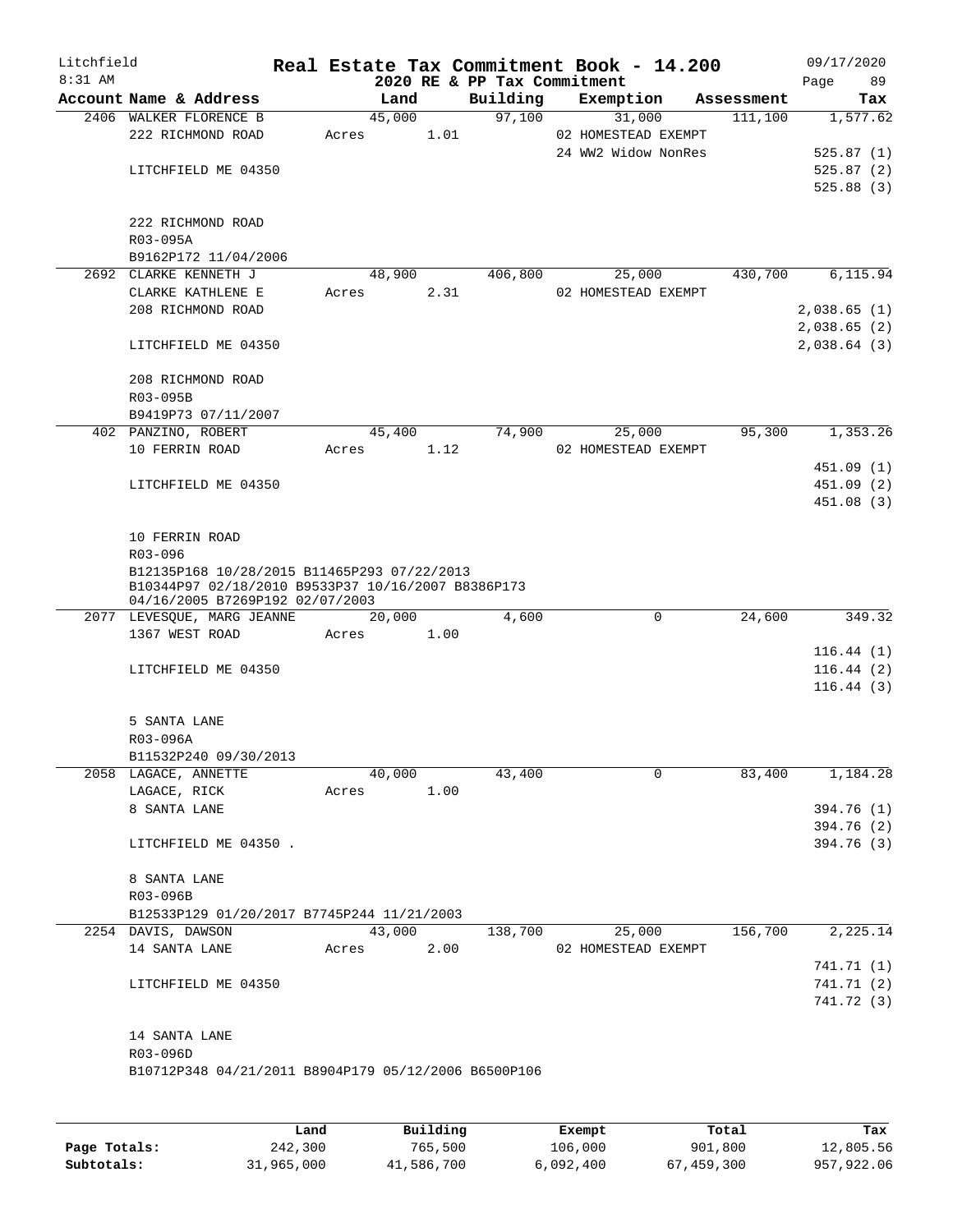| Litchfield |                                                           |       |        |       |                             | Real Estate Tax Commitment Book - 14.200 |            | 09/17/2020                 |
|------------|-----------------------------------------------------------|-------|--------|-------|-----------------------------|------------------------------------------|------------|----------------------------|
| 8:31 AM    |                                                           |       |        |       | 2020 RE & PP Tax Commitment |                                          |            | 90<br>Page                 |
|            | Account Name & Address                                    |       | Land   |       | Building<br>149,400         | Exemption<br>$\Omega$                    | Assessment | Tax                        |
|            | 2764 GERVAIS HOMES, LLC<br>52 WHITE BRIDGE ROAD           | Acres | 57,300 | 5.10  |                             |                                          | 206,700    | 2,935.14                   |
|            |                                                           |       |        |       |                             |                                          |            | 978.38(1)                  |
|            | STANDISH ME 04084                                         |       |        |       |                             |                                          |            | 978.38(2)                  |
|            |                                                           |       |        |       |                             |                                          |            | 978.38 (3)                 |
|            |                                                           |       |        |       |                             |                                          |            |                            |
|            | 12 FERRIN ROAD                                            |       |        |       |                             |                                          |            |                            |
|            | R03-096E                                                  |       |        |       |                             |                                          |            |                            |
|            | B13475P47 02/11/2020                                      |       |        |       |                             |                                          |            |                            |
|            | 273 CARMICHAEL, PAUL L                                    |       | 72,800 |       | 182,200                     | 25,000                                   | 230,000    | 3,266.00                   |
|            | 34 FERRIN ROAD                                            | Acres |        | 26.50 |                             | 02 HOMESTEAD EXEMPT                      |            |                            |
|            | LITCHFIELD ME 04350                                       |       |        |       |                             |                                          |            | 1,088.67(1)                |
|            |                                                           |       |        |       |                             |                                          |            | 1,088.67(2)<br>1,088.66(3) |
|            |                                                           |       |        |       |                             |                                          |            |                            |
|            | 34 FERRIN ROAD                                            |       |        |       |                             |                                          |            |                            |
|            | R03-097                                                   |       |        |       |                             |                                          |            |                            |
|            | B4871P75 03/28/1995                                       |       |        |       |                             |                                          |            |                            |
|            | 187 MCNELLY, ELIZABETH A                                  |       | 48,000 |       | 116,300                     | 25,000                                   | 139,300    | 1,978.06                   |
|            | 50 FERRIN ROAD                                            | Acres |        | 2.00  |                             | 02 HOMESTEAD EXEMPT                      |            |                            |
|            |                                                           |       |        |       |                             |                                          |            | 659.35(1)                  |
|            | LITCHFIELD ME 04350                                       |       |        |       |                             |                                          |            | 659.35(2)                  |
|            |                                                           |       |        |       |                             |                                          |            | 659.36(3)                  |
|            |                                                           |       |        |       |                             |                                          |            |                            |
|            | 50 FERRIN ROAD<br>$R03 - 097 - 1$                         |       |        |       |                             |                                          |            |                            |
|            | B12647P116 06/30/2017 B6431P248 04/01/1996                |       |        |       |                             |                                          |            |                            |
|            | 528 DURGIN, ROBERT                                        |       | 39,400 |       | 18,900                      | 25,000                                   | 33,300     | 472.86                     |
|            | 52 FERRIN ROAD                                            | Acres |        | 0.80  |                             | 02 HOMESTEAD EXEMPT                      |            |                            |
|            |                                                           |       |        |       |                             |                                          |            | 157.62(1)                  |
|            | LITCHFIELD ME 04350                                       |       |        |       |                             |                                          |            | 157.62(2)                  |
|            |                                                           |       |        |       |                             |                                          |            | 157.62(3)                  |
|            |                                                           |       |        |       |                             |                                          |            |                            |
|            | 52 FERRIN ROAD                                            |       |        |       |                             |                                          |            |                            |
|            | $R03 - 097 - 1 - A$                                       |       |        |       |                             |                                          |            |                            |
|            | B12371P53 07/05/2016 B4082P296<br>201 LABOSSIERE, DAVID E |       | 51,000 |       | 29,400                      | 25,000                                   | 55,400     | 786.68                     |
|            | LABOSSIERE, SANDRA                                        | Acres |        | 3.00  |                             | 02 HOMESTEAD EXEMPT                      |            |                            |
|            | 33 FERRIN ROAD                                            |       |        |       |                             |                                          |            | 262.23(1)                  |
|            |                                                           |       |        |       |                             |                                          |            | 262.23(2)                  |
|            | LITCHFIELD ME 04350                                       |       |        |       |                             |                                          |            | 262.22(3)                  |
|            |                                                           |       |        |       |                             |                                          |            |                            |
|            | 33 FERRIN ROAD                                            |       |        |       |                             |                                          |            |                            |
|            | R03-097A                                                  |       |        |       |                             |                                          |            |                            |
|            | B5940P54 05/07/1999                                       |       |        |       |                             |                                          |            |                            |
|            | 968 CHAPMAN, DAVID J                                      |       | 46,800 |       | 93,100                      | 25,000                                   | 114,900    | 1,631.58                   |
|            | 42 FERRIN ROAD                                            | Acres |        | 2.60  |                             | 02 HOMESTEAD EXEMPT                      |            |                            |
|            |                                                           |       |        |       |                             |                                          |            | 543.86 (1)                 |
|            | LITCHFIELD ME 04350                                       |       |        |       |                             |                                          |            | 543.86 (2)                 |
|            |                                                           |       |        |       |                             |                                          |            | 543.86 (3)                 |
|            | 42 FERRIN ROAD                                            |       |        |       |                             |                                          |            |                            |
|            | R03-097B                                                  |       |        |       |                             |                                          |            |                            |
|            | B2150P338                                                 |       |        |       |                             |                                          |            |                            |
|            |                                                           |       |        |       |                             |                                          |            |                            |
|            |                                                           |       |        |       |                             |                                          |            |                            |

|              | Land       | Building   | Exempt    | Total      | Tax        |
|--------------|------------|------------|-----------|------------|------------|
| Page Totals: | 315,300    | 589,300    | 125,000   | 779,600    | 11,070.32  |
| Subtotals:   | 32,280,300 | 42,176,000 | 6,217,400 | 68,238,900 | 968,992.38 |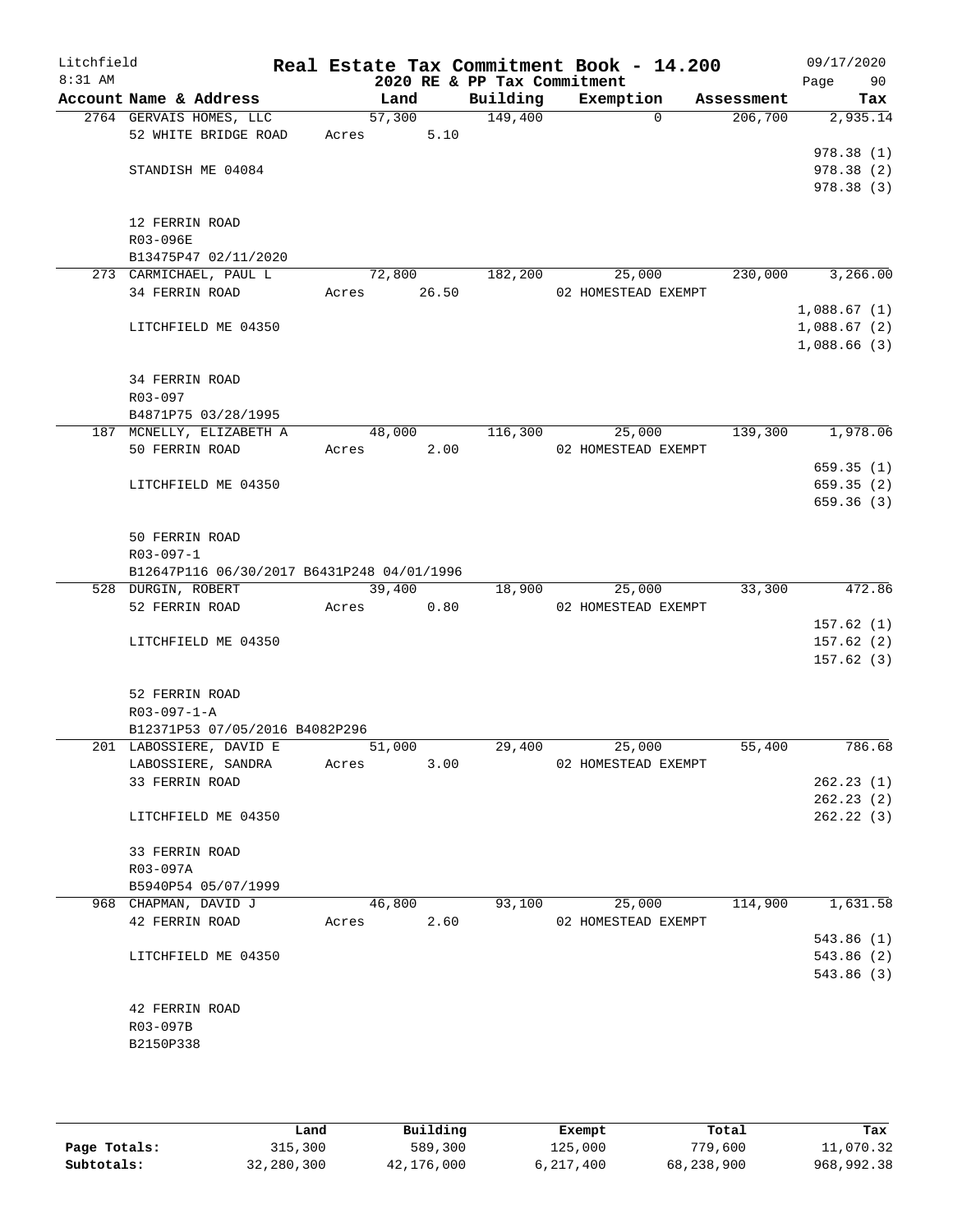| Litchfield |                                                     | Real Estate Tax Commitment Book - 14.200 |                             |                     |            | 09/17/2020 |
|------------|-----------------------------------------------------|------------------------------------------|-----------------------------|---------------------|------------|------------|
| 8:31 AM    |                                                     |                                          | 2020 RE & PP Tax Commitment |                     |            | Page<br>91 |
|            | Account Name & Address                              | Land                                     | Building                    | Exemption           | Assessment | Tax        |
|            | 2080 DUBE, GLEN                                     | 160, 300                                 | $\mathsf{O}$                | $\Omega$            | 160, 300   | 2,276.26   |
|            | P O BOX 819                                         | 31.52<br>Acres                           |                             |                     |            | 758.75(1)  |
|            | SABATTUS ME 04280                                   |                                          |                             |                     |            | 758.75(2)  |
|            |                                                     |                                          |                             |                     |            | 758.76 (3) |
|            |                                                     |                                          |                             |                     |            |            |
|            | WENTZELL ROAD                                       |                                          |                             |                     |            |            |
|            | R03-097C                                            |                                          |                             |                     |            |            |
|            | B10385P25 04/09/2010 B9045P137 08/30/2006 B9034P259 |                                          |                             |                     |            |            |
|            | 06/08/2006 B5344P83<br>2763 DUBE, GLEN              | $\mathbf 0$                              | 15,300                      | 0                   | 15,300     | 217.26     |
|            | P O BOX 819                                         |                                          |                             |                     |            |            |
|            |                                                     |                                          |                             |                     |            | 72.42(1)   |
|            | SABATTUS ME 04280                                   |                                          |                             |                     |            | 72.42(2)   |
|            |                                                     |                                          |                             |                     |            | 72.42(3)   |
|            |                                                     |                                          |                             |                     |            |            |
|            | <b>36 BROOKSIDE LANE</b>                            |                                          |                             |                     |            |            |
|            | R03-097C-10                                         |                                          |                             |                     |            |            |
|            | 1983 DULAC SONYA                                    | $\mathbf 0$                              | 12,800                      | 12,800              | 0          | 0.00       |
|            | 13 BROOKSIDE LANE                                   |                                          |                             | 02 HOMESTEAD EXEMPT |            |            |
|            |                                                     |                                          |                             |                     |            |            |
|            | LITCHFIELD ME 04350                                 |                                          |                             |                     |            |            |
|            |                                                     |                                          |                             |                     |            |            |
|            | 13 BROOKSIDE LANE                                   |                                          |                             |                     |            |            |
|            | R03-097C-4-ON                                       |                                          |                             |                     |            |            |
|            | B9034P259 06/08/2006 B8596P92 09/14/2005            |                                          |                             |                     |            |            |
|            | 2932 DUBE GLEN E.                                   | $\mathbf 0$                              | 14,000                      | $\mathbf 0$         | 14,000     | 198.80     |
|            | P O BOX 819                                         |                                          |                             |                     |            |            |
|            |                                                     |                                          |                             |                     |            | 66.27(1)   |
|            | SABATTUS ME 04280                                   |                                          |                             |                     |            | 66.27(2)   |
|            |                                                     |                                          |                             |                     |            | 66.26(3)   |
|            |                                                     |                                          |                             |                     |            |            |
|            | 17 BROOKSIDE LANE<br>R03-097C-5"ON"                 |                                          |                             |                     |            |            |
|            | 2705 DUBE GLEN E.                                   | $\mathbf 0$                              | 12,800                      | 0                   | 12,800     | 181.76     |
|            | P O BOX 819                                         |                                          |                             |                     |            |            |
|            |                                                     |                                          |                             |                     |            | 60.59(1)   |
|            | SABATTUS ME 04280                                   |                                          |                             |                     |            | 60.59(2)   |
|            |                                                     |                                          |                             |                     |            | 60.58(3)   |
|            |                                                     |                                          |                             |                     |            |            |
|            | 16 BROOKSIDE LANE                                   |                                          |                             |                     |            |            |
|            | R03-097C-6-ON                                       |                                          |                             |                     |            |            |
|            | 2735 DUBE, GLEN                                     | $\mathbf 0$                              | 14,400                      | $\mathbf 0$         | 14,400     | 204.48     |
|            | P O BOX 819                                         |                                          |                             |                     |            | 68.16(1)   |
|            | SABATTUS ME 04280                                   |                                          |                             |                     |            | 68.16(2)   |
|            |                                                     |                                          |                             |                     |            | 68.16(3)   |
|            |                                                     |                                          |                             |                     |            |            |
|            | 25 BROOKSIDE LANE                                   |                                          |                             |                     |            |            |
|            | R03-097C-7-ON                                       |                                          |                             |                     |            |            |
|            |                                                     |                                          |                             |                     |            |            |

|              | Land       | Building   | Exempt    | Total      | Tax        |
|--------------|------------|------------|-----------|------------|------------|
| Page Totals: | 160,300    | 69,300     | 12,800    | 216,800    | 3,078.56   |
| Subtotals:   | 32,440,600 | 42,245,300 | 6,230,200 | 68,455,700 | 972,070.94 |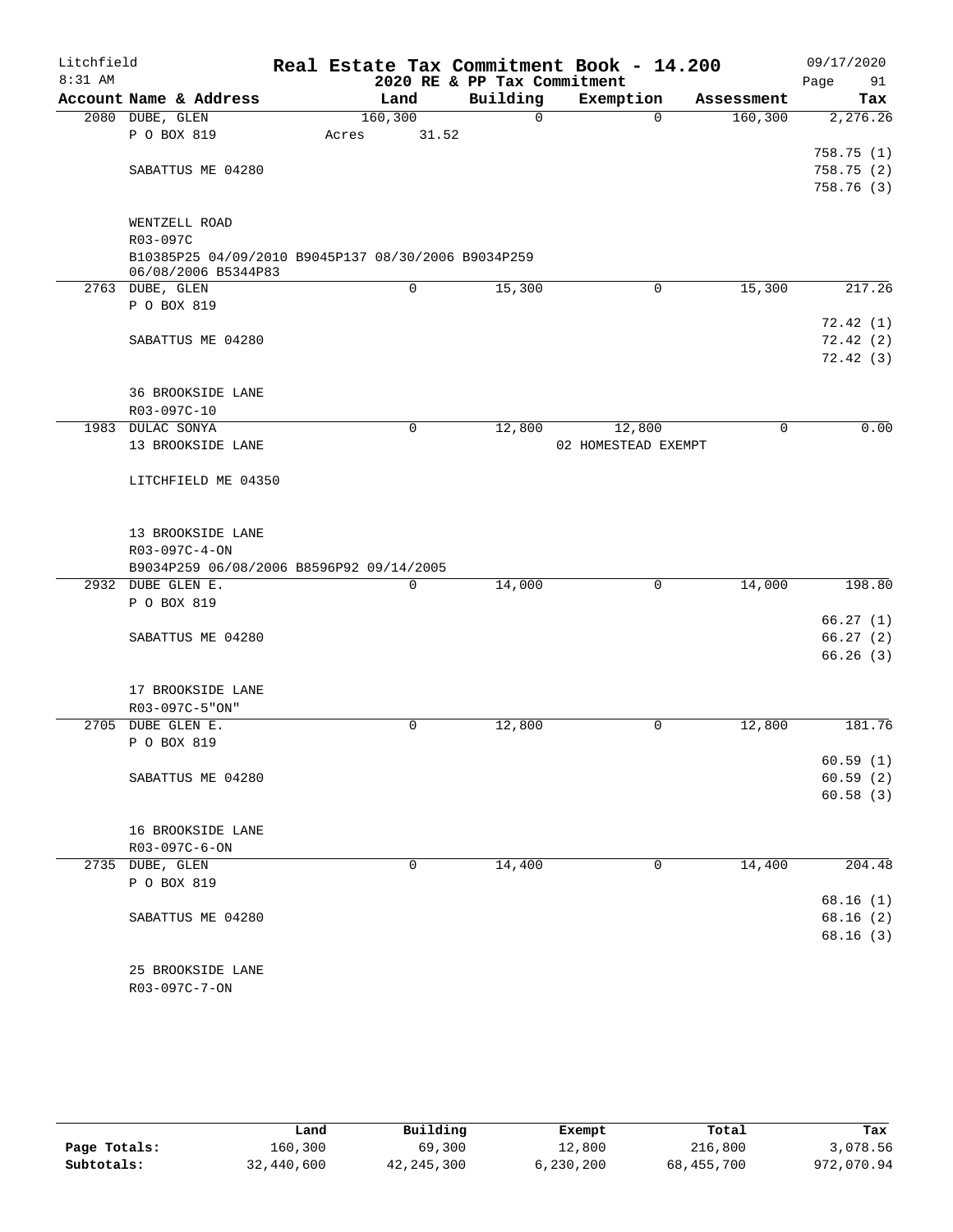| Litchfield<br>8:31 AM |                                    |             | 2020 RE & PP Tax Commitment | Real Estate Tax Commitment Book - 14.200 |            | 09/17/2020<br>Page<br>92 |
|-----------------------|------------------------------------|-------------|-----------------------------|------------------------------------------|------------|--------------------------|
|                       | Account Name & Address             | Land        | Building                    | Exemption                                | Assessment | Tax                      |
|                       | 2762 DUBE, GLEN                    | $\mathbf 0$ | 13,200                      | $\overline{0}$                           | 13,200     | 187.44                   |
|                       | P O BOX 819                        |             |                             |                                          |            |                          |
|                       |                                    |             |                             |                                          |            | 62.48(1)                 |
|                       | SABATTUS ME 04280                  |             |                             |                                          |            | 62.48(2)                 |
|                       |                                    |             |                             |                                          |            | 62.48(3)                 |
|                       |                                    |             |                             |                                          |            |                          |
|                       | BROOKSIDE LANE<br>R03-097C-8-ON    |             |                             |                                          |            |                          |
|                       | 2736 DUBE, GLEN                    | 0           | 14,900                      | 0                                        | 14,900     | 211.58                   |
|                       | P O BOX 819                        |             |                             |                                          |            |                          |
|                       |                                    |             |                             |                                          |            | 70.53(1)                 |
|                       | SABATTUS ME 04280                  |             |                             |                                          |            | 70.53(2)                 |
|                       |                                    |             |                             |                                          |            | 70.52(3)                 |
|                       |                                    |             |                             |                                          |            |                          |
|                       | 33 BROOKSIDE LANE<br>R03-097C-9-ON |             |                             |                                          |            |                          |
|                       | 93 RIDLEY, LOUISE                  | 43,600      | 46,000                      | 0                                        | 89,600     | 1,272.32                 |
|                       | P.O. BOX 372                       | Acres       | 1.54                        |                                          |            |                          |
|                       |                                    |             |                             |                                          |            | 424.11(1)                |
|                       | MANCHESTER ME 04351                |             |                             |                                          |            | 424.11(2)                |
|                       |                                    |             |                             |                                          |            | 424.10(3)                |
|                       |                                    |             |                             |                                          |            |                          |
|                       | 68 FERRIN ROAD<br>$R03 - 098$      |             |                             |                                          |            |                          |
|                       | 2177 GUNN, ELIZABETH MCGUIRE       | 46,100      | 18,500                      | 25,000                                   | 39,600     | 562.32                   |
|                       | 68 FERRIN ROAD                     | Acres       | 1.36                        | 02 HOMESTEAD EXEMPT                      |            |                          |
|                       |                                    |             |                             |                                          |            | 187.44(1)                |
|                       | LITCHFIELD ME 04350                |             |                             |                                          |            | 187.44(2)                |
|                       |                                    |             |                             |                                          |            | 187.44(3)                |
|                       | 72 FERRIN ROAD                     |             |                             |                                          |            |                          |
|                       | R03-098A                           |             |                             |                                          |            |                          |
|                       | B6313P260 09/29/2000               |             |                             |                                          |            |                          |
|                       | 110 DOUCETTE, LYNNE D              | 51,600      | 100,000                     | 0                                        | 151,600    | 2,152.72                 |
|                       | 74 FERRIN ROAD                     | Acres       | 3.20                        |                                          |            |                          |
|                       |                                    |             |                             |                                          |            | 717.57(1)                |
|                       | LITCHFIELD ME 04350                |             |                             |                                          |            | 717.57(2)                |
|                       |                                    |             |                             |                                          |            | 717.58(3)                |
|                       | 74 FERRIN ROAD                     |             |                             |                                          |            |                          |
|                       | R03-099                            |             |                             |                                          |            |                          |
|                       | B7907P267 03/15/2004               |             |                             |                                          |            |                          |
|                       | 1410 POULIN, SUZANNE A             | 56,100      | 16,700                      | 25,000                                   | 47,800     | 678.76                   |
|                       | P O BOX 60                         | Acres       | 4.70                        | 02 HOMESTEAD EXEMPT                      |            |                          |
|                       |                                    |             |                             |                                          |            | 226.25(1)                |
|                       | LITCHFIELD ME 04350                |             |                             |                                          |            | 226.25(2)                |
|                       |                                    |             |                             |                                          |            | 226.26(3)                |
|                       | 96 FERRIN ROAD                     |             |                             |                                          |            |                          |
|                       | R03-100                            |             |                             |                                          |            |                          |
|                       | B4799P80                           |             |                             |                                          |            |                          |
|                       |                                    |             |                             |                                          |            |                          |

|              | Land       | Building   | Exempt    | Total      | Tax        |
|--------------|------------|------------|-----------|------------|------------|
| Page Totals: | 197.400    | 209,300    | 50,000    | 356,700    | 5,065.14   |
| Subtotals:   | 32,638,000 | 42,454,600 | 6,280,200 | 68,812,400 | 977,136.08 |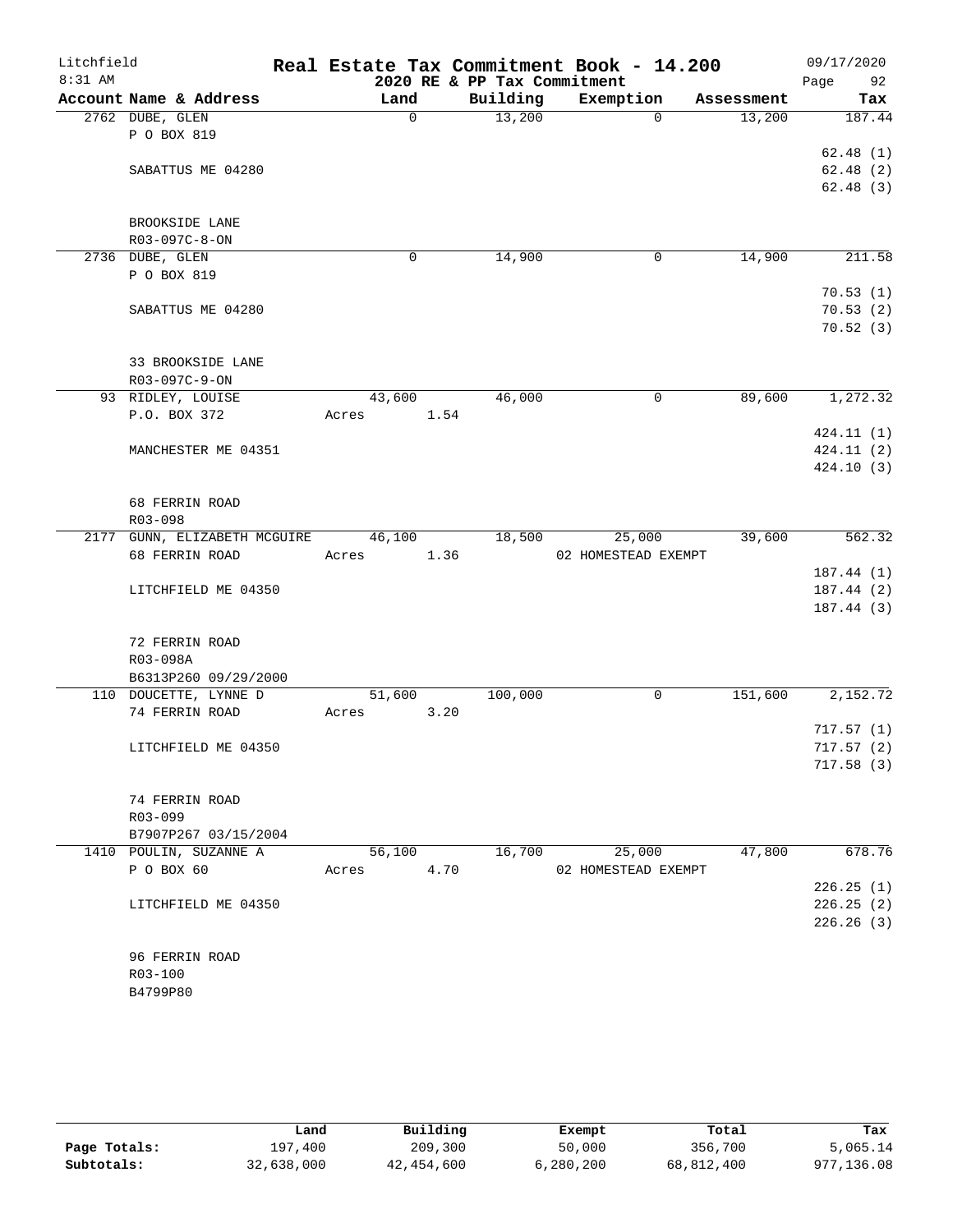| Litchfield   |                                                      |         |       |                |          |                             |             | Real Estate Tax Commitment Book - 14.200 |          |                      | 09/17/2020      |
|--------------|------------------------------------------------------|---------|-------|----------------|----------|-----------------------------|-------------|------------------------------------------|----------|----------------------|-----------------|
| 8:31 AM      |                                                      |         |       |                |          | 2020 RE & PP Tax Commitment |             |                                          |          |                      | 93<br>Page      |
|              | Account Name & Address<br>519 OLIVER, JESSICA A      |         |       | Land<br>52,500 |          | Building<br>33,900          |             | Exemption                                | $\Omega$ | Assessment<br>86,400 | Tax<br>1,226.88 |
|              | PIERCE, WILLIAM                                      |         | Acres |                | 3.50     |                             |             |                                          |          |                      |                 |
|              | 78 FERRIN ROAD                                       |         |       |                |          |                             |             |                                          |          |                      | 408.96(1)       |
|              |                                                      |         |       |                |          |                             |             |                                          |          |                      | 408.96(2)       |
|              | LITCHFIELD ME 04350                                  |         |       |                |          |                             |             |                                          |          |                      | 408.96(3)       |
|              |                                                      |         |       |                |          |                             |             |                                          |          |                      |                 |
|              | 78 FERRIN ROAD                                       |         |       |                |          |                             |             |                                          |          |                      |                 |
|              | R03-100A                                             |         |       |                |          |                             |             |                                          |          |                      |                 |
|              | B6959P264                                            |         |       |                |          |                             |             |                                          |          |                      |                 |
|              | 862 HULL, STUART                                     |         |       | 57,600         |          | 25,500                      |             | 25,000                                   |          | 58,100               | 825.02          |
|              | 86 FERRIN ROAD                                       |         | Acres |                | 5.20     |                             |             | 02 HOMESTEAD EXEMPT                      |          |                      |                 |
|              |                                                      |         |       |                |          |                             |             |                                          |          |                      | 275.01(1)       |
|              | LITCHFIELD ME 04350                                  |         |       |                |          |                             |             |                                          |          |                      | 275.01(2)       |
|              |                                                      |         |       |                |          |                             |             |                                          |          |                      | 275.00(3)       |
|              |                                                      |         |       |                |          |                             |             |                                          |          |                      |                 |
|              | 86 FERRIN ROAD                                       |         |       |                |          |                             |             |                                          |          |                      |                 |
|              | R03-100B                                             |         |       |                |          |                             |             |                                          |          |                      |                 |
|              | B2716P65                                             |         |       |                |          |                             |             |                                          |          |                      |                 |
|              | 343 LITTLEFIELD-HICKEY,                              |         |       | 63,500         |          |                             | 0           |                                          | 0        | 63,500               | 901.70          |
|              | MELANIE                                              |         |       |                |          |                             |             |                                          |          |                      |                 |
|              | 91 HICKORY LANE                                      |         | Acres |                | 58.00    |                             |             |                                          |          |                      |                 |
|              |                                                      |         |       |                |          |                             |             |                                          |          |                      | 300.57(1)       |
|              | WEST GARDINER ME 04345                               |         |       |                |          |                             |             |                                          |          |                      | 300.57(2)       |
|              |                                                      |         |       |                |          |                             |             |                                          |          |                      | 300.56(3)       |
|              |                                                      |         |       |                |          |                             |             |                                          |          |                      |                 |
|              | FINLEY LANE                                          |         |       |                |          |                             |             |                                          |          |                      |                 |
|              | R03-101                                              |         |       |                |          |                             |             |                                          |          |                      |                 |
|              | B12001P274 06/26/2014 B10647P28 01/19/2011           |         |       |                |          |                             |             |                                          |          |                      |                 |
|              | B10440P257 06/11/2010 B10113P287 06/16/2009          |         |       |                |          |                             |             |                                          |          |                      |                 |
|              | B5338P313 02/14/1997<br>1869 WHITE, DIAN             |         |       | 21,200         |          |                             | $\mathbf 0$ |                                          | 0        | 21,200               | 301.04          |
|              | 138 GUSTIN RD                                        |         | Acres |                | 10.70    |                             |             |                                          |          |                      |                 |
|              |                                                      |         |       |                |          |                             |             |                                          |          |                      | 100.35(1)       |
|              | LITCHFIELD ME 04350                                  |         |       |                |          |                             |             |                                          |          |                      | 100.35(2)       |
|              |                                                      |         |       |                |          |                             |             |                                          |          |                      | 100.34(3)       |
|              |                                                      |         |       |                |          |                             |             |                                          |          |                      |                 |
|              | FINLEY LANE                                          |         |       |                |          |                             |             |                                          |          |                      |                 |
|              | R03-102                                              |         |       |                |          |                             |             |                                          |          |                      |                 |
|              | B1575P864 03/14/1972                                 |         |       |                |          |                             |             |                                          |          |                      |                 |
|              | 1417 SHUTE, CHRISTINE                                |         |       | 40,300         |          |                             | $\Omega$    |                                          | $\Omega$ | 40,300               | 572.26          |
|              | SEVERY, ANDREW                                       |         | Acres |                | 13.00    |                             |             |                                          |          |                      |                 |
|              | 6 FLAHERTY LANE                                      |         |       |                |          |                             |             |                                          |          |                      | 190.75(1)       |
|              |                                                      |         |       |                |          |                             |             |                                          |          |                      | 190.75(2)       |
|              | LITCHFIELD ME 04350                                  |         |       |                |          |                             |             |                                          |          |                      | 190.76(3)       |
|              |                                                      |         |       |                |          |                             |             |                                          |          |                      |                 |
|              | RIDLEY LANE                                          |         |       |                |          |                             |             |                                          |          |                      |                 |
|              | R03-103                                              |         |       |                |          |                             |             |                                          |          |                      |                 |
|              | B12998P166 08/10/2018                                |         |       |                |          |                             |             |                                          |          |                      |                 |
|              | 175 CRIBBY, ADAM A                                   |         |       | 42,600         |          | 86,500                      |             |                                          | 0        | 129,100              | 1,833.22        |
|              | CRIBBY, SHEENA M                                     |         | Acres |                | 1.86     |                             |             |                                          |          |                      |                 |
|              | 21 RIDLEY LANE                                       |         |       |                |          |                             |             |                                          |          |                      | 611.07(1)       |
|              |                                                      |         |       |                |          |                             |             |                                          |          |                      | 611.07(2)       |
|              | LITCHFIELD ME 04350                                  |         |       |                |          |                             |             |                                          |          |                      | 611.08(3)       |
|              |                                                      |         |       |                |          |                             |             |                                          |          |                      |                 |
|              | 21 RIDLEY LANE                                       |         |       |                |          |                             |             |                                          |          |                      |                 |
|              | R03-103A                                             |         |       |                |          |                             |             |                                          |          |                      |                 |
|              | B12980P111 07/30/2018 B10276P62 11/19/2009 B6159P216 |         |       |                |          |                             |             |                                          |          |                      |                 |
|              | 03/02/2000 B4135P71                                  |         |       |                |          |                             |             |                                          |          |                      |                 |
|              |                                                      | Land    |       |                | Building |                             |             | Exempt                                   |          | Total                | Tax             |
| Page Totals: |                                                      | 277,700 |       |                | 145,900  |                             |             | 25,000                                   |          | 398,600              | 5,660.12        |

**Subtotals:** 32,915,700 42,600,500 6,305,200 69,211,000 982,796.20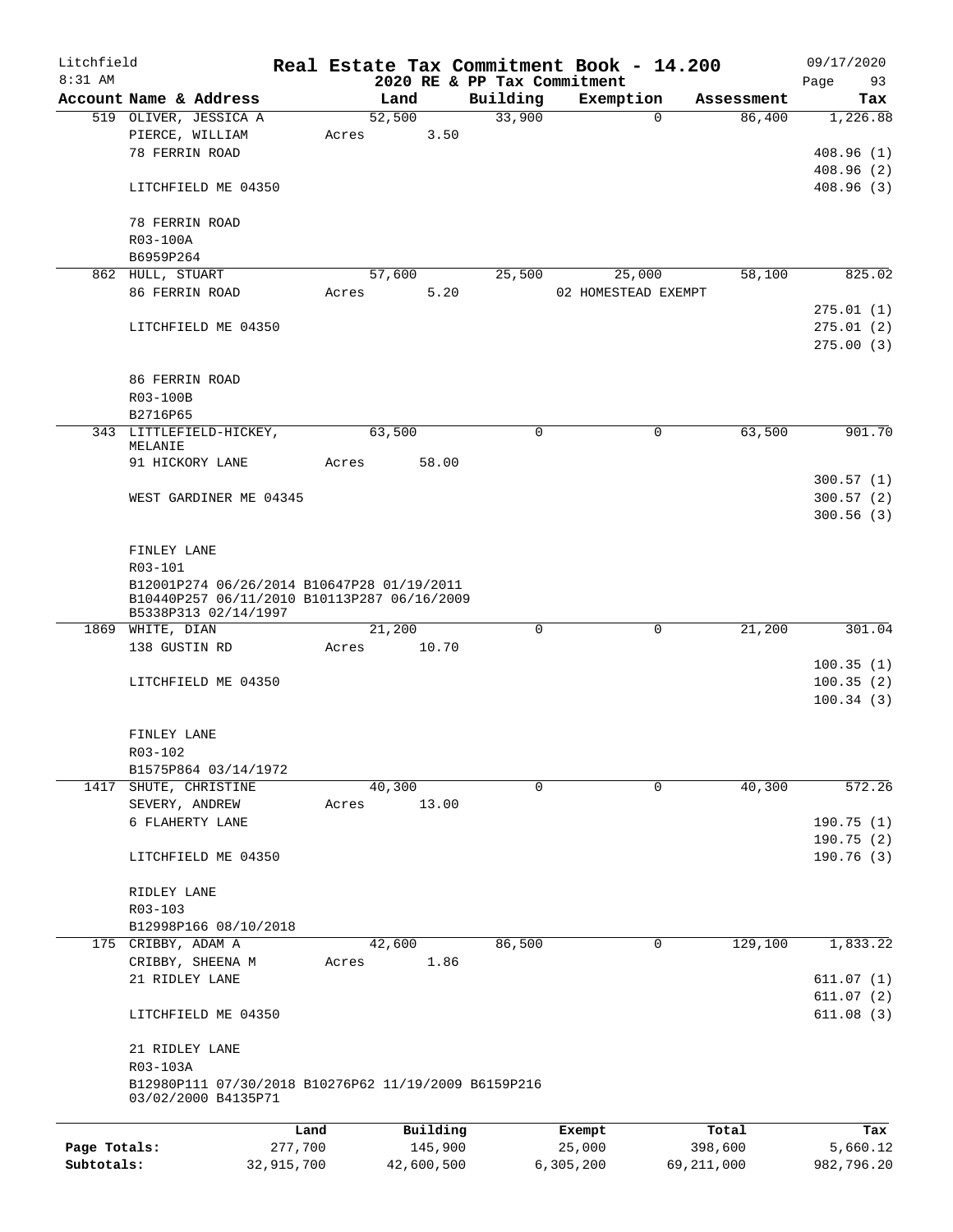| Litchfield   |                            |                                                      |        |          |                             | Real Estate Tax Commitment Book - 14.200 |            | 09/17/2020  |
|--------------|----------------------------|------------------------------------------------------|--------|----------|-----------------------------|------------------------------------------|------------|-------------|
| 8:31 AM      |                            |                                                      |        |          | 2020 RE & PP Tax Commitment |                                          |            | 94<br>Page  |
|              | Account Name & Address     |                                                      |        | Land     | Building                    | Exemption                                | Assessment | Tax         |
|              | 172 KOOL, KEITH            |                                                      | 65,700 |          | 69,300                      | 25,000                                   | 110,000    | 1,562.00    |
|              | 16 SOUTH STREET            |                                                      | Acres  | 2.90     |                             | 02 HOMESTEAD EXEMPT                      |            |             |
|              |                            |                                                      |        |          |                             |                                          |            | 520.67(1)   |
|              | GARDINER ME 04345          |                                                      |        |          |                             |                                          |            | 520.67(2)   |
|              |                            |                                                      |        |          |                             |                                          |            | 520.66(3)   |
|              | 28 SCHOOL LANE             |                                                      |        |          |                             |                                          |            |             |
|              | R03-103B                   |                                                      |        |          |                             |                                          |            |             |
|              |                            | B10094P330 06/01/2009 B4991P293 06/24/1993           |        |          |                             |                                          |            |             |
|              | 945 SOUCY, ANTHONY M       |                                                      | 42,300 |          | 70,800                      | 0                                        | 113,100    | 1,606.02    |
|              | 38 RIDLEY LANE             |                                                      | Acres  | 1.76     |                             |                                          |            |             |
|              |                            |                                                      |        |          |                             |                                          |            | 535.34(1)   |
|              |                            |                                                      |        |          |                             |                                          |            | 535.34(2)   |
|              | LITCHFIELD ME 04350        |                                                      |        |          |                             |                                          |            |             |
|              |                            |                                                      |        |          |                             |                                          |            | 535.34(3)   |
|              |                            |                                                      |        |          |                             |                                          |            |             |
|              | <b>38 RIDLEY LANE</b>      |                                                      |        |          |                             |                                          |            |             |
|              | R03-104                    |                                                      |        |          |                             |                                          |            |             |
|              | 04/05/2001                 | B11413P101 06/07/2013 B9369P103 05/30/2007 B7340P216 |        |          |                             |                                          |            |             |
|              | 1928 DUMAIS, RAYMOND L     |                                                      | 45,500 |          | 183,900                     | 0                                        | 229,400    | 3,257.48    |
|              | KING, JENNIFER L           |                                                      | Acres  | 2.82     |                             |                                          |            |             |
|              | 68 RIDLEY LANE             |                                                      |        |          |                             |                                          |            | 1,085.83(1) |
|              |                            |                                                      |        |          |                             |                                          |            | 1,085.83(2) |
|              | LITCHFIELD ME 04350        |                                                      |        |          |                             |                                          |            | 1,085.82(3) |
|              |                            |                                                      |        |          |                             |                                          |            |             |
|              | 68 RIDLEY LANE             |                                                      |        |          |                             |                                          |            |             |
|              | R03-104A                   |                                                      |        |          |                             |                                          |            |             |
|              |                            | B11383P259 04/24/2013 B10857P63 10/12/2011 B7517P294 |        |          |                             |                                          |            |             |
|              | 07/19/1996                 |                                                      |        |          |                             |                                          |            |             |
|              | 2172 CUNNINGHAM, MICHAEL W |                                                      | 48,600 |          | 70,000                      | 25,000                                   | 93,600     | 1,329.12    |
|              | P. O. BOX 285              |                                                      | Acres  | 3.85     |                             | 02 HOMESTEAD EXEMPT                      |            |             |
|              |                            |                                                      |        |          |                             |                                          |            | 443.04 (1)  |
|              | LITCHFIELD ME 04350        |                                                      |        |          |                             |                                          |            | 443.04 (2)  |
|              |                            |                                                      |        |          |                             |                                          |            | 443.04 (3)  |
|              |                            |                                                      |        |          |                             |                                          |            |             |
|              | 48 RIDLEY LANE             |                                                      |        |          |                             |                                          |            |             |
|              | R03-104B                   |                                                      |        |          |                             |                                          |            |             |
|              | B6389P115                  |                                                      |        |          |                             |                                          |            |             |
|              | 2487 HOBBS, DONALD F SR    |                                                      | 43,800 |          | 23,000                      | $\mathbf 0$                              | 66,800     | 948.56      |
|              | 87 RIDLEY LANE             |                                                      | Acres  | 18.60    |                             |                                          |            |             |
|              |                            |                                                      |        |          |                             |                                          |            | 316.19(1)   |
|              | LITCHFIELD ME 04350        |                                                      |        |          |                             |                                          |            | 316.19(2)   |
|              |                            |                                                      |        |          |                             |                                          |            | 316.18(3)   |
|              |                            |                                                      |        |          |                             |                                          |            |             |
|              | RIDLEY ROAD                |                                                      |        |          |                             |                                          |            |             |
|              | R03-105                    |                                                      |        |          |                             |                                          |            |             |
|              |                            | B10470P162 07/13/2010 B10125P262 06/25/2009          |        |          |                             |                                          |            |             |
|              |                            | B10107P335 05/11/2009 B7615P159 09/05/2003           |        |          |                             |                                          |            |             |
|              |                            | 486 RICHARDS-MACE, KIMBERLY                          | 42,400 |          | 90,400                      | 25,000                                   | 107,800    | 1,530.76    |
|              | 53 RIDLEY LANE             |                                                      | Acres  | 1.80     |                             | 02 HOMESTEAD EXEMPT                      |            |             |
|              |                            |                                                      |        |          |                             |                                          |            | 510.25(1)   |
|              | LITCHFIELD ME 04350        |                                                      |        |          |                             |                                          |            | 510.25(2)   |
|              |                            |                                                      |        |          |                             |                                          |            | 510.26(3)   |
|              |                            |                                                      |        |          |                             |                                          |            |             |
|              | 53 RIDLEY LANE             |                                                      |        |          |                             |                                          |            |             |
|              | R03-105A                   |                                                      |        |          |                             |                                          |            |             |
|              |                            | B9440P299 07/27/2007 B9423P127 07/13/2007 B5418P29   |        |          |                             |                                          |            |             |
|              | 07/01/1997                 |                                                      |        |          |                             |                                          |            |             |
|              |                            |                                                      |        |          |                             |                                          |            |             |
|              |                            | Land                                                 |        | Building |                             | Exempt                                   | Total      | Tax         |
| Page Totals: |                            | 288,300                                              |        | 507,400  |                             | 75,000                                   | 720,700    | 10,233.94   |

**Subtotals:** 33,204,000 43,107,900 6,380,200 69,931,700 993,030.14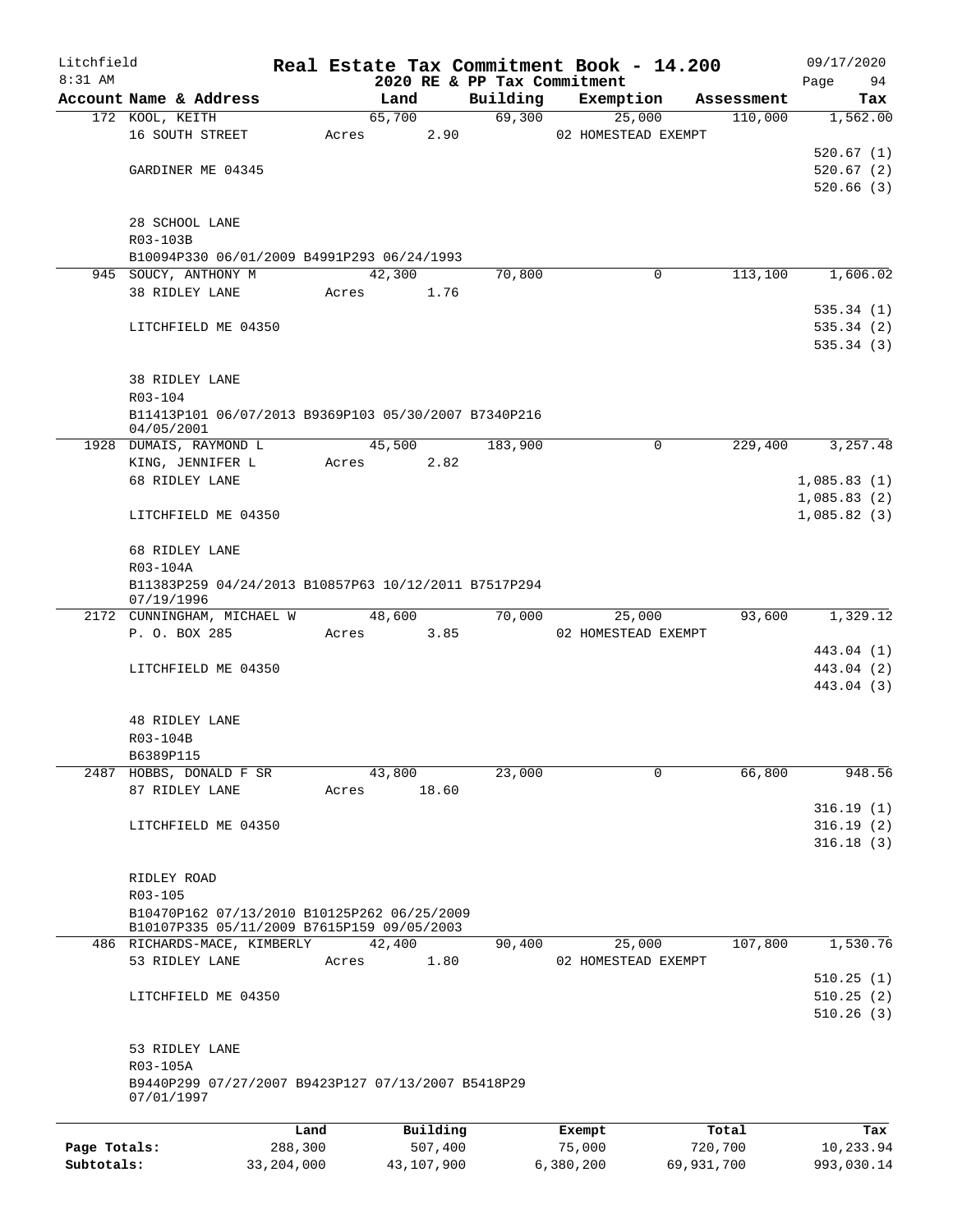| Litchfield<br>8:31 AM |                                               |       |        |       | 2020 RE & PP Tax Commitment | Real Estate Tax Commitment Book - 14.200 |            | 09/17/2020<br>Page<br>95 |
|-----------------------|-----------------------------------------------|-------|--------|-------|-----------------------------|------------------------------------------|------------|--------------------------|
|                       | Account Name & Address                        |       | Land   |       | Building                    | Exemption                                | Assessment | Tax                      |
|                       | 894 SMITH, KEITH                              |       | 40,000 |       | 131,200                     | $\Omega$                                 | 171,200    | 2,431.04                 |
|                       | 46 SCHOOL LANE                                | Acres |        | 1.00  |                             |                                          |            |                          |
|                       |                                               |       |        |       |                             |                                          |            | 810.35(1)                |
|                       | LITCHFIELD ME 04350                           |       |        |       |                             |                                          |            | 810.35(2)                |
|                       |                                               |       |        |       |                             |                                          |            | 810.34(3)                |
|                       |                                               |       |        |       |                             |                                          |            |                          |
|                       | 46 SCHOOL LANE<br>R03-105B                    |       |        |       |                             |                                          |            |                          |
|                       | B9471P238 08/21/2007 B7211P195                |       |        |       |                             |                                          |            |                          |
|                       | 2403 ALLEN, JOEL K                            |       | 21,200 |       | $\Omega$                    | 0                                        | 21,200     | 301.04                   |
|                       | ALLEN, DARLANE M                              | Acres |        | 1.40  |                             |                                          |            |                          |
|                       | 658 WEST ROAD                                 |       |        |       |                             |                                          |            | 100.35(1)                |
|                       |                                               |       |        |       |                             |                                          |            | 100.35(2)                |
|                       | BOWDOIN ME 04287                              |       |        |       |                             |                                          |            | 100.34(3)                |
|                       |                                               |       |        |       |                             |                                          |            |                          |
|                       | <b>SCHOOL LANE</b>                            |       |        |       |                             |                                          |            |                          |
|                       | R03-105C                                      |       |        |       |                             |                                          |            |                          |
|                       | B13358P223 10/04/2019<br>2059 MORGAN, RYAN    |       | 40,000 |       | 29,400                      | 0                                        | 69,400     | 985.48                   |
|                       | 17 FLAHERTY LANE                              | Acres |        | 1.00  |                             |                                          |            |                          |
|                       |                                               |       |        |       |                             |                                          |            | 328.49(1)                |
|                       | LITCHFIELD ME 04350                           |       |        |       |                             |                                          |            | 328.49(2)                |
|                       |                                               |       |        |       |                             |                                          |            | 328.50(3)                |
|                       |                                               |       |        |       |                             |                                          |            |                          |
|                       | 17 FLAHERTY LANE                              |       |        |       |                             |                                          |            |                          |
|                       | R03-105D                                      |       |        |       |                             |                                          |            |                          |
|                       | B11693P14 05/21/2014 B5442P262 07/22/1997     |       |        |       |                             |                                          |            | 1,151.62                 |
|                       | 2137 KINCAID, PRISCILLA J<br>22 FLAHERTY LANE | Acres | 46,000 | 3.00  | 60,100                      | 25,000<br>02 HOMESTEAD EXEMPT            | 81,100     |                          |
|                       |                                               |       |        |       |                             |                                          |            | 383.87(1)                |
|                       | LITCHFIELD ME 04350                           |       |        |       |                             |                                          |            | 383.87 (2)               |
|                       |                                               |       |        |       |                             |                                          |            | 383.88 (3)               |
|                       |                                               |       |        |       |                             |                                          |            |                          |
|                       | 22 FLAHERTY LANE                              |       |        |       |                             |                                          |            |                          |
|                       | R03-105E                                      |       |        |       |                             |                                          |            |                          |
|                       | B12702P126 08/23/2017 B8428P21 05/25/2005     |       |        |       |                             |                                          |            |                          |
|                       | 2293 ESTABROOK, LAURA JEAN                    |       | 38,100 |       | $\Omega$                    | 0                                        | 38,100     | 541.02                   |
|                       | BENOIT, CHELSEA ANNE<br>160 TARGET ROAD       | Acres |        | 16.20 |                             |                                          |            | 180.34(1)                |
|                       |                                               |       |        |       |                             |                                          |            | 180.34(2)                |
|                       | NEW GLOUCESTER ME 04260                       |       |        |       |                             |                                          |            | 180.34(3)                |
|                       |                                               |       |        |       |                             |                                          |            |                          |
|                       | FLAHERTY LANE                                 |       |        |       |                             |                                          |            |                          |
|                       | R03-105F                                      |       |        |       |                             |                                          |            |                          |
|                       | B10801P250 08/09/2011 B7344P334 03/26/2003    |       |        |       |                             |                                          |            |                          |
|                       | 2436 DOOEN ANDREW A                           |       | 40,600 |       | 56,200                      | 25,000                                   | 71,800     | 1,019.56                 |
|                       | 47 RIDLEY ROAD                                | Acres |        | 1.20  |                             | 02 HOMESTEAD EXEMPT                      |            | 339.85(1)                |
|                       | LITCHFIELD ME 04350                           |       |        |       |                             |                                          |            | 339.85(2)                |
|                       |                                               |       |        |       |                             |                                          |            | 339.86 (3)               |
|                       |                                               |       |        |       |                             |                                          |            |                          |
|                       | 47 RIDLEY LANE                                |       |        |       |                             |                                          |            |                          |
|                       | R03-105G                                      |       |        |       |                             |                                          |            |                          |
|                       | B8200P190 09/03/2004                          |       |        |       |                             |                                          |            |                          |
|                       |                                               |       |        |       |                             |                                          |            |                          |

|              | Land       | Building   | Exempt    | Total      | Tax        |
|--------------|------------|------------|-----------|------------|------------|
| Page Totals: | 225,900    | 276,900    | 50,000    | 452,800    | 6,429.76   |
| Subtotals:   | 33,429,900 | 43,384,800 | 6,430,200 | 70,384,500 | 999,459.90 |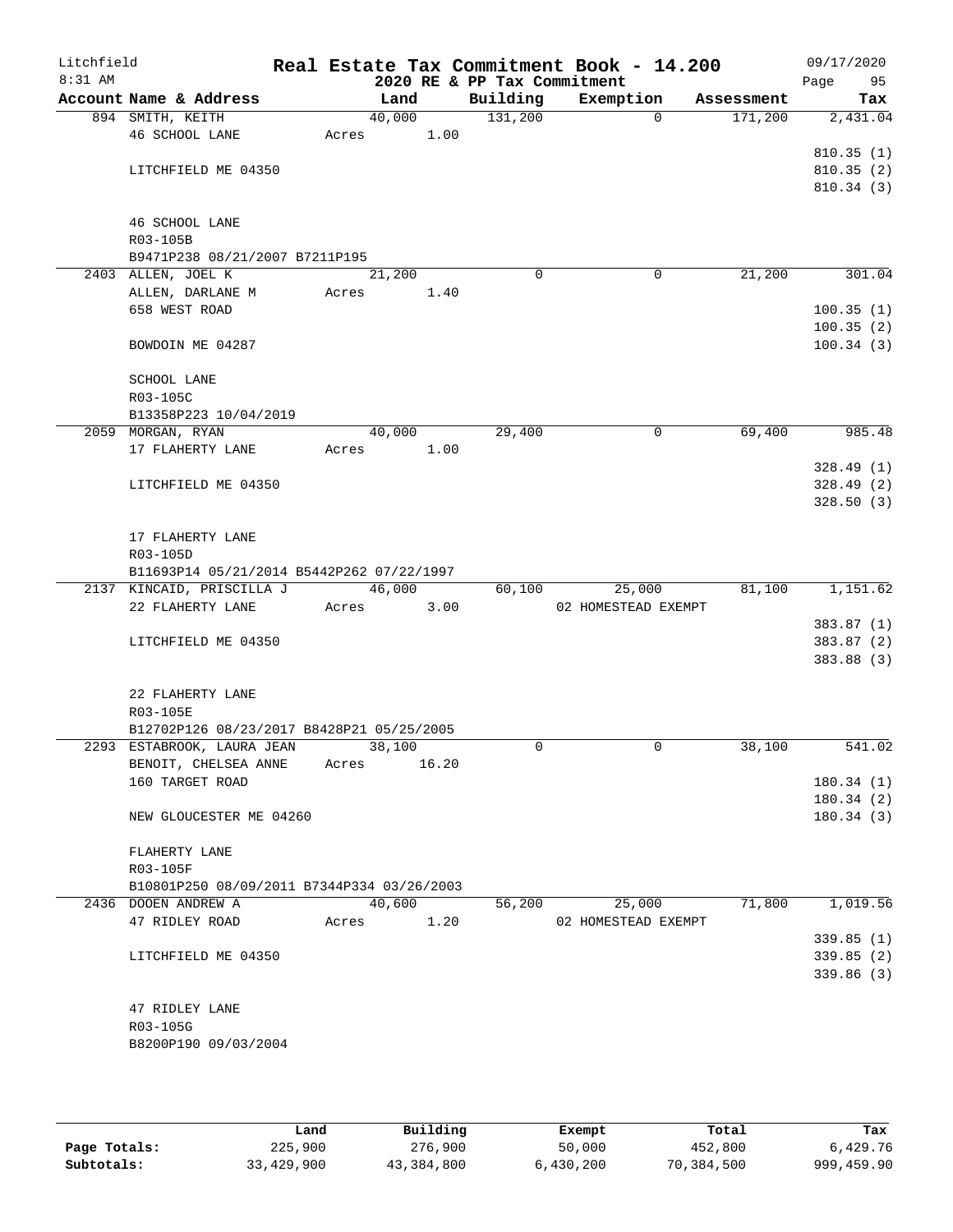| Litchfield   |                                                    |            |       |        |              |                             | Real Estate Tax Commitment Book - 14.200 |             |            | 09/17/2020    |        |
|--------------|----------------------------------------------------|------------|-------|--------|--------------|-----------------------------|------------------------------------------|-------------|------------|---------------|--------|
| $8:31$ AM    |                                                    |            |       |        |              | 2020 RE & PP Tax Commitment |                                          |             |            | Page          | 96     |
|              | Account Name & Address                             |            |       | Land   |              | Building                    | Exemption                                |             | Assessment |               | Tax    |
|              | 2343 REDMOND PENNY S                               |            |       | 55,200 |              | 145,800                     | 25,000                                   |             | 176,000    | 2,499.20      |        |
|              | 72 RIDLEY LANE                                     |            | Acres |        | 6.07         |                             | 02 HOMESTEAD EXEMPT                      |             |            |               |        |
|              |                                                    |            |       |        |              |                             |                                          |             |            | 833.07 (1)    |        |
|              | LITCHFIELD ME 04350                                |            |       |        |              |                             |                                          |             |            | 833.07 (2)    |        |
|              |                                                    |            |       |        |              |                             |                                          |             |            | 833.06 (3)    |        |
|              | 72 RIDLEY LANE                                     |            |       |        |              |                             |                                          |             |            |               |        |
|              | R03-105H                                           |            |       |        |              |                             |                                          |             |            |               |        |
|              | B9904P198 11/07/2008 B9205P102 12/28/2006 B7974P58 |            |       |        |              |                             |                                          |             |            |               |        |
|              | 06/01/2004 B7615P161 09/05/2003                    |            |       |        |              |                             |                                          |             |            |               |        |
|              | 2426 HOAR CHARLES D                                |            |       | 67,700 |              | 263,900                     | 31,000                                   |             | 300,600    | 4,268.52      |        |
|              | HOAR DEBORAH A                                     |            | Acres |        | 6.91         |                             | 02 HOMESTEAD EXEMPT                      |             |            |               |        |
|              | 84 RIDLEY LANE                                     |            |       |        |              |                             | 14 WW2 Vet NonRes                        |             |            | 1,422.84(1)   |        |
|              |                                                    |            |       |        |              |                             |                                          |             |            | 1,422.84(2)   |        |
|              | LITCHFIELD ME 04350                                |            |       |        |              |                             |                                          |             |            | 1,422.84(3)   |        |
|              |                                                    |            |       |        |              |                             |                                          |             |            |               |        |
|              | 84 RIDLEY LANE                                     |            |       |        |              |                             |                                          |             |            |               |        |
|              | R03-105H-1                                         |            |       |        |              |                             |                                          |             |            |               |        |
|              | B8261P15 12/30/2004                                |            |       |        |              |                             |                                          |             |            |               |        |
|              | 2437 SHUTE, CHRISTINE                              |            |       | 43,400 |              | 18,900                      |                                          | 0           | 62,300     |               | 884.66 |
|              | 21 RIDLEY LANE                                     |            | Acres |        | 2.12         |                             |                                          |             |            |               |        |
|              |                                                    |            |       |        |              |                             |                                          |             |            | 294.89 (1)    |        |
|              | LITCHFIELD ME 04350                                |            |       |        |              |                             |                                          |             |            | 294.89 (2)    |        |
|              |                                                    |            |       |        |              |                             |                                          |             |            | 294.88 (3)    |        |
|              |                                                    |            |       |        |              |                             |                                          |             |            |               |        |
|              | 6 FLAHERTY LANE                                    |            |       |        |              |                             |                                          |             |            |               |        |
|              | R03-105K                                           |            |       |        |              |                             |                                          |             |            |               |        |
|              | B12736P176 09/29/2017 B11799P227 09/15/2014        |            |       |        |              |                             |                                          |             |            |               |        |
|              | B11750P277 07/23/2014 B7976P263 06/04/2004         |            |       |        |              |                             |                                          |             |            |               |        |
|              | 2534 HALL GLENN O                                  |            |       | 35,800 |              | 159,300                     | 25,000                                   |             | 170,100    | 2,415.42      |        |
|              | 10 FLAHERTY LANE                                   |            | Acres |        | 7.11         |                             | 02 HOMESTEAD EXEMPT                      |             |            |               |        |
|              |                                                    |            |       |        |              |                             |                                          |             |            | 805.14(1)     |        |
|              | LITCHFIELD ME 04350                                |            |       |        |              |                             |                                          |             |            | 805.14(2)     |        |
|              |                                                    |            |       |        |              |                             |                                          |             |            | 805.14(3)     |        |
|              |                                                    |            |       |        |              |                             |                                          |             |            |               |        |
|              | 10 FLAHERTY LANE<br>R03-105L                       |            |       |        |              |                             |                                          |             |            |               |        |
|              |                                                    |            |       |        |              |                             |                                          |             |            |               |        |
|              | B8729P170 12/12/2005<br>HOBBS, DONALD F SR         |            |       |        |              |                             |                                          | $\mathbf 0$ | 261,000    |               |        |
| 2752         |                                                    |            | Acres | 47,500 |              | 213,500                     |                                          |             |            | 3,706.20      |        |
|              | HOBBS, DONNA<br>87 RIDLEY LANE                     |            |       |        | 3.50         |                             |                                          |             |            |               |        |
|              |                                                    |            |       |        |              |                             |                                          |             |            | 1, 235.40(1)  |        |
|              | LITCHFIELD ME 04350                                |            |       |        |              |                             |                                          |             |            | 1, 235.40 (2) |        |
|              |                                                    |            |       |        |              |                             |                                          |             |            | 1, 235.40(3)  |        |
|              | 87 RIDLEY LANE                                     |            |       |        |              |                             |                                          |             |            |               |        |
|              | R03-105M                                           |            |       |        |              |                             |                                          |             |            |               |        |
|              | B13358P103 10/04/2019                              |            |       |        |              |                             |                                          |             |            |               |        |
|              | 2753 FLAHERTY, PETER J                             |            |       | 56,800 |              | 62,600                      | 25,000                                   |             | 94,400     | 1,340.48      |        |
|              | FLAHERTY, KERRY A                                  |            | Acres |        | 7.70         |                             | 02 HOMESTEAD EXEMPT                      |             |            |               |        |
|              | FLAHERTY                                           |            |       |        |              |                             |                                          |             |            |               |        |
|              | 56 SCHOOL LANE                                     |            |       |        |              |                             |                                          |             |            | 446.83 (1)    |        |
|              |                                                    |            |       |        |              |                             |                                          |             |            | 446.83 (2)    |        |
|              | LITCHFIELD ME 04350                                |            |       |        |              |                             |                                          |             |            | 446.82 (3)    |        |
|              |                                                    |            |       |        |              |                             |                                          |             |            |               |        |
|              | 36 SCHOOL LANE                                     |            |       |        |              |                             |                                          |             |            |               |        |
|              | R03-105N                                           |            |       |        |              |                             |                                          |             |            |               |        |
|              | B10342P22 02/16/2010                               |            |       |        |              |                             |                                          |             |            |               |        |
|              |                                                    |            |       |        |              |                             |                                          |             |            |               |        |
|              |                                                    |            |       |        |              |                             |                                          |             |            |               |        |
|              |                                                    | Land       |       |        | Building     |                             | Exempt                                   |             | Total      |               | Tax    |
| Page Totals: |                                                    | 306,400    |       |        | 864,000      |                             | 106,000                                  | 1,064,400   |            | 15, 114. 48   |        |
| Subtotals:   |                                                    | 33,736,300 |       |        | 44, 248, 800 |                             | 6,536,200                                | 71,448,900  |            | 1,014,574.38  |        |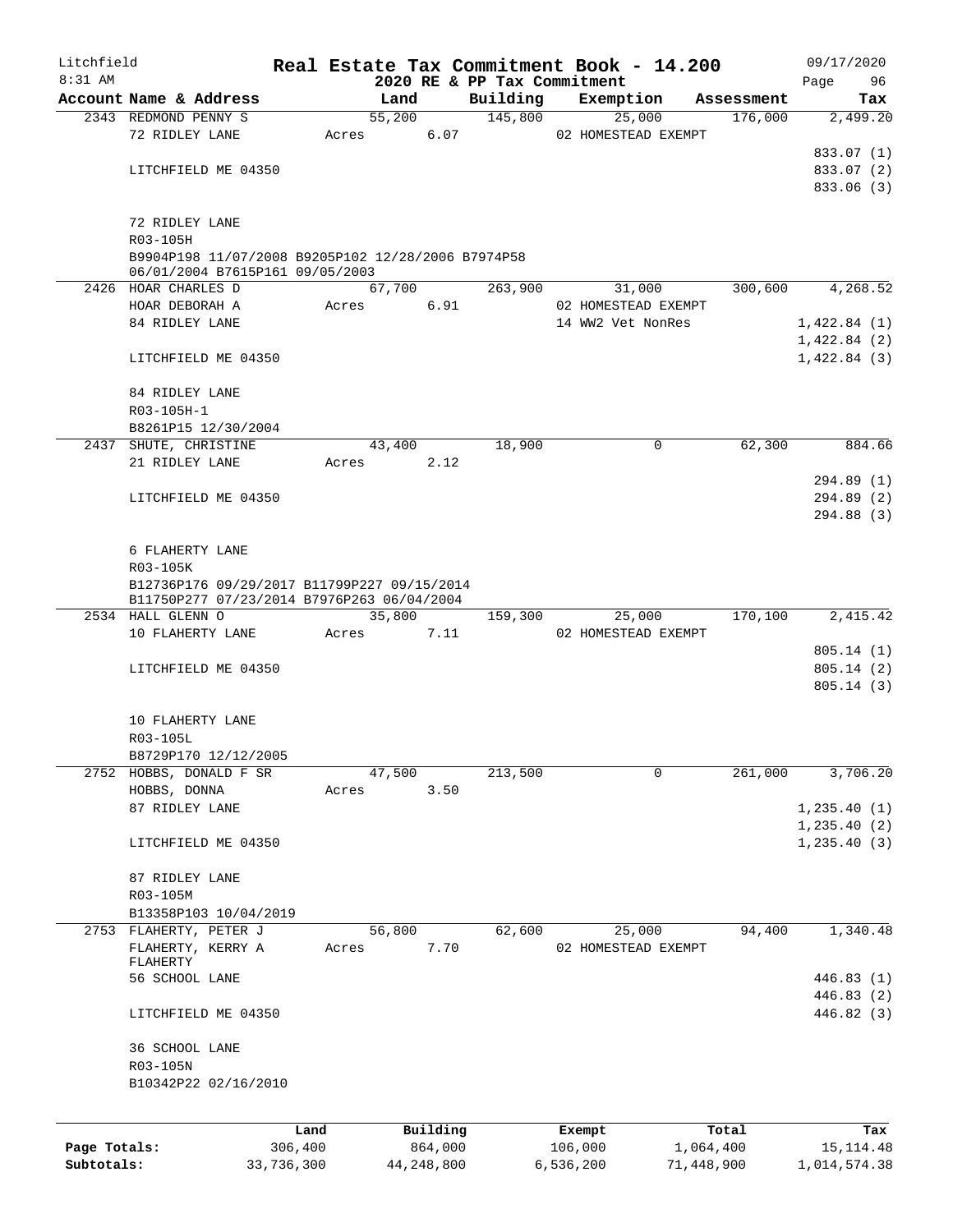| Litchfield   |                                                                                                   |            |       |              |                             | Real Estate Tax Commitment Book - 14.200 |            |            | 09/17/2020   |            |
|--------------|---------------------------------------------------------------------------------------------------|------------|-------|--------------|-----------------------------|------------------------------------------|------------|------------|--------------|------------|
| 8:31 AM      |                                                                                                   |            |       |              | 2020 RE & PP Tax Commitment |                                          |            |            | Page         | 97         |
|              | Account Name & Address                                                                            |            |       | Land         | Building                    | Exemption                                |            | Assessment |              | Tax        |
|              | 1455 REDMOND, ROBIN                                                                               |            |       | 57,100       | 95,900                      | 25,000                                   |            | 128,000    |              | 1,817.60   |
|              | 105 RIDLEY LANE                                                                                   |            | Acres | 8.80         |                             | 02 HOMESTEAD EXEMPT                      |            |            |              |            |
|              |                                                                                                   |            |       |              |                             |                                          |            |            |              | 605.87(1)  |
|              | LITCHFIELD ME 04350                                                                               |            |       |              |                             |                                          |            |            |              | 605.87(2)  |
|              |                                                                                                   |            |       |              |                             |                                          |            |            |              | 605.86(3)  |
|              | 105 RIDLEY LANE                                                                                   |            |       |              |                             |                                          |            |            |              |            |
|              | R03-106                                                                                           |            |       |              |                             |                                          |            |            |              |            |
|              | B8849P285 03/30/2006 B3613P116                                                                    |            |       |              |                             |                                          |            |            |              |            |
|              | 1453 REDMOND, SARAH R                                                                             |            |       | 56,700       | 31,700                      | $\mathbf 0$                              |            | 88,400     |              | 1,255.28   |
|              | 105 RIDLEY LANE                                                                                   |            | Acres | 8.30         |                             |                                          |            |            |              |            |
|              |                                                                                                   |            |       |              |                             |                                          |            |            |              | 418.43(1)  |
|              | LITCHFIELD ME 04350                                                                               |            |       |              |                             |                                          |            |            |              | 418.43(2)  |
|              |                                                                                                   |            |       |              |                             |                                          |            |            |              | 418.42(3)  |
|              |                                                                                                   |            |       |              |                             |                                          |            |            |              |            |
|              | 106 RIDLEY LANE                                                                                   |            |       |              |                             |                                          |            |            |              |            |
|              | R03-106A                                                                                          |            |       |              |                             |                                          |            |            |              |            |
|              | B12697P115 07/05/2017 B9834P15 08/25/2008 B3613P116                                               |            |       |              |                             |                                          |            |            |              |            |
|              | 09/07/1989                                                                                        |            |       |              |                             |                                          |            |            |              |            |
|              | 1456 REDMOND SARAH R                                                                              |            |       | 49,500       | 43,400                      | 0                                        |            | 92,900     |              | 1,319.18   |
|              | REDMOND, RYAN S                                                                                   |            | Acres | 4.16         |                             |                                          |            |            |              |            |
|              | 105 RIDLEY LANE                                                                                   |            |       |              |                             |                                          |            |            |              | 439.73 (1) |
|              |                                                                                                   |            |       |              |                             |                                          |            |            |              | 439.73 (2) |
|              | LITCHFIELD ME 04350                                                                               |            |       |              |                             |                                          |            |            |              | 439.72 (3) |
|              |                                                                                                   |            |       |              |                             |                                          |            |            |              |            |
|              | 105 RIDLEY LANE                                                                                   |            |       |              |                             |                                          |            |            |              |            |
|              | R03-107                                                                                           |            |       |              |                             |                                          |            |            |              |            |
|              | B10643P219 01/14/2011 B10643P215 01/14/2011<br>B9778P234 07/01/2008 B9721P25 05/07/2008 B8849P279 |            |       |              |                             |                                          |            |            |              |            |
|              | 03/30/2006 B3613P116                                                                              |            |       |              |                             |                                          |            |            |              |            |
|              | 1454 REDMOND, SARAH R                                                                             |            |       | 46,300       | 19,900                      | $\mathbf 0$                              |            | 66,200     |              | 940.04     |
|              | 105 RIDLEY LANE                                                                                   |            | Acres | 9.10         |                             |                                          |            |            |              |            |
|              |                                                                                                   |            |       |              |                             |                                          |            |            |              | 313.35(1)  |
|              | LITCHFIELD ME 04350                                                                               |            |       |              |                             |                                          |            |            |              | 313.35(2)  |
|              |                                                                                                   |            |       |              |                             |                                          |            |            |              | 313.34(3)  |
|              |                                                                                                   |            |       |              |                             |                                          |            |            |              |            |
|              | RIDLEY LANE                                                                                       |            |       |              |                             |                                          |            |            |              |            |
|              | R03-107A                                                                                          |            |       |              |                             |                                          |            |            |              |            |
|              | B12697P115 07/05/2017 B3613P118                                                                   |            |       |              |                             |                                          |            |            |              |            |
|              | 2574 REDMOND SARAH                                                                                |            |       | 38,900       | 2,000                       | $\Omega$                                 |            | 40,900     |              | 580.78     |
|              | 105 RIDLEY LANE                                                                                   |            | Acres | 11.21        |                             |                                          |            |            |              |            |
|              |                                                                                                   |            |       |              |                             |                                          |            |            |              | 193.59(1)  |
|              | LITCHFIELD ME 04350                                                                               |            |       |              |                             |                                          |            |            |              | 193.59(2)  |
|              |                                                                                                   |            |       |              |                             |                                          |            |            |              | 193.60(3)  |
|              |                                                                                                   |            |       |              |                             |                                          |            |            |              |            |
|              | 72 RIDLEY LANE                                                                                    |            |       |              |                             |                                          |            |            |              |            |
|              | R03-107B<br>B10643P217 01/14/2011 B10643P215 01/14/2011                                           |            |       |              |                             |                                          |            |            |              |            |
|              | B8849P282 03/30/2006                                                                              |            |       |              |                             |                                          |            |            |              |            |
|              | 43 A-1 PROPERTIES, LLC                                                                            |            |       | 35,300       | $\Omega$                    | 0                                        |            | 35,300     |              | 501.26     |
|              | P.O. BOX 221                                                                                      |            | Acres | 44.00        |                             |                                          |            |            |              |            |
|              |                                                                                                   |            |       |              |                             |                                          |            |            |              | 167.09(1)  |
|              | NORWAY ME 04268                                                                                   |            |       |              |                             |                                          |            |            |              | 167.09(2)  |
|              |                                                                                                   |            |       |              |                             |                                          |            |            |              | 167.08(3)  |
|              |                                                                                                   |            |       |              |                             |                                          |            |            |              |            |
|              | SCHOOL HOUSE LANE                                                                                 |            |       |              |                             |                                          |            |            |              |            |
|              | R03-108                                                                                           |            |       |              |                             |                                          |            |            |              |            |
|              | B13277P30 07/19/2019 B3335P36                                                                     |            |       |              |                             |                                          |            |            |              |            |
|              |                                                                                                   | Land       |       | Building     |                             | Exempt                                   | Total      |            |              | Tax        |
| Page Totals: |                                                                                                   | 283,800    |       | 192,900      |                             | 25,000                                   | 451,700    |            |              | 6, 414.14  |
| Subtotals:   |                                                                                                   | 34,020,100 |       | 44, 441, 700 |                             | 6,561,200                                | 71,900,600 |            | 1,020,988.52 |            |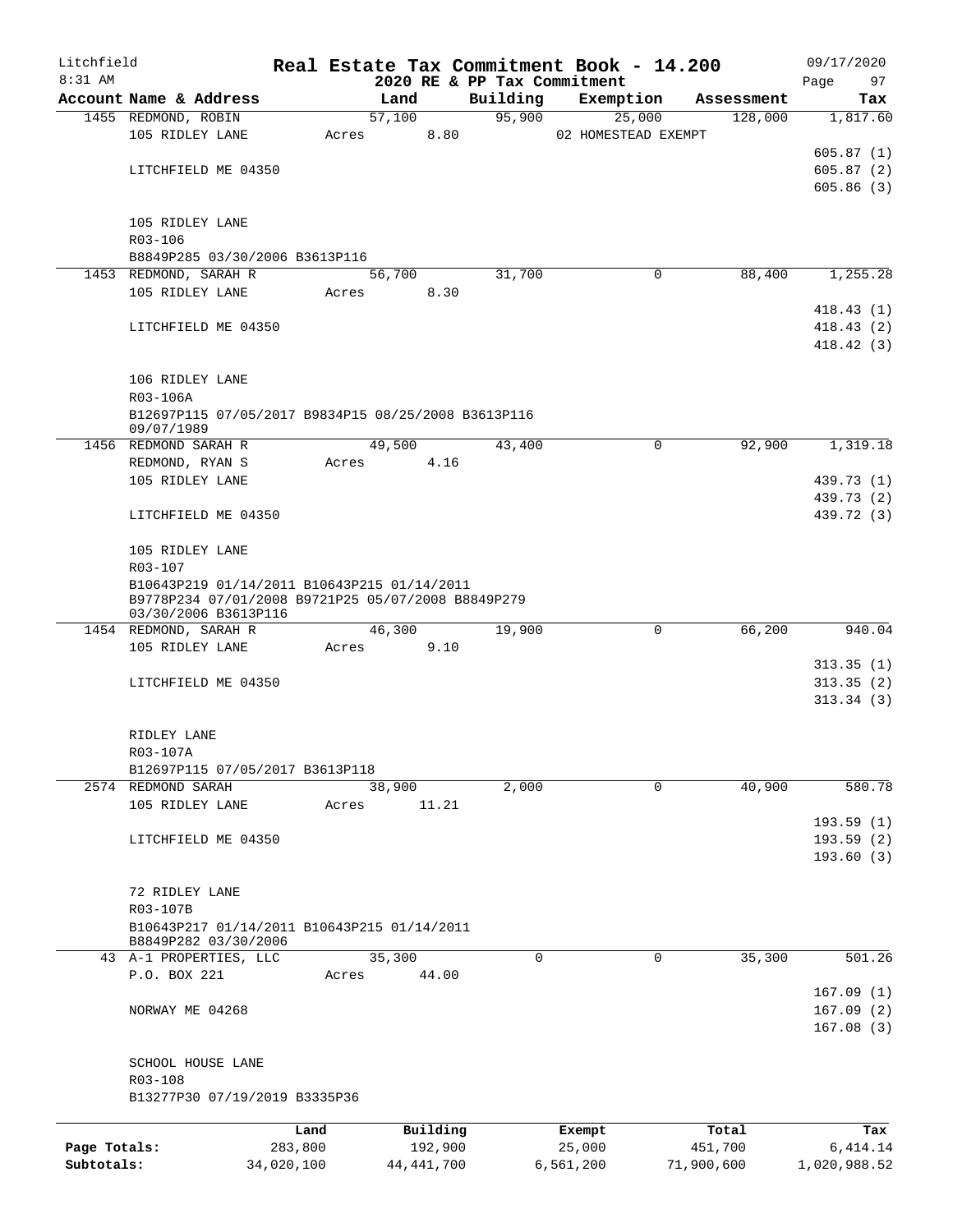| Litchfield<br>8:31 AM |                                                      |             |      | 2020 RE & PP Tax Commitment | Real Estate Tax Commitment Book - 14.200 |             |            | 09/17/2020<br>Page<br>98 |
|-----------------------|------------------------------------------------------|-------------|------|-----------------------------|------------------------------------------|-------------|------------|--------------------------|
|                       | Account Name & Address                               | Land        |      | Building                    | Exemption                                |             | Assessment | Tax                      |
|                       | 418 DANFORTH, GLEN                                   | 58,300      |      | $\mathsf{O}$                |                                          | $\Omega$    | 58,300     | 827.86                   |
|                       | 95 FERRIN ROAD                                       | Acres       | 3.25 |                             |                                          |             |            |                          |
|                       |                                                      |             |      |                             |                                          |             |            | 275.95(1)                |
|                       | LITCHFIELD ME 04350                                  |             |      |                             |                                          |             |            | 275.95(2)                |
|                       |                                                      |             |      |                             |                                          |             |            | 275.96(3)                |
|                       | 95 FERRIN ROAD                                       |             |      |                             |                                          |             |            |                          |
|                       | R03-108A                                             |             |      |                             |                                          |             |            |                          |
|                       | B13177P229 03/25/2019                                |             |      |                             |                                          |             |            |                          |
|                       | 1985 SHAW, ELAINE ( HEIRS                            |             | 0    | 13,600                      |                                          | 0           | 13,600     | 193.12                   |
|                       | OF)                                                  |             |      |                             |                                          |             |            |                          |
|                       | % GLEN DANFORTH                                      |             |      |                             |                                          |             |            |                          |
|                       | 95 FERRIN ROAD                                       |             |      |                             |                                          |             |            | 64.37(1)                 |
|                       | LITCHFIELD ME 04350                                  |             |      |                             |                                          |             |            | 64.37(2)                 |
|                       |                                                      |             |      |                             |                                          |             |            | 64.38 (3)                |
|                       | 89 FERRIN ROAD                                       |             |      |                             |                                          |             |            |                          |
|                       | R03-108A-ON                                          |             |      |                             |                                          |             |            |                          |
|                       | 7 AKERS, STEPHEN                                     | 47,300      |      | 22,900                      | 25,000                                   |             | 45,200     | 641.84                   |
|                       | AKERS, DIANE                                         | Acres       | 1.75 |                             | 02 HOMESTEAD EXEMPT                      |             |            |                          |
|                       | 10 WOOD FROG LANE                                    |             |      |                             |                                          |             |            | 213.95(1)                |
|                       |                                                      |             |      |                             |                                          |             |            | 213.95(2)                |
|                       | LITCHFIELD ME 04350                                  |             |      |                             |                                          |             |            | 213.94(3)                |
|                       | 10 WOOD FROG LANE                                    |             |      |                             |                                          |             |            |                          |
|                       | R03-108B                                             |             |      |                             |                                          |             |            |                          |
|                       | B3951P41                                             |             |      |                             |                                          |             |            |                          |
|                       | 2532 BOURGOIN, JAMES A                               | 45,300      |      | 32,100                      | 25,000                                   |             | 52,400     | 744.08                   |
|                       | 13 SCHOOL LANE                                       | Acres       | 2.75 |                             | 02 HOMESTEAD EXEMPT                      |             |            |                          |
|                       |                                                      |             |      |                             |                                          |             |            | 248.03(1)                |
|                       | LITCHFIELD ME 04350                                  |             |      |                             |                                          |             |            | 248.03(2)                |
|                       |                                                      |             |      |                             |                                          |             |            | 248.02(3)                |
|                       | 13 SCHOOL LANE                                       |             |      |                             |                                          |             |            |                          |
|                       | R03-108C                                             |             |      |                             |                                          |             |            |                          |
|                       | B13060P200 10/17/2018 B8809P103 02/16/2006 B8567P171 |             |      |                             |                                          |             |            |                          |
|                       | 08/29/2005                                           |             |      |                             |                                          |             |            |                          |
|                       | 1866 WHITE, LAUREANNE                                | 28,300      |      | 0                           |                                          |             | 28,300     | 401.86                   |
|                       | 3 GOFFEE ST                                          | Acres       | 2.10 |                             |                                          |             |            |                          |
|                       | LEWISTON ME 04240                                    |             |      |                             |                                          |             |            | 133.95(1)<br>133.95(2)   |
|                       |                                                      |             |      |                             |                                          |             |            | 133.96(3)                |
|                       |                                                      |             |      |                             |                                          |             |            |                          |
|                       | WOOD FROG LANE                                       |             |      |                             |                                          |             |            |                          |
|                       | R03-110                                              |             |      |                             |                                          |             |            |                          |
|                       | B1709P314                                            |             |      |                             |                                          |             |            |                          |
|                       | 1801 VOORHEES, KENNETH S                             | 43,200      |      | $\Omega$                    |                                          | $\mathbf 0$ | 43,200     | 613.44                   |
|                       | 27 WOOD FROG LANE                                    | Acres 10.22 |      |                             |                                          |             |            |                          |
|                       |                                                      |             |      |                             |                                          |             |            | 204.48(1)                |
|                       | LITCHFIELD ME 04350                                  |             |      |                             |                                          |             |            | 204.48(2)<br>204.48(3)   |
|                       |                                                      |             |      |                             |                                          |             |            |                          |
|                       | WOOD FROG LANE                                       |             |      |                             |                                          |             |            |                          |
|                       | R03-111                                              |             |      |                             |                                          |             |            |                          |
|                       | B4420P184                                            |             |      |                             |                                          |             |            |                          |
|                       |                                                      |             |      |                             |                                          |             |            |                          |
|                       |                                                      |             |      |                             |                                          |             |            |                          |

|              | Land       | Building   | Exempt    | Total      | Tax          |
|--------------|------------|------------|-----------|------------|--------------|
| Page Totals: | 222,400    | 68,600     | 50,000    | 241,000    | 3,422.20     |
| Subtotals:   | 34,242,500 | 44,510,300 | 6,611,200 | 72,141,600 | 1,024,410.72 |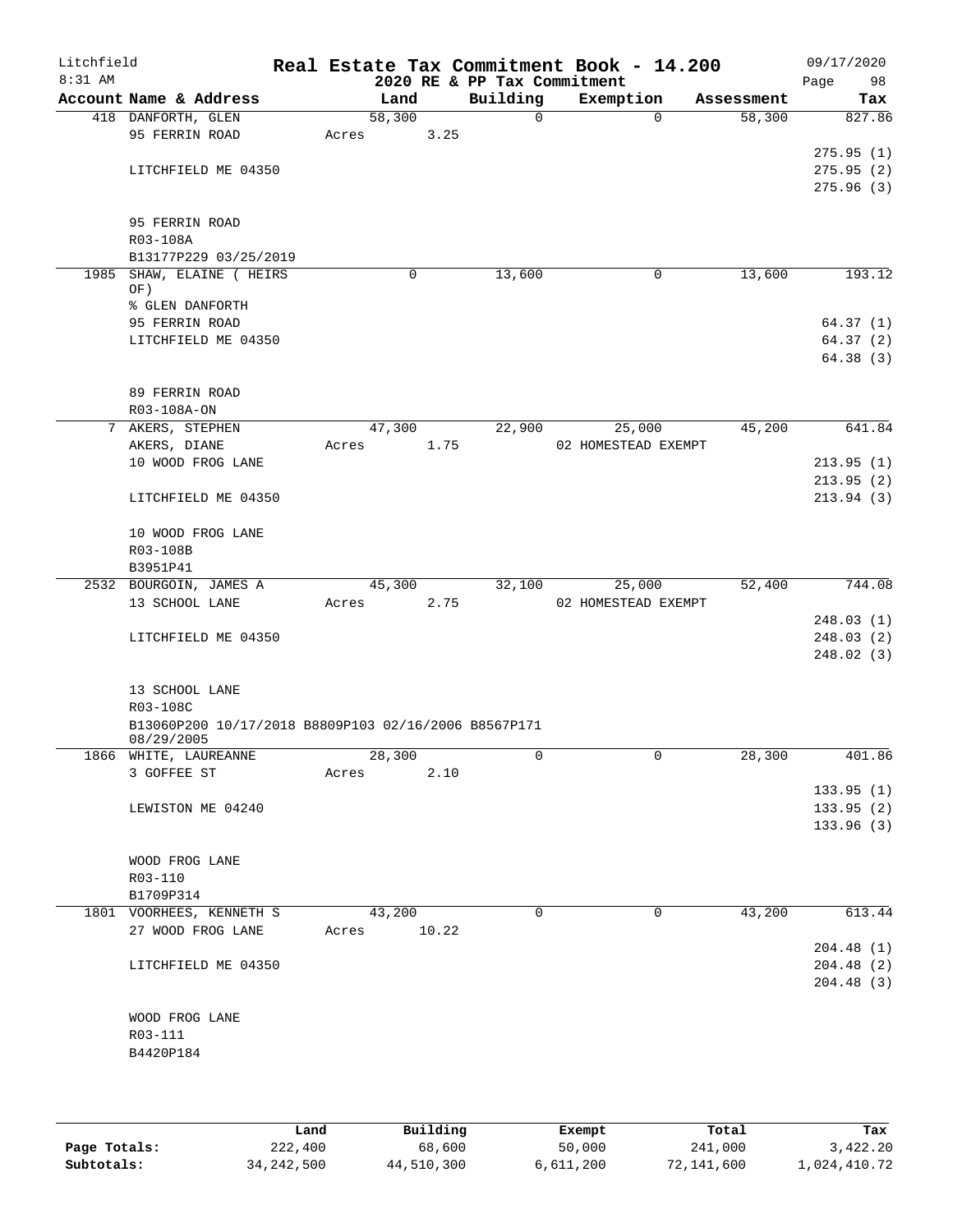| Litchfield |                                                                                                                   |      |       |        |          |                                         | Real Estate Tax Commitment Book - 14.200 |                |            | 09/17/2020             |
|------------|-------------------------------------------------------------------------------------------------------------------|------|-------|--------|----------|-----------------------------------------|------------------------------------------|----------------|------------|------------------------|
| 8:31 AM    | Account Name & Address                                                                                            |      |       | Land   |          | 2020 RE & PP Tax Commitment<br>Building | Exemption                                |                | Assessment | 99<br>Page<br>Tax      |
|            | 498 SCHNECKENBURGER, MARY                                                                                         |      |       | 47,200 |          | 141,800                                 |                                          | $\overline{0}$ | 189,000    | 2,683.80               |
|            | VOORHEES, KENNETH S                                                                                               |      | Acres |        | 1.73     |                                         |                                          |                |            |                        |
|            | 27 WOOD FROG LANE                                                                                                 |      |       |        |          |                                         |                                          |                |            | 894.60 (1)             |
|            |                                                                                                                   |      |       |        |          |                                         |                                          |                |            | 894.60 (2)             |
|            | LITCHFIELD ME 04350                                                                                               |      |       |        |          |                                         |                                          |                |            | 894.60 (3)             |
|            | WOOD FROG LANE<br>R03-113                                                                                         |      |       |        |          |                                         |                                          |                |            |                        |
|            | B10844P56 09/28/2011 B8834P187 03/13/2006 B2380P8                                                                 |      |       |        |          |                                         |                                          |                |            |                        |
|            | 1800 LEIGHTON, GEOFFREY                                                                                           |      |       | 52,500 |          | 128,400                                 |                                          | 0              | 180,900    | 2,568.78               |
|            | CLEARFIELD, ANITA                                                                                                 |      | Acres |        | 3.49     |                                         |                                          |                |            |                        |
|            | 19 WOOD FROG LANE                                                                                                 |      |       |        |          |                                         |                                          |                |            | 856.26(1)              |
|            |                                                                                                                   |      |       |        |          |                                         |                                          |                |            | 856.26(2)              |
|            | LITCHFIELD ME 04350                                                                                               |      |       |        |          |                                         |                                          |                |            | 856.26(3)              |
|            | 19 WOOD FROG LANE                                                                                                 |      |       |        |          |                                         |                                          |                |            |                        |
|            | R03-114                                                                                                           |      |       |        |          |                                         |                                          |                |            |                        |
|            | B13246P230 06/24/2019                                                                                             |      |       |        |          |                                         |                                          |                |            |                        |
|            | 2524 VOORHEES KENNETH                                                                                             |      |       | 29,800 |          | 0                                       |                                          | 0              | 29,800     | 423.16                 |
|            | SCHNECKENBURGER MARY                                                                                              |      | Acres |        | 2.60     |                                         |                                          |                |            |                        |
|            | 27 WOOD FROG LANE                                                                                                 |      |       |        |          |                                         |                                          |                |            | 141.05(1)              |
|            |                                                                                                                   |      |       |        |          |                                         |                                          |                |            | 141.05(2)              |
|            | LITCHFIELD ME 04350                                                                                               |      |       |        |          |                                         |                                          |                |            | 141.06(3)              |
|            | 36 WOOD FROG LANE                                                                                                 |      |       |        |          |                                         |                                          |                |            |                        |
|            | R03-115                                                                                                           |      |       |        |          |                                         |                                          |                |            |                        |
|            | B3131P252 04/08/1987                                                                                              |      |       |        |          |                                         |                                          |                |            |                        |
|            | 2525 VOORHEES KENNETH                                                                                             |      |       | 32,500 |          | $\mathbf 0$                             |                                          | $\mathbf 0$    | 32,500     | 461.50                 |
|            | SCHNECKENBURGER MARY                                                                                              |      | Acres |        | 3.50     |                                         |                                          |                |            |                        |
|            | 27 WOOD FROG LANE                                                                                                 |      |       |        |          |                                         |                                          |                |            | 153.83(1)              |
|            | LITCHFIELD ME 04350                                                                                               |      |       |        |          |                                         |                                          |                |            | 153.83(2)<br>153.84(3) |
|            |                                                                                                                   |      |       |        |          |                                         |                                          |                |            |                        |
|            | FERRIN ROAD                                                                                                       |      |       |        |          |                                         |                                          |                |            |                        |
|            | R03-116                                                                                                           |      |       |        |          |                                         |                                          |                |            |                        |
|            | B3131P252 04/08/1987                                                                                              |      |       |        |          |                                         |                                          |                |            |                        |
|            | 700 GOWELL, CLARENCE JR                                                                                           |      |       | 46,200 |          | 4,400                                   |                                          | 0              | 50,600     | 718.52                 |
|            | 110 PLAINS ROAD                                                                                                   |      | Acres |        | 1.40     |                                         |                                          |                |            |                        |
|            | LITCHFIELD ME 04350                                                                                               |      |       |        |          |                                         |                                          |                |            | 239.51(1)<br>239.51(2) |
|            |                                                                                                                   |      |       |        |          |                                         |                                          |                |            | 239.50(3)              |
|            |                                                                                                                   |      |       |        |          |                                         |                                          |                |            |                        |
|            | 41 FERRIN ROAD                                                                                                    |      |       |        |          |                                         |                                          |                |            |                        |
|            | R03-117                                                                                                           |      |       |        |          |                                         |                                          |                |            |                        |
|            | B10792P42 07/28/2011 B10677P292 03/01/2011<br>B10635P132 01/03/2011 B10429P324 05/28/2010<br>B5626P321 05/13/1998 |      |       |        |          |                                         |                                          |                |            |                        |
|            | 1798 SMITH, DAVID C                                                                                               |      |       | 12,000 |          | 0                                       |                                          | $\Omega$       | 12,000     | 170.40                 |
|            | 69 PREMIER DR. #227                                                                                               |      | Acres |        | 19.00    |                                         |                                          |                |            |                        |
|            |                                                                                                                   |      |       |        |          |                                         |                                          |                |            | 56.80(1)               |
|            | LISBON ME 04250                                                                                                   |      |       |        |          |                                         |                                          |                |            | 56.80(2)               |
|            |                                                                                                                   |      |       |        |          |                                         |                                          |                |            | 56.80(3)               |
|            | 53 FERRIN ROAD                                                                                                    |      |       |        |          |                                         |                                          |                |            |                        |
|            | R03-118                                                                                                           |      |       |        |          |                                         |                                          |                |            |                        |
|            | B13265P21 07/05/2019                                                                                              |      |       |        |          |                                         |                                          |                |            |                        |
|            |                                                                                                                   |      |       |        |          |                                         |                                          |                |            |                        |
|            |                                                                                                                   | Land |       |        | Building |                                         | Exempt.                                  |                | Total      | Tax                    |

|              | Land       | Building   | Exempt    | Total      | Tax          |
|--------------|------------|------------|-----------|------------|--------------|
| Page Totals: | 220,200    | 274,600    |           | 494,800    | 7,026.16     |
| Subtotals:   | 34,462,700 | 44,784,900 | 6,611,200 | 72,636,400 | 1,031,436.88 |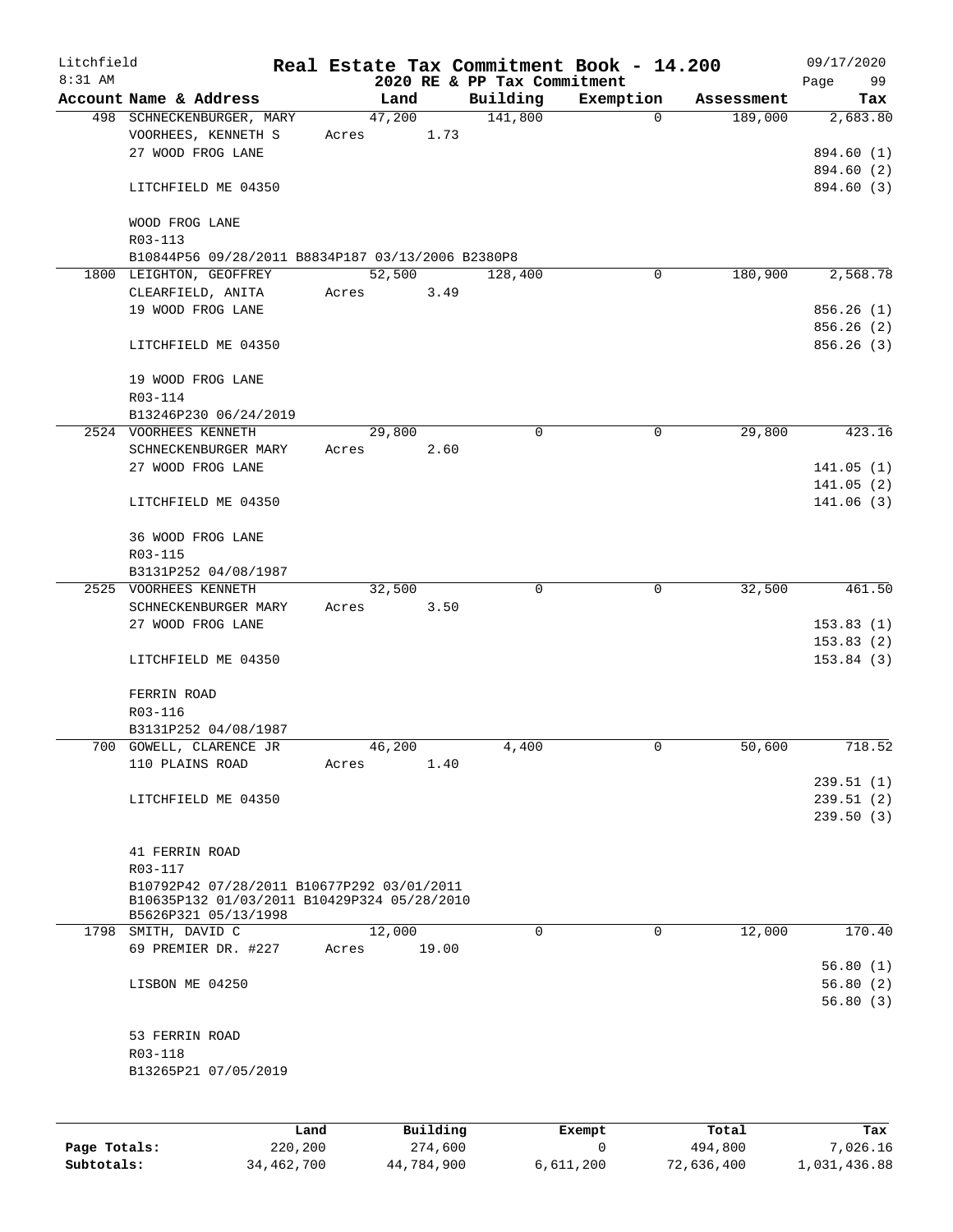| Litchfield |                                            |       |        |       |                             | Real Estate Tax Commitment Book - 14.200 |            |         | 09/17/2020             |     |
|------------|--------------------------------------------|-------|--------|-------|-----------------------------|------------------------------------------|------------|---------|------------------------|-----|
| $8:31$ AM  |                                            |       |        |       | 2020 RE & PP Tax Commitment |                                          |            |         | Page                   | 100 |
|            | Account Name & Address                     |       | Land   |       | Building                    | Exemption                                | Assessment |         |                        | Tax |
|            | 403 HOLEWAY THEODORE &<br>REBECCA          |       | 4,500  |       | $\Omega$                    | $\Omega$                                 |            | 4,500   | 63.90                  |     |
|            | 360 RICHMOND ROAD                          | Acres |        | 6.00  |                             |                                          |            |         |                        |     |
|            |                                            |       |        |       |                             |                                          |            |         | 21.30(1)               |     |
|            | LITCHFIELD ME 04350                        |       |        |       |                             |                                          |            |         | 21.30(2)               |     |
|            |                                            |       |        |       |                             |                                          |            |         | 21.30(3)               |     |
|            |                                            |       |        |       |                             |                                          |            |         |                        |     |
|            | RICHMOND ROAD                              |       |        |       |                             |                                          |            |         |                        |     |
|            | R03-119                                    |       |        |       |                             |                                          |            |         |                        |     |
|            | B7064P132 08/07/2002                       |       |        |       |                             |                                          |            |         |                        |     |
|            | 848 HOLEWAY, THEODORE                      |       | 47,700 |       | 71,500                      | 25,000                                   |            | 94,200  | 1,337.64               |     |
|            | 360 RICHMOND ROAD                          | Acres |        | 1.90  |                             | 02 HOMESTEAD EXEMPT                      |            |         |                        |     |
|            |                                            |       |        |       |                             |                                          |            |         | 445.88 (1)             |     |
|            | LITCHFIELD ME 04350                        |       |        |       |                             |                                          |            |         | 445.88 (2)             |     |
|            |                                            |       |        |       |                             |                                          |            |         | 445.88 (3)             |     |
|            |                                            |       |        |       |                             |                                          |            |         |                        |     |
|            | 360 RICHMOND ROAD                          |       |        |       |                             |                                          |            |         |                        |     |
|            | R03-119A                                   |       |        |       |                             |                                          |            |         |                        |     |
|            | B2266P278                                  |       |        |       |                             |                                          |            |         |                        |     |
|            | 2118 NORRIS, LUTHER                        |       | 53,300 |       | 112,300                     | 25,000                                   |            | 140,600 | 1,996.52               |     |
|            | 9 FERRIN ROAD                              | Acres |        | 5.00  |                             | 02 HOMESTEAD EXEMPT                      |            |         |                        |     |
|            |                                            |       |        |       |                             |                                          |            |         | 665.51(1)              |     |
|            | LITCHFIELD ME 04350                        |       |        |       |                             |                                          |            |         | 665.51(2)              |     |
|            |                                            |       |        |       |                             |                                          |            |         | 665.50(3)              |     |
|            | 9 FERRIN ROAD                              |       |        |       |                             |                                          |            |         |                        |     |
|            | R03-119B                                   |       |        |       |                             |                                          |            |         |                        |     |
|            | B6112P26 12/06/1999                        |       |        |       |                             |                                          |            |         |                        |     |
|            | 2891 HOLEWAY, JEFFREY T                    |       | 48,000 |       | 125,200                     | 0                                        |            | 173,200 | 2,459.44               |     |
|            | HOLEWAY, KRISTIN E                         | Acres |        | 2.00  |                             |                                          |            |         |                        |     |
|            | 360 RICHMOND ROAD                          |       |        |       |                             |                                          |            |         | 819.81 (1)             |     |
|            |                                            |       |        |       |                             |                                          |            |         | 819.81 (2)             |     |
|            | LITCHFIELD ME 04350                        |       |        |       |                             |                                          |            |         | 819.82 (3)             |     |
|            | 346 RICHMOND ROAD                          |       |        |       |                             |                                          |            |         |                        |     |
|            | R03-119C                                   |       |        |       |                             |                                          |            |         |                        |     |
|            | B12471P128 11/17/2016 B12247P72 03/18/2016 |       |        |       |                             |                                          |            |         |                        |     |
|            | 262 CAMPBELL, RALPH W                      |       | 63,800 |       | 86,400                      | 25,000                                   |            | 125,200 | 1,777.84               |     |
|            | 639 RICHMOND RD                            | Acres |        | 11.00 |                             | 02 HOMESTEAD EXEMPT                      |            |         |                        |     |
|            |                                            |       |        |       |                             |                                          |            |         | 592.61(1)              |     |
|            | LITCHFIELD ME 04350                        |       |        |       |                             |                                          |            |         | 592.61(2)              |     |
|            |                                            |       |        |       |                             |                                          |            |         | 592.62(3)              |     |
|            |                                            |       |        |       |                             |                                          |            |         |                        |     |
|            | 380 RICHMOND ROAD                          |       |        |       |                             |                                          |            |         |                        |     |
|            | R03-120                                    |       |        |       |                             |                                          |            |         |                        |     |
|            | B2683P170                                  |       |        |       |                             |                                          |            |         |                        |     |
|            | 26 AMES, ELMER R                           |       | 67,700 |       | 91,800                      | 31,000                                   |            | 128,500 | 1,824.70               |     |
|            | c/o Alicia Johnson                         | Acres |        | 28.70 |                             | 03 VETERANS EXEMPT                       |            |         |                        |     |
|            | 461 POND ROAD                              |       |        |       |                             | 02 HOMESTEAD EXEMPT                      |            |         | 608.23(1)              |     |
|            | WALES ME 04280                             |       |        |       |                             |                                          |            |         | 608.23(2)<br>608.24(3) |     |
|            | 482 RICHMOND ROAD                          |       |        |       |                             |                                          |            |         |                        |     |
|            | R03-121                                    |       |        |       |                             |                                          |            |         |                        |     |
|            | B998P159                                   |       |        |       |                             |                                          |            |         |                        |     |
|            |                                            |       |        |       |                             |                                          |            |         |                        |     |
|            |                                            |       |        |       |                             |                                          |            |         |                        |     |
|            |                                            |       |        |       |                             |                                          |            |         |                        |     |
|            |                                            |       |        |       |                             |                                          |            |         |                        |     |

|              | Land       | Building   | Exempt    | Total      | Tax          |
|--------------|------------|------------|-----------|------------|--------------|
| Page Totals: | 285,000    | 487,200    | 106,000   | 666,200    | 9,460.04     |
| Subtotals:   | 34,747,700 | 45,272,100 | 6,717,200 | 73,302,600 | 1,040,896.92 |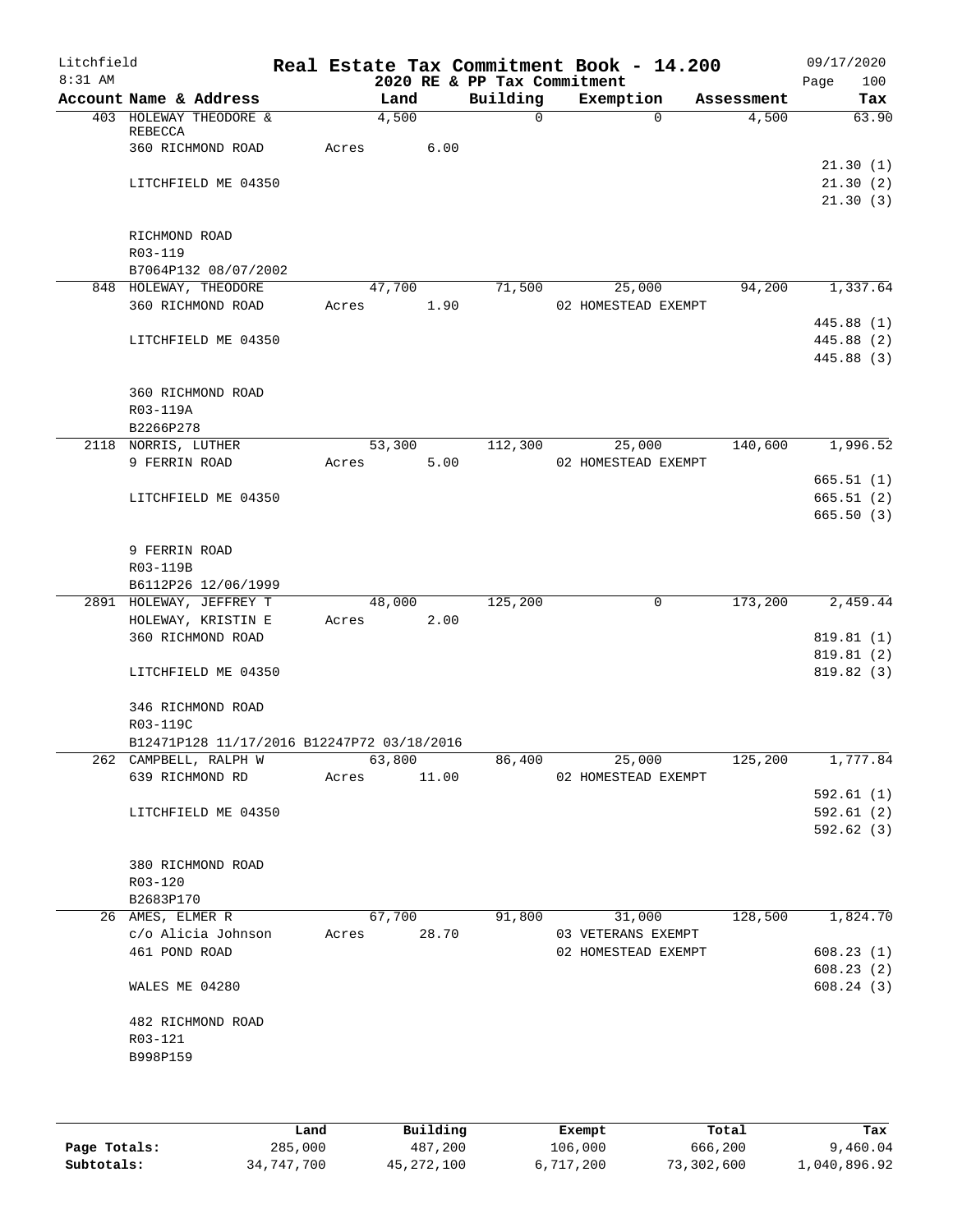| Litchfield |                                             |       |        |      |                             | Real Estate Tax Commitment Book - 14.200 |            | 09/17/2020  |
|------------|---------------------------------------------|-------|--------|------|-----------------------------|------------------------------------------|------------|-------------|
| 8:31 AM    |                                             |       |        |      | 2020 RE & PP Tax Commitment |                                          |            | 101<br>Page |
|            | Account Name & Address                      |       | Land   |      | Building                    | Exemption                                | Assessment | Tax         |
|            | 25 WILMINGTON SAVINGS FUND<br>SOCIETY       |       | 46,800 |      | $\overline{59,100}$         | $\Omega$                                 | 105,900    | 1,503.78    |
|            | 30 DANFORTH STREET                          | Acres |        | 1.60 |                             |                                          |            |             |
|            |                                             |       |        |      |                             |                                          |            | 501.26(1)   |
|            | PORTLAND ME 04101                           |       |        |      |                             |                                          |            | 501.26(2)   |
|            |                                             |       |        |      |                             |                                          |            | 501.26(3)   |
|            | 404 RICHMOND ROAD                           |       |        |      |                             |                                          |            |             |
|            | R03-121-1                                   |       |        |      |                             |                                          |            |             |
|            | B13497P343 03/05/2020 B13354P272 07/10/2019 |       |        |      |                             |                                          |            |             |
|            |                                             |       |        |      |                             |                                          |            |             |
|            | 311 CHILDS, WILLIAM                         |       | 53,400 |      | 77,400                      | 25,000                                   | 105,800    | 1,502.36    |
|            | 394 RICHMOND ROAD                           | Acres |        | 4.80 |                             | 02 HOMESTEAD EXEMPT                      |            |             |
|            |                                             |       |        |      |                             |                                          |            | 500.79(1)   |
|            | LITCHFIELD ME 04350                         |       |        |      |                             |                                          |            | 500.79(2)   |
|            |                                             |       |        |      |                             |                                          |            | 500.78(3)   |
|            | 394 RICHMOND ROAD                           |       |        |      |                             |                                          |            |             |
|            | $R03 - 121 - 3$                             |       |        |      |                             |                                          |            |             |
|            | B4563P264                                   |       |        |      |                             |                                          |            |             |
|            |                                             |       |        |      |                             |                                          |            |             |
|            | 459 DESCHENE, JOHN A                        |       | 42,900 |      | 123,800                     | 31,000                                   | 135,700    | 1,926.94    |
|            | DESCHENE, DARLENE S                         | Acres |        | 1.30 |                             | 02 HOMESTEAD EXEMPT                      |            |             |
|            | 412 RICHMOND ROAD                           |       |        |      |                             | 12 WW2 Vet Res.                          |            | 642.31(1)   |
|            |                                             |       |        |      |                             |                                          |            | 642.31(2)   |
|            | LITCHFIELD ME 04350                         |       |        |      |                             |                                          |            | 642.32 (3)  |
|            | 412 RICHMOND ROAD                           |       |        |      |                             |                                          |            |             |
|            | R03-121A                                    |       |        |      |                             |                                          |            |             |
|            | B11277P226 01/11/2013 B2683P168             |       |        |      |                             |                                          |            |             |
|            | 1565 GOWELL, SR CLARENCE R                  |       | 60,900 |      | 278,600                     | 0                                        | 339,500    | 4,820.90    |
|            | 156 WENTZELL ROAD                           | Acres |        | 1.30 |                             |                                          |            |             |
|            |                                             |       |        |      |                             |                                          |            | 1,606.97(1) |
|            | LITCHFIELD ME 04350                         |       |        |      |                             |                                          |            | 1,606.97(2) |
|            |                                             |       |        |      |                             |                                          |            | 1,606.96(3) |
|            |                                             |       |        |      |                             |                                          |            |             |
|            | 490 RICHMOND ROAD                           |       |        |      |                             |                                          |            |             |
|            | R03-121B                                    |       |        |      |                             |                                          |            |             |
|            | B7374P191 04/25/2003                        |       |        |      |                             |                                          |            |             |
|            | 2823 DESCHENE, DARLENE A                    |       | 28,100 |      | 0                           | 0                                        | 28,100     | 399.02      |
|            | DESCHENE, AMBER                             | Acres |        | 2.02 |                             |                                          |            |             |
|            | 412 RICHMOND ROAD                           |       |        |      |                             |                                          |            | 133.01(1)   |
|            |                                             |       |        |      |                             |                                          |            | 133.01(2)   |
|            | Litchfield ME 04350                         |       |        |      |                             |                                          |            | 133.00(3)   |
|            |                                             |       |        |      |                             |                                          |            |             |
|            |                                             |       |        |      |                             |                                          |            |             |
|            | R03-121C                                    |       |        |      |                             |                                          |            |             |
|            | B11277P224 01/11/2013                       |       |        |      |                             |                                          |            |             |
|            | 555 ELWELL, RANLEIGH SR                     |       | 50,700 |      | 102,400                     | 0                                        | 153,100    | 2,174.02    |
|            | 1087 LITCHFIELD ROAD                        | Acres |        | 2.90 |                             |                                          |            |             |
|            |                                             |       |        |      |                             |                                          |            | 724.67(1)   |
|            | BOWDOIN ME 04287                            |       |        |      |                             |                                          |            | 724.67(2)   |
|            |                                             |       |        |      |                             |                                          |            | 724.68(3)   |
|            |                                             |       |        |      |                             |                                          |            |             |
|            | 502 RICHMOND ROAD                           |       |        |      |                             |                                          |            |             |
|            | R03-122                                     |       |        |      |                             |                                          |            |             |
|            | B2839P319                                   |       |        |      |                             |                                          |            |             |
|            |                                             |       |        |      |                             |                                          |            |             |
|            |                                             |       |        |      |                             |                                          |            |             |
|            |                                             |       |        |      |                             |                                          |            |             |

|              | Land       | Building   | Exempt    | Total      | Tax          |
|--------------|------------|------------|-----------|------------|--------------|
| Page Totals: | 282,800    | 641,300    | 56,000    | 868,100    | 12,327.02    |
| Subtotals:   | 35,030,500 | 45,913,400 | 6,773,200 | 74,170,700 | 1,053,223.94 |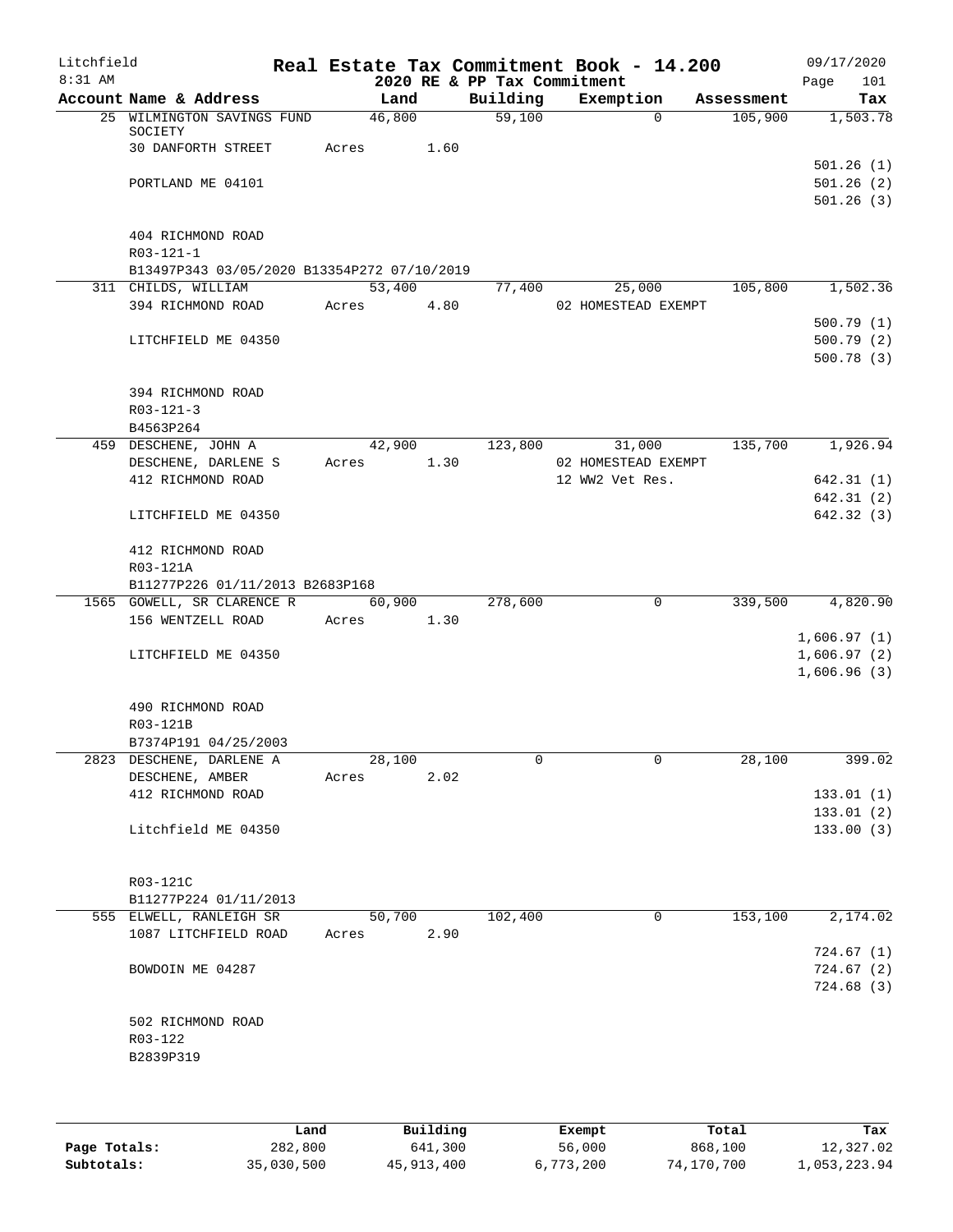| Litchfield   |                                                    |       |                 |                                         | Real Estate Tax Commitment Book - 14.200 |            | 09/17/2020         |
|--------------|----------------------------------------------------|-------|-----------------|-----------------------------------------|------------------------------------------|------------|--------------------|
| $8:31$ AM    | Account Name & Address                             |       | Land            | 2020 RE & PP Tax Commitment<br>Building | Exemption                                | Assessment | 102<br>Page<br>Tax |
|              | 120 BERNIER, NORMAND L                             |       | 70,800          | 129,900                                 | 31,000                                   | 169,700    | 2,409.74           |
|              | BERNIER, JEANNINE B                                |       | Acres 65.00     |                                         | 03 VETERANS EXEMPT                       |            |                    |
|              | 761 HUNTINGTON HILL RD                             |       |                 |                                         | 02 HOMESTEAD EXEMPT                      |            | 803.25(1)          |
|              |                                                    |       |                 |                                         |                                          |            | 803.25(2)          |
|              | LITCHFIELD ME 04350                                |       |                 |                                         |                                          |            | 803.24 (3)         |
|              | 761 HUNTINGTON HILL<br>R03-123                     |       |                 |                                         |                                          |            |                    |
|              | B12319P222 06/14/2016 B1393P187                    |       |                 |                                         |                                          |            |                    |
|              | 121 BERNIER, NORMAND L                             |       | 35,800          | 57,900                                  | 0                                        | 93,700     | 1,330.54           |
|              | BERNIER, JEANNINE B                                |       | Acres<br>0.40   |                                         |                                          |            |                    |
|              | 761 HUNTINGTON HILL RD                             |       |                 |                                         |                                          |            | 443.51 (1)         |
|              |                                                    |       |                 |                                         |                                          |            | 443.51 (2)         |
|              | LITCHFIELD ME 04350                                |       |                 |                                         |                                          |            | 443.52 (3)         |
|              | 745 HUNTINGTON HILL<br>R03-124                     |       |                 |                                         |                                          |            |                    |
|              | B12319P222 06/14/2016 B2865P215                    |       |                 |                                         |                                          |            |                    |
|              | 899 JONES, SANDRA                                  |       | 45,000          | 35,100                                  | 25,000                                   | 55,100     | 782.42             |
|              | 729 HUNTINGTON HILL<br>ROAD                        | Acres | 1.01            |                                         | 02 HOMESTEAD EXEMPT                      |            |                    |
|              |                                                    |       |                 |                                         |                                          |            | 260.81(1)          |
|              | LITCHFIELD ME 04350                                |       |                 |                                         |                                          |            | 260.81(2)          |
|              |                                                    |       |                 |                                         |                                          |            | 260.80(3)          |
|              | 729 HUNTINGTON HILL                                |       |                 |                                         |                                          |            |                    |
|              | R03-125                                            |       |                 |                                         |                                          |            |                    |
|              | B2576P266 09/26/2003                               |       |                 |                                         |                                          |            |                    |
|              | 83 GOWELL, CLARENCE A                              |       | 36,600          | $\Omega$                                | 0                                        | 36,600     | 519.72             |
|              | GOWELL, CLARENCE JR                                |       | Acres 1.52      |                                         |                                          |            |                    |
|              | 50 RUSTIC DRIVE                                    |       |                 |                                         |                                          |            | 173.24(1)          |
|              |                                                    |       |                 |                                         |                                          |            | 173.24(2)          |
|              | LITCHFIELD ME 04350                                |       |                 |                                         |                                          |            | 173.24(3)          |
|              | HUNTINGTON HILL ROAD                               |       |                 |                                         |                                          |            |                    |
|              | R03-125A                                           |       |                 |                                         |                                          |            |                    |
|              | B13383P42 10/29/2019                               |       |                 |                                         |                                          |            |                    |
|              | 2345 JONES, JEFFREY                                |       | 82,000          | 180,800                                 | 25,000                                   | 237,800    | 3,376.76           |
|              | 721 HUNTINGTON HILL<br>ROAD                        | Acres | 45.00           |                                         | 02 HOMESTEAD EXEMPT                      |            |                    |
|              |                                                    |       |                 |                                         |                                          |            | 1, 125.59(1)       |
|              | LITCHFIELD ME 04350                                |       |                 |                                         |                                          |            | 1, 125.59(2)       |
|              |                                                    |       |                 |                                         |                                          |            | 1, 125.58(3)       |
|              | 721 HUNTINGTON HILL                                |       |                 |                                         |                                          |            |                    |
|              | R03-125B                                           |       |                 |                                         |                                          |            |                    |
|              | B9856P230 09/17/2008 B9349P142 04/25/2007 B7662P50 |       |                 |                                         |                                          |            |                    |
|              | 09/25/2003                                         |       |                 | $\mathbf 0$                             | $\mathbf 0$                              | 52,300     |                    |
|              | 1205 SMILEY, CARROLL<br>P.O. BOX 52                | Acres | 52,300<br>35.00 |                                         |                                          |            | 742.66             |
|              |                                                    |       |                 |                                         |                                          |            | 247.55(1)          |
|              | LISBON ME 04250                                    |       |                 |                                         |                                          |            | 247.55(2)          |
|              |                                                    |       |                 |                                         |                                          |            | 247.56(3)          |
|              | 703 HUNTINGTON HILL                                |       |                 |                                         |                                          |            |                    |
|              | R03-126                                            |       |                 |                                         |                                          |            |                    |
|              | B12727P130 09/21/2017 B11912P218 02/12/2015        |       |                 |                                         |                                          |            |                    |
|              | B11300P226 02/04/2013 B1678P95                     |       |                 |                                         |                                          |            |                    |
|              |                                                    | Land  | Building        |                                         | Exempt                                   | Total      | Tax                |
| Page Totals: | 322,500                                            |       | 403,700         |                                         | 81,000                                   | 645,200    | 9,161.84           |

**Subtotals:** 35,353,000 46,317,100 6,854,200 74,815,900 1,062,385.78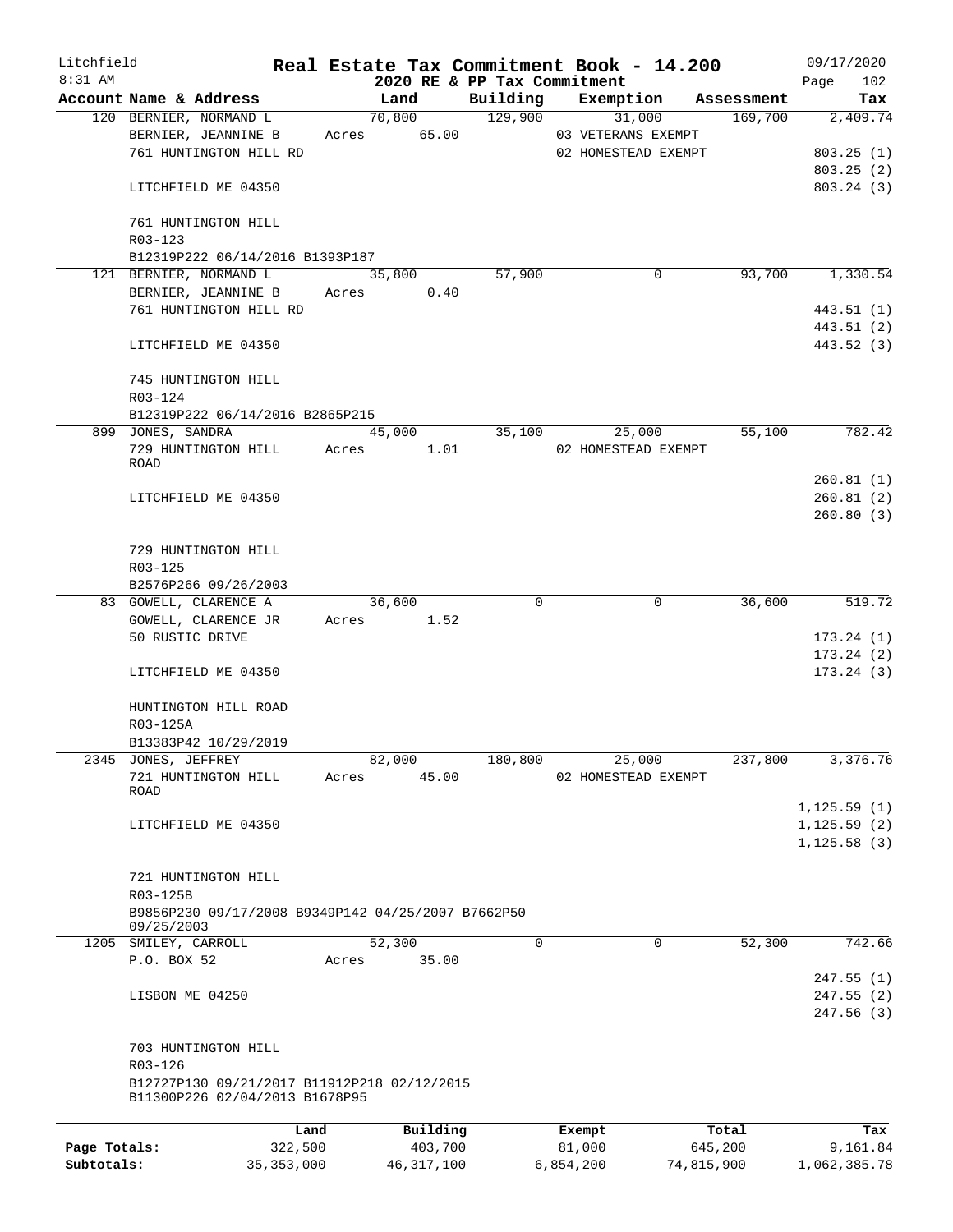| Litchfield<br>8:31 AM |                                                     |            |       | Real Estate Tax Commitment Book - 14.200<br>2020 RE & PP Tax Commitment |          |           |                     |              | 09/17/2020<br>103 |
|-----------------------|-----------------------------------------------------|------------|-------|-------------------------------------------------------------------------|----------|-----------|---------------------|--------------|-------------------|
|                       | Account Name & Address                              |            |       | Land                                                                    | Building |           | Exemption           | Assessment   | Page<br>Tax       |
|                       | 706 GOWELL, LAWRENCE G SR                           |            |       | 89,900                                                                  | 128,200  |           | $\Omega$            | 218,100      | 3,097.02          |
|                       | GOWELL, LISA                                        |            | Acres | 47.82                                                                   |          |           |                     |              |                   |
|                       | <b>48 KENNEDY LANE</b>                              |            |       |                                                                         |          |           |                     |              | 1,032.34(1)       |
|                       |                                                     |            |       |                                                                         |          |           |                     |              | 1,032.34(2)       |
|                       | LITCHFIELD ME 04350                                 |            |       |                                                                         |          |           |                     |              | 1,032.34(3)       |
|                       | 675 HUNTINGTON HILL<br>R03-127                      |            |       |                                                                         |          |           |                     |              |                   |
|                       | B10929P91 01/03/2012 B10929P89 01/03/2012 B6354P122 |            |       |                                                                         |          |           |                     |              |                   |
|                       | 11/21/2000<br>1429 PUSHARD, ANTHONY                 |            |       | 47,000                                                                  | 113,400  |           | 25,000              | 135,400      | 1,922.68          |
|                       | 663 HUNTINGTON HILL                                 |            | Acres | 1.68                                                                    |          |           | 02 HOMESTEAD EXEMPT |              |                   |
|                       | ROAD                                                |            |       |                                                                         |          |           |                     |              |                   |
|                       |                                                     |            |       |                                                                         |          |           |                     |              | 640.89 (1)        |
|                       | LITCHFIELD ME 04350                                 |            |       |                                                                         |          |           |                     |              | 640.89(2)         |
|                       |                                                     |            |       |                                                                         |          |           |                     |              | 640.90 (3)        |
|                       | 663 HUNTINGTON HILL                                 |            |       |                                                                         |          |           |                     |              |                   |
|                       |                                                     |            |       |                                                                         |          |           |                     |              |                   |
|                       | $R03 - 127 - 1$                                     |            |       |                                                                         |          |           |                     |              |                   |
|                       | B9972P291 02/09/2009 B2381P331                      |            |       |                                                                         | 13,500   |           |                     |              | 0.00              |
|                       | 699 GOWELL, TINA                                    |            |       | 0                                                                       |          |           | 13,500              | $\Omega$     |                   |
|                       | 671 HUNTINGTON HILL<br><b>ROAD</b>                  |            |       |                                                                         |          |           | 02 HOMESTEAD EXEMPT |              |                   |
|                       |                                                     |            |       |                                                                         |          |           |                     |              |                   |
|                       | LITCHFIELD ME 04350                                 |            |       |                                                                         |          |           |                     |              |                   |
|                       |                                                     |            |       |                                                                         |          |           |                     |              |                   |
|                       | 671 HUNTINGTON HILL                                 |            |       |                                                                         |          |           |                     |              |                   |
|                       | R03-127-ON                                          |            |       |                                                                         |          |           |                     |              |                   |
|                       | 745 BEAULIEU, JASON R                               |            |       | 72,000                                                                  | 55,700   |           | $\mathsf{O}$        | 127,700      | 1,813.34          |
|                       | 61 PEASANT POND LANE                                |            | Acres | 25.00                                                                   |          |           |                     |              |                   |
|                       |                                                     |            |       |                                                                         |          |           |                     |              | 604.45(1)         |
|                       | LITCHFIELD ME 04350                                 |            |       |                                                                         |          |           |                     |              | 604.45(2)         |
|                       |                                                     |            |       |                                                                         |          |           |                     |              | 604.44(3)         |
|                       | 633 HUNTINGTON HILL                                 |            |       |                                                                         |          |           |                     |              |                   |
|                       | R03-128                                             |            |       |                                                                         |          |           |                     |              |                   |
|                       |                                                     |            |       |                                                                         |          |           |                     |              |                   |
|                       | B13481P292 02/20/2020                               |            |       |                                                                         |          |           |                     |              |                   |
|                       | 1394 POLLEY, DOUGLAS                                |            |       | 60,800                                                                  | 19,800   |           | 25,000              | 55,600       | 789.52            |
|                       | 647 HUNTINGTON HILL<br>ROAD                         |            | Acres | 7.00                                                                    |          |           | 02 HOMESTEAD EXEMPT |              |                   |
|                       |                                                     |            |       |                                                                         |          |           |                     |              | 263.17(1)         |
|                       | LITCHFIELD ME 04350                                 |            |       |                                                                         |          |           |                     |              | 263.17(2)         |
|                       |                                                     |            |       |                                                                         |          |           |                     |              | 263.18(3)         |
|                       |                                                     |            |       |                                                                         |          |           |                     |              |                   |
|                       | 647 HUNTINGTON HILL                                 |            |       |                                                                         |          |           |                     |              |                   |
|                       | R03-128A                                            |            |       |                                                                         |          |           |                     |              |                   |
|                       | B3408P26                                            |            |       |                                                                         |          |           |                     |              |                   |
| 2902                  | WALDRON, JAMES C                                    |            |       | 900                                                                     | 0        |           | 0                   | 900          | 12.78             |
|                       | 81 LINE ROAD                                        |            | Acres | 1.15                                                                    |          |           |                     |              |                   |
|                       |                                                     |            |       |                                                                         |          |           |                     |              | 4.26(1)           |
|                       | LEEDS ME 04263                                      |            |       |                                                                         |          |           |                     |              | 4.26(2)           |
|                       |                                                     |            |       |                                                                         |          |           |                     |              | 4.26(3)           |
|                       | OFF OAK HILL ROAD                                   |            |       |                                                                         |          |           |                     |              |                   |
|                       | $R03 - 129$                                         |            |       |                                                                         |          |           |                     |              |                   |
|                       | B13053P93 12/28/2018                                |            |       |                                                                         |          |           |                     |              |                   |
|                       |                                                     |            |       |                                                                         |          |           |                     |              |                   |
|                       |                                                     | Land       |       | Building                                                                |          | Exempt    |                     | Total        | Tax               |
| Page Totals:          |                                                     | 270,600    |       | 330,600                                                                 |          | 63,500    |                     | 537,700      | 7,635.34          |
| Subtotals:            |                                                     | 35,623,600 |       | 46,647,700                                                              |          | 6,917,700 |                     | 75, 353, 600 | 1,070,021.12      |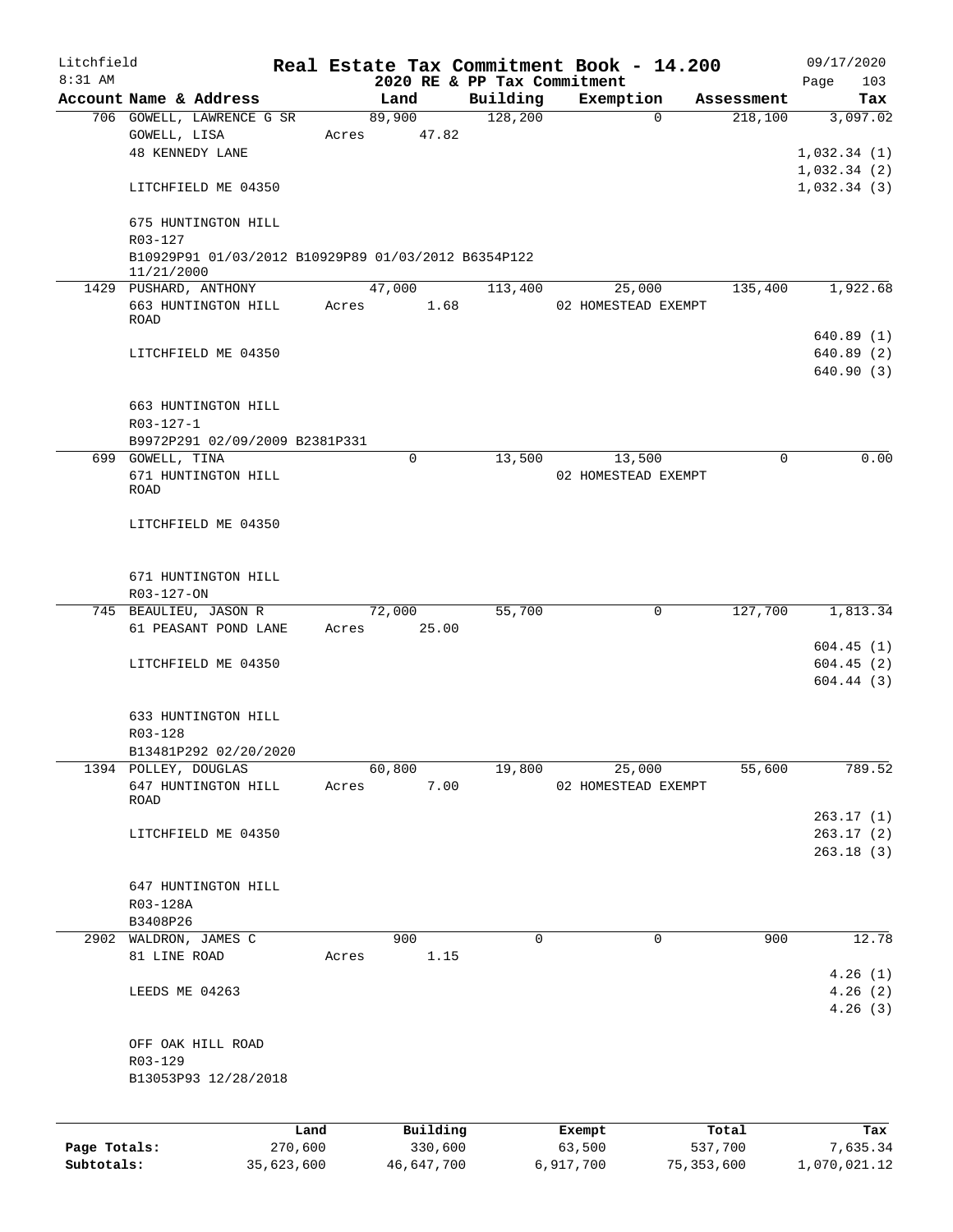| Litchfield |                                                      |                |                             | Real Estate Tax Commitment Book - 14.200 |            | 09/17/2020  |
|------------|------------------------------------------------------|----------------|-----------------------------|------------------------------------------|------------|-------------|
| 8:31 AM    |                                                      |                | 2020 RE & PP Tax Commitment |                                          |            | Page<br>104 |
|            | Account Name & Address                               | Land           | Building                    | Exemption                                | Assessment | Tax         |
|            | 1384 MUSCHAMP CHERI L                                | 74,500         | 74,000                      | 25,000                                   | 123,500    | 1,753.70    |
|            | 611 HUNTINGTON HILL                                  | 30.00<br>Acres |                             | 02 HOMESTEAD EXEMPT                      |            |             |
|            | ROAD                                                 |                |                             |                                          |            | 584.57 (1)  |
|            | LITCHFIELD ME 04350                                  |                |                             |                                          |            | 584.57 (2)  |
|            |                                                      |                |                             |                                          |            | 584.56(3)   |
|            |                                                      |                |                             |                                          |            |             |
|            | 611 HUNTINGTON HILL                                  |                |                             |                                          |            |             |
|            | $R04 - 001$                                          |                |                             |                                          |            |             |
|            | B12149P324 10/27/2015 B9648P315 02/26/2008 B3242P145 |                |                             |                                          |            |             |
|            | 09/20/1987                                           |                |                             |                                          |            |             |
|            | 2701 PICARD RITA M                                   | 46,700         | 0                           | 0                                        | 46,700     | 663.14      |
|            | PO BOX 101                                           | 30.00<br>Acres |                             |                                          |            |             |
|            |                                                      |                |                             |                                          |            | 221.05(1)   |
|            | STOCKHOLM ME 04783                                   |                |                             |                                          |            | 221.05(2)   |
|            |                                                      |                |                             |                                          |            | 221.04(3)   |
|            |                                                      |                |                             |                                          |            |             |
|            | RIDLEY ROAD                                          |                |                             |                                          |            |             |
|            | R04-001A                                             |                |                             |                                          |            |             |
|            | B9648P316 02/26/2008                                 |                |                             |                                          |            |             |
|            | 1780 GAUTHIER JOEY R                                 | 72,500         | 124,100                     | 0                                        | 196,600    | 2,791.72    |
|            | GRARD DANIELLE M<br>575 HUNTINGTON HILL              | 26.00<br>Acres |                             |                                          |            |             |
|            | <b>ROAD</b>                                          |                |                             |                                          |            | 930.57(1)   |
|            |                                                      |                |                             |                                          |            | 930.57(2)   |
|            | LITCHFIELD ME 04350                                  |                |                             |                                          |            | 930.58(3)   |
|            |                                                      |                |                             |                                          |            |             |
|            | 575 HUNTINGTON HILL                                  |                |                             |                                          |            |             |
|            | $R04 - 002$                                          |                |                             |                                          |            |             |
|            | B11836P36 10/27/2014 B8591P110 09/02/2005 B1470P495  |                |                             |                                          |            |             |
|            | 570 FAIR JR., THOMAS W (                             | 48,000         | 115,300                     | $\mathbf 0$                              | 163,300    | 2,318.86    |
|            | TRUSTEE)<br>KENNETH E. FAIR TRUST                    | 2.00<br>Acres  |                             |                                          |            |             |
|            | 559 HUNTINGTON HILL                                  |                |                             |                                          |            | 772.95(1)   |
|            | ROAD                                                 |                |                             |                                          |            |             |
|            |                                                      |                |                             |                                          |            | 772.95(2)   |
|            | LITCHFIELD ME 04350                                  |                |                             |                                          |            | 772.96(3)   |
|            |                                                      |                |                             |                                          |            |             |
|            | 525 HUNTINGTON HILL                                  |                |                             |                                          |            |             |
|            | $R04 - 003$                                          |                |                             |                                          |            |             |
|            | B12286P299 05/05/2016 B1704P134                      |                |                             |                                          |            |             |
|            | 572 FAIR, THOMAS W JR                                | 50,300         | 159,200                     | 25,000                                   | 184,500    | 2,619.90    |
|            | 559 HUNTINGTON HILL RD Acres                         | 2.76           |                             | 02 HOMESTEAD EXEMPT                      |            |             |
|            |                                                      |                |                             |                                          |            | 873.30 (1)  |
|            | LITCHFIELD ME 04350                                  |                |                             |                                          |            | 873.30 (2)  |
|            |                                                      |                |                             |                                          |            | 873.30 (3)  |
|            |                                                      |                |                             |                                          |            |             |
|            | 559 HUNTINGTON HILL<br>R04-003A                      |                |                             |                                          |            |             |
|            | B4773P191                                            |                |                             |                                          |            |             |
|            |                                                      |                |                             |                                          |            |             |

|              | Land       | Building   | Exempt    | Total      | Tax          |
|--------------|------------|------------|-----------|------------|--------------|
| Page Totals: | 292,000    | 472,600    | 50,000    | 714,600    | 10,147.32    |
| Subtotals:   | 35,915,600 | 47,120,300 | 6,967,700 | 76,068,200 | 1,080,168.44 |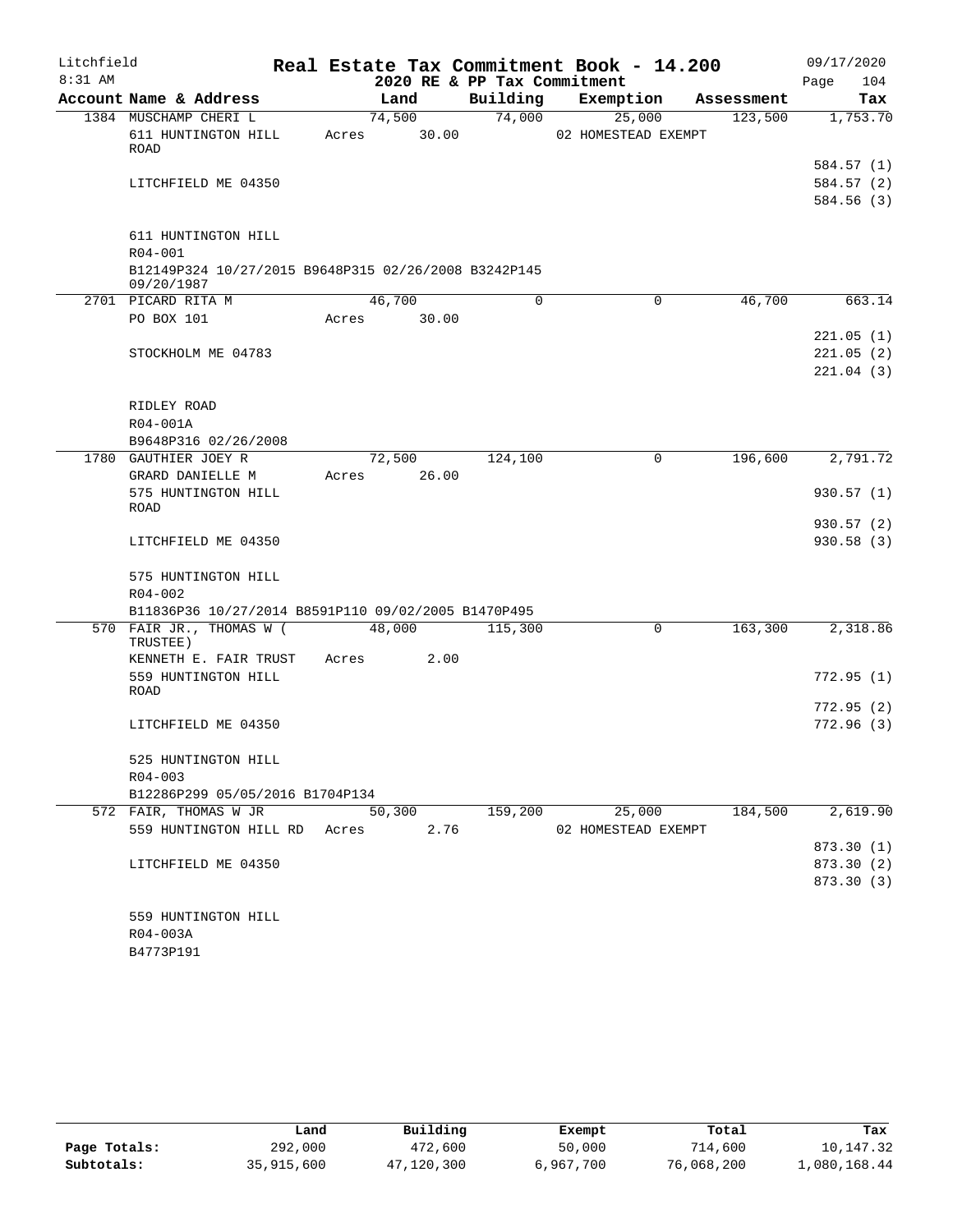| Litchfield<br>$8:31$ AM |                                                                    |       |             |          | 2020 RE & PP Tax Commitment | Real Estate Tax Commitment Book - 14.200 |            | 09/17/2020<br>105<br>Page  |
|-------------------------|--------------------------------------------------------------------|-------|-------------|----------|-----------------------------|------------------------------------------|------------|----------------------------|
|                         | Account Name & Address                                             |       | Land        |          | Building                    | Exemption                                | Assessment | Tax                        |
|                         | 1736 TIBBETTS, CLYDE                                               |       | 50,300      |          | 193,700                     | 25,000                                   | 219,000    | 3,109.80                   |
|                         | TIBBETTS ELIZABETH                                                 | Acres |             | 2.76     |                             | 02 HOMESTEAD EXEMPT                      |            |                            |
|                         | 551 HUNTINGTON HILL                                                |       |             |          |                             |                                          |            | 1,036.60(1)                |
|                         | ROAD                                                               |       |             |          |                             |                                          |            |                            |
|                         | LITCHFIELD ME 04350                                                |       |             |          |                             |                                          |            | 1,036.60(2)<br>1,036.60(3) |
|                         | 551 HUNTINGTON HILL                                                |       |             |          |                             |                                          |            |                            |
|                         | R04-003B                                                           |       |             |          |                             |                                          |            |                            |
|                         | B6864P274                                                          |       |             |          |                             |                                          |            |                            |
|                         | 2893 TIBBETTS, ELIZABETH J                                         |       | 17,500      |          | $\Omega$                    | 0                                        | 17,500     | 248.50                     |
|                         | HUNTINGTON HILL ROAD                                               |       | Acres 30.00 |          |                             |                                          |            |                            |
|                         |                                                                    |       |             |          |                             |                                          |            | 82.83(1)                   |
|                         | Litchfield ME 04350                                                |       |             |          |                             |                                          |            | 82.83 (2)                  |
|                         |                                                                    |       |             |          |                             |                                          |            | 82.84 (3)                  |
|                         | HUNTINGTON HILL ROAD                                               |       |             |          |                             |                                          |            |                            |
|                         | $R04 - 003 - C$                                                    |       |             |          |                             |                                          |            |                            |
|                         | B12286P297 05/05/2016                                              |       |             |          |                             |                                          |            |                            |
|                         | 2894 FAIR, THOMAS JR                                               |       | 60,700      |          | 30,600                      | 0                                        | 91,300     | 1,296.46                   |
|                         | 559 HUNTINGTON HILL                                                |       | Acres 42.47 |          |                             |                                          |            |                            |
|                         | <b>ROAD</b>                                                        |       |             |          |                             |                                          |            |                            |
|                         |                                                                    |       |             |          |                             |                                          |            | 432.15(1)                  |
|                         | Litchfield ME 04350                                                |       |             |          |                             |                                          |            | 432.15(2)                  |
|                         |                                                                    |       |             |          |                             |                                          |            | 432.16(3)                  |
|                         |                                                                    |       |             |          |                             |                                          |            |                            |
|                         | HUNTINGTON HILL ROAD                                               |       |             |          |                             |                                          |            |                            |
|                         | $R04 - 003 - D$                                                    |       |             |          |                             |                                          |            |                            |
|                         | B12286P301 05/05/2016<br>1514 PEAK PARTNERS, LLC                   |       | 627,600     |          | 16,300                      | $\mathbf 0$                              | 643,900    | 9,143.38                   |
|                         | 42 EASY STREET                                                     | Acres | 92.13       |          |                             |                                          |            |                            |
|                         |                                                                    |       |             |          |                             |                                          |            | 3,047.79(1)                |
|                         | LITCHFIELD ME 04350                                                |       |             |          |                             |                                          |            | 3,047.79(2)                |
|                         |                                                                    |       |             |          |                             |                                          |            | 3,047.80(3)                |
|                         |                                                                    |       |             |          |                             |                                          |            |                            |
|                         | 495 HUNTINGTON HILL                                                |       |             |          |                             |                                          |            |                            |
|                         | $R04 - 004$                                                        |       |             |          |                             |                                          |            |                            |
|                         | B12800P134 12/08/2017 B6343P180 11/11/2000                         |       |             |          |                             |                                          |            |                            |
|                         | 1443 PEAK PARTNERS, LLC                                            |       | 45,300      |          | 205,300                     | 0                                        | 250,600    | 3,558.52                   |
|                         | 42 EASY STREET                                                     | Acres |             | 1.10     |                             |                                          |            |                            |
|                         |                                                                    |       |             |          |                             |                                          |            | 1,186.17(1)                |
|                         | LITCHFIELD ME 04350                                                |       |             |          |                             |                                          |            | 1,186.17(2)                |
|                         |                                                                    |       |             |          |                             |                                          |            | 1,186.18(3)                |
|                         |                                                                    |       |             |          |                             |                                          |            |                            |
|                         | 481 HUNTINGTON HILL<br>R04-004A                                    |       |             |          |                             |                                          |            |                            |
|                         | B12800P134 12/08/2017 B6343P174 11/15/2000                         |       |             |          |                             |                                          |            |                            |
|                         | 1395 ANAIR SANDRA B                                                |       | 60,800      |          | 98,500                      | 25,000                                   | 134,300    | 1,907.06                   |
|                         | ANAIR CHARLES L                                                    | Acres |             | 7.00     |                             | 02 HOMESTEAD EXEMPT                      |            |                            |
|                         | 471 HUNTINGTON HILL                                                |       |             |          |                             |                                          |            | 635.69(1)                  |
|                         | ROAD                                                               |       |             |          |                             |                                          |            |                            |
|                         |                                                                    |       |             |          |                             |                                          |            | 635.69 (2)                 |
|                         | LITCHFIELD ME 04350                                                |       |             |          |                             |                                          |            | 635.68 (3)                 |
|                         |                                                                    |       |             |          |                             |                                          |            |                            |
|                         | 471 HUNTINGTON HILL                                                |       |             |          |                             |                                          |            |                            |
|                         | $R04 - 005$<br>B9448P151 08/01/2007 B9013P275 08/07/2006 B1275P338 |       |             |          |                             |                                          |            |                            |
|                         |                                                                    |       |             |          |                             |                                          |            |                            |
|                         |                                                                    |       |             |          |                             |                                          |            |                            |
|                         |                                                                    | Land  |             | Building |                             | Exempt                                   | Total      | Tax                        |

**Page Totals:** 862,200 544,400 50,000 1,356,600 19,263.72 **Subtotals:** 36,777,800 47,664,700 7,017,700 77,424,800 1,099,432.16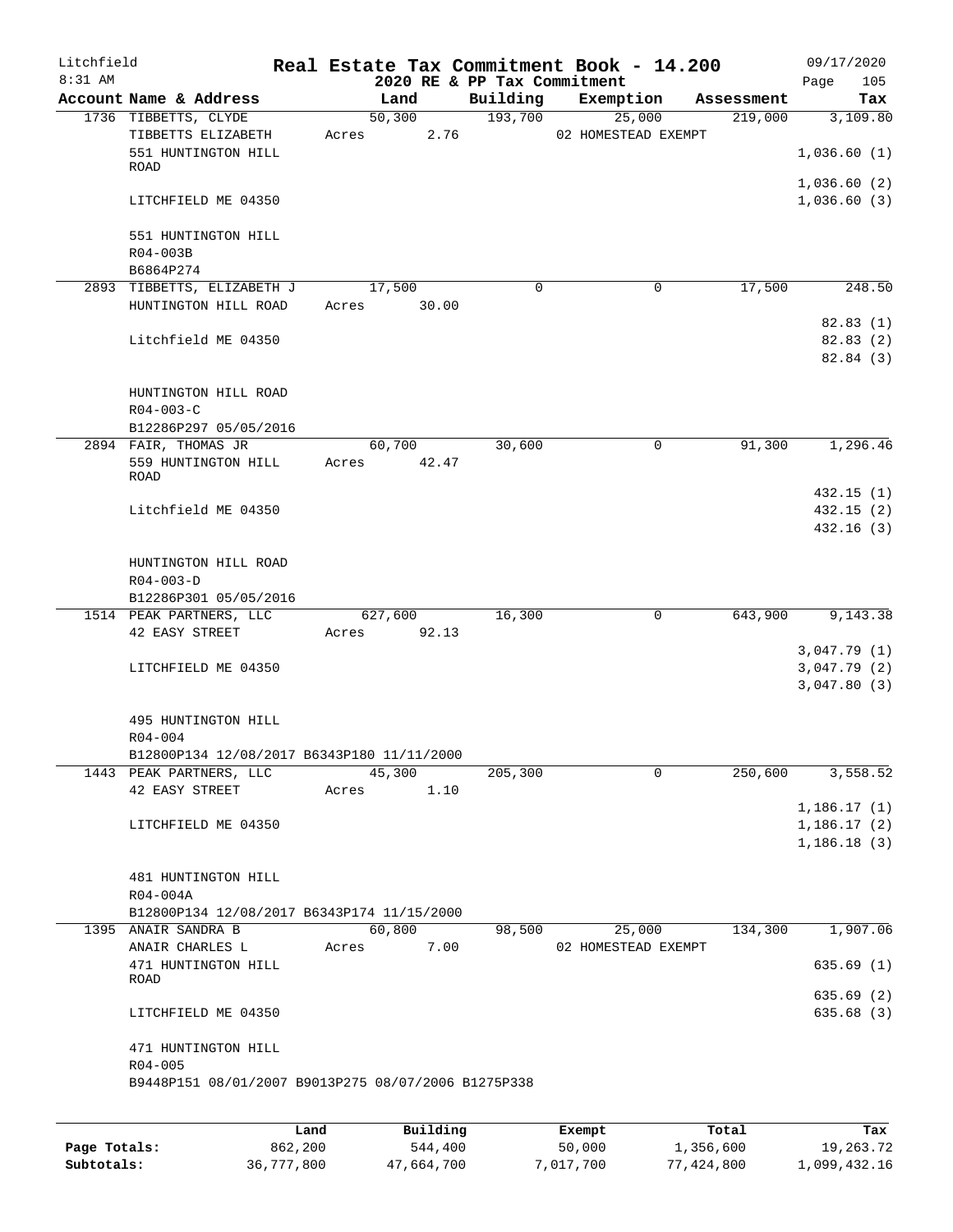| Litchfield<br>8:31 AM |                                                          |            |       |            | Real Estate Tax Commitment Book - 14.200<br>2020 RE & PP Tax Commitment |                     |        |            | 09/17/2020         |
|-----------------------|----------------------------------------------------------|------------|-------|------------|-------------------------------------------------------------------------|---------------------|--------|------------|--------------------|
|                       | Account Name & Address                                   |            |       | Land       | Building                                                                | Exemption           |        | Assessment | 106<br>Page<br>Tax |
|                       | 1521 ROLSTON, ROBERT G                                   |            |       | 47,400     | 146,600                                                                 |                     | 25,000 | 169,000    | 2,399.80           |
|                       | ROLSTON SHEILA E                                         |            | Acres | 1.80       |                                                                         | 02 HOMESTEAD EXEMPT |        |            |                    |
|                       | 463 HUNTINGTON HILL                                      |            |       |            |                                                                         |                     |        |            | 799.93(1)          |
|                       | ROAD                                                     |            |       |            |                                                                         |                     |        |            |                    |
|                       |                                                          |            |       |            |                                                                         |                     |        |            | 799.93 (2)         |
|                       | LITCHFIELD ME 04350                                      |            |       |            |                                                                         |                     |        |            | 799.94 (3)         |
|                       | 463 HUNTINGTON HILL                                      |            |       |            |                                                                         |                     |        |            |                    |
|                       | $R04 - 006$                                              |            |       |            |                                                                         |                     |        |            |                    |
|                       | B4069P275 04/03/1992                                     |            |       |            |                                                                         |                     |        |            |                    |
|                       | 1600 SKELTON, LOUISA G                                   |            |       | 61,700     | $\Omega$                                                                |                     | 0      | 61,700     | 876.14             |
|                       | C/o 3 SANDY ROAD                                         |            | Acres | 44.40      |                                                                         |                     |        |            |                    |
|                       |                                                          |            |       |            |                                                                         |                     |        |            | 292.05(1)          |
|                       | BRUNSWICK ME 04011                                       |            |       |            |                                                                         |                     |        |            | 292.05(2)          |
|                       |                                                          |            |       |            |                                                                         |                     |        |            | 292.04 (3)         |
|                       |                                                          |            |       |            |                                                                         |                     |        |            |                    |
|                       | HUNTINGTON HILL ROAD                                     |            |       |            |                                                                         |                     |        |            |                    |
|                       | R04-007                                                  |            |       |            |                                                                         |                     |        |            |                    |
|                       | B11729P237 05/13/2014 B11729P235 05/13/2014<br>B2309P309 |            |       |            |                                                                         |                     |        |            |                    |
|                       | 2840 SARGENT, HELEN F                                    |            |       | 29,800     | $\Omega$                                                                |                     | 0      | 29,800     | 423.16             |
|                       | SARGENT, NELSON L                                        |            | Acres | 2.60       |                                                                         |                     |        |            |                    |
|                       | 1421 RICHMOND ROAD                                       |            |       |            |                                                                         |                     |        |            | 141.05(1)          |
|                       |                                                          |            |       |            |                                                                         |                     |        |            | 141.05(2)          |
|                       | LITCHFIELD ME 04350                                      |            |       |            |                                                                         |                     |        |            | 141.06(3)          |
|                       |                                                          |            |       |            |                                                                         |                     |        |            |                    |
|                       | HUNTINGTON HILL ROAD                                     |            |       |            |                                                                         |                     |        |            |                    |
|                       | R04-007A                                                 |            |       |            |                                                                         |                     |        |            |                    |
|                       | B11540P235 10/16/2013                                    |            |       |            |                                                                         |                     |        |            |                    |
|                       | 1598 HAIGH, KATHY C fka:<br>KATHY C SKELTON              |            |       | 47,700     | 117,700                                                                 |                     | 25,000 | 140,400    | 1,993.68           |
|                       | 433 HUNTINGTON HILL                                      |            | Acres | 1.90       |                                                                         | 02 HOMESTEAD EXEMPT |        |            |                    |
|                       | <b>ROAD</b>                                              |            |       |            |                                                                         |                     |        |            |                    |
|                       |                                                          |            |       |            |                                                                         |                     |        |            | 664.56 (1)         |
|                       | LITCHFIELD ME 04350                                      |            |       |            |                                                                         |                     |        |            | 664.56(2)          |
|                       |                                                          |            |       |            |                                                                         |                     |        |            | 664.56(3)          |
|                       |                                                          |            |       |            |                                                                         |                     |        |            |                    |
|                       | 433 HUNTINGTON HILL<br>$R04 - 008$                       |            |       |            |                                                                         |                     |        |            |                    |
|                       | B10663P47 01/07/2011 B10663P47 02/07/2011 B1536P177      |            |       |            |                                                                         |                     |        |            |                    |
|                       | 11/27/1970 B1493P546                                     |            |       |            |                                                                         |                     |        |            |                    |
|                       | 1945 MANN, KENNETH                                       |            |       | 55,400     | 0                                                                       |                     | 0      | 55,400     | 786.68             |
|                       | MANN, SANDRA                                             |            | Acres | 35.80      |                                                                         |                     |        |            |                    |
|                       | 2 MANN RD                                                |            |       |            |                                                                         |                     |        |            | 262.23(1)          |
|                       |                                                          |            |       |            |                                                                         |                     |        |            | 262.23(2)          |
|                       | FREEPORT ME 04032                                        |            |       |            |                                                                         |                     |        |            | 262.22(3)          |
|                       |                                                          |            |       |            |                                                                         |                     |        |            |                    |
|                       | RIDLEY RD/JIMMY STREAM<br>R04-009                        |            |       |            |                                                                         |                     |        |            |                    |
|                       | B5023P136                                                |            |       |            |                                                                         |                     |        |            |                    |
|                       | 2303 MANN, GREGORY                                       |            |       | 16,600     | $\Omega$                                                                |                     | 0      | 16,600     | 235.72             |
|                       | 69 WOLFE NECK ROAD                                       |            | Acres | 3.20       |                                                                         |                     |        |            |                    |
|                       |                                                          |            |       |            |                                                                         |                     |        |            | 78.57(1)           |
|                       | FREEPORT ME 04032                                        |            |       |            |                                                                         |                     |        |            | 78.57(2)           |
|                       |                                                          |            |       |            |                                                                         |                     |        |            | 78.58(3)           |
|                       |                                                          |            |       |            |                                                                         |                     |        |            |                    |
|                       | OFF RIDLEY LANE                                          |            |       |            |                                                                         |                     |        |            |                    |
|                       | R04-009A                                                 |            |       |            |                                                                         |                     |        |            |                    |
|                       | B6904P208 05/10/2002                                     |            |       |            |                                                                         |                     |        |            |                    |
|                       |                                                          | Land       |       | Building   |                                                                         | Exempt              |        | Total      | Tax                |
| Page Totals:          |                                                          | 258,600    |       | 264,300    |                                                                         | 50,000              |        | 472,900    | 6,715.18           |
| Subtotals:            |                                                          | 37,036,400 |       | 47,929,000 |                                                                         | 7,067,700           |        | 77,897,700 | 1,106,147.34       |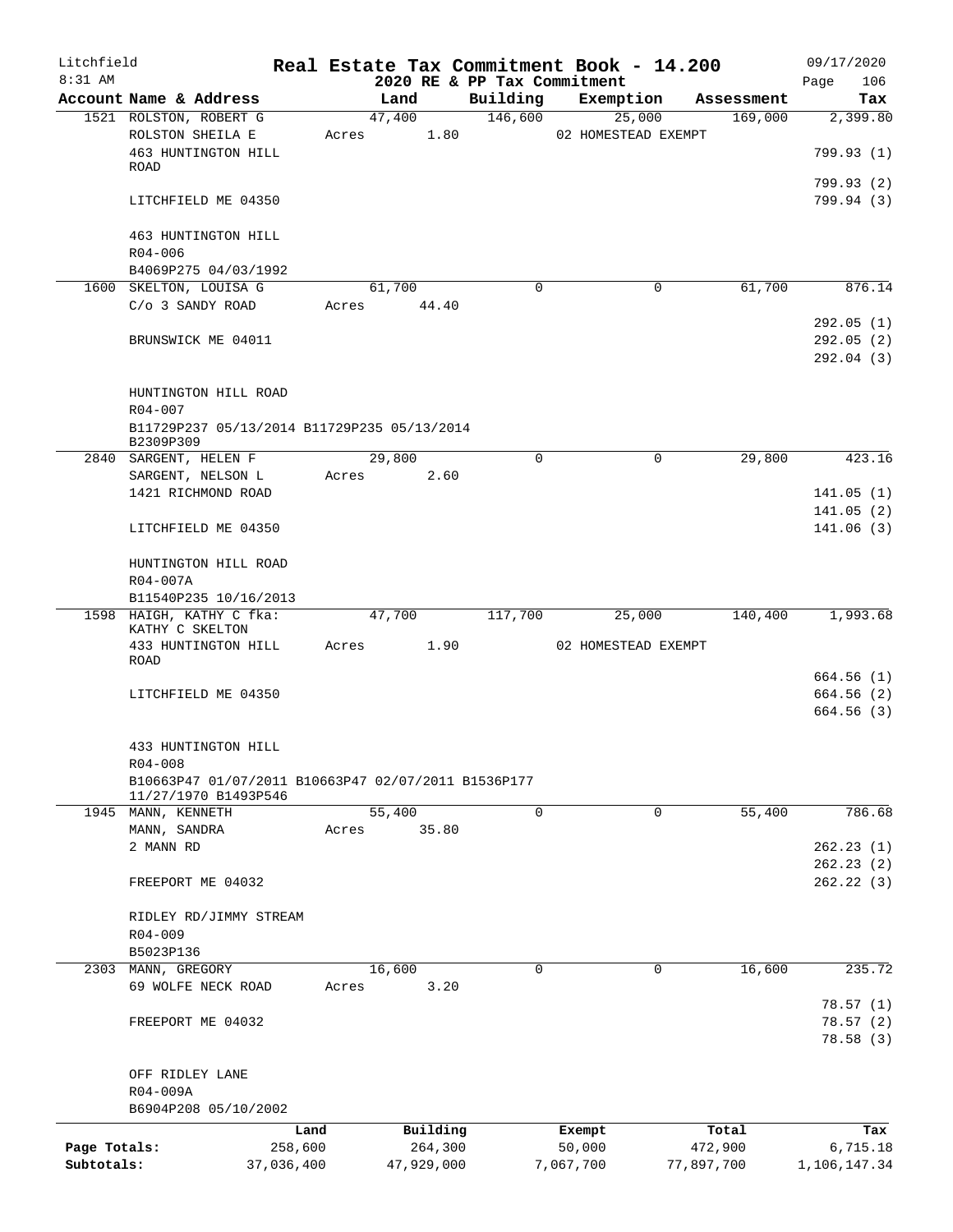| Litchfield   |                                                      |         |                |                             | Real Estate Tax Commitment Book - 14.200 |                       | 09/17/2020             |
|--------------|------------------------------------------------------|---------|----------------|-----------------------------|------------------------------------------|-----------------------|------------------------|
| $8:31$ AM    | Account Name & Address                               |         |                | 2020 RE & PP Tax Commitment |                                          |                       | 107<br>Page            |
|              | 38 JOHNSON HIRAM NEAL, JR                            |         | Land<br>65,700 | Building<br>209,300         | Exemption<br>25,000                      | Assessment<br>250,000 | Tax<br>3,550.00        |
|              | (TRUSTEE)<br>JOHNSON, PATRICIA MARIE Acres 46.00     |         |                |                             | 02 HOMESTEAD EXEMPT                      |                       |                        |
|              | (TRUSTEE)<br>JOHNSON FAMILY LIVING                   |         |                |                             |                                          |                       | 1,183.33(1)            |
|              | TRUST<br>240 RIDLEY LANE                             |         |                |                             |                                          |                       | 1, 183.33(2)           |
|              | LITCHFIELD ME 04350                                  |         |                |                             |                                          |                       | 1, 183.34(3)           |
|              | 240 RIDLEY LANE                                      |         |                |                             |                                          |                       |                        |
|              | R04-010<br>B12004P40 06/05/2015 B7806P241 01/20/2004 |         |                |                             |                                          |                       |                        |
|              | 40 ARSENAULT, TONY L                                 |         | 67,100         | 78,700                      | 25,000                                   | 120,800               | 1,715.36               |
|              | 210 RIDLEY LANE                                      | Acres   | 18.00          |                             | 02 HOMESTEAD EXEMPT                      |                       |                        |
|              |                                                      |         |                |                             |                                          |                       | 571.79(1)              |
|              | LITCHFIELD ME 04350                                  |         |                |                             |                                          |                       | 571.79(2)              |
|              |                                                      |         |                |                             |                                          |                       | 571.78(3)              |
|              | 210 RIDLEY LANE                                      |         |                |                             |                                          |                       |                        |
|              | $R04 - 011$                                          |         |                |                             |                                          |                       |                        |
|              | B4863P132                                            |         |                |                             |                                          |                       |                        |
|              | 1141 BUTTERS, ROBERT A                               |         | 145,400        | 70,800                      | 25,000                                   | 191,200               | 2,715.04               |
|              | 3339 S., 3130 E.                                     | Acres   | 7.16           |                             | 02 HOMESTEAD EXEMPT                      |                       |                        |
|              | SALT LAKE CITY UT 84109                              |         |                |                             |                                          |                       | 905.01(1)<br>905.01(2) |
|              |                                                      |         |                |                             |                                          |                       | 905.02(3)              |
|              |                                                      |         |                |                             |                                          |                       |                        |
|              | 51 FOREST LANE<br>R04-012                            |         |                |                             |                                          |                       |                        |
|              | B11224P116 11/15/2012 B9714P19 04/30/2008 B4688P182  |         |                |                             |                                          |                       |                        |
|              | 05/23/1994                                           |         |                |                             |                                          |                       |                        |
|              | 2061 CHASSE, JESSICA                                 |         | 40,900         | 134,800                     | 25,000                                   | 150,700               | 2,139.94               |
|              | DUBE CHRISTOPHER<br>P O BOX 215                      | Acres   | 1.30           |                             | 02 HOMESTEAD EXEMPT                      |                       |                        |
|              |                                                      |         |                |                             |                                          |                       | 713.31(1)<br>713.31(2) |
|              | SABATTUS ME 04280                                    |         |                |                             |                                          |                       | 713.32(3)              |
|              | 5 FOREST LANE                                        |         |                |                             |                                          |                       |                        |
|              | R04-012A                                             |         |                |                             |                                          |                       |                        |
|              | B6699P163 05/06/1997                                 |         |                |                             |                                          |                       |                        |
|              | 2821 MANN, JOHN T                                    |         | 53,000         | 0                           | 0                                        | 53,000                | 752.60                 |
|              | MANN, VALERIE S                                      | Acres   | 21.84          |                             |                                          |                       |                        |
|              | 53 FOREST LANE                                       |         |                |                             |                                          |                       | 250.87(1)              |
|              | LITCHFIELD ME 04350                                  |         |                |                             |                                          |                       | 250.87(2)<br>250.86(3) |
|              |                                                      |         |                |                             |                                          |                       |                        |
|              |                                                      |         |                |                             |                                          |                       |                        |
|              | R04-012B<br>B4688P182                                |         |                |                             |                                          |                       |                        |
|              | 39 SCHOOLING, MICHAEL                                |         | 70,500         | 117,200                     | 0                                        | 187,700               | 2,665.34               |
|              | UNIT 4280 BOX 1406                                   | Acres   | 32.00          |                             |                                          |                       |                        |
|              |                                                      |         |                |                             |                                          |                       | 888.45 (1)             |
|              | DPO DPO 96507                                        |         |                |                             |                                          |                       | 888.45 (2)             |
|              |                                                      |         |                |                             |                                          |                       | 888.44 (3)             |
|              | 161 RIDLEY LANE                                      |         |                |                             |                                          |                       |                        |
|              | R04-013                                              |         |                |                             |                                          |                       |                        |
|              | B13483P297 02/18/2020                                |         |                |                             |                                          |                       |                        |
|              |                                                      | Land    | Building       |                             | Exempt                                   | Total                 | Tax                    |
| Page Totals: |                                                      | 442,600 | 610,800        |                             | 100,000                                  | 953,400               | 13,538.28              |
| Subtotals:   | 37,479,000                                           |         | 48,539,800     |                             | 7,167,700                                | 78,851,100            | 1,119,685.62           |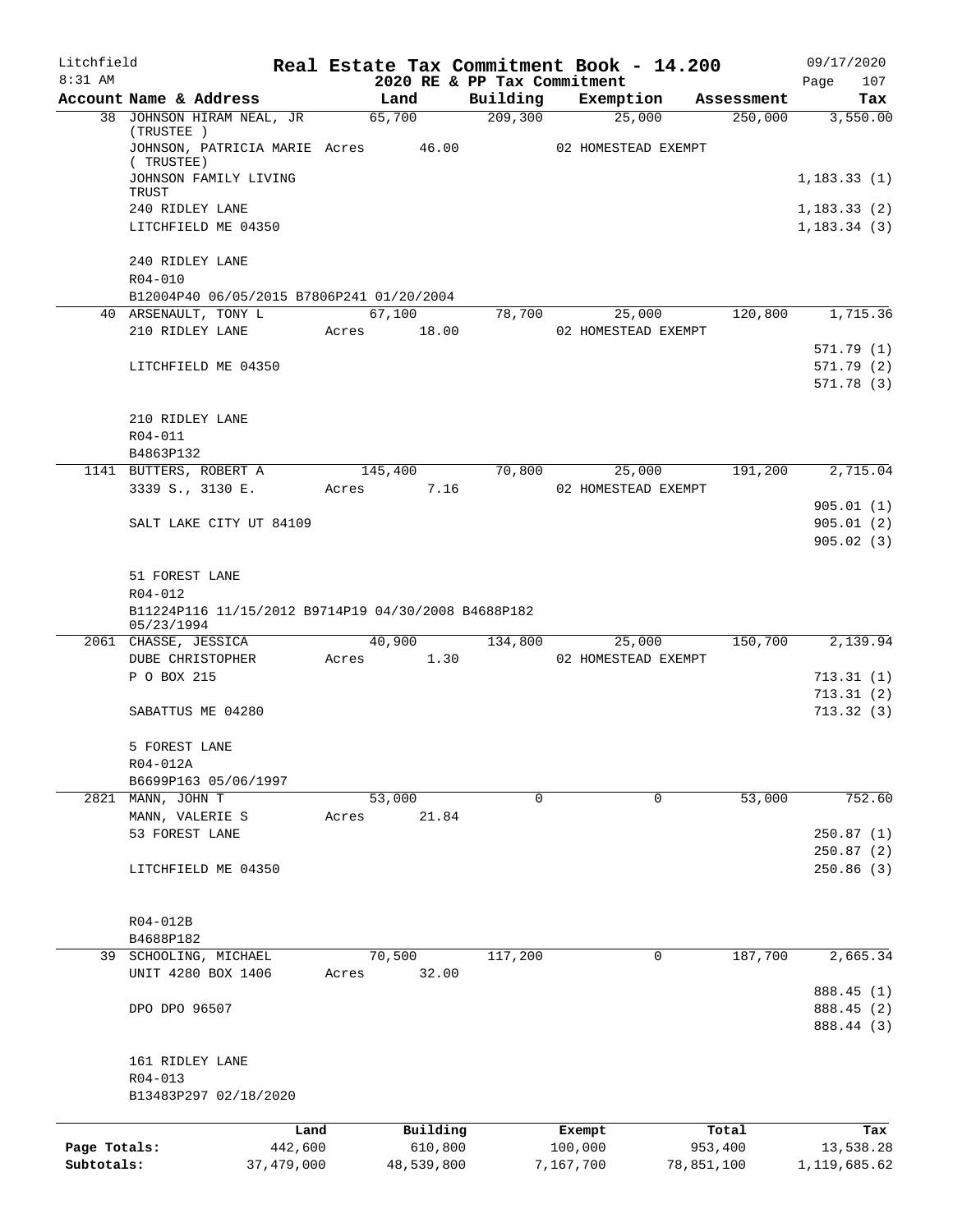| Litchfield<br>8:31 AM |                                        |                                                                                          |       |                | 2020 RE & PP Tax Commitment | Real Estate Tax Commitment Book - 14.200 |            | 09/17/2020<br>108<br>Page |
|-----------------------|----------------------------------------|------------------------------------------------------------------------------------------|-------|----------------|-----------------------------|------------------------------------------|------------|---------------------------|
|                       | Account Name & Address                 |                                                                                          |       | Land           | Building                    | Exemption                                | Assessment | Tax                       |
|                       | 449 DEMERS, LAURETTA A                 |                                                                                          |       | 74,600         | 0                           | $\Omega$                                 | 74,600     | 1,059.32                  |
|                       | DEMERS, NORMAND R.                     |                                                                                          | Acres | 23.10          |                             |                                          |            |                           |
|                       | 15 PINELAND ST                         |                                                                                          |       |                |                             |                                          |            | 353.11 (1)                |
|                       |                                        |                                                                                          |       |                |                             |                                          |            | 353.11(2)                 |
|                       | LEWISTON ME 04240                      |                                                                                          |       |                |                             |                                          |            | 353.10(3)                 |
|                       | JIMMY POND                             |                                                                                          |       |                |                             |                                          |            |                           |
|                       | R04-014                                |                                                                                          |       |                |                             |                                          |            |                           |
|                       | B13369P47 10/04/2019                   |                                                                                          |       |                |                             |                                          |            |                           |
|                       | 614 BISHOP, JR, ALLAN<br>BISHOP, HELMI |                                                                                          |       | 69,400<br>6.50 | 129,600                     | 0                                        | 199,000    | 2,825.80                  |
|                       | 124 RIDLEY LANE                        |                                                                                          | Acres |                |                             |                                          |            | 941.93 (1)                |
|                       |                                        |                                                                                          |       |                |                             |                                          |            | 941.93 (2)                |
|                       | LITCHFIELD ME 04350                    |                                                                                          |       |                |                             |                                          |            | 941.94 (3)                |
|                       | 124 RIDLEY LANE                        |                                                                                          |       |                |                             |                                          |            |                           |
|                       | R04-014B                               |                                                                                          |       |                |                             |                                          |            |                           |
|                       |                                        | B12052P29 07/24/2015 B11143P142 08/21/2012<br>B11088P104 06/29/2012 B3995P218 10/21/1991 |       |                |                             |                                          |            |                           |
|                       | 760 HANLON, DAVID P                    |                                                                                          |       | 99,400         | 117,800                     | 25,000                                   | 192,200    | 2,729.24                  |
|                       | 565 OAK HILL ROAD                      |                                                                                          | Acres | 51.70          |                             | 02 HOMESTEAD EXEMPT                      |            |                           |
|                       |                                        |                                                                                          |       |                |                             |                                          |            | 909.75(1)                 |
|                       | LITCHFIELD ME 04350                    |                                                                                          |       |                |                             |                                          |            | 909.75(2)                 |
|                       |                                        |                                                                                          |       |                |                             |                                          |            | 909.74(3)                 |
|                       | 565 OAK HILL ROAD                      |                                                                                          |       |                |                             |                                          |            |                           |
|                       | R04-015                                |                                                                                          |       |                |                             |                                          |            |                           |
|                       | B2621P275                              |                                                                                          |       |                |                             |                                          |            |                           |
|                       | 1051 LETOURNEAU, HENRY                 |                                                                                          |       | 45,000         | 76,700                      | 25,000                                   | 96,700     | 1,373.14                  |
|                       | 553 OAKHILL ROAD                       |                                                                                          | Acres | 1.00           |                             | 02 HOMESTEAD EXEMPT                      |            |                           |
|                       |                                        |                                                                                          |       |                |                             |                                          |            | 457.71 (1)                |
|                       | LITCHFIELD ME 04350                    |                                                                                          |       |                |                             |                                          |            | 457.71 (2)                |
|                       |                                        |                                                                                          |       |                |                             |                                          |            | 457.72 (3)                |
|                       | 553 OAK HILL ROAD                      |                                                                                          |       |                |                             |                                          |            |                           |
|                       | R04-015A                               |                                                                                          |       |                |                             |                                          |            |                           |
|                       | B3376P253                              |                                                                                          |       |                |                             |                                          |            |                           |
|                       | 1412 DAIGLE, JAMES R                   |                                                                                          |       | 42,400         | 89,800                      | 25,000                                   | 107,200    | 1,522.24                  |
|                       | DAIGLE LISA                            |                                                                                          | Acres | 0.80           |                             | 02 HOMESTEAD EXEMPT                      |            |                           |
|                       | 523 OAKHILL RD                         |                                                                                          |       |                |                             |                                          |            | 507.41(1)<br>507.41(2)    |
|                       | LITCHFIELD ME 04350                    |                                                                                          |       |                |                             |                                          |            | 507.42(3)                 |
|                       |                                        |                                                                                          |       |                |                             |                                          |            |                           |
|                       | 523 OAK HILL ROAD                      |                                                                                          |       |                |                             |                                          |            |                           |
|                       | R04-016                                |                                                                                          |       |                |                             |                                          |            |                           |
|                       |                                        | B8931P233 06/01/2006 B5534P29                                                            |       |                |                             |                                          |            |                           |
|                       | 1561 SAWYER, RALPH J                   |                                                                                          |       | 73,300         | $\Omega$                    | 0                                        | 73,300     | 1,040.86                  |
|                       | P O BOX 3486                           |                                                                                          | Acres | 69.00          |                             |                                          |            |                           |
|                       |                                        |                                                                                          |       |                |                             |                                          |            | 346.95(1)                 |
|                       | AUBURN ME 04212                        |                                                                                          |       |                |                             |                                          |            | 346.95(2)                 |
|                       |                                        |                                                                                          |       |                |                             |                                          |            | 346.96 (3)                |
|                       |                                        |                                                                                          |       |                |                             |                                          |            |                           |
|                       | OAK HILL ROAD                          |                                                                                          |       |                |                             |                                          |            |                           |
|                       | R04-017                                |                                                                                          |       |                |                             |                                          |            |                           |
|                       | B1454P903                              |                                                                                          |       |                |                             |                                          |            |                           |
|                       |                                        |                                                                                          |       |                |                             |                                          |            |                           |
|                       |                                        |                                                                                          |       |                |                             |                                          |            |                           |
|                       |                                        |                                                                                          |       |                |                             |                                          |            |                           |

|              | Land       | Building   | Exempt    | Total      | Tax          |
|--------------|------------|------------|-----------|------------|--------------|
| Page Totals: | 404,100    | 413,900    | 75,000    | 743,000    | 10,550.60    |
| Subtotals:   | 37,883,100 | 48,953,700 | 7,242,700 | 79,594,100 | 1,130,236.22 |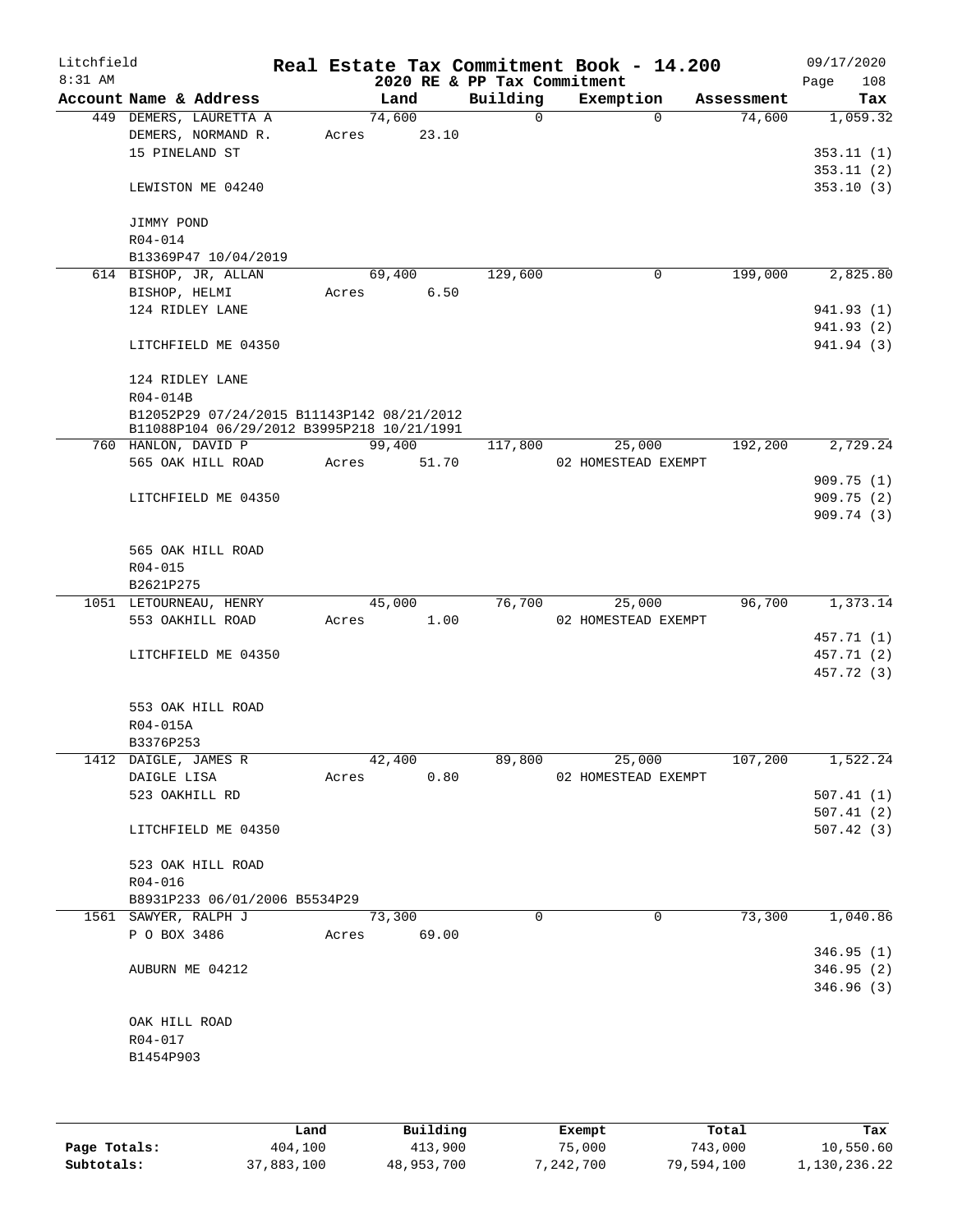| Litchfield |                                                                                                   |      |       |        |          |                                         | Real Estate Tax Commitment Book - 14.200 |            |      | 09/17/2020               |
|------------|---------------------------------------------------------------------------------------------------|------|-------|--------|----------|-----------------------------------------|------------------------------------------|------------|------|--------------------------|
| 8:31 AM    | Account Name & Address                                                                            |      |       | Land   |          | 2020 RE & PP Tax Commitment<br>Building | Exemption                                | Assessment | Page | 109<br>Tax               |
|            | 419 SAWYER RALPH J JR                                                                             |      |       | 43,800 |          | 0                                       | $\Omega$                                 | 43,800     |      | 621.96                   |
|            | P. O. BOX 3486                                                                                    |      | Acres |        | 11.00    |                                         |                                          |            |      |                          |
|            |                                                                                                   |      |       |        |          |                                         |                                          |            |      | 207.32(1)                |
|            | AUBURN ME 04212                                                                                   |      |       |        |          |                                         |                                          |            |      | 207.32(2)                |
|            |                                                                                                   |      |       |        |          |                                         |                                          |            |      | 207.32(3)                |
|            |                                                                                                   |      |       |        |          |                                         |                                          |            |      |                          |
|            | OAK HILL ROAD<br>R04-019                                                                          |      |       |        |          |                                         |                                          |            |      |                          |
|            | B1454P900 10/20/1967 B781P443                                                                     |      |       |        |          |                                         |                                          |            |      |                          |
|            | 2242 THOMPSON ANNE                                                                                |      |       | 70,500 |          | 213,700                                 | 0                                        | 284,200    |      | 4,035.64                 |
|            | 15 JUNGLE LANE                                                                                    |      | Acres |        | 22.04    |                                         |                                          |            |      |                          |
|            |                                                                                                   |      |       |        |          |                                         |                                          |            |      | 1,345.21(1)              |
|            | LITCHFIELD ME 04350                                                                               |      |       |        |          |                                         |                                          |            |      | 1,345.21(2)              |
|            |                                                                                                   |      |       |        |          |                                         |                                          |            |      | 1,345.22(3)              |
|            | 437 OAK HILL ROAD                                                                                 |      |       |        |          |                                         |                                          |            |      |                          |
|            | R04-020A                                                                                          |      |       |        |          |                                         |                                          |            |      |                          |
|            | B9913P196 11/21/2008 B6487P167 05/23/2001 B6120P142<br>12/15/1999                                 |      |       |        |          |                                         |                                          |            |      |                          |
|            | 1530 ROSSIGNOL, DUDLEY R                                                                          |      |       | 63,800 |          | 106,900                                 | 25,000                                   | 145,700    |      | 2,068.94                 |
|            | 409 OAKHILL RD                                                                                    |      | Acres |        | 11.00    |                                         | 02 HOMESTEAD EXEMPT                      |            |      |                          |
|            |                                                                                                   |      |       |        |          |                                         |                                          |            |      | 689.65 (1)               |
|            | LITCHFIELD ME 04350                                                                               |      |       |        |          |                                         |                                          |            |      | 689.65 (2)<br>689.64 (3) |
|            |                                                                                                   |      |       |        |          |                                         |                                          |            |      |                          |
|            | 409 OAK HILL ROAD                                                                                 |      |       |        |          |                                         |                                          |            |      |                          |
|            | R04-021                                                                                           |      |       |        |          |                                         |                                          |            |      |                          |
|            | B2150P42                                                                                          |      |       |        |          |                                         |                                          |            |      |                          |
|            | 1529 ROSSIGNOL, DONALD R                                                                          |      |       | 49,200 |          | 152,600                                 | 25,000                                   | 176,800    |      | 2,510.56                 |
|            | ROSSIGNOL CATHERINE I                                                                             |      | Acres |        | 2.40     |                                         | 02 HOMESTEAD EXEMPT                      |            |      |                          |
|            | 399 OAKHILL RD                                                                                    |      |       |        |          |                                         |                                          |            |      | 836.85 (1)               |
|            | LITCHFIELD ME 04350                                                                               |      |       |        |          |                                         |                                          |            |      | 836.85 (2)<br>836.86(3)  |
|            |                                                                                                   |      |       |        |          |                                         |                                          |            |      |                          |
|            | 399 OAK HILL ROAD                                                                                 |      |       |        |          |                                         |                                          |            |      |                          |
|            | R04-022                                                                                           |      |       |        |          |                                         |                                          |            |      |                          |
|            | B3968P231 08/29/1991                                                                              |      |       |        |          |                                         |                                          |            |      |                          |
|            | 176 BOUCHER, DAVID                                                                                |      |       | 41,100 |          | 0                                       | 0                                        | 41,100     |      | 583.62                   |
|            | 7 CHURCH STREET                                                                                   |      | Acres |        | 7.50     |                                         |                                          |            |      | 194.54(1)                |
|            | LEWISTON ME 04240                                                                                 |      |       |        |          |                                         |                                          |            |      | 194.54(2)                |
|            |                                                                                                   |      |       |        |          |                                         |                                          |            |      | 194.54(3)                |
|            |                                                                                                   |      |       |        |          |                                         |                                          |            |      |                          |
|            | OAK HILL ROAD                                                                                     |      |       |        |          |                                         |                                          |            |      |                          |
|            | $R04 - 023$                                                                                       |      |       |        |          |                                         |                                          |            |      |                          |
|            | B3518P267                                                                                         |      |       |        |          |                                         |                                          |            |      |                          |
|            | 2233 ABBOTT, JESSICA L<br>387 OAK HILL ROAD                                                       |      | Acres | 58,500 | 5.50     | 134,900                                 | 25,000<br>02 HOMESTEAD EXEMPT            | 168,400    |      | 2,391.28                 |
|            |                                                                                                   |      |       |        |          |                                         |                                          |            |      | 797.09 (1)               |
|            | LITCHFIELD ME 04350                                                                               |      |       |        |          |                                         |                                          |            |      | 797.09 (2)               |
|            |                                                                                                   |      |       |        |          |                                         |                                          |            |      | 797.10 (3)               |
|            |                                                                                                   |      |       |        |          |                                         |                                          |            |      |                          |
|            | 387 OAK HILL ROAD                                                                                 |      |       |        |          |                                         |                                          |            |      |                          |
|            | R04-023A                                                                                          |      |       |        |          |                                         |                                          |            |      |                          |
|            | B12737P33 09/25/2017 B12379P73 06/24/2016 B12379P70<br>06/16/2016 B12182P192 10/13/2015 B11623P26 |      |       |        |          |                                         |                                          |            |      |                          |
|            | 02/05/2014 B6930P105 05/22/2002 B6670P43 10/19/2001                                               |      |       |        |          |                                         |                                          |            |      |                          |
|            |                                                                                                   |      |       |        |          |                                         |                                          |            |      |                          |
|            |                                                                                                   | Land |       |        | Building |                                         | Exempt                                   | Total      |      | Tax                      |

|              | Land       | Building   | Exempt    | Total      | Tax             |
|--------------|------------|------------|-----------|------------|-----------------|
| Page Totals: | 326,900    | 608,100    | 75,000    | 860,000    | 12,212.00       |
| Subtotals:   | 38,210,000 | 49,561,800 | 7,317,700 | 80,454,100 | 1, 142, 448, 22 |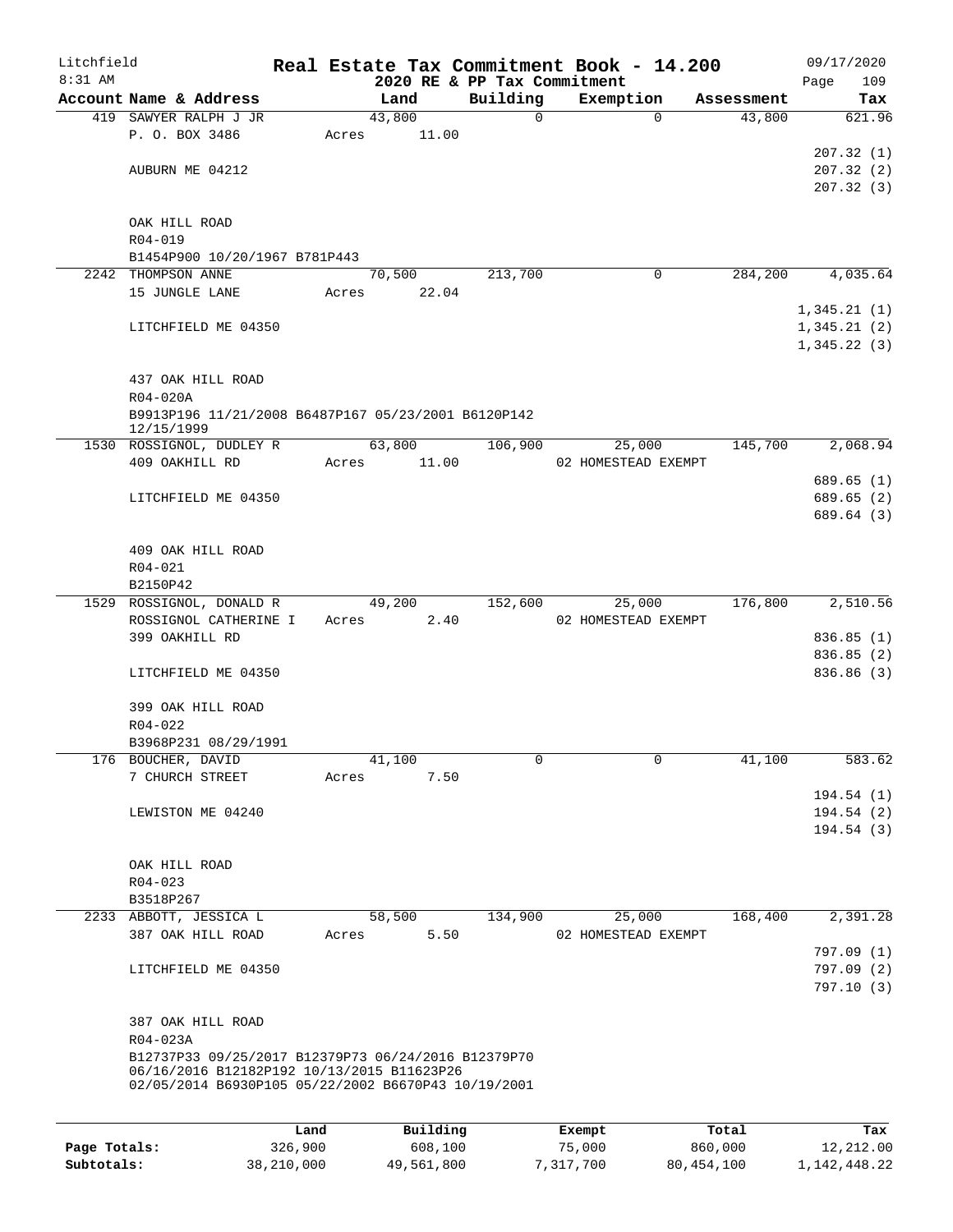| Litchfield<br>$8:31$ AM |                                                      |       |        |         | 2020 RE & PP Tax Commitment | Real Estate Tax Commitment Book - 14.200 |            | 09/17/2020<br>110<br>Page |
|-------------------------|------------------------------------------------------|-------|--------|---------|-----------------------------|------------------------------------------|------------|---------------------------|
|                         | Account Name & Address                               |       | Land   |         | Building                    | Exemption                                | Assessment | Tax                       |
|                         | 1080 LITALIEN, RICHARD                               |       | 59,800 |         | $\mathsf{O}$                | $\Omega$                                 | 59,800     | 849.16                    |
|                         | 40 GLORIA AVE.                                       | Acres |        | 40.68   |                             |                                          |            |                           |
|                         |                                                      |       |        |         |                             |                                          |            | 283.05(1)                 |
|                         | LEWISTON ME 04240 3316                               |       |        |         |                             |                                          |            | 283.05(2)                 |
|                         |                                                      |       |        |         |                             |                                          |            | 283.06(3)                 |
|                         |                                                      |       |        |         |                             |                                          |            |                           |
|                         | OAK HILL ROAD                                        |       |        |         |                             |                                          |            |                           |
|                         | $R04 - 026$                                          |       |        |         |                             |                                          |            |                           |
|                         | B1410P357                                            |       |        |         |                             |                                          |            |                           |
|                         | 1079 ROMERO, CATHERINE                               |       | 49,000 |         | 80,800                      | 0                                        | 129,800    | 1,843.16                  |
|                         | LITALIEN, CATHERINE-FKA Acres                        |       |        | 2.32    |                             |                                          |            |                           |
|                         | 2 STOBIE STREET                                      |       |        |         |                             |                                          |            | 614.39(1)<br>614.39(2)    |
|                         | WINSLOW ME 04901                                     |       |        |         |                             |                                          |            | 614.38(3)                 |
|                         |                                                      |       |        |         |                             |                                          |            |                           |
|                         | 299 OAK HILL ROAD                                    |       |        |         |                             |                                          |            |                           |
|                         | $R04 - 026A$                                         |       |        |         |                             |                                          |            |                           |
|                         | B12916P136 05/07/2018 B8825P266 03/08/2006 B3805P102 |       |        |         |                             |                                          |            |                           |
|                         | 48 AUCOIN, KATHY A                                   |       |        | 108,700 | 174,000                     | 25,000                                   | 257,700    | 3,659.34                  |
|                         | AUCOIN, STEVEN                                       | Acres |        | 130.60  |                             | 02 HOMESTEAD EXEMPT                      |            |                           |
|                         | 233 OAKHILL ROAD                                     |       |        |         |                             |                                          |            | 1,219.78(1)               |
|                         |                                                      |       |        |         |                             |                                          |            | 1, 219.78(2)              |
|                         | LITCHFIELD ME 04350                                  |       |        |         |                             |                                          |            | 1, 219.78(3)              |
|                         | 233 OAK HILL ROAD                                    |       |        |         |                             |                                          |            |                           |
|                         | $R04 - 029$                                          |       |        |         |                             |                                          |            |                           |
|                         | B2102P334                                            |       |        |         |                             |                                          |            |                           |
|                         | 1216 IVY, ANGELA                                     |       | 60,000 |         | 133,200                     | 0                                        | 193,200    | 2,743.44                  |
|                         | 239 OAKHILL ROAD                                     | Acres |        | 6.00    |                             |                                          |            |                           |
|                         |                                                      |       |        |         |                             |                                          |            | 914.48 (1)                |
|                         | LITCHFIELD ME 04350                                  |       |        |         |                             |                                          |            | 914.48 (2)                |
|                         |                                                      |       |        |         |                             |                                          |            | 914.48 (3)                |
|                         | 239 OAK HILL ROAD                                    |       |        |         |                             |                                          |            |                           |
|                         | $R04 - 030$                                          |       |        |         |                             |                                          |            |                           |
|                         | B13429P161 12/12/2019 B5418P45                       |       |        |         |                             |                                          |            |                           |
|                         | 948 PENCE, GENEVIEVE QK                              |       | 14,100 |         | 0                           | 0                                        | 14,100     | 200.22                    |
|                         | 280 OAKHILL ROAD                                     | Acres |        | 20.00   |                             |                                          |            |                           |
|                         |                                                      |       |        |         |                             |                                          |            | 66.74 (1)                 |
|                         | LITCHFIELD ME 04350                                  |       |        |         |                             |                                          |            | 66.74(2)                  |
|                         |                                                      |       |        |         |                             |                                          |            | 66.74(3)                  |
|                         |                                                      |       |        |         |                             |                                          |            |                           |
|                         | 270 OFF OAK HILL ROAD                                |       |        |         |                             |                                          |            |                           |
|                         | $R04 - 033$                                          |       |        |         |                             |                                          |            |                           |
|                         | B13053P131 10/05/2018 B3190P252                      |       |        |         |                             |                                          |            |                           |
|                         | 2927 DOYLE, BRUCE                                    |       | 3,400  |         | $\Omega$                    | 0                                        | 3,400      | 48.28                     |
|                         | DOYLE, LORAINE                                       | Acres |        | 20.00   |                             |                                          |            |                           |
|                         | 31 DOYLE ST                                          |       |        |         |                             |                                          |            | 16.09(1)                  |
|                         |                                                      |       |        |         |                             |                                          |            | 16.09(2)                  |
|                         | LITCHFIELD ME 04350                                  |       |        |         |                             |                                          |            | 16.10(3)                  |
|                         | $R04 - 033$                                          |       |        |         |                             |                                          |            |                           |
|                         | B3190P252                                            |       |        |         |                             |                                          |            |                           |
|                         |                                                      |       |        |         |                             |                                          |            |                           |
|                         |                                                      |       |        |         |                             |                                          |            |                           |

**Page Totals:** 295,000 388,000 25,000 658,000 9,343.60<br>**295,000 51,112,100** 58,000 38,505,000 49,949,800 7,342,700 81,112,100 1,151,791.82 **Subtotals:** 38,505,000 49,949,800 7,342,700 81,112,100 1,151,791.82 **Land Building Exempt Total Tax**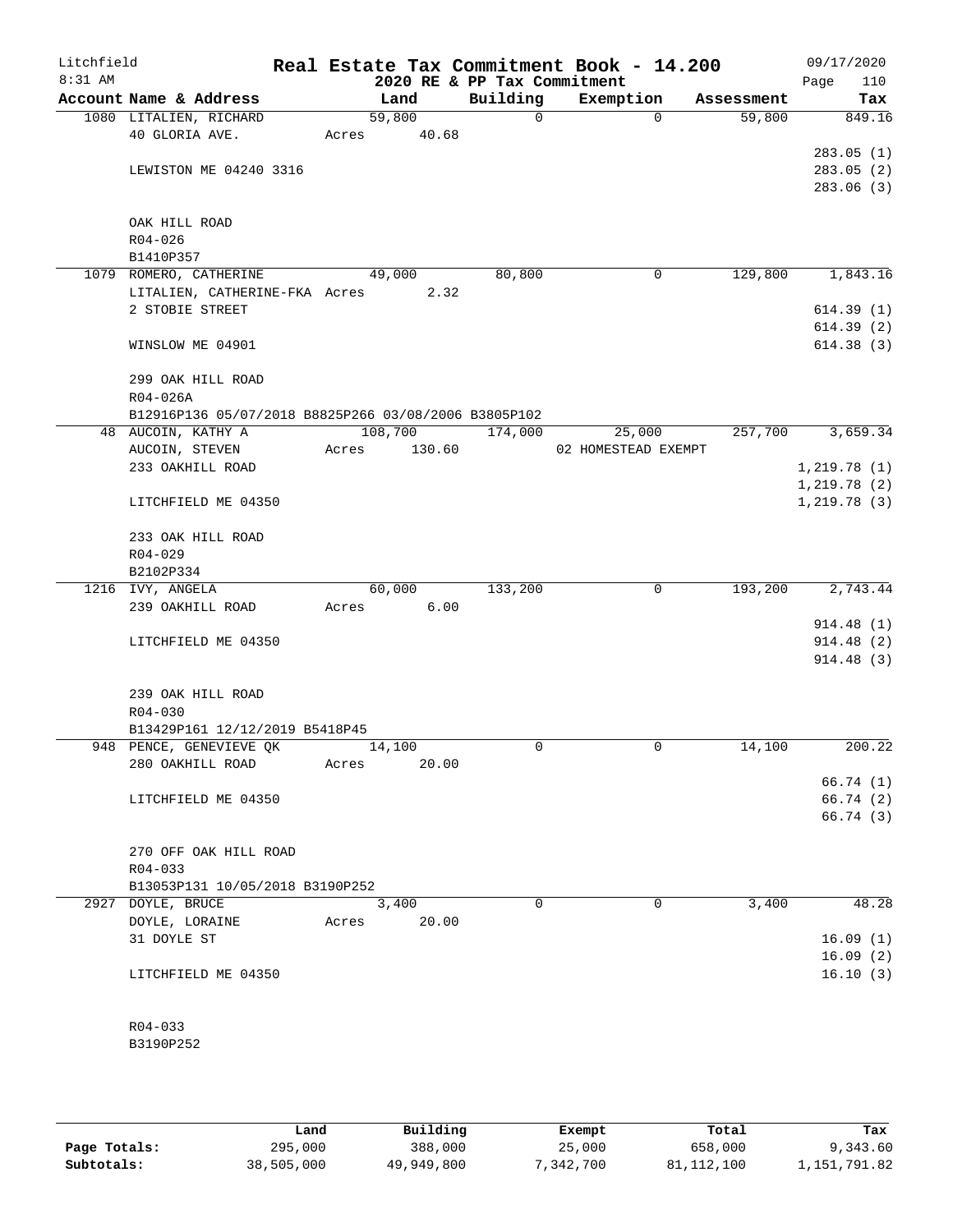| Litchfield<br>8:31 AM |                                                          |       |         | 2020 RE & PP Tax Commitment | Real Estate Tax Commitment Book - 14.200 |            | 09/17/2020<br>Page<br>111 |
|-----------------------|----------------------------------------------------------|-------|---------|-----------------------------|------------------------------------------|------------|---------------------------|
|                       | Account Name & Address                                   |       | Land    | Building                    | Exemption                                | Assessment | Tax                       |
|                       | 2928 BUTLER, TIM                                         |       | 3,400   | $\Omega$                    | $\Omega$                                 | 3,400      | 48.28                     |
|                       | 226 OAKHILL ROAD                                         | Acres | 20.00   |                             |                                          |            |                           |
|                       |                                                          |       |         |                             |                                          |            | 16.09(1)                  |
|                       | Litchfield ME 04350                                      |       |         |                             |                                          |            | 16.09(2)                  |
|                       |                                                          |       |         |                             |                                          |            | 16.10(3)                  |
|                       |                                                          |       |         |                             |                                          |            |                           |
|                       | OFF OAK HILL ROAD                                        |       |         |                             |                                          |            |                           |
|                       | $R04 - 033$                                              |       |         |                             |                                          |            |                           |
|                       | B3190P252                                                |       |         |                             |                                          |            |                           |
|                       | 511 BUTLER, TIMOTHY                                      |       | 68,600  | 69,900                      | 25,000                                   | 113,500    | 1,611.70                  |
|                       | 226 OAKHILL ROAD                                         | Acres | 18.11   |                             | 02 HOMESTEAD EXEMPT                      |            |                           |
|                       |                                                          |       |         |                             |                                          |            | 537.23(1)                 |
|                       | LITCHFIELD ME 04350                                      |       |         |                             |                                          |            | 537.23(2)                 |
|                       |                                                          |       |         |                             |                                          |            | 537.24 (3)                |
|                       |                                                          |       |         |                             |                                          |            |                           |
|                       | 226 OAK HILL ROAD                                        |       |         |                             |                                          |            |                           |
|                       | $R04 - 034$                                              |       |         |                             |                                          |            |                           |
|                       | B8353P96 03/24/2005 B5052P118<br>949 PENCE, GENEVIEVE QK |       | 92,100  | 95,900                      | 25,000                                   | 163,000    | 2,314.60                  |
|                       | 280 OAKHILL ROAD                                         | Acres | 68.19   |                             | 02 HOMESTEAD EXEMPT                      |            |                           |
|                       |                                                          |       |         |                             |                                          |            | 771.53(1)                 |
|                       | LITCHFIELD ME 04350                                      |       |         |                             |                                          |            | 771.53(2)                 |
|                       |                                                          |       |         |                             |                                          |            | 771.54(3)                 |
|                       |                                                          |       |         |                             |                                          |            |                           |
|                       | 280 OAK HILL ROAD                                        |       |         |                             |                                          |            |                           |
|                       | R04-036                                                  |       |         |                             |                                          |            |                           |
|                       | B13053P131 10/05/2018 B3190P252                          |       |         |                             |                                          |            |                           |
|                       | 2828 GRIM, AARON                                         |       | 25,500  | 83,600                      | 25,000                                   | 84,100     | 1,194.22                  |
|                       | WILE, BRIIS DANIELLE                                     | Acres | 13.20   |                             | 02 HOMESTEAD EXEMPT                      |            |                           |
|                       | 308 OAK HILL ROAD                                        |       |         |                             |                                          |            | 398.07 (1)                |
|                       |                                                          |       |         |                             |                                          |            | 398.07 (2)                |
|                       | Litchfield ME 04350                                      |       |         |                             |                                          |            | 398.08(3)                 |
|                       |                                                          |       |         |                             |                                          |            |                           |
|                       | 308 OAK HILL ROAD                                        |       |         |                             |                                          |            |                           |
|                       | R04-036A                                                 |       |         |                             |                                          |            |                           |
|                       | B11394P206 12/21/2012                                    |       |         |                             |                                          |            |                           |
|                       | 967 DESROSIER, JOHN                                      |       | 104,500 | 275,100                     | 25,000                                   | 354,600    | 5,035.32                  |
|                       | DESROSIER LINDA                                          | Acres | 84.94   |                             | 02 HOMESTEAD EXEMPT                      |            |                           |
|                       | 340 OAKHILL ROAD                                         |       |         |                             |                                          |            | 1,678.44(1)               |
|                       |                                                          |       |         |                             |                                          |            | 1,678.44(2)               |
|                       | LITCHFIELD ME 04350                                      |       |         |                             |                                          |            | 1,678.44(3)               |
|                       | 9537                                                     |       |         |                             |                                          |            |                           |
|                       |                                                          |       |         |                             |                                          |            |                           |
|                       | 340 OAK HILL ROAD<br>R04-037                             |       |         |                             |                                          |            |                           |
|                       | B5016P191                                                |       |         |                             |                                          |            |                           |
|                       | 962 STORTO, PAMELA                                       |       | 78,700  | 155,500                     | 25,000                                   | 209,200    | 2,970.64                  |
|                       | 414 OAKHILL ROAD                                         | Acres | 43.00   |                             | 02 HOMESTEAD EXEMPT                      |            |                           |
|                       |                                                          |       |         |                             |                                          |            | 990.21 (1)                |
|                       | LITCHFIELD ME 04350                                      |       |         |                             |                                          |            | 990.21(2)                 |
|                       |                                                          |       |         |                             |                                          |            | 990.22 (3)                |
|                       |                                                          |       |         |                             |                                          |            |                           |
|                       | 414 OAK HILL ROAD                                        |       |         |                             |                                          |            |                           |
|                       | R04-037A                                                 |       |         |                             |                                          |            |                           |
|                       | B7607P177 08/29/2003                                     |       |         |                             |                                          |            |                           |
|                       |                                                          |       |         |                             |                                          |            |                           |
|                       |                                                          |       |         |                             |                                          |            |                           |
|                       |                                                          |       |         |                             |                                          |            |                           |

|              | Land       | Building   | Exempt    | Total      | Tax          |
|--------------|------------|------------|-----------|------------|--------------|
| Page Totals: | 372,800    | 680,000    | 125,000   | 927,800    | 13, 174. 76  |
| Subtotals:   | 38,877,800 | 50,629,800 | 467,700 ' | 82,039,900 | 1,164,966.58 |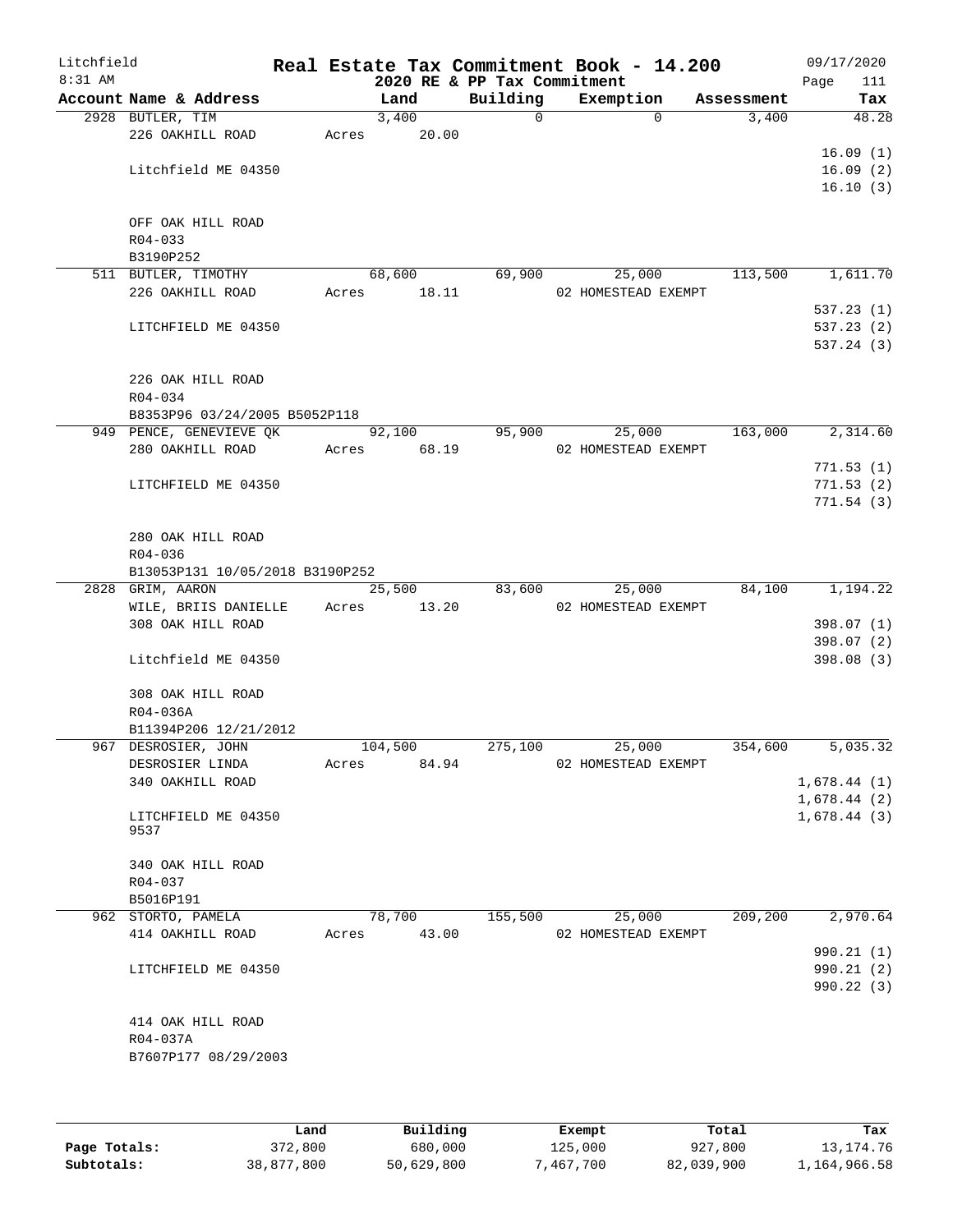| Litchfield<br>8:31 AM |                                                     |       |        |       | 2020 RE & PP Tax Commitment | Real Estate Tax Commitment Book - 14.200 |            | 09/17/2020<br>112<br>Page |
|-----------------------|-----------------------------------------------------|-------|--------|-------|-----------------------------|------------------------------------------|------------|---------------------------|
|                       | Account Name & Address                              |       | Land   |       | Building                    | Exemption                                | Assessment | Tax                       |
|                       | 1778 VACHON, DONALD L                               |       | 46,800 |       | 112,100                     | 31,000                                   | 127,900    | 1,816.18                  |
|                       | 398 OAKHILL ROAD                                    | Acres |        | 1.60  |                             | 02 HOMESTEAD EXEMPT                      |            |                           |
|                       |                                                     |       |        |       |                             | 03 VETERANS EXEMPT                       |            | 605.39(1)                 |
|                       | LITCHFIELD ME 04350                                 |       |        |       |                             |                                          |            | 605.39(2)                 |
|                       |                                                     |       |        |       |                             |                                          |            | 605.40(3)                 |
|                       | 398 OAK HILL ROAD                                   |       |        |       |                             |                                          |            |                           |
|                       | R04-037B                                            |       |        |       |                             |                                          |            |                           |
|                       | B3424P278                                           |       |        |       |                             |                                          |            |                           |
|                       | 82 BURGOS, CHRISTOPHER N                            |       | 55,200 |       | 13,900                      | 0                                        | 69,100     | 981.22                    |
|                       | C/O JACKIE DESCHAINE                                | Acres |        | 5.40  |                             |                                          |            |                           |
|                       | 17 HILLCREST STREET                                 |       |        |       |                             |                                          |            | 327.07(1)                 |
|                       | HALLOWELL ME 04347 1208                             |       |        |       |                             |                                          |            | 327.07(2)                 |
|                       |                                                     |       |        |       |                             |                                          |            | 327.08(3)                 |
|                       |                                                     |       |        |       |                             |                                          |            |                           |
|                       | 392 OAK HILL ROAD                                   |       |        |       |                             |                                          |            |                           |
|                       | R04-037C                                            |       |        |       |                             |                                          |            |                           |
|                       | B4761P309 09/03/2004                                |       |        |       |                             |                                          |            |                           |
|                       | 2547 GUAY, LIONEL C III                             |       | 51,500 |       | 190,700                     | 25,000                                   | 217,200    | 3,084.24                  |
|                       | 328 OAK HILL RD                                     | Acres |        | 3.18  |                             | 02 HOMESTEAD EXEMPT                      |            |                           |
|                       |                                                     |       |        |       |                             |                                          |            | 1,028.08(1)               |
|                       | LITCHFIELD ME 04350                                 |       |        |       |                             |                                          |            | 1,028.08(2)               |
|                       |                                                     |       |        |       |                             |                                          |            | 1,028.08(3)               |
|                       |                                                     |       |        |       |                             |                                          |            |                           |
|                       | 328 OAK HILL ROAD                                   |       |        |       |                             |                                          |            |                           |
|                       | R04-037D                                            |       |        |       |                             |                                          |            |                           |
|                       | B10285P84 11/30/2009 B8630P280 09/29/2005           |       |        |       |                             |                                          |            |                           |
|                       | 85 BOURQUE, NICHOLAS N                              |       | 39,400 |       | 107,200                     | 25,000                                   | 121,600    | 1,726.72                  |
|                       | 418 OAK HILL ROAD                                   | Acres |        | 0.60  |                             | 02 HOMESTEAD EXEMPT                      |            |                           |
|                       |                                                     |       |        |       |                             |                                          |            | 575.57(1)                 |
|                       | LITCHFIELD ME 04350                                 |       |        |       |                             |                                          |            | 575.57(2)                 |
|                       |                                                     |       |        |       |                             |                                          |            | 575.58(3)                 |
|                       |                                                     |       |        |       |                             |                                          |            |                           |
|                       | 418 OAK HILL ROAD                                   |       |        |       |                             |                                          |            |                           |
|                       | $R04 - 038$                                         |       |        |       |                             |                                          |            |                           |
|                       | B10303P19 12/16/2009 B10189P220 08/21/2009 B7418P89 |       |        |       |                             |                                          |            |                           |
|                       | 05/21/2003<br>833 HILL, RICHARD                     |       | 84,000 |       | 149,700                     | 25,000                                   | 208,700    | 2,963.54                  |
|                       | CAMPBELLTON ELLEN S                                 | Acres |        | 49.00 |                             | 02 HOMESTEAD EXEMPT                      |            |                           |
|                       | 4 TOWER LANE                                        |       |        |       |                             |                                          |            | 987.85 (1)                |
|                       |                                                     |       |        |       |                             |                                          |            | 987.85 (2)                |
|                       | LITCHFIELD ME 04350                                 |       |        |       |                             |                                          |            | 987.84 (3)                |
|                       |                                                     |       |        |       |                             |                                          |            |                           |
|                       | 4 TOWER LANE                                        |       |        |       |                             |                                          |            |                           |
|                       | R04-039                                             |       |        |       |                             |                                          |            |                           |
|                       | B2880P176 11/08/1985                                |       |        |       |                             |                                          |            |                           |
|                       | 1173 MOREY, JESSE B                                 |       | 40,900 |       | 146,300                     | 25,000                                   | 162,200    | 2,303.24                  |
|                       | HILL CHELSEY R                                      | Acres |        | 0.70  |                             | 02 HOMESTEAD EXEMPT                      |            |                           |
|                       | 440 OAK HILL ROAD                                   |       |        |       |                             |                                          |            | 767.75(1)                 |
|                       |                                                     |       |        |       |                             |                                          |            | 767.75(2)                 |
|                       | LITCHFIELD ME 04350                                 |       |        |       |                             |                                          |            | 767.74(3)                 |
|                       |                                                     |       |        |       |                             |                                          |            |                           |
|                       | 440 OAK HILL ROAD                                   |       |        |       |                             |                                          |            |                           |
|                       | R04-039A                                            |       |        |       |                             |                                          |            |                           |
|                       | B13017P206 08/31/2018                               |       |        |       |                             |                                          |            |                           |
|                       |                                                     |       |        |       |                             |                                          |            |                           |
|                       |                                                     |       |        |       |                             |                                          |            |                           |
|                       |                                                     |       |        |       |                             |                                          |            |                           |

|              | Land       | Building   | Exempt    | Total      | Tax          |
|--------------|------------|------------|-----------|------------|--------------|
| Page Totals: | 317,800    | 719,900    | 131,000   | 906,700    | 12,875.14    |
| Subtotals:   | 39,195,600 | 51,349,700 | 7,598,700 | 82,946,600 | 1,177,841.72 |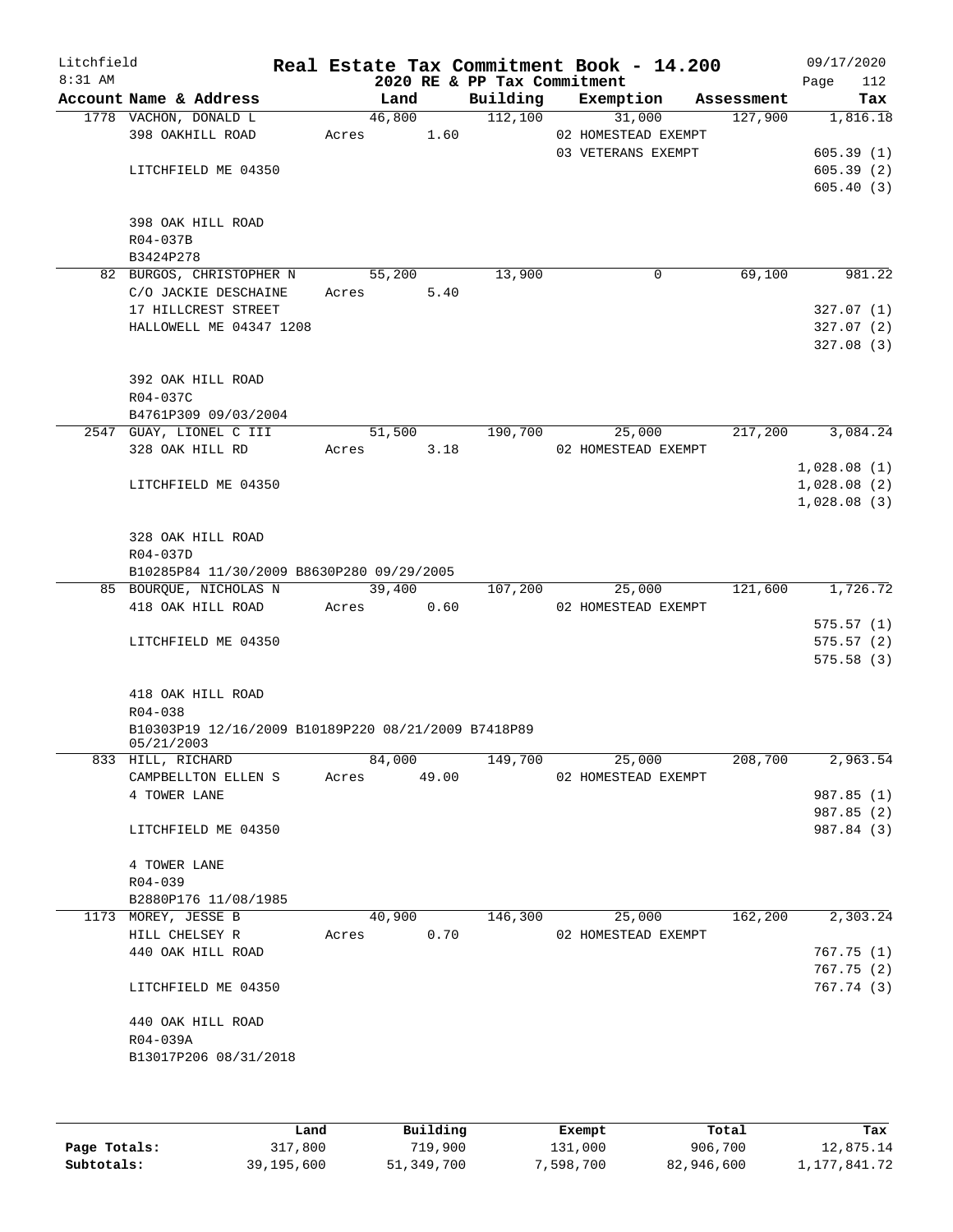| Litchfield<br>8:31 AM |                                                                                                             |            |       |          |            |                                         | Real Estate Tax Commitment Book - 14.200 |             |            | 09/17/2020                                |
|-----------------------|-------------------------------------------------------------------------------------------------------------|------------|-------|----------|------------|-----------------------------------------|------------------------------------------|-------------|------------|-------------------------------------------|
|                       | Account Name & Address                                                                                      |            |       | Land     |            | 2020 RE & PP Tax Commitment<br>Building | Exemption                                |             | Assessment | 113<br>Page<br>Tax                        |
|                       | 2180 U S CELLULAR                                                                                           |            |       | $\Omega$ |            | 147,600                                 |                                          | $\mathbf 0$ | 147,600    | 2,095.92                                  |
|                       | CORPORATION<br>PROPERTY TAXES                                                                               |            |       |          |            |                                         |                                          |             |            |                                           |
|                       | P. O. BOX 2629                                                                                              |            |       |          |            |                                         |                                          |             |            | 698.64 (1)                                |
|                       | ADDISON TX 75001                                                                                            |            |       |          |            |                                         |                                          |             |            | 698.64(2)<br>698.64(3)                    |
|                       | 36 TOWER LANE                                                                                               |            |       |          |            |                                         |                                          |             |            |                                           |
|                       | $R04 - 040 - ON - 1$                                                                                        |            |       |          |            |                                         |                                          |             |            |                                           |
|                       | 462 MAINE PUBLIC<br>BROADCASTING                                                                            |            |       | 28,000   |            | 0                                       |                                          | $\mathbf 0$ | 28,000     | 397.60                                    |
|                       | 65 TEXAS AVENUE<br>ATTN; ROB GARDNER                                                                        |            | Acres |          | 2.00       |                                         |                                          |             |            | 132.53(1)                                 |
|                       | BANGOR ME 04401                                                                                             |            |       |          |            |                                         |                                          |             |            | 132.53(2)                                 |
|                       |                                                                                                             |            |       |          |            |                                         |                                          |             |            | 132.54(3)                                 |
|                       | 32 TOWER LANE                                                                                               |            |       |          |            |                                         |                                          |             |            |                                           |
|                       | $R04 - 041$<br>B5049P39                                                                                     |            |       |          |            |                                         |                                          |             |            |                                           |
|                       | 714 GOWELL SR, CLARENCE R                                                                                   |            |       | 42,300   |            | $\Omega$                                |                                          | $\mathbf 0$ | 42,300     | 600.66                                    |
|                       | GRANTOR TRUST<br>GOWELL SR CLARENCE R                                                                       |            | Acres |          | 9.00       |                                         |                                          |             |            |                                           |
|                       | TRUSTEE<br>156 WENTZELL ROAD                                                                                |            |       |          |            |                                         |                                          |             |            | 200.22(1)                                 |
|                       | LITCHFIELD ME 04350                                                                                         |            |       |          |            |                                         |                                          |             |            | 200.22(2)<br>200.22(3)                    |
|                       |                                                                                                             |            |       |          |            |                                         |                                          |             |            |                                           |
|                       | <b>GUSTIN ROAD</b>                                                                                          |            |       |          |            |                                         |                                          |             |            |                                           |
|                       | $R04 - 042$                                                                                                 |            |       |          |            |                                         |                                          |             |            |                                           |
|                       | B6354P113 11/21/2000<br>738 GUSTIN, KAY                                                                     |            |       | 43,200   |            | $\Omega$                                |                                          | $\mathbf 0$ | 43,200     | 613.44                                    |
|                       | 38 RIDGE RD                                                                                                 |            | Acres |          | 42.00      |                                         |                                          |             |            |                                           |
|                       |                                                                                                             |            |       |          |            |                                         |                                          |             |            | 204.48(1)                                 |
|                       | WALES ME 04280                                                                                              |            |       |          |            |                                         |                                          |             |            | 204.48(2)                                 |
|                       |                                                                                                             |            |       |          |            |                                         |                                          |             |            | 204.48(3)                                 |
|                       | <b>GUSTIN ROAD</b>                                                                                          |            |       |          |            |                                         |                                          |             |            |                                           |
|                       | $R04 - 043$                                                                                                 |            |       |          |            |                                         |                                          |             |            |                                           |
|                       | B13129P154 01/04/2019 B4265P331                                                                             |            |       |          |            |                                         |                                          |             |            |                                           |
|                       | 1261 YOUNG, JOHANNA W<br>49 HAWTHORNE STREET                                                                |            |       | 57,000   | 5.00       | 231,800                                 |                                          | $\Omega$    | 288,800    | 4,100.96                                  |
|                       |                                                                                                             |            | Acres |          |            |                                         |                                          |             |            | 1,366.99(1)                               |
|                       | PORTLAND ME 04103                                                                                           |            |       |          |            |                                         |                                          |             |            | 1,366.99(2)<br>1,366.98(3)                |
|                       | 524 OAK HILL ROAD                                                                                           |            |       |          |            |                                         |                                          |             |            |                                           |
|                       | R04-043A                                                                                                    |            |       |          |            |                                         |                                          |             |            |                                           |
|                       | B12912P243 05/21/2018 B4265P330                                                                             |            |       |          |            |                                         |                                          |             |            |                                           |
|                       | 742 BOLTON-PISTOLE,<br>CHRISTINE Y                                                                          |            |       | 60,200   |            | 187,300                                 | 25,000                                   |             | 222,500    | 3,159.50                                  |
|                       | 56 GUSTIN ROAD                                                                                              |            | Acres |          | 6.30       |                                         | 02 HOMESTEAD EXEMPT                      |             |            |                                           |
|                       | LITCHFIELD ME 04350                                                                                         |            |       |          |            |                                         |                                          |             |            | 1,053.17(1)<br>1,053.17(2)<br>1,053.16(3) |
|                       | 56 GUSTIN ROAD                                                                                              |            |       |          |            |                                         |                                          |             |            |                                           |
|                       | R04-043B                                                                                                    |            |       |          |            |                                         |                                          |             |            |                                           |
|                       | B12143P138 10/22/2015 B12073P81 08/13/2015 B11892P31<br>12/31/2014 B8615P232 09/23/2005 B6169P46 10/08/2004 |            |       |          |            |                                         |                                          |             |            |                                           |
|                       |                                                                                                             | Land       |       |          | Building   |                                         | Exempt                                   |             | Total      | Tax                                       |
| Page Totals:          |                                                                                                             | 230,700    |       |          | 566,700    |                                         | 25,000                                   |             | 772,400    | 10,968.08                                 |
| Subtotals:            |                                                                                                             | 39,426,300 |       |          | 51,916,400 |                                         | 7,623,700                                |             | 83,719,000 | 1,188,809.80                              |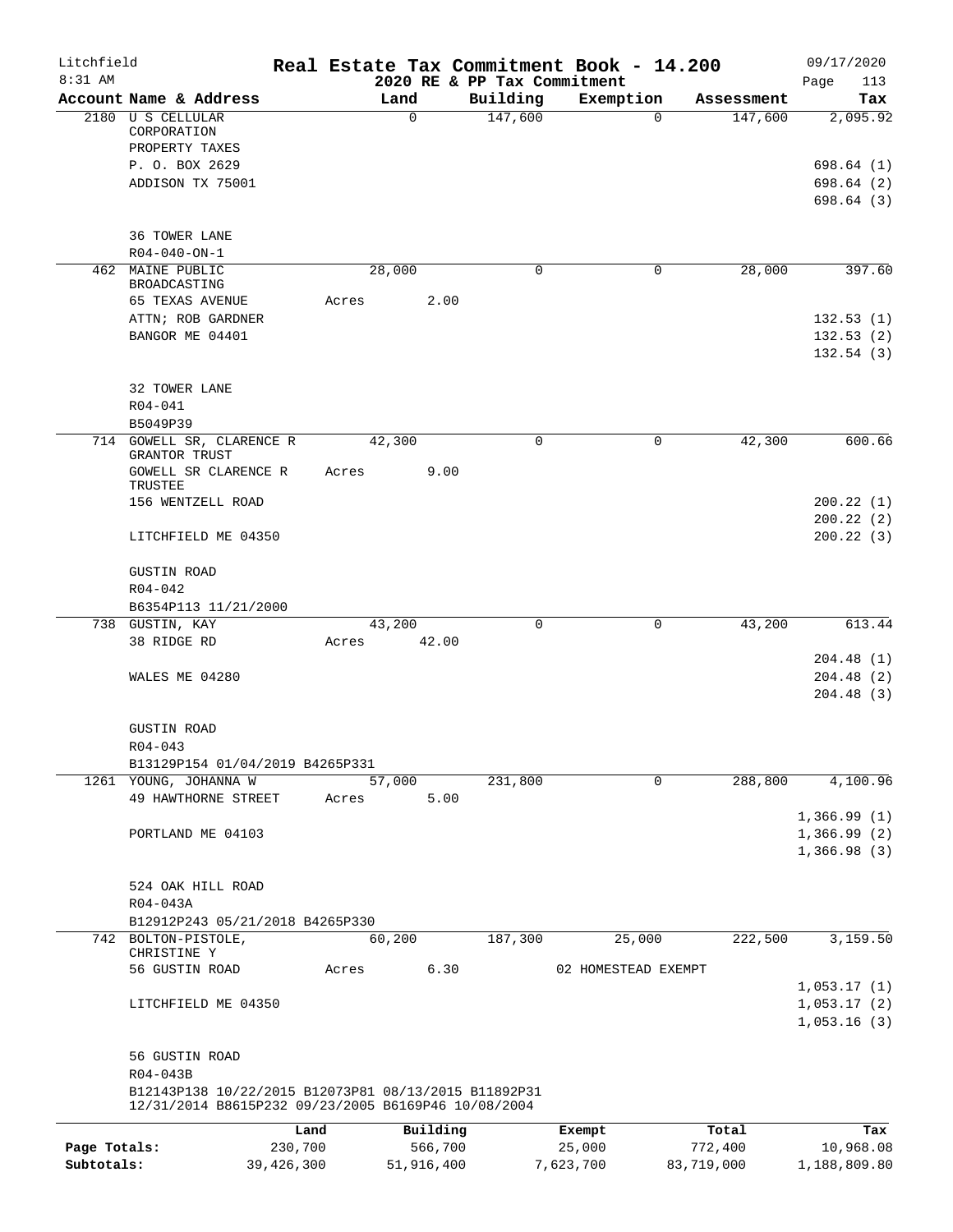| Litchfield<br>8:31 AM |                                                    |        |             | 2020 RE & PP Tax Commitment | Real Estate Tax Commitment Book - 14.200 |            | 09/17/2020<br>Page<br>114 |
|-----------------------|----------------------------------------------------|--------|-------------|-----------------------------|------------------------------------------|------------|---------------------------|
|                       | Account Name & Address                             | Land   |             | Building                    | Exemption                                | Assessment | Tax                       |
|                       | 2031 MONTMINY, GERALD D                            | 43,600 |             | 31,300                      | 0                                        | 74,900     | 1,063.58                  |
|                       | 32 NUTTING LANE                                    | Acres  | 2.20        |                             |                                          |            |                           |
|                       |                                                    |        |             |                             |                                          |            | 354.53(1)                 |
|                       | LITCHFIELD ME 04350                                |        |             |                             |                                          |            | 354.53(2)                 |
|                       |                                                    |        |             |                             |                                          |            | 354.52(3)                 |
|                       |                                                    |        |             |                             |                                          |            |                           |
|                       | 32 NUTTING LANE                                    |        |             |                             |                                          |            |                           |
|                       | R04-043C                                           |        |             |                             |                                          |            |                           |
|                       | B13007P177 08/13/2018                              |        |             |                             |                                          |            |                           |
|                       | 715 GOWELL ALMA E. TRUSTEE                         | 59,000 |             | 2,100                       | 0                                        | 61,100     | 867.62                    |
|                       | 156 WENTZELL ROAD                                  | Acres  | 1.33        |                             |                                          |            |                           |
|                       |                                                    |        |             |                             |                                          |            | 289.21(1)                 |
|                       | LITCHFIELD ME 04350                                |        |             |                             |                                          |            | 289.21(2)                 |
|                       |                                                    |        |             |                             |                                          |            | 289.20 (3)                |
|                       |                                                    |        |             |                             |                                          |            |                           |
|                       | <b>GUSTIN ROAD</b>                                 |        |             |                             |                                          |            |                           |
|                       | $R04 - 044$<br>B6354P122                           |        |             |                             |                                          |            |                           |
|                       | 1379 WESTLING GARY, WESTLING                       | 39,100 |             | 16,500                      | 0                                        | 55,600     | 789.52                    |
|                       | CASEY                                              |        |             |                             |                                          |            |                           |
|                       | 1113 S. VIEJO DR.                                  | Acres  | 2.70        |                             |                                          |            |                           |
|                       |                                                    |        |             |                             |                                          |            | 263.17(1)                 |
|                       | COTTON AZ 86326                                    |        |             |                             |                                          |            | 263.17(2)                 |
|                       |                                                    |        |             |                             |                                          |            | 263.18(3)                 |
|                       |                                                    |        |             |                             |                                          |            |                           |
|                       | 12 NUTTING LANE                                    |        |             |                             |                                          |            |                           |
|                       | $R04 - 044A$                                       |        |             |                             |                                          |            |                           |
|                       | B9461P291 08/09/2007 B8997P314 07/26/2006 B6036P31 |        |             |                             |                                          |            |                           |
|                       | 08/25/1999<br>2281 SENOSK PAUL JR                  |        | 0           | 7,400                       | 7,400                                    | 0          | 0.00                      |
|                       | 86 GUSTIN ROAD                                     |        |             |                             | 02 HOMESTEAD EXEMPT                      |            |                           |
|                       |                                                    |        |             |                             |                                          |            |                           |
|                       | LITCHFIELD ME 04350                                |        |             |                             |                                          |            |                           |
|                       |                                                    |        |             |                             |                                          |            |                           |
|                       |                                                    |        |             |                             |                                          |            |                           |
|                       | 86 GUSTIN ROAD                                     |        |             |                             |                                          |            |                           |
|                       | $R04 - 044 - ON - 24$                              |        |             |                             |                                          |            |                           |
|                       | 1411 PUSHARD, CINDY                                |        | 0           | 28,300                      | 25,000                                   | 3,300      | 46.86                     |
|                       | 156 WENTZELL ROAD                                  |        |             |                             | 02 HOMESTEAD EXEMPT                      |            |                           |
|                       |                                                    |        |             |                             |                                          |            | 15.62(1)                  |
|                       | LITCHFIELD ME 04350                                |        |             |                             |                                          |            | 15.62(2)                  |
|                       |                                                    |        |             |                             |                                          |            | 15.62(3)                  |
|                       |                                                    |        |             |                             |                                          |            |                           |
|                       | 76 GUSTIN ROAD                                     |        |             |                             |                                          |            |                           |
|                       | $R04 - 044 - ON - 25$                              |        |             |                             |                                          |            |                           |
|                       | 1315 OAKES, SHERRY                                 |        | $\mathbf 0$ | 5,900                       | 5,900                                    | $\Omega$   | 0.00                      |
|                       | PO BOX 186                                         |        |             |                             | 02 HOMESTEAD EXEMPT                      |            |                           |
|                       |                                                    |        |             |                             |                                          |            |                           |
|                       | LITCHFIELD ME 04350                                |        |             |                             |                                          |            |                           |
|                       |                                                    |        |             |                             |                                          |            |                           |
|                       | 10 NUTTING LANE                                    |        |             |                             |                                          |            |                           |
|                       | R04-044-ON-26                                      |        |             |                             |                                          |            |                           |
|                       |                                                    |        |             |                             |                                          |            |                           |
|                       |                                                    |        |             |                             |                                          |            |                           |
|                       |                                                    |        |             |                             |                                          |            |                           |

|              | Land       | Building   | Exempt    | Total      | Tax          |
|--------------|------------|------------|-----------|------------|--------------|
| Page Totals: | 141,700    | 91,500     | 38,300    | 194,900    | 2,767.58     |
| Subtotals:   | 39,568,000 | 52,007,900 | 7,662,000 | 83,913,900 | 1,191,577.38 |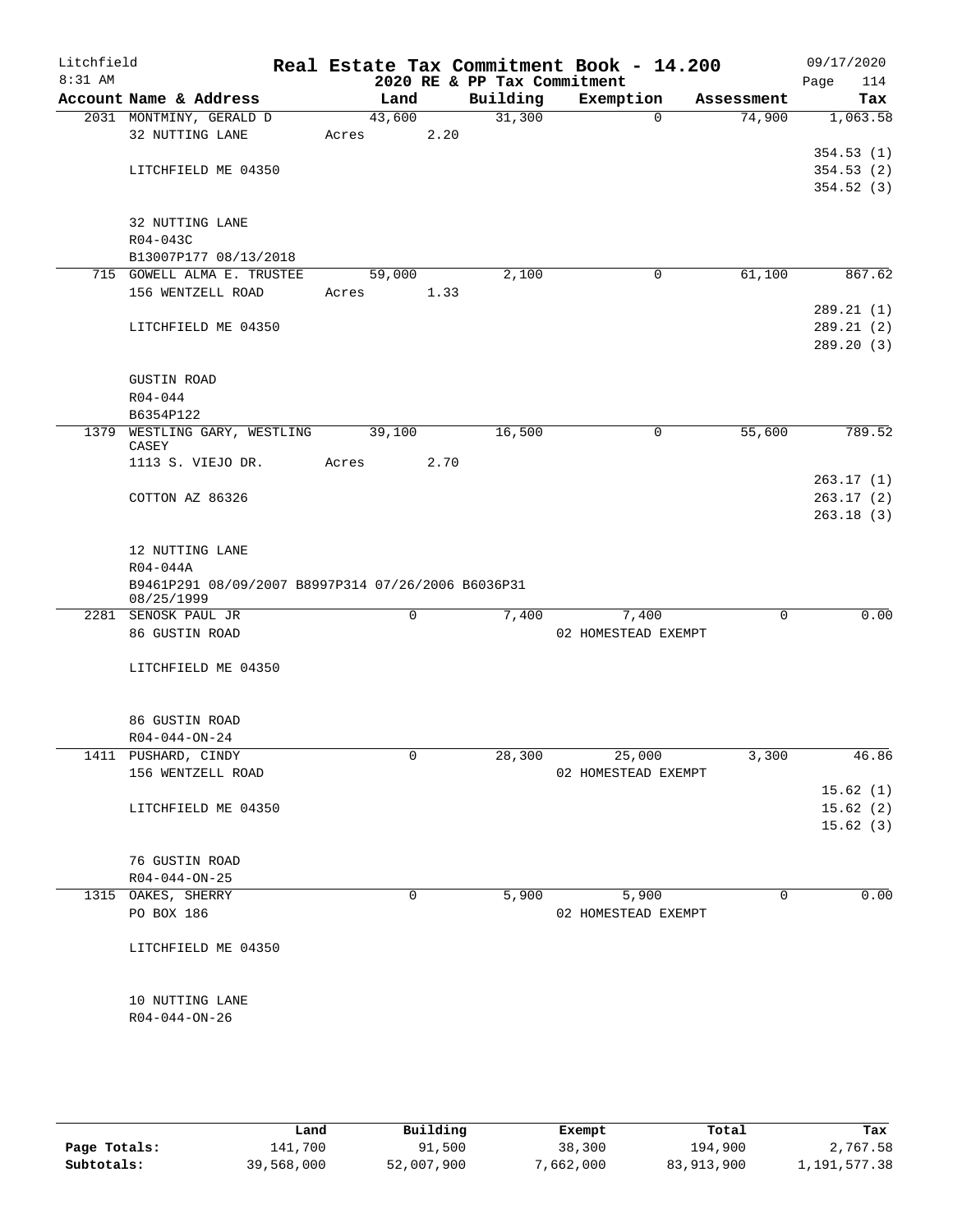| Litchfield |                                                                                       |       |                     |          | Real Estate Tax Commitment Book - 14.200 |            | 09/17/2020                  |
|------------|---------------------------------------------------------------------------------------|-------|---------------------|----------|------------------------------------------|------------|-----------------------------|
| 8:31 AM    |                                                                                       |       |                     |          | 2020 RE & PP Tax Commitment              |            | Page<br>115                 |
|            | Account Name & Address<br>1250 JUNEAU LLC                                             |       | Land<br>70,100      | Building | Exemption<br>$\mathbf 0$<br>$\Omega$     | Assessment | Tax                         |
|            | PO BOX 118                                                                            | Acres | 58.66               |          |                                          | 70,100     | 995.42                      |
|            |                                                                                       |       |                     |          |                                          |            | 331.81(1)                   |
|            | LITCHFIELD ME 04350                                                                   |       |                     |          |                                          |            | 331.81(2)                   |
|            |                                                                                       |       |                     |          |                                          |            | 331.80(3)                   |
|            | NUTTING LANE                                                                          |       |                     |          |                                          |            |                             |
|            | $R04 - 045$                                                                           |       |                     |          |                                          |            |                             |
|            | B11209P37 09/27/2012 B10734P70 05/19/2011 B9328P22<br>04/20/2007 B7931P303 02/20/2004 |       |                     |          |                                          |            |                             |
|            | 2687 MILLS MORIN ANNE                                                                 |       | 116,600             | 276,000  | $\Omega$                                 | 392,600    | 5,574.92                    |
|            | 154 NUTTING LANE                                                                      | Acres | 1.34                |          |                                          |            |                             |
|            |                                                                                       |       |                     |          |                                          |            | 1,858.31(1)                 |
|            | LITCHFIELD ME 04350                                                                   |       |                     |          |                                          |            | 1,858.31(2)                 |
|            |                                                                                       |       |                     |          |                                          |            | 1,858.30(3)                 |
|            | 154 NUTTING LANE                                                                      |       |                     |          |                                          |            |                             |
|            | R04-045A                                                                              |       |                     |          |                                          |            |                             |
|            | B11740P36 07/11/2014 B9328P26 04/20/2007 B7984P347<br>06/11/2004                      |       |                     |          |                                          |            |                             |
|            | 713 GOWELL ALMA E. TRUSTEE                                                            |       | 174,400             | 88,800   | $\mathbf 0$                              | 263,200    | 3,737.44                    |
|            | 156 WENTZELL ROAD                                                                     | Acres | 36.94               |          |                                          |            |                             |
|            |                                                                                       |       |                     |          |                                          |            | 1, 245.81(1)                |
|            | LITCHFIELD ME 04350                                                                   |       |                     |          |                                          |            | 1, 245.81(2)<br>1,245.82(3) |
|            |                                                                                       |       |                     |          |                                          |            |                             |
|            | 98 GUSTIN ROAD                                                                        |       |                     |          |                                          |            |                             |
|            | R04-046                                                                               |       |                     |          |                                          |            |                             |
|            | B6354P112 11/30/2000                                                                  |       |                     |          |                                          |            |                             |
|            | 2633 GOWELL CLARENCE R III                                                            |       | 43,200              | 16,000   | 0                                        | 59,200     | 840.64                      |
|            | 473 RICHMOND ROAD                                                                     | Acres | 2.06                |          |                                          |            |                             |
|            |                                                                                       |       |                     |          |                                          |            | 280.21(1)<br>280.21(2)      |
|            | LITCHFIELD ME 04350                                                                   |       |                     |          |                                          |            | 280.22(3)                   |
|            |                                                                                       |       |                     |          |                                          |            |                             |
|            | 57 NUTTING LANE                                                                       |       |                     |          |                                          |            |                             |
|            | $R04 - 046A$                                                                          |       |                     |          |                                          |            |                             |
|            | B9248P134 08/31/2006                                                                  |       |                     |          |                                          |            |                             |
|            | 2067 GOWELL, ALMA E. TRUSTEE                                                          |       | 0                   | 51,400   | 0                                        | 51,400     | 729.88                      |
|            | 156 WENTZELL ROAD                                                                     |       |                     |          |                                          |            |                             |
|            |                                                                                       |       |                     |          |                                          |            | 243.29 (1)                  |
|            | LITCHFIELD ME 04350                                                                   |       |                     |          |                                          |            | 243.29(2)<br>243.30(3)      |
|            |                                                                                       |       |                     |          |                                          |            |                             |
|            | 108 GUSTIN ROAD                                                                       |       |                     |          |                                          |            |                             |
|            | $R04 - 046 - ON - 1$                                                                  |       |                     |          |                                          |            |                             |
|            | B6345P122                                                                             |       |                     |          |                                          |            |                             |
|            | 2068 GOOLDRUP, DOROTHY                                                                |       | 0                   | 9,100    | 0                                        | 9,100      | 129.22                      |
|            | FOURNIER, JASON                                                                       |       |                     |          |                                          |            |                             |
|            | 13 NUTTING LANE                                                                       |       |                     |          |                                          |            | 43.07 (1)                   |
|            | LITCHFIELD ME 04350                                                                   |       |                     |          |                                          |            | 43.07 (2)<br>43.08 (3)      |
|            |                                                                                       |       |                     |          |                                          |            |                             |
|            | 13 NUTTING LANE                                                                       |       |                     |          |                                          |            |                             |
|            | $R04 - 046 - ON - 27$                                                                 |       |                     |          |                                          |            |                             |
|            |                                                                                       |       |                     |          |                                          |            |                             |
|            |                                                                                       |       |                     |          |                                          |            |                             |
|            |                                                                                       |       | <b>D.,; 1,4; .,</b> |          |                                          |            |                             |

|              | Land       | Building   | Exempt    | Total      | Tax          |
|--------------|------------|------------|-----------|------------|--------------|
| Page Totals: | 404,300    | 441,300    |           | 845,600    | 12,007.52    |
| Subtotals:   | 39,972,300 | 52,449,200 | 7,662,000 | 84,759,500 | 1,203,584.90 |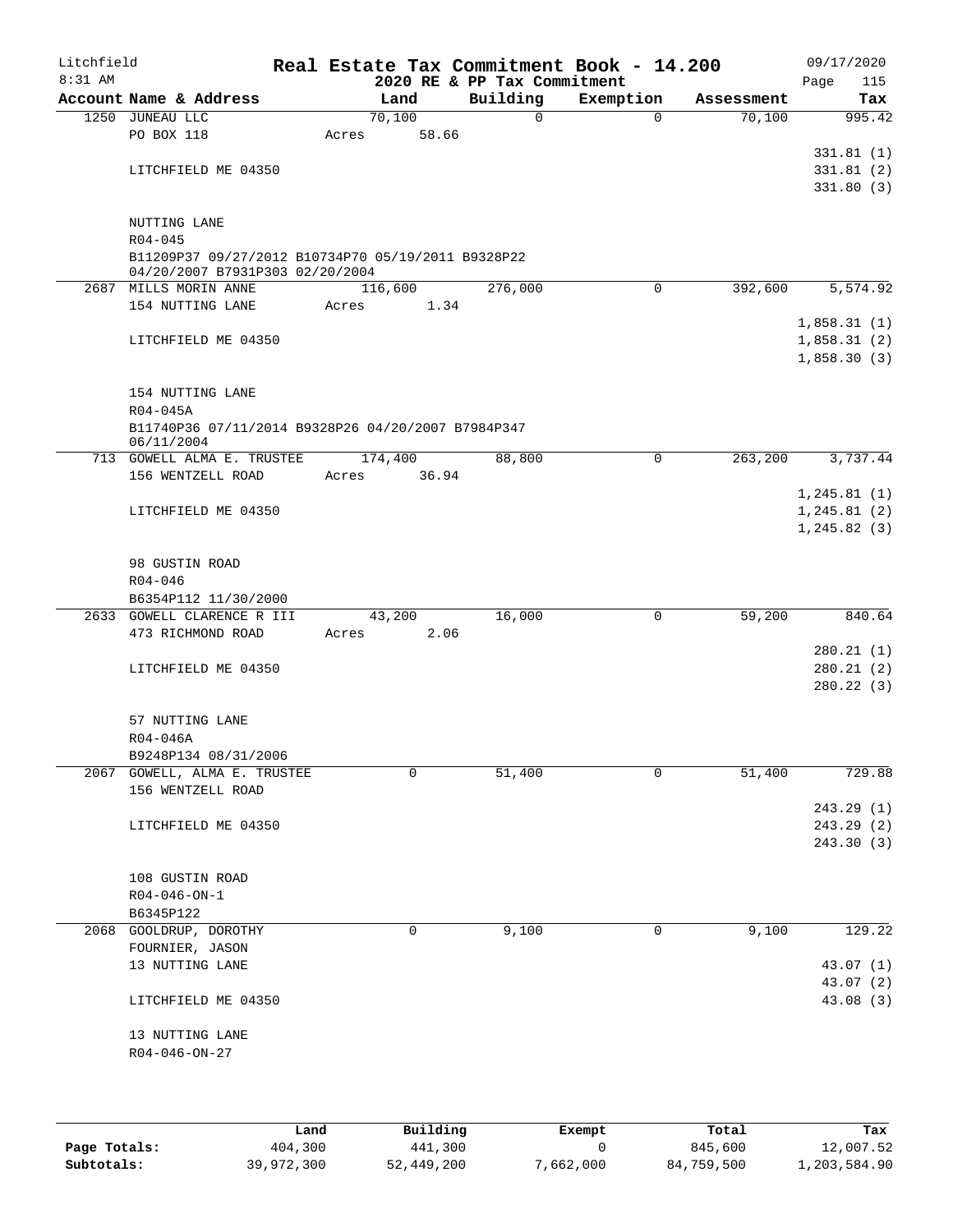| Litchfield |                                            | Real Estate Tax Commitment Book - 14.200 |                             |                     |            | 09/17/2020  |
|------------|--------------------------------------------|------------------------------------------|-----------------------------|---------------------|------------|-------------|
| 8:31 AM    |                                            |                                          | 2020 RE & PP Tax Commitment |                     |            | Page<br>116 |
|            | Account Name & Address                     | Land                                     | Building                    | Exemption           | Assessment | Tax         |
|            | 1940 HUFF, JR ROBERT                       | 0                                        | 27,100                      | 25,000              | 2,100      | 29.82       |
|            | VANNAH RHONDA                              |                                          |                             | 02 HOMESTEAD EXEMPT |            |             |
|            | 558 HUNTINGTON HILL RD                     |                                          |                             |                     |            | 9.94(1)     |
|            |                                            |                                          |                             |                     |            | 9.94(2)     |
|            | LITCHFIELD ME 04350                        |                                          |                             |                     |            | 9.94(3)     |
|            | 14 GOWELL LANE                             |                                          |                             |                     |            |             |
|            | $R04 - 046 - ON - 28$                      |                                          |                             |                     |            |             |
|            | 1936 SMITH, DONALD                         | 0                                        | 12,100                      | 0                   | 12,100     | 171.82      |
|            | SMITH, HOLLIS                              |                                          |                             |                     |            |             |
|            | 19 ANDERSON ROAD                           |                                          |                             |                     |            | 57.27(1)    |
|            |                                            |                                          |                             |                     |            | 57.27(2)    |
|            | MONMOUTH ME 04259                          |                                          |                             |                     |            | 57.28(3)    |
|            | 4 GOWELL LANE                              |                                          |                             |                     |            |             |
|            | $R04 - 046 - ON - 28 - A$                  |                                          |                             |                     |            |             |
|            | 1941 CARON, LINDA                          | $\mathbf 0$                              | 12,700                      | 12,700              | 0          | 0.00        |
|            | 9 GOWELL LANE                              |                                          |                             | 02 HOMESTEAD EXEMPT |            |             |
|            | LITCHFIELD ME 04350                        |                                          |                             |                     |            |             |
|            | 9 GOWELL LANE                              |                                          |                             |                     |            |             |
|            | $R04 - 046 - ON - 29$                      |                                          |                             |                     |            |             |
|            | B10197P79 08/28/2009                       |                                          |                             |                     |            |             |
|            | 2834 GOWELL, LAWRENCE G                    | 0                                        | 12,500                      | 0                   | 12,500     | 177.50      |
|            | <b>48 KENNEDY LANE</b>                     |                                          |                             |                     |            |             |
|            |                                            |                                          |                             |                     |            | 59.17(1)    |
|            | LITCHFIELD ME 04350                        |                                          |                             |                     |            | 59.17(2)    |
|            |                                            |                                          |                             |                     |            | 59.16(3)    |
|            | 15 GOWELL LANE                             |                                          |                             |                     |            |             |
|            | $R04 - 046 - ON - 30$                      |                                          |                             |                     |            |             |
|            | 2699 GOWELL, LARRY                         | 0                                        | 8,400                       | 0                   | 8,400      | 119.28      |
|            | 156 WENTZELL ROAD                          |                                          |                             |                     |            |             |
|            |                                            |                                          |                             |                     |            | 39.76(1)    |
|            | LITCHFIELD ME 04350                        |                                          |                             |                     |            | 39.76(2)    |
|            |                                            |                                          |                             |                     |            | 39.76 (3)   |
|            | 18 GOWELL LANE                             |                                          |                             |                     |            |             |
|            | R04-046-ON-31                              |                                          |                             |                     |            |             |
|            | B13127P78 12/28/2018 B13125P175 12/28/2018 |                                          |                             |                     |            |             |
|            | 716 GOWELL, HEATHER                        | $\mathbf 0$                              | 37,700                      | 0                   | 37,700     | 535.34      |
|            | 13 NUTTING LANE                            |                                          |                             |                     |            |             |
|            |                                            |                                          |                             |                     |            | 178.45(1)   |
|            | LITCHFIELD ME 04350                        |                                          |                             |                     |            | 178.45(2)   |
|            | 3535                                       |                                          |                             |                     |            |             |
|            |                                            |                                          |                             |                     |            | 178.44(3)   |
|            | 32 GOWELL LANE                             |                                          |                             |                     |            |             |
|            | $R04 - 046 - ON - 32$                      |                                          |                             |                     |            |             |

|              | Land       | Building   | Exempt    | Total      | Tax          |
|--------------|------------|------------|-----------|------------|--------------|
| Page Totals: |            | 110,500    | 37,700    | 72,800     | 1,033.76     |
| Subtotals:   | 39,972,300 | 52,559,700 | 7,699,700 | 84,832,300 | 1,204,618.66 |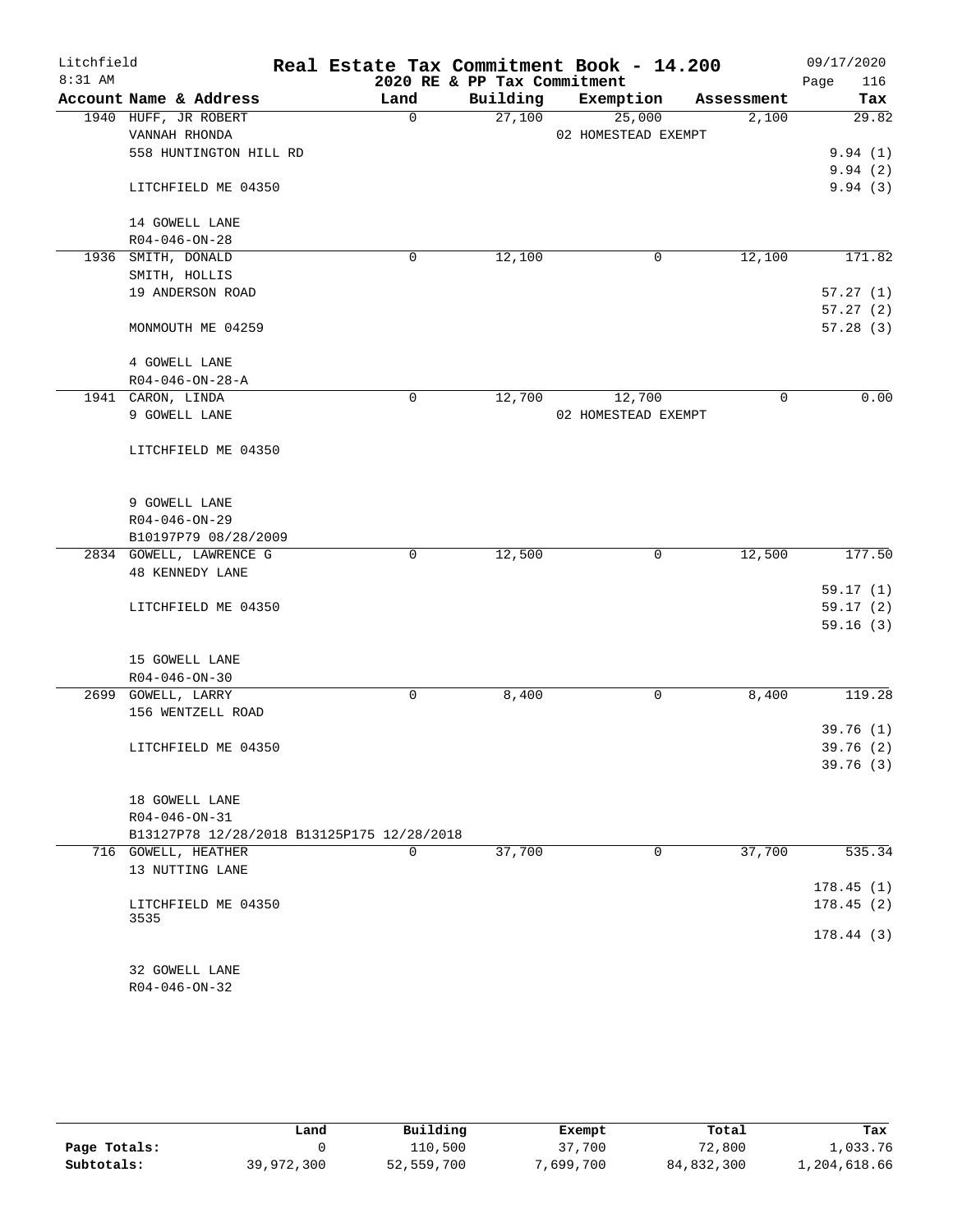| Litchfield<br>8:31 AM |                                                                  | 2020 RE & PP Tax Commitment |          | Real Estate Tax Commitment Book - 14.200 |            | 09/17/2020<br>Page<br>117 |
|-----------------------|------------------------------------------------------------------|-----------------------------|----------|------------------------------------------|------------|---------------------------|
|                       | Account Name & Address                                           | Land                        | Building | Exemption                                | Assessment | Tax                       |
|                       | 1867 WHITE, DIANE                                                | 56,700                      | 71,900   | 25,000                                   | 103,600    | 1,471.12                  |
|                       | 138 GUSTIN ROAD                                                  | 28.00<br>Acres              |          | 02 HOMESTEAD EXEMPT                      |            |                           |
|                       |                                                                  |                             |          |                                          |            | 490.37 (1)                |
|                       | LITCHFIELD ME 04350                                              |                             |          |                                          |            | 490.37 (2)                |
|                       |                                                                  |                             |          |                                          |            | 490.38 (3)                |
|                       |                                                                  |                             |          |                                          |            |                           |
|                       | 138 GUSTIN ROAD                                                  |                             |          |                                          |            |                           |
|                       | $R04 - 047$                                                      |                             |          |                                          |            |                           |
|                       | B1575P864 03/14/1972                                             |                             |          |                                          |            | 1,339.06                  |
|                       | 891 RYAN, PRESTIN                                                | 42,500                      | 51,800   | 0                                        | 94,300     |                           |
|                       | 70 JIMMY POND LANE                                               | 0.90<br>Acres               |          |                                          |            | 446.35(1)                 |
|                       | LITCHFIELD ME 04350                                              |                             |          |                                          |            | 446.35(2)                 |
|                       |                                                                  |                             |          |                                          |            | 446.36(3)                 |
|                       |                                                                  |                             |          |                                          |            |                           |
|                       | 70 JIMMY POND LANE                                               |                             |          |                                          |            |                           |
|                       | $R04 - 049$                                                      |                             |          |                                          |            |                           |
|                       | B13010P80 08/28/2018                                             |                             |          |                                          |            |                           |
|                       | 588 FINLEY, MARTIN S JR                                          | 104,600                     | 86,100   | 25,000                                   | 165,700    | 2,352.94                  |
|                       | 21 FINLEY LANE                                                   | 52.20<br>Acres              |          | 02 HOMESTEAD EXEMPT                      |            |                           |
|                       |                                                                  |                             |          |                                          |            | 784.31 (1)                |
|                       | LITCHFIELD ME 04350                                              |                             |          |                                          |            | 784.31 (2)                |
|                       |                                                                  |                             |          |                                          |            | 784.32 (3)                |
|                       |                                                                  |                             |          |                                          |            |                           |
|                       | 21 FINLEY LANE                                                   |                             |          |                                          |            |                           |
|                       | $R04 - 050$                                                      |                             |          |                                          |            |                           |
|                       | B9279P222 03/14/2007 B2634P74 11/23/1983                         |                             |          |                                          |            |                           |
|                       | 2934 FINLEY, PAUL<br>33 FINLEY LN                                | 20,000                      | 15,500   | $\mathbf{0}$                             | 35,500     | 504.10                    |
|                       |                                                                  |                             |          |                                          |            | 168.03(1)                 |
|                       | LITCHFIELD ME 04350                                              |                             |          |                                          |            | 168.03(2)                 |
|                       |                                                                  |                             |          |                                          |            | 168.04(3)                 |
|                       |                                                                  |                             |          |                                          |            |                           |
|                       | FINLEY LANE                                                      |                             |          |                                          |            |                           |
|                       | $R04 - 050 - 0N$                                                 |                             |          |                                          |            |                           |
|                       | 2409 FINLEY DAVID A                                              | 40,600                      | 78,700   | 25,000                                   | 94,300     | 1,339.06                  |
|                       | 65 FINLEY LANE                                                   | 1.19<br>Acres               |          | 02 HOMESTEAD EXEMPT                      |            |                           |
|                       |                                                                  |                             |          |                                          |            | 446.35(1)                 |
|                       | LITCHFIELD ME 04350                                              |                             |          |                                          |            | 446.35(2)                 |
|                       |                                                                  |                             |          |                                          |            | 446.36(3)                 |
|                       |                                                                  |                             |          |                                          |            |                           |
|                       | 65 FINLEY LANE                                                   |                             |          |                                          |            |                           |
|                       | R04-050A<br>B10713P275 04/22/2011 B10708P77 04/14/2011 B7916P135 |                             |          |                                          |            |                           |
|                       | 04/21/2004                                                       |                             |          |                                          |            |                           |
|                       | 2704 FINLEY KYLE                                                 | 18,000                      | 3,500    | 0                                        | 21,500     | 305.30                    |
|                       | 496 BOWDOINHAM ROAD                                              | 2.00<br>Acres               |          |                                          |            |                           |
|                       |                                                                  |                             |          |                                          |            | 101.77(1)                 |
|                       | SABATTUS ME 04280                                                |                             |          |                                          |            | 101.77(2)                 |
|                       |                                                                  |                             |          |                                          |            | 101.76(3)                 |
|                       |                                                                  |                             |          |                                          |            |                           |
|                       | FINLEY LANE                                                      |                             |          |                                          |            |                           |
|                       | R04-050B<br>B9570P241 11/21/2007                                 |                             |          |                                          |            |                           |
|                       |                                                                  |                             |          |                                          |            |                           |
|                       |                                                                  |                             |          |                                          |            |                           |

|              | Land       | Building   | Exempt    | Total        | Tax          |
|--------------|------------|------------|-----------|--------------|--------------|
| Page Totals: | 282,400    | 307,500    | 75,000    | 514,900      | 7,311.58     |
| Subtotals:   | 40,254,700 | 52,867,200 | 7,774,700 | 85, 347, 200 | 1,211,930.24 |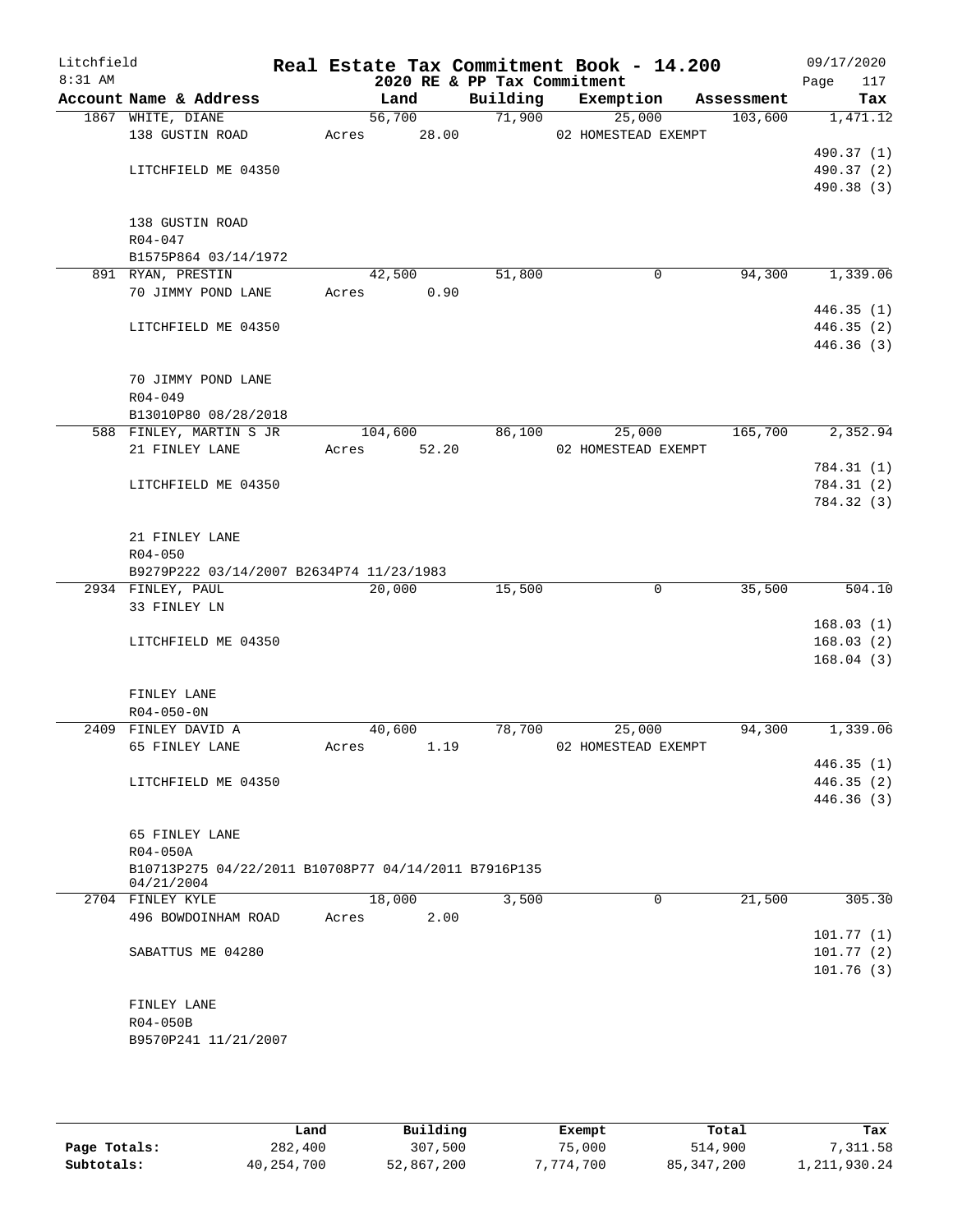| Litchfield |                                                                 |             |       |         |                                   |                             | Real Estate Tax Commitment Book - 14.200 |              |                       |      | 09/17/2020                 |
|------------|-----------------------------------------------------------------|-------------|-------|---------|-----------------------------------|-----------------------------|------------------------------------------|--------------|-----------------------|------|----------------------------|
| 8:31 AM    | Account Name & Address                                          |             |       | Land    |                                   | 2020 RE & PP Tax Commitment |                                          |              |                       | Page | 118                        |
|            | 2269 FINLEY, PAUL M                                             |             |       | 56,600  |                                   | Building<br>80, 300         | Exemption                                | $\mathbf 0$  | Assessment<br>136,900 |      | Tax<br>1,943.98            |
|            | 33 FINLEY LANE                                                  |             | Acres |         | 8.17                              |                             |                                          |              |                       |      |                            |
|            |                                                                 |             |       |         |                                   |                             |                                          |              |                       |      | 647.99(1)                  |
|            | LITCHFIELD ME 04350                                             |             |       |         |                                   |                             |                                          |              |                       |      | 647.99 (2)                 |
|            |                                                                 |             |       |         |                                   |                             |                                          |              |                       |      | 648.00 (3)                 |
|            |                                                                 |             |       |         |                                   |                             |                                          |              |                       |      |                            |
|            | 33 FINLEY LANE<br>R04-050C                                      |             |       |         |                                   |                             |                                          |              |                       |      |                            |
|            | B10169P332 08/03/2009                                           |             |       |         |                                   |                             |                                          |              |                       |      |                            |
|            | 2848 FINLEY, LYNAE                                              |             |       | 43,000  |                                   | 51,600                      |                                          | $\mathsf{O}$ | 94,600                |      | 1,343.32                   |
|            | 33 FINLEY LANE                                                  |             | Acres |         | 2.00                              |                             |                                          |              |                       |      |                            |
|            |                                                                 |             |       |         |                                   |                             |                                          |              |                       |      | 447.77 (1)                 |
|            | Litchfield ME 04350                                             |             |       |         |                                   |                             |                                          |              |                       |      | 447.77 (2)                 |
|            |                                                                 |             |       |         |                                   |                             |                                          |              |                       |      | 447.78 (3)                 |
|            | 27 FINLEY LANE                                                  |             |       |         |                                   |                             |                                          |              |                       |      |                            |
|            | R04-050D                                                        |             |       |         |                                   |                             |                                          |              |                       |      |                            |
|            | B11645P59 11/20/2013                                            |             |       |         |                                   |                             |                                          |              |                       |      |                            |
|            | 1378 PETERSON, ALDEN P                                          |             |       | 414,700 |                                   | 0                           |                                          | 0            | 414,700               |      | 5,888.74                   |
|            | 184 QUAKER RIDGE ROAD                                           |             | Acres |         | 118.00                            |                             |                                          |              |                       |      |                            |
|            |                                                                 |             |       |         |                                   |                             |                                          |              |                       |      | 1,962.91(1)                |
|            | GREENE ME 04236                                                 |             |       |         |                                   |                             |                                          |              |                       |      | 1,962.91(2)<br>1,962.92(3) |
|            |                                                                 |             |       |         |                                   |                             |                                          |              |                       |      |                            |
|            | 405 HUNTINGTON HILL                                             |             |       |         |                                   |                             |                                          |              |                       |      |                            |
|            | $R05 - 001$                                                     |             |       |         |                                   |                             |                                          |              |                       |      |                            |
|            | B1431P448                                                       |             |       |         |                                   |                             |                                          |              |                       |      |                            |
|            | 563 ESTABROOK, MARGARET                                         |             |       | 73,300  |                                   | 5,300                       | 25,000                                   |              | 53,600                |      | 761.12                     |
|            | 20 BUKER ROAD                                                   |             | Acres |         | 1.60                              |                             | 02 HOMESTEAD EXEMPT                      |              |                       |      |                            |
|            | LITCHFIELD ME 04350                                             |             |       |         |                                   |                             |                                          |              |                       |      | 253.71(1)<br>253.71(2)     |
|            |                                                                 |             |       |         |                                   |                             |                                          |              |                       |      | 253.70 (3)                 |
|            |                                                                 |             |       |         |                                   |                             |                                          |              |                       |      |                            |
|            | 20 BUKER ROAD                                                   |             |       |         |                                   |                             |                                          |              |                       |      |                            |
|            | R05-002                                                         |             |       |         |                                   |                             |                                          |              |                       |      |                            |
|            | B1958P197                                                       |             |       |         |                                   |                             |                                          |              |                       |      |                            |
|            | 2163 ESTABROOK, BARRY<br>14 BUKER ROAD                          |             | Acres | 46,500  | 1.50                              | 111,600                     |                                          | 0            | 158,100               |      | 2,245.02                   |
|            |                                                                 |             |       |         |                                   |                             |                                          |              |                       |      | 748.34 (1)                 |
|            | LITCHFIELD ME 04350                                             |             |       |         |                                   |                             |                                          |              |                       |      | 748.34 (2)                 |
|            |                                                                 |             |       |         |                                   |                             |                                          |              |                       |      | 748.34 (3)                 |
|            |                                                                 |             |       |         |                                   |                             |                                          |              |                       |      |                            |
|            | 14 BUKER ROAD                                                   |             |       |         |                                   |                             |                                          |              |                       |      |                            |
|            | R05-002A<br>B10876P271 11/03/2011 B8319P62 02/17/2005 B6294P228 |             |       |         |                                   |                             |                                          |              |                       |      |                            |
|            | 09/07/2000                                                      |             |       |         |                                   |                             |                                          |              |                       |      |                            |
|            | 2732 ESTABROOK, BARRY B                                         |             |       | 0       |                                   | 12,400                      | 12,400                                   |              | $\Omega$              |      | 0.00                       |
|            | 371 HUNTINGTON HILL                                             |             |       |         |                                   |                             | 02 HOMESTEAD EXEMPT                      |              |                       |      |                            |
|            | ROAD                                                            |             |       |         |                                   |                             |                                          |              |                       |      |                            |
|            | LITCHFIELD ME 04350                                             |             |       |         |                                   |                             |                                          |              |                       |      |                            |
|            |                                                                 |             |       |         |                                   |                             |                                          |              |                       |      |                            |
|            |                                                                 |             |       |         |                                   |                             |                                          |              |                       |      |                            |
|            | 371 HUNTINGTON HILL                                             |             |       |         |                                   |                             |                                          |              |                       |      |                            |
|            | R05-002-ON                                                      |             |       |         |                                   |                             |                                          |              |                       |      |                            |
|            | B12450P273 09/26/2016                                           |             |       |         |                                   |                             |                                          |              |                       |      |                            |
|            |                                                                 |             |       |         |                                   |                             |                                          |              |                       |      |                            |
|            |                                                                 | <b>Tand</b> |       |         | $P_{\text{rel}}$ $R_{\text{rel}}$ |                             | $F$ vomnt                                |              | $T$ otal              |      | ma:                        |

|              | Land       | Building   | Exempt    | Total      | Tax             |
|--------------|------------|------------|-----------|------------|-----------------|
| Page Totals: | 634,100    | 261,200    | 37,400    | 857,900    | 12,182.18       |
| Subtotals:   | 40,888,800 | 53,128,400 | 7,812,100 | 86,205,100 | 1, 224, 112, 42 |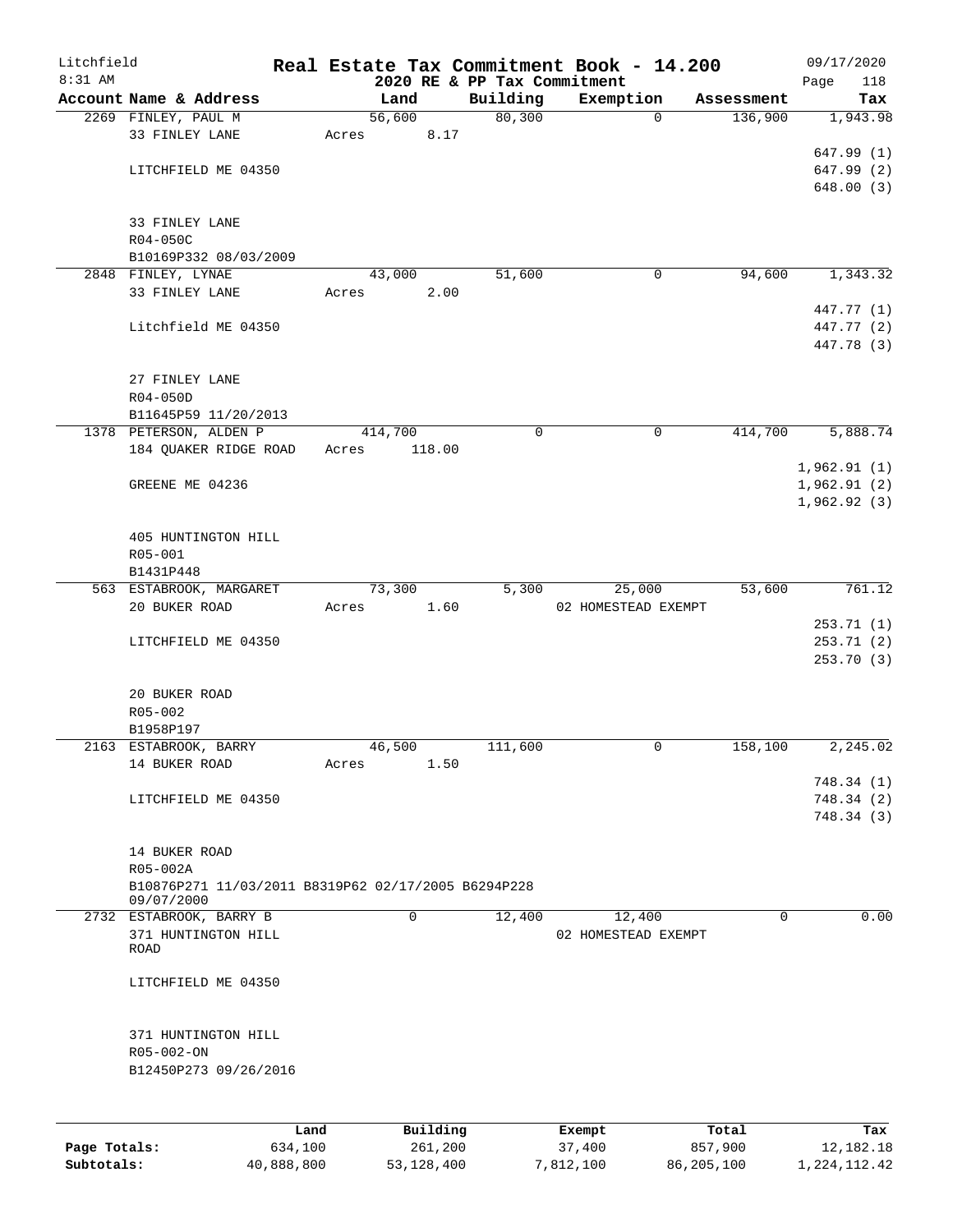| Litchfield |                                                                   |      |       |                |          |                             | Real Estate Tax Commitment Book - 14.200 |                                  | 09/17/2020    |
|------------|-------------------------------------------------------------------|------|-------|----------------|----------|-----------------------------|------------------------------------------|----------------------------------|---------------|
| 8:31 AM    |                                                                   |      |       |                |          | 2020 RE & PP Tax Commitment |                                          |                                  | 119<br>Page   |
|            | Account Name & Address<br>598 ESTABROOK, GEORGE                   |      |       | Land<br>47,100 |          | Building<br>800             | Exemption                                | Assessment<br>47,900<br>$\Omega$ | Tax<br>680.18 |
|            | 20 BUKER ROAD                                                     |      | Acres |                | 1.70     |                             |                                          |                                  |               |
|            |                                                                   |      |       |                |          |                             |                                          |                                  | 226.73(1)     |
|            | LITCHFIELD ME 04350                                               |      |       |                |          |                             |                                          |                                  | 226.73(2)     |
|            |                                                                   |      |       |                |          |                             |                                          |                                  | 226.72(3)     |
|            | 24 BUKER ROAD                                                     |      |       |                |          |                             |                                          |                                  |               |
|            | R05-003                                                           |      |       |                |          |                             |                                          |                                  |               |
|            | B5809P282                                                         |      |       |                |          |                             |                                          |                                  |               |
|            | 1505 ROBERTS, BENJAMIN G                                          |      |       | 41,900         |          | 34,200                      | 25,000                                   | 51,100                           | 725.62        |
|            | 36 BUKER ROAD                                                     |      | Acres |                | 0.77     |                             | 02 HOMESTEAD EXEMPT                      |                                  |               |
|            |                                                                   |      |       |                |          |                             |                                          |                                  | 241.87(1)     |
|            | LITCHFIELD ME 04350                                               |      |       |                |          |                             |                                          |                                  | 241.87 (2)    |
|            |                                                                   |      |       |                |          |                             |                                          |                                  | 241.88 (3)    |
|            | 36 BUKER ROAD                                                     |      |       |                |          |                             |                                          |                                  |               |
|            | R05-004                                                           |      |       |                |          |                             |                                          |                                  |               |
|            | B1945P353                                                         |      |       |                |          |                             |                                          |                                  |               |
|            | 1507 ROBERTS, RICK                                                |      |       | 37,700         |          | 27,400                      | 25,000                                   | 40,100                           | 569.42        |
|            | 42 BUKER RD                                                       |      | Acres |                | 0.50     |                             | 02 HOMESTEAD EXEMPT                      |                                  |               |
|            |                                                                   |      |       |                |          |                             |                                          |                                  | 189.81(1)     |
|            | LITCHFIELD ME 04350                                               |      |       |                |          |                             |                                          |                                  | 189.81(2)     |
|            |                                                                   |      |       |                |          |                             |                                          |                                  | 189.80(3)     |
|            | 42 BUKER ROAD                                                     |      |       |                |          |                             |                                          |                                  |               |
|            | R05-004A                                                          |      |       |                |          |                             |                                          |                                  |               |
|            | B6112P58                                                          |      |       |                |          |                             |                                          |                                  |               |
|            | 1236 COSTANZO, VINCENT J                                          |      |       | 60,000         |          | 104,000                     | 25,000                                   | 139,000                          | 1,973.80      |
|            | COSTANZO, LYNDA G                                                 |      | Acres |                | 6.00     |                             | 02 HOMESTEAD EXEMPT                      |                                  |               |
|            | <b>46 BUKER ROAD</b>                                              |      |       |                |          |                             |                                          |                                  | 657.93(1)     |
|            |                                                                   |      |       |                |          |                             |                                          |                                  | 657.93 (2)    |
|            | LITCHFIELD ME 04350                                               |      |       |                |          |                             |                                          |                                  | 657.94 (3)    |
|            | 46 BUKER ROAD                                                     |      |       |                |          |                             |                                          |                                  |               |
|            | R05-005                                                           |      |       |                |          |                             |                                          |                                  |               |
|            | B10574P71 10/28/2010 B1695P103 12/04/1973 B1675P323<br>08/13/1975 |      |       |                |          |                             |                                          |                                  |               |
|            | 95 MORGAN, NICHOLAS R                                             |      |       | 191,900        |          | 115,000                     |                                          | 0<br>306,900                     | 4,357.98      |
|            | MORGAN, MARY L                                                    |      | Acres |                | 4.45     |                             |                                          |                                  |               |
|            | 60 Buker Rd                                                       |      |       |                |          |                             |                                          |                                  | 1,452.66(1)   |
|            |                                                                   |      |       |                |          |                             |                                          |                                  | 1,452.66(2)   |
|            | Litchfield ME 04350                                               |      |       |                |          |                             |                                          |                                  | 1,452.66(3)   |
|            | 60 BUKER ROAD                                                     |      |       |                |          |                             |                                          |                                  |               |
|            | R05-006                                                           |      |       |                |          |                             |                                          |                                  |               |
|            | B12905P112 05/09/2018 B2493P214 08/05/1982                        |      |       |                |          |                             |                                          |                                  |               |
|            | 2135 BONN, WILLIAM                                                |      |       | 151,800        |          | 140,500                     | 37,000                                   | 255,300                          | 3,625.26      |
|            | BONN, ROBIN                                                       |      | Acres |                | 2.75     |                             | 02 HOMESTEAD EXEMPT                      |                                  |               |
|            | 70 BUKER ROAD                                                     |      |       |                |          |                             | 14 WW2 Vet NonRes                        |                                  | 1,208.42(1)   |
|            |                                                                   |      |       |                |          |                             | 14 WW2 Vet NonRes                        |                                  | 1,208.42(2)   |
|            | LITCHFIELD ME 04350                                               |      |       |                |          |                             |                                          |                                  | 1, 208.42(3)  |
|            | 70 BUKER ROAD                                                     |      |       |                |          |                             |                                          |                                  |               |
|            | R05-006A                                                          |      |       |                |          |                             |                                          |                                  |               |
|            | B5997P184 07/06/1999                                              |      |       |                |          |                             |                                          |                                  |               |
|            |                                                                   |      |       |                |          |                             |                                          |                                  |               |
|            |                                                                   |      |       |                |          |                             |                                          |                                  |               |
|            |                                                                   | Land |       |                | Building |                             | Exempt                                   | Total                            | Tax           |

|              | úand       | Building   | Exempt    | Total      | тах          |
|--------------|------------|------------|-----------|------------|--------------|
| Page Totals: | 530,400    | 421,900    | 112,000   | 840,300    | 11,932.26    |
| Subtotals:   | 41,419,200 | 53,550,300 | 7,924,100 | 87,045,400 | 1,236,044.68 |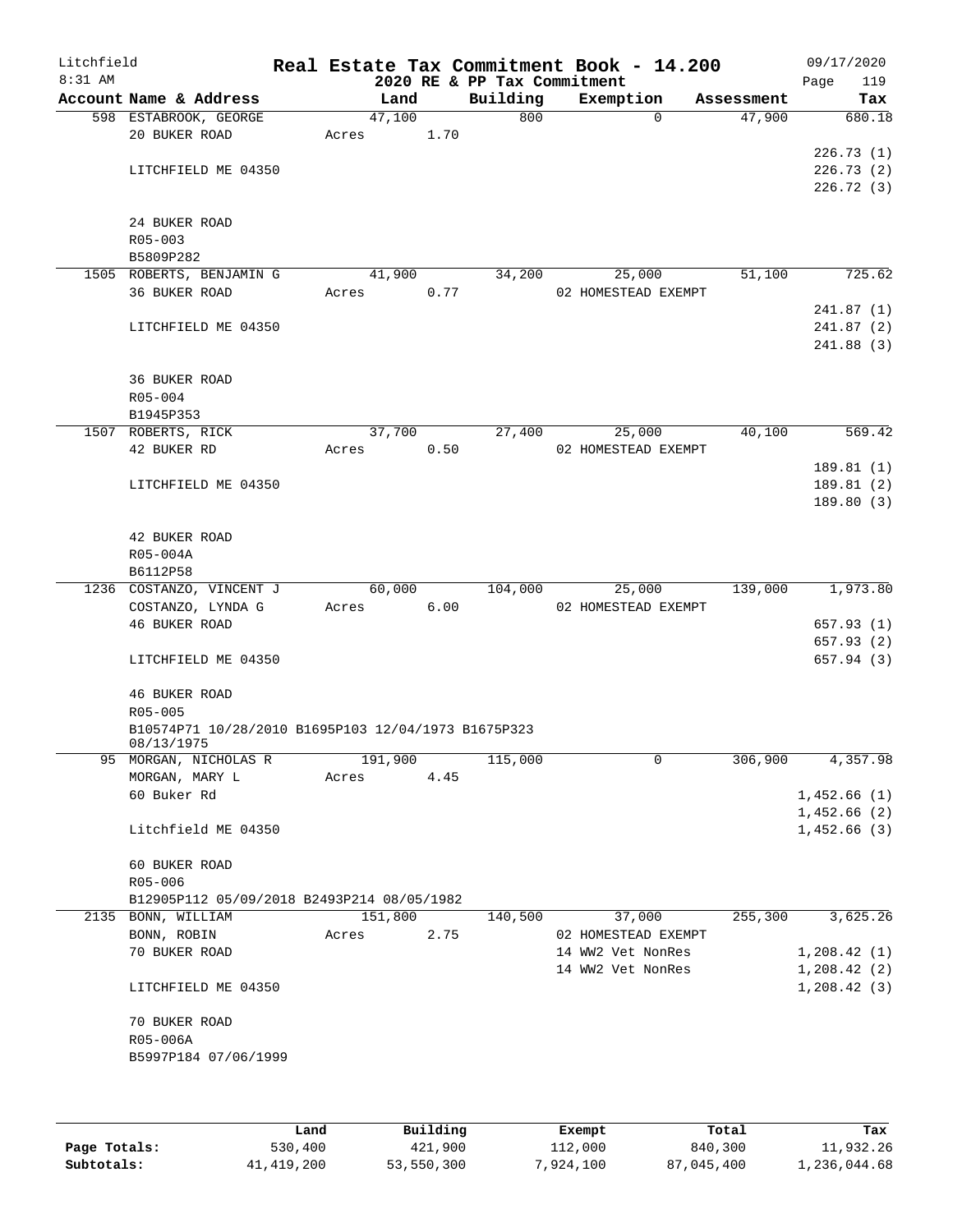| Litchfield   |                                                                  |         |                |                             | Real Estate Tax Commitment Book - 14.200 |              | 09/17/2020                 |
|--------------|------------------------------------------------------------------|---------|----------------|-----------------------------|------------------------------------------|--------------|----------------------------|
| 8:31 AM      |                                                                  |         |                | 2020 RE & PP Tax Commitment |                                          |              | Page<br>120                |
|              | Account Name & Address                                           |         | Land           | Building                    | Exemption                                | Assessment   | Tax                        |
|              | 2930 MORGAN, CARRIE J                                            | 130,200 |                | 0                           | $\mathbf 0$                              | 130,200      | 1,848.84                   |
|              | 14 BELLEGARDE AVENUE                                             | Acres   | 1.40           |                             |                                          |              |                            |
|              |                                                                  |         |                |                             |                                          |              | 616.28(1)                  |
|              | LEWISTON ME 04240                                                |         |                |                             |                                          |              | 616.28(2)                  |
|              |                                                                  |         |                |                             |                                          |              | 616.28(3)                  |
|              | $R05 - 006 - B$                                                  |         |                |                             |                                          |              |                            |
|              | B12905P120 05/09/2018                                            |         |                |                             |                                          |              |                            |
|              | 2378 DIXON JOHN P (TRUSTEE)                                      | 191,100 |                | 347,900                     | 0                                        | 539,000      | 7,653.80                   |
|              | DIXON JOANNE L                                                   | Acres   | 2.50           |                             |                                          |              |                            |
|              | (TRUSTEE)                                                        |         |                |                             |                                          |              |                            |
|              | 612 BROWNSTONE DR                                                |         |                |                             |                                          |              | 2,551.27(1)                |
|              | SEVERNA PARK MD 21146<br>2328                                    |         |                |                             |                                          |              | 2,551.27(2)<br>2,551.26(3) |
|              | 112 BUKER ROAD                                                   |         |                |                             |                                          |              |                            |
|              | R05-007                                                          |         |                |                             |                                          |              |                            |
|              | B12476P268 09/29/2016 B8626P85 09/28/2005 B7492P70<br>07/01/2003 |         |                |                             |                                          |              |                            |
|              | 2886 HATCH, JONATHAN LEE                                         |         | 28,000         | $\Omega$                    | $\mathbf 0$                              | 28,000       | 397.60                     |
|              | HATCH, SUSAN LYNN                                                | Acres   | 2.00           |                             |                                          |              |                            |
|              | 396 ACADEMY ROAD                                                 |         |                |                             |                                          |              | 132.53(1)                  |
|              |                                                                  |         |                |                             |                                          |              | 132.53(2)                  |
|              | LITCHFIELD ME 04350                                              |         |                |                             |                                          |              | 132.54(3)                  |
|              | BUKER ROAD                                                       |         |                |                             |                                          |              |                            |
|              | R05-007B                                                         |         |                |                             |                                          |              |                            |
|              | B13193P193 04/22/2019                                            |         |                |                             |                                          |              |                            |
|              | 505 DOYLE, BRUCE                                                 |         | 73,100         | 159,800                     | 25,000                                   | 207,900      | 2,952.18                   |
|              | DOYLE, LORAINE                                                   | Acres   | 8.00           |                             | 02 HOMESTEAD EXEMPT                      |              |                            |
|              | 31 DOYLE ST                                                      |         |                |                             |                                          |              | 984.06 (1)                 |
|              |                                                                  |         |                |                             |                                          |              | 984.06 (2)                 |
|              | LITCHFIELD ME 04350                                              |         |                |                             |                                          |              | 984.06 (3)                 |
|              | 31 DOYLE STREET<br>R05-008                                       |         |                |                             |                                          |              |                            |
|              |                                                                  |         |                |                             |                                          |              |                            |
|              | B2816P60<br>2234 NEAGLE, TIMOTHY D                               |         |                | 151,200                     | 0                                        | 199,400      |                            |
|              | 16 OAK HILL RD                                                   | Acres   | 48,200<br>2.05 |                             |                                          |              | 2,831.48                   |
|              |                                                                  |         |                |                             |                                          |              | 943.83 (1)                 |
|              | LITCHFIELD ME 04350                                              |         |                |                             |                                          |              | 943.83 (2)                 |
|              |                                                                  |         |                |                             |                                          |              | 943.82 (3)                 |
|              |                                                                  |         |                |                             |                                          |              |                            |
|              | 16 OAK HILL ROAD                                                 |         |                |                             |                                          |              |                            |
|              | $R05 - 009 - 1$                                                  |         |                |                             |                                          |              |                            |
|              | B12317P28 06/06/2016 B8916P18 05/22/2006 B8656P239               |         |                |                             |                                          |              |                            |
|              | 10/19/2005 B6926P252 05/24/2002                                  |         |                |                             |                                          |              |                            |
|              | 2235 BERUBE, SHAYNE E                                            |         | 48,100         | 146,600                     | 25,000                                   | 169,700      | 2,409.74                   |
|              | 22 OAKHILL ROAD                                                  | Acres   | 2.03           |                             | 02 HOMESTEAD EXEMPT                      |              |                            |
|              |                                                                  |         |                |                             |                                          |              | 803.25(1)                  |
|              | LITCHFIELD ME 04350                                              |         |                |                             |                                          |              | 803.25(2)<br>803.24 (3)    |
|              | 22 OAK HILL ROAD                                                 |         |                |                             |                                          |              |                            |
|              | $R05 - 009 - 2$                                                  |         |                |                             |                                          |              |                            |
|              | B10879P210 11/07/2011 B6936P305 06/05/2002                       |         |                |                             |                                          |              |                            |
|              | Land                                                             |         | Building       |                             | Exempt                                   | Total        | Tax                        |
| Page Totals: | 518,700                                                          |         | 805,500        |                             | 50,000                                   | 1,274,200    | 18,093.64                  |
| Subtotals:   | 41,937,900                                                       |         | 54, 355, 800   |                             | 7,974,100                                | 88, 319, 600 | 1, 254, 138.32             |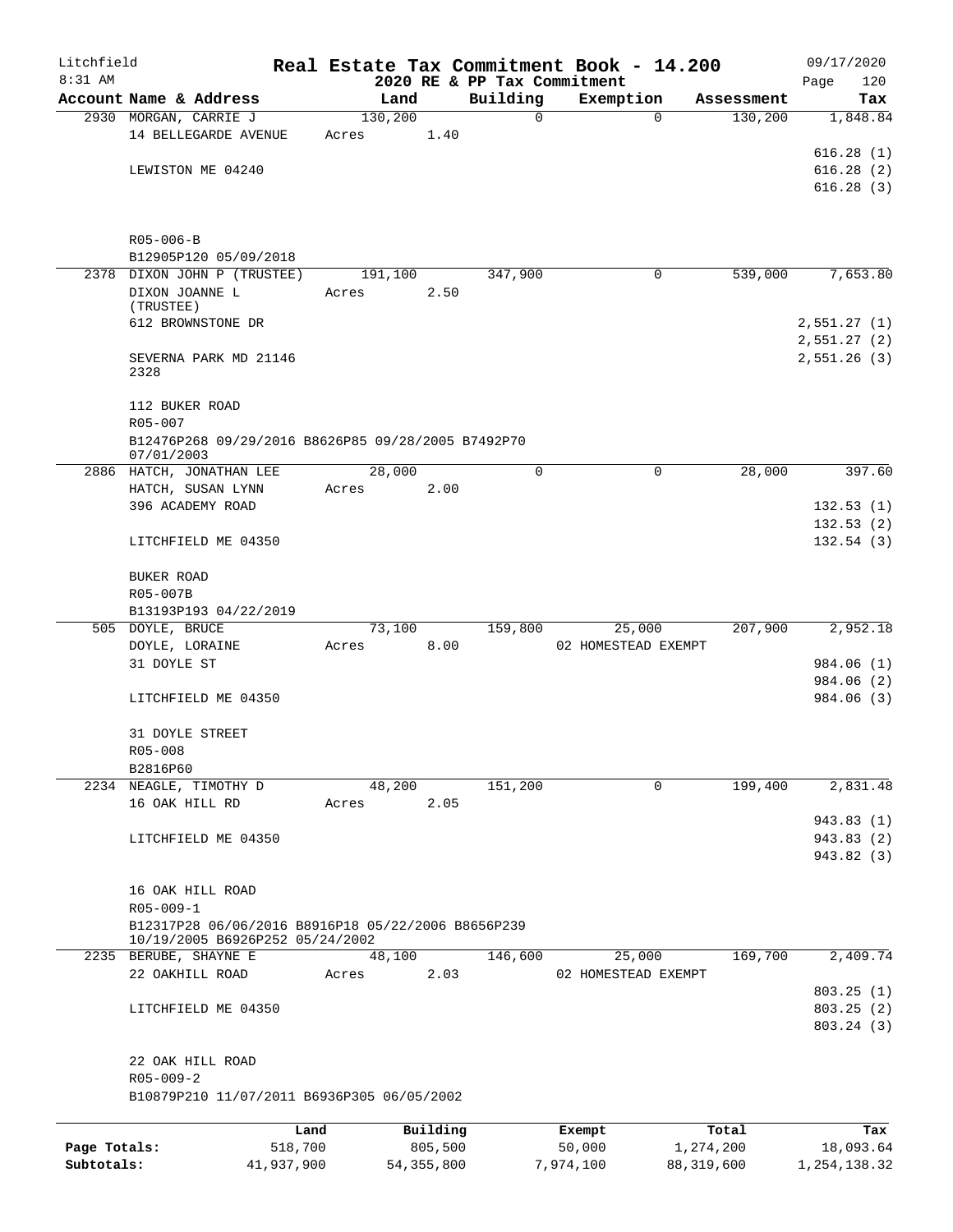| Litchfield<br>8:31 AM |                                   |                |       | 2020 RE & PP Tax Commitment | Real Estate Tax Commitment Book - 14.200 |            | 09/17/2020<br>121<br>Page |
|-----------------------|-----------------------------------|----------------|-------|-----------------------------|------------------------------------------|------------|---------------------------|
|                       | Account Name & Address            | Land           |       | Building                    | Exemption                                | Assessment | Tax                       |
|                       | 2236 ALBERT, ANDRE P              | 51,700         |       | 172,300                     | 25,000                                   | 199,000    | 2,825.80                  |
|                       | 256 BUKER ROAD                    | Acres          | 3.24  |                             | 02 HOMESTEAD EXEMPT                      |            |                           |
|                       |                                   |                |       |                             |                                          |            | 941.93 (1)                |
|                       | LITCHFIELD ME 04350               |                |       |                             |                                          |            | 941.93 (2)                |
|                       |                                   |                |       |                             |                                          |            | 941.94 (3)                |
|                       |                                   |                |       |                             |                                          |            |                           |
|                       | 256 BUKER ROAD<br>$R05 - 009 - 3$ |                |       |                             |                                          |            |                           |
|                       | B7767P342 12/02/2003              |                |       |                             |                                          |            |                           |
|                       | 2237 GRENIER, JEREMY              | 52,100         |       | 112,700                     | 31,000                                   | 133,800    | 1,899.96                  |
|                       | GRENIER SANDRA L                  | Acres          | 3.37  |                             | 02 HOMESTEAD EXEMPT                      |            |                           |
|                       | 244 BUKER ROAD                    |                |       |                             | 12 WW2 Vet Res.                          |            | 633.32(1)                 |
|                       |                                   |                |       |                             |                                          |            | 633.32 (2)                |
|                       | LITCHFIELD ME 04350               |                |       |                             |                                          |            | 633.32 (3)                |
|                       |                                   |                |       |                             |                                          |            |                           |
|                       | 244 BUKER ROAD                    |                |       |                             |                                          |            |                           |
|                       | $R05 - 009 - 4$                   |                |       |                             |                                          |            |                           |
|                       | B7019P287                         |                |       |                             |                                          |            |                           |
|                       | 1588 BERGERON, MICHAEL            | 70,000         |       | $\mathbf 0$                 | 0                                        | 70,000     | 994.00                    |
|                       | BRASWELL, CAREY<br>24 COUNTY ROAD | 60.90<br>Acres |       |                             |                                          |            | 331.33(1)                 |
|                       |                                   |                |       |                             |                                          |            | 331.33(2)                 |
|                       | DUNBARTON NH 03046                |                |       |                             |                                          |            | 331.34(3)                 |
|                       |                                   |                |       |                             |                                          |            |                           |
|                       | 93 EASY STREET                    |                |       |                             |                                          |            |                           |
|                       | R05-010                           |                |       |                             |                                          |            |                           |
|                       | B13110P36 12/14/2018              |                |       |                             |                                          |            |                           |
|                       | 2593 BOUTHILLETTE, STEVEN         | 40,100         |       | $\Omega$                    | $\mathbf 0$                              | 40,100     | 569.42                    |
|                       | BOUTHILLETTE, VIRGINIA Acres 6.12 |                |       |                             |                                          |            |                           |
|                       | 8 TIMOTHY LANE                    |                |       |                             |                                          |            | 189.81(1)                 |
|                       |                                   |                |       |                             |                                          |            | 189.81 (2)                |
|                       | HUDSON NH 03051                   |                |       |                             |                                          |            | 189.80 (3)                |
|                       | OAK HILL ROAD                     |                |       |                             |                                          |            |                           |
|                       | R05-010A                          |                |       |                             |                                          |            |                           |
|                       | B13167P202 03/15/2019             |                |       |                             |                                          |            |                           |
|                       | 2938 BRASWELL, CAREY              | 45,900         |       | 43,100                      | $\mathbf 0$                              | 89,000     | 1,263.80                  |
|                       | 24 COUNTY ROAD                    | Acres          | 13.90 |                             |                                          |            |                           |
|                       |                                   |                |       |                             |                                          |            | 421.27(1)                 |
|                       | DUNBARTON NH 03046                |                |       |                             |                                          |            | 421.27(2)                 |
|                       |                                   |                |       |                             |                                          |            | 421.26(3)                 |
|                       |                                   |                |       |                             |                                          |            |                           |
|                       |                                   |                |       |                             |                                          |            |                           |
|                       | R05-010B                          |                |       |                             |                                          |            |                           |
|                       | B13110P40 12/14/2018              |                |       |                             |                                          |            |                           |
|                       | 1917 BANTON, CARLTON J            | 46,300         |       | 104,100                     | 0                                        | 150,400    | 2,135.68                  |
|                       | BANTON, BOBBIE JEAN               | Acres          | 1.42  |                             |                                          |            |                           |
|                       | 102 OAKHILL ROAD                  |                |       |                             |                                          |            | 711.89(1)                 |
|                       | LITCHFIELD ME 04350               |                |       |                             |                                          |            | 711.89(2)<br>711.90(3)    |
|                       |                                   |                |       |                             |                                          |            |                           |
|                       | 102 OAK HILL ROAD                 |                |       |                             |                                          |            |                           |
|                       | R05-011                           |                |       |                             |                                          |            |                           |
|                       | B6116P277 06/28/2004              |                |       |                             |                                          |            |                           |
|                       |                                   |                |       |                             |                                          |            |                           |
|                       |                                   |                |       |                             |                                          |            |                           |

|              | Land         | Building   | Exempt    | Total      | Tax          |
|--------------|--------------|------------|-----------|------------|--------------|
| Page Totals: | 306,100      | 432,200    | 56,000    | 682,300    | 9,688.66     |
| Subtotals:   | 42, 244, 000 | 54,788,000 | 8,030,100 | 89,001,900 | 1,263,826.98 |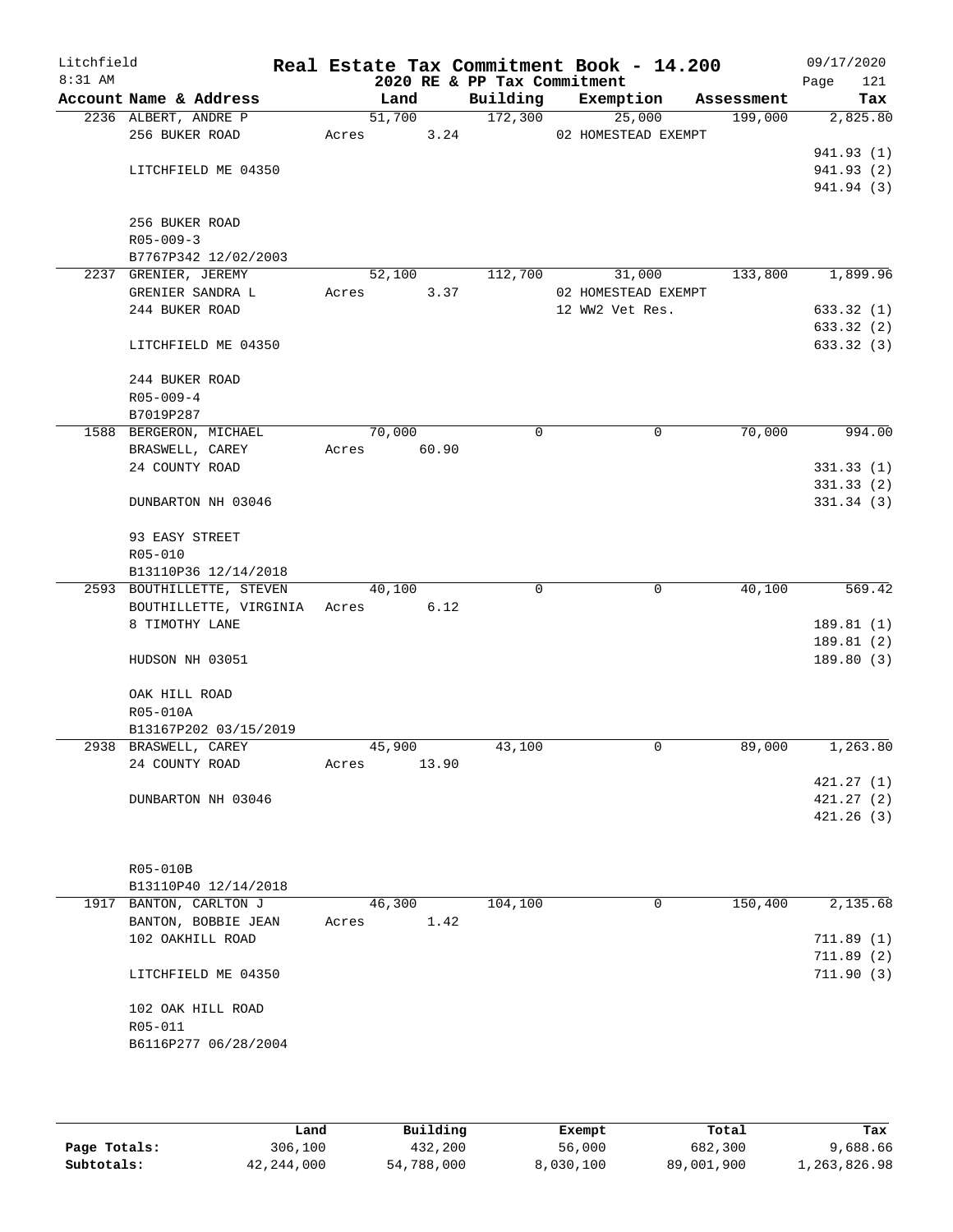| Litchfield<br>$8:31$ AM |                                                                                          |        |      | 2020 RE & PP Tax Commitment | Real Estate Tax Commitment Book - 14.200 |            | 09/17/2020<br>122 |
|-------------------------|------------------------------------------------------------------------------------------|--------|------|-----------------------------|------------------------------------------|------------|-------------------|
|                         | Account Name & Address                                                                   | Land   |      | Building                    | Exemption                                | Assessment | Page<br>Tax       |
|                         | 2075 PETERSEN, JENNIFER                                                                  | 45,000 |      | 93,200                      | $\Omega$                                 | 138,200    | 1,962.44          |
|                         | 96 OAKHILL ROAD                                                                          | Acres  | 1.00 |                             |                                          |            |                   |
|                         |                                                                                          |        |      |                             |                                          |            | 654.15(1)         |
|                         | LITCHFIELD ME 04350                                                                      |        |      |                             |                                          |            | 654.15(2)         |
|                         |                                                                                          |        |      |                             |                                          |            | 654.14(3)         |
|                         |                                                                                          |        |      |                             |                                          |            |                   |
|                         | 96 OAK HILL ROAD                                                                         |        |      |                             |                                          |            |                   |
|                         | R05-011A                                                                                 |        |      |                             |                                          |            |                   |
|                         | B10114P118 06/16/2009 B10044P179 04/15/2009<br>B8277P315 01/15/2005 B5641P228 06/05/1998 |        |      |                             |                                          |            |                   |
|                         | 2083 SHACKLEY, LINWOOD                                                                   | 45,000 |      | 72,000                      | 6,000                                    | 111,000    | 1,576.20          |
|                         | SHACKLEY, WANDA                                                                          | Acres  | 1.00 |                             | 03 VETERANS EXEMPT                       |            |                   |
|                         | 110 OAKHILL RD                                                                           |        |      |                             |                                          |            | 525.40(1)         |
|                         |                                                                                          |        |      |                             |                                          |            | 525.40(2)         |
|                         | LITCHFIELD ME 04350                                                                      |        |      |                             |                                          |            | 525.40(3)         |
|                         | 110 OAK HILL ROAD                                                                        |        |      |                             |                                          |            |                   |
|                         | R05-012                                                                                  |        |      |                             |                                          |            |                   |
|                         | B5613P164 05/08/1998                                                                     |        |      |                             |                                          |            |                   |
|                         | 2084 SANDS, TIMOTHY S                                                                    | 45,000 |      | 113,000                     | 25,000                                   | 133,000    | 1,888.60          |
|                         | PO BOX 667                                                                               | Acres  | 2.00 |                             | 02 HOMESTEAD EXEMPT                      |            |                   |
|                         |                                                                                          |        |      |                             |                                          |            | 629.53(1)         |
|                         | SABATTUS ME 04280                                                                        |        |      |                             |                                          |            | 629.53(2)         |
|                         |                                                                                          |        |      |                             |                                          |            | 629.54(3)         |
|                         |                                                                                          |        |      |                             |                                          |            |                   |
|                         | 106 OAK HILL ROAD<br>R05-013                                                             |        |      |                             |                                          |            |                   |
|                         | 574 WHEELER, ANGELA T                                                                    | 22,600 |      | $\mathbf 0$                 | $\mathbf 0$                              | 22,600     | 320.92            |
|                         | WHEELER, REUBEN J                                                                        | Acres  | 1.00 |                             |                                          |            |                   |
|                         | 693 WEST ROAD                                                                            |        |      |                             |                                          |            | 106.97(1)         |
|                         |                                                                                          |        |      |                             |                                          |            | 106.97(2)         |
|                         | BOWDOIN ME 04287                                                                         |        |      |                             |                                          |            | 106.98(3)         |
|                         |                                                                                          |        |      |                             |                                          |            |                   |
|                         | OAK HILL ROAD                                                                            |        |      |                             |                                          |            |                   |
|                         | R05-015                                                                                  |        |      |                             |                                          |            |                   |
|                         | B7974P185 06/04/2004                                                                     |        |      |                             |                                          |            |                   |
|                         | 1061 WHEELER, REUBEN J                                                                   | 33,400 |      | 0                           | 0                                        | 33,400     | 474.28            |
|                         | WHEELER, GIDEON T                                                                        | Acres  | 5.00 |                             |                                          |            |                   |
|                         | 693 WEST ROAD                                                                            |        |      |                             |                                          |            | 158.09(1)         |
|                         |                                                                                          |        |      |                             |                                          |            | 158.09(2)         |
|                         | BOWDOIN ME 04287                                                                         |        |      |                             |                                          |            | 158.10(3)         |
|                         | OAK HILL ROAD                                                                            |        |      |                             |                                          |            |                   |
|                         | R05-016                                                                                  |        |      |                             |                                          |            |                   |
|                         | B8052P174 07/24/2004                                                                     |        |      |                             |                                          |            |                   |
|                         | 575 WHEELER, ANGELA                                                                      | 22,600 |      | $\Omega$                    | 0                                        | 22,600     | 320.92            |
|                         | C/O WHEELER, REUBEN J.                                                                   | Acres  | 1.00 |                             |                                          |            |                   |
|                         | 693 WEST ROAD                                                                            |        |      |                             |                                          |            | 106.97(1)         |
|                         | BOWDOIN ME 04287                                                                         |        |      |                             |                                          |            | 106.97(2)         |
|                         |                                                                                          |        |      |                             |                                          |            | 106.98(3)         |
|                         | OAK HILL ROAD                                                                            |        |      |                             |                                          |            |                   |
|                         | R05-018                                                                                  |        |      |                             |                                          |            |                   |
|                         | B7974P185 06/04/2004                                                                     |        |      |                             |                                          |            |                   |
|                         |                                                                                          |        |      |                             |                                          |            |                   |

|              | Land       | Building   | Exempt    | Total        | Tax          |
|--------------|------------|------------|-----------|--------------|--------------|
| Page Totals: | 213,600    | 278,200    | 31,000    | 460,800      | 6,543.36     |
| Subtotals:   | 42,457,600 | 55,066,200 | 8,061,100 | 89, 462, 700 | 1,270,370.34 |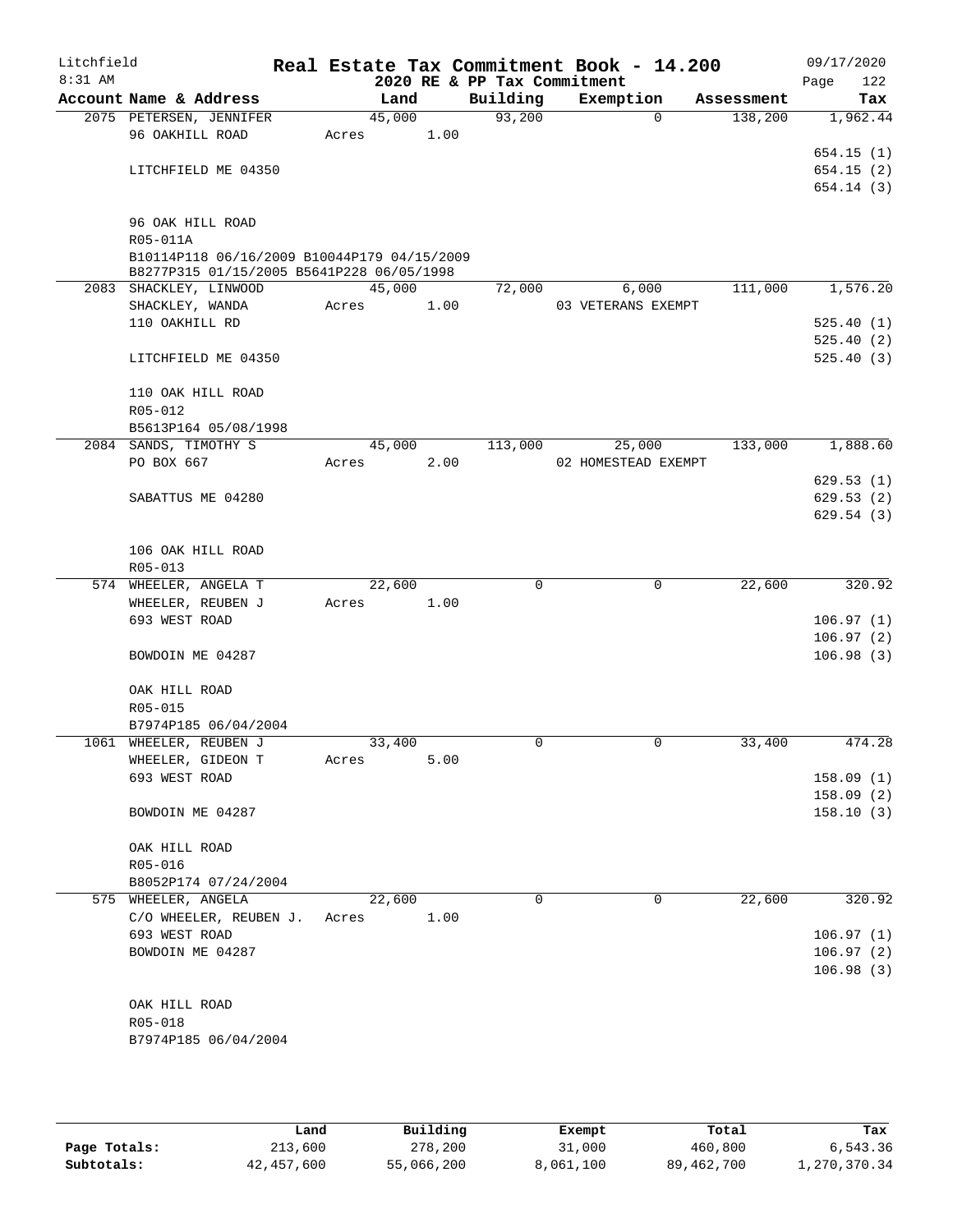| Litchfield |                                             |       |          |                             | Real Estate Tax Commitment Book - 14.200 |            | 09/17/2020             |
|------------|---------------------------------------------|-------|----------|-----------------------------|------------------------------------------|------------|------------------------|
| 8:31 AM    |                                             |       |          | 2020 RE & PP Tax Commitment |                                          |            | 123<br>Page            |
|            | Account Name & Address                      |       | Land     | Building                    | Exemption                                | Assessment | Tax                    |
|            | 576 WHEELER, ANGELA                         |       | 22,600   | $\mathsf{O}$                | $\Omega$                                 | 22,600     | 320.92                 |
|            | WHEELER, REUBEN J<br>693 WEST ROAD          | Acres | 1.00     |                             |                                          |            | 106.97(1)              |
|            |                                             |       |          |                             |                                          |            | 106.97(2)              |
|            | BOWDOIN ME 04287                            |       |          |                             |                                          |            | 106.98(3)              |
|            | OAK HILL ROAD                               |       |          |                             |                                          |            |                        |
|            | R05-019                                     |       |          |                             |                                          |            |                        |
|            | B7974P185 06/04/2004                        |       |          |                             |                                          |            |                        |
|            | 350 COMEAU RUTH                             |       | 48,000   | 227,100                     | 25,000                                   | 250,100    | 3,551.42               |
|            | COMEAU NORMAND                              | Acres | 2.00     |                             | 02 HOMESTEAD EXEMPT                      |            |                        |
|            | 118 OAKHILL ROAD                            |       |          |                             |                                          |            | 1, 183.81(1)           |
|            |                                             |       |          |                             |                                          |            | 1, 183.81(2)           |
|            | LITCHFIELD ME 04350                         |       |          |                             |                                          |            | 1, 183.80(3)           |
|            | 118 OAK HILL ROAD                           |       |          |                             |                                          |            |                        |
|            | $R05 - 020$                                 |       |          |                             |                                          |            |                        |
|            | B9535P230 10/19/2007 B3509P230 01/30/1989   |       |          |                             |                                          |            |                        |
|            | 1650 SPICER, RICHARD D                      |       | 48,000   | $\Omega$                    | 0                                        | 48,000     | 681.60                 |
|            | 217 BUKER ROAD                              | Acres | 17.00    |                             |                                          |            |                        |
|            |                                             |       |          |                             |                                          |            | 227.20(1)              |
|            | LITCHFIELD ME 04350                         |       |          |                             |                                          |            | 227.20(2)              |
|            |                                             |       |          |                             |                                          |            | 227.20(3)              |
|            |                                             |       |          |                             |                                          |            |                        |
|            | OAK HILL ROAD                               |       |          |                             |                                          |            |                        |
|            | R05-021                                     |       |          |                             |                                          |            |                        |
|            | B2687P239                                   |       |          |                             |                                          |            |                        |
|            | 1690 STUFFLEBEAM, MARK                      |       | 54,000   | 101,400                     | 25,000                                   | 130,400    | 1,851.68               |
|            | 162 OAKHILL ROAD                            | Acres | 5.00     |                             | 02 HOMESTEAD EXEMPT                      |            |                        |
|            | LITCHFIELD ME 04350                         |       |          |                             |                                          |            | 617.23(1)<br>617.23(2) |
|            |                                             |       |          |                             |                                          |            | 617.22(3)              |
|            |                                             |       |          |                             |                                          |            |                        |
|            | 162 OAK HILL ROAD                           |       |          |                             |                                          |            |                        |
|            | R05-022                                     |       |          |                             |                                          |            |                        |
|            | B2658P61<br>1013 LAROCK, NORMAN S           |       | 63,300   | 66,600                      |                                          | 104,900    | 1,489.58               |
|            | 184 OAKHILL ROAD                            | Acres | 10.34    |                             | 25,000<br>02 HOMESTEAD EXEMPT            |            |                        |
|            |                                             |       |          |                             |                                          |            | 496.53(1)              |
|            | LITCHFIELD ME 04350                         |       |          |                             |                                          |            | 496.53(2)              |
|            |                                             |       |          |                             |                                          |            | 496.52 (3)             |
|            |                                             |       |          |                             |                                          |            |                        |
|            | 184 OAK HILL ROAD                           |       |          |                             |                                          |            |                        |
|            | R05-023                                     |       |          |                             |                                          |            |                        |
|            | B10699P127 03/31/2011 B2418P241 09/11/1981  |       |          |                             |                                          |            |                        |
|            | 2780 ONEILL, JOSHUA                         |       | 66,300   | 151,700                     | 25,000                                   | 193,000    | 2,740.60               |
|            | WILE, ARI                                   | Acres | 14.40    |                             | 02 HOMESTEAD EXEMPT                      |            |                        |
|            | 47 SHELDON STREET                           |       |          |                             |                                          |            | 913.53(1)              |
|            |                                             |       |          |                             |                                          |            | 913.53(2)              |
|            | FARMINGDALE ME 04344<br>2819                |       |          |                             |                                          |            | 913.54 (3)             |
|            | 202 OAK HILL ROAD                           |       |          |                             |                                          |            |                        |
|            | R05-023A                                    |       |          |                             |                                          |            |                        |
|            | B12862P239 03/16/2018 B12862P238 03/12/2018 |       |          |                             |                                          |            |                        |
|            | B10699P130 03/31/2011                       |       |          |                             |                                          |            |                        |
|            |                                             |       |          |                             |                                          |            |                        |
|            |                                             | Land  | Building |                             | Exempt                                   | Total      | Tax                    |

**Page Totals:** 302,200 546,800 100,000 749,000 10,635.80 **Subtotals:** 42,759,800 55,613,000 8,161,100 90,211,700 1,281,006.14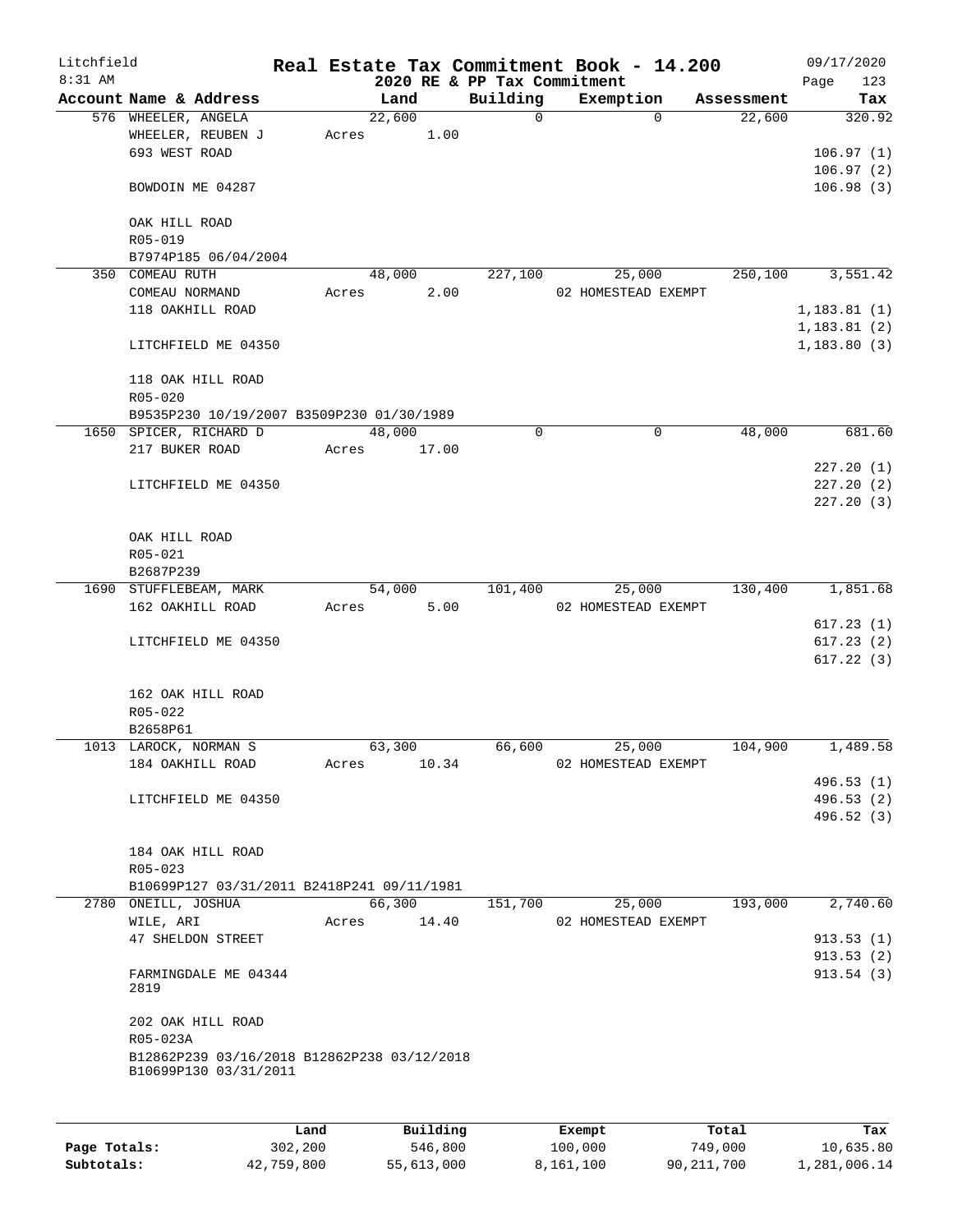| Litchfield |                                                                 |       |                 |                             | Real Estate Tax Commitment Book - 14.200 |            | 09/17/2020   |
|------------|-----------------------------------------------------------------|-------|-----------------|-----------------------------|------------------------------------------|------------|--------------|
| $8:31$ AM  |                                                                 |       |                 | 2020 RE & PP Tax Commitment |                                          |            | 124<br>Page  |
|            | Account Name & Address                                          |       | Land            | Building                    | Exemption                                | Assessment | Tax          |
|            | 226 LOWE, JONATHAN R<br>159 OAK HILL ROAD                       | Acres | 66,900<br>17.25 | 105,900                     | $\Omega$                                 | 172,800    | 2,453.76     |
|            |                                                                 |       |                 |                             |                                          |            | 817.92 (1)   |
|            | LITCHFIELD ME 04350                                             |       |                 |                             |                                          |            | 817.92 (2)   |
|            |                                                                 |       |                 |                             |                                          |            | 817.92 (3)   |
|            |                                                                 |       |                 |                             |                                          |            |              |
|            | 159 OAK HILL ROAD                                               |       |                 |                             |                                          |            |              |
|            | R05-025<br>B13138P247 01/29/2019 B6376P135 02/11/2000           |       |                 |                             |                                          |            |              |
|            | 1651 WHEELER, REUBEN                                            |       | 72,000          | 52,200                      | 0                                        | 124,200    | 1,763.64     |
|            | 693 WEST ROAD                                                   | Acres | 25.00           |                             |                                          |            |              |
|            |                                                                 |       |                 |                             |                                          |            | 587.88 (1)   |
|            | BOWDOIN ME 04287                                                |       |                 |                             |                                          |            | 587.88 (2)   |
|            |                                                                 |       |                 |                             |                                          |            | 587.88 (3)   |
|            |                                                                 |       |                 |                             |                                          |            |              |
|            | 145 OAK HILL ROAD<br>R05-026                                    |       |                 |                             |                                          |            |              |
|            | B10595P309 11/19/2010 B2124P126 07/05/1978                      |       |                 |                             |                                          |            |              |
|            | 86 BARRY, DENNIS R                                              |       | 61,900          | 267,000                     | 25,000                                   | 303,900    | 4,315.38     |
|            | 15 CEDAR GROVE LN                                               | Acres | 8.48            |                             | 02 HOMESTEAD EXEMPT                      |            |              |
|            |                                                                 |       |                 |                             |                                          |            | 1,438.46(1)  |
|            | LITCHFIELD ME 04350                                             |       |                 |                             |                                          |            | 1,438.46(2)  |
|            |                                                                 |       |                 |                             |                                          |            | 1,438.46(3)  |
|            |                                                                 |       |                 |                             |                                          |            |              |
|            | 15 CEDAR GROVE LANE                                             |       |                 |                             |                                          |            |              |
|            | R05-027<br>B12575P223 04/05/2017 B8886P202 04/29/2006 B6884P182 |       |                 |                             |                                          |            |              |
|            | 04/19/2002                                                      |       |                 |                             |                                          |            |              |
|            | 2267 THIBEAULT, DANIEL                                          |       | 56,000          | 305,600                     | 25,000                                   | 336,600    | 4,779.72     |
|            | THIBEAULT TAMMY                                                 | Acres | 4.65            |                             | 02 HOMESTEAD EXEMPT                      |            |              |
|            | 30 CEDAR LANE                                                   |       |                 |                             |                                          |            | 1,593.24(1)  |
|            |                                                                 |       |                 |                             |                                          |            | 1,593.24(2)  |
|            | LITCHFIELD ME 04350                                             |       |                 |                             |                                          |            | 1, 593.24(3) |
|            | 30 CEDAR<br>GROVE LANE                                          |       |                 |                             |                                          |            |              |
|            | R05-027A                                                        |       |                 |                             |                                          |            |              |
|            | B6482P27 05/17/2001                                             |       |                 |                             |                                          |            |              |
| 2757       | THIBEAULT, PHILLIP A                                            |       | 49,100          | 143,700                     | 25,000                                   | 167,800    | 2,382.76     |
|            | THIBEAULT, LAURIE L                                             | Acres | 2.35            |                             | 02 HOMESTEAD EXEMPT                      |            |              |
|            | 7 CEDAR GROVE LANE                                              |       |                 |                             |                                          |            | 794.25(1)    |
|            |                                                                 |       |                 |                             |                                          |            | 794.25(2)    |
|            | LITCHFIELD ME 04350                                             |       |                 |                             |                                          |            | 794.26(3)    |
|            | 7 CEDAR GROVE LANE                                              |       |                 |                             |                                          |            |              |
|            | R05-027B                                                        |       |                 |                             |                                          |            |              |
|            | B12575P221 04/05/2017 B10368P296 03/20/2010                     |       |                 |                             |                                          |            |              |
|            | 2914 THIBEAULT, DANIEL DAVID                                    |       | 35,500          | $\Omega$                    | $\Omega$                                 | 35,500     | 504.10       |
|            | THIBEAULT, TAMMY LYNN                                           | Acres | 8.37            |                             |                                          |            |              |
|            | 30 CEDAR GROVE LANE                                             |       |                 |                             |                                          |            | 168.03(1)    |
|            |                                                                 |       |                 |                             |                                          |            | 168.03(2)    |
|            | LITCHFIELD ME 04350                                             |       |                 |                             |                                          |            | 168.04(3)    |
|            | CEDAR GROVE LANE                                                |       |                 |                             |                                          |            |              |
|            | R05-027C                                                        |       |                 |                             |                                          |            |              |
|            | B13403P163 11/20/2019 B13403P161 11/20/2019                     |       |                 |                             |                                          |            |              |
|            | B12805P10 12/18/2017                                            |       |                 |                             |                                          |            |              |
|            |                                                                 |       |                 |                             |                                          |            |              |
|            |                                                                 | Land  | Building        |                             | Exempt                                   | Total      | Tax          |
|            |                                                                 |       |                 |                             |                                          |            |              |

|              | Land       | Building   | Exempt    | Total      | Tax          |
|--------------|------------|------------|-----------|------------|--------------|
| Page Totals: | 341,400    | 874,400    | 75,000    | 1,140,800  | 16,199.36    |
| Subtotals:   | 43,101,200 | 56,487,400 | 8,236,100 | 91,352,500 | 1,297,205.50 |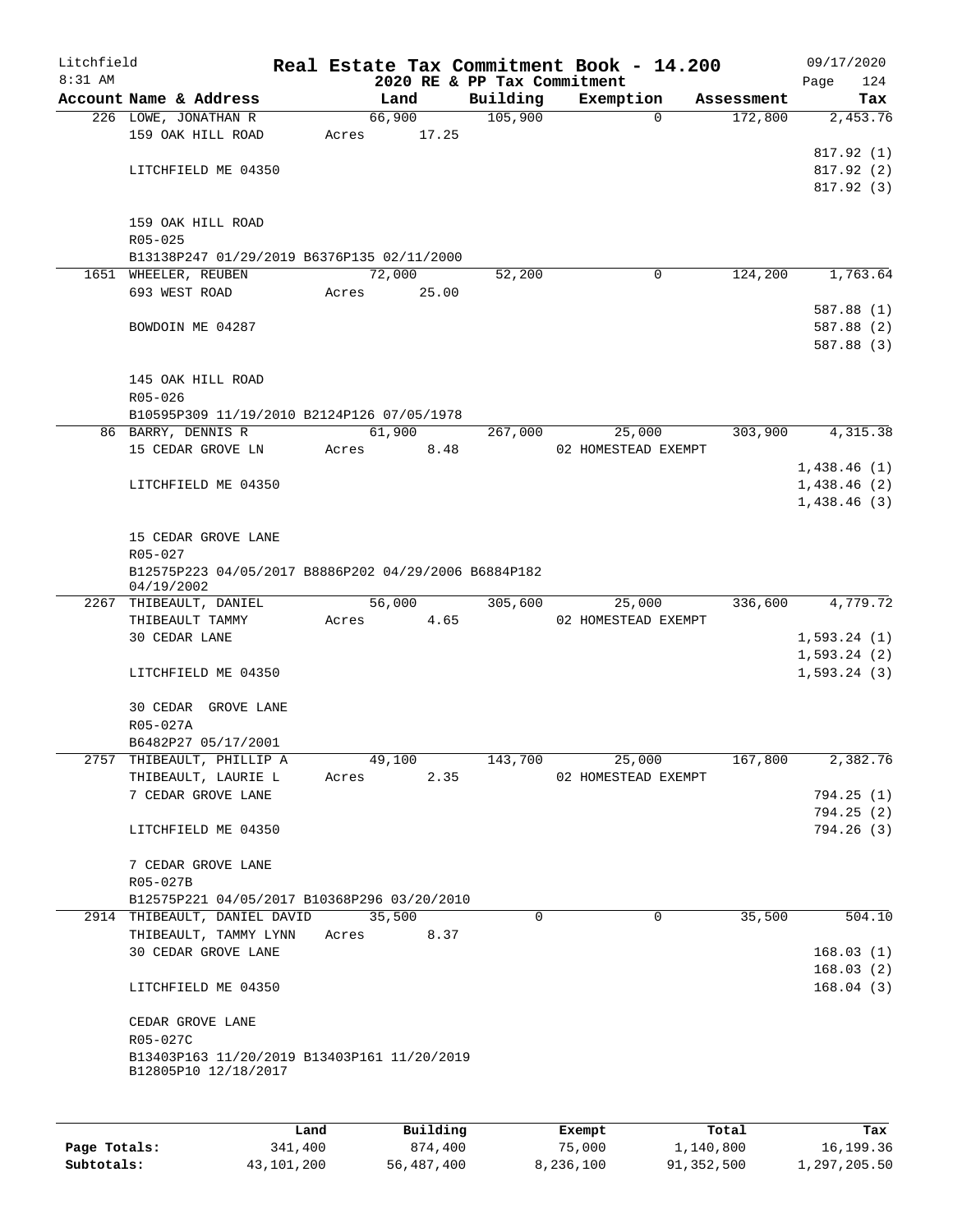| Litchfield<br>8:31 AM |                                                                                                    |            |       |            |       | 2020 RE & PP Tax Commitment | Real Estate Tax Commitment Book - 14.200 |              |            | 09/17/2020<br>125<br>Page |
|-----------------------|----------------------------------------------------------------------------------------------------|------------|-------|------------|-------|-----------------------------|------------------------------------------|--------------|------------|---------------------------|
|                       | Account Name & Address                                                                             |            |       | Land       |       | Building                    | Exemption                                |              | Assessment | Tax                       |
|                       | 2964 TANGUAY, PAUL C                                                                               |            |       | 1,300      |       | $\Omega$                    |                                          | $\Omega$     | 1,300      | 18.46                     |
|                       | TANGUAY, MICHELLE                                                                                  |            | Acres |            | 2.27  |                             |                                          |              |            |                           |
|                       | 941 GARDINER ROAD                                                                                  |            |       |            |       |                             |                                          |              |            | 6.15(1)                   |
|                       |                                                                                                    |            |       |            |       |                             |                                          |              |            | 6.15(2)                   |
|                       | WALES ME 04280                                                                                     |            |       |            |       |                             |                                          |              |            | 6.16(3)                   |
|                       |                                                                                                    |            |       |            |       |                             |                                          |              |            |                           |
|                       |                                                                                                    |            |       |            |       |                             |                                          |              |            |                           |
|                       | R05-027-D<br>B13403P163 11/18/2019                                                                 |            |       |            |       |                             |                                          |              |            |                           |
|                       | 907 BERUBE, TODD R                                                                                 |            |       | 47,400     |       | $\mathbf 0$                 |                                          | 0            | 47,400     | 673.08                    |
|                       |                                                                                                    |            |       |            |       |                             |                                          |              |            |                           |
|                       | 73 OAK HILL ROAD                                                                                   |            | Acres |            | 28.30 |                             |                                          |              |            |                           |
|                       |                                                                                                    |            |       |            |       |                             |                                          |              |            | 224.36 (1)                |
|                       | LITCHFIELD ME 04350                                                                                |            |       |            |       |                             |                                          |              |            | 224.36 (2)                |
|                       |                                                                                                    |            |       |            |       |                             |                                          |              |            | 224.36(3)                 |
|                       |                                                                                                    |            |       |            |       |                             |                                          |              |            |                           |
|                       | OAK HILL ROAD                                                                                      |            |       |            |       |                             |                                          |              |            |                           |
|                       | $R05 - 028$                                                                                        |            |       |            |       |                             |                                          |              |            |                           |
|                       | B13180P108 04/01/2019 B10718P308 05/17/2010                                                        |            |       |            |       |                             |                                          |              |            |                           |
|                       | B10418P308 05/13/2010 B10403P64 04/29/2010 B3356P332<br>05/28/1985                                 |            |       |            |       |                             |                                          |              |            |                           |
|                       | 1609 THEBERGE, RYAN N                                                                              |            |       | 60,800     |       | 119,400                     |                                          | 0            | 180,200    | 2,558.84                  |
|                       | THEBERGE, AMANDA T                                                                                 |            |       |            | 7.03  |                             |                                          |              |            |                           |
|                       |                                                                                                    |            | Acres |            |       |                             |                                          |              |            |                           |
|                       | 85 OAK HILL ROAD                                                                                   |            |       |            |       |                             |                                          |              |            | 852.95 (1)                |
|                       |                                                                                                    |            |       |            |       |                             |                                          |              |            | 852.95 (2)                |
|                       | LITCHFIELD ME 04350                                                                                |            |       |            |       |                             |                                          |              |            | 852.94 (3)                |
|                       | 85 OAK HILL ROAD                                                                                   |            |       |            |       |                             |                                          |              |            |                           |
|                       | R05-029                                                                                            |            |       |            |       |                             |                                          |              |            |                           |
|                       | B9667P119 03/17/2008 B7526P110 10/21/2004                                                          |            |       |            |       |                             |                                          |              |            |                           |
|                       | 908 BERUBE, TODD R                                                                                 |            |       | 55,400     |       | 128,300                     |                                          | $\mathbf 0$  | 183,700    | 2,608.54                  |
|                       | 36 BUFFIE LANDE                                                                                    |            | Acres |            | 4.47  |                             |                                          |              |            |                           |
|                       |                                                                                                    |            |       |            |       |                             |                                          |              |            |                           |
|                       |                                                                                                    |            |       |            |       |                             |                                          |              |            | 869.51 (1)                |
|                       | GREENE ME 04236                                                                                    |            |       |            |       |                             |                                          |              |            | 869.51(2)                 |
|                       |                                                                                                    |            |       |            |       |                             |                                          |              |            | 869.52(3)                 |
|                       |                                                                                                    |            |       |            |       |                             |                                          |              |            |                           |
|                       | 73 OAK HILL ROAD                                                                                   |            |       |            |       |                             |                                          |              |            |                           |
|                       | R05-030                                                                                            |            |       |            |       |                             |                                          |              |            |                           |
|                       | B11571P267 11/20/2013 B10418P308 05/13/2010<br>B10403P61 04/29/2010 B3356P332 05/26/1988 B2872P298 |            |       |            |       |                             |                                          |              |            |                           |
|                       | 05/28/1985                                                                                         |            |       |            |       |                             |                                          |              |            |                           |
|                       | 245 BUSSEY, DAVID T                                                                                |            |       | 61,200     |       | 184,300                     | 25,000                                   |              | 220,500    | 3,131.10                  |
|                       | <b>BUSSEY GRACE</b>                                                                                |            | Acres |            | 36.00 |                             | 02 HOMESTEAD EXEMPT                      |              |            |                           |
|                       | 31 OAK HILL RD                                                                                     |            |       |            |       |                             |                                          |              |            | 1,043.70(1)               |
|                       |                                                                                                    |            |       |            |       |                             |                                          |              |            | 1,043.70(2)               |
|                       | LITCHFIELD ME 04350                                                                                |            |       |            |       |                             |                                          |              |            | 1,043.70(3)               |
|                       |                                                                                                    |            |       |            |       |                             |                                          |              |            |                           |
|                       | 31 OAK HILL ROAD                                                                                   |            |       |            |       |                             |                                          |              |            |                           |
|                       | R05-031                                                                                            |            |       |            |       |                             |                                          |              |            |                           |
|                       | B1802P44                                                                                           |            |       |            |       |                             |                                          |              |            |                           |
|                       |                                                                                                    |            |       | 63,200     |       | 91,000                      |                                          |              | 129,200    |                           |
|                       | 1694 SUMMERS, MARK E                                                                               |            |       |            |       |                             | 25,000                                   |              |            | 1,834.64                  |
|                       | 17 OAKHILL ROAD                                                                                    |            | Acres |            | 10.23 |                             | 02 HOMESTEAD EXEMPT                      |              |            |                           |
|                       |                                                                                                    |            |       |            |       |                             |                                          |              |            | 611.55(1)                 |
|                       | LITCHFIELD ME 04350                                                                                |            |       |            |       |                             |                                          |              |            | 611.55(2)<br>611.54(3)    |
|                       |                                                                                                    |            |       |            |       |                             |                                          |              |            |                           |
|                       | 17 OAK HILL ROAD                                                                                   |            |       |            |       |                             |                                          |              |            |                           |
|                       | $R05 - 034$                                                                                        |            |       |            |       |                             |                                          |              |            |                           |
|                       | B3813P326                                                                                          |            |       |            |       |                             |                                          |              |            |                           |
|                       |                                                                                                    |            |       |            |       |                             |                                          |              |            |                           |
|                       |                                                                                                    | Land       |       | Building   |       |                             | Exempt                                   |              | Total      | Tax                       |
| Page Totals:          |                                                                                                    | 289,300    |       | 523,000    |       |                             | 50,000                                   |              | 762,300    | 10,824.66                 |
| Subtotals:            |                                                                                                    | 43,390,500 |       | 57,010,400 |       |                             | 8,286,100                                | 92, 114, 800 |            | 1,308,030.16              |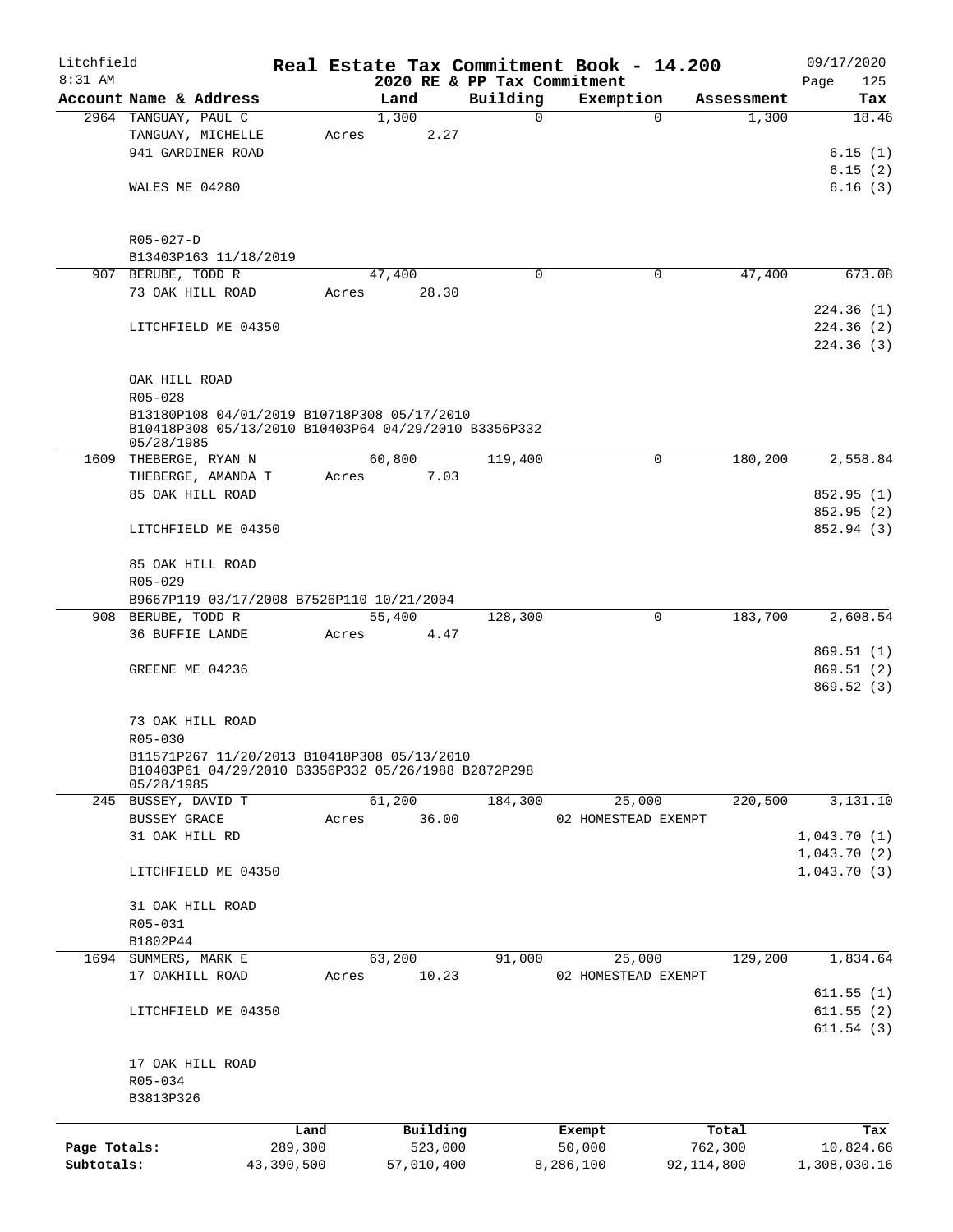| Litchfield |                 |                                 |       |        |       |                             | Real Estate Tax Commitment Book - 14.200 |             |            |      | 09/17/2020         |
|------------|-----------------|---------------------------------|-------|--------|-------|-----------------------------|------------------------------------------|-------------|------------|------|--------------------|
| 8:31 AM    |                 |                                 |       |        |       | 2020 RE & PP Tax Commitment |                                          |             |            | Page | 126                |
|            |                 | Account Name & Address          |       | Land   |       | Building                    | Exemption                                |             | Assessment |      | Tax                |
|            |                 | 49 AUCOIN, STEVEN P             |       | 84,800 |       | 37,900                      |                                          | 0           | 122,700    |      | 1,742.34           |
|            |                 | 233 OAK HILL RD                 | Acres |        | 2.42  |                             |                                          |             |            |      |                    |
|            |                 |                                 |       |        |       |                             |                                          |             |            |      | 580.78 (1)         |
|            |                 | LITCHFIELD ME 04350             |       |        |       |                             |                                          |             |            |      | 580.78 (2)         |
|            |                 |                                 |       |        |       |                             |                                          |             |            |      | 580.78 (3)         |
|            |                 | 11 OAK HILL ROAD                |       |        |       |                             |                                          |             |            |      |                    |
|            | $R05 - 036$     |                                 |       |        |       |                             |                                          |             |            |      |                    |
|            |                 | B2765P298 01/12/1985            |       |        |       |                             |                                          |             |            |      |                    |
|            |                 | 816 HELMS, LINDA JANE           |       | 54,000 |       | 21,000                      | 25,000                                   |             | 50,000     |      | 710.00             |
|            | PELLETIER       |                                 |       |        |       |                             |                                          |             |            |      |                    |
|            | 312 BUKER ROAD  |                                 | Acres |        | 4.00  |                             | 02 HOMESTEAD EXEMPT                      |             |            |      |                    |
|            |                 |                                 |       |        |       |                             |                                          |             |            |      | 236.67(1)          |
|            |                 | LITCHFIELD ME 04350             |       |        |       |                             |                                          |             |            |      | 236.67(2)          |
|            |                 |                                 |       |        |       |                             |                                          |             |            |      | 236.66(3)          |
|            | 312 BUKER ROAD  |                                 |       |        |       |                             |                                          |             |            |      |                    |
|            | R05-036A        |                                 |       |        |       |                             |                                          |             |            |      |                    |
|            |                 | B4333P308 01/31/2005            |       |        |       |                             |                                          |             |            |      |                    |
|            |                 | 342 FRANCISCO, LORI R           |       | 60,000 |       | 155,700                     | 25,000                                   |             | 190,700    |      | 2,707.94           |
|            | 296 BUKER ROAD  |                                 | Acres |        | 6.00  |                             | 02 HOMESTEAD EXEMPT                      |             |            |      |                    |
|            |                 |                                 |       |        |       |                             |                                          |             |            |      | 902.65(1)          |
|            |                 | LITCHFIELD ME 04350             |       |        |       |                             |                                          |             |            |      | 902.65(2)          |
|            |                 |                                 |       |        |       |                             |                                          |             |            |      | 902.64(3)          |
|            |                 |                                 |       |        |       |                             |                                          |             |            |      |                    |
|            | 296 BUKER ROAD  |                                 |       |        |       |                             |                                          |             |            |      |                    |
|            | R05-036B        |                                 |       |        |       |                             |                                          |             |            |      |                    |
|            |                 | B6083P67 10/21/1999             |       |        |       |                             |                                          |             |            |      |                    |
|            |                 | 769 HARRADON, MARILYN R         |       | 51,500 |       | $\mathbf 0$                 |                                          | $\mathbf 0$ | 51,500     |      | 731.30             |
|            | P O BOX 327     |                                 | Acres |        | 24.00 |                             |                                          |             |            |      |                    |
|            |                 |                                 |       |        |       |                             |                                          |             |            |      | 243.77 (1)         |
|            |                 | SABATTUS ME 04280               |       |        |       |                             |                                          |             |            |      | 243.77 (2)         |
|            |                 |                                 |       |        |       |                             |                                          |             |            |      | 243.76 (3)         |
|            | BUKER HILL ROAD |                                 |       |        |       |                             |                                          |             |            |      |                    |
|            | R05-037         |                                 |       |        |       |                             |                                          |             |            |      |                    |
|            |                 | B1110P264 07/10/2012 B898P219   |       |        |       |                             |                                          |             |            |      |                    |
|            |                 | 1291 NELSON, JEREMY J           |       | 1,200  |       | 0                           |                                          | 0           | 1,200      |      | 17.04              |
|            | PO BOX 470      |                                 | Acres |        | 0.40  |                             |                                          |             |            |      |                    |
|            |                 |                                 |       |        |       |                             |                                          |             |            |      | 5.68(1)            |
|            |                 | LITCHFIELD ME 04350             |       |        |       |                             |                                          |             |            |      | 5.68(2)            |
|            |                 |                                 |       |        |       |                             |                                          |             |            |      | 5.68(3)            |
|            |                 |                                 |       |        |       |                             |                                          |             |            |      |                    |
|            | BUKER ROAD      |                                 |       |        |       |                             |                                          |             |            |      |                    |
|            | R05-038         |                                 |       |        |       |                             |                                          |             |            |      |                    |
|            |                 | B11153P291 08/27/2012 B4688P121 |       |        |       |                             |                                          |             |            |      |                    |
|            |                 | 672 VOGEL, JONATHAN P           |       | 800    |       | $\Omega$                    |                                          | $\Omega$    | 800        |      | 11.36              |
|            | 33 OAK HILL RD  | VOGEL, REBECCA L                | Acres |        | 0.10  |                             |                                          |             |            |      |                    |
|            |                 |                                 |       |        |       |                             |                                          |             |            |      | 3.79(1)<br>3.79(2) |
|            |                 | MONMOUTH ME 04259 7701          |       |        |       |                             |                                          |             |            |      | 3.78(3)            |
|            |                 |                                 |       |        |       |                             |                                          |             |            |      |                    |
|            | BUKER ROAD      |                                 |       |        |       |                             |                                          |             |            |      |                    |
|            | R05-039         |                                 |       |        |       |                             |                                          |             |            |      |                    |
|            |                 | B12600P101 05/10/2017 B5572P102 |       |        |       |                             |                                          |             |            |      |                    |
|            |                 |                                 |       |        |       |                             |                                          |             |            |      |                    |
|            |                 |                                 |       |        |       |                             |                                          |             |            |      |                    |
|            |                 |                                 |       |        |       |                             |                                          |             |            |      |                    |

|              | Land       | Building     | Exempt    | Total      | Tax          |
|--------------|------------|--------------|-----------|------------|--------------|
| Page Totals: | 252,300    | 214,600      | 50,000    | 416,900    | 5,919.98     |
| Subtotals:   | 43,642,800 | 57, 225, 000 | 8,336,100 | 92,531,700 | 1,313,950.14 |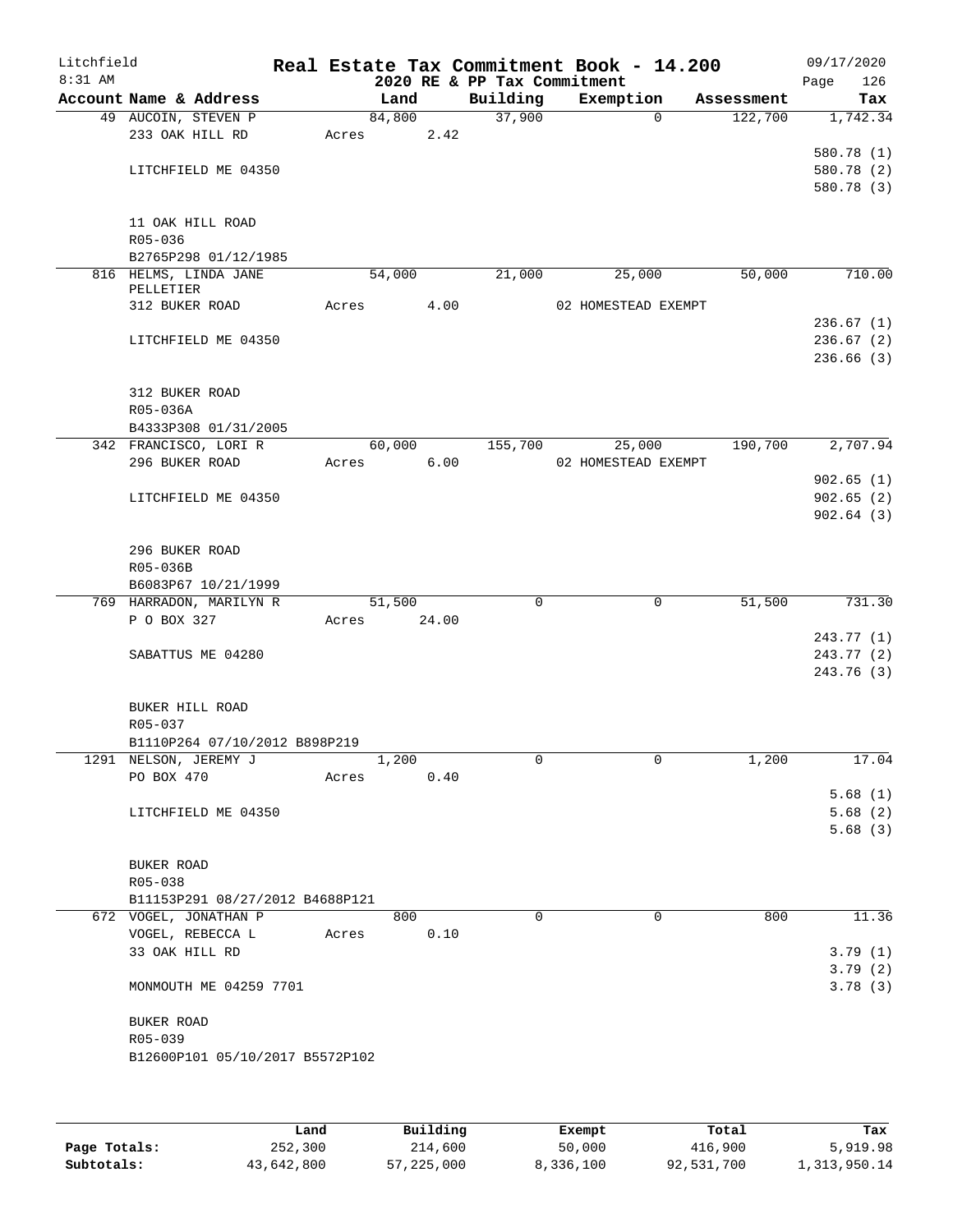| Litchfield<br>8:31 AM |                                                    |       |            |      |                                         | Real Estate Tax Commitment Book - 14.200 |            | 09/17/2020               |
|-----------------------|----------------------------------------------------|-------|------------|------|-----------------------------------------|------------------------------------------|------------|--------------------------|
|                       | Account Name & Address                             |       | Land       |      | 2020 RE & PP Tax Commitment<br>Building | Exemption                                | Assessment | 127<br>Page<br>Tax       |
|                       | 881 WALKO, DAVID B                                 |       | 42,400     |      | 128,700                                 | 25,000                                   |            | 146,100<br>2,074.62      |
|                       | 315 BUKER ROAD                                     | Acres | 0.80       |      |                                         | 02 HOMESTEAD EXEMPT                      |            |                          |
|                       |                                                    |       |            |      |                                         |                                          |            | 691.54(1)                |
|                       | LITCHFIELD ME 04350                                |       |            |      |                                         |                                          |            | 691.54(2)                |
|                       |                                                    |       |            |      |                                         |                                          |            | 691.54(3)                |
|                       |                                                    |       |            |      |                                         |                                          |            |                          |
|                       | 315 BUKER ROAD                                     |       |            |      |                                         |                                          |            |                          |
|                       | R05-041<br>B12242P271 10/08/2008 B6838P99          |       |            |      |                                         |                                          |            |                          |
|                       | 525 KUPFER, DENISE M                               |       | 35,800     |      | 100,100                                 | 25,000                                   | 110,900    | 1,574.78                 |
|                       | P O BOX 122                                        | Acres |            | 0.40 |                                         | 02 HOMESTEAD EXEMPT                      |            |                          |
|                       |                                                    |       |            |      |                                         |                                          |            | 524.93(1)                |
|                       | LITCHFIELD ME 04350                                |       |            |      |                                         |                                          |            | 524.93(2)                |
|                       |                                                    |       |            |      |                                         |                                          |            | 524.92(3)                |
|                       |                                                    |       |            |      |                                         |                                          |            |                          |
|                       | 311 BUKER ROAD                                     |       |            |      |                                         |                                          |            |                          |
|                       | $R05 - 044$                                        |       |            |      |                                         |                                          |            |                          |
|                       | B5896P11 10/15/2004<br>271 OLIVEIRA, JAMES (HEIRS  |       | 37,700     |      | 69,700                                  | 0                                        |            | 107,400<br>1,525.08      |
|                       | OF)                                                |       |            |      |                                         |                                          |            |                          |
|                       | 305 BUKER ROAD                                     | Acres |            | 0.50 |                                         |                                          |            |                          |
|                       |                                                    |       |            |      |                                         |                                          |            | 508.36(1)                |
|                       | LITCHFIELD ME 04350                                |       |            |      |                                         |                                          |            | 508.36(2)                |
|                       |                                                    |       |            |      |                                         |                                          |            | 508.36(3)                |
|                       | 305 BUKER ROAD                                     |       |            |      |                                         |                                          |            |                          |
|                       | $R05 - 045$                                        |       |            |      |                                         |                                          |            |                          |
|                       | B12948P56 06/27/2018 B10129P53 06/29/2009 B7771P93 |       |            |      |                                         |                                          |            |                          |
|                       | 12/12/2003                                         |       |            |      |                                         |                                          |            |                          |
|                       | 436 SKELTON, ISREAL                                |       | 45,300     |      | 140,300                                 | 25,000                                   | 160,600    | 2,280.52                 |
|                       | SKELTON KATHRYN                                    | Acres | 1.10       |      |                                         | 02 HOMESTEAD EXEMPT                      |            |                          |
|                       | 295 BUKER ROAD                                     |       |            |      |                                         |                                          |            | 760.17(1)<br>760.17(2)   |
|                       | LITCHFIELD ME 04350                                |       |            |      |                                         |                                          |            | 760.18(3)                |
|                       |                                                    |       |            |      |                                         |                                          |            |                          |
|                       | 295 BUKER ROAD                                     |       |            |      |                                         |                                          |            |                          |
|                       | R05-046                                            |       |            |      |                                         |                                          |            |                          |
|                       | B6207P142 05/18/2000                               |       |            |      |                                         |                                          |            |                          |
|                       | 1793 VANNAH, DONALD K JR                           |       |            |      | 45,900 72,200                           | 25,000                                   |            | 1,322.02<br>93,100       |
|                       | 291 BUKER RD                                       |       | Acres 1.30 |      |                                         | 02 HOMESTEAD EXEMPT                      |            |                          |
|                       |                                                    |       |            |      |                                         |                                          |            | 440.67(1)                |
|                       | LITCHFIELD ME 04350                                |       |            |      |                                         |                                          |            | 440.67 (2)<br>440.68 (3) |
|                       |                                                    |       |            |      |                                         |                                          |            |                          |
|                       | 291 BUKER ROAD                                     |       |            |      |                                         |                                          |            |                          |
|                       | R05-047                                            |       |            |      |                                         |                                          |            |                          |
|                       | B6449P246                                          |       |            |      |                                         |                                          |            |                          |
|                       | 1691 LEVASSEUR JAMES A                             |       | 46,800     |      |                                         | $109,000$ $31,000$                       |            | 1,772.16<br>124,800      |
|                       | 283 BUKER ROAD                                     |       | Acres 1.60 |      |                                         | 02 HOMESTEAD EXEMPT                      |            |                          |
|                       |                                                    |       |            |      |                                         | 12 WW2 Vet Res.                          |            | 590.72 (1)               |
|                       | LITCHFIELD ME 04350                                |       |            |      |                                         |                                          |            | 590.72 (2)               |
|                       |                                                    |       |            |      |                                         |                                          |            | 590.72 (3)               |
|                       | 283 BUKER ROAD                                     |       |            |      |                                         |                                          |            |                          |
|                       | R05-048                                            |       |            |      |                                         |                                          |            |                          |
|                       | B9530P103 10/15/2007 B5004P311 10/25/1995          |       |            |      |                                         |                                          |            |                          |
|                       |                                                    |       |            |      |                                         |                                          |            |                          |
|                       |                                                    |       |            |      |                                         |                                          |            |                          |
|                       |                                                    |       |            |      |                                         |                                          |            |                          |

|              | Land       | Building   | Exempt    | Total      | Tax          |
|--------------|------------|------------|-----------|------------|--------------|
| Page Totals: | 253,900    | 620,000    | 131,000   | 742,900    | 10,549.18    |
| Subtotals:   | 43,896,700 | 57,845,000 | 8,467,100 | 93,274,600 | 1,324,499.32 |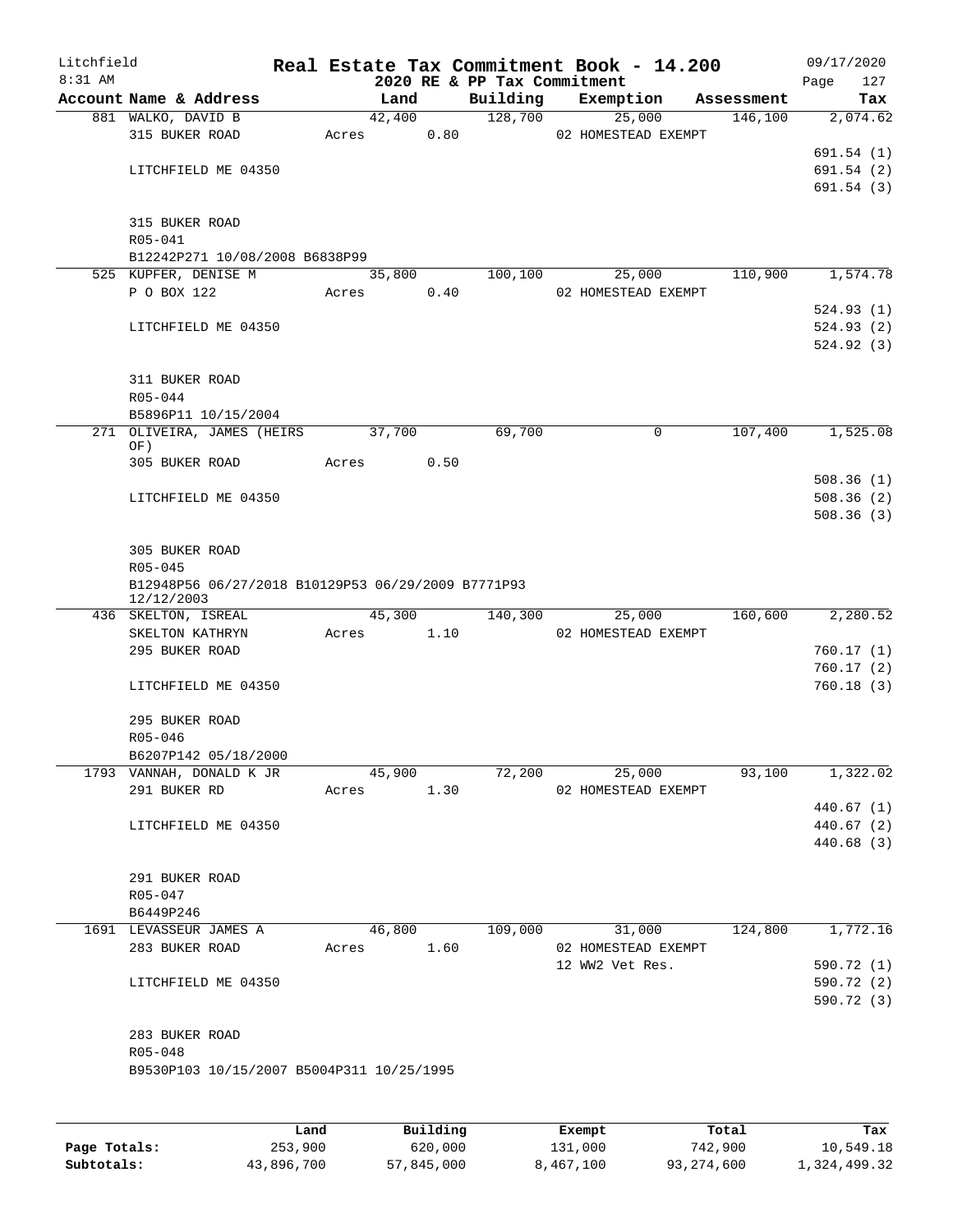| Litchfield<br>8:31 AM |                            |            |      | 2020 RE & PP Tax Commitment | Real Estate Tax Commitment Book - 14.200 |            | 09/17/2020<br>128<br>Page |
|-----------------------|----------------------------|------------|------|-----------------------------|------------------------------------------|------------|---------------------------|
|                       | Account Name & Address     | Land       |      | Building                    | Exemption                                | Assessment | Tax                       |
|                       | 1472 HEBERT, MARIYA ANN    | 45,300     |      |                             | 85,300<br>25,000                         | 105,600    | 1,499.52                  |
|                       | 275 BUKER ROAD             | Acres 1.10 |      |                             | 02 HOMESTEAD EXEMPT                      |            |                           |
|                       |                            |            |      |                             |                                          |            | 499.84 (1)                |
|                       | LITCHFIELD ME 04350        |            |      |                             |                                          |            | 499.84 (2)                |
|                       |                            |            |      |                             |                                          |            | 499.84 (3)                |
|                       |                            |            |      |                             |                                          |            |                           |
|                       | 275 BUKER ROAD             |            |      |                             |                                          |            |                           |
|                       | R05-049                    |            |      |                             |                                          |            |                           |
|                       | B6890P202 04/26/2002       |            |      |                             |                                          |            |                           |
|                       | 150 BLAIS, ROBERT R JR     | 45,900     |      | 34,700                      | 25,000                                   | 55,600     | 789.52                    |
|                       | 12 PERKINS ROAD            | Acres 1.30 |      |                             | 02 HOMESTEAD EXEMPT                      |            |                           |
|                       |                            |            |      |                             |                                          |            | 263.17(1)<br>263.17(2)    |
|                       | LITCHFIELD ME 04350        |            |      |                             |                                          |            | 263.18(3)                 |
|                       |                            |            |      |                             |                                          |            |                           |
|                       | 12 PERKINS ROAD            |            |      |                             |                                          |            |                           |
|                       | R05-049A                   |            |      |                             |                                          |            |                           |
|                       | B4547P236                  |            |      |                             |                                          |            |                           |
|                       | 1202 MCLELLAN, MAUREEN A   | 42,400     |      | 121,600                     | 25,000                                   | 139,000    | 1,973.80                  |
|                       | 19 PERKINS RD              | Acres      | 0.80 |                             | 02 HOMESTEAD EXEMPT                      |            |                           |
|                       |                            |            |      |                             |                                          |            | 657.93(1)                 |
|                       | LITCHFIELD ME 04350        |            |      |                             |                                          |            | 657.93 (2)                |
|                       |                            |            |      |                             |                                          |            | 657.94(3)                 |
|                       |                            |            |      |                             |                                          |            |                           |
|                       | 19 PERKINS ROAD            |            |      |                             |                                          |            |                           |
|                       | $R05 - 050$                |            |      |                             |                                          |            |                           |
|                       | B1720P94 04/24/1973        |            |      |                             |                                          |            |                           |
|                       | 1470 RICHARD, DONALD L     | 101,300    |      | 229,700                     | $\mathbf 0$                              | 331,000    | $\overline{4,700.20}$     |
|                       | RICHARD, NANETTE M         | Acres      | 5.76 |                             |                                          |            |                           |
|                       | 11 PERKINS RD              |            |      |                             |                                          |            | 1,566.73(1)               |
|                       |                            |            |      |                             |                                          |            | 1,566.73(2)               |
|                       | LITCHFIELD ME 04350        |            |      |                             |                                          |            | 1,566.74(3)               |
|                       |                            |            |      |                             |                                          |            |                           |
|                       | 11 PERKINS ROAD<br>R05-051 |            |      |                             |                                          |            |                           |
|                       | B2233P55 08/17/1979        |            |      |                             |                                          |            |                           |
|                       | 730 GROVER, STEVEN         | 27,400     |      | $\Omega$                    | $\mathbf 0$                              | 27,400     | 389.08                    |
|                       | 6 PERKINS ROAD             | Acres      | 1.80 |                             |                                          |            |                           |
|                       |                            |            |      |                             |                                          |            | 129.69(1)                 |
|                       | MONMOUTH ME 04259          |            |      |                             |                                          |            | 129.69(2)                 |
|                       |                            |            |      |                             |                                          |            | 129.70(3)                 |
|                       |                            |            |      |                             |                                          |            |                           |
|                       | FERRIN ROAD                |            |      |                             |                                          |            |                           |
|                       | R05-051A                   |            |      |                             |                                          |            |                           |
|                       | B2505P61                   |            |      |                             |                                          |            |                           |
|                       | 2094 RICHARD, DONALD       | 0          |      | 165,500                     | 0                                        | 165,500    | 2,350.10                  |
|                       | 11 PERKINS RD              |            |      |                             |                                          |            |                           |
|                       |                            |            |      |                             |                                          |            | 783.37 (1)                |
|                       | LITCHFIELD ME 04350        |            |      |                             |                                          |            | 783.37 (2)                |
|                       |                            |            |      |                             |                                          |            | 783.36(3)                 |
|                       |                            |            |      |                             |                                          |            |                           |
|                       | 15 PERKINS ROAD            |            |      |                             |                                          |            |                           |
|                       | R05-051-ON                 |            |      |                             |                                          |            |                           |
|                       |                            |            |      |                             |                                          |            |                           |

|              | Land       | Building   | Exempt    | Total      | Tax          |
|--------------|------------|------------|-----------|------------|--------------|
| Page Totals: | 262,300    | 636,800    | 75,000    | 824,100    | 11,702.22    |
| Subtotals:   | 44,159,000 | 58,481,800 | 8,542,100 | 94,098,700 | 1,336,201.54 |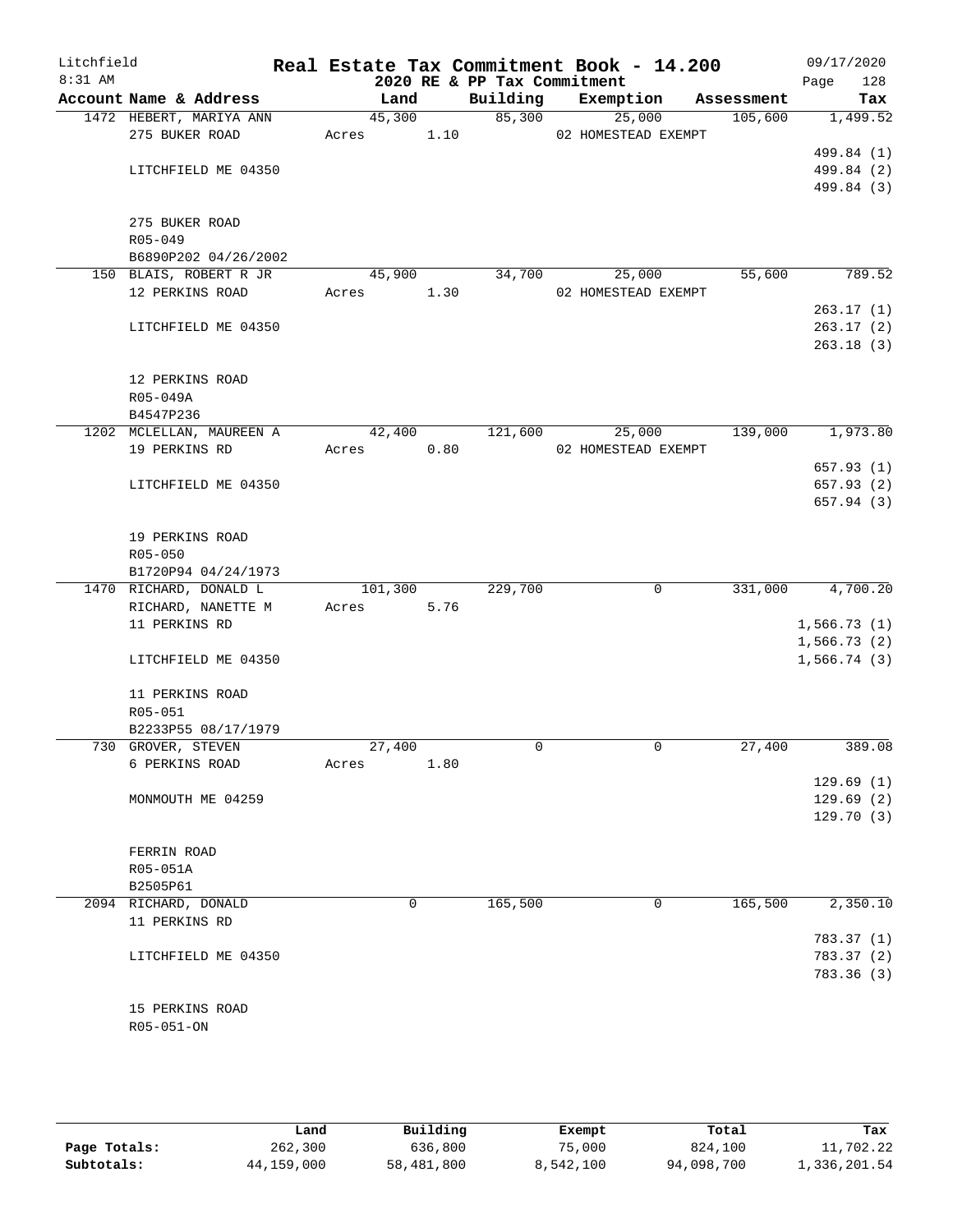| Litchfield   |                                                                                            | Real Estate Tax Commitment Book - 14.200 |                 |            |                             |           |                                           |            | 09/17/2020   |
|--------------|--------------------------------------------------------------------------------------------|------------------------------------------|-----------------|------------|-----------------------------|-----------|-------------------------------------------|------------|--------------|
| 8:31 AM      |                                                                                            |                                          |                 |            | 2020 RE & PP Tax Commitment |           |                                           |            | Page<br>129  |
|              | Account Name & Address                                                                     |                                          | Land            |            | Building                    |           | Exemption                                 | Assessment | Tax          |
|              | 428 DAVIN, TIMOTHY E<br>267 BUKER RD                                                       |                                          | 46,400<br>Acres | 1.45       | 27,700                      |           | 25,000<br>02 HOMESTEAD EXEMPT             | 49,100     | 697.22       |
|              |                                                                                            |                                          |                 |            |                             |           |                                           |            | 232.41(1)    |
|              | LITCHFIELD ME 04350                                                                        |                                          |                 |            |                             |           |                                           |            | 232.41(2)    |
|              |                                                                                            |                                          |                 |            |                             |           |                                           |            | 232.40 (3)   |
|              |                                                                                            |                                          |                 |            |                             |           |                                           |            |              |
|              | 267 BUKER ROAD                                                                             |                                          |                 |            |                             |           |                                           |            |              |
|              | $R05 - 052 - 1$                                                                            |                                          |                 |            |                             |           |                                           |            |              |
|              | B4695P198                                                                                  |                                          |                 |            |                             |           |                                           |            |              |
|              | 1364 GAGNON SIMONNE                                                                        |                                          | 51,000          |            | 208,600                     |           | 25,000                                    | 234,600    | 3,331.32     |
|              | 257 BUKER ROAD                                                                             | Acres                                    |                 | 3.00       |                             |           | 02 HOMESTEAD EXEMPT                       |            |              |
|              |                                                                                            |                                          |                 |            |                             |           |                                           |            | 1, 110.44(1) |
|              | LITCHFIELD ME 04350                                                                        |                                          |                 |            |                             |           |                                           |            | 1, 110.44(2) |
|              |                                                                                            |                                          |                 |            |                             |           |                                           |            | 1, 110.44(3) |
|              |                                                                                            |                                          |                 |            |                             |           |                                           |            |              |
|              | 257 BUKER ROAD                                                                             |                                          |                 |            |                             |           |                                           |            |              |
|              | $R05 - 052 - 2$                                                                            |                                          |                 |            |                             |           |                                           |            |              |
|              | B2674P246                                                                                  |                                          |                 |            |                             |           |                                           |            |              |
|              | 1905 WING, PAUL S                                                                          |                                          | 55,700          |            | 118,100                     |           | 31,000                                    | 142,800    | 2,027.76     |
|              | 241 BUKER ROAD                                                                             | Acres                                    |                 | 4.55       |                             |           | 02 HOMESTEAD EXEMPT<br>03 VETERANS EXEMPT |            | 675.92(1)    |
|              | LITCHFIELD ME 04350                                                                        |                                          |                 |            |                             |           |                                           |            | 675.92(2)    |
|              |                                                                                            |                                          |                 |            |                             |           |                                           |            | 675.92(3)    |
|              |                                                                                            |                                          |                 |            |                             |           |                                           |            |              |
|              | 241 BUKER ROAD                                                                             |                                          |                 |            |                             |           |                                           |            |              |
|              | $R05 - 052 - 3$                                                                            |                                          |                 |            |                             |           |                                           |            |              |
|              | B2225P14                                                                                   |                                          |                 |            |                             |           |                                           |            |              |
|              | 1911 RICHARD, BLAINE A                                                                     |                                          | 53,400          |            | 54,300                      |           | 25,000                                    | 82,700     | 1,174.34     |
|              | 235 BUKER ROAD                                                                             |                                          | Acres           | 3.80       |                             |           | 02 HOMESTEAD EXEMPT                       |            |              |
|              |                                                                                            |                                          |                 |            |                             |           |                                           |            | 391.45(1)    |
|              | LITCHFIELD ME 04350                                                                        |                                          |                 |            |                             |           |                                           |            | 391.45(2)    |
|              |                                                                                            |                                          |                 |            |                             |           |                                           |            | 391.44 (3)   |
|              |                                                                                            |                                          |                 |            |                             |           |                                           |            |              |
|              | 235 BUKER ROAD                                                                             |                                          |                 |            |                             |           |                                           |            |              |
|              | $R05 - 052 - 4$                                                                            |                                          |                 |            |                             |           |                                           |            |              |
|              | B6403P323 02/02/2001<br>99 GRANT, NATHAN                                                   |                                          | 47,400          |            | 140,100                     |           | 0                                         | 187,500    | 2,662.50     |
|              | LAZARO, ALYSSA                                                                             | Acres                                    |                 | 1.80       |                             |           |                                           |            |              |
|              | 34 SPEARS CORNER ROAD                                                                      |                                          |                 |            |                             |           |                                           |            | 887.50 (1)   |
|              |                                                                                            |                                          |                 |            |                             |           |                                           |            | 887.50 (2)   |
|              | WEST GARDINER ME 04345                                                                     |                                          |                 |            |                             |           |                                           |            | 887.50 (3)   |
|              | 3508                                                                                       |                                          |                 |            |                             |           |                                           |            |              |
|              |                                                                                            |                                          |                 |            |                             |           |                                           |            |              |
|              | 229 BUKER ROAD                                                                             |                                          |                 |            |                             |           |                                           |            |              |
|              | R05-052A                                                                                   |                                          |                 |            |                             |           |                                           |            |              |
|              | B12160P335 11/13/2015 B12035P333 07/01/2015<br>B12022P133 06/15/2015 B11850P150 09/25/2013 |                                          |                 |            |                             |           |                                           |            |              |
|              | B11520P259 09/23/2013 B11515P89 04/02/2013                                                 |                                          |                 |            |                             |           |                                           |            |              |
|              | B11387P151 05/01/2013 B9226P172 01/19/2007 B7880P96                                        |                                          |                 |            |                             |           |                                           |            |              |
|              | 03/30/2004 B5531P200<br>1566 JOHNSON MARTHA J                                              |                                          | 60,900          |            | 109,100                     |           | 25,000                                    | 145,000    | 2,059.00     |
|              | JOHNSON RICHARD                                                                            | Acres                                    |                 | 6.30       |                             |           | 02 HOMESTEAD EXEMPT                       |            |              |
|              | 185 BUKER ROAD                                                                             |                                          |                 |            |                             |           |                                           |            | 686.33(1)    |
|              |                                                                                            |                                          |                 |            |                             |           |                                           |            | 686.33(2)    |
|              | LITCHFIELD ME 04350                                                                        |                                          |                 |            |                             |           |                                           |            | 686.34 (3)   |
|              |                                                                                            |                                          |                 |            |                             |           |                                           |            |              |
|              | 185 BUKER ROAD                                                                             |                                          |                 |            |                             |           |                                           |            |              |
|              | $R05 - 053$                                                                                |                                          |                 |            |                             |           |                                           |            |              |
|              | B9400P66 06/21/2007 B8187P42 10/29/2004                                                    |                                          |                 |            |                             |           |                                           |            |              |
|              |                                                                                            | Land                                     |                 | Building   |                             | Exempt    |                                           | Total      | Tax          |
| Page Totals: |                                                                                            | 314,800                                  |                 | 657,900    |                             | 131,000   |                                           | 841,700    | 11,952.14    |
| Subtotals:   |                                                                                            | 44, 473, 800                             |                 | 59,139,700 |                             | 8,673,100 |                                           | 94,940,400 | 1,348,153.68 |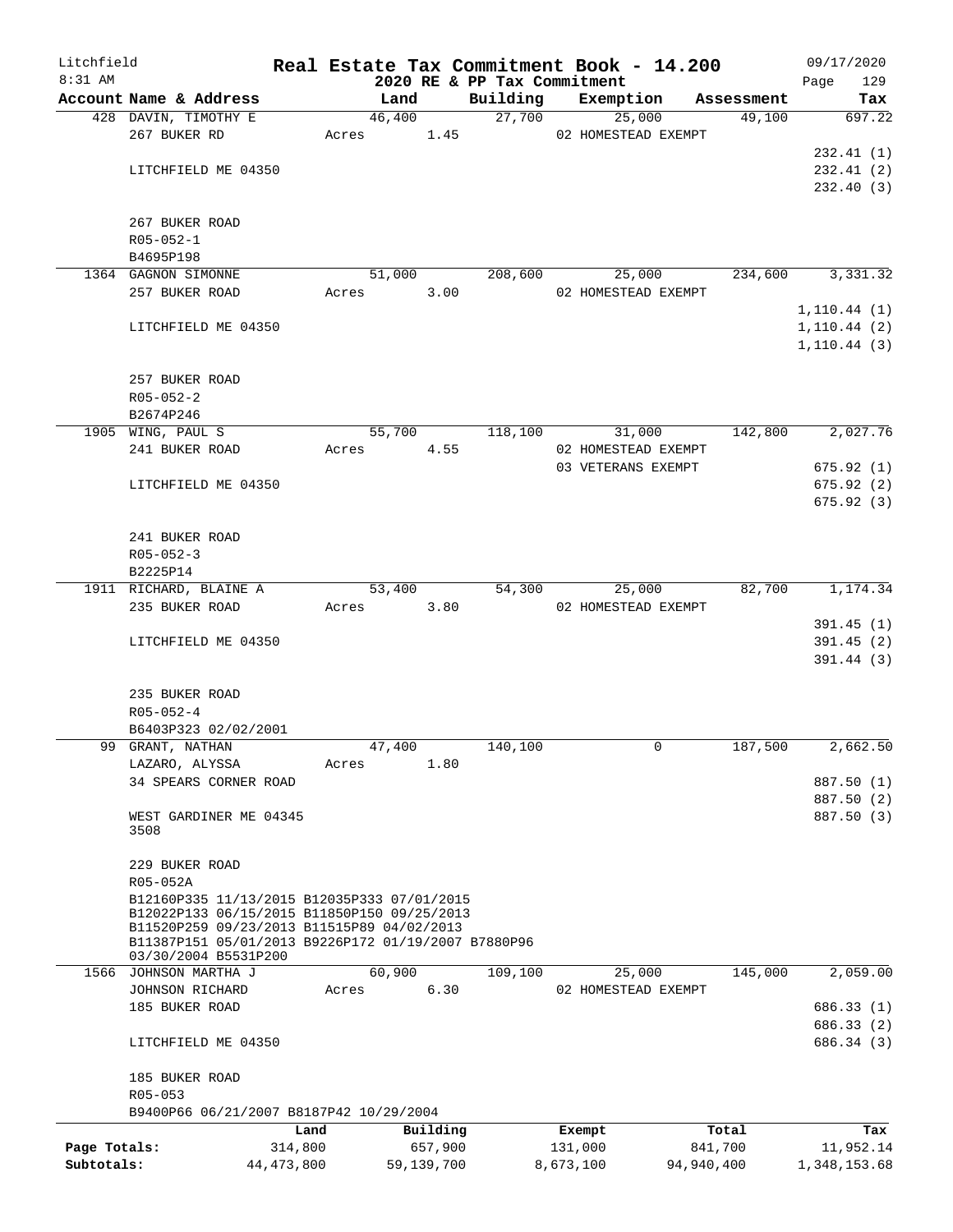| Litchfield |                                                     |       |        |       |                             | Real Estate Tax Commitment Book - 14.200 |            | 09/17/2020   |
|------------|-----------------------------------------------------|-------|--------|-------|-----------------------------|------------------------------------------|------------|--------------|
| $8:31$ AM  |                                                     |       |        |       | 2020 RE & PP Tax Commitment |                                          |            | 130<br>Page  |
|            | Account Name & Address                              |       | Land   |       | Building                    | Exemption                                | Assessment | Tax          |
|            | 1649 SPICER, RICHARD D                              |       | 54,000 |       | 73,600                      | $\mathbf 0$                              | 127,600    | 1,811.92     |
|            | 217 BUKER ROAD                                      | Acres |        | 4.00  |                             |                                          |            |              |
|            |                                                     |       |        |       |                             |                                          |            | 603.97(1)    |
|            | LITCHFIELD ME 04350                                 |       |        |       |                             |                                          |            | 603.97(2)    |
|            |                                                     |       |        |       |                             |                                          |            | 603.98(3)    |
|            |                                                     |       |        |       |                             |                                          |            |              |
|            | 217 BUKER ROAD                                      |       |        |       |                             |                                          |            |              |
|            | R05-053A                                            |       |        |       |                             |                                          |            |              |
|            | B2689P247<br>329 CLOUTIER, REGINALD                 |       | 21,200 |       | $\Omega$                    | 0                                        | 21,200     | 301.04       |
|            | 631 LOWER STREET                                    | Acres |        | 1.80  |                             |                                          |            |              |
|            |                                                     |       |        |       |                             |                                          |            | 100.35(1)    |
|            | TURNER ME 04282                                     |       |        |       |                             |                                          |            | 100.35(2)    |
|            |                                                     |       |        |       |                             |                                          |            | 100.34(3)    |
|            |                                                     |       |        |       |                             |                                          |            |              |
|            | OFF BUKER ROAD                                      |       |        |       |                             |                                          |            |              |
|            | R05-053B                                            |       |        |       |                             |                                          |            |              |
|            | B2184P28                                            |       |        |       |                             |                                          |            |              |
|            | 1245 TUFTS, JR, RICHARD D.                          |       | 49,500 |       | 204,400                     | 31,000                                   | 222,900    | 3,165.18     |
|            | TUFTS, STACY T                                      | Acres |        | 2.50  |                             | 12 WW2 Vet Res.                          |            |              |
|            | 103 BUKER RD                                        |       |        |       |                             | 02 HOMESTEAD EXEMPT                      |            | 1,055.06(1)  |
|            |                                                     |       |        |       |                             |                                          |            | 1,055.06(2)  |
|            | LITCHFIELD ME 04350                                 |       |        |       |                             |                                          |            | 1,055.06(3)  |
|            |                                                     |       |        |       |                             |                                          |            |              |
|            | 103 BUKER ROAD                                      |       |        |       |                             |                                          |            |              |
|            | R05-054                                             |       |        |       |                             |                                          |            |              |
|            | B12064P299 08/05/2015 B9780P21 07/02/2008 B7042P270 |       |        |       |                             |                                          |            |              |
|            | 08/29/2002 B5859P211 02/04/1999                     |       |        |       |                             |                                          |            |              |
|            | 1898 WILKINS, KATHLEEN                              |       | 87,500 |       | 159,100                     | 25,000                                   | 221,600    | 3,146.72     |
|            | P O BOX 300                                         | Acres |        | 56.00 |                             | 02 HOMESTEAD EXEMPT                      |            |              |
|            |                                                     |       |        |       |                             |                                          |            | 1,048.91(1)  |
|            | LITCHFIELD ME 04350                                 |       |        |       |                             |                                          |            | 1,048.91(2)  |
|            |                                                     |       |        |       |                             |                                          |            | 1,048.90(3)  |
|            |                                                     |       |        |       |                             |                                          |            |              |
|            | 55 BUKER ROAD                                       |       |        |       |                             |                                          |            |              |
|            | R05-055                                             |       |        |       |                             |                                          |            |              |
|            | B6302P299 09/21/2000                                |       |        |       |                             |                                          |            |              |
| 466        | SAMBOL, JOSEPH                                      |       | 58,200 |       | 180,800                     | 0                                        | 239,000    | 3,393.80     |
|            | WEST, DAMIAN J                                      | Acres |        | 5.40  |                             |                                          |            |              |
|            | 3901 LYNDHURST DRIVE                                |       |        |       |                             |                                          |            | 1,131.27(1)  |
|            | APARTMENT 302                                       |       |        |       |                             |                                          |            | 1, 131.27(2) |
|            | FAIRFAX VA 22031                                    |       |        |       |                             |                                          |            | 1, 131.26(3) |
|            | 3 BUKER ROAD                                        |       |        |       |                             |                                          |            |              |
|            | R05-056                                             |       |        |       |                             |                                          |            |              |
|            | B13294P15 07/30/2019                                |       |        |       |                             |                                          |            |              |
|            | 2024 WOODIN, VERONICA                               |       | 48,600 |       | 145,800                     | 25,000                                   | 169,400    | 2,405.48     |
|            | 341 HUNTINGTON HILL                                 | Acres |        | 2.20  |                             | 02 HOMESTEAD EXEMPT                      |            |              |
|            | ROAD                                                |       |        |       |                             |                                          |            |              |
|            |                                                     |       |        |       |                             |                                          |            | 801.83(1)    |
|            | LITCHFIELD ME 04350                                 |       |        |       |                             |                                          |            | 801.83(2)    |
|            |                                                     |       |        |       |                             |                                          |            | 801.82(3)    |
|            |                                                     |       |        |       |                             |                                          |            |              |
|            | 341 HUNTINGTON HILL                                 |       |        |       |                             |                                          |            |              |
|            | R05-056A                                            |       |        |       |                             |                                          |            |              |
|            | B12736P201 10/02/2017 B11170P306 09/19/2012         |       |        |       |                             |                                          |            |              |
|            | B10339P320 02/10/2010 B5432P271 08/12/1997          |       |        |       |                             |                                          |            |              |
|            |                                                     |       |        |       |                             |                                          |            |              |
|            |                                                     |       |        |       |                             |                                          |            |              |

|              | Land       | Building   | Exempt    | Total      | Tax          |
|--------------|------------|------------|-----------|------------|--------------|
| Page Totals: | 319,000    | 763,700    | 81,000    | 1,001,700  | 14,224.14    |
| Subtotals:   | 44,792,800 | 59,903,400 | 8,754,100 | 95,942,100 | 1,362,377.82 |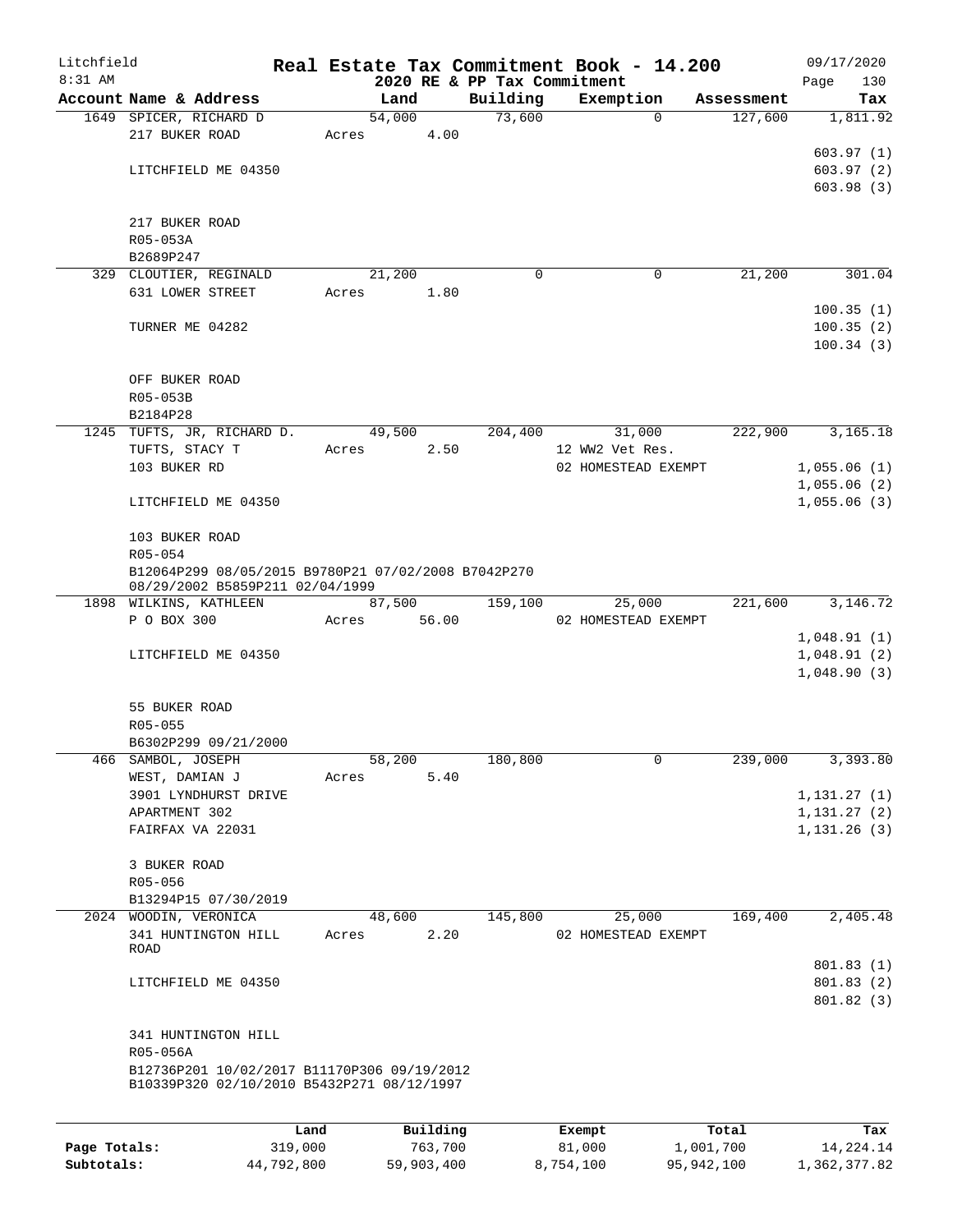| Litchfield |                                                                |       |             |                             | Real Estate Tax Commitment Book - 14.200 |            | 09/17/2020  |            |
|------------|----------------------------------------------------------------|-------|-------------|-----------------------------|------------------------------------------|------------|-------------|------------|
| 8:31 AM    |                                                                |       |             | 2020 RE & PP Tax Commitment |                                          |            | Page        | 131        |
|            | Account Name & Address                                         |       | Land        |                             | Building Exemption                       | Assessment |             | Tax        |
|            | 664 RICHARD SCOTT F                                            |       | 62,300      | 135,200                     | 25,000                                   | 172,500    |             | 2,449.50   |
|            | EATON GAYLE L                                                  | Acres | 9.00        |                             | 02 HOMESTEAD EXEMPT                      |            |             |            |
|            | 325 HUNTINGTON HILL                                            |       |             |                             |                                          |            |             | 816.50(1)  |
|            | ROAD                                                           |       |             |                             |                                          |            |             | 816.50(2)  |
|            | LITCHFIELD ME 04350                                            |       |             |                             |                                          |            |             | 816.50(3)  |
|            |                                                                |       |             |                             |                                          |            |             |            |
|            | 325 HUNTINGTON HILL                                            |       |             |                             |                                          |            |             |            |
|            | R05-057                                                        |       |             |                             |                                          |            |             |            |
|            | B8512P212 07/20/2005 B3571P383                                 |       |             |                             |                                          |            |             |            |
|            | 1020 PERRY, JEFFREY M                                          |       | 93,300      | 250,400                     | 25,000                                   | 318,700    |             | 4,525.54   |
|            | BOOKER DEBRA E                                                 |       | Acres 15.00 |                             | 02 HOMESTEAD EXEMPT                      |            |             |            |
|            | 273 HUNTINGTON HILL                                            |       |             |                             |                                          |            | 1,508.51(1) |            |
|            | ROAD                                                           |       |             |                             |                                          |            | 1,508.51(2) |            |
|            | LITCHFIELD ME 04350                                            |       |             |                             |                                          |            | 1,508.52(3) |            |
|            |                                                                |       |             |                             |                                          |            |             |            |
|            | 273 HUNTINGTON HILL                                            |       |             |                             |                                          |            |             |            |
|            | R05-058                                                        |       |             |                             |                                          |            |             |            |
|            | B8583P186 08/30/2005 B5471P90 10/09/1997                       |       |             |                             |                                          |            |             |            |
|            | 1139 MCDONOUGH, DAVID P                                        |       | 54,800      | $1\overline{41,700}$        | 25,000                                   | 171,500    |             | 2,435.30   |
|            | MCDONOUGH, AMY B                                               | Acres | 6.00        |                             | 02 HOMESTEAD EXEMPT                      |            |             |            |
|            | 52 MANCHESTER LANE                                             |       |             |                             |                                          |            |             | 811.77 (1) |
|            |                                                                |       |             |                             |                                          |            |             | 811.77(2)  |
|            | LITCHFIELD ME 04350                                            |       |             |                             |                                          |            |             | 811.76(3)  |
|            |                                                                |       |             |                             |                                          |            |             |            |
|            | 52 MANCHESTER LANE                                             |       |             |                             |                                          |            |             |            |
|            | R05-059                                                        |       |             |                             |                                          |            |             |            |
|            | B11406P76 05/30/2013 B6339P36 01/08/2000<br>1447 READ, DOUGLAS |       | 55,200      | 113,600                     | 25,000                                   | 143,800    |             | 2,041.96   |
|            | 265 HUNTINGTON HILL                                            | Acres | 4.40        |                             | 02 HOMESTEAD EXEMPT                      |            |             |            |
|            | ROAD                                                           |       |             |                             |                                          |            |             |            |
|            |                                                                |       |             |                             |                                          |            |             | 680.65 (1) |
|            | LITCHFIELD ME 04350                                            |       |             |                             |                                          |            |             | 680.65(2)  |
|            |                                                                |       |             |                             |                                          |            |             | 680.66 (3) |
|            |                                                                |       |             |                             |                                          |            |             |            |
|            | 265 HUNTINGTON HILL                                            |       |             |                             |                                          |            |             |            |
|            | R05-059A                                                       |       |             |                             |                                          |            |             |            |
|            | B2963P51 06/11/1986                                            |       |             |                             |                                          |            |             |            |
|            | 2831 CHARLES A. MANCHESTER,<br>III LIVING TRUST                |       | 40,600      | $\Omega$                    | $\Omega$                                 | 40,600     |             | 576.52     |
|            | ELIZABETH J. MANCHESTER Acres<br>LIVING TRUST                  |       | 39.00       |                             |                                          |            |             |            |
|            | CHARLES A. & ELIZABETH                                         |       |             |                             |                                          |            |             | 192.17 (1) |
|            | J. MANCHESTER                                                  |       |             |                             |                                          |            |             |            |
|            | (TRUSTEES)                                                     |       |             |                             |                                          |            |             |            |
|            | P O BOX 99                                                     |       |             |                             |                                          |            |             | 192.17 (2) |
|            | LITCHFIELD ME 04350                                            |       |             |                             |                                          |            |             | 192.18(3)  |
|            | MANCHESTER LANE                                                |       |             |                             |                                          |            |             |            |
|            | R05-059B                                                       |       |             |                             |                                          |            |             |            |
|            | B12469P54 10/25/2016                                           |       |             |                             |                                          |            |             |            |
|            |                                                                |       |             |                             |                                          |            |             |            |

|              | Land       | Building   | Exempt    | Total      | Tax          |
|--------------|------------|------------|-----------|------------|--------------|
| Page Totals: | 306,200    | 640,900    | 100,000   | 847,100    | 12,028.82    |
| Subtotals:   | 45,099,000 | 60,544,300 | 8,854,100 | 96,789,200 | 1,374,406.64 |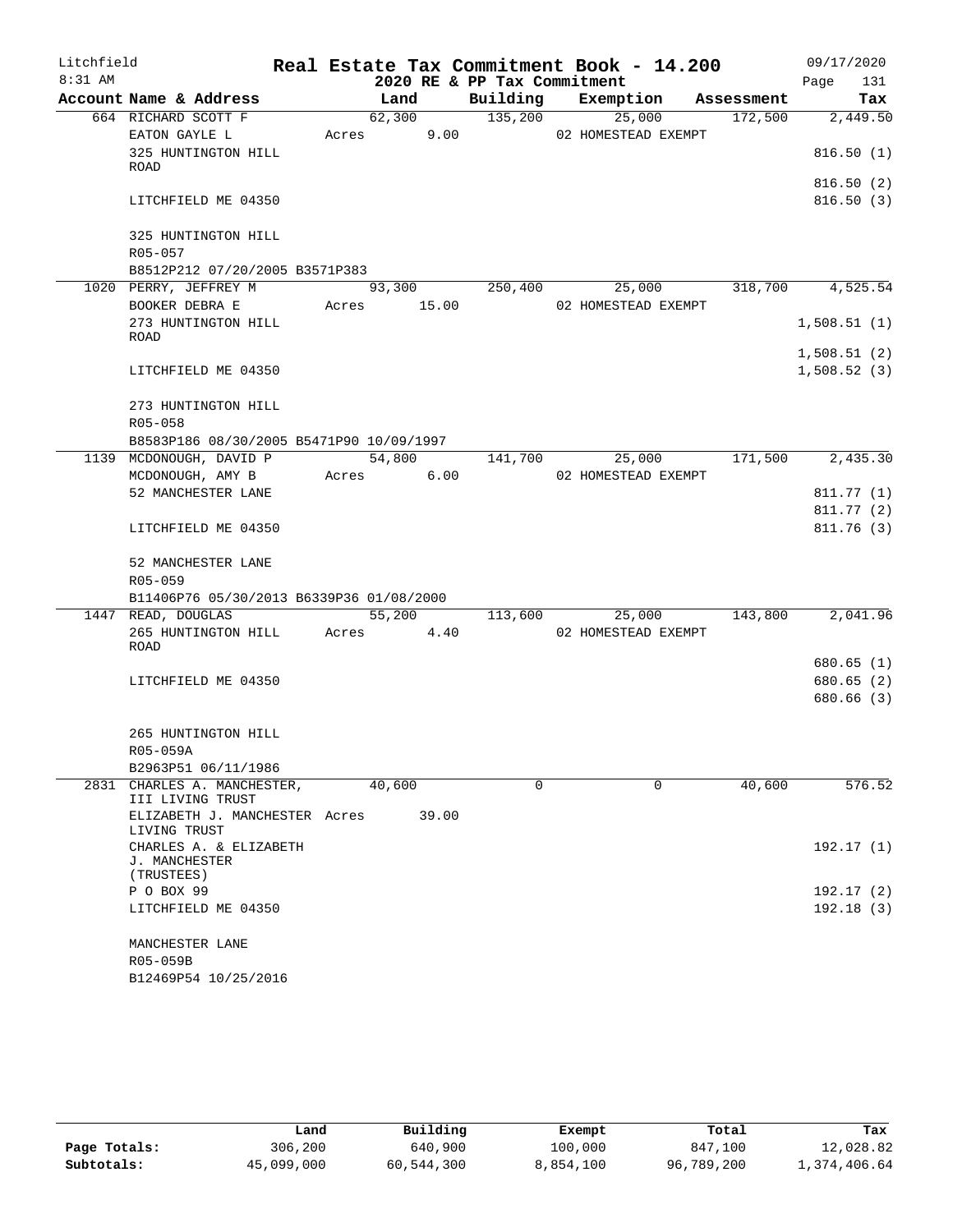| Litchfield<br>$8:31$ AM |                                                     |              |            |         | 2020 RE & PP Tax Commitment | Real Estate Tax Commitment Book - 14.200 |            |            | 09/17/2020<br>132<br>Page |
|-------------------------|-----------------------------------------------------|--------------|------------|---------|-----------------------------|------------------------------------------|------------|------------|---------------------------|
|                         | Account Name & Address                              |              | Land       |         | Building                    | Exemption                                |            | Assessment | Tax                       |
|                         | 1185 MCFARLAND ERIC A                               |              | 72,600     |         | $\Omega$                    | $\Omega$                                 |            | 72,600     | 1,030.92                  |
|                         | 9 NETTERS WAY                                       |              | Acres      | 2.60    |                             |                                          |            |            |                           |
|                         |                                                     |              |            |         |                             |                                          |            |            | 343.64 (1)                |
|                         | HARPSWELL ME 04079                                  |              |            |         |                             |                                          |            |            | 343.64(2)                 |
|                         |                                                     |              |            |         |                             |                                          |            |            | 343.64(3)                 |
|                         |                                                     |              |            |         |                             |                                          |            |            |                           |
|                         | MANCHESTER LANE                                     |              |            |         |                             |                                          |            |            |                           |
|                         | R05-060                                             |              |            |         |                             |                                          |            |            |                           |
|                         | B10697P231 03/30/2011 B9913P310 11/21/2008 B5299P43 |              |            |         |                             |                                          |            |            |                           |
|                         | 09/17/1998                                          |              |            |         |                             |                                          |            |            |                           |
|                         | 1186 STOTZ-MCFARLAND, DARREN                        |              | 60,800     |         | 98,700                      | $\Omega$                                 |            | 159,500    | 2,264.90                  |
|                         | MCFARLAND, ERIC A                                   |              | Acres      | 7.00    |                             |                                          |            |            |                           |
|                         | 9 NETTERS WAY                                       |              |            |         |                             |                                          |            |            | 754.97 (1)                |
|                         |                                                     |              |            |         |                             |                                          |            |            | 754.97 (2)                |
|                         | HARPSWELL ME 04079                                  |              |            |         |                             |                                          |            |            | 754.96 (3)                |
|                         |                                                     |              |            |         |                             |                                          |            |            |                           |
|                         | MANCHESTER LANE                                     |              |            |         |                             |                                          |            |            |                           |
|                         | R05-061                                             |              |            |         |                             |                                          |            |            |                           |
|                         | B10697P231 03/30/2011 B10697P229 03/30/2011         |              |            |         |                             |                                          |            |            |                           |
|                         | B10518P287 09/02/2010 B10490P221 08/04/2010         |              |            |         |                             |                                          |            |            |                           |
|                         | B9913P308 11/21/2008 B5299P43 01/22/1997            |              |            |         |                             |                                          |            |            |                           |
|                         | 2119 RYAN, PAUL X                                   |              | 47,100     |         | 165,500                     | 0                                        |            | 212,600    | 3,018.92                  |
|                         | RYAN, MIRANDA                                       |              | Acres      | 1.71    |                             |                                          |            |            |                           |
|                         | 5 MANCHESTER LANE                                   |              |            |         |                             |                                          |            |            | 1,006.31(1)               |
|                         |                                                     |              |            |         |                             |                                          |            |            | 1,006.31(2)               |
|                         | LITCHFIELD ME 04350                                 |              |            |         |                             |                                          |            |            | 1,006.30(3)               |
|                         |                                                     |              |            |         |                             |                                          |            |            |                           |
|                         | 5 MANCHESTER LANE                                   |              |            |         |                             |                                          |            |            |                           |
|                         | R05-061A                                            |              |            |         |                             |                                          |            |            |                           |
|                         | B13200P141 04/30/2019                               |              |            |         |                             |                                          |            |            |                           |
|                         | 2837 MCFARLAND ERIC A                               |              | 106,400    |         | $\Omega$                    | 0                                        |            | 106,400    | 1,510.88                  |
|                         | MCFARLAND WAYNE W                                   |              | Acres      | 28.00   |                             |                                          |            |            |                           |
|                         | 9 NETTERS WAY                                       |              |            |         |                             |                                          |            |            | 503.63(1)                 |
|                         |                                                     |              |            |         |                             |                                          |            |            | 503.63(2)                 |
|                         | HARPSWELL ME 04079                                  |              |            |         |                             |                                          |            |            | 503.62(3)                 |
|                         |                                                     |              |            |         |                             |                                          |            |            |                           |
|                         |                                                     |              |            |         |                             |                                          |            |            |                           |
|                         | R05-061B                                            |              |            |         |                             |                                          |            |            |                           |
|                         | B5299P43                                            |              |            |         |                             |                                          |            |            |                           |
| 1238                    | BOUTIN, DANIEL                                      |              | 43,700     |         | 4,300                       | 0                                        |            | 48,000     | 681.60                    |
|                         | 1023 LITCHFIELD ROAD                                |              | Acres      | 0.90    |                             |                                          |            |            |                           |
|                         |                                                     |              |            |         |                             |                                          |            |            | 227.20(1)                 |
|                         | SABATTUS ME 04280                                   |              |            |         |                             |                                          |            |            | 227.20(2)                 |
|                         |                                                     |              |            |         |                             |                                          |            |            | 227.20(3)                 |
|                         |                                                     |              |            |         |                             |                                          |            |            |                           |
|                         | 205 HUNTINGTON HILL                                 |              |            |         |                             |                                          |            |            |                           |
|                         | R05-062                                             |              |            |         |                             |                                          |            |            |                           |
|                         | B5895P347 03/17/1999                                |              |            |         |                             |                                          |            |            |                           |
|                         | 1436 MCDONNELL, JAMES L                             |              | 45,000     |         | 27,300                      | 31,000                                   |            | 41,300     | 586.46                    |
|                         | 207 HUNTINGTON HILL                                 |              | Acres      | 1.00    |                             | 02 HOMESTEAD EXEMPT                      |            |            |                           |
|                         | ROAD                                                |              |            |         |                             |                                          |            |            |                           |
|                         |                                                     |              |            |         |                             | 03 VETERANS EXEMPT                       |            |            | 195.49(1)                 |
|                         | LITCHFIELD ME 04350                                 |              |            |         |                             |                                          |            |            | 195.49(2)                 |
|                         |                                                     |              |            |         |                             |                                          |            |            | 195.48(3)                 |
|                         |                                                     |              |            |         |                             |                                          |            |            |                           |
|                         | 207 HUNTINGTON HILL                                 |              |            |         |                             |                                          |            |            |                           |
|                         | R05-062A                                            |              |            |         |                             |                                          |            |            |                           |
|                         | B6908P346                                           |              |            |         |                             |                                          |            |            |                           |
|                         |                                                     |              |            |         |                             |                                          |            |            |                           |
|                         |                                                     | Land         | Building   |         |                             | Exempt                                   |            | Total      | Tax                       |
| Page Totals:            |                                                     | 375,600      |            | 295,800 |                             | 31,000                                   | 640,400    |            | 9,093.68                  |
| Subtotals:              |                                                     | 45, 474, 600 | 60,840,100 |         |                             | 8,885,100                                | 97,429,600 |            | 1,383,500.32              |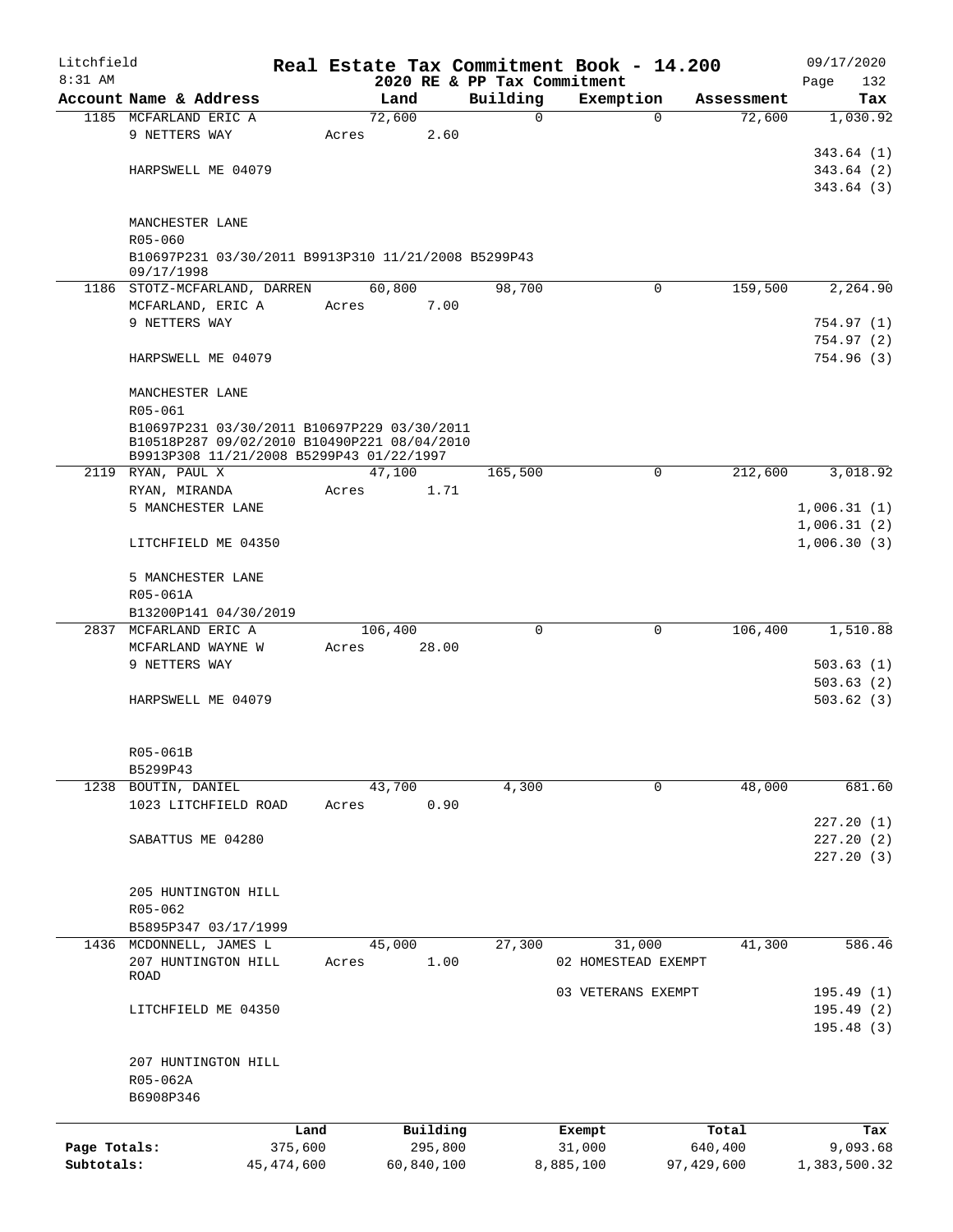| Litchfield   |                                                     |       |                     |                             | Real Estate Tax Commitment Book - 14.200 |                  | 09/17/2020               |
|--------------|-----------------------------------------------------|-------|---------------------|-----------------------------|------------------------------------------|------------------|--------------------------|
| 8:31 AM      |                                                     |       |                     | 2020 RE & PP Tax Commitment |                                          |                  | Page<br>133              |
|              | Account Name & Address                              |       | Land                | Building                    | Exemption                                | Assessment       | Tax                      |
|              | 2846 LOVERING, MARK                                 |       | 0                   | 46,100                      | 25,000                                   | 21,100           | 299.62                   |
|              | LOVERING, JESSICA<br>205 HUNTINGTON HILL            |       |                     |                             | 02 HOMESTEAD EXEMPT                      |                  | 99.87(1)                 |
|              | ROAD                                                |       |                     |                             |                                          |                  | 99.87 (2)                |
|              | LITCHFIELD ME 04350                                 |       |                     |                             |                                          |                  | 99.88 (3)                |
|              | 205 HUNTINGTON HILL<br>R05-062-ON                   |       |                     |                             |                                          |                  |                          |
|              | 1749 TRAVERS, RUTH                                  |       | 45,000              | 52,100                      | 25,000                                   | 72,100           | 1,023.82                 |
|              | TRAVERS, FLINT B                                    | Acres | 1.00                |                             | 02 HOMESTEAD EXEMPT                      |                  |                          |
|              | 199 HUNTINGTON HILL<br>ROAD                         |       |                     |                             |                                          |                  | 341.27(1)                |
|              |                                                     |       |                     |                             |                                          |                  | 341.27(2)                |
|              | LITCHFIELD ME 04350                                 |       |                     |                             |                                          |                  | 341.28(3)                |
|              | 199 HUNTINGTON HILL<br>$R05 - 063$                  |       |                     |                             |                                          |                  |                          |
|              | B12019P23 06/22/2015 B5916P248 B1538P282 12/05/1970 |       |                     |                             |                                          |                  |                          |
|              | 1223 WING, LYLE K                                   |       | 73,500              | 141,900                     | 25,000                                   | 190,400          | 2,703.68                 |
|              | 191 HUNTINGTON HILL<br><b>ROAD</b>                  | Acres | 28.00               |                             | 02 HOMESTEAD EXEMPT                      |                  |                          |
|              |                                                     |       |                     |                             |                                          |                  | 901.23(1)                |
|              | LITCHFIELD ME 04350                                 |       |                     |                             |                                          |                  | 901.23(2)                |
|              |                                                     |       |                     |                             |                                          |                  | 901.22(3)                |
|              | 191 HUNTINGTON HILL                                 |       |                     |                             |                                          |                  |                          |
|              | R05-064<br>B5916P248 04/09/1999                     |       |                     |                             |                                          |                  |                          |
|              | 1259 MULHERIN, CYNTHIA                              |       | 44,500              | 83,700                      | 25,000                                   | 103,200          | 1,465.44                 |
|              | 183 HUNTINGTON HILL<br><b>ROAD</b>                  | Acres | 0.96                |                             | 02 HOMESTEAD EXEMPT                      |                  |                          |
|              |                                                     |       |                     |                             |                                          |                  | 488.48 (1)               |
|              | LITCHFIELD ME 04350                                 |       |                     |                             |                                          |                  | 488.48 (2)<br>488.48 (3) |
|              | 183 HUNTINGTON HILL                                 |       |                     |                             |                                          |                  |                          |
|              | $R05 - 064 - 1$                                     |       |                     |                             |                                          |                  |                          |
|              | B2693P321 06/15/1984                                |       |                     |                             |                                          |                  |                          |
|              | 1939 MULHERIN, FORREST                              |       | 45,000              | $\Omega$                    | $\Omega$                                 | 45,000           | 639.00                   |
|              | C/O GARY MULHERIN JR.<br>183 HUNTINGTON HILL        | Acres | 1.00                |                             |                                          |                  | 213.00(1)                |
|              | ROAD                                                |       |                     |                             |                                          |                  |                          |
|              | LITCHFIELD ME 04350                                 |       |                     |                             |                                          |                  | 213.00(2)<br>213.00(3)   |
|              | 183 HUNTINGTON HILL                                 |       |                     |                             |                                          |                  |                          |
|              | $R05 - 064 - 1 - A$                                 |       |                     |                             |                                          |                  |                          |
|              | B834P247 05/16/1947                                 |       |                     |                             |                                          |                  |                          |
|              | 1262 MULHERIN, GARY JR                              |       | 0                   | 5,500                       | 5,500                                    | $\Omega$         | 0.00                     |
|              | 183 HUNTINGTON HILL<br>ROAD                         |       |                     |                             | 02 HOMESTEAD EXEMPT                      |                  |                          |
|              | LITCHFIELD ME 04350                                 |       |                     |                             |                                          |                  |                          |
|              | 183 HUNTINGTON HILL<br>$R05 - 064 - 1 - A - ON$     |       |                     |                             |                                          |                  |                          |
|              |                                                     |       |                     |                             |                                          |                  |                          |
| Page Totals: | 208,000                                             | Land  | Building<br>329,300 |                             | Exempt<br>105,500                        | Total<br>431,800 | Tax<br>6,131.56          |
|              |                                                     |       |                     |                             |                                          |                  |                          |

**Subtotals:** 45,682,600 61,169,400 8,990,600 97,861,400 1,389,631.88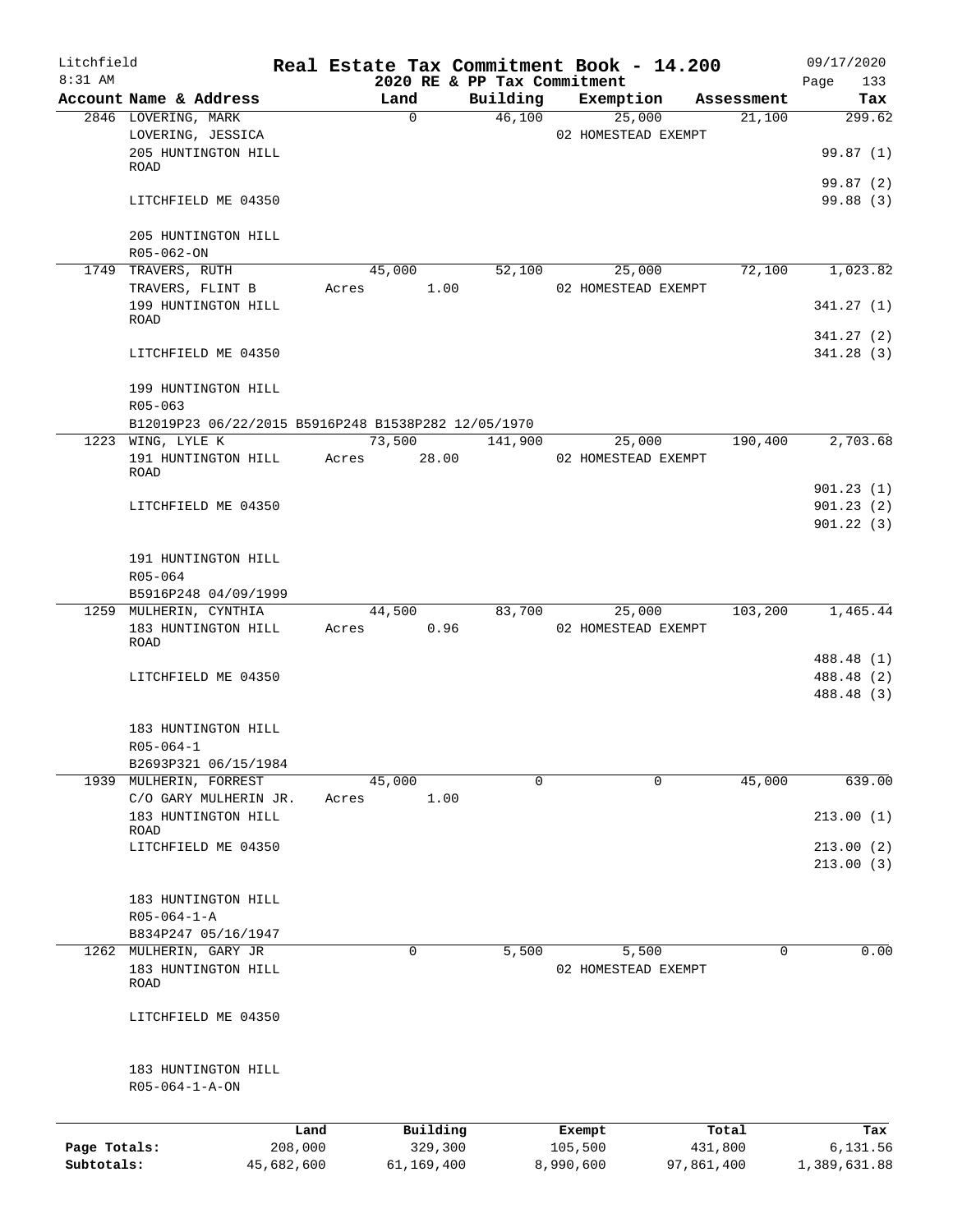| Litchfield   |                                                                    |            |       |                |                                         | Real Estate Tax Commitment Book - 14.200 |                                   | 09/17/2020                 |
|--------------|--------------------------------------------------------------------|------------|-------|----------------|-----------------------------------------|------------------------------------------|-----------------------------------|----------------------------|
| $8:31$ AM    | Account Name & Address                                             |            |       |                | 2020 RE & PP Tax Commitment<br>Building |                                          |                                   | 134<br>Page                |
|              | 1893 WILLIAMS, LAUREL A. (                                         |            |       | Land<br>90,600 | 123,300                                 | Exemption                                | Assessment<br>213,900<br>$\Omega$ | Tax<br>3,037.38            |
|              | LIFE ESTATE)<br>MARION S. WILLIAMS                                 |            | Acres | 151.00         |                                         |                                          |                                   |                            |
|              | TRUST<br>202 HUNTINGTON HILL<br><b>ROAD</b>                        |            |       |                |                                         |                                          |                                   | 1,012.46(1)                |
|              |                                                                    |            |       |                |                                         |                                          |                                   | 1,012.46(2)                |
|              | LITCHFIELD ME 04350                                                |            |       |                |                                         |                                          |                                   | 1,012.46(3)                |
|              | 202 HUNTINGTON HILL<br>R05-065                                     |            |       |                |                                         |                                          |                                   |                            |
|              | B12225P172 01/11/2016 B11543P105 10/17/2013<br>B3536P201           |            |       |                |                                         |                                          |                                   |                            |
|              | 2856 GOULET, RAYMOND E II                                          |            |       | 69,700         | 139,300                                 |                                          | 209,000<br>0                      | 2,967.80                   |
|              | P.O. BOX 129                                                       |            | Acres | 29.00          |                                         |                                          |                                   |                            |
|              |                                                                    |            |       |                |                                         |                                          |                                   | 989.27 (1)                 |
|              | SABATTUS ME 04280                                                  |            |       |                |                                         |                                          |                                   | 989.27 (2)                 |
|              |                                                                    |            |       |                |                                         |                                          |                                   | 989.26(3)                  |
|              | HUNTINGTON HILL ROAD<br>R05-065A                                   |            |       |                |                                         |                                          |                                   |                            |
|              | B11769P78 08/12/2014                                               |            |       |                |                                         |                                          |                                   |                            |
|              | 1731 THOMPSON, ROBERT J                                            |            |       | 69,200         | 146,300                                 | 25,000                                   | 190,500                           | 2,705.10                   |
|              | 139 LIBBY RD                                                       |            | Acres | 19.30          |                                         | 02 HOMESTEAD EXEMPT                      |                                   |                            |
|              |                                                                    |            |       |                |                                         |                                          |                                   | 901.70(1)                  |
|              | LITCHFIELD ME 04350                                                |            |       |                |                                         |                                          |                                   | 901.70(2)<br>901.70(3)     |
|              |                                                                    |            |       |                |                                         |                                          |                                   |                            |
|              | 139 LIBBY ROAD                                                     |            |       |                |                                         |                                          |                                   |                            |
|              | R05-066                                                            |            |       |                |                                         |                                          |                                   |                            |
|              | B2025P167                                                          |            |       |                |                                         |                                          |                                   |                            |
|              | 1420 PULK, JOHN C                                                  |            |       | 61,500         | 243,500                                 | 25,000                                   | 280,000                           | 3,976.00                   |
|              | 15 STONE LANE                                                      |            | Acres | 8.00           |                                         | 02 HOMESTEAD EXEMPT                      |                                   | 1,325.33(1)                |
|              | LITCHFIELD ME 04350                                                |            |       |                |                                         |                                          |                                   | 1,325.33(2)                |
|              |                                                                    |            |       |                |                                         |                                          |                                   | 1,325.34(3)                |
|              | 15 STONE LANE                                                      |            |       |                |                                         |                                          |                                   |                            |
|              | R05-066A                                                           |            |       |                |                                         |                                          |                                   |                            |
|              | B10705P155 04/11/2011 B3157P301 05/22/1987                         |            |       |                |                                         |                                          |                                   |                            |
|              | 1687 STONE, BERNARD D                                              |            |       | 45,900         | 127,400                                 | 25,000                                   | 148,300                           | 2,105.86                   |
|              | 22 STONE LANE                                                      |            | Acres | 1.30           |                                         | 02 HOMESTEAD EXEMPT                      |                                   | 701.95(1)                  |
|              | LITCHFIELD ME 04350                                                |            |       |                |                                         |                                          |                                   | 701.95(2)                  |
|              |                                                                    |            |       |                |                                         |                                          |                                   | 701.96(3)                  |
|              |                                                                    |            |       |                |                                         |                                          |                                   |                            |
|              | 22 STONE LANE                                                      |            |       |                |                                         |                                          |                                   |                            |
|              | R05-066B                                                           |            |       |                |                                         |                                          |                                   |                            |
|              | B10531P273 09/17/2010 B6719P217 12/04/2001 B3583P194<br>07/24/1989 |            |       |                |                                         |                                          |                                   |                            |
|              | 2459 DUMAIS, VINCENT                                               |            |       | 51,000         | 254,900                                 | 25,000                                   | 280,900                           | 3,988.78                   |
|              | DUMAIS, VERONICA                                                   |            | Acres | 3.00           |                                         | 02 HOMESTEAD EXEMPT                      |                                   |                            |
|              | <b>45 STONE LANE</b>                                               |            |       |                |                                         |                                          |                                   | 1,329.59(1)                |
|              | Litchfield ME 04350                                                |            |       |                |                                         |                                          |                                   | 1,329.59(2)<br>1,329.60(3) |
|              | <b>45 STONE LANE</b>                                               |            |       |                |                                         |                                          |                                   |                            |
|              | R05-066C                                                           |            |       |                |                                         |                                          |                                   |                            |
|              | B8360P117 03/31/2005                                               |            |       |                |                                         |                                          |                                   |                            |
|              |                                                                    | Land       |       | Building       |                                         | Exempt                                   | Total                             | Tax                        |
| Page Totals: |                                                                    | 387,900    |       | 1,034,700      |                                         | 100,000                                  | 1,322,600                         | 18,780.92                  |
| Subtotals:   |                                                                    | 46,070,500 |       | 62, 204, 100   |                                         | 9,090,600                                | 99,184,000                        | 1,408,412.80               |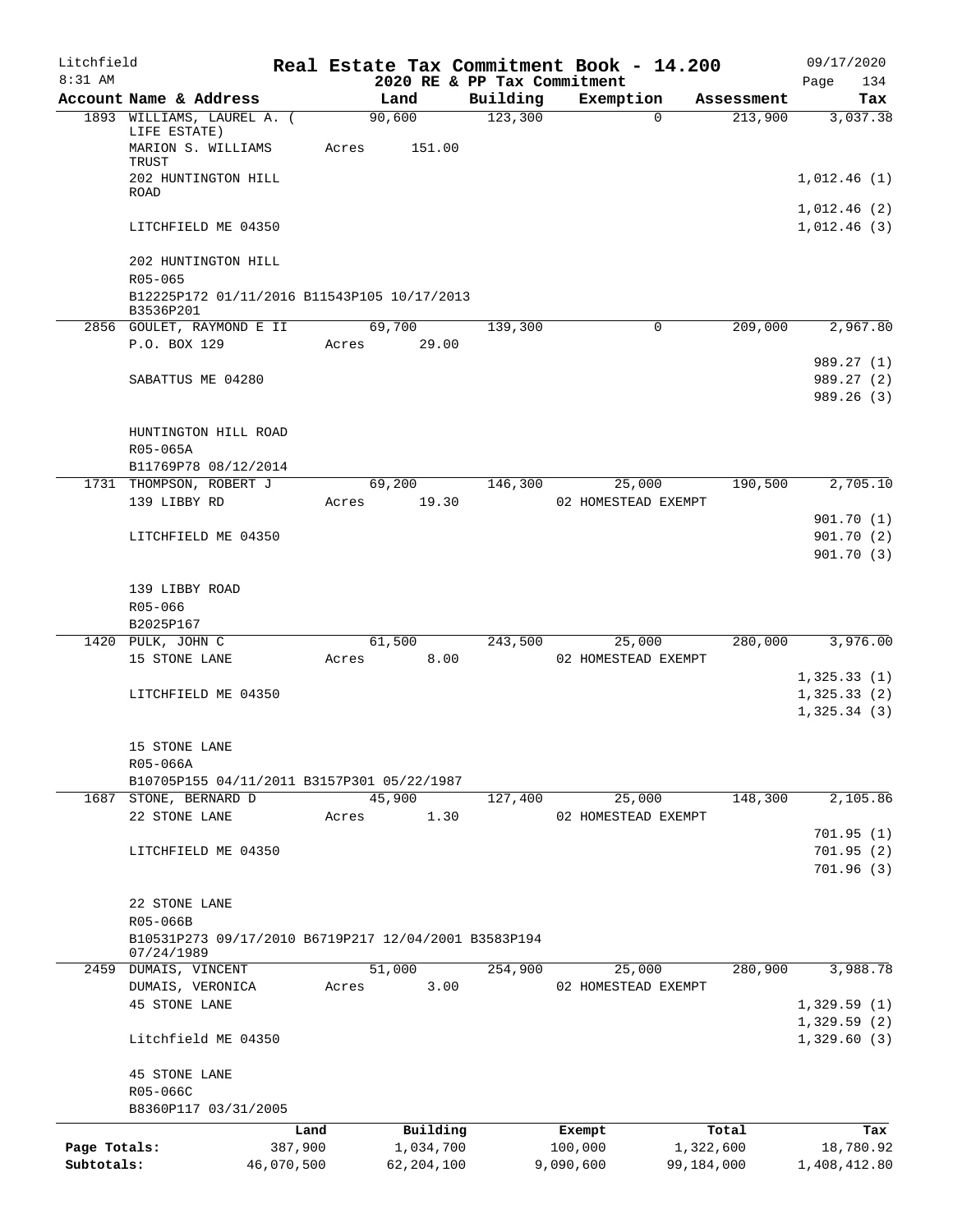| Litchfield<br>8:31 AM |                                                     |       | 2020 RE & PP Tax Commitment |          | Real Estate Tax Commitment Book - 14.200 |            | 09/17/2020<br>135<br>Page |
|-----------------------|-----------------------------------------------------|-------|-----------------------------|----------|------------------------------------------|------------|---------------------------|
|                       | Account Name & Address                              |       | Land                        | Building | Exemption                                | Assessment | Tax                       |
|                       | 87 BEAL, RICHARD L                                  |       | 23,900                      | 0        | $\Omega$                                 | 23,900     | 339.38                    |
|                       | <b>40 BEALS LANE</b>                                | Acres | 81.00                       |          |                                          |            |                           |
|                       |                                                     |       |                             |          |                                          |            | 113.13(1)                 |
|                       | LITCHFIELD ME 04350                                 |       |                             |          |                                          |            | 113.13(2)                 |
|                       |                                                     |       |                             |          |                                          |            | 113.12(3)                 |
|                       |                                                     |       |                             |          |                                          |            |                           |
|                       | LIBBY ROAD                                          |       |                             |          |                                          |            |                           |
|                       | R05-067                                             |       |                             |          |                                          |            |                           |
|                       | B2570P83                                            |       | 81,000                      |          |                                          | 106,100    | 1,506.62                  |
|                       | 1486 RIDLEY, GLEN<br>RIDLEY, JEAN HIGGINS           | Acres | 80.00                       | 50,100   | 25,000<br>02 HOMESTEAD EXEMPT            |            |                           |
|                       | HIGGINS, JEAN                                       |       |                             |          |                                          |            | 502.21(1)                 |
|                       | P. O. BOX 231                                       |       |                             |          |                                          |            | 502.21(2)                 |
|                       | LITCHFIELD ME 04350                                 |       |                             |          |                                          |            | 502.20(3)                 |
|                       |                                                     |       |                             |          |                                          |            |                           |
|                       | 2607 HALLOWELL ROAD                                 |       |                             |          |                                          |            |                           |
|                       | R06-001                                             |       |                             |          |                                          |            |                           |
|                       | B6231P145                                           |       |                             |          |                                          |            |                           |
|                       | 1493 RIDLEY, GORDON M                               |       | 48,000                      | 42,400   | 25,000                                   | 65,400     | 928.68                    |
|                       | HOWES, WILLIAM W                                    | Acres | 2.00                        |          | 02 HOMESTEAD EXEMPT                      |            |                           |
|                       | PO BOX 74                                           |       |                             |          |                                          |            | 309.56(1)                 |
|                       |                                                     |       |                             |          |                                          |            | 309.56(2)                 |
|                       | LITCHFIELD ME 04350                                 |       |                             |          |                                          |            | 309.56(3)                 |
|                       | 2573 HALLOWELL & 2583                               |       |                             |          |                                          |            |                           |
|                       | $R06 - 002$                                         |       |                             |          |                                          |            |                           |
|                       | B13400P49 11/15/2019 B1534P890                      |       |                             |          |                                          |            |                           |
|                       | 1815 GAGE, ERIC                                     |       | 68,600                      | 113,000  | 25,000                                   | 156,600    | 2,223.72                  |
|                       | GAGE, BETHANY                                       | Acres | 40.00                       |          | 02 HOMESTEAD EXEMPT                      |            |                           |
|                       | 2549 HALLOWELL ROAD                                 |       |                             |          |                                          |            | 741.24 (1)                |
|                       |                                                     |       |                             |          |                                          |            | 741.24 (2)                |
|                       | LITCHFIELD ME 04350                                 |       |                             |          |                                          |            | 741.24 (3)                |
|                       | 2549 HALLOWELL ROAD                                 |       |                             |          |                                          |            |                           |
|                       | $R06 - 003$                                         |       |                             |          |                                          |            |                           |
|                       | B12052P104 07/24/2015 B11272P50 12/26/2012 B3653P94 |       |                             |          |                                          |            |                           |
|                       | 1200 MCKEON, SHAWN                                  |       | 75,500                      | 117,500  | 25,000                                   | 168,000    | 2,385.60                  |
|                       | 2535 HALLOWELL RD                                   | Acres | 32.00                       |          | 02 HOMESTEAD EXEMPT                      |            |                           |
|                       |                                                     |       |                             |          |                                          |            | 795.20 (1)                |
|                       | LITCHFIELD ME 04350                                 |       |                             |          |                                          |            | 795.20(2)                 |
|                       |                                                     |       |                             |          |                                          |            | 795.20 (3)                |
|                       |                                                     |       |                             |          |                                          |            |                           |
|                       | 2535 HALLOWELL ROAD<br>$R06 - 004$                  |       |                             |          |                                          |            |                           |
|                       | B4632P137                                           |       |                             |          |                                          |            |                           |
|                       | 465 BABICKI, ANNMARIE                               |       | 45,000                      | 142,100  | 25,000                                   | 162, 100   | 2,301.82                  |
|                       | 2517 HALLOWELL ROAD                                 | Acres | 1.00                        |          | 02 HOMESTEAD EXEMPT                      |            |                           |
|                       |                                                     |       |                             |          |                                          |            | 767.27(1)                 |
|                       | LITCHFIELD ME 04350                                 |       |                             |          |                                          |            | 767.27(2)                 |
|                       |                                                     |       |                             |          |                                          |            | 767.28 (3)                |
|                       |                                                     |       |                             |          |                                          |            |                           |
|                       | 2517 HALLOWELL ROAD                                 |       |                             |          |                                          |            |                           |
|                       | R06-005                                             |       |                             |          |                                          |            |                           |
|                       | B4751P160 B99P382 09/13/1999                        |       |                             |          |                                          |            |                           |
|                       |                                                     |       |                             |          |                                          |            |                           |

|              | Land         | Building   | Exempt    | Total      | Tax          |
|--------------|--------------|------------|-----------|------------|--------------|
| Page Totals: | 342,000      | 465,100    | 125,000   | 682,100    | 9,685.82     |
| Subtotals:   | 46, 412, 500 | 62,669,200 | 9,215,600 | 99,866,100 | 1,418,098.62 |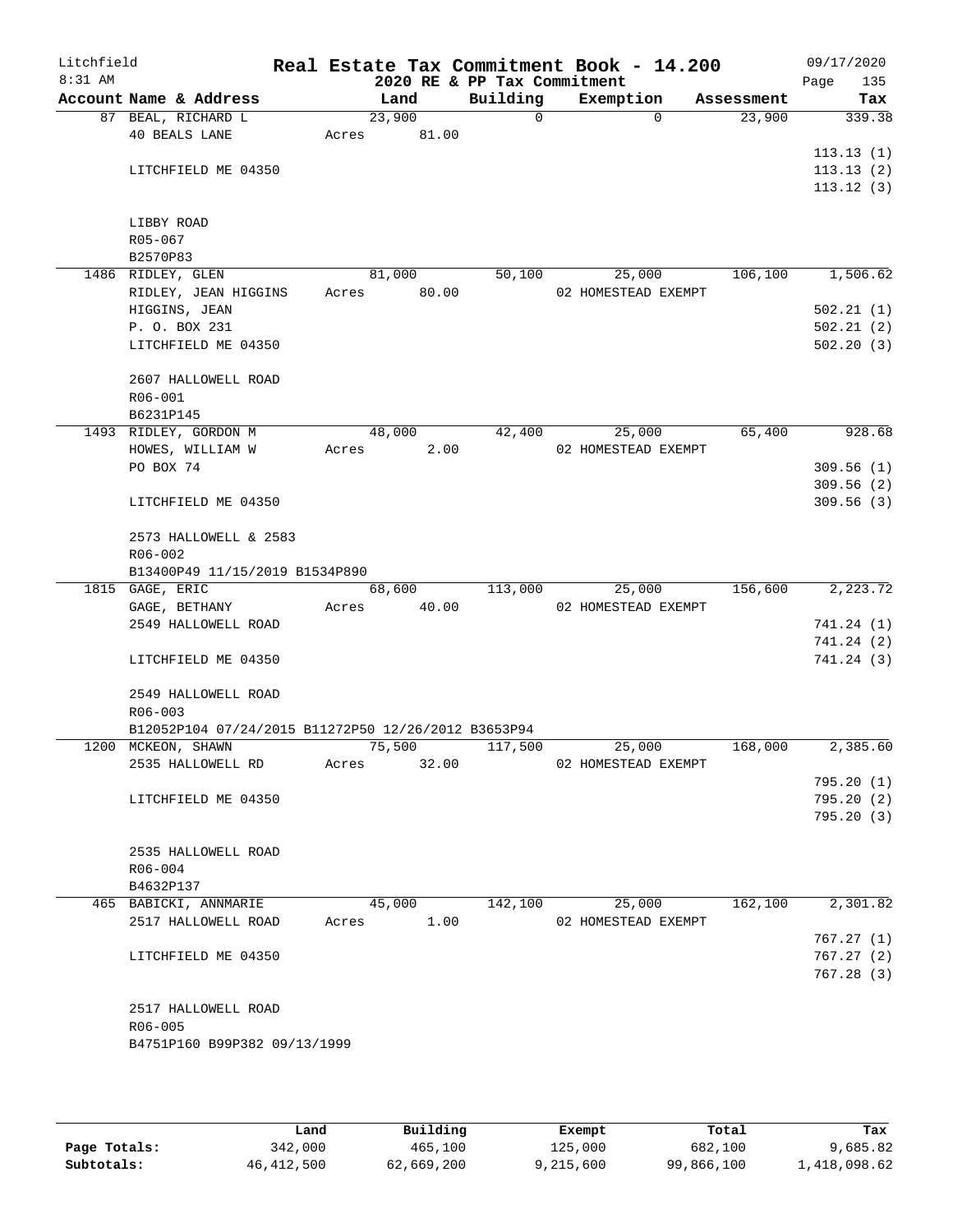| Litchfield   |                                                                  |            |       |                                     |          |             | Real Estate Tax Commitment Book - 14.200 |             | 09/17/2020             |
|--------------|------------------------------------------------------------------|------------|-------|-------------------------------------|----------|-------------|------------------------------------------|-------------|------------------------|
| $8:31$ AM    | Account Name & Address                                           |            |       | 2020 RE & PP Tax Commitment<br>Land | Building |             | Exemption                                | Assessment  | 136<br>Page<br>Tax     |
|              | 644 MCGINNESS, THOMAS L                                          |            |       | 59,100                              |          | $\mathbf 0$ | $\Omega$                                 | 59,100      | 839.22                 |
|              | 16 BALLARD SREET                                                 |            |       | Acres 18.00                         |          |             |                                          |             |                        |
|              |                                                                  |            |       |                                     |          |             |                                          |             | 279.74 (1)             |
|              | S PORTLAND ME 04106                                              |            |       |                                     |          |             |                                          |             | 279.74(2)              |
|              | 2705                                                             |            |       |                                     |          |             |                                          |             | 279.74 (3)             |
|              |                                                                  |            |       |                                     |          |             |                                          |             |                        |
|              | HALLOWELL ROAD                                                   |            |       |                                     |          |             |                                          |             |                        |
|              | R06-006                                                          |            |       |                                     |          |             |                                          |             |                        |
|              | B11501P33 08/26/2013 B9223P89 12/12/2006 B1515P437               |            |       |                                     |          |             |                                          |             |                        |
|              | 01/28/1966<br>645 MCGINNESS, THOMAS L                            |            |       | 70,400                              | 81,900   |             | 0                                        | 152,300     | 2,162.66               |
|              | 16 BALLARD ST                                                    |            |       | Acres 5.60                          |          |             |                                          |             |                        |
|              |                                                                  |            |       |                                     |          |             |                                          |             | 720.89(1)              |
|              | S. PORTLAND ME 04106                                             |            |       |                                     |          |             |                                          |             | 720.89(2)              |
|              |                                                                  |            |       |                                     |          |             |                                          |             | 720.88(3)              |
|              |                                                                  |            |       |                                     |          |             |                                          |             |                        |
|              | 75 LOON POND LANE                                                |            |       |                                     |          |             |                                          |             |                        |
|              | R06-007                                                          |            |       |                                     |          |             |                                          |             |                        |
|              | B12134P213 10/08/2015 B11501P33 08/26/2013 B1472P219             |            |       |                                     |          |             |                                          |             |                        |
|              | 1098 LOUBIER, JOSEPH W                                           |            |       | 50,700<br>Acres                     | 125,100  |             | 25,000                                   | 150,800     | 2,141.36               |
|              | 2507 HALLOWELL ROAD                                              |            |       | 2.90                                |          |             | 02 HOMESTEAD EXEMPT                      |             | 713.79(1)              |
|              | LITCHFIELD ME 04350                                              |            |       |                                     |          |             |                                          |             | 713.79(2)              |
|              |                                                                  |            |       |                                     |          |             |                                          |             | 713.78(3)              |
|              |                                                                  |            |       |                                     |          |             |                                          |             |                        |
|              | 2507 HALLOWELL ROAD                                              |            |       |                                     |          |             |                                          |             |                        |
|              | R06-008                                                          |            |       |                                     |          |             |                                          |             |                        |
|              | B4859P303                                                        |            |       |                                     |          |             |                                          |             |                        |
|              | 956 BLISS, JENNIFER H                                            |            |       | 60,200                              | 130,100  |             | $\mathbf 0$                              | 190,300     | 2,702.26               |
|              | BLISS, VANESSA J                                                 |            |       | Acres 6.24                          |          |             |                                          |             |                        |
|              | 2499 HALLOWELL ROAD                                              |            |       |                                     |          |             |                                          |             | 900.75(1)              |
|              | LITCHFIELD ME 04350                                              |            |       |                                     |          |             |                                          |             | 900.75(2)<br>900.76(3) |
|              |                                                                  |            |       |                                     |          |             |                                          |             |                        |
|              | 2499 HALLOWELL ROAD                                              |            |       |                                     |          |             |                                          |             |                        |
|              | R06-009                                                          |            |       |                                     |          |             |                                          |             |                        |
|              | B12156P159 10/29/2015 B12156P157 10/29/2015                      |            |       |                                     |          |             |                                          |             |                        |
|              | B11594P255 12/18/2013 B6527P307 06/19/2001                       |            |       |                                     |          |             |                                          |             |                        |
|              | 2128 HEMPSTEAD, PAUL<br>HEMPSTEAD, MARLENE                       |            |       | 80,100<br>19.98                     | 236,200  |             | 25,000<br>02 HOMESTEAD EXEMPT            | 291,300     | 4,136.46               |
|              | P.O. BOX 1120                                                    |            | Acres |                                     |          |             |                                          |             | 1,378.82(1)            |
|              |                                                                  |            |       |                                     |          |             |                                          |             | 1,378.82(2)            |
|              | SABATTUS ME 04280                                                |            |       |                                     |          |             |                                          |             | 1,378.82(3)            |
|              |                                                                  |            |       |                                     |          |             |                                          |             |                        |
|              | 51 LOON POND LANE                                                |            |       |                                     |          |             |                                          |             |                        |
|              | R06-009A                                                         |            |       |                                     |          |             |                                          |             |                        |
|              | B11631P152 02/17/2014 B11631P129 02/20/2014                      |            |       |                                     |          |             |                                          |             |                        |
|              | B11631P126 02/11/2014 B9223P91 12/12/2006 B6131P65<br>01/06/2000 |            |       |                                     |          |             |                                          |             |                        |
|              | 1633 SMITH, THEODORE                                             |            |       | 68,500                              | 143,600  |             | 31,000                                   | 181,100     | 2,571.62               |
|              | 12 LIBBY RD                                                      |            | Acres | 18.00                               |          |             | 03 VETERANS EXEMPT                       |             |                        |
|              |                                                                  |            |       |                                     |          |             | 02 HOMESTEAD EXEMPT                      |             | 857.21 (1)             |
|              | LITCHFIELD ME 04350                                              |            |       |                                     |          |             |                                          |             | 857.21 (2)             |
|              |                                                                  |            |       |                                     |          |             |                                          |             | 857.20 (3)             |
|              | 12 LIBBY ROAD                                                    |            |       |                                     |          |             |                                          |             |                        |
|              | R06-010                                                          |            |       |                                     |          |             |                                          |             |                        |
|              | B1486P396                                                        |            |       |                                     |          |             |                                          |             |                        |
|              |                                                                  | Land       |       | Building                            |          |             | Exempt                                   | Total       | Tax                    |
| Page Totals: |                                                                  | 389,000    |       | 716,900                             |          |             | 81,000                                   | 1,024,900   | 14,553.58              |
| Subtotals:   |                                                                  | 46,801,500 |       | 63,386,100                          |          | 9,296,600   |                                          | 100,891,000 | 1,432,652.20           |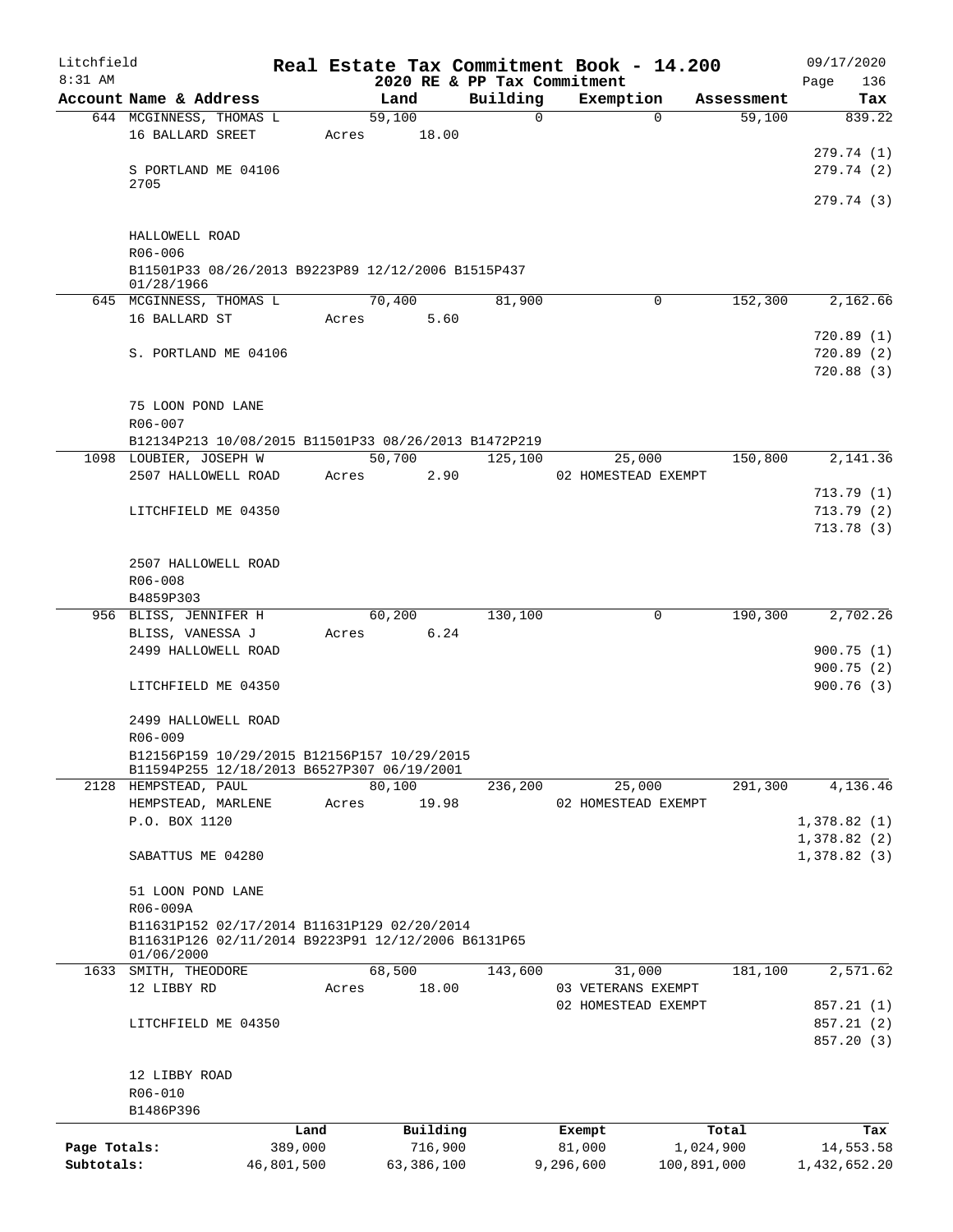| Litchfield |                                             |       |        |       |                             | Real Estate Tax Commitment Book - 14.200 |            | 09/17/2020   |
|------------|---------------------------------------------|-------|--------|-------|-----------------------------|------------------------------------------|------------|--------------|
| 8:31 AM    |                                             |       |        |       | 2020 RE & PP Tax Commitment |                                          |            | 137<br>Page  |
|            | Account Name & Address                      |       | Land   |       | Building                    | Exemption                                | Assessment | Tax          |
|            | 1710 TARR, ERWIN                            |       | 51,100 |       | 77,000                      | 31,000                                   | 97,100     | 1,378.82     |
|            | TARR SUSAN                                  | Acres |        | 3.04  |                             | 02 HOMESTEAD EXEMPT                      |            |              |
|            | 2443 HALLOWELL ROAD                         |       |        |       |                             | 03 VETERANS EXEMPT                       |            | 459.61(1)    |
|            |                                             |       |        |       |                             |                                          |            | 459.61(2)    |
|            | LITCHFIELD ME 04350                         |       |        |       |                             |                                          |            | 459.60(3)    |
|            | 2443 HALLOWELL ROAD                         |       |        |       |                             |                                          |            |              |
|            |                                             |       |        |       |                             |                                          |            |              |
|            | R06-010A<br>2294 VANNAH, DARRYL             |       | 48,000 |       | 113,000                     | 0                                        | 161,000    | 2,286.20     |
|            | VANNAH, ANGELA                              | Acres |        | 2.00  |                             |                                          |            |              |
|            | 2433 HALLOWELL RD                           |       |        |       |                             |                                          |            | 762.07(1)    |
|            |                                             |       |        |       |                             |                                          |            | 762.07(2)    |
|            | LITCHFIELD ME 04350                         |       |        |       |                             |                                          |            | 762.06(3)    |
|            |                                             |       |        |       |                             |                                          |            |              |
|            | 2433 HALLOWELL ROAD                         |       |        |       |                             |                                          |            |              |
|            | R06-010B                                    |       |        |       |                             |                                          |            |              |
|            | B11963P91 04/17/2015 B7035P276 08/22/2002   |       |        |       |                             |                                          |            |              |
|            | 2597 TARR LEANNE M                          |       | 45,000 |       | 12,500                      | 0                                        | 57,500     | 816.50       |
|            | 2455 HALLOWELL ROAD                         | Acres |        | 1.00  |                             |                                          |            |              |
|            |                                             |       |        |       |                             |                                          |            | 272.17(1)    |
|            | LITCHFIELD ME 04350                         |       |        |       |                             |                                          |            | 272.17(2)    |
|            |                                             |       |        |       |                             |                                          |            | 272.16(3)    |
|            |                                             |       |        |       |                             |                                          |            |              |
|            | 2455 HALLOWELL ROAD                         |       |        |       |                             |                                          |            |              |
|            | R06-010C                                    |       |        |       |                             |                                          |            |              |
|            | B8986P284 07/18/2006 B8986P280 07/18/2006   |       |        |       |                             |                                          |            |              |
|            | 1010 CRAIG CHLOERIVA N                      |       | 56,000 |       | 128,300                     | 25,000                                   | 159,300    | 2,262.06     |
|            | CRAIG JEFFREY S                             | Acres |        |       |                             | 02 HOMESTEAD EXEMPT                      |            |              |
|            | 54 LIBBY ROAD                               |       |        | 4.68  |                             |                                          |            | 754.02(1)    |
|            |                                             |       |        |       |                             |                                          |            | 754.02(2)    |
|            | LITCHFIELD ME 04350                         |       |        |       |                             |                                          |            | 754.02(3)    |
|            |                                             |       |        |       |                             |                                          |            |              |
|            | 54 LIBBY ROAD                               |       |        |       |                             |                                          |            |              |
|            | R06-011                                     |       |        |       |                             |                                          |            |              |
|            | B9010P295 07/31/2006 B6608P327 08/31/2001   |       |        |       |                             |                                          |            |              |
|            | 2440 LANE CHRISTOPHER                       |       | 41,000 |       | 0                           | 0                                        | 41,000     | 582.20       |
|            | 35 LIBBY ROAD                               | Acres |        | 7.32  |                             |                                          |            |              |
|            |                                             |       |        |       |                             |                                          |            | 194.07 (1)   |
|            | LITCHFIELD ME 04350                         |       |        |       |                             |                                          |            | 194.07(2)    |
|            |                                             |       |        |       |                             |                                          |            | 194.06(3)    |
|            |                                             |       |        |       |                             |                                          |            |              |
|            | LIBBY ROAD                                  |       |        |       |                             |                                          |            |              |
|            | R06-011A                                    |       |        |       |                             |                                          |            |              |
|            | B8090P239 08/17/2004                        |       |        |       |                             |                                          |            |              |
|            | 979 SOCCIO, ROBERT                          |       | 82,100 |       | 192,100                     | 0                                        | 274,200    | 3,893.64     |
|            | SOCCIO, LORRAINE A                          | Acres |        | 23.95 |                             |                                          |            |              |
|            | 86 LIBBY ROAD                               |       |        |       |                             |                                          |            | 1, 297.88(1) |
|            |                                             |       |        |       |                             |                                          |            | 1, 297.88(2) |
|            | LITCHFIELD ME 04350                         |       |        |       |                             |                                          |            | 1, 297.88(3) |
|            |                                             |       |        |       |                             |                                          |            |              |
|            | 86 LIBBY ROAD                               |       |        |       |                             |                                          |            |              |
|            | $R06 - 013$                                 |       |        |       |                             |                                          |            |              |
|            | B10966P166 02/21/2012 B10966P161 02/21/2012 |       |        |       |                             |                                          |            |              |
|            | B7837P251 02/18/2004                        |       |        |       |                             |                                          |            |              |
|            |                                             |       |        |       |                             |                                          |            |              |
|            |                                             |       |        |       |                             |                                          |            |              |

|              | Land       | Building   | Exempt    | Total       | Tax          |
|--------------|------------|------------|-----------|-------------|--------------|
| Page Totals: | 323,200    | 522,900    | 56,000    | 790,100     | 11,219.42    |
| Subtotals:   | 47,124,700 | 63,909,000 | 9,352,600 | 101,681,100 | 1,443,871.62 |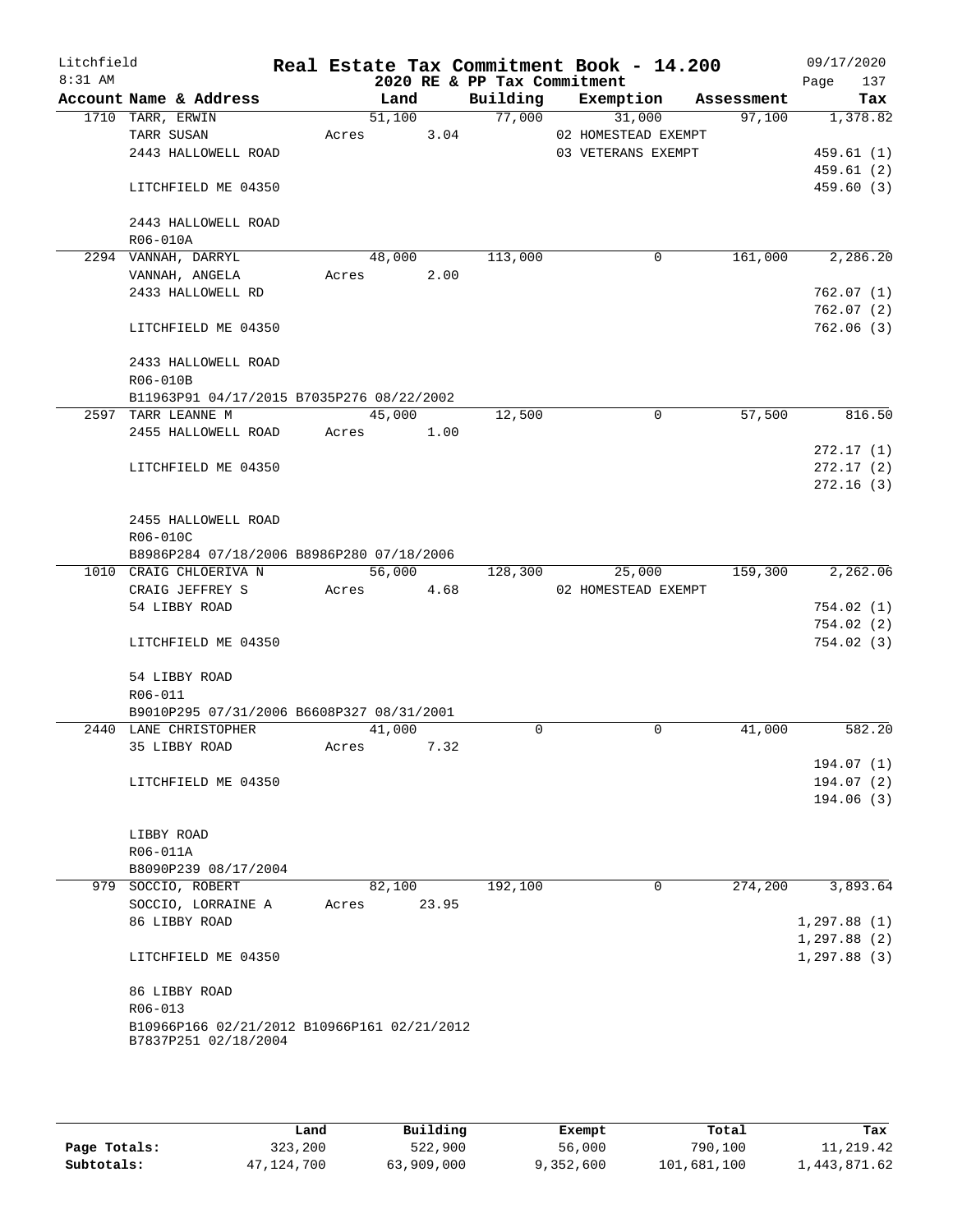| Litchfield<br>$8:31$ AM |                                                      |       |               | 2020 RE & PP Tax Commitment | Real Estate Tax Commitment Book - 14.200 |          |            | 09/17/2020<br>138<br>Page |
|-------------------------|------------------------------------------------------|-------|---------------|-----------------------------|------------------------------------------|----------|------------|---------------------------|
|                         | Account Name & Address                               |       | Land          | Building                    | Exemption                                |          | Assessment | Tax                       |
|                         | 35 MARTINSON, BRUCE W                                |       | 48,300        | 158,500                     |                                          | $\Omega$ | 206,800    | 2,936.56                  |
|                         | MARTINSON, DOROTHY D                                 | Acres | 2.11          |                             |                                          |          |            |                           |
|                         | 112 LIBBY ROAD                                       |       |               |                             |                                          |          |            | 978.85(1)                 |
|                         |                                                      |       |               |                             |                                          |          |            | 978.85(2)                 |
|                         | LITCHFIELD ME 04350                                  |       |               |                             |                                          |          |            | 978.86 (3)                |
|                         |                                                      |       |               |                             |                                          |          |            |                           |
|                         | 112 LIBBY ROAD                                       |       |               |                             |                                          |          |            |                           |
|                         | R06-014                                              |       |               |                             |                                          |          |            |                           |
|                         | B13207P32 05/08/2019                                 |       |               |                             |                                          |          |            |                           |
|                         | 2963 ARONSON, JOHN JR                                |       | 53,300        | 16,100                      |                                          | 0        | 69,400     | 985.48                    |
|                         | ARONSON JOANNE H                                     | Acres | 27.00         |                             |                                          |          |            |                           |
|                         | 192 MIDDLE ROAD                                      |       |               |                             |                                          |          |            | 328.49(1)                 |
|                         | <b>UNIT 106</b>                                      |       |               |                             |                                          |          |            | 328.49(2)                 |
|                         | FALMOUTH ME 04105 1481                               |       |               |                             |                                          |          |            | 328.50(3)                 |
|                         | LIBBY ROAD                                           |       |               |                             |                                          |          |            |                           |
|                         | R06-014A                                             |       |               |                             |                                          |          |            |                           |
|                         | B4091P190                                            |       |               |                             |                                          |          |            |                           |
|                         | 34 ARONSON, MICHELE                                  |       | 57,000        | 163,600                     | 25,000                                   |          | 195,600    | 2,777.52                  |
|                         | 124 LIBBY ROAD                                       | Acres | 5.00          |                             | 02 HOMESTEAD EXEMPT                      |          |            |                           |
|                         |                                                      |       |               |                             |                                          |          |            | 925.84(1)                 |
|                         | LITCHFIELD ME 04350                                  |       |               |                             |                                          |          |            | 925.84(2)                 |
|                         |                                                      |       |               |                             |                                          |          |            | 925.84 (3)                |
|                         |                                                      |       |               |                             |                                          |          |            |                           |
|                         | 124 LIBBY ROAD                                       |       |               |                             |                                          |          |            |                           |
|                         | R06-014C                                             |       |               |                             |                                          |          |            |                           |
|                         | B11247P9 11/09/2012 B4447P214 07/27/1993             |       |               |                             |                                          |          |            |                           |
|                         | 646 ARONSON, CRAIG W                                 |       | 81,000        | 133,600                     |                                          | 0        | 214,600    | 3,047.32                  |
|                         | 148 LIBBY ROAD                                       | Acres | 59.00         |                             |                                          |          |            |                           |
|                         |                                                      |       |               |                             |                                          |          |            | 1,015.77(1)               |
|                         | LITCHFIELD ME 04350                                  |       |               |                             |                                          |          |            | 1,015.77(2)               |
|                         |                                                      |       |               |                             |                                          |          |            | 1,015.78(3)               |
|                         |                                                      |       |               |                             |                                          |          |            |                           |
|                         | 148 LIBBY ROAD                                       |       |               |                             |                                          |          |            |                           |
|                         | R06-015                                              |       |               |                             |                                          |          |            |                           |
|                         | B10956P186 02/07/2012 B8100P256 09/01/2004 B1515P444 |       |               |                             |                                          |          |            |                           |
|                         | 1044 DINWIDDIE, BRYAN S                              |       | 47,700        | 115,500                     | 25,000                                   |          | 138,200    | 1,962.44                  |
|                         | DINWIDDIE STACEY L                                   | Acres | 1.90          |                             | 02 HOMESTEAD EXEMPT                      |          |            |                           |
|                         | 172 LIBBY RD                                         |       |               |                             |                                          |          |            | 654.15(1)                 |
|                         |                                                      |       |               |                             |                                          |          |            | 654.15(2)                 |
|                         | LITCHFIELD ME 04350                                  |       |               |                             |                                          |          |            | 654.14(3)                 |
|                         | 172 LIBBY ROAD                                       |       |               |                             |                                          |          |            |                           |
|                         | R06-016A                                             |       |               |                             |                                          |          |            |                           |
|                         | B7058P76 08/30/2002                                  |       |               |                             |                                          |          |            |                           |
|                         | 181 BOURGET, ROBERT                                  |       | 59,400        | 29,100                      | 25,000                                   |          | 63,500     | 901.70                    |
|                         | BOURGET, CYNTHIA A                                   |       | 5.80<br>Acres |                             | 02 HOMESTEAD EXEMPT                      |          |            |                           |
|                         | 186 LIBBY RD                                         |       |               |                             |                                          |          |            | 300.57(1)                 |
|                         |                                                      |       |               |                             |                                          |          |            | 300.57(2)                 |
|                         | LITCHFIELD ME 04350                                  |       |               |                             |                                          |          |            | 300.56(3)                 |
|                         |                                                      |       |               |                             |                                          |          |            |                           |
|                         | 186 LIBBY ROAD                                       |       |               |                             |                                          |          |            |                           |
|                         | R06-016B                                             |       |               |                             |                                          |          |            |                           |
|                         | B3962P229 08/05/1991 B3923P259                       |       |               |                             |                                          |          |            |                           |
|                         |                                                      |       |               |                             |                                          |          |            |                           |
|                         |                                                      |       |               |                             |                                          |          |            |                           |

|              | Land         | Building   | Exempt    | Total       | Tax          |
|--------------|--------------|------------|-----------|-------------|--------------|
| Page Totals: | 346,700      | 616,400    | 75,000    | 888,100     | 12,611.02    |
| Subtotals:   | 47, 471, 400 | 64,525,400 | 9,427,600 | 102,569,200 | 1,456,482.64 |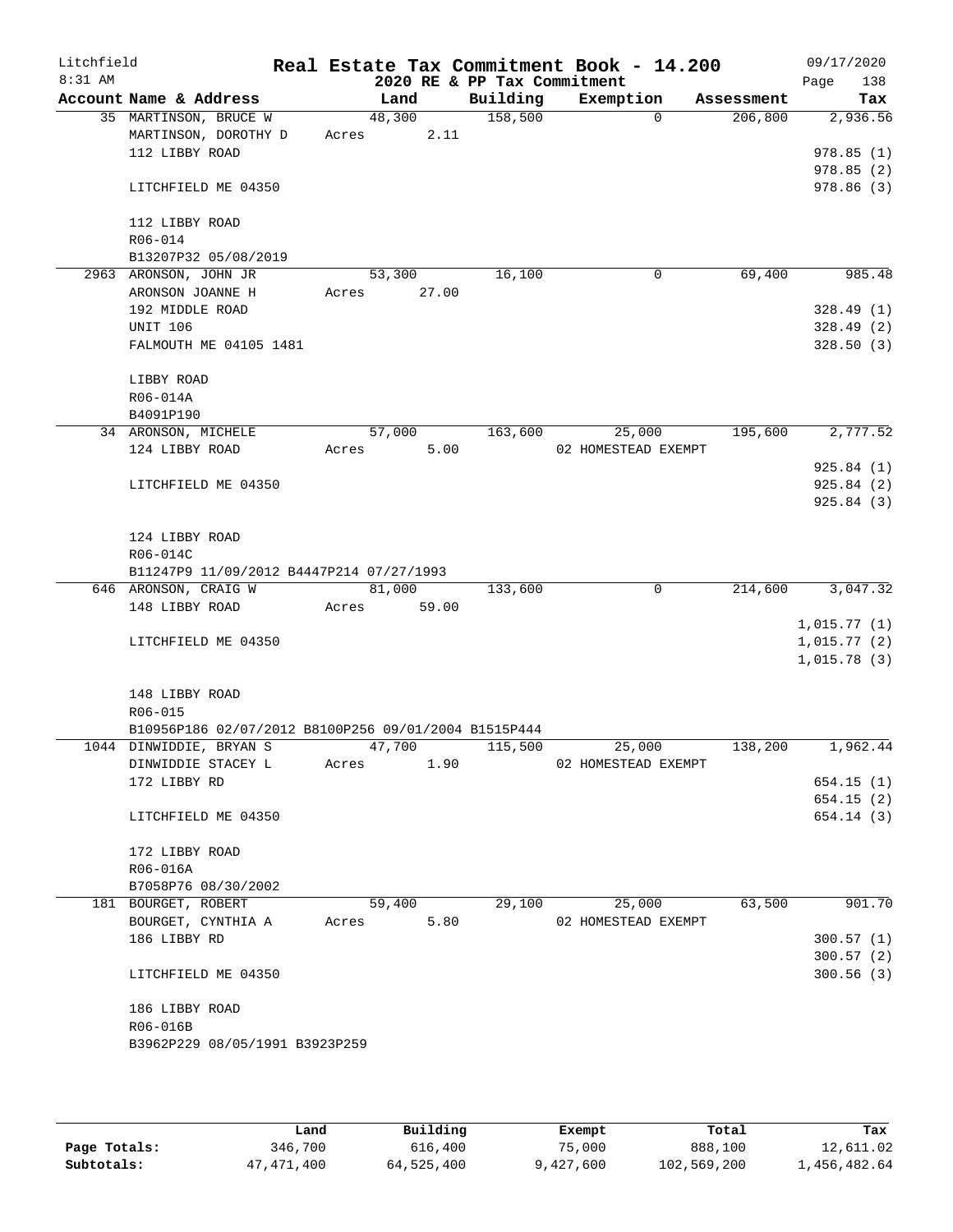| Litchfield |                                                                                                                                        |       |                             |          | Real Estate Tax Commitment Book - 14.200 |            | 09/17/2020  |            |
|------------|----------------------------------------------------------------------------------------------------------------------------------------|-------|-----------------------------|----------|------------------------------------------|------------|-------------|------------|
| $8:31$ AM  |                                                                                                                                        |       | 2020 RE & PP Tax Commitment |          |                                          |            | Page        | 139        |
|            | Account Name & Address                                                                                                                 |       | Land                        | Building | Exemption                                | Assessment |             | Tax        |
|            | 1894 LIZOTTE, KENNETH R                                                                                                                |       | 61,800                      | 178,700  | 25,000                                   | 215,500    |             | 3,060.10   |
|            | LIZOTTE, PRISCILLA M                                                                                                                   | Acres | 8.38                        |          | 02 HOMESTEAD EXEMPT                      |            |             |            |
|            | 238 LIBBY ROAD                                                                                                                         |       |                             |          |                                          |            | 1,020.03(1) |            |
|            |                                                                                                                                        |       |                             |          |                                          |            | 1,020.03(2) |            |
|            | LITCHFIELD ME 04350                                                                                                                    |       |                             |          |                                          |            | 1,020.04(3) |            |
|            | 238 LIBBY ROAD                                                                                                                         |       |                             |          |                                          |            |             |            |
|            | R06-017                                                                                                                                |       |                             |          |                                          |            |             |            |
|            | B11048P172 05/25/2012 B11048P170 05/22/2012<br>B11048P169 05/22/2012 B9978P118 02/12/2009 B9896P118<br>10/30/2008 B3536P201 04/28/1989 |       |                             |          |                                          |            |             |            |
|            | 535 SWETT, RICHARD E                                                                                                                   |       | 85,500                      | 140,200  | 31,000                                   | 194,700    |             | 2,764.74   |
|            | KEENAN-SWETT, SUSAN A                                                                                                                  |       | Acres 52.00                 |          | 02 HOMESTEAD EXEMPT                      |            |             |            |
|            | PO BOX 346                                                                                                                             |       |                             |          | 12 WW2 Vet Res.                          |            |             | 921.58(1)  |
|            |                                                                                                                                        |       |                             |          |                                          |            |             | 921.58(2)  |
|            | LITCHFIELD ME 04350                                                                                                                    |       |                             |          |                                          |            |             | 921.58(3)  |
|            | 438 HUNTINGTON HILL                                                                                                                    |       |                             |          |                                          |            |             |            |
|            | $R06 - 020$                                                                                                                            |       |                             |          |                                          |            |             |            |
|            | B11418P302 06/13/2013 B1494P843                                                                                                        |       |                             |          |                                          |            |             |            |
|            | 1490 RIDLEY, BRANDON G                                                                                                                 |       | 56,900                      | 115,800  | 0                                        | 172,700    |             | 2,452.34   |
|            | 448 HUNTINGTON HILL                                                                                                                    | Acres | 5.00                        |          |                                          |            |             |            |
|            | <b>ROAD</b>                                                                                                                            |       |                             |          |                                          |            |             |            |
|            |                                                                                                                                        |       |                             |          |                                          |            |             | 817.45(1)  |
|            | LITCHFIELD ME 04350                                                                                                                    |       |                             |          |                                          |            |             | 817.45(2)  |
|            |                                                                                                                                        |       |                             |          |                                          |            |             | 817.44(3)  |
|            | 448 HUNTINGTON HILL                                                                                                                    |       |                             |          |                                          |            |             |            |
|            | R06-021                                                                                                                                |       |                             |          |                                          |            |             |            |
|            | B12922P69 05/30/2018 B12406P154 09/07/2016 B6909P53<br>07/27/2000                                                                      |       |                             |          |                                          |            |             |            |
|            | 1788 PERKINS-MACDONALD,<br><b>JOSEPH</b>                                                                                               |       | 48,300                      | 73,000   | $\Omega$                                 | 121,300    |             | 1,722.46   |
|            | 456 HUNTINGTON HILL                                                                                                                    | Acres | 2.10                        |          |                                          |            |             |            |
|            | ROAD                                                                                                                                   |       |                             |          |                                          |            |             |            |
|            |                                                                                                                                        |       |                             |          |                                          |            |             | 574.15 (1) |
|            | LITCHFIELD ME 04350                                                                                                                    |       |                             |          |                                          |            |             | 574.15(2)  |
|            |                                                                                                                                        |       |                             |          |                                          |            |             | 574.16(3)  |
|            | 456 HUNTINGTON HILL                                                                                                                    |       |                             |          |                                          |            |             |            |
|            | R06-022                                                                                                                                |       |                             |          |                                          |            |             |            |
|            | B12700P213 08/04/2017 B11714P241 06/05/2014                                                                                            |       |                             |          |                                          |            |             |            |
|            | B10995P175 03/29/2012 B8689P80 11/10/2005 B4477P59                                                                                     |       |                             |          |                                          |            |             |            |
|            | 1734 HELIE SUZANNE R                                                                                                                   |       | 41,500                      | 54,700   | $\Omega$                                 | 96,200     |             | 1,366.04   |
|            | 9 THORNTON LANE                                                                                                                        | Acres | 1.50                        |          |                                          |            |             |            |
|            |                                                                                                                                        |       |                             |          |                                          |            |             | 455.35(1)  |
|            | LITCHFIELD ME 04350                                                                                                                    |       |                             |          |                                          |            |             | 455.35(2)  |
|            |                                                                                                                                        |       |                             |          |                                          |            |             | 455.34 (3) |
|            | 9 THORNTON LANE                                                                                                                        |       |                             |          |                                          |            |             |            |
|            | R06-023                                                                                                                                |       |                             |          |                                          |            |             |            |
|            |                                                                                                                                        |       |                             |          |                                          |            |             |            |

B9167P32 11/27/2006 B8936P157 06/08/2006 B4304P110

|              | Land       | Building   | Exempt    | Total       | Tax          |
|--------------|------------|------------|-----------|-------------|--------------|
| Page Totals: | 294,000    | 562,400    | 56,000    | 800,400     | 11,365.68    |
| Subtotals:   | 47,765,400 | 65,087,800 | 9,483,600 | 103,369,600 | 1,467,848.32 |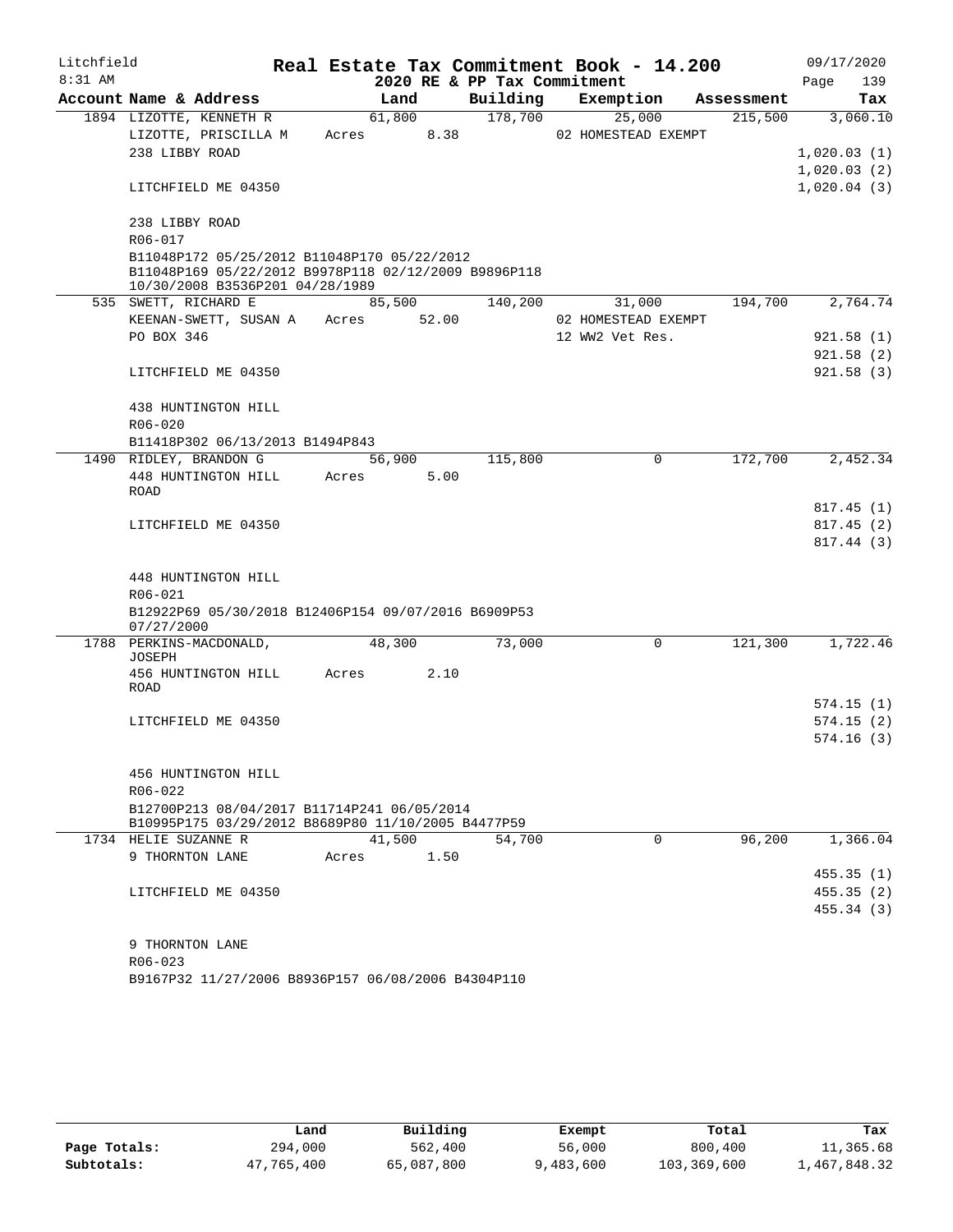| Litchfield<br>8:31 AM |                                                     |       |        |       | 2020 RE & PP Tax Commitment | Real Estate Tax Commitment Book - 14.200 |            | 09/17/2020<br>140<br>Page |
|-----------------------|-----------------------------------------------------|-------|--------|-------|-----------------------------|------------------------------------------|------------|---------------------------|
|                       | Account Name & Address                              |       | Land   |       | Building                    | Exemption                                | Assessment | Tax                       |
|                       | 863 T & L PROPERTIES, LLC<br>2 SANDY STREET         | Acres | 72,900 | 26.70 | 127,700                     | $\Omega$                                 | 200,600    | 2,848.52                  |
|                       |                                                     |       |        |       |                             |                                          |            | 949.51 (1)                |
|                       | LEWISTON ME 04240                                   |       |        |       |                             |                                          |            | 949.51 (2)                |
|                       |                                                     |       |        |       |                             |                                          |            | 949.50(3)                 |
|                       | 49 VIDA LANE                                        |       |        |       |                             |                                          |            |                           |
|                       | R06-023A                                            |       |        |       |                             |                                          |            |                           |
|                       | B12792P322 10/23/2017 B1893P126                     |       |        |       |                             |                                          |            |                           |
|                       | 2164 LUCAS, COLIN J                                 |       | 45,900 |       | 147,900                     | 25,000                                   | 168,800    | 2,396.96                  |
|                       | LUCAS, ELLEN H                                      | Acres |        | 1.30  |                             | 02 HOMESTEAD EXEMPT                      |            |                           |
|                       | 10 VIDA LANE                                        |       |        |       |                             |                                          |            | 798.99 (1)                |
|                       |                                                     |       |        |       |                             |                                          |            | 798.99 (2)                |
|                       | LITCHFIELD ME 04350                                 |       |        |       |                             |                                          |            | 798.98 (3)                |
|                       | 10 VIDA LANE                                        |       |        |       |                             |                                          |            |                           |
|                       | R06-023A-1                                          |       |        |       |                             |                                          |            |                           |
|                       | B11530P10 10/01/2013 B8881P266 B6197P29 05/05/2000  |       |        |       |                             |                                          |            |                           |
|                       | 1790 VANNAH, LINDA M                                | Acres | 41,200 |       | 112,900                     | 25,000<br>02 HOMESTEAD EXEMPT            | 129,100    | 1,833.22                  |
|                       | P O BOX 195                                         |       |        | 1.40  |                             |                                          |            | 611.07(1)                 |
|                       | LITCHFIELD ME 04350                                 |       |        |       |                             |                                          |            | 611.07(2)                 |
|                       |                                                     |       |        |       |                             |                                          |            | 611.08(3)                 |
|                       |                                                     |       |        |       |                             |                                          |            |                           |
|                       | 27 THORNTON LANE                                    |       |        |       |                             |                                          |            |                           |
|                       | R06-023B                                            |       |        |       |                             |                                          |            |                           |
|                       | B4112P219                                           |       |        |       |                             |                                          |            |                           |
|                       | 2092 VANNAH TIMOTHY                                 |       | 40,000 |       | 33,700                      | 25,000                                   | 48,700     | 691.54                    |
|                       | P O BOX 195                                         | Acres |        | 1.00  |                             | 02 HOMESTEAD EXEMPT                      |            |                           |
|                       |                                                     |       |        |       |                             |                                          |            | 230.51(1)                 |
|                       | LITCHFIELD ME 04350                                 |       |        |       |                             |                                          |            | 230.51(2)<br>230.52(3)    |
|                       |                                                     |       |        |       |                             |                                          |            |                           |
|                       | 47 THORNTON LANE                                    |       |        |       |                             |                                          |            |                           |
|                       | R06-023B-1                                          |       |        |       |                             |                                          |            |                           |
|                       | B9164P284 11/22/2006 B9152P205 11/17/2006 B5704P109 |       |        |       |                             |                                          |            |                           |
|                       | 08/17/1998<br>1735 PURINTON, GARY                   |       | 44,200 |       | 76,300                      | 25,000                                   | 95,500     | 1,356.10                  |
|                       | PURINTON, LIBBY                                     | Acres |        | 2.40  |                             | 02 HOMESTEAD EXEMPT                      |            |                           |
|                       | 34 THORNTON LANE                                    |       |        |       |                             |                                          |            | 452.03(1)                 |
|                       |                                                     |       |        |       |                             |                                          |            | 452.03(2)                 |
|                       | LITCHFIELD ME 04350                                 |       |        |       |                             |                                          |            | 452.04 (3)                |
|                       | 34 THORNTON LANE                                    |       |        |       |                             |                                          |            |                           |
|                       | R06-023C                                            |       |        |       |                             |                                          |            |                           |
|                       | B5014P232                                           |       |        |       |                             |                                          |            |                           |
|                       | 2071 VANDENBOSSCHE, THOMAS J                        |       | 52,000 |       | 190,700                     | 25,000                                   | 217,700    | 3,091.34                  |
|                       | PO BOX 233                                          | Acres |        | 5.00  |                             | 02 HOMESTEAD EXEMPT                      |            |                           |
|                       |                                                     |       |        |       |                             |                                          |            | 1,030.45(1)               |
|                       | LITCHFIELD ME 04350                                 |       |        |       |                             |                                          |            | 1,030.45(2)               |
|                       |                                                     |       |        |       |                             |                                          |            | 1,030.44(3)               |
|                       | 100 THORNTON LANE                                   |       |        |       |                             |                                          |            |                           |
|                       | R06-023D                                            |       |        |       |                             |                                          |            |                           |
|                       | B5364P114 05/20/1997                                |       |        |       |                             |                                          |            |                           |
|                       |                                                     |       |        |       |                             |                                          |            |                           |
|                       |                                                     |       |        |       |                             |                                          |            |                           |
|                       |                                                     |       |        |       |                             |                                          |            |                           |

|              | Land       | Building   | Exempt    | Total       | Tax          |
|--------------|------------|------------|-----------|-------------|--------------|
| Page Totals: | 296,200    | 689,200    | 125,000   | 860,400     | 12,217.68    |
| Subtotals:   | 48,061,600 | 65,777,000 | 9,608,600 | 104,230,000 | 1,480,066.00 |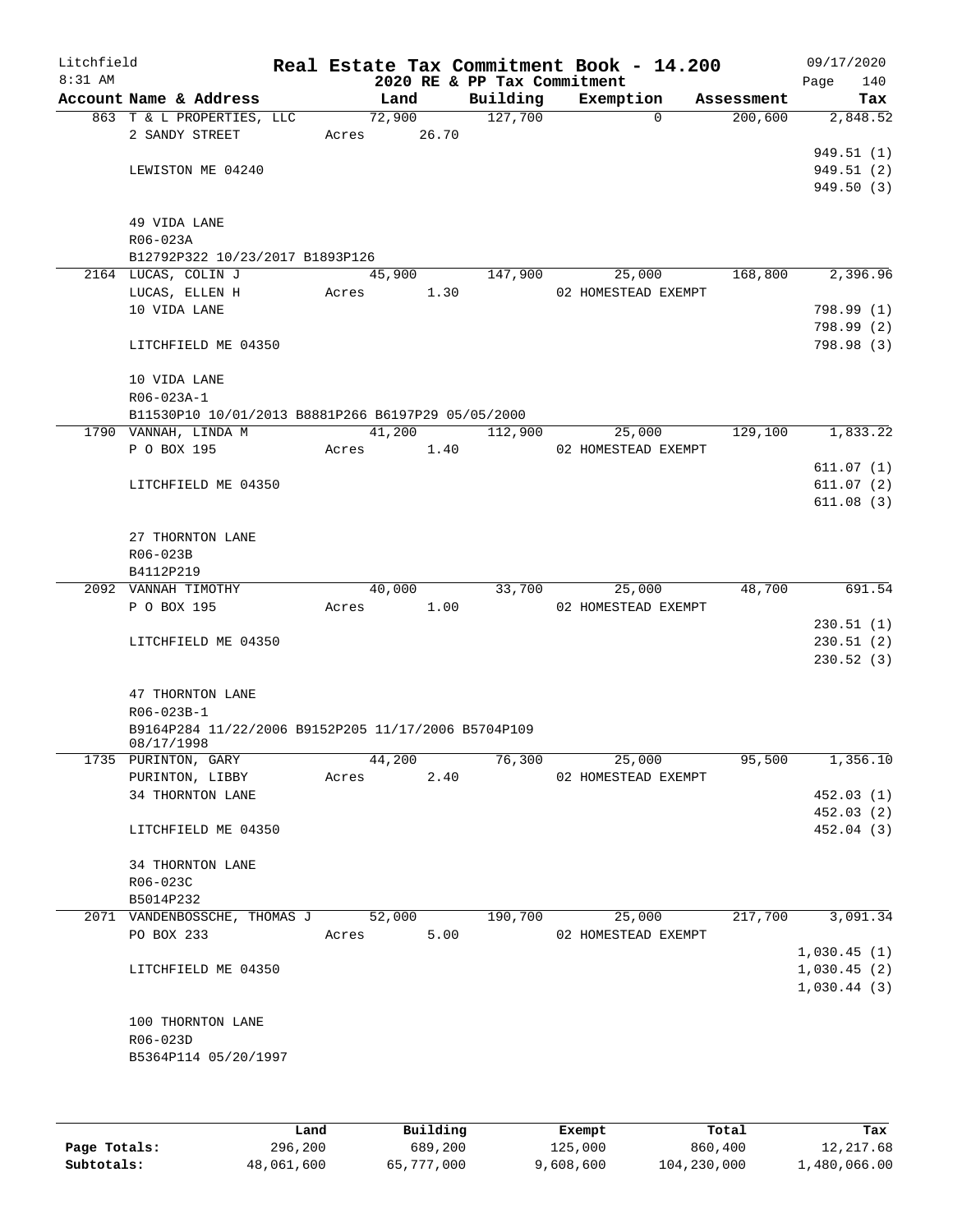| Litchfield   |                                                    |              |       |        |            |                             |             | Real Estate Tax Commitment Book - 14.200 |               | 09/17/2020   |
|--------------|----------------------------------------------------|--------------|-------|--------|------------|-----------------------------|-------------|------------------------------------------|---------------|--------------|
| $8:31$ AM    |                                                    |              |       |        |            | 2020 RE & PP Tax Commitment |             |                                          |               | Page<br>141  |
|              | Account Name & Address                             |              |       | Land   |            | Building                    |             | Exemption                                | Assessment    | Tax          |
|              | 2443 THORNTON JOHN                                 |              |       | 46,500 |            |                             | $\mathbf 0$ | $\Omega$                                 | 46,500        | 660.30       |
|              | P O BOX 334                                        |              | Acres |        | 3.16       |                             |             |                                          |               |              |
|              |                                                    |              |       |        |            |                             |             |                                          |               | 220.10(1)    |
|              | LITCHFIELD ME 04350                                |              |       |        |            |                             |             |                                          |               | 220.10(2)    |
|              |                                                    |              |       |        |            |                             |             |                                          |               | 220.10(3)    |
|              |                                                    |              |       |        |            |                             |             |                                          |               |              |
|              | THORNTON LANE<br>R06-023D-1                        |              |       |        |            |                             |             |                                          |               |              |
|              | B4304P110 12/17/1992                               |              |       |        |            |                             |             |                                          |               |              |
|              | 2162 BOWERS, MATHEW L                              |              |       | 42,500 |            | 131,000                     |             | 0                                        | 173,500       | 2,463.70     |
|              | BOWERS, KAYLA R                                    |              | Acres |        | 1.84       |                             |             |                                          |               |              |
|              | 90 THORNTON LANE                                   |              |       |        |            |                             |             |                                          |               | 821.23(1)    |
|              |                                                    |              |       |        |            |                             |             |                                          |               | 821.23(2)    |
|              | LITCHFIELD ME 04350                                |              |       |        |            |                             |             |                                          |               | 821.24 (3)   |
|              |                                                    |              |       |        |            |                             |             |                                          |               |              |
|              | 90 THORNTON LANE                                   |              |       |        |            |                             |             |                                          |               |              |
|              | $R06 - 023D - 2$                                   |              |       |        |            |                             |             |                                          |               |              |
|              | B12566P275 03/22/2017 B8499P6 07/13/2005 B7648P152 |              |       |        |            |                             |             |                                          |               |              |
|              | 09/23/2003                                         |              |       |        |            |                             |             |                                          |               |              |
|              | 2062 THORNTON, JOHN R                              |              |       | 40,900 |            | 129,800                     |             | 25,000                                   | 145,700       | 2,068.94     |
|              | THORNTON TARA E.                                   |              | Acres |        | 1.30       |                             |             | 02 HOMESTEAD EXEMPT                      |               |              |
|              | PO BOX 334                                         |              |       |        |            |                             |             |                                          |               | 689.65(1)    |
|              |                                                    |              |       |        |            |                             |             |                                          |               | 689.65 (2)   |
|              | LITCHFIELD ME 04350                                |              |       |        |            |                             |             |                                          |               | 689.64 (3)   |
|              |                                                    |              |       |        |            |                             |             |                                          |               |              |
|              | 18 THORNTON LANE                                   |              |       |        |            |                             |             |                                          |               |              |
|              | R06-023E                                           |              |       |        |            |                             |             |                                          |               |              |
|              | B5354P185 04/26/1997                               |              |       |        |            |                             |             |                                          |               |              |
|              | 1445 DAVIS, DANIEL S                               |              |       | 51,300 |            | 230,100                     |             | 0                                        | 281,400       | 3,995.88     |
|              | 480 HUNTINGTON HILL                                |              | Acres |        | 3.09       |                             |             |                                          |               |              |
|              | ROAD                                               |              |       |        |            |                             |             |                                          |               | 1,331.96(1)  |
|              | LITCHFIELD ME 04350                                |              |       |        |            |                             |             |                                          |               | 1,331.96(2)  |
|              |                                                    |              |       |        |            |                             |             |                                          |               | 1,331.96(3)  |
|              |                                                    |              |       |        |            |                             |             |                                          |               |              |
|              | 480 HUNTINGTON HILL                                |              |       |        |            |                             |             |                                          |               |              |
|              | $R06 - 024$                                        |              |       |        |            |                             |             |                                          |               |              |
|              | B13314P175 08/23/2019 B12919P295 05/29/2018        |              |       |        |            |                             |             |                                          |               |              |
|              | B6343P176 11/15/2000                               |              |       |        |            |                             |             |                                          |               |              |
|              | 1442 GOWELL, HEATHER L                             |              |       | 51,800 |            | 231,700                     |             | 25,000                                   | 258,500       | 3,670.70     |
|              | RENKEN, KIM E                                      |              | Acres |        | 3.28       |                             |             | 02 HOMESTEAD EXEMPT                      |               |              |
|              | 490 Huntington Hill                                |              |       |        |            |                             |             |                                          |               | 1, 223.57(1) |
|              | Road                                               |              |       |        |            |                             |             |                                          |               |              |
|              |                                                    |              |       |        |            |                             |             |                                          |               | 1,223.57(2)  |
|              | LITCHFIELD ME 04350                                |              |       |        |            |                             |             |                                          |               | 1,223.56(3)  |
|              |                                                    |              |       |        |            |                             |             |                                          |               |              |
|              | 490 HUNTINGTON HILL                                |              |       |        |            |                             |             |                                          |               |              |
|              | R06-026                                            |              |       |        |            |                             |             |                                          |               |              |
|              | B13017P244 09/05/2018                              |              |       |        |            |                             |             |                                          |               |              |
| 2418         | MENARD DEBORAH G                                   |              |       | 47,100 |            | 140,300                     |             | $\mathbf 0$                              | 187,400       | 2,661.08     |
|              | MENARD ROBERT N.<br>500 HUNTINGTON HILL            |              | Acres |        | 1.71       |                             |             |                                          |               | 887.03 (1)   |
|              | ROAD                                               |              |       |        |            |                             |             |                                          |               |              |
|              |                                                    |              |       |        |            |                             |             |                                          |               | 887.03 (2)   |
|              | LITCHFIELD ME 04350                                |              |       |        |            |                             |             |                                          |               | 887.02 (3)   |
|              |                                                    |              |       |        |            |                             |             |                                          |               |              |
|              | 500 HUNTINGTON HILL                                |              |       |        |            |                             |             |                                          |               |              |
|              | R06-027                                            |              |       |        |            |                             |             |                                          |               |              |
|              | B8164P267 10/15/2004 B7977P96 06/04/2004           |              |       |        |            |                             |             |                                          |               |              |
|              |                                                    | Land         |       |        | Building   |                             | Exempt      |                                          | Total         | Tax          |
| Page Totals: |                                                    | 280,100      |       |        | 862,900    |                             | 50,000      |                                          | 1,093,000     | 15,520.60    |
| Subtotals:   |                                                    | 48, 341, 700 |       |        | 66,639,900 |                             | 9,658,600   |                                          | 105, 323, 000 | 1,495,586.60 |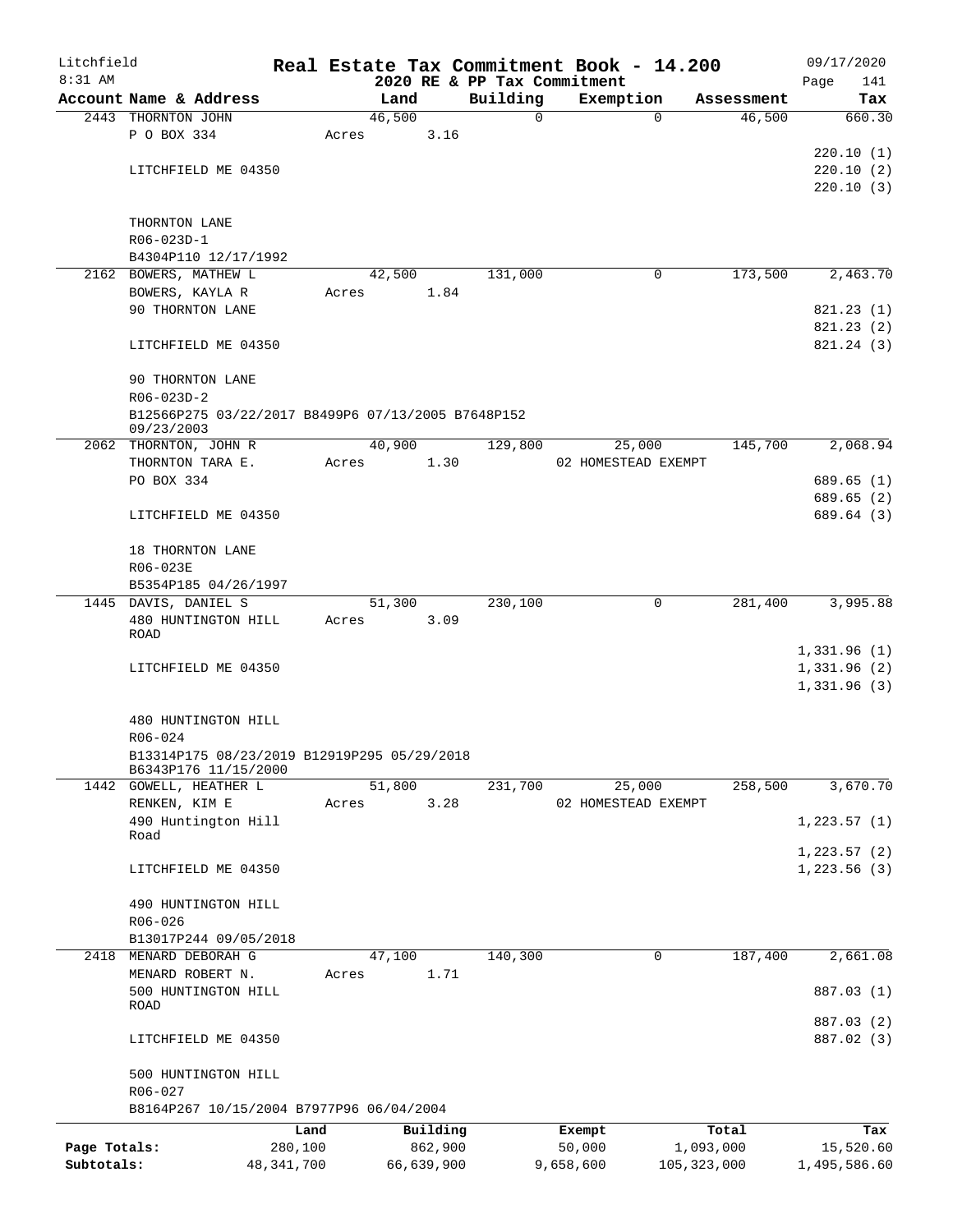| Litchfield   |                                                                                         | Real Estate Tax Commitment Book - 14.200 |                             |                       |            | 09/17/2020                   |
|--------------|-----------------------------------------------------------------------------------------|------------------------------------------|-----------------------------|-----------------------|------------|------------------------------|
| $8:31$ AM    |                                                                                         |                                          | 2020 RE & PP Tax Commitment |                       |            | Page<br>142                  |
|              | Account Name & Address                                                                  | Land<br>74,200                           | Building<br>198,400         | Exemption<br>$\Omega$ | Assessment | Tax                          |
|              | 986 WINCHESTER, JESS L<br>WINCHESTER, JENNIFER<br>15 LOIS LANE                          | 29.42<br>Acres                           |                             |                       | 272,600    | 3,870.92<br>1, 290.31(1)     |
|              | LITCHFIELD ME 04350                                                                     |                                          |                             |                       |            | 1, 290.31(2)<br>1, 290.30(3) |
|              | 15 LOIS LANE                                                                            |                                          |                             |                       |            |                              |
|              | R06-027A<br>B13000P309 08/15/2018                                                       |                                          |                             |                       |            |                              |
|              | 2943 GOWELL, MICHAEL R., SR.                                                            | 41,900                                   | $\mathbf 0$                 | 0                     | 41,900     | 594.98                       |
|              | 23 LOIS LANE                                                                            | 8.50<br>Acres                            |                             |                       |            | 198.33(1)                    |
|              | LITCHFIELD ME 04350                                                                     |                                          |                             |                       |            | 198.33(2)<br>198.32(3)       |
|              | 23 LOIS LANE<br>R06-027B                                                                |                                          |                             |                       |            |                              |
|              | B12992P279 08/13/2018                                                                   |                                          |                             |                       |            |                              |
|              | 2708 FOURNIER, SHERRY                                                                   | 0                                        | 15,000                      | 0                     | 15,000     | 213.00                       |
|              | 45 LOIS LANE                                                                            |                                          |                             |                       |            | 71.00(1)                     |
|              | LITCHFIELD ME 04350                                                                     |                                          |                             |                       |            | 71.00(2)                     |
|              |                                                                                         |                                          |                             |                       |            | 71.00(3)                     |
|              | 45 LOIS LANE                                                                            |                                          |                             |                       |            |                              |
|              | R06-027B-ON<br>571 FAIR JR, THOMAS                                                      | 55,600                                   | $\Omega$                    | 0                     | 55,600     | 789.52                       |
|              | 525 HUNTINGTON HILL<br>ROAD                                                             | 40.00<br>Acres                           |                             |                       |            |                              |
|              |                                                                                         |                                          |                             |                       |            | 263.17(1)                    |
|              | LITCHFIELD ME 04350                                                                     |                                          |                             |                       |            | 263.17(2)<br>263.18(3)       |
|              | HUNTINGTON HILL ROAD                                                                    |                                          |                             |                       |            |                              |
|              | $R06 - 028$                                                                             |                                          |                             |                       |            |                              |
|              | B12286P301 05/05/2016<br>2717 STEELE, KEVIN                                             | 56,600                                   | 6,500                       | 0                     | 63,100     | 896.02                       |
|              | 650 GARDINER RD                                                                         | 34.19<br>Acres                           |                             |                       |            | 298.67(1)                    |
|              | WISCASSET ME 04578                                                                      |                                          |                             |                       |            | 298.67(2)                    |
|              |                                                                                         |                                          |                             |                       |            | 298.68(3)                    |
|              | 544 HUNTINGTON HILL<br>$R06 - 029$                                                      |                                          |                             |                       |            |                              |
|              | B12608P245 05/16/2017 B9712P114 04/29/2008 B9712P114<br>04/29/2008 B9694P226 04/10/2008 |                                          |                             |                       |            |                              |
|              | 1900 YORK STEVEN H                                                                      | 53,400                                   | 226,300                     | $\Omega$              | 279,700    | 3,971.74                     |
|              | YORK LORI E                                                                             | 3.81<br>Acres                            |                             |                       |            |                              |
|              | 540 HUNTINGTON HILL<br>ROAD                                                             |                                          |                             |                       |            | 1,323.91(1)<br>1,323.91(2)   |
|              | LITCHFIELD ME 04350                                                                     |                                          |                             |                       |            | 1,323.92(3)                  |
|              | 540 HUNTINGTON HILL<br>R06-029A                                                         |                                          |                             |                       |            |                              |
|              | B9712P114 04/29/2008 B9317P321 01/18/2005 B2314P319<br>08/08/1980                       |                                          |                             |                       |            |                              |
|              |                                                                                         |                                          |                             |                       |            |                              |
|              | Land                                                                                    | Building                                 |                             | Exempt                | Total      | Tax                          |
| Page Totals: | 281,700                                                                                 | 446,200                                  |                             | $\mathbf 0$           | 727,900    | 10,336.18                    |

**Subtotals:** 48,623,400 67,086,100 9,658,600 106,050,900 1,505,922.78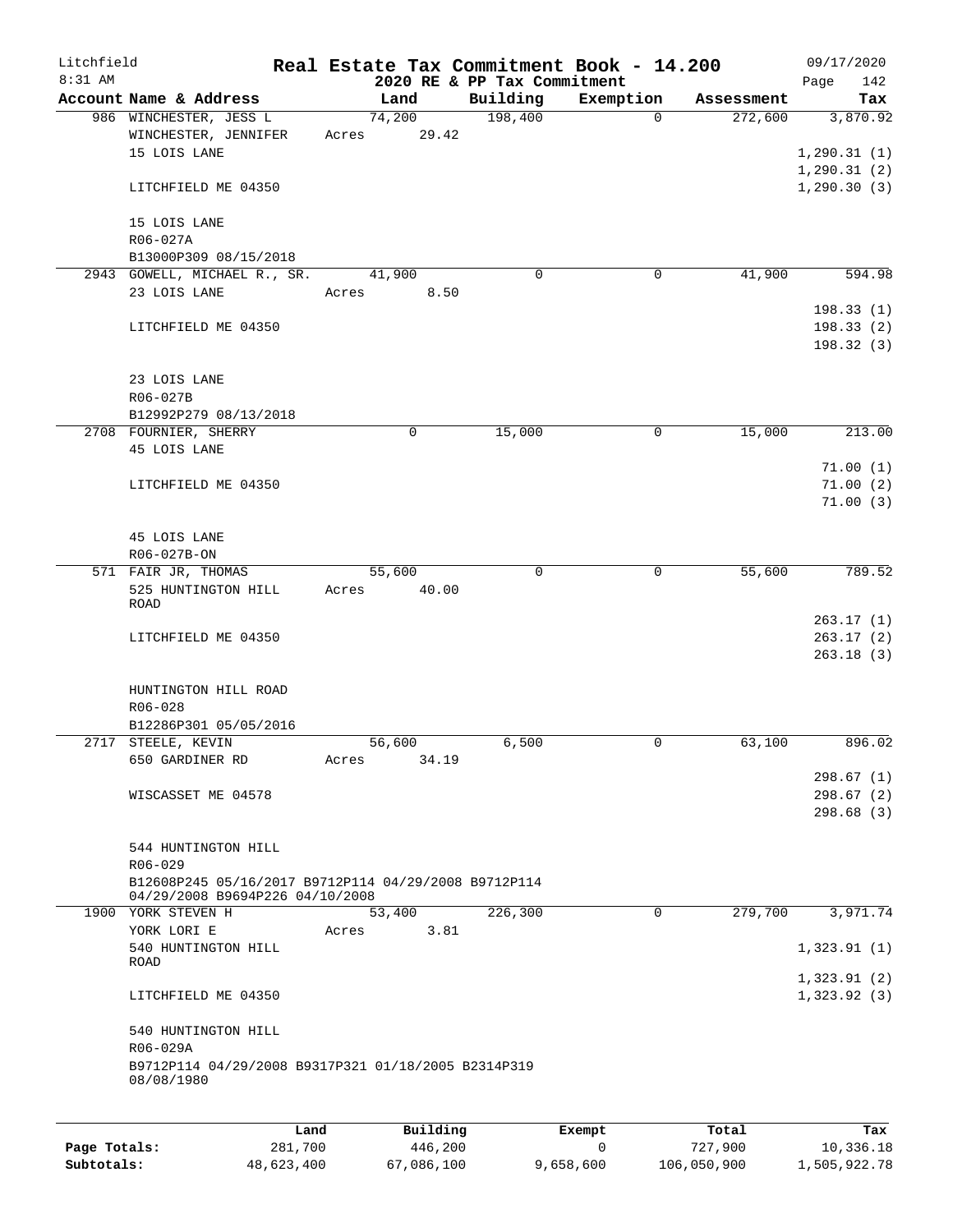| Litchfield   |                                                                |       |                                     |          | Real Estate Tax Commitment Book - 14.200 |            | 09/17/2020                           |
|--------------|----------------------------------------------------------------|-------|-------------------------------------|----------|------------------------------------------|------------|--------------------------------------|
| $8:31$ AM    | Account Name & Address                                         |       | 2020 RE & PP Tax Commitment<br>Land | Building | Exemption                                | Assessment | Page<br>143<br>Tax                   |
|              | 1789 VANNAH, DONALD K                                          |       | 48,600                              | 55,200   | 25,000                                   | 78,800     | 1,118.96                             |
|              | 558 HUNTINGTON HILL<br>ROAD                                    | Acres | 2.20                                |          | 02 HOMESTEAD EXEMPT                      |            |                                      |
|              | LITCHFIELD ME 04350                                            |       |                                     |          |                                          |            | 372.99(1)<br>372.99(2)<br>372.98 (3) |
|              | 558 HUNTINGTON HILL<br>$R06 - 030$<br>B1077P494                |       |                                     |          |                                          |            |                                      |
|              | 1463 REMILLARD, RAYMOND R                                      |       | 58,000                              | $\Omega$ | 0                                        | 58,000     | 823.60                               |
|              | 46 TALL PINES, APT #2                                          |       | Acres 37.00                         |          |                                          |            | 274.53(1)                            |
|              | LEWISTON ME 04240                                              |       |                                     |          |                                          |            | 274.53(2)<br>274.54 (3)              |
|              | HUNTINGTON HILL ROAD<br>$R06 - 031$<br>B2819P137               |       |                                     |          |                                          |            |                                      |
|              | 1462 REMILLARD, PAUL N<br>594 HUNTINGTON HILL RD               | Acres | 44,700<br>1.90                      | 22,200   | 25,000<br>02 HOMESTEAD EXEMPT            | 41,900     | 594.98                               |
|              |                                                                |       |                                     |          |                                          |            | 198.33(1)                            |
|              | LITCHFIELD ME 04350                                            |       |                                     |          |                                          |            | 198.33(2)<br>198.32(3)               |
|              | 594 HUNTINGTON HILL<br>R06-031A<br>B2551P214                   |       |                                     |          |                                          |            |                                      |
|              | 1017 LARRABEE, MARK                                            |       | 76,100                              | 98,000   | 25,000                                   | 149,100    | 2,117.22                             |
|              | LARRABEE, MARIE                                                | Acres | 33.24                               |          | 02 HOMESTEAD EXEMPT                      |            |                                      |
|              | 622 HUNTINGTON HILL<br>ROAD                                    |       |                                     |          |                                          |            | 705.74(1)<br>705.74(2)               |
|              | LITCHFIELD ME 04350                                            |       |                                     |          |                                          |            | 705.74 (3)                           |
|              | 622 HUNTINGTON HILL<br>$R06 - 032$<br>B4949P170                |       |                                     |          |                                          |            |                                      |
|              | 2296 LARRABEE, MELINDA                                         |       | 46,100                              | 172,000  | 25,000                                   | 193,100    | 2,742.02                             |
|              | 12 LARRABEE LANE                                               | Acres | 1.38                                |          | 02 HOMESTEAD EXEMPT                      |            |                                      |
|              | LITCHFIELD ME 04350                                            |       |                                     |          |                                          |            | 914.01(1)<br>914.01(2)<br>914.00(3)  |
|              | 12 LARRABEE LANE<br>R06-032A                                   |       |                                     |          |                                          |            |                                      |
| 2295         | B12611P122 05/04/2017 B6933P276 06/03/2002<br>ROBINSON MELINDA |       | 26,100                              | 15,300   | $\mathbf 0$                              | 41,400     | 587.88                               |
|              | LARRABEE                                                       |       |                                     |          |                                          |            |                                      |
|              | ROBINSON MICHAEL K<br>12 LARRABEE LANE                         | Acres | 1.38                                |          |                                          |            | 195.96(1)                            |
|              | LITCHFIELD ME 04350                                            |       |                                     |          |                                          |            | 195.96(2)<br>195.96(3)               |
|              | 12 LARRABEE LANE<br>R06-032B                                   |       |                                     |          |                                          |            |                                      |
|              | B9354P217 05/18/2007 B6933P276 06/03/2002                      |       |                                     |          |                                          |            |                                      |
|              | Land                                                           |       | Building                            |          | Exempt                                   | Total      | Tax                                  |
| Page Totals: | 299,600                                                        |       | 362,700                             |          | 100,000                                  | 562,300    | 7,984.66                             |

**Subtotals:** 48,923,000 67,448,800 9,758,600 106,613,200 1,513,907.44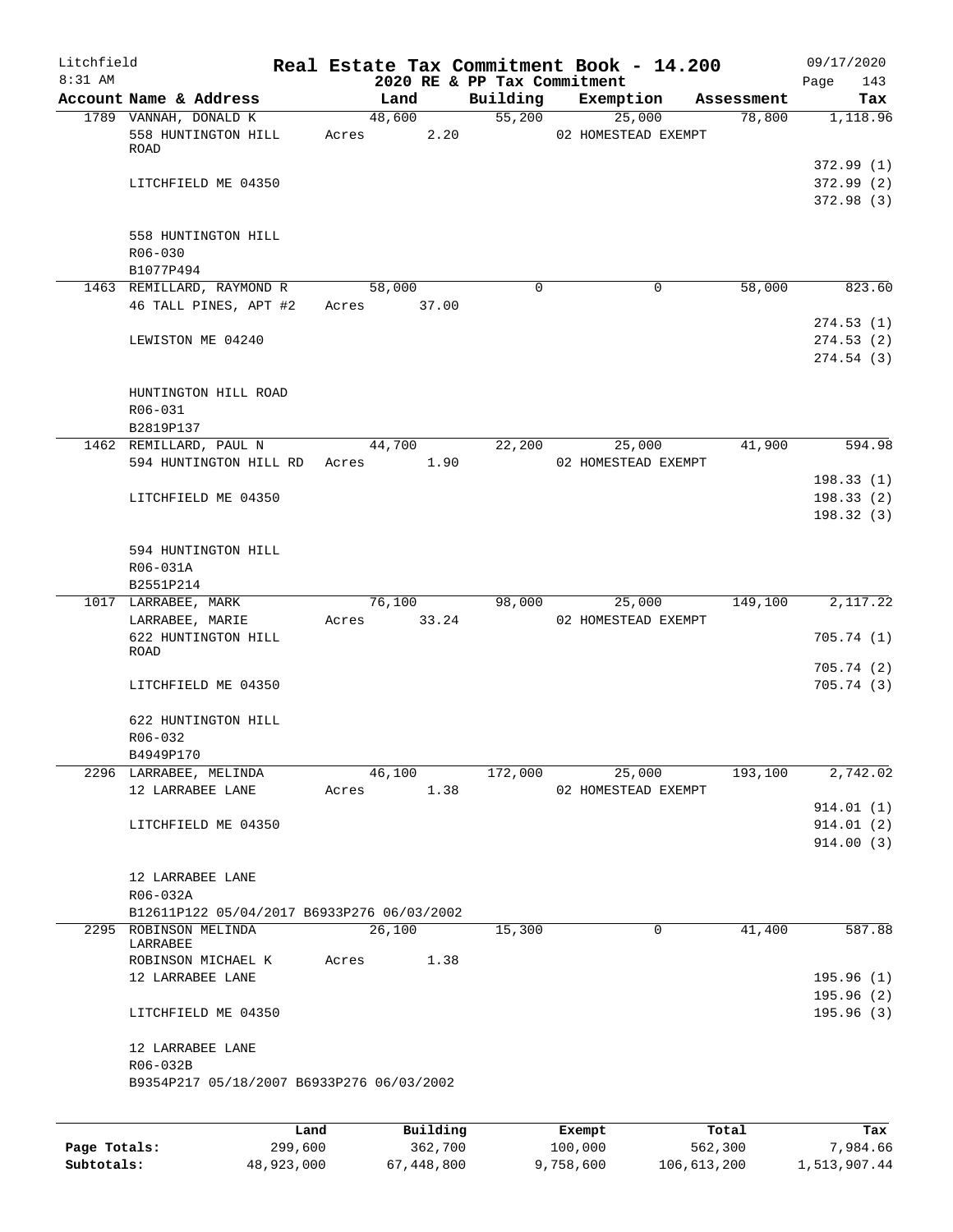| Litchfield |                                                                    |      |       |                 |          |                                         | Real Estate Tax Commitment Book - 14.200 |             |            | 09/17/2020 |                                     |
|------------|--------------------------------------------------------------------|------|-------|-----------------|----------|-----------------------------------------|------------------------------------------|-------------|------------|------------|-------------------------------------|
| 8:31 AM    | Account Name & Address                                             |      |       | Land            |          | 2020 RE & PP Tax Commitment<br>Building | Exemption                                |             | Assessment | Page       | 144<br>Tax                          |
|            | 2425 LARRABEE MICHAEL G                                            |      |       | 48,000          |          | 124,500                                 | 25,000                                   |             | 147,500    |            | 2,094.50                            |
|            | LARRABEE, JACLYN H<br>32 LARRABEE LANE                             |      | Acres |                 | 2.00     |                                         | 02 HOMESTEAD EXEMPT                      |             |            |            | 698.17(1)                           |
|            | LITCHFIELD ME 04350                                                |      |       |                 |          |                                         |                                          |             |            |            | 698.17(2)<br>698.16(3)              |
|            | 32 LARRABEE LANE<br>R06-032C                                       |      |       |                 |          |                                         |                                          |             |            |            |                                     |
|            | B12611P119 05/04/2017 B10266P295 11/09/2009 B8045P14<br>07/20/2004 |      |       |                 |          |                                         |                                          |             |            |            |                                     |
|            | 980 LOST CREEK ACQUISITIONS<br>LLC                                 |      |       | 48,000          |          | 59,000                                  |                                          | $\Omega$    | 107,000    |            | 1,519.40                            |
|            | 2590 WALNUT STREET #60                                             |      | Acres |                 | 2.00     |                                         |                                          |             |            |            |                                     |
|            | DENVER CO 80205                                                    |      |       |                 |          |                                         |                                          |             |            |            | 506.47(1)<br>506.47(2)<br>506.46(3) |
|            | 85 LIBBY ROAD<br>R06-033                                           |      |       |                 |          |                                         |                                          |             |            |            |                                     |
|            | B13456P176 01/16/2020                                              |      |       |                 |          |                                         |                                          |             |            |            |                                     |
|            | 1764 ENGELBERT, JAMES F<br>7 AUTUMN STREET                         |      |       | 76,200<br>Acres | 56.00    | 111,600                                 |                                          | $\mathbf 0$ | 187,800    |            | 2,666.76                            |
|            |                                                                    |      |       |                 |          |                                         |                                          |             |            |            | 888.92 (1)                          |
|            | LISBON FALLS ME 04252                                              |      |       |                 |          |                                         |                                          |             |            |            | 888.92 (2)                          |
|            |                                                                    |      |       |                 |          |                                         |                                          |             |            |            | 888.92 (3)                          |
|            | 111 LIBBY ROAD<br>R06-033A                                         |      |       |                 |          |                                         |                                          |             |            |            |                                     |
|            | B12769P174 11/03/2017 B11160P13 09/07/2012 B9586P77                |      |       |                 |          |                                         |                                          |             |            |            |                                     |
|            | 12/06/2007 B3395P147 07/14/1988<br>2921 FORTIER, DAWN              |      |       | 34,200          |          | 2,000                                   |                                          | 0           | 36,200     |            | 514.04                              |
|            | FORTIER, KEATH                                                     |      | Acres |                 | 19.70    |                                         |                                          |             |            |            |                                     |
|            | 410 TALERICO ROAD                                                  |      |       |                 |          |                                         |                                          |             |            |            | 171.35(1)                           |
|            |                                                                    |      |       |                 |          |                                         |                                          |             |            |            | 171.35(2)                           |
|            | GHENT NY 12075                                                     |      |       |                 |          |                                         |                                          |             |            |            | 171.34(3)                           |
|            | LIBBY ROAD                                                         |      |       |                 |          |                                         |                                          |             |            |            |                                     |
|            | R06-033A-1                                                         |      |       |                 |          |                                         |                                          |             |            |            |                                     |
|            | B12736P204 09/29/2017<br>2807 WHEELING, GARY                       |      |       | 51,200          |          | 54,900                                  | 31,000                                   |             | 75,100     |            | 1,066.42                            |
|            | 67 LIBBY ROAD                                                      |      | Acres |                 | 3.06     |                                         | 02 HOMESTEAD EXEMPT                      |             |            |            |                                     |
|            |                                                                    |      |       |                 |          |                                         | 03 VETERANS EXEMPT                       |             |            |            | 355.47(1)                           |
|            | LITCHFIELD ME 04350                                                |      |       |                 |          |                                         |                                          |             |            |            | 355.47(2)                           |
|            |                                                                    |      |       |                 |          |                                         |                                          |             |            |            | 355.48(3)                           |
|            | 67 LIBBY ROAD                                                      |      |       |                 |          |                                         |                                          |             |            |            |                                     |
|            | R06-033B                                                           |      |       |                 |          |                                         |                                          |             |            |            |                                     |
|            | B12689P171 08/08/2017 B11819P320 12/28/2011                        |      |       |                 |          |                                         |                                          |             |            |            |                                     |
|            | 2852 MORRILL, SYLVIA A                                             |      |       | 71,600          |          | 95,100                                  |                                          | 0           | 166,700    |            | 2,367.14                            |
|            | 99 LIBBY ROAD                                                      |      | Acres |                 | 12.79    |                                         |                                          |             |            |            |                                     |
|            |                                                                    |      |       |                 |          |                                         |                                          |             |            |            | 789.05(1)                           |
|            | LITCHFIELD ME 04350                                                |      |       |                 |          |                                         |                                          |             |            |            | 789.05(2)<br>789.04 (3)             |
|            | 99 LIBBY ROAD                                                      |      |       |                 |          |                                         |                                          |             |            |            |                                     |
|            | R06-033C                                                           |      |       |                 |          |                                         |                                          |             |            |            |                                     |
|            | B13152P185 02/08/2019 B11665P135 04/13/2014                        |      |       |                 |          |                                         |                                          |             |            |            |                                     |
|            |                                                                    |      |       |                 |          |                                         |                                          |             |            |            |                                     |
|            |                                                                    | Land |       |                 | Building |                                         | Exempt                                   | Total       |            |            | Tax                                 |

|              | --------     | ____________ | ______    | --------    | --------     |
|--------------|--------------|--------------|-----------|-------------|--------------|
| Page Totals: | 329,200      | 447,100      | 56,000    | 720,300     | 10,228.26    |
| Subtotals:   | 49, 252, 200 | 67,895,900   | 9,814,600 | 107,333,500 | 1,524,135.70 |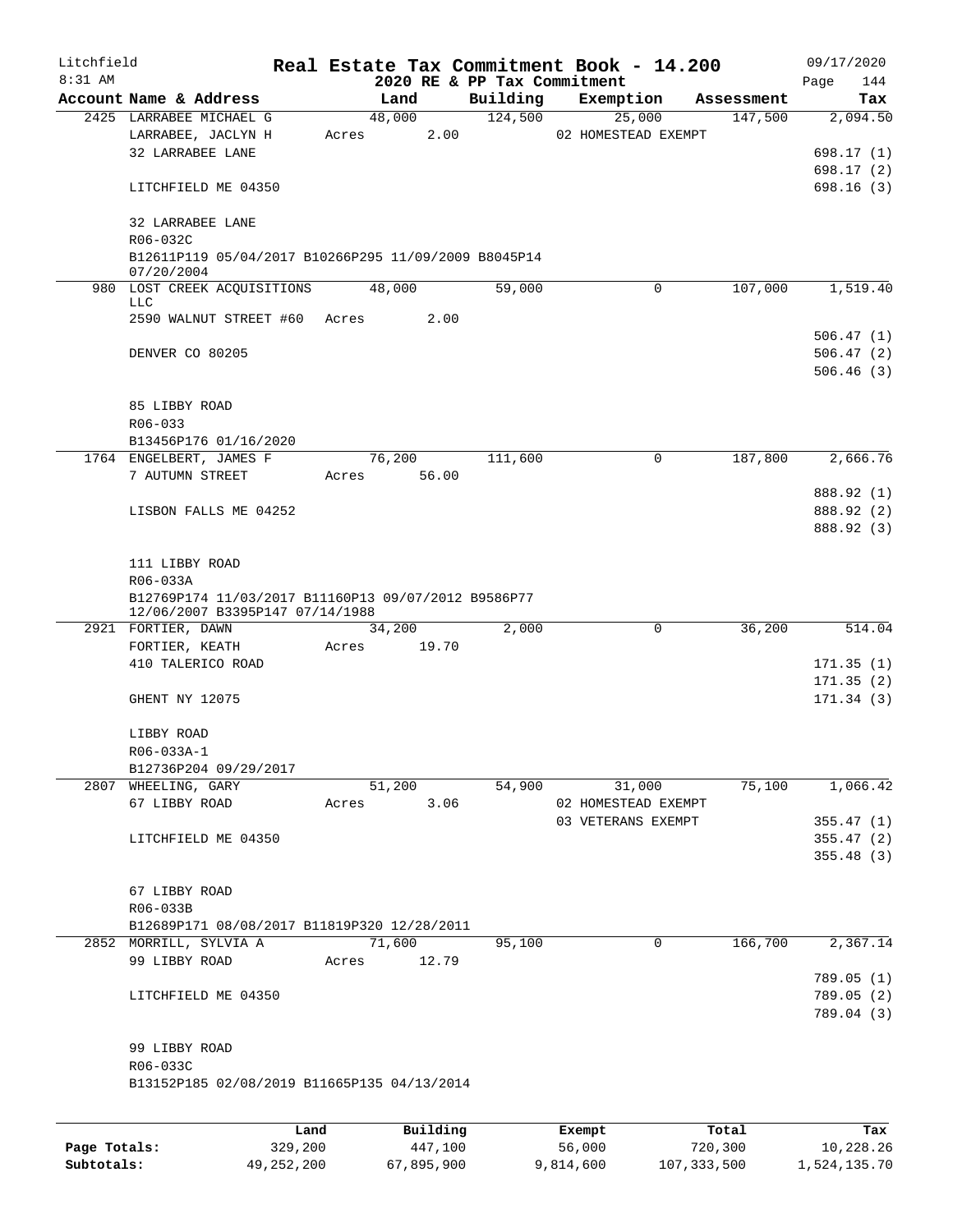| Litchfield |                                                     |       |                |                    | Real Estate Tax Commitment Book - 14.200 |                       | 09/17/2020      |
|------------|-----------------------------------------------------|-------|----------------|--------------------|------------------------------------------|-----------------------|-----------------|
| 8:31 AM    |                                                     |       |                |                    | 2020 RE & PP Tax Commitment              |                       | 145<br>Page     |
|            | Account Name & Address                              |       | Land           | Building<br>94,700 | Exemption                                | Assessment            | Tax<br>1,606.02 |
|            | 1008 LANE, W CARLTON<br>51 LIBBY RD                 | Acres | 43,400<br>1.12 |                    | 25,000<br>02 HOMESTEAD EXEMPT            | 113,100               |                 |
|            |                                                     |       |                |                    |                                          |                       | 535.34(1)       |
|            | LITCHFIELD ME 04350                                 |       |                |                    |                                          |                       | 535.34(2)       |
|            |                                                     |       |                |                    |                                          |                       | 535.34(3)       |
|            |                                                     |       |                |                    |                                          |                       |                 |
|            | 51 LIBBY ROAD                                       |       |                |                    |                                          |                       |                 |
|            | R06-034                                             |       |                |                    |                                          |                       |                 |
|            | B10713P47 04/22/2011 B10667P16 02/11/2011 B10667P16 |       |                |                    |                                          |                       |                 |
|            | 02/11/2011 B1811P100 12/28/2011 B1730P149           |       |                |                    |                                          |                       |                 |
|            | 1009 LANE CHRISTOPHER SCOTT                         |       | 63,800         | 80,700             | 25,000                                   | 119,500               | 1,696.90        |
|            | 45 LIBBY ROAD                                       | Acres | 11.00          |                    | 02 HOMESTEAD EXEMPT                      |                       |                 |
|            |                                                     |       |                |                    |                                          |                       | 565.63(1)       |
|            | LITCHFIELD ME 04350                                 |       |                |                    |                                          |                       | 565.63(2)       |
|            |                                                     |       |                |                    |                                          |                       | 565.64(3)       |
|            |                                                     |       |                |                    |                                          |                       |                 |
|            | 45 LIBBY ROAD                                       |       |                |                    |                                          |                       |                 |
|            | R06-035                                             |       |                |                    |                                          |                       |                 |
|            | B9919P185 12/01/2008 B727P334                       |       |                |                    |                                          |                       |                 |
|            | 1001 LANE, JOYCE C                                  |       | 43,200         | 65,700             | 25,000                                   | 83,900                | 1,191.38        |
|            | LANE, JAMES E                                       | Acres | 1.40           |                    | 02 HOMESTEAD EXEMPT                      |                       |                 |
|            | 2403 HALLOWELL ROAD                                 |       |                |                    |                                          |                       | 397.13(1)       |
|            |                                                     |       |                |                    |                                          |                       | 397.13(2)       |
|            | LITCHFIELD ME 04350                                 |       |                |                    |                                          |                       | 397.12(3)       |
|            | 2403 HALLOWELL ROAD                                 |       |                |                    |                                          |                       |                 |
|            | $R06 - 035 - 1$                                     |       |                |                    |                                          |                       |                 |
|            | B11608P336 06/11/2013 B8817P182 02/28/2006 B5261P32 |       |                |                    |                                          |                       |                 |
|            | 1374 PECKHAM, KEVIN B                               |       | 51,800         |                    | $\Omega$                                 | $\mathbf 0$<br>51,800 | 735.56          |
|            | PECKHAM, HEIDI M                                    | Acres | 37.00          |                    |                                          |                       |                 |
|            | 243 INDIANA ROAD                                    |       |                |                    |                                          |                       | 245.19(1)       |
|            |                                                     |       |                |                    |                                          |                       | 245.19(2)       |
|            | WEST GARDINER ME 04345                              |       |                |                    |                                          |                       | 245.18(3)       |
|            |                                                     |       |                |                    |                                          |                       |                 |
|            | LIBBY ROAD                                          |       |                |                    |                                          |                       |                 |
|            | R06-035A                                            |       |                |                    |                                          |                       |                 |
|            | B5676P87 07/17/1998                                 |       |                |                    |                                          |                       |                 |
|            | 371 MEAGHER, CHARLENE L                             |       | 45,700         | 39,700             | 25,000                                   | 60,400                | 857.68          |
|            | C/O MEAGHER, CHARLENE                               | Acres | 1.24           |                    | 02 HOMESTEAD EXEMPT                      |                       |                 |
|            | (MORGAN)                                            |       |                |                    |                                          |                       |                 |
|            | P.O. BOX 503                                        |       |                |                    |                                          |                       | 285.89(1)       |
|            | LITCHFIELD ME 04350                                 |       |                |                    |                                          |                       | 285.89(2)       |
|            |                                                     |       |                |                    |                                          |                       | 285.90(3)       |
|            |                                                     |       |                |                    |                                          |                       |                 |
|            | 69 LIBBY ROAD                                       |       |                |                    |                                          |                       |                 |
|            | R06-035B                                            |       |                |                    |                                          |                       |                 |
|            | B11743P276 07/16/2014 B5117P311 08/19/2004          |       |                |                    |                                          |                       |                 |
|            | 2089 LANE, CHRISTOPHER S                            |       | 45,000         | 10,800             |                                          | $\mathbf 0$<br>55,800 | 792.36          |
|            | 35 LIBBY ROAD                                       | Acres | 1.00           |                    |                                          |                       |                 |
|            |                                                     |       |                |                    |                                          |                       | 264.12(1)       |
|            | LITCHFIELD ME 04350                                 |       |                |                    |                                          |                       | 264.12(2)       |
|            |                                                     |       |                |                    |                                          |                       | 264.12(3)       |
|            |                                                     |       |                |                    |                                          |                       |                 |
|            | 35 LIBBY ROAD                                       |       |                |                    |                                          |                       |                 |
|            | R06-035C                                            |       |                |                    |                                          |                       |                 |
|            | B5700P72 06/23/1998                                 |       |                |                    |                                          |                       |                 |
|            |                                                     |       |                |                    |                                          |                       |                 |
|            |                                                     | Land  | Building       |                    | Exempt                                   | Total                 | Tax             |
|            |                                                     |       |                |                    |                                          |                       |                 |

|              | Land       | Building   | Exempt    | Total       | Tax          |
|--------------|------------|------------|-----------|-------------|--------------|
| Page Totals: | 292,900    | 291,600    | 100,000   | 484,500     | 6,879.90     |
| Subtotals:   | 49,545,100 | 68,187,500 | 9,914,600 | 107,818,000 | 1,531,015.60 |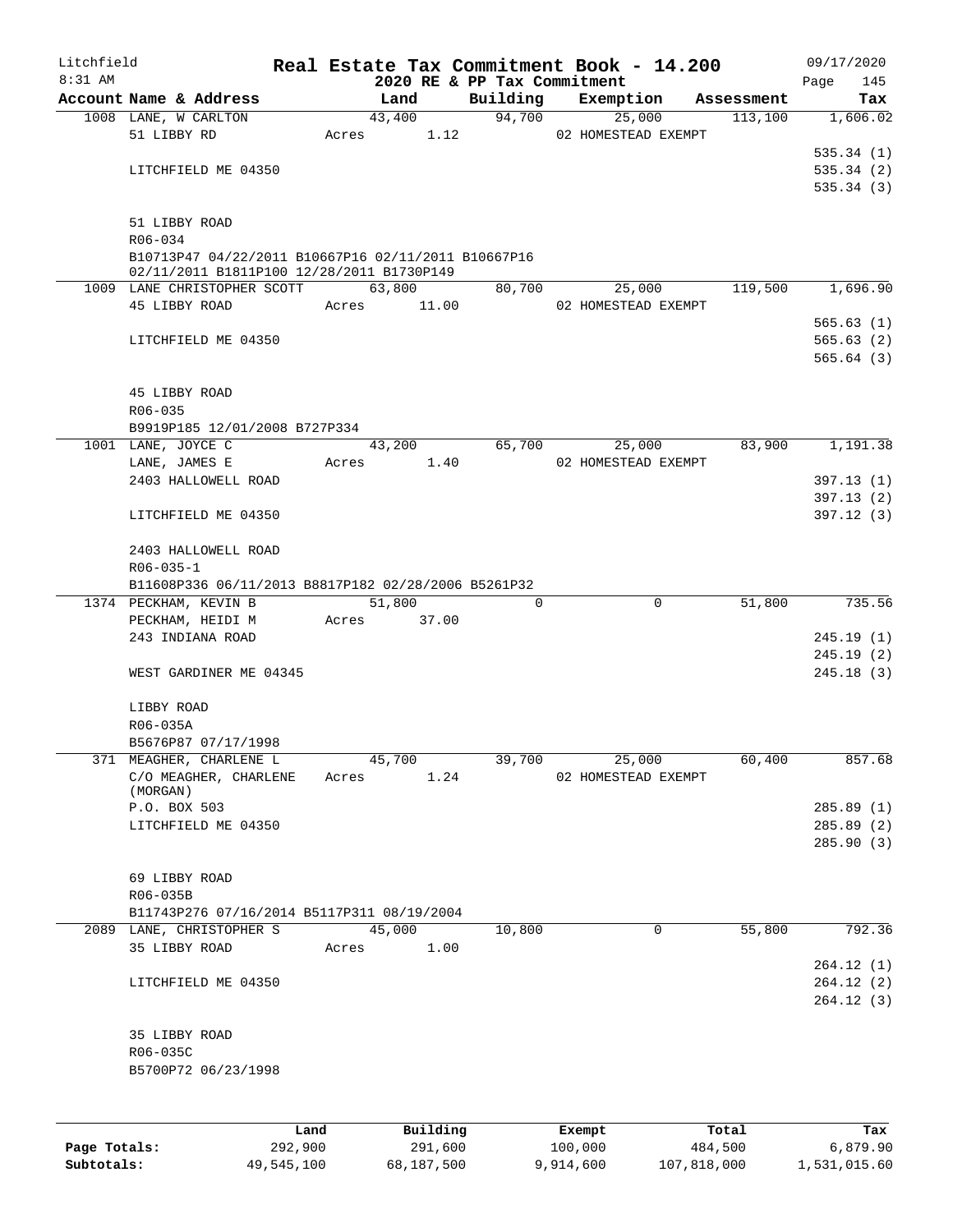| Litchfield |                                                      |                 |          | Real Estate Tax Commitment Book - 14.200 |                               |            | 09/17/2020           |
|------------|------------------------------------------------------|-----------------|----------|------------------------------------------|-------------------------------|------------|----------------------|
| 8:31 AM    |                                                      |                 |          | 2020 RE & PP Tax Commitment              |                               |            | 146<br>Page          |
|            | Account Name & Address                               | Land            |          | Building                                 | Exemption                     | Assessment | Tax                  |
|            | 2207 COMMUNITY SERVICE<br>TELEPHONE                  |                 | $\Omega$ | 22,500                                   | $\Omega$                      | 22,500     | 319.50               |
|            | ATTN: TAX DEPT 2-4                                   |                 |          |                                          |                               |            |                      |
|            | 121 SOUTH 17TH STREET                                |                 |          |                                          |                               |            | 106.50(1)            |
|            | MATTOON IL 61938                                     |                 |          |                                          |                               |            | 106.50(2)            |
|            |                                                      |                 |          |                                          |                               |            | 106.50(3)            |
|            | HALLOWELL ROAD<br>R06-036-ON                         |                 |          |                                          |                               |            |                      |
|            | 2340 UNDERGUST, LEWIS                                | 61,700          |          | 85,300                                   | 25,000                        | 122,000    | 1,732.40             |
|            | UNDERGUST ELSIE                                      | Acres           | 8.22     |                                          | 02 HOMESTEAD EXEMPT           |            |                      |
|            | 2351 HALLOWELL ROAD                                  |                 |          |                                          |                               |            | 577.47(1)            |
|            |                                                      |                 |          |                                          |                               |            | 577.47(2)            |
|            | LITCHFIELD ME 04350                                  |                 |          |                                          |                               |            | 577.46(3)            |
|            | 2351 HALLOWELL ROAD                                  |                 |          |                                          |                               |            |                      |
|            | R06-038                                              |                 |          |                                          |                               |            |                      |
|            | B7889P45 03/31/2004                                  |                 |          |                                          |                               |            |                      |
|            | 2433 PARKER, GLENN A                                 | 12,200          |          | 0                                        | $\mathbf 0$                   | 12,200     | 173.24               |
|            | 2333 HALLOWELL ROAD                                  | Acres           | 4.06     |                                          |                               |            |                      |
|            | LITCHFIELD ME 04350                                  |                 |          |                                          |                               |            | 57.75(1)             |
|            |                                                      |                 |          |                                          |                               |            | 57.75(2)<br>57.74(3) |
|            |                                                      |                 |          |                                          |                               |            |                      |
|            | 2333 HALLOWELL ROAD<br>R06-038A                      |                 |          |                                          |                               |            |                      |
|            | 2339 OUELLETTE, BRUCE THOMAS                         | 4,600           |          | $\Omega$                                 | $\Omega$                      | 4,600      | 65.32                |
|            | 907 COLLEGE ROAD                                     | Acres           | 1.53     |                                          |                               |            |                      |
|            |                                                      |                 |          |                                          |                               |            | 21.77(1)             |
|            | LEWISTON ME 04240                                    |                 |          |                                          |                               |            | 21.77(2)             |
|            |                                                      |                 |          |                                          |                               |            | 21.78(3)             |
|            | HALLOWELL ROAD                                       |                 |          |                                          |                               |            |                      |
|            | R06-038B                                             |                 |          |                                          |                               |            |                      |
|            | B13093P86 10/30/2018                                 |                 |          |                                          |                               | 255,300    |                      |
|            | 2337 MCKENZIE, PAIGE<br>2361 HALLOWELL ROAD          | 61,200<br>Acres | 7.59     | 219,100                                  | 25,000<br>02 HOMESTEAD EXEMPT |            | 3,625.26             |
|            |                                                      |                 |          |                                          |                               |            | 1,208.42(1)          |
|            | LITCHFIELD ME 04350                                  |                 |          |                                          |                               |            | 1,208.42(2)          |
|            |                                                      |                 |          |                                          |                               |            | 1,208.42(3)          |
|            | 2361 HALLOWELL ROAD                                  |                 |          |                                          |                               |            |                      |
|            | R06-038C                                             |                 |          |                                          |                               |            |                      |
|            | B12728P54 09/22/2017 B11134P305 08/01/2012 B8080P160 |                 |          |                                          |                               |            |                      |
|            | 08/09/2004                                           |                 |          |                                          |                               |            |                      |
|            | 2434 MCGREGOR, SCOTT A                               | 49,400          |          | 358,800                                  | 25,000                        | 383,200    | 5,441.44             |
|            | CROMWELL, EMILY                                      | Acres           | 2.45     |                                          | 02 HOMESTEAD EXEMPT           |            |                      |
|            | 2333 HALLOWELL ROAD                                  |                 |          |                                          |                               |            | 1,813.81(1)          |
|            |                                                      |                 |          |                                          |                               |            | 1,813.81(2)          |
|            | LITCHFIELD ME 04350                                  |                 |          |                                          |                               |            | 1,813.82(3)          |
|            | 2333 HALLOWELL ROAD                                  |                 |          |                                          |                               |            |                      |
|            | R06-038D                                             |                 |          |                                          |                               |            |                      |
|            | B13324P278 09/04/2019                                |                 |          |                                          |                               |            |                      |
|            |                                                      |                 |          |                                          |                               |            |                      |

|              | Land       | Building   | Exempt    | Total       | Tax          |
|--------------|------------|------------|-----------|-------------|--------------|
| Page Totals: | 189,100    | 685,700    | 75,000    | 799,800     | 11,357.16    |
| Subtotals:   | 49,734,200 | 68,873,200 | 9,989,600 | 108,617,800 | 1,542,372.76 |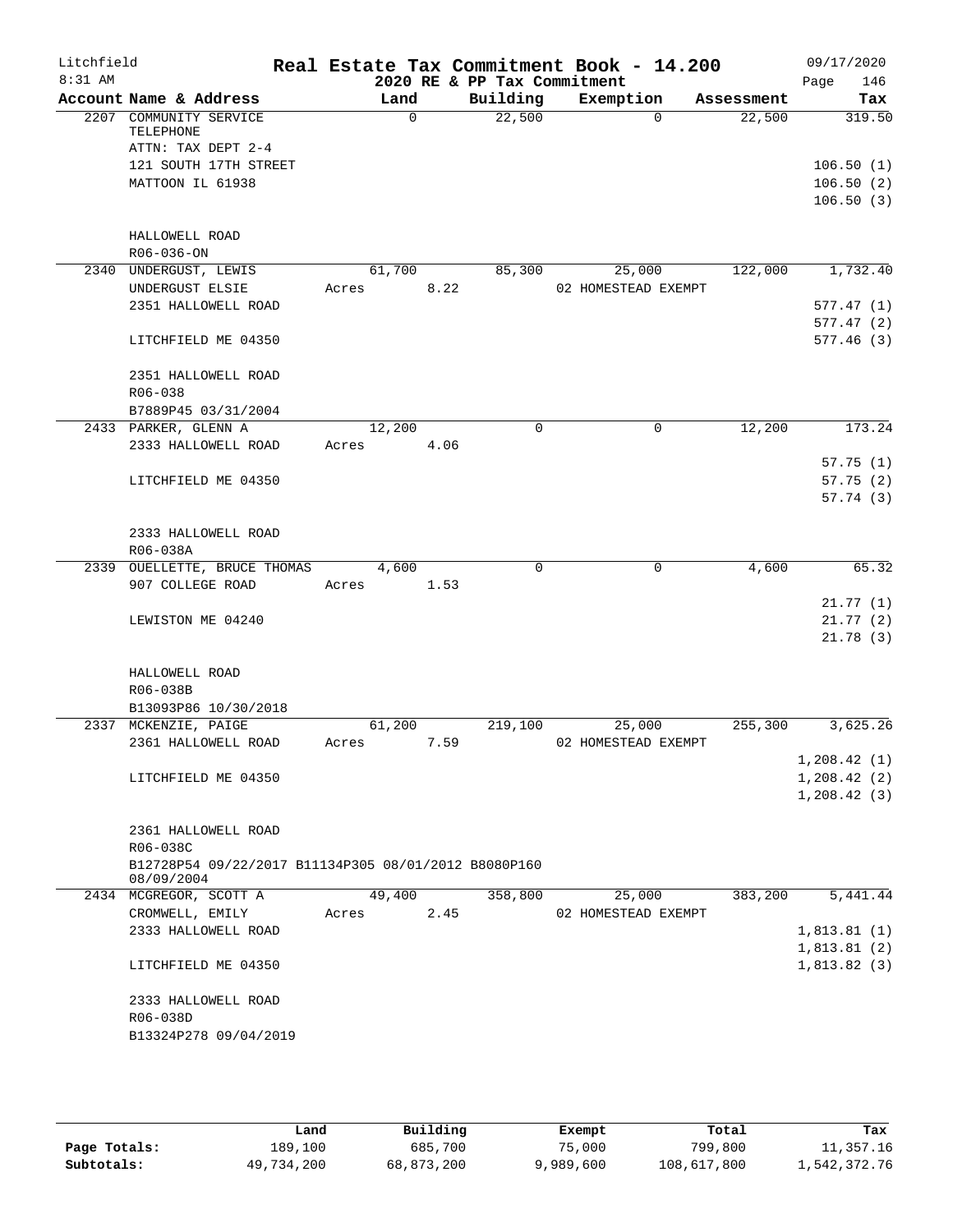| Litchfield<br>8:31 AM |                                                                   |         |      | 2020 RE & PP Tax Commitment | Real Estate Tax Commitment Book - 14.200 |            | 09/17/2020<br>147<br>Page |
|-----------------------|-------------------------------------------------------------------|---------|------|-----------------------------|------------------------------------------|------------|---------------------------|
|                       | Account Name & Address                                            | Land    |      | Building                    | Exemption                                | Assessment | Tax                       |
|                       | 1670 GREEN, JADE A                                                | 45,300  |      | 49,200                      | $\Omega$                                 | 94,500     | 1,341.90                  |
|                       | BURBACH, DAVID A                                                  | Acres   | 1.10 |                             |                                          |            |                           |
|                       | 2323 HALLOWELL ROAD                                               |         |      |                             |                                          |            | 447.30 (1)                |
|                       |                                                                   |         |      |                             |                                          |            | 447.30 (2)                |
|                       | LITCHFIELD ME 04350                                               |         |      |                             |                                          |            | 447.30 (3)                |
|                       | 2323 HALLOWELL ROAD                                               |         |      |                             |                                          |            |                           |
|                       | R06-039A                                                          |         |      |                             |                                          |            |                           |
|                       | B13438P156 12/23/2019                                             |         |      |                             |                                          |            |                           |
|                       | 586 LEWIS, BETTY I LEWIS                                          | 42,000  |      | 172,500                     | 25,000                                   | 189,500    | 2,690.90                  |
|                       | 2317 HALLOWELL ROAD                                               | Acres   | 1.00 |                             | 02 HOMESTEAD EXEMPT                      |            |                           |
|                       |                                                                   |         |      |                             |                                          |            | 896.97 (1)                |
|                       | LITCHFIELD ME 04350                                               |         |      |                             |                                          |            | 896.97 (2)                |
|                       |                                                                   |         |      |                             |                                          |            | 896.96 (3)                |
|                       | 2317 HALLOWELL ROAD                                               |         |      |                             |                                          |            |                           |
|                       | R06-039B                                                          |         |      |                             |                                          |            |                           |
|                       | B10344P183 02/18/2010 B6111P248 12/01/1999                        |         |      |                             |                                          |            |                           |
|                       | 922 BREWER, JESSICA L                                             | 42,300  |      | 28,600                      | 25,000                                   | 45,900     | 651.78                    |
|                       | 2303 HALLOWELL ROAD                                               | Acres   | 1.10 |                             | 02 HOMESTEAD EXEMPT                      |            |                           |
|                       |                                                                   |         |      |                             |                                          |            | 217.26(1)                 |
|                       | LITCHFIELD ME 04350                                               |         |      |                             |                                          |            | 217.26(2)                 |
|                       |                                                                   |         |      |                             |                                          |            | 217.26(3)                 |
|                       |                                                                   |         |      |                             |                                          |            |                           |
|                       | 2303 HALLOWELL ROAD                                               |         |      |                             |                                          |            |                           |
|                       | R06-039C                                                          |         |      |                             |                                          |            |                           |
|                       | B12289P92 05/10/2016 B12285P83 04/25/2016 B6305P304<br>09/30/2000 |         |      |                             |                                          |            |                           |
|                       | 1271 HOUDE, ANDRE A                                               | 45,400  |      | 136,000                     | 25,000                                   | 156,400    | 2,220.88                  |
|                       | HOUDE, CATHY L                                                    | Acres   | 1.12 |                             | 02 HOMESTEAD EXEMPT                      |            |                           |
|                       | 2291 HALLOWELL ROAD                                               |         |      |                             |                                          |            | 740.29 (1)                |
|                       |                                                                   |         |      |                             |                                          |            | 740.29(2)                 |
|                       | LITCHFIELD ME 04350                                               |         |      |                             |                                          |            | 740.30(3)                 |
|                       | 2291 HALLOWELL ROAD                                               |         |      |                             |                                          |            |                           |
|                       | $R06 - 040$                                                       |         |      |                             |                                          |            |                           |
|                       | B7273P204 02/12/2003                                              |         |      |                             |                                          |            |                           |
|                       | 230 BUBIER, WALLACE E SR                                          | 57,000  |      | 79,100                      | 31,000                                   | 105, 100   | 1,492.42                  |
|                       | BUBIER SUSAN D                                                    | Acres   | 5.00 |                             | 03 VETERANS EXEMPT                       |            |                           |
|                       | 2243 HALLOWELL RD                                                 |         |      |                             | 02 HOMESTEAD EXEMPT                      |            | 497.47 (1)                |
|                       |                                                                   |         |      |                             |                                          |            | 497.47 (2)                |
|                       | LITCHFIELD ME 04350                                               |         |      |                             |                                          |            | 497.48 (3)                |
|                       | 2243 HALLOWELL ROAD                                               |         |      |                             |                                          |            |                           |
|                       | $R06 - 043$                                                       |         |      |                             |                                          |            |                           |
|                       | B9759P317 06/11/2008 B1820P190 05/29/1975                         |         |      |                             |                                          |            |                           |
|                       | 1181 MCDONALD, MICHAEL                                            | 105,800 |      | 79,000                      | 0                                        | 184,800    | 2,624.16                  |
|                       | 2225 HALLOWELL ROAD                                               | Acres   | 8.00 |                             |                                          |            |                           |
|                       |                                                                   |         |      |                             |                                          |            | 874.72 (1)                |
|                       | LITCHFIELD ME 04350                                               |         |      |                             |                                          |            | 874.72 (2)                |
|                       |                                                                   |         |      |                             |                                          |            | 874.72 (3)                |
|                       |                                                                   |         |      |                             |                                          |            |                           |
|                       | 2225 HALLOWELL ROAD                                               |         |      |                             |                                          |            |                           |
|                       | R06-044                                                           |         |      |                             |                                          |            |                           |
|                       | B9838P257 08/28/2008 B1648P13 10/18/2004                          |         |      |                             |                                          |            |                           |
|                       |                                                                   |         |      |                             |                                          |            |                           |
|                       |                                                                   |         |      |                             |                                          |            |                           |

|              | Land       | Building   | Exempt     | Total       | Tax          |
|--------------|------------|------------|------------|-------------|--------------|
| Page Totals: | 337,800    | 544,400    | 106,000    | 776,200     | 11,022.04    |
| Subtotals:   | 50,072,000 | 69,417,600 | 10,095,600 | 109,394,000 | 1,553,394.80 |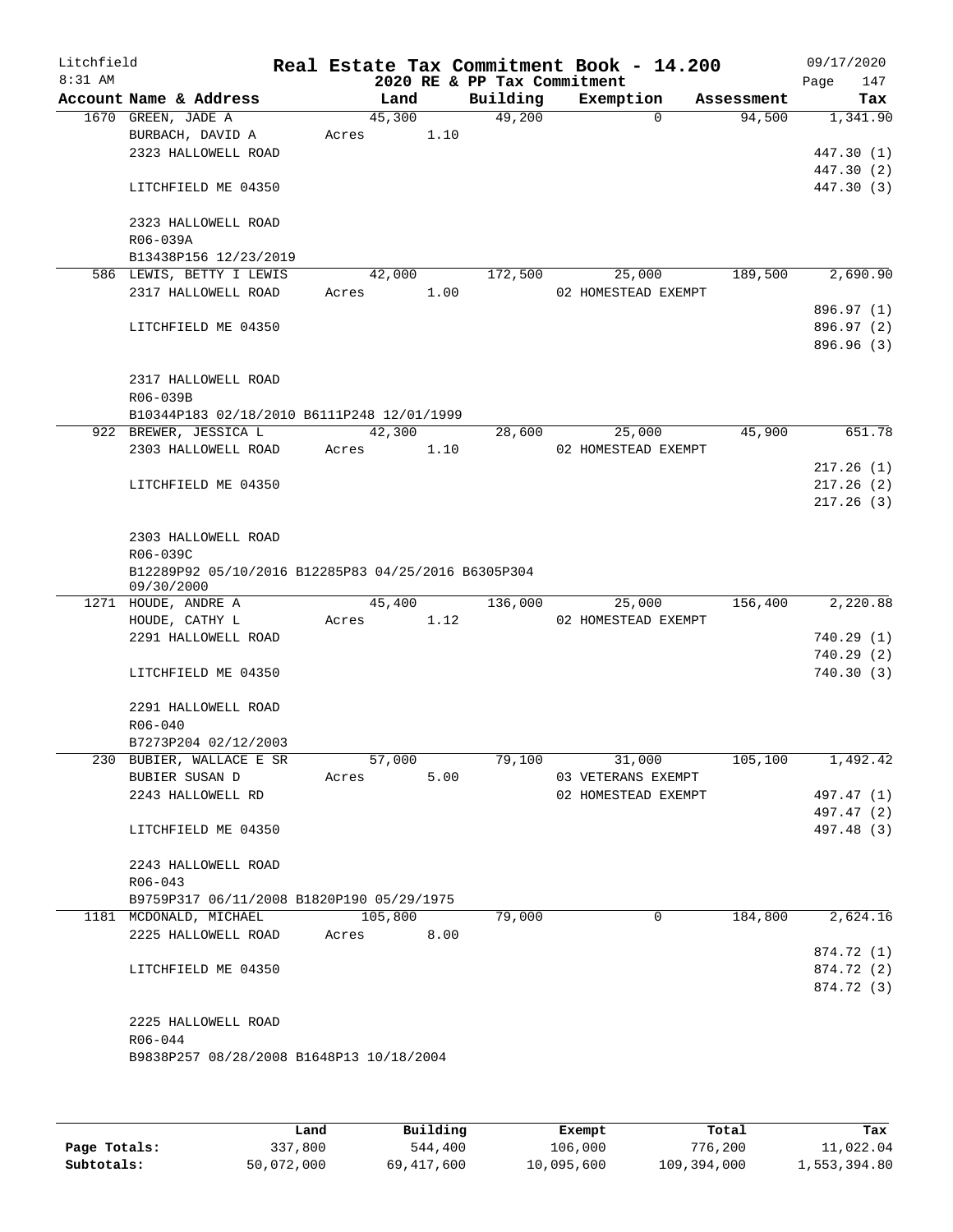| Litchfield |                                                   |        |          |                             | Real Estate Tax Commitment Book - 14.200 |            | 09/17/2020                 |          |
|------------|---------------------------------------------------|--------|----------|-----------------------------|------------------------------------------|------------|----------------------------|----------|
| $8:31$ AM  |                                                   |        |          | 2020 RE & PP Tax Commitment |                                          |            | Page                       | 148      |
|            | Account Name & Address                            | Land   | $\Omega$ | Building                    | Exemption<br>$\Omega$                    | Assessment |                            | Tax      |
|            | 2733 MCDONALD, NATHAN<br>2231 HALLOWELL ROAD      |        |          | 152,000                     |                                          | 152,000    |                            | 2,158.40 |
|            |                                                   |        |          |                             |                                          |            | 719.47(1)                  |          |
|            | LITCHFIELD ME 04350                               |        |          |                             |                                          |            | 719.47(2)                  |          |
|            |                                                   |        |          |                             |                                          |            | 719.46(3)                  |          |
|            |                                                   |        |          |                             |                                          |            |                            |          |
|            | 2231 HALLOWELL ROAD                               |        |          |                             |                                          |            |                            |          |
|            | $R06 - 044 - ON$                                  |        |          |                             |                                          |            |                            |          |
|            | 1270 KELLEY, WILLIAM F                            | 58,800 |          | 193,600                     | 25,000                                   | 227,400    |                            | 3,229.08 |
|            | DUBE, JENNIFER                                    | Acres  | 3.44     |                             | 02 HOMESTEAD EXEMPT                      |            |                            |          |
|            | 2290 HALLOWELL ROAD                               |        |          |                             |                                          |            | 1,076.36(1)                |          |
|            | LITCHFIELD ME 04350                               |        |          |                             |                                          |            | 1,076.36(2)<br>1,076.36(3) |          |
|            |                                                   |        |          |                             |                                          |            |                            |          |
|            | 2290 HALLOWELL ROAD                               |        |          |                             |                                          |            |                            |          |
|            | $R06 - 045$                                       |        |          |                             |                                          |            |                            |          |
|            | B12726P36 09/15/2017 B9305P330 04/02/2007 B9088P8 |        |          |                             |                                          |            |                            |          |
|            | 09/27/2006 B8436P62 06/03/2005 B3502P99           |        |          |                             |                                          |            |                            |          |
|            | 1692 DWELLEY, SUSAN                               | 48,600 |          | 119,000                     | 25,000                                   | 142,600    |                            | 2,024.92 |
|            | 2302 HALLOWELL RD                                 | Acres  | 2.20     |                             | 02 HOMESTEAD EXEMPT                      |            |                            |          |
|            | LITCHFIELD ME 04350                               |        |          |                             |                                          |            | 674.97(1)                  |          |
|            |                                                   |        |          |                             |                                          |            | 674.97(2)<br>674.98(3)     |          |
|            |                                                   |        |          |                             |                                          |            |                            |          |
|            | 2302 HALLOWELL ROAD                               |        |          |                             |                                          |            |                            |          |
|            | R06-046                                           |        |          |                             |                                          |            |                            |          |
|            | B7194P81                                          |        |          |                             |                                          |            |                            |          |
|            | 163 BONIN, KENDALL                                | 42,600 |          | 55,300                      | 25,000                                   | 72,900     |                            | 1,035.18 |
|            | 18 PLAINS ROAD                                    | Acres  | 1.20     |                             | 02 HOMESTEAD EXEMPT                      |            |                            |          |
|            |                                                   |        |          |                             |                                          |            | 345.06(1)                  |          |
|            | LITCHFIELD ME 04350                               |        |          |                             |                                          |            | 345.06(2)                  |          |
|            |                                                   |        |          |                             |                                          |            | 345.06(3)                  |          |
|            | 18 PLAINS ROAD                                    |        |          |                             |                                          |            |                            |          |
|            | R06-049                                           |        |          |                             |                                          |            |                            |          |
|            | B1554P629                                         |        |          |                             |                                          |            |                            |          |
|            | 326 CLARY, THOMAS                                 | 45,300 |          | 130,300                     | 25,000                                   | 150,600    |                            | 2,138.52 |
|            | 22 PLAINS RD                                      | Acres  | 1.10     |                             | 02 HOMESTEAD EXEMPT                      |            |                            |          |
|            |                                                   |        |          |                             |                                          |            | 712.84 (1)                 |          |
|            | LITCHFIELD ME 04350                               |        |          |                             |                                          |            | 712.84(2)                  |          |
|            |                                                   |        |          |                             |                                          |            | 712.84(3)                  |          |
|            |                                                   |        |          |                             |                                          |            |                            |          |
|            | 22 PLAINS ROAD                                    |        |          |                             |                                          |            |                            |          |
|            | $R06 - 050$                                       |        |          |                             |                                          |            |                            |          |
|            | B1544P440<br>974 GOWELL, CLARENCE R JR            | 65,600 |          | 123,000                     | 0                                        | 188,600    |                            | 2,678.12 |
|            | 110 PLAINS ROAD                                   | Acres  | 3.20     |                             |                                          |            |                            |          |
|            |                                                   |        |          |                             |                                          |            | 892.71 (1)                 |          |
|            | LITCHFIELD ME 04350                               |        |          |                             |                                          |            | 892.71 (2)                 |          |
|            |                                                   |        |          |                             |                                          |            | 892.70 (3)                 |          |
|            |                                                   |        |          |                             |                                          |            |                            |          |
|            | 110 PLAINS ROAD                                   |        |          |                             |                                          |            |                            |          |
|            | R06-055                                           |        |          |                             |                                          |            |                            |          |
|            | B11354P130 04/12/2013 B3834P44                    |        |          |                             |                                          |            |                            |          |
|            |                                                   |        |          |                             |                                          |            |                            |          |

|              | Land       | Building   | Exempt     | Total       | Tax          |
|--------------|------------|------------|------------|-------------|--------------|
| Page Totals: | 260,900    | 773,200    | 100,000    | 934,100     | 13,264.22    |
| Subtotals:   | 50,332,900 | 70,190,800 | 10,195,600 | 110,328,100 | 1,566,659.02 |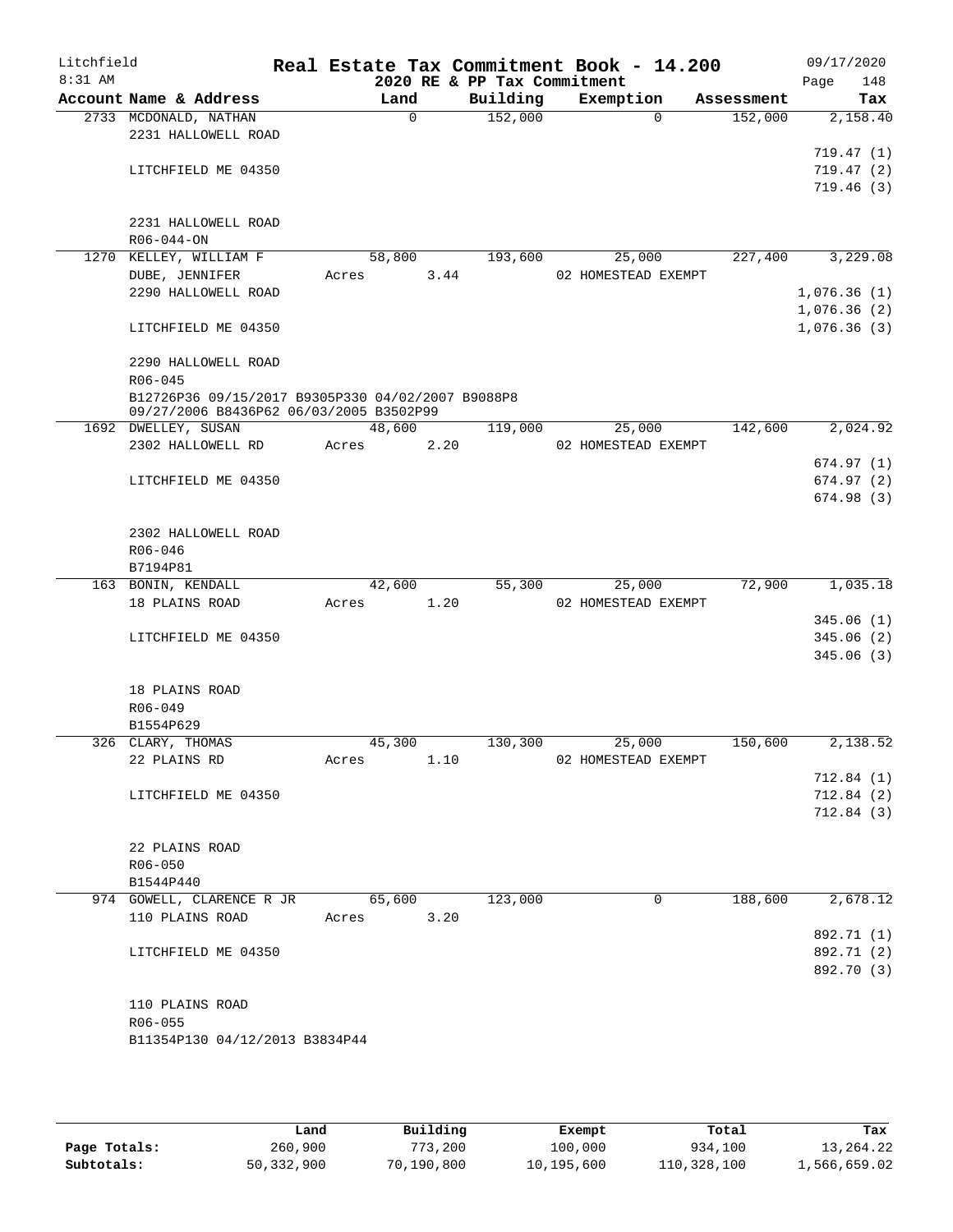| Litchfield<br>8:31 AM |                                                                          |       |             | 2020 RE & PP Tax Commitment | Real Estate Tax Commitment Book - 14.200 |            | 09/17/2020           |
|-----------------------|--------------------------------------------------------------------------|-------|-------------|-----------------------------|------------------------------------------|------------|----------------------|
|                       | Account Name & Address                                                   |       | Land        | Building                    | Exemption                                | Assessment | Page<br>149<br>Tax   |
|                       | 1966 GOWELL, CLARENCE R JR                                               |       | 74,400      | 7,200                       | $\Omega$                                 | 81,600     | 1,158.72             |
|                       | 110 PLAINS ROAD                                                          | Acres | 6.59        |                             |                                          |            |                      |
|                       |                                                                          |       |             |                             |                                          |            | 386.24 (1)           |
|                       | LITCHFIELD ME 04350                                                      |       |             |                             |                                          |            | 386.24 (2)           |
|                       |                                                                          |       |             |                             |                                          |            | 386.24(3)            |
|                       |                                                                          |       |             |                             |                                          |            |                      |
|                       | 104 PLAINS ROAD                                                          |       |             |                             |                                          |            |                      |
|                       | R06-055A                                                                 |       |             |                             |                                          |            |                      |
|                       | B11833P87 09/22/2011 B7266P128 02/06/2003                                |       |             |                             |                                          |            |                      |
|                       | 2362 RUSSELL, KEVIN                                                      |       | $\mathbf 0$ | 34,000                      | 0                                        | 34,000     | 482.80               |
|                       | RUSSELL, CHRISTINE                                                       |       |             |                             |                                          |            |                      |
|                       | 76 PLAINS ROAD                                                           |       |             |                             |                                          |            | 160.93(1)            |
|                       |                                                                          |       |             |                             |                                          |            | 160.93(2)            |
|                       | LITCHFIELD ME 04350                                                      |       |             |                             |                                          |            | 160.94(3)            |
|                       |                                                                          |       |             |                             |                                          |            |                      |
|                       | 76 PLAINS ROAD                                                           |       |             |                             |                                          |            |                      |
|                       | R06-055A-ON-1                                                            |       | $\mathbf 0$ | 20,400                      | $\mathbf 0$                              | 20,400     | 289.68               |
|                       | 2014 GOWELL, JR CLARENCE<br>110 PLAINS ROAD                              |       |             |                             |                                          |            |                      |
|                       |                                                                          |       |             |                             |                                          |            | 96.56(1)             |
|                       | LITCHFIELD ME 04350                                                      |       |             |                             |                                          |            | 96.56(2)             |
|                       |                                                                          |       |             |                             |                                          |            | 96.56(3)             |
|                       |                                                                          |       |             |                             |                                          |            |                      |
|                       | 104 PLAINS ROAD                                                          |       |             |                             |                                          |            |                      |
|                       | R06-055A-ON-2                                                            |       |             |                             |                                          |            |                      |
|                       | 1558 MORRIS, TEAGUE B                                                    |       | 3,300       | 0                           | 0                                        | 3,300      | 46.86                |
|                       | SMALL, DELMAR D                                                          | Acres | 3.70        |                             |                                          |            |                      |
|                       | P.O. BOX 815                                                             |       |             |                             |                                          |            | 15.62(1)             |
|                       |                                                                          |       |             |                             |                                          |            | 15.62(2)             |
|                       | BRUNSWICK ME 04011                                                       |       |             |                             |                                          |            | 15.62(3)             |
|                       |                                                                          |       |             |                             |                                          |            |                      |
|                       | PINE TREE ROAD                                                           |       |             |                             |                                          |            |                      |
|                       | $R06 - 056$                                                              |       |             |                             |                                          |            |                      |
|                       | B10631P90 12/28/2010 B9080P43 09/18/2006 B8507P166<br>07/19/2005 B1674P9 |       |             |                             |                                          |            |                      |
|                       | 1611 MORRIS, TEAGUE B                                                    |       | 12,000      | 0                           | 0                                        | 12,000     | 170.40               |
|                       | SMALL, DELMAR D                                                          | Acres | 22.50       |                             |                                          |            |                      |
|                       | P.O. BOX 815                                                             |       |             |                             |                                          |            | 56.80(1)             |
|                       |                                                                          |       |             |                             |                                          |            | 56.80(2)             |
|                       | BRUNSWICK ME 04011                                                       |       |             |                             |                                          |            | 56.80(3)             |
|                       |                                                                          |       |             |                             |                                          |            |                      |
|                       | PINE TREE ROAD                                                           |       |             |                             |                                          |            |                      |
|                       | $R06 - 058$                                                              |       |             |                             |                                          |            |                      |
|                       | B10631P92 12/28/2010 B6402P254 02/08/2001                                |       |             |                             |                                          |            |                      |
|                       | 1612 MORRIS, TEAGUE B                                                    |       | 11,300      | $\Omega$                    | $\mathbf 0$                              | 11,300     | 160.46               |
|                       | P.O. BOX 815                                                             | Acres | 13.50       |                             |                                          |            |                      |
|                       |                                                                          |       |             |                             |                                          |            | 53.49(1)<br>53.49(2) |
|                       | BRUNSWICK ME 04011                                                       |       |             |                             |                                          |            | 53.48(3)             |
|                       |                                                                          |       |             |                             |                                          |            |                      |
|                       | PLAINS ROAD                                                              |       |             |                             |                                          |            |                      |
|                       | R06-058A                                                                 |       |             |                             |                                          |            |                      |
|                       | B10505P350 08/28/2010 B8637P217 08/24/2005 B4863P224                     |       |             |                             |                                          |            |                      |
|                       | 02/02/1995                                                               |       |             |                             |                                          |            |                      |
|                       |                                                                          |       |             |                             |                                          |            |                      |

|              | Land       | Building   | Exempt     | Total       | Tax          |
|--------------|------------|------------|------------|-------------|--------------|
| Page Totals: | 101,000    | 61,600     |            | 162,600     | 2,308.92     |
| Subtotals:   | 50,433,900 | 70,252,400 | 10,195,600 | 110,490,700 | 1,568,967.94 |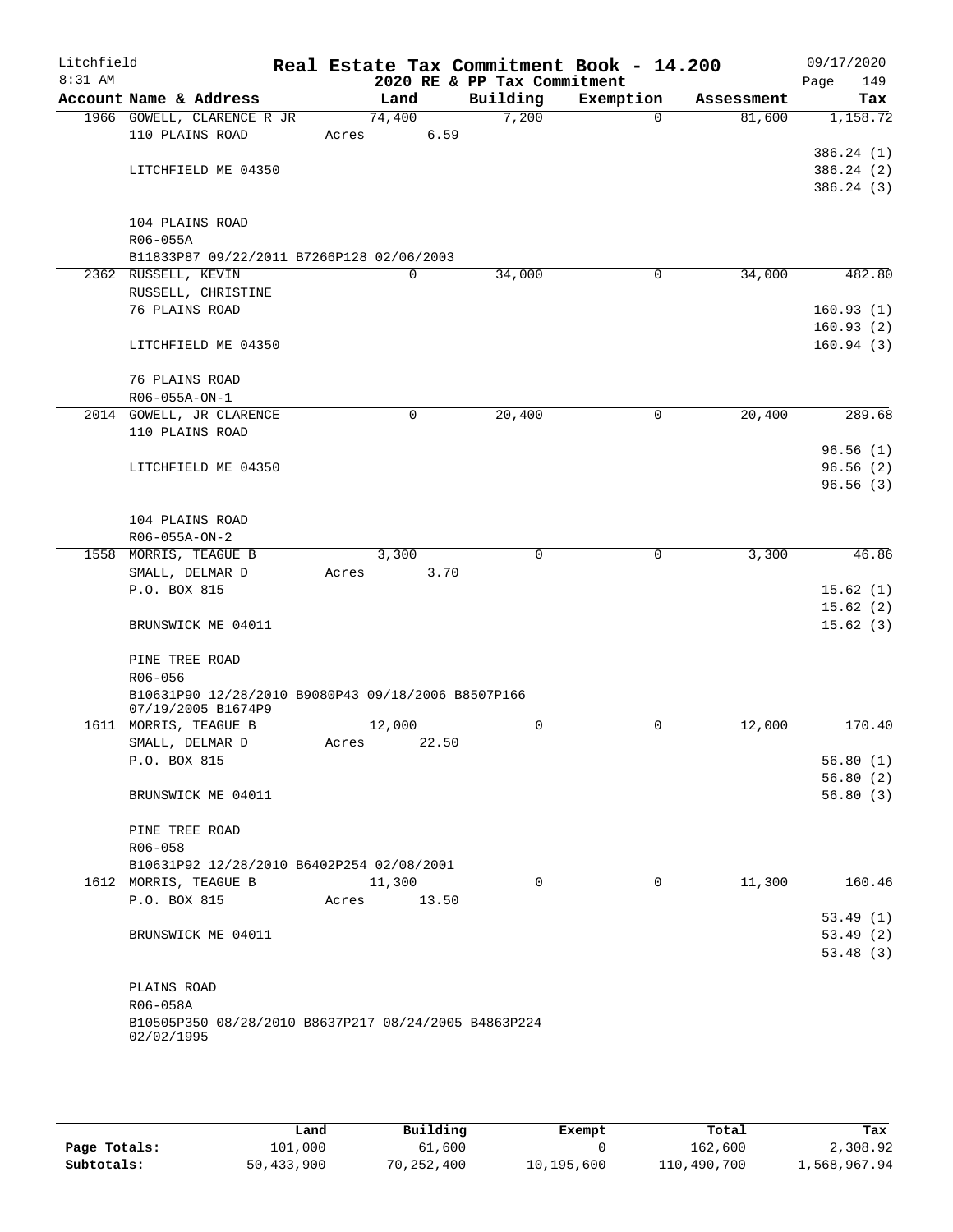| Litchfield |                                                     |       |        |          |                             | Real Estate Tax Commitment Book - 14.200 |            | 09/17/2020   |
|------------|-----------------------------------------------------|-------|--------|----------|-----------------------------|------------------------------------------|------------|--------------|
| 8:31 AM    |                                                     |       |        |          | 2020 RE & PP Tax Commitment |                                          |            | 150<br>Page  |
|            | Account Name & Address                              |       | Land   |          | Building                    | Exemption                                | Assessment | Tax          |
|            | 1614 SMALL, INA                                     |       | 42,400 |          | 4,300                       | $\Omega$                                 | 46,700     | 663.14       |
|            | 476 PINE TREE ROAD                                  | Acres |        | 32.00    |                             |                                          |            | 221.05(1)    |
|            | LITCHFIELD ME 04350                                 |       |        |          |                             |                                          |            | 221.05(2)    |
|            |                                                     |       |        |          |                             |                                          |            | 221.04(3)    |
|            |                                                     |       |        |          |                             |                                          |            |              |
|            | 481 PINE TREE ROAD                                  |       |        |          |                             |                                          |            |              |
|            | R06-059                                             |       |        |          |                             |                                          |            |              |
|            | B9723P288 B8637P217 10/12/2005 B4863P224 02/02/1995 |       |        |          |                             |                                          |            |              |
|            | 973 POUSSARD, REGINALD L,                           |       | 46,800 |          | 90,000                      | 25,000                                   | 111,800    | 1,587.56     |
|            | JR.                                                 |       |        |          |                             |                                          |            |              |
|            | 109 PLAINS ROAD                                     | Acres |        | 1.60     |                             | 02 HOMESTEAD EXEMPT                      |            |              |
|            |                                                     |       |        |          |                             |                                          |            | 529.19(1)    |
|            | LITCHFIELD ME 04350                                 |       |        |          |                             |                                          |            | 529.19(2)    |
|            |                                                     |       |        |          |                             |                                          |            | 529.18(3)    |
|            |                                                     |       |        |          |                             |                                          |            |              |
|            | 109 PLAINS ROAD                                     |       |        |          |                             |                                          |            |              |
|            | $R06 - 060$<br>B6367P49 12/13/2000                  |       |        |          |                             |                                          |            |              |
|            | 2165 DUMAS, JEFF                                    |       | 25,500 |          | $\mathbf 0$                 | $\mathbf 0$                              | 25,500     | 362.10       |
|            | 84 HIGHLAND AVENUE                                  | Acres |        | 1.16     |                             |                                          |            |              |
|            |                                                     |       |        |          |                             |                                          |            | 120.70(1)    |
|            | GARDINER ME 04345                                   |       |        |          |                             |                                          |            | 120.70(2)    |
|            |                                                     |       |        |          |                             |                                          |            | 120.70(3)    |
|            |                                                     |       |        |          |                             |                                          |            |              |
|            | PLAINS ROAD                                         |       |        |          |                             |                                          |            |              |
|            | R06-060A                                            |       |        |          |                             |                                          |            |              |
|            | B13314P128 08/21/2019                               |       |        |          |                             |                                          |            |              |
|            | 77 BARRETT, PETER A                                 |       | 87,100 |          | 128,100                     | 25,000                                   | 190,200    | 2,700.84     |
|            | BARRETT VIRGINIA R                                  | Acres |        | 6.84     |                             | 02 HOMESTEAD EXEMPT                      |            |              |
|            | 97 PLAINS ROAD                                      |       |        |          |                             |                                          |            | 900.28(1)    |
|            |                                                     |       |        |          |                             |                                          |            | 900.28(2)    |
|            | LITCHFIELD ME 04350                                 |       |        |          |                             |                                          |            | 900.28(3)    |
|            |                                                     |       |        |          |                             |                                          |            |              |
|            | 97 PLAINS ROAD                                      |       |        |          |                             |                                          |            |              |
|            | R06-061                                             |       |        |          |                             |                                          |            |              |
|            | B9351P198 05/10/2007 B3413P121                      |       |        |          |                             |                                          |            |              |
|            | 327 CHASE, SCOTT J                                  |       | 57,900 |          | 146,700                     | 25,000                                   | 179,600    | 2,550.32     |
|            | 22 LYNN LANE                                        | Acres |        | 5.30     |                             | 02 HOMESTEAD EXEMPT                      |            |              |
|            |                                                     |       |        |          |                             |                                          |            | 850.11 (1)   |
|            | LITCHFIELD ME 04350                                 |       |        |          |                             |                                          |            | 850.11(2)    |
|            |                                                     |       |        |          |                             |                                          |            | 850.10(3)    |
|            | 22 LYNN LANE                                        |       |        |          |                             |                                          |            |              |
|            | R06-061A-1                                          |       |        |          |                             |                                          |            |              |
|            | B11744P49 07/16/2014 B10890P216 11/17/2011 B4314P36 |       |        |          |                             |                                          |            |              |
|            | 01/08/1993                                          |       |        |          |                             |                                          |            |              |
|            | 921 SURETTE, KEVIN                                  |       | 58,500 |          | 213,500                     | 25,000                                   | 247,000    | 3,507.40     |
|            | SURETTE, JODI                                       | Acres |        | 5.50     |                             | 02 HOMESTEAD EXEMPT                      |            |              |
|            | <b>48 LYNN LANE</b>                                 |       |        |          |                             |                                          |            | 1,169.13(1)  |
|            |                                                     |       |        |          |                             |                                          |            | 1,169.13(2)  |
|            | LITCHFIELD ME 04350                                 |       |        |          |                             |                                          |            | 1, 169.14(3) |
|            |                                                     |       |        |          |                             |                                          |            |              |
|            | <b>48 LYNN LANE</b>                                 |       |        |          |                             |                                          |            |              |
|            | $R06 - 061A - 2$                                    |       |        |          |                             |                                          |            |              |
|            | B6205P264 04/28/2000                                |       |        |          |                             |                                          |            |              |
|            |                                                     |       |        |          |                             |                                          |            |              |
|            |                                                     |       |        |          |                             |                                          |            |              |
|            |                                                     | Land  |        | Building |                             | Exempt                                   | Total      | Tax          |

| Page Totals: | 318,200    | 582,600    | 100,000    | 800,800     | 11,371.36    |
|--------------|------------|------------|------------|-------------|--------------|
| Subtotals:   | 50,752,100 | 70,835,000 | 10,295,600 | 111,291,500 | 1,580,339.30 |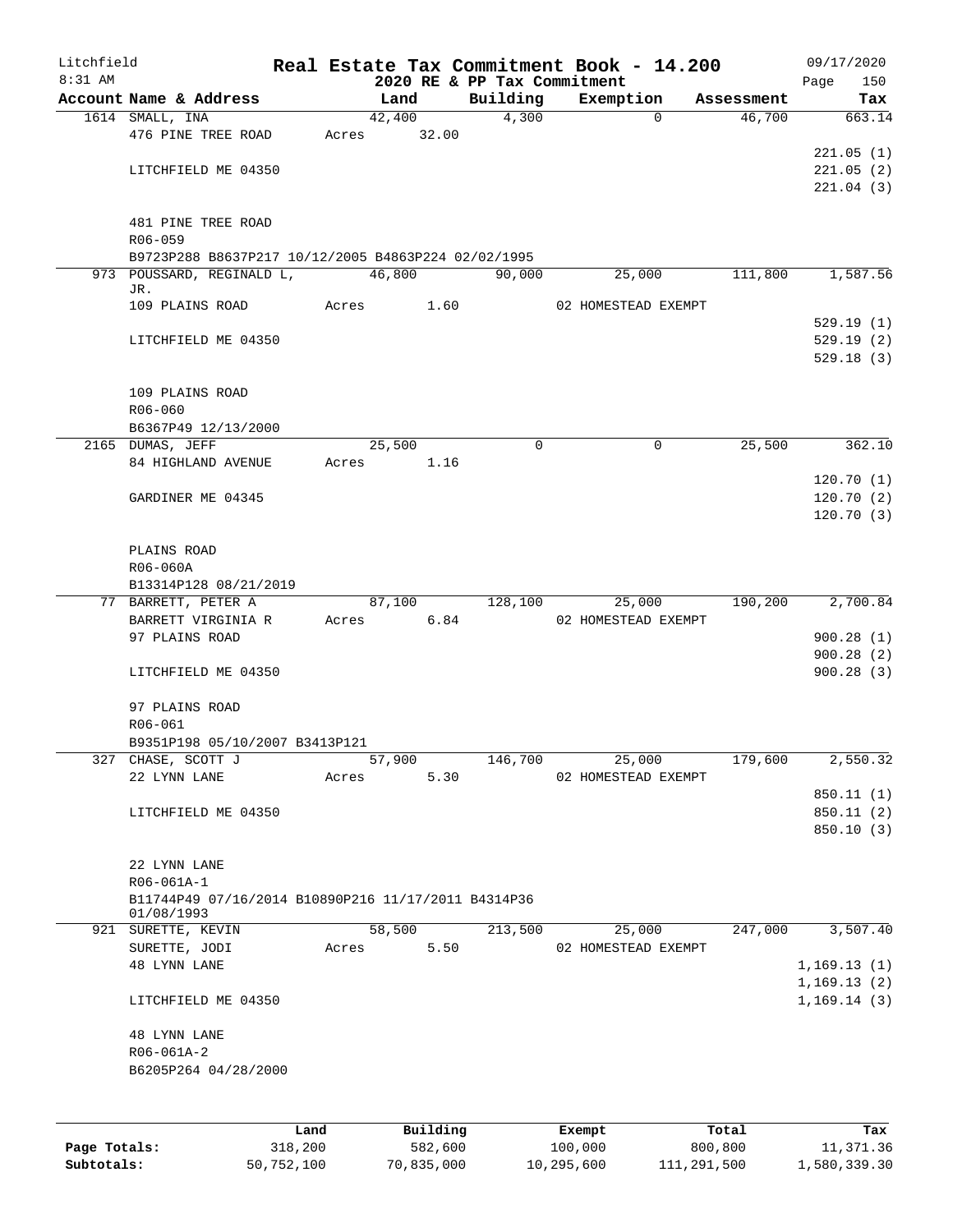| Litchfield |                     |                         |       |        |      |                             | Real Estate Tax Commitment Book - 14.200 |             |            |      | 09/17/2020   |
|------------|---------------------|-------------------------|-------|--------|------|-----------------------------|------------------------------------------|-------------|------------|------|--------------|
| 8:31 AM    |                     |                         |       |        |      | 2020 RE & PP Tax Commitment |                                          |             |            | Page | 151          |
|            |                     | Account Name & Address  |       | Land   |      | Building                    | Exemption                                |             | Assessment |      | Tax          |
|            |                     | 381 ARCHER, DERECK L    |       | 60,800 |      | 193,400                     |                                          | $\Omega$    | 254,200    |      | 3,609.64     |
|            |                     | ARCHER, KRISTEN E       | Acres |        | 7.00 |                             |                                          |             |            |      |              |
|            | 61 LYNN LANE        |                         |       |        |      |                             |                                          |             |            |      | 1, 203.21(1) |
|            |                     |                         |       |        |      |                             |                                          |             |            |      | 1, 203.21(2) |
|            |                     | LITCHFIELD ME 04350     |       |        |      |                             |                                          |             |            |      | 1, 203.22(3) |
|            | 61 LYNN LANE        |                         |       |        |      |                             |                                          |             |            |      |              |
|            | $R06 - 061A - 3$    |                         |       |        |      |                             |                                          |             |            |      |              |
|            |                     | B13224P293 05/31/2019   |       |        |      |                             |                                          |             |            |      |              |
|            |                     | 1232 MICHAUD, NORMAN G  |       | 59,100 |      | 266,000                     | 25,000                                   |             | 300,100    |      | 4,261.42     |
|            | 102 LYNN LN         |                         | Acres |        | 5.70 |                             | 02 HOMESTEAD EXEMPT                      |             |            |      |              |
|            |                     |                         |       |        |      |                             |                                          |             |            |      | 1,420.47(1)  |
|            |                     | LITCHFIELD ME 04350     |       |        |      |                             |                                          |             |            |      | 1,420.47(2)  |
|            |                     |                         |       |        |      |                             |                                          |             |            |      | 1,420.48(3)  |
|            |                     |                         |       |        |      |                             |                                          |             |            |      |              |
|            | 102 LYNN LANE       |                         |       |        |      |                             |                                          |             |            |      |              |
|            | R06-061A-4          |                         |       |        |      |                             |                                          |             |            |      |              |
|            | 380 MICHAUD, NORMAN |                         |       | 43,600 |      | $\mathbf 0$                 |                                          | $\mathbf 0$ | 43,600     |      | 619.12       |
|            | MICHAUD, DIANE      |                         | Acres |        | 7.20 |                             |                                          |             |            |      |              |
|            | 102 LYNN LANE       |                         |       |        |      |                             |                                          |             |            |      | 206.37(1)    |
|            |                     |                         |       |        |      |                             |                                          |             |            |      | 206.37(2)    |
|            |                     | LITCHFIELD ME 04350     |       |        |      |                             |                                          |             |            |      | 206.38(3)    |
|            | LYNN LANE           |                         |       |        |      |                             |                                          |             |            |      |              |
|            | R06-061A-5          |                         |       |        |      |                             |                                          |             |            |      |              |
|            |                     | B6362P152 12/07/2000    |       |        |      |                             |                                          |             |            |      |              |
|            |                     | 820 WALTER, ADAM JAMES  |       | 58,200 |      | 155,500                     |                                          | 0           | 213,700    |      | 3,034.54     |
|            |                     | CLARK, KEELY ETTA       | Acres |        | 5.40 |                             |                                          |             |            |      |              |
|            | 70 LYNN LANE        |                         |       |        |      |                             |                                          |             |            |      | 1,011.51(1)  |
|            |                     |                         |       |        |      |                             |                                          |             |            |      | 1,011.51(2)  |
|            |                     | LITCHFIELD ME 04350     |       |        |      |                             |                                          |             |            |      | 1,011.52(3)  |
|            |                     |                         |       |        |      |                             |                                          |             |            |      |              |
|            | 70 LYNN LANE        |                         |       |        |      |                             |                                          |             |            |      |              |
|            | R06-061A-6          |                         |       |        |      |                             |                                          |             |            |      |              |
|            |                     | B13366P304 10/15/2019   |       |        |      |                             |                                          |             |            |      |              |
|            |                     | 2814 AMES, RICKY ALLEN  |       | 10,800 |      | 0                           |                                          | $\mathbf 0$ | 10,800     |      | 153.36       |
|            |                     | 935 GOLDPAN ROAD        | Acres |        | 3.60 |                             |                                          |             |            |      |              |
|            |                     |                         |       |        |      |                             |                                          |             |            |      | 51.12(1)     |
|            |                     | FAIRBANKS AK 99712      |       |        |      |                             |                                          |             |            |      | 51.12(2)     |
|            |                     |                         |       |        |      |                             |                                          |             |            |      | 51.12(3)     |
|            | OFF LYNN LANE       |                         |       |        |      |                             |                                          |             |            |      |              |
|            | R06-061A-7          |                         |       |        |      |                             |                                          |             |            |      |              |
|            |                     | B10741P184 05/27/2011   |       |        |      |                             |                                          |             |            |      |              |
|            |                     | 2815 MICHAUD, NORMAND G |       | 11,700 |      | 0                           |                                          | $\mathbf 0$ | 11,700     |      | 166.14       |
|            | 102 LYNN LANE       |                         | Acres |        | 3.90 |                             |                                          |             |            |      |              |
|            |                     |                         |       |        |      |                             |                                          |             |            |      | 55.38(1)     |
|            |                     | LITCHFIELD ME 04350     |       |        |      |                             |                                          |             |            |      | 55.38(2)     |
|            |                     |                         |       |        |      |                             |                                          |             |            |      | 55.38(3)     |
|            |                     |                         |       |        |      |                             |                                          |             |            |      |              |
|            |                     |                         |       |        |      |                             |                                          |             |            |      |              |
|            | OFF LYNN LANE       |                         |       |        |      |                             |                                          |             |            |      |              |
|            | R06-061A-8          |                         |       |        |      |                             |                                          |             |            |      |              |
|            |                     | B10741P186 05/27/2011   |       |        |      |                             |                                          |             |            |      |              |
|            |                     |                         |       |        |      |                             |                                          |             |            |      |              |

|              | Land       | Building   | Exempt     | Total       | Tax          |
|--------------|------------|------------|------------|-------------|--------------|
| Page Totals: | 244,200    | 614,900    | 25,000     | 834,100     | 11,844.22    |
| Subtotals:   | 50,996,300 | 71,449,900 | 10,320,600 | 112,125,600 | 1,592,183.52 |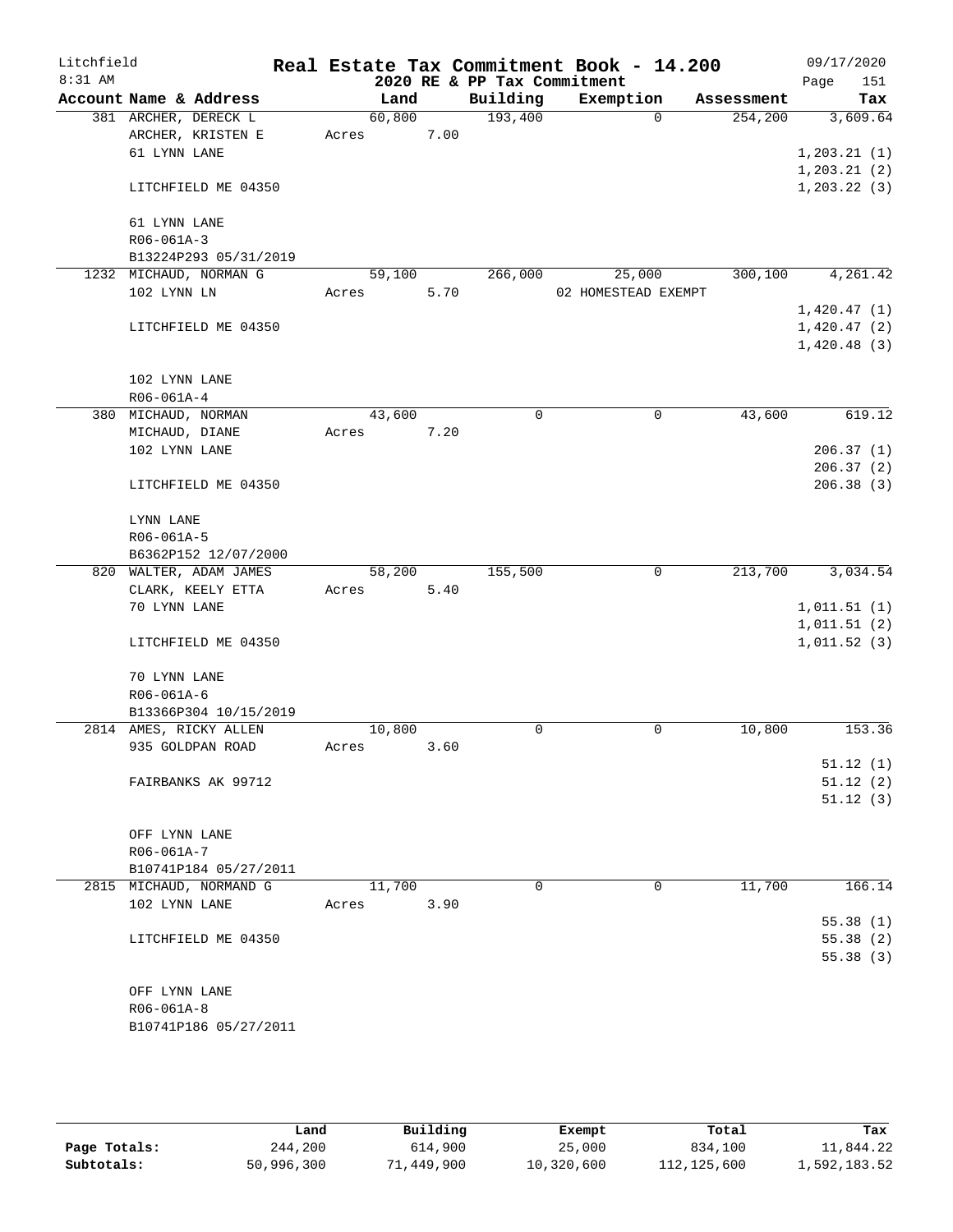| Litchfield<br>$8:31$ AM |                                                      |                | 2020 RE & PP Tax Commitment | Real Estate Tax Commitment Book - 14.200 |            | 09/17/2020<br>Page<br>152 |
|-------------------------|------------------------------------------------------|----------------|-----------------------------|------------------------------------------|------------|---------------------------|
|                         | Account Name & Address                               | Land           | Building                    | Exemption                                | Assessment | Tax                       |
|                         | 2278 BARRETT, JENNIFER<br>93 PLAINS ROAD             | $\mathbf 0$    | 18,000                      | 18,000<br>02 HOMESTEAD EXEMPT            | 0          | 0.00                      |
|                         | LITCHFIELD ME 04350                                  |                |                             |                                          |            |                           |
|                         | 93 PLAINS ROAD<br>R06-061-ON                         |                |                             |                                          |            |                           |
|                         | 140 BISHOP, LEONARD L                                | 21,800         | 0                           | 0                                        | 21,800     | 309.56                    |
|                         | C/O JOHN GALLANT                                     | 14.00<br>Acres |                             |                                          |            |                           |
|                         | 1965 MANTA BAY STREET                                |                |                             |                                          |            | 103.19(1)                 |
|                         | MERRITT ISLAND FL 32952                              |                |                             |                                          |            | 103.19(2)                 |
|                         |                                                      |                |                             |                                          |            | 103.18(3)                 |
|                         | OFF LYNN ROAD                                        |                |                             |                                          |            |                           |
|                         | $R06 - 062$                                          |                |                             |                                          |            |                           |
|                         | B1123P371<br>1838 WEEKS, SCOTT O                     | 24,500         | $\Omega$                    | $\mathbf 0$                              | 24,500     | 347.90                    |
|                         | 188 SMALL RD                                         | 23.00<br>Acres |                             |                                          |            |                           |
|                         |                                                      |                |                             |                                          |            | 115.97(1)                 |
|                         | LITCHFIELD ME 04350                                  |                |                             |                                          |            | 115.97(2)                 |
|                         |                                                      |                |                             |                                          |            | 115.96(3)                 |
|                         |                                                      |                |                             |                                          |            |                           |
|                         | OFF LYNN ROAD                                        |                |                             |                                          |            |                           |
|                         | $R06 - 063$                                          |                |                             |                                          |            |                           |
|                         | B4842P95 01/17/1995                                  |                |                             |                                          |            |                           |
|                         | 972 LADD, ALAN, SR                                   | 52,300         | 95,900                      | 25,000                                   | 123,200    | 1,749.44                  |
|                         | LADD MARTHA                                          | 3.44<br>Acres  |                             | 02 HOMESTEAD EXEMPT                      |            |                           |
|                         | 75 PLAINS ROAD                                       |                |                             |                                          |            | 583.15(1)                 |
|                         |                                                      |                |                             |                                          |            | 583.15(2)                 |
|                         | LITCHFIELD ME 04350                                  |                |                             |                                          |            | 583.14(3)                 |
|                         | 75 PLAINS ROAD                                       |                |                             |                                          |            |                           |
|                         | R06-064                                              |                |                             |                                          |            |                           |
|                         | B1711P144 03/14/1974                                 |                |                             |                                          |            |                           |
|                         | 2444 LADD ALAN C JR                                  | 77,400         | 120,500                     | 25,000                                   | 172,900    | 2,455.18                  |
|                         | LADD CRYSTAL L                                       | 35.72<br>Acres |                             | 02 HOMESTEAD EXEMPT                      |            |                           |
|                         | 77 PLAINS ROAD                                       |                |                             |                                          |            | 818.39(1)                 |
|                         |                                                      |                |                             |                                          |            | 818.39(2)                 |
|                         | LITCHFIELD ME 04350                                  |                |                             |                                          |            | 818.40(3)                 |
|                         | 77 PLAINS ROAD                                       |                |                             |                                          |            |                           |
|                         | $R06 - 064 - 1$                                      |                |                             |                                          |            |                           |
|                         | B9351P28 04/25/2007 B9351P8 04/25/2007 B9125P202     |                |                             |                                          |            |                           |
|                         | 10/27/2006 B9125P200 10/27/2006 B8046P239 07/26/2004 |                |                             |                                          |            |                           |
|                         | 411 DALY, H JEAN KTRUST                              | 41,400         | $\Omega$                    | $\Omega$                                 | 41,400     | 587.88                    |
|                         | DALY JOHN T TRUSTEE                                  | 7.80<br>Acres  |                             |                                          |            |                           |
|                         | 19 STOVERS OCEAN AVE                                 |                |                             |                                          |            | 195.96(1)<br>195.96 (2)   |
|                         | HARPSWELL ME 04079                                   |                |                             |                                          |            | 195.96(3)                 |
|                         | PLAINS ROAD                                          |                |                             |                                          |            |                           |
|                         | R06-066                                              |                |                             |                                          |            |                           |
|                         | B9800P183 07/23/2008 B3911P255                       |                |                             |                                          |            |                           |
|                         |                                                      |                |                             |                                          |            |                           |

|              | Land         | Building   | Exempt     | Total       | Tax          |
|--------------|--------------|------------|------------|-------------|--------------|
| Page Totals: | 217,400      | 234,400    | 68,000     | 383,800     | 5,449.96     |
| Subtotals:   | 51, 213, 700 | 71,684,300 | 10,388,600 | 112,509,400 | 1,597,633.48 |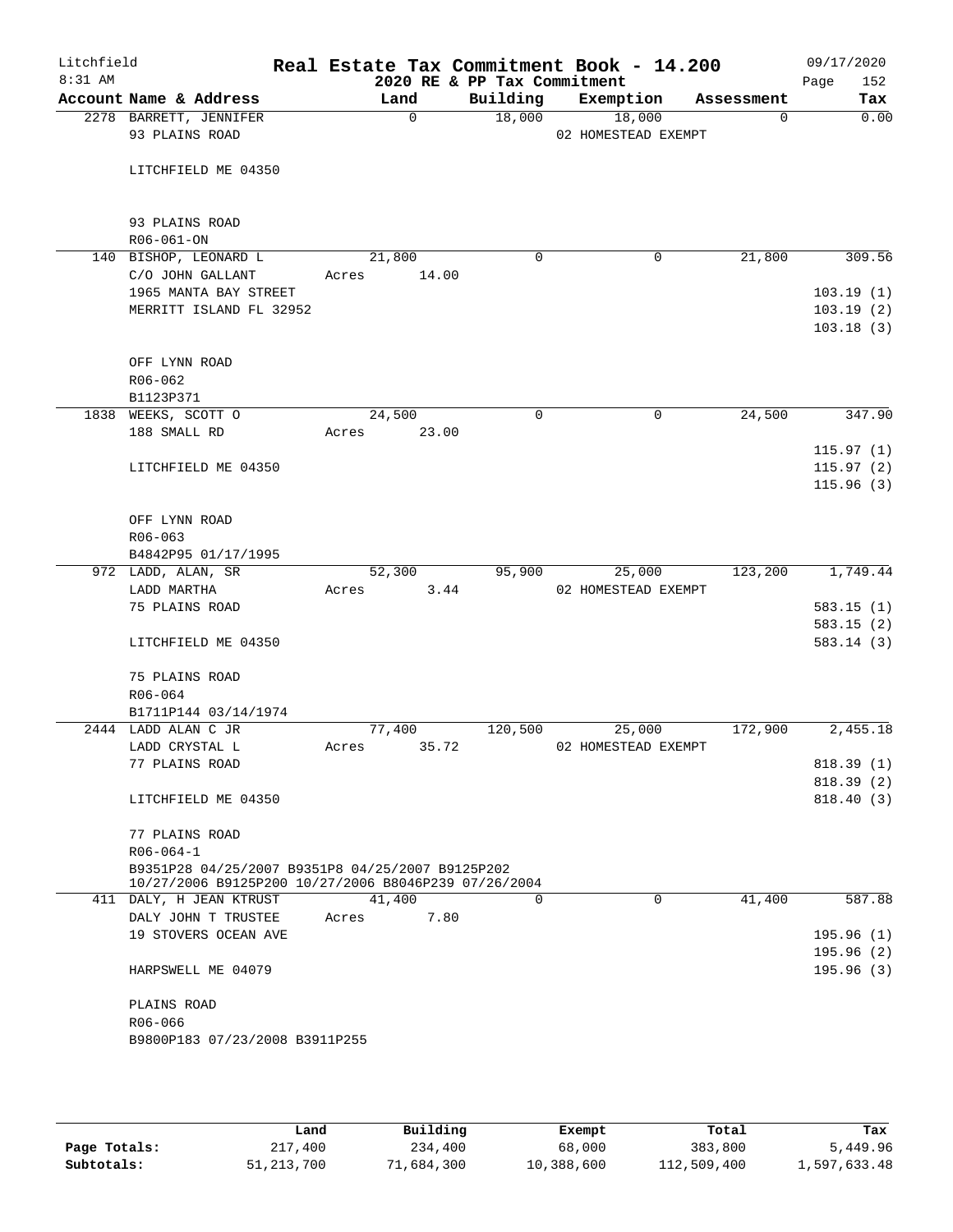| Litchfield<br>8:31 AM |                                             | 2020 RE & PP Tax Commitment |          | Real Estate Tax Commitment Book - 14.200 |            | 09/17/2020<br>Page<br>153 |
|-----------------------|---------------------------------------------|-----------------------------|----------|------------------------------------------|------------|---------------------------|
|                       | Account Name & Address                      | Land                        | Building | Exemption                                | Assessment | Tax                       |
|                       | 258 CAMPBELL, JAMES                         | 61,100                      | 145,500  | 25,000                                   | 181,600    | 2,578.72                  |
|                       | CAMPBELL, SAMANTHA M                        | 7.40<br>Acres               |          | 02 HOMESTEAD EXEMPT                      |            |                           |
|                       | 2454 HALLOWELL RD                           |                             |          |                                          |            | 859.57 (1)                |
|                       |                                             |                             |          |                                          |            | 859.57 (2)                |
|                       | LITCHFIELD ME 04350                         |                             |          |                                          |            | 859.58 (3)                |
|                       | 2454 HALLOWELL ROAD                         |                             |          |                                          |            |                           |
|                       | R06-067                                     |                             |          |                                          |            |                           |
|                       | B11779P14 08/20/2014 B6961P260              |                             |          |                                          |            |                           |
|                       | 957 MARCOUX, WADE H                         | 48,400                      | 139,900  | 0                                        | 188,300    | 2,673.86                  |
|                       | MARCOUX, TAMRA-JO M                         | 2.12<br>Acres               |          |                                          |            |                           |
|                       | 2478 HALLOWELL RD                           |                             |          |                                          |            | 891.29 (1)                |
|                       | LITCHFIELD ME 04350                         |                             |          |                                          |            | 891.29 (2)<br>891.28 (3)  |
|                       | 2486 HALLOWELL ROAD                         |                             |          |                                          |            |                           |
|                       | $R06 - 068$                                 |                             |          |                                          |            |                           |
|                       |                                             |                             |          |                                          |            |                           |
|                       | B13224P329                                  |                             |          |                                          |            |                           |
|                       | 2969 BARD, BRANDON L                        | 41,200                      | 0        | 0                                        | 41,200     | 585.04                    |
|                       | 201 JACKASS ANNIE ROAD                      | Acres<br>7.59               |          |                                          |            |                           |
|                       |                                             |                             |          |                                          |            | 195.01(1)                 |
|                       | MINOT ME 04258 5028                         |                             |          |                                          |            | 195.01 (2)                |
|                       |                                             |                             |          |                                          |            | 195.02(3)                 |
|                       |                                             |                             |          |                                          |            |                           |
|                       | HALLOWELL ROAD                              |                             |          |                                          |            |                           |
|                       | R06-068B                                    |                             |          |                                          |            |                           |
|                       | B11436P56 06/28/2013                        |                             |          |                                          |            |                           |
|                       | 263 CAMPBELL, THOMAS E                      | 117,000                     | 107,000  | 25,000                                   | 199,000    | 2,825.80                  |
|                       | 2524 HALLOWELL ROAD                         | 164.00<br>Acres             |          | 02 HOMESTEAD EXEMPT                      |            |                           |
|                       |                                             |                             |          |                                          |            | 941.93 (1)                |
|                       | LITCHFIELD ME 04350                         |                             |          |                                          |            | 941.93 (2)                |
|                       |                                             |                             |          |                                          |            | 941.94 (3)                |
|                       | 2524 HALLOWELL ROAD                         |                             |          |                                          |            |                           |
|                       | R06-069                                     |                             |          |                                          |            |                           |
|                       | B12569P213 03/30/2017 B10780P288 07/15/2011 |                             |          |                                          |            |                           |
|                       | B3520P177                                   |                             |          |                                          |            |                           |
|                       | 264 CAMPBELL, HOWARD                        | 46,500                      | 13,700   | $\mathsf{O}$                             | 60,200     | 854.84                    |
|                       | CAMPBELL, GLADYS                            | Acres<br>1.50               |          |                                          |            |                           |
|                       | 2554 HALLOWELL RD                           |                             |          |                                          |            | 284.95 (1)                |
|                       |                                             |                             |          |                                          |            | 284.95(2)                 |
|                       | LITCHFIELD ME 04350                         |                             |          |                                          |            | 284.94 (3)                |
|                       |                                             |                             |          |                                          |            |                           |
|                       | 2542 HALLOWELL ROAD                         |                             |          |                                          |            |                           |
|                       | R06-070                                     |                             |          |                                          |            |                           |
|                       | B6102P1 11/16/1999                          |                             |          |                                          |            |                           |
|                       | 259 CAMPBELL, HOWARD E                      | 48,900                      | 45,800   | 25,000                                   | 69,700     | 989.74                    |
|                       | CAMPBELL, GLADYS N                          | 2.30<br>Acres               |          | 02 HOMESTEAD EXEMPT                      |            |                           |
|                       | 2554 HALLOWELL RD                           |                             |          |                                          |            | 329.91(1)                 |
|                       |                                             |                             |          |                                          |            | 329.91(2)                 |
|                       | LITCHFIELD ME 04350                         |                             |          |                                          |            | 329.92 (3)                |
|                       |                                             |                             |          |                                          |            |                           |
|                       | 2554 HALLOWELL ROAD                         |                             |          |                                          |            |                           |
|                       | R06-071                                     |                             |          |                                          |            |                           |
|                       | B11673P41 04/25/2014 B977P246               |                             |          |                                          |            |                           |
|                       |                                             |                             |          |                                          |            |                           |
|                       |                                             |                             |          |                                          |            |                           |

|              | Land       | Building   | Exempt     | Total       | Tax          |
|--------------|------------|------------|------------|-------------|--------------|
| Page Totals: | 363,100    | 451,900    | 75,000     | 740,000     | 10,508.00    |
| Subtotals:   | 51,576,800 | 72,136,200 | 10,463,600 | 113,249,400 | 1,608,141.48 |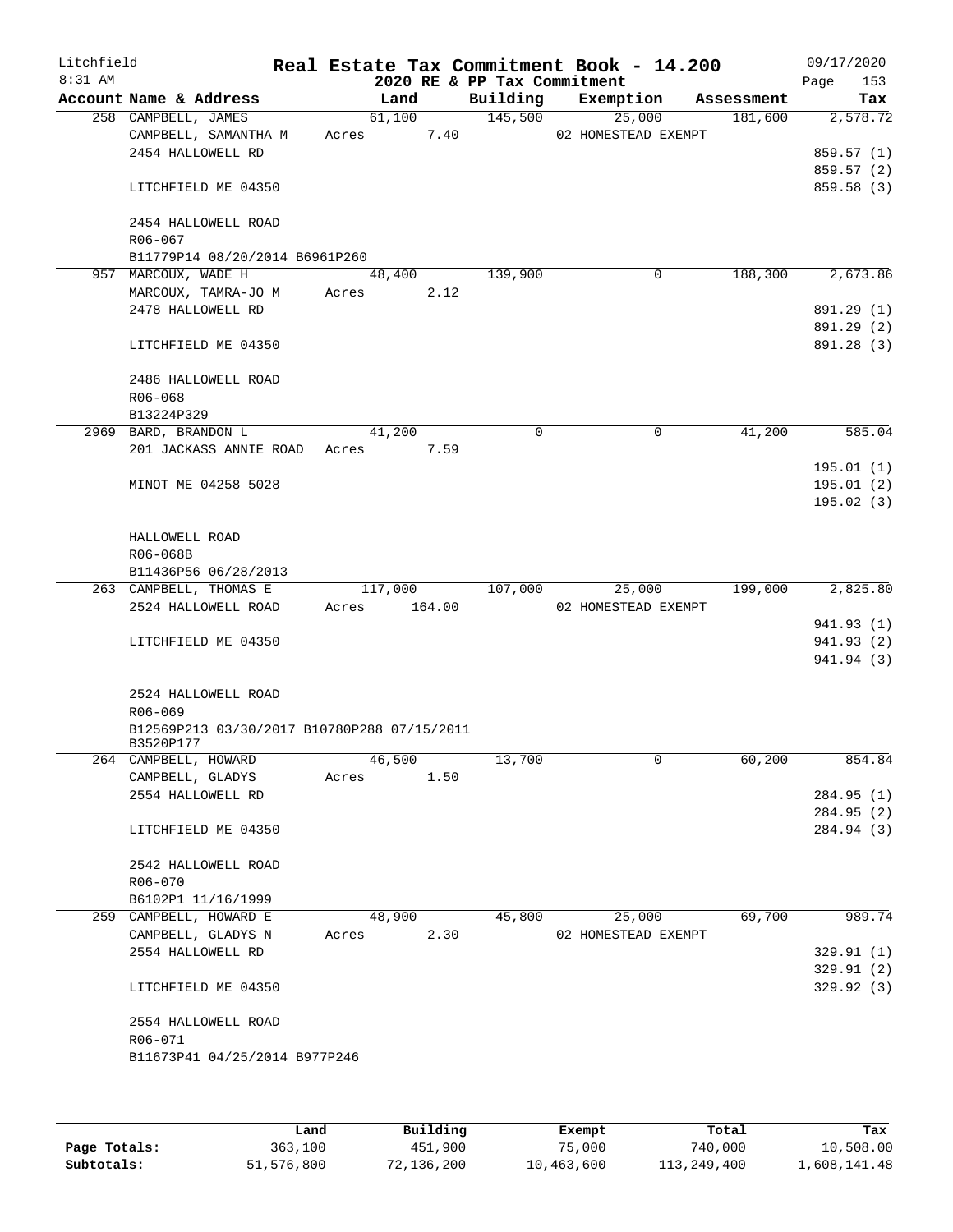| Litchfield   |                                                                                       |            |       |        |            |                                         |            | Real Estate Tax Commitment Book - 14.200 |            | 09/17/2020             |
|--------------|---------------------------------------------------------------------------------------|------------|-------|--------|------------|-----------------------------------------|------------|------------------------------------------|------------|------------------------|
| 8:31 AM      | Account Name & Address                                                                |            |       | Land   |            | 2020 RE & PP Tax Commitment<br>Building |            | Exemption                                | Assessment | 154<br>Page            |
|              | 826 FELLOWS GARY                                                                      |            |       | 46,200 |            | 67,500                                  |            | $\Omega$                                 | 113,700    | Tax<br>1,614.54        |
|              | 2564 HALLOWELL ROAD                                                                   |            | Acres |        | 1.40       |                                         |            |                                          |            |                        |
|              |                                                                                       |            |       |        |            |                                         |            |                                          |            | 538.18(1)              |
|              | LITCHFIELD ME 04350                                                                   |            |       |        |            |                                         |            |                                          |            | 538.18(2)              |
|              |                                                                                       |            |       |        |            |                                         |            |                                          |            | 538.18(3)              |
|              | 2564 HALLOWELL ROAD                                                                   |            |       |        |            |                                         |            |                                          |            |                        |
|              | R06-072                                                                               |            |       |        |            |                                         |            |                                          |            |                        |
|              | B9558P139 11/07/2007 B9293P284 02/22/2007 B8481P85<br>06/22/2005 B7721P109 11/03/2003 |            |       |        |            |                                         |            |                                          |            |                        |
|              | 1172 DESROSIER, PAUL                                                                  |            |       | 40,200 |            | 42,900                                  |            | 25,000                                   | 58,100     | 825.02                 |
|              | 2570 HALLOWELL RD                                                                     |            | Acres |        | 0.65       |                                         |            | 02 HOMESTEAD EXEMPT                      |            |                        |
|              |                                                                                       |            |       |        |            |                                         |            |                                          |            | 275.01(1)              |
|              | LITCHFIELD ME 04350                                                                   |            |       |        |            |                                         |            |                                          |            | 275.01(2)<br>275.00(3) |
|              |                                                                                       |            |       |        |            |                                         |            |                                          |            |                        |
|              | 2570 HALLOWELL ROAD                                                                   |            |       |        |            |                                         |            |                                          |            |                        |
|              | $R06 - 073$                                                                           |            |       |        |            |                                         |            |                                          |            |                        |
|              | B10087P198 05/26/2009 B9999P12 03/04/2009 B9034P58                                    |            |       |        |            |                                         |            |                                          |            |                        |
|              | 08/18/2006 B2451P154 02/08/1982 B1922P351 07/02/1976<br>859 CURIT, STEVEN L           |            |       | 45,600 |            | 50,200                                  |            |                                          | 70,800     | 1,005.36               |
|              | 2582 HALLOWELL RD                                                                     |            | Acres |        | 1.20       |                                         |            | 25,000<br>02 HOMESTEAD EXEMPT            |            |                        |
|              |                                                                                       |            |       |        |            |                                         |            |                                          |            | 335.12(1)              |
|              | LITCHFIELD ME 04350                                                                   |            |       |        |            |                                         |            |                                          |            | 335.12 (2)             |
|              |                                                                                       |            |       |        |            |                                         |            |                                          |            | 335.12(3)              |
|              |                                                                                       |            |       |        |            |                                         |            |                                          |            |                        |
|              | 2582 HALLOWELL ROAD                                                                   |            |       |        |            |                                         |            |                                          |            |                        |
|              | R06-074                                                                               |            |       |        |            |                                         |            |                                          |            |                        |
|              | B4935P14<br>192 BOWEN, PHILIP C                                                       |            |       | 20,900 |            | $\Omega$                                |            | 0                                        | 20,900     | 296.78                 |
|              | 186 DARLINGDALE AVE                                                                   |            | Acres |        | 0.70       |                                         |            |                                          |            |                        |
|              |                                                                                       |            |       |        |            |                                         |            |                                          |            | 98.93 (1)              |
|              | PAWTICKET RI 02861                                                                    |            |       |        |            |                                         |            |                                          |            | 98.93(2)               |
|              |                                                                                       |            |       |        |            |                                         |            |                                          |            | 98.92 (3)              |
|              |                                                                                       |            |       |        |            |                                         |            |                                          |            |                        |
|              | HALLOWELL ROAD                                                                        |            |       |        |            |                                         |            |                                          |            |                        |
|              | R06-075                                                                               |            |       |        |            |                                         |            |                                          |            |                        |
| 1488         | B1330P407<br>RIDLEY, DONALD                                                           |            |       | 66,000 |            | 159,200                                 |            | 0                                        | 225,200    | 3,197.84               |
|              | 2606 HALLOWELL ROAD                                                                   |            | Acres |        | 14.00      |                                         |            |                                          |            |                        |
|              |                                                                                       |            |       |        |            |                                         |            |                                          |            | 1,065.95(1)            |
|              | LITCHFIELD ME 04350                                                                   |            |       |        |            |                                         |            |                                          |            | 1,065.95(2)            |
|              |                                                                                       |            |       |        |            |                                         |            |                                          |            | 1,065.94(3)            |
|              |                                                                                       |            |       |        |            |                                         |            |                                          |            |                        |
|              | 2606 HALLOWELL ROAD                                                                   |            |       |        |            |                                         |            |                                          |            |                        |
|              | R06-076                                                                               |            |       |        |            |                                         |            |                                          |            |                        |
|              | B11555P218 10/07/2013 B11197P236 09/20/2012<br>B7157P283                              |            |       |        |            |                                         |            |                                          |            |                        |
|              | 2968 MCFARREN, KEITH E                                                                |            |       | 28,800 |            | 0                                       |            | 0                                        | 28,800     | 408.96                 |
|              | MCFARREN, JUNE A                                                                      |            | Acres |        | 2.27       |                                         |            |                                          |            |                        |
|              | 51 OVERLOOK DRIVE                                                                     |            |       |        |            |                                         |            |                                          |            | 136.32(1)              |
|              |                                                                                       |            |       |        |            |                                         |            |                                          |            | 136.32(2)              |
|              | LITCHFIELD ME 04350                                                                   |            |       |        |            |                                         |            |                                          |            | 136.32(3)              |
|              | HALLOWELL ROAD                                                                        |            |       |        |            |                                         |            |                                          |            |                        |
|              | R06-68A                                                                               |            |       |        |            |                                         |            |                                          |            |                        |
|              | B13509P24 03/19/2020                                                                  |            |       |        |            |                                         |            |                                          |            |                        |
|              |                                                                                       |            |       |        |            |                                         |            |                                          |            |                        |
|              |                                                                                       | Land       |       |        | Building   |                                         | Exempt     |                                          | Total      | Tax                    |
| Page Totals: |                                                                                       | 247,700    |       |        | 319,800    |                                         | 50,000     |                                          | 517,500    | 7,348.50               |
| Subtotals:   |                                                                                       | 51,824,500 |       |        | 72,456,000 |                                         | 10,513,600 | 113,766,900                              |            | 1,615,489.98           |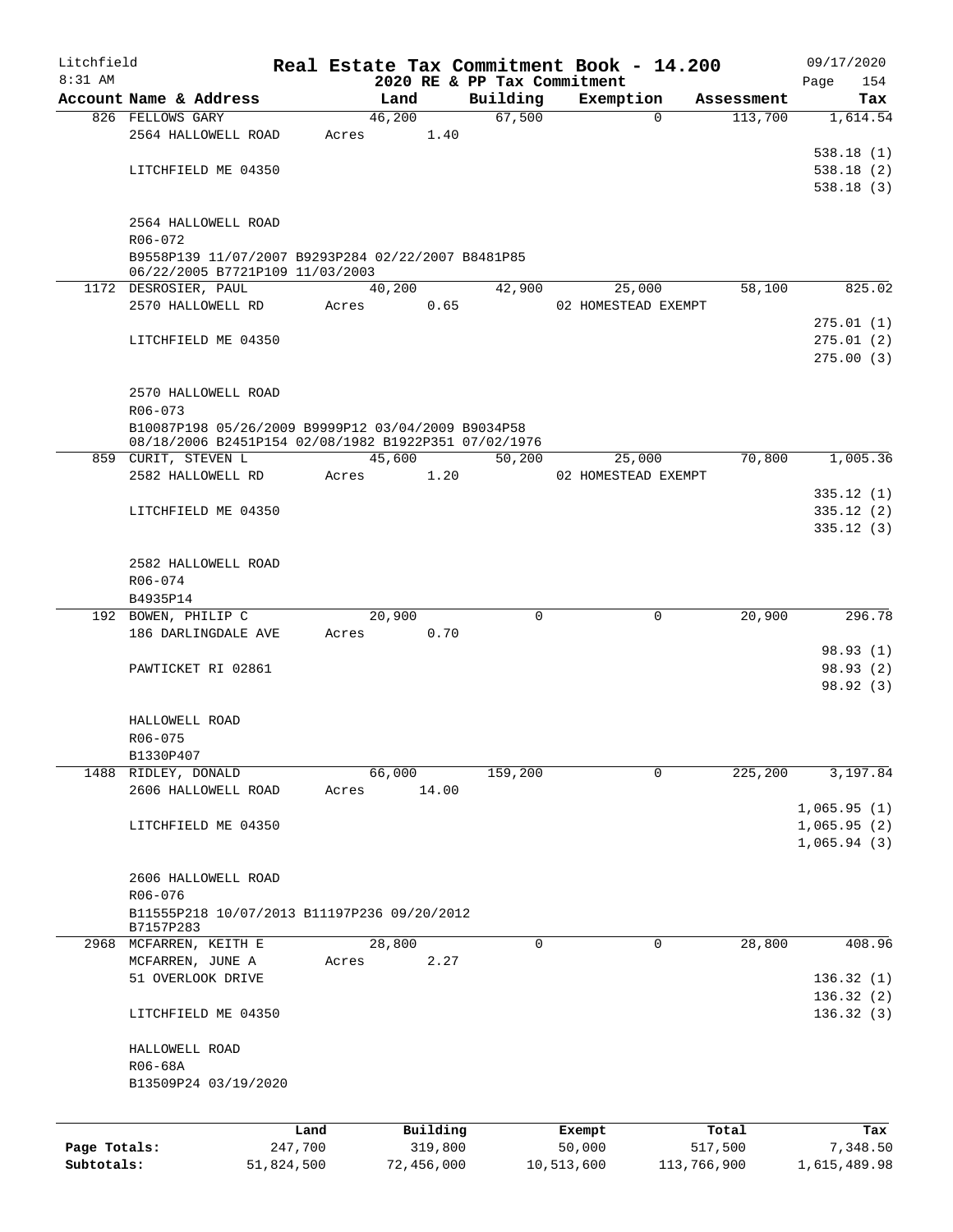| Litchfield   |                                                                               |         |                 |             | Real Estate Tax Commitment Book - 14.200 |            | 09/17/2020  |
|--------------|-------------------------------------------------------------------------------|---------|-----------------|-------------|------------------------------------------|------------|-------------|
| 8:31 AM      |                                                                               |         |                 |             | 2020 RE & PP Tax Commitment              |            | 155<br>Page |
|              | Account Name & Address                                                        |         | Land            | Building    | Exemption                                | Assessment | Tax         |
|              | 13 ALDERMAN, GEORGE C                                                         |         | 71,100          | 63,200      | 25,000                                   | 109,300    | 1,552.06    |
|              | 403 PINE TREE ROAD                                                            |         | Acres 20.79     |             | 02 HOMESTEAD EXEMPT                      |            |             |
|              |                                                                               |         |                 |             |                                          |            | 517.35(1)   |
|              | LITCHFIELD ME 04350                                                           |         |                 |             |                                          |            | 517.35(2)   |
|              |                                                                               |         |                 |             |                                          |            | 517.36(3)   |
|              |                                                                               |         |                 |             |                                          |            |             |
|              | 403 PINE TREE ROAD                                                            |         |                 |             |                                          |            |             |
|              | R07-001-01                                                                    |         |                 |             |                                          |            |             |
|              | B12224P246 02/11/2016 B12224P240 02/11/2016<br>B1664P295                      |         |                 |             |                                          |            |             |
|              | 2887 NOWELL, PAMELA T                                                         |         | 50,400          | $\Omega$    | $\Omega$                                 | 50,400     | 715.68      |
|              | 222 CUTTER ROAD                                                               |         | Acres 19.84     |             |                                          |            |             |
|              |                                                                               |         |                 |             |                                          |            | 238.56(1)   |
|              | TEMPLE NH 03084                                                               |         |                 |             |                                          |            | 238.56(2)   |
|              |                                                                               |         |                 |             |                                          |            | 238.56(3)   |
|              |                                                                               |         |                 |             |                                          |            |             |
|              | PINE TREE ROAD                                                                |         |                 |             |                                          |            |             |
|              | R07-001-02                                                                    |         |                 |             |                                          |            |             |
|              | B12224P242 02/11/2016 B12224P240 02/11/2016                                   |         |                 |             |                                          |            |             |
|              | 2888 ALDERMAN, DAVID M                                                        |         | 52,500          | $\mathbf 0$ | 0                                        | 52,500     | 745.50      |
|              | 783 AUGUSTA ROAD                                                              |         | Acres 22.68     |             |                                          |            |             |
|              |                                                                               |         |                 |             |                                          |            | 248.50(1)   |
|              | JEFFERSON ME 04348                                                            |         |                 |             |                                          |            | 248.50(2)   |
|              |                                                                               |         |                 |             |                                          |            | 248.50(3)   |
|              |                                                                               |         |                 |             |                                          |            |             |
|              |                                                                               |         |                 |             |                                          |            |             |
|              | OFF PINE TREE ROAD                                                            |         |                 |             |                                          |            |             |
|              | R07-001-03                                                                    |         |                 |             |                                          |            |             |
|              | B12224P240 02/11/2016                                                         |         |                 | $\Omega$    | $\Omega$                                 |            |             |
|              | 2889 MCIVER, VICTORIA C<br>ALDERMAN                                           |         | 44,200          |             |                                          | 44,200     | 627.64      |
|              | 344 ELM STREET UNIT 62 Acres 19.94                                            |         |                 |             |                                          |            |             |
|              |                                                                               |         |                 |             |                                          |            | 209.21(1)   |
|              | MILFORD NH 03055                                                              |         |                 |             |                                          |            | 209.21(2)   |
|              |                                                                               |         |                 |             |                                          |            | 209.22(3)   |
|              |                                                                               |         |                 |             |                                          |            |             |
|              | OFF PINE TREE ROAD                                                            |         |                 |             |                                          |            |             |
|              | R07-001-04                                                                    |         |                 |             |                                          |            |             |
|              | B12224P244 02/11/2016                                                         |         |                 |             |                                          |            |             |
| 2722         | SMALL INA                                                                     |         | 137,200         | 109,800     | 31,000                                   | 216,000    | 3,067.20    |
|              | 476 PINE TREE ROAD                                                            |         | 203.00<br>Acres |             | 02 HOMESTEAD EXEMPT                      |            |             |
|              |                                                                               |         |                 |             | 22 WW2 Widow Res                         |            | 1,022.40(1) |
|              | LITCHFIELD ME 04350                                                           |         |                 |             |                                          |            | 1,022.40(2) |
|              |                                                                               |         |                 |             |                                          |            | 1,022.40(3) |
|              |                                                                               |         |                 |             |                                          |            |             |
|              | 476 PINE TREE ROAD                                                            |         |                 |             |                                          |            |             |
|              | R07-004                                                                       |         |                 |             |                                          |            |             |
|              | B9723P287                                                                     |         |                 |             |                                          |            |             |
|              | 1610 LEONARD, ROBERTA M                                                       |         | 48,000          | 180,600     | 25,000                                   | 203,600    | 2,891.12    |
|              | 442 PINE TREE RD                                                              |         | 2.01<br>Acres   |             | 02 HOMESTEAD EXEMPT                      |            |             |
|              |                                                                               |         |                 |             |                                          |            | 963.71 (1)  |
|              | LITCHFIELD ME 04350                                                           |         |                 |             |                                          |            | 963.71 (2)  |
|              |                                                                               |         |                 |             |                                          |            | 963.70 (3)  |
|              |                                                                               |         |                 |             |                                          |            |             |
|              |                                                                               |         |                 |             |                                          |            |             |
|              | 442 PINE TREE ROAD                                                            |         |                 |             |                                          |            |             |
|              | R07-004A                                                                      |         |                 |             |                                          |            |             |
|              | B12231P318 02/23/2016 B11277P141 09/19/2012<br>B8485P245 07/01/2005 B6402P256 |         |                 |             |                                          |            |             |
|              |                                                                               |         |                 |             |                                          |            |             |
|              |                                                                               |         |                 |             |                                          |            |             |
|              |                                                                               | Land    | Building        |             | Exempt                                   | Total      | Tax         |
| Page Totals: |                                                                               | 403,400 | 353,600         |             | 81,000                                   | 676,000    | 9,599.20    |

**Subtotals:** 52,227,900 72,809,600 10,594,600 114,442,900 1,625,089.18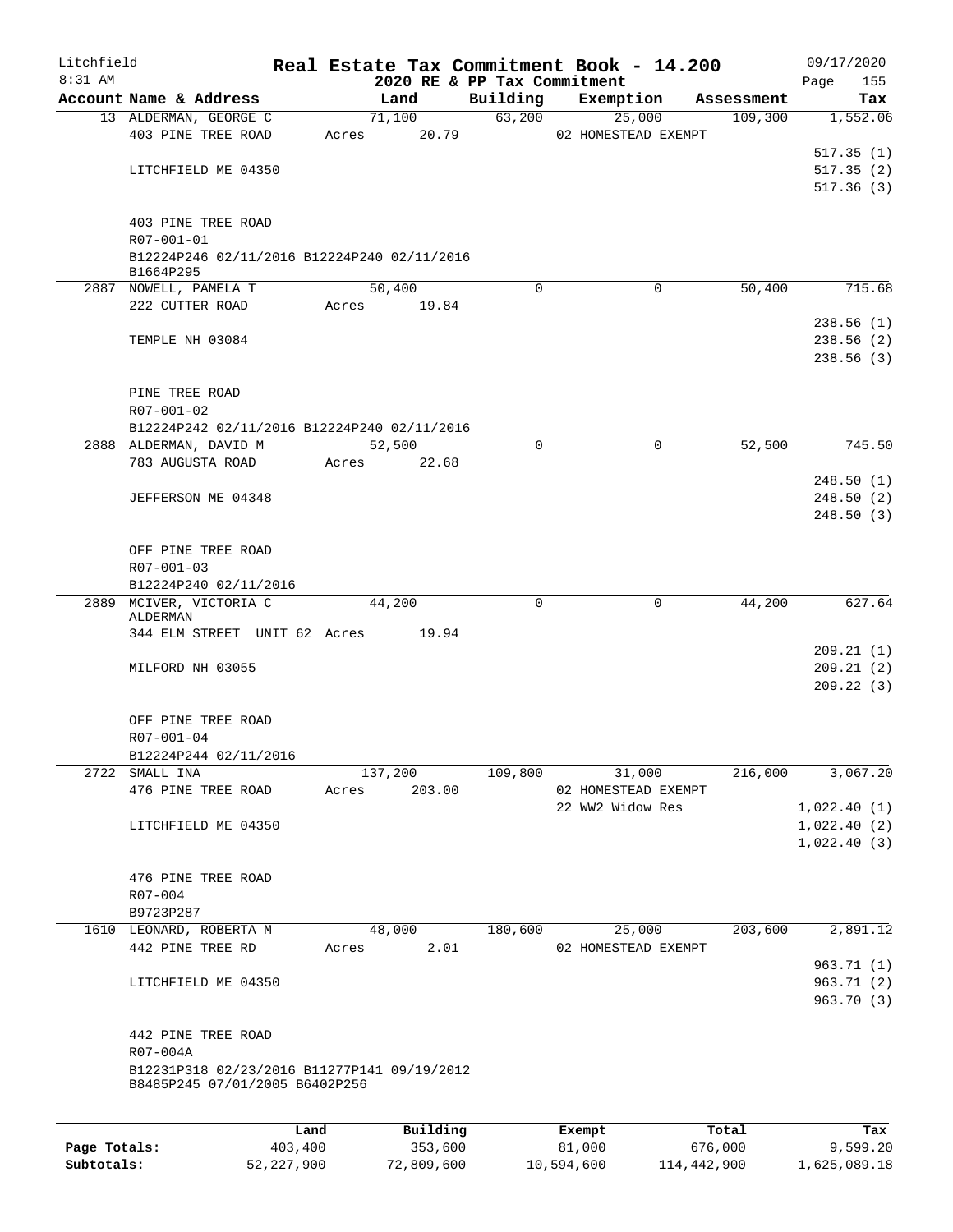| Litchfield |                                                     |            |        |              |                             |          | Real Estate Tax Commitment Book - 14.200 |            | 09/17/2020  |
|------------|-----------------------------------------------------|------------|--------|--------------|-----------------------------|----------|------------------------------------------|------------|-------------|
| $8:31$ AM  |                                                     |            |        |              | 2020 RE & PP Tax Commitment |          |                                          |            | 156<br>Page |
|            | Account Name & Address                              |            | Land   |              | Building                    |          | Exemption                                | Assessment | Tax         |
|            | 2584 SMALL, INA                                     |            | 2,800  |              |                             | 0        | $\Omega$                                 | 2,800      | 39.76       |
|            | 476 PINE TREE ROAD                                  | Acres      |        | 5.50         |                             |          |                                          |            |             |
|            |                                                     |            |        |              |                             |          |                                          |            | 13.25(1)    |
|            | LITCHFIELD ME 04350                                 |            |        |              |                             |          |                                          |            | 13.25(2)    |
|            |                                                     |            |        |              |                             |          |                                          |            | 13.26(3)    |
|            | PINE TREE ROAD                                      |            |        |              |                             |          |                                          |            |             |
|            | R07-004B                                            |            |        |              |                             |          |                                          |            |             |
|            | B10631P88 12/28/2010 B10506P38 08/28/2010 B6402P256 |            |        |              |                             |          |                                          |            |             |
|            | 02/08/2001                                          |            |        |              |                             |          |                                          |            |             |
|            | 244 HASTINGS, NICOLE A                              |            | 60,400 |              | 227,200                     |          | $\mathbf 0$                              | 287,600    | 4,083.92    |
|            | KEMP, SARAH B                                       | Acres      |        | 6.48         |                             |          |                                          |            |             |
|            | 142 PLAINS ROAD                                     |            |        |              |                             |          |                                          |            | 1,361.31(1) |
|            |                                                     |            |        |              |                             |          |                                          |            | 1,361.31(2) |
|            | LITCHFIELD ME 04350                                 |            |        |              |                             |          |                                          |            | 1,361.30(3) |
|            |                                                     |            |        |              |                             |          |                                          |            |             |
|            | 142 PLAINS ROAD                                     |            |        |              |                             |          |                                          |            |             |
|            | R07-006                                             |            |        |              |                             |          |                                          |            |             |
|            | B13084P138 11/02/2018 B12664P125 07/20/2017         |            |        |              |                             |          |                                          |            |             |
|            | 2127 NORDBERG, MARK                                 |            | 61,600 |              | 140,400                     |          | 25,000                                   | 177,000    | 2,513.40    |
|            | STARZYNSKI, GARY                                    | Acres      |        | 8.09         |                             |          | 02 HOMESTEAD EXEMPT                      |            |             |
|            | 542 PINE TREE ROAD                                  |            |        |              |                             |          |                                          |            | 837.80 (1)  |
|            |                                                     |            |        |              |                             |          |                                          |            | 837.80 (2)  |
|            | LITCHFIELD ME 04350                                 |            |        |              |                             |          |                                          |            | 837.80 (3)  |
|            |                                                     |            |        |              |                             |          |                                          |            |             |
|            | 542 PINE TREE ROAD<br>R07-006A                      |            |        |              |                             |          |                                          |            |             |
|            | B13075P296 11/02/2018                               |            |        |              |                             |          |                                          |            |             |
|            | 2917 COLLINSON, DAVYD                               |            | 44,500 |              |                             | $\Omega$ | 0                                        | 44,500     | 631.90      |
|            | HARTUNG COLLINSON,                                  | Acres      | 12.00  |              |                             |          |                                          |            |             |
|            | JENNIFER                                            |            |        |              |                             |          |                                          |            |             |
|            | 178 PLAINS ROAD                                     |            |        |              |                             |          |                                          |            | 210.63(1)   |
|            |                                                     |            |        |              |                             |          |                                          |            | 210.63(2)   |
|            | LITCHFIELD ME 04350                                 |            |        |              |                             |          |                                          |            | 210.64(3)   |
|            |                                                     |            |        |              |                             |          |                                          |            |             |
|            | PLAINS ROAD                                         |            |        |              |                             |          |                                          |            |             |
|            | R07-006B                                            |            |        |              |                             |          |                                          |            |             |
|            | B13052P86 09/18/2018                                |            |        |              |                             |          |                                          |            |             |
|            | 1329 THIBOUTOT, ALFRED                              |            |        |              | 51,000 122,600              |          | 25,000                                   | 148,600    | 2,110.12    |
|            | 150 PLAINS ROAD                                     | Acres 3.00 |        |              |                             |          | 02 HOMESTEAD EXEMPT                      |            |             |
|            |                                                     |            |        |              |                             |          |                                          |            | 703.37(1)   |
|            | LITCHFIELD ME 04350                                 |            |        |              |                             |          |                                          |            | 703.37(2)   |
|            |                                                     |            |        |              |                             |          |                                          |            | 703.38 (3)  |
|            |                                                     |            |        |              |                             |          |                                          |            |             |
|            | 150 PLAINS ROAD<br>R07-007                          |            |        |              |                             |          |                                          |            |             |
|            | B12745P286 10/06/2017 B4169P218 10/28/2004          |            |        |              |                             |          |                                          |            |             |
|            | 1345 BIRKHIMER, NANCY                               |            | 48,600 |              |                             |          | $119,600$ 25,000                         | 143,200    | 2,033.44    |
|            | 160 PLAINS ROAD                                     |            |        |              | Acres 2.20                  |          | 02 HOMESTEAD EXEMPT                      |            |             |
|            |                                                     |            |        |              |                             |          |                                          |            | 677.81(1)   |
|            | LITCHFIELD ME 04350                                 |            |        |              |                             |          |                                          |            | 677.81(2)   |
|            |                                                     |            |        |              |                             |          |                                          |            | 677.82(3)   |
|            |                                                     |            |        |              |                             |          |                                          |            |             |
|            | 160 PLAINS ROAD                                     |            |        |              |                             |          |                                          |            |             |
|            | R07-008                                             |            |        |              |                             |          |                                          |            |             |
|            | B6825P183                                           |            |        |              |                             |          |                                          |            |             |
|            |                                                     |            |        |              |                             |          |                                          |            |             |
|            |                                                     |            |        |              |                             |          |                                          |            |             |
|            |                                                     |            |        | maad 11 Ad a |                             |          |                                          |            |             |

|              | Land       | Building   | Exempt     | Total       | Tax          |
|--------------|------------|------------|------------|-------------|--------------|
| Page Totals: | 268,900    | 609,800    | 75,000     | 803,700     | 11,412.54    |
| Subtotals:   | 52,496,800 | 73,419,400 | 10,669,600 | 115,246,600 | 1,636,501.72 |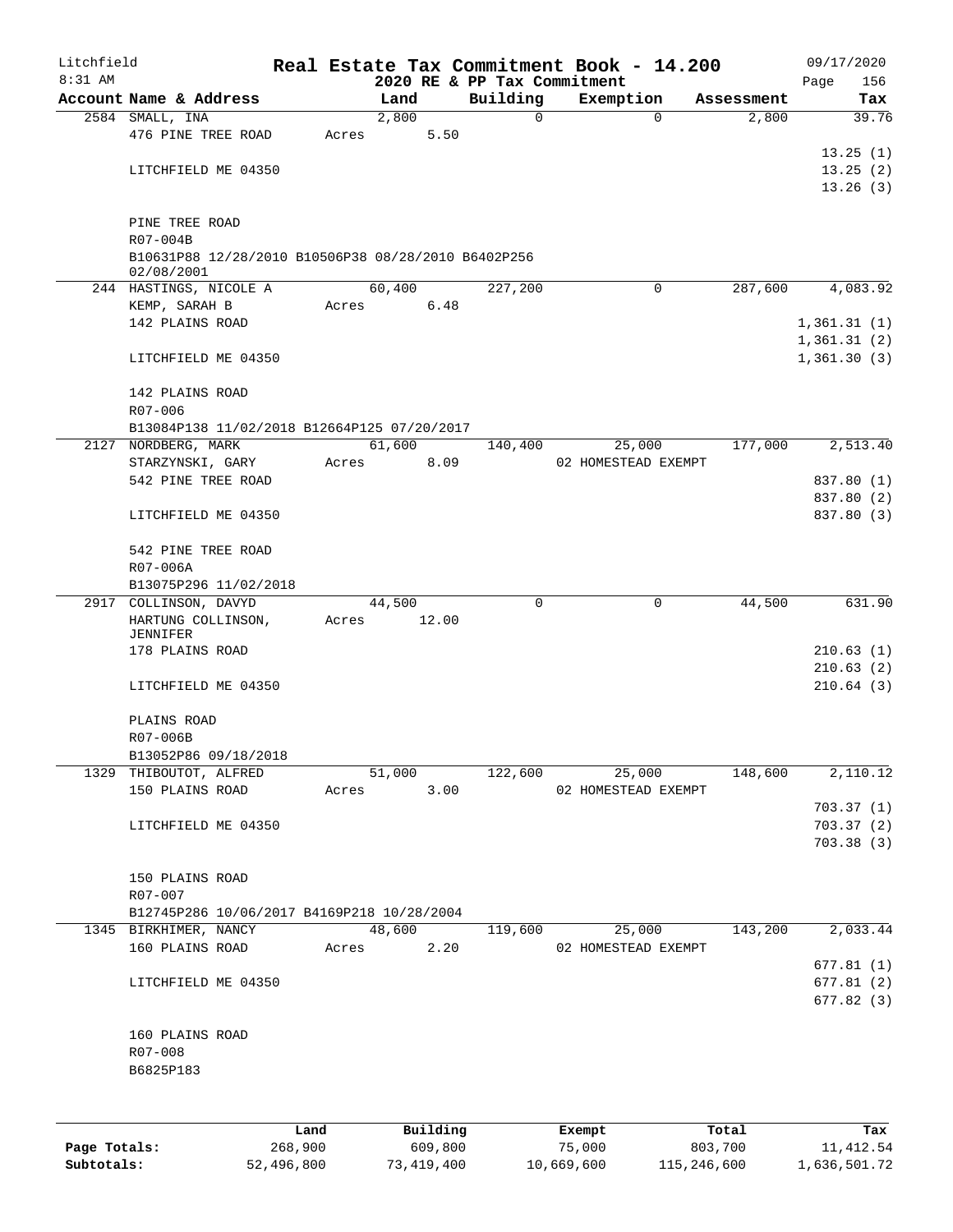| Litchfield   |                                                                                         |         |                 |          |                                         |          | Real Estate Tax Commitment Book - 14.200 |            |      | 09/17/2020                 |
|--------------|-----------------------------------------------------------------------------------------|---------|-----------------|----------|-----------------------------------------|----------|------------------------------------------|------------|------|----------------------------|
| $8:31$ AM    | Account Name & Address                                                                  |         |                 | Land     | 2020 RE & PP Tax Commitment<br>Building |          | Exemption                                | Assessment | Page | 157<br>Tax                 |
|              | 873 DARLING, DANNY                                                                      |         | 45,200          |          | 95,600                                  |          | $\Omega$                                 | 140,800    |      | 1,999.36                   |
|              | DARLING, LINDA                                                                          |         | Acres           | 1.05     |                                         |          |                                          |            |      |                            |
|              | 170 PLAINS ROAD                                                                         |         |                 |          |                                         |          |                                          |            |      | 666.45(1)                  |
|              |                                                                                         |         |                 |          |                                         |          |                                          |            |      | 666.45 (2)                 |
|              | LITCHFIELD ME 04350                                                                     |         |                 |          |                                         |          |                                          |            |      | 666.46(3)                  |
|              | 170 PLAINS ROAD                                                                         |         |                 |          |                                         |          |                                          |            |      |                            |
|              | R07-009                                                                                 |         |                 |          |                                         |          |                                          |            |      |                            |
|              | B10719P245 05/02/2011 B9510P154 09/26/2007 B9510P153<br>09/26/2007 B1679P169 09/26/1973 |         |                 |          |                                         |          |                                          |            |      |                            |
|              | 991 COLLINSON, JENNIFER                                                                 |         | 67,500          |          | 170,200                                 |          | 25,000                                   | 212,700    |      | 3,020.34                   |
|              | FKA JENNIFER HARTUNG                                                                    |         | Acres 16.00     |          |                                         |          | 02 HOMESTEAD EXEMPT                      |            |      |                            |
|              | 178 PLAINS ROAD                                                                         |         |                 |          |                                         |          |                                          |            |      | 1,006.78(1)                |
|              | LITCHFIELD ME 04350                                                                     |         |                 |          |                                         |          |                                          |            |      | 1,006.78(2)<br>1,006.78(3) |
|              |                                                                                         |         |                 |          |                                         |          |                                          |            |      |                            |
|              | 178 PLAINS ROAD                                                                         |         |                 |          |                                         |          |                                          |            |      |                            |
|              | R07-010                                                                                 |         |                 |          |                                         |          |                                          |            |      |                            |
|              | B11065P322 06/06/2012 B8528P241 08/03/2005 B1336P385<br>872 BRODERICK, JOHN             |         |                 | 48,600   | 116,600                                 |          | 25,000                                   | 140,200    |      | 1,990.84                   |
|              | BRODERICK, MEG                                                                          |         | Acres           | 2.20     |                                         |          | 02 HOMESTEAD EXEMPT                      |            |      |                            |
|              | 182 PLAINS RD                                                                           |         |                 |          |                                         |          |                                          |            |      | 663.61(1)                  |
|              |                                                                                         |         |                 |          |                                         |          |                                          |            |      | 663.61(2)                  |
|              | LITCHFIELD ME 04350                                                                     |         |                 |          |                                         |          |                                          |            |      | 663.62 (3)                 |
|              | 182 PLAINS ROAD                                                                         |         |                 |          |                                         |          |                                          |            |      |                            |
|              | R07-011                                                                                 |         |                 |          |                                         |          |                                          |            |      |                            |
|              | B6382P335 12/29/2000                                                                    |         |                 |          |                                         |          |                                          |            |      |                            |
|              | 776 HARVEY, MATHEW D                                                                    |         | 74,500          |          | 126,200                                 |          | 25,000                                   | 175,700    |      | 2,494.94                   |
|              | HARVEY, MISTI                                                                           |         | Acres           | 29.94    |                                         |          | 02 HOMESTEAD EXEMPT                      |            |      |                            |
|              | 24 HARVEY LANE                                                                          |         |                 |          |                                         |          |                                          |            |      | 831.65(1)                  |
|              |                                                                                         |         |                 |          |                                         |          |                                          |            |      | 831.65 (2)                 |
|              | LITCHFIELD ME 04350                                                                     |         |                 |          |                                         |          |                                          |            |      | 831.64 (3)                 |
|              | 24 HARVEY LANE                                                                          |         |                 |          |                                         |          |                                          |            |      |                            |
|              | R07-011A                                                                                |         |                 |          |                                         |          |                                          |            |      |                            |
|              | B12717P87 09/07/2017 B12315P70 06/06/2016 B11847P166                                    |         |                 |          |                                         |          |                                          |            |      |                            |
|              | 11/05/2014 B2351P352 05/18/2003                                                         |         |                 |          |                                         |          |                                          |            |      |                            |
|              | 775 HARVEY, DAVID                                                                       |         | 46,500<br>Acres |          | 124,800                                 |          | 25,000                                   | 146,300    |      | 2,077.46                   |
|              | 37 HARVEY LANE                                                                          |         |                 | 1.50     |                                         |          | 02 HOMESTEAD EXEMPT                      |            |      | 692.49 (1)                 |
|              | LITCHFIELD ME 04350                                                                     |         |                 |          |                                         |          |                                          |            |      | 692.49 (2)                 |
|              |                                                                                         |         |                 |          |                                         |          |                                          |            |      | 692.48 (3)                 |
|              |                                                                                         |         |                 |          |                                         |          |                                          |            |      |                            |
|              | 37 HARVEY LANE                                                                          |         |                 |          |                                         |          |                                          |            |      |                            |
|              | R07-011B                                                                                |         |                 |          |                                         |          |                                          |            |      |                            |
|              | B3497P291 01/30/1989<br>1180 WOOD, THOMAS                                               |         | 37,900          |          |                                         | $\Omega$ | $\mathbf 0$                              | 37,900     |      | 538.18                     |
|              | WOOD, ELLEN R                                                                           |         | Acres           | 2.31     |                                         |          |                                          |            |      |                            |
|              | 187 PLAINS ROAD                                                                         |         |                 |          |                                         |          |                                          |            |      | 179.39(1)                  |
|              |                                                                                         |         |                 |          |                                         |          |                                          |            |      | 179.39(2)                  |
|              | LITCHFIELD ME 04350                                                                     |         |                 |          |                                         |          |                                          |            |      | 179.40(3)                  |
|              | 192 PLAINS ROAD                                                                         |         |                 |          |                                         |          |                                          |            |      |                            |
|              | R07-012                                                                                 |         |                 |          |                                         |          |                                          |            |      |                            |
|              | B12315P70 06/06/2016 B7413P305 02/26/2005 B7368P31<br>04/24/2003                        |         |                 |          |                                         |          |                                          |            |      |                            |
|              |                                                                                         |         |                 |          |                                         |          |                                          |            |      |                            |
|              |                                                                                         | Land    |                 | Building |                                         |          | Exempt                                   | Total      |      | Tax                        |
| Page Totals: |                                                                                         | 320,200 |                 | 633,400  |                                         |          | 100,000                                  | 853,600    |      | 12, 121. 12                |

**Subtotals:** 52,817,000 74,052,800 10,769,600 116,100,200 1,648,622.84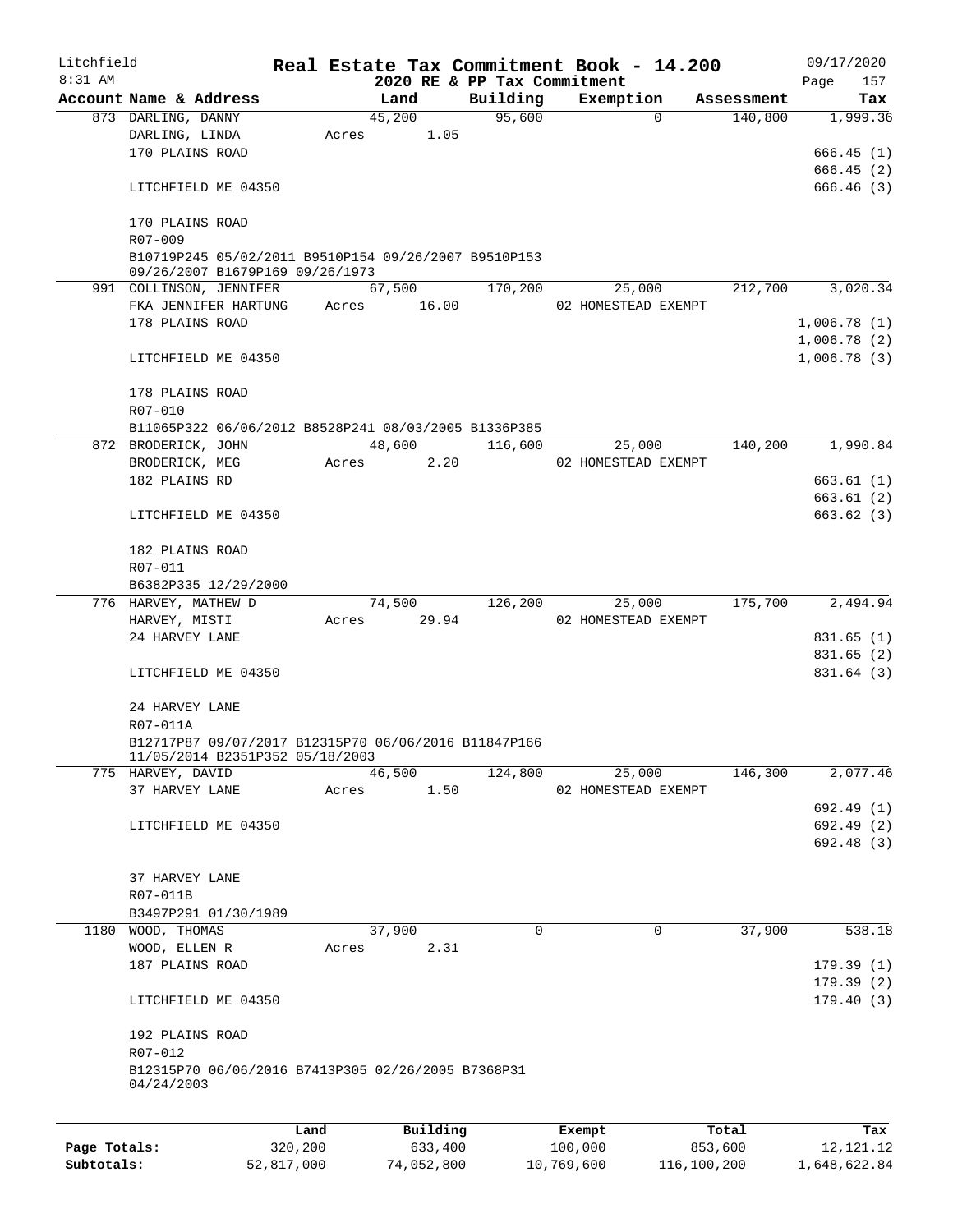| Litchfield   |                                                  |                                                     |       |                             |          | Real Estate Tax Commitment Book - 14.200 |                       | 09/17/2020      |
|--------------|--------------------------------------------------|-----------------------------------------------------|-------|-----------------------------|----------|------------------------------------------|-----------------------|-----------------|
| 8:31 AM      |                                                  |                                                     |       | 2020 RE & PP Tax Commitment |          |                                          |                       | 158<br>Page     |
|              | Account Name & Address<br>1233 MICKALIDE, MARK S |                                                     |       | Land<br>60,500              | Building | Exemption<br>98,900<br>25,000            | Assessment<br>134,400 | Tax<br>1,908.48 |
|              | MICKALIDE, TINKER T                              |                                                     |       | 6.65<br>Acres               |          | 02 HOMESTEAD EXEMPT                      |                       |                 |
|              | 232 PLAINS RD                                    |                                                     |       |                             |          |                                          |                       | 636.16(1)       |
|              |                                                  |                                                     |       |                             |          |                                          |                       | 636.16(2)       |
|              | LITCHFIELD ME 04350                              |                                                     |       |                             |          |                                          |                       | 636.16(3)       |
|              |                                                  |                                                     |       |                             |          |                                          |                       |                 |
|              | 232 PLAINS ROAD                                  |                                                     |       |                             |          |                                          |                       |                 |
|              | R07-013                                          |                                                     |       |                             |          |                                          |                       |                 |
|              |                                                  | B12073P70 06/19/2015 B3396P85 08/01/1988            |       |                             |          |                                          |                       |                 |
|              | 827 BOUCHER, KENNETH E                           |                                                     |       | 45,600                      | 121,200  | $\Omega$                                 | 166,800               | 2,368.56        |
|              | 487 PLAINS ROAD                                  |                                                     |       | Acres 1.20                  |          |                                          |                       |                 |
|              |                                                  |                                                     |       |                             |          |                                          |                       |                 |
|              |                                                  |                                                     |       |                             |          |                                          |                       | 789.52(1)       |
|              | LITCHFIELD ME 04350                              |                                                     |       |                             |          |                                          |                       | 789.52 (2)      |
|              |                                                  |                                                     |       |                             |          |                                          |                       | 789.52 (3)      |
|              |                                                  |                                                     |       |                             |          |                                          |                       |                 |
|              | 218 PLAINS ROAD                                  |                                                     |       |                             |          |                                          |                       |                 |
|              | R07-013A                                         |                                                     |       |                             |          |                                          |                       |                 |
|              |                                                  | B11651P317 03/20/2014 B2010P162 06/20/1977          |       |                             |          |                                          |                       |                 |
|              | 2897 MICKALIDE, MARK S                           |                                                     |       | 26,800                      | 0        | 0                                        | 26,800                | 380.56          |
|              |                                                  | MICKALIDE, TINKER T                                 | Acres | 1.60                        |          |                                          |                       |                 |
|              | 232 PLAINS RD                                    |                                                     |       |                             |          |                                          |                       | 126.85(1)       |
|              |                                                  |                                                     |       |                             |          |                                          |                       | 126.85(2)       |
|              | LITCHFIELD ME 04350                              |                                                     |       |                             |          |                                          |                       | 126.86(3)       |
|              |                                                  |                                                     |       |                             |          |                                          |                       |                 |
|              | PLAINS ROAD                                      |                                                     |       |                             |          |                                          |                       |                 |
|              | R07-013B                                         |                                                     |       |                             |          |                                          |                       |                 |
|              | B12399P296 08/31/2016                            |                                                     |       |                             |          |                                          |                       |                 |
|              | 1475 HOPF-LOVETTE, THOMAS                        |                                                     |       | 47,700                      | 111,400  | 25,000                                   | 134,100               | 1,904.22        |
|              |                                                  | HOPF-LOVETTE, CHRISTINE Acres                       |       | 1.90                        |          | 02 HOMESTEAD EXEMPT                      |                       |                 |
|              | 240 PLAINS ROAD                                  |                                                     |       |                             |          |                                          |                       | 634.74 (1)      |
|              |                                                  |                                                     |       |                             |          |                                          |                       | 634.74 (2)      |
|              | LITCHFIELD ME 04350                              |                                                     |       |                             |          |                                          |                       | 634.74 (3)      |
|              |                                                  |                                                     |       |                             |          |                                          |                       |                 |
|              | 240 PLAINS ROAD                                  |                                                     |       |                             |          |                                          |                       |                 |
|              | R07-014                                          |                                                     |       |                             |          |                                          |                       |                 |
|              |                                                  | B12507P118 12/27/2016 B3714P58                      |       |                             |          |                                          |                       |                 |
|              | 1549 RUSSELL, MARK                               |                                                     |       | 49,500                      | 177,000  | 25,000                                   | 201,500               | 2,861.30        |
|              | RUSSELL, VICKI L                                 |                                                     | Acres | 2.50                        |          | 02 HOMESTEAD EXEMPT                      |                       |                 |
|              | 284 PLAINS ROAD                                  |                                                     |       |                             |          |                                          |                       | 953.77 (1)      |
|              |                                                  |                                                     |       |                             |          |                                          |                       | 953.77 (2)      |
|              | LITCHFIELD ME 04350                              |                                                     |       |                             |          |                                          |                       | 953.76 (3)      |
|              |                                                  |                                                     |       |                             |          |                                          |                       |                 |
|              | 284 PLAINS ROAD                                  |                                                     |       |                             |          |                                          |                       |                 |
|              | R07-015                                          |                                                     |       |                             |          |                                          |                       |                 |
|              |                                                  | B12241P36 03/04/2016 B10200P92 09/02/2009 B2338P332 |       |                             |          |                                          |                       |                 |
|              | 11/05/1980                                       |                                                     |       |                             |          |                                          |                       |                 |
|              | 1605 SLATTERY, CARL E &                          |                                                     |       | 74,500                      | 145,800  | 31,000                                   | 189,300               | 2,688.06        |
|              | FLORENCE (LIFE ESTATE)                           |                                                     |       |                             |          |                                          |                       |                 |
|              | SLATTERY, BRUCE E &                              |                                                     | Acres | 30.00                       |          | 03 VETERANS EXEMPT                       |                       |                 |
|              | BETHANY F -RM                                    |                                                     |       |                             |          |                                          |                       |                 |
|              | 246 PLAINS ROAD                                  |                                                     |       |                             |          | 02 HOMESTEAD EXEMPT                      |                       | 896.02 (1)      |
|              |                                                  |                                                     |       |                             |          |                                          |                       | 896.02 (2)      |
|              | LITCHFIELD ME 04350                              |                                                     |       |                             |          |                                          |                       | 896.02(3)       |
|              |                                                  |                                                     |       |                             |          |                                          |                       |                 |
|              | 246 PLAINS ROAD                                  |                                                     |       |                             |          |                                          |                       |                 |
|              | R07-015A                                         |                                                     |       |                             |          |                                          |                       |                 |
|              |                                                  | B10199P267 09/01/2009 B1540P737 01/29/1971          |       |                             |          |                                          |                       |                 |
|              |                                                  |                                                     |       |                             |          |                                          |                       |                 |
|              |                                                  |                                                     |       |                             |          |                                          |                       |                 |
|              |                                                  | Land                                                |       | Building                    |          | Exempt                                   | Total                 | Tax             |
| Page Totals: |                                                  | 304,600                                             |       | 654,300                     |          | 106,000                                  | 852,900               | 12, 111.18      |

**Subtotals:** 53,121,600 74,707,100 10,875,600 116,953,100 1,660,734.02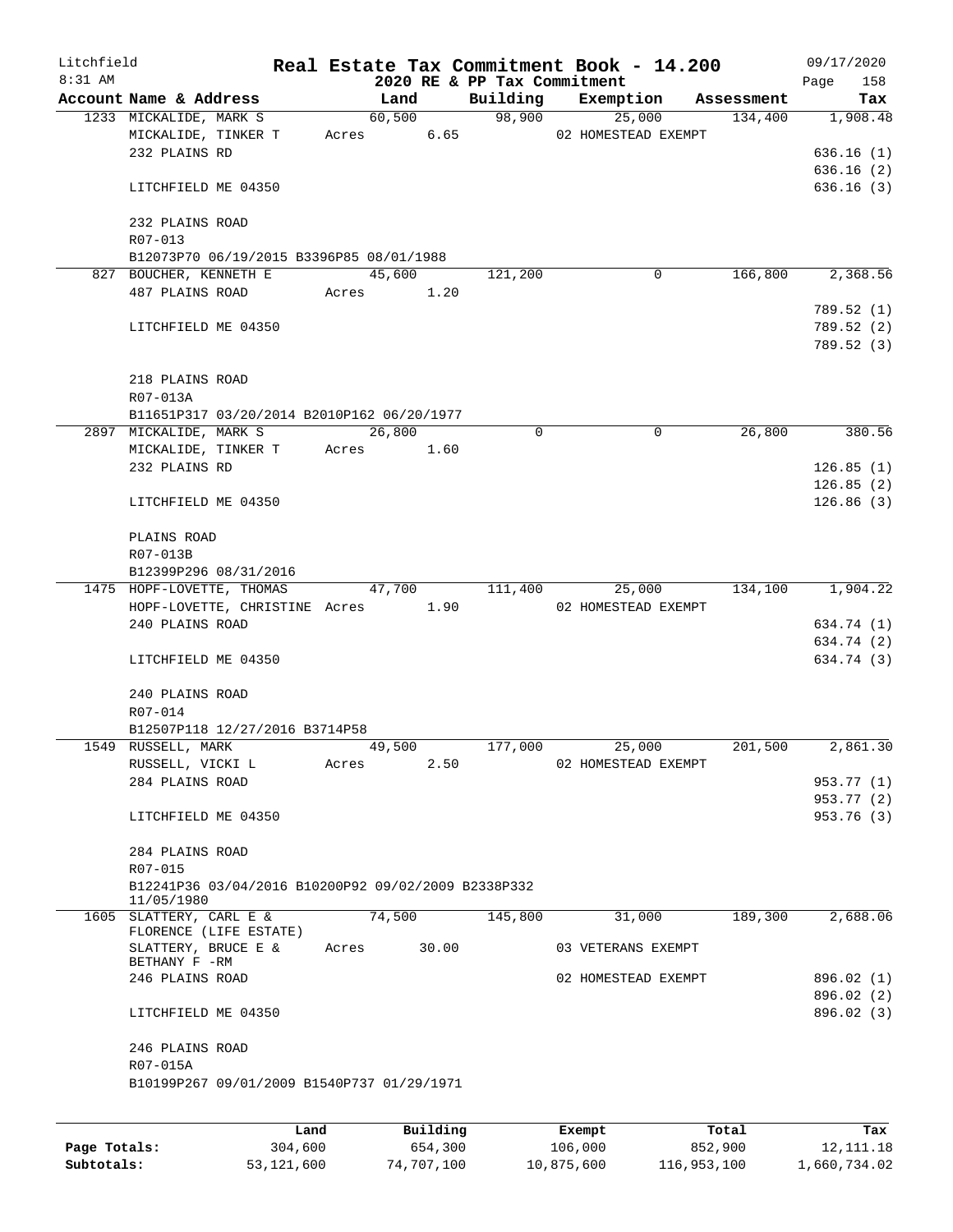| Litchfield   |                                                                   |              |       |            |                             | Real Estate Tax Commitment Book - 14.200 |             | 09/17/2020               |
|--------------|-------------------------------------------------------------------|--------------|-------|------------|-----------------------------|------------------------------------------|-------------|--------------------------|
| 8:31 AM      |                                                                   |              |       |            | 2020 RE & PP Tax Commitment |                                          |             | 159<br>Page              |
|              | Account Name & Address                                            |              |       | Land       | Building                    | Exemption                                | Assessment  | Tax                      |
|              | 2853 RUSSELL, TRISTAN F                                           |              |       | 59,700     | 141,500                     | 25,000                                   | 176,200     | 2,502.04                 |
|              | AUDIE, ALYSSA J<br>57 DINGLEY ROAD                                |              | Acres | 5.90       |                             | 02 HOMESTEAD EXEMPT                      |             |                          |
|              |                                                                   |              |       |            |                             |                                          |             | 834.01 (1)<br>834.01 (2) |
|              | LITCHFIELD ME 04350                                               |              |       |            |                             |                                          |             | 834.02 (3)               |
|              |                                                                   |              |       |            |                             |                                          |             |                          |
|              | 57 DINGLEY ROAD                                                   |              |       |            |                             |                                          |             |                          |
|              | R07-015C                                                          |              |       |            |                             |                                          |             |                          |
|              | B12453P196 10/24/2016 B12249P339 07/20/2015                       |              |       |            |                             |                                          |             |                          |
|              | B12046P72 07/20/2015 B11671P241 04/22/2014                        |              |       |            |                             |                                          |             |                          |
|              | 2877 POTTERS BROOK                                                |              |       | 94,300     | 0                           | $\Omega$                                 | 94,300      | 1,339.06                 |
|              | ENTERPRISE, LLC.                                                  |              |       |            |                             |                                          |             |                          |
|              | 284 PLAINS ROAD                                                   |              | Acres | 204.00     |                             |                                          |             |                          |
|              |                                                                   |              |       |            |                             |                                          |             | 446.35(1)                |
|              | LITCHFIELD ME 04350                                               |              |       |            |                             |                                          |             | 446.35 (2)               |
|              |                                                                   |              |       |            |                             |                                          |             | 446.36(3)                |
|              |                                                                   |              |       |            |                             |                                          |             |                          |
|              | PLAINS ROAD                                                       |              |       |            |                             |                                          |             |                          |
|              | R07-015D                                                          |              |       |            |                             |                                          |             |                          |
|              | B12169P264 11/25/2015                                             |              |       |            |                             |                                          |             |                          |
|              | 2179 GTP ACQUISITION<br>PARTNERS II, LLC                          |              |       | 0          | 120,300                     | 0                                        | 120,300     | 1,708.26                 |
|              | C/O PROPERTY TAX DEPT                                             |              |       |            |                             |                                          |             |                          |
|              | P.O. BOX 723597                                                   |              |       |            |                             |                                          |             | 569.42(1)                |
|              |                                                                   |              |       |            |                             |                                          |             | 569.42(2)                |
|              | ATLANTA GA 31139                                                  |              |       |            |                             |                                          |             | 569.42(3)                |
|              |                                                                   |              |       |            |                             |                                          |             |                          |
|              | PLAINS ROAD                                                       |              |       |            |                             |                                          |             |                          |
|              | R07-015D-ON                                                       |              |       |            |                             |                                          |             |                          |
|              | 1602 SLATTERY, BRUCE E                                            |              |       | 61,700     | 68,500                      | 25,000                                   | 105,200     | 1,493.84                 |
|              | 384 PLAINS RD                                                     |              | Acres | 8.20       |                             | 02 HOMESTEAD EXEMPT                      |             |                          |
|              |                                                                   |              |       |            |                             |                                          |             | 497.95 (1)               |
|              | LITCHFIELD ME 04350                                               |              |       |            |                             |                                          |             | 497.95 (2)               |
|              |                                                                   |              |       |            |                             |                                          |             | 497.94 (3)               |
|              |                                                                   |              |       |            |                             |                                          |             |                          |
|              | 384 PLAINS ROAD                                                   |              |       |            |                             |                                          |             |                          |
|              | R07-016                                                           |              |       |            |                             |                                          |             |                          |
|              | B2231P212                                                         |              |       |            |                             |                                          |             |                          |
|              | 1886 WILLIAMS DIANE E                                             |              |       | 63,300     | 59,500                      | 25,000                                   | 97,800      | 1,388.76                 |
|              | 394 PLAINS ROAD                                                   |              | Acres | 10.43      |                             | 02 HOMESTEAD EXEMPT                      |             |                          |
|              |                                                                   |              |       |            |                             |                                          |             | 462.92 (1)               |
|              | LITCHFIELD ME 04350                                               |              |       |            |                             |                                          |             | 462.92 (2)               |
|              |                                                                   |              |       |            |                             |                                          |             | 462.92 (3)               |
|              |                                                                   |              |       |            |                             |                                          |             |                          |
|              | 394 PLAINS ROAD                                                   |              |       |            |                             |                                          |             |                          |
|              | R07-017                                                           |              |       |            |                             |                                          |             |                          |
|              | B12531P214 01/13/2017 B8448P15 06/06/2005 B3516P170<br>03/10/1989 |              |       |            |                             |                                          |             |                          |
|              | 2411 GORDON ROBERT D                                              |              |       | 34,000     | $\Omega$                    | 0                                        | 34,000      | 482.80                   |
|              | GORDON DEBRA E                                                    |              | Acres | 4.00       |                             |                                          |             |                          |
|              | 14 SHEPARD LANE                                                   |              |       |            |                             |                                          |             | 160.93(1)                |
|              |                                                                   |              |       |            |                             |                                          |             | 160.93(2)                |
|              | LITCHFIELD ME 04350                                               |              |       |            |                             |                                          |             | 160.94(3)                |
|              |                                                                   |              |       |            |                             |                                          |             |                          |
|              | PLAINS ROAD                                                       |              |       |            |                             |                                          |             |                          |
|              | R07-017A                                                          |              |       |            |                             |                                          |             |                          |
|              | B8168P337 10/18/2004                                              |              |       |            |                             |                                          |             |                          |
|              |                                                                   |              |       |            |                             |                                          |             |                          |
|              |                                                                   |              |       |            |                             |                                          |             |                          |
|              |                                                                   | Land         |       | Building   |                             | Exempt                                   | Total       | Tax                      |
| Page Totals: |                                                                   | 313,000      |       | 389,800    |                             | 75,000                                   | 627,800     | 8,914.76                 |
| Subtotals:   |                                                                   | 53, 434, 600 |       | 75,096,900 |                             | 10,950,600                               | 117,580,900 | 1,669,648.78             |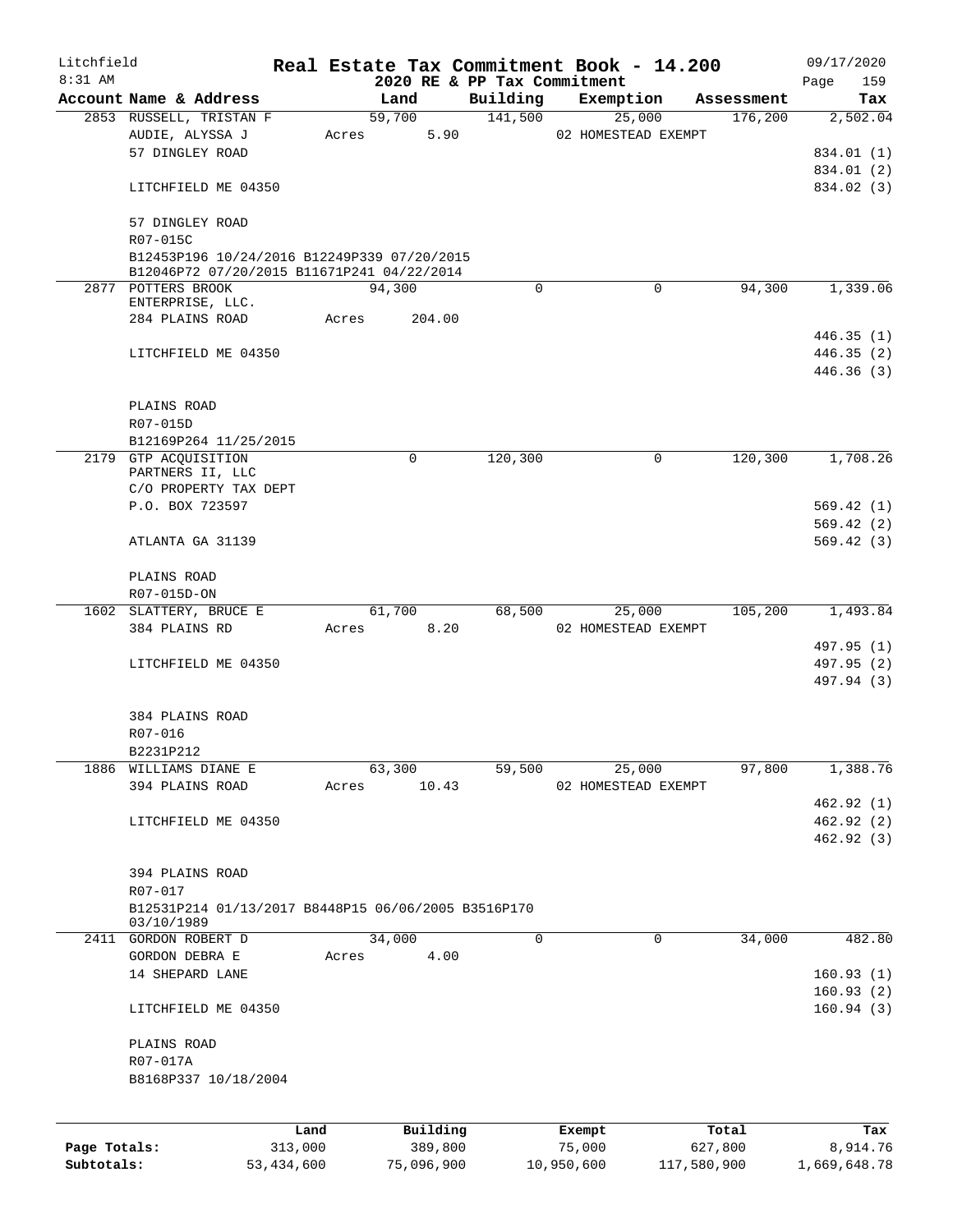| Litchfield |                                                                   |       |        |       |                             | Real Estate Tax Commitment Book - 14.200 |            |      | 09/17/2020   |
|------------|-------------------------------------------------------------------|-------|--------|-------|-----------------------------|------------------------------------------|------------|------|--------------|
| $8:31$ AM  |                                                                   |       |        |       | 2020 RE & PP Tax Commitment |                                          |            | Page | 160          |
|            | Account Name & Address                                            |       | Land   |       | Building                    | Exemption                                | Assessment |      | Tax          |
|            | 1765 TURNBULL, ANN M                                              |       | 63,100 |       | 163,200                     | 25,000                                   | 201,300    |      | 2,858.46     |
|            | TURNBULL, JAMES A                                                 | Acres |        | 53.00 |                             | 02 HOMESTEAD EXEMPT                      |            |      |              |
|            | 697 STEVENSTOWN ROAD                                              |       |        |       |                             |                                          |            |      | 952.82 (1)   |
|            |                                                                   |       |        |       |                             |                                          |            |      | 952.82(2)    |
|            | LITCHFIELD ME 04350                                               |       |        |       |                             |                                          |            |      | 952.82 (3)   |
|            | 697 STEVENSTOWN ROAD                                              |       |        |       |                             |                                          |            |      |              |
|            | R07-018                                                           |       |        |       |                             |                                          |            |      |              |
|            | B11895P128 01/15/2015 B2904P193                                   |       |        |       |                             |                                          |            |      |              |
|            | 1491 SARGENT, WAYNE D                                             |       | 60,400 |       | 199,000                     | 25,000                                   | 234,400    |      | 3,328.48     |
|            | SARGENT, DEEMA                                                    | Acres |        | 6.58  |                             | 02 HOMESTEAD EXEMPT                      |            |      |              |
|            | 35 SHEPARD LANE                                                   |       |        |       |                             |                                          |            |      | 1,109.49(1)  |
|            |                                                                   |       |        |       |                             |                                          |            |      | 1,109.49(2)  |
|            | LITCHFIELD ME 04350                                               |       |        |       |                             |                                          |            |      | 1,109.50(3)  |
|            | 35 SHEPARD LANE                                                   |       |        |       |                             |                                          |            |      |              |
|            | R07-018A                                                          |       |        |       |                             |                                          |            |      |              |
|            | B13239P31 06/14/2019                                              |       |        |       |                             |                                          |            |      |              |
|            | 2090 GORDON, ROBERT                                               |       | 48,000 |       | 223,800                     | 25,000                                   | 246,800    |      | 3,504.56     |
|            | GORDON, DEBRA E                                                   | Acres |        | 2.00  |                             | 02 HOMESTEAD EXEMPT                      |            |      |              |
|            | 14 SHEPARD LANE                                                   |       |        |       |                             |                                          |            |      | 1,168.19(1)  |
|            |                                                                   |       |        |       |                             |                                          |            |      | 1,168.19(2)  |
|            | LITCHFIELD ME 04350                                               |       |        |       |                             |                                          |            |      | 1,168.18(3)  |
|            | 14 SHEPARD LANE                                                   |       |        |       |                             |                                          |            |      |              |
|            | R07-018A-1                                                        |       |        |       |                             |                                          |            |      |              |
|            | B5829P190 12/29/1998                                              |       |        |       |                             |                                          |            |      |              |
|            | 2228 MILESKI, DAVID M                                             |       | 61,900 |       | 205,700                     | 0                                        | 267,600    |      | 3,799.92     |
|            | MILESKI, TRACY L                                                  | Acres |        | 8.50  |                             |                                          |            |      |              |
|            | 23 SHEPARD LN                                                     |       |        |       |                             |                                          |            |      | 1,266.64(1)  |
|            |                                                                   |       |        |       |                             |                                          |            |      | 1,266.64(2)  |
|            | LITCHFIELD ME 04350                                               |       |        |       |                             |                                          |            |      | 1, 266.64(3) |
|            | 23 SHEPARD LANE                                                   |       |        |       |                             |                                          |            |      |              |
|            | R07-018A-2                                                        |       |        |       |                             |                                          |            |      |              |
|            | B12948P87 06/15/2018 B11941P142 03/27/2015 B6498P47<br>06/01/2001 |       |        |       |                             |                                          |            |      |              |
|            | 84 BATES, ALICE                                                   |       | 62,300 |       | 106,700                     | 25,000                                   | 144,000    |      | 2,044.80     |
|            | 23 ELLIE LANE                                                     | Acres |        | 9.00  |                             | 02 HOMESTEAD EXEMPT                      |            |      |              |
|            |                                                                   |       |        |       |                             |                                          |            |      | 681.60 (1)   |
|            | LITCHFIELD ME 04350                                               |       |        |       |                             |                                          |            |      | 681.60 (2)   |
|            |                                                                   |       |        |       |                             |                                          |            |      | 681.60 (3)   |
|            |                                                                   |       |        |       |                             |                                          |            |      |              |
|            | 23 ELLIE LANE                                                     |       |        |       |                             |                                          |            |      |              |
|            | R07-019                                                           |       |        |       |                             |                                          |            |      |              |
|            | B11000P175 03/29/2012 B3499P304                                   |       |        |       |                             |                                          |            |      |              |
|            | 1458 REEDY, GERALD                                                |       | 45,900 |       | 110,500                     | 25,000                                   | 131,400    |      | 1,865.88     |
|            |                                                                   |       |        |       |                             | 02 HOMESTEAD EXEMPT                      |            |      |              |
|            | 659 STEVENSTOWN ROAD                                              | Acres |        | 1.30  |                             |                                          |            |      | 621.96(1)    |
|            |                                                                   |       |        |       |                             |                                          |            |      |              |
|            | LITCHFIELD ME 04350                                               |       |        |       |                             |                                          |            |      | 621.96(2)    |
|            |                                                                   |       |        |       |                             |                                          |            |      | 621.96(3)    |
|            | 659 STEVENSTOWN ROAD                                              |       |        |       |                             |                                          |            |      |              |
|            |                                                                   |       |        |       |                             |                                          |            |      |              |
|            | R07-019A                                                          |       |        |       |                             |                                          |            |      |              |
|            | B3577P300                                                         |       |        |       |                             |                                          |            |      |              |
|            |                                                                   |       |        |       |                             |                                          |            |      |              |
|            |                                                                   |       |        |       |                             |                                          |            |      |              |

|              | Land       | Building   | Exempt     | Total       | Tax          |
|--------------|------------|------------|------------|-------------|--------------|
| Page Totals: | 341,600    | 1,008,900  | 125,000    | 1,225,500   | 17,402.10    |
| Subtotals:   | 53,776,200 | 76,105,800 | 11,075,600 | 118,806,400 | 1,687,050.88 |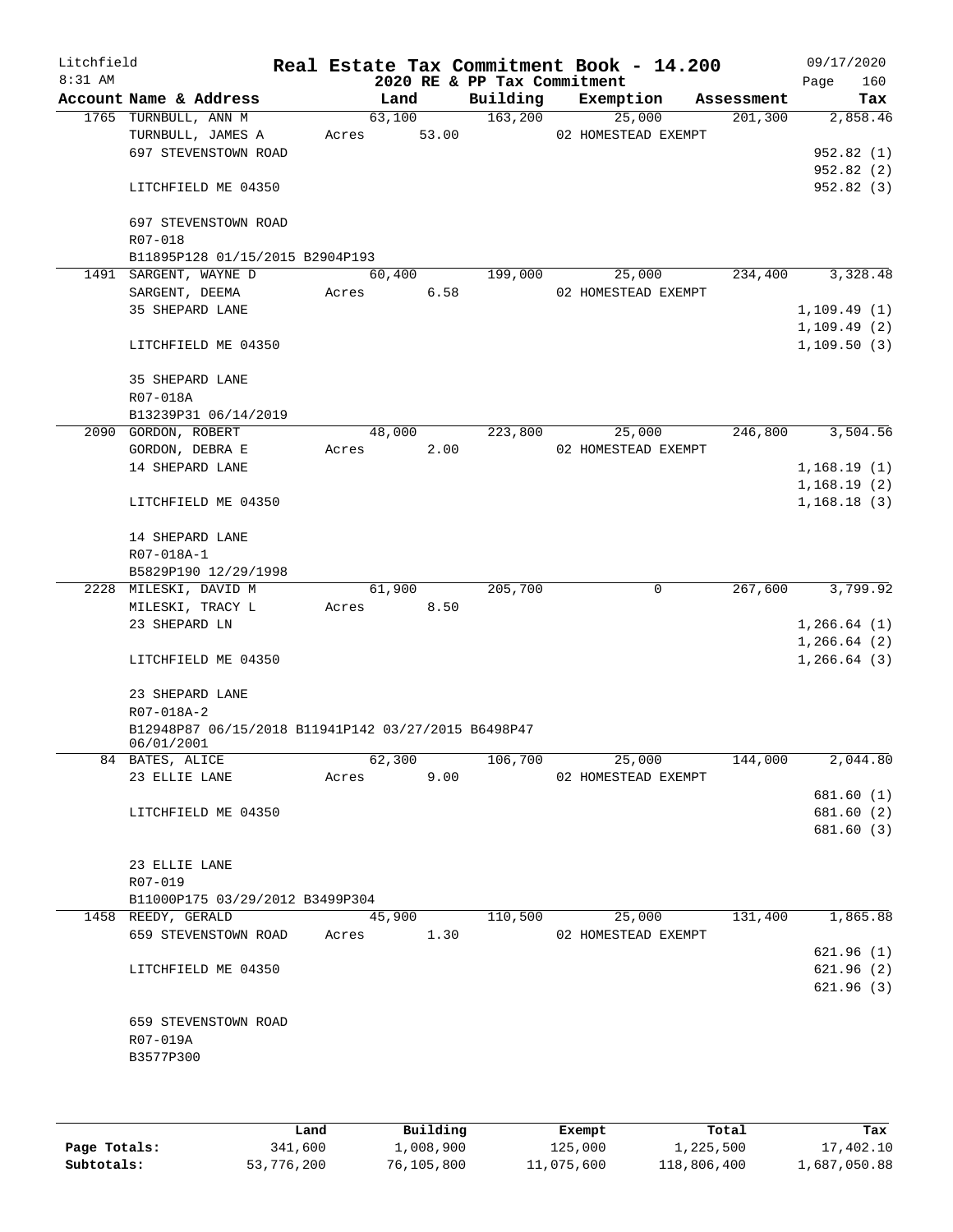| Litchfield<br>8:31 AM |                                                      |       |        |       | 2020 RE & PP Tax Commitment | Real Estate Tax Commitment Book - 14.200 |            | 09/17/2020<br>Page<br>161 |
|-----------------------|------------------------------------------------------|-------|--------|-------|-----------------------------|------------------------------------------|------------|---------------------------|
|                       | Account Name & Address                               |       | Land   |       | Building                    | Exemption                                | Assessment | Tax                       |
|                       | 2841 BATES, MEREDITH L                               |       | 48,000 |       | 123,100                     | 25,000                                   | 146,100    | 2,074.62                  |
|                       | 14 ELLIE LANE                                        | Acres |        | 2.00  |                             | 02 HOMESTEAD EXEMPT                      |            |                           |
|                       |                                                      |       |        |       |                             |                                          |            | 691.54(1)                 |
|                       | LITCHFIELD ME 04350                                  |       |        |       |                             |                                          |            | 691.54(2)                 |
|                       |                                                      |       |        |       |                             |                                          |            | 691.54(3)                 |
|                       | 14 ELLIE LANE                                        |       |        |       |                             |                                          |            |                           |
|                       | R07-019B                                             |       |        |       |                             |                                          |            |                           |
|                       | B12588P173 04/25/2017 B12511P103 01/05/2016          |       |        |       |                             |                                          |            |                           |
|                       | 16 GETCHELL, TIMOTHY                                 |       | 40,000 |       | 15,900                      | 0                                        | 55,900     | 793.78                    |
|                       | 4 CAT LANE                                           | Acres |        | 0.80  |                             |                                          |            |                           |
|                       |                                                      |       |        |       |                             |                                          |            | 264.59(1)                 |
|                       | LITCHFIELD ME 04350                                  |       |        |       |                             |                                          |            | 264.59(2)                 |
|                       |                                                      |       |        |       |                             |                                          |            | 264.60(3)                 |
|                       | 649 STEVENSTOWN ROAD                                 |       |        |       |                             |                                          |            |                           |
|                       | R07-020                                              |       |        |       |                             |                                          |            |                           |
|                       | B12743P36 09/28/2017 B11499P119 07/01/2013 B4844P250 |       |        |       |                             |                                          |            |                           |
|                       | 1254 MORRIS, KEVAN                                   |       | 45,000 |       | 7,500                       | 0                                        | 52,500     | 745.50                    |
|                       | MORRIS, KELDON                                       | Acres |        | 1.00  |                             |                                          |            |                           |
|                       | CROXFORD, KARLENE                                    |       |        |       |                             |                                          |            | 248.50(1)                 |
|                       | 633 STEVENSTOWN ROAD                                 |       |        |       |                             |                                          |            | 248.50(2)                 |
|                       | LITCHFIELD ME 04350                                  |       |        |       |                             |                                          |            | 248.50(3)                 |
|                       | 633 STEVENSTOWN ROAD                                 |       |        |       |                             |                                          |            |                           |
|                       | R07-021A                                             |       |        |       |                             |                                          |            |                           |
|                       | B5174P204 06/01/1996                                 |       |        |       |                             |                                          |            |                           |
|                       | 1252 GOWELL JR., CLARENCE R                          |       | 57,000 |       | 2,500                       | 0                                        | 59,500     | 844.90                    |
|                       | 110 PLAINS ROAD                                      | Acres |        | 5.00  |                             |                                          |            |                           |
|                       |                                                      |       |        |       |                             |                                          |            | 281.63(1)                 |
|                       | LITCHFIELD ME 04350                                  |       |        |       |                             |                                          |            | 281.63(2)                 |
|                       |                                                      |       |        |       |                             |                                          |            | 281.64(3)                 |
|                       | 641 STEVENSTOWN ROAD                                 |       |        |       |                             |                                          |            |                           |
|                       | R07-021B                                             |       |        |       |                             |                                          |            |                           |
|                       | B12870P265 11/29/2017 B3256P25                       |       |        |       |                             |                                          |            |                           |
|                       | 781 WASHBURN DANIEL                                  |       | 45,900 |       | 0                           | 0                                        | 45,900     | 651.78                    |
|                       | 623 STEVENSTOWN ROAD                                 | Acres |        | 13.87 |                             |                                          |            |                           |
|                       |                                                      |       |        |       |                             |                                          |            | 217.26(1)                 |
|                       | LITCHFIELD ME 04350                                  |       |        |       |                             |                                          |            | 217.26(2)                 |
|                       |                                                      |       |        |       |                             |                                          |            | 217.26(3)                 |
|                       |                                                      |       |        |       |                             |                                          |            |                           |
|                       | STEVENSTOWN ROAD<br>R07-022                          |       |        |       |                             |                                          |            |                           |
|                       | B9878P39 10/09/2008                                  |       |        |       |                             |                                          |            |                           |
|                       | 777 HARVEY, MALCOLM C                                |       | 45,600 |       | 19,700                      | 31,000                                   | 34,300     | 487.06                    |
|                       | HARVEY GRACE, DECEASED                               | Acres |        | 1.20  |                             | 12 WW2 Vet Res.                          |            |                           |
|                       | 599 STEVENSTOWN RD                                   |       |        |       |                             | 02 HOMESTEAD EXEMPT                      |            | 162.35(1)                 |
|                       |                                                      |       |        |       |                             |                                          |            | 162.35(2)                 |
|                       | LITCHFIELD ME 04350                                  |       |        |       |                             |                                          |            | 162.36(3)                 |
|                       | 599 STEVENSTOWN ROAD                                 |       |        |       |                             |                                          |            |                           |
|                       | R07-022A                                             |       |        |       |                             |                                          |            |                           |
|                       | B7202P124 11/22/2002 B2416P211 09/02/1981            |       |        |       |                             |                                          |            |                           |
|                       |                                                      |       |        |       |                             |                                          |            |                           |
|                       |                                                      |       |        |       |                             |                                          |            |                           |

|              | Land       | Building   | Exempt       | Total       | Tax          |
|--------------|------------|------------|--------------|-------------|--------------|
| Page Totals: | 281,500    | 168,700    | 56,000       | 394,200     | 5,597.64     |
| Subtotals:   | 54,057,700 | 76,274,500 | 11, 131, 600 | 119,200,600 | 1,692,648.52 |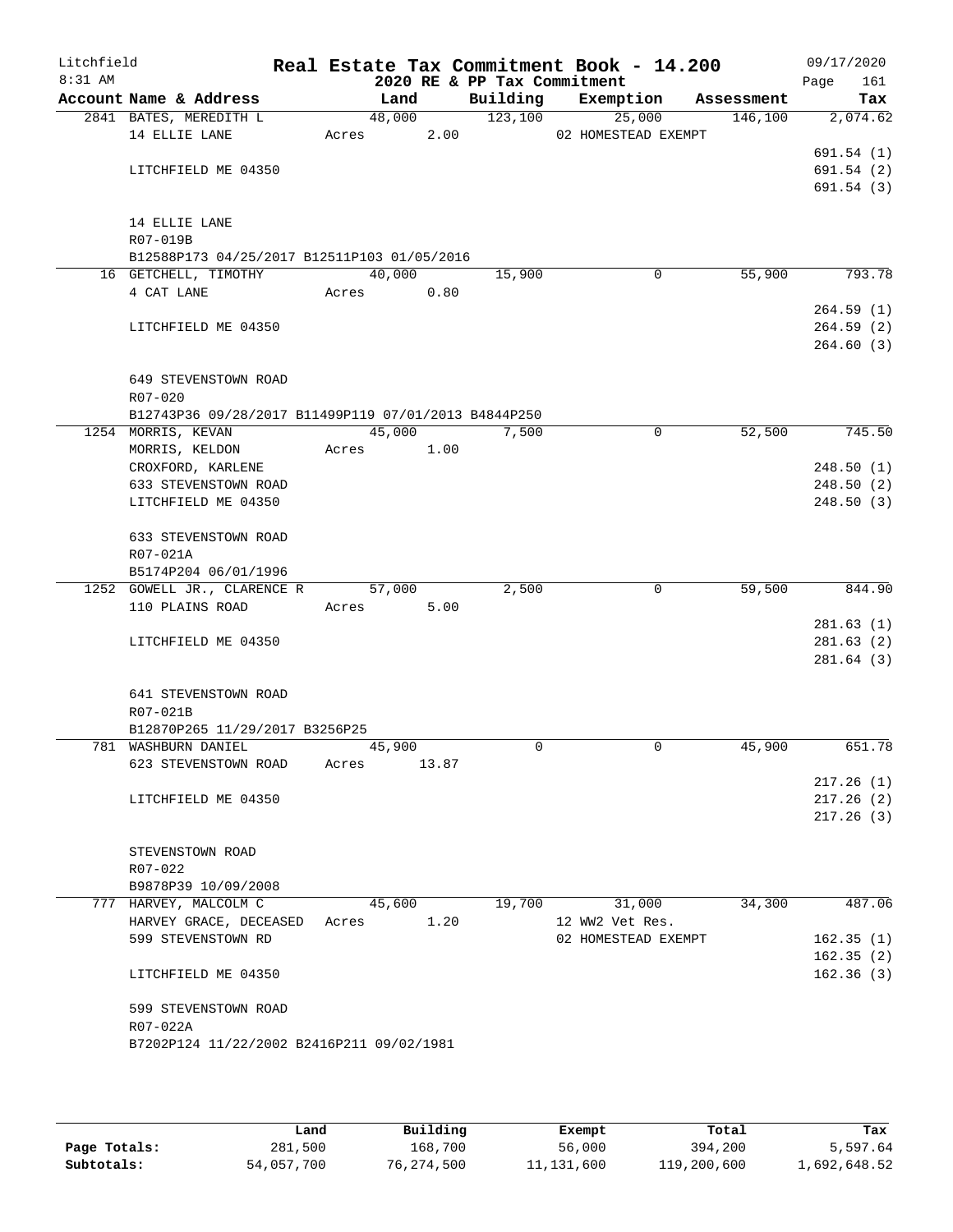| Litchfield |                                                          |       |                    |                             | Real Estate Tax Commitment Book - 14.200 |            | 09/17/2020                   |
|------------|----------------------------------------------------------|-------|--------------------|-----------------------------|------------------------------------------|------------|------------------------------|
| 8:31 AM    |                                                          |       |                    | 2020 RE & PP Tax Commitment |                                          |            | 162<br>Page                  |
|            | Account Name & Address                                   |       | Land               | Building                    | Exemption                                | Assessment | Tax                          |
|            | 1819 WASHBURN, DANIEL H                                  |       | $\frac{49,900}{ }$ | 207,900                     | 25,000                                   | 232,800    | 3,305.76                     |
|            | 623 STEVENSTOWN RD                                       |       | 2.63<br>Acres      |                             | 02 HOMESTEAD EXEMPT                      |            |                              |
|            |                                                          |       |                    |                             |                                          |            | 1, 101.92(1)                 |
|            | LITCHFIELD ME 04350                                      |       |                    |                             |                                          |            | 1, 101.92(2)<br>1, 101.92(3) |
|            |                                                          |       |                    |                             |                                          |            |                              |
|            | 623 STEVENSTOWN ROAD                                     |       |                    |                             |                                          |            |                              |
|            | R07-022B                                                 |       |                    |                             |                                          |            |                              |
|            | B4869P219                                                |       |                    |                             |                                          |            |                              |
|            | 2599 DINAN, EILEEN G                                     |       | 48,600             | 69,400                      | 0                                        | 118,000    | 1,675.60                     |
|            | DINAN, ROBERT H                                          | Acres | 2.21               |                             |                                          |            |                              |
|            | P O BOX 130                                              |       |                    |                             |                                          |            | 558.53(1)                    |
|            |                                                          |       |                    |                             |                                          |            | 558.53(2)                    |
|            | LITCHFIELD ME 04350                                      |       |                    |                             |                                          |            | 558.54(3)                    |
|            | 593 STEVENSTOWN ROAD                                     |       |                    |                             |                                          |            |                              |
|            | R07-022C                                                 |       |                    |                             |                                          |            |                              |
|            | B10716P91 04/26/2011 B8866P40 04/13/2006                 |       |                    |                             |                                          |            |                              |
|            | 779 BARSTIS, ROBERT J                                    |       | 89,100             | 118,600                     | 31,000                                   | 176,700    | 2,509.14                     |
|            | BARSTIS, KAREN B                                         | Acres | 99.00              |                             | 02 HOMESTEAD EXEMPT                      |            |                              |
|            | 499 STEVENSTOWN RD                                       |       |                    |                             | 03 VETERANS EXEMPT                       |            | 836.38 (1)                   |
|            |                                                          |       |                    |                             |                                          |            | 836.38 (2)                   |
|            | LITCHFIELD ME 04350                                      |       |                    |                             |                                          |            | 836.38 (3)                   |
|            |                                                          |       |                    |                             |                                          |            |                              |
|            | 499 STEVENSTOWN ROAD                                     |       |                    |                             |                                          |            |                              |
|            | R07-023<br>B5506P69 11/24/1997                           |       |                    |                             |                                          |            |                              |
|            | 1286 NELSEN, MARK                                        |       | 15,600             | $\Omega$                    | $\mathbf 0$                              | 15,600     | 221.52                       |
|            | 56 DINGLEY ROAD                                          | Acres | 75.00              |                             |                                          |            |                              |
|            |                                                          |       |                    |                             |                                          |            | 73.84(1)                     |
|            | LITCHFIELD ME 04350                                      |       |                    |                             |                                          |            | 73.84(2)                     |
|            |                                                          |       |                    |                             |                                          |            | 73.84(3)                     |
|            |                                                          |       |                    |                             |                                          |            |                              |
|            | 56 DINGLEY ROAD                                          |       |                    |                             |                                          |            |                              |
|            | $R07 - 023 - 1$                                          |       |                    |                             |                                          |            |                              |
|            | B3701P152 03/08/1990<br>1547 GOUDREAU, DOUGLAS H         |       | 71,600             | 0                           | 0                                        | 71,600     | 1,016.72                     |
|            | (HEIRS)                                                  |       |                    |                             |                                          |            |                              |
|            | GOUDREAU, JOAN B                                         | Acres | 83.00              |                             |                                          |            |                              |
|            | 11 MIKES ROAD                                            |       |                    |                             |                                          |            | 338.91 (1)                   |
|            |                                                          |       |                    |                             |                                          |            | 338.91 (2)                   |
|            | MONMOUTH ME 04259                                        |       |                    |                             |                                          |            | 338.90(3)                    |
|            |                                                          |       |                    |                             |                                          |            |                              |
|            | STEVENSTOWN ROAD                                         |       |                    |                             |                                          |            |                              |
|            | $R07 - 023 - 2$                                          |       |                    |                             |                                          |            |                              |
|            | B10555P164 10/07/2010 B4978P227<br>782 HARVEY, MERRILL O |       | 62,000             | 144,500                     | 6,000                                    | 200,500    | 2,847.10                     |
|            | (HEIRS OF)                                               |       |                    |                             |                                          |            |                              |
|            | 489 STEVENSTOWN ROAD                                     | Acres | 8.65               |                             | 22 WW2 Widow Res                         |            |                              |
|            |                                                          |       |                    |                             |                                          |            | 949.03 (1)                   |
|            | LITCHFIELD ME 04350                                      |       |                    |                             |                                          |            | 949.03 (2)                   |
|            |                                                          |       |                    |                             |                                          |            | 949.04 (3)                   |
|            |                                                          |       |                    |                             |                                          |            |                              |
|            | 489 STEVENSTOWN ROAD                                     |       |                    |                             |                                          |            |                              |
|            | $R07 - 023 - 3$                                          |       |                    |                             |                                          |            |                              |
|            | B1376P164                                                |       |                    |                             |                                          |            |                              |
|            |                                                          |       |                    |                             |                                          |            |                              |
|            |                                                          | Land. | Building           |                             | $F$ vemnt                                | $T$ ctal   | Tov                          |

|              | Land       | Building   | Exempt     | Total       | Tax          |
|--------------|------------|------------|------------|-------------|--------------|
| Page Totals: | 336,800    | 540,400    | 62,000     | 815,200     | 11,575.84    |
| Subtotals:   | 54,394,500 | 76,814,900 | 11,193,600 | 120,015,800 | 1,704,224.36 |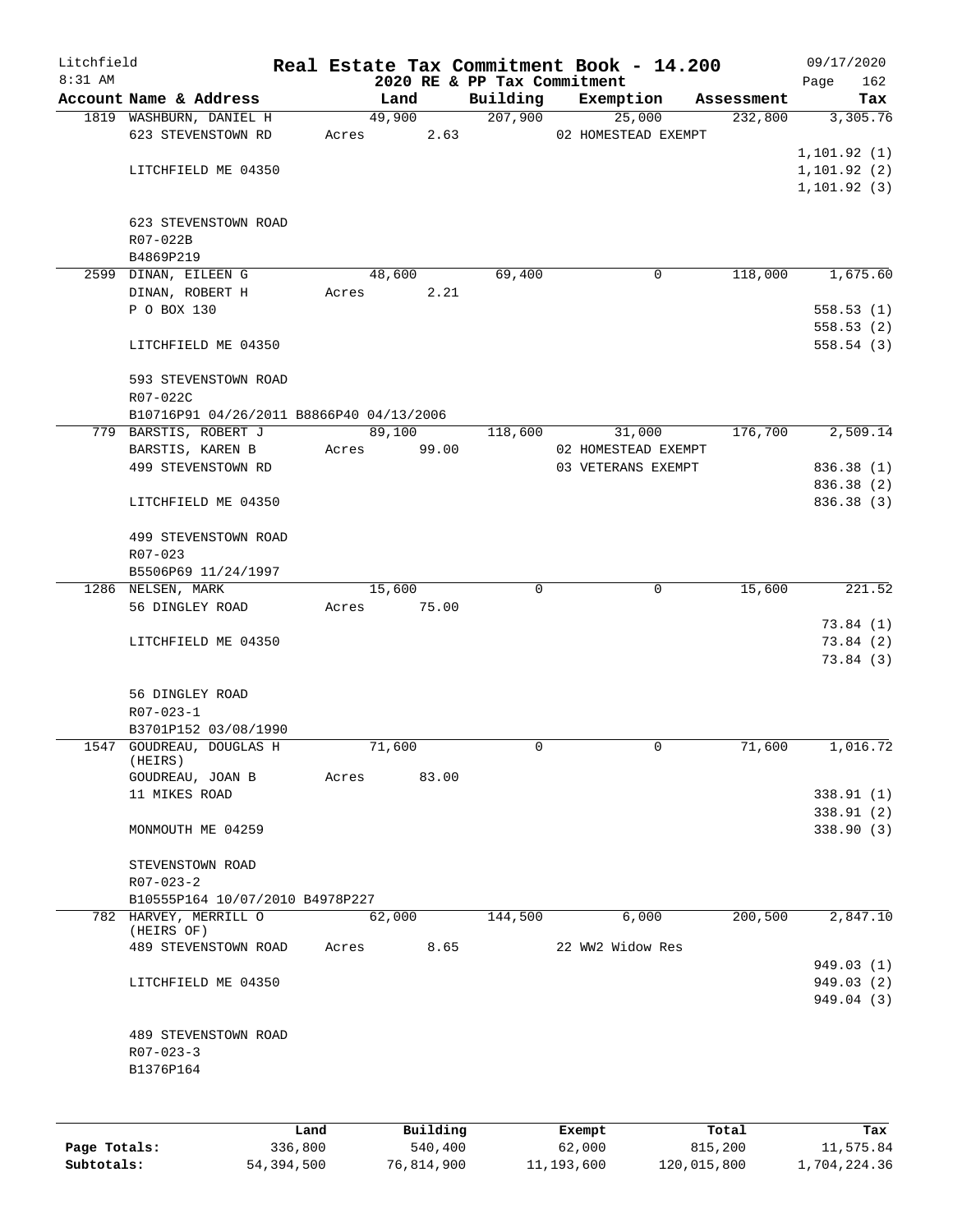| Litchfield |                                                                    |       |        |                             | Real Estate Tax Commitment Book - 14.200 |            | 09/17/2020  |            |
|------------|--------------------------------------------------------------------|-------|--------|-----------------------------|------------------------------------------|------------|-------------|------------|
| 8:31 AM    |                                                                    |       |        | 2020 RE & PP Tax Commitment |                                          |            | Page        | 163        |
|            | Account Name & Address                                             |       | Land   | Building                    | Exemption                                | Assessment |             | Tax        |
|            | 1555 ROANSTAR HOLDINGS, LLC                                        |       | 71,400 | 309,300                     | $\Omega$                                 | 380,700    |             | 5,405.94   |
|            | 154 BOWDOINHAM ROAD                                                | Acres | 23.85  |                             |                                          |            |             |            |
|            |                                                                    |       |        |                             |                                          |            | 1,801.98(1) |            |
|            | LISBON FALLS ME 04252                                              |       |        |                             |                                          |            | 1,801.98(2) |            |
|            |                                                                    |       |        |                             |                                          |            | 1,801.98(3) |            |
|            |                                                                    |       |        |                             |                                          |            |             |            |
|            | 147 UPPER POND ROAD                                                |       |        |                             |                                          |            |             |            |
|            | R07-024                                                            |       |        |                             |                                          |            |             |            |
|            | B13400P50 11/15/2019                                               |       |        |                             |                                          |            |             |            |
|            | 1213 HOLMAN, HELEN B                                               |       | 81,500 | 337,600                     | 25,000                                   | 394,100    |             | 5,596.22   |
|            | P O BOX 70                                                         | Acres | 20.00  |                             | 02 HOMESTEAD EXEMPT                      |            |             |            |
|            |                                                                    |       |        |                             |                                          |            | 1,865.41(1) |            |
|            | LITCHFIELD ME 04350                                                |       |        |                             |                                          |            | 1,865.41(2) |            |
|            |                                                                    |       |        |                             |                                          |            | 1,865.40(3) |            |
|            |                                                                    |       |        |                             |                                          |            |             |            |
|            |                                                                    |       |        |                             |                                          |            |             |            |
|            | 123 UPPER POND ROAD                                                |       |        |                             |                                          |            |             |            |
|            | R07-024A                                                           |       |        |                             |                                          |            |             |            |
|            | B6237P292 06/29/2000                                               |       |        |                             |                                          |            |             |            |
|            | 2548 HOLMAN HELEN B                                                |       | 30,300 | 12,600                      | 0                                        | 42,900     |             | 609.18     |
|            | P O BOX 70                                                         | Acres | 75.00  |                             |                                          |            |             |            |
|            |                                                                    |       |        |                             |                                          |            |             | 203.06(1)  |
|            | LITCHFIELD ME 04350                                                |       |        |                             |                                          |            |             | 203.06(2)  |
|            |                                                                    |       |        |                             |                                          |            |             | 203.06(3)  |
|            |                                                                    |       |        |                             |                                          |            |             |            |
|            | UPPER POND ROAD                                                    |       |        |                             |                                          |            |             |            |
|            | R07-024B                                                           |       |        |                             |                                          |            |             |            |
|            | B8613P132 09/02/2005                                               |       |        |                             |                                          |            |             |            |
|            | 1669 STEVENS, ALTON E                                              |       | 61,300 | 149,300                     | 25,000                                   | 185,600    |             | 2,635.52   |
|            | STEVENS, ROBIN A                                                   | Acres | 7.70   |                             | 02 HOMESTEAD EXEMPT                      |            |             |            |
|            | 107 UPPER POND ROAD                                                |       |        |                             |                                          |            |             | 878.51(1)  |
|            |                                                                    |       |        |                             |                                          |            |             | 878.51(2)  |
|            | LITCHFIELD ME 04350                                                |       |        |                             |                                          |            |             | 878.50 (3) |
|            |                                                                    |       |        |                             |                                          |            |             |            |
|            | 107 UPPER POND ROAD                                                |       |        |                             |                                          |            |             |            |
|            | R07-025                                                            |       |        |                             |                                          |            |             |            |
|            | B12169P61 11/23/2015 B12110P59 09/23/2015 B7319P79                 |       |        |                             |                                          |            |             |            |
|            | 2266 STEVENS, ALTON E                                              |       | 55,800 | 0                           | 0                                        | 55,800     |             | 792.36     |
|            | STEVENS, ROBIN A                                                   | Acres | 45.02  |                             |                                          |            |             |            |
|            | 107 UPPER POND ROAD                                                |       |        |                             |                                          |            |             | 264.12(1)  |
|            |                                                                    |       |        |                             |                                          |            |             | 264.12(2)  |
|            | LITCHFIELD ME 04350                                                |       |        |                             |                                          |            |             | 264.12(3)  |
|            |                                                                    |       |        |                             |                                          |            |             |            |
|            | UPPER POND ROAD                                                    |       |        |                             |                                          |            |             |            |
|            | R07-026                                                            |       |        |                             |                                          |            |             |            |
|            | B6506P129 08/08/2001                                               |       |        |                             |                                          |            |             |            |
|            | 2794 STEVENS, JEFFREY A                                            |       | 37,100 | 1,200                       | 0                                        | 38,300     |             | 543.86     |
|            | BUCKMORE, CHERYL A                                                 | Acres | 44.18  |                             |                                          |            |             |            |
|            | 544 STEVENSTOWN ROAD                                               |       |        |                             |                                          |            |             | 181.29(1)  |
|            |                                                                    |       |        |                             |                                          |            |             | 181.29(2)  |
|            | LITCHFIELD ME 04350                                                |       |        |                             |                                          |            |             | 181.28 (3) |
|            |                                                                    |       |        |                             |                                          |            |             |            |
|            |                                                                    |       |        |                             |                                          |            |             |            |
|            | OFF TUSCANY LANE                                                   |       |        |                             |                                          |            |             |            |
|            | R07-026B                                                           |       |        |                             |                                          |            |             |            |
|            | B12168P8 11/23/2015 B11252P288 12/12/2012 B10699P285<br>04/01/2011 |       |        |                             |                                          |            |             |            |
|            |                                                                    |       |        |                             |                                          |            |             |            |
|            |                                                                    |       |        |                             |                                          |            |             |            |
|            |                                                                    |       |        |                             |                                          |            |             |            |

|              | Land       | Building   | Exempt     | Total         | Tax          |
|--------------|------------|------------|------------|---------------|--------------|
| Page Totals: | 337,400    | 810,000    | 50,000     | 1,097,400     | 15,583.08    |
| Subtotals:   | 54,731,900 | 77,624,900 | 11,243,600 | 121, 113, 200 | 1,719,807.44 |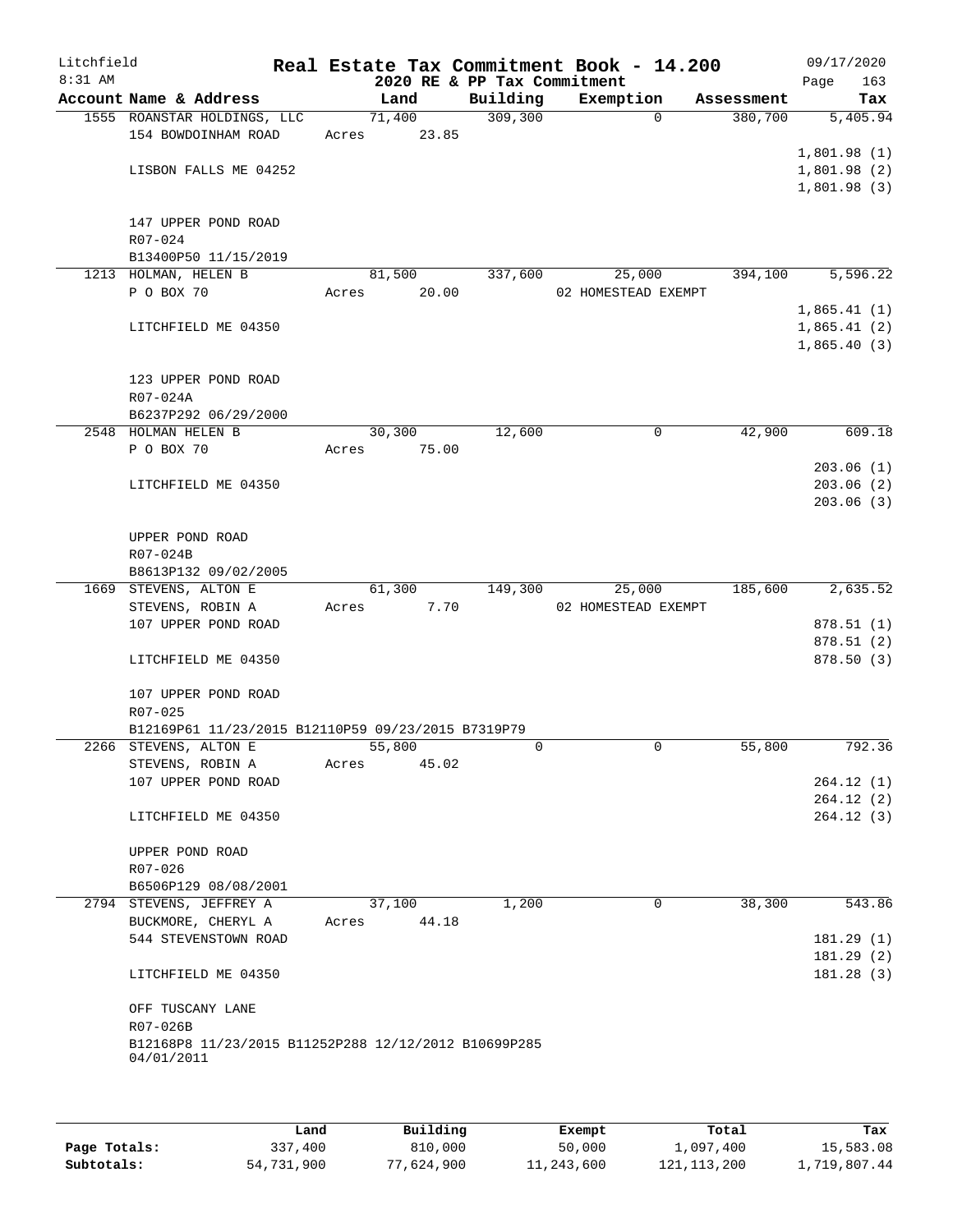| Litchfield<br>8:31 AM |                                                             |       |             | 2020 RE & PP Tax Commitment | Real Estate Tax Commitment Book - 14.200 |            | 09/17/2020<br>164<br>Page  |
|-----------------------|-------------------------------------------------------------|-------|-------------|-----------------------------|------------------------------------------|------------|----------------------------|
|                       | Account Name & Address                                      |       | Land        |                             | Building Exemption                       | Assessment | Tax                        |
|                       | 1677 STEVENS, EDWARD H JR                                   |       | 60,000      | 93,600                      | 25,000                                   | 128,600    | 1,826.12                   |
|                       | 89 UPPER POND RD                                            |       | Acres 6.00  |                             | 02 HOMESTEAD EXEMPT                      |            |                            |
|                       |                                                             |       |             |                             |                                          |            | 608.71(1)                  |
|                       | LITCHFIELD ME 04350                                         |       |             |                             |                                          |            | 608.71(2)                  |
|                       |                                                             |       |             |                             |                                          |            | 608.70(3)                  |
|                       |                                                             |       |             |                             |                                          |            |                            |
|                       | 89 UPPER POND ROAD                                          |       |             |                             |                                          |            |                            |
|                       | R07-027                                                     |       |             |                             |                                          |            |                            |
|                       | B6506P126 08/13/2002 B1596P498<br>1676 STEVENS, EDWARD H JR |       | 26,500      | $\Omega$                    | 0                                        | 26,500     | 376.30                     |
|                       | 89 UPPER POND RD Acres 23.00                                |       |             |                             |                                          |            |                            |
|                       |                                                             |       |             |                             |                                          |            | 125.43(1)                  |
|                       | LITCHFIELD ME 04350                                         |       |             |                             |                                          |            | 125.43(2)                  |
|                       |                                                             |       |             |                             |                                          |            | 125.44(3)                  |
|                       |                                                             |       |             |                             |                                          |            |                            |
|                       | OFF UPPER POND ROAD                                         |       |             |                             |                                          |            |                            |
|                       | $R07 - 028$                                                 |       |             |                             |                                          |            |                            |
|                       | B1537P622                                                   |       |             |                             |                                          |            |                            |
|                       | 1509 RODMAN, GERALD                                         |       | 57,500      | 149,100                     | 25,000                                   | 181,600    | 2,578.72                   |
|                       | 65 UPPER POND RD                                            |       | Acres 6.70  |                             | 02 HOMESTEAD EXEMPT                      |            |                            |
|                       |                                                             |       |             |                             |                                          |            | 859.57 (1)                 |
|                       | LITCHFIELD ME 04350                                         |       |             |                             |                                          |            | 859.57 (2)                 |
|                       |                                                             |       |             |                             |                                          |            | 859.58 (3)                 |
|                       |                                                             |       |             |                             |                                          |            |                            |
|                       | 65 UPPER POND ROAD<br>R07-029                               |       |             |                             |                                          |            |                            |
|                       | B2335P316                                                   |       |             |                             |                                          |            |                            |
|                       | 1638 SNOW, JOHN F SR                                        |       | 76,500      | 163,400                     | 31,000                                   | 208,900    | 2,966.38                   |
|                       | 43 UPPER POND RD                                            |       | Acres 33.94 |                             | 02 HOMESTEAD EXEMPT                      |            |                            |
|                       |                                                             |       |             |                             | 03 VETERANS EXEMPT                       |            | 988.79 (1)                 |
|                       | LITCHFIELD ME 04350                                         |       |             |                             |                                          |            | 988.79 (2)                 |
|                       |                                                             |       |             |                             |                                          |            | 988.80 (3)                 |
|                       |                                                             |       |             |                             |                                          |            |                            |
|                       | 43 UPPER POND ROAD                                          |       |             |                             |                                          |            |                            |
|                       | R07-030                                                     |       |             |                             |                                          |            |                            |
|                       | B12704P186 08/09/2017 B12584P185 04/21/2017 B2278P46        |       |             |                             |                                          |            |                            |
|                       | 523 CASKIN, PATRICK J SR                                    |       | 49,500      | 206,300                     | 25,000                                   | 230,800    | 3,277.36                   |
|                       | CASKIN JANET<br>25 UPPER POND ROAD                          | Acres | 2.50        |                             | 02 HOMESTEAD EXEMPT                      |            |                            |
|                       |                                                             |       |             |                             |                                          |            | 1,092.45(1)<br>1,092.45(2) |
|                       | LITCHFIELD ME 04350                                         |       |             |                             |                                          |            | 1,092.46(3)                |
|                       |                                                             |       |             |                             |                                          |            |                            |
|                       | 25 UPPER POND ROAD                                          |       |             |                             |                                          |            |                            |
|                       | R07-030A                                                    |       |             |                             |                                          |            |                            |
|                       | B5873P301 02/11/1999                                        |       |             |                             |                                          |            |                            |
|                       | 2064 CHAREST, LACEY L                                       |       | 51,000      | 190,000                     | 0                                        | 241,000    | 3,422.20                   |
|                       | 55 UPPER POND ROAD                                          | Acres | 3.00        |                             |                                          |            |                            |
|                       |                                                             |       |             |                             |                                          |            | 1, 140.73(1)               |
|                       | LITCHFIELD ME 04350                                         |       |             |                             |                                          |            | 1, 140.73(2)               |
|                       |                                                             |       |             |                             |                                          |            | 1,140.74(3)                |
|                       |                                                             |       |             |                             |                                          |            |                            |
|                       | 55 UPPER POND ROAD                                          |       |             |                             |                                          |            |                            |
|                       | R07-030B<br>B12178P306 11/20/2015 B11998P281 04/02/2015     |       |             |                             |                                          |            |                            |
|                       | B11928P155 02/04/2015 B11299P47 02/05/2013 B9832P46         |       |             |                             |                                          |            |                            |
|                       | 08/21/2008 B9812P113 08/04/2008 B5465P298 10/03/1997        |       |             |                             |                                          |            |                            |
|                       |                                                             |       |             |                             |                                          |            |                            |

|              | Land       | Building   | Exempt     | Total       | Tax          |
|--------------|------------|------------|------------|-------------|--------------|
| Page Totals: | 321,000    | 802,400    | 106,000    | 1,017,400   | 14,447.08    |
| Subtotals:   | 55,052,900 | 78,427,300 | 11,349,600 | 122,130,600 | 1,734,254.52 |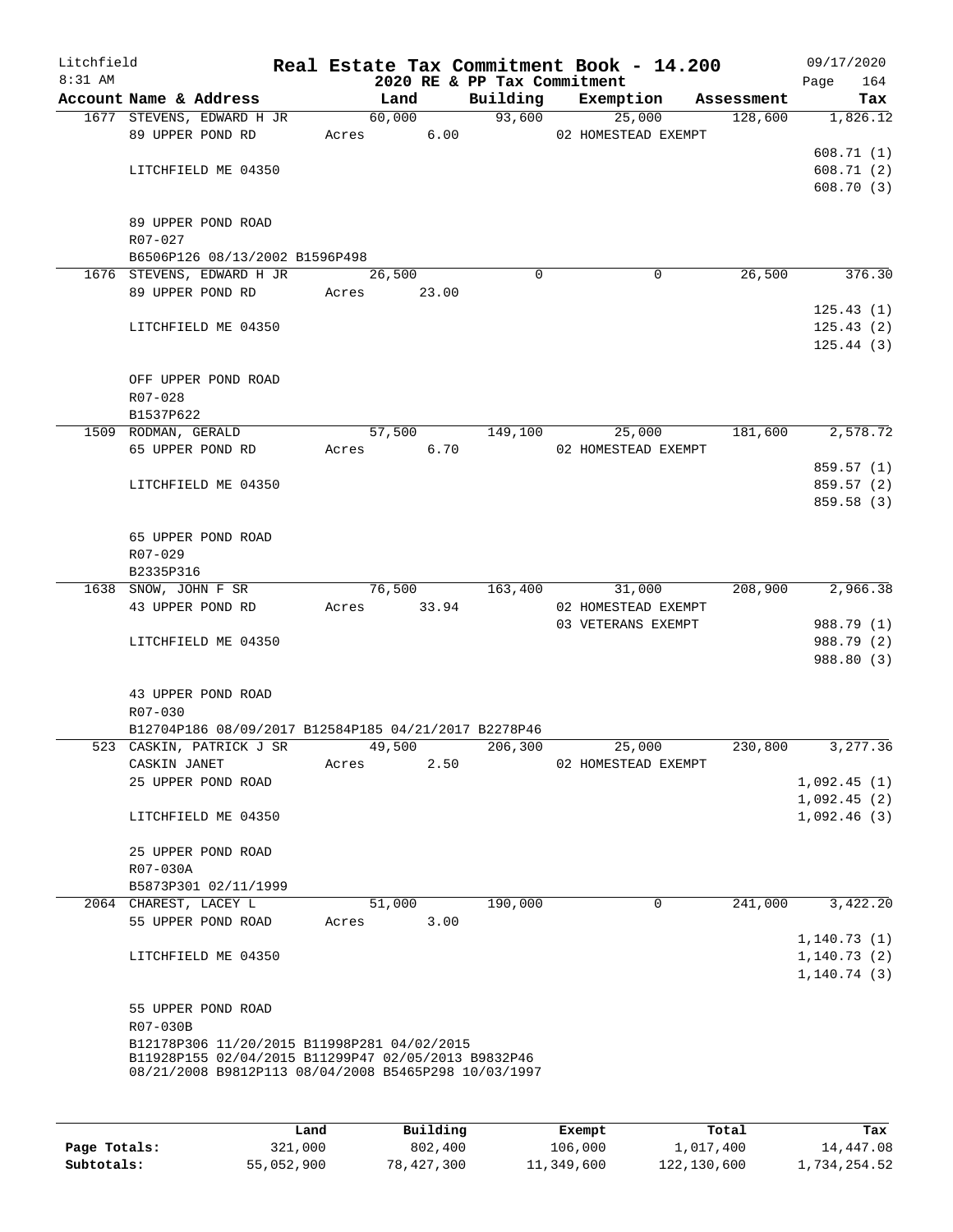| Litchfield |                                                                    |       |        |      |                             | Real Estate Tax Commitment Book - 14.200 |            | 09/17/2020  |  |
|------------|--------------------------------------------------------------------|-------|--------|------|-----------------------------|------------------------------------------|------------|-------------|--|
| $8:31$ AM  |                                                                    |       |        |      | 2020 RE & PP Tax Commitment |                                          |            | 165<br>Page |  |
|            | Account Name & Address                                             |       | Land   |      | Building                    | Exemption                                | Assessment | Tax         |  |
|            | 2063 ST.PIERRE, ROBERT                                             |       | 50,100 |      | 260,800                     | 31,000                                   | 279,900    | 3,974.58    |  |
|            | ST.PIERRE, LINDA                                                   | Acres |        | 2.70 |                             | 02 HOMESTEAD EXEMPT                      |            |             |  |
|            | 479 PLAINS ROAD                                                    |       |        |      |                             | 12 WW2 Vet Res.                          |            | 1,324.86(1) |  |
|            |                                                                    |       |        |      |                             |                                          |            | 1,324.86(2) |  |
|            | LITCHFIELD ME 04350                                                |       |        |      |                             |                                          |            | 1,324.86(3) |  |
|            |                                                                    |       |        |      |                             |                                          |            |             |  |
|            | 479 PLAINS ROAD                                                    |       |        |      |                             |                                          |            |             |  |
|            | R07-030C                                                           |       |        |      |                             |                                          |            |             |  |
|            | B10894P215 11/22/2011 B8936P263 06/09/2006 B5465P300<br>10/15/2004 |       |        |      |                             |                                          |            |             |  |
|            | 2695 ALBERT, MICHAEL N                                             |       | 43,200 |      | 206,200                     | $\Omega$                                 | 249,400    | 3,541.48    |  |
|            | ALBERT, HEATHER E                                                  |       | Acres  | 2.06 |                             |                                          |            |             |  |
|            | 27 TUSCANY LANE                                                    |       |        |      |                             |                                          |            | 1,180.49(1) |  |
|            |                                                                    |       |        |      |                             |                                          |            | 1,180.49(2) |  |
|            | LITCHFIELD ME 04350                                                |       |        |      |                             |                                          |            | 1,180.50(3) |  |
|            |                                                                    |       |        |      |                             |                                          |            |             |  |
|            | 27 TUSCANY LANE                                                    |       |        |      |                             |                                          |            |             |  |
|            | R07-030D                                                           |       |        |      |                             |                                          |            |             |  |
|            | B9495P92 09/11/2007                                                |       |        |      |                             |                                          |            |             |  |
|            | 45 VACHON, COREY M                                                 |       | 48,300 |      | 183,000                     | 0                                        | 231,300    | 3,284.46    |  |
|            | CHARTIER, PATRICIA C                                               | Acres |        | 2.11 |                             |                                          |            |             |  |
|            | 3 UPPER POND ROAD                                                  |       |        |      |                             |                                          |            | 1,094.82(1) |  |
|            |                                                                    |       |        |      |                             |                                          |            | 1,094.82(2) |  |
|            | LITCHFIELD ME 04350                                                |       |        |      |                             |                                          |            | 1,094.82(3) |  |
|            |                                                                    |       |        |      |                             |                                          |            |             |  |
|            | 3 UPPER POND ROAD                                                  |       |        |      |                             |                                          |            |             |  |
|            | R07-031                                                            |       |        |      |                             |                                          |            |             |  |
|            | B11160P45 09/05/2012 B9801P308 07/24/2008 B5389P296                |       |        |      |                             |                                          |            |             |  |
|            | 02/04/2005                                                         |       |        |      |                             |                                          |            |             |  |
|            | 2428 CASKIN, MARRISSA A                                            |       | 34,000 |      | 0                           | $\mathbf 0$                              | 34,000     | 482.80      |  |
|            | MORA, OLIVIA                                                       | Acres |        | 4.00 |                             |                                          |            |             |  |
|            | 25 UPPER POND ROAD                                                 |       |        |      |                             |                                          |            | 160.93(1)   |  |
|            |                                                                    |       |        |      |                             |                                          |            | 160.93(2)   |  |
|            | LITCHFIELD ME 04350                                                |       |        |      |                             |                                          |            | 160.94(3)   |  |
|            | 525 PLAINS ROAD                                                    |       |        |      |                             |                                          |            |             |  |
|            | R07-031A-2                                                         |       |        |      |                             |                                          |            |             |  |
|            | B13471P202 11/08/2019 B13444P235 11/08/2019                        |       |        |      |                             |                                          |            |             |  |
|            | 2594 KEBCO PROPERTIES LLC                                          |       | 34,700 |      | 0                           | $\Omega$                                 | 34,700     | 492.74      |  |
|            | 51 POND ROAD                                                       | Acres |        | 4.22 |                             |                                          |            |             |  |
|            |                                                                    |       |        |      |                             |                                          |            | 164.25(1)   |  |
|            | BOWDOINHAM ME 04008                                                |       |        |      |                             |                                          |            | 164.25(2)   |  |
|            |                                                                    |       |        |      |                             |                                          |            | 164.24(3)   |  |
|            |                                                                    |       |        |      |                             |                                          |            |             |  |
|            | PLAINS ROAD                                                        |       |        |      |                             |                                          |            |             |  |
|            | R07-031A-3                                                         |       |        |      |                             |                                          |            |             |  |
|            | B9563P103 11/13/2007 B8151P62                                      |       |        |      |                             |                                          |            |             |  |
|            | 2595 BOUCHER KENNETH E                                             |       | 55,200 |      | 259,000                     | 25,000                                   | 289,200    | 4,106.64    |  |
|            | 487 PLAINS ROAD                                                    |       | Acres  | 4.39 |                             | 02 HOMESTEAD EXEMPT                      |            |             |  |
|            |                                                                    |       |        |      |                             |                                          |            | 1,368.88(1) |  |
|            | LITCHFIELD ME 04350                                                |       |        |      |                             |                                          |            | 1,368.88(2) |  |
|            |                                                                    |       |        |      |                             |                                          |            | 1,368.88(3) |  |
|            |                                                                    |       |        |      |                             |                                          |            |             |  |
|            | 487 PLAINS ROAD                                                    |       |        |      |                             |                                          |            |             |  |
|            | R07-031A-4                                                         |       |        |      |                             |                                          |            |             |  |
|            | B9563P105 11/13/2007                                               |       |        |      |                             |                                          |            |             |  |
|            |                                                                    |       |        |      |                             |                                          |            |             |  |
|            |                                                                    |       |        |      |                             |                                          |            |             |  |
|            |                                                                    |       |        |      |                             |                                          |            |             |  |

|              | Land       | Building   | Exempt     | Total       | Tax          |
|--------------|------------|------------|------------|-------------|--------------|
| Page Totals: | 265,500    | 909,000    | 56,000     | 1,118,500   | 15,882.70    |
| Subtotals:   | 55,318,400 | 79,336,300 | 11,405,600 | 123,249,100 | 1,750,137.22 |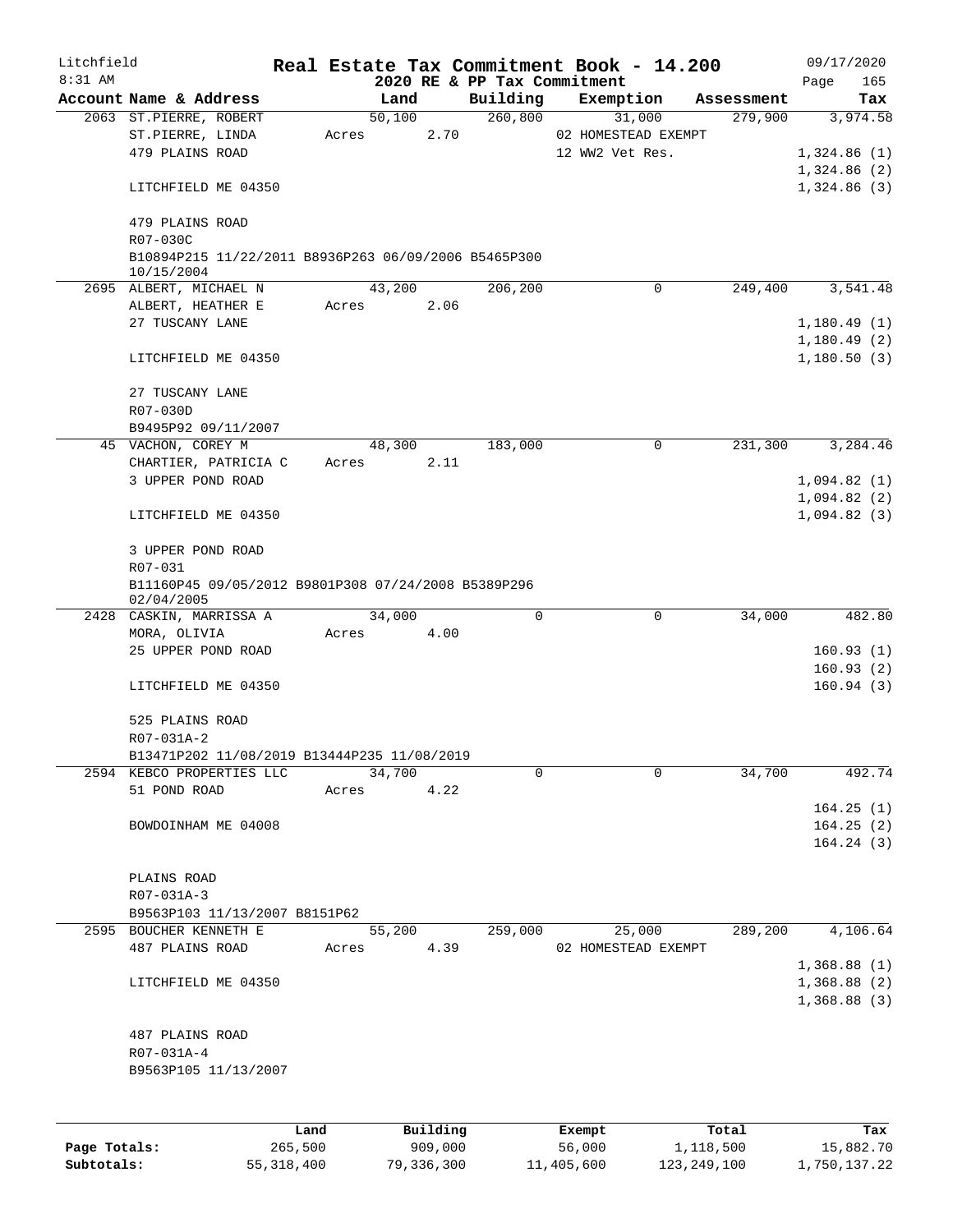| Litchfield   |                                                                     |            |       |                             |               | Real Estate Tax Commitment Book - 14.200 |                      | 09/17/2020              |
|--------------|---------------------------------------------------------------------|------------|-------|-----------------------------|---------------|------------------------------------------|----------------------|-------------------------|
| 8:31 AM      | Account Name & Address                                              |            |       | 2020 RE & PP Tax Commitment |               |                                          |                      | 166<br>Page             |
|              | 2596 BOUCHER KENNETH E                                              |            |       | Land<br>12,800              | Building<br>0 | Exemption<br>$\Omega$                    | Assessment<br>12,800 | Tax<br>181.76           |
|              | 487 PLAINS ROAD                                                     |            | Acres | 4.29                        |               |                                          |                      |                         |
|              |                                                                     |            |       |                             |               |                                          |                      | 60.59(1)                |
|              | LITCHFIELD ME 04350                                                 |            |       |                             |               |                                          |                      | 60.59(2)                |
|              |                                                                     |            |       |                             |               |                                          |                      | 60.58(3)                |
|              | PLAINS ROAD                                                         |            |       |                             |               |                                          |                      |                         |
|              | R07-031A-5                                                          |            |       |                             |               |                                          |                      |                         |
|              | B13339P227 09/17/2019                                               |            |       |                             |               |                                          |                      |                         |
|              | 191 BOWEN, DONALD E                                                 |            |       | 63,600                      | 116,400       | 31,000                                   | 149,000              | 2,115.80                |
|              | 437 PLAINS RD                                                       |            | Acres | 10.77                       |               | 02 HOMESTEAD EXEMPT                      |                      |                         |
|              |                                                                     |            |       |                             |               | 03 VETERANS EXEMPT                       |                      | 705.27 (1)              |
|              | LITCHFIELD ME 04350                                                 |            |       |                             |               |                                          |                      | 705.27(2)<br>705.26(3)  |
|              |                                                                     |            |       |                             |               |                                          |                      |                         |
|              | 437 PLAINS ROAD                                                     |            |       |                             |               |                                          |                      |                         |
|              | R07-032                                                             |            |       |                             |               |                                          |                      |                         |
|              | B1666P335                                                           |            |       |                             |               |                                          |                      |                         |
|              | 164 PATENAUDE, EMILE A                                              |            |       | 49,700                      | 133,200       | 0                                        | 182,900              | 2,597.18                |
|              | PATENAUDE, CAROL J                                                  |            | Acres | 4.00                        |               |                                          |                      |                         |
|              | 395 PLAINS ROAD                                                     |            |       |                             |               |                                          |                      | 865.73 (1)<br>865.73(2) |
|              | LITCHFIELD ME 04350                                                 |            |       |                             |               |                                          |                      | 865.72(3)               |
|              |                                                                     |            |       |                             |               |                                          |                      |                         |
|              | 395 PLAINS ROAD                                                     |            |       |                             |               |                                          |                      |                         |
|              | R07-033                                                             |            |       |                             |               |                                          |                      |                         |
|              | B11077P241 06/15/2012 B11067P311 06/05/2012                         |            |       |                             |               |                                          |                      |                         |
|              | B11067P308 06/02/2012 B10008P168 03/12/2009<br>B1603P680 11/20/1972 |            |       |                             |               |                                          |                      |                         |
|              | 2341 GARDNER, DAVID                                                 |            |       | 37,000                      | 141,900       | 31,000                                   | 147,900              | 2,100.18                |
|              | GARDNER, SUSAN                                                      |            | Acres | 19.98                       |               | 12 WW2 Vet Res.                          |                      |                         |
|              | 25 BIRDHOUSE LANE                                                   |            |       |                             |               | 02 HOMESTEAD EXEMPT                      |                      | 700.06(1)               |
|              |                                                                     |            |       |                             |               |                                          |                      | 700.06(2)               |
|              | LITCHFIELD ME 04350                                                 |            |       |                             |               |                                          |                      | 700.06(3)               |
|              | 25 BIRDHOUSE LANE                                                   |            |       |                             |               |                                          |                      |                         |
|              | R07-033A                                                            |            |       |                             |               |                                          |                      |                         |
|              | B11387P93 05/16/2013 B11067P311 06/05/2012                          |            |       |                             |               |                                          |                      |                         |
|              | B11067P308 06/02/2012 B7551P205 08/04/2003                          |            |       |                             |               |                                          |                      |                         |
|              | 2751 LEVESQUE, JOSHUA R                                             |            |       | 43,100                      | 29,100        | 0                                        | 72,200               | 1,025.24                |
|              | <b>48 BIRDHOUSE LANE</b>                                            |            | Acres | 2.02                        |               |                                          |                      | 341.75(1)               |
|              | LITCHFIELD ME 04350                                                 |            |       |                             |               |                                          |                      | 341.75(2)               |
|              |                                                                     |            |       |                             |               |                                          |                      | 341.74 (3)              |
|              |                                                                     |            |       |                             |               |                                          |                      |                         |
|              | <b>48 BIRDHOUSE LANE</b>                                            |            |       |                             |               |                                          |                      |                         |
|              | R07-033B                                                            |            |       |                             |               |                                          |                      |                         |
|              | B12112P157 09/18/2015 B10203P252 09/04/2009                         |            |       |                             |               |                                          |                      |                         |
|              | 1604 AMES, DOUGLAS<br>AMES, MAE                                     |            | Acres | 71,000<br>45.00             | 24,700        | 0                                        | 95,700               | 1,358.94                |
|              | 482 RICHMOND ROAD                                                   |            |       |                             |               |                                          |                      | 452.98 (1)              |
|              |                                                                     |            |       |                             |               |                                          |                      | 452.98 (2)              |
|              | LITCHFIELD ME 04350                                                 |            |       |                             |               |                                          |                      | 452.98 (3)              |
|              |                                                                     |            |       |                             |               |                                          |                      |                         |
|              | 373 PLAINS ROAD                                                     |            |       |                             |               |                                          |                      |                         |
|              | R07-034                                                             |            |       |                             |               |                                          |                      |                         |
|              | B4933P33                                                            |            |       |                             |               |                                          |                      |                         |
|              |                                                                     | Land       |       | Building                    |               | Exempt                                   | Total                | Tax                     |
| Page Totals: |                                                                     | 277,200    |       | 445,300                     |               | 62,000                                   | 660,500              | 9,379.10                |
| Subtotals:   |                                                                     | 55,595,600 |       | 79,781,600                  |               | 11,467,600<br>123,909,600                |                      | 1,759,516.32            |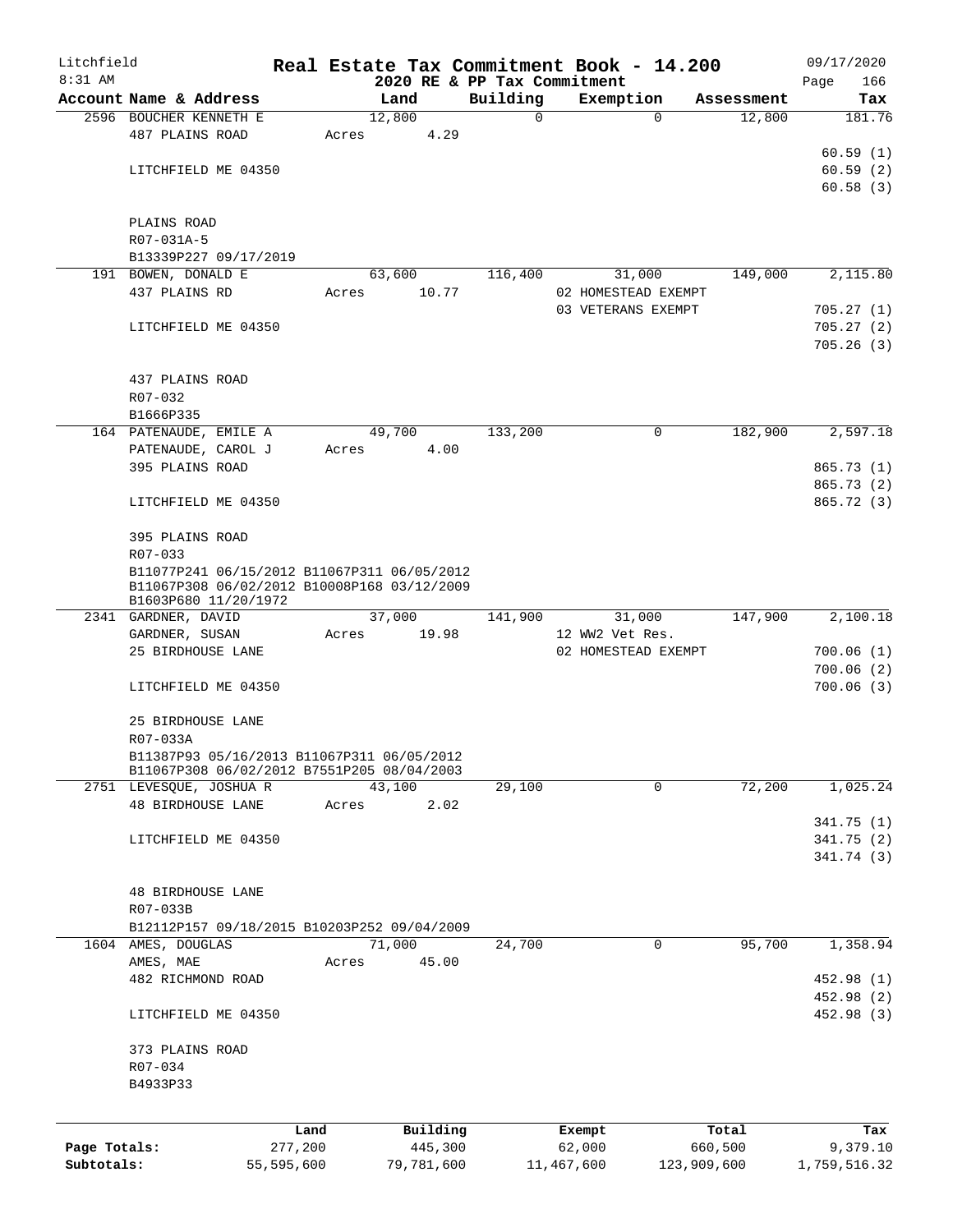| Litchfield   |                                                                                      |            |                |                             | Real Estate Tax Commitment Book - 14.200 |             | 09/17/2020   |
|--------------|--------------------------------------------------------------------------------------|------------|----------------|-----------------------------|------------------------------------------|-------------|--------------|
| $8:31$ AM    |                                                                                      |            |                | 2020 RE & PP Tax Commitment |                                          |             | Page<br>167  |
|              | Account Name & Address                                                               |            | Land           | Building                    | Exemption                                | Assessment  | Tax          |
|              | 1179 MCCARTY, WALTER E. &<br>BARBARA TRUST<br>CONDON, TANYA LEE,                     | Acres      | 56,700<br>4.90 | 146,600                     | $\Omega$                                 | 203,300     | 2,886.86     |
|              | TRUSTEE                                                                              |            |                |                             |                                          |             |              |
|              | 74 BEECH STREET                                                                      |            |                |                             |                                          |             | 962.29(1)    |
|              |                                                                                      |            |                |                             |                                          |             | 962.29(2)    |
|              | CHELSEA ME 04330                                                                     |            |                |                             |                                          |             | 962.28(3)    |
|              | 307 PLAINS ROAD<br>R07-035                                                           |            |                |                             |                                          |             |              |
|              | B10114P215 06/17/2009 B1544P14 04/12/1971                                            |            |                |                             |                                          |             |              |
|              | 1550 RUSSELL, MARK                                                                   |            | 66,000         | 5,800                       | $\mathbf 0$                              | 71,800      | 1,019.56     |
|              | RUSSELL, VICKI L                                                                     | Acres      | 14.00          |                             |                                          |             |              |
|              | 284 PLAINS ROAD                                                                      |            |                |                             |                                          |             | 339.85(1)    |
|              |                                                                                      |            |                |                             |                                          |             | 339.85(2)    |
|              | LITCHFIELD ME 04350                                                                  |            |                |                             |                                          |             | 339.86(3)    |
|              | 279 PLAINS ROAD                                                                      |            |                |                             |                                          |             |              |
|              | R07-036                                                                              |            |                |                             |                                          |             |              |
|              | B12045P202 07/20/2015 B2317P269                                                      |            |                |                             |                                          |             |              |
|              | 832 HILL, DONALD E                                                                   |            | 47,100         | 91,100                      | 25,000                                   | 113,200     | 1,607.44     |
|              | 36 SMALL ROAD                                                                        | Acres      | 1.70           |                             | 02 HOMESTEAD EXEMPT                      |             |              |
|              |                                                                                      |            |                |                             |                                          |             | 535.81(1)    |
|              | LITCHFIELD ME 04350                                                                  |            |                |                             |                                          |             | 535.81(2)    |
|              |                                                                                      |            |                |                             |                                          |             | 535.82(3)    |
|              | 36 SMALL ROAD                                                                        |            |                |                             |                                          |             |              |
|              | R07-037                                                                              |            |                |                             |                                          |             |              |
|              | B2624P181                                                                            |            |                |                             |                                          |             |              |
|              | 1833 NEWENDYKE, BARBARA W                                                            |            | 138,800        | 453,900                     | 25,000                                   | 567,700     | 8,061.34     |
|              | NEWENDYKE, MELVIN                                                                    | Acres      | 171.00         |                             | 02 HOMESTEAD EXEMPT                      |             |              |
|              | 84 SMALL ROAD                                                                        |            |                |                             |                                          |             | 2,687.11(1)  |
|              |                                                                                      |            |                |                             |                                          |             | 2,687.11(2)  |
|              | LITCHFIELD ME 04350                                                                  |            |                |                             |                                          |             | 2,687.12(3)  |
|              | 84 SMALL ROAD                                                                        |            |                |                             |                                          |             |              |
|              | R07-038                                                                              |            |                |                             |                                          |             |              |
|              | B956P254 04/28/2004                                                                  |            |                |                             |                                          |             |              |
|              | 1834 WEEKS OWEN L                                                                    |            | 79,500         | 169, 100                    | 25,000                                   | 223,600     | 3,175.12     |
|              | WEEKS PHYLLIS H                                                                      | Acres      | 40.00          |                             | 02 HOMESTEAD EXEMPT                      |             |              |
|              | 117 SMALL ROAD                                                                       |            |                |                             |                                          |             | 1,058.37(1)  |
|              |                                                                                      |            |                |                             |                                          |             | 1,058.37(2)  |
|              | LITCHFIELD ME 04350                                                                  |            |                |                             |                                          |             | 1,058.38(3)  |
|              | 117 SMALL ROAD                                                                       |            |                |                             |                                          |             |              |
|              | R07-039                                                                              |            |                |                             |                                          |             |              |
|              | B9146P55 11/09/2006 B9146P53 11/09/2006 B7951P339<br>04/28/2004 B5397P175 07/08/1997 |            |                |                             |                                          |             |              |
|              | 1297 ROBBINS III WILLIAM C                                                           |            | 86,500         | 50,200                      | 25,000                                   | 111,700     | 1,586.14     |
|              | LEVASSEUR AMIE L                                                                     | Acres      | 41.00          |                             | 02 HOMESTEAD EXEMPT                      |             |              |
|              | 47 SMALL ROAD                                                                        |            |                |                             |                                          |             | 528.71(1)    |
|              |                                                                                      |            |                |                             |                                          |             | 528.71(2)    |
|              | LITCHFIELD ME 04350                                                                  |            |                |                             |                                          |             | 528.72(3)    |
|              | 47 SMALL ROAD                                                                        |            |                |                             |                                          |             |              |
|              | R07-040                                                                              |            |                |                             |                                          |             |              |
|              | B9133P41 11/02/2006 B8145P161 10/01/2004 B8116P249                                   |            |                |                             |                                          |             |              |
|              | 09/18/2004 B6897P343                                                                 |            |                |                             |                                          |             |              |
|              |                                                                                      | Land       | Building       |                             | Exempt                                   | Total       | Tax          |
| Page Totals: |                                                                                      | 474,600    | 916,700        |                             | 100,000                                  | 1,291,300   | 18,336.46    |
| Subtotals:   |                                                                                      | 56,070,200 | 80,698,300     |                             | 11,567,600                               | 125,200,900 | 1,777,852.78 |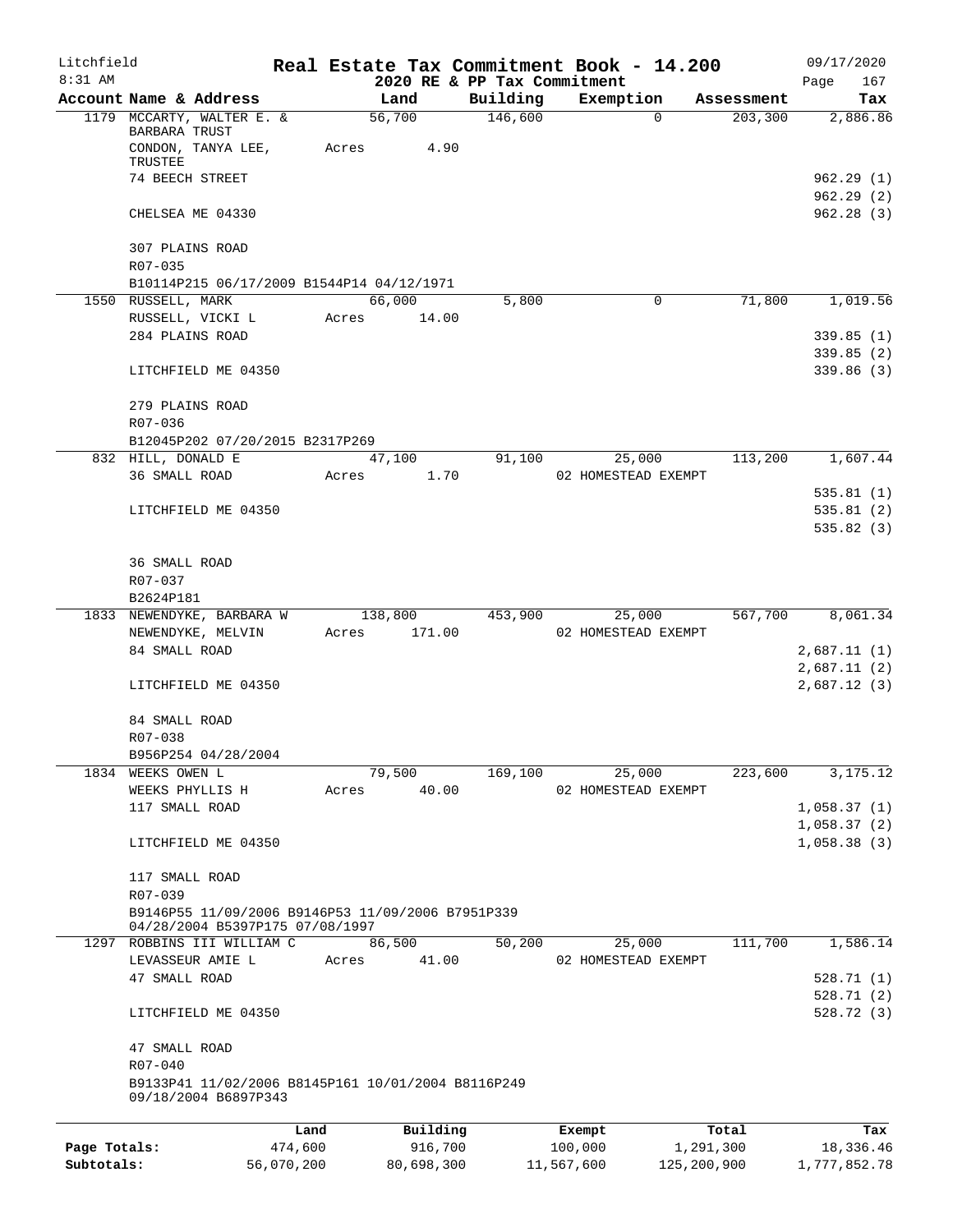| Litchfield<br>8:31 AM |                                                                                         |       |        | 2020 RE & PP Tax Commitment | Real Estate Tax Commitment Book - 14.200 |            | 09/17/2020<br>Page<br>168 |
|-----------------------|-----------------------------------------------------------------------------------------|-------|--------|-----------------------------|------------------------------------------|------------|---------------------------|
|                       | Account Name & Address                                                                  |       | Land   | Building                    | Exemption                                | Assessment | Tax                       |
|                       | 451 PARKER GARY A                                                                       |       | 75,700 | 150, 500                    | 25,000                                   | 201, 200   | 2,857.04                  |
|                       | PARKER MARILYN A                                                                        | Acres | 32.30  |                             | 02 HOMESTEAD EXEMPT                      |            |                           |
|                       | 33 SMALL ROAD                                                                           |       |        |                             |                                          |            | 952.35(1)                 |
|                       |                                                                                         |       |        |                             |                                          |            | 952.35(2)                 |
|                       | LITCHFIELD ME 04350                                                                     |       |        |                             |                                          |            | 952.34 (3)                |
|                       |                                                                                         |       |        |                             |                                          |            |                           |
|                       | 33 SMALL ROAD                                                                           |       |        |                             |                                          |            |                           |
|                       | R07-041                                                                                 |       |        |                             |                                          |            |                           |
|                       | B8711P78 11/30/2005 B4841P54<br>139 HILL, CHADD                                         |       | 83,300 | 13,400                      | $\mathbf 0$                              | 96,700     | 1,373.14                  |
|                       | 68 GETCHELL LANE                                                                        | Acres | 4.94   |                             |                                          |            |                           |
|                       |                                                                                         |       |        |                             |                                          |            | 457.71 (1)                |
|                       | LITCHFIELD ME 04350                                                                     |       |        |                             |                                          |            | 457.71 (2)                |
|                       |                                                                                         |       |        |                             |                                          |            | 457.72 (3)                |
|                       |                                                                                         |       |        |                             |                                          |            |                           |
|                       | 3 SMALL ROAD                                                                            |       |        |                             |                                          |            |                           |
|                       | R07-042                                                                                 |       |        |                             |                                          |            |                           |
|                       | B12362P334 07/22/2016 B9188P165 12/15/2006 B9188P163<br>12/15/2006 B1123P371 01/18/1982 |       |        |                             |                                          |            |                           |
|                       | 2923 HILL, JENNIFER A                                                                   |       | 34,200 | 7,500                       | 0                                        | 41,700     | 592.14                    |
|                       | 68 GETCH-HILL ROAD                                                                      | Acres | 4.06   |                             |                                          |            |                           |
|                       |                                                                                         |       |        |                             |                                          |            | 197.38(1)                 |
|                       | Litchfield ME 04350                                                                     |       |        |                             |                                          |            | 197.38(2)                 |
|                       |                                                                                         |       |        |                             |                                          |            | 197.38(3)                 |
|                       |                                                                                         |       |        |                             |                                          |            |                           |
|                       | SMALL ROAD                                                                              |       |        |                             |                                          |            |                           |
|                       | $R07 - 042 - A$                                                                         |       |        |                             |                                          |            |                           |
|                       | B12775P194 11/13/2017                                                                   |       |        |                             |                                          |            |                           |
|                       | 1188 MCFEE, LISA                                                                        |       | 45,000 | 33,400                      | $\mathbf 0$                              | 78,400     | 1,113.28                  |
|                       | 223 PLAINS RD                                                                           | Acres | 1.00   |                             |                                          |            |                           |
|                       |                                                                                         |       |        |                             |                                          |            | 371.09(1)                 |
|                       |                                                                                         |       |        |                             |                                          |            | 371.09(2)                 |
|                       |                                                                                         |       |        |                             |                                          |            | 371.10(3)                 |
|                       | 223 PLAINS ROAD                                                                         |       |        |                             |                                          |            |                           |
|                       | R07-044A                                                                                |       |        |                             |                                          |            |                           |
|                       | B7075P183 10/21/2004                                                                    |       |        |                             |                                          |            |                           |
|                       | 2847 ROGERS, JOHN                                                                       |       | 0      | 19,800                      | 19,800                                   | 0          | 0.00                      |
|                       | 215 PLAINS ROAD                                                                         |       |        |                             | 02 HOMESTEAD EXEMPT                      |            |                           |
|                       |                                                                                         |       |        |                             |                                          |            |                           |
|                       | LITCHFIELD ME 04350                                                                     |       |        |                             |                                          |            |                           |
|                       |                                                                                         |       |        |                             |                                          |            |                           |
|                       |                                                                                         |       |        |                             |                                          |            |                           |
|                       | 215 PLAINS ROAD                                                                         |       |        |                             |                                          |            |                           |
|                       | R07-044-ON                                                                              |       |        |                             |                                          |            |                           |
|                       | 987 LAMOREAU, BRYAN T                                                                   |       | 79,600 | 142,900                     | 25,000                                   | 197,500    | 2,804.50                  |
|                       | LAMOREAU, TRUDY<br>205 PLAINS ROAD                                                      | Acres | 6.20   |                             | 02 HOMESTEAD EXEMPT                      |            | 934.83 (1)                |
|                       |                                                                                         |       |        |                             |                                          |            | 934.83 (2)                |
|                       | LITCHFIELD ME 04350                                                                     |       |        |                             |                                          |            | 934.84 (3)                |
|                       |                                                                                         |       |        |                             |                                          |            |                           |
|                       | 205 PLAINS ROAD                                                                         |       |        |                             |                                          |            |                           |
|                       | R07-045                                                                                 |       |        |                             |                                          |            |                           |
|                       | B13300P166 08/14/2019                                                                   |       |        |                             |                                          |            |                           |
|                       |                                                                                         |       |        |                             |                                          |            |                           |
|                       |                                                                                         |       |        |                             |                                          |            |                           |

|              | Land       | Building   | Exempt     | Total       | Tax          |
|--------------|------------|------------|------------|-------------|--------------|
| Page Totals: | 317,800    | 367,500    | 69,800     | 615,500     | 8,740.10     |
| Subtotals:   | 56,388,000 | 81,065,800 | 11,637,400 | 125,816,400 | 1,786,592.88 |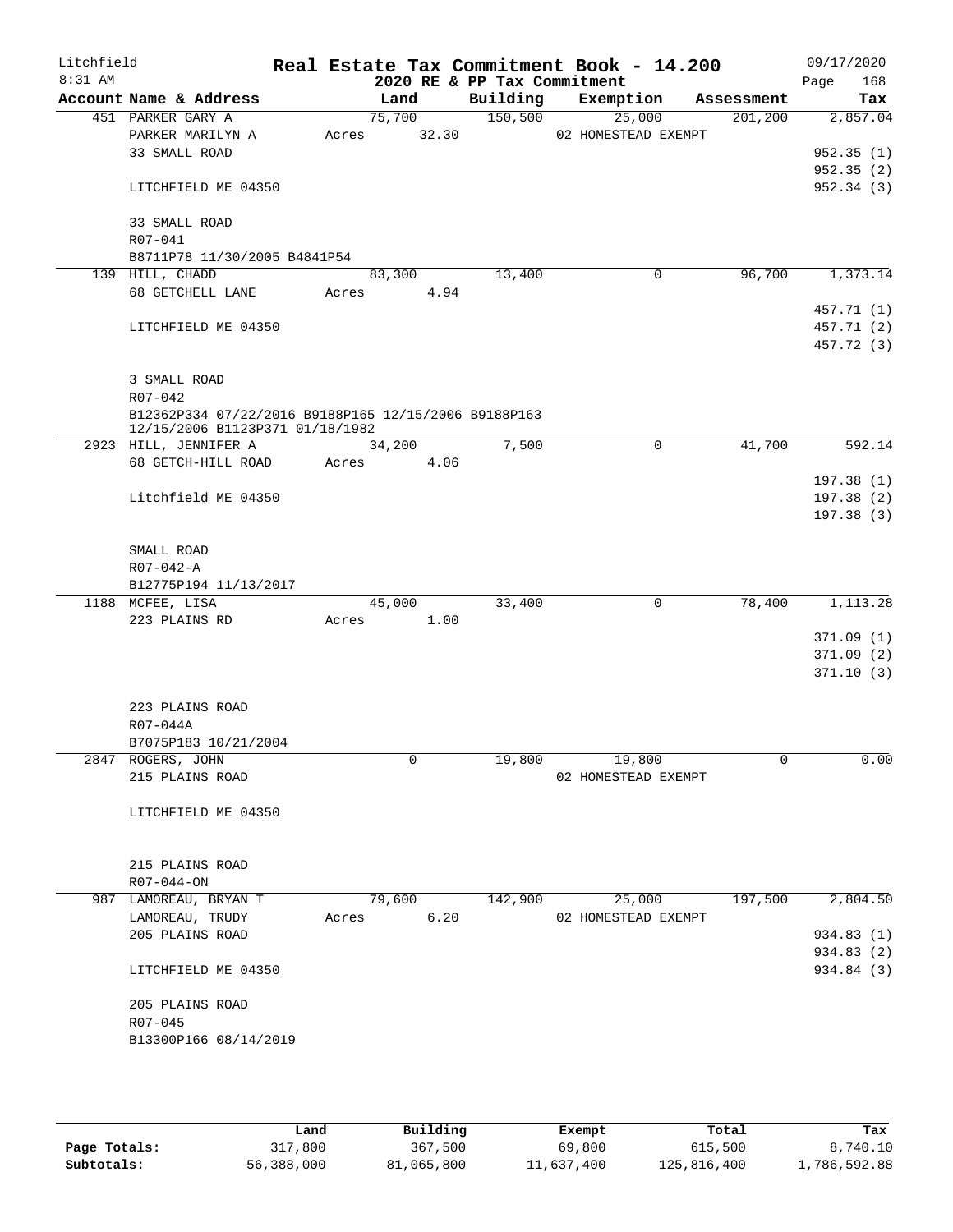| Litchfield<br>8:31 AM |                |                                                      |       |        |        | 2020 RE & PP Tax Commitment | Real Estate Tax Commitment Book - 14.200 |            | 09/17/2020<br>Page | 169                      |
|-----------------------|----------------|------------------------------------------------------|-------|--------|--------|-----------------------------|------------------------------------------|------------|--------------------|--------------------------|
|                       |                | Account Name & Address                               |       | Land   |        | Building                    | Exemption                                | Assessment |                    | Tax                      |
|                       |                | 1916 WOOD, THOMAS C                                  |       | 45,300 |        | 125,300                     | 31,000                                   | 139,600    |                    | 1,982.32                 |
|                       |                | 187 PLAINS RD                                        | Acres |        | 1.10   |                             | 02 HOMESTEAD EXEMPT                      |            |                    |                          |
|                       |                |                                                      |       |        |        |                             | 03 VETERANS EXEMPT                       |            |                    | 660.77 (1)               |
|                       |                | LITCHFIELD ME 04350                                  |       |        |        |                             |                                          |            |                    | 660.77 (2)               |
|                       |                |                                                      |       |        |        |                             |                                          |            |                    | 660.78 (3)               |
|                       |                |                                                      |       |        |        |                             |                                          |            |                    |                          |
|                       |                | 187 PLAINS ROAD                                      |       |        |        |                             |                                          |            |                    |                          |
|                       | R07-046        |                                                      |       |        |        |                             |                                          |            |                    |                          |
|                       | B3333P183      | 1730 THOMPSON, ANNE                                  |       | 80,100 |        | 126,300                     | 25,000                                   | 181,400    |                    | 2,575.88                 |
|                       |                | 15 JUNGLE LANE                                       | Acres |        | 105.00 |                             | 02 HOMESTEAD EXEMPT                      |            |                    |                          |
|                       |                |                                                      |       |        |        |                             |                                          |            |                    | 858.63(1)                |
|                       |                | LITCHFIELD ME 04350                                  |       |        |        |                             |                                          |            |                    | 858.63 (2)               |
|                       |                |                                                      |       |        |        |                             |                                          |            |                    | 858.62 (3)               |
|                       |                |                                                      |       |        |        |                             |                                          |            |                    |                          |
|                       |                | 15 JUNGLE LANE                                       |       |        |        |                             |                                          |            |                    |                          |
|                       | R07-047        |                                                      |       |        |        |                             |                                          |            |                    |                          |
|                       |                | B11814P324 10/01/2014 B7008P329 08/06/2002           |       |        |        |                             |                                          |            |                    |                          |
|                       |                | 931 KEENE, ERNEST R                                  |       | 48,600 |        | 94,800                      | 31,000                                   | 112,400    |                    | 1,596.08                 |
|                       |                | P O BOX 292                                          | Acres |        | 3.20   |                             | 03 VETERANS EXEMPT                       |            |                    |                          |
|                       |                |                                                      |       |        |        |                             | 02 HOMESTEAD EXEMPT                      |            |                    | 532.03(1)                |
|                       |                | LITCHFIELD ME 04350                                  |       |        |        |                             |                                          |            |                    | 532.03(2)                |
|                       |                |                                                      |       |        |        |                             |                                          |            |                    | 532.02(3)                |
|                       |                |                                                      |       |        |        |                             |                                          |            |                    |                          |
|                       |                | 169 PLAINS ROAD                                      |       |        |        |                             |                                          |            |                    |                          |
|                       | R07-050        |                                                      |       |        |        |                             |                                          |            |                    |                          |
|                       | B1600P849      |                                                      |       |        |        |                             |                                          |            |                    |                          |
|                       |                | 990 HUTCHINGS LINDA                                  |       | 67,500 |        | 143,900                     | 25,000                                   | 186,400    |                    | 2,646.88                 |
|                       |                | 135 PLAINS ROAD                                      | Acres |        | 16.00  |                             | 02 HOMESTEAD EXEMPT                      |            |                    |                          |
|                       |                | LITCHFIELD ME 04350                                  |       |        |        |                             |                                          |            |                    | 882.29 (1)<br>882.29 (2) |
|                       |                |                                                      |       |        |        |                             |                                          |            |                    | 882.30 (3)               |
|                       |                |                                                      |       |        |        |                             |                                          |            |                    |                          |
|                       |                | 135 PLAINS ROAD                                      |       |        |        |                             |                                          |            |                    |                          |
|                       | R07-051        |                                                      |       |        |        |                             |                                          |            |                    |                          |
|                       |                | B11065P322 06/06/2012 B8528P241 08/03/2005 B1500P94  |       |        |        |                             |                                          |            |                    |                          |
|                       |                | 2970 RIDLEY, GLEN                                    |       | 51,100 |        | $\mathbf 0$                 | 0                                        | 51,100     |                    | 725.62                   |
|                       |                | P.O. BOX 231                                         | Acres |        | 20.78  |                             |                                          |            |                    |                          |
|                       |                |                                                      |       |        |        |                             |                                          |            |                    | 241.87(1)                |
|                       |                | LITCHFIELD ME 04350                                  |       |        |        |                             |                                          |            |                    | 241.87(2)                |
|                       |                |                                                      |       |        |        |                             |                                          |            |                    | 241.88 (3)               |
|                       |                |                                                      |       |        |        |                             |                                          |            |                    |                          |
|                       |                | SHEPARD LANE                                         |       |        |        |                             |                                          |            |                    |                          |
|                       | $R07 - 18 - B$ |                                                      |       |        |        |                             |                                          |            |                    |                          |
|                       |                | B3652P320 11/16/1989                                 |       |        |        |                             |                                          |            |                    |                          |
|                       |                | 788 GERVAIS, MELINDA P                               |       | 67,600 |        | 9,800                       | 0                                        | 77,400     |                    | 1,099.08                 |
|                       |                | 500 STEVENSTOWN ROAD                                 | Acres |        | 16.12  |                             |                                          |            |                    |                          |
|                       |                |                                                      |       |        |        |                             |                                          |            |                    | 366.36(1)                |
|                       |                | LITCHFIELD ME 04350                                  |       |        |        |                             |                                          |            |                    | 366.36(2)                |
|                       |                |                                                      |       |        |        |                             |                                          |            |                    | 366.36(3)                |
|                       |                | STEVENSTOWN ROAD                                     |       |        |        |                             |                                          |            |                    |                          |
|                       | R08-001        |                                                      |       |        |        |                             |                                          |            |                    |                          |
|                       |                | B12958P306 06/29/2018 B8818P325 03/03/2006 B4426P257 |       |        |        |                             |                                          |            |                    |                          |
|                       |                |                                                      |       |        |        |                             |                                          |            |                    |                          |
|                       |                |                                                      |       |        |        |                             |                                          |            |                    |                          |

|              | Land       | Building   | Exempt     | Total       | Tax          |
|--------------|------------|------------|------------|-------------|--------------|
| Page Totals: | 360,200    | 500,100    | 112,000    | 748,300     | 10,625.86    |
| Subtotals:   | 56,748,200 | 81,565,900 | 11,749,400 | 126,564,700 | 1,797,218.74 |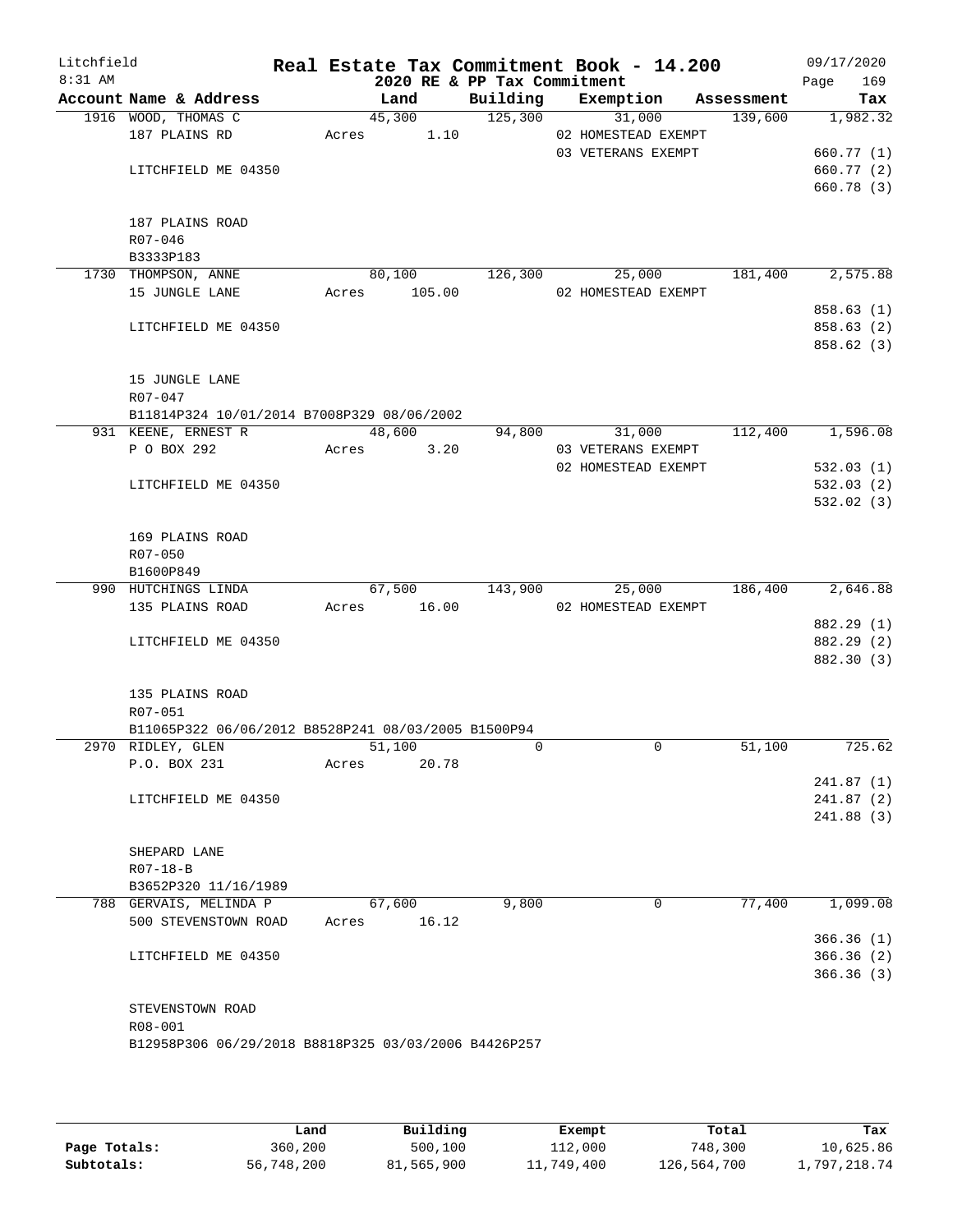| Litchfield |                                                                 |             |        |       |                             | Real Estate Tax Commitment Book - 14.200 |            |      | 09/17/2020  |
|------------|-----------------------------------------------------------------|-------------|--------|-------|-----------------------------|------------------------------------------|------------|------|-------------|
| 8:31 AM    |                                                                 |             |        |       | 2020 RE & PP Tax Commitment |                                          |            | Page | 170         |
|            | Account Name & Address                                          |             | Land   |       | Building                    | Exemption                                | Assessment |      | Tax         |
|            | 786 FICKETT THEA L<br>520 STEVENSTOWN ROAD                      | Acres 48.00 | 65,500 |       | 179,700                     | 25,000<br>02 HOMESTEAD EXEMPT            | 220, 200   |      | 3,126.84    |
|            |                                                                 |             |        |       |                             |                                          |            |      | 1,042.28(1) |
|            | LITCHFIELD ME 04350                                             |             |        |       |                             |                                          |            |      | 1,042.28(2) |
|            |                                                                 |             |        |       |                             |                                          |            |      | 1,042.28(3) |
|            |                                                                 |             |        |       |                             |                                          |            |      |             |
|            | 520 STEVENSTOWN ROAD                                            |             |        |       |                             |                                          |            |      |             |
|            | R08-003                                                         |             |        |       |                             |                                          |            |      |             |
|            | B8549P57 08/15/2005 B5785P260 11/12/1998<br>787 BUCKMORE CHERYL |             | 50,400 |       | 41,300                      | 25,000                                   | 66,700     |      | 947.14      |
|            | 544 STEVENSTOWN ROAD                                            | Acres       |        | 2.80  |                             | 02 HOMESTEAD EXEMPT                      |            |      |             |
|            |                                                                 |             |        |       |                             |                                          |            |      | 315.71(1)   |
|            | LITCHFIELD ME 04350                                             |             |        |       |                             |                                          |            |      | 315.71(2)   |
|            |                                                                 |             |        |       |                             |                                          |            |      | 315.72(3)   |
|            |                                                                 |             |        |       |                             |                                          |            |      |             |
|            | 544 STEVENSTOWN ROAD                                            |             |        |       |                             |                                          |            |      |             |
|            | $R08 - 004$<br>B11338P166 12/11/2012 B5663P191 07/02/1998       |             |        |       |                             |                                          |            |      |             |
|            | 1066 PICKETT, SCOTT A                                           |             | 61,000 |       | 20,000                      | 25,000                                   | 56,000     |      | 795.20      |
|            | 5 LILLY LANE                                                    | Acres       |        | 3.00  |                             | 02 HOMESTEAD EXEMPT                      |            |      |             |
|            |                                                                 |             |        |       |                             |                                          |            |      | 265.07(1)   |
|            | LITCHFIELD ME 04350                                             |             |        |       |                             |                                          |            |      | 265.07(2)   |
|            |                                                                 |             |        |       |                             |                                          |            |      | 265.06(3)   |
|            |                                                                 |             |        |       |                             |                                          |            |      |             |
|            | 5 LILLY LANE                                                    |             |        |       |                             |                                          |            |      |             |
|            | $R08 - 006$<br>B12244P1 03/11/2016 B2284P105                    |             |        |       |                             |                                          |            |      |             |
|            | 314 FITTERLING, JOSHUA M                                        |             | 52,800 |       | 136,300                     | 0                                        | 189,100    |      | 2,685.22    |
|            | 614 STEVENSTOWN ROAD                                            | Acres 3.60  |        |       |                             |                                          |            |      |             |
|            |                                                                 |             |        |       |                             |                                          |            |      | 895.07 (1)  |
|            | LITCHFIELD ME 04350                                             |             |        |       |                             |                                          |            |      | 895.07 (2)  |
|            |                                                                 |             |        |       |                             |                                          |            |      | 895.08 (3)  |
|            | 614 STEVENSTOWN ROAD                                            |             |        |       |                             |                                          |            |      |             |
|            | R08-007                                                         |             |        |       |                             |                                          |            |      |             |
|            | B13220P119 05/29/2019                                           |             |        |       |                             |                                          |            |      |             |
|            | 409 DAVIS, PATRICIA                                             |             | 49,300 |       | 83,600                      | 25,000                                   | 107,900    |      | 1,532.18    |
|            | 13 POTTERS BROOK LANE                                           | Acres       |        | 2.44  |                             | 02 HOMESTEAD EXEMPT                      |            |      |             |
|            |                                                                 |             |        |       |                             |                                          |            |      | 510.73(1)   |
|            | LITCHFIELD ME 04350                                             |             |        |       |                             |                                          |            |      | 510.73(2)   |
|            |                                                                 |             |        |       |                             |                                          |            |      | 510.72(3)   |
|            | 13 POTTERS BROOK LANE                                           |             |        |       |                             |                                          |            |      |             |
|            | R08-008                                                         |             |        |       |                             |                                          |            |      |             |
|            | B6772P336 01/04/2002                                            |             |        |       |                             |                                          |            |      |             |
|            | 1023 THURMAN, JOHN E                                            |             | 71,200 |       | 161,800                     | 25,000                                   | 208,000    |      | 2,953.60    |
|            | THURMAN, PAMELA A                                               | Acres       |        | 23.36 |                             | 02 HOMESTEAD EXEMPT                      |            |      |             |
|            | 34 POTTERS BROOK LANE                                           |             |        |       |                             |                                          |            |      | 984.53 (1)  |
|            |                                                                 |             |        |       |                             |                                          |            |      | 984.53 (2)  |
|            | LITCHFIELD ME 04350                                             |             |        |       |                             |                                          |            |      | 984.54 (3)  |
|            | 34 POTTERS BROOK LANE                                           |             |        |       |                             |                                          |            |      |             |
|            | R08-008A                                                        |             |        |       |                             |                                          |            |      |             |
|            | B6021P88 08/09/1999                                             |             |        |       |                             |                                          |            |      |             |
|            |                                                                 |             |        |       |                             |                                          |            |      |             |
|            |                                                                 |             |        |       |                             |                                          |            |      |             |

|              | Land       | Building   | Exempt     | Total       | Tax          |
|--------------|------------|------------|------------|-------------|--------------|
| Page Totals: | 350,200    | 622,700    | 125,000    | 847,900     | 12,040.18    |
| Subtotals:   | 57,098,400 | 82,188,600 | 11,874,400 | 127,412,600 | 1,809,258.92 |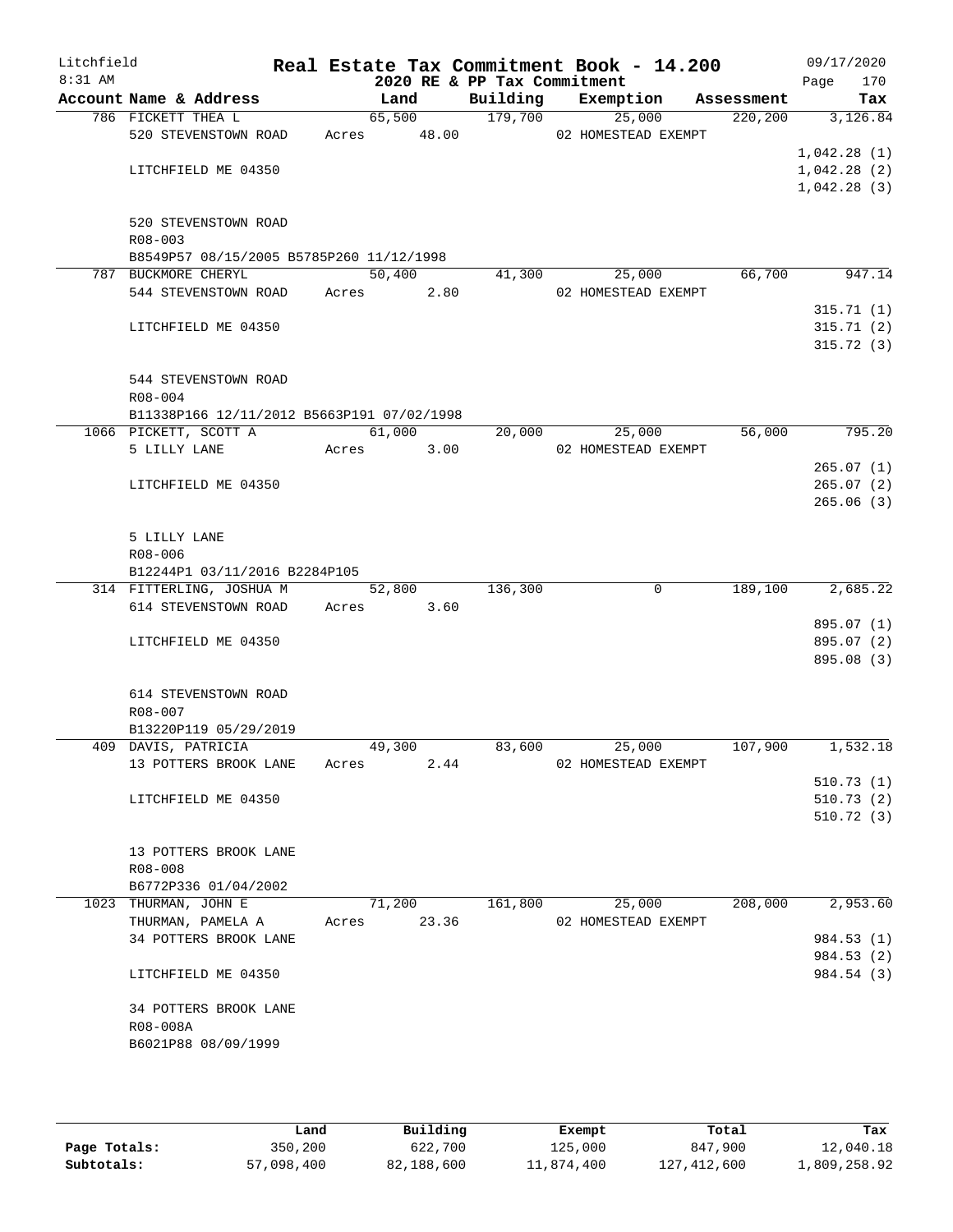| Litchfield<br>$8:31$ AM |                      |                                 |        |        | 2020 RE & PP Tax Commitment | Real Estate Tax Commitment Book - 14.200 |          |            | 09/17/2020<br>Page<br>171 |
|-------------------------|----------------------|---------------------------------|--------|--------|-----------------------------|------------------------------------------|----------|------------|---------------------------|
|                         |                      | Account Name & Address          |        | Land   | Building                    | Exemption                                |          | Assessment | Tax                       |
|                         |                      | 2230 DOLBOW, ANNEGRET J         | 49,100 |        | 121,100                     |                                          | $\Omega$ | 170,200    | 2,416.84                  |
|                         |                      | SOLDANO, KYLE RICHARD           | Acres  | 2.36   |                             |                                          |          |            |                           |
|                         |                      | 31 POTTERS BROOK LANE           |        |        |                             |                                          |          |            | 805.61(1)                 |
|                         |                      |                                 |        |        |                             |                                          |          |            | 805.61(2)                 |
|                         |                      | LITCHFIELD ME 04350             |        |        |                             |                                          |          |            | 805.62(3)                 |
|                         |                      | 31 POTTERS BROOK LANE           |        |        |                             |                                          |          |            |                           |
|                         | R08-008B             |                                 |        |        |                             |                                          |          |            |                           |
|                         |                      | B13123P35 11/28/2018            |        |        |                             |                                          |          |            |                           |
|                         | 1104 CLAVETTE, LUKAS |                                 | 45,300 |        | 0                           |                                          | 0        | 45,300     | 643.26                    |
|                         |                      | CLOUTIER, CRYSTAL               | Acres  | 13.00  |                             |                                          |          |            |                           |
|                         |                      | 556 SABATTUS STREET             |        |        |                             |                                          |          |            | 214.42(1)                 |
|                         |                      |                                 |        |        |                             |                                          |          |            | 214.42(2)                 |
|                         |                      | SABATTUS ME 04280               |        |        |                             |                                          |          |            | 214.42 (3)                |
|                         |                      | 658 STEVENSTOWN ROAD            |        |        |                             |                                          |          |            |                           |
|                         | $R08 - 009$          |                                 |        |        |                             |                                          |          |            |                           |
|                         |                      | B12731P268 09/25/2017 B4177P274 |        |        |                             |                                          |          |            |                           |
|                         |                      | 2065 CAMERON, PETER R           | 52,100 |        | 33,500                      | 25,000                                   |          | 60,600     | 860.52                    |
|                         |                      | CAMERON BETTY L                 | Acres  | 18.00  |                             | 02 HOMESTEAD EXEMPT                      |          |            |                           |
|                         |                      | 648 STEVENSTOWN ROAD            |        |        |                             |                                          |          |            | 286.84(1)                 |
|                         |                      |                                 |        |        |                             |                                          |          |            | 286.84 (2)                |
|                         |                      | LITCHFIELD ME 04350             |        |        |                             |                                          |          |            | 286.84(3)                 |
|                         |                      | 648 STEVENSTOWN ROAD            |        |        |                             |                                          |          |            |                           |
|                         | R08-009A             |                                 |        |        |                             |                                          |          |            |                           |
|                         |                      | B5502P337 11/21/1997            |        |        |                             |                                          |          |            |                           |
|                         | 1766 TURNBULL, ANN M |                                 | 33,600 |        | $\Omega$                    |                                          | 0        | 33,600     | 477.12                    |
|                         |                      | TURNBULL. JAMES A.              | Acres  | 19.40  |                             |                                          |          |            |                           |
|                         |                      | 697 STEVENSTOWN ROAD            |        |        |                             |                                          |          |            | 159.04(1)                 |
|                         |                      |                                 |        |        |                             |                                          |          |            | 159.04(2)                 |
|                         |                      | LITCHFIELD ME 04350             |        |        |                             |                                          |          |            | 159.04(3)                 |
|                         |                      | STEVENSTOWN ROAD                |        |        |                             |                                          |          |            |                           |
|                         | R08-010              |                                 |        |        |                             |                                          |          |            |                           |
|                         |                      | B11895P128 01/15/2015 B2904P193 |        |        |                             |                                          |          |            |                           |
|                         |                      | 2107 ALBIS, JOHN F., JR         | 55,500 |        | 114,100                     | 25,000                                   |          | 144,600    | 2,053.32                  |
|                         |                      | ALBIS, ANNETTE M                | Acres  | 4.50   |                             | 02 HOMESTEAD EXEMPT                      |          |            |                           |
|                         | 586 PLAINS ROAD      |                                 |        |        |                             |                                          |          |            | 684.44 (1)                |
|                         |                      |                                 |        |        |                             |                                          |          |            | 684.44 (2)                |
|                         |                      | LITCHFIELD ME 04350             |        |        |                             |                                          |          |            | 684.44 (3)                |
|                         | 586 PLAINS ROAD      |                                 |        |        |                             |                                          |          |            |                           |
|                         | R08-010A             |                                 |        |        |                             |                                          |          |            |                           |
|                         |                      | 161 BOLDUC, WILFRED L           |        | 52,300 | 124,400                     | 31,000                                   |          | 145,700    | 2,068.94                  |
|                         | 658 PLAINS RD        |                                 | Acres  | 3.43   |                             | 02 HOMESTEAD EXEMPT                      |          |            |                           |
|                         |                      |                                 |        |        |                             | 03 VETERANS EXEMPT                       |          |            | 689.65 (1)                |
|                         |                      | LITCHFIELD ME 04350             |        |        |                             |                                          |          |            | 689.65 (2)                |
|                         |                      |                                 |        |        |                             |                                          |          |            | 689.64 (3)                |
|                         | 658 PLAINS ROAD      |                                 |        |        |                             |                                          |          |            |                           |
|                         | R08-011              |                                 |        |        |                             |                                          |          |            |                           |
|                         | B3119P72             |                                 |        |        |                             |                                          |          |            |                           |
|                         |                      |                                 |        |        |                             |                                          |          |            |                           |

**Page Totals:** 287,900 393,100 81,000 600,000 8,520.00<br>**281,000 51,817,778.92 82,581,700** 82,581,700 11,955,400 128,012,600 1,817,778.92 **Subtotals:** 57,386,300 82,581,700 11,955,400 128,012,600 1,817,778.92 **Land Building Exempt Total Tax**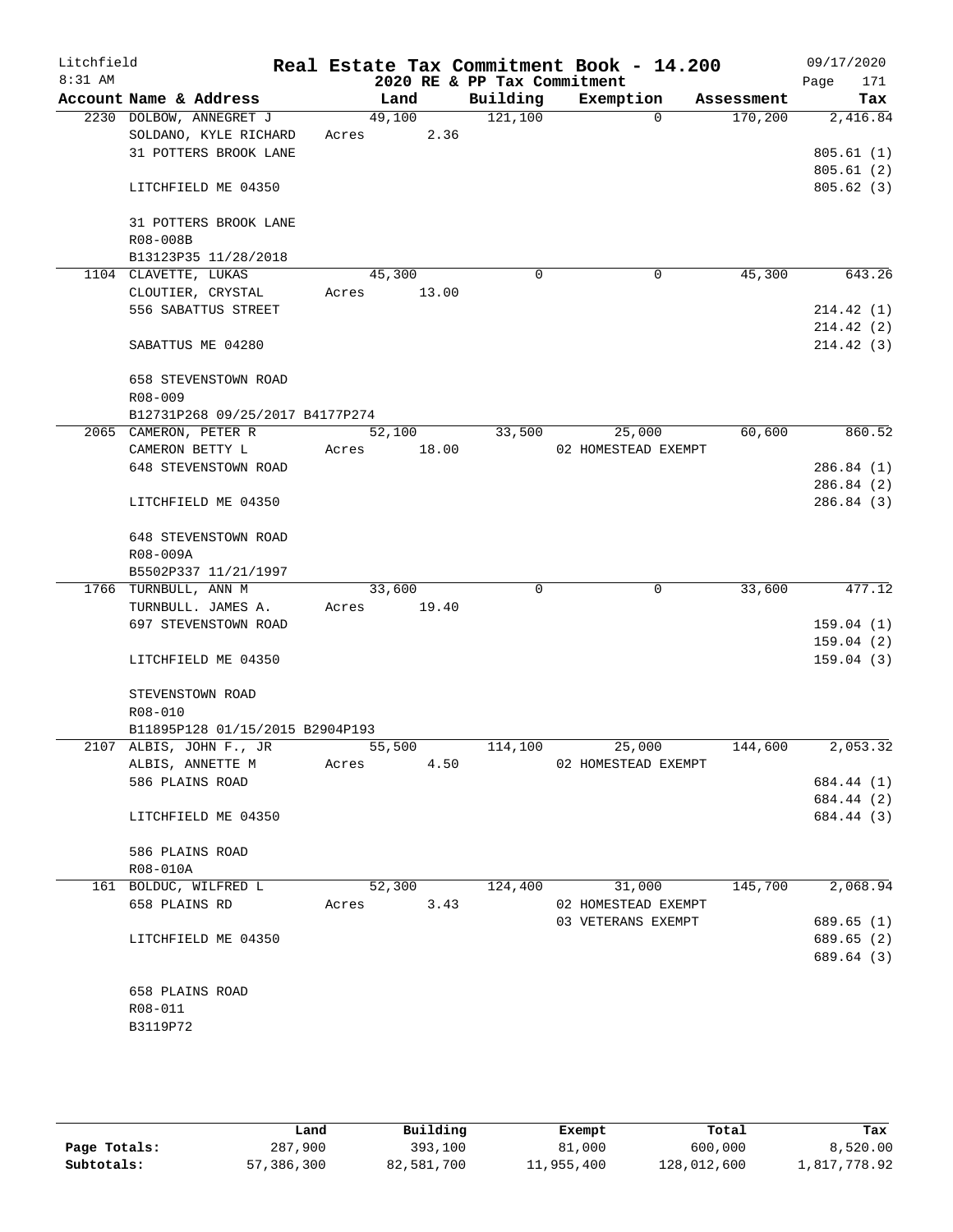| Litchfield<br>$8:31$ AM |                                            |       |        | Real Estate Tax Commitment Book - 14.200<br>2020 RE & PP Tax Commitment |                     |            | 09/17/2020<br>172<br>Page |
|-------------------------|--------------------------------------------|-------|--------|-------------------------------------------------------------------------|---------------------|------------|---------------------------|
|                         | Account Name & Address                     |       | Land   | Building                                                                | Exemption           | Assessment | Tax                       |
|                         | 1022 LARY, DAVID J                         |       | 48,800 | 170,800                                                                 | 25,000              | 194,600    | 2,763.32                  |
|                         | LARY, DIANNE E                             | Acres | 13.37  |                                                                         | 02 HOMESTEAD EXEMPT |            |                           |
|                         | 624 PLAINS RD                              |       |        |                                                                         |                     |            | 921.11(1)                 |
|                         |                                            |       |        |                                                                         |                     |            | 921.11(2)                 |
|                         | LITCHFIELD ME 04350                        |       |        |                                                                         |                     |            | 921.10(3)                 |
|                         | 624 PLAINS ROAD                            |       |        |                                                                         |                     |            |                           |
|                         | R08-011A                                   |       |        |                                                                         |                     |            |                           |
|                         | B4270P76 11/13/1992                        |       |        |                                                                         |                     |            |                           |
|                         | 160 JOHNSON JR., ROBERT S                  |       | 57,900 | 132,300                                                                 | 25,000              | 165,200    | 2,345.84                  |
|                         | JOHNSON, VICTORIA<br>MARGARET              | Acres | 5.30   |                                                                         | 02 HOMESTEAD EXEMPT |            |                           |
|                         | P.O. BOX 298                               |       |        |                                                                         |                     |            | 781.95 (1)                |
|                         |                                            |       |        |                                                                         |                     |            | 781.95 (2)                |
|                         | DRESDEN ME 04342                           |       |        |                                                                         |                     |            | 781.94 (3)                |
|                         | 644 PLAINS ROAD                            |       |        |                                                                         |                     |            |                           |
|                         | R08-011B                                   |       |        |                                                                         |                     |            |                           |
|                         | B12556P315 03/17/2017 B6820P93 09/11/2000  |       |        |                                                                         |                     |            |                           |
|                         | 485 GATCOMB, LANCE E II                    |       | 7,500  | $\Omega$                                                                | $\mathbf 0$         | 7,500      | 106.50                    |
|                         | GATCOMB, LILLY K                           | Acres | 22.00  |                                                                         |                     |            |                           |
|                         | 688 PLAINS ROAD                            |       |        |                                                                         |                     |            | 35.50(1)                  |
|                         |                                            |       |        |                                                                         |                     |            | 35.50(2)                  |
|                         | LITCHFIELD ME 04350                        |       |        |                                                                         |                     |            | 35.50(3)                  |
|                         | PLAINS ROAD                                |       |        |                                                                         |                     |            |                           |
|                         | R08-012                                    |       |        |                                                                         |                     |            |                           |
|                         | B13147P148 02/09/2019 B4328P262            |       |        |                                                                         |                     |            |                           |
|                         | 1843 CHILDS BRENT M                        |       | 48,000 | 101,900                                                                 | 25,000              | 124,900    | 1,773.58                  |
|                         | CHILDS, JESSICA                            | Acres | 2.00   |                                                                         | 02 HOMESTEAD EXEMPT |            |                           |
|                         | 696 PLAINS ROAD                            |       |        |                                                                         |                     |            | 591.19(1)                 |
|                         |                                            |       |        |                                                                         |                     |            | 591.19(2)                 |
|                         | LITCHFIELD ME 04350                        |       |        |                                                                         |                     |            | 591.20(3)                 |
|                         | 696 PLAINS ROAD                            |       |        |                                                                         |                     |            |                           |
|                         | R08-013                                    |       |        |                                                                         |                     |            |                           |
|                         | B10511P128 08/26/2010 B1533P258 06/15/2004 |       |        |                                                                         |                     |            |                           |
|                         | 667 CARTONIO, JUSTIN G                     |       | 76,500 | 8,000                                                                   | 0                   | 84,500     | 1,199.90                  |
|                         | CARTONIO, PAMELA J                         | Acres | 34.00  |                                                                         |                     |            |                           |
|                         | 702 PLAINS ROAD                            |       |        |                                                                         |                     |            | 399.97 (1)                |
|                         | LITCHFIELD ME 04350                        |       |        |                                                                         |                     |            | 399.97 (2)<br>399.96 (3)  |
|                         |                                            |       |        |                                                                         |                     |            |                           |
|                         | 702 PLAINS ROAD                            |       |        |                                                                         |                     |            |                           |
|                         | R08-014                                    |       |        |                                                                         |                     |            |                           |
|                         | B13262P154 07/08/2019                      |       |        |                                                                         |                     |            |                           |
|                         | 1842 GATCOMB, LANCE E                      |       | 75,200 | 133,800                                                                 | 0                   | 209,000    | 2,967.80                  |
|                         | GATCOMB, II LANCE E                        | Acres | 31.30  |                                                                         |                     |            |                           |
|                         | 479 STEVENSTOWN ROAD                       |       |        |                                                                         |                     |            | 989.27 (1)                |
|                         |                                            |       |        |                                                                         |                     |            | 989.27 (2)                |
|                         | LITCHFIELD ME 04350                        |       |        |                                                                         |                     |            | 989.26 (3)                |
|                         | 688 PLAINS ROAD                            |       |        |                                                                         |                     |            |                           |
|                         | R08-014A                                   |       |        |                                                                         |                     |            |                           |
|                         | B12524P306 01/23/2017 B6374P46 12/06/2000  |       |        |                                                                         |                     |            |                           |
|                         |                                            |       |        |                                                                         |                     |            |                           |
|                         |                                            |       |        |                                                                         |                     |            |                           |
|                         |                                            |       |        |                                                                         |                     |            |                           |

|              | Land       | Building   | Exempt     | Total       | Tax          |
|--------------|------------|------------|------------|-------------|--------------|
| Page Totals: | 313,900    | 546,800    | 75,000     | 785,700     | 11,156.94    |
| Subtotals:   | 57,700,200 | 83,128,500 | 12,030,400 | 128,798,300 | 1,828,935.86 |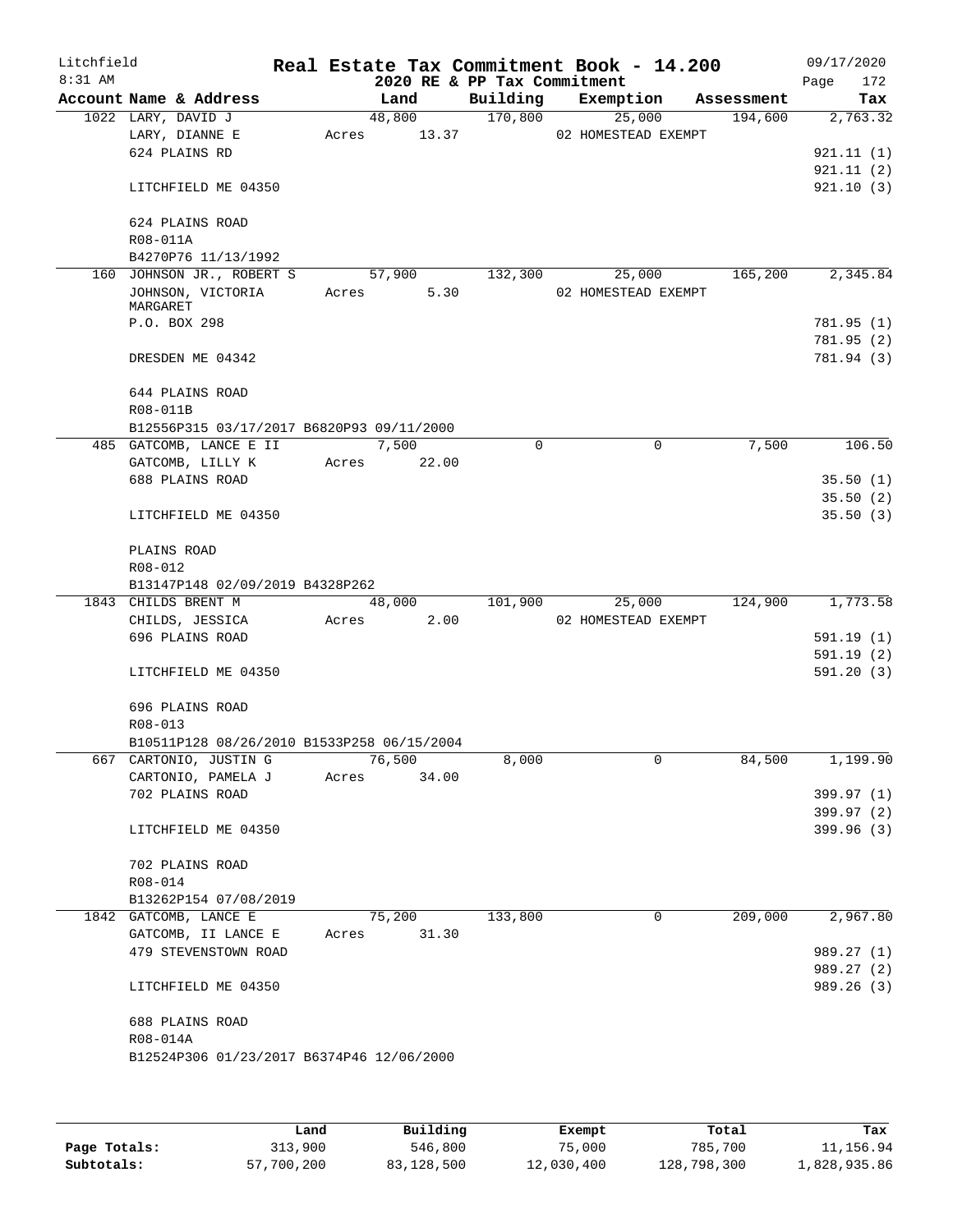| Litchfield   |                                                                          |         | Real Estate Tax Commitment Book - 14.200 |             |                               |            | 09/17/2020         |
|--------------|--------------------------------------------------------------------------|---------|------------------------------------------|-------------|-------------------------------|------------|--------------------|
| 8:31 AM      | Account Name & Address                                                   |         | 2020 RE & PP Tax Commitment<br>Land      | Building    | Exemption                     | Assessment | Page<br>173<br>Tax |
|              | 1664 LEIKAM, JOSHUA                                                      |         | 40,900                                   | 81,400      | $\mathbf 0$                   | 122,300    | 1,736.66           |
|              | 768 PLAINS ROAD                                                          |         | 0.70<br>Acres                            |             |                               |            |                    |
|              |                                                                          |         |                                          |             |                               |            | 578.89(1)          |
|              | LITCHFIELD ME 04350                                                      |         |                                          |             |                               |            | 578.89(2)          |
|              |                                                                          |         |                                          |             |                               |            | 578.88(3)          |
|              |                                                                          |         |                                          |             |                               |            |                    |
|              | 768 PLAINS ROAD                                                          |         |                                          |             |                               |            |                    |
|              | R08-015<br>B12933P193 06/07/2018 B9207P334 12/21/2006 B5188P239          |         |                                          |             |                               |            |                    |
|              | 08/02/1996                                                               |         |                                          |             |                               |            |                    |
|              | 88 BEAL, ADAM J                                                          |         | 51,200                                   | 145,500     | 25,000                        | 171,700    | 2,438.14           |
|              | 812 PLAINS RD                                                            |         | 4.78<br>Acres                            |             | 02 HOMESTEAD EXEMPT           |            |                    |
|              |                                                                          |         |                                          |             |                               |            | 812.71 (1)         |
|              | LITCHFIELD ME 04350                                                      |         |                                          |             |                               |            | 812.71 (2)         |
|              |                                                                          |         |                                          |             |                               |            | 812.72 (3)         |
|              | 812 PLAINS ROAD                                                          |         |                                          |             |                               |            |                    |
|              | R08-016                                                                  |         |                                          |             |                               |            |                    |
|              | B12790P202 11/30/2017 B2192P157                                          |         |                                          |             |                               |            |                    |
|              | 2924 BEAL, RICHARD L                                                     |         | 51,800                                   | $\mathbf 0$ | $\mathbf 0$                   | 51,800     | 735.56             |
|              | 40 BEALS LANE                                                            |         | Acres<br>153.00                          |             |                               |            |                    |
|              |                                                                          |         |                                          |             |                               |            | 245.19(1)          |
|              | LITCHFIELD ME 04350                                                      |         |                                          |             |                               |            | 245.19(2)          |
|              |                                                                          |         |                                          |             |                               |            | 245.18(3)          |
|              | PLAINS ROAD                                                              |         |                                          |             |                               |            |                    |
|              | $R08 - 016 - A$                                                          |         |                                          |             |                               |            |                    |
|              | B2192P157                                                                |         |                                          |             |                               |            |                    |
|              | 1350 WHITE, W ALLAN                                                      |         | 48,300                                   | 172,000     | 0                             | 220,300    | 3,128.26           |
|              | 657 PLAINS ROAD                                                          |         | 2.11<br>Acres                            |             |                               |            |                    |
|              |                                                                          |         |                                          |             |                               |            | 1,042.75(1)        |
|              | LITCHFIELD ME 04350                                                      |         |                                          |             |                               |            | 1,042.75(2)        |
|              |                                                                          |         |                                          |             |                               |            | 1,042.76(3)        |
|              | 657 PLAINS ROAD                                                          |         |                                          |             |                               |            |                    |
|              | R08-019                                                                  |         |                                          |             |                               |            |                    |
|              | B9417P21 07/09/2007 B8161P102 10/07/2004 B8161P101                       |         |                                          |             |                               |            |                    |
|              | 10/07/2004 BI719P90                                                      |         |                                          |             |                               |            |                    |
|              | 2718 LIBBY, JENNIFER K<br>LIBBY, MATHEW L                                |         | 81,100<br>1.36<br>Acres                  | 315,000     | 25,000<br>02 HOMESTEAD EXEMPT | 371,100    | 5,269.62           |
|              | 18 PLEASANT POND LANE                                                    |         |                                          |             |                               |            | 1,756.54(1)        |
|              |                                                                          |         |                                          |             |                               |            | 1,756.54(2)        |
|              | LITCHFIELD ME 04350                                                      |         |                                          |             |                               |            | 1,756.54(3)        |
|              |                                                                          |         |                                          |             |                               |            |                    |
|              | 18 PLEASANT POND LANE                                                    |         |                                          |             |                               |            |                    |
|              | $R08 - 020$                                                              |         |                                          |             |                               |            |                    |
|              | B13128P74 01/11/2019 B11028P305 05/04/2012<br>1538 ROWE, CHARLES R., SR. |         | 63,800                                   | 153,100     | 0                             | 216,900    | 3,079.98           |
|              | (TRUSTEE)                                                                |         |                                          |             |                               |            |                    |
|              | CHARLES R. ROWE, SR.                                                     |         | Acres<br>11.10                           |             |                               |            |                    |
|              | TRUST<br>6630 SEVERNDALE STREET                                          |         |                                          |             |                               |            | 1,026.66(1)        |
|              |                                                                          |         |                                          |             |                               |            | 1,026.66(2)        |
|              | COCOA FL 32927                                                           |         |                                          |             |                               |            | 1,026.66(3)        |
|              |                                                                          |         |                                          |             |                               |            |                    |
|              | 161 THOROFARE ROAD                                                       |         |                                          |             |                               |            |                    |
|              | R08-020A                                                                 |         |                                          |             |                               |            |                    |
|              | B12362P314 07/25/2016 B2375P168                                          |         |                                          |             |                               |            |                    |
|              |                                                                          | Land    | Building                                 |             | Exempt                        | Total      | Tax                |
| Page Totals: |                                                                          | 337,100 | 867,000                                  |             | 50,000                        | 1,154,100  | 16,388.22          |

**Subtotals:** 58,037,300 83,995,500 12,080,400 129,952,400 1,845,324.08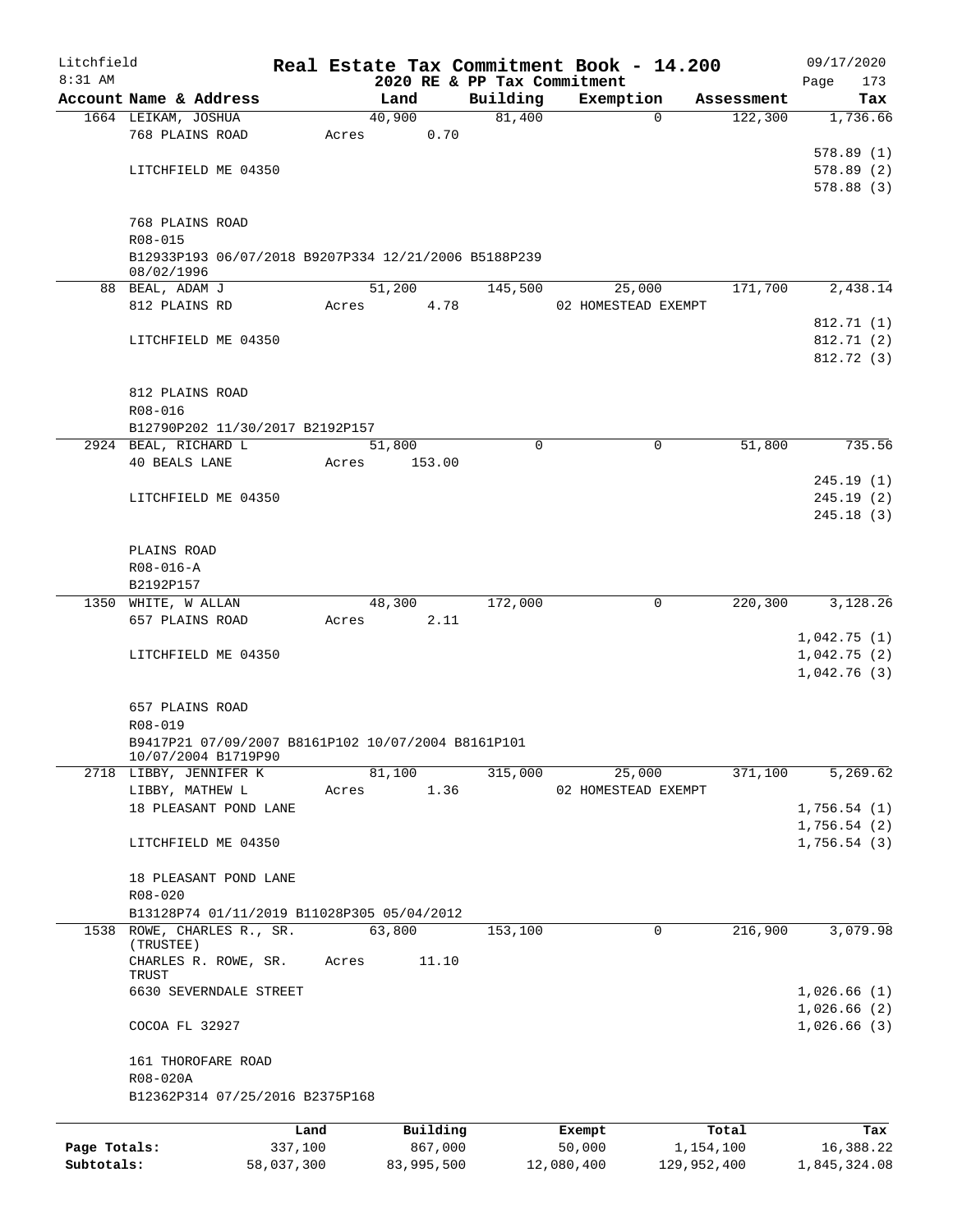| Litchfield   |                                                                |              |       |         |            | Real Estate Tax Commitment Book - 14.200 |            |                     |            | 09/17/2020   |
|--------------|----------------------------------------------------------------|--------------|-------|---------|------------|------------------------------------------|------------|---------------------|------------|--------------|
| 8:31 AM      |                                                                |              |       |         |            | 2020 RE & PP Tax Commitment              |            |                     |            | Page<br>174  |
|              | Account Name & Address                                         |              |       | Land    |            | Building<br>138,500                      | Exemption  | $\Omega$            | Assessment | Tax          |
|              | 1963 WILSON, DAVID A<br>WILSON, CONSTANCE D                    |              | Acres | 73,800  | 1.42       |                                          |            |                     | 212,300    | 3,014.66     |
|              | 153 THOROFARE RD                                               |              |       |         |            |                                          |            |                     |            | 1,004.89(1)  |
|              |                                                                |              |       |         |            |                                          |            |                     |            | 1,004.89(2)  |
|              | LITCHFIELD ME 04350                                            |              |       |         |            |                                          |            |                     |            | 1,004.88(3)  |
|              |                                                                |              |       |         |            |                                          |            |                     |            |              |
|              | 127 THOROFARE ROAD                                             |              |       |         |            |                                          |            |                     |            |              |
|              | R08-020A-1                                                     |              |       |         |            |                                          |            |                     |            |              |
|              | B11874P303 12/17/2014 B11821P96 10/08/2014 B9554P254           |              |       |         |            |                                          |            |                     |            |              |
|              | 11/05/2007 B9554P252 11/05/2007 B5410P23<br>1962 WILSON, DAVID |              |       | 48,000  |            | 140,800                                  |            | 25,000              | 163,800    | 2,325.96     |
|              | WILSON, CONSTANCE                                              |              | Acres |         | 2.00       |                                          |            | 02 HOMESTEAD EXEMPT |            |              |
|              | 153 THOROFARE ROAD                                             |              |       |         |            |                                          |            |                     |            | 775.32(1)    |
|              |                                                                |              |       |         |            |                                          |            |                     |            | 775.32(2)    |
|              | LITCHFIELD ME 04350                                            |              |       |         |            |                                          |            |                     |            | 775.32(3)    |
|              |                                                                |              |       |         |            |                                          |            |                     |            |              |
|              | 153 THOROFARE ROAD                                             |              |       |         |            |                                          |            |                     |            |              |
|              | R08-020A-2                                                     |              |       |         |            |                                          |            |                     |            |              |
|              | B11327P99 03/12/2013 B5102P71                                  |              |       |         |            |                                          |            |                     |            |              |
|              | 410 LOUNDER, RACHEL A                                          |              |       | 121,700 |            | 122,200                                  |            | 0                   | 243,900    | 3,463.38     |
|              | LOUNDER, CHARLES E.,                                           |              | Acres |         | 1.50       |                                          |            |                     |            |              |
|              | III                                                            |              |       |         |            |                                          |            |                     |            |              |
|              | 7 STARLIGHT WAY                                                |              |       |         |            |                                          |            |                     |            | 1, 154.46(1) |
|              |                                                                |              |       |         |            |                                          |            |                     |            | 1, 154.46(2) |
|              | BRUNSWICK ME 04011                                             |              |       |         |            |                                          |            |                     |            | 1, 154.46(3) |
|              | 10 PLEASANT POND LANE                                          |              |       |         |            |                                          |            |                     |            |              |
|              | R08-020B                                                       |              |       |         |            |                                          |            |                     |            |              |
|              | B12416P287 09/19/2016 B11858P174 11/17/2014                    |              |       |         |            |                                          |            |                     |            |              |
|              | B3926P183                                                      |              |       |         |            |                                          |            |                     |            |              |
|              | 46 ROGERS, GEORGE, JR.                                         |              |       | 11,300  |            | $\Omega$                                 |            | 0                   | 11,300     | 160.46       |
|              | 24 UPPER POND ROAD                                             |              | Acres |         | 47.00      |                                          |            |                     |            |              |
|              |                                                                |              |       |         |            |                                          |            |                     |            | 53.49(1)     |
|              | LITCHFIELD ME 04350                                            |              |       |         |            |                                          |            |                     |            | 53.49(2)     |
|              |                                                                |              |       |         |            |                                          |            |                     |            | 53.48(3)     |
|              |                                                                |              |       |         |            |                                          |            |                     |            |              |
|              | 24 UPPER POND ROAD                                             |              |       |         |            |                                          |            |                     |            |              |
|              | R08-022                                                        |              |       |         |            |                                          |            |                     |            |              |
|              | B5395P168                                                      |              |       |         |            |                                          |            |                     |            |              |
|              | 1519 ROGERS, GEORGE M JR                                       |              |       | 57,700  |            | 259,000                                  |            | 25,000              | 291,700    | 4,142.14     |
|              | 24 UPPER POND RD                                               |              | Acres |         | 46.00      |                                          |            | 02 HOMESTEAD EXEMPT |            |              |
|              |                                                                |              |       |         |            |                                          |            |                     |            | 1,380.71(1)  |
|              | LITCHFIELD ME 04350                                            |              |       |         |            |                                          |            |                     |            | 1,380.71(2)  |
|              |                                                                |              |       |         |            |                                          |            |                     |            | 1,380.72(3)  |
|              | 24 UPPER POND ROAD                                             |              |       |         |            |                                          |            |                     |            |              |
|              | R08-023                                                        |              |       |         |            |                                          |            |                     |            |              |
|              | B2360P61                                                       |              |       |         |            |                                          |            |                     |            |              |
|              | 2404 ROGERS, GEORGE M JR                                       |              |       | 4,500   |            | 0                                        |            | 0                   | 4,500      | 63.90        |
|              | ROGERS, JUDITH A                                               |              | Acres |         | 16.00      |                                          |            |                     |            |              |
|              | 24 UPPER POND RD                                               |              |       |         |            |                                          |            |                     |            | 21.30(1)     |
|              |                                                                |              |       |         |            |                                          |            |                     |            | 21.30(2)     |
|              | LITCHFIELD ME 04350                                            |              |       |         |            |                                          |            |                     |            | 21.30(3)     |
|              |                                                                |              |       |         |            |                                          |            |                     |            |              |
|              | 150 UPPER POND ROAD                                            |              |       |         |            |                                          |            |                     |            |              |
|              | R08-024                                                        |              |       |         |            |                                          |            |                     |            |              |
|              | B7957P286 05/24/2004                                           |              |       |         |            |                                          |            |                     |            |              |
|              |                                                                |              |       |         |            |                                          |            |                     |            |              |
|              |                                                                | Land         |       |         | Building   |                                          | Exempt     |                     | Total      | Tax          |
| Page Totals: |                                                                | 317,000      |       |         | 660,500    |                                          | 50,000     |                     | 927,500    | 13,170.50    |
| Subtotals:   |                                                                | 58, 354, 300 |       |         | 84,656,000 |                                          | 12,130,400 | 130,879,900         |            | 1,858,494.58 |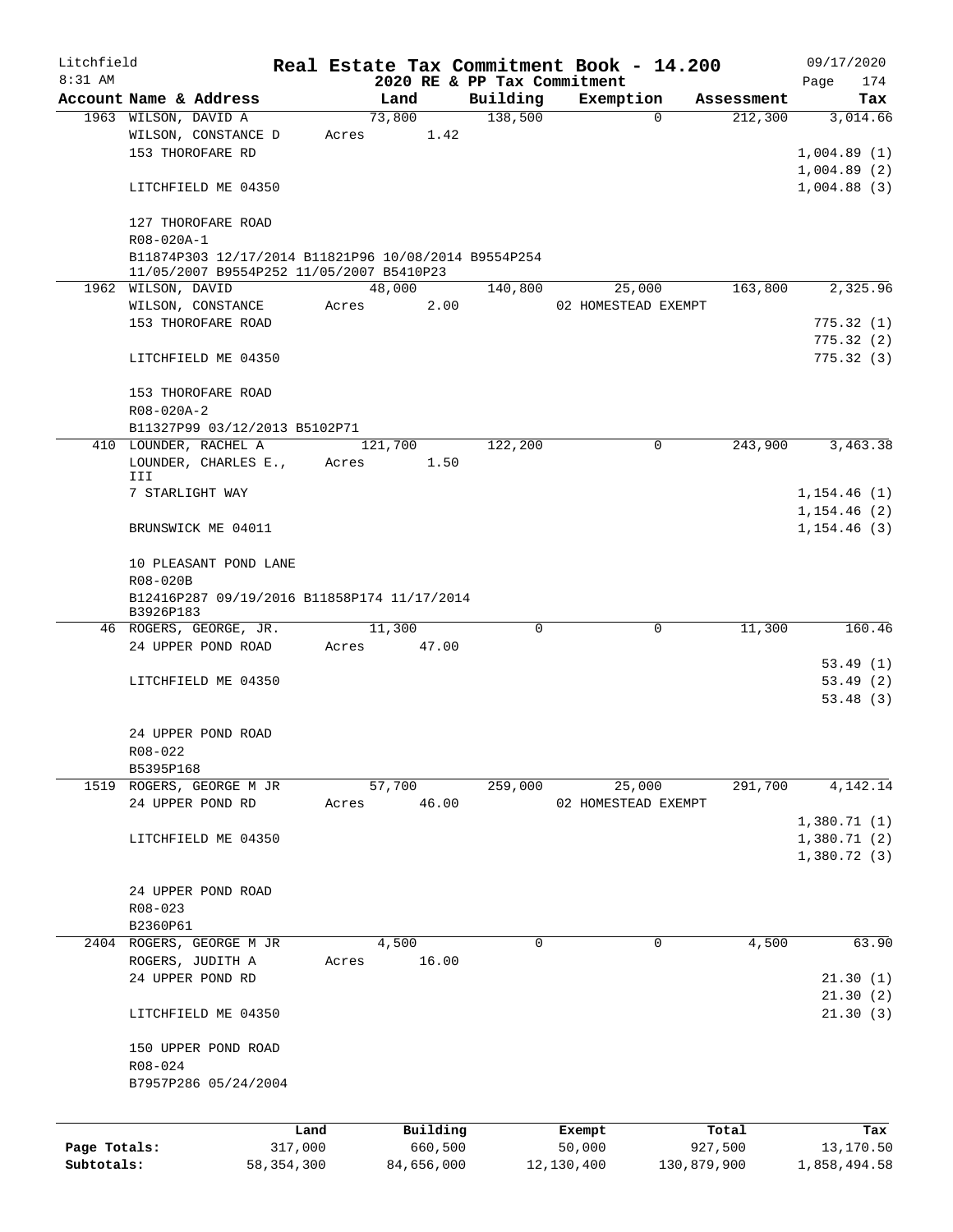| Litchfield   |                                            |            |       |                 |                             | Real Estate Tax Commitment Book - 14.200 |             |             | 09/17/2020   |
|--------------|--------------------------------------------|------------|-------|-----------------|-----------------------------|------------------------------------------|-------------|-------------|--------------|
| $8:31$ AM    |                                            |            |       |                 | 2020 RE & PP Tax Commitment |                                          |             |             | 175<br>Page  |
|              | Account Name & Address                     |            |       | Land            | Building                    | Exemption                                |             | Assessment  | Tax          |
|              | 1829 NORDEN, TAIT A<br>100 GOSHEN ROAD     |            |       | 60,600<br>16.00 | 166,200                     |                                          | $\Omega$    | 226,800     | 3,220.56     |
|              |                                            |            | Acres |                 |                             |                                          |             |             |              |
|              | WEST CHESTER PA 19380                      |            |       |                 |                             |                                          |             |             | 1,073.52(1)  |
|              |                                            |            |       |                 |                             |                                          |             |             | 1,073.52(2)  |
|              |                                            |            |       |                 |                             |                                          |             |             | 1,073.52(3)  |
|              | 90 UPPER POND ROAD                         |            |       |                 |                             |                                          |             |             |              |
|              | R08-024A                                   |            |       |                 |                             |                                          |             |             |              |
|              | B7813P100 01/23/2003                       |            |       |                 |                             |                                          |             |             |              |
|              | 232 BUDD, ELIZABETH W                      |            |       | 68,200          | 108,200                     | 25,000                                   |             | 151,400     | 2,149.88     |
|              | c/o TAIT NORDEN                            |            | Acres | 25.00           |                             | 02 HOMESTEAD EXEMPT                      |             |             |              |
|              | 100 GOSHEN ROAD                            |            |       |                 |                             |                                          |             |             | 716.63(1)    |
|              | WEST CHESTER PA 19380                      |            |       |                 |                             |                                          |             |             | 716.63(2)    |
|              |                                            |            |       |                 |                             |                                          |             |             | 716.62(3)    |
|              |                                            |            |       |                 |                             |                                          |             |             |              |
|              | 100 UPPER POND ROAD                        |            |       |                 |                             |                                          |             |             |              |
|              | $R08 - 025$                                |            |       |                 |                             |                                          |             |             |              |
|              | B4605P77                                   |            |       |                 |                             |                                          |             |             |              |
|              | 725 GRIATZKY, MARIA                        |            |       | 185,500         | 0                           |                                          | 0           | 185,500     | 2,634.10     |
|              | S(WIDOW)                                   |            |       |                 |                             |                                          |             |             |              |
|              | 11 KEENAN STREET                           |            | Acres | 51.00           |                             |                                          |             |             |              |
|              |                                            |            |       |                 |                             |                                          |             |             | 878.03 (1)   |
|              | PARLIN NJ 08859                            |            |       |                 |                             |                                          |             |             | 878.03(2)    |
|              |                                            |            |       |                 |                             |                                          |             |             | 878.04 (3)   |
|              |                                            |            |       |                 |                             |                                          |             |             |              |
|              | UPPER POND ROAD                            |            |       |                 |                             |                                          |             |             |              |
|              | R08-026                                    |            |       |                 |                             |                                          |             |             |              |
|              | B12646P254 09/24/2015 B7671P311 07/22/2003 |            |       |                 |                             |                                          |             |             |              |
|              | 2916 GRIATZKY, ALEXANDER                   |            |       | 28,000          | 0                           |                                          | $\mathbf 0$ | 28,000      | 397.60       |
|              | 13 FORD LANE                               |            | Acres | 2.00            |                             |                                          |             |             |              |
|              |                                            |            |       |                 |                             |                                          |             |             | 132.53(1)    |
|              | LITCHFIELD ME 04350                        |            |       |                 |                             |                                          |             |             | 132.53(2)    |
|              |                                            |            |       |                 |                             |                                          |             |             | 132.54(3)    |
|              |                                            |            |       |                 |                             |                                          |             |             |              |
|              | UPPER POND ROAD                            |            |       |                 |                             |                                          |             |             |              |
|              | R08-026A                                   |            |       |                 |                             |                                          |             |             |              |
|              | B12646P254 09/24/2015                      |            |       |                 |                             |                                          |             |             |              |
| 938          | KENNEBEC VAL BEAGLE,<br><b>CLUB</b>        |            |       | 37,700          | 59,900                      |                                          | 0           | 97,600      | 1,385.92     |
|              | C/O JAMES DUDLEY                           |            | Acres | 0.50            |                             |                                          |             |             |              |
|              | 2330 BELGRADE ROAD                         |            |       |                 |                             |                                          |             |             | 461.97(1)    |
|              | SIDNEY ME 04330                            |            |       |                 |                             |                                          |             |             | 461.97(2)    |
|              |                                            |            |       |                 |                             |                                          |             |             | 461.98 (3)   |
|              |                                            |            |       |                 |                             |                                          |             |             |              |
|              | 24 LUNTS HILL ROAD                         |            |       |                 |                             |                                          |             |             |              |
|              | R09-001                                    |            |       |                 |                             |                                          |             |             |              |
|              | B1386P175                                  |            |       |                 |                             |                                          |             |             |              |
| 1135         | MAINE TRAIL RIDERS                         |            |       | 56,500          | 53,700                      |                                          | 0           | 110,200     | 1,564.84     |
|              | ASSOCIATION                                |            |       |                 |                             |                                          |             |             |              |
|              | C/O: CATHY SMALL                           |            | Acres | 4.84            |                             |                                          |             |             |              |
|              | 108 SPEARS CORNER ROAD                     |            |       |                 |                             |                                          |             |             | 521.61(1)    |
|              | WEST GARDINER ME 04345                     |            |       |                 |                             |                                          |             |             | 521.61(2)    |
|              |                                            |            |       |                 |                             |                                          |             |             | 521.62(3)    |
|              |                                            |            |       |                 |                             |                                          |             |             |              |
|              | 6 TUTT LANE                                |            |       |                 |                             |                                          |             |             |              |
|              | R09-002A                                   |            |       |                 |                             |                                          |             |             |              |
|              | B4863P210 03/10/1995                       |            |       |                 |                             |                                          |             |             |              |
|              |                                            |            |       |                 |                             |                                          |             |             |              |
|              |                                            | Land       |       | Building        |                             | Exempt                                   |             | Total       | Tax          |
| Page Totals: |                                            | 436,500    |       | 388,000         |                             | 25,000                                   |             | 799,500     | 11,352.90    |
| Subtotals:   |                                            | 58,790,800 |       | 85,044,000      |                             | 12, 155, 400                             |             | 131,679,400 | 1,869,847.48 |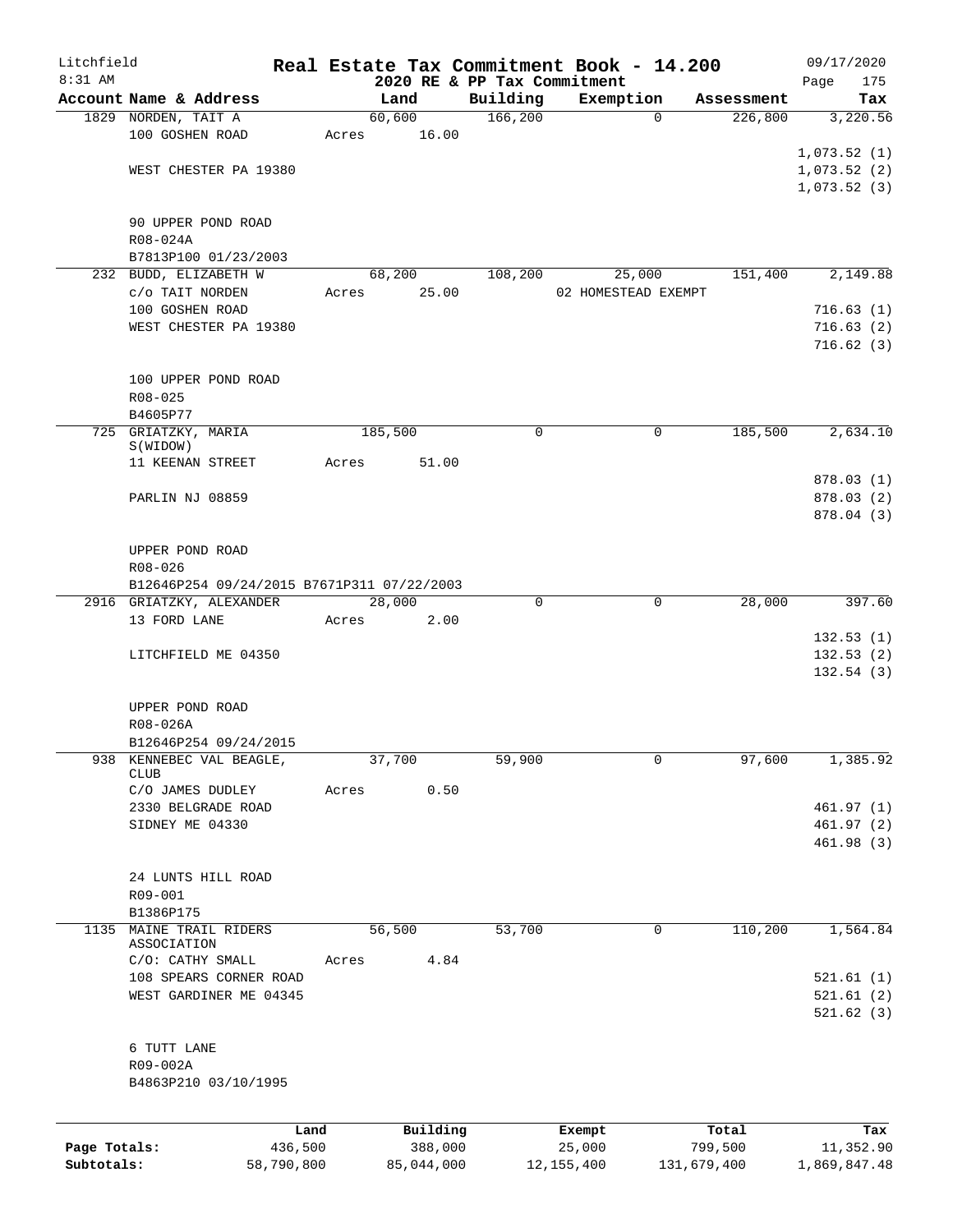| Litchfield<br>8:31 AM |                                                                                        |       |                | 2020 RE & PP Tax Commitment | Real Estate Tax Commitment Book - 14.200 |            | 09/17/2020<br>Page<br>176           |
|-----------------------|----------------------------------------------------------------------------------------|-------|----------------|-----------------------------|------------------------------------------|------------|-------------------------------------|
|                       | Account Name & Address                                                                 |       | Land           | Building                    | Exemption                                | Assessment | Tax                                 |
|                       | 1839 WEBB, JUDY A<br>17 HEAVENSWAY LANE                                                | Acres | 42,900<br>0.15 | 2,700                       | $\mathbf 0$                              | 45,600     | 647.52                              |
|                       | WHITEFIELD ME 04353                                                                    |       |                |                             |                                          |            | 215.84(1)<br>215.84(2)<br>215.84(3) |
|                       | 59 PENNEY LANE<br>$R09 - 003$                                                          |       |                |                             |                                          |            |                                     |
|                       | B5726P350                                                                              |       |                |                             |                                          |            |                                     |
|                       | 123 WEBB, JONATHAN<br>WEBB, JUDY                                                       | Acres | 32,900<br>0.15 | 10,000                      | 0                                        | 42,900     | 609.18                              |
|                       | 17 HEAVENSWAY LANE                                                                     |       |                |                             |                                          |            | 203.06(1)                           |
|                       |                                                                                        |       |                |                             |                                          |            | 203.06(2)                           |
|                       | WHITEFIELD ME 04353                                                                    |       |                |                             |                                          |            | 203.06(3)                           |
|                       | 57 PENNEY LANE                                                                         |       |                |                             |                                          |            |                                     |
|                       | R09-004                                                                                |       |                |                             |                                          |            |                                     |
|                       | B5404P298                                                                              |       |                |                             |                                          |            |                                     |
|                       | 1367 THACHER, SARAH                                                                    |       | 42,900         | 36,100                      | 0                                        | 79,000     | 1,121.80                            |
|                       | 2 HAGAR STREET                                                                         | Acres | 0.15           |                             |                                          |            |                                     |
|                       |                                                                                        |       |                |                             |                                          |            | 373.93(1)                           |
|                       | RICHMOND ME 04357                                                                      |       |                |                             |                                          |            | 373.93(2)                           |
|                       |                                                                                        |       |                |                             |                                          |            | 373.94(3)                           |
|                       | 55 PENNEY LANE<br>R09-005                                                              |       |                |                             |                                          |            |                                     |
|                       | B10410P171 05/06/2010 B9268P121 03/01/2007 B9180P45<br>12/06/2006 B4705P195 06/03/1994 |       |                |                             |                                          |            |                                     |
|                       | 1743 CABRAL, JOSEPH                                                                    |       | 30,600         | 300                         | $\mathbf 0$                              | 30,900     | 438.78                              |
|                       | 17 GAMAGE AVENUE                                                                       | Acres | 0.18           |                             |                                          |            |                                     |
|                       |                                                                                        |       |                |                             |                                          |            | 146.26(1)                           |
|                       | AUBURN ME 04210                                                                        |       |                |                             |                                          |            | 146.26(2)                           |
|                       |                                                                                        |       |                |                             |                                          |            | 146.26(3)                           |
|                       | PENNEY LANE                                                                            |       |                |                             |                                          |            |                                     |
|                       | R09-006                                                                                |       |                |                             |                                          |            |                                     |
|                       | B10363P326 03/17/2010 B9345P124 05/05/2007 B1488P476<br>06/25/1968                     |       |                |                             |                                          |            |                                     |
|                       | 1366 AMATO HEIDI                                                                       |       | 50,700         | 32,400                      | 0                                        | 83,100     | 1,180.02                            |
|                       | 4117 VT ROUTE 14                                                                       |       | 0.23<br>Acres  |                             |                                          |            |                                     |
|                       |                                                                                        |       |                |                             |                                          |            | 393.34(1)                           |
|                       | EAST CALAIS VT 05650                                                                   |       |                |                             |                                          |            | 393.34(2)                           |
|                       |                                                                                        |       |                |                             |                                          |            | 393.34 (3)                          |
|                       | 51 PENNEY LANE                                                                         |       |                |                             |                                          |            |                                     |
|                       | R09-007                                                                                |       |                |                             |                                          |            |                                     |
|                       | B11689P258 01/27/2014 B9358P226 02/20/2007                                             |       |                |                             |                                          |            |                                     |
|                       | 1448 READ, REGINALD J                                                                  |       | 62,300         | 8,600                       | 0                                        | 70,900     | 1,006.78                            |
|                       | 178 MAIN ROAD                                                                          |       | Acres<br>0.65  |                             |                                          |            |                                     |
|                       |                                                                                        |       |                |                             |                                          |            | 335.59(1)                           |
|                       | PHIPPSBURG ME 04562                                                                    |       |                |                             |                                          |            | 335.59(2)                           |
|                       |                                                                                        |       |                |                             |                                          |            | 335.60(3)                           |
|                       |                                                                                        |       |                |                             |                                          |            |                                     |
|                       | 49 PENNEY LANE<br>R09-008                                                              |       |                |                             |                                          |            |                                     |
|                       | B3727P58 03/15/1993                                                                    |       |                |                             |                                          |            |                                     |
|                       |                                                                                        |       |                |                             |                                          |            |                                     |
|                       |                                                                                        |       |                |                             |                                          |            |                                     |
|                       |                                                                                        |       |                |                             |                                          |            |                                     |

|              | Land       | Building   | Exempt     | Total       | Tax          |
|--------------|------------|------------|------------|-------------|--------------|
| Page Totals: | 262,300    | 90,100     |            | 352,400     | 5,004.08     |
| Subtotals:   | 59,053,100 | 85,134,100 | 12,155,400 | 132,031,800 | 1,874,851.56 |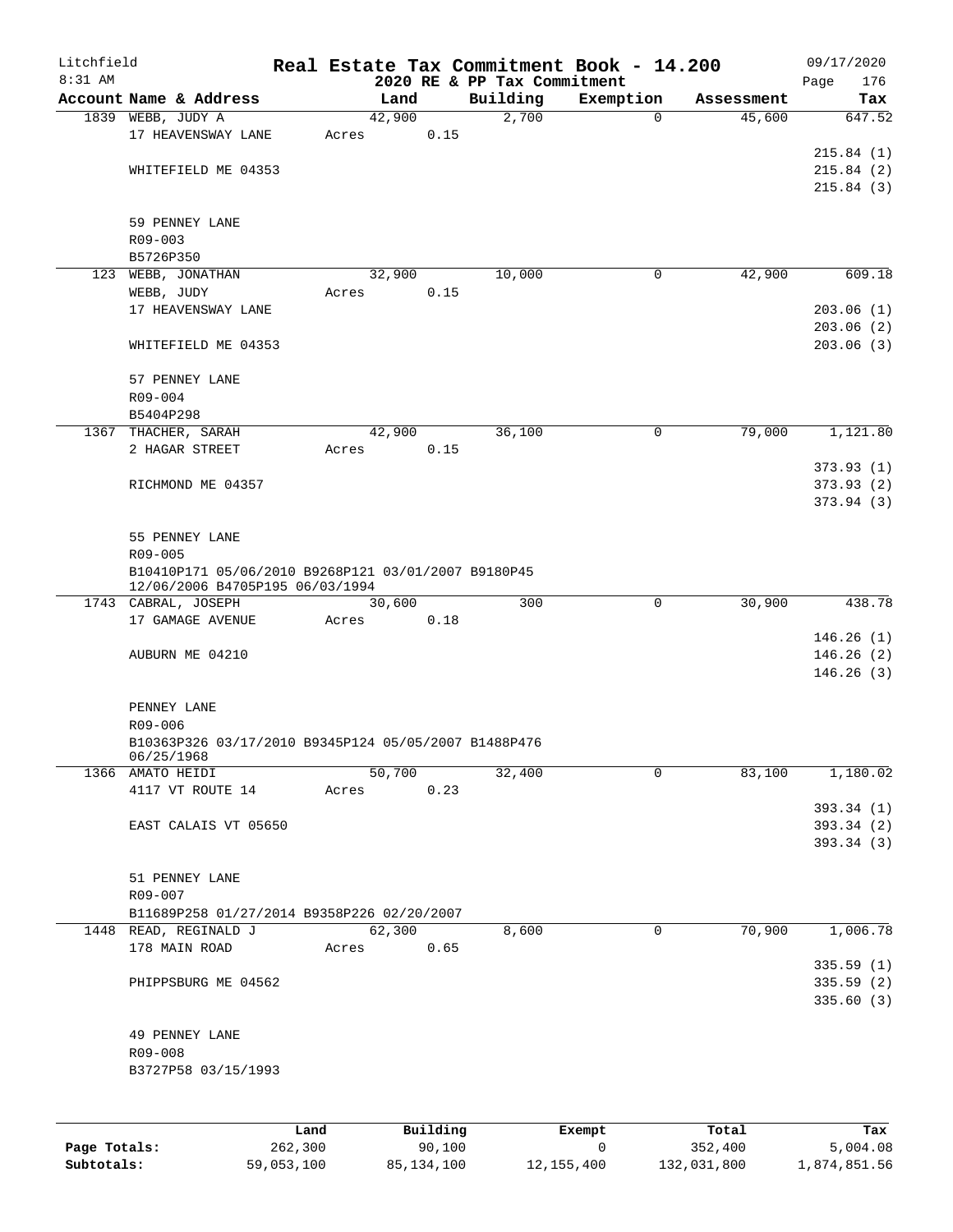| Litchfield |                                                                                                                          |        |      |                             | Real Estate Tax Commitment Book - 14.200 |            | 09/17/2020  |
|------------|--------------------------------------------------------------------------------------------------------------------------|--------|------|-----------------------------|------------------------------------------|------------|-------------|
| $8:31$ AM  |                                                                                                                          |        |      | 2020 RE & PP Tax Commitment |                                          |            | Page<br>177 |
|            | Account Name & Address                                                                                                   | Land   |      | Building                    | Exemption                                | Assessment | Tax         |
|            | 75 DEPREY, RUBEN C                                                                                                       | 43,900 |      | 32,900                      | $\mathbf 0$                              | 76,800     | 1,090.56    |
|            | DEPREY, SUSAN A                                                                                                          | Acres  | 0.16 |                             |                                          |            |             |
|            | 16 GUDRUN DRIVE                                                                                                          |        |      |                             |                                          |            | 363.52(1)   |
|            |                                                                                                                          |        |      |                             |                                          |            | 363.52(2)   |
|            | GARDINER ME 04345                                                                                                        |        |      |                             |                                          |            | 363.52(3)   |
|            | <b>45 PENNEY LANE</b>                                                                                                    |        |      |                             |                                          |            |             |
|            | R09-010                                                                                                                  |        |      |                             |                                          |            |             |
|            | B13369P246 10/18/2019 B13320P50 08/30/2019                                                                               |        |      |                             |                                          |            |             |
|            | 1709 FOURNIER, GERALD                                                                                                    | 53,800 |      | 66,800                      | 0                                        | 120,600    | 1,712.52    |
|            | FOURNIER, ANN                                                                                                            | Acres  | 0.22 |                             |                                          |            |             |
|            | 284 LITCHFIELD ROAD                                                                                                      |        |      |                             |                                          |            | 570.84 (1)  |
|            |                                                                                                                          |        |      |                             |                                          |            | 570.84(2)   |
|            | WALES ME 04280                                                                                                           |        |      |                             |                                          |            | 570.84(3)   |
|            | 43 PENNEY LANE                                                                                                           |        |      |                             |                                          |            |             |
|            | R09-011                                                                                                                  |        |      |                             |                                          |            |             |
|            | B12450P264 10/25/2016 B12450P262 10/25/2016 B5992P14                                                                     |        |      |                             |                                          |            |             |
|            | 07/29/1994<br>1821 PEA, ROBERT J., JR.                                                                                   | 56,800 |      | 194,600                     | $\mathbf 0$                              | 251,400    | 3,569.88    |
|            | PEA, CYNTHIA J                                                                                                           | Acres  | 0.26 |                             |                                          |            |             |
|            | PO BOX 67                                                                                                                |        |      |                             |                                          |            | 1,189.96(1) |
|            |                                                                                                                          |        |      |                             |                                          |            | 1,189.96(2) |
|            | LITCHFIELD ME 04350                                                                                                      |        |      |                             |                                          |            | 1,189.96(3) |
|            | <b>40 PENNEY LANE</b>                                                                                                    |        |      |                             |                                          |            |             |
|            | R09-012                                                                                                                  |        |      |                             |                                          |            |             |
|            | B12736P277 10/02/2017 B12450P264 10/25/2016                                                                              |        |      |                             |                                          |            |             |
|            | B12450P262 10/25/2016 B11271P35 12/11/2012                                                                               |        |      |                             |                                          |            |             |
|            | B10411P173 05/07/2010 B7000P281 07/26/2002                                                                               |        |      |                             |                                          |            |             |
|            | 18 DUNN FAMILY REALTY                                                                                                    | 60,500 |      | 59,900                      | 0                                        | 120,400    | 1,709.68    |
|            | <b>TRUST</b><br>DUNN JOHN L JR/SHIRLEY                                                                                   | Acres  | 0.30 |                             |                                          |            |             |
|            | A, TRUSTEES                                                                                                              |        |      |                             |                                          |            |             |
|            | 120 PINE TREE ROAD                                                                                                       |        |      |                             |                                          |            | 569.89(1)   |
|            |                                                                                                                          |        |      |                             |                                          |            | 569.89(2)   |
|            | LITCHFIELD ME 04350                                                                                                      |        |      |                             |                                          |            | 569.90(3)   |
|            | 39 PENNEY LANE                                                                                                           |        |      |                             |                                          |            |             |
|            | R09-013                                                                                                                  |        |      |                             |                                          |            |             |
|            | B8586P257 09/09/2005 B5324P150                                                                                           |        |      |                             |                                          |            |             |
|            | 438 CAMPBELL, JUSTIN R                                                                                                   | 65,700 |      | 124,900                     | 0                                        | 190,600    | 2,706.52    |
|            | CAMPBELL, ASHLEY A                                                                                                       | Acres  | 0.33 |                             |                                          |            |             |
|            | 30 DAVIS LANE                                                                                                            |        |      |                             |                                          |            | 902.17(1)   |
|            |                                                                                                                          |        |      |                             |                                          |            | 902.17(2)   |
|            | LITCHFIELD ME 04350                                                                                                      |        |      |                             |                                          |            | 902.18(3)   |
|            | 30 DAVIS LANE                                                                                                            |        |      |                             |                                          |            |             |
|            | R09-014                                                                                                                  |        |      |                             |                                          |            |             |
|            | B12707P12 08/30/2017 B11217P157 11/02/2012 B9966P146<br>02/02/2009 B9348P145 05/14/2007 B5448P71 09/08/1997<br>B3789P227 |        |      |                             |                                          |            |             |

|              | Land         | Building     | Exempt       | Total       | Tax          |
|--------------|--------------|--------------|--------------|-------------|--------------|
| Page Totals: | 280,700      | 479,100      |              | 759,800     | 10,789.16    |
| Subtotals:   | 59, 333, 800 | 85, 613, 200 | 12, 155, 400 | 132,791,600 | 1,885,640.72 |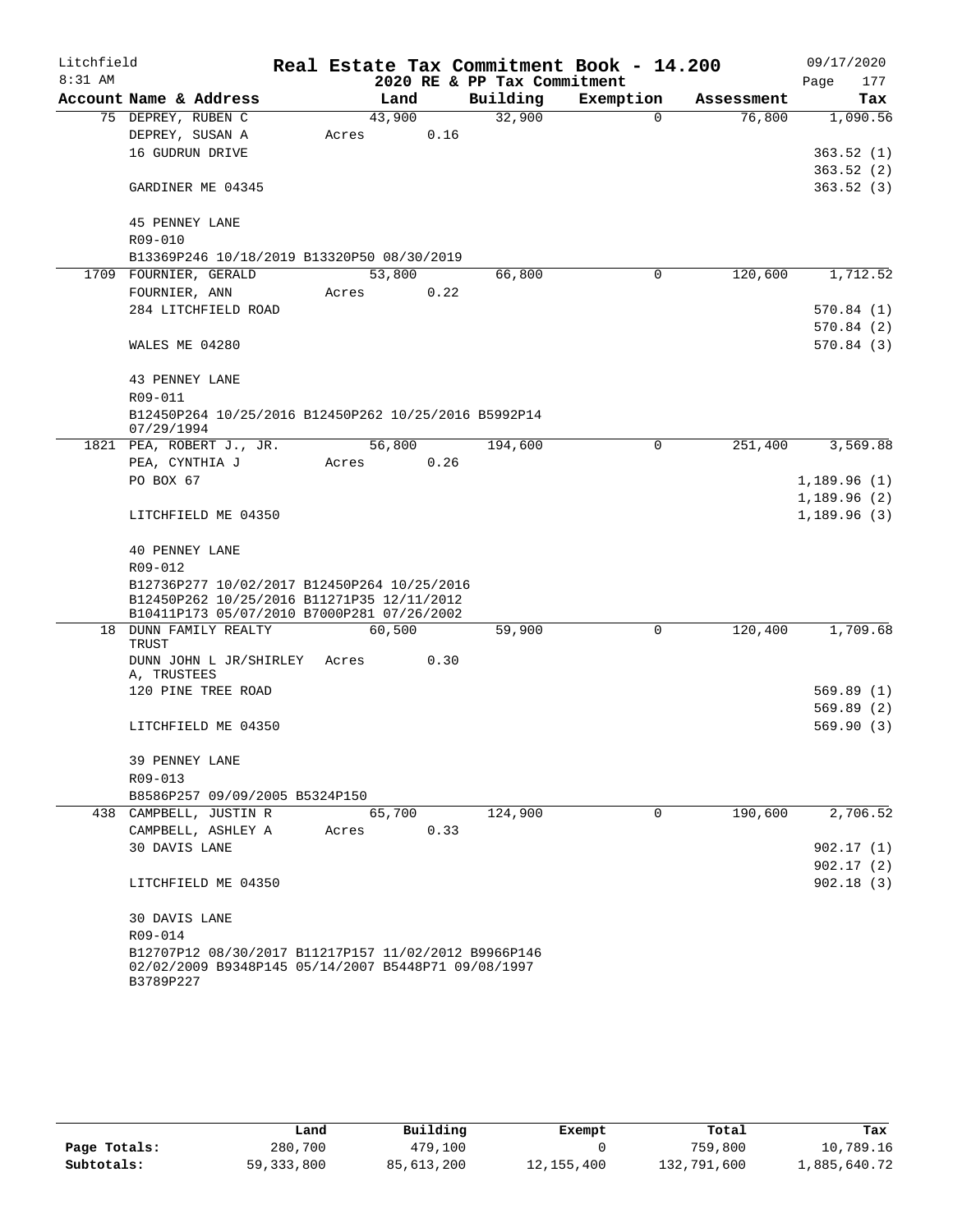| Litchfield<br>$8:31$ AM |                                                   |       |         |       | 2020 RE & PP Tax Commitment | Real Estate Tax Commitment Book - 14.200 |            | 09/17/2020<br>178<br>Page |
|-------------------------|---------------------------------------------------|-------|---------|-------|-----------------------------|------------------------------------------|------------|---------------------------|
|                         | Account Name & Address                            |       | Land    |       | Building                    | Exemption                                | Assessment | Tax                       |
|                         | 194 FIELD, STANFORD P                             |       | 48,100  |       | 160,800                     | 25,000                                   |            | 183,900<br>2,611.38       |
|                         | FURROW, ELLEN E                                   |       | Acres   | 2.02  |                             | 02 HOMESTEAD EXEMPT                      |            |                           |
|                         | 58 LUNTS HILL RD                                  |       |         |       |                             |                                          |            | 870.46 (1)                |
|                         |                                                   |       |         |       |                             |                                          |            | 870.46 (2)                |
|                         | LITCHFIELD ME 04350                               |       |         |       |                             |                                          |            | 870.46 (3)                |
|                         | 58 LUNTS HILL ROAD                                |       |         |       |                             |                                          |            |                           |
|                         | R09-015                                           |       |         |       |                             |                                          |            |                           |
|                         | B10578P140 11/01/2010 B3262P194 10/29/1987        |       |         |       |                             |                                          |            |                           |
|                         | 197 CAMPBELL, JUSTIN R                            |       | 78,000  |       | $\Omega$                    | $\mathbf 0$                              |            | 78,000<br>1,107.60        |
|                         | CAMPBELL, ASHLEY A                                | Acres |         | 3.91  |                             |                                          |            |                           |
|                         | 30 DAVIS LANE                                     |       |         |       |                             |                                          |            | 369.20(1)                 |
|                         |                                                   |       |         |       |                             |                                          |            | 369.20(2)                 |
|                         | LITCHFIELD ME 04350                               |       |         |       |                             |                                          |            | 369.20(3)                 |
|                         |                                                   |       |         |       |                             |                                          |            |                           |
|                         | LUNTS HILL ROAD                                   |       |         |       |                             |                                          |            |                           |
|                         | R09-016                                           |       |         |       |                             |                                          |            |                           |
|                         | B12391P271 08/22/2016 B6920P297 05/03/2002        |       |         |       |                             |                                          |            |                           |
|                         | 695 WADDELL, THOMAS E                             |       | 92,800  |       | 53,500                      | 31,000                                   |            | 115,300<br>1,637.26       |
|                         | DUNN, MARILYN                                     | Acres |         | 1.35  |                             | 02 HOMESTEAD EXEMPT                      |            |                           |
|                         | 39 GORDON LANE                                    |       |         |       |                             | 03 VETERANS EXEMPT                       |            | 545.75(1)                 |
|                         |                                                   |       |         |       |                             |                                          |            | 545.75 (2)                |
|                         | LITCHFIELD ME 04350                               |       |         |       |                             |                                          |            | 545.76 (3)                |
|                         | 39 GORDON LANE                                    |       |         |       |                             |                                          |            |                           |
|                         | R09-017                                           |       |         |       |                             |                                          |            |                           |
|                         | B9668P37 03/17/2008 B4731P244 07/25/1994          |       |         |       |                             |                                          |            |                           |
|                         | 694 BALDWIN SAMANTHA J                            |       | 53,000  |       | 115,600                     | 25,000                                   | 143,600    | 2,039.12                  |
|                         | 23 GORDON LANE                                    | Acres |         | 4.19  |                             | 02 HOMESTEAD EXEMPT                      |            |                           |
|                         |                                                   |       |         |       |                             |                                          |            | 679.71 (1)                |
|                         | LITCHFIELD ME 04350                               |       |         |       |                             |                                          |            | 679.71 (2)                |
|                         |                                                   |       |         |       |                             |                                          |            | 679.70 (3)                |
|                         |                                                   |       |         |       |                             |                                          |            |                           |
|                         | 23 GORDON LANE                                    |       |         |       |                             |                                          |            |                           |
|                         | R09-017A                                          |       |         |       |                             |                                          |            |                           |
|                         | B11727P134 06/26/2014 B8132P51 09/20/2004         |       |         |       |                             |                                          |            |                           |
|                         | 2479 KUPFER, CHARLES                              |       | 46,700  |       | 18,600                      | 0                                        |            | 927.26<br>65,300          |
|                         | 858 LEWISTON ROAD                                 | Acres |         | 1.58  |                             |                                          |            |                           |
|                         | NEW GLOUCESTER ME 04260                           |       |         |       |                             |                                          |            | 309.09(1)<br>309.09(2)    |
|                         | 3828                                              |       |         |       |                             |                                          |            |                           |
|                         |                                                   |       |         |       |                             |                                          |            | 309.08(3)                 |
|                         |                                                   |       |         |       |                             |                                          |            |                           |
|                         | 7 GORDON LANE                                     |       |         |       |                             |                                          |            |                           |
|                         | R09-017B                                          |       |         |       |                             |                                          |            |                           |
|                         | 2091 SZEPSY TAMAS                                 |       | 140,800 |       | 152,600                     | 31,000                                   |            | 3,726.08<br>262,400       |
|                         | SZEPSY, GEDSKE                                    | Acres |         | 11.22 |                             | 03 VETERANS EXEMPT                       |            |                           |
|                         | 34 BUFFEE LANDING LANE                            |       |         |       |                             | 02 HOMESTEAD EXEMPT                      |            | 1,242.03(1)               |
|                         |                                                   |       |         |       |                             |                                          |            | 1,242.03(2)               |
|                         | LITCHFIELD ME 04350                               |       |         |       |                             |                                          |            | 1, 242.02(3)              |
|                         | <b>34 BUFFEE LANDING</b>                          |       |         |       |                             |                                          |            |                           |
|                         | R09-019A                                          |       |         |       |                             |                                          |            |                           |
|                         | B10654P37 01/27/2011 B8598P79 08/18/2005 B5770P38 |       |         |       |                             |                                          |            |                           |
|                         |                                                   |       |         |       |                             |                                          |            |                           |
|                         |                                                   |       |         |       |                             |                                          |            |                           |

|              | Land       | Building     | Exempt     | Total       | Tax          |
|--------------|------------|--------------|------------|-------------|--------------|
| Page Totals: | 459,400    | 501,100      | 112,000    | 848,500     | 12,048.70    |
| Subtotals:   | 59,793,200 | 86, 114, 300 | 12,267,400 | 133,640,100 | 1,897,689.42 |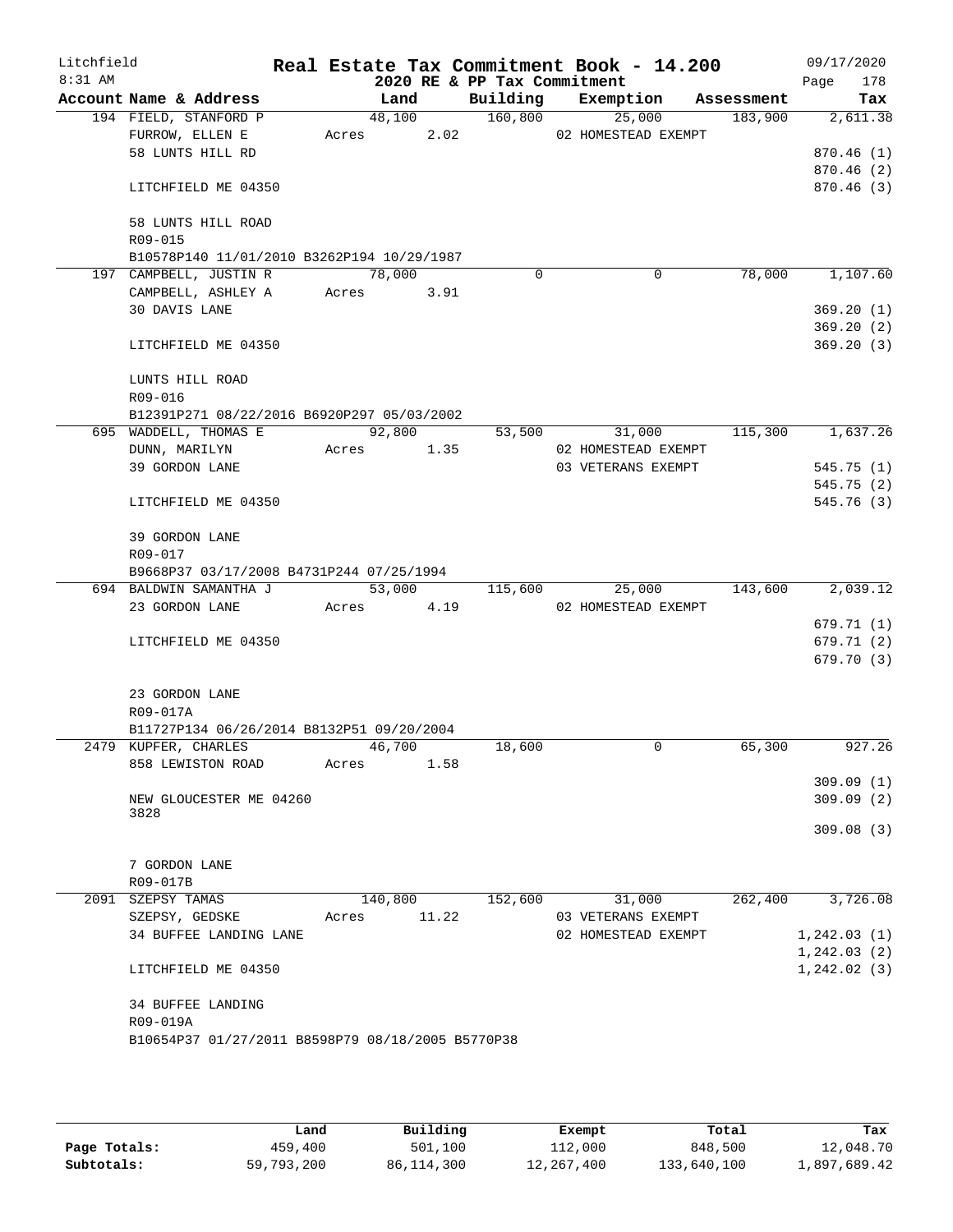| Litchfield<br>$8:31$ AM |                                                                                           |            |             | 2020 RE & PP Tax Commitment | Real Estate Tax Commitment Book - 14.200 |              | 09/17/2020<br>179<br>Page |
|-------------------------|-------------------------------------------------------------------------------------------|------------|-------------|-----------------------------|------------------------------------------|--------------|---------------------------|
|                         | Account Name & Address                                                                    | Land       |             | Building                    | Exemption                                | Assessment   | Tax                       |
|                         | 2105 KINCH, WILLIAM                                                                       |            | $\mathbf 0$ | 7,600                       | 7,600                                    |              | 0.00<br>0                 |
|                         | KINCH, R MAHEUX                                                                           |            |             |                             | 02 HOMESTEAD EXEMPT                      |              |                           |
|                         | 12 BUFFEE LANDING ROAD                                                                    |            |             |                             |                                          |              |                           |
|                         | LITCHFIELD ME 04350                                                                       |            |             |                             |                                          |              |                           |
|                         | 12 BUFFEE LANDING ROAD                                                                    |            |             |                             |                                          |              |                           |
|                         | R09-019A-ON-1                                                                             |            | 0           | 11,900                      |                                          |              | 0.00<br>0                 |
|                         | 2106 DUNN, RONALD<br>DUNN, IRENE                                                          |            |             |                             | 11,900<br>02 HOMESTEAD EXEMPT            |              |                           |
|                         | 10 BUFFEE LANDING LN                                                                      |            |             |                             |                                          |              |                           |
|                         | LITCHFIELD ME 04350                                                                       |            |             |                             |                                          |              |                           |
|                         | 10 BUFFEE LANDING LANE<br>R09-019A-ON-2                                                   |            |             |                             |                                          |              |                           |
|                         | 1026 CAYER, JOANNE ET AL                                                                  | 81,500     |             | 37,200                      |                                          | 118,700<br>0 | 1,685.54                  |
|                         | CAYER, JEANETTE & PAUL<br>Ε.                                                              | Acres      | 1.00        |                             |                                          |              |                           |
|                         | <b>30 CURTIS STREET</b>                                                                   |            |             |                             |                                          |              | 561.85(1)<br>561.85(2)    |
|                         | BROCTON MA 02301                                                                          |            |             |                             |                                          |              | 561.84(3)                 |
|                         | 35 BUFFEE LANDING LANE                                                                    |            |             |                             |                                          |              |                           |
|                         | R09-021<br>B11601P172 12/06/2013 B10311P198 12/29/2009                                    |            |             |                             |                                          |              |                           |
|                         | B10310P238 12/28/2009 B10216P213 09/21/2009<br>B10163P165 07/27/2009 B4707P131 05/03/1994 |            |             |                             |                                          |              |                           |
|                         | 94 BEAULIEU, MICHAEL                                                                      | 45,300     |             | 134,500                     | 25,000                                   | 154,800      | 2,198.16                  |
|                         | 88 LUNTS HILL RD                                                                          | Acres      | 1.10        |                             | 02 HOMESTEAD EXEMPT                      |              |                           |
|                         | LITCHFIELD ME 04350                                                                       |            |             |                             |                                          |              | 732.72 (1)<br>732.72 (2)  |
|                         |                                                                                           |            |             |                             |                                          |              | 732.72 (3)                |
|                         | 88 LUNTS HILL ROAD                                                                        |            |             |                             |                                          |              |                           |
|                         | $R09 - 022$                                                                               |            |             |                             |                                          |              |                           |
|                         | B13195P29 04/24/2019 B12658P220 06/20/2017                                                |            |             |                             |                                          |              |                           |
|                         | 193 POLHEMUS, JOHN W                                                                      | 52,800     |             | 166,900                     |                                          | 219,700<br>0 | 3,119.74                  |
|                         | POLHEMUS, MERCY R Acres                                                                   |            | 3.60        |                             |                                          |              |                           |
|                         | 112 LUNTS HILL ROAD                                                                       |            |             |                             |                                          |              | 1,039.91(1)               |
|                         |                                                                                           |            |             |                             |                                          |              | 1,039.91(2)               |
|                         | LITCHFIELD ME 04350                                                                       |            |             |                             |                                          |              | 1,039.92(3)               |
|                         | 112 LUNTS HILL ROAD                                                                       |            |             |                             |                                          |              |                           |
|                         | $R09 - 023$                                                                               |            |             |                             |                                          |              |                           |
|                         | B13370P113 10/18/2019                                                                     |            |             |                             |                                          |              |                           |
|                         | 42 MACDONALD, BARBARA A                                                                   | 51,000     |             | 153,400                     |                                          | 25,000       | 179,400<br>2,547.48       |
|                         | 150 LUNTS HILL ROAD                                                                       | Acres 3.00 |             |                             | 02 HOMESTEAD EXEMPT                      |              |                           |
|                         |                                                                                           |            |             |                             |                                          |              | 849.16 (1)                |
|                         | LITCHFIELD ME 04350                                                                       |            |             |                             |                                          |              | 849.16 (2)                |
|                         |                                                                                           |            |             |                             |                                          |              | 849.16 (3)                |
|                         | 150 LUNTS HILL ROAD                                                                       |            |             |                             |                                          |              |                           |
|                         | R09-023A                                                                                  |            |             |                             |                                          |              |                           |
|                         | B10105P340 08/09/2009 B5020P269                                                           |            |             |                             |                                          |              |                           |
|                         |                                                                                           |            |             |                             |                                          |              |                           |

|              | Land       | Building   | Exempt     | Total       | Tax          |
|--------------|------------|------------|------------|-------------|--------------|
| Page Totals: | 230,600    | 511,500    | 69,500     | 672,600     | 9,550.92     |
| Subtotals:   | 60,023,800 | 86,625,800 | 12,336,900 | 134,312,700 | 1,907,240.34 |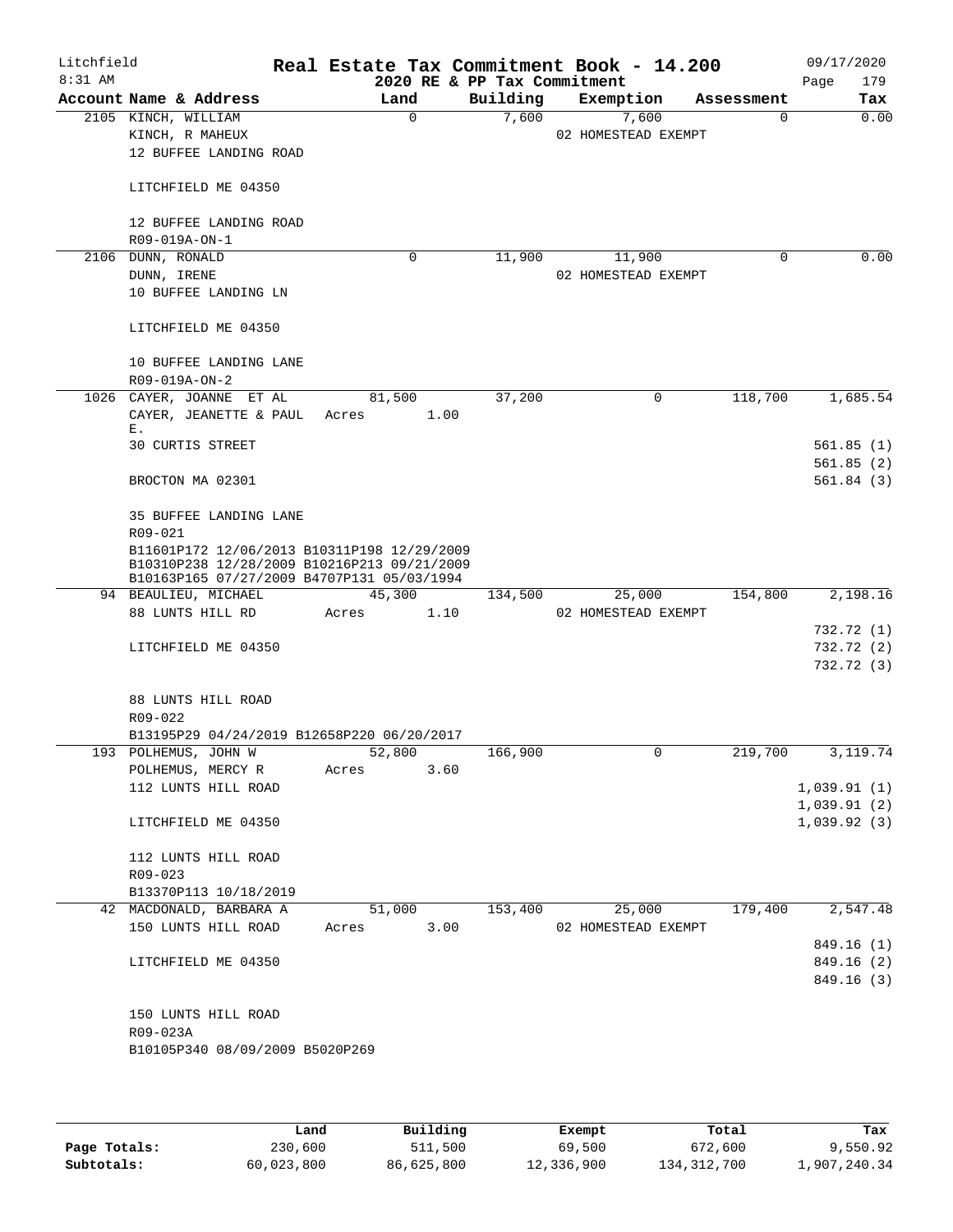| Litchfield   |                                                     |            |       |                 |      |                         | Real Estate Tax Commitment Book - 14.200 |              |                       | 09/17/2020      |
|--------------|-----------------------------------------------------|------------|-------|-----------------|------|-------------------------|------------------------------------------|--------------|-----------------------|-----------------|
| 8:31 AM      |                                                     |            |       |                 |      |                         | 2020 RE & PP Tax Commitment              |              |                       | 180<br>Page     |
|              | Account Name & Address<br>2961 LEWIS, JEFFREY D     |            |       | Land<br>108,400 |      | Building<br>$\mathbf 0$ | Exemption                                | $\Omega$     | Assessment<br>108,400 | Tax<br>1,539.28 |
|              | LEWIS, REGINA A                                     |            | Acres | 18.50           |      |                         |                                          |              |                       |                 |
|              | 256 CAPEN ROAD                                      |            |       |                 |      |                         |                                          |              |                       | 513.09(1)       |
|              |                                                     |            |       |                 |      |                         |                                          |              |                       | 513.09(2)       |
|              | GARDINER ME 04345                                   |            |       |                 |      |                         |                                          |              |                       | 513.10(3)       |
|              |                                                     |            |       |                 |      |                         |                                          |              |                       |                 |
|              | LUNTS HILL ROAD                                     |            |       |                 |      |                         |                                          |              |                       |                 |
|              | R09-023C                                            |            |       |                 |      |                         |                                          |              |                       |                 |
|              | B13194P4 04/24/2019                                 |            |       |                 |      |                         |                                          |              |                       |                 |
|              | 2962 PFEFFER, MARY BETH                             |            |       | 34,000          |      | 0                       |                                          | 0            | 34,000                | 482.80          |
|              | 34 Emery Lane                                       |            | Acres |                 | 4.00 |                         |                                          |              |                       |                 |
|              |                                                     |            |       |                 |      |                         |                                          |              |                       | 160.93(1)       |
|              | West Gardiner ME 04345                              |            |       |                 |      |                         |                                          |              |                       | 160.93(2)       |
|              |                                                     |            |       |                 |      |                         |                                          |              |                       | 160.94(3)       |
|              |                                                     |            |       |                 |      |                         |                                          |              |                       |                 |
|              | LUNTS HILL ROAD                                     |            |       |                 |      |                         |                                          |              |                       |                 |
|              | R09-023D                                            |            |       |                 |      |                         |                                          |              |                       |                 |
|              | B9313P235 04/17/2007 B8993P34 07/21/2006 B5795P291  |            |       |                 |      |                         |                                          |              |                       |                 |
| 8            | TOBEY PAUL R                                        |            |       | 68,700          |      | 1,800                   |                                          | 0            | 70,500                | 1,001.10        |
|              | TOBEY SUSAN S                                       |            | Acres |                 | 0.33 |                         |                                          |              |                       |                 |
|              | 41 PEASLEE ROAD                                     |            |       |                 |      |                         |                                          |              |                       | 333.70 (1)      |
|              |                                                     |            |       |                 |      |                         |                                          |              |                       | 333.70 (2)      |
|              | PITTSTON ME 04345                                   |            |       |                 |      |                         |                                          |              |                       | 333.70 (3)      |
|              |                                                     |            |       |                 |      |                         |                                          |              |                       |                 |
|              | 10 TROUT LANE                                       |            |       |                 |      |                         |                                          |              |                       |                 |
|              | R09-024                                             |            |       |                 |      |                         |                                          |              |                       |                 |
|              | B9923P324 12/05/2008 B4710P240 04/23/2004           |            |       |                 |      |                         |                                          |              |                       |                 |
|              | 896 D'ALLESSANDRIS, HENRY                           |            |       | 84,500          |      | 63,700                  |                                          | 0            | 148,200               | 2,104.44        |
|              | JOSEPH                                              |            |       |                 |      |                         |                                          |              |                       |                 |
|              | PERRY, EDWARD MARTIN                                |            | Acres |                 | 1.00 |                         |                                          |              |                       |                 |
|              | 25 CUMBERLAND STREET                                |            |       |                 |      |                         |                                          |              |                       | 701.48(1)       |
|              |                                                     |            |       |                 |      |                         |                                          |              |                       | 701.48(2)       |
|              | BRUNSWICK ME 04011                                  |            |       |                 |      |                         |                                          |              |                       | 701.48(3)       |
|              |                                                     |            |       |                 |      |                         |                                          |              |                       |                 |
|              | 11 TROUT LANE                                       |            |       |                 |      |                         |                                          |              |                       |                 |
|              | R09-025                                             |            |       |                 |      |                         |                                          |              |                       |                 |
|              | B11833P83 10/24/2014 B2248P293                      |            |       |                 |      |                         |                                          |              |                       |                 |
|              | 198 BOWLEY, CRAIG A                                 |            |       | 121,400         |      | 22,900                  |                                          | $\mathsf{O}$ | 144,300               | 2,049.06        |
|              | DICLEMENTE, MICHAEL D                               |            | Acres | 15.00           |      |                         |                                          |              |                       |                 |
|              | 325 W 45TH ST. #905                                 |            |       |                 |      |                         |                                          |              |                       | 683.02 (1)      |
|              |                                                     |            |       |                 |      |                         |                                          |              |                       | 683.02 (2)      |
|              | NEW YORK NY 10036                                   |            |       |                 |      |                         |                                          |              |                       | 683.02 (3)      |
|              |                                                     |            |       |                 |      |                         |                                          |              |                       |                 |
|              | 210 LUNTS HILL ROAD                                 |            |       |                 |      |                         |                                          |              |                       |                 |
|              | R09-026                                             |            |       |                 |      |                         |                                          |              |                       |                 |
|              | B10648P58 01/20/2011 B9166P310 12/01/2006 B4858P165 |            |       |                 |      |                         |                                          |              |                       |                 |
|              | 02/27/1995                                          |            |       |                 |      |                         |                                          |              |                       |                 |
|              | 1149 MARINER, WARREN L                              |            |       | 47,400          |      | 104,500                 | 25,000                                   |              | 126,900               | 1,801.98        |
|              | C/O GARDINER SAVINGS                                |            | Acres |                 | 1.80 |                         | 02 HOMESTEAD EXEMPT                      |              |                       |                 |
|              | INST<br>P.O. BOX 575                                |            |       |                 |      |                         |                                          |              |                       | 600.66(1)       |
|              |                                                     |            |       |                 |      |                         |                                          |              |                       |                 |
|              | GARDINER ME 04345                                   |            |       |                 |      |                         |                                          |              |                       | 600.66(2)       |
|              |                                                     |            |       |                 |      |                         |                                          |              |                       | 600.66(3)       |
|              |                                                     |            |       |                 |      |                         |                                          |              |                       |                 |
|              | 224 LUNTS HILL ROAD                                 |            |       |                 |      |                         |                                          |              |                       |                 |
|              | R09-027                                             |            |       |                 |      |                         |                                          |              |                       |                 |
|              | B2228P214                                           |            |       |                 |      |                         |                                          |              |                       |                 |
|              |                                                     |            |       |                 |      |                         |                                          |              |                       |                 |
|              |                                                     | Land       |       | Building        |      |                         | Exempt                                   |              | Total                 | Tax             |
| Page Totals: |                                                     | 464,400    |       | 192,900         |      |                         | 25,000                                   |              | 632,300               | 8,978.66        |
| Subtotals:   |                                                     | 60,488,200 |       | 86,818,700      |      |                         | 12,361,900                               |              | 134,945,000           | 1,916,219.00    |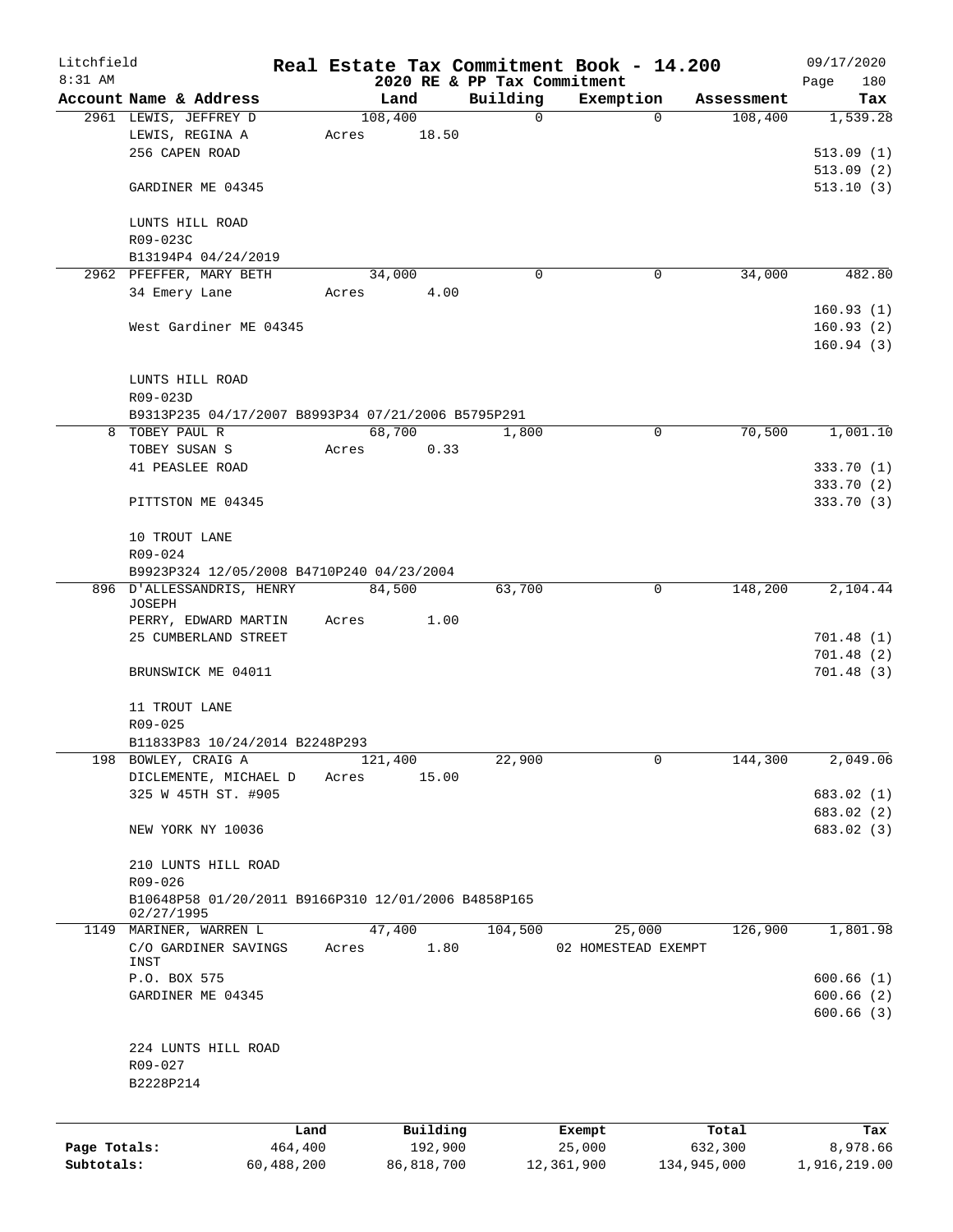| Litchfield |                                                                |       |       |         |          |                                         | Real Estate Tax Commitment Book - 14.200 |                       | 09/17/2020                 |
|------------|----------------------------------------------------------------|-------|-------|---------|----------|-----------------------------------------|------------------------------------------|-----------------------|----------------------------|
| $8:31$ AM  | Account Name & Address                                         |       |       | Land    |          | 2020 RE & PP Tax Commitment<br>Building | Exemption                                | Assessment            | Page<br>181<br>Tax         |
|            | 1147 MARINER, WARREN L                                         |       |       | 67,900  |          | 0                                       |                                          | 67,900<br>$\Omega$    | 964.18                     |
|            | P O BOX 575                                                    |       | Acres |         | 9.00     |                                         |                                          |                       |                            |
|            |                                                                |       |       |         |          |                                         |                                          |                       | 321.39(1)                  |
|            | GARDINER ME 04345                                              |       |       |         |          |                                         |                                          |                       | 321.39(2)                  |
|            |                                                                |       |       |         |          |                                         |                                          |                       | 321.40(3)                  |
|            |                                                                |       |       |         |          |                                         |                                          |                       |                            |
|            | LUNT'S HILL ROAD                                               |       |       |         |          |                                         |                                          |                       |                            |
|            | R09-028<br>B1674P324                                           |       |       |         |          |                                         |                                          |                       |                            |
|            | 823 QUINTAL, GARY A                                            |       |       | 109,500 |          | 6,400                                   |                                          | 115,900<br>0          | 1,645.78                   |
|            | QUINTAL, MARIA L                                               |       | Acres |         | 10.80    |                                         |                                          |                       |                            |
|            | 57 SPEARS CORNER ROAD                                          |       |       |         |          |                                         |                                          |                       | 548.59(1)                  |
|            |                                                                |       |       |         |          |                                         |                                          |                       | 548.59(2)                  |
|            | WEST GARDINER ME 04345                                         |       |       |         |          |                                         |                                          |                       | 548.60(3)                  |
|            | 258 LUNTS HILL ROAD                                            |       |       |         |          |                                         |                                          |                       |                            |
|            | R09-029                                                        |       |       |         |          |                                         |                                          |                       |                            |
|            | B11108P142 06/20/2012 B9562P129 11/13/2007 B9289P161           |       |       |         |          |                                         |                                          |                       |                            |
|            | 02/22/2007 B2200P256 04/30/2004                                |       |       |         |          |                                         |                                          |                       |                            |
|            | 898 DAVIS, CAROL, M.                                           |       |       | 105,000 |          | 51,300                                  |                                          | 156,300<br>0          | 2,219.46                   |
|            | 31 BASS LANE                                                   |       | Acres |         | 7.60     |                                         |                                          |                       |                            |
|            |                                                                |       |       |         |          |                                         |                                          |                       | 739.82(1)                  |
|            | LITCHFIELD ME 04350                                            |       |       |         |          |                                         |                                          |                       | 739.82(2)                  |
|            |                                                                |       |       |         |          |                                         |                                          |                       | 739.82(3)                  |
|            | 31 BASS LANE                                                   |       |       |         |          |                                         |                                          |                       |                            |
|            | R09-030                                                        |       |       |         |          |                                         |                                          |                       |                            |
|            | B12329P317 06/22/2016 B1162P364                                |       |       |         |          |                                         |                                          |                       |                            |
|            | 2974 JOHNSTON, RONALD S                                        |       |       | 85,300  |          | 13,900                                  |                                          | $\mathbf 0$<br>99,200 | 1,408.64                   |
|            | 72 BONA STREET                                                 |       | Acres |         | 8.00     |                                         |                                          |                       |                            |
|            |                                                                |       |       |         |          |                                         |                                          |                       | 469.55(1)                  |
|            | MILFORD CT 06461                                               |       |       |         |          |                                         |                                          |                       | 469.55 (2)<br>469.54(3)    |
|            |                                                                |       |       |         |          |                                         |                                          |                       |                            |
|            | <b>BASS LANE</b>                                               |       |       |         |          |                                         |                                          |                       |                            |
|            | R09-030A                                                       |       |       |         |          |                                         |                                          |                       |                            |
|            | B13351P17 09/17/2019                                           |       |       |         |          |                                         |                                          |                       |                            |
|            | 1032 LECLAIR, EUGENE                                           |       |       | 87,500  |          | 58,100                                  |                                          | 0<br>145,600          | 2,067.52                   |
|            | 12 WARNER ST                                                   |       | Acres |         | 1.00     |                                         |                                          |                       |                            |
|            |                                                                |       |       |         |          |                                         |                                          |                       | 689.17 (1)                 |
|            | GLOUSTER MA 01930                                              |       |       |         |          |                                         |                                          |                       | 689.17 (2)<br>689.18 (3)   |
|            |                                                                |       |       |         |          |                                         |                                          |                       |                            |
|            | 72 HALEY LANE                                                  |       |       |         |          |                                         |                                          |                       |                            |
|            | R09-032                                                        |       |       |         |          |                                         |                                          |                       |                            |
|            | B4792P263 10/21/1994                                           |       |       |         |          |                                         |                                          |                       |                            |
|            | 1623 LERCH JEFFREY                                             |       |       | 167,600 |          | 188,800                                 |                                          | 0<br>356,400          | 5,060.88                   |
|            | LERCH SHANNON                                                  |       | Acres |         | 22.16    |                                         |                                          |                       |                            |
|            | 31 SHADY LANE                                                  |       |       |         |          |                                         |                                          |                       | 1,686.96(1)                |
|            | LITCHFIELD ME 04350                                            |       |       |         |          |                                         |                                          |                       | 1,686.96(2)<br>1,686.96(3) |
|            |                                                                |       |       |         |          |                                         |                                          |                       |                            |
|            | 31 SHADY LANE                                                  |       |       |         |          |                                         |                                          |                       |                            |
|            | R09-033<br>B9845P183 09/04/2008 B9845P161 09/04/2008 B3480P341 |       |       |         |          |                                         |                                          |                       |                            |
|            | 12/22/1988                                                     |       |       |         |          |                                         |                                          |                       |                            |
|            |                                                                |       |       |         |          |                                         |                                          |                       |                            |
|            |                                                                | Land, |       |         | Building |                                         | Exempt                                   | Total                 | Tax                        |

|              | Land       | Building   | Exempt     | Total       | Tax          |
|--------------|------------|------------|------------|-------------|--------------|
| Page Totals: | 622,800    | 318,500    |            | 941,300     | 13,366.46    |
| Subtotals:   | 61,111,000 | 87,137,200 | 12,361,900 | 135,886,300 | 1,929,585.46 |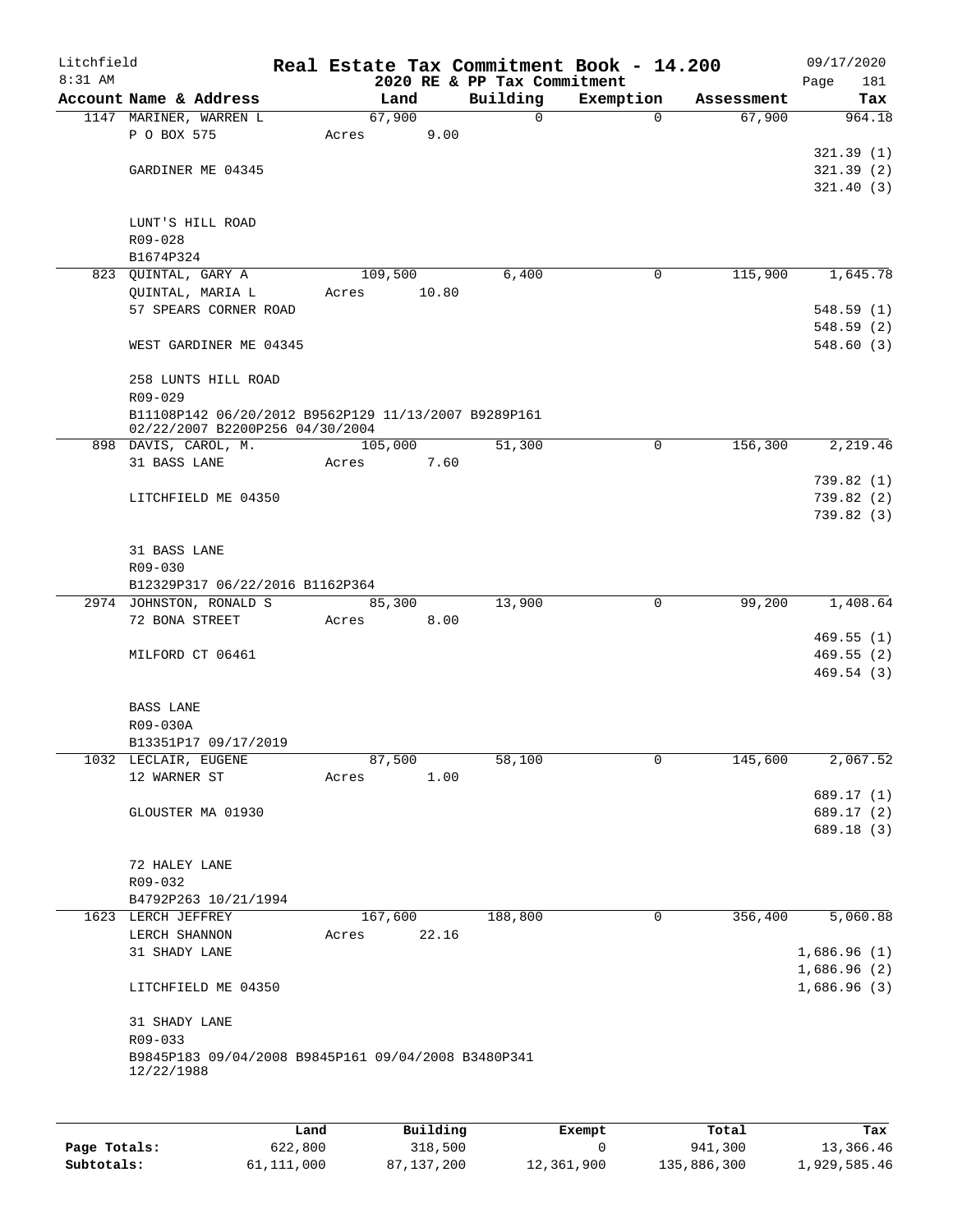| Litchfield |                  |                                                                                        |        |             |      | Real Estate Tax Commitment Book - 14.200 |                     |   |                  |      | 09/17/2020                 |
|------------|------------------|----------------------------------------------------------------------------------------|--------|-------------|------|------------------------------------------|---------------------|---|------------------|------|----------------------------|
| $8:31$ AM  |                  |                                                                                        |        |             |      | 2020 RE & PP Tax Commitment              |                     |   |                  | Page | 182                        |
|            |                  | Account Name & Address                                                                 |        | Land        |      | Building                                 | Exemption           |   | Assessment       |      | Tax                        |
|            | 2719 SMITH DAVID |                                                                                        |        | 112,400     |      | 180,500                                  | 25,000              |   | 267,900          |      | 3,804.18                   |
|            |                  | SMITH CAROL                                                                            | Acres  |             | 6.30 |                                          | 02 HOMESTEAD EXEMPT |   |                  |      |                            |
|            |                  | 23 HALEY LANE                                                                          |        |             |      |                                          |                     |   |                  |      | 1,268.06(1)                |
|            |                  | LITCHFIELD ME 04350                                                                    |        |             |      |                                          |                     |   |                  |      | 1,268.06(2)<br>1,268.06(3) |
|            |                  | 23 HALEY LANE                                                                          |        |             |      |                                          |                     |   |                  |      |                            |
|            | R09-033A         |                                                                                        |        |             |      |                                          |                     |   |                  |      |                            |
|            |                  | B9845P161 09/04/2008                                                                   |        |             |      |                                          |                     |   |                  |      |                            |
|            |                  | 2966 SMITH, AMANDA J                                                                   |        | 41,400      |      | $\mathbf 0$                              |                     | 0 | 41,400           |      | 587.88                     |
|            |                  | SMITH, DAVID A JR                                                                      | Acres  |             | 7.80 |                                          |                     |   |                  |      |                            |
|            |                  | 23 HALEY DR                                                                            |        |             |      |                                          |                     |   |                  |      | 195.96(1)<br>195.96(2)     |
|            |                  | LITCHFIELD ME 04350                                                                    |        |             |      |                                          |                     |   |                  |      | 195.96(3)                  |
|            | HALEY LANE       |                                                                                        |        |             |      |                                          |                     |   |                  |      |                            |
|            | R09-033A         |                                                                                        |        |             |      |                                          |                     |   |                  |      |                            |
|            |                  | B13222P335 05/31/2019                                                                  |        |             |      |                                          |                     |   |                  |      |                            |
|            | 1624 SMITH, FAY  |                                                                                        |        | $\mathbf 0$ |      | 16,000                                   | 16,000              |   | 0                |      | 0.00                       |
|            |                  | 29 SHADY LANE                                                                          |        |             |      |                                          | 22 WW2 Widow Res    |   |                  |      |                            |
|            |                  | LITCHFIELD ME 04350                                                                    |        |             |      |                                          | 02 HOMESTEAD EXEMPT |   |                  |      |                            |
|            |                  |                                                                                        |        |             |      |                                          |                     |   |                  |      |                            |
|            | R09-033-ON       | 29 SHADY LANE                                                                          |        |             |      |                                          |                     |   |                  |      |                            |
|            |                  | 1733 KALLOCH, JEREMY S                                                                 |        | 53,000      |      | 14,900                                   |                     | 0 | 67,900           |      | 964.18                     |
|            |                  | KALLOCH, LISA                                                                          | Acres  |             | 0.40 |                                          |                     |   |                  |      |                            |
|            |                  | WEBB-KALLOCH                                                                           |        |             |      |                                          |                     |   |                  |      |                            |
|            |                  | 110 HUNTS MEADOW ROAD                                                                  |        |             |      |                                          |                     |   |                  |      | 321.39(1)                  |
|            |                  |                                                                                        |        |             |      |                                          |                     |   |                  |      | 321.39(2)                  |
|            |                  | WHITEFIELD ME 04353                                                                    |        |             |      |                                          |                     |   |                  |      | 321.40(3)                  |
|            |                  | 20 KEZIAH LANE                                                                         |        |             |      |                                          |                     |   |                  |      |                            |
|            | R09-034          |                                                                                        |        |             |      |                                          |                     |   |                  |      |                            |
|            |                  | B10145P77 07/10/2009 B9265P206 03/01/2007 B8419P129<br>05/20/2005 B1453P826 10/03/1967 |        |             |      |                                          |                     |   |                  |      |                            |
|            |                  | 1105 LUCZKOWSKI, KATHY                                                                 | 90,500 |             |      |                                          | 170,900 25,000      |   | 236,400 3,356.88 |      |                            |
|            |                  | 24 KEZIAH LANE                                                                         | Acres  |             | 1.20 |                                          | 02 HOMESTEAD EXEMPT |   |                  |      | 1,118.96(1)                |
|            |                  | LITCHFIELD ME 04350                                                                    |        |             |      |                                          |                     |   |                  |      | 1,118.96(2)                |
|            |                  |                                                                                        |        |             |      |                                          |                     |   |                  |      | 1,118.96(3)                |
|            |                  |                                                                                        |        |             |      |                                          |                     |   |                  |      |                            |
|            |                  | 24 KEZIAH LANE                                                                         |        |             |      |                                          |                     |   |                  |      |                            |
|            | R09-035          |                                                                                        |        |             |      |                                          |                     |   |                  |      |                            |
|            | B2635P116        |                                                                                        |        |             |      |                                          |                     |   |                  |      |                            |
|            |                  | 1195 CURTIS, MICHAEL E                                                                 |        | 71,500      |      | 122,000                                  |                     | 0 | 193,500          |      | 2,747.70                   |
|            |                  | 1176 PLAINS ROAD                                                                       | Acres  |             | 5.78 |                                          |                     |   |                  |      |                            |
|            |                  |                                                                                        |        |             |      |                                          |                     |   |                  |      | 915.90 (1)                 |
|            |                  | LITCHFIELD ME 04350                                                                    |        |             |      |                                          |                     |   |                  |      | 915.90(2)<br>915.90(3)     |
|            |                  |                                                                                        |        |             |      |                                          |                     |   |                  |      |                            |
|            |                  | 1176 PLAINS ROAD                                                                       |        |             |      |                                          |                     |   |                  |      |                            |
|            | R09-036          |                                                                                        |        |             |      |                                          |                     |   |                  |      |                            |
|            |                  | B13501P129 03/11/2020                                                                  |        |             |      |                                          |                     |   |                  |      |                            |
|            |                  |                                                                                        |        |             |      |                                          |                     |   |                  |      |                            |
|            |                  |                                                                                        |        |             |      |                                          |                     |   |                  |      |                            |

|              | Land       | Building   | Exempt     | Total       | Tax          |
|--------------|------------|------------|------------|-------------|--------------|
| Page Totals: | 368,800    | 504,300    | 66,000     | 807,100     | 11,460.82    |
| Subtotals:   | 61,479,800 | 87,641,500 | 12,427,900 | 136,693,400 | 1,941,046.28 |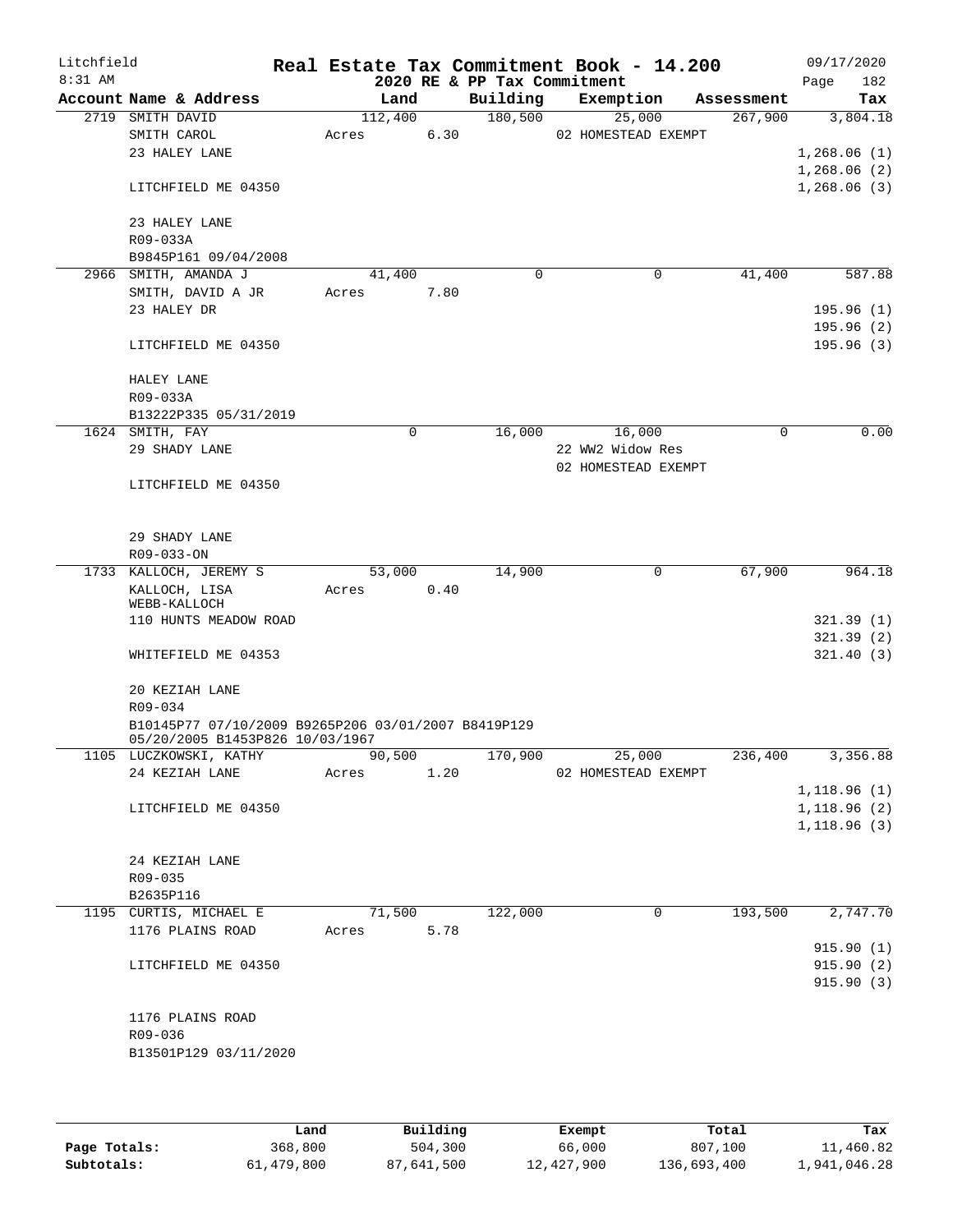| Litchfield   |                                                                                                                   |         |       |         |          |                             | Real Estate Tax Commitment Book - 14.200 |            | 09/17/2020  |     |
|--------------|-------------------------------------------------------------------------------------------------------------------|---------|-------|---------|----------|-----------------------------|------------------------------------------|------------|-------------|-----|
| $8:31$ AM    |                                                                                                                   |         |       |         |          | 2020 RE & PP Tax Commitment |                                          |            | Page        | 183 |
|              | Account Name & Address                                                                                            |         |       | Land    |          | Building<br>162,600         | Exemption                                | Assessment |             | Tax |
|              | 1581 CONNORS, JOSEPH M III<br>CONNORS, OLETA J                                                                    |         | Acres | 89,100  | 6.00     |                             | 25,000<br>02 HOMESTEAD EXEMPT            | 226,700    | 3,219.14    |     |
|              | 388 LUNTS HILL ROAD                                                                                               |         |       |         |          |                             |                                          |            | 1,073.05(1) |     |
|              |                                                                                                                   |         |       |         |          |                             |                                          |            | 1,073.05(2) |     |
|              | LITCHFIELD ME 04350                                                                                               |         |       |         |          |                             |                                          |            | 1,073.04(3) |     |
|              | 388 LUNTS HILL ROAD                                                                                               |         |       |         |          |                             |                                          |            |             |     |
|              | R09-036A                                                                                                          |         |       |         |          |                             |                                          |            |             |     |
|              | B11541P104 10/16/2013 B11541P96 10/16/2013 B11325P95<br>03/08/2013 B2572P177                                      |         |       |         |          |                             |                                          |            |             |     |
|              | 1194 THORNTON, WILLIAM J                                                                                          |         |       | 100,400 |          | 152,500                     | 25,000                                   | 227,900    | 3,236.18    |     |
|              | PO BOX 1252                                                                                                       |         | Acres |         | 3.30     |                             | 02 HOMESTEAD EXEMPT                      |            | 1,078.73(1) |     |
|              | GARDINER ME 04345                                                                                                 |         |       |         |          |                             |                                          |            | 1,078.73(2) |     |
|              |                                                                                                                   |         |       |         |          |                             |                                          |            | 1,078.72(3) |     |
|              | 19 KEZIAH LANE                                                                                                    |         |       |         |          |                             |                                          |            |             |     |
|              | R09-036B                                                                                                          |         |       |         |          |                             |                                          |            |             |     |
|              | B10151P168 07/16/2009 B7714P327 10/31/2003                                                                        |         |       |         |          |                             |                                          |            |             |     |
|              | 2286 DYER, WALFORD                                                                                                |         |       | 96,800  |          | 144,900                     | 31,000                                   | 210,700    | 2,991.94    |     |
|              | 1184 PLAINS ROAD                                                                                                  |         | Acres |         | 2.10     |                             | 03 VETERANS EXEMPT                       |            |             |     |
|              |                                                                                                                   |         |       |         |          |                             | 02 HOMESTEAD EXEMPT                      |            | 997.31 (1)  |     |
|              | LITCHFIELD ME 04350                                                                                               |         |       |         |          |                             |                                          |            | 997.31 (2)  |     |
|              |                                                                                                                   |         |       |         |          |                             |                                          |            | 997.32 (3)  |     |
|              |                                                                                                                   |         |       |         |          |                             |                                          |            |             |     |
|              | 1184 PLAINS ROAD                                                                                                  |         |       |         |          |                             |                                          |            |             |     |
|              | R09-036C                                                                                                          |         |       |         |          |                             |                                          |            |             |     |
|              | B7316P1 03/08/2003                                                                                                |         |       |         |          |                             |                                          |            |             |     |
|              | 2332 PARADIS, JOHN                                                                                                |         |       | 48,000  |          | 79,600                      | 25,000                                   | 102,600    | 1,456.92    |     |
|              | PARADIS DEBRA                                                                                                     |         | Acres |         | 2.00     |                             | 02 HOMESTEAD EXEMPT                      |            |             |     |
|              | 392 LUNTS HILLS ROAD                                                                                              |         |       |         |          |                             |                                          |            | 485.64 (1)  |     |
|              |                                                                                                                   |         |       |         |          |                             |                                          |            | 485.64 (2)  |     |
|              | LITCHFIELD ME 04350                                                                                               |         |       |         |          |                             |                                          |            | 485.64 (3)  |     |
|              | 392 LUNTS HILL ROAD                                                                                               |         |       |         |          |                             |                                          |            |             |     |
|              | R09-036D                                                                                                          |         |       |         |          |                             |                                          |            |             |     |
|              | B7527P229 07/14/2003                                                                                              |         |       |         |          |                             |                                          |            |             |     |
|              | 223 CARTONIO, ALEXANDER J                                                                                         |         |       | 89,500  |          | 93,100                      | 25,000                                   | 157,600    | 2,237.92    |     |
|              | 1185 PLAINS ROAD                                                                                                  |         | Acres |         | 2.67     |                             | 02 HOMESTEAD EXEMPT                      |            |             |     |
|              |                                                                                                                   |         |       |         |          |                             |                                          |            | 745.97(1)   |     |
|              | LITCHFIELD ME 04350                                                                                               |         |       |         |          |                             |                                          |            | 745.97(2)   |     |
|              |                                                                                                                   |         |       |         |          |                             |                                          |            | 745.98(3)   |     |
|              |                                                                                                                   |         |       |         |          |                             |                                          |            |             |     |
|              | 1185 PLAINS ROAD                                                                                                  |         |       |         |          |                             |                                          |            |             |     |
|              | R09-037                                                                                                           |         |       |         |          |                             |                                          |            |             |     |
|              | B13129P187 01/11/2019                                                                                             |         |       |         |          |                             |                                          |            |             |     |
|              | 940 SHAW, CONNOR P                                                                                                |         |       | 48,000  |          | 155,700                     | 0                                        | 203,700    | 2,892.54    |     |
|              | DOUGHERTY, GRAINNE R                                                                                              |         | Acres |         | 2.00     |                             |                                          |            |             |     |
|              | 1161 PLAINS ROAD                                                                                                  |         |       |         |          |                             |                                          |            | 964.18(1)   |     |
|              |                                                                                                                   |         |       |         |          |                             |                                          |            | 964.18 (2)  |     |
|              | LITCHFIELD ME 04350                                                                                               |         |       |         |          |                             |                                          |            | 964.18(3)   |     |
|              | 1161 PLAINS ROAD<br>R09-038                                                                                       |         |       |         |          |                             |                                          |            |             |     |
|              | B12643P191 06/28/2017 B10940P107 01/17/2012<br>B10062P335 05/04/2009 B9789P292 07/11/2008 B1458P146<br>12/12/1967 |         |       |         |          |                             |                                          |            |             |     |
|              |                                                                                                                   |         |       |         |          |                             |                                          |            |             |     |
|              |                                                                                                                   | Land    |       |         | Building |                             | Exempt                                   | Total      |             | Tax |
| Page Totals: |                                                                                                                   | 471,800 |       |         | 788,400  |                             | 131,000                                  | 1,129,200  | 16,034.64   |     |

**Subtotals:** 61,951,600 88,429,900 12,558,900 137,822,600 1,957,080.92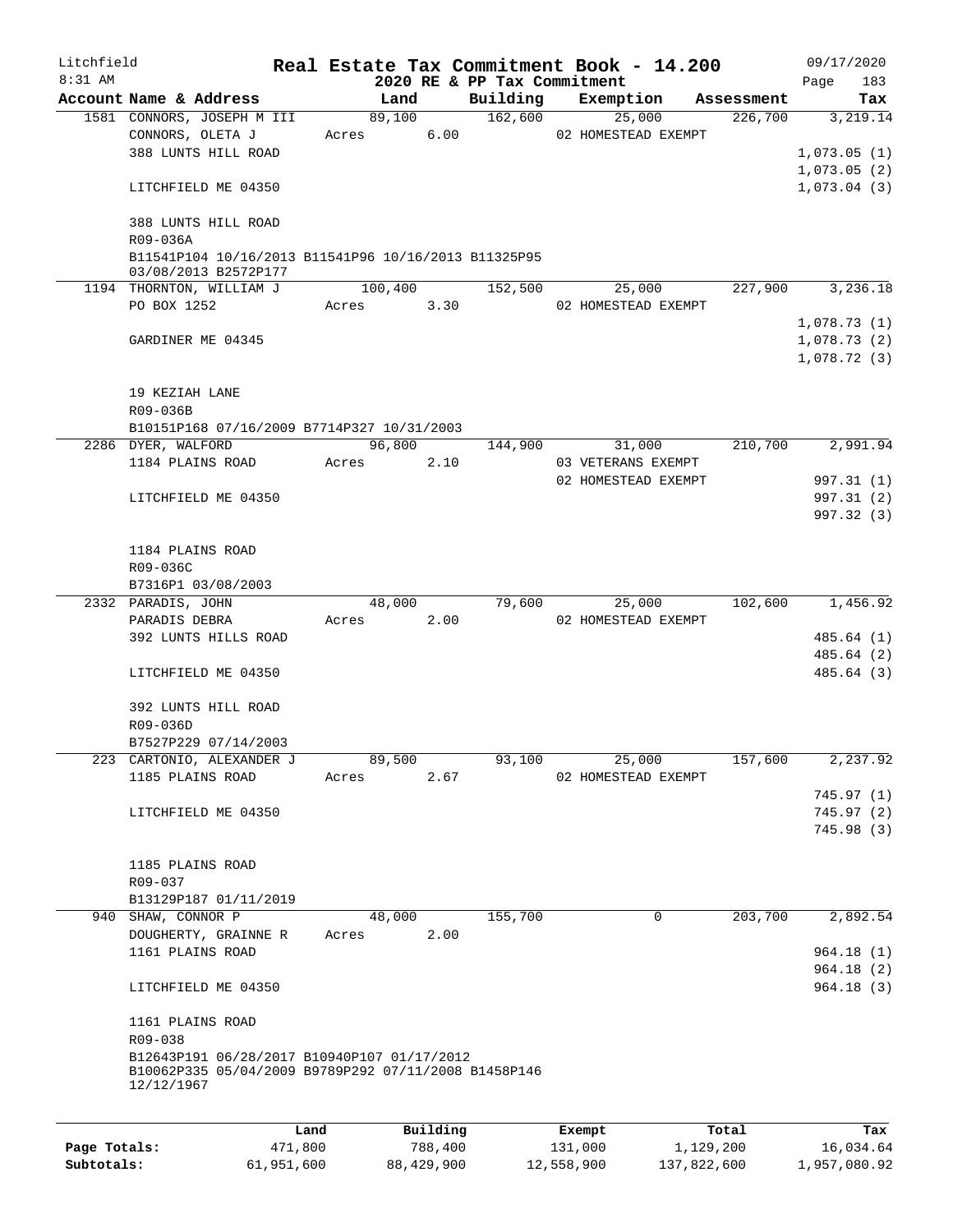| Litchfield |                                                     |       |        |                                         | Real Estate Tax Commitment Book - 14.200 |            | 09/17/2020         |
|------------|-----------------------------------------------------|-------|--------|-----------------------------------------|------------------------------------------|------------|--------------------|
| 8:31 AM    | Account Name & Address                              |       | Land   | 2020 RE & PP Tax Commitment<br>Building | Exemption                                | Assessment | 184<br>Page<br>Tax |
|            | 2747 LAMBERT, TINA M                                |       | 63,600 | $\Omega$                                | $\Omega$                                 | 63,600     | 903.12             |
|            | 119 ARNOLD ROAD                                     | Acres | 7.44   |                                         |                                          |            |                    |
|            |                                                     |       |        |                                         |                                          |            | 301.04(1)          |
|            | PITTSTON ME 04345                                   |       |        |                                         |                                          |            | 301.04(2)          |
|            |                                                     |       |        |                                         |                                          |            | 301.04(3)          |
|            |                                                     |       |        |                                         |                                          |            |                    |
|            | PLAINS ROAD<br>R09-038A                             |       |        |                                         |                                          |            |                    |
|            | B13198P116 04/29/2019                               |       |        |                                         |                                          |            |                    |
|            | 1727 THOMPSON, ERIC                                 |       | 48,000 | 26,200                                  | 0                                        | 74,200     | 1,053.64           |
|            | 836 PLAINS ROAD                                     | Acres | 2.00   |                                         |                                          |            |                    |
|            |                                                     |       |        |                                         |                                          |            | 351.21(1)          |
|            | LITCHFIELD ME 04250                                 |       |        |                                         |                                          |            | 351.21(2)          |
|            |                                                     |       |        |                                         |                                          |            | 351.22(3)          |
|            |                                                     |       |        |                                         |                                          |            |                    |
|            | 836 PLAINS ROAD                                     |       |        |                                         |                                          |            |                    |
|            | R09-039                                             |       |        |                                         |                                          |            |                    |
|            | B10456P25 06/28/2010 B1566P24 10/24/1971            |       |        |                                         |                                          |            |                    |
|            | 1728 ST. HILAIRE, SCOT G                            |       | 74,500 | 231,200                                 | 25,000                                   | 280,700    | 3,985.94           |
|            | ROY-ST. HILAIRE, JULIE Acres<br>Α                   |       | 30.00  |                                         | 02 HOMESTEAD EXEMPT                      |            |                    |
|            | 850 PLAINS ROAD                                     |       |        |                                         |                                          |            | 1,328.65(1)        |
|            |                                                     |       |        |                                         |                                          |            | 1,328.65(2)        |
|            | LITCHFIELD ME 04350                                 |       |        |                                         |                                          |            | 1,328.64(3)        |
|            | 850 PLAINS ROAD                                     |       |        |                                         |                                          |            |                    |
|            | R09-039A                                            |       |        |                                         |                                          |            |                    |
|            | B11712P316 06/13/2014 B11651P313 03/26/2014         |       |        |                                         |                                          |            |                    |
|            | B9956P246 01/23/2009 B9956P228 01/23/2009 B6323P228 |       |        |                                         |                                          |            |                    |
|            | 03/18/2001<br>1783 VANDENBOSSCHE, DAVID             |       | 75,400 | 123,600                                 | 25,000                                   | 174,000    | 2,470.80           |
|            | VANDENBOSSCHE, SANDRA J Acres                       |       | 31.85  |                                         | 02 HOMESTEAD EXEMPT                      |            |                    |
|            | 862 PLAINS ROAD                                     |       |        |                                         |                                          |            | 823.60(1)          |
|            |                                                     |       |        |                                         |                                          |            | 823.60 (2)         |
|            | LITCHFIELD ME 04350                                 |       |        |                                         |                                          |            | 823.60(3)          |
|            |                                                     |       |        |                                         |                                          |            |                    |
|            | 862 PLAINS ROAD                                     |       |        |                                         |                                          |            |                    |
|            | R09-040                                             |       |        |                                         |                                          |            |                    |
|            | 2439 GETCHELL JAIME J                               |       | 49,600 | $\Omega$                                | 0                                        | 49,600     | 704.32             |
|            | 7 EAST AVENUE                                       | Acres | 20.15  |                                         |                                          |            |                    |
|            |                                                     |       |        |                                         |                                          |            | 234.77 (1)         |
|            | LISBON FALLS ME 04252                               |       |        |                                         |                                          |            | 234.77 (2)         |
|            |                                                     |       |        |                                         |                                          |            | 234.78 (3)         |
|            |                                                     |       |        |                                         |                                          |            |                    |
|            | 874 PLAINS ROAD                                     |       |        |                                         |                                          |            |                    |
|            | R09-040A<br>B7941P257 05/12/2004                    |       |        |                                         |                                          |            |                    |
|            | 499 LEVY, KARMEN                                    |       | 54,000 | 77,500                                  | 0                                        | 131,500    | 1,867.30           |
|            | 896 PLAINS ROAD                                     | Acres | 4.00   |                                         |                                          |            |                    |
|            |                                                     |       |        |                                         |                                          |            | 622.43(1)          |
|            | LITCHFIELD ME 04350                                 |       |        |                                         |                                          |            | 622.43(2)          |
|            |                                                     |       |        |                                         |                                          |            | 622.44(3)          |
|            |                                                     |       |        |                                         |                                          |            |                    |
|            | 896 PLAINS ROAD                                     |       |        |                                         |                                          |            |                    |
|            | R09-041                                             |       |        |                                         |                                          |            |                    |
|            | B13081P186 04/11/2018 B1938P310                     |       |        |                                         |                                          |            |                    |
|            |                                                     |       |        |                                         |                                          |            |                    |
|            |                                                     |       |        |                                         |                                          |            |                    |
|            |                                                     |       |        |                                         |                                          |            |                    |

|              | Land       | Building   | Exempt     | Total       | Tax          |
|--------------|------------|------------|------------|-------------|--------------|
| Page Totals: | 365,100    | 458,500    | 50,000     | 773,600     | 10,985.12    |
| Subtotals:   | 62,316,700 | 88,888,400 | 12,608,900 | 138,596,200 | 1,968,066.04 |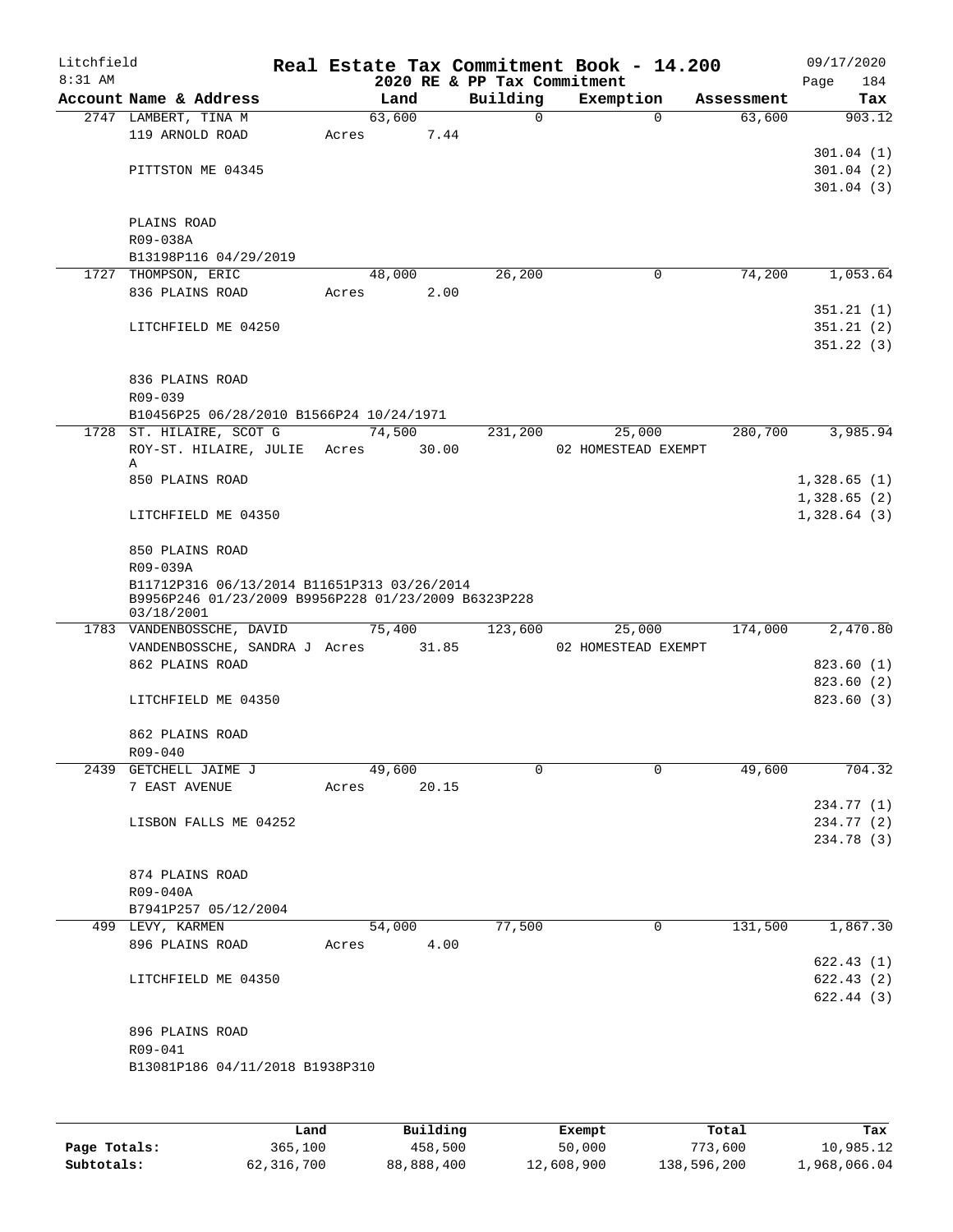| Litchfield   |                                                                                        |            |        |              |                   | Real Estate Tax Commitment Book - 14.200 |               |                     | 09/17/2020                  |
|--------------|----------------------------------------------------------------------------------------|------------|--------|--------------|-------------------|------------------------------------------|---------------|---------------------|-----------------------------|
| $8:31$ AM    |                                                                                        |            |        |              |                   | 2020 RE & PP Tax Commitment              |               |                     | Page<br>185                 |
|              | Account Name & Address                                                                 |            | Land   |              | Building<br>7,900 | Exemption                                |               | Assessment<br>7,900 | Tax<br>112.18               |
|              | 468 DOUGLASS,<br>GERTRUDE (HEIRS OF)<br>896 PLAINS ROAD                                |            |        | $\mathbf 0$  |                   |                                          | $\Omega$      |                     |                             |
|              |                                                                                        |            |        |              |                   |                                          |               |                     | 37.39(1)                    |
|              | LITCHFIELD ME 04350                                                                    |            |        |              |                   |                                          |               |                     | 37.39(2)<br>37.40(3)        |
|              | 888 PLAINS ROAD                                                                        |            |        |              |                   |                                          |               |                     |                             |
|              | R09-041-ON                                                                             |            |        |              |                   |                                          |               |                     |                             |
|              | B9765P348 06/18/2008                                                                   |            |        |              |                   |                                          |               |                     |                             |
|              | 72 WEBBER, KATHERINE                                                                   |            | 66,000 |              | 197,900           | 25,000                                   |               | 238,900             | 3,392.38                    |
|              | WEBBER, KENDALL                                                                        | Acres      |        | 14.00        |                   | 02 HOMESTEAD EXEMPT                      |               |                     |                             |
|              | 922 PLAINS RD                                                                          |            |        |              |                   |                                          |               |                     | 1,130.79(1)                 |
|              | LITCHFIELD ME 04350                                                                    |            |        |              |                   |                                          |               |                     | 1, 130.79(2)<br>1,130.80(3) |
|              | 922 PLAINS ROAD                                                                        |            |        |              |                   |                                          |               |                     |                             |
|              | $R09 - 042$                                                                            |            |        |              |                   |                                          |               |                     |                             |
|              | B5509P339 06/30/2000                                                                   |            |        |              |                   |                                          |               |                     |                             |
|              | 1785 GRAVES, PAUL F                                                                    |            | 61,800 |              | 108,400           | 25,000                                   |               | 145,200             | 2,061.84                    |
|              | 940 PLAINS RD                                                                          | Acres      |        | 8.40         |                   | 02 HOMESTEAD EXEMPT                      |               |                     |                             |
|              |                                                                                        |            |        |              |                   |                                          |               |                     | 687.28 (1)                  |
|              | LITCHFIELD ME 04350                                                                    |            |        |              |                   |                                          |               |                     | 687.28 (2)                  |
|              |                                                                                        |            |        |              |                   |                                          |               |                     | 687.28 (3)                  |
|              | 940 PLAINS ROAD                                                                        |            |        |              |                   |                                          |               |                     |                             |
|              | $R09 - 043$                                                                            |            |        |              |                   |                                          |               |                     |                             |
|              | B9752P120 06/06/2008 B4931P281 02/21/1995 B2745P346<br>11/02/1984 B1798P290 04/10/2000 |            |        |              |                   |                                          |               |                     |                             |
|              | 1424 PURDY, HAROLD LIVING<br>TRUST                                                     |            | 42,300 |              | 20,100            |                                          | 0             | 62,400              | 886.08                      |
|              | PURDY, HAROLD N & ANN T Acres<br>TRUSTEES                                              |            |        | 9.00         |                   |                                          |               |                     |                             |
|              | 56 MUNN DRIVE                                                                          |            |        |              |                   |                                          |               |                     | 295.36(1)                   |
|              |                                                                                        |            |        |              |                   |                                          |               |                     | 295.36(2)                   |
|              | HERMON ME 04401                                                                        |            |        |              |                   |                                          |               |                     | 295.36(3)                   |
|              | 950 PLAINS ROAD                                                                        |            |        |              |                   |                                          |               |                     |                             |
|              | R09-044                                                                                |            |        |              |                   |                                          |               |                     |                             |
|              | B2745P346<br>1184 MCDONOUGH, HALSEY                                                    |            | 54,600 |              | 65,200            |                                          | 0             | 119,800             | 1,701.16                    |
|              | 61 WINTER STREET                                                                       | Acres      |        | 4.20         |                   |                                          |               |                     |                             |
|              |                                                                                        |            |        |              |                   |                                          |               |                     | 567.05(1)                   |
|              | GARDINER ME 04345                                                                      |            |        |              |                   |                                          |               |                     | 567.05(2)                   |
|              |                                                                                        |            |        |              |                   |                                          |               |                     | 567.06(3)                   |
|              | 998 PLAINS ROAD                                                                        |            |        |              |                   |                                          |               |                     |                             |
|              | R09-046                                                                                |            |        |              |                   |                                          |               |                     |                             |
|              | B2903P105                                                                              |            |        |              |                   |                                          |               |                     |                             |
|              | 847 STRATTON, WILLIAM I, SR                                                            |            | 45,000 |              | 27,800            | 25,000                                   |               | 47,800              | 678.76                      |
|              | SKIDGEL, VIOLA A                                                                       | Acres      |        | 1.00         |                   | 02 HOMESTEAD EXEMPT                      |               |                     |                             |
|              | 1018 PLAINS ROAD                                                                       |            |        |              |                   |                                          |               |                     | 226.25(1)                   |
|              | LITCHFIELD ME 04350                                                                    |            |        |              |                   |                                          |               |                     | 226.25(2)<br>226.26(3)      |
|              | 1018 PLAINS ROAD                                                                       |            |        |              |                   |                                          |               |                     |                             |
|              | R09-047                                                                                |            |        |              |                   |                                          |               |                     |                             |
|              | B8135P22 09/23/2004                                                                    |            |        |              |                   |                                          |               |                     |                             |
|              |                                                                                        | Land       |        | Building     |                   | Exempt                                   |               | Total               | Tax                         |
| Page Totals: |                                                                                        | 269,700    |        | 427,300      |                   | 75,000                                   |               | 622,000             | 8,832.40                    |
| Subtotals:   |                                                                                        | 62,586,400 |        | 89, 315, 700 |                   | 12,683,900                               | 139, 218, 200 |                     | 1,976,898.44                |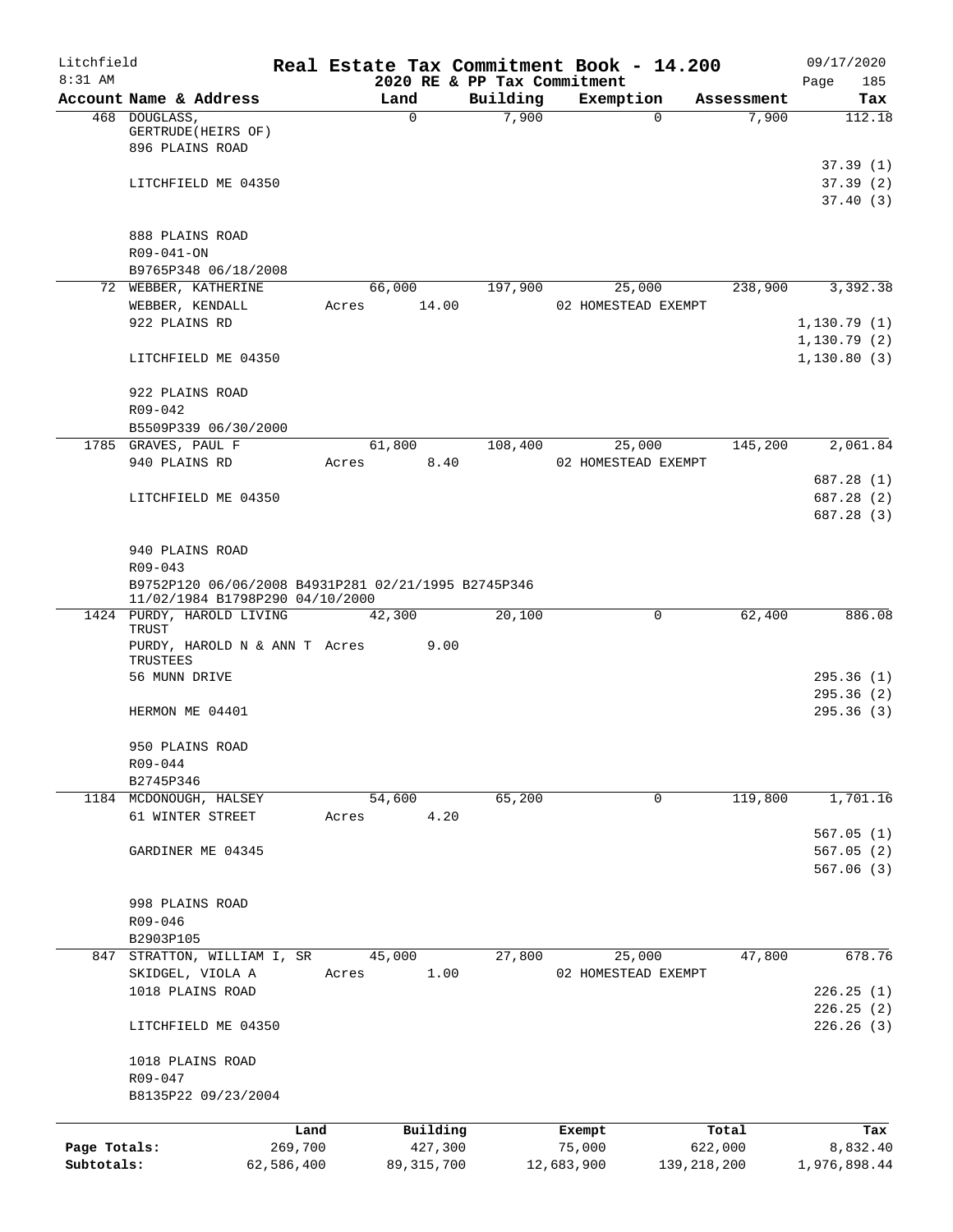| Litchfield<br>8:31 AM |                                                      |       |        |      | 2020 RE & PP Tax Commitment | Real Estate Tax Commitment Book - 14.200 |            | 09/17/2020<br>186<br>Page |
|-----------------------|------------------------------------------------------|-------|--------|------|-----------------------------|------------------------------------------|------------|---------------------------|
|                       | Account Name & Address                               |       | Land   |      | Building                    | Exemption                                | Assessment | Tax                       |
|                       | 1043 LEIBOWITZ, PHILIP P                             |       | 51,300 |      | 178,600                     | 25,000                                   | 204,900    | 2,909.58                  |
|                       | LEIBOWITZ RAYNA                                      | Acres |        | 3.10 |                             | 02 HOMESTEAD EXEMPT                      |            |                           |
|                       | 1032 PLAINS ROAD                                     |       |        |      |                             |                                          |            | 969.86(1)                 |
|                       |                                                      |       |        |      |                             |                                          |            | 969.86(2)                 |
|                       | LITCHFIELD ME 04350                                  |       |        |      |                             |                                          |            | 969.86(3)                 |
|                       | 1032 PLAINS ROAD                                     |       |        |      |                             |                                          |            |                           |
|                       | $R09 - 048$                                          |       |        |      |                             |                                          |            |                           |
|                       | B1412P728 03/28/1966                                 |       |        |      | $\mathbf 0$                 |                                          |            |                           |
|                       | 2009 KENNEY, GERALD                                  | Acres | 42,300 | 9.10 |                             | 0                                        | 42,300     | 600.66                    |
|                       | KENNEY, VICKIE<br>1062 PLAINS RD                     |       |        |      |                             |                                          |            | 200.22(1)                 |
|                       |                                                      |       |        |      |                             |                                          |            | 200.22(2)                 |
|                       | LITCHFIELD ME 04350                                  |       |        |      |                             |                                          |            | 200.22(3)                 |
|                       |                                                      |       |        |      |                             |                                          |            |                           |
|                       | PLAINS ROAD                                          |       |        |      |                             |                                          |            |                           |
|                       | R09-049                                              |       |        |      |                             |                                          |            |                           |
|                       | 944 KENNEY, GERALD A,                                |       | 63,800 |      | 86,500                      | 25,000                                   | 125,300    | 1,779.26                  |
|                       | KENNEY, VICKIE J                                     |       |        |      |                             |                                          |            |                           |
|                       | 1062 PLAINS ROAD                                     | Acres | 11.00  |      |                             | 02 HOMESTEAD EXEMPT                      |            |                           |
|                       |                                                      |       |        |      |                             |                                          |            | 593.09(1)                 |
|                       | LITCHFIELD ME 04350                                  |       |        |      |                             |                                          |            | 593.09(2)                 |
|                       |                                                      |       |        |      |                             |                                          |            | 593.08(3)                 |
|                       | 1062 PLAINS ROAD                                     |       |        |      |                             |                                          |            |                           |
|                       | R09-050                                              |       |        |      |                             |                                          |            |                           |
|                       | B12037P247 07/08/2015 B11956P221 04/09/2015          |       |        |      |                             |                                          |            |                           |
|                       | B10533P331 09/20/2010 B10412P21 05/10/2010 B2796P241 |       |        |      |                             |                                          |            |                           |
|                       | 1210 MELVIN, ELAINE                                  |       | 45,000 |      | 72,900                      | 25,000                                   | 92,900     | 1,319.18                  |
|                       | 1078 PLAINS RD                                       | Acres | 1.00   |      |                             | 02 HOMESTEAD EXEMPT                      |            |                           |
|                       |                                                      |       |        |      |                             |                                          |            | 439.73 (1)                |
|                       | LITCHFIELD ME 04350                                  |       |        |      |                             |                                          |            | 439.73 (2)                |
|                       |                                                      |       |        |      |                             |                                          |            | 439.72 (3)                |
|                       | 1078 PLAINS ROAD                                     |       |        |      |                             |                                          |            |                           |
|                       | R09-051                                              |       |        |      |                             |                                          |            |                           |
|                       | B7061P310                                            |       |        |      |                             |                                          |            |                           |
|                       | 1209 KENNEY, GERALD A                                |       | 62,000 |      | 7,000                       | $\overline{0}$                           | 69,000     | 979.80                    |
|                       | KENNEY, VICKIE                                       | Acres |        | 8.60 |                             |                                          |            |                           |
|                       | 1062 PLAINS ROAD                                     |       |        |      |                             |                                          |            | 326.60(1)                 |
|                       |                                                      |       |        |      |                             |                                          |            | 326.60(2)                 |
|                       | LITCHFIELD ME 04350                                  |       |        |      |                             |                                          |            | 326.60(3)                 |
|                       |                                                      |       |        |      |                             |                                          |            |                           |
|                       | 1084 PLAINS ROAD                                     |       |        |      |                             |                                          |            |                           |
|                       | R09-052                                              |       |        |      |                             |                                          |            |                           |
|                       | B6875P26                                             |       |        |      |                             |                                          |            |                           |
|                       | 901 KEYBANK NATIONAL<br>ASSOCIATION                  |       | 39,400 |      | 307,300                     | 0                                        | 346,700    | 4,923.14                  |
|                       | 4910 TIEDEMAN ROAD                                   | Acres |        | 0.60 |                             |                                          |            |                           |
|                       |                                                      |       |        |      |                             |                                          |            | 1,641.05(1)               |
|                       | BROOKLYN OH 44144                                    |       |        |      |                             |                                          |            | 1,641.05(2)               |
|                       |                                                      |       |        |      |                             |                                          |            | 1,641.04(3)               |
|                       |                                                      |       |        |      |                             |                                          |            |                           |
|                       | 1090 PLAINS ROAD                                     |       |        |      |                             |                                          |            |                           |
|                       | R09-053                                              |       |        |      |                             |                                          |            |                           |
|                       | B13476P121 01/27/2020 B13404P267 11/21/2019          |       |        |      |                             |                                          |            |                           |
|                       |                                                      |       |        |      |                             |                                          |            |                           |
|                       |                                                      |       |        |      |                             |                                          |            |                           |

|              | Land       | Building   | Exempt     | Total       | Tax          |
|--------------|------------|------------|------------|-------------|--------------|
| Page Totals: | 303,800    | 652,300    | 75,000     | 881,100     | 12,511.62    |
| Subtotals:   | 62,890,200 | 89,968,000 | 12,758,900 | 140,099,300 | 1,989,410.06 |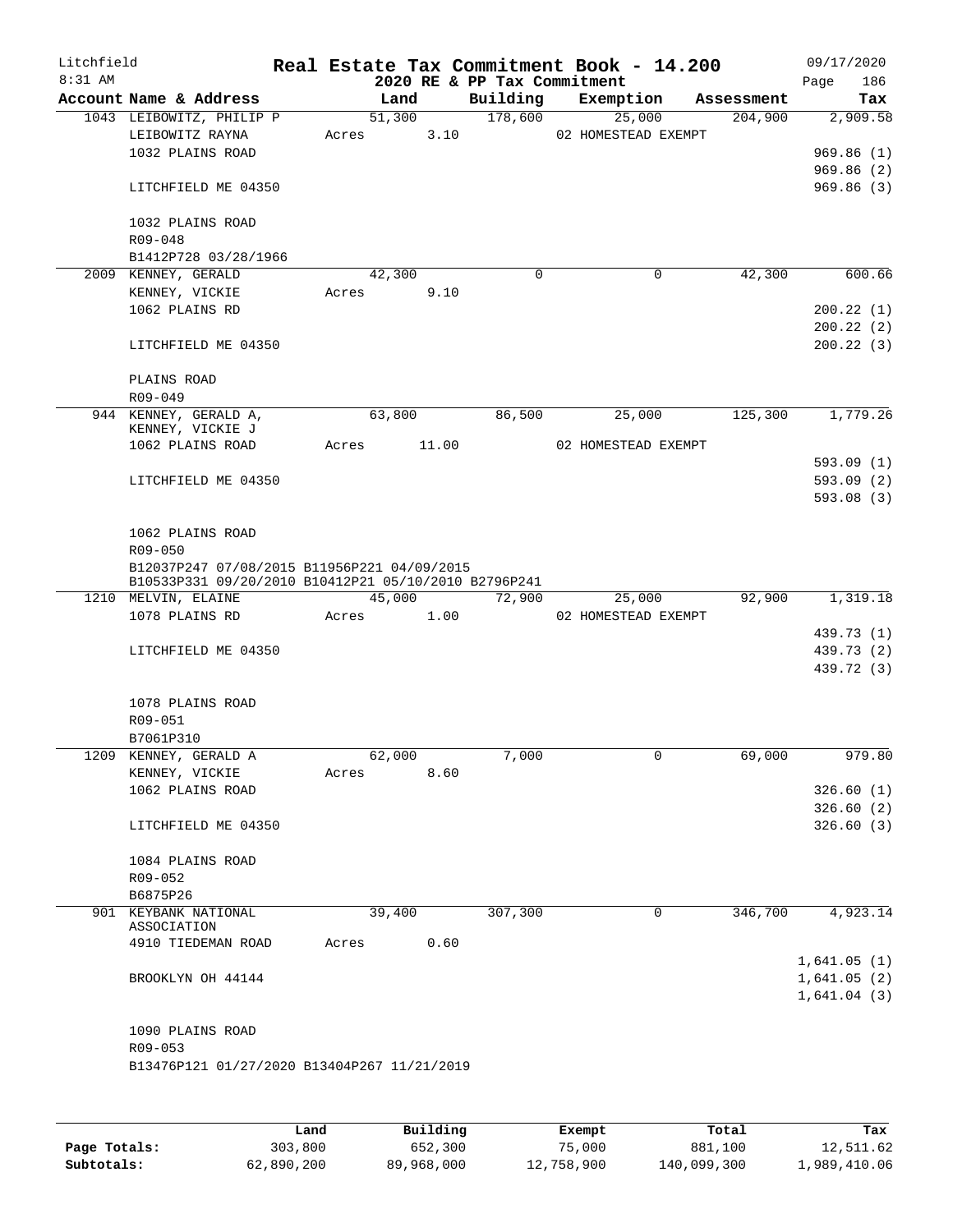| Litchfield |                                                              |       |             |      |                             | Real Estate Tax Commitment Book - 14.200 |            | 09/17/2020             |
|------------|--------------------------------------------------------------|-------|-------------|------|-----------------------------|------------------------------------------|------------|------------------------|
| $8:31$ AM  |                                                              |       |             |      | 2020 RE & PP Tax Commitment |                                          |            | 187<br>Page            |
|            | Account Name & Address                                       |       | Land        |      | Building                    | Exemption                                | Assessment | Tax                    |
|            | 62 BABCOCK, DAWN<br>BABCOCK, GERALD, HEIRS Acres 1.90<br>OF: |       | 47,700      |      | 19,600                      | 31,000<br>02 HOMESTEAD EXEMPT            | 36,300     | 515.46                 |
|            | 1142 PLAINS ROAD                                             |       |             |      |                             | 12 WW2 Vet Res.                          |            | 171.82(1)<br>171.82(2) |
|            | LITCHFIELD ME 04350                                          |       |             |      |                             |                                          |            | 171.82(3)              |
|            | 1142 PLAINS ROAD<br>$R09 - 055$                              |       |             |      |                             |                                          |            |                        |
|            | B1350P149                                                    |       |             |      |                             |                                          |            |                        |
|            | 679 HODGKINS FARM LLC                                        |       | 48,700      |      | $\Omega$                    | 0                                        | 48,700     | 691.54                 |
|            | PO BOX 308                                                   |       | Acres 18.41 |      |                             |                                          |            |                        |
|            |                                                              |       |             |      |                             |                                          |            | 230.51(1)              |
|            | BRUNSWICK ME 04011                                           |       |             |      |                             |                                          |            | 230.51(2)              |
|            |                                                              |       |             |      |                             |                                          |            | 230.52(3)              |
|            | PLAINS ROAD                                                  |       |             |      |                             |                                          |            |                        |
|            | R09-056                                                      |       |             |      |                             |                                          |            |                        |
|            | B9284P310 02/20/2007 B8354P109 03/31/2005 B3652P248          |       |             |      |                             |                                          |            |                        |
|            | 2549 HODGKINS FARM LLC                                       |       | 23,500      |      | 0                           | $\mathbf 0$                              | 23,500     | 333.70                 |
|            | PO BOX 308                                                   | Acres |             | 0.88 |                             |                                          |            |                        |
|            |                                                              |       |             |      |                             |                                          |            | 111.23(1)              |
|            | BRUNSWICK ME 04011                                           |       |             |      |                             |                                          |            | 111.23(2)              |
|            |                                                              |       |             |      |                             |                                          |            | 111.24(3)              |
|            | <b>BALSAM LANE</b><br>$R09 - 056 - 1$                        |       |             |      |                             |                                          |            |                        |
|            | B9284P310 02/20/2007 B8304P109 03/23/2005                    |       |             |      |                             |                                          |            |                        |
|            | 2559 HODGKINS FARM LLC                                       |       | 25,400      |      | 0                           | $\Omega$                                 | 25,400     | 360.68                 |
|            | PO BOX 308                                                   | Acres |             | 1.13 |                             |                                          |            |                        |
|            |                                                              |       |             |      |                             |                                          |            | 120.23(1)              |
|            | BRUNSWICK ME 04011                                           |       |             |      |                             |                                          |            | 120.23(2)              |
|            |                                                              |       |             |      |                             |                                          |            | 120.22(3)              |
|            | BLACK CHERRY LANE<br>R09-056-10                              |       |             |      |                             |                                          |            |                        |
|            | B9284P310 02/20/2007 B8354P109 08/23/2005                    |       |             |      |                             |                                          |            |                        |
|            | 2560 HODGKINS FARM LLC                                       |       | 28,000      |      | 0                           | 0                                        | 28,000     | 397.60                 |
|            | PO BOX 308                                                   | Acres |             | 2.01 |                             |                                          |            |                        |
|            |                                                              |       |             |      |                             |                                          |            | 132.53(1)              |
|            | BRUNSWICK ME 04011                                           |       |             |      |                             |                                          |            | 132.53(2)              |
|            |                                                              |       |             |      |                             |                                          |            | 132.54(3)              |
|            | BLACK CHERRY LANE                                            |       |             |      |                             |                                          |            |                        |
|            | R09-056-11                                                   |       |             |      |                             |                                          |            |                        |
|            | B9284P310 02/20/2007 B8354P109 03/23/2005                    |       |             |      |                             |                                          |            |                        |
|            | 2561 HODGKINS FARM LLC                                       |       | 32,400      |      | $\Omega$                    | $\Omega$                                 | 32,400     | 460.08                 |
|            | PO BOX 308                                                   | Acres |             | 3.46 |                             |                                          |            |                        |
|            |                                                              |       |             |      |                             |                                          |            | 153.36(1)              |
|            | BRUNSWICK ME 04011                                           |       |             |      |                             |                                          |            | 153.36(2)              |
|            |                                                              |       |             |      |                             |                                          |            | 153.36(3)              |
|            | BLACK CHERRY LANE                                            |       |             |      |                             |                                          |            |                        |
|            | R09-056-12                                                   |       |             |      |                             |                                          |            |                        |
|            | B9284P310 02/20/2007 B8354P109 03/23/2005                    |       |             |      |                             |                                          |            |                        |
|            |                                                              |       |             |      |                             |                                          |            |                        |
|            |                                                              |       |             |      |                             |                                          |            |                        |
|            |                                                              |       |             |      |                             |                                          |            |                        |
|            |                                                              |       |             |      |                             |                                          |            |                        |

|              | Land       | Building   | Exempt     | Total       | Tax          |
|--------------|------------|------------|------------|-------------|--------------|
| Page Totals: | 205,700    | 19,600     | 31,000     | 194,300     | 2,759.06     |
| Subtotals:   | 63,095,900 | 89,987,600 | 12,789,900 | 140,293,600 | 1,992,169.12 |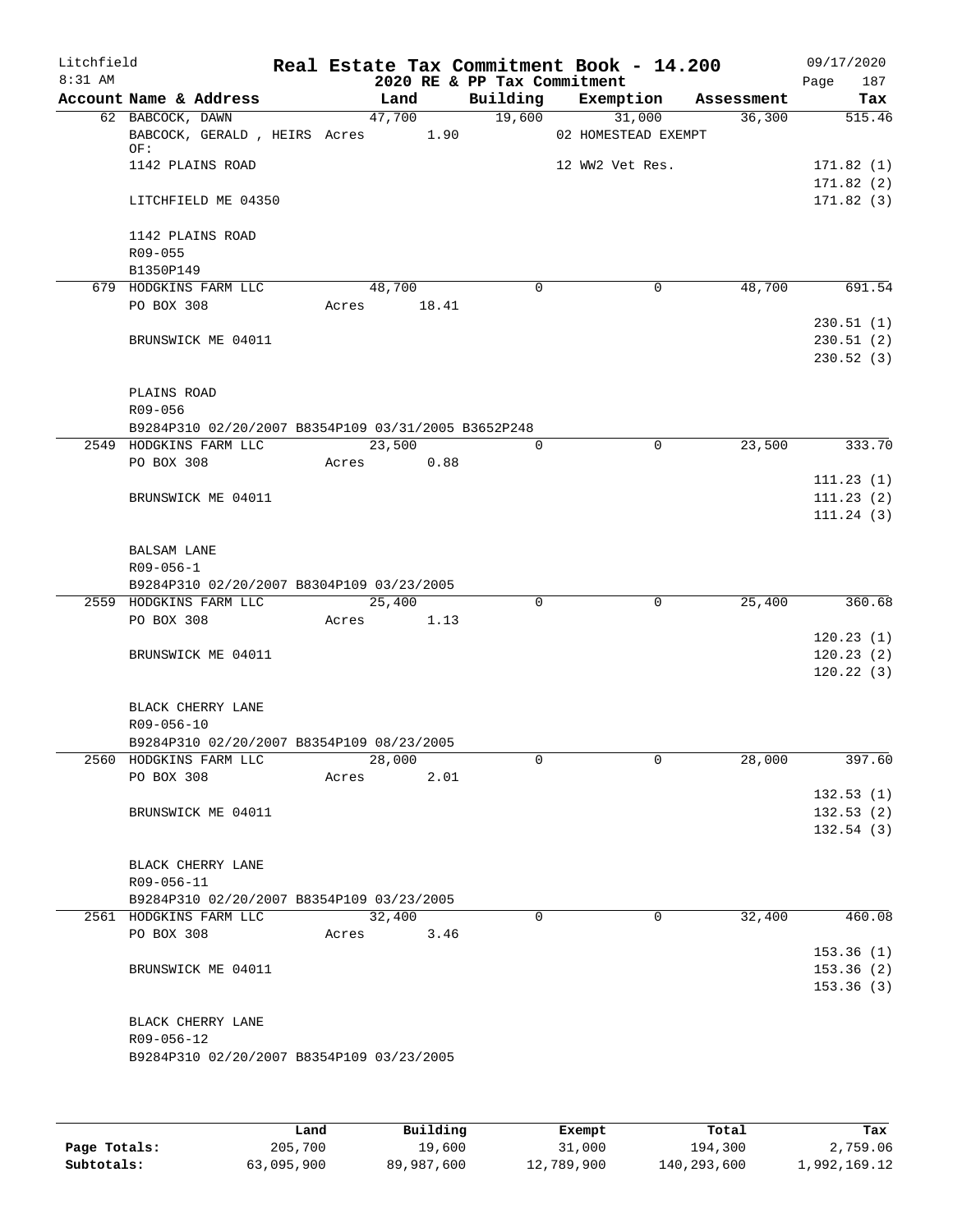| Litchfield |                                                              |       |        |      |                                         | Real Estate Tax Commitment Book - 14.200 |             |                      | 09/17/2020             |
|------------|--------------------------------------------------------------|-------|--------|------|-----------------------------------------|------------------------------------------|-------------|----------------------|------------------------|
| 8:31 AM    | Account Name & Address                                       |       | Land   |      | 2020 RE & PP Tax Commitment<br>Building |                                          |             |                      | Page<br>188            |
|            | 2562 HODGKINS FARM LLC                                       |       | 27,300 |      | $\mathbf 0$                             | Exemption                                | $\Omega$    | Assessment<br>27,300 | Tax<br>387.66          |
|            | PO BOX 308                                                   | Acres |        | 1.75 |                                         |                                          |             |                      |                        |
|            |                                                              |       |        |      |                                         |                                          |             |                      | 129.22(1)              |
|            | BRUNSWICK ME 04011                                           |       |        |      |                                         |                                          |             |                      | 129.22(2)              |
|            |                                                              |       |        |      |                                         |                                          |             |                      | 129.22(3)              |
|            |                                                              |       |        |      |                                         |                                          |             |                      |                        |
|            | BLACK CHERRY LANE                                            |       |        |      |                                         |                                          |             |                      |                        |
|            | R09-056-13<br>B9611P54 01/07/2008 B8639P114 10/03/2005       |       |        |      |                                         |                                          |             |                      |                        |
|            | 2536 CLOUTIER, BENJAMIN L                                    |       | 48,000 |      | 70,500                                  | 25,000                                   |             | 93,500               | 1,327.70               |
|            | CLOUTIER, LINDA J                                            | Acres |        | 2.01 |                                         | 02 HOMESTEAD EXEMPT                      |             |                      |                        |
|            | 413 LUNTS HILL ROAD                                          |       |        |      |                                         |                                          |             |                      | 442.57 (1)             |
|            |                                                              |       |        |      |                                         |                                          |             |                      | 442.57 (2)             |
|            | LITCHFIELD ME 04350                                          |       |        |      |                                         |                                          |             |                      | 442.56(3)              |
|            | 413 LUNTS HILL ROAD                                          |       |        |      |                                         |                                          |             |                      |                        |
|            | R09-056-14                                                   |       |        |      |                                         |                                          |             |                      |                        |
|            | B13486P230 01/02/2020                                        |       |        |      |                                         |                                          |             |                      |                        |
|            | 2550 HODGKINS FARM LLC<br>PO BOX 308                         | Acres | 21,800 | 0.76 | $\mathbf 0$                             |                                          | $\mathbf 0$ | 21,800               | 309.56                 |
|            |                                                              |       |        |      |                                         |                                          |             |                      | 103.19(1)              |
|            | BRUNSWICK ME 04011                                           |       |        |      |                                         |                                          |             |                      | 103.19(2)              |
|            |                                                              |       |        |      |                                         |                                          |             |                      | 103.18(3)              |
|            | <b>BALSAM LANE</b>                                           |       |        |      |                                         |                                          |             |                      |                        |
|            | $R09 - 056 - 2$                                              |       |        |      |                                         |                                          |             |                      |                        |
|            | B9284P310 02/20/2007 B8354P109 03/23/2005                    |       |        |      |                                         |                                          |             |                      |                        |
|            | 2551 HODGKINS FARM LLC                                       |       | 24,000 |      | 0                                       |                                          | $\mathbf 0$ | 24,000               | 340.80                 |
|            | PO BOX 308                                                   | Acres |        | 0.92 |                                         |                                          |             |                      |                        |
|            |                                                              |       |        |      |                                         |                                          |             |                      | 113.60(1)              |
|            | BRUNSWICK ME 04011                                           |       |        |      |                                         |                                          |             |                      | 113.60(2)<br>113.60(3) |
|            | <b>BALSAM LANE</b>                                           |       |        |      |                                         |                                          |             |                      |                        |
|            | $R09 - 056 - 3$                                              |       |        |      |                                         |                                          |             |                      |                        |
|            | B9284P310 02/20/2007 B8354P109 03/23/2005                    |       |        |      |                                         |                                          |             |                      |                        |
|            | 2926 HODGKINS FARM LLC                                       |       | 26,300 |      | $\Omega$                                |                                          | 0           | 26,300               | 373.46                 |
|            | PO BOX 308                                                   | Acres |        | 1.42 |                                         |                                          |             |                      |                        |
|            |                                                              |       |        |      |                                         |                                          |             |                      | 124.49(1)              |
|            | BRUNSWICK ME 04011                                           |       |        |      |                                         |                                          |             |                      | 124.49(2)              |
|            |                                                              |       |        |      |                                         |                                          |             |                      | 124.48(3)              |
|            | BALSAM LANE                                                  |       |        |      |                                         |                                          |             |                      |                        |
|            | $R09 - 056 - 4$                                              |       |        |      |                                         |                                          |             |                      |                        |
|            | B9284P310 02/20/2007                                         |       |        |      |                                         |                                          |             |                      |                        |
|            | 2553 HODGKINS FARM LLC                                       |       | 24,500 |      | $\Omega$                                |                                          | 0           | 24,500               | 347.90                 |
|            | PO BOX 308                                                   | Acres |        | 0.96 |                                         |                                          |             |                      |                        |
|            |                                                              |       |        |      |                                         |                                          |             |                      | 115.97(1)              |
|            | BRUNSWICK ME 04011                                           |       |        |      |                                         |                                          |             |                      | 115.97(2)              |
|            |                                                              |       |        |      |                                         |                                          |             |                      | 115.96(3)              |
|            | <b>BALSAM LANE</b>                                           |       |        |      |                                         |                                          |             |                      |                        |
|            | $R09 - 056 - 5$<br>B9284P310 02/20/2007 B8354P109 03/23/2005 |       |        |      |                                         |                                          |             |                      |                        |
|            |                                                              |       |        |      |                                         |                                          |             |                      |                        |
|            |                                                              |       |        |      |                                         |                                          |             |                      |                        |

|              | Land       | Building   | Exempt     | Total       | Tax          |
|--------------|------------|------------|------------|-------------|--------------|
| Page Totals: | 171,900    | 70,500     | 25,000     | 217,400     | 3,087.08     |
| Subtotals:   | 63,267,800 | 90,058,100 | 12,814,900 | 140,511,000 | 1,995,256.20 |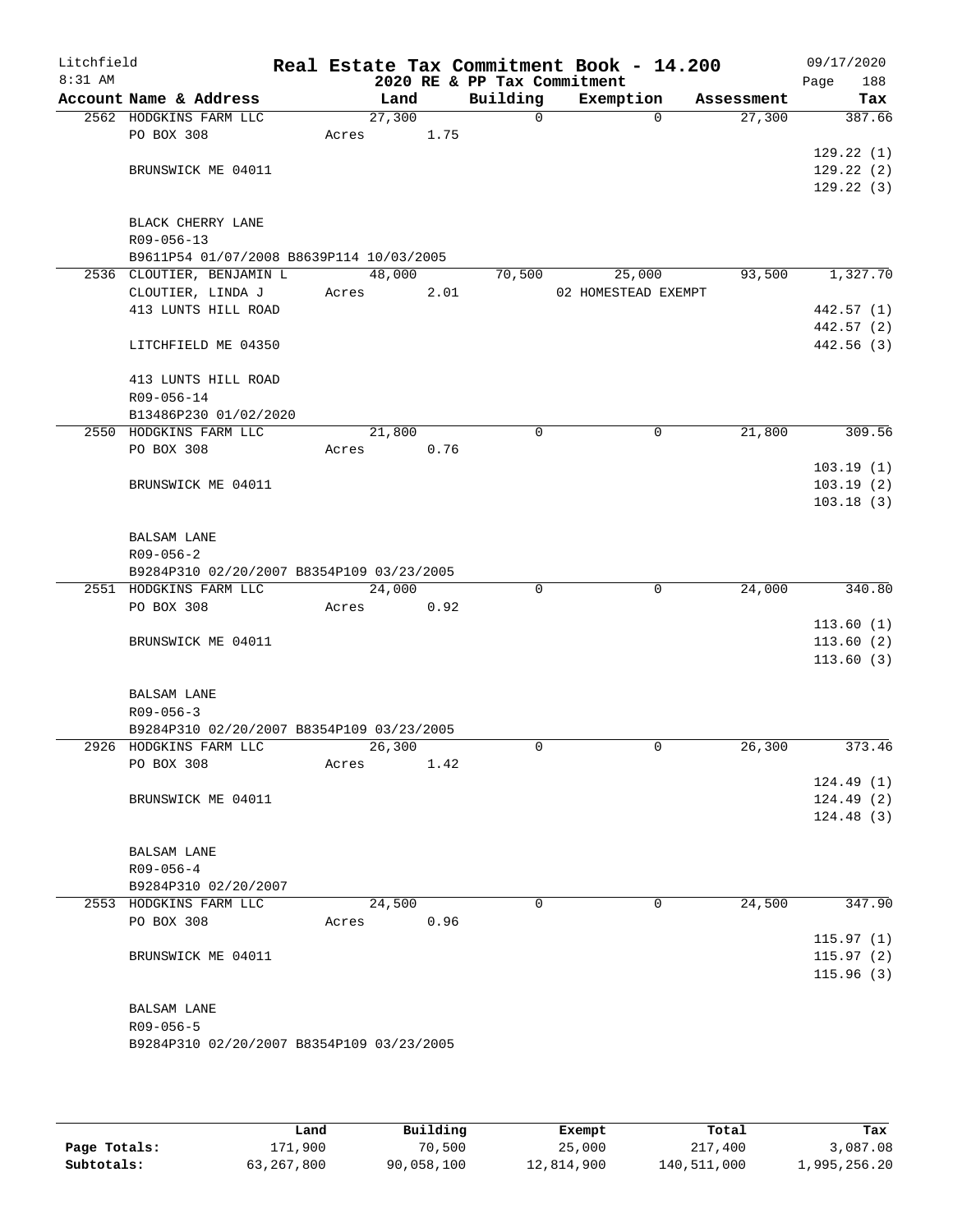| Litchfield<br>8:31 AM |                                                                     |       |        |       | 2020 RE & PP Tax Commitment | Real Estate Tax Commitment Book - 14.200 |            | 09/17/2020<br>189<br>Page |
|-----------------------|---------------------------------------------------------------------|-------|--------|-------|-----------------------------|------------------------------------------|------------|---------------------------|
|                       | Account Name & Address                                              |       | Land   |       | Building                    | Exemption                                | Assessment | Tax                       |
|                       | 2554 HODGKINS FARM LLC                                              |       | 24,600 |       | $\mathsf{O}$                | $\mathbf{0}$                             | 24,600     | 349.32                    |
|                       | PO BOX 308                                                          | Acres |        | 0.97  |                             |                                          |            |                           |
|                       |                                                                     |       |        |       |                             |                                          |            | 116.44(1)                 |
|                       | BRUNSWICK ME 04011                                                  |       |        |       |                             |                                          |            | 116.44(2)                 |
|                       |                                                                     |       |        |       |                             |                                          |            | 116.44(3)                 |
|                       |                                                                     |       |        |       |                             |                                          |            |                           |
|                       | <b>BALSAM LANE</b>                                                  |       |        |       |                             |                                          |            |                           |
|                       | $R09 - 056 - 6$                                                     |       |        |       |                             |                                          |            |                           |
|                       | B9284P310 02/20/2007 B8354P109 03/23/2005<br>2555 HODGKINS FARM LLC |       | 26,300 |       | $\Omega$                    | 0                                        | 26,300     | 373.46                    |
|                       | PO BOX 308                                                          | Acres |        | 1.42  |                             |                                          |            |                           |
|                       |                                                                     |       |        |       |                             |                                          |            | 124.49(1)                 |
|                       | BRUNSWICK ME 04011                                                  |       |        |       |                             |                                          |            | 124.49(2)                 |
|                       |                                                                     |       |        |       |                             |                                          |            | 124.48(3)                 |
|                       |                                                                     |       |        |       |                             |                                          |            |                           |
|                       | <b>BALSAM LANE</b>                                                  |       |        |       |                             |                                          |            |                           |
|                       | $R09 - 056 - 7$                                                     |       |        |       |                             |                                          |            |                           |
|                       | B9284P310 02/20/2007 B8354P109 03/23/2005                           |       |        |       |                             |                                          |            |                           |
|                       | 2556 HODGKINS FARM LLC                                              |       | 25,600 |       | 0                           | $\mathbf 0$                              | 25,600     | 363.52                    |
|                       | PO BOX 308                                                          | Acres |        | 1.21  |                             |                                          |            |                           |
|                       |                                                                     |       |        |       |                             |                                          |            | 121.17(1)                 |
|                       | BRUNSWICK ME 04011                                                  |       |        |       |                             |                                          |            | 121.17(2)                 |
|                       |                                                                     |       |        |       |                             |                                          |            | 121.18(3)                 |
|                       |                                                                     |       |        |       |                             |                                          |            |                           |
|                       | BLACK CHERRY LANE                                                   |       |        |       |                             |                                          |            |                           |
|                       | $R09 - 056 - 8$                                                     |       |        |       |                             |                                          |            |                           |
|                       | B9284P310 02/20/2007 B8354P109 03/23/2005                           |       |        |       |                             |                                          |            |                           |
|                       | 2557 HODGKINS FARM LLC                                              |       | 25,200 |       | $\Omega$                    | $\mathbf 0$                              | 25,200     | 357.84                    |
|                       | PO BOX 308                                                          | Acres |        | 1.08  |                             |                                          |            | 119.28(1)                 |
|                       | BRUNSWICK ME 04011                                                  |       |        |       |                             |                                          |            | 119.28(2)                 |
|                       |                                                                     |       |        |       |                             |                                          |            | 119.28(3)                 |
|                       |                                                                     |       |        |       |                             |                                          |            |                           |
|                       | BLACK CHERRY LANE                                                   |       |        |       |                             |                                          |            |                           |
|                       | $R09 - 056 - 9$                                                     |       |        |       |                             |                                          |            |                           |
|                       | B9284P310 02/20/2007 B8354P109 03/23/2005                           |       |        |       |                             |                                          |            |                           |
|                       | 1849 WESTON, PHILIP A                                               |       | 600    |       | $\Omega$                    | $\mathbf 0$                              | 600        | 8.52                      |
|                       | WESTON ANN                                                          | Acres |        | 6.00  |                             |                                          |            |                           |
|                       | 419 STEVENSTOWN RD                                                  |       |        |       |                             |                                          |            | 2.84(1)                   |
|                       |                                                                     |       |        |       |                             |                                          |            | 2.84(2)                   |
|                       | LITCHFIELD ME 04350                                                 |       |        |       |                             |                                          |            | 2.84(3)                   |
|                       |                                                                     |       |        |       |                             |                                          |            |                           |
|                       | OFF STEVENSTOWN ROAD                                                |       |        |       |                             |                                          |            |                           |
|                       | R09-057                                                             |       |        |       |                             |                                          |            |                           |
|                       | B3726P331 05/02/1990                                                |       |        |       |                             |                                          |            |                           |
|                       | 2882 GATCOMB, LILY K.<br>FKA-MEEHAN, LILLY                          |       | 16,400 |       | 0                           | 0                                        | 16,400     | 232.88                    |
|                       | KRISTIN                                                             |       |        |       |                             |                                          |            |                           |
|                       | GATCOMB, II LANCE E                                                 | Acres |        | 54.00 |                             |                                          |            |                           |
|                       | 688 PLAINS ROAD                                                     |       |        |       |                             |                                          |            | 77.63(1)                  |
|                       |                                                                     |       |        |       |                             |                                          |            | 77.63(2)                  |
|                       | Litchfield ME 04350                                                 |       |        |       |                             |                                          |            | 77.62(3)                  |
|                       |                                                                     |       |        |       |                             |                                          |            |                           |
|                       |                                                                     |       |        |       |                             |                                          |            |                           |
|                       | R09-059                                                             |       |        |       |                             |                                          |            |                           |
|                       | B12524P308 01/23/2017 B12222P239 02/08/2016                         |       |        |       |                             |                                          |            |                           |

**Page Totals:** 118,700 0 0 118,700 118,700 118,700 118,700 118,700 1,685.54<br>**Subtotals:** 63,386,500 90,058,100 12,814,900 140,629,700 1,996,941.74 **Subtotals:** 63,386,500 90,058,100 12,814,900 140,629,700 1,996,941.74 **Land Building Exempt Total Tax**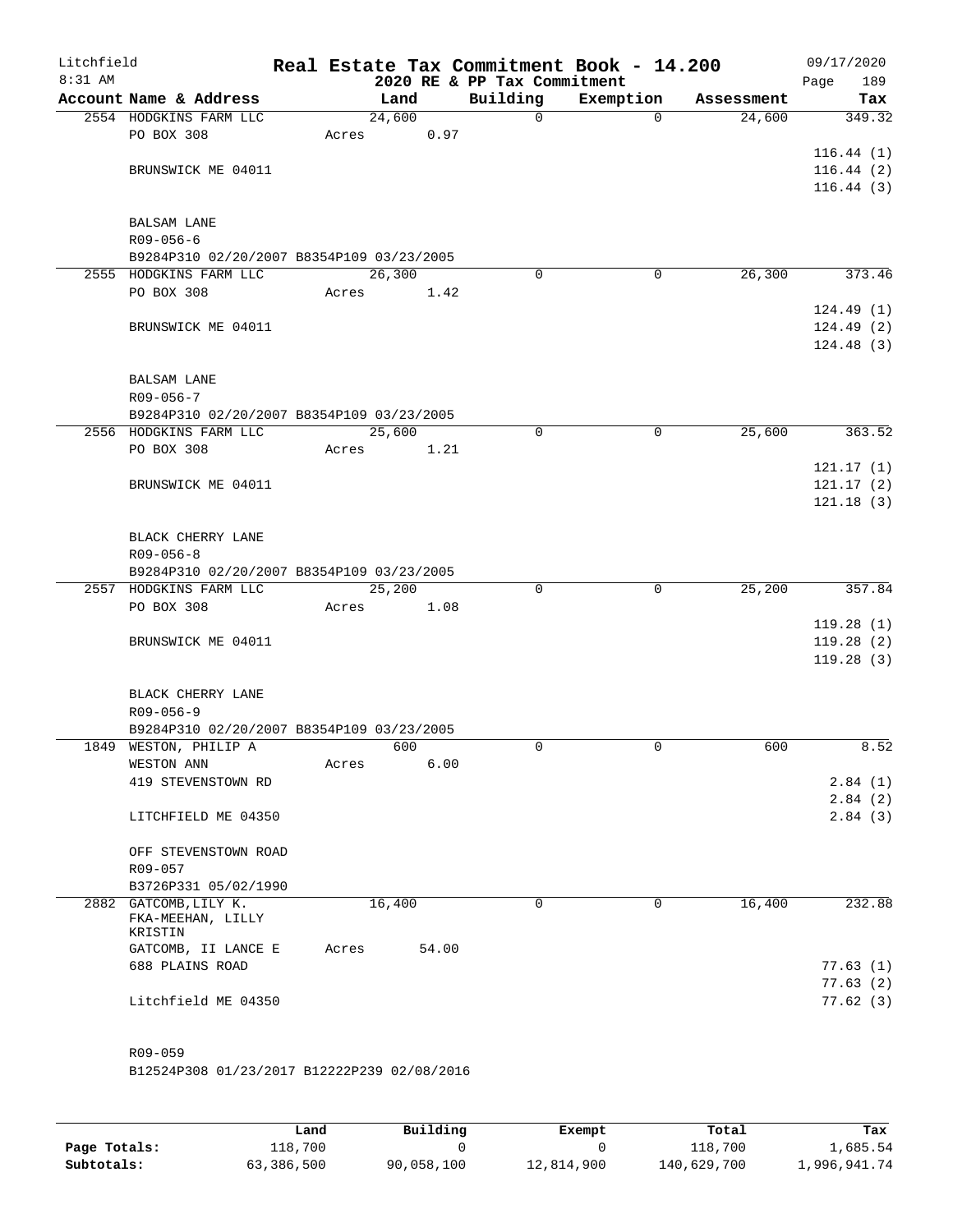| Litchfield<br>8:31 AM |                                                                  |       |                     | 2020 RE & PP Tax Commitment | Real Estate Tax Commitment Book - 14.200 |            | 09/17/2020<br>190<br>Page |
|-----------------------|------------------------------------------------------------------|-------|---------------------|-----------------------------|------------------------------------------|------------|---------------------------|
|                       | Account Name & Address                                           |       | Land                | Building                    | Exemption                                | Assessment | Tax                       |
|                       | 1659 ST JEAN, MICHAEL                                            |       | 33,500              | $\mathbf 0$                 | $\Omega$                                 | 33,500     | 475.70                    |
|                       | 959 WEST ALNA RD                                                 | Acres | 37.00               |                             |                                          |            |                           |
|                       |                                                                  |       |                     |                             |                                          |            | 158.57(1)                 |
|                       | ALNA ME 04535 3412                                               |       |                     |                             |                                          |            | 158.57(2)                 |
|                       |                                                                  |       |                     |                             |                                          |            | 158.56(3)                 |
|                       | OFF STEVENSTOWN ROAD                                             |       |                     |                             |                                          |            |                           |
|                       | R09-060                                                          |       |                     |                             |                                          |            |                           |
|                       | B8264P158 01/05/2005 B3167P250                                   |       |                     |                             |                                          |            |                           |
|                       | 2095 ST JEAN, MICHAEL                                            |       | $\overline{21,800}$ | 0                           | 0                                        | 21,800     | 309.56                    |
|                       | 959 WEST ALNA RD                                                 | Acres | 14.00               |                             |                                          |            |                           |
|                       |                                                                  |       |                     |                             |                                          |            | 103.19(1)                 |
|                       | ALNA ME 04535 3412                                               |       |                     |                             |                                          |            | 103.19(2)                 |
|                       |                                                                  |       |                     |                             |                                          |            | 103.18(3)                 |
|                       |                                                                  |       |                     |                             |                                          |            |                           |
|                       | OFF STEVENSTOWN ROAD                                             |       |                     |                             |                                          |            |                           |
|                       | R09-061<br>B8264P158 01/05/2005 B2349P240                        |       |                     |                             |                                          |            |                           |
|                       | 1943 DODGE SHARON ST.JEAN                                        |       | 22,900              | 0                           | 0                                        | 22,900     | 325.18                    |
|                       | MICHAEL                                                          |       |                     |                             |                                          |            |                           |
|                       | PO BOX 354                                                       | Acres | 45.00               |                             |                                          |            |                           |
|                       |                                                                  |       |                     |                             |                                          |            | 108.39(1)                 |
|                       | EAST WINTHROP ME 04343                                           |       |                     |                             |                                          |            | 108.39(2)                 |
|                       |                                                                  |       |                     |                             |                                          |            | 108.40(3)                 |
|                       | OFF STEVENSTOWN ROAD                                             |       |                     |                             |                                          |            |                           |
|                       | $R09 - 063$                                                      |       |                     |                             |                                          |            |                           |
|                       | B8637P180 10/11/2005                                             |       |                     |                             |                                          |            |                           |
|                       | 1063 LILLY, GILBERT M                                            |       | 43,800              | 0                           | 0                                        | 43,800     | 621.96                    |
|                       | 162 PARKS ROAD                                                   | Acres | 57.60               |                             |                                          |            |                           |
|                       |                                                                  |       |                     |                             |                                          |            | 207.32(1)                 |
|                       | RICHMOND ME 04357                                                |       |                     |                             |                                          |            | 207.32(2)                 |
|                       |                                                                  |       |                     |                             |                                          |            | 207.32(3)                 |
|                       |                                                                  |       |                     |                             |                                          |            |                           |
|                       | OFF LUNTS HILL ROAD<br>R09-064                                   |       |                     |                             |                                          |            |                           |
|                       | B4869P78 03/03/1995                                              |       |                     |                             |                                          |            |                           |
|                       | 678 FOSTER, JOSEPH H                                             |       | 89,300              | 241,200                     | 25,000                                   | 305,500    | 4,338.10                  |
|                       | FOSTER, JENNIFER R                                               |       | Acres 71.60         |                             | 02 HOMESTEAD EXEMPT                      |            |                           |
|                       | 329 LUNTS HILL ROAD                                              |       |                     |                             |                                          |            | 1,446.03(1)               |
|                       |                                                                  |       |                     |                             |                                          |            | 1,446.03(2)               |
|                       | LITCHFIELD ME 04350                                              |       |                     |                             |                                          |            | 1,446.04(3)               |
|                       |                                                                  |       |                     |                             |                                          |            |                           |
|                       | 329 LUNT'S HILL ROAD                                             |       |                     |                             |                                          |            |                           |
|                       | R09-067                                                          |       |                     |                             |                                          |            |                           |
|                       | B11960P195 04/17/2015 B3652P248 10/23/1989<br>663 FOLEY, MARY JO |       | 40,300              | 62,000                      | 25,000                                   | 77,300     | 1,097.66                  |
|                       | 269 LUNTS HILL ROAD                                              | Acres | 3.10                |                             | 02 HOMESTEAD EXEMPT                      |            |                           |
|                       |                                                                  |       |                     |                             |                                          |            | 365.89(1)                 |
|                       | LITCHFIELD ME 04350                                              |       |                     |                             |                                          |            | 365.89(2)                 |
|                       |                                                                  |       |                     |                             |                                          |            | 365.88(3)                 |
|                       |                                                                  |       |                     |                             |                                          |            |                           |
|                       | 269 LUNTS HILL ROAD                                              |       |                     |                             |                                          |            |                           |
|                       | R09-068                                                          |       |                     |                             |                                          |            |                           |
|                       | B9073P159 09/15/2006 B6996P3                                     |       |                     |                             |                                          |            |                           |
|                       |                                                                  |       |                     |                             |                                          |            |                           |
|                       |                                                                  |       |                     |                             |                                          |            |                           |

|              | Land       | Building   | Exempt     | Total         | Tax          |
|--------------|------------|------------|------------|---------------|--------------|
| Page Totals: | 251,600    | 303,200    | 50,000     | 504,800       | 7,168.16     |
| Subtotals:   | 63,638,100 | 90,361,300 | 12,864,900 | 141, 134, 500 | 2,004,109.90 |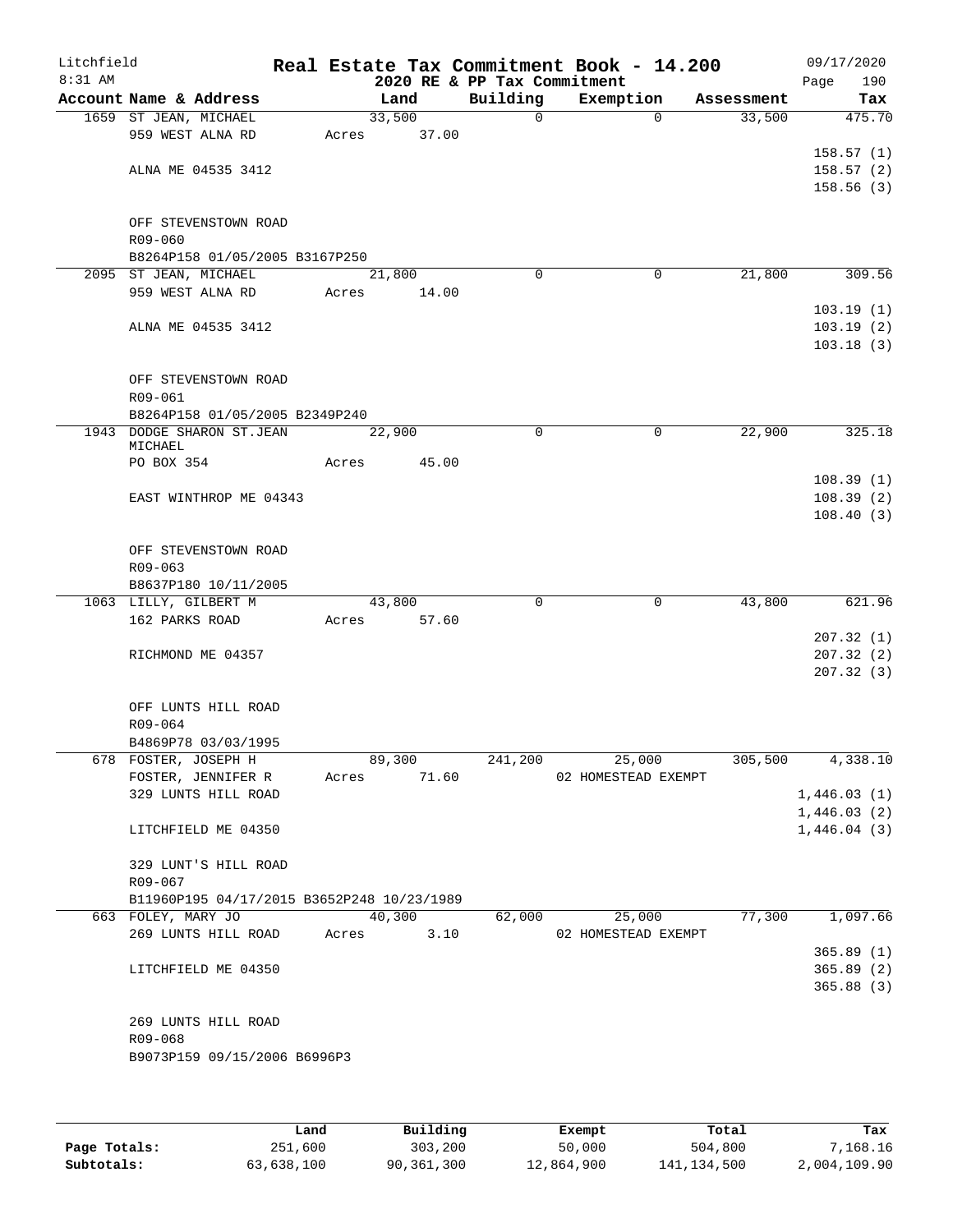| Litchfield |                                                                              |      |       |          |                                         | Real Estate Tax Commitment Book - 14.200 |            | 09/17/2020    |
|------------|------------------------------------------------------------------------------|------|-------|----------|-----------------------------------------|------------------------------------------|------------|---------------|
| 8:31 AM    | Account Name & Address                                                       |      |       | Land     | 2020 RE & PP Tax Commitment<br>Building | Exemption                                | Assessment | 191<br>Page   |
|            | 1148 MARINER, WARREN L                                                       |      |       | 52,900   | $\mathbf 0$                             | $\Omega$                                 | 52,900     | Tax<br>751.18 |
|            | P O BOX 575                                                                  |      | Acres | 28.00    |                                         |                                          |            |               |
|            |                                                                              |      |       |          |                                         |                                          |            | 250.39(1)     |
|            | GARDINER ME 04345                                                            |      |       |          |                                         |                                          |            | 250.39 (2)    |
|            |                                                                              |      |       |          |                                         |                                          |            | 250.40(3)     |
|            | LUNTS HILL ROAD                                                              |      |       |          |                                         |                                          |            |               |
|            | R09-069<br>B1674P324                                                         |      |       |          |                                         |                                          |            |               |
|            | 2153 BROWN, DARRYL G                                                         |      |       | 48,900   | 41,200                                  | 0                                        | 90,100     | 1,279.42      |
|            | 971 BRUNSWICK AVE                                                            |      | Acres | 2.30     |                                         |                                          |            |               |
|            |                                                                              |      |       |          |                                         |                                          |            | 426.47(1)     |
|            | GARDINER ME 04345                                                            |      |       |          |                                         |                                          |            | 426.47(2)     |
|            |                                                                              |      |       |          |                                         |                                          |            | 426.48(3)     |
|            | 231 LUNTS HILL ROAD<br>R09-069A                                              |      |       |          |                                         |                                          |            |               |
|            | B10172P295 08/05/2009 B6208P34 05/09/2000                                    |      |       |          |                                         |                                          |            |               |
|            | 2869 ABBOTT, RICHELLE                                                        |      |       | 43,000   | 0                                       | $\mathbf 0$                              | 43,000     | 610.60        |
|            | 92 OLD BRUNSWICK ROAD                                                        |      | Acres | 10.00    |                                         |                                          |            |               |
|            |                                                                              |      |       |          |                                         |                                          |            | 203.53(1)     |
|            | GARDINER ME 04345                                                            |      |       |          |                                         |                                          |            | 203.53(2)     |
|            |                                                                              |      |       |          |                                         |                                          |            | 203.54(3)     |
|            | R09-069-B                                                                    |      |       |          |                                         |                                          |            |               |
|            | B11947P191 04/03/2015                                                        |      |       |          |                                         |                                          |            |               |
|            | 199 BOWLEY, CRAIG A                                                          |      |       | 70,300   | $\Omega$                                | $\mathbf 0$                              | 70,300     | 998.26        |
|            | DICLEMENTE, MICHAEL D                                                        |      | Acres | 61.58    |                                         |                                          |            |               |
|            | 325 WEST 45TH ST. APT<br>905                                                 |      |       |          |                                         |                                          |            | 332.75(1)     |
|            |                                                                              |      |       |          |                                         |                                          |            | 332.75(2)     |
|            | NEW YORK NY 10036                                                            |      |       |          |                                         |                                          |            | 332.76 (3)    |
|            |                                                                              |      |       |          |                                         |                                          |            |               |
|            | 210 LUNT'S HILL ROAD                                                         |      |       |          |                                         |                                          |            |               |
|            | R09-070                                                                      |      |       |          |                                         |                                          |            |               |
|            | B11007P305 04/10/2012 B10648P58 01/20/2011 B9166P310<br>12/01/2006 B4858P165 |      |       |          |                                         |                                          |            |               |
|            | 2816 CHAPMAN, JOHN III                                                       |      |       | 64,300   | 342,400                                 | 0                                        | 406,700    | 5,775.14      |
|            | 209 LUNTS HILL RD                                                            |      | Acres | 11.71    |                                         |                                          |            |               |
|            |                                                                              |      |       |          |                                         |                                          |            | 1,925.05(1)   |
|            | LITCHFIELD ME 04350                                                          |      |       |          |                                         |                                          |            | 1,925.05(2)   |
|            |                                                                              |      |       |          |                                         |                                          |            | 1,925.04(3)   |
|            | 209 LUNTS HILL ROAD                                                          |      |       |          |                                         |                                          |            |               |
|            | R09-070A                                                                     |      |       |          |                                         |                                          |            |               |
|            | B13337P17 09/13/2019                                                         |      |       |          |                                         |                                          |            |               |
|            | 1182 MCDONALD, MICHAEL                                                       |      |       | 45,000   | 41,600                                  | 0                                        | 86,600     | 1,229.72      |
|            | 153 LUNTS HILL RD                                                            |      | Acres | 1.00     |                                         |                                          |            |               |
|            |                                                                              |      |       |          |                                         |                                          |            | 409.91(1)     |
|            | LITCHFIELD ME 04350                                                          |      |       |          |                                         |                                          |            | 409.91(2)     |
|            |                                                                              |      |       |          |                                         |                                          |            | 409.90 (3)    |
|            | 153 LUNTS HILL ROAD                                                          |      |       |          |                                         |                                          |            |               |
|            | R09-071                                                                      |      |       |          |                                         |                                          |            |               |
|            | B4988P72 02/27/1995                                                          |      |       |          |                                         |                                          |            |               |
|            |                                                                              |      |       |          |                                         |                                          |            |               |
|            |                                                                              | Land |       | Building |                                         | Exempt                                   | Total      | Tax           |

|              | -------    |            | -------    | ------      | ------       |
|--------------|------------|------------|------------|-------------|--------------|
| Page Totals: | 324,400    | 425,200    |            | 749,600     | 10,644.32    |
| Subtotals:   | 63,962,500 | 90,786,500 | 12,864,900 | 141,884,100 | 2,014,754.22 |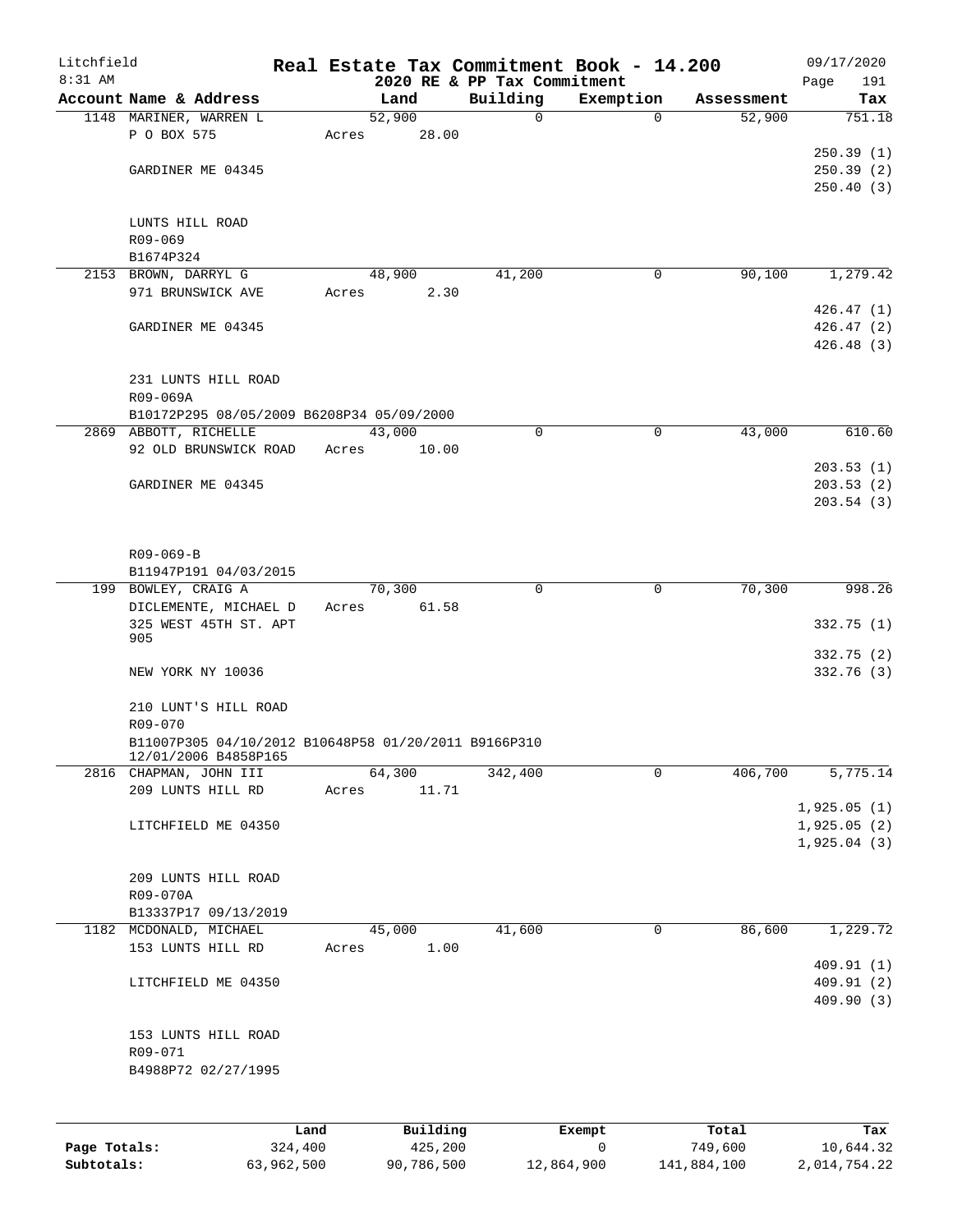| Litchfield   |                                             |              |       |                |            |                             | Real Estate Tax Commitment Book - 14.200 |               |                      | 09/17/2020         |
|--------------|---------------------------------------------|--------------|-------|----------------|------------|-----------------------------|------------------------------------------|---------------|----------------------|--------------------|
| 8:31 AM      | Account Name & Address                      |              |       |                |            | 2020 RE & PP Tax Commitment |                                          |               |                      | 192<br>Page<br>Tax |
|              | 361 BYRAS, THERESA M                        |              |       | Land<br>32,200 |            | Building<br>$\mathbf 0$     | Exemption                                | $\Omega$      | Assessment<br>32,200 | 457.24             |
|              | 7 HASKELL CIRCLE                            |              | Acres |                | 3.40       |                             |                                          |               |                      |                    |
|              |                                             |              |       |                |            |                             |                                          |               |                      | 152.41(1)          |
|              | TOPSHAM ME 04086                            |              |       |                |            |                             |                                          |               |                      | 152.41(2)          |
|              |                                             |              |       |                |            |                             |                                          |               |                      | 152.42(3)          |
|              |                                             |              |       |                |            |                             |                                          |               |                      |                    |
|              | LUNTS HILL ROAD                             |              |       |                |            |                             |                                          |               |                      |                    |
|              | R09-072                                     |              |       |                |            |                             |                                          |               |                      |                    |
|              | B12453P152 10/12/2016 B12453P149 10/12/2016 |              |       |                |            |                             |                                          |               |                      |                    |
|              | B5389P122                                   |              |       |                |            |                             |                                          |               |                      |                    |
|              | 1768 SMITH, CASEY J                         |              |       | 45,600         |            | 99,100                      | 25,000                                   |               | 119,700              | 1,699.74           |
|              | 149 LUNTS HILL ROAD                         |              | Acres |                | 1.20       |                             | 02 HOMESTEAD EXEMPT                      |               |                      |                    |
|              |                                             |              |       |                |            |                             |                                          |               |                      | 566.58(1)          |
|              | LITCHFIELD ME 04350                         |              |       |                |            |                             |                                          |               |                      | 566.58 (2)         |
|              |                                             |              |       |                |            |                             |                                          |               |                      | 566.58(3)          |
|              |                                             |              |       |                |            |                             |                                          |               |                      |                    |
|              | 149 LUNTS HILL ROAD                         |              |       |                |            |                             |                                          |               |                      |                    |
|              | R09-072A                                    |              |       |                |            |                             |                                          |               |                      |                    |
|              | B11694P340 05/22/2014 B3794P20              |              |       |                |            |                             |                                          |               |                      |                    |
|              | 2126 GORDON, LEON W                         |              |       | 50,400         |            | 9,600                       | 25,000                                   |               | 35,000               | 497.00             |
|              | 141 LUNTS HILL ROAD                         |              | Acres |                | 2.80       |                             | 02 HOMESTEAD EXEMPT                      |               |                      |                    |
|              |                                             |              |       |                |            |                             |                                          |               |                      | 165.67(1)          |
|              | LITCHFIELD ME 04350                         |              |       |                |            |                             |                                          |               |                      | 165.67(2)          |
|              |                                             |              |       |                |            |                             |                                          |               |                      | 165.66(3)          |
|              |                                             |              |       |                |            |                             |                                          |               |                      |                    |
|              | 141 LUNTS HILL ROAD<br>R09-072B             |              |       |                |            |                             |                                          |               |                      |                    |
|              | B6116P237 12/10/1999                        |              |       |                |            |                             |                                          |               |                      |                    |
|              | 2899 BYRAS, MELISSA LIN                     |              |       | 31,000         |            | $\Omega$                    |                                          | 0             | 31,000               | 440.20             |
|              | 396 POND ROAD                               |              | Acres |                | 3.00       |                             |                                          |               |                      |                    |
|              |                                             |              |       |                |            |                             |                                          |               |                      | 146.73(1)          |
|              | LEWISTON ME 04240                           |              |       |                |            |                             |                                          |               |                      | 146.73(2)          |
|              |                                             |              |       |                |            |                             |                                          |               |                      | 146.74 (3)         |
|              |                                             |              |       |                |            |                             |                                          |               |                      |                    |
|              | LUNTS HILL ROAD                             |              |       |                |            |                             |                                          |               |                      |                    |
|              | R09-072D                                    |              |       |                |            |                             |                                          |               |                      |                    |
|              | B12453P152 10/12/2016                       |              |       |                |            |                             |                                          |               |                      |                    |
| 365          | SEWALL, MICAH B. &                          |              |       | 39,400         |            | 75,200                      |                                          | 0             | 114,600              | 1,627.32           |
|              | MELISSA A.                                  |              |       |                |            |                             |                                          |               |                      |                    |
|              | BURTON, HANFORD J                           |              | Acres |                | 0.60       |                             |                                          |               |                      |                    |
|              | 723 RIDGE ROAD                              |              |       |                |            |                             |                                          |               |                      | 542.44 (1)         |
|              |                                             |              |       |                |            |                             |                                          |               |                      | 542.44 (2)         |
|              | BOWDOINHAM ME 04008                         |              |       |                |            |                             |                                          |               |                      | 542.44 (3)         |
|              |                                             |              |       |                |            |                             |                                          |               |                      |                    |
|              | 85 LUNTS HILL ROAD                          |              |       |                |            |                             |                                          |               |                      |                    |
|              | $R09 - 073$                                 |              |       |                |            |                             |                                          |               |                      |                    |
|              | B11142P320 08/20/2012 B1541P1111            |              |       |                |            |                             |                                          |               |                      |                    |
| 939          | KENNEBEC VAL BEAGLE,<br><b>CLUB</b>         |              |       | 60,500         |            | 1,400                       |                                          | 0             | 61,900               | 878.98             |
|              | C/O JAMES DUDLEY                            |              | Acres |                | 161.00     |                             |                                          |               |                      |                    |
|              | 2330 BELGRADE ROAD                          |              |       |                |            |                             |                                          |               |                      | 292.99 (1)         |
|              | SIDNEY ME 04330                             |              |       |                |            |                             |                                          |               |                      | 292.99(2)          |
|              |                                             |              |       |                |            |                             |                                          |               |                      | 293.00(3)          |
|              |                                             |              |       |                |            |                             |                                          |               |                      |                    |
|              | 21 LUNTS HILL ROAD                          |              |       |                |            |                             |                                          |               |                      |                    |
|              | R09-074                                     |              |       |                |            |                             |                                          |               |                      |                    |
|              | B1336P301                                   |              |       |                |            |                             |                                          |               |                      |                    |
|              |                                             |              |       |                |            |                             |                                          |               |                      |                    |
|              |                                             |              |       |                |            |                             |                                          |               |                      |                    |
|              |                                             | Land         |       |                | Building   |                             | Exempt                                   |               | Total                | Tax                |
| Page Totals: |                                             | 259,100      |       |                | 185,300    |                             | 50,000                                   |               | 394,400              | 5,600.48           |
| Subtotals:   |                                             | 64, 221, 600 |       |                | 90,971,800 |                             | 12,914,900                               | 142, 278, 500 |                      | 2,020,354.70       |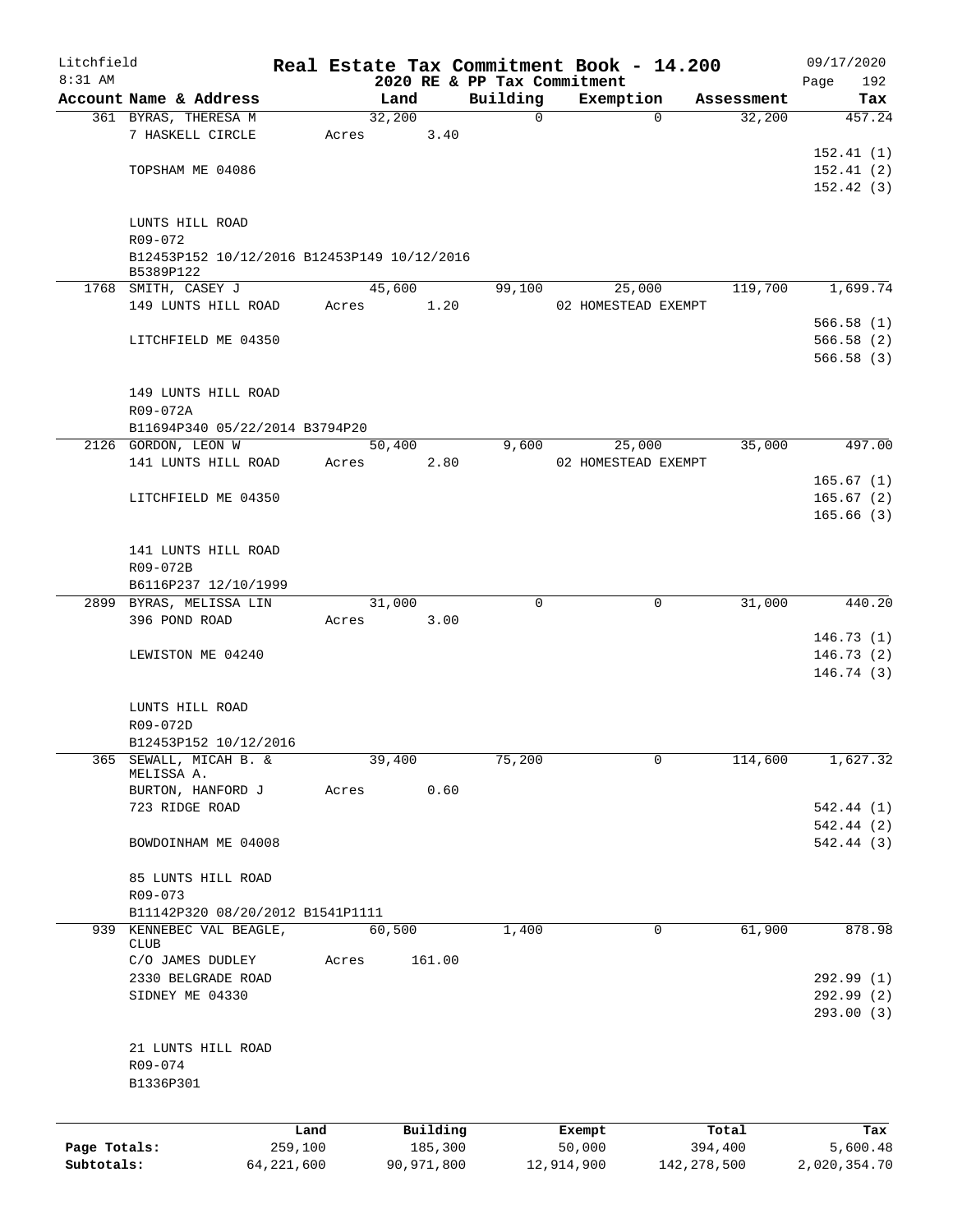| Litchfield   |                                                                   |         |                             |                         | Real Estate Tax Commitment Book - 14.200 |                      | 09/17/2020    |
|--------------|-------------------------------------------------------------------|---------|-----------------------------|-------------------------|------------------------------------------|----------------------|---------------|
| $8:31$ AM    | Account Name & Address                                            |         | 2020 RE & PP Tax Commitment |                         | Exemption                                |                      | 193<br>Page   |
|              | 1024 ANDERSON, JULIE E                                            |         | Land<br>11,200              | Building<br>$\mathbf 0$ | $\Omega$                                 | Assessment<br>11,200 | Tax<br>159.04 |
|              | 257 STEVENSTOWN ROAD                                              | Acres   | 0.80                        |                         |                                          |                      |               |
|              |                                                                   |         |                             |                         |                                          |                      | 53.01(1)      |
|              | LITCHFIELD ME 04350                                               |         |                             |                         |                                          |                      | 53.01(2)      |
|              |                                                                   |         |                             |                         |                                          |                      | 53.02(3)      |
|              |                                                                   |         |                             |                         |                                          |                      |               |
|              | STEVENSTOWN ROAD<br>$R09 - 075$                                   |         |                             |                         |                                          |                      |               |
|              | B7466P80 06/07/2003                                               |         |                             |                         |                                          |                      |               |
|              | 63 JOHNSON, WILLIAM R                                             |         | 49,200                      | 216,000                 | 0                                        | 265,200              | 3,765.84      |
|              | 216 WATER STREET                                                  | Acres   | 2.40                        |                         |                                          |                      |               |
|              |                                                                   |         |                             |                         |                                          |                      | 1, 255.28(1)  |
|              | RANDOLPH ME 04346                                                 |         |                             |                         |                                          |                      | 1, 255.28(2)  |
|              |                                                                   |         |                             |                         |                                          |                      | 1, 255.28(3)  |
|              |                                                                   |         |                             |                         |                                          |                      |               |
|              | 296 STEVENSTOWN ROAD                                              |         |                             |                         |                                          |                      |               |
|              | R09-076<br>B11817P342 10/06/2014 B8617P112 09/28/2005 B5244P284   |         |                             |                         |                                          |                      |               |
|              | 10/23/1996                                                        |         |                             |                         |                                          |                      |               |
|              | 1701 SWIFT, DAVID DOUGLAS                                         |         | 92,000                      | 27,600                  | 25,000                                   | 94,600               | 1,343.32      |
|              | 1355 LEWISTON ROAD                                                | Acres   | 76.00                       |                         | 02 HOMESTEAD EXEMPT                      |                      |               |
|              |                                                                   |         |                             |                         |                                          |                      | 447.77 (1)    |
|              | LITCHFIELD ME 04350                                               |         |                             |                         |                                          |                      | 447.77 (2)    |
|              |                                                                   |         |                             |                         |                                          |                      | 447.78 (3)    |
|              | 316 STEVENSTOWN ROAD                                              |         |                             |                         |                                          |                      |               |
|              | R09-077                                                           |         |                             |                         |                                          |                      |               |
|              | B12272P94 04/19/2016 B12014P294 06/17/2015 B3377P285              |         |                             |                         |                                          |                      |               |
|              | 1682 PETRICH, PAUL J., JR.                                        |         | 52,500                      | 124,900                 | 25,000                                   | 152,400              | 2,164.08      |
|              | PETRICH, ROBYN C                                                  | Acres   | 3.50                        |                         | 02 HOMESTEAD EXEMPT                      |                      |               |
|              | 328 STEVENSTOWN ROAD                                              |         |                             |                         |                                          |                      | 721.36(1)     |
|              |                                                                   |         |                             |                         |                                          |                      | 721.36(2)     |
|              | LITCHFIELD ME 04350                                               |         |                             |                         |                                          |                      | 721.36(3)     |
|              |                                                                   |         |                             |                         |                                          |                      |               |
|              | 328 STEVENSTOWN ROAD                                              |         |                             |                         |                                          |                      |               |
|              | R09-077A<br>B11302P140 02/04/2013 B6468P21                        |         |                             |                         |                                          |                      |               |
|              | 433 COLLINS, KELSEY                                               |         | 54,600                      | 135,700                 | 25,000                                   | 165,300              | 2,347.26      |
|              | 340 STEVENSTOWN ROAD                                              | Acres   | 4.20                        |                         | 02 HOMESTEAD EXEMPT                      |                      |               |
|              |                                                                   |         |                             |                         |                                          |                      | 782.42 (1)    |
|              | LITCHFIELD ME 04350                                               |         |                             |                         |                                          |                      | 782.42 (2)    |
|              |                                                                   |         |                             |                         |                                          |                      | 782.42 (3)    |
|              |                                                                   |         |                             |                         |                                          |                      |               |
|              | 340 STEVENSTOWN ROAD                                              |         |                             |                         |                                          |                      |               |
|              | R09-078                                                           |         |                             |                         |                                          |                      |               |
|              | B12839P73 01/29/2018 B10973P156 02/29/2012 B5622P79<br>05/21/1998 |         |                             |                         |                                          |                      |               |
|              | 729 FLETCHER, CHRISTINE                                           |         | 69,300                      | 194,600                 | 0                                        | 263,900              | 3,747.38      |
|              | ANNA                                                              |         |                             |                         |                                          |                      |               |
|              | NAGLE, RICHARD WATERMAN Acres<br>III                              |         | 45.50                       |                         |                                          |                      |               |
|              | 358 STEVENSTOWN ROAD                                              |         |                             |                         |                                          |                      | 1,249.13(1)   |
|              |                                                                   |         |                             |                         |                                          |                      | 1, 249.13(2)  |
|              | LITCHFIELD ME 04350                                               |         |                             |                         |                                          |                      | 1, 249.12(3)  |
|              |                                                                   |         |                             |                         |                                          |                      |               |
|              | 358 STEVENSTOWN ROAD                                              |         |                             |                         |                                          |                      |               |
|              | R09-079<br>B10827P205 09/07/2011 B6862P16 07/10/1995              |         |                             |                         |                                          |                      |               |
|              |                                                                   |         |                             |                         |                                          |                      |               |
|              |                                                                   | Land    | Building                    |                         | Exempt                                   | Total                | Tax           |
| Page Totals: |                                                                   | 328,800 | 698,800                     |                         | 75,000                                   | 952,600              | 13,526.92     |

**Subtotals:** 64,550,400 91,670,600 12,989,900 143,231,100 2,033,881.62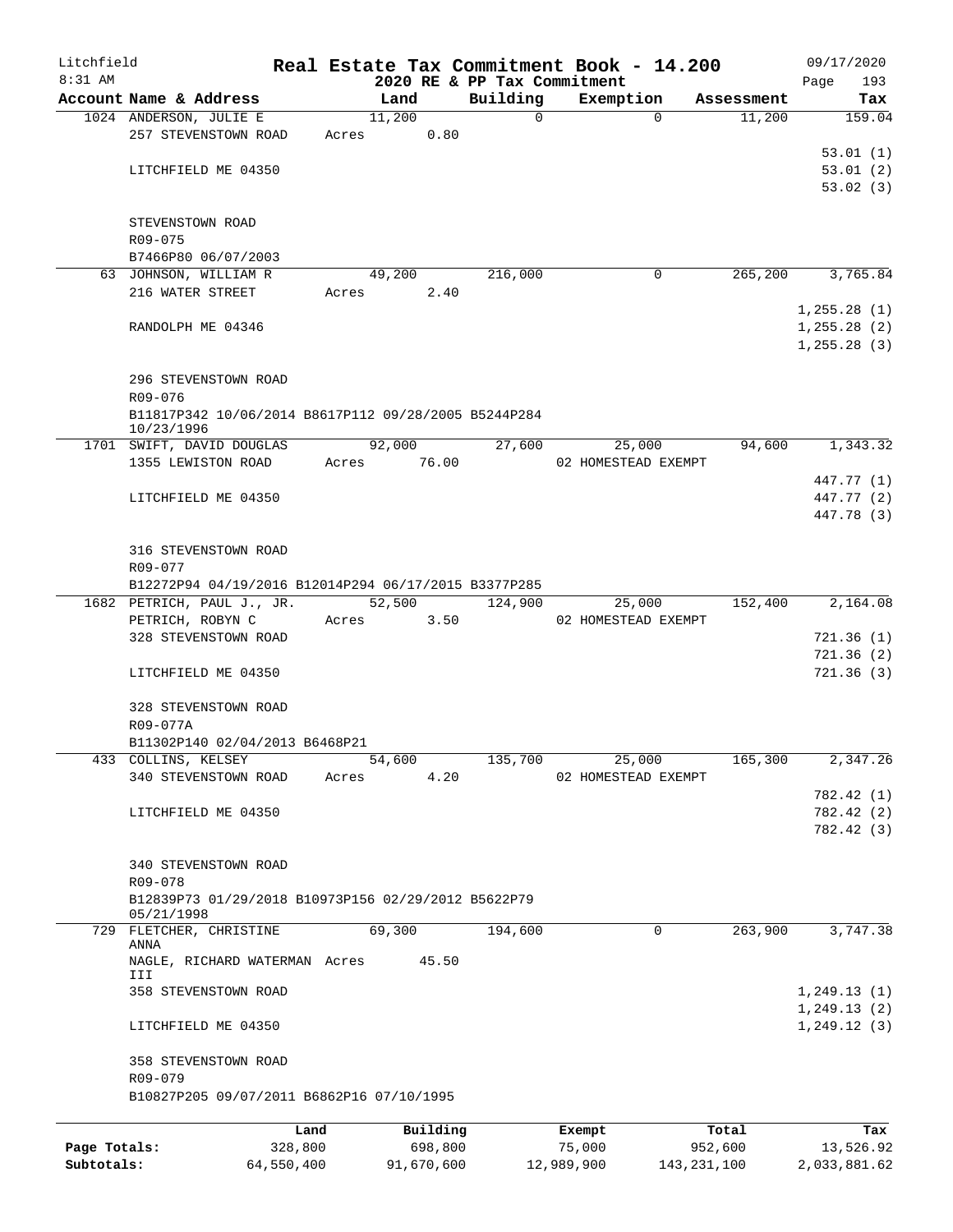| Litchfield<br>8:31 AM |                                           |       |        | 2020 RE & PP Tax Commitment | Real Estate Tax Commitment Book - 14.200 |            | 09/17/2020<br>Page<br>194 |
|-----------------------|-------------------------------------------|-------|--------|-----------------------------|------------------------------------------|------------|---------------------------|
|                       | Account Name & Address                    |       | Land   | Building                    | Exemption                                | Assessment | Tax                       |
|                       | 1208 MEEHAN, JOSEPH A                     |       | 66,600 | 63,900                      | 25,000                                   | 105,500    | 1,498.10                  |
|                       | 376 STEVENSTOWN RD                        | Acres | 26.00  |                             | 02 HOMESTEAD EXEMPT                      |            |                           |
|                       |                                           |       |        |                             |                                          |            | 499.37 (1)                |
|                       | LITCHFIELD ME 04350                       |       |        |                             |                                          |            | 499.37 (2)                |
|                       |                                           |       |        |                             |                                          |            | 499.36 (3)                |
|                       |                                           |       |        |                             |                                          |            |                           |
|                       | 376 STEVENSTOWN ROAD                      |       |        |                             |                                          |            |                           |
|                       | R09-080                                   |       |        |                             |                                          |            |                           |
|                       | B3225P55                                  |       |        |                             |                                          |            |                           |
|                       | 1052 GREENWOOD, MATTHEW J                 |       | 78,500 | 144,800                     | $\mathbf 0$                              | 223,300    | 3,170.86                  |
|                       | GREENWOOD, KHRISTEN                       | Acres | 38.00  |                             |                                          |            |                           |
|                       | 396 STEVENSTOWN ROAD                      |       |        |                             |                                          |            | 1,056.95(1)               |
|                       |                                           |       |        |                             |                                          |            | 1,056.95(2)               |
|                       | LITCHFIELD ME 04350                       |       |        |                             |                                          |            | 1,056.96(3)               |
|                       |                                           |       |        |                             |                                          |            |                           |
|                       | 396 STEVENSTOWN ROAD                      |       |        |                             |                                          |            |                           |
|                       | R09-081                                   |       |        |                             |                                          |            |                           |
|                       | B1909P103                                 |       |        |                             |                                          |            |                           |
|                       | 1853 WESTON, PHILIP A                     |       | 15,300 | 0                           | 0                                        | 15,300     | 217.26                    |
|                       | 419 STEVENSTOWN RD                        | Acres | 45.00  |                             |                                          |            |                           |
|                       |                                           |       |        |                             |                                          |            |                           |
|                       |                                           |       |        |                             |                                          |            | 72.42(1)                  |
|                       | LITCHFIELD ME 04350                       |       |        |                             |                                          |            | 72.42(2)                  |
|                       |                                           |       |        |                             |                                          |            | 72.42(3)                  |
|                       |                                           |       |        |                             |                                          |            |                           |
|                       | STEVENSTOWN ROAD                          |       |        |                             |                                          |            |                           |
|                       | R09-082                                   |       |        |                             |                                          |            |                           |
|                       | B904P457                                  |       |        |                             |                                          |            |                           |
|                       | 1807 CARPENTER, SAMUEL                    |       | 69,500 | 132,800                     | $\mathbf 0$                              | 202,300    | 2,872.66                  |
|                       | 442 STEVENSTOWN ROAD                      | Acres | 20.00  |                             |                                          |            |                           |
|                       |                                           |       |        |                             |                                          |            | 957.55(1)                 |
|                       | LITCHFIELD ME 04350                       |       |        |                             |                                          |            | 957.55(2)                 |
|                       |                                           |       |        |                             |                                          |            | 957.56(3)                 |
|                       |                                           |       |        |                             |                                          |            |                           |
|                       | 442 STEVENSTOWN ROAD                      |       |        |                             |                                          |            |                           |
|                       | R09-083                                   |       |        |                             |                                          |            |                           |
|                       | B11829P39 10/20/2014 B4320P169 01/22/1993 |       |        |                             |                                          |            |                           |
|                       | 1850 WESTON, PHILIP A                     |       | 7,400  | $\Omega$                    | $\mathbf 0$                              | 7,400      | 105.08                    |
|                       | WESTON ANNE E                             | Acres | 22.00  |                             |                                          |            |                           |
|                       | 419 STEVENSTOWN RD                        |       |        |                             |                                          |            | 35.03(1)                  |
|                       |                                           |       |        |                             |                                          |            | 35.03(2)                  |
|                       | LITCHFIELD ME 04350                       |       |        |                             |                                          |            | 35.02(3)                  |
|                       |                                           |       |        |                             |                                          |            |                           |
|                       | STEVENSTOWN ROAD                          |       |        |                             |                                          |            |                           |
|                       | R09-084                                   |       |        |                             |                                          |            |                           |
|                       | B3726P331 05/02/1990                      |       |        |                             |                                          |            |                           |
|                       | 2909 CARTONIO, ANTHONY                    |       | 59,100 | 3,000                       | 0                                        | 62,100     | 881.82                    |
|                       | CARTONIO, PAMELA                          | Acres | 21.60  |                             |                                          |            |                           |
|                       | 26 WHISPERING PINES                       |       |        |                             |                                          |            | 293.94 (1)                |
|                       | LANE                                      |       |        |                             |                                          |            |                           |
|                       |                                           |       |        |                             |                                          |            | 293.94 (2)                |
|                       | LITCHFIELD ME 04350                       |       |        |                             |                                          |            | 293.94 (3)                |
|                       |                                           |       |        |                             |                                          |            |                           |
|                       | POND ROAD                                 |       |        |                             |                                          |            |                           |
|                       | R09-085                                   |       |        |                             |                                          |            |                           |
|                       | B12557P99 02/24/2017                      |       |        |                             |                                          |            |                           |
|                       |                                           |       |        |                             |                                          |            |                           |
|                       |                                           |       |        |                             |                                          |            |                           |
|                       |                                           |       |        |                             |                                          |            |                           |

|              | Land       | Building   | Exempt     | Total       | Tax          |
|--------------|------------|------------|------------|-------------|--------------|
| Page Totals: | 296,400    | 344,500    | 25,000     | 615,900     | 8,745.78     |
| Subtotals:   | 64,846,800 | 92,015,100 | 13,014,900 | 143,847,000 | 2,042,627.40 |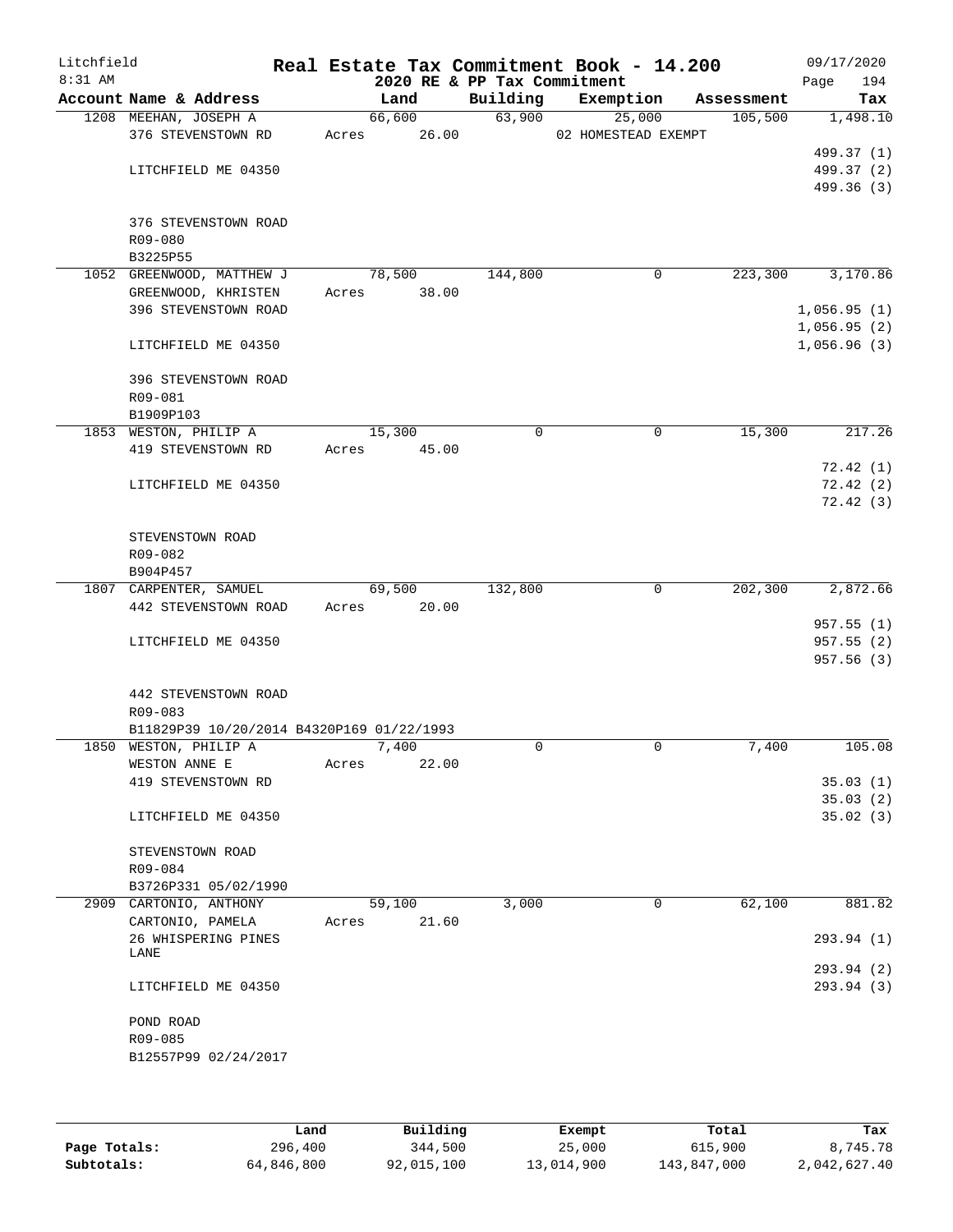| Litchfield<br>8:31 AM |                                               |       | 2020 RE & PP Tax Commitment |             | Real Estate Tax Commitment Book - 14.200 |            | 09/17/2020<br>195<br>Page |
|-----------------------|-----------------------------------------------|-------|-----------------------------|-------------|------------------------------------------|------------|---------------------------|
|                       | Account Name & Address                        |       | Land                        | Building    | Exemption                                | Assessment | Tax                       |
|                       | 1848 WESTON, PHILIP A                         |       | 75,800                      |             | 96,000<br>25,000                         | 146,800    | 2,084.56                  |
|                       | WESTON ANNE                                   | Acres | 67.00                       |             | 02 HOMESTEAD EXEMPT                      |            |                           |
|                       | 419 STEVENSTOWN RD                            |       |                             |             |                                          |            | 694.85(1)                 |
|                       |                                               |       |                             |             |                                          |            | 694.85(2)                 |
|                       | LITCHFIELD ME 04350                           |       |                             |             |                                          |            | 694.86 (3)                |
|                       |                                               |       |                             |             |                                          |            |                           |
|                       | 479 STEVENSTOWN ROAD                          |       |                             |             |                                          |            |                           |
|                       | R10-001<br>B3726P331 05/02/1990               |       |                             |             |                                          |            |                           |
|                       | 783 HARVEY, MARGARET                          |       | 14,400                      | $\mathbf 0$ | 0                                        | 14,400     | 204.48                    |
|                       | 429 STEVENSTOWN RD                            |       | Acres 34.00                 |             |                                          |            |                           |
|                       |                                               |       |                             |             |                                          |            | 68.16(1)                  |
|                       | LITCHFIELD ME 04350                           |       |                             |             |                                          |            | 68.16(2)                  |
|                       |                                               |       |                             |             |                                          |            | 68.16(3)                  |
|                       |                                               |       |                             |             |                                          |            |                           |
|                       | STEVENSTOWN ROAD                              |       |                             |             |                                          |            |                           |
|                       | R10-002                                       |       |                             |             |                                          |            |                           |
|                       | B10342P227 02/16/2010 B3724P50                |       |                             |             |                                          |            |                           |
|                       | 778 HARVEY, MARGARET H                        |       | 45,000                      | 126,900     | 25,000                                   | 146,900    | 2,085.98                  |
|                       | 429 STEVENSTOWN ROAD                          | Acres | 1.00                        |             | 02 HOMESTEAD EXEMPT                      |            |                           |
|                       |                                               |       |                             |             |                                          |            | 695.33(1)                 |
|                       | LITCHFIELD ME 04350                           |       |                             |             |                                          |            | 695.33(2)                 |
|                       |                                               |       |                             |             |                                          |            | 695.32(3)                 |
|                       |                                               |       |                             |             |                                          |            |                           |
|                       | 429 STEVENSTOWN ROAD                          |       |                             |             |                                          |            |                           |
|                       | R10-002A                                      |       |                             |             |                                          |            |                           |
|                       | B4321P197<br>1852 WESTON, PHILIP A            |       | $\overline{58,200}$         | 98,900      | $\mathbf 0$                              | 157,100    | 2,230.82                  |
|                       | 419 STEVENSTOWN RD                            | Acres | 17.00                       |             |                                          |            |                           |
|                       |                                               |       |                             |             |                                          |            | 743.61(1)                 |
|                       | LITCHFIELD ME 04350                           |       |                             |             |                                          |            | 743.61(2)                 |
|                       |                                               |       |                             |             |                                          |            | 743.60(3)                 |
|                       |                                               |       |                             |             |                                          |            |                           |
|                       | 419 STEVENSTOWN ROAD                          |       |                             |             |                                          |            |                           |
|                       | R10-003                                       |       |                             |             |                                          |            |                           |
|                       | B904P457                                      |       |                             |             |                                          |            |                           |
|                       | 1255 GOODING, SCOTT W                         |       | 42,400                      | 70,700      | 0                                        | 113,100    | 1,606.02                  |
|                       | PEAVEY, JESSICA                               | Acres | 0.80                        |             |                                          |            |                           |
|                       | 409 STEVENSTOWN RD                            |       |                             |             |                                          |            | 535.34(1)                 |
|                       |                                               |       |                             |             |                                          |            | 535.34(2)                 |
|                       | LITCHFIELD ME 04350                           |       |                             |             |                                          |            | 535.34(3)                 |
|                       |                                               |       |                             |             |                                          |            |                           |
|                       | 409 STEVENSTOWN ROAD                          |       |                             |             |                                          |            |                           |
|                       | $R10 - 004$                                   |       |                             |             |                                          |            |                           |
|                       | B13037P331 09/24/2018<br>1165 MASCHER, GARY W |       | 66,800                      | 136,400     | 25,000                                   | 178,200    | 2,530.44                  |
|                       | MASCHER PEGGY C                               | Acres | 15.90                       |             | 02 HOMESTEAD EXEMPT                      |            |                           |
|                       | P O BOX 445                                   |       |                             |             |                                          |            | 843.48 (1)                |
|                       |                                               |       |                             |             |                                          |            | 843.48 (2)                |
|                       | LITCHFIELD ME 04350                           |       |                             |             |                                          |            | 843.48 (3)                |
|                       |                                               |       |                             |             |                                          |            |                           |
|                       | 403 STEVENSTOWN ROAD                          |       |                             |             |                                          |            |                           |
|                       | R10-005A                                      |       |                             |             |                                          |            |                           |
|                       | B3657P1 11/27/1989                            |       |                             |             |                                          |            |                           |
|                       |                                               |       |                             |             |                                          |            |                           |
|                       |                                               |       |                             |             |                                          |            |                           |

|              | Land       | Building   | Exempt     | Total       | Tax          |
|--------------|------------|------------|------------|-------------|--------------|
| Page Totals: | 302,600    | 528,900    | 75,000     | 756,500     | 10,742.30    |
| Subtotals:   | 65,149,400 | 92,544,000 | 13,089,900 | 144,603,500 | 2,053,369.70 |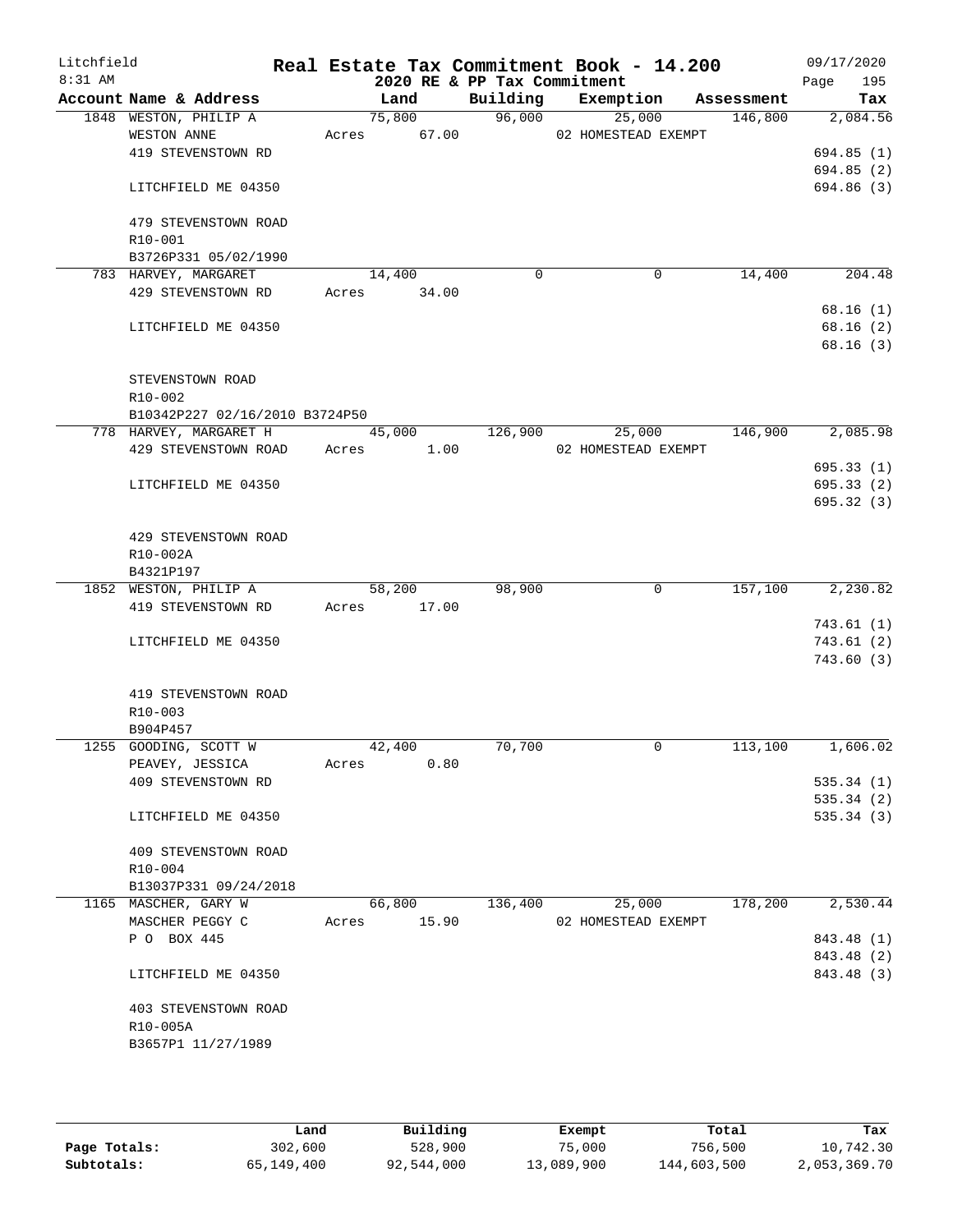| Litchfield   |                                                                                          |         |                 |                             | Real Estate Tax Commitment Book - 14.200 |             | 09/17/2020   |
|--------------|------------------------------------------------------------------------------------------|---------|-----------------|-----------------------------|------------------------------------------|-------------|--------------|
| $8:31$ AM    |                                                                                          |         |                 | 2020 RE & PP Tax Commitment |                                          |             | 196<br>Page  |
|              | Account Name & Address                                                                   |         | Land            | Building                    | Exemption                                | Assessment  | Tax          |
|              | 1851 WESTON, PHILIP A<br>419 STEVENSTOWN RD                                              | Acres   | 50,500<br>58.00 | 0                           | $\Omega$                                 | 50, 500     | 717.10       |
|              |                                                                                          |         |                 |                             |                                          |             | 239.03(1)    |
|              | LITCHFIELD ME 04350                                                                      |         |                 |                             |                                          |             | 239.03(2)    |
|              |                                                                                          |         |                 |                             |                                          |             | 239.04(3)    |
|              |                                                                                          |         |                 |                             |                                          |             |              |
|              | STEVENSTOWN ROAD                                                                         |         |                 |                             |                                          |             |              |
|              | R10-006                                                                                  |         |                 |                             |                                          |             |              |
|              | B3726P330                                                                                |         |                 |                             |                                          |             |              |
|              | 1844 COOK, DANIEL L                                                                      |         | 89,000          | 154,500                     | 0                                        | 243,500     | 3,457.70     |
|              | COOK, DEBORA D<br>COLLINS-COOK                                                           | Acres   | 59.00           |                             |                                          |             |              |
|              | <b>361 STEVENSTOWN ROAD</b>                                                              |         |                 |                             |                                          |             | 1,152.57(1)  |
|              |                                                                                          |         |                 |                             |                                          |             | 1,152.57(2)  |
|              | LITCHFIELD ME 04350                                                                      |         |                 |                             |                                          |             | 1,152.56(3)  |
|              |                                                                                          |         |                 |                             |                                          |             |              |
|              | <b>361 STEVENSTOWN ROAD</b>                                                              |         |                 |                             |                                          |             |              |
|              | $R10 - 007$                                                                              |         |                 |                             |                                          |             |              |
|              | B10737P147 05/24/2011 B10478P315 07/21/2010                                              |         |                 |                             |                                          |             |              |
|              | B2697P114<br>12 BEAULIEU, GERALD                                                         |         | 51,600          | 96,200                      | 0                                        | 147,800     | 2,098.76     |
|              | 329 STEVENSTOWN ROAD                                                                     | Acres   | 3.20            |                             |                                          |             |              |
|              |                                                                                          |         |                 |                             |                                          |             | 699.59 (1)   |
|              | LITCHFIELD ME 04350                                                                      |         |                 |                             |                                          |             | 699.59 (2)   |
|              |                                                                                          |         |                 |                             |                                          |             | 699.58(3)    |
|              |                                                                                          |         |                 |                             |                                          |             |              |
|              | 329 STEVENSTOWN ROAD                                                                     |         |                 |                             |                                          |             |              |
|              | R10-008                                                                                  |         |                 |                             |                                          |             |              |
|              | B11135P54 07/09/2012 B10447P123 06/17/2010<br>B10447P121 06/17/2010 B6861P145 03/27/2002 |         |                 |                             |                                          |             |              |
|              | 1468 HOLT, KENNETH                                                                       |         | 82,500          | 182,900                     | 25,000                                   | 240,400     | 3,413.68     |
|              | 309 STEVENSTOWN RD                                                                       | Acres   | 46.00           |                             | 02 HOMESTEAD EXEMPT                      |             |              |
|              |                                                                                          |         |                 |                             |                                          |             | 1,137.89(1)  |
|              | LITCHFIELD ME 04350                                                                      |         |                 |                             |                                          |             | 1,137.89(2)  |
|              |                                                                                          |         |                 |                             |                                          |             | 1, 137.90(3) |
|              |                                                                                          |         |                 |                             |                                          |             |              |
|              | 309 STEVENSTOWN ROAD<br>R10-009                                                          |         |                 |                             |                                          |             |              |
|              | B10379P171 04/02/2010 B10223P71 09/25/2009 B6027P122                                     |         |                 |                             |                                          |             |              |
|              | 08/13/1999                                                                               |         |                 |                             |                                          |             |              |
|              | 1342 PARKER PHYLLIS                                                                      |         | 45,000          | 232,800                     | 31,000                                   | 246,800     | 3,504.56     |
|              | 297 STEVENSTOWN ROAD                                                                     | Acres   | 1.00            |                             | 22 WW2 Widow Res                         |             |              |
|              |                                                                                          |         |                 |                             | 02 HOMESTEAD EXEMPT                      |             | 1,168.19(1)  |
|              | LITCHFIELD ME 04350                                                                      |         |                 |                             |                                          |             | 1,168.19(2)  |
|              |                                                                                          |         |                 |                             |                                          |             | 1,168.18(3)  |
|              | 297 STEVENSTOWN ROAD                                                                     |         |                 |                             |                                          |             |              |
|              | R10-011                                                                                  |         |                 |                             |                                          |             |              |
|              | B3602P127                                                                                |         |                 |                             |                                          |             |              |
| 919          | COULOMBE, CECILA                                                                         |         | 52,600          | 180,100                     | 25,000                                   | 207,700     | 2,949.34     |
|              | 18 ISABELLA LANE                                                                         | Acres   | 3.54            |                             | 02 HOMESTEAD EXEMPT                      |             |              |
|              |                                                                                          |         |                 |                             |                                          |             | 983.11 (1)   |
|              | LITCHFIELD ME 04350                                                                      |         |                 |                             |                                          |             | 983.11 (2)   |
|              |                                                                                          |         |                 |                             |                                          |             | 983.12 (3)   |
|              |                                                                                          |         |                 |                             |                                          |             |              |
|              | 18 ISABELLA LANE<br>R10-011A                                                             |         |                 |                             |                                          |             |              |
|              | B10212P237 09/15/2009 B10212P230 09/15/2009                                              |         |                 |                             |                                          |             |              |
|              | B9740P258 05/28/2008 B6637P10 09/25/2001                                                 |         |                 |                             |                                          |             |              |
|              |                                                                                          | Land    | Building        |                             | Exempt                                   | Total       | Tax          |
| Page Totals: |                                                                                          | 371,200 | 846,500         |                             | 81,000                                   | 1,136,700   | 16, 141. 14  |
| Subtotals:   | 65,520,600                                                                               |         | 93,390,500      |                             | 13,170,900                               | 145,740,200 | 2,069,510.84 |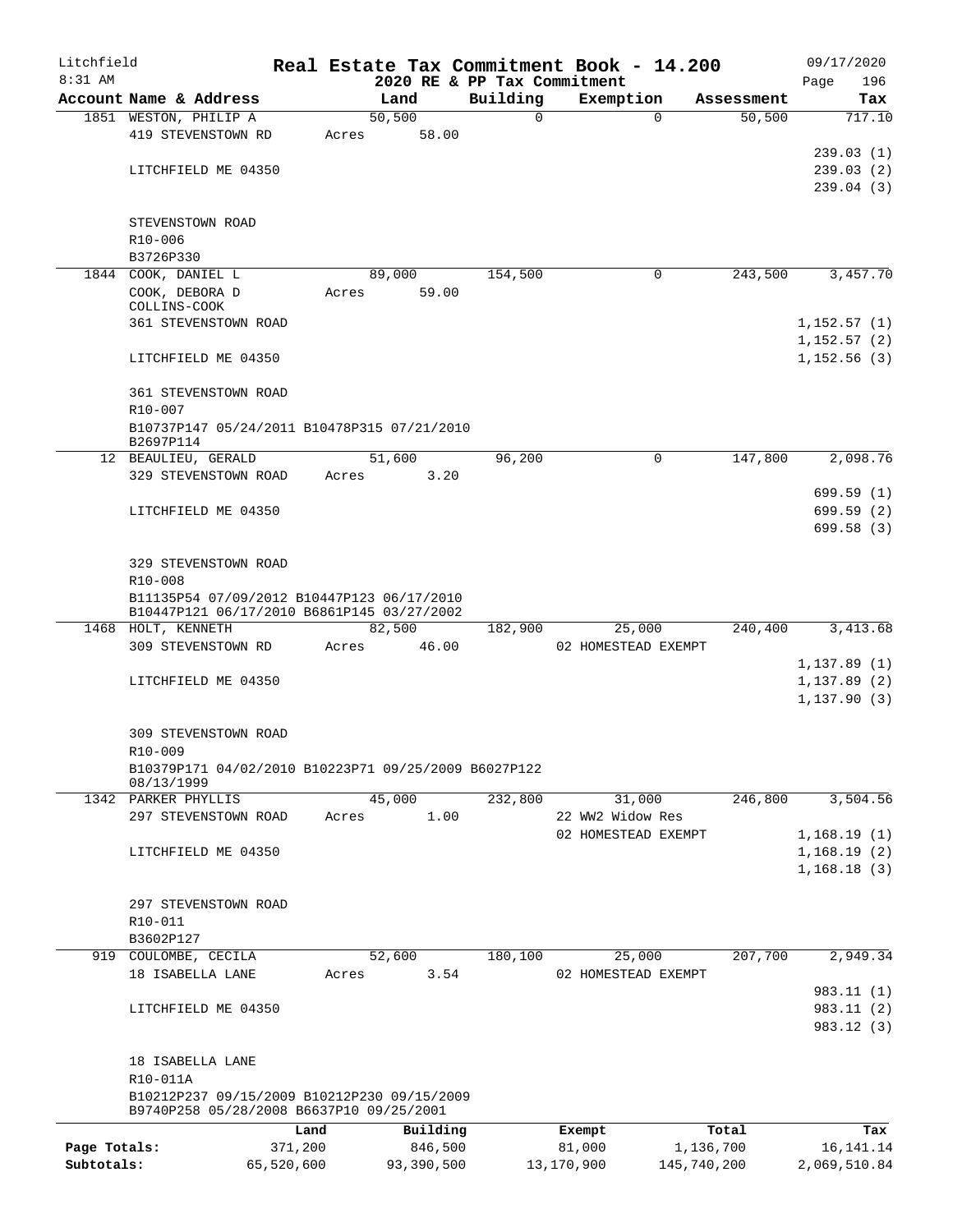| Litchfield |                                                                   |       |       |        | Real Estate Tax Commitment Book - 14.200 |                               |            |      | 09/17/2020  |
|------------|-------------------------------------------------------------------|-------|-------|--------|------------------------------------------|-------------------------------|------------|------|-------------|
| 8:31 AM    |                                                                   |       |       |        | 2020 RE & PP Tax Commitment              |                               |            | Page | 197         |
|            | Account Name & Address                                            |       |       | Land   | Building                                 | Exemption                     | Assessment |      | Tax         |
|            | 2726 COULOMBE, MARK A                                             |       |       | 62,600 | 40,200                                   | 25,000                        | 77,800     |      | 1,104.76    |
|            | 31 ISABELLA LANE                                                  |       | Acres | 9.40   |                                          | 02 HOMESTEAD EXEMPT           |            |      |             |
|            |                                                                   |       |       |        |                                          |                               |            |      | 368.25(1)   |
|            | LITCHFIELD ME 04350                                               |       |       |        |                                          |                               |            |      | 368.25(2)   |
|            |                                                                   |       |       |        |                                          |                               |            |      | 368.26(3)   |
|            |                                                                   |       |       |        |                                          |                               |            |      |             |
|            | 31 ISABELLA LANE                                                  |       |       |        |                                          |                               |            |      |             |
|            | R10-011B                                                          |       |       |        |                                          |                               |            |      |             |
|            | B10212P235 09/15/2009 B9740P260 05/28/2008<br>2589 ANDERSON JULIE |       |       | 79,500 |                                          |                               | 260,000    |      | 3,692.00    |
|            | 257 STEVENSTOWN ROAD                                              | Acres |       | 39.94  | 205,500                                  | 25,000<br>02 HOMESTEAD EXEMPT |            |      |             |
|            |                                                                   |       |       |        |                                          |                               |            |      | 1,230.67(1) |
|            | LITCHFIELD ME 04350                                               |       |       |        |                                          |                               |            |      | 1,230.67(2) |
|            |                                                                   |       |       |        |                                          |                               |            |      | 1,230.66(3) |
|            |                                                                   |       |       |        |                                          |                               |            |      |             |
|            | 257 STEVENSTOWN ROAD                                              |       |       |        |                                          |                               |            |      |             |
|            | R10-012                                                           |       |       |        |                                          |                               |            |      |             |
|            | B7466P80 07/17/2003                                               |       |       |        |                                          |                               |            |      |             |
|            | 2563 DAVIS, KEITH B                                               |       |       | 48,200 | 93,000                                   | 25,000                        | 116,200    |      | 1,650.04    |
|            | TURBERVILLE, EDNA MARIE Acres 2.06                                |       |       |        |                                          | 02 HOMESTEAD EXEMPT           |            |      |             |
|            | 277 STEVENSTOWN ROAD                                              |       |       |        |                                          |                               |            |      | 550.01(1)   |
|            |                                                                   |       |       |        |                                          |                               |            |      | 550.01(2)   |
|            | LITCHFIELD ME 04350                                               |       |       |        |                                          |                               |            |      | 550.02(3)   |
|            |                                                                   |       |       |        |                                          |                               |            |      |             |
|            | 277 STEVENSTOWN ROAD                                              |       |       |        |                                          |                               |            |      |             |
|            | R10-012A                                                          |       |       |        |                                          |                               |            |      |             |
|            | B12114P193 09/17/2015 B9886P13 10/20/2008 B9630P136               |       |       |        |                                          |                               |            |      |             |
|            | 02/01/2008 B8581P46 08/31/2005                                    |       |       |        |                                          |                               |            |      |             |
|            | 2394 ANDERSON, JULIE                                              |       |       | 25,300 | $\Omega$                                 | $\mathbf 0$                   | 25,300     |      | 359.26      |
|            | 257 STEVENSTOWN ROAD                                              |       | Acres | 1.10   |                                          |                               |            |      |             |
|            |                                                                   |       |       |        |                                          |                               |            |      | 119.75(1)   |
|            | LITCHFIELD ME 04350                                               |       |       |        |                                          |                               |            |      | 119.75(2)   |
|            |                                                                   |       |       |        |                                          |                               |            |      | 119.76(3)   |
|            |                                                                   |       |       |        |                                          |                               |            |      |             |
|            | STEVENSTOWN ROAD                                                  |       |       |        |                                          |                               |            |      |             |
|            | R10-013                                                           |       |       |        |                                          |                               |            |      |             |
|            | B7466P80 06/17/2003                                               |       |       |        |                                          |                               |            |      |             |
|            | 1295 ANDERSON, JULIE                                              |       |       | 23,700 | 0                                        | 0                             | 23,700     |      | 336.54      |
|            | 257 STEVENS TOWN ROAD                                             | Acres |       | 17.40  |                                          |                               |            |      |             |
|            |                                                                   |       |       |        |                                          |                               |            |      | 112.18(1)   |
|            | LITCHFIELD ME 04350                                               |       |       |        |                                          |                               |            |      | 112.18(2)   |
|            |                                                                   |       |       |        |                                          |                               |            |      | 112.18(3)   |
|            |                                                                   |       |       |        |                                          |                               |            |      |             |
|            | LUNT'S HILL ROAD                                                  |       |       |        |                                          |                               |            |      |             |
|            | R10-014                                                           |       |       |        |                                          |                               |            |      |             |
|            | B12546P314 03/03/2017 B12319P211 06/08/2016 B4842P99              |       |       |        |                                          |                               |            |      |             |
|            | 01/20/1995<br>1467 REYNOLDS, JAMES W                              |       |       | 40,400 | 0                                        | 0                             | 40,400     |      | 573.68      |
|            | REYNOLDS, A                                                       |       | Acres | 6.50   |                                          |                               |            |      |             |
|            | 86 MCCRILLIS ROAD                                                 |       |       |        |                                          |                               |            |      | 191.23(1)   |
|            |                                                                   |       |       |        |                                          |                               |            |      | 191.23(2)   |
|            | NOTTINGHAM NH 03290                                               |       |       |        |                                          |                               |            |      | 191.22(3)   |
|            |                                                                   |       |       |        |                                          |                               |            |      |             |
|            | 249 STEVENSTOWN ROAD                                              |       |       |        |                                          |                               |            |      |             |
|            | R10-015                                                           |       |       |        |                                          |                               |            |      |             |
|            | B10935P239 01/10/2012 B4841P36                                    |       |       |        |                                          |                               |            |      |             |
|            |                                                                   |       |       |        |                                          |                               |            |      |             |
|            |                                                                   |       |       |        |                                          |                               |            |      |             |
|            |                                                                   |       |       |        |                                          |                               |            |      |             |
|            |                                                                   |       |       |        |                                          |                               |            |      |             |

|              | Land       | Building   | Exempt     | Total       | Tax          |
|--------------|------------|------------|------------|-------------|--------------|
| Page Totals: | 279,700    | 338,700    | 75,000     | 543,400     | 7,716.28     |
| Subtotals:   | 65,800,300 | 93,729,200 | 13,245,900 | 146,283,600 | 2,077,227.12 |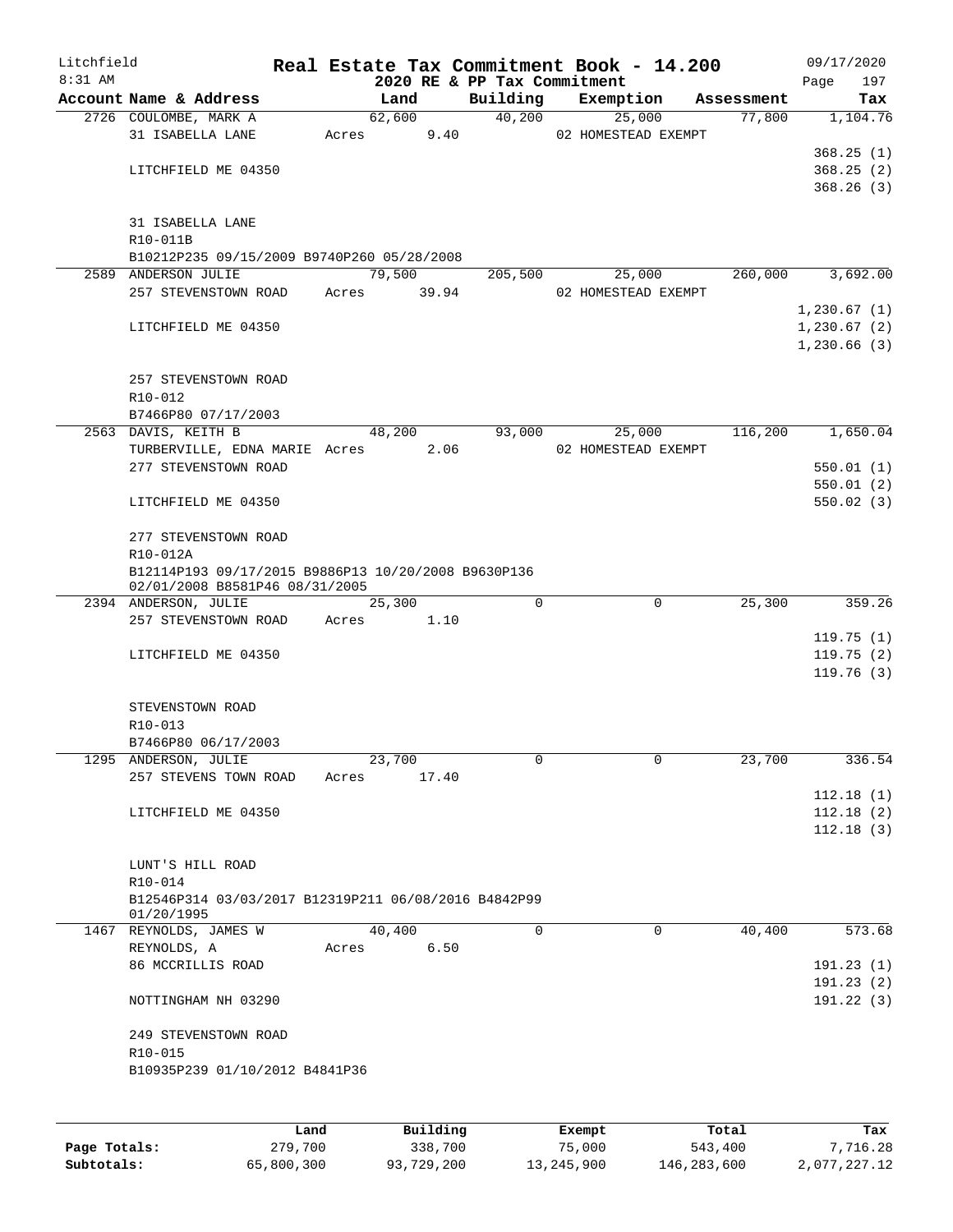| Litchfield<br>8:31 AM |                                            |       | 2020 RE & PP Tax Commitment |          | Real Estate Tax Commitment Book - 14.200 |            | 09/17/2020<br>198<br>Page |
|-----------------------|--------------------------------------------|-------|-----------------------------|----------|------------------------------------------|------------|---------------------------|
|                       | Account Name & Address                     |       | Land                        | Building | Exemption                                | Assessment | Tax                       |
|                       | 206 BRANN, KENNETH                         |       | 76,300                      | 159,300  | 25,000                                   | 210,600    | 2,990.52                  |
|                       | 151 STEVENSTOWN ROAD                       | Acres | 97.00                       |          | 02 HOMESTEAD EXEMPT                      |            |                           |
|                       |                                            |       |                             |          |                                          |            | 996.84 (1)                |
|                       | LITCHFIELD ME 04350                        |       |                             |          |                                          |            | 996.84 (2)                |
|                       |                                            |       |                             |          |                                          |            | 996.84(3)                 |
|                       |                                            |       |                             |          |                                          |            |                           |
|                       | 151 STEVENSTOWN ROAD                       |       |                             |          |                                          |            |                           |
|                       | R10-016                                    |       |                             |          |                                          |            |                           |
|                       | B7524P4 07/22/2003                         |       |                             |          |                                          |            |                           |
|                       | 207 BRANN, KENNETH                         |       | 32,700                      | $\Omega$ | 0                                        | 32,700     | 464.34                    |
|                       | 151 STEVENSTOWN ROAD                       | Acres | 15.00                       |          |                                          |            |                           |
|                       |                                            |       |                             |          |                                          |            | 154.78(1)                 |
|                       | LITCHFIELD ME 04350                        |       |                             |          |                                          |            | 154.78(2)                 |
|                       |                                            |       |                             |          |                                          |            | 154.78(3)                 |
|                       |                                            |       |                             |          |                                          |            |                           |
|                       | STEVENSTOWN ROAD                           |       |                             |          |                                          |            |                           |
|                       | R10-017                                    |       |                             |          |                                          |            |                           |
|                       | B7524P4 07/22/2003                         |       |                             |          |                                          |            |                           |
|                       | 208 BRANN, KENNETH                         |       | 46,700                      | 107,500  | $\mathbf 0$                              | 154,200    | 2,189.64                  |
|                       | 168 STEVENSTOWN ROAD                       | Acres | 1.57                        |          |                                          |            |                           |
|                       |                                            |       |                             |          |                                          |            | 729.88(1)                 |
|                       | LITCHFIELD ME 04350                        |       |                             |          |                                          |            | 729.88(2)                 |
|                       |                                            |       |                             |          |                                          |            | 729.88(3)                 |
|                       | 168 STEVENSTOWN ROAD                       |       |                             |          |                                          |            |                           |
|                       | R10-017A                                   |       |                             |          |                                          |            |                           |
|                       | B2757P1                                    |       |                             |          |                                          |            |                           |
|                       | 932 COMBS, DAVID M                         |       | 50,700                      | 58,000   | 0                                        | 108,700    | 1,543.54                  |
|                       | COMBS, TAMMY                               | Acres | 2.90                        |          |                                          |            |                           |
|                       | 218 STEVENSTOWN RD                         |       |                             |          |                                          |            | 514.51(1)                 |
|                       |                                            |       |                             |          |                                          |            | 514.51(2)                 |
|                       | LITCHFIELD ME 04350                        |       |                             |          |                                          |            | 514.52(3)                 |
|                       |                                            |       |                             |          |                                          |            |                           |
|                       | 218 STEVENSTOWN ROAD                       |       |                             |          |                                          |            |                           |
|                       | R10-018                                    |       |                             |          |                                          |            |                           |
|                       | B13065P271 10/26/2018 B5945P188 05/14/1998 |       |                             |          |                                          |            |                           |
|                       | 1021 HADFIELD, SAVANNAH D                  |       | 54,000                      | 104,600  | 25,000                                   | 133,600    | 1,897.12                  |
|                       | 204 STEVENSTOWN ROAD                       | Acres | 4.00                        |          | 02 HOMESTEAD EXEMPT                      |            |                           |
|                       |                                            |       |                             |          |                                          |            | 632.37 (1)                |
|                       | LITCHFIELD ME 04240                        |       |                             |          |                                          |            | 632.37 (2)                |
|                       |                                            |       |                             |          |                                          |            | 632.38 (3)                |
|                       |                                            |       |                             |          |                                          |            |                           |
|                       | 204 STEVENSTOWN ROAD                       |       |                             |          |                                          |            |                           |
|                       | R10-018A                                   |       |                             |          |                                          |            |                           |
|                       | B13358P308 10/04/2019                      |       |                             |          |                                          |            |                           |
|                       | 17 ALEXANDER, JOHN A                       |       | 46,800                      | 28,100   | 25,000                                   | 49,900     | 708.58                    |
|                       | ALEXANDER, JULIE                           | Acres | 1.60                        |          | 02 HOMESTEAD EXEMPT                      |            |                           |
|                       | 232 STEVENSTOWN ROAD                       |       |                             |          |                                          |            | 236.19(1)                 |
|                       |                                            |       |                             |          |                                          |            | 236.19(2)                 |
|                       | LITCHFIELD ME 04350                        |       |                             |          |                                          |            | 236.20(3)                 |
|                       |                                            |       |                             |          |                                          |            |                           |
|                       | 232 STEVENSTOWN ROAD                       |       |                             |          |                                          |            |                           |
|                       | R10-018B                                   |       |                             |          |                                          |            |                           |
|                       | B6912P54                                   |       |                             |          |                                          |            |                           |
|                       |                                            |       |                             |          |                                          |            |                           |
|                       |                                            |       |                             |          |                                          |            |                           |

|              | Land       | Building   | Exempt     | Total       | Tax          |
|--------------|------------|------------|------------|-------------|--------------|
| Page Totals: | 307,200    | 457,500    | 75,000     | 689,700     | 9,793.74     |
| Subtotals:   | 66,107,500 | 94,186,700 | 13,320,900 | 146,973,300 | 2,087,020.86 |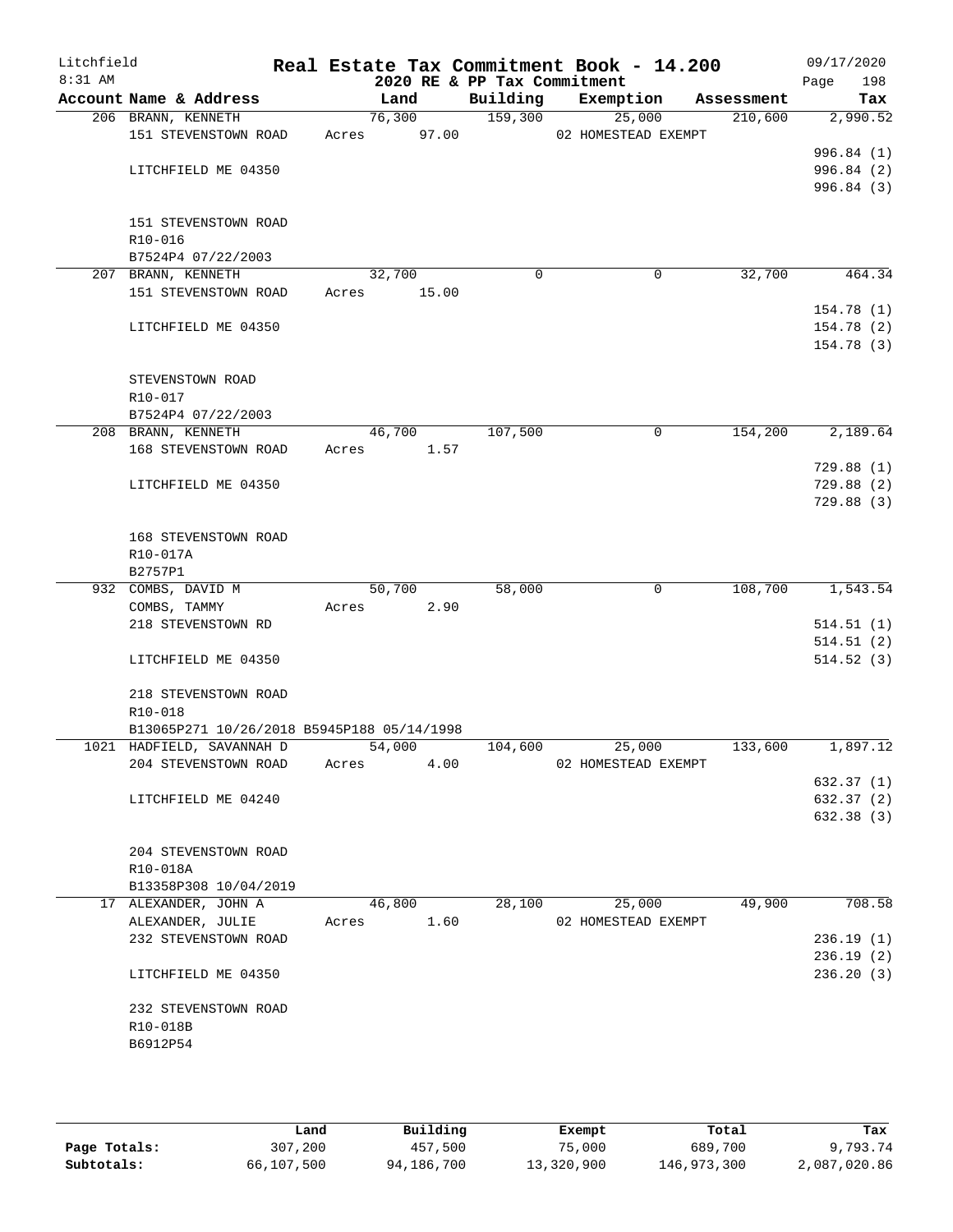| Litchfield   |                                                      |       |             |          |                             | Real Estate Tax Commitment Book - 14.200 |            | 09/17/2020  |
|--------------|------------------------------------------------------|-------|-------------|----------|-----------------------------|------------------------------------------|------------|-------------|
| $8:31$ AM    |                                                      |       |             |          | 2020 RE & PP Tax Commitment |                                          |            | 199<br>Page |
|              | Account Name & Address                               |       | Land        |          | Building                    | Exemption                                | Assessment | Tax         |
|              | 1243 DUNSON, HOLLY RENEE                             |       | 48,200      |          | 153,800                     | 25,000                                   | 177,000    | 2,513.40    |
|              | 248 STEVENSTOWN ROAD                                 |       | Acres       | 2.05     |                             | 02 HOMESTEAD EXEMPT                      |            |             |
|              |                                                      |       |             |          |                             |                                          |            | 837.80 (1)  |
|              | LITCHFIELD ME 04350                                  |       |             |          |                             |                                          |            | 837.80 (2)  |
|              |                                                      |       |             |          |                             |                                          |            | 837.80 (3)  |
|              | 248 STEVENSTOWN ROAD                                 |       |             |          |                             |                                          |            |             |
|              | R10-019                                              |       |             |          |                             |                                          |            |             |
|              | B12217P260 01/29/2016 B9421P172 07/12/2007 B9340P341 |       |             |          |                             |                                          |            |             |
|              | 05/02/2007 B8442P269 06/07/2005 B7565P214 08/12/2003 |       |             |          |                             |                                          |            |             |
|              | 785 MILLS DAWN HARVEY                                |       | 95,300      |          | 20,400                      | $\mathbf 0$                              | 115,700    | 1,642.94    |
|              | MILLS DAWN HARVEY,                                   | Acres |             | 2.28     |                             |                                          |            |             |
|              | TESSARI, KIM E., ET AL                               |       |             |          |                             |                                          |            |             |
|              | 50 TUTT LANE                                         |       |             |          |                             |                                          |            | 547.65 (1)  |
|              |                                                      |       |             |          |                             |                                          |            | 547.65(2)   |
|              | LITCHFIELD ME 04350                                  |       |             |          |                             |                                          |            | 547.64(3)   |
|              | 73 TUTT LANE                                         |       |             |          |                             |                                          |            |             |
|              | R10-020                                              |       |             |          |                             |                                          |            |             |
|              | B10741P215 05/31/2011 B3724P50 B2247P308             |       |             |          |                             |                                          |            |             |
|              | 2081 ROBBINS STEPHANIE NYE                           |       | 52,200      |          | 110,500                     | 25,000                                   | 137,700    | 1,955.34    |
|              | 16 LUNTS HILL ROAD                                   | Acres |             | 3.40     |                             | 02 HOMESTEAD EXEMPT                      |            |             |
|              |                                                      |       |             |          |                             |                                          |            | 651.78 (1)  |
|              | LITCHFIELD ME 04350                                  |       |             |          |                             |                                          |            | 651.78 (2)  |
|              |                                                      |       |             |          |                             |                                          |            | 651.78(3)   |
|              |                                                      |       |             |          |                             |                                          |            |             |
|              | 16 LUNTS HILL ROAD                                   |       |             |          |                             |                                          |            |             |
|              | R10-020A                                             |       |             |          |                             |                                          |            |             |
|              | B9040P51 08/23/2006                                  |       |             |          |                             |                                          |            |             |
|              | 1504 READ, DOUGLAS D                                 |       | 16,200      |          | 0                           | 0                                        | 16,200     | 230.04      |
|              | 265 HUNTINGTON HILL                                  |       | Acres 11.64 |          |                             |                                          |            |             |
|              | READ                                                 |       |             |          |                             |                                          |            |             |
|              |                                                      |       |             |          |                             |                                          |            | 76.68(1)    |
|              | LITCHFIELD ME 04350                                  |       |             |          |                             |                                          |            | 76.68(2)    |
|              |                                                      |       |             |          |                             |                                          |            | 76.68(3)    |
|              |                                                      |       |             |          |                             |                                          |            |             |
|              | LUNTS HILL ROAD                                      |       |             |          |                             |                                          |            |             |
|              | R10-020C                                             |       |             |          |                             |                                          |            |             |
|              | B13249P186 06/19/2019                                |       |             |          |                             |                                          |            |             |
|              | 2749 MARKS, MALLORY NYE                              |       | 44,000      |          | 62,500                      | 0                                        | 106,500    | 1,512.30    |
|              | MARKS, STEPHEN ANDREW                                | Acres |             | 0.92     |                             |                                          |            |             |
|              | 10 LUNTS HILL ROAD                                   |       |             |          |                             |                                          |            | 504.10(1)   |
|              |                                                      |       |             |          |                             |                                          |            | 504.10(2)   |
|              | LITCHFIELD ME 04350                                  |       |             |          |                             |                                          |            | 504.10(3)   |
|              |                                                      |       |             |          |                             |                                          |            |             |
|              | 10 LUNTS HILL ROAD                                   |       |             |          |                             |                                          |            |             |
|              | R10-020D                                             |       |             |          |                             |                                          |            |             |
|              | B10235P269 10/07/2009                                |       |             |          |                             |                                          |            |             |
|              | 2798 MILLS, DAWN                                     |       | 48,200      |          | 134,400                     | 25,000                                   | 157,600    | 2,237.92    |
|              | 50 TUTT LANE                                         | Acres |             | 2.06     |                             | 02 HOMESTEAD EXEMPT                      |            |             |
|              |                                                      |       |             |          |                             |                                          |            | 745.97(1)   |
|              | LITCHFIELD ME 04350                                  |       |             |          |                             |                                          |            | 745.97(2)   |
|              |                                                      |       |             |          |                             |                                          |            | 745.98(3)   |
|              | 50 TUTT LANE                                         |       |             |          |                             |                                          |            |             |
|              | R10-020E                                             |       |             |          |                             |                                          |            |             |
|              | B10741P215 05/31/2011                                |       |             |          |                             |                                          |            |             |
|              |                                                      |       |             |          |                             |                                          |            |             |
|              |                                                      |       |             |          |                             |                                          |            |             |
|              | Land                                                 |       |             | Building |                             | Exempt                                   | Total      | Tax         |
| Page Totals: | 304,100                                              |       |             | 481,600  |                             | 75,000                                   | 710,700    | 10,091.94   |

**Subtotals:** 66,411,600 94,668,300 13,395,900 147,684,000 2,097,112.80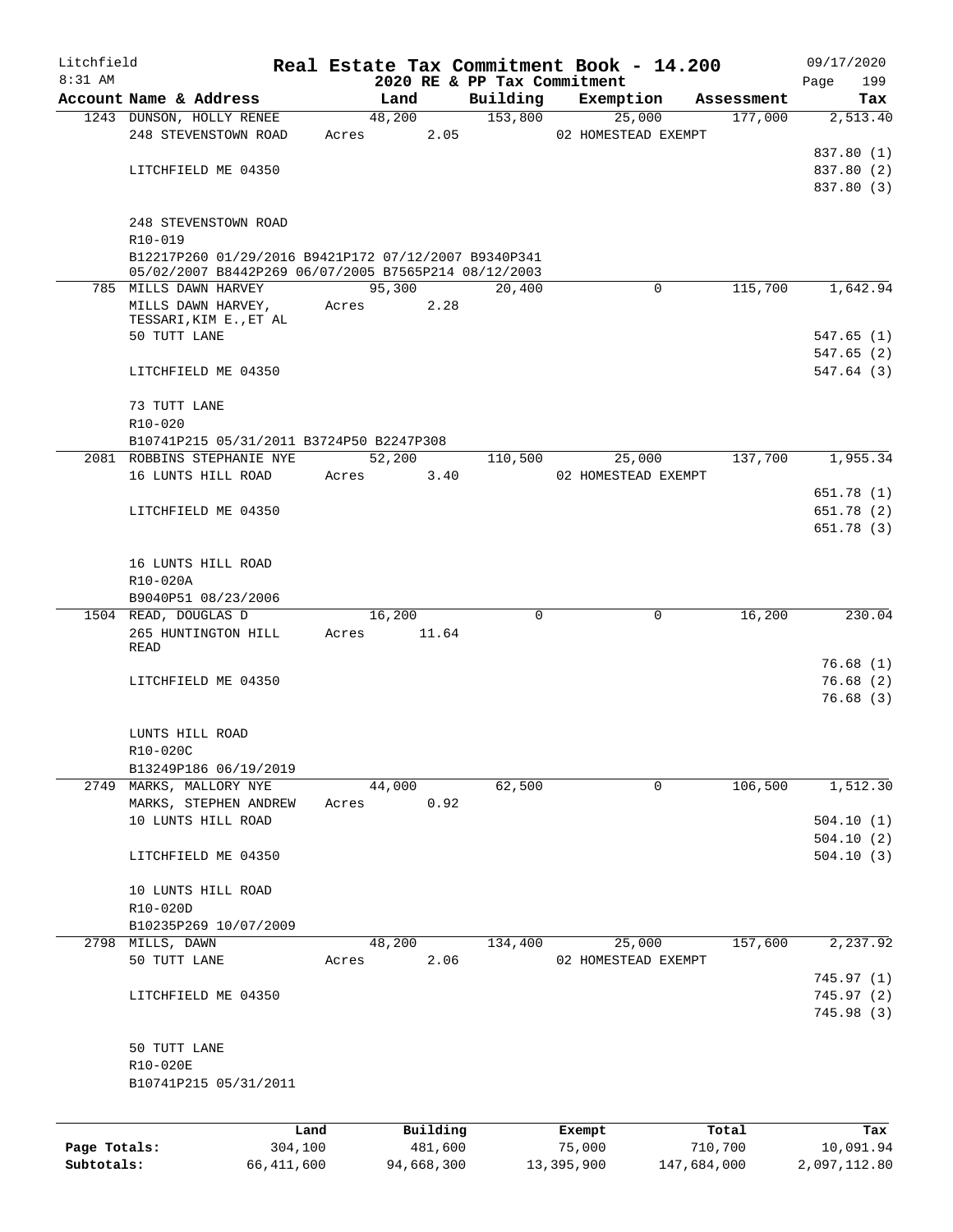| Litchfield<br>8:31 AM |                                                                  |       |             | 2020 RE & PP Tax Commitment | Real Estate Tax Commitment Book - 14.200 |                     | 09/17/2020<br>200<br>Page |
|-----------------------|------------------------------------------------------------------|-------|-------------|-----------------------------|------------------------------------------|---------------------|---------------------------|
|                       | Account Name & Address                                           |       | Land        | Building                    | Exemption                                | Assessment          | Tax                       |
|                       | 1820 WASHBURN, AMY E                                             |       | 85,800      | 32,200                      |                                          | 118,000<br>$\Omega$ | 1,675.60                  |
|                       | WASHBURN, ROBERT E                                               | Acres | 2.10        |                             |                                          |                     |                           |
|                       | 34 UPPER STREET                                                  |       |             |                             |                                          |                     | 558.53(1)                 |
|                       |                                                                  |       |             |                             |                                          |                     | 558.53(2)                 |
|                       | NORRIDGEWORK ME 04957                                            |       |             |                             |                                          |                     | 558.54(3)                 |
|                       | 77 TUTT LANE                                                     |       |             |                             |                                          |                     |                           |
|                       | R10-021                                                          |       |             |                             |                                          |                     |                           |
|                       | B13521P123 03/25/2020                                            |       |             |                             |                                          |                     |                           |
|                       | 1115 SHANNON, JR PATRICK M                                       |       | 134,800     | 0                           |                                          | 134,800<br>0        | 1,914.16                  |
|                       | SHANNON, ANTOINETTE JF                                           | Acres | 224.00      |                             |                                          |                     |                           |
|                       | 127 STEVENSTOWN ROAD                                             |       |             |                             |                                          |                     | 638.05(1)                 |
|                       |                                                                  |       |             |                             |                                          |                     | 638.05(2)                 |
|                       | LITCHFIELD ME 04350                                              |       |             |                             |                                          |                     | 638.06 (3)                |
|                       | 86 PINE TREE ROAD                                                |       |             |                             |                                          |                     |                           |
|                       | R10-022                                                          |       |             |                             |                                          |                     |                           |
|                       | B12203P64 01/08/2016 B11019P1 04/20/2012 B4646P168<br>03/15/1994 |       |             |                             |                                          |                     |                           |
|                       | 2789 MACINNES, MARIE                                             |       | 40,200      | 223,000                     | 25,000                                   | 238,200             | 3,382.44                  |
|                       | 86 PINE TREE RD                                                  | Acres | 33.00       |                             | 02 HOMESTEAD EXEMPT                      |                     |                           |
|                       |                                                                  |       |             |                             |                                          |                     | 1, 127.48(1)              |
|                       | LITCHFIELD ME 04350                                              |       |             |                             |                                          |                     | 1, 127.48(2)              |
|                       |                                                                  |       |             |                             |                                          |                     | 1, 127.48(3)              |
|                       |                                                                  |       |             |                             |                                          |                     |                           |
|                       | 86 PINE TREE ROAD                                                |       |             |                             |                                          |                     |                           |
|                       | R10-022A                                                         |       |             |                             |                                          |                     |                           |
|                       | B11021P119 04/20/2012 B11019P1 04/26/2012                        |       |             |                             |                                          |                     |                           |
|                       | 2910 SMART, SHYANNE                                              |       | $\mathbf 0$ | 23,100                      | 23,100                                   | $\Omega$            | 0.00                      |
|                       | 26 PINE TREE ROAD                                                |       |             |                             | 02 HOMESTEAD EXEMPT                      |                     |                           |
|                       |                                                                  |       |             |                             |                                          |                     |                           |
|                       | Litchfield ME 04350                                              |       |             |                             |                                          |                     |                           |
|                       |                                                                  |       |             |                             |                                          |                     |                           |
|                       | 26 PINE TREE ROAD                                                |       |             |                             |                                          |                     |                           |
|                       | R10-022-ON                                                       |       |             |                             |                                          |                     |                           |
|                       | 1296 SHANNON, PATRICK M.,                                        |       | 10,300      | 0                           |                                          | 0<br>10,300         | 146.26                    |
|                       | JR. (TRUSTEE)<br>SHANNON, MINNIE MOSELLE Acres                   |       | 27.00       |                             |                                          |                     |                           |
|                       | (TRUSTEE)                                                        |       |             |                             |                                          |                     |                           |
|                       | SHANNON REVOCABLE TRUST                                          |       |             |                             |                                          |                     | 48.75 (1)                 |
|                       | 975 HOLLYHOCK LANE                                               |       |             |                             |                                          |                     | 48.75 (2)                 |
|                       | TEMPLETON CA 93465                                               |       |             |                             |                                          |                     | 48.76 (3)                 |
|                       |                                                                  |       |             |                             |                                          |                     |                           |
|                       | OFF PINE TREE ROAD                                               |       |             |                             |                                          |                     |                           |
|                       | R10-024                                                          |       |             |                             |                                          |                     |                           |
|                       | B12423P45 09/27/2016 B4842P97 01/17/1995                         |       |             |                             |                                          |                     |                           |
|                       | 1752 BELANGER, GEORGE                                            |       | 22,500      | 0                           |                                          | 22,500<br>0         | 319.50                    |
|                       | 54 FISHER AVENUE                                                 | Acres | 15.00       |                             |                                          |                     |                           |
|                       |                                                                  |       |             |                             |                                          |                     | 106.50(1)                 |
|                       | LEWISTON ME 04240                                                |       |             |                             |                                          |                     | 106.50(2)                 |
|                       |                                                                  |       |             |                             |                                          |                     | 106.50(3)                 |
|                       |                                                                  |       |             |                             |                                          |                     |                           |
|                       | OLD LUNT'S HILL ROAD                                             |       |             |                             |                                          |                     |                           |
|                       | R10-027                                                          |       |             |                             |                                          |                     |                           |
|                       | B8433P18 05/26/2005 B3084P41 12/08/1986 B1598P41                 |       |             |                             |                                          |                     |                           |
|                       | B750P11 07/16/1936                                               |       |             |                             |                                          |                     |                           |
|                       |                                                                  |       |             |                             |                                          |                     |                           |
|                       |                                                                  | Land  | Building    |                             | Exempt                                   | Total               | Tax                       |
| Page Totals:          | 293,600                                                          |       | 278,300     |                             | 48,100                                   | 523,800             | 7,437.96                  |

**Subtotals:** 66,705,200 94,946,600 13,444,000 148,207,800 2,104,550.76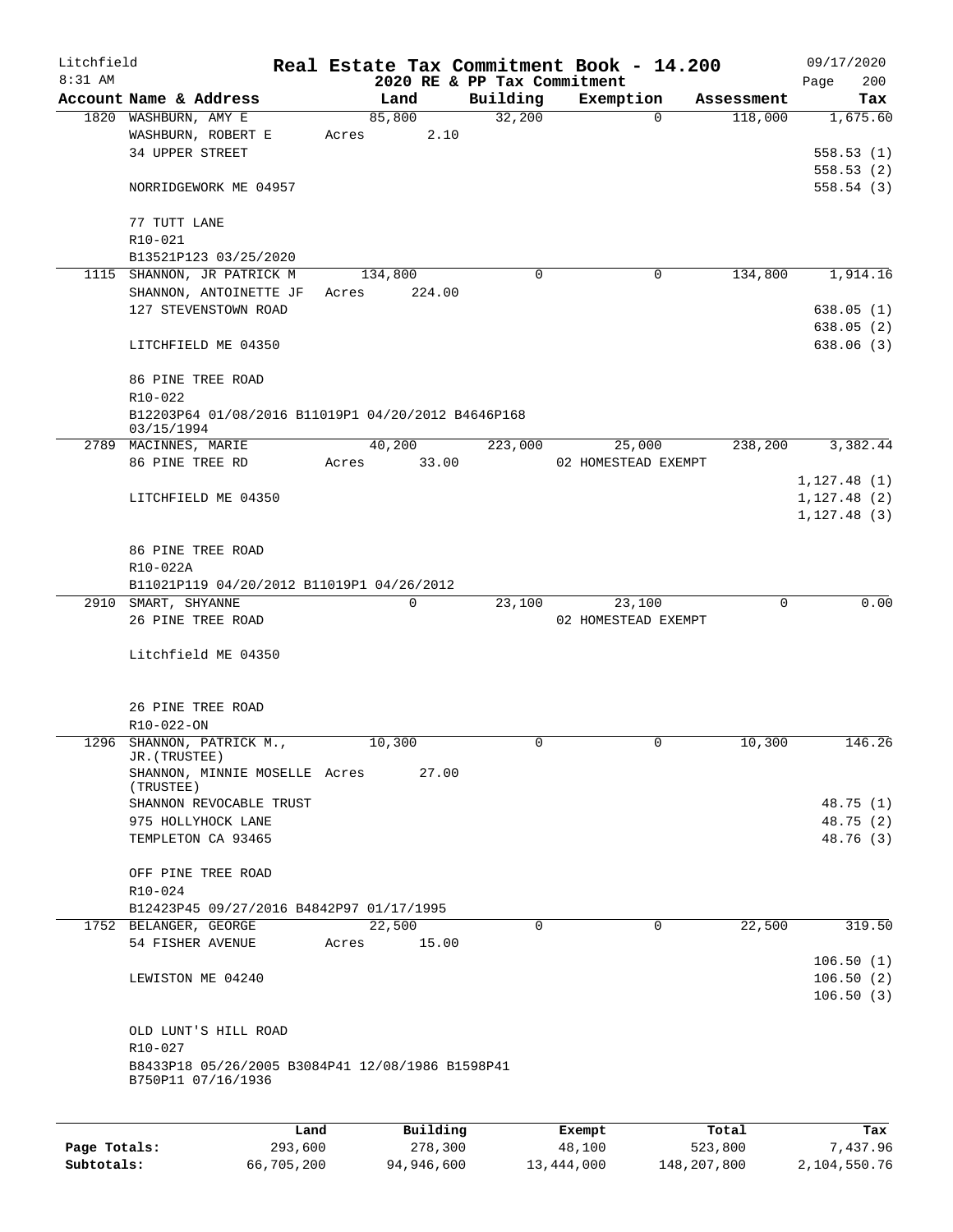| Litchfield |                                                      |       |        |       |                             | Real Estate Tax Commitment Book - 14.200 |            |      | 09/17/2020   |
|------------|------------------------------------------------------|-------|--------|-------|-----------------------------|------------------------------------------|------------|------|--------------|
| $8:31$ AM  |                                                      |       |        |       | 2020 RE & PP Tax Commitment |                                          |            | Page | 201          |
|            | Account Name & Address                               |       | Land   |       | Building                    | Exemption                                | Assessment |      | Tax          |
|            | 1118 MACMASTER, DAVID V                              |       | 46,500 |       | 219,400                     | 31,000                                   | 234,900    |      | 3,335.58     |
|            | 136 PINE TREE ROAD                                   | Acres |        | 1.50  |                             | 02 HOMESTEAD EXEMPT                      |            |      |              |
|            |                                                      |       |        |       |                             | 03 VETERANS EXEMPT                       |            |      | 1, 111.86(1) |
|            | LITCHFIELD ME 04350                                  |       |        |       |                             |                                          |            |      | 1,111.86(2)  |
|            |                                                      |       |        |       |                             |                                          |            |      | 1,111.86(3)  |
|            |                                                      |       |        |       |                             |                                          |            |      |              |
|            | 136 PINE TREE ROAD                                   |       |        |       |                             |                                          |            |      |              |
|            | R10-029A                                             |       |        |       |                             |                                          |            |      |              |
|            | B2393P269 06/15/1981                                 |       |        |       |                             |                                          |            |      |              |
|            | 1117 MACMASTER TERESA B                              |       | 47,700 |       | 22,700                      | $\mathbf 0$                              | 70,400     |      | 999.68       |
|            | 136 PINE TREE ROAD                                   | Acres |        | 1.90  |                             |                                          |            |      |              |
|            |                                                      |       |        |       |                             |                                          |            |      | 333.23(1)    |
|            | LITCHFIELD ME 04350                                  |       |        |       |                             |                                          |            |      | 333.23(2)    |
|            |                                                      |       |        |       |                             |                                          |            |      | 333.22 (3)   |
|            |                                                      |       |        |       |                             |                                          |            |      |              |
|            | 128 PINE TREE ROAD                                   |       |        |       |                             |                                          |            |      |              |
|            | R10-029B                                             |       |        |       |                             |                                          |            |      |              |
|            | B9555P30 11/05/2007 B4147P276 B2517P125 05/12/1996   |       |        |       |                             |                                          |            |      |              |
|            | B2192P150 03/26/1979                                 |       |        |       |                             |                                          |            |      |              |
|            | 2088 DUNN, JOHN L JR                                 |       | 46,600 |       | 149,900                     | 25,000                                   | 171,500    |      | 2,435.30     |
|            | DUNN, SHIRLEY A                                      | Acres |        | 1.53  |                             | 02 HOMESTEAD EXEMPT                      |            |      |              |
|            | 120 PINE TREE ROAD                                   |       |        |       |                             |                                          |            |      | 811.77 (1)   |
|            |                                                      |       |        |       |                             |                                          |            |      | 811.77 (2)   |
|            | LITCHFIELD ME 04350                                  |       |        |       |                             |                                          |            |      | 811.76(3)    |
|            | 120 PINE TREE ROAD                                   |       |        |       |                             |                                          |            |      |              |
|            | R10-029B-1                                           |       |        |       |                             |                                          |            |      |              |
|            | B8586P257 08/17/2005 B6621P170 09/11/2001            |       |        |       |                             |                                          |            |      |              |
|            | 2537 CASTONGUAY ERICA M                              |       | 48,500 |       | 150,100                     | 0                                        | 198,600    |      | 2,820.12     |
|            | CASTONGUAL SCOTT N                                   | Acres |        | 2.15  |                             |                                          |            |      |              |
|            | 116 PINE TREE ROAD                                   |       |        |       |                             |                                          |            |      | 940.04 (1)   |
|            |                                                      |       |        |       |                             |                                          |            |      | 940.04 (2)   |
|            | LITCHFIELD ME 04350                                  |       |        |       |                             |                                          |            |      | 940.04(3)    |
|            |                                                      |       |        |       |                             |                                          |            |      |              |
|            | 116 PINE TREE ROAD                                   |       |        |       |                             |                                          |            |      |              |
|            | R10-029C                                             |       |        |       |                             |                                          |            |      |              |
|            | B11756P145 07/29/2014 B8120P331 09/10/2004           |       |        |       |                             |                                          |            |      |              |
|            | 1540 ROWE, HOWARD                                    |       | 54,200 |       | 0                           | 0                                        | 54,200     |      | 769.64       |
|            | 45 WARREN LANE                                       | Acres |        | 69.00 |                             |                                          |            |      |              |
|            |                                                      |       |        |       |                             |                                          |            |      | 256.55(1)    |
|            | LITCHFIELD ME 04350                                  |       |        |       |                             |                                          |            |      | 256.55(2)    |
|            |                                                      |       |        |       |                             |                                          |            |      | 256.54(3)    |
|            |                                                      |       |        |       |                             |                                          |            |      |              |
|            | PINE TREE ROAD                                       |       |        |       |                             |                                          |            |      |              |
|            | $R10-031$                                            |       |        |       |                             |                                          |            |      |              |
|            | B6732P231 12/13/2001                                 |       |        |       |                             |                                          |            |      |              |
|            | 1112 GAGNE, RICHARD D                                |       | 43,800 |       | 137,800                     | 25,000                                   | 156,600    |      | 2,223.72     |
|            | GAGNE, JULIE A                                       | Acres |        | 0.91  |                             | 02 HOMESTEAD EXEMPT                      |            |      |              |
|            | 210 PINE TREE ROAD                                   |       |        |       |                             |                                          |            |      | 741.24 (1)   |
|            |                                                      |       |        |       |                             |                                          |            |      | 741.24 (2)   |
|            | LITCHFIELD ME 04350                                  |       |        |       |                             |                                          |            |      | 741.24 (3)   |
|            | 210 PINE TREE ROAD                                   |       |        |       |                             |                                          |            |      |              |
|            | R10-031A                                             |       |        |       |                             |                                          |            |      |              |
|            | B12916P288 05/24/2018 B12611P193 05/25/2017 B11019P1 |       |        |       |                             |                                          |            |      |              |
|            | 04/20/2012 B2548P4 07/13/1983                        |       |        |       |                             |                                          |            |      |              |
|            |                                                      |       |        |       |                             |                                          |            |      |              |
|            |                                                      |       |        |       |                             |                                          |            |      |              |

|              | Land       | Building   | Exempt     | Total       | Tax          |
|--------------|------------|------------|------------|-------------|--------------|
| Page Totals: | 287,300    | 679,900    | 81,000     | 886,200     | 12,584.04    |
| Subtotals:   | 66,992,500 | 95,626,500 | 13,525,000 | 149,094,000 | 2,117,134.80 |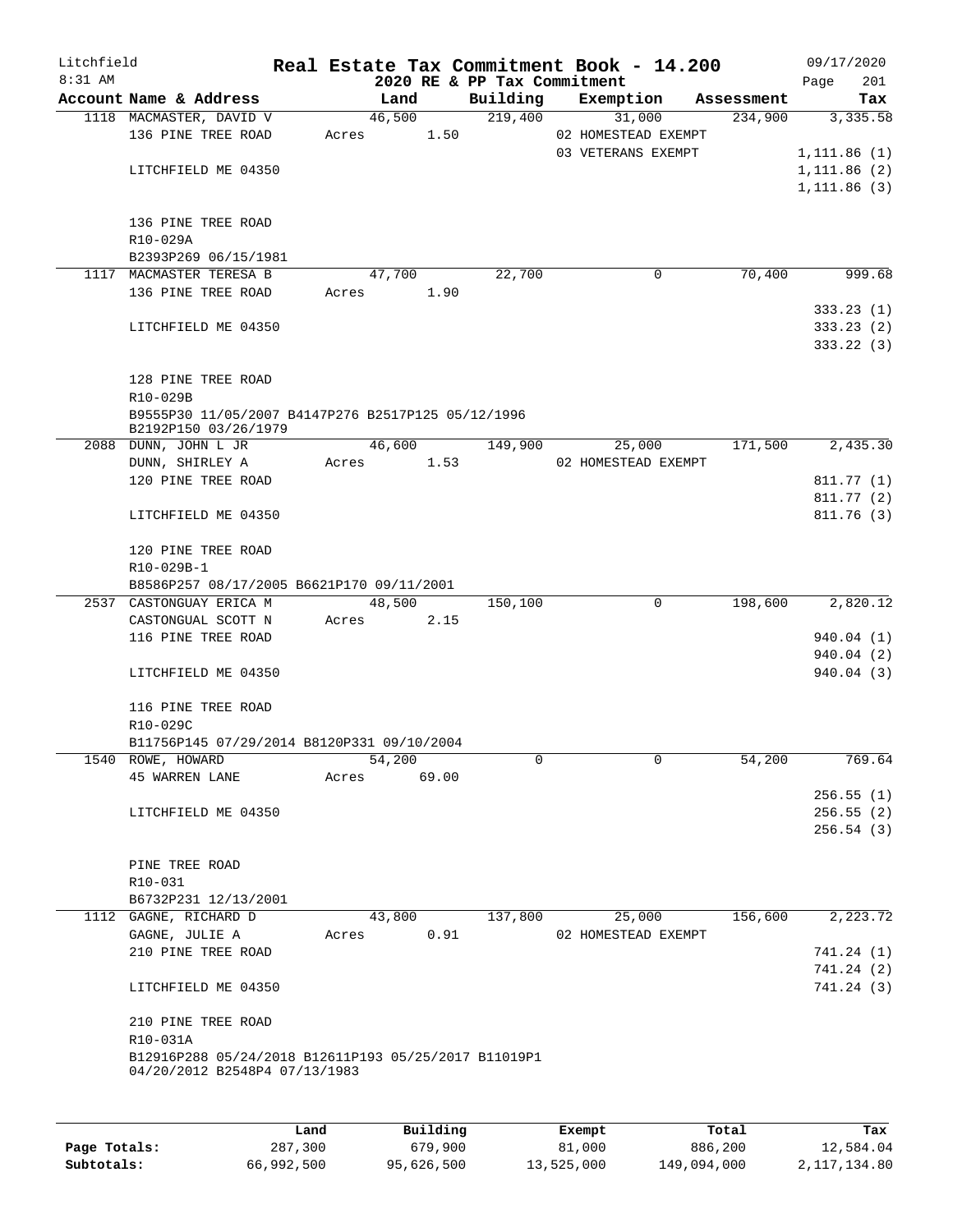| Litchfield |                                           |       |        |                             | Real Estate Tax Commitment Book - 14.200 |            | 09/17/2020  |
|------------|-------------------------------------------|-------|--------|-----------------------------|------------------------------------------|------------|-------------|
| 8:31 AM    |                                           |       |        | 2020 RE & PP Tax Commitment |                                          |            | 202<br>Page |
|            | Account Name & Address                    |       | Land   | Building                    | Exemption                                | Assessment | Tax         |
|            | 2232 BECKET ACADEMY                       |       | 51,000 | 454,100                     | $\Omega$                                 | 505, 100   | 7,172.42    |
|            | PO BOX 325                                | Acres | 3.00   |                             |                                          |            |             |
|            |                                           |       |        |                             |                                          |            | 2,390.81(1) |
|            | ORFORD NH 03777                           |       |        |                             |                                          |            | 2,390.81(2) |
|            |                                           |       |        |                             |                                          |            | 2,390.80(3) |
|            |                                           |       |        |                             |                                          |            |             |
|            | 224 PINE TREE ROAD                        |       |        |                             |                                          |            |             |
|            | R10-031B                                  |       |        |                             |                                          |            |             |
|            | B6835P246 03/04/2002                      |       |        |                             |                                          |            |             |
|            | 1537 BAILEY HEIDI E M                     |       | 53,100 | 1,400                       | 0                                        | 54,500     | 773.90      |
|            | 234 PINE TREE RD                          | Acres | 3.70   |                             |                                          |            |             |
|            |                                           |       |        |                             |                                          |            | 257.97(1)   |
|            | LITCHFIELD ME 04350                       |       |        |                             |                                          |            | 257.97 (2)  |
|            |                                           |       |        |                             |                                          |            | 257.96(3)   |
|            |                                           |       |        |                             |                                          |            |             |
|            | 234 PINE TREE ROAD                        |       |        |                             |                                          |            |             |
|            | R10-032                                   |       |        |                             |                                          |            |             |
|            | B9878P344 10/02/2008 B7075P287 09/19/2002 |       |        |                             |                                          |            |             |
|            | 1572 SEAMAN, ERIC                         |       | 81,100 | 3,100                       | 0                                        | 84,200     | 1,195.64    |
|            | 1844 HALLOWELL ROAD                       | Acres | 125.00 |                             |                                          |            |             |
|            |                                           |       |        |                             |                                          |            | 398.55(1)   |
|            | LITCHFIELD ME 04350                       |       |        |                             |                                          |            | 398.55(2)   |
|            |                                           |       |        |                             |                                          |            | 398.54(3)   |
|            |                                           |       |        |                             |                                          |            |             |
|            | 242 PINE TREE ROAD                        |       |        |                             |                                          |            |             |
|            | R10-034                                   |       |        |                             |                                          |            |             |
|            | B3076P208                                 |       |        |                             |                                          |            |             |
|            | 1657 CLARKE, ELISA M                      |       | 79,500 | 92,600                      | 25,000                                   | 147,100    | 2,088.82    |
|            | 260 PINE TREE ROAD                        | Acres | 5.00   |                             | 02 HOMESTEAD EXEMPT                      |            |             |
|            |                                           |       |        |                             |                                          |            | 696.27(1)   |
|            | LITCHFIELD ME 04350                       |       |        |                             |                                          |            | 696.27 (2)  |
|            |                                           |       |        |                             |                                          |            | 696.28(3)   |
|            |                                           |       |        |                             |                                          |            |             |
|            | 260 PINE TREE ROAD<br>R10-034A            |       |        |                             |                                          |            |             |
|            |                                           |       |        |                             |                                          |            |             |
|            | B6402P109<br>1629 BENSON, GARY E          |       | 76,900 | 2,800                       | 0                                        | 79,700     | 1,131.74    |
|            |                                           |       |        |                             |                                          |            |             |
|            | BENSON, C ANN                             | Acres | 2.80   |                             |                                          |            |             |
|            | 223 POND ROAD                             |       |        |                             |                                          |            | 377.25(1)   |
|            |                                           |       |        |                             |                                          |            | 377.25(2)   |
|            | WEST GARDINER ME 04345                    |       |        |                             |                                          |            | 377.24(3)   |
|            | BENSON LANE                               |       |        |                             |                                          |            |             |
|            | R10-034B                                  |       |        |                             |                                          |            |             |
|            | B6058P349 09/16/1999                      |       |        |                             |                                          |            |             |
|            | 2709 BUREAU LORI                          |       | 0      | 30, 300                     | 0                                        | 30,300     | 430.26      |
|            | P O BOX 1224                              |       |        |                             |                                          |            |             |
|            |                                           |       |        |                             |                                          |            | 143.42(1)   |
|            | SABATTUS ME 04280                         |       |        |                             |                                          |            | 143.42(2)   |
|            |                                           |       |        |                             |                                          |            | 143.42(3)   |
|            |                                           |       |        |                             |                                          |            |             |
|            | 15 BENSON LANE                            |       |        |                             |                                          |            |             |
|            | R10-034B-ON-2                             |       |        |                             |                                          |            |             |
|            |                                           |       |        |                             |                                          |            |             |
|            |                                           |       |        |                             |                                          |            |             |

|              | Land       | Building   | Exempt     | Total       | Tax          |
|--------------|------------|------------|------------|-------------|--------------|
| Page Totals: | 341,600    | 584,300    | 25,000     | 900,900     | 12,792.78    |
| Subtotals:   | 67,334,100 | 96,210,800 | 13,550,000 | 149,994,900 | 2,129,927.58 |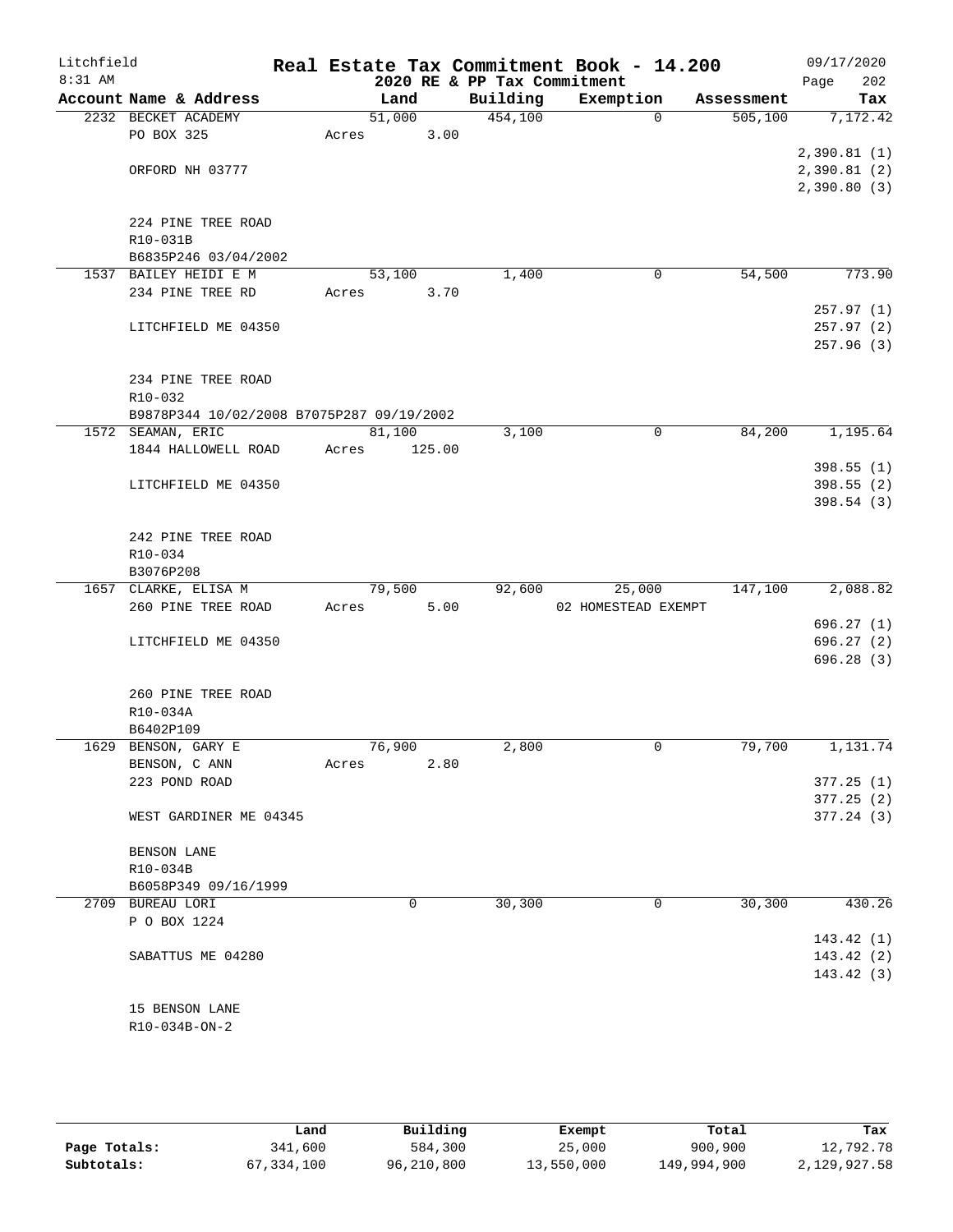| Litchfield<br>$8:31$ AM |                                            |                | 2020 RE & PP Tax Commitment | Real Estate Tax Commitment Book - 14.200 |            | 09/17/2020<br>203<br>Page |
|-------------------------|--------------------------------------------|----------------|-----------------------------|------------------------------------------|------------|---------------------------|
|                         | Account Name & Address                     | Land           | Building                    | Exemption                                | Assessment | Tax                       |
|                         | 2111 SEAMAN, ERIC                          | $\mathsf{O}$   | 6,900                       | $\Omega$                                 | 6,900      | 97.98                     |
|                         | 1844 HALLOWELL ROAD                        |                |                             |                                          |            |                           |
|                         |                                            |                |                             |                                          |            | 32.66(1)                  |
|                         | LITCHFIELD ME 04350                        |                |                             |                                          |            | 32.66(2)                  |
|                         |                                            |                |                             |                                          |            | 32.66(3)                  |
|                         |                                            |                |                             |                                          |            |                           |
|                         | 242 PINE TREE ROAD                         |                |                             |                                          |            |                           |
|                         | R10-034-ON                                 |                |                             |                                          |            |                           |
|                         | 384 VANARSDALE, RUTH J                     | 87,800         | 142,200                     | 25,000                                   | 205,000    | 2,911.00                  |
|                         | 294 PINE TREE ROAD                         | 59.00<br>Acres |                             | 02 HOMESTEAD EXEMPT                      |            |                           |
|                         |                                            |                |                             |                                          |            | 970.33(1)                 |
|                         | LITCHFIELD ME 04350                        |                |                             |                                          |            | 970.33(2)                 |
|                         |                                            |                |                             |                                          |            | 970.34(3)                 |
|                         |                                            |                |                             |                                          |            |                           |
|                         | 294 PINE TREE ROAD                         |                |                             |                                          |            |                           |
|                         | R10-035                                    |                |                             |                                          |            |                           |
|                         | B2633P159 12/08/2003                       |                |                             |                                          |            |                           |
|                         | 1892 WILLIAMS, JILLIAN MARIE               | 62,000         | 78,500                      | 0                                        | 140,500    | 1,995.10                  |
|                         | WILLIAMS, GREGORY G                        | 8.60<br>Acres  |                             |                                          |            |                           |
|                         | 348 PINE TREE RD                           |                |                             |                                          |            | 665.03(1)                 |
|                         |                                            |                |                             |                                          |            | 665.03(2)                 |
|                         | LITCHFIELD ME 04350                        |                |                             |                                          |            | 665.04(3)                 |
|                         | 348 PINE TREE ROAD                         |                |                             |                                          |            |                           |
|                         | $R10 - 037$                                |                |                             |                                          |            |                           |
|                         | B11382P219 03/29/2013 B2248P279 09/28/1979 |                |                             |                                          |            |                           |
|                         | 1247 MORGAN, DAVID                         | 55,200         | 87,300                      | 25,000                                   | 117,500    | 1,668.50                  |
|                         | 40 DINGLEY RD                              | Acres<br>4.40  |                             | 02 HOMESTEAD EXEMPT                      |            |                           |
|                         |                                            |                |                             |                                          |            | 556.17(1)                 |
|                         | LITCHFIELD ME 04350                        |                |                             |                                          |            | 556.17(2)                 |
|                         |                                            |                |                             |                                          |            | 556.16(3)                 |
|                         |                                            |                |                             |                                          |            |                           |
|                         | 40 DINGLEY ROAD                            |                |                             |                                          |            |                           |
|                         | R10-037A                                   |                |                             |                                          |            |                           |
|                         | B3199P220 07/23/1997                       |                |                             |                                          |            |                           |
|                         | 2382 WILLIAMS, MICHAEL                     | 53,100         | 8,200                       | 25,000                                   | 36,300     | 515.46                    |
|                         | 328 PINE TREE ROAD                         | 3.70<br>Acres  |                             | 02 HOMESTEAD EXEMPT                      |            |                           |
|                         |                                            |                |                             |                                          |            | 171.82(1)                 |
|                         | LITCHFIELD ME 04350                        |                |                             |                                          |            | 171.82(2)                 |
|                         |                                            |                |                             |                                          |            | 171.82(3)                 |
|                         |                                            |                |                             |                                          |            |                           |
|                         | 328 PINE TREE ROAD                         |                |                             |                                          |            |                           |
|                         | R10-037-B                                  |                |                             |                                          |            |                           |
|                         | 1285 NELSEN, MARK I                        | 74,400         | 164,000                     | 25,000                                   | 213,400    | 3,030.28                  |
|                         | 56 DINGLEY ROAD                            | 67.00<br>Acres |                             | 02 HOMESTEAD EXEMPT                      |            |                           |
|                         |                                            |                |                             |                                          |            | 1,010.09(1)               |
|                         | LITCHFIELD ME 04350                        |                |                             |                                          |            | 1,010.09(2)               |
|                         |                                            |                |                             |                                          |            | 1,010.10(3)               |
|                         |                                            |                |                             |                                          |            |                           |
|                         | 56 DINGLEY ROAD                            |                |                             |                                          |            |                           |
|                         | R10-038                                    |                |                             |                                          |            |                           |
|                         | B1577P217                                  |                |                             |                                          |            |                           |
|                         |                                            |                |                             |                                          |            |                           |

|              | Land       | Building   | Exempt     | Total       | Tax          |
|--------------|------------|------------|------------|-------------|--------------|
| Page Totals: | 332,500    | 487,100    | 100,000    | 719,600     | 10,218.32    |
| Subtotals:   | 67,666,600 | 96,697,900 | 13,650,000 | 150,714,500 | 2,140,145.90 |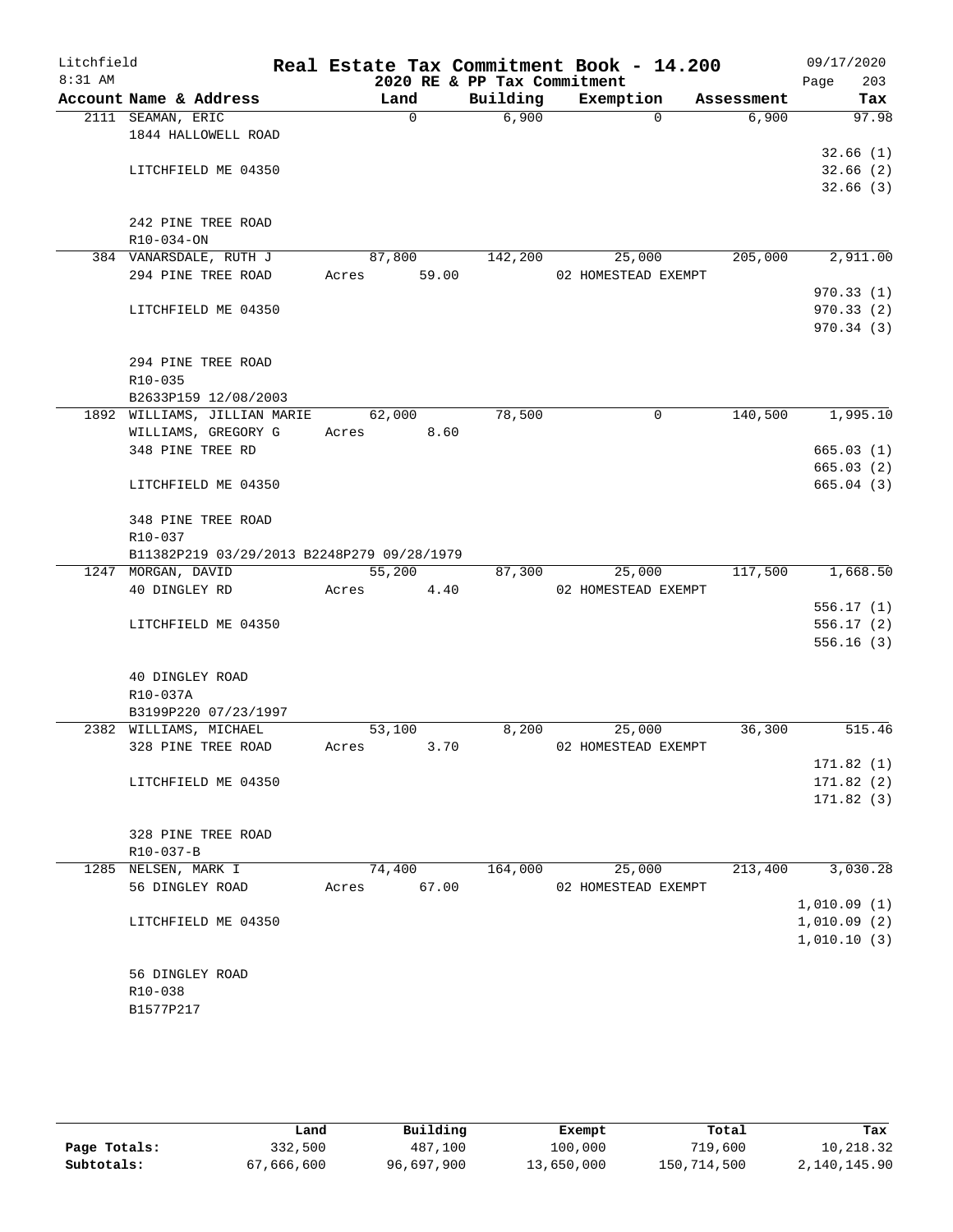| Litchfield<br>$8:31$ AM |                                            |       |            |       | 2020 RE & PP Tax Commitment | Real Estate Tax Commitment Book - 14.200 |            | 09/17/2020<br>204<br>Page |
|-------------------------|--------------------------------------------|-------|------------|-------|-----------------------------|------------------------------------------|------------|---------------------------|
|                         | Account Name & Address                     |       | Land       |       |                             | Building Exemption                       | Assessment | Tax                       |
|                         | 359 HERON, ASHLEY K                        |       | 61,500     |       | 192,000                     | 25,000                                   | 228,500    | 3,244.70                  |
|                         | HERON, JEFFREY C                           |       | Acres 8.00 |       |                             | 02 HOMESTEAD EXEMPT                      |            |                           |
|                         | 289 PINE TREE ROAD                         |       |            |       |                             |                                          |            | 1,081.57(1)               |
|                         |                                            |       |            |       |                             |                                          |            | 1,081.57(2)               |
|                         | LITCHFIELD ME 04350                        |       |            |       |                             |                                          |            | 1,081.56(3)               |
|                         |                                            |       |            |       |                             |                                          |            |                           |
|                         | 289 PINE TREE ROAD<br>R11-001-1            |       |            |       |                             |                                          |            |                           |
|                         | B10826P96 09/06/2011 B3590P265 08/04/1989  |       |            |       |                             |                                          |            |                           |
|                         | 959 BIONDELLO, MARGARET, ET                |       | 61,900     |       | 168,500                     | 31,000                                   | 199,400    | 2,831.48                  |
|                         | AL                                         |       |            |       |                             |                                          |            |                           |
|                         | BIONDELLO NUNZIO                           |       | Acres      | 8.50  |                             | 02 HOMESTEAD EXEMPT                      |            |                           |
|                         | 295 PINE TREE ROAD                         |       |            |       |                             | 14 WW2 Vet NonRes                        |            | 943.83 (1)                |
|                         |                                            |       |            |       |                             |                                          |            | 943.83 (2)                |
|                         | LITCHFIELD ME 04350                        |       |            |       |                             |                                          |            | 943.82 (3)                |
|                         | 295 PINE TREE ROAD                         |       |            |       |                             |                                          |            |                           |
|                         | R11-001-2                                  |       |            |       |                             |                                          |            |                           |
|                         | B7799P197 12/30/2003                       |       |            |       |                             |                                          |            |                           |
|                         | 178 EPPERSON, GERALD M                     |       | 42,000     |       | 0                           | $\mathbf 0$                              | 42,000     | 596.40                    |
|                         | EPPERSON, DEBORAH                          |       | Acres      | 8.70  |                             |                                          |            |                           |
|                         | 24 MIKES LANE                              |       |            |       |                             |                                          |            | 198.80(1)                 |
|                         |                                            |       |            |       |                             |                                          |            | 198.80 (2)                |
|                         | WEST GARDINER ME 04345                     |       |            |       |                             |                                          |            | 198.80(3)                 |
|                         | 307 PINE TREE ROAD                         |       |            |       |                             |                                          |            |                           |
|                         | $R11 - 001 - 3$                            |       |            |       |                             |                                          |            |                           |
|                         | B13160P333 03/04/2019                      |       |            |       |                             |                                          |            |                           |
|                         | 476 ROY, NATHAN P                          |       | 62,200     |       | 132,000                     | 25,000                                   | 169,200    | 2,402.64                  |
|                         | 319 PINE TREE ROAD                         |       | Acres 8.90 |       |                             | 02 HOMESTEAD EXEMPT                      |            |                           |
|                         |                                            |       |            |       |                             |                                          |            | 800.88 (1)                |
|                         | LITCHFIELD ME 04350                        |       |            |       |                             |                                          |            | 800.88 (2)                |
|                         |                                            |       |            |       |                             |                                          |            | 800.88(3)                 |
|                         | 319 PINE TREE ROAD                         |       |            |       |                             |                                          |            |                           |
|                         | R11-001-4                                  |       |            |       |                             |                                          |            |                           |
|                         | B11035P206 05/09/2012 B5954P107 05/21/1999 |       |            |       |                             |                                          |            |                           |
|                         | 277 CARPENTER, ELAINE                      |       | 76,000     |       | 42,600                      | 31,000                                   | 87,600     | 1,243.92                  |
|                         | 233 PINE TREE ROAD                         |       | Acres      | 33.00 |                             | 02 HOMESTEAD EXEMPT                      |            |                           |
|                         |                                            |       |            |       |                             | 12 WW2 Vet Res.                          |            | 414.64 (1)                |
|                         | LITCHFIELD ME 04350                        |       |            |       |                             |                                          |            | 414.64 (2)                |
|                         |                                            |       |            |       |                             |                                          |            | 414.64 (3)                |
|                         |                                            |       |            |       |                             |                                          |            |                           |
|                         | 233 PINE TREE ROAD                         |       |            |       |                             |                                          |            |                           |
|                         | R11-002                                    |       |            |       |                             |                                          |            |                           |
|                         | B1507P258                                  |       |            |       |                             | 0                                        | 59,200     |                           |
|                         | 1111 LUCIER, EDWARD A<br>LUCIER, SHEILA M  | Acres | 50,200     | 6.28  | 9,000                       |                                          |            | 840.64                    |
|                         | 211 PINE TREE ROAD                         |       |            |       |                             |                                          |            | 280.21(1)                 |
|                         |                                            |       |            |       |                             |                                          |            | 280.21(2)                 |
|                         | LITCHFIELD ME 04350                        |       |            |       |                             |                                          |            | 280.22 (3)                |
|                         |                                            |       |            |       |                             |                                          |            |                           |
|                         | 211 PINE TREE ROAD<br>R11-003              |       |            |       |                             |                                          |            |                           |
|                         | B13348P24 08/16/2019                       |       |            |       |                             |                                          |            |                           |
|                         |                                            |       |            |       |                             |                                          |            |                           |
|                         |                                            |       |            |       |                             |                                          |            |                           |
|                         |                                            |       |            |       |                             |                                          |            |                           |

|              | Land       | Building   | Exempt     | Total       | Tax          |
|--------------|------------|------------|------------|-------------|--------------|
| Page Totals: | 353,800    | 544,100    | 112,000    | 785,900     | 11, 159. 78  |
| Subtotals:   | 68,020,400 | 97,242,000 | 13,762,000 | 151,500,400 | 2,151,305.68 |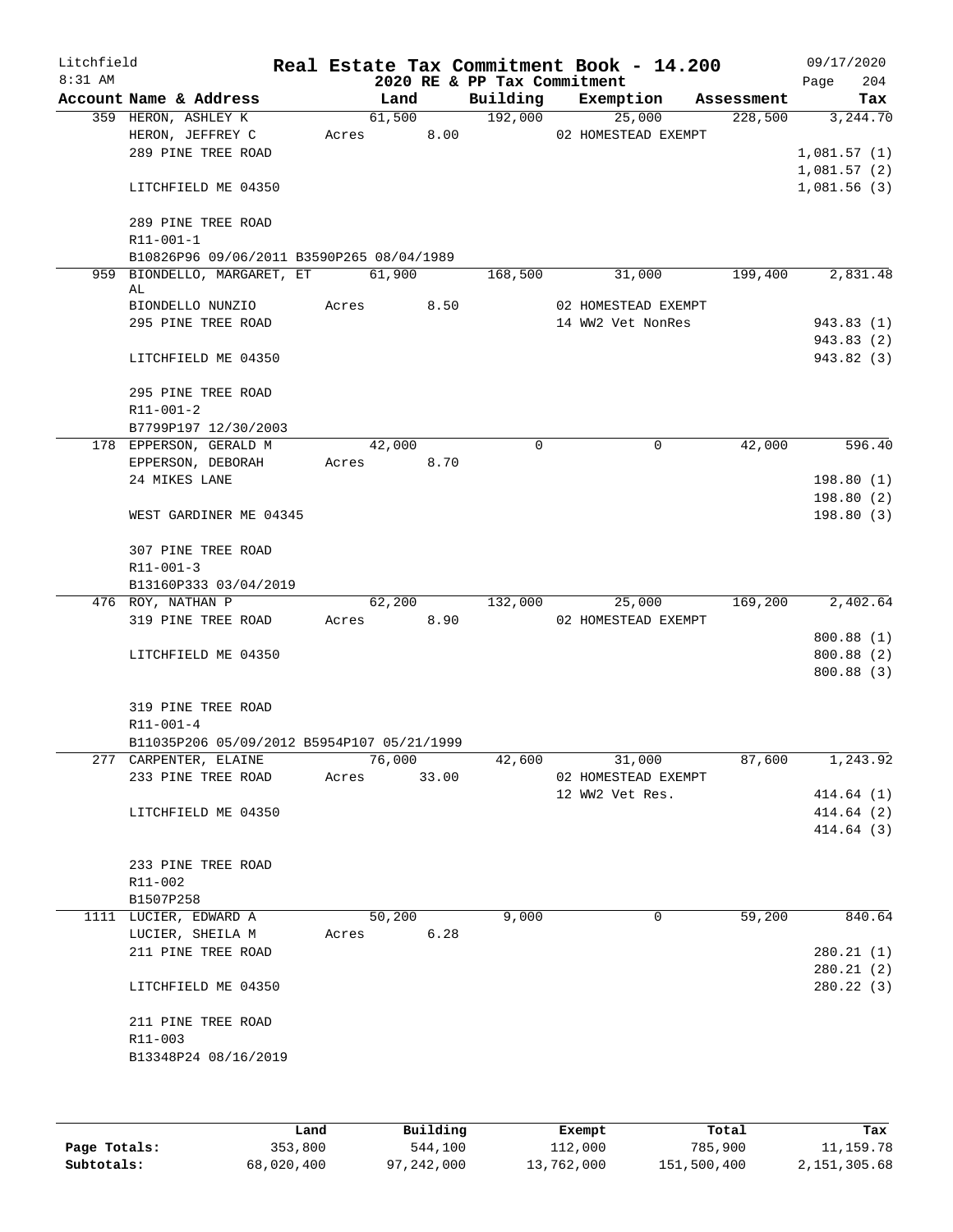| Litchfield |                                                     |       |        |      |                             | Real Estate Tax Commitment Book - 14.200 |          |            | 09/17/2020                 |            |
|------------|-----------------------------------------------------|-------|--------|------|-----------------------------|------------------------------------------|----------|------------|----------------------------|------------|
| 8:31 AM    |                                                     |       |        |      | 2020 RE & PP Tax Commitment |                                          |          |            | Page                       | 205        |
|            | Account Name & Address                              |       | Land   |      | Building                    | Exemption                                |          | Assessment |                            | Tax        |
|            | 2104 DEMERS, GUY                                    |       | 53,100 |      | 162,200                     |                                          | $\Omega$ | 215,300    |                            | 3,057.26   |
|            | DEMERS PATTY                                        | Acres |        | 3.70 |                             |                                          |          |            |                            |            |
|            | 36 HILLTOP LANE                                     |       |        |      |                             |                                          |          |            | 1,019.09(1)                |            |
|            | 199 PINE TREE ROAD<br>LITCHFIELD ME 04350           |       |        |      |                             |                                          |          |            | 1,019.09(2)<br>1,019.08(3) |            |
|            |                                                     |       |        |      |                             |                                          |          |            |                            |            |
|            | 36 HILLTOP LANE                                     |       |        |      |                             |                                          |          |            |                            |            |
|            | R11-003B-1                                          |       |        |      |                             |                                          |          |            |                            |            |
|            | B5606P175 04/30/1998                                |       |        |      |                             |                                          |          |            |                            |            |
|            | 2056 THOMAS JOAN M                                  |       | 33,100 |      | 0                           |                                          | 0        | 33,100     |                            | 470.02     |
|            | P.O. BOX 514                                        | Acres |        | 3.70 |                             |                                          |          |            |                            |            |
|            |                                                     |       |        |      |                             |                                          |          |            |                            | 156.67(1)  |
|            | LITCHFIELD ME 04350                                 |       |        |      |                             |                                          |          |            |                            | 156.67(2)  |
|            |                                                     |       |        |      |                             |                                          |          |            |                            | 156.68(3)  |
|            | HILLTOP LANE                                        |       |        |      |                             |                                          |          |            |                            |            |
|            | R11-003B-2                                          |       |        |      |                             |                                          |          |            |                            |            |
|            | B12556P170 03/11/2017 B7484P309 07/01/2003          |       |        |      |                             |                                          |          |            |                            |            |
|            | 2539 LABBE VICKIE                                   |       | 60,800 |      | 206,700                     | 25,000                                   |          | 242,500    |                            | 3,443.50   |
|            | 20 HILL TOP LANE                                    | Acres |        | 7.00 |                             | 02 HOMESTEAD EXEMPT                      |          |            |                            |            |
|            |                                                     |       |        |      |                             |                                          |          |            | 1, 147.83(1)               |            |
|            | LITCHFIELD ME 04350                                 |       |        |      |                             |                                          |          |            | 1,147.83(2)                |            |
|            |                                                     |       |        |      |                             |                                          |          |            | 1, 147.84(3)               |            |
|            |                                                     |       |        |      |                             |                                          |          |            |                            |            |
|            | 20 HILL TOP LANE<br>R11-003C                        |       |        |      |                             |                                          |          |            |                            |            |
|            | B8615P33 09/27/2005                                 |       |        |      |                             |                                          |          |            |                            |            |
|            | 278 PORR, EMILY V                                   |       | 61,000 |      | 187,100                     |                                          | 0        | 248,100    |                            | 3,523.02   |
|            | FOWLESS, MITCHELL G                                 | Acres |        | 7.30 |                             |                                          |          |            |                            |            |
|            | 197 PINE TREE ROAD                                  |       |        |      |                             |                                          |          |            | 1, 174.34(1)               |            |
|            |                                                     |       |        |      |                             |                                          |          |            | 1, 174.34(2)               |            |
|            | LITCHFIELD ME 04350                                 |       |        |      |                             |                                          |          |            | 1, 174.34(3)               |            |
|            |                                                     |       |        |      |                             |                                          |          |            |                            |            |
|            | 197 PINE TREE ROAD                                  |       |        |      |                             |                                          |          |            |                            |            |
|            | R11-004<br>B13328P240 09/09/2019                    |       |        |      |                             |                                          |          |            |                            |            |
|            | 1004 LANE, PAUL A                                   |       | 57,000 |      | 145,300                     | 31,000                                   |          | 171,300    |                            | 2,432.46   |
|            | 16 NUTHATCH LANE                                    | Acres |        | 5.00 |                             | 03 VETERANS EXEMPT                       |          |            |                            |            |
|            |                                                     |       |        |      |                             | 02 HOMESTEAD EXEMPT                      |          |            |                            | 810.82(1)  |
|            | LITCHFIELD ME 04350                                 |       |        |      |                             |                                          |          |            |                            | 810.82(2)  |
|            |                                                     |       |        |      |                             |                                          |          |            |                            | 810.82(3)  |
|            |                                                     |       |        |      |                             |                                          |          |            |                            |            |
|            | 16 NUTHATCH LANE                                    |       |        |      |                             |                                          |          |            |                            |            |
|            | R11-004A                                            |       |        |      |                             |                                          |          |            |                            |            |
|            | B3927P238 06/01/1991<br>662 SHERMAN, MICHAEL J      |       |        |      | 54,000 126,800              | 25,000                                   |          | 155,800    |                            | 2,212.36   |
|            | SHERMAN, BETSEY ELLEN Acres 4.01                    |       |        |      |                             | 02 HOMESTEAD EXEMPT                      |          |            |                            |            |
|            | 145 PINE TREE ROAD                                  |       |        |      |                             |                                          |          |            |                            | 737.45(1)  |
|            |                                                     |       |        |      |                             |                                          |          |            |                            | 737.45(2)  |
|            | LITCHFIELD ME 04350                                 |       |        |      |                             |                                          |          |            |                            | 737.46 (3) |
|            | 145 PINE TREE ROAD                                  |       |        |      |                             |                                          |          |            |                            |            |
|            | R11-005                                             |       |        |      |                             |                                          |          |            |                            |            |
|            | B11998P48 05/28/2015 B10356P42 03/08/2010 B6589P262 |       |        |      |                             |                                          |          |            |                            |            |
|            |                                                     |       |        |      |                             |                                          |          |            |                            |            |
|            |                                                     |       |        |      |                             |                                          |          |            |                            |            |

|              | Land       | Building   | Exempt     | Total       | Tax          |
|--------------|------------|------------|------------|-------------|--------------|
| Page Totals: | 319,000    | 828,100    | 81,000     | 1,066,100   | 15, 138.62   |
| Subtotals:   | 68,339,400 | 98,070,100 | 13,843,000 | 152,566,500 | 2,166,444.30 |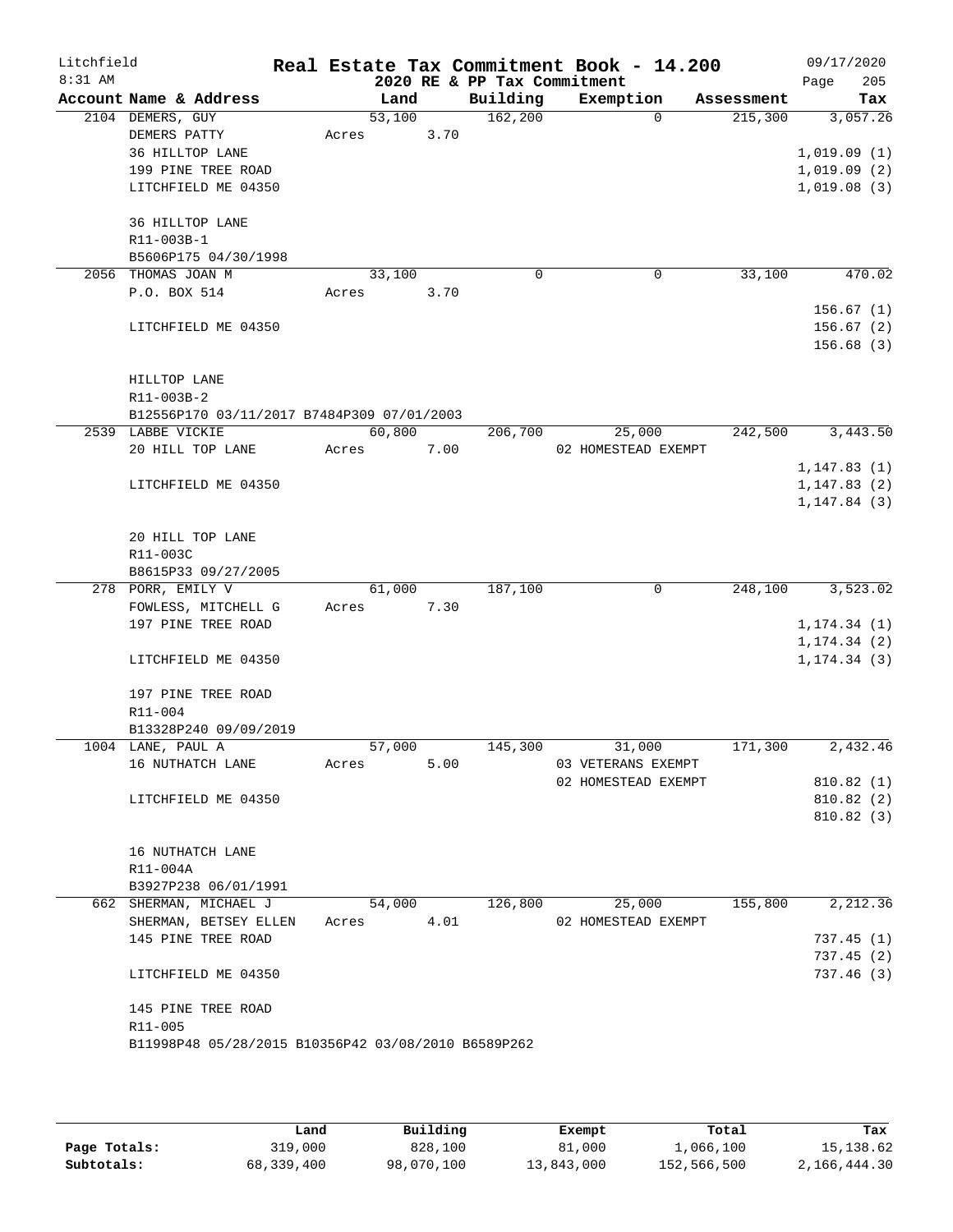| Litchfield<br>$8:31$ AM |                      |                                           |       |             | 2020 RE & PP Tax Commitment | Real Estate Tax Commitment Book - 14.200 |            | 09/17/2020<br>206<br>Page |
|-------------------------|----------------------|-------------------------------------------|-------|-------------|-----------------------------|------------------------------------------|------------|---------------------------|
|                         |                      | Account Name & Address                    |       | Land        | Building                    | Exemption                                | Assessment | Tax                       |
|                         | 933 THOMAS, JOAN     |                                           |       | 63,900      | 131,500                     | 31,000                                   | 164,400    | 2,334.48                  |
|                         | P O BOX 514          |                                           | Acres | 11.25       |                             | 02 HOMESTEAD EXEMPT                      |            |                           |
|                         |                      |                                           |       |             |                             | 22 WW2 Widow Res                         |            | 778.16(1)                 |
|                         |                      | LITCHFIELD ME 04350                       |       |             |                             |                                          |            | 778.16(2)                 |
|                         |                      |                                           |       |             |                             |                                          |            | 778.16(3)                 |
|                         |                      | 159 PINE TREE ROAD                        |       |             |                             |                                          |            |                           |
|                         | R11-005A             |                                           |       |             |                             |                                          |            |                           |
|                         |                      | B5404P204 07/16/1997                      |       |             |                             |                                          |            |                           |
|                         | 1573 SEAMAN, MICHAEL |                                           |       | 69,400      | 197,000                     | 25,000                                   | 241,400    | 3,427.88                  |
|                         | SEAMAN, JUDY         |                                           |       | Acres 57.34 |                             | 02 HOMESTEAD EXEMPT                      |            |                           |
|                         |                      | 127 PINE TREE ROAD                        |       |             |                             |                                          |            | 1,142.63(1)               |
|                         |                      |                                           |       |             |                             |                                          |            | 1, 142.63(2)              |
|                         |                      | LITCHFIELD ME 04350                       |       |             |                             |                                          |            | 1,142.62(3)               |
|                         |                      | 127 PINE TREE ROAD                        |       |             |                             |                                          |            |                           |
|                         | R11-005B             |                                           |       |             |                             |                                          |            |                           |
|                         |                      | B11936P24 03/17/2015 B3234P178            |       |             |                             |                                          |            |                           |
|                         |                      | 680 GILMAN, KENNETH                       |       | 63,800      | 110,300                     | 25,000                                   | 149,100    | 2,117.22                  |
|                         | P O BOX 131          |                                           | Acres | 19.75       |                             | 02 HOMESTEAD EXEMPT                      |            |                           |
|                         |                      |                                           |       |             |                             |                                          |            | 705.74(1)                 |
|                         |                      | LITCHFIELD ME 04350                       |       |             |                             |                                          |            | 705.74(2)                 |
|                         |                      |                                           |       |             |                             |                                          |            | 705.74(3)                 |
|                         |                      | 97 PINE TREE ROAD                         |       |             |                             |                                          |            |                           |
|                         | R11-005C             |                                           |       |             |                             |                                          |            |                           |
|                         | B2436P75             |                                           |       |             |                             |                                          |            |                           |
|                         | 1933 PERRY SHANE R.  |                                           |       | 51,000      | 158,200                     | 25,000                                   | 184,200    | 2,615.64                  |
|                         | PERRY DEIRDRA A      |                                           | Acres | 3.00        |                             | 02 HOMESTEAD EXEMPT                      |            |                           |
|                         |                      | 107 PINE TREE ROAD                        |       |             |                             |                                          |            | 871.88 (1)                |
|                         |                      |                                           |       |             |                             |                                          |            | 871.88 (2)                |
|                         |                      | LITCHFIELD ME 04350                       |       |             |                             |                                          |            | 871.88 (3)                |
|                         |                      | 107 PINE TREE ROAD                        |       |             |                             |                                          |            |                           |
|                         | R11-005D             |                                           |       |             |                             |                                          |            |                           |
|                         |                      | B8292P224 12/13/2005 B8036P219 07/16/2004 |       |             |                             |                                          |            |                           |
|                         | 2103 GARDNER, RYAN P |                                           |       | 50,100      | 172,200                     | 25,000                                   | 197,300    | 2,801.66                  |
|                         |                      | GARDNER KERRY A                           | Acres | 2.69        |                             | 02 HOMESTEAD EXEMPT                      |            |                           |
|                         |                      | 137 PINE TREE RD                          |       |             |                             |                                          |            | 933.89 (1)                |
|                         |                      |                                           |       |             |                             |                                          |            | 933.89 (2)                |
|                         |                      | LITCHFIELD ME 04350                       |       |             |                             |                                          |            | 933.88 (3)                |
|                         |                      | 137 PINE TREE ROAD                        |       |             |                             |                                          |            |                           |
|                         | R11-005E             |                                           |       |             |                             |                                          |            |                           |
|                         |                      | B9990P54 02/25/2009 B5615P212 05/01/1998  |       |             |                             |                                          |            |                           |
|                         | 1113 MACINNES, MARIE |                                           |       | 40,800      | 28,600                      | 0                                        | 69,400     | 985.48                    |
|                         |                      | 86 PINE TREE RD                           | Acres | 7.00        |                             |                                          |            |                           |
|                         |                      |                                           |       |             |                             |                                          |            | 328.49(1)                 |
|                         |                      | LITCHFIELD ME 04350                       |       |             |                             |                                          |            | 328.49(2)                 |
|                         |                      |                                           |       |             |                             |                                          |            | 328.50(3)                 |
|                         |                      | 87 PINE TREE ROAD                         |       |             |                             |                                          |            |                           |
|                         | R11-006              |                                           |       |             |                             |                                          |            |                           |
|                         |                      | B11021P119 04/20/2012 B2548P4 03/17/1983  |       |             |                             |                                          |            |                           |
|                         |                      |                                           |       |             |                             |                                          |            |                           |

|              | Land       | Building   | Exempt     | Total       | Tax          |
|--------------|------------|------------|------------|-------------|--------------|
| Page Totals: | 339,000    | 797,800    | 131,000    | 1,005,800   | 14,282.36    |
| Subtotals:   | 68,678,400 | 98,867,900 | 13,974,000 | 153,572,300 | 2,180,726.66 |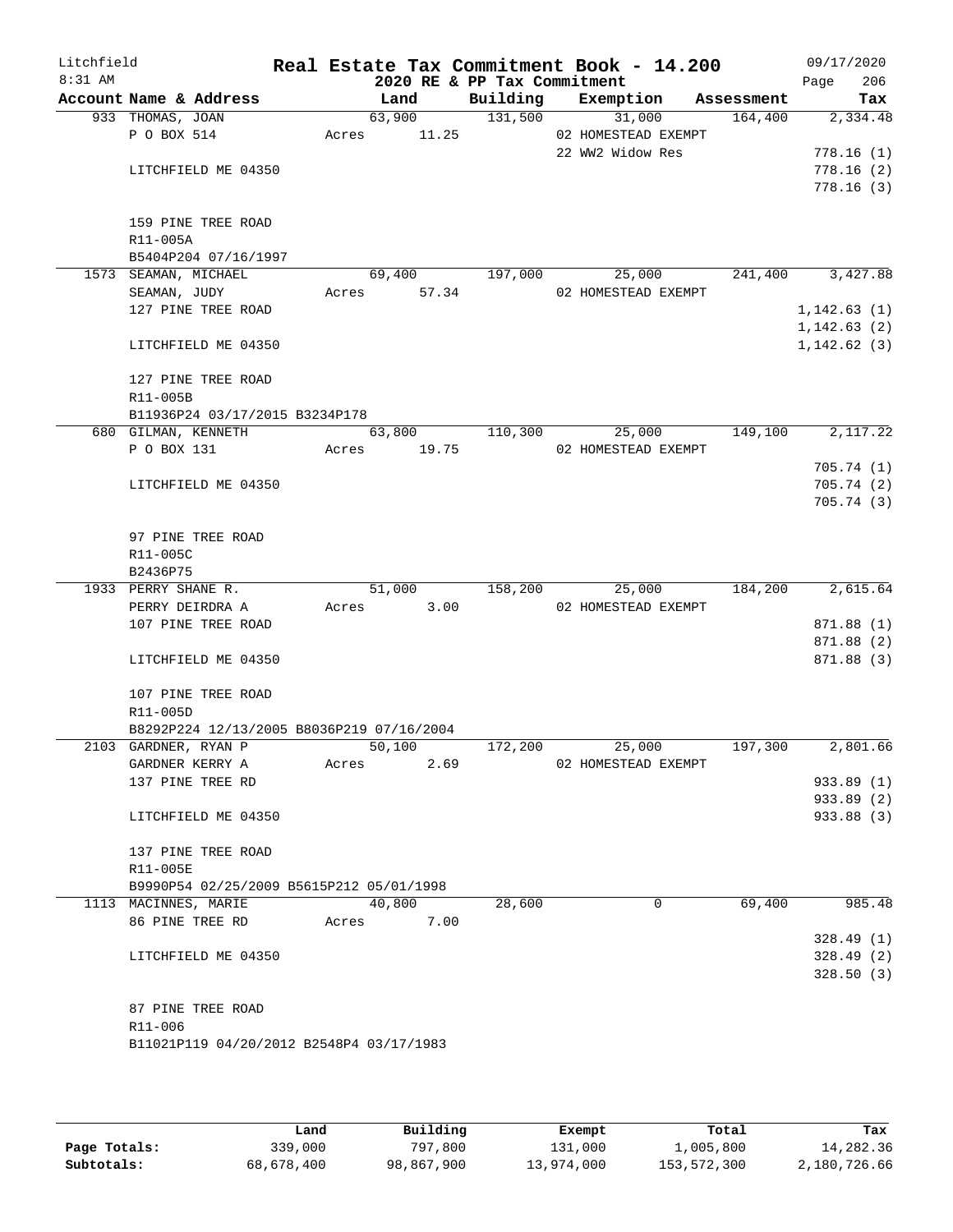| Litchfield<br>$8:31$ AM |                                                        |       |            |      | 2020 RE & PP Tax Commitment | Real Estate Tax Commitment Book - 14.200 |            | 09/17/2020<br>Page | 207                    |
|-------------------------|--------------------------------------------------------|-------|------------|------|-----------------------------|------------------------------------------|------------|--------------------|------------------------|
|                         | Account Name & Address                                 |       | Land       |      | Building                    | Exemption                                | Assessment |                    | Tax                    |
|                         | 2087 TURMEL, LEEANN                                    |       | 54,000     |      | 140,800                     | $\Omega$                                 | 194,800    |                    | 2,766.16               |
|                         | 75 PINE TREE ROAD                                      | Acres |            | 4.00 |                             |                                          |            |                    |                        |
|                         |                                                        |       |            |      |                             |                                          |            |                    | 922.05(1)              |
|                         | LITCHFIELD ME 04350                                    |       |            |      |                             |                                          |            |                    | 922.05(2)              |
|                         | 3800                                                   |       |            |      |                             |                                          |            |                    |                        |
|                         |                                                        |       |            |      |                             |                                          |            |                    | 922.06(3)              |
|                         |                                                        |       |            |      |                             |                                          |            |                    |                        |
|                         | 75 PINE TREE ROAD                                      |       |            |      |                             |                                          |            |                    |                        |
|                         | R11-006A<br>B12024P147 06/26/2015 B5641P287 06/09/1998 |       |            |      |                             |                                          |            |                    |                        |
|                         | 2334 RICH, JEFFREY                                     |       | 74,000     |      | 193,700                     | 0                                        | 267,700    |                    | 3,801.34               |
|                         | 65 PINE TREE ROAD                                      | Acres | 29.00      |      |                             |                                          |            |                    |                        |
|                         |                                                        |       |            |      |                             |                                          |            | 1,267.11(1)        |                        |
|                         | LITCHFIELD ME 04350                                    |       |            |      |                             |                                          |            | 1, 267.11(2)       |                        |
|                         |                                                        |       |            |      |                             |                                          |            | 1,267.12(3)        |                        |
|                         |                                                        |       |            |      |                             |                                          |            |                    |                        |
|                         | 65 PINE TREE ROAD                                      |       |            |      |                             |                                          |            |                    |                        |
|                         | R11-006B                                               |       |            |      |                             |                                          |            |                    |                        |
|                         | B7635P324 09/15/2003                                   |       |            |      |                             |                                          |            |                    |                        |
|                         | 250 GUERETTE, ANDREW L                                 |       | 53,300     |      | 152,600                     | 25,000                                   | 180,900    |                    | 2,568.78               |
|                         | GUERETTE, PATRICIA A                                   | Acres |            | 3.77 |                             | 02 HOMESTEAD EXEMPT                      |            |                    |                        |
|                         | 125 DENNIS HILL ROAD                                   |       |            |      |                             |                                          |            |                    | 856.26(1)              |
|                         |                                                        |       |            |      |                             |                                          |            |                    | 856.26(2)              |
|                         | LITCHFIELD ME 04350                                    |       |            |      |                             |                                          |            |                    | 856.26(3)              |
|                         |                                                        |       |            |      |                             |                                          |            |                    |                        |
|                         | 125 DENNIS HILL ROAD                                   |       |            |      |                             |                                          |            |                    |                        |
|                         | R11-007                                                |       |            |      |                             |                                          |            |                    |                        |
|                         | B13140P346 01/07/2019                                  |       |            |      |                             |                                          |            |                    |                        |
|                         | 1688 WAGNER, BRIDGETT                                  |       | 55,800     |      | 115,800                     | 25,000                                   | 146,600    |                    | 2,081.72               |
|                         | 47 PINE TREE ROAD                                      | Acres |            | 4.60 |                             | 02 HOMESTEAD EXEMPT                      |            |                    |                        |
|                         |                                                        |       |            |      |                             |                                          |            |                    | 693.91(1)              |
|                         | LITCHFIELD ME 04350                                    |       |            |      |                             |                                          |            |                    | 693.91(2)              |
|                         |                                                        |       |            |      |                             |                                          |            |                    | 693.90 (3)             |
|                         | 47 PINE TREE ROAD                                      |       |            |      |                             |                                          |            |                    |                        |
|                         | R11-007A                                               |       |            |      |                             |                                          |            |                    |                        |
|                         | B12839P175 02/06/2018 B12689P137 08/11/2017            |       |            |      |                             |                                          |            |                    |                        |
|                         | B10241P316 10/14/2009 B5255P270 10/31/1996             |       |            |      |                             |                                          |            |                    |                        |
|                         | 2223 LEWIS, DEBORAH A                                  |       | 48,800     |      | 151,300                     | 25,000                                   | 175,100    |                    | 2,486.42               |
|                         | LEWIS ROBERT B JR Acres 2.27                           |       |            |      |                             | 02 HOMESTEAD EXEMPT                      |            |                    |                        |
|                         | P O BOX 412                                            |       |            |      |                             |                                          |            |                    | 828.81 (1)             |
|                         |                                                        |       |            |      |                             |                                          |            |                    | 828.81 (2)             |
|                         | LITCHFIELD ME 04350                                    |       |            |      |                             |                                          |            |                    | 828.80 (3)             |
|                         |                                                        |       |            |      |                             |                                          |            |                    |                        |
|                         | 37 PINE TREE ROAD                                      |       |            |      |                             |                                          |            |                    |                        |
|                         | R11-007B                                               |       |            |      |                             |                                          |            |                    |                        |
|                         | B8847P48 03/29/2006 B6530P295                          |       |            |      |                             |                                          |            |                    |                        |
|                         | 2120 BYRAS, ANDREW                                     |       | 48,000     |      |                             | 25,300                                   | 25,000     | 48,300 685.86      |                        |
|                         | 25 PINE TREE ROAD                                      |       | Acres 2.00 |      |                             | 02 HOMESTEAD EXEMPT                      |            |                    |                        |
|                         |                                                        |       |            |      |                             |                                          |            |                    | 228.62(1)<br>228.62(2) |
|                         | LITCHFIELD ME 04350                                    |       |            |      |                             |                                          |            |                    |                        |
|                         |                                                        |       |            |      |                             |                                          |            |                    | 228.62(3)              |
|                         | 25 PINE TREE ROAD                                      |       |            |      |                             |                                          |            |                    |                        |
|                         | R11-007C                                               |       |            |      |                             |                                          |            |                    |                        |
|                         | B8847P49 03/28/2006                                    |       |            |      |                             |                                          |            |                    |                        |
|                         |                                                        |       |            |      |                             |                                          |            |                    |                        |
|                         |                                                        |       |            |      |                             |                                          |            |                    |                        |
|                         |                                                        |       |            |      |                             |                                          |            |                    |                        |

|              | Land       | Building   | Exempt     | Total       | Tax          |
|--------------|------------|------------|------------|-------------|--------------|
| Page Totals: | 333,900    | 779.500    | 100,000    | 1,013,400   | 14,390.28    |
| Subtotals:   | 69,012,300 | 99,647,400 | 14,074,000 | 154,585,700 | 2,195,116.94 |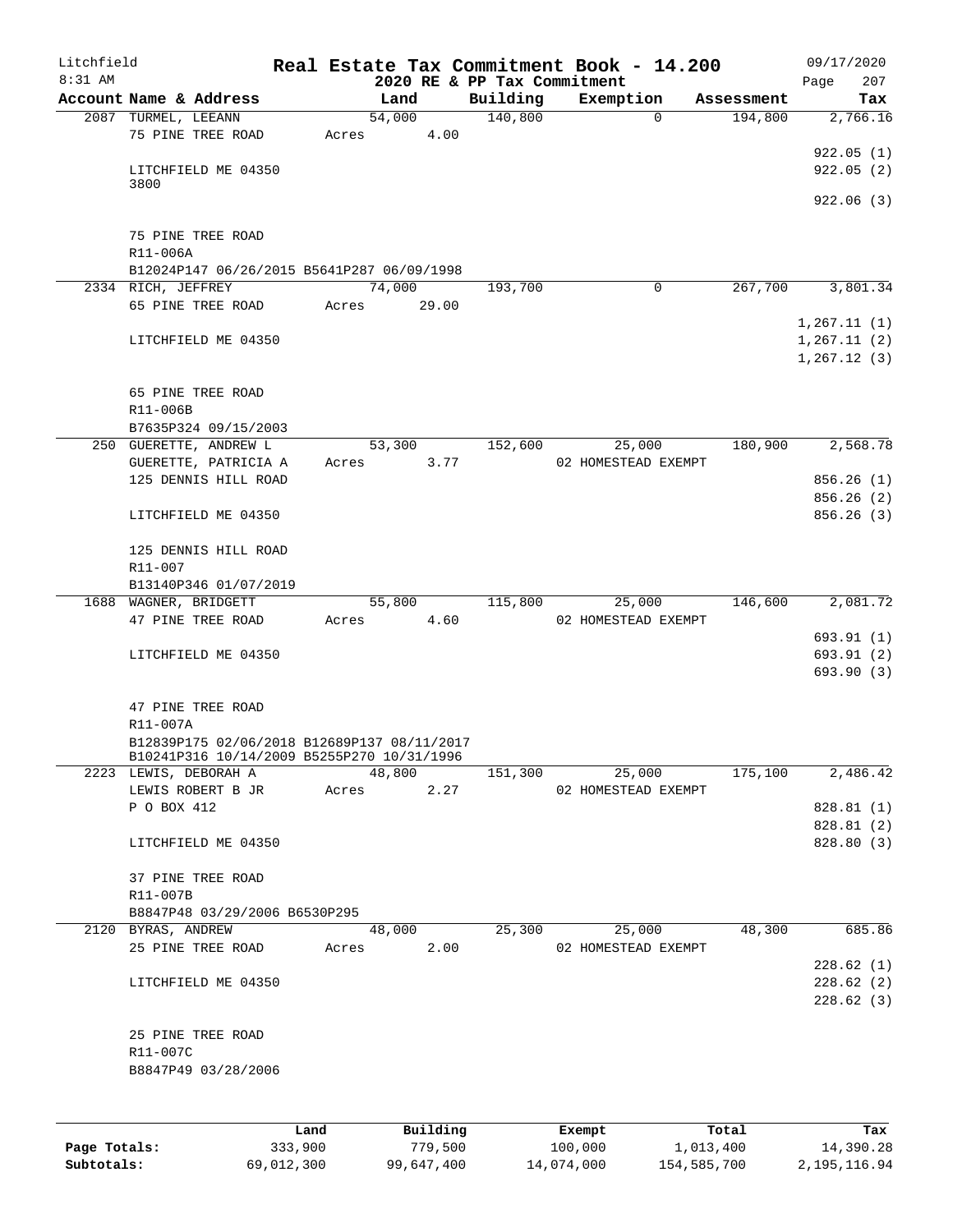| Litchfield<br>$8:31$ AM |                                                     |       |        |       | 2020 RE & PP Tax Commitment | Real Estate Tax Commitment Book - 14.200 |                       | 09/17/2020<br>208<br>Page    |
|-------------------------|-----------------------------------------------------|-------|--------|-------|-----------------------------|------------------------------------------|-----------------------|------------------------------|
|                         | Account Name & Address                              |       | Land   |       | Building                    | Exemption                                | Assessment            | Tax                          |
|                         | 2078 BYRAS, G DAVID JR                              |       | 57,000 |       | 26,000                      | 25,000                                   | 58,000                | 823.60                       |
|                         | 20 BYRAS LN                                         |       | Acres  | 5.00  |                             | 02 HOMESTEAD EXEMPT                      |                       |                              |
|                         |                                                     |       |        |       |                             |                                          |                       | 274.53(1)                    |
|                         | LITCHFIELD ME 04350                                 |       |        |       |                             |                                          |                       | 274.53(2)                    |
|                         |                                                     |       |        |       |                             |                                          |                       | 274.54(3)                    |
|                         |                                                     |       |        |       |                             |                                          |                       |                              |
|                         | 20 BYRAS LANE                                       |       |        |       |                             |                                          |                       |                              |
|                         | R11-007D                                            |       |        |       |                             |                                          |                       |                              |
|                         | B12084P119 08/19/2015 B8847P49 03/28/2006           |       |        |       |                             |                                          |                       |                              |
|                         | 2874 GREEN, JACOB N                                 |       | 36,600 |       | $\Omega$                    |                                          | 36,600<br>0           | 519.72                       |
|                         | GREEN, SARAH M                                      | Acres |        | 7.00  |                             |                                          |                       |                              |
|                         | 255 BRUNSWICK AVE                                   |       |        |       |                             |                                          |                       | 173.24(1)                    |
|                         | APT 1                                               |       |        |       |                             |                                          |                       | 173.24(2)                    |
|                         | GARDINER ME 04345 2440                              |       |        |       |                             |                                          |                       | 173.24(3)                    |
|                         | 91 DENNIS HILL ROAD                                 |       |        |       |                             |                                          |                       |                              |
|                         | R11-007E                                            |       |        |       |                             |                                          |                       |                              |
|                         | B12059P16 07/31/2015                                |       |        |       |                             |                                          |                       |                              |
|                         | 2875 BYRAS, GEORGE DAVID SR                         |       | 47,500 |       | $\mathbf 0$                 |                                          | $\mathbf 0$<br>47,500 | 674.50                       |
|                         | 1385 MALLARD DRIVE                                  | Acres |        | 16.06 |                             |                                          |                       |                              |
|                         |                                                     |       |        |       |                             |                                          |                       | 224.83(1)                    |
|                         | ENGLEWOOD FL 34224                                  |       |        |       |                             |                                          |                       | 224.83 (2)                   |
|                         |                                                     |       |        |       |                             |                                          |                       | 224.84 (3)                   |
|                         |                                                     |       |        |       |                             |                                          |                       |                              |
|                         | DENNIS HILL ROAD                                    |       |        |       |                             |                                          |                       |                              |
|                         | R11-007F                                            |       |        |       |                             |                                          |                       |                              |
|                         | B4238P146 09/04/1992                                |       |        |       |                             |                                          |                       |                              |
|                         | 2876 BYRAS, GEORGE D JR                             |       | 30,700 |       | 18,600                      |                                          | 0<br>49,300           | 700.06                       |
|                         | BYRAS, ANDREW M                                     |       | Acres  | 2.90  |                             |                                          |                       |                              |
|                         | 20 BYRAS LANE                                       |       |        |       |                             |                                          |                       | 233.35(1)                    |
|                         |                                                     |       |        |       |                             |                                          |                       | 233.35(2)                    |
|                         | LITCHFIELD ME 04350                                 |       |        |       |                             |                                          |                       | 233.36(3)                    |
|                         |                                                     |       |        |       |                             |                                          |                       |                              |
|                         | PINE TREE ROAD                                      |       |        |       |                             |                                          |                       |                              |
|                         | R11-007G                                            |       |        |       |                             |                                          |                       |                              |
|                         | B12084P121 08/19/2015                               |       |        |       |                             |                                          |                       |                              |
|                         | 2224 FOURNIER, JOLINE M                             |       | 51,800 |       | 196,400                     |                                          | 248,200<br>0          | 3,524.44                     |
|                         | 77 DENNIS HILL RD                                   | Acres |        | 3.28  |                             |                                          |                       |                              |
|                         |                                                     |       |        |       |                             |                                          |                       | 1, 174.81(1)                 |
|                         | LITCHFIELD ME 04350                                 |       |        |       |                             |                                          |                       | 1, 174.81(2)<br>1, 174.82(3) |
|                         |                                                     |       |        |       |                             |                                          |                       |                              |
|                         | 77 DENNIS HILL ROAD                                 |       |        |       |                             |                                          |                       |                              |
|                         | R11-008-1                                           |       |        |       |                             |                                          |                       |                              |
|                         | B13505P97 03/11/2020                                |       |        |       |                             |                                          |                       |                              |
|                         | 2226 GAUVIN, DARRAH J                               |       | 52,500 |       | 217,300                     | 25,000                                   | 244,800               | 3,476.16                     |
|                         | 75 DENNIS HILL ROAD                                 | Acres |        | 3.51  |                             | 02 HOMESTEAD EXEMPT                      |                       |                              |
|                         |                                                     |       |        |       |                             |                                          |                       | 1,158.72(1)                  |
|                         | LITCHFIELD ME 04350                                 |       |        |       |                             |                                          |                       | 1, 158.72(2)                 |
|                         |                                                     |       |        |       |                             |                                          |                       | 1, 158.72(3)                 |
|                         |                                                     |       |        |       |                             |                                          |                       |                              |
|                         | 75 DENNIS HILL ROAD                                 |       |        |       |                             |                                          |                       |                              |
|                         | R11-008-2                                           |       |        |       |                             |                                          |                       |                              |
|                         | B12124P123 10/05/2015 B9420P37 07/11/2007 B6677P205 |       |        |       |                             |                                          |                       |                              |
|                         | 10/29/2001                                          |       |        |       |                             |                                          |                       |                              |
|                         |                                                     |       |        |       |                             |                                          |                       |                              |
|                         |                                                     |       |        |       |                             |                                          |                       |                              |

|              | Land       | Building    | Exempt     | Total       | Tax          |
|--------------|------------|-------------|------------|-------------|--------------|
| Page Totals: | 276,100    | 458,300     | 50,000     | 684,400     | 9,718.48     |
| Subtotals:   | 69,288,400 | 100,105,700 | 14,124,000 | 155,270,100 | 2,204,835.42 |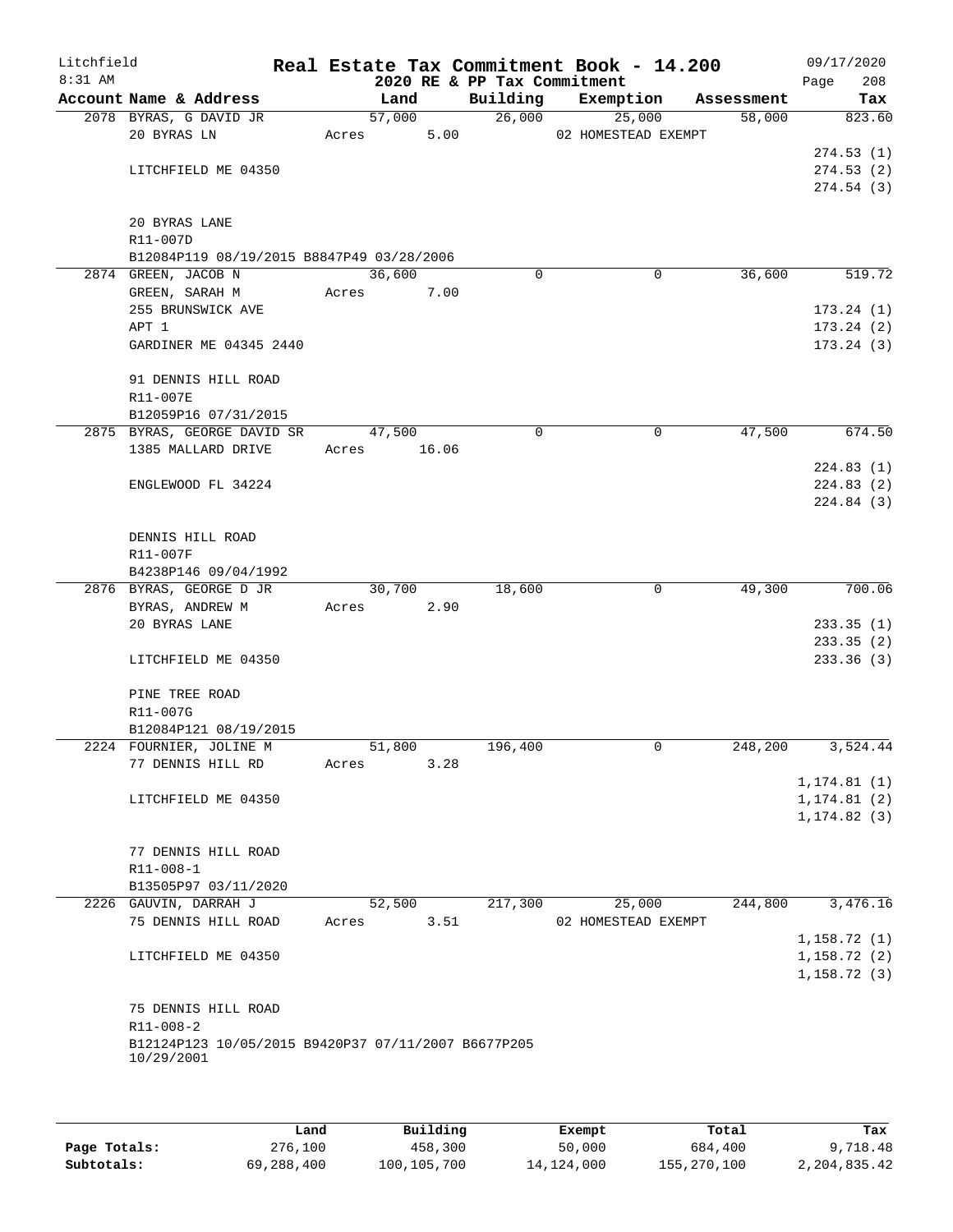| Litchfield   |                                                                                                             |         |                |                             | Real Estate Tax Commitment Book - 14.200 |                       | 09/17/2020              |
|--------------|-------------------------------------------------------------------------------------------------------------|---------|----------------|-----------------------------|------------------------------------------|-----------------------|-------------------------|
| $8:31$ AM    |                                                                                                             |         |                | 2020 RE & PP Tax Commitment |                                          |                       | 209<br>Page             |
|              | Account Name & Address<br>2227 RUSSELL, DAVID N JR                                                          |         | Land<br>52,300 | Building<br>167,000         | Exemption<br>$\Omega$                    | Assessment<br>219,300 | Tax<br>3,114.06         |
|              | 61 DENNIS HILL ROAD                                                                                         | Acres   | 3.43           |                             |                                          |                       |                         |
|              |                                                                                                             |         |                |                             |                                          |                       | 1,038.02(1)             |
|              | LITCHFIELD ME 04350                                                                                         |         |                |                             |                                          |                       | 1,038.02(2)             |
|              |                                                                                                             |         |                |                             |                                          |                       | 1,038.02(3)             |
|              |                                                                                                             |         |                |                             |                                          |                       |                         |
|              | 61 DENNIS HILL ROAD<br>$R11 - 008 - 3$                                                                      |         |                |                             |                                          |                       |                         |
|              | B10977P326 03/07/2012 B9492P317 09/10/2007 B6847P127<br>03/12/2002                                          |         |                |                             |                                          |                       |                         |
|              | 2225 DONOVAN, TIMOTHY J                                                                                     |         | 51,700         | 179,300                     | $\Omega$                                 | 231,000               | 3,280.20                |
|              | DONOVAN, MAUREEN                                                                                            | Acres   | 3.24           |                             |                                          |                       |                         |
|              | 79 LEBEL LANE                                                                                               |         |                |                             |                                          |                       | 1,093.40(1)             |
|              | LITCHFIELD ME 04350                                                                                         |         |                |                             |                                          |                       | 1,093.40(2)             |
|              |                                                                                                             |         |                |                             |                                          |                       | 1,093.40(3)             |
|              | 41 DENNIS HILL ROAD                                                                                         |         |                |                             |                                          |                       |                         |
|              | $R11 - 008 - 4$                                                                                             |         |                |                             |                                          |                       |                         |
|              | B10727P109 05/11/2011 B7237P261 01/16/2003                                                                  |         |                |                             |                                          |                       |                         |
|              | 2218 WATERHOUSE, RICHARD M                                                                                  |         | 49,700         | 63,500                      | 25,000                                   | 88,200                | 1,252.44                |
|              | WATERHOUSE SANDRA J                                                                                         |         | 2.57<br>Acres  |                             | 02 HOMESTEAD EXEMPT                      |                       |                         |
|              | 25 DENNIS HILL ROAD                                                                                         |         |                |                             |                                          |                       | 417.48(1)<br>417.48 (2) |
|              | LITCHFIELD ME 04350                                                                                         |         |                |                             |                                          |                       | 417.48 (3)              |
|              |                                                                                                             |         |                |                             |                                          |                       |                         |
|              | 25 DENNIS HILL ROAD                                                                                         |         |                |                             |                                          |                       |                         |
|              | R11-008-5                                                                                                   |         |                |                             |                                          |                       |                         |
|              | B6990P264 07/18/2002                                                                                        |         |                |                             |                                          |                       |                         |
| 2219         | SMITH, MYRON L (<br>TRUSTEES)                                                                               |         | 49,100         | 176,900                     | 31,000                                   | 195,000               | 2,769.00                |
|              | SMITH, WINONA N<br>(TRUSTEES)                                                                               | Acres   | 2.35           |                             | 03 VETERANS EXEMPT                       |                       |                         |
|              | THE SMITH FAMILY                                                                                            |         |                |                             | 02 HOMESTEAD EXEMPT                      |                       | 923.00(1)               |
|              | REVOCABLE TRUST<br>17 DENNIS HILL ROAD                                                                      |         |                |                             |                                          |                       | 923.00(2)               |
|              | LITCHFIELD ME 04350                                                                                         |         |                |                             |                                          |                       | 923.00(3)               |
|              |                                                                                                             |         |                |                             |                                          |                       |                         |
|              | 17 DENNIS HILL ROAD                                                                                         |         |                |                             |                                          |                       |                         |
|              | R11-008-6                                                                                                   |         |                |                             |                                          |                       |                         |
|              | B11449P346 06/19/2013 B6558P326 08/13/2004                                                                  |         | 49,700         | 54,000                      |                                          | 78,700                | 1,117.54                |
|              | 2220 LABBE, RAYMOND<br>LABBE, LEANN                                                                         | Acres   | 2.55           |                             | 25,000<br>02 HOMESTEAD EXEMPT            |                       |                         |
|              | 11 DENNIS HILL ROAD                                                                                         |         |                |                             |                                          |                       | 372.51(1)               |
|              |                                                                                                             |         |                |                             |                                          |                       | 372.51(2)               |
|              | LITCHFIELD, ME 04350                                                                                        |         |                |                             |                                          |                       | 372.52(3)               |
|              | 11 DENNIS HILL ROAD                                                                                         |         |                |                             |                                          |                       |                         |
|              | R11-008-7                                                                                                   |         |                |                             |                                          |                       |                         |
|              | B6659P207 09/19/2001                                                                                        |         |                |                             |                                          |                       |                         |
| 2689         | BEAN, JEREMY L                                                                                              |         | 45,100         | 52,100                      | 25,000                                   | 72,200                | 1,025.24                |
|              | 1912 HALLOWELL ROAD                                                                                         | Acres   | 1.02           |                             | 02 HOMESTEAD EXEMPT                      |                       |                         |
|              |                                                                                                             |         |                |                             |                                          |                       | 341.75(1)               |
|              | LITCHFIELD ME 04350                                                                                         |         |                |                             |                                          |                       | 341.75(2)<br>341.74 (3) |
|              |                                                                                                             |         |                |                             |                                          |                       |                         |
|              | 1912 HALLOWELL ROAD                                                                                         |         |                |                             |                                          |                       |                         |
|              | R11-009-1                                                                                                   |         |                |                             |                                          |                       |                         |
|              | B12001P223 05/27/2015 B11230P126 11/15/2012 B11144P7<br>08/20/2012 B9456P70 08/08/2007 B9394P202 06/20/2007 |         |                |                             |                                          |                       |                         |
|              |                                                                                                             | Land    | Building       |                             | Exempt                                   | Total                 | Tax                     |
| Page Totals: |                                                                                                             | 297,600 | 692,800        |                             | 106,000                                  | 884,400               | 12,558.48               |

**Subtotals:** 69,586,000 100,798,500 14,230,000 156,154,500 2,217,393.90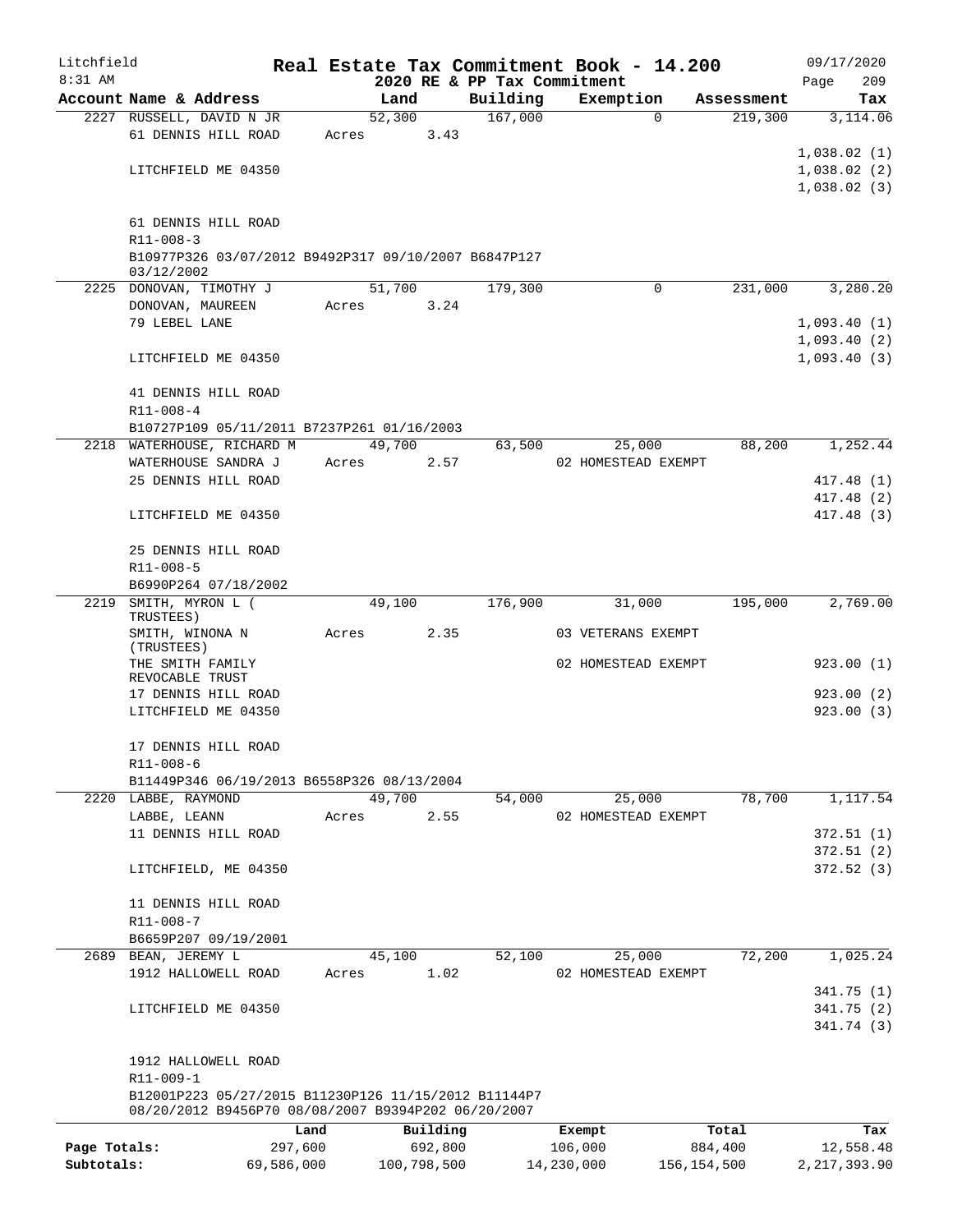| Account Name & Address<br>Building<br>Exemption<br>Land<br>Assessment<br>68,200<br>33,700<br>25,000<br>76,900<br>1359 KNOWLTON, MELISSA D<br>1956 HALLOWELL ROAD<br>0.30<br>Acres<br>02 HOMESTEAD EXEMPT<br>LITCHFIELD ME 04350<br>1956 HALLOWELL ROAD<br>R11-010<br>B6577P77 08/06/2001<br>177,000<br>1279 WHITBECK, NANCY LLOYD<br>67,300<br>134,700<br>25,000<br>1974 HALLOWELL ROAD<br>15.75<br>02 HOMESTEAD EXEMPT<br>Acres<br>LITCHFIELD ME 04350<br>1974 HALLOWELL ROAD<br>R11-011<br>B11757P230 07/31/2014 B11551P23 10/09/2013 B11538P87<br>08/26/2013 B4188P155<br>21,100<br>0<br>$\mathbf 0$<br>1570 SEAMAN, ERIC C<br>21,100<br>1844 HALLOWELL RD<br>57.61<br>Acres<br>LITCHFIELD ME 04350<br>HALLOWELL ROAD<br>R11-011A<br>B11935P31 03/17/2015 B6322P44 10/11/2000<br>144 BLACK, WILTON A<br>40,100<br>0<br>$\mathbf 0$<br>40,100<br>6.09<br>BLACK, CYNTHIA B<br>Acres<br>2040 HALLOWELL RD<br>LITCHFIELD ME 04350<br>2040 HALLOWELL ROAD<br>R11-012<br>B12720P32 08/03/2017 B6498P165<br>2222 BLACK, WILTON A<br>16,400<br>0<br>16,400<br>0<br>6.88<br>BLACK, CYNTHIA B<br>Acres<br>2040 HALLOWELL RD<br>LITCHFIELD ME 04350<br>HALLOWELL ROAD<br>R11-012B<br>B12720P32 08/03/2017 B6495P188 05/25/2001<br>51,000<br>2214 SLOSBERG, RUTH P<br>25,000<br>192,400<br>166,400<br>SLOSBERG, ROBERT L<br>3.00<br>02 HOMESTEAD EXEMPT<br>Acres<br>2004 HALLOWELL ROAD<br>LITCHFIELD ME 04350<br>2004 HALLOWELL ROAD<br>R11-012D<br>B7877P105 03/24/2004 | Litchfield<br>$8:31$ AM |  | 2020 RE & PP Tax Commitment | Real Estate Tax Commitment Book - 14.200 | 09/17/2020<br>210<br>Page |
|------------------------------------------------------------------------------------------------------------------------------------------------------------------------------------------------------------------------------------------------------------------------------------------------------------------------------------------------------------------------------------------------------------------------------------------------------------------------------------------------------------------------------------------------------------------------------------------------------------------------------------------------------------------------------------------------------------------------------------------------------------------------------------------------------------------------------------------------------------------------------------------------------------------------------------------------------------------------------------------------------------------------------------------------------------------------------------------------------------------------------------------------------------------------------------------------------------------------------------------------------------------------------------------------------------------------------------------------------------------------------------------------------------------------------------------------------------------|-------------------------|--|-----------------------------|------------------------------------------|---------------------------|
| 364.00(3)<br>2,513.40<br>837.80 (1)<br>299.62<br>569.42<br>189.81(1)<br>189.81 (2)<br>189.80(3)<br>77.63(1)<br>77.63(2)<br>77.62(3)<br>2,732.08                                                                                                                                                                                                                                                                                                                                                                                                                                                                                                                                                                                                                                                                                                                                                                                                                                                                                                                                                                                                                                                                                                                                                                                                                                                                                                                  |                         |  |                             |                                          | Tax                       |
|                                                                                                                                                                                                                                                                                                                                                                                                                                                                                                                                                                                                                                                                                                                                                                                                                                                                                                                                                                                                                                                                                                                                                                                                                                                                                                                                                                                                                                                                  |                         |  |                             |                                          | 1,091.98                  |
|                                                                                                                                                                                                                                                                                                                                                                                                                                                                                                                                                                                                                                                                                                                                                                                                                                                                                                                                                                                                                                                                                                                                                                                                                                                                                                                                                                                                                                                                  |                         |  |                             |                                          |                           |
|                                                                                                                                                                                                                                                                                                                                                                                                                                                                                                                                                                                                                                                                                                                                                                                                                                                                                                                                                                                                                                                                                                                                                                                                                                                                                                                                                                                                                                                                  |                         |  |                             |                                          | 363.99(1)                 |
|                                                                                                                                                                                                                                                                                                                                                                                                                                                                                                                                                                                                                                                                                                                                                                                                                                                                                                                                                                                                                                                                                                                                                                                                                                                                                                                                                                                                                                                                  |                         |  |                             |                                          | 363.99(2)                 |
|                                                                                                                                                                                                                                                                                                                                                                                                                                                                                                                                                                                                                                                                                                                                                                                                                                                                                                                                                                                                                                                                                                                                                                                                                                                                                                                                                                                                                                                                  |                         |  |                             |                                          |                           |
|                                                                                                                                                                                                                                                                                                                                                                                                                                                                                                                                                                                                                                                                                                                                                                                                                                                                                                                                                                                                                                                                                                                                                                                                                                                                                                                                                                                                                                                                  |                         |  |                             |                                          |                           |
|                                                                                                                                                                                                                                                                                                                                                                                                                                                                                                                                                                                                                                                                                                                                                                                                                                                                                                                                                                                                                                                                                                                                                                                                                                                                                                                                                                                                                                                                  |                         |  |                             |                                          |                           |
|                                                                                                                                                                                                                                                                                                                                                                                                                                                                                                                                                                                                                                                                                                                                                                                                                                                                                                                                                                                                                                                                                                                                                                                                                                                                                                                                                                                                                                                                  |                         |  |                             |                                          |                           |
|                                                                                                                                                                                                                                                                                                                                                                                                                                                                                                                                                                                                                                                                                                                                                                                                                                                                                                                                                                                                                                                                                                                                                                                                                                                                                                                                                                                                                                                                  |                         |  |                             |                                          |                           |
|                                                                                                                                                                                                                                                                                                                                                                                                                                                                                                                                                                                                                                                                                                                                                                                                                                                                                                                                                                                                                                                                                                                                                                                                                                                                                                                                                                                                                                                                  |                         |  |                             |                                          |                           |
|                                                                                                                                                                                                                                                                                                                                                                                                                                                                                                                                                                                                                                                                                                                                                                                                                                                                                                                                                                                                                                                                                                                                                                                                                                                                                                                                                                                                                                                                  |                         |  |                             |                                          |                           |
|                                                                                                                                                                                                                                                                                                                                                                                                                                                                                                                                                                                                                                                                                                                                                                                                                                                                                                                                                                                                                                                                                                                                                                                                                                                                                                                                                                                                                                                                  |                         |  |                             |                                          | 837.80 (2)                |
|                                                                                                                                                                                                                                                                                                                                                                                                                                                                                                                                                                                                                                                                                                                                                                                                                                                                                                                                                                                                                                                                                                                                                                                                                                                                                                                                                                                                                                                                  |                         |  |                             |                                          | 837.80 (3)                |
|                                                                                                                                                                                                                                                                                                                                                                                                                                                                                                                                                                                                                                                                                                                                                                                                                                                                                                                                                                                                                                                                                                                                                                                                                                                                                                                                                                                                                                                                  |                         |  |                             |                                          |                           |
|                                                                                                                                                                                                                                                                                                                                                                                                                                                                                                                                                                                                                                                                                                                                                                                                                                                                                                                                                                                                                                                                                                                                                                                                                                                                                                                                                                                                                                                                  |                         |  |                             |                                          |                           |
|                                                                                                                                                                                                                                                                                                                                                                                                                                                                                                                                                                                                                                                                                                                                                                                                                                                                                                                                                                                                                                                                                                                                                                                                                                                                                                                                                                                                                                                                  |                         |  |                             |                                          |                           |
|                                                                                                                                                                                                                                                                                                                                                                                                                                                                                                                                                                                                                                                                                                                                                                                                                                                                                                                                                                                                                                                                                                                                                                                                                                                                                                                                                                                                                                                                  |                         |  |                             |                                          |                           |
|                                                                                                                                                                                                                                                                                                                                                                                                                                                                                                                                                                                                                                                                                                                                                                                                                                                                                                                                                                                                                                                                                                                                                                                                                                                                                                                                                                                                                                                                  |                         |  |                             |                                          |                           |
|                                                                                                                                                                                                                                                                                                                                                                                                                                                                                                                                                                                                                                                                                                                                                                                                                                                                                                                                                                                                                                                                                                                                                                                                                                                                                                                                                                                                                                                                  |                         |  |                             |                                          |                           |
|                                                                                                                                                                                                                                                                                                                                                                                                                                                                                                                                                                                                                                                                                                                                                                                                                                                                                                                                                                                                                                                                                                                                                                                                                                                                                                                                                                                                                                                                  |                         |  |                             |                                          | 99.87 (1)                 |
|                                                                                                                                                                                                                                                                                                                                                                                                                                                                                                                                                                                                                                                                                                                                                                                                                                                                                                                                                                                                                                                                                                                                                                                                                                                                                                                                                                                                                                                                  |                         |  |                             |                                          | 99.87(2)                  |
|                                                                                                                                                                                                                                                                                                                                                                                                                                                                                                                                                                                                                                                                                                                                                                                                                                                                                                                                                                                                                                                                                                                                                                                                                                                                                                                                                                                                                                                                  |                         |  |                             |                                          | 99.88 (3)                 |
|                                                                                                                                                                                                                                                                                                                                                                                                                                                                                                                                                                                                                                                                                                                                                                                                                                                                                                                                                                                                                                                                                                                                                                                                                                                                                                                                                                                                                                                                  |                         |  |                             |                                          |                           |
|                                                                                                                                                                                                                                                                                                                                                                                                                                                                                                                                                                                                                                                                                                                                                                                                                                                                                                                                                                                                                                                                                                                                                                                                                                                                                                                                                                                                                                                                  |                         |  |                             |                                          |                           |
|                                                                                                                                                                                                                                                                                                                                                                                                                                                                                                                                                                                                                                                                                                                                                                                                                                                                                                                                                                                                                                                                                                                                                                                                                                                                                                                                                                                                                                                                  |                         |  |                             |                                          |                           |
|                                                                                                                                                                                                                                                                                                                                                                                                                                                                                                                                                                                                                                                                                                                                                                                                                                                                                                                                                                                                                                                                                                                                                                                                                                                                                                                                                                                                                                                                  |                         |  |                             |                                          |                           |
|                                                                                                                                                                                                                                                                                                                                                                                                                                                                                                                                                                                                                                                                                                                                                                                                                                                                                                                                                                                                                                                                                                                                                                                                                                                                                                                                                                                                                                                                  |                         |  |                             |                                          |                           |
|                                                                                                                                                                                                                                                                                                                                                                                                                                                                                                                                                                                                                                                                                                                                                                                                                                                                                                                                                                                                                                                                                                                                                                                                                                                                                                                                                                                                                                                                  |                         |  |                             |                                          |                           |
|                                                                                                                                                                                                                                                                                                                                                                                                                                                                                                                                                                                                                                                                                                                                                                                                                                                                                                                                                                                                                                                                                                                                                                                                                                                                                                                                                                                                                                                                  |                         |  |                             |                                          |                           |
|                                                                                                                                                                                                                                                                                                                                                                                                                                                                                                                                                                                                                                                                                                                                                                                                                                                                                                                                                                                                                                                                                                                                                                                                                                                                                                                                                                                                                                                                  |                         |  |                             |                                          |                           |
|                                                                                                                                                                                                                                                                                                                                                                                                                                                                                                                                                                                                                                                                                                                                                                                                                                                                                                                                                                                                                                                                                                                                                                                                                                                                                                                                                                                                                                                                  |                         |  |                             |                                          |                           |
|                                                                                                                                                                                                                                                                                                                                                                                                                                                                                                                                                                                                                                                                                                                                                                                                                                                                                                                                                                                                                                                                                                                                                                                                                                                                                                                                                                                                                                                                  |                         |  |                             |                                          |                           |
|                                                                                                                                                                                                                                                                                                                                                                                                                                                                                                                                                                                                                                                                                                                                                                                                                                                                                                                                                                                                                                                                                                                                                                                                                                                                                                                                                                                                                                                                  |                         |  |                             |                                          |                           |
|                                                                                                                                                                                                                                                                                                                                                                                                                                                                                                                                                                                                                                                                                                                                                                                                                                                                                                                                                                                                                                                                                                                                                                                                                                                                                                                                                                                                                                                                  |                         |  |                             |                                          |                           |
|                                                                                                                                                                                                                                                                                                                                                                                                                                                                                                                                                                                                                                                                                                                                                                                                                                                                                                                                                                                                                                                                                                                                                                                                                                                                                                                                                                                                                                                                  |                         |  |                             |                                          | 232.88                    |
|                                                                                                                                                                                                                                                                                                                                                                                                                                                                                                                                                                                                                                                                                                                                                                                                                                                                                                                                                                                                                                                                                                                                                                                                                                                                                                                                                                                                                                                                  |                         |  |                             |                                          |                           |
|                                                                                                                                                                                                                                                                                                                                                                                                                                                                                                                                                                                                                                                                                                                                                                                                                                                                                                                                                                                                                                                                                                                                                                                                                                                                                                                                                                                                                                                                  |                         |  |                             |                                          |                           |
|                                                                                                                                                                                                                                                                                                                                                                                                                                                                                                                                                                                                                                                                                                                                                                                                                                                                                                                                                                                                                                                                                                                                                                                                                                                                                                                                                                                                                                                                  |                         |  |                             |                                          |                           |
|                                                                                                                                                                                                                                                                                                                                                                                                                                                                                                                                                                                                                                                                                                                                                                                                                                                                                                                                                                                                                                                                                                                                                                                                                                                                                                                                                                                                                                                                  |                         |  |                             |                                          |                           |
|                                                                                                                                                                                                                                                                                                                                                                                                                                                                                                                                                                                                                                                                                                                                                                                                                                                                                                                                                                                                                                                                                                                                                                                                                                                                                                                                                                                                                                                                  |                         |  |                             |                                          |                           |
|                                                                                                                                                                                                                                                                                                                                                                                                                                                                                                                                                                                                                                                                                                                                                                                                                                                                                                                                                                                                                                                                                                                                                                                                                                                                                                                                                                                                                                                                  |                         |  |                             |                                          |                           |
|                                                                                                                                                                                                                                                                                                                                                                                                                                                                                                                                                                                                                                                                                                                                                                                                                                                                                                                                                                                                                                                                                                                                                                                                                                                                                                                                                                                                                                                                  |                         |  |                             |                                          |                           |
|                                                                                                                                                                                                                                                                                                                                                                                                                                                                                                                                                                                                                                                                                                                                                                                                                                                                                                                                                                                                                                                                                                                                                                                                                                                                                                                                                                                                                                                                  |                         |  |                             |                                          |                           |
|                                                                                                                                                                                                                                                                                                                                                                                                                                                                                                                                                                                                                                                                                                                                                                                                                                                                                                                                                                                                                                                                                                                                                                                                                                                                                                                                                                                                                                                                  |                         |  |                             |                                          |                           |
|                                                                                                                                                                                                                                                                                                                                                                                                                                                                                                                                                                                                                                                                                                                                                                                                                                                                                                                                                                                                                                                                                                                                                                                                                                                                                                                                                                                                                                                                  |                         |  |                             |                                          | 910.69(1)                 |
|                                                                                                                                                                                                                                                                                                                                                                                                                                                                                                                                                                                                                                                                                                                                                                                                                                                                                                                                                                                                                                                                                                                                                                                                                                                                                                                                                                                                                                                                  |                         |  |                             |                                          | 910.69(2)                 |
|                                                                                                                                                                                                                                                                                                                                                                                                                                                                                                                                                                                                                                                                                                                                                                                                                                                                                                                                                                                                                                                                                                                                                                                                                                                                                                                                                                                                                                                                  |                         |  |                             |                                          | 910.70 (3)                |
|                                                                                                                                                                                                                                                                                                                                                                                                                                                                                                                                                                                                                                                                                                                                                                                                                                                                                                                                                                                                                                                                                                                                                                                                                                                                                                                                                                                                                                                                  |                         |  |                             |                                          |                           |
|                                                                                                                                                                                                                                                                                                                                                                                                                                                                                                                                                                                                                                                                                                                                                                                                                                                                                                                                                                                                                                                                                                                                                                                                                                                                                                                                                                                                                                                                  |                         |  |                             |                                          |                           |
|                                                                                                                                                                                                                                                                                                                                                                                                                                                                                                                                                                                                                                                                                                                                                                                                                                                                                                                                                                                                                                                                                                                                                                                                                                                                                                                                                                                                                                                                  |                         |  |                             |                                          |                           |
|                                                                                                                                                                                                                                                                                                                                                                                                                                                                                                                                                                                                                                                                                                                                                                                                                                                                                                                                                                                                                                                                                                                                                                                                                                                                                                                                                                                                                                                                  |                         |  |                             |                                          |                           |
|                                                                                                                                                                                                                                                                                                                                                                                                                                                                                                                                                                                                                                                                                                                                                                                                                                                                                                                                                                                                                                                                                                                                                                                                                                                                                                                                                                                                                                                                  |                         |  |                             |                                          |                           |

|              | Land       | Building    | Exempt     | Total       | Tax          |
|--------------|------------|-------------|------------|-------------|--------------|
| Page Totals: | 229,600    | 369,300     | 75,000     | 523,900     | 7,439.38     |
| Subtotals:   | 69,815,600 | 101,167,800 | 14,305,000 | 156,678,400 | 2,224,833.28 |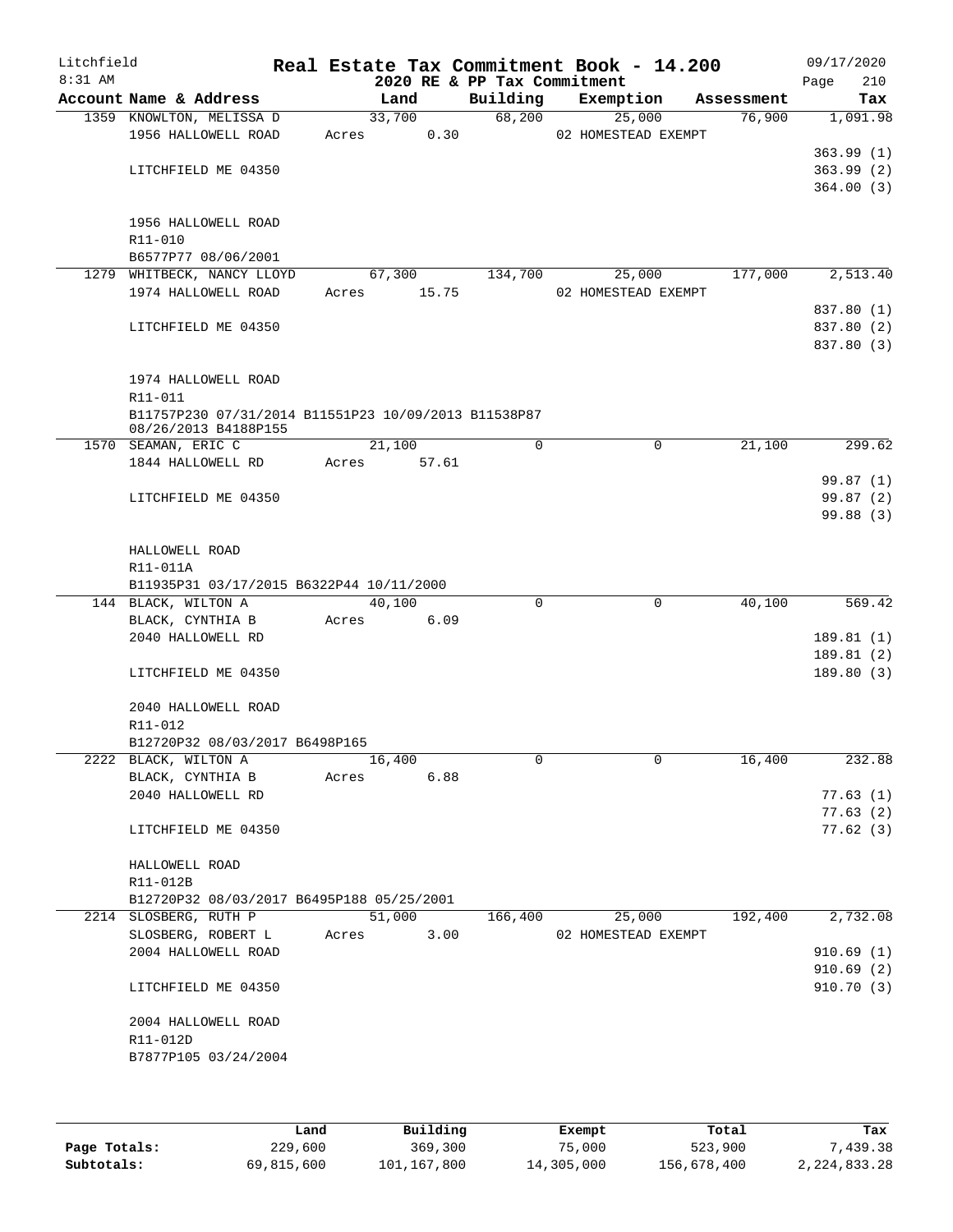| Litchfield<br>$8:31$ AM |                                             |       |        |       | Real Estate Tax Commitment Book - 14.200 |                     |          |            |      | 09/17/2020  |
|-------------------------|---------------------------------------------|-------|--------|-------|------------------------------------------|---------------------|----------|------------|------|-------------|
|                         | Account Name & Address                      |       | Land   |       | 2020 RE & PP Tax Commitment<br>Building  | Exemption           |          | Assessment | Page | 211<br>Tax  |
|                         | 2215 BLACK, WILTON A                        |       | 31,000 |       | 9,700                                    |                     | $\Omega$ | 40,700     |      | 577.94      |
|                         | BLACK, CYNTHIA B                            | Acres |        | 3.00  |                                          |                     |          |            |      |             |
|                         | 2040 HALLOWELL RD                           |       |        |       |                                          |                     |          |            |      | 192.65(1)   |
|                         |                                             |       |        |       |                                          |                     |          |            |      | 192.65(2)   |
|                         | LITCHFIELD ME 04350                         |       |        |       |                                          |                     |          |            |      | 192.64(3)   |
|                         |                                             |       |        |       |                                          |                     |          |            |      |             |
|                         | 2040 HALLOWELL ROAD                         |       |        |       |                                          |                     |          |            |      |             |
|                         | R11-012E                                    |       |        |       |                                          |                     |          |            |      |             |
|                         | B12720P32 08/03/2017 B6498P165 05/25/2001   |       |        |       |                                          |                     |          |            |      |             |
|                         | 146 BLACK, WILTON A                         |       | 84,400 |       | 159,500                                  |                     | 25,000   | 218,900    |      | 3,108.38    |
|                         | BLACK, CYTHIA B                             | Acres |        | 92.00 |                                          | 02 HOMESTEAD EXEMPT |          |            |      |             |
|                         | 2040 HALLOWELL RD                           |       |        |       |                                          |                     |          |            |      | 1,036.13(1) |
|                         |                                             |       |        |       |                                          |                     |          |            |      | 1,036.13(2) |
|                         | LITCHFIELD ME 04350                         |       |        |       |                                          |                     |          |            |      | 1,036.12(3) |
|                         |                                             |       |        |       |                                          |                     |          |            |      |             |
|                         | 2040 HALLOWELL ROAD                         |       |        |       |                                          |                     |          |            |      |             |
|                         | R11-013                                     |       |        |       |                                          |                     |          |            |      |             |
|                         | B12720P32 08/03/2017 B2377P22               |       |        |       |                                          |                     |          |            |      |             |
| 900                     | BRUDER, RAYMOND JR                          |       | 46,800 |       | 67,600                                   |                     | 25,000   | 89,400     |      | 1,269.48    |
|                         | ESTATE OF:                                  |       |        |       |                                          |                     |          |            |      |             |
|                         | BRUDER JEAN M                               | Acres |        | 1.60  |                                          | 02 HOMESTEAD EXEMPT |          |            |      |             |
|                         | 2078 HALLOWELL ROAD                         |       |        |       |                                          |                     |          |            |      | 423.16(1)   |
|                         |                                             |       |        |       |                                          |                     |          |            |      | 423.16(2)   |
|                         | LITCHFIELD ME 04350                         |       |        |       |                                          |                     |          |            |      | 423.16(3)   |
|                         |                                             |       |        |       |                                          |                     |          |            |      |             |
|                         | 2078 HALLOWELL ROAD                         |       |        |       |                                          |                     |          |            |      |             |
|                         | R11-014                                     |       |        |       |                                          |                     |          |            |      |             |
|                         | B6564P145                                   |       |        |       |                                          |                     |          |            |      |             |
|                         | 834 HILL RICKY                              |       | 47,700 |       | 106,900                                  |                     | 25,000   | 129,600    |      | 1,840.32    |
|                         | 28 GETCH HILL LANE                          | Acres |        | 4.57  |                                          | 02 HOMESTEAD EXEMPT |          |            |      |             |
|                         |                                             |       |        |       |                                          |                     |          |            |      | 613.44(1)   |
|                         | LITCHFIELD ME 04350                         |       |        |       |                                          |                     |          |            |      | 613.44(2)   |
|                         |                                             |       |        |       |                                          |                     |          |            |      | 613.44(3)   |
|                         |                                             |       |        |       |                                          |                     |          |            |      |             |
|                         | 28 GETCH-HILL LANE                          |       |        |       |                                          |                     |          |            |      |             |
|                         | R11-015                                     |       |        |       |                                          |                     |          |            |      |             |
|                         | B2130P117 07/27/1978                        |       |        |       |                                          |                     |          |            |      |             |
|                         | 1392 GETCHELL, TIMOTHY R                    |       | 45,100 |       | 43,800                                   |                     | 0        | 88,900     |      | 1,262.38    |
|                         | 4 CAT LANE                                  | Acres |        | 2.70  |                                          |                     |          |            |      |             |
|                         |                                             |       |        |       |                                          |                     |          |            |      | 420.79 (1)  |
|                         | LITCHFIELD ME 04350                         |       |        |       |                                          |                     |          |            |      | 420.79 (2)  |
|                         |                                             |       |        |       |                                          |                     |          |            |      | 420.80(3)   |
|                         |                                             |       |        |       |                                          |                     |          |            |      |             |
|                         | 20 GETCH-HILL LANE                          |       |        |       |                                          |                     |          |            |      |             |
|                         | R11-015A                                    |       |        |       |                                          |                     |          |            |      |             |
|                         | B13046P206 09/19/2018 B12818P327 12/31/2017 |       |        |       |                                          |                     |          |            |      |             |
|                         | B8159P323 10/14/2004 B3891P346 03/21/1991   |       |        |       |                                          |                     |          |            |      |             |
|                         | 831 HILL, CHADD E                           |       | 42,400 |       | 202,100                                  |                     | 25,000   | 219,500    |      | 3,116.90    |
|                         | 68 GETCH-HILL LANE                          | Acres |        | 16.00 |                                          | 02 HOMESTEAD EXEMPT |          |            |      |             |
|                         |                                             |       |        |       |                                          |                     |          |            |      | 1,038.97(1) |
|                         | LITCHFIELD ME 04350                         |       |        |       |                                          |                     |          |            |      | 1,038.97(2) |
|                         |                                             |       |        |       |                                          |                     |          |            |      | 1,038.96(3) |
|                         |                                             |       |        |       |                                          |                     |          |            |      |             |
|                         | 68 GETCH-HILL LANE                          |       |        |       |                                          |                     |          |            |      |             |
|                         | R11-015B                                    |       |        |       |                                          |                     |          |            |      |             |
|                         | B10235P158 10/07/2009 B4209P266             |       |        |       |                                          |                     |          |            |      |             |
|                         |                                             |       |        |       |                                          |                     |          |            |      |             |
|                         |                                             |       |        |       |                                          |                     |          |            |      |             |
|                         |                                             |       |        |       |                                          |                     |          |            |      |             |

|              | Land       | Building    | Exempt     | Total       | Tax          |
|--------------|------------|-------------|------------|-------------|--------------|
| Page Totals: | 297,400    | 589,600     | 100,000    | 787,000     | 11,175.40    |
| Subtotals:   | 70,113,000 | 101,757,400 | 14,405,000 | 157,465,400 | 2,236,008.68 |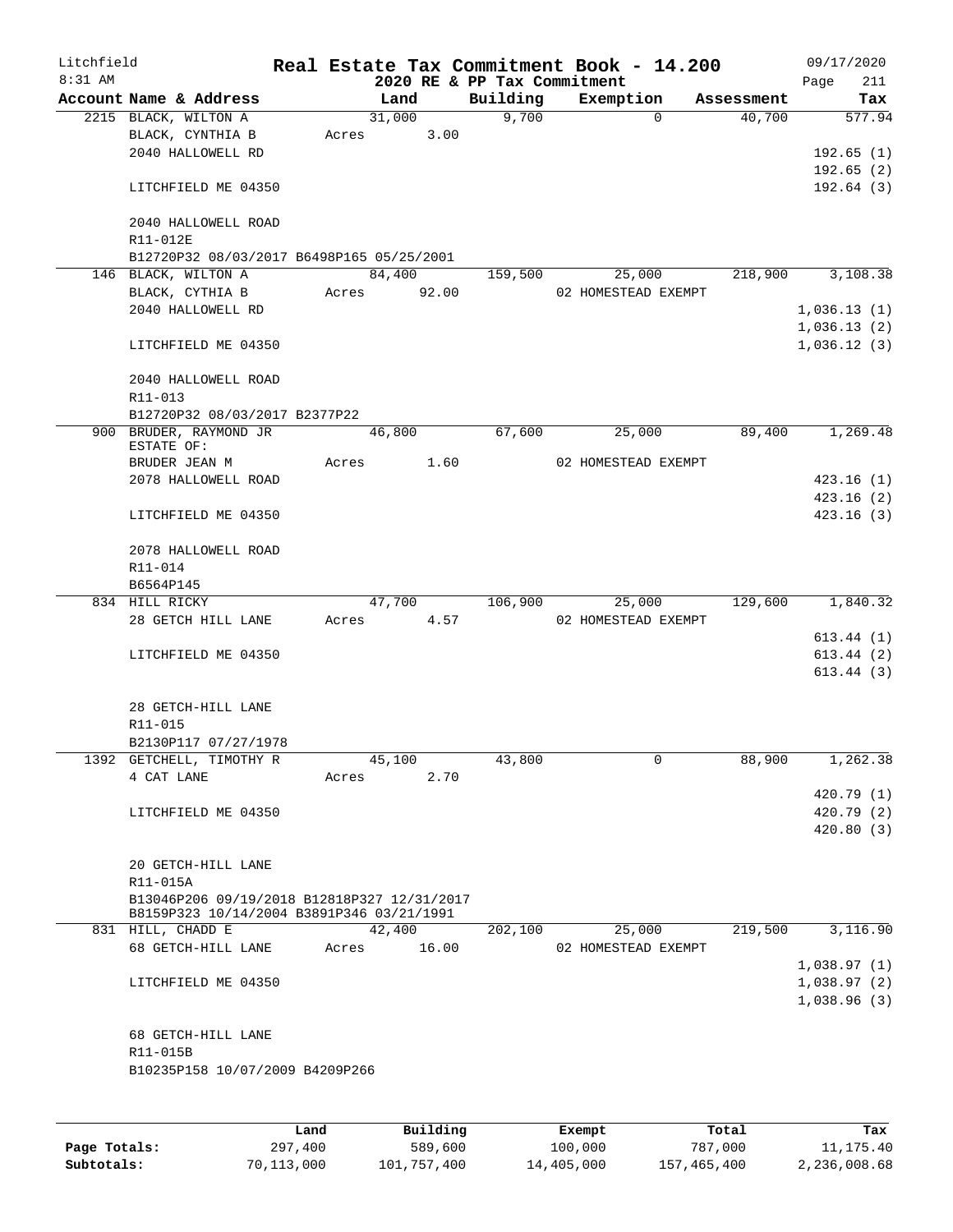| Litchfield<br>8:31 AM |                                                     |       |                       | 2020 RE & PP Tax Commitment | Real Estate Tax Commitment Book - 14.200 |            | 09/17/2020<br>Page<br>212 |
|-----------------------|-----------------------------------------------------|-------|-----------------------|-----------------------------|------------------------------------------|------------|---------------------------|
|                       | Account Name & Address                              |       | Land                  | Building                    | Exemption                                | Assessment | Tax                       |
|                       | 1987 GETCHELL DUANE                                 |       | 52,000                |                             | 43,600<br>25,000                         | 70,600     | 1,002.52                  |
|                       | P O BOX 182                                         |       | 5.00<br>Acres         |                             | 02 HOMESTEAD EXEMPT                      |            |                           |
|                       |                                                     |       |                       |                             |                                          |            | 334.17(1)                 |
|                       | LITCHFIELD ME 04350                                 |       |                       |                             |                                          |            | 334.17(2)                 |
|                       |                                                     |       |                       |                             |                                          |            | 334.18(3)                 |
|                       |                                                     |       |                       |                             |                                          |            |                           |
|                       | 7 CAT LANE                                          |       |                       |                             |                                          |            |                           |
|                       | R11-015C                                            |       |                       |                             |                                          |            |                           |
|                       | B5091P65 03/22/1996                                 |       |                       |                             |                                          |            |                           |
|                       | 2333 GETCHELL, TIMOTHY R<br>4 CAT LANE              |       | 58,200<br>Acres 10.30 | 111,800                     | 25,000<br>02 HOMESTEAD EXEMPT            | 145,000    | 2,059.00                  |
|                       |                                                     |       |                       |                             |                                          |            | 686.33 (1)                |
|                       | LITCHFIELD ME 04350                                 |       |                       |                             |                                          |            | 686.33 (2)                |
|                       |                                                     |       |                       |                             |                                          |            | 686.34 (3)                |
|                       |                                                     |       |                       |                             |                                          |            |                           |
|                       | 4 CAT LANE                                          |       |                       |                             |                                          |            |                           |
|                       | R11-015D                                            |       |                       |                             |                                          |            |                           |
|                       | B7746P253 11/21/2003                                |       |                       |                             |                                          |            |                           |
|                       | 2430 FOREN CARON S                                  |       | 43,400                | 63,900                      | 25,000                                   | 82,300     | 1,168.66                  |
|                       | 42 GETCH-HILL LANE                                  | Acres | 2.13                  |                             | 02 HOMESTEAD EXEMPT                      |            |                           |
|                       |                                                     |       |                       |                             |                                          |            | 389.55(1)                 |
|                       | LITCHFIELD ME 04350                                 |       |                       |                             |                                          |            | 389.55 (2)                |
|                       |                                                     |       |                       |                             |                                          |            | 389.56 (3)                |
|                       |                                                     |       |                       |                             |                                          |            |                           |
|                       | 42 GETCH-HILL LANE                                  |       |                       |                             |                                          |            |                           |
|                       | R11-015E                                            |       |                       |                             |                                          |            |                           |
|                       | B8212P166 11/18/2004<br>2723 DANFORTH ALTON L       |       | 43,000                | 48,400                      | 25,000                                   | 66,400     | 942.88                    |
|                       | PO BOX 134                                          |       | 2.00<br>Acres         |                             | 02 HOMESTEAD EXEMPT                      |            |                           |
|                       |                                                     |       |                       |                             |                                          |            | 314.29(1)                 |
|                       | LITCHFIELD ME 04350                                 |       |                       |                             |                                          |            | 314.29(2)                 |
|                       |                                                     |       |                       |                             |                                          |            | 314.30(3)                 |
|                       |                                                     |       |                       |                             |                                          |            |                           |
|                       | 6 CAT LANE                                          |       |                       |                             |                                          |            |                           |
|                       | R11-015F                                            |       |                       |                             |                                          |            |                           |
|                       | B9972P333 02/09/2009                                |       |                       |                             |                                          |            |                           |
|                       | 1589 PRICE MICHAEL                                  |       | 51,000                | 139,600                     | 25,000                                   | 165,600    | 2,351.52                  |
|                       | 2102 HALLOWELL ROAD                                 | Acres | 16.00                 |                             | 02 HOMESTEAD EXEMPT                      |            |                           |
|                       |                                                     |       |                       |                             |                                          |            | 783.84 (1)                |
|                       | LITCHFIELD ME 04350                                 |       |                       |                             |                                          |            | 783.84 (2)                |
|                       |                                                     |       |                       |                             |                                          |            | 783.84 (3)                |
|                       | 2102 HALLOWELL ROAD                                 |       |                       |                             |                                          |            |                           |
|                       | R11-016                                             |       |                       |                             |                                          |            |                           |
|                       | B9039P213 08/25/2006 B1649P288                      |       |                       |                             |                                          |            |                           |
|                       | 1372 FINLEY, DAVID A                                |       | 42,300                | 15,600                      | 25,000                                   | 32,900     | 467.18                    |
|                       | 2108 HALLOWELL ROAD                                 | Acres | 1.10                  |                             | 02 HOMESTEAD EXEMPT                      |            |                           |
|                       |                                                     |       |                       |                             |                                          |            | 155.73(1)                 |
|                       | LITCHFIELD ME 04350                                 |       |                       |                             |                                          |            | 155.73(2)                 |
|                       |                                                     |       |                       |                             |                                          |            | 155.72(3)                 |
|                       |                                                     |       |                       |                             |                                          |            |                           |
|                       | 2108 HALLOWELL ROAD                                 |       |                       |                             |                                          |            |                           |
|                       | R11-017                                             |       |                       |                             |                                          |            |                           |
|                       | B10022P202 03/26/2009 B9738P206 05/27/2008 B7290P28 |       |                       |                             |                                          |            |                           |
|                       | 02/24/2003                                          |       |                       |                             |                                          |            |                           |
|                       |                                                     |       |                       |                             |                                          |            |                           |
|                       |                                                     |       |                       |                             |                                          |            |                           |

|              | Land       | Building    | Exempt     | Total       | Tax          |
|--------------|------------|-------------|------------|-------------|--------------|
| Page Totals: | 289,900    | 422,900     | 150,000    | 562,800     | 7,991.76     |
| Subtotals:   | 70,402,900 | 102,180,300 | 14,555,000 | 158,028,200 | 2,244,000.44 |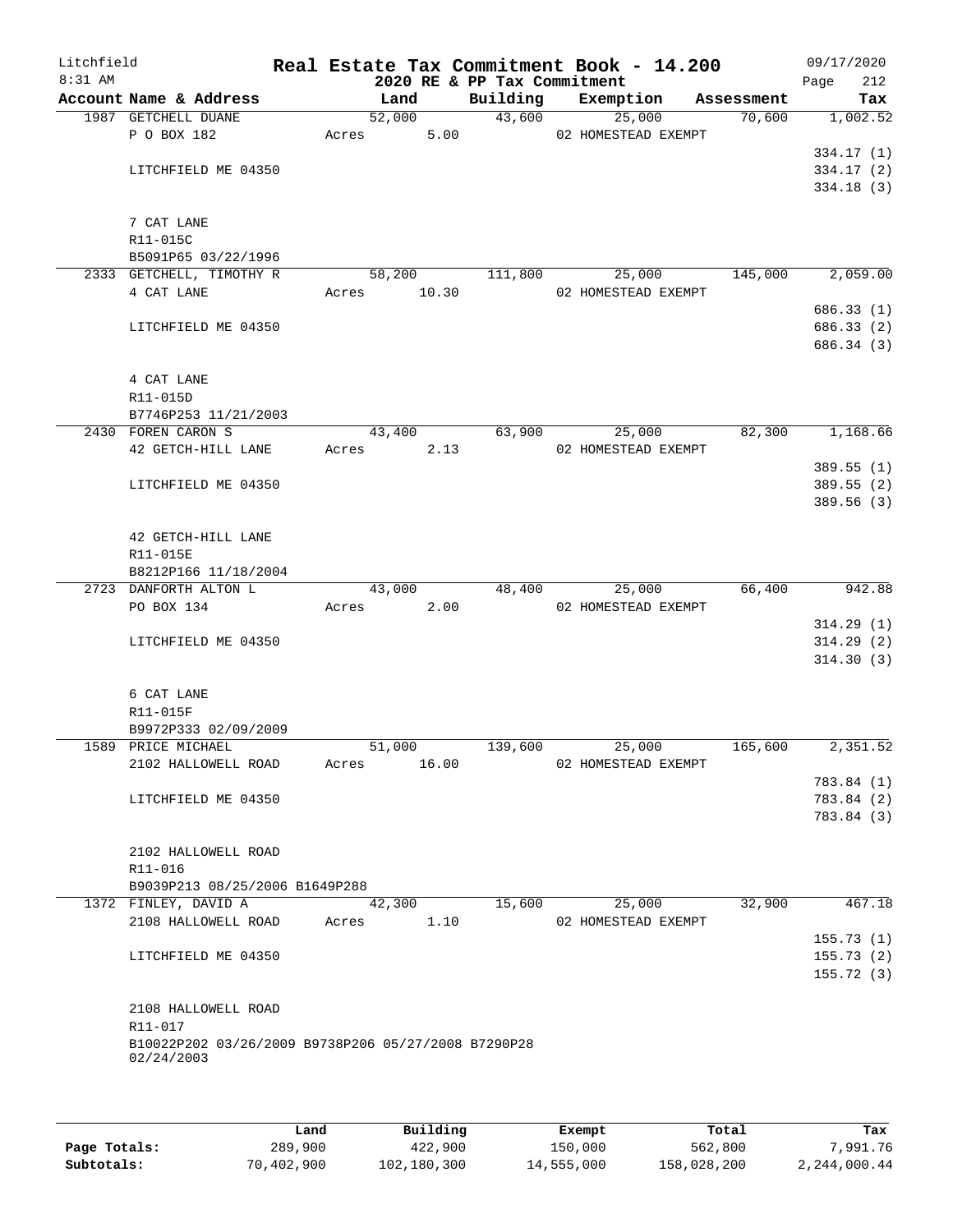| Litchfield<br>8:31 AM |                                                                   |       |        |       |          | Real Estate Tax Commitment Book - 14.200 |              |            |             | 09/17/2020 |
|-----------------------|-------------------------------------------------------------------|-------|--------|-------|----------|------------------------------------------|--------------|------------|-------------|------------|
|                       | Account Name & Address                                            |       | Land   |       | Building | 2020 RE & PP Tax Commitment<br>Exemption |              | Assessment | Page        | 213<br>Tax |
|                       | 145 MCKAY, HEIDI L                                                |       | 48,200 |       | 98,100   |                                          | $\Omega$     | 146,300    |             | 2,077.46   |
|                       | 2120 HALLOWELL ROAD                                               | Acres |        | 2.06  |          |                                          |              |            |             |            |
|                       |                                                                   |       |        |       |          |                                          |              |            |             | 692.49 (1) |
|                       | LITCHFIELD ME 04350                                               |       |        |       |          |                                          |              |            |             | 692.49(2)  |
|                       |                                                                   |       |        |       |          |                                          |              |            |             | 692.48(3)  |
|                       | 2120 HALLOWELL ROAD                                               |       |        |       |          |                                          |              |            |             |            |
|                       | R11-018                                                           |       |        |       |          |                                          |              |            |             |            |
|                       | B10319P207 01/11/2010 B10174P107 08/05/2009                       |       |        |       |          |                                          |              |            |             |            |
|                       | B9972P274 02/09/2009 B9116P282 10/06/2006 B3214P303<br>08/18/1987 |       |        |       |          |                                          |              |            |             |            |
|                       | 297 CHADBOURNE, MARK                                              |       | 45,600 |       | 105,300  | 25,000                                   |              | 125,900    |             | 1,787.78   |
|                       | 2130 HALLOWELL ROAD                                               | Acres |        | 1.20  |          | 02 HOMESTEAD EXEMPT                      |              |            |             |            |
|                       |                                                                   |       |        |       |          |                                          |              |            |             | 595.93 (1) |
|                       | LITCHFIELD ME 04350                                               |       |        |       |          |                                          |              |            |             | 595.93(2)  |
|                       |                                                                   |       |        |       |          |                                          |              |            |             | 595.92(3)  |
|                       | 2130 HALLOWELL ROAD                                               |       |        |       |          |                                          |              |            |             |            |
|                       | R11-019                                                           |       |        |       |          |                                          |              |            |             |            |
|                       | B2860P26                                                          |       |        |       |          |                                          |              |            |             |            |
|                       | 943 KENNEY, GERALD A                                              |       | 69,000 |       | $\Omega$ |                                          | $\mathbf{0}$ | 69,000     |             | 979.80     |
|                       | 1062 PLAINS ROAD                                                  | Acres |        | 59.00 |          |                                          |              |            |             |            |
|                       |                                                                   |       |        |       |          |                                          |              |            |             | 326.60(1)  |
|                       | LITCHFIELD ME 04350                                               |       |        |       |          |                                          |              |            |             | 326.60(2)  |
|                       |                                                                   |       |        |       |          |                                          |              |            |             | 326.60(3)  |
|                       | HALLOWELL ROAD                                                    |       |        |       |          |                                          |              |            |             |            |
|                       | R11-020                                                           |       |        |       |          |                                          |              |            |             |            |
|                       | B2448P11                                                          |       |        |       |          |                                          |              |            |             |            |
|                       | 1617 STOREY, CLAYTON                                              |       | 87,000 |       | 137,500  | 25,000                                   |              | 199,500    |             | 2,832.90   |
|                       | STOREY, BARBARA                                                   | Acres |        | 55.00 |          | 02 HOMESTEAD EXEMPT                      |              |            |             |            |
|                       | 335 PINE TREE RD                                                  |       |        |       |          |                                          |              |            |             | 944.30 (1) |
|                       |                                                                   |       |        |       |          |                                          |              |            |             | 944.30 (2) |
|                       | LITCHFIELD ME 04350                                               |       |        |       |          |                                          |              |            |             | 944.30 (3) |
|                       | 335 PINE TREE ROAD                                                |       |        |       |          |                                          |              |            |             |            |
|                       | R11-021                                                           |       |        |       |          |                                          |              |            |             |            |
|                       | B5007P232                                                         |       |        |       |          |                                          |              |            |             |            |
|                       | 1235 MIQUELON, GERALD R                                           |       | 48,600 |       | 93,900   |                                          | 0            | 142,500    |             | 2,023.50   |
|                       | PO BOX 301                                                        | Acres |        | 2.20  |          |                                          |              |            |             |            |
|                       |                                                                   |       |        |       |          |                                          |              |            |             | 674.50(1)  |
|                       | SABATTUS ME 04280                                                 |       |        |       |          |                                          |              |            |             | 674.50 (2) |
|                       |                                                                   |       |        |       |          |                                          |              |            |             | 674.50 (3) |
|                       | 2186 HALLOWELL ROAD                                               |       |        |       |          |                                          |              |            |             |            |
|                       | R11-021A                                                          |       |        |       |          |                                          |              |            |             |            |
|                       | B12194P343 12/24/2015 B12145P238 10/26/2015 B4741P40              |       |        |       |          |                                          |              |            |             |            |
|                       | 806 HEALD, MARY                                                   |       | 70,400 |       | 170,100  | 25,000                                   |              | 215,500    |             | 3,060.10   |
|                       | 2176 HALLOWELL ROAD                                               | Acres |        | 21.80 |          | 02 HOMESTEAD EXEMPT                      |              |            |             |            |
|                       |                                                                   |       |        |       |          |                                          |              |            | 1,020.03(1) |            |
|                       | LITCHFIELD ME 04350                                               |       |        |       |          |                                          |              |            | 1,020.03(2) |            |
|                       |                                                                   |       |        |       |          |                                          |              |            | 1,020.04(3) |            |
|                       | 2176 HALLOWELL ROAD                                               |       |        |       |          |                                          |              |            |             |            |
|                       | R11-021B                                                          |       |        |       |          |                                          |              |            |             |            |
|                       | B2914P218                                                         |       |        |       |          |                                          |              |            |             |            |
|                       |                                                                   |       |        |       |          |                                          |              |            |             |            |
|                       |                                                                   |       |        |       |          |                                          |              |            |             |            |
|                       |                                                                   |       |        |       |          |                                          |              |            |             |            |

|              | Land       | Building    | Exempt     | Total       | Tax          |
|--------------|------------|-------------|------------|-------------|--------------|
| Page Totals: | 368,800    | 604,900     | 75,000     | 898,700     | 12,761.54    |
| Subtotals:   | 70,771,700 | 102,785,200 | 14,630,000 | 158,926,900 | 2,256,761.98 |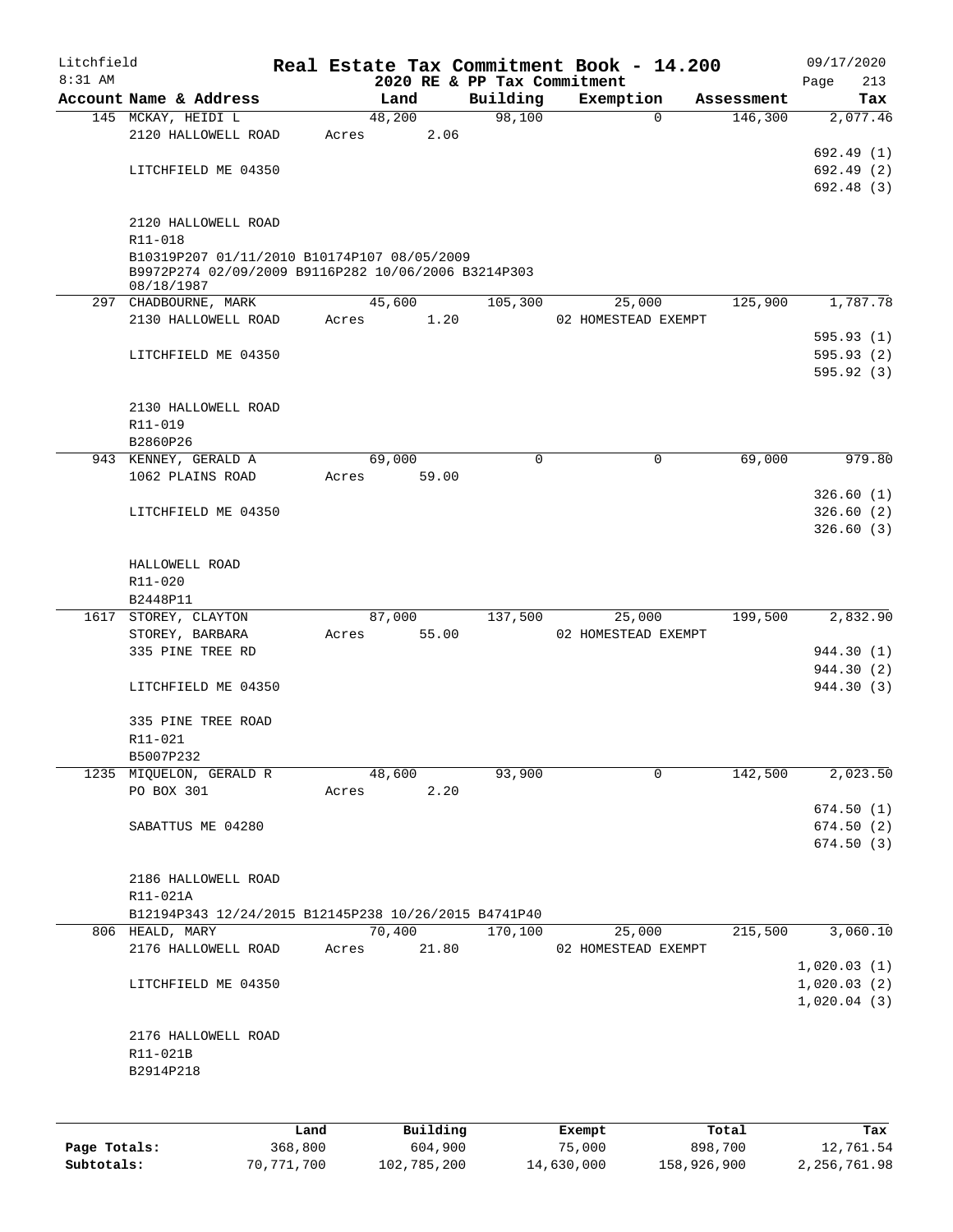| Litchfield<br>$8:31$ AM |                                            |       | 2020 RE & PP Tax Commitment |          | Real Estate Tax Commitment Book - 14.200 |            | 09/17/2020<br>Page<br>214 |
|-------------------------|--------------------------------------------|-------|-----------------------------|----------|------------------------------------------|------------|---------------------------|
|                         | Account Name & Address                     |       | Land                        | Building | Exemption                                | Assessment | Tax                       |
|                         | 1306 NOYES, LAURA                          |       | 67,500                      | 133,200  | 25,000                                   | 175,700    | 2,494.94                  |
|                         | 2166 HALLOWELL ROAD                        | Acres | 16.00                       |          | 02 HOMESTEAD EXEMPT                      |            |                           |
|                         |                                            |       |                             |          |                                          |            | 831.65(1)                 |
|                         | LITCHFIELD ME 04350                        |       |                             |          |                                          |            | 831.65 (2)                |
|                         |                                            |       |                             |          |                                          |            | 831.64 (3)                |
|                         |                                            |       |                             |          |                                          |            |                           |
|                         | 2166 HALLOWELL ROAD                        |       |                             |          |                                          |            |                           |
|                         | R11-021C                                   |       |                             |          |                                          |            |                           |
|                         | B13456P266 01/17/2020                      |       |                             |          |                                          |            |                           |
|                         | 1615 SLAUENWHITE, DANIEL J                 |       | 79,000                      | 128,300  | 0                                        | 207,300    | 2,943.66                  |
|                         | SLAUENWHITE, DEBORAH D                     |       | Acres 39.02                 |          |                                          |            |                           |
|                         | 2214 HALLOWELL ROAD                        |       |                             |          |                                          |            | 981.22 (1)                |
|                         |                                            |       |                             |          |                                          |            | 981.22 (2)                |
|                         | LITCHFIELD ME 04350                        |       |                             |          |                                          |            | 981.22 (3)                |
|                         |                                            |       |                             |          |                                          |            |                           |
|                         | 2214 HALLOWELL ROAD<br>R11-022             |       |                             |          |                                          |            |                           |
|                         | B10646P249 01/18/2011 B7865P236 03/16/2004 |       |                             |          |                                          |            |                           |
|                         | 2781 GRAY, ELIZABETH S                     |       | 51,400                      | 0        | 0                                        | 51,400     | 729.88                    |
|                         | P O BOX 1166                               | Acres | 31.56                       |          |                                          |            |                           |
|                         |                                            |       |                             |          |                                          |            | 243.29(1)                 |
|                         | GREENVILLE ME 04441                        |       |                             |          |                                          |            | 243.29 (2)                |
|                         |                                            |       |                             |          |                                          |            | 243.30(3)                 |
|                         |                                            |       |                             |          |                                          |            |                           |
|                         | HALLOWELL ROAD                             |       |                             |          |                                          |            |                           |
|                         | R11-022A                                   |       |                             |          |                                          |            |                           |
|                         | B10656P135 01/31/2011 B7865P236 06/16/2004 |       |                             |          |                                          |            |                           |
|                         | 2827 SLAUENWHITE, JAMES                    |       | $\Omega$                    | 50,900   | 25,000                                   | 25,900     | 367.78                    |
|                         | SLAUENWHITE, CHERYL                        |       |                             |          | 02 HOMESTEAD EXEMPT                      |            |                           |
|                         | 2196 HALLOWELL ROAD                        |       |                             |          |                                          |            | 122.59(1)                 |
|                         |                                            |       |                             |          |                                          |            | 122.59(2)                 |
|                         | LITCHFIELD ME 04350                        |       |                             |          |                                          |            | 122.60(3)                 |
|                         |                                            |       |                             |          |                                          |            |                           |
|                         | 2196 HALLOWELL ROAD                        |       |                             |          |                                          |            |                           |
|                         | R11-022-ON                                 |       |                             |          |                                          |            |                           |
|                         | 1036 LOUGH, ERIC T                         |       | 45,300                      | 209,600  | 0                                        | 254,900    | 3,619.58                  |
|                         | LOUGH, BROOKS E                            | Acres | 1.11                        |          |                                          |            |                           |
|                         | 1 MARISSA LN                               |       |                             |          |                                          |            | 1,206.53(1)               |
|                         |                                            |       |                             |          |                                          |            | 1, 206.53(2)              |
|                         | LITCHFIELD ME 04350                        |       |                             |          |                                          |            | 1, 206.52(3)              |
|                         |                                            |       |                             |          |                                          |            |                           |
|                         | 1 MARISSA LANE                             |       |                             |          |                                          |            |                           |
|                         | R11-023-1                                  |       |                             |          |                                          |            |                           |
|                         | B13003P55 08/21/2018                       |       |                             |          |                                          |            |                           |
|                         | 2445 LETOURNEAU, DANIEL J                  |       | 25,100                      | 0        | $\mathbf 0$                              | 25,100     | 356.42                    |
|                         | 3 BLACKBIRD LANE                           | Acres | 1.02                        |          |                                          |            |                           |
|                         |                                            |       |                             |          |                                          |            | 118.81(1)                 |
|                         | LEWISTON ME 04240                          |       |                             |          |                                          |            | 118.81(2)                 |
|                         |                                            |       |                             |          |                                          |            | 118.80(3)                 |
|                         |                                            |       |                             |          |                                          |            |                           |
|                         | MARISSA LANE                               |       |                             |          |                                          |            |                           |
|                         | R11-023-2                                  |       |                             |          |                                          |            |                           |
|                         | B10148P222 07/15/2009 B8342P95 03/18/2005  |       |                             |          |                                          |            |                           |
|                         |                                            |       |                             |          |                                          |            |                           |
|                         |                                            |       |                             |          |                                          |            |                           |

|              | Land       | Building    | Exempt     | Total       | Tax          |
|--------------|------------|-------------|------------|-------------|--------------|
| Page Totals: | 268,300    | 522,000     | 50,000     | 740,300     | 10,512.26    |
| Subtotals:   | 71,040,000 | 103,307,200 | 14,680,000 | 159,667,200 | 2,267,274.24 |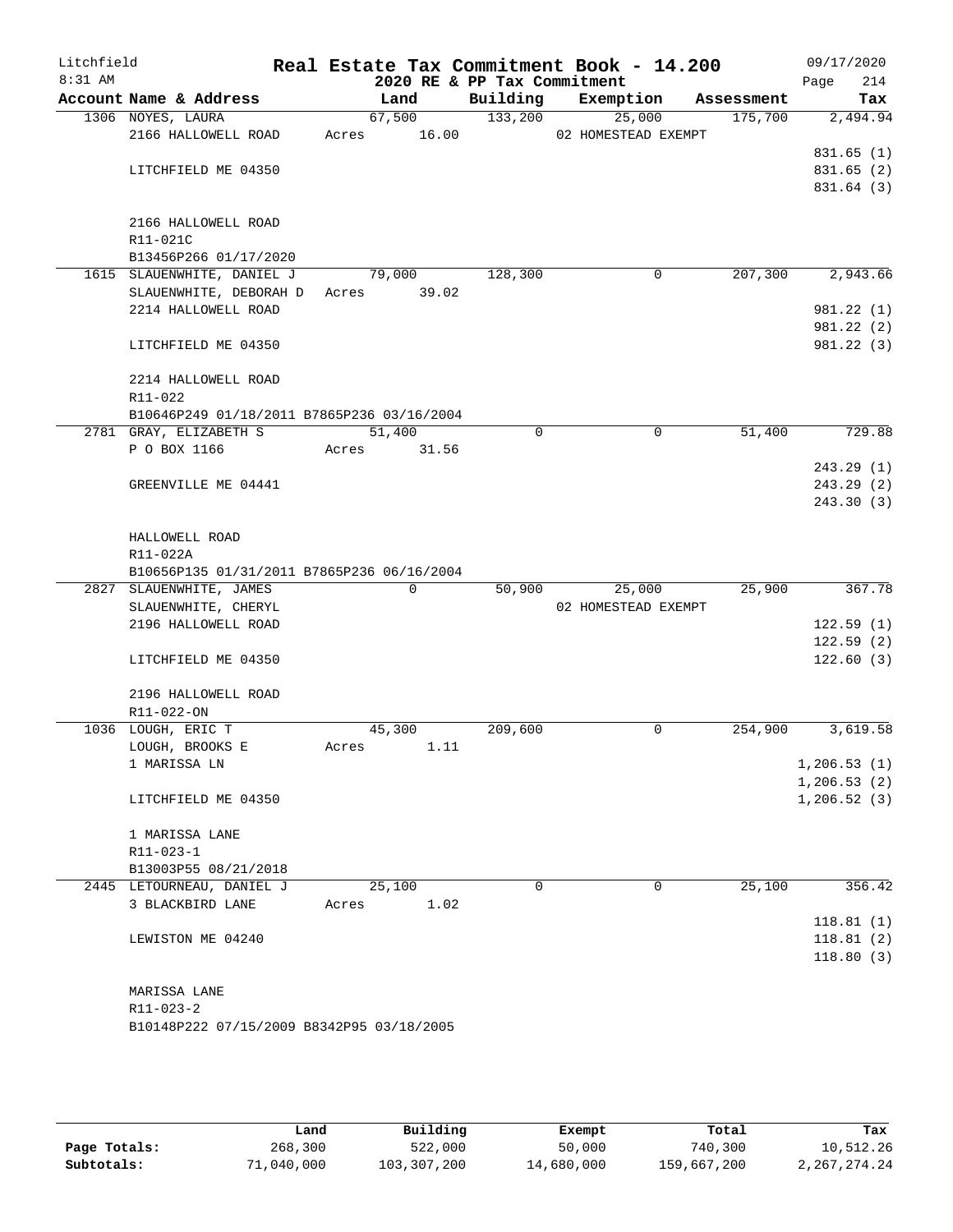| Litchfield |                                                                  |       |            |       |                             | Real Estate Tax Commitment Book - 14.200 |            | 09/17/2020  |
|------------|------------------------------------------------------------------|-------|------------|-------|-----------------------------|------------------------------------------|------------|-------------|
| $8:31$ AM  |                                                                  |       |            |       | 2020 RE & PP Tax Commitment |                                          |            | 215<br>Page |
|            | Account Name & Address                                           |       | Land       |       | Building                    | Exemption                                | Assessment | Tax         |
|            | 2446 CROWLEY SEAN LEWIS                                          |       | 45,300     |       | 138,700                     | 25,000                                   | 159,000    | 2,257.80    |
|            | BREWER CANDICE MAE                                               | Acres |            | 1.11  |                             | 02 HOMESTEAD EXEMPT                      |            |             |
|            | P.O. BOX 22                                                      |       |            |       |                             |                                          |            | 752.60 (1)  |
|            |                                                                  |       |            |       |                             |                                          |            | 752.60(2)   |
|            | LITCHFIELD ME 04350                                              |       |            |       |                             |                                          |            | 752.60(3)   |
|            | 15 MARISSA LANE                                                  |       |            |       |                             |                                          |            |             |
|            | $R11 - 023 - 3$                                                  |       |            |       |                             |                                          |            |             |
|            | B9929P306 12/15/2008 B9811P205 08/04/2008 B8342P95               |       |            |       |                             |                                          |            |             |
|            | 03/18/2005                                                       |       |            |       |                             |                                          |            |             |
|            | 2447 LETOURNEAU, GREG                                            |       | 47,400     |       | 155,400                     | 25,000                                   | 177,800    | 2,524.76    |
|            | 12 MARISSA LANE                                                  |       | Acres 1.81 |       |                             | 02 HOMESTEAD EXEMPT                      |            |             |
|            |                                                                  |       |            |       |                             |                                          |            | 841.59 (1)  |
|            | LITCHFIELD ME 04350                                              |       |            |       |                             |                                          |            | 841.59 (2)  |
|            |                                                                  |       |            |       |                             |                                          |            | 841.58 (3)  |
|            |                                                                  |       |            |       |                             |                                          |            |             |
|            | 12 MARISSA LANE                                                  |       |            |       |                             |                                          |            |             |
|            | R11-023-4                                                        |       |            |       |                             |                                          |            |             |
|            | B9809P81 07/31/2008 B8342P95 03/18/2005                          |       |            |       |                             |                                          |            |             |
|            | 2448 OBIE ROGER A                                                |       | 64,200     |       | 262,800                     | 25,000                                   | 302,000    | 4,288.40    |
|            | OBIE ELIZABETH L                                                 | Acres | 11.60      |       |                             | 02 HOMESTEAD EXEMPT                      |            |             |
|            | 99 STONE STREET                                                  |       |            |       |                             |                                          |            | 1,429.47(1) |
|            |                                                                  |       |            |       |                             |                                          |            | 1,429.47(2) |
|            | AUGUSTA ME 04330                                                 |       |            |       |                             |                                          |            | 1,429.46(3) |
|            |                                                                  |       |            |       |                             |                                          |            |             |
|            | 33 MARISSA LANE                                                  |       |            |       |                             |                                          |            |             |
|            | R11-023-5                                                        |       |            |       |                             |                                          |            |             |
|            | B8712P325 12/01/2005 B8342P95 03/18/2005                         |       |            |       |                             |                                          |            |             |
|            | 1531 ROUNTREE, DANIEL L                                          |       | 45,000     |       | 83,400                      | 25,000                                   | 103,400    | 1,468.28    |
|            | ROUNTREE KRISTI L                                                | Acres |            | 1.00  |                             | 02 HOMESTEAD EXEMPT                      |            |             |
|            | 2211 HALLOWELL ROAD                                              |       |            |       |                             |                                          |            | 489.43 (1)  |
|            |                                                                  |       |            |       |                             |                                          |            | 489.43 (2)  |
|            | LITCHFIELD ME 04350                                              |       |            |       |                             |                                          |            | 489.42 (3)  |
|            |                                                                  |       |            |       |                             |                                          |            |             |
|            | 2211 HALLOWELL ROAD                                              |       |            |       |                             |                                          |            |             |
|            | R11-023A                                                         |       |            |       |                             |                                          |            |             |
|            | B4509P175                                                        |       |            |       |                             |                                          |            |             |
|            | 1522 BORNSTEIN MARK F                                            |       | 76,300     |       | 148,100                     | 25,000                                   | 199,400    | 2,831.48    |
|            | 2183 HALLOWELL ROAD                                              | Acres |            | 41.00 |                             | 02 HOMESTEAD EXEMPT                      |            |             |
|            |                                                                  |       |            |       |                             |                                          |            | 943.83 (1)  |
|            | LITCHFIELD ME 04350                                              |       |            |       |                             |                                          |            | 943.83 (2)  |
|            |                                                                  |       |            |       |                             |                                          |            | 943.82 (3)  |
|            |                                                                  |       |            |       |                             |                                          |            |             |
|            | 2183 HALLOWELL ROAD                                              |       |            |       |                             |                                          |            |             |
|            | R11-024                                                          |       |            |       |                             |                                          |            |             |
|            | B9815P86 08/05/2008 B7108P308 10/21/2002 B7108P306<br>10/21/2002 |       |            |       |                             |                                          |            |             |
|            | 947 FRENCH, FRED W III                                           |       | 67,700     |       | 243,500                     | $\mathbf 0$                              | 311,200    | 4,419.04    |
|            | FRENCH, KORYNNE W                                                | Acres |            | 16.47 |                             |                                          |            |             |
|            | 2153 HALLOWELL ROAD                                              |       |            |       |                             |                                          |            | 1,473.01(1) |
|            |                                                                  |       |            |       |                             |                                          |            | 1,473.01(2) |
|            | LITCHFIELD ME 04350                                              |       |            |       |                             |                                          |            | 1,473.02(3) |
|            |                                                                  |       |            |       |                             |                                          |            |             |
|            | 2153 HALLOWELL ROAD                                              |       |            |       |                             |                                          |            |             |
|            | R11-025                                                          |       |            |       |                             |                                          |            |             |
|            | B13208P126 05/13/2019 B13192P113 04/19/2019                      |       |            |       |                             |                                          |            |             |
|            |                                                                  |       |            |       |                             |                                          |            |             |
|            |                                                                  |       |            |       |                             |                                          |            |             |
|            |                                                                  |       |            |       |                             |                                          |            |             |

|              | Land       | Building    | Exempt     | Total       | Tax          |
|--------------|------------|-------------|------------|-------------|--------------|
| Page Totals: | 345,900    | 1,031,900   | 125,000    | 1,252,800   | 17,789.76    |
| Subtotals:   | 71,385,900 | 104,339,100 | 14,805,000 | 160,920,000 | 2,285,064.00 |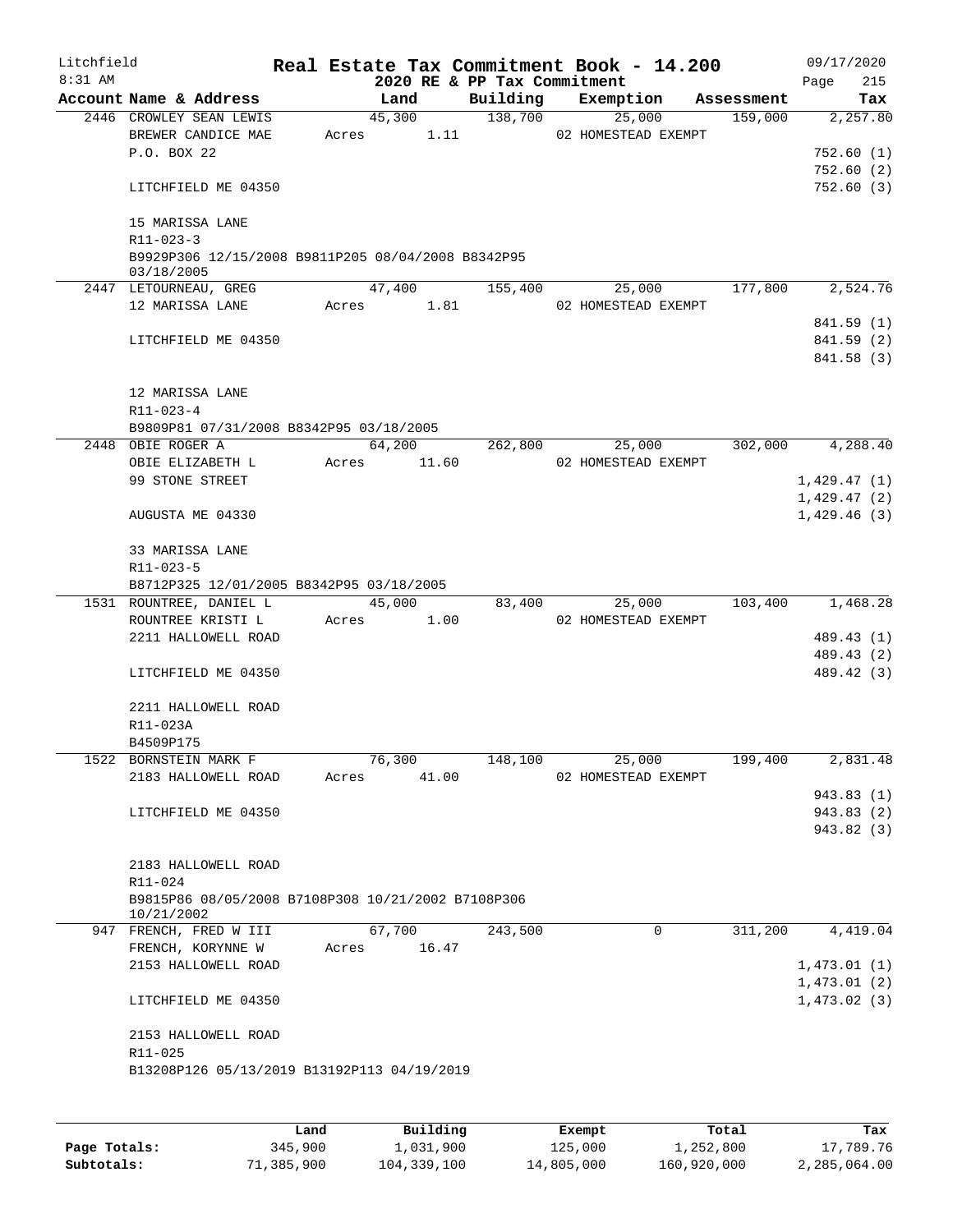| Litchfield |                                                                                          |      |       |                |                             | Real Estate Tax Commitment Book - 14.200  |            | 09/17/2020                 |
|------------|------------------------------------------------------------------------------------------|------|-------|----------------|-----------------------------|-------------------------------------------|------------|----------------------------|
| $8:31$ AM  |                                                                                          |      |       |                | 2020 RE & PP Tax Commitment |                                           |            | 216<br>Page                |
|            | Account Name & Address                                                                   |      |       | Land<br>48,000 | Building                    | Exemption                                 | Assessment | Tax                        |
|            | 946 KENNEY, RONALD                                                                       |      |       |                |                             | 69,100<br>31,000                          | 86,100     | 1,222.62                   |
|            | KENNEY, LORRAINE<br>2131 HALLOWELL ROAD                                                  |      | Acres | 2.00           |                             | 03 VETERANS EXEMPT<br>02 HOMESTEAD EXEMPT |            | 407.54(1)                  |
|            |                                                                                          |      |       |                |                             |                                           |            | 407.54(2)                  |
|            | LITCHFIELD ME 04350                                                                      |      |       |                |                             |                                           |            | 407.54 (3)                 |
|            | 2131 HALLOWELL ROAD                                                                      |      |       |                |                             |                                           |            |                            |
|            | R11-025A                                                                                 |      |       |                |                             |                                           |            |                            |
|            | B2453P233                                                                                |      |       |                |                             |                                           |            |                            |
|            | 2335 THOMAS, NANCY                                                                       |      |       | 46,600         | 97,000                      | 31,000                                    | 112,600    | 1,598.92                   |
|            | THOMAS, GUY W                                                                            |      | Acres | 1.53           |                             | 02 HOMESTEAD EXEMPT                       |            |                            |
|            | 2143 HALLOWELL ROAD                                                                      |      |       |                |                             | 12 WW2 Vet Res.                           |            | 532.97(1)                  |
|            | LITCHFIELD ME 04350                                                                      |      |       |                |                             |                                           |            | 532.97(2)<br>532.98 (3)    |
|            |                                                                                          |      |       |                |                             |                                           |            |                            |
|            | 2143 HALLOWELL ROAD                                                                      |      |       |                |                             |                                           |            |                            |
|            | R11-025B                                                                                 |      |       |                |                             |                                           |            |                            |
|            | B11075P313 06/15/2012 B7620P68 09/05/2003                                                |      |       |                |                             |                                           |            |                            |
|            | 1062 GROOM, JAMES P                                                                      |      |       | 70,500         | 167,100                     | 25,000                                    | 212,600    | 3,018.92                   |
|            | BARNARD, JOANNE E<br>2103 HALLOWELL ROAD                                                 |      | Acres | 22.00          |                             | 02 HOMESTEAD EXEMPT                       |            |                            |
|            |                                                                                          |      |       |                |                             |                                           |            | 1,006.31(1)<br>1,006.31(2) |
|            | LITCHFIELD ME 04350                                                                      |      |       |                |                             |                                           |            | 1,006.30(3)                |
|            |                                                                                          |      |       |                |                             |                                           |            |                            |
|            | 2103 HALLOWELL ROAD                                                                      |      |       |                |                             |                                           |            |                            |
|            | R11-026                                                                                  |      |       |                |                             |                                           |            |                            |
|            | B12656P173 06/26/2017 B1577P806                                                          |      |       |                |                             |                                           |            |                            |
|            | 76 BARRETT, CANDACE                                                                      |      |       | 52,500         | 18,800                      | 0                                         | 71,300     | 1,012.46                   |
|            | 18 HEWEY ST                                                                              |      | Acres | 3.50           |                             |                                           |            |                            |
|            |                                                                                          |      |       |                |                             |                                           |            | 337.49(1)                  |
|            | LISBON FALLS ME 04252                                                                    |      |       |                |                             |                                           |            | 337.49(2)                  |
|            |                                                                                          |      |       |                |                             |                                           |            | 337.48 (3)                 |
|            | 2061 HALLOWELL ROAD                                                                      |      |       |                |                             |                                           |            |                            |
|            | R11-027                                                                                  |      |       |                |                             |                                           |            |                            |
|            | B4160P200 06/18/1992                                                                     |      |       |                |                             |                                           |            |                            |
|            | 885 UPHAM, JOHN A                                                                        |      |       | 45,900         | 159,300                     | 31,000                                    | 174,200    | 2,473.64                   |
|            | 2071 HALLOWELL RD                                                                        |      | Acres | 1.40           |                             | 02 HOMESTEAD EXEMPT                       |            |                            |
|            |                                                                                          |      |       |                |                             | 14 WW2 Vet NonRes                         |            | 824.55(1)                  |
|            | LITCHFIELD ME 04350                                                                      |      |       |                |                             |                                           |            | 824.55(2)                  |
|            |                                                                                          |      |       |                |                             |                                           |            | 824.54 (3)                 |
|            |                                                                                          |      |       |                |                             |                                           |            |                            |
|            | 2071 HALLOWELL ROAD                                                                      |      |       |                |                             |                                           |            |                            |
|            | R11-027B                                                                                 |      |       |                |                             |                                           |            |                            |
|            | B11705P139 06/04/2014 B11031P138 02/27/2012<br>B11009P43 04/11/2012 B6097P308 11/12/1999 |      |       |                |                             |                                           |            |                            |
|            | 2217 GEARY, JOHN                                                                         |      |       | 66,000         | 168,000                     | 0                                         | 234,000    | 3,322.80                   |
|            | 82 Mile Creek Rd                                                                         |      | Acres | 14.00          |                             |                                           |            |                            |
|            |                                                                                          |      |       |                |                             |                                           |            | 1,107.60(1)                |
|            | Old Lyme CT 06371                                                                        |      |       |                |                             |                                           |            | 1,107.60(2)                |
|            |                                                                                          |      |       |                |                             |                                           |            | 1, 107.60(3)               |
|            | 2079 HALLOWELL ROAD                                                                      |      |       |                |                             |                                           |            |                            |
|            | R11-027C                                                                                 |      |       |                |                             |                                           |            |                            |
|            | B10543P37 09/28/2010 B10290P108 12/03/2009 B6530P60                                      |      |       |                |                             |                                           |            |                            |
|            | 06/25/2001                                                                               |      |       |                |                             |                                           |            |                            |
|            |                                                                                          |      |       |                |                             |                                           |            |                            |
|            |                                                                                          | Land |       | Building       |                             | Exempt                                    | Total      | Tax                        |
|            |                                                                                          |      |       |                |                             |                                           |            |                            |

|              | -------    |             | _______    | ------      | ------       |
|--------------|------------|-------------|------------|-------------|--------------|
| Page Totals: | 329,500    | 679,300     | 118,000    | 890,800     | 12,649.36    |
| Subtotals:   | 71,715,400 | 105,018,400 | 14,923,000 | 161,810,800 | 2,297,713.36 |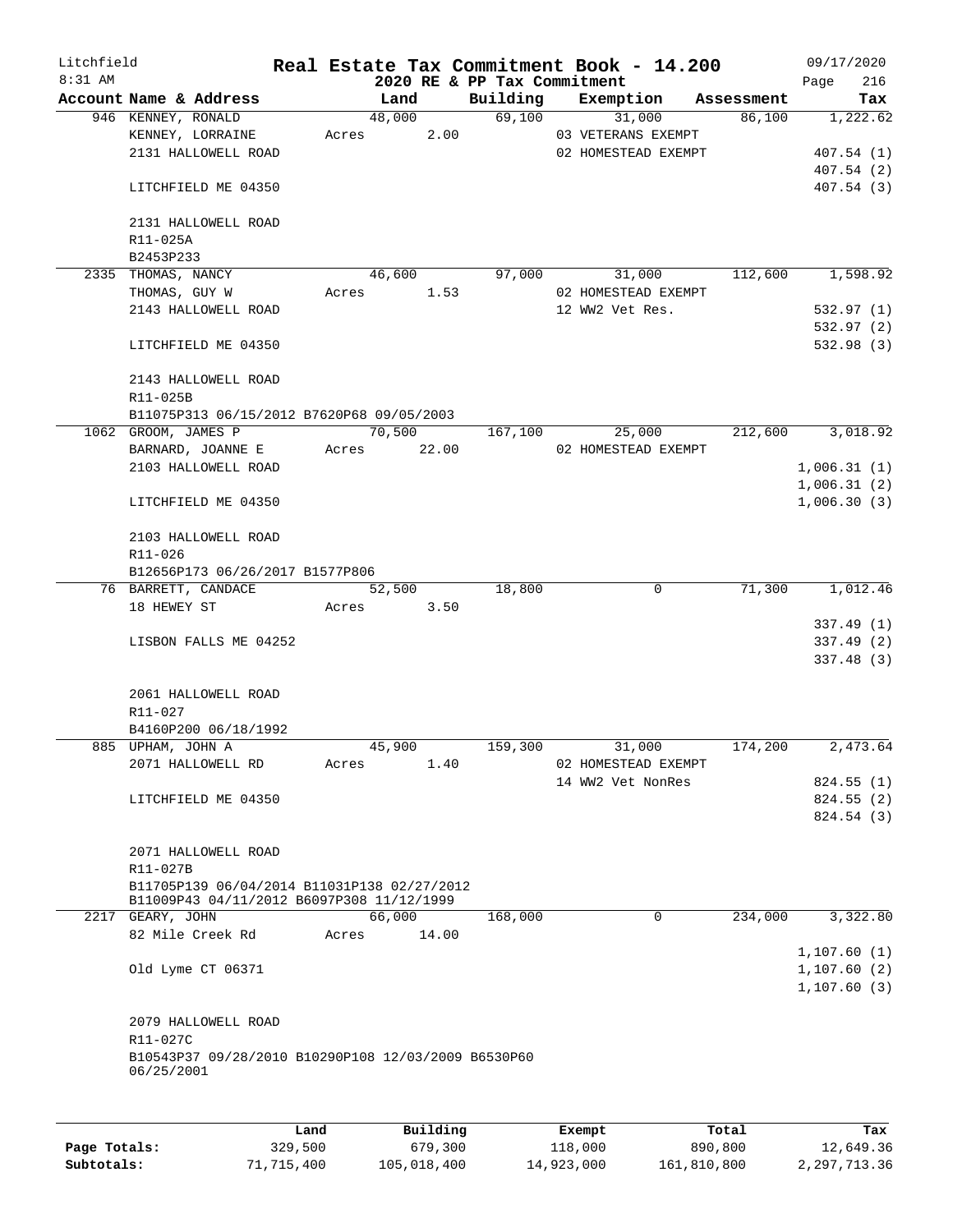| Litchfield   |                                                                |       |                |                             | Real Estate Tax Commitment Book - 14.200 |                       | 09/17/2020               |
|--------------|----------------------------------------------------------------|-------|----------------|-----------------------------|------------------------------------------|-----------------------|--------------------------|
| $8:31$ AM    |                                                                |       |                | 2020 RE & PP Tax Commitment |                                          |                       | 217<br>Page              |
|              | Account Name & Address                                         |       | Land<br>94,000 | Building<br>239,700         | Exemption<br>$\Omega$                    | Assessment<br>333,700 | Tax<br>4,738.54          |
|              | 877 HUTCHINSON, LEIGH<br>388 RANDOLPH AVENUE                   | Acres | 72.00          |                             |                                          |                       |                          |
|              |                                                                |       |                |                             |                                          |                       | 1,579.51(1)              |
|              | MILTON ME 02186                                                |       |                |                             |                                          |                       | 1,579.51(2)              |
|              |                                                                |       |                |                             |                                          |                       | 1,579.52(3)              |
|              |                                                                |       |                |                             |                                          |                       |                          |
|              | 2049 HALLOWELL ROAD                                            |       |                |                             |                                          |                       |                          |
|              | R11-028<br>B12489P46 11/30/2016 B12489P43 11/30/2016 B12489P40 |       |                |                             |                                          |                       |                          |
|              | 11/30/2016 B6683P137                                           |       |                |                             |                                          |                       |                          |
|              | 2212 CHRISTMAN, PAUL M                                         |       | 54,200         | 126,500                     | 25,000                                   | 155,700               | 2,210.94                 |
|              | CHRISTMAN, JANA H                                              |       | Acres 37.03    |                             | 02 HOMESTEAD EXEMPT                      |                       |                          |
|              | 2005 HALLOWELL ROAD                                            |       |                |                             |                                          |                       | 736.98(1)                |
|              |                                                                |       |                |                             |                                          |                       | 736.98(2)                |
|              | LITCHFIELD ME 04350                                            |       |                |                             |                                          |                       | 736.98(3)                |
|              | 2005 HALLOWELL ROAD                                            |       |                |                             |                                          |                       |                          |
|              | R11-029A                                                       |       |                |                             |                                          |                       |                          |
|              | B6605P151 08/21/2001                                           |       |                |                             |                                          |                       |                          |
|              | 2202 POWELL, JOHN D                                            |       | 48,200         | 122,100                     | 25,000                                   | 145,300               | 2,063.26                 |
|              | POWELL, LORRAINE L                                             | Acres | 2.05           |                             | 02 HOMESTEAD EXEMPT                      |                       |                          |
|              | 1975 HALLOWELL ROAD                                            |       |                |                             |                                          |                       | 687.75 (1)               |
|              |                                                                |       |                |                             |                                          |                       | 687.75 (2)               |
|              | LITCHFIELD ME 04350                                            |       |                |                             |                                          |                       | 687.76 (3)               |
|              |                                                                |       |                |                             |                                          |                       |                          |
|              | 1975 HALLOWELL ROAD<br>R11-029B                                |       |                |                             |                                          |                       |                          |
|              | B12081P336 08/19/2015 B11551P23 10/09/2013 B11538P87           |       |                |                             |                                          |                       |                          |
|              | 08/26/2013 B6844P98 02/01/2002                                 |       |                |                             |                                          |                       |                          |
|              | 1280 LACHARITE, SARA A                                         |       | 31,600         | 0                           | $\mathbf 0$                              | 31,600                | 448.72                   |
|              | LACHARITE, JAIME S                                             | Acres | 4.30           |                             |                                          |                       |                          |
|              | 1957 HALLOWELL ROAD                                            |       |                |                             |                                          |                       | 149.57(1)                |
|              |                                                                |       |                |                             |                                          |                       | 149.57(2)                |
|              | LITCHFIELD ME 04350                                            |       |                |                             |                                          |                       | 149.58(3)                |
|              | HALLOWELL ROAD                                                 |       |                |                             |                                          |                       |                          |
|              | R11-030                                                        |       |                |                             |                                          |                       |                          |
|              | B11906P255 02/02/2015 B11551P23 10/09/2013 B11538P87           |       |                |                             |                                          |                       |                          |
|              | 08/26/2013 B2943P338                                           |       |                |                             |                                          |                       |                          |
|              | 1293 LACHARITE, JAIME S                                        |       | 42,300         | 157,800                     | 25,000                                   | 175,100               | 2,486.42                 |
|              | LACHARITE, SARA                                                | Acres | 1.10           |                             | 02 HOMESTEAD EXEMPT                      |                       |                          |
|              | 1957 HALLOWELL ROAD                                            |       |                |                             |                                          |                       | 828.81 (1)               |
|              | LITCHFIELD ME 04350                                            |       |                |                             |                                          |                       | 828.81 (2)<br>828.80 (3) |
|              |                                                                |       |                |                             |                                          |                       |                          |
|              | 1957 HALLOWELL ROAD                                            |       |                |                             |                                          |                       |                          |
|              | R11-030A                                                       |       |                |                             |                                          |                       |                          |
|              | B5889P159 08/05/1999                                           |       |                |                             |                                          |                       |                          |
| 685          | GLIDDEN, VERNAL E (                                            |       | 51,300         | 101,500                     | 25,000                                   | 127,800               | 1,814.76                 |
|              | HEIRS OF)<br>GLIDDEN, DORA                                     | Acres | 3.10           |                             | 02 HOMESTEAD EXEMPT                      |                       |                          |
|              | 1945 HALLOWELL ROAD                                            |       |                |                             |                                          |                       | 604.92(1)                |
|              |                                                                |       |                |                             |                                          |                       | 604.92(2)                |
|              | LITCHFIELD ME 04350                                            |       |                |                             |                                          |                       | 604.92(3)                |
|              |                                                                |       |                |                             |                                          |                       |                          |
|              | 1945 HALLOWELL ROAD                                            |       |                |                             |                                          |                       |                          |
|              | R11-031                                                        |       |                |                             |                                          |                       |                          |
|              | B1589P33                                                       |       |                |                             |                                          |                       |                          |
|              |                                                                | Land  | Building       |                             | Exempt                                   | Total                 | Tax                      |
| Page Totals: | 321,600                                                        |       | 747,600        |                             | 100,000                                  | 969,200               | 13,762.64                |
| Subtotals:   | 72,037,000                                                     |       | 105,766,000    |                             | 15,023,000                               | 162,780,000           | 2, 311, 476.00           |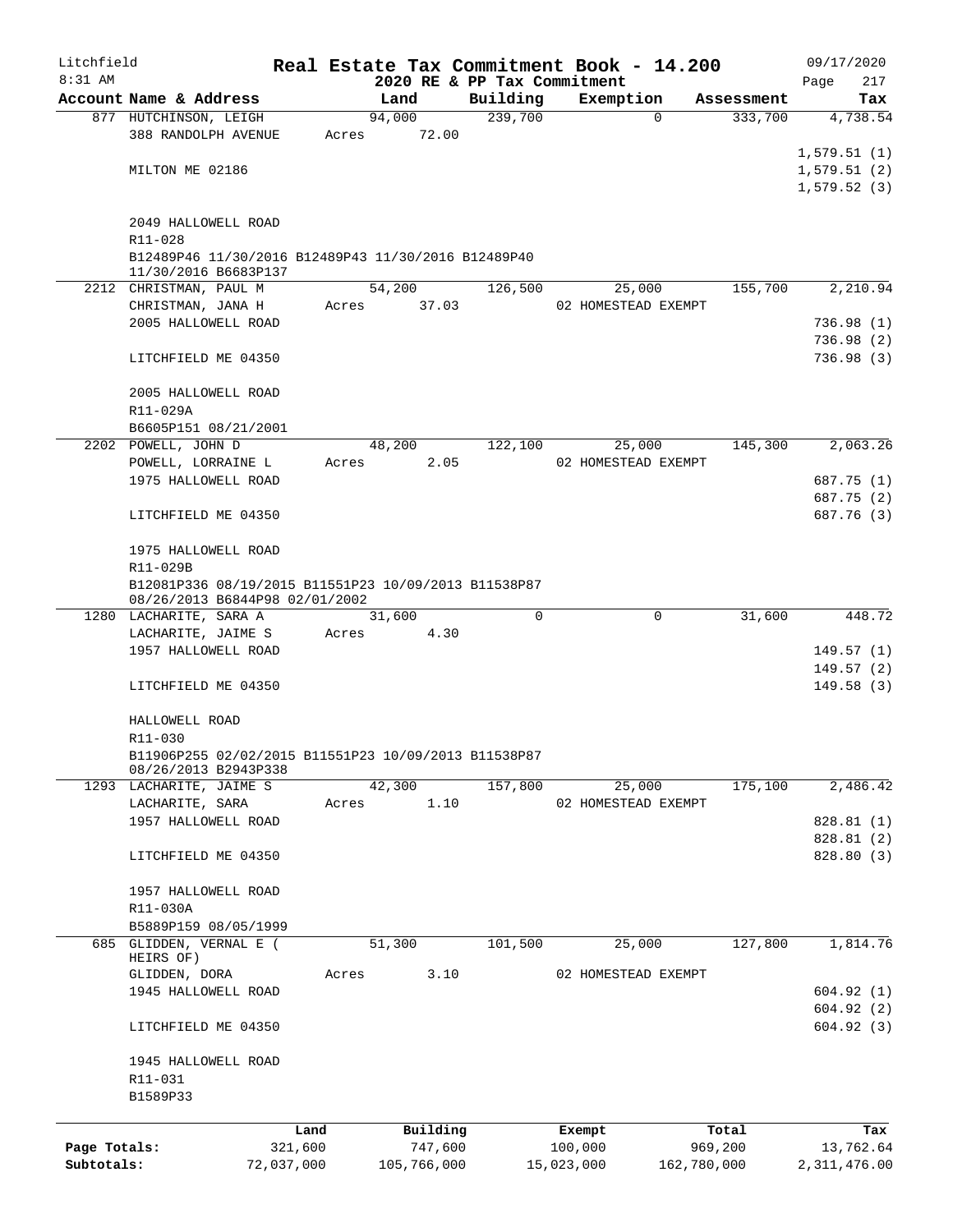| Litchfield<br>$8:31$ AM |                           |       |        |       | 2020 RE & PP Tax Commitment | Real Estate Tax Commitment Book - 14.200 |          |            | 09/17/2020<br>Page<br>218 |
|-------------------------|---------------------------|-------|--------|-------|-----------------------------|------------------------------------------|----------|------------|---------------------------|
|                         | Account Name & Address    |       | Land   |       | Building                    | Exemption                                |          | Assessment | Tax                       |
|                         | 111 CHAPUT ROD H          |       | 6,700  |       | $\Omega$                    |                                          | $\Omega$ | 6,700      | 95.14                     |
|                         | CHAPUT CLAUDINE A         | Acres |        | 2.35  |                             |                                          |          |            |                           |
|                         | PO BOX 65                 |       |        |       |                             |                                          |          |            | 31.71(1)                  |
|                         |                           |       |        |       |                             |                                          |          |            | 31.71(2)                  |
|                         | LITCHFIELD ME 04350       |       |        |       |                             |                                          |          |            | 31.72(3)                  |
|                         | LEWISTON ROAD             |       |        |       |                             |                                          |          |            |                           |
|                         | R11-032                   |       |        |       |                             |                                          |          |            |                           |
|                         | 840 PIERCE, CHRISTINA R   |       | 57,000 |       | 104,600                     |                                          | 0        | 161,600    | 2,294.72                  |
|                         | 1590 LEWISTON ROAD        | Acres |        | 5.00  |                             |                                          |          |            |                           |
|                         |                           |       |        |       |                             |                                          |          |            | 764.91(1)                 |
|                         | LITCHFIELD ME 04350       |       |        |       |                             |                                          |          |            | 764.91(2)                 |
|                         |                           |       |        |       |                             |                                          |          |            | 764.90(3)                 |
|                         | 1590 LEWISTON ROAD        |       |        |       |                             |                                          |          |            |                           |
|                         | $R11 - 033$               |       |        |       |                             |                                          |          |            |                           |
|                         | B13464P9 01/29/2020       |       |        |       |                             |                                          |          |            |                           |
|                         | 841 HILTON, GREGORY M     |       | 68,000 |       | 141,800                     | 25,000                                   |          | 184,800    | 2,624.16                  |
|                         | 1602 LEWISTON RD          | Acres |        | 32.00 |                             | 02 HOMESTEAD EXEMPT                      |          |            |                           |
|                         |                           |       |        |       |                             |                                          |          |            | 874.72 (1)                |
|                         | LITCHFIELD ME 04350       |       |        |       |                             |                                          |          |            | 874.72 (2)                |
|                         |                           |       |        |       |                             |                                          |          |            | 874.72 (3)                |
|                         | 1602 LEWISTON ROAD        |       |        |       |                             |                                          |          |            |                           |
|                         | R11-033A                  |       |        |       |                             |                                          |          |            |                           |
|                         | B3698P84                  |       |        |       |                             |                                          |          |            |                           |
|                         | 1357 PELLEGRINI, PAUL J   |       | 60,000 |       | 119,800                     | 31,000                                   |          | 148,800    | 2,112.96                  |
|                         | PELLEGRINI REBECCA        | Acres |        | 6.00  |                             | 02 HOMESTEAD EXEMPT                      |          |            |                           |
|                         | 1614 LEWISTON RD          |       |        |       |                             | 03 VETERANS EXEMPT                       |          |            | 704.32(1)                 |
|                         |                           |       |        |       |                             |                                          |          |            | 704.32(2)                 |
|                         | LITCHFIELD ME 04350       |       |        |       |                             |                                          |          |            | 704.32(3)                 |
|                         | 1614 LEWISTON ROAD        |       |        |       |                             |                                          |          |            |                           |
|                         | R11-034                   |       |        |       |                             |                                          |          |            |                           |
|                         | B3716P178                 |       |        |       |                             |                                          |          |            |                           |
|                         | 630 FOSTER REALTY ASSOC,  |       | 17,300 |       | 0                           |                                          | 0        | 17,300     | 245.66                    |
|                         | C/O RICHARD FOSTER        | Acres |        | 8.07  |                             |                                          |          |            |                           |
|                         | 91 GRANT ROAD             |       |        |       |                             |                                          |          |            | 81.89(1)                  |
|                         |                           |       |        |       |                             |                                          |          |            | 81.89(2)                  |
|                         | LITCHFIELD ME 04350       |       |        |       |                             |                                          |          |            | 81.88(3)                  |
|                         | HUNTINGTON HILL ROAD      |       |        |       |                             |                                          |          |            |                           |
|                         | R11-035                   |       |        |       |                             |                                          |          |            |                           |
|                         | B4379P277                 |       |        |       |                             |                                          |          |            |                           |
|                         | 1428 PURINGTON, ROBERT JR |       | 46,200 |       | 85,800                      | 25,000                                   |          | 107,000    | 1,519.40                  |
|                         | 1638 LEWISTON ROAD        | Acres |        | 1.40  |                             | 02 HOMESTEAD EXEMPT                      |          |            |                           |
|                         |                           |       |        |       |                             |                                          |          |            | 506.47(1)                 |
|                         | LITCHFIELD ME 04350       |       |        |       |                             |                                          |          |            | 506.47(2)                 |
|                         |                           |       |        |       |                             |                                          |          |            | 506.46(3)                 |
|                         | 1638 LEWISTON ROAD        |       |        |       |                             |                                          |          |            |                           |
|                         | R11-035-1                 |       |        |       |                             |                                          |          |            |                           |
|                         | B1844P287                 |       |        |       |                             |                                          |          |            |                           |
|                         |                           |       |        |       |                             |                                          |          |            |                           |

|              | Land       | Building    | Exempt     | Total       | Tax          |
|--------------|------------|-------------|------------|-------------|--------------|
| Page Totals: | 255,200    | 452,000     | 81,000     | 626,200     | 8,892.04     |
| Subtotals:   | 72,292,200 | 106,218,000 | 15,104,000 | 163,406,200 | 2,320,368.04 |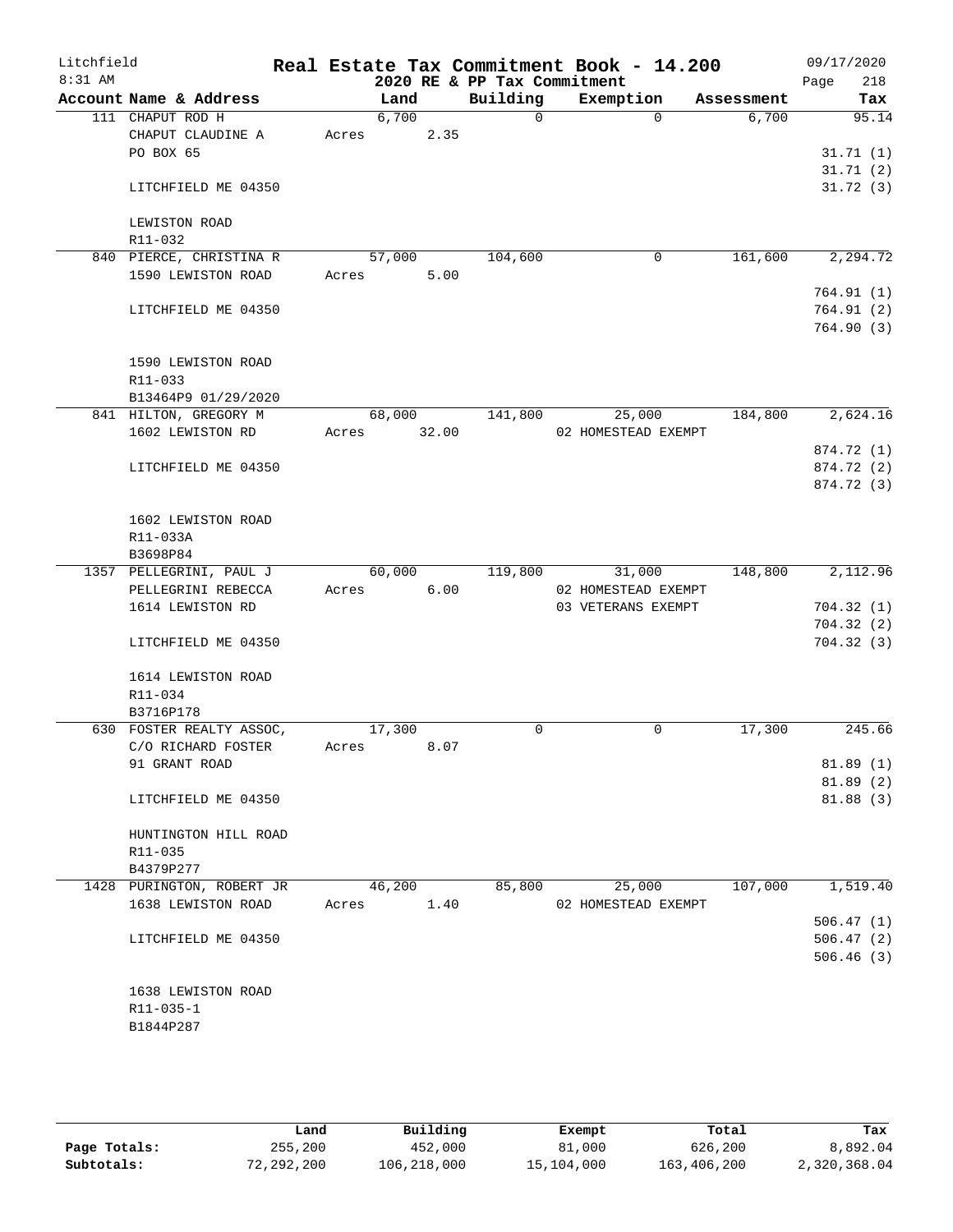| Litchfield   |                                                                                        |            |       |             |          | Real Estate Tax Commitment Book - 14.200 |            |                     |              |             |      | 09/17/2020                 |
|--------------|----------------------------------------------------------------------------------------|------------|-------|-------------|----------|------------------------------------------|------------|---------------------|--------------|-------------|------|----------------------------|
| $8:31$ AM    |                                                                                        |            |       |             |          | 2020 RE & PP Tax Commitment              |            |                     |              |             | Page | 219                        |
|              | Account Name & Address                                                                 |            |       | Land        |          | Building                                 |            | Exemption           |              | Assessment  |      | Tax                        |
|              | 622 MADORE, JOHN<br>MADORE, DIANE S                                                    |            | Acres | 44,400      | 1.20     | 167,800                                  |            |                     | $\Omega$     | 212,200     |      | 3,013.24                   |
|              | 43 NOTTINGHAM LANE                                                                     |            |       |             |          |                                          |            |                     |              |             |      | 1,004.41(1)                |
|              |                                                                                        |            |       |             |          |                                          |            |                     |              |             |      | 1,004.41(2)                |
|              | LITCHFIELD ME 04350                                                                    |            |       |             |          |                                          |            |                     |              |             |      | 1,004.42(3)                |
|              | 43 NOTTINGHAM LANE<br>R11-035-10                                                       |            |       |             |          |                                          |            |                     |              |             |      |                            |
|              | B7443P106 06/05/2003                                                                   |            |       |             |          |                                          |            |                     |              |             |      |                            |
| 618          | CUSTER DEVIN                                                                           |            |       | 45,600      |          | 169,600                                  |            |                     | $\mathbf 0$  | 215,200     |      | 3,055.84                   |
|              | CUSTER A STEPHEN aka<br>ANTHONY S                                                      |            | Acres |             | 1.20     |                                          |            |                     |              |             |      |                            |
|              | 37 NOTTINGHAM LANE                                                                     |            |       |             |          |                                          |            |                     |              |             |      | 1,018.61(1)<br>1,018.61(2) |
|              | LITCHFIELD ME 04350                                                                    |            |       |             |          |                                          |            |                     |              |             |      | 1,018.62(3)                |
|              | 37 NOTTINGHAM LANE<br>R11-035-11                                                       |            |       |             |          |                                          |            |                     |              |             |      |                            |
|              | B9163P125 11/22/2006 B8380P22 04/12/2005 B7902P173<br>04/13/2004                       |            |       |             |          |                                          |            |                     |              |             |      |                            |
|              | 626 CONNORS, JANE T                                                                    |            |       | 45,600      |          | 161,900                                  |            | 25,000              |              | 182,500     |      | 2,591.50                   |
|              | 27 NOTTINGHAM LANE                                                                     |            | Acres |             | 1.20     |                                          |            | 02 HOMESTEAD EXEMPT |              |             |      |                            |
|              |                                                                                        |            |       |             |          |                                          |            |                     |              |             |      | 863.83(1)                  |
|              | LITCHFIELD ME 04350                                                                    |            |       |             |          |                                          |            |                     |              |             |      | 863.83 (2)                 |
|              |                                                                                        |            |       |             |          |                                          |            |                     |              |             |      | 863.84 (3)                 |
|              |                                                                                        |            |       |             |          |                                          |            |                     |              |             |      |                            |
|              | 27 NOTTINGHAM LANE                                                                     |            |       |             |          |                                          |            |                     |              |             |      |                            |
|              | R11-035-12                                                                             |            |       |             |          |                                          |            |                     |              |             |      |                            |
|              | B10972P85 02/28/2012 B10553P58 10/06/2010 B7981P245<br>06/02/2004 B7799P231 12/08/2003 |            |       |             |          |                                          |            |                     |              |             |      |                            |
|              | 623 K Q Z C HOLDINGS, LLC                                                              |            |       | 70,600      |          | 147,300                                  |            |                     | $\mathsf{O}$ | 217,900     |      | 3,094.18                   |
|              | 165 ROUTE 126                                                                          |            | Acres |             | 1.20     |                                          |            |                     |              |             |      |                            |
|              |                                                                                        |            |       |             |          |                                          |            |                     |              |             |      | 1,031.39(1)                |
|              | MONMOUTH ME 04259                                                                      |            |       |             |          |                                          |            |                     |              |             |      | 1,031.39(2)                |
|              |                                                                                        |            |       |             |          |                                          |            |                     |              |             |      | 1,031.40(3)                |
|              | 1670 LEWISTON ROAD                                                                     |            |       |             |          |                                          |            |                     |              |             |      |                            |
|              | $R11 - 035 - 1 - A$<br>B12363P314 07/19/2016 B12363P312 07/19/2016                     |            |       |             |          |                                          |            |                     |              |             |      |                            |
|              | B9618P310 01/17/2008 B4379P277 04/27/1993                                              |            |       |             |          |                                          |            |                     |              |             |      |                            |
|              | 1356 PELKEY, BRUCE                                                                     |            |       | 45,000      |          | 115,600                                  |            | 25,000              |              | 135,600     |      | 1,925.52                   |
|              | 1646 LEWISTON ROAD                                                                     |            | Acres |             | 1.00     |                                          |            | 02 HOMESTEAD EXEMPT |              |             |      |                            |
|              |                                                                                        |            |       |             |          |                                          |            |                     |              |             |      | 641.84(1)                  |
|              | LITCHFIELD ME 04350                                                                    |            |       |             |          |                                          |            |                     |              |             |      | 641.84 (2)                 |
|              |                                                                                        |            |       |             |          |                                          |            |                     |              |             |      | 641.84 (3)                 |
|              |                                                                                        |            |       |             |          |                                          |            |                     |              |             |      |                            |
|              | 1646 LEWISTON ROAD                                                                     |            |       |             |          |                                          |            |                     |              |             |      |                            |
|              | R11-035-2                                                                              |            |       |             |          |                                          |            |                     |              |             |      |                            |
|              | B1844P182                                                                              |            |       |             |          |                                          |            |                     |              |             |      |                            |
|              | 628 LEVESQUE BENOIT G                                                                  |            |       | 45,600      |          | 168,800                                  |            | 31,000              |              | 183,400     |      | 2,604.28                   |
|              | LEVESQUE MARTHA C                                                                      |            | Acres |             | 1.20     |                                          |            | 02 HOMESTEAD EXEMPT |              |             |      |                            |
|              | 2 NOTTINGHAM LANE                                                                      |            |       |             |          |                                          |            | 03 VETERANS EXEMPT  |              |             |      | 868.09 (1)                 |
|              | LITCHFIELD ME 04350                                                                    |            |       |             |          |                                          |            |                     |              |             |      | 868.09 (2)<br>868.10(3)    |
|              | 2 NOTTINGHAM LANE                                                                      |            |       |             |          |                                          |            |                     |              |             |      |                            |
|              | R11-035-2-A<br>B8894P22 05/05/2006 B7844P86 02/20/2004                                 |            |       |             |          |                                          |            |                     |              |             |      |                            |
|              |                                                                                        | Land       |       |             | Building |                                          |            | Exempt              |              | Total       |      | Tax                        |
| Page Totals: |                                                                                        | 296,800    |       |             | 931,000  |                                          |            | 81,000              |              | 1,146,800   |      | 16,284.56                  |
| Subtotals:   |                                                                                        | 72,589,000 |       | 107,149,000 |          |                                          | 15,185,000 |                     |              | 164,553,000 |      | 2,336,652.60               |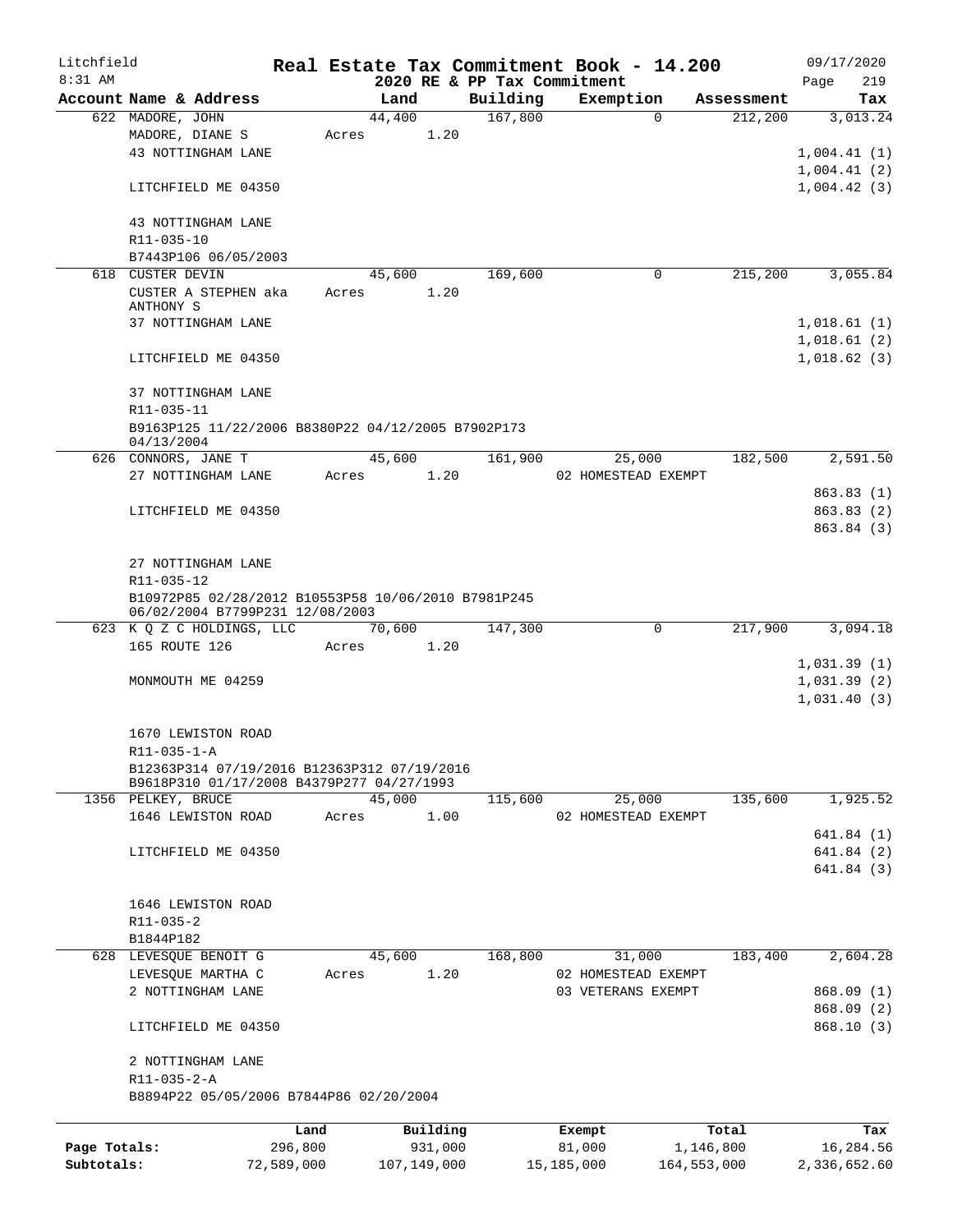| Litchfield |                                                                   |       |                |                             | Real Estate Tax Commitment Book - 14.200 |                       | 09/17/2020      |
|------------|-------------------------------------------------------------------|-------|----------------|-----------------------------|------------------------------------------|-----------------------|-----------------|
| $8:31$ AM  |                                                                   |       |                | 2020 RE & PP Tax Commitment |                                          |                       | 220<br>Page     |
|            | Account Name & Address<br>102 CLOUTIER LINDA                      |       | Land<br>45,000 | Building<br>87,800          | Exemption                                | Assessment<br>107,800 | Tax<br>1,530.76 |
|            | 1654 LEWISTON ROAD                                                | Acres | 1.00           |                             | 25,000<br>02 HOMESTEAD EXEMPT            |                       |                 |
|            |                                                                   |       |                |                             |                                          |                       | 510.25(1)       |
|            |                                                                   |       |                |                             |                                          |                       | 510.25(2)       |
|            | LITCHFIELD ME 04350                                               |       |                |                             |                                          |                       |                 |
|            |                                                                   |       |                |                             |                                          |                       | 510.26(3)       |
|            |                                                                   |       |                |                             |                                          |                       |                 |
|            | 1654 LEWISTON ROAD<br>$R11 - 035 - 3$                             |       |                |                             |                                          |                       |                 |
|            |                                                                   |       |                |                             |                                          |                       |                 |
|            | B8524P156 08/01/2005 B7472P278 06/20/2003<br>629 BOUCHARD, TROY J |       | 45,600         |                             |                                          | 191,800               | 2,723.56        |
|            |                                                                   |       |                | 171,200                     | 25,000                                   |                       |                 |
|            | 42 NOTTINGHAM LANE                                                | Acres | 1.20           |                             | 02 HOMESTEAD EXEMPT                      |                       |                 |
|            |                                                                   |       |                |                             |                                          |                       | 907.85(1)       |
|            | LITCHFIELD ME 04350                                               |       |                |                             |                                          |                       | 907.85(2)       |
|            |                                                                   |       |                |                             |                                          |                       | 907.86(3)       |
|            |                                                                   |       |                |                             |                                          |                       |                 |
|            | 42 NOTTINGHAM LANE                                                |       |                |                             |                                          |                       |                 |
|            | $R11 - 035 - 3 - A$                                               |       |                |                             |                                          |                       |                 |
|            | B10937P224 01/11/2012 B7754P55 12/01/2003                         |       |                |                             |                                          |                       |                 |
|            | 1386 TIBBETTS KATIE J                                             |       | 45,000         | 102,400                     | $\mathbf 0$                              | 147,400               | 2,093.08        |
|            | 155 S ADAMS ROAD                                                  | Acres | 1.00           |                             |                                          |                       |                 |
|            |                                                                   |       |                |                             |                                          |                       | 697.69(1)       |
|            | LITCHFIELD ME 04350                                               |       |                |                             |                                          |                       | 697.69 (2)      |
|            |                                                                   |       |                |                             |                                          |                       | 697.70 (3)      |
|            |                                                                   |       |                |                             |                                          |                       |                 |
|            | 1664 LEWISTON ROAD                                                |       |                |                             |                                          |                       |                 |
|            | R11-035-4                                                         |       |                |                             |                                          |                       |                 |
|            | B9618P307 01/17/2008 B9164P45 11/27/2006 B3844P180<br>08/12/2003  |       |                |                             |                                          |                       |                 |
|            | 625 KRONSTRAND, DAVID C                                           |       | 45,600         | 136,100                     | 25,000                                   | 156,700               | 2,225.14        |
|            | KRONSTRAND, JASMINE D                                             | Acres | 1.20           |                             | 02 HOMESTEAD EXEMPT                      |                       |                 |
|            | 40 NOTTINGHAM LANE                                                |       |                |                             |                                          |                       | 741.71 (1)      |
|            |                                                                   |       |                |                             |                                          |                       | 741.71 (2)      |
|            | LITCHFIELD ME 04350                                               |       |                |                             |                                          |                       | 741.72 (3)      |
|            |                                                                   |       |                |                             |                                          |                       |                 |
|            | 40 NOTTINGHAM LANE                                                |       |                |                             |                                          |                       |                 |
|            | $R11 - 035 - 4 - A$                                               |       |                |                             |                                          |                       |                 |
|            | B7885P347 05/19/2004                                              |       |                |                             |                                          |                       |                 |
|            | 627 TIPTON, SEAN R                                                |       | 45,600         | 174,100                     | 0                                        | 219,700               | 3,119.74        |
|            | TIPTON, TANYA L                                                   | Acres | 1.20           |                             |                                          |                       |                 |
|            | 52 NOTTINGHAM LANE                                                |       |                |                             |                                          |                       | 1,039.91(1)     |
|            |                                                                   |       |                |                             |                                          |                       | 1,039.91(2)     |
|            | LITCHFIELD ME 04350                                               |       |                |                             |                                          |                       | 1,039.92(3)     |
|            |                                                                   |       |                |                             |                                          |                       |                 |
|            | 52 NOTTINGHAM LANE                                                |       |                |                             |                                          |                       |                 |
|            | R11-035-5                                                         |       |                |                             |                                          |                       |                 |
|            | B12652P107 07/07/2017 B9856P137 09/17/2008 B8794P331              |       |                |                             |                                          |                       |                 |
|            | 02/08/2006 B7744P112 11/21/2003                                   |       |                |                             |                                          |                       |                 |
|            | 624 ROCQUE, MICHAEL A                                             |       | 45,300         | 181,300                     | $\mathbf 0$                              | 226,600               | 3, 217, 72      |
|            | LASSALLE-ROCQUE, ANDREA Acres                                     |       | 1.10           |                             |                                          |                       |                 |
|            | L                                                                 |       |                |                             |                                          |                       |                 |
|            | 70 NOTTINGHAM LANE                                                |       |                |                             |                                          |                       | 1,072.57(1)     |
|            |                                                                   |       |                |                             |                                          |                       | 1,072.57(2)     |
|            | LITCHFIELD ME 04350                                               |       |                |                             |                                          |                       | 1,072.58(3)     |
|            |                                                                   |       |                |                             |                                          |                       |                 |
|            | 70 NOTTINGHAM LANE                                                |       |                |                             |                                          |                       |                 |
|            | $R11 - 035 - 6$                                                   |       |                |                             |                                          |                       |                 |
|            | B12123P90 10/02/2015 B7568P131 04/27/2004                         |       |                |                             |                                          |                       |                 |
|            |                                                                   |       |                |                             |                                          |                       |                 |
|            |                                                                   | Land  | Building       |                             | Exempt                                   | Total                 | Tax             |
|            |                                                                   |       |                |                             |                                          |                       |                 |

|              | uanu       | <b>DULLUIN</b> | <b>BACILDL</b> | TOCAT       | 1 an         |
|--------------|------------|----------------|----------------|-------------|--------------|
| Page Totals: | 272,100    | 852,900        | 75,000         | 1,050,000   | 14,910.00    |
| Subtotals:   | 72,861,100 | 108,001,900    | 15,260,000     | 165,603,000 | 2,351,562.60 |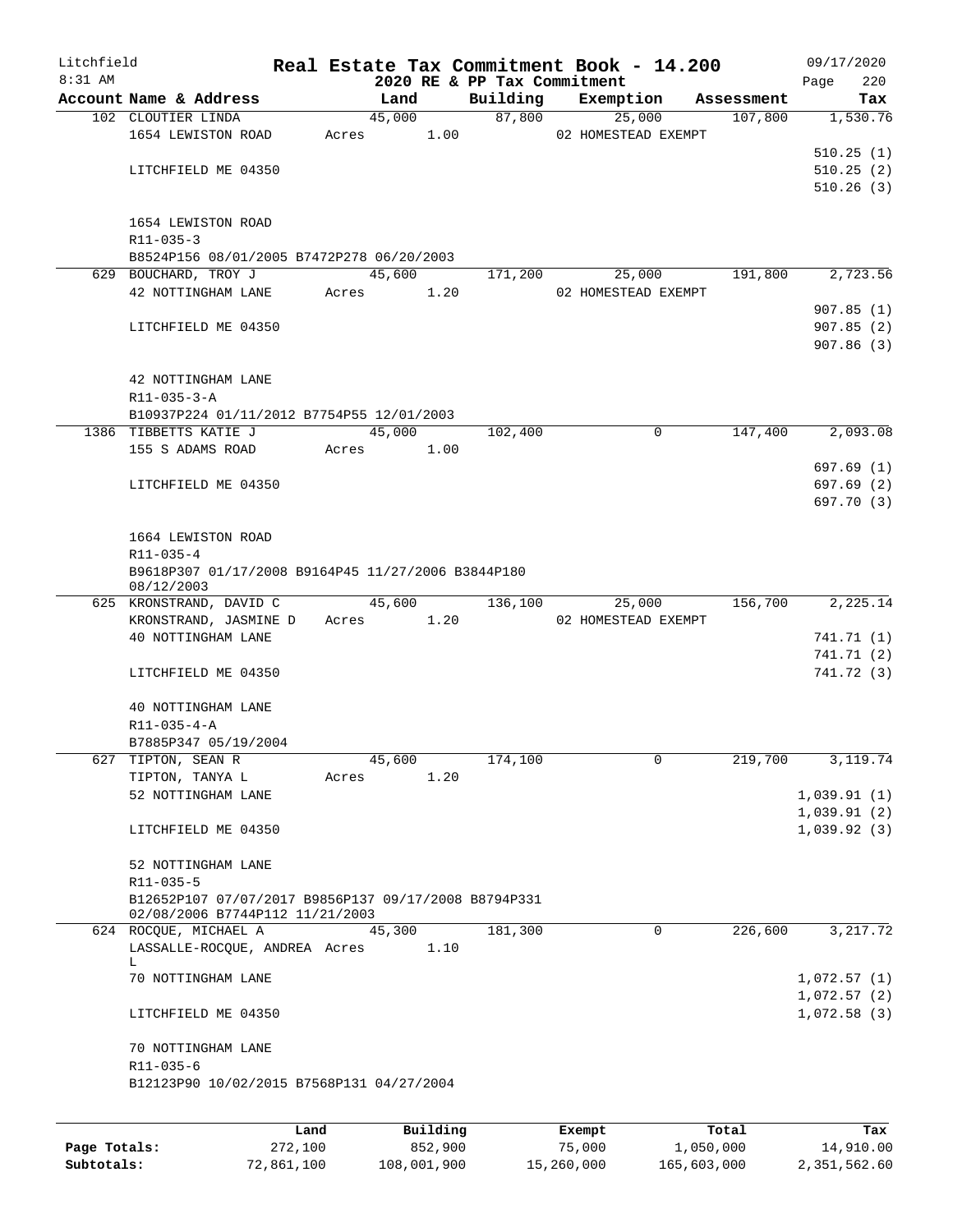| Litchfield |                                             |       |            |      |                             | Real Estate Tax Commitment Book - 14.200 |            | 09/17/2020               |
|------------|---------------------------------------------|-------|------------|------|-----------------------------|------------------------------------------|------------|--------------------------|
| $8:31$ AM  |                                             |       |            |      | 2020 RE & PP Tax Commitment |                                          |            | 221<br>Page              |
|            | Account Name & Address                      |       | Land       |      | Building                    | Exemption                                | Assessment | Tax                      |
|            | 616 SUTHERLAND, WARREN D                    |       | 46,500     |      | 175,600                     | 25,000                                   | 197,100    | 2,798.82                 |
|            | 69 NOTTINGHAM LANE                          | Acres |            | 1.50 |                             | 02 HOMESTEAD EXEMPT                      |            |                          |
|            |                                             |       |            |      |                             |                                          |            | 932.94 (1)               |
|            | LITCHFIELD ME 04350                         |       |            |      |                             |                                          |            | 932.94 (2)<br>932.94 (3) |
|            |                                             |       |            |      |                             |                                          |            |                          |
|            | 69 NOTTINGHAM LANE                          |       |            |      |                             |                                          |            |                          |
|            | $R11 - 035 - 7$                             |       |            |      |                             |                                          |            |                          |
|            | B12464P233 10/26/2016 B11099P315 07/12/2012 |       |            |      |                             |                                          |            |                          |
|            | B7350P216 04/11/2003                        |       |            |      |                             |                                          |            |                          |
|            | 617 COOK, WALTER R                          |       | 46,500     |      | 176,300                     | $\Omega$                                 | 222,800    | 3,163.76                 |
|            | COOK, DENNISE K                             | Acres |            | 1.50 |                             |                                          |            |                          |
|            | 15 SPAULDING STREET                         |       |            |      |                             |                                          |            | 1,054.59(1)              |
|            |                                             |       |            |      |                             |                                          |            | 1,054.59(2)              |
|            | MILFORD NH 03055                            |       |            |      |                             |                                          |            | 1,054.58(3)              |
|            |                                             |       |            |      |                             |                                          |            |                          |
|            | 63 NOTTINGHAM LANE                          |       |            |      |                             |                                          |            |                          |
|            | $R11 - 035 - 8$                             |       |            |      |                             |                                          |            |                          |
|            | B13001P272 08/17/2018                       |       |            |      |                             |                                          |            |                          |
|            | 619 MARANDA, LUCIEN                         |       | 45,600     |      | 212,700                     | 25,000                                   | 233,300    | 3,312.86                 |
|            | MARANDA, REBECCA A                          | Acres |            | 1.20 |                             | 02 HOMESTEAD EXEMPT                      |            |                          |
|            | 49 NOTTINGHAM LANE                          |       |            |      |                             |                                          |            | 1, 104.29(1)             |
|            |                                             |       |            |      |                             |                                          |            | 1, 104.29(2)             |
|            | LITCHFIELD ME 04350                         |       |            |      |                             |                                          |            | 1, 104.28(3)             |
|            |                                             |       |            |      |                             |                                          |            |                          |
|            | 49 NOTTINGHAM LANE                          |       |            |      |                             |                                          |            |                          |
|            | R11-035-9                                   |       |            |      |                             |                                          |            |                          |
|            | B10572P218 10/26/2010 B10567P172 10/28/2010 |       |            |      |                             |                                          |            |                          |
|            | B7457P348 06/11/2003<br>319 ROSE KATHY E    |       | 61,000     |      | 73,800                      | 75,000                                   | 59,800     | 849.16                   |
|            | 22 HUNTINGTON HILL ROAD Acres               |       |            | 7.34 |                             | 02 HOMESTEAD EXEMPT                      |            |                          |
|            |                                             |       |            |      |                             | 63 Paraplegic                            |            | 283.05(1)                |
|            | LITCHFIELD ME 04350                         |       |            |      |                             |                                          |            | 283.05(2)                |
|            |                                             |       |            |      |                             |                                          |            | 283.06(3)                |
|            |                                             |       |            |      |                             |                                          |            |                          |
|            | 22 HUNTINGTON HILL ROAD                     |       |            |      |                             |                                          |            |                          |
|            | R11-036                                     |       |            |      |                             |                                          |            |                          |
|            | B9443P93 07/30/2007 B5770P210 10/27/1998    |       |            |      |                             |                                          |            |                          |
|            | 724 GREGORY, JOHN                           |       | 51,000     |      | 127,900                     | 25,000                                   | 153,900    | 2,185.38                 |
|            | 14 HUNTINGTON HILL ROAD Acres               |       |            | 3.00 |                             | 02 HOMESTEAD EXEMPT                      |            |                          |
|            |                                             |       |            |      |                             |                                          |            | 728.46(1)                |
|            | LITCHFIELD ME 04350                         |       |            |      |                             |                                          |            | 728.46(2)                |
|            |                                             |       |            |      |                             |                                          |            | 728.46(3)                |
|            |                                             |       |            |      |                             |                                          |            |                          |
|            | 14 HUNTINGTON HILL ROAD                     |       |            |      |                             |                                          |            |                          |
|            | R11-036A                                    |       |            |      |                             |                                          |            |                          |
|            | B3512P168 03/01/1989                        |       |            |      |                             |                                          |            |                          |
|            | 1722 THIBAULT, SHARON                       |       | 52,800     |      |                             | 92,300<br>25,000                         | 120, 100   | 1,705.42                 |
|            | P O BOX 252                                 |       | Acres 3.60 |      |                             | 02 HOMESTEAD EXEMPT                      |            |                          |
|            |                                             |       |            |      |                             |                                          |            | 568.47(1)                |
|            | LITCHFIELD ME 04350                         |       |            |      |                             |                                          |            | 568.47(2)                |
|            |                                             |       |            |      |                             |                                          |            | 568.48 (3)               |
|            |                                             |       |            |      |                             |                                          |            |                          |
|            | 6 HUNTINGTON HILL ROAD                      |       |            |      |                             |                                          |            |                          |
|            | R11-036B                                    |       |            |      |                             |                                          |            |                          |
|            | B13170P182 03/08/2019                       |       |            |      |                             |                                          |            |                          |
|            |                                             |       |            |      |                             |                                          |            |                          |
|            |                                             |       |            |      |                             |                                          |            |                          |
|            |                                             |       |            |      |                             |                                          |            |                          |

|              | Land       | Building    | Exempt     | Total       | Tax          |
|--------------|------------|-------------|------------|-------------|--------------|
| Page Totals: | 303,400    | 858,600     | 175,000    | 987,000     | 14,015.40    |
| Subtotals:   | 73,164,500 | 108,860,500 | 15,435,000 | 166,590,000 | 2,365,578.00 |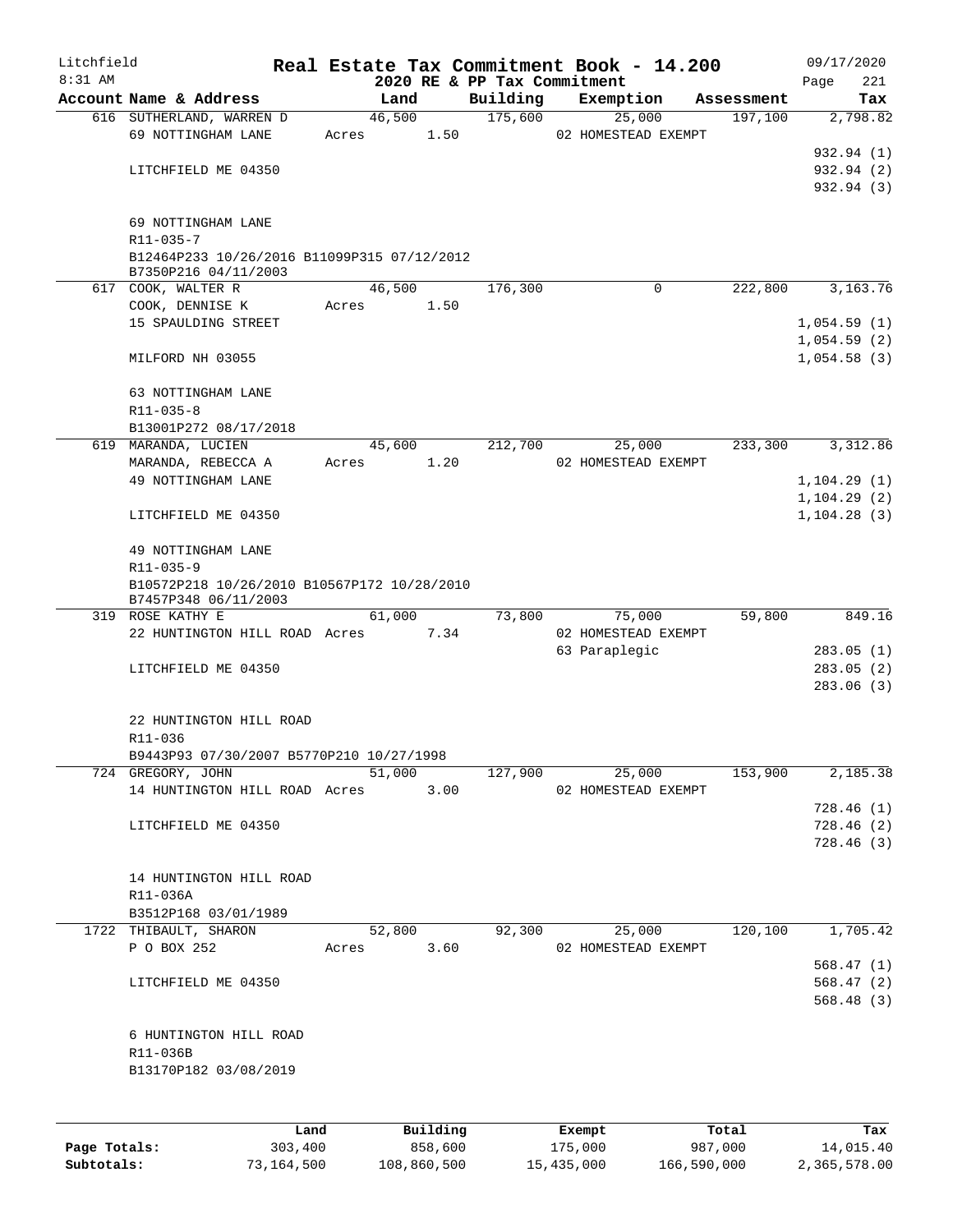| Litchfield<br>8:31 AM |                                            |        |      | 2020 RE & PP Tax Commitment | Real Estate Tax Commitment Book - 14.200 |            | 09/17/2020<br>222<br>Page |
|-----------------------|--------------------------------------------|--------|------|-----------------------------|------------------------------------------|------------|---------------------------|
|                       | Account Name & Address                     | Land   |      | Building                    | Exemption                                | Assessment | Tax                       |
|                       | 768 HARPER, ROBERT II                      | 46,200 |      | 180,500                     | 25,000                                   | 201,700    | 2,864.14                  |
|                       | 90 HUNTINGTON HILL ROAD Acres 1.40         |        |      |                             | 02 HOMESTEAD EXEMPT                      |            |                           |
|                       |                                            |        |      |                             |                                          |            | 954.71 (1)                |
|                       | LITCHFIELD ME 04350                        |        |      |                             |                                          |            | 954.71 (2)                |
|                       |                                            |        |      |                             |                                          |            | 954.72 (3)                |
|                       |                                            |        |      |                             |                                          |            |                           |
|                       | 90 HUNTINGTON HILL ROAD                    |        |      |                             |                                          |            |                           |
|                       | R11-037                                    |        |      |                             |                                          |            |                           |
|                       | B3717P1                                    |        |      |                             |                                          |            |                           |
|                       | 774 HARVEY, ALOMA                          | 45,300 |      | 40,600                      | 25,000                                   | 60,900     | 864.78                    |
|                       | 98 HUNTINGTON HILL ROAD Acres              |        | 1.10 |                             | 02 HOMESTEAD EXEMPT                      |            | 288.26(1)                 |
|                       | LITCHFIELD ME 04350                        |        |      |                             |                                          |            | 288.26(2)                 |
|                       |                                            |        |      |                             |                                          |            | 288.26(3)                 |
|                       |                                            |        |      |                             |                                          |            |                           |
|                       | 98 HUNTINGTON HILL ROAD                    |        |      |                             |                                          |            |                           |
|                       | R11-037A                                   |        |      |                             |                                          |            |                           |
|                       | B2631P199                                  |        |      |                             |                                          |            |                           |
|                       | 2862 LAPLANTE, MAURICE                     | 29,600 |      | 0                           | 0                                        | 29,600     | $\overline{420}.32$       |
|                       | BEAULIEU, DAVID M                          | Acres  | 3.05 |                             |                                          |            |                           |
|                       | PO BOX 221                                 |        |      |                             |                                          |            | 140.11(1)                 |
|                       |                                            |        |      |                             |                                          |            | 140.11(2)                 |
|                       | SABATTUS ME 04280                          |        |      |                             |                                          |            | 140.10(3)                 |
|                       |                                            |        |      |                             |                                          |            |                           |
|                       | HUNTINGTON HILL ROAD                       |        |      |                             |                                          |            |                           |
|                       | R11-038-01                                 |        |      |                             |                                          |            |                           |
|                       | B12452P195 10/28/2016                      |        |      |                             |                                          |            |                           |
|                       | 2863 RUSSELL, CAROL A                      | 50,100 |      | 155,900                     | $\mathbf 0$                              | 206,000    | 2,925.20                  |
|                       | LAFONTAINE, ANNE T                         | Acres  | 3.78 |                             |                                          |            |                           |
|                       | 548 GROVE STREET                           |        |      |                             |                                          |            | 975.07(1)                 |
|                       |                                            |        |      |                             |                                          |            | 975.07(2)                 |
|                       | RIDGEWOOD NJ 07450                         |        |      |                             |                                          |            | 975.06(3)                 |
|                       |                                            |        |      |                             |                                          |            |                           |
|                       | 58 HUNTINGTON HILL ROAD                    |        |      |                             |                                          |            |                           |
|                       | R11-038-02                                 |        |      |                             |                                          |            |                           |
|                       | B12592P145 04/21/2017 B12038P98 07/08/2015 |        |      |                             |                                          |            |                           |
|                       | 2860 HILL, CHRISTOPHER S                   | 48,600 |      | 189,300                     | 25,000                                   | 212,900    | 3,023.18                  |
|                       | HILL, TRICIA A                             | Acres  | 2.20 |                             | 02 HOMESTEAD EXEMPT                      |            | 1,007.73(1)               |
|                       | 114 HUNTINGTON HILL<br>ROAD                |        |      |                             |                                          |            |                           |
|                       |                                            |        |      |                             |                                          |            | 1,007.73(2)               |
|                       | LITCHFIELD ME 04350                        |        |      |                             |                                          |            | 1,007.72(3)               |
|                       |                                            |        |      |                             |                                          |            |                           |
|                       | 114 HUNTINGTON HILL                        |        |      |                             |                                          |            |                           |
|                       | R11-038-03                                 |        |      |                             |                                          |            |                           |
|                       | B11888P59 01/02/2015 B11706P268 06/03/2014 |        |      |                             |                                          |            |                           |
|                       | 2864 PARENT, PATRICK                       | 28,400 |      | $\Omega$                    | $\Omega$                                 | 28,400     | 403.28                    |
|                       | 664 COLLEGE STREET                         | Acres  | 2.14 |                             |                                          |            |                           |
|                       |                                            |        |      |                             |                                          |            | 134.43(1)                 |
|                       | LEWISTON ME 04240                          |        |      |                             |                                          |            | 134.43(2)                 |
|                       |                                            |        |      |                             |                                          |            | 134.42 (3)                |
|                       |                                            |        |      |                             |                                          |            |                           |
|                       | HUNTINGTON HILL ROAD                       |        |      |                             |                                          |            |                           |
|                       | R11-038-04                                 |        |      |                             |                                          |            |                           |
|                       | B13202P31 05/03/2019                       |        |      |                             |                                          |            |                           |
|                       |                                            |        |      |                             |                                          |            |                           |
|                       |                                            |        |      |                             |                                          |            |                           |
|                       |                                            |        |      |                             |                                          |            |                           |

|              | Land       | Building    | Exempt     | Total       | Tax          |
|--------------|------------|-------------|------------|-------------|--------------|
| Page Totals: | 248,200    | 566,300     | 75,000     | 739,500     | 10,500.90    |
| Subtotals:   | 73,412,700 | 109,426,800 | 15,510,000 | 167,329,500 | 2,376,078.90 |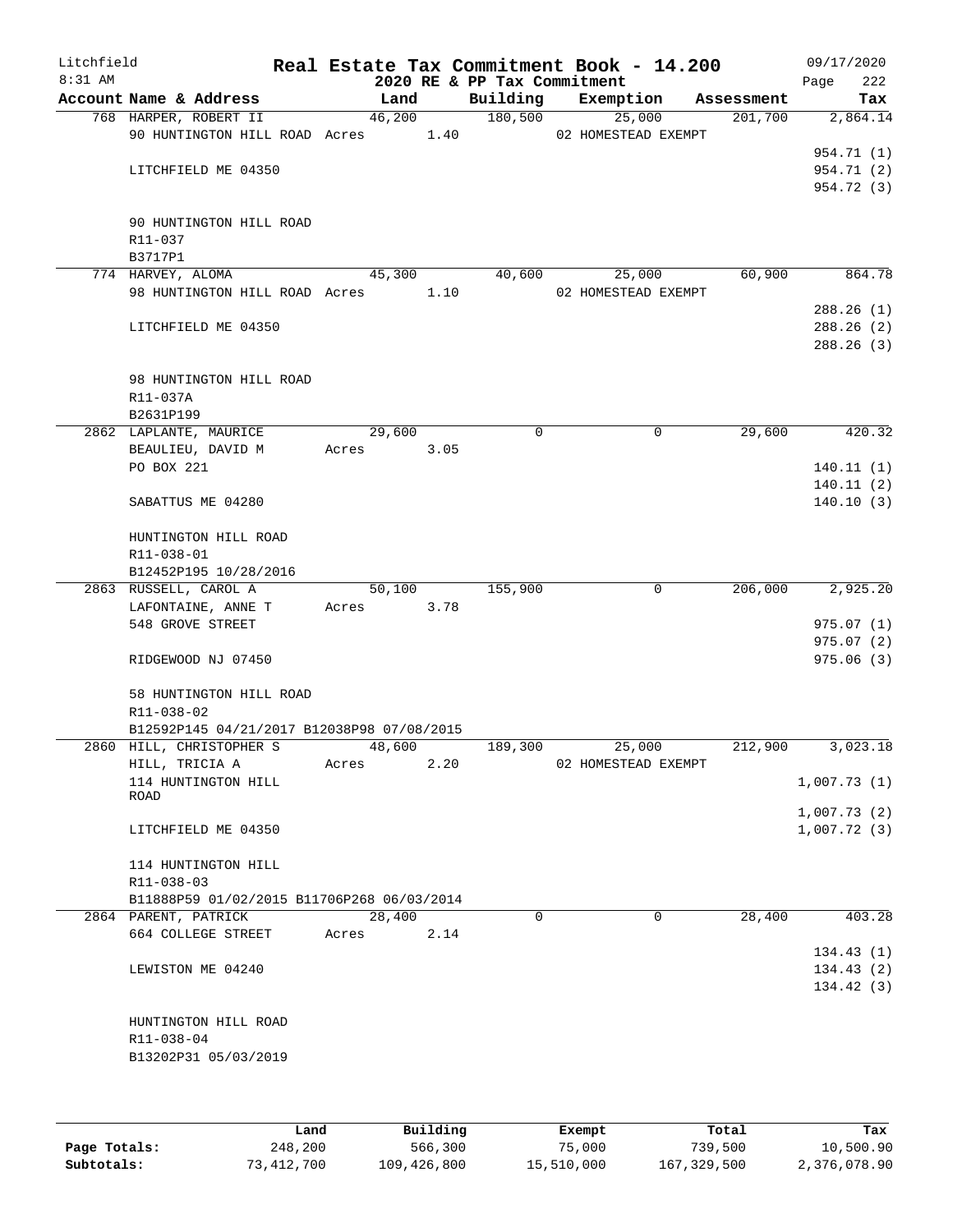| Litchfield   |                                                           |            |       |                 |                             |             | Real Estate Tax Commitment Book - 14.200 |            | 09/17/2020   |
|--------------|-----------------------------------------------------------|------------|-------|-----------------|-----------------------------|-------------|------------------------------------------|------------|--------------|
| $8:31$ AM    |                                                           |            |       |                 | 2020 RE & PP Tax Commitment |             |                                          |            | 223<br>Page  |
|              | Account Name & Address                                    |            |       | Land            | Building                    |             | Exemption                                | Assessment | Tax          |
|              | 1432 RUSH DEVELOPMENT LLC<br>257 BUKER ROAD               |            |       | 73,400<br>79.48 |                             | $\mathbf 0$ | $\Omega$                                 | 73,400     | 1,042.28     |
|              |                                                           |            | Acres |                 |                             |             |                                          |            | 347.43(1)    |
|              | LITCHFIELD ME 04350                                       |            |       |                 |                             |             |                                          |            | 347.43(2)    |
|              |                                                           |            |       |                 |                             |             |                                          |            | 347.42 (3)   |
|              |                                                           |            |       |                 |                             |             |                                          |            |              |
|              | HUNTINGTON HILL ROAD                                      |            |       |                 |                             |             |                                          |            |              |
|              | R11-038-06                                                |            |       |                 |                             |             |                                          |            |              |
|              | B9758P129 06/11/2008 B1655P127 07/10/1973 B1563P222       |            |       |                 |                             |             |                                          |            |              |
|              | 09/29/1971                                                |            |       |                 |                             |             |                                          |            |              |
|              | 2721 CARUSO, DANIELLA M                                   |            |       | 51,300          | 126,900                     |             | $\Omega$                                 | 178,200    | 2,530.44     |
|              | 68 HUNTINGTON HILL ROAD Acres                             |            |       | 3.10            |                             |             |                                          |            |              |
|              |                                                           |            |       |                 |                             |             |                                          |            | 843.48 (1)   |
|              | LITCHFIELD ME 04350                                       |            |       |                 |                             |             |                                          |            | 843.48 (2)   |
|              |                                                           |            |       |                 |                             |             |                                          |            | 843.48 (3)   |
|              |                                                           |            |       |                 |                             |             |                                          |            |              |
|              | 68 HUNTINGTON HILL ROAD                                   |            |       |                 |                             |             |                                          |            |              |
|              | R11-038A                                                  |            |       |                 |                             |             |                                          |            |              |
|              | B13516P274 03/27/2020                                     |            |       |                 |                             |             |                                          |            |              |
|              | 1803 WADE, NATHANIAL J                                    |            |       | 64,200          | 108,600                     |             | 31,000                                   | 141,800    | 2,013.56     |
|              | WADE, AMANDA J                                            |            | Acres | 31.00           |                             |             | 02 HOMESTEAD EXEMPT                      |            |              |
|              | 126 HUNTINGTON HILL                                       |            |       |                 |                             |             | 03 VETERANS EXEMPT                       |            | 671.19(1)    |
|              | ROAD                                                      |            |       |                 |                             |             |                                          |            |              |
|              |                                                           |            |       |                 |                             |             |                                          |            | 671.19(2)    |
|              | LITCHFIELD ME 04350                                       |            |       |                 |                             |             |                                          |            | 671.18(3)    |
|              |                                                           |            |       |                 |                             |             |                                          |            |              |
|              | 126 HUNTINGTON HILL                                       |            |       |                 |                             |             |                                          |            |              |
|              | R11-039                                                   |            |       |                 |                             |             |                                          |            |              |
|              | B12324P286 06/10/2016 B1741P67<br>1035 TONN, JEFFERY W II |            |       | 69,800          | 179,300                     |             |                                          | 224,100    | 3,182.22     |
|              |                                                           |            |       |                 |                             |             | 25,000<br>02 HOMESTEAD EXEMPT            |            |              |
|              | TONN, KATRINA M<br>184 FERRY ROAD                         |            | Acres | 19.00           |                             |             |                                          |            | 1,060.74(1)  |
|              |                                                           |            |       |                 |                             |             |                                          |            | 1,060.74(2)  |
|              | LISBON ME 04250                                           |            |       |                 |                             |             |                                          |            | 1,060.74(3)  |
|              |                                                           |            |       |                 |                             |             |                                          |            |              |
|              | 144 HUNTINGTON HILL                                       |            |       |                 |                             |             |                                          |            |              |
|              | R11-040                                                   |            |       |                 |                             |             |                                          |            |              |
|              | B13089P250 11/19/2018                                     |            |       |                 |                             |             |                                          |            |              |
| 1313         | NUZZO, KEITH                                              |            |       | 62,300          | 162,600                     |             | 25,000                                   | 199,900    | 2,838.58     |
|              | 168 HUNTINGTON HILL                                       |            | Acres | 9.00            |                             |             | 02 HOMESTEAD EXEMPT                      |            |              |
|              | ROAD                                                      |            |       |                 |                             |             |                                          |            |              |
|              |                                                           |            |       |                 |                             |             |                                          |            | 946.19 (1)   |
|              | LITCHFIELD ME 04350                                       |            |       |                 |                             |             |                                          |            | 946.19(2)    |
|              |                                                           |            |       |                 |                             |             |                                          |            | 946.20(3)    |
|              |                                                           |            |       |                 |                             |             |                                          |            |              |
|              | 168 HUNTINGTON HILL                                       |            |       |                 |                             |             |                                          |            |              |
|              | R11-040A                                                  |            |       |                 |                             |             |                                          |            |              |
|              | B2411P285                                                 |            |       |                 |                             |             |                                          |            |              |
|              | 1433 BOUCK, KEVIN E                                       |            |       | 69,500          | 156,500                     |             | 25,000                                   | 201,000    | 2,854.20     |
|              | BOUCK, KRYSTLE J                                          |            | Acres | 20.00           |                             |             | 02 HOMESTEAD EXEMPT                      |            |              |
|              | 121 HUNTINGTON HILL                                       |            |       |                 |                             |             |                                          |            | 951.40(1)    |
|              | ROAD                                                      |            |       |                 |                             |             |                                          |            |              |
|              |                                                           |            |       |                 |                             |             |                                          |            | 951.40 (2)   |
|              | LITCHFIELD ME 04350                                       |            |       |                 |                             |             |                                          |            | 951.40(3)    |
|              | 121 HUNTINGTON HILL                                       |            |       |                 |                             |             |                                          |            |              |
|              | R11-041                                                   |            |       |                 |                             |             |                                          |            |              |
|              | B1357P334                                                 |            |       |                 |                             |             |                                          |            |              |
|              |                                                           |            |       |                 |                             |             |                                          |            |              |
|              |                                                           | Land       |       | Building        |                             | Exempt      |                                          | Total      | Tax          |
| Page Totals: |                                                           | 390,500    |       | 733,900         |                             | 106,000     |                                          | 1,018,400  | 14,461.28    |
| Subtotals:   |                                                           | 73,803,200 |       | 110,160,700     |                             | 15,616,000  | 168,347,900                              |            | 2,390,540.18 |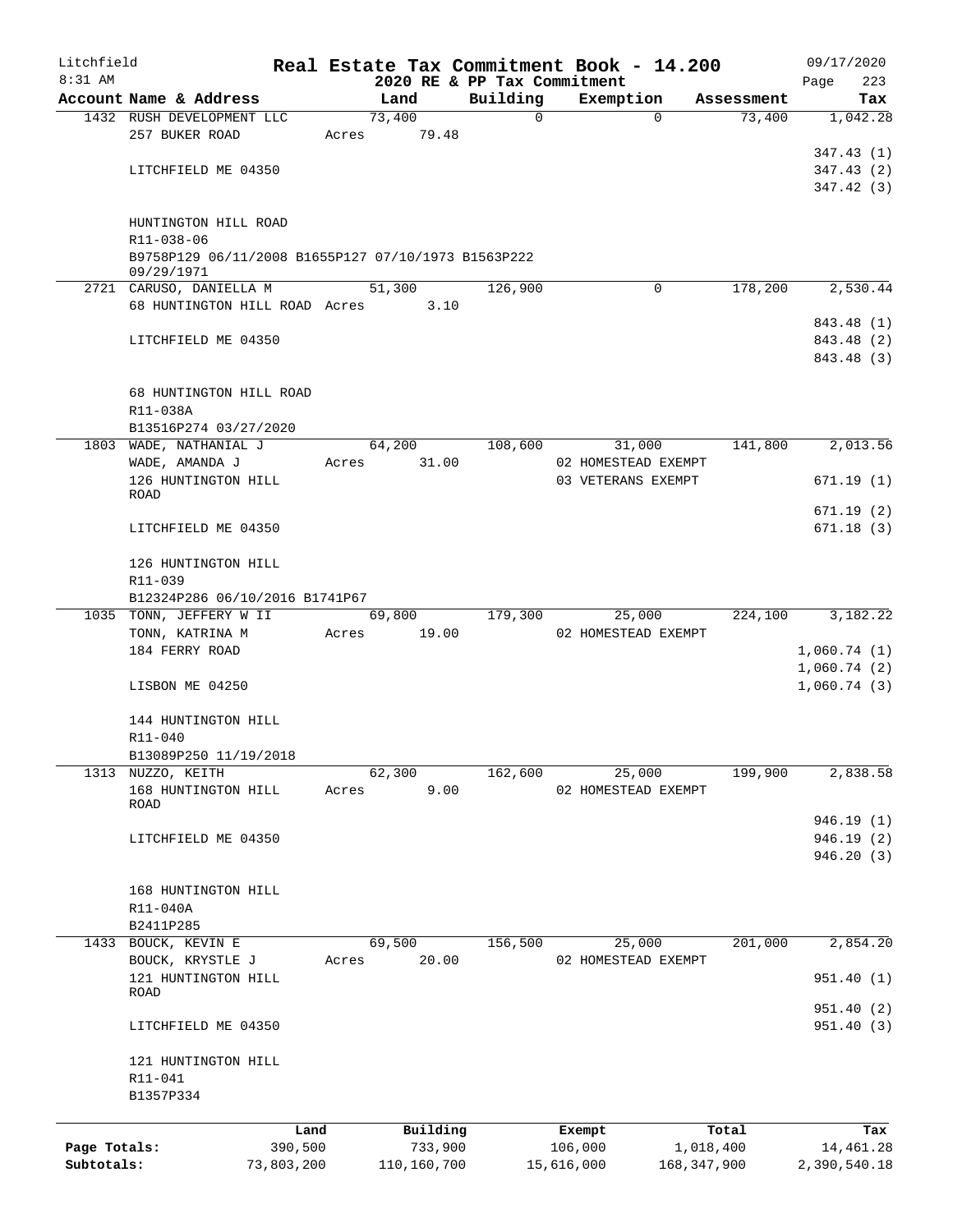| Litchfield<br>$8:31$ AM |                                           |         |          |                                         | Real Estate Tax Commitment Book - 14.200 |            | 09/17/2020                                  |
|-------------------------|-------------------------------------------|---------|----------|-----------------------------------------|------------------------------------------|------------|---------------------------------------------|
|                         | Account Name & Address                    |         | Land     | 2020 RE & PP Tax Commitment<br>Building | Exemption                                | Assessment | 224<br>Page<br>Tax                          |
|                         | 2903 BOWER, ROBERT L JR                   | 183,300 |          | 9,800                                   | $\mathbf 0$                              | 193,100    | 2,742.02                                    |
|                         | SIRR, GEOFFREY C JR                       | Acres   | 92.90    |                                         |                                          |            |                                             |
|                         | 557 HALLOWELL                             |         |          |                                         |                                          |            | 914.01(1)                                   |
|                         | LITCHFIELD ROAD                           |         |          |                                         |                                          |            | 914.01 (2)                                  |
|                         | WEST GARDINER ME 04345                    |         |          |                                         |                                          |            | 914.00(3)                                   |
|                         | WOODLAND LANE                             |         |          |                                         |                                          |            |                                             |
|                         | R11-041A                                  |         |          |                                         |                                          |            |                                             |
|                         | B13111P197 11/13/2018                     |         |          |                                         |                                          |            |                                             |
|                         | 1577 COFFIN, JENNIFER                     |         | 41,000   | $\Omega$                                | 0                                        | 41,000     | 582.20                                      |
|                         | 59 EASY ST                                | Acres   | 7.29     |                                         |                                          |            | 194.07 (1)                                  |
|                         | FARMINGDALE ME 04344                      |         |          |                                         |                                          |            | 194.07(2)                                   |
|                         | 2904                                      |         |          |                                         |                                          |            | 194.06(3)                                   |
|                         | WOODLAND LANE                             |         |          |                                         |                                          |            |                                             |
|                         | R11-042                                   |         |          |                                         |                                          |            |                                             |
|                         | B13018P142 09/06/2018 B4435P35 06/07/1993 |         |          |                                         |                                          |            |                                             |
|                         | 593 MORIN, NANCY D                        |         | 54,000   | 172,200                                 | 25,000                                   | 201,200    | 2,857.04                                    |
|                         | 25 WOODLAND LAND                          | Acres   | 4.40     |                                         | 02 HOMESTEAD EXEMPT                      |            |                                             |
|                         |                                           |         |          |                                         |                                          |            | 952.35(1)                                   |
|                         | LITCHFIELD ME 04350                       |         |          |                                         |                                          |            | 952.35(2)                                   |
|                         |                                           |         |          |                                         |                                          |            | 952.34(3)                                   |
|                         | 25 WOODLAND LANE                          |         |          |                                         |                                          |            |                                             |
|                         | R11-042A                                  |         |          |                                         |                                          |            |                                             |
|                         | B12038P302 06/26/2015                     |         |          |                                         |                                          |            |                                             |
|                         | 895 TUTTLE, HENRY G                       |         | 50,300   | 147,500                                 | 25,000                                   | 172,800    | 2,453.76                                    |
|                         | TUTTLE, ROXANNE                           | Acres   | 2.78     |                                         | 02 HOMESTEAD EXEMPT                      |            |                                             |
|                         | 81 HUNTINGTON HILL ROAD                   |         |          |                                         |                                          |            | 817.92 (1)<br>817.92 (2)                    |
|                         | LITCHFIELD ME 04350                       |         |          |                                         |                                          |            | 817.92 (3)                                  |
|                         |                                           |         |          |                                         |                                          |            |                                             |
|                         | 81 HUNTINGTON HILL ROAD                   |         |          |                                         |                                          |            |                                             |
|                         | R11-042A-1                                |         |          |                                         |                                          |            |                                             |
|                         | B6915P165                                 |         |          |                                         |                                          |            |                                             |
|                         | 655 COWAN, DAVID J                        |         | 49,200   | 170,000                                 | 25,000                                   | 194,200    | 2,757.64                                    |
|                         | COWAN, JANICE P<br>PO BOX 294             | Acres   | 2.40     |                                         | 02 HOMESTEAD EXEMPT                      |            | 919.21(1)                                   |
|                         |                                           |         |          |                                         |                                          |            | 919.21 (2)                                  |
|                         | LITCHFIELD ME 04350                       |         |          |                                         |                                          |            | 919.22(3)                                   |
|                         | 10 WOODLAND LANE                          |         |          |                                         |                                          |            |                                             |
|                         | R11-042B                                  |         |          |                                         |                                          |            |                                             |
|                         | B4761P159 09/01/2004                      |         |          |                                         |                                          |            |                                             |
|                         | 188 AVIGNON, EDDY                         | 252,200 |          | 221,200                                 | 0                                        | 473,400    | 6,722.28                                    |
|                         | 322 BLUE HILL AVENUE                      | Acres   | 4.35     |                                         |                                          |            |                                             |
|                         | MILTON MA 02186                           |         |          |                                         |                                          |            | 2,240.76(1)<br>2,240.76 (2)<br>2, 240.76(3) |
|                         | 96 WOODLAND LANE                          |         |          |                                         |                                          |            |                                             |
|                         | R11-042C                                  |         |          |                                         |                                          |            |                                             |
|                         | B6692P181 11/13/2001                      |         |          |                                         |                                          |            |                                             |
|                         |                                           |         |          |                                         |                                          |            |                                             |
|                         |                                           |         |          |                                         |                                          |            |                                             |
|                         |                                           | Land    | Building |                                         | Exempt                                   | Total      | Tax                                         |
| Page Totals:            | 630,000                                   |         | 720,700  |                                         | 75,000                                   | 1,275,700  | 18, 114.94                                  |

**Subtotals:** 74,433,200 110,881,400 15,691,000 169,623,600 2,408,655.12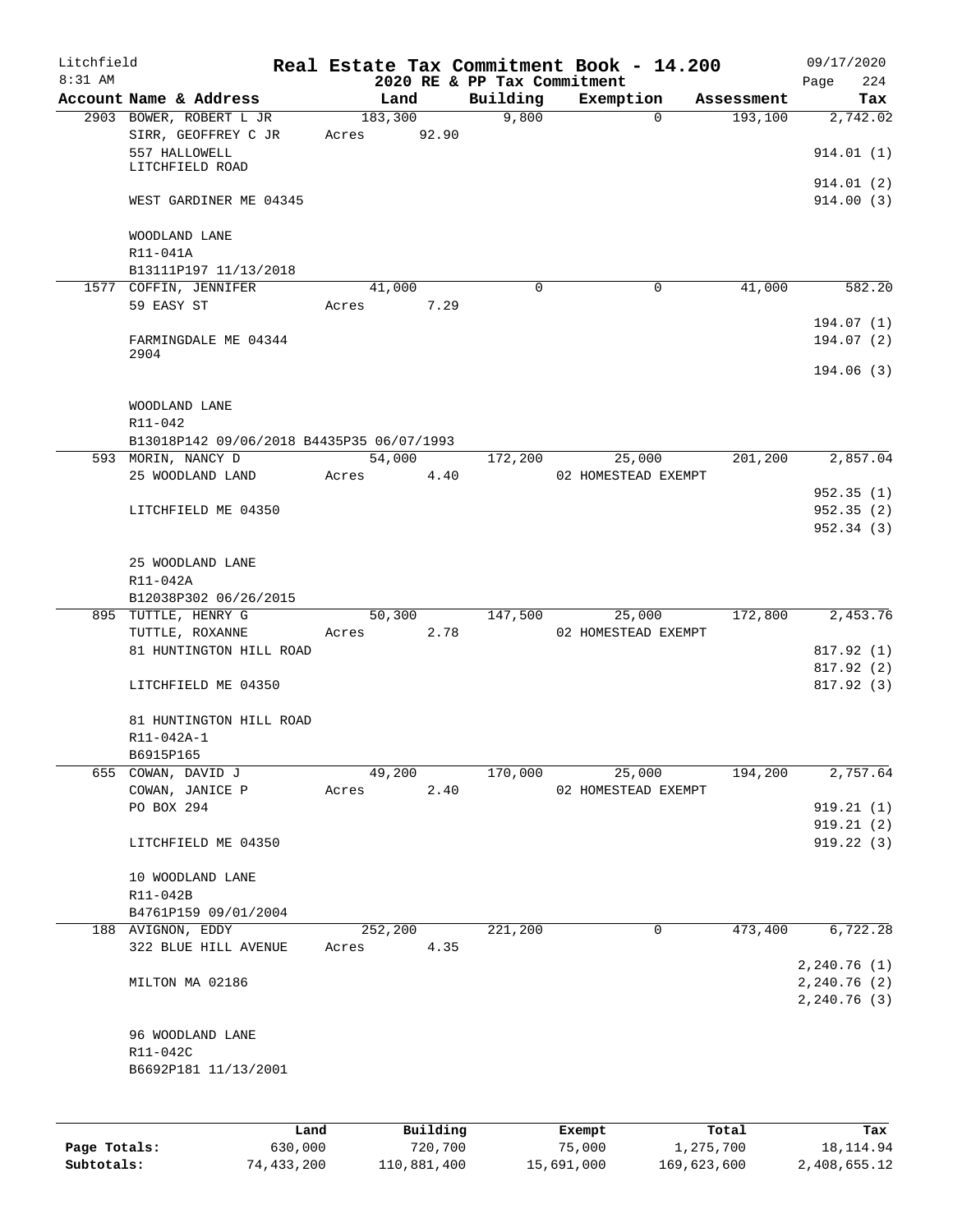| Litchfield |                                            |            |      |                             | Real Estate Tax Commitment Book - 14.200 |            | 09/17/2020                 |
|------------|--------------------------------------------|------------|------|-----------------------------|------------------------------------------|------------|----------------------------|
| 8:31 AM    |                                            |            |      | 2020 RE & PP Tax Commitment |                                          |            | 225<br>Page                |
|            | Account Name & Address                     | Land       |      | Building                    | Exemption                                | Assessment | Tax                        |
|            | 2268 LAHEY, MICHAEL                        | 236,500    |      | 524,800                     | 25,000                                   |            | 736,300 10,455.46          |
|            | LAHEY, THERESA                             | Acres      | 3.10 |                             | 02 HOMESTEAD EXEMPT                      |            |                            |
|            | P.O. BOX 86                                |            |      |                             |                                          |            | 3,485.15(1)                |
|            | LITCHFIELD ME 04350                        |            |      |                             |                                          |            | 3,485.15(2)<br>3,485.16(3) |
|            |                                            |            |      |                             |                                          |            |                            |
|            | 92 WOODLAND LANE                           |            |      |                             |                                          |            |                            |
|            | R11-042C-1                                 |            |      |                             |                                          |            |                            |
|            | B7376P65 04/28/2003<br>5 BARNETT JEFFREY R | 48,500     |      | 176,400                     |                                          | 199,900    | 2,838.58                   |
|            | BARNETT CARRIE A                           | Acres      | 2.16 |                             | 25,000<br>02 HOMESTEAD EXEMPT            |            |                            |
|            | 57 HUNTINGTON HILL ROAD                    |            |      |                             |                                          |            | 946.19(1)                  |
|            |                                            |            |      |                             |                                          |            | 946.19(2)                  |
|            | LITCHFIELD ME 04350                        |            |      |                             |                                          |            | 946.20(3)                  |
|            | 57 HUNTINGTON HILL ROAD                    |            |      |                             |                                          |            |                            |
|            | R11-042D                                   |            |      |                             |                                          |            |                            |
|            | B9917P251 11/26/2008 B5217P170 06/02/1996  |            |      |                             |                                          |            |                            |
|            | 189 VANNAH, KATHLEEN M                     | 61,700     |      | 118,700                     | $\mathbf 0$                              | 180,400    | 2,561.68                   |
|            | VANNAH, RUSSELL E                          | Acres      | 8.21 |                             |                                          |            |                            |
|            | 49 WOODLAND LANE                           |            |      |                             |                                          |            | 853.89 (1)                 |
|            |                                            |            |      |                             |                                          |            | 853.89 (2)                 |
|            | LITCHFIELD ME 04350                        |            |      |                             |                                          |            | 853.90 (3)                 |
|            | 49 WOODLAND LANE                           |            |      |                             |                                          |            |                            |
|            | R11-042E                                   |            |      |                             |                                          |            |                            |
|            | B6611P208 08/30/2001                       |            |      |                             |                                          |            |                            |
|            | 190 BOUTIN, DANIEL W                       | 42,200     |      | $\Omega$                    | $\mathbf 0$                              | 42,200     | 599.24                     |
|            | BOUTIN CATHERINE A                         | Acres 8.92 |      |                             |                                          |            |                            |
|            | P.O. BOX 1567                              |            |      |                             |                                          |            | 199.75(1)                  |
|            |                                            |            |      |                             |                                          |            | 199.75(2)                  |
|            | LEWISTON ME 04241                          |            |      |                             |                                          |            | 199.74(3)                  |
|            | WOODLAND LANE                              |            |      |                             |                                          |            |                            |
|            | R11-042F                                   |            |      |                             |                                          |            |                            |
|            | B4438P308 07/15/1993                       |            |      |                             |                                          |            |                            |
|            | 2765 VANNAH, KATHLEEN M                    | 38,200     |      | $\Omega$                    | 0                                        | 38,200     | 542.44                     |
|            | VANNAH, RUSSELL E                          | Acres      | 5.80 |                             |                                          |            |                            |
|            | 49 WOODLAND LANE                           |            |      |                             |                                          |            | 180.81(1)                  |
|            | LITCHFIELD ME 04350                        |            |      |                             |                                          |            | 180.81(2)<br>180.82(3)     |
|            |                                            |            |      |                             |                                          |            |                            |
|            | WOODLAND LANE<br>R11-042G                  |            |      |                             |                                          |            |                            |
|            | B10424P259 05/24/2010                      |            |      |                             |                                          |            |                            |
|            | 2766 KOEHLER, PETER A                      | 48,800     |      | 105,600                     | 0                                        | 154,400    | 2,192.48                   |
|            | KOEHLER, CHERYL F                          | Acres      | 2.26 |                             |                                          |            |                            |
|            | 42 LUDWIG ROAD                             |            |      |                             |                                          |            | 730.83(1)                  |
|            |                                            |            |      |                             |                                          |            | 730.83(2)                  |
|            | ELLINGTON CT 06029                         |            |      |                             |                                          |            | 730.82(3)                  |
|            | 72 WOODLAND LANE                           |            |      |                             |                                          |            |                            |
|            | R11-042H                                   |            |      |                             |                                          |            |                            |
|            | B13399P277 11/15/2019                      |            |      |                             |                                          |            |                            |
|            |                                            |            |      |                             |                                          |            |                            |

|              | Land       | Building    | Exempt     | Total       | Tax          |
|--------------|------------|-------------|------------|-------------|--------------|
| Page Totals: | 475,900    | 925,500     | 50,000     | 1,351,400   | 19,189.88    |
| Subtotals:   | 74,909,100 | 111,806,900 | 15,741,000 | 170,975,000 | 2,427,845.00 |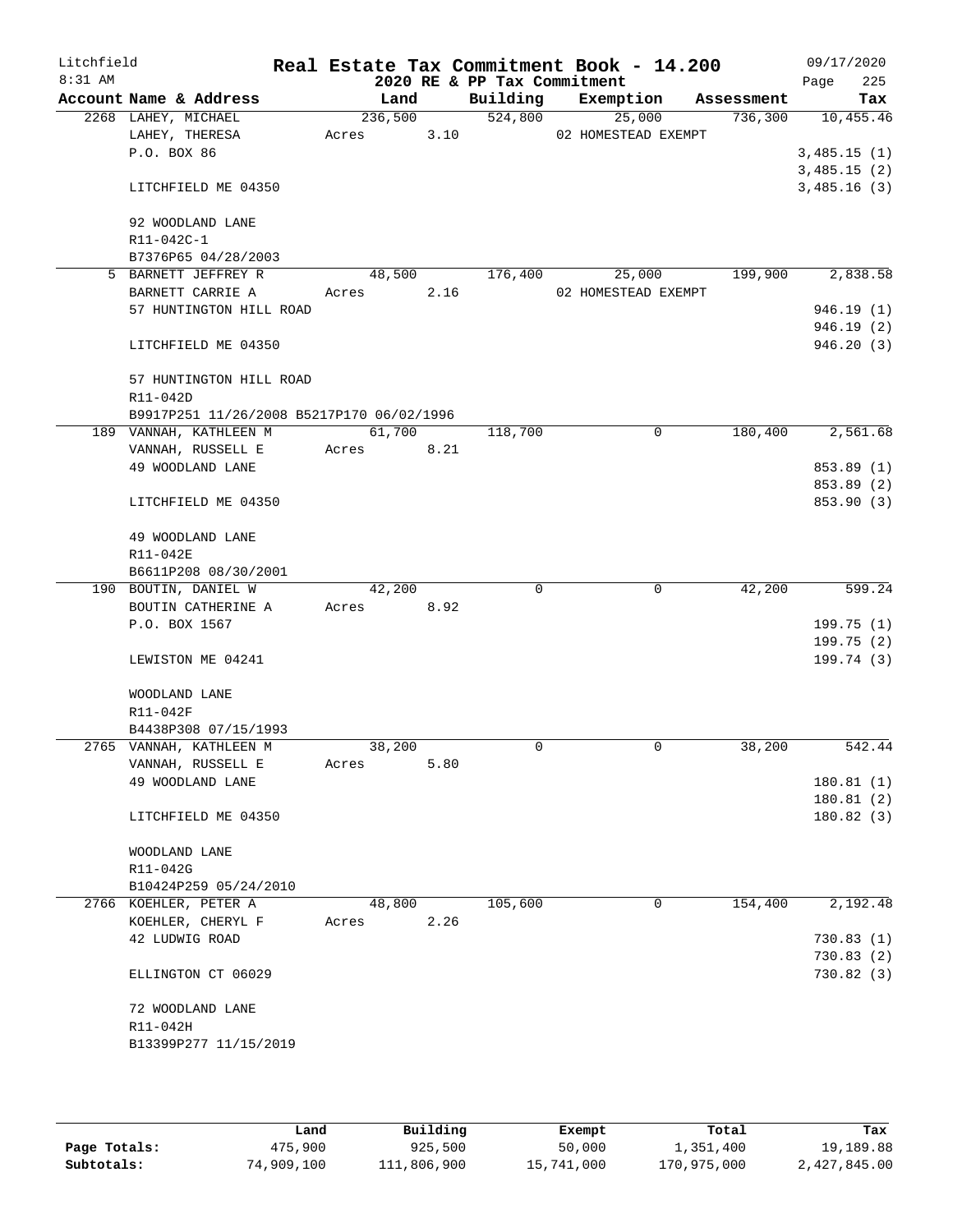| Litchfield |                                           |  |             |      |                             | Real Estate Tax Commitment Book - 14.200 |             |            | 09/17/2020   |          |
|------------|-------------------------------------------|--|-------------|------|-----------------------------|------------------------------------------|-------------|------------|--------------|----------|
| $8:31$ AM  |                                           |  |             |      | 2020 RE & PP Tax Commitment |                                          |             |            | Page         | 226      |
|            | Account Name & Address                    |  | Land        |      | Building                    | Exemption                                |             | Assessment |              | Tax      |
|            | 112 HOLLOWAY, BETH C                      |  | 71,900      |      | 201,500                     |                                          | 25,000      | 248,400    |              | 3,527.28 |
|            | 1599 LEWISTON RD                          |  | Acres 24.89 |      |                             | 02 HOMESTEAD EXEMPT                      |             |            | 1, 175.76(1) |          |
|            | LITCHFIELD ME 04350                       |  |             |      |                             |                                          |             |            | 1, 175.76(2) |          |
|            |                                           |  |             |      |                             |                                          |             |            | 1, 175.76(3) |          |
|            |                                           |  |             |      |                             |                                          |             |            |              |          |
|            | 1599 LEWISTON ROAD                        |  |             |      |                             |                                          |             |            |              |          |
|            | R11-043                                   |  |             |      |                             |                                          |             |            |              |          |
|            | B10111P146 05/15/2009                     |  |             |      |                             |                                          |             |            |              |          |
|            | 1346 SAND POND PARTRIDGE<br>FAMILY TRUST  |  | 27,600      |      | $\Omega$                    |                                          | $\Omega$    | 27,600     |              | 391.92   |
|            | JAMES PARTRIDGE TRUSTEE Acres 1.85        |  |             |      |                             |                                          |             |            |              |          |
|            | 809 SHERWOOD RD                           |  |             |      |                             |                                          |             |            | 130.64(1)    |          |
|            |                                           |  |             |      |                             |                                          |             |            | 130.64(2)    |          |
|            | FOREST HILLS PA 15221                     |  |             |      |                             |                                          |             |            | 130.64(3)    |          |
|            |                                           |  |             |      |                             |                                          |             |            |              |          |
|            | LEWISTON ROAD                             |  |             |      |                             |                                          |             |            |              |          |
|            | R11-044-1                                 |  |             |      |                             |                                          |             |            |              |          |
|            | B9766P3 06/18/2008 B5972P197 06/08/1999   |  |             |      |                             |                                          |             |            |              |          |
|            | 2452 SAND POND PARTRIDGE<br>FAMILY TRUST  |  | 27,600      |      | $\Omega$                    |                                          | $\mathbf 0$ | 27,600     |              | 391.92   |
|            | JAMES PARTRIDGE TRUSTEE Acres 1.85        |  |             |      |                             |                                          |             |            |              |          |
|            | 809 SHERWOOD RD                           |  |             |      |                             |                                          |             |            | 130.64(1)    |          |
|            |                                           |  |             |      |                             |                                          |             |            | 130.64(2)    |          |
|            | FOREST HILLS PA 15221                     |  |             |      |                             |                                          |             |            | 130.64(3)    |          |
|            |                                           |  |             |      |                             |                                          |             |            |              |          |
|            | LEWISTON ROAD                             |  |             |      |                             |                                          |             |            |              |          |
|            | R11-044-2                                 |  |             |      |                             |                                          |             |            |              |          |
|            | B9765P349 06/18/2008 B5922P197 06/08/1999 |  |             |      |                             |                                          |             |            |              |          |
|            | 2453 SAND POND PARTRIDGE<br>FAMILY TRUST  |  | 27,600      |      | $\Omega$                    |                                          | $\mathbf 0$ | 27,600     |              | 391.92   |
|            | JAMES PARTRIDGETRUSTEE Acres 1.86         |  |             |      |                             |                                          |             |            |              |          |
|            | 809 SHERWOOD RD                           |  |             |      |                             |                                          |             |            | 130.64(1)    |          |
|            |                                           |  |             |      |                             |                                          |             |            | 130.64(2)    |          |
|            | FOREST HILLS PA 15221                     |  |             |      |                             |                                          |             |            | 130.64(3)    |          |
|            |                                           |  |             |      |                             |                                          |             |            |              |          |
|            | LEWISTON ROAD                             |  |             |      |                             |                                          |             |            |              |          |
|            | $R11 - 044 - 3$                           |  |             |      |                             |                                          |             |            |              |          |
|            | B9765P350 06/18/2008 B5972P197 06/08/1999 |  |             |      |                             |                                          |             |            |              |          |
|            | 2454 SAND POND PARTRIDGE<br>FAMILY TRUST  |  | 27,600      |      | $\Omega$                    |                                          | $\Omega$    | 27,600     |              | 391.92   |
|            | JAMES PARTRIDGE TRUSTEE Acres             |  |             | 1.87 |                             |                                          |             |            |              |          |
|            | 809 SHERWOOD RD                           |  |             |      |                             |                                          |             |            | 130.64(1)    |          |
|            |                                           |  |             |      |                             |                                          |             |            | 130.64(2)    |          |
|            | FOREST HILLS PA 15221                     |  |             |      |                             |                                          |             |            | 130.64(3)    |          |
|            |                                           |  |             |      |                             |                                          |             |            |              |          |
|            | LEWISTON ROAD                             |  |             |      |                             |                                          |             |            |              |          |
|            | R11-044-4                                 |  |             |      |                             |                                          |             |            |              |          |
|            | B9766P1 06/18/2008 B5972P197 06/08/1999   |  |             |      |                             |                                          |             |            |              |          |

|              | Land       | Building    | Exempt     | Total       | Tax          |
|--------------|------------|-------------|------------|-------------|--------------|
| Page Totals: | 182,300    | 201,500     | 25,000     | 358,800     | 5,094.96     |
| Subtotals:   | 75,091,400 | 112,008,400 | 15,766,000 | 171,333,800 | 2,432,939.96 |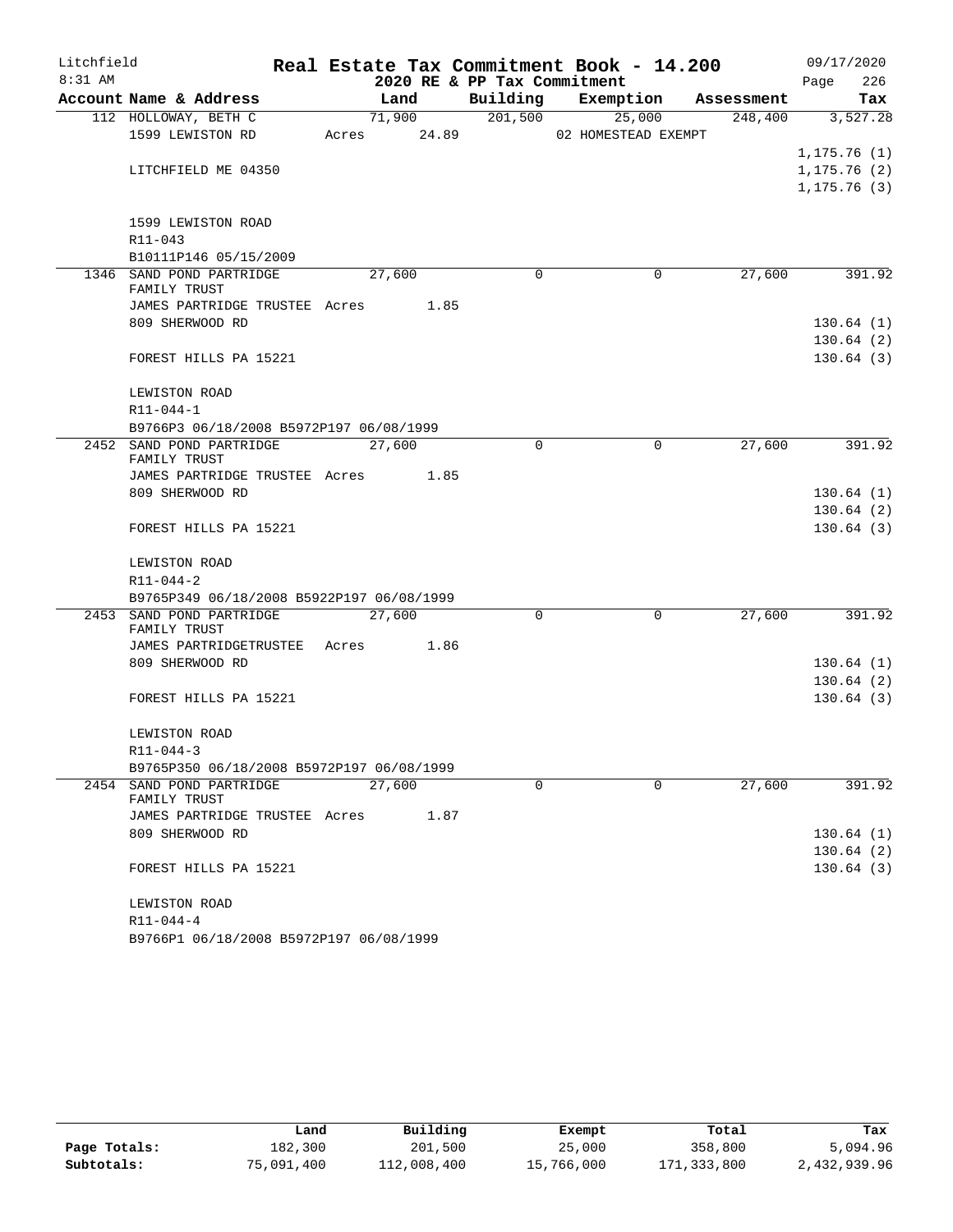| Litchfield   |                                                                                            |              |                      |             |                             |            | Real Estate Tax Commitment Book - 14.200 |                                                  | 09/17/2020             |
|--------------|--------------------------------------------------------------------------------------------|--------------|----------------------|-------------|-----------------------------|------------|------------------------------------------|--------------------------------------------------|------------------------|
| $8:31$ AM    |                                                                                            |              |                      |             | 2020 RE & PP Tax Commitment |            |                                          |                                                  | Page<br>227            |
|              | Account Name & Address                                                                     |              | Land                 |             | Building                    |            | Exemption                                | Assessment                                       | Tax                    |
|              | 2455 SAND POND PARTRIDGE<br>FAMILY TRUST<br>JAMES PARTRIDGE<br>TRUSTEE                     |              | 27,600<br>Acres 1.87 |             |                             | $\Omega$   | $\Omega$                                 | 27,600                                           | 391.92                 |
|              | 809 SHERWOOD RD                                                                            |              |                      |             |                             |            |                                          |                                                  | 130.64(1)<br>130.64(2) |
|              | FOREST HILLS PA 15221                                                                      |              |                      |             |                             |            |                                          |                                                  | 130.64(3)              |
|              | LEWISTON ROAD<br>R11-044-5                                                                 |              |                      |             |                             |            |                                          |                                                  |                        |
|              | B9766P2 06/18/2008 B5972P197 06/08/1997                                                    |              |                      |             |                             |            |                                          |                                                  |                        |
|              | 309 DOW, JAMIE W                                                                           |              |                      | 48,000      |                             | 142,100    | 25,000                                   | 165,100                                          | 2,344.42               |
|              | 1817 HALLOWELL ROAD                                                                        |              | Acres 2.00           |             |                             |            | 02 HOMESTEAD EXEMPT                      |                                                  |                        |
|              |                                                                                            |              |                      |             |                             |            |                                          |                                                  | 781.47 (1)             |
|              | LITCHFIELD ME 04350                                                                        |              |                      |             |                             |            |                                          |                                                  | 781.47 (2)             |
|              |                                                                                            |              |                      |             |                             |            |                                          |                                                  | 781.48 (3)             |
|              | 1817 HALLOWELL ROAD<br>$R12 - 001$                                                         |              |                      |             |                             |            |                                          |                                                  |                        |
|              | B13030P151 09/18/2018                                                                      |              |                      |             |                             |            |                                          |                                                  |                        |
|              | 1739 DILLINGHAM, MARY-JANE                                                                 |              |                      |             |                             |            | 60,400 196,000 25,000                    |                                                  | 231,400 3,285.88       |
|              | PO BOX 338                                                                                 |              | Acres 6.52           |             |                             |            | 02 HOMESTEAD EXEMPT                      |                                                  |                        |
|              |                                                                                            |              |                      |             |                             |            |                                          |                                                  | 1,095.29(1)            |
|              | LITCHFIELD ME 04350                                                                        |              |                      |             |                             |            |                                          |                                                  | 1,095.29(2)            |
|              |                                                                                            |              |                      |             |                             |            |                                          |                                                  | 1,095.30(3)            |
|              | 1843 HALLOWELL ROAD                                                                        |              |                      |             |                             |            |                                          |                                                  |                        |
|              | R12-001A                                                                                   |              |                      |             |                             |            |                                          |                                                  |                        |
|              | B7478P57 01/29/2004                                                                        |              |                      |             |                             |            |                                          |                                                  |                        |
|              | 2363 STEVENSON, TRAVIS J                                                                   |              |                      |             |                             |            |                                          | $45,500$ $117,900$ $25,000$ $138,400$ $1,965.28$ |                        |
|              | 1845 HALLOWELL ROAD                                                                        |              | Acres 1.16           |             |                             |            | 02 HOMESTEAD EXEMPT                      |                                                  |                        |
|              |                                                                                            |              |                      |             |                             |            |                                          |                                                  | 655.09(1)              |
|              | LITCHFIELD ME 04350                                                                        |              |                      |             |                             |            |                                          |                                                  | 655.09(2)              |
|              |                                                                                            |              |                      |             |                             |            |                                          |                                                  | 655.10(3)              |
|              | 1845 HALLOWELL ROAD                                                                        |              |                      |             |                             |            |                                          |                                                  |                        |
|              | R12-001B                                                                                   |              |                      |             |                             |            |                                          |                                                  |                        |
|              | B13411P191 11/26/2019                                                                      |              |                      |             |                             |            |                                          |                                                  |                        |
|              | 2686 MCBREAIRTY, CARLY R                                                                   |              | 48,000               |             | 187,500                     |            | 0                                        | 235,500                                          | 3,344.10               |
|              | MCBREAIRTY, CHRISTIAN J Acres                                                              |              |                      | 2.01        |                             |            |                                          |                                                  |                        |
|              | 18 DILLINGHAM DR                                                                           |              |                      |             |                             |            |                                          |                                                  | 1, 114.70(1)           |
|              |                                                                                            |              |                      |             |                             |            |                                          |                                                  | 1, 114.70(2)           |
|              | LITCHFIELD ME 04350                                                                        |              |                      |             |                             |            |                                          |                                                  | 1, 114.70(3)           |
|              | 18 DILLINGHAM DRIVE<br>R12-001C                                                            |              |                      |             |                             |            |                                          |                                                  |                        |
|              | B12891P145 04/17/2018 B12298P275 05/20/2016<br>B10819P206 09/26/2011 B10283P239 11/30/2009 |              |                      |             |                             |            |                                          |                                                  |                        |
|              | B9261P297 02/13/2007<br>2935 CUMMINGS, ROBIN A                                             |              | 56,300               |             | 10,900                      |            | $\mathbf 0$                              | 67,200                                           | 954.24                 |
|              | WOOD, TERRY L                                                                              |              | Acres                | 51.00       |                             |            |                                          |                                                  |                        |
|              | GRANT CHESLEY                                                                              |              |                      |             |                             |            |                                          |                                                  | 318.08(1)              |
|              | 116 CHESLELY DRIVE                                                                         |              |                      |             |                             |            |                                          |                                                  | 318.08(2)              |
|              | LITCHFIELD ME 04350                                                                        |              |                      |             |                             |            |                                          |                                                  | 318.08(3)              |
|              | HALLOWELL ROAD                                                                             |              |                      |             |                             |            |                                          |                                                  |                        |
|              | R12-001D                                                                                   |              |                      |             |                             |            |                                          |                                                  |                        |
|              | B13414P272 09/14/2019                                                                      |              |                      |             |                             |            |                                          |                                                  |                        |
|              |                                                                                            | Land         |                      | Building    |                             |            | Exempt                                   | Total                                            | Tax                    |
| Page Totals: |                                                                                            | 285,800      |                      | 654,400     |                             |            | 75,000                                   | 865,200                                          | 12,285.84              |
| Subtotals:   |                                                                                            | 75, 377, 200 |                      | 112,662,800 |                             | 15,841,000 |                                          | 172,199,000                                      | 2,445,225.80           |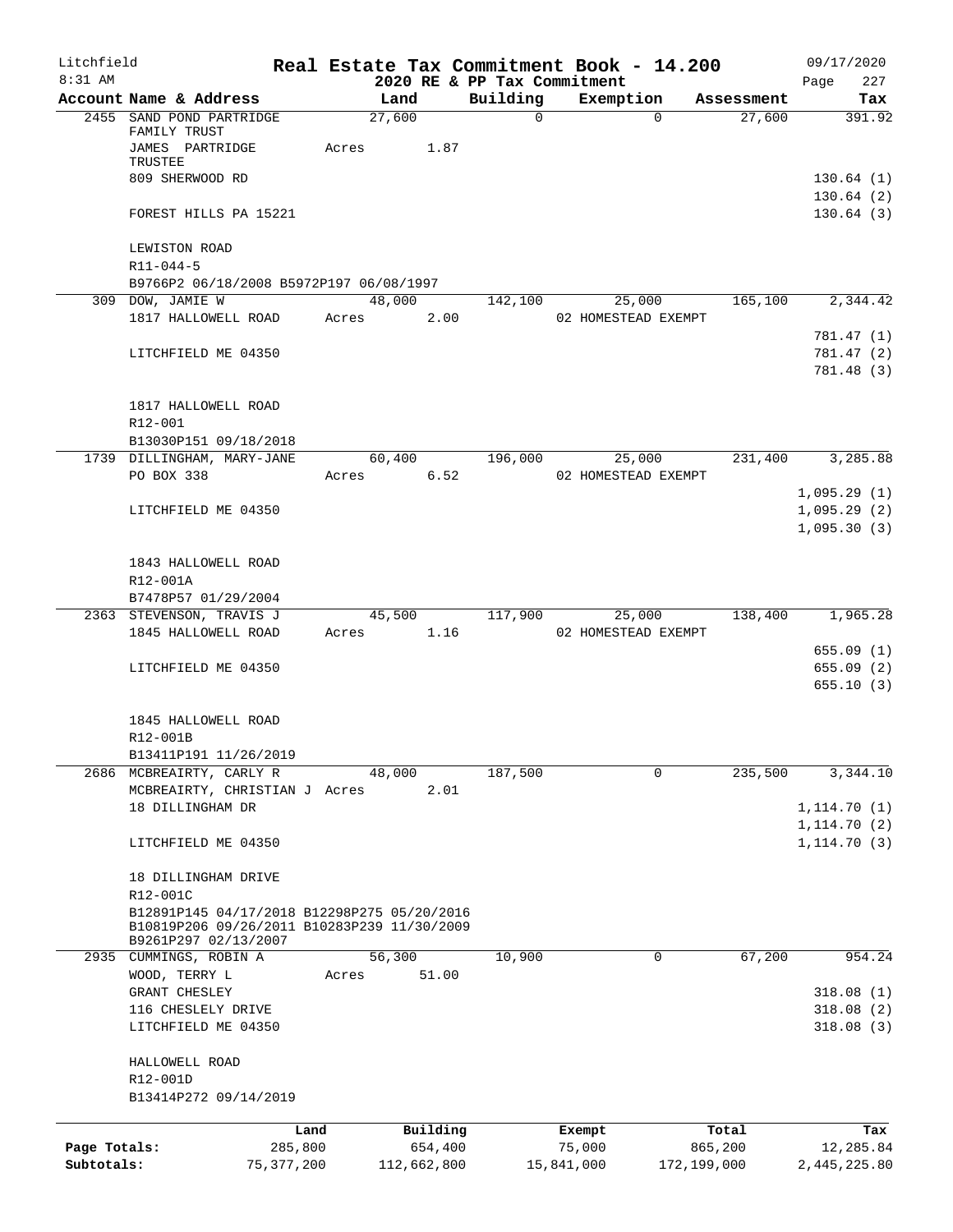| Litchfield   |                                                     |            |       |             |          |                             | Real Estate Tax Commitment Book - 14.200 |                        | 09/17/2020   |
|--------------|-----------------------------------------------------|------------|-------|-------------|----------|-----------------------------|------------------------------------------|------------------------|--------------|
| 8:31 AM      |                                                     |            |       |             |          | 2020 RE & PP Tax Commitment |                                          |                        | 228<br>Page  |
|              | Account Name & Address                              |            |       | Land        |          | Building                    | Exemption                                | Assessment             | Tax          |
|              | 1528 CUNAN, KRISTIN E                               |            |       | 48,600      |          | 174,900                     |                                          | 223,500<br>$\Omega$    | 3,173.70     |
|              | CHOUINARD, MICHAEL M                                |            | Acres |             | 2.20     |                             |                                          |                        |              |
|              | 1795 HALLOWELL ROAD                                 |            |       |             |          |                             |                                          |                        | 1,057.90(1)  |
|              |                                                     |            |       |             |          |                             |                                          |                        | 1,057.90(2)  |
|              | LITCHFIELD ME 04350                                 |            |       |             |          |                             |                                          |                        | 1,057.90(3)  |
|              | 1795 HALLOWELL ROAD<br>R12-003                      |            |       |             |          |                             |                                          |                        |              |
|              | B10021P77 03/24/2009 B8652P234 10/13/2005 B2874P310 |            |       |             |          |                             |                                          |                        |              |
|              | 2564 ROSSER, JOHN REVOCABLE                         |            |       | 317,000     |          | 156,800                     |                                          | 473,800<br>0           | 6,727.96     |
|              | TRUST                                               |            |       |             |          |                             |                                          |                        |              |
|              | ROSSER, JOHN & LESLIE Acres                         |            |       |             | 56.09    |                             |                                          |                        |              |
|              | TRUSTEES                                            |            |       |             |          |                             |                                          |                        |              |
|              | 29 ROSSER DRIVE                                     |            |       |             |          |                             |                                          |                        | 2, 242.65(1) |
|              |                                                     |            |       |             |          |                             |                                          |                        | 2,242.65 (2) |
|              | LITCHFIELD ME 04350                                 |            |       |             |          |                             |                                          |                        | 2, 242.66(3) |
|              | 170 ROSSER DRIVE                                    |            |       |             |          |                             |                                          |                        |              |
|              | R12-003A                                            |            |       |             |          |                             |                                          |                        |              |
|              | B10430P147 05/28/2010 B10427P247 05/26/2010         |            |       |             |          |                             |                                          |                        |              |
|              | B10235P178 10/02/2009 B8652P234 10/13/2005          |            |       |             |          |                             |                                          |                        |              |
|              | 2839 CLARK, LEIGH ANN                               |            |       | 60,300      |          | 178,700                     |                                          | $\mathbf 0$<br>239,000 | 3,393.80     |
|              | CLARK, CHRISTOPHER D                                |            | Acres |             | 6.46     |                             |                                          |                        |              |
|              | 29 ROSSER DRIVE                                     |            |       |             |          |                             |                                          |                        | 1,131.27(1)  |
|              |                                                     |            |       |             |          |                             |                                          |                        | 1,131.27(2)  |
|              | Litchfield ME 04350                                 |            |       |             |          |                             |                                          |                        | 1,131.26(3)  |
|              | 29 ROSSER DRIVE                                     |            |       |             |          |                             |                                          |                        |              |
|              | R12-003B                                            |            |       |             |          |                             |                                          |                        |              |
|              | B11523P151 09/25/2013                               |            |       |             |          |                             |                                          |                        |              |
|              | 113 GALLAGHER, PAUL &                               |            |       | 45,000      |          | 125,500                     |                                          | 170,500<br>0           | 2,421.10     |
|              | HEDGPATH CAROL                                      |            | Acres |             | 1.00     |                             |                                          |                        |              |
|              | 6 CHAPMAN DRIVE                                     |            |       |             |          |                             |                                          |                        | 807.03(1)    |
|              |                                                     |            |       |             |          |                             |                                          |                        | 807.03 (2)   |
|              | LITCHFIELD ME 04350                                 |            |       |             |          |                             |                                          |                        | 807.04(3)    |
|              | 6 CHAPMAN DRIVE                                     |            |       |             |          |                             |                                          |                        |              |
|              |                                                     |            |       |             |          |                             |                                          |                        |              |
|              | R12-004                                             |            |       |             |          |                             |                                          |                        |              |
|              | B6271P334 07/28/2000                                |            |       |             |          |                             |                                          |                        |              |
|              | 2305 TWADELLE, TODD                                 |            |       | 45,000      |          | 131,000                     | 25,000                                   | 151,000                | 2,144.20     |
|              | 33 CHAPMAN DRIVE                                    |            | Acres |             | 1.00     |                             | 02 HOMESTEAD EXEMPT                      |                        |              |
|              |                                                     |            |       |             |          |                             |                                          |                        | 714.73 (1)   |
|              | LITCHFIELD ME 04350                                 |            |       |             |          |                             |                                          |                        | 714.73(2)    |
|              |                                                     |            |       |             |          |                             |                                          |                        | 714.74 (3)   |
|              |                                                     |            |       |             |          |                             |                                          |                        |              |
|              | 33 CHAPMAN DRIVE                                    |            |       |             |          |                             |                                          |                        |              |
|              | R12-005-10                                          |            |       |             |          |                             |                                          |                        |              |
|              | B10074P99 05/14/2009 B8953P281 06/22/2006 B7500P64  |            |       |             |          |                             |                                          |                        |              |
|              | 07/01/2003                                          |            |       |             |          |                             |                                          |                        |              |
| 2310         | MARQUIS, KEVIN                                      |            |       | 45,000      |          | 127,600                     |                                          | 172,600<br>0           | 2,450.92     |
|              | MARQUIS, LYNETT                                     |            | Acres |             | 1.00     |                             |                                          |                        |              |
|              | 1745 HALLOWELL ROAD                                 |            |       |             |          |                             |                                          |                        | 816.97(1)    |
|              |                                                     |            |       |             |          |                             |                                          |                        | 816.97(2)    |
|              | LITCHFIELD ME 04350                                 |            |       |             |          |                             |                                          |                        | 816.98(3)    |
|              | 1745 HALLOWELL ROAD                                 |            |       |             |          |                             |                                          |                        |              |
|              | $R12 - 005 - 2$                                     |            |       |             |          |                             |                                          |                        |              |
|              | B10843P154 09/28/2011 B7384P214 04/09/2003          |            |       |             |          |                             |                                          |                        |              |
|              |                                                     | Land       |       |             | Building |                             | Exempt                                   | Total                  | Tax          |
| Page Totals: |                                                     | 560,900    |       |             | 894,500  |                             | 25,000                                   | 1,430,400              | 20, 311.68   |
| Subtotals:   |                                                     | 75,938,100 |       | 113,557,300 |          |                             | 15,866,000                               | 173,629,400            | 2,465,537.48 |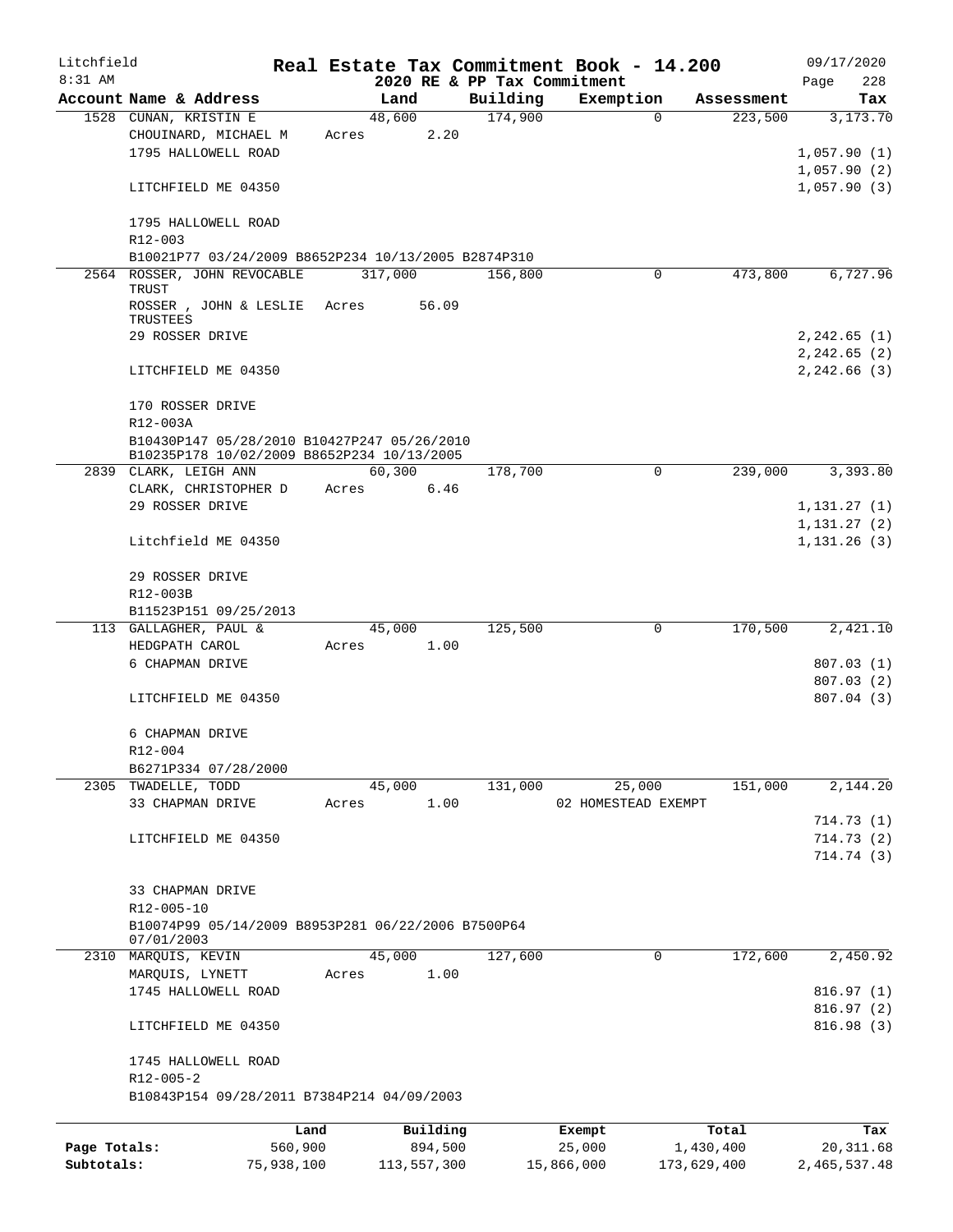| Litchfield |                                                                                       |       |        |      |                             | Real Estate Tax Commitment Book - 14.200 |            | 09/17/2020                 |          |
|------------|---------------------------------------------------------------------------------------|-------|--------|------|-----------------------------|------------------------------------------|------------|----------------------------|----------|
| $8:31$ AM  |                                                                                       |       |        |      | 2020 RE & PP Tax Commitment |                                          |            | Page                       | 229      |
|            | Account Name & Address                                                                |       | Land   |      | Building                    | Exemption                                | Assessment |                            | Tax      |
|            | 2311 BIRON, SCOTT R                                                                   |       | 45,000 |      | 156,300                     | 25,000                                   | 176,300    |                            | 2,503.46 |
|            | BIRON, APRIL L                                                                        | Acres |        | 1.00 |                             | 02 HOMESTEAD EXEMPT                      |            |                            |          |
|            | 12 CHAPMAN DR                                                                         |       |        |      |                             |                                          |            | 834.49 (1)                 |          |
|            |                                                                                       |       |        |      |                             |                                          |            | 834.49 (2)                 |          |
|            | LITCHFIELD ME 04350                                                                   |       |        |      |                             |                                          |            | 834.48 (3)                 |          |
|            |                                                                                       |       |        |      |                             |                                          |            |                            |          |
|            | 12 CHAPMAN DRIVE                                                                      |       |        |      |                             |                                          |            |                            |          |
|            | $R12 - 005 - 3$                                                                       |       |        |      |                             |                                          |            |                            |          |
|            | B8169P101 10/21/2004 B7470P1 10/19/2004                                               |       | 45,000 |      | 154,300                     |                                          | 174,300    |                            | 2,475.06 |
|            | 2312 WURTZ CHRISTOPHER R<br>PERRON ALANA                                              | Acres |        |      |                             | 25,000                                   |            |                            |          |
|            |                                                                                       |       |        | 1.00 |                             | 02 HOMESTEAD EXEMPT                      |            |                            |          |
|            | 15 CHAPMAN DRIVE                                                                      |       |        |      |                             |                                          |            | 825.02(1)                  |          |
|            |                                                                                       |       |        |      |                             |                                          |            | 825.02(2)                  |          |
|            | LITCHFIELD ME 04350                                                                   |       |        |      |                             |                                          |            | 825.02 (3)                 |          |
|            |                                                                                       |       |        |      |                             |                                          |            |                            |          |
|            | 15 CHAPMAN DRIVE                                                                      |       |        |      |                             |                                          |            |                            |          |
|            | $R12 - 005 - 4$                                                                       |       |        |      |                             |                                          |            |                            |          |
|            | B9291P85 03/22/2007 B7815P153 01/30/2004                                              |       |        |      |                             |                                          |            |                            |          |
|            | 2124 LALUMIERE, SCOTT                                                                 |       | 49,800 |      | 147,800                     | 0                                        | 197,600    |                            | 2,805.92 |
|            | 84 MIDDLE STREET                                                                      | Acres |        | 2.60 |                             |                                          |            |                            |          |
|            |                                                                                       |       |        |      |                             |                                          |            | 935.31(1)                  |          |
|            | PORTLAND ME 04101                                                                     |       |        |      |                             |                                          |            | 935.31(2)                  |          |
|            |                                                                                       |       |        |      |                             |                                          |            | 935.30(3)                  |          |
|            |                                                                                       |       |        |      |                             |                                          |            |                            |          |
|            | 26 CHAPMAN DRIVE                                                                      |       |        |      |                             |                                          |            |                            |          |
|            | $R12 - 005 - 5$                                                                       |       |        |      |                             |                                          |            |                            |          |
|            | B13513P296 03/25/2020 B13333P193 09/12/2019                                           |       |        |      |                             |                                          |            |                            |          |
|            | 2313 GREENLEAF, MIRANDA                                                               |       | 45,000 |      | 150,700                     | 0                                        | 195,700    |                            | 2,778.94 |
|            | GREENLEAF, MICHAEL                                                                    | Acres |        | 1.00 |                             |                                          |            |                            |          |
|            | 21 CHAPMAN DRIVE                                                                      |       |        |      |                             |                                          |            | 926.31(1)                  |          |
|            |                                                                                       |       |        |      |                             |                                          |            | 926.31(2)                  |          |
|            | LITCHFIELD ME 04350                                                                   |       |        |      |                             |                                          |            | 926.32(3)                  |          |
|            |                                                                                       |       |        |      |                             |                                          |            |                            |          |
|            | 21 CHAPMAN DRIVE                                                                      |       |        |      |                             |                                          |            |                            |          |
|            | R12-005-6                                                                             |       |        |      |                             |                                          |            |                            |          |
|            | B12356P112 07/18/2016 B10595P188 11/19/2010<br>B7656P211 09/26/2003                   |       |        |      |                             |                                          |            |                            |          |
|            | 2314 SENNETT, BRYAN D                                                                 |       | 45,000 |      | 175,400                     | 25,000                                   | 195,400    |                            | 2,774.68 |
|            | SENNETT, LINDA C                                                                      | Acres |        | 1.00 |                             | 02 HOMESTEAD EXEMPT                      |            |                            |          |
|            | 25 CHAPMAN DRIVE                                                                      |       |        |      |                             |                                          |            | 924.89(1)                  |          |
|            |                                                                                       |       |        |      |                             |                                          |            | 924.89 (2)                 |          |
|            | LITCHFIELD ME 04350                                                                   |       |        |      |                             |                                          |            | 924.90 (3)                 |          |
|            |                                                                                       |       |        |      |                             |                                          |            |                            |          |
|            | 25 CHAPMAN DRIVE                                                                      |       |        |      |                             |                                          |            |                            |          |
|            | $R12 - 005 - 8$                                                                       |       |        |      |                             |                                          |            |                            |          |
|            | B11702P301 05/30/2014 B7462P119 06/13/2003                                            |       |        |      |                             |                                          |            |                            |          |
|            | 2304 SMART, LEROY E                                                                   |       | 45,000 |      | 169,900                     | $\mathbf 0$                              | 214,900    |                            | 3,051.58 |
|            | SMART, LINDA A                                                                        | Acres |        | 1.00 |                             |                                          |            |                            |          |
|            | 1532 HALLOWELL ROAD                                                                   |       |        |      |                             |                                          |            |                            |          |
|            |                                                                                       |       |        |      |                             |                                          |            | 1,017.19(1)<br>1,017.19(2) |          |
|            | LITCHFIELD ME 04350                                                                   |       |        |      |                             |                                          |            | 1,017.20(3)                |          |
|            |                                                                                       |       |        |      |                             |                                          |            |                            |          |
|            |                                                                                       |       |        |      |                             |                                          |            |                            |          |
|            | 34 CHAPMAN DRIVE<br>R12-005-9                                                         |       |        |      |                             |                                          |            |                            |          |
|            |                                                                                       |       |        |      |                             |                                          |            |                            |          |
|            | B13272P76 06/18/2019 B9395P279 06/21/2007 B8280P319<br>01/20/2005 B7316P67 03/14/2003 |       |        |      |                             |                                          |            |                            |          |
|            |                                                                                       |       |        |      |                             |                                          |            |                            |          |
|            |                                                                                       |       |        |      |                             |                                          |            |                            |          |
|            |                                                                                       |       |        |      |                             |                                          |            |                            |          |

|              | Land       | Building    | Exempt     | Total       | Tax          |
|--------------|------------|-------------|------------|-------------|--------------|
| Page Totals: | 274,800    | 954,400     | 75,000     | 1,154,200   | 16,389.64    |
| Subtotals:   | 76,212,900 | 114,511,700 | 15,941,000 | 174,783,600 | 2,481,927.12 |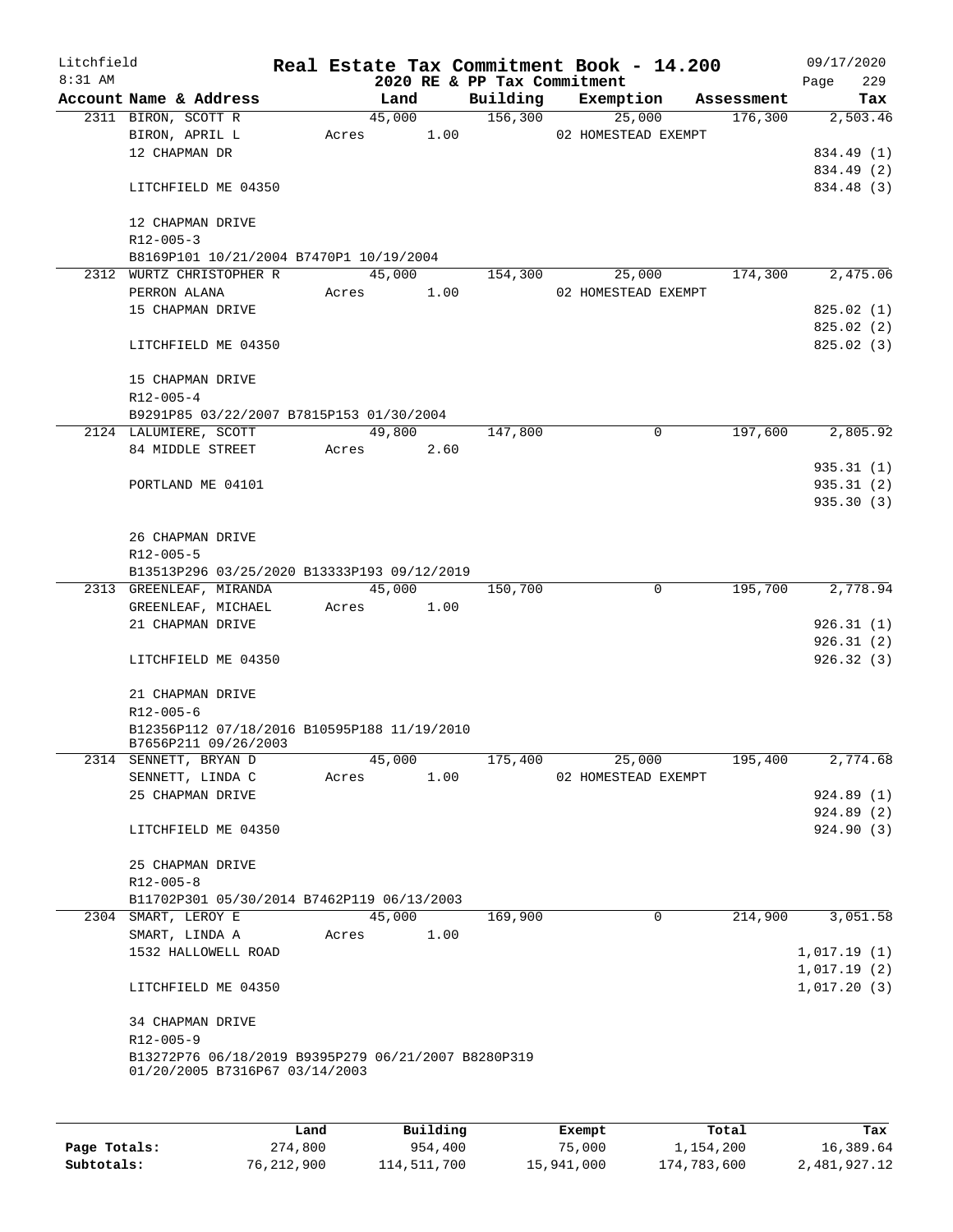| Litchfield<br>$8:31$ AM |                                             |      |       |        |          | Real Estate Tax Commitment Book - 14.200<br>2020 RE & PP Tax Commitment |        |                     |            | 09/17/2020<br>230            |
|-------------------------|---------------------------------------------|------|-------|--------|----------|-------------------------------------------------------------------------|--------|---------------------|------------|------------------------------|
|                         | Account Name & Address                      |      |       | Land   |          | Building                                                                |        | Exemption           | Assessment | Page<br>Tax                  |
|                         | 67 BAILEY, JON H                            |      |       | 63,800 |          | 146,300                                                                 |        | $\Omega$            | 210,100    | 2,983.42                     |
|                         | P O BOX 184                                 |      | Acres |        | 11.00    |                                                                         |        |                     |            |                              |
|                         |                                             |      |       |        |          |                                                                         |        |                     |            | 994.47 (1)                   |
|                         | PROSPECT HARBOR ME                          |      |       |        |          |                                                                         |        |                     |            | 994.47 (2)                   |
|                         | 04669                                       |      |       |        |          |                                                                         |        |                     |            |                              |
|                         |                                             |      |       |        |          |                                                                         |        |                     |            | 994.48 (3)                   |
|                         | 1731 HALLOWELL ROAD                         |      |       |        |          |                                                                         |        |                     |            |                              |
|                         | R12-005A                                    |      |       |        |          |                                                                         |        |                     |            |                              |
|                         | B2118P350                                   |      |       |        |          |                                                                         |        |                     |            |                              |
|                         | 339 WARDWELL, CHARLES D                     |      |       | 47,900 |          | 7,400                                                                   |        | 25,000              | 30,300     | 430.26                       |
|                         | 1582 HALLOWELL ROAD                         |      | Acres |        | 4.93     |                                                                         |        | 02 HOMESTEAD EXEMPT |            |                              |
|                         |                                             |      |       |        |          |                                                                         |        |                     |            | 143.42(1)                    |
|                         | LITCHFIELD ME 04350                         |      |       |        |          |                                                                         |        |                     |            | 143.42(2)                    |
|                         |                                             |      |       |        |          |                                                                         |        |                     |            | 143.42(3)                    |
|                         | 1582 HALLOWELL ROAD                         |      |       |        |          |                                                                         |        |                     |            |                              |
|                         | R12-006                                     |      |       |        |          |                                                                         |        |                     |            |                              |
|                         | B7832P237 02/13/2004                        |      |       |        |          |                                                                         |        |                     |            |                              |
|                         | 2336 WARDWELL, CHARLES D                    |      |       | 37,100 |          | $\mathbf 0$                                                             |        | 0                   | 37,100     | 526.82                       |
|                         | 1582 HALLOWELL ROAD                         |      | Acres |        | 5.03     |                                                                         |        |                     |            |                              |
|                         |                                             |      |       |        |          |                                                                         |        |                     |            | 175.61(1)                    |
|                         | LITCHFIELD ME 04350                         |      |       |        |          |                                                                         |        |                     |            | 175.61(2)                    |
|                         |                                             |      |       |        |          |                                                                         |        |                     |            | 175.60(3)                    |
|                         |                                             |      |       |        |          |                                                                         |        |                     |            |                              |
|                         | 1570 HALLOWELL ROAD<br>R12-006A             |      |       |        |          |                                                                         |        |                     |            |                              |
|                         | B7832P109                                   |      |       |        |          |                                                                         |        |                     |            |                              |
|                         | 280 LAMORE, PAUL                            |      |       | 40,300 |          | 0                                                                       |        | $\mathbf 0$         | 40,300     | 572.26                       |
|                         | LAMORE, ANN                                 |      | Acres |        | 6.37     |                                                                         |        |                     |            |                              |
|                         | 109 SANBORD ROAD                            |      |       |        |          |                                                                         |        |                     |            | 190.75 (1)                   |
|                         |                                             |      |       |        |          |                                                                         |        |                     |            | 190.75 (2)                   |
|                         | MONMOUTH ME 04259                           |      |       |        |          |                                                                         |        |                     |            | 190.76(3)                    |
|                         |                                             |      |       |        |          |                                                                         |        |                     |            |                              |
|                         | HALLOWELL ROAD<br>R12-007                   |      |       |        |          |                                                                         |        |                     |            |                              |
|                         | B7884P256 03/17/2004                        |      |       |        |          |                                                                         |        |                     |            |                              |
|                         | 202 O'REILLY, DUSTIN T                      |      |       | 79,300 |          | 212,800                                                                 |        | 0                   | 292,100    | 4,147.82                     |
|                         | O'REILLY, KELLYE                            |      | Acres |        | 43.50    |                                                                         |        |                     |            |                              |
|                         | 1656 HALLOWELL ROAD                         |      |       |        |          |                                                                         |        |                     |            | 1,382.61(1)                  |
|                         |                                             |      |       |        |          |                                                                         |        |                     |            | 1,382.61(2)                  |
|                         | LITCHFIELD ME 04350                         |      |       |        |          |                                                                         |        |                     |            | 1,382.60(3)                  |
|                         |                                             |      |       |        |          |                                                                         |        |                     |            |                              |
|                         | 1656 HALLOWELL ROAD<br>R12-008              |      |       |        |          |                                                                         |        |                     |            |                              |
|                         | B12486P169 11/10/2016 B11902P247 01/20/2015 |      |       |        |          |                                                                         |        |                     |            |                              |
|                         | B9104P305 10/03/2006 B2554P33               |      |       |        |          |                                                                         |        |                     |            |                              |
|                         | 341 SIKORA, ADAM SR                         |      |       | 71,000 |          | 185,700                                                                 |        | 0                   | 256,700    | 3,645.14                     |
|                         | SIKORA, KAYLA                               |      | Acres |        | 3.00     |                                                                         |        |                     |            |                              |
|                         | 277 CROWLEY ROAD                            |      |       |        |          |                                                                         |        |                     |            | 1, 215.05(1)                 |
|                         | SABATTUS ME 04280                           |      |       |        |          |                                                                         |        |                     |            | 1, 215.05(2)<br>1, 215.04(3) |
|                         |                                             |      |       |        |          |                                                                         |        |                     |            |                              |
|                         | 8 MORNING DOVE DRIVE                        |      |       |        |          |                                                                         |        |                     |            |                              |
|                         | R12-008A<br>B13192P147 04/19/2019           |      |       |        |          |                                                                         |        |                     |            |                              |
|                         |                                             |      |       |        |          |                                                                         |        |                     |            |                              |
|                         |                                             |      |       |        |          |                                                                         |        |                     |            |                              |
|                         |                                             | Land |       |        | Building |                                                                         | Exempt |                     | Total      | Tax                          |
|                         |                                             |      |       |        |          |                                                                         |        |                     |            |                              |

|              | uanu.      | <b>DULLULLY</b> | LACINUL    | ⊥∪∟a⊥       | ias.         |
|--------------|------------|-----------------|------------|-------------|--------------|
| Page Totals: | 339,400    | 552,200         | 25,000     | 866,600     | 12,305.72    |
| Subtotals:   | 76,552,300 | 115,063,900     | 15,966,000 | 175,650,200 | 2,494,232.84 |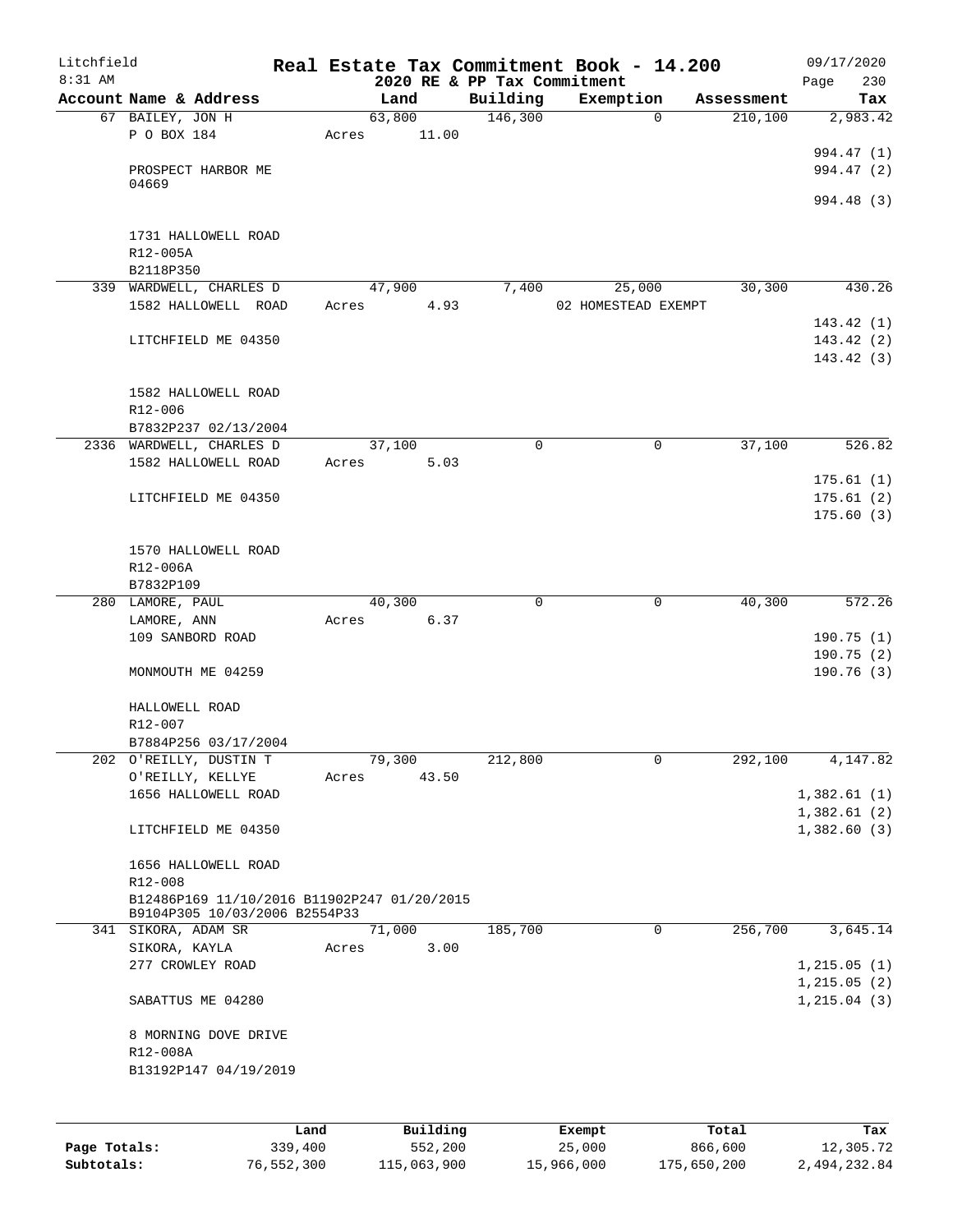| Litchfield |                                                      |       |                 |          |                             | Real Estate Tax Commitment Book - 14.200 |                        | 09/17/2020               |
|------------|------------------------------------------------------|-------|-----------------|----------|-----------------------------|------------------------------------------|------------------------|--------------------------|
| 8:31 AM    |                                                      |       |                 |          | 2020 RE & PP Tax Commitment |                                          |                        | 231<br>Page              |
|            | Account Name & Address                               |       | Land            |          | Building<br>251,500         | Exemption                                | Assessment<br>$\Omega$ | Tax                      |
|            | 387 CLEMENTS, STEPHEN J<br>CLEMENTS, TERRI D         | Acres | 69,500<br>20.00 |          |                             |                                          | 321,000                | 4,558.20                 |
|            | 60 SETH'S WAY                                        |       |                 |          |                             |                                          |                        | 1,519.40(1)              |
|            |                                                      |       |                 |          |                             |                                          |                        | 1,519.40(2)              |
|            | WEST GARDINER ME 04345                               |       |                 |          |                             |                                          |                        | 1,519.40(3)              |
|            |                                                      |       |                 |          |                             |                                          |                        |                          |
|            | 1628 HALLOWELL ROAD                                  |       |                 |          |                             |                                          |                        |                          |
|            | R12-008B                                             |       |                 |          |                             |                                          |                        |                          |
|            | B13116P323 12/21/2018 B13081P221 10/29/2018 B9465P98 |       |                 |          |                             |                                          |                        |                          |
|            | 08/16/2007 B5284P131 07/18/1996                      |       |                 |          |                             |                                          |                        |                          |
|            | 975 CRAY LUCILLE M.                                  |       | 47,400          |          | 145,100                     | 25,000                                   | 167,500                | 2,378.50                 |
|            | 1690 HALLOWELL ROAD.                                 |       | Acres 1.80      |          |                             | 02 HOMESTEAD EXEMPT                      |                        |                          |
|            |                                                      |       |                 |          |                             |                                          |                        | 792.83(1)                |
|            | LITCHFIELD ME 04350                                  |       |                 |          |                             |                                          |                        | 792.83(2)                |
|            |                                                      |       |                 |          |                             |                                          |                        | 792.84 (3)               |
|            | 1690 HALLOWELL ROAD                                  |       |                 |          |                             |                                          |                        |                          |
|            | R12-008C                                             |       |                 |          |                             |                                          |                        |                          |
|            | B9529P70 10/11/2007 B6914P339 05/17/2002             |       |                 |          |                             |                                          |                        |                          |
|            | 976 MCINTYRE, HENRY                                  |       | 16,300          |          | $\Omega$                    |                                          | 16,300<br>0            | 231.46                   |
|            | MCINTYRE, LUCILLE                                    |       | Acres           | 3.50     |                             |                                          |                        |                          |
|            | 1690 HALLOWELL RD                                    |       |                 |          |                             |                                          |                        | 77.15(1)                 |
|            |                                                      |       |                 |          |                             |                                          |                        | 77.15(2)                 |
|            | LITCHFIELD ME 04350                                  |       |                 |          |                             |                                          |                        | 77.16(3)                 |
|            |                                                      |       |                 |          |                             |                                          |                        |                          |
|            | HALLOWELL ROAD                                       |       |                 |          |                             |                                          |                        |                          |
|            | R12-008D                                             |       |                 |          |                             |                                          |                        |                          |
|            | B9529P70 10/12/2007 B6914P339 05/17/2002 B5599P287   |       |                 |          |                             |                                          |                        |                          |
|            | 04/15/2004                                           |       |                 |          |                             |                                          |                        |                          |
|            | 657 DEWITT, CYNTHIA C                                |       | 50,000          |          | 90,400                      | $\mathsf{O}$                             | 140,400                | 1,993.68                 |
|            | 1595 HALLOWELL ROAD                                  | Acres | 2.68            |          |                             |                                          |                        |                          |
|            |                                                      |       |                 |          |                             |                                          |                        | 664.56 (1)<br>664.56 (2) |
|            | LITCHFIELD ME 04350                                  |       |                 |          |                             |                                          |                        | 664.56(3)                |
|            |                                                      |       |                 |          |                             |                                          |                        |                          |
|            | 1730 HALLOWELL ROAD                                  |       |                 |          |                             |                                          |                        |                          |
|            | R12-009                                              |       |                 |          |                             |                                          |                        |                          |
|            | B10334P272 02/02/2010 B2218P342                      |       |                 |          |                             |                                          |                        |                          |
|            | 2754 BARRETT, ELLERY J                               |       | 31,200          |          | 0                           |                                          | $\Omega$<br>31,200     | 443.04                   |
|            | 22 NADEAU DRIVE                                      | Acres |                 | 3.07     |                             |                                          |                        |                          |
|            |                                                      |       |                 |          |                             |                                          |                        | 147.68(1)                |
|            | LITCHFIELD ME 04350                                  |       |                 |          |                             |                                          |                        | 147.68(2)                |
|            |                                                      |       |                 |          |                             |                                          |                        | 147.68(3)                |
|            |                                                      |       |                 |          |                             |                                          |                        |                          |
|            | HALLOWELL ROAD                                       |       |                 |          |                             |                                          |                        |                          |
|            | R12-009A                                             |       |                 |          |                             |                                          |                        |                          |
|            | B13303P93 08/16/2019                                 |       |                 |          |                             |                                          |                        |                          |
|            | 2919 MARIN, GERALD R                                 |       | 28,400          |          | 22,000                      | 25,000                                   | 25,400                 | 360.68                   |
|            | 1724 LITCHFIELD ROAD                                 | Acres |                 | 2.14     |                             | 02 HOMESTEAD EXEMPT                      |                        |                          |
|            |                                                      |       |                 |          |                             |                                          |                        | 120.23(1)                |
|            | LITCHFIELD ME 04350                                  |       |                 |          |                             |                                          |                        | 120.23(2)                |
|            |                                                      |       |                 |          |                             |                                          |                        | 120.22(3)                |
|            |                                                      |       |                 |          |                             |                                          |                        |                          |
|            | 1724 HALLOWELL ROAD                                  |       |                 |          |                             |                                          |                        |                          |
|            | R12-009B                                             |       |                 |          |                             |                                          |                        |                          |
|            | B12710P316 09/05/2017                                |       |                 |          |                             |                                          |                        |                          |
|            |                                                      |       |                 |          |                             |                                          |                        |                          |
|            |                                                      |       |                 |          |                             |                                          |                        |                          |
|            |                                                      | Land. |                 | Building |                             | <b>Ryomnt</b>                            | $T0+21$                | Tav                      |

|              | Land       | Building    | Exempt     | Total       | Tax          |
|--------------|------------|-------------|------------|-------------|--------------|
| Page Totals: | 242,800    | 509,000     | 50,000     | 701,800     | 9,965.56     |
| Subtotals:   | 76,795,100 | 115,572,900 | 16,016,000 | 176,352,000 | 2,504,198.40 |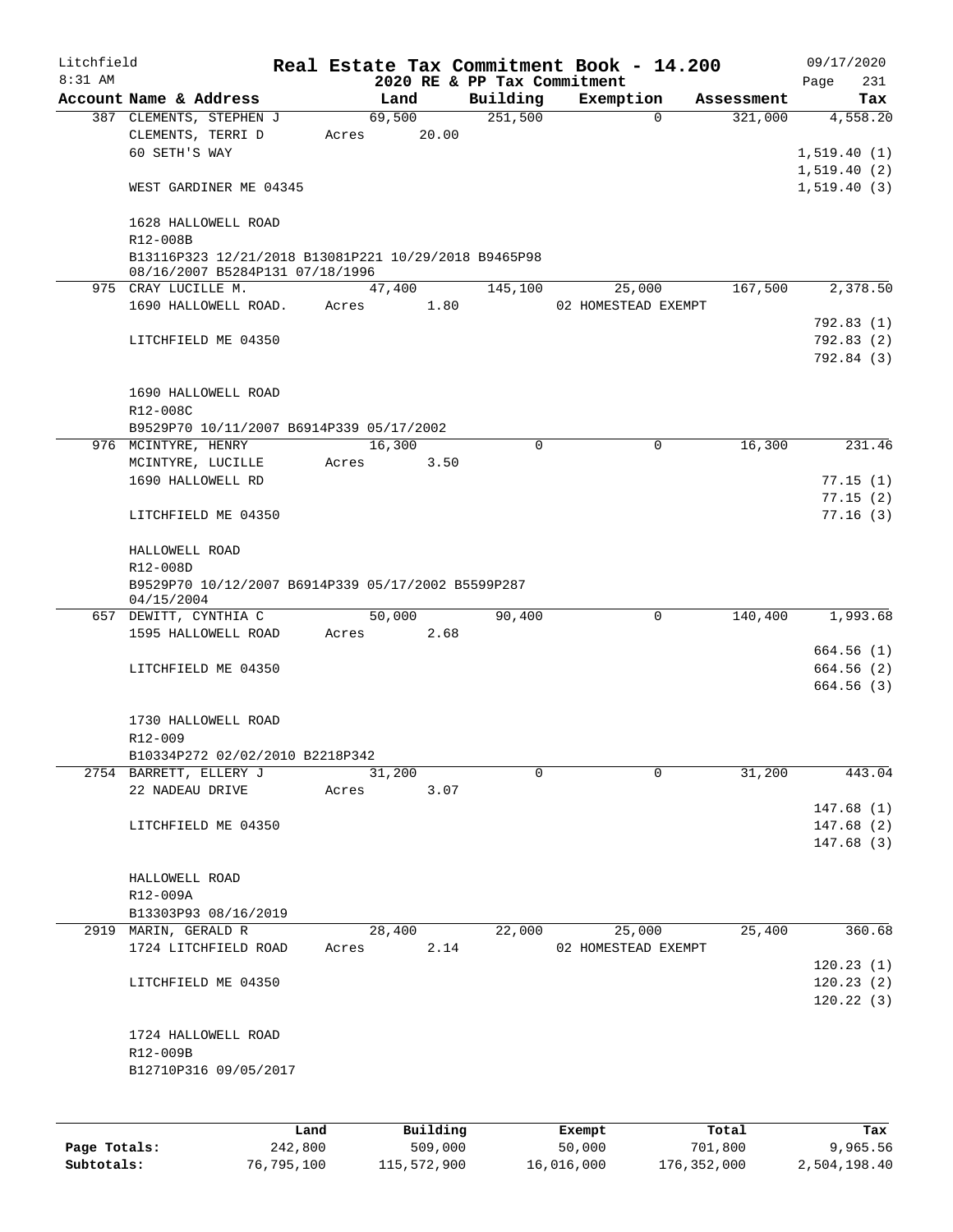| Litchfield<br>8:31 AM |                                           |                 |        |                                         | Real Estate Tax Commitment Book - 14.200 |            | 09/17/2020                   |            |
|-----------------------|-------------------------------------------|-----------------|--------|-----------------------------------------|------------------------------------------|------------|------------------------------|------------|
|                       | Account Name & Address                    | Land            |        | 2020 RE & PP Tax Commitment<br>Building | Exemption                                | Assessment | Page                         | 232<br>Tax |
|                       | 1278 KELLEY, JAMES B                      |                 | 69,200 | 244,800                                 | 31,000                                   | 283,000    |                              | 4,018.60   |
|                       | 56 NADEAU DRIVE                           | Acres           | 19.40  |                                         | 02 HOMESTEAD EXEMPT                      |            |                              |            |
|                       |                                           |                 |        |                                         | 14 WW2 Vet NonRes                        |            | 1,339.53(1)                  |            |
|                       | LITCHFIELD ME 04350                       |                 |        |                                         |                                          |            | 1,339.53(2)                  |            |
|                       |                                           |                 |        |                                         |                                          |            | 1,339.54(3)                  |            |
|                       |                                           |                 |        |                                         |                                          |            |                              |            |
|                       | 56 NADEAU DRIVE                           |                 |        |                                         |                                          |            |                              |            |
|                       | R12-010                                   |                 |        |                                         |                                          |            |                              |            |
|                       | B13163P51 03/07/2019                      |                 |        |                                         |                                          |            |                              |            |
|                       | 100 HAMEL, KELLY M<br>1736 HALLOWELL ROAD | 47,200<br>Acres | 1.74   | 168,400                                 | 25,000<br>02 HOMESTEAD EXEMPT            | 190,600    |                              | 2,706.52   |
|                       |                                           |                 |        |                                         |                                          |            |                              | 902.17(1)  |
|                       | LITCHFIELD ME 04350                       |                 |        |                                         |                                          |            |                              | 902.17(2)  |
|                       |                                           |                 |        |                                         |                                          |            |                              | 902.18(3)  |
|                       |                                           |                 |        |                                         |                                          |            |                              |            |
|                       | 1736 HALLOWELL ROAD                       |                 |        |                                         |                                          |            |                              |            |
|                       | $R12 - 010 - 1$                           |                 |        |                                         |                                          |            |                              |            |
|                       | B8288P85 01/28/2005 B3812P20 10/05/1990   |                 |        |                                         |                                          |            |                              |            |
|                       | 1258 BARRETT, ELLERY J                    |                 | 47,800 | 186,400                                 | 25,000                                   | 209,200    |                              | 2,970.64   |
|                       | 22 NADEAU DRIVE                           | Acres           | 1.94   |                                         | 02 HOMESTEAD EXEMPT                      |            |                              |            |
|                       |                                           |                 |        |                                         |                                          |            |                              | 990.21 (1) |
|                       | LITCHFIELD ME 04350                       |                 |        |                                         |                                          |            |                              | 990.21(2)  |
|                       |                                           |                 |        |                                         |                                          |            |                              | 990.22(3)  |
|                       | 22 NADEAU DRIVE                           |                 |        |                                         |                                          |            |                              |            |
|                       | $R12 - 010 - 2$                           |                 |        |                                         |                                          |            |                              |            |
|                       | B13271P89 07/12/2019                      |                 |        |                                         |                                          |            |                              |            |
|                       | 1277 RODRIGUE, RUSSELL M,                 | 50,300          |        | 209,300                                 | 25,000                                   | 234,600    |                              | 3,331.32   |
|                       | ELIZABETH                                 |                 |        |                                         |                                          |            |                              |            |
|                       | 30 NADEAU DRIVE                           | Acres           | 2.78   |                                         | 02 HOMESTEAD EXEMPT                      |            |                              |            |
|                       |                                           |                 |        |                                         |                                          |            | 1, 110.44(1)                 |            |
|                       | LITCHFIELD ME 04350                       |                 |        |                                         |                                          |            | 1, 110.44(2)<br>1, 110.44(3) |            |
|                       |                                           |                 |        |                                         |                                          |            |                              |            |
|                       | 30 NADEAU DRIVE                           |                 |        |                                         |                                          |            |                              |            |
|                       | $R12 - 010 - 3$                           |                 |        |                                         |                                          |            |                              |            |
|                       | B10875P62 11/02/2011 B7722P336 03/12/2003 |                 |        |                                         |                                          |            |                              |            |
|                       | 1276 DEROSBY, SARA J                      | 49,300          |        | 161,900                                 | 0                                        | 211,200    |                              | 2,999.04   |
|                       | DEROSBY, CHARLES A                        | Acres           | 2.44   |                                         |                                          |            |                              |            |
|                       | 1750 HALLOWELL ROAD                       |                 |        |                                         |                                          |            |                              | 999.68 (1) |
|                       |                                           |                 |        |                                         |                                          |            |                              | 999.68 (2) |
|                       | LITCHFIELD ME 04350                       |                 |        |                                         |                                          |            |                              | 999.68 (3) |
|                       |                                           |                 |        |                                         |                                          |            |                              |            |
|                       | 1750 HALLOWELL ROAD<br>$R12 - 010 - 4$    |                 |        |                                         |                                          |            |                              |            |
|                       | B13330P157 09/10/2019                     |                 |        |                                         |                                          |            |                              |            |
|                       | 1275 GRAY, LARRY C                        | 49,400          |        | 298,400                                 | 31,000                                   | 316,800    |                              | 4,498.56   |
|                       | GRAY, SHIRLEY A                           | Acres           | 2.46   |                                         | 02 HOMESTEAD EXEMPT                      |            |                              |            |
|                       | 15 NADEAU DRIVE                           |                 |        |                                         | 03 VETERANS EXEMPT                       |            | 1,499.52(1)                  |            |
|                       |                                           |                 |        |                                         |                                          |            | 1,499.52(2)                  |            |
|                       | LITCHFIELD ME 04350                       |                 |        |                                         |                                          |            | 1,499.52(3)                  |            |
|                       |                                           |                 |        |                                         |                                          |            |                              |            |
|                       | 15 NADEAU DRIVE                           |                 |        |                                         |                                          |            |                              |            |
|                       | R12-010-5                                 |                 |        |                                         |                                          |            |                              |            |
|                       | B10250P145 10/22/2009 B6375P69 12/29/2000 |                 |        |                                         |                                          |            |                              |            |
|                       |                                           |                 |        |                                         |                                          |            |                              |            |
|                       |                                           |                 |        |                                         |                                          |            |                              |            |

|              | Land       | Building    | Exempt     | Total       | Tax          |
|--------------|------------|-------------|------------|-------------|--------------|
| Page Totals: | 313,200    | 1,269,200   | 137,000    | 1,445,400   | 20,524.68    |
| Subtotals:   | 77,108,300 | 116,842,100 | 16,153,000 | 177,797,400 | 2,524,723.08 |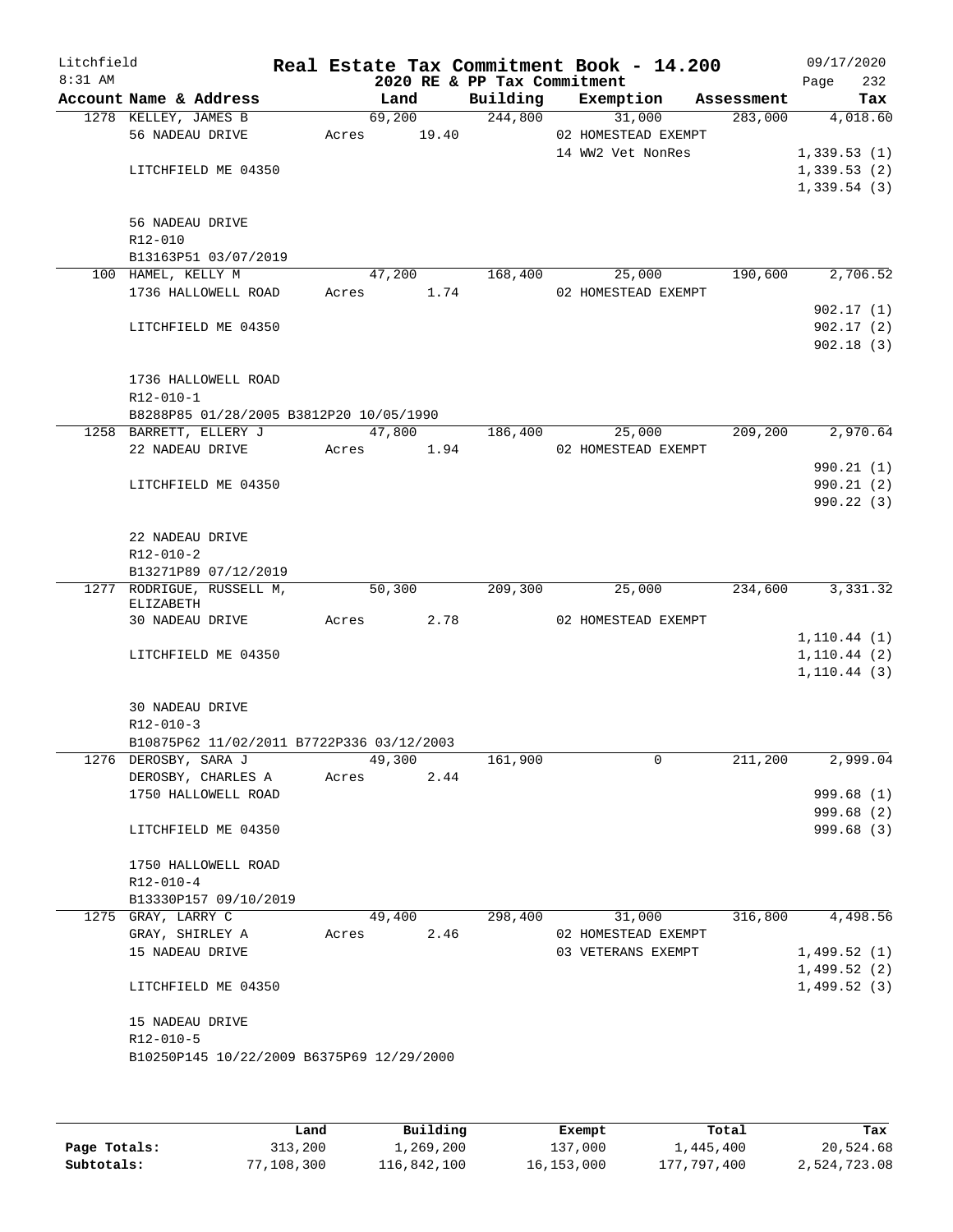| Litchfield<br>$8:31$ AM |                                                      |       |        |       | Real Estate Tax Commitment Book - 14.200 |                     |             |            |              | 09/17/2020   |
|-------------------------|------------------------------------------------------|-------|--------|-------|------------------------------------------|---------------------|-------------|------------|--------------|--------------|
|                         | Account Name & Address                               |       | Land   |       | 2020 RE & PP Tax Commitment<br>Building  | Exemption           |             | Assessment | Page         | 233<br>Tax   |
|                         | 1744 QUINN DOROTHY S                                 |       | 50,800 |       | 222,400                                  |                     | $\Omega$    | 273,200    |              | 3,879.44     |
|                         | 35 NADEAU DRIVE                                      | Acres |        | 2.92  |                                          |                     |             |            |              |              |
|                         |                                                      |       |        |       |                                          |                     |             |            | 1, 293.15(1) |              |
|                         | LITCHFIELD ME 04350                                  |       |        |       |                                          |                     |             |            |              | 1, 293.15(2) |
|                         |                                                      |       |        |       |                                          |                     |             |            | 1, 293.14(3) |              |
|                         |                                                      |       |        |       |                                          |                     |             |            |              |              |
|                         | 35 NADEAU DRIVE                                      |       |        |       |                                          |                     |             |            |              |              |
|                         | $R12 - 010 - 6$                                      |       |        |       |                                          |                     |             |            |              |              |
|                         | B9716P245 05/02/2008 B5638P187 06/02/1998            |       |        |       |                                          |                     |             |            |              |              |
|                         | 2168 CHABOT, DONALD                                  |       | 50,600 |       | 157,700                                  |                     | 25,000      | 183,300    |              | 2,602.86     |
|                         | CHABOT KIMBERLY                                      | Acres |        | 2.87  |                                          | 02 HOMESTEAD EXEMPT |             |            |              |              |
|                         | <b>45 NADEAU DREIVE</b>                              |       |        |       |                                          |                     |             |            |              | 867.62(1)    |
|                         |                                                      |       |        |       |                                          |                     |             |            |              | 867.62 (2)   |
|                         | LITCHFIELD ME 04350                                  |       |        |       |                                          |                     |             |            |              | 867.62(3)    |
|                         | 45 NADEAU DRIVE                                      |       |        |       |                                          |                     |             |            |              |              |
|                         | R12-010A                                             |       |        |       |                                          |                     |             |            |              |              |
|                         | B6302P13 09/11/2000                                  |       |        |       |                                          |                     |             |            |              |              |
|                         | 952 BURNETT, CARIN                                   |       | 48,300 |       | 28,700                                   |                     | 0           | 77,000     |              | 1,093.40     |
|                         | BURNETT, MICHAEL S                                   | Acres |        | 2.10  |                                          |                     |             |            |              |              |
|                         | 1405 HALLOWELL ROAD                                  |       |        |       |                                          |                     |             |            |              | 364.47(1)    |
|                         |                                                      |       |        |       |                                          |                     |             |            |              | 364.47(2)    |
|                         | LITCHFIELD ME 04350                                  |       |        |       |                                          |                     |             |            |              | 364.46(3)    |
|                         | 1778 HALLOWELL ROAD                                  |       |        |       |                                          |                     |             |            |              |              |
|                         | R12-011                                              |       |        |       |                                          |                     |             |            |              |              |
|                         | B13339P133 09/12/2019                                |       |        |       |                                          |                     |             |            |              |              |
|                         | 1527 YOUNG'S REALTY LLC                              |       | 62,400 |       | $\Omega$                                 |                     | $\mathbf 0$ | 62,400     |              | 886.08       |
|                         | % DAVID YOUNG SR                                     | Acres |        | 45.85 |                                          |                     |             |            |              |              |
|                         | 99 VAUGHN ROAD                                       |       |        |       |                                          |                     |             |            |              | 295.36(1)    |
|                         | HALLOWELL ME 04347                                   |       |        |       |                                          |                     |             |            |              | 295.36(2)    |
|                         |                                                      |       |        |       |                                          |                     |             |            |              | 295.36(3)    |
|                         | HALLOWELL ROAD                                       |       |        |       |                                          |                     |             |            |              |              |
|                         | R12-012                                              |       |        |       |                                          |                     |             |            |              |              |
|                         | B9675P283 03/25/2008 B8652P234 10/13/2005 B1935P65   |       |        |       |                                          |                     |             |            |              |              |
|                         | 811 HEBERT, GAIL E                                   |       | 50,100 |       | 223,200                                  |                     | 31,000      | 242,300    |              | 3,440.66     |
|                         | HEBERT, MAURICE E                                    | Acres |        | 2.70  |                                          | 02 HOMESTEAD EXEMPT |             |            |              |              |
|                         | 1762 HALLOWELL RD                                    |       |        |       |                                          | 24 WW2 Widow NonRes |             |            |              | 1,146.89(1)  |
|                         |                                                      |       |        |       |                                          |                     |             |            | 1, 146.89(2) |              |
|                         | LITCHFIELD ME 04350                                  |       |        |       |                                          |                     |             |            | 1, 146.88(3) |              |
|                         | 1762 HALLOWELL ROAD                                  |       |        |       |                                          |                     |             |            |              |              |
|                         | R12-012A                                             |       |        |       |                                          |                     |             |            |              |              |
|                         | B11151P149 08/01/2012 B8929P235 05/08/2006 B4374P148 |       |        |       |                                          |                     |             |            |              |              |
|                         | 2572 PERREAULT PAUL M                                |       | 63,000 |       | 174,200                                  |                     | 25,000      | 212,200    |              | 3,013.24     |
|                         | P.O. BOX 25                                          | Acres |        | 10.00 |                                          | 02 HOMESTEAD EXEMPT |             |            |              |              |
|                         |                                                      |       |        |       |                                          |                     |             |            |              | 1,004.41(1)  |
|                         | LITCHFIELD ME 04350                                  |       |        |       |                                          |                     |             |            |              | 1,004.41(2)  |
|                         |                                                      |       |        |       |                                          |                     |             |            |              | 1,004.42(3)  |
|                         |                                                      |       |        |       |                                          |                     |             |            |              |              |
|                         | 1359 LEWISTON ROAD                                   |       |        |       |                                          |                     |             |            |              |              |
|                         | R12-012B                                             |       |        |       |                                          |                     |             |            |              |              |
|                         | B12793P136 10/03/2017 B12793P134 10/30/2017 B8648P81 |       |        |       |                                          |                     |             |            |              |              |
|                         | 10/13/2005                                           |       |        |       |                                          |                     |             |            |              |              |
|                         |                                                      |       |        |       |                                          |                     |             |            |              |              |
|                         |                                                      |       |        |       |                                          |                     |             |            |              |              |

|              | Land       | Building    | Exempt     | Total       | Tax          |
|--------------|------------|-------------|------------|-------------|--------------|
| Page Totals: | 325,200    | 806,200     | 81,000     | 1,050,400   | 14,915.68    |
| Subtotals:   | 77,433,500 | 117,648,300 | 16,234,000 | 178,847,800 | 2,539,638.76 |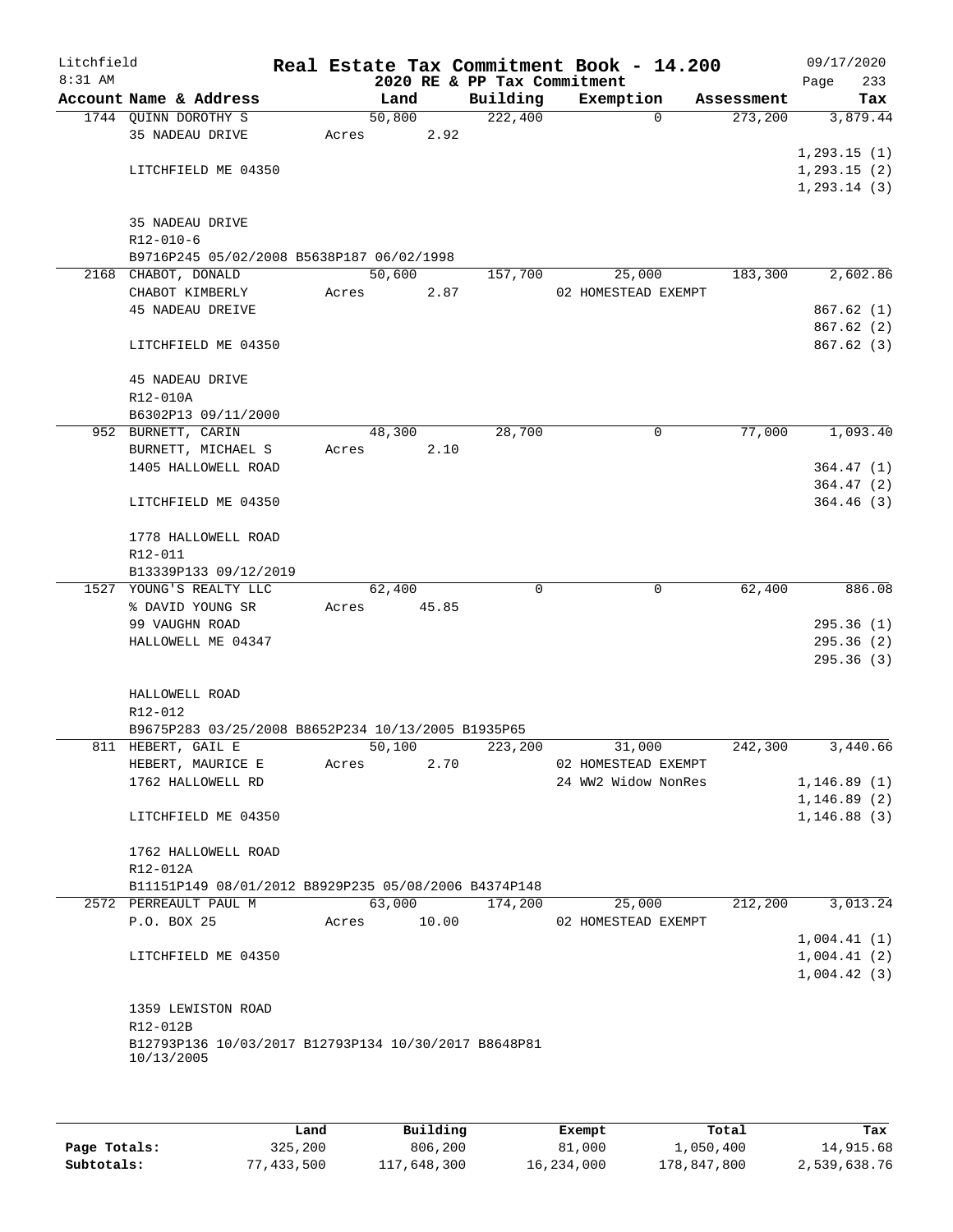| Litchfield |                                                      |       |          |                             | Real Estate Tax Commitment Book - 14.200 |            | 09/17/2020  |
|------------|------------------------------------------------------|-------|----------|-----------------------------|------------------------------------------|------------|-------------|
| $8:31$ AM  |                                                      |       |          | 2020 RE & PP Tax Commitment |                                          |            | 234<br>Page |
|            | Account Name & Address                               |       | Land     | Building                    | Exemption                                | Assessment | Tax         |
|            | 395 CUMMINGS, DAVID                                  |       | 73,400   | 111,500                     | $\Omega$                                 | 184,900    | 2,625.58    |
|            | CUMMINGS ROBIN                                       | Acres | 33.00    |                             |                                          |            |             |
|            | 1838 HALLOWELL RD                                    |       |          |                             |                                          |            | 875.19(1)   |
|            |                                                      |       |          |                             |                                          |            | 875.19(2)   |
|            | LITCHFIELD ME 04350                                  |       |          |                             |                                          |            | 875.20(3)   |
|            |                                                      |       |          |                             |                                          |            |             |
|            | 1838 HALLOWELL ROAD                                  |       |          |                             |                                          |            |             |
|            | $R12 - 013$                                          |       |          |                             |                                          |            |             |
|            | B2734P285                                            |       |          |                             |                                          |            |             |
|            | 726 LIBBY, TIMOTHY R                                 |       | 57,000   | 171,100                     | 0                                        | 228,100    | 3,239.02    |
|            | LIBBY, EMILY A                                       | Acres | 5.00     |                             |                                          |            |             |
|            | 1455 LEWISTON ROAD                                   |       |          |                             |                                          |            | 1,079.67(1) |
|            |                                                      |       |          |                             |                                          |            | 1,079.67(2) |
|            | LITCHFIELD ME 04350                                  |       |          |                             |                                          |            | 1,079.68(3) |
|            |                                                      |       |          |                             |                                          |            |             |
|            | 1455 LEWISTON ROAD                                   |       |          |                             |                                          |            |             |
|            | R12-013A                                             |       |          |                             |                                          |            |             |
|            | B13010P59 08/08/2018                                 |       |          |                             |                                          |            |             |
|            | 218 BROWN, CALVIN E                                  |       | 61,100   | 292,900                     | 25,000                                   | 329,000    | 4,671.80    |
|            | BROWN, GALE E                                        | Acres | 9.25     |                             | 02 HOMESTEAD EXEMPT                      |            |             |
|            | P O BOX 1                                            |       |          |                             |                                          |            | 1,557.27(1) |
|            |                                                      |       |          |                             |                                          |            | 1,557.27(2) |
|            | LITCHFIELD ME 04350                                  |       |          |                             |                                          |            | 1,557.26(3) |
|            |                                                      |       |          |                             |                                          |            |             |
|            | 1423 LEWISTON ROAD                                   |       |          |                             |                                          |            |             |
|            | R12-013B                                             |       |          |                             |                                          |            |             |
|            | B3438P334 10/05/1988                                 |       |          |                             |                                          |            |             |
|            | 1965 CUMMINGS, JR., DAVID E                          |       | 45,000   | 195,100                     | 25,000                                   | 215,100    | 3,054.42    |
|            | CUMMINGS, SHARON M                                   | Acres | 1.00     |                             | 02 HOMESTEAD EXEMPT                      |            |             |
|            | 15 CUMMINGS LANE                                     |       |          |                             |                                          |            | 1,018.14(1) |
|            |                                                      |       |          |                             |                                          |            | 1,018.14(2) |
|            | LITCHFIELD ME 04350                                  |       |          |                             |                                          |            | 1,018.14(3) |
|            |                                                      |       |          |                             |                                          |            |             |
|            | 15 CUMMINGS DRIVE                                    |       |          |                             |                                          |            |             |
|            | R12-013C                                             |       |          |                             |                                          |            |             |
|            | B12394P70 08/24/2016 B11498P244 08/29/2013 B5087P79  |       |          |                             |                                          |            |             |
|            | 05/15/1996                                           |       |          |                             |                                          |            |             |
|            | 407 DAGGETT, JOHN L                                  |       | 48,000   | 136,200                     | 25,000                                   | 159,200    | 2,260.64    |
|            | DAGGETT, RITA                                        | Acres | 2.00     |                             | 02 HOMESTEAD EXEMPT                      |            |             |
|            | 1467 LEWISTON ROAD                                   |       |          |                             |                                          |            | 753.55(1)   |
|            |                                                      |       |          |                             |                                          |            | 753.55(2)   |
|            | LITCHFIELD ME 04350                                  |       |          |                             |                                          |            | 753.54(3)   |
|            |                                                      |       |          |                             |                                          |            |             |
|            | 1467 LEWISTON ROAD                                   |       |          |                             |                                          |            |             |
|            | R12-014                                              |       |          |                             |                                          |            |             |
|            | B13485P306 01/27/2020                                |       |          |                             |                                          |            |             |
|            | 1012 SPAULDING, PAUL S                               |       | 58,500   | 16,400                      | 25,000                                   | 49,900     | 708.58      |
|            | 1363 LEWISTON RD                                     | Acres | 5.50     |                             | 02 HOMESTEAD EXEMPT                      |            |             |
|            |                                                      |       |          |                             |                                          |            | 236.19(1)   |
|            | LITCHFIELD ME 04350                                  |       |          |                             |                                          |            | 236.19(2)   |
|            |                                                      |       |          |                             |                                          |            | 236.20(3)   |
|            |                                                      |       |          |                             |                                          |            |             |
|            | 1363 LEWISTON ROAD                                   |       |          |                             |                                          |            |             |
|            | R12-015                                              |       |          |                             |                                          |            |             |
|            | B13117P82 12/24/2018 B10503P267 08/19/2010 B4744P105 |       |          |                             |                                          |            |             |
|            | 08/09/1994                                           |       |          |                             |                                          |            |             |
|            |                                                      |       |          |                             |                                          |            |             |
|            |                                                      |       |          |                             |                                          |            |             |
|            |                                                      | Land  | Building |                             | Exempt                                   | Total      | Tax         |

|              | Land       | Building    | Exempt     | Total       | Tax          |
|--------------|------------|-------------|------------|-------------|--------------|
| Page Totals: | 343,000    | 923,200     | 100,000    | 1,166,200   | 16,560.04    |
| Subtotals:   | 77,776,500 | 118,571,500 | 16,334,000 | 180,014,000 | 2,556,198.80 |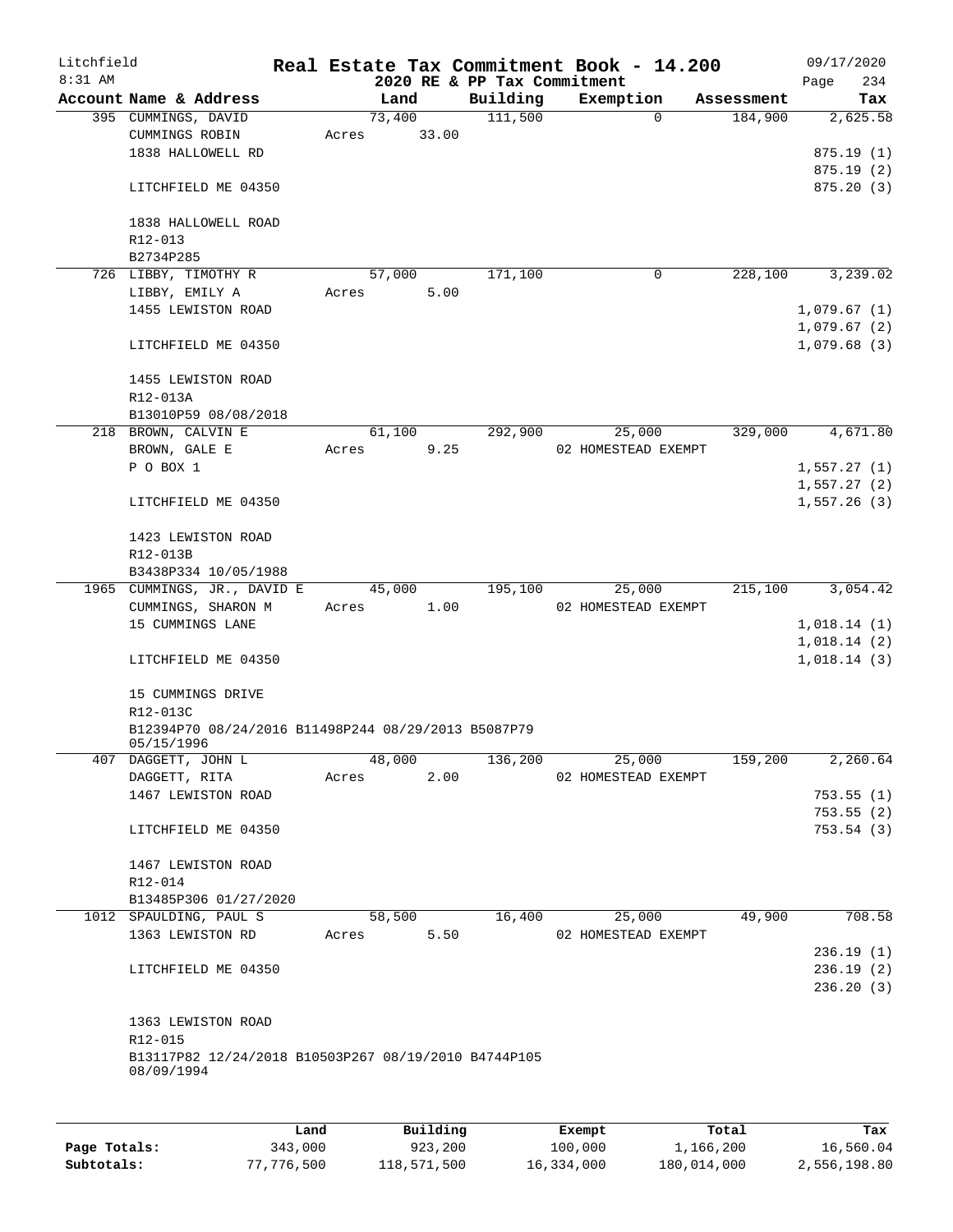| Litchfield |                                                              |       |                |                             | Real Estate Tax Commitment Book - 14.200 |            | 09/17/2020               |
|------------|--------------------------------------------------------------|-------|----------------|-----------------------------|------------------------------------------|------------|--------------------------|
| $8:31$ AM  |                                                              |       |                | 2020 RE & PP Tax Commitment |                                          |            | 235<br>Page              |
|            | Account Name & Address                                       |       | Land           |                             | Building Exemption                       | Assessment | Tax                      |
|            | 2189 CRAFT DANIEL                                            |       | 64,100         | 139,400                     | 25,000                                   | 178,500    | 2,534.70                 |
|            | CRAFT VERONICA<br>P O BOX 39                                 | Acres | 11.50          |                             | 02 HOMESTEAD EXEMPT                      |            |                          |
|            |                                                              |       |                |                             |                                          |            | 844.90 (1)<br>844.90 (2) |
|            | LITCHFIELD ME 04350                                          |       |                |                             |                                          |            | 844.90 (3)               |
|            | 8 WABENAKI LANE                                              |       |                |                             |                                          |            |                          |
|            | R12-017                                                      |       |                |                             |                                          |            |                          |
|            | B13288P176 07/26/2019                                        |       |                |                             |                                          |            |                          |
|            | 2157 HANLEY, TIMOTHY<br>HANLEY LYNNE                         | Acres | 58,500<br>5.50 | 154,700                     | 25,000<br>02 HOMESTEAD EXEMPT            | 188,200    | 2,672.44                 |
|            | 1396 LEWISTON RD                                             |       |                |                             |                                          |            | 890.81 (1)               |
|            |                                                              |       |                |                             |                                          |            | 890.81 (2)               |
|            | LITCHFIELD ME 04350                                          |       |                |                             |                                          |            | 890.82 (3)               |
|            | 1396 LEWISTON ROAD                                           |       |                |                             |                                          |            |                          |
|            | R12-017A                                                     |       |                |                             |                                          |            |                          |
|            | B6318P280 10/06/2000<br>2442 MURRAY, TINA MARIE              |       | 45,100         | 160,900                     | 25,000                                   | 181,000    | 2,570.20                 |
|            | 23 WABAENAKI LANE                                            |       | Acres 1.03     |                             | 02 HOMESTEAD EXEMPT                      |            |                          |
|            |                                                              |       |                |                             |                                          |            | 856.73 (1)               |
|            | LITCHFIELD ME 04350                                          |       |                |                             |                                          |            | 856.73 (2)               |
|            |                                                              |       |                |                             |                                          |            | 856.74 (3)               |
|            | 23 WABENAKI LANE                                             |       |                |                             |                                          |            |                          |
|            | R12-017B                                                     |       |                |                             |                                          |            |                          |
|            | B12919P249 05/23/2018 B7953P240 05/06/2004                   |       |                |                             |                                          |            |                          |
|            | 396 CUMMINGS, DAVID                                          |       | 6,000          | $\Omega$                    | $\mathbf 0$                              | 6,000      | 85.20                    |
|            | 1838 HALLOWELL RD                                            | Acres | 15.00          |                             |                                          |            |                          |
|            |                                                              |       |                |                             |                                          |            | 28.40(1)                 |
|            | LITCHFIELD ME 04350                                          |       |                |                             |                                          |            | 28.40(2)                 |
|            |                                                              |       |                |                             |                                          |            | 28.40(3)                 |
|            | 1838 HALLOWELL ROAD                                          |       |                |                             |                                          |            |                          |
|            | R12-018                                                      |       |                |                             |                                          |            |                          |
|            | B2734P285                                                    |       |                |                             |                                          |            |                          |
|            | 1961 LANE, ROSE                                              |       | 48,100         | 56,200                      | 0                                        | 104,300    | 1,481.06                 |
|            | 1458 LEWISTON ROAD                                           | Acres | 2.04           |                             |                                          |            |                          |
|            |                                                              |       |                |                             |                                          |            | 493.69 (1)               |
|            | LITCHFIELD ME 04350                                          |       |                |                             |                                          |            | 493.69 (2)               |
|            |                                                              |       |                |                             |                                          |            | 493.68 (3)               |
|            |                                                              |       |                |                             |                                          |            |                          |
|            | 1458 LEWISTON ROAD                                           |       |                |                             |                                          |            |                          |
|            | R12-019A                                                     |       |                |                             |                                          |            |                          |
|            | B9905P144 11/10/2008 B4990P141 10/06/1995<br>1988 LANE JARED |       | 47,400         | 155,500                     | $\mathbf 0$                              | 202,900    | 2,881.18                 |
|            | LANE JENNIFER                                                | Acres | 1.80           |                             |                                          |            |                          |
|            | 17 HIDEAWAY LANE                                             |       |                |                             |                                          |            | 960.39(1)                |
|            |                                                              |       |                |                             |                                          |            | 960.39(2)                |
|            | LITCHFIELD ME 04350                                          |       |                |                             |                                          |            | 960.40(3)                |
|            | 17 HIDEAWAY LANE                                             |       |                |                             |                                          |            |                          |
|            | R12-019B                                                     |       |                |                             |                                          |            |                          |
|            | B5076P149 02/26/1996                                         |       |                |                             |                                          |            |                          |
|            |                                                              |       |                |                             |                                          |            |                          |
|            |                                                              |       |                |                             |                                          |            |                          |

|              | Land       | Building    | Exempt     | Total       | Tax          |
|--------------|------------|-------------|------------|-------------|--------------|
| Page Totals: | 269,200    | 666,700     | 75,000     | 860,900     | 12,224.78    |
| Subtotals:   | 78,045,700 | 119,238,200 | 16,409,000 | 180,874,900 | 2,568,423.58 |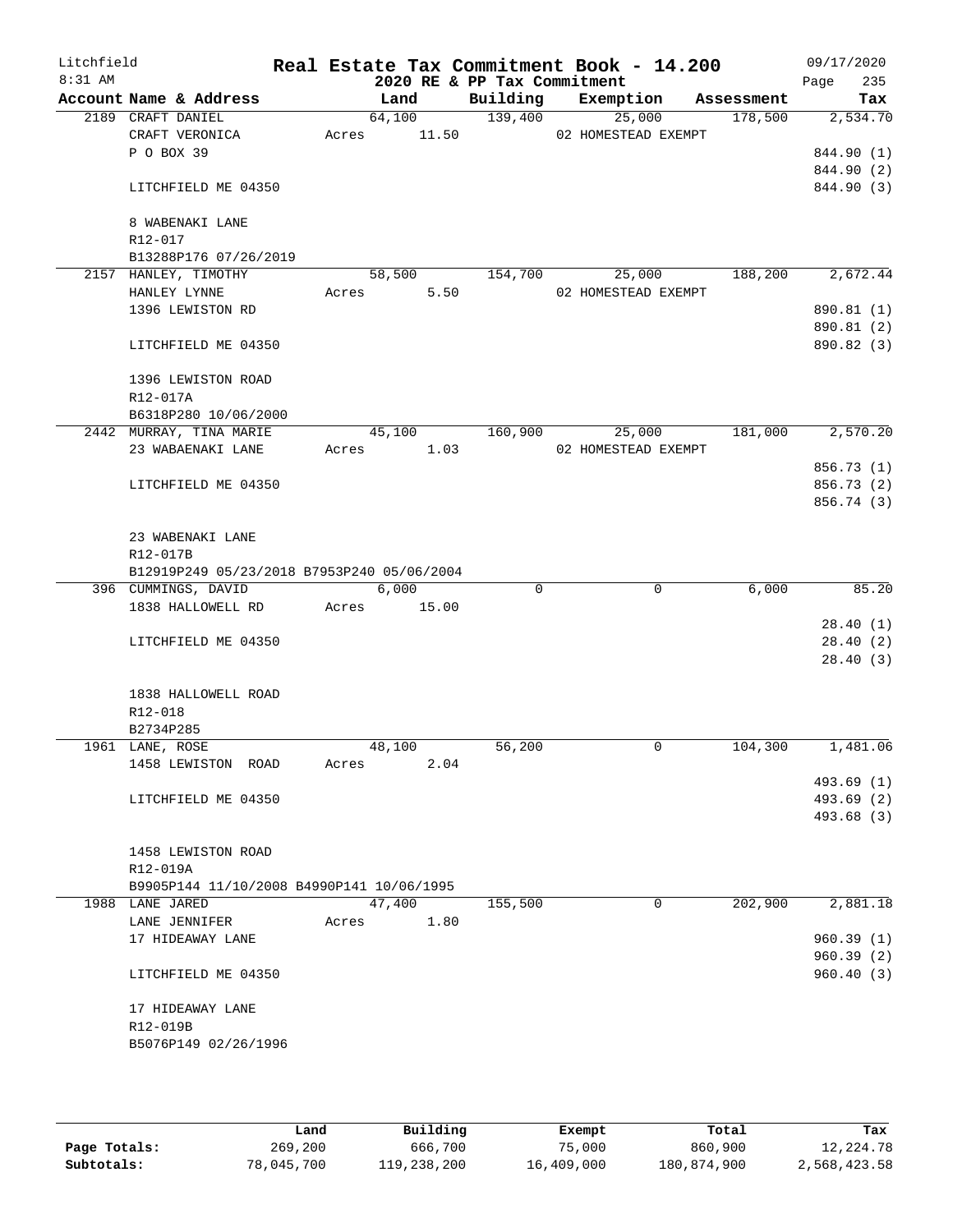| Litchfield |                                                                    |       |        |       |                             | Real Estate Tax Commitment Book - 14.200 |            | 09/17/2020  |
|------------|--------------------------------------------------------------------|-------|--------|-------|-----------------------------|------------------------------------------|------------|-------------|
| 8:31 AM    |                                                                    |       |        |       | 2020 RE & PP Tax Commitment |                                          |            | 236<br>Page |
|            | Account Name & Address                                             |       | Land   |       | Building                    | Exemption                                | Assessment | Tax         |
|            | 2315 CHASE, BETSY LYNN<br>1 HIDEAWAY LANE                          | Acres | 45,700 | 1.23  | 78,700                      | 25,000<br>02 HOMESTEAD EXEMPT            | 99,400     | 1,411.48    |
|            |                                                                    |       |        |       |                             |                                          |            | 470.49(1)   |
|            | LITCHFIELD ME 04350                                                |       |        |       |                             |                                          |            | 470.49 (2)  |
|            |                                                                    |       |        |       |                             |                                          |            | 470.50(3)   |
|            |                                                                    |       |        |       |                             |                                          |            |             |
|            | 1 HIDEAWAY LANE                                                    |       |        |       |                             |                                          |            |             |
|            | R12-019C                                                           |       |        |       |                             |                                          |            |             |
|            | B10343P228 02/17/2010 B7071P218 09/24/2002                         |       |        |       |                             |                                          |            |             |
|            | 1754 SEAMAN, ERIC                                                  |       | 41,700 |       | $\Omega$                    | 0                                        | 41,700     | 592.14      |
|            | 1844 HALLOWELL ROAD                                                | Acres |        | 9.03  |                             |                                          |            |             |
|            |                                                                    |       |        |       |                             |                                          |            | 197.38(1)   |
|            | LITCHFIELD ME 04350                                                |       |        |       |                             |                                          |            | 197.38(2)   |
|            |                                                                    |       |        |       |                             |                                          |            | 197.38(3)   |
|            |                                                                    |       |        |       |                             |                                          |            |             |
|            | LEWISTON ROAD                                                      |       |        |       |                             |                                          |            |             |
|            | $R12 - 020$                                                        |       |        |       |                             |                                          |            |             |
|            | B5784P236                                                          |       |        |       |                             |                                          |            |             |
|            | 2287 HERSOM ROBERT E                                               |       | 58,200 |       | 157,700                     | 25,000                                   | 190,900    | 2,710.78    |
|            | 82 DENNIS HILL ROAD                                                | Acres |        | 6.61  |                             | 02 HOMESTEAD EXEMPT                      |            | 903.59(1)   |
|            | LITCHFIELD ME 04350                                                |       |        |       |                             |                                          |            | 903.59(2)   |
|            |                                                                    |       |        |       |                             |                                          |            | 903.60(3)   |
|            |                                                                    |       |        |       |                             |                                          |            |             |
|            | 82 DENNIS HILL ROAD                                                |       |        |       |                             |                                          |            |             |
|            | R12-020A                                                           |       |        |       |                             |                                          |            |             |
|            | B12948P4 06/26/2018 B12948P1 06/26/2018 B8682P173                  |       |        |       |                             |                                          |            |             |
|            | 11/07/2005 B7134P282 09/27/2004                                    |       |        |       |                             |                                          |            |             |
|            | 2838 NAULT, JIM L                                                  |       | 51,900 |       | 172,700                     | 25,000                                   | 199,600    | 2,834.32    |
|            | WOODRUM, MARIE                                                     | Acres |        | 3.30  |                             | 02 HOMESTEAD EXEMPT                      |            |             |
|            | 64 DENNIS HILL ROAD                                                |       |        |       |                             |                                          |            | 944.77 (1)  |
|            |                                                                    |       |        |       |                             |                                          |            | 944.77 (2)  |
|            | LITCHFIELD ME 04350                                                |       |        |       |                             |                                          |            | 944.78 (3)  |
|            |                                                                    |       |        |       |                             |                                          |            |             |
|            | 64 DENNIS HILL ROAD                                                |       |        |       |                             |                                          |            |             |
|            | R12-020C                                                           |       |        |       |                             |                                          |            |             |
|            | B11537P304 10/09/2013<br>2710 CROCKER, RYAN H.                     |       | 69,400 |       | 119,700                     | $\mathbf{0}$                             |            |             |
|            | 21 VICTORIA DRIVE                                                  | Acres |        | 23.73 |                             |                                          | 189,100    | 2,685.22    |
|            |                                                                    |       |        |       |                             |                                          |            | 895.07 (1)  |
|            | LITCHFIELD ME 04350                                                |       |        |       |                             |                                          |            | 895.07 (2)  |
|            |                                                                    |       |        |       |                             |                                          |            | 895.08 (3)  |
|            |                                                                    |       |        |       |                             |                                          |            |             |
|            | 21 VICTORIA DRIVE                                                  |       |        |       |                             |                                          |            |             |
|            | $R12 - 022$                                                        |       |        |       |                             |                                          |            |             |
|            | B13455P165 01/17/2020                                              |       |        |       |                             |                                          |            |             |
|            | 2417 WILSON, DAVID E                                               |       | 48,000 |       | 179,700                     | 31,000                                   | 196,700    | 2,793.14    |
|            | WILSON, LUCILLE P                                                  | Acres |        | 2.01  |                             | 02 HOMESTEAD EXEMPT                      |            |             |
|            | 18 OVERLOOK DRIVE                                                  |       |        |       |                             | 12 WW2 Vet Res.                          |            | 931.05(1)   |
|            |                                                                    |       |        |       |                             |                                          |            | 931.05(2)   |
|            | LITCHFIELD ME 04350                                                |       |        |       |                             |                                          |            | 931.04 (3)  |
|            |                                                                    |       |        |       |                             |                                          |            |             |
|            | 18 OVERLOOK DRIVE                                                  |       |        |       |                             |                                          |            |             |
|            | R12-022-1                                                          |       |        |       |                             |                                          |            |             |
|            | B12041P119 07/15/2015 B9525P248 10/09/2007 B8289P183<br>01/21/2005 |       |        |       |                             |                                          |            |             |
|            |                                                                    |       |        |       |                             |                                          |            |             |
|            |                                                                    |       |        |       |                             |                                          |            |             |
|            |                                                                    |       |        |       |                             |                                          |            |             |

|              | Land       | Building    | Exempt     | Total       | Tax          |
|--------------|------------|-------------|------------|-------------|--------------|
| Page Totals: | 314,900    | 708,500     | 106,000    | 917,400     | 13,027.08    |
| Subtotals:   | 78,360,600 | 119,946,700 | 16,515,000 | 181,792,300 | 2,581,450.66 |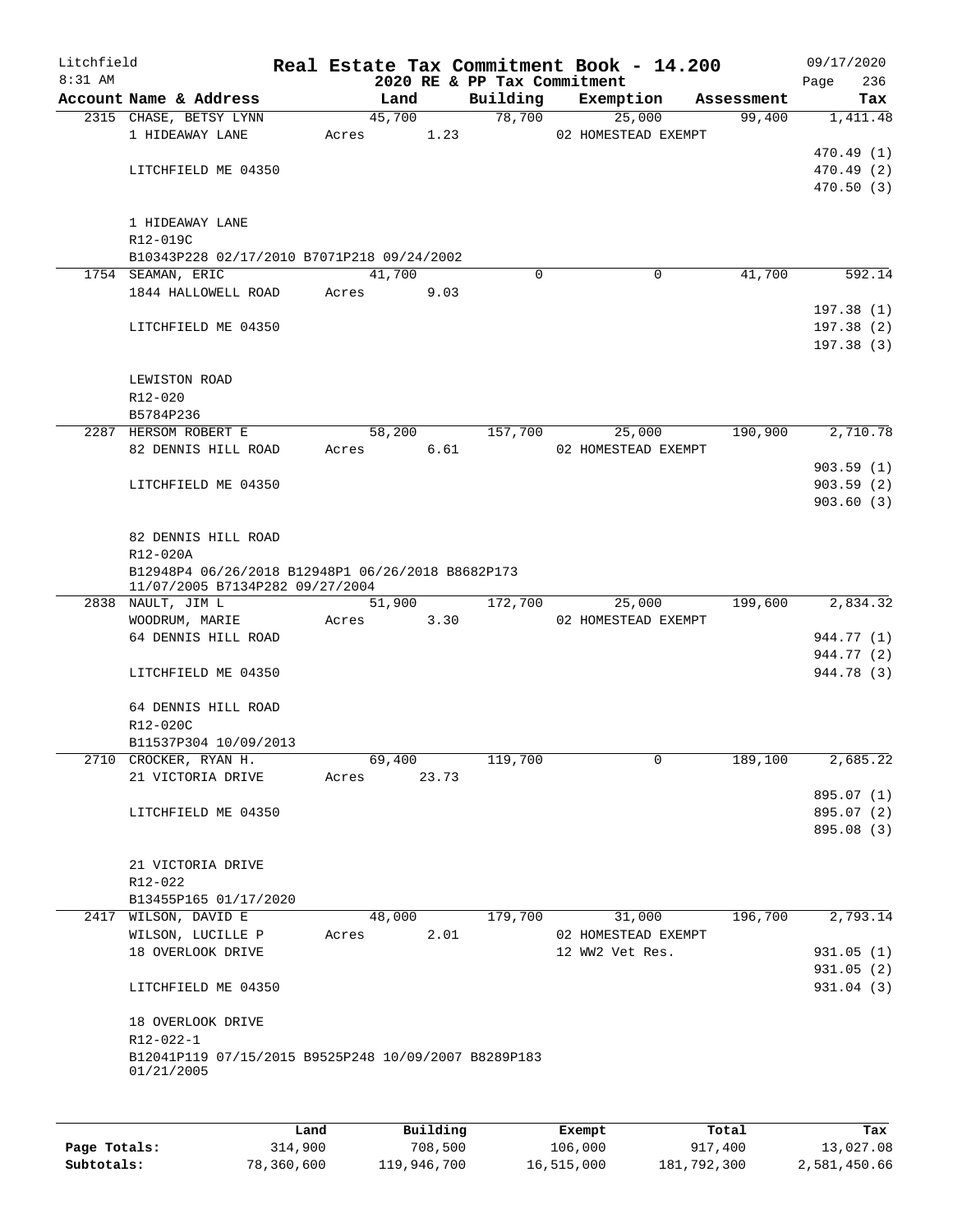| Litchfield<br>8:31 AM |                                                                   |       |        |      | 2020 RE & PP Tax Commitment | Real Estate Tax Commitment Book - 14.200 |            | Page | 09/17/2020<br>237 |
|-----------------------|-------------------------------------------------------------------|-------|--------|------|-----------------------------|------------------------------------------|------------|------|-------------------|
|                       | Account Name & Address                                            |       | Land   |      | Building                    | Exemption                                | Assessment |      | Tax               |
|                       | 2627 ESBJERG, HAYLEY J                                            |       | 45,000 |      | 131,900                     | 25,000                                   | 151,900    |      | 2,156.98          |
|                       | ESBJERG, JAKE R                                                   | Acres |        | 1.00 |                             | 02 HOMESTEAD EXEMPT                      |            |      |                   |
|                       | 45 OVERLOOK DRIVE                                                 |       |        |      |                             |                                          |            |      | 718.99(1)         |
|                       |                                                                   |       |        |      |                             |                                          |            |      | 718.99(2)         |
|                       | LITCHFIELD ME 04350                                               |       |        |      |                             |                                          |            |      | 719.00(3)         |
|                       | 45 OVERLOOK DRIVE                                                 |       |        |      |                             |                                          |            |      |                   |
|                       | R12-022-10                                                        |       |        |      |                             |                                          |            |      |                   |
|                       | B12983P195 07/30/2018                                             |       |        |      |                             |                                          |            |      |                   |
|                       | 2628 GREEN, PATRICK T                                             |       | 45,200 |      | 134,000                     | 25,000                                   | 154,200    |      | 2,189.64          |
|                       | GREEN, CYNTHIA M                                                  | Acres |        | 1.06 |                             | 02 HOMESTEAD EXEMPT                      |            |      |                   |
|                       | 9 OVERLOOK DR                                                     |       |        |      |                             |                                          |            |      | 729.88(1)         |
|                       |                                                                   |       |        |      |                             |                                          |            |      | 729.88(2)         |
|                       | LITCHFIELD ME 04350                                               |       |        |      |                             |                                          |            |      | 729.88 (3)        |
|                       | 9 OVERLOOK DRIVE                                                  |       |        |      |                             |                                          |            |      |                   |
|                       | R12-022-11                                                        |       |        |      |                             |                                          |            |      |                   |
|                       | B13067P262 10/26/2018                                             |       |        |      |                             |                                          |            |      |                   |
|                       | 2629 STANLEY KYLE W                                               |       | 45,100 |      | 146,000                     | 25,000                                   | 166,100    |      | 2,358.62          |
|                       | STANLEY MICHAELA L                                                | Acres |        | 1.02 |                             | 02 HOMESTEAD EXEMPT                      |            |      |                   |
|                       | 17 OVERLOOK DRIVE                                                 |       |        |      |                             |                                          |            |      | 786.21(1)         |
|                       |                                                                   |       |        |      |                             |                                          |            |      | 786.21(2)         |
|                       | LITCHFIELD ME 04350                                               |       |        |      |                             |                                          |            |      | 786.20 (3)        |
|                       | 17 OVERLOOK DRIVE                                                 |       |        |      |                             |                                          |            |      |                   |
|                       | R12-022-12                                                        |       |        |      |                             |                                          |            |      |                   |
|                       | B9899P246 11/03/2008 B9503P145 09/18/2007 B8169P283               |       |        |      |                             |                                          |            |      |                   |
|                       | 10/21/2004                                                        |       |        |      |                             |                                          |            |      |                   |
|                       | 764 HARKINS MICHAEL III                                           |       | 54,000 |      | 69,100                      | 25,000                                   | 98,100     |      | 1,393.02          |
|                       | 281 WHIPPOORWILL ROAD                                             | Acres |        | 4.01 |                             | 02 HOMESTEAD EXEMPT                      |            |      |                   |
|                       |                                                                   |       |        |      |                             |                                          |            |      | 464.34 (1)        |
|                       | LITCHFIELD ME 04350                                               |       |        |      |                             |                                          |            |      | 464.34 (2)        |
|                       |                                                                   |       |        |      |                             |                                          |            |      | 464.34 (3)        |
|                       | 281 WHIPPOORWILL ROAD                                             |       |        |      |                             |                                          |            |      |                   |
|                       | R12-022-2                                                         |       |        |      |                             |                                          |            |      |                   |
|                       | B9052P46 08/31/2006                                               |       |        |      |                             |                                          |            |      |                   |
|                       | 2620 ELIAS, COLEEN                                                |       | 47,400 |      | 139,300                     | $\mathbf 0$                              | 186,700    |      | 2,651.14          |
|                       | 44 OVERLOOK DRIVE                                                 | Acres |        | 1.81 |                             |                                          |            |      |                   |
|                       |                                                                   |       |        |      |                             |                                          |            |      | 883.71 (1)        |
|                       |                                                                   |       |        |      |                             |                                          |            |      | 883.71 (2)        |
|                       | LITCHFIELD ME 04250                                               |       |        |      |                             |                                          |            |      |                   |
|                       |                                                                   |       |        |      |                             |                                          |            |      | 883.72 (3)        |
|                       |                                                                   |       |        |      |                             |                                          |            |      |                   |
|                       | 44 OVERLOOK DRIVE                                                 |       |        |      |                             |                                          |            |      |                   |
|                       | $R12 - 022 - 3$                                                   |       |        |      |                             |                                          |            |      |                   |
|                       | B13103P151 12/07/2018 B12936P281 06/11/2018                       |       |        |      |                             |                                          |            |      |                   |
|                       | 2621 LAVERDIERE JEFFREY S                                         |       | 47,900 |      | 148,400                     | 0                                        | 196,300    |      | 2,787.46          |
|                       | LAVERDIERE ELIZABETH A Acres                                      |       |        | 1.97 |                             |                                          |            |      |                   |
|                       | 115 OVERLOOK DRIVE                                                |       |        |      |                             |                                          |            |      | 929.15(1)         |
|                       |                                                                   |       |        |      |                             |                                          |            |      | 929.15(2)         |
|                       | LITCHFIELD ME 04350                                               |       |        |      |                             |                                          |            |      | 929.16(3)         |
|                       | 54 OVERLOOK DRIVE                                                 |       |        |      |                             |                                          |            |      |                   |
|                       | $R12 - 022 - 4$                                                   |       |        |      |                             |                                          |            |      |                   |
|                       | B9547P340 10/30/2007 B9547P338 10/30/2007 B8169P283<br>10/21/2004 |       |        |      |                             |                                          |            |      |                   |
|                       |                                                                   |       |        |      |                             |                                          |            |      |                   |
|                       |                                                                   |       |        |      |                             |                                          |            |      |                   |
|                       |                                                                   |       |        |      |                             |                                          |            |      |                   |

|              | Land       | Building    | Exempt     | Total       | Tax          |
|--------------|------------|-------------|------------|-------------|--------------|
| Page Totals: | 284,600    | 768,700     | 100,000    | 953,300     | 13,536.86    |
| Subtotals:   | 78,645,200 | 120,715,400 | 16,615,000 | 182,745,600 | 2,594,987.52 |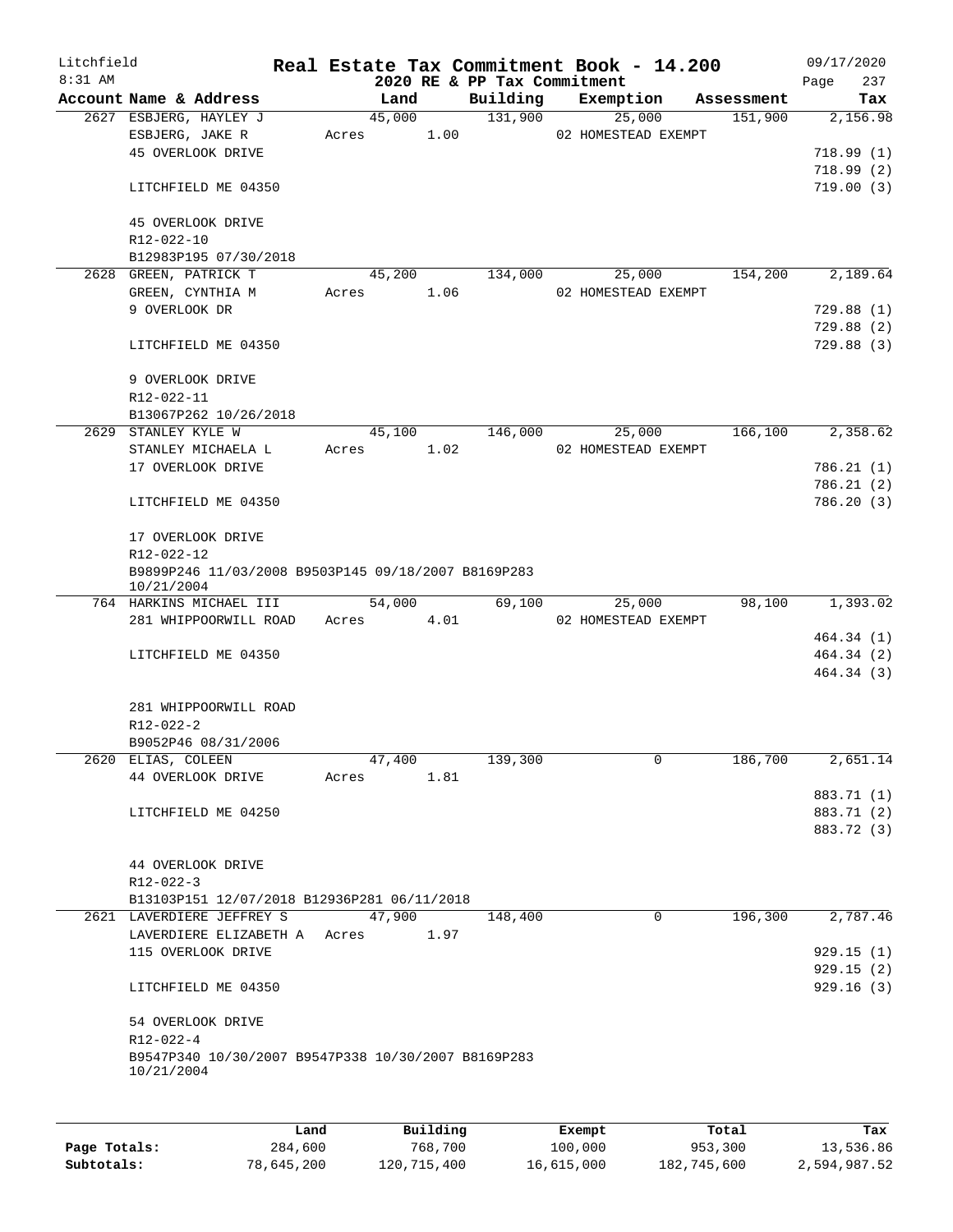| Litchfield<br>$8:31$ AM |                                                     |        |      | 2020 RE & PP Tax Commitment | Real Estate Tax Commitment Book - 14.200 |            | 09/17/2020<br>Page<br>238 |
|-------------------------|-----------------------------------------------------|--------|------|-----------------------------|------------------------------------------|------------|---------------------------|
|                         | Account Name & Address                              | Land   |      | Building                    | Exemption                                | Assessment | Tax                       |
|                         | 2622 ROSSIGNOL ERIC J                               | 45,600 |      | 149,800                     | $\Omega$                                 | 195,400    | 2,774.68                  |
|                         | ROSSIGNOL, SHERRY D                                 | Acres  | 1.21 |                             |                                          |            |                           |
|                         | 55 OVERLOOK DRIVE                                   |        |      |                             |                                          |            | 924.89 (1)                |
|                         |                                                     |        |      |                             |                                          |            | 924.89 (2)                |
|                         | LITCHFIELD ME 04350                                 |        |      |                             |                                          |            | 924.90 (3)                |
|                         | 55 OVERLOOK DRIVE                                   |        |      |                             |                                          |            |                           |
|                         | R12-022-5                                           |        |      |                             |                                          |            |                           |
|                         | B13503P205 03/09/2020 B9927P38 12/10/2008           |        |      |                             |                                          |            |                           |
|                         | 2623 TURCOTTE, RICHARD J SR                         | 45,700 |      | 135,700                     | 31,000                                   | 150,400    | 2,135.68                  |
|                         | TURCOTTE, EILEEN Y                                  | Acres  | 1.24 |                             | 02 HOMESTEAD EXEMPT                      |            |                           |
|                         | P.O. BOX 247                                        |        |      |                             | 12 WW2 Vet Res.                          |            | 711.89(1)                 |
|                         |                                                     |        |      |                             |                                          |            | 711.89(2)                 |
|                         | LITCHFIELD ME 04350                                 |        |      |                             |                                          |            | 711.90(3)                 |
|                         | 51 OVERLOOK DRIVE                                   |        |      |                             |                                          |            |                           |
|                         | R12-022-6                                           |        |      |                             |                                          |            |                           |
|                         | B12480P60 11/30/2016 B10210P91 09/14/2009 B9679P243 |        |      |                             |                                          |            |                           |
|                         | 03/28/2008 B8169P283 10/21/2004                     |        |      |                             |                                          |            |                           |
|                         | 2624 PESCE, LOLA ROAN                               | 46,000 |      | 131,900                     | 25,000                                   | 152,900    | 2,171.18                  |
|                         | 31 OVERLOOK DRIVE                                   | Acres  | 1.34 |                             | 02 HOMESTEAD EXEMPT                      |            |                           |
|                         |                                                     |        |      |                             |                                          |            | 723.73 (1)                |
|                         | LITCHFIELD ME 04350                                 |        |      |                             |                                          |            | 723.73(2)                 |
|                         |                                                     |        |      |                             |                                          |            | 723.72 (3)                |
|                         | 31 OVERLOOK DRIVE                                   |        |      |                             |                                          |            |                           |
|                         | $R12 - 022 - 7$                                     |        |      |                             |                                          |            |                           |
|                         | B12934P131 06/11/2018                               |        |      |                             |                                          |            |                           |
|                         | 2625 LAPIERRE, ALEX P                               | 45,000 |      | 119,700                     | $\mathbf 0$                              | 164,700    | 2,338.74                  |
|                         | HUSTON, HALEY C                                     | Acres  | 1.01 |                             |                                          |            |                           |
|                         | 12 VICTORIA DRIVE                                   |        |      |                             |                                          |            | 779.58(1)                 |
|                         |                                                     |        |      |                             |                                          |            | 779.58(2)                 |
|                         | LITCHFIELD ME 04350                                 |        |      |                             |                                          |            | 779.58(3)                 |
|                         | 12 VICTORIA DRIVE                                   |        |      |                             |                                          |            |                           |
|                         | R12-022-8                                           |        |      |                             |                                          |            |                           |
|                         | B13464P204 01/29/2020                               |        |      |                             |                                          |            |                           |
|                         | 2626 LENIHAN, PRISCILLA A                           | 45,100 |      | 133,300                     | 25,000                                   | 153,400    | 2,178.28                  |
|                         | HOPKINS, MATTHEW G                                  | Acres  | 1.02 |                             | 02 HOMESTEAD EXEMPT                      |            |                           |
|                         | 39 OVERLOOK DR                                      |        |      |                             |                                          |            | 726.09(1)                 |
|                         |                                                     |        |      |                             |                                          |            | 726.09(2)                 |
|                         | LITCHFIELD ME 04350                                 |        |      |                             |                                          |            | 726.10(3)                 |
|                         |                                                     |        |      |                             |                                          |            |                           |
|                         | 39 OVERLOOK DRIVE<br>R12-022-9                      |        |      |                             |                                          |            |                           |
|                         | B13027P181 09/14/2018                               |        |      |                             |                                          |            |                           |
|                         | 890 JENNINGS, HELEN MARY                            | 45,000 |      | 81,300                      | 31,000                                   | 95,300     | 1,353.26                  |
|                         | JENNINGS RANDALL                                    | Acres  | 1.00 |                             | 02 HOMESTEAD EXEMPT                      |            |                           |
|                         | 4579 W FIELD STREET                                 |        |      |                             | 12 WW2 Vet Res.                          |            | 451.09(1)                 |
|                         |                                                     |        |      |                             |                                          |            | 451.09 (2)                |
|                         | HOMOSASSA FL 34446                                  |        |      |                             |                                          |            | 451.08 (3)                |
|                         |                                                     |        |      |                             |                                          |            |                           |
|                         | 211 WHIPPOORWILL ROAD                               |        |      |                             |                                          |            |                           |
|                         | R12-022A<br>B8765P28 01/06/2006 B4723P269           |        |      |                             |                                          |            |                           |
|                         |                                                     |        |      |                             |                                          |            |                           |
|                         |                                                     |        |      |                             |                                          |            |                           |
|                         |                                                     |        |      |                             |                                          |            |                           |

|              | Land       | Building    | Exempt     | Total       | Tax          |
|--------------|------------|-------------|------------|-------------|--------------|
| Page Totals: | 272,400    | 751,700     | 112,000    | 912,100     | 12,951.82    |
| Subtotals:   | 78,917,600 | 121,467,100 | 16,727,000 | 183,657,700 | 2,607,939.34 |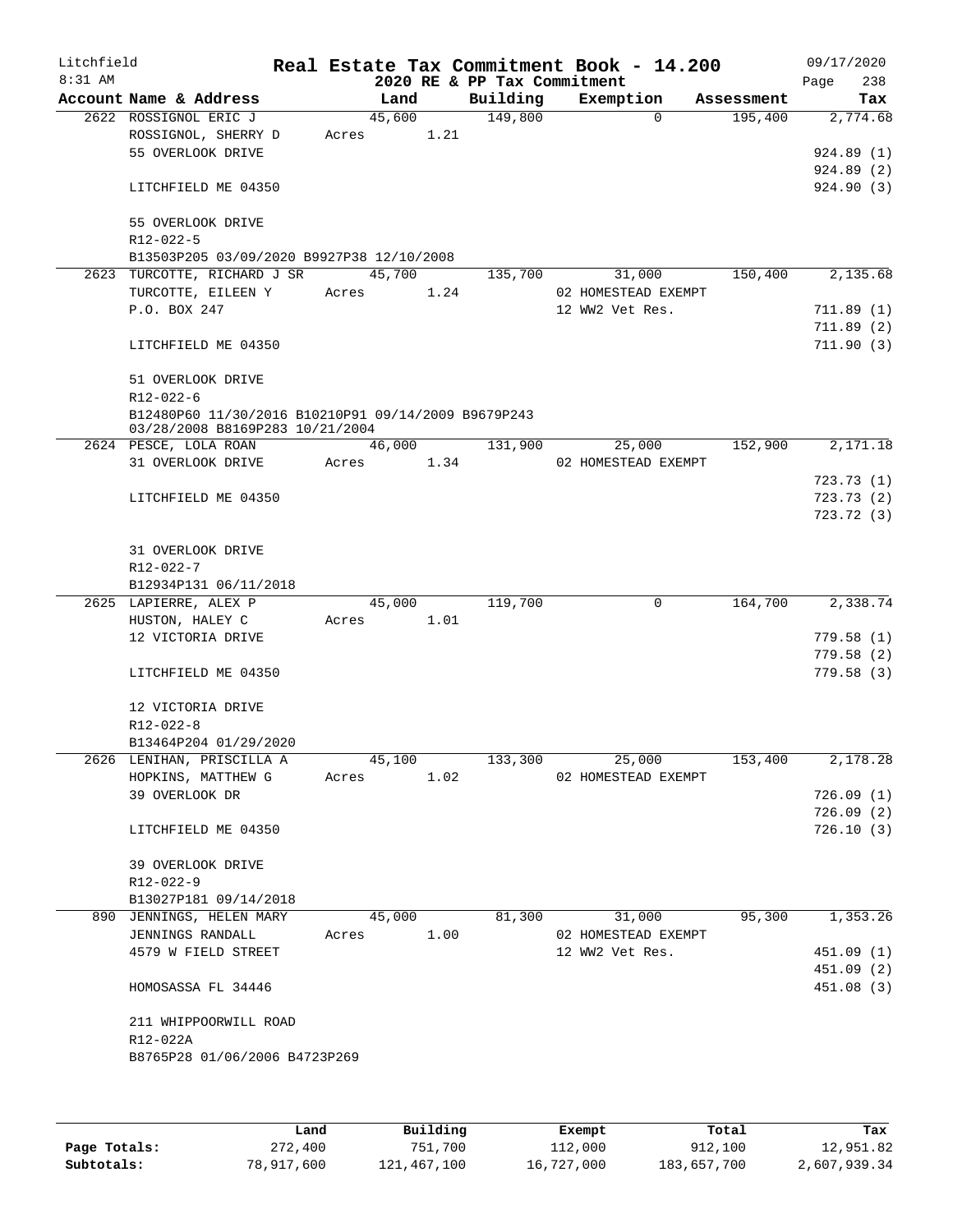| Litchfield |                                                                       |       |        |       |                             | Real Estate Tax Commitment Book - 14.200 |            | 09/17/2020   |            |
|------------|-----------------------------------------------------------------------|-------|--------|-------|-----------------------------|------------------------------------------|------------|--------------|------------|
| 8:31 AM    |                                                                       |       |        |       | 2020 RE & PP Tax Commitment |                                          |            | Page         | 239        |
|            | Account Name & Address                                                |       | Land   |       | Building                    | Exemption                                | Assessment |              | Tax        |
|            | 763 DELESKEY BRUCE                                                    |       | 41,300 |       | 78,300                      | $\Omega$                                 | 119,600    |              | 1,698.32   |
|            | DELESKEY AUDREY                                                       | Acres |        | 7.72  |                             |                                          |            |              |            |
|            | 44 LITTLE DRIVE                                                       |       |        |       |                             |                                          |            |              | 566.11(1)  |
|            |                                                                       |       |        |       |                             |                                          |            |              | 566.11(2)  |
|            | LITCHFIELD ME 04350                                                   |       |        |       |                             |                                          |            |              | 566.10(3)  |
|            |                                                                       |       |        |       |                             |                                          |            |              |            |
|            | 44 LITTLE DRIVE                                                       |       |        |       |                             |                                          |            |              |            |
|            | $R12 - 023$                                                           |       |        |       |                             |                                          |            |              |            |
|            | B8668P342 10/31/2005 B1174P80                                         |       |        |       |                             |                                          |            |              |            |
|            | 174 BOUCHARD, RAYMOND P                                               |       | 93,200 |       | 208,000                     | 31,000                                   | 270,200    |              | 3,836.84   |
|            | BOUCHARD, SUSANNE M                                                   | Acres |        | 22.64 |                             | 03 VETERANS EXEMPT                       |            |              |            |
|            | P O BOX 332                                                           |       |        |       |                             | 02 HOMESTEAD EXEMPT                      |            | 1,278.95(1)  |            |
|            |                                                                       |       |        |       |                             |                                          |            | 1,278.95(2)  |            |
|            | LITCHFIELD ME 04350                                                   |       |        |       |                             |                                          |            | 1, 278.94(3) |            |
|            |                                                                       |       |        |       |                             |                                          |            |              |            |
|            | 45 PURGATORY DRIVE                                                    |       |        |       |                             |                                          |            |              |            |
|            | R12-024                                                               |       |        |       |                             |                                          |            |              |            |
|            | B2586P123                                                             |       |        |       |                             |                                          |            |              |            |
|            | 1423 LEVERING, STEPHANIE M                                            |       | 45,200 |       | 54,600                      | 0                                        | 99,800     |              | 1,417.16   |
|            | 230 HARDSCRABBLE ROAD                                                 | Acres |        | 1.08  |                             |                                          |            |              |            |
|            |                                                                       |       |        |       |                             |                                          |            |              | 472.39(1)  |
|            | LITCHFIELD ME 04350                                                   |       |        |       |                             |                                          |            |              | 472.39 (2) |
|            |                                                                       |       |        |       |                             |                                          |            |              | 472.38 (3) |
|            |                                                                       |       |        |       |                             |                                          |            |              |            |
|            | 230 HARDSCRABBLE ROAD                                                 |       |        |       |                             |                                          |            |              |            |
|            | R12-025-1                                                             |       |        |       |                             |                                          |            |              |            |
|            | B13121P177 12/28/2018 B11797P129 09/12/2014                           |       |        |       |                             |                                          |            |              |            |
|            | 1913 COX, KIMBERLY E                                                  |       | 45,200 |       | 23,700                      | 0                                        | 68,900     |              | 978.38     |
|            | 226 HARDSCRABBLE ROAD                                                 | Acres |        | 1.07  |                             |                                          |            |              |            |
|            |                                                                       |       |        |       |                             |                                          |            |              | 326.13(1)  |
|            |                                                                       |       |        |       |                             |                                          |            |              | 326.13(2)  |
|            | LITCHFIELD ME 04350                                                   |       |        |       |                             |                                          |            |              |            |
|            |                                                                       |       |        |       |                             |                                          |            |              | 326.12(3)  |
|            | 226 HARDSCRABBLE ROAD                                                 |       |        |       |                             |                                          |            |              |            |
|            |                                                                       |       |        |       |                             |                                          |            |              |            |
|            | $R12 - 025 - 2$                                                       |       |        |       |                             |                                          |            |              |            |
|            | B11958P95 04/16/2015 B4838P171 09/17/2004<br>1769 BENEDIX, FREDRICK R |       |        |       |                             | 0                                        | 72,500     |              | 1,029.50   |
|            |                                                                       |       | 45,900 |       | 26,600                      |                                          |            |              |            |
|            | 852 LITCHFIELD RD                                                     | Acres |        | 1.29  |                             |                                          |            |              |            |
|            |                                                                       |       |        |       |                             |                                          |            |              | 343.17 (1) |
|            | BOWDOIN ME 04287                                                      |       |        |       |                             |                                          |            |              | 343.17(2)  |
|            |                                                                       |       |        |       |                             |                                          |            |              | 343.16(3)  |
|            |                                                                       |       |        |       |                             |                                          |            |              |            |
|            | 4 BUTTERFLY DRIVE                                                     |       |        |       |                             |                                          |            |              |            |
|            | $R12 - 025 - 3$                                                       |       |        |       |                             |                                          |            |              |            |
|            | B13387P166 11/01/2019                                                 |       |        |       |                             |                                          |            |              |            |
|            | 1914 PONTBRIAND, KEVIN                                                |       | 45,800 |       | 149,200                     | 25,000                                   | 170,000    |              | 2,414.00   |
|            | 41 BUTTERFLY DRIVE                                                    | Acres |        | 1.25  |                             | 02 HOMESTEAD EXEMPT                      |            |              |            |
|            |                                                                       |       |        |       |                             |                                          |            |              | 804.67(1)  |
|            | LITCHFIELD ME 04350                                                   |       |        |       |                             |                                          |            |              | 804.67(2)  |
|            |                                                                       |       |        |       |                             |                                          |            |              | 804.66(3)  |
|            |                                                                       |       |        |       |                             |                                          |            |              |            |
|            | 41 BUTTERFLY DRIVE                                                    |       |        |       |                             |                                          |            |              |            |
|            | $R12 - 025 - 4$                                                       |       |        |       |                             |                                          |            |              |            |
|            | B12834P113 01/26/2018 B12804P268 11/30/2017                           |       |        |       |                             |                                          |            |              |            |
|            | B12602P190 03/03/2017 B12321P63 06/13/2016 B8664P321                  |       |        |       |                             |                                          |            |              |            |
|            | 10/19/2005 B8443P22 06/03/2005 B4838P173                              |       |        |       |                             |                                          |            |              |            |
|            |                                                                       |       |        |       |                             |                                          |            |              |            |
|            |                                                                       |       |        |       |                             |                                          |            |              |            |

|              | Land       | Building    | Exempt     | Total       | Tax          |
|--------------|------------|-------------|------------|-------------|--------------|
| Page Totals: | 316,600    | 540,400     | 56,000     | 801,000     | 11,374.20    |
| Subtotals:   | 79,234,200 | 122,007,500 | 16,783,000 | 184,458,700 | 2,619,313.54 |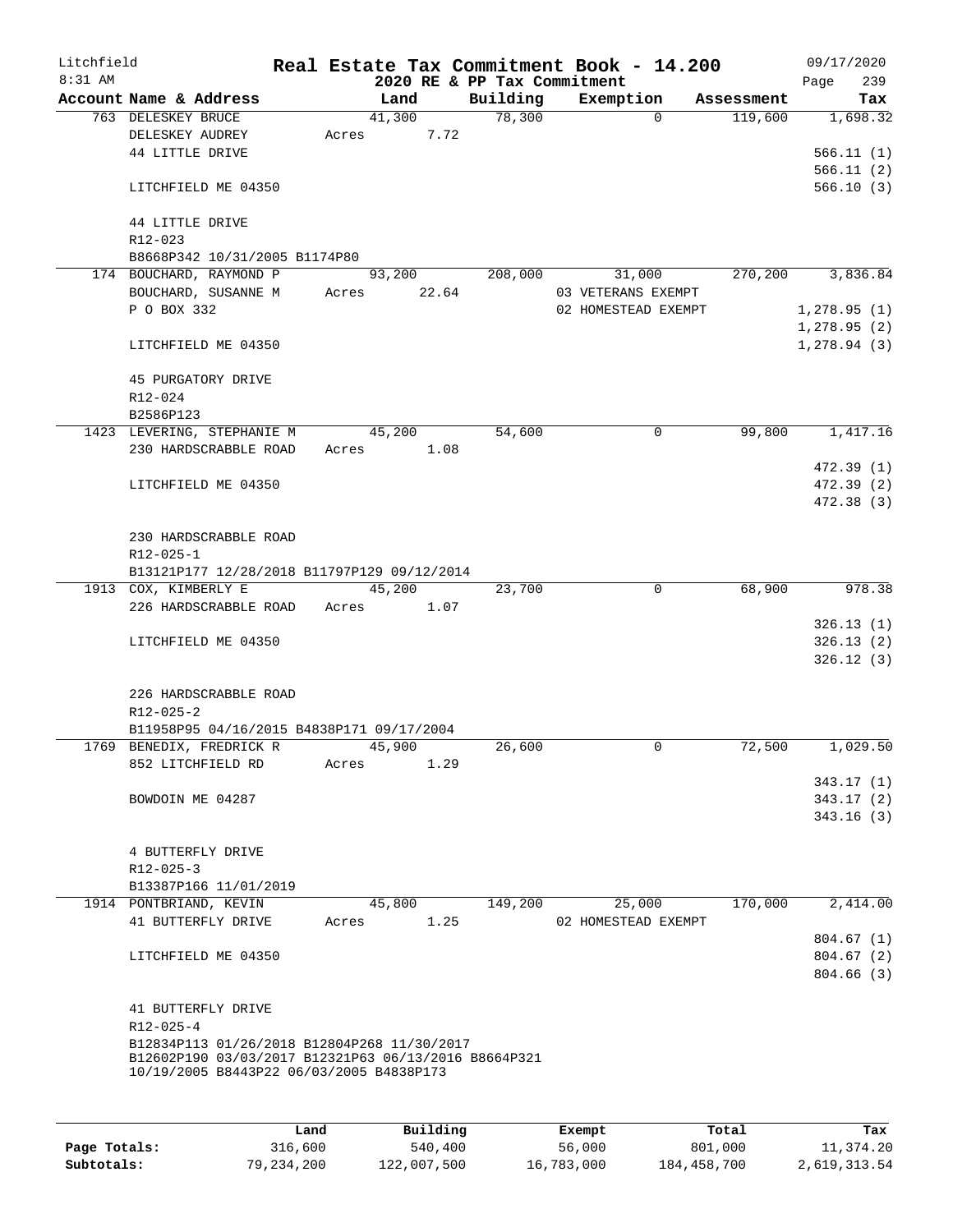| Litchfield   |                                                      |         |               |                                         | Real Estate Tax Commitment Book - 14.200 |             | 09/17/2020   |
|--------------|------------------------------------------------------|---------|---------------|-----------------------------------------|------------------------------------------|-------------|--------------|
| $8:31$ AM    | Account Name & Address                               |         |               | 2020 RE & PP Tax Commitment<br>Building |                                          |             | 240<br>Page  |
|              | WHITMORE ERIC E                                      |         | Land<br>300   | $\Omega$                                | Exemption<br>$\Omega$                    | Assessment  | Tax<br>4.26  |
| 439          |                                                      |         | 0.10          |                                         |                                          | 300         |              |
|              | WHITMORE CHERYL A<br>926 COBBOSSEE ROAD              | Acres   |               |                                         |                                          |             |              |
|              |                                                      |         |               |                                         |                                          |             | 1.42(1)      |
|              |                                                      |         |               |                                         |                                          |             | 1.42(2)      |
|              | MONMOUTH ME 04259                                    |         |               |                                         |                                          |             | 1.42(3)      |
|              | HARDSCRABLE ROAD                                     |         |               |                                         |                                          |             |              |
|              | R12-025-5                                            |         |               |                                         |                                          |             |              |
|              | B9368P249 06/11/2007 B4342P270 01/28/1993            |         |               |                                         |                                          |             |              |
| 1637         | SYLVESTER R F LLC<br>$\sim$                          |         | 6,000         | $\mathbf 0$                             | 0                                        | 6,000       | 85.20        |
|              | 865 COBBOSSEE                                        | Acres   | 23.00         |                                         |                                          |             |              |
|              |                                                      |         |               |                                         |                                          |             | 28.40(1)     |
|              | MONMOUTH ME 04259                                    |         |               |                                         |                                          |             | 28.40(2)     |
|              |                                                      |         |               |                                         |                                          |             | 28.40(3)     |
|              |                                                      |         |               |                                         |                                          |             |              |
|              | OFF HARDSCRABBLE ROAD                                |         |               |                                         |                                          |             |              |
|              | R12-026                                              |         |               |                                         |                                          |             |              |
|              | B10854P157 10/07/2011 B9520P202 10/03/2007 B5886P181 |         |               |                                         |                                          |             |              |
|              | 12/31/1998 B5098P206                                 |         |               |                                         |                                          |             |              |
|              | 1910 CENTRAL MAINE POWER                             |         | 28,100        | $\mathbf 0$                             | $\mathbf 0$                              | 28,100      | 399.02       |
|              | c/o Avangrid Management Acres                        |         | 2.03          |                                         |                                          |             |              |
|              | Company-Local Tax                                    |         |               |                                         |                                          |             |              |
|              | One City Center, 5th<br>Floor                        |         |               |                                         |                                          |             | 133.01(1)    |
|              | Portland ME 04101                                    |         |               |                                         |                                          |             | 133.01(2)    |
|              |                                                      |         |               |                                         |                                          |             | 133.00(3)    |
|              |                                                      |         |               |                                         |                                          |             |              |
|              | 68 LITTLE DRIVE                                      |         |               |                                         |                                          |             |              |
|              | R12-027                                              |         |               |                                         |                                          |             |              |
|              | B9920P323 12/22/2008 B8665P240 10/28/2005 B7884P128  |         |               |                                         |                                          |             |              |
|              | 03/25/2004                                           |         |               |                                         |                                          |             |              |
|              | 454 PERREAULT, PAUL                                  |         | 33,800        | $\Omega$                                | $\Omega$                                 | 33,800      | 479.96       |
|              | P.O. BOX 25                                          | Acres   | 44.00         |                                         |                                          |             |              |
|              |                                                      |         |               |                                         |                                          |             | 159.99(1)    |
|              | LITCHFIELD ME 04350                                  |         |               |                                         |                                          |             | 159.99(2)    |
|              |                                                      |         |               |                                         |                                          |             | 159.98(3)    |
|              |                                                      |         |               |                                         |                                          |             |              |
|              | LEWISTON ROAD                                        |         |               |                                         |                                          |             |              |
|              | R13-001                                              |         |               |                                         |                                          |             |              |
|              | B11352P82 04/05/2013 B11352P77 04/05/2013            |         |               |                                         |                                          |             |              |
|              | 2829 WATERMAN, WILLIAM                               |         | 65,100        | 189,600                                 | 25,000                                   | 229,700     | 3,261.74     |
|              | P.O. BOX 299                                         | Acres   | 44.00         |                                         | 02 HOMESTEAD EXEMPT                      |             |              |
|              |                                                      |         |               |                                         |                                          |             | 1,087.25(1)  |
|              | Litchfield ME 04350                                  |         |               |                                         |                                          |             | 1,087.25(2)  |
|              |                                                      |         |               |                                         |                                          |             | 1,087.24(3)  |
|              |                                                      |         |               |                                         |                                          |             |              |
|              | 13 WHITETAIL DRIVE                                   |         |               |                                         |                                          |             |              |
|              | R13-001A                                             |         |               |                                         |                                          |             |              |
|              | B11352P84 04/05/2013                                 |         |               |                                         |                                          |             |              |
| 1753         | SWIFT, DAVID                                         |         | 76,200        | 96,200                                  | 25,000                                   | 147,400     | 2,093.08     |
|              | REAY-SWIFT KIM S                                     | Acres   | 33.30         |                                         | 02 HOMESTEAD EXEMPT                      |             |              |
|              | 1355 LEWISTON ROAD                                   |         |               |                                         |                                          |             | 697.69(1)    |
|              |                                                      |         |               |                                         |                                          |             | 697.69(2)    |
|              | LITCHFIELD ME 04350                                  |         |               |                                         |                                          |             | 697.70 (3)   |
|              |                                                      |         |               |                                         |                                          |             |              |
|              | 1355 LEWISTON ROAD                                   |         |               |                                         |                                          |             |              |
|              | R13-002                                              |         |               |                                         |                                          |             |              |
|              | B7128P125 11/04/2002                                 |         |               |                                         |                                          |             |              |
|              |                                                      | Land    | Building      |                                         | Exempt                                   | Total       | Tax          |
| Page Totals: |                                                      | 209,500 | 285,800       |                                         | 50,000                                   | 445,300     | 6,323.26     |
| Subtotals:   | 79, 443, 700                                         |         | 122, 293, 300 |                                         | 16,833,000                               | 184,904,000 | 2,625,636.80 |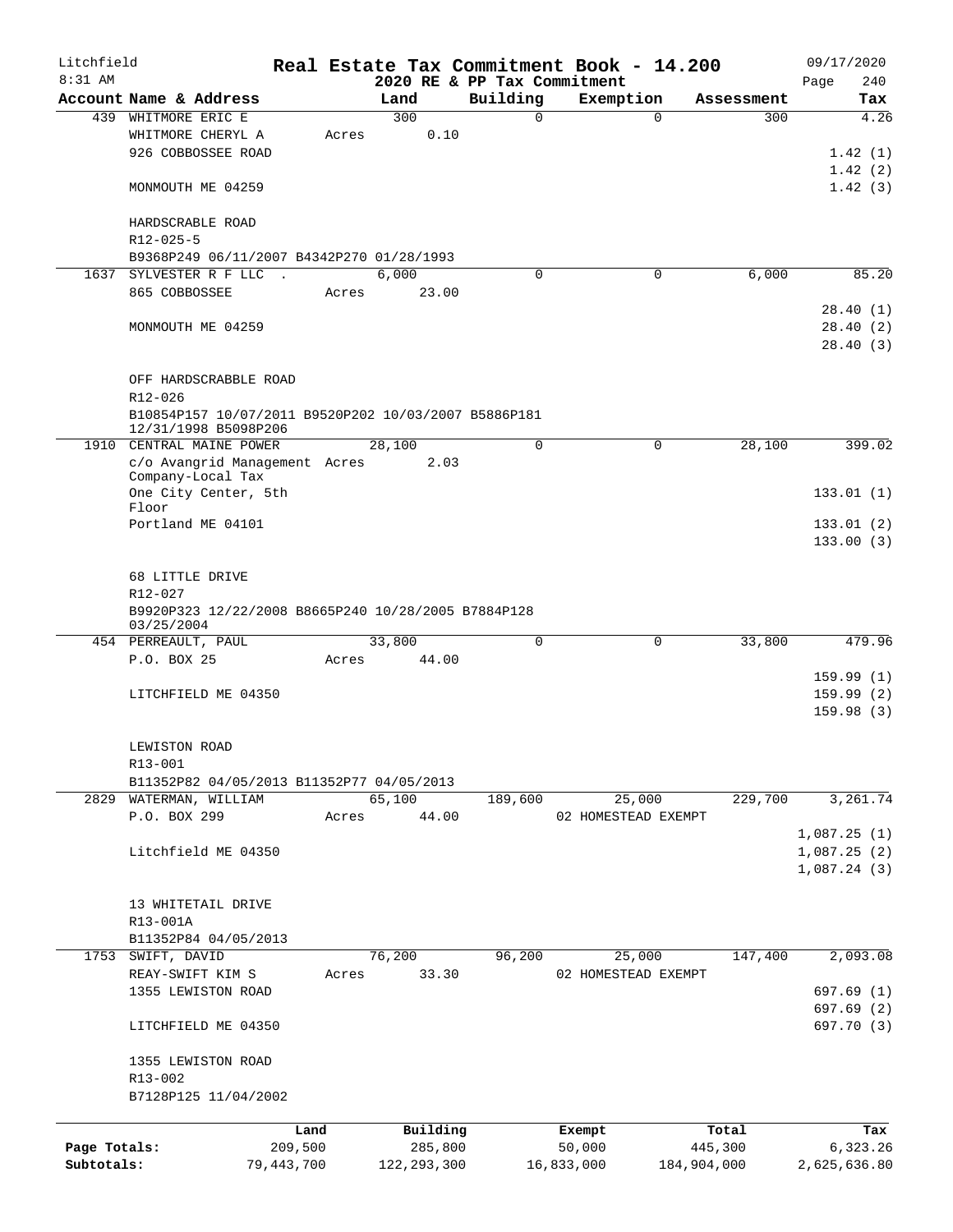| Litchfield |                                                         |       |                 |                             | Real Estate Tax Commitment Book - 14.200 |            | 09/17/2020  |
|------------|---------------------------------------------------------|-------|-----------------|-----------------------------|------------------------------------------|------------|-------------|
| 8:31 AM    |                                                         |       |                 | 2020 RE & PP Tax Commitment |                                          |            | 241<br>Page |
|            | Account Name & Address                                  |       | Land            | Building                    | Exemption                                | Assessment | Tax         |
|            | 677 GILBERT, GARY M<br>46 WINTER ST                     | Acres | 51,300<br>21.00 | $\mathbf{0}$                | $\Omega$                                 | 51,300     | 728.46      |
|            |                                                         |       |                 |                             |                                          |            | 242.82 (1)  |
|            | <b>BATH ME 04530</b>                                    |       |                 |                             |                                          |            | 242.82 (2)  |
|            |                                                         |       |                 |                             |                                          |            | 242.82 (3)  |
|            |                                                         |       |                 |                             |                                          |            |             |
|            | LEWISTON ROAD                                           |       |                 |                             |                                          |            |             |
|            | R13-003                                                 |       |                 |                             |                                          |            |             |
|            | B1654P197                                               |       |                 |                             |                                          |            |             |
|            | 682 DUGGINS JOHN R                                      |       | 83,000          | 54,800                      | 25,000                                   | 112,800    | 1,601.76    |
|            | DUGGINS CORIE L                                         | Acres | 123.00          |                             | 02 HOMESTEAD EXEMPT                      |            |             |
|            | 1235 LEWISTON ROAD                                      |       |                 |                             |                                          |            | 533.92(1)   |
|            |                                                         |       |                 |                             |                                          |            | 533.92(2)   |
|            | LITCHFIELD ME 04350                                     |       |                 |                             |                                          |            | 533.92(3)   |
|            | 1235 LEWISTON ROAD                                      |       |                 |                             |                                          |            |             |
|            | R13-004                                                 |       |                 |                             |                                          |            |             |
|            | B8827P32 03/06/2006 B6125P274                           |       |                 |                             |                                          |            |             |
|            | 582 POWERS, THOMAS E                                    |       | 17,900          | $\Omega$                    | 0                                        | 17,900     | 254.18      |
|            | 306 MAIN STREET                                         | Acres | 53.00           |                             |                                          |            |             |
|            |                                                         |       |                 |                             |                                          |            | 84.73 (1)   |
|            | CUMBERLAND ME 04021                                     |       |                 |                             |                                          |            | 84.73 (2)   |
|            |                                                         |       |                 |                             |                                          |            | 84.72 (3)   |
|            |                                                         |       |                 |                             |                                          |            |             |
|            | LEWISTON ROAD                                           |       |                 |                             |                                          |            |             |
|            | R13-005                                                 |       |                 |                             |                                          |            |             |
|            | B7490P173 07/01/2003 B5916P26<br>1070 FREEMAN, JOSEPH W |       | 104,500         | 124,000                     | 25,000                                   | 203,500    | 2,889.70    |
|            | FREEMAN, JUDITH FREEMAN Acres                           |       | 40.57           |                             | 02 HOMESTEAD EXEMPT                      |            |             |
|            | 146 HYLES RD                                            |       |                 |                             |                                          |            | 963.23(1)   |
|            |                                                         |       |                 |                             |                                          |            | 963.23(2)   |
|            | LITCHFIELD ME 04350                                     |       |                 |                             |                                          |            | 963.24(3)   |
|            |                                                         |       |                 |                             |                                          |            |             |
|            | 146 HYLES DRIVE                                         |       |                 |                             |                                          |            |             |
|            | R13-006                                                 |       |                 |                             |                                          |            |             |
|            | B10260P279 11/02/2009 B10260P279 10/29/2009             |       |                 |                             |                                          |            |             |
|            | B5547P257 02/04/1998<br>2748 SLIGH, ARLENE E            |       | 97,700          | 225,100                     | 0                                        | 322,800    | 4,583.76    |
|            | 146 HYLES RD                                            | Acres | 2.43            |                             |                                          |            |             |
|            |                                                         |       |                 |                             |                                          |            | 1,527.92(1) |
|            | LITCHFIELD ME 04350                                     |       |                 |                             |                                          |            | 1,527.92(2) |
|            |                                                         |       |                 |                             |                                          |            | 1,527.92(3) |
|            |                                                         |       |                 |                             |                                          |            |             |
|            | 163 HYLES DRIVE                                         |       |                 |                             |                                          |            |             |
|            | R13-006A                                                |       |                 |                             |                                          |            |             |
|            | B10260P279 11/02/2009                                   |       |                 |                             |                                          |            |             |
|            | 1546 GARLAND JEROME                                     |       | 45,000          | $\Omega$                    | 0                                        | 45,000     | 639.00      |
|            | GARLAND JOHN<br>47 ORCHARD CIRCLE                       | Acres | 8.30            |                             |                                          |            | 213.00(1)   |
|            |                                                         |       |                 |                             |                                          |            | 213.00(2)   |
|            | HALIFAX MA 02338                                        |       |                 |                             |                                          |            | 213.00(3)   |
|            |                                                         |       |                 |                             |                                          |            |             |
|            | OFF HALLOWELL ROAD                                      |       |                 |                             |                                          |            |             |
|            | R13-007                                                 |       |                 |                             |                                          |            |             |
|            | B9121P245 10/24/2006 B1436P125 01/23/1967               |       |                 |                             |                                          |            |             |
|            |                                                         |       |                 |                             |                                          |            |             |
|            |                                                         |       |                 |                             |                                          |            |             |
|            |                                                         |       |                 |                             |                                          |            |             |

|              | Land       | Building    | Exempt     | Total       | Tax          |
|--------------|------------|-------------|------------|-------------|--------------|
| Page Totals: | 399,400    | 403,900     | 50,000     | 753,300     | 10,696.86    |
| Subtotals:   | 79,843,100 | 122,697,200 | 16,883,000 | 185,657,300 | 2,636,333.66 |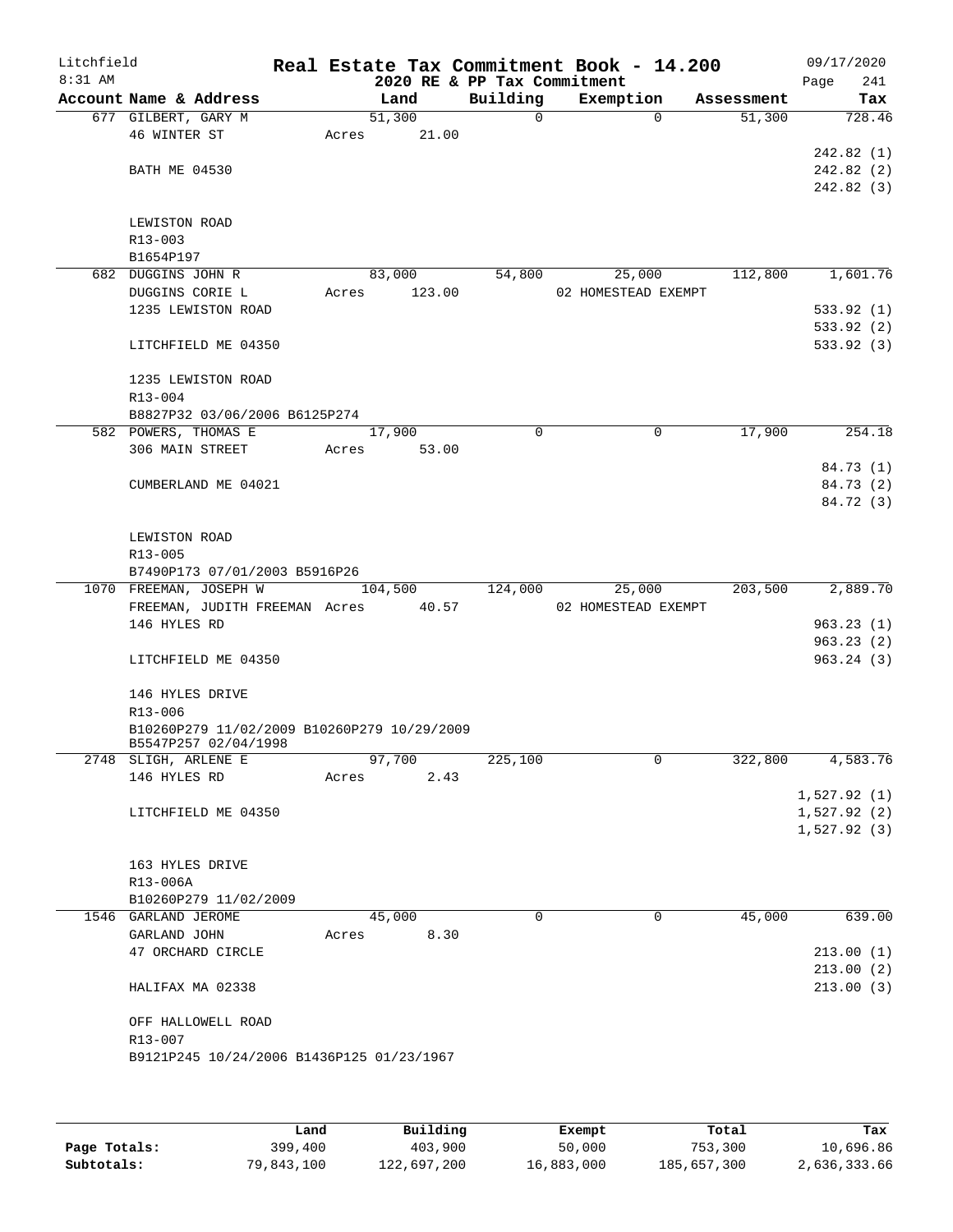| Litchfield<br>$8:31$ AM |                                                      |             |       |                                         | Real Estate Tax Commitment Book - 14.200 |            | 09/17/2020         |
|-------------------------|------------------------------------------------------|-------------|-------|-----------------------------------------|------------------------------------------|------------|--------------------|
|                         | Account Name & Address                               | Land        |       | 2020 RE & PP Tax Commitment<br>Building | Exemption                                | Assessment | 242<br>Page<br>Tax |
|                         | 10 LANGLOIS, CHRISTIAN                               | 104,600     |       | $\Omega$                                | $\Omega$                                 | 104,600    | 1,485.32           |
|                         | FERN                                                 |             |       |                                         |                                          |            |                    |
|                         | AVERILL, MATTHEW D                                   | Acres       | 43.00 |                                         |                                          |            |                    |
|                         | 189 NECK ROAD                                        |             |       |                                         |                                          |            | 495.11 (1)         |
|                         |                                                      |             |       |                                         |                                          |            | 495.11 (2)         |
|                         | LITCHFIELD ME 04350                                  |             |       |                                         |                                          |            | 495.10 (3)         |
|                         | 191 LEWISTON ROAD                                    |             |       |                                         |                                          |            |                    |
|                         | R13-008                                              |             |       |                                         |                                          |            |                    |
|                         | B13328P216 09/09/2019                                |             |       |                                         |                                          |            |                    |
|                         | 2052 NADEAU, LARRY R II                              | 52,500      |       | 58,800                                  | 0                                        | 111,300    | 1,580.46           |
|                         | NADEAU, SELENA J                                     | Acres 34.00 |       |                                         |                                          |            |                    |
|                         | 110 MY WAY DR                                        |             |       |                                         |                                          |            | 526.82(1)          |
|                         |                                                      |             |       |                                         |                                          |            | 526.82(2)          |
|                         | LITCHFIELD ME 04350                                  |             |       |                                         |                                          |            | 526.82(3)          |
|                         | LEWISTON ROAD                                        |             |       |                                         |                                          |            |                    |
|                         | R13-008A                                             |             |       |                                         |                                          |            |                    |
|                         | B13419P77 11/27/2019                                 |             |       |                                         |                                          |            |                    |
|                         | 2366 NADEAU, LAWRENCE                                | 48,200      |       | 211,900                                 | 25,000                                   | 235,100    | 3,338.42           |
|                         | NADEAU, RENEE                                        | Acres       | 2.06  |                                         | 02 HOMESTEAD EXEMPT                      |            |                    |
|                         | 39 MY WAY DRIVE                                      |             |       |                                         |                                          |            | 1, 112.81(1)       |
|                         |                                                      |             |       |                                         |                                          |            | 1, 112.81(2)       |
|                         | LITCHFIELD ME 04350                                  |             |       |                                         |                                          |            | 1, 112.80(3)       |
|                         | 39 MY WAY DRIVE                                      |             |       |                                         |                                          |            |                    |
|                         | R13-008A-1                                           |             |       |                                         |                                          |            |                    |
|                         | 2367 RAYMOND SR., CHRIS W                            | 52,400      |       | 69,400                                  | 25,000                                   | 96,800     | 1,374.56           |
|                         | 25 MY WAY DRIVE                                      | Acres       | 3.45  |                                         | 02 HOMESTEAD EXEMPT                      |            |                    |
|                         |                                                      |             |       |                                         |                                          |            | 458.19(1)          |
|                         | LITCHFIELD ME 04350                                  |             |       |                                         |                                          |            | 458.19(2)          |
|                         |                                                      |             |       |                                         |                                          |            | 458.18 (3)         |
|                         | 25 MY WAY DRIVE                                      |             |       |                                         |                                          |            |                    |
|                         | R13-008A-2                                           |             |       |                                         |                                          |            |                    |
|                         | B12502P212 12/23/2016 B9557P178 11/07/2007 B9182P279 |             |       |                                         |                                          |            |                    |
|                         | 12/11/2006 B8683P222 11/04/2005                      |             |       |                                         |                                          |            |                    |
|                         | 2372 NADEAU, LAWRENCE                                | 73,000      |       | 87,600                                  | U                                        | 160,600    | 2,280.52           |
|                         | NADEAU, RENEE                                        | Acres       | 2.00  |                                         |                                          |            |                    |
|                         | 39 MY WAY DRIVE                                      |             |       |                                         |                                          |            | 760.17(1)          |
|                         |                                                      |             |       |                                         |                                          |            | 760.17(2)          |
|                         | LITCHFIELD ME 04350                                  |             |       |                                         |                                          |            | 760.18(3)          |
|                         | 1177 LEWISTON ROAD                                   |             |       |                                         |                                          |            |                    |
|                         | R13-008A-3                                           |             |       |                                         |                                          |            |                    |
|                         | 2373 SHAW KENNETH E                                  | 48,100      |       | 55,600                                  | 0                                        | 103,700    | 1,472.54           |
|                         | SHAW CHRISTOPHER E                                   | Acres       | 2.02  |                                         |                                          |            |                    |
|                         | 1159 LEWISTON ROAD                                   |             |       |                                         |                                          |            | 490.85 (1)         |
|                         |                                                      |             |       |                                         |                                          |            | 490.85 (2)         |
|                         | LITCHFIELD ME 04350                                  |             |       |                                         |                                          |            | 490.84 (3)         |
|                         | 1159 LEWISTON ROAD                                   |             |       |                                         |                                          |            |                    |
|                         | R13-008A-4                                           |             |       |                                         |                                          |            |                    |
|                         | B11648P26 03/24/2014 B9357P245 05/18/2007 B7518P244  |             |       |                                         |                                          |            |                    |
|                         | 07/16/2003                                           |             |       |                                         |                                          |            |                    |
|                         |                                                      |             |       |                                         |                                          |            |                    |

|              | Land         | Building    | Exempt     | Total       | Tax          |
|--------------|--------------|-------------|------------|-------------|--------------|
| Page Totals: | 378,800      | 483,300     | 50,000     | 812,100     | 11,531.82    |
| Subtotals:   | 80, 221, 900 | 123,180,500 | 16,933,000 | 186,469,400 | 2,647,865.48 |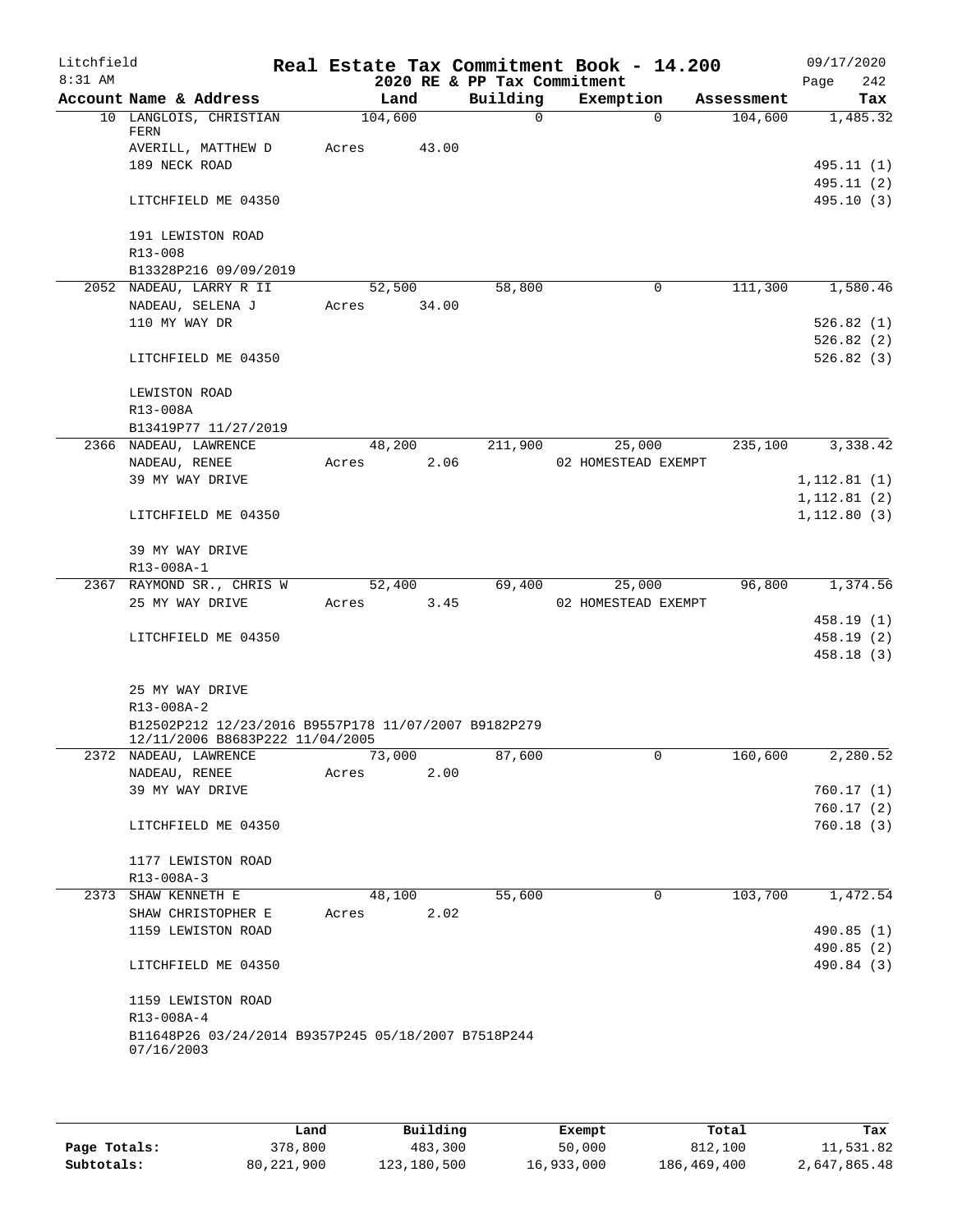| Litchfield |                                                   |       |        |      |                             | Real Estate Tax Commitment Book - 14.200 |            | 09/17/2020  |
|------------|---------------------------------------------------|-------|--------|------|-----------------------------|------------------------------------------|------------|-------------|
| 8:31 AM    |                                                   |       |        |      | 2020 RE & PP Tax Commitment |                                          |            | 243<br>Page |
|            | Account Name & Address                            |       | Land   |      | Building                    | Exemption                                | Assessment | Tax         |
|            | 2357 ORR DANA E                                   |       | 71,000 |      | 246,700                     | 0                                        | 317,700    | 4,511.34    |
|            | ORR EKA F                                         | Acres |        | 1.34 |                             |                                          |            |             |
|            | 1161 LEWISTON ROAD                                |       |        |      |                             |                                          |            | 1,503.78(1) |
|            |                                                   |       |        |      |                             |                                          |            | 1,503.78(2) |
|            | LITCHFIELD ME 04350                               |       |        |      |                             |                                          |            | 1,503.78(3) |
|            |                                                   |       |        |      |                             |                                          |            |             |
|            | 1161 LEWISTON ROAD                                |       |        |      |                             |                                          |            |             |
|            | R13-008A-5                                        |       |        |      |                             |                                          |            |             |
|            | B8932P39 06/07/2006 B7518P244 07/16/2003          |       |        |      |                             |                                          |            |             |
|            | 2358 SHAIKH, ARIF                                 |       | 76,700 |      | 434,800                     | 0                                        | 511,500    | 7,263.30    |
|            | C/O VINAL ENERGY                                  | Acres |        | 3.23 |                             |                                          |            |             |
|            | P.O. BOX 803                                      |       |        |      |                             |                                          |            | 2,421.10(1) |
|            |                                                   |       |        |      |                             |                                          |            |             |
|            |                                                   |       |        |      |                             |                                          |            | 2,421.10(2) |
|            | VINALHAVEN ME 04863                               |       |        |      |                             |                                          |            | 2,421.10(3) |
|            |                                                   |       |        |      |                             |                                          |            |             |
|            | 1145 LEWISTON ROAD                                |       |        |      |                             |                                          |            |             |
|            | R13-008A-6                                        |       |        |      |                             |                                          |            |             |
|            | B13157P89 02/26/2019                              |       |        |      |                             |                                          |            |             |
|            | 2435 DURKEE SELENA J                              |       | 57,600 |      | 173,900                     | 25,000                                   | 206,500    | 2,932.30    |
|            | NADEAU LAWRENCE R II                              | Acres |        | 5.19 |                             | 02 HOMESTEAD EXEMPT                      |            |             |
|            | 110 MY WAY DRIVE                                  |       |        |      |                             |                                          |            | 977.43(1)   |
|            |                                                   |       |        |      |                             |                                          |            | 977.43(2)   |
|            | LITCHFIELD ME 04350                               |       |        |      |                             |                                          |            | 977.44 (3)  |
|            |                                                   |       |        |      |                             |                                          |            |             |
|            | 110 MY WAY DRIVE                                  |       |        |      |                             |                                          |            |             |
|            | R13-008B                                          |       |        |      |                             |                                          |            |             |
|            | B9325P28 04/19/2007 B8175P236 10/26/2004          |       |        |      |                             |                                          |            |             |
|            | 2481 BOULEY, KAROLEE                              |       | 49,000 |      | 16,600                      | 0                                        | 65,600     | 931.52      |
|            | 39 MY WAY DRIVE                                   | Acres |        | 2.32 |                             |                                          |            |             |
|            |                                                   |       |        |      |                             |                                          |            | 310.51(1)   |
|            |                                                   |       |        |      |                             |                                          |            | 310.51(2)   |
|            | LITCHFIELD ME 04350                               |       |        |      |                             |                                          |            |             |
|            |                                                   |       |        |      |                             |                                          |            | 310.50(3)   |
|            |                                                   |       |        |      |                             |                                          |            |             |
|            | 64 MY WAY DRIVE                                   |       |        |      |                             |                                          |            |             |
|            | R13-008C                                          |       |        |      |                             |                                          |            |             |
|            | B8683P222 11/04/2005                              |       |        |      |                             |                                          |            |             |
|            | 902 T & C PROPERTIES LLC                          |       | 60,300 |      | 55,000                      | 0                                        | 115,300    | 1,637.26    |
|            | 46 CUNDYS HARBOR ROAD                             | Acres |        | 0.52 |                             |                                          |            |             |
|            |                                                   |       |        |      |                             |                                          |            | 545.75 (1)  |
|            | HARPSWELL ME 04079                                |       |        |      |                             |                                          |            | 545.75 (2)  |
|            |                                                   |       |        |      |                             |                                          |            | 545.76 (3)  |
|            |                                                   |       |        |      |                             |                                          |            |             |
|            | 54 STREAM DRIVE                                   |       |        |      |                             |                                          |            |             |
|            | $R13 - 009$                                       |       |        |      |                             |                                          |            |             |
|            | B9556P295 11/06/2007 B8648P1 10/14/2005 B8647P347 |       |        |      |                             |                                          |            |             |
|            | 10/14/2005 B4487P107                              |       |        |      |                             |                                          |            |             |
|            | 482 ARMSTRONG, ALLEN E                            |       | 6,600  |      | $\Omega$                    | $\Omega$                                 | 6,600      | 93.72       |
|            | ARMSTRONG, ELISSA MC                              | Acres |        | 0.90 |                             |                                          |            |             |
|            | 105 SPRUCE STREET                                 |       |        |      |                             |                                          |            | 31.24(1)    |
|            |                                                   |       |        |      |                             |                                          |            | 31.24(2)    |
|            | PORTLAND ME 04102                                 |       |        |      |                             |                                          |            | 31.24(3)    |
|            |                                                   |       |        |      |                             |                                          |            |             |
|            | STREAM DRIVE                                      |       |        |      |                             |                                          |            |             |
|            | R13-010                                           |       |        |      |                             |                                          |            |             |
|            |                                                   |       |        |      |                             |                                          |            |             |
|            | B10208P31 09/10/2009 B7484P314 05/19/1999         |       |        |      |                             |                                          |            |             |
|            |                                                   |       |        |      |                             |                                          |            |             |
|            |                                                   |       |        |      |                             |                                          |            |             |

|              | Land       | Building    | Exempt     | Total       | Tax          |
|--------------|------------|-------------|------------|-------------|--------------|
| Page Totals: | 321,200    | 927,000     | 25,000     | 1,223,200   | 17,369.44    |
| Subtotals:   | 80,543,100 | 124,107,500 | 16,958,000 | 187,692,600 | 2,665,234.92 |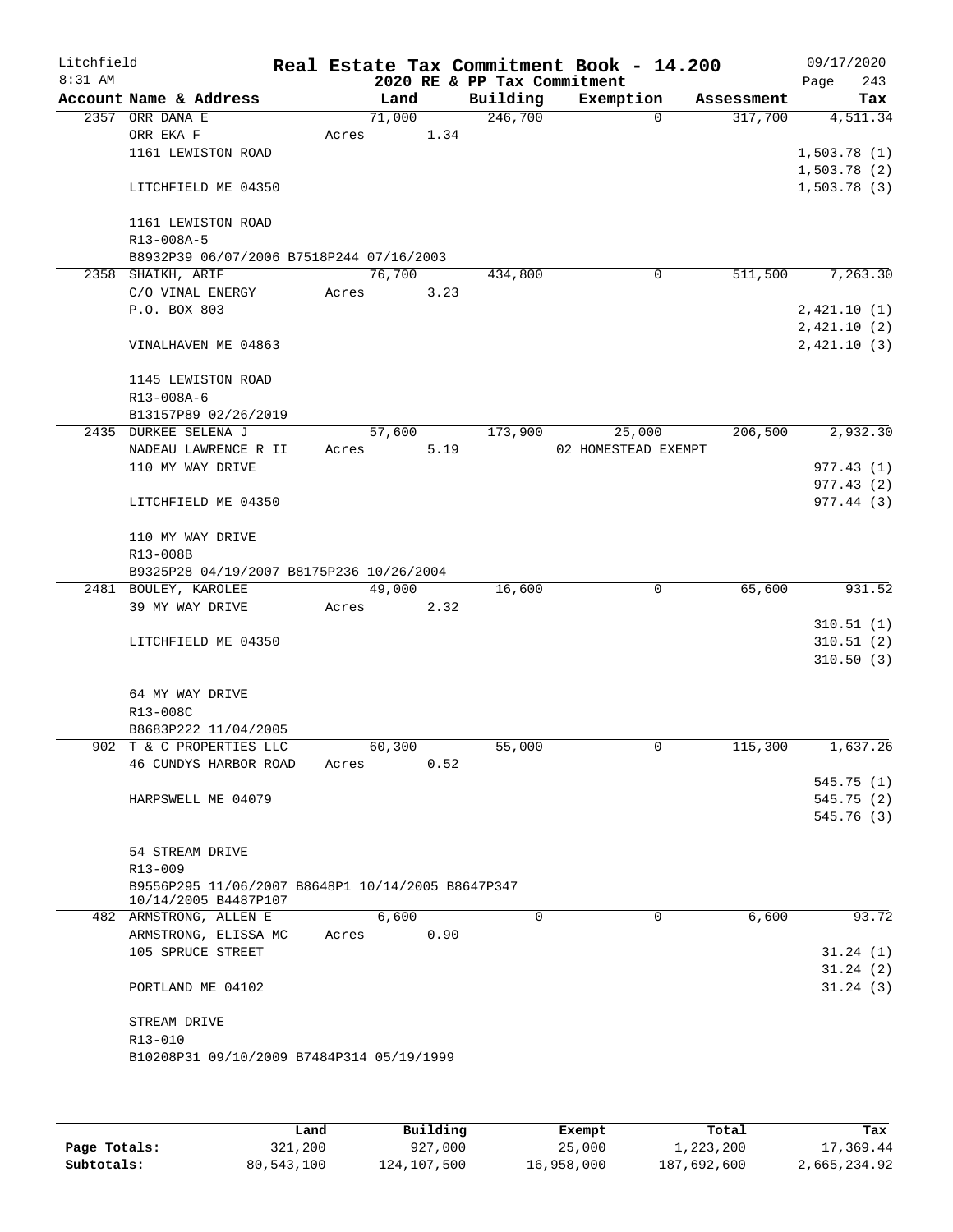| Litchfield |                                                       |       |                |                             | Real Estate Tax Commitment Book - 14.200 |            | 09/17/2020  |  |
|------------|-------------------------------------------------------|-------|----------------|-----------------------------|------------------------------------------|------------|-------------|--|
| $8:31$ AM  |                                                       |       |                | 2020 RE & PP Tax Commitment |                                          |            | 244<br>Page |  |
|            | Account Name & Address                                |       | Land           | Building                    | Exemption                                | Assessment | Tax         |  |
|            | 851 ARMSTRONG, ALLEN E<br>ARMSTRONG, ELISSA MC        | Acres | 78,600<br>1.90 | 33,500                      | $\mathbf 0$                              | 112,100    | 1,591.82    |  |
|            | 105 SPRUCE STREET                                     |       |                |                             |                                          |            | 530.61(1)   |  |
|            |                                                       |       |                |                             |                                          |            | 530.61(2)   |  |
|            | PORTLAND ME 04102                                     |       |                |                             |                                          |            | 530.60(3)   |  |
|            |                                                       |       |                |                             |                                          |            |             |  |
|            | 73 STREAM DRIVE                                       |       |                |                             |                                          |            |             |  |
|            | R13-011                                               |       |                |                             |                                          |            |             |  |
|            | B10208P31 09/10/2009 B7484P314 06/30/2003             |       |                |                             |                                          |            |             |  |
|            | 1484 SCHWARZ STEVEN J                                 |       | 75,000         | $\Omega$                    | 0                                        | 75,000     | 1,065.00    |  |
|            | P O BOX 84                                            | Acres | 1.50           |                             |                                          |            |             |  |
|            |                                                       |       |                |                             |                                          |            | 355.00(1)   |  |
|            | BOWDOINHAM ME 04008                                   |       |                |                             |                                          |            | 355.00(2)   |  |
|            |                                                       |       |                |                             |                                          |            | 355.00(3)   |  |
|            |                                                       |       |                |                             |                                          |            |             |  |
|            | 69 STREAM DRIVE                                       |       |                |                             |                                          |            |             |  |
|            | R13-012                                               |       |                |                             |                                          |            |             |  |
|            | B10437P287 06/08/2010 B3462P19 11/05/1988             |       |                |                             |                                          |            |             |  |
|            | 2288 SCHWARZ STEVEN J                                 |       | 61,200         | 5,400                       | 0                                        | 66,600     | 945.72      |  |
|            | P O BOX 84                                            | Acres | 0.58           |                             |                                          |            | 315.24(1)   |  |
|            | BOWDOINHAM ME 04008                                   |       |                |                             |                                          |            | 315.24(2)   |  |
|            |                                                       |       |                |                             |                                          |            | 315.24(3)   |  |
|            |                                                       |       |                |                             |                                          |            |             |  |
|            | 69 STREAM DRIVE                                       |       |                |                             |                                          |            |             |  |
|            | R13-012A                                              |       |                |                             |                                          |            |             |  |
|            | B9501P61 09/17/2007 B9343P177 07/07/2007 B9321P277    |       |                |                             |                                          |            |             |  |
|            | 04/17/2007 B6895P81 04/29/2002                        |       |                |                             |                                          |            |             |  |
|            | 11 WHALON PAUL E                                      |       | 100,900        | 31,600                      | 0                                        | 132,500    | 1,881.50    |  |
|            | WHALON BETHANY S                                      | Acres | 10.00          |                             |                                          |            |             |  |
|            | 1090 LEWISTON ROAD                                    |       |                |                             |                                          |            | 627.17(1)   |  |
|            |                                                       |       |                |                             |                                          |            | 627.17(2)   |  |
|            | LITCHFIELD ME 04350                                   |       |                |                             |                                          |            | 627.16(3)   |  |
|            |                                                       |       |                |                             |                                          |            |             |  |
|            | 1062 LEWISTON ROAD                                    |       |                |                             |                                          |            |             |  |
|            | R13-013                                               |       |                |                             |                                          |            |             |  |
|            | B8408P194 05/09/2005 B5138P158<br>1857 WHALON, PAUL E |       | 66,000         | 146,400                     | 25,000                                   | 187,400    | 2,661.08    |  |
|            | 1090 LEWISTON ROAD                                    | Acres | 5.70           |                             | 02 HOMESTEAD EXEMPT                      |            |             |  |
|            |                                                       |       |                |                             |                                          |            | 887.03 (1)  |  |
|            | LITCHFIELD ME 04350                                   |       |                |                             |                                          |            | 887.03 (2)  |  |
|            |                                                       |       |                |                             |                                          |            | 887.02 (3)  |  |
|            |                                                       |       |                |                             |                                          |            |             |  |
|            | 1090 LEWISTON ROAD                                    |       |                |                             |                                          |            |             |  |
|            | R13-013A                                              |       |                |                             |                                          |            |             |  |
|            | B4114P339                                             |       |                |                             |                                          |            |             |  |
|            | 2034 ALBERT, TED S                                    |       | 55,500         | 0                           | 0                                        | 55,500     | 788.10      |  |
|            | ALBERT, LOREEN DAWN                                   | Acres | 15.50          |                             |                                          |            |             |  |
|            | 1160 LEWISTON ROAD                                    |       |                |                             |                                          |            | 262.70(1)   |  |
|            |                                                       |       |                |                             |                                          |            | 262.70(2)   |  |
|            | LITCHFIELD ME 04350                                   |       |                |                             |                                          |            | 262.70(3)   |  |
|            |                                                       |       |                |                             |                                          |            |             |  |
|            | LEWISTON ROAD                                         |       |                |                             |                                          |            |             |  |
|            | R13-013B                                              |       |                |                             |                                          |            |             |  |
|            | B13177P341 03/26/2019                                 |       |                |                             |                                          |            |             |  |
|            |                                                       |       |                |                             |                                          |            |             |  |
|            |                                                       |       |                |                             |                                          |            |             |  |
|            |                                                       |       |                |                             |                                          |            |             |  |

|              | Land       | Building    | Exempt     | Total         | Tax          |
|--------------|------------|-------------|------------|---------------|--------------|
| Page Totals: | 437,200    | 216,900     | 25,000     | 629,100       | 8,933.22     |
| Subtotals:   | 80,980,300 | 124,324,400 | 16,983,000 | 188, 321, 700 | 2,674,168.14 |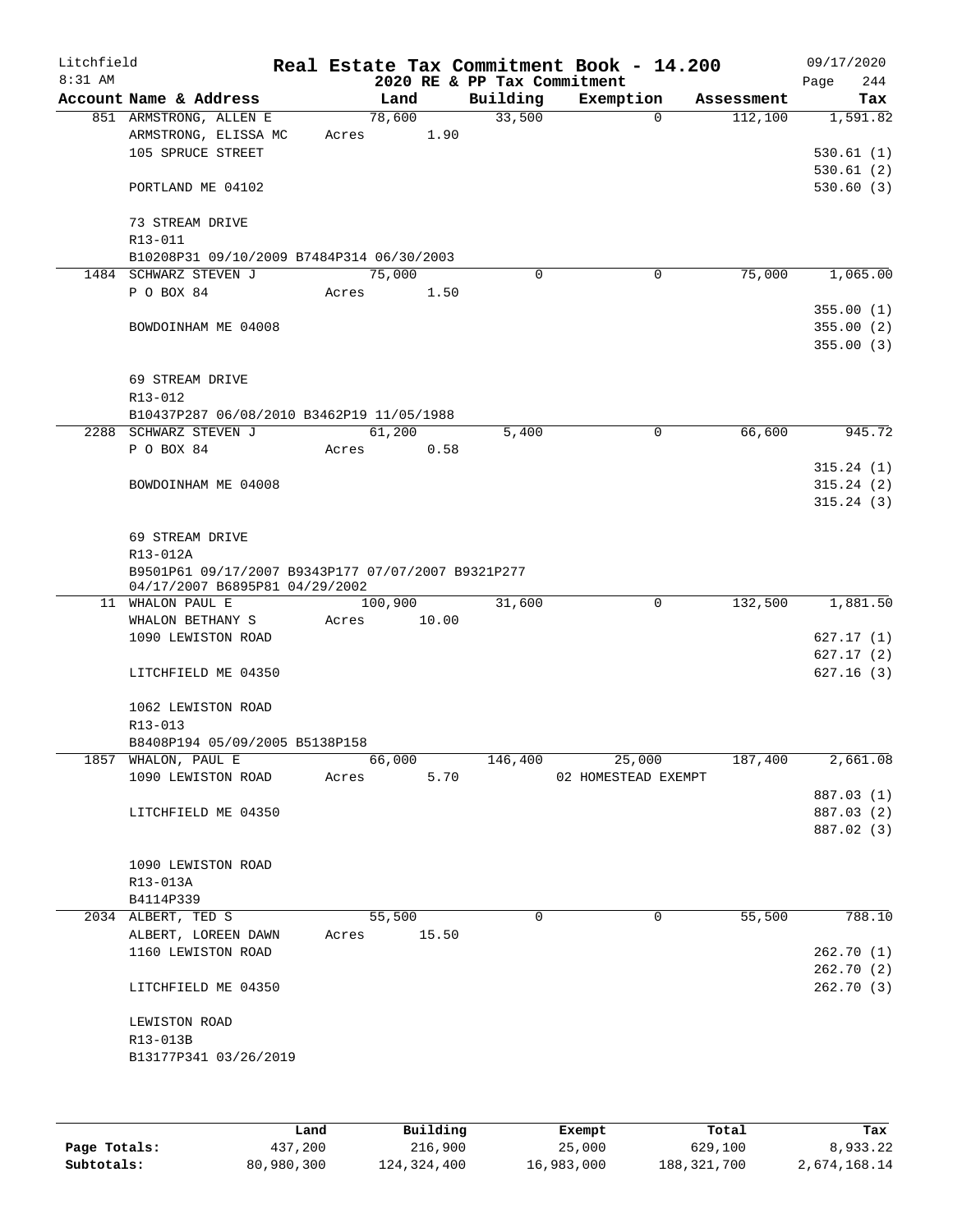| Litchfield |                                                                                          |       |                 |                             | Real Estate Tax Commitment Book - 14.200 |            |      | 09/17/2020             |
|------------|------------------------------------------------------------------------------------------|-------|-----------------|-----------------------------|------------------------------------------|------------|------|------------------------|
| 8:31 AM    |                                                                                          |       |                 | 2020 RE & PP Tax Commitment |                                          |            | Page | 245                    |
|            | Account Name & Address                                                                   |       | Land            | Building<br>402,700         | Exemption<br>$\Omega$                    | Assessment |      | Tax                    |
|            | 2032 RANKIN WAYDE<br>DAVID-RANKIN DONNA                                                  | Acres | 92,700<br>17.00 |                             |                                          | 495,400    |      | 7,034.68               |
|            | PO BOX 335                                                                               |       |                 |                             |                                          |            |      | 2,344.89(1)            |
|            |                                                                                          |       |                 |                             |                                          |            |      | 2,344.89(2)            |
|            | LITCHFIELD ME 04350                                                                      |       |                 |                             |                                          |            |      | 2,344.90(3)            |
|            | 1174 LEWISTON ROAD                                                                       |       |                 |                             |                                          |            |      |                        |
|            | R13-013C                                                                                 |       |                 |                             |                                          |            |      |                        |
|            | B8510P1 07/22/2005 B7455P146 06/05/2003                                                  |       |                 |                             |                                          |            |      |                        |
|            | 2033 ALBERT, MAURICE KEVIN                                                               |       | 48,300          | 100,400                     | 25,000                                   | 123,700    |      | 1,756.54               |
|            | ALBERT HOPE ELIZABETH                                                                    | Acres | 2.11            |                             | 02 HOMESTEAD EXEMPT                      |            |      |                        |
|            | PO BOX 66                                                                                |       |                 |                             |                                          |            |      | 585.51(1)<br>585.51(2) |
|            | LITCHFIELD ME 04350                                                                      |       |                 |                             |                                          |            |      | 585.52(3)              |
|            | 1112 LEWISTON ROAD                                                                       |       |                 |                             |                                          |            |      |                        |
|            | R13-013D                                                                                 |       |                 |                             |                                          |            |      |                        |
|            | B5392P256 05/20/1996                                                                     |       |                 |                             |                                          |            |      |                        |
|            | 2566 ALBERT, TED S                                                                       |       | 56,000          | 123,300                     | 0                                        | 179,300    |      | 2,546.06               |
|            | ALBERT, LOREEN                                                                           | Acres | 10.00           |                             |                                          |            |      |                        |
|            | P O BOX 132                                                                              |       |                 |                             |                                          |            |      | 848.69 (1)             |
|            |                                                                                          |       |                 |                             |                                          |            |      | 848.69 (2)             |
|            | LITCHFIELD ME 04350                                                                      |       |                 |                             |                                          |            |      | 848.68 (3)             |
|            | 1160 LEWISTON ROAD                                                                       |       |                 |                             |                                          |            |      |                        |
|            | R13-013E                                                                                 |       |                 |                             |                                          |            |      |                        |
|            | B8510P1 07/22/2005                                                                       |       |                 |                             |                                          |            |      |                        |
|            | 2700 FOSTER, ROBERT C                                                                    |       | 54,400          | 0                           | $\mathbf 0$                              | 54,400     |      | 772.48                 |
|            | FOSTER, JUDITH C<br>132 HUNTER ROAD                                                      | Acres | 8.89            |                             |                                          |            |      | 257.49(1)              |
|            |                                                                                          |       |                 |                             |                                          |            |      | 257.49(2)              |
|            | FREEPORT ME 04032                                                                        |       |                 |                             |                                          |            |      | 257.50(3)              |
|            | ROUTE 126                                                                                |       |                 |                             |                                          |            |      |                        |
|            | R13-013F                                                                                 |       |                 |                             |                                          |            |      |                        |
|            | B9578P257 11/29/2007                                                                     |       |                 |                             |                                          |            |      |                        |
|            | 2959 SMITH, STEPHANIE L                                                                  |       | 38,500          | 0                           | 0                                        | 38,500     |      | 546.70                 |
|            | 76 SUMMER STREET LOT 13 Acres                                                            |       | 5.50            |                             |                                          |            |      |                        |
|            |                                                                                          |       |                 |                             |                                          |            |      | 182.23(1)              |
|            | LISBON FALLS ME 04252                                                                    |       |                 |                             |                                          |            |      | 182.23(2)<br>182.24(3) |
|            |                                                                                          |       |                 |                             |                                          |            |      |                        |
|            | LEWISTON ROAD                                                                            |       |                 |                             |                                          |            |      |                        |
|            | R13-013G                                                                                 |       |                 |                             |                                          |            |      |                        |
|            | B13306P74 08/19/2019                                                                     |       |                 |                             |                                          |            |      |                        |
|            | 613 ZALANSKAS, ALLEYNE R ET<br>AL                                                        |       | 64,000          | 98,800                      | 0                                        | 162,800    |      | 2,311.76               |
|            | ZALANSKAS, KEVIN R                                                                       | Acres | 13.00           |                             |                                          |            |      |                        |
|            | 94 DENNIS HILL ROAD                                                                      |       |                 |                             |                                          |            |      | 770.59(1)              |
|            |                                                                                          |       |                 |                             |                                          |            |      | 770.59(2)              |
|            | LITCHFIELD ME 04350                                                                      |       |                 |                             |                                          |            |      | 770.58(3)              |
|            | 94 DENNIS HILL ROAD                                                                      |       |                 |                             |                                          |            |      |                        |
|            | R13-014                                                                                  |       |                 |                             |                                          |            |      |                        |
|            | B11653P180 03/20/2014 B11621P309 02/04/2014<br>B8044P179 07/19/2004 B6521P172 06/15/2001 |       |                 |                             |                                          |            |      |                        |
|            |                                                                                          |       |                 |                             |                                          |            |      |                        |
|            |                                                                                          |       |                 |                             |                                          |            |      |                        |

|              | Land       | Building    | Exempt     | Total         | Tax          |
|--------------|------------|-------------|------------|---------------|--------------|
| Page Totals: | 353,900    | 725,200     | 25,000     | 1,054,100     | 14,968.22    |
| Subtotals:   | 81,334,200 | 125,049,600 | 17,008,000 | 189, 375, 800 | 2,689,136.36 |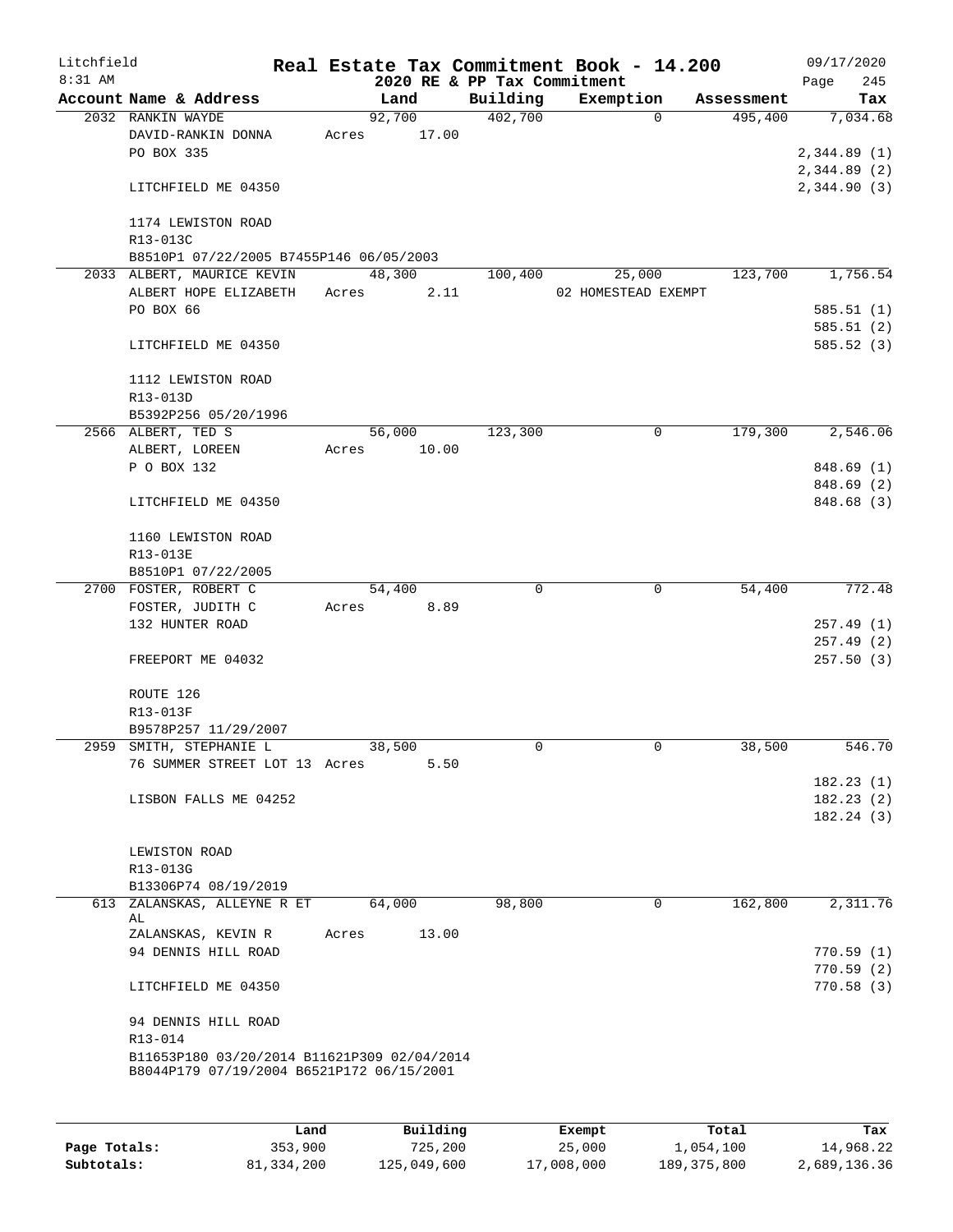| Litchfield<br>$8:31$ AM |                      |                                           |       |        |       | 2020 RE & PP Tax Commitment | Real Estate Tax Commitment Book - 14.200 |            | 09/17/2020<br>246<br>Page |
|-------------------------|----------------------|-------------------------------------------|-------|--------|-------|-----------------------------|------------------------------------------|------------|---------------------------|
|                         |                      | Account Name & Address                    |       | Land   |       | Building                    | Exemption                                | Assessment | Tax                       |
|                         | 456 THOMSON, GEORGE  |                                           |       | 10,500 |       | $\Omega$                    | $\Omega$                                 | 10,500     | 149.10                    |
|                         | THOMSON, JEAN        |                                           | Acres |        | 31.00 |                             |                                          |            |                           |
|                         |                      | 136 DENNIS HILL ROAD                      |       |        |       |                             |                                          |            | 49.70 (1)                 |
|                         |                      |                                           |       |        |       |                             |                                          |            | 49.70 (2)                 |
|                         |                      | LITCHFIELD ME 04350                       |       |        |       |                             |                                          |            | 49.70 (3)                 |
|                         |                      |                                           |       |        |       |                             |                                          |            |                           |
|                         | LEWISTON ROAD        |                                           |       |        |       |                             |                                          |            |                           |
|                         | R13-014A             |                                           |       |        |       |                             |                                          |            |                           |
|                         |                      | B11352P77 04/05/2013 B846P512             |       |        |       |                             |                                          |            |                           |
|                         | 2055 THOMSON, GEORGE |                                           |       | 5,600  |       | $\mathbf 0$                 | $\mathbf 0$                              | 5,600      | 79.52                     |
|                         | THOMSON, JEAN        |                                           | Acres |        | 14.00 |                             |                                          |            |                           |
|                         |                      | 136 DENNIS HILL ROAD                      |       |        |       |                             |                                          |            | 26.51(1)                  |
|                         |                      |                                           |       |        |       |                             |                                          |            | 26.51(2)                  |
|                         |                      | LITCHFIELD ME 04350                       |       |        |       |                             |                                          |            | 26.50(3)                  |
|                         |                      | DENNIS HILL ROAD                          |       |        |       |                             |                                          |            |                           |
|                         | R13-014B             |                                           |       |        |       |                             |                                          |            |                           |
|                         |                      | B6521P169 06/15/2001                      |       |        |       |                             |                                          |            |                           |
|                         |                      | 860 THOMSON, GEORGE R JR                  |       | 66,000 |       | 349,300                     | 31,000                                   | 384,300    | 5,457.06                  |
|                         |                      | THOMSON JEAN ROBBIE                       | Acres |        | 25.00 |                             | 02 HOMESTEAD EXEMPT                      |            |                           |
|                         |                      | 136 DENNIS HILL RD                        |       |        |       |                             | 03 VETERANS EXEMPT                       |            | 1,819.02(1)               |
|                         |                      |                                           |       |        |       |                             |                                          |            | 1,819.02(2)               |
|                         |                      | LITCHFIELD ME 04350                       |       |        |       |                             |                                          |            | 1,819.02(3)               |
|                         |                      | 136 DENNIS HILL ROAD                      |       |        |       |                             |                                          |            |                           |
|                         | R13-015              |                                           |       |        |       |                             |                                          |            |                           |
|                         |                      | B5303P14 02/03/1997                       |       |        |       |                             |                                          |            |                           |
|                         | 1755 SEAMAN, ERIC    |                                           |       | 14,300 |       | 0                           | 0                                        | 14,300     | 203.06                    |
|                         |                      | 1844 HALLOWELL ROAD                       | Acres |        | 39.00 |                             |                                          |            |                           |
|                         |                      |                                           |       |        |       |                             |                                          |            | 67.69(1)                  |
|                         |                      | LITCHFIELD ME 04350                       |       |        |       |                             |                                          |            | 67.69(2)                  |
|                         |                      |                                           |       |        |       |                             |                                          |            | 67.68(3)                  |
|                         |                      | DENNIS HILL ROAD                          |       |        |       |                             |                                          |            |                           |
|                         | R13-016              |                                           |       |        |       |                             |                                          |            |                           |
|                         |                      | B11873P113 11/12/2014 B7932P61 04/12/2004 |       |        |       |                             |                                          |            |                           |
|                         |                      | 1047 RUDOFF FRANCINE G                    |       | 61,500 |       | 158,300                     | 25,000                                   | 194,800    | 2,766.16                  |
|                         | P O BOX 71           |                                           | Acres |        | 8.00  |                             | 02 HOMESTEAD EXEMPT                      |            |                           |
|                         |                      |                                           |       |        |       |                             |                                          |            | 922.05(1)                 |
|                         |                      | LITCHFIELD ME 04350                       |       |        |       |                             |                                          |            | 922.05(2)                 |
|                         |                      |                                           |       |        |       |                             |                                          |            | 922.06(3)                 |
|                         |                      |                                           |       |        |       |                             |                                          |            |                           |
|                         |                      | 192 DENNIS HILL ROAD                      |       |        |       |                             |                                          |            |                           |
|                         | R13-017              | B9559P251 11/09/2007 B3194P244            |       |        |       |                             |                                          |            |                           |
|                         |                      | 452 SMITH, MATTHEW I                      |       | 53,900 |       | 61,200                      | 0                                        | 115,100    | 1,634.42                  |
|                         | SMITH, SHEENA L      |                                           | Acres |        | 25.00 |                             |                                          |            |                           |
|                         |                      | 218 DENNIS HILL ROAD                      |       |        |       |                             |                                          |            | 544.81 (1)                |
|                         |                      |                                           |       |        |       |                             |                                          |            | 544.81 (2)                |
|                         |                      | LITCHFIELD ME 04350                       |       |        |       |                             |                                          |            | 544.80 (3)                |
|                         |                      | 218 DENNIS HILL ROAD                      |       |        |       |                             |                                          |            |                           |
|                         | R13-018              |                                           |       |        |       |                             |                                          |            |                           |
|                         |                      | B13275P207 07/19/2019                     |       |        |       |                             |                                          |            |                           |
|                         |                      |                                           |       |        |       |                             |                                          |            |                           |
|                         |                      |                                           |       |        |       |                             |                                          |            |                           |

|              | Land       | Building    | Exempt     | Total       | Tax          |
|--------------|------------|-------------|------------|-------------|--------------|
| Page Totals: | 211,800    | 568,800     | 56,000     | 724,600     | 10,289.32    |
| Subtotals:   | 81,546,000 | 125,618,400 | 17,064,000 | 190,100,400 | 2,699,425.68 |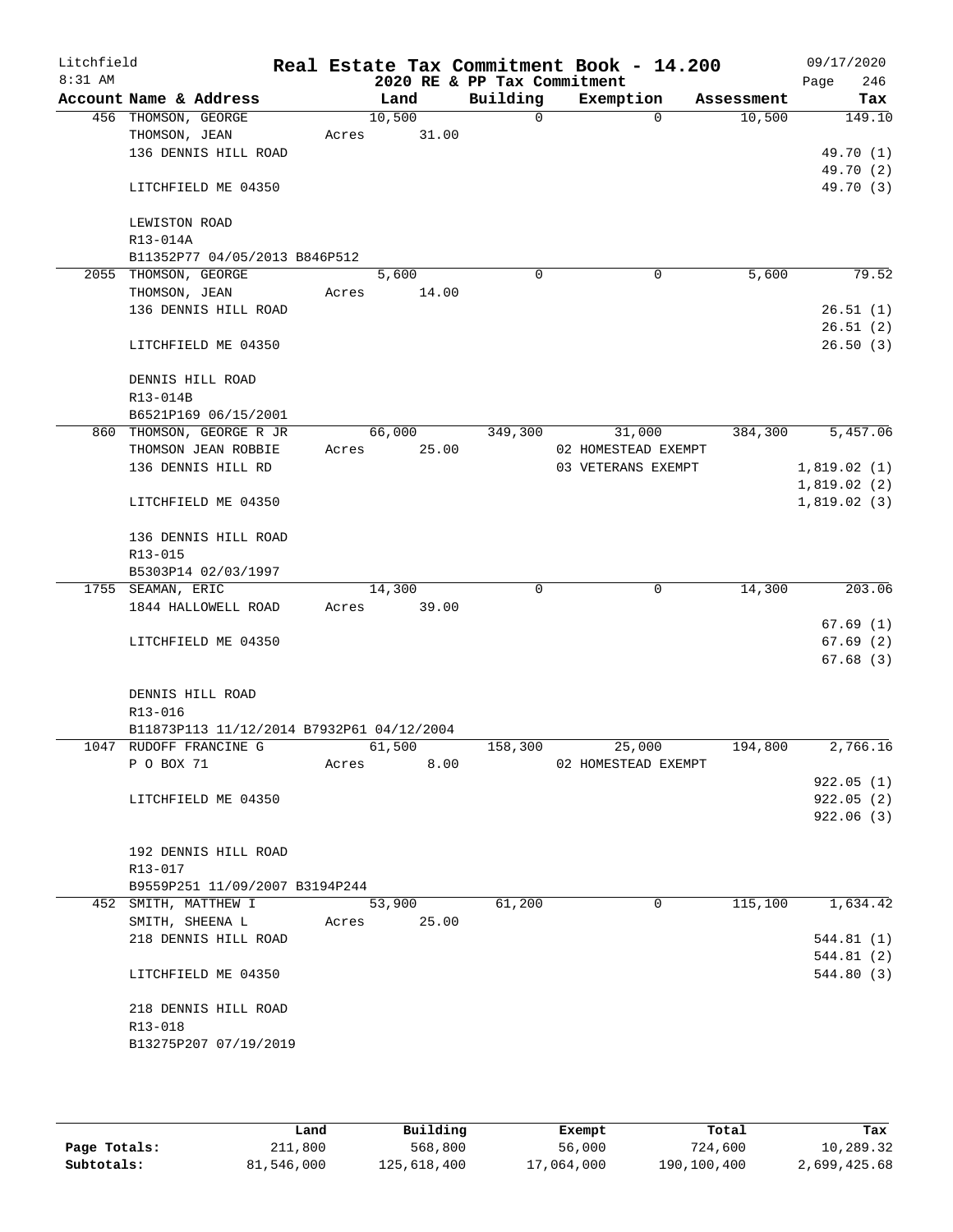| Litchfield |                                                                  |                |       |                             | Real Estate Tax Commitment Book - 14.200 |                       | 09/17/2020      |  |
|------------|------------------------------------------------------------------|----------------|-------|-----------------------------|------------------------------------------|-----------------------|-----------------|--|
| 8:31 AM    |                                                                  | Land           |       | 2020 RE & PP Tax Commitment |                                          |                       | 247<br>Page     |  |
|            | Account Name & Address<br>2835 STANLEY, DANIEL JR                | 94,800         |       | Building<br>65,000          | Exemption<br>0                           | Assessment<br>159,800 | Tax<br>2,269.16 |  |
|            | 1334 LEWISTON ROAD                                               | 90.00<br>Acres |       |                             |                                          |                       |                 |  |
|            |                                                                  |                |       |                             |                                          |                       | 756.39(1)       |  |
|            | LITCHFIELD ME 04350                                              |                |       |                             |                                          |                       | 756.39(2)       |  |
|            |                                                                  |                |       |                             |                                          |                       | 756.38 (3)      |  |
|            | 1334 LEWISTON ROAD                                               |                |       |                             |                                          |                       |                 |  |
|            | R13-018A                                                         |                |       |                             |                                          |                       |                 |  |
|            | B11899P188 01/05/2015 B11555P306 10/31/2013                      |                |       |                             |                                          |                       |                 |  |
|            | B11450P253 07/16/2013                                            |                |       |                             |                                          |                       |                 |  |
|            | 583 POWERS, THOMAS E                                             | 11,900         |       | $\Omega$                    | $\Omega$                                 | 11,900                | 168.98          |  |
|            | 306 MAIN STREET                                                  | 26.00<br>Acres |       |                             |                                          |                       | 56.33(1)        |  |
|            | CUMBERLAND ME 04021                                              |                |       |                             |                                          |                       | 56.33(2)        |  |
|            |                                                                  |                |       |                             |                                          |                       | 56.32(3)        |  |
|            |                                                                  |                |       |                             |                                          |                       |                 |  |
|            | LEWISTON ROAD                                                    |                |       |                             |                                          |                       |                 |  |
|            | R13-019                                                          |                |       |                             |                                          |                       |                 |  |
|            | B7490P173 07/01/2003<br>1770 TWISS, WILLIAM D                    | 80,000         |       | 97,000                      | 25,000                                   | 152,000               | 2,158.40        |  |
|            | 264 DENNIS HILL RD                                               | Acres          | 50.00 |                             | 02 HOMESTEAD EXEMPT                      |                       |                 |  |
|            |                                                                  |                |       |                             |                                          |                       | 719.47 (1)      |  |
|            | LITCHFIELD ME 04350                                              |                |       |                             |                                          |                       | 719.47(2)       |  |
|            |                                                                  |                |       |                             |                                          |                       | 719.46(3)       |  |
|            |                                                                  |                |       |                             |                                          |                       |                 |  |
|            | 264 DENNIS HILL ROAD<br>R13-019A                                 |                |       |                             |                                          |                       |                 |  |
|            | B4421P344                                                        |                |       |                             |                                          |                       |                 |  |
|            | 936 KENDRICK, BRIAN C                                            | 75,500         |       | 111,800                     | 31,000                                   | 156,300               | 2,219.46        |  |
|            | 296 DENNIS HILL ROAD                                             | Acres          | 37.00 |                             | 02 HOMESTEAD EXEMPT                      |                       |                 |  |
|            |                                                                  |                |       |                             | 03 VETERANS EXEMPT                       |                       | 739.82(1)       |  |
|            | LITCHFIELD ME 04350                                              |                |       |                             |                                          |                       | 739.82(2)       |  |
|            |                                                                  |                |       |                             |                                          |                       | 739.82 (3)      |  |
|            | 296 DENNIS HILL ROAD                                             |                |       |                             |                                          |                       |                 |  |
|            | R13-020                                                          |                |       |                             |                                          |                       |                 |  |
|            | B2427P86                                                         |                |       |                             |                                          |                       |                 |  |
|            | 1253 BOUCHARD, JENNIFER L                                        | 57,000         |       | 86,200                      | 25,000                                   | 118,200               | 1,678.44        |  |
|            | 308 DENNIS HILL ROAD                                             | Acres          | 5.00  |                             | 02 HOMESTEAD EXEMPT                      |                       | 559.48(1)       |  |
|            | LITCHFIELD ME 04350                                              |                |       |                             |                                          |                       | 559.48 (2)      |  |
|            |                                                                  |                |       |                             |                                          |                       | 559.48(3)       |  |
|            |                                                                  |                |       |                             |                                          |                       |                 |  |
|            | 308 DENNIS HILL ROAD                                             |                |       |                             |                                          |                       |                 |  |
|            | R13-021                                                          |                |       |                             |                                          |                       |                 |  |
|            | B10235P115 10/07/2009 B4402P288 05/27/1993<br>1781 YOUNG, CARY V | 44,200         |       | 17,300                      | 25,000                                   | 36,500                | 518.30          |  |
|            | MCKEEN, LYNNE S                                                  | Acres          | 0.94  |                             | 02 HOMESTEAD EXEMPT                      |                       |                 |  |
|            | 316 DENNIS HILL ROAD                                             |                |       |                             |                                          |                       | 172.77(1)       |  |
|            |                                                                  |                |       |                             |                                          |                       | 172.77(2)       |  |
|            | LITCHFIELD ME 04350                                              |                |       |                             |                                          |                       | 172.76(3)       |  |
|            | 316 DENNIS HILL ROAD                                             |                |       |                             |                                          |                       |                 |  |
|            | R13-022                                                          |                |       |                             |                                          |                       |                 |  |
|            | B8079P276 08/18/2004 B1522P68 06/11/1970                         |                |       |                             |                                          |                       |                 |  |
|            |                                                                  |                |       |                             |                                          |                       |                 |  |
|            |                                                                  |                |       |                             |                                          |                       |                 |  |

|              | Land       | Building    | Exempt     | Total       | Tax          |
|--------------|------------|-------------|------------|-------------|--------------|
| Page Totals: | 363,400    | 377,300     | 106,000    | 634,700     | 9,012.74     |
| Subtotals:   | 81,909,400 | 125,995,700 | 17,170,000 | 190,735,100 | 2,708,438.42 |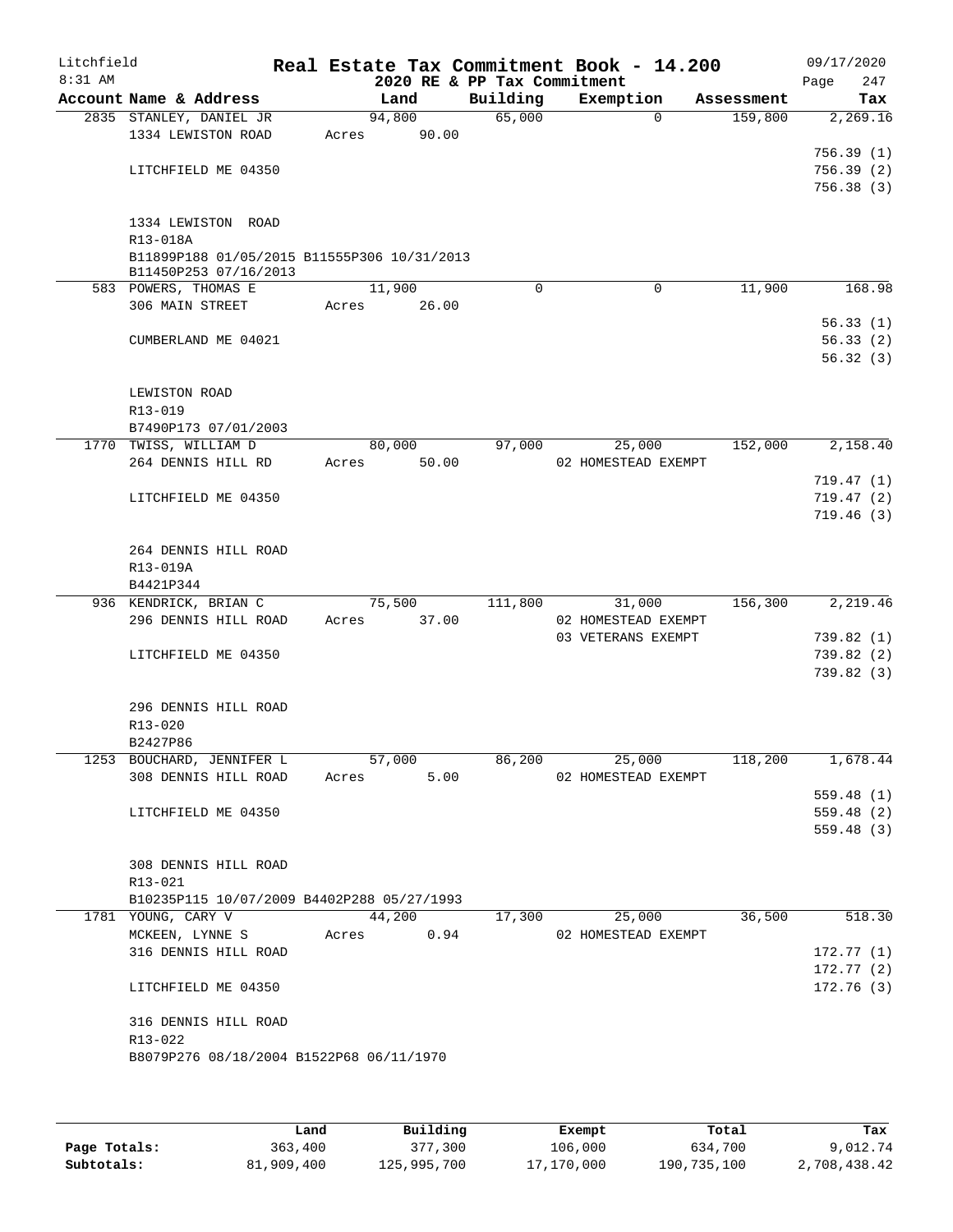| Litchfield<br>$8:31$ AM |                                                   |        |      | 2020 RE & PP Tax Commitment | Real Estate Tax Commitment Book - 14.200 |            | 09/17/2020<br>Page<br>248 |
|-------------------------|---------------------------------------------------|--------|------|-----------------------------|------------------------------------------|------------|---------------------------|
|                         | Account Name & Address                            | Land   |      | Building                    | Exemption                                | Assessment | Tax                       |
|                         | 265 CANTY, JONATHAN B                             | 48,800 |      | $\mathbf 0$                 | $\Omega$                                 | 48,800     | 692.96                    |
|                         | 189 INDIANA ROAD                                  | Acres  | 9.52 |                             |                                          |            |                           |
|                         |                                                   |        |      |                             |                                          |            | 230.99(1)                 |
|                         | WEST GARDINER ME 04345                            |        |      |                             |                                          |            | 230.99(2)                 |
|                         |                                                   |        |      |                             |                                          |            | 230.98(3)                 |
|                         |                                                   |        |      |                             |                                          |            |                           |
|                         | DENNIS HILL TERRACE                               |        |      |                             |                                          |            |                           |
|                         | R13-023                                           |        |      |                             |                                          |            |                           |
|                         | B5655P195 06/10/1998<br>634 FRASER SHERI CRANSTON | 60,000 |      | 152,900                     | 25,000                                   | 187,900    | 2,668.18                  |
|                         | FRASER PAUL W                                     | Acres  | 6.06 |                             | 02 HOMESTEAD EXEMPT                      |            |                           |
|                         | 352 DENNIS HILL ROAD                              |        |      |                             |                                          |            | 889.39 (1)                |
|                         |                                                   |        |      |                             |                                          |            | 889.39 (2)                |
|                         | LITCHFIELD ME 04350                               |        |      |                             |                                          |            | 889.40 (3)                |
|                         |                                                   |        |      |                             |                                          |            |                           |
|                         | 352 DENNIS HILL ROAD                              |        |      |                             |                                          |            |                           |
|                         | $R13 - 023 - 2$                                   |        |      |                             |                                          |            |                           |
|                         | B4301P266 12/22/1992                              |        |      |                             |                                          |            |                           |
|                         | 660 GAMMON, FREDERICK T                           | 57,000 |      | 19,200                      | 25,000                                   | 51,200     | 727.04                    |
|                         | 6 CANTY LANE                                      | Acres  | 5.00 |                             | 02 HOMESTEAD EXEMPT                      |            |                           |
|                         |                                                   |        |      |                             |                                          |            | 242.35(1)                 |
|                         | LITCHFIELD ME 04350                               |        |      |                             |                                          |            | 242.35(2)                 |
|                         |                                                   |        |      |                             |                                          |            | 242.34 (3)                |
|                         | 6 CANTY LANE                                      |        |      |                             |                                          |            |                           |
|                         | $R13 - 023 - 3$                                   |        |      |                             |                                          |            |                           |
|                         | B10705P303 04/11/2011 B10689P249 03/17/2011       |        |      |                             |                                          |            |                           |
|                         | B6404P147 02/16/2001                              |        |      |                             |                                          |            |                           |
|                         | 283 CASEY, JEFFREY A                              | 57,600 |      | 158,000                     | 25,000                                   | 190,600    | 2,706.52                  |
|                         | 17 CANTY LANE                                     | Acres  | 5.20 |                             | 02 HOMESTEAD EXEMPT                      |            |                           |
|                         |                                                   |        |      |                             |                                          |            | 902.17(1)                 |
|                         | LITCHFIELD ME 04350                               |        |      |                             |                                          |            | 902.17(2)                 |
|                         |                                                   |        |      |                             |                                          |            | 902.18(3)                 |
|                         | 17 CANTY LANE                                     |        |      |                             |                                          |            |                           |
|                         | $R13 - 023 - 4$                                   |        |      |                             |                                          |            |                           |
|                         | B3922P30                                          |        |      |                             |                                          |            |                           |
|                         | 1773 BESSON, PAUL                                 | 57,400 |      | 131,900                     | 25,000                                   | 164,300    | 2,333.06                  |
|                         | PO BOX 81                                         | Acres  | 5.13 |                             | 02 HOMESTEAD EXEMPT                      |            |                           |
|                         |                                                   |        |      |                             |                                          |            | 777.69(1)                 |
|                         | LITCHFIELD ME 04350                               |        |      |                             |                                          |            | 777.69(2)                 |
|                         |                                                   |        |      |                             |                                          |            | 777.68(3)                 |
|                         |                                                   |        |      |                             |                                          |            |                           |
|                         | 39 CANTY LANE<br>R13-023-5                        |        |      |                             |                                          |            |                           |
|                         | B6483P174                                         |        |      |                             |                                          |            |                           |
|                         | 1107 MACDONALD, ALFRED                            | 58,600 |      | 104,000                     | 25,000                                   | 137,600    | 1,953.92                  |
|                         | 55 CANTY LN                                       | Acres  | 5.53 |                             | 02 HOMESTEAD EXEMPT                      |            |                           |
|                         |                                                   |        |      |                             |                                          |            | 651.31 (1)                |
|                         | LITCHFIELD ME 04350                               |        |      |                             |                                          |            | 651.31(2)                 |
|                         |                                                   |        |      |                             |                                          |            | 651.30(3)                 |
|                         |                                                   |        |      |                             |                                          |            |                           |
|                         | 55 CANTY LANE                                     |        |      |                             |                                          |            |                           |
|                         | $R13 - 023 - 6$                                   |        |      |                             |                                          |            |                           |
|                         | B3974P312                                         |        |      |                             |                                          |            |                           |
|                         |                                                   |        |      |                             |                                          |            |                           |
|                         |                                                   |        |      |                             |                                          |            |                           |

|              | Land       | Building    | Exempt     | Total       | Tax          |
|--------------|------------|-------------|------------|-------------|--------------|
| Page Totals: | 339,400    | 566,000     | 125,000    | 780,400     | 11,081.68    |
| Subtotals:   | 82,248,800 | 126,561,700 | 17,295,000 | 191,515,500 | 2,719,520.10 |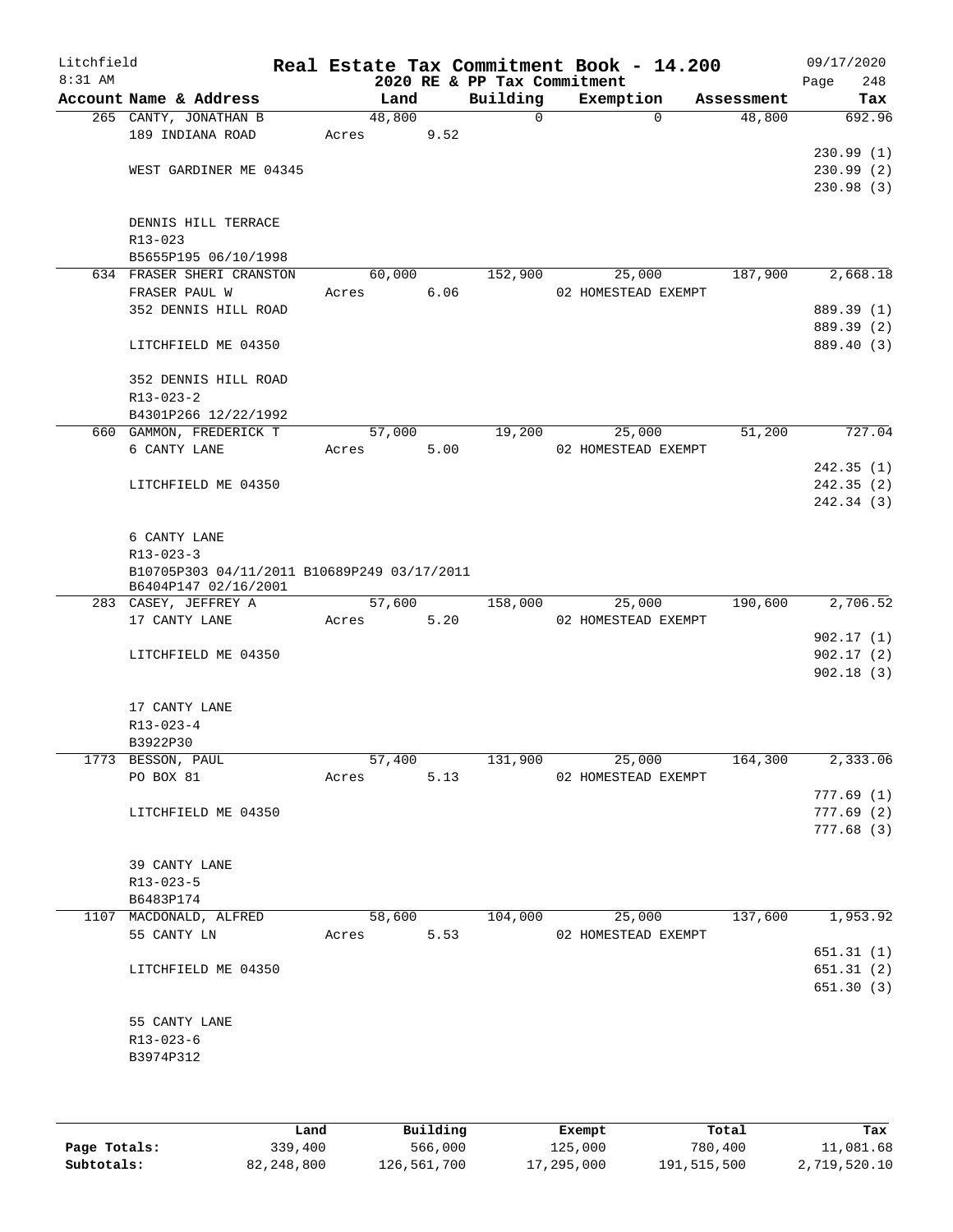| Litchfield<br>8:31 AM |                                                      |            |         |      | 2020 RE & PP Tax Commitment | Real Estate Tax Commitment Book - 14.200 |         | 09/17/2020<br>249 |
|-----------------------|------------------------------------------------------|------------|---------|------|-----------------------------|------------------------------------------|---------|-------------------|
|                       | Account Name & Address                               |            | Land    |      |                             | Building Exemption Assessment            |         | Page<br>Tax       |
|                       | 1772 MARTIN, RICHARD A                               |            | 59,200  |      | 184,500                     | 25,000                                   |         | 218,700 3,105.54  |
|                       | ROSE, KELLY A                                        | Acres 5.74 |         |      |                             | 02 HOMESTEAD EXEMPT                      |         |                   |
|                       | 60 CANTY LANE                                        |            |         |      |                             |                                          |         | 1,035.18(1)       |
|                       |                                                      |            |         |      |                             |                                          |         | 1,035.18(2)       |
|                       | LITCHFIELD ME 04350                                  |            |         |      |                             |                                          |         | 1,035.18(3)       |
|                       | 60 CANTY LANE                                        |            |         |      |                             |                                          |         |                   |
|                       | $R13 - 023 - 7$                                      |            |         |      |                             |                                          |         |                   |
|                       | B10926P17 12/20/2011 B6523P136 B5655P195 06/10/1998  |            |         |      |                             |                                          |         |                   |
|                       | 1483 RIDEOUT, REGINALD W                             |            | 57,100  |      | 117,100                     | $\mathbf 0$                              | 174,200 | 2,473.64          |
|                       | 58 CANTY LANE                                        | Acres 5.03 |         |      |                             |                                          |         |                   |
|                       |                                                      |            |         |      |                             |                                          |         | 824.55 (1)        |
|                       | LITCHFIELD ME 04350                                  |            |         |      |                             |                                          |         | 824.55 (2)        |
|                       |                                                      |            |         |      |                             |                                          |         | 824.54 (3)        |
|                       | 58 CANTY LANE                                        |            |         |      |                             |                                          |         |                   |
|                       | $R13 - 023 - 8$                                      |            |         |      |                             |                                          |         |                   |
|                       | B4787P130                                            |            |         |      |                             |                                          |         |                   |
|                       | 222 WILLIAMS PATRICIA L.                             |            | 57,500  |      | 136,700                     | 25,000                                   | 169,200 | 2,402.64          |
|                       | 336 DENNIS HILL ROAD                                 | Acres 5.17 |         |      |                             | 02 HOMESTEAD EXEMPT                      |         |                   |
|                       |                                                      |            |         |      |                             |                                          |         | 800.88 (1)        |
|                       | LITCHFIELD ME 04350                                  |            |         |      |                             |                                          |         | 800.88 (2)        |
|                       |                                                      |            |         |      |                             |                                          |         | 800.88 (3)        |
|                       | 336 DENNIS HILL ROAD                                 |            |         |      |                             |                                          |         |                   |
|                       | R13-023A                                             |            |         |      |                             |                                          |         |                   |
|                       | B11111P70 06/15/2012 B6365P320 12/08/2000            |            |         |      |                             |                                          |         |                   |
|                       | 479 DIMONE, DONALD 131,200                           |            |         |      | 269,100                     | $\mathbf 0$                              |         | 400,300 5,684.26  |
|                       | 1065 LABELLE TERRACE NW Acres 26.35                  |            |         |      |                             |                                          |         |                   |
|                       |                                                      |            |         |      |                             |                                          |         | 1,894.75(1)       |
|                       | PORT CHARLOTTE FL 33948                              |            |         |      |                             |                                          |         | 1,894.75(2)       |
|                       |                                                      |            |         |      |                             |                                          |         | 1,894.76(3)       |
|                       | 410 DENNIS HILL ROAD                                 |            |         |      |                             |                                          |         |                   |
|                       | R13-024                                              |            |         |      |                             |                                          |         |                   |
|                       | B1772P10                                             |            |         |      |                             |                                          |         |                   |
|                       | 1309 KANDRIS, KENNETH C                              |            | 101,200 |      | 147,400                     | 25,000                                   | 223,600 | 3, 175, 12        |
|                       | KANDRIS, TANYA J                                     | Acres      |         | 3.70 |                             | 02 HOMESTEAD EXEMPT                      |         |                   |
|                       | PO BOX 519                                           |            |         |      |                             |                                          |         | 1,058.37(1)       |
|                       |                                                      |            |         |      |                             |                                          |         | 1,058.37(2)       |
|                       | LITCHFIELD ME 04350                                  |            |         |      |                             |                                          |         | 1,058.38(3)       |
|                       | 416 DENNIS HILL ROAD                                 |            |         |      |                             |                                          |         |                   |
|                       | R13-025                                              |            |         |      |                             |                                          |         |                   |
|                       | B12776P58 11/14/2017 B5711P91 08/21/1998             |            |         |      |                             |                                          |         |                   |
|                       | 478 PARLIN, JESSICA                                  |            | 4,600   |      | 0                           | 0                                        | 4,600   | 65.32             |
|                       | PARLIN, MERTON                                       | Acres      |         | 0.36 |                             |                                          |         |                   |
|                       | 429 ACADEMY ROAD                                     |            |         |      |                             |                                          |         | 21.77(1)          |
|                       |                                                      |            |         |      |                             |                                          |         | 21.77(2)          |
|                       | LITCHFIELD ME 04350                                  |            |         |      |                             |                                          |         | 21.78(3)          |
|                       | ISLAND                                               |            |         |      |                             |                                          |         |                   |
|                       | R13-026                                              |            |         |      |                             |                                          |         |                   |
|                       | B12908P298 05/08/2018 B11914P188 12/08/2014 B1772P10 |            |         |      |                             |                                          |         |                   |
|                       |                                                      |            |         |      |                             |                                          |         |                   |

|              | Land       | Building    | Exempt     | Total       | Tax          |
|--------------|------------|-------------|------------|-------------|--------------|
| Page Totals: | 410,800    | 854,800     | 75,000     | 1,190,600   | 16,906.52    |
| Subtotals:   | 82,659,600 | 127,416,500 | 17,370,000 | 192,706,100 | 2,736,426.62 |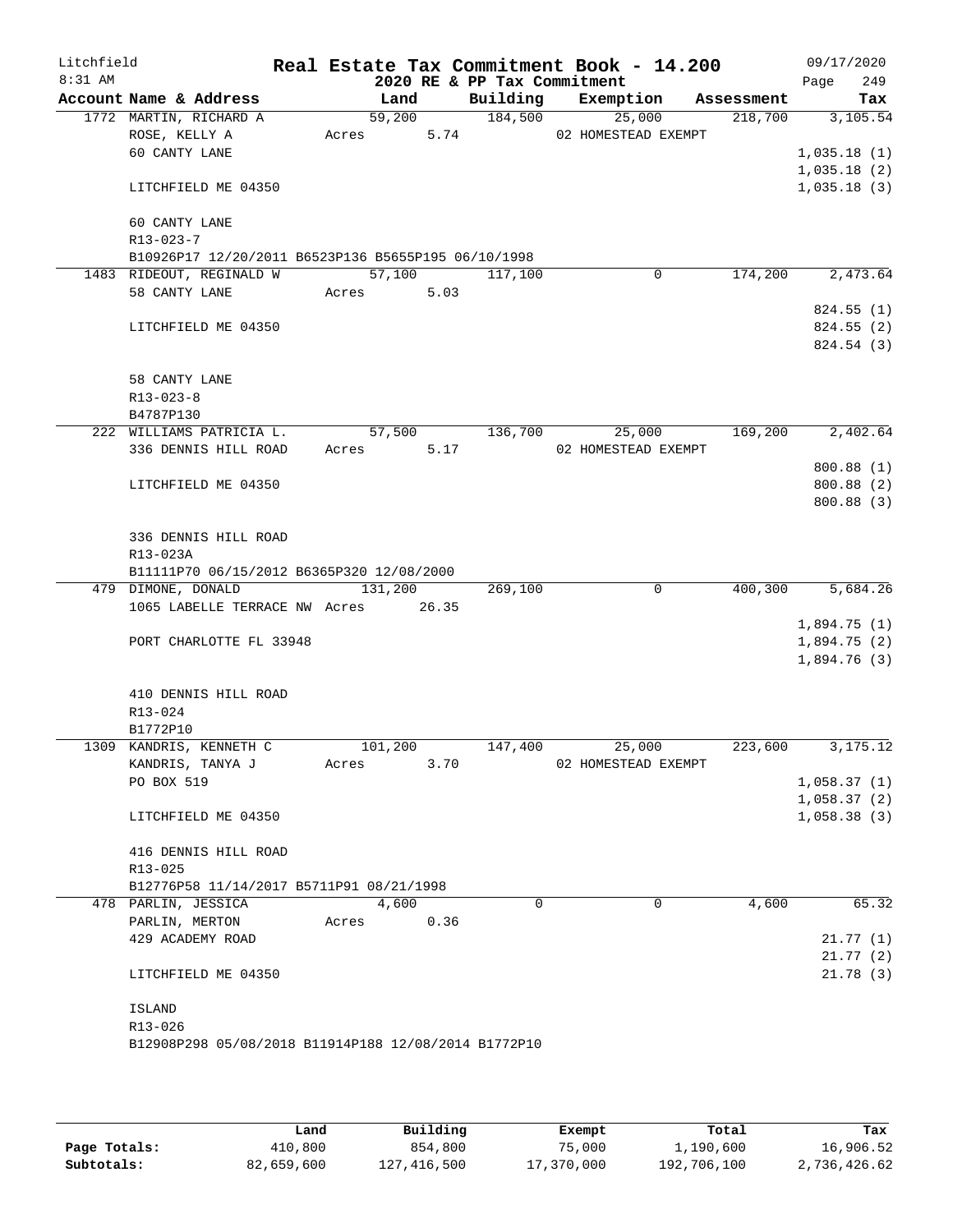| Litchfield |                                                                    |       |         |                        | Real Estate Tax Commitment Book - 14.200 |                                         |              |            |             | 09/17/2020             |
|------------|--------------------------------------------------------------------|-------|---------|------------------------|------------------------------------------|-----------------------------------------|--------------|------------|-------------|------------------------|
| 8:31 AM    |                                                                    |       |         |                        | 2020 RE & PP Tax Commitment              |                                         |              |            | Page        | 250                    |
|            | Account Name & Address                                             |       | Land    |                        | Building                                 | Exemption                               |              | Assessment |             | Tax                    |
|            | 669 FORSYTHE, RANDALL A                                            |       | 11,100  |                        | 0                                        |                                         | $\Omega$     | 11,100     |             | 157.62                 |
|            | 419 DENNIS HILL ROAD                                               | Acres |         | 3.00                   |                                          |                                         |              |            |             |                        |
|            |                                                                    |       |         |                        |                                          |                                         |              |            |             | 52.54(1)               |
|            | LITCHFIELD ME 04350                                                |       |         |                        |                                          |                                         |              |            |             | 52.54(2)<br>52.54(3)   |
|            |                                                                    |       |         |                        |                                          |                                         |              |            |             |                        |
|            | <b>ISLAND</b>                                                      |       |         |                        |                                          |                                         |              |            |             |                        |
|            | R13-027                                                            |       |         |                        |                                          |                                         |              |            |             |                        |
|            | B11981P23 05/15/2015 B7348P218 03/29/1999                          |       |         |                        |                                          |                                         |              |            |             |                        |
|            | 69 FORSYTHE, RANDALL A                                             |       | 106,400 |                        | 130,400                                  | 25,000                                  |              | 211,800    |             | 3,007.56               |
|            | 419 DENNIS HILL ROAD                                               | Acres |         | 3.30                   |                                          | 02 HOMESTEAD EXEMPT                     |              |            |             |                        |
|            |                                                                    |       |         |                        |                                          |                                         |              |            | 1,002.52(1) |                        |
|            | LITCHFIELD ME 04350                                                |       |         |                        |                                          |                                         |              |            | 1,002.52(2) |                        |
|            |                                                                    |       |         |                        |                                          |                                         |              |            | 1,002.52(3) |                        |
|            |                                                                    |       |         |                        |                                          |                                         |              |            |             |                        |
|            | 419 DENNIS HILL ROAD                                               |       |         |                        |                                          |                                         |              |            |             |                        |
|            | R13-028                                                            |       |         |                        |                                          |                                         |              |            |             |                        |
|            | B11791P310 09/05/2014 B11054P228 05/22/2012                        |       |         |                        |                                          |                                         |              |            |             |                        |
|            | B8007P344 06/25/2004                                               |       |         |                        |                                          |                                         |              |            |             |                        |
|            | 1935 ZIDOWECKI, RICHARD                                            |       | 111,500 |                        | 127,100                                  | 25,000                                  |              | 213,600    |             | 3,033.12               |
|            | 32 STEVENSTOWN ROAD                                                | Acres |         | 4.00                   |                                          | 02 HOMESTEAD EXEMPT                     |              |            |             |                        |
|            |                                                                    |       |         |                        |                                          |                                         |              |            | 1,011.04(1) |                        |
|            | LITCHFIELD ME 04350                                                |       |         |                        |                                          |                                         |              |            | 1,011.04(2) |                        |
|            |                                                                    |       |         |                        |                                          |                                         |              |            | 1,011.04(3) |                        |
|            |                                                                    |       |         |                        |                                          |                                         |              |            |             |                        |
|            | 32 STEVENSTOWN ROAD                                                |       |         |                        |                                          |                                         |              |            |             |                        |
|            | R13-029                                                            |       |         |                        |                                          |                                         |              |            |             |                        |
|            | B2062P7                                                            |       |         |                        |                                          |                                         |              |            |             |                        |
|            | 303 CAMPBELL, JENNIFER P                                           |       | 36,000  |                        | 0                                        |                                         | 0            | 36,000     |             | 511.20                 |
|            | 47 STEVENSTOWN ROAD                                                | Acres |         | 1.30                   |                                          |                                         |              |            |             |                        |
|            |                                                                    |       |         |                        |                                          |                                         |              |            |             | 170.40(1)              |
|            | LITCHFIELD ME 04350                                                |       |         |                        |                                          |                                         |              |            |             | 170.40(2)<br>170.40(3) |
|            |                                                                    |       |         |                        |                                          |                                         |              |            |             |                        |
|            | STEVENSTOWN ROAD                                                   |       |         |                        |                                          |                                         |              |            |             |                        |
|            | R13-030                                                            |       |         |                        |                                          |                                         |              |            |             |                        |
|            | B11411P29 06/07/2013 B6027P97 08/13/1999                           |       |         |                        |                                          |                                         |              |            |             |                        |
|            | 752 SHANNON, PATRICK M                                             |       | 20,300  |                        | 0                                        |                                         | $\mathbf{0}$ | 20,300     |             | 288.26                 |
|            | SHANNON, MOSELLE M                                                 | Acres |         | 2.00                   |                                          |                                         |              |            |             |                        |
|            | 975 HOLLYHOCK LANE                                                 |       |         |                        |                                          |                                         |              |            |             | 96.09(1)               |
|            |                                                                    |       |         |                        |                                          |                                         |              |            |             | 96.09(2)               |
|            | TEMPLETON CA 93465                                                 |       |         |                        |                                          |                                         |              |            |             | 96.08(3)               |
|            |                                                                    |       |         |                        |                                          |                                         |              |            |             |                        |
|            | STEVENSTOWN ROAD                                                   |       |         |                        |                                          |                                         |              |            |             |                        |
|            | R13-031                                                            |       |         |                        |                                          |                                         |              |            |             |                        |
|            | B11799P297 09/10/2014 B2458P10                                     |       |         |                        |                                          |                                         |              |            |             |                        |
|            | 337 BENDELE, HANA J                                                |       | 48,000  |                        | 168,700                                  |                                         | 0            | 216,700    |             | 3,077.14               |
|            | 277 MARSH ROAD                                                     | Acres |         | 2.01                   |                                          |                                         |              |            |             |                        |
|            |                                                                    |       |         |                        |                                          |                                         |              |            | 1,025.71(1) |                        |
|            | SABATTUS ME 04280                                                  |       |         |                        |                                          |                                         |              |            | 1,025.71(2) |                        |
|            |                                                                    |       |         |                        |                                          |                                         |              |            | 1,025.72(3) |                        |
|            |                                                                    |       |         |                        |                                          |                                         |              |            |             |                        |
|            | 118 STEVENSTOWN ROAD                                               |       |         |                        |                                          |                                         |              |            |             |                        |
|            | R13-032                                                            |       |         |                        |                                          |                                         |              |            |             |                        |
|            | B12754P328 10/20/2017 B9802P210 07/24/2008 B8047P172<br>07/26/2004 |       |         |                        |                                          |                                         |              |            |             |                        |
|            |                                                                    |       |         |                        |                                          |                                         |              |            |             |                        |
|            |                                                                    |       |         |                        |                                          |                                         |              |            |             |                        |
|            |                                                                    |       |         | $D_{11}$ in $A$ in $A$ |                                          |                                         |              |            |             |                        |
|            |                                                                    |       |         |                        |                                          | $P$ <sub>i</sub> $\sim$ mm <sup>+</sup> |              | $T - 1$    |             | π.                     |

|              | Land       | Building    | Exempt     | Total         | Tax          |
|--------------|------------|-------------|------------|---------------|--------------|
| Page Totals: | 333,300    | 426,200     | 50,000     | 709,500       | 10,074.90    |
| Subtotals:   | 82,992,900 | 127,842,700 | 17,420,000 | 193, 415, 600 | 2,746,501.52 |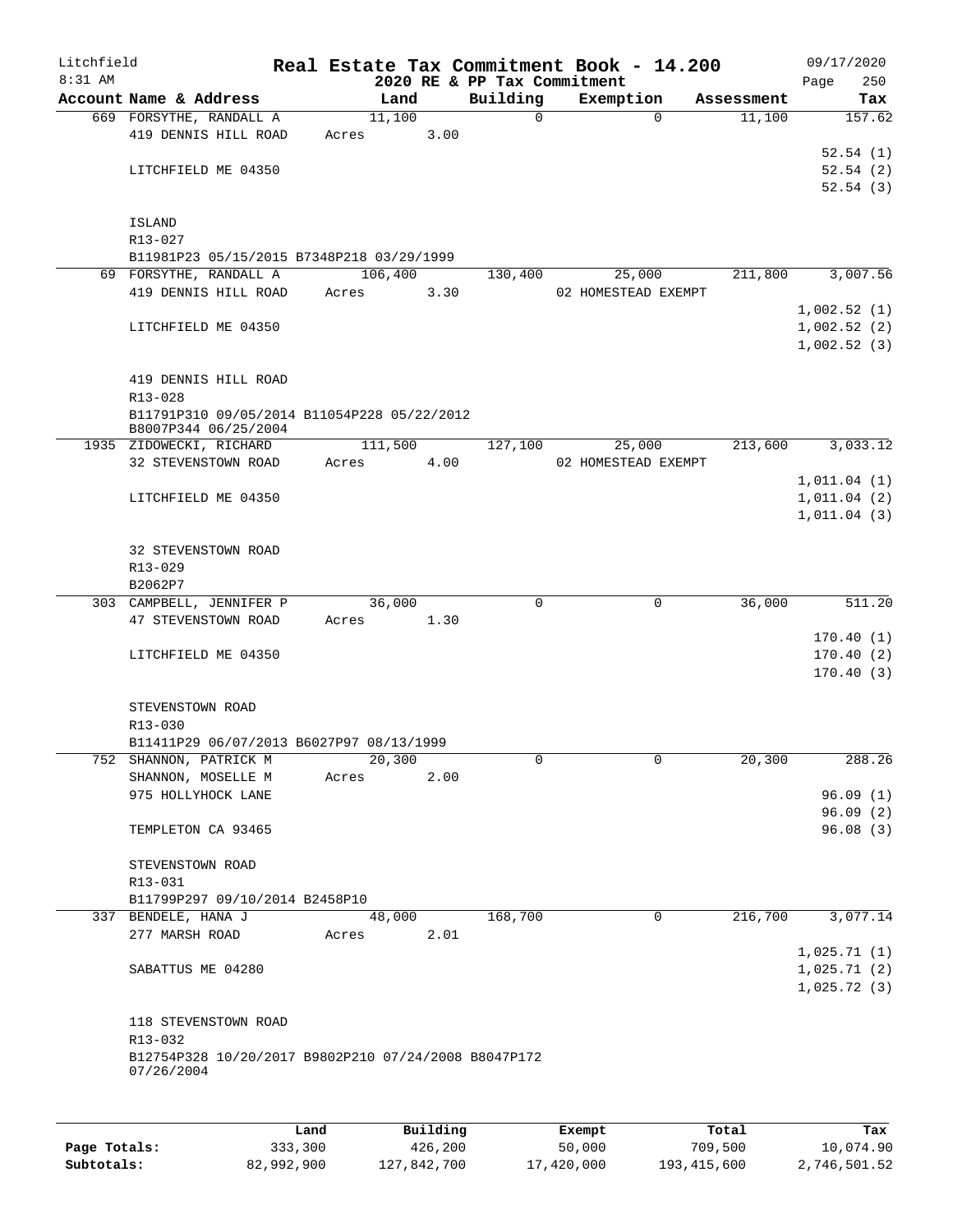| Litchfield<br>8:31 AM |                      |                                               |                  |      |                                         | Real Estate Tax Commitment Book - 14.200 |            | 09/17/2020               |
|-----------------------|----------------------|-----------------------------------------------|------------------|------|-----------------------------------------|------------------------------------------|------------|--------------------------|
|                       |                      | Account Name & Address                        | Land             |      | 2020 RE & PP Tax Commitment<br>Building | Exemption                                | Assessment | 251<br>Page<br>Tax       |
|                       | 2568 SPENCER JEFFREY |                                               | 98,500           |      | 159,000                                 | 25,000                                   | 232,500    | 3,301.50                 |
|                       | SPENCER MARY K       |                                               | Acres            | 2.66 |                                         | 02 HOMESTEAD EXEMPT                      |            |                          |
|                       |                      | 82 STEVENSTOWN ROAD                           |                  |      |                                         |                                          |            | 1,100.50(1)              |
|                       |                      |                                               |                  |      |                                         |                                          |            | 1,100.50(2)              |
|                       |                      | LITCHFIELD ME 04350                           |                  |      |                                         |                                          |            | 1,100.50(3)              |
|                       |                      | 82 STEVENSTOWN ROAD                           |                  |      |                                         |                                          |            |                          |
|                       | R13-032A             |                                               |                  |      |                                         |                                          |            |                          |
|                       |                      | B9802P206 07/24/2008 B8668P101 10/21/2005     |                  |      |                                         |                                          |            |                          |
|                       | 2642 GERMANI JAMES   |                                               | 95,500           |      | 158,100                                 | 0                                        | 253,600    | 3,601.12                 |
|                       |                      | GERMANI JACEY B<br>54 WATERFIELD ROAD         | Acres            | 2.66 |                                         |                                          |            | 1, 200.37(1)             |
|                       |                      |                                               |                  |      |                                         |                                          |            | 1, 200.37(2)             |
|                       |                      | OSTERVILLE MA 02655                           |                  |      |                                         |                                          |            | 1, 200.38(3)             |
|                       |                      | 22 TURTLE COVE LANE                           |                  |      |                                         |                                          |            |                          |
|                       | R13-032B             |                                               |                  |      |                                         |                                          |            |                          |
|                       |                      | B9689P93 04/04/2008                           |                  |      |                                         |                                          |            |                          |
|                       |                      | 2768 BLAKE, BENJAMIN H<br>30 TURTLE COVE LANE | 109,500<br>Acres | 4.83 | 241,600                                 | 25,000<br>02 HOMESTEAD EXEMPT            | 326,100    | 4,630.62                 |
|                       |                      |                                               |                  |      |                                         |                                          |            | 1,543.54(1)              |
|                       |                      | LITCHFIELD ME 04350                           |                  |      |                                         |                                          |            | 1,543.54(2)              |
|                       |                      |                                               |                  |      |                                         |                                          |            | 1, 543.54(3)             |
|                       |                      |                                               |                  |      |                                         |                                          |            |                          |
|                       |                      | 30 TURTLE COVE LANE                           |                  |      |                                         |                                          |            |                          |
|                       | R13-032C             |                                               |                  |      |                                         |                                          |            |                          |
|                       |                      | B10710P296 04/19/2011 B10464P118 07/06/2010   |                  |      |                                         |                                          |            |                          |
|                       |                      | 2796 ATWATER, CHRISTOPHER D                   | 49,400           |      | 160,700                                 | $\mathbf 0$                              | 210,100    | 2,983.42                 |
|                       |                      | ATWATER, SAMANTHA M                           | Acres            | 2.47 |                                         |                                          |            |                          |
|                       |                      | 2 TURTLE COVE LANE                            |                  |      |                                         |                                          |            | 994.47 (1)<br>994.47 (2) |
|                       |                      | LITCHFIELD ME 04350                           |                  |      |                                         |                                          |            | 994.48 (3)               |
|                       |                      |                                               |                  |      |                                         |                                          |            |                          |
|                       |                      | TURTLE COVE LANE                              |                  |      |                                         |                                          |            |                          |
|                       | R13-032D             |                                               |                  |      |                                         |                                          |            |                          |
|                       |                      | B13382P208 10/28/2019 B10710P296 04/19/2011   |                  |      |                                         |                                          |            |                          |
|                       |                      | 2972 BLAKE, BENJAMIN H                        | 35,300<br>Acres  | 4.44 | $\Omega$                                | $\mathbf 0$                              | 35,300     | 501.26                   |
|                       | BLAKE, JILL H        | 30 TURTLE COVE LANE                           |                  |      |                                         |                                          |            | 167.09(1)                |
|                       |                      |                                               |                  |      |                                         |                                          |            | 167.09(2)                |
|                       |                      | LITCHFIELD ME 04350                           |                  |      |                                         |                                          |            | 167.08(3)                |
|                       |                      | TURTLECOVE LANE                               |                  |      |                                         |                                          |            |                          |
|                       | R13-032E             |                                               |                  |      |                                         |                                          |            |                          |
|                       |                      | B8047P172 07/21/2004                          |                  |      |                                         |                                          |            |                          |
|                       |                      | 1322 Murphy, Christina V.                     | 104,800          |      | 296,500                                 | 0                                        | 401,300    | 5,698.46                 |
|                       |                      | 159 BEACH AVENUE                              | Acres            | 9.00 |                                         |                                          |            | 1,899.49(1)              |
|                       | HULL MA 02045        |                                               |                  |      |                                         |                                          |            | 1,899.49(2)              |
|                       |                      |                                               |                  |      |                                         |                                          |            | 1,899.48(3)              |
|                       |                      |                                               |                  |      |                                         |                                          |            |                          |
|                       |                      | 126 STEVENSTOWN ROAD                          |                  |      |                                         |                                          |            |                          |
|                       | R13-033              |                                               |                  |      |                                         |                                          |            |                          |
|                       |                      | B13454P108 01/15/2020                         |                  |      |                                         |                                          |            |                          |
|                       |                      |                                               |                  |      |                                         |                                          |            |                          |

|              | Land       | Building    | Exempt     | Total       | Tax          |
|--------------|------------|-------------|------------|-------------|--------------|
| Page Totals: | 493,000    | .,015,900   | 50,000     | 1,458,900   | 20,716.38    |
| Subtotals:   | 83,485,900 | 128,858,600 | 17,470,000 | 194,874,500 | 2,767,217.90 |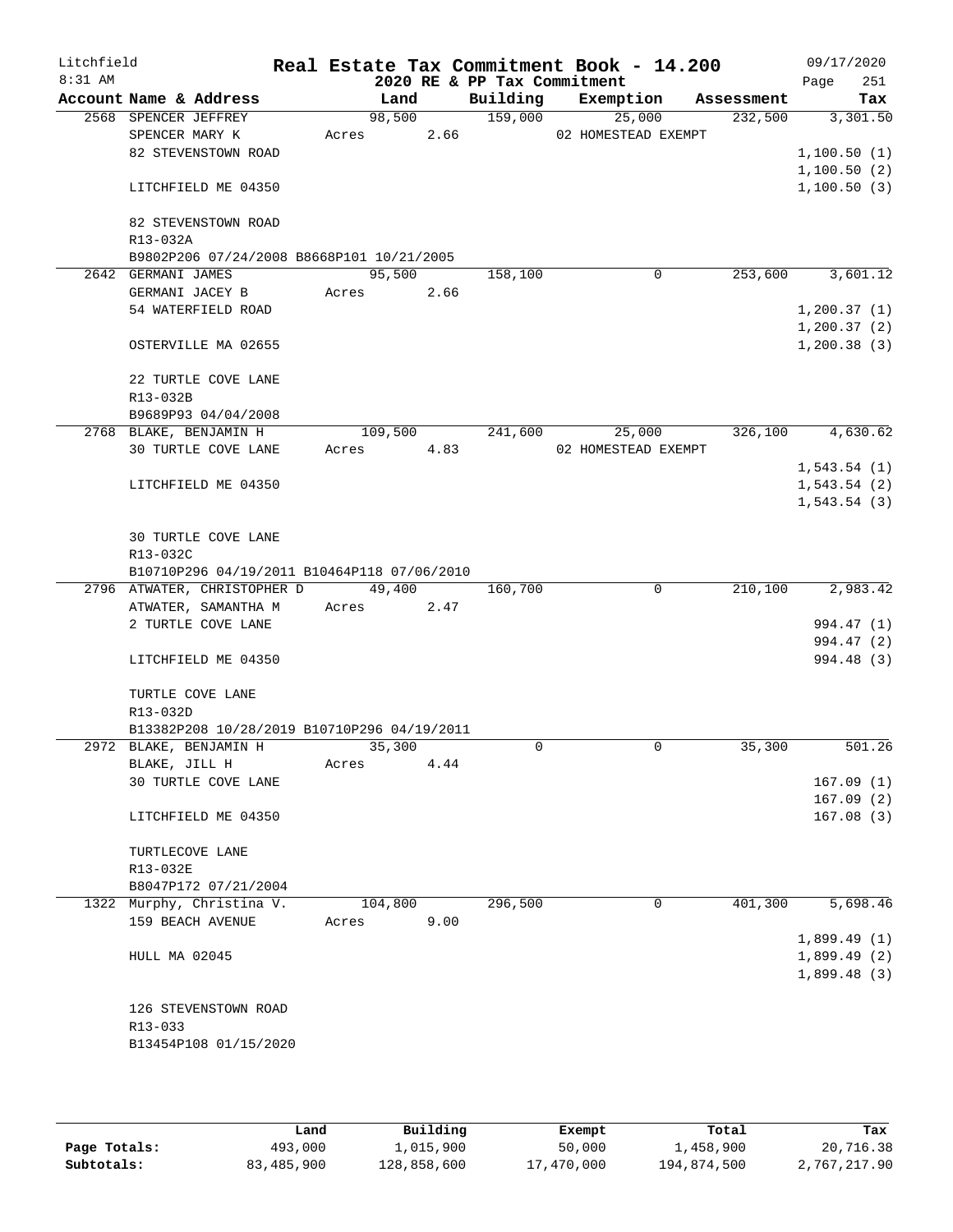| Litchfield<br>8:31 AM |                                          |                                                   |       |        | Real Estate Tax Commitment Book - 14.200<br>2020 RE & PP Tax Commitment |                     |             |            | Page | 09/17/2020<br>252      |
|-----------------------|------------------------------------------|---------------------------------------------------|-------|--------|-------------------------------------------------------------------------|---------------------|-------------|------------|------|------------------------|
|                       | Account Name & Address                   |                                                   |       | Land   | Building                                                                | Exemption           |             | Assessment |      | Tax                    |
|                       | 2738 PARENT, GERALD                      |                                                   |       | 91,400 | 121,500                                                                 |                     | $\Omega$    | 212,900    |      | 3,023.18               |
|                       | PARENT, LINDA                            |                                                   | Acres | 2.30   |                                                                         |                     |             |            |      |                        |
|                       |                                          | 3025 HOMEWOOD AVENUE                              |       |        |                                                                         |                     |             |            |      | 1,007.73(1)            |
|                       |                                          |                                                   |       |        |                                                                         |                     |             |            |      | 1,007.73(2)            |
|                       | NORTHPORT FL 34286                       |                                                   |       |        |                                                                         |                     |             |            |      | 1,007.72(3)            |
|                       |                                          | 142 STEVENSTOWN ROAD                              |       |        |                                                                         |                     |             |            |      |                        |
|                       | R13-033A                                 |                                                   |       |        |                                                                         |                     |             |            |      |                        |
|                       |                                          | B12504P175 12/21/2016 B10056P154 04/28/2009       |       |        |                                                                         |                     |             |            |      |                        |
|                       | 2795 STUBBS, COREY A                     |                                                   |       | 48,000 | 80,400                                                                  |                     | 0           | 128,400    |      | 1,823.28               |
|                       |                                          | 136 STEVENSTOWN ROAD                              | Acres | 2.00   |                                                                         |                     |             |            |      |                        |
|                       |                                          |                                                   |       |        |                                                                         |                     |             |            |      | 607.76(1)              |
|                       | LITCHFIELD ME 04350                      |                                                   |       |        |                                                                         |                     |             |            |      | 607.76(2)              |
|                       |                                          |                                                   |       |        |                                                                         |                     |             |            |      | 607.76(3)              |
|                       |                                          |                                                   |       |        |                                                                         |                     |             |            |      |                        |
|                       | R13-033B                                 | 136 STEVENSTOWN ROAD                              |       |        |                                                                         |                     |             |            |      |                        |
|                       |                                          | B12309P110 05/31/2016 B10759P195 06/21/2011       |       |        |                                                                         |                     |             |            |      |                        |
|                       |                                          | 1450 SHANNON JR., PATRICK M                       |       | 77,100 | 461,200                                                                 |                     | $\mathbf 0$ | 538,300    |      | 7,643.86               |
|                       |                                          | SHANNON, ANTOINETTE JF                            | Acres | 66.00  |                                                                         |                     |             |            |      |                        |
|                       |                                          | 127 STEVENSTOWN ROAD                              |       |        |                                                                         |                     |             |            |      | 2,547.95(1)            |
|                       |                                          |                                                   |       |        |                                                                         |                     |             |            |      | 2,547.95(2)            |
|                       | LITCHFIELD ME 04350                      |                                                   |       |        |                                                                         |                     |             |            |      | 2,547.96(3)            |
|                       |                                          |                                                   |       |        |                                                                         |                     |             |            |      |                        |
|                       |                                          | 127 STEVENSTOWN ROAD                              |       |        |                                                                         |                     |             |            |      |                        |
|                       | R13-034                                  |                                                   |       |        |                                                                         |                     |             |            |      |                        |
|                       | 338 MURPHY, KENNETH L                    | B11406P334 05/22/2013 B4803P333 06/30/2004        |       | 85,500 | 101,400                                                                 |                     | 0           | 186,900    |      | 2,653.98               |
|                       |                                          | 107 STEVENSTOWN ROAD                              | Acres | 60.00  |                                                                         |                     |             |            |      |                        |
|                       |                                          |                                                   |       |        |                                                                         |                     |             |            |      | 884.66 (1)             |
|                       | LITCHFIELD ME 04350                      |                                                   |       |        |                                                                         |                     |             |            |      | 884.66 (2)             |
|                       |                                          |                                                   |       |        |                                                                         |                     |             |            |      | 884.66 (3)             |
|                       |                                          |                                                   |       |        |                                                                         |                     |             |            |      |                        |
|                       |                                          | 107 STEVENSTOWN ROAD                              |       |        |                                                                         |                     |             |            |      |                        |
|                       | R13-035                                  |                                                   |       |        |                                                                         |                     |             |            |      |                        |
|                       |                                          | B13370P169 08/15/2019                             |       |        |                                                                         |                     |             |            |      |                        |
|                       | 753 SHANNON, PATRICK M                   |                                                   |       | 73,300 | 98,100                                                                  |                     | 0           | 171,400    |      | 2,433.88               |
|                       | SHANNON, MOSELLE M<br>975 HOLLYHOCK LANE |                                                   | Acres | 43.30  |                                                                         |                     |             |            |      |                        |
|                       |                                          |                                                   |       |        |                                                                         |                     |             |            |      | 811.29(1)<br>811.29(2) |
|                       | TEMPLETON CA 93465                       |                                                   |       |        |                                                                         |                     |             |            |      | 811.30(3)              |
|                       |                                          |                                                   |       |        |                                                                         |                     |             |            |      |                        |
|                       |                                          | 55 STEVENSTOWN ROAD                               |       |        |                                                                         |                     |             |            |      |                        |
|                       | R13-036                                  |                                                   |       |        |                                                                         |                     |             |            |      |                        |
|                       |                                          | B11799P297 09/10/2014 B2458P10                    |       |        |                                                                         |                     |             |            |      |                        |
|                       |                                          | 302 CAMPBELL, JENNIFER P                          |       | 61,500 | 110,500                                                                 |                     | 25,000      | 147,000    |      | 2,087.40               |
|                       |                                          | 47 STEVENSTOWN ROAD                               | Acres | 8.00   |                                                                         | 02 HOMESTEAD EXEMPT |             |            |      |                        |
|                       |                                          |                                                   |       |        |                                                                         |                     |             |            |      | 695.80 (1)             |
|                       | LITCHFIELD ME 04350                      |                                                   |       |        |                                                                         |                     |             |            |      | 695.80(2)              |
|                       |                                          |                                                   |       |        |                                                                         |                     |             |            |      | 695.80 (3)             |
|                       |                                          |                                                   |       |        |                                                                         |                     |             |            |      |                        |
|                       |                                          | 47 STEVENSTOWN ROAD                               |       |        |                                                                         |                     |             |            |      |                        |
|                       | R13-037                                  |                                                   |       |        |                                                                         |                     |             |            |      |                        |
|                       |                                          | B11411P29 06/07/2013 B9270P11 02/14/2007 B6027P97 |       |        |                                                                         |                     |             |            |      |                        |
|                       | 08/13/1999                               |                                                   |       |        |                                                                         |                     |             |            |      |                        |
|                       |                                          |                                                   |       |        |                                                                         |                     |             |            |      |                        |

|              | Land       | Building    | Exempt     | Total       | Tax          |
|--------------|------------|-------------|------------|-------------|--------------|
| Page Totals: | 436,800    | 973,100     | 25,000     | 1,384,900   | 19,665.58    |
| Subtotals:   | 83,922,700 | 129,831,700 | 17,495,000 | 196,259,400 | 2,786,883.48 |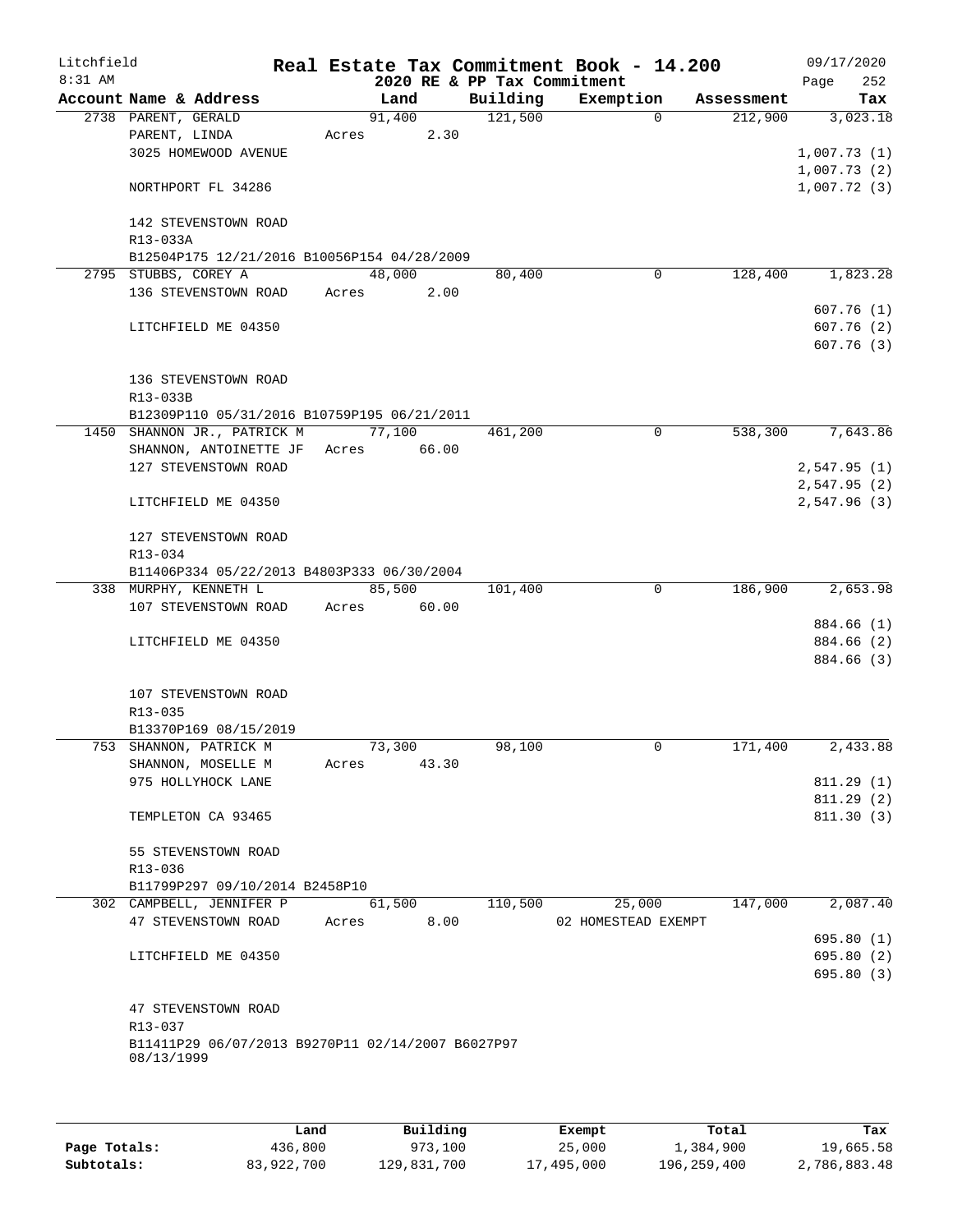| Litchfield<br>8:31 AM |                                                                                  |       |        | 2020 RE & PP Tax Commitment | Real Estate Tax Commitment Book - 14.200 |            | 09/17/2020<br>253<br>Page |
|-----------------------|----------------------------------------------------------------------------------|-------|--------|-----------------------------|------------------------------------------|------------|---------------------------|
|                       | Account Name & Address                                                           |       | Land   | Building                    | Exemption                                | Assessment | Tax                       |
|                       | 1518 THE PATRICK M. SHANNON,<br>SR AND MINNIE MOSELLE<br>SHANNON REVOCABLE TRUST |       | 60,200 | 146,600                     | $\Omega$                                 | 206,800    | 2,936.56                  |
|                       | 975 HOLLYHOCK LANE                                                               | Acres | 6.20   |                             |                                          |            | 978.85(1)                 |
|                       | TEMPLETON CA 93465                                                               |       |        |                             |                                          |            | 978.85(2)<br>978.86(3)    |
|                       | 37 STEVENSTOWN ROAD                                                              |       |        |                             |                                          |            |                           |
|                       | R13-038                                                                          |       |        |                             |                                          |            |                           |
|                       | B13365P100 10/11/2019                                                            |       | 34,300 | $\Omega$                    | 0                                        | 34,300     | 487.06                    |
|                       | 68 GATES, RICHARD O II                                                           |       |        |                             |                                          |            |                           |
|                       | 401 DENNIS HILL RD                                                               | Acres | 4.10   |                             |                                          |            | 162.35(1)                 |
|                       | LITCHFIELD ME 04350                                                              |       |        |                             |                                          |            | 162.35(2)<br>162.36(3)    |
|                       | DENNIS HILL ROAD<br>R13-039                                                      |       |        |                             |                                          |            |                           |
|                       | B13019P263 09/07/2018 B11054P228 05/22/2012                                      |       |        |                             |                                          |            |                           |
|                       | 670 GATES, RICHARD O                                                             |       | 62,700 | 185,800                     | 25,000                                   | 223,500    | 3,173.70                  |
|                       | 401 DENNIS HILL RD Acres 10.50                                                   |       |        |                             | 02 HOMESTEAD EXEMPT                      |            |                           |
|                       |                                                                                  |       |        |                             |                                          |            | 1,057.90(1)               |
|                       | LITCHFIELD ME 04350                                                              |       |        |                             |                                          |            | 1,057.90(2)               |
|                       |                                                                                  |       |        |                             |                                          |            | 1,057.90(3)               |
|                       | 401 DENNIS HILL ROAD<br>R13-039A                                                 |       |        |                             |                                          |            |                           |
|                       | B7348P218 03/22/1999                                                             |       |        |                             |                                          |            |                           |
|                       | 808 MOUSSEAU ATLEE L                                                             |       | 57,800 | 176,400                     | 25,000                                   | 209,200    | 2,970.64                  |
|                       | MOUSSEAU KRISTEN J                                                               | Acres | 7.28   |                             | 02 HOMESTEAD EXEMPT                      |            |                           |
|                       | 353 DENNIS HILL ROAD                                                             |       |        |                             |                                          |            | 990.21 (1)                |
|                       | LITCHFIELD ME 04350                                                              |       |        |                             |                                          |            | 990.21(2)<br>990.22 (3)   |
|                       |                                                                                  |       |        |                             |                                          |            |                           |
|                       | 353 DENNIS HILL ROAD<br>R13-040                                                  |       |        |                             |                                          |            |                           |
|                       | B8704P197 11/18/2005 B3339P326                                                   |       |        |                             |                                          |            |                           |
|                       | 1382 ACKLEY, JOSHUA S                                                            |       | 45,700 | 108,000                     | $\Omega$                                 | 153,700    | 2,182.54                  |
|                       | 335 DENNIS HILL ROAD                                                             | Acres | 1.22   |                             |                                          |            |                           |
|                       |                                                                                  |       |        |                             |                                          |            | 727.51(1)                 |
|                       | LITCHFIELD ME 04350                                                              |       |        |                             |                                          |            | 727.51(2)                 |
|                       |                                                                                  |       |        |                             |                                          |            | 727.52(3)                 |
|                       | 335 DENNIS HILL ROAD<br>R13-040B                                                 |       |        |                             |                                          |            |                           |
|                       | B13233P77 06/10/2019                                                             |       |        |                             |                                          |            |                           |
|                       | 2329 HARDY THOMAS D                                                              |       | 48,000 | 141,800                     | 25,000                                   | 164,800    | 2,340.16                  |
|                       | HARDY ELIZASBETH                                                                 | Acres | 2.00   |                             | 02 HOMESTEAD EXEMPT                      |            |                           |
|                       | 339 DENNIS HILL ROAD                                                             |       |        |                             |                                          |            | 780.05(1)                 |
|                       |                                                                                  |       |        |                             |                                          |            | 780.05(2)                 |
|                       | LITCHFIELD ME 04350                                                              |       |        |                             |                                          |            | 780.06 (3)                |
|                       | 339 DENNIS HILL ROAD                                                             |       |        |                             |                                          |            |                           |
|                       | R13-040C                                                                         |       |        |                             |                                          |            |                           |
|                       | B8699P110 11/21/2005 B7652P267 09/22/2003                                        |       |        |                             |                                          |            |                           |
|                       |                                                                                  |       |        |                             |                                          |            |                           |

|              | Land         | Building    | Exempt     | Total       | Tax          |
|--------------|--------------|-------------|------------|-------------|--------------|
| Page Totals: | 308,700      | 758,600     | 75,000     | 992,300     | 14,090.66    |
| Subtotals:   | 84, 231, 400 | 130,590,300 | 17,570,000 | 197,251,700 | 2,800,974.14 |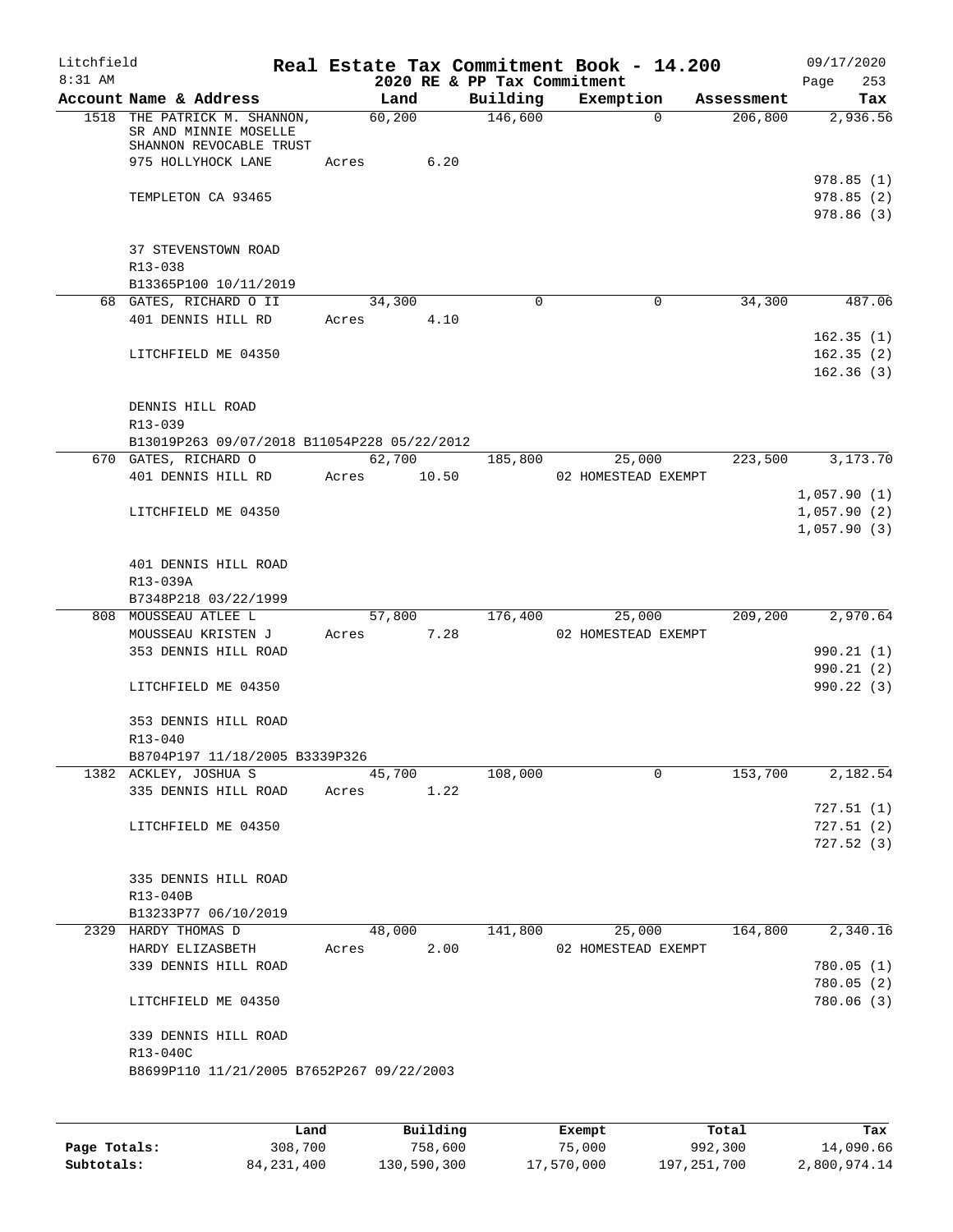| Litchfield   |                                                                    |            |       |             |          |                             | Real Estate Tax Commitment Book - 14.200 |             |            |                            | 09/17/2020               |
|--------------|--------------------------------------------------------------------|------------|-------|-------------|----------|-----------------------------|------------------------------------------|-------------|------------|----------------------------|--------------------------|
| 8:31 AM      |                                                                    |            |       |             |          | 2020 RE & PP Tax Commitment |                                          |             |            | Page                       | 254                      |
|              | Account Name & Address                                             |            |       | Land        |          | Building                    | Exemption                                |             | Assessment |                            | Tax                      |
|              | 19 GAUTHIER, AMANDA<br>LIGUORI, JOSEPH                             |            |       | 48,500      |          | 288,300                     |                                          | 25,000      | 311,800    |                            | 4,427.56                 |
|              | 321 DENNIS HILL ROAD                                               |            | Acres |             | 2.16     |                             | 02 HOMESTEAD EXEMPT                      |             |            | 1,475.85(1)                |                          |
|              |                                                                    |            |       |             |          |                             |                                          |             |            | 1,475.85(2)                |                          |
|              | LITCHFIELD ME 04350                                                |            |       |             |          |                             |                                          |             |            | 1,475.86(3)                |                          |
|              | 321 DENNIS HILL ROAD                                               |            |       |             |          |                             |                                          |             |            |                            |                          |
|              | R13-041A                                                           |            |       |             |          |                             |                                          |             |            |                            |                          |
|              | B7630P104 07/21/2004                                               |            |       |             |          |                             |                                          |             |            |                            |                          |
|              | 429 SMART, LEROY                                                   |            |       | 55,500      |          | 128,700                     |                                          | 0           | 184,200    |                            | 2,615.64                 |
|              | SMART, LINDA A                                                     |            | Acres |             | 4.50     |                             |                                          |             |            |                            |                          |
|              | 1532 HALLOWELL RD                                                  |            |       |             |          |                             |                                          |             |            |                            | 871.88 (1)               |
|              | LITCHFIELD ME 04350                                                |            |       |             |          |                             |                                          |             |            |                            | 871.88 (2)<br>871.88 (3) |
|              |                                                                    |            |       |             |          |                             |                                          |             |            |                            |                          |
|              | 295 DENNIS HILL ROAD<br>R13-041C                                   |            |       |             |          |                             |                                          |             |            |                            |                          |
|              | B11927P165 01/29/2015 B11802P147 09/16/2014                        |            |       |             |          |                             |                                          |             |            |                            |                          |
|              | B11661P173 09/10/2012 B7065P131                                    |            |       |             |          |                             |                                          |             |            |                            |                          |
|              | 2123 HIGGINS JEAN I &                                              |            |       | 63,000      |          | 102,600                     |                                          | 25,000      | 140,600    |                            | 1,996.52                 |
|              | MATTHEW D BYRAS                                                    |            | Acres |             |          |                             |                                          |             |            |                            |                          |
|              | 309 DENNIS HILL ROAD                                               |            |       |             | 9.97     |                             | 02 HOMESTEAD EXEMPT                      |             |            |                            | 665.51(1)                |
|              | LITCHFIELD ME 04350                                                |            |       |             |          |                             |                                          |             |            |                            | 665.51(2)                |
|              |                                                                    |            |       |             |          |                             |                                          |             |            |                            | 665.50(3)                |
|              |                                                                    |            |       |             |          |                             |                                          |             |            |                            |                          |
|              | 309 DENNIS HILL ROAD                                               |            |       |             |          |                             |                                          |             |            |                            |                          |
|              | R13-041D                                                           |            |       |             |          |                             |                                          |             |            |                            |                          |
|              | B10250P190 10/22/2009 B9555P104 11/05/2007 B5940P278<br>01/26/2001 |            |       |             |          |                             |                                          |             |            |                            |                          |
|              | 2702 PANDA BEARS DAYCARE,                                          |            |       | 48,400      |          | 33,300                      |                                          | $\mathbf 0$ | 81,700     |                            | 1,160.14                 |
|              | LLC<br>321 DENNIS HILL ROAD                                        |            |       |             | 2.13     |                             |                                          |             |            |                            |                          |
|              |                                                                    |            | Acres |             |          |                             |                                          |             |            |                            | 386.71 (1)               |
|              | LITCHFIELD ME 04350                                                |            |       |             |          |                             |                                          |             |            |                            | 386.71 (2)               |
|              |                                                                    |            |       |             |          |                             |                                          |             |            |                            | 386.72 (3)               |
|              |                                                                    |            |       |             |          |                             |                                          |             |            |                            |                          |
|              | 319 DENNIS HILL ROAD                                               |            |       |             |          |                             |                                          |             |            |                            |                          |
|              | R13-041E                                                           |            |       |             |          |                             |                                          |             |            |                            |                          |
|              | B11554P115 10/29/2013 B9555P102 11/05/2007                         |            |       |             |          |                             |                                          |             |            |                            |                          |
|              | 807 HEALD, STEPHEN E                                               |            |       | 86,300      |          | 227,900                     |                                          | 25,000      | 289,200    |                            | 4,106.64                 |
|              | HEALD, NANCY J                                                     |            | Acres |             | 66.00    |                             | 02 HOMESTEAD EXEMPT                      |             |            |                            |                          |
|              | P O BOX 2                                                          |            |       |             |          |                             |                                          |             |            | 1,368.88(1)<br>1,368.88(2) |                          |
|              | LITCHFIELD ME 04350                                                |            |       |             |          |                             |                                          |             |            | 1,368.88(3)                |                          |
|              |                                                                    |            |       |             |          |                             |                                          |             |            |                            |                          |
|              | 263 DENNIS HILL ROAD                                               |            |       |             |          |                             |                                          |             |            |                            |                          |
|              | R13-042                                                            |            |       |             |          |                             |                                          |             |            |                            |                          |
|              | B4351P152                                                          |            |       |             |          |                             |                                          |             |            |                            |                          |
|              | 249 RAMSDELL, CHRISTINA M                                          |            |       | 48,300      |          | 149,300                     |                                          | 0           | 197,600    |                            | 2,805.92                 |
|              | ALBEE, KENTON L                                                    |            | Acres |             | 2.10     |                             |                                          |             |            |                            |                          |
|              | 11 FIRST STREET                                                    |            |       |             |          |                             |                                          |             |            |                            | 935.31(1)<br>935.31 (2)  |
|              | FARMINGDALE ME 04344                                               |            |       |             |          |                             |                                          |             |            |                            | 935.30 (3)               |
|              | 217 DENNIS HILL ROAD                                               |            |       |             |          |                             |                                          |             |            |                            |                          |
|              | R13-042A                                                           |            |       |             |          |                             |                                          |             |            |                            |                          |
|              | B13196P245 04/26/2019                                              |            |       |             |          |                             |                                          |             |            |                            |                          |
|              |                                                                    | Land       |       |             | Building |                             | Exempt                                   |             | Total      |                            | Tax                      |
| Page Totals: |                                                                    | 350,000    |       |             | 930,100  |                             | 75,000                                   |             | 1,205,100  |                            | 17, 112.42               |
| Subtotals:   |                                                                    | 84,581,400 |       | 131,520,400 |          |                             | 17,645,000                               | 198,456,800 |            | 2,818,086.56               |                          |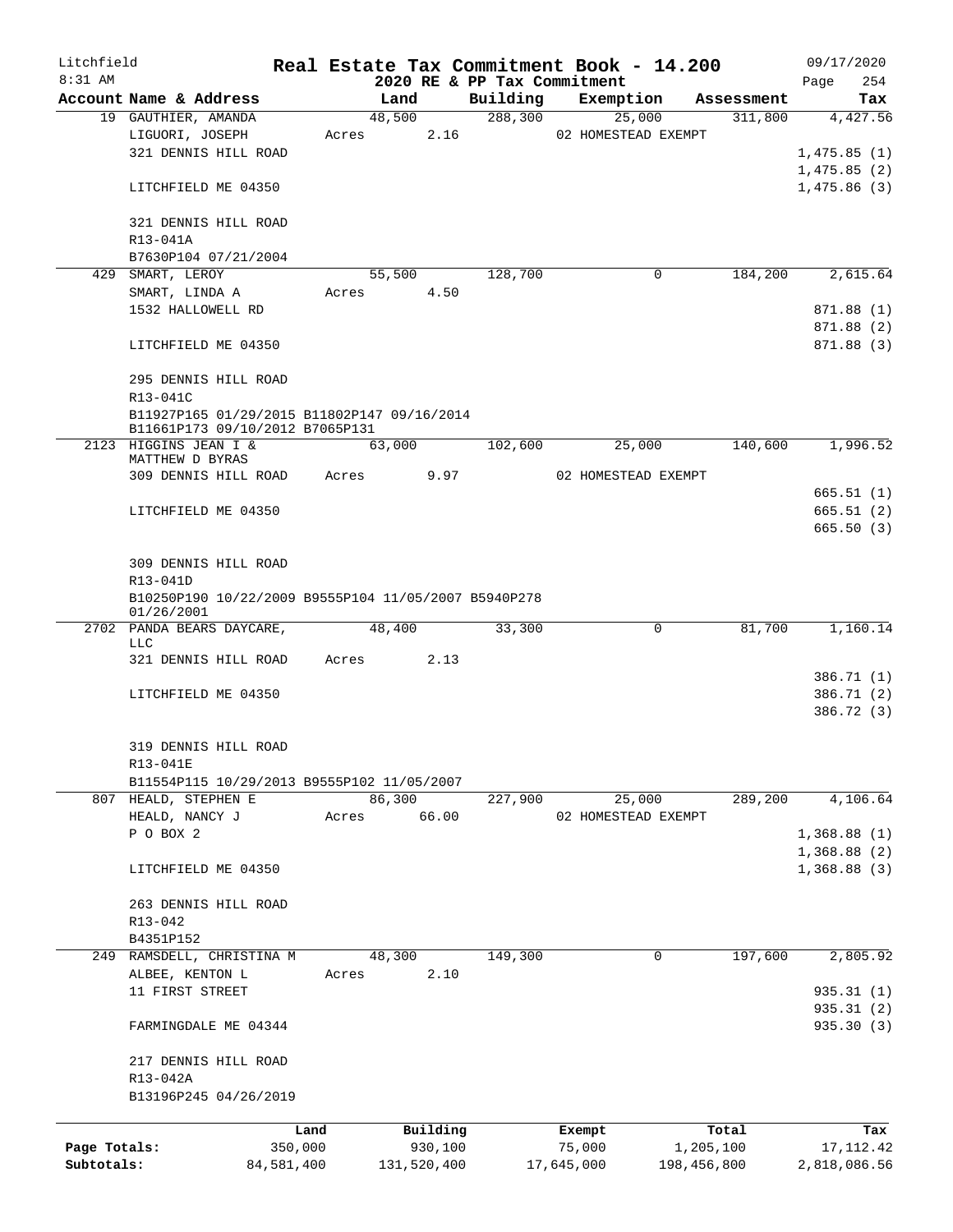| Litchfield |                                                                   |       |       |        |          | Real Estate Tax Commitment Book - 14.200 |               |                     |            | 09/17/2020  |            |
|------------|-------------------------------------------------------------------|-------|-------|--------|----------|------------------------------------------|---------------|---------------------|------------|-------------|------------|
| 8:31 AM    |                                                                   |       |       |        |          | 2020 RE & PP Tax Commitment              |               |                     |            | Page        | 255        |
|            | Account Name & Address                                            |       |       | Land   |          | Building                                 |               | Exemption           | Assessment |             | Tax        |
|            | 362 GAYTON, RANDOLPH E                                            |       |       | 51,600 |          | 166,000                                  |               | 31,000              | 186,600    |             | 2,649.72   |
|            | 139 PLEASANT STREET                                               |       | Acres |        | 3.20     |                                          |               | 02 HOMESTEAD EXEMPT |            |             |            |
|            |                                                                   |       |       |        |          |                                          |               | 03 VETERANS EXEMPT  |            |             | 883.24 (1) |
|            | AUBURN ME 04210                                                   |       |       |        |          |                                          |               |                     |            |             | 883.24 (2) |
|            |                                                                   |       |       |        |          |                                          |               |                     |            |             | 883.24 (3) |
|            | 227 DENNIS HILL ROAD                                              |       |       |        |          |                                          |               |                     |            |             |            |
|            | R13-042B                                                          |       |       |        |          |                                          |               |                     |            |             |            |
|            | B11296P296 02/01/2013 B5389P122                                   |       |       |        |          |                                          |               |                     |            |             |            |
|            | 2054 DAVIDSON JUDY M                                              |       |       | 46,000 |          | 134,600                                  |               | 25,000              | 155,600    |             | 2,209.52   |
|            | PETER N DAVIDSON                                                  |       | Acres |        | 1.33     |                                          |               | 02 HOMESTEAD EXEMPT |            |             |            |
|            | 239 DENNIS HILL ROAD                                              |       |       |        |          |                                          |               |                     |            |             | 736.51(1)  |
|            |                                                                   |       |       |        |          |                                          |               |                     |            |             | 736.51(2)  |
|            | LITCHFIELD ME 04350                                               |       |       |        |          |                                          |               |                     |            |             | 736.50(3)  |
|            |                                                                   |       |       |        |          |                                          |               |                     |            |             |            |
|            | 239 DENNIS HILL ROAD                                              |       |       |        |          |                                          |               |                     |            |             |            |
|            | R13-042C                                                          |       |       |        |          |                                          |               |                     |            |             |            |
|            | B13366P76 10/15/2019                                              |       |       |        |          |                                          |               |                     |            |             |            |
|            | 453 STALEY, MARTIN W                                              |       |       | 60,600 |          | 156,700                                  |               | 0                   | 217,300    |             | 3,085.66   |
|            | 3 HUNTER LANE                                                     |       | Acres |        | 6.79     |                                          |               |                     |            |             |            |
|            |                                                                   |       |       |        |          |                                          |               |                     |            | 1,028.55(1) |            |
|            | LITCHFIELD ME 04350                                               |       |       |        |          |                                          |               |                     |            | 1,028.55(2) |            |
|            |                                                                   |       |       |        |          |                                          |               |                     |            | 1,028.56(3) |            |
|            |                                                                   |       |       |        |          |                                          |               |                     |            |             |            |
|            | 3 HUNTER LANE                                                     |       |       |        |          |                                          |               |                     |            |             |            |
|            | R13-044                                                           |       |       |        |          |                                          |               |                     |            |             |            |
|            | B11598P29 12/23/2013 B9736P327 05/23/2008 B5306P287<br>02/10/1997 |       |       |        |          |                                          |               |                     |            |             |            |
|            | 2073 THOMSON GEORGE R JR                                          |       |       | 54,300 |          | 92,100                                   |               | $\mathbf 0$         | 146,400    |             | 2,078.88   |
|            | THOMSON JEAN R.                                                   |       | Acres |        | 4.10     |                                          |               |                     |            |             |            |
|            | 136 DENNIS HILL ROAD                                              |       |       |        |          |                                          |               |                     |            |             | 692.96(1)  |
|            |                                                                   |       |       |        |          |                                          |               |                     |            |             | 692.96 (2) |
|            | LITCHFIELD ME 04350                                               |       |       |        |          |                                          |               |                     |            |             | 692.96(3)  |
|            |                                                                   |       |       |        |          |                                          |               |                     |            |             |            |
|            | 12 PINE TREE ROAD                                                 |       |       |        |          |                                          |               |                     |            |             |            |
|            | R13-044A                                                          |       |       |        |          |                                          |               |                     |            |             |            |
|            | B6635P209 09/12/2001                                              |       |       |        |          |                                          |               |                     |            |             |            |
|            | 2842 BOULETTE, THOMAS R                                           |       |       | 70,900 |          | 211,300                                  |               | 0                   | 282,200    |             | 4,007.24   |
|            | BOULETTE, LAURA R                                                 |       | Acres |        | 22.71    |                                          |               |                     |            |             |            |
|            | 4 HUNTER LANE                                                     |       |       |        |          |                                          |               |                     |            | 1,335.75(1) |            |
|            |                                                                   |       |       |        |          |                                          |               |                     |            | 1,335.75(2) |            |
|            | LITCHFIELD ME 04350                                               |       |       |        |          |                                          |               |                     |            | 1,335.74(3) |            |
|            | 4 HUNTER LANE                                                     |       |       |        |          |                                          |               |                     |            |             |            |
|            | R13-044B                                                          |       |       |        |          |                                          |               |                     |            |             |            |
|            | B13326P176 09/06/2019                                             |       |       |        |          |                                          |               |                     |            |             |            |
|            | 2922 FERGUSON, DENAE A                                            |       |       | 28,200 |          | $\Omega$                                 |               | 0                   | 28,200     |             | 400.44     |
|            | SPENCER, JEFFREY S.&                                              |       | Acres |        | 2.08     |                                          |               |                     |            |             |            |
|            | MARY K.                                                           |       |       |        |          |                                          |               |                     |            |             |            |
|            | 82 STEVENSTOWN ROAD                                               |       |       |        |          |                                          |               |                     |            |             | 133.48(1)  |
|            |                                                                   |       |       |        |          |                                          |               |                     |            |             | 133.48(2)  |
|            | LITCHFIELD ME 04350                                               |       |       |        |          |                                          |               |                     |            |             | 133.48(3)  |
|            |                                                                   |       |       |        |          |                                          |               |                     |            |             |            |
|            | STEVENSTOWN ROAD                                                  |       |       |        |          |                                          |               |                     |            |             |            |
|            | R13-32E                                                           |       |       |        |          |                                          |               |                     |            |             |            |
|            | B12755P221 10/19/2017                                             |       |       |        |          |                                          |               |                     |            |             |            |
|            |                                                                   |       |       |        |          |                                          |               |                     |            |             |            |
|            |                                                                   |       |       |        |          |                                          |               |                     |            |             |            |
|            |                                                                   | Land. |       |        | Building |                                          | <b>Fromnt</b> |                     | $T$ ctal   |             | Tov        |

|              | Land       | Building    | Exempt     | Total       | Tax          |
|--------------|------------|-------------|------------|-------------|--------------|
| Page Totals: | 311,600    | 760.700     | 56,000     | 1,016,300   | 14,431.46    |
| Subtotals:   | 84,893,000 | 132,281,100 | 17,701,000 | 199,473,100 | 2,832,518.02 |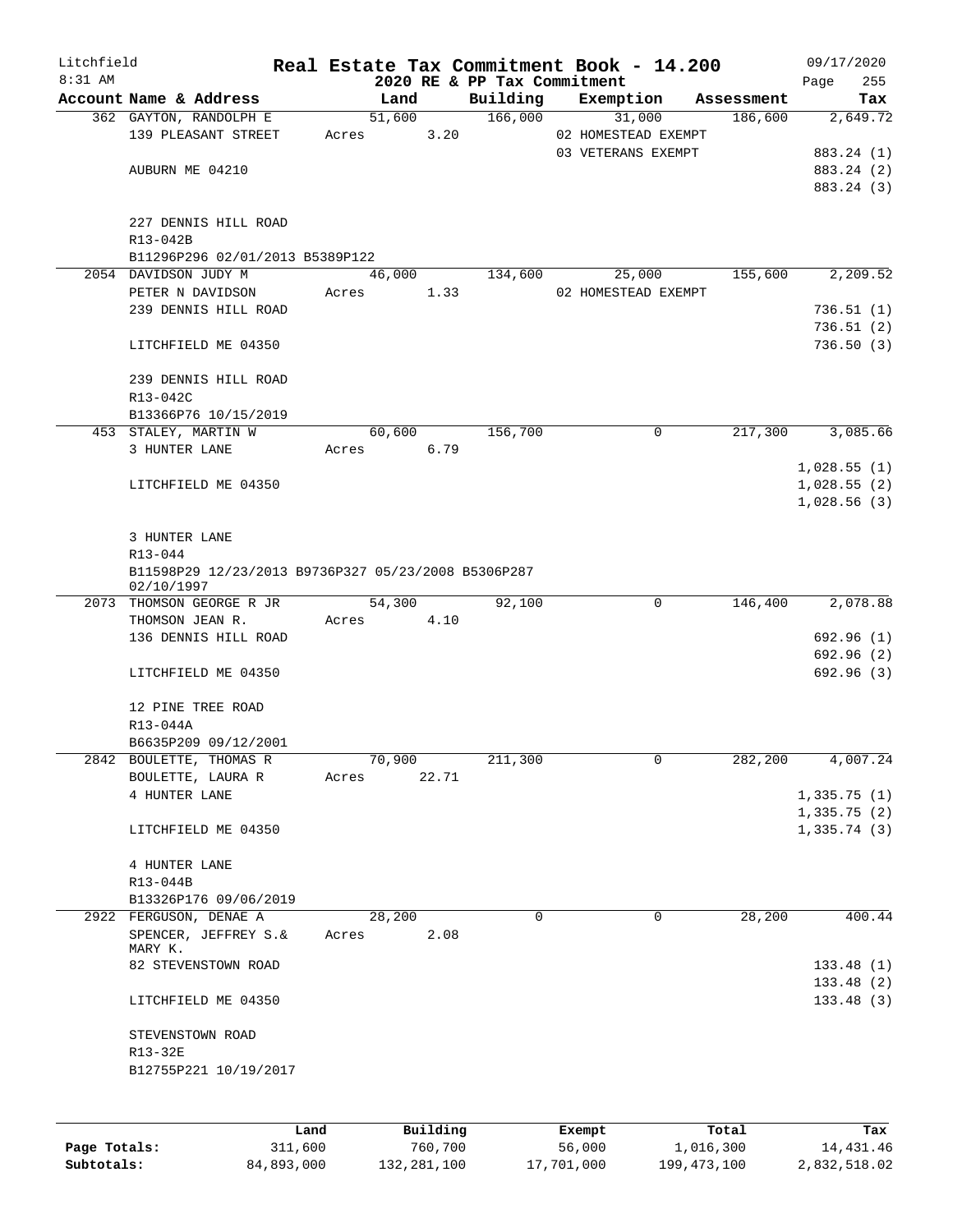| Litchfield |                                                      |        |                |      |                             | Real Estate Tax Commitment Book - 14.200 |            |      | 09/17/2020              |
|------------|------------------------------------------------------|--------|----------------|------|-----------------------------|------------------------------------------|------------|------|-------------------------|
| $8:31$ AM  |                                                      |        |                |      | 2020 RE & PP Tax Commitment |                                          |            | Page | 256                     |
|            | Account Name & Address                               |        | Land<br>45,000 |      | Building<br>74,200          | Exemption<br>$\Omega$                    | Assessment |      | Tax                     |
|            | 2385 LEEMAN, DYLAN<br>225 HARDSCRABBLE ROAD          | Acres  |                | 1.00 |                             |                                          | 119,200    |      | 1,692.64                |
|            |                                                      |        |                |      |                             |                                          |            |      | 564.21(1)               |
|            | LITCHFIELD ME 04350                                  |        |                |      |                             |                                          |            |      | 564.21(2)               |
|            |                                                      |        |                |      |                             |                                          |            |      | 564.22(3)               |
|            |                                                      |        |                |      |                             |                                          |            |      |                         |
|            | 225 HARDSCRABBLE ROAD<br>R14-001-01                  |        |                |      |                             |                                          |            |      |                         |
|            | B12754P182 10/20/2017 B11298P275 12/14/2012          |        |                |      |                             |                                          |            |      |                         |
|            | B8624P282 09/30/2005 B7882P38 03/29/2004             |        |                |      |                             |                                          |            |      |                         |
|            | 2431 CODY CHRISTOPHER J                              |        | 48,800         |      | 143,000                     | 25,000                                   | 166,800    |      | 2,368.56                |
|            | 8 NORRIS POINT ROAD                                  | Acres  |                | 2.25 |                             | 02 HOMESTEAD EXEMPT                      |            |      |                         |
|            |                                                      |        |                |      |                             |                                          |            |      | 789.52(1)               |
|            | LITCHFIELD ME 04350                                  |        |                |      |                             |                                          |            |      | 789.52 (2)<br>789.52(3) |
|            |                                                      |        |                |      |                             |                                          |            |      |                         |
|            | 19 NORRIS POINT ROAD                                 |        |                |      |                             |                                          |            |      |                         |
|            | R14-001-02                                           |        |                |      |                             |                                          |            |      |                         |
|            | B11914P131 02/18/2015 B8317P216 02/28/2005           |        |                |      |                             |                                          |            |      |                         |
|            | 2571 CODY CHRISTOPHER J                              |        | 30,700         |      | $\Omega$                    | $\mathbf 0$                              | 30,700     |      | 435.94                  |
|            | 19 NORRIS POIINT ROAD                                | Acres  |                | 2.91 |                             |                                          |            |      |                         |
|            |                                                      |        |                |      |                             |                                          |            |      | 145.31(1)               |
|            | LITCHFIELD ME 04350                                  |        |                |      |                             |                                          |            |      | 145.31(2)               |
|            |                                                      |        |                |      |                             |                                          |            |      | 145.32(3)               |
|            | 19 NORRIS POINT ROAD                                 |        |                |      |                             |                                          |            |      |                         |
|            | R14-001-03                                           |        |                |      |                             |                                          |            |      |                         |
|            | B11914P131 02/17/2015 B8653P295 10/21/2005           |        |                |      |                             |                                          |            |      |                         |
|            | 2728 CODY, RICKEY J                                  |        | 60,100         |      | 165,000                     | 25,000                                   | 200,100    |      | 2,841.42                |
|            | CODY, LISA B                                         | Acres  |                | 6.13 |                             | 02 HOMESTEAD EXEMPT                      |            |      |                         |
|            | 27 NORRIS POINT ROAD                                 |        |                |      |                             |                                          |            |      | 947.14 (1)              |
|            |                                                      |        |                |      |                             |                                          |            |      | 947.14 (2)              |
|            | LITCHFIELD ME 04350                                  |        |                |      |                             |                                          |            |      | 947.14 (3)              |
|            | 27 NORRIS POINT ROAD                                 |        |                |      |                             |                                          |            |      |                         |
|            | R14-001-04                                           |        |                |      |                             |                                          |            |      |                         |
|            | B11914P128 02/17/2015 B10173P60 08/05/2009           |        |                |      |                             |                                          |            |      |                         |
|            | B10021P339 03/25/2009                                |        |                |      |                             |                                          |            |      |                         |
|            | 819 HENDERSON, MARTHA                                |        | 45,800         |      | 25,400                      | 25,000                                   | 46,200     |      | 656.04                  |
|            | P O BOX 82                                           | Acres  |                | 1.26 |                             | 02 HOMESTEAD EXEMPT                      |            |      |                         |
|            | LITCHFIELD ME 04350                                  |        |                |      |                             |                                          |            |      | 218.68(1)<br>218.68(2)  |
|            |                                                      |        |                |      |                             |                                          |            |      | 218.68(3)               |
|            |                                                      |        |                |      |                             |                                          |            |      |                         |
|            | 51 NORRIS POINT ROAD                                 |        |                |      |                             |                                          |            |      |                         |
|            | R14-001-06                                           |        |                |      |                             |                                          |            |      |                         |
|            | B10452P184 06/23/2010 B8511P264 07/25/2005           |        |                |      |                             |                                          |            |      |                         |
|            | 2703 SCHOEN, WILLIAM KEITH                           | 45,100 |                |      | 63,700                      | $\mathbf 0$                              | 108,800    |      | 1,544.96                |
|            | 16 TREMAINE STREET                                   |        | Acres 1.04     |      |                             |                                          |            |      |                         |
|            |                                                      |        |                |      |                             |                                          |            |      | 514.99(1)               |
|            | PORTLAND ME 04103                                    |        |                |      |                             |                                          |            |      | 514.99(2)<br>514.98(3)  |
|            |                                                      |        |                |      |                             |                                          |            |      |                         |
|            | 71 NORRIS POINT ROAD                                 |        |                |      |                             |                                          |            |      |                         |
|            | R14-001-07                                           |        |                |      |                             |                                          |            |      |                         |
|            | B11808P209 09/19/2014 B10763P78 06/24/2011 B9517P160 |        |                |      |                             |                                          |            |      |                         |
|            | 10/01/2007 B8511P262 07/05/2005                      |        |                |      |                             |                                          |            |      |                         |
|            |                                                      |        |                |      |                             |                                          |            |      |                         |
|            |                                                      | Land   | Ruildina       |      |                             | Exempt                                   | Total      |      | Tax                     |

|              | Land       | Building    | Exempt     | Total       | Tax          |
|--------------|------------|-------------|------------|-------------|--------------|
| Page Totals: | 275,500    | 471,300     | 75,000     | 671,800     | 9,539.56     |
| Subtotals:   | 85,168,500 | 132,752,400 | 17,776,000 | 200,144,900 | 2,842,057.58 |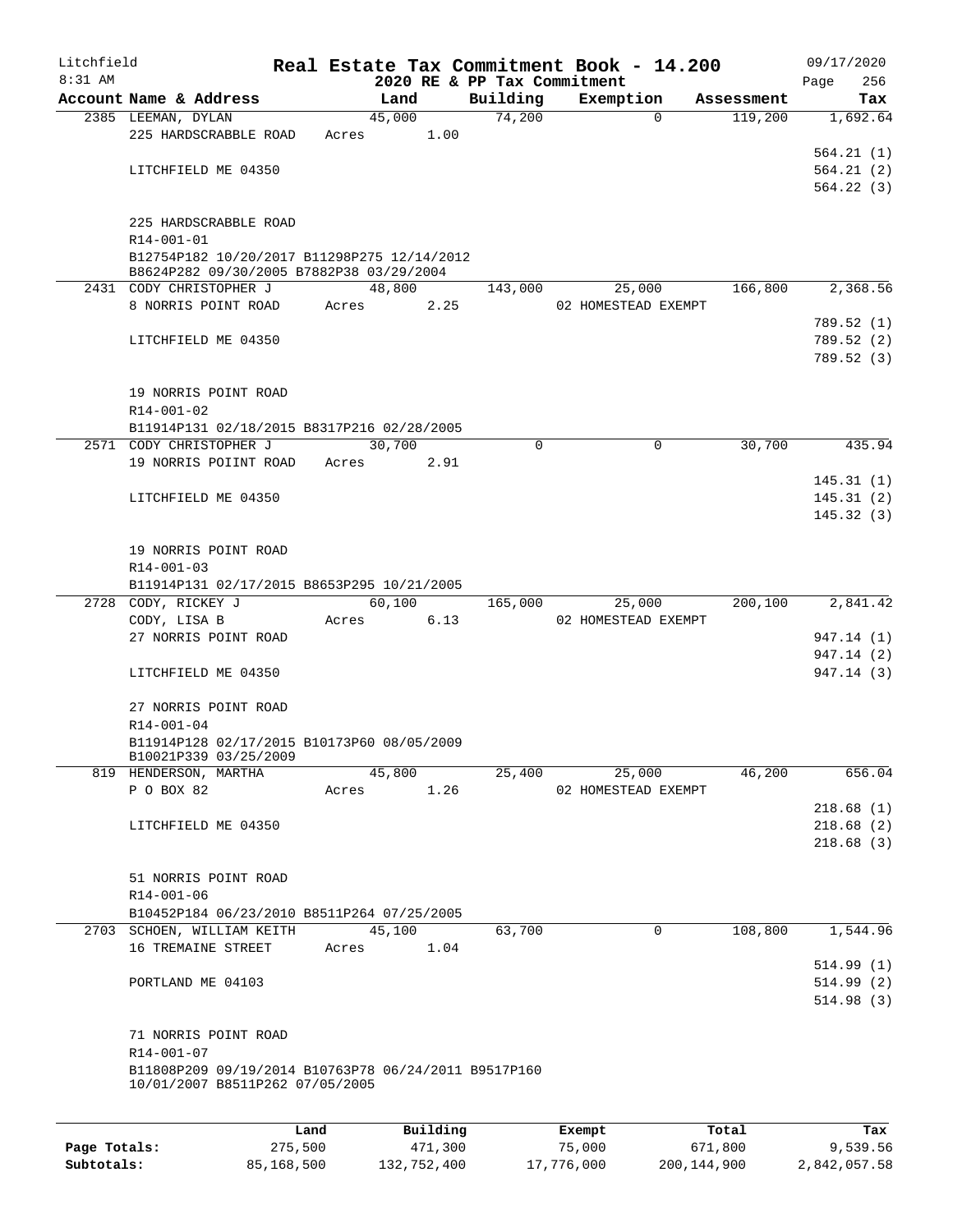| Litchfield |                                                   |       |         |       |                             | Real Estate Tax Commitment Book - 14.200 |            | 09/17/2020             |     |
|------------|---------------------------------------------------|-------|---------|-------|-----------------------------|------------------------------------------|------------|------------------------|-----|
| $8:31$ AM  |                                                   |       |         |       | 2020 RE & PP Tax Commitment |                                          |            | Page                   | 257 |
|            | Account Name & Address                            |       | Land    |       | Building                    | Exemption                                | Assessment |                        | Tax |
|            | 1996 ESMAN. ARTHUR JR.                            |       | 45,200  |       | 46,800                      | 25,000                                   | 67,000     | 951.40                 |     |
|            | TABONE LINDA                                      | Acres |         | 1.06  |                             | 02 HOMESTEAD EXEMPT                      |            |                        |     |
|            | 70 NORRIS POINT ROAD                              |       |         |       |                             |                                          |            | 317.13(1)              |     |
|            | LITCHFIELD ME 04350                               |       |         |       |                             |                                          |            | 317.13(2)<br>317.14(3) |     |
|            |                                                   |       |         |       |                             |                                          |            |                        |     |
|            | 70 NORRIS POINT ROAD                              |       |         |       |                             |                                          |            |                        |     |
|            | R14-001-10                                        |       |         |       |                             |                                          |            |                        |     |
|            | B9134P209 10/20/2006                              |       |         |       |                             |                                          |            |                        |     |
| 2109       | BV HOLDINGS LLC                                   |       | 661,500 |       | 391,800                     | 0                                        | 1,053,300  | 14,956.86              |     |
|            | 50 PORTLAND PIER                                  | Acres |         | 53.00 |                             |                                          |            |                        |     |
|            | STE.400                                           |       |         |       |                             |                                          |            |                        |     |
|            | % CAPITAL SERVICING INC                           |       |         |       |                             |                                          |            | 4,985.62(1)            |     |
|            | PORTLAND ME 04101                                 |       |         |       |                             |                                          |            | 4,985.62(2)            |     |
|            |                                                   |       |         |       |                             |                                          |            | 4,985.62 (3)           |     |
|            | 201 NORRIS POINT ROAD                             |       |         |       |                             |                                          |            |                        |     |
|            | R14-001-11                                        |       |         |       |                             |                                          |            |                        |     |
|            | B9371P100 04/23/2007 B9270P191 03/05/2007 B5671P1 |       |         |       |                             |                                          |            |                        |     |
|            | 07/10/1998                                        |       |         |       |                             |                                          |            |                        |     |
|            | 2328 EVANS, RONALD                                |       | 51,000  |       | 99,800                      | 31,000                                   | 119,800    | 1,701.16               |     |
|            | <b>EVANS ESTHER</b>                               | Acres |         | 3.00  |                             | 03 VETERANS EXEMPT                       |            |                        |     |
|            | 8 NORRIS POINT ROAD                               |       |         |       |                             | 02 HOMESTEAD EXEMPT                      |            | 567.05(1)              |     |
|            |                                                   |       |         |       |                             |                                          |            | 567.05(2)              |     |
|            | LITCHFIELD ME 04350                               |       |         |       |                             |                                          |            | 567.06(3)              |     |
|            | 8 NORRIS POINT ROAD                               |       |         |       |                             |                                          |            |                        |     |
|            | R14-001-12                                        |       |         |       |                             |                                          |            |                        |     |
|            | 186 EVANS, RONALD                                 |       | 45,100  |       | 16,700                      | 0                                        | 61,800     | 877.56                 |     |
|            | 8 NORRIS POINT ROAD                               | Acres |         | 1.04  |                             |                                          |            |                        |     |
|            |                                                   |       |         |       |                             |                                          |            | 292.52(1)              |     |
|            | LITCHFIELD ME 04350                               |       |         |       |                             |                                          |            | 292.52(2)              |     |
|            |                                                   |       |         |       |                             |                                          |            | 292.52(3)              |     |
|            |                                                   |       |         |       |                             |                                          |            |                        |     |
|            | 77 NORRIS POINT ROAD                              |       |         |       |                             |                                          |            |                        |     |
|            | $R14 - 001 - 8$                                   |       |         |       |                             |                                          |            |                        |     |
|            | 567 EVANS, RONALD                                 |       | 47,900  |       | 27,300                      | 0                                        | 75,200     | 1,067.84               |     |
|            | EVANS, ESTHER                                     | Acres |         | 1.96  |                             |                                          |            |                        |     |
|            | 8 NORRIS POINT ROAD                               |       |         |       |                             |                                          |            | 355.95(1)<br>355.95(2) |     |
|            | LITCHFIELD ME 04350                               |       |         |       |                             |                                          |            | 355.94(3)              |     |
|            |                                                   |       |         |       |                             |                                          |            |                        |     |
|            | 85 NORRIS POINT ROAD                              |       |         |       |                             |                                          |            |                        |     |
|            | $R14 - 001 - 9$                                   |       |         |       |                             |                                          |            |                        |     |
|            | 2866 CODY, JOSHUA P                               |       | 62,900  |       | 204,800                     | 0                                        | 267,700    | 3,801.34               |     |
|            | CODY, ERIKA Y                                     | Acres |         | 9.90  |                             |                                          |            |                        |     |
|            | 91 NORRIS POINT ROAD                              |       |         |       |                             |                                          |            | 1, 267.11(1)           |     |
|            |                                                   |       |         |       |                             |                                          |            | 1, 267.11(2)           |     |
|            | LITCHFIELD ME 04350                               |       |         |       |                             |                                          |            | 1, 267.12(3)           |     |
|            | 91 NORRIS POINT ROAD                              |       |         |       |                             |                                          |            |                        |     |
|            | R14-001-A                                         |       |         |       |                             |                                          |            |                        |     |
|            | B11914P125 01/17/2015                             |       |         |       |                             |                                          |            |                        |     |
|            |                                                   |       |         |       |                             |                                          |            |                        |     |

|              | Land       | Building    | Exempt     | Total       | Tax          |
|--------------|------------|-------------|------------|-------------|--------------|
| Page Totals: | 913,600    | 787,200     | 56,000     | 1,644,800   | 23,356.16    |
| Subtotals:   | 86,082,100 | 133,539,600 | 17,832,000 | 201,789,700 | 2,865,413.74 |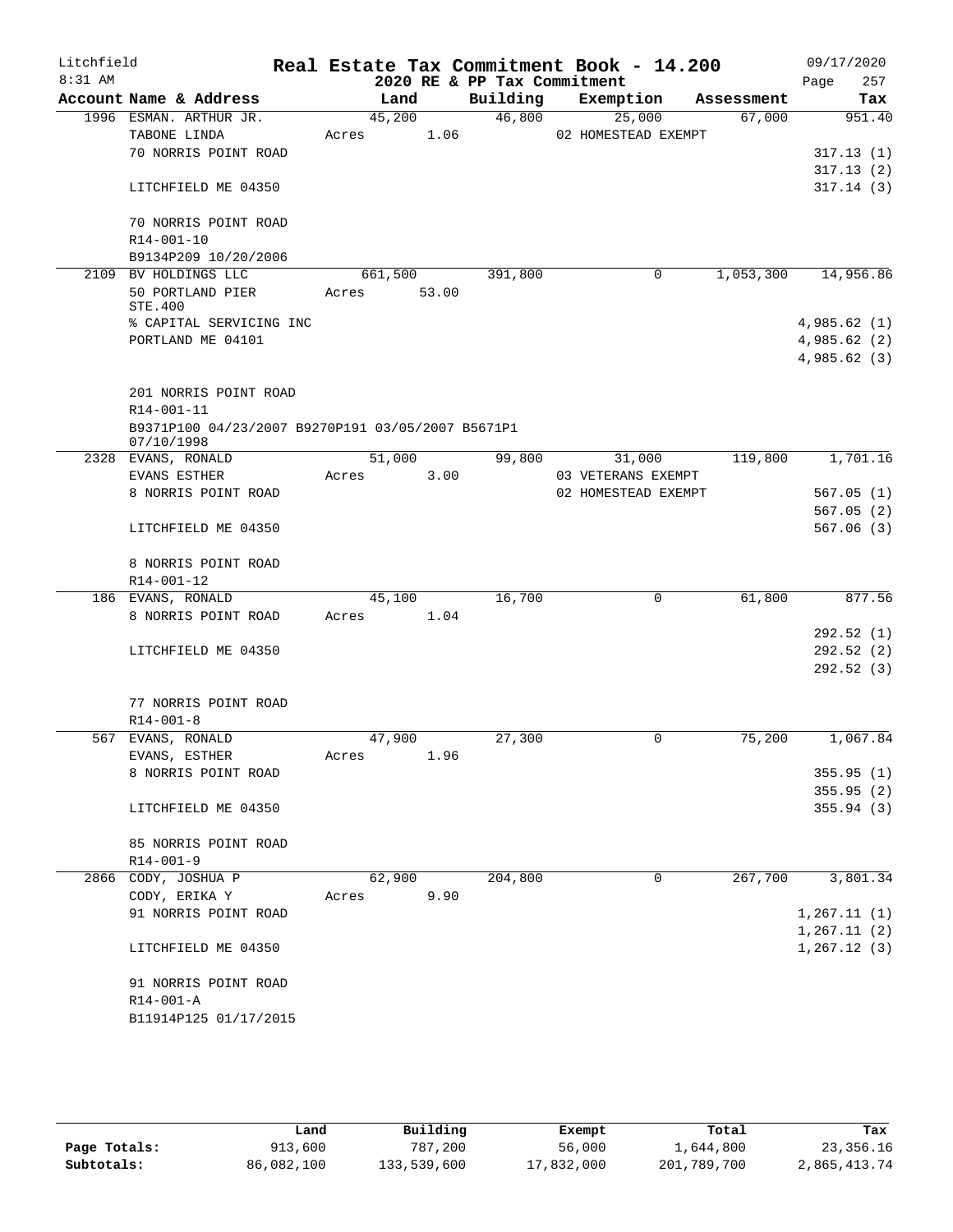| Litchfield |                                                                           |       |                 |                             | Real Estate Tax Commitment Book - 14.200 |            | 09/17/2020             |
|------------|---------------------------------------------------------------------------|-------|-----------------|-----------------------------|------------------------------------------|------------|------------------------|
| 8:31 AM    |                                                                           |       |                 | 2020 RE & PP Tax Commitment |                                          |            | 258<br>Page            |
|            | Account Name & Address                                                    |       | Land            | Building                    | Exemption                                | Assessment | Tax                    |
|            | 553 HENDERSON, WALTER P<br>HENDERSON, DEBORAH J                           | Acres | 67,600<br>16.14 | 35,200                      | 25,000<br>02 HOMESTEAD EXEMPT            | 77,800     | 1,104.76               |
|            | PO BOX 142                                                                |       |                 |                             |                                          |            | 368.25(1)              |
|            |                                                                           |       |                 |                             |                                          |            | 368.25(2)              |
|            | LITCHFIELD ME 04350                                                       |       |                 |                             |                                          |            | 368.26(3)              |
|            | 209 HARDSCRABBLE ROAD<br>$R14 - 002$                                      |       |                 |                             |                                          |            |                        |
| 2458       | CENTRAL MAINE POWER                                                       |       | 57,400          | 0                           | $\mathbf 0$                              | 57,400     | 815.08                 |
|            | c/o Avangrid Management Acres<br>Company-Local Tax                        |       | 15.86           |                             |                                          |            |                        |
|            | One City Center, 5th<br>Floor                                             |       |                 |                             |                                          |            | 271.69(1)              |
|            | Portland ME 04101                                                         |       |                 |                             |                                          |            | 271.69(2)<br>271.70(3) |
|            | 179 HARDSCRABBLE ROAD<br>R14-002B                                         |       |                 |                             |                                          |            |                        |
|            | B10396P299 04/22/2010 B2637P97 11/29/1983 B2063P48<br>08/10/1977          |       |                 |                             |                                          |            |                        |
|            | 1700 CENTRAL MAINE POWER                                                  |       | 27,400          | $\Omega$                    | 0                                        | 27,400     | 389.08                 |
|            | c/o Avangrid Management Acres<br>Company-Local Tax                        |       | 1.80            |                             |                                          |            |                        |
|            | One City Center, 5th<br>Floor                                             |       |                 |                             |                                          |            | 129.69(1)              |
|            | Portland ME 04101                                                         |       |                 |                             |                                          |            | 129.69(2)<br>129.70(3) |
|            |                                                                           |       |                 |                             |                                          |            |                        |
|            | HARDSCRABBLE ROAD<br>R14-003                                              |       |                 |                             |                                          |            |                        |
|            | B10512P262 08/27/2010 B2455P304                                           |       |                 |                             |                                          |            |                        |
|            | 1714 VARANELLI, NANCY                                                     |       | 72,500          | 0                           | $\mathbf 0$                              | 72,500     | 1,029.50               |
|            | TATTERSALL, ROBERT, CAROL Acres<br>TATTERSALL-DAVIS<br>(TRUSTEE)          |       | 56.00           |                             |                                          |            |                        |
|            | 857 1ST AVENUE                                                            |       |                 |                             |                                          |            | 343.17(1)              |
|            |                                                                           |       |                 |                             |                                          |            | 343.17(2)              |
|            | FRANKLIN SQUARE NY<br>11010                                               |       |                 |                             |                                          |            | 343.16(3)              |
|            | PEACEPIPE DRIVE                                                           |       |                 |                             |                                          |            |                        |
|            | R14-004                                                                   |       |                 |                             |                                          |            |                        |
|            | B11972P28 05/06/2015 B9780P38 07/02/2008 B2049P43<br>10/20/1981 B2047P296 |       |                 |                             |                                          |            |                        |
|            | 443 CENTRAL MAINE POWER                                                   |       | 40,400          | $\Omega$                    | 0                                        | 40,400     | 573.68                 |
|            | c/o Avangrid Management Acres<br>Company-Local Tax                        |       | 6.50            |                             |                                          |            |                        |
|            | One City Center, 5th<br>Floor                                             |       |                 |                             |                                          |            | 191.23(1)              |
|            | Portland ME 04101                                                         |       |                 |                             |                                          |            | 191.23(2)              |
|            |                                                                           |       |                 |                             |                                          |            | 191.22(3)              |
|            | 6 PEACEPIPE DRIVE                                                         |       |                 |                             |                                          |            |                        |
|            | R14-004A                                                                  |       |                 |                             |                                          |            |                        |
|            | B10512P262 08/27/2010 B6527P52                                            |       |                 |                             |                                          |            |                        |
|            |                                                                           |       |                 |                             |                                          |            |                        |

|              | Land         | Building    | Exempt     | Total       | Tax          |
|--------------|--------------|-------------|------------|-------------|--------------|
| Page Totals: | 265,300      | 35,200      | 25,000     | 275,500     | 3,912.10     |
| Subtotals:   | 86, 347, 400 | 133,574,800 | 17,857,000 | 202,065,200 | 2,869,325.84 |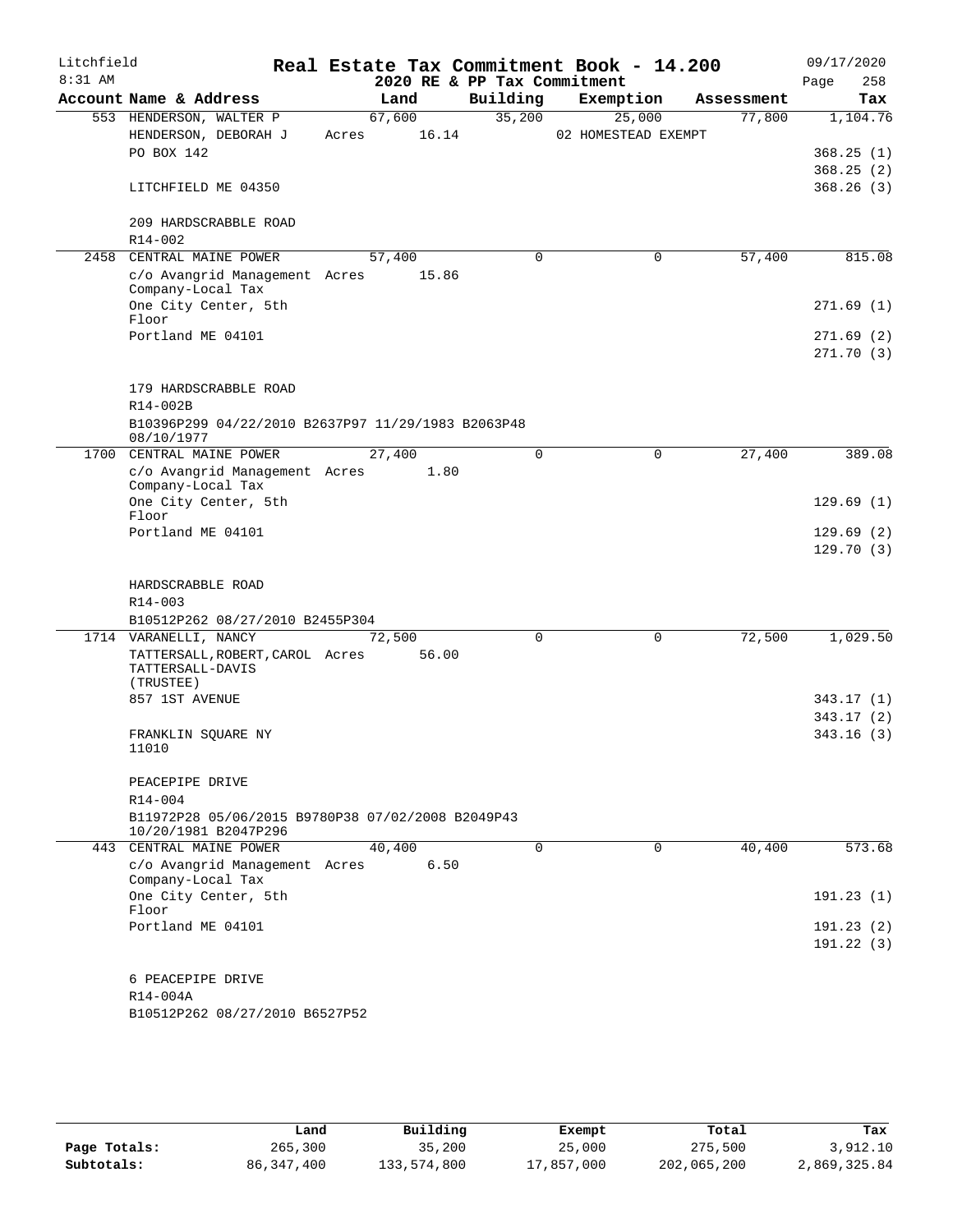| Litchfield   |                                                    |            |       |             |           |          |          | Real Estate Tax Commitment Book - 14.200 |               |                   | 09/17/2020   |            |
|--------------|----------------------------------------------------|------------|-------|-------------|-----------|----------|----------|------------------------------------------|---------------|-------------------|--------------|------------|
| $8:31$ AM    |                                                    |            |       |             |           |          |          | 2020 RE & PP Tax Commitment              |               |                   | Page         | 259        |
|              | Account Name & Address                             |            |       | Land        |           | Building |          | Exemption                                |               | Assessment        |              | Tax        |
|              | 1745 TOMPKINS, DENNIS W                            |            |       | 47,200      |           | 132,200  |          | 31,000                                   |               | 148,400           |              | 2,107.28   |
|              | 147 HARDSCRABBLE ROAD                              |            | Acres |             | 0.82      |          |          | 02 HOMESTEAD EXEMPT                      |               |                   |              |            |
|              |                                                    |            |       |             |           |          |          | 03 VETERANS EXEMPT                       |               |                   |              | 702.43(1)  |
|              | LITCHFIELD ME 04350                                |            |       |             |           |          |          |                                          |               |                   |              | 702.43(2)  |
|              |                                                    |            |       |             |           |          |          |                                          |               |                   |              | 702.42(3)  |
|              |                                                    |            |       |             |           |          |          |                                          |               |                   |              |            |
|              | 147 HARDSCRABBLE ROAD                              |            |       |             |           |          |          |                                          |               |                   |              |            |
|              | R14-004B                                           |            |       |             |           |          |          |                                          |               |                   |              |            |
|              | B3989P173                                          |            |       |             |           |          |          |                                          |               |                   |              |            |
|              | 1646 LOGAN, WILLIAM A                              |            |       | 267,000     |           |          | $\Omega$ |                                          | 0             | 267,000           |              | 3,791.40   |
|              | LOGAN, BARBARA L                                   |            | Acres |             | 9.66      |          |          |                                          |               |                   |              |            |
|              | 53 SMITH STREET UNIT 4                             |            |       |             |           |          |          |                                          |               |                   | 1,263.80(1)  |            |
|              |                                                    |            |       |             |           |          |          |                                          |               |                   | 1,263.80(2)  |            |
|              | AUGUSTA ME 04330                                   |            |       |             |           |          |          |                                          |               |                   | 1, 263.80(3) |            |
|              |                                                    |            |       |             |           |          |          |                                          |               |                   |              |            |
|              | REMLEY DRIVE                                       |            |       |             |           |          |          |                                          |               |                   |              |            |
|              | R14-006                                            |            |       |             |           |          |          |                                          |               |                   |              |            |
|              | B13199P15 04/26/2019                               |            |       |             |           | 434,700  |          |                                          | $\mathbf 0$   | 774,900           |              |            |
|              | 1464 WEAVER, JOHN JR                               |            | Acres | 340,200     |           |          |          |                                          |               |                   |              | 11,003.58  |
|              | WEAVER, NEDRA<br>9 LOG LANDING ROAD                |            |       |             | 5.65      |          |          |                                          |               |                   | 3,667.86(1)  |            |
|              |                                                    |            |       |             |           |          |          |                                          |               |                   |              |            |
|              | SAVANNAH GA 31411                                  |            |       |             |           |          |          |                                          |               |                   | 3,667.86 (2) |            |
|              |                                                    |            |       |             |           |          |          |                                          |               |                   | 3,667.86 (3) |            |
|              | 146 BEAVER DRIVE                                   |            |       |             |           |          |          |                                          |               |                   |              |            |
|              | R14-006B                                           |            |       |             |           |          |          |                                          |               |                   |              |            |
|              | B10302P331 12/17/2009 B7813P48 01/28/2004 B5427P95 |            |       |             |           |          |          |                                          |               |                   |              |            |
|              | 2510 MICHAUD, RICHARD R                            |            |       | 241,600     |           | 505,800  |          | 25,000                                   |               | 722,400 10,258.08 |              |            |
|              | MICHAUD, WENDY S                                   |            | Acres |             | 2.22      |          |          | 02 HOMESTEAD EXEMPT                      |               |                   |              |            |
|              | 86 SLEEPY HOLLOW DRIVE                             |            |       |             |           |          |          |                                          |               |                   | 3,419.36(1)  |            |
|              |                                                    |            |       |             |           |          |          |                                          |               |                   | 3,419.36(2)  |            |
|              | LITCHFIELD ME 04350                                |            |       |             |           |          |          |                                          |               |                   | 3,419.36(3)  |            |
|              |                                                    |            |       |             |           |          |          |                                          |               |                   |              |            |
|              | 86 SLEEPY HOLLOW DRIVE                             |            |       |             |           |          |          |                                          |               |                   |              |            |
|              | R14-006D                                           |            |       |             |           |          |          |                                          |               |                   |              |            |
|              | B13056P178 12/08/2017 B12797P186 12/08/2017        |            |       |             |           |          |          |                                          |               |                   |              |            |
|              | B10933P200 01/06/2012 B10933P196 01/06/2012        |            |       |             |           |          |          |                                          |               |                   |              |            |
|              | B8201P312 11/05/2004                               |            |       |             |           |          |          |                                          |               |                   |              |            |
| 2779         | CENTRAL MAINE POWER                                |            |       | 52,500      |           |          | $\Omega$ |                                          | $\Omega$      | 52,500            |              | 745.50     |
|              | c/o Avangrid Management Acres<br>Company-Local Tax |            |       |             | 8.75      |          |          |                                          |               |                   |              |            |
|              | One City Center, 5th                               |            |       |             |           |          |          |                                          |               |                   |              | 248.50(1)  |
|              | Floor                                              |            |       |             |           |          |          |                                          |               |                   |              |            |
|              | Portland ME 04101                                  |            |       |             |           |          |          |                                          |               |                   |              | 248.50(2)  |
|              |                                                    |            |       |             |           |          |          |                                          |               |                   |              | 248.50(3)  |
|              |                                                    |            |       |             |           |          |          |                                          |               |                   |              |            |
|              | REMLEY DRIVE                                       |            |       |             |           |          |          |                                          |               |                   |              |            |
|              | R14-006E                                           |            |       |             |           |          |          |                                          |               |                   |              |            |
|              | B10531P117 09/16/2010                              |            |       |             |           |          |          |                                          |               |                   |              |            |
| 2797         | WEAVER, NEDRA C                                    |            |       | 300,300     |           | 11,000   |          |                                          | 0             | 311,300           |              | 4,420.46   |
|              | 9 LOG LANDING ROAD                                 |            | Acres |             | 13.36     |          |          |                                          |               |                   |              |            |
|              |                                                    |            |       |             |           |          |          |                                          |               |                   | 1,473.49(1)  |            |
|              | SAVANNAH GA 31411                                  |            |       |             |           |          |          |                                          |               |                   | 1,473.49(2)  |            |
|              |                                                    |            |       |             |           |          |          |                                          |               |                   | 1,473.48(3)  |            |
|              |                                                    |            |       |             |           |          |          |                                          |               |                   |              |            |
|              | BEAVER LANE                                        |            |       |             |           |          |          |                                          |               |                   |              |            |
|              | R14-006F                                           |            |       |             |           |          |          |                                          |               |                   |              |            |
|              | B11307P307 02/04/2013 B10858P167 10/13/2011        |            |       |             |           |          |          |                                          |               |                   |              |            |
|              |                                                    | Land       |       |             | Building  |          |          | Exempt                                   |               | Total             |              | Tax        |
| Page Totals: |                                                    | 1,248,800  |       |             | 1,083,700 |          |          | 56,000                                   | 2,276,500     |                   |              | 32, 326.30 |
| Subtotals:   |                                                    | 87,596,200 |       | 134,658,500 |           |          |          | 17,913,000                               | 204, 341, 700 |                   | 2,901,652.14 |            |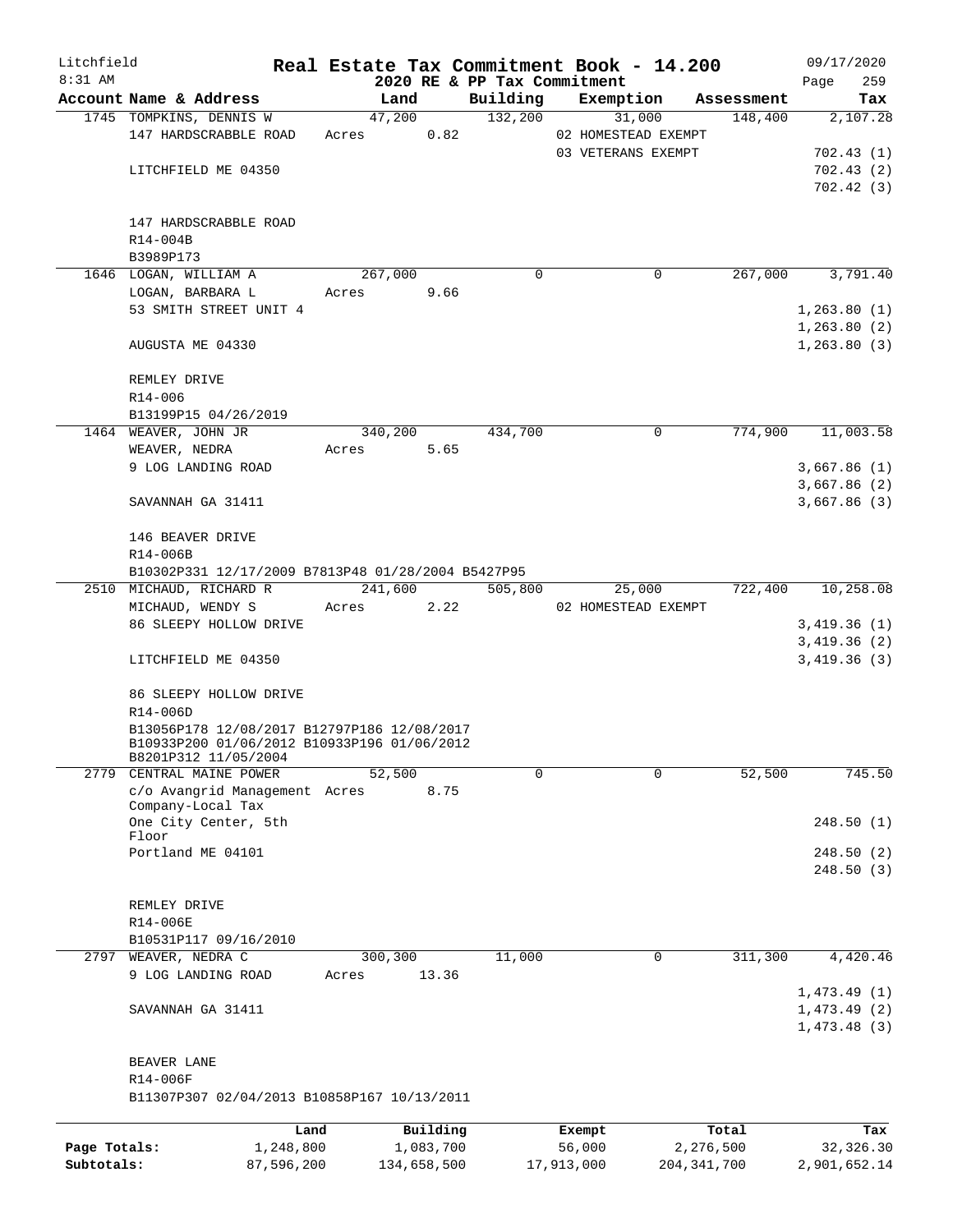| Litchfield   |                                                                       |       |             |                             | Real Estate Tax Commitment Book - 14.200 |             | 09/17/2020           |
|--------------|-----------------------------------------------------------------------|-------|-------------|-----------------------------|------------------------------------------|-------------|----------------------|
| 8:31 AM      |                                                                       |       |             | 2020 RE & PP Tax Commitment |                                          |             | 260<br>Page          |
|              | Account Name & Address                                                |       | Land        | Building                    | Exemption                                | Assessment  | Tax                  |
|              | 2937 QUINN, LANCE                                                     |       | 240,100     | $\mathbf 0$                 | $\Omega$                                 | 240,100     | 3,409.42             |
|              | QUINN, SARAH E                                                        | Acres | 3.22        |                             |                                          |             |                      |
|              | <b>38 LEWIS AVENUE</b>                                                |       |             |                             |                                          |             | 1, 136.47(1)         |
|              |                                                                       |       |             |                             |                                          |             | 1,136.47(2)          |
|              | RANDPLPH ME 04346                                                     |       |             |                             |                                          |             | 1,136.48(3)          |
|              |                                                                       |       |             |                             |                                          |             |                      |
|              | 84 SLEEPY HOLLOW DRIVE                                                |       |             |                             |                                          |             |                      |
|              | R14-006G                                                              |       |             |                             |                                          |             |                      |
|              | B13044P240                                                            |       |             |                             |                                          | 11,800      |                      |
| 2402         | BIGLEY, JONATHAN P                                                    |       | 11,800      | $\mathbf 0$                 | 0                                        |             | 167.56               |
|              | REMLEY, MAUREEN                                                       | Acres | 39.00       |                             |                                          |             |                      |
|              | 24 AQUEDUCT RD                                                        |       |             |                             |                                          |             | 55.85(1)             |
|              | DUNCANNON PA 17020                                                    |       |             |                             |                                          |             | 55.85(2)<br>55.86(3) |
|              |                                                                       |       |             |                             |                                          |             |                      |
|              |                                                                       |       |             |                             |                                          |             |                      |
|              | REMLEY DRIVE<br>$R14 - 007$                                           |       |             |                             |                                          |             |                      |
|              |                                                                       |       |             |                             |                                          |             |                      |
|              | B12787P258 11/17/2017 B12787P258 11/13/2017 B7831P45<br>01/26/2004    |       |             |                             |                                          |             |                      |
|              | 2778 CENTRAL MAINE POWER                                              |       | 48,000      | 0                           | 0                                        | 48,000      | 681.60               |
|              | c/o Avangrid Management Acres                                         |       | 8.00        |                             |                                          |             |                      |
|              | Company-Local Tax                                                     |       |             |                             |                                          |             |                      |
|              | One City Center, 5th                                                  |       |             |                             |                                          |             | 227.20(1)            |
|              | Floor                                                                 |       |             |                             |                                          |             |                      |
|              | Portland ME 04101                                                     |       |             |                             |                                          |             | 227.20(2)            |
|              |                                                                       |       |             |                             |                                          |             | 227.20(3)            |
|              |                                                                       |       |             |                             |                                          |             |                      |
|              | REMLEY DRIVE                                                          |       |             |                             |                                          |             |                      |
|              | R14-007A                                                              |       |             |                             |                                          |             |                      |
|              | B10531P117 09/16/2010                                                 |       |             |                             |                                          |             |                      |
|              | 1092 LOCKE JO ANNE                                                    |       | 68,800      | 56,400                      | 25,000                                   | 100,200     | 1,422.84             |
|              | 6 BEAVER DRIVE                                                        | Acres | 11.10       |                             | 02 HOMESTEAD EXEMPT                      |             |                      |
|              |                                                                       |       |             |                             |                                          |             | 474.28 (1)           |
|              | LITCHFIELD ME 04350                                                   |       |             |                             |                                          |             | 474.28 (2)           |
|              |                                                                       |       |             |                             |                                          |             | 474.28(3)            |
|              |                                                                       |       |             |                             |                                          |             |                      |
|              | 6 BEAVER DRIVE                                                        |       |             |                             |                                          |             |                      |
|              | R14-008                                                               |       |             |                             |                                          |             |                      |
|              | B4025P125                                                             |       |             | $\Omega$                    |                                          | 2,400       |                      |
|              | 1465 KENNEBEC LAND TRUST<br>P O BOX 261                               |       | 2,400       |                             | 0                                        |             | 34.08                |
|              |                                                                       | Acres | 9.71        |                             |                                          |             |                      |
|              |                                                                       |       |             |                             |                                          |             | 11.36(1)             |
|              | WINTHROP ME 04364                                                     |       |             |                             |                                          |             | 11.36(2)             |
|              |                                                                       |       |             |                             |                                          |             | 11.36(3)             |
|              |                                                                       |       |             |                             |                                          |             |                      |
|              | BEAVER LANE                                                           |       |             |                             |                                          |             |                      |
|              | R14-008A                                                              |       |             |                             |                                          |             |                      |
|              | B9427P142 07/18/2007 B2877P221 10/31/1985<br>2783 CENTRAL MAINE POWER |       | 19,600      | 0                           | 0                                        | 19,600      | 278.32               |
|              | c/o Avangrid Management Acres                                         |       | 3.27        |                             |                                          |             |                      |
|              | Company-Local Tax                                                     |       |             |                             |                                          |             |                      |
|              | One City Center, 5th                                                  |       |             |                             |                                          |             | 92.77(1)             |
|              | Floor                                                                 |       |             |                             |                                          |             |                      |
|              | Portland ME 04101                                                     |       |             |                             |                                          |             | 92.77(2)             |
|              |                                                                       |       |             |                             |                                          |             | 92.78 (3)            |
|              |                                                                       |       |             |                             |                                          |             |                      |
|              | BEAVER LANE                                                           |       |             |                             |                                          |             |                      |
|              | R14-008B                                                              |       |             |                             |                                          |             |                      |
|              | B10656P230 01/31/2011                                                 |       |             |                             |                                          |             |                      |
|              |                                                                       | Land  | Building    |                             | Exempt                                   | Total       | Tax                  |
| Page Totals: | 390,700                                                               |       | 56,400      |                             | 25,000                                   | 422,100     | 5,993.82             |
| Subtotals:   | 87,986,900                                                            |       | 134,714,900 |                             | 17,938,000                               | 204,763,800 | 2,907,645.96         |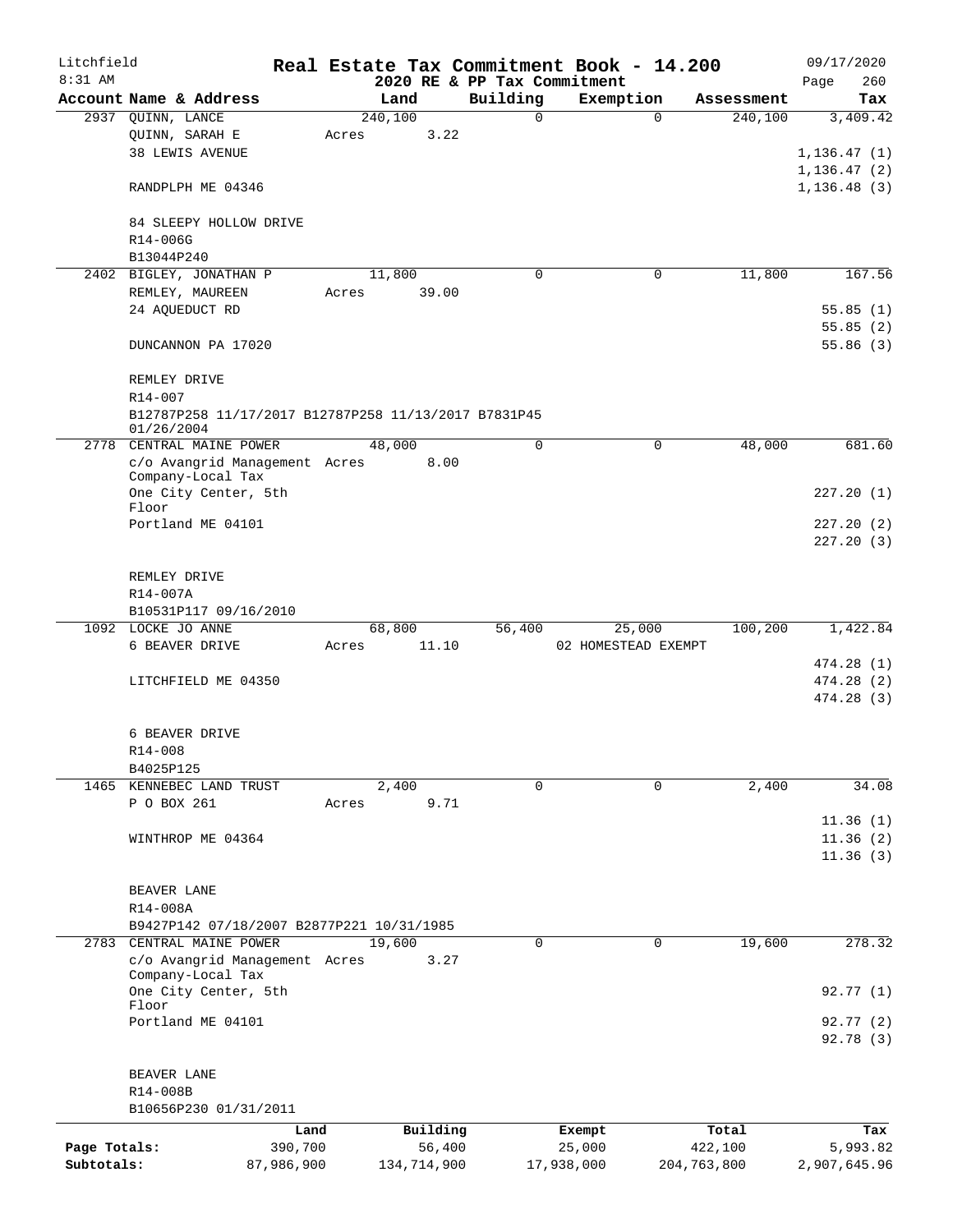| Account Name & Address<br>2167 BODWELL, WILLIAM E. II<br>135 MAINE STREET PMB<br>BRUNSWICK ME 04011<br>5 BEAVER DRIVE<br>B13458P204 01/15/2020<br>600 BODWELL, WILLIAM E. II<br>135 MAINE STREET PMB<br>BRUNSWICK ME 04011 |                      | Land<br>19,000<br>Acres 51.00<br>49,200<br>Acres 2.40 |       | 2020 RE & PP Tax Commitment<br>Building<br>$\overline{0}$<br>124,400 | Exemption<br>$\Omega$                              | Assessment<br>19,000 | Page<br>261<br>Tax<br>269.80<br>89.93(1)<br>89.93(2)<br>89.94 (3) |
|----------------------------------------------------------------------------------------------------------------------------------------------------------------------------------------------------------------------------|----------------------|-------------------------------------------------------|-------|----------------------------------------------------------------------|----------------------------------------------------|----------------------|-------------------------------------------------------------------|
|                                                                                                                                                                                                                            |                      |                                                       |       |                                                                      |                                                    |                      |                                                                   |
|                                                                                                                                                                                                                            |                      |                                                       |       |                                                                      |                                                    |                      |                                                                   |
|                                                                                                                                                                                                                            |                      |                                                       |       |                                                                      |                                                    |                      |                                                                   |
|                                                                                                                                                                                                                            |                      |                                                       |       |                                                                      |                                                    |                      |                                                                   |
|                                                                                                                                                                                                                            |                      |                                                       |       |                                                                      |                                                    |                      |                                                                   |
|                                                                                                                                                                                                                            |                      |                                                       |       |                                                                      | 0                                                  | 173,600              | 2,465.12                                                          |
|                                                                                                                                                                                                                            |                      |                                                       |       |                                                                      |                                                    |                      | 821.71 (1)<br>821.71 (2)<br>821.70 (3)                            |
| 83 HARDSCRABBLE ROAD                                                                                                                                                                                                       |                      |                                                       |       |                                                                      |                                                    |                      |                                                                   |
| B13458P201 01/15/2020                                                                                                                                                                                                      |                      |                                                       |       |                                                                      |                                                    |                      |                                                                   |
| 1303 MOORE, TIMOTHY J                                                                                                                                                                                                      |                      | 48,000                                                |       | 57,800                                                               | 0                                                  |                      | 105,800 1,502.36                                                  |
| MOORE TRACY L<br>5 BEAVER DRIVE                                                                                                                                                                                            |                      | Acres                                                 | 2.00  |                                                                      |                                                    |                      | 500.79(1)                                                         |
| LITCHFIELD ME 04350                                                                                                                                                                                                        |                      |                                                       |       |                                                                      |                                                    |                      | 500.79(2)<br>500.78(3)                                            |
| 5 BEAVER DRIVE                                                                                                                                                                                                             |                      |                                                       |       |                                                                      |                                                    |                      |                                                                   |
|                                                                                                                                                                                                                            |                      |                                                       |       |                                                                      |                                                    |                      |                                                                   |
| B6273P211 08/15/2000 B1603P343                                                                                                                                                                                             |                      |                                                       |       |                                                                      |                                                    |                      |                                                                   |
| 2301 DELESKEY, BRIAN P                                                                                                                                                                                                     |                      | 28,500                                                |       | $\Omega$                                                             | $\mathbf 0$                                        | 28,500               | 404.70                                                            |
| DELESKEY, CHRISTINE J<br>11 COTTAGE AVENUE                                                                                                                                                                                 |                      | Acres 2.15                                            |       |                                                                      |                                                    |                      | 134.90(1)<br>134.90 (2)                                           |
| DANVERS MA 01923                                                                                                                                                                                                           |                      |                                                       |       |                                                                      |                                                    |                      | 134.90(3)                                                         |
| 1 WOODPECKER DRIVE<br>B10482P58 07/26/2010 B5432P238 08/18/1997                                                                                                                                                            |                      |                                                       |       |                                                                      |                                                    |                      |                                                                   |
| 2309 DESMOND, BENJAMIN R                                                                                                                                                                                                   |                      | 46,800                                                |       | 169,500                                                              | 25,000                                             | 191,300              | 2,716.46                                                          |
| DESMOND, GILLIAN D<br>33 WOODPECKER DRIVE                                                                                                                                                                                  | Acres                |                                                       | 1.60  |                                                                      | 02 HOMESTEAD EXEMPT                                |                      | 905.49(1)                                                         |
| LITCHFIELD ME 04350                                                                                                                                                                                                        |                      |                                                       |       |                                                                      |                                                    |                      | 905.49(2)<br>905.48(3)                                            |
| 33 WOODPECKER DRIVE                                                                                                                                                                                                        |                      |                                                       |       |                                                                      |                                                    |                      |                                                                   |
| B12930P300 06/08/2018                                                                                                                                                                                                      |                      |                                                       |       |                                                                      |                                                    |                      |                                                                   |
| BARTLETT, ANGELA                                                                                                                                                                                                           |                      |                                                       |       |                                                                      |                                                    |                      | 2,936.56                                                          |
| 27 WOODPECKER LANE                                                                                                                                                                                                         |                      |                                                       |       |                                                                      |                                                    |                      | 978.85 (1)                                                        |
| LITCHFIELD ME 04350                                                                                                                                                                                                        |                      |                                                       |       |                                                                      |                                                    |                      | 978.85(2)<br>978.86 (3)                                           |
| 27 WOODPECKER DRIVE                                                                                                                                                                                                        |                      |                                                       |       |                                                                      |                                                    |                      |                                                                   |
|                                                                                                                                                                                                                            | 2299 BARTLETT, JASON |                                                       | Acres | 47,500                                                               | 1.84<br>B13107P223 12/04/2018 B12332P56 06/24/2016 | 184,300              | 25,000<br>206,800<br>02 HOMESTEAD EXEMPT                          |

|              | Land       | Building    | Exempt     | Total       | Tax          |
|--------------|------------|-------------|------------|-------------|--------------|
| Page Totals: | 239,000    | 536,000     | 50,000     | 725,000     | 10,295.00    |
| Subtotals:   | 88,225,900 | 135,250,900 | 17,988,000 | 205,488,800 | 2,917,940.96 |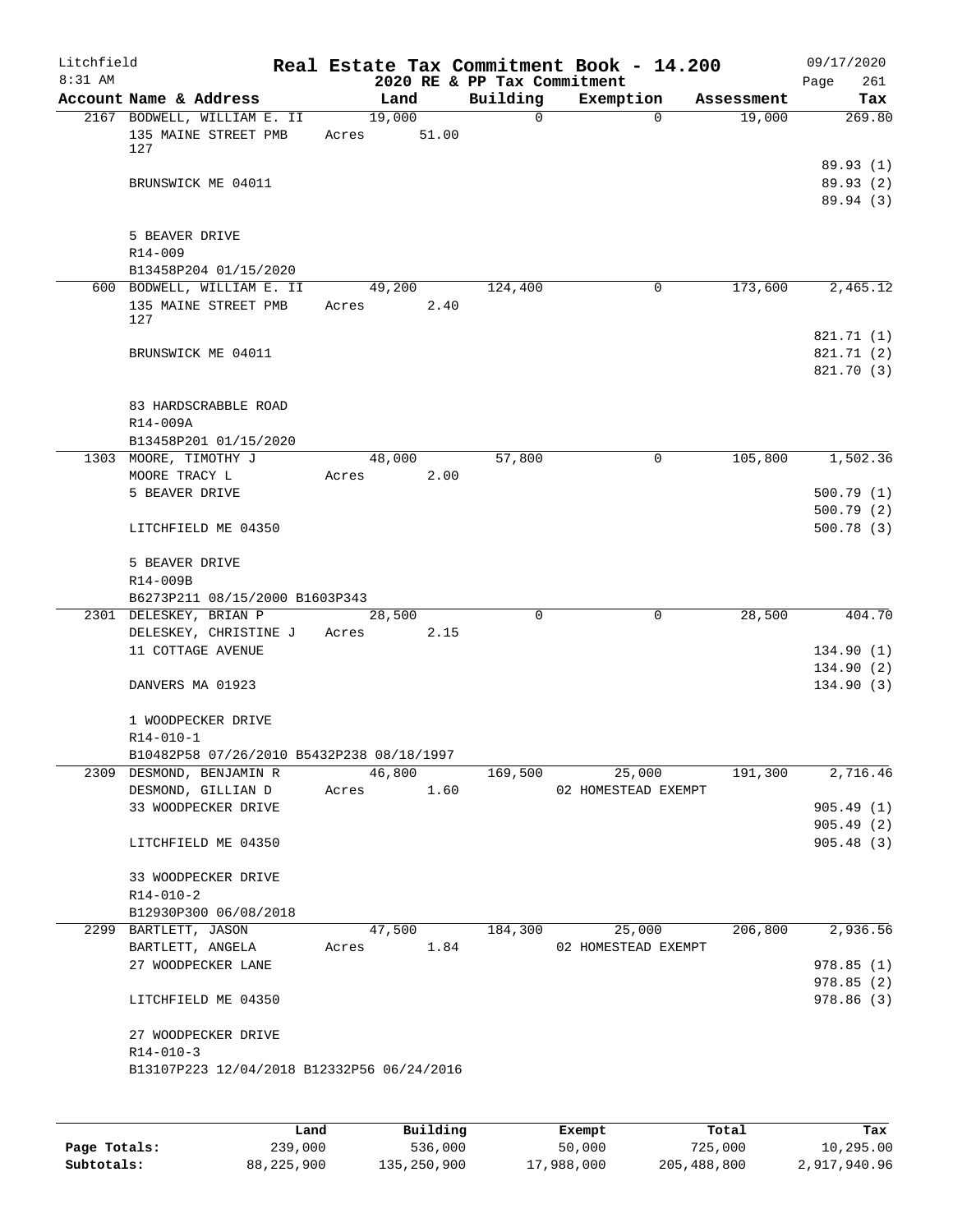| Litchfield<br>8:31 AM |                                                     |       |        | 2020 RE & PP Tax Commitment | Real Estate Tax Commitment Book - 14.200 |            | 09/17/2020<br>262<br>Page |
|-----------------------|-----------------------------------------------------|-------|--------|-----------------------------|------------------------------------------|------------|---------------------------|
|                       | Account Name & Address                              |       | Land   | Building                    | Exemption                                | Assessment | Tax                       |
|                       | 2300 HYNES, MATTHEW J                               |       | 47,300 | 159,400                     | 25,000                                   | 181,700    | 2,580.14                  |
|                       | HYNES, AMANDA J                                     | Acres | 1.75   |                             | 02 HOMESTEAD EXEMPT                      |            |                           |
|                       | 23 WOODPECKER DRIVE                                 |       |        |                             |                                          |            | 860.05(1)                 |
|                       |                                                     |       |        |                             |                                          |            | 860.05(2)                 |
|                       | LITCHFIELD ME 04350                                 |       |        |                             |                                          |            | 860.04 (3)                |
|                       | 23 WOODPECKER DRIVE                                 |       |        |                             |                                          |            |                           |
|                       | $R14 - 010 - 4$                                     |       |        |                             |                                          |            |                           |
|                       | B13160P39 02/28/2019                                |       |        |                             |                                          |            |                           |
|                       | 1375 PERRY, ROXY L                                  |       | 67,500 | 120,200                     | 25,000                                   | 162,700    | 2,310.34                  |
|                       | PERRY ELEANOR                                       | Acres | 56.00  |                             | 02 HOMESTEAD EXEMPT                      |            |                           |
|                       | 31 SAWMILL ROAD                                     |       |        |                             |                                          |            | 770.11(1)                 |
|                       |                                                     |       |        |                             |                                          |            | 770.11(2)                 |
|                       | LITCHFIELD ME 04350                                 |       |        |                             |                                          |            | 770.12(3)                 |
|                       | 31 SAWMILL DRIVE                                    |       |        |                             |                                          |            |                           |
|                       | R14-011                                             |       |        |                             |                                          |            |                           |
|                       | B2803P240                                           |       |        |                             |                                          |            |                           |
|                       | 1373 PERRY, MARK W                                  |       | 50,400 | 181,300                     | 25,000                                   | 206,700    | 2,935.14                  |
|                       | PERRY SUSAN                                         | Acres | 2.80   |                             | 02 HOMESTEAD EXEMPT                      |            |                           |
|                       | 92 NECK ROAD                                        |       |        |                             |                                          |            | 978.38(1)                 |
|                       |                                                     |       |        |                             |                                          |            | 978.38 (2)                |
|                       | LITCHFIELD ME 04350                                 |       |        |                             |                                          |            | 978.38(3)                 |
|                       | 92 NECK ROAD                                        |       |        |                             |                                          |            |                           |
|                       | R14-011A                                            |       |        |                             |                                          |            |                           |
|                       | B2803P240 05/22/1985                                |       |        |                             |                                          |            |                           |
|                       | 420 DANFORTH, JAY                                   |       | 48,000 | 129,100                     | 25,000                                   | 152,100    | 2,159.82                  |
|                       | 60 NECK RD                                          | Acres | 2.00   |                             | 02 HOMESTEAD EXEMPT                      |            |                           |
|                       |                                                     |       |        |                             |                                          |            | 719.94(1)                 |
|                       | LITCHFIELD ME 04350                                 |       |        |                             |                                          |            | 719.94(2)                 |
|                       |                                                     |       |        |                             |                                          |            | 719.94(3)                 |
|                       | 60 NECK ROAD                                        |       |        |                             |                                          |            |                           |
|                       | R14-011B                                            |       |        |                             |                                          |            |                           |
|                       | B3602P204 08/23/1989                                |       |        |                             |                                          |            |                           |
|                       | 2072 BEGGS, JOHN                                    |       | 43,000 | 28,600                      | 0                                        | 71,600     | 1,016.72                  |
|                       | 1096 LITCHFIELD ROAD                                | Acres | 2.00   |                             |                                          |            |                           |
|                       |                                                     |       |        |                             |                                          |            | 338.91 (1)                |
|                       | BOWDOIN ME 04287 1003                               |       |        |                             |                                          |            | 338.91(2)                 |
|                       |                                                     |       |        |                             |                                          |            | 338.90(3)                 |
|                       | 41 SAWMILL DRIVE                                    |       |        |                             |                                          |            |                           |
|                       | R14-011C                                            |       |        |                             |                                          |            |                           |
|                       | B9772P325 06/25/2008 B9494P340 09/11/2007 B9376P329 |       |        |                             |                                          |            |                           |
|                       | 04/30/2007 B8881P25 04/26/2006 B5392P28 12/17/2004  |       |        |                             |                                          |            |                           |
|                       | 2122 CHRISTIAN, GARY A                              |       | 51,000 | 88,900                      | 25,000                                   | 114,900    | 1,631.58                  |
|                       | 76 NECK ROAD                                        | Acres | 3.00   |                             | 02 HOMESTEAD EXEMPT                      |            |                           |
|                       |                                                     |       |        |                             |                                          |            | 543.86(1)                 |
|                       | LITCHFIELD ME 04350                                 |       |        |                             |                                          |            | 543.86 (2)                |
|                       |                                                     |       |        |                             |                                          |            | 543.86 (3)                |
|                       |                                                     |       |        |                             |                                          |            |                           |
|                       | 76 NECK ROAD                                        |       |        |                             |                                          |            |                           |
|                       | R14-011D                                            |       |        |                             |                                          |            |                           |
|                       | B11936P304 03/20/2015 B7179P73 12/04/2002           |       |        |                             |                                          |            |                           |
|                       |                                                     |       |        |                             |                                          |            |                           |
|                       |                                                     |       |        |                             |                                          |            |                           |

|              | Land       | Building    | Exempt     | Total       | Tax          |
|--------------|------------|-------------|------------|-------------|--------------|
| Page Totals: | 307,200    | 707,500     | 125,000    | 889,700     | 12,633.74    |
| Subtotals:   | 88,533,100 | 135,958,400 | 18,113,000 | 206,378,500 | 2,930,574.70 |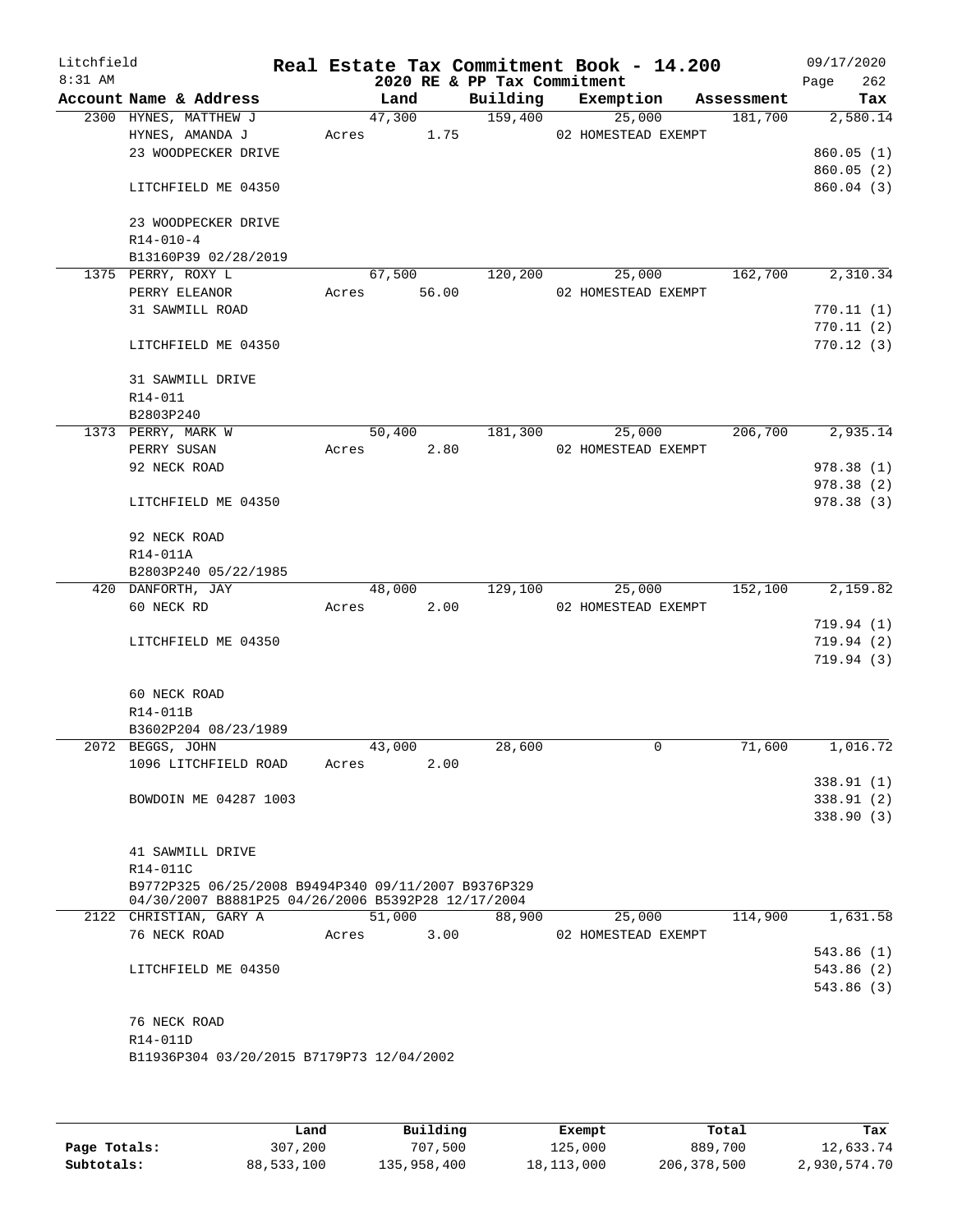| Litchfield<br>8:31 AM |                     |                                           |       |        |      | 2020 RE & PP Tax Commitment | Real Estate Tax Commitment Book - 14.200 |            | 09/17/2020<br>263<br>Page |
|-----------------------|---------------------|-------------------------------------------|-------|--------|------|-----------------------------|------------------------------------------|------------|---------------------------|
|                       |                     | Account Name & Address                    |       | Land   |      | Building                    | Exemption                                | Assessment | Tax                       |
|                       |                     | 2204 CURTIS, BETHANY J                    |       | 45,000 |      | 57,200                      | $\Omega$                                 | 102,200    | 1,451.24                  |
|                       | 11 PERRY DRIVE      |                                           | Acres |        | 1.00 |                             |                                          |            |                           |
|                       |                     |                                           |       |        |      |                             |                                          |            | 483.75 (1)                |
|                       |                     | LITCHFIELD ME 04350                       |       |        |      |                             |                                          |            | 483.75 (2)                |
|                       |                     |                                           |       |        |      |                             |                                          |            | 483.74 (3)                |
|                       |                     |                                           |       |        |      |                             |                                          |            |                           |
|                       | 11 PERRY DRIVE      |                                           |       |        |      |                             |                                          |            |                           |
|                       | R14-011E            | B13338P61 09/17/2019                      |       |        |      |                             |                                          |            |                           |
|                       | 2205 PRINCE, GENE A |                                           |       | 40,000 |      | 58,200                      | 25,000                                   | 73,200     | 1,039.44                  |
|                       |                     | PRINCE, ELIZABETH F                       | Acres |        | 1.00 |                             | 02 HOMESTEAD EXEMPT                      |            |                           |
|                       | 17 SAWMILL DR       |                                           |       |        |      |                             |                                          |            | 346.48(1)                 |
|                       |                     |                                           |       |        |      |                             |                                          |            | 346.48 (2)                |
|                       |                     | LITCHFIELD ME 04350                       |       |        |      |                             |                                          |            | 346.48 (3)                |
|                       |                     | 17 SAWMILL DRIVE                          |       |        |      |                             |                                          |            |                           |
|                       | R14-011F            |                                           |       |        |      |                             |                                          |            |                           |
|                       |                     | B12339P94 06/30/2016 B6474P21 05/10/2001  |       |        |      |                             |                                          |            |                           |
|                       |                     | 2291 PERRY, GARY R JR                     |       | 40,000 |      | 161,200                     | 0                                        | 201,200    | 2,857.04                  |
|                       | 15 PERRY DRIVE      |                                           | Acres |        | 1.00 |                             |                                          |            |                           |
|                       |                     |                                           |       |        |      |                             |                                          |            | 952.35(1)                 |
|                       |                     | LITCHFIELD ME 04350                       |       |        |      |                             |                                          |            | 952.35(2)                 |
|                       |                     |                                           |       |        |      |                             |                                          |            | 952.34 (3)                |
|                       | 15 PERRY DRIVE      |                                           |       |        |      |                             |                                          |            |                           |
|                       | R14-011G            |                                           |       |        |      |                             |                                          |            |                           |
|                       |                     | B10917P281 12/19/2011 B7096P19 10/07/2002 |       |        |      |                             |                                          |            |                           |
|                       | 2713 BEGGS, JOHN W  |                                           |       | 23,000 |      | 800                         | 0                                        | 23,800     | 337.96                    |
|                       |                     | 1096 LITCHFIELD RD                        | Acres |        | 2.00 |                             |                                          |            |                           |
|                       |                     |                                           |       |        |      |                             |                                          |            | 112.65(1)                 |
|                       |                     | BOWDOIN ME 04287                          |       |        |      |                             |                                          |            | 112.65(2)                 |
|                       |                     |                                           |       |        |      |                             |                                          |            | 112.66(3)                 |
|                       | SAWMILL DRIVE       |                                           |       |        |      |                             |                                          |            |                           |
|                       | R14-011H            |                                           |       |        |      |                             |                                          |            |                           |
|                       |                     | B9772P348 06/25/2008                      |       |        |      |                             |                                          |            |                           |
|                       |                     | 2460 GRAND VIEW GARDENS                   |       | 0      |      | 13,200                      | 0                                        | 13,200     | 187.44                    |
|                       | C/O SUSAN PERRY     |                                           |       |        |      |                             |                                          |            |                           |
|                       | 92 NECK ROAD        |                                           |       |        |      |                             |                                          |            | 62.48(1)                  |
|                       |                     |                                           |       |        |      |                             |                                          |            | 62.48(2)                  |
|                       |                     | LITCHFIELD ME 04350                       |       |        |      |                             |                                          |            | 62.48(3)                  |
|                       | 82 NECK ROAD        |                                           |       |        |      |                             |                                          |            |                           |
|                       | R14-011-ON          |                                           |       |        |      |                             |                                          |            |                           |
|                       | 321 CLARK, ANDREW   |                                           |       | 57,000 |      | 230,900                     | 25,000                                   | 262,900    | 3,733.18                  |
|                       | 128 NECK ROAD       |                                           | Acres |        | 5.00 |                             | 02 HOMESTEAD EXEMPT                      |            |                           |
|                       |                     |                                           |       |        |      |                             |                                          |            | 1,244.39(1)               |
|                       |                     | LITCHFIELD ME 04350                       |       |        |      |                             |                                          |            | 1, 244.39(2)              |
|                       |                     |                                           |       |        |      |                             |                                          |            | 1, 244.40(3)              |
|                       | 128 NECK ROAD       |                                           |       |        |      |                             |                                          |            |                           |
|                       | R14-012             |                                           |       |        |      |                             |                                          |            |                           |
|                       |                     | B12464P62 11/10/2016 B2730P119            |       |        |      |                             |                                          |            |                           |
|                       |                     |                                           |       |        |      |                             |                                          |            |                           |

|              | Land       | Building    | Exempt     | Total       | Tax          |
|--------------|------------|-------------|------------|-------------|--------------|
| Page Totals: | 205,000    | 521,500     | 50,000     | 676,500     | 9,606.30     |
| Subtotals:   | 88,738,100 | 136,479,900 | 18,163,000 | 207,055,000 | 2,940,181.00 |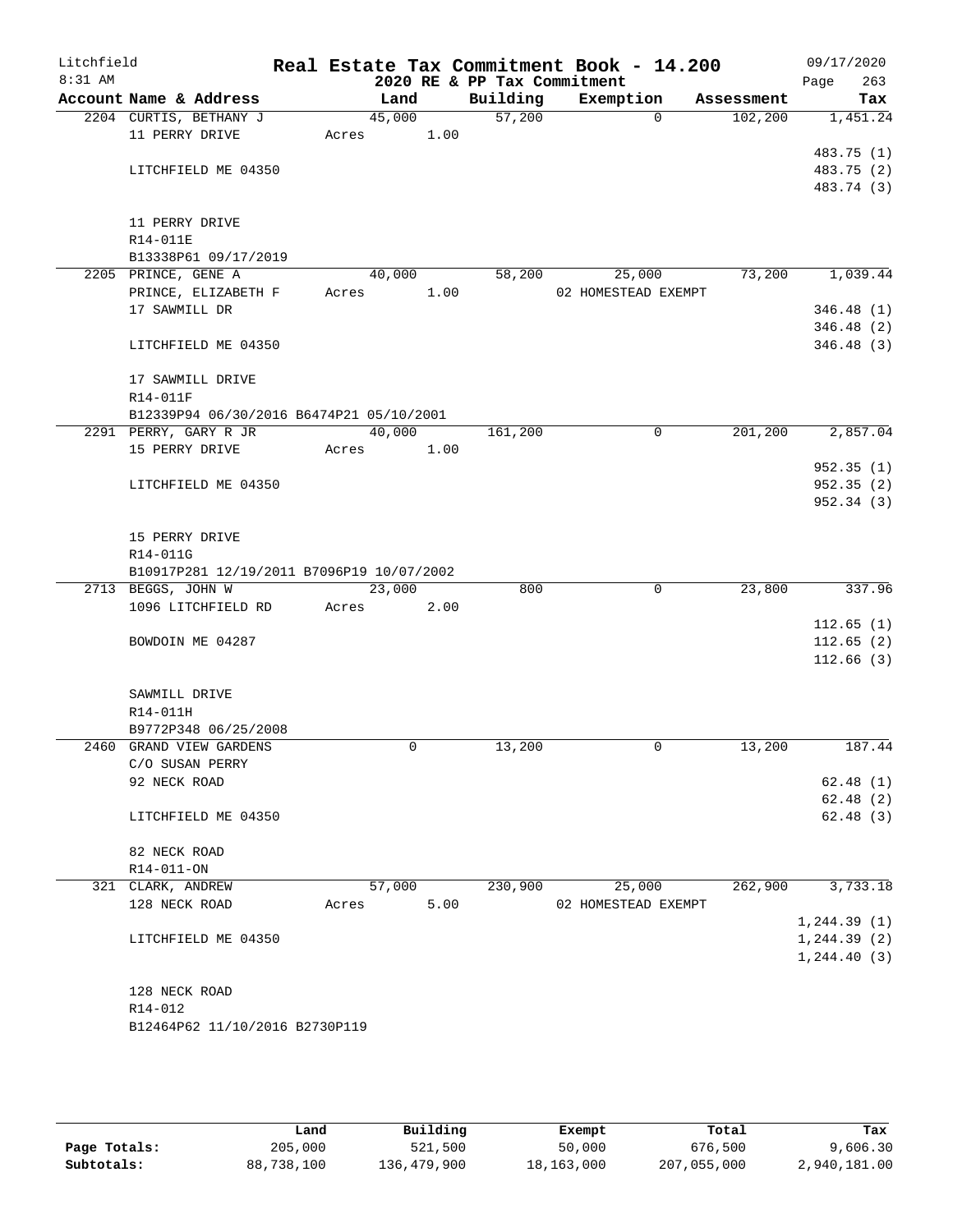| Litchfield<br>8:31 AM |                                                        |       |         |        | 2020 RE & PP Tax Commitment | Real Estate Tax Commitment Book - 14.200 |            | 09/17/2020<br>264<br>Page |
|-----------------------|--------------------------------------------------------|-------|---------|--------|-----------------------------|------------------------------------------|------------|---------------------------|
|                       | Account Name & Address                                 |       | Land    |        | Building                    | Exemption                                | Assessment | Tax                       |
|                       | 815 GENDRON, STEVEN N                                  |       | 52,200  |        | 113,900                     | $\Omega$                                 | 166, 100   | 2,358.62                  |
|                       | ZUPANCIC, TORI C                                       | Acres |         | 3.40   |                             |                                          |            |                           |
|                       | 102 NECK ROAD                                          |       |         |        |                             |                                          |            | 786.21(1)                 |
|                       |                                                        |       |         |        |                             |                                          |            | 786.21(2)                 |
|                       | LITCHFIELD ME 04350                                    |       |         |        |                             |                                          |            | 786.20(3)                 |
|                       |                                                        |       |         |        |                             |                                          |            |                           |
|                       | 102 NECK ROAD                                          |       |         |        |                             |                                          |            |                           |
|                       | R14-012A                                               |       |         |        |                             |                                          |            |                           |
|                       | B11614P262 01/23/2014 B7442P36 05/30/2003              |       |         |        |                             |                                          |            |                           |
|                       | 422 BP PROPERTIES, LLC.<br>301 POND ROAD               |       | 42,500  |        | 7,900                       | 0                                        | 50,400     | 715.68                    |
|                       |                                                        | Acres |         | 0.90   |                             |                                          |            | 238.56(1)                 |
|                       | SIDNEY ME 04330                                        |       |         |        |                             |                                          |            | 238.56 (2)                |
|                       |                                                        |       |         |        |                             |                                          |            | 238.56(3)                 |
|                       |                                                        |       |         |        |                             |                                          |            |                           |
|                       | 112 NECK ROAD                                          |       |         |        |                             |                                          |            |                           |
|                       | R14-012B                                               |       |         |        |                             |                                          |            |                           |
|                       | B11758P8 08/01/2014 B7776P157 12/18/2003               |       |         |        |                             |                                          |            |                           |
|                       | 417 DANFORTH, GEORGE L                                 |       |         | 48,300 | 56,000                      | 25,000                                   | 79,300     | 1,126.06                  |
|                       | DANFORTH JANICE B                                      | Acres |         | 2.10   |                             | 02 HOMESTEAD EXEMPT                      |            |                           |
|                       | 106 NECK ROAD                                          |       |         |        |                             |                                          |            | 375.35(1)                 |
|                       |                                                        |       |         |        |                             |                                          |            | 375.35(2)                 |
|                       | LITCHFIELD ME 04350                                    |       |         |        |                             |                                          |            | 375.36(3)                 |
|                       |                                                        |       |         |        |                             |                                          |            |                           |
|                       | 106 NECK ROAD                                          |       |         |        |                             |                                          |            |                           |
|                       | R14-012C<br>B12726P245 09/21/2017 B9161P182 11/09/2006 |       |         |        |                             |                                          |            |                           |
|                       | 2570 DANFORTH GEORGE L                                 |       | 28,300  |        | 0                           | 0                                        | 28,300     | 401.86                    |
|                       | P O BOX 92                                             | Acres |         | 2.10   |                             |                                          |            |                           |
|                       |                                                        |       |         |        |                             |                                          |            | 133.95(1)                 |
|                       | LITCHFIELD ME 04350                                    |       |         |        |                             |                                          |            | 133.95(2)                 |
|                       |                                                        |       |         |        |                             |                                          |            | 133.96(3)                 |
|                       |                                                        |       |         |        |                             |                                          |            |                           |
|                       | 106 NECK ROAD                                          |       |         |        |                             |                                          |            |                           |
|                       | R14-012D                                               |       |         |        |                             |                                          |            |                           |
|                       | B7978P42 06/07/2004                                    |       |         |        |                             |                                          |            |                           |
|                       | 2901 SEEBER, DAVID G                                   |       | 48,000  |        | 127,000                     | 25,000                                   | 150,000    | 2,130.00                  |
|                       | SEEBER, ANNE E                                         | Acres |         | 2.00   |                             | 02 HOMESTEAD EXEMPT                      |            |                           |
|                       | 124 NECK ROAD                                          |       |         |        |                             |                                          |            | 710.00(1)<br>710.00(2)    |
|                       | LITCHFIELD ME 04350                                    |       |         |        |                             |                                          |            | 710.00(3)                 |
|                       |                                                        |       |         |        |                             |                                          |            |                           |
|                       | 124 NECK ROAD                                          |       |         |        |                             |                                          |            |                           |
|                       | R14-012E                                               |       |         |        |                             |                                          |            |                           |
|                       | B12464P62 11/10/2016 B2730P119                         |       |         |        |                             |                                          |            |                           |
|                       | 1368 BIGLEY, JONATHAN                                  |       | 505,700 |        | 145,500                     | 0                                        | 651,200    | 9,247.04                  |
|                       | REMLEY, MAUREEN                                        | Acres |         | 46.00  |                             |                                          |            |                           |
|                       | 24 AQUEDUCT ROAD                                       |       |         |        |                             |                                          |            | 3,082.35(1)               |
|                       |                                                        |       |         |        |                             |                                          |            | 3,082.35(2)               |
|                       | DUNCANNON PA 17020                                     |       |         |        |                             |                                          |            | 3,082.34(3)               |
|                       | 131 REMLEY DRIVE                                       |       |         |        |                             |                                          |            |                           |
|                       | R14-013                                                |       |         |        |                             |                                          |            |                           |
|                       | B12168P178 11/20/2015 B5286P153 12/31/1996             |       |         |        |                             |                                          |            |                           |
|                       |                                                        |       |         |        |                             |                                          |            |                           |
|                       |                                                        |       |         |        |                             |                                          |            |                           |

|              | Land         | Building    | Exempt     | Total       | Tax          |
|--------------|--------------|-------------|------------|-------------|--------------|
| Page Totals: | 725,000      | 450,300     | 50,000     | 1,125,300   | 15,979.26    |
| Subtotals:   | 89, 463, 100 | 136,930,200 | 18,213,000 | 208,180,300 | 2,956,160.26 |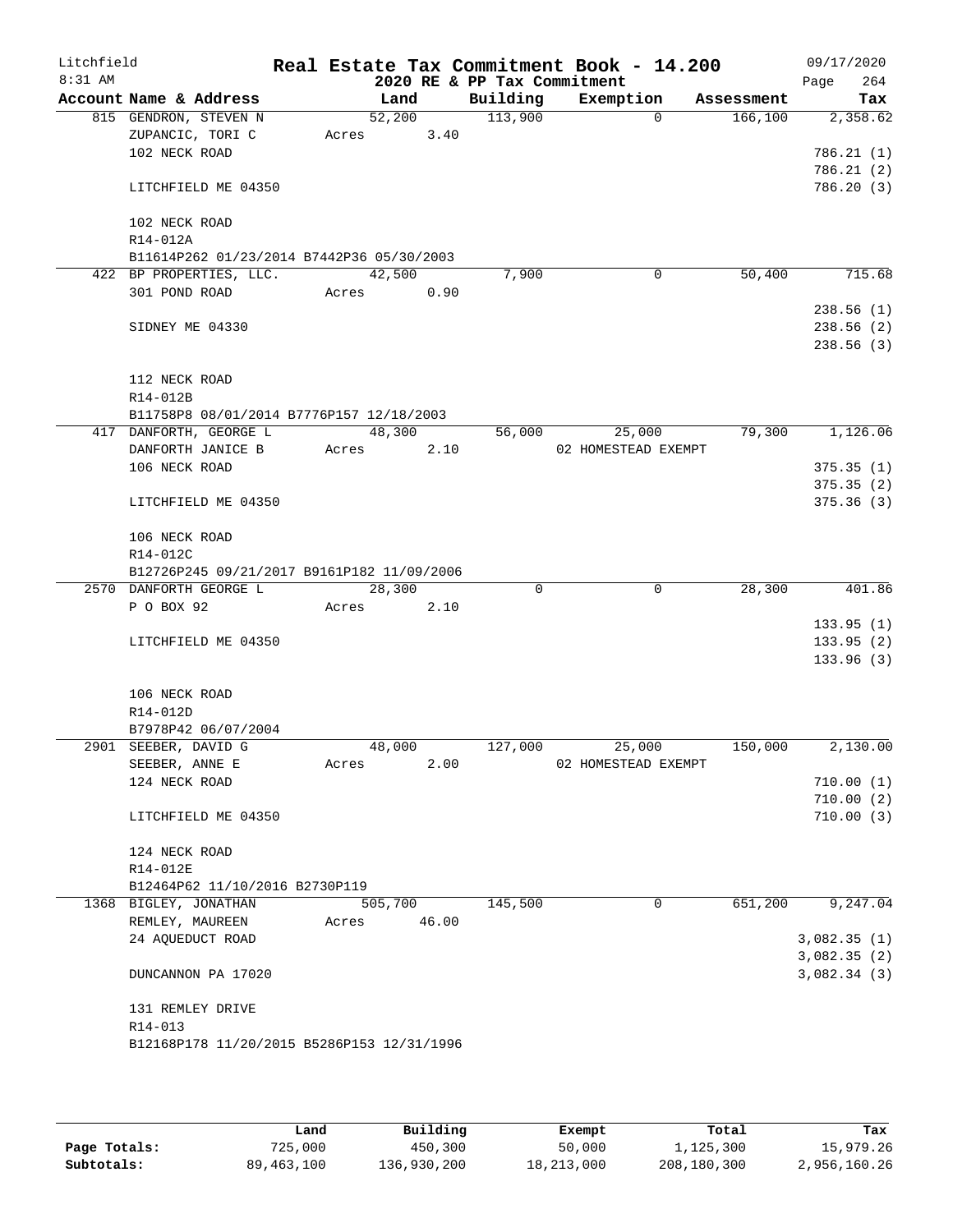| Litchfield |                                                     |         |       |                             | Real Estate Tax Commitment Book - 14.200 |            | 09/17/2020             |
|------------|-----------------------------------------------------|---------|-------|-----------------------------|------------------------------------------|------------|------------------------|
| 8:31 AM    |                                                     |         |       | 2020 RE & PP Tax Commitment |                                          |            | 265<br>Page            |
|            | Account Name & Address                              | Land    |       | Building                    | Exemption                                | Assessment | Tax                    |
|            | 602 HAYDEN, CARRIE JEAN                             | 45,500  |       | 41,600                      | $\Omega$                                 | 87,100     | 1,236.82               |
|            | 722 HUNTINGTON HILL                                 | Acres   | 1.17  |                             |                                          |            |                        |
|            | ROAD                                                |         |       |                             |                                          |            | 412.27(1)              |
|            | LITCHFIELD ME 04350                                 |         |       |                             |                                          |            | 412.27(2)              |
|            |                                                     |         |       |                             |                                          |            | 412.28(3)              |
|            |                                                     |         |       |                             |                                          |            |                        |
|            | 9 ETERNITY DRIVE                                    |         |       |                             |                                          |            |                        |
|            | R14-014                                             |         |       |                             |                                          |            |                        |
|            | B11907P309 02/02/2015 B9108P45 10/13/2006 B1094P415 |         |       |                             |                                          |            |                        |
|            | 10/01/1958                                          |         |       |                             |                                          |            |                        |
|            | 1990 GOWELL KURT                                    | 48,800  |       | 136,600                     | 25,000                                   | 160,400    | 2,277.68               |
|            | 152 NECK ROAD                                       | Acres   | 2.25  |                             | 02 HOMESTEAD EXEMPT                      |            |                        |
|            |                                                     |         |       |                             |                                          |            | 759.23(1)              |
|            | LITCHFIELD ME 04350                                 |         |       |                             |                                          |            | 759.23(2)              |
|            |                                                     |         |       |                             |                                          |            | 759.22(3)              |
|            |                                                     |         |       |                             |                                          |            |                        |
|            | 152 NECK ROAD<br>R14-014A                           |         |       |                             |                                          |            |                        |
|            | B8335P73 03/11/2005 B6376P183 08/11/2004            |         |       |                             |                                          |            |                        |
|            | 2432 MCCOLLETT, BRANDT A                            | 45,000  |       | 154,100                     | 0                                        | 199,100    | 2,827.22               |
|            | MCCOLLETT, ANDRIA                                   | Acres   | 1.00  |                             |                                          |            |                        |
|            | 19 ETERNITY DR                                      |         |       |                             |                                          |            | 942.41 (1)             |
|            |                                                     |         |       |                             |                                          |            | 942.41 (2)             |
|            | LITCHFIELD ME 04350                                 |         |       |                             |                                          |            | 942.40 (3)             |
|            |                                                     |         |       |                             |                                          |            |                        |
|            | 19 ETERNITY DRIVE                                   |         |       |                             |                                          |            |                        |
|            | R14-014B                                            |         |       |                             |                                          |            |                        |
|            | B13405P196 11/22/2019 B12779P19 11/08/2017          |         |       |                             |                                          |            |                        |
|            | B12513P116 01/05/2017 B12314P159 05/27/2016         |         |       |                             |                                          |            |                        |
|            | 2507 AVERILL, DOUGLASS                              | 32,500  |       | 10,600                      | $\mathbf 0$                              | 43,100     | 612.02                 |
|            | AVERILL, JONATHAN                                   | Acres   | 0.25  |                             |                                          |            |                        |
|            | 189 NECK ROAD                                       |         |       |                             |                                          |            | 204.01(1)              |
|            | LITCHFIELD ME 04350                                 |         |       |                             |                                          |            | 204.01(2)<br>204.00(3) |
|            |                                                     |         |       |                             |                                          |            |                        |
|            | 164 NECK ROAD                                       |         |       |                             |                                          |            |                        |
|            | $R14 - 015$                                         |         |       |                             |                                          |            |                        |
|            | B12207P96 01/14/2016 B12186P163 07/28/2015          |         |       |                             |                                          |            |                        |
|            | B12156P250 11/05/2015 B11887P76 B11635P127          |         |       |                             |                                          |            |                        |
|            | 02/04/2014 B9896P117 10/30/2008 B9345P69 05/10/2007 |         |       |                             |                                          |            |                        |
|            | B8574P219 08/31/2005<br>9 ALBERT, DONALD G          | 243,300 |       | 22,500                      | 0                                        | 265,800    | 3,774.36               |
|            | ALBERT, MARY R                                      | Acres   | 29.05 |                             |                                          |            |                        |
|            | P O BOX 720                                         |         |       |                             |                                          |            | 1,258.12(1)            |
|            |                                                     |         |       |                             |                                          |            | 1,258.12(2)            |
|            | NORWICH VT 05055                                    |         |       |                             |                                          |            | 1,258.12(3)            |
|            |                                                     |         |       |                             |                                          |            |                        |
|            | 115 GREENACRES DRIVE                                |         |       |                             |                                          |            |                        |
|            | R14-016                                             |         |       |                             |                                          |            |                        |
|            | B2786P278 04/08/1985                                |         |       |                             |                                          |            |                        |

|              | Land       | Building    | Exempt     | Total       | Tax          |
|--------------|------------|-------------|------------|-------------|--------------|
| Page Totals: | 415,100    | 365,400     | 25,000     | 755,500     | 10,728.10    |
| Subtotals:   | 89,878,200 | 137,295,600 | 18,238,000 | 208,935,800 | 2,966,888.36 |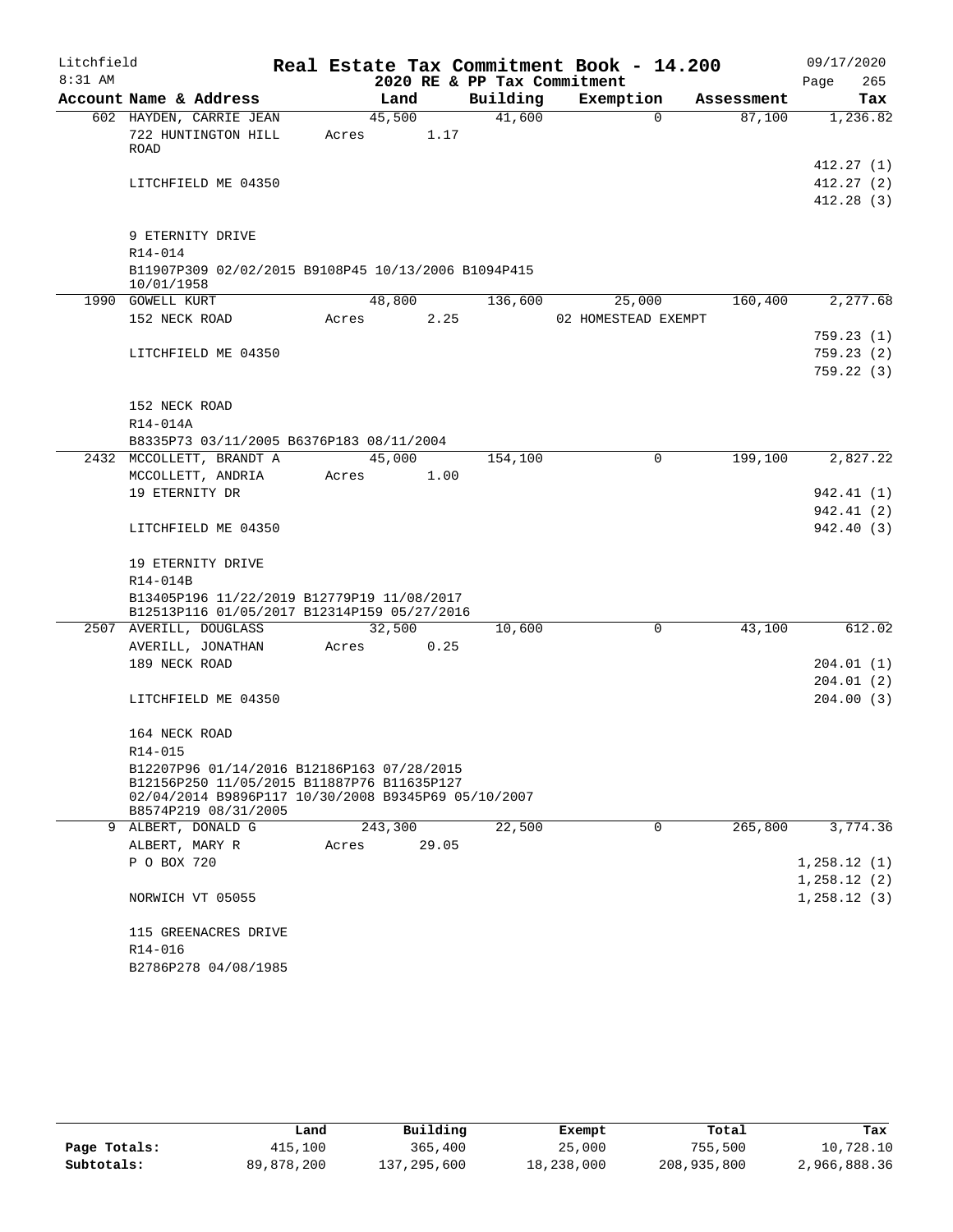| Litchfield |                                                                                           |         |       |                             | Real Estate Tax Commitment Book - 14.200 |            | 09/17/2020           |
|------------|-------------------------------------------------------------------------------------------|---------|-------|-----------------------------|------------------------------------------|------------|----------------------|
| $8:31$ AM  |                                                                                           |         |       | 2020 RE & PP Tax Commitment |                                          |            | 266<br>Page          |
|            | Account Name & Address                                                                    | Land    |       | Building                    | Exemption                                | Assessment | Tax                  |
|            | 2809 CENTRAL MAINE POWER<br>c/o Avangrid Management Acres                                 | 18,000  | 3.00  | 0                           | $\Omega$                                 | 18,000     | 255.60               |
|            | Company-Local Tax                                                                         |         |       |                             |                                          |            |                      |
|            | One City Center, 5th                                                                      |         |       |                             |                                          |            | 85.20(1)             |
|            | Floor                                                                                     |         |       |                             |                                          |            |                      |
|            | Portland ME 04101                                                                         |         |       |                             |                                          |            | 85.20(2)<br>85.20(3) |
|            |                                                                                           |         |       |                             |                                          |            |                      |
|            | HALLOWELL ROAD                                                                            |         |       |                             |                                          |            |                      |
|            | R14-016A                                                                                  |         |       |                             |                                          |            |                      |
|            | B10590P290 11/15/2010                                                                     |         |       |                             |                                          |            |                      |
| 1312       | WATKINS, ANDREA L                                                                         | 258,900 |       | 26,200                      | $\mathsf{O}$                             | 285,100    | 4,048.42             |
|            | BATES, NORINE & DORE,<br>ELLEN                                                            | Acres   | 38.74 |                             |                                          |            |                      |
|            | 145 LEGION PARK ROAD                                                                      |         |       |                             |                                          |            | 1,349.47(1)          |
|            |                                                                                           |         |       |                             |                                          |            | 1,349.47(2)          |
|            | WINDSOR ME 04363                                                                          |         |       |                             |                                          |            | 1,349.48(3)          |
|            |                                                                                           |         |       |                             |                                          |            |                      |
|            | 101 GOODWIN DRIVE                                                                         |         |       |                             |                                          |            |                      |
|            | $R14 - 017$                                                                               |         |       |                             |                                          |            |                      |
|            | B12611P211 05/23/2017 B12308P162 05/27/2016<br>B10770P197 07/05/2011 B1201P227 05/16/1960 |         |       |                             |                                          |            |                      |
|            | 2772 CENTRAL MAINE POWER                                                                  | 1,400   |       | $\mathbf 0$                 | $\mathbf 0$                              | 1,400      | 19.88                |
|            | c/o Avangrid Management Acres<br>Company-Local Tax                                        |         | 0.24  |                             |                                          |            |                      |
|            | One City Center, 5th                                                                      |         |       |                             |                                          |            | 6.63(1)              |
|            | Floor<br>Portland ME 04101                                                                |         |       |                             |                                          |            |                      |
|            |                                                                                           |         |       |                             |                                          |            | 6.63(2)<br>6.62(3)   |
|            |                                                                                           |         |       |                             |                                          |            |                      |
|            | NECK ROAD                                                                                 |         |       |                             |                                          |            |                      |
|            | R14-017B                                                                                  |         |       |                             |                                          |            |                      |
|            | B12161P192 10/04/2015 B10536P96 09/22/2010                                                |         |       |                             |                                          |            |                      |
|            | 2785 AVERILL, JON R                                                                       | 28,300  |       | $\mathbf 0$                 | $\mathbf 0$                              | 28,300     | 401.86               |
|            | 189 NECK ROAD                                                                             | Acres   | 2.11  |                             |                                          |            |                      |
|            |                                                                                           |         |       |                             |                                          |            | 133.95(1)            |
|            | LITCHFIELD ME 04350                                                                       |         |       |                             |                                          |            | 133.95(2)            |
|            |                                                                                           |         |       |                             |                                          |            | 133.96(3)            |
|            | NECK ROAD                                                                                 |         |       |                             |                                          |            |                      |
|            | R14-017C                                                                                  |         |       |                             |                                          |            |                      |
|            | B12986P256 08/06/2018                                                                     |         |       |                             |                                          |            |                      |
|            | 904 DANFORTH, ARNOLD                                                                      | 214,000 |       | 85,800                      | 25,000                                   | 274,800    | 3,902.16             |
|            | 291 OLD BRUNSWICK ROAD                                                                    | Acres   | 0.74  |                             | 02 HOMESTEAD EXEMPT                      |            |                      |
|            |                                                                                           |         |       |                             |                                          |            | 1,300.72(1)          |
|            | GARDINER ME 04345                                                                         |         |       |                             |                                          |            | 1,300.72(2)          |
|            |                                                                                           |         |       |                             |                                          |            | 1,300.72(3)          |
|            |                                                                                           |         |       |                             |                                          |            |                      |
|            | 15 CLARA DRIVE<br>R14-018                                                                 |         |       |                             |                                          |            |                      |
|            | B6289P322 09/01/2000                                                                      |         |       |                             |                                          |            |                      |

|              | Land       | Building    | Exempt     | Total       | Tax          |
|--------------|------------|-------------|------------|-------------|--------------|
| Page Totals: | 520,600    | 112,000     | 25,000     | 607,600     | 8,627.92     |
| Subtotals:   | 90,398,800 | 137,407,600 | 18,263,000 | 209,543,400 | 2,975,516.28 |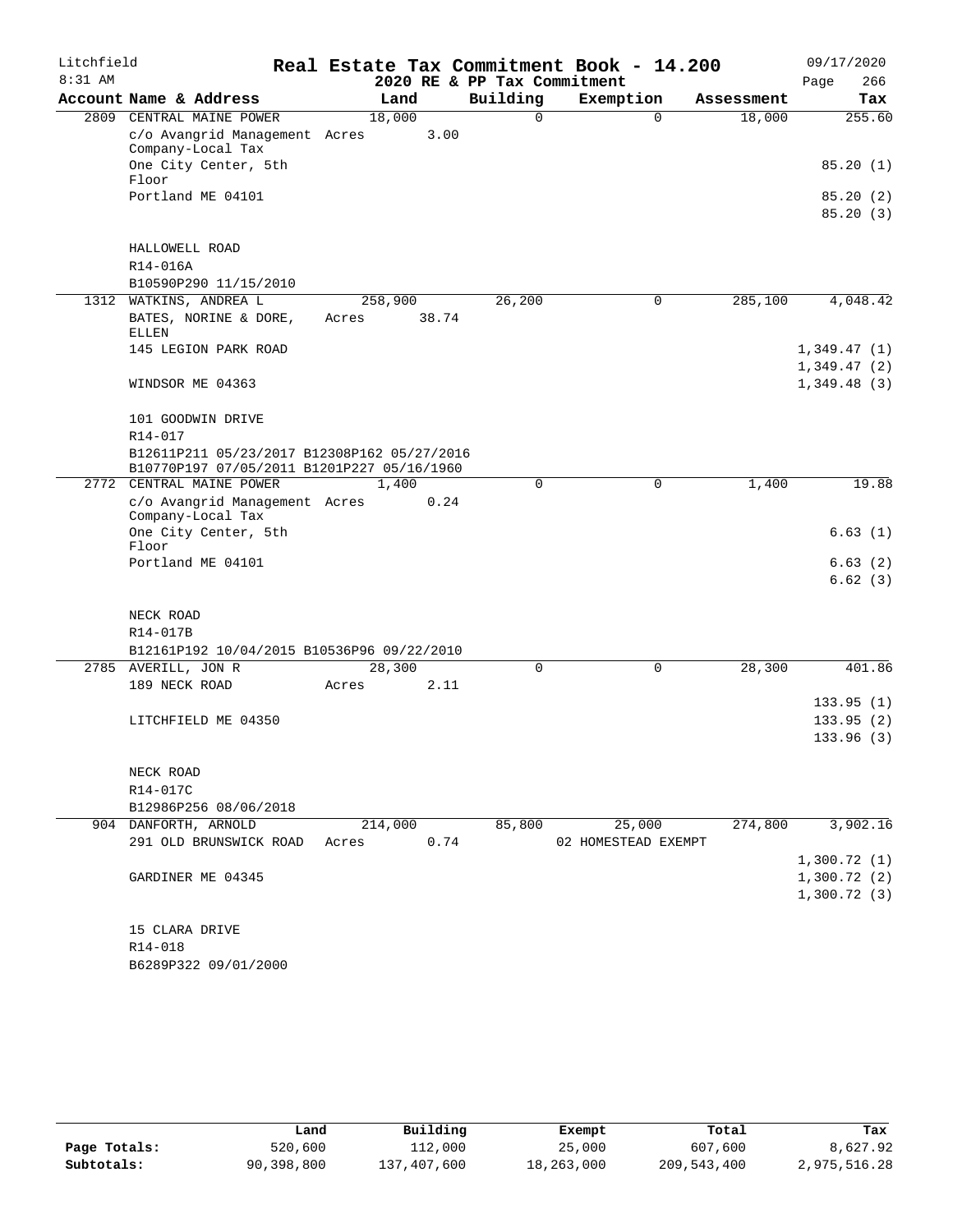| Litchfield<br>8:31 AM |                                                      |         |      |                             | Real Estate Tax Commitment Book - 14.200 |            | 09/17/2020   |
|-----------------------|------------------------------------------------------|---------|------|-----------------------------|------------------------------------------|------------|--------------|
|                       | Account Name & Address                               |         |      | 2020 RE & PP Tax Commitment | Exemption                                |            | 267<br>Page  |
|                       |                                                      | Land    |      | Building                    |                                          | Assessment | Tax          |
|                       | 260 CAMPBELL, HOWARD E                               | 211,000 |      | 15,800                      | $\Omega$                                 | 226,800    | 3,220.56     |
|                       | 2554 HALLOWELL RD                                    | Acres   | 0.68 |                             |                                          |            |              |
|                       |                                                      |         |      |                             |                                          |            | 1,073.52(1)  |
|                       | LITCHFIELD ME 04350                                  |         |      |                             |                                          |            | 1,073.52(2)  |
|                       |                                                      |         |      |                             |                                          |            | 1,073.52(3)  |
|                       |                                                      |         |      |                             |                                          |            |              |
|                       | 120 GOODWIN DRIVE                                    |         |      |                             |                                          |            |              |
|                       | R14-019                                              |         |      |                             |                                          |            |              |
|                       | B4310P153                                            |         |      |                             |                                          |            |              |
|                       | 416 DANFORTH CAMP TRUST                              | 213,900 |      | 26,500                      | 0                                        | 240,400    | 3,413.68     |
|                       | C/O STEVE DANFORTH                                   | Acres   | 1.20 |                             |                                          |            |              |
|                       | 37 VERRILL ROAD                                      |         |      |                             |                                          |            | 1, 137.89(1) |
|                       |                                                      |         |      |                             |                                          |            | 1, 137.89(2) |
|                       | POLAND ME 04274                                      |         |      |                             |                                          |            | 1, 137.90(3) |
|                       |                                                      |         |      |                             |                                          |            |              |
|                       | 125 GOODWIN DRIVE                                    |         |      |                             |                                          |            |              |
|                       | $R14 - 020$                                          |         |      |                             |                                          |            |              |
|                       | B12111P295 09/18/2015                                |         |      |                             |                                          |            |              |
|                       | 2280 LEWIS, KARL J                                   | 223,000 |      | 25,100                      | 0                                        | 248,100    | 3,523.02     |
|                       | LEWIS, LAURENE E                                     | Acres   | 0.92 |                             |                                          |            |              |
|                       | 21 GLENWOOD AVENUE                                   |         |      |                             |                                          |            | 1, 174.34(1) |
|                       |                                                      |         |      |                             |                                          |            | 1, 174.34(2) |
|                       | SALISBURY MA 01952                                   |         |      |                             |                                          |            | 1, 174.34(3) |
|                       |                                                      |         |      |                             |                                          |            |              |
|                       | GOODWIN DRIVE                                        |         |      |                             |                                          |            |              |
|                       | R14-021                                              |         |      |                             |                                          |            |              |
|                       |                                                      |         |      |                             |                                          |            |              |
|                       | B12528P158 11/28/2016 B6501P335 06/04/2001 B1217P439 |         |      |                             |                                          |            |              |
|                       | 2199 LEWIS, MICHAEL J                                | 240,000 |      | 1,300                       | 0                                        | 241,300    | 3,426.46     |
|                       | 4 LILAC COURT                                        | Acres   | 1.30 |                             |                                          |            |              |
|                       |                                                      |         |      |                             |                                          |            | 1,142.15(1)  |
|                       | LITCHFIELD NH 03052                                  |         |      |                             |                                          |            | 1,142.15(2)  |
|                       |                                                      |         |      |                             |                                          |            | 1,142.16(3)  |
|                       |                                                      |         |      |                             |                                          |            |              |
|                       | GOODWIN DRIVE                                        |         |      |                             |                                          |            |              |
|                       | $R14 - 021 - 3$                                      |         |      |                             |                                          |            |              |
|                       | B6501P337 06/04/2001                                 |         |      |                             |                                          |            |              |
|                       | 2200 LEWIS, SUSAN N                                  | 21,500  |      | 5,800                       | 0                                        | 27,300     | 387.66       |
|                       | 9 LEXINGTON DRIVE                                    | Acres   | 1.50 |                             |                                          |            |              |
|                       |                                                      |         |      |                             |                                          |            | 129.22(1)    |
|                       | HAMPSTEAD NH 03841                                   |         |      |                             |                                          |            | 129.22(2)    |
|                       |                                                      |         |      |                             |                                          |            | 129.22(3)    |
|                       |                                                      |         |      |                             |                                          |            |              |
|                       | GOODWIN DRIVE                                        |         |      |                             |                                          |            |              |
|                       | $R14 - 021 - 4$                                      |         |      |                             |                                          |            |              |
|                       | B6501P339 06/04/2001                                 |         |      |                             |                                          |            |              |
|                       | 2201 LEWIS, JAMES E                                  | 20,600  |      | 29,200                      | 0                                        | 49,800     | 707.16       |
|                       | 4 LILAC CT                                           | Acres   | 1.20 |                             |                                          |            |              |
|                       |                                                      |         |      |                             |                                          |            | 235.72(1)    |
|                       | LITCHFIELD NH 03057                                  |         |      |                             |                                          |            | 235.72 (2)   |
|                       | 8405                                                 |         |      |                             |                                          |            |              |
|                       |                                                      |         |      |                             |                                          |            | 235.72 (3)   |
|                       |                                                      |         |      |                             |                                          |            |              |
|                       | GOODWIN DRIVE                                        |         |      |                             |                                          |            |              |
|                       | $R14 - 021 - 5$                                      |         |      |                             |                                          |            |              |
|                       | B6501P341 06/04/2000                                 |         |      |                             |                                          |            |              |
|                       |                                                      |         |      |                             |                                          |            |              |
|                       |                                                      |         |      |                             |                                          |            |              |
|                       |                                                      |         |      |                             |                                          |            |              |

|              | Land       | Building    | Exempt     | Total       | Tax          |
|--------------|------------|-------------|------------|-------------|--------------|
| Page Totals: | 930,000    | 103,700     |            | 1,033,700   | 14,678.54    |
| Subtotals:   | 91,328,800 | 137,511,300 | 18,263,000 | 210,577,100 | 2,990,194.82 |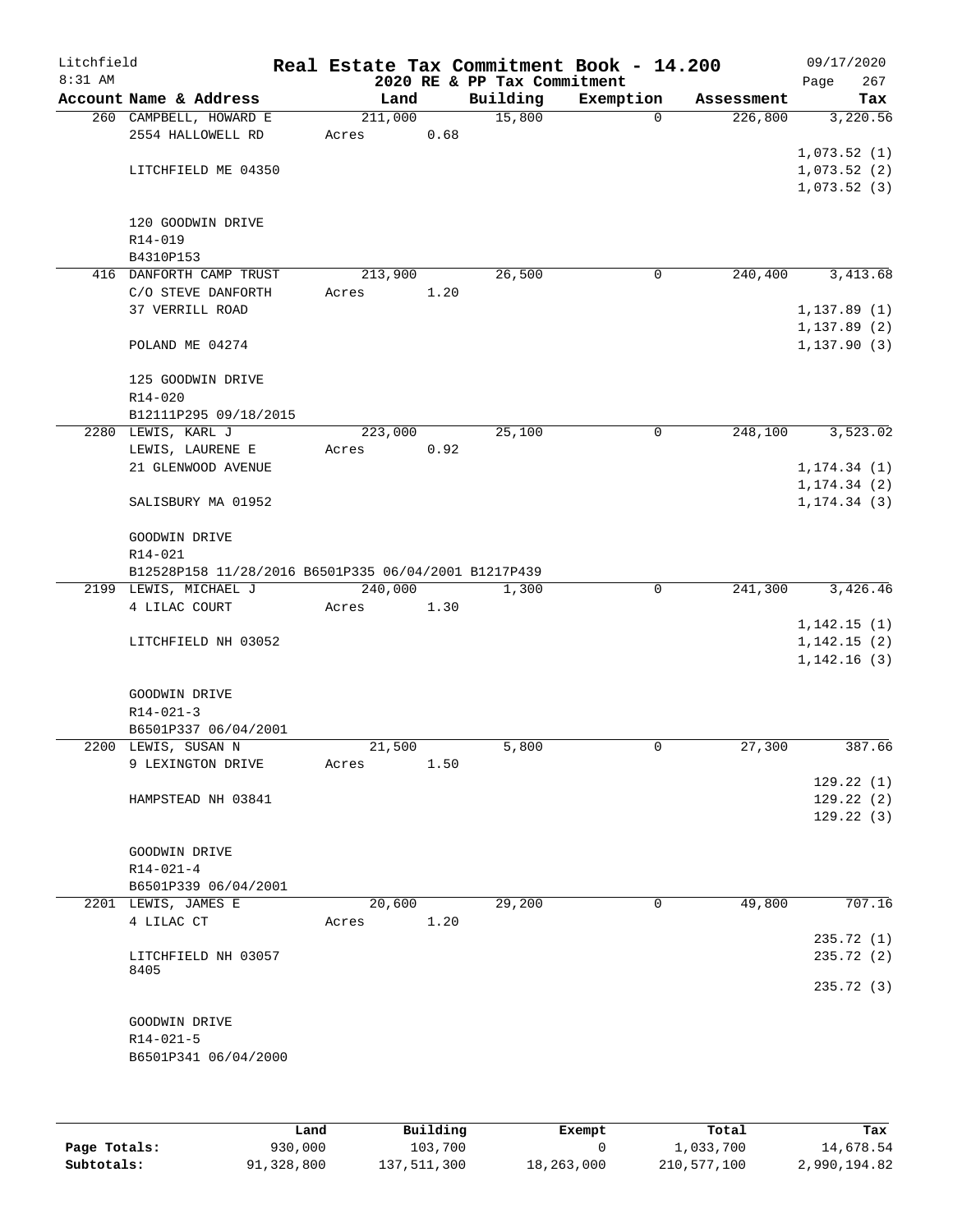| Litchfield<br>8:31 AM |                                            |       |         |       | 2020 RE & PP Tax Commitment | Real Estate Tax Commitment Book - 14.200 |            | 09/17/2020<br>Page | 268        |
|-----------------------|--------------------------------------------|-------|---------|-------|-----------------------------|------------------------------------------|------------|--------------------|------------|
|                       | Account Name & Address                     |       | Land    |       | Building                    | Exemption                                | Assessment |                    | Tax        |
|                       | 106 BELL, LAURENCE A                       |       | 49,000  |       | 2,600                       | $\Omega$                                 | 51,600     |                    | 732.72     |
|                       | BELL LOUANNA A                             | Acres |         | 0.48  |                             |                                          |            |                    |            |
|                       | 4462 SUSAN DRIVE                           |       |         |       |                             |                                          |            | 244.24 (1)         |            |
|                       |                                            |       |         |       |                             |                                          |            | 244.24 (2)         |            |
|                       | HIGHLAND MI 48357                          |       |         |       |                             |                                          |            | 244.24 (3)         |            |
|                       | 135 GOODWIN DRIVE                          |       |         |       |                             |                                          |            |                    |            |
|                       | R14-022<br>B4281P243 11/21/1992            |       |         |       |                             |                                          |            |                    |            |
|                       | 1244 MOORE, WILLIAM C SR                   |       | 225,000 |       | 36,100                      | 0                                        | 261,100    |                    | 3,707.62   |
|                       | MOORE, SUSAN SR                            | Acres |         | 0.96  |                             |                                          |            |                    |            |
|                       | M SNOW & NANCY M DEL                       |       |         |       |                             |                                          |            | 1, 235.87(1)       |            |
|                       | PLATO TRUSTEE                              |       |         |       |                             |                                          |            |                    |            |
|                       | 96 CONGRESS ST                             |       |         |       |                             |                                          |            | 1,235.87(2)        |            |
|                       | BRAINTREE MA 02184                         |       |         |       |                             |                                          |            | 1, 235.88(3)       |            |
|                       | 134 GOODWIN DRIVE                          |       |         |       |                             |                                          |            |                    |            |
|                       | R14-023                                    |       |         |       |                             |                                          |            |                    |            |
|                       | B5692P294 07/23/1998                       |       |         |       |                             |                                          |            |                    |            |
|                       | 1434 RADOVICH, WILLIAM A JR                |       | 48,000  |       | 78,100                      | 31,000                                   | 95,100     |                    | 1,350.42   |
|                       | RADOVICH, DONNA                            | Acres |         | 2.00  |                             | 02 HOMESTEAD EXEMPT                      |            |                    |            |
|                       | 228 NECK ROAD                              |       |         |       |                             | 03 VETERANS EXEMPT                       |            |                    | 450.14 (1) |
|                       |                                            |       |         |       |                             |                                          |            | 450.14 (2)         |            |
|                       | LITCHFIELD ME 04350                        |       |         |       |                             |                                          |            |                    | 450.14 (3) |
|                       | 228 NECK ROAD                              |       |         |       |                             |                                          |            |                    |            |
|                       | R14-024                                    |       |         |       |                             |                                          |            |                    |            |
|                       | B4823P247 12/15/1994                       |       |         |       |                             |                                          |            |                    |            |
|                       | 691 GOODKIND THOMAS B                      |       | 264,500 |       | 0                           | $\mathbf 0$                              | 264,500    |                    | 3,755.90   |
|                       | ROWELL ELIZABETH H                         | Acres |         | 50.00 |                             |                                          |            |                    |            |
|                       | 15 HIAWATHA HEIGHTS                        |       |         |       |                             |                                          |            | 1,251.97(1)        |            |
|                       |                                            |       |         |       |                             |                                          |            | 1,251.97(2)        |            |
|                       | WOODSTOCK VALLEY CT<br>06282               |       |         |       |                             |                                          |            | 1,251.96(3)        |            |
|                       | HALLOWELL ROAD                             |       |         |       |                             |                                          |            |                    |            |
|                       | R14-025                                    |       |         |       |                             |                                          |            |                    |            |
|                       | B13496P139 12/13/2019 B4091P192 03/14/1992 |       |         |       |                             |                                          |            |                    |            |
|                       | 1861 TIFFANY NORA                          |       | 26,300  |       | 0                           | 0                                        | 26,300     |                    | 373.46     |
|                       | C/O PETER NELSON                           | Acres |         | 0.70  |                             |                                          |            |                    |            |
|                       | APT L103                                   |       |         |       |                             |                                          |            | 124.49(1)          |            |
|                       | 20 BLUEBERRY LANE                          |       |         |       |                             |                                          |            | 124.49(2)          |            |
|                       | FALMOUTH ME 04105                          |       |         |       |                             |                                          |            | 124.48(3)          |            |
|                       | ISLAND                                     |       |         |       |                             |                                          |            |                    |            |
|                       | R14-026                                    |       |         |       |                             |                                          |            |                    |            |
|                       | B2048P74                                   |       |         |       |                             |                                          |            |                    |            |
|                       | 209 GENDREAU, TOM S                        |       | 40,900  |       | 111,800                     | 25,000                                   | 127,700    |                    | 1,813.34   |
|                       | 249 NECK ROAD                              | Acres |         | 0.70  |                             | 02 HOMESTEAD EXEMPT                      |            |                    |            |
|                       |                                            |       |         |       |                             |                                          |            | 604.45(1)          |            |
|                       | LITCHFIELD ME 04350                        |       |         |       |                             |                                          |            | 604.45(2)          |            |
|                       |                                            |       |         |       |                             |                                          |            | 604.44(3)          |            |
|                       | 249 NECK ROAD                              |       |         |       |                             |                                          |            |                    |            |
|                       | R14-027                                    |       |         |       |                             |                                          |            |                    |            |
|                       | B11650P130 03/21/2014 B6543P272 08/27/1999 |       |         |       |                             |                                          |            |                    |            |
|                       |                                            |       |         |       |                             |                                          |            |                    |            |
|                       |                                            |       |         |       |                             |                                          |            |                    |            |

|              | Land       | Building    | Exempt     | Total       | Tax          |
|--------------|------------|-------------|------------|-------------|--------------|
| Page Totals: | 653,700    | 228,600     | 56,000     | 826,300     | 11,733.46    |
| Subtotals:   | 91,982,500 | 137,739,900 | 18,319,000 | 211,403,400 | 3,001,928.28 |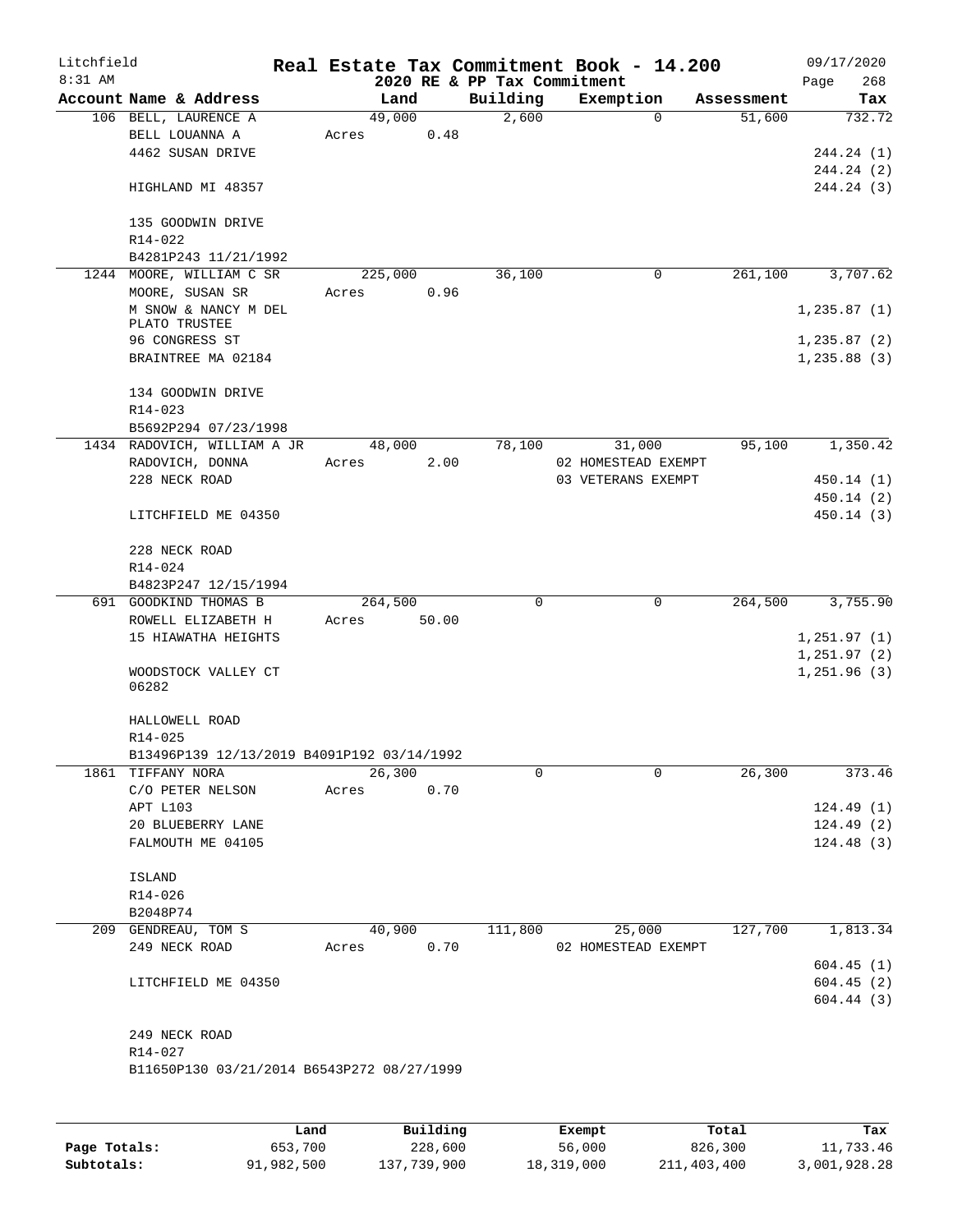| Litchfield |                                                                     |       |         |                             | Real Estate Tax Commitment Book - 14.200 |            | 09/17/2020  |
|------------|---------------------------------------------------------------------|-------|---------|-----------------------------|------------------------------------------|------------|-------------|
| 8:31 AM    |                                                                     |       |         | 2020 RE & PP Tax Commitment |                                          |            | 269<br>Page |
|            | Account Name & Address                                              |       | Land    | Building                    | Exemption                                | Assessment | Tax         |
|            | 1160 MARSTON, RONALD                                                |       | 300     | 0                           | $\mathbf 0$                              | 300        | 4.26        |
|            | 524 NECK RD                                                         | Acres | 0.11    |                             |                                          |            |             |
|            |                                                                     |       |         |                             |                                          |            | 1.42(1)     |
|            | WEST GARDINER ME 04345                                              |       |         |                             |                                          |            | 1.42(2)     |
|            |                                                                     |       |         |                             |                                          |            | 1.42(3)     |
|            | NECK ROAD                                                           |       |         |                             |                                          |            |             |
|            | R14-027A                                                            |       |         |                             |                                          |            |             |
|            | B2993P29 07/25/1986                                                 |       |         |                             |                                          |            |             |
|            | 837 HILLIARD, RICHARD M SR                                          |       | 45,000  | 49,100                      | 25,000                                   | 69,100     | 981.22      |
|            | 237 NECK ROAD                                                       | Acres | 1.00    |                             | 02 HOMESTEAD EXEMPT                      |            |             |
|            |                                                                     |       |         |                             |                                          |            | 327.07(1)   |
|            | LITCHFIELD ME 04350                                                 |       |         |                             |                                          |            | 327.07(2)   |
|            |                                                                     |       |         |                             |                                          |            | 327.08 (3)  |
|            |                                                                     |       |         |                             |                                          |            |             |
|            | 237 NECK ROAD<br>R14-028                                            |       |         |                             |                                          |            |             |
|            | B1885P256                                                           |       |         |                             |                                          |            |             |
|            | 836 HILLIARD, FRANCIS JR.,                                          |       | 32,700  | 4,500                       | 25,000                                   | 12,200     | 173.24      |
|            | HILLIARD, RONALD                                                    |       |         |                             |                                          |            |             |
|            | HILLIARD,                                                           | Acres | 0.26    |                             | 02 HOMESTEAD EXEMPT                      |            |             |
|            | RICHARD/JAMES, LINDA                                                |       |         |                             |                                          |            |             |
|            | <b>CHADBURN</b><br>221 NECK ROAD                                    |       |         |                             |                                          |            | 57.75(1)    |
|            |                                                                     |       |         |                             |                                          |            | 57.75(2)    |
|            | LITCHFIELD ME 04350                                                 |       |         |                             |                                          |            | 57.74(3)    |
|            |                                                                     |       |         |                             |                                          |            |             |
|            | 221 NECK ROAD                                                       |       |         |                             |                                          |            |             |
|            | R14-029                                                             |       |         |                             |                                          |            |             |
|            | B10516P264 08/31/2010 B1520P793 10/30/1967                          |       |         |                             |                                          |            |             |
|            | 717 PLATT, JOSHUA                                                   |       | 100,000 | 63,400                      | 0                                        | 163,400    | 2,320.28    |
|            | PLATT, WILLIAM PLATT                                                | Acres | 99.65   |                             |                                          |            |             |
|            | 3 BLAKE AVENUE                                                      |       |         |                             |                                          |            | 773.43(1)   |
|            |                                                                     |       |         |                             |                                          |            | 773.43(2)   |
|            | HALLOWELL ME 04347                                                  |       |         |                             |                                          |            | 773.42(3)   |
|            | 219 NECK ROAD                                                       |       |         |                             |                                          |            |             |
|            | R14-030                                                             |       |         |                             |                                          |            |             |
|            | B11220P229 09/06/2012 B11134P266 08/02/2012<br>B2073P230 01/18/1977 |       |         |                             |                                          |            |             |
|            | 375 CENTRAL MAINE POWER                                             |       | 31,600  | 0                           | $\mathbf 0$                              | 31,600     | 448.72      |
|            | c/o Avangrid Management Acres<br>Company-Local Tax                  |       | 3.20    |                             |                                          |            |             |
|            | One City Center, 5th                                                |       |         |                             |                                          |            | 149.57(1)   |
|            | Floor                                                               |       |         |                             |                                          |            |             |
|            | Portland ME 04101                                                   |       |         |                             |                                          |            | 149.57 (2)  |
|            |                                                                     |       |         |                             |                                          |            | 149.58(3)   |
|            | 199 NECK ROAD                                                       |       |         |                             |                                          |            |             |
|            | R14-031                                                             |       |         |                             |                                          |            |             |
|            | B10526P116 09/10/2010 B4682P43                                      |       |         |                             |                                          |            |             |
|            |                                                                     |       |         |                             |                                          |            |             |

|              | Land       | Building    | Exempt     | Total       | Tax          |
|--------------|------------|-------------|------------|-------------|--------------|
| Page Totals: | 209,600    | 117,000     | 50,000     | 276,600     | 3,927.72     |
| Subtotals:   | 92,192,100 | 137,856,900 | 18,369,000 | 211,680,000 | 3,005,856.00 |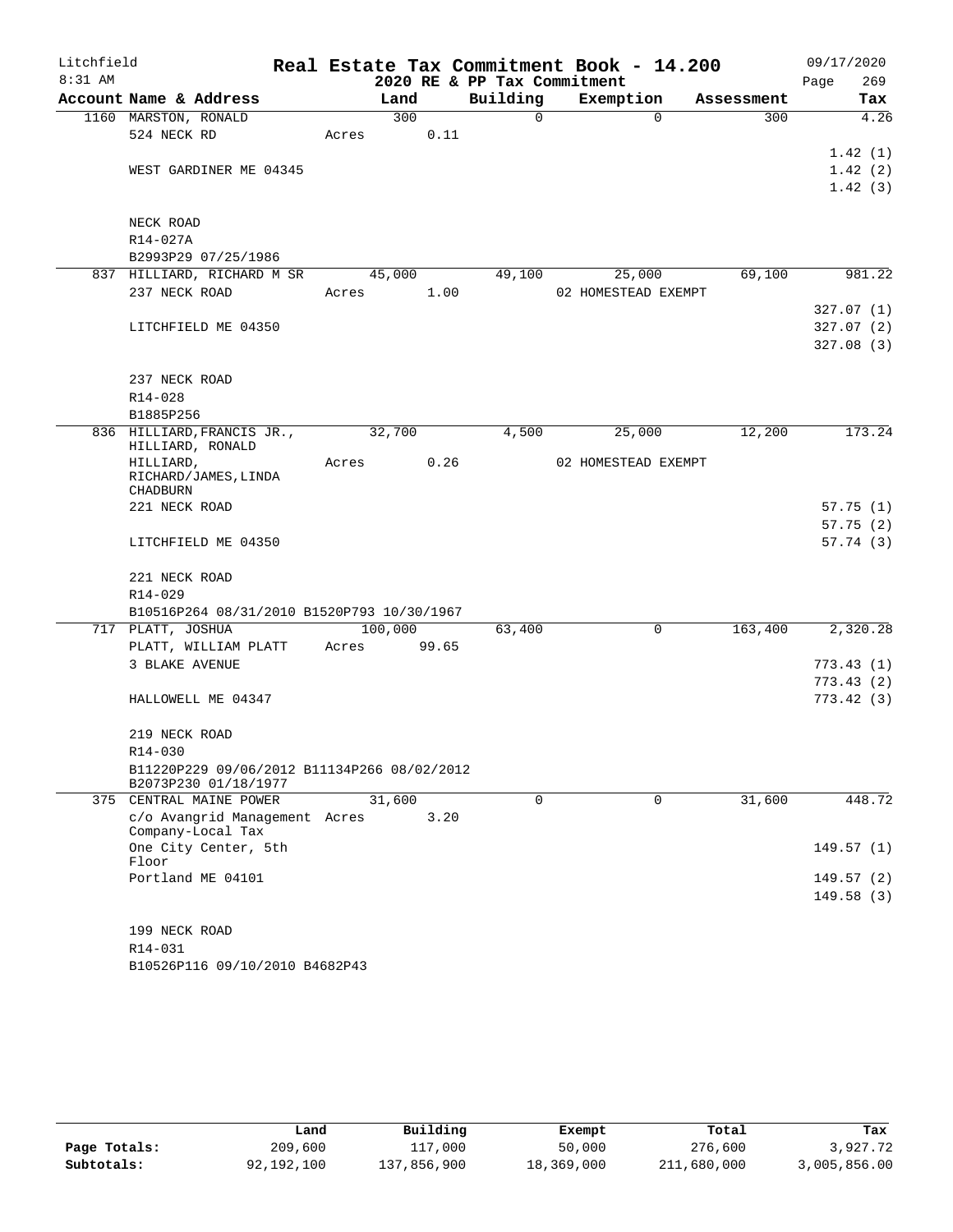| Litchfield |                                                                   |       |         |       |                             | Real Estate Tax Commitment Book - 14.200 |            | 09/17/2020  |
|------------|-------------------------------------------------------------------|-------|---------|-------|-----------------------------|------------------------------------------|------------|-------------|
| 8:31 AM    |                                                                   |       |         |       | 2020 RE & PP Tax Commitment |                                          |            | 270<br>Page |
|            | Account Name & Address                                            |       | Land    |       | Building                    | Exemption                                | Assessment | Tax         |
|            | 640 HONG BEAULAH J<br>(CADDELL)                                   |       | 45,000  |       | 34,300                      | $\Omega$                                 | 79,300     | 1,126.06    |
|            | 167 LINCOLN AVE                                                   | Acres |         | 1.00  |                             |                                          |            |             |
|            |                                                                   |       |         |       |                             |                                          |            | 375.35(1)   |
|            | BARRINGTON RI 02806                                               |       |         |       |                             |                                          |            | 375.35(2)   |
|            |                                                                   |       |         |       |                             |                                          |            | 375.36(3)   |
|            | 69 NECK ROAD                                                      |       |         |       |                             |                                          |            |             |
|            | R14-032                                                           |       |         |       |                             |                                          |            |             |
|            | B9497P176 09/12/2007 B4980P298 09/18/1995                         |       |         |       |                             |                                          |            |             |
|            | 57 AVERILL, TERRY B                                               |       | 119,400 |       | 82,900                      | 31,000                                   | 171,300    | 2,432.46    |
|            | 183 NECK ROAD                                                     | Acres |         | 20.00 |                             | 02 HOMESTEAD EXEMPT                      |            |             |
|            |                                                                   |       |         |       |                             | 03 VETERANS EXEMPT                       |            | 810.82 (1)  |
|            | LITCHFIELD ME 04350                                               |       |         |       |                             |                                          |            | 810.82 (2)  |
|            |                                                                   |       |         |       |                             |                                          |            | 810.82 (3)  |
|            | 183 NECK ROAD                                                     |       |         |       |                             |                                          |            |             |
|            | R14-033                                                           |       |         |       |                             |                                          |            |             |
|            | B1477P525                                                         |       |         |       |                             |                                          |            |             |
|            | 55 AVERILL, DOUGLAS B                                             |       | 45,000  |       | 122,200                     | 25,000                                   | 142,200    | 2,019.24    |
|            | 189 NECK RD                                                       | Acres |         | 1.00  |                             | 02 HOMESTEAD EXEMPT                      |            |             |
|            |                                                                   |       |         |       |                             |                                          |            | 673.08(1)   |
|            | LITCHFIELD ME 04350                                               |       |         |       |                             |                                          |            | 673.08 (2)  |
|            |                                                                   |       |         |       |                             |                                          |            | 673.08 (3)  |
|            | 189 NECK ROAD                                                     |       |         |       |                             |                                          |            |             |
|            | R14-033A                                                          |       |         |       |                             |                                          |            |             |
|            | B3595P271                                                         |       |         |       |                             |                                          |            |             |
|            | 1102 AVERILL, TERRY B                                             |       | 75,400  |       | 94,400                      | 0                                        | 169,800    | 2,411.16    |
|            | AVERILL, LINDA M                                                  | Acres |         | 11.08 |                             |                                          |            |             |
|            | 183 NECK ROAD                                                     |       |         |       |                             |                                          |            | 803.72 (1)  |
|            |                                                                   |       |         |       |                             |                                          |            | 803.72 (2)  |
|            | LITCHFIELD ME 04350                                               |       |         |       |                             |                                          |            | 803.72 (3)  |
|            | 163 NECK ROAD                                                     |       |         |       |                             |                                          |            |             |
|            | R14-034                                                           |       |         |       |                             |                                          |            |             |
|            | B10752P310 05/13/2011 B6054P32 09/09/1999 B1196P292               |       |         |       |                             |                                          |            |             |
|            | 09/20/1952<br>674 LOVERING TRAVIS G                               |       | 47,800  |       | 124,700                     | 25,000                                   | 147,500    | 2,094.50    |
|            | 155 NECK ROAD                                                     | Acres |         | 1.92  |                             | 02 HOMESTEAD EXEMPT                      |            |             |
|            |                                                                   |       |         |       |                             |                                          |            | 698.17 (1)  |
|            | LITCHFIELD ME 04350                                               |       |         |       |                             |                                          |            | 698.17 (2)  |
|            |                                                                   |       |         |       |                             |                                          |            | 698.16(3)   |
|            |                                                                   |       |         |       |                             |                                          |            |             |
|            | 155 NECK ROAD                                                     |       |         |       |                             |                                          |            |             |
|            | R14-034A                                                          |       |         |       |                             |                                          |            |             |
|            | B11643P277 03/07/2014 B7946P46 05/13/2004<br>735 HAFNER, ASHLEY N |       | 55,500  |       | 111,700                     | $\mathbf 0$                              | 167,200    | 2,374.24    |
|            | HAFNER, MILES R HAFNER Acres                                      |       |         | 4.50  |                             |                                          |            |             |
|            | 137 NECK RD                                                       |       |         |       |                             |                                          |            | 791.41 (1)  |
|            |                                                                   |       |         |       |                             |                                          |            | 791.41(2)   |
|            | LITCHFIELD ME 04350                                               |       |         |       |                             |                                          |            | 791.42 (3)  |
|            |                                                                   |       |         |       |                             |                                          |            |             |
|            | 137 NECK ROAD                                                     |       |         |       |                             |                                          |            |             |
|            | R14-036<br>B6068P317 10/04/1999 B2570P338 05/26/1983              |       |         |       |                             |                                          |            |             |
|            |                                                                   |       |         |       |                             |                                          |            |             |
|            |                                                                   |       |         |       |                             |                                          |            |             |
|            |                                                                   |       |         |       |                             |                                          |            |             |

|              | Land       | Building    | Exempt     | Total       | Tax          |
|--------------|------------|-------------|------------|-------------|--------------|
| Page Totals: | 388,100    | 570,200     | 81,000     | 877,300     | 12,457.66    |
| Subtotals:   | 92,580,200 | 138,427,100 | 18,450,000 | 212,557,300 | 3,018,313.66 |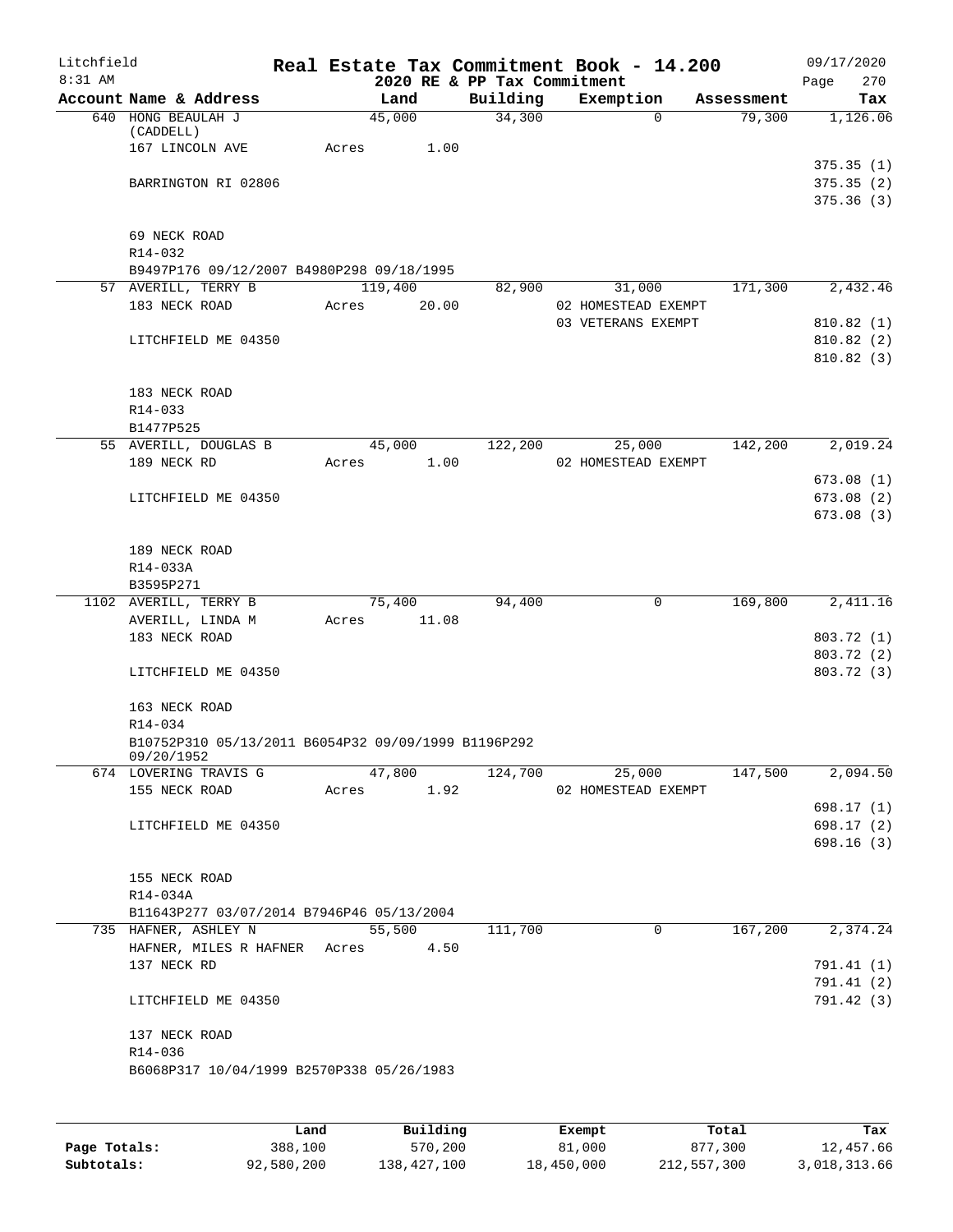| Litchfield   |                                                                                                                                                                                     |            |       |                       |          |                             | Real Estate Tax Commitment Book - 14.200 |               |            |      | 09/17/2020                          |
|--------------|-------------------------------------------------------------------------------------------------------------------------------------------------------------------------------------|------------|-------|-----------------------|----------|-----------------------------|------------------------------------------|---------------|------------|------|-------------------------------------|
| 8:31 AM      |                                                                                                                                                                                     |            |       |                       |          | 2020 RE & PP Tax Commitment |                                          |               |            | Page | 271                                 |
|              | Account Name & Address                                                                                                                                                              |            |       | Land                  |          | Building                    | Exemption                                |               | Assessment |      | Tax                                 |
|              | 136 WHITMAN, ANDREW C<br>WHITMAN, JESSICA C<br>105 NECK RD                                                                                                                          |            |       | 65,600<br>Acres 13.40 |          | 183,700                     |                                          | $\Omega$      | 249,300    |      | 3,540.06<br>1,180.02(1)             |
|              | LITCHFIELD ME 04350                                                                                                                                                                 |            |       |                       |          |                             |                                          |               |            |      | 1,180.02(2)<br>1,180.02(3)          |
|              | 105 NECK ROAD<br>R14-037                                                                                                                                                            |            |       |                       |          |                             |                                          |               |            |      |                                     |
|              | B6203P312                                                                                                                                                                           |            |       |                       |          |                             |                                          |               |            |      |                                     |
|              | 1632 SANDERS, ROBERT                                                                                                                                                                |            |       | 46,500                |          | 32,700                      | 25,000                                   |               | 54,200     |      | 769.64                              |
|              | 125 NECK ROAD                                                                                                                                                                       |            | Acres |                       | 1.50     |                             | 02 HOMESTEAD EXEMPT                      |               |            |      |                                     |
|              | LITCHFIELD ME 04350                                                                                                                                                                 |            |       |                       |          |                             |                                          |               |            |      | 256.55(1)<br>256.55(2)<br>256.54(3) |
|              | 125 NECK ROAD<br>R14-037A                                                                                                                                                           |            |       |                       |          |                             |                                          |               |            |      |                                     |
|              | B7081P138 09/07/1999                                                                                                                                                                |            |       |                       |          |                             |                                          |               |            |      |                                     |
|              | 2086 FROST, DARREN M                                                                                                                                                                |            |       | 29,800                |          | $\mathbf 0$                 |                                          | $\mathbf 0$   | 29,800     |      | 423.16                              |
|              | 138 OLD WINTHROP RD,<br>APT. #9                                                                                                                                                     |            |       | Acres                 | 2.60     |                             |                                          |               |            |      |                                     |
|              |                                                                                                                                                                                     |            |       |                       |          |                             |                                          |               |            |      | 141.05(1)                           |
|              | AUGUSTA ME 04330                                                                                                                                                                    |            |       |                       |          |                             |                                          |               |            |      | 141.05(2)<br>141.06(3)              |
|              | NECK ROAD<br>R14-037B                                                                                                                                                               |            |       |                       |          |                             |                                          |               |            |      |                                     |
|              | B10849P188 10/04/2011 B5857P15 02/02/1999                                                                                                                                           |            |       |                       |          |                             |                                          |               |            |      |                                     |
|              | 1260 BUTLER, ISAAC P                                                                                                                                                                |            |       | 45,000                |          | 102,300                     |                                          | 0             | 147,300    |      | 2,091.66                            |
|              | ROBERTSON, ASHLEY A                                                                                                                                                                 |            | Acres |                       | 1.00     |                             |                                          |               |            |      |                                     |
|              | 53 NECK ROAD                                                                                                                                                                        |            |       |                       |          |                             |                                          |               |            |      | 697.22 (1)<br>697.22(2)             |
|              | LITCHFIELD ME 04350                                                                                                                                                                 |            |       |                       |          |                             |                                          |               |            |      | 697.22(3)                           |
|              | 53 NECK ROAD<br>$R14 - 038$                                                                                                                                                         |            |       |                       |          |                             |                                          |               |            |      |                                     |
|              | B12637P289 06/20/2017 B12268P231 04/15/2016<br>B11317P310 02/28/2013 B11122P135 08/03/2012<br>B11084P77 06/22/2012 B10890P221 11/17/2011 B8958P37<br>06/22/2006 B7913P22 04/21/2004 |            |       |                       |          |                             |                                          |               |            |      |                                     |
|              | 1268 MYSHRALL, NORMAN S JR                                                                                                                                                          |            |       | 45,600                |          | 79,600                      | 25,000                                   |               | 100,200    |      | 1,422.84                            |
|              | 45 NECK RD                                                                                                                                                                          |            | Acres |                       | 1.20     |                             | 02 HOMESTEAD EXEMPT                      |               |            |      | 474.28 (1)                          |
|              | LITCHFIELD ME 04350                                                                                                                                                                 |            |       |                       |          |                             |                                          |               |            |      | 474.28 (2)                          |
|              |                                                                                                                                                                                     |            |       |                       |          |                             |                                          |               |            |      | 474.28(3)                           |
|              | 45 NECK ROAD                                                                                                                                                                        |            |       |                       |          |                             |                                          |               |            |      |                                     |
|              | R14-039                                                                                                                                                                             |            |       |                       |          |                             |                                          |               |            |      |                                     |
|              | B3154P203                                                                                                                                                                           |            |       |                       |          |                             |                                          |               |            |      |                                     |
|              | 165 BOOTHBY, GARY R                                                                                                                                                                 |            |       | 47,100                |          | 122,100                     | 31,000                                   |               | 138,200    |      | 1,962.44                            |
|              | 1425 HALLOWELL RD                                                                                                                                                                   |            | Acres |                       | 1.70     |                             | 02 HOMESTEAD EXEMPT                      |               |            |      |                                     |
|              |                                                                                                                                                                                     |            |       |                       |          |                             | 03 VETERANS EXEMPT                       |               |            |      | 654.15(1)                           |
|              | LITCHFIELD ME 04350                                                                                                                                                                 |            |       |                       |          |                             |                                          |               |            |      | 654.15(2)<br>654.14(3)              |
|              | 1425 HALLOWELL ROAD<br>R14-040<br>B3323P216                                                                                                                                         |            |       |                       |          |                             |                                          |               |            |      |                                     |
|              |                                                                                                                                                                                     | Land       |       |                       | Building |                             | Exempt                                   |               | Total      |      | Tax                                 |
| Page Totals: |                                                                                                                                                                                     | 279,600    |       |                       | 520,400  |                             | 81,000                                   |               | 719,000    |      | 10,209.80                           |
| Subtotals:   |                                                                                                                                                                                     | 92,859,800 |       | 138,947,500           |          |                             | 18,531,000                               | 213, 276, 300 |            |      | 3,028,523.46                        |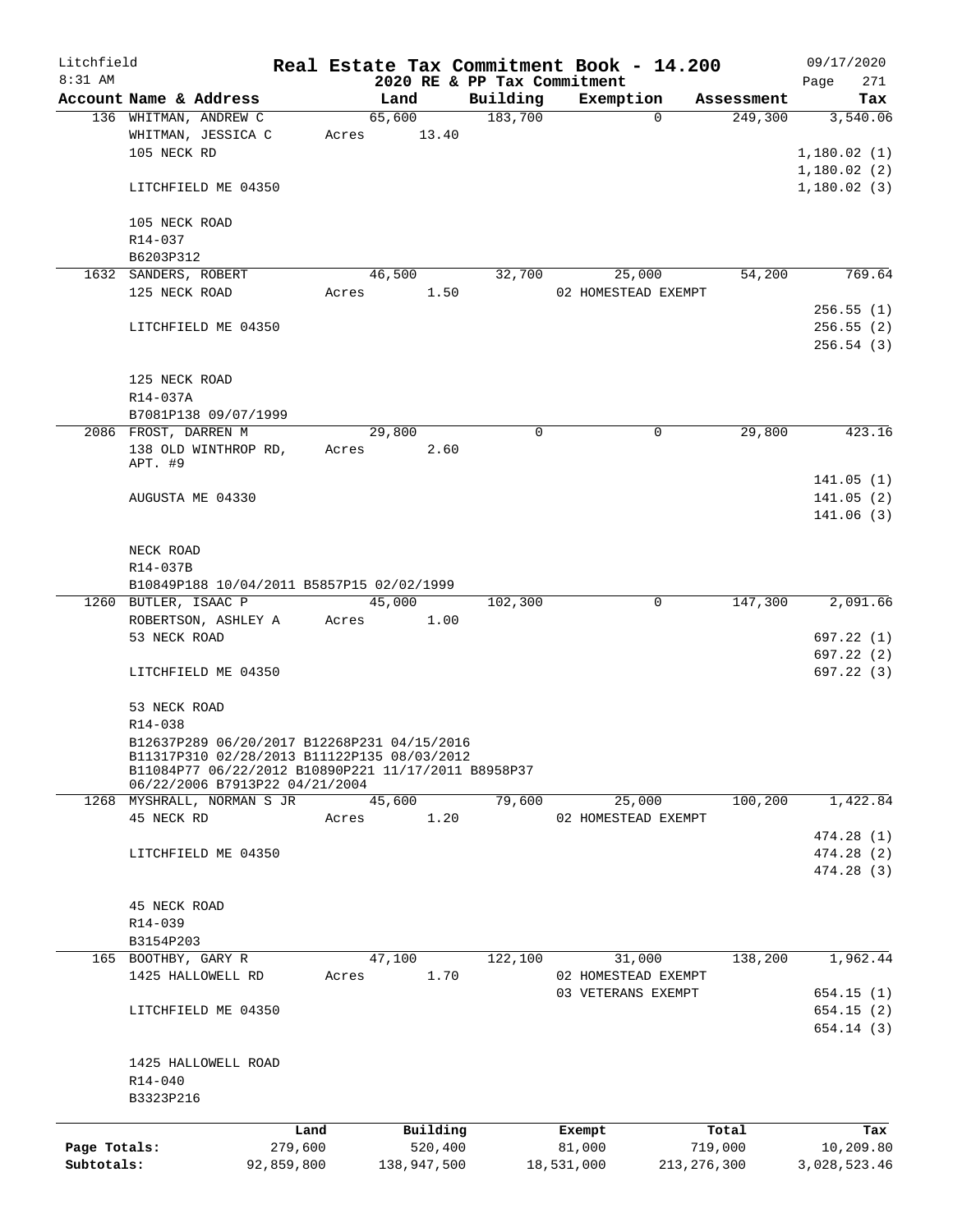| Litchfield<br>$8:31$ AM |                                            |       |        | 2020 RE & PP Tax Commitment | Real Estate Tax Commitment Book - 14.200 |            | 09/17/2020<br>Page<br>272 |
|-------------------------|--------------------------------------------|-------|--------|-----------------------------|------------------------------------------|------------|---------------------------|
|                         | Account Name & Address                     |       | Land   | Building                    | Exemption                                | Assessment | Tax                       |
|                         | 604 DAYEN, STEPHEN                         |       | 45,100 | 0                           | $\Omega$                                 | 45,100     | 640.42                    |
|                         | 26 ANDREWS ROAD                            | Acres | 33.00  |                             |                                          |            |                           |
|                         |                                            |       |        |                             |                                          |            | 213.47(1)                 |
|                         | BRYANT POND ME 04219                       |       |        |                             |                                          |            | 213.47(2)                 |
|                         |                                            |       |        |                             |                                          |            | 213.48(3)                 |
|                         |                                            |       |        |                             |                                          |            |                           |
|                         | HALLOWELL ROAD                             |       |        |                             |                                          |            |                           |
|                         | R14-041                                    |       |        |                             |                                          |            |                           |
|                         | B5770P285 10/27/1998                       |       |        |                             |                                          |            |                           |
|                         | 1964 BURNETT, CARIN, E.                    |       | 63,800 | 279,900                     | 25,000                                   | 318,700    | 4,525.54                  |
|                         | BURNETT, MICHAEL S                         | Acres | 11.00  |                             | 02 HOMESTEAD EXEMPT                      |            |                           |
|                         | 1405 HALLOWELL RD                          |       |        |                             |                                          |            | 1,508.51(1)               |
|                         |                                            |       |        |                             |                                          |            | 1,508.51(2)               |
|                         | LITCHFIELD ME 04350                        |       |        |                             |                                          |            | 1,508.52(3)               |
|                         | 1405 HALLOWELL ROAD                        |       |        |                             |                                          |            |                           |
|                         | R14-041A                                   |       |        |                             |                                          |            |                           |
|                         | B12084P199 08/21/2015 B5433P217            |       |        |                             |                                          |            |                           |
|                         | 2522 DAYEN LINDA                           |       | 35,700 | $\mathbf 0$                 | 0                                        | 35,700     | 506.94                    |
|                         | 26 ANDREWS ROAD                            | Acres | 15.06  |                             |                                          |            |                           |
|                         |                                            |       |        |                             |                                          |            | 168.98(1)                 |
|                         | BRYANT POND ME 04219                       |       |        |                             |                                          |            | 168.98(2)                 |
|                         |                                            |       |        |                             |                                          |            | 168.98(3)                 |
|                         |                                            |       |        |                             |                                          |            |                           |
|                         | HALLOWELL ROAD                             |       |        |                             |                                          |            |                           |
|                         | $R14 - 042$                                |       |        |                             |                                          |            |                           |
|                         | B5770P283 10/27/1998                       |       |        |                             |                                          |            |                           |
|                         | 687 SPENCER, RONALD E JR                   |       | 88,700 | 136,700                     | 31,000                                   | 194,400    | $\overline{2,760.48}$     |
|                         | 1363 HALLOWELL ROAD                        | Acres | 2.40   |                             | 02 HOMESTEAD EXEMPT                      |            |                           |
|                         |                                            |       |        |                             | 12 WW2 Vet Res.                          |            | 920.16(1)                 |
|                         | LITCHFIELD ME 04350                        |       |        |                             |                                          |            | 920.16(2)<br>920.16(3)    |
|                         |                                            |       |        |                             |                                          |            |                           |
|                         | 1363 HALLOWELL ROAD                        |       |        |                             |                                          |            |                           |
|                         | R14-042A                                   |       |        |                             |                                          |            |                           |
|                         | B11191P23 10/01/2012 B7699P325 10/16/2003  |       |        |                             |                                          |            |                           |
|                         | 810 HEBERT, GAIL E                         |       | 77,000 | 33,300                      | 0                                        | 110,300    | 1,566.26                  |
|                         | 1762 HALLOWELL RD                          | Acres | 0.70   |                             |                                          |            |                           |
|                         |                                            |       |        |                             |                                          |            | 522.09(1)                 |
|                         | LITCHFIELD ME 04350                        |       |        |                             |                                          |            | 522.09(2)                 |
|                         |                                            |       |        |                             |                                          |            | 522.08(3)                 |
|                         |                                            |       |        |                             |                                          |            |                           |
|                         | 1355 HALLOWELL ROAD                        |       |        |                             |                                          |            |                           |
|                         | R14-043                                    |       |        |                             |                                          |            |                           |
|                         | B11151P150 08/01/2012 B3993P128            |       | 85,300 | 46,600                      |                                          | 100,900    | 1,432.78                  |
|                         | 853 HOPKINS, LELAND H<br>1347 HALLOWELL RD |       | 0.85   |                             | 31,000<br>03 VETERANS EXEMPT             |            |                           |
|                         |                                            | Acres |        |                             | 02 HOMESTEAD EXEMPT                      |            | 477.59(1)                 |
|                         | LITCHFIELD ME 04350                        |       |        |                             |                                          |            | 477.59 (2)                |
|                         |                                            |       |        |                             |                                          |            | 477.60 (3)                |
|                         |                                            |       |        |                             |                                          |            |                           |
|                         | 1347 HALLOWELL ROAD                        |       |        |                             |                                          |            |                           |
|                         | R14-044                                    |       |        |                             |                                          |            |                           |
|                         | B3655P208                                  |       |        |                             |                                          |            |                           |
|                         |                                            |       |        |                             |                                          |            |                           |
|                         |                                            |       |        |                             |                                          |            |                           |

|              | Land       | Building    | Exempt     | Total       | Tax          |
|--------------|------------|-------------|------------|-------------|--------------|
| Page Totals: | 395,600    | 496,500     | 87,000     | 805,100     | 11,432.42    |
| Subtotals:   | 93,255,400 | 139,444,000 | 18,618,000 | 214,081,400 | 3,039,955.88 |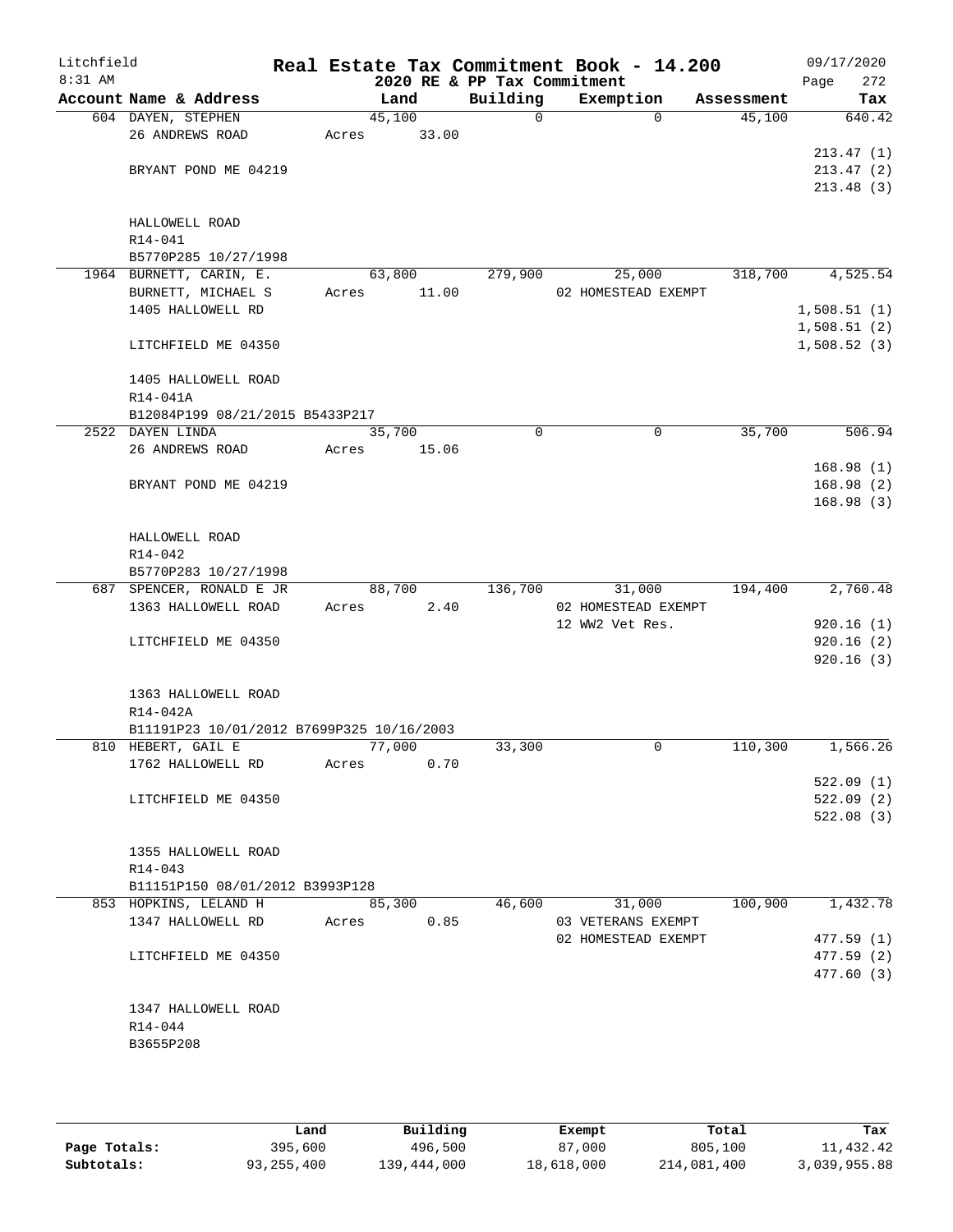| Litchfield |                                                    |       |        |       |                             | Real Estate Tax Commitment Book - 14.200 |            | 09/17/2020             |
|------------|----------------------------------------------------|-------|--------|-------|-----------------------------|------------------------------------------|------------|------------------------|
| 8:31 AM    |                                                    |       |        |       | 2020 RE & PP Tax Commitment |                                          |            | 273<br>Page            |
|            | Account Name & Address                             |       | Land   |       | Building                    | Exemption                                | Assessment | Tax                    |
|            | 295 CENTRAL MAINE POWER                            |       | 30,000 |       | $\mathbf 0$                 | $\Omega$                                 | 30,000     | 426.00                 |
|            | c/o Avangrid Management Acres<br>Company-Local Tax |       |        | 5.00  |                             |                                          |            |                        |
|            | One City Center, 5th                               |       |        |       |                             |                                          |            | 142.00(1)              |
|            | Floor                                              |       |        |       |                             |                                          |            |                        |
|            | Portland ME 04101                                  |       |        |       |                             |                                          |            | 142.00 (2)             |
|            |                                                    |       |        |       |                             |                                          |            | 142.00(3)              |
|            |                                                    |       |        |       |                             |                                          |            |                        |
|            | HALLOWELL ROAD                                     |       |        |       |                             |                                          |            |                        |
|            | $R14 - 045$                                        |       |        |       |                             |                                          |            |                        |
|            | 852 HOPKINS, LELAND H                              |       | 31,200 |       | 14,200                      | $\mathbf 0$                              | 45,400     | 644.68                 |
|            | 1347 HALLOWELL RD                                  | Acres |        | 0.74  |                             |                                          |            |                        |
|            |                                                    |       |        |       |                             |                                          |            | 214.89(1)              |
|            | LITCHFIELD ME 04350                                |       |        |       |                             |                                          |            | 214.89(2)              |
|            |                                                    |       |        |       |                             |                                          |            | 214.90(3)              |
|            | 1350 HALLOWELL ROAD                                |       |        |       |                             |                                          |            |                        |
|            | R14-046                                            |       |        |       |                             |                                          |            |                        |
|            | B3655P208                                          |       |        |       |                             |                                          |            |                        |
|            | 675 FLETCHER, KIMBERLY A                           |       | 75,800 |       | 41,000                      | 25,000                                   | 91,800     | 1,303.56               |
|            | FLETCHER, THOMAS P                                 | Acres |        | 1.09  |                             | 02 HOMESTEAD EXEMPT                      |            |                        |
|            | 1362 HALLOWELL ROAD                                |       |        |       |                             |                                          |            | 434.52 (1)             |
|            |                                                    |       |        |       |                             |                                          |            | 434.52 (2)             |
|            | LITCHFIELD ME 04350                                |       |        |       |                             |                                          |            | 434.52 (3)             |
|            |                                                    |       |        |       |                             |                                          |            |                        |
|            | 1362 HALLOWELL ROAD                                |       |        |       |                             |                                          |            |                        |
|            | R14-048                                            |       |        |       |                             |                                          |            |                        |
|            | B12023P148 06/26/2015 B8919P48 05/26/2006 B8564P41 |       |        |       |                             |                                          |            |                        |
|            | 08/25/2005 B7339P171 04/04/2003                    |       |        |       |                             |                                          |            |                        |
|            | 609 PELLETIER, THOMAS                              |       | 51,700 |       | 84,400                      | 25,000                                   | 111,100    | 1,577.62               |
|            | PELLETIER, VICKI L                                 | Acres |        | 1.06  |                             | 02 HOMESTEAD EXEMPT                      |            |                        |
|            | 1378 HALLOWELL RD                                  |       |        |       |                             |                                          |            | 525.87(1)<br>525.87(2) |
|            | LITCHFIELD ME 04350                                |       |        |       |                             |                                          |            | 525.88(3)              |
|            |                                                    |       |        |       |                             |                                          |            |                        |
|            | 1378 HALLOWELL ROAD                                |       |        |       |                             |                                          |            |                        |
|            | R14-051                                            |       |        |       |                             |                                          |            |                        |
|            | B10096P177 06/02/2009 B6110P2 11/24/1999 B1678P181 |       |        |       |                             |                                          |            |                        |
|            | 607 FONTES, ANTHONY O JR                           |       | 81,500 |       | 130,500                     | 25,000                                   | 187,000    | 2,655.40               |
|            | FONTES, LINA A                                     | Acres |        | 10.00 |                             | 02 HOMESTEAD EXEMPT                      |            |                        |
|            | 1372 HALLOWELL ROAD                                |       |        |       |                             |                                          |            | 885.13 (1)             |
|            |                                                    |       |        |       |                             |                                          |            | 885.13 (2)             |
|            | LITCHFIELD ME 04350                                |       |        |       |                             |                                          |            | 885.14 (3)             |
|            |                                                    |       |        |       |                             |                                          |            |                        |
|            | 1372 HALLOWELL ROAD                                |       |        |       |                             |                                          |            |                        |
|            | R14-052                                            |       |        |       |                             |                                          |            |                        |
|            | B12402P44 08/30/2016 B1678P181                     |       |        |       |                             |                                          |            |                        |
|            | 855 EMMONS, BRENDA                                 |       | 46,500 |       | 8,700                       | 25,000                                   | 30,200     | 428.84                 |
|            | 1388 HALLOWELL RD                                  | Acres |        | 1.50  |                             | 02 HOMESTEAD EXEMPT                      |            |                        |
|            |                                                    |       |        |       |                             |                                          |            | 142.95(1)              |
|            | LITCHFIELD ME 04350                                |       |        |       |                             |                                          |            | 142.95(2)              |
|            |                                                    |       |        |       |                             |                                          |            | 142.94 (3)             |
|            |                                                    |       |        |       |                             |                                          |            |                        |
|            | 1388 HALLOWELL ROAD                                |       |        |       |                             |                                          |            |                        |
|            | R14-053                                            |       |        |       |                             |                                          |            |                        |
|            | B7530P103 07/01/2003                               |       |        |       |                             |                                          |            |                        |
|            |                                                    |       |        |       |                             |                                          |            |                        |
|            |                                                    |       |        |       |                             |                                          |            |                        |

|              | Land       | Building    | Exempt     | Total       | Tax          |
|--------------|------------|-------------|------------|-------------|--------------|
| Page Totals: | 316,700    | 278,800     | 100,000    | 495,500     | 7,036.10     |
| Subtotals:   | 93,572,100 | 139,722,800 | 18,718,000 | 214,576,900 | 3,046,991.98 |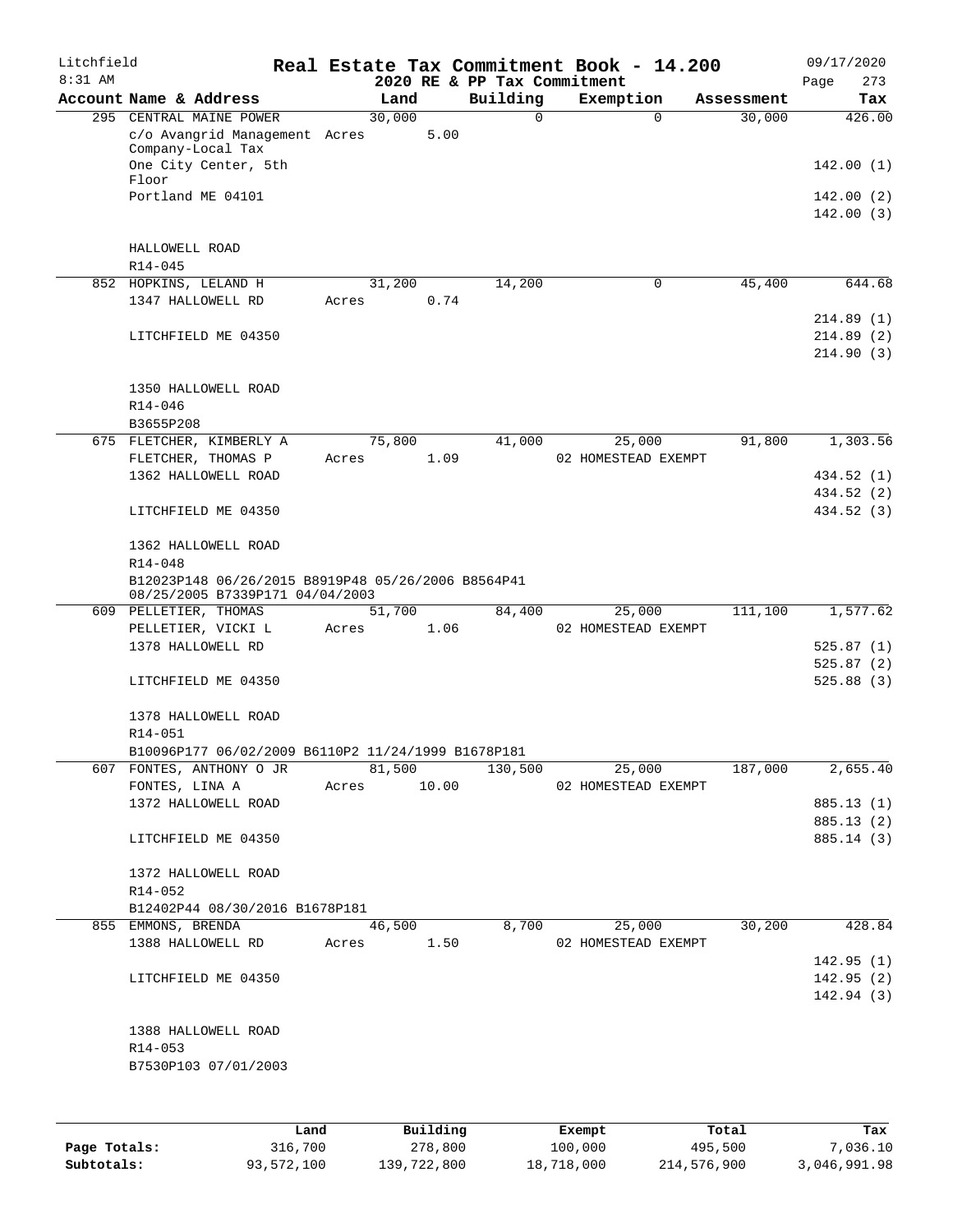| Litchfield   |                                                                            |         |       |            |                             | Real Estate Tax Commitment Book - 14.200 |            | 09/17/2020  |
|--------------|----------------------------------------------------------------------------|---------|-------|------------|-----------------------------|------------------------------------------|------------|-------------|
| 8:31 AM      |                                                                            |         |       |            | 2020 RE & PP Tax Commitment |                                          |            | 274<br>Page |
|              | Account Name & Address                                                     |         |       | Land       | Building                    | Exemption                                | Assessment | Tax         |
|              | 2 PUSHARD PETER                                                            |         |       | 51,000     | 33,600                      | 31,000                                   | 53,600     | 761.12      |
|              | 1412 HALLOWELL ROAD                                                        | Acres   |       | 3.00       |                             | 03 VETERANS EXEMPT                       |            |             |
|              |                                                                            |         |       |            |                             | 02 HOMESTEAD EXEMPT                      |            | 253.71(1)   |
|              | LITCHFIELD ME 04350                                                        |         |       |            |                             |                                          |            | 253.71(2)   |
|              |                                                                            |         |       |            |                             |                                          |            | 253.70 (3)  |
|              |                                                                            |         |       |            |                             |                                          |            |             |
|              | 1412 HALLOWELL ROAD                                                        |         |       |            |                             |                                          |            |             |
|              | R14-054                                                                    |         |       |            |                             |                                          |            |             |
|              | B8518P168 07/22/2005 B8393P121 04/30/2005 B3870P55<br>1308 HICKEY, GARY II |         |       | 43,700     | 74,200                      | $\mathbf 0$                              | 117,900    |             |
|              | 6 OLD MILL ROAD                                                            |         |       | 0.90       |                             |                                          |            | 1,674.18    |
|              |                                                                            |         | Acres |            |                             |                                          |            | 558.06(1)   |
|              | LITCHFIELD ME 04350                                                        |         |       |            |                             |                                          |            | 558.06(2)   |
|              |                                                                            |         |       |            |                             |                                          |            | 558.06(3)   |
|              |                                                                            |         |       |            |                             |                                          |            |             |
|              | 6 OLD MILL ROAD                                                            |         |       |            |                             |                                          |            |             |
|              | R14-056                                                                    |         |       |            |                             |                                          |            |             |
|              | B12743P38 09/22/2017 B7713P256 10/31/2003                                  |         |       |            |                             |                                          |            |             |
|              | 1099 SLAUENWHITE, JEFFREY                                                  |         |       | 66,500     | 101,100                     | 25,000                                   | 142,600    | 2,024.92    |
|              | 24 OLD MILL ROAD                                                           | Acres   |       | 14.60      |                             | 02 HOMESTEAD EXEMPT                      |            |             |
|              |                                                                            |         |       |            |                             |                                          |            | 674.97(1)   |
|              | LITCHFIELD ME 04350                                                        |         |       |            |                             |                                          |            | 674.97(2)   |
|              |                                                                            |         |       |            |                             |                                          |            | 674.98(3)   |
|              |                                                                            |         |       |            |                             |                                          |            |             |
|              | 24 OLD MILL ROAD                                                           |         |       |            |                             |                                          |            |             |
|              | R14-057                                                                    |         |       |            |                             |                                          |            |             |
|              | B13238P278 06/13/2019 B11768P182 08/08/2014                                |         |       |            |                             |                                          |            |             |
|              | B11441P348 06/28/2013 B1133P225                                            |         |       |            |                             |                                          |            |             |
|              | 1103 HINKLEY, FELICIA E                                                    |         |       | 54,000     | 33,100                      | 25,000                                   | 62,100     | 881.82      |
|              | 202 WILLIAMS ROAD                                                          |         |       | Acres 4.00 |                             | 02 HOMESTEAD EXEMPT                      |            |             |
|              |                                                                            |         |       |            |                             |                                          |            | 293.94 (1)  |
|              | SABATTUS ME 04280 -                                                        |         |       |            |                             |                                          |            | 293.94 (2)  |
|              |                                                                            |         |       |            |                             |                                          |            | 293.94 (3)  |
|              |                                                                            |         |       |            |                             |                                          |            |             |
|              | 39 OLD MILL ROAD                                                           |         |       |            |                             |                                          |            |             |
|              | R14-057A                                                                   |         |       |            |                             |                                          |            |             |
|              | B11126P70 08/03/2012 B6810P187                                             |         |       |            |                             |                                          |            |             |
|              | 1100 SLAUENWHITE, JEFFREY                                                  |         |       | 45,900     | 0                           | 0                                        | 45,900     | 651.78      |
|              | 24 OLD MILL ROAD                                                           | Acres   |       | 29.00      |                             |                                          |            |             |
|              |                                                                            |         |       |            |                             |                                          |            | 217.26(1)   |
|              | LITCHFIELD ME 04350                                                        |         |       |            |                             |                                          |            | 217.26(2)   |
|              |                                                                            |         |       |            |                             |                                          |            | 217.26(3)   |
|              |                                                                            |         |       |            |                             |                                          |            |             |
|              | OFF HALLOWELL ROAD                                                         |         |       |            |                             |                                          |            |             |
|              | R14-058                                                                    |         |       |            |                             |                                          |            |             |
|              | B11768P182 08/08/2014 B11441P348 06/28/2013<br>B1133P225                   |         |       |            |                             |                                          |            |             |
|              | 1369 HICKEY, RONALD                                                        |         |       | 28,900     | 0                           | $\mathbf 0$                              | 28,900     | 410.38      |
|              | 91 HICKORY LANE                                                            | Acres   |       | 46.70      |                             |                                          |            |             |
|              |                                                                            |         |       |            |                             |                                          |            | 136.79(1)   |
|              | WEST GARDINER ME 04345                                                     |         |       |            |                             |                                          |            | 136.79(2)   |
|              |                                                                            |         |       |            |                             |                                          |            | 136.80(3)   |
|              |                                                                            |         |       |            |                             |                                          |            |             |
|              | 1438 HALLOWELL ROAD                                                        |         |       |            |                             |                                          |            |             |
|              | R14-059                                                                    |         |       |            |                             |                                          |            |             |
|              | B10971P149 02/28/2012 B10161P26 07/24/2009 B8050P145                       |         |       |            |                             |                                          |            |             |
|              | 07/26/2004 B6152P5                                                         |         |       |            |                             |                                          |            |             |
|              |                                                                            |         |       |            |                             |                                          |            |             |
|              |                                                                            | Land    |       | Building   |                             | Exempt                                   | Total      | Tax         |
| Page Totals: |                                                                            | 290,000 |       | 242,000    |                             | 81,000                                   | 451,000    | 6,404.20    |
|              |                                                                            |         |       |            |                             |                                          |            |             |

**Subtotals:** 93,862,100 139,964,800 18,799,000 215,027,900 3,053,396.18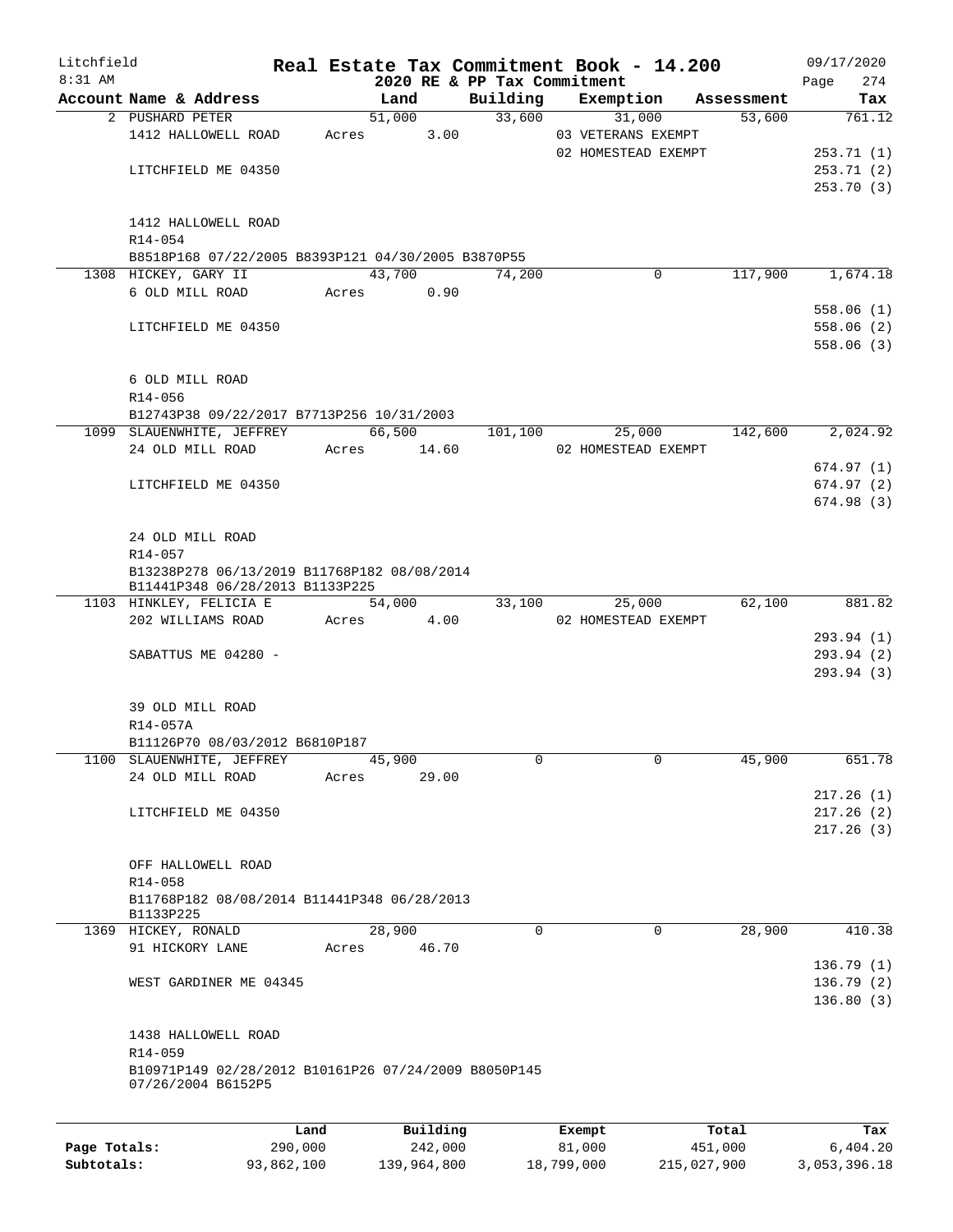| Litchfield |                                          |       |        |       |                             | Real Estate Tax Commitment Book - 14.200 |          |            | 09/17/2020  |
|------------|------------------------------------------|-------|--------|-------|-----------------------------|------------------------------------------|----------|------------|-------------|
| 8:31 AM    |                                          |       |        |       | 2020 RE & PP Tax Commitment |                                          |          |            | 275<br>Page |
|            | Account Name & Address                   |       | Land   |       | Building                    | Exemption                                |          | Assessment | Tax         |
|            | 2422 BENNINGTON, SCOTT C                 |       | 27,400 |       | 0                           |                                          | $\Omega$ | 27,400     | 389.08      |
|            | BENNINGTON, PENNY A                      | Acres |        | 1.80  |                             |                                          |          |            |             |
|            | 1443 HALLOWELL RD                        |       |        |       |                             |                                          |          |            | 129.69(1)   |
|            |                                          |       |        |       |                             |                                          |          |            | 129.69(2)   |
|            | LITCHFIELD ME 04350                      |       |        |       |                             |                                          |          |            | 129.70(3)   |
|            |                                          |       |        |       |                             |                                          |          |            |             |
|            | HALLOWELL ROAD                           |       |        |       |                             |                                          |          |            |             |
|            | R14-059-1                                |       |        |       |                             |                                          |          |            |             |
|            | B8036P149 07/16/2004                     |       |        |       |                             |                                          |          |            |             |
|            | 2420 BENNINGTON, SCOTT C                 |       | 29,500 |       | $\mathbf 0$                 |                                          | 0        | 29,500     | 418.90      |
|            | BENNINGTON, PENNY A                      | Acres |        | 2.50  |                             |                                          |          |            |             |
|            | 1443 HALLOWELL RD                        |       |        |       |                             |                                          |          |            | 139.63(1)   |
|            |                                          |       |        |       |                             |                                          |          |            | 139.63(2)   |
|            | LITCHFIELD ME 04350                      |       |        |       |                             |                                          |          |            | 139.64(3)   |
|            |                                          |       |        |       |                             |                                          |          |            |             |
|            | HALLOWELL ROAD                           |       |        |       |                             |                                          |          |            |             |
|            | $R14 - 059 - 2$                          |       |        |       |                             |                                          |          |            |             |
|            | B8036P149 07/16/2004                     |       |        |       |                             |                                          |          |            |             |
|            | 2419 TRIPP DONNA M                       |       | 46,500 |       | 192,500                     | 25,000                                   |          | 214,000    | 3,038.80    |
|            | TRIPP CARLTON W                          | Acres |        | 1.50  |                             | 02 HOMESTEAD EXEMPT                      |          |            |             |
|            | 1432 HALLOWELL ROAD                      |       |        |       |                             |                                          |          |            | 1,012.93(1) |
|            |                                          |       |        |       |                             |                                          |          |            | 1,012.93(2) |
|            | LITCHFIELD ME 04350                      |       |        |       |                             |                                          |          |            | 1,012.94(3) |
|            | 1432 HALLOWELL ROAD                      |       |        |       |                             |                                          |          |            |             |
|            | $R14 - 059 - 3$                          |       |        |       |                             |                                          |          |            |             |
|            | B9795P249 07/18/2008 B8096P19 08/26/2004 |       |        |       |                             |                                          |          |            |             |
|            | 2053 BOYCE, EMILY E                      |       | 52,200 |       | 204,900                     | 25,000                                   |          | 232,100    | 3,295.82    |
|            | HARBAUGH, CHRISTOPHER                    | Acres |        | 3.40  |                             | 02 HOMESTEAD EXEMPT                      |          |            |             |
|            | 19 OLD MILL ROAD                         |       |        |       |                             |                                          |          |            | 1,098.61(1) |
|            |                                          |       |        |       |                             |                                          |          |            | 1,098.61(2) |
|            | LITCHFIELD ME 04350                      |       |        |       |                             |                                          |          |            | 1,098.60(3) |
|            |                                          |       |        |       |                             |                                          |          |            |             |
|            | 19 OLD MILL ROAD                         |       |        |       |                             |                                          |          |            |             |
|            | R14-059B                                 |       |        |       |                             |                                          |          |            |             |
|            | B12981P186 07/31/2018                    |       |        |       |                             |                                          |          |            |             |
|            | 293 CENTRAL MAINE POWER                  |       | 10,200 |       | 0                           |                                          | 0        | 10,200     | 144.84      |
|            | C/O IUMC LOCAL TAX                       | Acres |        | 1.70  |                             |                                          |          |            |             |
|            | 70 FARM VIEW DRIVE                       |       |        |       |                             |                                          |          |            | 48.28 (1)   |
|            | NEW GLOUCESTER ME 04260                  |       |        |       |                             |                                          |          |            | 48.28 (2)   |
|            |                                          |       |        |       |                             |                                          |          |            | 48.28 (3)   |
|            |                                          |       |        |       |                             |                                          |          |            |             |
|            | HALLOWELL ROAD                           |       |        |       |                             |                                          |          |            |             |
|            | R14-060                                  |       |        |       |                             |                                          |          |            |             |
|            | B4704P287 05/27/1994                     |       |        |       |                             |                                          |          |            |             |
|            | 1929 PILLING, JEFFREY R                  |       | 78,000 |       | 129,900                     |                                          | 0        | 207,900    | 2,952.18    |
|            | 27 YOUNG BUCK DRIVE                      |       |        | 37.00 |                             |                                          |          |            |             |
|            |                                          | Acres |        |       |                             |                                          |          |            |             |
|            |                                          |       |        |       |                             |                                          |          |            | 984.06 (1)  |
|            | LITCHFIELD ME 04350                      |       |        |       |                             |                                          |          |            | 984.06 (2)  |
|            |                                          |       |        |       |                             |                                          |          |            | 984.06 (3)  |
|            | 1564 HALLOWELL ROAD                      |       |        |       |                             |                                          |          |            |             |
|            | R14-061                                  |       |        |       |                             |                                          |          |            |             |
|            | B12862P279 03/20/2018 B1455P44           |       |        |       |                             |                                          |          |            |             |
|            |                                          |       |        |       |                             |                                          |          |            |             |
|            |                                          |       |        |       |                             |                                          |          |            |             |

|              | Land       | Building    | Exempt     | Total       | Tax          |  |  |
|--------------|------------|-------------|------------|-------------|--------------|--|--|
| Page Totals: | 243,800    | 527,300     | 50,000     | 721,100     | 10,239.62    |  |  |
| Subtotals:   | 94,105,900 | 140,492,100 | 18,849,000 | 215,749,000 | 3,063,635.80 |  |  |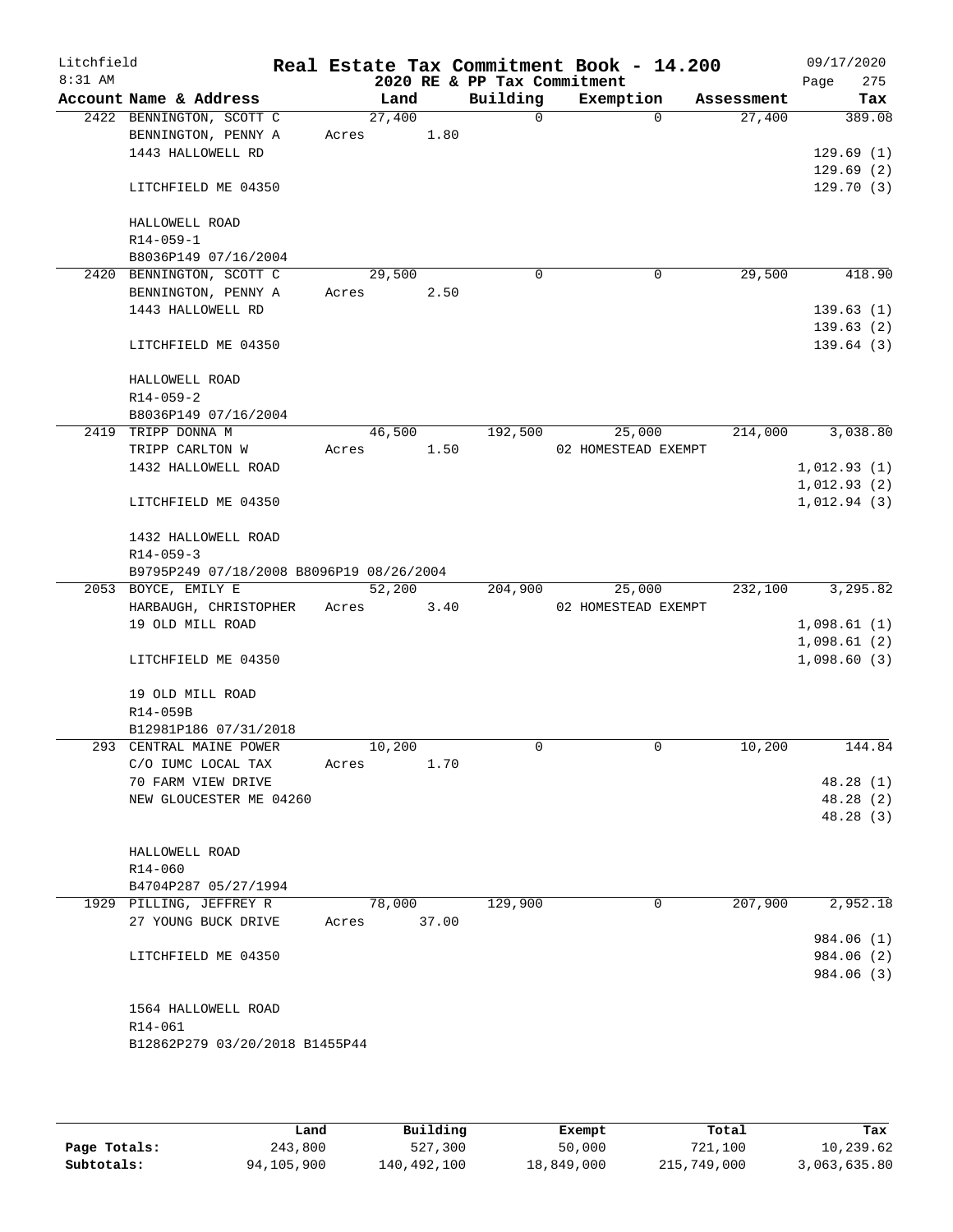| Litchfield |                                                       |       |                |      |                             | Real Estate Tax Commitment Book - 14.200 |             |                       | 09/17/2020                   |
|------------|-------------------------------------------------------|-------|----------------|------|-----------------------------|------------------------------------------|-------------|-----------------------|------------------------------|
| 8:31 AM    |                                                       |       |                |      | 2020 RE & PP Tax Commitment |                                          |             |                       | 276<br>Page                  |
|            | Account Name & Address<br>1813 WARDWELL, RICHARD K SR |       | Land<br>48,300 |      | Building<br>159,100         | Exemption<br>25,000                      |             | Assessment<br>182,400 | Tax<br>2,590.08              |
|            | WARDWELL BARBARA E                                    | Acres |                | 2.10 |                             | 02 HOMESTEAD EXEMPT                      |             |                       |                              |
|            | 1582 HALLOWELL ROAD                                   |       |                |      |                             |                                          |             |                       | 863.36(1)                    |
|            |                                                       |       |                |      |                             |                                          |             |                       | 863.36 (2)                   |
|            | LITCHFIELD ME 04350                                   |       |                |      |                             |                                          |             |                       | 863.36(3)                    |
|            | 1570 HALLOWELL ROAD                                   |       |                |      |                             |                                          |             |                       |                              |
|            | R14-062                                               |       |                |      |                             |                                          |             |                       |                              |
|            | B8906P228 05/17/2006 B6195P106                        |       |                |      |                             |                                          |             |                       |                              |
|            | 1814 LOVELY, JUSTIN R<br>1566 HALLOWELL ROAD          |       | 48,500         |      | 169,300                     | 25,000                                   |             | 192,800               | 2,737.76                     |
|            |                                                       | Acres |                | 2.15 |                             | 02 HOMESTEAD EXEMPT                      |             |                       | 912.59(1)                    |
|            | LITCHFIELD ME 04350                                   |       |                |      |                             |                                          |             |                       | 912.59(2)                    |
|            |                                                       |       |                |      |                             |                                          |             |                       | 912.58(3)                    |
|            | 1566 HALLOWELL ROAD                                   |       |                |      |                             |                                          |             |                       |                              |
|            | R14-062A                                              |       |                |      |                             |                                          |             |                       |                              |
|            | B12652P311 03/02/2018 B9278P44 03/09/2007 B4328P153   |       |                |      |                             |                                          |             |                       |                              |
|            | 2364 HONG BEAULAH J<br>(CADDELL)                      |       | 40,000         |      | $\Omega$                    |                                          | $\mathbf 0$ | 40,000                | 568.00                       |
|            | 167 LINCOLN AVE                                       | Acres |                | 6.00 |                             |                                          |             |                       |                              |
|            |                                                       |       |                |      |                             |                                          |             |                       | 189.33(1)                    |
|            | BARRINGTON RI 02806                                   |       |                |      |                             |                                          |             |                       | 189.33(2)<br>189.34(3)       |
|            |                                                       |       |                |      |                             |                                          |             |                       |                              |
|            | 69 NECK ROAD                                          |       |                |      |                             |                                          |             |                       |                              |
|            | $R14 - 063$                                           |       |                |      |                             |                                          |             |                       |                              |
|            | B9497P176 09/12/2007 B7689P148 10/15/2003             |       |                |      |                             |                                          |             |                       |                              |
| 2810       | CENTRAL MAINE POWER                                   |       | 12,200         |      | $\Omega$                    |                                          | $\mathbf 0$ | 12,200                | 173.24                       |
|            | c/o Avangrid Management Acres<br>Company-Local Tax    |       |                | 0.24 |                             |                                          |             |                       |                              |
|            | One City Center, 5th                                  |       |                |      |                             |                                          |             |                       | 57.75(1)                     |
|            | Floor                                                 |       |                |      |                             |                                          |             |                       |                              |
|            | Portland ME 04101                                     |       |                |      |                             |                                          |             |                       | 57.75(2)                     |
|            |                                                       |       |                |      |                             |                                          |             |                       | 57.74(3)                     |
|            | HALLOWELL ROAD                                        |       |                |      |                             |                                          |             |                       |                              |
|            | R19-029A                                              |       |                |      |                             |                                          |             |                       |                              |
|            | 951 HERSOM, TRAVIS                                    |       | 123,000        |      | 63,600                      |                                          | 0           | 186,600               | 2,649.72                     |
|            | BENNETT, STEPHANIE                                    | Acres |                | 0.62 |                             |                                          |             |                       |                              |
|            | 65 SUMMER PLACE                                       |       |                |      |                             |                                          |             |                       | 883.24 (1)                   |
|            |                                                       |       |                |      |                             |                                          |             |                       | 883.24 (2)                   |
|            | PORTLAND ME 04103                                     |       |                |      |                             |                                          |             |                       | 883.24 (3)                   |
|            | 23 PLEASANT POND LANE                                 |       |                |      |                             |                                          |             |                       |                              |
|            | $U01 - 002$                                           |       |                |      |                             |                                          |             |                       |                              |
|            | B13345P216 09/20/2019                                 |       |                |      |                             |                                          |             |                       |                              |
|            | 1162 DANIEL RICHARD D                                 |       | 130,700        |      | 143,000                     |                                          | 0           | 273,700               | 3,886.54                     |
|            | DANIEL HEIDI J                                        | Acres |                | 3.93 |                             |                                          |             |                       |                              |
|            | 1010 BRUNSWICK AVENUE                                 |       |                |      |                             |                                          |             |                       | 1, 295.51(1)                 |
|            | GARDINER ME 04345                                     |       |                |      |                             |                                          |             |                       | 1, 295.51(2)<br>1, 295.52(3) |
|            |                                                       |       |                |      |                             |                                          |             |                       |                              |
|            | 35 PLEASANT POND LANE                                 |       |                |      |                             |                                          |             |                       |                              |
|            | $U01 - 003$                                           |       |                |      |                             |                                          |             |                       |                              |
|            | B9617P200 01/16/2008 B8229P56 12/03/2004 B1963P113    |       |                |      |                             |                                          |             |                       |                              |
|            |                                                       |       |                |      |                             |                                          |             |                       |                              |
|            |                                                       |       |                |      |                             |                                          |             |                       |                              |

|              | Land       | Building    | Exempt     | Total       | Tax          |
|--------------|------------|-------------|------------|-------------|--------------|
| Page Totals: | 402,700    | 535,000     | 50,000     | 887,700     | 12,605.34    |
| Subtotals:   | 94,508,600 | 141,027,100 | 18,899,000 | 216,636,700 | 3,076,241.14 |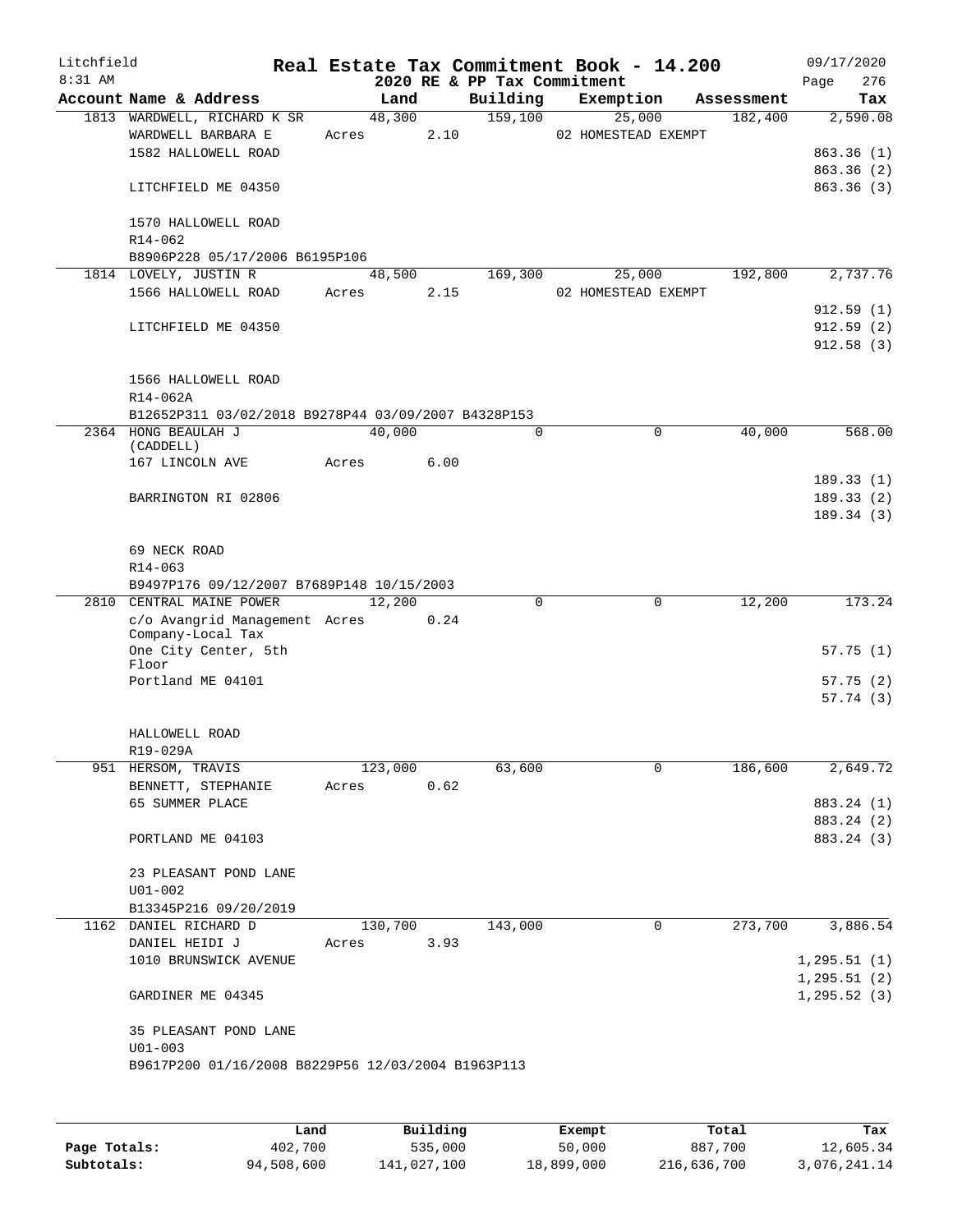| Litchfield   |                                                                  |            |       |             |          |          | Real Estate Tax Commitment Book - 14.200 |             |             |      | 09/17/2020             |
|--------------|------------------------------------------------------------------|------------|-------|-------------|----------|----------|------------------------------------------|-------------|-------------|------|------------------------|
| $8:31$ AM    |                                                                  |            |       |             |          |          | 2020 RE & PP Tax Commitment              |             |             | Page | 277                    |
|              | Account Name & Address                                           |            |       | Land        |          | Building | Exemption                                |             | Assessment  |      | Tax                    |
|              | 1163 AMERO-DANIEL, MONIQUE J                                     |            |       | 48,500      |          | 170,900  |                                          | $\mathbf 0$ | 219,400     |      | 3, 115.48              |
|              | AMERO-DANIEL, MEGAN J                                            |            | Acres |             | 2.17     |          |                                          |             |             |      |                        |
|              | 32 PLEASANT POND LANE                                            |            |       |             |          |          |                                          |             |             |      | 1,038.49(1)            |
|              |                                                                  |            |       |             |          |          |                                          |             |             |      | 1,038.49(2)            |
|              | LITCHFIELD ME 04350                                              |            |       |             |          |          |                                          |             |             |      | 1,038.50(3)            |
|              |                                                                  |            |       |             |          |          |                                          |             |             |      |                        |
|              | 32 PLEASANT POND LANE                                            |            |       |             |          |          |                                          |             |             |      |                        |
|              | U01-003A<br>B11888P151 01/02/2015 B11888P148 01/02/2015 B9786P76 |            |       |             |          |          |                                          |             |             |      |                        |
|              | 07/09/2008 B9055P281 09/01/2006 B8229P56 12/06/2004              |            |       |             |          |          |                                          |             |             |      |                        |
|              | B7097P187 10/08/2002 B2535P77                                    |            |       |             |          |          |                                          |             |             |      |                        |
|              | 914 GOODMAN KAREN                                                |            |       | 137,900     |          | 50,900   |                                          | $\mathbf 0$ | 188,800     |      | 2,680.96               |
|              | GOODMAN MICHAEL                                                  |            | Acres |             | 1.77     |          |                                          |             |             |      |                        |
|              | C/O KAREN GOODMAN                                                |            |       |             |          |          |                                          |             |             |      | 893.65(1)              |
|              | 28 W 38TH ST APT 11-W                                            |            |       |             |          |          |                                          |             |             |      | 893.65(2)              |
|              | NEW YORK NY 10018                                                |            |       |             |          |          |                                          |             |             |      | 893.66 (3)             |
|              |                                                                  |            |       |             |          |          |                                          |             |             |      |                        |
|              | 41 PLEASANT POND LANE                                            |            |       |             |          |          |                                          |             |             |      |                        |
|              | $U01 - 004$                                                      |            |       |             |          |          |                                          |             |             |      |                        |
|              | B8432P306 04/01/2005 B5722P170                                   |            |       |             |          |          |                                          |             |             |      |                        |
|              | 1920 BURR, AMY L                                                 |            |       | 122,500     |          | 84,000   |                                          | 0           | 206,500     |      | 2,932.30               |
|              | BURR, TIMOTHY D                                                  |            | Acres |             | 0.60     |          |                                          |             |             |      |                        |
|              | 1208 ROBYN DRIVE                                                 |            |       |             |          |          |                                          |             |             |      | 977.43 (1)             |
|              |                                                                  |            |       |             |          |          |                                          |             |             |      | 977.43(2)              |
|              | DANVILLE CA 94526                                                |            |       |             |          |          |                                          |             |             |      | 977.44(3)              |
|              |                                                                  |            |       |             |          |          |                                          |             |             |      |                        |
|              | 49 PLEASANT POND LANE                                            |            |       |             |          |          |                                          |             |             |      |                        |
|              | $U01 - 005$                                                      |            |       |             |          |          |                                          |             |             |      |                        |
|              | B12644P200 06/28/2017 B12644P197 06/15/2017                      |            |       |             |          |          |                                          |             |             |      |                        |
|              | B2237P135                                                        |            |       |             |          |          |                                          |             | 170,600     |      |                        |
|              | 114 SCHILDROTH, MICHAEL L                                        |            |       | 53,700      |          | 141,900  | 25,000                                   |             |             |      | 2,422.52               |
|              | SCHILDROTH, BETH A<br>60 PLEASANT POND LANE                      |            | Acres |             | 2.23     |          | 02 HOMESTEAD EXEMPT                      |             |             |      |                        |
|              |                                                                  |            |       |             |          |          |                                          |             |             |      | 807.51(1)<br>807.51(2) |
|              | LITCHFIELD ME                                                    |            |       |             |          |          |                                          |             |             |      | 807.50(3)              |
|              | 0435004092                                                       |            |       |             |          |          |                                          |             |             |      |                        |
|              |                                                                  |            |       |             |          |          |                                          |             |             |      |                        |
|              | 60 PLEASANT POND LANE                                            |            |       |             |          |          |                                          |             |             |      |                        |
|              | $U01 - 006$                                                      |            |       |             |          |          |                                          |             |             |      |                        |
|              | B12632P273 06/15/2017 B1767P146                                  |            |       |             |          |          |                                          |             |             |      |                        |
|              | 1469 ANDERSON, GREGORY J                                         |            |       | 135,500     |          | 179,000  |                                          | $\mathbf 0$ | 314,500     |      | 4,465.90               |
|              | DICKINSON, PATRICIA S                                            |            | Acres |             | 1.12     |          |                                          |             |             |      |                        |
|              | 61 PLEASANT POND LANE                                            |            |       |             |          |          |                                          |             |             |      | 1,488.63(1)            |
|              |                                                                  |            |       |             |          |          |                                          |             |             |      | 1,488.63(2)            |
|              | LITCHFIELD ME 04350                                              |            |       |             |          |          |                                          |             |             |      | 1,488.64(3)            |
|              |                                                                  |            |       |             |          |          |                                          |             |             |      |                        |
|              | 61 PLEASANT POND LANE                                            |            |       |             |          |          |                                          |             |             |      |                        |
|              | $U01 - 007$                                                      |            |       |             |          |          |                                          |             |             |      |                        |
|              | B13461P256 01/24/2020                                            |            |       |             |          |          |                                          |             |             |      |                        |
|              | 1477 PATTEN, JOHN JR                                             |            |       | 48,300      |          | 130,800  | 31,000                                   |             | 148,100     |      | 2,103.02               |
|              | 629 PLAINS ROAD                                                  |            | Acres |             | 2.11     |          | 02 HOMESTEAD EXEMPT                      |             |             |      |                        |
|              |                                                                  |            |       |             |          |          | 12 WW2 Vet Res.                          |             |             |      | 701.01(1)              |
|              | LITCHFIELD ME 04350                                              |            |       |             |          |          |                                          |             |             |      | 701.01(2)              |
|              |                                                                  |            |       |             |          |          |                                          |             |             |      | 701.00(3)              |
|              |                                                                  |            |       |             |          |          |                                          |             |             |      |                        |
|              | 629 PLAINS ROAD                                                  |            |       |             |          |          |                                          |             |             |      |                        |
|              | $U01 - 008$                                                      |            |       |             |          |          |                                          |             |             |      |                        |
|              | B9417P23 07/09/2007 B9417P21 07/09/2007 B8161P100                |            |       |             |          |          |                                          |             |             |      |                        |
|              | 10/07/2004 B6735P349 12/13/2001                                  |            |       |             |          |          |                                          |             |             |      |                        |
|              |                                                                  | Land       |       |             | Building |          | Exempt                                   |             | Total       |      | Tax                    |
| Page Totals: |                                                                  | 546,400    |       |             | 757,500  |          | 56,000                                   |             | 1,247,900   |      | 17,720.18              |
| Subtotals:   |                                                                  | 95,055,000 |       | 141,784,600 |          |          | 18,955,000                               |             | 217,884,600 |      | 3,093,961.32           |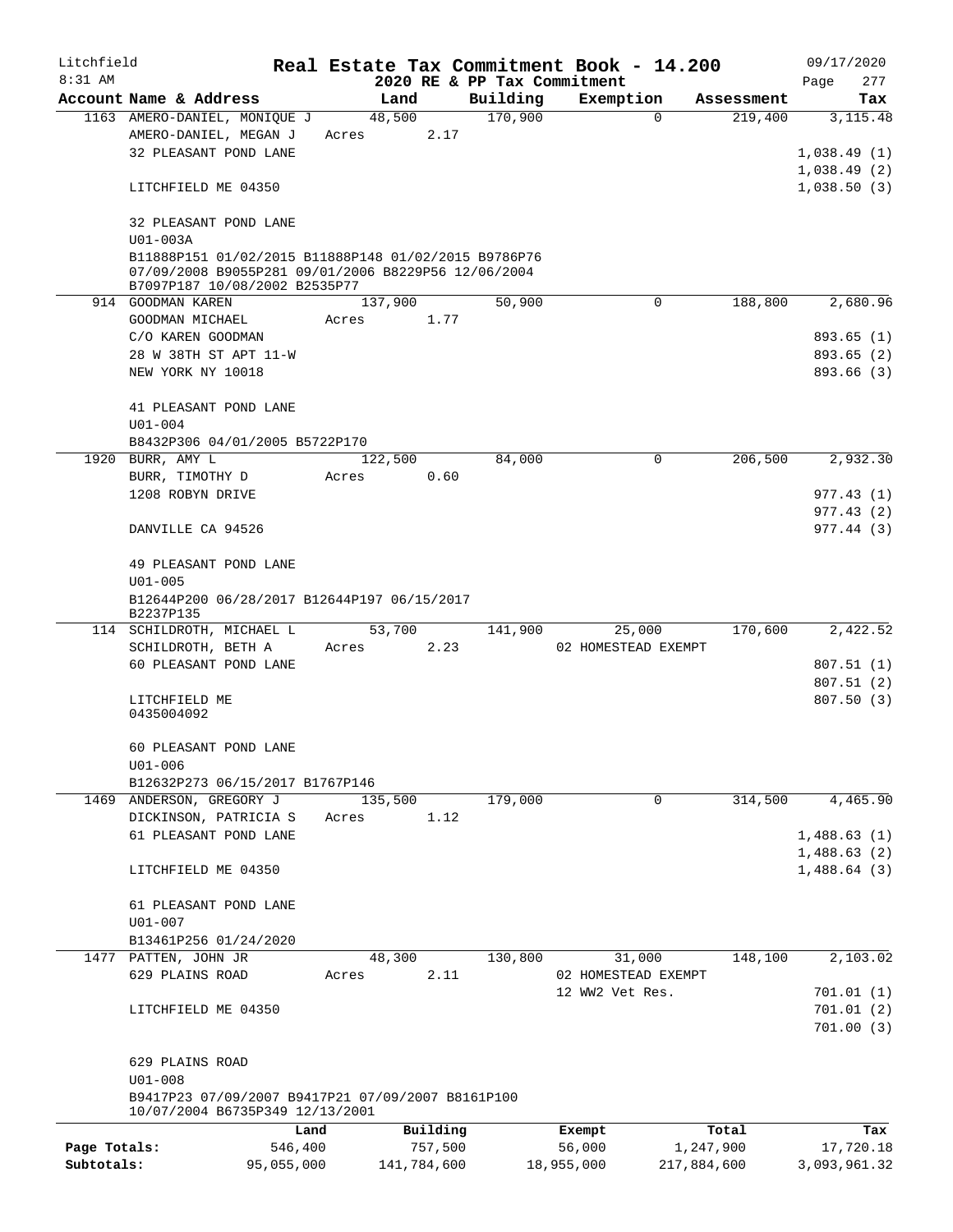| Litchfield<br>8:31 AM |                     |                                                     | Real Estate Tax Commitment Book - 14.200 |      | 2020 RE & PP Tax Commitment |                     |            |             | 09/17/2020     |
|-----------------------|---------------------|-----------------------------------------------------|------------------------------------------|------|-----------------------------|---------------------|------------|-------------|----------------|
|                       |                     | Account Name & Address                              | Land                                     |      | Building                    | Exemption           | Assessment | Page        | 278<br>Tax     |
|                       |                     | 994 BELAIRE, LAURA A                                | 48,600                                   |      | 122,600                     | 25,000              | 146,200    |             | 2,076.04       |
|                       |                     | BELAIRE, ROBERT A                                   | Acres                                    | 2.21 |                             | 02 HOMESTEAD EXEMPT |            |             |                |
|                       | 669 PLAINS ROAD     |                                                     |                                          |      |                             |                     |            |             | 692.01 (1)     |
|                       |                     |                                                     |                                          |      |                             |                     |            |             | 692.01(2)      |
|                       |                     | LITCHFIELD ME 04350                                 |                                          |      |                             |                     |            |             | 692.02 (3)     |
|                       | 669 PLAINS ROAD     |                                                     |                                          |      |                             |                     |            |             |                |
|                       | $U01 - 010$         |                                                     |                                          |      |                             |                     |            |             |                |
|                       |                     | B8920P275 05/30/2006 B1501P119                      |                                          |      |                             |                     |            |             |                |
|                       |                     | 992 LANCASTER, WILLIAM                              | 141,100                                  |      | 199,000                     | 31,000              | 309,100    |             | 4,389.22       |
|                       |                     | LANCASTER FLORENCE                                  | Acres                                    | 5.33 |                             | 02 HOMESTEAD EXEMPT |            |             |                |
|                       | 683 PLAINS ROAD     |                                                     |                                          |      |                             | 03 VETERANS EXEMPT  |            | 1,463.07(1) |                |
|                       |                     |                                                     |                                          |      |                             |                     |            |             | 1,463.07(2)    |
|                       |                     | LITCHFIELD ME 04350                                 |                                          |      |                             |                     |            |             | 1,463.08(3)    |
|                       | 683 PLAINS ROAD     |                                                     |                                          |      |                             |                     |            |             |                |
|                       | $U01 - 011$         |                                                     |                                          |      |                             |                     |            |             |                |
|                       | B2011P284           |                                                     |                                          |      |                             |                     |            |             |                |
|                       | 1457 REED STANLEY   |                                                     | 79,400                                   |      | $\Omega$                    | $\mathbf 0$         | 79,400     |             | 1,127.48       |
|                       |                     | 12 KNIGHT STREET                                    | Acres 1.97                               |      |                             |                     |            |             |                |
|                       |                     |                                                     |                                          |      |                             |                     |            |             | 375.83(1)      |
|                       |                     | FALMOUTH 04 04105                                   |                                          |      |                             |                     |            |             | 375.83(2)      |
|                       |                     |                                                     |                                          |      |                             |                     |            |             | 375.82(3)      |
|                       | PLAINS ROAD         |                                                     |                                          |      |                             |                     |            |             |                |
|                       | $U01 - 012$         |                                                     |                                          |      |                             |                     |            |             |                |
|                       |                     | B9750P215 06/05/2008 B4570P304                      |                                          |      |                             |                     |            |             |                |
|                       | 915 KAMILA, DAVID A |                                                     | 175,700                                  |      | 142,300                     | 25,000              | 293,000    |             | 4,160.60       |
|                       |                     | 33 SUNSHINE FARM ROAD Acres                         |                                          | 8.45 |                             | 02 HOMESTEAD EXEMPT |            |             |                |
|                       |                     |                                                     |                                          |      |                             |                     |            |             | 1,386.87(1)    |
|                       |                     | LITCHFIELD ME 04350                                 |                                          |      |                             |                     |            |             | 1,386.87(2)    |
|                       |                     |                                                     |                                          |      |                             |                     |            |             | $1,386.86$ (3) |
|                       |                     | <b>33 SUNSHINE FARM ROAD</b>                        |                                          |      |                             |                     |            |             |                |
|                       | $U01 - 013$         |                                                     |                                          |      |                             |                     |            |             |                |
|                       | B1823P32            |                                                     |                                          |      |                             |                     |            |             |                |
|                       | 1199 BEHNKE, WADE   |                                                     | 154,200                                  |      | 41,600                      | 25,000              | 170,800    |             | 2,425.36       |
|                       | BEHNKE, AMANDA      |                                                     | Acres                                    | 4.55 |                             | 02 HOMESTEAD EXEMPT |            |             |                |
|                       |                     | 14 SUNSHINE FARM ROAD                               |                                          |      |                             |                     |            |             | 808.45(1)      |
|                       |                     |                                                     |                                          |      |                             |                     |            |             | 808.45(2)      |
|                       |                     | LITCHFIELD ME 04350                                 |                                          |      |                             |                     |            |             | 808.46(3)      |
|                       |                     | 14 SUNSHINE FARM ROAD                               |                                          |      |                             |                     |            |             |                |
|                       | U01-013A            |                                                     |                                          |      |                             |                     |            |             |                |
|                       |                     | B12565P221 03/27/2017 B3718P340                     |                                          |      |                             |                     |            |             |                |
|                       |                     | 1828 ANDERSON, MARGARET                             | 158,000                                  |      | 57,400                      | 0                   | 215,400    |             | 3,058.68       |
|                       | ROWELL              |                                                     |                                          |      |                             |                     |            |             |                |
|                       |                     | DIPRIMA ELIZABETH M                                 | Acres                                    | 9.00 |                             |                     |            |             |                |
|                       |                     | C/O MARGARET ANDERSON                               |                                          |      |                             |                     |            |             | 1,019.56(1)    |
|                       |                     | 401 FOX DEN LANE                                    |                                          |      |                             |                     |            |             | 1,019.56(2)    |
|                       |                     | MILLERSVILLE MD 21108 /                             |                                          |      |                             |                     |            |             | 1,019.56(3)    |
|                       | 41 PAMROK LANE      |                                                     |                                          |      |                             |                     |            |             |                |
|                       | $U02 - 001$         |                                                     |                                          |      |                             |                     |            |             |                |
|                       |                     | B13071P29 10/29/2018 B6918P264 B2854P215 09/09/1985 |                                          |      |                             |                     |            |             |                |
|                       |                     |                                                     |                                          |      |                             |                     |            |             |                |
|                       |                     |                                                     |                                          |      |                             |                     |            |             |                |

|              | Land       | Building    | Exempt     | Total       | Tax          |
|--------------|------------|-------------|------------|-------------|--------------|
| Page Totals: | 757.000    | 562,900     | 106,000    | 1,213,900   | 17,237.38    |
| Subtotals:   | 95,812,000 | 142,347,500 | 19,061,000 | 219,098,500 | 3,111,198.70 |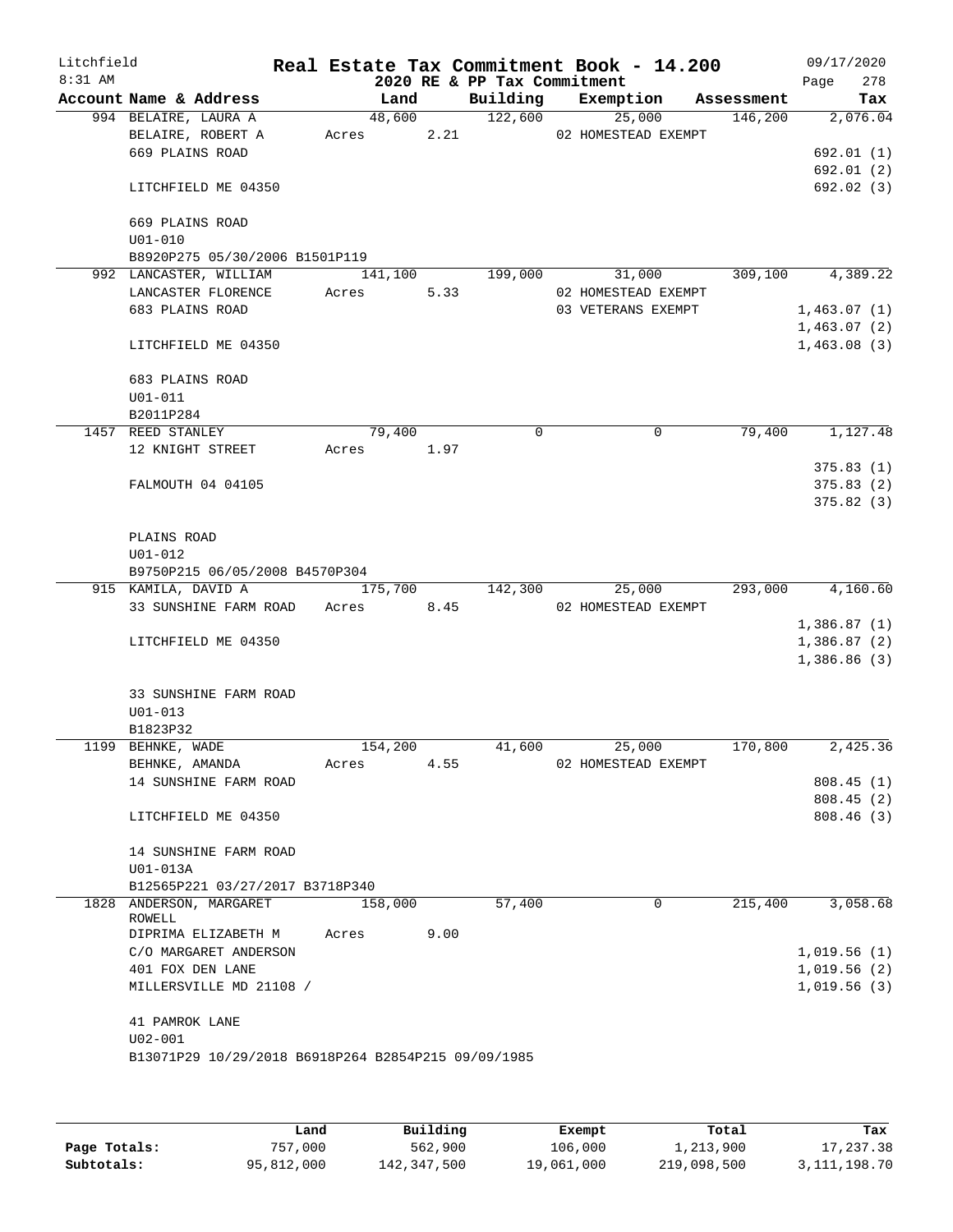| Litchfield   |                                                     |         |          |                             | Real Estate Tax Commitment Book - 14.200 |            | 09/17/2020   |
|--------------|-----------------------------------------------------|---------|----------|-----------------------------|------------------------------------------|------------|--------------|
| 8:31 AM      |                                                     |         |          | 2020 RE & PP Tax Commitment |                                          |            | 279<br>Page  |
|              | Account Name & Address                              | Land    |          | Building                    | Exemption                                | Assessment | Tax          |
|              | 912 O K BERRY FAMILY TRUST                          | 170,200 |          | 63,300                      | $\mathbf 0$                              | 233,500    | 3,315.70     |
|              | ARLINE B JULIA, TRUSTEE Acres<br>39 JOY ROAD        |         | 5.50     |                             |                                          |            |              |
|              |                                                     |         |          |                             |                                          |            | 1, 105.23(1) |
|              |                                                     |         |          |                             |                                          |            | 1,105.23(2)  |
|              | FAIRFIELD ME 04937 3421                             |         |          |                             |                                          |            | 1, 105.24(3) |
|              |                                                     |         |          |                             |                                          |            |              |
|              | 30 PAMROCK LANE                                     |         |          |                             |                                          |            |              |
|              | $U02 - 002$<br>B8832P343 03/14/2006 B1866P81        |         |          |                             |                                          |            |              |
|              | 529 DUVAL, MARGARET K                               | 46,500  |          | 183,100                     |                                          | 204,600    | 2,905.32     |
|              | 741 PLAINS RD                                       | Acres   | 1.50     |                             | 25,000<br>02 HOMESTEAD EXEMPT            |            |              |
|              |                                                     |         |          |                             |                                          |            | 968.44(1)    |
|              |                                                     |         |          |                             |                                          |            |              |
|              | LITCHFIELD ME 04350                                 |         |          |                             |                                          |            | 968.44(2)    |
|              |                                                     |         |          |                             |                                          |            | 968.44(3)    |
|              |                                                     |         |          |                             |                                          |            |              |
|              | 741 PLAINS ROAD                                     |         |          |                             |                                          |            |              |
|              | U02-002A                                            |         |          |                             |                                          |            |              |
|              | B4855P316 03/22/2004                                |         |          |                             |                                          |            |              |
|              | 1575 RILEY NANCY B                                  | 122,600 |          | 165,100                     | 0                                        | 287,700    | 4,085.34     |
|              | DAIGLE ROBERT B                                     | Acres   | 3.03     |                             |                                          |            |              |
|              | 763 PLAINS ROAD                                     |         |          |                             |                                          |            | 1,361.78(1)  |
|              |                                                     |         |          |                             |                                          |            | 1,361.78(2)  |
|              | LITCHFIELD ME 04350                                 |         |          |                             |                                          |            | 1,361.78(3)  |
|              |                                                     |         |          |                             |                                          |            |              |
|              | 763 PLAINS ROAD                                     |         |          |                             |                                          |            |              |
|              | $U02 - 003$                                         |         |          |                             |                                          |            |              |
|              | B9706P255 04/23/2008 B8337P147 03/15/2005 B1086P154 |         |          |                             |                                          |            |              |
|              | 07/08/2004<br>794 MCCLOSKEY, STEVEN R               | 103,100 |          | 131,800                     | $\mathbf 0$                              | 234,900    | 3,335.58     |
|              | MCCLOSKEY, BRENDA M                                 | Acres   | 0.96     |                             |                                          |            |              |
|              | 69 MADISON STREET                                   |         |          |                             |                                          |            | 1, 111.86(1) |
|              |                                                     |         |          |                             |                                          |            | 1, 111.86(2) |
|              | AUBURN ME 04210                                     |         |          |                             |                                          |            | 1, 111.86(3) |
|              |                                                     |         |          |                             |                                          |            |              |
|              | 769 PLAINS ROAD                                     |         |          |                             |                                          |            |              |
|              | $U02 - 004$                                         |         |          |                             |                                          |            |              |
|              | B12144P6 10/23/2015 B10475P138 07/19/2010 B1268P236 |         |          |                             |                                          |            |              |
|              | 06/25/1962                                          |         |          |                             |                                          |            |              |
|              | 888 JEAN LUCIE U, HEIRS OF:                         | 123,000 |          | 91,900                      | 0                                        | 214,900    | 3,051.58     |
|              | 3 JEANS WAY                                         | Acres   | 1.50     |                             |                                          |            |              |
|              |                                                     |         |          |                             |                                          |            | 1,017.19(1)  |
|              | LITCHFIELD ME 04350                                 |         |          |                             |                                          |            | 1,017.19(2)  |
|              |                                                     |         |          |                             |                                          |            | 1,017.20(3)  |
|              |                                                     |         |          |                             |                                          |            |              |
|              | 3 JEAN'S WAY                                        |         |          |                             |                                          |            |              |
|              | $U02 - 006$                                         |         |          |                             |                                          |            |              |
|              | B3675P8 01/04/1990                                  |         |          |                             |                                          |            |              |
|              | 1582 CARNICELLA, BETH                               | 108,100 |          | 101,300                     | 0                                        | 209,400    | 2,973.48     |
|              | ROACH, WENDY                                        | Acres   | 0.69     |                             |                                          |            |              |
|              | 71 SUMMIT ROAD                                      |         |          |                             |                                          |            | 991.16 (1)   |
|              |                                                     |         |          |                             |                                          |            | 991.16(2)    |
|              | GRAY ME 04039                                       |         |          |                             |                                          |            | 991.16(3)    |
|              |                                                     |         |          |                             |                                          |            |              |
|              | 775 PLAINS ROAD                                     |         |          |                             |                                          |            |              |
|              |                                                     |         |          |                             |                                          |            |              |
|              | $U02 - 007$                                         |         |          |                             |                                          |            |              |
|              | B13339P138 09/10/2019                               |         |          |                             |                                          |            |              |
|              |                                                     |         |          |                             |                                          |            |              |
|              |                                                     |         |          |                             |                                          |            |              |
|              | Land                                                |         | Building |                             | Exempt                                   | Total      | Tax          |
| Page Totals: | 673,500                                             |         | 736,500  |                             | 25,000                                   | 1,385,000  | 19,667.00    |

**Subtotals:** 96,485,500 143,084,000 19,086,000 220,483,500 3,130,865.70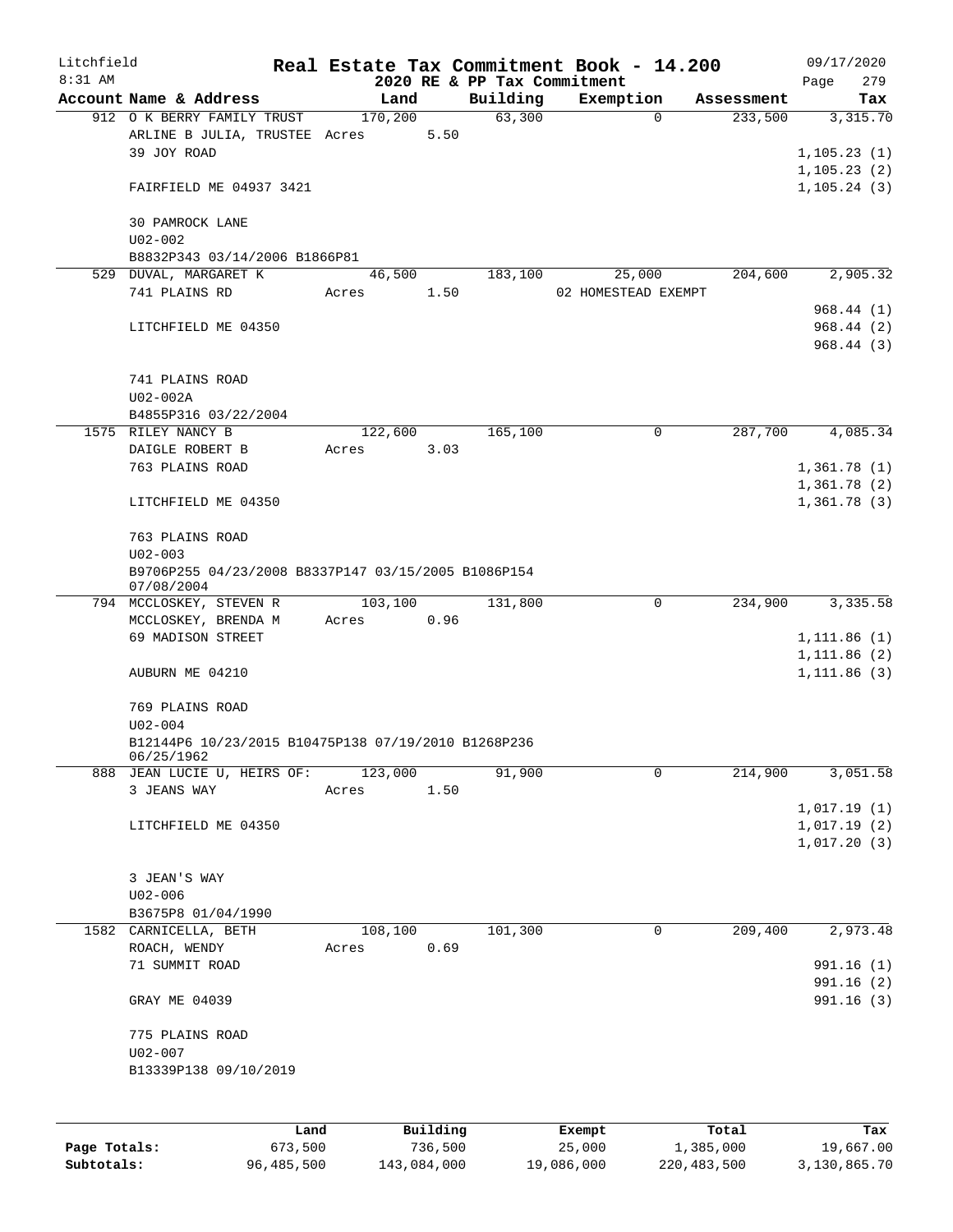| Litchfield |                                             |       |         |      |                             | Real Estate Tax Commitment Book - 14.200 |             |            | 09/17/2020  |     |
|------------|---------------------------------------------|-------|---------|------|-----------------------------|------------------------------------------|-------------|------------|-------------|-----|
| $8:31$ AM  |                                             |       |         |      | 2020 RE & PP Tax Commitment |                                          |             |            | Page        | 280 |
|            | Account Name & Address                      |       | Land    |      | Building                    | Exemption                                |             | Assessment |             | Tax |
|            | 1110 MACFARLANE, BARBARA,                   |       | 113,600 |      | 88,200                      | 31,000                                   |             | 170,800    | 2,425.36    |     |
|            | TRUSTEE<br>777 PLAINS ROAD                  | Acres |         | 0.73 |                             | 02 HOMESTEAD EXEMPT                      |             |            |             |     |
|            |                                             |       |         |      |                             | 22 WW2 Widow Res                         |             |            | 808.45(1)   |     |
|            | LITCHFIELD ME 04350                         |       |         |      |                             |                                          |             |            | 808.45(2)   |     |
|            |                                             |       |         |      |                             |                                          |             |            | 808.46 (3)  |     |
|            |                                             |       |         |      |                             |                                          |             |            |             |     |
|            | 777 PLAINS ROAD                             |       |         |      |                             |                                          |             |            |             |     |
|            | $U02 - 008$                                 |       |         |      |                             |                                          |             |            |             |     |
|            | B7453P183 06/05/2003                        |       |         |      |                             |                                          |             |            |             |     |
|            | 1288 SALOIS, PAUL S                         |       | 110,400 |      | 50,700                      |                                          | 0           | 161,100    | 2,287.62    |     |
|            | SALOIS, CHRISTINA T                         | Acres |         | 0.72 |                             |                                          |             |            |             |     |
|            | 366 NORTH HUNTS MEADOW                      |       |         |      |                             |                                          |             |            | 762.54(1)   |     |
|            | ROAD                                        |       |         |      |                             |                                          |             |            |             |     |
|            |                                             |       |         |      |                             |                                          |             |            | 762.54(2)   |     |
|            | WHITEFIELD ME 04353                         |       |         |      |                             |                                          |             |            | 762.54(3)   |     |
|            | 781 PLAINS ROAD                             |       |         |      |                             |                                          |             |            |             |     |
|            | $U02 - 009$                                 |       |         |      |                             |                                          |             |            |             |     |
|            | B11765P287 08/11/2014 B11745P215 07/15/2014 |       |         |      |                             |                                          |             |            |             |     |
|            | B10423P122 05/21/2010 B1423P88              |       |         |      |                             |                                          |             |            |             |     |
|            | 15 DESCHENES, PAUL                          |       | 138,300 |      | 48,500                      |                                          | $\mathbf 0$ | 186,800    | 2,652.56    |     |
|            | DESCHENES, CYNTHIA                          | Acres |         | 2.94 |                             |                                          |             |            |             |     |
|            | 335 WEBBER AVENUE                           |       |         |      |                             |                                          |             |            | 884.19 (1)  |     |
|            |                                             |       |         |      |                             |                                          |             |            | 884.19 (2)  |     |
|            | LEWISTON ME 04240                           |       |         |      |                             |                                          |             |            | 884.18 (3)  |     |
|            |                                             |       |         |      |                             |                                          |             |            |             |     |
|            | 785 PLAINS ROAD                             |       |         |      |                             |                                          |             |            |             |     |
|            | $U02 - 010$                                 |       |         |      |                             |                                          |             |            |             |     |
|            | B5378P292                                   |       |         |      |                             |                                          |             |            |             |     |
|            | 643 FURTH, DONALD & MARY<br>TRUSTEES        |       | 180,900 |      | 47,200                      |                                          | $\mathbf 0$ | 228,100    | 3,239.02    |     |
|            | 1351 N WESTERN AVE.                         | Acres |         | 5.00 |                             |                                          |             |            |             |     |
|            | #215                                        |       |         |      |                             |                                          |             |            |             |     |
|            |                                             |       |         |      |                             |                                          |             |            | 1,079.67(1) |     |
|            | LAKE FOREST IL 60045                        |       |         |      |                             |                                          |             |            | 1,079.67(2) |     |
|            | 1238                                        |       |         |      |                             |                                          |             |            | 1,079.68(3) |     |
|            |                                             |       |         |      |                             |                                          |             |            |             |     |
|            | 795 PLAINS ROAD                             |       |         |      |                             |                                          |             |            |             |     |
|            | $U02 - 011$                                 |       |         |      |                             |                                          |             |            |             |     |
|            | B5203P334 05/16/1996                        |       |         |      |                             |                                          |             |            |             |     |
|            | 89 BEAL, ADAM J                             |       | 34,300  |      | 60,400                      |                                          | $\mathbf 0$ | 94,700     | 1,344.74    |     |
|            | 812 PLAINS RD                               |       | Acres   | 8.48 |                             |                                          |             |            |             |     |
|            |                                             |       |         |      |                             |                                          |             |            | 448.25(1)   |     |
|            | LITCHFIELD ME 04350                         |       |         |      |                             |                                          |             |            | 448.25 (2)  |     |
|            |                                             |       |         |      |                             |                                          |             |            | 448.24 (3)  |     |
|            |                                             |       |         |      |                             |                                          |             |            |             |     |
|            | 817 PLAINS ROAD                             |       |         |      |                             |                                          |             |            |             |     |
|            | $U03 - 001$                                 |       |         |      |                             |                                          |             |            |             |     |

B12798P51 12/08/2017 B12790P202 11/30/2017 B2192P157

|              | Land       | Building    | Exempt     | Total       | Tax          |
|--------------|------------|-------------|------------|-------------|--------------|
| Page Totals: | 577,500    | 295,000     | 31,000     | 841,500     | 11,949.30    |
| Subtotals:   | 97,063,000 | 143,379,000 | 19,117,000 | 221,325,000 | 3,142,815.00 |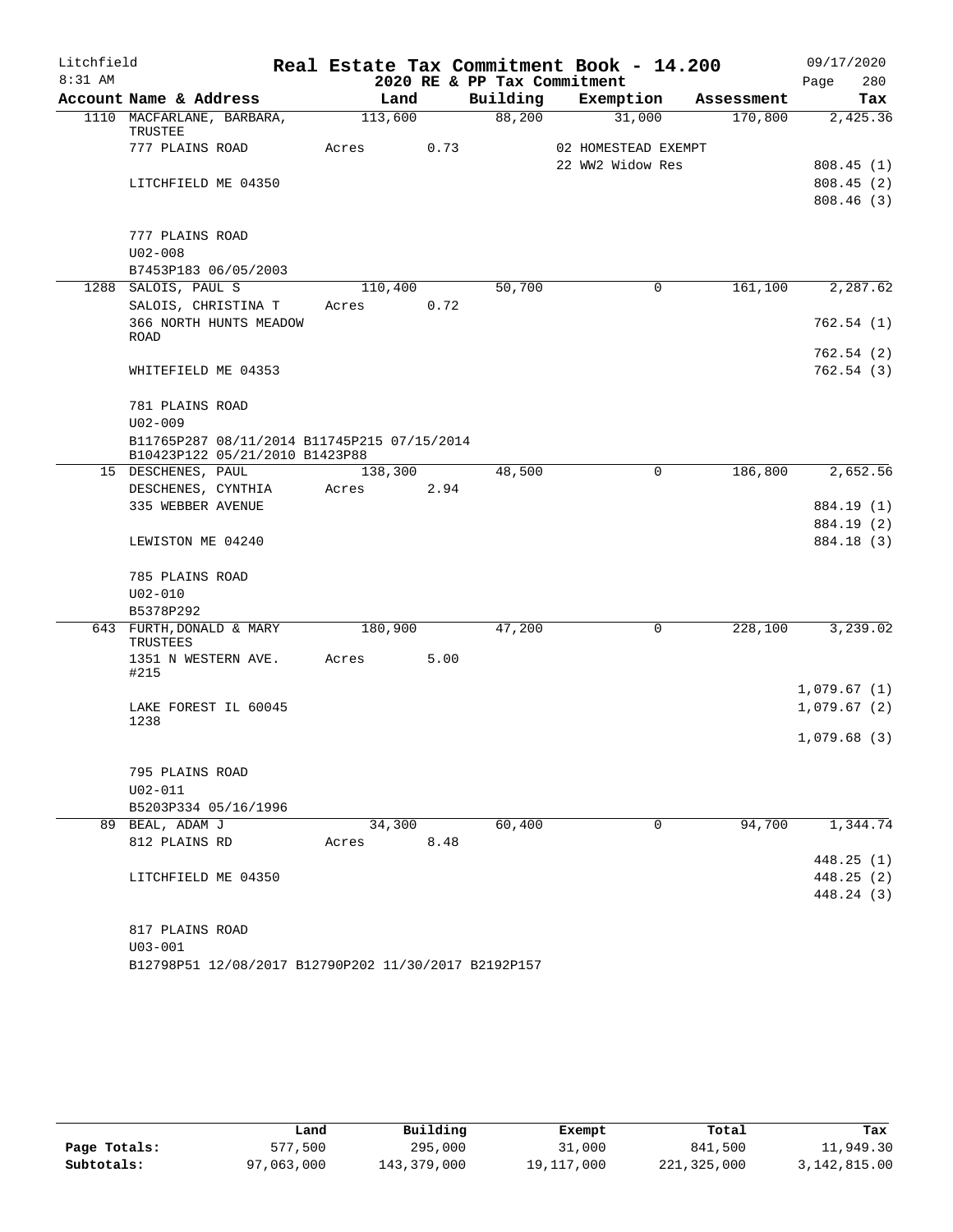| Litchfield<br>$8:31$ AM |                                                                  |                | 2020 RE & PP Tax Commitment | Real Estate Tax Commitment Book - 14.200 |            | 09/17/2020<br>281<br>Page  |
|-------------------------|------------------------------------------------------------------|----------------|-----------------------------|------------------------------------------|------------|----------------------------|
|                         | Account Name & Address                                           | Land           | Building                    | Exemption                                | Assessment | Tax                        |
|                         | 2925 BEAL, RICHARD L                                             | 55,100         | 132,400                     | 25,000                                   | 162,500    | 2,307.50                   |
|                         | <b>40 BEALS LANE</b>                                             | 10.52<br>Acres |                             | 02 HOMESTEAD EXEMPT                      |            |                            |
|                         |                                                                  |                |                             |                                          |            | 769.17(1)                  |
|                         | LITCHFIELD ME 04350                                              |                |                             |                                          |            | 769.17(2)                  |
|                         |                                                                  |                |                             |                                          |            | 769.16(3)                  |
|                         | <b>40 BEALS LANE</b>                                             |                |                             |                                          |            |                            |
|                         | $U03 - 001 - A$                                                  |                |                             |                                          |            |                            |
|                         | B2192P157                                                        |                |                             |                                          |            |                            |
|                         | 66 BAILEY, DANIEL R                                              | 109,400        | 116,400                     | 25,000                                   | 200,800    | 2,851.36                   |
|                         | 14 BAILEY LANE                                                   | 0.40<br>Acres  |                             | 02 HOMESTEAD EXEMPT                      |            |                            |
|                         |                                                                  |                |                             |                                          |            | 950.45(1)                  |
|                         | LITCHFIELD ME 04350                                              |                |                             |                                          |            | 950.45(2)                  |
|                         |                                                                  |                |                             |                                          |            | 950.46 (3)                 |
|                         |                                                                  |                |                             |                                          |            |                            |
|                         | 14 BAILEY LANE                                                   |                |                             |                                          |            |                            |
|                         | $U03 - 002$                                                      |                |                             |                                          |            |                            |
|                         | B7230P333 01/15/2003 B5832P253 12/31/1998                        |                |                             |                                          |            |                            |
|                         | 1027 LEAVITT, LAURIE                                             | 114,000        | 40,300                      | 0                                        | 154,300    | 2,191.06                   |
|                         | LEAVITT, WILLIAM & MARY Acres 0.50<br>E. BAILEY                  |                |                             |                                          |            |                            |
|                         | 42 DANIEL DRIVE                                                  |                |                             |                                          |            | 730.35(1)                  |
|                         |                                                                  |                |                             |                                          |            | 730.35(2)                  |
|                         | GARDINER ME 04345                                                |                |                             |                                          |            | 730.36 (3)                 |
|                         |                                                                  |                |                             |                                          |            |                            |
|                         | 10 BAILEY LANE                                                   |                |                             |                                          |            |                            |
|                         | $U03 - 003$                                                      |                |                             |                                          |            |                            |
|                         | B12561P93 03/17/2017 B5915P251                                   |                |                             |                                          |            |                            |
|                         | 1256 MORSE, TRUDY I                                              | 145,600        | 104,900                     | 25,000                                   | 225,500    | 3,202.10                   |
|                         | 6385 WILLOW ROAD                                                 | 1.70<br>Acres  |                             | 02 HOMESTEAD EXEMPT                      |            |                            |
|                         |                                                                  |                |                             |                                          |            | 1,067.37(1)                |
|                         | W BLOOMFIELD MI 48324                                            |                |                             |                                          |            | 1,067.37(2)<br>1,067.36(3) |
|                         |                                                                  |                |                             |                                          |            |                            |
|                         | 1 OSPREY LANE                                                    |                |                             |                                          |            |                            |
|                         | $U03 - 004$                                                      |                |                             |                                          |            |                            |
|                         | B5993P296 07/09/1999 B5743P323 B3351P209 05/24/1988              |                |                             |                                          |            |                            |
|                         | 390 RAND, PATRICK J                                              | 130,900        | 99,600                      | 25,000                                   | 205,500    | 2,918.10                   |
|                         | 7 OSPREY LANE                                                    | Acres<br>1.21  |                             | 02 HOMESTEAD EXEMPT                      |            |                            |
|                         |                                                                  |                |                             |                                          |            | 972.70(1)                  |
|                         | LITCHFIELD ME 04350                                              |                |                             |                                          |            | 972.70 (2)                 |
|                         |                                                                  |                |                             |                                          |            | 972.70 (3)                 |
|                         |                                                                  |                |                             |                                          |            |                            |
|                         | 7 OSPREY LANE                                                    |                |                             |                                          |            |                            |
|                         | $U03 - 005$                                                      |                |                             |                                          |            |                            |
|                         | B12738P219 09/22/2017 B8049P64 07/23/2004<br>1805 FORTIN, DANIEL | 104,400        | 31,700                      | 0                                        | 136,100    | 1,932.62                   |
|                         | FORTIN, RENEE                                                    | 0.33<br>Acres  |                             |                                          |            |                            |
|                         | 412 POND RD                                                      |                |                             |                                          |            | 644.21(1)                  |
|                         |                                                                  |                |                             |                                          |            | 644.21 (2)                 |
|                         | LEWISTON ME 04240                                                |                |                             |                                          |            | 644.20 (3)                 |
|                         |                                                                  |                |                             |                                          |            |                            |
|                         | 13 OSPREY LANE                                                   |                |                             |                                          |            |                            |
|                         | $U03 - 006$                                                      |                |                             |                                          |            |                            |
|                         | B6621P151 09/10/2001                                             |                |                             |                                          |            |                            |
|                         |                                                                  |                |                             |                                          |            |                            |
|                         |                                                                  |                |                             |                                          |            |                            |

|              | Land       | Building    | Exempt     | Total       | Tax             |
|--------------|------------|-------------|------------|-------------|-----------------|
| Page Totals: | 659,400    | 525,300     | 100,000    | 1,084,700   | 15,402.74       |
| Subtotals:   | 97,722,400 | 143,904,300 | 19,217,000 | 222,409,700 | 3, 158, 217. 74 |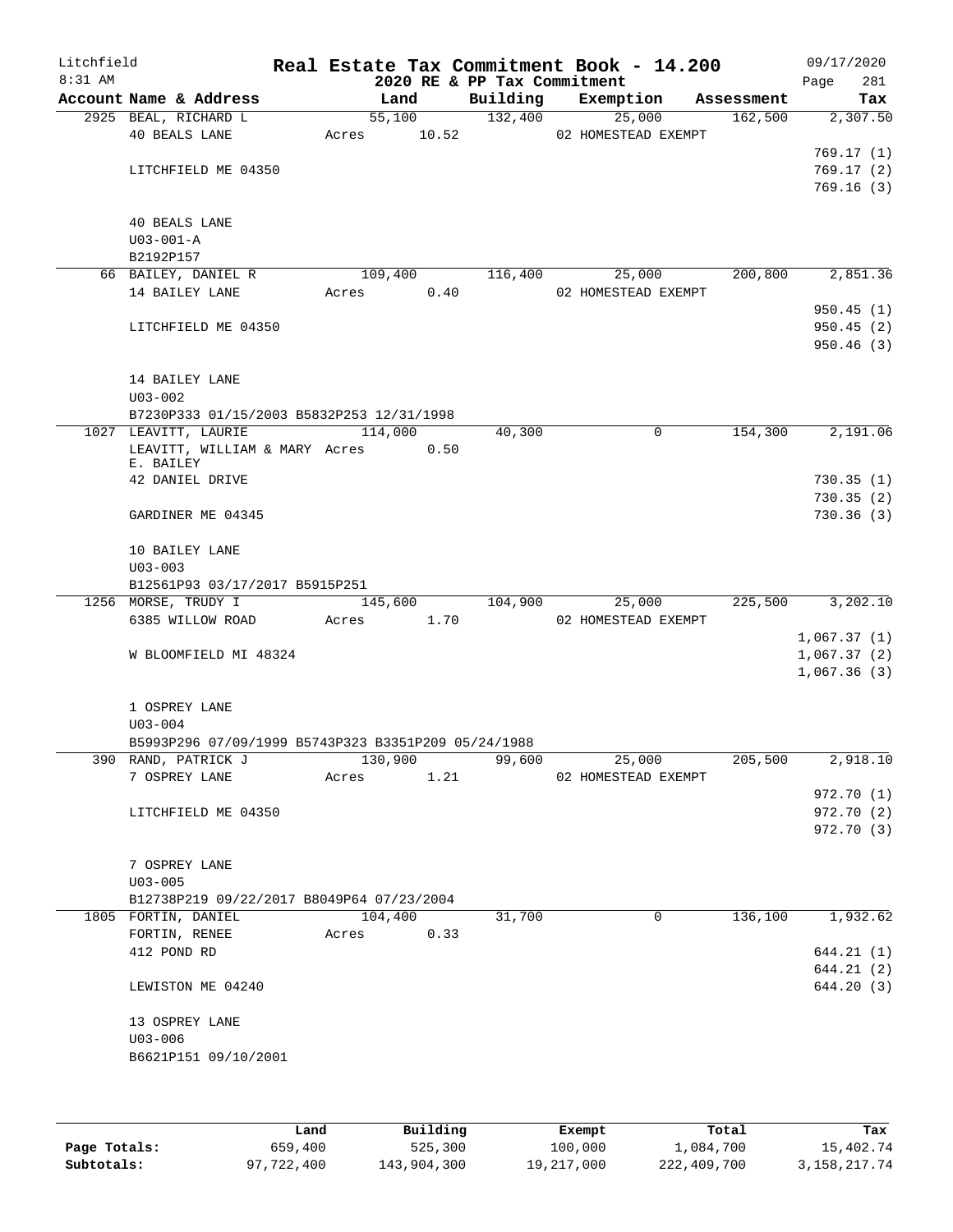| Litchfield<br>8:31 AM |                                                                  |            |      | 2020 RE & PP Tax Commitment | Real Estate Tax Commitment Book - 14.200 |            | 09/17/2020<br>282<br>Page |
|-----------------------|------------------------------------------------------------------|------------|------|-----------------------------|------------------------------------------|------------|---------------------------|
|                       | Account Name & Address                                           | Land       |      | Building                    | Exemption                                | Assessment | Tax                       |
|                       | 30 ANDERSON, CLYDE W                                             | 97,000     |      | 34,000                      | $\mathbf 0$                              | 131,000    | 1,860.20                  |
|                       | 19 HOLLAND LANE                                                  | Acres      | 0.59 |                             |                                          |            |                           |
|                       |                                                                  |            |      |                             |                                          |            | 620.07(1)                 |
|                       | DURHAM ME 04222                                                  |            |      |                             |                                          |            | 620.07(2)                 |
|                       |                                                                  |            |      |                             |                                          |            | 620.06(3)                 |
|                       |                                                                  |            |      |                             |                                          |            |                           |
|                       | 15 OSPREY LANE                                                   |            |      |                             |                                          |            |                           |
|                       | $U03 - 007$<br>B12879P89 03/28/2018 B1476P375                    |            |      |                             |                                          |            |                           |
|                       | 488 RICHARDS, CYNTHIA M                                          | 104,200    |      | 62,100                      | 0                                        | 166,300    | 2,361.46                  |
|                       | 110 COUNTRY LANE                                                 | Acres      | 0.66 |                             |                                          |            |                           |
|                       |                                                                  |            |      |                             |                                          |            | 787.15(1)                 |
|                       | DURHAM ME 04222                                                  |            |      |                             |                                          |            | 787.15(2)                 |
|                       |                                                                  |            |      |                             |                                          |            | 787.16(3)                 |
|                       |                                                                  |            |      |                             |                                          |            |                           |
|                       | 19 OSPREY LANE                                                   |            |      |                             |                                          |            |                           |
|                       | $U03 - 008$                                                      |            |      |                             |                                          |            |                           |
|                       | B12360P144 07/22/2016 B3748P324                                  |            |      |                             |                                          |            |                           |
|                       | 953 ROSE, JEFFREY                                                | 110,100    |      | 58,000                      | 0                                        | 168,100    | 2,387.02                  |
|                       | NOONS-ROSE, NOONS-ROSE, Acres<br>LINDA                           |            | 0.63 |                             |                                          |            |                           |
|                       | PO BOX 2                                                         |            |      |                             |                                          |            | 795.67 (1)                |
|                       |                                                                  |            |      |                             |                                          |            | 795.67(2)                 |
|                       | TRURO MA 02666                                                   |            |      |                             |                                          |            | 795.68 (3)                |
|                       |                                                                  |            |      |                             |                                          |            |                           |
|                       | 32 OSPREY LANE                                                   |            |      |                             |                                          |            |                           |
|                       | $U03 - 009$                                                      |            |      |                             |                                          |            |                           |
|                       | B6356P193                                                        |            |      |                             |                                          |            |                           |
|                       | 1251 LIFF, KIM K                                                 | 87,500     |      | 37,000                      | 0                                        | 124,500    | 1,767.90                  |
|                       | 30 OSPREY LANE                                                   | Acres      | 0.27 |                             |                                          |            |                           |
|                       |                                                                  |            |      |                             |                                          |            | 589.30(1)                 |
|                       | LITCHFIELD ME 04350                                              |            |      |                             |                                          |            | 589.30 (2)<br>589.30(3)   |
|                       |                                                                  |            |      |                             |                                          |            |                           |
|                       | 30 OSPREY LANE                                                   |            |      |                             |                                          |            |                           |
|                       | $U03 - 010$                                                      |            |      |                             |                                          |            |                           |
|                       | B13324P102 09/04/2019                                            |            |      |                             |                                          |            |                           |
|                       | 573 FANT, REBECCA (TRUSTEE)                                      | 97,500     |      | 58,700                      | $\mathsf{O}$                             | 156,200    | 2,218.04                  |
|                       | FANT ROBERT (TRUSTEE)                                            | Acres      | 0.30 |                             |                                          |            |                           |
|                       | FANT FAMILY TRUST                                                |            |      |                             |                                          |            | 739.35(1)                 |
|                       | 207 PLANTATION DRIVE                                             |            |      |                             |                                          |            | 739.35(2)                 |
|                       | PENDELTON SC 29670                                               |            |      |                             |                                          |            | 739.34 (3)                |
|                       |                                                                  |            |      |                             |                                          |            |                           |
|                       | 28 OSPREY LANE                                                   |            |      |                             |                                          |            |                           |
|                       | $U03 - 011$                                                      |            |      |                             |                                          |            |                           |
|                       | B11301P90 01/31/2013 B6033P344 08/23/1999<br>1541 ROWE, HOWARD P | 98,700     |      | 100,500                     | 25,000                                   | 174,200    | 2,473.64                  |
|                       | 45 WARREN LANE                                                   | Acres 0.31 |      |                             | 02 HOMESTEAD EXEMPT                      |            |                           |
|                       |                                                                  |            |      |                             |                                          |            | 824.55(1)                 |
|                       | LITCHFIELD ME 04350                                              |            |      |                             |                                          |            | 824.55 (2)                |
|                       |                                                                  |            |      |                             |                                          |            | 824.54 (3)                |
|                       |                                                                  |            |      |                             |                                          |            |                           |
|                       | <b>45 WARREN LANE</b>                                            |            |      |                             |                                          |            |                           |
|                       | $U03 - 012$                                                      |            |      |                             |                                          |            |                           |
|                       | B7892P170 03/31/2004                                             |            |      |                             |                                          |            |                           |
|                       |                                                                  |            |      |                             |                                          |            |                           |
|                       |                                                                  |            |      |                             |                                          |            |                           |

|              | Land       | Building    | Exempt     | Total       | Tax          |
|--------------|------------|-------------|------------|-------------|--------------|
| Page Totals: | 595,000    | 350,300     | 25,000     | 920,300     | 13,068.26    |
| Subtotals:   | 98,317,400 | 144,254,600 | 19,242,000 | 223,330,000 | 3,171,286.00 |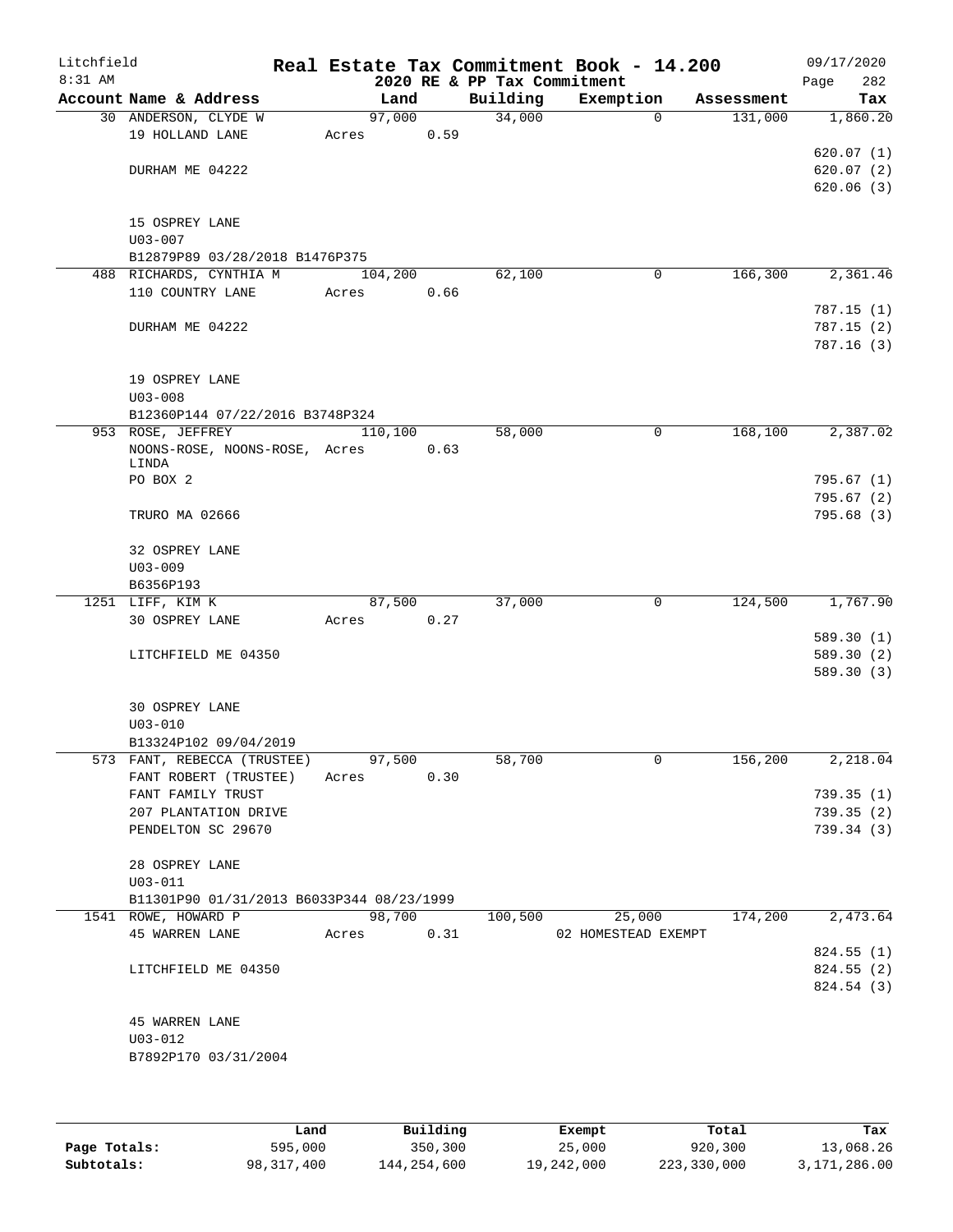| Litchfield |                                                      |             |       |                |                           |                             | Real Estate Tax Commitment Book - 14.200 |                       | 09/17/2020      |
|------------|------------------------------------------------------|-------------|-------|----------------|---------------------------|-----------------------------|------------------------------------------|-----------------------|-----------------|
| 8:31 AM    |                                                      |             |       |                |                           | 2020 RE & PP Tax Commitment |                                          |                       | 283<br>Page     |
|            | Account Name & Address<br>1438 STUPINSKI, JENIFER R  |             |       | Land<br>97,500 |                           | Building<br>49,300          | Exemption<br>$\Omega$                    | Assessment<br>146,800 | Tax<br>2,084.56 |
|            | 26 TOPSHAM CROSSING                                  |             | Acres |                | 0.30                      |                             |                                          |                       |                 |
|            |                                                      |             |       |                |                           |                             |                                          |                       | 694.85(1)       |
|            | TOPSHAM ME 04086                                     |             |       |                |                           |                             |                                          |                       | 694.85 (2)      |
|            |                                                      |             |       |                |                           |                             |                                          |                       | 694.86 (3)      |
|            |                                                      |             |       |                |                           |                             |                                          |                       |                 |
|            | 47 WARREN LANE<br>$U03 - 013$                        |             |       |                |                           |                             |                                          |                       |                 |
|            | B11314P264 02/19/2013 B10759P84 06/21/2011 B7185P193 |             |       |                |                           |                             |                                          |                       |                 |
|            | 1725 FOURNIER THOMAS                                 |             |       | 120,000        |                           | 48,300                      | 0                                        | 168,300               | 2,389.86        |
|            | FOURNIER NORMAND                                     |             | Acres |                | 0.51                      |                             |                                          |                       |                 |
|            | P O BOX 571                                          |             |       |                |                           |                             |                                          |                       | 796.62(1)       |
|            |                                                      |             |       |                |                           |                             |                                          |                       | 796.62(2)       |
|            | SABATTUS ME 04280                                    |             |       |                |                           |                             |                                          |                       | 796.62(3)       |
|            | 61 WARREN LANE                                       |             |       |                |                           |                             |                                          |                       |                 |
|            | $U03 - 014$                                          |             |       |                |                           |                             |                                          |                       |                 |
|            | B8529P179 07/27/2005 B2971P179                       |             |       |                |                           |                             |                                          |                       |                 |
|            | 2265 STEVENS, EDWARD, ALBERT                         |             |       | 103,500        |                           | $\mathbf 0$                 | 0                                        | 103,500               | 1,469.70        |
|            | & MARY DUNLAP                                        |             |       |                |                           |                             |                                          |                       |                 |
|            | 89 UPPER POND ROAD                                   |             | Acres |                | 0.64                      |                             |                                          |                       | 489.90 (1)      |
|            | LITCHFIELD ME 04350                                  |             |       |                |                           |                             |                                          |                       | 489.90 (2)      |
|            |                                                      |             |       |                |                           |                             |                                          |                       | 489.90 (3)      |
|            |                                                      |             |       |                |                           |                             |                                          |                       |                 |
|            | WARREN LANE                                          |             |       |                |                           |                             |                                          |                       |                 |
|            | $U03 - 015$                                          |             |       |                |                           |                             |                                          |                       |                 |
|            | B6506P140 06/08/2001                                 |             |       |                |                           |                             |                                          |                       |                 |
|            | 1681 STEVENS, EDWARD JR                              |             |       | 6,500          | 2.18                      | 300                         | 0                                        | 6,800                 | 96.56           |
|            | DUNLAP, MARY<br>89 UPPER POND RD                     |             | Acres |                |                           |                             |                                          |                       | 32.19(1)        |
|            |                                                      |             |       |                |                           |                             |                                          |                       | 32.19(2)        |
|            | LITCHFIELD ME 04350                                  |             |       |                |                           |                             |                                          |                       | 32.18(3)        |
|            |                                                      |             |       |                |                           |                             |                                          |                       |                 |
|            | 64 WARREN LANE                                       |             |       |                |                           |                             |                                          |                       |                 |
|            | $U03 - 016$                                          |             |       |                |                           |                             |                                          |                       |                 |
|            | B6506P140                                            |             |       |                |                           |                             |                                          |                       |                 |
|            | 524 DUNLAP, MARY<br>849 PLAINS RD                    |             | Acres | 52,500         | 3.50                      | 95,800                      | 25,000<br>02 HOMESTEAD EXEMPT            | 123,300               | 1,750.86        |
|            |                                                      |             |       |                |                           |                             |                                          |                       | 583.62(1)       |
|            | LITCHFIELD ME 04350                                  |             |       |                |                           |                             |                                          |                       | 583.62(2)       |
|            |                                                      |             |       |                |                           |                             |                                          |                       | 583.62(3)       |
|            |                                                      |             |       |                |                           |                             |                                          |                       |                 |
|            | 849 PLAINS ROAD                                      |             |       |                |                           |                             |                                          |                       |                 |
|            | U03-016A                                             |             |       |                |                           |                             |                                          |                       |                 |
|            | B3336P212<br>1746 TOWER, ETHEL HEIRS OF:             |             |       | 54,400         |                           | 2,400                       | 0                                        | 56,800                | 806.56          |
|            | C/O LYNN TOWER                                       |             | Acres |                | 3.30                      |                             |                                          |                       |                 |
|            | 38 WARREN LANE                                       |             |       |                |                           |                             |                                          |                       | 268.85(1)       |
|            | LITCHFIELD ME 04350                                  |             |       |                |                           |                             |                                          |                       | 268.85(2)       |
|            |                                                      |             |       |                |                           |                             |                                          |                       | 268.86(3)       |
|            |                                                      |             |       |                |                           |                             |                                          |                       |                 |
|            | 40 WARREN LANE<br>U03-016C                           |             |       |                |                           |                             |                                          |                       |                 |
|            | B4368P335                                            |             |       |                |                           |                             |                                          |                       |                 |
|            |                                                      |             |       |                |                           |                             |                                          |                       |                 |
|            |                                                      |             |       |                |                           |                             |                                          |                       |                 |
|            |                                                      |             |       |                |                           |                             |                                          |                       |                 |
|            |                                                      | <b>Tond</b> |       |                | $D_{11}$ in $I$ in $\sim$ |                             | Pusamok                                  | $T - + -1$            |                 |

|              | Land       | Building    | Exempt     | Total       | Tax          |
|--------------|------------|-------------|------------|-------------|--------------|
| Page Totals: | 434,400    | 196,100     | 25,000     | 605,500     | 8,598.10     |
| Subtotals:   | 98,751,800 | 144,450,700 | 19,267,000 | 223,935,500 | 3,179,884.10 |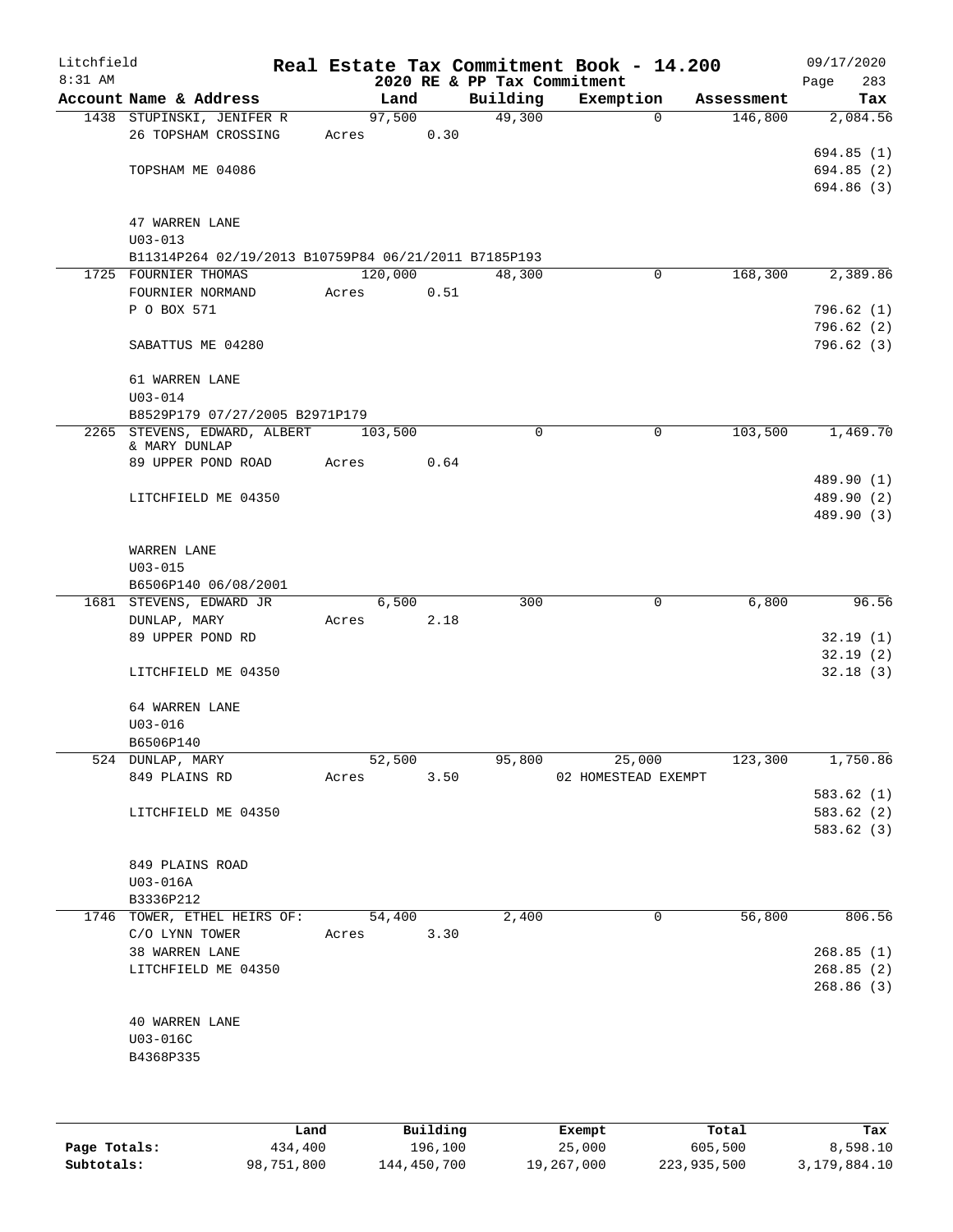| Litchfield |                                                                                                                                                  | Real Estate Tax Commitment Book - 14.200 |                             |                              |            | 09/17/2020   |
|------------|--------------------------------------------------------------------------------------------------------------------------------------------------|------------------------------------------|-----------------------------|------------------------------|------------|--------------|
| $8:31$ AM  |                                                                                                                                                  |                                          | 2020 RE & PP Tax Commitment |                              |            | 284<br>Page  |
|            | Account Name & Address                                                                                                                           | Land                                     | Building                    | Exemption                    | Assessment | Tax          |
|            | 817 TOWER, LYNN<br>38 WARREN LANE                                                                                                                | $\mathbf 0$                              | 4,700                       | 4,700<br>02 HOMESTEAD EXEMPT | 0          | 0.00         |
|            |                                                                                                                                                  |                                          |                             |                              |            |              |
|            | LITCHFIELD ME 04350                                                                                                                              |                                          |                             |                              |            |              |
|            |                                                                                                                                                  |                                          |                             |                              |            |              |
|            | 38 WARREN LANE                                                                                                                                   |                                          |                             |                              |            |              |
|            | U03-016C-ON                                                                                                                                      |                                          |                             |                              |            |              |
|            | 1671 GENDRON, DEREK                                                                                                                              | 48,200                                   | 200,000                     | 0                            | 248,200    | 3,524.44     |
|            | MEADER, JAMIE RAE                                                                                                                                | Acres                                    | 2.05                        |                              |            |              |
|            | 37 WARREN LANE                                                                                                                                   |                                          |                             |                              |            | 1, 174.81(1) |
|            |                                                                                                                                                  |                                          |                             |                              |            | 1,174.81 (2) |
|            | LITCHFIELD ME 04350                                                                                                                              |                                          |                             |                              |            | 1, 174.82(3) |
|            | 37 WARREN LANE                                                                                                                                   |                                          |                             |                              |            |              |
|            | $U03 - 016D$                                                                                                                                     |                                          |                             |                              |            |              |
|            | B11873P195 12/12/2014 B10423P277 05/21/2010<br>B10341P128 01/11/2010 B9927P182 12/10/2008 B9898P214<br>09/16/2008 B9025P231 08/14/2006 B4128P256 |                                          |                             |                              |            |              |
|            | 2194 DUNLAP, MARY                                                                                                                                | 31,500                                   | $\Omega$                    | 0                            | 31,500     | 447.30       |
|            | 849 PLAINS RD                                                                                                                                    | Acres                                    | 3.17                        |                              |            |              |
|            |                                                                                                                                                  |                                          |                             |                              |            | 149.10(1)    |
|            | LITCHFIELD ME 04350                                                                                                                              |                                          |                             |                              |            | 149.10 (2)   |
|            |                                                                                                                                                  |                                          |                             |                              |            | 149.10(3)    |
|            | PLAINS ROAD                                                                                                                                      |                                          |                             |                              |            |              |
|            | U03-016E                                                                                                                                         |                                          |                             |                              |            |              |
|            | B6506P138 08/08/2001                                                                                                                             |                                          |                             |                              |            |              |
|            | 1167 STINSON, DOREEN C                                                                                                                           | 82,700                                   | 40,700                      | 0                            | 123,400    | 1,752.28     |
|            | PATNEAUDE, MATHEW T                                                                                                                              | Acres                                    | 0.31                        |                              |            |              |
|            | 1687 ROXBURY ROAD                                                                                                                                |                                          |                             |                              |            | 584.09 (1)   |
|            |                                                                                                                                                  |                                          |                             |                              |            | 584.09 (2)   |
|            | ROXBURY ME 04275                                                                                                                                 |                                          |                             |                              |            | 584.10 (3)   |
|            | 855 PLAINS ROAD                                                                                                                                  |                                          |                             |                              |            |              |
|            | $U04 - 001$                                                                                                                                      |                                          |                             |                              |            |              |
|            | B12859P143 03/14/2018 B12854P115 03/01/2018<br>B12578P237 04/03/2017 B1004P397                                                                   |                                          |                             |                              |            |              |
|            | 2491 LAVALLEE, RONALD<br>J(TRUSTEE)                                                                                                              | 139,000                                  | 210,800                     | 0                            | 349,800    | 4,967.16     |
|            | LAVALLEE, MARGARET B. ( Acres<br>TRUSTEE)                                                                                                        |                                          | 5.00                        |                              |            |              |
|            | THE LAVALLEE FAMILY<br>LIVING TRUST                                                                                                              |                                          |                             |                              |            | 1,655.72(1)  |
|            | 55 CRYSTAL LANE                                                                                                                                  |                                          |                             |                              |            | 1,655.72(2)  |
|            | LITCHFIELD ME 04350                                                                                                                              |                                          |                             |                              |            | 1,655.72(3)  |
|            | 55 CRYSTAL LANE                                                                                                                                  |                                          |                             |                              |            |              |
|            | $U04 - 002$                                                                                                                                      |                                          |                             |                              |            |              |
|            | B12102P266 09/04/2015 B3543P269 05/11/1989                                                                                                       |                                          |                             |                              |            |              |

|              | Land       | Building    | Exempt     | Total       | Tax          |
|--------------|------------|-------------|------------|-------------|--------------|
| Page Totals: | 301,400    | 456,200     | 4,700      | 752,900     | 10,691.18    |
| Subtotals:   | 99,053,200 | 144,906,900 | 19,271,700 | 224,688,400 | 3,190,575.28 |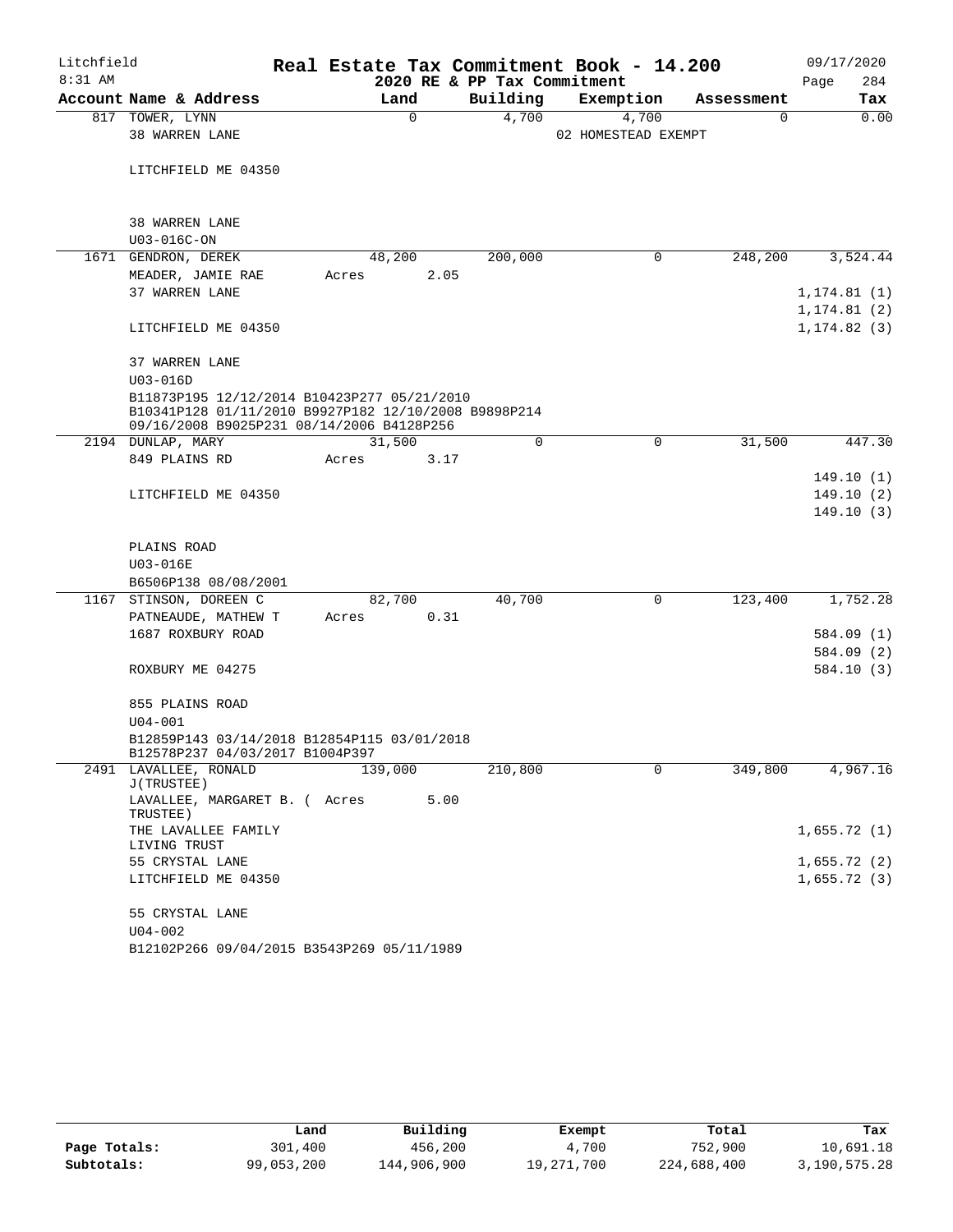| Litchfield   |                                                                  |         |           |                                         | Real Estate Tax Commitment Book - 14.200 |            | 09/17/2020                 |
|--------------|------------------------------------------------------------------|---------|-----------|-----------------------------------------|------------------------------------------|------------|----------------------------|
| $8:31$ AM    | Account Name & Address                                           |         | Land      | 2020 RE & PP Tax Commitment<br>Building | Exemption                                | Assessment | 285<br>Page<br>Tax         |
|              | 2679 LONGLEY WALTER (HEIRS                                       |         | 122,100   | 302, 300                                | 25,000                                   | 399,400    | 5,671.48                   |
|              | OF)                                                              |         |           |                                         |                                          |            |                            |
|              | LONGLEY CHRISTINE<br>3 ABBY LANE                                 | Acres   | 3.48      |                                         | 02 HOMESTEAD EXEMPT                      |            |                            |
|              |                                                                  |         |           |                                         |                                          |            | 1,890.49(1)<br>1,890.49(2) |
|              | LITCHFIELD ME 04350                                              |         |           |                                         |                                          |            | 1,890.50(3)                |
|              | 3 ABBY LANE                                                      |         |           |                                         |                                          |            |                            |
|              | $U04-002A$                                                       |         |           |                                         |                                          |            |                            |
|              | B8340P1 03/08/2004                                               |         |           |                                         |                                          |            |                            |
|              | 2149 DORMAN, PETER J                                             |         | 57,300    | 141,900                                 | 25,000                                   | 174,200    | 2,473.64                   |
|              | DORMAN, MICHELLE L                                               | Acres   | 3.43      |                                         | 02 HOMESTEAD EXEMPT                      |            |                            |
|              | 11 DORMAN LN                                                     |         |           |                                         |                                          |            | 824.55(1)                  |
|              | LITCHFIELD ME 04350                                              |         |           |                                         |                                          |            | 824.55(2)<br>824.54 (3)    |
|              | 11 DORMAN LANE                                                   |         |           |                                         |                                          |            |                            |
|              | $U04 - 002A - 1$                                                 |         |           |                                         |                                          |            |                            |
|              | B9239P303 01/26/2007 B7371P248 04/21/2003 B6407P276              |         |           |                                         |                                          |            |                            |
|              | 02/16/2001<br>2290 CUTLIFFE, RICHARD                             |         | 50,000    | 124,400                                 | 25,000                                   | 149,400    | 2,121.48                   |
|              | CUTLIFFE, MARIANNE                                               | Acres   | 1.00      |                                         | 02 HOMESTEAD EXEMPT                      |            |                            |
|              | 5 DORMAN LANE                                                    |         |           |                                         |                                          |            | 707.16(1)                  |
|              |                                                                  |         |           |                                         |                                          |            | 707.16(2)                  |
|              | LITCHFIELD ME 04350                                              |         |           |                                         |                                          |            | 707.16(3)                  |
|              | 5 DORMAN LANE                                                    |         |           |                                         |                                          |            |                            |
|              | $U04 - 002A - 2$                                                 |         |           |                                         |                                          |            |                            |
|              | B7230P19 01/15/2003                                              |         |           |                                         |                                          |            |                            |
|              | 870 BEAL NANCY                                                   |         | 136,300   | 140,400                                 | 31,000                                   | 245,700    | 3,488.94                   |
|              | BEAL CARL W                                                      | Acres   | 2.99      |                                         | 03 VETERANS EXEMPT                       |            |                            |
|              | 15 ABBY LANE                                                     |         |           |                                         | 02 HOMESTEAD EXEMPT                      |            | 1,162.98(1)                |
|              |                                                                  |         |           |                                         |                                          |            | 1,162.98(2)                |
|              | LITCHFIELD ME 04350                                              |         |           |                                         |                                          |            | 1,162.98(3)                |
|              | 15 ABBY LANE                                                     |         |           |                                         |                                          |            |                            |
|              | $U04 - 002A - 3$                                                 |         |           |                                         |                                          |            |                            |
|              | B9130P79 10/24/2006 B5521P171 02/12/1997                         |         |           |                                         |                                          |            |                            |
| 2489         | LONGLEY, JASON                                                   |         | 48,000    | 143,200                                 | 25,000                                   | 166,200    | 2,360.04                   |
|              | JONES, HANNAH                                                    | Acres   | 2.00      |                                         | 02 HOMESTEAD EXEMPT                      |            |                            |
|              | 861 PLAINS ROAD                                                  |         |           |                                         |                                          |            | 786.68(1)                  |
|              | Litchfield ME 04350                                              |         |           |                                         |                                          |            | 786.68 (2)<br>786.68 (3)   |
|              | 861 PLAINS ROAD                                                  |         |           |                                         |                                          |            |                            |
|              | $U04-002B$                                                       |         |           |                                         |                                          |            |                            |
|              | B8340P1 03/08/2005                                               |         |           |                                         |                                          |            |                            |
|              | 2634 CAMERON, DEREK J                                            |         | 48,000    | 151,300                                 | 0                                        | 199,300    | 2,830.06                   |
|              | CAMERON, SHANNON M                                               | Acres   | 2.01      |                                         |                                          |            |                            |
|              | 28 CAMERON LANE                                                  |         |           |                                         |                                          |            | 943.35 (1)                 |
|              |                                                                  |         |           |                                         |                                          |            | 943.35 (2)                 |
|              | BRUNSWICK ME 04011                                               |         |           |                                         |                                          |            | 943.36 (3)                 |
|              | 871 PLAINS ROAD                                                  |         |           |                                         |                                          |            |                            |
|              | $U04-002C$                                                       |         |           |                                         |                                          |            |                            |
|              | B12736P100 09/29/2017 B9309P11 03/29/2007 B9231P65<br>01/24/2007 |         |           |                                         |                                          |            |                            |
|              |                                                                  |         |           |                                         |                                          |            |                            |
|              |                                                                  | Land    | Building  |                                         | Exempt                                   | Total      | Tax                        |
| Page Totals: |                                                                  | 461,700 | 1,003,500 |                                         | 131,000                                  | 1,334,200  | 18,945.64                  |

**Subtotals:** 99,514,900 145,910,400 19,402,700 226,022,600 3,209,520.92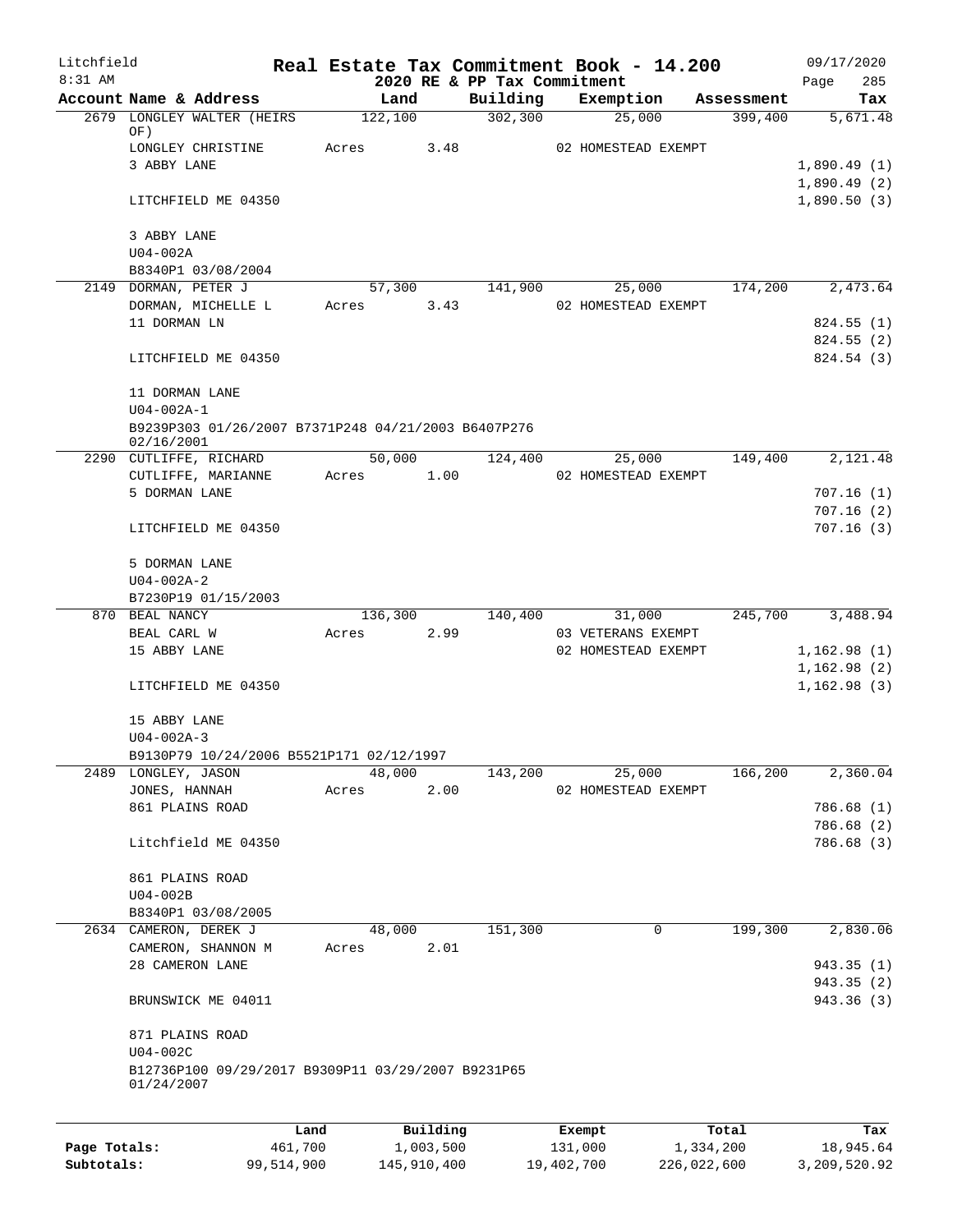| Litchfield   |                                                                     |         |          |                             | Real Estate Tax Commitment Book - 14.200 |            | 09/17/2020  |
|--------------|---------------------------------------------------------------------|---------|----------|-----------------------------|------------------------------------------|------------|-------------|
| 8:31 AM      |                                                                     |         |          | 2020 RE & PP Tax Commitment |                                          |            | 286<br>Page |
|              | Account Name & Address                                              |         | Land     | Building                    | Exemption                                | Assessment | Tax         |
|              | 2880 JANOSCO, GEORGE SR                                             |         | 45,900   | 0                           | $\Omega$                                 | 45,900     | 651.78      |
|              | JANOSCO, VICKI L<br>P.O. BOX 7                                      | Acres   | 13.82    |                             |                                          |            | 217.26(1)   |
|              |                                                                     |         |          |                             |                                          |            |             |
|              |                                                                     |         |          |                             |                                          |            | 217.26(2)   |
|              | LISBAN FALLS ME 04252                                               |         |          |                             |                                          |            | 217.26(3)   |
|              | PLAINS ROAD                                                         |         |          |                             |                                          |            |             |
|              | $U04-002D$                                                          |         |          |                             |                                          |            |             |
|              | B3543P269 05/11/1989                                                |         |          |                             |                                          |            |             |
|              | 105 CRYSTAL POINT, LLC                                              |         | 126,000  | 77,500                      | 0                                        | 203,500    | 2,889.70    |
|              | 92 EUCLID AVE                                                       | Acres   | 0.74     |                             |                                          |            |             |
|              |                                                                     |         |          |                             |                                          |            | 963.23(1)   |
|              |                                                                     |         |          |                             |                                          |            | 963.23(2)   |
|              | PORTLAND ME 04103                                                   |         |          |                             |                                          |            |             |
|              |                                                                     |         |          |                             |                                          |            | 963.24(3)   |
|              |                                                                     |         |          |                             |                                          |            |             |
|              | 61 CRYSTAL LANE                                                     |         |          |                             |                                          |            |             |
|              | $U04 - 003$                                                         |         |          |                             |                                          |            |             |
|              | B12067P320 08/07/2015 B4132P320                                     |         |          |                             |                                          |            |             |
|              | 1452 POULIN, MARC M                                                 |         | 126,800  | 28,900                      | 0                                        | 155,700    | 2,210.94    |
|              | DONELSON, SALLY M                                                   | Acres   | 0.77     |                             |                                          |            |             |
|              | 92 EUCLID AVE                                                       |         |          |                             |                                          |            | 736.98(1)   |
|              |                                                                     |         |          |                             |                                          |            | 736.98(2)   |
|              | PORTLAND ME 04103                                                   |         |          |                             |                                          |            | 736.98(3)   |
|              |                                                                     |         |          |                             |                                          |            |             |
|              | 60 CRYSTAL LANE                                                     |         |          |                             |                                          |            |             |
|              | U04-003A                                                            |         |          |                             |                                          |            |             |
|              | B12067P341 08/07/2015 B12067P339 08/07/2015<br>B2464P114            |         |          |                             |                                          |            |             |
|              | 864 HUNTINGTON SCOTT W                                              |         | 106,800  | 2,600                       | $\mathbf 0$                              | 109,400    | 1,553.48    |
|              | HUNTINGTON STACEY                                                   | Acres   | 1.65     |                             |                                          |            |             |
|              | 27 TERRI LANE                                                       |         |          |                             |                                          |            | 517.83(1)   |
|              |                                                                     |         |          |                             |                                          |            | 517.83(2)   |
|              | WEST GARDINER ME 04345                                              |         |          |                             |                                          |            | 517.82(3)   |
|              |                                                                     |         |          |                             |                                          |            |             |
|              | 23 BIRCH LANE                                                       |         |          |                             |                                          |            |             |
|              | $U04 - 004$                                                         |         |          |                             |                                          |            |             |
|              | B9905P109 11/18/2008 B4285P119 11/18/1992                           |         |          |                             |                                          |            |             |
|              | 1873 WHITE, JACK D                                                  |         | 101,500  | 4,800                       | 0                                        | 106,300    | 1,509.46    |
|              | 19 JB TOME WAY                                                      | Acres   | 1.00     |                             |                                          |            |             |
|              |                                                                     |         |          |                             |                                          |            |             |
|              |                                                                     |         |          |                             |                                          |            | 503.15(1)   |
|              | BOWDOINHAM ME 04008                                                 |         |          |                             |                                          |            | 503.15(2)   |
|              |                                                                     |         |          |                             |                                          |            | 503.16(3)   |
|              |                                                                     |         |          |                             |                                          |            |             |
|              | 22 BIRCH LANE                                                       |         |          |                             |                                          |            |             |
|              | $U04 - 005$                                                         |         |          |                             |                                          |            |             |
|              | B12446P164 10/21/2016 B1490P632                                     |         |          |                             |                                          |            |             |
|              | 866 HUNTINGTON, GEORGE E.,<br>JR.                                   |         | 125,500  | 93,000                      | 0                                        | 218,500    | 3,102.70    |
|              | 165 LEIGHTON ROAD                                                   | Acres   | 2.34     |                             |                                          |            |             |
|              |                                                                     |         |          |                             |                                          |            | 1,034.23(1) |
|              | DURHAM ME 04222                                                     |         |          |                             |                                          |            | 1,034.23(2) |
|              |                                                                     |         |          |                             |                                          |            | 1,034.24(3) |
|              |                                                                     |         |          |                             |                                          |            |             |
|              |                                                                     |         |          |                             |                                          |            |             |
|              | 20 BIRCH LANE                                                       |         |          |                             |                                          |            |             |
|              | $U04 - 006$                                                         |         |          |                             |                                          |            |             |
|              | B12809P329 12/19/2017 B12030P238 06/15/2015<br>B4869P211 03/27/1995 |         |          |                             |                                          |            |             |
|              |                                                                     |         |          |                             |                                          |            |             |
|              |                                                                     |         |          |                             |                                          |            |             |
|              |                                                                     | Land    | Building |                             | Exempt                                   | Total      | Tax         |
| Page Totals: |                                                                     | 632,500 | 206,800  |                             | 0                                        | 839,300    | 11,918.06   |

**Subtotals:** 100,147,400 146,117,200 19,402,700 226,861,900 3,221,438.98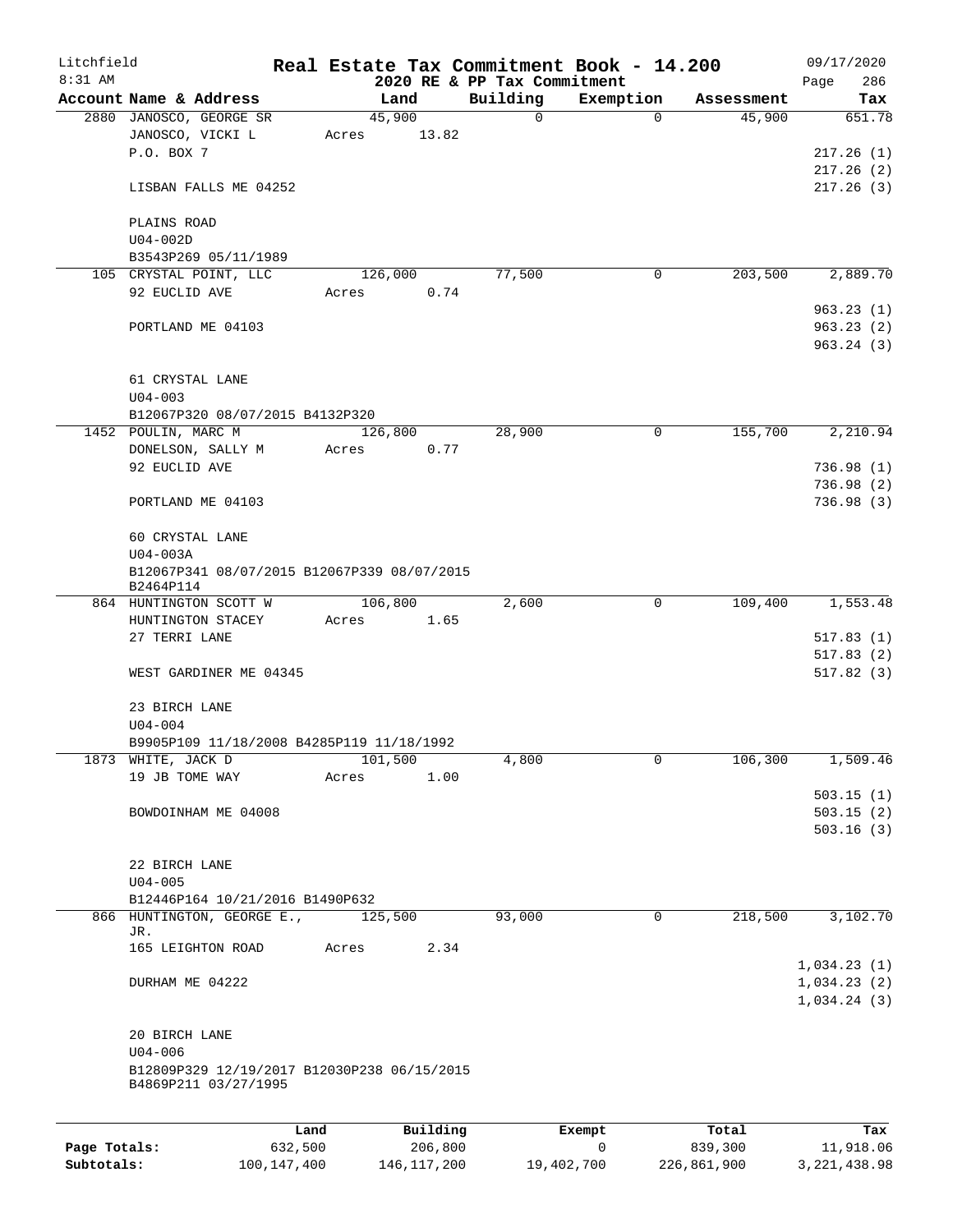| Litchfield   |                                                                                                   |             |       |                | Real Estate Tax Commitment Book - 14.200 |            |                     |               |                       | 09/17/2020                 |
|--------------|---------------------------------------------------------------------------------------------------|-------------|-------|----------------|------------------------------------------|------------|---------------------|---------------|-----------------------|----------------------------|
| $8:31$ AM    |                                                                                                   |             |       |                | 2020 RE & PP Tax Commitment              |            |                     |               |                       | 287<br>Page                |
|              | Account Name & Address<br>1711 CLANNON, LAMARR                                                    |             |       | Land<br>56,100 | Building<br>111,700                      |            | Exemption<br>25,000 |               | Assessment<br>142,800 | Tax<br>2,027.76            |
|              | CLANNON, DAVID                                                                                    |             |       | Acres 4.70     |                                          |            | 02 HOMESTEAD EXEMPT |               |                       |                            |
|              | 929 PLAINS ROAD                                                                                   |             |       |                |                                          |            |                     |               |                       | 675.92(1)                  |
|              |                                                                                                   |             |       |                |                                          |            |                     |               |                       | 675.92(2)                  |
|              | LITCHFIELD ME 04350                                                                               |             |       |                |                                          |            |                     |               |                       | 675.92(3)                  |
|              | 929 PLAINS ROAD<br>$U04 - 007$                                                                    |             |       |                |                                          |            |                     |               |                       |                            |
|              | B10035P314 04/08/2009 B4101P137 07/26/2004                                                        |             |       |                |                                          |            |                     |               |                       |                            |
|              | 1712 HOBBS, JO LYNN                                                                               |             |       | 145,600        | 26,000                                   |            | 0                   |               | 171,600               | 2,436.72                   |
|              | HOBBS, GREGORY S                                                                                  |             | Acres | 4.70           |                                          |            |                     |               |                       |                            |
|              | 3337 KNIK AVE                                                                                     |             |       |                |                                          |            |                     |               |                       | 812.24(1)                  |
|              |                                                                                                   |             |       |                |                                          |            |                     |               |                       | 812.24 (2)                 |
|              | ANCHORAGE AK 99517                                                                                |             |       |                |                                          |            |                     |               |                       | 812.24(3)                  |
|              | 39 DAFFODIL LANE                                                                                  |             |       |                |                                          |            |                     |               |                       |                            |
|              | U04-007A<br>B11979P15 04/22/2015 B4101P135                                                        |             |       |                |                                          |            |                     |               |                       |                            |
|              | 90 BEAN, FRANK R                                                                                  |             |       | 112,700        | 53,200                                   |            | 25,000              |               | 140,900               | 2,000.78                   |
|              | 43 DAFFODIL LANE                                                                                  |             | Acres | 0.43           |                                          |            | 02 HOMESTEAD EXEMPT |               |                       |                            |
|              |                                                                                                   |             |       |                |                                          |            |                     |               |                       | 666.93(1)                  |
|              | LITCHFIELD ME 04350                                                                               |             |       |                |                                          |            |                     |               |                       | 666.93(2)                  |
|              |                                                                                                   |             |       |                |                                          |            |                     |               |                       | 666.92 (3)                 |
|              |                                                                                                   |             |       |                |                                          |            |                     |               |                       |                            |
|              | 43 DAFFODIL LANE                                                                                  |             |       |                |                                          |            |                     |               |                       |                            |
|              | $U04 - 008$                                                                                       |             |       |                |                                          |            |                     |               |                       |                            |
|              | B3690P40 11/30/1989                                                                               |             |       |                |                                          |            |                     |               |                       |                            |
|              | 1425 WEBB, JOHN                                                                                   |             |       |                | 181,700 132,400                          |            | 31,000              |               | 283,100               | 4,020.02                   |
|              | WEBB, PATRICIA                                                                                    |             | Acres | 14.00          |                                          |            | 03 VETERANS EXEMPT  |               |                       |                            |
|              | 943 PLAINS ROAD                                                                                   |             |       |                |                                          |            | 02 HOMESTEAD EXEMPT |               |                       | 1,340.01(1)                |
|              |                                                                                                   |             |       |                |                                          |            |                     |               |                       | 1,340.01(2)                |
|              | LITCHFIELD ME 04350                                                                               |             |       |                |                                          |            |                     |               |                       | 1,340.00(3)                |
|              | 943 PLAINS ROAD                                                                                   |             |       |                |                                          |            |                     |               |                       |                            |
|              | $U05 - 001$                                                                                       |             |       |                |                                          |            |                     |               |                       |                            |
|              | B5721P72 08/31/1998 B2691P165                                                                     |             |       |                |                                          |            |                     |               |                       |                            |
|              | 1122 CARTONIO, ANTHONY J                                                                          |             |       | 200,000        | 171,100                                  |            | 0                   |               | 371,100               | 5,269.62                   |
|              | CARTONIO, PAMELA J                                                                                |             | Acres | 5.50           |                                          |            |                     |               |                       |                            |
|              | 26 WHISPERING PINES                                                                               |             |       |                |                                          |            |                     |               |                       | 1,756.54(1)                |
|              | LANE                                                                                              |             |       |                |                                          |            |                     |               |                       | 1,756.54(2)                |
|              | LITCHFIELD ME 04350                                                                               |             |       |                |                                          |            |                     |               |                       | 1,756.54(3)                |
|              |                                                                                                   |             |       |                |                                          |            |                     |               |                       |                            |
|              | 33 WHISPERING PINES                                                                               |             |       |                |                                          |            |                     |               |                       |                            |
|              | $U05 - 002$                                                                                       |             |       |                |                                          |            |                     |               |                       |                            |
|              | B12364P199 07/27/2016 B12364P197 07/25/2016<br>B4011P249 11/06/1991 B1951P49 B1321P160 09/20/1963 |             |       |                |                                          |            |                     |               |                       |                            |
|              | B1287P400 01/29/1962                                                                              |             |       |                |                                          |            |                     |               |                       |                            |
|              | 723 CARTONIO, ANTHONY J                                                                           |             |       | 159,300        | 170,600                                  |            | 25,000              |               | 304,900               | 4,329.58                   |
|              | CARTONIO, PAMELA J                                                                                |             | Acres | 4.28           |                                          |            | 02 HOMESTEAD EXEMPT |               |                       |                            |
|              | 26 WHISPERING PINES                                                                               |             |       |                |                                          |            |                     |               |                       | 1,443.19(1)                |
|              | LANE                                                                                              |             |       |                |                                          |            |                     |               |                       |                            |
|              | LITCHFIELD ME 04350                                                                               |             |       |                |                                          |            |                     |               |                       | 1,443.19(2)<br>1,443.20(3) |
|              | 26 WHISPERING PINES                                                                               |             |       |                |                                          |            |                     |               |                       |                            |
|              | $U05 - 003$                                                                                       |             |       |                |                                          |            |                     |               |                       |                            |
|              | B11838P230 10/30/2014 B5551P112 02/18/1998                                                        |             |       |                |                                          |            |                     |               |                       |                            |
|              |                                                                                                   | Land        |       | Building       |                                          | Exempt     |                     |               | Total                 | Tax                        |
| Page Totals: |                                                                                                   | 855,400     |       | 665,000        |                                          | 106,000    |                     | 1,414,400     |                       | 20,084.48                  |
| Subtotals:   |                                                                                                   | 101,002,800 |       | 146,782,200    |                                          | 19,508,700 |                     | 228, 276, 300 |                       | 3, 241, 523. 46            |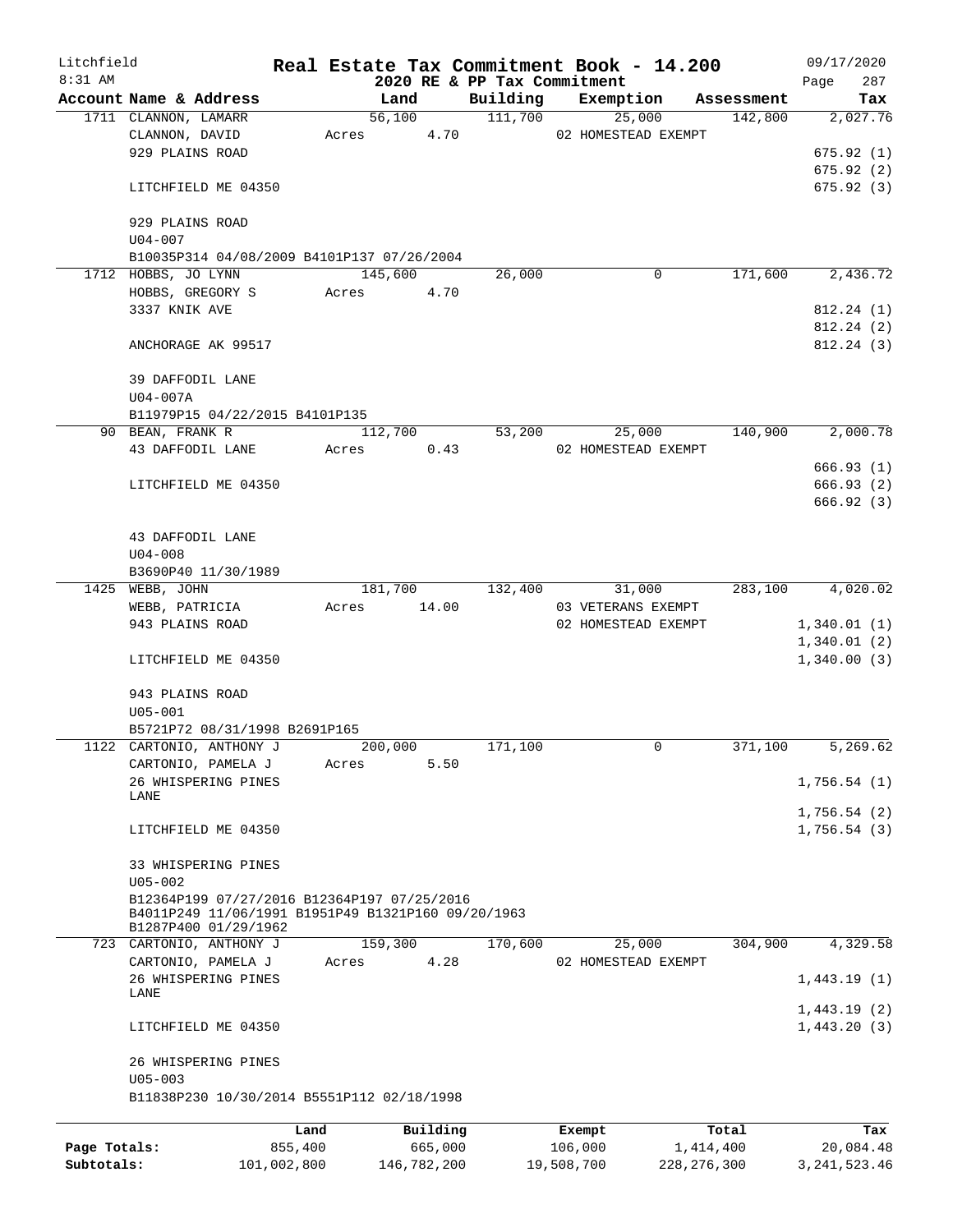| Litchfield |                                                    |                |       |                             | Real Estate Tax Commitment Book - 14.200 |                       | 09/17/2020      |
|------------|----------------------------------------------------|----------------|-------|-----------------------------|------------------------------------------|-----------------------|-----------------|
| 8:31 AM    |                                                    |                |       | 2020 RE & PP Tax Commitment |                                          |                       | 288<br>Page     |
|            | Account Name & Address<br>722 GREENLEAF, RANDALL P | Land<br>47,200 |       | Building<br>110,100         | Exemption<br>25,000                      | Assessment<br>132,300 | Tax<br>1,878.66 |
|            | 985 PLAINS ROAD                                    | Acres          | 1.72  |                             | 02 HOMESTEAD EXEMPT                      |                       |                 |
|            |                                                    |                |       |                             |                                          |                       | 626.22(1)       |
|            | LITCHFIELD ME 04350                                |                |       |                             |                                          |                       | 626.22(2)       |
|            |                                                    |                |       |                             |                                          |                       | 626.22(3)       |
|            |                                                    |                |       |                             |                                          |                       |                 |
|            | 985 PLAINS ROAD                                    |                |       |                             |                                          |                       |                 |
|            | U05-003A                                           |                |       |                             |                                          |                       |                 |
|            | B3905P109                                          |                |       |                             |                                          |                       |                 |
|            | 1388 DIPRIMA, ELIZABETH R<br>3631 NORTH RIVER ROAD | 175,000        |       | 39,600                      | 0                                        | 214,600               | 3,047.32        |
|            |                                                    | Acres          | 3.50  |                             |                                          |                       | 1,015.77(1)     |
|            | GAINSVILLE GA 30506                                |                |       |                             |                                          |                       | 1,015.77(2)     |
|            |                                                    |                |       |                             |                                          |                       | 1,015.78(3)     |
|            |                                                    |                |       |                             |                                          |                       |                 |
|            | 76 MILITARY LANE                                   |                |       |                             |                                          |                       |                 |
|            | $U05 - 004$                                        |                |       |                             |                                          |                       |                 |
|            | B13099P222 12/03/2018                              |                |       |                             |                                          |                       |                 |
|            | 2761 BULLINER, CAROLYN R                           | 162,800        |       | $\mathbf 0$                 | 0                                        | 162,800               | 2,311.76        |
|            | 6 CURTIS STREET                                    | Acres          | 4.02  |                             |                                          |                       |                 |
|            |                                                    |                |       |                             |                                          |                       | 770.59(1)       |
|            | BRUNSWICK ME 04011                                 |                |       |                             |                                          |                       | 770.59(2)       |
|            |                                                    |                |       |                             |                                          |                       | 770.58(3)       |
|            |                                                    |                |       |                             |                                          |                       |                 |
|            | MILITARY LANE<br>U05-004A                          |                |       |                             |                                          |                       |                 |
|            | B10355P37 03/05/2010                               |                |       |                             |                                          |                       |                 |
|            | 1183 MCDONOUGH, HALSEY                             | 25,300         |       | $\Omega$                    | $\mathbf 0$                              | 25,300                | 359.26          |
|            | 61 WINTER STREET                                   | Acres          | 4.29  |                             |                                          |                       |                 |
|            |                                                    |                |       |                             |                                          |                       | 119.75(1)       |
|            | GARDINER ME 04345                                  |                |       |                             |                                          |                       | 119.75(2)       |
|            |                                                    |                |       |                             |                                          |                       | 119.76(3)       |
|            |                                                    |                |       |                             |                                          |                       |                 |
|            | POND ROAD                                          |                |       |                             |                                          |                       |                 |
|            | $U06 - 001$<br>B2928P114                           |                |       |                             |                                          |                       |                 |
|            | 33 HINTON, JERRY A                                 | 128,400        |       | 124,500                     | 0                                        | 252,900               | 3,591.18        |
|            | HINTON, CAROL A                                    | Acres          | 1.47  |                             |                                          |                       |                 |
|            | 116 PLYMOUTH ST                                    |                |       |                             |                                          |                       | 1, 197.06(1)    |
|            |                                                    |                |       |                             |                                          |                       | 1, 197.06(2)    |
|            | PORTLAND ME 04103                                  |                |       |                             |                                          |                       | 1, 197.06(3)    |
|            |                                                    |                |       |                             |                                          |                       |                 |
|            | 58 MILITARY LANE                                   |                |       |                             |                                          |                       |                 |
|            | $U06 - 002$                                        |                |       |                             |                                          |                       |                 |
|            | B6757P266 07/01/1997                               |                |       |                             |                                          |                       |                 |
|            | 236 BULLINER, CAROLYN R                            | 156,000        |       | 120,600                     | 0                                        | 276,600               | 3,927.72        |
|            | 6 CURTIS STREET                                    | Acres          | 19.00 |                             |                                          |                       | 1,309.24(1)     |
|            | BRUNSWICK ME 04011                                 |                |       |                             |                                          |                       | 1,309.24(2)     |
|            |                                                    |                |       |                             |                                          |                       | 1,309.24(3)     |
|            |                                                    |                |       |                             |                                          |                       |                 |
|            | 52 MILITARY LANE                                   |                |       |                             |                                          |                       |                 |
|            | $U06 - 003$                                        |                |       |                             |                                          |                       |                 |
|            | B1998P195                                          |                |       |                             |                                          |                       |                 |
|            |                                                    |                |       |                             |                                          |                       |                 |
|            |                                                    |                |       |                             |                                          |                       |                 |

|              | Land        | Building    | Exempt     | Total       | Tax          |
|--------------|-------------|-------------|------------|-------------|--------------|
| Page Totals: | 694,700     | 394,800     | 25,000     | 1,064,500   | 15, 115.90   |
| Subtotals:   | 101,697,500 | 147,177,000 | 19,533,700 | 229,340,800 | 3,256,639.36 |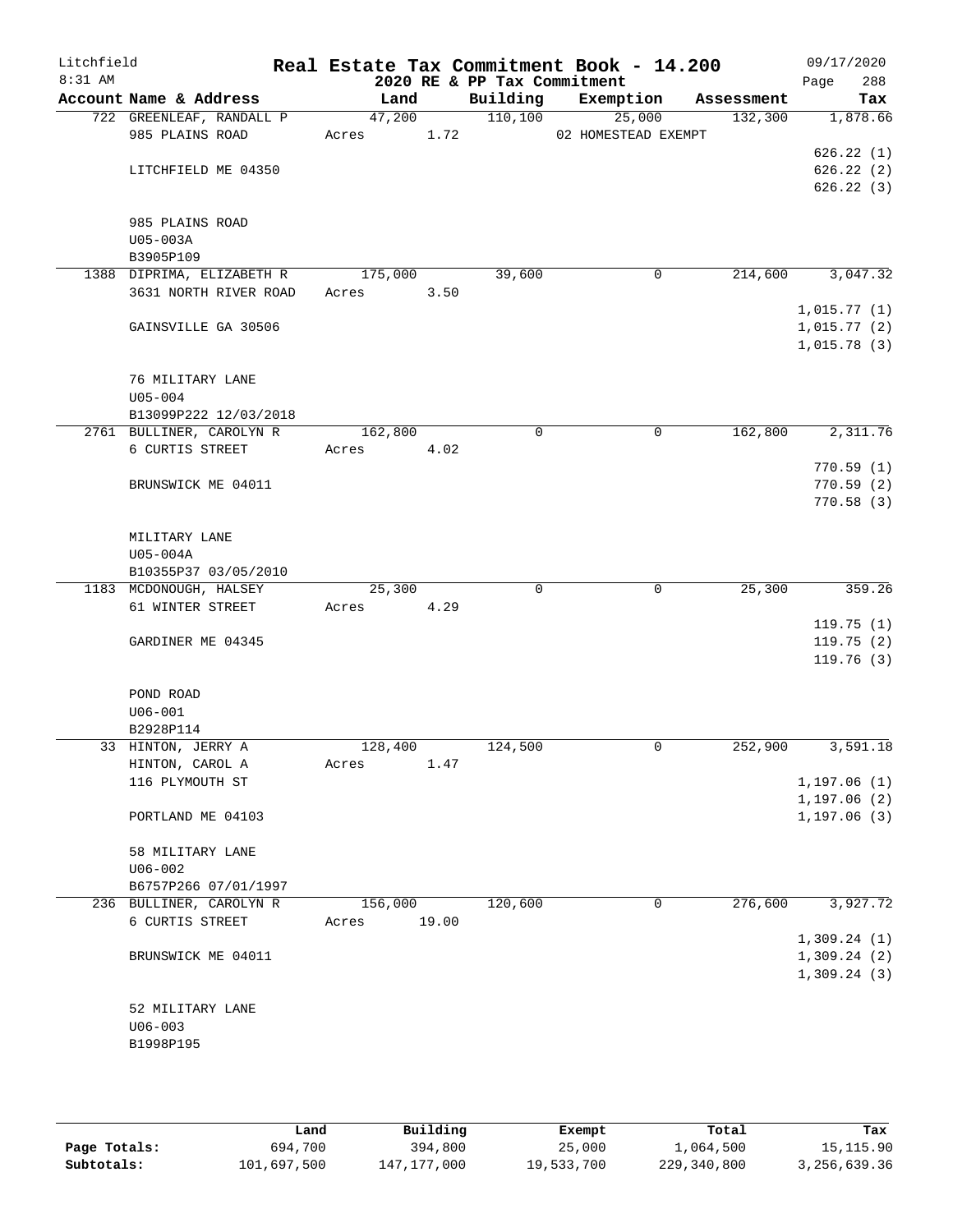| Litchfield |                                            |      |         |          |                             | Real Estate Tax Commitment Book - 14.200 |            | 09/17/2020               |
|------------|--------------------------------------------|------|---------|----------|-----------------------------|------------------------------------------|------------|--------------------------|
| $8:31$ AM  |                                            |      |         |          | 2020 RE & PP Tax Commitment |                                          |            | 289<br>Page              |
|            | Account Name & Address                     |      | Land    |          | Building                    | Exemption                                | Assessment | Tax                      |
|            | 1751 LUCIA JR., ALAN M                     |      | 87,800  |          | 100, 500                    | $\Omega$                                 | 188,300    | 2,673.86                 |
|            | 18 TAMARACK CIRCLE                         |      | Acres   | 0.23     |                             |                                          |            |                          |
|            | HOLDEN ME 01520                            |      |         |          |                             |                                          |            | 891.29 (1)               |
|            |                                            |      |         |          |                             |                                          |            | 891.29 (2)<br>891.28 (3) |
|            |                                            |      |         |          |                             |                                          |            |                          |
|            | 50 MILITARY LANE                           |      |         |          |                             |                                          |            |                          |
|            | $U06 - 004$                                |      |         |          |                             |                                          |            |                          |
|            | B13315P212 08/23/2019 B6876P37             |      |         |          |                             |                                          |            |                          |
|            | 1683 STINSON, JOHN E                       |      | 125,300 |          | 199,700                     | 25,000                                   | 300,000    | 4,260.00                 |
|            | STINSON, ELAINE                            |      | Acres   | 1.61     |                             | 02 HOMESTEAD EXEMPT                      |            |                          |
|            | 48 MILITARY LANE                           |      |         |          |                             |                                          |            | 1,420.00(1)              |
|            |                                            |      |         |          |                             |                                          |            | 1,420.00(2)              |
|            | LITCHFIELD ME 04350                        |      |         |          |                             |                                          |            | 1,420.00(3)              |
|            |                                            |      |         |          |                             |                                          |            |                          |
|            | <b>48 MILITARY LANE</b>                    |      |         |          |                             |                                          |            |                          |
|            | $U06 - 005$                                |      |         |          |                             |                                          |            |                          |
|            | B4255P61                                   |      |         |          |                             |                                          |            |                          |
|            | 497 DOTY, AULTMAN                          |      | 121,600 |          | 34,100                      | 0                                        | 155,700    | 2,210.94                 |
|            | 428 WOODSIDE RD                            |      | Acres   | 1.20     |                             |                                          |            |                          |
|            |                                            |      |         |          |                             |                                          |            | 736.98(1)                |
|            | BRUNSWICK ME 04011 7434                    |      |         |          |                             |                                          |            | 736.98 (2)               |
|            |                                            |      |         |          |                             |                                          |            | 736.98(3)                |
|            |                                            |      |         |          |                             |                                          |            |                          |
|            | 40 MILITARY LANE                           |      |         |          |                             |                                          |            |                          |
|            | $U06 - 006$                                |      |         |          |                             |                                          |            |                          |
|            | B4333P336<br>254 WHITMORE, MICHAEL         |      |         |          |                             |                                          |            |                          |
|            | WHITMORE, KATHLEEN                         |      | 131,000 | 0.94     | 163,600                     | 31,000<br>02 HOMESTEAD EXEMPT            | 263,600    | 3,743.12                 |
|            | 38 MILITARY LANE                           |      | Acres   |          |                             | 03 VETERANS EXEMPT                       |            | 1, 247.71(1)             |
|            |                                            |      |         |          |                             |                                          |            | 1, 247.71(2)             |
|            | LITCHFIELD ME 04350                        |      |         |          |                             |                                          |            | 1, 247.70(3)             |
|            |                                            |      |         |          |                             |                                          |            |                          |
|            | 38 MILITARY LANE                           |      |         |          |                             |                                          |            |                          |
|            | $U06 - 007$                                |      |         |          |                             |                                          |            |                          |
|            | B6624P207                                  |      |         |          |                             |                                          |            |                          |
|            | 237 BULLINER, JUDITH C                     |      | 122,300 |          | 82,500                      | 0                                        | 204,800    | 2,908.16                 |
|            | (TRUSTEE)                                  |      |         |          |                             |                                          |            |                          |
|            | JUDITH BULLINER TRUST                      |      | Acres   | 0.59     |                             |                                          |            |                          |
|            | 46 SORRENTO COURT                          |      |         |          |                             |                                          |            | 969.39(1)                |
|            |                                            |      |         |          |                             |                                          |            | 969.39(2)                |
|            | SATELLITE BEACH FL                         |      |         |          |                             |                                          |            | 969.38(3)                |
|            | 32937                                      |      |         |          |                             |                                          |            |                          |
|            | 36 MILITARY LANE                           |      |         |          |                             |                                          |            |                          |
|            | $U06 - 008$                                |      |         |          |                             |                                          |            |                          |
|            | B11146P209 08/21/2012 B7835P278 02/16/2004 |      |         |          |                             |                                          |            |                          |
|            | 1923 JACKSON, MICHAEL                      |      | 153,900 |          | 215,200                     | 25,000                                   | 344,100    | 4,886.22                 |
|            | JACKSON, CHRISTINA                         |      | Acres   | 9.10     |                             | 02 HOMESTEAD EXEMPT                      |            |                          |
|            | 30 MILITARY LANE                           |      |         |          |                             |                                          |            | 1,628.74(1)              |
|            |                                            |      |         |          |                             |                                          |            | 1,628.74(2)              |
|            | LITCHFIELD ME 04350                        |      |         |          |                             |                                          |            | 1,628.74(3)              |
|            |                                            |      |         |          |                             |                                          |            |                          |
|            | 30 MILITARY LANE                           |      |         |          |                             |                                          |            |                          |
|            | $U06 - 009$                                |      |         |          |                             |                                          |            |                          |
|            | B13088P203 11/16/2018                      |      |         |          |                             |                                          |            |                          |
|            |                                            |      |         |          |                             |                                          |            |                          |
|            |                                            |      |         |          |                             |                                          |            |                          |
|            |                                            | Land |         | Building |                             | Exempt                                   | Total      | Tax                      |

|              | Land        | Building    | Exempt     | Total       | тах          |
|--------------|-------------|-------------|------------|-------------|--------------|
| Page Totals: | 741,900     | 795,600     | 81,000     | 1,456,500   | 20,682.30    |
| Subtotals:   | 102,439,400 | 147,972,600 | 19,614,700 | 230,797,300 | 3,277,321.66 |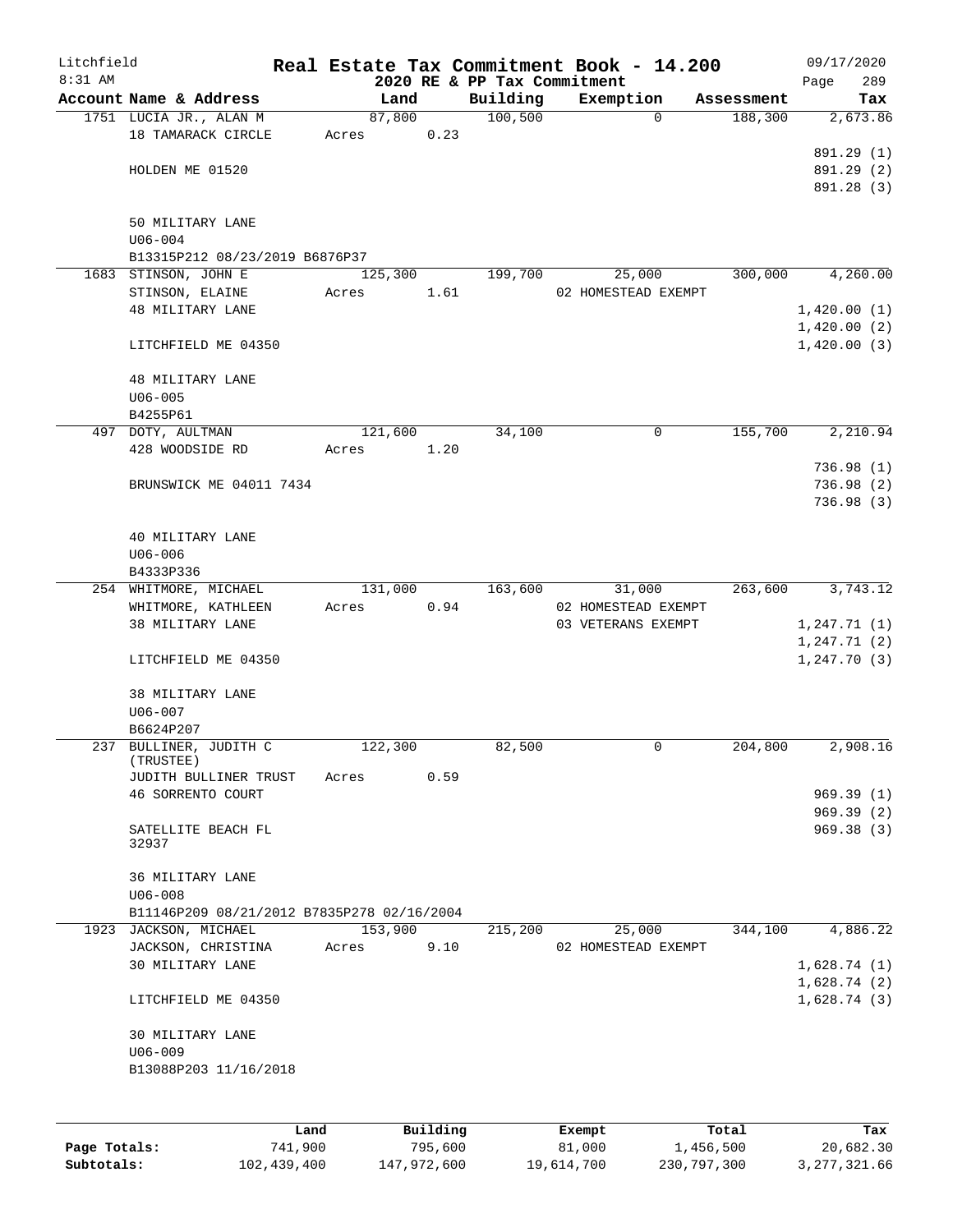| Litchfield   |                                                                     |               |         |                 |                             | Real Estate Tax Commitment Book - 14.200 |                       | 09/17/2020             |
|--------------|---------------------------------------------------------------------|---------------|---------|-----------------|-----------------------------|------------------------------------------|-----------------------|------------------------|
| 8:31 AM      | Account Name & Address                                              |               |         |                 | 2020 RE & PP Tax Commitment |                                          |                       | 290<br>Page            |
|              | 1310 NORRIS, JOHN J                                                 |               |         | Land<br>166,700 | Building<br>73,000          | Exemption<br>$\Omega$                    | Assessment<br>239,700 | Tax<br>3,403.74        |
|              | 2177 GREEN HILL ROAD                                                |               | Acres   | 5.60            |                             |                                          |                       |                        |
|              |                                                                     |               |         |                 |                             |                                          |                       | 1,134.58(1)            |
|              | CHATHAM NH 03813                                                    |               |         |                 |                             |                                          |                       | 1,134.58(2)            |
|              |                                                                     |               |         |                 |                             |                                          |                       | 1, 134.58(3)           |
|              | 33 COMPUTER LANE                                                    |               |         |                 |                             |                                          |                       |                        |
|              | $U06 - 010$                                                         |               |         |                 |                             |                                          |                       |                        |
|              | B12969P61 07/17/2018 B5214P1                                        |               |         |                 |                             |                                          |                       |                        |
|              | 2971 BROWN, STEVEN S                                                |               |         | 48,000          | 209,000                     | 50,000                                   | 207,000               | 2,939.40               |
|              | 8 COMPUTER LN                                                       |               | Acres   | 2.00            |                             |                                          |                       |                        |
|              | LITCHFIELD ME 04350                                                 |               |         |                 |                             | 63 Paraplegic                            |                       | 979.80(1)<br>979.80(2) |
|              |                                                                     |               |         |                 |                             |                                          |                       | 979.80(3)              |
|              | 8 COMPUTER LANE                                                     |               |         |                 |                             |                                          |                       |                        |
|              | $U06-10A$                                                           |               |         |                 |                             |                                          |                       |                        |
|              | B13255P129 06/28/2019                                               |               |         |                 |                             |                                          |                       |                        |
|              | 70 BAKER BERTHA                                                     |               |         | 160,900         | 29,700                      | 31,000                                   | 159,600               | 2,266.32               |
|              | 1095 PLAINS ROAD                                                    |               | Acres   | 6.40            |                             | 03 VETERANS EXEMPT                       |                       |                        |
|              |                                                                     |               |         |                 |                             | 02 HOMESTEAD EXEMPT                      |                       | 755.44(1)              |
|              | LITCHFIELD ME 04350                                                 |               |         |                 |                             |                                          |                       | 755.44(2)              |
|              |                                                                     |               |         |                 |                             |                                          |                       | 755.44(3)              |
|              |                                                                     |               |         |                 |                             |                                          |                       |                        |
|              | 1095 PLAINS ROAD<br>$U07 - 001$                                     |               |         |                 |                             |                                          |                       |                        |
|              | B1427P73 09/02/1966                                                 |               |         |                 |                             |                                          |                       |                        |
|              | 2241 CROCKER, WILLIAM W                                             |               |         | 136,400         | 271,900                     | 31,000                                   | 377,300               | 5,357.66               |
|              | CROCKER DOLLIE L.                                                   |               | Acres   | 2.00            |                             | 03 VETERANS EXEMPT                       |                       |                        |
|              | STEVEN & DORANE                                                     |               |         |                 |                             | 02 HOMESTEAD EXEMPT                      |                       | 1,785.89(1)            |
|              | PUTERBAUGH                                                          |               |         |                 |                             |                                          |                       |                        |
|              | 1079 PLAINS ROAD                                                    |               |         |                 |                             |                                          |                       | 1,785.89(2)            |
|              | LITCHFIELD ME 04350                                                 |               |         |                 |                             |                                          |                       | 1,785.88(3)            |
|              | 1079 PLAINS ROAD                                                    |               |         |                 |                             |                                          |                       |                        |
|              | U07-001A                                                            |               |         |                 |                             |                                          |                       |                        |
|              | B12892P29 04/26/2018 B6511P250 06/13/2001                           |               |         |                 |                             |                                          |                       |                        |
|              | 846 CLARK, LYNN M                                                   |               | 116,000 |                 | 122,500                     | $\mathbf{0}$                             | 238,500               | 3,386.70               |
|              | CLARK, VAUGHN G                                                     |               | Acres   | 2.90            |                             |                                          |                       |                        |
|              | 28 WASHINGTON LANE                                                  |               |         |                 |                             |                                          |                       | 1, 128.90(1)           |
|              |                                                                     |               |         |                 |                             |                                          |                       | 1,128.90(2)            |
|              | LITCHFIELD ME 04350                                                 |               |         |                 |                             |                                          |                       | 1, 128.90(3)           |
|              | 28 WASHINGTON LANE                                                  |               |         |                 |                             |                                          |                       |                        |
|              | $U07 - 002$                                                         |               |         |                 |                             |                                          |                       |                        |
|              | B12367P64 08/01/2016 B12191P346 12/17/2015                          |               |         |                 |                             |                                          |                       |                        |
|              | B11220P289 11/08/2012 B11220P285 11/08/2012<br>B5206P156 08/28/1996 |               |         |                 |                             |                                          |                       |                        |
|              | 824 MASON, KAREN E                                                  |               | 125,800 |                 | 159,100                     | 0                                        | 284,900               | 4,045.58               |
|              | 51 WASHINGTON LANE                                                  |               | Acres   | 0.73            |                             |                                          |                       |                        |
|              |                                                                     |               |         |                 |                             |                                          |                       | 1,348.53(1)            |
|              | LITCHFIELD ME 04350                                                 |               |         |                 |                             |                                          |                       | 1,348.53(2)            |
|              |                                                                     |               |         |                 |                             |                                          |                       | 1,348.52(3)            |
|              | 51 WASHINGTON LANE                                                  |               |         |                 |                             |                                          |                       |                        |
|              | $U07 - 003$                                                         |               |         |                 |                             |                                          |                       |                        |
|              | B12136P308 10/16/2015 B11106P118 07/20/2012                         |               |         |                 |                             |                                          |                       |                        |
|              | B10423P107 05/21/2010 B10423P105 05/21/2010<br>B7925P227 07/24/1998 |               |         |                 |                             |                                          |                       |                        |
|              |                                                                     | Land          |         | Building        |                             | Exempt                                   | Total                 | Tax                    |
| Page Totals: |                                                                     | 753,800       |         | 865,200         |                             | 112,000                                  | 1,507,000             | 21,399.40              |
| Subtotals:   |                                                                     | 103, 193, 200 |         | 148,837,800     |                             | 19,726,700<br>232,304,300                |                       | 3,298,721.06           |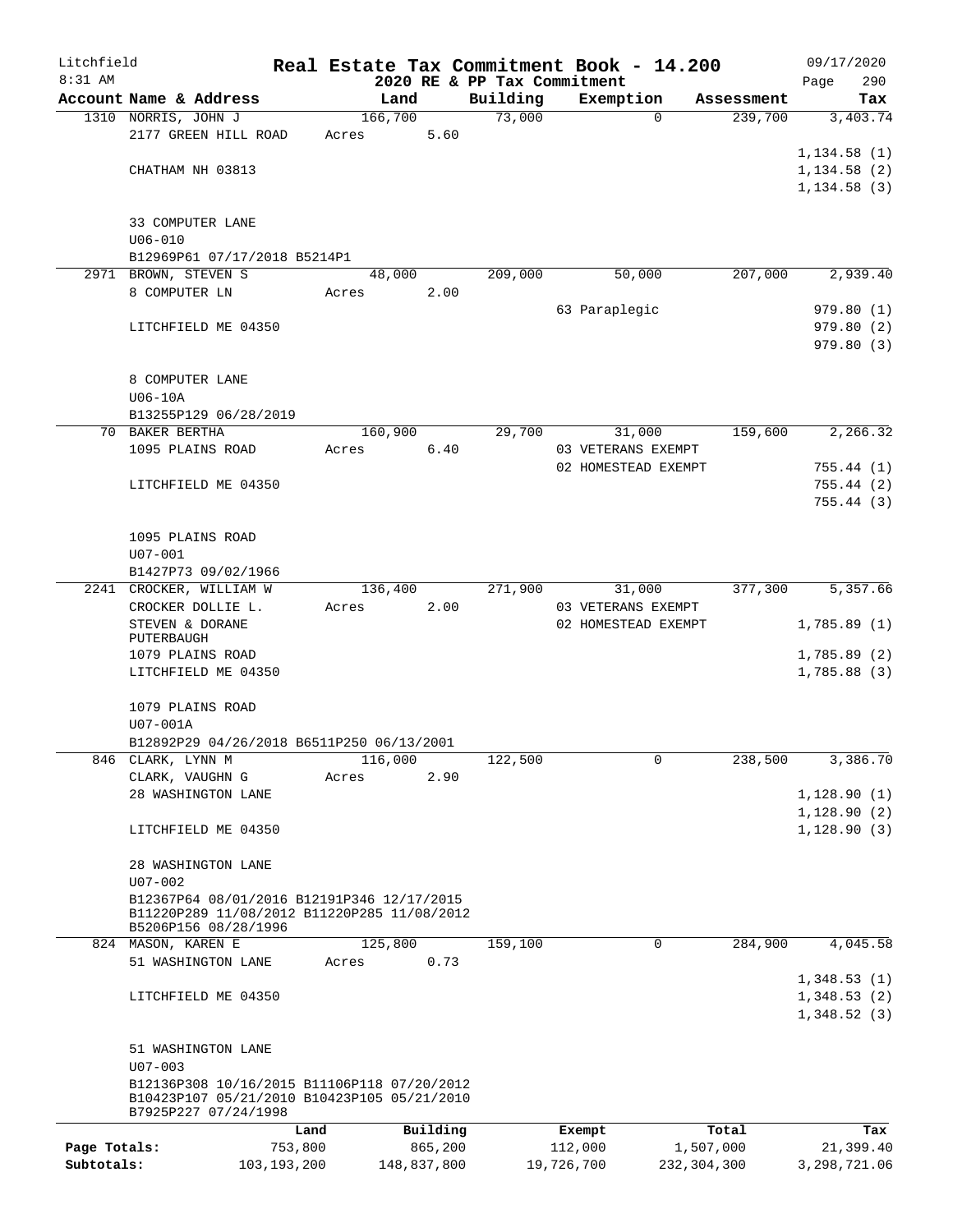| Litchfield   |                                                      |             |             |                 |          |                     | Real Estate Tax Commitment Book - 14.200 |                     |                       | 09/17/2020     |                 |
|--------------|------------------------------------------------------|-------------|-------------|-----------------|----------|---------------------|------------------------------------------|---------------------|-----------------------|----------------|-----------------|
| $8:31$ AM    |                                                      |             |             |                 |          |                     | 2020 RE & PP Tax Commitment              |                     |                       | Page           | 291             |
|              | Account Name & Address<br>1622 BLYTHE, MARK H        |             |             | Land<br>124,000 |          | Building<br>128,300 |                                          | Exemption<br>25,000 | Assessment<br>227,300 |                | Tax<br>3,227.66 |
|              | BLYTHE, JANET C                                      |             | Acres       |                 | 0.66     |                     | 02 HOMESTEAD EXEMPT                      |                     |                       |                |                 |
|              | 55 WASHINGTON LANE                                   |             |             |                 |          |                     |                                          |                     |                       | 1,075.89(1)    |                 |
|              |                                                      |             |             |                 |          |                     |                                          |                     |                       | 1,075.89(2)    |                 |
|              | LITCHFIELD ME 04350                                  |             |             |                 |          |                     |                                          |                     |                       | 1,075.88(3)    |                 |
|              | 55 WASHINGTON LANE                                   |             |             |                 |          |                     |                                          |                     |                       |                |                 |
|              | $U07 - 004$                                          |             |             |                 |          |                     |                                          |                     |                       |                |                 |
|              | B10405P88 05/03/2010 B10405P68 05/03/2010 B1452P62   |             |             |                 |          |                     |                                          |                     |                       |                |                 |
|              | 1897 WILLIS, ROBERT H                                |             |             | 122,800         |          | 91,200              |                                          | 0                   | 214,000               |                | 3,038.80        |
|              | 61 WASHINGTON LANE                                   |             | Acres       | 0.61            |          |                     |                                          |                     |                       |                |                 |
|              |                                                      |             |             |                 |          |                     |                                          |                     |                       | 1,012.93(1)    |                 |
|              | LITCHFIELD ME 04350                                  |             |             |                 |          |                     |                                          |                     |                       | 1,012.93(2)    |                 |
|              |                                                      |             |             |                 |          |                     |                                          |                     |                       | 1,012.94(3)    |                 |
|              | 61 WASHINGTON LANE                                   |             |             |                 |          |                     |                                          |                     |                       |                |                 |
|              | $U07 - 005$                                          |             |             |                 |          |                     |                                          |                     |                       |                |                 |
|              | B3953P101                                            |             |             |                 |          |                     |                                          |                     |                       |                |                 |
|              | 844 HODGKINS, LEONA M                                |             |             | 189,600         |          | 103,000             |                                          | 25,000              | 267,600               |                | 3,799.92        |
|              | WASHINGTON LANE TRUST                                |             |             |                 |          |                     |                                          |                     |                       |                |                 |
|              | OLIVER, SHERAN                                       |             | Acres 17.40 |                 |          |                     | 02 HOMESTEAD EXEMPT                      |                     |                       |                |                 |
|              | LEONA M. HODGKINS TRUST                              |             |             |                 |          |                     |                                          |                     |                       | 1, 266.64(1)   |                 |
|              | 49 ORCHARD STREET                                    |             |             |                 |          |                     |                                          |                     |                       | 1, 266.64(2)   |                 |
|              | CAMBRIDGE MA 02140                                   |             |             |                 |          |                     |                                          |                     |                       | 1,266.64(3)    |                 |
|              |                                                      |             |             |                 |          |                     |                                          |                     |                       |                |                 |
|              | 68 WASHINGTON LANE                                   |             |             |                 |          |                     |                                          |                     |                       |                |                 |
|              | $U07 - 006$                                          |             |             |                 |          |                     |                                          |                     |                       |                |                 |
|              | B12557P99 02/24/2017 B10628P23 12/28/2010 B10141P121 |             |             |                 |          |                     |                                          |                     |                       |                |                 |
|              | 08/08/2009 B2957P269 06/03/1986 B856P498 02/13/1950  |             |             |                 |          |                     |                                          |                     |                       |                |                 |
|              | 773 WEISS, JO<br>34 WASHINGTON LANE                  |             | Acres       | 110,500         |          |                     | 102,800<br>02 HOMESTEAD EXEMPT           | 25,000              | 188,300               |                | 2,673.86        |
|              |                                                      |             |             |                 | 1.11     |                     |                                          |                     |                       | 891.29 (1)     |                 |
|              | LITCHFIELD ME 04350                                  |             |             |                 |          |                     |                                          |                     |                       | 891.29 (2)     |                 |
|              |                                                      |             |             |                 |          |                     |                                          |                     |                       | 891.28 (3)     |                 |
|              |                                                      |             |             |                 |          |                     |                                          |                     |                       |                |                 |
|              | 34 WASHINGTON LANE                                   |             |             |                 |          |                     |                                          |                     |                       |                |                 |
|              | U07-006A                                             |             |             |                 |          |                     |                                          |                     |                       |                |                 |
|              | B10772P263 07/25/2011 B2957P271 05/30/1986           |             |             |                 |          |                     |                                          |                     |                       |                |                 |
|              | 1471 KRISTIN R. MEHARG &                             |             |             | 88,200          |          | 26,500              |                                          | 0                   | 114,700               |                | 1,628.74        |
|              | MATHEW A. RICHARDS,                                  |             |             |                 |          |                     |                                          |                     |                       |                |                 |
|              | CO-TRUSTEES                                          |             |             |                 |          |                     |                                          |                     |                       |                |                 |
|              | OF THE RICHARD FAMILY<br>IRREVOCABLE TRUST           |             | Acres       |                 | 0.49     |                     |                                          |                     |                       |                |                 |
|              | 31 ELIZABETH ST                                      |             |             |                 |          |                     |                                          |                     |                       | 542.91 (1)     |                 |
|              | PEAKS ISLAND ME 04108                                |             |             |                 |          |                     |                                          |                     |                       | 542.91 (2)     |                 |
|              |                                                      |             |             |                 |          |                     |                                          |                     |                       | 542.92 (3)     |                 |
|              |                                                      |             |             |                 |          |                     |                                          |                     |                       |                |                 |
|              | 104 JIMMY POND LANE                                  |             |             |                 |          |                     |                                          |                     |                       |                |                 |
|              | $U08 - 001$                                          |             |             |                 |          |                     |                                          |                     |                       |                |                 |
|              | B13498P133 02/26/2020 B2882P41                       |             |             |                 |          |                     |                                          |                     |                       |                |                 |
|              | 1794 WHEELER, REUBEN J                               |             |             | 35,400          |          | 11,400              |                                          | 0                   | 46,800                |                | 664.56          |
|              | WHEELER, ANGELA T                                    |             | Acres       |                 | 0.25     |                     |                                          |                     |                       |                |                 |
|              | 108 JIMMY POND                                       |             |             |                 |          |                     |                                          |                     |                       | 221.52(1)      |                 |
|              |                                                      |             |             |                 |          |                     |                                          |                     |                       | 221.52(2)      |                 |
|              | LITCHFIELD ME 04350                                  |             |             |                 |          |                     |                                          |                     |                       | 221.52(3)      |                 |
|              |                                                      |             |             |                 |          |                     |                                          |                     |                       |                |                 |
|              | 108 JIMMY POND LANE                                  |             |             |                 |          |                     |                                          |                     |                       |                |                 |
|              | $U08 - 002$                                          |             |             |                 |          |                     |                                          |                     |                       |                |                 |
|              | B13213P153 05/17/2019                                |             |             |                 |          |                     |                                          |                     |                       |                |                 |
|              |                                                      | Land        |             |                 | Building |                     | Exempt                                   |                     | Total                 |                | Tax             |
| Page Totals: |                                                      | 670,500     |             |                 | 463,200  |                     | 75,000                                   |                     | 1,058,700             | 15,033.54      |                 |
| Subtotals:   |                                                      | 103,863,700 |             | 149,301,000     |          |                     | 19,801,700                               | 233, 363, 000       |                       | 3, 313, 754.60 |                 |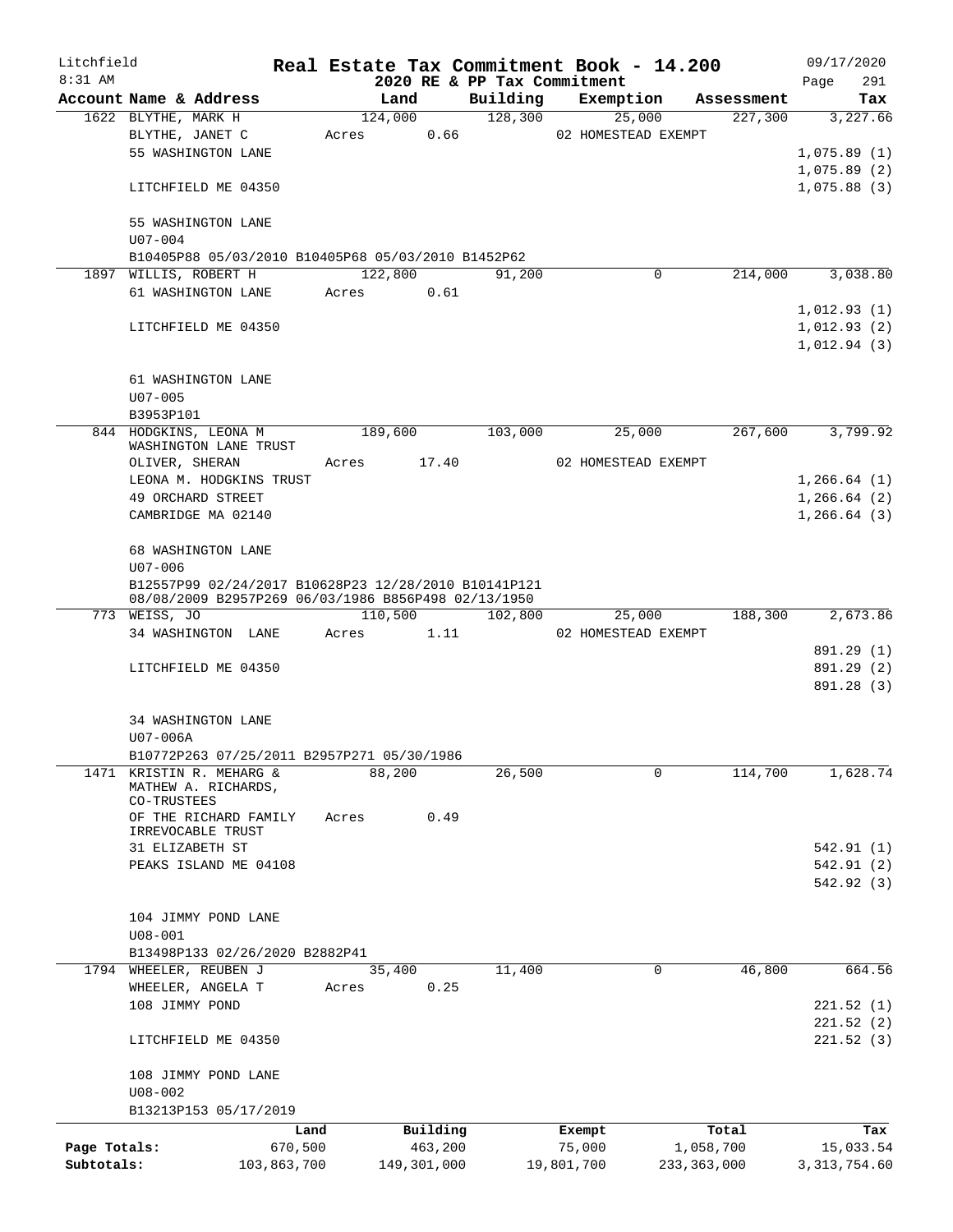| Litchfield<br>$8:31$ AM |                                             |       |         |      | 2020 RE & PP Tax Commitment | Real Estate Tax Commitment Book - 14.200 |             |            | 09/17/2020<br>292<br>Page |
|-------------------------|---------------------------------------------|-------|---------|------|-----------------------------|------------------------------------------|-------------|------------|---------------------------|
|                         | Account Name & Address                      |       | Land    |      | Building                    | Exemption                                |             | Assessment | Tax                       |
|                         | 526 LAPANNE, PETER S.                       |       | 60,900  |      | 49,400                      |                                          | $\Omega$    | 110,300    | 1,566.26                  |
|                         | LAPANNE, CHERYL A                           | Acres |         | 0.11 |                             |                                          |             |            |                           |
|                         | 15 WALLACE WAY                              |       |         |      |                             |                                          |             |            | 522.09(1)                 |
|                         |                                             |       |         |      |                             |                                          |             |            | 522.09(2)                 |
|                         | MILTON NH 03851                             |       |         |      |                             |                                          |             |            | 522.08(3)                 |
|                         | 110 JIMMY POND LANE                         |       |         |      |                             |                                          |             |            |                           |
|                         | $U08 - 003$                                 |       |         |      |                             |                                          |             |            |                           |
|                         | B13506P204 03/17/2020 B13505P240 03/17/2020 |       |         |      |                             |                                          |             |            |                           |
|                         | 28 AMOS, GREGORY D                          |       | 81,600  |      | 33,300                      |                                          | $\mathbf 0$ | 114,900    | 1,631.58                  |
|                         | AMOS, STACEY D                              | Acres |         | 0.19 |                             |                                          |             |            |                           |
|                         | 59 PATTEN ROAD                              |       |         |      |                             |                                          |             |            | 543.86(1)                 |
|                         |                                             |       |         |      |                             |                                          |             |            | 543.86 (2)                |
|                         | GREENE ME 04236                             |       |         |      |                             |                                          |             |            | 543.86 (3)                |
|                         | 114 JIMMY POND LANE                         |       |         |      |                             |                                          |             |            |                           |
|                         | $U08 - 004$                                 |       |         |      |                             |                                          |             |            |                           |
|                         | B11739P23 07/14/2014 B3009P161              |       |         |      |                             |                                          |             |            |                           |
|                         | 156 GUERIN, ANDRE                           |       | 89,300  |      | 37,000                      |                                          | $\mathbf 0$ | 126,300    | 1,793.46                  |
|                         | 9 GRANDE AVENUE                             | Acres |         | 0.24 |                             |                                          |             |            |                           |
|                         |                                             |       |         |      |                             |                                          |             |            | 597.82(1)                 |
|                         | LEWISTON ME 04240                           |       |         |      |                             |                                          |             |            | 597.82(2)                 |
|                         |                                             |       |         |      |                             |                                          |             |            | 597.82(3)                 |
|                         | 118 JIMMY POND LANE                         |       |         |      |                             |                                          |             |            |                           |
|                         | $U08 - 005$                                 |       |         |      |                             |                                          |             |            |                           |
|                         | B12409P287 08/29/2016 B3565P130             |       |         |      |                             |                                          |             |            |                           |
|                         | 1535 ROUSSEAU, JOSEPH                       |       | 66,900  |      | 16,600                      |                                          | $\mathbf 0$ | 83,500     | 1,185.70                  |
|                         | ROUSSEAU, LILLIAN                           | Acres |         | 0.11 |                             |                                          |             |            |                           |
|                         | <b>46 RICHARDS STREET</b>                   |       |         |      |                             |                                          |             |            | 395.23(1)                 |
|                         |                                             |       |         |      |                             |                                          |             |            | 395.23(2)                 |
|                         | GREENE ME 04236                             |       |         |      |                             |                                          |             |            | 395.24(3)                 |
|                         | 122 JIMMY POND LANE                         |       |         |      |                             |                                          |             |            |                           |
|                         | $U08 - 006$                                 |       |         |      |                             |                                          |             |            |                           |
|                         | B3228P328 09/10/1987 B1397P357 09/01/1965   |       |         |      |                             |                                          |             |            |                           |
|                         | 1215 MERRILL, ANGELINE                      |       | 89,300  |      | 74,900                      | 31,000                                   |             | 133,200    | 1,891.44                  |
|                         | MERRILL, RUSSELL                            | Acres |         | 0.24 |                             | 03 VETERANS EXEMPT                       |             |            |                           |
|                         | BONNEAU, RANDY                              |       |         |      |                             | 02 HOMESTEAD EXEMPT                      |             |            | 630.48(1)                 |
|                         | P O BOX 2129                                |       |         |      |                             |                                          |             |            | 630.48 (2)                |
|                         | LEWISTON ME 04240                           |       |         |      |                             |                                          |             |            | 630.48 (3)                |
|                         | 124 JIMMY POND LANE                         |       |         |      |                             |                                          |             |            |                           |
|                         | U08-007                                     |       |         |      |                             |                                          |             |            |                           |
|                         | B6722P223                                   |       |         |      |                             |                                          |             |            |                           |
|                         | 450 DEMERS, LAURETTA A                      |       | 156,500 |      | 38,700                      |                                          | 0           | 195,200    | 2,771.84                  |
|                         | 15 PINELAND ST                              | Acres |         | 4.80 |                             |                                          |             |            |                           |
|                         |                                             |       |         |      |                             |                                          |             |            | 923.95(1)                 |
|                         | LEWISTON ME 04240                           |       |         |      |                             |                                          |             |            | 923.95(2)                 |
|                         |                                             |       |         |      |                             |                                          |             |            | 923.94 (3)                |
|                         | 128 JIMMY POND LANE                         |       |         |      |                             |                                          |             |            |                           |
|                         | $U08 - 008$                                 |       |         |      |                             |                                          |             |            |                           |
|                         | B11147P217 08/27/2012 B3835P94              |       |         |      |                             |                                          |             |            |                           |
|                         |                                             |       |         |      |                             |                                          |             |            |                           |

|              | Land        | Building    | Exempt     | Total       | Tax          |
|--------------|-------------|-------------|------------|-------------|--------------|
| Page Totals: | 544,500     | 249,900     | 31,000     | 763,400     | 10,840.28    |
| Subtotals:   | 104,408,200 | 149,550,900 | 19,832,700 | 234,126,400 | 3,324,594.88 |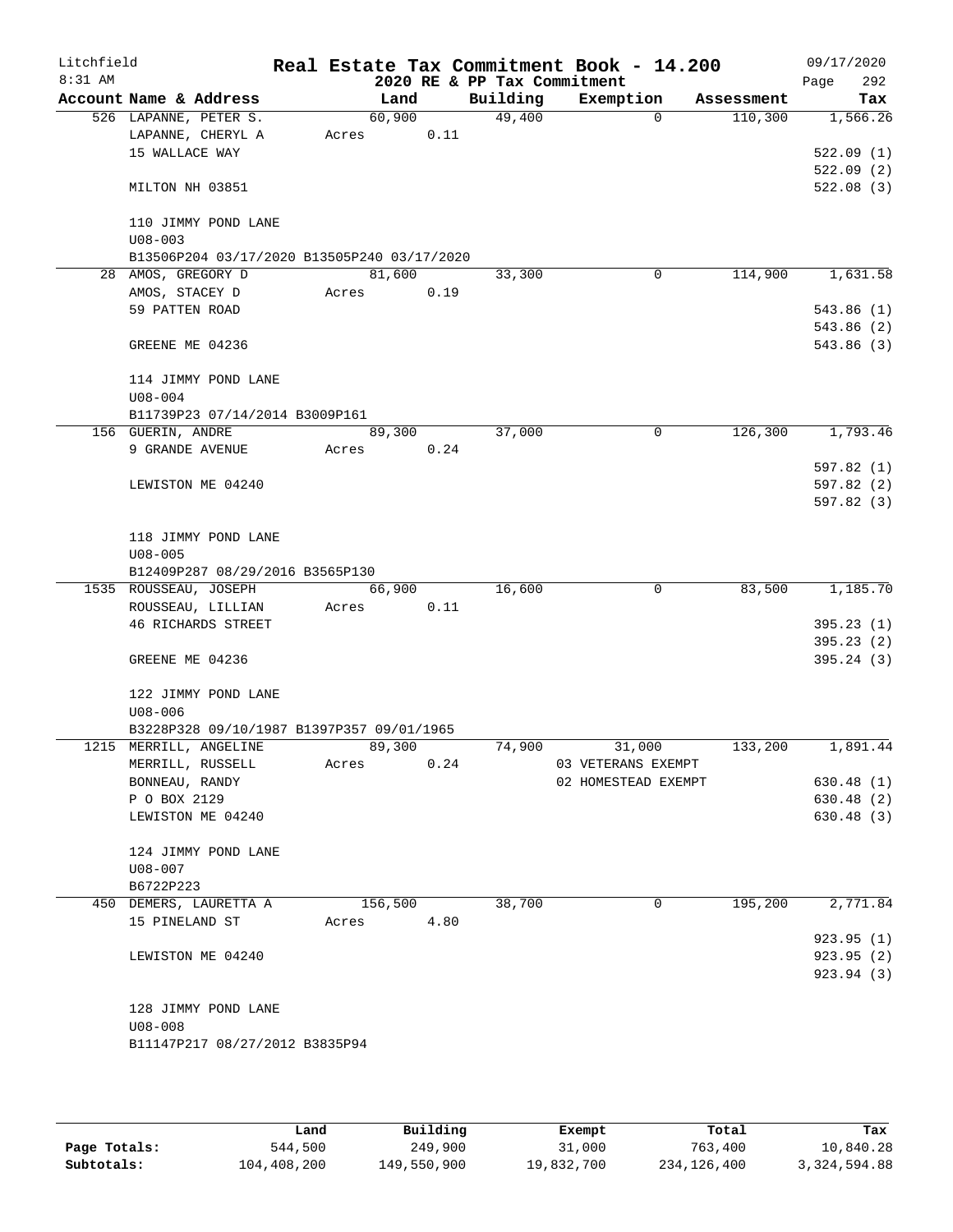| Litchfield |                                               |                 |      |                             | Real Estate Tax Commitment Book - 14.200 |            | 09/17/2020   |
|------------|-----------------------------------------------|-----------------|------|-----------------------------|------------------------------------------|------------|--------------|
| $8:31$ AM  |                                               |                 |      | 2020 RE & PP Tax Commitment |                                          |            | 293<br>Page  |
|            | Account Name & Address                        | Land            |      | Building                    | Exemption                                | Assessment | Tax          |
|            | 875 HUTCHINSON, CHARLES A<br>13 TAMBRIDGE CT. | 83,200<br>Acres | 0.20 | 47,100                      | $\Omega$                                 | 130, 300   | 1,850.26     |
|            |                                               |                 |      |                             |                                          |            | 616.75(1)    |
|            | COLUMBIA SC 29229 9408                        |                 |      |                             |                                          |            | 616.75(2)    |
|            |                                               |                 |      |                             |                                          |            | 616.76(3)    |
|            | 146 JIMMY POND LANE                           |                 |      |                             |                                          |            |              |
|            | $U08 - 009$                                   |                 |      |                             |                                          |            |              |
|            | B2209P138                                     |                 |      |                             |                                          |            |              |
|            | 29 GARRITY, TIM                               | 87,800          |      | 157,900                     | 0                                        | 245,700    | 3,488.94     |
|            | GARRITY LAURIE                                | Acres           | 0.23 |                             |                                          |            |              |
|            | PO BOX 388                                    |                 |      |                             |                                          |            | 1,162.98(1)  |
|            |                                               |                 |      |                             |                                          |            | 1,162.98(2)  |
|            | GREENE ME 04236 0388                          |                 |      |                             |                                          |            | 1,162.98(3)  |
|            | 150 JIMMY POND LANE                           |                 |      |                             |                                          |            |              |
|            | $U08 - 010$                                   |                 |      |                             |                                          |            |              |
|            | B5461P329 09/01/1997                          |                 |      |                             |                                          |            |              |
|            | 2791 GARRITY, TIMOTHY                         | 30,100          |      | 0                           | 0                                        | 30,100     | 427.42       |
|            | PO BOX 388                                    | Acres           | 2.69 |                             |                                          |            |              |
|            |                                               |                 |      |                             |                                          |            | 142.47(1)    |
|            | GREENE ME 04236 0388                          |                 |      |                             |                                          |            | 142.47(2)    |
|            |                                               |                 |      |                             |                                          |            | 142.48(3)    |
|            | JIMMY POND LANE                               |                 |      |                             |                                          |            |              |
|            | U08-010A                                      |                 |      |                             |                                          |            |              |
|            | B13388P188 10/10/2019 B10566P188 10/20/2010   |                 |      |                             |                                          |            |              |
|            | 1868 WHITE, DIAN                              | 10,000          |      | $\Omega$                    | $\mathbf 0$                              | 10,000     | 142.00       |
|            | 138 GUSTIN RD                                 | Acres           | 0.08 |                             |                                          |            |              |
|            |                                               |                 |      |                             |                                          |            | 47.33(1)     |
|            | LITCHFIELD ME 04350                           |                 |      |                             |                                          |            | 47.33(2)     |
|            |                                               |                 |      |                             |                                          |            | 47.34(3)     |
|            |                                               |                 |      |                             |                                          |            |              |
|            | JIMMY POND LANE<br>$U08 - 011$                |                 |      |                             |                                          |            |              |
|            | B1575P864 03/14/1972                          |                 |      |                             |                                          |            |              |
|            | 404 ANGELIDES, ROBERT F                       | 127,500         |      | 135,400                     | 0                                        | 262,900    | 3,733.18     |
|            | ANGELIDES, NICOLE D                           | Acres           | 0.80 |                             |                                          |            |              |
|            | 58 DOW AVE                                    |                 |      |                             |                                          |            | 1, 244.39(1) |
|            |                                               |                 |      |                             |                                          |            | 1, 244.39(2) |
|            | LEWISTON ME 04240                             |                 |      |                             |                                          |            | 1, 244.40(3) |
|            | 152 JIMMY POND LANE                           |                 |      |                             |                                          |            |              |
|            | $U08 - 012$                                   |                 |      |                             |                                          |            |              |
|            | B13412P301 11/29/2019                         |                 |      |                             |                                          |            |              |
|            | 32 ANGELIDES, PAUL N                          | 90,700          |      | 35,200                      | 0                                        | 125,900    | 1,787.78     |
|            | ANGELIDES SHARON A                            | Acres           | 0.25 |                             |                                          |            |              |
|            | 58 DOW AVE                                    |                 |      |                             |                                          |            | 595.93(1)    |
|            |                                               |                 |      |                             |                                          |            | 595.93(2)    |
|            | LEWISTON ME 04240                             |                 |      |                             |                                          |            | 595.92(3)    |
|            | 164 JIMMY POND LANE                           |                 |      |                             |                                          |            |              |
|            | $U08 - 014$                                   |                 |      |                             |                                          |            |              |
|            | B3809P318 10/03/1990                          |                 |      |                             |                                          |            |              |
|            |                                               |                 |      |                             |                                          |            |              |

|              | Land        | Building    | Exempt     | Total       | Tax          |
|--------------|-------------|-------------|------------|-------------|--------------|
| Page Totals: | 429,300     | 375,600     |            | 804,900     | 11,429.58    |
| Subtotals:   | 104,837,500 | 149,926,500 | 19,832,700 | 234,931,300 | 3,336,024.46 |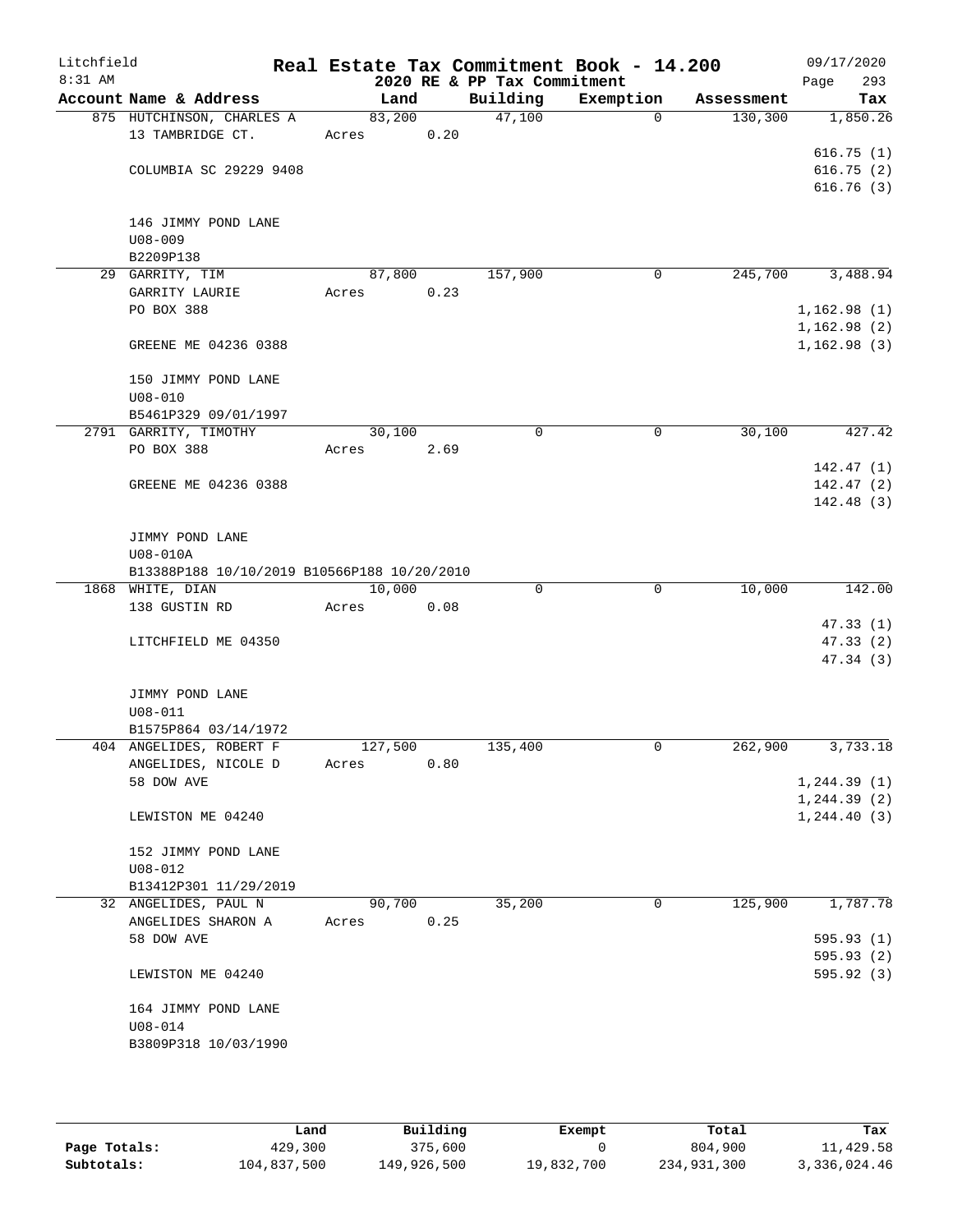| Litchfield |                                                                    |         |      |                             | Real Estate Tax Commitment Book - 14.200 |            | 09/17/2020  |
|------------|--------------------------------------------------------------------|---------|------|-----------------------------|------------------------------------------|------------|-------------|
| 8:31 AM    |                                                                    |         |      | 2020 RE & PP Tax Commitment |                                          |            | 294<br>Page |
|            | Account Name & Address                                             | Land    |      | Building                    | Exemption                                | Assessment | Tax         |
|            | 1040 PROVENCHER, CYNTHIA M                                         | 128,000 |      | 150,200                     | $\Omega$                                 | 278,200    | 3,950.44    |
|            | MCCARVILL, CLAIRE M                                                | Acres   | 0.82 |                             |                                          |            |             |
|            | 22 LILLIAN STREET                                                  |         |      |                             |                                          |            | 1,316.81(1) |
|            |                                                                    |         |      |                             |                                          |            | 1,316.81(2) |
|            | WOBURN MA 01801                                                    |         |      |                             |                                          |            | 1,316.82(3) |
|            | 172 JIMMY POND LANE                                                |         |      |                             |                                          |            |             |
|            | $U08 - 016$                                                        |         |      |                             |                                          |            |             |
|            | B13068P162 10/23/2018                                              |         |      |                             |                                          |            |             |
| 718        | COSTELLO SANDRA, DIANE<br>MILLIKEN                                 | 82,700  |      | 27,700                      | 0                                        | 110,400    | 1,567.68    |
|            | COSTELLO, SCOTT,                                                   | Acres   | 0.31 |                             |                                          |            |             |
|            | CYNTHIA FOXE                                                       |         |      |                             |                                          |            |             |
|            | 8 EAST AVENUE                                                      |         |      |                             |                                          |            | 522.56(1)   |
|            |                                                                    |         |      |                             |                                          |            | 522.56(2)   |
|            | LISBON FALLS ME 04252                                              |         |      |                             |                                          |            | 522.56(3)   |
|            | 60 FOREST LANE                                                     |         |      |                             |                                          |            |             |
|            | $U08 - 017$                                                        |         |      |                             |                                          |            |             |
|            | B8971P41 05/26/2006 B2300P249                                      |         |      |                             |                                          |            |             |
|            | 557 ENGLAND, NICHOLE                                               | 29,200  |      | 8,000                       | 0                                        | 37,200     | 528.24      |
|            | ENGLAND, NATHAN                                                    | Acres   | 0.17 |                             |                                          |            |             |
|            | 4 STARFLOWER LANE                                                  |         |      |                             |                                          |            | 176.08(1)   |
|            |                                                                    |         |      |                             |                                          |            | 176.08(2)   |
|            | BRUNSWICK ME 04011                                                 |         |      |                             |                                          |            | 176.08(3)   |
|            | 62 FOREST LANE                                                     |         |      |                             |                                          |            |             |
|            | $U08 - 018$                                                        |         |      |                             |                                          |            |             |
|            | B11693P263 08/17/2012 B11571P285 08/10/2012                        |         |      |                             |                                          |            |             |
|            | B6247P108                                                          |         |      |                             |                                          |            |             |
|            | 1053 MOSES, MARITA L(1/3)                                          | 29,200  |      | 11,200                      | 0                                        | 40,400     | 573.68      |
|            | LEVESQUE, COLLEEN<br>F(1/3)                                        | Acres   | 0.17 |                             |                                          |            |             |
|            | MEGAN A.                                                           |         |      |                             |                                          |            | 191.23(1)   |
|            | PRATT-LOUISI(1/6)&                                                 |         |      |                             |                                          |            |             |
|            | WYATT A. MCLAREY(1/6)                                              |         |      |                             |                                          |            |             |
|            | 904 30TH COURT                                                     |         |      |                             |                                          |            | 191.23(2)   |
|            | WEST PALM BEACH FL<br>33407                                        |         |      |                             |                                          |            | 191.22(3)   |
|            |                                                                    |         |      |                             |                                          |            |             |
|            | 63 FOREST LANE                                                     |         |      |                             |                                          |            |             |
|            | $U08 - 019$                                                        |         |      |                             |                                          |            |             |
|            | B12016P54 06/22/2015 B11849P314 11/10/2014 B4594P200<br>12/27/1993 |         |      |                             |                                          |            |             |
|            | 1274 CHAMPAGNE, DONALD R                                           | 11,700  |      | 4,900                       | $\mathbf 0$                              | 16,600     | 235.72      |
|            | 57 FOREST LANE                                                     | Acres   | 0.11 |                             |                                          |            |             |
|            |                                                                    |         |      |                             |                                          |            | 78.57(1)    |
|            | LITCHFIELD ME 04350                                                |         |      |                             |                                          |            | 78.57(2)    |
|            |                                                                    |         |      |                             |                                          |            | 78.58(3)    |
|            | 57 FOREST LANE                                                     |         |      |                             |                                          |            |             |
|            | $U08 - 020$                                                        |         |      |                             |                                          |            |             |
|            | B13268P166 07/15/2019                                              |         |      |                             |                                          |            |             |
|            |                                                                    |         |      |                             |                                          |            |             |

|              | Land          | Building    | Exempt     | Total         | Tax          |
|--------------|---------------|-------------|------------|---------------|--------------|
| Page Totals: | 280,800       | 202,000     |            | 482,800       | 6,855.76     |
| Subtotals:   | 105, 118, 300 | 150,128,500 | 19,832,700 | 235, 414, 100 | 3,342,880.22 |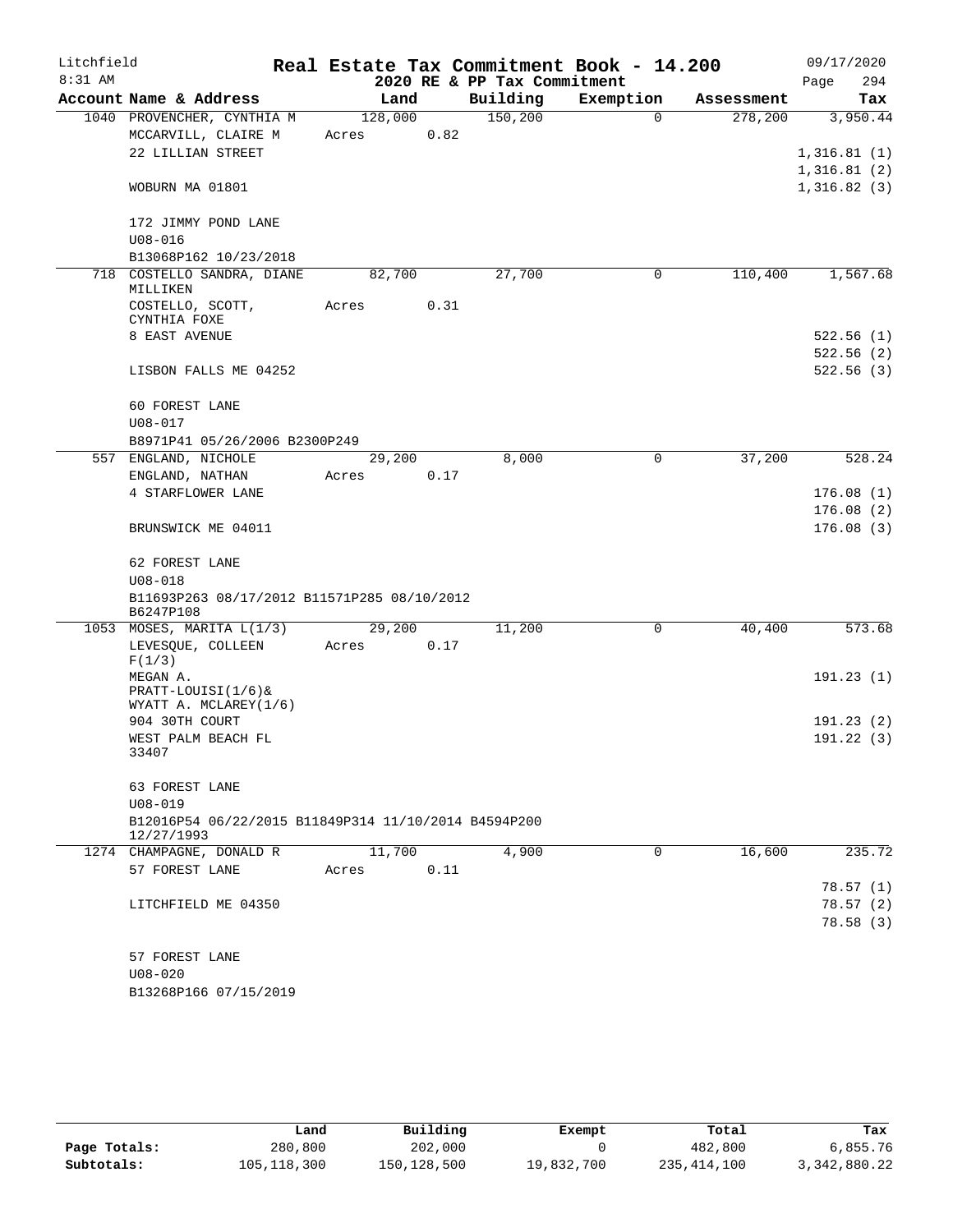| Litchfield<br>8:31 AM |                                                               |       |         |      | 2020 RE & PP Tax Commitment | Real Estate Tax Commitment Book - 14.200 |                     | 09/17/2020<br>295<br>Page    |
|-----------------------|---------------------------------------------------------------|-------|---------|------|-----------------------------|------------------------------------------|---------------------|------------------------------|
|                       | Account Name & Address                                        |       | Land    |      | Building                    | Exemption                                | Assessment          | Tax                          |
|                       | 349 COMEAU, NORMAND                                           |       | 122,000 |      | 25,900                      |                                          | 147,900<br>$\Omega$ | 2,100.18                     |
|                       | 118 OAK HILL ROAD                                             | Acres |         | 0.58 |                             |                                          |                     |                              |
|                       |                                                               |       |         |      |                             |                                          |                     | 700.06(1)                    |
|                       | LITCHFIELD ME 04350                                           |       |         |      |                             |                                          |                     | 700.06(2)                    |
|                       |                                                               |       |         |      |                             |                                          |                     | 700.06(3)                    |
|                       | 55 FOREST LANE                                                |       |         |      |                             |                                          |                     |                              |
|                       | $U08 - 021$                                                   |       |         |      |                             |                                          |                     |                              |
|                       | B11862P62 10/31/2014 B3618P102                                |       |         |      |                             |                                          |                     |                              |
|                       | 1143 MANN, VALARIE                                            |       | 142,800 |      | 96,700                      | 25,000                                   | 214,500             | 3,045.90                     |
|                       | MANN, JOHN T                                                  | Acres |         | 1.41 |                             | 02 HOMESTEAD EXEMPT                      |                     |                              |
|                       | 53 FOREST LANE                                                |       |         |      |                             |                                          |                     | 1,015.30(1)                  |
|                       |                                                               |       |         |      |                             |                                          |                     | 1,015.30(2)                  |
|                       | LITCHFIELD ME 04350                                           |       |         |      |                             |                                          |                     | 1,015.30(3)                  |
|                       |                                                               |       |         |      |                             |                                          |                     |                              |
|                       | 53 FOREST LANE                                                |       |         |      |                             |                                          |                     |                              |
|                       | $U08 - 023$                                                   |       |         |      |                             |                                          |                     |                              |
|                       | B12774P153 10/27/2017 B5592P8 04/15/1998<br>2158 MANN, JOHN T |       | 20,000  |      | 0                           |                                          | 20,000<br>0         | 284.00                       |
|                       | 53 FOREST LANE                                                | Acres |         | 1.00 |                             |                                          |                     |                              |
|                       |                                                               |       |         |      |                             |                                          |                     | 94.67(1)                     |
|                       | LITCHFIELD ME 04350                                           |       |         |      |                             |                                          |                     | 94.67(2)                     |
|                       |                                                               |       |         |      |                             |                                          |                     | 94.66(3)                     |
|                       |                                                               |       |         |      |                             |                                          |                     |                              |
|                       | OFF FOREST LANE                                               |       |         |      |                             |                                          |                     |                              |
|                       | $U08 - 024$                                                   |       |         |      |                             |                                          |                     |                              |
|                       | B6349P212                                                     |       |         |      |                             |                                          |                     |                              |
|                       | 2159 KINDLIMANN, MELISSA A                                    |       | 23,300  |      | $\mathbf 0$                 |                                          | 23,300<br>0         | 330.86                       |
|                       | KINDLIMANN, SHANE E                                           | Acres |         | 2.10 |                             |                                          |                     |                              |
|                       | 277 MIDDLE STREET                                             |       |         |      |                             |                                          |                     | 110.29(1)<br>110.29(2)       |
|                       | <b>BATH ME 04530</b>                                          |       |         |      |                             |                                          |                     | 110.28(3)                    |
|                       |                                                               |       |         |      |                             |                                          |                     |                              |
|                       | FOREST LANE                                                   |       |         |      |                             |                                          |                     |                              |
|                       | $U08 - 025$                                                   |       |         |      |                             |                                          |                     |                              |
|                       | B12952P344 06/22/2018 B9714P22 04/30/2008 B6349P212           |       |         |      |                             |                                          |                     |                              |
|                       | 09/29/2000                                                    |       |         |      |                             |                                          | 0                   |                              |
|                       | 552 ANDERSON, RANDALL<br>42 EASY STREET                       | Acres | 142,500 | 0.48 | 119,000                     |                                          | 261,500             | 3,713.30                     |
|                       |                                                               |       |         |      |                             |                                          |                     | 1,237.77(1)                  |
|                       | LITCHFIELD ME 04350                                           |       |         |      |                             |                                          |                     | 1,237.77(2)                  |
|                       |                                                               |       |         |      |                             |                                          |                     | 1,237.76(3)                  |
|                       |                                                               |       |         |      |                             |                                          |                     |                              |
|                       | 42 EASY STREET                                                |       |         |      |                             |                                          |                     |                              |
|                       | $U09 - 001$                                                   |       |         |      |                             |                                          |                     |                              |
|                       | B7628P226 06/16/2003                                          |       |         |      |                             |                                          |                     |                              |
|                       | 1397 RICKER, DEANNE E                                         |       | 145,200 |      | 97,000                      |                                          | 242,200<br>0        | 3,439.24                     |
|                       | 46 EASY ST                                                    | Acres |         | 0.56 |                             |                                          |                     |                              |
|                       | LITCHFIELD ME 04350                                           |       |         |      |                             |                                          |                     | 1, 146.41(1)<br>1, 146.41(2) |
|                       |                                                               |       |         |      |                             |                                          |                     | 1, 146.42(3)                 |
|                       |                                                               |       |         |      |                             |                                          |                     |                              |
|                       | <b>46 EASY STREET</b>                                         |       |         |      |                             |                                          |                     |                              |
|                       | $U09 - 002$                                                   |       |         |      |                             |                                          |                     |                              |
|                       | B7266P126 02/06/2003                                          |       |         |      |                             |                                          |                     |                              |
|                       |                                                               |       |         |      |                             |                                          |                     |                              |
|                       |                                                               |       |         |      |                             |                                          |                     |                              |
|                       |                                                               |       |         |      |                             |                                          |                     |                              |

|              | Land        | Building    | Exempt     | Total       | Tax          |
|--------------|-------------|-------------|------------|-------------|--------------|
| Page Totals: | 595,800     | 338,600     | 25,000     | 909,400     | 12,913.48    |
| Subtotals:   | 105,714,100 | 150,467,100 | 19,857,700 | 236,323,500 | 3,355,793.70 |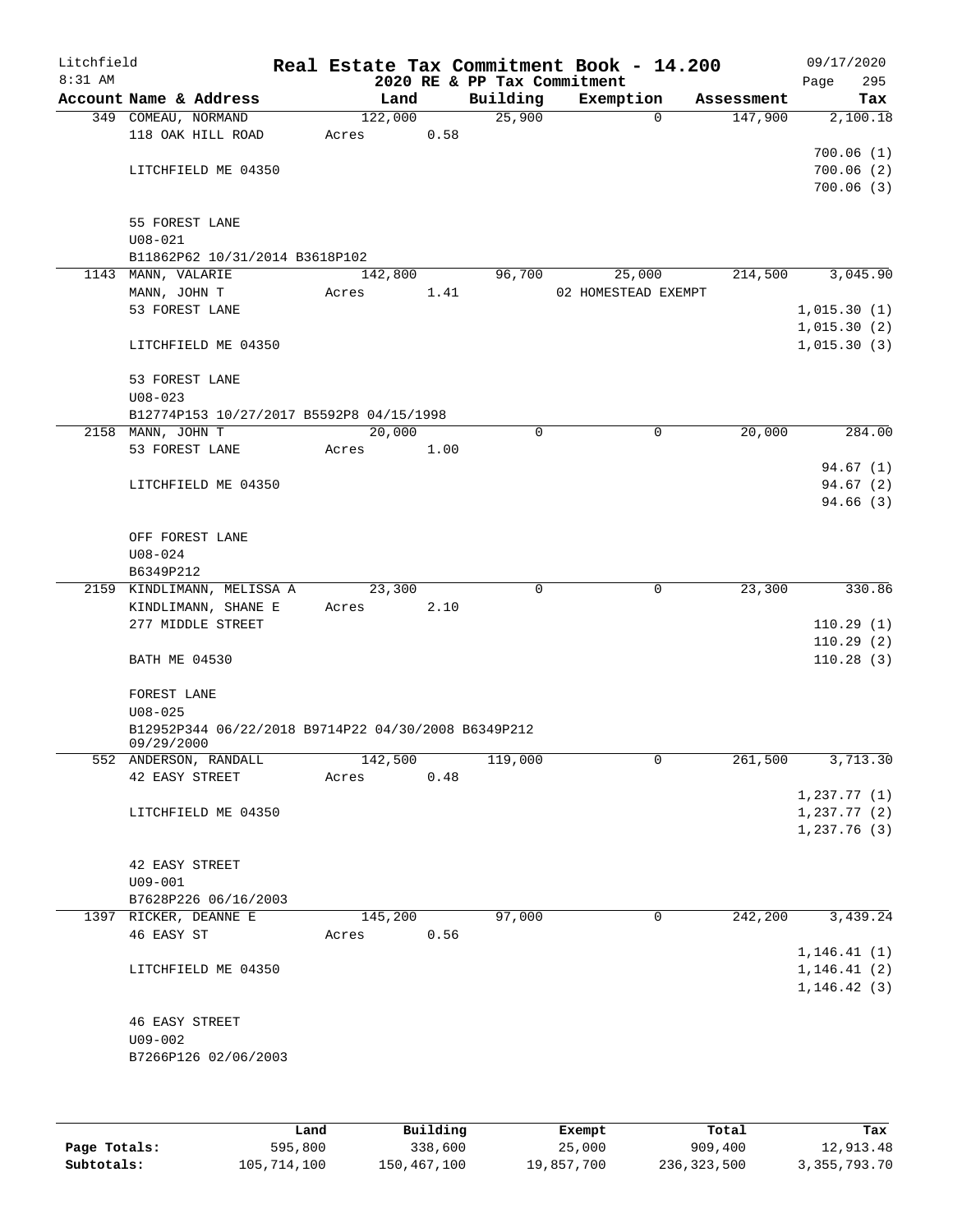| Litchfield<br>8:31 AM |                                                    |         |      | 2020 RE & PP Tax Commitment | Real Estate Tax Commitment Book - 14.200 |            | 09/17/2020<br>296<br>Page |
|-----------------------|----------------------------------------------------|---------|------|-----------------------------|------------------------------------------|------------|---------------------------|
|                       | Account Name & Address                             | Land    |      | Building                    | Exemption                                | Assessment | Tax                       |
|                       | 408 BOYER, BRIAN RTRUSTEE                          | 145,200 |      | 167,900                     | $\Omega$                                 | 313,100    | 4,446.02                  |
|                       | HORN JANIS R TRUSTEE                               | Acres   | 0.58 |                             |                                          |            |                           |
|                       | 6 COUNTRYSIDE ROAD                                 |         |      |                             |                                          |            | 1,482.01(1)               |
|                       |                                                    |         |      |                             |                                          |            | 1,482.01(2)               |
|                       | PEPPERILL MA 01463                                 |         |      |                             |                                          |            | 1,482.00(3)               |
|                       |                                                    |         |      |                             |                                          |            |                           |
|                       | 50 EASY STREET                                     |         |      |                             |                                          |            |                           |
|                       | $U09 - 003$                                        |         |      |                             |                                          |            |                           |
|                       | B9592P121 12/13/2007 B7784P20 12/22/2003           |         |      |                             |                                          |            |                           |
|                       | 636 FRECHETTE, ANDRE SR                            | 145,100 |      | 111,200                     | 7,000                                    | 249,300    | 3,540.06                  |
|                       | FRECHETTE, BARBARA                                 | Acres   | 0.53 |                             | 23 WW1 Widow NonRes                      |            |                           |
|                       | 3508 SE HYDE CIRCLE                                |         |      |                             |                                          |            | 1,180.02(1)               |
|                       |                                                    |         |      |                             |                                          |            |                           |
|                       |                                                    |         |      |                             |                                          |            | 1,180.02(2)               |
|                       | PORT ST LUCIE FL 34984                             |         |      |                             |                                          |            | 1,180.02(3)               |
|                       |                                                    |         |      |                             |                                          |            |                           |
|                       | 56 EASY STREET                                     |         |      |                             |                                          |            |                           |
|                       | $U09 - 004$                                        |         |      |                             |                                          |            |                           |
|                       | B7669P256 06/02/2003                               |         |      |                             |                                          |            |                           |
|                       | 275 MORIN, MELANIE L                               | 145,100 |      | 105,000                     | 0                                        | 250,100    | 3,551.42                  |
|                       | SMALL, ROBERT A                                    | Acres   | 0.52 |                             |                                          |            |                           |
|                       | 58 EASY STREET                                     |         |      |                             |                                          |            | 1,183.81(1)               |
|                       |                                                    |         |      |                             |                                          |            | 1,183.81(2)               |
|                       | LITCHFIELD ME 04350                                |         |      |                             |                                          |            | 1, 183.80(3)              |
|                       | 58 EASY STREET                                     |         |      |                             |                                          |            |                           |
|                       | $U09 - 005$                                        |         |      |                             |                                          |            |                           |
|                       |                                                    |         |      |                             |                                          |            |                           |
|                       | B13111P1 12/14/2018 B5767P234 10/01/1998           |         |      |                             |                                          |            |                           |
|                       | 1684 MADORE, JOHN V                                | 145,100 |      | 135,900                     | 25,000                                   | 256,000    | 3,635.20                  |
|                       | MADORE, THERESA L                                  | Acres   | 0.52 |                             | 02 HOMESTEAD EXEMPT                      |            |                           |
|                       | P.O. BOX 117                                       |         |      |                             |                                          |            | 1, 211.73(1)              |
|                       |                                                    |         |      |                             |                                          |            | 1, 211.73(2)              |
|                       | LITCHFIELD ME 04350                                |         |      |                             |                                          |            | 1, 211.74(3)              |
|                       | 64 EASY STREET                                     |         |      |                             |                                          |            |                           |
|                       | $U09 - 006$                                        |         |      |                             |                                          |            |                           |
|                       | B12091P219 08/18/2015 B7596P227 08/22/2003         |         |      |                             |                                          |            |                           |
|                       | 345 GUNNELLS BELINDA                               | 145,000 |      | 2,600                       | 0                                        | 147,600    | 2,095.92                  |
|                       | 33 PERKINS ROAD                                    | Acres   | 0.51 |                             |                                          |            |                           |
|                       |                                                    |         |      |                             |                                          |            | 698.64 (1)                |
|                       | MONMOUTH ME 04259                                  |         |      |                             |                                          |            | 698.64(2)                 |
|                       |                                                    |         |      |                             |                                          |            | 698.64 (3)                |
|                       |                                                    |         |      |                             |                                          |            |                           |
|                       | 68 EASY STREET                                     |         |      |                             |                                          |            |                           |
|                       | $U09 - 007$                                        |         |      |                             |                                          |            |                           |
|                       | B12914P167 04/23/2018 B8071P68 08/06/2004 B8071P66 |         |      |                             |                                          |            |                           |
|                       | 08/05/2004 B2463P93 04/12/1982                     |         |      |                             |                                          |            |                           |
|                       | 284 DAY, DIANE L                                   | 157,500 |      | 168,300                     | 25,000                                   | 300,800    | 4,271.36                  |
|                       | JASPER, SUSAN L                                    | Acres   | 0.90 |                             | 02 HOMESTEAD EXEMPT                      |            |                           |
|                       | 76 EASY ST                                         |         |      |                             |                                          |            | 1,423.79(1)               |
|                       |                                                    |         |      |                             |                                          |            | 1,423.79(2)               |
|                       |                                                    |         |      |                             |                                          |            |                           |
|                       | LITCHFIELD ME 04350                                |         |      |                             |                                          |            | 1,423.78(3)               |
|                       | 76 EASY STREET                                     |         |      |                             |                                          |            |                           |
|                       |                                                    |         |      |                             |                                          |            |                           |
|                       | $U09 - 008$                                        |         |      |                             |                                          |            |                           |
|                       | B11297P151 02/04/2013 B5775P96                     |         |      |                             |                                          |            |                           |
|                       |                                                    |         |      |                             |                                          |            |                           |
|                       |                                                    |         |      |                             |                                          |            |                           |

|              | Land        | Building    | Exempt     | Total       | Tax          |
|--------------|-------------|-------------|------------|-------------|--------------|
| Page Totals: | 883,000     | 690,900     | 57,000     | 1,516,900   | 21,539.98    |
| Subtotals:   | 106,597,100 | 151,158,000 | 19,914,700 | 237,840,400 | 3,377,333.68 |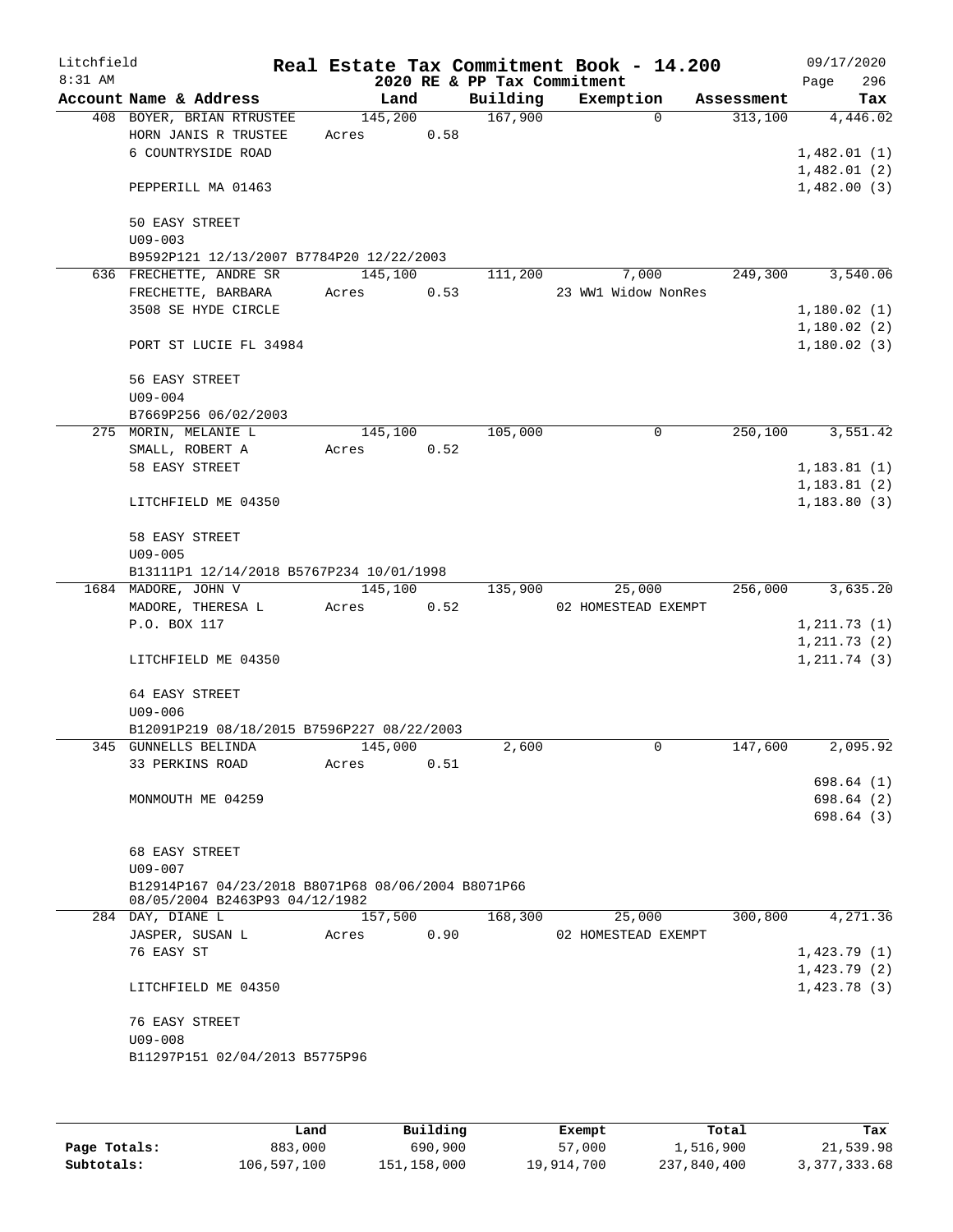| Litchfield   |                               |                                                                            |       |          |                                         | Real Estate Tax Commitment Book - 14.200 |            | 09/17/2020                 |
|--------------|-------------------------------|----------------------------------------------------------------------------|-------|----------|-----------------------------------------|------------------------------------------|------------|----------------------------|
| $8:31$ AM    |                               | Account Name & Address                                                     |       | Land     | 2020 RE & PP Tax Commitment<br>Building | Exemption                                | Assessment | 297<br>Page<br>Tax         |
|              |                               | 1211 MORGAN, WINSTON L                                                     |       | 140,700  | 127,100                                 | 31,000                                   | 236,800    | 3,362.56                   |
|              |                               | MORGAN, SHIRLEY A                                                          | Acres | 0.49     |                                         | 02 HOMESTEAD EXEMPT                      |            |                            |
|              | 80 EASY STREET                |                                                                            |       |          |                                         | 12 WW2 Vet Res.                          |            | 1,120.85(1)                |
|              |                               |                                                                            |       |          |                                         |                                          |            | 1,120.85(2)                |
|              |                               | LITCHFIELD ME 04250                                                        |       |          |                                         |                                          |            | 1,120.86(3)                |
|              | 80 EASY STREET<br>$U09 - 009$ |                                                                            |       |          |                                         |                                          |            |                            |
|              |                               | B12879P94 03/27/2018 B7677P269 01/06/2003                                  |       |          |                                         |                                          |            |                            |
|              |                               | 813 WARNER, HAROLD N., JR.                                                 |       | 136,100  | 78,800                                  | 31,000                                   | 183,900    | 2,611.38                   |
|              | FORREST, DALE L               |                                                                            | Acres | 0.48     |                                         | 02 HOMESTEAD EXEMPT                      |            |                            |
|              | 96 EASY STREET                |                                                                            |       |          |                                         | 14 WW2 Vet NonRes                        |            | 870.46(1)                  |
|              |                               |                                                                            |       |          |                                         |                                          |            | 870.46(2)                  |
|              |                               | LITCHFIELD ME 04350                                                        |       |          |                                         |                                          |            | 870.46(3)                  |
|              | 96 EASY STREET<br>$U09 - 010$ |                                                                            |       |          |                                         |                                          |            |                            |
|              |                               | B13303P96 07/09/2019                                                       |       |          |                                         |                                          |            |                            |
|              | 795 WHITTEN, MARY M           |                                                                            |       | 126,800  | 159,200                                 | 25,000                                   | 261,000    | 3,706.20                   |
|              | 102 EASY STREET               |                                                                            | Acres | 0.59     |                                         | 02 HOMESTEAD EXEMPT                      |            |                            |
|              |                               |                                                                            |       |          |                                         |                                          |            | 1,235.40(1)                |
|              |                               | LITCHFIELD ME 04350                                                        |       |          |                                         |                                          |            | 1, 235.40(2)               |
|              |                               |                                                                            |       |          |                                         |                                          |            | 1, 235.40(3)               |
|              |                               |                                                                            |       |          |                                         |                                          |            |                            |
|              | 102 EASY STREET               |                                                                            |       |          |                                         |                                          |            |                            |
|              | $U09 - 011$                   |                                                                            |       |          |                                         |                                          |            |                            |
|              | B6673P146                     | B12444P217 10/19/2016 B11857P170 11/21/2014                                |       |          |                                         |                                          |            |                            |
|              | 184 FORD, MICHELE             |                                                                            |       | 136,800  | 122,700                                 | 25,000                                   | 234,500    | 3,329.90                   |
|              |                               | 114 EASY STREET                                                            | Acres | 0.73     |                                         | 02 HOMESTEAD EXEMPT                      |            |                            |
|              |                               | LITCHFIELD ME 04350                                                        |       |          |                                         |                                          |            | 1,109.97(1)<br>1,109.97(2) |
|              |                               |                                                                            |       |          |                                         |                                          |            | 1,109.96(3)                |
|              |                               |                                                                            |       |          |                                         |                                          |            |                            |
|              | 114 EASY STREET               |                                                                            |       |          |                                         |                                          |            |                            |
|              | $U09 - 012$<br>07/02/1968     | B10749P154 06/09/2011 B6352P138 11/27/2000 B1581P569                       |       |          |                                         |                                          |            |                            |
|              | 882 CAMPBELL, JOHN C          |                                                                            |       | 135,900  | 24,300                                  | 0                                        | 160,200    | 2,274.84                   |
|              | 120 EASY ST                   |                                                                            | Acres | 0.43     |                                         |                                          |            |                            |
|              |                               |                                                                            |       |          |                                         |                                          |            | 758.28(1)                  |
|              |                               | LITCHFIELD ME 04350                                                        |       |          |                                         |                                          |            | 758.28(2)                  |
|              |                               |                                                                            |       |          |                                         |                                          |            | 758.28 (3)                 |
|              |                               |                                                                            |       |          |                                         |                                          |            |                            |
|              | 120 EASY STREET               |                                                                            |       |          |                                         |                                          |            |                            |
|              | $U09 - 013$                   |                                                                            |       |          |                                         |                                          |            |                            |
|              |                               | B12394P67 08/22/2016 B10245P56 10/16/2009 B8520P103<br>07/29/2005 B3775P61 |       |          |                                         |                                          |            |                            |
|              | 1703 MORGAN, JASON M          |                                                                            |       | 175,600  | 130,400                                 | 31,000                                   | 275,000    | 3,905.00                   |
|              | 123 EASY STREET               |                                                                            | Acres | 1.48     |                                         | 12 WW2 Vet Res.                          |            |                            |
|              |                               |                                                                            |       |          |                                         | 02 HOMESTEAD EXEMPT                      |            | 1,301.67(1)                |
|              |                               | LITCHFIELD ME 04350                                                        |       |          |                                         |                                          |            | 1,301.67(2)                |
|              |                               |                                                                            |       |          |                                         |                                          |            | 1,301.66(3)                |
|              | 123 EASY STREET               |                                                                            |       |          |                                         |                                          |            |                            |
|              | $U09 - 014$                   |                                                                            |       |          |                                         |                                          |            |                            |
|              | 09/23/1968                    | B12845P51 02/02/2018 B12837P297 02/02/2018 B1478P851                       |       |          |                                         |                                          |            |                            |
|              |                               |                                                                            |       |          |                                         |                                          |            |                            |
|              |                               | Land                                                                       |       | Building |                                         | Exempt                                   | Total      | Tax                        |
| Page Totals: |                               | 851,900                                                                    |       | 642,500  |                                         | 143,000                                  | 1,351,400  | 19,189.88                  |

**Subtotals:** 107,449,000 151,800,500 20,057,700 239,191,800 3,396,523.56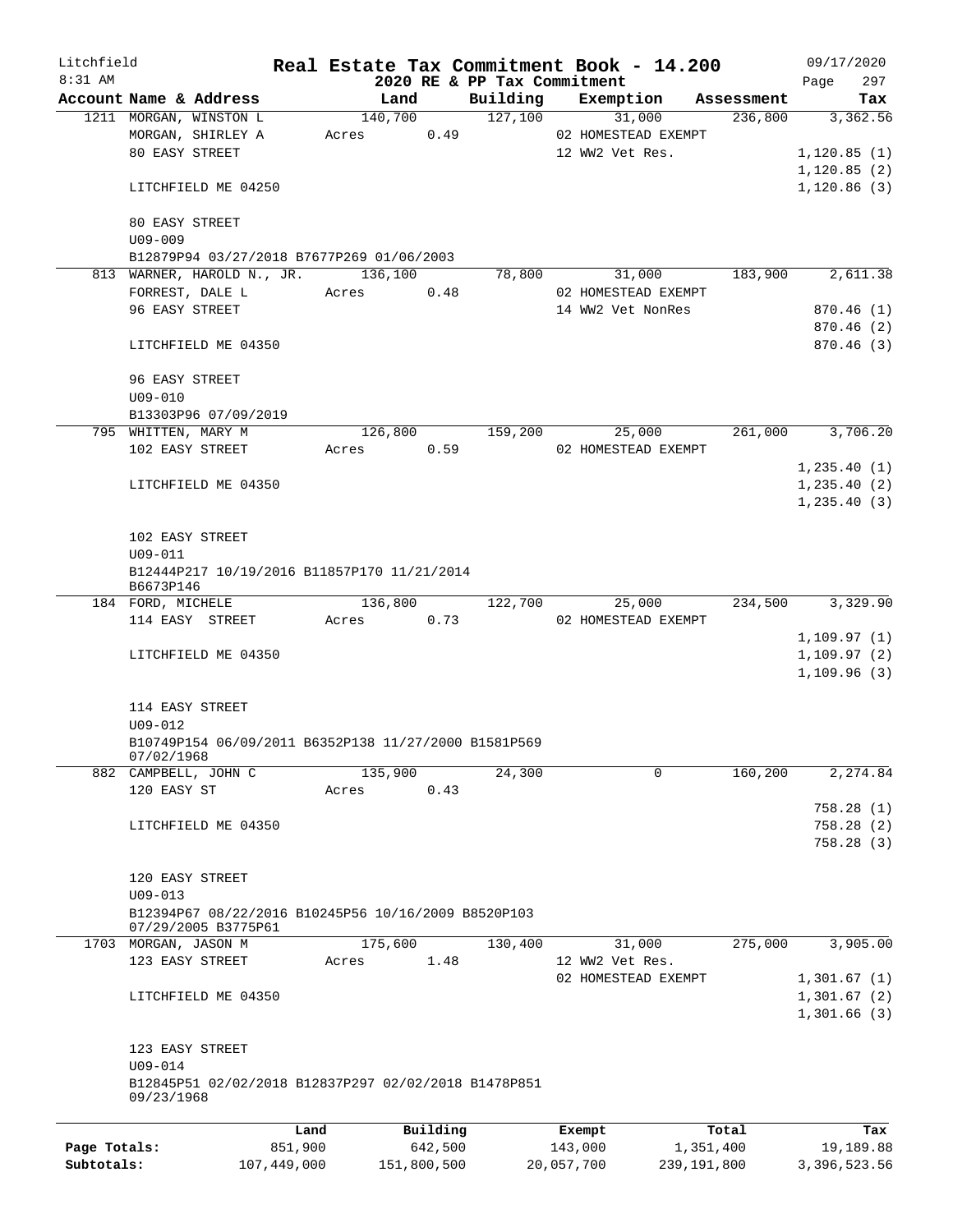| Litchfield |                                             | Real Estate Tax Commitment Book - 14.200 |         |      |                             |                     |             |            |                            | 09/17/2020 |
|------------|---------------------------------------------|------------------------------------------|---------|------|-----------------------------|---------------------|-------------|------------|----------------------------|------------|
| $8:31$ AM  |                                             |                                          |         |      | 2020 RE & PP Tax Commitment |                     |             |            | Page                       | 298        |
|            | Account Name & Address                      |                                          | Land    |      | Building                    | Exemption           |             | Assessment |                            | Tax        |
|            | 656 GAMACHE, JOSEPH R JR                    |                                          | 138,600 |      | 148,300                     |                     | $\Omega$    | 286,900    |                            | 4,073.98   |
|            | C/O JOSEPH GAMACHE SR                       | Acres                                    |         | 0.45 |                             |                     |             |            |                            |            |
|            | 119 EASY STREET<br>LITCHFIELD ME 04350      |                                          |         |      |                             |                     |             |            | 1,357.99(1)<br>1,357.99(2) |            |
|            |                                             |                                          |         |      |                             |                     |             |            |                            |            |
|            |                                             |                                          |         |      |                             |                     |             |            | 1,358.00(3)                |            |
|            | 119 EASY STREET                             |                                          |         |      |                             |                     |             |            |                            |            |
|            | $U09 - 016$                                 |                                          |         |      |                             |                     |             |            |                            |            |
|            | B4477P227                                   |                                          |         |      |                             |                     |             |            |                            |            |
|            | 1018 AHEARN, TIMOTHY                        |                                          | 148,300 |      | 99,400                      |                     | 25,000      | 222,700    |                            | 3,162.34   |
|            | AHEARN, LINDA                               | Acres                                    |         | 0.86 |                             | 02 HOMESTEAD EXEMPT |             |            |                            |            |
|            | 115 EASY STREET                             |                                          |         |      |                             |                     |             |            | 1,054.11(1)                |            |
|            |                                             |                                          |         |      |                             |                     |             |            | 1,054.11(2)                |            |
|            | LITCHFIELD ME 04350                         |                                          |         |      |                             |                     |             |            | 1,054.12(3)                |            |
|            |                                             |                                          |         |      |                             |                     |             |            |                            |            |
|            | 115 EASY STREET                             |                                          |         |      |                             |                     |             |            |                            |            |
|            | $U09 - 017$                                 |                                          |         |      |                             |                     |             |            |                            |            |
|            | B5122P268 05/07/1996                        |                                          |         |      |                             |                     |             |            |                            |            |
|            | 516 O'CONNOR, FRANCIS                       |                                          | 87,900  |      | 87,700                      |                     | $\mathbf 0$ | 175,600    |                            | 2,493.52   |
|            | 2 DOYLE ST                                  | Acres 1.37                               |         |      |                             |                     |             |            |                            |            |
|            |                                             |                                          |         |      |                             |                     |             |            |                            | 831.17 (1) |
|            | LITCHFIELD ME 04350                         |                                          |         |      |                             |                     |             |            |                            | 831.17 (2) |
|            |                                             |                                          |         |      |                             |                     |             |            |                            | 831.18(3)  |
|            |                                             |                                          |         |      |                             |                     |             |            |                            |            |
|            | 2 DOYLE STREET                              |                                          |         |      |                             |                     |             |            |                            |            |
|            | $U09 - 018$                                 |                                          |         |      |                             |                     |             |            |                            |            |
|            | B13138P305 12/19/2018 B12036P244 07/09/2015 |                                          |         |      |                             |                     |             |            |                            |            |
|            | 651 GAGNON, PATRICK B                       |                                          | 90,400  |      | 68,800                      |                     | 25,000      | 134,200    |                            | 1,905.64   |
|            | GAGNON, SUSAN L                             | Acres                                    |         | 0.83 |                             | 02 HOMESTEAD EXEMPT |             |            |                            |            |
|            | 10 DOYLE ST                                 |                                          |         |      |                             |                     |             |            |                            | 635.21(1)  |
|            |                                             |                                          |         |      |                             |                     |             |            |                            | 635.21(2)  |
|            | LITCHFIELD ME 04350                         |                                          |         |      |                             |                     |             |            |                            | 635.22(3)  |
|            |                                             |                                          |         |      |                             |                     |             |            |                            |            |
|            | 10 DOYLE STREET                             |                                          |         |      |                             |                     |             |            |                            |            |
|            | $U09 - 020$                                 |                                          |         |      |                             |                     |             |            |                            |            |
|            | B13138P305 12/19/2018 B6798P103             |                                          |         |      |                             |                     |             |            |                            |            |
|            | 531 SMITH, BRIAN                            |                                          | 61,700  |      | 0                           |                     | $\mathbf 0$ | 61,700     |                            | 876.14     |
|            | SMITH, MELISSA                              | Acres                                    |         | 0.45 |                             |                     |             |            |                            |            |
|            | 869 GARDINER ROAD                           |                                          |         |      |                             |                     |             |            |                            | 292.05(1)  |
|            |                                             |                                          |         |      |                             |                     |             |            |                            | 292.05(2)  |
|            | WALES ME 04280                              |                                          |         |      |                             |                     |             |            |                            | 292.04(3)  |
|            |                                             |                                          |         |      |                             |                     |             |            |                            |            |
|            | <b>DOYLE STREET</b>                         |                                          |         |      |                             |                     |             |            |                            |            |
|            | $U09 - 021$                                 |                                          |         |      |                             |                     |             |            |                            |            |
|            | B13368P61 10/17/2019                        |                                          |         |      |                             |                     |             |            |                            |            |
|            | 1333 STRONG, HILLARY S                      |                                          | 80,300  |      | 55,800                      |                     | 25,000      | 111,100    |                            | 1,577.62   |
|            | STRONG, DAVID A                             | Acres                                    |         | 0.43 |                             | 02 HOMESTEAD EXEMPT |             |            |                            |            |
|            | 20 DOYLE STREET                             |                                          |         |      |                             |                     |             |            |                            | 525.87(1)  |
|            |                                             |                                          |         |      |                             |                     |             |            |                            | 525.87(2)  |
|            | LITCHFIELD ME 04350                         |                                          |         |      |                             |                     |             |            |                            | 525.88(3)  |
|            |                                             |                                          |         |      |                             |                     |             |            |                            |            |
|            | 20 DOYLE STREET<br>$U09 - 022$              |                                          |         |      |                             |                     |             |            |                            |            |
|            | B12401P264 08/31/2016 B11190P335 10/05/2012 |                                          |         |      |                             |                     |             |            |                            |            |
|            | B2937P349                                   |                                          |         |      |                             |                     |             |            |                            |            |
|            |                                             |                                          |         |      |                             |                     |             |            |                            |            |
|            |                                             |                                          |         |      |                             |                     |             |            |                            |            |
|            |                                             |                                          |         |      |                             |                     |             |            |                            |            |

|              | Land        | Building    | Exempt       | Total       | Tax          |
|--------------|-------------|-------------|--------------|-------------|--------------|
| Page Totals: | 607,200     | 460,000     | 75,000       | 992,200     | 14.089.24    |
| Subtotals:   | 108,056,200 | 152,260,500 | 20, 132, 700 | 240,184,000 | 3,410,612.80 |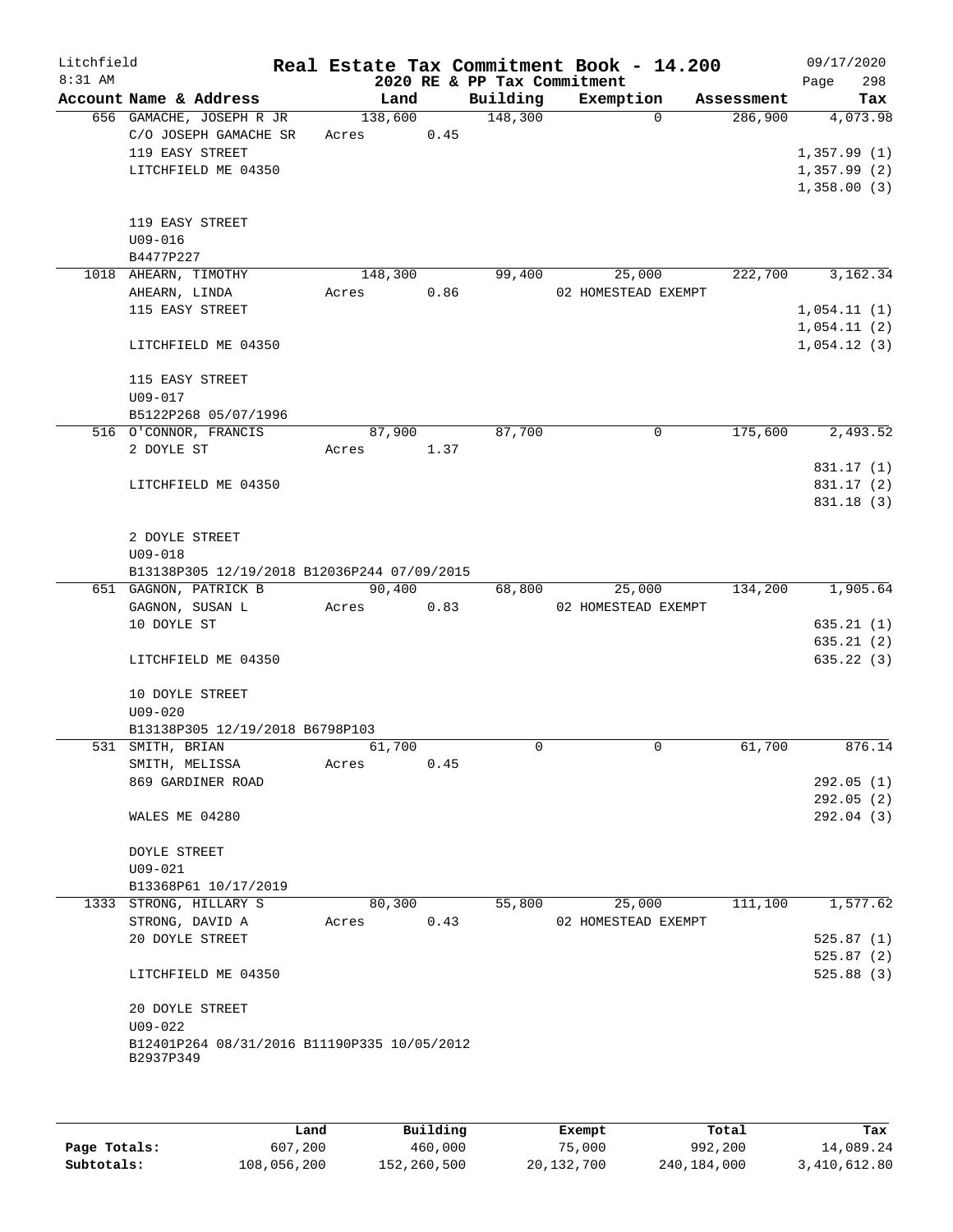| Litchfield |                                                                                                    |       |        |      |                             | Real Estate Tax Commitment Book - 14.200 |            | 09/17/2020  |
|------------|----------------------------------------------------------------------------------------------------|-------|--------|------|-----------------------------|------------------------------------------|------------|-------------|
| $8:31$ AM  |                                                                                                    |       |        |      | 2020 RE & PP Tax Commitment |                                          |            | 299<br>Page |
|            | Account Name & Address                                                                             |       | Land   |      | Building                    | Exemption                                | Assessment | Tax         |
|            | 1330 OUELLETTE, MARIA<br>22 DOYLE STREET                                                           | Acres | 92,300 | 0.95 | 22,600                      | 25,000<br>02 HOMESTEAD EXEMPT            | 89,900     | 1,276.58    |
|            |                                                                                                    |       |        |      |                             |                                          |            | 425.53(1)   |
|            | LITCHFIELD ME 04350                                                                                |       |        |      |                             |                                          |            | 425.53(2)   |
|            |                                                                                                    |       |        |      |                             |                                          |            | 425.52(3)   |
|            |                                                                                                    |       |        |      |                             |                                          |            |             |
|            | 22 DOYLE STREET                                                                                    |       |        |      |                             |                                          |            |             |
|            | $U09 - 023$                                                                                        |       |        |      |                             |                                          |            |             |
|            | B4817P209                                                                                          |       |        |      |                             |                                          |            |             |
|            | 316 MORIN, ALLISON                                                                                 |       | 42,400 |      | 154,000                     | 0                                        | 196,400    | 2,788.88    |
|            | THEISS, ERIC                                                                                       | Acres |        | 0.80 |                             |                                          |            |             |
|            | 13 DOYLE STREET                                                                                    |       |        |      |                             |                                          |            | 929.63(1)   |
|            |                                                                                                    |       |        |      |                             |                                          |            | 929.63(2)   |
|            | LITCHFIELD ME 04350                                                                                |       |        |      |                             |                                          |            | 929.62(3)   |
|            | 13 DOYLE STREET                                                                                    |       |        |      |                             |                                          |            |             |
|            | $U09 - 024$                                                                                        |       |        |      |                             |                                          |            |             |
|            | B12891P291 04/16/2018 B12880P187 03/01/2018                                                        |       |        |      |                             |                                          |            |             |
|            | B12880P179 06/16/2017 B12880P178 06/15/2017                                                        |       |        |      |                             |                                          |            |             |
|            | B12068P327 06/06/2015 B11154P85 09/05/2012 B9931P283<br>12/17/2008 B5715P300 08/11/1998            |       |        |      |                             |                                          |            |             |
|            | 504 PIERCE, HALEY E                                                                                |       | 45,000 |      | 104,500                     | 25,000                                   | 124,500    | 1,767.90    |
|            | BENEDICT, FRANK P                                                                                  | Acres |        | 1.00 |                             | 02 HOMESTEAD EXEMPT                      |            |             |
|            | 7 DOYLE ST                                                                                         |       |        |      |                             |                                          |            | 589.30 (1)  |
|            |                                                                                                    |       |        |      |                             |                                          |            | 589.30 (2)  |
|            | LITCHFIELD ME 04350                                                                                |       |        |      |                             |                                          |            | 589.30 (3)  |
|            |                                                                                                    |       |        |      |                             |                                          |            |             |
|            | 7 DOYLE STREET                                                                                     |       |        |      |                             |                                          |            |             |
|            | $U09 - 025$                                                                                        |       |        |      |                             |                                          |            |             |
|            | B12091P125 08/26/2015 B11176P208 09/20/2012<br>B10871P26 10/31/2011 B10264P29 11/04/2009 B7948P196 |       |        |      |                             |                                          |            |             |
|            | 05/07/2004 B4938P308 07/31/1995                                                                    |       |        |      |                             |                                          |            |             |
|            | 503 DOYLE, BRUCE                                                                                   |       | 31,500 |      | 0                           | 0                                        | 31,500     | 447.30      |
|            | DOYLE, LORAINE                                                                                     | Acres |        | 1.50 |                             |                                          |            |             |
|            | 31 DOYLE ST                                                                                        |       |        |      |                             |                                          |            | 149.10 (1)  |
|            |                                                                                                    |       |        |      |                             |                                          |            | 149.10(2)   |
|            | LITCHFIELD ME 04350                                                                                |       |        |      |                             |                                          |            | 149.10(3)   |
|            | DOYLE STREET                                                                                       |       |        |      |                             |                                          |            |             |
|            | $U09 - 026$                                                                                        |       |        |      |                             |                                          |            |             |
|            | B11264P119 11/09/2012 B2816P84                                                                     |       |        |      |                             |                                          |            |             |
|            | 911 PELLETIER, JODY J                                                                              |       | 61,200 |      | 80,500                      | 0                                        | 141,700    | 2,012.14    |
|            | 91 EASY STREET                                                                                     | Acres |        | 0.90 |                             |                                          |            |             |
|            |                                                                                                    |       |        |      |                             |                                          |            | 670.71(1)   |
|            | LITCHFIELD ME 04350                                                                                |       |        |      |                             |                                          |            | 670.71 (2)  |
|            |                                                                                                    |       |        |      |                             |                                          |            | 670.72 (3)  |
|            |                                                                                                    |       |        |      |                             |                                          |            |             |
|            | 91 EASY STREET<br>$U09 - 027$                                                                      |       |        |      |                             |                                          |            |             |
|            | B11465P303 07/30/2013 B11465P301 07/30/2013                                                        |       |        |      |                             |                                          |            |             |
|            | B10394P296 04/21/2010 B8701P28 11/17/2005 B5836P86                                                 |       |        |      |                             |                                          |            |             |

|              | Land        | Building    | Exempt     | Total       | Tax          |
|--------------|-------------|-------------|------------|-------------|--------------|
| Page Totals: | 272,400     | 361,600     | 50,000     | 584,000     | 8,292.80     |
| Subtotals:   | 108,328,600 | 152,622,100 | 20,182,700 | 240,768,000 | 3,418,905.60 |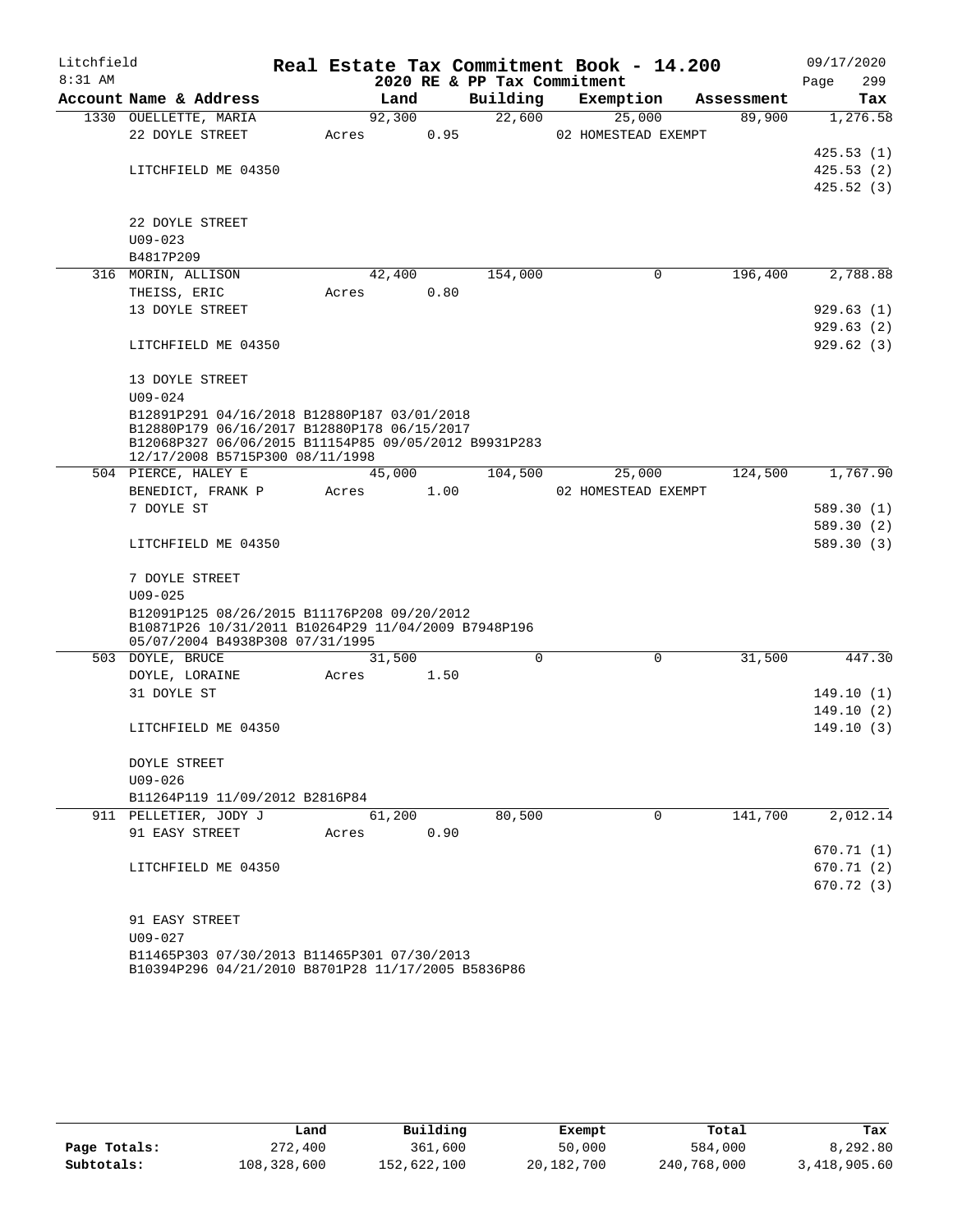| Litchfield   |                                                                                         |             |             |      |          | Real Estate Tax Commitment Book - 14.200 |                       | 09/17/2020               |
|--------------|-----------------------------------------------------------------------------------------|-------------|-------------|------|----------|------------------------------------------|-----------------------|--------------------------|
| 8:31 AM      |                                                                                         |             |             |      |          | 2020 RE & PP Tax Commitment              |                       | 300<br>Page              |
|              | Account Name & Address                                                                  |             | Land        |      | Building | Exemption                                | Assessment            | Tax                      |
|              | 315 STEVENSON, GARDNER C &<br>DUBE-STEVENSON DENISE<br>309 RIDGE ROAD                   | Acres       | 73,700      | 0.90 | 115,100  |                                          | 188,800<br>$\Omega$   | 2,680.96<br>893.65 (1)   |
|              | MONMOUTH ME 04259                                                                       |             |             |      |          |                                          |                       | 893.65 (2)<br>893.66 (3) |
|              | 83 EASY STREET<br>$U09 - 028$                                                           |             |             |      |          |                                          |                       |                          |
|              | B5969P239                                                                               |             |             |      |          |                                          |                       |                          |
|              | 620 STEVENSON, GARDNER C                                                                |             | 35,800      |      | 0        |                                          | 35,800<br>0           | 508.36                   |
|              | DUBE-STEVENSON, DENISE Acres<br>M                                                       |             |             | 0.40 |          |                                          |                       |                          |
|              | 309 RIDGE ROAD                                                                          |             |             |      |          |                                          |                       | 169.45(1)                |
|              | MONMOUTH ME 04325                                                                       |             |             |      |          |                                          |                       | 169.45(2)<br>169.46(3)   |
|              | EASY STREET<br>U09-028A                                                                 |             |             |      |          |                                          |                       |                          |
|              | B12343P208 07/01/2016 B8358P179 03/31/2005 B8358P176<br>03/21/2005 B6020P347 08/06/1999 |             |             |      |          |                                          |                       |                          |
|              | 285 STEVENSON, GARDNER C                                                                |             | 35,800      |      | $\Omega$ |                                          | 35,800<br>$\mathbf 0$ | 508.36                   |
|              | DUBE-STEVENSON, DENISE Acres<br>М                                                       |             |             | 0.40 |          |                                          |                       |                          |
|              | 309 RIDGE ROAD                                                                          |             |             |      |          |                                          |                       | 169.45(1)                |
|              | MONMOUTH ME 04325                                                                       |             |             |      |          |                                          |                       | 169.45(2)<br>169.46(3)   |
|              | EASY STREET                                                                             |             |             |      |          |                                          |                       |                          |
|              | $U09 - 029$<br>B12343P209 07/01/2016 B8358P179 03/31/2005 B5879P56                      |             |             |      |          |                                          |                       |                          |
|              | 621 CALLAHAN, BRIAN G &                                                                 |             | 55,800      |      | 159,800  | 25,000                                   | 190,600               | 2,706.52                 |
|              | SUZANNE,                                                                                |             |             |      |          |                                          |                       |                          |
|              | LIVING TRUST<br>71 EASY STREET                                                          | Acres       |             | 0.40 |          | 02 HOMESTEAD EXEMPT                      |                       | 902.17(1)                |
|              |                                                                                         |             |             |      |          |                                          |                       | 902.17(2)                |
|              | LITCHFIELD ME 04350                                                                     |             |             |      |          |                                          |                       | 902.18(3)                |
|              | 71 EASY STREET<br>$U09 - 030$                                                           |             |             |      |          |                                          |                       |                          |
|              | B6407P47 04/22/2001                                                                     |             |             |      |          |                                          |                       |                          |
|              | 1686 EQUITY TRUST COMPANY                                                               |             | 60,900      |      | 20,700   |                                          | 81,600<br>0           | 1,158.72                 |
|              | CUSTODIAN, FBO AARON<br>CHASE IRA                                                       | Acres       |             | 0.80 |          |                                          |                       |                          |
|              | 292 AVENUE ROAD                                                                         |             |             |      |          |                                          |                       | 386.24 (1)               |
|              |                                                                                         |             |             |      |          |                                          |                       | 386.24 (2)               |
|              | WALES ME 04280                                                                          |             |             |      |          |                                          |                       | 386.24 (3)               |
|              | 65 EASY STREET<br>$U09 - 031$                                                           |             |             |      |          |                                          |                       |                          |
|              | B12360P12 07/22/2016 B1948P295 03/25/1976 B1786P205                                     |             |             |      |          |                                          |                       |                          |
|              | 1685 STODDARD JAMES JR                                                                  |             | 60,900      | 0.80 | 82,300   | 25,000                                   | 118,200               | 1,678.44                 |
|              | 59 EASY STREET                                                                          | Acres       |             |      |          | 02 HOMESTEAD EXEMPT                      |                       | 559.48(1)                |
|              | LITCHFIELD ME 04350                                                                     |             |             |      |          |                                          |                       | 559.48(2)<br>559.48 (3)  |
|              | 59 EASY STREET                                                                          |             |             |      |          |                                          |                       |                          |
|              | $U09 - 032$                                                                             |             |             |      |          |                                          |                       |                          |
|              | B1791P91                                                                                |             |             |      |          |                                          |                       |                          |
|              |                                                                                         | Land        | Building    |      |          | Exempt                                   | Total                 | Tax                      |
| Page Totals: |                                                                                         | 322,900     | 377,900     |      |          | 50,000                                   | 650,800               | 9,241.36                 |
| Subtotals:   |                                                                                         | 108,651,500 | 153,000,000 |      |          | 20, 232, 700                             | 241,418,800           | 3,428,146.96             |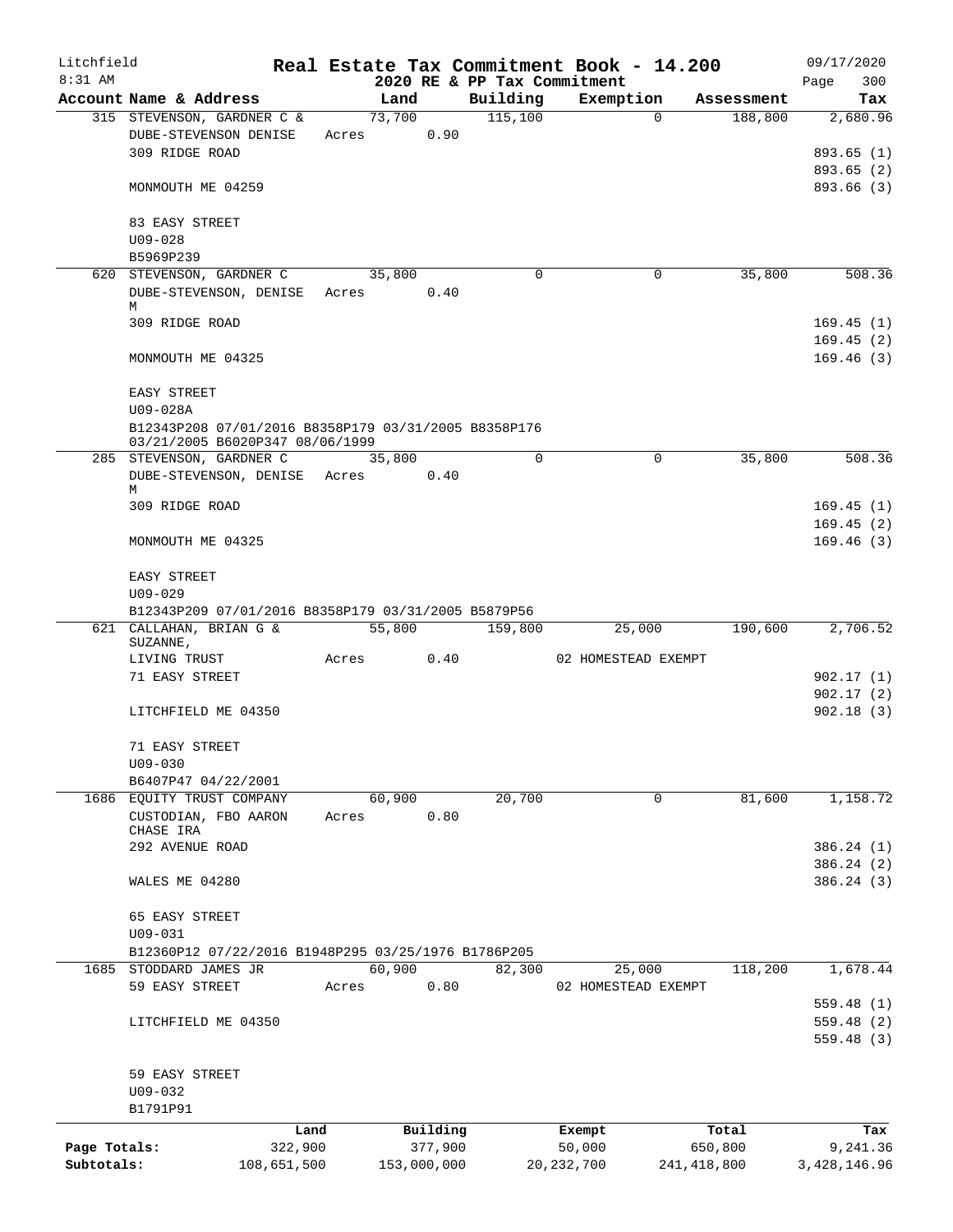| Litchfield<br>$8:31$ AM |                                             |         |      | 2020 RE & PP Tax Commitment | Real Estate Tax Commitment Book - 14.200 |          |            | 09/17/2020<br>301<br>Page |
|-------------------------|---------------------------------------------|---------|------|-----------------------------|------------------------------------------|----------|------------|---------------------------|
|                         | Account Name & Address                      | Land    |      | Building                    | Exemption                                |          | Assessment | Tax                       |
|                         | 1586 BERGERON, MICHAEL                      | 40,000  |      | $\Omega$                    |                                          | $\Omega$ | 40,000     | 568.00                    |
|                         | BRASWELL, CAREY                             | Acres   | 0.50 |                             |                                          |          |            |                           |
|                         | 24 COUNTY ROAD                              |         |      |                             |                                          |          |            | 189.33(1)                 |
|                         |                                             |         |      |                             |                                          |          |            | 189.33(2)                 |
|                         | DUNBARTON NH 03046                          |         |      |                             |                                          |          |            | 189.34(3)                 |
|                         | EASY STREET                                 |         |      |                             |                                          |          |            |                           |
|                         | $U09 - 033$                                 |         |      |                             |                                          |          |            |                           |
|                         | B13110P36 12/14/2018                        |         |      |                             |                                          |          |            |                           |
|                         | 828 COLE, JESSIE                            | 61,200  |      | 241,300                     | 25,000                                   |          | 277,500    | 3,940.50                  |
|                         | 47 EASY STREET                              | Acres   | 0.90 |                             | 02 HOMESTEAD EXEMPT                      |          |            |                           |
|                         |                                             |         |      |                             |                                          |          |            | 1,313.50(1)               |
|                         | LITCHFIELD ME 04350                         |         |      |                             |                                          |          |            | 1,313.50(2)               |
|                         |                                             |         |      |                             |                                          |          |            | 1,313.50(3)               |
|                         | 47 EASY STREET                              |         |      |                             |                                          |          |            |                           |
|                         | $U09 - 034$                                 |         |      |                             |                                          |          |            |                           |
|                         | B4900P172 05/15/1995                        |         |      |                             |                                          |          |            |                           |
|                         | 1272 BADE JR., JOHN E                       | 131,300 |      | 104,500                     |                                          | 0        | 235,800    | 3,348.36                  |
|                         | 306 EAST ROAD                               | Acres   | 0.44 |                             |                                          |          |            |                           |
|                         |                                             |         |      |                             |                                          |          |            | 1,116.12(1)               |
|                         | WALES ME 04280                              |         |      |                             |                                          |          |            | 1, 116.12(2)              |
|                         |                                             |         |      |                             |                                          |          |            | 1, 116.12(3)              |
|                         | 144 BUKER ROAD                              |         |      |                             |                                          |          |            |                           |
|                         | $U10 - 001$                                 |         |      |                             |                                          |          |            |                           |
|                         | B13274P130 07/19/2019 B11097P39 07/12/2012  |         |      |                             |                                          |          |            |                           |
|                         | 1385 PICARD, RITA M                         | 148,600 |      | 59,600                      |                                          | 0        | 208,200    | 2,956.44                  |
|                         | PO BOX 101                                  | Acres   | 0.71 |                             |                                          |          |            |                           |
|                         |                                             |         |      |                             |                                          |          |            | 985.48 (1)                |
|                         | STOCKHOLM ME 04783                          |         |      |                             |                                          |          |            | 985.48 (2)                |
|                         |                                             |         |      |                             |                                          |          |            | 985.48 (3)                |
|                         | 156 BUKER ROAD                              |         |      |                             |                                          |          |            |                           |
|                         | $U10 - 003$                                 |         |      |                             |                                          |          |            |                           |
|                         | B4075P107 10/21/1991                        |         |      |                             |                                          |          |            |                           |
|                         | 1176 CLAY, DIANE M                          | 134,300 |      | 122,000                     | 25,000                                   |          | 231,300    | 3,284.46                  |
|                         | 6 EASY STREET                               | Acres   | 0.44 |                             | 02 HOMESTEAD EXEMPT                      |          |            |                           |
|                         |                                             |         |      |                             |                                          |          |            | 1,094.82(1)               |
|                         | LITCHFIELD ME 04350                         |         |      |                             |                                          |          |            | 1,094.82(2)               |
|                         |                                             |         |      |                             |                                          |          |            | 1,094.82(3)               |
|                         |                                             |         |      |                             |                                          |          |            |                           |
|                         | 6 EASY STREET                               |         |      |                             |                                          |          |            |                           |
|                         | $U10-004$                                   |         |      |                             |                                          |          |            |                           |
|                         | B5941P344<br>550 ELLIOTT, ROBERT JR 133,200 |         |      | 141,400                     | 25,000                                   |          | 249,600    | 3,544.32                  |
|                         | GARY T & SCOTT R ELLIOT Acres 0.41          |         |      |                             | 02 HOMESTEAD EXEMPT                      |          |            |                           |
|                         | 8236 COUNTY ROAD 74                         |         |      |                             |                                          |          |            | 1,181.44(1)               |
|                         |                                             |         |      |                             |                                          |          |            | 1,181.44(2)               |
|                         | WINDSOR CO 80550                            |         |      |                             |                                          |          |            | 1, 181.44(3)              |
|                         |                                             |         |      |                             |                                          |          |            |                           |
|                         | 12 EASY STREET                              |         |      |                             |                                          |          |            |                           |
|                         | $U10 - 005$                                 |         |      |                             |                                          |          |            |                           |
|                         | B13228P192 06/05/2019                       |         |      |                             |                                          |          |            |                           |
|                         |                                             |         |      |                             |                                          |          |            |                           |
|                         |                                             |         |      |                             |                                          |          |            |                           |

|              | Land        | Building    | Exempt     | Total       | Tax          |
|--------------|-------------|-------------|------------|-------------|--------------|
| Page Totals: | 648,600     | 668,800     | 75,000     | 1,242,400   | 17,642.08    |
| Subtotals:   | 109,300,100 | 153,668,800 | 20,307,700 | 242,661,200 | 3,445,789.04 |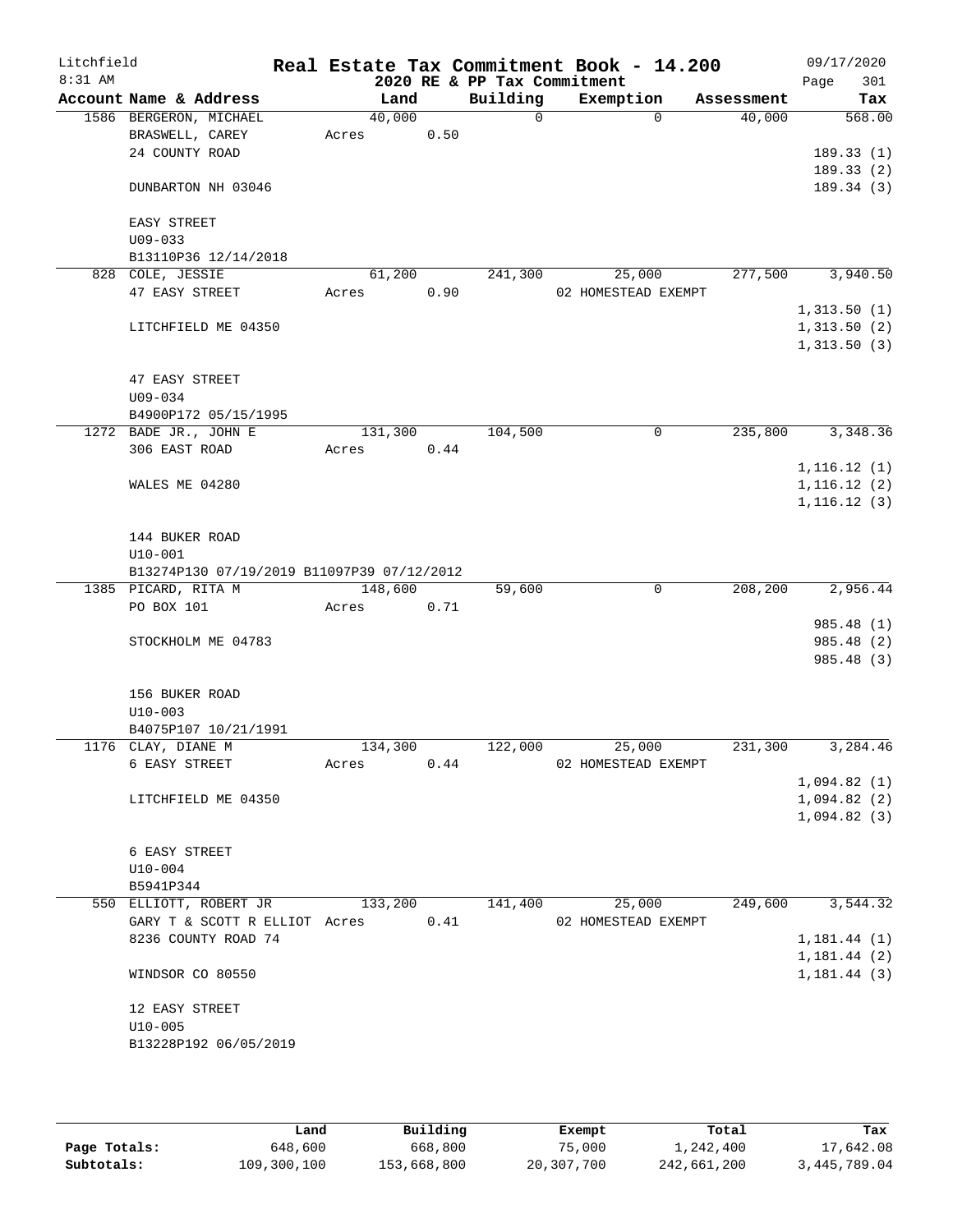| Litchfield |                                                  |      |       |          |                             | Real Estate Tax Commitment Book - 14.200 |            | 09/17/2020                 |
|------------|--------------------------------------------------|------|-------|----------|-----------------------------|------------------------------------------|------------|----------------------------|
| $8:31$ AM  |                                                  |      |       |          | 2020 RE & PP Tax Commitment |                                          |            | 302<br>Page                |
|            | Account Name & Address                           |      |       | Land     | Building                    | Exemption                                | Assessment | Tax                        |
|            | 448 DEMATTEIS, H DONALD                          |      |       | 126,100  | 182,400                     | $\Omega$                                 | 308,500    | 4,380.70                   |
|            | 20 EASY STREET                                   |      | Acres | 0.36     |                             |                                          |            |                            |
|            |                                                  |      |       |          |                             |                                          |            | 1,460.23(1)<br>1,460.23(2) |
|            | LITCHFIELD ME 04350                              |      |       |          |                             |                                          |            | 1,460.24(3)                |
|            |                                                  |      |       |          |                             |                                          |            |                            |
|            | 20 EASY STREET                                   |      |       |          |                             |                                          |            |                            |
|            | $U10 - 006$                                      |      |       |          |                             |                                          |            |                            |
|            | B3300P15 01/28/1988                              |      |       |          |                             |                                          |            |                            |
|            | 954 ST. HILAIRE, HELENE J                        |      |       | 128,800  | 142,800                     | 25,000                                   | 246,600    | 3,501.72                   |
|            | (LIFE TENANT)                                    |      |       |          |                             |                                          |            |                            |
|            | FRENETTE, LU ANN ; ST.<br>HILAIRE, EARL & DENNIS |      | Acres | 0.40     |                             | 02 HOMESTEAD EXEMPT                      |            |                            |
|            | 11 BIG DEN'S WAY                                 |      |       |          |                             |                                          |            | 1,167.24(1)                |
|            |                                                  |      |       |          |                             |                                          |            | 1, 167.24(2)               |
|            | LEWISTON ME 04240                                |      |       |          |                             |                                          |            | 1, 167.24(3)               |
|            | 24 EASY STREET                                   |      |       |          |                             |                                          |            |                            |
|            | U10-007                                          |      |       |          |                             |                                          |            |                            |
|            | B12683P330 07/25/2017 B10550P343 10/05/2010      |      |       |          |                             |                                          |            |                            |
|            | B7577P131 08/08/2003                             |      |       |          |                             |                                          |            |                            |
|            | 435 DAVIS, JOHN L                                |      |       | 119,900  | 400                         | 0                                        | 120,300    | 1,708.26                   |
|            | P O BOX 94                                       |      | Acres | 0.46     |                             |                                          |            |                            |
|            |                                                  |      |       |          |                             |                                          |            | 569.42(1)<br>569.42(2)     |
|            | TOPSHAM ME 04086                                 |      |       |          |                             |                                          |            | 569.42(3)                  |
|            |                                                  |      |       |          |                             |                                          |            |                            |
|            | 26 EASY STREET                                   |      |       |          |                             |                                          |            |                            |
|            | $U10 - 008$                                      |      |       |          |                             |                                          |            |                            |
|            | B1701P151                                        |      |       |          |                             |                                          |            |                            |
|            | 937 CUTLIFFE, RICHARD                            |      |       | 131,800  | 77,600                      | 31,000                                   | 178,400    | 2,533.28                   |
|            | CUTLIFFE, CHERYL                                 |      | Acres | 0.40     |                             | 02 HOMESTEAD EXEMPT                      |            |                            |
|            | <b>30 EASY STREET</b>                            |      |       |          |                             | 03 VETERANS EXEMPT                       |            | 844.43 (1)                 |
|            |                                                  |      |       |          |                             |                                          |            | 844.43 (2)                 |
|            | LITCHFIELD ME 04350                              |      |       |          |                             |                                          |            | 844.42 (3)                 |
|            |                                                  |      |       |          |                             |                                          |            |                            |
|            | <b>30 EASY STREET</b>                            |      |       |          |                             |                                          |            |                            |
|            | $U10 - 009$                                      |      |       |          |                             |                                          |            |                            |
|            | B5234P198 10/04/1996                             |      |       |          |                             |                                          |            |                            |
|            | 1817 WARREN, DOREEN                              |      |       | 127,400  | 134,400                     | 25,000                                   | 236,800    | 3,362.56                   |
|            | 34 EASY ST                                       |      | Acres | 0.39     |                             | 02 HOMESTEAD EXEMPT                      |            | 1, 120.85(1)               |
|            | LITCHFIELD ME 04350                              |      |       |          |                             |                                          |            | 1, 120.85(2)               |
|            |                                                  |      |       |          |                             |                                          |            | 1,120.86(3)                |
|            |                                                  |      |       |          |                             |                                          |            |                            |
|            | 34 EASY STREET                                   |      |       |          |                             |                                          |            |                            |
|            | $U10 - 010$                                      |      |       |          |                             |                                          |            |                            |
|            | B3470P88                                         |      |       |          |                             |                                          |            |                            |
|            | 631 DONAHUE, MILDRED N                           |      |       | 127,400  | 72,500                      | 25,000                                   | 174,900    | 2,483.58                   |
|            | 38 EASY STREET                                   |      | Acres | 0.39     |                             | 02 HOMESTEAD EXEMPT                      |            |                            |
|            |                                                  |      |       |          |                             |                                          |            | 827.86 (1)                 |
|            | LITCHFIELD ME 04350                              |      |       |          |                             |                                          |            | 827.86 (2)                 |
|            |                                                  |      |       |          |                             |                                          |            | 827.86 (3)                 |
|            |                                                  |      |       |          |                             |                                          |            |                            |
|            | 38 EASY STREET                                   |      |       |          |                             |                                          |            |                            |
|            | $U10 - 011$                                      |      |       |          |                             |                                          |            |                            |
|            | B9312P157 04/11/2007 B7660P25 09/26/2003         |      |       |          |                             |                                          |            |                            |
|            |                                                  |      |       |          |                             |                                          |            |                            |
|            |                                                  | Land |       | Building |                             | Exempt                                   | Total      | Tax                        |

|              | Land        | Building    | Exempt     | Total       | тах          |
|--------------|-------------|-------------|------------|-------------|--------------|
| Page Totals: | 761,400     | 610,100     | 106,000    | 1,265,500   | 17,970.10    |
| Subtotals:   | 110,061,500 | 154,278,900 | 20,413,700 | 243,926,700 | 3,463,759.14 |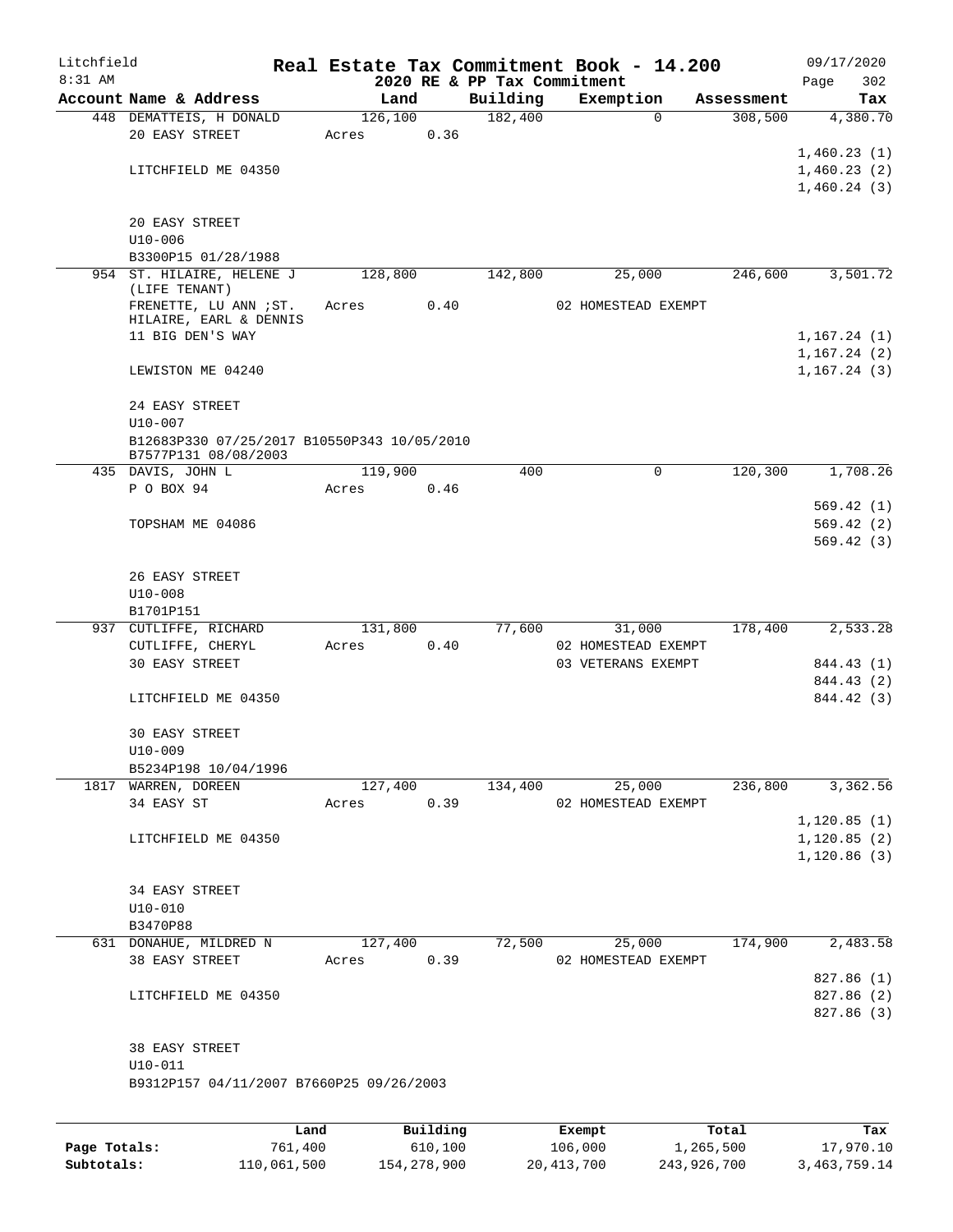| Litchfield<br>8:31 AM |                               |                                           |       |        |      | 2020 RE & PP Tax Commitment | Real Estate Tax Commitment Book - 14.200 |            | 09/17/2020<br>303<br>Page |
|-----------------------|-------------------------------|-------------------------------------------|-------|--------|------|-----------------------------|------------------------------------------|------------|---------------------------|
|                       |                               | Account Name & Address                    |       | Land   |      | Building                    | Exemption                                | Assessment | Tax                       |
|                       |                               | 1536 FLEMING, JAMES F                     |       | 55,800 |      | 110,500                     | $\Omega$                                 | 166,300    | 2,361.46                  |
|                       |                               | FLEMING, REBECCA H                        | Acres |        | 0.40 |                             |                                          |            |                           |
|                       |                               | 496 DEPOT STREET                          |       |        |      |                             |                                          |            | 787.15(1)                 |
|                       |                               |                                           |       |        |      |                             |                                          |            | 787.15(2)                 |
|                       |                               | SOUTH EASTON MA 02375                     |       |        |      |                             |                                          |            | 787.16(3)                 |
|                       |                               |                                           |       |        |      |                             |                                          |            |                           |
|                       | 41 EASY STREET<br>$U10 - 012$ |                                           |       |        |      |                             |                                          |            |                           |
|                       |                               | B10420P54 05/18/2010 B6784P306 01/23/2002 |       |        |      |                             |                                          |            |                           |
|                       |                               | 1818 WARREN, RICHARD E                    |       | 40,000 |      | 15,600                      | 6,000                                    | 49,600     | 704.32                    |
|                       | 34 EASY STRET                 |                                           | Acres |        | 0.50 |                             |                                          |            |                           |
|                       |                               |                                           |       |        |      |                             | 14 WW2 Vet NonRes                        |            | 234.77 (1)                |
|                       |                               | LITCHFIELD ME 04350                       |       |        |      |                             |                                          |            | 234.77 (2)                |
|                       |                               |                                           |       |        |      |                             |                                          |            | 234.78 (3)                |
|                       |                               |                                           |       |        |      |                             |                                          |            |                           |
|                       | 33 EASY STREET                |                                           |       |        |      |                             |                                          |            |                           |
|                       | $U10 - 013$                   |                                           |       |        |      |                             |                                          |            |                           |
|                       | B4537P300                     |                                           |       |        |      |                             |                                          |            |                           |
|                       | 434 DAVIS, JOHN L             |                                           |       | 53,700 |      | 0                           | 0                                        | 53,700     | 762.54                    |
|                       | P O BOX 94                    |                                           | Acres |        | 0.90 |                             |                                          |            |                           |
|                       |                               | TOPSHAM ME 04086                          |       |        |      |                             |                                          |            | 254.18(1)<br>254.18(2)    |
|                       |                               |                                           |       |        |      |                             |                                          |            | 254.18(3)                 |
|                       |                               |                                           |       |        |      |                             |                                          |            |                           |
|                       | EASY STREET                   |                                           |       |        |      |                             |                                          |            |                           |
|                       | $U10 - 014$                   |                                           |       |        |      |                             |                                          |            |                           |
|                       | B1521P701                     |                                           |       |        |      |                             |                                          |            |                           |
|                       | 44 ASSELIN, LISA              |                                           |       | 73,700 |      | 48,500                      | 25,000                                   | 97,200     | 1,380.24                  |
|                       |                               | ASSELIN, MICHELLE                         | Acres |        | 0.90 |                             | 02 HOMESTEAD EXEMPT                      |            |                           |
|                       | 23 EASY STREET                |                                           |       |        |      |                             |                                          |            | 460.08(1)                 |
|                       |                               |                                           |       |        |      |                             |                                          |            | 460.08 (2)                |
|                       |                               | LITCHFIELD ME 04350                       |       |        |      |                             |                                          |            | 460.08 (3)                |
|                       |                               |                                           |       |        |      |                             |                                          |            |                           |
|                       | 23 EASY STREET                |                                           |       |        |      |                             |                                          |            |                           |
|                       | $U10 - 015$                   | B12353P238 06/24/2016 B1840P335           |       |        |      |                             |                                          |            |                           |
|                       |                               | 317 CHRISTOPOULOS, WILLIAM                |       | 55,800 |      | 158,700                     | 25,000                                   | 189,500    | 2,690.90                  |
|                       |                               | CHRISTOPOULOS, DOROTHY Acres              |       |        | 0.40 |                             | 02 HOMESTEAD EXEMPT                      |            |                           |
|                       | 17 EASY STREET                |                                           |       |        |      |                             |                                          |            | 896.97 (1)                |
|                       |                               |                                           |       |        |      |                             |                                          |            | 896.97 (2)                |
|                       |                               | LITCHFIELD ME 04350                       |       |        |      |                             |                                          |            | 896.96(3)                 |
|                       |                               |                                           |       |        |      |                             |                                          |            |                           |
|                       | 17 EASY STREET                |                                           |       |        |      |                             |                                          |            |                           |
|                       | $U10 - 016$                   |                                           |       |        |      |                             |                                          |            |                           |
|                       |                               | B13433P117 12/16/2019                     |       |        |      |                             |                                          |            |                           |
|                       | 1872 SMALL, SUSAN L           |                                           |       | 55,800 |      | 88,200                      | 25,000                                   | 119,000    | 1,689.80                  |
|                       | 13 EASY STREET                |                                           | Acres |        | 0.40 |                             | 02 HOMESTEAD EXEMPT                      |            |                           |
|                       |                               |                                           |       |        |      |                             |                                          |            | 563.27(1)                 |
|                       |                               | LITCHFIELD ME 04350                       |       |        |      |                             |                                          |            | 563.27(2)                 |
|                       |                               |                                           |       |        |      |                             |                                          |            | 563.26(3)                 |
|                       | 13 EASY STREET                |                                           |       |        |      |                             |                                          |            |                           |
|                       | U10-016A                      |                                           |       |        |      |                             |                                          |            |                           |
|                       |                               | B5235P289 10/04/1996                      |       |        |      |                             |                                          |            |                           |
|                       |                               |                                           |       |        |      |                             |                                          |            |                           |
|                       |                               |                                           |       |        |      |                             |                                          |            |                           |

|              | Land        | Building    | Exempt     | Total       | Tax          |
|--------------|-------------|-------------|------------|-------------|--------------|
| Page Totals: | 334,800     | 421,500     | 81,000     | 675,300     | 9,589.26     |
| Subtotals:   | 110,396,300 | 154,700,400 | 20,494,700 | 244,602,000 | 3,473,348.40 |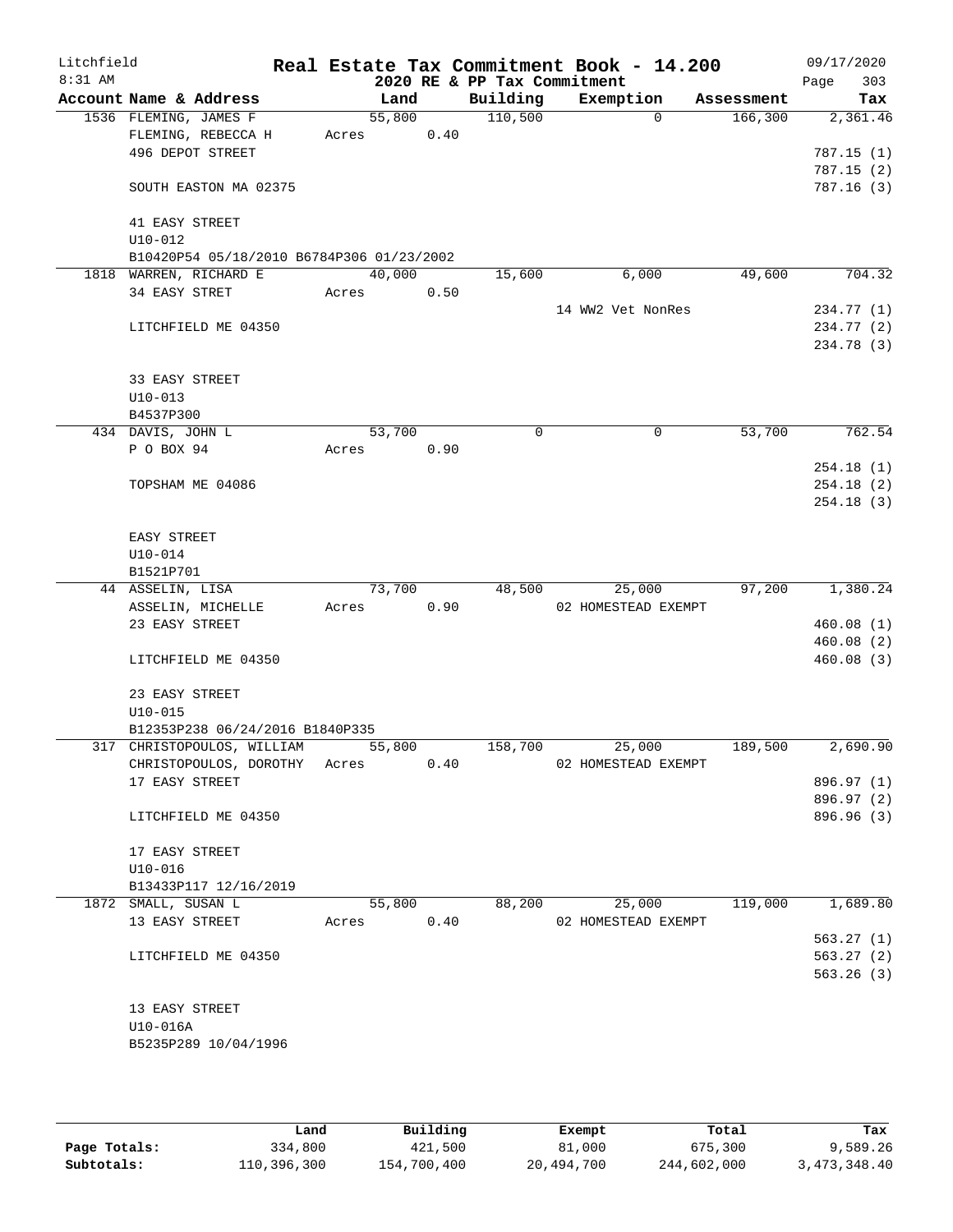| Litchfield   |                                                                                            |         |       |            |                             | Real Estate Tax Commitment Book - 14.200 |             |            | 09/17/2020             |
|--------------|--------------------------------------------------------------------------------------------|---------|-------|------------|-----------------------------|------------------------------------------|-------------|------------|------------------------|
| $8:31$ AM    |                                                                                            |         |       |            | 2020 RE & PP Tax Commitment |                                          |             |            | Page<br>304            |
|              | Account Name & Address                                                                     |         |       | Land       | Building                    | Exemption                                |             | Assessment | Tax                    |
|              | 1431 ZEUTENHORST, PAMELA L                                                                 |         |       | 58,400     | 97,000                      |                                          | $\Omega$    | 155,400    | 2,206.68               |
|              | 7 EASY ST                                                                                  |         |       | Acres 0.46 |                             |                                          |             |            |                        |
|              | LITCHFIELD ME 04350                                                                        |         |       |            |                             |                                          |             |            | 735.56(1)<br>735.56(2) |
|              |                                                                                            |         |       |            |                             |                                          |             |            | 735.56(3)              |
|              |                                                                                            |         |       |            |                             |                                          |             |            |                        |
|              | 7 EASY STREET                                                                              |         |       |            |                             |                                          |             |            |                        |
|              | $U10 - 017$                                                                                |         |       |            |                             |                                          |             |            |                        |
|              | B10164P209 07/28/2009 B7568P87 08/13/2003                                                  |         |       |            |                             |                                          |             |            |                        |
|              | 298 ROSSI, JAMES M DAWN E                                                                  |         |       | 63,800     | 138,700                     | 25,000                                   |             | 177,500    | 2,520.50               |
|              | 5 EASY STREET                                                                              |         | Acres | 0.60       |                             | 02 HOMESTEAD EXEMPT                      |             |            |                        |
|              |                                                                                            |         |       |            |                             |                                          |             |            | 840.17 (1)             |
|              | LITCHFIELD ME 04350                                                                        |         |       |            |                             |                                          |             |            | 840.17 (2)             |
|              |                                                                                            |         |       |            |                             |                                          |             |            | 840.16(3)              |
|              |                                                                                            |         |       |            |                             |                                          |             |            |                        |
|              | 5 EASY STREET                                                                              |         |       |            |                             |                                          |             |            |                        |
|              | $U10 - 018$                                                                                |         |       |            |                             |                                          |             |            |                        |
|              | B5890P5 02/26/1999                                                                         |         |       |            |                             |                                          |             |            |                        |
|              | 1673 BOURGET, ROGER                                                                        |         |       | 73,400     | 89,900                      | 25,000                                   |             | 138,300    | 1,963.86               |
|              | 12 GRANT RD                                                                                |         | Acres | 2.14       |                             | 02 HOMESTEAD EXEMPT                      |             |            |                        |
|              |                                                                                            |         |       |            |                             |                                          |             |            | 654.62(1)              |
|              | LITCHFIELD ME 04350                                                                        |         |       |            |                             |                                          |             |            | 654.62(2)              |
|              |                                                                                            |         |       |            |                             |                                          |             |            | 654.62(3)              |
|              |                                                                                            |         |       |            |                             |                                          |             |            |                        |
|              | 12 GRANT ROAD                                                                              |         |       |            |                             |                                          |             |            |                        |
|              | $U10 - 019$                                                                                |         |       |            |                             |                                          |             |            |                        |
|              | B6549P207                                                                                  |         |       |            |                             |                                          |             |            |                        |
|              | 1922 THERIAULT, DONALD A                                                                   |         |       | 95,500     | 11,500                      |                                          | $\mathbf 0$ | 107,000    | 1,519.40               |
|              | THERIAULT KAREN                                                                            |         | Acres | 2.60       |                             |                                          |             |            |                        |
|              | 52 GRANT ROAD                                                                              |         |       |            |                             |                                          |             |            | 506.47(1)              |
|              |                                                                                            |         |       |            |                             |                                          |             |            | 506.47(2)              |
|              | LITCHFIELD ME 04350                                                                        |         |       |            |                             |                                          |             |            | 506.46(3)              |
|              |                                                                                            |         |       |            |                             |                                          |             |            |                        |
|              | 52 GRANT ROAD                                                                              |         |       |            |                             |                                          |             |            |                        |
|              | $U10-021$                                                                                  |         |       |            |                             |                                          |             |            |                        |
|              | B12629P111 06/12/2017 B7230P35 12/27/2002                                                  |         |       |            |                             |                                          |             |            |                        |
|              | 4 SWEENEY, JOHN                                                                            |         |       | 110,400    | 74,900                      |                                          | $\mathbf 0$ | 185,300    | 2,631.26               |
|              | SWEENEY, LISA                                                                              |         | Acres | 0.15       |                             |                                          |             |            |                        |
|              | 40 LOCKE STREET                                                                            |         |       |            |                             |                                          |             |            | 877.09(1)              |
|              | <b>UNIT 911</b>                                                                            |         |       |            |                             |                                          |             |            | 877.09 (2)             |
|              | HAVERHILL MA 01830                                                                         |         |       |            |                             |                                          |             |            | 877.08 (3)             |
|              | 53 GRANT ROAD                                                                              |         |       |            |                             |                                          |             |            |                        |
|              | $U10-022$                                                                                  |         |       |            |                             |                                          |             |            |                        |
|              | B12062P78 08/04/2015 B7175P164 09/08/1999                                                  |         |       |            |                             |                                          |             |            |                        |
|              | 1921 RAWNSLEY, KATHI A                                                                     |         |       | 116,200    | 86,000                      |                                          | 0           | 202,200    | 2,871.24               |
|              | (TRUSTEE)                                                                                  |         |       |            |                             |                                          |             |            |                        |
|              | KATHI A. RAWNSLEY                                                                          |         | Acres | 0.17       |                             |                                          |             |            |                        |
|              | LIVING TRUST                                                                               |         |       |            |                             |                                          |             |            |                        |
|              | 1893 EDGEWOOD DRIVE                                                                        |         |       |            |                             |                                          |             |            | 957.08 (1)             |
|              |                                                                                            |         |       |            |                             |                                          |             |            | 957.08 (2)             |
|              | PALO ALTO CA 94303                                                                         |         |       |            |                             |                                          |             |            | 957.08 (3)             |
|              |                                                                                            |         |       |            |                             |                                          |             |            |                        |
|              | 51 GRANT ROAD                                                                              |         |       |            |                             |                                          |             |            |                        |
|              | $U10 - 023$                                                                                |         |       |            |                             |                                          |             |            |                        |
|              | B12629P111 06/12/2017 B12542P341 02/22/2017<br>B12445P186 10/14/2016 B11680P240 07/30/2013 |         |       |            |                             |                                          |             |            |                        |
|              | B6746P312 05/12/1998                                                                       |         |       |            |                             |                                          |             |            |                        |
|              |                                                                                            |         |       |            |                             |                                          |             |            |                        |
|              |                                                                                            | Land    |       | Building   |                             | Exempt                                   |             | Total      | Tax                    |
| Page Totals: |                                                                                            | 517,700 |       | 498,000    |                             | 50,000                                   |             | 965,700    | 13,712.94              |

**Subtotals:** 110,914,000 155,198,400 20,544,700 245,567,700 3,487,061.34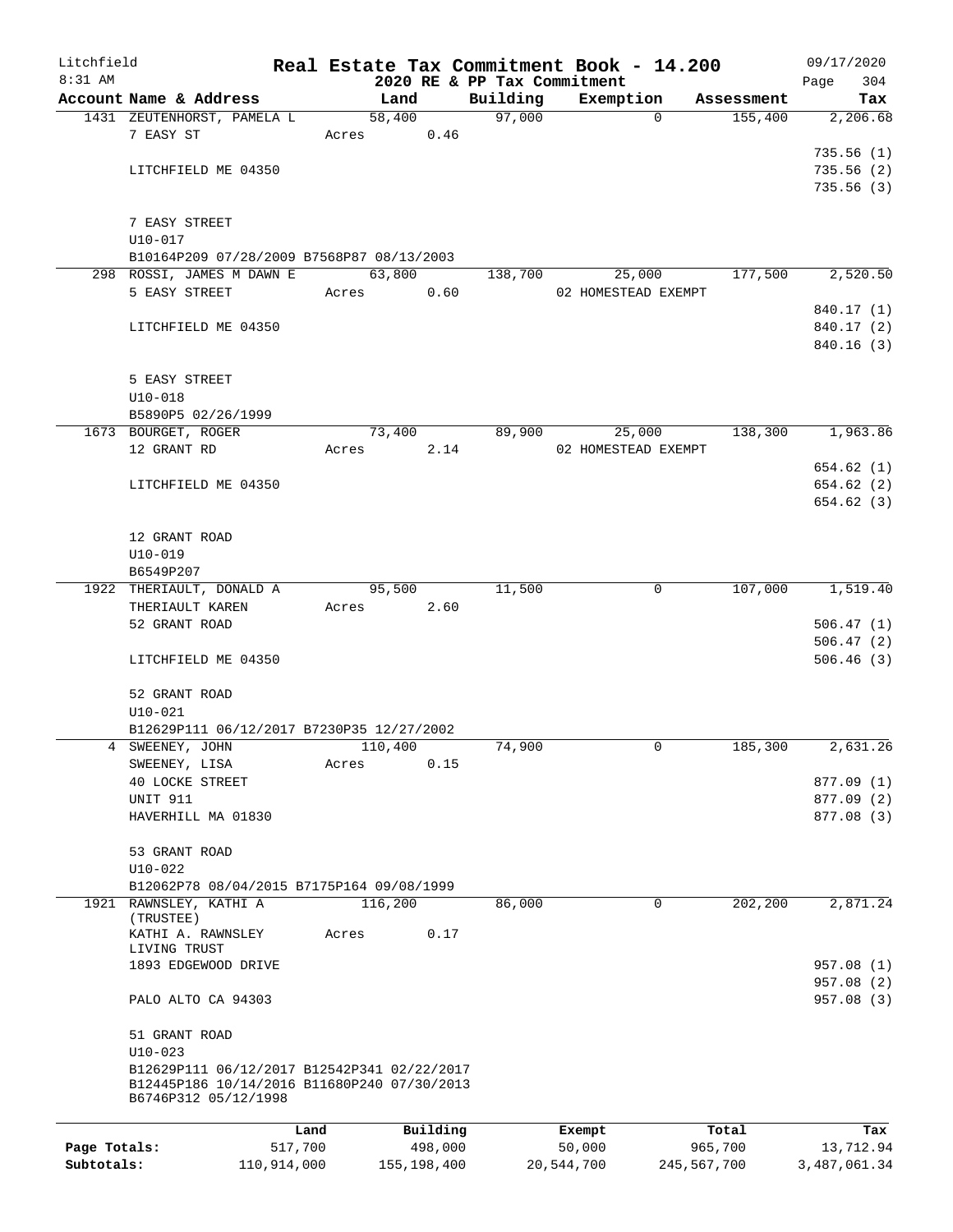| Litchfield   |                                                             |             |         |               |          | Real Estate Tax Commitment Book - 14.200 |             |             | 09/17/2020   |
|--------------|-------------------------------------------------------------|-------------|---------|---------------|----------|------------------------------------------|-------------|-------------|--------------|
| $8:31$ AM    |                                                             |             |         |               |          | 2020 RE & PP Tax Commitment              |             |             | 305<br>Page  |
|              | Account Name & Address                                      |             | Land    |               | Building | Exemption                                |             | Assessment  | Tax          |
|              | 1599 GALLANT JR., DENNIS                                    |             | 184,000 |               | 16,300   |                                          | $\Omega$    | 200, 300    | 2,844.26     |
|              | GALLANT, KRISTI                                             |             | Acres   | 0.61          |          |                                          |             |             |              |
|              | 80 FERAL LANE                                               |             |         |               |          |                                          |             |             | 948.09 (1)   |
|              |                                                             |             |         |               |          |                                          |             |             | 948.09 (2)   |
|              | BOWDOIN ME 04287                                            |             |         |               |          |                                          |             |             | 948.08 (3)   |
|              | 49 GRANT ROAD                                               |             |         |               |          |                                          |             |             |              |
|              | $U10 - 024$                                                 |             |         |               |          |                                          |             |             |              |
|              | B12980P108 07/31/2018 B1278P450                             |             |         |               |          |                                          |             |             |              |
|              | 1580 JOHNSON, RICHARD E                                     |             | 86,800  |               | $\Omega$ |                                          | 0           | 86,800      | 1,232.56     |
|              | 185 BUKER ROAD                                              |             | Acres   | 0.71          |          |                                          |             |             |              |
|              |                                                             |             |         |               |          |                                          |             |             | 410.85(1)    |
|              | LITCHFIELD ME 04350                                         |             |         |               |          |                                          |             |             | 410.85(2)    |
|              |                                                             |             |         |               |          |                                          |             |             | 410.86(3)    |
|              |                                                             |             |         |               |          |                                          |             |             |              |
|              | 24 GRANT ROAD                                               |             |         |               |          |                                          |             |             |              |
|              | $U10 - 026$                                                 |             |         |               |          |                                          |             |             |              |
|              | B10431P291 06/01/2010 B7998P27 06/18/2004 B5244P24          |             |         |               |          |                                          |             |             |              |
|              | 490 CARR, RODNEY                                            |             | 178,300 |               | 31,400   |                                          | $\mathbf 0$ | 209,700     | 2,977.74     |
|              | CARR, PAULINA                                               |             | Acres   | 0.46          |          |                                          |             |             |              |
|              | 207 SWAMP ROAD                                              |             |         |               |          |                                          |             |             | 992.58 (1)   |
|              |                                                             |             |         |               |          |                                          |             |             | 992.58(2)    |
|              | DURHAM ME 04222                                             |             |         |               |          |                                          |             |             | 992.58 (3)   |
|              |                                                             |             |         |               |          |                                          |             |             |              |
|              | 23 GRANT ROAD                                               |             |         |               |          |                                          |             |             |              |
|              | $U10 - 027$                                                 |             |         |               |          |                                          |             |             |              |
|              | B6898P43                                                    |             |         |               |          |                                          |             |             |              |
|              | 235 FULTON FAMILY LIVING                                    |             | 220,500 |               | 89,200   | 25,000                                   |             | 284,700     | 4,042.74     |
|              | TRUST                                                       |             |         |               |          |                                          |             |             |              |
|              | $C/O$ RICKY C & KATHERINE Acres 1.36<br>R FULTON (TRUSTEES) |             |         |               |          | 02 HOMESTEAD EXEMPT                      |             |             |              |
|              | 17 GRANT STREET                                             |             |         |               |          |                                          |             |             | 1,347.58(1)  |
|              |                                                             |             |         |               |          |                                          |             |             | 1,347.58(2)  |
|              | LITCHFIELD ME 04350                                         |             |         |               |          |                                          |             |             | 1,347.58(3)  |
|              |                                                             |             |         |               |          |                                          |             |             |              |
|              | 17 GRANT ROAD                                               |             |         |               |          |                                          |             |             |              |
|              | $U10 - 028$                                                 |             |         |               |          |                                          |             |             |              |
|              | B13082P131 11/07/2017 B6452P330 04/26/2001                  |             |         |               |          |                                          |             |             |              |
| 1508         | GLIEM, ROBERT E JR                                          |             | 124,400 |               | 16,700   |                                          | 0           | 141,100     | 2,003.62     |
|              | GLIEM, KATHERINE                                            |             | Acres   | 0.20          |          |                                          |             |             |              |
|              | 1300 EAST 9TH STREET                                        |             |         |               |          |                                          |             |             | 667.87(1)    |
|              |                                                             |             |         |               |          |                                          |             |             | 667.87(2)    |
|              | EDDYSTONE PA 19022                                          |             |         |               |          |                                          |             |             | 667.88(3)    |
|              |                                                             |             |         |               |          |                                          |             |             |              |
|              | 13 GRANT ROAD                                               |             |         |               |          |                                          |             |             |              |
|              | $U10 - 030$                                                 |             |         |               |          |                                          |             |             |              |
|              | B11022P199 04/27/2012 B10326P179 01/21/2010 B6049P39        |             |         |               |          |                                          |             |             |              |
|              | 09/30/1999                                                  |             |         |               |          |                                          |             |             |              |
|              | 1674 BOURGET, ROGER                                         |             | 52,200  |               | 300      |                                          | 0           | 52,500      | 745.50       |
|              | 12 GRANT RD                                                 |             | Acres   | 0.20          |          |                                          |             |             |              |
|              |                                                             |             |         |               |          |                                          |             |             | 248.50(1)    |
|              | LITCHFIELD ME 04350                                         |             |         |               |          |                                          |             |             | 248.50(2)    |
|              |                                                             |             |         |               |          |                                          |             |             | 248.50(3)    |
|              |                                                             |             |         |               |          |                                          |             |             |              |
|              | 11 GRANT ROAD                                               |             |         |               |          |                                          |             |             |              |
|              | $U10-031$                                                   |             |         |               |          |                                          |             |             |              |
|              | B6549P207                                                   |             |         |               |          |                                          |             |             |              |
|              |                                                             |             |         |               |          |                                          |             |             |              |
|              |                                                             | Land        |         | Building      |          | Exempt                                   |             | Total       | Tax          |
| Page Totals: |                                                             | 846,200     |         | 153,900       |          | 25,000                                   |             | 975,100     | 13,846.42    |
| Subtotals:   |                                                             | 111,760,200 |         | 155, 352, 300 |          | 20,569,700                               |             | 246,542,800 | 3,500,907.76 |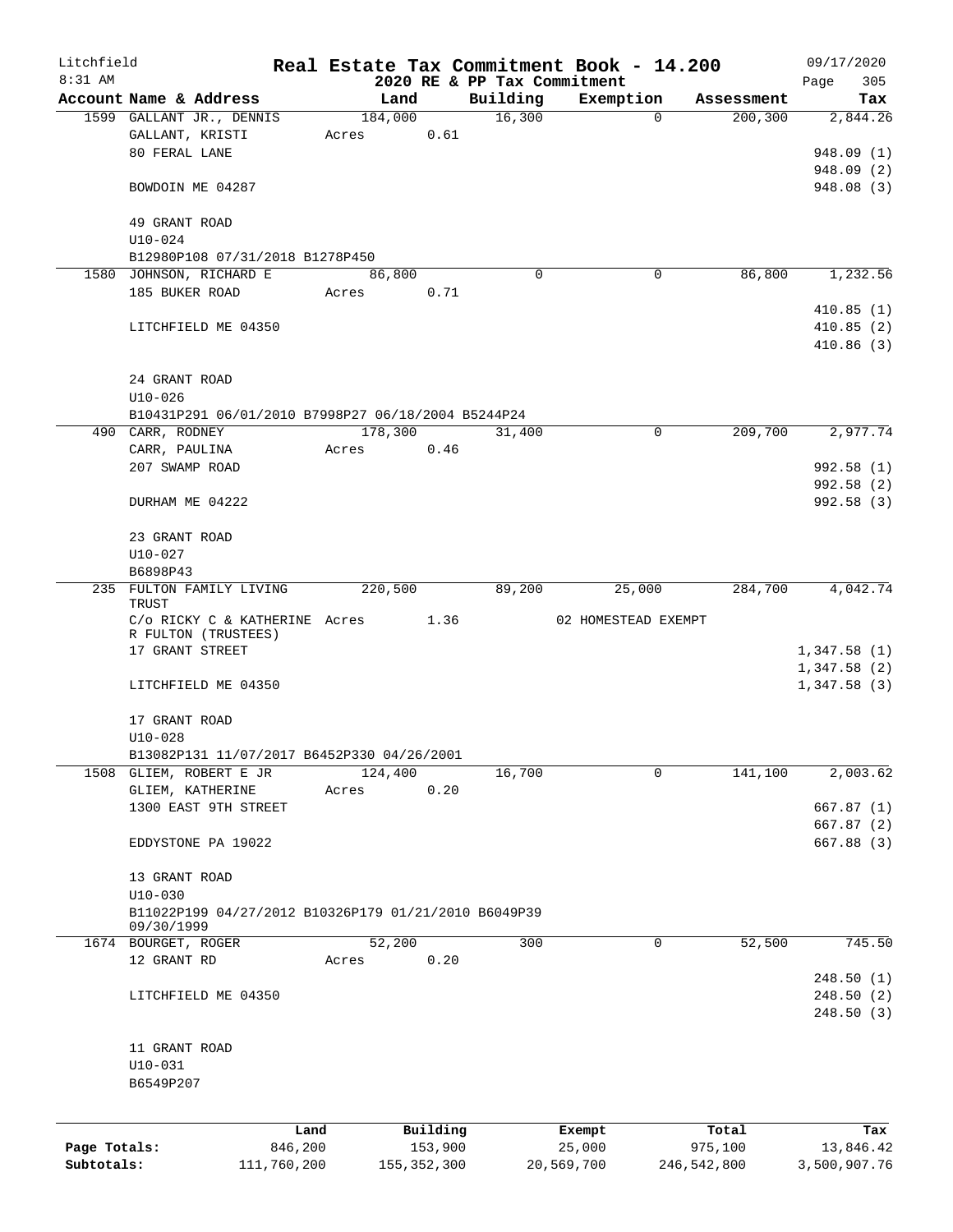| 2020 RE & PP Tax Commitment<br>Page<br>Account Name & Address<br>Building<br>Exemption<br>Land<br>Assessment<br>927 KEANE, EDWARD C<br>25,100<br>$\mathsf{O}$<br>$\Omega$<br>25,100<br>519 UPPER GRASSY HILL<br>0.55<br>Acres<br>ROAD<br>118.81(1)<br>118.81(2)<br>WOODBURY CT 06798<br>118.80(3)<br>ISLAND IN SAND POND<br>$U10-032$<br>B1506P244<br>257,800<br>3,660.76<br>1246 MOREAU, LEONARD F<br>187,400<br>101,400<br>31,000<br>157 BUKER ROAD<br>1.04<br>02 HOMESTEAD EXEMPT<br>Acres<br>03 VETERANS EXEMPT<br>1,220.25(1)<br>1,220.25(2)<br>LITCHFIELD ME 04350<br>1,220.26(3)<br>157 BUKER ROAD<br>$U10 - 033$<br>B2126P136<br>262,000<br>246,100<br>483,100<br>6,860.02<br>1556 MURRAY, MICHAEL P<br>25,000<br>5.80<br>02 HOMESTEAD EXEMPT<br>DUCEY ROSANNE<br>Acres<br>111 BUKER ROAD<br>2,286.67(1)<br>2,286.67(2) | 09/17/2020<br>306 |
|---------------------------------------------------------------------------------------------------------------------------------------------------------------------------------------------------------------------------------------------------------------------------------------------------------------------------------------------------------------------------------------------------------------------------------------------------------------------------------------------------------------------------------------------------------------------------------------------------------------------------------------------------------------------------------------------------------------------------------------------------------------------------------------------------------------------------------|-------------------|
|                                                                                                                                                                                                                                                                                                                                                                                                                                                                                                                                                                                                                                                                                                                                                                                                                                 | Tax               |
|                                                                                                                                                                                                                                                                                                                                                                                                                                                                                                                                                                                                                                                                                                                                                                                                                                 | 356.42            |
|                                                                                                                                                                                                                                                                                                                                                                                                                                                                                                                                                                                                                                                                                                                                                                                                                                 |                   |
|                                                                                                                                                                                                                                                                                                                                                                                                                                                                                                                                                                                                                                                                                                                                                                                                                                 |                   |
|                                                                                                                                                                                                                                                                                                                                                                                                                                                                                                                                                                                                                                                                                                                                                                                                                                 |                   |
|                                                                                                                                                                                                                                                                                                                                                                                                                                                                                                                                                                                                                                                                                                                                                                                                                                 |                   |
|                                                                                                                                                                                                                                                                                                                                                                                                                                                                                                                                                                                                                                                                                                                                                                                                                                 |                   |
|                                                                                                                                                                                                                                                                                                                                                                                                                                                                                                                                                                                                                                                                                                                                                                                                                                 |                   |
|                                                                                                                                                                                                                                                                                                                                                                                                                                                                                                                                                                                                                                                                                                                                                                                                                                 |                   |
|                                                                                                                                                                                                                                                                                                                                                                                                                                                                                                                                                                                                                                                                                                                                                                                                                                 |                   |
|                                                                                                                                                                                                                                                                                                                                                                                                                                                                                                                                                                                                                                                                                                                                                                                                                                 |                   |
|                                                                                                                                                                                                                                                                                                                                                                                                                                                                                                                                                                                                                                                                                                                                                                                                                                 |                   |
|                                                                                                                                                                                                                                                                                                                                                                                                                                                                                                                                                                                                                                                                                                                                                                                                                                 |                   |
| 2,286.68(3)<br>LITCHFIELD ME 04350                                                                                                                                                                                                                                                                                                                                                                                                                                                                                                                                                                                                                                                                                                                                                                                              |                   |
| 111 BUKER ROAD<br>$U10 - 035$                                                                                                                                                                                                                                                                                                                                                                                                                                                                                                                                                                                                                                                                                                                                                                                                   |                   |
| B6574P94 07/26/2001                                                                                                                                                                                                                                                                                                                                                                                                                                                                                                                                                                                                                                                                                                                                                                                                             |                   |
| 121,600<br>1,726.72<br>463 DESPRES, JEROME<br>72,400<br>80,200<br>31,000<br>1.80<br>DESPRES, LOUISE<br>Acres<br>02 HOMESTEAD EXEMPT                                                                                                                                                                                                                                                                                                                                                                                                                                                                                                                                                                                                                                                                                             |                   |
| 24 LEBEL LANE<br>12 WW2 Vet Res.<br>575.57(1)                                                                                                                                                                                                                                                                                                                                                                                                                                                                                                                                                                                                                                                                                                                                                                                   |                   |
| 575.57(2)                                                                                                                                                                                                                                                                                                                                                                                                                                                                                                                                                                                                                                                                                                                                                                                                                       |                   |
| LITCHFIELD ME 04350<br>575.58(3)                                                                                                                                                                                                                                                                                                                                                                                                                                                                                                                                                                                                                                                                                                                                                                                                |                   |
| 24 LEBEL LANE<br>$U10 - 036$                                                                                                                                                                                                                                                                                                                                                                                                                                                                                                                                                                                                                                                                                                                                                                                                    |                   |
| B1597P418 09/25/1972                                                                                                                                                                                                                                                                                                                                                                                                                                                                                                                                                                                                                                                                                                                                                                                                            |                   |
| 1660 ROSSI, JAMES M<br>60,600<br>60,600<br>0<br>0                                                                                                                                                                                                                                                                                                                                                                                                                                                                                                                                                                                                                                                                                                                                                                               | 860.52            |
| ROSSI, DAWN E<br>0.27<br>Acres                                                                                                                                                                                                                                                                                                                                                                                                                                                                                                                                                                                                                                                                                                                                                                                                  |                   |
| 5 EASY STREET<br>286.84(1)<br>286.84(2)                                                                                                                                                                                                                                                                                                                                                                                                                                                                                                                                                                                                                                                                                                                                                                                         |                   |
| 286.84 (3)<br>LITCHFIELD ME 04350                                                                                                                                                                                                                                                                                                                                                                                                                                                                                                                                                                                                                                                                                                                                                                                               |                   |
| KERI LANE                                                                                                                                                                                                                                                                                                                                                                                                                                                                                                                                                                                                                                                                                                                                                                                                                       |                   |
| $U10 - 037$                                                                                                                                                                                                                                                                                                                                                                                                                                                                                                                                                                                                                                                                                                                                                                                                                     |                   |
| B5022P37                                                                                                                                                                                                                                                                                                                                                                                                                                                                                                                                                                                                                                                                                                                                                                                                                        |                   |
| 281,600<br>3,998.72<br>115 BERGERON, JOSEPH S<br>163,800<br>142,800<br>25,000                                                                                                                                                                                                                                                                                                                                                                                                                                                                                                                                                                                                                                                                                                                                                   |                   |
| 0.38<br>BERGERON, DIANE B<br>02 HOMESTEAD EXEMPT<br>Acres<br>29 KERI LANE<br>1,332.91(1)                                                                                                                                                                                                                                                                                                                                                                                                                                                                                                                                                                                                                                                                                                                                        |                   |
| 1,332.91(2)                                                                                                                                                                                                                                                                                                                                                                                                                                                                                                                                                                                                                                                                                                                                                                                                                     |                   |
| 1,332.90(3)<br>LITCHFIELD ME 04350                                                                                                                                                                                                                                                                                                                                                                                                                                                                                                                                                                                                                                                                                                                                                                                              |                   |
| 29 KERI LANE<br>$U10 - 038$<br>B7209P20                                                                                                                                                                                                                                                                                                                                                                                                                                                                                                                                                                                                                                                                                                                                                                                         |                   |
|                                                                                                                                                                                                                                                                                                                                                                                                                                                                                                                                                                                                                                                                                                                                                                                                                                 |                   |

|              | Land        | Building    | Exempt     | Total       | Tax          |
|--------------|-------------|-------------|------------|-------------|--------------|
| Page Totals: | 771,300     | 570,500     | 112,000    | 1,229,800   | 17,463.16    |
| Subtotals:   | 112,531,500 | 155,922,800 | 20,681,700 | 247,772,600 | 3,518,370.92 |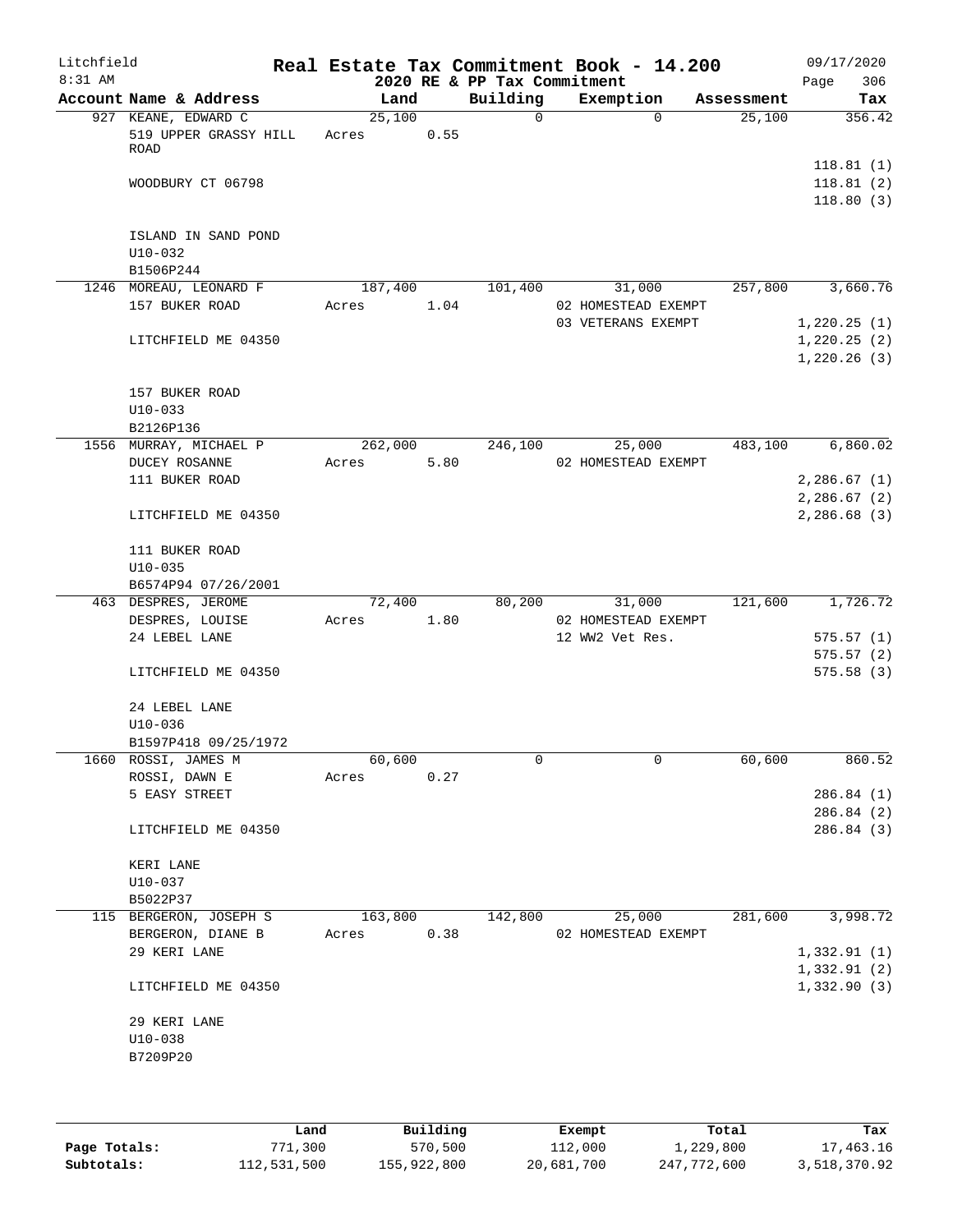| Litchfield |                                                                                          |       |         |          | Real Estate Tax Commitment Book - 14.200 |                     |             |                       | 09/17/2020   |                        |
|------------|------------------------------------------------------------------------------------------|-------|---------|----------|------------------------------------------|---------------------|-------------|-----------------------|--------------|------------------------|
| 8:31 AM    |                                                                                          |       |         |          | 2020 RE & PP Tax Commitment              |                     |             |                       | Page         | 307                    |
|            | Account Name & Address<br>1028 LEBEL, PAUL R ( LIFE                                      |       | 171,200 | Land     | Building<br>123,700                      | Exemption<br>25,000 |             | Assessment<br>269,900 |              | Tax<br>3,832.58        |
|            | ESTATE)                                                                                  |       |         |          |                                          |                     |             |                       |              |                        |
|            | LEBEL, ROCHELLE N                                                                        | Acres |         | 0.42     |                                          | 02 HOMESTEAD EXEMPT |             |                       |              |                        |
|            | 33 KERI LANE                                                                             |       |         |          |                                          |                     |             |                       | 1, 277.53(1) |                        |
|            |                                                                                          |       |         |          |                                          |                     |             |                       | 1, 277.53(2) |                        |
|            | LITCHFIELD ME 04350                                                                      |       |         |          |                                          |                     |             |                       | 1, 277.52(3) |                        |
|            | 33 KERI LANE                                                                             |       |         |          |                                          |                     |             |                       |              |                        |
|            | $U10 - 039$                                                                              |       |         |          |                                          |                     |             |                       |              |                        |
|            | B12905P338 05/03/2018 B1472P770 07/16/1968                                               |       |         |          |                                          |                     |             |                       |              |                        |
|            | 1131 MUSTO, ANGELA M                                                                     |       | 68,800  |          | 83,200                                   | 25,000              |             | 127,000               |              | 1,803.40               |
|            | 64 GRANT ROAD                                                                            |       | Acres   | 1.60     |                                          | 02 HOMESTEAD EXEMPT |             |                       |              |                        |
|            |                                                                                          |       |         |          |                                          |                     |             |                       |              | 601.13(1)              |
|            | LITCHFIELD ME 04350                                                                      |       |         |          |                                          |                     |             |                       |              | 601.13(2)<br>601.14(3) |
|            |                                                                                          |       |         |          |                                          |                     |             |                       |              |                        |
|            | 64 GRANT ROAD                                                                            |       |         |          |                                          |                     |             |                       |              |                        |
|            | U11-001                                                                                  |       |         |          |                                          |                     |             |                       |              |                        |
|            | B12980P211 07/26/2018 B11307P1 01/31/2013 B8845P1                                        |       |         |          |                                          |                     |             |                       |              |                        |
|            | 03/24/2006 B4714P13                                                                      |       |         |          |                                          |                     |             |                       |              |                        |
|            | 1317 ODENCRANTZ, GEORGE D<br>386 DANVILLE CORNER RD Acres                                |       | 50,100  | 1.03     | $\Omega$                                 |                     | $\mathbf 0$ | 50,100                |              | 711.42                 |
|            |                                                                                          |       |         |          |                                          |                     |             |                       |              | 237.14(1)              |
|            | AUBURN ME 04210                                                                          |       |         |          |                                          |                     |             |                       |              | 237.14 (2)             |
|            |                                                                                          |       |         |          |                                          |                     |             |                       |              | 237.14(3)              |
|            |                                                                                          |       |         |          |                                          |                     |             |                       |              |                        |
|            | GRANT ROAD                                                                               |       |         |          |                                          |                     |             |                       |              |                        |
|            | U11-002                                                                                  |       |         |          |                                          |                     |             |                       |              |                        |
|            | B3102P265                                                                                |       |         |          |                                          |                     |             |                       |              |                        |
|            | 496 CULLEN, RICHARD A                                                                    |       |         | 70,000   | 177,900                                  |                     | 0           | 247,900               |              | 3,520.18               |
|            | CULLEN, LAREN R<br>80 GRANT RAOD                                                         |       | Acres   | 1.00     |                                          |                     |             |                       | 1, 173.39(1) |                        |
|            |                                                                                          |       |         |          |                                          |                     |             |                       | 1, 173.39(2) |                        |
|            | LITCHFIELD ME 04350                                                                      |       |         |          |                                          |                     |             |                       | 1, 173.40(3) |                        |
|            |                                                                                          |       |         |          |                                          |                     |             |                       |              |                        |
|            | 80 GRANT ROAD                                                                            |       |         |          |                                          |                     |             |                       |              |                        |
|            | $U11 - 003$                                                                              |       |         |          |                                          |                     |             |                       |              |                        |
|            | B10456P162 06/28/2010 B10444P203 06/15/2010<br>B6323P328 10/13/2000 B1638P166 05/18/1973 |       |         |          |                                          |                     |             |                       |              |                        |
|            | 1563 RBF INVESTMENT TRUST                                                                |       | 38,000  |          | 50,000                                   |                     | $\Omega$    | 88,000                |              | 1,249.60               |
|            | 91 GRANT ROAD                                                                            | Acres |         | 1.00     |                                          |                     |             |                       |              |                        |
|            |                                                                                          |       |         |          |                                          |                     |             |                       |              | 416.53(1)              |
|            | LITCHFIELD ME 04350                                                                      |       |         |          |                                          |                     |             |                       |              | 416.53(2)              |
|            |                                                                                          |       |         |          |                                          |                     |             |                       |              | 416.54(3)              |
|            |                                                                                          |       |         |          |                                          |                     |             |                       |              |                        |
|            | GRANT ROAD<br>$U11 - 004$                                                                |       |         |          |                                          |                     |             |                       |              |                        |
|            | B12315P284 06/07/2016 B4202P159                                                          |       |         |          |                                          |                     |             |                       |              |                        |
|            | 2775 BERUBE, DIANE                                                                       |       |         | 7,200    | $\mathbf 0$                              |                     | $\mathbf 0$ | 7,200                 |              | 102.24                 |
|            | 111 GRANT ROAD                                                                           | Acres |         | 2.40     |                                          |                     |             |                       |              |                        |
|            |                                                                                          |       |         |          |                                          |                     |             |                       |              | 34.08(1)               |
|            | LITCHFIELD ME 04350                                                                      |       |         |          |                                          |                     |             |                       |              | 34.08(2)               |
|            |                                                                                          |       |         |          |                                          |                     |             |                       |              | 34.08(3)               |
|            |                                                                                          |       |         |          |                                          |                     |             |                       |              |                        |
|            | GRANT ROAD<br>$U11 - 005$                                                                |       |         |          |                                          |                     |             |                       |              |                        |
|            | B10827P59 09/07/2011 B2266P147 12/18/1979                                                |       |         |          |                                          |                     |             |                       |              |                        |
|            |                                                                                          |       |         |          |                                          |                     |             |                       |              |                        |
|            |                                                                                          |       |         |          |                                          |                     |             |                       |              |                        |
|            |                                                                                          | Land  |         | Building |                                          | Exempt              |             | Total                 |              | Tax                    |

**Page Totals:** 405,300 434,800 50,000 790,100 11,219.42 **Subtotals:** 112,936,800 156,357,600 20,731,700 248,562,700 3,529,590.34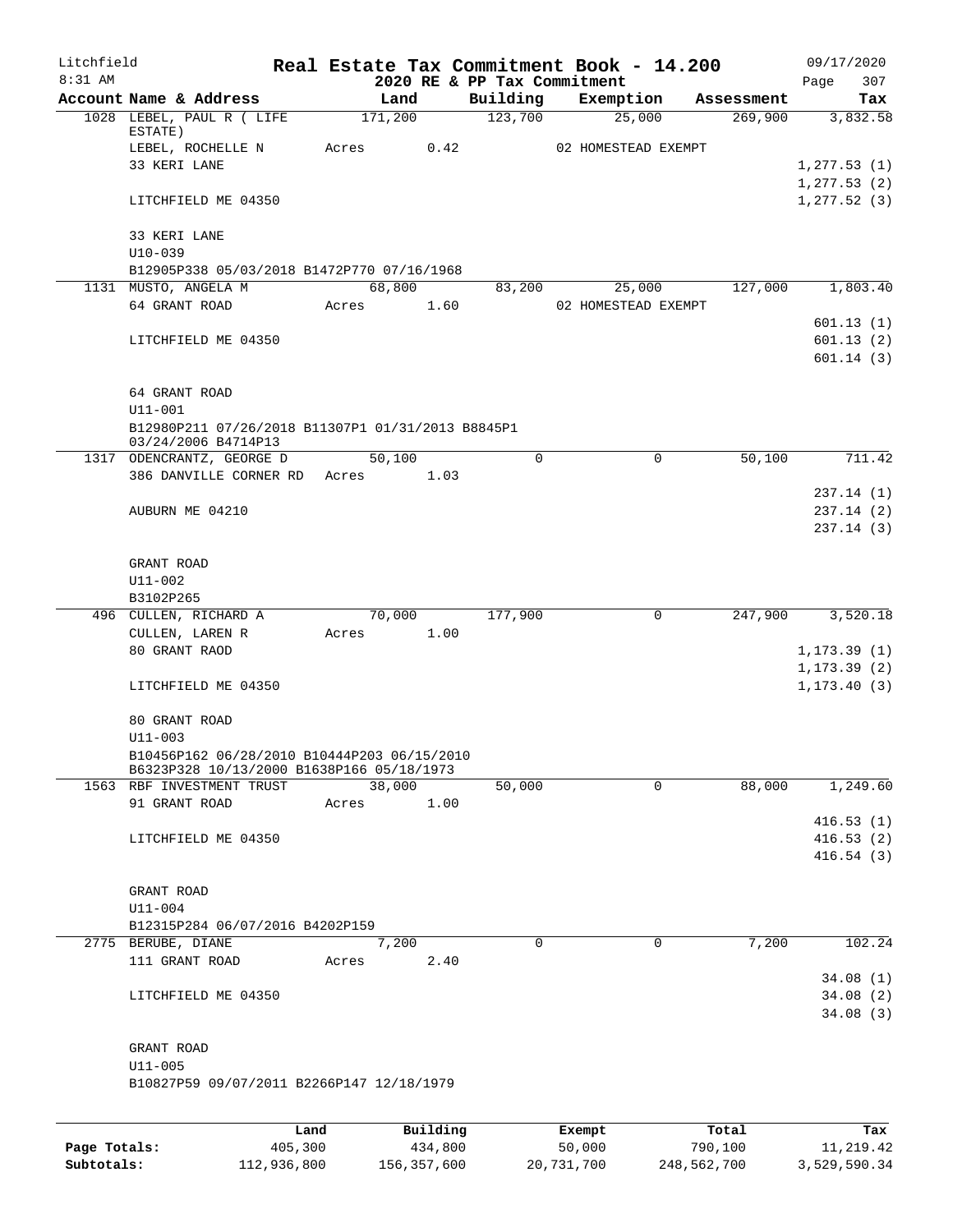| Litchfield<br>8:31 AM |                                            |       |         |      |                                         | Real Estate Tax Commitment Book - 14.200 |            | 09/17/2020             |
|-----------------------|--------------------------------------------|-------|---------|------|-----------------------------------------|------------------------------------------|------------|------------------------|
|                       | Account Name & Address                     |       | Land    |      | 2020 RE & PP Tax Commitment<br>Building | Exemption                                | Assessment | 308<br>Page<br>Tax     |
|                       | 1292 BERUBE, CURT                          |       | 73,000  |      | 221,900                                 | 25,000                                   | 269,900    | 3,832.58               |
|                       | 341 PEACPIPE DRIVE                         | Acres |         | 2.00 |                                         | 02 HOMESTEAD EXEMPT                      |            |                        |
|                       |                                            |       |         |      |                                         |                                          |            | 1, 277.53(1)           |
|                       | LITCHFIELD ME 04350                        |       |         |      |                                         |                                          |            | 1, 277.53(2)           |
|                       |                                            |       |         |      |                                         |                                          |            | 1, 277.52(3)           |
|                       |                                            |       |         |      |                                         |                                          |            |                        |
|                       | 100 GRANT ROAD                             |       |         |      |                                         |                                          |            |                        |
|                       | U11-005A                                   |       |         |      |                                         |                                          |            |                        |
|                       | B10358P321 03/11/2010 B4602P199            |       |         |      |                                         |                                          |            |                        |
|                       | 1289 BERUBE, DIANE                         |       | 35,400  |      | 22,800                                  | 0                                        | 58,200     | 826.44                 |
|                       | 111 GRANT ROAD                             |       | Acres   | 0.25 |                                         |                                          |            |                        |
|                       | LITCHFIELD ME 04350                        |       |         |      |                                         |                                          |            | 275.48(1)<br>275.48(2) |
|                       |                                            |       |         |      |                                         |                                          |            | 275.48(3)              |
|                       |                                            |       |         |      |                                         |                                          |            |                        |
|                       | GRANT ROAD                                 |       |         |      |                                         |                                          |            |                        |
|                       | U11-006                                    |       |         |      |                                         |                                          |            |                        |
|                       | B2266P147 12/18/1979                       |       |         |      |                                         |                                          |            |                        |
|                       | 1290 BERUBE, DIANE                         |       | 124,400 |      | 51,600                                  | 25,000                                   | 151,000    | 2,144.20               |
|                       | 111 GRANT ROAD                             | Acres |         | 0.20 |                                         | 02 HOMESTEAD EXEMPT                      |            |                        |
|                       |                                            |       |         |      |                                         |                                          |            | 714.73(1)              |
|                       | LITCHFIELD ME 04350                        |       |         |      |                                         |                                          |            | 714.73(2)              |
|                       |                                            |       |         |      |                                         |                                          |            | 714.74(3)              |
|                       |                                            |       |         |      |                                         |                                          |            |                        |
|                       | 111 GRANT ROAD                             |       |         |      |                                         |                                          |            |                        |
|                       | U11-007                                    |       |         |      |                                         |                                          |            |                        |
|                       | B10827P59 09/07/2011 B2266P147 12/18/1979  |       | 136,700 |      |                                         | 0                                        | 179,300    | 2,546.06               |
|                       | 1924 NUTTER, ROGER I<br>NUTTER, TERESA J   | Acres |         | 0.25 | 42,600                                  |                                          |            |                        |
|                       | 1028 ROUTE 202                             |       |         |      |                                         |                                          |            | 848.69 (1)             |
|                       |                                            |       |         |      |                                         |                                          |            | 848.69(2)              |
|                       | GREENE ME 04236                            |       |         |      |                                         |                                          |            | 848.68 (3)             |
|                       |                                            |       |         |      |                                         |                                          |            |                        |
|                       | 107 GRANT ROAD                             |       |         |      |                                         |                                          |            |                        |
|                       | $U11 - 008$                                |       |         |      |                                         |                                          |            |                        |
|                       | B10768P105 06/30/2011 B5497P320 11/15/1997 |       |         |      |                                         |                                          |            |                        |
|                       | 483 TRAFTON LORIMER J                      |       | 189,100 |      | 186,700                                 | 25,000                                   | 350,800    | 4,981.36               |
|                       | TRAFTON SHERRY H                           | Acres |         | 0.60 |                                         | 02 HOMESTEAD EXEMPT                      |            |                        |
|                       | 103 GRANT ROAD                             |       |         |      |                                         |                                          |            | 1,660.45(1)            |
|                       |                                            |       |         |      |                                         |                                          |            | 1,660.45(2)            |
|                       | LITCHFIELD ME 04350                        |       |         |      |                                         |                                          |            | 1,660.46(3)            |
|                       | 103 GRANT ROAD                             |       |         |      |                                         |                                          |            |                        |
|                       | U11-009                                    |       |         |      |                                         |                                          |            |                        |
|                       | B9901P348 11/05/2008 B7738P330 11/07/2003  |       |         |      |                                         |                                          |            |                        |
|                       | 246 CULLEN M. LYNN                         |       | 186,800 |      | 126,900                                 | 0                                        | 313,700    | 4,454.54               |
|                       | CULLEN DAVID M                             | Acres |         | 1.10 |                                         |                                          |            |                        |
|                       | 20 SECOND AVE #505                         |       |         |      |                                         |                                          |            | 1,484.85(1)            |
|                       |                                            |       |         |      |                                         |                                          |            | 1,484.85(2)            |
|                       | BURLINGTON MA 01803                        |       |         |      |                                         |                                          |            | 1,484.84(3)            |
|                       |                                            |       |         |      |                                         |                                          |            |                        |
|                       | 99 GRANT ROAD                              |       |         |      |                                         |                                          |            |                        |
|                       | $U11 - 010$                                |       |         |      |                                         |                                          |            |                        |
|                       | B9509P299 09/25/2007 B5654P130 06/25/1998  |       |         |      |                                         |                                          |            |                        |
|                       |                                            |       |         |      |                                         |                                          |            |                        |

|              | Land        | Building    | Exempt     | Total       | Tax          |
|--------------|-------------|-------------|------------|-------------|--------------|
| Page Totals: | 745,400     | 652,500     | 75,000     | 1,322,900   | 18,785.18    |
| Subtotals:   | 113,682,200 | 157,010,100 | 20,806,700 | 249,885,600 | 3,548,375.52 |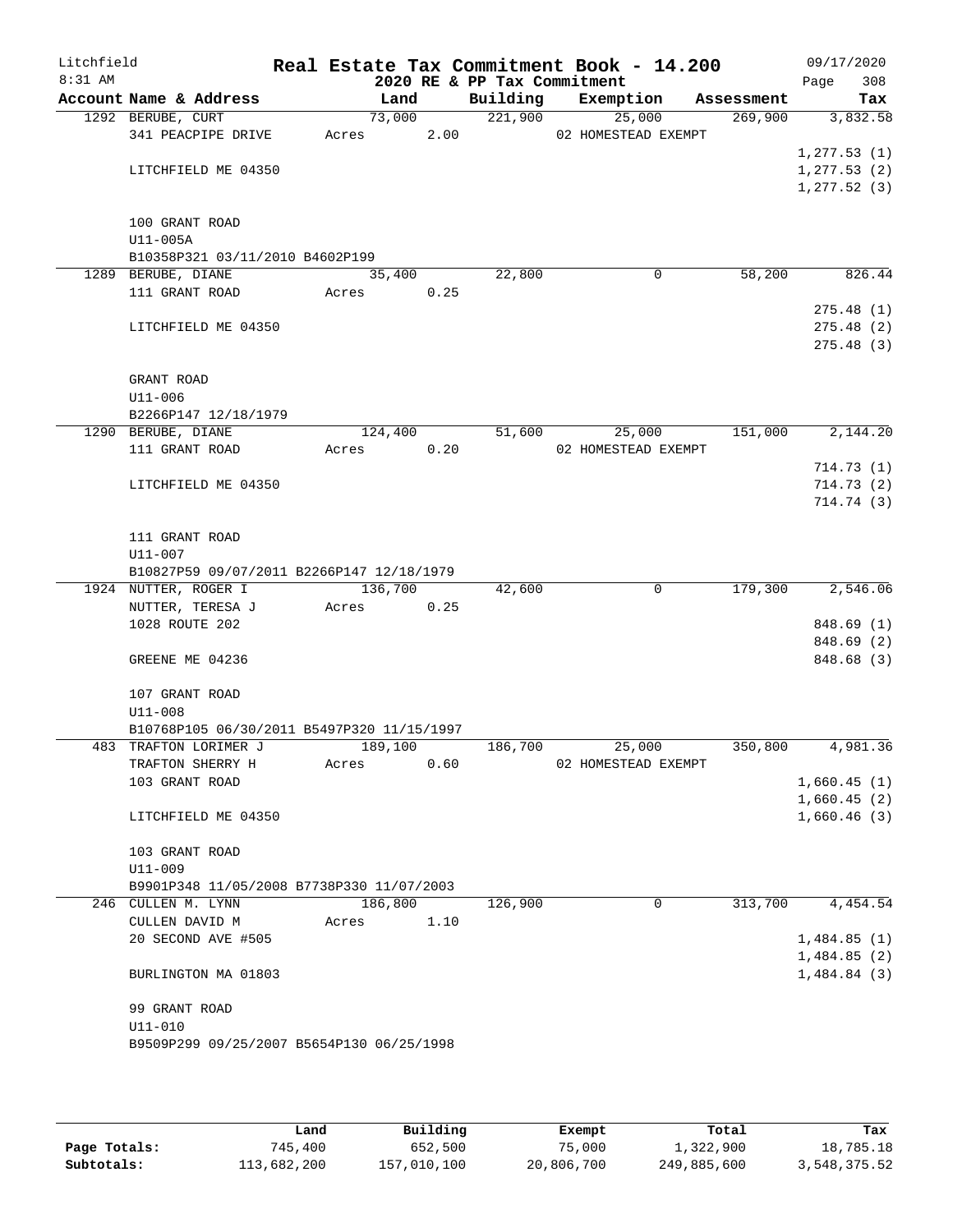| Litchfield<br>8:31 AM |                                                                                        |      |       |          | 2020 RE & PP Tax Commitment | Real Estate Tax Commitment Book - 14.200 |            | 09/17/2020<br>309 |
|-----------------------|----------------------------------------------------------------------------------------|------|-------|----------|-----------------------------|------------------------------------------|------------|-------------------|
|                       | Account Name & Address                                                                 |      |       | Land     | Building                    | Exemption                                | Assessment | Page<br>Tax       |
|                       | 182 BOURGET, LAWRENCE NEAL<br>(TRUSTEE)                                                |      |       | 169,400  | 115,500                     | 0                                        | 284,900    | 4,045.58          |
|                       | 8311 BRIER CREEK<br>PARKWAY                                                            |      | Acres | 0.41     |                             |                                          |            |                   |
|                       | SUITE 105-377                                                                          |      |       |          |                             |                                          |            | 1,348.53(1)       |
|                       | RALEIGH NC 27617                                                                       |      |       |          |                             |                                          |            | 1,348.53(2)       |
|                       |                                                                                        |      |       |          |                             |                                          |            | 1,348.52(3)       |
|                       | 95 GRANT ROAD                                                                          |      |       |          |                             |                                          |            |                   |
|                       | $U11 - 012$                                                                            |      |       |          |                             |                                          |            |                   |
|                       | B12275P198 03/22/2016 B12270P44 03/22/2016 B8795P296<br>01/26/2006 B1448P95 03/30/1967 |      |       |          |                             |                                          |            |                   |
|                       | 1444 RBF INVESTMENT TRUST,                                                             |      |       | 165,700  | 109,500                     | 0                                        | 275,200    | 3,907.84          |
|                       | 91 GRANT ROAD                                                                          |      | Acres | 0.39     |                             |                                          |            |                   |
|                       |                                                                                        |      |       |          |                             |                                          |            | 1,302.61(1)       |
|                       | LITCHFIELD ME 04350                                                                    |      |       |          |                             |                                          |            | 1,302.61(2)       |
|                       |                                                                                        |      |       |          |                             |                                          |            | 1,302.62(3)       |
|                       | 91 GRANT ROAD                                                                          |      |       |          |                             |                                          |            |                   |
|                       | $U11 - 013$                                                                            |      |       |          |                             |                                          |            |                   |
|                       | B4379P274                                                                              |      |       |          |                             |                                          |            |                   |
|                       | 1132 MAGNO LLC.                                                                        |      |       | 174,800  | 127,800                     | $\mathbf 0$                              | 302,600    | 4, 296.92         |
|                       | 87 GRANT ROAD                                                                          |      | Acres | 0.44     |                             |                                          |            |                   |
|                       |                                                                                        |      |       |          |                             |                                          |            | 1,432.31(1)       |
|                       | LITCHFIELD ME 04350                                                                    |      |       |          |                             |                                          |            | 1,432.31(2)       |
|                       |                                                                                        |      |       |          |                             |                                          |            | 1,432.30(3)       |
|                       | 87 GRANT ROAD                                                                          |      |       |          |                             |                                          |            |                   |
|                       | U11-014                                                                                |      |       |          |                             |                                          |            |                   |
|                       | B12550P139 02/27/2017 B1849P218                                                        |      |       |          |                             |                                          |            |                   |
|                       | 1121 THORNE, WILLIAM                                                                   |      |       | 176,500  | 26,200                      | 0                                        | 202,700    | 2,878.34          |
|                       | THORNE, HELEN                                                                          |      | Acres | 0.45     |                             |                                          |            |                   |
|                       | 15 HALESITE DIRVE                                                                      |      |       |          |                             |                                          |            | 959.45(1)         |
|                       |                                                                                        |      |       |          |                             |                                          |            | 959.45(2)         |
|                       | SOUND BEACH NY 11789                                                                   |      |       |          |                             |                                          |            | 959.44(3)         |
|                       | 85 GRANT ROAD                                                                          |      |       |          |                             |                                          |            |                   |
|                       | U11-015                                                                                |      |       |          |                             |                                          |            |                   |
|                       | B6586P279                                                                              |      |       |          |                             |                                          |            |                   |
|                       | 502 SPARKS, GLENN D                                                                    |      |       | 131,900  | 40,400                      | $\mathbf 0$                              | 172,300    | 2,446.66          |
|                       | SPARKS, DEBORAH A                                                                      |      | Acres | 0.23     |                             |                                          |            |                   |
|                       | 7 ASH SWAMP ROAD                                                                       |      |       |          |                             |                                          |            | 815.55(1)         |
|                       |                                                                                        |      |       |          |                             |                                          |            | 815.55(2)         |
|                       | SACO ME 04072                                                                          |      |       |          |                             |                                          |            | 815.56(3)         |
|                       | 79 GRANT ROAD                                                                          |      |       |          |                             |                                          |            |                   |
|                       | U11-016                                                                                |      |       |          |                             |                                          |            |                   |
|                       | B6628P81 09/15/1992                                                                    |      |       |          |                             |                                          |            |                   |
|                       | 510 DREW, DAVID W                                                                      |      |       | 173,000  | 119,900                     | 25,000                                   | 267,900    | 3,804.18          |
|                       | 77 GRANT RD                                                                            |      | Acres | 0.43     |                             | 02 HOMESTEAD EXEMPT                      |            |                   |
|                       |                                                                                        |      |       |          |                             |                                          |            | 1,268.06(1)       |
|                       | LITCHFIELD ME 04350                                                                    |      |       |          |                             |                                          |            | 1,268.06(2)       |
|                       |                                                                                        |      |       |          |                             |                                          |            | 1,268.06(3)       |
|                       | 77 GRANT ROAD                                                                          |      |       |          |                             |                                          |            |                   |
|                       | U11-017                                                                                |      |       |          |                             |                                          |            |                   |
|                       | B10524P316 09/09/2010 B1736P208                                                        |      |       |          |                             |                                          |            |                   |
|                       |                                                                                        |      |       |          |                             |                                          |            |                   |
|                       |                                                                                        | Land |       | Building |                             | Exempt                                   | Total      | Tax               |

|              | Land        | Building    | Exempt     | Total       | Tax          |
|--------------|-------------|-------------|------------|-------------|--------------|
| Page Totals: | 991,300     | 539,300     | 25,000     | 1,505,600   | 21,379.52    |
| Subtotals:   | 114,673,500 | 157,549,400 | 20,831,700 | 251,391,200 | 3,569,755.04 |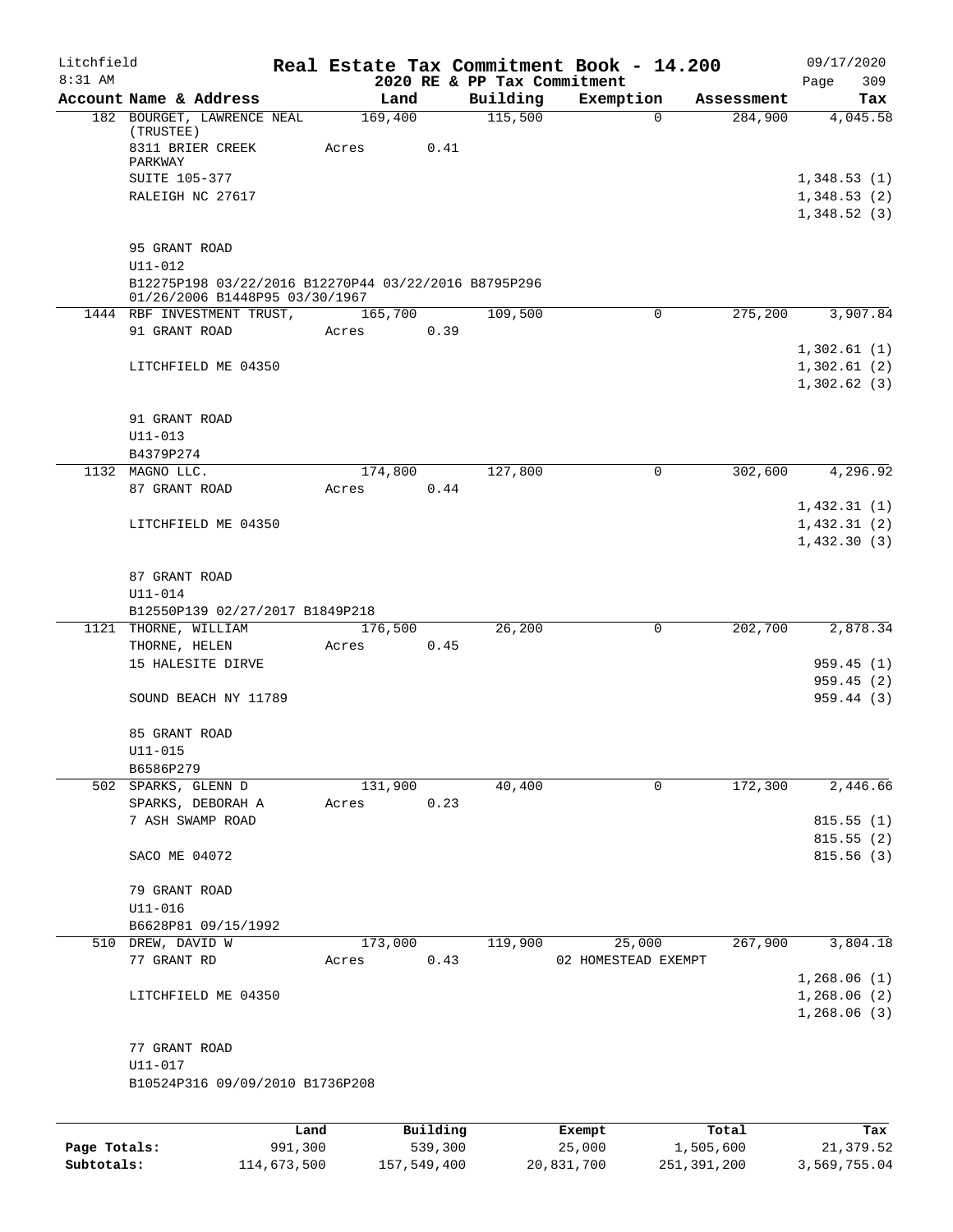| Litchfield |                                                                    |         |      |                             | Real Estate Tax Commitment Book - 14.200 |            | 09/17/2020   |
|------------|--------------------------------------------------------------------|---------|------|-----------------------------|------------------------------------------|------------|--------------|
| 8:31 AM    |                                                                    |         |      | 2020 RE & PP Tax Commitment |                                          |            | Page<br>310  |
|            | Account Name & Address                                             | Land    |      | Building                    | Exemption                                | Assessment | Tax          |
|            | 1318 ODENCRANTZ, GEORGE D                                          | 118,500 |      | 129,100                     | $\Omega$                                 | 247,600    | 3,515.92     |
|            | HILDRETH WINFIELD L                                                | Acres   | 0.22 |                             |                                          |            |              |
|            | 386 DANVILLE CORNER RD                                             |         |      |                             |                                          |            | 1,171.97 (1) |
|            |                                                                    |         |      |                             |                                          |            | 1, 171.97(2) |
|            | AUBURN ME 04210                                                    |         |      |                             |                                          |            | 1,171.98 (3) |
|            | 75 GRANT ROAD                                                      |         |      |                             |                                          |            |              |
|            | $U11 - 018$                                                        |         |      |                             |                                          |            |              |
|            | B3102P267 02/04/1987                                               |         |      |                             |                                          |            |              |
|            | 348 RIENDEAU, ROBERT H                                             | 173,000 |      | 114,300                     | 0                                        | 287,300    | 4,079.66     |
|            | RIENDEAU, LINDA M                                                  | Acres   | 0.43 |                             |                                          |            |              |
|            | 12 NAUMKEAG COURT                                                  |         |      |                             |                                          |            | 1,359.89(1)  |
|            |                                                                    |         |      |                             |                                          |            | 1,359.89(2)  |
|            | LITCHFIELD NH 03052                                                |         |      |                             |                                          |            | 1,359.88(3)  |
|            |                                                                    |         |      |                             |                                          |            |              |
|            | 71 GRANT ROAD                                                      |         |      |                             |                                          |            |              |
|            | $U11 - 019$                                                        |         |      |                             |                                          |            |              |
|            | B7681P24 10/10/2003                                                |         |      |                             |                                          |            |              |
|            | 1178 CHAREST, GLENN E                                              | 119,000 |      | 41,000                      | 0                                        | 160,000    | 2, 272, 00   |
|            | 31 SHEFFIELD AVE                                                   | Acres   | 0.18 |                             |                                          |            |              |
|            |                                                                    |         |      |                             |                                          |            | 757.33(1)    |
|            | LEWISTON ME 04240                                                  |         |      |                             |                                          |            | 757.33(2)    |
|            |                                                                    |         |      |                             |                                          |            | 757.34(3)    |
|            |                                                                    |         |      |                             |                                          |            |              |
|            | 69 GRANT ROAD                                                      |         |      |                             |                                          |            |              |
|            | $U11 - 020$                                                        |         |      |                             |                                          |            |              |
|            | B12998P110 07/27/2018                                              |         |      |                             |                                          |            |              |
|            | 1371 CARBONNEAU, MARC F                                            | 175,300 |      | 44,800                      | 0                                        | 220,100    | 3, 125.42    |
|            | CARBONNEAU, CAROL M                                                | Acres   | 0.46 |                             |                                          |            |              |
|            | 346 WEBBER AVE                                                     |         |      |                             |                                          |            | 1,041.81(1)  |
|            |                                                                    |         |      |                             |                                          |            | 1,041.81(2)  |
|            | LEWISTON ME 04240                                                  |         |      |                             |                                          |            | 1,041.80(3)  |
|            |                                                                    |         |      |                             |                                          |            |              |
|            | 67 GRANT ROAD                                                      |         |      |                             |                                          |            |              |
|            | $U11 - 021$                                                        |         |      |                             |                                          |            |              |
|            | B12844P135 01/29/2018 B10705P304 04/11/2011 B6322P20<br>10/12/2000 |         |      |                             |                                          |            |              |
|            | 635 FRATESCHI, NELMO A                                             | 147,800 |      | 84,500                      | 0                                        | 232,300    | 3,298.66     |
|            | 61 GRANT ROAD                                                      | Acres   | 0.30 |                             |                                          |            |              |
|            |                                                                    |         |      |                             |                                          |            | 1,099.55(1)  |
|            | LITCHFIELD ME 04350                                                |         |      |                             |                                          |            | 1,099.55(2)  |
|            |                                                                    |         |      |                             |                                          |            | 1,099.56(3)  |
|            |                                                                    |         |      |                             |                                          |            |              |
|            | 61 GRANT ROAD                                                      |         |      |                             |                                          |            |              |
|            | $U11 - 022$                                                        |         |      |                             |                                          |            |              |
|            | B1555P556                                                          |         |      |                             |                                          |            |              |
|            | 530 BELL, GARY S                                                   | 152,000 |      | 165,300                     | 25,000                                   | 292,300    | 4,150.66     |
|            | 57 GRANT RD                                                        | Acres   | 0.32 |                             | 02 HOMESTEAD EXEMPT                      |            |              |
|            |                                                                    |         |      |                             |                                          |            | 1,383.55(1)  |
|            | LITCHFIELD ME 04350                                                |         |      |                             |                                          |            | 1,383.55(2)  |
|            |                                                                    |         |      |                             |                                          |            | 1,383.56(3)  |
|            |                                                                    |         |      |                             |                                          |            |              |
|            | 57 GRANT ROAD                                                      |         |      |                             |                                          |            |              |
|            | $U11 - 023$                                                        |         |      |                             |                                          |            |              |
|            | B5579P211 03/15/1998                                               |         |      |                             |                                          |            |              |
|            |                                                                    |         |      |                             |                                          |            |              |
|            |                                                                    |         |      |                             |                                          |            |              |
|            |                                                                    |         |      |                             |                                          |            |              |

|              | Land        | Building    | Exempt     | Total       | Tax          |
|--------------|-------------|-------------|------------|-------------|--------------|
| Page Totals: | 885,600     | 579,000     | 25,000     | 1,439,600   | 20,442.32    |
| Subtotals:   | 115,559,100 | 158,128,400 | 20,856,700 | 252,830,800 | 3,590,197.36 |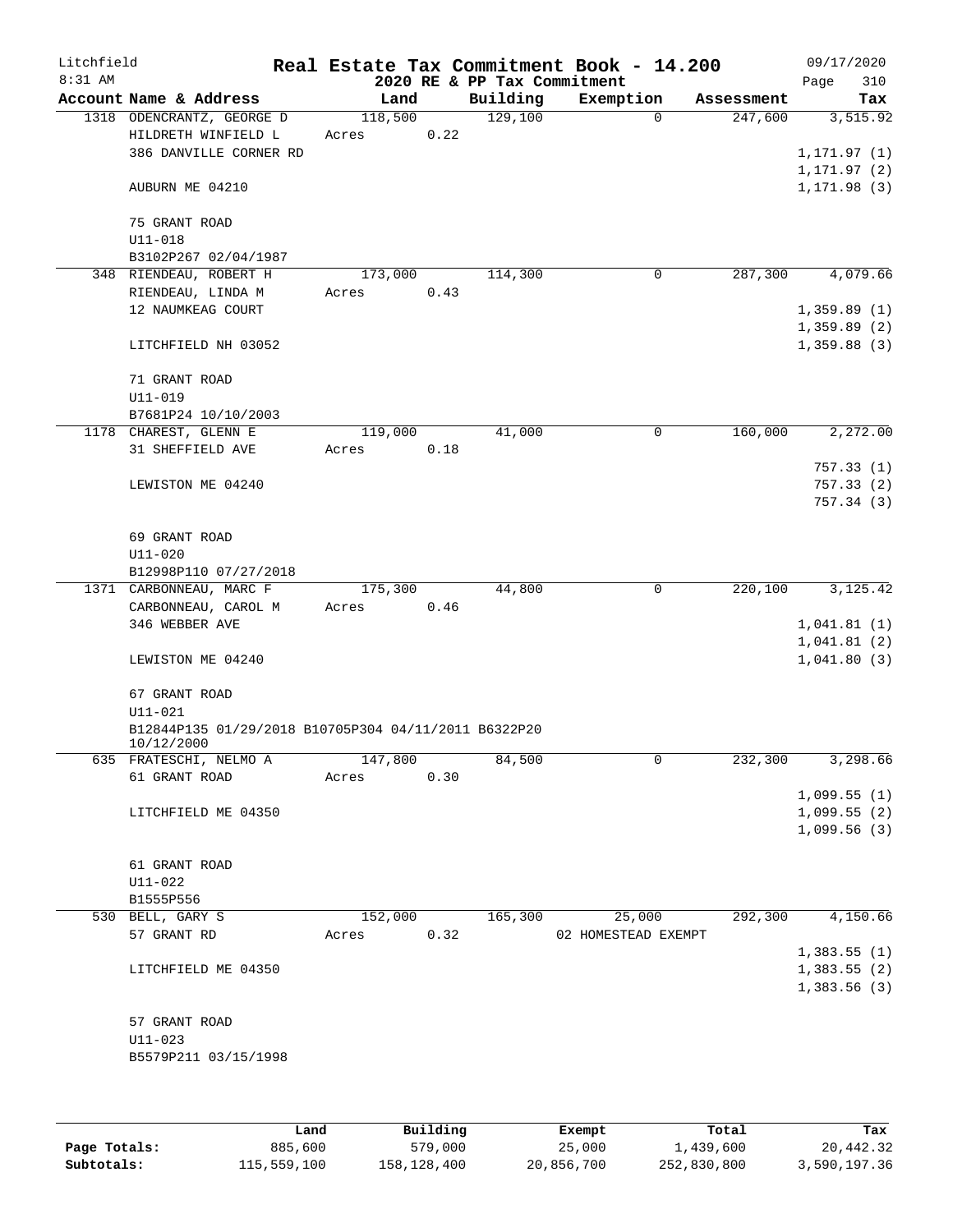| Litchfield |                                            |         |      |                             | Real Estate Tax Commitment Book - 14.200 |            | 09/17/2020  |
|------------|--------------------------------------------|---------|------|-----------------------------|------------------------------------------|------------|-------------|
| $8:31$ AM  |                                            |         |      | 2020 RE & PP Tax Commitment |                                          |            | 311<br>Page |
|            | Account Name & Address                     | Land    |      | Building                    | Exemption                                | Assessment | Tax         |
|            | 399 CURTIN VENISE (TRUSTEE)                | 220,100 |      | 117,600                     | 0                                        | 337,700    | 4,795.34    |
|            | VENISE B. CURTIN TRUST                     | Acres   | 2.76 |                             |                                          |            |             |
|            | <b>36 JUDSON STREET</b>                    |         |      |                             |                                          |            | 1,598.45(1) |
|            |                                            |         |      |                             |                                          |            | 1,598.45(2) |
|            | HAVERILL MA 01830                          |         |      |                             |                                          |            | 1,598.44(3) |
|            | 19 KERI LANE                               |         |      |                             |                                          |            |             |
|            | $U11 - 025$                                |         |      |                             |                                          |            |             |
|            | B12205P109 12/31/2015 B3598P334 08/01/1989 |         |      |                             |                                          |            |             |
|            | 1362 PELLETIER, RICHARD D                  | 190,900 |      | 137,800                     | 25,000                                   | 303,700    | 4,312.54    |
|            | 10 KERI LANE                               | Acres   | 1.45 |                             | 02 HOMESTEAD EXEMPT                      |            |             |
|            |                                            |         |      |                             |                                          |            | 1,437.51(1) |
|            | LITCHFIELD ME 04350                        |         |      |                             |                                          |            | 1,437.51(2) |
|            |                                            |         |      |                             |                                          |            | 1,437.52(3) |
|            | 10 KERI LANE                               |         |      |                             |                                          |            |             |
|            | $U11 - 026$                                |         |      |                             |                                          |            |             |
|            | B7367P3 04/24/2003 B3385P144               |         |      |                             |                                          |            |             |
|            | 1265 BELANGER, JOSEPH                      | 185,500 |      | 161,900                     | 25,000                                   | 322,400    | 4,578.08    |
|            | BELANGER, JUDITH                           | Acres   | 0.68 |                             | 02 HOMESTEAD EXEMPT                      |            |             |
|            | 7 KERI LANE                                |         |      |                             |                                          |            | 1,526.03(1) |
|            |                                            |         |      |                             |                                          |            | 1,526.03(2) |
|            | LITCHFIELD ME 04350                        |         |      |                             |                                          |            | 1,526.02(3) |
|            | 7 KERI LANE                                |         |      |                             |                                          |            |             |
|            |                                            |         |      |                             |                                          |            |             |
|            | $U11 - 028$<br>B5958P80 05/28/1999         |         |      |                             |                                          |            |             |
|            | 1331 PERKINS JOYE G                        | 173,200 |      | 112,700                     | 0                                        | 285,900    | 4,059.78    |
|            | PERKINS PETER J                            | Acres   | 0.50 |                             |                                          |            |             |
|            | 3 KERI LANE                                |         |      |                             |                                          |            | 1,353.26(1) |
|            |                                            |         |      |                             |                                          |            | 1,353.26(2) |
|            | LITCHFIELD ME 04350                        |         |      |                             |                                          |            | 1,353.26(3) |
|            |                                            |         |      |                             |                                          |            |             |
|            | 3 KERI LANE                                |         |      |                             |                                          |            |             |
|            | $U11 - 029$                                |         |      |                             |                                          |            |             |
|            | B8388P231 04/15/2005 B3565P292 04/22/2003  |         |      |                             |                                          |            |             |
|            | 128 GIRARDIN, WILLIAM L                    | 145,700 |      | 64,900                      | 0                                        | 210,600    | 2,990.52    |
|            | 18 LUCIEN LANE                             | Acres   | 0.29 |                             |                                          |            |             |
|            |                                            |         |      |                             |                                          |            | 996.84 (1)  |
|            | LITCHFIELD ME 04350                        |         |      |                             |                                          |            | 996.84(2)   |
|            |                                            |         |      |                             |                                          |            | 996.84 (3)  |
|            |                                            |         |      |                             |                                          |            |             |
|            | 18 LUCIEN LANE                             |         |      |                             |                                          |            |             |
|            | $U11 - 030$                                |         |      |                             |                                          |            |             |
|            | B5265P240 11/01/1996                       |         |      |                             |                                          |            |             |
|            | 251 CAILLER, ROBERT G                      | 174,800 |      | 153,600                     | 25,000                                   | 303,400    | 4,308.28    |
|            | CAILLER BRIDGETT L                         | Acres   | 0.44 |                             | 02 HOMESTEAD EXEMPT                      |            |             |
|            | 20 LUCIEN LANE                             |         |      |                             |                                          |            | 1,436.09(1) |
|            |                                            |         |      |                             |                                          |            | 1,436.09(2) |
|            | LITCHFIELD ME 04350                        |         |      |                             |                                          |            | 1,436.10(3) |
|            | 20 LUCIEN LANE                             |         |      |                             |                                          |            |             |
|            | $U11 - 031$                                |         |      |                             |                                          |            |             |
|            | B9674P212 03/24/2008 B4319P148 01/18/1993  |         |      |                             |                                          |            |             |
|            |                                            |         |      |                             |                                          |            |             |
|            |                                            |         |      |                             |                                          |            |             |

|              | Land        | Building    | Exempt     | Total       | Tax          |
|--------------|-------------|-------------|------------|-------------|--------------|
| Page Totals: | 1,090,200   | 748,500     | 75,000     | 1,763,700   | 25,044.54    |
| Subtotals:   | 116,649,300 | 158,876,900 | 20,931,700 | 254,594,500 | 3,615,241.90 |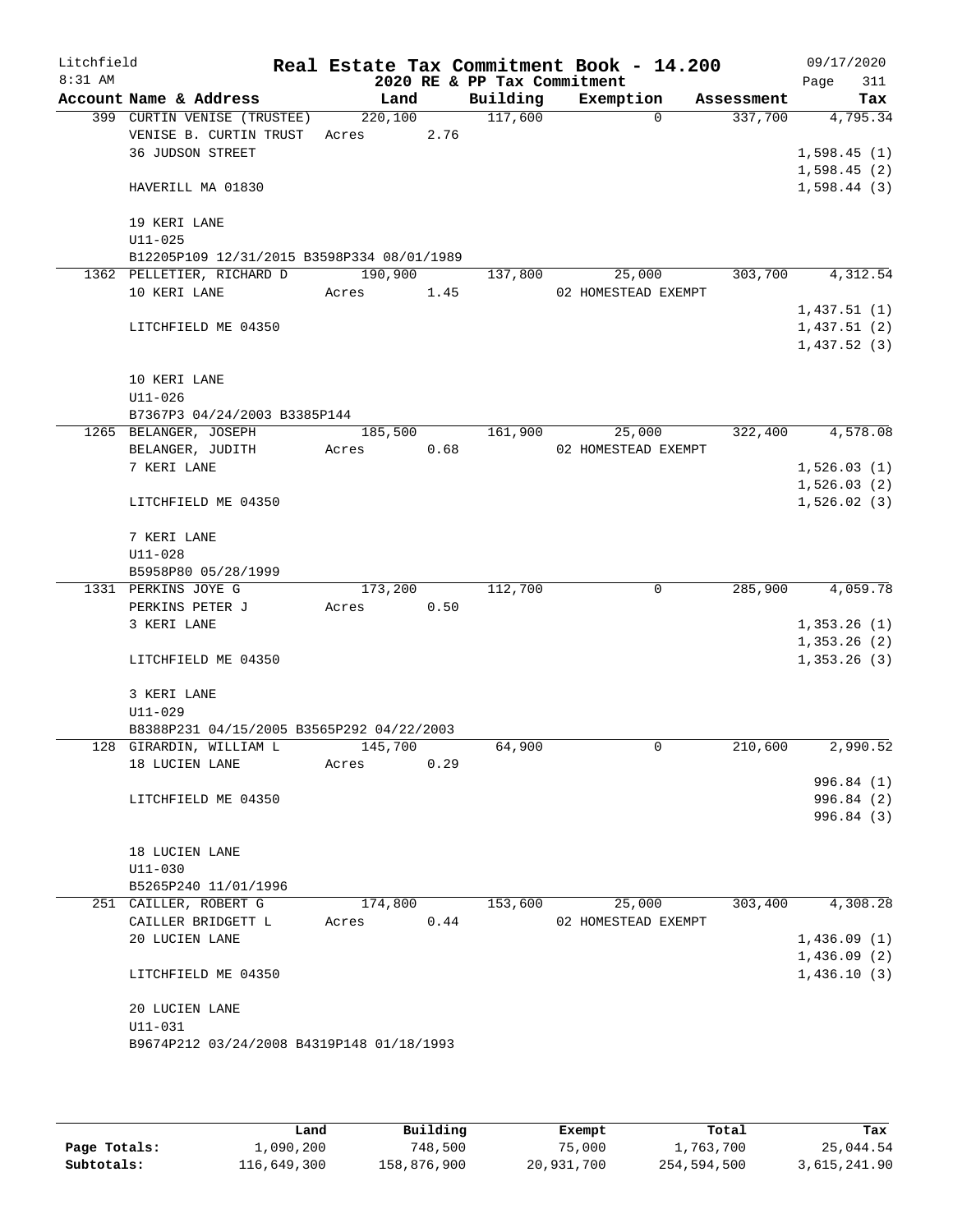| Litchfield<br>8:31 AM |                                                                    |       |         | 2020 RE & PP Tax Commitment | Real Estate Tax Commitment Book - 14.200 |            | 09/17/2020<br>Page<br>312 |
|-----------------------|--------------------------------------------------------------------|-------|---------|-----------------------------|------------------------------------------|------------|---------------------------|
|                       | Account Name & Address                                             |       | Land    | Building                    | Exemption                                | Assessment | Tax                       |
|                       | 1029 CAILLER, ROBERT                                               |       | 146,600 | 22,100                      | $\Omega$                                 | 168,700    | 2,395.54                  |
|                       | 20 LUCIEN LANE                                                     | Acres | 1.30    |                             |                                          |            |                           |
|                       |                                                                    |       |         |                             |                                          |            | 798.51(1)                 |
|                       | LITCHFIELD ME 04350                                                |       |         |                             |                                          |            | 798.51 (2)                |
|                       |                                                                    |       |         |                             |                                          |            | 798.52(3)                 |
|                       |                                                                    |       |         |                             |                                          |            |                           |
|                       | 19 LUCIEN LANE<br>$U11 - 032$                                      |       |         |                             |                                          |            |                           |
|                       | B9674P214 03/06/2008 B5600P324 03/04/1998                          |       |         |                             |                                          |            |                           |
|                       | 2706 CAILLER, TROY R                                               |       | 70,300  | 198,400                     | 0                                        | 268,700    | 3,815.54                  |
|                       | MAZYCK, SHANNON                                                    | Acres | 1.09    |                             |                                          |            |                           |
|                       | 20 LUCIAN LANE                                                     |       |         |                             |                                          |            | 1, 271.85(1)              |
|                       |                                                                    |       |         |                             |                                          |            | 1, 271.85(2)              |
|                       | LITCHFIELD ME 04350                                                |       |         |                             |                                          |            | 1, 271.84 (3)             |
|                       |                                                                    |       |         |                             |                                          |            |                           |
|                       | 54 LEBEL LANE                                                      |       |         |                             |                                          |            |                           |
|                       | $U11 - 033$                                                        |       |         |                             |                                          |            |                           |
|                       | B13359P162 08/07/2019                                              |       |         |                             |                                          |            |                           |
|                       | 1396 POMERLEAU, DENNIS R                                           |       | 194,300 | 166,400                     | 25,000                                   | 335,700    | 4,766.94                  |
|                       | 30 LUCIEN LANE                                                     | Acres | 3.60    |                             | 02 HOMESTEAD EXEMPT                      |            | 1,588.98(1)               |
|                       | LITCHFIELD ME 04350                                                |       |         |                             |                                          |            | 1,588.98(2)               |
|                       |                                                                    |       |         |                             |                                          |            | 1,588.98(3)               |
|                       |                                                                    |       |         |                             |                                          |            |                           |
|                       | 30 LUCIEN LANE                                                     |       |         |                             |                                          |            |                           |
|                       | U11-034                                                            |       |         |                             |                                          |            |                           |
|                       | B13124P157 01/07/2019 B4694P244 05/19/1994                         |       |         |                             |                                          |            |                           |
|                       | 822 MITCHELL TIMOTHY A                                             |       | 190,800 | 41,200                      | $\overline{0}$                           | 232,000    | 3,294.40                  |
|                       | MITCHELL DENISE D                                                  | Acres | 0.64    |                             |                                          |            |                           |
|                       | 27 BRENTWOOD ROAD                                                  |       |         |                             |                                          |            | 1,098.13(1)               |
|                       |                                                                    |       |         |                             |                                          |            | 1,098.13(2)               |
|                       | CAPE ELIZABETH ME 04107                                            |       |         |                             |                                          |            | 1,098.14(3)               |
|                       | 34 LUCIEN LANE                                                     |       |         |                             |                                          |            |                           |
|                       | $U11 - 035$                                                        |       |         |                             |                                          |            |                           |
|                       | B8983P314 07/14/2006 B6645P120                                     |       |         |                             |                                          |            |                           |
|                       | 1543 LATTIN, HARMONY M                                             |       | 223,200 | 121,400                     | 25,000                                   | 319,600    | 4,538.32                  |
|                       | MERRILL, BRIAN                                                     | Acres | 3.42    |                             | 02 HOMESTEAD EXEMPT                      |            |                           |
|                       | 35 LUCIEN LANE                                                     |       |         |                             |                                          |            | 1,512.77(1)               |
|                       |                                                                    |       |         |                             |                                          |            | 1,512.77(2)               |
|                       | LITCHFIELD ME 04350                                                |       |         |                             |                                          |            | 1,512.78(3)               |
|                       |                                                                    |       |         |                             |                                          |            |                           |
|                       | 35 LUCIEN LANE                                                     |       |         |                             |                                          |            |                           |
|                       | U11-036<br>B13389P27 11/01/2019                                    |       |         |                             |                                          |            |                           |
|                       | 1091 MCKEEN, WILLIAM                                               |       | 236,200 | 177,700                     | 0                                        | 413,900    | 5,877.38                  |
|                       | MCKEEN, ANGELA                                                     | Acres | 1.90    |                             |                                          |            |                           |
|                       | 10 RICHMOND AVENUE                                                 |       |         |                             |                                          |            | 1,959.13(1)               |
|                       |                                                                    |       |         |                             |                                          |            | 1,959.13(2)               |
|                       | LEWISTON ME 04240                                                  |       |         |                             |                                          |            | 1,959.12(3)               |
|                       |                                                                    |       |         |                             |                                          |            |                           |
|                       | 88 LEBEL LANE                                                      |       |         |                             |                                          |            |                           |
|                       | U11-037                                                            |       |         |                             |                                          |            |                           |
|                       | B12651P120 07/06/2017 B9890P196 10/24/2008 B3966P289<br>08/22/1991 |       |         |                             |                                          |            |                           |
|                       |                                                                    |       |         |                             |                                          |            |                           |
|                       |                                                                    |       |         |                             |                                          |            |                           |
|                       |                                                                    |       |         |                             |                                          |            |                           |

|              | Land        | Building    | Exempt     | Total         | Tax          |
|--------------|-------------|-------------|------------|---------------|--------------|
| Page Totals: | 1,061,400   | 727,200     | 50,000     | 1,738,600     | 24,688.12    |
| Subtotals:   | 117,710,700 | 159,604,100 | 20,981,700 | 256, 333, 100 | 3,639,930.02 |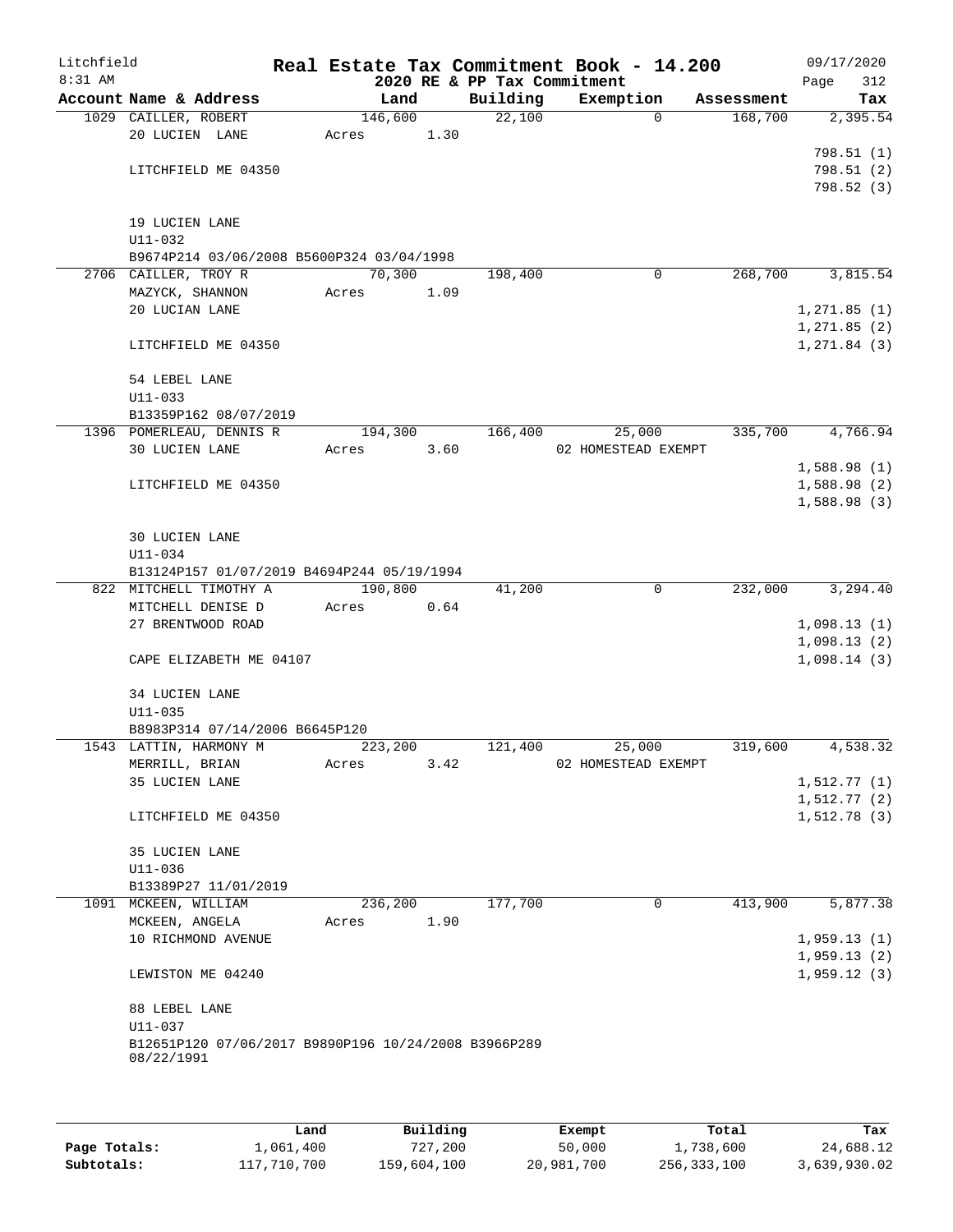| Litchfield |                      |                                                    |         |      |          | Real Estate Tax Commitment Book - 14.200 |             |            | 09/17/2020   |
|------------|----------------------|----------------------------------------------------|---------|------|----------|------------------------------------------|-------------|------------|--------------|
| 8:31 AM    |                      |                                                    |         |      |          | 2020 RE & PP Tax Commitment              |             |            | 313<br>Page  |
|            |                      | Account Name & Address                             | Land    |      | Building | Exemption                                |             | Assessment | Tax          |
|            | 1406 SIMPSON, STEVEN |                                                    | 40,400  |      | 600      |                                          | $\Omega$    | 41,000     | 582.20       |
|            |                      | SIMPSON, KATHLEEN                                  | Acres   | 0.12 |          |                                          |             |            |              |
|            | 444 POND ROAD        |                                                    |         |      |          |                                          |             |            | 194.07(1)    |
|            |                      |                                                    |         |      |          |                                          |             |            | 194.07(2)    |
|            |                      | LEWISTON ME 04240                                  |         |      |          |                                          |             |            | 194.06(3)    |
|            | 98 LEBEL LANE        |                                                    |         |      |          |                                          |             |            |              |
|            | U11-038              |                                                    |         |      |          |                                          |             |            |              |
|            |                      | B12643P206 06/12/2017 B6122P235 09/30/1999         |         |      |          |                                          |             |            |              |
|            | 1407 SIMPSON, STEVEN |                                                    | 114,300 |      | 32,600   |                                          | $\mathbf 0$ | 146,900    | 2,085.98     |
|            |                      | SIMPSON, KATHLEEN                                  | Acres   | 0.24 |          |                                          |             |            |              |
|            | 444 POND ROAD        |                                                    |         |      |          |                                          |             |            | 695.33(1)    |
|            |                      |                                                    |         |      |          |                                          |             |            | 695.33(2)    |
|            |                      | LEWISTON ME 04240                                  |         |      |          |                                          |             |            | 695.32(3)    |
|            | 98 LEBEL LANE        |                                                    |         |      |          |                                          |             |            |              |
|            | $U11 - 039$          |                                                    |         |      |          |                                          |             |            |              |
|            |                      | B12643P207 06/12/2017 B6122P235 09/30/1999         |         |      |          |                                          |             |            |              |
|            |                      | 169 NODDIN, EMERSON L                              | 33,500  |      | $\Omega$ |                                          | 0           | 33,500     | 475.70       |
|            | 14 VENTURA ST        |                                                    | Acres   | 0.33 |          |                                          |             |            |              |
|            |                      |                                                    |         |      |          |                                          |             |            | 158.57(1)    |
|            |                      | LEWISTON ME 04240                                  |         |      |          |                                          |             |            | 158.57(2)    |
|            |                      |                                                    |         |      |          |                                          |             |            | 158.56(3)    |
|            | LEBEL LANE           |                                                    |         |      |          |                                          |             |            |              |
|            | $U11 - 040$          |                                                    |         |      |          |                                          |             |            |              |
|            |                      | B11242P334 11/29/2012 B5978P45 06/22/1999          |         |      |          |                                          |             |            |              |
|            |                      | 116 FAVREAU, MARY J                                | 107,300 |      | 27,900   |                                          | $\mathbf 0$ | 135,200    | 1,919.84     |
|            |                      | FAVREAU, JAMES A                                   | Acres   | 0.14 |          |                                          |             |            |              |
|            |                      | 89 PLEASANT HILL ROAD                              |         |      |          |                                          |             |            | 639.95(1)    |
|            |                      |                                                    |         |      |          |                                          |             |            | 639.95(2)    |
|            |                      | BRUNSWICK ME 04011                                 |         |      |          |                                          |             |            | 639.94(3)    |
|            | 126 LEBEL LANE       |                                                    |         |      |          |                                          |             |            |              |
|            | $U11 - 041$          |                                                    |         |      |          |                                          |             |            |              |
|            |                      | B12948P338 06/28/2018 B3420P1                      |         |      |          |                                          |             |            |              |
|            |                      | 1108 OUELLETE BRUCE T                              | 201,100 |      | 38,900   |                                          | 0           | 240,000    | 3,408.00     |
|            |                      | OUELLETTE KAREN M                                  | Acres   | 0.89 |          |                                          |             |            |              |
|            |                      | 907 COLLEGE ROAD                                   |         |      |          |                                          |             |            | 1, 136.00(1) |
|            |                      |                                                    |         |      |          |                                          |             |            | 1,136.00(2)  |
|            |                      | LEWISTON ME 04240                                  |         |      |          |                                          |             |            | 1, 136.00(3) |
|            | 107 LEBEL LANE       |                                                    |         |      |          |                                          |             |            |              |
|            | $U11 - 042$          |                                                    |         |      |          |                                          |             |            |              |
|            |                      | B9888P32 10/22/2008 B8504P202 07/15/2005 B4952P357 |         |      |          |                                          |             |            |              |
|            | 1502 RINES, NANCY    |                                                    | 169,600 |      | 42,300   |                                          | $\mathbf 0$ | 211,900    | 3,008.98     |
|            | BOX 68               |                                                    | Acres   | 0.69 |          |                                          |             |            | 1,002.99(1)  |
|            |                      | SOUTH GARDINER ME 04359                            |         |      |          |                                          |             |            | 1,002.99(2)  |
|            |                      |                                                    |         |      |          |                                          |             |            | 1,003.00(3)  |
|            |                      |                                                    |         |      |          |                                          |             |            |              |
|            | 93 LEBEL LANE        |                                                    |         |      |          |                                          |             |            |              |
|            | $U11 - 043$          |                                                    |         |      |          |                                          |             |            |              |
|            |                      | B4231P136 09/23/1992                               |         |      |          |                                          |             |            |              |
|            |                      |                                                    |         |      |          |                                          |             |            |              |

|              | Land        | Building    | Exempt     | Total       | Tax          |
|--------------|-------------|-------------|------------|-------------|--------------|
| Page Totals: | 666,200     | 142,300     |            | 808,500     | 11,480.70    |
| Subtotals:   | 118,376,900 | 159,746,400 | 20,981,700 | 257,141,600 | 3,651,410.72 |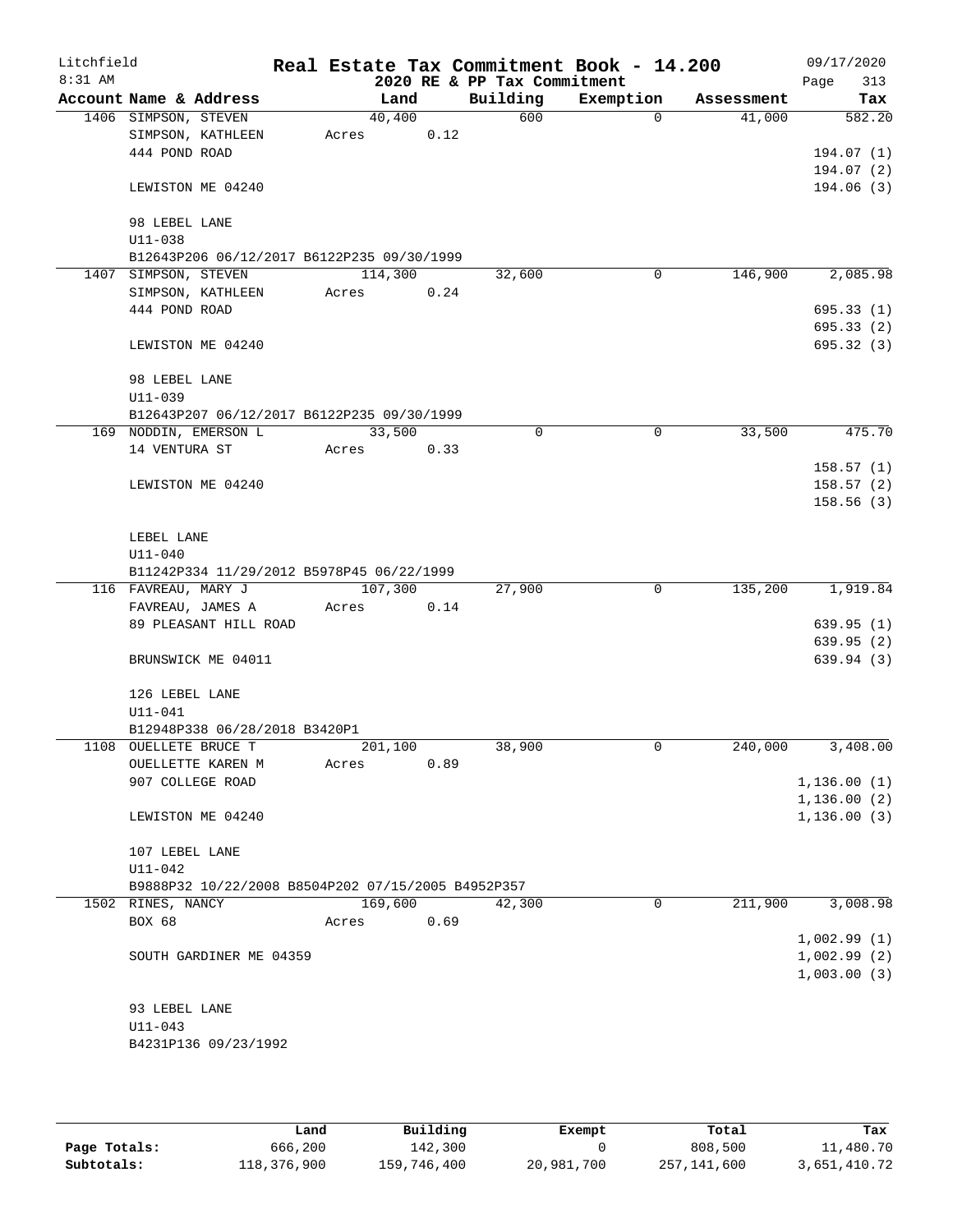| Litchfield |                                                |         |      |      |                             | Real Estate Tax Commitment Book - 14.200 |          |            | 09/17/2020                 |          |
|------------|------------------------------------------------|---------|------|------|-----------------------------|------------------------------------------|----------|------------|----------------------------|----------|
| $8:31$ AM  |                                                |         |      |      | 2020 RE & PP Tax Commitment |                                          |          |            | Page                       | 314      |
|            | Account Name & Address                         |         | Land |      | Building                    | Exemption                                |          | Assessment |                            | Tax      |
|            | 480 DINEEN, DAVID F                            | 179,400 |      |      | 52,100                      |                                          | $\Omega$ | 231,500    |                            | 3,287.30 |
|            | DINEEN, NANCY C<br>369 HIGHLAND AVE            | Acres   |      | 0.51 |                             |                                          |          |            |                            |          |
|            |                                                |         |      |      |                             |                                          |          |            | 1,095.77(1)<br>1,095.77(2) |          |
|            | GARDINER ME 04345                              |         |      |      |                             |                                          |          |            | 1,095.76(3)                |          |
|            | 87 LEBEL LANE                                  |         |      |      |                             |                                          |          |            |                            |          |
|            | $U11 - 044$                                    |         |      |      |                             |                                          |          |            |                            |          |
|            | B1668P323 08/28/1973                           |         |      |      |                             |                                          |          |            |                            |          |
|            | 492 DONOVAN, TIMOTHY J                         | 146,500 |      |      | 51,300                      | 25,000                                   |          | 172,800    |                            | 2,453.76 |
|            | DONOVAN, MAUREEN                               | Acres   |      | 0.59 |                             | 02 HOMESTEAD EXEMPT                      |          |            |                            |          |
|            | 79 LEBEL LANE                                  |         |      |      |                             |                                          |          |            | 817.92 (1)                 |          |
|            | LITCHFIELD ME 04350                            |         |      |      |                             |                                          |          |            | 817.92 (2)<br>817.92 (3)   |          |
|            |                                                |         |      |      |                             |                                          |          |            |                            |          |
|            | 79 LEBEL LANE                                  |         |      |      |                             |                                          |          |            |                            |          |
|            | $U11 - 045$                                    |         |      |      |                             |                                          |          |            |                            |          |
|            | B1927P299 07/27/1976                           |         |      |      |                             |                                          |          |            |                            |          |
|            | 424 SCOTT, SYLVIA                              | 124,000 |      |      | 26,000                      |                                          | 0        | 150,000    |                            | 2,130.00 |
|            | 1874 HALLOWELL ROAD                            | Acres   |      | 0.79 |                             |                                          |          |            | 710.00(1)                  |          |
|            | LITCHFIELD ME 04350                            |         |      |      |                             |                                          |          |            | 710.00(2)                  |          |
|            |                                                |         |      |      |                             |                                          |          |            | 710.00(3)                  |          |
|            |                                                |         |      |      |                             |                                          |          |            |                            |          |
|            | 77 LEBEL LANE                                  |         |      |      |                             |                                          |          |            |                            |          |
|            | $U11 - 046$                                    |         |      |      |                             |                                          |          |            |                            |          |
|            | B1495P814                                      |         |      |      |                             |                                          |          |            |                            |          |
|            | 1661 ST PIERRE, ROGER L &                      | 127,400 |      |      | 49,600                      |                                          | 0        | 177,000    |                            | 2,513.40 |
|            | JOYCE E ST.PIERRE                              |         |      |      |                             |                                          |          |            |                            |          |
|            | BENEFICIAL TRUST                               | Acres   |      | 0.54 |                             |                                          |          |            |                            |          |
|            | 177 WINTER STREET                              |         |      |      |                             |                                          |          |            | 837.80 (1)                 |          |
|            | AUBURN ME 04210                                |         |      |      |                             |                                          |          |            | 837.80 (2)<br>837.80 (3)   |          |
|            |                                                |         |      |      |                             |                                          |          |            |                            |          |
|            | 71 LEBEL LANE                                  |         |      |      |                             |                                          |          |            |                            |          |
|            | U11-047                                        |         |      |      |                             |                                          |          |            |                            |          |
|            | B10284P55 11/30/2009 B1496P500 06/16/1969      |         |      |      |                             |                                          |          |            |                            |          |
|            | 1390 POIRIER, MONIQUE M                        | 102,700 |      |      | 20,000                      |                                          | 0        | 122,700    |                            | 1,742.34 |
|            | 70 SUMMER STREET                               | Acres   |      | 0.57 |                             |                                          |          |            |                            |          |
|            |                                                |         |      |      |                             |                                          |          |            | 580.78 (1)                 |          |
|            | AUBURN ME 04210                                |         |      |      |                             |                                          |          |            | 580.78 (2)                 |          |
|            |                                                |         |      |      |                             |                                          |          |            | 580.78 (3)                 |          |
|            |                                                |         |      |      |                             |                                          |          |            |                            |          |
|            | 69 LEBEL LANE                                  |         |      |      |                             |                                          |          |            |                            |          |
|            | $U11 - 048$                                    |         |      |      |                             |                                          |          |            |                            |          |
|            | B4630P146 02/11/1994<br>1187 STEINER, JOSEPH C | 206,500 |      |      | 225,600                     |                                          | 0        | 432,100    |                            | 6,135.82 |
|            | STEINER, DEIRDRE A                             | Acres   |      | 1.02 |                             |                                          |          |            |                            |          |
|            | 138 MANCHESTER LANE                            |         |      |      |                             |                                          |          |            | 2,045.27(1)                |          |
|            |                                                |         |      |      |                             |                                          |          |            | 2,045.27(2)                |          |
|            | LITCHFIELD ME 04350                            |         |      |      |                             |                                          |          |            | 2,045.28(3)                |          |
|            | 138 MANCHESTER LANE                            |         |      |      |                             |                                          |          |            |                            |          |
|            | $U11 - 049$                                    |         |      |      |                             |                                          |          |            |                            |          |
|            | B13453P109 01/13/2020                          |         |      |      |                             |                                          |          |            |                            |          |
|            |                                                |         |      |      |                             |                                          |          |            |                            |          |
|            |                                                |         |      |      |                             |                                          |          |            |                            |          |
|            |                                                |         |      |      |                             |                                          |          |            |                            |          |

|              | Land        | Building    | Exempt     | Total       | Tax          |
|--------------|-------------|-------------|------------|-------------|--------------|
| Page Totals: | 886,500     | 424,600     | 25,000     | 1,286,100   | 18,262.62    |
| Subtotals:   | 119,263,400 | 160,171,000 | 21,006,700 | 258,427,700 | 3,669,673.34 |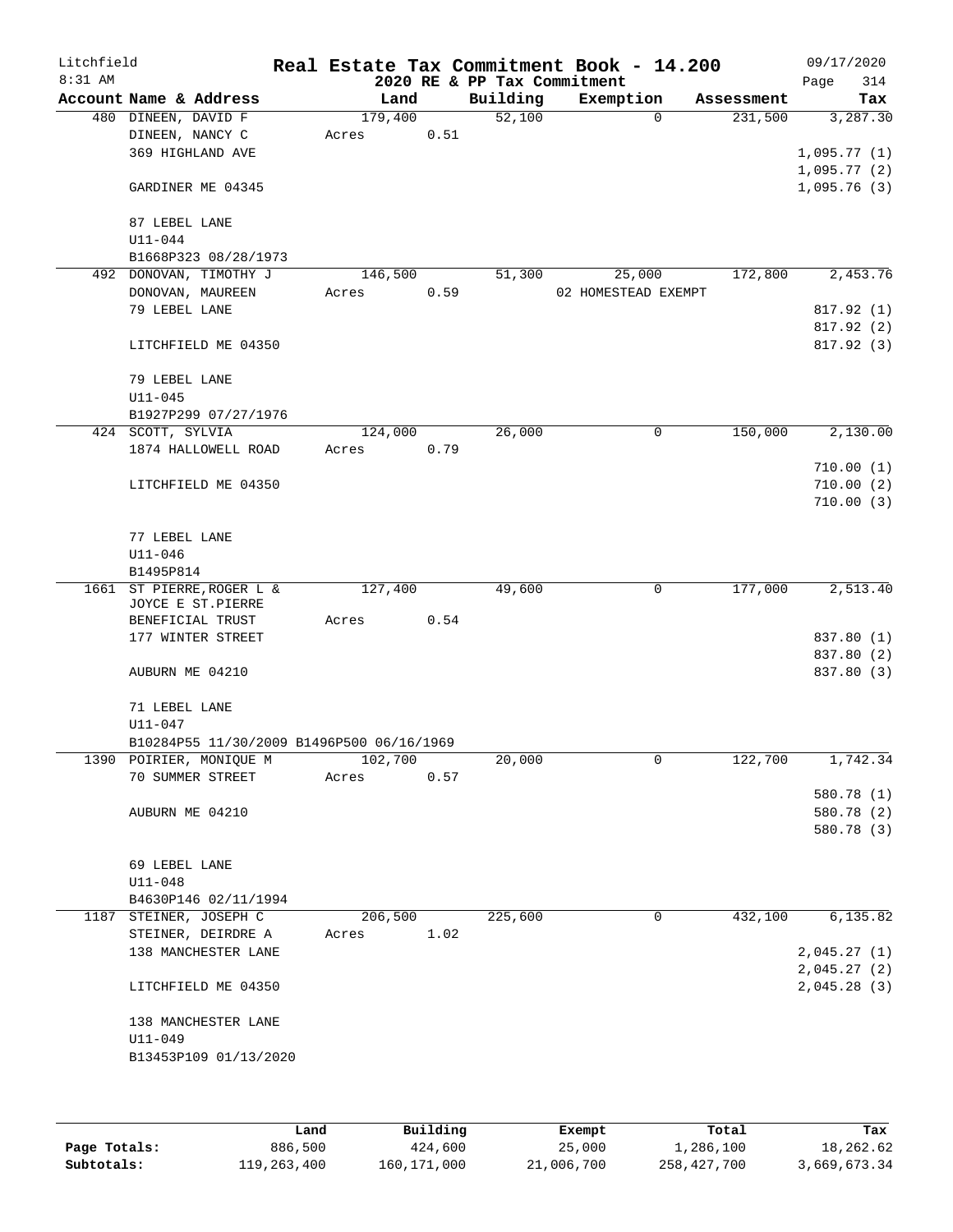| Litchfield |                                                                  |         |      |                             | Real Estate Tax Commitment Book - 14.200 |              | 09/17/2020                                |
|------------|------------------------------------------------------------------|---------|------|-----------------------------|------------------------------------------|--------------|-------------------------------------------|
| 8:31 AM    |                                                                  |         |      | 2020 RE & PP Tax Commitment |                                          |              | Page<br>315                               |
|            | Account Name & Address                                           | Land    |      | Building                    | Exemption                                | Assessment   | Tax                                       |
|            | 1138 CHARLES A. MANCHESTER,<br>III LIVING TRUST                  | 190,000 |      | 115,300                     | 25,000                                   | 280, 300     | 3,980.26                                  |
|            | ELIZABETH J. MANCHESTER Acres<br>LIVING TRUST                    |         | 0.62 |                             | 02 HOMESTEAD EXEMPT                      |              |                                           |
|            | CHARLES A. & ELIZABETH<br>J. MANCHESTER<br>(TRUSTEES)            |         |      |                             |                                          |              | 1,326.75(1)                               |
|            | P O BOX 99                                                       |         |      |                             |                                          |              | 1,326.75(2)                               |
|            | LITCHFIELD ME 04350                                              |         |      |                             |                                          |              | 1,326.76(3)                               |
|            | 140 MANCHESTER LANE                                              |         |      |                             |                                          |              |                                           |
|            | $U11 - 050$                                                      |         |      |                             |                                          |              |                                           |
|            | B12469P54 10/25/2016 B6339P36 01/08/2000 B3510P204<br>02/19/1989 |         |      |                             |                                          |              |                                           |
|            | 54 AUSTIN, NANCY                                                 | 185,600 |      | 103,500                     |                                          | 289,100<br>0 | 4,105.22                                  |
|            | 2474 BRIAR OAK CIRCLE                                            | Acres   | 0.71 |                             |                                          |              |                                           |
|            | SARASOTA FL 33423 6127                                           |         |      |                             |                                          |              | 1,368.41(1)<br>1,368.41(2)<br>1,368.40(3) |
|            | 144 MANCHESTER LANE                                              |         |      |                             |                                          |              |                                           |
|            | $U11 - 051$                                                      |         |      |                             |                                          |              |                                           |
|            | B3573P66                                                         |         |      |                             |                                          |              |                                           |
|            | 166 BENEDIX, KEVIN R                                             | 209,200 |      | 108,000                     |                                          | 317,200<br>0 | 4,504.24                                  |
|            | 5 FAN PIER BOULEVARD<br>#1912                                    | Acres   | 3.96 |                             |                                          |              |                                           |
|            |                                                                  |         |      |                             |                                          |              | 1,501.41(1)                               |
|            | BOSTON MA 02210                                                  |         |      |                             |                                          |              | 1,501.41(2)                               |
|            |                                                                  |         |      |                             |                                          |              | 1,501.42(3)                               |
|            | 164 QUACKENBUSH LANE                                             |         |      |                             |                                          |              |                                           |
|            | U11-052                                                          |         |      |                             |                                          |              |                                           |
|            | B13274P76 07/19/2019 B9587P112 12/07/2007                        |         |      |                             |                                          |              |                                           |
|            | 1281 KOEHLER JR., PETER A                                        | 131,900 |      | 93,400                      |                                          | 0<br>225,300 | 3,199.26                                  |
|            | 42 LUDWIG RD                                                     | Acres   | 0.23 |                             |                                          |              |                                           |
|            |                                                                  |         |      |                             |                                          |              | 1,066.42(1)                               |
|            | ELLINGTON CT 06029                                               |         |      |                             |                                          |              | 1,066.42(2)                               |
|            |                                                                  |         |      |                             |                                          |              | 1,066.42(3)                               |
|            | 115 WOODLAND LANE                                                |         |      |                             |                                          |              |                                           |
|            | U12-001                                                          |         |      |                             |                                          |              |                                           |
|            | B5839P122 12/05/1998                                             |         |      |                             |                                          |              |                                           |
|            | 930 KEAVENEY, KEVIN B                                            | 141,300 |      | 42,000                      |                                          | 183,300<br>0 | 2,602.86                                  |
|            | KEAVENEY, MARY D                                                 | Acres   | 0.27 |                             |                                          |              |                                           |
|            | 14 ANNABEL LANE                                                  |         |      |                             |                                          |              | 867.62(1)                                 |
|            |                                                                  |         |      |                             |                                          |              | 867.62(2)                                 |
|            | FRANKLIN MA 02038                                                |         |      |                             |                                          |              | 867.62 (3)                                |
|            | 113 WOODLAND LANE                                                |         |      |                             |                                          |              |                                           |
|            | U12-002                                                          |         |      |                             |                                          |              |                                           |
|            | B2134P36 08/07/1978                                              |         |      |                             |                                          |              |                                           |

|              | Land        | Building    | Exempt     | Total       | Tax          |
|--------------|-------------|-------------|------------|-------------|--------------|
| Page Totals: | 858,000     | 462,200     | 25,000     | 1,295,200   | 18,391.84    |
| Subtotals:   | 120,121,400 | 160,633,200 | 21,031,700 | 259,722,900 | 3,688,065.18 |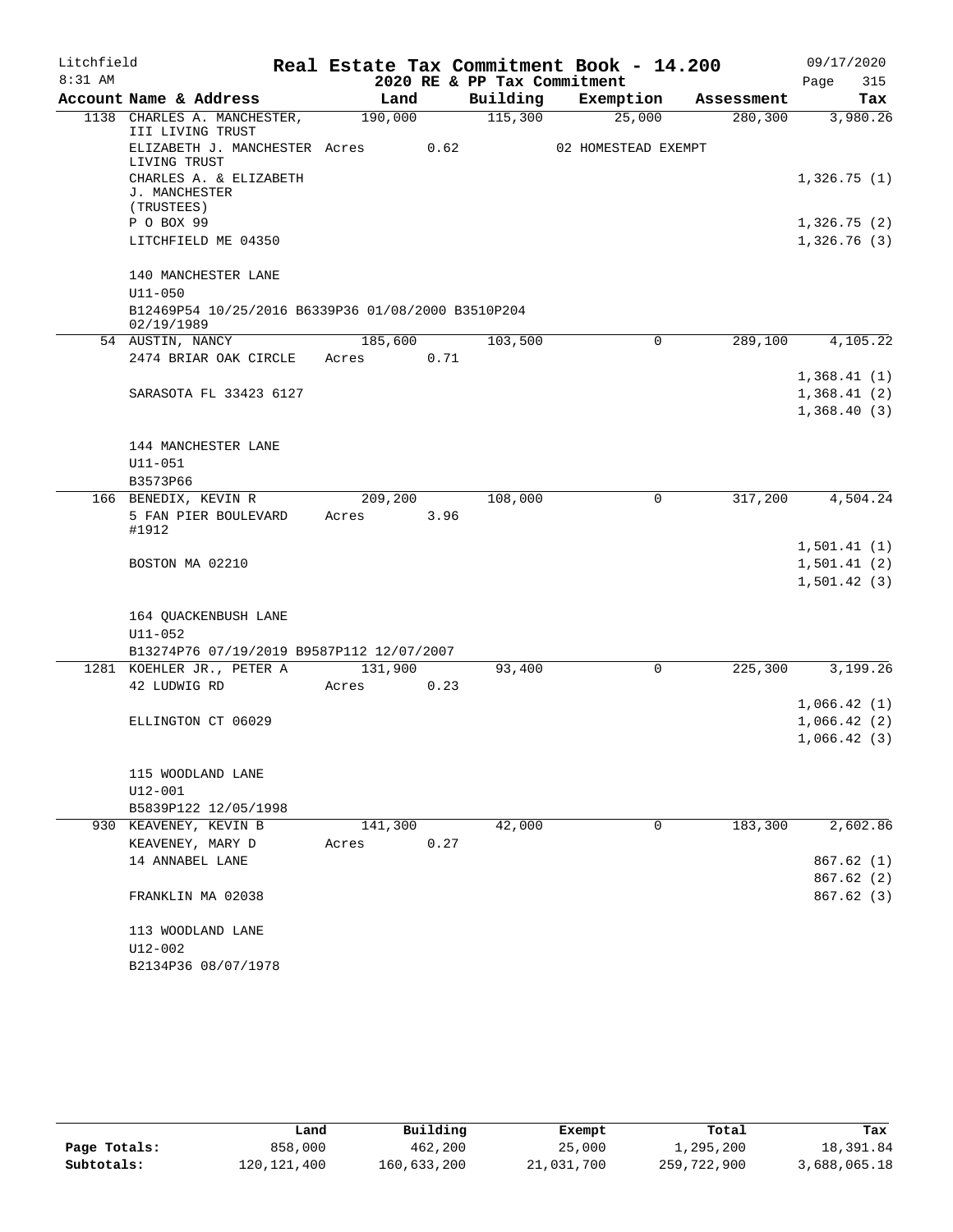| Litchfield   |                                                          | Real Estate Tax Commitment Book - 14.200 |          |                                         |              |                      | 09/17/2020  |                         |
|--------------|----------------------------------------------------------|------------------------------------------|----------|-----------------------------------------|--------------|----------------------|-------------|-------------------------|
| 8:31 AM      | Account Name & Address                                   | Land                                     |          | 2020 RE & PP Tax Commitment<br>Building | Exemption    |                      | Page        | 316<br>Tax              |
|              | 142 HOUSTON, DEBORAH J                                   | 64,400                                   |          | 27,800                                  | $\Omega$     | Assessment<br>92,200 |             | 1,309.24                |
|              | HOUSTON, BARRY W                                         | Acres                                    | 0.45     |                                         |              |                      |             |                         |
|              | PO BOX 64                                                |                                          |          |                                         |              |                      |             | 436.41(1)               |
|              |                                                          |                                          |          |                                         |              |                      |             | 436.41 (2)              |
|              | SHAPLEIGH ME 04076                                       |                                          |          |                                         |              |                      |             | 436.42 (3)              |
|              | 7 SUNSET LANE                                            |                                          |          |                                         |              |                      |             |                         |
|              | $U12 - 003$                                              |                                          |          |                                         |              |                      |             |                         |
|              | B13280P67 07/25/2019                                     |                                          |          |                                         |              |                      |             |                         |
|              | 1930 YOUNG, LARRY W                                      | 141,800                                  |          | 77,200                                  | 0            | 219,000              |             | 3,109.80                |
|              | 1585 AUGUSTA ROAD                                        | Acres                                    | 0.30     |                                         |              |                      |             |                         |
|              |                                                          |                                          |          |                                         |              |                      | 1,036.60(1) |                         |
|              | BOWDOIN ME 04287                                         |                                          |          |                                         |              |                      | 1,036.60(2) |                         |
|              |                                                          |                                          |          |                                         |              |                      | 1,036.60(3) |                         |
|              | 6 SUNSET LANE                                            |                                          |          |                                         |              |                      |             |                         |
|              | $U12 - 004$                                              |                                          |          |                                         |              |                      |             |                         |
|              | B13109P200 12/13/2018 B13109P197 12/13/2018              |                                          |          |                                         |              |                      |             |                         |
|              | B13018P142 09/06/2018 B4830P45                           |                                          |          |                                         |              |                      |             |                         |
|              | 1934 BEAUDOIN, ROGER                                     | 94,200                                   |          | 41,800                                  | 0            | 136,000              |             | 1,931.20                |
|              | BEAUDOIN, JANICE                                         | Acres                                    | 0.18     |                                         |              |                      |             |                         |
|              | 78 OLD WEBSTER ROAD                                      |                                          |          |                                         |              |                      |             | 643.73 (1)              |
|              |                                                          |                                          |          |                                         |              |                      |             | 643.73 (2)              |
|              | LEWISTON ME 04240                                        |                                          |          |                                         |              |                      |             | 643.74 (3)              |
|              | 8 SUNSET LANE                                            |                                          |          |                                         |              |                      |             |                         |
|              | $U12 - 005$                                              |                                          |          |                                         |              |                      |             |                         |
|              | B5201P190 08/19/1996                                     |                                          |          |                                         |              |                      |             |                         |
|              | 1049 LEPORE, NICHOLAS ET.AL.                             | 110,200                                  |          | 51,500                                  | $\mathbf 0$  | 161,700              |             | 2,296.14                |
|              | C/OROBERT J CORREALE                                     | Acres                                    | 0.17     |                                         |              |                      |             |                         |
|              | 74 LAKE ST                                               |                                          |          |                                         |              |                      |             | 765.38(1)               |
|              | PEABODY MA 01960                                         |                                          |          |                                         |              |                      |             | 765.38(2)               |
|              |                                                          |                                          |          |                                         |              |                      |             | 765.38(3)               |
|              |                                                          |                                          |          |                                         |              |                      |             |                         |
|              | 10 SUNSET LANE                                           |                                          |          |                                         |              |                      |             |                         |
|              | $U12 - 006$<br>B6422P315                                 |                                          |          |                                         |              |                      |             |                         |
|              | 1050 LEPORE, NICHOLAS ET.AL.                             | 23,700                                   |          | 0                                       | $\mathsf{O}$ | 23,700               |             | 336.54                  |
|              | C/O ROSE LEPORT                                          | Acres                                    | 0.20     |                                         |              |                      |             |                         |
|              | 74 LAKE STREET                                           |                                          |          |                                         |              |                      |             | 112.18(1)               |
|              | PEABODY MA 01960                                         |                                          |          |                                         |              |                      |             | 112.18(2)               |
|              |                                                          |                                          |          |                                         |              |                      |             | 112.18(3)               |
|              |                                                          |                                          |          |                                         |              |                      |             |                         |
|              | SUNSET LANE                                              |                                          |          |                                         |              |                      |             |                         |
|              | U12-007                                                  |                                          |          |                                         |              |                      |             |                         |
|              | B6422P315                                                |                                          |          |                                         |              |                      |             |                         |
|              | 934 PERRON, DAVID M                                      | 142,000                                  |          | 26,000                                  | 0            | 168,000              |             | 2,385.60                |
|              | PERRON, FAITH A                                          | Acres                                    | 0.32     |                                         |              |                      |             |                         |
|              | 337 LISBON STREET                                        |                                          |          |                                         |              |                      |             | 795.20 (1)              |
|              | LISBON ME 04250                                          |                                          |          |                                         |              |                      |             | 795.20 (2)<br>795.20(3) |
|              |                                                          |                                          |          |                                         |              |                      |             |                         |
|              | 12 SUNSET LANE<br>$U12 - 008$                            |                                          |          |                                         |              |                      |             |                         |
|              | B12111P266 09/22/2015 B12111P263 09/22/2015<br>B3657P233 |                                          |          |                                         |              |                      |             |                         |
|              |                                                          |                                          |          |                                         |              |                      |             |                         |
|              |                                                          |                                          |          |                                         |              |                      |             |                         |
|              | Land                                                     |                                          | Building |                                         | Exempt       | Total                |             | Tax                     |
| Page Totals: | 576,300                                                  |                                          | 224,300  |                                         | 0            | 800,600              |             | 11,368.52               |

**Subtotals:** 120,697,700 160,857,500 21,031,700 260,523,500 3,699,433.70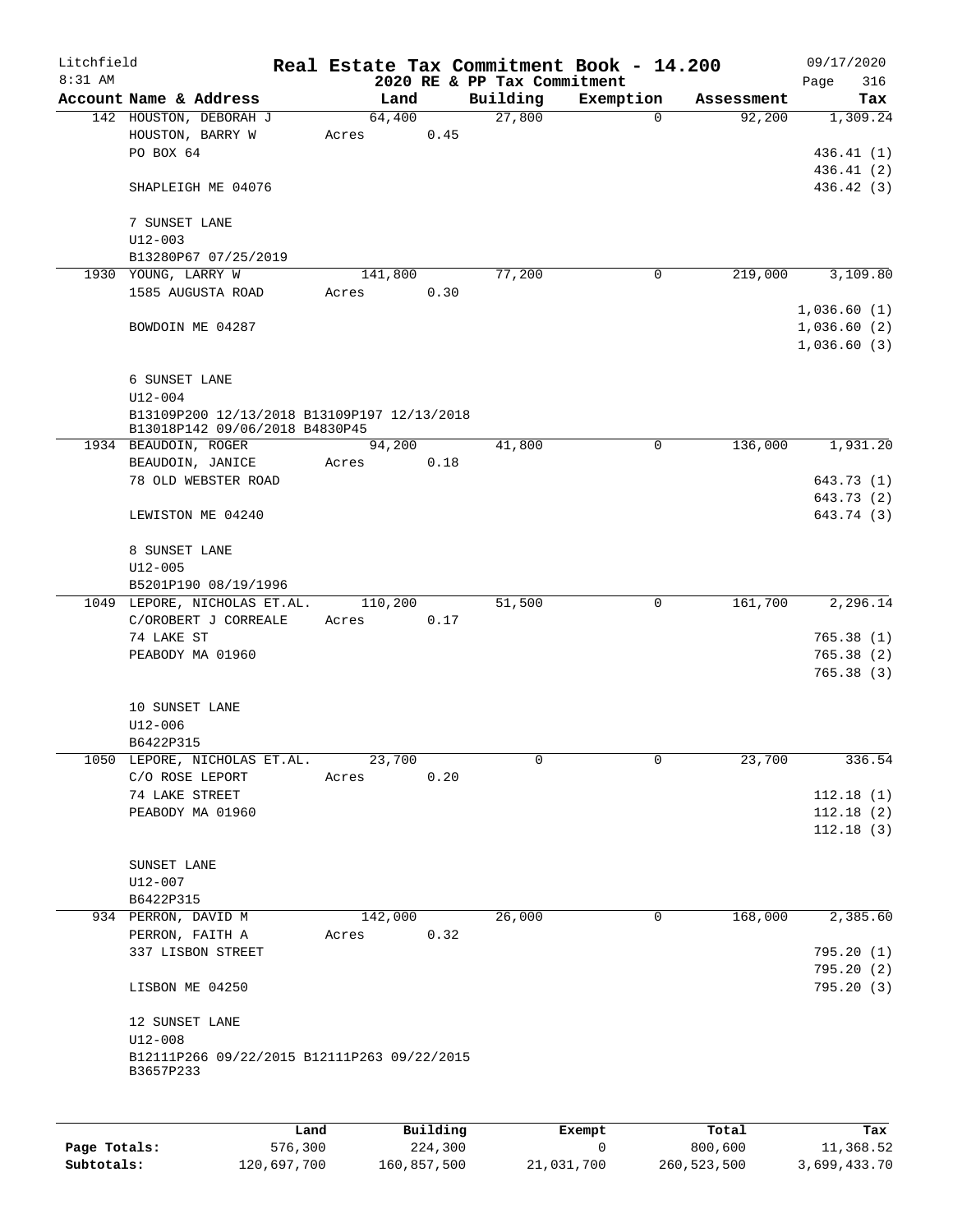| Litchfield<br>8:31 AM |                                             |         |          | 2020 RE & PP Tax Commitment | Real Estate Tax Commitment Book - 14.200 |            | 09/17/2020<br>317<br>Page |
|-----------------------|---------------------------------------------|---------|----------|-----------------------------|------------------------------------------|------------|---------------------------|
|                       | Account Name & Address                      | Land    |          | Building                    | Exemption                                | Assessment | Tax                       |
|                       | 461 DESJARDINS, ARMAND                      | 129,000 |          | 34,800                      | $\Omega$                                 | 163,800    | 2,325.96                  |
|                       | DESJARDINS, JOLINE                          | Acres   | 0.26     |                             |                                          |            |                           |
|                       | 12 BLACKSTRAP ROAD                          |         |          |                             |                                          |            | 775.32(1)                 |
|                       |                                             |         |          |                             |                                          |            | 775.32(2)                 |
|                       | CUMBERLAND ME 04021                         |         |          |                             |                                          |            | 775.32(3)                 |
|                       |                                             |         |          |                             |                                          |            |                           |
|                       | 16 SUNSET LANE                              |         |          |                             |                                          |            |                           |
|                       |                                             |         |          |                             |                                          |            |                           |
|                       | $U12 - 009$                                 |         |          |                             |                                          |            |                           |
|                       | B6620P106                                   |         |          |                             |                                          |            |                           |
|                       | 577 FARR, CLIFFORD                          | 121,300 |          | 48,400                      | 0                                        | 169,700    | 2,409.74                  |
|                       | 14 OAK STREET                               | Acres   | 0.24     |                             |                                          |            |                           |
|                       |                                             |         |          |                             |                                          |            | 803.25(1)                 |
|                       | TOPSHAM ME 04086                            |         |          |                             |                                          |            | 803.25(2)                 |
|                       |                                             |         |          |                             |                                          |            | 803.24 (3)                |
|                       |                                             |         |          |                             |                                          |            |                           |
|                       | 22 SUNSET LANE                              |         |          |                             |                                          |            |                           |
|                       | $U12 - 010$                                 |         |          |                             |                                          |            |                           |
|                       | B2283P277                                   |         |          |                             |                                          |            |                           |
|                       | 1446 RCF INVESTMENT TRUST,                  | 158,000 |          | 77,700                      | 0                                        | 235,700    | 3,346.94                  |
|                       | P.O. BOX 265                                | Acres   | 0.35     |                             |                                          |            |                           |
|                       |                                             |         |          |                             |                                          |            | 1, 115.65(1)              |
|                       | LITCHFIELD ME 04350                         |         |          |                             |                                          |            | 1, 115.65(2)              |
|                       |                                             |         |          |                             |                                          |            | 1, 115.64(3)              |
|                       |                                             |         |          |                             |                                          |            |                           |
|                       | 26 SUNSET LANE                              |         |          |                             |                                          |            |                           |
|                       | $U12 - 011$                                 |         |          |                             |                                          |            |                           |
|                       | B4379P280                                   |         |          |                             |                                          |            |                           |
|                       | 1316 THE SHARON HOLE TRUST                  | 56,100  |          | 100,100                     | 0                                        | 156,200    | 2,218.04                  |
|                       | HOLE, SHARON & GEOFFREY Acres               |         | 0.26     |                             |                                          |            |                           |
|                       | H. (TRUSTEES)                               |         |          |                             |                                          |            |                           |
|                       | 22 HURRICANE RIDGE                          |         |          |                             |                                          |            | 739.35(1)                 |
|                       |                                             |         |          |                             |                                          |            | 739.35(2)                 |
|                       | HARPSWELL ME 04079                          |         |          |                             |                                          |            | 739.34(3)                 |
|                       |                                             |         |          |                             |                                          |            |                           |
|                       | 29 SUNSET LANE                              |         |          |                             |                                          |            |                           |
|                       | U12-012                                     |         |          |                             |                                          |            |                           |
|                       | B12649P260 07/07/2017 B11842P254 11/04/2014 |         |          |                             |                                          |            |                           |
|                       | B8866P240 04/12/2006 B5925P299              |         |          |                             |                                          |            |                           |
|                       | 879 RCF INVESTMENT TRUST                    | 38,700  |          | 65,900                      | 0                                        | 104,600    | 1,485.32                  |
|                       | P.O. BOX 265                                | Acres   | 0.30     |                             |                                          |            |                           |
|                       |                                             |         |          |                             |                                          |            | 495.11 (1)                |
|                       | LITCHFIELD ME 04350                         |         |          |                             |                                          |            | 495.11 (2)                |
|                       |                                             |         |          |                             |                                          |            | 495.10(3)                 |
|                       |                                             |         |          |                             |                                          |            |                           |
|                       | 23 SUNSET LANE                              |         |          |                             |                                          |            |                           |
|                       | U12-012A                                    |         |          |                             |                                          |            |                           |
|                       | B4762P337 09/10/1994                        |         |          |                             |                                          |            |                           |
|                       | 383 RCF INVESTMENT TRUST                    | 29,000  |          | 0                           | $\mathbf 0$                              | 29,000     | 411.80                    |
|                       | P.O. BOX 265                                | Acres   | 0.30     |                             |                                          |            |                           |
|                       |                                             |         |          |                             |                                          |            |                           |
|                       |                                             |         |          |                             |                                          |            | 137.27(1)                 |
|                       | LITCHFIELD ME 04350                         |         |          |                             |                                          |            | 137.27(2)                 |
|                       |                                             |         |          |                             |                                          |            | 137.26(3)                 |
|                       |                                             |         |          |                             |                                          |            |                           |
|                       | SUNSET LANE                                 |         |          |                             |                                          |            |                           |
|                       | U12-012B                                    |         |          |                             |                                          |            |                           |
|                       | B7703P2 10/24/2003                          |         |          |                             |                                          |            |                           |
|                       |                                             |         |          |                             |                                          |            |                           |
|                       |                                             |         |          |                             |                                          |            |                           |
|                       | Land                                        |         | Building |                             | Exempt                                   | Total      | Tax                       |

|              | --------    | ______________ | ______     | --------    | -------      |
|--------------|-------------|----------------|------------|-------------|--------------|
| Page Totals: | 532,100     | 326,900        |            | 859,000     | 12,197.80    |
| Subtotals:   | 121,229,800 | 161,184,400    | 21,031,700 | 261,382,500 | 3,711,631.50 |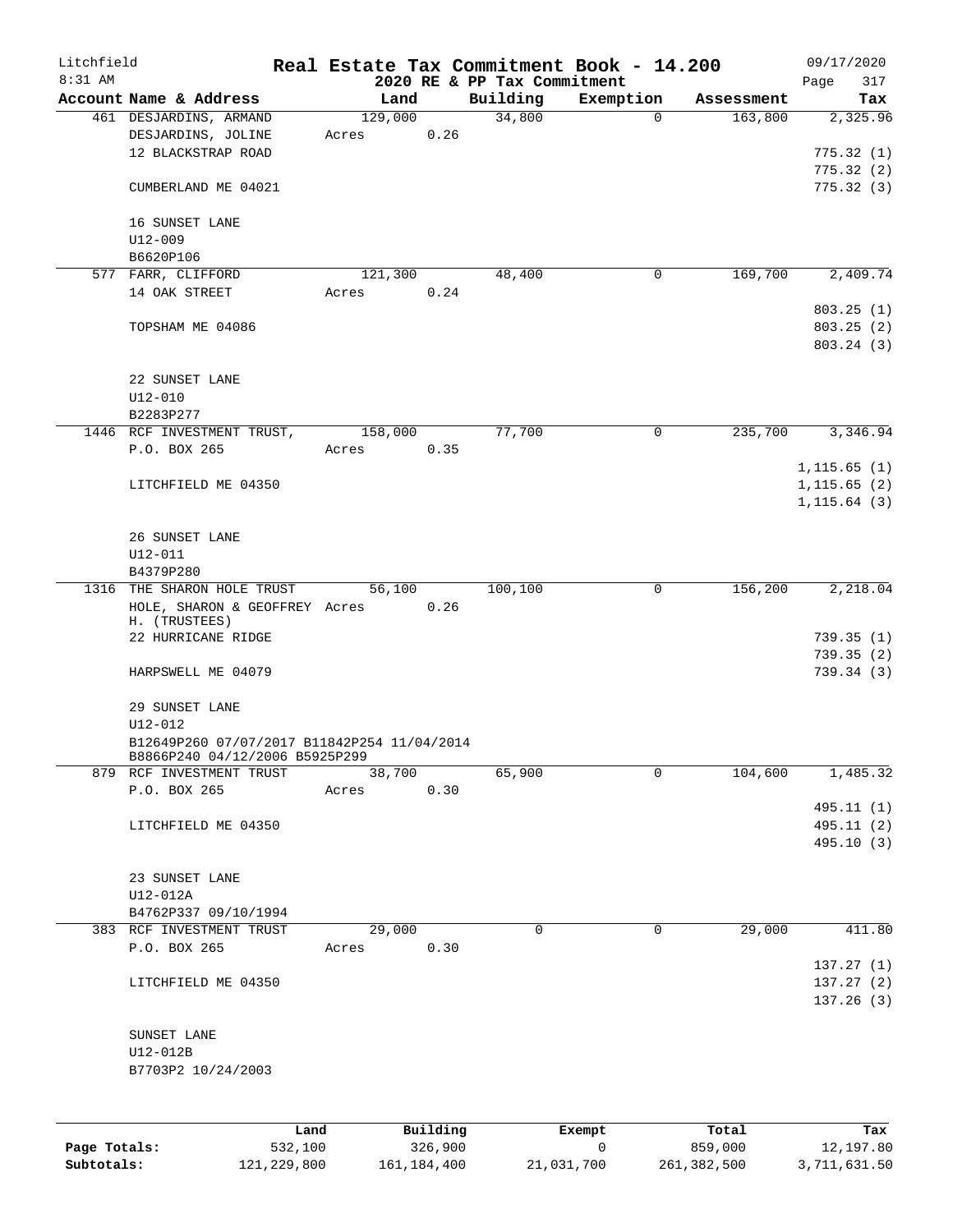| Litchfield   |                                                                                                                  |                 |                 |                     |                             | Real Estate Tax Commitment Book - 14.200 |                       | 09/17/2020                                |
|--------------|------------------------------------------------------------------------------------------------------------------|-----------------|-----------------|---------------------|-----------------------------|------------------------------------------|-----------------------|-------------------------------------------|
| $8:31$ AM    |                                                                                                                  |                 |                 |                     | 2020 RE & PP Tax Commitment |                                          |                       | Page<br>318                               |
|              | Account Name & Address<br>2289 ANDERSON, JOAN A                                                                  |                 | Land<br>168,500 |                     | Building<br>2,500           | Exemption<br>$\mathbf 0$                 | Assessment<br>171,000 | Tax<br>2,428.20                           |
|              | DAMON, MACEE & JASON<br>TURCOTTE                                                                                 |                 | Acres           | 1.41                |                             |                                          |                       |                                           |
|              | 160 PINKHAM BROOK ROAD                                                                                           |                 |                 |                     |                             |                                          |                       | 809.40(1)                                 |
|              | DURHAM ME 04222                                                                                                  |                 |                 |                     |                             |                                          |                       | 809.40(2)<br>809.40(3)                    |
|              | 81 SAND POND LANE<br>$U12 - 013$                                                                                 |                 |                 |                     |                             |                                          |                       |                                           |
|              | B12800P291 11/08/2017 B12210P74 12/10/2015<br>B10941P229 01/17/2012 B10676P209 02/25/2011 B7131P97<br>11/04/2001 |                 |                 |                     |                             |                                          |                       |                                           |
|              | 1631 SMITH, RICHARD J                                                                                            |                 | 163,800         |                     | 165,500                     | 25,000                                   | 304,300               | 4,321.06                                  |
|              | SMITH, JONI L                                                                                                    |                 | Acres           | 0.38                |                             | 02 HOMESTEAD EXEMPT                      |                       |                                           |
|              | P O BOX 363                                                                                                      |                 |                 |                     |                             |                                          |                       | 1,440.35(1)                               |
|              | LITCHFIELD ME 04350                                                                                              |                 |                 |                     |                             |                                          |                       | 1,440.35(2)<br>1,440.36(3)                |
|              | 85 SAND POND LANE<br>U12-013A                                                                                    |                 |                 |                     |                             |                                          |                       |                                           |
|              | B12800P293 10/17/2017 B12077P242 08/18/2015 B1991P14                                                             |                 |                 |                     |                             |                                          |                       |                                           |
|              | 1758 NUZZO, KARL                                                                                                 |                 | 187,100         |                     | 71,100                      | 25,000                                   | 233,200               | 3,311.44                                  |
|              | NUZZO, MAUREEN                                                                                                   |                 | Acres           | 0.55                |                             | 02 HOMESTEAD EXEMPT                      |                       |                                           |
|              | P O BOX 87                                                                                                       |                 |                 |                     |                             |                                          |                       | 1,103.81(1)                               |
|              |                                                                                                                  |                 |                 |                     |                             |                                          |                       | 1, 103.81(2)                              |
|              | LITCHFIELD ME 04350                                                                                              |                 |                 |                     |                             |                                          |                       | 1, 103.82(3)                              |
|              | 77 SAND POND LANE                                                                                                |                 |                 |                     |                             |                                          |                       |                                           |
|              | U12-014                                                                                                          |                 |                 |                     |                             |                                          |                       |                                           |
|              | B6567P6 07/27/2001<br>2803 TUPPER, JACKSON A II                                                                  |                 | 89,800          |                     | 0                           | 0                                        | 89,800                | 1,275.16                                  |
|              | 49 PINKHAM BROOK ROAD                                                                                            |                 | Acres           | 1.00                |                             |                                          |                       |                                           |
|              |                                                                                                                  |                 |                 |                     |                             |                                          |                       | 425.05(1)                                 |
|              | DURHAM ME 04222                                                                                                  |                 |                 |                     |                             |                                          |                       | 425.05(2)                                 |
|              |                                                                                                                  |                 |                 |                     |                             |                                          |                       | 425.06(3)                                 |
|              | SAND POND LANE<br>$U12 - 015$                                                                                    |                 |                 |                     |                             |                                          |                       |                                           |
|              | B12210P72 01/11/2016 B10941P119 01/17/2012                                                                       |                 |                 |                     |                             |                                          |                       |                                           |
|              | 1644 SOBOLESKI, PATRICIA A                                                                                       |                 | 191,500         |                     | 132,700                     | 25,000                                   | 299,200               | 4,248.64                                  |
|              | P O BOX 12                                                                                                       |                 | Acres           | 1.32                |                             | 02 HOMESTEAD EXEMPT                      |                       |                                           |
|              |                                                                                                                  |                 |                 |                     |                             |                                          |                       | 1,416.21(1)                               |
|              | LITCHFIELD ME 04350                                                                                              |                 |                 |                     |                             |                                          |                       | 1,416.21(2)                               |
|              |                                                                                                                  |                 |                 |                     |                             |                                          |                       | 1,416.22(3)                               |
|              | 71 SAND POND LANE                                                                                                |                 |                 |                     |                             |                                          |                       |                                           |
|              | U12-016                                                                                                          |                 |                 |                     |                             |                                          |                       |                                           |
|              | B2374P322 04/22/1981                                                                                             |                 |                 |                     |                             |                                          |                       |                                           |
|              | 405 DERRICO, MICHAEL                                                                                             |                 | 153,100         |                     | 58,500                      | 0                                        | 211,600               | 3,004.72                                  |
|              | 34 OAKWOOD AVENUE                                                                                                |                 | Acres           | 0.34                |                             |                                          |                       |                                           |
|              | SAUGUS MA 01906                                                                                                  |                 |                 |                     |                             |                                          |                       | 1,001.57(1)<br>1,001.57(2)<br>1,001.58(3) |
|              | 65 SAND POND LANE                                                                                                |                 |                 |                     |                             |                                          |                       |                                           |
|              | U12-017                                                                                                          |                 |                 |                     |                             |                                          |                       |                                           |
|              | B3862P337                                                                                                        |                 |                 |                     |                             |                                          |                       |                                           |
|              |                                                                                                                  |                 |                 |                     |                             |                                          |                       |                                           |
| Page Totals: |                                                                                                                  | Land<br>953,800 |                 | Building<br>430,300 |                             | Exempt<br>75,000                         | Total<br>1,309,100    | Tax<br>18,589.22                          |
| Subtotals:   |                                                                                                                  | 122, 183, 600   |                 | 161,614,700         |                             | 21,106,700                               | 262,691,600           | 3,730,220.72                              |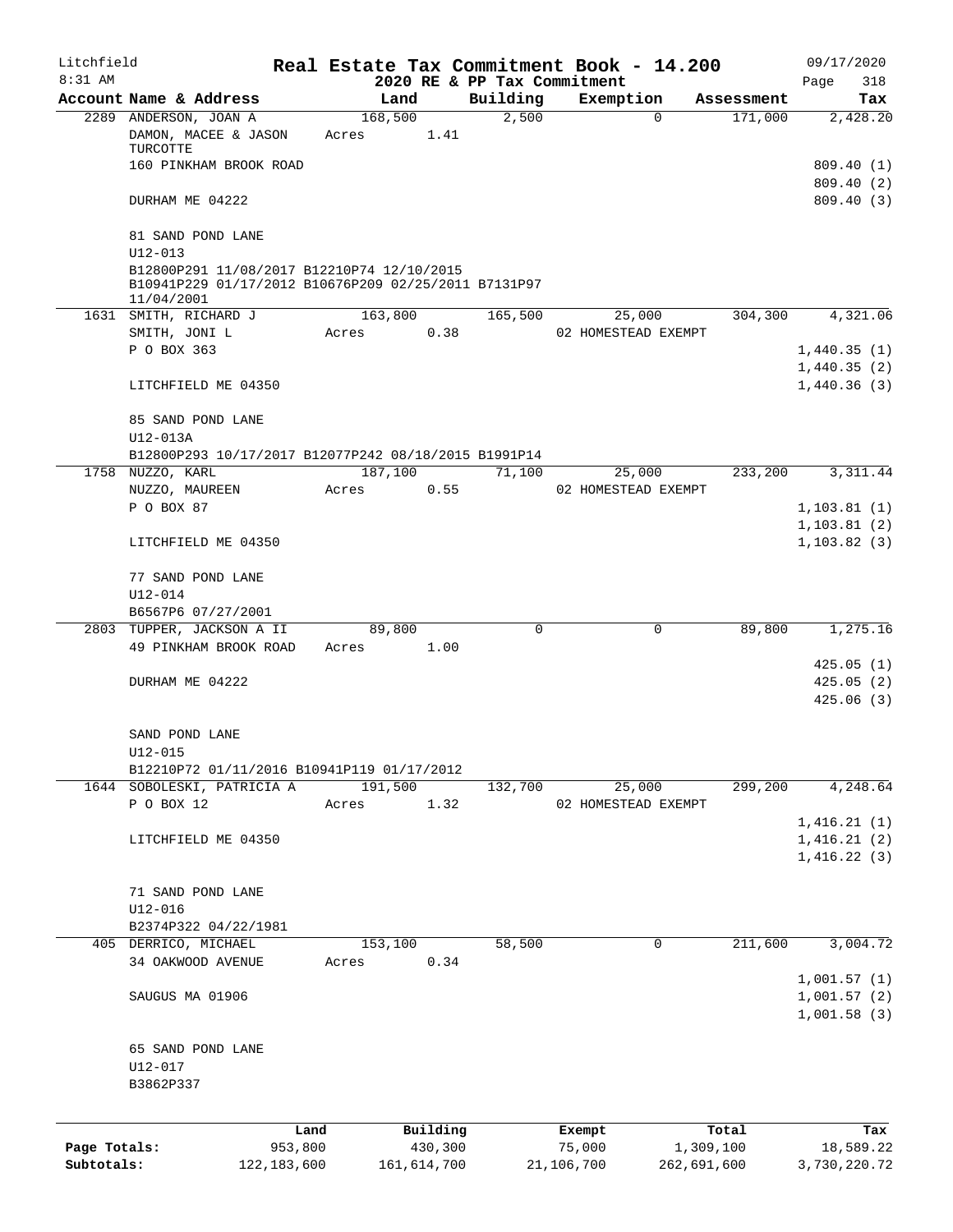| Litchfield |                                                      |                 |      |                             | Real Estate Tax Commitment Book - 14.200 |                       | 09/17/2020                  |
|------------|------------------------------------------------------|-----------------|------|-----------------------------|------------------------------------------|-----------------------|-----------------------------|
| $8:31$ AM  |                                                      |                 |      | 2020 RE & PP Tax Commitment |                                          |                       | Page<br>319                 |
|            | Account Name & Address<br>601 FLEMING, BETSY R TRUST | Land<br>224,600 |      | Building<br>58,700          | Exemption<br>0                           | Assessment<br>283,300 | Tax<br>4,022.86             |
|            | HENDERSON JANET/FLEMING Acres<br>MICHAELTRUSTEES     | 1.98            |      |                             |                                          |                       |                             |
|            | P O BOX 151                                          |                 |      |                             |                                          |                       | 1,340.95(1)<br>1,340.95(2)  |
|            | LITCHFIELD ME 04350                                  |                 |      |                             |                                          |                       | 1,340.96(3)                 |
|            | 51 SAND POND LANE<br>$U12 - 018$                     |                 |      |                             |                                          |                       |                             |
|            | B5292P92 01/10/1997                                  |                 |      |                             |                                          |                       |                             |
|            | 1347 SAND POND PARTRIDGE<br>FAMILY TRUST             | 223,100         |      | 49,100                      | 0                                        | 272,200               | 3,865.24                    |
|            | JAMES PARTRIDGE                                      | 56.00<br>Acres  |      |                             |                                          |                       |                             |
|            | 809 SHERWOOD RD                                      |                 |      |                             |                                          |                       | 1,288.41(1)                 |
|            | FOREST HILLS PA 15221                                |                 |      |                             |                                          |                       | 1,288.41(2)<br>1, 288.42(3) |
|            | 47 SAND POND LANE                                    |                 |      |                             |                                          |                       |                             |
|            | $U12 - 019$<br>B5972P197 06/08/1999                  |                 |      |                             |                                          |                       |                             |
|            | 253 CALL ERNEST V                                    | 218,200         |      | 53,500                      | 0                                        | 271,700               | 3,858.14                    |
|            | 15 WABON ST.                                         | 10.70<br>Acres  |      |                             |                                          |                       |                             |
|            |                                                      |                 |      |                             |                                          |                       | 1,286.05(1)                 |
|            | AUGUSTA ME 04330                                     |                 |      |                             |                                          |                       | 1,286.05(2)                 |
|            |                                                      |                 |      |                             |                                          |                       | 1,286.04(3)                 |
|            | 45 SAND POND LANE                                    |                 |      |                             |                                          |                       |                             |
|            | U12-020                                              |                 |      |                             |                                          |                       |                             |
|            | B8728P89 12/12/2005 B981P156                         |                 |      |                             |                                          |                       |                             |
|            | 224 SANGALANG, ANDREW R                              | 155,900         |      | 61,200                      | $\mathbf 0$                              | 217,100               | 3,082.82                    |
|            | SANGALANG, CHRISTINE A Acres 0.37                    |                 |      |                             |                                          |                       |                             |
|            | 44 RICHARDS WAY                                      |                 |      |                             |                                          |                       | 1,027.61(1)                 |
|            | SACO ME 04072                                        |                 |      |                             |                                          |                       | 1,027.61(2)<br>1,027.60(3)  |
|            | 31 SAND POND LANE                                    |                 |      |                             |                                          |                       |                             |
|            | $U12 - 022$                                          |                 |      |                             |                                          |                       |                             |
|            | B13312P24 08/23/2019<br>234 OUELLETTE, ROGER         | 116,200         |      | 112,200                     | 25,000                                   | 203,400               | 2,888.28                    |
|            | 1747 LEWISTON ROAD                                   | Acres           | 0.17 |                             | 02 HOMESTEAD EXEMPT                      |                       |                             |
|            |                                                      |                 |      |                             |                                          |                       | 962.76(1)                   |
|            | LITCHFIELD ME 04350                                  |                 |      |                             |                                          |                       | 962.76 (2)                  |
|            |                                                      |                 |      |                             |                                          |                       | 962.76 (3)                  |
|            | 29 SAND POND LANE                                    |                 |      |                             |                                          |                       |                             |
|            | U12-023                                              |                 |      |                             |                                          |                       |                             |
|            | B6218P161 05/30/2000                                 |                 |      |                             |                                          |                       |                             |
|            | 961 KUX, JAMES A                                     | 120,900         |      | 53,700                      | 0                                        | 174,600               | 2,479.32                    |
|            | 610 17th Ave South                                   | Acres           | 0.21 |                             |                                          |                       |                             |
|            |                                                      |                 |      |                             |                                          |                       | 826.44 (1)                  |
|            | NAPLES FL 34102                                      |                 |      |                             |                                          |                       | 826.44 (2)                  |
|            |                                                      |                 |      |                             |                                          |                       | 826.44 (3)                  |
|            | 27 SAND POND LANE                                    |                 |      |                             |                                          |                       |                             |
|            | U12-024                                              |                 |      |                             |                                          |                       |                             |
|            | B10349P249 02/26/2010 B3893P19                       |                 |      |                             |                                          |                       |                             |
|            |                                                      |                 |      |                             |                                          |                       |                             |
|            |                                                      |                 |      |                             |                                          |                       |                             |
|            |                                                      |                 |      |                             |                                          |                       |                             |

|              | Land        | Building    | Exempt     | Total       | Tax          |
|--------------|-------------|-------------|------------|-------------|--------------|
| Page Totals: | 1,058,900   | 388,400     | 25,000     | 1,422,300   | 20,196.66    |
| Subtotals:   | 123,242,500 | 162,003,100 | 21,131,700 | 264,113,900 | 3,750,417.38 |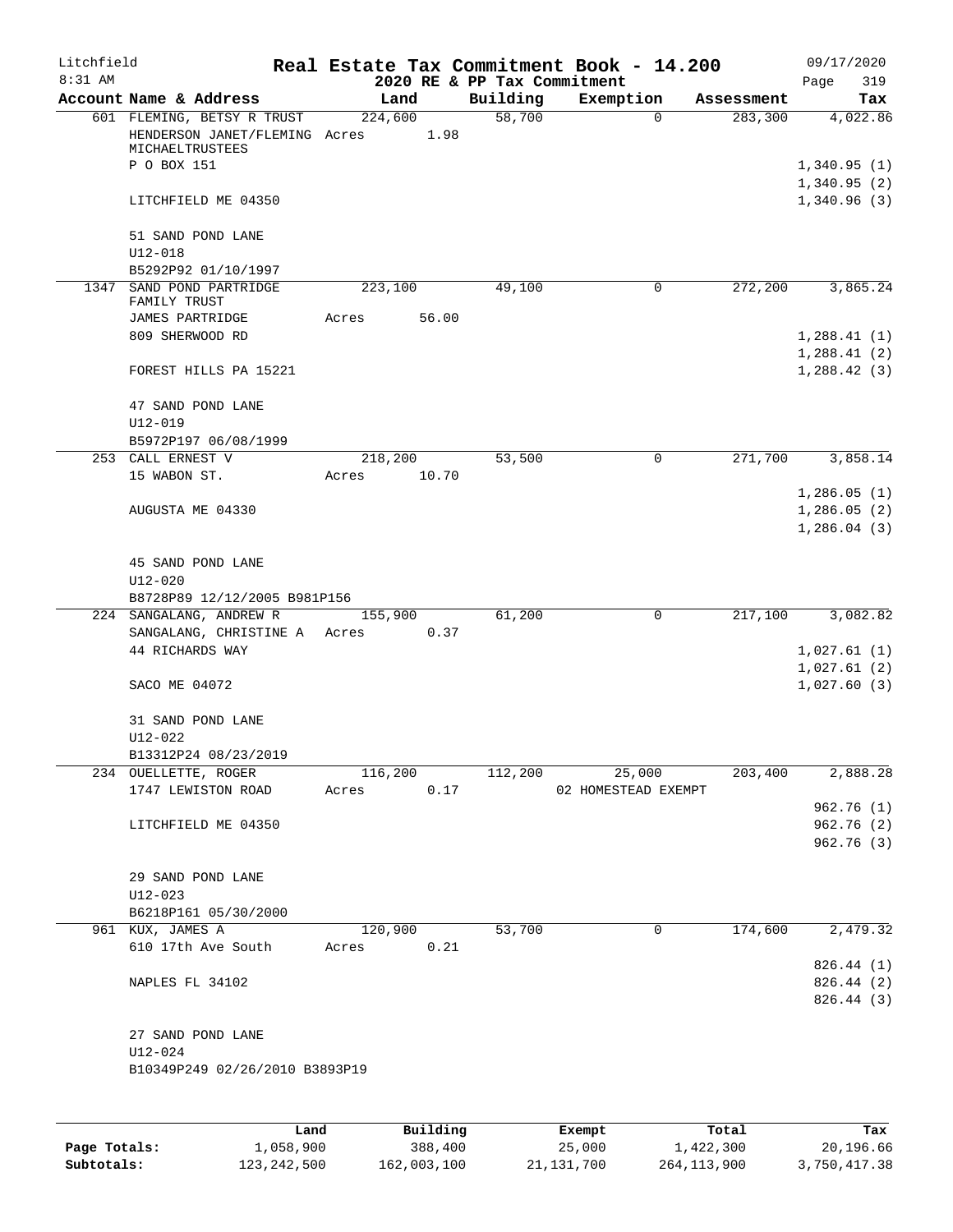| Litchfield |                                                               |                 |      |                             | Real Estate Tax Commitment Book - 14.200 |                       | 09/17/2020  |                 |
|------------|---------------------------------------------------------------|-----------------|------|-----------------------------|------------------------------------------|-----------------------|-------------|-----------------|
| 8:31 AM    |                                                               |                 |      | 2020 RE & PP Tax Commitment |                                          |                       | Page        | 320             |
|            | Account Name & Address<br>1877 BOUCHARD, GARY J               | Land<br>166,600 |      | Building<br>109,900         | Exemption<br>$\Omega$                    | Assessment<br>276,500 |             | Tax<br>3,926.30 |
|            | MCHALE G.M.                                                   | Acres           | 0.45 |                             |                                          |                       |             |                 |
|            | 2305 TURNING LEAFE DR                                         |                 |      |                             |                                          |                       | 1,308.77(1) |                 |
|            |                                                               |                 |      |                             |                                          |                       | 1,308.77(2) |                 |
|            | OCEN SPRINGS MS 39564                                         |                 |      |                             |                                          |                       | 1,308.76(3) |                 |
|            |                                                               |                 |      |                             |                                          |                       |             |                 |
|            | 13 MEMORY LANE                                                |                 |      |                             |                                          |                       |             |                 |
|            | $U12 - 025$<br>B5657P165 06/29/1998                           |                 |      |                             |                                          |                       |             |                 |
|            | 1718 WILCOXON, FREDERICK                                      | 134,600         |      | 128,700                     | 31,000                                   | 232,300               |             | 3,298.66        |
|            | WILCOXON CHERYL                                               | Acres           | 0.55 |                             | 02 HOMESTEAD EXEMPT                      |                       |             |                 |
|            | PO BOX 35                                                     |                 |      |                             | 14 WW2 Vet NonRes                        |                       | 1,099.55(1) |                 |
|            |                                                               |                 |      |                             |                                          |                       | 1,099.55(2) |                 |
|            | LITCHFIELD ME 04350                                           |                 |      |                             |                                          |                       | 1,099.56(3) |                 |
|            |                                                               |                 |      |                             |                                          |                       |             |                 |
|            | 9 MEMORY LANE                                                 |                 |      |                             |                                          |                       |             |                 |
|            | $U12 - 026$                                                   |                 |      |                             |                                          |                       |             |                 |
|            | B6774P122                                                     |                 |      |                             |                                          |                       |             |                 |
|            | 494 DOROGI, LOUIS                                             | 126,700         |      | 24,200                      | 0                                        | 150,900               |             | 2,142.78        |
|            | DOROGI MARY                                                   | Acres           | 0.25 |                             |                                          |                       |             |                 |
|            | 9 GOLDENEYE DRIVE                                             |                 |      |                             |                                          |                       |             | 714.26(1)       |
|            |                                                               |                 |      |                             |                                          |                       |             | 714.26(2)       |
|            | TOPSHAM ME 04086                                              |                 |      |                             |                                          |                       |             | 714.26(3)       |
|            | 7 MEMORY LANE                                                 |                 |      |                             |                                          |                       |             |                 |
|            | $U12 - 027$                                                   |                 |      |                             |                                          |                       |             |                 |
|            | B7732P193 11/05/2003                                          |                 |      |                             |                                          |                       |             |                 |
|            | 274 PERREAULT, CORY LYNN                                      | 161,200         |      | 58,900                      | $\mathbf 0$                              | 220,100               |             | 3,125.42        |
|            | PERREAULT, DAVID PFJR                                         | Acres           | 0.42 |                             |                                          |                       |             |                 |
|            | 24 SOLOMON DRIVE                                              |                 |      |                             |                                          |                       | 1,041.81(1) |                 |
|            |                                                               |                 |      |                             |                                          |                       | 1,041.81(2) |                 |
|            | GORHAM ME 04038                                               |                 |      |                             |                                          |                       | 1,041.80(3) |                 |
|            | 5 MEMORY LANE                                                 |                 |      |                             |                                          |                       |             |                 |
|            | U12-029                                                       |                 |      |                             |                                          |                       |             |                 |
|            | B12761P174 10/27/2017 B11280P57 12/19/2012 B8999P197          |                 |      |                             |                                          |                       |             |                 |
|            | 06/26/2006 B8592P134 09/01/2005 B6296P213<br>981 LAHEY, DORIS | 17,800          |      | 0                           | 0                                        | 17,800                |             | 252.76          |
|            | 28 SUMMIT STREET                                              | Acres           | 7.79 |                             |                                          |                       |             |                 |
|            |                                                               |                 |      |                             |                                          |                       |             | 84.25(1)        |
|            | AUBURN ME 04210                                               |                 |      |                             |                                          |                       |             | 84.25(2)        |
|            |                                                               |                 |      |                             |                                          |                       |             | 84.26 (3)       |
|            |                                                               |                 |      |                             |                                          |                       |             |                 |
|            | LEWISTON ROAD                                                 |                 |      |                             |                                          |                       |             |                 |
|            | $U13 - 001$                                                   |                 |      |                             |                                          |                       |             |                 |
|            | B3059P180                                                     |                 |      |                             |                                          |                       |             |                 |
|            | 2904 LAHEY, DORIS                                             | 106,500         |      | $\Omega$                    | 0                                        | 106,500               |             | 1,512.30        |
|            | 28 SUMMIT STREET                                              | Acres           | 0.58 |                             |                                          |                       |             |                 |
|            |                                                               |                 |      |                             |                                          |                       |             | 504.10(1)       |
|            | AUBURN ME 04210                                               |                 |      |                             |                                          |                       |             | 504.10(2)       |
|            |                                                               |                 |      |                             |                                          |                       |             | 504.10(3)       |
|            | LEWISTON ROAD                                                 |                 |      |                             |                                          |                       |             |                 |
|            | $U13 - 001 - 1$                                               |                 |      |                             |                                          |                       |             |                 |
|            | B3059P180                                                     |                 |      |                             |                                          |                       |             |                 |
|            |                                                               |                 |      |                             |                                          |                       |             |                 |
|            |                                                               |                 |      |                             |                                          |                       |             |                 |
|            |                                                               |                 |      |                             |                                          |                       |             |                 |
|            |                                                               |                 |      |                             |                                          |                       |             |                 |

|              | Land        | Building    | Exempt     | Total       | Tax          |
|--------------|-------------|-------------|------------|-------------|--------------|
| Page Totals: | 713,400     | 321,700     | 31,000     | 1,004,100   | 14,258.22    |
| Subtotals:   | 123,955,900 | 162,324,800 | 21,162,700 | 265,118,000 | 3,764,675.60 |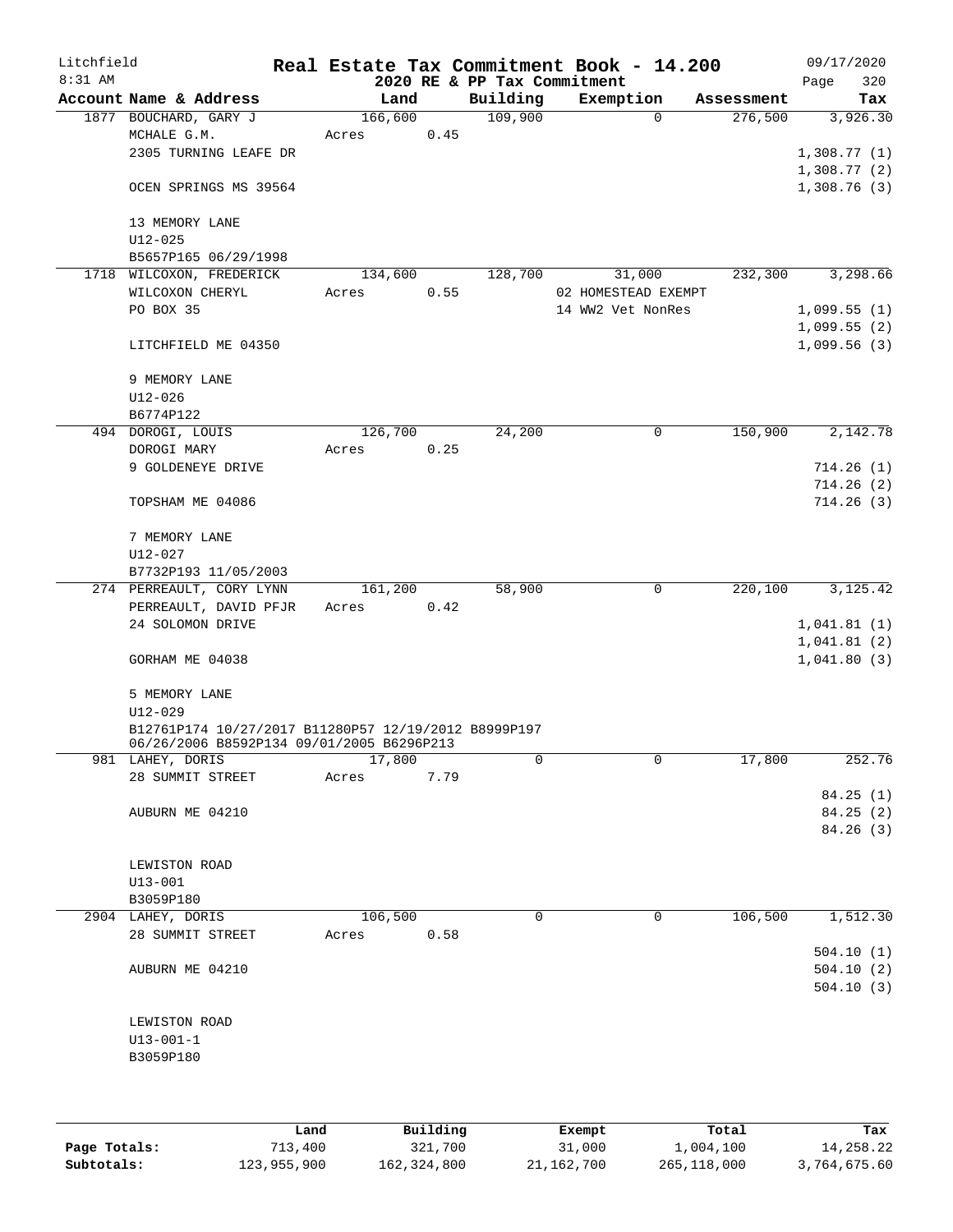| Litchfield<br>8:31 AM |                        |         |      | 2020 RE & PP Tax Commitment | Real Estate Tax Commitment Book - 14.200 |            | 09/17/2020<br>321<br>Page |
|-----------------------|------------------------|---------|------|-----------------------------|------------------------------------------|------------|---------------------------|
|                       | Account Name & Address | Land    |      | Building                    | Exemption                                | Assessment | Tax                       |
|                       | 2905 LAHEY, DORIS      | 106,400 |      | 0                           | $\Omega$                                 | 106,400    | 1,510.88                  |
|                       | 28 SUMMIT STREET       | Acres   | 0.54 |                             |                                          |            |                           |
|                       |                        |         |      |                             |                                          |            | 503.63(1)                 |
|                       | AUBURN ME 04210        |         |      |                             |                                          |            | 503.63(2)                 |
|                       |                        |         |      |                             |                                          |            | 503.62(3)                 |
|                       |                        |         |      |                             |                                          |            |                           |
|                       | LEWISTON ROAD          |         |      |                             |                                          |            |                           |
|                       | $U13 - 001 - 2$        |         |      |                             |                                          |            |                           |
|                       | B3059P180              |         |      |                             |                                          |            |                           |
|                       | 2906 LAHEY, DORIS      | 106,700 |      | $\mathbf 0$                 | 0                                        | 106,700    | 1,515.14                  |
|                       | 28 SUMMIT STREET       | Acres   | 0.66 |                             |                                          |            |                           |
|                       |                        |         |      |                             |                                          |            | 505.05(1)                 |
|                       | AUBURN ME 04210        |         |      |                             |                                          |            | 505.05(2)                 |
|                       |                        |         |      |                             |                                          |            | 505.04(3)                 |
|                       |                        |         |      |                             |                                          |            |                           |
|                       | LEWISTON ROAD          |         |      |                             |                                          |            |                           |
|                       | $U13 - 001 - 3$        |         |      |                             |                                          |            |                           |
|                       | B3059P180              |         |      |                             |                                          |            |                           |
|                       | 2907 LAHEY, DORIS      | 106,800 |      | 0                           | 0                                        | 106,800    | 1,516.56                  |
|                       | 28 SUMMIT STREET       | Acres   | 0.67 |                             |                                          |            |                           |
|                       |                        |         |      |                             |                                          |            | 505.52(1)                 |
|                       | AUBURN ME 04210        |         |      |                             |                                          |            | 505.52(2)                 |
|                       |                        |         |      |                             |                                          |            | 505.52(3)                 |
|                       |                        |         |      |                             |                                          |            |                           |
|                       | LEWISTON ROAD          |         |      |                             |                                          |            |                           |
|                       | $U13 - 001 - 4$        |         |      |                             |                                          |            |                           |
|                       | B3059P180              |         |      |                             |                                          |            |                           |
|                       | 2908 LAHEY, DORIS      | 107,000 |      | 0                           | 0                                        | 107,000    | 1,519.40                  |
|                       | 28 SUMMIT STREET       | Acres   | 0.76 |                             |                                          |            |                           |
|                       |                        |         |      |                             |                                          |            | 506.47(1)                 |
|                       | AUBURN ME 04210        |         |      |                             |                                          |            | 506.47(2)                 |
|                       |                        |         |      |                             |                                          |            | 506.46(3)                 |
|                       |                        |         |      |                             |                                          |            |                           |
|                       | LEWISTON ROAD          |         |      |                             |                                          |            |                           |
|                       | $U13 - 001 - 5$        |         |      |                             |                                          |            |                           |
|                       | B3059P180              |         |      |                             |                                          |            |                           |
|                       | 2683 MARSELLA, GENE C  | 208,400 |      | 188,500                     | 25,000                                   | 371,900    | 5,280.98                  |
|                       | MARSELLA, TAMARA R     | Acres   | 3.21 |                             | 02 HOMESTEAD EXEMPT                      |            |                           |
|                       | MASELLA                |         |      |                             |                                          |            |                           |
|                       | 20 OLD LODGE ROAD      |         |      |                             |                                          |            | 1,760.33(1)               |
|                       |                        |         |      |                             |                                          |            | 1,760.33(2)               |
|                       | LITCHFIELD ME 04350    |         |      |                             |                                          |            | 1,760.32(3)               |
|                       |                        |         |      |                             |                                          |            |                           |
|                       | 20 OLD LODGE ROAD      |         |      |                             |                                          |            |                           |
|                       | $U13 - 002$            |         |      |                             |                                          |            |                           |
|                       | B10273P58 11/16/2009   |         |      |                             |                                          |            |                           |
|                       | 546 EDGECOMB, ALAN F   | 210,300 |      | 286,700                     | 25,000                                   | 472,000    | 6,702.40                  |
|                       | EDGECOMB JUDITH M      | Acres   | 5.10 |                             | 02 HOMESTEAD EXEMPT                      |            |                           |
|                       | P O BOX 216            |         |      |                             |                                          |            | 2, 234.13(1)              |
|                       |                        |         |      |                             |                                          |            | 2, 234.13(2)              |
|                       | LITCHFIELD ME 04350    |         |      |                             |                                          |            | 2, 234.14 (3)             |
|                       |                        |         |      |                             |                                          |            |                           |
|                       | 1735 LEWISTON ROAD     |         |      |                             |                                          |            |                           |
|                       | U13-002A               |         |      |                             |                                          |            |                           |
|                       | B1553P413 07/03/1971   |         |      |                             |                                          |            |                           |
|                       |                        |         |      |                             |                                          |            |                           |
|                       |                        |         |      |                             |                                          |            |                           |
|                       |                        |         |      |                             |                                          |            |                           |

|              | Land        | Building    | Exempt     | Total       | Tax          |
|--------------|-------------|-------------|------------|-------------|--------------|
| Page Totals: | 845,600     | 475,200     | 50,000     | 1,270,800   | 18,045.36    |
| Subtotals:   | 124,801,500 | 162,800,000 | 21,212,700 | 266,388,800 | 3,782,720.96 |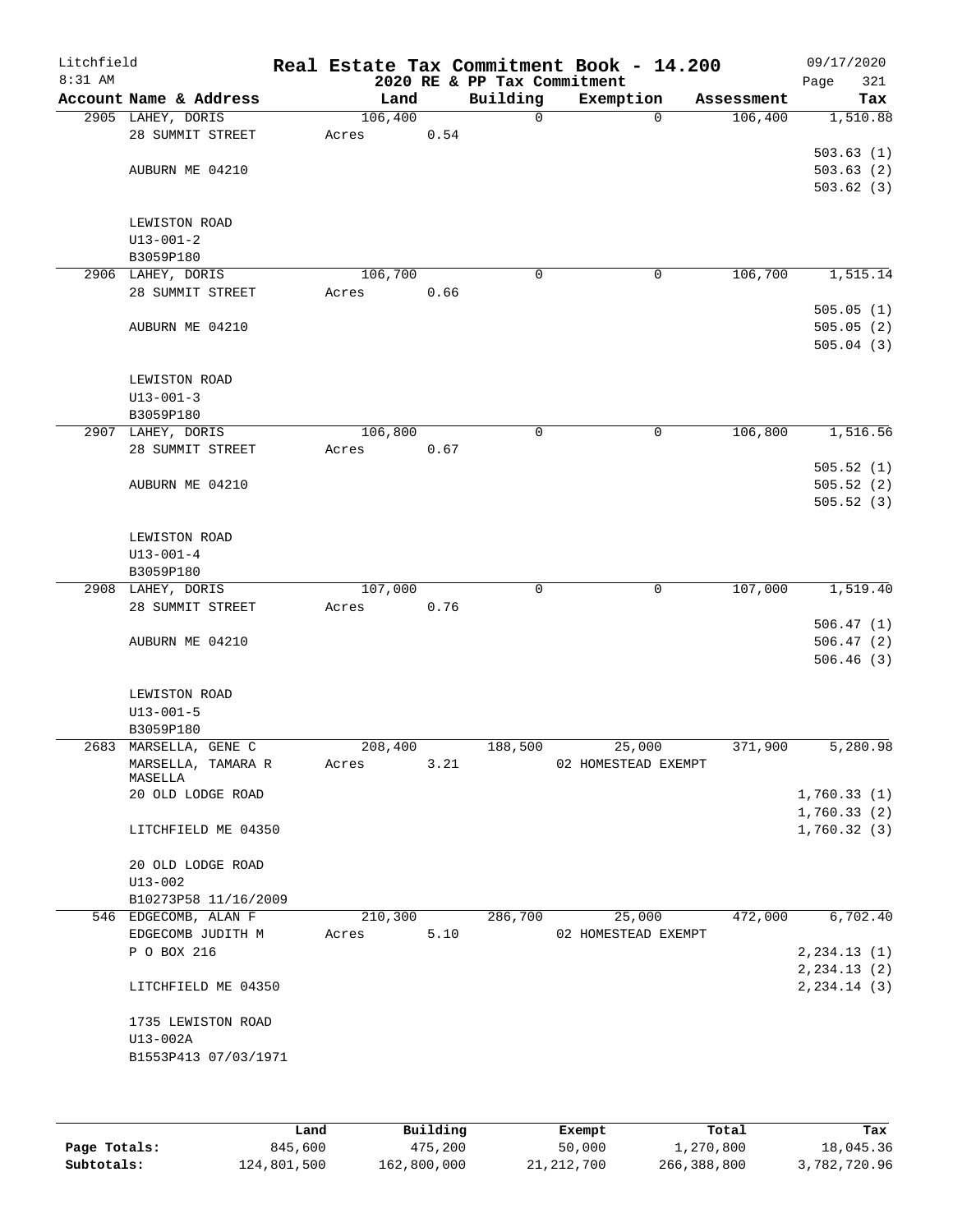| Litchfield |                                                     |       |         |          |                             | Real Estate Tax Commitment Book - 14.200 |            | 09/17/2020  |
|------------|-----------------------------------------------------|-------|---------|----------|-----------------------------|------------------------------------------|------------|-------------|
| 8:31 AM    |                                                     |       |         |          | 2020 RE & PP Tax Commitment |                                          |            | 322<br>Page |
|            | Account Name & Address                              |       | Land    |          | Building                    | Exemption                                | Assessment | Tax         |
|            | 2573 EDGECOMB MATTHEW R<br>P O BOX 334              |       | 48,500  |          | 56,900                      | $\mathbf 0$                              | 105,400    | 1,496.68    |
|            |                                                     | Acres |         | 2.18     |                             |                                          |            | 498.89 (1)  |
|            | LITCHFIELD ME 04350                                 |       |         |          |                             |                                          |            | 498.89 (2)  |
|            |                                                     |       |         |          |                             |                                          |            | 498.90 (3)  |
|            |                                                     |       |         |          |                             |                                          |            |             |
|            | LEWISTON ROAD                                       |       |         |          |                             |                                          |            |             |
|            | U13-002B                                            |       |         |          |                             |                                          |            |             |
|            | B8842P132 03/24/2006                                |       |         |          |                             |                                          |            |             |
|            | 2618 OUELLETTE ROGER J                              |       | 51,000  |          | 48,700                      | 0                                        | 99,700     | 1,415.74    |
|            | 1747 LEWISTON ROAD                                  | Acres |         | 3.00     |                             |                                          |            |             |
|            |                                                     |       |         |          |                             |                                          |            | 471.91 (1)  |
|            | LITCHFIELD ME 04350                                 |       |         |          |                             |                                          |            | 471.91 (2)  |
|            |                                                     |       |         |          |                             |                                          |            | 471.92 (3)  |
|            |                                                     |       |         |          |                             |                                          |            |             |
|            | 1747 LEWISTON ROAD                                  |       |         |          |                             |                                          |            |             |
|            | U13-002C                                            |       |         |          |                             |                                          |            |             |
|            | B9103P301 09/07/2006                                |       |         |          |                             |                                          |            |             |
|            | 549 EHRMANN, GEORGE R                               |       | 160,000 |          | 45,000                      | 0                                        | 205,000    | 2,911.00    |
|            | EHRMANN, ANGELIKA                                   | Acres |         | 0.36     |                             |                                          |            | 970.33(1)   |
|            | 13 JENNIFER LANE                                    |       |         |          |                             |                                          |            | 970.33(2)   |
|            | RYE BROOK NY 10573                                  |       |         |          |                             |                                          |            | 970.34(3)   |
|            |                                                     |       |         |          |                             |                                          |            |             |
|            | 11 PICKEREL DRIVE                                   |       |         |          |                             |                                          |            |             |
|            | $U13 - 003$                                         |       |         |          |                             |                                          |            |             |
|            | B13049P51 09/24/2018                                |       |         |          |                             |                                          |            |             |
|            | 1391 DUMONT, JAMES E                                |       | 119,000 |          | 42,100                      | 0                                        | 161,100    | 2,287.62    |
|            | DUMONT, LYNN L                                      | Acres |         | 0.18     |                             |                                          |            |             |
|            | 46 SPRING DRIVE                                     |       |         |          |                             |                                          |            | 762.54(1)   |
|            |                                                     |       |         |          |                             |                                          |            | 762.54 (2)  |
|            | BOWDOIN ME 04287                                    |       |         |          |                             |                                          |            | 762.54(3)   |
|            |                                                     |       |         |          |                             |                                          |            |             |
|            | 9 PICKEREL DRIVE                                    |       |         |          |                             |                                          |            |             |
|            | $U13 - 004$                                         |       |         |          |                             |                                          |            |             |
|            | B12415P2212 09/19/2016 B7896P33 03/29/2004          |       |         |          |                             |                                          |            |             |
|            | 1212 GIROUARD, JOHN A<br>(TRUSTEE)                  |       | 119,700 |          | 46,200                      | 0                                        | 165,900    | 2,355.78    |
|            | GIROUARD, CARLOTTA A                                | Acres |         | 0.19     |                             |                                          |            |             |
|            | (TRUSTEE)                                           |       |         |          |                             |                                          |            |             |
|            | 118 NORTH DIVISION ROAD                             |       |         |          |                             |                                          |            | 785.26(1)   |
|            |                                                     |       |         |          |                             |                                          |            | 785.26(2)   |
|            | SILVER LAKE NH 03875                                |       |         |          |                             |                                          |            | 785.26(3)   |
|            |                                                     |       |         |          |                             |                                          |            |             |
|            | 7 PICKEREL DRIVE<br>$U13 - 005$                     |       |         |          |                             |                                          |            |             |
|            | B11631P84 01/31/2014 B9419P348 07/11/2007 B6936P281 |       |         |          |                             |                                          |            |             |
|            | 1510 RHEAUME, PAUL                                  |       | 116,200 |          | 60,400                      | 0                                        | 176,600    | 2,507.72    |
|            | RHEAUME, DIANE                                      | Acres |         | 0.17     |                             |                                          |            |             |
|            | 38 TAYLOR STREET                                    |       |         |          |                             |                                          |            | 835.91 (1)  |
|            |                                                     |       |         |          |                             |                                          |            | 835.91 (2)  |
|            | WINTHROP ME 04364                                   |       |         |          |                             |                                          |            | 835.90 (3)  |
|            |                                                     |       |         |          |                             |                                          |            |             |
|            | 5 PICKEREL DRIVE                                    |       |         |          |                             |                                          |            |             |
|            | $U13 - 006$                                         |       |         |          |                             |                                          |            |             |
|            | B6502P337                                           |       |         |          |                             |                                          |            |             |
|            |                                                     |       |         |          |                             |                                          |            |             |
|            |                                                     |       |         |          |                             |                                          |            |             |
|            |                                                     | Land  |         | Building |                             | Exempt                                   | Total      | Tax         |

|              | Land          | Building    | Exempt       | Total       | Tax          |
|--------------|---------------|-------------|--------------|-------------|--------------|
| Page Totals: | 614,400       | 299,300     |              | 913,700     | 12,974.54    |
| Subtotals:   | 125, 415, 900 | 163,099,300 | 21, 212, 700 | 267,302,500 | 3,795,695.50 |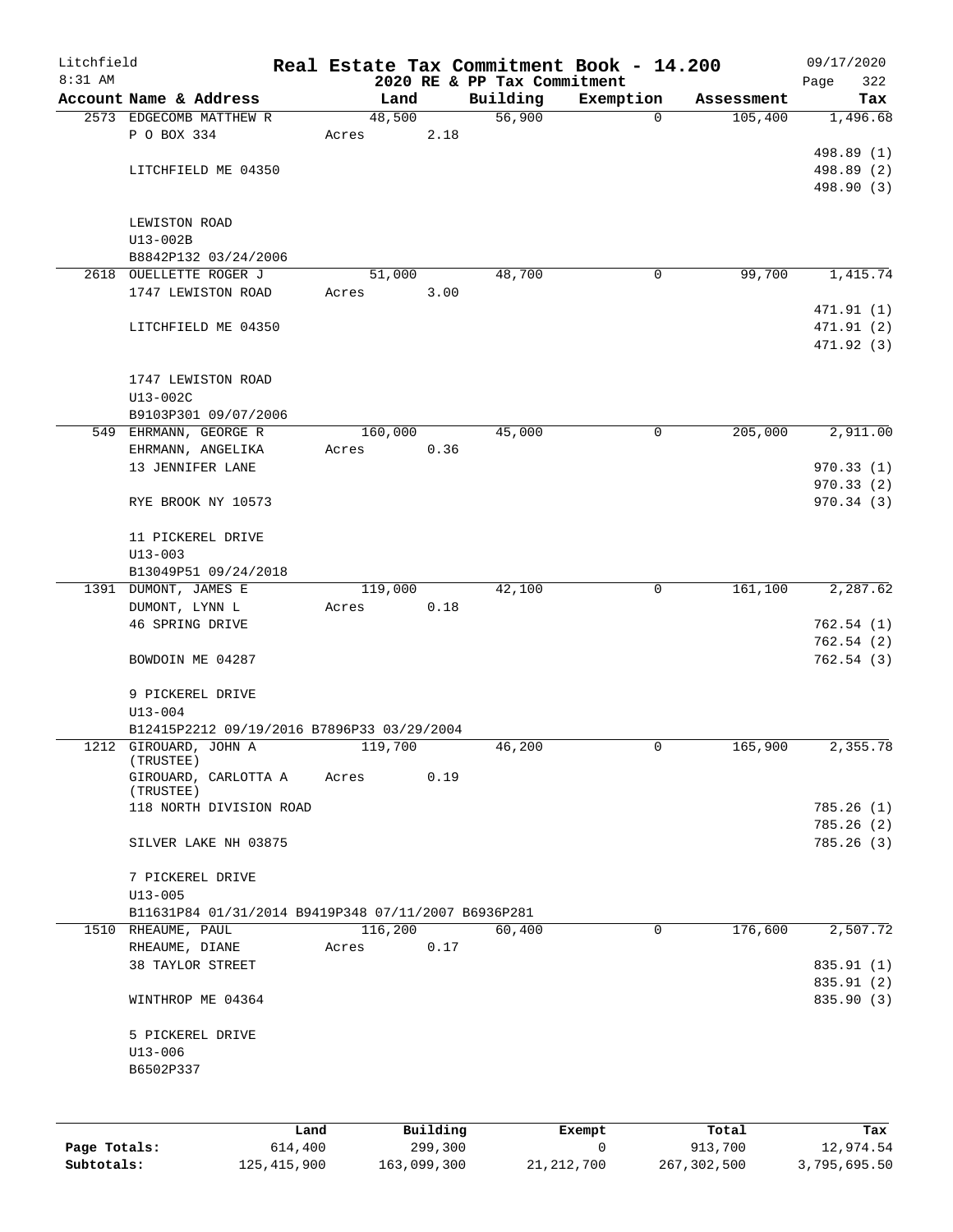| Litchfield |                                                         |         |      |                                         | Real Estate Tax Commitment Book - 14.200 |            | 09/17/2020               |
|------------|---------------------------------------------------------|---------|------|-----------------------------------------|------------------------------------------|------------|--------------------------|
| $8:31$ AM  | Account Name & Address                                  | Land    |      | 2020 RE & PP Tax Commitment<br>Building | Exemption                                | Assessment | 323<br>Page<br>Tax       |
|            | 382 COUTURIER, MONIQUE                                  | 206,000 |      | 185,100                                 | 0                                        | 391,100    | 5,553.62                 |
|            | PO BOX 407                                              | Acres   | 1.12 |                                         |                                          |            |                          |
|            |                                                         |         |      |                                         |                                          |            | 1,851.21(1)              |
|            | LITCHFIELD ME 04243                                     |         |      |                                         |                                          |            | 1,851.21(2)              |
|            |                                                         |         |      |                                         |                                          |            | 1,851.20(3)              |
|            |                                                         |         |      |                                         |                                          |            |                          |
|            | 3 PICKEREL DRIVE                                        |         |      |                                         |                                          |            |                          |
|            | $U13 - 007$<br>B11372P224 04/25/2013 B5095P5 03/15/1996 |         |      |                                         |                                          |            |                          |
|            | 676 EVANS, MARK                                         | 187,400 |      | 130,900                                 | 0                                        | 318,300    | 4,519.86                 |
|            | 17 MOOSE TRAIL                                          | Acres   | 1.30 |                                         |                                          |            |                          |
|            |                                                         |         |      |                                         |                                          |            | 1,506.62(1)              |
|            | MANCHESTER ME 04282                                     |         |      |                                         |                                          |            | 1,506.62(2)              |
|            |                                                         |         |      |                                         |                                          |            | 1,506.62(3)              |
|            |                                                         |         |      |                                         |                                          |            |                          |
|            | 38 OLD LODGE ROAD<br>$U13 - 008$                        |         |      |                                         |                                          |            |                          |
|            | B13313P132 08/23/2019                                   |         |      |                                         |                                          |            |                          |
|            | 1719 LAMARRE, PHYLISS A                                 | 93,000  |      | 22,500                                  | 0                                        | 115,500    | 1,640.10                 |
|            | LAMARRE, DENNIS R                                       | Acres   | 0.20 |                                         |                                          |            |                          |
|            | 54 PLEASANT STREET                                      |         |      |                                         |                                          |            | 546.70 (1)               |
|            |                                                         |         |      |                                         |                                          |            | 546.70 (2)               |
|            | BRUNSWICK ME 04011                                      |         |      |                                         |                                          |            | 546.70 (3)               |
|            | 40 OLD LODGE ROAD                                       |         |      |                                         |                                          |            |                          |
|            | $U13 - 009$                                             |         |      |                                         |                                          |            |                          |
|            | B12211P215 01/12/2016 B12211P213 01/12/2016 B155P668    |         |      |                                         |                                          |            |                          |
|            | 558 ERSKINE, JOHN D                                     | 123,400 |      | 52,500                                  | 0                                        | 175,900    | 2,497.78                 |
|            | 21 PINE HAVEN TERRACE                                   | Acres   | 0.22 |                                         |                                          |            |                          |
|            | SOUTH PORTLAND ME 04106                                 |         |      |                                         |                                          |            | 832.59 (1)<br>832.59 (2) |
|            |                                                         |         |      |                                         |                                          |            | 832.60 (3)               |
|            | 42 OLD LODGE ROAD                                       |         |      |                                         |                                          |            |                          |
|            | U13-010                                                 |         |      |                                         |                                          |            |                          |
|            | B13348P279 09/26/2019                                   |         |      |                                         |                                          |            |                          |
|            | 1334 OUELLETTE, MICHAEL                                 | 124,400 |      | 62,100                                  | 0                                        | 186,500    | 2,648.30                 |
|            | 10 ROBIN DRIVE                                          | Acres   | 0.20 |                                         |                                          |            |                          |
|            |                                                         |         |      |                                         |                                          |            | 882.77 (1)               |
|            | BRUNSWICK ME 04011                                      |         |      |                                         |                                          |            | 882.77 (2)               |
|            |                                                         |         |      |                                         |                                          |            | 882.76 (3)               |
|            | 44 OLD LODGE ROAD                                       |         |      |                                         |                                          |            |                          |
|            | $U13 - 011$                                             |         |      |                                         |                                          |            |                          |
|            | B10576P22 10/29/2010 B6667P13                           |         |      |                                         |                                          |            |                          |
|            | 1326 OUELLETTE, GILES J                                 | 137,100 |      | 41,200                                  | $\Omega$                                 | 178,300    | 2,531.86                 |
|            | AMES, ANN M. ET AL                                      | Acres   | 0.40 |                                         |                                          |            |                          |
|            | 29 BAY PARK DRIVE                                       |         |      |                                         |                                          |            | 843.95 (1)               |
|            |                                                         |         |      |                                         |                                          |            | 843.95 (2)               |
|            | TOPSHAM ME 04086                                        |         |      |                                         |                                          |            | 843.96 (3)               |
|            | 46 OLD LODGE ROAD                                       |         |      |                                         |                                          |            |                          |
|            | $U13 - 012$                                             |         |      |                                         |                                          |            |                          |
|            | B11735P169 07/08/2014 B4719P274                         |         |      |                                         |                                          |            |                          |
|            |                                                         |         |      |                                         |                                          |            |                          |

|              | Land        | Building    | Exempt     | Total       | Tax          |
|--------------|-------------|-------------|------------|-------------|--------------|
| Page Totals: | 871,300     | 494,300     |            | 1,365,600   | 19,391.52    |
| Subtotals:   | 126,287,200 | 163,593,600 | 21,212,700 | 268,668,100 | 3,815,087.02 |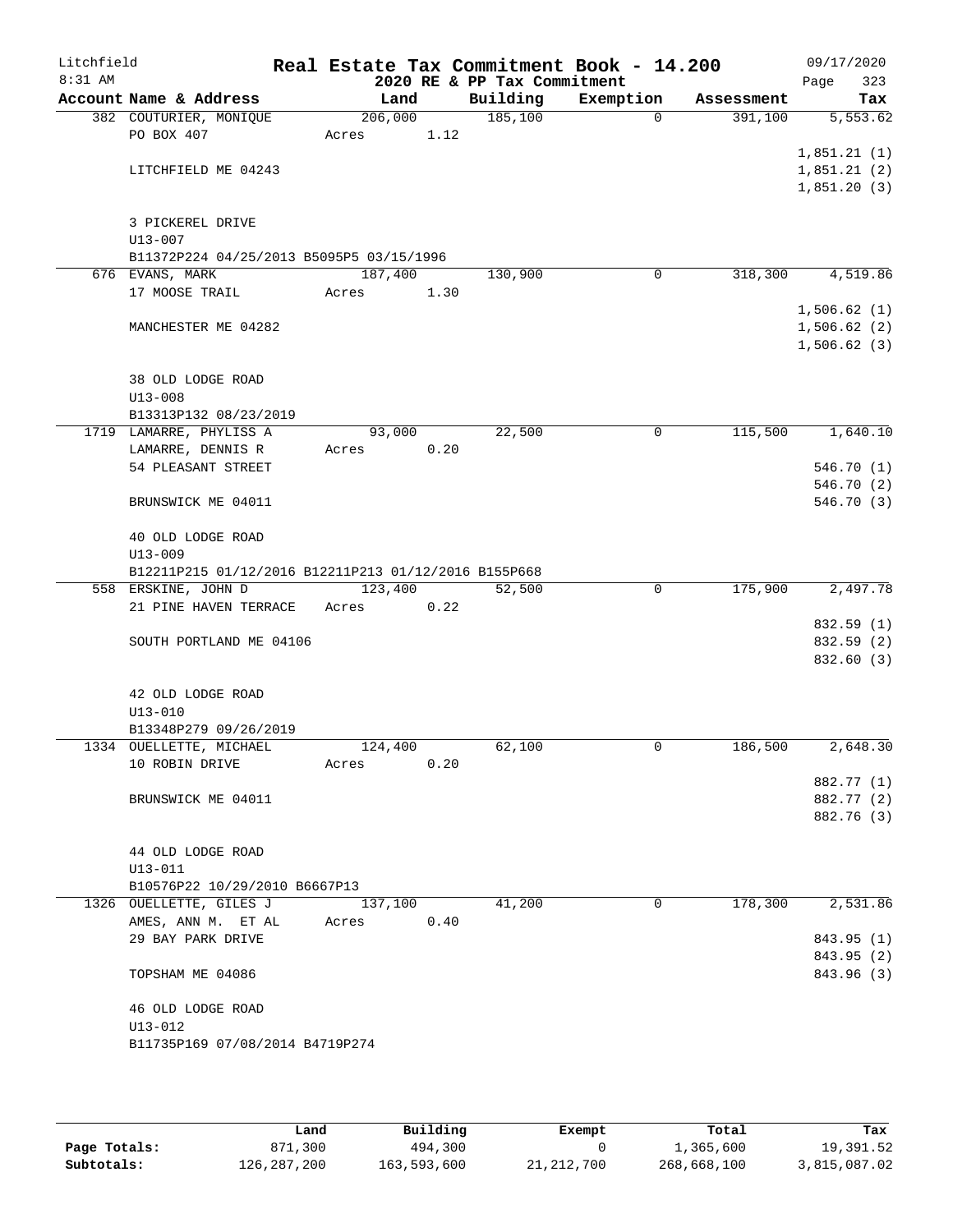| Litchfield |                                                |                |                             | Real Estate Tax Commitment Book - 14.200 |                       | 09/17/2020             |
|------------|------------------------------------------------|----------------|-----------------------------|------------------------------------------|-----------------------|------------------------|
| 8:31 AM    |                                                |                | 2020 RE & PP Tax Commitment |                                          |                       | 324<br>Page            |
|            | Account Name & Address<br>2647 OULLETTE, ROGER | Land<br>75,000 | Building<br>140,900         | Exemption<br>$\Omega$                    | Assessment<br>215,900 | Tax<br>3,065.78        |
|            | 1747 LEWISTON ROAD                             |                |                             |                                          |                       |                        |
|            |                                                |                |                             |                                          |                       | 1,021.93(1)            |
|            | LITCHFIELD ME 04350                            |                |                             |                                          |                       | 1,021.93(2)            |
|            |                                                |                |                             |                                          |                       | 1,021.92(3)            |
|            |                                                |                |                             |                                          |                       |                        |
|            | 1791 LEWISTON ROAD<br>$U13 - 013 - 1$          |                |                             |                                          |                       |                        |
|            | B12956P202 07/03/2018 B11588P59 12/13/2013     |                |                             |                                          |                       |                        |
|            | 2656 LAKESIDE REALTY TRUST                     | 75,000         | 9,900                       | 0                                        | 84,900                | 1,205.58               |
|            | 26 LINTONIA DRIVE                              |                |                             |                                          |                       |                        |
|            |                                                |                |                             |                                          |                       | 401.86(1)              |
|            | LITCHFIELD ME 04350                            |                |                             |                                          |                       | 401.86(2)              |
|            |                                                |                |                             |                                          |                       | 401.86(3)              |
|            |                                                |                |                             |                                          |                       |                        |
|            | 19 LINTONIA DRIVE<br>$U13 - 013 - 10$          |                |                             |                                          |                       |                        |
|            | B11586P215 12/03/2013                          |                |                             |                                          |                       |                        |
| 2657       | MARSELLA GARY                                  | 75,000         | 14,000                      | 0                                        | 89,000                | 1,263.80               |
|            | ENTERPRISES INC                                |                |                             |                                          |                       |                        |
|            | 26 LINTONIA DRIVE                              |                |                             |                                          |                       |                        |
|            | LITCHFIELD ME 04350                            |                |                             |                                          |                       | 421.27(1)<br>421.27(2) |
|            |                                                |                |                             |                                          |                       | 421.26(3)              |
|            |                                                |                |                             |                                          |                       |                        |
|            | 21 LINTONIA DRIVE                              |                |                             |                                          |                       |                        |
|            | $U13 - 013 - 11$                               |                |                             |                                          |                       |                        |
|            | 2658 BABINE, DANIEL F JR                       | 75,000         | 81,900                      | 0                                        | 156,900               | 2,227.98               |
|            | 6 STATE ST                                     |                |                             |                                          |                       |                        |
|            |                                                |                |                             |                                          |                       | 742.66(1)<br>742.66(2) |
|            | WILMINGTON MA 01887                            |                |                             |                                          |                       | 742.66(3)              |
|            |                                                |                |                             |                                          |                       |                        |
|            | 28 LINTONIA DRIVE                              |                |                             |                                          |                       |                        |
|            | $U13 - 013 - 12$                               |                |                             |                                          |                       |                        |
|            | B10359P228 03/12/2010                          |                |                             |                                          |                       |                        |
|            | 2659 MARSELLA, GARY L                          | 75,000         | 78,500                      | 25,000                                   | 128,500               | 1,824.70               |
|            | MARSELLA, WANDA T<br>MARSELLA                  |                |                             | 02 HOMESTEAD EXEMPT                      |                       |                        |
|            | 26 LINTONIA DRIVE                              |                |                             |                                          |                       | 608.23(1)              |
|            |                                                |                |                             |                                          |                       | 608.23(2)              |
|            | LITCHFIELD ME 04350                            |                |                             |                                          |                       | 608.24(3)              |
|            |                                                |                |                             |                                          |                       |                        |
|            | 26 LINTONIA DRIVE<br>$U13 - 013 - 13$          |                |                             |                                          |                       |                        |
|            | B10325P277 01/20/2010                          |                |                             |                                          |                       |                        |
|            | 2660 VANDERWEIDE, BRADLEY L                    | 75,000         | 77,800                      | $\Omega$                                 | 152,800               | 2,169.76               |
|            | RIDOLFO, ALFRED C                              |                |                             |                                          |                       |                        |
|            | 135 JACKSON STREET                             |                |                             |                                          |                       | 723.25(1)              |
|            |                                                |                |                             |                                          |                       | 723.25(2)              |
|            | FISHKILL NY 12524                              |                |                             |                                          |                       | 723.26(3)              |
|            | 24 LINTONIA DRIVE                              |                |                             |                                          |                       |                        |
|            | $U13 - 013 - 14$                               |                |                             |                                          |                       |                        |
|            | B12532P175 02/07/2017 B11728P115 07/01/2014    |                |                             |                                          |                       |                        |
|            |                                                |                |                             |                                          |                       |                        |
|            |                                                |                |                             |                                          |                       |                        |

|              | Land        | Building    | Exempt     | Total       | Tax          |
|--------------|-------------|-------------|------------|-------------|--------------|
| Page Totals: | 450,000     | 403,000     | 25,000     | 828,000     | 11,757.60    |
| Subtotals:   | 126,737,200 | 163,996,600 | 21,237,700 | 269,496,100 | 3,826,844.62 |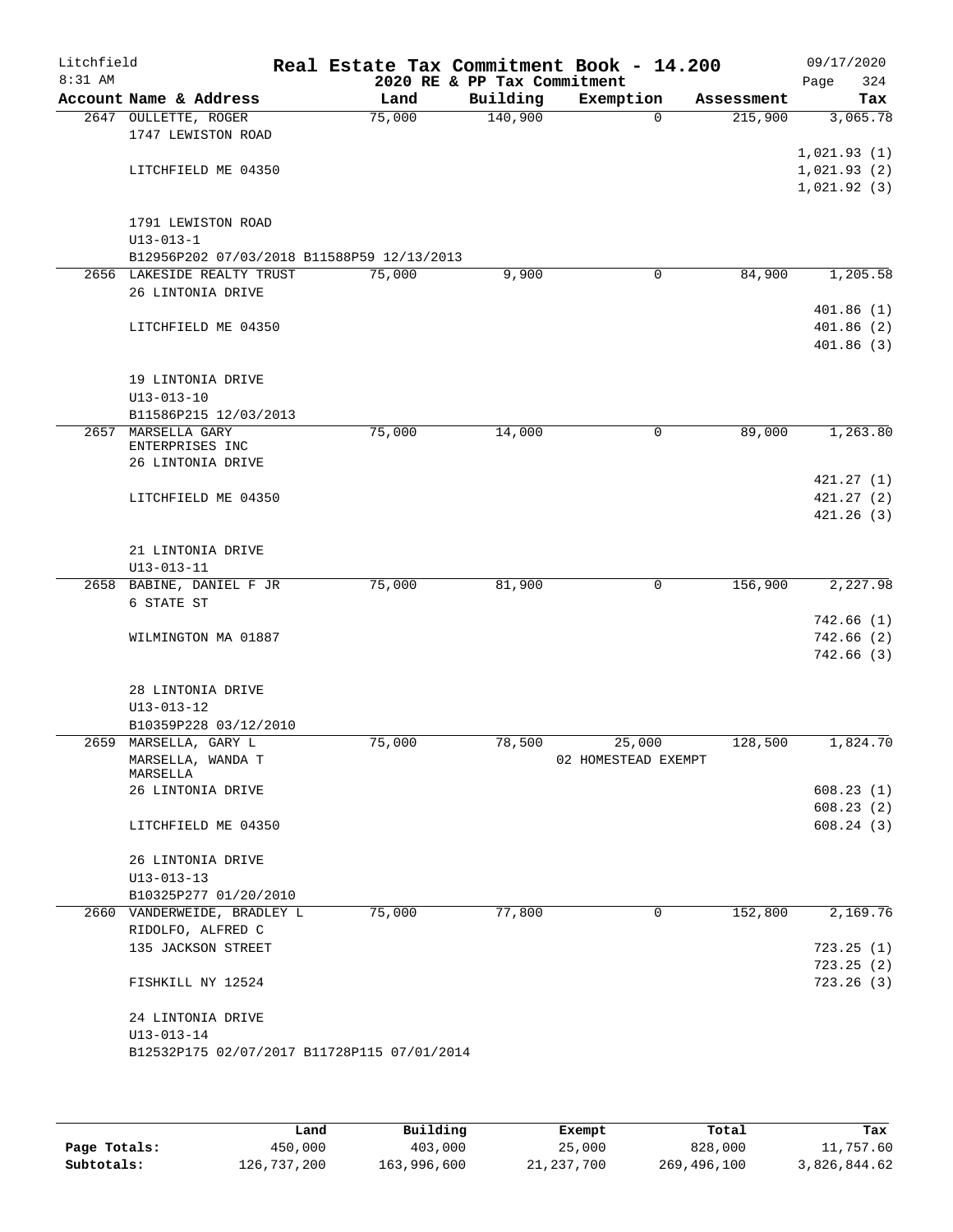| Litchfield<br>$8:31$ AM |                                                | Real Estate Tax Commitment Book - 14.200 | 2020 RE & PP Tax Commitment |              |            | 09/17/2020         |
|-------------------------|------------------------------------------------|------------------------------------------|-----------------------------|--------------|------------|--------------------|
|                         | Account Name & Address                         | Land                                     | Building                    | Exemption    | Assessment | Page<br>325<br>Tax |
|                         | 2661 BROWN, CALVIN E                           | 75,000                                   | 77,900                      | $\Omega$     | 152,900    | 2,171.18           |
|                         | BROWN, GALE E                                  |                                          |                             |              |            |                    |
|                         | PO BOX 1                                       |                                          |                             |              |            | 723.73(1)          |
|                         |                                                |                                          |                             |              |            | 723.73(2)          |
|                         | LITCHFIELD ME 04350                            |                                          |                             |              |            | 723.72 (3)         |
|                         | 22 LINTONIA DRIVE                              |                                          |                             |              |            |                    |
|                         | $U13 - 013 - 15$                               |                                          |                             |              |            |                    |
|                         | B13248P238 06/24/2019                          |                                          |                             |              |            |                    |
|                         | 2662 SCOTT, EILEEN M                           | 75,000                                   | 80,800                      | 0            | 155,800    | 2,212.36           |
|                         | 20 LINTONIA DRIVE                              |                                          |                             |              |            |                    |
|                         | UNIT 16                                        |                                          |                             |              |            | 737.45 (1)         |
|                         | LITCHFIELD ME 04350                            |                                          |                             |              |            | 737.45(2)          |
|                         |                                                |                                          |                             |              |            | 737.46(3)          |
|                         | 20 LINTONIA DRIVE                              |                                          |                             |              |            |                    |
|                         | $U13 - 013 - 16$                               |                                          |                             |              |            |                    |
|                         | B12995P102 08/10/2018                          |                                          |                             |              |            |                    |
| 2663                    | MARSELLA GARY<br>ENTERPRISES INC               | 75,000                                   | 15,400                      | 0            | 90,400     | 1,283.68           |
|                         | 26 LINTONIA DRIVE                              |                                          |                             |              |            |                    |
|                         |                                                |                                          |                             |              |            | 427.89 (1)         |
|                         | LITCHFIELD ME 04350                            |                                          |                             |              |            | 427.89 (2)         |
|                         |                                                |                                          |                             |              |            | 427.90(3)          |
|                         | 18 LINTONIA DRIVE                              |                                          |                             |              |            |                    |
|                         | $U13 - 013 - 17$                               |                                          |                             |              |            |                    |
|                         | 2664 MARSELLA GARY                             | 75,000                                   | 18,900                      | $\mathsf{O}$ | 93,900     | 1,333.38           |
|                         | ENTERPRISES INC                                |                                          |                             |              |            |                    |
|                         | 26 LINTONIA DRIVE                              |                                          |                             |              |            |                    |
|                         |                                                |                                          |                             |              |            | 444.46 (1)         |
|                         | LITCHFIELD ME 04350                            |                                          |                             |              |            | 444.46 (2)         |
|                         |                                                |                                          |                             |              |            | 444.46 (3)         |
|                         | 14 LINTONIA DRIVE                              |                                          |                             |              |            |                    |
|                         | $U13 - 013 - 18$                               |                                          |                             |              |            |                    |
| 2665                    | MARSELLA GARY                                  | 75,000                                   | 78,100                      | 0            | 153, 100   | 2,174.02           |
|                         | ENTERPRISES INC                                |                                          |                             |              |            |                    |
|                         | 26 LINTONIA DRIVE                              |                                          |                             |              |            |                    |
|                         |                                                |                                          |                             |              |            | 724.67(1)          |
|                         | LITCHFIELD ME 04350                            |                                          |                             |              |            | 724.67(2)          |
|                         |                                                |                                          |                             |              |            | 724.68(3)          |
|                         |                                                |                                          |                             |              |            |                    |
|                         | ROUTE 126                                      |                                          |                             |              |            |                    |
|                         | $U13 - 013 - 19$<br>2648 KUZZINS CONSTRUCTION, | 56,300                                   | $\mathbf 0$                 | $\mathbf 0$  | 56,300     | 799.46             |
|                         | INC.                                           |                                          |                             |              |            |                    |
|                         | 1747 LEWISTON ROAD                             |                                          |                             |              |            |                    |
|                         |                                                |                                          |                             |              |            | 266.49(1)          |
|                         | LITCHFIELD ME 04350                            |                                          |                             |              |            | 266.49(2)          |
|                         |                                                |                                          |                             |              |            | 266.48 (3)         |
|                         | ROUTE 126                                      |                                          |                             |              |            |                    |
|                         | $U13 - 013 - 2$                                |                                          |                             |              |            |                    |
|                         | B11588P63 12/13/2013                           |                                          |                             |              |            |                    |
|                         |                                                |                                          |                             |              |            |                    |

|              | Land        | Building      | Exempt       | Total       | Tax          |
|--------------|-------------|---------------|--------------|-------------|--------------|
| Page Totals: | 431,300     | 271,100       |              | 702,400     | 9,974.08     |
| Subtotals:   | 127,168,500 | 164, 267, 700 | 21, 237, 700 | 270,198,500 | 3,836,818.70 |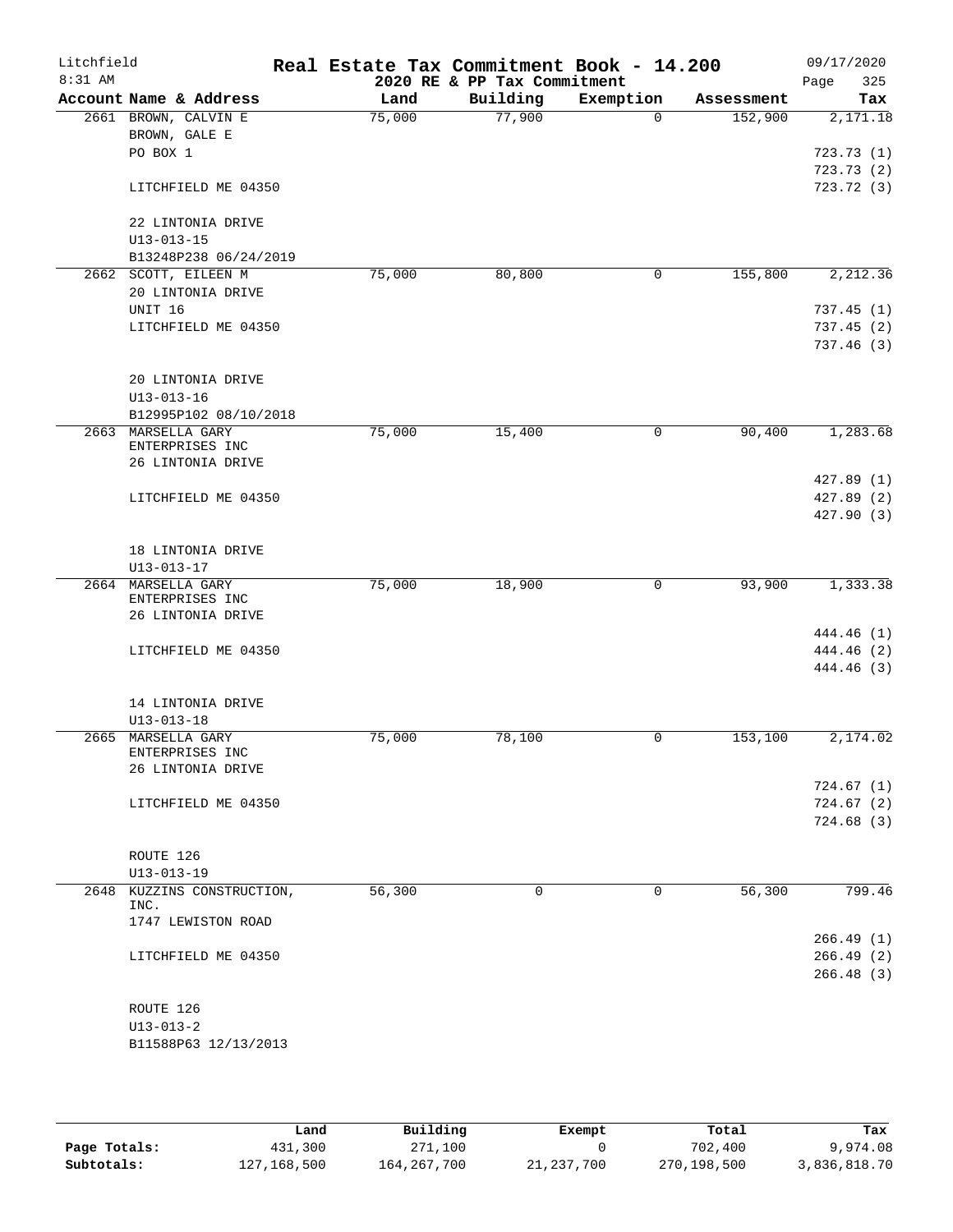| Litchfield<br>8:31 AM      |                                                                                                          |                                | Real Estate Tax Commitment Book - 14.200<br>2020 RE & PP Tax Commitment |              |             |                                     | 09/17/2020<br>326<br>Page              |
|----------------------------|----------------------------------------------------------------------------------------------------------|--------------------------------|-------------------------------------------------------------------------|--------------|-------------|-------------------------------------|----------------------------------------|
|                            | Account Name & Address                                                                                   |                                | Land                                                                    | Building     | Exemption   | Assessment                          | Tax                                    |
|                            | 2666 MARSELLA GARY<br>ENTERPRISES INC<br>26 LINTONIA DRIVE                                               |                                | 75,000                                                                  | 24,700       | $\Omega$    | 99,700                              | 1,415.74                               |
|                            | LITCHFIELD ME 04350                                                                                      |                                |                                                                         |              |             |                                     | 471.91 (1)<br>471.91(2)<br>471.92 (3)  |
|                            | ROUTE 126<br>$U13 - 013 - 20$                                                                            |                                |                                                                         |              |             |                                     |                                        |
|                            | 2667 OCEANSIDE REALTY TRUST<br>RAWS, W.EDWIN &<br>PATRICIA A<br>MCLAUGHLIN, TRUSTEES<br>127 PURINTON AVE |                                | 75,000                                                                  | 252,100      | 0           | 327,100                             | 4,644.82<br>1,548.27(1)                |
|                            | AUGUSTA ME 04330                                                                                         |                                |                                                                         |              |             |                                     | 1,548.27(2)<br>1,548.28(3)             |
|                            | 1813 LEWISTON ROAD<br>$U13 - 013 - 21$                                                                   |                                |                                                                         |              |             |                                     |                                        |
|                            | B10788P76 07/25/2011 B9908P260 11/14/2008                                                                |                                |                                                                         |              |             |                                     |                                        |
|                            | 2668 OCEANSIDE REALTY TRUST<br>RAWS, W.EDWIN & PARICIA                                                   |                                | 75,000                                                                  | 67,900       | 0           | 142,900                             | 2,029.18                               |
|                            | A MCLAUGHLIN, TRUSTEES<br>127 PURINTON AVE                                                               |                                |                                                                         |              |             |                                     | 676.39(1)<br>676.39(2)                 |
|                            | AUGUSTA ME 04330                                                                                         |                                |                                                                         |              |             |                                     | 676.40(3)                              |
|                            | 1813 LEWISTON ROAD<br>$U13 - 013 - 22$<br>B10788P76 07/25/2011 B9908P260 11/14/2008                      |                                |                                                                         |              |             |                                     |                                        |
|                            | 2649 KUZZINS CONSTRUCTION,                                                                               |                                | 75,000                                                                  | 109,500      | 0           | 184,500                             | 2,619.90                               |
|                            | INC.<br>1747 LEWISTON ROAD                                                                               |                                |                                                                         |              |             |                                     |                                        |
|                            | LITCHFIELD ME 04350                                                                                      |                                |                                                                         |              |             |                                     | 873.30 (1)<br>873.30 (2)<br>873.30 (3) |
|                            | 5 LINTONIA DRIVE<br>$U13 - 013 - 3$                                                                      |                                |                                                                         |              |             |                                     |                                        |
|                            | B12238P93 03/04/2016                                                                                     |                                |                                                                         |              |             |                                     |                                        |
|                            | 2650 MYNES, JAMES<br>LAVOIE, ANNE                                                                        |                                | 75,000                                                                  | 95,000       | 0           | 170,000                             | 2,414.00                               |
|                            | 7 LINTONIA DRIVE<br>LITCHFIELD ME 04350                                                                  |                                |                                                                         |              |             |                                     | 804.67(1)<br>804.67(2)<br>804.66 (3)   |
|                            | 7 LINTONIA DRIVE                                                                                         |                                |                                                                         |              |             |                                     |                                        |
|                            | $U13 - 013 - 4$                                                                                          |                                |                                                                         |              |             |                                     |                                        |
|                            | B12718P289 08/10/2017 B12663P348 07/20/2017                                                              |                                |                                                                         |              |             |                                     |                                        |
|                            | 2651 MYNES, JAMES<br>7 LINTONIA DRIVE                                                                    |                                | 75,000                                                                  | 96,000       | $\mathbf 0$ | 171,000                             | 2,428.20                               |
|                            | LITCHFIELD ME 04350                                                                                      |                                |                                                                         |              |             |                                     | 809.40 (1)<br>809.40 (2)<br>809.40 (3) |
|                            | 9 LINTONIA DRIVE<br>$U13 - 013 - 5$<br>B12929P95 06/08/2018                                              |                                |                                                                         |              |             |                                     |                                        |
|                            |                                                                                                          |                                |                                                                         |              |             |                                     |                                        |
| Page Totals:<br>Subtotals: |                                                                                                          | Land<br>450,000<br>127,618,500 | Building<br>645,200<br>164, 912, 900                                    | 21, 237, 700 | Exempt<br>0 | Total<br>1,095,200<br>271, 293, 700 | Tax<br>15,551.84<br>3,852,370.54       |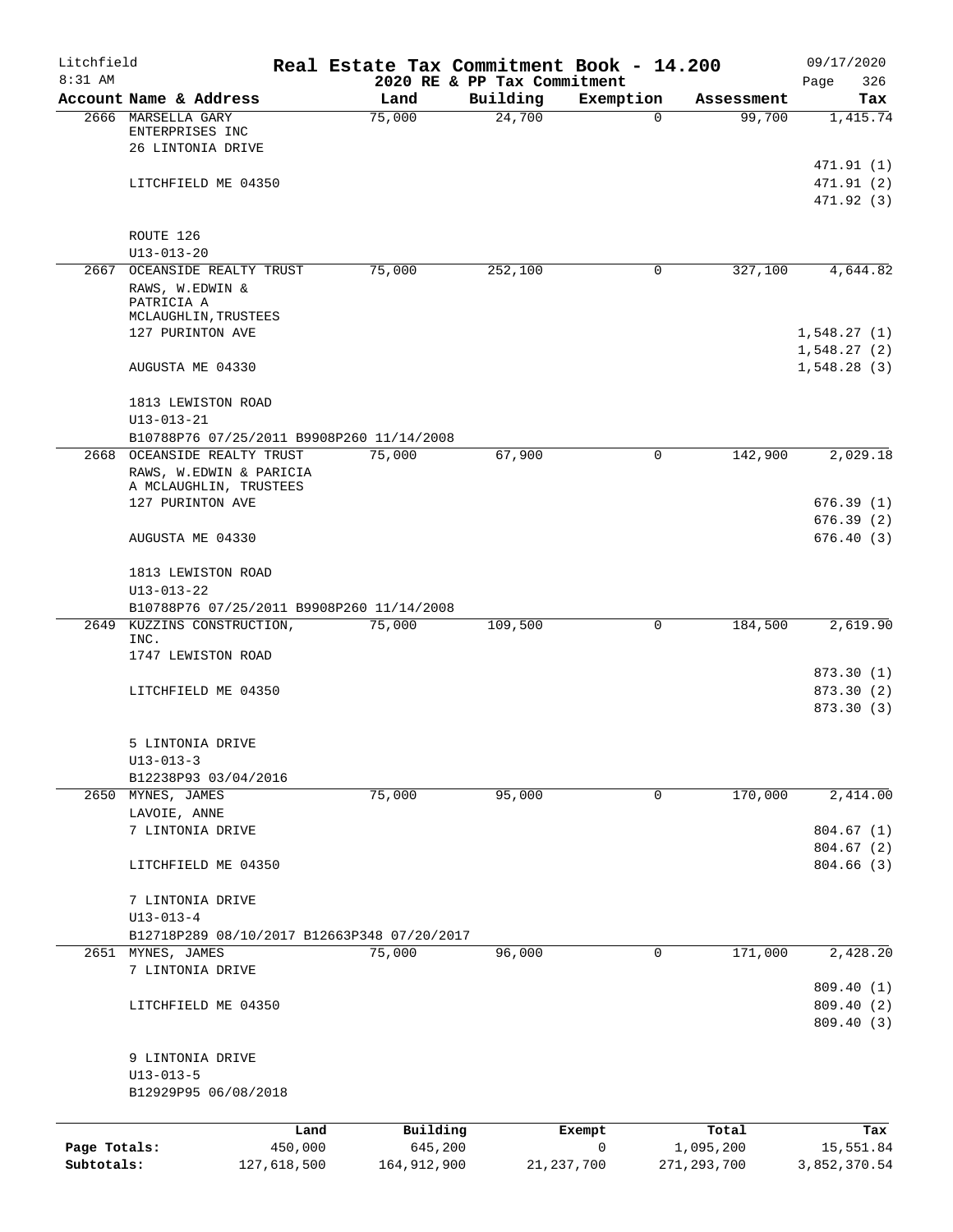| Litchfield<br>8:31 AM |                                                     |        | Real Estate Tax Commitment Book - 14.200<br>2020 RE & PP Tax Commitment |             |            | 09/17/2020         |
|-----------------------|-----------------------------------------------------|--------|-------------------------------------------------------------------------|-------------|------------|--------------------|
|                       | Account Name & Address                              | Land   | Building                                                                | Exemption   | Assessment | 327<br>Page<br>Tax |
|                       | 2652 CARON, ELIZABETH M                             | 75,000 | 98,500                                                                  | $\Omega$    | 173,500    | 2,463.70           |
|                       | 42 SAUNDERS ROAD                                    |        |                                                                         |             |            |                    |
|                       |                                                     |        |                                                                         |             |            | 821.23 (1)         |
|                       | GREENE ME 04236                                     |        |                                                                         |             |            | 821.23(2)          |
|                       |                                                     |        |                                                                         |             |            | 821.24 (3)         |
|                       |                                                     |        |                                                                         |             |            |                    |
|                       | 11 LINTONIA DRIVE                                   |        |                                                                         |             |            |                    |
|                       | $U13 - 013 - 6$                                     |        |                                                                         |             |            |                    |
|                       | B13022P262 09/11/2018                               |        |                                                                         |             |            |                    |
|                       | 2653 MARSELLA GARY                                  | 75,000 | 97,500                                                                  | 0           | 172,500    | 2,449.50           |
|                       | ENTERPRISES INC                                     |        |                                                                         |             |            |                    |
|                       | 26 LINTONIA DRIVE                                   |        |                                                                         |             |            |                    |
|                       |                                                     |        |                                                                         |             |            | 816.50(1)          |
|                       | LITCHFIELD ME 04350                                 |        |                                                                         |             |            | 816.50(2)          |
|                       |                                                     |        |                                                                         |             |            | 816.50(3)          |
|                       |                                                     |        |                                                                         |             |            |                    |
|                       | 13 LINTONIA DRIVE                                   |        |                                                                         |             |            |                    |
|                       | $U13 - 013 - 7$                                     |        |                                                                         |             |            |                    |
|                       | 2654 LAKESIDE REALTY TRUST                          | 75,000 | 80,800                                                                  | 0           | 155,800    | 2,212.36           |
|                       | 26 LINTONIA DRIVE                                   |        |                                                                         |             |            |                    |
|                       |                                                     |        |                                                                         |             |            | 737.45(1)          |
|                       | LITCHFIELD ME 04350                                 |        |                                                                         |             |            | 737.45(2)          |
|                       |                                                     |        |                                                                         |             |            | 737.46(3)          |
|                       |                                                     |        |                                                                         |             |            |                    |
|                       | 15 LINTONIA DRIVE                                   |        |                                                                         |             |            |                    |
|                       | $U13 - 013 - 8$                                     |        |                                                                         |             |            |                    |
|                       | B11586P215 12/03/2013                               |        |                                                                         |             |            |                    |
|                       | 2655 LAKESIDE REALTY TRUST                          | 75,000 | 9,200                                                                   | $\mathbf 0$ | 84,200     | 1,195.64           |
|                       | 26 LINTONIA DRIVE                                   |        |                                                                         |             |            |                    |
|                       |                                                     |        |                                                                         |             |            | 398.55(1)          |
|                       | LITCHFIELD ME 04350                                 |        |                                                                         |             |            | 398.55(2)          |
|                       |                                                     |        |                                                                         |             |            | 398.54(3)          |
|                       |                                                     |        |                                                                         |             |            |                    |
|                       | 17 LINTONIA DRIVE                                   |        |                                                                         |             |            |                    |
|                       | $U13 - 013 - 9$                                     |        |                                                                         |             |            |                    |
|                       | B11586P215 12/02/2013<br>2682 MARSELLA GARY         | 30,500 | 31,500                                                                  | 0           | 62,000     | 880.40             |
|                       | <b>ENTERPRISES</b>                                  |        |                                                                         |             |            |                    |
|                       | 26 LINTONIA DRIVE                                   | Acres  | 1.16                                                                    |             |            |                    |
|                       |                                                     |        |                                                                         |             |            | 293.47 (1)         |
|                       | LITCHFIELD ME 04350                                 |        |                                                                         |             |            | 293.47 (2)         |
|                       |                                                     |        |                                                                         |             |            | 293.46 (3)         |
|                       |                                                     |        |                                                                         |             |            |                    |
|                       | ROUTE 126                                           |        |                                                                         |             |            |                    |
|                       | U13-013A                                            |        |                                                                         |             |            |                    |
|                       | 1155 THOMAS MARSELLA, WANDA                         | 22,900 | $\Omega$                                                                | 0           | 22,900     | 325.18             |
|                       | K                                                   |        |                                                                         |             |            |                    |
|                       | MARSELLA, GARY                                      | Acres  | 0.84                                                                    |             |            |                    |
|                       | 26 LINTONIA DRIVE                                   |        |                                                                         |             |            | 108.39(1)          |
|                       |                                                     |        |                                                                         |             |            | 108.39(2)          |
|                       | LITCHFIELD ME 04350                                 |        |                                                                         |             |            | 108.40(3)          |
|                       |                                                     |        |                                                                         |             |            |                    |
|                       | 14 OLD LODGE ROAD                                   |        |                                                                         |             |            |                    |
|                       | U13-013B                                            |        |                                                                         |             |            |                    |
|                       | B12580P184 04/17/2017 B7731P311 10/27/2003 B2562P47 |        |                                                                         |             |            |                    |
|                       |                                                     |        |                                                                         |             |            |                    |

|              | Land        | Building    | Exempt       | Total       | Tax          |
|--------------|-------------|-------------|--------------|-------------|--------------|
| Page Totals: | 353,400     | 317,500     |              | 670,900     | 9,526.78     |
| Subtotals:   | 127,971,900 | 165,230,400 | 21, 237, 700 | 271,964,600 | 3,861,897.32 |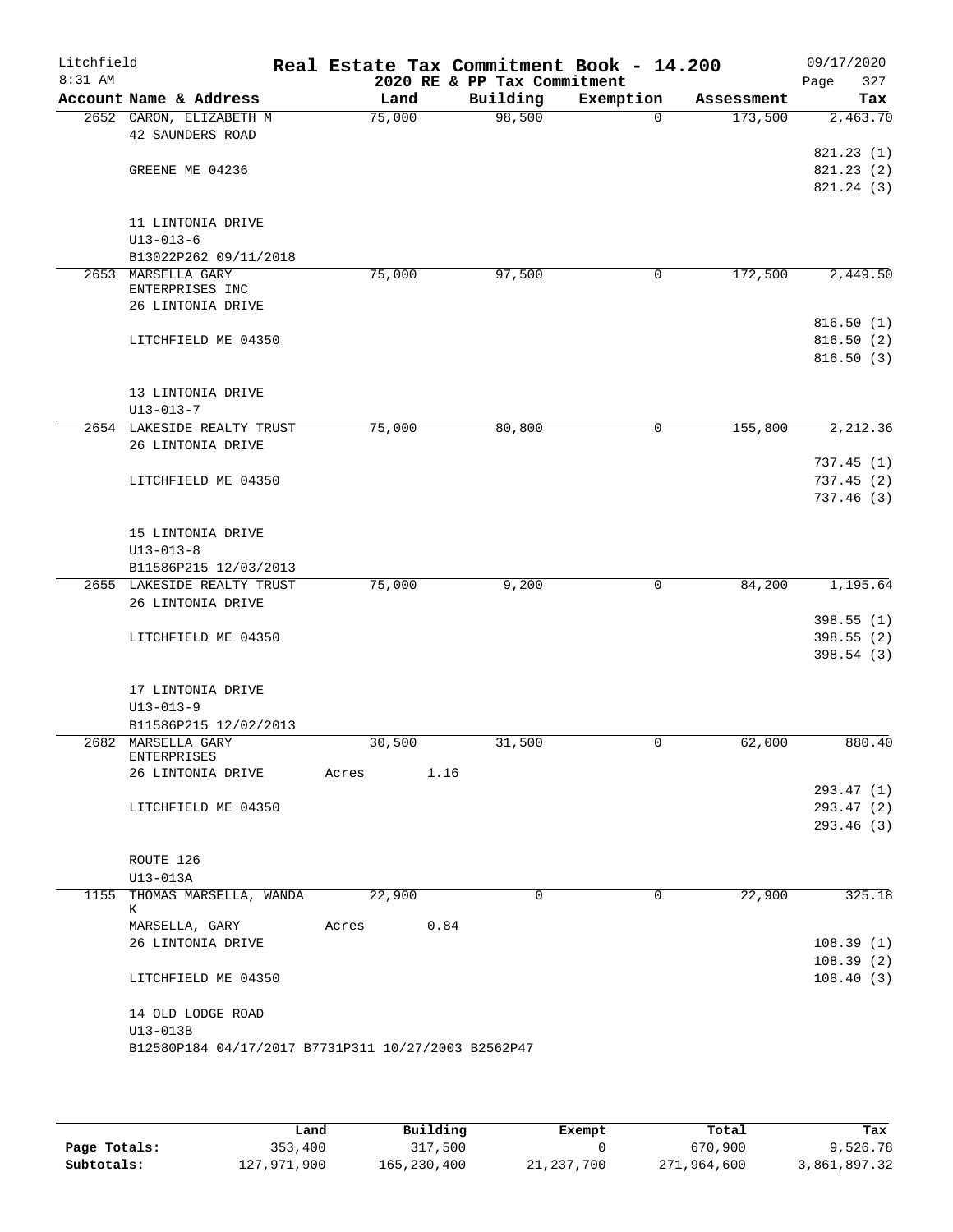| Litchfield<br>8:31 AM |                                                     |         |         |          |      |                                         | Real Estate Tax Commitment Book - 14.200 |                |            | 09/17/2020   |            |
|-----------------------|-----------------------------------------------------|---------|---------|----------|------|-----------------------------------------|------------------------------------------|----------------|------------|--------------|------------|
|                       | Account Name & Address                              |         |         | Land     |      | 2020 RE & PP Tax Commitment<br>Building | Exemption                                |                | Assessment | Page         | 328<br>Tax |
|                       | 2898 THOMAS MARSELLA, WANDA                         |         | 186,500 |          |      | 16,500                                  |                                          | $\overline{0}$ | 203,000    |              | 2,882.60   |
|                       | К                                                   |         |         |          |      |                                         |                                          |                |            |              |            |
|                       | MARSELLA, GARY L                                    |         | Acres   |          | 1.00 |                                         |                                          |                |            |              |            |
|                       | 26 LINTONIA DRIVE                                   |         |         |          |      |                                         |                                          |                |            | 960.87(1)    |            |
|                       |                                                     |         |         |          |      |                                         |                                          |                |            | 960.87(2)    |            |
|                       | LITCHFIELD ME 04350                                 |         |         |          |      |                                         |                                          |                |            | 960.86(3)    |            |
|                       |                                                     |         |         |          |      |                                         |                                          |                |            |              |            |
|                       | OLD LODGE ROAD<br>U13-013C                          |         |         |          |      |                                         |                                          |                |            |              |            |
|                       | B12433P178 10/04/2016                               |         |         |          |      |                                         |                                          |                |            |              |            |
|                       | 2915 WARD, SAMANTHA                                 |         |         | 48,000   |      | 192,900                                 | 25,000                                   |                | 215,900    |              | 3,065.78   |
|                       | WARD, BRETT                                         |         | Acres   |          | 2.00 |                                         | 02 HOMESTEAD EXEMPT                      |                |            |              |            |
|                       | PO BOX 6                                            |         |         |          |      |                                         |                                          |                |            | 1,021.93(1)  |            |
|                       |                                                     |         |         |          |      |                                         |                                          |                |            | 1,021.93(2)  |            |
|                       | LITCHFIELD ME 04350                                 |         |         |          |      |                                         |                                          |                |            | 1,021.92(3)  |            |
|                       | 0006                                                |         |         |          |      |                                         |                                          |                |            |              |            |
|                       |                                                     |         |         |          |      |                                         |                                          |                |            |              |            |
|                       | 1 TACOMA DRIVE                                      |         |         |          |      |                                         |                                          |                |            |              |            |
|                       | U13-013D                                            |         |         |          |      |                                         |                                          |                |            |              |            |
|                       | B12580P184 04/17/2017 B7731P311 10/27/2003 B2562P47 |         |         |          |      |                                         |                                          |                |            |              |            |
|                       | 1219 MERRY, LEROY                                   |         |         | 35,000   |      | 51,900                                  | 25,000                                   |                | 61,900     |              | 878.98     |
|                       | P O BOX 143                                         |         | Acres   |          | 0.52 |                                         | 02 HOMESTEAD EXEMPT                      |                |            |              |            |
|                       |                                                     |         |         |          |      |                                         |                                          |                |            | 292.99(1)    |            |
|                       | LITCHFIELD ME 04350                                 |         |         |          |      |                                         |                                          |                |            | 292.99(2)    |            |
|                       |                                                     |         |         |          |      |                                         |                                          |                |            | 293.00(3)    |            |
|                       | 1787 LEWISTON ROAD                                  |         |         |          |      |                                         |                                          |                |            |              |            |
|                       | U13-014                                             |         |         |          |      |                                         |                                          |                |            |              |            |
|                       | B2795P235                                           |         |         |          |      |                                         |                                          |                |            |              |            |
|                       | 1220 MERRY, LEROY                                   |         |         | 5,800    |      | $\mathbf 0$                             |                                          | 0              | 5,800      |              | 82.36      |
|                       | P O BOX 143                                         |         | Acres   |          | 0.01 |                                         |                                          |                |            |              |            |
|                       |                                                     |         |         |          |      |                                         |                                          |                |            |              | 27.45(1)   |
|                       | LITCHFIELD ME 04350                                 |         |         |          |      |                                         |                                          |                |            |              | 27.45(2)   |
|                       |                                                     |         |         |          |      |                                         |                                          |                |            |              | 27.46(3)   |
|                       |                                                     |         |         |          |      |                                         |                                          |                |            |              |            |
|                       | LEWISTON ROAD                                       |         |         |          |      |                                         |                                          |                |            |              |            |
|                       | $U13 - 015$                                         |         |         |          |      |                                         |                                          |                |            |              |            |
|                       | B2795P235                                           |         |         |          |      |                                         |                                          |                |            |              |            |
|                       | 1157 KUZZINS COVE LLC                               |         | 124,400 |          |      | 288,700                                 |                                          | $\mathbf 0$    | 413,100    |              | 5,866.02   |
|                       | 1747 LEWISTON ROAD                                  |         | Acres   |          | 0.20 |                                         |                                          |                |            |              |            |
|                       |                                                     |         |         |          |      |                                         |                                          |                |            | 1,955.34(1)  |            |
|                       | LITCHFIELD ME 04350                                 |         |         |          |      |                                         |                                          |                |            | 1,955.34(2)  |            |
|                       |                                                     |         |         |          |      |                                         |                                          |                |            | 1,955.34(3)  |            |
|                       |                                                     |         |         |          |      |                                         |                                          |                |            |              |            |
|                       | 1802 LEWISTON ROAD                                  |         |         |          |      |                                         |                                          |                |            |              |            |
|                       | $U13 - 016$                                         |         |         |          |      |                                         |                                          |                |            |              |            |
|                       | B10239P302 10/13/2009 B2562P47                      |         |         |          |      |                                         |                                          |                |            |              |            |
|                       | 978 LAFRENIERE, LUCILLE                             |         | 173,000 |          |      | 83,400                                  |                                          | $\mathbf 0$    | 256,400    |              | 3,640.88   |
|                       | 427 RIDGEVIEW RD                                    |         | Acres   |          | 0.43 |                                         |                                          |                |            |              |            |
|                       |                                                     |         |         |          |      |                                         |                                          |                |            | 1, 213.63(1) |            |
|                       | ORANGE CT 06477                                     |         |         |          |      |                                         |                                          |                |            | 1, 213.63(2) |            |
|                       |                                                     |         |         |          |      |                                         |                                          |                |            | 1, 213.62(3) |            |
|                       | 12 TOWN LINE DRIVE                                  |         |         |          |      |                                         |                                          |                |            |              |            |
|                       | $U13 - 018$                                         |         |         |          |      |                                         |                                          |                |            |              |            |
|                       | B5219P233                                           |         |         |          |      |                                         |                                          |                |            |              |            |
|                       |                                                     |         |         |          |      |                                         |                                          |                |            |              |            |
|                       |                                                     |         |         |          |      |                                         |                                          |                |            |              |            |
|                       |                                                     |         |         |          |      |                                         |                                          |                |            |              |            |
|                       |                                                     | Land    |         | Building |      |                                         | Exempt<br>50,000                         |                | Total      |              | Tax        |
| Page Totals:          |                                                     | 572,700 |         | 633,400  |      |                                         |                                          |                | 1,156,100  |              | 16, 416.62 |

**Subtotals:** 128,544,600 165,863,800 21,287,700 273,120,700 3,878,313.94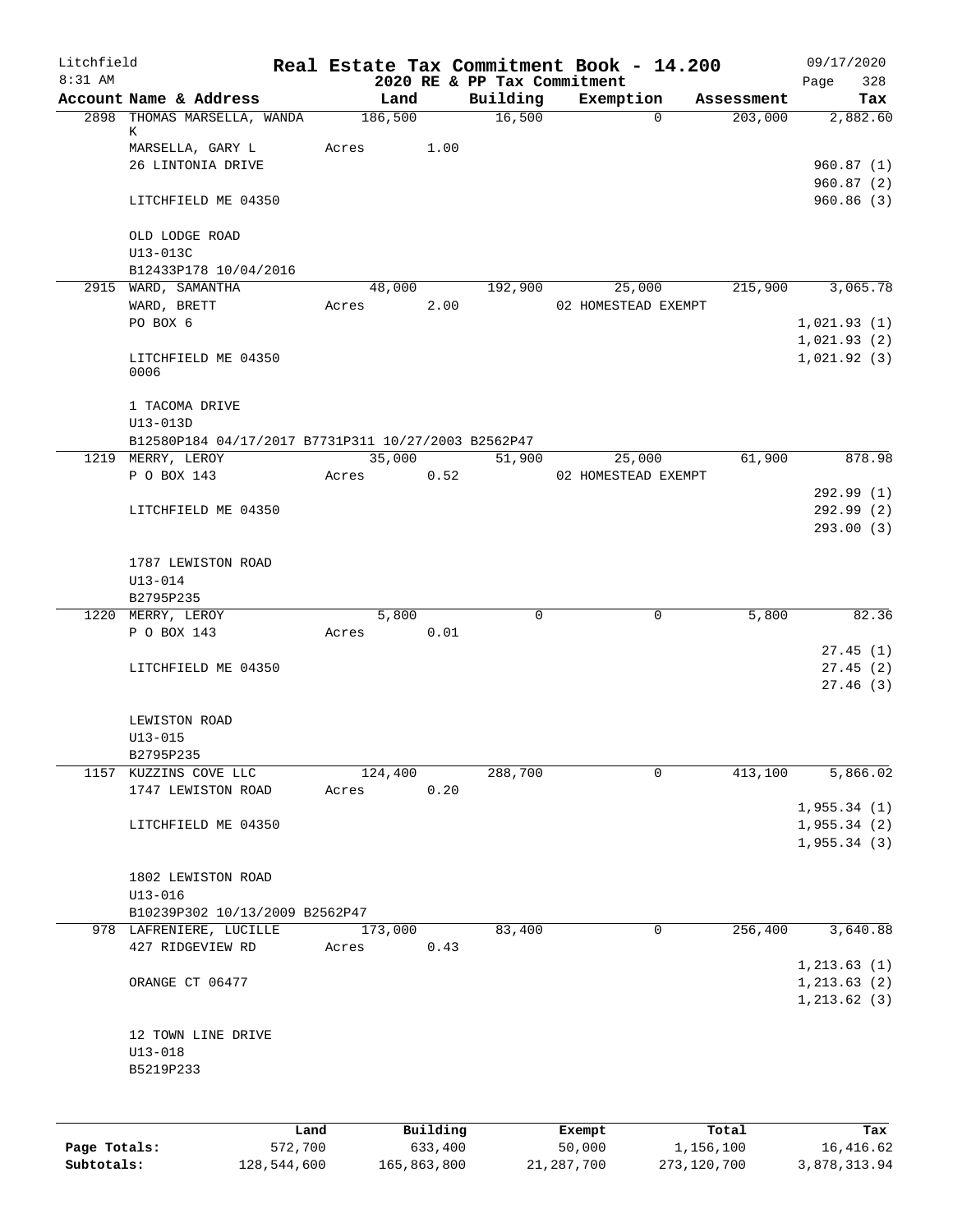| Litchfield |                                                                  |       |         |          |                             | Real Estate Tax Commitment Book - 14.200 |            | 09/17/2020                 |
|------------|------------------------------------------------------------------|-------|---------|----------|-----------------------------|------------------------------------------|------------|----------------------------|
| 8:31 AM    |                                                                  |       |         |          | 2020 RE & PP Tax Commitment |                                          |            | 329<br>Page                |
|            | Account Name & Address                                           |       | Land    |          | Building                    | Exemption                                | Assessment | Tax                        |
|            | 185 BOURNAKEL, ANGELA<br>10 Crystal Lane                         | Acres | 174,800 | 0.44     | 73,000                      | 0                                        | 247,800    | 3,518.76                   |
|            |                                                                  |       |         |          |                             |                                          |            | 1, 172.92(1)               |
|            | Yarmouth ME 04096 7758                                           |       |         |          |                             |                                          |            | 1, 172.92(2)               |
|            |                                                                  |       |         |          |                             |                                          |            | 1, 172.92(3)               |
|            | 14 TOWN LINE DRIVE                                               |       |         |          |                             |                                          |            |                            |
|            | $U13 - 019$                                                      |       |         |          |                             |                                          |            |                            |
|            | B5143P29 06/03/1996                                              |       |         |          |                             |                                          |            |                            |
|            | 441 DEBLOIS, WILFRID S                                           |       | 113,300 |          | 145,000                     | 0                                        | 258,300    | 3,667.86                   |
|            | 119 MONTELLO ST                                                  | Acres |         | 0.16     |                             |                                          |            |                            |
|            |                                                                  |       |         |          |                             |                                          |            | 1,222.62(1)                |
|            | LEWISTON ME 04240                                                |       |         |          |                             |                                          |            | 1,222.62(2)<br>1,222.62(3) |
|            |                                                                  |       |         |          |                             |                                          |            |                            |
|            | 16 TOWN LINE DRIVE                                               |       |         |          |                             |                                          |            |                            |
|            | U13-019A                                                         |       |         |          |                             |                                          |            |                            |
|            | B4344P51                                                         |       |         |          |                             |                                          |            |                            |
|            | 1151 LONGTIN, LUCIEN<br>LONGTIN, DOLORES                         |       | 113,300 | 0.16     | 108,200                     | 25,000<br>02 HOMESTEAD EXEMPT            | 196,500    | 2,790.30                   |
|            | 18 TOWN LINE DRIVE                                               | Acres |         |          |                             |                                          |            | 930.10(1)                  |
|            |                                                                  |       |         |          |                             |                                          |            | 930.10 (2)                 |
|            | LITCHFIELD ME 04350                                              |       |         |          |                             |                                          |            | 930.10(3)                  |
|            | 18 TOWN LINE DRIVE                                               |       |         |          |                             |                                          |            |                            |
|            | $U13 - 020$                                                      |       |         |          |                             |                                          |            |                            |
|            | B4925P69 04/10/1995                                              |       |         |          |                             |                                          |            |                            |
|            | 1430 PUSHARD, DANA                                               |       | 156,100 |          | 57,500                      | 0                                        | 213,600    | 3,033.12                   |
|            | PUSHARD MICHELLE                                                 | Acres |         | 0.34     |                             |                                          |            |                            |
|            | 27 LINTONIA DR                                                   |       |         |          |                             |                                          |            | 1,011.04(1)                |
|            | LITCHFIELD ME 04350                                              |       |         |          |                             |                                          |            | 1,011.04(2)<br>1,011.04(3) |
|            |                                                                  |       |         |          |                             |                                          |            |                            |
|            | 20 TOWN LINE DRIVE                                               |       |         |          |                             |                                          |            |                            |
|            | $U13 - 021$<br>B6361P34 01/29/2000                               |       |         |          |                             |                                          |            |                            |
|            | 1506 WILLIAMS, TIMOTHY H                                         |       | 32,000  |          | 84,400                      | 0                                        | 116,400    | 1,652.88                   |
|            | WILLIAMS, MARGARET J                                             | Acres |         | 0.16     |                             |                                          |            |                            |
|            | 8 COTTAGE STREET                                                 |       |         |          |                             |                                          |            | 550.96(1)                  |
|            |                                                                  |       |         |          |                             |                                          |            | 550.96(2)                  |
|            | SHARON MA 02067                                                  |       |         |          |                             |                                          |            | 550.96(3)                  |
|            | 8 TOWN LINE DRIVE                                                |       |         |          |                             |                                          |            |                            |
|            | $U13 - 022$                                                      |       |         |          |                             |                                          |            |                            |
|            | B11471P252 08/07/2013 B2847P156                                  |       |         |          |                             |                                          |            |                            |
|            | 1387 PROVENCHER NORMAND H,                                       |       | 6,200   |          | $\Omega$                    | $\Omega$                                 | 6,200      | 88.04                      |
|            | <b>TRUSTEE</b><br>PROVENCHER JANICE M                            | Acres |         | 0.15     |                             |                                          |            |                            |
|            | TRUSTEE                                                          |       |         |          |                             |                                          |            |                            |
|            | 407 RT. 126                                                      |       |         |          |                             |                                          |            | 29.35(1)                   |
|            | MONMOUTH ME 04259                                                |       |         |          |                             |                                          |            | 29.35(2)<br>29.34(3)       |
|            |                                                                  |       |         |          |                             |                                          |            |                            |
|            | LEWISTON ROAD<br>$U13 - 023$                                     |       |         |          |                             |                                          |            |                            |
|            | B11320P278 02/26/2013 B9820P230 08/11/2008 B2222P5<br>07/11/1979 |       |         |          |                             |                                          |            |                            |
|            |                                                                  |       |         |          |                             |                                          |            |                            |
|            |                                                                  | Land  |         | Building |                             | Exempt                                   | Total      | Tax                        |

|              | Lanu        | <b>Building</b> | Lxempt     | TOLAT       | rax.         |
|--------------|-------------|-----------------|------------|-------------|--------------|
| Page Totals: | 595,700     | 468,100         | 25,000     | 1,038,800   | 14,750.96    |
| Subtotals:   | 129,140,300 | 166,331,900     | 21,312,700 | 274,159,500 | 3,893,064.90 |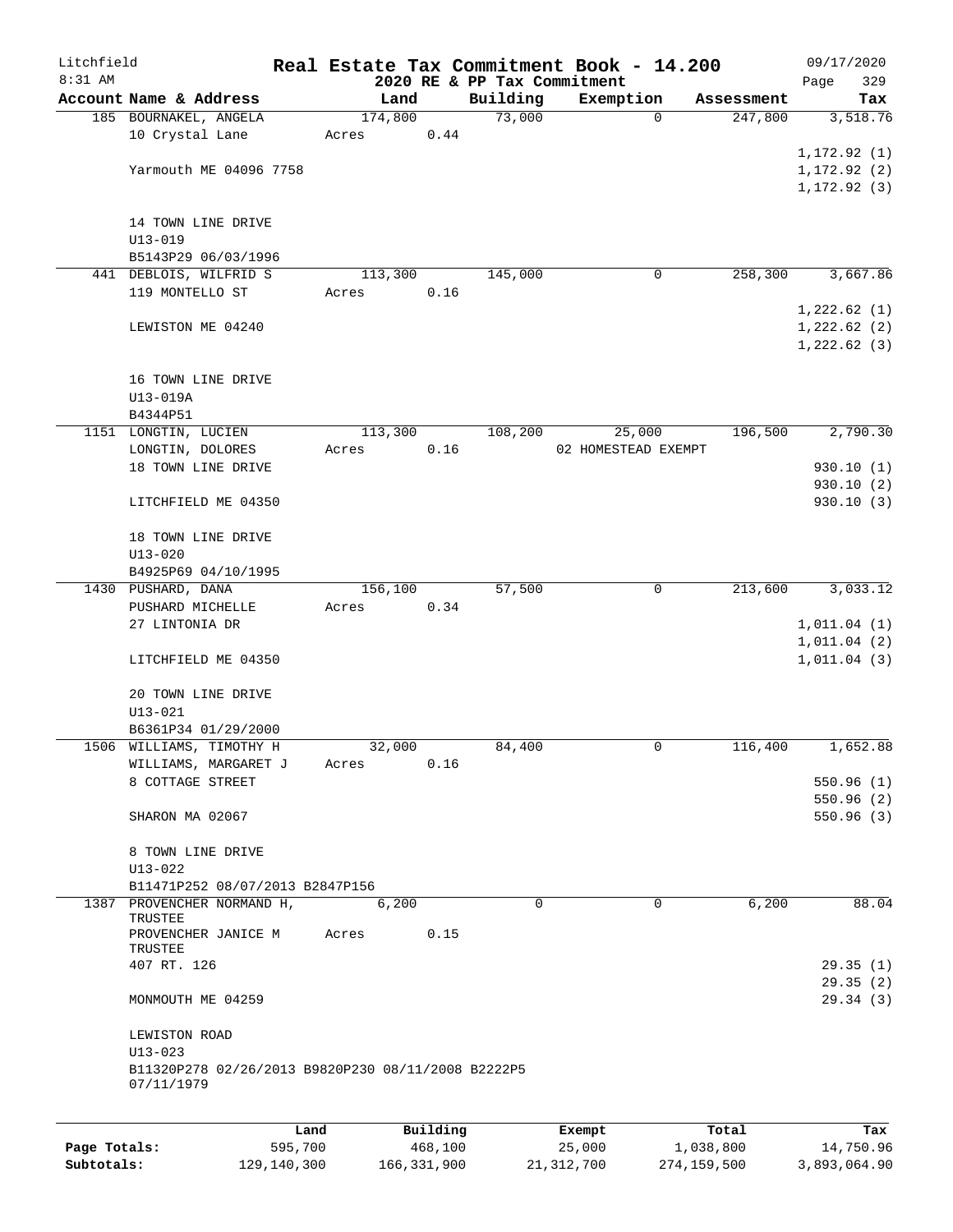| Litchfield |                                                     |         |      |                             | Real Estate Tax Commitment Book - 14.200 |            | 09/17/2020                 |
|------------|-----------------------------------------------------|---------|------|-----------------------------|------------------------------------------|------------|----------------------------|
| $8:31$ AM  |                                                     |         |      | 2020 RE & PP Tax Commitment |                                          |            | 330<br>Page                |
|            | Account Name & Address                              | Land    |      | Building                    | Exemption                                | Assessment | Tax                        |
|            | 1380 POTTER-DUNLOP, JULIE A                         | 1,400   |      | $\Omega$                    | $\Omega$                                 | 1,400      | 19.88                      |
|            | 41 MAI PLACE                                        | Acres   | 0.47 |                             |                                          |            |                            |
|            | HAIKU HI 96708 5848                                 |         |      |                             |                                          |            | 6.63(1)<br>6.63(2)         |
|            |                                                     |         |      |                             |                                          |            | 6.62(3)                    |
|            |                                                     |         |      |                             |                                          |            |                            |
|            | PINEY SHORES DRIVE                                  |         |      |                             |                                          |            |                            |
|            | $U13 - 024$                                         |         |      |                             |                                          |            |                            |
|            | B11566P55 11/08/2013 B10112P188 05/27/1975 B846P418 |         |      |                             |                                          |            |                            |
|            | 579 HINKLEY, LEE F                                  | 218,600 |      | 135,600                     | 0                                        | 354,200    | 5,029.64                   |
|            | BEAULE-HINKLEY, JAYNNE Acres<br>М                   |         | 1.85 |                             |                                          |            |                            |
|            | P.O. BOX 409                                        |         |      |                             |                                          |            | 1,676.55(1)                |
|            |                                                     |         |      |                             |                                          |            | 1,676.55(2)                |
|            | LITCHFIELD ME 04350                                 |         |      |                             |                                          |            | 1,676.54(3)                |
|            |                                                     |         |      |                             |                                          |            |                            |
|            | 75 PINEY SHORES DRIVE                               |         |      |                             |                                          |            |                            |
|            | $U13 - 025$                                         |         |      |                             |                                          |            |                            |
|            | B13444P216 12/30/2019 B3276P270                     |         |      |                             |                                          |            |                            |
|            | 56 HIRD, WILLIAM B II                               | 193,500 |      | 74,100                      | 0                                        | 267,600    | 3,799.92                   |
|            | 14 ORLEANS STREET                                   | Acres   | 0.79 |                             |                                          |            | 1, 266.64(1)               |
|            | LEWISTON ME 04240                                   |         |      |                             |                                          |            | 1, 266.64(2)               |
|            |                                                     |         |      |                             |                                          |            | 1, 266.64(3)               |
|            |                                                     |         |      |                             |                                          |            |                            |
|            | 74 PINEY SHORES DRIVE                               |         |      |                             |                                          |            |                            |
|            | $U13 - 026$                                         |         |      |                             |                                          |            |                            |
|            | B10464P51 07/06/2010 B4520P145 09/23/1993           |         |      |                             |                                          |            |                            |
|            | 1567 BAILEY, GLEN A                                 | 186,800 |      | 147,100                     | $\mathbf 0$                              | 333,900    | 4,741.38                   |
|            | 62 PINEY SHORES DRIVE                               | Acres   | 1.11 |                             |                                          |            |                            |
|            | LITCHFIELD ME 04350                                 |         |      |                             |                                          |            | 1,580.46(1)<br>1,580.46(2) |
|            |                                                     |         |      |                             |                                          |            | 1,580.46(3)                |
|            |                                                     |         |      |                             |                                          |            |                            |
|            | 62 PINEY SHORES DRIVE                               |         |      |                             |                                          |            |                            |
|            | U13-027                                             |         |      |                             |                                          |            |                            |
|            | B11436P38 06/28/2013 B2284P329 04/09/1980           |         |      |                             |                                          |            |                            |
|            | 1349 LACHAPELLE, TIMOTHY(                           | 257,500 |      | 449,100                     | 25,000                                   | 681,600    | 9,678.72                   |
|            | TRUSTEE)<br>LACHAPELLE, RENEE<br>(TRUSTEE)          | Acres   | 4.68 |                             | 02 HOMESTEAD EXEMPT                      |            |                            |
|            | THE RENEE C. LACHAPELLE<br>TRUST                    |         |      |                             |                                          |            | 3,226.24(1)                |
|            | 1635 LEWISTON ROAD BOX<br>13                        |         |      |                             |                                          |            | 3,226.24(2)                |
|            | LITCHFIELD ME 04350                                 |         |      |                             |                                          |            | 3,226.24(3)                |
|            | 67 RUSTIC DRIVE<br>$U13 - 028$                      |         |      |                             |                                          |            |                            |
|            | B12512P296 01/07/2017 B10478P180 07/21/2010         |         |      |                             |                                          |            |                            |
|            | B7708P101 10/17/2003                                |         |      |                             |                                          |            |                            |

|              | Land        | Building    | Exempt     | Total       | Tax          |
|--------------|-------------|-------------|------------|-------------|--------------|
| Page Totals: | 857,800     | 805,900     | 25,000     | 1,638,700   | 23,269.54    |
| Subtotals:   | 129,998,100 | 167,137,800 | 21,337,700 | 275,798,200 | 3,916,334.44 |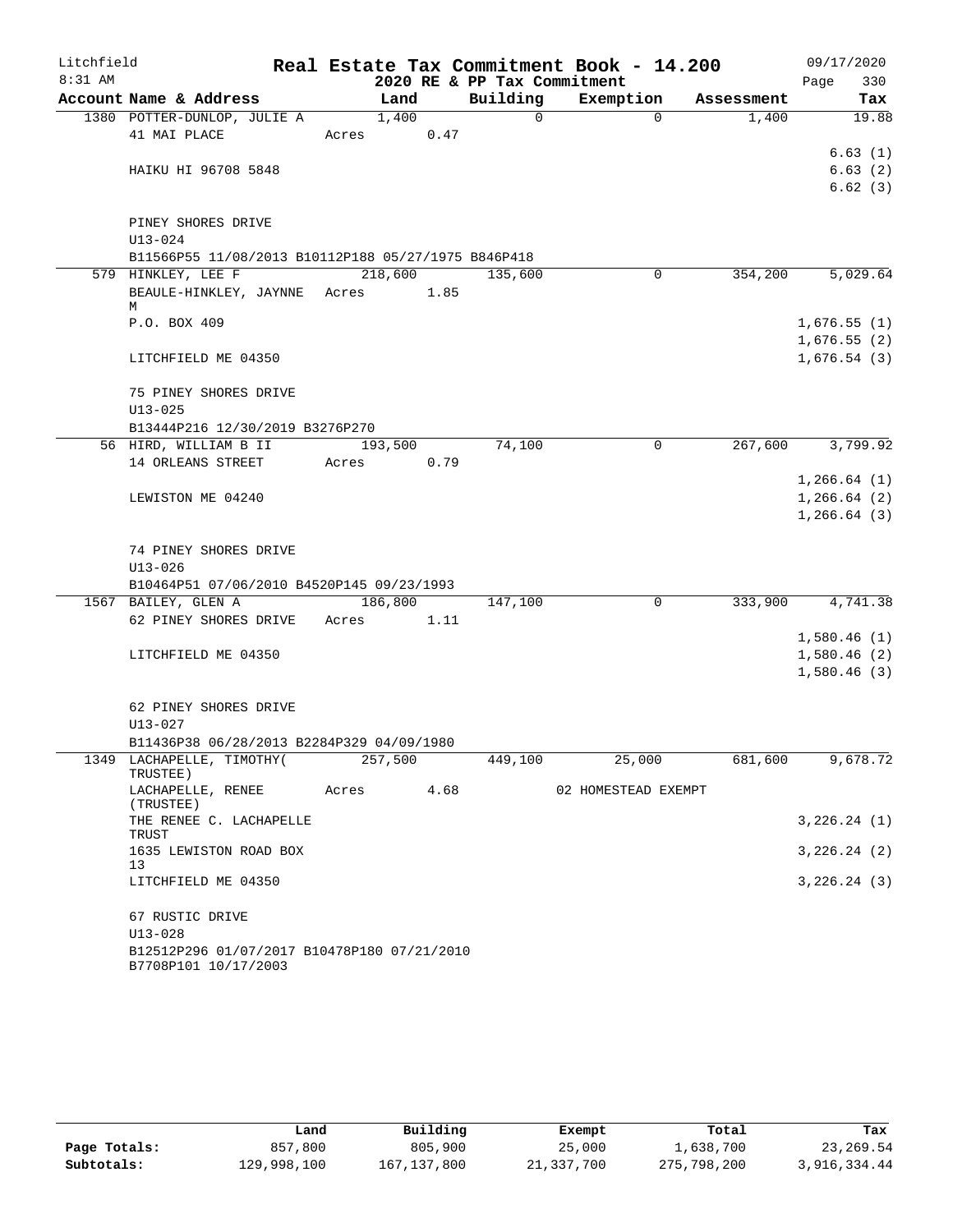| Litchfield   |                                                                                                                          |         |             |          | Real Estate Tax Commitment Book - 14.200 |                     | 09/17/2020                               |
|--------------|--------------------------------------------------------------------------------------------------------------------------|---------|-------------|----------|------------------------------------------|---------------------|------------------------------------------|
| 8:31 AM      |                                                                                                                          |         |             |          | 2020 RE & PP Tax Commitment              |                     | Page<br>331                              |
|              | Account Name & Address                                                                                                   |         | Land        | Building | Exemption                                | Assessment          | Tax                                      |
|              | 1738 COTTAGE TRUST<br>SHAUN FOREMAN & HEATHER Acres<br>TILLSON (TRUSTEES)<br>C/O HEATHER TILLSON<br>6113 FISH HOUSE ROAD | 185,400 | 0.64        | 83,600   |                                          | 269,000<br>$\Omega$ | 3,819.80<br>1, 273.27(1)<br>1, 273.27(2) |
|              | GALWAY NY 12074                                                                                                          |         |             |          |                                          |                     | 1, 273.26(3)                             |
|              | 71 RUSTIC DRIVE<br>$U13 - 029$<br>B13048P86 09/21/2018                                                                   |         |             |          |                                          |                     |                                          |
|              | 1663 STADES, EDWARD J HEIRS<br>OF:                                                                                       | 183,300 |             | 65,500   |                                          | 248,800<br>0        | 3,532.96                                 |
|              | P O BOX 73                                                                                                               | Acres   | 0.49        |          |                                          |                     | 1, 177.65(1)                             |
|              | LITCHFIELD ME 04350                                                                                                      |         |             |          |                                          |                     | 1, 177.65(2)<br>1, 177.66(3)             |
|              | 77 RUSTIC DRIVE<br>$U13 - 030$                                                                                           |         |             |          |                                          |                     |                                          |
|              | B1075P382                                                                                                                |         |             |          |                                          |                     |                                          |
|              | 211 SEARS, KALIE                                                                                                         |         | 48,000      | 75,200   | 25,000                                   | 98,200              | 1,394.44                                 |
|              | 22A BOOKER STREET                                                                                                        | Acres   | 2.00        |          | 02 HOMESTEAD EXEMPT                      |                     |                                          |
|              | LISBON FALLS ME 04252                                                                                                    |         |             |          |                                          |                     | 464.81(1)<br>464.81(2)                   |
|              |                                                                                                                          |         |             |          |                                          |                     | 464.82(3)                                |
|              | 34 MACE ROAD                                                                                                             |         |             |          |                                          |                     |                                          |
|              | $U14 - 001$                                                                                                              |         |             |          |                                          |                     |                                          |
|              | B11622P81 01/30/2014 B11362P88 05/18/2012 B11149P173<br>08/23/2012 B5734P241 09/17/1998                                  |         |             |          |                                          |                     |                                          |
|              | 2471 MADORE, JOHN V                                                                                                      |         | 26,500      | $\Omega$ |                                          | 26,500<br>0         | 376.30                                   |
|              | MADORE, KRISTEN MARIE                                                                                                    | Acres   | 1.50        |          |                                          |                     |                                          |
|              | PO BOX 117                                                                                                               |         |             |          |                                          |                     | 125.43(1)                                |
|              | LITCHFIELD ME 04350                                                                                                      |         |             |          |                                          |                     | 125.43(2)<br>125.44(3)                   |
|              | LEWISTON ROAD<br>U14-002                                                                                                 |         |             |          |                                          |                     |                                          |
|              | B13408P80 11/25/2019                                                                                                     |         |             |          |                                          |                     |                                          |
|              | 839 HILTON, FLOYD G                                                                                                      | 203,000 |             | 189,700  | 25,000                                   | 367,700             | 5,221.34                                 |
|              | HILTON, JESSICA L                                                                                                        | Acres   | 3.30        |          | 02 HOMESTEAD EXEMPT                      |                     |                                          |
|              | P O BOX 14                                                                                                               |         |             |          |                                          |                     | 1,740.45(1)                              |
|              | LITCHFIELD ME 04350                                                                                                      |         |             |          |                                          |                     | 1,740.45(2)<br>1,740.44(3)               |
|              | 70 MACE ROAD<br>$U14-002A$                                                                                               |         |             |          |                                          |                     |                                          |
|              | B6488P214 05/23/2001                                                                                                     |         |             |          |                                          |                     |                                          |
|              | 2694 JOHNSON KIMBERLY L                                                                                                  |         | 34,700      | 0        |                                          | 34,700<br>0         | 492.74                                   |
|              | JOHNSON KEITH A                                                                                                          | Acres   | 4.23        |          |                                          |                     |                                          |
|              | 682 NEW GLOUSTER ROAD                                                                                                    |         |             |          |                                          |                     | 164.25(1)<br>164.25(2)                   |
|              | NORTH YARMOUTH ME 04097                                                                                                  |         |             |          |                                          |                     | 164.24(3)                                |
|              | MACE ROAD                                                                                                                |         |             |          |                                          |                     |                                          |
|              | U14-002B                                                                                                                 |         |             |          |                                          |                     |                                          |
|              | B9489P289 09/06/2007                                                                                                     |         |             |          |                                          |                     |                                          |
|              |                                                                                                                          | Land    | Building    |          | Exempt                                   | Total               | Tax                                      |
| Page Totals: | 680,900                                                                                                                  |         | 414,000     |          | 50,000                                   | 1,044,900           | 14,837.58                                |
| Subtotals:   | 130,679,000                                                                                                              |         | 167,551,800 |          | 21,387,700                               | 276,843,100         | 3,931,172.02                             |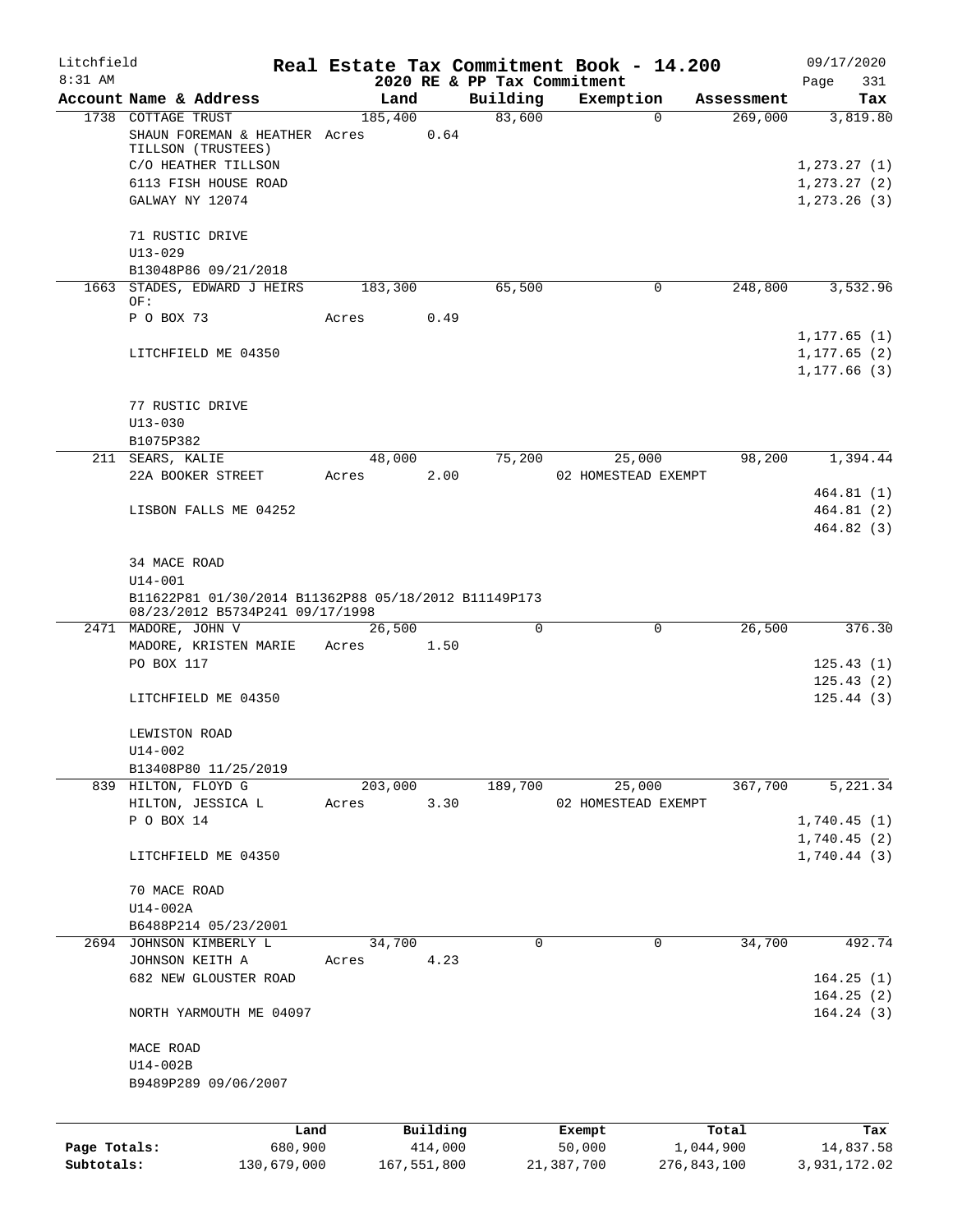| Litchfield<br>8:31 AM |                                                     |       |         |      |          |              | Real Estate Tax Commitment Book - 14.200<br>2020 RE & PP Tax Commitment |            | 09/17/2020<br>Page<br>332  |
|-----------------------|-----------------------------------------------------|-------|---------|------|----------|--------------|-------------------------------------------------------------------------|------------|----------------------------|
|                       | Account Name & Address                              |       | Land    |      | Building |              | Exemption                                                               | Assessment | Tax                        |
|                       | 689 HARRISON, BRIAN T                               |       | 27,400  |      |          | $\mathsf{O}$ | $\Omega$                                                                | 27,400     | 389.08                     |
|                       | HARRISON, KATHLEEN A                                | Acres |         | 1.80 |          |              |                                                                         |            |                            |
|                       | 2 DONOVAN DR                                        |       |         |      |          |              |                                                                         |            | 129.69(1)                  |
|                       |                                                     |       |         |      |          |              |                                                                         |            | 129.69(2)                  |
|                       | WEST NEWBURY MA<br>01985-1930                       |       |         |      |          |              |                                                                         |            | 129.70(3)                  |
|                       | 102 MACE ROAD                                       |       |         |      |          |              |                                                                         |            |                            |
|                       | $U14 - 004$                                         |       |         |      |          |              |                                                                         |            |                            |
|                       | B13103P146 12/07/2018 B7414P7                       |       |         |      |          |              | 0                                                                       |            |                            |
|                       | 688 HARRISON, BRIAN T<br>HARRISON, KATHLEEN A       | Acres | 198,600 | 0.83 | 140,000  |              |                                                                         | 338,600    | 4,808.12                   |
|                       | 2 DONOVAN DR                                        |       |         |      |          |              |                                                                         |            | 1,602.71(1)                |
|                       | WEST NEWBURY MA<br>01985-1930                       |       |         |      |          |              |                                                                         |            | 1,602.71(2)<br>1,602.70(3) |
|                       | 102 MACE ROAD                                       |       |         |      |          |              |                                                                         |            |                            |
|                       | $U14 - 005$                                         |       |         |      |          |              |                                                                         |            |                            |
|                       | B13103P146 12/07/2018 B7414P7 05/16/2003            |       | 30,600  |      |          | $\Omega$     | 0                                                                       | 30,600     | 434.52                     |
|                       | 838 MARDEN, HAROLD<br>160 GROVES ROAD               | Acres |         | 2.85 |          |              |                                                                         |            |                            |
|                       |                                                     |       |         |      |          |              |                                                                         |            | 144.84 (1)                 |
|                       | YARMOUTH ME 04096                                   |       |         |      |          |              |                                                                         |            | 144.84 (2)                 |
|                       |                                                     |       |         |      |          |              |                                                                         |            | 144.84 (3)                 |
|                       | MACE ROAD                                           |       |         |      |          |              |                                                                         |            |                            |
|                       | U14-006                                             |       |         |      |          |              |                                                                         |            |                            |
|                       | B10792P31 07/28/2011 B7953P277 05/03/2004 B959P413  |       |         |      |          |              |                                                                         |            |                            |
|                       | 1332 BLAIS, JEFFREY A                               |       | 150,100 |      | 47,600   |              | $\mathbf 0$                                                             | 197,700    | 2,807.34                   |
|                       | HORTON, MICHAEL J<br>PO BOX 15014                   | Acres |         | 0.34 |          |              |                                                                         |            | 935.78 (1)                 |
|                       |                                                     |       |         |      |          |              |                                                                         |            | 935.78 (2)                 |
|                       | PORTLAND ME 04112                                   |       |         |      |          |              |                                                                         |            | 935.78 (3)                 |
|                       | 118 MACE ROAD<br>$U14 - 007$                        |       |         |      |          |              |                                                                         |            |                            |
|                       | B11067P316 06/11/2012 B9159P43 11/09/2006 B2403P332 |       |         |      |          |              |                                                                         |            |                            |
|                       | 6 ADAMS, WILLIAM C                                  |       | 125,900 |      | 41,000   |              | 0                                                                       | 166,900    | 2,369.98                   |
|                       | 400 STEVENS MILL ROAD                               | Acres |         | 0.23 |          |              |                                                                         |            |                            |
|                       |                                                     |       |         |      |          |              |                                                                         |            | 789.99 (1)                 |
|                       | AUBURN ME 04210                                     |       |         |      |          |              |                                                                         |            | 789.99 (2)                 |
|                       |                                                     |       |         |      |          |              |                                                                         |            | 790.00(3)                  |
|                       | 126 MACE ROAD                                       |       |         |      |          |              |                                                                         |            |                            |
|                       | $U14 - 008$                                         |       |         |      |          |              |                                                                         |            |                            |
|                       | B212P183                                            |       |         |      |          |              |                                                                         |            |                            |
|                       | 1239 GALLANT, TIMOTHY E                             |       | 48,300  |      | 58,600   |              | 25,000                                                                  | 81,900     | 1,162.98                   |
|                       | P.O.BOX 455                                         |       | Acres   | 2.10 |          |              | 02 HOMESTEAD EXEMPT                                                     |            |                            |
|                       |                                                     |       |         |      |          |              |                                                                         |            | 387.66(1)                  |
|                       | LITCHFIELD ME 04350                                 |       |         |      |          |              |                                                                         |            | 387.66(2)                  |
|                       |                                                     |       |         |      |          |              |                                                                         |            | 387.66 (3)                 |
|                       | 125 MACE ROAD                                       |       |         |      |          |              |                                                                         |            |                            |
|                       | $U14 - 009$                                         |       |         |      |          |              |                                                                         |            |                            |
|                       | B9406P192 06/19/2007 B6999P49 07/29/2002            |       |         |      |          |              |                                                                         |            |                            |
|                       |                                                     |       |         |      |          |              |                                                                         |            |                            |

|              | Land        | Building    | Exempt     | Total       | Tax          |
|--------------|-------------|-------------|------------|-------------|--------------|
| Page Totals: | 580,900     | 287,200     | 25,000     | 843,100     | 11,972.02    |
| Subtotals:   | 131,259,900 | 167,839,000 | 21,412,700 | 277,686,200 | 3,943,144.04 |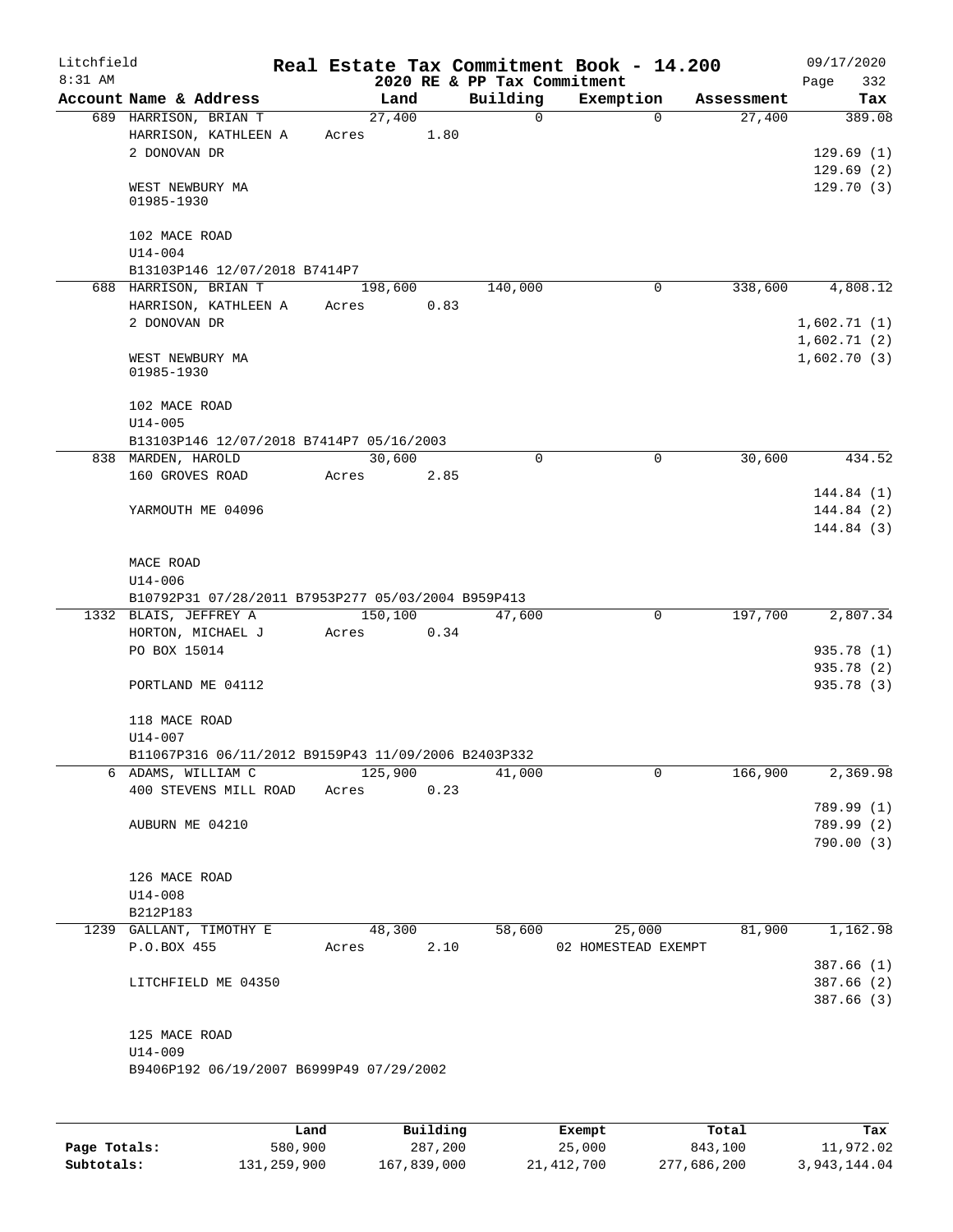| Litchfield   |                                          |             | Real Estate Tax Commitment Book - 14.200 |             |                             |                     |             |            | 09/17/2020   |
|--------------|------------------------------------------|-------------|------------------------------------------|-------------|-----------------------------|---------------------|-------------|------------|--------------|
| 8:31 AM      |                                          |             |                                          |             | 2020 RE & PP Tax Commitment |                     |             |            | 333<br>Page  |
|              | Account Name & Address                   |             | Land                                     |             | Building                    | Exemption           |             | Assessment | Tax          |
|              | 1324 ORRALL, DAVID                       |             | 180,300                                  |             | 46,800                      |                     | 31,000      | 196,100    | 2,784.62     |
|              | P O BOX 53                               |             | Acres                                    | 0.49        |                             | 02 HOMESTEAD EXEMPT |             |            |              |
|              |                                          |             |                                          |             |                             | 03 VETERANS EXEMPT  |             |            | 928.21(1)    |
|              | LITCHFIELD ME 04350                      |             |                                          |             |                             |                     |             |            | 928.21(2)    |
|              |                                          |             |                                          |             |                             |                     |             |            | 928.20 (3)   |
|              | 134 MACE ROAD                            |             |                                          |             |                             |                     |             |            |              |
|              | $U14 - 010$                              |             |                                          |             |                             |                     |             |            |              |
|              | B6242P135 07/25/2000                     |             |                                          |             |                             |                     |             |            |              |
|              | 814 LETOURNEAU, ELAINE M                 |             | 120,900                                  |             | 32,400                      |                     | $\mathbf 0$ | 153,300    | 2,176.86     |
|              | 7 SULLIVAN LANE                          |             | . Acres                                  | 0.21        |                             |                     |             |            |              |
|              |                                          |             |                                          |             |                             |                     |             |            | 725.62(1)    |
|              | SACO ME 04072                            |             |                                          |             |                             |                     |             |            | 725.62(2)    |
|              |                                          |             |                                          |             |                             |                     |             |            | 725.62(3)    |
|              |                                          |             |                                          |             |                             |                     |             |            |              |
|              | 148 MACE ROAD                            |             |                                          |             |                             |                     |             |            |              |
|              | $U14 - 011$                              |             |                                          |             |                             |                     |             |            |              |
|              | B6011P150 07/27/1999                     |             |                                          |             |                             |                     |             |            |              |
|              | 1393 MITTICA, DEBORAH,                   |             | 173,000                                  |             | 47,400                      |                     | $\mathbf 0$ | 220,400    | 3,129.68     |
|              | ET.AL.                                   |             |                                          |             |                             |                     |             |            |              |
|              | 226 FAIRWAY DRIVE                        |             | Acres                                    | 0.43        |                             |                     |             |            |              |
|              |                                          |             |                                          |             |                             |                     |             |            | 1,043.23(1)  |
|              | E WINDSOR CT 06088                       |             |                                          |             |                             |                     |             |            | 1,043.23(2)  |
|              |                                          |             |                                          |             |                             |                     |             |            | 1,043.22(3)  |
|              |                                          |             |                                          |             |                             |                     |             |            |              |
|              | 152 MACE ROAD                            |             |                                          |             |                             |                     |             |            |              |
|              | $U14 - 012$                              |             |                                          |             |                             |                     |             |            |              |
|              | B6778P67                                 |             |                                          |             |                             |                     |             |            |              |
|              | 1335 OUELLETTE ET AL, DENNIS<br>R        |             | 129,400                                  |             | 76,100                      |                     | 0           | 205,500    | 2,918.10     |
|              | 6 FAYE STREET                            |             | Acres                                    | 0.22        |                             |                     |             |            |              |
|              |                                          |             |                                          |             |                             |                     |             |            | 972.70 (1)   |
|              | TOPSHAM ME 04086                         |             |                                          |             |                             |                     |             |            | 972.70 (2)   |
|              |                                          |             |                                          |             |                             |                     |             |            | 972.70 (3)   |
|              |                                          |             |                                          |             |                             |                     |             |            |              |
|              | 166 MACE ROAD                            |             |                                          |             |                             |                     |             |            |              |
|              | $U14 - 013$                              |             |                                          |             |                             |                     |             |            |              |
|              | B4770P168                                |             |                                          |             |                             |                     |             |            |              |
| 1723         | THIBEAU, FREDERICK W                     |             | 130,700                                  |             | 58,100                      |                     | 0           | 188,800    | 2,680.96     |
|              | 73 FOUNTAIN ST                           |             | Acres                                    | 0.25        |                             |                     |             |            |              |
|              |                                          |             |                                          |             |                             |                     |             |            | 893.65 (1)   |
|              | GARDINER ME 04345                        |             |                                          |             |                             |                     |             |            | 893.65 (2)   |
|              |                                          |             |                                          |             |                             |                     |             |            | 893.66 (3)   |
|              |                                          |             |                                          |             |                             |                     |             |            |              |
|              | 4 SALAMANDER DRIVE                       |             |                                          |             |                             |                     |             |            |              |
|              | $U14 - 014$                              |             |                                          |             |                             |                     |             |            |              |
|              | B1660P66                                 |             |                                          |             |                             |                     |             |            |              |
| 1557         | GARTLEY, WILLIAM E. &<br>PAMELA(1/2 INT) |             | 115,700                                  |             | 37,800                      |                     | 0           | 153,500    | 2,179.70     |
|              | GARTLEY, CARL F. & AMY                   |             | Acres                                    | 0.19        |                             |                     |             |            |              |
|              | R.(1/4 INT)                              |             |                                          |             |                             |                     |             |            |              |
|              | GARTLEY, WILLIAM B. &                    |             |                                          |             |                             |                     |             |            | 726.57 (1)   |
|              | CAROLE (1/4 INT)                         |             |                                          |             |                             |                     |             |            |              |
|              | P.O. BOX 103                             |             |                                          |             |                             |                     |             |            | 726.57(2)    |
|              | LITCHFIELD ME 04350                      |             |                                          |             |                             |                     |             |            | 726.56(3)    |
|              |                                          |             |                                          |             |                             |                     |             |            |              |
|              | 6 SALAMANDER DRIVE                       |             |                                          |             |                             |                     |             |            |              |
|              | $U14 - 015$                              |             |                                          |             |                             |                     |             |            |              |
|              | B11093P63 06/18/2012 B2858P81            |             |                                          |             |                             |                     |             |            |              |
|              |                                          | Land        |                                          | Building    |                             | Exempt              |             | Total      | Tax          |
| Page Totals: |                                          | 850,000     |                                          | 298,600     |                             | 31,000              |             | 1,117,600  | 15,869.92    |
| Subtotals:   |                                          | 132,109,900 |                                          | 168,137,600 |                             | 21,443,700          | 278,803,800 |            | 3,959,013.96 |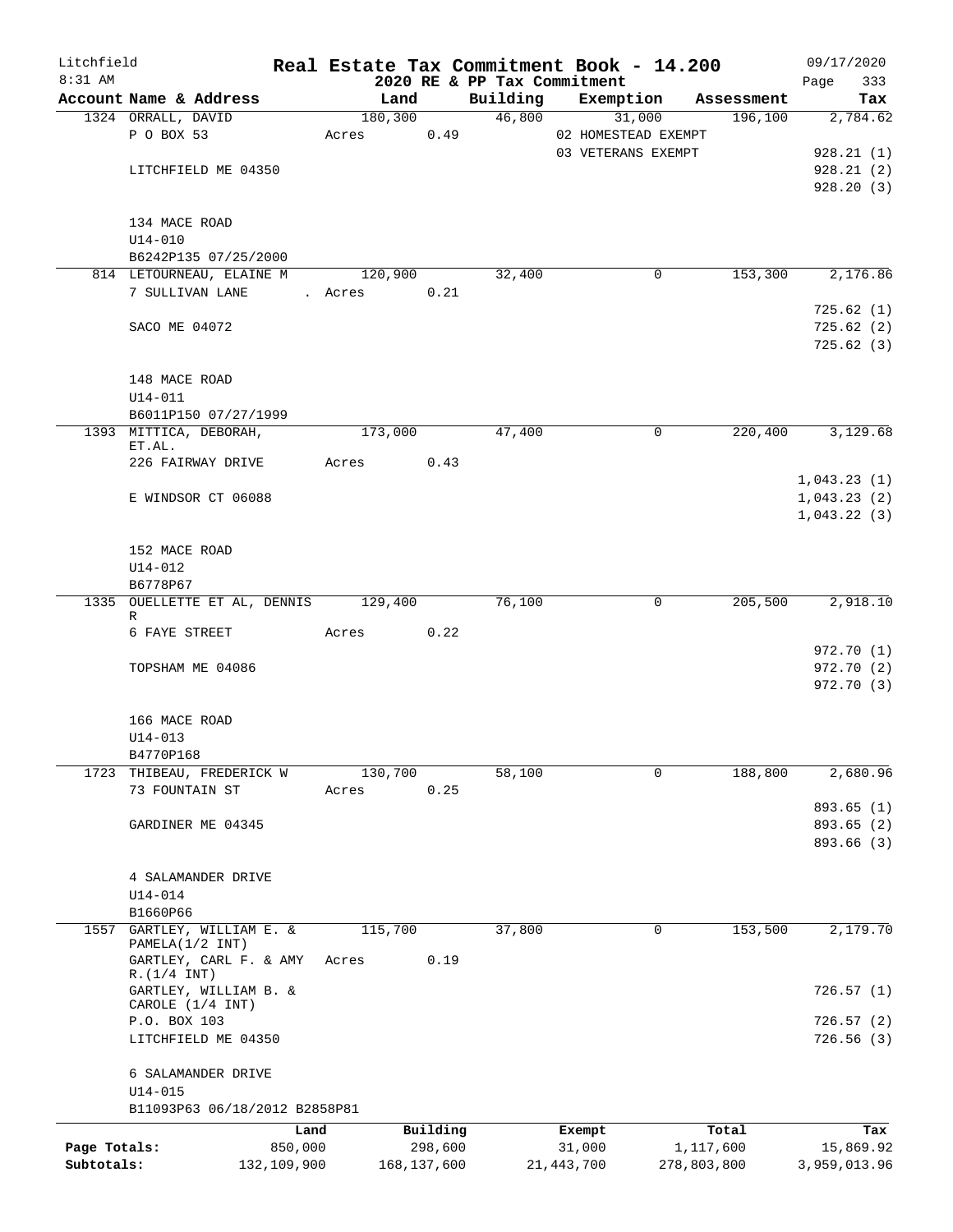| Litchfield |                                                                    |       |         |      |                             | Real Estate Tax Commitment Book - 14.200 |            | 09/17/2020   |
|------------|--------------------------------------------------------------------|-------|---------|------|-----------------------------|------------------------------------------|------------|--------------|
| 8:31 AM    |                                                                    |       |         |      | 2020 RE & PP Tax Commitment |                                          |            | 334<br>Page  |
|            | Account Name & Address                                             |       | Land    |      | Building                    | Exemption                                | Assessment | Tax          |
|            | 803 CASTONGUAY, DENIS R                                            |       | 141,300 |      | 54,300                      | $\Omega$                                 | 195,600    | 2,777.52     |
|            | CASTONGUAY, NANCY L                                                | Acres |         | 0.27 |                             |                                          |            |              |
|            | 1256 SABATTUS STREET                                               |       |         |      |                             |                                          |            | 925.84(1)    |
|            |                                                                    |       |         |      |                             |                                          |            | 925.84(2)    |
|            | LEWISTON ME 04240                                                  |       |         |      |                             |                                          |            | 925.84 (3)   |
|            | 10 SALAMANDER DRIVE                                                |       |         |      |                             |                                          |            |              |
|            | $U14 - 016$                                                        |       |         |      |                             |                                          |            |              |
|            | B10885P248 11/14/2011 B1399P358 10/26/1965                         |       |         |      |                             |                                          |            |              |
|            | 215 BENEDIX, GERTRUDE &                                            |       | 134,300 |      | 74,300                      | 0                                        | 208,600    | 2,962.12     |
|            | JAMES TRUSTEES                                                     |       |         |      |                             |                                          |            |              |
|            | FAMILY TRUST                                                       | Acres |         | 0.24 |                             |                                          |            |              |
|            | PO BOX 431                                                         |       |         |      |                             |                                          |            | 987.37 (1)   |
|            |                                                                    |       |         |      |                             |                                          |            | 987.37 (2)   |
|            | LITCHFIELD ME 04350                                                |       |         |      |                             |                                          |            | 987.38 (3)   |
|            |                                                                    |       |         |      |                             |                                          |            |              |
|            | 9 SALAMANDER DRIVE                                                 |       |         |      |                             |                                          |            |              |
|            | U14-017                                                            |       |         |      |                             |                                          |            |              |
|            | B9383P271 06/12/2007 B6359P48 01/20/6200<br>665 GARTLEY, WILLIAM E |       | 136,700 |      | 121,500                     | 25,000                                   | 233,200    | 3, 311.44    |
|            | GARTLEY PAMELA A                                                   | Acres |         | 0.25 |                             | 02 HOMESTEAD EXEMPT                      |            |              |
|            | PO BOX 103                                                         |       |         |      |                             |                                          |            | 1, 103.81(1) |
|            |                                                                    |       |         |      |                             |                                          |            | 1, 103.81(2) |
|            | LITCHFIELD ME 04350                                                |       |         |      |                             |                                          |            | 1, 103.82(3) |
|            |                                                                    |       |         |      |                             |                                          |            |              |
|            | 180 MACE ROAD                                                      |       |         |      |                             |                                          |            |              |
|            | $U14 - 018$                                                        |       |         |      |                             |                                          |            |              |
|            | B9349P132 05/14/2007 B7517P17 B5521P331                            |       |         |      |                             |                                          |            |              |
|            | 804 HEALD, HERBERT RUSSELL                                         |       | 129,400 |      | 77,400                      | $\mathbf 0$                              | 206,800    | 2,936.56     |
|            | 8 MANKILL BROOK ROAD                                               | Acres |         | 0.22 |                             |                                          |            |              |
|            |                                                                    |       |         |      |                             |                                          |            | 978.85(1)    |
|            | PLAISTOW NH 03865                                                  |       |         |      |                             |                                          |            | 978.85(2)    |
|            |                                                                    |       |         |      |                             |                                          |            | 978.86(3)    |
|            |                                                                    |       |         |      |                             |                                          |            |              |
|            | 184 MACE ROAD                                                      |       |         |      |                             |                                          |            |              |
|            | U14-019                                                            |       |         |      |                             |                                          |            |              |
|            | B5887P319 03/09/1999                                               |       |         |      |                             |                                          |            |              |
|            | 1732 PELLETIER, JOLINE C                                           |       | 125,900 |      | 56,600                      | 0                                        | 182,500    | 2,591.50     |
|            | PELLETIER, GARY J<br>548 CENTRE ROAD                               | Acres |         | 0.23 |                             |                                          |            | 863.83 (1)   |
|            |                                                                    |       |         |      |                             |                                          |            | 863.83 (2)   |
|            | WALES ME 04280                                                     |       |         |      |                             |                                          |            | 863.84 (3)   |
|            |                                                                    |       |         |      |                             |                                          |            |              |
|            | 188 MACE ROAD                                                      |       |         |      |                             |                                          |            |              |
|            | $U14 - 020$                                                        |       |         |      |                             |                                          |            |              |
|            | B13088P307 11/07/2018                                              |       |         |      |                             |                                          |            |              |
|            | 1002 DOYLE, BRUCE                                                  |       | 118,400 |      | 29,400                      | 0                                        | 147,800    | 2,098.76     |
|            | DOYLE, LORAINE                                                     | Acres |         | 0.20 |                             |                                          |            |              |
|            | 31 DOYLE ST                                                        |       |         |      |                             |                                          |            | 699.59(1)    |
|            |                                                                    |       |         |      |                             |                                          |            | 699.59 (2)   |
|            | LITCHFIELD ME 04350                                                |       |         |      |                             |                                          |            | 699.58 (3)   |
|            |                                                                    |       |         |      |                             |                                          |            |              |
|            | 192 MACE ROAD                                                      |       |         |      |                             |                                          |            |              |
|            | $U14 - 021$                                                        |       |         |      |                             |                                          |            |              |
|            | B4999P192                                                          |       |         |      |                             |                                          |            |              |
|            |                                                                    |       |         |      |                             |                                          |            |              |
|            |                                                                    |       |         |      |                             |                                          |            |              |

|              | Land        | Building    | Exempt     | Total       | Tax          |
|--------------|-------------|-------------|------------|-------------|--------------|
| Page Totals: | 786,000     | 413,500     | 25,000     | 1,174,500   | 16,677.90    |
| Subtotals:   | 132,895,900 | 168,551,100 | 21,468,700 | 279,978,300 | 3,975,691.86 |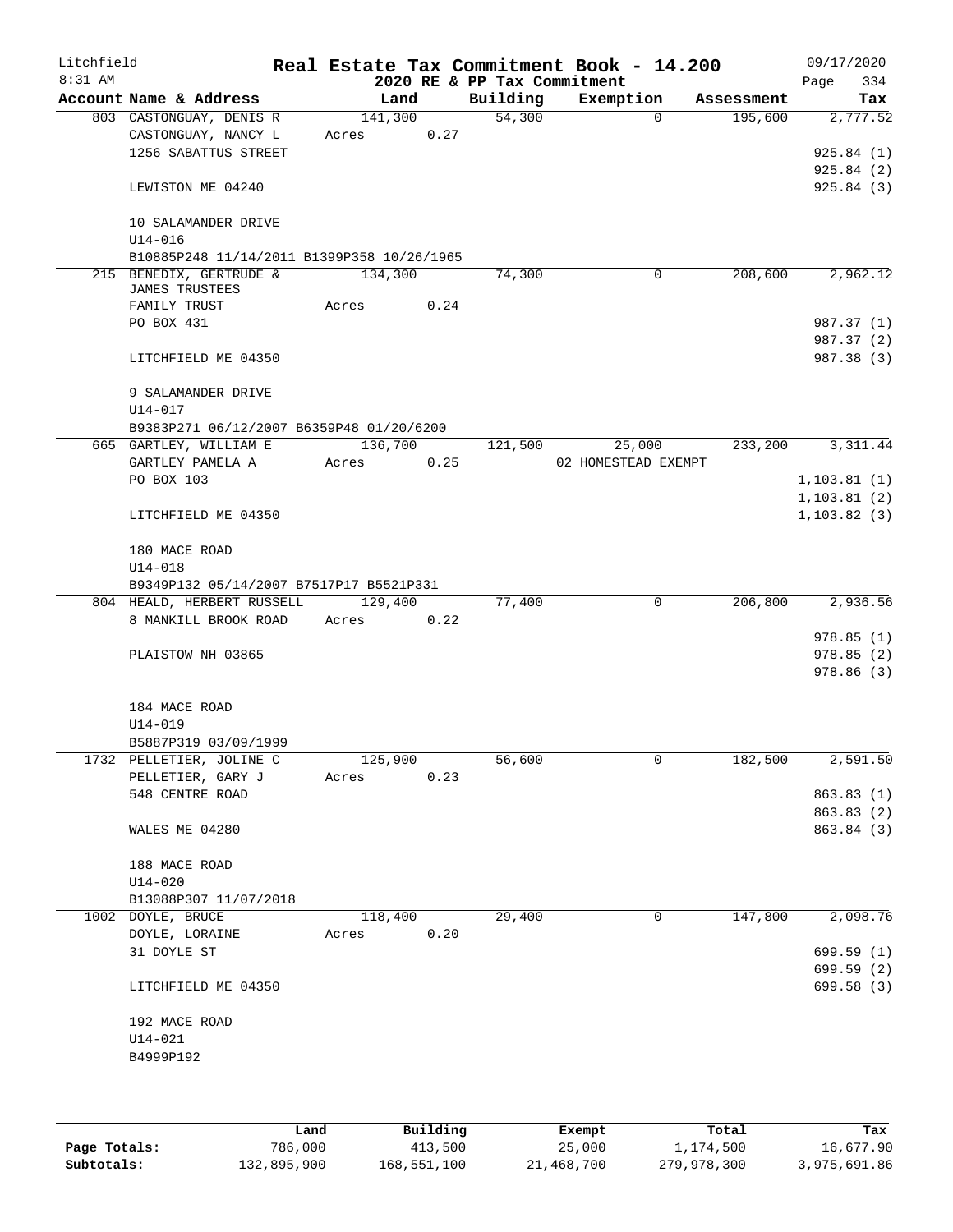| Litchfield   |                                                               |         |         |          |                             | Real Estate Tax Commitment Book - 14.200 |            | 09/17/2020   |
|--------------|---------------------------------------------------------------|---------|---------|----------|-----------------------------|------------------------------------------|------------|--------------|
| 8:31 AM      |                                                               |         |         |          | 2020 RE & PP Tax Commitment |                                          |            | Page<br>335  |
|              | Account Name & Address                                        |         | Land    |          | Building                    | Exemption                                | Assessment | Tax          |
|              | 73 LIPPMAN THOMAS C                                           |         | 131,900 |          | 68,400                      | 0                                        | 200,300    | 2,844.26     |
|              | FOSTER DIANE L                                                |         | Acres   | 0.23     |                             |                                          |            |              |
|              | 35 EDGEWOOD ROAD                                              |         |         |          |                             |                                          |            | 948.09 (1)   |
|              |                                                               |         |         |          |                             |                                          |            | 948.09 (2)   |
|              | DURHAM NH 03824                                               |         |         |          |                             |                                          |            | 948.08 (3)   |
|              |                                                               |         |         |          |                             |                                          |            |              |
|              | 198 MACE ROAD                                                 |         |         |          |                             |                                          |            |              |
|              | $U14 - 022$                                                   |         |         |          |                             |                                          |            |              |
|              | B5774P336 06/28/2004                                          |         |         |          |                             |                                          |            |              |
|              | 1319 OFARRELL, HELEN A AS<br>TRUSTEE FOR HELEN A<br>O'FARRELL |         | 123,400 |          | 40,800                      | 0                                        | 164,200    | 2,331.64     |
|              | 308 HARRISON CIRCLE                                           |         | Acres   | 0.22     |                             |                                          |            |              |
|              |                                                               |         |         |          |                             |                                          |            | 777.21 (1)   |
|              | LOCUST GROVE VA 22508                                         |         |         |          |                             |                                          |            | 777.21(2)    |
|              |                                                               |         |         |          |                             |                                          |            | 777.22(3)    |
|              |                                                               |         |         |          |                             |                                          |            |              |
|              | 194 MACE ROAD                                                 |         |         |          |                             |                                          |            |              |
|              | U14-022A                                                      |         |         |          |                             |                                          |            |              |
|              | B2251P252 09/13/2004                                          |         |         |          |                             |                                          |            |              |
|              | 133 BERUBE, RONALD, JOHN &                                    |         | 131,900 |          | 73,800                      | 0                                        | 205,700    | 2,920.94     |
|              | MARC                                                          |         |         |          |                             |                                          |            |              |
|              | 37 HENRY ROAD                                                 |         | Acres   | 0.23     |                             |                                          |            |              |
|              |                                                               |         |         |          |                             |                                          |            | 973.65(1)    |
|              | NO YARMOUTH ME 04097                                          |         |         |          |                             |                                          |            | 973.65(2)    |
|              |                                                               |         |         |          |                             |                                          |            | 973.64(3)    |
|              |                                                               |         |         |          |                             |                                          |            |              |
|              | 202 MACE ROAD                                                 |         |         |          |                             |                                          |            |              |
|              | $U14 - 023$                                                   |         |         |          |                             |                                          |            |              |
|              | B5443P151                                                     |         |         |          |                             |                                          |            |              |
| 1737         | DANA, . MICHAEL & JANET                                       |         | 118,400 |          | 33,100                      | 0                                        | 151,500    | 2,151.30     |
|              | DANA, JANET                                                   |         | Acres   | 0.20     |                             |                                          |            |              |
|              | 32 HURRICANE RIDGE                                            |         |         |          |                             |                                          |            | 717.10(1)    |
|              |                                                               |         |         |          |                             |                                          |            | 717.10(2)    |
|              | HARPSWELL ME 04079                                            |         |         |          |                             |                                          |            | 717.10(3)    |
|              |                                                               |         |         |          |                             |                                          |            |              |
|              | 206 MACE ROAD                                                 |         |         |          |                             |                                          |            |              |
|              |                                                               |         |         |          |                             |                                          |            |              |
|              | U14-024                                                       |         |         |          |                             |                                          |            |              |
|              | B5496P32                                                      |         |         |          |                             |                                          |            |              |
|              | 2725 CHAPUT, ROD H                                            |         | 215,400 |          | 83,200                      | 25,000                                   | 273,600    | 3,885.12     |
|              | CHAPUT, CLAUDINE A                                            |         | Acres   | 31.38    |                             | 02 HOMESTEAD EXEMPT                      |            |              |
|              | PO BOX 65                                                     |         |         |          |                             |                                          |            | 1, 295.04(1) |
|              |                                                               |         |         |          |                             |                                          |            | 1, 295.04(2) |
|              | LITCHFIELD ME 04350                                           |         |         |          |                             |                                          |            | 1, 295.04(3) |
|              |                                                               |         |         |          |                             |                                          |            |              |
|              | 208 MACE ROAD                                                 |         |         |          |                             |                                          |            |              |
|              | $U14 - 025$                                                   |         |         |          |                             |                                          |            |              |
|              | B9928P282 12/11/2008                                          |         |         |          |                             |                                          |            |              |
|              | 970 LINE, ROGER G II                                          |         | 62,600  |          | 128,700                     | 25,000                                   | 166,300    | 2,361.46     |
|              | LINE, AMY D                                                   |         | Acres   | 9.50     |                             | 02 HOMESTEAD EXEMPT                      |            |              |
|              | 1659 LEWISTON ROAD                                            |         |         |          |                             |                                          |            | 787.15(1)    |
|              |                                                               |         |         |          |                             |                                          |            | 787.15 (2)   |
|              | LITCHFIELD ME 04350                                           |         |         |          |                             |                                          |            | 787.16(3)    |
|              | 1659 LEWISTON ROAD                                            |         |         |          |                             |                                          |            |              |
|              | $U14 - 026$                                                   |         |         |          |                             |                                          |            |              |
|              | B11849P27 11/12/2014 B5395P334                                |         |         |          |                             |                                          |            |              |
|              |                                                               |         |         |          |                             |                                          |            |              |
|              |                                                               |         |         |          |                             |                                          |            |              |
|              |                                                               | Land    |         | Building |                             | Exempt                                   | Total      | Tax          |
| Page Totals: |                                                               | 783,600 |         | 428,000  |                             | 50,000                                   | 1,161,600  | 16, 494.72   |

**Subtotals:** 133,679,500 168,979,100 21,518,700 281,139,900 3,992,186.58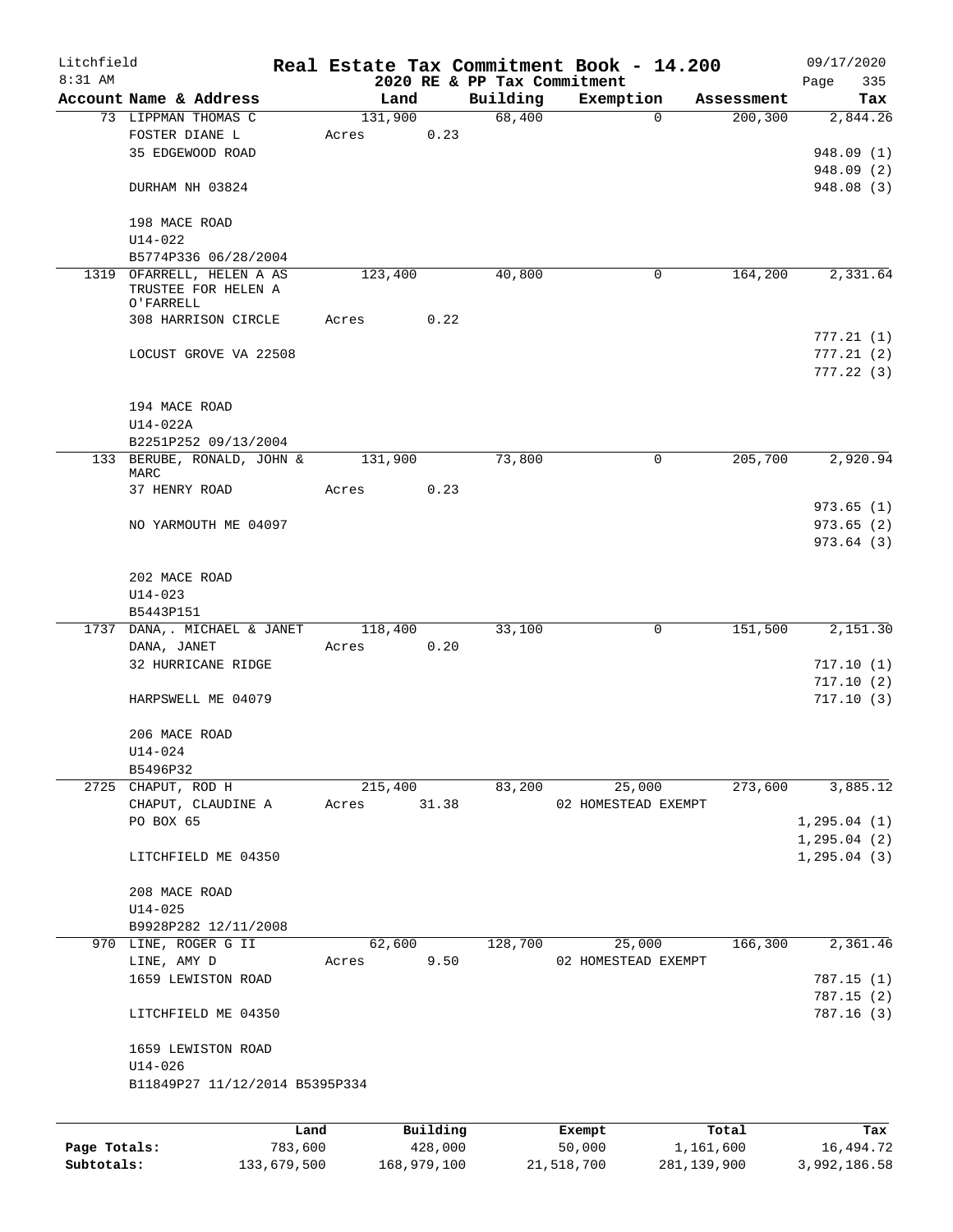| Litchfield |                                                                     |       |         |      |                             | Real Estate Tax Commitment Book - 14.200 |            | 09/17/2020                                |
|------------|---------------------------------------------------------------------|-------|---------|------|-----------------------------|------------------------------------------|------------|-------------------------------------------|
| $8:31$ AM  |                                                                     |       |         |      | 2020 RE & PP Tax Commitment |                                          |            | 336<br>Page                               |
|            | Account Name & Address                                              |       | Land    |      | Building                    | Exemption                                | Assessment | Tax                                       |
|            | 2575 CHAPEL HOLDINGS LLC.<br>1635 LEWISTON ROAD BOX<br>13           | Acres | 79,000  | 4.00 | 370,900                     | 0                                        | 449,900    | 6,388.58                                  |
|            | LITCHFIELD ME 04350                                                 |       |         |      |                             |                                          |            | 2,129.53(1)<br>2,129.53(2)<br>2,129.52(3) |
|            | 1635 LEWISTON ROAD<br>$U14 - 027$<br>B11116P329 06/05/2012          |       |         |      |                             |                                          |            |                                           |
|            | 2380 PELLETIER, JOLINE C                                            |       | 34,800  |      | $\Omega$                    | 0                                        | 34,800     | 494.16                                    |
|            | PELLETIER, GARY J<br>548 CENTRE ROAD                                | Acres |         | 4.28 |                             |                                          |            | 164.72(1)<br>164.72(2)                    |
|            | WALES ME 04280                                                      |       |         |      |                             |                                          |            | 164.72(3)                                 |
|            | MACE ROAD<br>$U14 - 028$                                            |       |         |      |                             |                                          |            |                                           |
|            | B13088P307 11/07/2018<br>2379 GARTLEY, WILLIAM                      |       | 73,000  |      | 30,600                      | 0                                        | 103,600    | 1,471.12                                  |
|            | GARTLEY PAMELA                                                      | Acres |         | 7.65 |                             |                                          |            |                                           |
|            | P.O. BOX 103                                                        |       |         |      |                             |                                          |            | 490.37 (1)                                |
|            |                                                                     |       |         |      |                             |                                          |            | 490.37 (2)                                |
|            | LITCHFIELD ME 04350                                                 |       |         |      |                             |                                          |            | 490.38 (3)                                |
|            | MACE ROAD                                                           |       |         |      |                             |                                          |            |                                           |
|            | $U14 - 029$                                                         |       |         |      |                             |                                          |            |                                           |
|            | B7517P71 07/17/2003                                                 |       |         |      |                             |                                          |            |                                           |
|            | 2306 DUPAL, TYLER<br>10 LUCKY DRIVE                                 | Acres | 46,200  | 1.40 | 168,000                     | 25,000<br>02 HOMESTEAD EXEMPT            | 189,200    | 2,686.64                                  |
|            |                                                                     |       |         |      |                             |                                          |            | 895.55 (1)                                |
|            | LITCHFIELD ME 04350                                                 |       |         |      |                             |                                          |            | 895.55 (2)                                |
|            |                                                                     |       |         |      |                             |                                          |            | 895.54 (3)                                |
|            | 10 LUCKY DRIVE                                                      |       |         |      |                             |                                          |            |                                           |
|            | $U14 - 030$<br>B12255P91 03/31/2016 B7071P135 02/22/2005            |       |         |      |                             |                                          |            |                                           |
|            | 2759 BUTTON-MCEWAN, DONNA C                                         |       | 45,000  |      | 54,300                      | 25,000                                   | 74,300     | 1,055.06                                  |
|            | PO BOX 176                                                          | Acres |         | 1.00 |                             | 02 HOMESTEAD EXEMPT                      |            | 351.69(1)                                 |
|            | LITCHFIELD ME 04350                                                 |       |         |      |                             |                                          |            | 351.69(2)                                 |
|            |                                                                     |       |         |      |                             |                                          |            | 351.68(3)                                 |
|            | 2 LUCKY DRIVE                                                       |       |         |      |                             |                                          |            |                                           |
|            | U14-030A                                                            |       |         |      |                             |                                          |            |                                           |
|            | B12086P60 08/24/2015 B11822P341 10/09/2014<br>B10760P347 06/22/2011 |       |         |      |                             |                                          |            |                                           |
|            | 886 JANNER, THEODORE                                                |       | 141,800 |      | 52,300                      | $\mathbf 0$                              | 194,100    | 2,756.22                                  |
|            | 34 POPLAR AVE                                                       | Acres |         | 0.30 |                             |                                          |            |                                           |
|            |                                                                     |       |         |      |                             |                                          |            | 918.74 (1)<br>918.74 (2)                  |
|            | POMPTON PLAINS NJ 07444                                             |       |         |      |                             |                                          |            | 918.74 (3)                                |
|            |                                                                     |       |         |      |                             |                                          |            |                                           |
|            | 154 COMMUNITY DRIVE                                                 |       |         |      |                             |                                          |            |                                           |
|            | $U15 - 001$                                                         |       |         |      |                             |                                          |            |                                           |
|            |                                                                     |       |         |      |                             |                                          |            |                                           |
|            |                                                                     |       |         |      |                             |                                          |            |                                           |

|              | Land        | Building    | Exempt     | Total       | Tax          |
|--------------|-------------|-------------|------------|-------------|--------------|
| Page Totals: | 419,800     | 676,100     | 50,000     | 1,045,900   | 14,851.78    |
| Subtotals:   | 134,099,300 | 169,655,200 | 21,568,700 | 282,185,800 | 4,007,038.36 |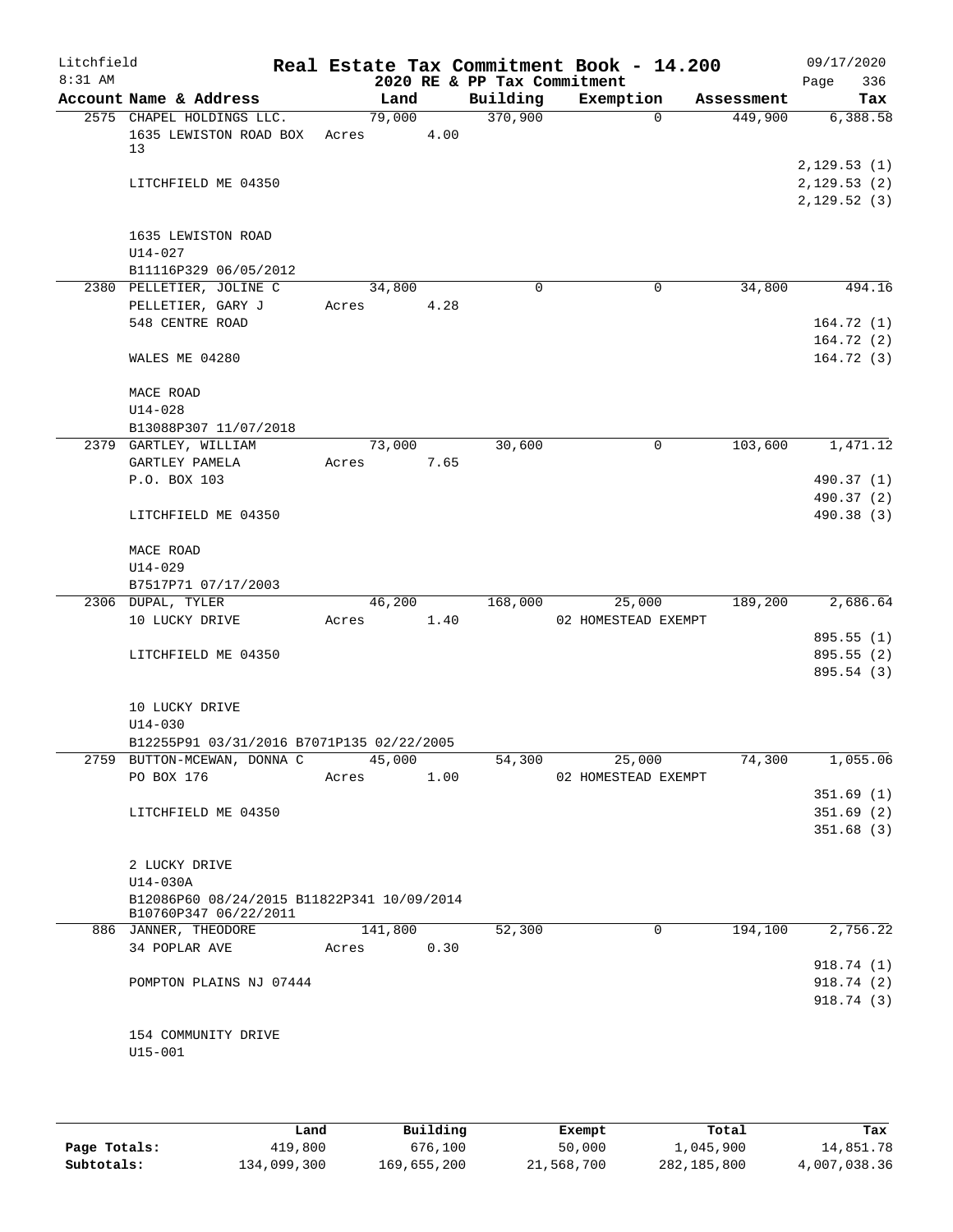| Litchfield |                                            |         |       |                                         | Real Estate Tax Commitment Book - 14.200 |            | 09/17/2020         |
|------------|--------------------------------------------|---------|-------|-----------------------------------------|------------------------------------------|------------|--------------------|
| $8:31$ AM  | Account Name & Address                     | Land    |       | 2020 RE & PP Tax Commitment<br>Building | Exemption                                | Assessment | 337<br>Page<br>Tax |
|            |                                            |         |       |                                         | $\Omega$                                 |            |                    |
|            | 737 GUSTIN, KAY R ET ALS<br>38 RIDGE RD    | 187,500 | 0.56  | 111,600                                 |                                          | 299,100    | 4,247.22           |
|            |                                            | Acres   |       |                                         |                                          |            |                    |
|            |                                            |         |       |                                         |                                          |            | 1,415.74(1)        |
|            | WALES ME 04280                             |         |       |                                         |                                          |            | 1,415.74(2)        |
|            |                                            |         |       |                                         |                                          |            | 1,415.74(3)        |
|            |                                            |         |       |                                         |                                          |            |                    |
|            | 160 COMMUNITY DRIVE                        |         |       |                                         |                                          |            |                    |
|            | $U15 - 002$                                |         |       |                                         |                                          |            |                    |
|            | B13172P254 03/13/2019                      |         |       |                                         |                                          |            |                    |
|            | 740 GUSTIN, LEWIS A                        | 174,300 |       | 66,900                                  | $\mathbf 0$                              | 241,200    | 3,425.04           |
|            | PO BOX 224                                 | Acres   | 1.70  |                                         |                                          |            |                    |
|            |                                            |         |       |                                         |                                          |            | 1, 141.68(1)       |
|            | LITCHFIELD ME 04350                        |         |       |                                         |                                          |            | 1, 141.68 (2)      |
|            |                                            |         |       |                                         |                                          |            | 1, 141.68(3)       |
|            |                                            |         |       |                                         |                                          |            |                    |
|            | 161 COMMUNITY DRIVE                        |         |       |                                         |                                          |            |                    |
|            | $U15 - 003$                                |         |       |                                         |                                          |            |                    |
|            | B2838P324 08/24/1982                       |         |       |                                         |                                          |            |                    |
|            | 1949 WELCH, PAUL                           | 25,600  |       | 0                                       | $\mathbf 0$                              | 25,600     | 363.52             |
|            | WELCH, MICHAEL                             | Acres   | 1.20  |                                         |                                          |            |                    |
|            | 44 PIERCE COURT                            |         |       |                                         |                                          |            | 121.17(1)          |
|            |                                            |         |       |                                         |                                          |            | 121.17(2)          |
|            | NO. WEYMOUTH MA 02191                      |         |       |                                         |                                          |            | 121.18(3)          |
|            |                                            |         |       |                                         |                                          |            |                    |
|            | COMMUNITY DRIVE                            |         |       |                                         |                                          |            |                    |
|            | U15-003A                                   |         |       |                                         |                                          |            |                    |
|            | 743 DOYLE, DECLAN RYAN                     | 48,000  |       | 0                                       | 0                                        | 48,000     | 681.60             |
|            | 82 COMMUNITY DRIVE                         | Acres   | 16.97 |                                         |                                          |            |                    |
|            |                                            |         |       |                                         |                                          |            | 227.20(1)          |
|            | LITCHFIELD ME 04350                        |         |       |                                         |                                          |            | 227.20(2)          |
|            |                                            |         |       |                                         |                                          |            | 227.20 (3)         |
|            |                                            |         |       |                                         |                                          |            |                    |
|            | 80 COMMUNITY DRIVE                         |         |       |                                         |                                          |            |                    |
|            | U15-003B                                   |         |       |                                         |                                          |            |                    |
|            | B12669P150 07/17/2017 B3770P223 07/26/1990 |         |       |                                         |                                          |            |                    |
|            | 2429 HARKINS JOHN M                        | 50,400  |       | 68,800                                  | 25,000                                   | 94,200     | 1,337.64           |
|            | P O BOX 61                                 | Acres   | 2.79  |                                         | 02 HOMESTEAD EXEMPT                      |            |                    |
|            |                                            |         |       |                                         |                                          |            | 445.88 (1)         |
|            | LITCHFIELD ME 04350                        |         |       |                                         |                                          |            | 445.88 (2)         |
|            |                                            |         |       |                                         |                                          |            | 445.88 (3)         |
|            |                                            |         |       |                                         |                                          |            |                    |
|            | 40 COMMUNITY DRIVE                         |         |       |                                         |                                          |            |                    |
|            | U15-003B-1                                 |         |       |                                         |                                          |            |                    |
|            | B8480P3 07/01/2005 B7933P261 05/07/2004    |         |       |                                         |                                          |            |                    |
|            | 506 DOYLE, DEANNA MAY                      | 48,000  |       | 188,400                                 | 25,000                                   | 211,400    | 3,001.88           |
|            | DOYLE, KEVIN M                             | Acres   | 2.40  |                                         | 02 HOMESTEAD EXEMPT                      |            |                    |
|            | 82 COMMUNITY DRIVE                         |         |       |                                         |                                          |            | 1,000.63(1)        |
|            |                                            |         |       |                                         |                                          |            | 1,000.63(2)        |
|            | LITCHFIELD ME 04350                        |         |       |                                         |                                          |            | 1,000.62(3)        |
|            |                                            |         |       |                                         |                                          |            |                    |
|            | 82 COMMUNITY DRIVE                         |         |       |                                         |                                          |            |                    |
|            | U15-003C                                   |         |       |                                         |                                          |            |                    |
|            | B3767P219 07/20/1990                       |         |       |                                         |                                          |            |                    |
|            |                                            |         |       |                                         |                                          |            |                    |
|            |                                            |         |       |                                         |                                          |            |                    |

|              | Land        | Building    | Exempt     | Total       | Tax          |
|--------------|-------------|-------------|------------|-------------|--------------|
| Page Totals: | 533,800     | 435,700     | 50,000     | 919,500     | 13,056.90    |
| Subtotals:   | 134,633,100 | 170,090,900 | 21,618,700 | 283,105,300 | 4,020,095.26 |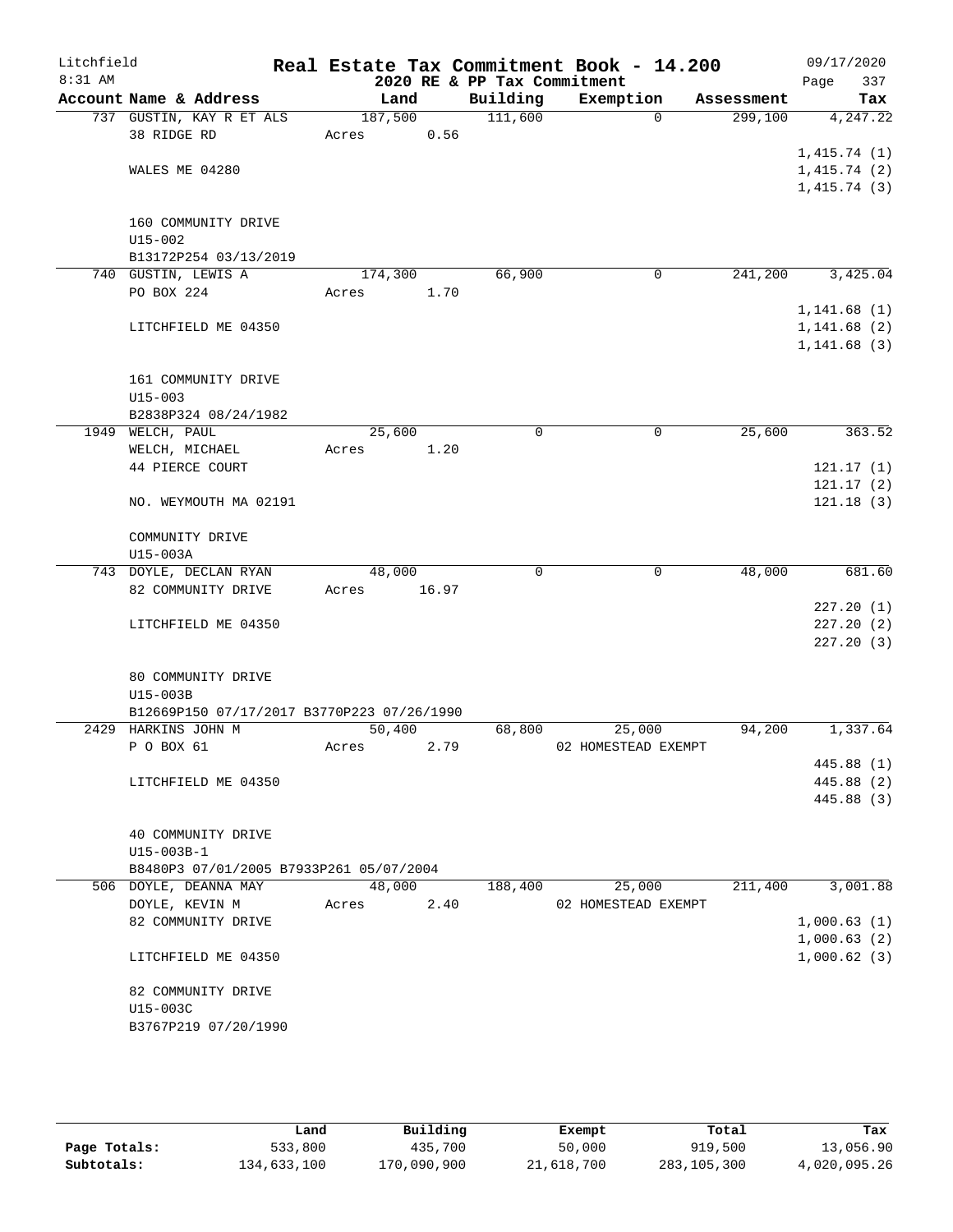| Litchfield<br>$8:31$ AM |                                                      |          |      | 2020 RE & PP Tax Commitment | Real Estate Tax Commitment Book - 14.200 |            | 09/17/2020<br>Page<br>338 |
|-------------------------|------------------------------------------------------|----------|------|-----------------------------|------------------------------------------|------------|---------------------------|
|                         | Account Name & Address                               | Land     |      | Building                    | Exemption                                | Assessment | Tax                       |
|                         | 741 GUSTIN SHAREEN L                                 | 47,900   |      | 76,200                      | 25,000                                   | 99,100     | 1,407.22                  |
|                         | 79 COMMUNITY DRIVE                                   | Acres    | 1.95 |                             | 02 HOMESTEAD EXEMPT                      |            |                           |
|                         |                                                      |          |      |                             |                                          |            | 469.07 (1)                |
|                         | LITCHFIELD ME 04350                                  |          |      |                             |                                          |            | 469.07(2)                 |
|                         |                                                      |          |      |                             |                                          |            | 469.08(3)                 |
|                         |                                                      |          |      |                             |                                          |            |                           |
|                         | 79 COMMUNITY DRIVE                                   |          |      |                             |                                          |            |                           |
|                         | $U15-003D$<br>B6027P85 08/10/1999                    |          |      |                             |                                          |            |                           |
|                         | 1544 ADAMS JR., JAMES F                              | 186, 400 |      | 203,200                     | 0                                        | 389,600    | 5,532.32                  |
|                         | ADAMS, JAN M                                         | Acres    | 0.96 |                             |                                          |            |                           |
|                         | 109 COMMUNITY DRIVE                                  |          |      |                             |                                          |            | 1,844.11(1)               |
|                         |                                                      |          |      |                             |                                          |            | 1,844.11(2)               |
|                         | LITCHFIELD ME 04350                                  |          |      |                             |                                          |            | 1,844.10(3)               |
|                         |                                                      |          |      |                             |                                          |            |                           |
|                         | 109 COMMUNITY DRIVE                                  |          |      |                             |                                          |            |                           |
|                         | U15-003E                                             |          |      |                             |                                          |            |                           |
|                         | B11537P128 10/03/2013 B10507P161 08/23/2010          |          |      |                             |                                          |            |                           |
|                         | B5524P188 12/02/1997<br>457 BRONSHVAYG, RUSLAN       | 207,400  |      | 140,000                     | $\mathbf 0$                              | 347,400    | 4,933.08                  |
|                         | BRONSHVAYG, STHEPHANIE                               | Acres    | 1.60 |                             |                                          |            |                           |
|                         | 33 COUNTRY CLUB ROAD                                 |          |      |                             |                                          |            | 1,644.36(1)               |
|                         |                                                      |          |      |                             |                                          |            | 1,644.36(2)               |
|                         | PEABODY MA 01960                                     |          |      |                             |                                          |            | 1,644.36(3)               |
|                         |                                                      |          |      |                             |                                          |            |                           |
|                         | 141 COMMUNITY DRIVE                                  |          |      |                             |                                          |            |                           |
|                         | U15-003F                                             |          |      |                             |                                          |            |                           |
|                         | B13087P319 11/16/2018                                |          |      |                             |                                          |            |                           |
|                         | 2410 FITZGERALD JOHN DAVID                           | 35,800   |      | 3,000                       | $\mathbf 0$                              | 38,800     | 550.96                    |
|                         | FITZGERALD LYNN MARIE                                | Acres    | 1.25 |                             |                                          |            |                           |
|                         | 13 EMERSON WAY                                       |          |      |                             |                                          |            | 183.65(1)<br>183.65(2)    |
|                         | SALEM NH 03079                                       |          |      |                             |                                          |            | 183.66(3)                 |
|                         |                                                      |          |      |                             |                                          |            |                           |
|                         | COMMUNITY DRIVE                                      |          |      |                             |                                          |            |                           |
|                         | U15-003G                                             |          |      |                             |                                          |            |                           |
|                         | B7984P177 06/04/2004                                 |          |      |                             |                                          |            |                           |
|                         | 564 HIGGINS, ADAM                                    | 185,200  |      | 75,100                      | 0                                        | 260,300    | 3,696.26                  |
|                         | HIGGINS, MARIA                                       | Acres    | 0.58 |                             |                                          |            |                           |
|                         | 9 GARDEN WAY                                         |          |      |                             |                                          |            | 1,232.09(1)               |
|                         |                                                      |          |      |                             |                                          |            | 1,232.09(2)               |
|                         | FALMOUTH ME 04105                                    |          |      |                             |                                          |            | 1,232.08(3)               |
|                         | 135 COMMUNITY DRIVE                                  |          |      |                             |                                          |            |                           |
|                         | $U15 - 004$                                          |          |      |                             |                                          |            |                           |
|                         | B10552P342 10/06/2010 B4993P142 09/01/1995 B3056P230 |          |      |                             |                                          |            |                           |
|                         | 1840 WELCH, PAUL M                                   | 180,000  |      | 95,000                      | 0                                        | 275,000    | 3,905.00                  |
|                         | WELCH, ROBERTA                                       | Acres    | 0.47 |                             |                                          |            |                           |
|                         | 44 PIERCE COURT                                      |          |      |                             |                                          |            | 1,301.67(1)               |
|                         |                                                      |          |      |                             |                                          |            | 1,301.67(2)               |
|                         | NO WEYMOUTH MA 02191                                 |          |      |                             |                                          |            | 1,301.66(3)               |
|                         |                                                      |          |      |                             |                                          |            |                           |
|                         | 131 COMMUNITY DRIVE                                  |          |      |                             |                                          |            |                           |
|                         | $U15 - 005$<br>B5344P73                              |          |      |                             |                                          |            |                           |
|                         |                                                      |          |      |                             |                                          |            |                           |
|                         |                                                      |          |      |                             |                                          |            |                           |

|              | Land        | Building    | Exempt     | Total       | Tax          |
|--------------|-------------|-------------|------------|-------------|--------------|
| Page Totals: | 842,700     | 592,500     | 25,000     | 1,410,200   | 20,024.84    |
| Subtotals:   | 135,475,800 | 170,683,400 | 21,643,700 | 284,515,500 | 4,040,120.10 |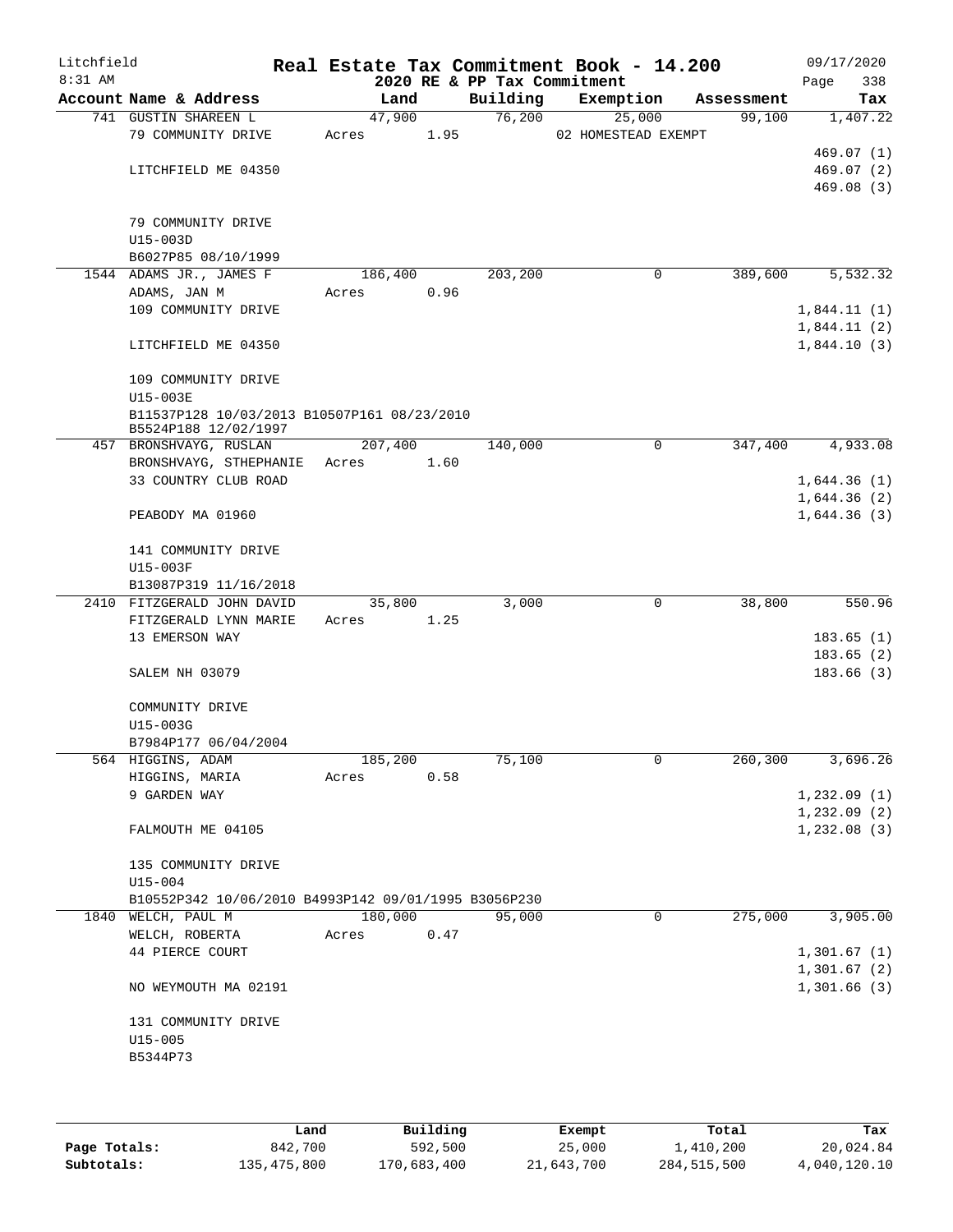| Litchfield |                                                                     |         |      |                             | Real Estate Tax Commitment Book - 14.200 |            | 09/17/2020                 |
|------------|---------------------------------------------------------------------|---------|------|-----------------------------|------------------------------------------|------------|----------------------------|
| 8:31 AM    |                                                                     |         |      | 2020 RE & PP Tax Commitment |                                          |            | 339<br>Page                |
|            | Account Name & Address                                              | Land    |      | Building                    | Exemption                                | Assessment | Tax                        |
|            | 1918 LINDAMOOD, CURTIS E                                            | 171,200 |      | 57,100                      | $\Omega$                                 | 228,300    | 3,241.86                   |
|            | LINDAMOOD, KRISTEN E                                                | Acres   | 0.42 |                             |                                          |            |                            |
|            | 11 HEATH LANE                                                       |         |      |                             |                                          |            | 1,080.62(1)<br>1,080.62(2) |
|            | NEW LONDON NH 03257                                                 |         |      |                             |                                          |            | 1,080.62(3)                |
|            |                                                                     |         |      |                             |                                          |            |                            |
|            | 127 COMMUNITY DRIVE                                                 |         |      |                             |                                          |            |                            |
|            | U15-006                                                             |         |      |                             |                                          |            |                            |
|            | B6373P228 07/22/1999                                                |         |      |                             |                                          |            |                            |
|            | 159 RINES, CHARLES RICHARD                                          | 167,000 |      | 25,100                      | 0                                        | 192,100    | 2,727.82                   |
|            | 4 HOPE ROAD                                                         | Acres   | 0.43 |                             |                                          |            |                            |
|            |                                                                     |         |      |                             |                                          |            | 909.27(1)                  |
|            | PALMYRA ME 04965                                                    |         |      |                             |                                          |            | 909.27(2)                  |
|            |                                                                     |         |      |                             |                                          |            | 909.28(3)                  |
|            |                                                                     |         |      |                             |                                          |            |                            |
|            | 117 COMMUNITY DRIVE                                                 |         |      |                             |                                          |            |                            |
|            | $U15 - 007$                                                         |         |      |                             |                                          |            |                            |
|            | B12888P221 04/03/2018 B6857P177 03/31/2000                          |         |      |                             |                                          |            |                            |
|            | 733 GUAY, BRENDA L                                                  | 139,700 |      | 53,000                      | 0                                        | 192,700    | 2,736.34                   |
|            | GUAY, RONALD L                                                      | Acres   | 0.29 |                             |                                          |            |                            |
|            | 111 COMMUNITY DRIVE                                                 |         |      |                             |                                          |            | 912.11(1)                  |
|            |                                                                     |         |      |                             |                                          |            | 912.11(2)                  |
|            | LITCHFIELD ME 04350                                                 |         |      |                             |                                          |            | 912.12(3)                  |
|            | 111 COMMUNITY DRIVE                                                 |         |      |                             |                                          |            |                            |
|            | U15-007A                                                            |         |      |                             |                                          |            |                            |
|            | B10336P250 02/05/2010 B4779P154                                     |         |      |                             |                                          |            |                            |
|            | 1757 TROTT, SUSAN                                                   | 203,000 |      | 32,800                      | 0                                        | 235,800    | 3,348.36                   |
|            | GODFREY, PETER R T &                                                | Acres   | 3.46 |                             |                                          |            |                            |
|            | BATHRICK, STACY A. ET                                               |         |      |                             |                                          |            |                            |
|            | ALS                                                                 |         |      |                             |                                          |            |                            |
|            | 8 SPRINGER STREET                                                   |         |      |                             |                                          |            | 1,116.12(1)                |
|            |                                                                     |         |      |                             |                                          |            | 1,116.12(2)                |
|            | RICHMOND ME 04357                                                   |         |      |                             |                                          |            | 1, 116.12(3)               |
|            | 7 TRUE DRIVE                                                        |         |      |                             |                                          |            |                            |
|            |                                                                     |         |      |                             |                                          |            |                            |
|            | $U15 - 008$<br>B13022P246 09/10/2018 B12760P268 10/16/2017          |         |      |                             |                                          |            |                            |
|            | B12528P281 01/23/2017 B12528P278 01/26/2017                         |         |      |                             |                                          |            |                            |
|            | B12291P122 05/10/2016 B11871P236 11/04/2014                         |         |      |                             |                                          |            |                            |
|            | B11838P34 10/28/2014 B11838P31 10/28/2014 B11127P198                |         |      |                             |                                          |            |                            |
|            | 08/08/2012 B11065P250 06/10/2012 B10321P333<br>01/14/2010 B9609P195 |         |      |                             |                                          |            |                            |
|            | 313 CHRISTOPH, IMMO H                                               | 120,900 |      | 78,600                      | $\Omega$                                 | 199,500    | 2,832.90                   |
|            | TRUSTEE                                                             |         |      |                             |                                          |            |                            |
|            | CHRISTOPH ANNE B                                                    | Acres   | 0.21 |                             |                                          |            |                            |
|            | TRUSTEE                                                             |         |      |                             |                                          |            |                            |
|            | 255 MEADOW ROAD                                                     |         |      |                             |                                          |            | 944.30(1)                  |
|            |                                                                     |         |      |                             |                                          |            | 944.30 (2)                 |
|            | NEW BOSTON NH 03070                                                 |         |      |                             |                                          |            | 944.30 (3)                 |
|            | 50 TUCKER DRIVE                                                     |         |      |                             |                                          |            |                            |
|            | U15-009                                                             |         |      |                             |                                          |            |                            |
|            | B10670P58 02/16/2011 B9650P18 02/27/2008 B8668P22                   |         |      |                             |                                          |            |                            |
|            | 10/31/2005 B5410P6 01/25/1997                                       |         |      |                             |                                          |            |                            |
|            |                                                                     |         |      |                             |                                          |            |                            |

|              | Land        | Building    | Exempt     | Total       | Tax          |
|--------------|-------------|-------------|------------|-------------|--------------|
| Page Totals: | 801,800     | 246,600     |            | 1,048,400   | 14,887.28    |
| Subtotals:   | 136,277,600 | 170,930,000 | 21,643,700 | 285,563,900 | 4,055,007.38 |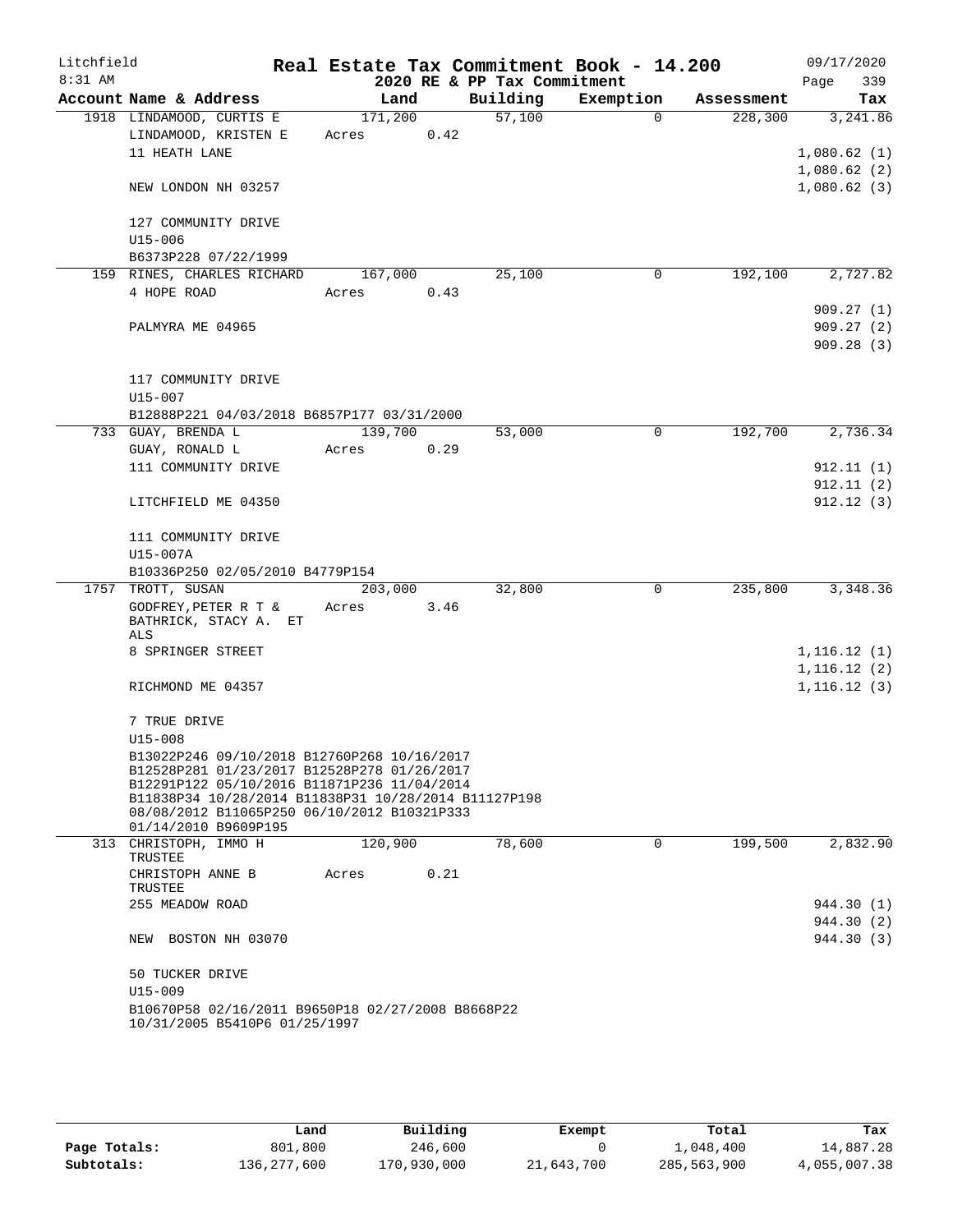| Litchfield |                                                                                                                                       |         |      |                             | Real Estate Tax Commitment Book - 14.200 |            | 09/17/2020  |  |
|------------|---------------------------------------------------------------------------------------------------------------------------------------|---------|------|-----------------------------|------------------------------------------|------------|-------------|--|
| $8:31$ AM  |                                                                                                                                       |         |      | 2020 RE & PP Tax Commitment |                                          |            | Page<br>340 |  |
|            | Account Name & Address                                                                                                                | Land    |      | Building                    | Exemption                                | Assessment | Tax         |  |
|            | 336 PERRON, GERARD &<br>MADELINE (TRUSTEES)                                                                                           | 174,000 |      | 52,900                      | 0                                        | 226,900    | 3,221.98    |  |
|            | PERRON LIVING TRUST                                                                                                                   | Acres   | 0.47 |                             |                                          |            |             |  |
|            | 258 OLD COACH ROAD                                                                                                                    |         |      |                             |                                          |            | 1,073.99(1) |  |
|            |                                                                                                                                       |         |      |                             |                                          |            | 1,073.99(2) |  |
|            | NEW BOSTON NH 03070                                                                                                                   |         |      |                             |                                          |            | 1,074.00(3) |  |
|            | 51 TUCKER DRIVE                                                                                                                       |         |      |                             |                                          |            |             |  |
|            | $U15 - 010$                                                                                                                           |         |      |                             |                                          |            |             |  |
|            | B12436P92 10/07/2016 B11076P198 06/21/2012<br>B11076P198 06/21/2012 B9349P134 05/09/2007 B9226P154<br>01/04/2007 B5185P175 07/19/1996 |         |      |                             |                                          |            |             |  |
|            | 1864 WHITE, JAMES                                                                                                                     | 209,500 |      | 61,800                      | 0                                        | 271,300    | 3,852.46    |  |
|            | 466 FOXHILL DRIVE                                                                                                                     | Acres   | 2.30 |                             |                                          |            |             |  |
|            |                                                                                                                                       |         |      |                             |                                          |            | 1,284.15(1) |  |
|            | DEBARY FL 32713                                                                                                                       |         |      |                             |                                          |            | 1,284.15(2) |  |
|            |                                                                                                                                       |         |      |                             |                                          |            | 1,284.16(3) |  |
|            |                                                                                                                                       |         |      |                             |                                          |            |             |  |
|            | CHESLEY DRIVE                                                                                                                         |         |      |                             |                                          |            |             |  |
|            | U15-011                                                                                                                               |         |      |                             |                                          |            |             |  |
|            | B3323P142 03/22/1988                                                                                                                  |         |      |                             |                                          |            |             |  |
|            | 397 CUMMINGS, ROBIN                                                                                                                   | 209,500 |      | 173,500                     | 0                                        | 383,000    | 5,438.60    |  |
|            | CUMMINGS SR., DAVID E                                                                                                                 | Acres   | 2.29 |                             |                                          |            |             |  |
|            | 1838 HALLOWELL ROAD                                                                                                                   |         |      |                             |                                          |            | 1,812.87(1) |  |
|            |                                                                                                                                       |         |      |                             |                                          |            | 1,812.87(2) |  |
|            | LITCHFIELD ME 04350                                                                                                                   |         |      |                             |                                          |            | 1,812.86(3) |  |
|            | 116 CHESLEY DRIVE                                                                                                                     |         |      |                             |                                          |            |             |  |
|            | U15-012                                                                                                                               |         |      |                             |                                          |            |             |  |
|            | B11498P242 08/29/2013 B11498P242 B3363P275<br>07/06/1988                                                                              |         |      |                             |                                          |            |             |  |
|            | 379 COUTURE, GILES N                                                                                                                  | 205,700 |      | 142,500                     | 0                                        | 348,200    | 4,944.44    |  |
|            | COUTURE, DEBORAH                                                                                                                      | Acres   | 1.04 |                             |                                          |            |             |  |
|            | 700 SPRING CAVERN AVE                                                                                                                 |         |      |                             |                                          |            | 1,648.15(1) |  |
|            |                                                                                                                                       |         |      |                             |                                          |            | 1,648.15(2) |  |
|            | ORANGE FL 32763                                                                                                                       |         |      |                             |                                          |            | 1,648.14(3) |  |
|            | 124 CHESLEY DRIVE                                                                                                                     |         |      |                             |                                          |            |             |  |
|            | $U15 - 013$                                                                                                                           |         |      |                             |                                          |            |             |  |
|            | B8323P123 09/18/2004 B3323P138 08/30/2004                                                                                             |         |      |                             |                                          |            |             |  |
|            | 731 GRUBER, WILLIAM<br>(TRUSTEE)                                                                                                      | 205,600 |      | 178,900                     | $\Omega$                                 | 384,500    | 5,459.90    |  |
|            | GRUBER, BONNIE J<br>(TRUSTEE)                                                                                                         | Acres   | 1.00 |                             |                                          |            |             |  |
|            | PO BOX 222                                                                                                                            |         |      |                             |                                          |            | 1,819.97(1) |  |
|            |                                                                                                                                       |         |      |                             |                                          |            | 1,819.97(2) |  |
|            | LITCHFIELD ME 04350                                                                                                                   |         |      |                             |                                          |            | 1,819.96(3) |  |
|            | CHESLEY DRIVE                                                                                                                         |         |      |                             |                                          |            |             |  |
|            | U15-014                                                                                                                               |         |      |                             |                                          |            |             |  |
|            | B11434P267 06/24/2013 B3323P144                                                                                                       |         |      |                             |                                          |            |             |  |

|              | Land        | Building    | Exempt     | Total       | Tax          |
|--------------|-------------|-------------|------------|-------------|--------------|
| Page Totals: | 1,004,300   | 609,600     |            | 1,613,900   | 22,917.38    |
| Subtotals:   | 137,281,900 | 171,539,600 | 21,643,700 | 287,177,800 | 4,077,924.76 |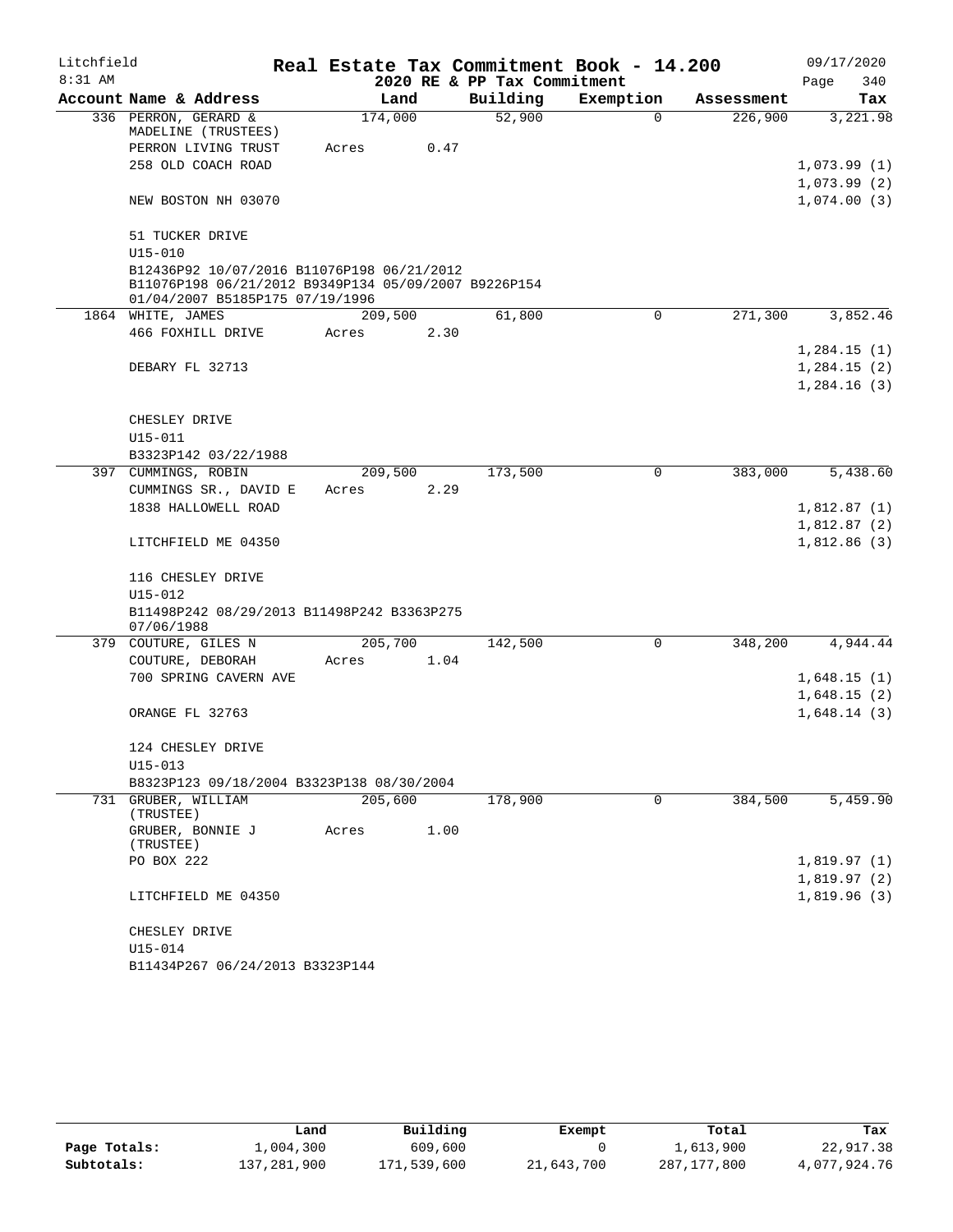| Litchfield |                                            |         |      |                             | Real Estate Tax Commitment Book - 14.200 |            | 09/17/2020   |
|------------|--------------------------------------------|---------|------|-----------------------------|------------------------------------------|------------|--------------|
| $8:31$ AM  |                                            |         |      | 2020 RE & PP Tax Commitment |                                          |            | 341<br>Page  |
|            | Account Name & Address                     | Land    |      | Building                    | Exemption                                | Assessment | Tax          |
|            | 2099 TILTON STEPHEN                        | 202,700 |      | 104,200                     | $\Omega$                                 | 306,900    | 4,357.98     |
|            | TILTON SARAH N                             | Acres   | 0.93 |                             |                                          |            |              |
|            | 16 COLLINS ROAD                            |         |      |                             |                                          |            | 1,452.66(1)  |
|            |                                            |         |      |                             |                                          |            | 1,452.66(2)  |
|            | YARMOUTH ME 04096                          |         |      |                             |                                          |            | 1,452.66(3)  |
|            |                                            |         |      |                             |                                          |            |              |
|            | TUCKER DRIVE                               |         |      |                             |                                          |            |              |
|            | $U15 - 015$                                |         |      |                             |                                          |            |              |
|            | B9764P208 06/17/2008 B5813P17 12/07/1998   |         |      |                             |                                          |            |              |
|            | 2690 TILTON STEPHEN                        | 20,300  |      | $\mathbf 0$                 | $\mathbf 0$                              | 20,300     | 288.26       |
|            | 16 COLLINS ROAD                            | Acres   | 1.11 |                             |                                          |            |              |
|            |                                            |         |      |                             |                                          |            | 96.09(1)     |
|            | YARMOUTH ME 04096                          |         |      |                             |                                          |            | 96.09(2)     |
|            |                                            |         |      |                             |                                          |            | 96.08(3)     |
|            |                                            |         |      |                             |                                          |            |              |
|            | TUCKER DRIVE                               |         |      |                             |                                          |            |              |
|            | $U15 - 015 - 1$<br>B9330P19 04/18/2007     |         |      |                             |                                          |            |              |
|            | 2136 DONOVAN, MARGARET                     | 207,100 |      | 41,500                      | $\mathbf 0$                              | 248,600    | 3,530.12     |
|            | 50 BAYVIEW AVENUE                          | Acres   | 1.50 |                             |                                          |            |              |
|            |                                            |         |      |                             |                                          |            | 1, 176.71(1) |
|            | SCARBOROUGH ME 04074                       |         |      |                             |                                          |            | 1, 176.71(2) |
|            |                                            |         |      |                             |                                          |            | 1, 176.70(3) |
|            |                                            |         |      |                             |                                          |            |              |
|            | 96 CHESLEY DRIVE                           |         |      |                             |                                          |            |              |
|            | $U15 - 016$                                |         |      |                             |                                          |            |              |
|            | B13271P290 07/12/2019                      |         |      |                             |                                          |            |              |
|            | 2892 CUMMINGS, DAVID                       | 28,000  |      | 4,500                       | 0                                        | 32,500     | 461.50       |
|            | 15 CUMMINGS DRIVE                          | Acres   | 2.00 |                             |                                          |            |              |
|            |                                            |         |      |                             |                                          |            | 153.83(1)    |
|            | LITCHFIELD ME 04350                        |         |      |                             |                                          |            | 153.83(2)    |
|            |                                            |         |      |                             |                                          |            | 153.84(3)    |
|            |                                            |         |      |                             |                                          |            |              |
|            | CHESLEY DRIVE                              |         |      |                             |                                          |            |              |
|            | U15-016-001                                |         |      |                             |                                          |            |              |
|            | B12286P210 05/09/2016                      |         |      |                             |                                          |            |              |
|            | 2591 WOOD GARY                             | 230,300 |      | 137,000                     | 25,000                                   | 342,300    | 4,860.66     |
|            | 122 CHESLEY DRIVE                          | Acres   | 2.86 |                             | 02 HOMESTEAD EXEMPT                      |            |              |
|            |                                            |         |      |                             |                                          |            | 1,620.22(1)  |
|            | LITCHFIELD ME 04350                        |         |      |                             |                                          |            | 1,620.22(2)  |
|            |                                            |         |      |                             |                                          |            | 1,620.22(3)  |
|            |                                            |         |      |                             |                                          |            |              |
|            | 122 CHESLEY DRIVE                          |         |      |                             |                                          |            |              |
|            | $U15 - 017$                                |         |      |                             |                                          |            |              |
|            | B12872P122 03/28/2018 B9154P103 11/20/2006 |         |      |                             |                                          |            |              |
|            | 1740 FRENCH'S REAL ESTATE,                 | 71,800  |      | 200,600                     | 0                                        | 272,400    | 3,868.08     |
|            | LLC.<br>8 MORNING DOVE DRIVE               | Acres   | 1.60 |                             |                                          |            |              |
|            |                                            |         |      |                             |                                          |            | 1,289.36(1)  |
|            | LITCHFIELD ME 04350                        |         |      |                             |                                          |            | 1,289.36(2)  |
|            |                                            |         |      |                             |                                          |            | 1,289.36(3)  |
|            |                                            |         |      |                             |                                          |            |              |
|            | 1908 HALLOWELL ROAD                        |         |      |                             |                                          |            |              |
|            | $U16 - 001$                                |         |      |                             |                                          |            |              |
|            | B12530P304 01/25/2017 B6949P129            |         |      |                             |                                          |            |              |
|            |                                            |         |      |                             |                                          |            |              |
|            |                                            |         |      |                             |                                          |            |              |
|            |                                            |         |      |                             |                                          |            |              |

|              | Land        | Building    | Exempt     | Total       | Tax          |
|--------------|-------------|-------------|------------|-------------|--------------|
| Page Totals: | 760,200     | 487,800     | 25,000     | 1,223,000   | 17,366.60    |
| Subtotals:   | 138,042,100 | 172,027,400 | 21,668,700 | 288,400,800 | 4,095,291.36 |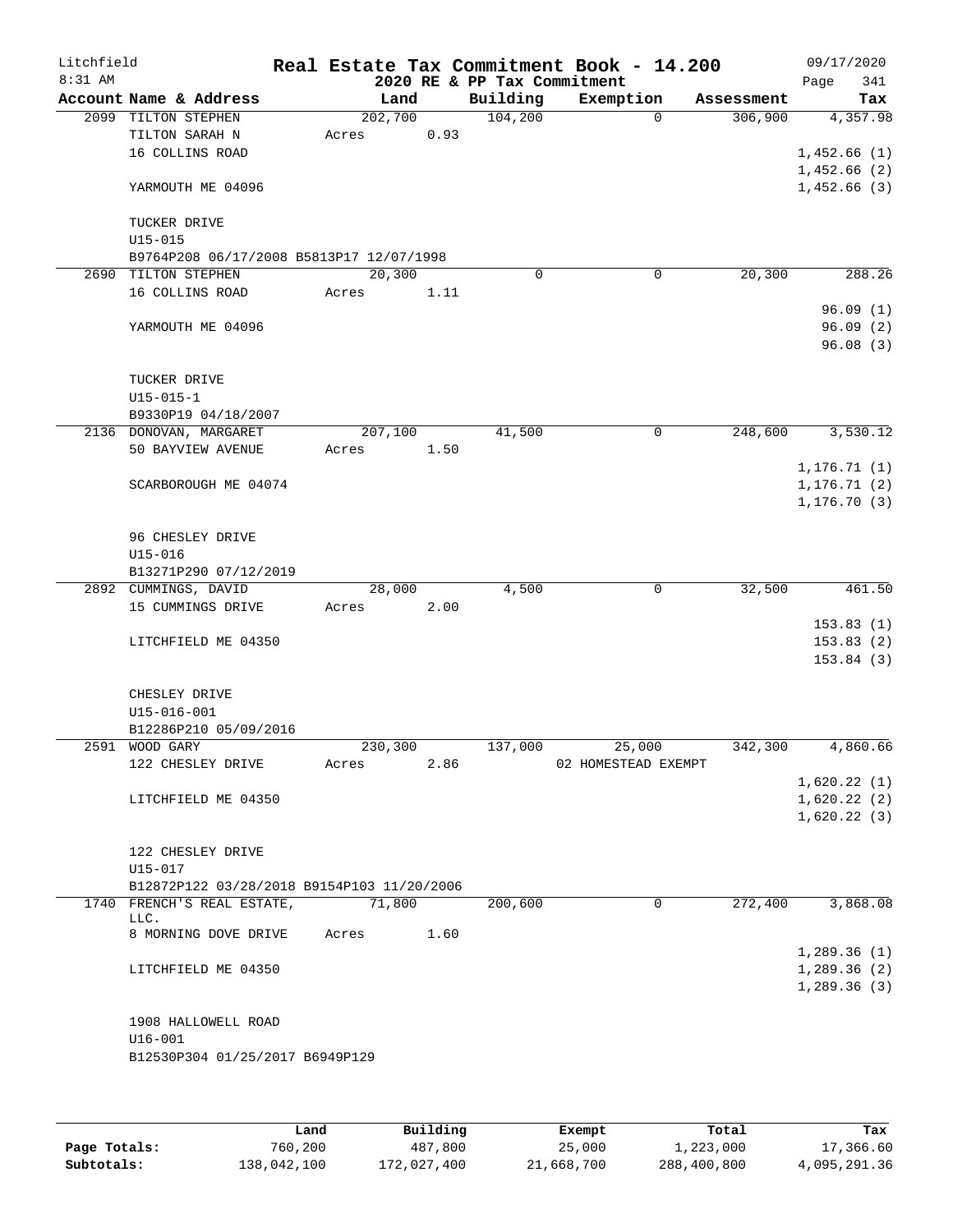| Litchfield   |                                                                                                        |               |               |          |                                         | Real Estate Tax Commitment Book - 14.200 |             | 09/17/2020                  |
|--------------|--------------------------------------------------------------------------------------------------------|---------------|---------------|----------|-----------------------------------------|------------------------------------------|-------------|-----------------------------|
| $8:31$ AM    | Account Name & Address                                                                                 |               | Land          |          | 2020 RE & PP Tax Commitment<br>Building | Exemption                                | Assessment  | Page<br>342<br>Tax          |
|              | 790 RU DOLLAR GENERAL                                                                                  |               | 86,400        |          | 588,300                                 | $\mathbf 0$                              | 674,700     | 9,580.74                    |
|              | OHPAME6, LLC.<br>C/O DAVID PERDUK                                                                      | Acres         |               | 7.90     |                                         |                                          |             |                             |
|              | 3090 BRISTOL STREET,<br>SUITE 550                                                                      |               |               |          |                                         |                                          |             | 3,193.58(1)                 |
|              | COSTA MESA CA 92626                                                                                    |               |               |          |                                         |                                          |             | 3,193.58(2)<br>3, 193.58(3) |
|              | 1905 HALLOWELL ROAD                                                                                    |               |               |          |                                         |                                          |             |                             |
|              | $U16 - 002$<br>B12557P305 03/17/2017 B12461P68 11/04/2016 B11951P20<br>04/02/2015 B7477P202 06/25/2003 |               |               |          |                                         |                                          |             |                             |
|              | 1534 MCCORMICK, DALTON                                                                                 |               | 6,800         |          | $\Omega$                                | $\mathbf 0$                              | 6,800       | 96.56                       |
|              | 17 COMMUNITY DRIVE                                                                                     | Acres         |               | 2.70     |                                         |                                          |             |                             |
|              | LITCHFIELD ME 04350                                                                                    |               |               |          |                                         |                                          |             | 32.19(1)<br>32.19(2)        |
|              |                                                                                                        |               |               |          |                                         |                                          |             | 32.18(3)                    |
|              | LEWISTON ROAD<br>$U16 - 003$                                                                           |               |               |          |                                         |                                          |             |                             |
|              | B11260P194 12/20/2012 B11260P178 12/20/2012<br>B10557P203 10/12/2010 B7109P338                         |               |               |          |                                         |                                          |             |                             |
|              | 1532 BOURGOIN, WILLIAM J                                                                               |               | 60,300        |          | 141,900                                 | 0                                        | 202,200     | 2,871.24                    |
|              | 449 DEAD RIVER ROAD                                                                                    | Acres         |               | 6.40     |                                         |                                          |             |                             |
|              |                                                                                                        |               |               |          |                                         |                                          |             | 957.08 (1)                  |
|              | BOWDOIN ME 04287                                                                                       |               |               |          |                                         |                                          |             | 957.08 (2)                  |
|              |                                                                                                        |               |               |          |                                         |                                          |             | 957.08 (3)                  |
|              | 18 COMMUNITY DRIVE                                                                                     |               |               |          |                                         |                                          |             |                             |
|              | $U16 - 004$                                                                                            |               |               |          |                                         |                                          |             |                             |
|              | B13306P119 08/07/2019 B12981P294 07/23/2018                                                            |               |               |          |                                         |                                          |             |                             |
|              | 355 COMMUNITY SERVICE<br>TELEPHONE                                                                     |               | 15,800        |          | 90,200                                  | 0                                        | 106,000     | 1,505.20                    |
|              | ATTN: TAX DEPT 2-4                                                                                     | Acres         |               | 0.10     |                                         |                                          |             |                             |
|              | 121 SOUTH 17TH STREET                                                                                  |               |               |          |                                         |                                          |             | 501.73 (1)                  |
|              | MATTOON IL 61938                                                                                       |               |               |          |                                         |                                          |             | 501.73(2)                   |
|              |                                                                                                        |               |               |          |                                         |                                          |             | 501.74(3)                   |
|              | 20 COMMUNITY DRIVE                                                                                     |               |               |          |                                         |                                          |             |                             |
|              | U16-005                                                                                                |               |               |          |                                         |                                          |             |                             |
|              | B1565P410                                                                                              |               | 66,700        |          |                                         |                                          | 299,900     |                             |
|              | 551 ASHCROFT, BETH<br>ASHCROFT, STEPHEN P                                                              | Acres         |               | 14.94    | 233,200                                 | 0                                        |             | 4,258.58                    |
|              | P O BOX 224                                                                                            |               |               |          |                                         |                                          |             | 1,419.53(1)                 |
|              |                                                                                                        |               |               |          |                                         |                                          |             | 1,419.53(2)                 |
|              | LITCHFIELD ME 04350                                                                                    |               |               |          |                                         |                                          |             | 1,419.52(3)                 |
|              | 41 COMMUNITY DRIVE                                                                                     |               |               |          |                                         |                                          |             |                             |
|              | U16-005A                                                                                               |               |               |          |                                         |                                          |             |                             |
|              | B13010P177 08/01/2018                                                                                  |               |               |          |                                         |                                          |             |                             |
|              | 739 GAUVIN, STEVEN R                                                                                   |               | 34,200        | 4.05     | 47,400                                  | 0                                        | 81,600      | 1,158.72                    |
|              | 45 LOWELL STREET #2                                                                                    | Acres         |               |          |                                         |                                          |             | 386.24 (1)                  |
|              | LEWISTON ME 04240                                                                                      |               |               |          |                                         |                                          |             | 386.24 (2)                  |
|              |                                                                                                        |               |               |          |                                         |                                          |             | 386.24 (3)                  |
|              | COMMUNITY DRIVE                                                                                        |               |               |          |                                         |                                          |             |                             |
|              | U16-005B                                                                                               |               |               |          |                                         |                                          |             |                             |
|              | B13229P222 06/05/2019                                                                                  |               |               |          |                                         |                                          |             |                             |
|              |                                                                                                        | Land          |               | Building |                                         | Exempt                                   | Total       | Tax                         |
| Page Totals: |                                                                                                        | 270,200       | 1,101,000     |          |                                         | 0                                        | 1,371,200   | 19,471.04                   |
| Subtotals:   |                                                                                                        | 138, 312, 300 | 173, 128, 400 |          |                                         | 21,668,700                               | 289,772,000 | 4, 114, 762. 40             |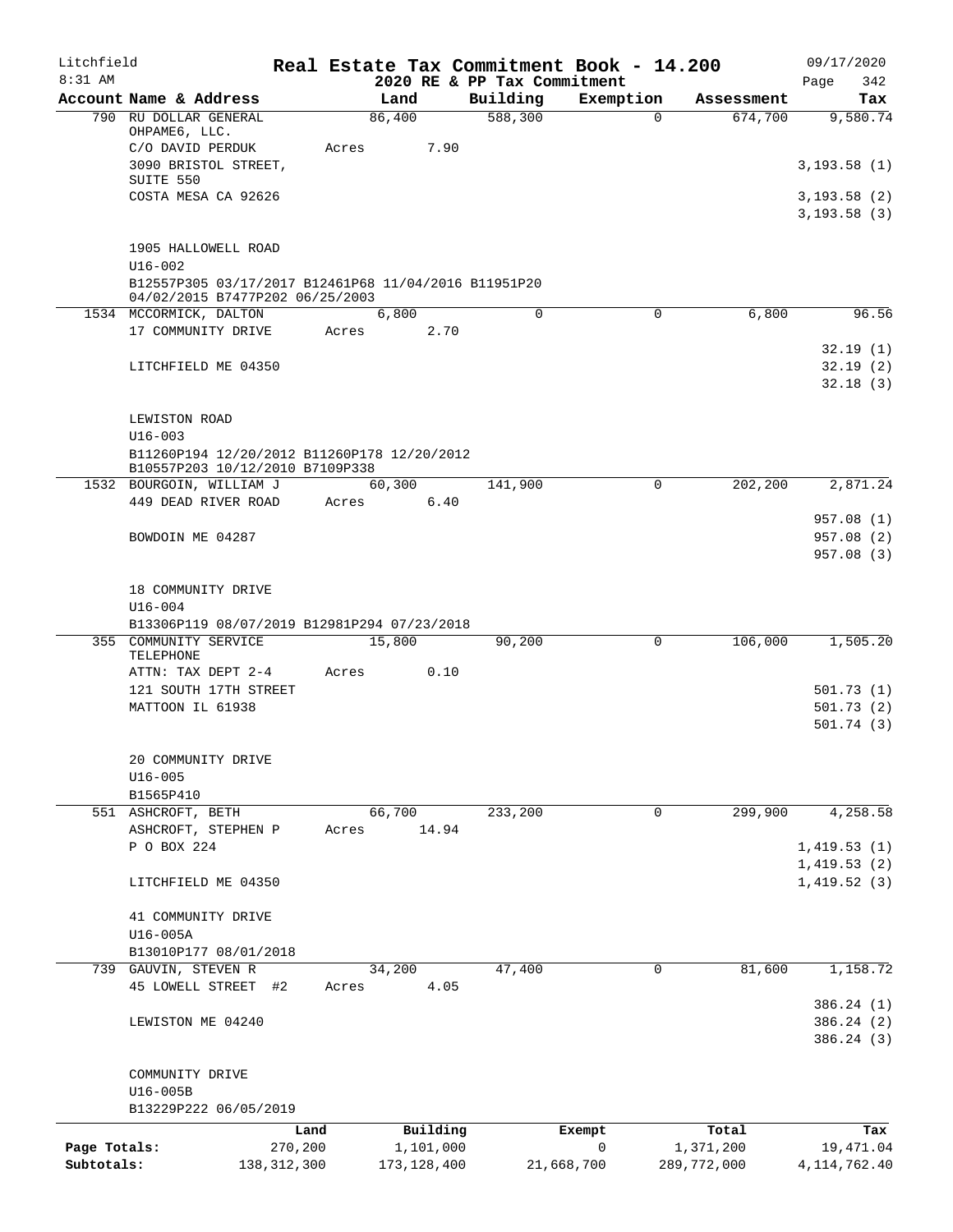| Litchfield   |                                                                        |         |        |           |          | Real Estate Tax Commitment Book - 14.200 |            | 09/17/2020      |
|--------------|------------------------------------------------------------------------|---------|--------|-----------|----------|------------------------------------------|------------|-----------------|
| 8:31 AM      | Account Name & Address                                                 |         | Land   |           | Building | 2020 RE & PP Tax Commitment              | Assessment | 343<br>Page     |
|              | 1533 MCCORMICK, DALTON                                                 |         | 47,200 |           | 64,300   | Exemption<br>25,000                      | 86,500     | Tax<br>1,228.30 |
|              | 17 COMMUNITY DRIVE                                                     |         | Acres  | 2.70      |          | 02 HOMESTEAD EXEMPT                      |            |                 |
|              |                                                                        |         |        |           |          |                                          |            | 409.43(1)       |
|              | LITCHFIELD ME 04350                                                    |         |        |           |          |                                          |            | 409.43(2)       |
|              |                                                                        |         |        |           |          |                                          |            | 409.44(3)       |
|              | 17 COMMUNITY DRIVE                                                     |         |        |           |          |                                          |            |                 |
|              | $U16 - 006$                                                            |         |        |           |          |                                          |            |                 |
|              | B11260P194 12/20/2012 B11260P178 12/20/2012<br>B7109P338               |         |        |           |          |                                          |            |                 |
|              | 950 HUME, JOHN D                                                       |         | 53,100 |           | 408,100  | 25,000                                   | 436,200    | 6,194.04        |
|              | P O BOX 157                                                            |         | Acres  | 3.70      |          | 02 HOMESTEAD EXEMPT                      |            |                 |
|              |                                                                        |         |        |           |          |                                          |            | 2,064.68(1)     |
|              | LITCHFIELD ME 04350                                                    |         |        |           |          |                                          |            | 2,064.68 (2)    |
|              |                                                                        |         |        |           |          |                                          |            | 2,064.68 (3)    |
|              |                                                                        |         |        |           |          |                                          |            |                 |
|              | 1887 HALLOWELL ROAD<br>$U16 - 007$                                     |         |        |           |          |                                          |            |                 |
|              | B6250P116 07/14/2000                                                   |         |        |           |          |                                          |            |                 |
|              | 771 MOODY, MICHAEL W LIVING                                            |         | 40,200 |           | 149,500  | 0                                        | 189,700    | 2,693.74        |
|              | TRUST                                                                  |         |        |           |          |                                          |            |                 |
|              | MOODY PATRICIA W LIVING Acres<br>TRUST                                 |         |        | 0.65      |          |                                          |            |                 |
|              | 32 ERIC DRIVE                                                          |         |        |           |          |                                          |            | 897.91 (1)      |
|              |                                                                        |         |        |           |          |                                          |            | 897.91 (2)      |
|              | PALM COAST FL 32110                                                    |         |        |           |          |                                          |            | 897.92 (3)      |
|              |                                                                        |         |        |           |          |                                          |            |                 |
|              | 1879 HALLOWELL ROAD                                                    |         |        |           |          |                                          |            |                 |
|              | $U16 - 009$                                                            |         |        |           |          |                                          |            |                 |
|              | B9460P280 08/14/2007 B6008P181 10/20/1999                              |         |        |           |          |                                          |            |                 |
|              | 789 HOFFER, SCOTT A                                                    |         | 45,100 |           | 133,900  | 25,000                                   | 154,000    | 2,186.80        |
|              | HOFFER, JANINE A                                                       | Acres   |        | 1.04      |          | 02 HOMESTEAD EXEMPT                      |            |                 |
|              | 1867 HALLOWELL ROAD                                                    |         |        |           |          |                                          |            | 728.93(1)       |
|              |                                                                        |         |        |           |          |                                          |            | 728.93(2)       |
|              | LITCHFIELD ME 04350                                                    |         |        |           |          |                                          |            | 728.94(3)       |
|              | 1867 HALLOWELL ROAD                                                    |         |        |           |          |                                          |            |                 |
|              | $U16 - 011$                                                            |         |        |           |          |                                          |            |                 |
|              | B11906P71 01/29/2015 B6869P60 07/01/2002                               |         |        |           |          |                                          |            |                 |
|              | 2307 NEMETH DANIELLE C                                                 |         | 56,900 |           | 181,100  | 25,000                                   | 213,000    | 3,024.60        |
|              | NEMETH JOHN M.                                                         | Acres   |        | 4.96      |          | 02 HOMESTEAD EXEMPT                      |            |                 |
|              | 1871 HALLOWELL ROAD                                                    |         |        |           |          |                                          |            | 1,008.20(1)     |
|              |                                                                        |         |        |           |          |                                          |            | 1,008.20(2)     |
|              | LITCHFIELD ME 04350                                                    |         |        |           |          |                                          |            | 1,008.20(3)     |
|              |                                                                        |         |        |           |          |                                          |            |                 |
|              | 1871 HALLOWELL ROAD<br>U16-011A                                        |         |        |           |          |                                          |            |                 |
|              | B8224P198 11/23/2004 B7071P89 09/20/2002                               |         |        |           |          |                                          |            |                 |
|              | 364 WYMAN, NATHAN                                                      |         | 42,400 |           | 77,700   | 0                                        | 120,100    | 1,705.42        |
|              | 1859 HALLOWELL ROAD                                                    | Acres   |        | 0.80      |          |                                          |            |                 |
|              |                                                                        |         |        |           |          |                                          |            | 568.47(1)       |
|              | LITCHFIELD ME 04350                                                    |         |        |           |          |                                          |            | 568.47(2)       |
|              |                                                                        |         |        |           |          |                                          |            | 568.48(3)       |
|              | 1859 HALLOWELL ROAD                                                    |         |        |           |          |                                          |            |                 |
|              | $U16 - 012$                                                            |         |        |           |          |                                          |            |                 |
|              | BP B13212P163 05/17/2019 B12493P289 12/15/2016<br>B1352P194 06/15/1964 |         |        |           |          |                                          |            |                 |
|              |                                                                        |         |        |           |          |                                          |            |                 |
|              |                                                                        | Land    |        | Building  |          | Exempt                                   | Total      | Tax             |
| Page Totals: |                                                                        | 284,900 |        | 1,014,600 |          | 100,000                                  | 1,199,500  | 17,032.90       |

**Subtotals:** 138,597,200 174,143,000 21,768,700 290,971,500 4,131,795.30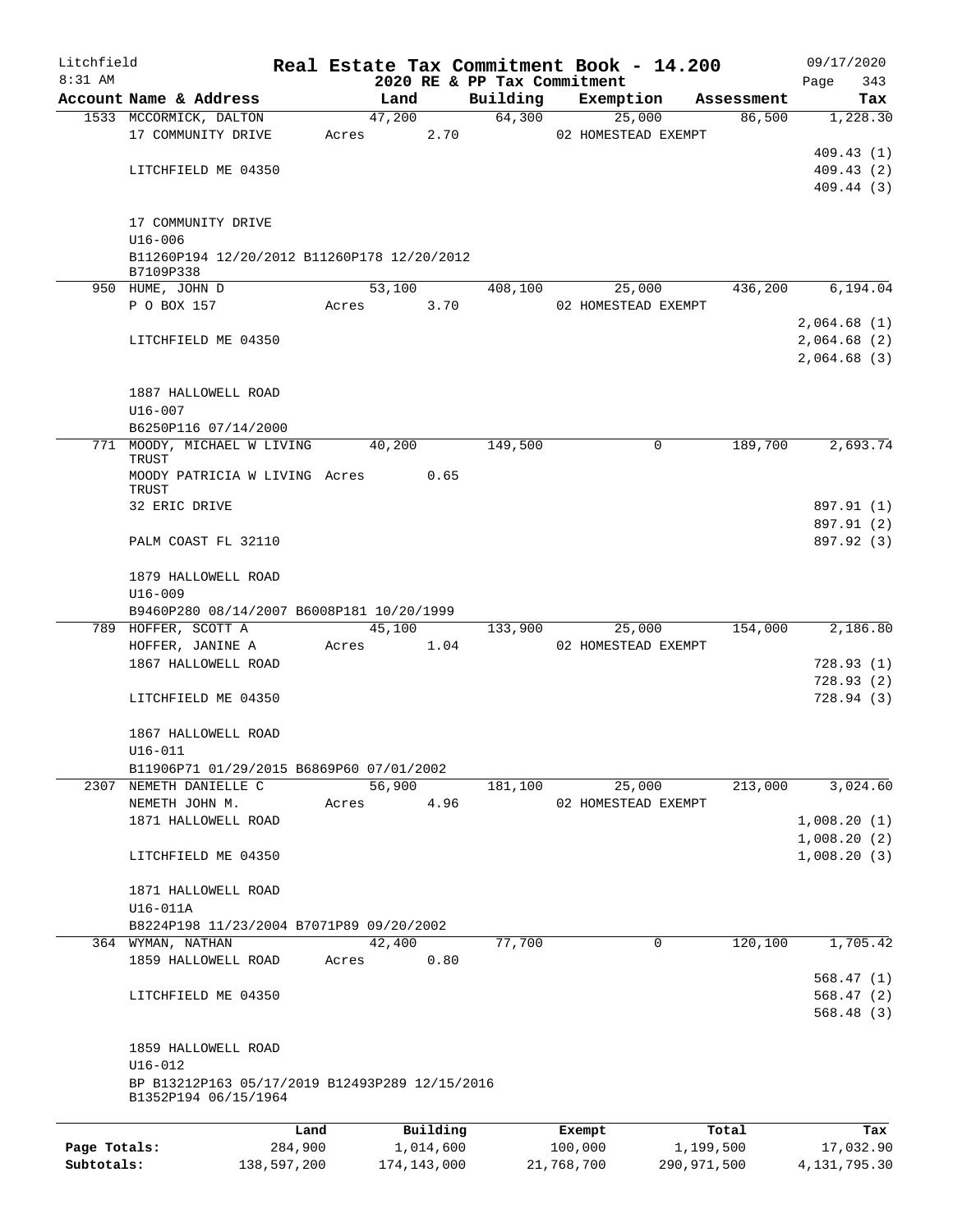| Litchfield |                                            |        |             |                             | Real Estate Tax Commitment Book - 14.200 |            | 09/17/2020  |
|------------|--------------------------------------------|--------|-------------|-----------------------------|------------------------------------------|------------|-------------|
| 8:31 AM    |                                            |        |             | 2020 RE & PP Tax Commitment |                                          |            | 344<br>Page |
|            | Account Name & Address                     | Land   |             | Building                    | Exemption                                | Assessment | Tax         |
|            | 2603 WATERMAN, WILLIAM J                   | 33,900 |             | 153,900                     | $\Omega$                                 | 187,800    | 2,666.76    |
|            | WATERMAN, SARAH                            | Acres  | 0.31        |                             |                                          |            |             |
|            | PO BOX 299                                 |        |             |                             |                                          |            | 888.92 (1)  |
|            |                                            |        |             |                             |                                          |            | 888.92 (2)  |
|            | LITCHFIELD ME 04350                        |        |             |                             |                                          |            | 888.92 (3)  |
|            | 1847 HALLOWELL ROAD                        |        |             |                             |                                          |            |             |
|            | $U16 - 013$                                |        |             |                             |                                          |            |             |
|            | B10440P219 06/11/2010 B10411P90 05/06/2010 |        |             |                             |                                          |            |             |
|            | 1571 SEAMAN, ERIC                          | 47,200 |             | 97,200                      | 25,000                                   | 119,400    | 1,695.48    |
|            | 1844 HALLOWELL ROAD                        | Acres  | 7.30        |                             | 02 HOMESTEAD EXEMPT                      |            |             |
|            |                                            |        |             |                             |                                          |            | 565.16(1)   |
|            | LITCHFIELD ME 04350                        |        |             |                             |                                          |            | 565.16(2)   |
|            |                                            |        |             |                             |                                          |            | 565.16(3)   |
|            | 1844 HALLOWELL ROAD                        |        |             |                             |                                          |            |             |
|            | $U16 - 015$                                |        |             |                             |                                          |            |             |
|            | B6684P65                                   |        |             |                             |                                          |            |             |
|            | 1574 SEAMAN, ERIC C                        |        | $\mathbf 0$ | 54,800                      | 0                                        | 54,800     | 778.16      |
|            | 1844 HALLOWELL RD                          |        |             |                             |                                          |            |             |
|            |                                            |        |             |                             |                                          |            | 259.39(1)   |
|            | LITCHFIELD ME 04350                        |        |             |                             |                                          |            | 259.39(2)   |
|            |                                            |        |             |                             |                                          |            | 259.38 (3)  |
|            |                                            |        |             |                             |                                          |            |             |
|            | 1846 HALLOWELL ROAD                        |        |             |                             |                                          |            |             |
|            | $U16 - 015 - ON$                           |        |             |                             |                                          |            |             |
|            | 1005 LANE, DAVID                           | 49,800 |             | 26,500                      | $\mathbf 0$                              | 76,300     | 1,083.46    |
|            | 1854 HALLOWELL ROAD                        | Acres  | 2.60        |                             |                                          |            |             |
|            |                                            |        |             |                             |                                          |            | 361.15(1)   |
|            | LITCHFIELD ME 04350                        |        |             |                             |                                          |            | 361.15(2)   |
|            |                                            |        |             |                             |                                          |            | 361.16(3)   |
|            |                                            |        |             |                             |                                          |            |             |
|            | 1860 HALLOWELL ROAD<br>$U16 - 016$         |        |             |                             |                                          |            |             |
|            | B5076P147                                  |        |             |                             |                                          |            |             |
|            | 997 LANE, DAVID                            | 46,200 |             | 116,300                     | 25,000                                   | 137,500    | 1,952.50    |
|            | 1854 HALLOWELL ROAD                        | Acres  | 1.40        |                             | 02 HOMESTEAD EXEMPT                      |            |             |
|            |                                            |        |             |                             |                                          |            | 650.83 (1)  |
|            | LITCHFIELD ME 04350                        |        |             |                             |                                          |            | 650.83 (2)  |
|            |                                            |        |             |                             |                                          |            | 650.84 (3)  |
|            |                                            |        |             |                             |                                          |            |             |
|            | 1854 HALLOWELL ROAD                        |        |             |                             |                                          |            |             |
|            | U16-016A                                   |        |             |                             |                                          |            |             |
|            | B3796P145                                  |        |             |                             |                                          |            |             |
|            | 1007 LANE, RICHARD N                       | 46,900 |             | 88,300                      | 25,000                                   | 110,200    | 1,564.84    |
|            | 1864 HALLOWELL ROAD                        | Acres  | 1.64        |                             | 02 HOMESTEAD EXEMPT                      |            |             |
|            |                                            |        |             |                             |                                          |            | 521.61(1)   |
|            | LITCHFIELD ME 04350                        |        |             |                             |                                          |            | 521.61(2)   |
|            |                                            |        |             |                             |                                          |            | 521.62(3)   |
|            |                                            |        |             |                             |                                          |            |             |
|            | 1864 HALLOWELL ROAD                        |        |             |                             |                                          |            |             |
|            | U16-017                                    |        |             |                             |                                          |            |             |
|            | B1663P87                                   |        |             |                             |                                          |            |             |
|            |                                            |        |             |                             |                                          |            |             |
|            |                                            |        |             |                             |                                          |            |             |

|              | Land        | Building    | Exempt     | Total       | Tax          |
|--------------|-------------|-------------|------------|-------------|--------------|
| Page Totals: | 224,000     | 537,000     | 75,000     | 686,000     | 9,741.20     |
| Subtotals:   | 138,821,200 | 174,680,000 | 21,843,700 | 291,657,500 | 4,141,536.50 |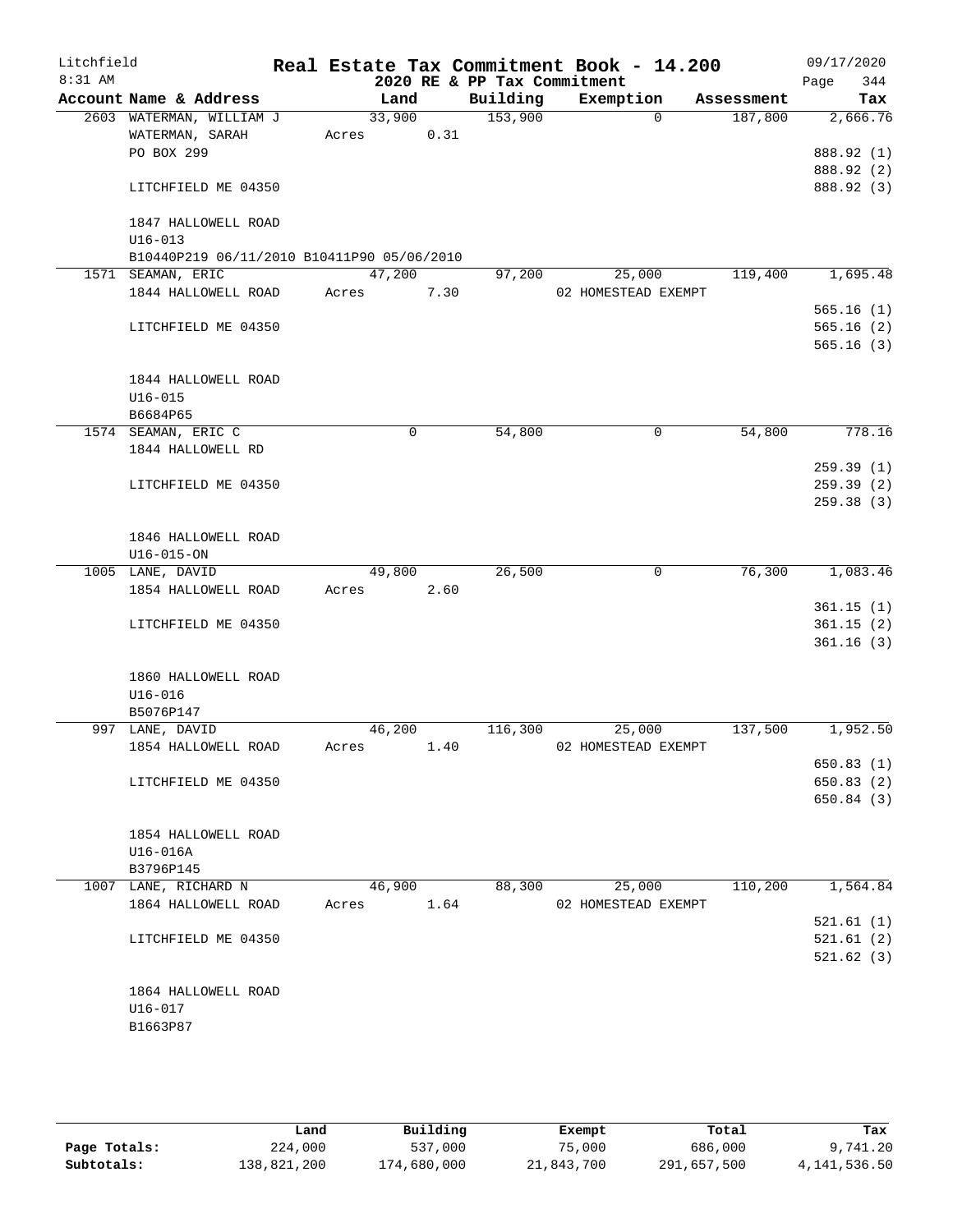| Litchfield<br>$8:31$ AM |                                                                                          |       |        |      | 2020 RE & PP Tax Commitment |   | Real Estate Tax Commitment Book - 14.200 |             |            | 09/17/2020<br>Page<br>345 |
|-------------------------|------------------------------------------------------------------------------------------|-------|--------|------|-----------------------------|---|------------------------------------------|-------------|------------|---------------------------|
|                         | Account Name & Address                                                                   |       | Land   |      | Building                    |   | Exemption                                |             | Assessment | Tax                       |
|                         | 363 LANE, RICHARD                                                                        |       | 15,800 |      |                             | 0 |                                          | $\Omega$    | 15,800     | 224.36                    |
|                         | 1864 HALLOWELL RD                                                                        | Acres |        | 0.40 |                             |   |                                          |             |            |                           |
|                         |                                                                                          |       |        |      |                             |   |                                          |             |            | 74.79 (1)                 |
|                         | LITCHFIELD ME 04350                                                                      |       |        |      |                             |   |                                          |             |            | 74.79 (2)                 |
|                         |                                                                                          |       |        |      |                             |   |                                          |             |            | 74.78 (3)                 |
|                         | 1859 HALLOWELL ROAD                                                                      |       |        |      |                             |   |                                          |             |            |                           |
|                         | $U16 - 018$                                                                              |       |        |      |                             |   |                                          |             |            |                           |
|                         | B12477P157 11/21/2016 B1150P382                                                          |       |        |      |                             |   |                                          |             |            |                           |
|                         | 736 SCOTT, SYLVIA                                                                        |       | 45,000 |      | 90,900                      |   | 25,000                                   |             | 110,900    | 1,574.78                  |
|                         | 1874 HALLOWELL ROAD                                                                      | Acres |        | 1.00 |                             |   | 02 HOMESTEAD EXEMPT                      |             |            |                           |
|                         |                                                                                          |       |        |      |                             |   |                                          |             |            | 524.93(1)                 |
|                         | LITCHFIELD ME 04350                                                                      |       |        |      |                             |   |                                          |             |            | 524.93(2)                 |
|                         |                                                                                          |       |        |      |                             |   |                                          |             |            | 524.92(3)                 |
|                         |                                                                                          |       |        |      |                             |   |                                          |             |            |                           |
|                         | 1874 HALLOWELL ROAD                                                                      |       |        |      |                             |   |                                          |             |            |                           |
|                         | $U16 - 019$                                                                              |       |        |      |                             |   |                                          |             |            |                           |
|                         | B4875P139                                                                                |       |        |      |                             |   |                                          |             |            |                           |
|                         | 762 HARDY, CARROLL E                                                                     |       | 57,900 |      | 142,500                     |   |                                          | 0           | 200,400    | 2,845.68                  |
|                         | P O BOX 418                                                                              | Acres |        | 0.90 |                             |   |                                          |             |            |                           |
|                         |                                                                                          |       |        |      |                             |   |                                          |             |            | 948.56(1)                 |
|                         | BREWER ME 04412                                                                          |       |        |      |                             |   |                                          |             |            | 948.56(2)                 |
|                         |                                                                                          |       |        |      |                             |   |                                          |             |            | 948.56(3)                 |
|                         |                                                                                          |       |        |      |                             |   |                                          |             |            |                           |
|                         | 1882 HALLOWELL ROAD                                                                      |       |        |      |                             |   |                                          |             |            |                           |
|                         | $U16 - 020$                                                                              |       |        |      |                             |   |                                          |             |            |                           |
|                         | B3617P143                                                                                |       |        |      |                             |   |                                          |             |            |                           |
|                         | 548 BEAULIEU, LEANN L                                                                    |       | 41,700 |      | 28,500                      |   |                                          | 0           | 70,200     | 996.84                    |
|                         | 1479 LEWISTON ROAD                                                                       | Acres |        | 1.22 |                             |   |                                          |             |            |                           |
|                         |                                                                                          |       |        |      |                             |   |                                          |             |            | 332.28(1)                 |
|                         | LITCHFIELD ME 04350                                                                      |       |        |      |                             |   |                                          |             |            | 332.28 (2)                |
|                         |                                                                                          |       |        |      |                             |   |                                          |             |            | 332.28(3)                 |
|                         |                                                                                          |       |        |      |                             |   |                                          |             |            |                           |
|                         | 1479 LEWISTON ROAD                                                                       |       |        |      |                             |   |                                          |             |            |                           |
|                         | $U16 - 021$                                                                              |       |        |      |                             |   |                                          |             |            |                           |
|                         | B11909P216 02/09/2015 B11306P23 01/30/2013 B11306P21                                     |       |        |      |                             |   |                                          |             |            |                           |
|                         | 11/20/2012 B6361P222 12/01/2000                                                          |       |        |      |                             |   |                                          |             |            |                           |
| 1492                    | OUELLETTE, AARON B                                                                       |       | 51,000 |      | 205,100                     |   |                                          | 0           | 256,100    | 3,636.62                  |
|                         | OUELLETTE, ANNA M                                                                        | Acres |        | 3.00 |                             |   |                                          |             |            |                           |
|                         | 1493 LEWISTON ROAD                                                                       |       |        |      |                             |   |                                          |             |            | 1, 212.21(1)              |
|                         |                                                                                          |       |        |      |                             |   |                                          |             |            | 1, 212.21(2)              |
|                         | LITCHFIELD ME 04350                                                                      |       |        |      |                             |   |                                          |             |            | 1, 212.20(3)              |
|                         |                                                                                          |       |        |      |                             |   |                                          |             |            |                           |
|                         | 1493 LEWISTON ROAD                                                                       |       |        |      |                             |   |                                          |             |            |                           |
|                         | $U16 - 022$                                                                              |       |        |      |                             |   |                                          |             |            |                           |
|                         | B10880P266 11/08/2011 B10208P163 09/18/2009<br>B10128P80 06/29/2009 B4967P204 09/07/1995 |       |        |      |                             |   |                                          |             |            |                           |
|                         | 1237 MEKO, LLC                                                                           |       | 70,300 |      | 36,300                      |   |                                          | $\mathbf 0$ | 106,600    | 1, 513.72                 |
|                         | 18 MORNING DRIVE                                                                         | Acres |        | 1.10 |                             |   |                                          |             |            |                           |
|                         |                                                                                          |       |        |      |                             |   |                                          |             |            | 504.57(1)                 |
|                         | LITCHFIELD ME 04350                                                                      |       |        |      |                             |   |                                          |             |            | 504.57(2)                 |
|                         |                                                                                          |       |        |      |                             |   |                                          |             |            | 504.58(3)                 |
|                         |                                                                                          |       |        |      |                             |   |                                          |             |            |                           |
|                         | 1892 HALLOWELL ROAD                                                                      |       |        |      |                             |   |                                          |             |            |                           |
|                         | U16-022A                                                                                 |       |        |      |                             |   |                                          |             |            |                           |
|                         | B12727P190 09/22/2017 B11552P63 10/25/2013 B7366P288                                     |       |        |      |                             |   |                                          |             |            |                           |
|                         |                                                                                          |       |        |      |                             |   |                                          |             |            |                           |
|                         |                                                                                          |       |        |      |                             |   |                                          |             |            |                           |

|              | Land        | Building    | Exempt     | Total         | Tax          |
|--------------|-------------|-------------|------------|---------------|--------------|
| Page Totals: | 281,700     | 503,300     | 25,000     | 760,000       | 10,792.00    |
| Subtotals:   | 139,102,900 | 175,183,300 | 21,868,700 | 292, 417, 500 | 4,152,328.50 |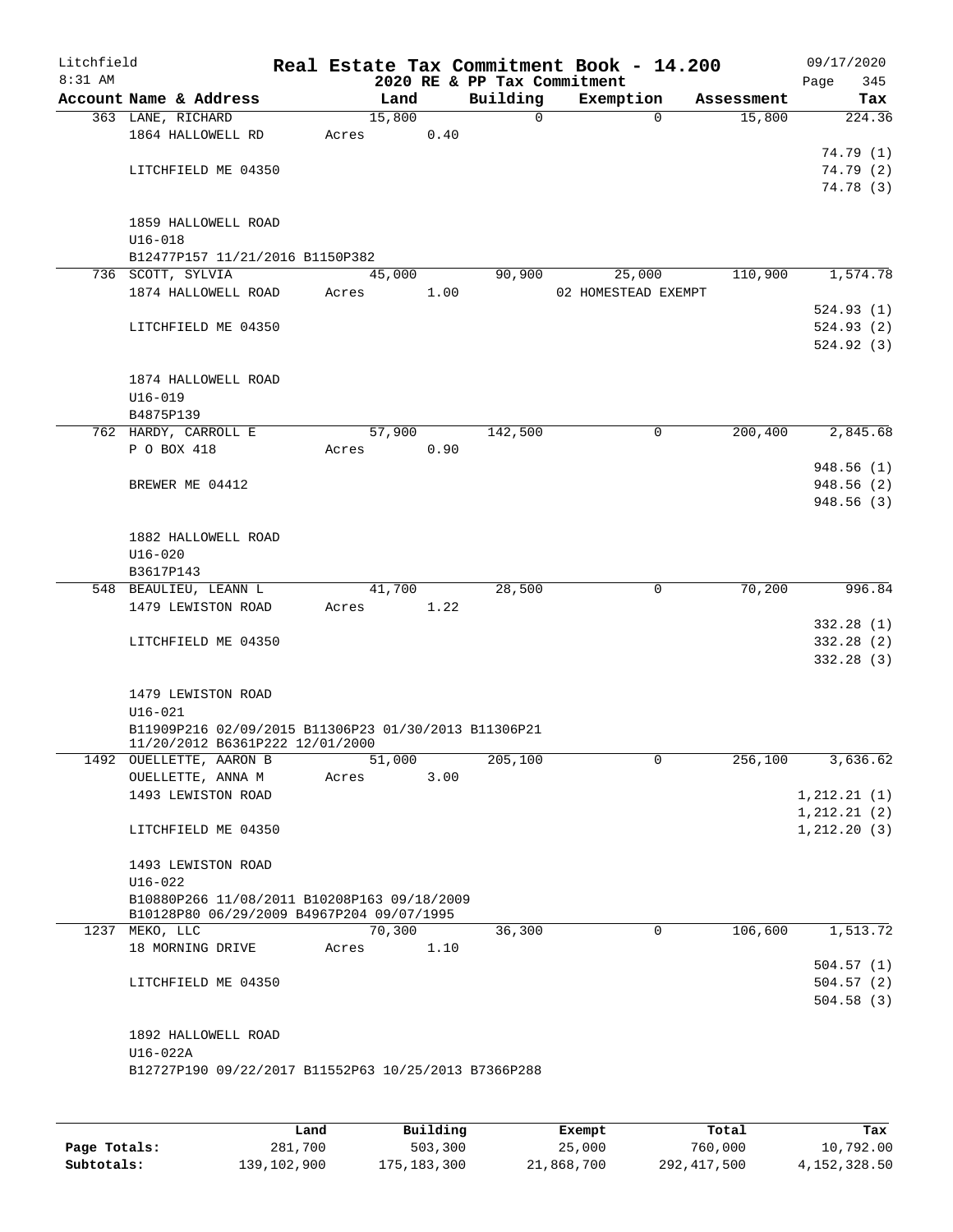| Litchfield   |                                                      |             |                |               |                             | Real Estate Tax Commitment Book - 14.200 |             | 09/17/2020   |
|--------------|------------------------------------------------------|-------------|----------------|---------------|-----------------------------|------------------------------------------|-------------|--------------|
| 8:31 AM      |                                                      |             |                |               | 2020 RE & PP Tax Commitment |                                          |             | 346<br>Page  |
|              | Account Name & Address                               |             | Land<br>40,900 |               | Building<br>56,700          | Exemption<br>$\Omega$                    | Assessment  | Tax          |
|              | 1621 COMEAU RONALD M<br>584 MAIN STREET              |             | Acres          | 0.70          |                             |                                          | 97,600      | 1,385.92     |
|              |                                                      |             |                |               |                             |                                          |             | 461.97(1)    |
|              | LEWISTON ME 04240                                    |             |                |               |                             |                                          |             | 461.97(2)    |
|              |                                                      |             |                |               |                             |                                          |             | 461.98(3)    |
|              |                                                      |             |                |               |                             |                                          |             |              |
|              | 1878 HALLOWELL ROAD                                  |             |                |               |                             |                                          |             |              |
|              | $U16-022B$                                           |             |                |               |                             |                                          |             |              |
|              | B8543P71 08/12/2005 B7052P267                        |             |                |               |                             |                                          |             |              |
|              | 744 HAHNEL, JANE E                                   |             | 137,500        |               | 48,800                      | 0                                        | 186,300     | 2,645.46     |
|              | 1532 WASHINGTON STREET                               |             | Acres          | 0.28          |                             |                                          |             |              |
|              |                                                      |             |                |               |                             |                                          |             | 881.82 (1)   |
|              | <b>BATH ME 04530</b>                                 |             |                |               |                             |                                          |             | 881.82 (2)   |
|              |                                                      |             |                |               |                             |                                          |             | 881.82 (3)   |
|              |                                                      |             |                |               |                             |                                          |             |              |
|              | 142 ROSSER DRIVE                                     |             |                |               |                             |                                          |             |              |
|              | $U17 - 001$                                          |             |                |               |                             |                                          |             |              |
|              | B13510P338 03/12/2020                                |             |                |               |                             |                                          |             |              |
|              | 1597 SIWINSKI, GRANT W                               |             | 159,700        |               | 75,400                      | $\mathbf 0$                              | 235,100     | 3,338.42     |
|              | 84 BRANCH TPKE UNIT 32 Acres                         |             |                | 0.39          |                             |                                          |             |              |
|              |                                                      |             |                |               |                             |                                          |             | 1, 112.81(1) |
|              | CONCORD NH 03301                                     |             |                |               |                             |                                          |             | 1, 112.81(2) |
|              |                                                      |             |                |               |                             |                                          |             | 1, 112.80(3) |
|              |                                                      |             |                |               |                             |                                          |             |              |
|              | 148 ROSSER DRIVE                                     |             |                |               |                             |                                          |             |              |
|              | U17-002<br>B4465P197                                 |             |                |               |                             |                                          |             |              |
|              | 318 BRIDGEO JANICE/DENNIS                            |             | 120,900        |               | 45,200                      | 0                                        | 166,100     | 2,358.62     |
|              | MARY ELLEN                                           |             |                |               |                             |                                          |             |              |
|              | CHURCH JEFFREY/CHURCH                                |             | Acres          | 0.21          |                             |                                          |             |              |
|              | ROBERT                                               |             |                |               |                             |                                          |             |              |
|              | 100 FAIRVIEW AVENUE                                  |             |                |               |                             |                                          |             | 786.21 (1)   |
|              |                                                      |             |                |               |                             |                                          |             | 786.21(2)    |
|              | AUGUSTA ME 04330                                     |             |                |               |                             |                                          |             | 786.20(3)    |
|              |                                                      |             |                |               |                             |                                          |             |              |
|              | 152 ROSSER DRIVE<br>$U17 - 003$                      |             |                |               |                             |                                          |             |              |
|              | B9630P60 02/01/2008 B1202P455 09/22/1960             |             |                |               |                             |                                          |             |              |
| 653          | HEIL, GEORGE C                                       |             | 121,700        |               | 77,500                      | 0                                        | 199,200     | 2,828.64     |
|              | HEIL, KATHLEEN L                                     |             | Acres          | 0.19          |                             |                                          |             |              |
|              | 63 HILLSIDE ROAD                                     |             |                |               |                             |                                          |             | 942.88 (1)   |
|              |                                                      |             |                |               |                             |                                          |             | 942.88 (2)   |
|              | TURNERSVILLE NJ 08012                                |             |                |               |                             |                                          |             | 942.88 (3)   |
|              |                                                      |             |                |               |                             |                                          |             |              |
|              | 156 ROSSER DRIVE                                     |             |                |               |                             |                                          |             |              |
|              | $U17 - 004$                                          |             |                |               |                             |                                          |             |              |
|              | B6704P85                                             |             |                |               |                             |                                          |             |              |
| 484          | WILLIAMS GAYLE A & GARY                              |             | 183,400        |               | 225,300                     | 25,000                                   | 383,700     | 5,448.54     |
|              | C. WILLIAMS                                          |             |                |               |                             |                                          |             |              |
|              | 160 ROSSER DRIVE                                     |             | Acres          | 0.50          |                             | 02 HOMESTEAD EXEMPT                      |             |              |
|              |                                                      |             |                |               |                             |                                          |             | 1,816.18(1)  |
|              | LITCHFIELD ME 04350                                  |             |                |               |                             |                                          |             | 1,816.18(2)  |
|              |                                                      |             |                |               |                             |                                          |             | 1,816.18(3)  |
|              | 160 ROSSER DRIVE                                     |             |                |               |                             |                                          |             |              |
|              | U17-005                                              |             |                |               |                             |                                          |             |              |
|              | B10188P268 08/28/2009 B10043P72 04/14/2009 B5409P260 |             |                |               |                             |                                          |             |              |
|              | 07/06/1997                                           |             |                |               |                             |                                          |             |              |
|              |                                                      |             |                |               |                             |                                          |             |              |
|              |                                                      | Land        |                | Building      |                             | Exempt                                   | Total       | Tax          |
| Page Totals: |                                                      | 764,100     |                | 528,900       |                             | 25,000                                   | 1,268,000   | 18,005.60    |
| Subtotals:   |                                                      | 139,867,000 |                | 175, 712, 200 |                             | 21,893,700                               | 293,685,500 | 4,170,334.10 |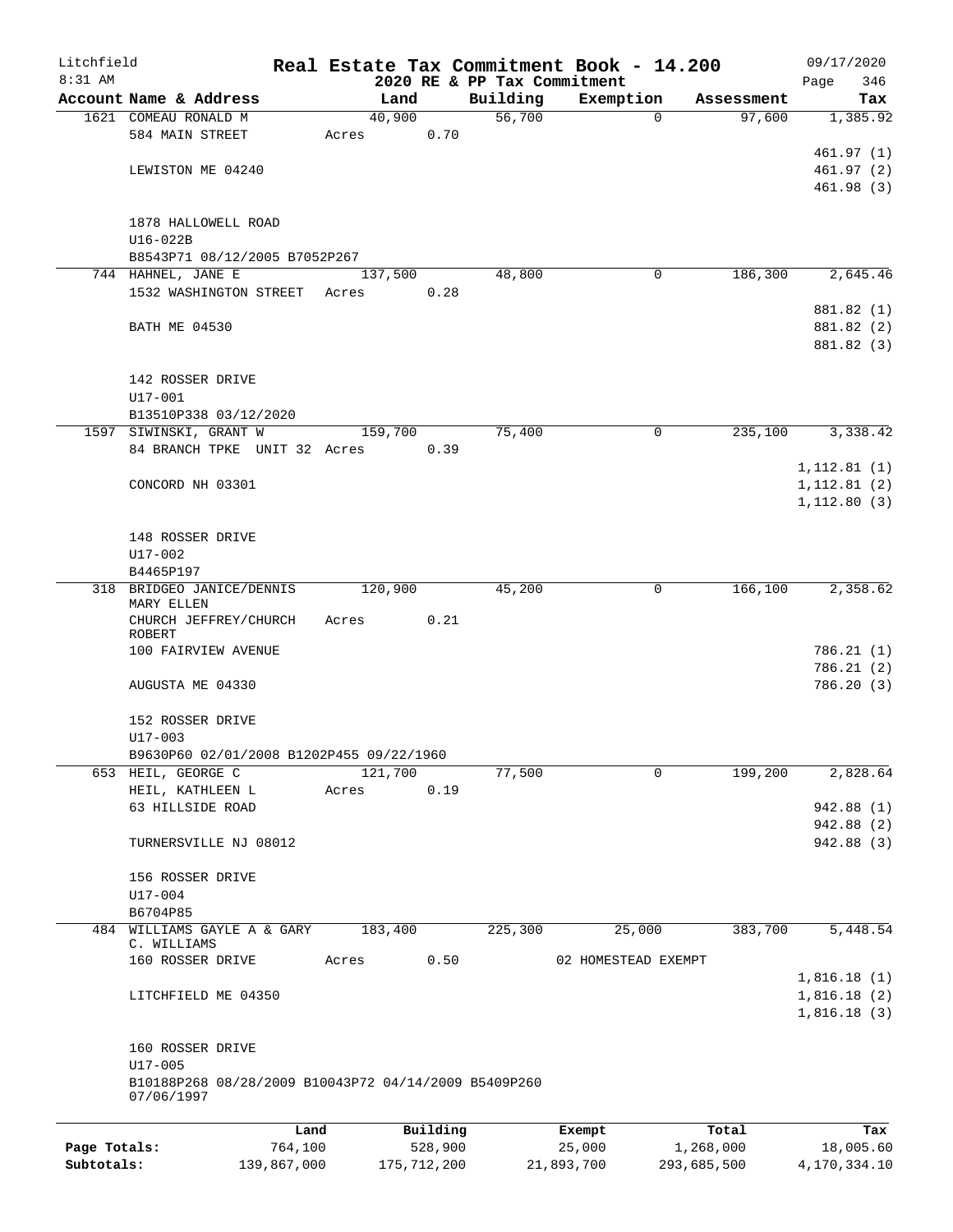| Litchfield                 |                                                      |             |          |                             | Real Estate Tax Commitment Book - 14.200 |                          | 09/17/2020                  |
|----------------------------|------------------------------------------------------|-------------|----------|-----------------------------|------------------------------------------|--------------------------|-----------------------------|
| $8:31$ AM                  |                                                      |             |          | 2020 RE & PP Tax Commitment |                                          |                          | Page<br>347                 |
|                            | Account Name & Address                               | Land        |          | Building                    | Exemption                                | Assessment               | Tax                         |
|                            | 761 BEAUDOIN DONALD A                                | 123,400     |          | 31,400                      | $\Omega$                                 | 154,800                  | 2,198.16                    |
|                            | BEAUDOIN ELAINE M                                    | Acres       | 0.22     |                             |                                          |                          |                             |
|                            | 987 CHURCH HILL ROAD                                 |             |          |                             |                                          |                          | 732.72 (1)                  |
|                            |                                                      |             |          |                             |                                          |                          | 732.72 (2)                  |
|                            | VASSALBORO ME 04989                                  |             |          |                             |                                          |                          | 732.72(3)                   |
|                            | 162 ROSSER DRIVE                                     |             |          |                             |                                          |                          |                             |
|                            | U17-006                                              |             |          |                             |                                          |                          |                             |
|                            | B9907P24 11/12/2008 B1666P132                        |             |          |                             |                                          |                          |                             |
|                            | 1524 ROSSER, LESLIE M                                | 149,900     |          | 50,900                      | 0                                        | 200,800                  | 2,851.36                    |
|                            | REVOCABLE TRUST                                      |             |          |                             |                                          |                          |                             |
|                            | ROSSER, LESLIE & JOHN                                | Acres       | 0.31     |                             |                                          |                          |                             |
|                            | TRUSTEES                                             |             |          |                             |                                          |                          |                             |
|                            | 29 ROSSER DRIVE                                      |             |          |                             |                                          |                          | 950.45(1)                   |
|                            |                                                      |             |          |                             |                                          |                          | 950.45(2)                   |
|                            | LITCHFIELD ME 04350                                  |             |          |                             |                                          |                          | 950.46(3)                   |
|                            | 166 ROSSER DRIVE                                     |             |          |                             |                                          |                          |                             |
|                            | U17-007                                              |             |          |                             |                                          |                          |                             |
|                            | B12223P283 02/08/2016 B10235P179 10/07/2009          |             |          |                             |                                          |                          |                             |
|                            | B4534P219 11/01/1993                                 |             |          |                             |                                          |                          |                             |
|                            | 228 OLSEN CARL S                                     | 135,200     |          | 150,100                     | 0                                        | 285,300                  | 4,051.26                    |
|                            | OLSEN KELLY                                          | Acres       | 0.29     |                             |                                          |                          |                             |
|                            | 107 ROSSER DRIVE                                     |             |          |                             |                                          |                          | 1,350.42(1)                 |
|                            |                                                      |             |          |                             |                                          |                          | 1,350.42(2)                 |
|                            | LITCHFIELD ME 04350                                  |             |          |                             |                                          |                          | 1,350.42(3)                 |
|                            |                                                      |             |          |                             |                                          |                          |                             |
|                            | 107 ROSSER DRIVE                                     |             |          |                             |                                          |                          |                             |
|                            | U17-010                                              |             |          |                             |                                          |                          |                             |
|                            | B12198P75 12/23/2015 B9096P58 09/26/2006 B1528P437   |             |          |                             |                                          |                          |                             |
|                            | 08/12/1970                                           |             |          |                             |                                          |                          |                             |
|                            | 1763 GARDNER, DOUGLASS<br>GARDNER, LESLIE            | 98,000      |          | 36,200                      | 0                                        | 134,200                  | 1,905.64                    |
|                            | 19 WOODFIELD ROAD                                    | Acres       | 0.16     |                             |                                          |                          | 635.21(1)                   |
|                            |                                                      |             |          |                             |                                          |                          | 635.21(2)                   |
|                            | PORTLAND ME 04102                                    |             |          |                             |                                          |                          | 635.22(3)                   |
|                            |                                                      |             |          |                             |                                          |                          |                             |
|                            | 105 ROSSER DRIVE                                     |             |          |                             |                                          |                          |                             |
|                            | U17-011                                              |             |          |                             |                                          |                          |                             |
|                            | B12143P337 10/20/2015 B9679P166 03/28/2008 B8997P306 |             |          |                             |                                          |                          |                             |
|                            | B2419P339                                            |             |          |                             |                                          |                          |                             |
|                            | 1552 RYDER, BARBARA - ESTATE                         | 89,300      |          | 19,500                      | 0                                        | 108,800                  | 1,544.96                    |
|                            | C/O KENNETH DENNISON                                 | Acres       | 0.14     |                             |                                          |                          |                             |
|                            | 36 GARRISON STREET                                   |             |          |                             |                                          |                          | 514.99(1)                   |
|                            | BRUNSWICK ME 04011                                   |             |          |                             |                                          |                          | 514.99(2)                   |
|                            |                                                      |             |          |                             |                                          |                          | 514.98(3)                   |
|                            |                                                      |             |          |                             |                                          |                          |                             |
|                            | 103 ROSSER DRIVE                                     |             |          |                             |                                          |                          |                             |
|                            | $U17 - 012$                                          |             |          |                             |                                          |                          |                             |
|                            | B1348P142                                            |             |          |                             |                                          |                          |                             |
|                            | 1048 SCHRADER, KEVIN J                               | 136,700     |          | 42,800                      | $\mathbf 0$                              | 179,500                  | 2,548.90                    |
|                            | 56 MAVERICK ST                                       | Acres       | 0.25     |                             |                                          |                          |                             |
|                            |                                                      |             |          |                             |                                          |                          | 849.63(1)                   |
|                            | MARBLEHEAD MA 01945                                  |             |          |                             |                                          |                          | 849.63(2)                   |
|                            |                                                      |             |          |                             |                                          |                          | 849.64 (3)                  |
|                            |                                                      |             |          |                             |                                          |                          |                             |
|                            | 99 ROSSER DRIVE<br>U17-013                           |             |          |                             |                                          |                          |                             |
|                            | B12946P80 06/21/2018 B7394P18 05/08/2003             |             |          |                             |                                          |                          |                             |
|                            |                                                      |             |          |                             |                                          |                          |                             |
|                            | Land                                                 |             | Building |                             | Exempt<br>0                              | Total                    | Tax                         |
| Page Totals:<br>Subtotals: | 732,500<br>140,599,500                               | 176,043,100 | 330,900  |                             | 21,893,700                               | 1,063,400<br>294,748,900 | 15,100.28<br>4, 185, 434.38 |
|                            |                                                      |             |          |                             |                                          |                          |                             |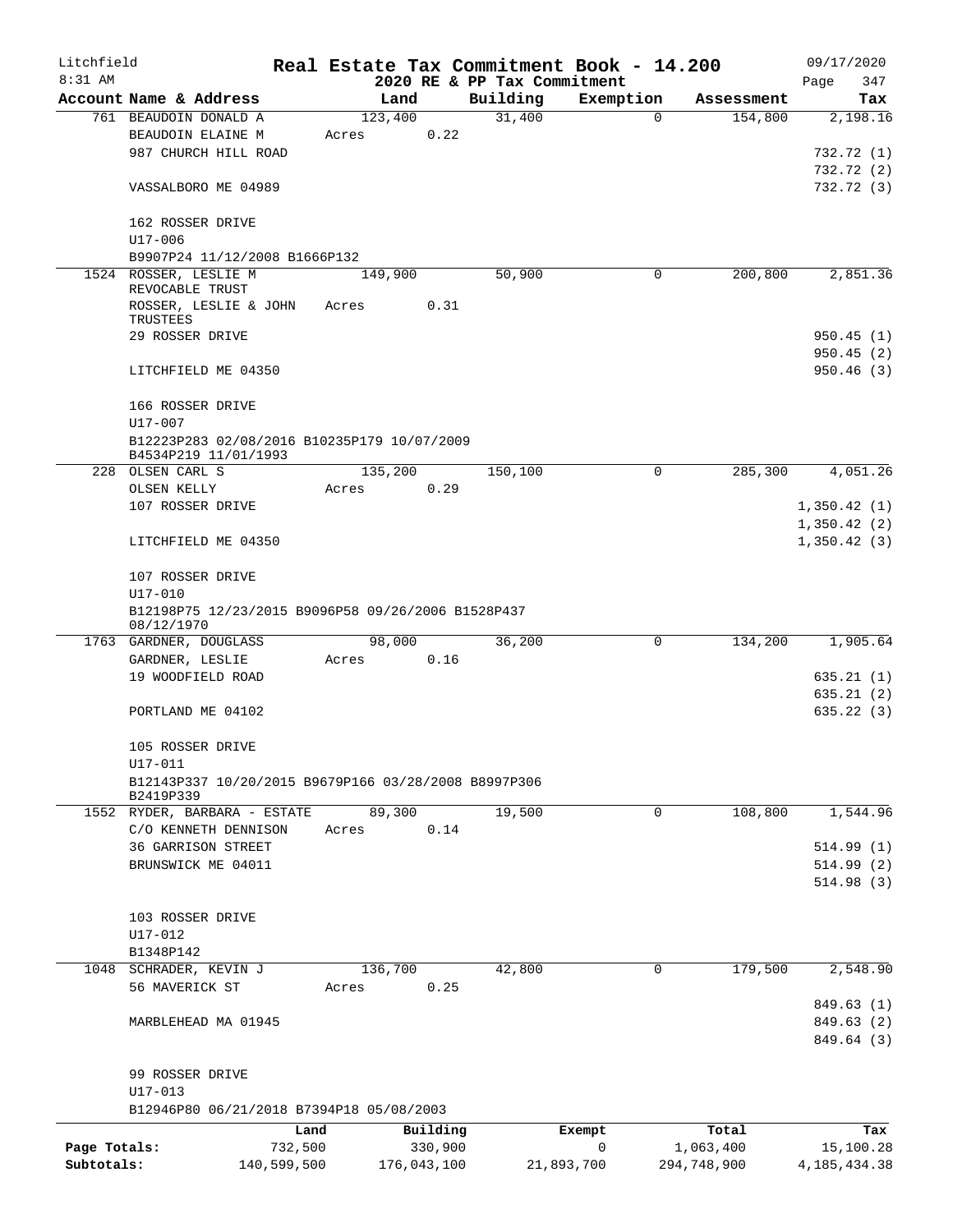| Litchfield |                                                                                  |                  |      |                             | Real Estate Tax Commitment Book - 14.200 |            | 09/17/2020  |
|------------|----------------------------------------------------------------------------------|------------------|------|-----------------------------|------------------------------------------|------------|-------------|
| 8:31 AM    |                                                                                  |                  |      | 2020 RE & PP Tax Commitment |                                          |            | Page<br>348 |
|            | Account Name & Address                                                           | Land             |      | Building                    | Exemption                                | Assessment | Tax         |
|            | 1174 MATHER, JOSHUA HERBERT;<br>MATHER, JUSTIN WILLIAMS<br>GARDINER, LESLIE ERIN | 118,400<br>Acres | 0.20 | 47,300                      | $\Omega$                                 | 165,700    | 2,352.94    |
|            | MATHER<br>MATHER FAMILY REALTY                                                   |                  |      |                             |                                          |            | 784.31 (1)  |
|            | TRUST                                                                            |                  |      |                             |                                          |            |             |
|            | 72 WINDING ROAD                                                                  |                  |      |                             |                                          |            | 784.31 (2)  |
|            | SO PORTLAND ME 04106                                                             |                  |      |                             |                                          |            | 784.32 (3)  |
|            | 95 ROSSER DRIVE                                                                  |                  |      |                             |                                          |            |             |
|            | U17-014                                                                          |                  |      |                             |                                          |            |             |
|            | B12656P208 07/12/2017 B11211P283 10/30/2012 B2484P70<br>07/02/1982               |                  |      |                             |                                          |            |             |
|            | 1441 VINCENT, ARNOLD T                                                           | 101,300          |      | 55,800                      | 0                                        | 157,100    | 2,230.82    |
|            | VINCENT, CAROLE L                                                                | Acres            | 0.14 |                             |                                          |            |             |
|            | 188 BROADMOOR LANE                                                               |                  |      |                             |                                          |            | 743.61(1)   |
|            |                                                                                  |                  |      |                             |                                          |            | 743.61 (2)  |
|            | ROTONDA WEST FL 33947                                                            |                  |      |                             |                                          |            | 743.60 (3)  |
|            | 91 ROSSER DRIVE                                                                  |                  |      |                             |                                          |            |             |
|            | $U17 - 015$                                                                      |                  |      |                             |                                          |            |             |
|            | B11499P113 08/13/2013 B11482P218 08/15/2013<br>B6917P324                         |                  |      |                             |                                          |            |             |
|            | 1060 COFFEY, MICHAEL P                                                           | 90,900           |      | 13,500                      | 0                                        | 104,400    | 1,482.48    |
|            | COFFEY, CELINA M                                                                 | Acres            | 0.27 |                             |                                          |            |             |
|            | 492 LITCHFIELD RD                                                                |                  |      |                             |                                          |            | 494.16 (1)  |
|            |                                                                                  |                  |      |                             |                                          |            | 494.16 (2)  |
|            | BOWDOIN ME 04287                                                                 |                  |      |                             |                                          |            | 494.16 (3)  |
|            | 89 ROSSER DRIVE                                                                  |                  |      |                             |                                          |            |             |
|            | $U17 - 016$                                                                      |                  |      |                             |                                          |            |             |
|            | B5683P236 07/22/1998                                                             |                  |      |                             |                                          |            |             |
|            | 474 MCPHAIL WAYNE                                                                | 97,400           |      | 1,000                       | 0                                        | 98,400     | 1,397.28    |
|            | MCPHAIL JEAN                                                                     | Acres            | 0.31 |                             |                                          |            |             |
|            | 140 BEDFORD STREET                                                               |                  |      |                             |                                          |            | 465.76(1)   |
|            |                                                                                  |                  |      |                             |                                          |            | 465.76 (2)  |
|            | <b>BATH ME 04530</b>                                                             |                  |      |                             |                                          |            | 465.76 (3)  |
|            | 2 CHICKADEE DRIVE                                                                |                  |      |                             |                                          |            |             |
|            | U17-017                                                                          |                  |      |                             |                                          |            |             |
|            | B9584P218 12/05/2007 B3190P56 07/01/1987                                         |                  |      |                             |                                          |            |             |
|            | 642 MCPHAIL, WAYNE D                                                             | 163,400          |      | 21,400                      | 0                                        | 184,800    | 2,624.16    |
|            | 140 BEDFORD STREET                                                               | Acres            | 0.41 |                             |                                          |            |             |
|            |                                                                                  |                  |      |                             |                                          |            | 874.72 (1)  |
|            | <b>BATH ME 04530</b>                                                             |                  |      |                             |                                          |            | 874.72 (2)  |
|            |                                                                                  |                  |      |                             |                                          |            | 874.72 (3)  |
|            | 10 CHICKADEE DRIVE                                                               |                  |      |                             |                                          |            |             |
|            | U17-018                                                                          |                  |      |                             |                                          |            |             |
|            | B10973P220 03/01/2012 B10973P219 03/01/2012<br>B1417P626 09/04/1965 B1313P302    |                  |      |                             |                                          |            |             |

|              | Land        | Building    | Exempt     | Total       | Tax          |
|--------------|-------------|-------------|------------|-------------|--------------|
| Page Totals: | 571,400     | 139,000     |            | 710,400     | 10,087.68    |
| Subtotals:   | 141,170,900 | 176,182,100 | 21,893,700 | 295,459,300 | 4,195,522.06 |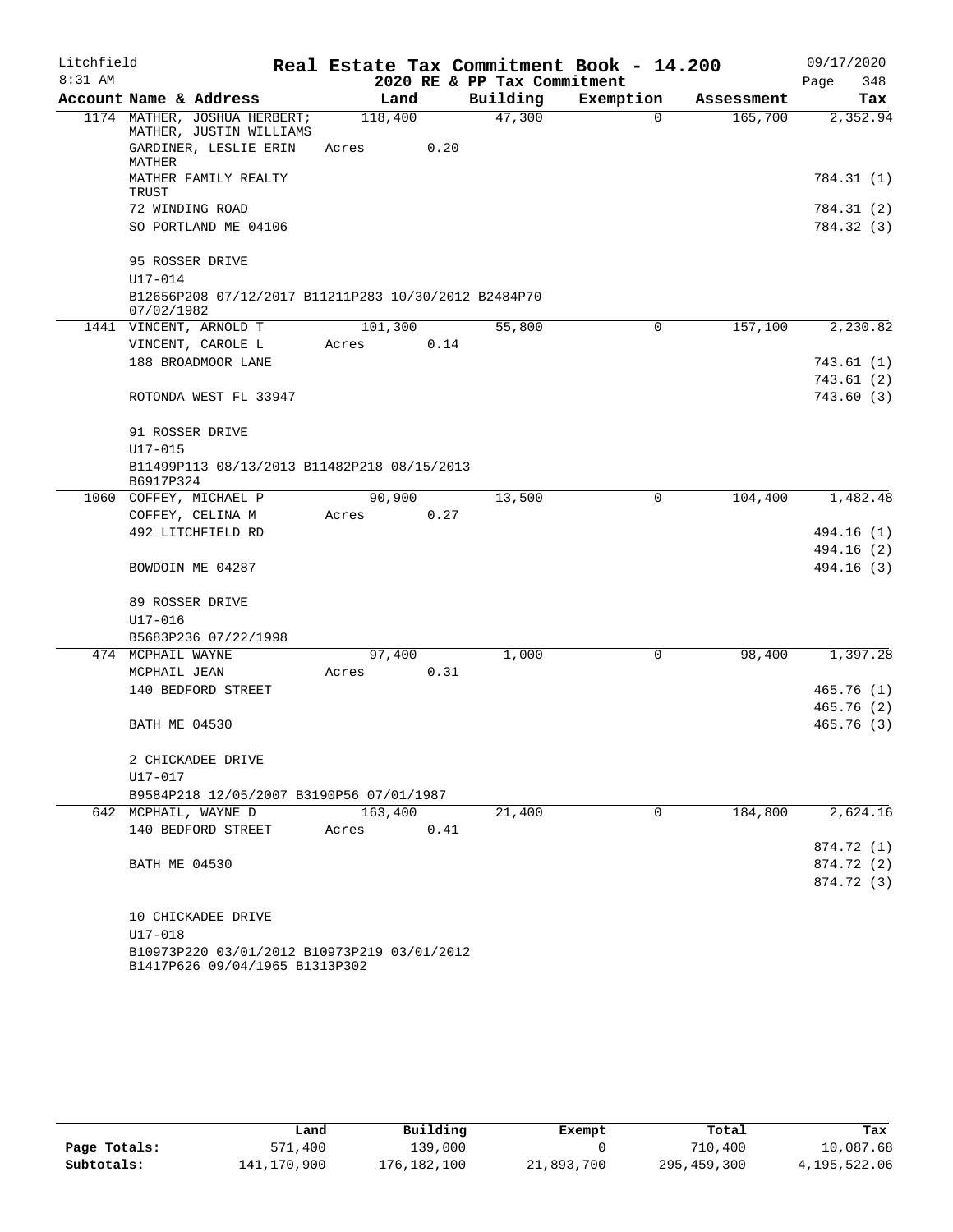| Litchfield   |                                                                   |         |          |                                         | Real Estate Tax Commitment Book - 14.200 |            | 09/17/2020               |
|--------------|-------------------------------------------------------------------|---------|----------|-----------------------------------------|------------------------------------------|------------|--------------------------|
| $8:31$ AM    | Account Name & Address                                            | Land    |          | 2020 RE & PP Tax Commitment<br>Building | Exemption                                | Assessment | Page<br>349<br>Tax       |
|              | 400 SARA JANE'S SOJOURN,                                          | 185,200 |          | 24,800                                  | $\Omega$                                 | 210,000    | 2,982.00                 |
|              | LLC.                                                              |         |          |                                         |                                          |            |                          |
|              | 257 PITTS CENTER ROAD                                             | Acres   | 0.65     |                                         |                                          |            | 994.00 (1)               |
|              | RICHMOND ME 04357                                                 |         |          |                                         |                                          |            | 994.00 (2)               |
|              |                                                                   |         |          |                                         |                                          |            | 994.00 (3)               |
|              |                                                                   |         |          |                                         |                                          |            |                          |
|              | 14 CHICKADEE DRIVE<br>$U17 - 019$                                 |         |          |                                         |                                          |            |                          |
|              | B12971P133 07/18/2018 B2872P209 10/22/1985                        |         |          |                                         |                                          |            |                          |
|              | 493 MCKENNEY LYNNE                                                | 110,400 |          | 56,100                                  | 0                                        | 166,500    | 2,364.30                 |
|              | P O BOX 4695                                                      | Acres   | 0.15     |                                         |                                          |            |                          |
|              | AUGUSTA ME 04330 1695                                             |         |          |                                         |                                          |            | 788.10(1)<br>788.10(2)   |
|              |                                                                   |         |          |                                         |                                          |            | 788.10(3)                |
|              |                                                                   |         |          |                                         |                                          |            |                          |
|              | 18 CHICKADEE DRIVE                                                |         |          |                                         |                                          |            |                          |
|              | $U17 - 020$                                                       |         |          |                                         |                                          |            |                          |
|              | B9043P119 07/24/2006 B1332P177 07/05/1962<br>332 COATES, MEREDITH | 35,000  |          | 67,200                                  | 25,000                                   | 77,200     | 1,096.24                 |
|              | P O BOX 350                                                       | Acres   | 0.36     |                                         | 02 HOMESTEAD EXEMPT                      |            |                          |
|              |                                                                   |         |          |                                         |                                          |            | 365.41(1)                |
|              | LITCHFIELD ME 04350                                               |         |          |                                         |                                          |            | 365.41(2)                |
|              |                                                                   |         |          |                                         |                                          |            | 365.42(3)                |
|              | 19 CHICKADEE DRIVE                                                |         |          |                                         |                                          |            |                          |
|              | U17-021                                                           |         |          |                                         |                                          |            |                          |
|              | B3037P130                                                         |         |          |                                         |                                          |            |                          |
|              | 331 COATES, MEREDITH                                              | 16,500  |          | 0                                       | $\mathbf 0$                              | 16,500     | 234.30                   |
|              | P.O. BOX 350                                                      | Acres   | 0.08     |                                         |                                          |            | 78.10(1)                 |
|              | LITCHFIELD ME 04350                                               |         |          |                                         |                                          |            | 78.10(2)                 |
|              |                                                                   |         |          |                                         |                                          |            | 78.10(3)                 |
|              |                                                                   |         |          |                                         |                                          |            |                          |
|              | CHICKADEE DRIVE<br>U17-022                                        |         |          |                                         |                                          |            |                          |
|              | B3037P130                                                         |         |          |                                         |                                          |            |                          |
| 1662         | TALBOT, MATHEW                                                    | 131,900 |          | 53,800                                  | 0                                        | 185,700    | 2,636.94                 |
|              | 4 WILLIAMS COURT                                                  | Acres   | 0.23     |                                         |                                          |            |                          |
|              |                                                                   |         |          |                                         |                                          |            | 878.98 (1)               |
|              | SOMERSET MA 02725                                                 |         |          |                                         |                                          |            | 878.98 (2)<br>878.98 (3) |
|              |                                                                   |         |          |                                         |                                          |            |                          |
|              | 24 CHICKADEE DRIVE                                                |         |          |                                         |                                          |            |                          |
|              | $U17 - 023$                                                       |         |          |                                         |                                          |            |                          |
|              | B12112P244 09/22/2015 B9835P77 08/26/2008 B2708P126<br>07/18/1984 |         |          |                                         |                                          |            |                          |
|              | 2538 LEVESQUE MARC A                                              | 43,000  |          | 0                                       | $\mathbf 0$                              | 43,000     | 610.60                   |
|              | P O BOX 885                                                       | Acres   | 10.00    |                                         |                                          |            |                          |
|              | SABATTUS ME 04280                                                 |         |          |                                         |                                          |            | 203.53(1)<br>203.53(2)   |
|              |                                                                   |         |          |                                         |                                          |            | 203.54(3)                |
|              |                                                                   |         |          |                                         |                                          |            |                          |
|              | FICKETT DRIVE                                                     |         |          |                                         |                                          |            |                          |
|              | U17-023A                                                          |         |          |                                         |                                          |            |                          |
|              | B8130P226 09/17/2004                                              |         |          |                                         |                                          |            |                          |
|              |                                                                   |         |          |                                         |                                          |            |                          |
|              |                                                                   | Land    | Building |                                         | Exempt                                   | Total      | Tax                      |
| Page Totals: |                                                                   | 522,000 | 201,900  |                                         | 25,000                                   | 698,900    | 9,924.38                 |

**Subtotals:** 141,692,900 176,384,000 21,918,700 296,158,200 4,205,446.44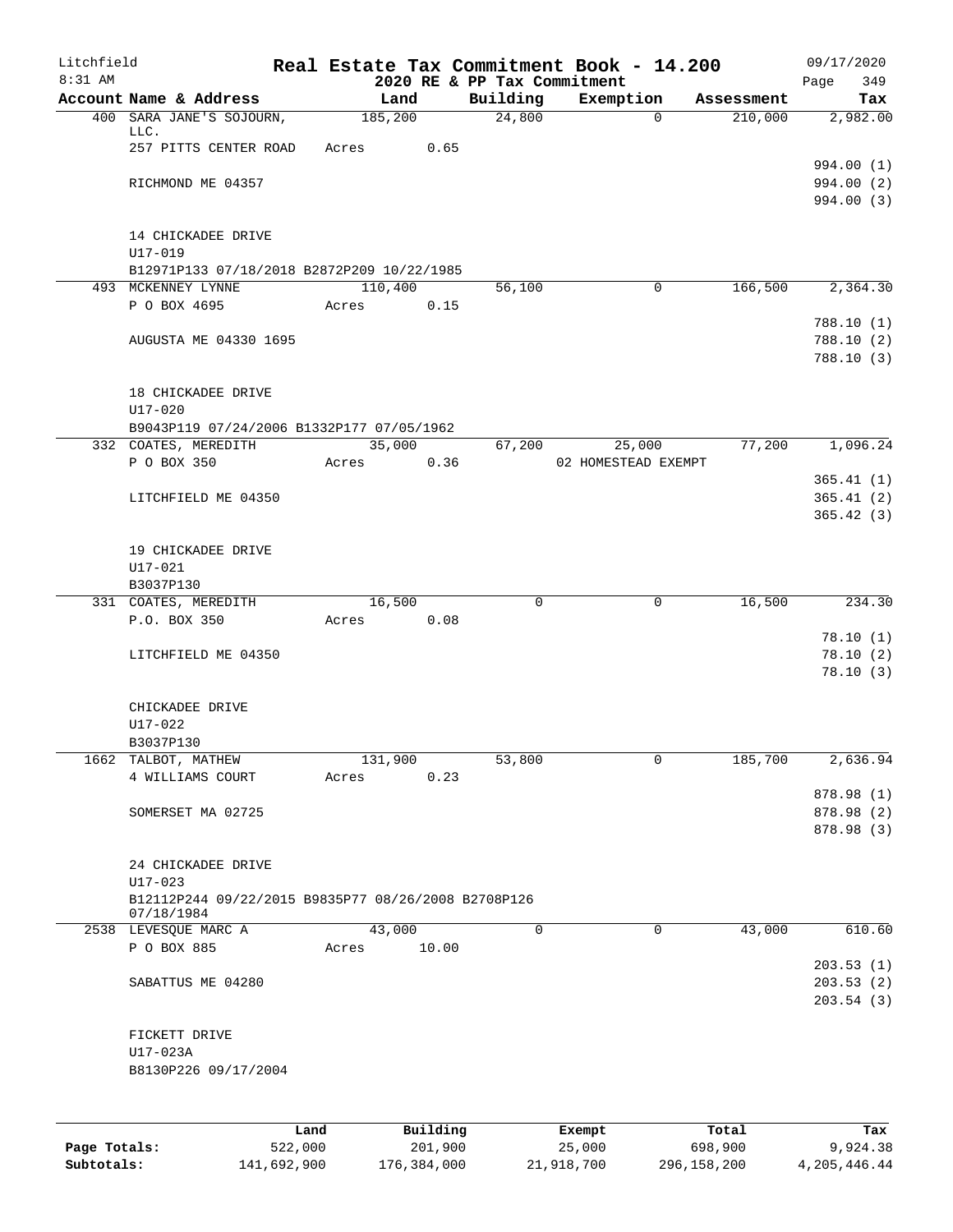| Litchfield |                                                      |       |         |      |          | Real Estate Tax Commitment Book - 14.200 |            | 09/17/2020                   |            |
|------------|------------------------------------------------------|-------|---------|------|----------|------------------------------------------|------------|------------------------------|------------|
| $8:31$ AM  |                                                      |       |         |      |          | 2020 RE & PP Tax Commitment              |            | Page                         | 350        |
|            | Account Name & Address                               |       | Land    |      | Building | Exemption                                | Assessment |                              | Tax        |
|            | 585 LEVESOUE, MARC                                   |       | 187,300 |      | 52,800   | 25,000                                   | 215,100    |                              | 3,054.42   |
|            | LEVESQUE KIMBERLY                                    | Acres |         | 1.25 |          | 02 HOMESTEAD EXEMPT                      |            |                              |            |
|            | PO BOX 885                                           |       |         |      |          |                                          |            | 1,018.14(1)                  |            |
|            |                                                      |       |         |      |          |                                          |            | 1,018.14(2)                  |            |
|            | SABATTUS ME 04280                                    |       |         |      |          |                                          |            | 1,018.14(3)                  |            |
|            |                                                      |       |         |      |          |                                          |            |                              |            |
|            | FICKETT DRIVE<br>$U17 - 024$                         |       |         |      |          |                                          |            |                              |            |
|            | B13334P9 08/28/2019                                  |       |         |      |          |                                          |            |                              |            |
|            | 1059 GIVENS, WILLIAM R                               |       | 146,400 |      | 66,000   | 0                                        | 212,400    |                              | 3,016.08   |
|            | GIVENS, TRACY L                                      | Acres |         | 3.49 |          |                                          |            |                              |            |
|            | 64 GILMAN ROAD                                       |       |         |      |          |                                          |            | 1,005.36(1)                  |            |
|            |                                                      |       |         |      |          |                                          |            | 1,005.36(2)                  |            |
|            | MONMOUTH ME 04259                                    |       |         |      |          |                                          |            | 1,005.36(3)                  |            |
|            |                                                      |       |         |      |          |                                          |            |                              |            |
|            | 47 FICKETT DRIVE                                     |       |         |      |          |                                          |            |                              |            |
|            | $U17 - 025$                                          |       |         |      |          |                                          |            |                              |            |
|            | B11206P228 10/24/2012 B8946P217 06/07/2006 B5326P337 |       |         |      |          |                                          |            |                              |            |
|            | 03/07/1997                                           |       |         |      |          |                                          |            |                              |            |
|            | 1311 RODRIGUE, RUSSELL M                             |       | 91,400  |      | 67,600   | 0                                        | 159,000    |                              | 2,257.80   |
|            | RODRIGUE, ELIZABETH K                                | Acres |         | 0.11 |          |                                          |            |                              |            |
|            | 30 NADEAU ROAD                                       |       |         |      |          |                                          |            |                              | 752.60 (1) |
|            |                                                      |       |         |      |          |                                          |            |                              | 752.60(2)  |
|            | LITCHFIELD ME 04350                                  |       |         |      |          |                                          |            |                              | 752.60 (3) |
|            |                                                      |       |         |      |          |                                          |            |                              |            |
|            | 45 FICKETT DRIVE                                     |       |         |      |          |                                          |            |                              |            |
|            | $U17 - 026$                                          |       |         |      |          |                                          |            |                              |            |
|            | B12148P228 10/29/2015 B9429P347 07/20/2007 B9429P345 |       |         |      |          |                                          |            |                              |            |
|            | 07/20/2007 B9229P298 01/12/2007 B5244P216 10/21/1996 |       |         |      |          | $\mathbf 0$                              | 262,800    |                              | 3,731.76   |
|            | 1707 TALBOT, JULIE A                                 |       | 202,400 |      | 60,400   |                                          |            |                              |            |
|            | TALBOT, ELIZABETH J                                  | Acres |         | 2.05 |          |                                          |            |                              |            |
|            | JANET I. TALBOT                                      |       |         |      |          |                                          |            | 1, 243.92(1)                 |            |
|            | 25 E MAIN STREET<br>SOUTHBOROUGH MA 01772            |       |         |      |          |                                          |            | 1, 243.92(2)<br>1, 243.92(3) |            |
|            |                                                      |       |         |      |          |                                          |            |                              |            |
|            | 111 HARTFORD DRIVE                                   |       |         |      |          |                                          |            |                              |            |
|            | U17-027                                              |       |         |      |          |                                          |            |                              |            |
|            | B13179P101 04/01/2019 B3093P81                       |       |         |      |          |                                          |            |                              |            |
|            | 772 WILDING-HARTFORD SUSIE                           |       | 194,800 |      | 151,500  | 25,000                                   | 321,300    |                              | 4,562.46   |
|            | 107 HARTFORD DRIVE                                   | Acres |         | 1.20 |          | 02 HOMESTEAD EXEMPT                      |            |                              |            |
|            |                                                      |       |         |      |          |                                          |            | 1,520.82(1)                  |            |
|            | LITCHFIELD ME 04350                                  |       |         |      |          |                                          |            | 1,520.82(2)                  |            |
|            |                                                      |       |         |      |          |                                          |            | 1,520.82(3)                  |            |
|            |                                                      |       |         |      |          |                                          |            |                              |            |
|            | 107 HARTFORD DRIVE                                   |       |         |      |          |                                          |            |                              |            |
|            | $U17 - 028$                                          |       |         |      |          |                                          |            |                              |            |
|            | B2409P91                                             |       |         |      |          |                                          |            |                              |            |
|            | 661 STOWE, REBECCA M                                 |       | 202,500 |      | 126,800  | 0                                        | 329,300    |                              | 4,676.06   |
|            | ALEKMAN, RYAN                                        | Acres |         | 1.86 |          |                                          |            |                              |            |
|            | 17 HEMLOCK HOLLOW                                    |       |         |      |          |                                          |            | 1,558.69(1)                  |            |
|            |                                                      |       |         |      |          |                                          |            | 1,558.69(2)                  |            |
|            | BELCHERTOWN MA 01007                                 |       |         |      |          |                                          |            | 1,558.68(3)                  |            |
|            |                                                      |       |         |      |          |                                          |            |                              |            |
|            | 99 HARTFORD DRIVE                                    |       |         |      |          |                                          |            |                              |            |
|            | U17-029                                              |       |         |      |          |                                          |            |                              |            |
|            | B13133P81 01/14/2019 B7788P299 12/22/2003            |       |         |      |          |                                          |            |                              |            |
|            |                                                      |       |         |      |          |                                          |            |                              |            |
|            |                                                      |       |         |      |          |                                          |            |                              |            |

|              | Land        | Building    | Exempt     | Total       | Tax          |
|--------------|-------------|-------------|------------|-------------|--------------|
| Page Totals: | 1,024,800   | 525,100     | 50,000     | 1,499,900   | 21,298.58    |
| Subtotals:   | 142,717,700 | 176,909,100 | 21,968,700 | 297,658,100 | 4,226,745.02 |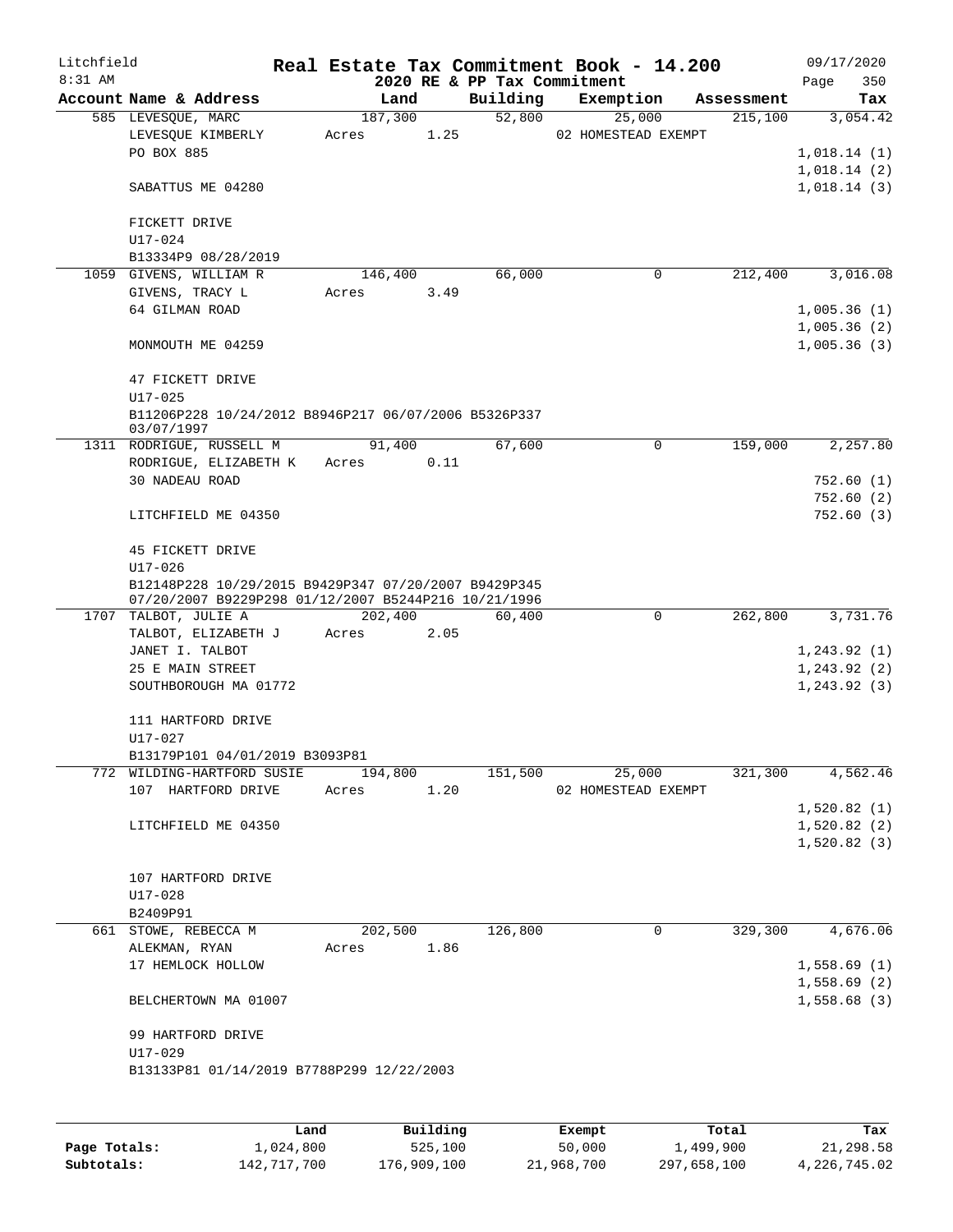| Litchfield   |                                                    |             |         |               | Real Estate Tax Commitment Book - 14.200 |             |             |             | 09/17/2020             |
|--------------|----------------------------------------------------|-------------|---------|---------------|------------------------------------------|-------------|-------------|-------------|------------------------|
| 8:31 AM      |                                                    |             |         |               | 2020 RE & PP Tax Commitment              |             |             |             | 351<br>Page            |
|              | Account Name & Address                             |             | Land    |               | Building                                 | Exemption   |             | Assessment  | Tax                    |
|              | 883 ISAACSON, MARK                                 |             | 242,000 |               | 147,300                                  |             | $\mathbf 0$ | 389,300     | 5,528.06               |
|              | HEROLD, KAREN B<br>67 WILD APPLE LANE              |             | Acres   | 3.14          |                                          |             |             |             |                        |
|              |                                                    |             |         |               |                                          |             |             |             | 1,842.69(1)            |
|              |                                                    |             |         |               |                                          |             |             |             | 1,842.69(2)            |
|              | CUMBERLAND ME 04021                                |             |         |               |                                          |             |             |             | 1,842.68(3)            |
|              | 85 HARTFORD DRIVE                                  |             |         |               |                                          |             |             |             |                        |
|              | U17-030                                            |             |         |               |                                          |             |             |             |                        |
|              | B10749P152 06/09/2011 B10703P292 04/07/2011        |             |         |               |                                          |             |             |             |                        |
|              | B3943P222 07/08/1991 B3937P296 B1292P230 B1291P179 |             |         |               |                                          |             |             |             |                        |
|              | B557P564 04/19/1917                                |             |         |               |                                          |             |             |             |                        |
|              | 360 CONROY, MICHAEL H                              |             | 116,200 |               | 42,300                                   |             | $\mathbf 0$ | 158,500     | 2,250.70               |
|              | 260 FALMOUTH ROAD                                  |             | Acres   | 0.17          |                                          |             |             |             |                        |
|              |                                                    |             |         |               |                                          |             |             |             | 750.23(1)              |
|              | FALMOUTH ME 04105 2008                             |             |         |               |                                          |             |             |             | 750.23(2)              |
|              |                                                    |             |         |               |                                          |             |             |             | 750.24(3)              |
|              |                                                    |             |         |               |                                          |             |             |             |                        |
|              | 83 HARTFORD DRIVE                                  |             |         |               |                                          |             |             |             |                        |
|              | U17-031                                            |             |         |               |                                          |             |             |             |                        |
|              | B4793P243                                          |             |         |               |                                          |             |             |             |                        |
|              | 1716 HOLT, CATHY                                   |             | 180,300 |               | 32,300                                   |             | 0           | 212,600     | 3,018.92               |
|              | HOLT, STEPHEN                                      |             | Acres   | 0.58          |                                          |             |             |             |                        |
|              | 10 MAST LANE                                       |             |         |               |                                          |             |             |             | 1,006.31(1)            |
|              |                                                    |             |         |               |                                          |             |             |             | 1,006.31(2)            |
|              | BRUNSWICK, ME. ME 04011                            |             |         |               |                                          |             |             |             | 1,006.30(3)            |
|              |                                                    |             |         |               |                                          |             |             |             |                        |
|              | 81 HARTFORD DRIVE                                  |             |         |               |                                          |             |             |             |                        |
|              | U17-032                                            |             |         |               |                                          |             |             |             |                        |
|              | B10689P172 03/17/2011 B930P48                      |             |         |               |                                          |             |             |             |                        |
|              | 845 HODGKINS, ELIZABETH G                          |             | 165,700 |               | 38,700                                   |             | $\mathbf 0$ | 204,400     | 2,902.48               |
|              | 73 SISQUISIC TRAIL                                 |             | Acres   | 0.39          |                                          |             |             |             |                        |
|              |                                                    |             |         |               |                                          |             |             |             | 967.49(1)<br>967.49(2) |
|              | YARMOUTH ME 04096                                  |             |         |               |                                          |             |             |             | 967.50(3)              |
|              |                                                    |             |         |               |                                          |             |             |             |                        |
|              | 24 PERCH DRIVE                                     |             |         |               |                                          |             |             |             |                        |
|              | $U18 - 001$                                        |             |         |               |                                          |             |             |             |                        |
|              | B6268P255 06/12/2000                               |             |         |               |                                          |             |             |             |                        |
| 659          | GAMAGE, DALE                                       |             | 161,600 |               | 48,900                                   |             | 0           | 210,500     | 2,989.10               |
|              | GAMAGE, RHONDA                                     |             | Acres   | 0.40          |                                          |             |             |             |                        |
|              | 538 SUTHERLAND POND                                |             |         |               |                                          |             |             |             | 996.37 (1)             |
|              | ROAD                                               |             |         |               |                                          |             |             |             |                        |
|              |                                                    |             |         |               |                                          |             |             |             | 996.37 (2)             |
|              | SABATTUS, ME 04280                                 |             |         |               |                                          |             |             |             | 996.36 (3)             |
|              |                                                    |             |         |               |                                          |             |             |             |                        |
|              | 22 PERCH DRIVE                                     |             |         |               |                                          |             |             |             |                        |
|              | $U18 - 002$                                        |             |         |               |                                          |             |             |             |                        |
|              | B11041P38 05/13/2012 B9702P51 04/17/2008 B6308P145 |             |         |               |                                          |             |             |             |                        |
|              | 02/02/1999                                         |             |         |               |                                          |             |             |             |                        |
|              | 1094 LONG TRUST, RAYMOND, ET<br>AL                 |             | 186,100 |               | 38,300                                   |             | 0           | 224,400     | 3,186.48               |
|              | 470 WEBBS MILLS ROAD                               |             | Acres   | 0.60          |                                          |             |             |             |                        |
|              |                                                    |             |         |               |                                          |             |             |             | 1,062.16(1)            |
|              | RAYMOND ME 04071                                   |             |         |               |                                          |             |             |             | 1,062.16(2)            |
|              |                                                    |             |         |               |                                          |             |             |             | 1,062.16(3)            |
|              |                                                    |             |         |               |                                          |             |             |             |                        |
|              | 19 PERCH DRIVE                                     |             |         |               |                                          |             |             |             |                        |
|              | $U18 - 003$                                        |             |         |               |                                          |             |             |             |                        |
|              | B5492P215                                          |             |         |               |                                          |             |             |             |                        |
|              |                                                    | Land        |         | Building      |                                          | Exempt      |             | Total       | Tax                    |
| Page Totals: |                                                    | 1,051,900   |         | 347,800       |                                          | $\mathbf 0$ |             | 1,399,700   | 19,875.74              |
| Subtotals:   |                                                    | 143,769,600 |         | 177, 256, 900 | 21,968,700                               |             |             | 299,057,800 | 4,246,620.76           |
|              |                                                    |             |         |               |                                          |             |             |             |                        |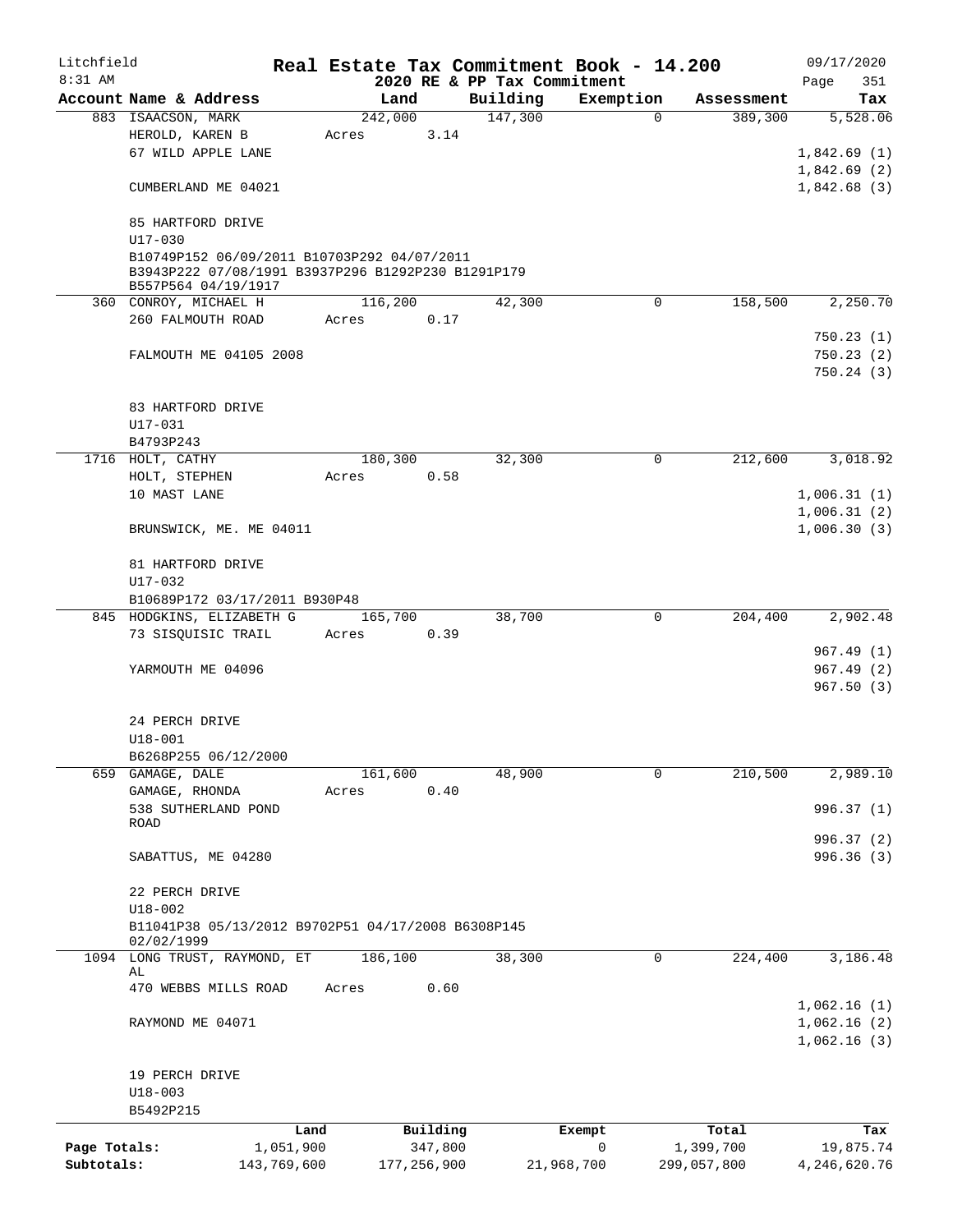| Litchfield |                                                   |       |         |          |                             | Real Estate Tax Commitment Book - 14.200 |          |            |      | 09/17/2020  |
|------------|---------------------------------------------------|-------|---------|----------|-----------------------------|------------------------------------------|----------|------------|------|-------------|
| 8:31 AM    |                                                   |       |         |          | 2020 RE & PP Tax Commitment |                                          |          |            | Page | 352         |
|            | Account Name & Address                            |       | Land    |          | Building                    | Exemption                                | $\Omega$ | Assessment |      | Tax         |
|            | 658 VAN NOSTRAND, GINGER<br>VAN NOSTRAND, RICHARD |       | 88,600  | 4.38     | $\mathbf 0$                 |                                          |          | 88,600     |      | 1,258.12    |
|            | 229 WEST GRANBY ROAD                              | Acres |         |          |                             |                                          |          |            |      | 419.37(1)   |
|            |                                                   |       |         |          |                             |                                          |          |            |      | 419.37 (2)  |
|            | GRANBY CT 06035                                   |       |         |          |                             |                                          |          |            |      | 419.38(3)   |
|            | HALLOWELL ROAD                                    |       |         |          |                             |                                          |          |            |      |             |
|            | $U18 - 004$                                       |       |         |          |                             |                                          |          |            |      |             |
|            | B12103P147 09/03/2015 B884P197 06/07/1949         |       |         |          |                             |                                          |          |            |      |             |
|            | 241 BUREAU, THOMAS N                              |       | 174,800 |          | 262,500                     |                                          | 25,000   | 412,300    |      | 5,854.66    |
|            | P O BOX 56                                        | Acres |         | 2.61     |                             | 02 HOMESTEAD EXEMPT                      |          |            |      |             |
|            |                                                   |       |         |          |                             |                                          |          |            |      | 1,951.55(1) |
|            | LITCHFIELD ME 04350                               |       |         |          |                             |                                          |          |            |      | 1,951.55(2) |
|            |                                                   |       |         |          |                             |                                          |          |            |      | 1,951.56(3) |
|            | 15 GAMAGE DRIVE                                   |       |         |          |                             |                                          |          |            |      |             |
|            | U18-004A                                          |       |         |          |                             |                                          |          |            |      |             |
|            | B11059P207 05/31/2012 B5963P228                   |       |         |          |                             |                                          |          |            |      |             |
|            | 2100 VAN NOSTRAND, RICHARD                        |       | 208,300 |          | 96,800                      |                                          | 0        | 305,100    |      | 4,332.42    |
|            | VAN NOSTRAND GINGER                               | Acres |         | 1.90     |                             |                                          |          |            |      |             |
|            | 229 W GRANBY RD                                   |       |         |          |                             |                                          |          |            |      | 1,444.14(1) |
|            |                                                   |       |         |          |                             |                                          |          |            |      | 1,444.14(2) |
|            | GRANBY CT 06035                                   |       |         |          |                             |                                          |          |            |      | 1,444.14(3) |
|            | 26 GAMAGE DRIVE                                   |       |         |          |                             |                                          |          |            |      |             |
|            | U18-004B                                          |       |         |          |                             |                                          |          |            |      |             |
|            | B5771P122 10/19/1998                              |       |         |          |                             |                                          |          |            |      |             |
|            | 2098 LENNOX HIGHLAND                              |       | 216,100 |          | 94,500                      |                                          | 0        | 310,600    |      | 4,410.52    |
|            | ADVENTURES, LLC.                                  |       |         |          |                             |                                          |          |            |      |             |
|            | 117 HIGHLAND STREET                               | Acres |         | 4.07     |                             |                                          |          |            |      |             |
|            |                                                   |       |         |          |                             |                                          |          |            |      | 1,470.17(1) |
|            | ROCKY HILL CT 06067                               |       |         |          |                             |                                          |          |            |      | 1,470.17(2) |
|            |                                                   |       |         |          |                             |                                          |          |            |      | 1,470.18(3) |
|            | 15 PERCH DRIVE                                    |       |         |          |                             |                                          |          |            |      |             |
|            | U18-004C                                          |       |         |          |                             |                                          |          |            |      |             |
|            | B12530P265 01/30/2017 B11059P207 05/30/2012       |       |         |          |                             |                                          |          |            |      |             |
|            | B6315P350 10/06/2000                              |       |         |          |                             |                                          |          |            |      |             |
|            | 2160 LYON, ARVAH                                  |       | 255,200 |          | 97,400                      |                                          | 0        | 352,600    |      | 5,006.92    |
|            | LYON MARILYN                                      | Acres |         | 3.90     |                             |                                          |          |            |      |             |
|            | 19603 NORTH 83RD DRIVE                            |       |         |          |                             |                                          |          |            |      | 1,668.97(1) |
|            |                                                   |       |         |          |                             |                                          |          |            |      | 1,668.97(2) |
|            | PEORIA AZ 85382                                   |       |         |          |                             |                                          |          |            |      | 1,668.98(3) |
|            | 17 PERCH DRIVE                                    |       |         |          |                             |                                          |          |            |      |             |
|            | $U18-004D$                                        |       |         |          |                             |                                          |          |            |      |             |
|            | B13196P298 04/29/2019 B12509P322 12/21/2016       |       |         |          |                             |                                          |          |            |      |             |
|            | B6260P202 07/28/2000                              |       |         |          |                             |                                          |          |            |      |             |
|            | 2414 MARZILLI APRIL                               |       | 160,800 |          | 0                           |                                          | 0        | 160,800    |      | 2,283.36    |
|            | MARZILLI DAVID                                    | Acres |         | 2.00     |                             |                                          |          |            |      |             |
|            | 117 HIGHLAND ROAD                                 |       |         |          |                             |                                          |          |            |      | 761.12(1)   |
|            |                                                   |       |         |          |                             |                                          |          |            |      | 761.12(2)   |
|            | ROCKY HILL CT 06067                               |       |         |          |                             |                                          |          |            |      | 761.12(3)   |
|            |                                                   |       |         |          |                             |                                          |          |            |      |             |
|            | U18-004E                                          |       |         |          |                             |                                          |          |            |      |             |
|            | B8141P274 09/29/2004                              |       |         |          |                             |                                          |          |            |      |             |
|            |                                                   |       |         |          |                             |                                          |          |            |      |             |
|            |                                                   | Land  |         | Building |                             | Exempt                                   |          | Total      |      | Tax         |

|              | Land        | Building    | Exempt     | Total       | Tax          |
|--------------|-------------|-------------|------------|-------------|--------------|
| Page Totals: | 1,103,800   | 551,200     | 25,000     | 1,630,000   | 23,146.00    |
| Subtotals:   | 144,873,400 | 177,808,100 | 21,993,700 | 300,687,800 | 4,269,766.76 |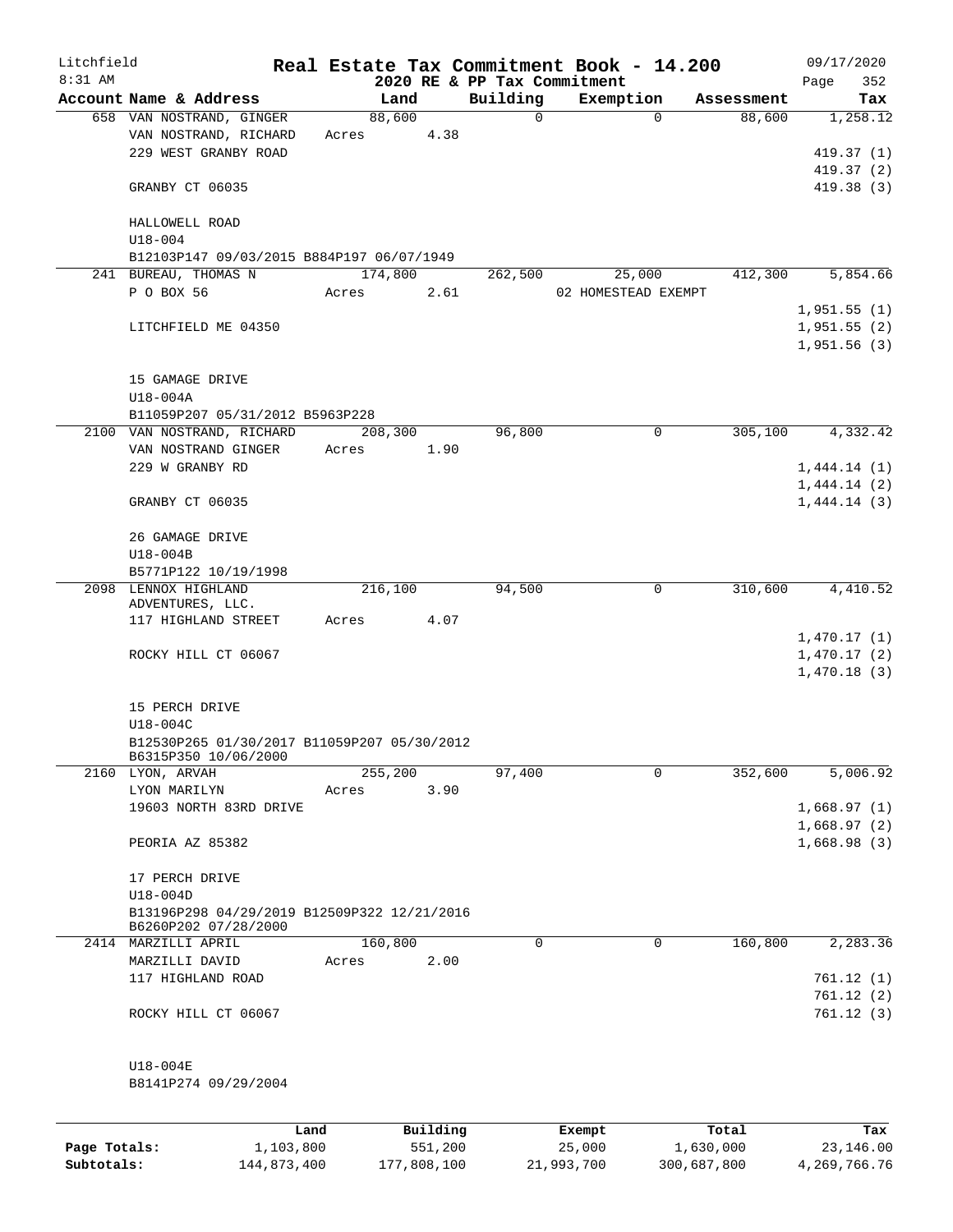| Litchfield   |                                                     |             |       |                |          |                             |            | Real Estate Tax Commitment Book - 14.200 |                      | 09/17/2020     |
|--------------|-----------------------------------------------------|-------------|-------|----------------|----------|-----------------------------|------------|------------------------------------------|----------------------|----------------|
| $8:31$ AM    |                                                     |             |       |                |          | 2020 RE & PP Tax Commitment |            |                                          |                      | 353<br>Page    |
|              | Account Name & Address<br>2399 VAN NOSTRAND, GINGER |             |       | Land<br>32,400 |          | Building<br>$\mathbf 0$     |            | Exemption<br>$\Omega$                    | Assessment<br>32,400 | Tax<br>460.08  |
|              | VAN NOSTRAND, RICHARD                               |             |       |                | 3.48     |                             |            |                                          |                      |                |
|              |                                                     |             | Acres |                |          |                             |            |                                          |                      |                |
|              | 229 WEST GRANBY ROAD                                |             |       |                |          |                             |            |                                          |                      | 153.36(1)      |
|              |                                                     |             |       |                |          |                             |            |                                          |                      | 153.36(2)      |
|              | GRANBY CT 06035                                     |             |       |                |          |                             |            |                                          |                      | 153.36(3)      |
|              | HALLOWELL ROAD                                      |             |       |                |          |                             |            |                                          |                      |                |
|              | $U18 - 004F$                                        |             |       |                |          |                             |            |                                          |                      |                |
|              | B12103P149 09/03/2015 B11093P237 07/11/2012         |             |       |                |          |                             |            |                                          |                      |                |
|              | B11092P93 06/28/2012 B11092P90 06/29/2012 B11092P87 |             |       |                |          |                             |            |                                          |                      |                |
|              | 06/29/2012                                          |             |       |                |          |                             |            |                                          |                      |                |
|              | 1717 HOLT, CATHY                                    |             |       | 46,500         |          | 0                           |            | 0                                        | 46,500               | 660.30         |
|              | HOLT, STEPHEN F                                     |             | Acres |                | 14.70    |                             |            |                                          |                      |                |
|              | 10 MAST LANE                                        |             |       |                |          |                             |            |                                          |                      | 220.10(1)      |
|              |                                                     |             |       |                |          |                             |            |                                          |                      | 220.10(2)      |
|              | BRUNSWICK, ME. ME 04011                             |             |       |                |          |                             |            |                                          |                      | 220.10(3)      |
|              |                                                     |             |       |                |          |                             |            |                                          |                      |                |
|              | HALLOWELL ROAD                                      |             |       |                |          |                             |            |                                          |                      |                |
|              | $U18 - 005$                                         |             |       |                |          |                             |            |                                          |                      |                |
|              | B10689P172 03/17/2011 B1527P535 08/07/1970          |             |       |                |          |                             |            |                                          |                      |                |
|              | 1931 YOUNG, RITA M                                  |             |       | 46,500         |          | 86,200                      |            |                                          | 107,700              | 1,529.34       |
|              |                                                     |             |       |                |          |                             |            | 25,000                                   |                      |                |
|              | 6 DEPOT ST                                          |             | Acres |                | 1.50     |                             |            | 02 HOMESTEAD EXEMPT                      |                      |                |
|              |                                                     |             |       |                |          |                             |            |                                          |                      | 509.78(1)      |
|              | RICHMONDLITCHFIELD ME<br>04357                      |             |       |                |          |                             |            |                                          |                      | 509.78(2)      |
|              |                                                     |             |       |                |          |                             |            |                                          |                      | 509.78(3)      |
|              |                                                     |             |       |                |          |                             |            |                                          |                      |                |
|              | 1699 HALLOWELL ROAD                                 |             |       |                |          |                             |            |                                          |                      |                |
|              |                                                     |             |       |                |          |                             |            |                                          |                      |                |
|              | $U18 - 006$                                         |             |       |                |          |                             |            |                                          |                      |                |
|              | B3452P17                                            |             |       |                |          |                             |            |                                          |                      |                |
|              | 1823 WATERMAN, EVELYN T                             |             |       | 157,400        |          | 21,600                      |            | $\mathbf 0$                              | 179,000              | 2,541.80       |
|              | 78 GARDINER RD                                      |             | Acres |                | 0.95     |                             |            |                                          |                      |                |
|              |                                                     |             |       |                |          |                             |            |                                          |                      | 847.27 (1)     |
|              | WALES ME 04280 3308                                 |             |       |                |          |                             |            |                                          |                      | 847.27 (2)     |
|              |                                                     |             |       |                |          |                             |            |                                          |                      | 847.26 (3)     |
|              |                                                     |             |       |                |          |                             |            |                                          |                      |                |
|              | 45 GAMAGE DRIVE                                     |             |       |                |          |                             |            |                                          |                      |                |
|              | U18-007                                             |             |       |                |          |                             |            |                                          |                      |                |
|              | B4237P49 09/30/1992 B1475P501 08/16/1968            |             |       |                |          |                             |            |                                          |                      |                |
| 1825         | WATERMAN PETER B                                    |             |       | 179,800        |          | 22,100                      |            | 0                                        | 201,900              | 2,866.98       |
|              | 840 SABATTUS ROAD                                   |             | Acres |                | 0.70     |                             |            |                                          |                      |                |
|              |                                                     |             |       |                |          |                             |            |                                          |                      | 955.66(1)      |
|              | SABATTUS ME 04280                                   |             |       |                |          |                             |            |                                          |                      | 955.66(2)      |
|              |                                                     |             |       |                |          |                             |            |                                          |                      | 955.66(3)      |
|              |                                                     |             |       |                |          |                             |            |                                          |                      |                |
|              | 43 GAMAGE DRIVE                                     |             |       |                |          |                             |            |                                          |                      |                |
|              | $U18 - 008$                                         |             |       |                |          |                             |            |                                          |                      |                |
|              | B9304P131 04/06/2007 B6218P51 05/24/2000 B1557P170  |             |       |                |          |                             |            |                                          |                      |                |
|              | 08/07/1971                                          |             |       |                |          |                             |            |                                          |                      |                |
|              | 536 EARLEY, CHARLES                                 |             |       | 133,000        |          | 52,400                      |            | 0                                        | 185,400              | 2,632.68       |
|              | EARLEY GLORIA T.                                    |             | Acres |                | 0.26     |                             |            |                                          |                      |                |
|              | 2 DOW AVENUE                                        |             |       |                |          |                             |            |                                          |                      | 877.56(1)      |
|              |                                                     |             |       |                |          |                             |            |                                          |                      | 877.56(2)      |
|              | ATKINSON NH 03811                                   |             |       |                |          |                             |            |                                          |                      | 877.56 (3)     |
|              |                                                     |             |       |                |          |                             |            |                                          |                      |                |
|              | 41 GAMAGE DRIVE                                     |             |       |                |          |                             |            |                                          |                      |                |
|              | $U18 - 009$                                         |             |       |                |          |                             |            |                                          |                      |                |
|              | B8836P5 03/08/2006 B4034P238                        |             |       |                |          |                             |            |                                          |                      |                |
|              |                                                     |             |       |                |          |                             |            |                                          |                      |                |
|              |                                                     | Land        |       |                | Building |                             | Exempt     |                                          | Total                | Tax            |
| Page Totals: |                                                     | 595,600     |       |                | 182,300  |                             | 25,000     |                                          | 752,900              | 10,691.18      |
| Subtotals:   |                                                     | 145,469,000 |       | 177,990,400    |          |                             | 22,018,700 | 301,440,700                              |                      | 4, 280, 457.94 |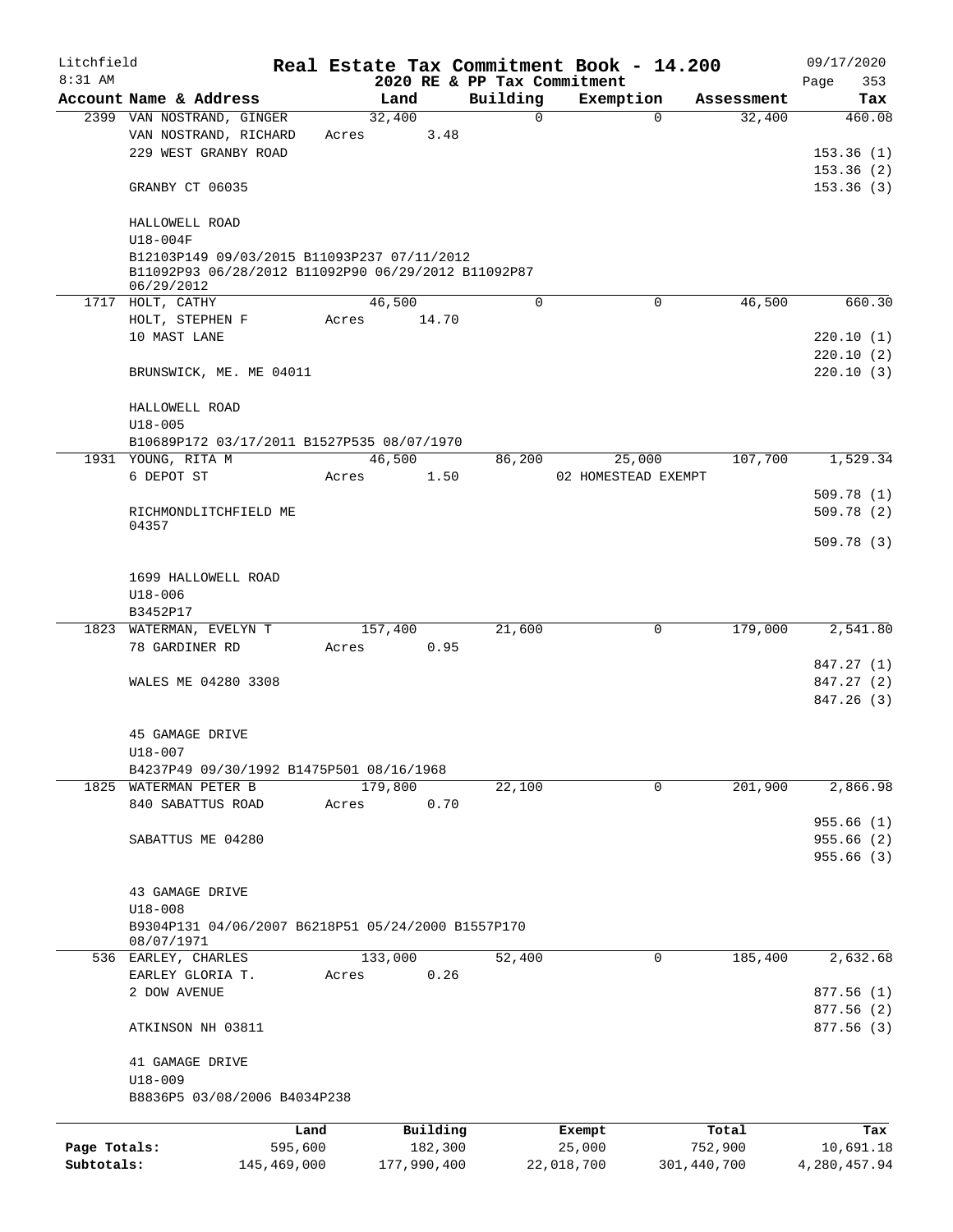| Litchfield   |                                                                                                            |                 | Real Estate Tax Commitment Book - 14.200 |                     |                             |              |                    | 09/17/2020              |
|--------------|------------------------------------------------------------------------------------------------------------|-----------------|------------------------------------------|---------------------|-----------------------------|--------------|--------------------|-------------------------|
| 8:31 AM      |                                                                                                            |                 |                                          |                     | 2020 RE & PP Tax Commitment |              |                    | 354<br>Page             |
|              | Account Name & Address                                                                                     |                 | Land                                     |                     | Building                    | Exemption    | Assessment         | Tax                     |
|              | 825 POTTS, HAROLD F                                                                                        |                 | 119,000                                  |                     | 81,100                      | $\mathbf 0$  | 200, 100           | 2,841.42                |
|              | POTTS ANNIE L.                                                                                             |                 | Acres                                    | 0.18                |                             |              |                    |                         |
|              | 7 JEANNE MARIE DRIVE                                                                                       |                 |                                          |                     |                             |              |                    | 947.14 (1)              |
|              |                                                                                                            |                 |                                          |                     |                             |              |                    | 947.14 (2)              |
|              | WESTFIELD MA 01085                                                                                         |                 |                                          |                     |                             |              |                    | 947.14 (3)              |
|              | 39 GAMAGE DRIVE                                                                                            |                 |                                          |                     |                             |              |                    |                         |
|              | $U18 - 010$                                                                                                |                 |                                          |                     |                             |              |                    |                         |
|              | B5715P338 08/14/1998                                                                                       |                 |                                          |                     |                             |              |                    |                         |
|              | 122 POTTS, ANNIE                                                                                           |                 | 156,100                                  |                     | 54,700                      | 0            | 210,800            | 2,993.36                |
|              | 7 JEANNE MARIE DRIVE                                                                                       |                 | Acres                                    | 0.34                |                             |              |                    |                         |
|              |                                                                                                            |                 |                                          |                     |                             |              |                    | 997.79 (1)              |
|              | WESTFIELD MA 01085 4678                                                                                    |                 |                                          |                     |                             |              |                    | 997.79 (2)              |
|              |                                                                                                            |                 |                                          |                     |                             |              |                    | 997.78 (3)              |
|              |                                                                                                            |                 |                                          |                     |                             |              |                    |                         |
|              | 37 GAMAGE DRIVE                                                                                            |                 |                                          |                     |                             |              |                    |                         |
|              | $U18 - 011$                                                                                                |                 |                                          |                     |                             |              |                    |                         |
|              | B7828P158 01/08/2004                                                                                       |                 |                                          |                     |                             |              |                    |                         |
|              | 605 HUDSON, ALDEN W                                                                                        |                 | 97,400                                   |                     | 37,300                      | 0            | 134,700            | 1,912.74                |
|              | ELLIOTT, JADE                                                                                              |                 | Acres                                    | 0.11                |                             |              |                    |                         |
|              | PO BOX 7304                                                                                                |                 |                                          |                     |                             |              |                    | 637.58(1)               |
|              |                                                                                                            |                 |                                          |                     |                             |              |                    |                         |
|              |                                                                                                            |                 |                                          |                     |                             |              |                    | 637.58 (2)<br>637.58(3) |
|              | OCEAN PARK ME 04063                                                                                        |                 |                                          |                     |                             |              |                    |                         |
|              |                                                                                                            |                 |                                          |                     |                             |              |                    |                         |
|              | 35 GAMAGE DRIVE                                                                                            |                 |                                          |                     |                             |              |                    |                         |
|              | $U18 - 012$                                                                                                |                 |                                          |                     |                             |              |                    |                         |
|              | B11477P244 07/29/2013 B8838P183 03/16/2006 B8556P307<br>10/19/2005 B6155P91 B2393P263 06/16/1981           |                 |                                          |                     |                             |              |                    |                         |
|              | 606 POTVIN, PAUL E                                                                                         |                 | 105,200                                  |                     | 18,000                      | 0            | 123,200            | 1,749.44                |
|              | DUBE, DIANE J                                                                                              |                 | Acres                                    | 0.17                |                             |              |                    |                         |
|              | 567 POND ROAD                                                                                              |                 |                                          |                     |                             |              |                    | 583.15 (1)              |
|              |                                                                                                            |                 |                                          |                     |                             |              |                    | 583.15(2)               |
|              | LEWISTON ME 04240                                                                                          |                 |                                          |                     |                             |              |                    | 583.14(3)               |
|              |                                                                                                            |                 |                                          |                     |                             |              |                    |                         |
|              | 33 GAMAGE DRIVE                                                                                            |                 |                                          |                     |                             |              |                    |                         |
|              | $U18 - 013$                                                                                                |                 |                                          |                     |                             |              |                    |                         |
|              | B10432P307 05/28/2010 B2579P74 06/22/1982                                                                  |                 |                                          |                     |                             |              |                    |                         |
|              |                                                                                                            |                 |                                          |                     |                             |              |                    |                         |
|              | 835 HAWKINS, LIAM P                                                                                        |                 | 205,700                                  |                     | 97,400                      | 0            | 303,100            | 4,304.02                |
|              | CULLITY, JENNA M                                                                                           |                 | Acres                                    | 1.01                |                             |              |                    |                         |
|              | 122 WOODLEY AVENUE                                                                                         |                 |                                          |                     |                             |              |                    | 1,434.67(1)             |
|              |                                                                                                            |                 |                                          |                     |                             |              |                    | 1,434.67(2)             |
|              | WEST ROXBURY MA                                                                                            |                 |                                          |                     |                             |              |                    | 1,434.68(3)             |
|              |                                                                                                            |                 |                                          |                     |                             |              |                    |                         |
|              | 23 GAMAGE DRIVE                                                                                            |                 |                                          |                     |                             |              |                    |                         |
|              | $U18 - 015$                                                                                                |                 |                                          |                     |                             |              |                    |                         |
|              | B12136P68 10/16/2015 B11800P30 09/17/2014 B11800P26<br>09/17/2014 B9292P71 03/16/2007 B6173P226 03/23/2000 |                 |                                          |                     |                             |              |                    |                         |
|              | 843 HILTON, BRADFORD                                                                                       |                 | 147,800                                  |                     | 84,600                      | $\mathsf{O}$ | 232,400            | 3,300.08                |
|              | HILTON, BETTE                                                                                              |                 | Acres                                    | 1.84                |                             |              |                    |                         |
|              | 51 BLANCHARD ROAD                                                                                          |                 |                                          |                     |                             |              |                    | 1,100.03(1)             |
|              |                                                                                                            |                 |                                          |                     |                             |              |                    | 1,100.03(2)             |
|              | CUMBERLAND CENTER ME                                                                                       |                 |                                          |                     |                             |              |                    | 1,100.02(3)             |
|              | 04021                                                                                                      |                 |                                          |                     |                             |              |                    |                         |
|              |                                                                                                            |                 |                                          |                     |                             |              |                    |                         |
|              | 1669 HALLOWELL ROAD                                                                                        |                 |                                          |                     |                             |              |                    |                         |
|              | $U18 - 016$                                                                                                |                 |                                          |                     |                             |              |                    |                         |
|              | B13508P174 03/19/2020                                                                                      |                 |                                          |                     |                             |              |                    |                         |
|              |                                                                                                            |                 |                                          |                     |                             |              |                    |                         |
|              |                                                                                                            |                 |                                          |                     |                             |              |                    |                         |
| Page Totals: |                                                                                                            | Land<br>831,200 |                                          | Building<br>373,100 |                             | Exempt<br>0  | Total<br>1,204,300 | Tax<br>17,101.06        |
| Subtotals:   |                                                                                                            | 146,300,200     | 178, 363, 500                            |                     | 22,018,700                  |              | 302,645,000        | 4,297,559.00            |
|              |                                                                                                            |                 |                                          |                     |                             |              |                    |                         |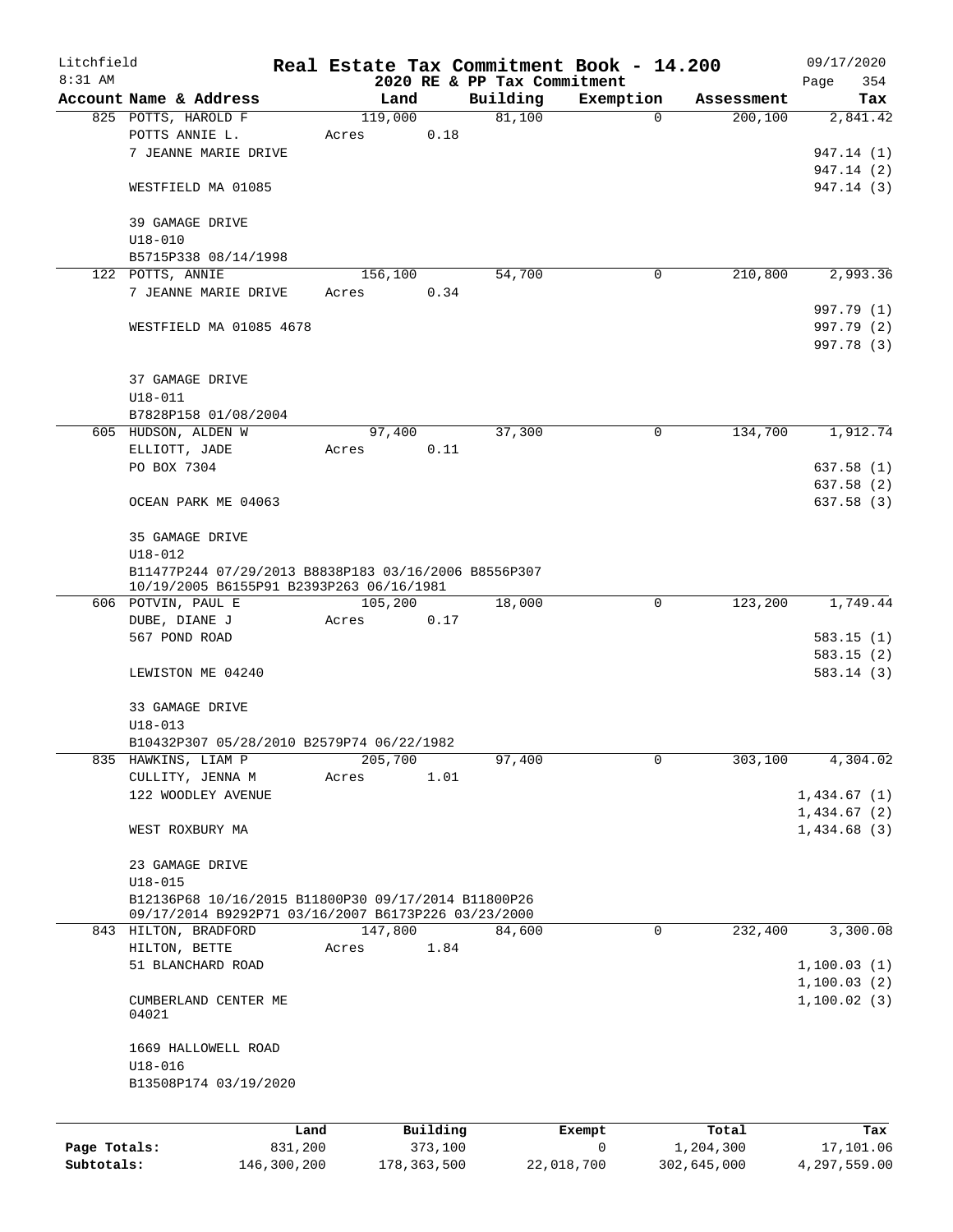| Litchfield   |                                                                              |         |       |          |                             | Real Estate Tax Commitment Book - 14.200 |            |      | 09/17/2020  |
|--------------|------------------------------------------------------------------------------|---------|-------|----------|-----------------------------|------------------------------------------|------------|------|-------------|
| $8:31$ AM    |                                                                              |         |       |          | 2020 RE & PP Tax Commitment |                                          |            | Page | 355         |
|              | Account Name & Address                                                       |         |       | Land     | Building                    | Exemption                                | Assessment |      | Tax         |
|              | 203 O'REILLY, DUSTIN T                                                       |         |       | 14,800   | 0                           | $\Omega$                                 | 14,800     |      | 210.16      |
|              | O'REILLY, KELLYE                                                             |         | Acres | 0.35     |                             |                                          |            |      |             |
|              | 1656 HALLOWELL ROAD                                                          |         |       |          |                             |                                          |            |      | 70.05(1)    |
|              |                                                                              |         |       |          |                             |                                          |            |      | 70.05(2)    |
|              | LITCHFIELD ME 04350                                                          |         |       |          |                             |                                          |            |      | 70.06(3)    |
|              |                                                                              |         |       |          |                             |                                          |            |      |             |
|              | HALLOWELL ROAD                                                               |         |       |          |                             |                                          |            |      |             |
|              | $U18 - 017$                                                                  |         |       |          |                             |                                          |            |      |             |
|              | B12486P169 11/10/2016 B11902P247 01/20/2015<br>B9104P305 10/03/2006 B2554P33 |         |       |          |                             |                                          |            |      |             |
|              | 281 DEWITT, CYNTHIA                                                          |         |       | 204,800  | 51,300                      | 25,000                                   | 231,100    |      | 3,281.62    |
|              | P.O.BOX 36                                                                   |         | Acres | 32.00    |                             | 02 HOMESTEAD EXEMPT                      |            |      |             |
|              |                                                                              |         |       |          |                             |                                          |            |      | 1,093.87(1) |
|              | LITCHFIELD ME 04350                                                          |         |       |          |                             |                                          |            |      | 1,093.87(2) |
|              |                                                                              |         |       |          |                             |                                          |            |      | 1,093.88(3) |
|              |                                                                              |         |       |          |                             |                                          |            |      |             |
|              | 1617 HALLOWELL ROAD                                                          |         |       |          |                             |                                          |            |      |             |
|              | $U18 - 018$                                                                  |         |       |          |                             |                                          |            |      |             |
|              | B12292P104 05/12/2016 B6154P123 02/23/2000                                   |         |       |          |                             |                                          |            |      |             |
|              | 471 DEWITT, PETER G                                                          |         |       | 110,800  | 0                           | $\mathbf 0$                              | 110,800    |      | 1,573.36    |
|              | FALLONA, CATHERINE                                                           |         | Acres | 13.90    |                             |                                          |            |      |             |
|              | 86 QUINCY DRIVE                                                              |         |       |          |                             |                                          |            |      | 524.45(1)   |
|              |                                                                              |         |       |          |                             |                                          |            |      | 524.45(2)   |
|              | GORHAM ME 04038                                                              |         |       |          |                             |                                          |            |      | 524.46(3)   |
|              |                                                                              |         |       |          |                             |                                          |            |      |             |
|              | 1595 HALLOWELL ROAD                                                          |         |       |          |                             |                                          |            |      |             |
|              | $U19 - 001$                                                                  |         |       |          |                             |                                          |            |      |             |
|              | B13468P343 01/30/2020 B2458P290                                              |         |       |          |                             |                                          |            |      |             |
|              | 473 POTTLE DANIELLE K                                                        |         |       | 48,300   | 79,500                      | 0                                        | 127,800    |      | 1,814.76    |
|              | 1583 HALLOWELL ROAD                                                          |         | Acres | 2.10     |                             |                                          |            |      |             |
|              |                                                                              |         |       |          |                             |                                          |            |      | 604.92(1)   |
|              | LITCHFIELD ME 04350                                                          |         |       |          |                             |                                          |            |      | 604.92(2)   |
|              |                                                                              |         |       |          |                             |                                          |            |      | 604.92(3)   |
|              |                                                                              |         |       |          |                             |                                          |            |      |             |
|              | 1583 HALLOWELL ROAD                                                          |         |       |          |                             |                                          |            |      |             |
|              | U19-001A                                                                     |         |       |          |                             |                                          |            |      |             |
|              | B12336P201 06/23/2016 B9234P161 01/30/2007 B6030P263                         |         |       |          |                             |                                          |            |      |             |
|              | 2632 MCCURDY, STANLEY                                                        |         |       | 196,900  | 116,000                     | 0                                        | 312,900    |      | 4, 443.18   |
|              | MCCURDY, SANDRA                                                              |         | Acres | 8.87     |                             |                                          |            |      |             |
|              | 50 ELTON FARM ROAD                                                           |         |       |          |                             |                                          |            |      | 1,481.06(1) |
|              |                                                                              |         |       |          |                             |                                          |            |      | 1,481.06(2) |
|              | HARPSWELL ME 04079                                                           |         |       |          |                             |                                          |            |      | 1,481.06(3) |
|              |                                                                              |         |       |          |                             |                                          |            |      |             |
|              | 1581 HALLOWELL ROAD                                                          |         |       |          |                             |                                          |            |      |             |
|              | $U19 - 001 - B$                                                              |         |       |          |                             |                                          |            |      |             |
|              | B12336P201 06/23/2016 B12164P150 11/13/2015                                  |         |       |          |                             |                                          |            |      |             |
|              | B9234P161 01/30/2007 B9216P215 01/12/2007                                    |         |       |          |                             |                                          |            |      |             |
|              | 589 MACDONALD, JOHN B JR                                                     |         |       | 47,800   | 79,000                      | 25,000                                   | 101,800    |      | 1,445.56    |
|              | MACDONALD, DONNA M                                                           |         | Acres | 1.94     |                             | 02 HOMESTEAD EXEMPT                      |            |      |             |
|              | 1575 HALLOWELL ROAD                                                          |         |       |          |                             |                                          |            |      | 481.85 (1)  |
|              |                                                                              |         |       |          |                             |                                          |            |      | 481.85 (2)  |
|              | LITCHFIELD ME 04350                                                          |         |       |          |                             |                                          |            |      | 481.86 (3)  |
|              |                                                                              |         |       |          |                             |                                          |            |      |             |
|              | 1575 HALLOWELL ROAD                                                          |         |       |          |                             |                                          |            |      |             |
|              | U19-002                                                                      |         |       |          |                             |                                          |            |      |             |
|              | B12768P159 11/03/2017 B11156P127 09/07/2012                                  |         |       |          |                             |                                          |            |      |             |
|              | B10111P197 06/15/2009 B5350P113 01/21/2005                                   |         |       |          |                             |                                          |            |      |             |
|              |                                                                              |         |       |          |                             |                                          |            |      |             |
|              |                                                                              | Land    |       | Building |                             | Exempt                                   | Total      |      | Tax         |
| Page Totals: |                                                                              | 623,400 |       | 325,800  |                             | 50,000                                   | 899,200    |      | 12,768.64   |

**Subtotals:** 146,923,600 178,689,300 22,068,700 303,544,200 4,310,327.64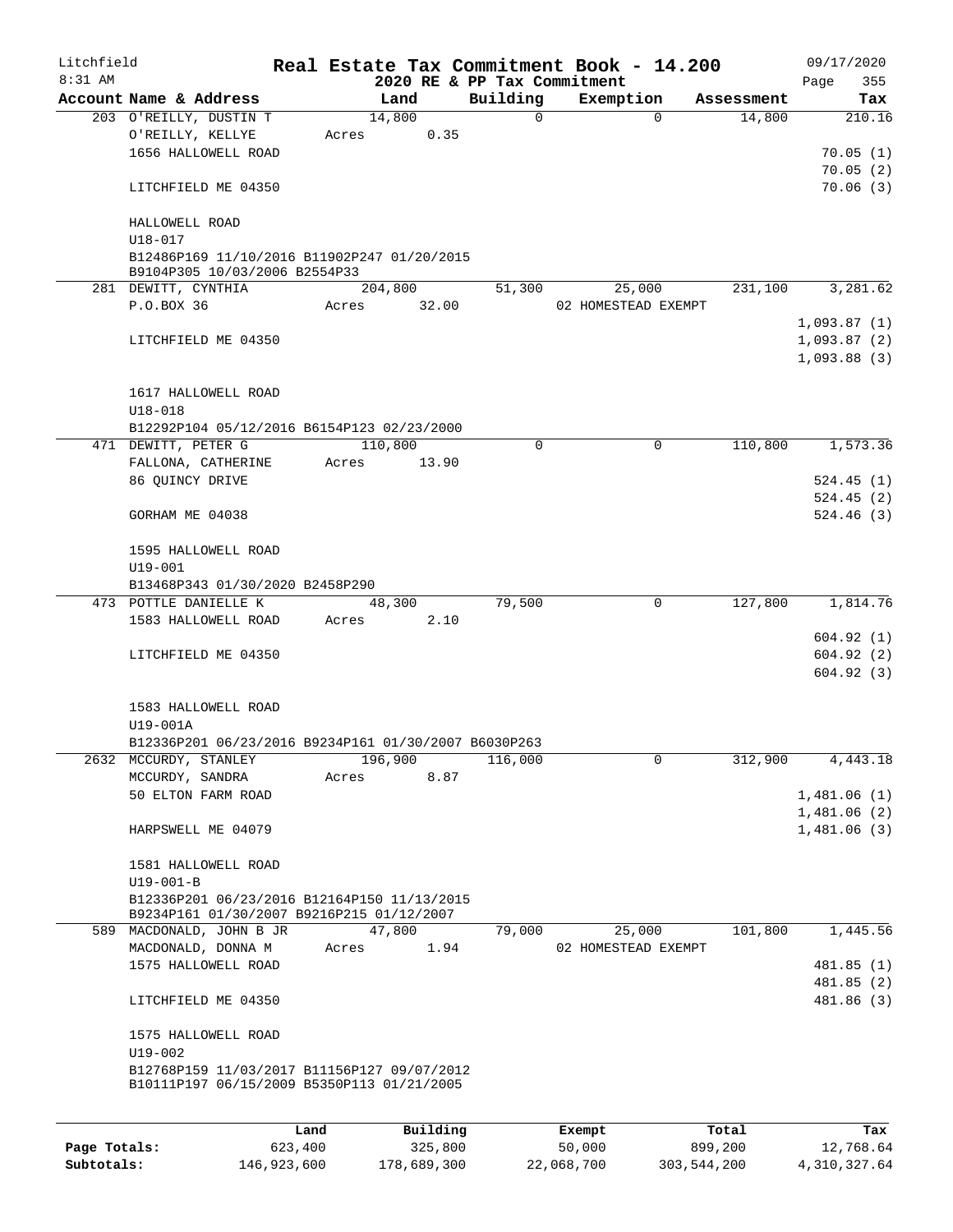| Litchfield<br>8:31 AM |                     |                                                      |       |        |       | 2020 RE & PP Tax Commitment | Real Estate Tax Commitment Book - 14.200 |            | 09/17/2020<br>356<br>Page |
|-----------------------|---------------------|------------------------------------------------------|-------|--------|-------|-----------------------------|------------------------------------------|------------|---------------------------|
|                       |                     | Account Name & Address                               |       | Land   |       | Building                    | Exemption                                | Assessment | Tax                       |
|                       |                     | 2604 MCCURDY, STANLEY                                |       | 12,900 |       | 0                           | 0                                        | 12,900     | 183.18                    |
|                       |                     | MCCURDY, SANDRA                                      | Acres |        | 1.25  |                             |                                          |            |                           |
|                       |                     | 50 ELTON FARM ROAD                                   |       |        |       |                             |                                          |            | 61.06(1)                  |
|                       |                     |                                                      |       |        |       |                             |                                          |            | 61.06(2)                  |
|                       |                     | HARPSWELL ME 04079                                   |       |        |       |                             |                                          |            | 61.06(3)                  |
|                       |                     | 1581 HALLOWELL ROAD                                  |       |        |       |                             |                                          |            |                           |
|                       | U19-002A            |                                                      |       |        |       |                             |                                          |            |                           |
|                       |                     | B12164P150 11/13/2015 B6030P263 08/19/1999           |       |        |       |                             |                                          |            |                           |
|                       | 1171 MASON, ROBERT  |                                                      |       | 68,700 |       | 119,600                     | 25,000                                   | 163,300    | 2,318.86                  |
|                       | MASON, AVA          |                                                      | Acres |        | 18.40 |                             | 02 HOMESTEAD EXEMPT                      |            |                           |
|                       |                     | 1553 HALLOWELL RD                                    |       |        |       |                             |                                          |            | 772.95(1)                 |
|                       |                     |                                                      |       |        |       |                             |                                          |            | 772.95(2)                 |
|                       |                     | LITCHFIELD ME 04350                                  |       |        |       |                             |                                          |            | 772.96(3)                 |
|                       |                     | 1553 HALLOWELL ROAD                                  |       |        |       |                             |                                          |            |                           |
|                       | $U19 - 003$         |                                                      |       |        |       |                             |                                          |            |                           |
|                       |                     | B6163P111 03/09/2000                                 |       |        |       |                             |                                          |            |                           |
|                       |                     | 1569 SCOTTO, JACQUELINE                              |       | 40,000 |       | 95,300                      | 25,000                                   | 110,300    | 1,566.26                  |
|                       |                     | 1539 HALLOWELL RD                                    | Acres |        | 0.64  |                             | 02 HOMESTEAD EXEMPT                      |            |                           |
|                       |                     |                                                      |       |        |       |                             |                                          |            | 522.09(1)                 |
|                       |                     | LITCHFIELD ME 04350                                  |       |        |       |                             |                                          |            | 522.09(2)                 |
|                       |                     |                                                      |       |        |       |                             |                                          |            | 522.08(3)                 |
|                       |                     | 1539 HALLOWELL ROAD                                  |       |        |       |                             |                                          |            |                           |
|                       | $U19 - 005$         |                                                      |       |        |       |                             |                                          |            |                           |
|                       |                     | B8444P267 05/12/2005 B5256P32                        |       |        |       |                             |                                          |            |                           |
|                       | 1169 SMART, LEROY E |                                                      |       | 5,900  |       | $\Omega$                    | 0                                        | 5,900      | 83.78                     |
|                       | SMART, LINDA A      |                                                      | Acres |        | 0.90  |                             |                                          |            |                           |
|                       |                     | 1532 HALLOWELL ROAD                                  |       |        |       |                             |                                          |            | 27.93(1)                  |
|                       |                     |                                                      |       |        |       |                             |                                          |            | 27.93(2)                  |
|                       |                     | LITCHFIELD ME 04350                                  |       |        |       |                             |                                          |            | 27.92(3)                  |
|                       |                     | 1515 HALLOWELL ROAD                                  |       |        |       |                             |                                          |            |                           |
|                       | $U19 - 006$         |                                                      |       |        |       |                             |                                          |            |                           |
|                       |                     | B12201P301 01/19/2010 B6053P265 09/07/1999 B3480P341 |       |        |       |                             |                                          |            |                           |
|                       |                     | 522 TAYLOR, RICHARD E., JR.                          |       | 71,000 |       | 267,800                     | 25,000                                   | 313,800    | 4,455.96                  |
|                       |                     | TAYLOR KAREN S.                                      | Acres |        | 3.00  |                             | 02 HOMESTEAD EXEMPT                      |            |                           |
|                       | P.O. BOX 104        |                                                      |       |        |       |                             |                                          |            | 1,485.32(1)               |
|                       |                     |                                                      |       |        |       |                             |                                          |            | 1,485.32(2)               |
|                       |                     | LITCHFIELD ME 04350                                  |       |        |       |                             |                                          |            | 1,485.32(3)               |
|                       |                     | 22 WATERFALL DRIVE                                   |       |        |       |                             |                                          |            |                           |
|                       | $U19 - 008$         |                                                      |       |        |       |                             |                                          |            |                           |
|                       |                     | B6962P5 06/17/2001                                   |       |        |       |                             |                                          |            |                           |
|                       |                     | 1618 TAYLOR, RICHARD E JR                            |       | 3,400  |       | $\Omega$                    | 0                                        | 3,400      | 48.28                     |
|                       |                     | TAYLOR, KAREN S                                      | Acres |        | 0.30  |                             |                                          |            |                           |
|                       | PO BOX 104          |                                                      |       |        |       |                             |                                          |            | 16.09(1)                  |
|                       |                     |                                                      |       |        |       |                             |                                          |            | 16.09(2)                  |
|                       |                     | LITCHFIELD ME 04350                                  |       |        |       |                             |                                          |            | 16.10(3)                  |
|                       |                     | 6 WATERFALL DRIVE                                    |       |        |       |                             |                                          |            |                           |
|                       | U19-008A            |                                                      |       |        |       |                             |                                          |            |                           |
|                       | B6962P7             |                                                      |       |        |       |                             |                                          |            |                           |
|                       |                     |                                                      |       |        |       |                             |                                          |            |                           |
|                       |                     |                                                      |       |        |       |                             |                                          |            |                           |
|                       |                     |                                                      |       |        |       |                             |                                          |            |                           |

|              | Land        | Building    | Exempt     | Total       | Tax          |
|--------------|-------------|-------------|------------|-------------|--------------|
| Page Totals: | 201,900     | 482,700     | 75,000     | 609,600     | 8,656.32     |
| Subtotals:   | 147,125,500 | 179,172,000 | 22,143,700 | 304,153,800 | 4,318,983.96 |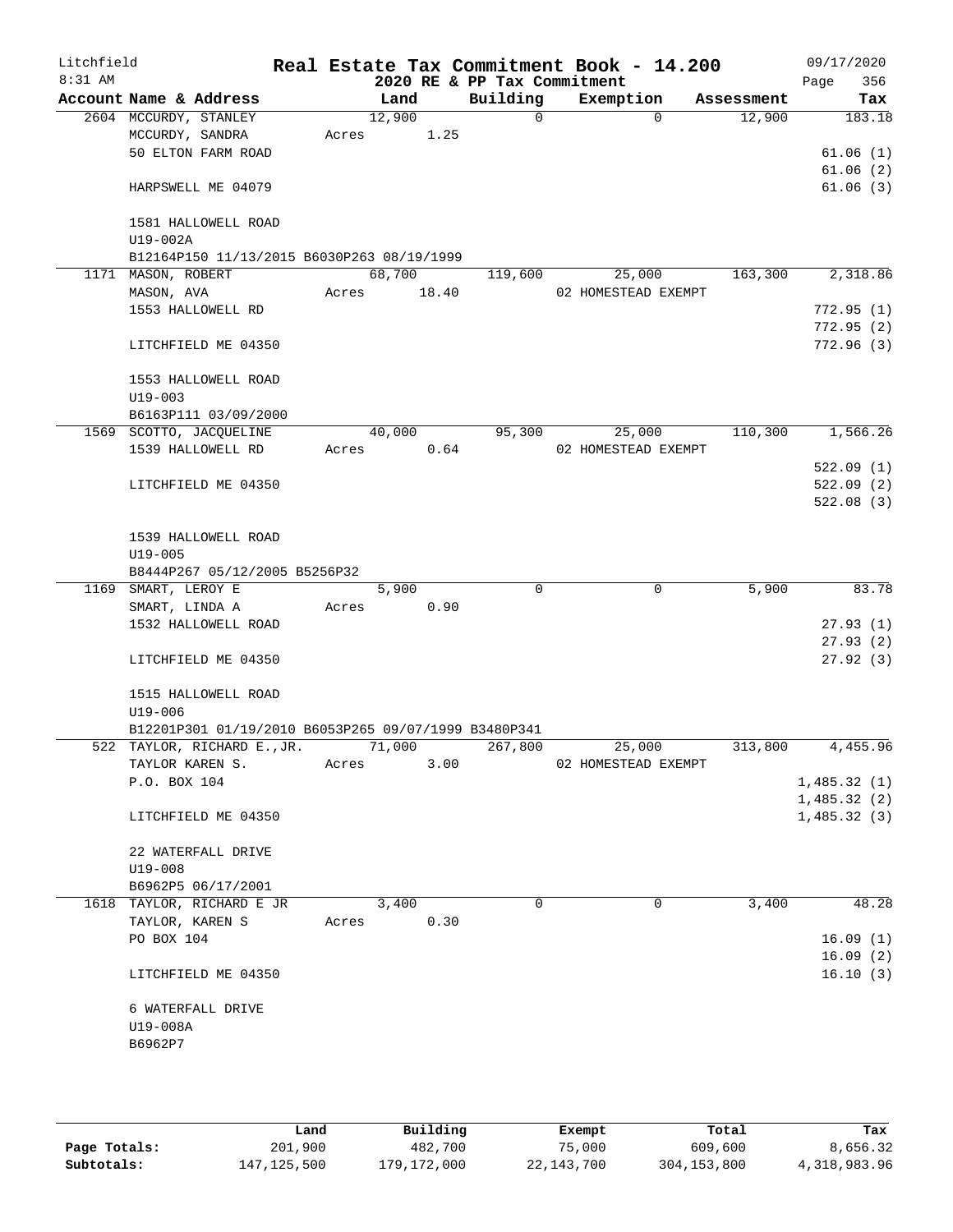| Litchfield   |                                                    |       |         |          |                                         | Real Estate Tax Commitment Book - 14.200 |            | 09/17/2020              |
|--------------|----------------------------------------------------|-------|---------|----------|-----------------------------------------|------------------------------------------|------------|-------------------------|
| 8:31 AM      | Account Name & Address                             |       | Land    |          | 2020 RE & PP Tax Commitment<br>Building | Exemption                                | Assessment | 357<br>Page<br>Tax      |
|              | 292 CENTRAL MAINE POWER                            |       | 3,600   |          | 0                                       | $\mathbf 0$                              | 3,600      | 51.12                   |
|              | c/o Avangrid Management Acres<br>Company-Local Tax |       |         | 0.60     |                                         |                                          |            |                         |
|              | One City Center, 5th<br>Floor                      |       |         |          |                                         |                                          |            | 17.04(1)                |
|              | Portland ME 04101                                  |       |         |          |                                         |                                          |            | 17.04(2)                |
|              |                                                    |       |         |          |                                         |                                          |            | 17.04(3)                |
|              | WHIPPOORWILL ROAD<br>$U19 - 009$                   |       |         |          |                                         |                                          |            |                         |
| 1619         | SMALL, LEWIS B SR                                  |       | 49,300  |          | 128,600                                 | 25,000                                   | 152,900    | 2,171.18                |
|              | 20 WHIPPOORWILL RD                                 | Acres |         | 3.02     |                                         | 02 HOMESTEAD EXEMPT                      |            |                         |
|              |                                                    |       |         |          |                                         |                                          |            | 723.73(1)               |
|              | LITCHFIELD ME 04350                                |       |         |          |                                         |                                          |            | 723.73(2)<br>723.72 (3) |
|              |                                                    |       |         |          |                                         |                                          |            |                         |
|              | 20 WHIPPOORWILL ROAD<br>$U19 - 010$                |       |         |          |                                         |                                          |            |                         |
|              | B11345P339 04/01/2013 B1845P344                    |       |         |          |                                         |                                          |            |                         |
|              | 2139 HOWES, DAVID C                                |       | 226,300 |          | 134,500                                 | 6,000                                    | 354,800    | 5,038.16                |
|              | HOWES, PEGGY A                                     | Acres |         | 1.50     |                                         | 12 WW2 Vet Res.                          |            | 1,679.39(1)             |
|              | 46 WHIPPOORWILL ROAD                               |       |         |          |                                         |                                          |            | 1,679.39(2)             |
|              | LITCHFIELD ME 04350                                |       |         |          |                                         |                                          |            | 1,679.38(3)             |
|              | 46 WHIPPOORWILL ROAD                               |       |         |          |                                         |                                          |            |                         |
|              | U19-012                                            |       |         |          |                                         |                                          |            |                         |
|              | B13089P1 11/15/2018                                |       |         |          |                                         |                                          |            |                         |
|              | 291 CENTRAL MAINE POWER                            |       | 189,800 |          | 0                                       | 0                                        | 189,800    | 2,695.16                |
|              | c/o Avangrid Management Acres<br>Company-Local Tax |       |         | 1.70     |                                         |                                          |            |                         |
|              | One City Center, 5th<br>Floor                      |       |         |          |                                         |                                          |            | 898.39 (1)              |
|              | Portland ME 04101                                  |       |         |          |                                         |                                          |            | 898.39 (2)              |
|              |                                                    |       |         |          |                                         |                                          |            | 898.38 (3)              |
|              | DAM ROAD                                           |       |         |          |                                         |                                          |            |                         |
|              | $U19 - 013$                                        |       |         |          |                                         |                                          |            |                         |
|              | B1322P433 11/08/1963 B1322P431 07/14/1963          |       |         |          |                                         | $\Omega$                                 |            |                         |
|              | 2737 HOWES, DAVID C<br>HOWES, PEGGY A              | Acres | 134,900 | 6.20     | 0                                       |                                          | 134,900    | 1,915.58                |
|              | 46 WHIPPOORWILL ROAD                               |       |         |          |                                         |                                          |            | 638.53(1)               |
|              |                                                    |       |         |          |                                         |                                          |            | 638.53(2)               |
|              | LITCHFIELD ME 04350                                |       |         |          |                                         |                                          |            | 638.52(3)               |
|              | WHIPPOORWILL ROAD<br>U19-014                       |       |         |          |                                         |                                          |            |                         |
|              | B13089P1 11/15/2018                                |       |         |          |                                         |                                          |            |                         |
| 1168         | SMITH, PAULINE D                                   |       | 74,000  |          | 178,300                                 | 25,000                                   | 227,300    | 3,227.66                |
|              | SMITH ROBERT                                       | Acres |         | 29.00    |                                         | 02 HOMESTEAD EXEMPT                      |            |                         |
|              | 1514 HALLOWELL RD                                  |       |         |          |                                         |                                          |            | 1,075.89(1)             |
|              |                                                    |       |         |          |                                         |                                          |            | 1,075.89(2)             |
|              | LITCHFIELD ME 04350                                |       |         |          |                                         |                                          |            | 1,075.88(3)             |
|              | 1514 HALLOWELL ROAD<br>$U19 - 015$                 |       |         |          |                                         |                                          |            |                         |
|              | B6053P265                                          |       |         |          |                                         |                                          |            |                         |
|              |                                                    |       |         |          |                                         |                                          |            |                         |
|              |                                                    | Land  |         | Building |                                         | Exempt                                   | Total      | Tax                     |
| Page Totals: | 677,900                                            |       |         | 441,400  |                                         | 56,000                                   | 1,063,300  | 15,098.86               |

**Subtotals:** 147,803,400 179,613,400 22,199,700 305,217,100 4,334,082.82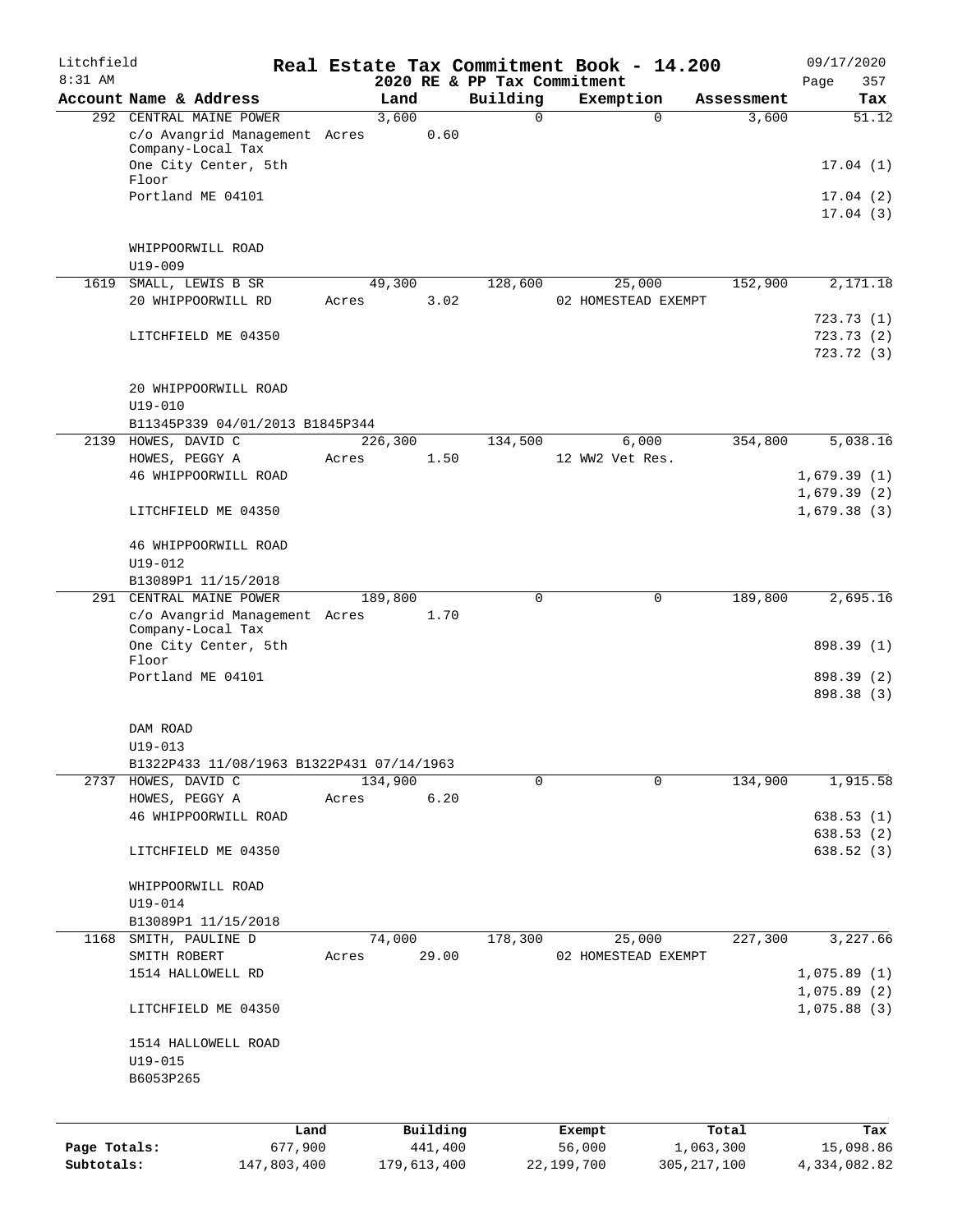| Litchfield<br>8:31 AM |                                          |        |      | 2020 RE & PP Tax Commitment | Real Estate Tax Commitment Book - 14.200 |            | 09/17/2020<br>358<br>Page |
|-----------------------|------------------------------------------|--------|------|-----------------------------|------------------------------------------|------------|---------------------------|
|                       | Account Name & Address                   | Land   |      | Building                    | Exemption                                | Assessment | Tax                       |
|                       | 1620 SMART, LEROY E                      | 49,500 |      | 152,600                     | 25,000                                   | 177,100    | 2,514.82                  |
|                       | SMART LINDA A                            | Acres  | 2.50 |                             | 02 HOMESTEAD EXEMPT                      |            |                           |
|                       | 1532 HALLOWELL ROAD                      |        |      |                             |                                          |            | 838.27 (1)                |
|                       |                                          |        |      |                             |                                          |            | 838.27 (2)                |
|                       | LITCHFIELD ME 04350                      |        |      |                             |                                          |            | 838.28 (3)                |
|                       | 1532 HALLOWELL ROAD                      |        |      |                             |                                          |            |                           |
|                       | $U19 - 016$                              |        |      |                             |                                          |            |                           |
|                       | B3661P232 05/12/1989                     |        |      |                             |                                          |            |                           |
|                       | 1809 SMART, LEROY E                      | 45,000 |      | 37,700                      | $\mathbf 0$                              | 82,700     | 1,174.34                  |
|                       | 1532 HALLOWELL ROAD                      | Acres  | 1.00 |                             |                                          |            |                           |
|                       |                                          |        |      |                             |                                          |            | 391.45(1)                 |
|                       | LITCHFIELD ME 04350                      |        |      |                             |                                          |            | 391.45(2)                 |
|                       |                                          |        |      |                             |                                          |            | 391.44(3)                 |
|                       | 1538 HALLOWELL ROAD                      |        |      |                             |                                          |            |                           |
|                       | U19-016A                                 |        |      |                             |                                          |            |                           |
|                       | B7618P52 09/03/2003                      |        |      |                             |                                          |            |                           |
|                       | 158 FOURNIER, ANTHONY                    | 44,000 |      | 126,600                     | 0                                        | 170,600    | 2,422.52                  |
|                       | PATRICK                                  |        |      |                             |                                          |            |                           |
|                       | 31 RIVER COMMON RD                       | Acres  | 0.92 |                             |                                          |            |                           |
|                       |                                          |        |      |                             |                                          |            | 807.51(1)                 |
|                       | SABATTUS ME 04280                        |        |      |                             |                                          |            | 807.51(2)                 |
|                       |                                          |        |      |                             |                                          |            | 807.50(3)                 |
|                       |                                          |        |      |                             |                                          |            |                           |
|                       | 1540 HALLOWELL ROAD<br>$U19 - 017$       |        |      |                             |                                          |            |                           |
|                       | B13372P97 10/22/2019                     |        |      |                             |                                          |            |                           |
|                       | 1166 MASON, ROBERT                       | 27,600 |      | 0                           | $\mathbf 0$                              | 27,600     | 391.92                    |
|                       | MASON, AVA                               | Acres  | 1.85 |                             |                                          |            |                           |
|                       | 1553 HALLOWELL RD                        |        |      |                             |                                          |            | 130.64(1)                 |
|                       |                                          |        |      |                             |                                          |            | 130.64(2)                 |
|                       | LITCHFIELD ME 04350                      |        |      |                             |                                          |            | 130.64(3)                 |
|                       |                                          |        |      |                             |                                          |            |                           |
|                       | 1548 HALLOWELL ROAD                      |        |      |                             |                                          |            |                           |
|                       | U19-018                                  |        |      |                             |                                          |            |                           |
|                       | B6323P150                                |        |      |                             |                                          |            |                           |
|                       | 2151 DOIRON, KALIE J                     | 45,000 |      | 76,100                      | 0                                        | 121,100    | 1,719.62                  |
|                       | TURNER, BRANDON J                        | Acres  | 1.00 |                             |                                          |            |                           |
|                       | 1548 HALLOWELL ROAD                      |        |      |                             |                                          |            | 573.21(1)                 |
|                       |                                          |        |      |                             |                                          |            | 573.21(2)                 |
|                       | LITCHFIELD ME 04350                      |        |      |                             |                                          |            | 573.20(3)                 |
|                       | 1548 HALLOWELL ROAD                      |        |      |                             |                                          |            |                           |
|                       | U19-018A                                 |        |      |                             |                                          |            |                           |
|                       | B13017P222 08/30/2018                    |        |      |                             |                                          |            |                           |
|                       | 2239 MASON, ROBERT                       | 3,000  |      | $\Omega$                    | $\Omega$                                 | 3,000      | 42.60                     |
|                       | MASON, AVA E                             | Acres  | 1.00 |                             |                                          |            |                           |
|                       | 1553 HALLOWELL RD                        |        |      |                             |                                          |            | 14.20(1)                  |
|                       |                                          |        |      |                             |                                          |            | 14.20(2)                  |
|                       | LITCHFIELD ME 04350                      |        |      |                             |                                          |            | 14.20(3)                  |
|                       |                                          |        |      |                             |                                          |            |                           |
|                       | HALLOWELL ROAD                           |        |      |                             |                                          |            |                           |
|                       | U19-018B                                 |        |      |                             |                                          |            |                           |
|                       | B11542P242 10/16/2013 B6500P1 06/05/2001 |        |      |                             |                                          |            |                           |
|                       |                                          |        |      |                             |                                          |            |                           |
|                       |                                          |        |      |                             |                                          |            |                           |

|              | Land        | Building    | Exempt       | Total       | Tax             |
|--------------|-------------|-------------|--------------|-------------|-----------------|
| Page Totals: | 214,100     | 393,000     | 25,000       | 582,100     | 8,265.82        |
| Subtotals:   | 148,017,500 | 180,006,400 | 22, 224, 700 | 305,799,200 | 4, 342, 348, 64 |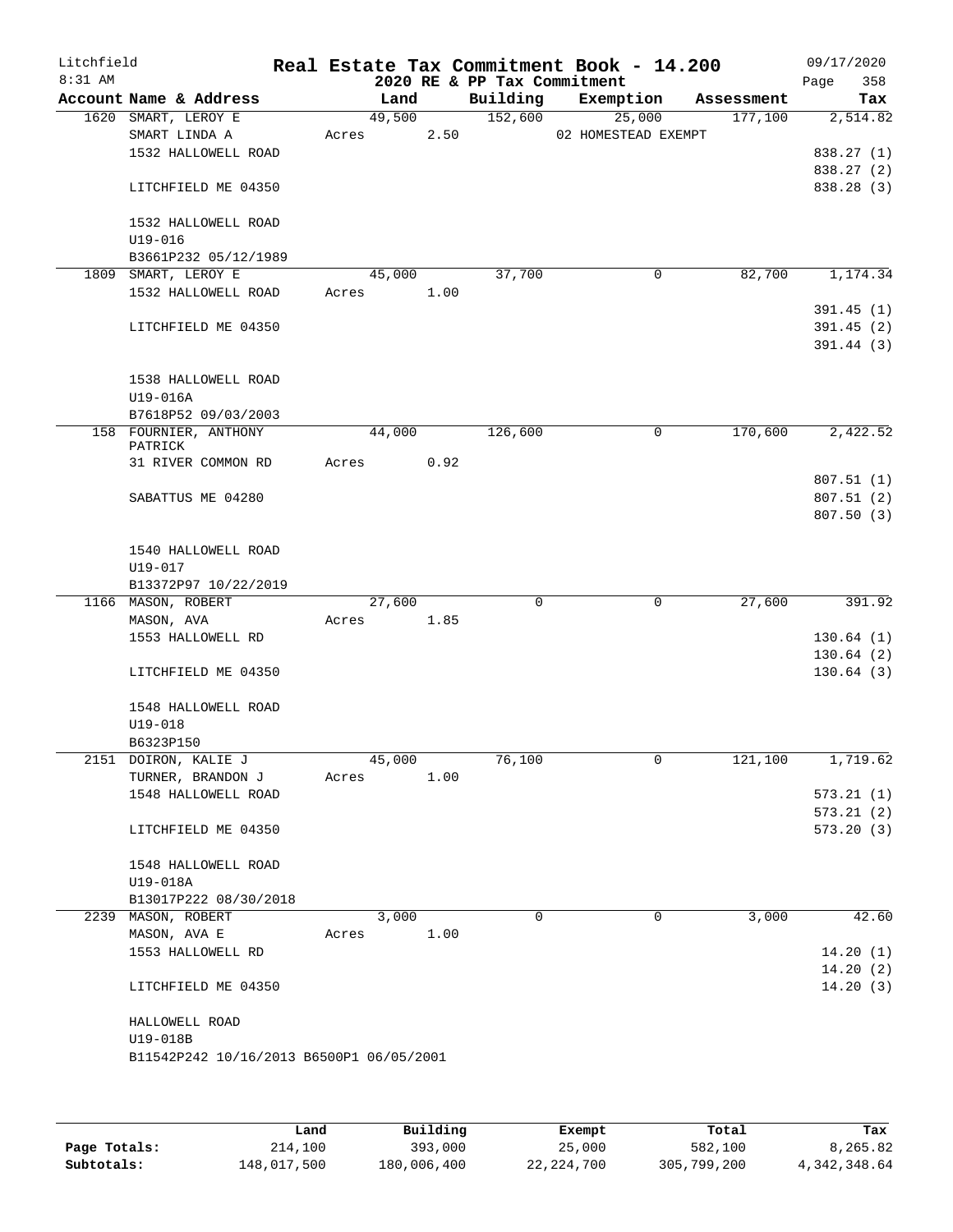| Litchfield   |                                                                   |                 |                |                     |                             | Real Estate Tax Commitment Book - 14.200 |                       | 09/17/2020               |  |  |
|--------------|-------------------------------------------------------------------|-----------------|----------------|---------------------|-----------------------------|------------------------------------------|-----------------------|--------------------------|--|--|
| $8:31$ AM    | Account Name & Address                                            |                 |                |                     | 2020 RE & PP Tax Commitment |                                          |                       | 359<br>Page              |  |  |
|              | 632 WARLICK, ANDREW P                                             |                 | Land<br>34,800 |                     | Building                    | Exemption<br>91,300<br>25,000            | Assessment<br>101,100 | Tax<br>1,435.62          |  |  |
|              | 1558 HALLOWELL ROAD                                               |                 | Acres          | 0.35                |                             | 02 HOMESTEAD EXEMPT                      |                       |                          |  |  |
|              |                                                                   |                 |                |                     |                             |                                          |                       | 478.54(1)                |  |  |
|              | LITCHFIELD ME 04350                                               |                 |                |                     |                             |                                          |                       | 478.54 (2)               |  |  |
|              |                                                                   |                 |                |                     |                             |                                          |                       | 478.54(3)                |  |  |
|              |                                                                   |                 |                |                     |                             |                                          |                       |                          |  |  |
|              | 1558 HALLOWELL ROAD                                               |                 |                |                     |                             |                                          |                       |                          |  |  |
|              | $U19 - 019$<br>B7089P286                                          |                 |                |                     |                             |                                          |                       |                          |  |  |
|              | 929 CROCKER DAVID M                                               |                 | 2,100          |                     | 0                           | 0                                        | 2,100                 | 29.82                    |  |  |
|              | GILLIARD DESMOND                                                  | Acres           |                | 0.11                |                             |                                          |                       |                          |  |  |
|              | 13 HARDSCRABBLE ROAD                                              |                 |                |                     |                             |                                          |                       | 9.94(1)                  |  |  |
|              |                                                                   |                 |                |                     |                             |                                          |                       | 9.94(2)                  |  |  |
|              | LITCHFIELD ME 04350                                               |                 |                |                     |                             |                                          |                       | 9.94(3)                  |  |  |
|              |                                                                   |                 |                |                     |                             |                                          |                       |                          |  |  |
|              | 13 HARDSCRABBLE ROAD<br>$U20 - 001$                               |                 |                |                     |                             |                                          |                       |                          |  |  |
|              | B6133P210                                                         |                 |                |                     |                             |                                          |                       |                          |  |  |
|              | 1398 PARADIS, DENISE M.                                           |                 | 45,300         |                     | 108,400                     | 25,000                                   | 128,700               | 1,827.54                 |  |  |
|              | GERALD P. PARADIS                                                 |                 |                |                     |                             |                                          |                       |                          |  |  |
|              | 55 HARDSCRABBLE ROAD                                              | Acres           |                | 1.10                |                             | 02 HOMESTEAD EXEMPT                      |                       |                          |  |  |
|              |                                                                   |                 |                |                     |                             |                                          |                       | 609.18(1)                |  |  |
|              | LITCHFIELD ME 04350                                               |                 |                |                     |                             |                                          |                       | 609.18(2)                |  |  |
|              |                                                                   |                 |                |                     |                             |                                          |                       | 609.18(3)                |  |  |
|              | 55 HARDSCRABBLE ROAD                                              |                 |                |                     |                             |                                          |                       |                          |  |  |
|              | $U20 - 002$                                                       |                 |                |                     |                             |                                          |                       |                          |  |  |
|              | B10036P260 04/08/2009 B5441P338                                   |                 |                |                     |                             |                                          |                       |                          |  |  |
|              | 690 BELLMORE, BRITTANY L                                          |                 | 45,000         |                     | 99,900                      | 25,000                                   | 119,900               | 1,702.58                 |  |  |
|              | 51 HARDSCRABBLE ROAD                                              | Acres           | 1.00           |                     |                             | 02 HOMESTEAD EXEMPT                      |                       |                          |  |  |
|              |                                                                   |                 |                |                     |                             |                                          |                       | 567.53(1)                |  |  |
|              | LITCHFIELD ME 04350                                               |                 |                |                     |                             |                                          |                       | 567.53(2)<br>567.52(3)   |  |  |
|              |                                                                   |                 |                |                     |                             |                                          |                       |                          |  |  |
|              | 51 HARDSCRABBLE ROAD                                              |                 |                |                     |                             |                                          |                       |                          |  |  |
|              | $U20 - 003$                                                       |                 |                |                     |                             |                                          |                       |                          |  |  |
|              | B12107P294 09/21/2015 B4615P208                                   |                 |                |                     |                             |                                          |                       |                          |  |  |
|              | 162 SCHOOLS, SHANE M                                              |                 | 45,000         |                     | 104,800                     | 25,000                                   | 124,800               | 1,772.16                 |  |  |
|              | 47 HARDSCRABBLE ROADD                                             | Acres           |                | 1.00                |                             | 02 HOMESTEAD EXEMPT                      |                       |                          |  |  |
|              |                                                                   |                 |                |                     |                             |                                          |                       | 590.72 (1)               |  |  |
|              | LITCHFIELD ME 04350                                               |                 |                |                     |                             |                                          |                       | 590.72 (2)<br>590.72 (3) |  |  |
|              |                                                                   |                 |                |                     |                             |                                          |                       |                          |  |  |
|              | 47 HARDSCRABBLE ROAD                                              |                 |                |                     |                             |                                          |                       |                          |  |  |
|              | $U20 - 004$                                                       |                 |                |                     |                             |                                          |                       |                          |  |  |
|              | B10698P62 03/30/2011 B9674P3053 03/24/2008 B9586P138              |                 |                |                     |                             |                                          |                       |                          |  |  |
|              | 12/06/2007 B8925P333 05/30/2006 B8925P170 06/05/2006<br>B3962P325 |                 |                |                     |                             |                                          |                       |                          |  |  |
|              | 1175 DALEY, JOSEPH A                                              |                 | 45,000         |                     | 95,100                      | 0                                        | 140,100               | 1,989.42                 |  |  |
|              | DALEY, KAYLANNA L                                                 | Acres           |                | 1.00                |                             |                                          |                       |                          |  |  |
|              | 9 PINCREST                                                        |                 |                |                     |                             |                                          |                       | 663.14(1)                |  |  |
|              |                                                                   |                 |                |                     |                             |                                          |                       | 663.14(2)                |  |  |
|              | SABATTUS ME 04280                                                 |                 |                |                     |                             |                                          |                       | 663.14(3)                |  |  |
|              | 43 HARDSCRABBLE ROAD                                              |                 |                |                     |                             |                                          |                       |                          |  |  |
|              | $U20 - 005$                                                       |                 |                |                     |                             |                                          |                       |                          |  |  |
|              | B12154P124 11/04/2015 B1782P54                                    |                 |                |                     |                             |                                          |                       |                          |  |  |
|              |                                                                   |                 |                |                     |                             |                                          |                       |                          |  |  |
|              |                                                                   |                 |                |                     |                             |                                          |                       |                          |  |  |
| Page Totals: |                                                                   | Land<br>217,200 |                | Building<br>499,500 |                             | Exempt<br>100,000                        | Total<br>616,700      | Tax<br>8,757.14          |  |  |
|              |                                                                   |                 |                |                     |                             |                                          |                       |                          |  |  |

**Subtotals:** 148,234,700 180,505,900 22,324,700 306,415,900 4,351,105.78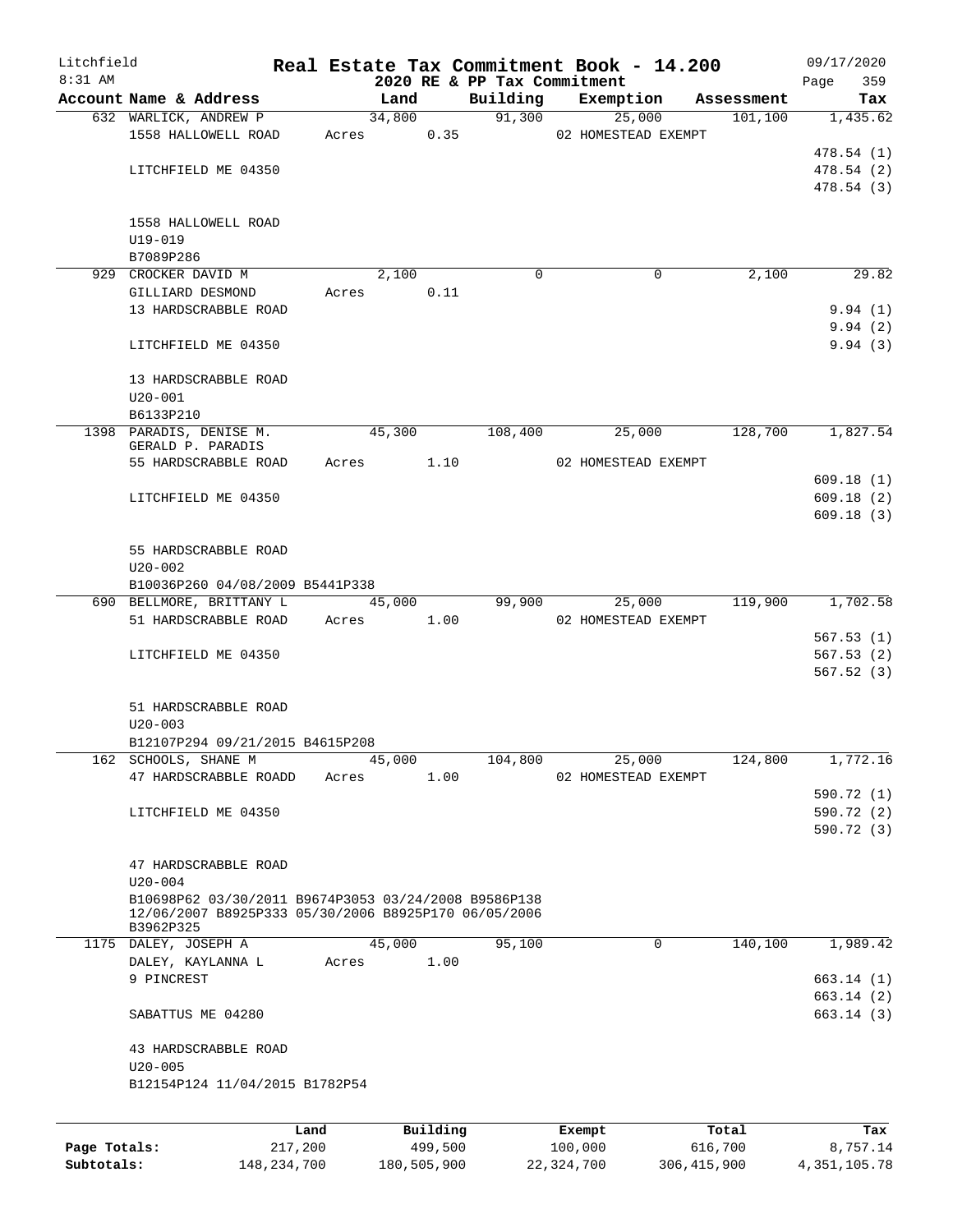| Litchfield   |                                                      |             |             |         |          | Real Estate Tax Commitment Book - 14.200 |             |            | 09/17/2020              |
|--------------|------------------------------------------------------|-------------|-------------|---------|----------|------------------------------------------|-------------|------------|-------------------------|
| 8:31 AM      |                                                      |             |             |         |          | 2020 RE & PP Tax Commitment              |             |            | Page<br>360             |
|              | Account Name & Address                               |             | Land        |         | Building | Exemption                                |             | Assessment | Tax                     |
|              | 527 STILLMAN, WAYNE                                  |             | 45,000      |         | 74,200   |                                          | $\Omega$    | 119,200    | 1,692.64                |
|              | PO BOX 153                                           |             | Acres       | 1.00    |          |                                          |             |            | 564.21(1)               |
|              | WINDSOR ME 04363                                     |             |             |         |          |                                          |             |            | 564.21(2)               |
|              |                                                      |             |             |         |          |                                          |             |            | 564.22(3)               |
|              |                                                      |             |             |         |          |                                          |             |            |                         |
|              | 39 HARDSCRABBLE ROAD                                 |             |             |         |          |                                          |             |            |                         |
|              | $U20 - 006$                                          |             |             |         |          |                                          |             |            |                         |
|              | B11386P310 05/15/2013 B3226P86                       |             |             |         |          |                                          |             |            |                         |
|              | 1363 BOWMAN, ASHLEY N                                |             | 45,000      |         | 94,600   | 25,000                                   |             | 114,600    | 1,627.32                |
|              | 35 HARDSCRABBLE ROAD                                 |             | Acres       | 1.00    |          | 02 HOMESTEAD EXEMPT                      |             |            |                         |
|              |                                                      |             |             |         |          |                                          |             |            | 542.44 (1)              |
|              | LITCHFIELD ME 04350                                  |             |             |         |          |                                          |             |            | 542.44 (2)              |
|              |                                                      |             |             |         |          |                                          |             |            | 542.44 (3)              |
|              |                                                      |             |             |         |          |                                          |             |            |                         |
|              | 35 HARDSCRABBLE ROAD                                 |             |             |         |          |                                          |             |            |                         |
|              | $U20 - 007$                                          |             |             |         |          |                                          |             |            |                         |
|              | B12124P270 10/05/2015 B12075P69 08/13/2015 B9636P94  |             |             |         |          |                                          |             |            |                         |
|              | 02/08/2008 B6886P299                                 |             |             |         |          |                                          |             |            |                         |
|              | 1073 BONTE, COLETTE M                                |             | 53,400      |         | 156,100  | 25,000                                   |             | 184,500    | 2,619.90                |
|              | 27 HARDSCRABBLE ROAD                                 |             | Acres       | 3.80    |          | 02 HOMESTEAD EXEMPT                      |             |            |                         |
|              |                                                      |             |             |         |          |                                          |             |            | 873.30 (1)              |
|              | LITCHFIELD ME 04350                                  |             |             |         |          |                                          |             |            | 873.30 (2)<br>873.30(3) |
|              |                                                      |             |             |         |          |                                          |             |            |                         |
|              | 27 HARDSCRABBLE ROAD                                 |             |             |         |          |                                          |             |            |                         |
|              | $U20 - 008$                                          |             |             |         |          |                                          |             |            |                         |
|              | B10008P217 03/12/2009 B9876P317 08/08/2008 B6363P218 |             |             |         |          |                                          |             |            |                         |
|              | 12/06/2000                                           |             |             |         |          |                                          |             |            |                         |
|              | 353 COMMUNITY SERVICE                                |             | 0           |         | 15,300   |                                          | 0           | 15,300     | 217.26                  |
|              | TELEPHONE                                            |             |             |         |          |                                          |             |            |                         |
|              | ATTN: TAX DEPT 2-4                                   |             |             |         |          |                                          |             |            |                         |
|              | 121 SOUTH 17TH STREET                                |             |             |         |          |                                          |             |            | 72.42(1)                |
|              | MATTOON IL 61938                                     |             |             |         |          |                                          |             |            | 72.42(2)                |
|              |                                                      |             |             |         |          |                                          |             |            | 72.42(3)                |
|              | 31 HARDSCRABBLE ROAD                                 |             |             |         |          |                                          |             |            |                         |
|              | $U20 - 008 - ON$                                     |             |             |         |          |                                          |             |            |                         |
| 928          | CROOKER DAVID M                                      |             | 37,000      |         | 86,300   |                                          | 0           | 123,300    | 1,750.86                |
|              | GILLIARD DESMOND                                     |             | Acres       | 0.46    |          |                                          |             |            |                         |
|              | 13 HARDSCRABBLE ROAD                                 |             |             |         |          |                                          |             |            | 583.62(1)               |
|              |                                                      |             |             |         |          |                                          |             |            | 583.62(2)               |
|              | LITCHFIELD ME 04350                                  |             |             |         |          |                                          |             |            | 583.62 (3)              |
|              |                                                      |             |             |         |          |                                          |             |            |                         |
|              | 13 HARDSCRABBLE ROAD                                 |             |             |         |          |                                          |             |            |                         |
|              | $U20 - 009$                                          |             |             |         |          |                                          |             |            |                         |
|              | B9017P272 08/04/2006 B8890P321 05/02/2006 B6133P210  |             |             |         |          |                                          |             |            |                         |
|              | 05/24/2004                                           |             |             |         |          |                                          |             |            |                         |
|              | 1389 VAILLANCOURT, KEVIN                             |             | 67,500      |         | 75,300   | 25,000                                   |             | 117,800    | 1,672.76                |
|              | 1495 HALLOWELL ROAD                                  |             | Acres       | 16.00   |          | 02 HOMESTEAD EXEMPT                      |             |            |                         |
|              |                                                      |             |             |         |          |                                          |             |            | 557.59 (1)              |
|              | LITCHFIELD ME 04350                                  |             |             |         |          |                                          |             |            | 557.59 (2)              |
|              |                                                      |             |             |         |          |                                          |             |            | 557.58(3)               |
|              |                                                      |             |             |         |          |                                          |             |            |                         |
|              | 1495 HALLOWELL ROAD<br>$U20 - 010$                   |             |             |         |          |                                          |             |            |                         |
|              | B11764P72 08/05/2014 B11748P41 07/14/2014 B11741P96  |             |             |         |          |                                          |             |            |                         |
|              | 02/04/2014 B11104P1 07/18/2012 B6225P5 01/04/2000    |             |             |         |          |                                          |             |            |                         |
|              |                                                      |             |             |         |          |                                          |             |            |                         |
|              |                                                      | Land        | Building    |         |          | Exempt                                   |             | Total      | Tax                     |
| Page Totals: |                                                      | 247,900     |             | 501,800 |          | 75,000                                   | 674,700     |            | 9,580.74                |
| Subtotals:   |                                                      | 148,482,600 | 181,007,700 |         |          | 22,399,700                               | 307,090,600 |            | 4,360,686.52            |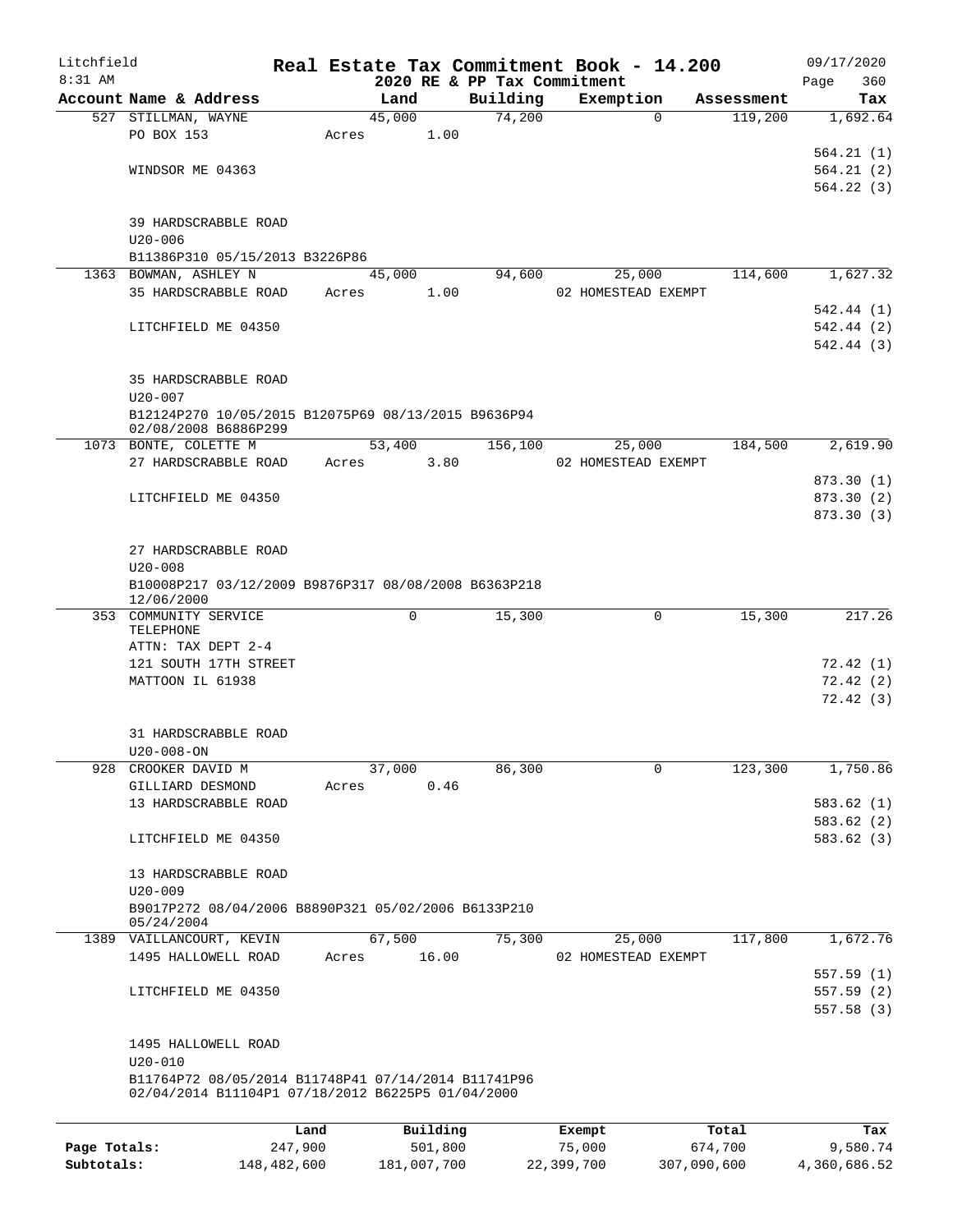| Litchfield   |                                                                                        |         |             |      |                             | Real Estate Tax Commitment Book - 14.200 |             |            | 09/17/2020               |
|--------------|----------------------------------------------------------------------------------------|---------|-------------|------|-----------------------------|------------------------------------------|-------------|------------|--------------------------|
| 8:31 AM      |                                                                                        |         |             |      | 2020 RE & PP Tax Commitment |                                          |             |            | 361<br>Page              |
|              | Account Name & Address                                                                 |         | Land        |      | Building                    | Exemption                                |             | Assessment | Tax                      |
|              | 578 TOMBERLIN CONSTRUCTION<br>INC.                                                     |         | 41,700      |      | 111,900                     | $\Omega$                                 |             | 153,600    | 2,181.12                 |
|              | 51 SUSAN LANE                                                                          | Acres   |             | 0.75 |                             |                                          |             |            |                          |
|              |                                                                                        |         |             |      |                             |                                          |             |            | 727.04(1)                |
|              | WEST GARDINER ME 04345                                                                 |         |             |      |                             |                                          |             |            | 727.04(2)                |
|              |                                                                                        |         |             |      |                             |                                          |             |            | 727.04(3)                |
|              |                                                                                        |         |             |      |                             |                                          |             |            |                          |
|              | 1491 HALLOWELL ROAD                                                                    |         |             |      |                             |                                          |             |            |                          |
|              | $U20 - 011$                                                                            |         |             |      |                             |                                          |             |            |                          |
|              | B11890P134 12/09/2014 B10729P15 05/13/2011 B9335P185<br>04/30/2007 B7485P25 07/01/2003 |         |             |      |                             |                                          |             |            |                          |
|              | 1665 LHEUREUX, PATRICIA                                                                |         | 33,700      |      | 54,500                      | 0                                        |             | 88,200     | 1,252.44                 |
|              | 71 BETHEL POINT ROAD                                                                   | Acres   |             | 0.30 |                             |                                          |             |            |                          |
|              |                                                                                        |         |             |      |                             |                                          |             |            | 417.48 (1)               |
|              | HARPSWELL ME 04079                                                                     |         |             |      |                             |                                          |             |            | 417.48 (2)               |
|              |                                                                                        |         |             |      |                             |                                          |             |            | 417.48 (3)               |
|              |                                                                                        |         |             |      |                             |                                          |             |            |                          |
|              | 1487 HALLOWELL ROAD                                                                    |         |             |      |                             |                                          |             |            |                          |
|              | $U20 - 012$                                                                            |         |             |      |                             |                                          |             |            |                          |
|              | B6964P323                                                                              |         |             |      |                             |                                          |             |            |                          |
|              | 654 HILDRETH, JADE N                                                                   |         | 42,400      |      | 102,800                     | $\mathbf 0$                              |             | 145,200    | 2,061.84                 |
|              | 1485 HALLOWELL ROAD                                                                    | Acres   |             | 0.80 |                             |                                          |             |            |                          |
|              |                                                                                        |         |             |      |                             |                                          |             |            | 687.28 (1)               |
|              | LITCHFIELD ME 04350                                                                    |         |             |      |                             |                                          |             |            | 687.28 (2)               |
|              |                                                                                        |         |             |      |                             |                                          |             |            | 687.28 (3)               |
|              | 1485 HALLOWELL ROAD                                                                    |         |             |      |                             |                                          |             |            |                          |
|              | $U20 - 013$                                                                            |         |             |      |                             |                                          |             |            |                          |
|              | B12714P199 08/24/2017 B12439P19 09/23/2016                                             |         |             |      |                             |                                          |             |            |                          |
|              | B12363P199 02/25/2016 B6750P20 12/26/2001                                              |         |             |      |                             |                                          |             |            |                          |
|              | 1816 WARMING, EMILYN                                                                   |         | 51,300      |      | 153,000                     | 25,000                                   |             | 179,300    | 2,546.06                 |
|              | P O BOX 75                                                                             | Acres   |             | 3.10 |                             | 02 HOMESTEAD EXEMPT                      |             |            |                          |
|              |                                                                                        |         |             |      |                             |                                          |             |            | 848.69 (1)               |
|              | LITCHFIELD ME 04350                                                                    |         |             |      |                             |                                          |             |            | 848.69 (2)               |
|              |                                                                                        |         |             |      |                             |                                          |             |            | 848.68 (3)               |
|              | 1475 HALLOWELL ROAD                                                                    |         |             |      |                             |                                          |             |            |                          |
|              | $U20 - 014$                                                                            |         |             |      |                             |                                          |             |            |                          |
|              | B1564P282                                                                              |         |             |      |                             |                                          |             |            |                          |
|              | 858 HOOPER ADAM M                                                                      |         | 47,100      |      | 110,600                     | 0                                        |             | 157,700    | 2,239.34                 |
|              | HOOPER VALARIE R                                                                       | Acres   |             | 1.70 |                             |                                          |             |            |                          |
|              | 8 NECK ROAD                                                                            |         |             |      |                             |                                          |             |            | 746.45(1)                |
|              |                                                                                        |         |             |      |                             |                                          |             |            | 746.45(2)                |
|              | LITCHFIELD ME 04350                                                                    |         |             |      |                             |                                          |             |            | 746.44(3)                |
|              |                                                                                        |         |             |      |                             |                                          |             |            |                          |
|              | 8 NECK ROAD                                                                            |         |             |      |                             |                                          |             |            |                          |
|              | $U20 - 015$                                                                            |         |             |      |                             |                                          |             |            |                          |
|              | B8355P261 04/01/2005 B6053P186                                                         |         |             |      |                             |                                          |             |            |                          |
|              | 918 BALESTRA, CHRISTOPHER D                                                            |         | 47,100      |      | 124,600                     | $\mathbf 0$                              |             | 171,700    | 2,438.14                 |
|              | JOSEPH, TONI A                                                                         | Acres   |             | 1.70 |                             |                                          |             |            |                          |
|              | 24 NECK ROAD                                                                           |         |             |      |                             |                                          |             |            | 812.71 (1)<br>812.71 (2) |
|              | LITCHFIELD ME 04350                                                                    |         |             |      |                             |                                          |             |            | 812.72 (3)               |
|              |                                                                                        |         |             |      |                             |                                          |             |            |                          |
|              | 24 NECK ROAD                                                                           |         |             |      |                             |                                          |             |            |                          |
|              | $U20 - 017$                                                                            |         |             |      |                             |                                          |             |            |                          |
|              | B12091P234 08/27/2015 B11335P163 03/22/2013                                            |         |             |      |                             |                                          |             |            |                          |
|              | B11136P195 08/15/2012 B11060P204 05/29/2012                                            |         |             |      |                             |                                          |             |            |                          |
|              | B11060P202 05/29/2012 B4964P227 05/24/2004                                             |         |             |      |                             |                                          |             |            |                          |
|              |                                                                                        | Land    | Building    |      |                             | Exempt                                   |             | Total      | Tax                      |
| Page Totals: |                                                                                        | 263,300 | 657,400     |      |                             | 25,000                                   | 895,700     |            | 12,718.94                |
| Subtotals:   | 148,745,900                                                                            |         | 181,665,100 |      |                             | 22, 424, 700                             | 307,986,300 |            | 4,373,405.46             |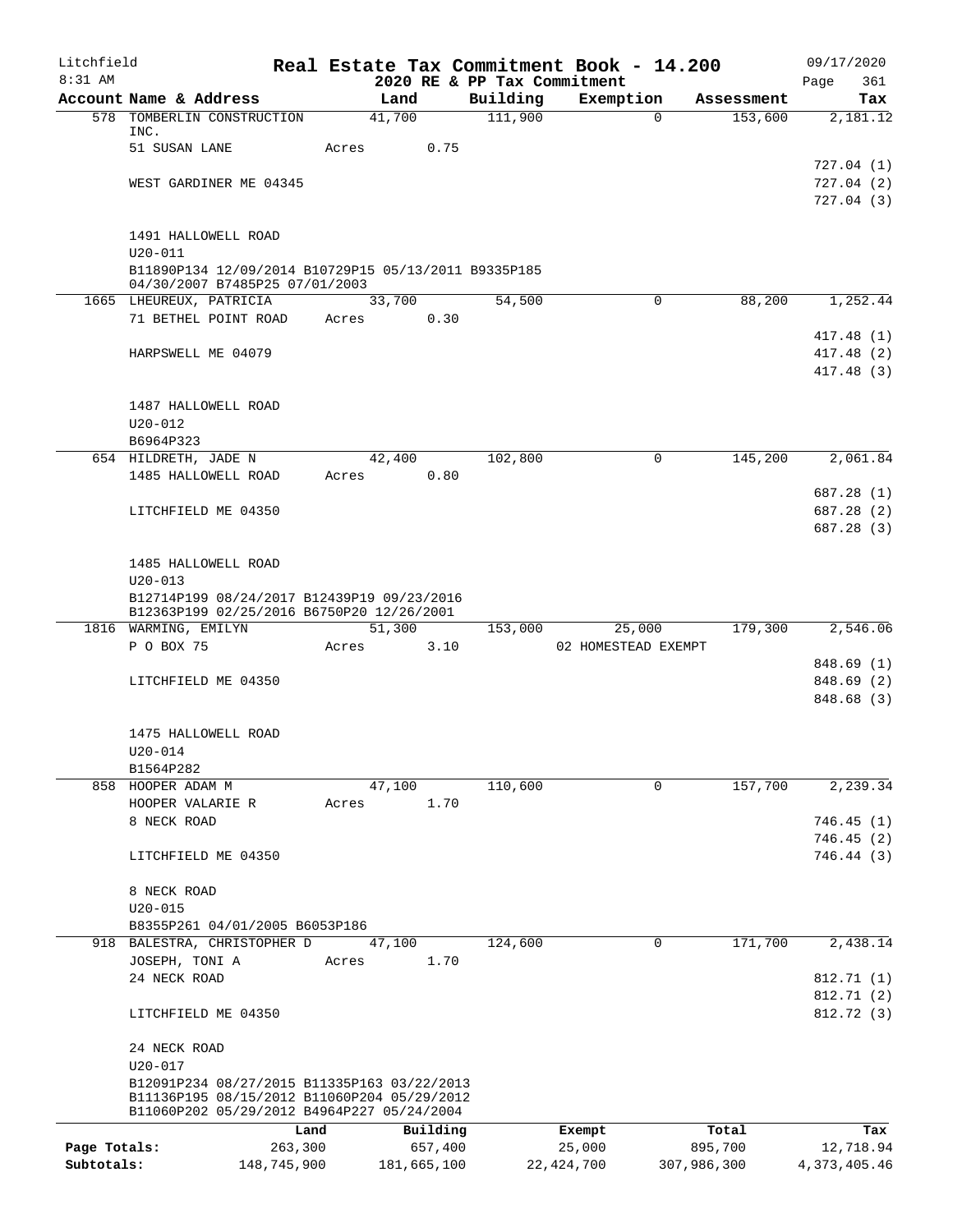| Litchfield                 |                                                     |             |       |               |          |                             | Real Estate Tax Commitment Book - 14.200 |             | 09/17/2020              |
|----------------------------|-----------------------------------------------------|-------------|-------|---------------|----------|-----------------------------|------------------------------------------|-------------|-------------------------|
| $8:31$ AM                  |                                                     |             |       |               |          | 2020 RE & PP Tax Commitment |                                          |             | 362<br>Page             |
|                            | Account Name & Address                              |             |       | Land          |          | Building                    | Exemption                                | Assessment  | Tax                     |
|                            | 135 GRONDIN, LAURA H                                |             |       | 60,400        |          | 148,000                     | 25,000                                   | 183,400     | 2,604.28                |
|                            | GRONDIN, ANDREW                                     |             | Acres |               | 6.50     |                             | 02 HOMESTEAD EXEMPT                      |             |                         |
|                            | 28 NECK ROAD                                        |             |       |               |          |                             |                                          |             | 868.09(1)<br>868.09 (2) |
|                            | LITCHFIELD ME 04350                                 |             |       |               |          |                             |                                          |             | 868.10(3)               |
|                            |                                                     |             |       |               |          |                             |                                          |             |                         |
|                            | 28 NECK ROAD                                        |             |       |               |          |                             |                                          |             |                         |
|                            | $U20 - 018$                                         |             |       |               |          |                             |                                          |             |                         |
|                            | B12742P88 10/06/2017 B2826P316 07/18/1985           |             |       |               |          |                             |                                          |             |                         |
|                            | 138 HUNT, MARK                                      |             |       | 43,700        |          | 54,300                      | 0                                        | 98,000      | 1,391.60                |
|                            | HUNT, NICOLE                                        |             | Acres |               | 0.90     |                             |                                          |             |                         |
|                            | 32 NECK ROAD                                        |             |       |               |          |                             |                                          |             | 463.87 (1)              |
|                            |                                                     |             |       |               |          |                             |                                          |             | 463.87 (2)              |
|                            | LITCHFIELD ME 04350                                 |             |       |               |          |                             |                                          |             | 463.86(3)               |
|                            |                                                     |             |       |               |          |                             |                                          |             |                         |
|                            | 32 NECK ROAD                                        |             |       |               |          |                             |                                          |             |                         |
|                            | $U20 - 019$                                         |             |       |               |          |                             |                                          |             |                         |
|                            | B4987P251                                           |             |       |               |          |                             |                                          |             |                         |
|                            | 1101 LOVERING, GLENN,                               |             |       | 45,900        |          | 62,500                      | 25,000                                   | 83,400      | 1,184.28                |
|                            | LOVERING, TRAVIS G                                  |             |       |               |          |                             |                                          |             |                         |
|                            | LOVERING, ASHLEY B                                  |             | Acres |               | 1.30     |                             | 02 HOMESTEAD EXEMPT                      |             |                         |
|                            | RICHARDSON<br>37 NECK ROAD                          |             |       |               |          |                             |                                          |             | 394.76 (1)              |
|                            |                                                     |             |       |               |          |                             |                                          |             | 394.76 (2)              |
|                            | LITCHFIELD ME 04350                                 |             |       |               |          |                             |                                          |             | 394.76 (3)              |
|                            |                                                     |             |       |               |          |                             |                                          |             |                         |
|                            | 37 NECK ROAD                                        |             |       |               |          |                             |                                          |             |                         |
|                            | $U20 - 020$                                         |             |       |               |          |                             |                                          |             |                         |
|                            | B10985P122 03/16/2012 B2862P190                     |             |       |               |          |                             |                                          |             |                         |
|                            | 547 DEVITO, FRANCESCO C                             |             |       | 44,500        |          | 103,900                     | 0                                        | 148,400     | 2,107.28                |
|                            | DEVITO, KAYLA H                                     |             | Acres |               | 0.96     |                             |                                          |             |                         |
|                            | 22 JOHN DEERE LANE                                  |             |       |               |          |                             |                                          |             | 702.43(1)               |
|                            |                                                     |             |       |               |          |                             |                                          |             | 702.43(2)               |
|                            | BUXTON ME 04093                                     |             |       |               |          |                             |                                          |             | 702.42(3)               |
|                            |                                                     |             |       |               |          |                             |                                          |             |                         |
|                            | 29 NECK ROAD                                        |             |       |               |          |                             |                                          |             |                         |
|                            | $U20 - 021$                                         |             |       |               |          |                             |                                          |             |                         |
|                            | B12674P345 07/27/2017 B9406P205 06/29/2007 B2297P93 |             |       |               |          |                             |                                          |             |                         |
|                            | 03/30/1980                                          |             |       |               |          |                             |                                          |             |                         |
|                            | 22 HENDERSON, JAMIE W                               |             |       | 43,100        |          | 107,000                     | 0                                        | 150,100     | 2,131.42                |
|                            | HENDERSON, KIMBALIE A                               |             | Acres |               | 1.37     |                             |                                          |             |                         |
|                            | P O BOX 142                                         |             |       |               |          |                             |                                          |             | 710.47(1)<br>710.47(2)  |
|                            | LITCHFIELD ME 04350                                 |             |       |               |          |                             |                                          |             | 710.48(3)               |
|                            |                                                     |             |       |               |          |                             |                                          |             |                         |
|                            | 9 NECK ROAD                                         |             |       |               |          |                             |                                          |             |                         |
|                            | $U20 - 022$                                         |             |       |               |          |                             |                                          |             |                         |
|                            | B10832P272 09/15/2011 B3131P71 04/03/1987           |             |       |               |          |                             |                                          |             |                         |
|                            | 24 GRANT, NICHOLAS                                  |             |       | 46,900        |          | 125,300                     | 0                                        | 172,200     | 2,445.24                |
|                            | 1449 HALLOWELL ROAD                                 |             | Acres |               | 1.64     |                             |                                          |             |                         |
|                            |                                                     |             |       |               |          |                             |                                          |             | 815.08(1)               |
|                            | LITCHFIELD ME 04350                                 |             |       |               |          |                             |                                          |             | 815.08(2)               |
|                            |                                                     |             |       |               |          |                             |                                          |             | 815.08(3)               |
|                            |                                                     |             |       |               |          |                             |                                          |             |                         |
|                            | 1449 HALLOWELL ROAD                                 |             |       |               |          |                             |                                          |             |                         |
|                            | $U20 - 023$                                         |             |       |               |          |                             |                                          |             |                         |
|                            | B12934P70 06/08/2018                                |             |       |               |          |                             |                                          |             |                         |
|                            |                                                     |             |       |               |          |                             |                                          |             |                         |
|                            |                                                     |             |       |               |          |                             |                                          |             |                         |
|                            |                                                     | Land        |       |               | Building |                             | Exempt                                   | Total       | Tax                     |
| Page Totals:<br>Subtotals: |                                                     | 284,500     |       |               | 601,000  |                             | 50,000                                   | 835,500     | 11,864.10               |
|                            |                                                     | 149,030,400 |       | 182, 266, 100 |          |                             | 22, 474, 700                             | 308,821,800 | 4,385,269.56            |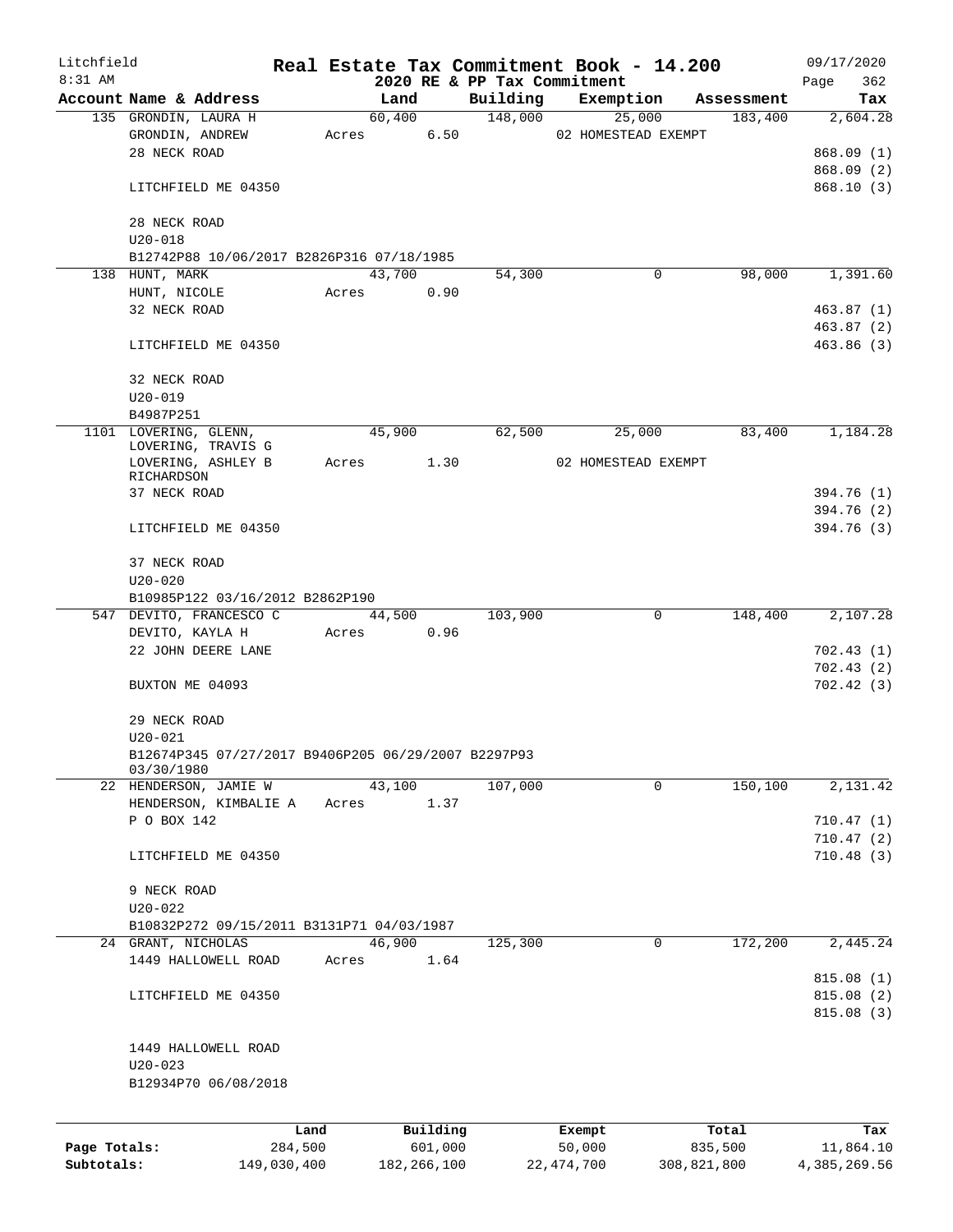| Litchfield   |                                                      |               |       |             |          |          |         | Real Estate Tax Commitment Book - 14.200 |             |            |      | 09/17/2020             |
|--------------|------------------------------------------------------|---------------|-------|-------------|----------|----------|---------|------------------------------------------|-------------|------------|------|------------------------|
| $8:31$ AM    |                                                      |               |       |             |          |          |         | 2020 RE & PP Tax Commitment              |             |            | Page | 363                    |
|              | Account Name & Address                               |               |       | Land        |          | Building |         | Exemption                                |             | Assessment |      | Tax                    |
|              | 926 BENNINGTON, SCOTT C                              |               |       | 40,900      |          |          | 136,100 |                                          | $\Omega$    | 177,000    |      | 2,513.40               |
|              | BENNINGTON, PENNY A<br>1443 HALLOWELL RD             |               | Acres |             | 0.70     |          |         |                                          |             |            |      | 837.80 (1)             |
|              |                                                      |               |       |             |          |          |         |                                          |             |            |      | 837.80 (2)             |
|              | LITCHFIELD ME 04350                                  |               |       |             |          |          |         |                                          |             |            |      | 837.80 (3)             |
|              |                                                      |               |       |             |          |          |         |                                          |             |            |      |                        |
|              | 1443 HALLOWELL ROAD                                  |               |       |             |          |          |         |                                          |             |            |      |                        |
|              | U20-024                                              |               |       |             |          |          |         |                                          |             |            |      |                        |
|              | B5700P195 08/10/1998                                 |               |       |             |          |          |         |                                          |             |            |      |                        |
| 1370         | LUCKHURST STENBERG                                   |               |       | 57,000      |          |          | 339,200 | 31,000                                   |             | 365,200    |      | 5,185.84               |
|              | REALTY TRUST                                         |               |       |             |          |          |         |                                          |             |            |      |                        |
|              | LUCKHURST                                            |               | Acres |             | 6.00     |          |         | 02 HOMESTEAD EXEMPT                      |             |            |      |                        |
|              | GEORGE/STENBERG<br>TRUSTEES                          |               |       |             |          |          |         |                                          |             |            |      |                        |
|              | STENBERG, CHRISTINE                                  |               |       |             |          |          |         | 03 VETERANS EXEMPT                       |             |            |      | 1,728.61(1)            |
|              | P.O. BOX 426                                         |               |       |             |          |          |         |                                          |             |            |      | 1,728.61(2)            |
|              | LITCHFIELD ME 04350                                  |               |       |             |          |          |         |                                          |             |            |      | 1,728.62(3)            |
|              |                                                      |               |       |             |          |          |         |                                          |             |            |      |                        |
|              | 1437 HALLOWELL ROAD                                  |               |       |             |          |          |         |                                          |             |            |      |                        |
|              | $U20 - 025$                                          |               |       |             |          |          |         |                                          |             |            |      |                        |
|              | B8906P48 05/09/2006 B7489P211 06/17/2003             |               |       |             |          |          |         |                                          |             |            |      |                        |
|              | 103 BECKWITH, WALTER                                 |               |       | 45,600      |          |          | 19,900  | 25,000                                   |             | 40,500     |      | 575.10                 |
|              | 1458 HALLOWELL ROAD                                  |               | Acres |             | 1.20     |          |         | 02 HOMESTEAD EXEMPT                      |             |            |      |                        |
|              |                                                      |               |       |             |          |          |         |                                          |             |            |      | 191.70 (1)             |
|              | LITCHFIELD ME 04350                                  |               |       |             |          |          |         |                                          |             |            |      | 191.70 (2)             |
|              |                                                      |               |       |             |          |          |         |                                          |             |            |      | 191.70 (3)             |
|              |                                                      |               |       |             |          |          |         |                                          |             |            |      |                        |
|              | 1458 HALLOWELL ROAD                                  |               |       |             |          |          |         |                                          |             |            |      |                        |
|              | U20-026                                              |               |       |             |          |          |         |                                          |             |            |      |                        |
|              | B4142P113                                            |               |       |             |          |          |         |                                          |             |            |      |                        |
| 757          | RICH, DANIEL J                                       |               |       | 46,400      |          |          | 40,800  |                                          | 0           | 87,200     |      | 1,238.24               |
|              | 130 PINE STREET #3                                   |               | Acres |             | 2.48     |          |         |                                          |             |            |      |                        |
|              |                                                      |               |       |             |          |          |         |                                          |             |            |      | 412.75(1)              |
|              | PORTLAND ME 04102                                    |               |       |             |          |          |         |                                          |             |            |      | 412.75(2)              |
|              |                                                      |               |       |             |          |          |         |                                          |             |            |      | 412.74 (3)             |
|              |                                                      |               |       |             |          |          |         |                                          |             |            |      |                        |
|              | 1468 HALLOWELL ROAD<br>$U20 - 027$                   |               |       |             |          |          |         |                                          |             |            |      |                        |
|              | B12917P139 05/21/2018 B8783P104 01/31/2006 B8775P1   |               |       |             |          |          |         |                                          |             |            |      |                        |
|              | 01/24/2006 B8506P225 07/07/2005 B8506P222 07/07/2005 |               |       |             |          |          |         |                                          |             |            |      |                        |
|              | B7159P1 11/20/2002                                   |               |       |             |          |          |         |                                          |             |            |      |                        |
|              | 53 MULLARKEY, SAMANTHA                               |               |       | 45,300      |          |          | 58,600  |                                          | 0           | 103,900    |      | 1,475.38               |
|              | MULLARKEY, JAMES                                     |               | Acres |             | 1.10     |          |         |                                          |             |            |      |                        |
|              | 1474 HALLOWELL ROAD                                  |               |       |             |          |          |         |                                          |             |            |      | 491.79 (1)             |
|              |                                                      |               |       |             |          |          |         |                                          |             |            |      | 491.79 (2)             |
|              | LITCHFIELD ME 04350                                  |               |       |             |          |          |         |                                          |             |            |      | 491.80 (3)             |
|              |                                                      |               |       |             |          |          |         |                                          |             |            |      |                        |
|              | 1474 HALLOWELL ROAD                                  |               |       |             |          |          |         |                                          |             |            |      |                        |
|              | $U20 - 028$                                          |               |       |             |          |          |         |                                          |             |            |      |                        |
|              | B6188P122 03/10/2000                                 |               |       |             |          |          |         |                                          |             | 78,400     |      |                        |
| 1414         | ST JEAN, ZACHARY R                                   |               |       | 46,000      | 1.34     |          | 57,400  | 25,000                                   |             |            |      | 1,113.28               |
|              | MAY, KAITLIN DELANEY                                 |               | Acres |             |          |          |         | 02 HOMESTEAD EXEMPT                      |             |            |      |                        |
|              | 1482 HALLOWELL ROAD                                  |               |       |             |          |          |         |                                          |             |            |      | 371.09(1)<br>371.09(2) |
|              | LITCHFIELD ME 04350                                  |               |       |             |          |          |         |                                          |             |            |      | 371.10(3)              |
|              |                                                      |               |       |             |          |          |         |                                          |             |            |      |                        |
|              | 1482 HALLOWELL ROAD                                  |               |       |             |          |          |         |                                          |             |            |      |                        |
|              | $U20 - 029$                                          |               |       |             |          |          |         |                                          |             |            |      |                        |
|              | B13091P80 11/20/2018                                 |               |       |             |          |          |         |                                          |             |            |      |                        |
|              |                                                      | Land          |       |             | Building |          |         | Exempt                                   |             | Total      |      | Tax                    |
| Page Totals: |                                                      | 281,200       |       |             | 652,000  |          |         | 81,000                                   |             | 852,200    |      | 12,101.24              |
| Subtotals:   |                                                      | 149, 311, 600 |       | 182,918,100 |          |          |         | 22,555,700                               | 309,674,000 |            |      | 4,397,370.80           |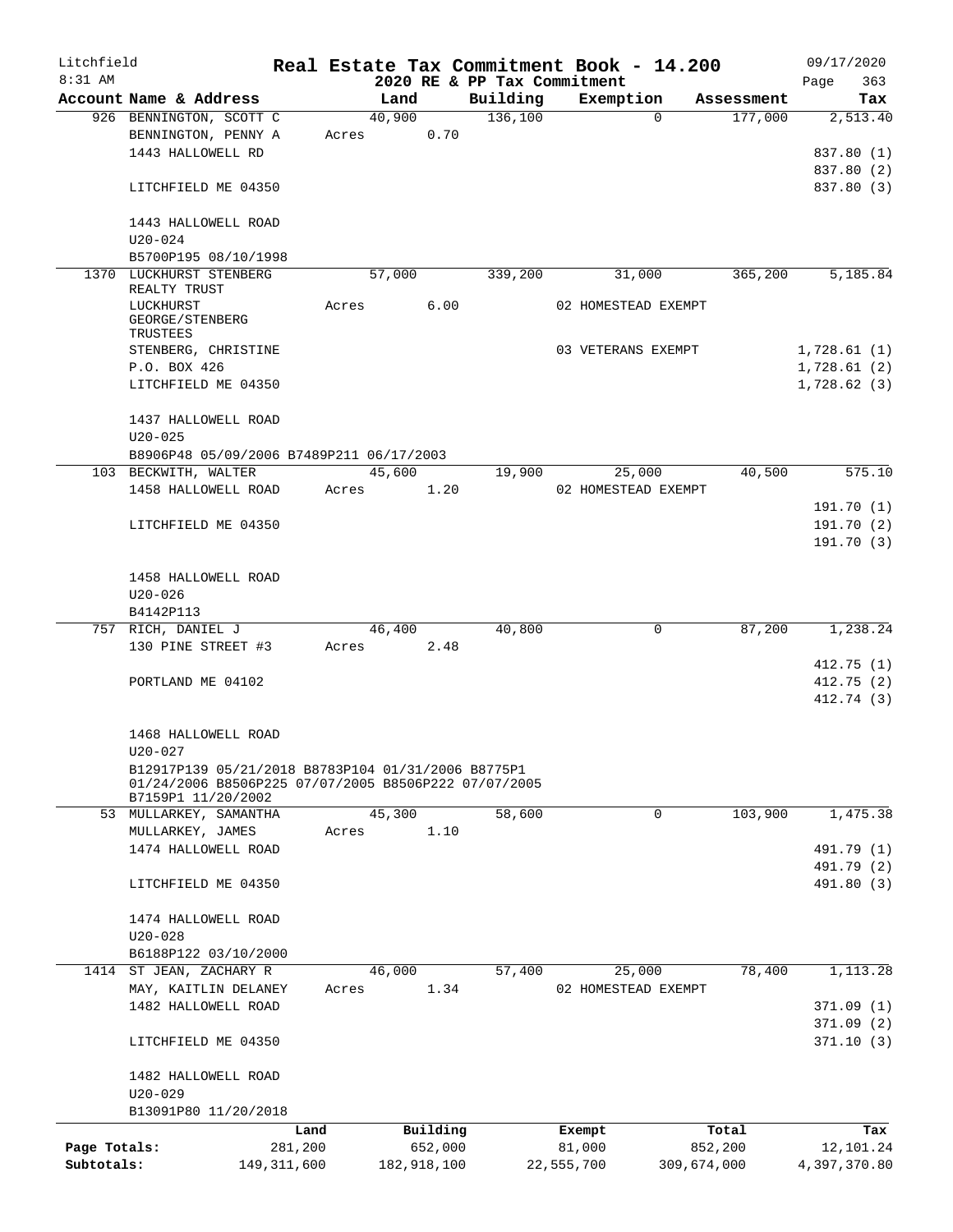| Litchfield<br>8:31 AM |                                                                                                                  |      |       |         |          | 2020 RE & PP Tax Commitment |               | Real Estate Tax Commitment Book - 14.200 |            | 09/17/2020         |
|-----------------------|------------------------------------------------------------------------------------------------------------------|------|-------|---------|----------|-----------------------------|---------------|------------------------------------------|------------|--------------------|
|                       | Account Name & Address                                                                                           |      |       | Land    |          | Building                    |               | Exemption                                | Assessment | 364<br>Page<br>Tax |
|                       | 1865 MCCURDY, KEVIN                                                                                              |      |       | 3,500   |          | $\Omega$                    |               | $\mathbf 0$                              | 3,500      | 49.70              |
|                       | 441 WEST BURROUGH ROAD                                                                                           |      | Acres |         | 0.31     |                             |               |                                          |            |                    |
|                       |                                                                                                                  |      |       |         |          |                             |               |                                          |            | 16.57(1)           |
|                       | BOWDOIN ME 04287                                                                                                 |      |       |         |          |                             |               |                                          |            | 16.57(2)           |
|                       |                                                                                                                  |      |       |         |          |                             |               |                                          |            | 16.56(3)           |
|                       | 1496 HALLOWELL ROAD                                                                                              |      |       |         |          |                             |               |                                          |            |                    |
|                       | $U20 - 031$                                                                                                      |      |       |         |          |                             |               |                                          |            |                    |
|                       | B12157P229 11/06/2015 B11793P267 09/03/2014<br>B11441P196 07/01/2013 B8771P28 01/13/2006 B2042P166<br>09/16/1977 |      |       |         |          |                             |               |                                          |            |                    |
|                       | 173 RODENBERG, RAY                                                                                               |      |       | 60,800  |          | 72,300                      |               | 25,000                                   | 108,100    | 1,535.02           |
|                       | 2647 CONNECTICUT AVE NW Acres                                                                                    |      |       |         | 7.10     |                             |               | 02 HOMESTEAD EXEMPT                      |            |                    |
|                       | SUITE 200                                                                                                        |      |       |         |          |                             |               |                                          |            | 511.67(1)          |
|                       | WASHINGTON DC 20008                                                                                              |      |       |         |          |                             |               |                                          |            | 511.67(2)          |
|                       |                                                                                                                  |      |       |         |          |                             |               |                                          |            | 511.68(3)          |
|                       | 1506 HALLOWELL ROAD                                                                                              |      |       |         |          |                             |               |                                          |            |                    |
|                       | $U20 - 032$                                                                                                      |      |       |         |          |                             |               |                                          |            |                    |
|                       | B6385P353 01/08/2001                                                                                             |      |       |         |          |                             |               |                                          |            |                    |
|                       | 1076 PINETTE, PAUL EMILE                                                                                         |      |       | 41,500  |          | $\Omega$                    |               | 0                                        | 41,500     | 589.30             |
|                       | PINETTE, JENNIFER L                                                                                              |      | Acres |         | 0.52     |                             |               |                                          |            |                    |
|                       | 358 MILLAY ROAD                                                                                                  |      |       |         |          |                             |               |                                          |            | 196.43(1)          |
|                       |                                                                                                                  |      |       |         |          |                             |               |                                          |            | 196.43(2)          |
|                       | BOWDOINHAM ME 04008                                                                                              |      |       |         |          |                             |               |                                          |            | 196.44(3)          |
|                       | WHIPPOORWILL ROAD<br>$U21 - 001$                                                                                 |      |       |         |          |                             |               |                                          |            |                    |
|                       | B12899P151 04/23/2018 B6921P179 B5464P29 09/29/1997                                                              |      |       |         |          |                             |               |                                          |            |                    |
|                       | 615 FOSTER, ROSEMARY                                                                                             |      |       | 189,000 |          | 67,100                      |               | 25,000                                   | 231,100    | 3,281.62           |
|                       | 56 WHIPPOORWILL RD                                                                                               |      | Acres |         | 0.69     |                             |               | 02 HOMESTEAD EXEMPT                      |            |                    |
|                       |                                                                                                                  |      |       |         |          |                             |               |                                          |            | 1,093.87(1)        |
|                       | LITCHFIELD ME 04350                                                                                              |      |       |         |          |                             |               |                                          |            | 1,093.87(2)        |
|                       |                                                                                                                  |      |       |         |          |                             |               |                                          |            | 1,093.88(3)        |
|                       | 56 WHIPPOORWILL ROAD                                                                                             |      |       |         |          |                             |               |                                          |            |                    |
|                       | $U21 - 002$                                                                                                      |      |       |         |          |                             |               |                                          |            |                    |
|                       | B2022P106                                                                                                        |      |       |         |          |                             |               |                                          |            |                    |
|                       | 1033 LEDEW, DAVID P                                                                                              |      |       | 111,700 |          | 151,900                     |               | 25,000                                   | 238,600    | 3,388.12           |
|                       | MALLOY, KATHLEEN A                                                                                               |      | Acres |         | 2.66     |                             |               | 02 HOMESTEAD EXEMPT                      |            |                    |
|                       | 62 WHIPPOORWILL ROAD                                                                                             |      |       |         |          |                             |               |                                          |            | 1,129.37(1)        |
|                       |                                                                                                                  |      |       |         |          |                             |               |                                          |            | 1, 129.37(2)       |
|                       | LITCHFIELD ME 04350                                                                                              |      |       |         |          |                             |               |                                          |            | 1, 129.38(3)       |
|                       | 62 WHIPPOORWILL ROAD                                                                                             |      |       |         |          |                             |               |                                          |            |                    |
|                       | $U21 - 004$                                                                                                      |      |       |         |          |                             |               |                                          |            |                    |
|                       | B13383P345 10/31/2019                                                                                            |      |       |         |          |                             |               |                                          |            |                    |
|                       | 475 ROY PAUL E                                                                                                   |      |       | 47,700  |          | 144,300                     |               | 0                                        | 192,000    | 2,726.40           |
|                       | ROY DENISE H                                                                                                     |      | Acres |         | 1.90     |                             |               |                                          |            |                    |
|                       | 25 DEFORGE STREET                                                                                                |      |       |         |          |                             |               |                                          |            | 908.80(1)          |
|                       |                                                                                                                  |      |       |         |          |                             |               |                                          |            | 908.80(2)          |
|                       | LEWISTON ME 04240                                                                                                |      |       |         |          |                             |               |                                          |            | 908.80(3)          |
|                       | 78 WHIPPOORWILL ROAD                                                                                             |      |       |         |          |                             |               |                                          |            |                    |
|                       | $U21 - 006$                                                                                                      |      |       |         |          |                             |               |                                          |            |                    |
|                       | B9556P263 11/06/2007 B2644P1                                                                                     |      |       |         |          |                             |               |                                          |            |                    |
|                       |                                                                                                                  |      |       |         |          |                             |               |                                          |            |                    |
|                       |                                                                                                                  | Land |       |         | Building |                             | <b>Exempt</b> |                                          | Total      | Tax                |

|              | Land        | Building      | Exempt     | Total       | Tax          |
|--------------|-------------|---------------|------------|-------------|--------------|
| Page Totals: | 454,200     | 435,600       | 75,000     | 814,800     | 11,570.16    |
| Subtotals:   | 149,765,800 | 183, 353, 700 | 22,630,700 | 310,488,800 | 4,408,940.96 |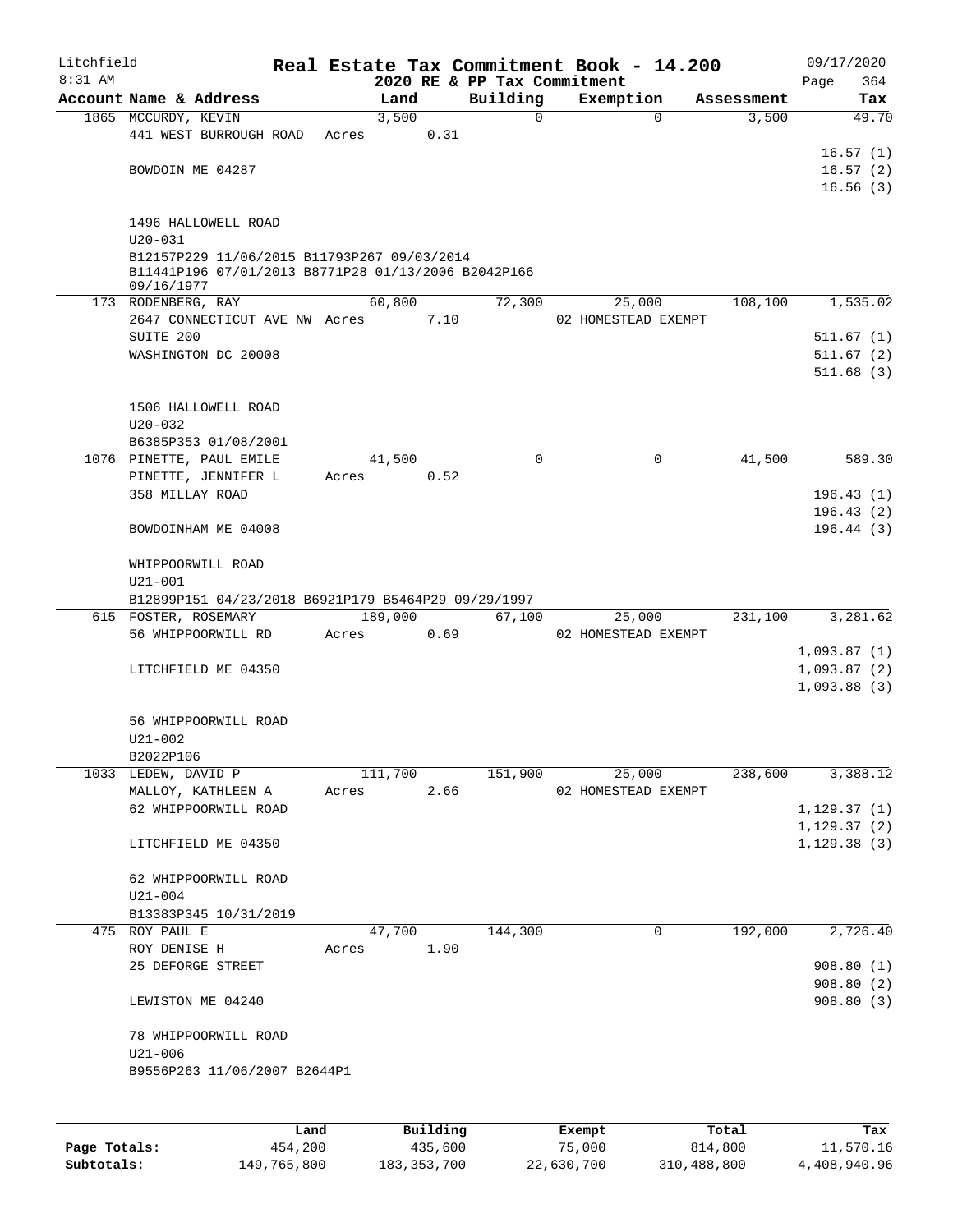| Litchfield<br>$8:31$ AM |                                                                                          |         |      | 2020 RE & PP Tax Commitment | Real Estate Tax Commitment Book - 14.200 |            | 09/17/2020              |
|-------------------------|------------------------------------------------------------------------------------------|---------|------|-----------------------------|------------------------------------------|------------|-------------------------|
|                         | Account Name & Address                                                                   | Land    |      | Building                    | Exemption                                | Assessment | 365<br>Page<br>Tax      |
|                         | 652 CHASE, SIMMONE                                                                       | 164,800 |      | 190,800                     | 25,000                                   | 330,600    | 4,694.52                |
|                         | FISH, DALE                                                                               | Acres   | 2.00 |                             | 02 HOMESTEAD EXEMPT                      |            |                         |
|                         | 84 WHIPPOORWILL ROAD                                                                     |         |      |                             |                                          |            | 1,564.84(1)             |
|                         |                                                                                          |         |      |                             |                                          |            | 1,564.84(2)             |
|                         | LITCHFIELD ME 04350                                                                      |         |      |                             |                                          |            | 1,564.84(3)             |
|                         | 84 WHIPPOORWILL ROAD                                                                     |         |      |                             |                                          |            |                         |
|                         | $U21 - 007$                                                                              |         |      |                             |                                          |            |                         |
|                         | B5549P228                                                                                |         |      |                             |                                          |            |                         |
| 294                     | CENTRAL MAINE POWER                                                                      | 18,500  |      | $\mathbf 0$                 | 0                                        | 18,500     | 262.70                  |
|                         | c/o Avangrid Management Acres<br>Company-Local Tax                                       |         | 3.08 |                             |                                          |            |                         |
|                         | One City Center, 5th                                                                     |         |      |                             |                                          |            | 87.57(1)                |
|                         | Floor                                                                                    |         |      |                             |                                          |            |                         |
|                         | Portland ME 04101                                                                        |         |      |                             |                                          |            | 87.57(2)                |
|                         |                                                                                          |         |      |                             |                                          |            | 87.56(3)                |
|                         | WHIPPOORWILL ROAD                                                                        |         |      |                             |                                          |            |                         |
|                         | $U21 - 009$                                                                              |         |      |                             |                                          |            |                         |
| 1583                    | GALGOVITCH, SHAWN R                                                                      | 46,500  |      | 187,200                     | 25,000                                   | 208,700    | 2,963.54                |
|                         | GALGOVITCH, KIMBERLY A                                                                   | Acres   | 1.50 |                             | 02 HOMESTEAD EXEMPT                      |            |                         |
|                         | 90 WHIPPOORWILL RD                                                                       |         |      |                             |                                          |            | 987.85 (1)              |
|                         |                                                                                          |         |      |                             |                                          |            | 987.85 (2)              |
|                         | LITCHFIELD ME 04350                                                                      |         |      |                             |                                          |            | 987.84 (3)              |
|                         | 90 WHIPPOORWILL ROAD<br>$U21 - 010$                                                      |         |      |                             |                                          |            |                         |
|                         | B10408P350 05/05/2010 B5617P220 05/14/1998                                               |         |      |                             |                                          |            |                         |
|                         | 1222 MESERVEY, CLARENCE R                                                                | 46,500  |      | 70,300                      | 25,000                                   | 91,800     | 1,303.56                |
|                         | MESERVEY, YVONNE R                                                                       | Acres   | 1.50 |                             | 02 HOMESTEAD EXEMPT                      |            |                         |
|                         | 106 WHIPPOORWILL RD                                                                      |         |      |                             |                                          |            | 434.52 (1)              |
|                         |                                                                                          |         |      |                             |                                          |            | 434.52 (2)              |
|                         | LITCHFIELD ME 04350                                                                      |         |      |                             |                                          |            | 434.52 (3)              |
|                         | 106 WHIPPOORWILL ROAD                                                                    |         |      |                             |                                          |            |                         |
|                         | $U21 - 011$                                                                              |         |      |                             |                                          |            |                         |
|                         | B1954P122 05/03/2004                                                                     |         |      |                             |                                          |            |                         |
|                         | 1075 HUNTINGTON, MICHAEL P                                                               | 40,200  |      |                             |                                          | 40,200     | 570.84                  |
|                         | P O BOX 148                                                                              | Acres   | 6.28 |                             |                                          |            |                         |
|                         |                                                                                          |         |      |                             |                                          |            | 190.28(1)               |
|                         | LITCHFIELD ME 04350                                                                      |         |      |                             |                                          |            | 190.28(2)<br>190.28 (3) |
|                         |                                                                                          |         |      |                             |                                          |            |                         |
|                         | WHIPPOORWILL ROAD                                                                        |         |      |                             |                                          |            |                         |
|                         | $U21 - 012$                                                                              |         |      |                             |                                          |            |                         |
|                         | B10265P347 11/05/2009 B8661P23 10/13/2005                                                |         |      |                             |                                          |            |                         |
|                         | 148 RICHARD, SCOTT P                                                                     | 61,400  |      | 130,000                     | $\Omega$                                 | 191,400    | 2,717.88                |
|                         | RICHARD, TINA L                                                                          | Acres   | 7.82 |                             |                                          |            |                         |
|                         | 1 WOODSIDE DRIVE                                                                         |         |      |                             |                                          |            | 905.96(1)               |
|                         |                                                                                          |         |      |                             |                                          |            | 905.96(2)               |
|                         | LEWISTON ME 04240                                                                        |         |      |                             |                                          |            | 905.96(3)               |
|                         | 51 KENWAY DRIVE                                                                          |         |      |                             |                                          |            |                         |
|                         | $U21 - 013$                                                                              |         |      |                             |                                          |            |                         |
|                         | B12640P249 06/27/2017 B12250P229 03/18/2016<br>B10209P294 09/11/2009 B6373P41 12/02/2000 |         |      |                             |                                          |            |                         |
|                         |                                                                                          |         |      |                             |                                          |            |                         |
|                         |                                                                                          |         |      |                             |                                          |            |                         |
|                         |                                                                                          |         |      |                             |                                          |            |                         |

|              | Land          | Building    | Exempt     | Total       | Tax          |
|--------------|---------------|-------------|------------|-------------|--------------|
| Page Totals: | 377,900       | 578,300     | 75,000     | 881,200     | 12,513.04    |
| Subtotals:   | 150, 143, 700 | 183,932,000 | 22,705,700 | 311,370,000 | 4,421,454.00 |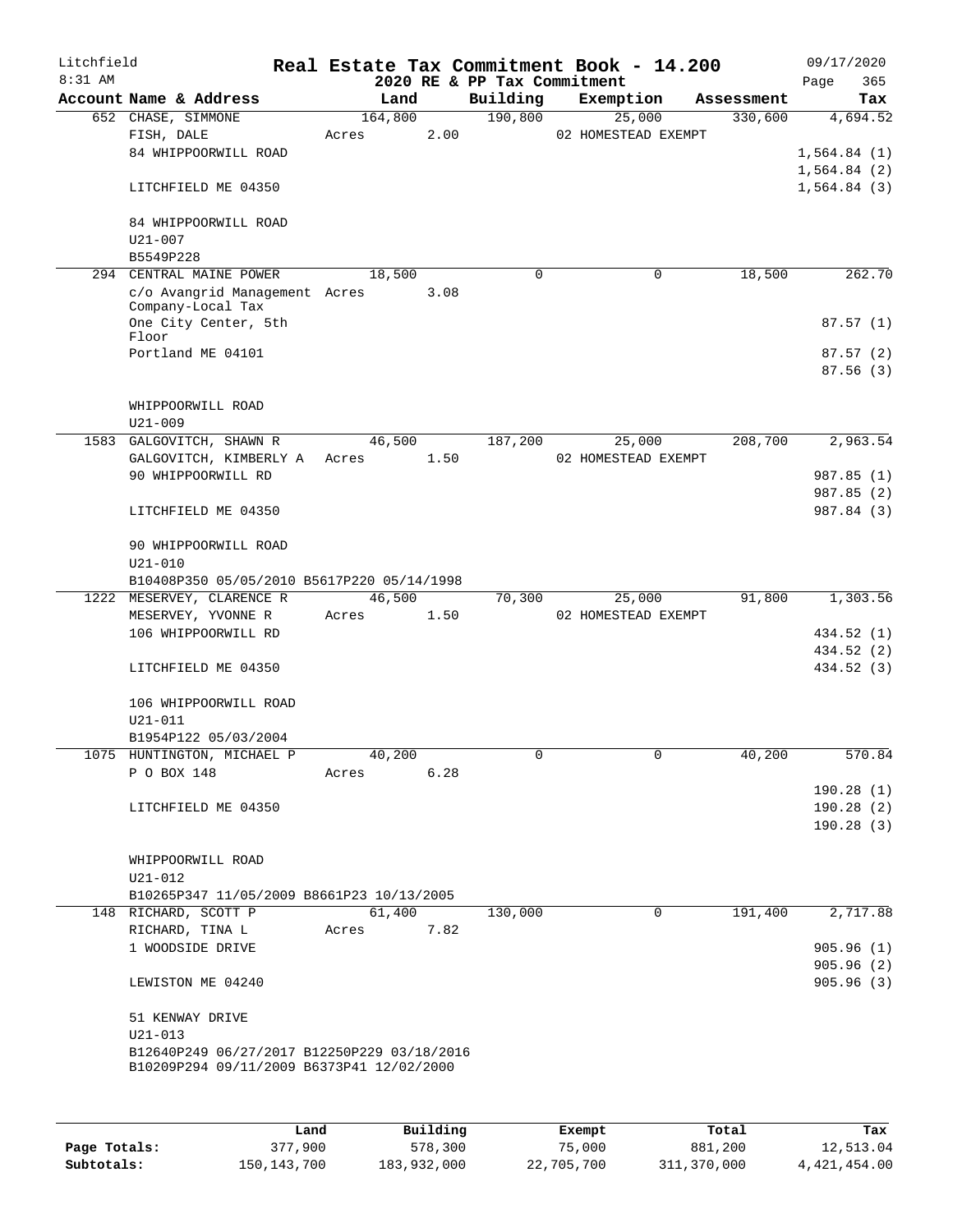| Litchfield<br>8:31 AM |                                            |       |        |        | 2020 RE & PP Tax Commitment | Real Estate Tax Commitment Book - 14.200 |            | 09/17/2020<br>Page<br>366 |
|-----------------------|--------------------------------------------|-------|--------|--------|-----------------------------|------------------------------------------|------------|---------------------------|
|                       | Account Name & Address                     |       | Land   |        | Building                    | Exemption                                | Assessment | Tax                       |
|                       | 2142 BELLER, JOANNA R                      |       |        | 45,300 | 41,000                      | 25,000                                   | 61,300     | 870.46                    |
|                       | BELLER, BRIAN K                            | Acres |        | 1.10   |                             | 02 HOMESTEAD EXEMPT                      |            |                           |
|                       | 105 WHIPPOORWILL ROAD                      |       |        |        |                             |                                          |            | 290.15(1)                 |
|                       |                                            |       |        |        |                             |                                          |            | 290.15(2)                 |
|                       | LITCHFIELD ME 04350                        |       |        |        |                             |                                          |            | 290.16(3)                 |
|                       | 105 WHIPPOORWILL ROAD                      |       |        |        |                             |                                          |            |                           |
|                       | $U21 - 014$                                |       |        |        |                             |                                          |            |                           |
|                       | B9777P67 06/30/2008 B6004P262 07/21/1999   |       |        |        |                             |                                          |            |                           |
|                       | 368 GAMAGE, NELSON                         |       | 43,700 |        | 55,200                      | 0                                        | 98,900     | 1,404.38                  |
|                       | GAMAGE, MARY LOU                           | Acres |        | 0.90   |                             |                                          |            |                           |
|                       | 91 WHIPPOORWILL ROAD                       |       |        |        |                             |                                          |            | 468.13(1)                 |
|                       |                                            |       |        |        |                             |                                          |            | 468.13(2)                 |
|                       | LITCHFIELD ME 04350                        |       |        |        |                             |                                          |            | 468.12(3)                 |
|                       | 91 WHIPPOORWILL ROAD                       |       |        |        |                             |                                          |            |                           |
|                       | $U21 - 016$                                |       |        |        |                             |                                          |            |                           |
|                       | B12121P230 10/02/2015 B7041P272 08/30/2002 |       |        |        |                             |                                          |            |                           |
|                       | 805 HEALD, JAMES                           |       | 46,800 |        | 116,300                     | 25,000                                   | 138,100    | 1,961.02                  |
|                       | 7 DRAGONFLY DRIVE                          | Acres |        | 1.60   |                             | 02 HOMESTEAD EXEMPT                      |            |                           |
|                       |                                            |       |        |        |                             |                                          |            | 653.67(1)                 |
|                       | LITCHFIELD ME 04350                        |       |        |        |                             |                                          |            | 653.67 (2)                |
|                       |                                            |       |        |        |                             |                                          |            | 653.68(3)                 |
|                       | 7 DRAGONFLY DRIVE                          |       |        |        |                             |                                          |            |                           |
|                       | U21-017                                    |       |        |        |                             |                                          |            |                           |
|                       | B3297P207                                  |       |        |        |                             |                                          |            |                           |
|                       | 1074 HEALD, JAMES                          |       | 45,300 |        | 102,000                     | $\mathbf 0$                              | 147,300    | 2,091.66                  |
|                       | 85 WHIPPOORWILL ROAD                       | Acres |        | 1.11   |                             |                                          |            |                           |
|                       |                                            |       |        |        |                             |                                          |            | 697.22 (1)                |
|                       | LITCHFIELD ME 04350                        |       |        |        |                             |                                          |            | 697.22 (2)                |
|                       |                                            |       |        |        |                             |                                          |            | 697.22(3)                 |
|                       | 11 DRAGONFLY DRIVE                         |       |        |        |                             |                                          |            |                           |
|                       | U21-019                                    |       |        |        |                             |                                          |            |                           |
|                       | B6044P44 08/31/1999                        |       |        |        |                             |                                          |            |                           |
|                       | 2174 BEAULE, MARK D                        |       | 45,300 |        | 112,100                     | 25,000                                   | 132,400    | 1,880.08                  |
|                       | 79 WHIPPOORWILL ROAD                       | Acres |        | 1.11   |                             | 02 HOMESTEAD EXEMPT                      |            |                           |
|                       |                                            |       |        |        |                             |                                          |            | 626.69(1)                 |
|                       | LITCHFIELD ME 04350                        |       |        |        |                             |                                          |            | 626.69(2)                 |
|                       |                                            |       |        |        |                             |                                          |            | 626.70 (3)                |
|                       | 79 WHIPPOORWILL ROAD                       |       |        |        |                             |                                          |            |                           |
|                       | $U21 - 020$                                |       |        |        |                             |                                          |            |                           |
|                       | B7834P293 02/09/2004                       |       |        |        |                             |                                          |            |                           |
|                       | 2134 CROSBY, LORRIE                        |       | 45,300 |        | 29,900                      | 25,000                                   | 50,200     | 712.84                    |
|                       | 75 WHIPPOORWILL ROAD                       | Acres |        | 1.10   |                             | 02 HOMESTEAD EXEMPT                      |            |                           |
|                       |                                            |       |        |        |                             |                                          |            | 237.61(1)                 |
|                       | LITCHFIELD ME 04350                        |       |        |        |                             |                                          |            | 237.61(2)                 |
|                       |                                            |       |        |        |                             |                                          |            | 237.62(3)                 |
|                       | 75 WHIPPOORWILL ROAD                       |       |        |        |                             |                                          |            |                           |
|                       | $U21 - 021$                                |       |        |        |                             |                                          |            |                           |
|                       | B6046P177 08/31/1999                       |       |        |        |                             |                                          |            |                           |
|                       |                                            |       |        |        |                             |                                          |            |                           |

|              | Land        | Building    | Exempt     | Total       | Tax          |
|--------------|-------------|-------------|------------|-------------|--------------|
| Page Totals: | 271,700     | 456,500     | 100,000    | 628,200     | 8,920.44     |
| Subtotals:   | 150,415,400 | 184,388,500 | 22,805,700 | 311,998,200 | 4,430,374.44 |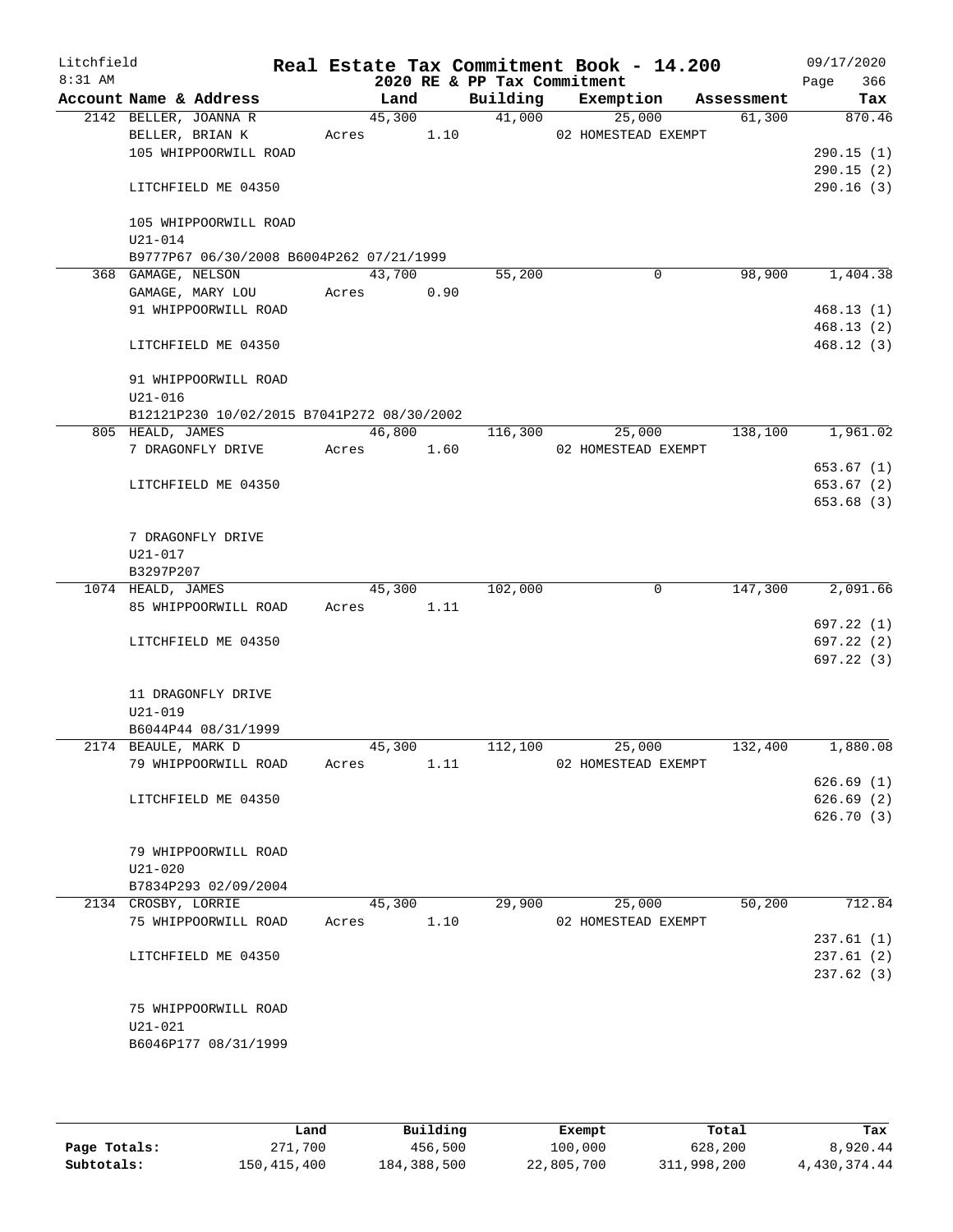| Litchfield   |                                                                                                                                        |                 |       |                |                     | Real Estate Tax Commitment Book - 14.200 |                  |                               |                       | 09/17/2020           |
|--------------|----------------------------------------------------------------------------------------------------------------------------------------|-----------------|-------|----------------|---------------------|------------------------------------------|------------------|-------------------------------|-----------------------|----------------------|
| $8:31$ AM    | Account Name & Address                                                                                                                 |                 |       |                |                     | 2020 RE & PP Tax Commitment<br>Building  |                  |                               |                       | 367<br>Page          |
|              | 2188 ROY, ALLAN                                                                                                                        |                 |       | Land<br>45,400 |                     | 73,900                                   |                  | Exemption<br>6,000            | Assessment<br>113,300 | Tax<br>1,608.86      |
|              | ROY, DORIS                                                                                                                             |                 | Acres |                | 1.12                |                                          |                  |                               |                       |                      |
|              | PO BOX 194                                                                                                                             |                 |       |                |                     |                                          |                  | 12 WW2 Vet Res.               |                       | 536.29(1)            |
|              |                                                                                                                                        |                 |       |                |                     |                                          |                  |                               |                       | 536.29(2)            |
|              | LITCHFIELD ME 04350                                                                                                                    |                 |       |                |                     |                                          |                  |                               |                       | 536.28(3)            |
|              |                                                                                                                                        |                 |       |                |                     |                                          |                  |                               |                       |                      |
|              | 71 WHIPPOORWILL ROAD<br>$U21 - 022$                                                                                                    |                 |       |                |                     |                                          |                  |                               |                       |                      |
|              | B12669P109 07/25/2017 B12056P223 07/31/2015<br>B11715P305 06/17/2014 B9240P206 02/01/2007 B8006P104<br>06/18/2004 B1246P165 11/20/1961 |                 |       |                |                     |                                          |                  |                               |                       |                      |
|              | 196 FRANCINE, PIERRE S                                                                                                                 |                 |       | 47,100         |                     | 128,700                                  |                  | $\mathbf 0$                   | 175,800               | 2,496.36             |
|              | 67 WHIPPOORWILL ROAD                                                                                                                   |                 | Acres |                | 1.70                |                                          |                  |                               |                       |                      |
|              |                                                                                                                                        |                 |       |                |                     |                                          |                  |                               |                       | 832.12 (1)           |
|              | LITCHFIELD ME 04350                                                                                                                    |                 |       |                |                     |                                          |                  |                               |                       | 832.12 (2)           |
|              |                                                                                                                                        |                 |       |                |                     |                                          |                  |                               |                       | 832.12 (3)           |
|              | 67 WHIPPOORWILL ROAD                                                                                                                   |                 |       |                |                     |                                          |                  |                               |                       |                      |
|              | $U21 - 023$                                                                                                                            |                 |       |                |                     |                                          |                  |                               |                       |                      |
|              | B12072P235 08/12/2015 B9672P41 03/19/2008 B8120P274<br>09/10/2004 B3542P32                                                             |                 |       |                |                     |                                          |                  |                               |                       |                      |
|              | 698 GOWELL, KEVIN B<br>GOWELL LIBBY L                                                                                                  |                 |       | 46,500         | 1.50                | 177,200                                  |                  | 25,000<br>02 HOMESTEAD EXEMPT | 198,700               | 2,821.54             |
|              |                                                                                                                                        |                 | Acres |                |                     |                                          |                  |                               |                       |                      |
|              | PO BOX 148                                                                                                                             |                 |       |                |                     |                                          |                  |                               |                       | 940.51(1)            |
|              |                                                                                                                                        |                 |       |                |                     |                                          |                  |                               |                       | 940.51(2)            |
|              | LITCHFIELD ME 04350                                                                                                                    |                 |       |                |                     |                                          |                  |                               |                       | 940.52(3)            |
|              | 61 WHIPPOORWILL ROAD<br>$U21 - 024$                                                                                                    |                 |       |                |                     |                                          |                  |                               |                       |                      |
|              | B4949P172                                                                                                                              |                 |       |                |                     |                                          |                  |                               |                       |                      |
|              | 2238 TRASK, DENNIS O                                                                                                                   |                 |       | 45,100         |                     | 193,800                                  |                  | $\mathbf 0$                   | 238,900               | 3,392.38             |
|              | 43 WHIPPOORWILL ROAD                                                                                                                   |                 | Acres |                | 1.04                |                                          |                  |                               |                       |                      |
|              |                                                                                                                                        |                 |       |                |                     |                                          |                  |                               |                       | 1,130.79(1)          |
|              | LITCHFIELD ME 04350                                                                                                                    |                 |       |                |                     |                                          |                  |                               |                       | 1,130.79(2)          |
|              |                                                                                                                                        |                 |       |                |                     |                                          |                  |                               |                       | 1,130.80(3)          |
|              |                                                                                                                                        |                 |       |                |                     |                                          |                  |                               |                       |                      |
|              | 43 WHIPPOORWILL ROAD<br>U21-026                                                                                                        |                 |       |                |                     |                                          |                  |                               |                       |                      |
|              | B10874P259 11/02/2011 B10868P71 10/26/2011 B9552P307<br>10/29/2007 B9044P185 08/24/2006 B6501P346 06/05/2001                           |                 |       |                |                     |                                          |                  |                               |                       |                      |
|              | 2247 OUELLETTE, KRISTY L                                                                                                               |                 |       | 45,100         |                     | 187,000                                  |                  | 25,000                        | 207,100               | 2,940.82             |
|              | 45 WHIPPOORWILL ROAD                                                                                                                   |                 | Acres |                | 1.04                |                                          |                  | 02 HOMESTEAD EXEMPT           |                       |                      |
|              |                                                                                                                                        |                 |       |                |                     |                                          |                  |                               |                       | 980.27 (1)           |
|              | LITCHFIELD ME 04350                                                                                                                    |                 |       |                |                     |                                          |                  |                               |                       | 980.27(2)            |
|              |                                                                                                                                        |                 |       |                |                     |                                          |                  |                               |                       | 980.28(3)            |
|              | 45 WHIPPOORWILL ROAD                                                                                                                   |                 |       |                |                     |                                          |                  |                               |                       |                      |
|              | U21-026A                                                                                                                               |                 |       |                |                     |                                          |                  |                               |                       |                      |
|              | B10175P170 08/07/2009 B6501P343 10/29/2004                                                                                             |                 |       |                |                     |                                          |                  |                               |                       |                      |
|              | 2187 GOWELL, KEVIN B SR                                                                                                                |                 |       | 19,500         |                     |                                          | $\Omega$         | $\Omega$                      | 19,500                | 276.90               |
|              | P O BOX 148                                                                                                                            |                 | Acres |                | 11.00               |                                          |                  |                               |                       |                      |
|              |                                                                                                                                        |                 |       |                |                     |                                          |                  |                               |                       | 92.30(1)             |
|              |                                                                                                                                        |                 |       |                |                     |                                          |                  |                               |                       |                      |
|              | LITCHFIELD ME 04350                                                                                                                    |                 |       |                |                     |                                          |                  |                               |                       | 92.30(2)<br>92.30(3) |
|              | WHIPPOORWILL ROAD                                                                                                                      |                 |       |                |                     |                                          |                  |                               |                       |                      |
|              | U21-027                                                                                                                                |                 |       |                |                     |                                          |                  |                               |                       |                      |
|              | B8448P21 06/08/2005 B1246P165                                                                                                          |                 |       |                |                     |                                          |                  |                               |                       |                      |
|              |                                                                                                                                        |                 |       |                |                     |                                          |                  |                               |                       |                      |
| Page Totals: |                                                                                                                                        | Land<br>248,700 |       |                | Building<br>760,600 |                                          | Exempt<br>56,000 |                               | Total<br>953,300      | Tax<br>13,536.86     |
| Subtotals:   |                                                                                                                                        | 150,664,100     |       | 185, 149, 100  |                     |                                          | 22,861,700       |                               | 312,951,500           | 4, 443, 911.30       |
|              |                                                                                                                                        |                 |       |                |                     |                                          |                  |                               |                       |                      |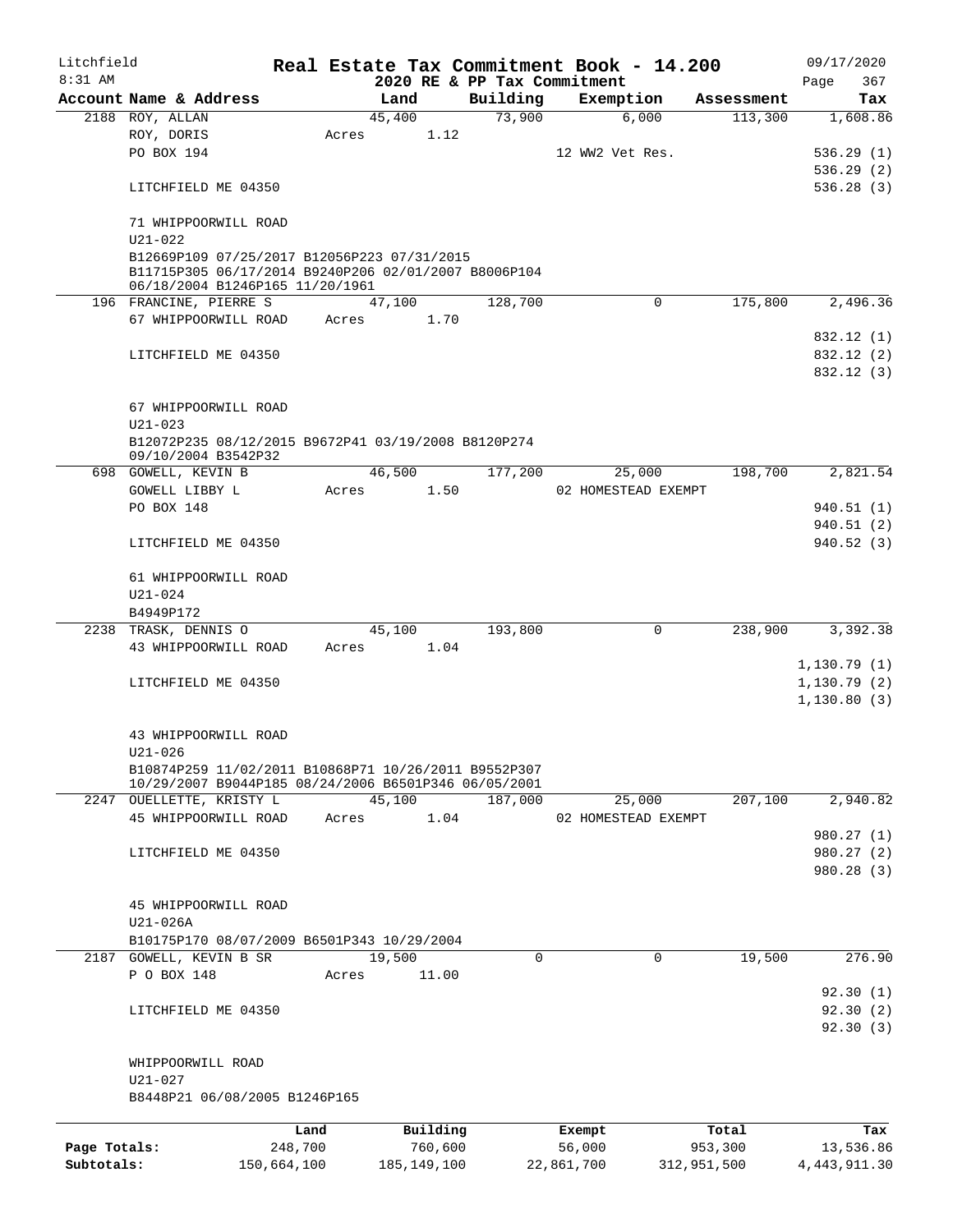| Litchfield |                                                                                                    |                 |      |                             | Real Estate Tax Commitment Book - 14.200 |            | 09/17/2020  |
|------------|----------------------------------------------------------------------------------------------------|-----------------|------|-----------------------------|------------------------------------------|------------|-------------|
| $8:31$ AM  |                                                                                                    |                 |      | 2020 RE & PP Tax Commitment |                                          |            | 368<br>Page |
|            | Account Name & Address                                                                             |                 | Land | Building                    | Exemption                                | Assessment | Tax         |
|            | 1071 WIERS, PAUL J<br>PO BOX 266                                                                   | 48,900<br>Acres | 2.30 | 43,000                      | 25,000<br>02 HOMESTEAD EXEMPT            | 66,900     | 949.98      |
|            |                                                                                                    |                 |      |                             |                                          |            | 316.66(1)   |
|            | LITCHFIELD ME 04350                                                                                |                 |      |                             |                                          |            | 316.66(2)   |
|            |                                                                                                    |                 |      |                             |                                          |            | 316.66(3)   |
|            |                                                                                                    |                 |      |                             |                                          |            |             |
|            | 41 WHIPPOORWILL ROAD                                                                               |                 |      |                             |                                          |            |             |
|            | $U21 - 028$                                                                                        |                 |      |                             |                                          |            |             |
|            | B8791P39 02/07/2006 B5404P265                                                                      |                 |      |                             |                                          |            |             |
|            | 884 HENDERSON, BRIANNE R                                                                           | 45,900          |      | 116,800                     | 0                                        | 162,700    | 2,310.34    |
|            | HENDERSON, JAMES M                                                                                 | Acres           | 1.30 |                             |                                          |            |             |
|            | 15 WHIPPOORWILL ROAD                                                                               |                 |      |                             |                                          |            | 770.11(1)   |
|            |                                                                                                    |                 |      |                             |                                          |            | 770.11(2)   |
|            | LITCHFIELD ME 04350                                                                                |                 |      |                             |                                          |            | 770.12(3)   |
|            | 15 WHIPPOORWILL ROAD                                                                               |                 |      |                             |                                          |            |             |
|            | $U21 - 029$                                                                                        |                 |      |                             |                                          |            |             |
|            | B12640P301 06/23/2017 B12574P190 04/06/2017                                                        |                 |      |                             |                                          |            |             |
|            | B9864P296 09/26/2008 B9529P34 10/12/2007 B8656P279                                                 |                 |      |                             |                                          |            |             |
|            | 10/14/2005 B6904P307                                                                               |                 |      |                             |                                          |            |             |
|            | 1545 TROTTER, COLLEEN<br>KRISANN                                                                   | 43,700          |      | 91,300                      | 25,000                                   | 110,000    | 1,562.00    |
|            | TROTTER, DALE                                                                                      | Acres           | 0.90 |                             | 02 HOMESTEAD EXEMPT                      |            |             |
|            | 24 HARDSCRABBLE ROAD                                                                               |                 |      |                             |                                          |            | 520.67(1)   |
|            |                                                                                                    |                 |      |                             |                                          |            | 520.67(2)   |
|            | LITCHFIELD ME 04350                                                                                |                 |      |                             |                                          |            | 520.66(3)   |
|            |                                                                                                    |                 |      |                             |                                          |            |             |
|            | 24 HARDSCRABBLE ROAD                                                                               |                 |      |                             |                                          |            |             |
|            | $U21 - 030$                                                                                        |                 |      |                             |                                          |            |             |
|            | B11458P311 07/24/2013 B11335P194 03/21/2013<br>B5837P240 01/08/1999                                |                 |      |                             |                                          |            |             |
|            | 800 MANTER, REGGIE                                                                                 | 46,500          |      | 79,100                      | 25,000                                   | 100,600    | 1,428.52    |
|            | PO BOX 63                                                                                          | Acres           | 1.50 |                             | 02 HOMESTEAD EXEMPT                      |            |             |
|            |                                                                                                    |                 |      |                             |                                          |            | 476.17 (1)  |
|            | LITCHFIELD ME 04350                                                                                |                 |      |                             |                                          |            | 476.17(2)   |
|            |                                                                                                    |                 |      |                             |                                          |            | 476.18(3)   |
|            |                                                                                                    |                 |      |                             |                                          |            |             |
|            | 30 HARDSCRABBLE ROAD                                                                               |                 |      |                             |                                          |            |             |
|            | $U21 - 031$                                                                                        |                 |      |                             |                                          |            |             |
|            | B12546P287 03/01/2017 B11862P300 11/26/2014<br>B9107P257 10/10/2006 B1990P175 04/18/1977 B1957P130 |                 |      |                             |                                          |            |             |
|            | 11/12/1976                                                                                         |                 |      |                             |                                          |            |             |
|            | 1787 TRENHOLM GREGORY S                                                                            | 45,100          |      | 151,100                     | 25,000                                   | 171,200    | 2,431.04    |
|            | 7 BESSIE DRIVE                                                                                     | Acres           | 1.04 |                             | 02 HOMESTEAD EXEMPT                      |            |             |
|            |                                                                                                    |                 |      |                             |                                          |            | 810.35(1)   |
|            | LITCHFIELD ME 04350                                                                                |                 |      |                             |                                          |            | 810.35(2)   |
|            |                                                                                                    |                 |      |                             |                                          |            | 810.34(3)   |
|            |                                                                                                    |                 |      |                             |                                          |            |             |
|            | 7 BESSIE DRIVE<br>$U21 - 032$                                                                      |                 |      |                             |                                          |            |             |
|            | B9459P70 08/13/2007 B7692P141 10/20/2003                                                           |                 |      |                             |                                          |            |             |
|            |                                                                                                    |                 |      |                             |                                          |            |             |

|              | Land        | Building    | Exempt     | Total       | Tax             |
|--------------|-------------|-------------|------------|-------------|-----------------|
| Page Totals: | 230,100     | 481,300     | 100,000    | 611,400     | 8,681.88        |
| Subtotals:   | 150,894,200 | 185,630,400 | 22,961,700 | 313,562,900 | 4, 452, 593. 18 |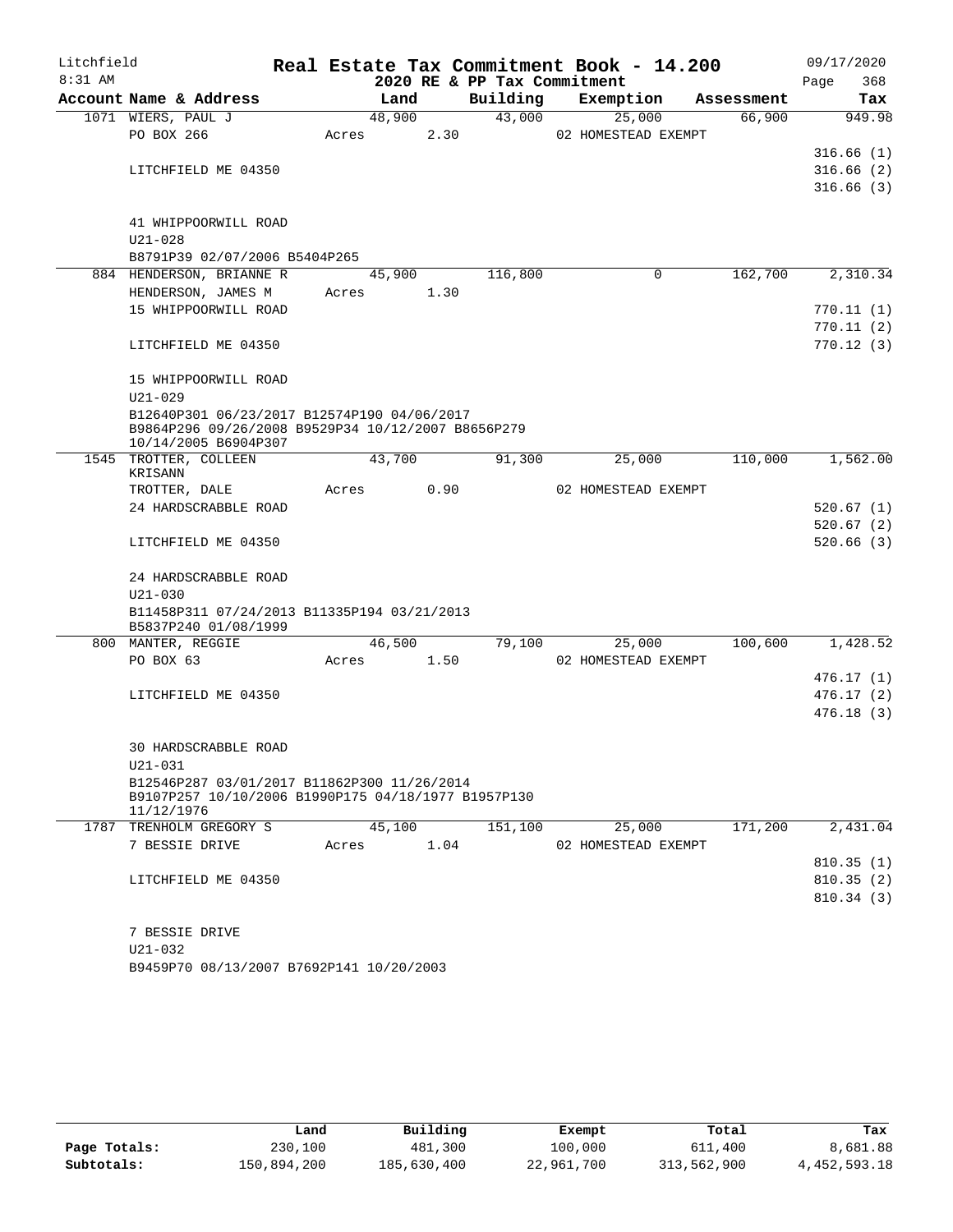| Litchfield<br>$8:31$ AM |                      |                                                     |       |        |      | 2020 RE & PP Tax Commitment | Real Estate Tax Commitment Book - 14.200 |            | 09/17/2020<br>369<br>Page |
|-------------------------|----------------------|-----------------------------------------------------|-------|--------|------|-----------------------------|------------------------------------------|------------|---------------------------|
|                         |                      | Account Name & Address                              |       | Land   |      | Building                    | Exemption                                | Assessment | Tax                       |
|                         | 2504 STONIER JASON L |                                                     |       | 45,000 |      | 200,000                     | 25,000                                   | 220,000    | 3,124.00                  |
|                         |                      | STONIER CHRISTINA L                                 | Acres |        | 1.00 |                             | 02 HOMESTEAD EXEMPT                      |            |                           |
|                         | 8 BESSIE LAND        |                                                     |       |        |      |                             |                                          |            | 1,041.33(1)               |
|                         |                      |                                                     |       |        |      |                             |                                          |            | 1,041.33(2)               |
|                         |                      | LITCHFIELD ME 04350                                 |       |        |      |                             |                                          |            | 1,041.34(3)               |
|                         | 8 BESSIE DRIVE       |                                                     |       |        |      |                             |                                          |            |                           |
|                         | $U21 - 033$          | B8450P343 06/13/2005                                |       |        |      |                             |                                          |            |                           |
|                         |                      | 1354 THURSTON, MALLORY L                            |       | 45,600 |      | 88,000                      | 25,000                                   | 108,600    | 1,542.12                  |
|                         |                      | 44 HARDSCRABBLE ROAD                                | Acres |        | 1.20 |                             | 02 HOMESTEAD EXEMPT                      |            |                           |
|                         |                      |                                                     |       |        |      |                             |                                          |            | 514.04(1)                 |
|                         |                      | LITCHFIELD ME 04350                                 |       |        |      |                             |                                          |            | 514.04(2)                 |
|                         |                      |                                                     |       |        |      |                             |                                          |            | 514.04(3)                 |
|                         |                      | 44 HARDSCRABBLE ROAD                                |       |        |      |                             |                                          |            |                           |
|                         | $U21 - 034$          |                                                     |       |        |      |                             |                                          |            |                           |
|                         |                      | B11539P271 10/09/2013 B9374P21 05/25/2007 B7358P178 |       |        |      |                             |                                          |            |                           |
|                         | 04/16/2003           |                                                     |       |        |      |                             |                                          |            |                           |
|                         |                      | 1786 JANNELLE, ANDREW X                             |       | 45,600 |      | 86,700                      | 25,000                                   | 107,300    | 1,523.66                  |
|                         |                      | 48 HARDSCRABBLE ROAD                                | Acres |        | 1.20 |                             | 02 HOMESTEAD EXEMPT                      |            | 507.89(1)                 |
|                         |                      | LITCHFIELD ME 04350                                 |       |        |      |                             |                                          |            | 507.89(2)                 |
|                         |                      |                                                     |       |        |      |                             |                                          |            | 507.88(3)                 |
|                         |                      |                                                     |       |        |      |                             |                                          |            |                           |
|                         |                      | 48 HARDSCRABBLE ROAD                                |       |        |      |                             |                                          |            |                           |
|                         | $U21 - 035$          |                                                     |       |        |      |                             |                                          |            |                           |
|                         |                      | B12644P143 06/29/2017 B5314P108 02/25/1997          |       |        |      |                             |                                          |            |                           |
|                         | 1314 CROSS SUSAN E   |                                                     |       | 51,600 |      | 165,900                     | 25,000                                   | 192,500    | 2,733.50                  |
|                         |                      | RUSSELL KENNETH S                                   | Acres |        | 3.20 |                             | 02 HOMESTEAD EXEMPT                      |            |                           |
|                         |                      | 52 HARDSCRABBLE ROAD                                |       |        |      |                             |                                          |            | 911.17(1)                 |
|                         |                      |                                                     |       |        |      |                             |                                          |            | 911.17(2)                 |
|                         |                      | LITCHFIELD ME 04350                                 |       |        |      |                             |                                          |            | 911.16(3)                 |
|                         |                      | 52 HARDSCRABBLE ROAD                                |       |        |      |                             |                                          |            |                           |
|                         | $U21 - 036$          |                                                     |       |        |      |                             |                                          |            |                           |
|                         |                      | B9848P118 09/02/2008 B7827P78 12/04/2003            |       |        |      |                             |                                          |            |                           |
|                         |                      | 255 LOVELY, MICHAEL SCOTT                           |       | 48,000 |      | 62,600                      | 0                                        | 110,600    | 1,570.52                  |
|                         |                      | 66 HARDSCRABBLE ROAD                                | Acres |        | 2.00 |                             |                                          |            |                           |
|                         |                      |                                                     |       |        |      |                             |                                          |            | 523.51(1)                 |
|                         |                      | LITCHFIELD ME 04350                                 |       |        |      |                             |                                          |            | 523.51(2)                 |
|                         |                      |                                                     |       |        |      |                             |                                          |            | 523.50(3)                 |
|                         |                      |                                                     |       |        |      |                             |                                          |            |                           |
|                         |                      | 66 HARDSCRABBLE ROAD                                |       |        |      |                             |                                          |            |                           |
|                         | $U21 - 037$          |                                                     |       |        |      |                             |                                          |            |                           |
|                         |                      | B13376P149 10/23/2019<br>239 BUOTTE, DIANNE M       |       | 45,000 |      | 130,000                     | 25,000                                   | 150,000    | 2,130.00                  |
|                         | BUOTTE, AARON C      |                                                     | Acres |        | 1.00 |                             | 02 HOMESTEAD EXEMPT                      |            |                           |
|                         |                      | 72 HARDSCRABBLE ROAD                                |       |        |      |                             |                                          |            | 710.00(1)                 |
|                         |                      |                                                     |       |        |      |                             |                                          |            | 710.00(2)                 |
|                         |                      | LITCHFIELD ME 04350                                 |       |        |      |                             |                                          |            | 710.00(3)                 |
|                         |                      | 72 HARDSCRABBLE ROAD                                |       |        |      |                             |                                          |            |                           |
|                         | $U21 - 039$          |                                                     |       |        |      |                             |                                          |            |                           |
|                         |                      | B13211P277 05/17/2019                               |       |        |      |                             |                                          |            |                           |
|                         |                      |                                                     |       |        |      |                             |                                          |            |                           |
|                         |                      |                                                     |       |        |      |                             |                                          |            |                           |

|              | Land          | Building    | Exempt     | Total       | Tax          |
|--------------|---------------|-------------|------------|-------------|--------------|
| Page Totals: | 280,800       | 733,200     | 125,000    | 889,000     | 12,623.80    |
| Subtotals:   | 151, 175, 000 | 186,363,600 | 23,086,700 | 314,451,900 | 4,465,216.98 |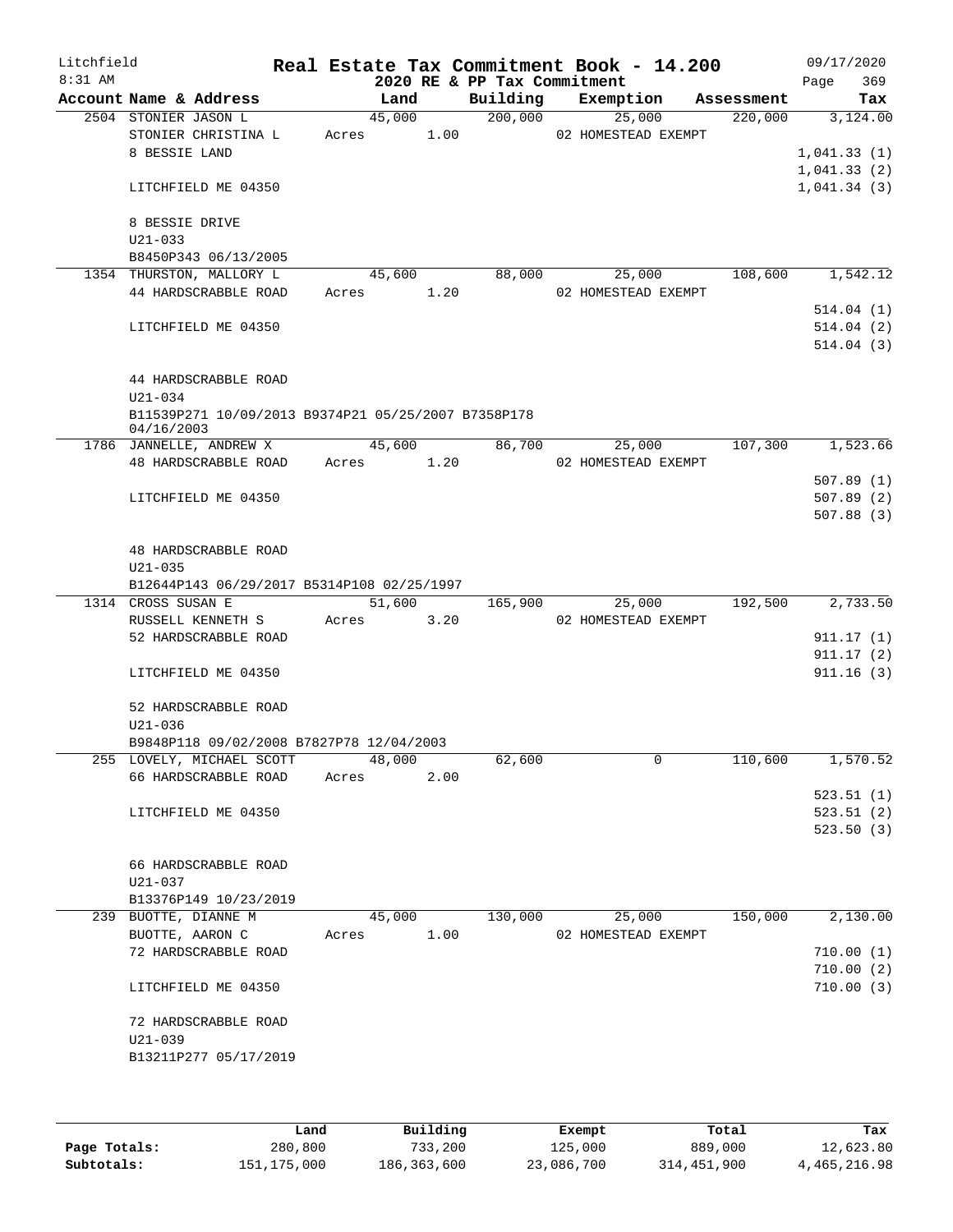| Litchfield<br>8:31 AM |                      |                                                                            |       |        |      | 2020 RE & PP Tax Commitment | Real Estate Tax Commitment Book - 14.200 |            | 09/17/2020<br>Page<br>370 |
|-----------------------|----------------------|----------------------------------------------------------------------------|-------|--------|------|-----------------------------|------------------------------------------|------------|---------------------------|
|                       |                      | Account Name & Address                                                     |       | Land   |      | Building                    | Exemption                                | Assessment | Tax                       |
|                       |                      | 925 BUOTTE, DIANNE M                                                       |       | 29,800 |      | $\Omega$                    | $\Omega$                                 | 29,800     | 423.16                    |
|                       |                      | BUOTTE, AARON C                                                            | Acres |        | 2.60 |                             |                                          |            |                           |
|                       |                      | 72 HARDSCRABBLE ROAD                                                       |       |        |      |                             |                                          |            | 141.05(1)                 |
|                       |                      |                                                                            |       |        |      |                             |                                          |            | 141.05(2)                 |
|                       |                      | LITCHFIELD ME 04350                                                        |       |        |      |                             |                                          |            | 141.06(3)                 |
|                       | $U21 - 040$          | 72 HARDSCRABBLE ROAD                                                       |       |        |      |                             |                                          |            |                           |
|                       |                      | B13211P277 05/17/2019                                                      |       |        |      |                             |                                          |            |                           |
|                       |                      | 924 MURPHY, MICHAEL W                                                      |       | 52,000 |      | 109,800                     | $\mathbf 0$                              | 161,800    | 2,297.56                  |
|                       |                      | 77 HARDSCRABBLE ROAD                                                       | Acres |        | 3.32 |                             |                                          |            |                           |
|                       |                      | LITCHFIELD ME 04350                                                        |       |        |      |                             |                                          |            | 765.85(1)<br>765.85(2)    |
|                       |                      |                                                                            |       |        |      |                             |                                          |            | 765.86(3)                 |
|                       |                      | 77 HARDSCRABBLE ROAD                                                       |       |        |      |                             |                                          |            |                           |
|                       | $U21 - 041$          |                                                                            |       |        |      |                             |                                          |            |                           |
|                       |                      | B8312P273 02/23/2005                                                       |       |        |      |                             |                                          |            |                           |
|                       | 2074 WELLWOOD JOHN A |                                                                            |       | 49,600 |      | 190,800                     | 25,000                                   | 215,400    | 3,058.68                  |
|                       |                      | WELLWOOD MARYLU                                                            | Acres |        | 2.52 |                             | 02 HOMESTEAD EXEMPT                      |            |                           |
|                       |                      | 7 WOODPECKER DRIVE                                                         |       |        |      |                             |                                          |            | 1,019.56(1)               |
|                       |                      |                                                                            |       |        |      |                             |                                          |            | 1,019.56(2)               |
|                       |                      | LITCHFIELD ME 04350                                                        |       |        |      |                             |                                          |            | 1,019.56(3)               |
|                       | $U21 - 042$          | 7 WOODPECKER DRIVE                                                         |       |        |      |                             |                                          |            |                           |
|                       |                      | B9221P224 01/12/2007 B7545P203 08/04/2003                                  |       |        |      |                             |                                          |            |                           |
|                       | 440 DEANS, ROBERT L  |                                                                            |       | 46,700 |      | 126,600                     | 25,000                                   | 148,300    | 2,105.86                  |
|                       | DEANS JANET A        |                                                                            | Acres |        | 1.57 |                             | 02 HOMESTEAD EXEMPT                      |            |                           |
|                       |                      | 61 HARDSCRABBLE RD                                                         |       |        |      |                             |                                          |            | 701.95(1)                 |
|                       |                      |                                                                            |       |        |      |                             |                                          |            | 701.95(2)                 |
|                       |                      | LITCHFIELD ME 04350                                                        |       |        |      |                             |                                          |            | 701.96(3)                 |
|                       |                      | 61 HARDSCRABBLE ROAD                                                       |       |        |      |                             |                                          |            |                           |
|                       | $U21 - 043$          |                                                                            |       |        |      |                             |                                          |            |                           |
|                       |                      | B4446P113 07/26/1993                                                       |       |        |      |                             |                                          |            |                           |
|                       | 1560 SAWTELLE, JULIE |                                                                            |       | 71,200 |      | 8,800                       | 0                                        | 80,000     | 1,136.00                  |
|                       |                      | 637 MAIN STREET                                                            | Acres |        | 1.80 |                             |                                          |            |                           |
|                       |                      |                                                                            |       |        |      |                             |                                          |            | 378.67(1)                 |
|                       |                      | MONMOUTH ME 04259                                                          |       |        |      |                             |                                          |            | 378.67(2)                 |
|                       |                      |                                                                            |       |        |      |                             |                                          |            | 378.66(3)                 |
|                       |                      | 50 KENWAY DRIVE                                                            |       |        |      |                             |                                          |            |                           |
|                       | $U22 - 001$          |                                                                            |       |        |      |                             |                                          |            |                           |
|                       |                      | B8131P166 06/14/2004 B3641P233                                             |       |        |      |                             |                                          |            |                           |
|                       | 1796 BECHTEL, KURT S |                                                                            |       | 55,700 |      | 120,800                     | 25,000                                   | 151,500    | 2,151.30                  |
|                       |                      | BECHTEL, DENISE C                                                          | Acres |        | 0.66 |                             | 02 HOMESTEAD EXEMPT                      |            |                           |
|                       |                      | 66 KENWAY DRIVE                                                            |       |        |      |                             |                                          |            | 717.10(1)                 |
|                       |                      |                                                                            |       |        |      |                             |                                          |            | 717.10(2)                 |
|                       |                      | LITCHFIELD ME 04350                                                        |       |        |      |                             |                                          |            | 717.10(3)                 |
|                       |                      | 66 KENWAY DRIVE                                                            |       |        |      |                             |                                          |            |                           |
|                       | U22-002A             |                                                                            |       |        |      |                             |                                          |            |                           |
|                       |                      | B10834P220 09/16/2011 B9993P15 02/27/2009 B7880P96<br>03/30/2004 B6999P143 |       |        |      |                             |                                          |            |                           |
|                       |                      |                                                                            |       |        |      |                             |                                          |            |                           |
|                       |                      |                                                                            |       |        |      |                             |                                          |            |                           |

|              | Land        | Building    | Exempt     | Total       | Tax          |
|--------------|-------------|-------------|------------|-------------|--------------|
| Page Totals: | 305,000     | 556,800     | 75,000     | 786,800     | 11,172.56    |
| Subtotals:   | 151,480,000 | 186,920,400 | 23,161,700 | 315,238,700 | 4,476,389.54 |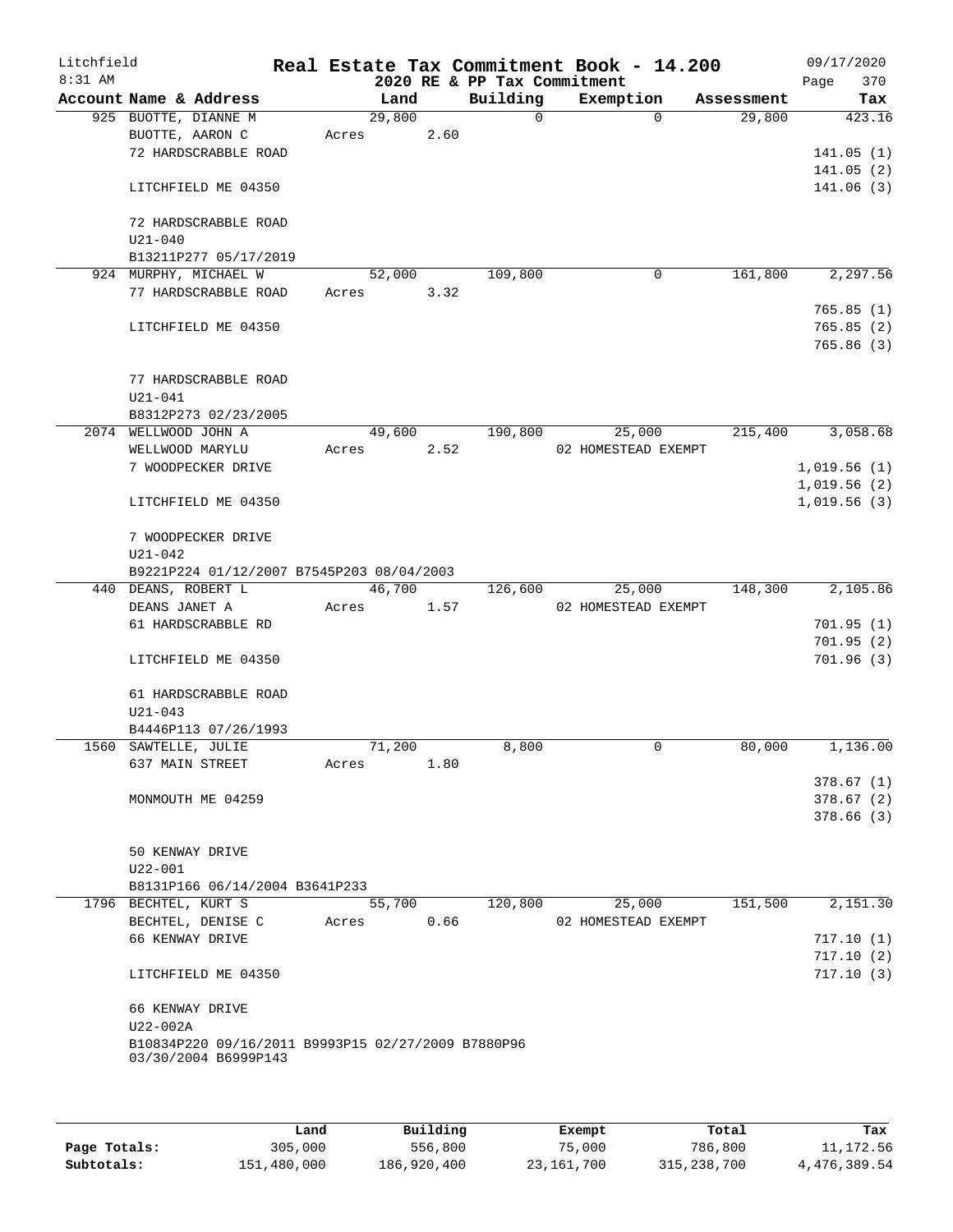| Litchfield |                                                                   |       |                |      |                             | Real Estate Tax Commitment Book - 14.200 |                       | 09/17/2020      |
|------------|-------------------------------------------------------------------|-------|----------------|------|-----------------------------|------------------------------------------|-----------------------|-----------------|
| 8:31 AM    | Account Name & Address                                            |       |                |      | 2020 RE & PP Tax Commitment |                                          |                       | 371<br>Page     |
|            | 238 DODGE, CHANCE A                                               |       | Land<br>75,300 |      | Building<br>152,300         | Exemption<br>25,000                      | Assessment<br>202,600 | Tax<br>2,876.92 |
|            | 70 KENWAY DRIVE                                                   | Acres |                | 1.04 |                             | 02 HOMESTEAD EXEMPT                      |                       |                 |
|            |                                                                   |       |                |      |                             |                                          |                       | 958.97 (1)      |
|            | LITCHFIELD ME 04350                                               |       |                |      |                             |                                          |                       | 958.97 (2)      |
|            |                                                                   |       |                |      |                             |                                          |                       | 958.98 (3)      |
|            | 70 KENWAY DRIVE<br>$U22 - 003$                                    |       |                |      |                             |                                          |                       |                 |
|            | B9327P224 04/25/2007 B9257P215 02/15/2007 B6384P247<br>01/12/2001 |       |                |      |                             |                                          |                       |                 |
|            | 905 JORDAN, LEE W                                                 |       | 68,400         |      | 48,800                      | $\mathbf 0$                              | 117,200               | 1,664.24        |
|            | 906 WEST ROAD                                                     | Acres |                | 0.35 |                             |                                          |                       |                 |
|            |                                                                   |       |                |      |                             |                                          |                       | 554.75(1)       |
|            | BOWDOIN ME 04287                                                  |       |                |      |                             |                                          |                       | 554.75 (2)      |
|            |                                                                   |       |                |      |                             |                                          |                       | 554.74 (3)      |
|            | 74 KENWAY DRIVE                                                   |       |                |      |                             |                                          |                       |                 |
|            | $U22 - 005$                                                       |       |                |      |                             |                                          |                       |                 |
|            | B1354P51                                                          |       |                |      |                             |                                          |                       |                 |
|            | 684 GIVEN, LAURANCE A                                             |       | 96,700         |      | 33,700                      | 25,000                                   | 105,400               | 1,496.68        |
|            | 84 KENWAY DRIVE                                                   | Acres |                | 2.00 |                             | 02 HOMESTEAD EXEMPT                      |                       |                 |
|            |                                                                   |       |                |      |                             |                                          |                       | 498.89 (1)      |
|            | LITCHFIELD ME 04350                                               |       |                |      |                             |                                          |                       | 498.89 (2)      |
|            |                                                                   |       |                |      |                             |                                          |                       | 498.90 (3)      |
|            | 84 KENWAY DRIVE                                                   |       |                |      |                             |                                          |                       |                 |
|            | $U22 - 006$                                                       |       |                |      |                             |                                          |                       |                 |
|            | B1932P283                                                         |       |                |      |                             |                                          |                       |                 |
|            | 1747 PATTON, BRIAN J                                              |       | 71,200         |      | 119,800                     | $\mathbf 0$                              | 191,000               | 2,712.20        |
|            | PATTON, JESSICA L                                                 | Acres |                | 0.31 |                             |                                          |                       |                 |
|            | 132 CHURCH ST #1                                                  |       |                |      |                             |                                          |                       | 904.07(1)       |
|            |                                                                   |       |                |      |                             |                                          |                       | 904.07(2)       |
|            | WALTHAM MA 02452                                                  |       |                |      |                             |                                          |                       | 904.06(3)       |
|            | 85 KENWAY DRIVE                                                   |       |                |      |                             |                                          |                       |                 |
|            | $U22 - 009$                                                       |       |                |      |                             |                                          |                       |                 |
|            | B13023P317 08/10/2018                                             |       |                |      |                             |                                          |                       |                 |
|            | 1855 WESTON, CARL S III                                           |       | 80,000         |      | 21,700                      | $\overline{0}$                           | 101,700               | 1,444.14        |
|            | 827 HIGH ST                                                       | Acres |                | 0.83 |                             |                                          |                       |                 |
|            |                                                                   |       |                |      |                             |                                          |                       | 481.38 (1)      |
|            | WEST GARDINER ME 04345<br>3220                                    |       |                |      |                             |                                          |                       | 481.38 (2)      |
|            |                                                                   |       |                |      |                             |                                          |                       | 481.38 (3)      |
|            | 86 KENWAY DRIVE                                                   |       |                |      |                             |                                          |                       |                 |
|            | $U22 - 010$                                                       |       |                |      |                             |                                          |                       |                 |
|            | B3299P234                                                         |       |                |      |                             |                                          |                       |                 |
|            | 23 ALLEN, LOIS JEAN                                               |       | 66,000         |      | 204,200                     | 25,000                                   | 245,200               | 3,481.84        |
|            | ALLEN RODNEY R                                                    |       | Acres 14.00    |      |                             | 02 HOMESTEAD EXEMPT                      |                       |                 |
|            | 106 HARDSCRABBLE ROAD                                             |       |                |      |                             |                                          |                       | 1,160.61(1)     |
|            |                                                                   |       |                |      |                             |                                          |                       | 1,160.61(2)     |
|            | LITCHFIELD ME 04350                                               |       |                |      |                             |                                          |                       | 1,160.62(3)     |
|            | 106 HARDSCRABBLE ROAD                                             |       |                |      |                             |                                          |                       |                 |
|            | $U22 - 011$                                                       |       |                |      |                             |                                          |                       |                 |
|            | B2665P349 03/29/1984 B1124P492 08/02/1958                         |       |                |      |                             |                                          |                       |                 |
|            |                                                                   |       |                |      |                             |                                          |                       |                 |
|            |                                                                   |       |                |      |                             |                                          |                       |                 |

|              | Land        | Building    | Exempt     | Total       | Tax          |
|--------------|-------------|-------------|------------|-------------|--------------|
| Page Totals: | 457,600     | 580,500     | 75,000     | 963,100     | 13,676.02    |
| Subtotals:   | 151,937,600 | 187,500,900 | 23,236,700 | 316,201,800 | 4,490,065.56 |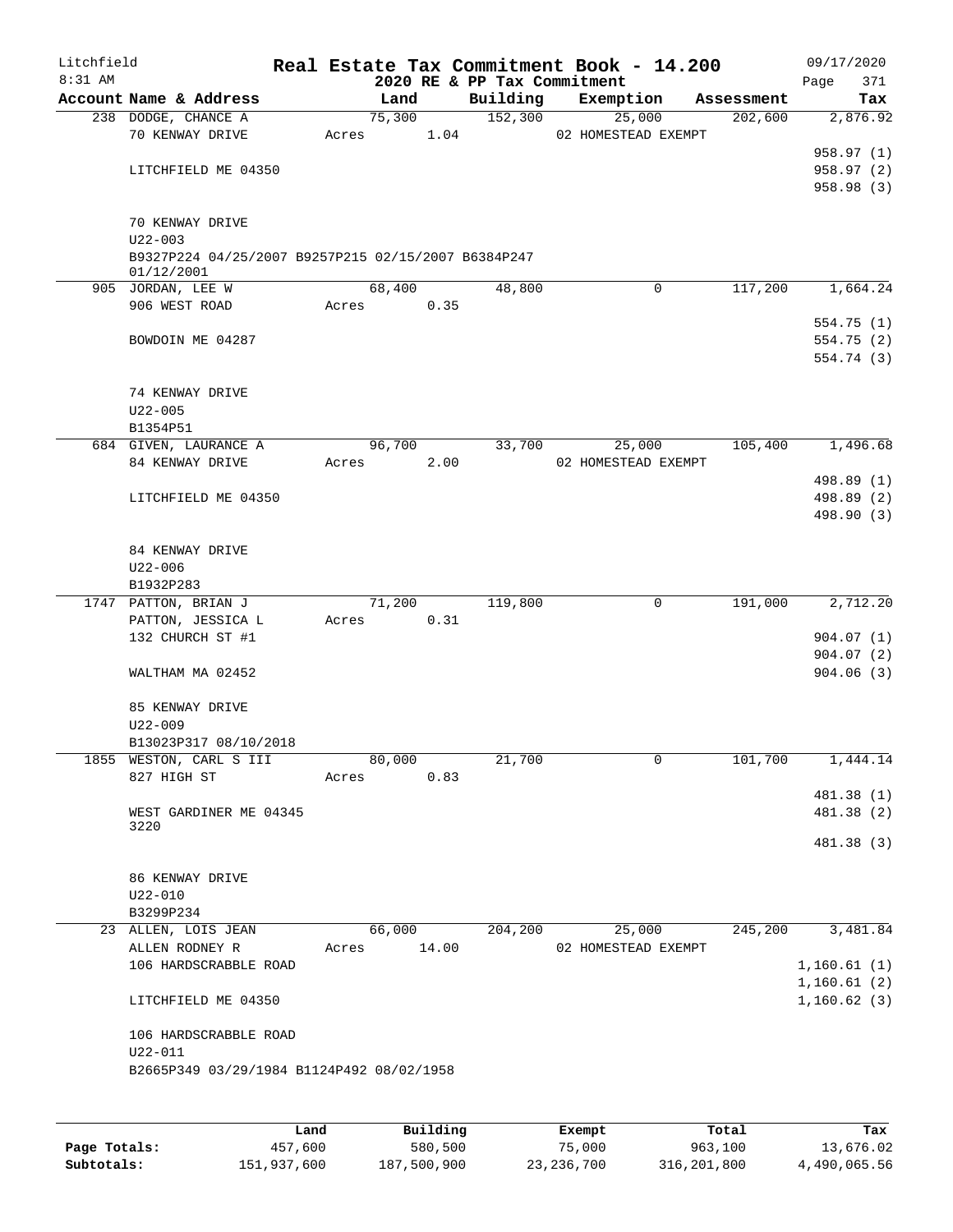| Litchfield   |                                                    |               |               |          |                             | Real Estate Tax Commitment Book - 14.200 |             |            | 09/17/2020   |
|--------------|----------------------------------------------------|---------------|---------------|----------|-----------------------------|------------------------------------------|-------------|------------|--------------|
| $8:31$ AM    |                                                    |               |               |          | 2020 RE & PP Tax Commitment |                                          |             |            | 372<br>Page  |
|              | Account Name & Address                             |               | Land          |          | Building                    | Exemption                                |             | Assessment | Tax          |
|              | 1355 WOOD, EUSTACIA                                |               | 130,700       |          | 110,600                     | 25,000                                   |             | 216,300    | 3,071.46     |
|              | 146 HARDSCRABBLE ROAD                              |               | 6.81<br>Acres |          |                             | 02 HOMESTEAD EXEMPT                      |             |            |              |
|              |                                                    |               |               |          |                             |                                          |             |            | 1,023.82(1)  |
|              | LITCHFIELD ME 04350                                |               |               |          |                             |                                          |             |            | 1,023.82(2)  |
|              |                                                    |               |               |          |                             |                                          |             |            | 1,023.82(3)  |
|              | 146 HARDSCRABBLE ROAD                              |               |               |          |                             |                                          |             |            |              |
|              | U22-012                                            |               |               |          |                             |                                          |             |            |              |
|              | B12519P176 01/12/2017 B11413P261 06/11/2013        |               |               |          |                             |                                          |             |            |              |
|              | B10693P114 03/23/2011 B7675P227 10/07/2003         |               |               |          |                             |                                          |             |            |              |
|              | 955 KNAUSENBERGER, ROLAND H                        |               | 132,800       |          | 174,800                     | 25,000                                   |             | 282,600    | 4,012.92     |
|              | PO BOX 191                                         |               | Acres         | 10.50    |                             | 02 HOMESTEAD EXEMPT                      |             |            |              |
|              |                                                    |               |               |          |                             |                                          |             |            | 1,337.64(1)  |
|              | LITCHFIELD ME 04350                                |               |               |          |                             |                                          |             |            | 1,337.64(2)  |
|              |                                                    |               |               |          |                             |                                          |             |            | 1,337.64(3)  |
|              |                                                    |               |               |          |                             |                                          |             |            |              |
|              | 120 HARDSCRABBLE ROAD                              |               |               |          |                             |                                          |             |            |              |
|              | U22-012A                                           |               |               |          |                             |                                          |             |            |              |
|              | B4771P2                                            |               |               |          |                             |                                          |             |            |              |
|              | 533 WEISSENFELS KELLY D                            |               | 89,700        |          | 100,200                     | 25,000                                   |             | 164,900    | 2,341.58     |
|              | WEISSENFELS ELIZABETH N Acres                      |               |               | 7.00     |                             | 02 HOMESTEAD EXEMPT                      |             |            |              |
|              | 168 HARDSCRABBLE ROAD                              |               |               |          |                             |                                          |             |            | 780.53(1)    |
|              |                                                    |               |               |          |                             |                                          |             |            | 780.53(2)    |
|              | LITCHFIELD ME 04350                                |               |               |          |                             |                                          |             |            | 780.52(3)    |
|              |                                                    |               |               |          |                             |                                          |             |            |              |
|              | 168 HARDSCRABBLE ROAD                              |               |               |          |                             |                                          |             |            |              |
|              | U22-012B                                           |               |               |          |                             |                                          |             |            |              |
|              | B9853P62 09/12/2008 B9471P219 08/21/2007 B3860P231 |               |               |          |                             |                                          |             |            |              |
|              | 11/27/1990<br>581 FIELD, PETER M                   |               | 82,800        |          | 54,800                      | 0                                        |             | 137,600    | 1,953.92     |
|              | WESTON, MICHAEL R                                  |               | Acres 1.65    |          |                             |                                          |             |            |              |
|              | 65 WOODLAND DRIVE                                  |               |               |          |                             |                                          |             |            | 651.31(1)    |
|              |                                                    |               |               |          |                             |                                          |             |            | 651.31(2)    |
|              | W. GARDINER ME 04345                               |               |               |          |                             |                                          |             |            | 651.30(3)    |
|              |                                                    |               |               |          |                             |                                          |             |            |              |
|              | 40 PURGATORY DRIVE                                 |               |               |          |                             |                                          |             |            |              |
|              | U22-014                                            |               |               |          |                             |                                          |             |            |              |
|              | B12868P264 03/27/2018 B12725P255 08/28/2017        |               |               |          |                             |                                          |             |            |              |
|              | B12721P167 08/28/2017 B1100P149                    |               |               |          |                             |                                          |             |            |              |
|              | 1576 BERUBE, DANIEL W                              |               | 79,000        |          | 79,200                      | 25,000                                   |             | 133,200    | 1,891.44     |
|              | 56 PURGATORY DR                                    |               | Acres         | 0.66     |                             | 02 HOMESTEAD EXEMPT                      |             |            |              |
|              |                                                    |               |               |          |                             |                                          |             |            | 630.48(1)    |
|              | LITCHFIELD ME 04350                                |               |               |          |                             |                                          |             |            | 630.48(2)    |
|              |                                                    |               |               |          |                             |                                          |             |            | 630.48(3)    |
|              |                                                    |               |               |          |                             |                                          |             |            |              |
|              | 56 PURGATORY DRIVE                                 |               |               |          |                             |                                          |             |            |              |
|              | U22-015                                            |               |               |          |                             |                                          |             |            |              |
|              | B12661P13 07/14/2017 B3587P94                      |               |               |          |                             |                                          |             |            |              |
|              | 1418 SEGARS, RONALD                                |               | 61,100        |          | 0                           | 0                                        |             | 61,100     | 867.62       |
|              | SEGARS, MARILYN                                    |               | Acres         | 0.68     |                             |                                          |             |            |              |
|              | 35 CHAMBERLAIN ST                                  |               |               |          |                             |                                          |             |            | 289.21 (1)   |
|              |                                                    |               |               |          |                             |                                          |             |            | 289.21(2)    |
|              | HOPKINTON MA 01748                                 |               |               |          |                             |                                          |             |            | 289.20 (3)   |
|              |                                                    |               |               |          |                             |                                          |             |            |              |
|              | PURGATORY DRIVE                                    |               |               |          |                             |                                          |             |            |              |
|              | U22-016                                            |               |               |          |                             |                                          |             |            |              |
|              | B5266P311                                          |               |               |          |                             |                                          |             |            |              |
|              |                                                    |               |               |          |                             |                                          |             |            |              |
|              |                                                    | Land          |               | Building |                             | Exempt                                   |             | Total      | Tax          |
| Page Totals: |                                                    | 576,100       |               | 519,600  |                             | 100,000                                  |             | 995,700    | 14,138.94    |
| Subtotals:   |                                                    | 152, 513, 700 | 188,020,500   |          |                             | 23, 336, 700                             | 317,197,500 |            | 4,504,204.50 |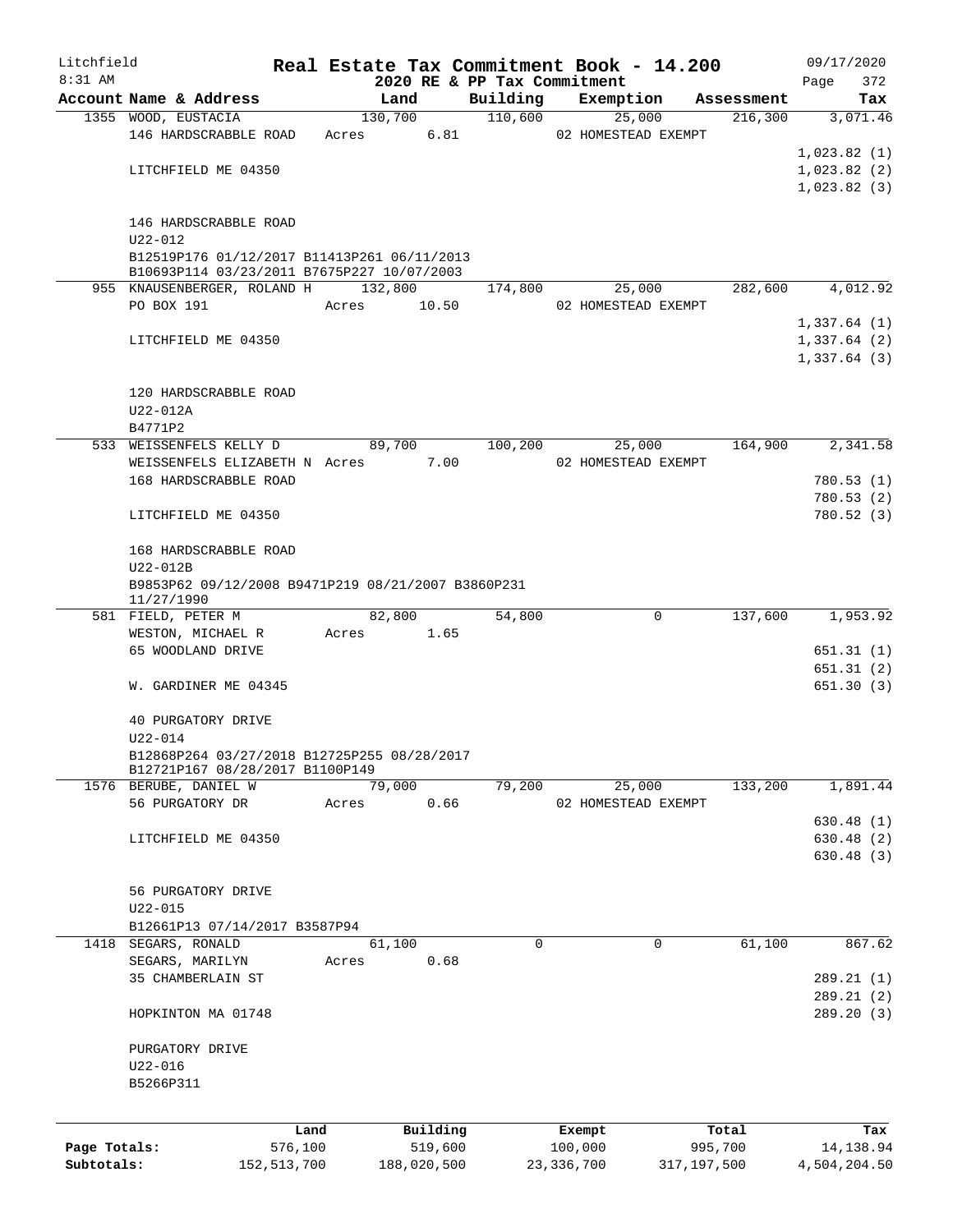| Litchfield |                     |                                                                                           |       |        |      |                             | Real Estate Tax Commitment Book - 14.200 |            | 09/17/2020             |
|------------|---------------------|-------------------------------------------------------------------------------------------|-------|--------|------|-----------------------------|------------------------------------------|------------|------------------------|
| $8:31$ AM  |                     |                                                                                           |       |        |      | 2020 RE & PP Tax Commitment |                                          |            | 373<br>Page            |
|            |                     | Account Name & Address                                                                    |       | Land   |      | Building                    | Exemption                                | Assessment | Tax                    |
|            | TRUST               | 1419 SEGARS, RONALD &<br>MARILYN IIREVOCABLE                                              |       | 73,200 |      | 26,500                      | $\Omega$                                 | 99,700     | 1,415.74               |
|            | TRUSTEE             | SEGARS, MARK BRIGHAM,                                                                     | Acres |        | 0.55 |                             |                                          |            |                        |
|            |                     | 35 CHAMBERLAIN STREET                                                                     |       |        |      |                             |                                          |            | 471.91 (1)             |
|            |                     |                                                                                           |       |        |      |                             |                                          |            | 471.91 (2)             |
|            |                     | HOPKINTON MA 01748                                                                        |       |        |      |                             |                                          |            | 471.92(3)              |
|            |                     | 62 PURGATORY DRIVE                                                                        |       |        |      |                             |                                          |            |                        |
|            | $U22 - 017$         |                                                                                           |       |        |      |                             |                                          |            |                        |
|            | 1481 SMITH, FAITH D | B5266P311 11/15/1996                                                                      |       | 79,200 |      | 112,400                     | 0                                        | 191,600    | 2,720.72               |
|            |                     | 12 CENTRAL AVENUE                                                                         | Acres |        | 0.55 |                             |                                          |            |                        |
|            |                     |                                                                                           |       |        |      |                             |                                          |            |                        |
|            |                     |                                                                                           |       |        |      |                             |                                          |            | 906.91(1)<br>906.91(2) |
|            |                     | LIMERICK ME 04048                                                                         |       |        |      |                             |                                          |            |                        |
|            |                     |                                                                                           |       |        |      |                             |                                          |            | 906.90(3)              |
|            |                     | 66 PURGATORY DRIVE                                                                        |       |        |      |                             |                                          |            |                        |
|            | $U22 - 018$         |                                                                                           |       |        |      |                             |                                          |            |                        |
|            |                     | B12850P131 02/23/2018 B12850P129 01/25/2018                                               |       |        |      |                             |                                          |            |                        |
|            |                     | B12850P127 01/25/2018 B12850P125 01/25/2018<br>B12472P268 01/26/2016 B3463P344 08/26/1986 |       |        |      |                             |                                          |            |                        |
|            |                     | 1482 RIDEOUT, BERTHA                                                                      |       | 78,900 |      | 41,800                      | $\mathbf 0$                              | 120,700    | 1,713.94               |
|            | PO BOX 321          |                                                                                           | Acres |        | 0.53 |                             |                                          |            |                        |
|            |                     |                                                                                           |       |        |      |                             |                                          |            | 571.31(1)              |
|            |                     | LITCHFIELD ME 04350                                                                       |       |        |      |                             |                                          |            | 571.31(2)              |
|            |                     |                                                                                           |       |        |      |                             |                                          |            | 571.32(3)              |
|            |                     |                                                                                           |       |        |      |                             |                                          |            |                        |
|            |                     | 74 PURGATORY DRIVE                                                                        |       |        |      |                             |                                          |            |                        |
|            | $U22 - 019$         |                                                                                           |       |        |      |                             |                                          |            |                        |
|            |                     | B3463P346 08/26/1986                                                                      |       |        |      |                             |                                          |            |                        |
|            |                     | 923 MARCHUS, MICHAEL G                                                                    |       | 78,500 |      | 110,600                     | $\mathbf 0$                              | 189,100    | 2,685.22               |
|            |                     | MARCHUS, ANGELA M                                                                         | Acres |        | 0.50 |                             |                                          |            |                        |
|            | 78 ELLISE ROAD      |                                                                                           |       |        |      |                             |                                          |            | 895.07 (1)             |
|            |                     |                                                                                           |       |        |      |                             |                                          |            | 895.07 (2)             |
|            |                     | STORRS CT 06258                                                                           |       |        |      |                             |                                          |            | 895.08 (3)             |
|            |                     |                                                                                           |       |        |      |                             |                                          |            |                        |
|            | $U22 - 020$         | 78 PURGATORY DRIVE                                                                        |       |        |      |                             |                                          |            |                        |
|            |                     | B11452P324 07/11/2013 B8173P201 10/29/2004 B5769P79                                       |       |        |      |                             |                                          |            |                        |
|            | 10/26/2004          |                                                                                           |       |        |      |                             |                                          |            |                        |
|            | 79 GOWELL, PERCY    |                                                                                           |       | 48,000 |      | 9,500                       | $\Omega$                                 | 57,500     | 816.50                 |
|            |                     | GOWELL CLARENCE                                                                           | Acres |        | 2.00 |                             |                                          |            |                        |
|            |                     | 50 RUSTIC DRIVE                                                                           |       |        |      |                             |                                          |            | 272.17(1)              |
|            |                     |                                                                                           |       |        |      |                             |                                          |            | 272.17(2)              |
|            |                     | LITCHFIELD ME 04350                                                                       |       |        |      |                             |                                          |            | 272.16(3)              |
|            |                     | 101 HARDSCRABBLE ROAD                                                                     |       |        |      |                             |                                          |            |                        |
|            | U22-021             |                                                                                           |       |        |      |                             |                                          |            |                        |
|            | B6313P287           |                                                                                           |       |        |      |                             |                                          |            |                        |
|            |                     |                                                                                           |       |        |      |                             |                                          |            |                        |

|              | Land        | Building      | Exempt     | Total       | Tax          |
|--------------|-------------|---------------|------------|-------------|--------------|
| Page Totals: | 357,800     | 300,800       |            | 658,600     | 9,352.12     |
| Subtotals:   | 152,871,500 | 188, 321, 300 | 23,336,700 | 317,856,100 | 4,513,556.62 |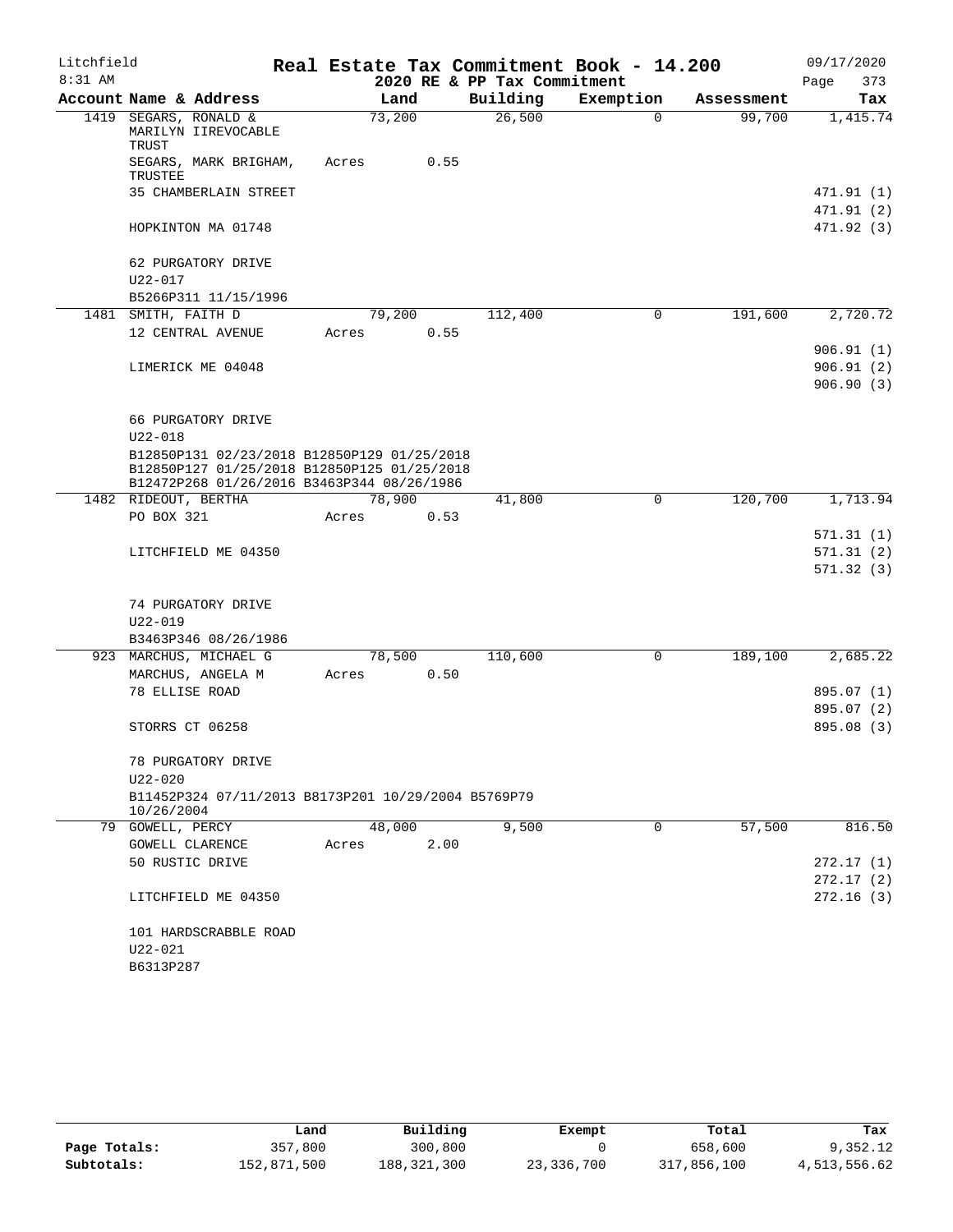| Litchfield   |                                                      |             |         |               |                                         | Real Estate Tax Commitment Book - 14.200 |             | 09/17/2020         |
|--------------|------------------------------------------------------|-------------|---------|---------------|-----------------------------------------|------------------------------------------|-------------|--------------------|
| $8:31$ AM    | Account Name & Address                               |             | Land    |               | 2020 RE & PP Tax Commitment<br>Building | Exemption                                | Assessment  | 374<br>Page<br>Tax |
|              | 868 PHILLIPS, JEFFREY C                              |             | 50,500  |               | 156,300                                 | 25,000                                   | 181,800     | 2,581.56           |
|              | 136 WHIPPOORWILL ROAD                                |             | Acres   | 7.00          |                                         | 02 HOMESTEAD EXEMPT                      |             |                    |
|              |                                                      |             |         |               |                                         |                                          |             | 860.52(1)          |
|              | LITCHFIELD ME 04350                                  |             |         |               |                                         |                                          |             | 860.52 (2)         |
|              |                                                      |             |         |               |                                         |                                          |             | 860.52(3)          |
|              |                                                      |             |         |               |                                         |                                          |             |                    |
|              | 136 WHIPPOORWILL ROAD                                |             |         |               |                                         |                                          |             |                    |
|              | $U23 - 001$                                          |             |         |               |                                         |                                          |             |                    |
|              | B11778P156 08/20/2014 B11503P88 09/03/2013           |             |         |               |                                         |                                          |             |                    |
|              | B11472P130 07/19/2013 B9430P200 07/20/2007 B6942P173 |             |         |               |                                         |                                          |             |                    |
|              | 06/18/1996                                           |             |         |               |                                         |                                          |             |                    |
|              | 426 GOODALL, BENJAMIN N                              |             | 244,400 |               | 358,900                                 | 25,000                                   | 578,300     | 8,211.86           |
|              | 120 WHIPPOORWILL ROAD                                |             | Acres   | 2.48          |                                         | 02 HOMESTEAD EXEMPT                      |             |                    |
|              |                                                      |             |         |               |                                         |                                          |             | 2,737.29 (1)       |
|              | LITCHFIELD ME 04350                                  |             |         |               |                                         |                                          |             | 2,737.29(2)        |
|              |                                                      |             |         |               |                                         |                                          |             | 2,737.28(3)        |
|              |                                                      |             |         |               |                                         |                                          |             |                    |
|              | 120 WHIPPOORWILL ROAD                                |             |         |               |                                         |                                          |             |                    |
|              | U23-001A                                             |             |         |               |                                         |                                          |             |                    |
|              | B13498P99 02/27/2020 B6977P279 07/11/2002            |             |         |               |                                         |                                          |             |                    |
|              | 153 DWYER, NORRIS J                                  |             | 164,700 |               | 62,500                                  | 0                                        | 227,200     | 3,226.24           |
|              | DWYER, CHERYL L                                      |             | Acres   | 0.83          |                                         |                                          |             |                    |
|              | 490 WEST ROAD                                        |             |         |               |                                         |                                          |             | 1,075.41(1)        |
|              |                                                      |             |         |               |                                         |                                          |             | 1,075.41(2)        |
|              | BOWDOIN ME 04287                                     |             |         |               |                                         |                                          |             | 1,075.42(3)        |
|              |                                                      |             |         |               |                                         |                                          |             |                    |
|              | 16 BLEN DRIVE                                        |             |         |               |                                         |                                          |             |                    |
|              | $U23 - 002$                                          |             |         |               |                                         |                                          |             |                    |
|              | B12810P208 12/22/2017 B7993P19 06/15/2004            |             |         |               |                                         |                                          |             |                    |
|              | 1912 WOLANSKI, ROBERT                                |             | 118,000 |               | 135,000                                 | $\mathbf 0$                              | 253,000     | 3,592.60           |
|              | 164 WEST POPLAR STREET                               |             | Acres   | 0.32          |                                         |                                          |             |                    |
|              |                                                      |             |         |               |                                         |                                          |             | 1, 197.53(1)       |
|              | FLORAL PARK, LONG<br>ISLAND NY 11001                 |             |         |               |                                         |                                          |             | 1, 197.53(2)       |
|              |                                                      |             |         |               |                                         |                                          |             | 1, 197.54(3)       |
|              |                                                      |             |         |               |                                         |                                          |             |                    |
|              | 22 BLEN DRIVE                                        |             |         |               |                                         |                                          |             |                    |
|              | $U23 - 003$                                          |             |         |               |                                         |                                          |             |                    |
|              | B2749P67                                             |             |         |               |                                         |                                          |             |                    |
|              | 52 S2M2 PROPERTIES, LLC                              |             | 101,800 |               | 56,400                                  | 0                                        | 158,200     | 2,246.44           |
|              | 907 PORTLAND ROAD                                    |             | Acres   | 0.21          |                                         |                                          |             |                    |
|              |                                                      |             |         |               |                                         |                                          |             | 748.81 (1)         |
|              | SACO ME 04364                                        |             |         |               |                                         |                                          |             | 748.81 (2)         |
|              |                                                      |             |         |               |                                         |                                          |             | 748.82 (3)         |
|              |                                                      |             |         |               |                                         |                                          |             |                    |
|              | 26 BLEN DRIVE                                        |             |         |               |                                         |                                          |             |                    |
|              | $U23 - 004$                                          |             |         |               |                                         |                                          |             |                    |
|              | B13521P29 04/01/2020 B10103P324 06/08/2009 B9822P301 |             |         |               |                                         |                                          |             |                    |
|              | 08/13/2008 B9503P103 09/18/2007 B6687P273 05/11/2001 |             |         |               |                                         |                                          |             |                    |
|              | 966 DUBOIS, PAULINE                                  |             | 185,800 |               | 66,300                                  | 0                                        | 252,100     | 3,579.82           |
|              | <b>48 MEADOW LANE</b>                                |             | Acres   | 0.52          |                                         |                                          |             |                    |
|              |                                                      |             |         |               |                                         |                                          |             | 1, 193.27(1)       |
|              | AUBURN ME 04210                                      |             |         |               |                                         |                                          |             | 1, 193.27(2)       |
|              |                                                      |             |         |               |                                         |                                          |             | 1, 193.28(3)       |
|              |                                                      |             |         |               |                                         |                                          |             |                    |
|              | 41 BLEN DRIVE                                        |             |         |               |                                         |                                          |             |                    |
|              | $U23 - 005$                                          |             |         |               |                                         |                                          |             |                    |
|              | B7308P318 03/14/2003                                 |             |         |               |                                         |                                          |             |                    |
|              |                                                      |             |         |               |                                         |                                          |             |                    |
|              |                                                      | Land        |         | Building      |                                         | Exempt                                   | Total       | Tax                |
| Page Totals: |                                                      | 865,200     |         | 835,400       |                                         | 50,000                                   | 1,650,600   | 23, 438.52         |
| Subtotals:   |                                                      | 153,736,700 |         | 189, 156, 700 |                                         | 23,386,700                               | 319,506,700 | 4,536,995.14       |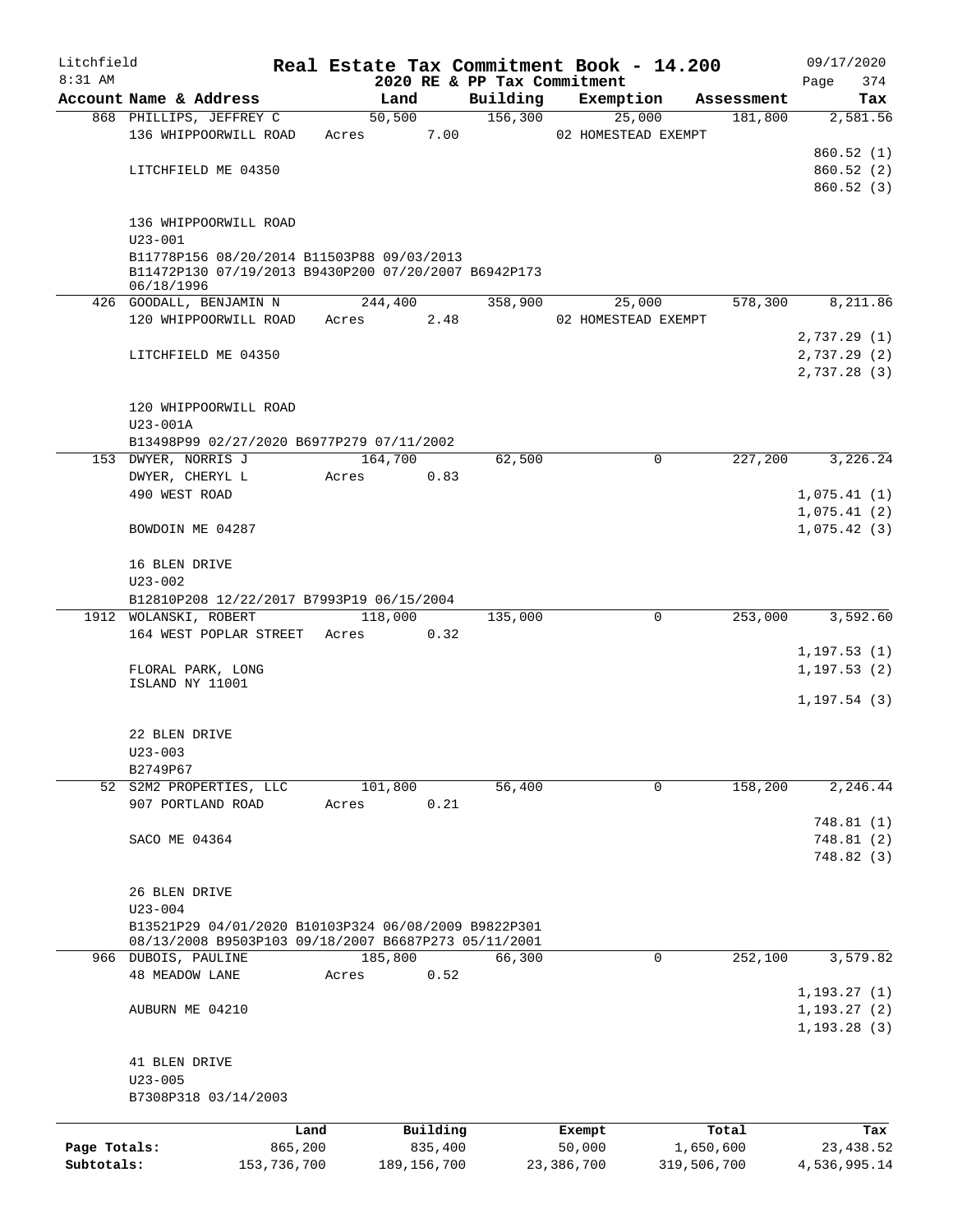| Litchfield<br>8:31 AM |                                            |         |      | 2020 RE & PP Tax Commitment | Real Estate Tax Commitment Book - 14.200 |            | 09/17/2020<br>375<br>Page |
|-----------------------|--------------------------------------------|---------|------|-----------------------------|------------------------------------------|------------|---------------------------|
|                       | Account Name & Address                     | Land    |      | Building                    | Exemption                                | Assessment | Tax                       |
|                       | 1503 RIOUX, JOHN                           | 194,100 |      | 141,500                     | 25,000                                   | 310,600    | 4,410.52                  |
|                       | 33 BLEN DR                                 | Acres   | 0.72 |                             | 02 HOMESTEAD EXEMPT                      |            |                           |
|                       |                                            |         |      |                             |                                          |            | 1,470.17(1)               |
|                       | LITCHFIELD ME 04350                        |         |      |                             |                                          |            | 1,470.17(2)               |
|                       |                                            |         |      |                             |                                          |            | 1,470.18(3)               |
|                       |                                            |         |      |                             |                                          |            |                           |
|                       | 33 BLEN DRIVE                              |         |      |                             |                                          |            |                           |
|                       | $U23 - 006$                                |         |      |                             |                                          |            |                           |
|                       | B2416P288                                  |         |      |                             |                                          |            |                           |
|                       | 1592 RIOUX CRYSTAL MICHELLE                | 188,700 |      | 130,400                     | 25,000                                   | 294,100    | 4,176.22                  |
|                       | 33 BLEN DRIVE                              | Acres   | 0.59 |                             | 02 HOMESTEAD EXEMPT                      |            |                           |
|                       |                                            |         |      |                             |                                          |            | 1,392.07(1)               |
|                       | LITCHFIELD ME 04350                        |         |      |                             |                                          |            | 1,392.07(2)               |
|                       |                                            |         |      |                             |                                          |            | 1,392.08(3)               |
|                       | 31 BLEN DRIVE                              |         |      |                             |                                          |            |                           |
|                       | $U23 - 007$                                |         |      |                             |                                          |            |                           |
|                       | B9395P48 05/22/2007 B6181P91 03/31/1996    |         |      |                             |                                          |            |                           |
|                       | 1708 LABOS, ALLAN                          | 192,800 |      | 70,900                      | $\mathbf 0$                              | 263,700    | 3,744.54                  |
|                       | 21 LOOKOUT DRIVE                           | Acres   | 0.69 |                             |                                          |            |                           |
|                       |                                            |         |      |                             |                                          |            | 1,248.18(1)               |
|                       | FREEPORT ME 04032                          |         |      |                             |                                          |            | 1,248.18(2)               |
|                       |                                            |         |      |                             |                                          |            | 1, 248.18(3)              |
|                       |                                            |         |      |                             |                                          |            |                           |
|                       | 13 BLEN DRIVE                              |         |      |                             |                                          |            |                           |
|                       | $U23 - 008$                                |         |      |                             |                                          |            |                           |
|                       | B5955P185 05/27/1999                       |         |      |                             |                                          |            |                           |
|                       | 1927 YORK, MICHAEL I                       | 187,900 |      | 139,900                     | 25,000                                   | 302,800    | 4,299.76                  |
|                       | 5 BLEN DRIVE                               | Acres   | 0.57 |                             | 02 HOMESTEAD EXEMPT                      |            |                           |
|                       |                                            |         |      |                             |                                          |            | 1,433.25(1)               |
|                       | LITCHFIELD ME 04350                        |         |      |                             |                                          |            | 1,433.25(2)               |
|                       |                                            |         |      |                             |                                          |            | 1,433.26(3)               |
|                       |                                            |         |      |                             |                                          |            |                           |
|                       | 5 BLEN DRIVE                               |         |      |                             |                                          |            |                           |
|                       | $U23 - 009$                                |         |      |                             |                                          |            |                           |
|                       | B3391P121                                  |         |      |                             |                                          |            |                           |
|                       | 1327 BROWN, ALFRED J                       | 163,800 |      | 123,400                     | 0                                        | 287,200    | 4,078.24                  |
|                       | BROWN, TAMI J                              | Acres   | 0.38 |                             |                                          |            |                           |
|                       | 9 MONUMENT PLACE                           |         |      |                             |                                          |            | 1,359.41(1)               |
|                       |                                            |         |      |                             |                                          |            | 1,359.41(2)               |
|                       | TOPSHAM ME 04086                           |         |      |                             |                                          |            | 1,359.42(3)               |
|                       | 1 BLEN DRIVE                               |         |      |                             |                                          |            |                           |
|                       | $U23 - 010$                                |         |      |                             |                                          |            |                           |
|                       | B13407P72 11/22/2019 B13377P207 10/02/2019 |         |      |                             |                                          |            |                           |
|                       | 1325 BROWN, ALFRED J                       | 30,000  |      | 500                         | 0                                        | 30,500     | 433.10                    |
|                       | BROWN, TAMI J                              | Acres   | 0.50 |                             |                                          |            |                           |
|                       | 9 MONUMENT PLACE                           |         |      |                             |                                          |            | 144.37(1)                 |
|                       |                                            |         |      |                             |                                          |            | 144.37(2)                 |
|                       | TOPSHAM ME 04086                           |         |      |                             |                                          |            | 144.36(3)                 |
|                       |                                            |         |      |                             |                                          |            |                           |
|                       | 6 BLEN DRIVE                               |         |      |                             |                                          |            |                           |
|                       | $U23 - 011$                                |         |      |                             |                                          |            |                           |
|                       | B13407P72 11/22/2019 B13377P207 10/02/2019 |         |      |                             |                                          |            |                           |
|                       |                                            |         |      |                             |                                          |            |                           |
|                       |                                            |         |      |                             |                                          |            |                           |

|              | Land        | Building    | Exempt     | Total       | Tax          |
|--------------|-------------|-------------|------------|-------------|--------------|
| Page Totals: | 957,300     | 606,600     | 75,000     | 1,488,900   | 21, 142. 38  |
| Subtotals:   | 154,694,000 | 189,763,300 | 23,461,700 | 320,995,600 | 4,558,137.52 |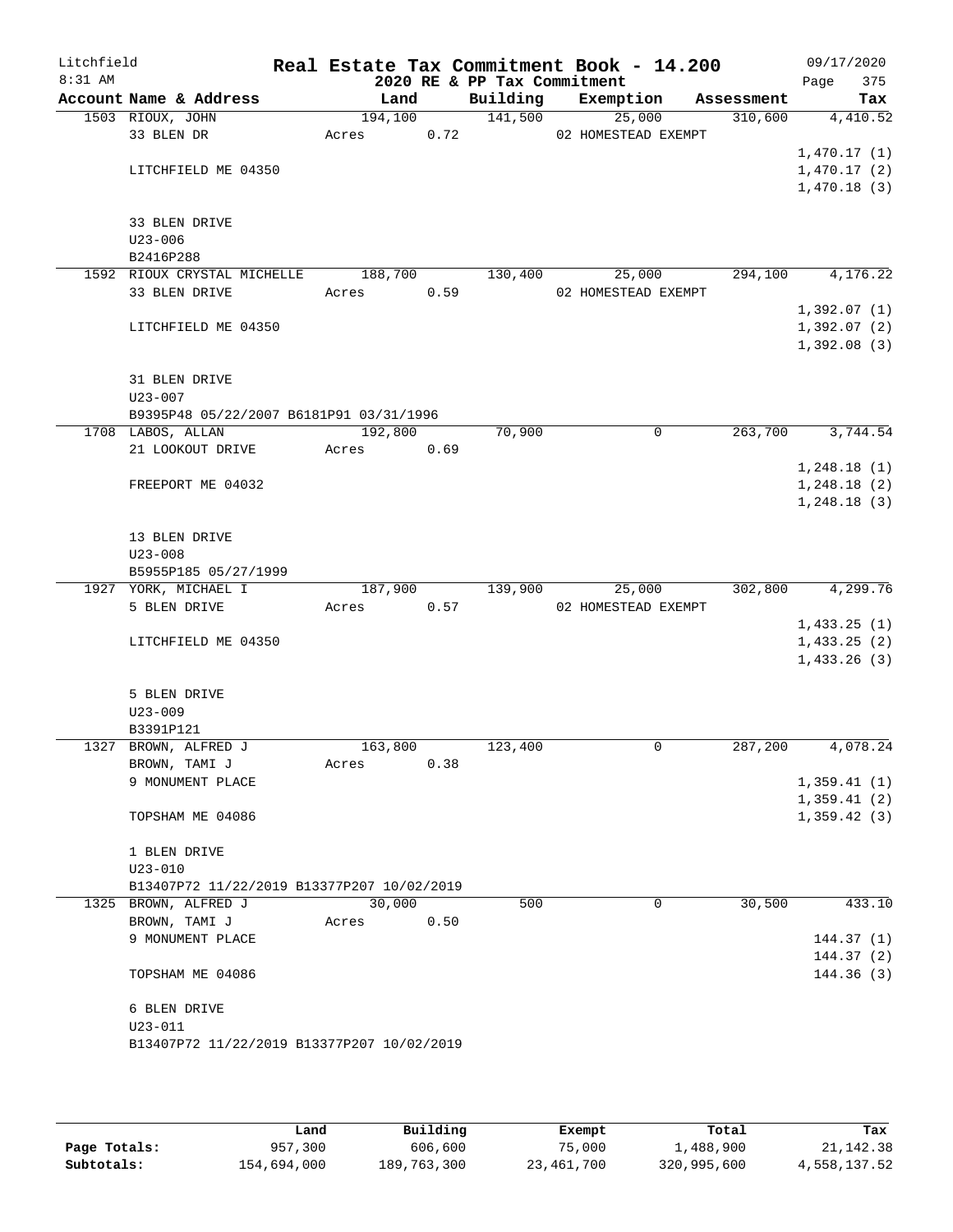| Litchfield |                                            |         |      |                             | Real Estate Tax Commitment Book - 14.200 |            | 09/17/2020      |  |  |
|------------|--------------------------------------------|---------|------|-----------------------------|------------------------------------------|------------|-----------------|--|--|
| 8:31 AM    |                                            |         |      | 2020 RE & PP Tax Commitment |                                          |            | 376<br>Page     |  |  |
|            | Account Name & Address                     | Land    |      | Building                    | Exemption                                | Assessment | Tax             |  |  |
|            | 1153 LACHAPELLE, ROGER N &<br>MAUREEN E    | 152,000 |      | 137,600                     | 25,000                                   | 264,600    | 3,757.32        |  |  |
|            | RENNA, JENNIFER &<br>LACHAPELLE, KATHERINE | Acres   | 0.32 |                             | 02 HOMESTEAD EXEMPT                      |            |                 |  |  |
|            | 28 MAPLE DRIVE                             |         |      |                             |                                          |            | 1, 252.44(1)    |  |  |
|            |                                            |         |      |                             |                                          |            | $1, 252.44$ (2) |  |  |
|            | LITCHFIELD ME 04350                        |         |      |                             |                                          |            | 1, 252.44(3)    |  |  |
|            | 28 MAPLE DRIVE                             |         |      |                             |                                          |            |                 |  |  |
|            | $U23 - 012$                                |         |      |                             |                                          |            |                 |  |  |
|            | B13264P281 07/11/2019                      |         |      |                             |                                          |            |                 |  |  |
|            | 1520 MACPHERSON, CHAD                      | 165,700 |      | 47,800                      | $\mathbf 0$                              | 213,500    | 3,031.70        |  |  |
|            | MACPHERSON, KRISTINA                       | Acres   | 0.39 |                             |                                          |            |                 |  |  |
|            | 10 JOHN MATTHEW ROAD                       |         |      |                             |                                          |            | 1,010.57(1)     |  |  |
|            |                                            |         |      |                             |                                          |            | 1,010.57(2)     |  |  |
|            | HOPKINTON MA 01748                         |         |      |                             |                                          |            | 1,010.56(3)     |  |  |
|            | 32 MAPLE DRIVE                             |         |      |                             |                                          |            |                 |  |  |
|            | $U23 - 013$                                |         |      |                             |                                          |            |                 |  |  |
|            | B12987P54 08/02/2018                       |         |      |                             |                                          |            |                 |  |  |
|            | 960 CHAREST ROBERT L                       | 163,800 |      | 122,300                     | 0                                        | 286,100    | 4,062.62        |  |  |
|            | LACHANCE AMY L                             | Acres   | 0.38 |                             |                                          |            |                 |  |  |
|            | 40 MAPLE DRIVE                             |         |      |                             |                                          |            | 1,354.21(1)     |  |  |
|            |                                            |         |      |                             |                                          |            | 1,354.21(2)     |  |  |
|            | LITCHFIELD ME 04350                        |         |      |                             |                                          |            | 1,354.20(3)     |  |  |
|            | 40 MAPLE DRIVE                             |         |      |                             |                                          |            |                 |  |  |
|            | $U23 - 014$                                |         |      |                             |                                          |            |                 |  |  |
|            | B8816P115 02/27/2006 B2026P178 07/27/1977  |         |      |                             |                                          |            |                 |  |  |
|            | 1720 THEBERGE, REMI G J                    | 141,300 |      | 103,600                     | 25,000                                   | 219,900    | 3,122.58        |  |  |
|            | THEBERGE-POPADAK,<br>PATRICIA              | Acres   | 0.27 |                             | 02 HOMESTEAD EXEMPT                      |            |                 |  |  |
|            | 41 MAPLE DRIVE                             |         |      |                             |                                          |            | 1,040.86(1)     |  |  |
|            |                                            |         |      |                             |                                          |            | 1,040.86(2)     |  |  |
|            | LITCHFIELD ME 04350                        |         |      |                             |                                          |            | 1,040.86(3)     |  |  |
|            | 41 MAPLE DRIVE                             |         |      |                             |                                          |            |                 |  |  |
|            | $U23 - 015$                                |         |      |                             |                                          |            |                 |  |  |
|            | B4234P188 09/28/1992                       |         |      |                             |                                          |            |                 |  |  |
|            | 1170 POULPOULOS, ANDREW                    | 119,000 |      | 95,100                      | 0                                        | 214,100    | 3,040.22        |  |  |
|            | POULPOULOS, CHERYL ANN                     | Acres   | 0.18 |                             |                                          |            |                 |  |  |
|            | 37 MAPLE DRIVE                             |         |      |                             |                                          |            | 1,013.41(1)     |  |  |
|            |                                            |         |      |                             |                                          |            | 1,013.41(2)     |  |  |
|            | LITCHFIELD ME 04350                        |         |      |                             |                                          |            | 1,013.40(3)     |  |  |
|            | 37 MAPLE DRIVE                             |         |      |                             |                                          |            |                 |  |  |
|            | $U23 - 016$                                |         |      |                             |                                          |            |                 |  |  |
|            | B12988P186 08/06/2018                      |         |      |                             |                                          |            |                 |  |  |

|              | Land        | Building    | Exempt     | Total       | Tax          |
|--------------|-------------|-------------|------------|-------------|--------------|
| Page Totals: | 741,800     | 506,400     | 50,000     | 1,198,200   | 17,014.44    |
| Subtotals:   | 155,435,800 | 190,269,700 | 23,511,700 | 322,193,800 | 4,575,151.96 |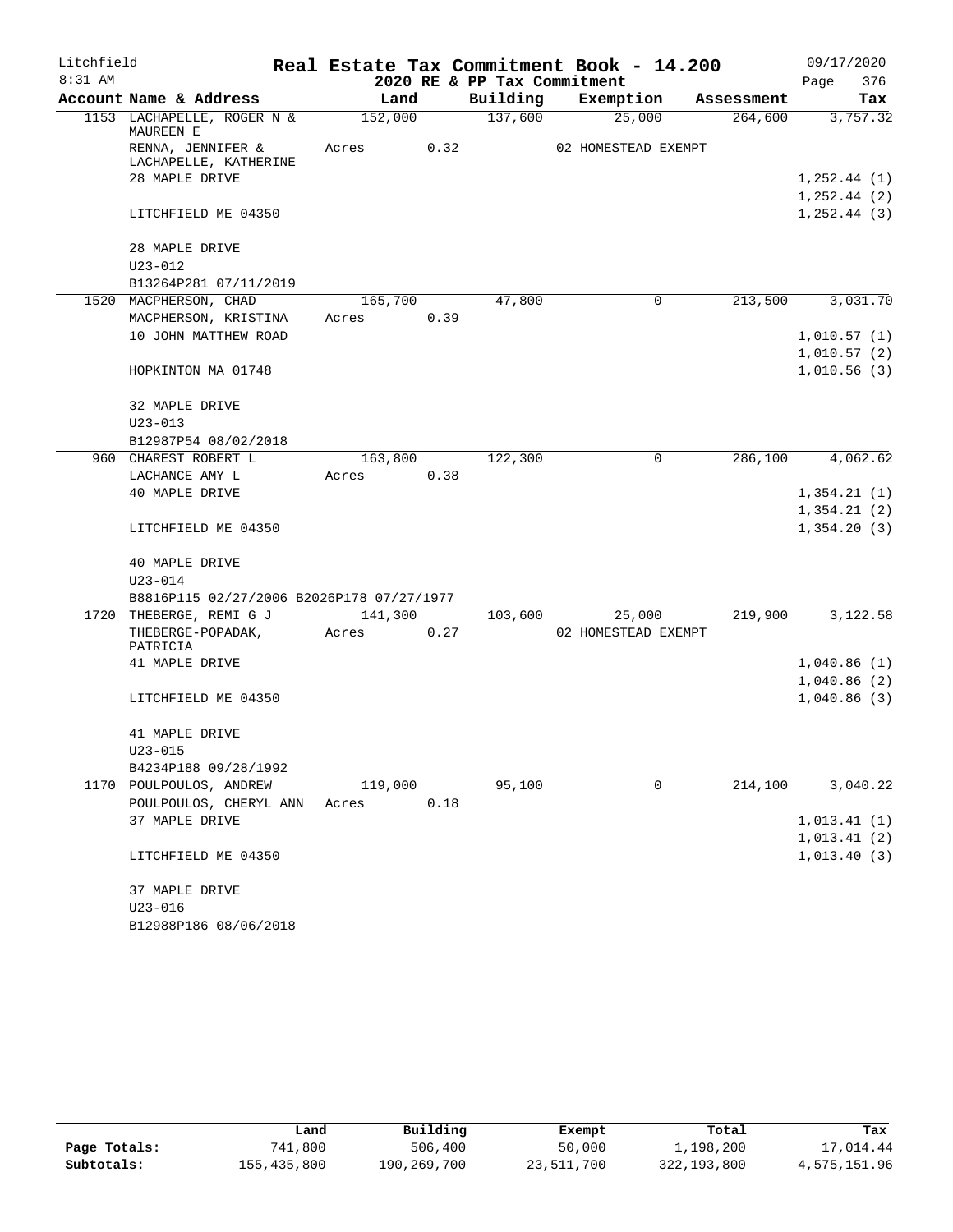| Litchfield |                                                                    |       |         |                             | Real Estate Tax Commitment Book - 14.200 |                |            |             | 09/17/2020             |
|------------|--------------------------------------------------------------------|-------|---------|-----------------------------|------------------------------------------|----------------|------------|-------------|------------------------|
| $8:31$ AM  |                                                                    |       |         | 2020 RE & PP Tax Commitment |                                          |                |            | Page        | 377                    |
|            | Account Name & Address                                             |       | Land    | Building                    | Exemption                                |                | Assessment |             | Tax                    |
|            | 1835 NORMAN V. & LUCILLE C.<br>CARR REV. TRUST<br>5/16/2016        |       | 114,700 | 38,600                      |                                          | $\Omega$       | 153,300    |             | 2,176.86               |
|            | CARR, SR., NORMAN V. &<br>CARR, LUCILLE C.                         | Acres | 0.23    |                             |                                          |                |            |             |                        |
|            | (TRUSTEES)<br>28 BIGWOOD DRIVE                                     |       |         |                             |                                          |                |            |             | 725.62(1)              |
|            |                                                                    |       |         |                             |                                          |                |            |             | 725.62(2)              |
|            | MERRIMACK NH 03054                                                 |       |         |                             |                                          |                |            |             | 725.62(3)              |
|            | 33 MAPLE DRIVE<br>$U23 - 017$                                      |       |         |                             |                                          |                |            |             |                        |
|            | B12297P308 05/16/2016 B2996P257 09/30/2004                         |       |         |                             |                                          |                |            |             |                        |
|            | 323 CLARK, FRANK L LIVING<br>TRUST                                 |       | 107,600 | 36,000                      | 25,000                                   |                | 118,600    |             | 1,684.12               |
|            | CLARK FRANK<br>L/CAMPBELLTON TRUSTEES                              | Acres | 0.22    |                             | 02 HOMESTEAD EXEMPT                      |                |            |             |                        |
|            | 28 MAPLE DRIVE                                                     |       |         |                             |                                          |                |            |             | 561.37 (1)             |
|            | LITCHFIELD ME 04350                                                |       |         |                             |                                          |                |            |             | 561.37(2)<br>561.38(3) |
|            |                                                                    |       |         |                             |                                          |                |            |             |                        |
|            | 27 MAPLE DRIVE                                                     |       |         |                             |                                          |                |            |             |                        |
|            | $U23 - 018$                                                        |       |         |                             |                                          |                |            |             |                        |
|            | B13309P111 08/20/2019                                              |       |         |                             |                                          |                |            |             |                        |
|            | 869 PHILLIPS, JEFFREY C                                            |       | 6,800   | $\Omega$                    |                                          | $\Omega$       | 6,800      |             | 96.56                  |
|            | 136 WHIPPOORWILL ROAD                                              | Acres | 0.22    |                             |                                          |                |            |             |                        |
|            |                                                                    |       |         |                             |                                          |                |            |             | 32.19(1)               |
|            | LITCHFIELD ME 04350                                                |       |         |                             |                                          |                |            |             | 32.19(2)               |
|            |                                                                    |       |         |                             |                                          |                |            |             | 32.18(3)               |
|            | MAPLE DRIVE                                                        |       |         |                             |                                          |                |            |             |                        |
|            | $U23 - 019$                                                        |       |         |                             |                                          |                |            |             |                        |
|            | B11778P156 08/20/2014 B9430P200 07/20/2007 B6942P173<br>06/18/1996 |       |         |                             |                                          |                |            |             |                        |
|            | 330 BAILEY, KAREN E                                                |       | 14,200  | $\Omega$                    |                                          | 0              | 14,200     |             | 201.64                 |
|            | PARKER, ELLEN M                                                    | Acres | 2.37    |                             |                                          |                |            |             |                        |
|            | 739 HIGH STREET                                                    |       |         |                             |                                          |                |            |             | 67.21(1)<br>67.21(2)   |
|            | BATH ME 04530                                                      |       |         |                             |                                          |                |            |             | 67.22(3)               |
|            | WHIPPOORWILL ROAD                                                  |       |         |                             |                                          |                |            |             |                        |
|            | U23-020                                                            |       |         |                             |                                          |                |            |             |                        |
|            | B12821P279 01/12/2018 B3955P213 07/26/1991                         |       |         |                             |                                          |                |            |             |                        |
|            | 1932 BAILEY, KAREN E                                               |       | 89,300  | 130,000                     |                                          | $\overline{0}$ | 219,300    |             | 3,114.06               |
|            | PARKER, ELLEN M                                                    | Acres | 3.90    |                             |                                          |                |            |             |                        |
|            | 739 HIGH STREET                                                    |       |         |                             |                                          |                |            | 1,038.02(1) |                        |
|            |                                                                    |       |         |                             |                                          |                |            | 1,038.02(2) |                        |
|            | <b>BATH ME 04530</b>                                               |       |         |                             |                                          |                |            | 1,038.02(3) |                        |
|            | 153 WHIPPOORWILL ROAD                                              |       |         |                             |                                          |                |            |             |                        |
|            | U23-021                                                            |       |         |                             |                                          |                |            |             |                        |
|            | B12821P279 01/12/2018 B3955P213 07/26/1991                         |       |         |                             |                                          |                |            |             |                        |

|              | Land        | Building    | Exempt     | Total       | Tax          |
|--------------|-------------|-------------|------------|-------------|--------------|
| Page Totals: | 332,600     | 204,600     | 25,000     | 512,200     | 7.273.24     |
| Subtotals:   | 155,768,400 | 190,474,300 | 23,536,700 | 322,706,000 | 4,582,425.20 |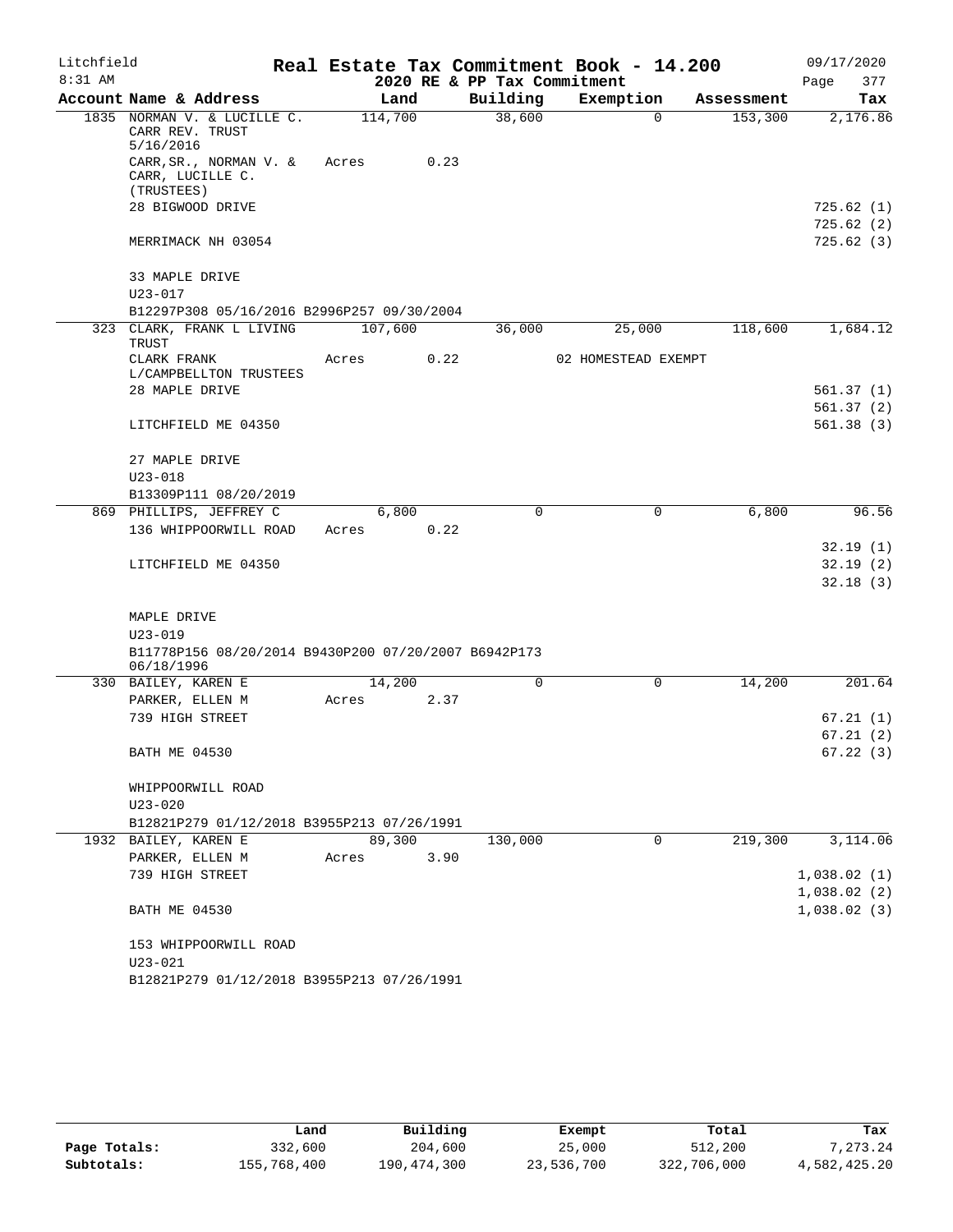| Litchfield   |                                                                                         |       |                |               |                             | Real Estate Tax Commitment Book - 14.200 |            |      | 09/17/2020              |
|--------------|-----------------------------------------------------------------------------------------|-------|----------------|---------------|-----------------------------|------------------------------------------|------------|------|-------------------------|
| 8:31 AM      |                                                                                         |       |                |               | 2020 RE & PP Tax Commitment |                                          |            | Page | 378                     |
|              | Account Name & Address                                                                  |       | Land<br>77,600 |               | Building                    | Exemption                                | Assessment |      | Tax                     |
|              | 556 ROBERTSON, DAVID C<br>ROBERTSON, HEATHER I                                          |       | Acres 1.23     |               | 135,400                     | 25,000<br>02 HOMESTEAD EXEMPT            | 188,000    |      | 2,669.60                |
|              | 165 WHIPPOORWILL ROAD                                                                   |       |                |               |                             |                                          |            |      | 889.87 (1)              |
|              |                                                                                         |       |                |               |                             |                                          |            |      | 889.87 (2)              |
|              | LITCHFIELD ME 04350                                                                     |       |                |               |                             |                                          |            |      | 889.86 (3)              |
|              | 165 WHIPPOORWILL ROAD<br>$U23-021A$                                                     |       |                |               |                             |                                          |            |      |                         |
|              | B11753P16 07/25/2014 B11753P14 07/11/2014 B11730P202<br>07/02/2014 B3955P211 08/06/1991 |       |                |               |                             |                                          |            |      |                         |
|              | 958 HOBART, JOAN CYNTHIA                                                                |       | 45,700         |               | 66,000                      | 25,000                                   | 86,700     |      | 1,231.14                |
|              | 145 WHIPPOORWILL ROAD                                                                   |       | Acres          | 1.23          |                             | 02 HOMESTEAD EXEMPT                      |            |      |                         |
|              |                                                                                         |       |                |               |                             |                                          |            |      | 410.38(1)               |
|              | LITCHFIELD ME 04350                                                                     |       |                |               |                             |                                          |            |      | 410.38(2)               |
|              |                                                                                         |       |                |               |                             |                                          |            |      | 410.38(3)               |
|              |                                                                                         |       |                |               |                             |                                          |            |      |                         |
|              | 145 WHIPPOORWILL ROAD                                                                   |       |                |               |                             |                                          |            |      |                         |
|              | U23-021B                                                                                |       |                |               |                             |                                          |            |      |                         |
|              | B12938P30 06/05/2018                                                                    |       |                |               |                             |                                          |            |      |                         |
|              | 460 NICHOLS, LOIS & RICHARD<br>- TRUSTEES                                               |       | 115,100        |               | 196,900                     | $\mathbf 0$                              | 312,000    |      | 4,430.40                |
|              | LIOS S NICHOLS LIVING                                                                   | Acres |                | 3.87          |                             |                                          |            |      |                         |
|              | TRUST                                                                                   |       |                |               |                             |                                          |            |      |                         |
|              | 300 WEST POINT ROAD                                                                     |       |                |               |                             |                                          |            |      | 1,476.80(1)             |
|              |                                                                                         |       |                |               |                             |                                          |            |      | 1,476.80(2)             |
|              | PHIPPSBURG ME 04562                                                                     |       |                |               |                             |                                          |            |      | 1,476.80(3)             |
|              | 22 KENWAY DRIVE                                                                         |       |                |               |                             |                                          |            |      |                         |
|              | $U23 - 022$                                                                             |       |                |               |                             |                                          |            |      |                         |
|              | B13497P199 02/25/2020 B13185P271 05/07/2018                                             |       |                |               |                             |                                          |            |      |                         |
|              | 1856 WESTON, CARL S JR                                                                  |       | 7,600          |               | $\Omega$                    | $\mathbf 0$                              | 7,600      |      | 107.92                  |
|              | 1309 MISSION DRIVE SE                                                                   | Acres |                | 0.11          |                             |                                          |            |      |                         |
|              |                                                                                         |       |                |               |                             |                                          |            |      | 35.97(1)                |
|              | DARIEN GA 31305 4919                                                                    |       |                |               |                             |                                          |            |      | 35.97(2)                |
|              |                                                                                         |       |                |               |                             |                                          |            |      | 35.98(3)                |
|              |                                                                                         |       |                |               |                             |                                          |            |      |                         |
|              | KENWAY DRIVE                                                                            |       |                |               |                             |                                          |            |      |                         |
|              | U23-024<br>B1043P186                                                                    |       |                |               |                             |                                          |            |      |                         |
| 1321         | ORESTIS, DORIS L.                                                                       |       | 85,300         |               | 118,800                     | 31,000                                   | 173,100    |      | 2,458.02                |
|              | TRUSTEE                                                                                 |       |                |               |                             |                                          |            |      |                         |
|              | ORESTIS DORIS LIANE                                                                     | Acres |                | 0.60          |                             | 03 VETERANS EXEMPT                       |            |      |                         |
|              | FAMILY TRUST                                                                            |       |                |               |                             |                                          |            |      |                         |
|              | 24 KENWAY DRIVE                                                                         |       |                |               |                             | 02 HOMESTEAD EXEMPT                      |            |      | 819.34 (1)<br>819.34(2) |
|              | LITCHFIELD ME 04350                                                                     |       |                |               |                             |                                          |            |      | 819.34 (3)              |
|              |                                                                                         |       |                |               |                             |                                          |            |      |                         |
|              | 24 KENWAY DRIVE                                                                         |       |                |               |                             |                                          |            |      |                         |
|              | $U23 - 025$                                                                             |       |                |               |                             |                                          |            |      |                         |
|              | B6318P265 10/10/2000                                                                    |       |                |               |                             |                                          |            |      |                         |
|              | 65 LEONARD, WILLIAM C                                                                   |       | 92,500         |               | 145,100                     | 0                                        | 237,600    |      | 3,373.92                |
|              | 30 KENWAY DRIVE                                                                         | Acres |                | 1.02          |                             |                                          |            |      |                         |
|              |                                                                                         |       |                |               |                             |                                          |            |      | 1, 124.64(1)            |
|              | LITCHFIELD ME 04350                                                                     |       |                |               |                             |                                          |            |      | 1, 124.64(2)            |
|              |                                                                                         |       |                |               |                             |                                          |            |      | 1, 124.64(3)            |
|              |                                                                                         |       |                |               |                             |                                          |            |      |                         |
|              | 30 KENWAY DRIVE<br>$U23 - 026$                                                          |       |                |               |                             |                                          |            |      |                         |
|              | B10605P59 12/01/2010 B4246P333 10/09/1992                                               |       |                |               |                             |                                          |            |      |                         |
|              |                                                                                         | Land  |                | Building      |                             | Exempt                                   | Total      |      | Tax                     |
| Page Totals: | 423,800                                                                                 |       |                | 662,200       |                             | 81,000                                   | 1,005,000  |      | 14,271.00               |
| Subtotals:   | 156, 192, 200                                                                           |       |                | 191, 136, 500 |                             | 323, 711, 000<br>23,617,700              |            |      | 4,596,696.20            |
|              |                                                                                         |       |                |               |                             |                                          |            |      |                         |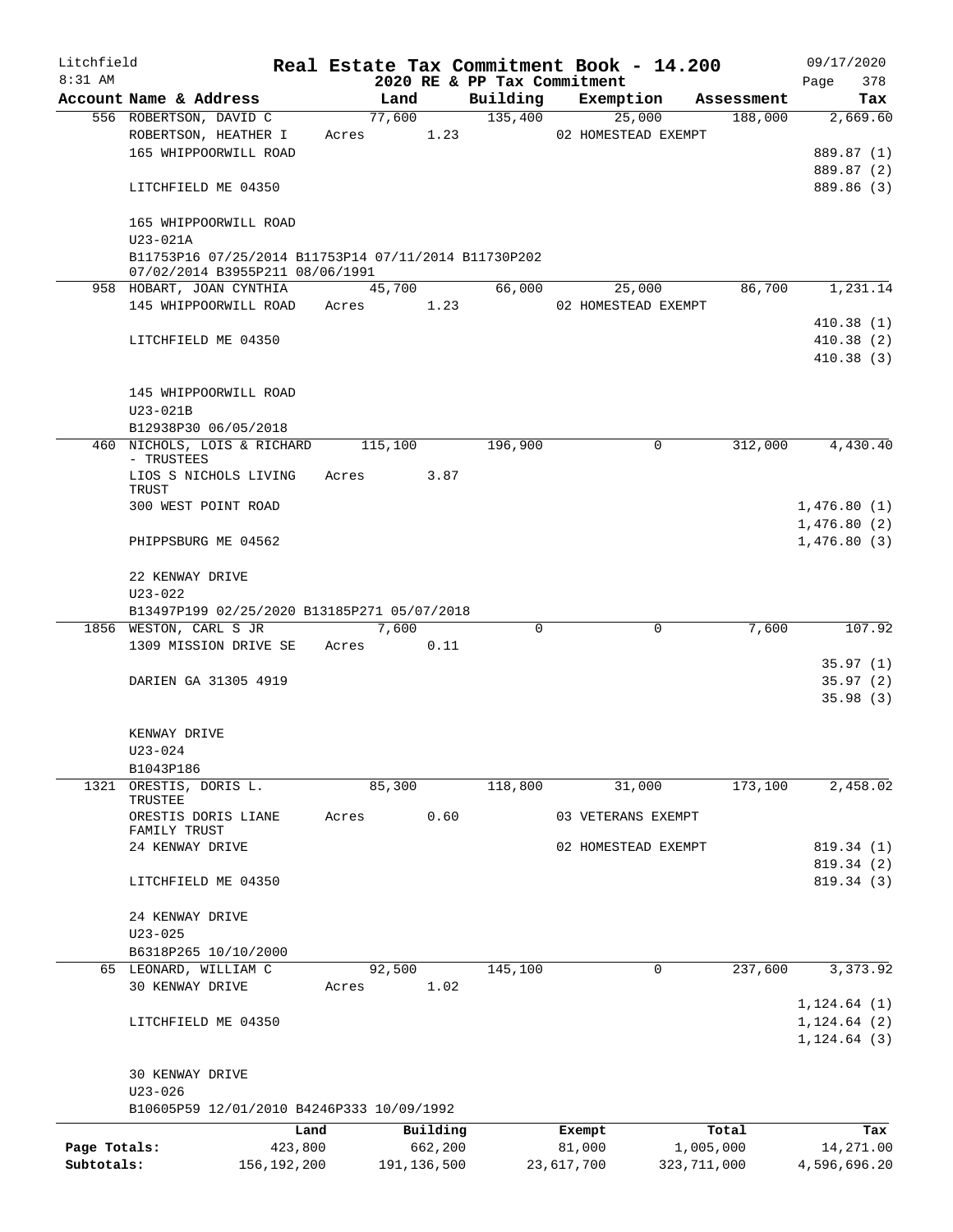| Litchfield   |                                                                                        |         |               |                                         | Real Estate Tax Commitment Book - 14.200 |                       | 09/17/2020      |
|--------------|----------------------------------------------------------------------------------------|---------|---------------|-----------------------------------------|------------------------------------------|-----------------------|-----------------|
| 8:31 AM      | Account Name & Address                                                                 |         | Land          | 2020 RE & PP Tax Commitment<br>Building |                                          |                       | 379<br>Page     |
|              | 328 OUELLETTE JAMIE D                                                                  |         | 45,100        | 125,500                                 | Exemption<br>25,000                      | Assessment<br>145,600 | Tax<br>2,067.52 |
|              | HULIT NICOLE L                                                                         | Acres   | 1.02          |                                         | 02 HOMESTEAD EXEMPT                      |                       |                 |
|              | 11 KENWAY DRIVE                                                                        |         |               |                                         |                                          |                       | 689.17 (1)      |
|              |                                                                                        |         |               |                                         |                                          |                       | 689.17 (2)      |
|              | LITCHFIELD ME 04350                                                                    |         |               |                                         |                                          |                       | 689.18 (3)      |
|              | 11 KENWAY DRIVE                                                                        |         |               |                                         |                                          |                       |                 |
|              | $U23 - 027$                                                                            |         |               |                                         |                                          |                       |                 |
|              | B9155P208 11/17/2006 B6684P176 06/23/2000                                              |         |               |                                         |                                          |                       |                 |
|              | 2018 ELWELL, CLAUDIA A                                                                 |         | 45,000        | 90,100                                  | 25,000                                   | 110,100               | 1,563.42        |
|              | 135 WHIPPOORWILL ROAD                                                                  |         | 1.00<br>Acres |                                         | 02 HOMESTEAD EXEMPT                      |                       |                 |
|              |                                                                                        |         |               |                                         |                                          |                       | 521.14 (1)      |
|              | LITCHFIELD ME 04350                                                                    |         |               |                                         |                                          |                       | 521.14(2)       |
|              |                                                                                        |         |               |                                         |                                          |                       | 521.14(3)       |
|              | 135 WHIPPOORWILL ROAD<br>$U23 - 027A$                                                  |         |               |                                         |                                          |                       |                 |
|              | B12236P87 02/26/2016 B10414P303 05/12/2010                                             |         |               |                                         |                                          |                       |                 |
|              | B10280P136 11/24/2009 B9975P184 02/10/2009 B6875P70<br>04/09/2002 B6402P205 02/08/2001 |         |               |                                         |                                          |                       |                 |
|              | 2156 OUELLETTE, DAVIS                                                                  |         | 42,400        | 15,800                                  | $\Omega$                                 | 58,200                | 826.44          |
|              | 284 DANFORTH STREET                                                                    | Acres   | 0.80          |                                         |                                          |                       |                 |
|              | #514                                                                                   |         |               |                                         |                                          |                       |                 |
|              |                                                                                        |         |               |                                         |                                          |                       | 275.48(1)       |
|              | PORTLAND ME 04103                                                                      |         |               |                                         |                                          |                       | 275.48(2)       |
|              |                                                                                        |         |               |                                         |                                          |                       | 275.48(3)       |
|              |                                                                                        |         |               |                                         |                                          |                       |                 |
|              | 3 KENWAY DRIVE                                                                         |         |               |                                         |                                          |                       |                 |
|              | $U23 - 027B$<br>B13299P265 08/13/2019                                                  |         |               |                                         |                                          |                       |                 |
|              | 1748 TRACY, TIMOTHY D                                                                  |         | 45,900        | 119,600                                 | 25,000                                   | 140,500               | 1,995.10        |
|              | 123 WHIPPOORWILL RD                                                                    |         | 1.30<br>Acres |                                         | 02 HOMESTEAD EXEMPT                      |                       |                 |
|              |                                                                                        |         |               |                                         |                                          |                       | 665.03(1)       |
|              | LITCHFIELD ME 04350                                                                    |         |               |                                         |                                          |                       | 665.03(2)       |
|              |                                                                                        |         |               |                                         |                                          |                       | 665.04(3)       |
|              |                                                                                        |         |               |                                         |                                          |                       |                 |
|              | 123 WHIPPOORWILL ROAD                                                                  |         |               |                                         |                                          |                       |                 |
|              | $U23 - 028$                                                                            |         |               |                                         |                                          |                       |                 |
|              | B2576P98                                                                               |         |               |                                         |                                          |                       |                 |
|              | 580 TRACY, TODD                                                                        |         | 47,100        | 35,800                                  | 25,000                                   | 57,900                | 822.18          |
|              | TRACY, KRISTINE                                                                        | Acres   | 1.70          |                                         | 02 HOMESTEAD EXEMPT                      |                       |                 |
|              | 39 KENWAY DRIVE                                                                        |         |               |                                         |                                          |                       | 274.06(1)       |
|              |                                                                                        |         |               |                                         |                                          |                       | 274.06(2)       |
|              | LITCHFIELD ME 04350                                                                    |         |               |                                         |                                          |                       | 274.06(3)       |
|              |                                                                                        |         |               |                                         |                                          |                       |                 |
|              | 39 KENWAY DRIVE                                                                        |         |               |                                         |                                          |                       |                 |
|              | $U23 - 029$                                                                            |         |               |                                         |                                          |                       |                 |
|              | B7399P61 04/26/2005                                                                    |         |               |                                         |                                          |                       |                 |
|              | 14 MARTIN, MARY CATHERINE                                                              |         | 48,600        | 94,400                                  | 25,000                                   | 118,000               | 1,675.60        |
|              | 117 WHIPPOORWILL ROAD                                                                  | Acres   | 2.20          |                                         | 02 HOMESTEAD EXEMPT                      |                       |                 |
|              |                                                                                        |         |               |                                         |                                          |                       | 558.53(1)       |
|              | LITCHFIELD ME 04350                                                                    |         |               |                                         |                                          |                       | 558.53(2)       |
|              |                                                                                        |         |               |                                         |                                          |                       | 558.54(3)       |
|              | 117 WHIPPOORWILL ROAD                                                                  |         |               |                                         |                                          |                       |                 |
|              | $U23 - 030$                                                                            |         |               |                                         |                                          |                       |                 |
|              | B6038P290 08/27/1999                                                                   |         |               |                                         |                                          |                       |                 |
|              |                                                                                        |         |               |                                         |                                          |                       |                 |
|              |                                                                                        |         |               |                                         |                                          |                       |                 |
|              |                                                                                        | Land    | Building      |                                         | Exempt                                   | Total                 | Tax             |
| Page Totals: |                                                                                        | 274,100 | 481,200       |                                         | 125,000                                  | 630,300               | 8,950.26        |

**Subtotals:** 156,466,300 191,617,700 23,742,700 324,341,300 4,605,646.46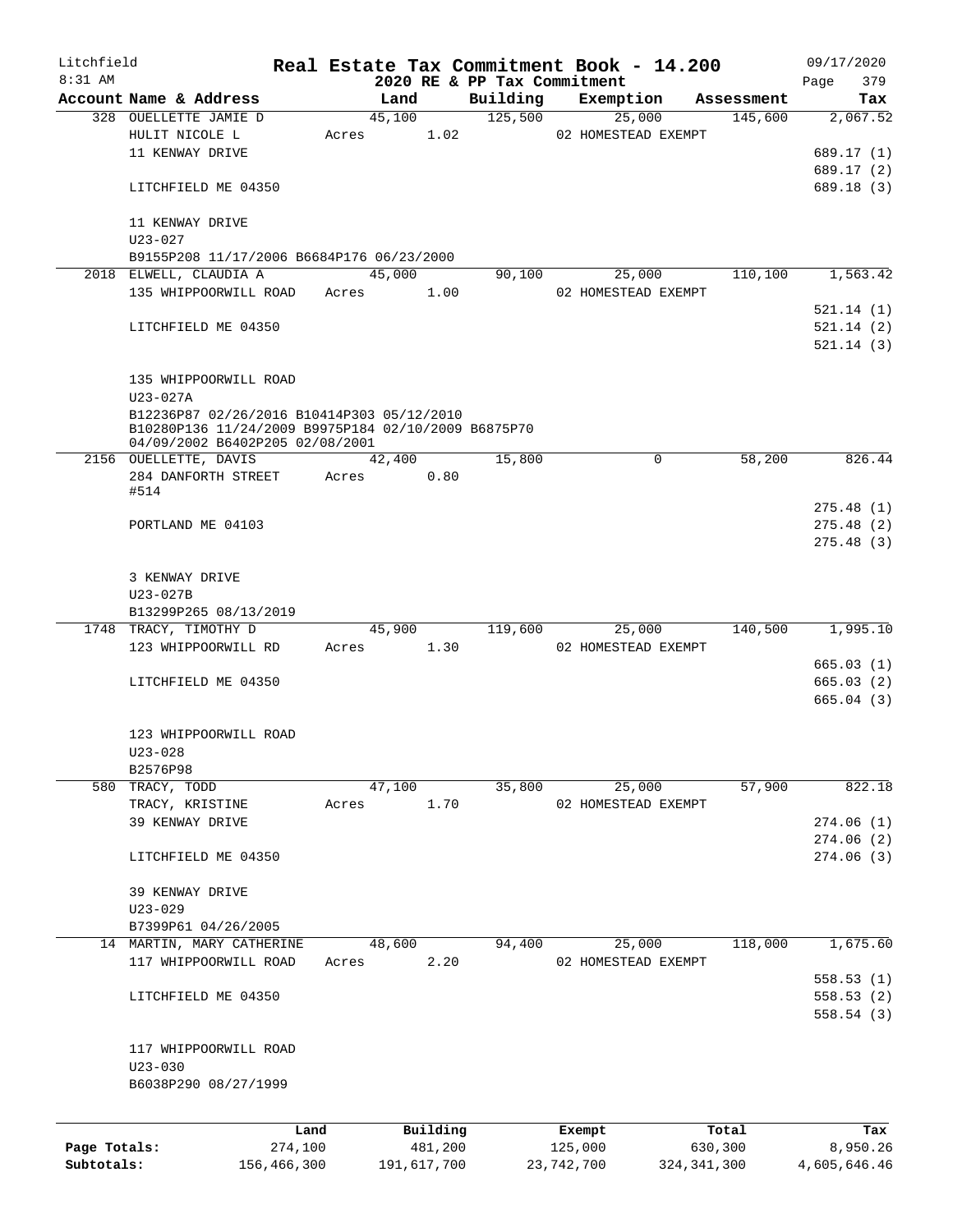| Litchfield<br>$8:31$ AM |                                                     |       |        |      | 2020 RE & PP Tax Commitment | Real Estate Tax Commitment Book - 14.200 |            | 09/17/2020<br>380<br>Page |
|-------------------------|-----------------------------------------------------|-------|--------|------|-----------------------------|------------------------------------------|------------|---------------------------|
|                         | Account Name & Address                              |       | Land   |      | Building                    | Exemption                                | Assessment | Tax                       |
|                         | 935 ALLEN, DIANA J                                  |       | 55,600 |      | 133,000                     | $\Omega$                                 | 188,600    | 2,678.12                  |
|                         | 114 WHIPPOORWILL ROAD                               | Acres |        | 6.50 |                             |                                          |            |                           |
|                         |                                                     |       |        |      |                             |                                          |            | 892.71 (1)                |
|                         | LITCHFIELD ME 04350                                 |       |        |      |                             |                                          |            | 892.71 (2)                |
|                         |                                                     |       |        |      |                             |                                          |            | 892.70 (3)                |
|                         | 114 WHIPPOORWILL ROAD                               |       |        |      |                             |                                          |            |                           |
|                         | $U23 - 031$                                         |       |        |      |                             |                                          |            |                           |
|                         | B12420P74 09/24/2016 B2820P299                      |       |        |      |                             |                                          |            |                           |
|                         | 1515 VANNAH, STACEY L                               |       | 15,400 |      | $\Omega$                    | 0                                        | 15,400     | 218.68                    |
|                         | DONALD F, DONALD F.,                                | Acres |        | 0.07 |                             |                                          |            |                           |
|                         | SR.<br>17 PELICAN DRIVE                             |       |        |      |                             |                                          |            | 72.89(1)                  |
|                         |                                                     |       |        |      |                             |                                          |            | 72.89(2)                  |
|                         | LITCHFIELD ME 04350                                 |       |        |      |                             |                                          |            | 72.90(3)                  |
|                         | WHIPPOORWILL ROAD                                   |       |        |      |                             |                                          |            |                           |
|                         | $U24 - 001$                                         |       |        |      |                             |                                          |            |                           |
|                         | B6020P41 09/09/1999<br>1146 VANNAH, STACEY L        |       | 24,800 |      | $\mathbf 0$                 | $\mathbf 0$                              | 24,800     | 352.16                    |
|                         | VANNAH, DONALD S                                    | Acres |        | 0.18 |                             |                                          |            |                           |
|                         | 17 PELICAN DRIVE                                    |       |        |      |                             |                                          |            | 117.39(1)                 |
|                         |                                                     |       |        |      |                             |                                          |            | 117.39(2)                 |
|                         | LITCHFIELD ME 04350                                 |       |        |      |                             |                                          |            | 117.38(3)                 |
|                         | WHIPPOORWILL ROAD                                   |       |        |      |                             |                                          |            |                           |
|                         | $U24 - 002$<br>B12196P215 12/30/2015 B1556P269      |       |        |      |                             |                                          |            |                           |
|                         | 597 FITZMAURICE, ROBERT L                           |       | 38,300 |      | 0                           | $\mathbf 0$                              | 38,300     | 543.86                    |
|                         | 195 WHIPPOORWILL ROAD                               | Acres |        | 0.43 |                             |                                          |            |                           |
|                         |                                                     |       |        |      |                             |                                          |            | 181.29(1)                 |
|                         | LITCHFIELD ME 04350                                 |       |        |      |                             |                                          |            | 181.29(2)                 |
|                         |                                                     |       |        |      |                             |                                          |            | 181.28(3)                 |
|                         | WHIPPOORWILL ROAD                                   |       |        |      |                             |                                          |            |                           |
|                         | $U24 - 003$                                         |       |        |      |                             |                                          |            |                           |
|                         | B2243P161                                           |       |        |      |                             |                                          |            |                           |
| 288                     | CENTRAL MAINE POWER                                 |       | 1,200  |      | 0                           | 0                                        | 1,200      | 17.04                     |
|                         | c/o Avangrid Management Acres                       |       |        | 0.20 |                             |                                          |            |                           |
|                         | Company-Local Tax<br>One City Center, 5th           |       |        |      |                             |                                          |            | 5.68(1)                   |
|                         | Floor                                               |       |        |      |                             |                                          |            |                           |
|                         | Portland ME 04101                                   |       |        |      |                             |                                          |            | 5.68(2)                   |
|                         |                                                     |       |        |      |                             |                                          |            | 5.68(3)                   |
|                         | WHIPPOORWILL ROAD                                   |       |        |      |                             |                                          |            |                           |
|                         | $U24 - 004$                                         |       |        |      |                             |                                          |            |                           |
|                         | 127 DELESKEY, AUDREY                                |       | 98,100 |      | 0                           | 0                                        | 98,100     | 1,393.02                  |
|                         | DELESKEY, BRUCE                                     | Acres |        | 0.13 |                             |                                          |            |                           |
|                         | 44 LITTLE DRIVE                                     |       |        |      |                             |                                          |            | 464.34 (1)                |
|                         |                                                     |       |        |      |                             |                                          |            | 464.34 (2)                |
|                         | LITCHFIELD ME 04350                                 |       |        |      |                             |                                          |            | 464.34(3)                 |
|                         | 202 WHIPPOORWILL ROAD                               |       |        |      |                             |                                          |            |                           |
|                         | $U24 - 005$                                         |       |        |      |                             |                                          |            |                           |
|                         | B12746P236 10/05/2017 B9608P99 01/03/2008 B1342P202 |       |        |      |                             |                                          |            |                           |
|                         |                                                     |       |        |      |                             |                                          |            |                           |
|                         |                                                     |       |        |      |                             |                                          |            |                           |

|              | Land        | Building    | Exempt     | Total       | Tax          |
|--------------|-------------|-------------|------------|-------------|--------------|
| Page Totals: | 233,400     | 133,000     |            | 366,400     | 5,202.88     |
| Subtotals:   | 156,699,700 | 191,750,700 | 23,742,700 | 324,707,700 | 4,610,849.34 |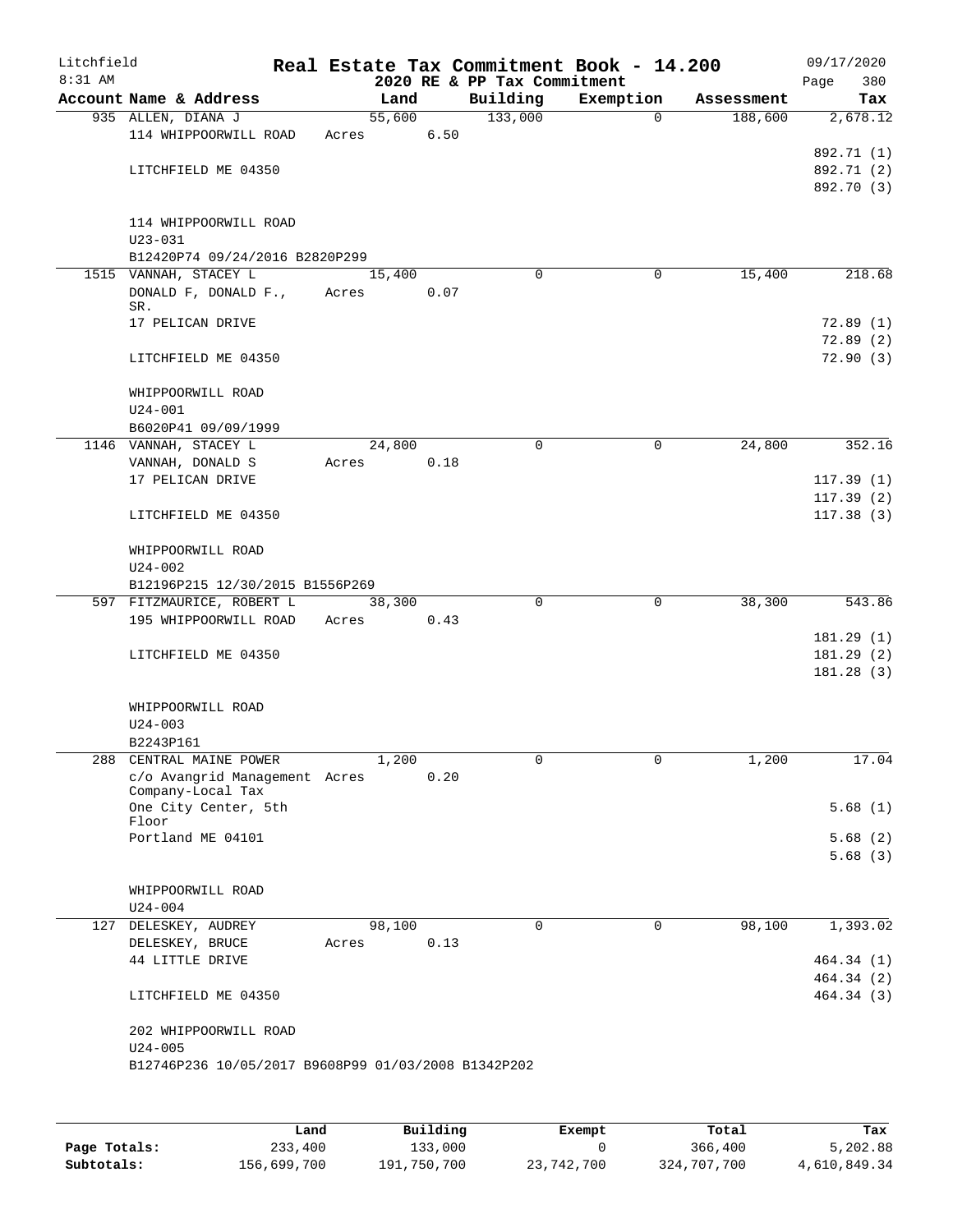| Litchfield   |                                           |         |         |          |                    | Real Estate Tax Commitment Book - 14.200 |                        | 09/17/2020      |
|--------------|-------------------------------------------|---------|---------|----------|--------------------|------------------------------------------|------------------------|-----------------|
| 8:31 AM      | Account Name & Address                    |         | Land    |          |                    | 2020 RE & PP Tax Commitment              | Assessment             | 381<br>Page     |
|              | 447 DELESKEY, BRUCE S                     |         | 20,900  |          | Building<br>88,800 | Exemption                                | $\mathbf 0$<br>109,700 | Tax<br>1,557.74 |
|              | DELESKEY AUDREY A                         | Acres   |         | 0.03     |                    |                                          |                        |                 |
|              | 44 LITTLE DR                              |         |         |          |                    |                                          |                        | 519.25(1)       |
|              |                                           |         |         |          |                    |                                          |                        | 519.25(2)       |
|              | LITCHFIELD ME 04350                       |         |         |          |                    |                                          |                        | 519.24(3)       |
|              | 6 HERON DRIVE                             |         |         |          |                    |                                          |                        |                 |
|              | $U24 - 006$                               |         |         |          |                    |                                          |                        |                 |
|              | B8574P154 08/17/2005 B3809P47             |         |         |          |                    |                                          |                        |                 |
|              | 1361 LAPIERRE, MARTHA M                   |         | 171,200 |          | 45,100             |                                          | 216,300<br>0           | 3,071.46        |
|              | 4 HERON DRIVE                             | Acres   |         | 0.42     |                    |                                          |                        |                 |
|              |                                           |         |         |          |                    |                                          |                        | 1,023.82(1)     |
|              | LITCHFIELD ME 04350                       |         |         |          |                    |                                          |                        | 1,023.82(2)     |
|              |                                           |         |         |          |                    |                                          |                        | 1,023.82(3)     |
|              |                                           |         |         |          |                    |                                          |                        |                 |
|              | 4 HERON DRIVE                             |         |         |          |                    |                                          |                        |                 |
|              | $U24 - 007$                               |         |         |          |                    |                                          |                        |                 |
|              | B13084P333 11/14/2018                     |         |         |          |                    |                                          |                        |                 |
|              | 51 AUGER, LAWRENCE J                      |         | 129,000 |          | 75,600             |                                          | 204,600<br>0           | 2,905.32        |
|              | AUGER, CAROL E                            | Acres   |         | 0.30     |                    |                                          |                        |                 |
|              | 53 BURKE ST                               |         |         |          |                    |                                          |                        | 968.44(1)       |
|              |                                           |         |         |          |                    |                                          |                        | 968.44(2)       |
|              | FARMINGDALE ME 04344                      |         |         |          |                    |                                          |                        | 968.44(3)       |
|              | 8 HERON DRIVE                             |         |         |          |                    |                                          |                        |                 |
|              | $U24 - 008$                               |         |         |          |                    |                                          |                        |                 |
|              | B2151P108 09/29/1978                      |         |         |          |                    |                                          |                        |                 |
| 1257         | MORTELL FAMILY                            |         | 155,900 |          | 59,000             |                                          | 214,900<br>0           | 3,051.58        |
|              | IRREVOCABLE TRUST                         |         |         |          |                    |                                          |                        |                 |
|              | MORTELL, FRANK J,                         | Acres   |         | 0.41     |                    |                                          |                        |                 |
|              | TRUSTEE                                   |         |         |          |                    |                                          |                        |                 |
|              | 89 HILMA STREET                           |         |         |          |                    |                                          |                        | 1,017.19(1)     |
|              |                                           |         |         |          |                    |                                          |                        | 1,017.19(2)     |
|              | QUINCY MA 02171                           |         |         |          |                    |                                          |                        | 1,017.20(3)     |
|              | 10 HERON DRIVE                            |         |         |          |                    |                                          |                        |                 |
|              | $U24 - 009$                               |         |         |          |                    |                                          |                        |                 |
|              | B10783P125 07/19/2011 B3046P51 10/29/1986 |         |         |          |                    |                                          |                        |                 |
|              | 1824 FLETCHER RHONDA MAY                  |         | 215,900 |          | 248,100            | 25,000                                   | 439,000                | 6,233.80        |
|              | PO BOX 505                                | Acres   |         | 3.07     |                    | 02 HOMESTEAD EXEMPT                      |                        |                 |
|              |                                           |         |         |          |                    |                                          |                        | 2,077.93(1)     |
|              | HALLOWELL ME 04347                        |         |         |          |                    |                                          |                        | 2,077.93 (2)    |
|              |                                           |         |         |          |                    |                                          |                        | 2,077.94(3)     |
|              |                                           |         |         |          |                    |                                          |                        |                 |
|              | 18 HERON DRIVE                            |         |         |          |                    |                                          |                        |                 |
|              | $U24 - 010$                               |         |         |          |                    |                                          |                        |                 |
|              | B3853P165                                 |         |         |          |                    |                                          |                        |                 |
|              | 595 FITZMAURICE, ROBERT L                 |         | 37,900  |          | $\mathbf 0$        |                                          | 37,900<br>$\mathbf 0$  | 538.18          |
|              | 195 WHIPPOORWILL ROAD                     | Acres   |         | 5.30     |                    |                                          |                        |                 |
|              |                                           |         |         |          |                    |                                          |                        | 179.39(1)       |
|              | LITCHFIELD ME 04350                       |         |         |          |                    |                                          |                        | 179.39(2)       |
|              |                                           |         |         |          |                    |                                          |                        | 179.40(3)       |
|              | HERON DRIVE                               |         |         |          |                    |                                          |                        |                 |
|              |                                           |         |         |          |                    |                                          |                        |                 |
|              | $U24 - 011$                               |         |         |          |                    |                                          |                        |                 |
|              | B2243P161                                 |         |         |          |                    |                                          |                        |                 |
|              |                                           |         |         |          |                    |                                          |                        |                 |
|              |                                           | Land    |         | Building |                    | Exempt                                   | Total                  | Tax             |
| Page Totals: |                                           | 730,800 |         | 516,600  |                    | 25,000                                   | 1,222,400              | 17,358.08       |

**Subtotals:** 157,430,500 192,267,300 23,767,700 325,930,100 4,628,207.42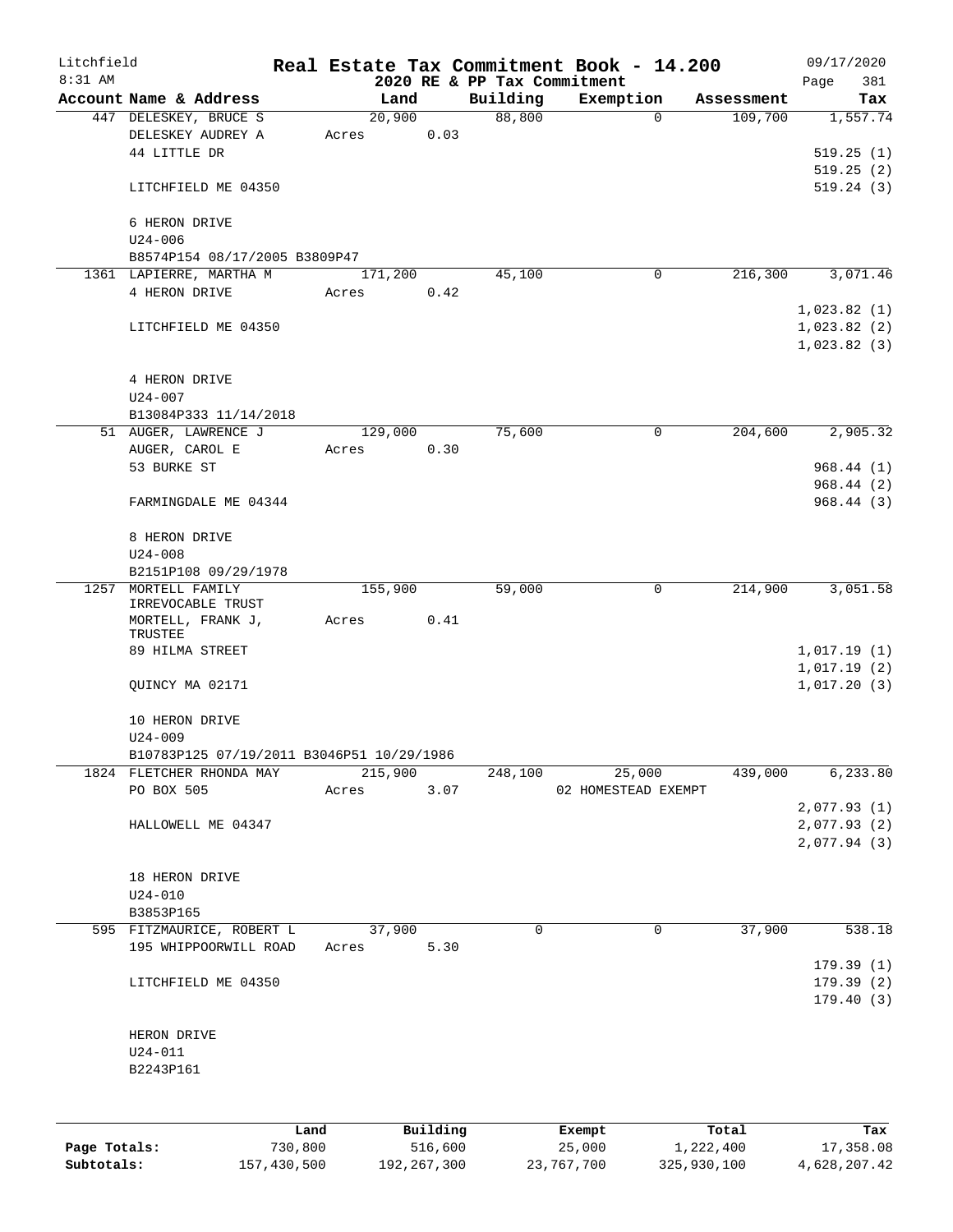| Litchfield   |                                                                                    |             |                       |                             | Real Estate Tax Commitment Book - 14.200 |             | 09/17/2020               |
|--------------|------------------------------------------------------------------------------------|-------------|-----------------------|-----------------------------|------------------------------------------|-------------|--------------------------|
| $8:31$ AM    |                                                                                    |             |                       | 2020 RE & PP Tax Commitment |                                          |             | 382<br>Page              |
|              | Account Name & Address                                                             |             | Land                  | Building                    | Exemption                                | Assessment  | Tax                      |
|              | 1476 RICKER, REVOCABLE TRUST<br>RICKER, WILLIAM E &<br>BETTY A RICKER,<br>TRUSTEES |             | 62,900<br>Acres 22.00 | 39,900                      | 31,000<br>12 WW2 Vet Res.                | 71,800      | 1,019.56                 |
|              | 64 LITTLE DRIVE                                                                    |             |                       |                             | 02 HOMESTEAD EXEMPT                      |             | 339.85(1)                |
|              | LITCHFIELD ME 04350                                                                |             |                       |                             |                                          |             | 339.85(2)<br>339.86(3)   |
|              |                                                                                    |             |                       |                             |                                          |             |                          |
|              | 64 LITTLE DRIVE<br>$U24 - 012$<br>B4009P21 11/15/1991                              |             |                       |                             |                                          |             |                          |
|              |                                                                                    |             |                       | 64,900                      |                                          | 84,900      | 1,205.58                 |
|              | 1559 SARGENT, SUSAN L<br>SARGENT, RAYMOND<br>WILFORD                               | Acres       | 45,000<br>1.00        |                             | 25,000<br>02 HOMESTEAD EXEMPT            |             |                          |
|              | 50 LITTLE DRIVE                                                                    |             |                       |                             |                                          |             | 401.86(1)                |
|              | LITCHFIELD ME 04350                                                                |             |                       |                             |                                          |             | 401.86(2)<br>401.86(3)   |
|              | 50 LITTLE DRIVE                                                                    |             |                       |                             |                                          |             |                          |
|              | $U24-012A$                                                                         |             |                       |                             |                                          |             |                          |
|              | B1900P306 04/29/1976 B1824P55                                                      |             |                       |                             |                                          |             |                          |
|              | 1409 OUELLETTE ANNE MARIE                                                          |             | 45,000                | 90,900                      | 25,000                                   | 110,900     | 1,574.78                 |
|              | LACHANCE BRIAN L<br>56 LITTLE DRIVE                                                | Acres       | 1.00                  |                             | 02 HOMESTEAD EXEMPT                      |             |                          |
|              |                                                                                    |             |                       |                             |                                          |             | 524.93 (1)<br>524.93(2)  |
|              | LITCHFIELD ME 04350                                                                |             |                       |                             |                                          |             | 524.92 (3)               |
|              | 56 LITTLE DRIVE<br>U24-012B                                                        |             |                       |                             |                                          |             |                          |
|              | B8998P20 07/21/2006 B7000P2 06/10/2004                                             |             |                       |                             |                                          |             |                          |
|              | 1883 NADEAU, SCOTT R                                                               |             | 46,500                | 120,300                     | 25,000                                   | 141,800     | 2,013.56                 |
|              | NADEAU, MELINDA                                                                    | Acres       | 1.50                  |                             | 02 HOMESTEAD EXEMPT                      |             |                          |
|              | 59 LITTLE DR                                                                       |             |                       |                             |                                          |             | 671.19 (1)               |
|              |                                                                                    |             |                       |                             |                                          |             | 671.19 (2)               |
|              | LITCHFIELD ME 04350                                                                |             |                       |                             |                                          |             | 671.18(3)                |
|              | 59 LITTLE DRIVE<br>U24-012C                                                        |             |                       |                             |                                          |             |                          |
|              | B7341P296 09/06/1996                                                               |             |                       |                             |                                          |             |                          |
|              | 385 BURNHAM, RANDALL A                                                             |             | 98,800                | 67,400                      | 25,000                                   | 141,200     | 2,005.04                 |
|              | BURNHAM CYNTHIA G                                                                  | Acres       | 1.35                  |                             | 02 HOMESTEAD EXEMPT                      |             |                          |
|              | 101 LITTLE DRIVE                                                                   |             |                       |                             |                                          |             | 668.35(1)                |
|              | LITCHFIELD ME 04350                                                                |             |                       |                             |                                          |             | 668.35 (2)<br>668.34 (3) |
|              | 101 LITTLE DRIVE                                                                   |             |                       |                             |                                          |             |                          |
|              | $U24 - 013$                                                                        |             |                       |                             |                                          |             |                          |
|              | B6301P312 09/15/2003                                                               |             |                       |                             |                                          | 207,000     |                          |
|              | 1553 FORD, LAURIE ANN                                                              |             | 47,400                | 184,600                     | 25,000                                   |             | 2,939.40                 |
|              | FORD, ROBERT K                                                                     | Acres       | 1.80                  |                             | 02 HOMESTEAD EXEMPT                      |             |                          |
|              | 97 LITTLE DRIVE                                                                    |             |                       |                             |                                          |             | 979.80 (1)               |
|              | LITCHFIELD ME 04350                                                                |             |                       |                             |                                          |             | 979.80 (2)<br>979.80(3)  |
|              | 97 LITTLE DRIVE<br>$U24 - 014$                                                     |             |                       |                             |                                          |             |                          |
|              | B12017P179 06/19/2015 B8385P51 04/22/2005 B5984P141<br>10/06/1999                  |             |                       |                             |                                          |             |                          |
|              |                                                                                    | Land        | Building              |                             | Exempt                                   | Total       | Tax                      |
| Page Totals: |                                                                                    | 345,600     | 568,000               |                             | 156,000                                  | 757,600     | 10,757.92                |
| Subtotals:   |                                                                                    | 157,776,100 | 192,835,300           |                             | 23,923,700                               | 326,687,700 | 4,638,965.34             |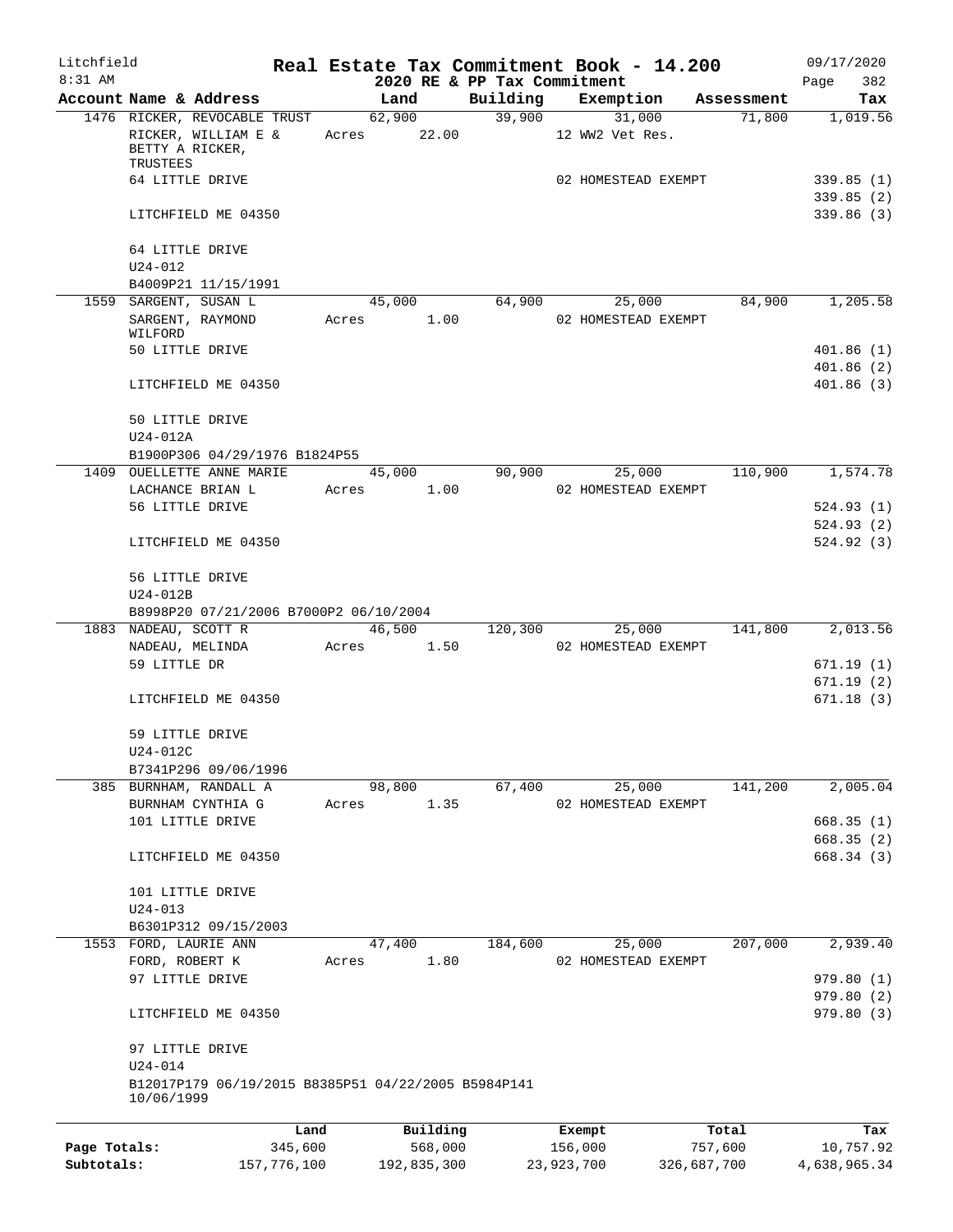| Litchfield   |                                                                                                             |             |       |               |                             | Real Estate Tax Commitment Book - 14.200  |               |            |      | 09/17/2020             |
|--------------|-------------------------------------------------------------------------------------------------------------|-------------|-------|---------------|-----------------------------|-------------------------------------------|---------------|------------|------|------------------------|
| 8:31 AM      |                                                                                                             |             |       |               | 2020 RE & PP Tax Commitment |                                           |               |            | Page | 383                    |
|              | Account Name & Address                                                                                      |             |       | Land          | Building                    | Exemption                                 |               | Assessment |      | Tax                    |
|              | 596 FITZMAURICE, ROBERT L                                                                                   |             |       | 67,100        | 75,300                      | 31,000                                    |               | 111,400    |      | 1,581.88               |
|              | 195 WHIPPOORWILL ROAD                                                                                       |             | Acres | 16.00         |                             | 03 VETERANS EXEMPT<br>02 HOMESTEAD EXEMPT |               |            |      |                        |
|              |                                                                                                             |             |       |               |                             |                                           |               |            |      | 527.29(1)<br>527.29(2) |
|              | LITCHFIELD ME 04350                                                                                         |             |       |               |                             |                                           |               |            |      | 527.30(3)              |
|              |                                                                                                             |             |       |               |                             |                                           |               |            |      |                        |
|              | 195 WHIPPOORWILL ROAD                                                                                       |             |       |               |                             |                                           |               |            |      |                        |
|              | $U24 - 016$                                                                                                 |             |       |               |                             |                                           |               |            |      |                        |
|              | B13154P8 02/20/2019 B2243P161                                                                               |             |       |               |                             |                                           |               |            |      |                        |
|              | 1860 WHEELER, STANLEY E                                                                                     |             |       | 53,600        | 41,600                      | $\mathbf 0$                               |               | 95,200     |      | 1,351.84               |
|              | WHEELER, MIRIAM A                                                                                           |             | Acres | 0.34          |                             |                                           |               |            |      |                        |
|              | 20 WHEELER RD                                                                                               |             |       |               |                             |                                           |               |            |      | 450.61(1)              |
|              |                                                                                                             |             |       |               |                             |                                           |               |            |      | 450.61(2)              |
|              | BOWDOIN ME 04287                                                                                            |             |       |               |                             |                                           |               |            |      | 450.62(3)              |
|              |                                                                                                             |             |       |               |                             |                                           |               |            |      |                        |
|              | 63 PELICAN DRIVE                                                                                            |             |       |               |                             |                                           |               |            |      |                        |
|              | $U24 - 017$                                                                                                 |             |       |               |                             |                                           |               |            |      |                        |
|              | B1390P145 10/13/2004                                                                                        |             |       |               |                             |                                           |               |            |      |                        |
|              | 1516 VANNAH, STACEY L                                                                                       |             |       | 71,300        | 3,400                       | $\mathbf 0$                               |               | 74,700     |      | 1,060.74               |
|              | DONALD F, DONALD F.,                                                                                        |             | Acres | 4.60          |                             |                                           |               |            |      |                        |
|              | SR.                                                                                                         |             |       |               |                             |                                           |               |            |      |                        |
|              | 17 PELICAN DRIVE                                                                                            |             |       |               |                             |                                           |               |            |      | 353.58(1)              |
|              |                                                                                                             |             |       |               |                             |                                           |               |            |      | 353.58(2)              |
|              | LITCHFIELD ME 04350                                                                                         |             |       |               |                             |                                           |               |            |      | 353.58(3)              |
|              |                                                                                                             |             |       |               |                             |                                           |               |            |      |                        |
|              | PURGATORY STREAM                                                                                            |             |       |               |                             |                                           |               |            |      |                        |
|              | $U24 - 018$                                                                                                 |             |       |               |                             |                                           |               |            |      |                        |
|              | B13013P248 08/13/2018 B12261P183 03/28/2016 B6020P41<br>08/19/1999                                          |             |       |               |                             |                                           |               |            |      |                        |
|              | 37 ARSENAULT, DALE R                                                                                        |             |       | 73,000        | 146,000                     | 25,000                                    |               | 194,000    |      | 2,754.80               |
|              | 18 PELICAN DRIVE                                                                                            |             |       | 0.85<br>Acres |                             | 02 HOMESTEAD EXEMPT                       |               |            |      |                        |
|              |                                                                                                             |             |       |               |                             |                                           |               |            |      | 918.27(1)              |
|              | LITCHFIELD ME 04350                                                                                         |             |       |               |                             |                                           |               |            |      | 918.27(2)              |
|              |                                                                                                             |             |       |               |                             |                                           |               |            |      | 918.26(3)              |
|              |                                                                                                             |             |       |               |                             |                                           |               |            |      |                        |
|              | 18 PELICAN DRIVE                                                                                            |             |       |               |                             |                                           |               |            |      |                        |
|              | U24-018A                                                                                                    |             |       |               |                             |                                           |               |            |      |                        |
|              | B11958P61 03/06/2015 B3547P124                                                                              |             |       |               |                             |                                           |               |            |      |                        |
|              | 64 BEGANNY, WILLIAM J                                                                                       |             |       | 59,600        | 86,700                      | 31,000                                    |               | 115,300    |      | 1,637.26               |
|              | BEGANNY, SABRINA T                                                                                          |             | Acres | 0.33          |                             | 02 HOMESTEAD EXEMPT                       |               |            |      |                        |
|              | 21 PELICAN DRIVE                                                                                            |             |       |               |                             | 03 VETERANS EXEMPT                        |               |            |      | 545.75(1)              |
|              |                                                                                                             |             |       |               |                             |                                           |               |            |      | 545.75(2)              |
|              | LITCHFIELD ME 04350                                                                                         |             |       |               |                             |                                           |               |            |      | 545.76(3)              |
|              |                                                                                                             |             |       |               |                             |                                           |               |            |      |                        |
|              | 21 PELICAN DRIVE                                                                                            |             |       |               |                             |                                           |               |            |      |                        |
|              | $U24 - 019$                                                                                                 |             |       |               |                             |                                           |               |            |      |                        |
|              | B11958P63 04/08/2015 B11958P61 03/06/2015 B9470P106<br>08/21/2007 B8827P243 02/10/2005 B1560P349 12/08/2004 |             |       |               |                             |                                           |               |            |      |                        |
|              | 1517 VANNAH, STACEY L                                                                                       |             |       | 53,100        | 117,900                     | 25,000                                    |               | 146,000    |      | 2,073.20               |
|              | VANNAH DONALD F SR                                                                                          |             | Acres | 0.23          |                             | 02 HOMESTEAD EXEMPT                       |               |            |      |                        |
|              | 17 PELICAN DRIVE                                                                                            |             |       |               |                             |                                           |               |            |      | 691.07(1)              |
|              |                                                                                                             |             |       |               |                             |                                           |               |            |      | 691.07(2)              |
|              | LITCHFIELD ME 04350                                                                                         |             |       |               |                             |                                           |               |            |      | 691.06(3)              |
|              |                                                                                                             |             |       |               |                             |                                           |               |            |      |                        |
|              | 17 PELICAN DRIVE                                                                                            |             |       |               |                             |                                           |               |            |      |                        |
|              | $U24 - 020$                                                                                                 |             |       |               |                             |                                           |               |            |      |                        |
|              | B6020P41 08/19/0999                                                                                         |             |       |               |                             |                                           |               |            |      |                        |
|              |                                                                                                             |             |       |               |                             |                                           |               |            |      |                        |
|              |                                                                                                             | Land        |       | Building      |                             | Exempt                                    |               | Total      |      | Tax                    |
| Page Totals: |                                                                                                             | 377,700     |       | 470,900       |                             | 112,000                                   | 736,600       |            |      | 10,459.72              |
| Subtotals:   |                                                                                                             | 158,153,800 |       | 193,306,200   |                             | 24,035,700                                | 327, 424, 300 |            |      | 4,649,425.06           |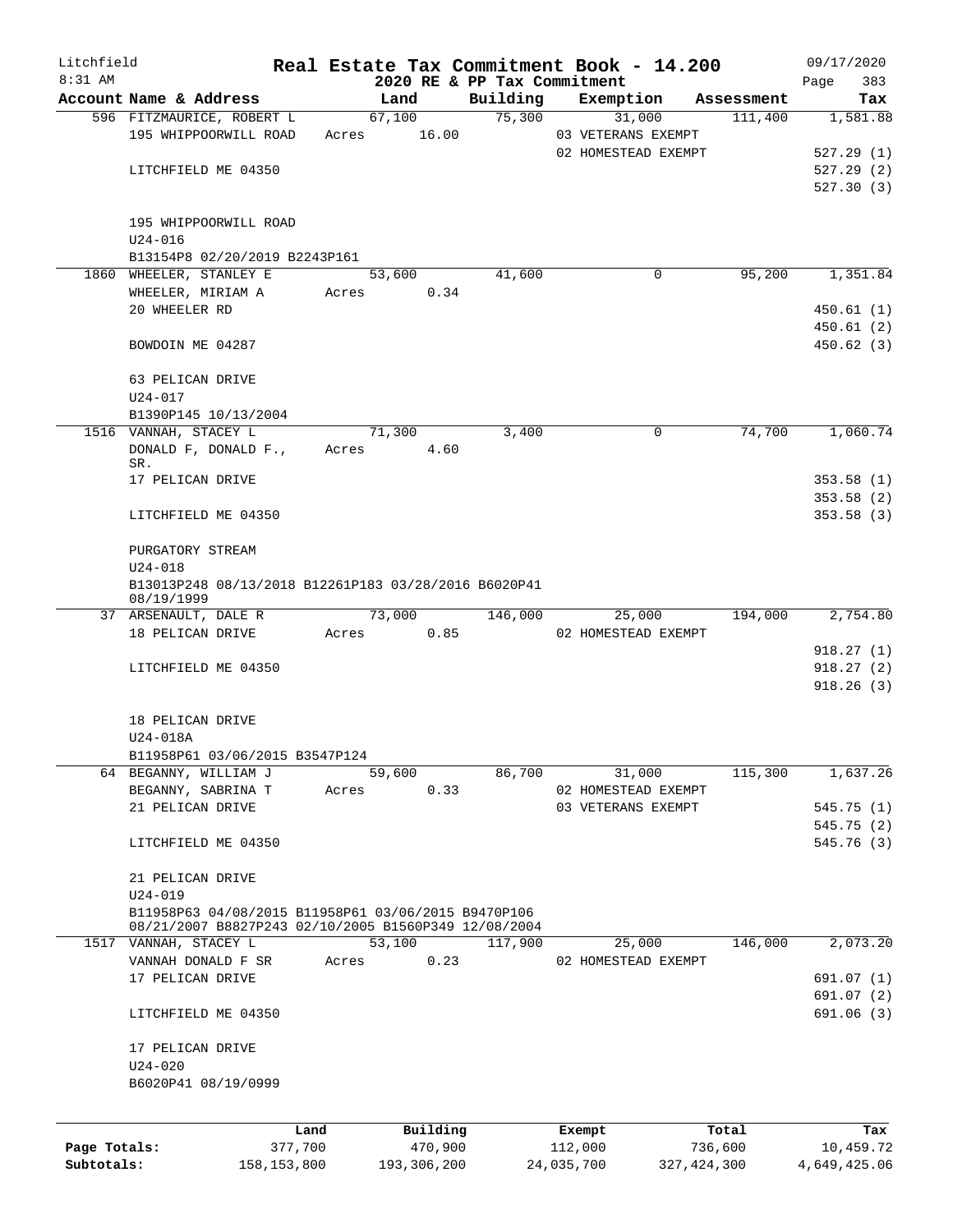| Litchfield   |                                                                     |             |       |             |          | Real Estate Tax Commitment Book - 14.200 |                     |             |            |      | 09/17/2020   |
|--------------|---------------------------------------------------------------------|-------------|-------|-------------|----------|------------------------------------------|---------------------|-------------|------------|------|--------------|
| 8:31 AM      |                                                                     |             |       |             |          | 2020 RE & PP Tax Commitment              |                     |             |            | Page | 384          |
|              | Account Name & Address                                              |             |       | Land        |          | Building                                 | Exemption           |             | Assessment |      | Tax          |
|              | 1145 VANNAH, STACEY L                                               |             |       | 40,700      |          | $\mathsf{O}$                             |                     | $\Omega$    | 40,700     |      | 577.94       |
|              | VANNAH, DONALD F                                                    |             | Acres |             | 1.58     |                                          |                     |             |            |      |              |
|              | 17 PELICAN DRIVE                                                    |             |       |             |          |                                          |                     |             |            |      | 192.65(1)    |
|              |                                                                     |             |       |             |          |                                          |                     |             |            |      | 192.65(2)    |
|              | LITCHFIELD ME 04350                                                 |             |       |             |          |                                          |                     |             |            |      | 192.64(3)    |
|              |                                                                     |             |       |             |          |                                          |                     |             |            |      |              |
|              | PELICAN DRIVE                                                       |             |       |             |          |                                          |                     |             |            |      |              |
|              | $U24 - 021$                                                         |             |       |             |          |                                          |                     |             |            |      |              |
|              | B12196P215 12/30/2015 B1556P269                                     |             |       |             |          |                                          |                     |             |            |      |              |
|              | 132 BERUBE, NORMAND                                                 |             |       | 115,100     |          | 196,100                                  | 25,000              |             | 286,200    |      | 4,064.04     |
|              | BERUBE, LUANNE R                                                    |             | Acres |             | 3.16     |                                          | 02 HOMESTEAD EXEMPT |             |            |      |              |
|              | 12 LINCOLN ROAD                                                     |             |       |             |          |                                          |                     |             |            |      | 1,354.68(1)  |
|              |                                                                     |             |       |             |          |                                          |                     |             |            |      | 1,354.68(2)  |
|              | NEWTON NH 03858                                                     |             |       |             |          |                                          |                     |             |            |      | 1,354.68(3)  |
|              |                                                                     |             |       |             |          |                                          |                     |             |            |      |              |
|              | 82 PURGATORY DRIVE<br>$U24 - 022$                                   |             |       |             |          |                                          |                     |             |            |      |              |
|              |                                                                     |             |       |             |          |                                          |                     |             |            |      |              |
|              | B12133P162 10/13/2015 B11744P300 07/12/2014<br>B3263P239 11/06/1987 |             |       |             |          |                                          |                     |             |            |      |              |
|              | 2773 CENTRAL MAINE POWER                                            |             |       | 64,400      |          | $\mathbf 0$                              |                     | 0           | 64,400     |      | 914.48       |
|              | c/o Avangrid Management Acres                                       |             |       |             | 10.73    |                                          |                     |             |            |      |              |
|              | Company-Local Tax                                                   |             |       |             |          |                                          |                     |             |            |      |              |
|              | One City Center, 5th                                                |             |       |             |          |                                          |                     |             |            |      | 304.83(1)    |
|              | Floor                                                               |             |       |             |          |                                          |                     |             |            |      |              |
|              | Portland ME 04101                                                   |             |       |             |          |                                          |                     |             |            |      | 304.83(2)    |
|              |                                                                     |             |       |             |          |                                          |                     |             |            |      | 304.82(3)    |
|              |                                                                     |             |       |             |          |                                          |                     |             |            |      |              |
|              | PURGATORY DRIVE                                                     |             |       |             |          |                                          |                     |             |            |      |              |
|              | $U24-022A$                                                          |             |       |             |          |                                          |                     |             |            |      |              |
|              | B10538P307 09/24/2010                                               |             |       |             |          |                                          |                     |             |            |      |              |
|              | 61 TARDIF, RACHEL D                                                 |             |       | 154,400     |          | 63,700                                   |                     | 0           | 218,100    |      | 3,097.02     |
|              | TARDIFF RICHARD R                                                   |             | Acres |             | 0.94     |                                          |                     |             |            |      |              |
|              | 79 BALLPARK ROAD                                                    |             |       |             |          |                                          |                     |             |            |      | 1,032.34(1)  |
|              |                                                                     |             |       |             |          |                                          |                     |             |            |      | 1,032.34(2)  |
|              | SABATTUS ME 04280                                                   |             |       |             |          |                                          |                     |             |            |      | 1,032.34(3)  |
|              |                                                                     |             |       |             |          |                                          |                     |             |            |      |              |
|              | 242 WHIPPOORWILL ROAD                                               |             |       |             |          |                                          |                     |             |            |      |              |
|              | $U25 - 001$                                                         |             |       |             |          |                                          |                     |             |            |      |              |
|              | B8266P151 01/05/2005 B6676P202                                      |             |       |             |          |                                          |                     |             |            |      |              |
|              | 568 FORTIN, DANIEL                                                  |             |       | 224,100     |          | 227,000                                  | 25,000              |             | 426,100    |      | 6,050.62     |
|              | FORTIN MARTHA                                                       |             | Acres |             | 2.95     |                                          | 02 HOMESTEAD EXEMPT |             |            |      |              |
|              | 1461 SABATTUS STREET                                                |             |       |             |          |                                          |                     |             |            |      | 2,016.87(1)  |
|              |                                                                     |             |       |             |          |                                          |                     |             |            |      | 2,016.87(2)  |
|              | LEWISTON ME 04240                                                   |             |       |             |          |                                          |                     |             |            |      | 2,016.88(3)  |
|              |                                                                     |             |       |             |          |                                          |                     |             |            |      |              |
|              | 230 WHIPPOORWILL ROAD                                               |             |       |             |          |                                          |                     |             |            |      |              |
|              | $U25 - 002 - 1$                                                     |             |       |             |          |                                          |                     |             |            |      |              |
|              | B8754P192 12/30/2005 B6181P92                                       |             |       |             |          |                                          |                     |             |            |      |              |
|              | 1298 NEWENDYKE, MELVIN                                              |             |       | 192,700     |          | 1,000                                    |                     | 0           | 193,700    |      | 2,750.54     |
|              | NEWENDYKE, BARBARA                                                  |             | Acres |             | 2.07     |                                          |                     |             |            |      |              |
|              | 84 SMALL RD                                                         |             |       |             |          |                                          |                     |             |            |      | 916.85(1)    |
|              |                                                                     |             |       |             |          |                                          |                     |             |            |      | 916.85(2)    |
|              | LITCHFIELD ME 04350                                                 |             |       |             |          |                                          |                     |             |            |      | 916.84(3)    |
|              |                                                                     |             |       |             |          |                                          |                     |             |            |      |              |
|              | 236 WHIPPOORWILL ROAD                                               |             |       |             |          |                                          |                     |             |            |      |              |
|              | $U25 - 002 - 2$                                                     |             |       |             |          |                                          |                     |             |            |      |              |
|              | B3342P268                                                           |             |       |             |          |                                          |                     |             |            |      |              |
|              |                                                                     |             |       |             |          |                                          |                     |             |            |      |              |
|              |                                                                     | Land        |       |             | Building |                                          | Exempt              |             | Total      |      | Tax          |
| Page Totals: |                                                                     | 791,400     |       |             | 487,800  |                                          | 50,000              |             | 1,229,200  |      | 17,454.64    |
| Subtotals:   |                                                                     | 158,945,200 |       | 193,794,000 |          |                                          | 24,085,700          | 328,653,500 |            |      | 4,666,879.70 |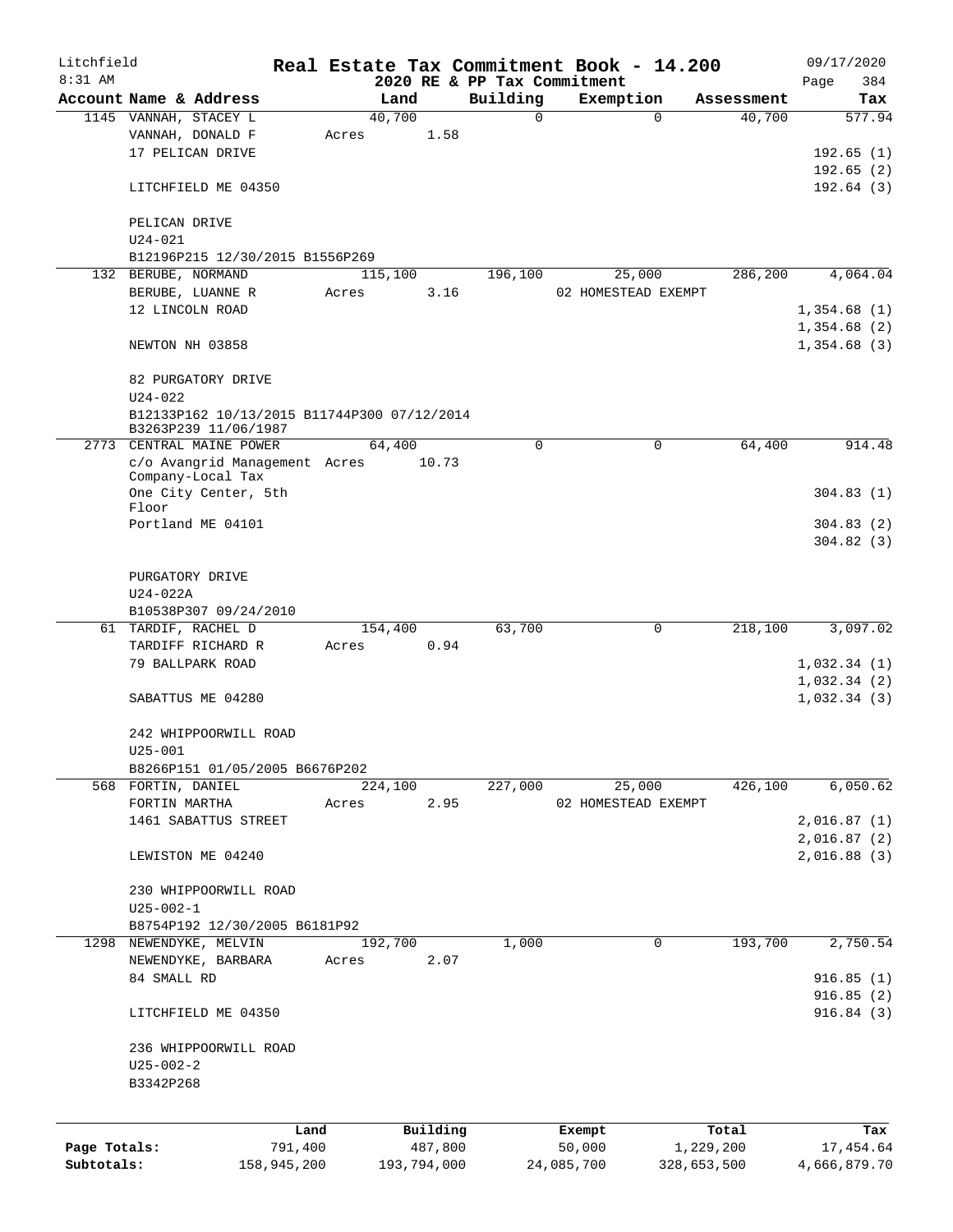| Litchfield |                                             |         |      |                             | Real Estate Tax Commitment Book - 14.200 |            | 09/17/2020  |
|------------|---------------------------------------------|---------|------|-----------------------------|------------------------------------------|------------|-------------|
| 8:31 AM    |                                             |         |      | 2020 RE & PP Tax Commitment |                                          |            | Page<br>385 |
|            | Account Name & Address                      | Land    |      | Building                    | Exemption                                | Assessment | Tax         |
|            | 290 CENTRAL MAINE POWER                     | 48,000  |      | 0                           | $\Omega$                                 | 48,000     | 681.60      |
|            | c/o Avangrid Management Acres               |         | 8.00 |                             |                                          |            |             |
|            | Company-Local Tax                           |         |      |                             |                                          |            |             |
|            | One City Center, 5th<br>Floor               |         |      |                             |                                          |            | 227.20(1)   |
|            | Portland ME 04101                           |         |      |                             |                                          |            | 227.20 (2)  |
|            |                                             |         |      |                             |                                          |            | 227.20(3)   |
|            |                                             |         |      |                             |                                          |            |             |
|            | WHIPPOORWILL ROAD                           |         |      |                             |                                          |            |             |
|            | U25-002A                                    |         |      |                             |                                          |            |             |
|            | B4751P38 06/25/1994                         |         |      |                             |                                          |            |             |
|            | 80 GOWELL, CLARENCE R III                   | 220,100 |      | 136,600                     | 25,000                                   | 331,700    | 4,710.14    |
|            | GOWELL, BOBBI JO                            | Acres   | 2.90 |                             | 02 HOMESTEAD EXEMPT                      |            |             |
|            | PO BOX 127                                  |         |      |                             |                                          |            | 1,570.05(1) |
|            |                                             |         |      |                             |                                          |            | 1,570.05(2) |
|            | LITCHFIELD ME 04350                         |         |      |                             |                                          |            | 1,570.04(3) |
|            | 0127                                        |         |      |                             |                                          |            |             |
|            |                                             |         |      |                             |                                          |            |             |
|            | ISLAND LANE                                 |         |      |                             |                                          |            |             |
|            | $U25-002B$                                  |         |      |                             |                                          |            |             |
|            | B12175P327 11/30/2015 B6330P195 10/27/2000  |         |      |                             |                                          |            |             |
|            | 1152 MOULTON, KRISTEN R                     | 204,800 |      | 194,100                     | 25,000                                   | 373,900    | 5,309.38    |
|            | ST. PETER, RICHARD L                        | Acres   | 0.98 |                             | 02 HOMESTEAD EXEMPT                      |            |             |
|            | 44 ISLAND LANE                              |         |      |                             |                                          |            | 1,769.79(1) |
|            |                                             |         |      |                             |                                          |            | 1,769.79(2) |
|            | LITCHFIELD ME 04350                         |         |      |                             |                                          |            | 1,769.80(3) |
|            | 44 ISLAND LANE                              |         |      |                             |                                          |            |             |
|            | $U25 - 003$                                 |         |      |                             |                                          |            |             |
|            | B13405P193 11/20/2019 B12457P93 10/13/2016  |         |      |                             |                                          |            |             |
| 369        | COOLEDGE, CHERYL Y                          | 186,500 |      | 141,900                     | 25,000                                   | 303,400    | 4,308.28    |
|            | LIVING TRUST                                |         |      |                             |                                          |            |             |
|            | COOLEDGE CHERYL TRUSTEE Acres               |         | 1.00 |                             | 02 HOMESTEAD EXEMPT                      |            |             |
|            | <b>48 ISLAND LANE</b>                       |         |      |                             |                                          |            | 1,436.09(1) |
|            |                                             |         |      |                             |                                          |            | 1,436.09(2) |
|            | LITCHFIELD ME 04350                         |         |      |                             |                                          |            | 1,436.10(3) |
|            |                                             |         |      |                             |                                          |            |             |
|            | 48 ISLAND LANE                              |         |      |                             |                                          |            |             |
|            | $U25 - 004$                                 |         |      |                             |                                          |            |             |
|            | B9614P71 01/18/2008 B3724P292 07/16/1998    |         |      |                             |                                          |            |             |
|            | 1230 OUELLETTE, GERALD R                    | 193,700 |      | 138,900                     | 25,000                                   | 307,600    | 4,367.92    |
|            | OUELLETTE DORISE                            | Acres   | 0.71 |                             |                                          |            |             |
|            | P O BOX 28                                  |         |      |                             | 02 HOMESTEAD EXEMPT                      |            | 1,455.97(1) |
|            |                                             |         |      |                             |                                          |            | 1,455.97(2) |
|            | LITCHFIELD ME 04350                         |         |      |                             |                                          |            | 1,455.98(3) |
|            |                                             |         |      |                             |                                          |            |             |
|            | 49 ISLAND DRIVE                             |         |      |                             |                                          |            |             |
|            | $U25 - 005$<br>B8845P80 03/24/2006 B6495P21 |         |      |                             |                                          |            |             |
|            |                                             |         |      |                             |                                          |            |             |

|              | Land        | Building    | Exempt     | Total       | Tax          |
|--------------|-------------|-------------|------------|-------------|--------------|
| Page Totals: | 853,100     | 611,500     | 100,000    | 1,364,600   | 19,377.32    |
| Subtotals:   | 159,798,300 | 194,405,500 | 24,185,700 | 330,018,100 | 4,686,257.02 |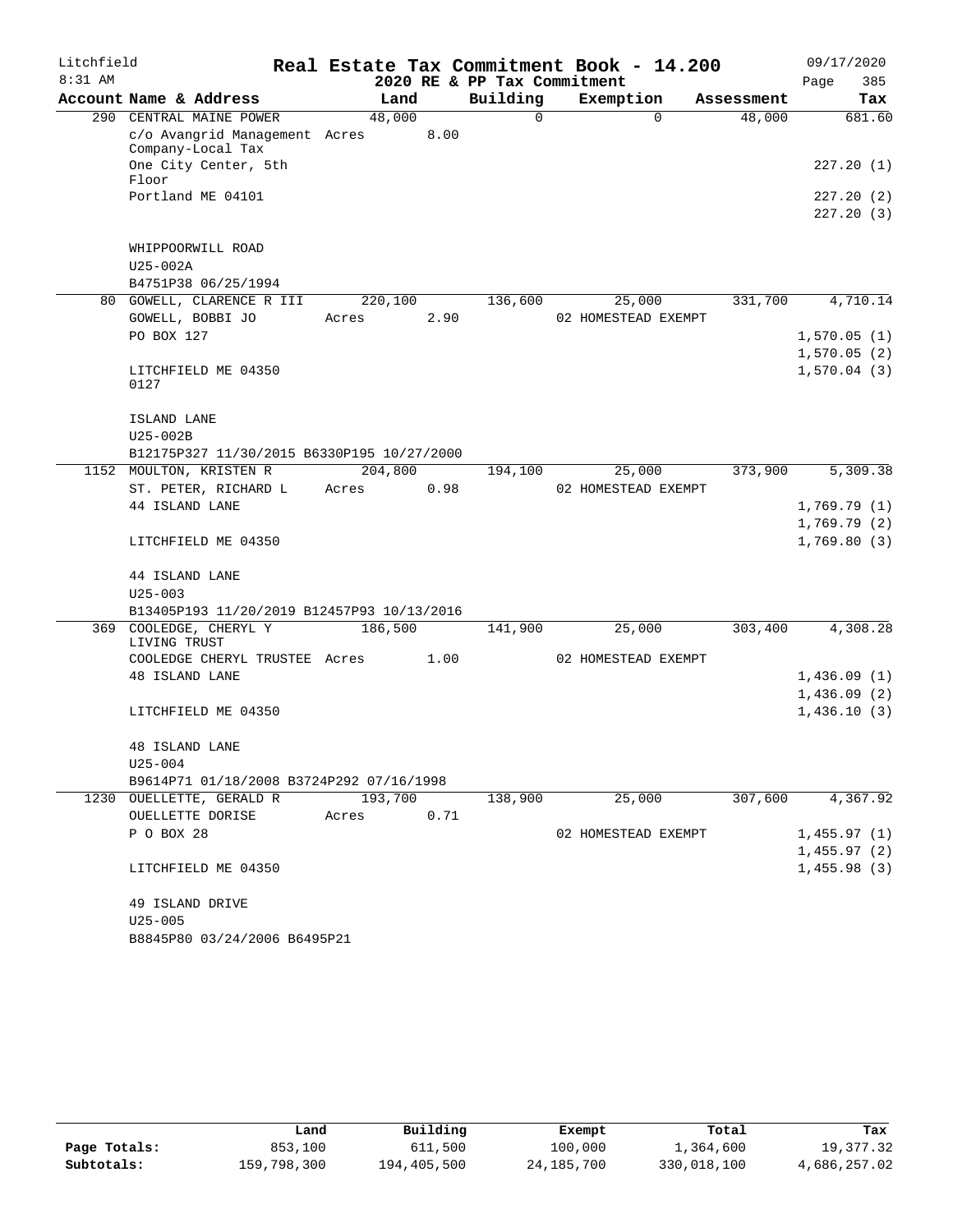| Litchfield |                                                                                                                                           |       |         |                             | Real Estate Tax Commitment Book - 14.200 |            | 09/17/2020  |
|------------|-------------------------------------------------------------------------------------------------------------------------------------------|-------|---------|-----------------------------|------------------------------------------|------------|-------------|
| $8:31$ AM  |                                                                                                                                           |       |         | 2020 RE & PP Tax Commitment |                                          |            | 386<br>Page |
|            | Account Name & Address                                                                                                                    |       | Land    | Building                    | Exemption                                | Assessment | Tax         |
|            | 728 GILBERT E. GRIFFITHS<br>2017 MAINE TRUST                                                                                              |       | 54,800  | 200                         | 0                                        | 55,000     | 781.00      |
|            | GRIFFITHS, GILBERT,<br><b>TRUSTEE</b>                                                                                                     | Acres | 1.59    |                             |                                          |            |             |
|            | 44 REDLANDS RD                                                                                                                            |       |         |                             |                                          |            | 260.33(1)   |
|            |                                                                                                                                           |       |         |                             |                                          |            | 260.33(2)   |
|            | W ROXBURY MA 02132                                                                                                                        |       |         |                             |                                          |            | 260.34(3)   |
|            | 60 WOODBURY DRIVE                                                                                                                         |       |         |                             |                                          |            |             |
|            | $U25 - 006$                                                                                                                               |       |         |                             |                                          |            |             |
|            | B12751P219 09/29/2017 B10131P307 07/01/2009<br>B2514P161 09/03/1982                                                                       |       |         |                             |                                          |            |             |
|            | 334 CARPENTIER, GEORGE                                                                                                                    |       | 71,900  | 171,900                     | 25,000                                   | 218,800    | 3,106.96    |
|            | CARPENTIER, TINA                                                                                                                          | Acres | 4.97    |                             | 02 HOMESTEAD EXEMPT                      |            |             |
|            | 12 WEED DRIVE                                                                                                                             |       |         |                             |                                          |            | 1,035.65(1) |
|            |                                                                                                                                           |       |         |                             |                                          |            | 1,035.65(2) |
|            | LITCHFIELD ME 04350                                                                                                                       |       |         |                             |                                          |            | 1,035.66(3) |
|            | 4275                                                                                                                                      |       |         |                             |                                          |            |             |
|            | 12 WEED DRIVE                                                                                                                             |       |         |                             |                                          |            |             |
|            | $U25-006A$                                                                                                                                |       |         |                             |                                          |            |             |
|            | B12607P119 05/18/2017 B12412P121 08/24/2016<br>B12412P119 08/24/2016 B12173P326 12/01/2015<br>B12127P133 10/08/2015 B10673P332 02/23/2011 |       |         |                             |                                          |            |             |
|            | B5487P143<br>481 BELL, JOLINE A                                                                                                           |       | 187,400 | 220,900                     | 25,000                                   | 383,300    | 5,442.86    |
|            | BELL, LAWRENCE E                                                                                                                          | Acres | 1.29    |                             | 02 HOMESTEAD EXEMPT                      |            |             |
|            | PO BOX 158                                                                                                                                |       |         |                             |                                          |            | 1,814.29(1) |
|            |                                                                                                                                           |       |         |                             |                                          |            | 1,814.29(2) |
|            | LITCHFIELD ME 04350                                                                                                                       |       |         |                             |                                          |            | 1,814.28(3) |
|            | 26 WEED DRIVE                                                                                                                             |       |         |                             |                                          |            |             |
|            | $U25 - 007$                                                                                                                               |       |         |                             |                                          |            |             |
|            | B7092P56                                                                                                                                  |       |         |                             |                                          |            |             |
|            | 1832 RODRIGUE, STEVEN                                                                                                                     |       | 187,200 | 195,900                     | 25,000                                   | 358,100    | 5,085.02    |
|            | RODRIGUE, KATHLEEN                                                                                                                        | Acres | 0.58    |                             | 02 HOMESTEAD EXEMPT                      |            |             |
|            | PO BOX 2301                                                                                                                               |       |         |                             |                                          |            | 1,695.01(1) |
|            |                                                                                                                                           |       |         |                             |                                          |            | 1,695.01(2) |
|            | LEWISTON ME 04240                                                                                                                         |       |         |                             |                                          |            | 1,695.00(3) |
|            | 28 WEED DRIVE                                                                                                                             |       |         |                             |                                          |            |             |
|            | $U25 - 008$                                                                                                                               |       |         |                             |                                          |            |             |
|            | B6657P79 11/11/2000                                                                                                                       |       |         |                             |                                          |            |             |
|            | 300 CHAPMAN, DANIEL B                                                                                                                     |       | 175,300 | 30,600                      | $\mathbf 0$                              | 205,900    | 2,923.78    |
|            | 2 BRIDGE ST.                                                                                                                              | Acres | 0.75    |                             |                                          |            |             |
|            |                                                                                                                                           |       |         |                             |                                          |            | 974.59(1)   |
|            | GARDINER ME 04345                                                                                                                         |       |         |                             |                                          |            | 974.59(2)   |
|            |                                                                                                                                           |       |         |                             |                                          |            | 974.60 (3)  |
|            | 29 WEED DRIVE                                                                                                                             |       |         |                             |                                          |            |             |
|            | $U25 - 009$                                                                                                                               |       |         |                             |                                          |            |             |

B12409P296 08/19/2016 B5581P212

|              | Land        | Building    | Exempt     | Total       | Tax          |
|--------------|-------------|-------------|------------|-------------|--------------|
| Page Totals: | 676,600     | 619,500     | 75,000     | 1,221,100   | 17,339.62    |
| Subtotals:   | 160,474,900 | 195,025,000 | 24,260,700 | 331,239,200 | 4,703,596.64 |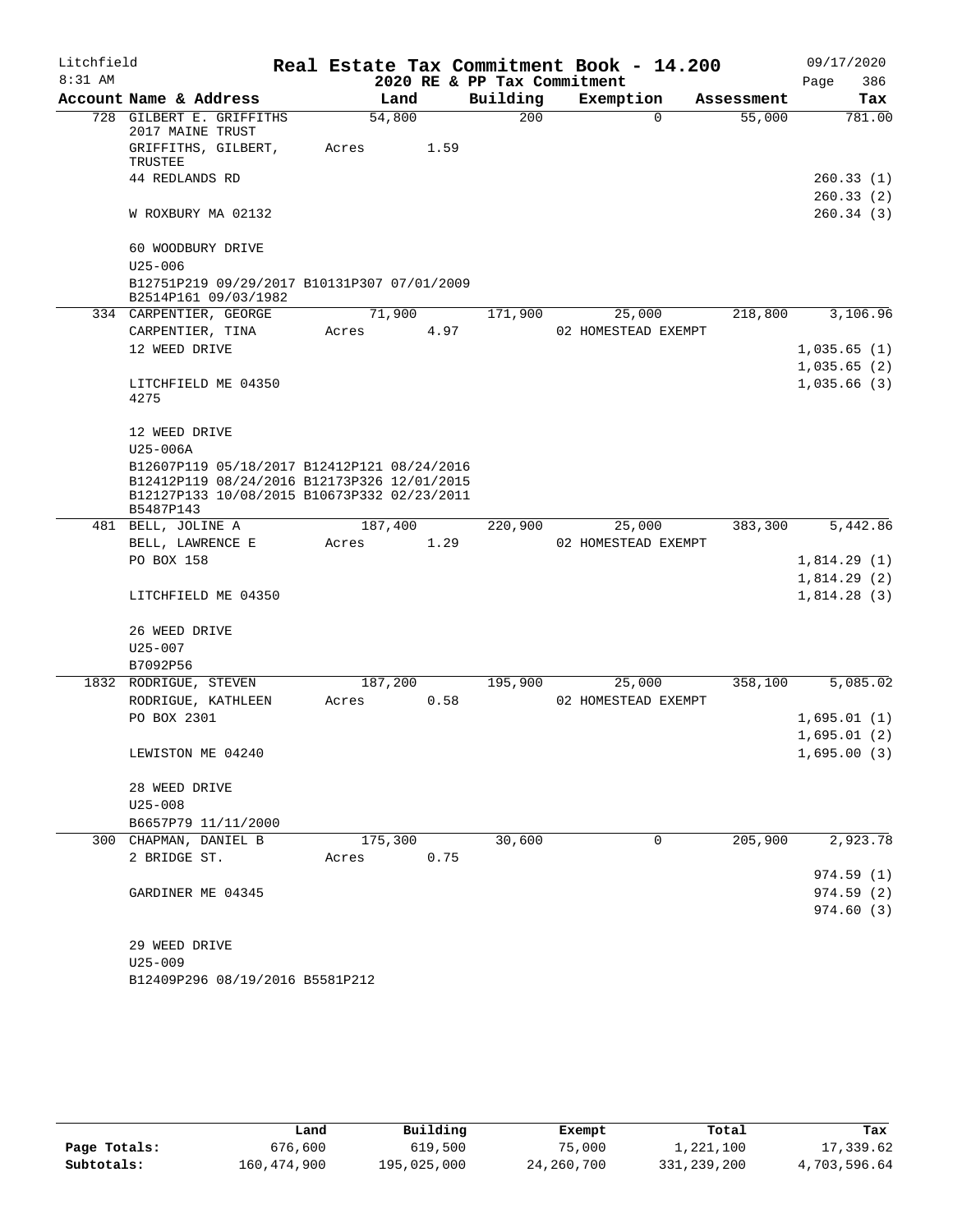| Litchfield   |                                                                               |               |       |             |          |                     | Real Estate Tax Commitment Book - 14.200 |             |                       | 09/17/2020      |
|--------------|-------------------------------------------------------------------------------|---------------|-------|-------------|----------|---------------------|------------------------------------------|-------------|-----------------------|-----------------|
| 8:31 AM      | Account Name & Address                                                        |               |       | Land        |          |                     | 2020 RE & PP Tax Commitment              |             |                       | 387<br>Page     |
|              | 333 BOSSE, GERARD C                                                           |               |       | 170,500     |          | Building<br>287,800 | Exemption                                | 25,000      | Assessment<br>433,300 | Tax<br>6,152.86 |
|              | BOSSE, CHRISTINE H                                                            |               | Acres |             | 1.17     |                     | 02 HOMESTEAD EXEMPT                      |             |                       |                 |
|              | 19 WEED DRIVE                                                                 |               |       |             |          |                     |                                          |             |                       | 2,050.95(1)     |
|              |                                                                               |               |       |             |          |                     |                                          |             |                       | 2,050.95(2)     |
|              | LITCHFIELD ME 04350                                                           |               |       |             |          |                     |                                          |             |                       | 2,050.96(3)     |
|              |                                                                               |               |       |             |          |                     |                                          |             |                       |                 |
|              | 19 WEED DRIVE                                                                 |               |       |             |          |                     |                                          |             |                       |                 |
|              | $U25 - 011$                                                                   |               |       |             |          |                     |                                          |             |                       |                 |
|              | B12412P119 08/24/2016 B12409P298 08/19/2016                                   |               |       |             |          |                     |                                          |             |                       |                 |
|              | B12409P296 08/19/2016 B12194P39 12/22/2015<br>B12127P133 10/08/2015 B5487P145 |               |       |             |          |                     |                                          |             |                       |                 |
|              | 489 LAHEY, DORIS P                                                            |               |       | 187,900     |          | 36,300              |                                          | 0           | 224,200               | 3,183.64        |
|              | 28 SUMMIT STREET                                                              |               | Acres |             | 1.81     |                     |                                          |             |                       |                 |
|              |                                                                               |               |       |             |          |                     |                                          |             |                       | 1,061.21(1)     |
|              | AUBURN ME 04210                                                               |               |       |             |          |                     |                                          |             |                       | 1,061.21(2)     |
|              |                                                                               |               |       |             |          |                     |                                          |             |                       | 1,061.22(3)     |
|              |                                                                               |               |       |             |          |                     |                                          |             |                       |                 |
|              | 17 WEED DRIVE                                                                 |               |       |             |          |                     |                                          |             |                       |                 |
|              | $U25 - 012$                                                                   |               |       |             |          |                     |                                          |             |                       |                 |
|              | B6629P221                                                                     |               |       |             |          |                     |                                          |             |                       |                 |
|              | 982 LAHEY, DORIS                                                              |               |       | 154,000     |          | 72,300              |                                          | $\mathbf 0$ | 226,300               | 3, 213.46       |
|              | 28 SUMMIT STREET                                                              |               | Acres |             | 0.36     |                     |                                          |             |                       |                 |
|              |                                                                               |               |       |             |          |                     |                                          |             |                       | 1,071.15(1)     |
|              | AUBURN ME 04210                                                               |               |       |             |          |                     |                                          |             |                       | 1,071.15(2)     |
|              |                                                                               |               |       |             |          |                     |                                          |             |                       | 1,071.16(3)     |
|              | 90 WOODBURY DRIVE                                                             |               |       |             |          |                     |                                          |             |                       |                 |
|              | $U25 - 013$                                                                   |               |       |             |          |                     |                                          |             |                       |                 |
|              | B1652P52                                                                      |               |       |             |          |                     |                                          |             |                       |                 |
|              | 1871 WHITE, BETHANY ANNE                                                      |               |       | 149,900     |          | 195,000             |                                          | 0           | 344,900               | 4,897.58        |
|              | PO BOX 175                                                                    |               | Acres |             | 0.31     |                     |                                          |             |                       |                 |
|              |                                                                               |               |       |             |          |                     |                                          |             |                       | 1,632.53(1)     |
|              | LITCHFIELD ME 04355                                                           |               |       |             |          |                     |                                          |             |                       | 1,632.53(2)     |
|              |                                                                               |               |       |             |          |                     |                                          |             |                       | 1,632.52(3)     |
|              |                                                                               |               |       |             |          |                     |                                          |             |                       |                 |
|              | 89 WOODBURY DRIVE                                                             |               |       |             |          |                     |                                          |             |                       |                 |
|              | $U25 - 014$<br>B12919P52 05/24/2018 B12552P150 03/08/2017                     |               |       |             |          |                     |                                          |             |                       |                 |
|              | B12218P244 01/28/2016 B12218P241 01/19/2016                                   |               |       |             |          |                     |                                          |             |                       |                 |
|              | B12088P344 08/26/2015 B8083P263 08/16/2004 B1735P126                          |               |       |             |          |                     |                                          |             |                       |                 |
|              | 2911 WHITE, JOSEPH R                                                          |               |       | 25,900      |          | 27,000              |                                          | 0           | 52,900                | 751.18          |
|              | 65 FOX RUN                                                                    |               | Acres |             | 0.21     |                     |                                          |             |                       |                 |
|              |                                                                               |               |       |             |          |                     |                                          |             |                       | 250.39(1)       |
|              | TOPSHAM ME 04086                                                              |               |       |             |          |                     |                                          |             |                       | 250.39(2)       |
|              |                                                                               |               |       |             |          |                     |                                          |             |                       | 250.40(3)       |
|              | WOODBURY DRIVE                                                                |               |       |             |          |                     |                                          |             |                       |                 |
|              | $U25 - 014 - A$                                                               |               |       |             |          |                     |                                          |             |                       |                 |
|              | B12919P49 05/24/2018 B12552P150 03/08/2017                                    |               |       |             |          |                     |                                          |             |                       |                 |
| 1870         | SMITH, ERIC                                                                   |               |       | 199,600     |          | 147,800             |                                          | $\mathbf 0$ | 347,400               | 4,933.08        |
|              | 1041 SAWYER ROAD                                                              |               | Acres |             | 0.91     |                     |                                          |             |                       |                 |
|              |                                                                               |               |       |             |          |                     |                                          |             |                       | 1,644.36(1)     |
|              | GREENE ME 04236                                                               |               |       |             |          |                     |                                          |             |                       | 1,644.36(2)     |
|              |                                                                               |               |       |             |          |                     |                                          |             |                       | 1,644.36(3)     |
|              |                                                                               |               |       |             |          |                     |                                          |             |                       |                 |
|              | 81 WOODBURY DRIVE                                                             |               |       |             |          |                     |                                          |             |                       |                 |
|              | $U25 - 015$                                                                   |               |       |             |          |                     |                                          |             |                       |                 |
|              | B11752P57 07/24/2014 B11730P205 05/27/2014 B6387P143<br>01/08/2001            |               |       |             |          |                     |                                          |             |                       |                 |
|              |                                                                               | Land          |       |             | Building |                     | Exempt                                   |             | Total                 | Tax             |
| Page Totals: |                                                                               | 887,800       |       |             | 766,200  |                     | 25,000                                   |             | 1,629,000             | 23,131.80       |
| Subtotals:   |                                                                               | 161, 362, 700 |       | 195,791,200 |          |                     | 24, 285, 700                             |             | 332,868,200           | 4,726,728.44    |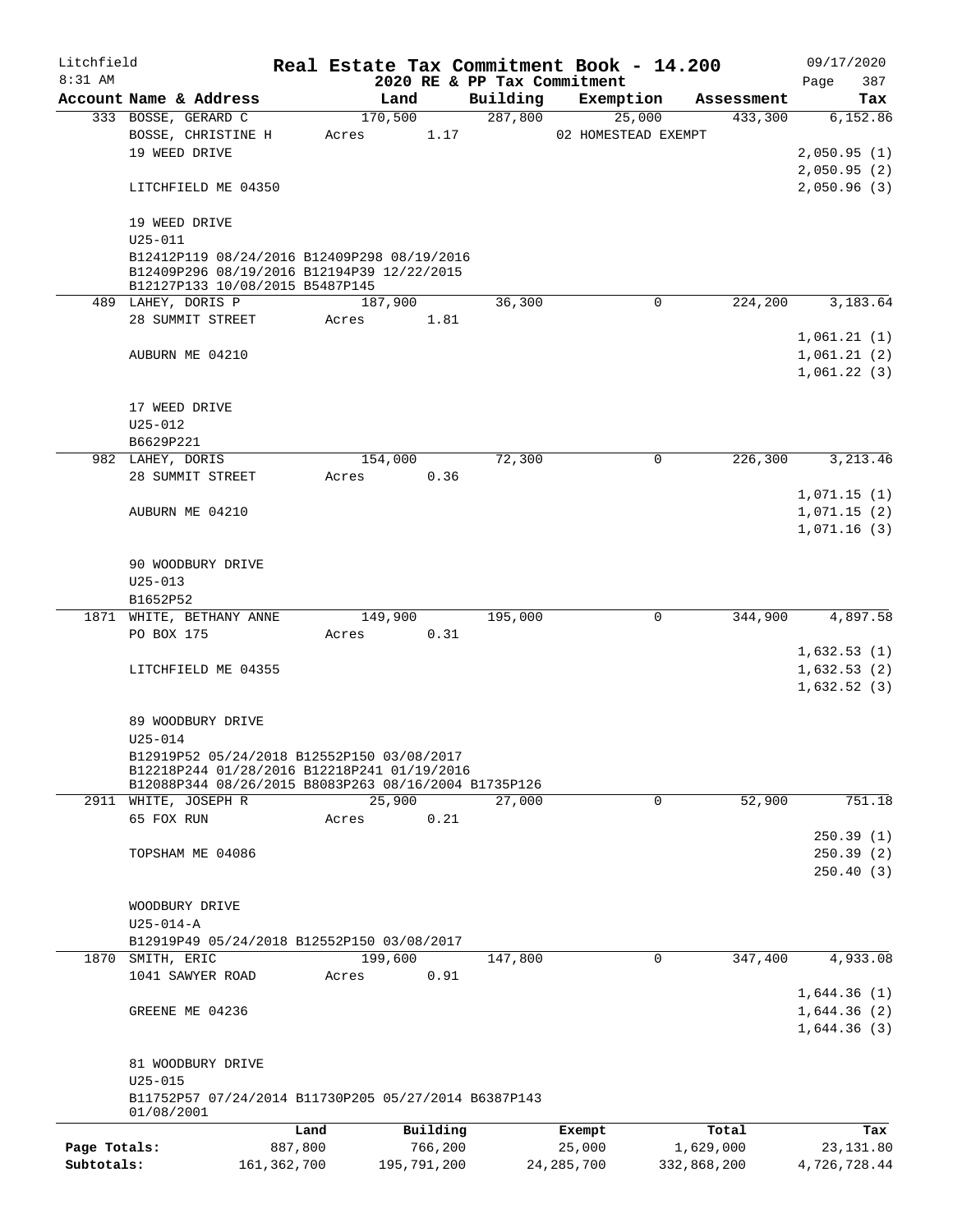| Litchfield |                                                                     |         |      |                             | Real Estate Tax Commitment Book - 14.200 |          |            | 09/17/2020                   |
|------------|---------------------------------------------------------------------|---------|------|-----------------------------|------------------------------------------|----------|------------|------------------------------|
| $8:31$ AM  |                                                                     |         |      | 2020 RE & PP Tax Commitment |                                          |          |            | Page<br>388                  |
|            | Account Name & Address                                              | Land    |      | Building                    | Exemption                                |          | Assessment | Tax                          |
| 727        | GILBERT E. GRIFFITHS<br>2017 MAINE TRUST                            | 181,900 |      | 101,600                     |                                          | $\Omega$ | 283,500    | 4,025.70                     |
|            | GRIFFITHS, GILBERT,<br>TRUSTEE                                      | Acres   | 0.56 |                             |                                          |          |            |                              |
|            | 44 REDLANDS RD                                                      |         |      |                             |                                          |          |            | 1,341.90(1)<br>1,341.90(2)   |
|            | W ROXBURY MA 02132                                                  |         |      |                             |                                          |          |            | 1,341.90(3)                  |
|            | 73 WOODBURY DRIVE                                                   |         |      |                             |                                          |          |            |                              |
|            | $U25 - 016$                                                         |         |      |                             |                                          |          |            |                              |
|            | B12751P219 09/29/2017 B10131P307 07/01/2009<br>B2514P161 09/03/1982 |         |      |                             |                                          |          |            |                              |
|            | 500 NANCY A. DOW FAMILY<br>TRUST                                    | 171,200 |      | 109,600                     | 31,000                                   |          | 249,800    | 3,547.16                     |
|            | 65 WOODBURY DR                                                      | Acres   | 0.42 |                             | 02 HOMESTEAD EXEMPT                      |          |            |                              |
|            |                                                                     |         |      |                             | 22 WW2 Widow Res                         |          |            | 1,182.39(1)                  |
|            | LITCHFIELD ME 04350                                                 |         |      |                             |                                          |          |            | 1,182.39(2)                  |
|            |                                                                     |         |      |                             |                                          |          |            | 1,182.38(3)                  |
|            | 65 WOODBURY DRIVE                                                   |         |      |                             |                                          |          |            |                              |
|            | $U25 - 017$                                                         |         |      |                             |                                          |          |            |                              |
|            | B12088P125 08/09/2015 B2036P64                                      |         |      |                             |                                          |          |            |                              |
|            | 50 AUCOIN, STEVEN                                                   | 201,900 |      | 36,500                      |                                          | 0        | 238,400    | 3,385.28                     |
|            | AUCOIN KATHY                                                        | Acres   | 0.91 |                             |                                          |          |            |                              |
|            | 233 OAKHILL RD                                                      |         |      |                             |                                          |          |            | 1, 128.43(1)<br>1, 128.43(2) |
|            | LITCHFIELD ME 04350                                                 |         |      |                             |                                          |          |            | 1, 128.42(3)                 |
|            | 63 WOODBURY DRIVE                                                   |         |      |                             |                                          |          |            |                              |
|            | $U25 - 018$                                                         |         |      |                             |                                          |          |            |                              |
|            | B4194P187 08/05/1992                                                |         |      |                             |                                          |          |            |                              |
|            | 565 ESTES, STEPHEN P                                                | 80,000  |      | 2,700                       |                                          | 0        | 82,700     | 1,174.34                     |
|            | ESTES DEBRA L                                                       | Acres   | 0.08 |                             |                                          |          |            |                              |
|            | 3 FRANKLIN STREET                                                   |         |      |                             |                                          |          |            | 391.45(1)                    |
|            |                                                                     |         |      |                             |                                          |          |            | 391.45(2)                    |
|            | LISBON ME 04250                                                     |         |      |                             |                                          |          |            | 391.44 (3)                   |
|            | 59 WOODBURY DRIVE                                                   |         |      |                             |                                          |          |            |                              |
|            | $U25 - 019$                                                         |         |      |                             |                                          |          |            |                              |
|            | B4422P1 06/24/1993                                                  |         |      |                             |                                          |          |            |                              |
| 296        | CENTRAL MAINE POWER                                                 | 11,400  |      | 0                           |                                          | 0        | 11,400     | 161.88                       |
|            | c/o Avangrid Management Acres<br>Company-Local Tax                  |         | 1.90 |                             |                                          |          |            |                              |
|            | One City Center, 5th<br>Floor                                       |         |      |                             |                                          |          |            | 53.96(1)                     |
|            | Portland ME 04101                                                   |         |      |                             |                                          |          |            | 53.96 (2)                    |
|            |                                                                     |         |      |                             |                                          |          |            | 53.96(3)                     |
|            | WHIPPOORWILL ROAD                                                   |         |      |                             |                                          |          |            |                              |
|            | U26-002                                                             |         |      |                             |                                          |          |            |                              |

|              | Land        | Building    | Exempt     | Total       | Tax          |
|--------------|-------------|-------------|------------|-------------|--------------|
| Page Totals: | 646,400     | 250,400     | 31,000     | 865,800     | 12,294.36    |
| Subtotals:   | 162,009,100 | 196,041,600 | 24,316,700 | 333,734,000 | 4,739,022.80 |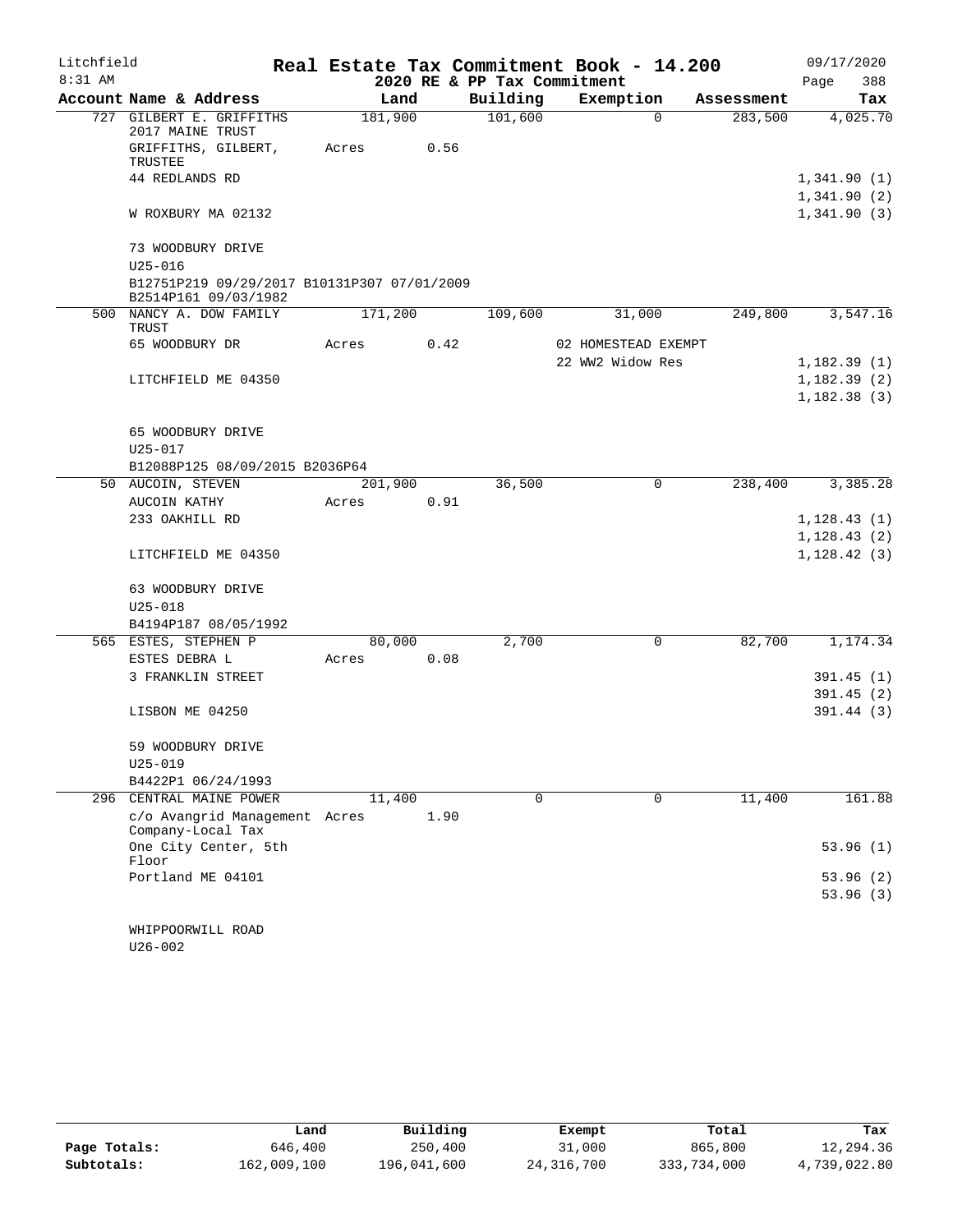| Litchfield   |                                                                              |                   |         |                     |                                         | Real Estate Tax Commitment Book - 14.200 |                    | 09/17/2020                 |
|--------------|------------------------------------------------------------------------------|-------------------|---------|---------------------|-----------------------------------------|------------------------------------------|--------------------|----------------------------|
| $8:31$ AM    | Account Name & Address                                                       |                   | Land    |                     | 2020 RE & PP Tax Commitment<br>Building | Exemption                                | Assessment         | 389<br>Page<br>Tax         |
|              | 1030 WATSON, WALTER P JR                                                     |                   |         | 199,300             | 220,500                                 | 25,000                                   | 394,800            | 5,606.16                   |
|              | WATSON, KARRIE L                                                             |                   | Acres   | 0.92                |                                         | 02 HOMESTEAD EXEMPT                      |                    |                            |
|              | 25 LEBLANC DRIVE                                                             |                   |         |                     |                                         |                                          |                    | 1,868.72(1)                |
|              |                                                                              |                   |         |                     |                                         |                                          |                    | 1,868.72(2)                |
|              | LITCHFIELD ME 04350                                                          |                   |         |                     |                                         |                                          |                    | 1,868.72(3)                |
|              | 25 LEBLANC DRIVE                                                             |                   |         |                     |                                         |                                          |                    |                            |
|              | $U26 - 003$                                                                  |                   |         |                     |                                         |                                          |                    |                            |
|              | B11305P298 02/06/2013 B11305P294 01/18/2013<br>B9343P152 05/04/2007 B4928P84 |                   |         |                     |                                         |                                          |                    |                            |
|              | 1096 LONGLEY-LEAHY KATHRYN M<br>TRUSTEE ET AL                                |                   | 225,900 |                     | 119,500                                 | 0                                        | 345,400            | 4,904.68                   |
|              | NANCY MOORE                                                                  |                   | Acres   | 18.40               |                                         |                                          |                    |                            |
|              | 640 PINE STREET                                                              |                   |         |                     |                                         |                                          |                    | 1,634.89(1)                |
|              |                                                                              |                   |         |                     |                                         |                                          |                    | 1,634.89(2)                |
|              | WINNETKA IL 60093                                                            |                   |         |                     |                                         |                                          |                    | 1,634.90(3)                |
|              | 11 LEBLANC DRIVE                                                             |                   |         |                     |                                         |                                          |                    |                            |
|              | $U26 - 004$                                                                  |                   |         |                     |                                         |                                          |                    |                            |
|              | B11488P282 08/13/2013 B9125P5 10/26/2006 B6760P293                           |                   |         |                     |                                         |                                          |                    |                            |
|              | 1263 MULLEN STEVE P                                                          |                   | 222,100 |                     | 75,400                                  | $\mathbf 0$                              | 297,500            | 4,224.50                   |
|              | MULLEN MARYLEE T                                                             |                   | Acres   | 1.40                |                                         |                                          |                    |                            |
|              | 166 BROOK ROAD                                                               |                   |         |                     |                                         |                                          |                    | 1,408.17(1)                |
|              | FALMOUTH ME 04105 2216                                                       |                   |         |                     |                                         |                                          |                    | 1,408.17(2)<br>1,408.16(3) |
|              |                                                                              |                   |         |                     |                                         |                                          |                    |                            |
|              | 30 SIMARD DRIVE                                                              |                   |         |                     |                                         |                                          |                    |                            |
|              | $U26 - 005$                                                                  |                   |         |                     |                                         |                                          |                    |                            |
|              | B9141P39 10/28/2006 B3715P32<br>1591 FOURNIER, ANITA SIMARD                  |                   |         | 167,000             | 51,800                                  | 0                                        | 218,800            | 3,106.96                   |
|              | 10 HEATHWOOD LANE                                                            |                   | Acres   | 0.43                |                                         |                                          |                    |                            |
|              |                                                                              |                   |         |                     |                                         |                                          |                    | 1,035.65(1)                |
|              | LEWISTON ME 04240                                                            |                   |         |                     |                                         |                                          |                    | 1,035.65(2)                |
|              |                                                                              |                   |         |                     |                                         |                                          |                    | 1,035.66(3)                |
|              | 25 SIMARD DRIVE                                                              |                   |         |                     |                                         |                                          |                    |                            |
|              | $U26 - 006$                                                                  |                   |         |                     |                                         |                                          |                    |                            |
|              | B2574P200                                                                    |                   |         |                     |                                         |                                          |                    |                            |
| 1106         | LUNN, MICHAEL P                                                              |                   | 159,700 |                     | 18,700                                  | 0                                        | 178,400            | 2,533.28                   |
|              | 38 ASHMOUNT ST                                                               |                   | Acres   | 0.39                |                                         |                                          |                    |                            |
|              |                                                                              |                   |         |                     |                                         |                                          |                    | 844.43 (1)                 |
|              | LEWISTON ME 04240                                                            |                   |         |                     |                                         |                                          |                    | 844.43 (2)                 |
|              |                                                                              |                   |         |                     |                                         |                                          |                    | 844.42 (3)                 |
|              | 23 SIMARD DRIVE                                                              |                   |         |                     |                                         |                                          |                    |                            |
|              | $U26 - 007$                                                                  |                   |         |                     |                                         |                                          |                    |                            |
|              | B4449P207                                                                    |                   |         |                     |                                         |                                          |                    |                            |
|              | 372 COTE, BERTRAND                                                           |                   | 196,100 |                     | 207,900                                 | 0                                        | 404,000            | 5,736.80                   |
|              | COTE LINDA                                                                   |                   | Acres   | 0.77                |                                         |                                          |                    |                            |
|              | P O BOX 2002                                                                 |                   |         |                     |                                         |                                          |                    | 1,912.27(1)                |
|              |                                                                              |                   |         |                     |                                         |                                          |                    | 1,912.27(2)                |
|              | LEWISTON ME 04241                                                            |                   |         |                     |                                         |                                          |                    | 1,912.26(3)                |
|              | 19 SIMARD DRIVE                                                              |                   |         |                     |                                         |                                          |                    |                            |
|              | $U26 - 008$                                                                  |                   |         |                     |                                         |                                          |                    |                            |
|              | B3574P112 07/07/1989                                                         |                   |         |                     |                                         |                                          |                    |                            |
|              |                                                                              |                   |         |                     |                                         |                                          |                    |                            |
|              |                                                                              |                   |         |                     |                                         |                                          |                    |                            |
| Page Totals: |                                                                              | Land<br>1,170,100 |         | Building<br>693,800 |                                         | Exempt<br>25,000                         | Total<br>1,838,900 | Tax<br>26, 112.38          |

**Subtotals:** 163,179,200 196,735,400 24,341,700 335,572,900 4,765,135.18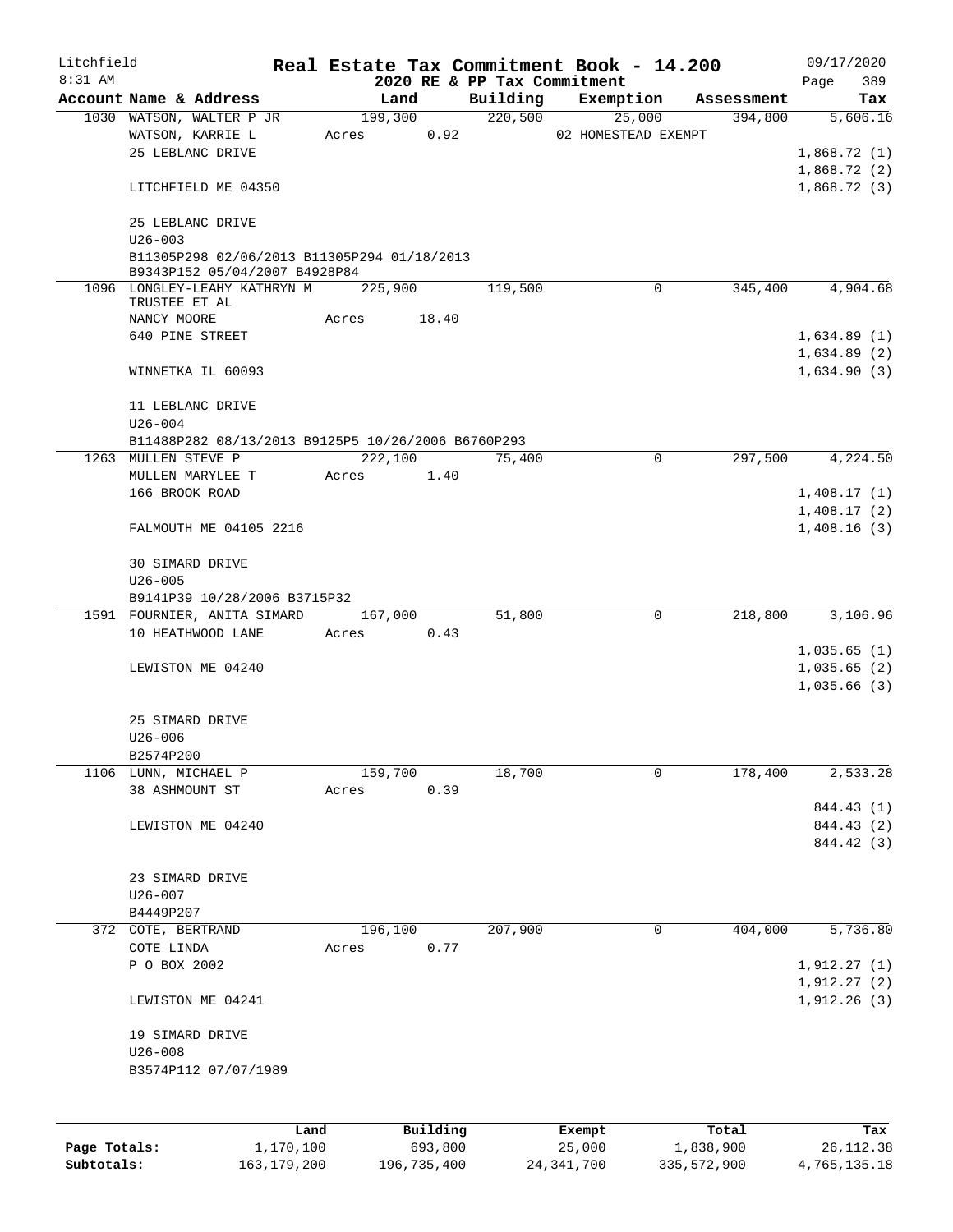| Litchfield |                                                                    |         |      |                             | Real Estate Tax Commitment Book - 14.200 |            |      | 09/17/2020                 |
|------------|--------------------------------------------------------------------|---------|------|-----------------------------|------------------------------------------|------------|------|----------------------------|
| 8:31 AM    |                                                                    |         |      | 2020 RE & PP Tax Commitment |                                          |            | Page | 390                        |
|            | Account Name & Address                                             | Land    |      | Building                    | Exemption                                | Assessment |      | Tax                        |
|            | 225 BROWN, RICHARD A                                               | 186,500 |      | 125,300                     | $\Omega$                                 | 311,800    |      | 4,427.56                   |
|            | 29 HIDDEN BAY DR                                                   | Acres   | 1.01 |                             |                                          |            |      |                            |
|            |                                                                    |         |      |                             |                                          |            |      | 1,475.85(1)                |
|            | DARTMOUTH MA 02748                                                 |         |      |                             |                                          |            |      | 1,475.85(2)                |
|            |                                                                    |         |      |                             |                                          |            |      | 1,475.86(3)                |
|            | 15 SIMARD DRIVE                                                    |         |      |                             |                                          |            |      |                            |
|            | $U26 - 009$                                                        |         |      |                             |                                          |            |      |                            |
|            | B13395P324 11/06/2019                                              |         |      |                             |                                          |            |      |                            |
|            | 996 LANDRY, GERALD R                                               | 93,500  |      | 97,600                      | 0                                        | 191,100    |      | 2,713.62                   |
|            | LANDRY JOANNE M                                                    | Acres   | 1.27 |                             |                                          |            |      |                            |
|            | 175 KINGS HIGHWAY UNIT                                             |         |      |                             |                                          |            |      | 904.54(1)                  |
|            | 1138                                                               |         |      |                             |                                          |            |      |                            |
|            |                                                                    |         |      |                             |                                          |            |      | 904.54(2)                  |
|            | PORT CHARLOTTE FL 33982                                            |         |      |                             |                                          |            |      | 904.54(3)                  |
|            |                                                                    |         |      |                             |                                          |            |      |                            |
|            | 20 RUSSELL DRIVE                                                   |         |      |                             |                                          |            |      |                            |
|            | $U27 - 001$<br>B11762P93 07/24/2014 B9804P262 07/28/2008 B9804P261 |         |      |                             |                                          |            |      |                            |
|            | 07/28/2008 B2038P332 09/07/1977                                    |         |      |                             |                                          |            |      |                            |
|            | 1704 CAMP TACOMA REALTY                                            | 257,600 |      | 191,700                     | 0                                        | 449,300    |      | 6,380.06                   |
|            | TRUST                                                              |         |      |                             |                                          |            |      |                            |
|            | RUTH SLOSBERG, TRUSTEE                                             | Acres   | 1.67 |                             |                                          |            |      |                            |
|            | TOWN & COUNTRY REALTORS                                            |         |      |                             |                                          |            |      | 2,126.69(1)                |
|            | 2004 HALLOWELL ROAD                                                |         |      |                             |                                          |            |      | 2,126.69(2)                |
|            | LITCHFIELD ME 04350                                                |         |      |                             |                                          |            |      | 2,126.68(3)                |
|            | 24 RUSSELL DRIVE                                                   |         |      |                             |                                          |            |      |                            |
|            | $U27 - 002$                                                        |         |      |                             |                                          |            |      |                            |
|            | B3600P118                                                          |         |      |                             |                                          |            |      |                            |
|            | 20 ALLEN CAROLINE, ALLEN                                           | 218,400 |      | 95,400                      | 0                                        | 313,800    |      | 4,455.96                   |
|            | RICHARD ET AL                                                      |         |      |                             |                                          |            |      |                            |
|            | SEE DEED FOR ADDITIONAL Acres                                      |         | 1.31 |                             |                                          |            |      |                            |
|            | OWNERS                                                             |         |      |                             |                                          |            |      |                            |
|            | P O BOX 335                                                        |         |      |                             |                                          |            |      | 1,485.32(1)<br>1,485.32(2) |
|            | 13 MAPLE STREET<br>MONMOUTH ME 04259                               |         |      |                             |                                          |            |      | 1,485.32(3)                |
|            |                                                                    |         |      |                             |                                          |            |      |                            |
|            | 25 RUSSELL DRIVE                                                   |         |      |                             |                                          |            |      |                            |
|            | U27-002A                                                           |         |      |                             |                                          |            |      |                            |
|            | B12471P219 11/08/2016 B12471P217 11/08/2016                        |         |      |                             |                                          |            |      |                            |
|            | 60 AWALT TRUST, HUGH &                                             | 186,400 |      | 78,700                      | 0                                        | 265,100    |      | 3,764.42                   |
|            | MARJORIE                                                           |         |      |                             |                                          |            |      |                            |
|            | C/O PETE MCLAUGHLIN                                                | Acres   | 1.27 |                             |                                          |            |      |                            |
|            | 13400 MCRINES ROAD                                                 |         |      |                             |                                          |            |      | 1, 254.81(1)               |
|            |                                                                    |         |      |                             |                                          |            |      | 1, 254.81(2)               |
|            | EDMOND OK 73013                                                    |         |      |                             |                                          |            |      | 1, 254.80(3)               |
|            | 64 STEVENS DRIVE                                                   |         |      |                             |                                          |            |      |                            |
|            | U27-003                                                            |         |      |                             |                                          |            |      |                            |
|            | B5459P89                                                           |         |      |                             |                                          |            |      |                            |
|            |                                                                    |         |      |                             |                                          |            |      |                            |

|              | Land          | Building    | Exempt       | Total       | Tax          |
|--------------|---------------|-------------|--------------|-------------|--------------|
| Page Totals: | 942,400       | 588,700     |              | 1,531,100   | 21,741.62    |
| Subtotals:   | 164, 121, 600 | 197,324,100 | 24, 341, 700 | 337,104,000 | 4,786,876.80 |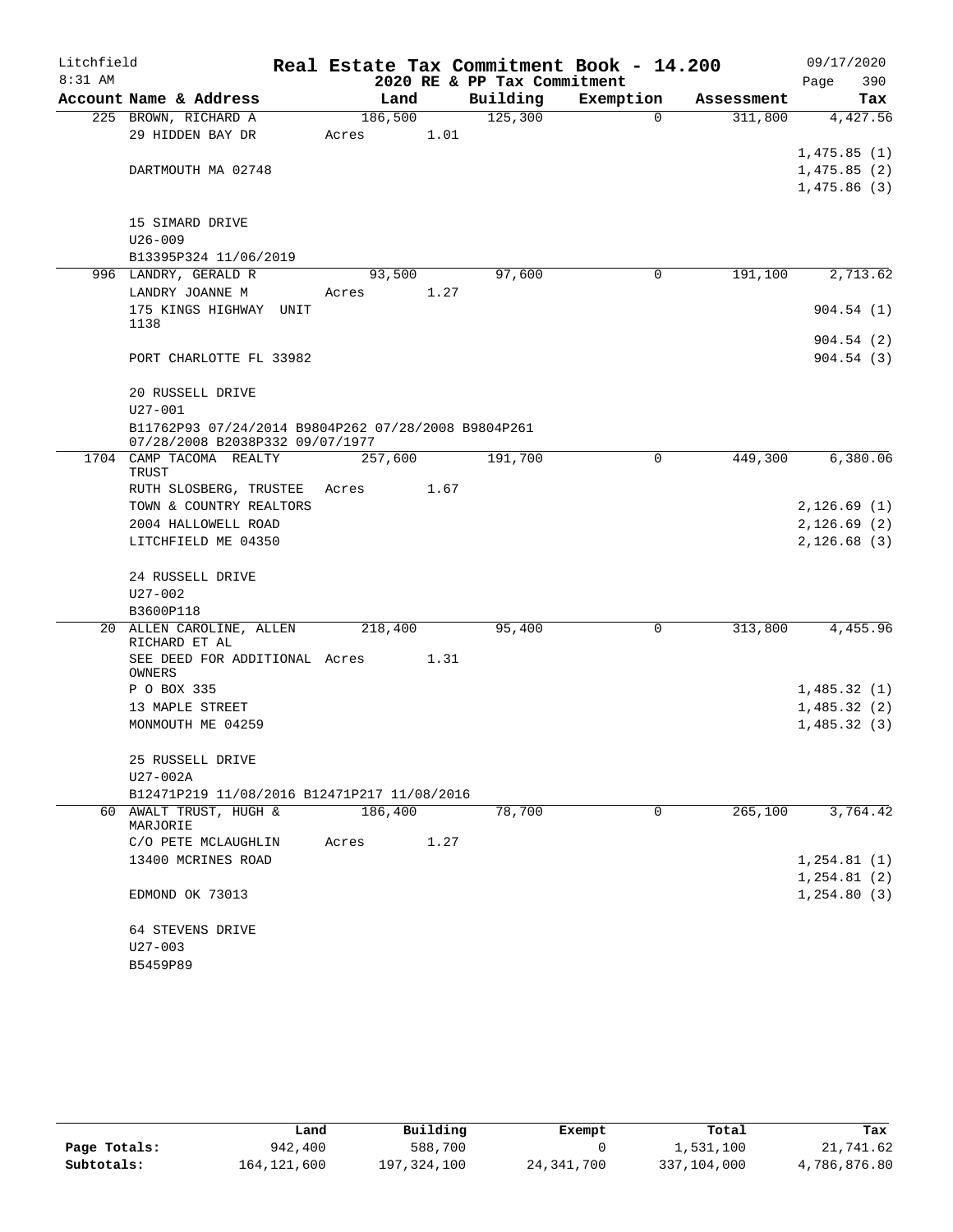| Litchfield   |                                                      |                 |          |                             | Real Estate Tax Commitment Book - 14.200 |                       | 09/17/2020   |
|--------------|------------------------------------------------------|-----------------|----------|-----------------------------|------------------------------------------|-----------------------|--------------|
| 8:31 AM      |                                                      |                 |          | 2020 RE & PP Tax Commitment |                                          |                       | Page<br>391  |
|              | Account Name & Address                               | Land<br>401,300 |          | Building<br>419,700         | Exemption<br>$\Omega$                    | Assessment<br>821,000 | Tax          |
|              | 1812 WARD, STEPHEN<br>WARD DEBORAH                   | Acres           | 22.00    |                             |                                          |                       | 11,658.20    |
|              | 575 OSGOOD ST                                        |                 |          |                             |                                          |                       | 3,886.07(1)  |
|              | APT 3101                                             |                 |          |                             |                                          |                       | 3,886.07(2)  |
|              | NORTH ANDOVER MA 02712                               |                 |          |                             |                                          |                       | 3,886.06(3)  |
|              | 65 STEVENS DRIVE                                     |                 |          |                             |                                          |                       |              |
|              | $U27 - 005$                                          |                 |          |                             |                                          |                       |              |
|              | B3800P71 09/14/1990                                  |                 |          |                             |                                          |                       |              |
|              | 770 ALONZO, LINDA J                                  | 181,300         |          | 27,100                      | 0                                        | 208,400               | 2,959.28     |
|              | 29 ALDERBROOK LANE                                   | Acres           | 1.93     |                             |                                          |                       |              |
|              |                                                      |                 |          |                             |                                          |                       | 986.43 (1)   |
|              | YARMOUTH ME 04096                                    |                 |          |                             |                                          |                       | 986.43 (2)   |
|              |                                                      |                 |          |                             |                                          |                       | 986.42 (3)   |
|              |                                                      |                 |          |                             |                                          |                       |              |
|              | 40 RUSTIC DRIVE<br>$U27 - 006$                       |                 |          |                             |                                          |                       |              |
|              | B11689P63 05/12/2014 B11688P136 05/14/2014 B7311P200 |                 |          |                             |                                          |                       |              |
|              | 02/04/2003                                           |                 |          |                             |                                          |                       |              |
|              | 1590 SIDMAN FAMILY TRUST                             | 45,300          |          | 54,800                      | 0                                        | 100,100               | 1,421.42     |
|              | 1800 RANCH ROAD                                      | Acres           | 0.20     |                             |                                          |                       |              |
|              |                                                      |                 |          |                             |                                          |                       | 473.81 (1)   |
|              | STEAMBOAT SPRINGS CO                                 |                 |          |                             |                                          |                       | 473.81(2)    |
|              | 80487                                                |                 |          |                             |                                          |                       | 473.80 (3)   |
|              |                                                      |                 |          |                             |                                          |                       |              |
|              | 46 RUSTIC DRIVE                                      |                 |          |                             |                                          |                       |              |
|              | U27-007                                              |                 |          |                             |                                          |                       |              |
|              | B5050P248                                            |                 |          |                             |                                          |                       |              |
|              | 1779 VACHON, DONNA L                                 | 194,500         |          | 38,300                      | 0                                        | 232,800               | 3,305.76     |
|              | 38 LONGBOW COURT                                     | Acres           | 1.22     |                             |                                          |                       |              |
|              |                                                      |                 |          |                             |                                          |                       | 1,101.92(1)  |
|              | AUBURN ME 04210                                      |                 |          |                             |                                          |                       | 1, 101.92(2) |
|              |                                                      |                 |          |                             |                                          |                       | 1, 101.92(3) |
|              |                                                      |                 |          |                             |                                          |                       |              |
|              | 48 RUSTIC DRIVE<br>$U27 - 008$                       |                 |          |                             |                                          |                       |              |
|              | B4612P220                                            |                 |          |                             |                                          |                       |              |
|              | 701 GOWELL, PATRICIA A                               | 147,800         |          | 99,900                      | 25,000                                   | 222,700               | 3,162.34     |
|              | GOWELL, PERCY G                                      | Acres           | 0.30     |                             | 02 HOMESTEAD EXEMPT                      |                       |              |
|              | 50 RUSTIC DRIVE                                      |                 |          |                             |                                          |                       | 1,054.11(1)  |
|              |                                                      |                 |          |                             |                                          |                       | 1,054.11(2)  |
|              | LITCHFIELD ME 04350                                  |                 |          |                             |                                          |                       | 1,054.12(3)  |
|              |                                                      |                 |          |                             |                                          |                       |              |
|              | 50 RUSTIC DRIVE                                      |                 |          |                             |                                          |                       |              |
|              | $U27 - 009$                                          |                 |          |                             |                                          |                       |              |
|              | B12523P156 01/23/2017 B7973P302 04/27/2004 B3935P313 |                 |          |                             |                                          |                       |              |
|              | 276 CYR, DONALD A                                    | 217,100         |          | 66,500                      | $\mathbf 0$                              | 283,600               | 4,027.12     |
|              | CYR, KAREN J<br>14 MURCH ROAD                        | Acres           | 2.54     |                             |                                          |                       | 1,342.37(1)  |
|              |                                                      |                 |          |                             |                                          |                       | 1,342.37(2)  |
|              | FREEPORT NE 04032 6734                               |                 |          |                             |                                          |                       | 1,342.38(3)  |
|              |                                                      |                 |          |                             |                                          |                       |              |
|              | 60 RUSTIC DRIVE                                      |                 |          |                             |                                          |                       |              |
|              | $U27 - 010$                                          |                 |          |                             |                                          |                       |              |
|              | B2423P1 05/30/2003                                   |                 |          |                             |                                          |                       |              |
|              |                                                      |                 |          |                             |                                          |                       |              |
|              |                                                      |                 |          |                             |                                          |                       |              |
|              |                                                      | Land            | Building |                             | Exempt                                   | Total                 | Tax          |
| Page Totals: | 1,187,300                                            |                 | 706,300  |                             | 25,000                                   | 1,868,600             | 26,534.12    |

**Subtotals:** 165,308,900 198,030,400 24,366,700 338,972,600 4,813,410.92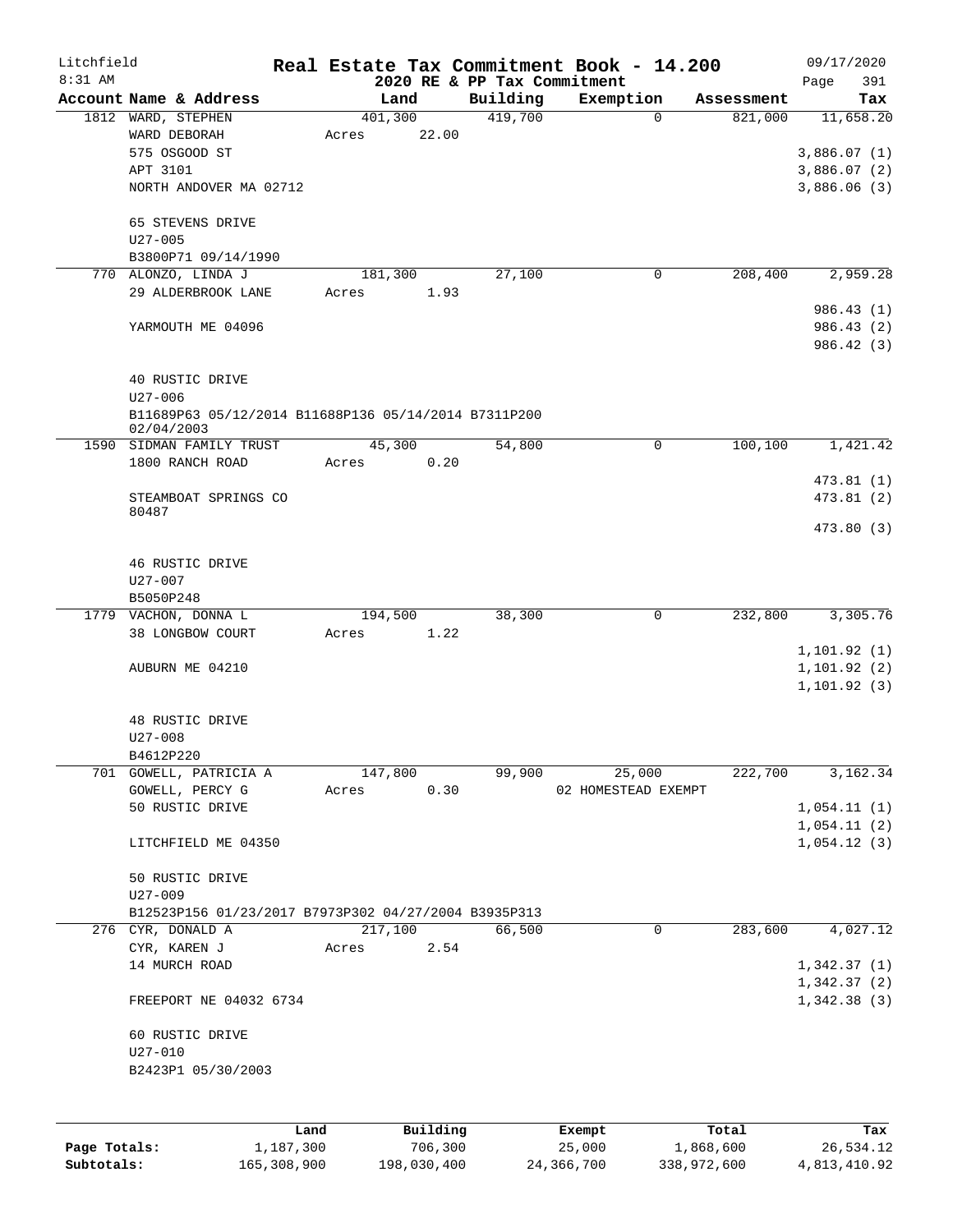| Litchfield |                                                      |       |          |          | Real Estate Tax Commitment Book - 14.200 |                        | 09/17/2020   |
|------------|------------------------------------------------------|-------|----------|----------|------------------------------------------|------------------------|--------------|
| $8:31$ AM  |                                                      |       |          |          | 2020 RE & PP Tax Commitment              |                        | 392<br>Page  |
|            | Account Name & Address                               |       | Land     | Building | Exemption                                | Assessment             | Tax          |
|            | 1822 WATERMAN, DONALD M                              |       | 53,200   |          | 0                                        | 53,200<br>$\Omega$     | 755.44       |
|            | 78 GARDINER ROAD                                     | Acres | 5.40     |          |                                          |                        |              |
|            |                                                      |       |          |          |                                          |                        | 251.81(1)    |
|            | WALES ME 04280 3308                                  |       |          |          |                                          |                        | 251.81(2)    |
|            |                                                      |       |          |          |                                          |                        | 251.82(3)    |
|            |                                                      |       |          |          |                                          |                        |              |
|            | WATERMAN DRIVE                                       |       |          |          |                                          |                        |              |
|            | $U27 - 011$                                          |       |          |          |                                          |                        |              |
|            | B4237P51                                             |       |          |          |                                          |                        |              |
|            | 129 TURCOTTE, RYAN R                                 |       | 169,700  | 28,400   |                                          | 198,100<br>0           | 2,813.02     |
|            | TURCOTTE, JESSICA M                                  | Acres | 0.28     |          |                                          |                        |              |
|            | 19 CEMETERY ROAD                                     |       |          |          |                                          |                        | 937.67 (1)   |
|            |                                                      |       |          |          |                                          |                        | 937.67 (2)   |
|            | MONMOUTH ME 04259                                    |       |          |          |                                          |                        | 937.68 (3)   |
|            |                                                      |       |          |          |                                          |                        |              |
|            | 331 PEACEPIPE DRIVE                                  |       |          |          |                                          |                        |              |
|            | $U28 - 001$                                          |       |          |          |                                          |                        |              |
|            | B12632P126 06/14/2017 B9505P34 09/20/2007 B9192P311  |       |          |          |                                          |                        |              |
|            | 12/21/2006 B6812P98                                  |       |          |          |                                          |                        |              |
|            | 130 RULE MARTY                                       |       | 95,500   | 152,700  |                                          | $\mathbf 0$<br>248,200 | 3,524.44     |
|            | RULE DOROTHY                                         | Acres | 0.67     |          |                                          |                        |              |
|            | 205 MAIN STREET                                      |       |          |          |                                          |                        | 1, 174.81(1) |
|            |                                                      |       |          |          |                                          |                        | 1, 174.81(2) |
|            | LISBON FALLS ME 04252                                |       |          |          |                                          |                        | 1, 174.82(3) |
|            |                                                      |       |          |          |                                          |                        |              |
|            | 5 NORTH EVERGREEN DRIVE                              |       |          |          |                                          |                        |              |
|            | $U28 - 002$                                          |       |          |          |                                          |                        |              |
|            | B12681P75 08/04/2017 B8608P339 09/16/2005 B6812P98   |       |          |          |                                          |                        |              |
|            | 131 BERUBE, ERNEST                                   |       | 229,500  | 102,000  | 25,000                                   | 306,500                | 4,352.30     |
|            | ERNEST T BERUBE LIVING                               | Acres | 0.70     |          | 02 HOMESTEAD EXEMPT                      |                        |              |
|            | TRUST                                                |       |          |          |                                          |                        |              |
|            | 341 PEACEPIPE DR                                     |       |          |          |                                          |                        | 1,450.77(1)  |
|            | LITCHFIELD ME 04350                                  |       |          |          |                                          |                        | 1,450.77(2)  |
|            |                                                      |       |          |          |                                          |                        | 1,450.76(3)  |
|            |                                                      |       |          |          |                                          |                        |              |
|            | 341 PEACEPIPE DRIVE                                  |       |          |          |                                          |                        |              |
|            | $U28 - 003$                                          |       |          |          |                                          |                        |              |
|            | B13247P20 03/21/2019 B1619P335                       |       |          |          |                                          |                        |              |
|            | 310 MCDONALD, PATRICK S                              |       | 230,200  | 163,000  | 0                                        | 393,200                | 5,583.44     |
|            | MCDONALD, CYNTHIA J                                  | Acres | 0.78     |          |                                          |                        |              |
|            | 351 PEACEPIPE DR                                     |       |          |          |                                          |                        | 1,861.15(1)  |
|            |                                                      |       |          |          |                                          |                        | 1,861.15(2)  |
|            | LITCHFIELD ME 04350                                  |       |          |          |                                          |                        | 1,861.14(3)  |
|            |                                                      |       |          |          |                                          |                        |              |
|            | 351 PEACEPIPE DRIVE                                  |       |          |          |                                          |                        |              |
|            | $U28 - 006$                                          |       |          |          |                                          |                        |              |
|            | B13022P42 09/07/2018                                 |       |          |          |                                          |                        |              |
|            | 1133 STURTEVANT, BRIAN                               |       | 328,900  | 250,000  | 25,000                                   | 553,900                | 7,865.38     |
|            | 369 PEACEPIPE DRIVE                                  | Acres | 1.41     |          | 02 HOMESTEAD EXEMPT                      |                        |              |
|            |                                                      |       |          |          |                                          |                        | 2,621.79(1)  |
|            | LITCHFIELD ME 04350                                  |       |          |          |                                          |                        | 2,621.79(2)  |
|            |                                                      |       |          |          |                                          |                        | 2,621.80(3)  |
|            |                                                      |       |          |          |                                          |                        |              |
|            | 369 PEACEPIPE DRIVE                                  |       |          |          |                                          |                        |              |
|            | U28-007                                              |       |          |          |                                          |                        |              |
|            | B12587P153 04/20/2017 B9563P331 11/14/2007 B1460P830 |       |          |          |                                          |                        |              |
|            | 11/02/1967                                           |       |          |          |                                          |                        |              |
|            |                                                      |       |          |          |                                          |                        |              |
|            |                                                      |       |          |          |                                          |                        |              |
|            |                                                      | Land  | Building |          | Exempt                                   | Total                  | Tax          |

**Page Totals:** 1,107,000 696,100 50,000 1,753,100 24,894.02 **Subtotals:** 166,415,900 198,726,500 24,416,700 340,725,700 4,838,304.94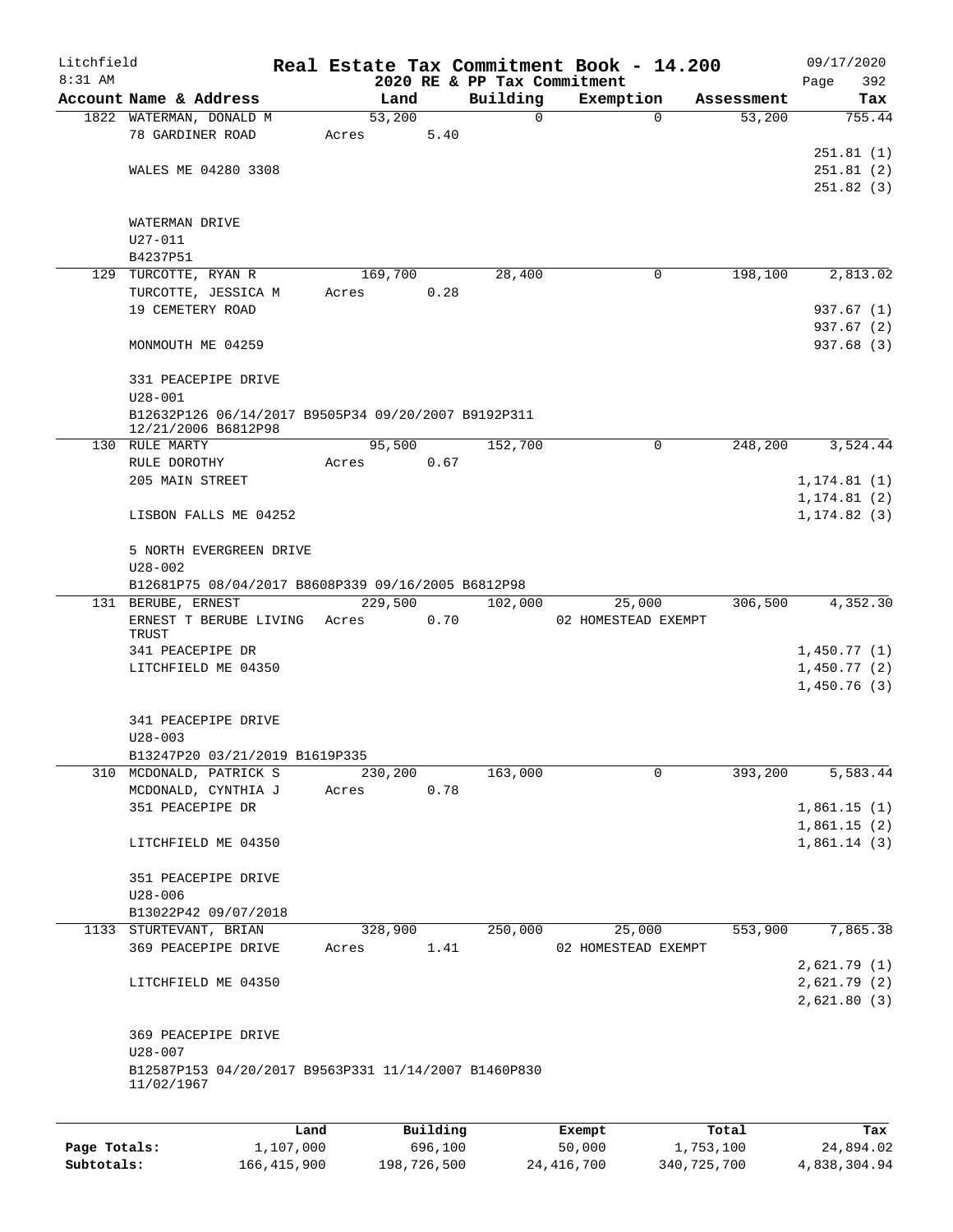| Litchfield   |                                                                    | Real Estate Tax Commitment Book - 14.200 |             |                             |                 |                     |            | 09/17/2020   |  |  |  |
|--------------|--------------------------------------------------------------------|------------------------------------------|-------------|-----------------------------|-----------------|---------------------|------------|--------------|--|--|--|
| 8:31 AM      |                                                                    |                                          |             | 2020 RE & PP Tax Commitment |                 |                     |            | 393<br>Page  |  |  |  |
|              | Account Name & Address                                             | Land                                     |             | Building                    | Exemption       |                     | Assessment | Tax          |  |  |  |
|              | 1273 GRISWOLD, CHARLES H III<br>REVOCABLE TRUST                    | 230,500                                  |             | 88,500                      |                 | $\Omega$            | 319,000    | 4,529.80     |  |  |  |
|              | 5 SERENITY LANE                                                    | Acres                                    | 0.71        |                             |                 |                     |            |              |  |  |  |
|              |                                                                    |                                          |             |                             |                 |                     |            | 1,509.93(1)  |  |  |  |
|              | ANDOVER MA 01810                                                   |                                          |             |                             |                 |                     |            | 1,509.93(2)  |  |  |  |
|              |                                                                    |                                          |             |                             |                 |                     |            | 1,509.94(3)  |  |  |  |
|              |                                                                    |                                          |             |                             |                 |                     |            |              |  |  |  |
|              | 381 PEACEPIPE DRIVE                                                |                                          |             |                             |                 |                     |            |              |  |  |  |
|              | $U28 - 008$                                                        |                                          |             |                             |                 |                     |            |              |  |  |  |
|              | B10474P236 07/19/2010 B1799P123 03/18/1975 B1700P336<br>01/09/1974 |                                          |             |                             |                 |                     |            |              |  |  |  |
|              | 1095 TIMMERMAN, GENIS R                                            | 95,600                                   |             | 237,600                     |                 | 31,000              | 302,200    | 4,291.24     |  |  |  |
|              | 24 NORTH LAKEVIEW DR                                               | Acres                                    | 0.70        |                             |                 | 02 HOMESTEAD EXEMPT |            |              |  |  |  |
|              |                                                                    |                                          |             |                             | 12 WW2 Vet Res. |                     |            | 1,430.41(1)  |  |  |  |
|              | LITCHFIELD ME 04350                                                |                                          |             |                             |                 |                     |            | 1,430.41(2)  |  |  |  |
|              |                                                                    |                                          |             |                             |                 |                     |            | 1,430.42(3)  |  |  |  |
|              |                                                                    |                                          |             |                             |                 |                     |            |              |  |  |  |
|              | 24 NORTH LAKEVIEW DRIVE                                            |                                          |             |                             |                 |                     |            |              |  |  |  |
|              | U28-009A                                                           |                                          |             |                             |                 |                     |            |              |  |  |  |
|              | B12919P333 05/25/2018 B6616P330 08/31/2001<br>1654 OLSEN, CRYSTAL  | 95,300                                   |             | 103,900                     |                 | $\Omega$            | 199,200    | 2,828.64     |  |  |  |
|              | 28 NORTH LAKEVIEW                                                  | Acres                                    | 0.60        |                             |                 |                     |            |              |  |  |  |
|              | DRIVE                                                              |                                          |             |                             |                 |                     |            |              |  |  |  |
|              |                                                                    |                                          |             |                             |                 |                     |            | 942.88 (1)   |  |  |  |
|              | LITCHFIELD ME 04350                                                |                                          |             |                             |                 |                     |            | 942.88 (2)   |  |  |  |
|              |                                                                    |                                          |             |                             |                 |                     |            | 942.88 (3)   |  |  |  |
|              |                                                                    |                                          |             |                             |                 |                     |            |              |  |  |  |
|              | 28 NORTH LAKEVIEW DRIVE<br>U28-009B                                |                                          |             |                             |                 |                     |            |              |  |  |  |
|              | B13144P340 02/08/2019 B12966P289 07/12/2018                        |                                          |             |                             |                 |                     |            |              |  |  |  |
|              | 301 BROSIOUS, CHRISTIAN                                            |                                          | 97,100      | 123,500                     |                 | 25,000              | 195,600    | 2,777.52     |  |  |  |
|              | 378 PEACEPIPE DRIVE                                                | Acres                                    | 1.20        |                             |                 | 02 HOMESTEAD EXEMPT |            |              |  |  |  |
|              |                                                                    |                                          |             |                             |                 |                     |            | 925.84(1)    |  |  |  |
|              | LITCHFIELD ME 04350                                                |                                          |             |                             |                 |                     |            | 925.84(2)    |  |  |  |
|              |                                                                    |                                          |             |                             |                 |                     |            | 925.84(3)    |  |  |  |
|              |                                                                    |                                          |             |                             |                 |                     |            |              |  |  |  |
|              | 378 PEACEPIPE DRIVE                                                |                                          |             |                             |                 |                     |            |              |  |  |  |
|              | U28-009C<br>B11079P39 06/20/2012                                   |                                          |             |                             |                 |                     |            |              |  |  |  |
|              | 1337 BODWELL, WILLIAM E II                                         | 227,500                                  |             | 60,000                      |                 | 0                   | 287,500    | 4,082.50     |  |  |  |
|              | 8 ARBOR AVE.                                                       | Acres                                    | 0.65        |                             |                 |                     |            |              |  |  |  |
|              |                                                                    |                                          |             |                             |                 |                     |            | 1,360.83(1)  |  |  |  |
|              | TOPSHAM ME 04086                                                   |                                          |             |                             |                 |                     |            | 1,360.83(2)  |  |  |  |
|              |                                                                    |                                          |             |                             |                 |                     |            | 1,360.84(3)  |  |  |  |
|              |                                                                    |                                          |             |                             |                 |                     |            |              |  |  |  |
|              | 397 PEACEPIPE DRIVE                                                |                                          |             |                             |                 |                     |            |              |  |  |  |
|              | $U28 - 010$                                                        |                                          |             |                             |                 |                     |            |              |  |  |  |
|              | B12015P162 06/19/2015 B2587P31 07/15/1983<br>1895 O'CONNOR, SARA   | 95,600                                   |             | 156,000                     |                 | 0                   | 251,600    | 3,572.72     |  |  |  |
|              | O'CONNOR, GLENN                                                    | Acres                                    | 0.69        |                             |                 |                     |            |              |  |  |  |
|              | GLENN P O'CONNOR FAMILY                                            |                                          |             |                             |                 |                     |            | 1, 190.91(1) |  |  |  |
|              | REV TRUST                                                          |                                          |             |                             |                 |                     |            |              |  |  |  |
|              | 25 CAVANAUGH ROAD                                                  |                                          |             |                             |                 |                     |            | 1,190.91(2)  |  |  |  |
|              | LISA A OCONNOR FAMILY                                              |                                          |             |                             |                 |                     |            | 1, 190.90(3) |  |  |  |
|              | REV TRUST<br>BRAINTREE MA 02184                                    |                                          |             |                             |                 |                     |            |              |  |  |  |
|              | 398 PEACEPIPE DRIVE                                                |                                          |             |                             |                 |                     |            |              |  |  |  |
|              | $U28 - 011$                                                        |                                          |             |                             |                 |                     |            |              |  |  |  |
|              | B13226P33 03/01/2019 B1325P220 03/07/2013                          |                                          |             |                             |                 |                     |            |              |  |  |  |
|              |                                                                    | Land                                     | Building    |                             | Exempt          |                     | Total      | Tax          |  |  |  |
| Page Totals: | 841,600                                                            |                                          | 769,500     |                             | 56,000          |                     | 1,555,100  | 22,082.42    |  |  |  |
| Subtotals:   | 167, 257, 500                                                      |                                          | 199,496,000 |                             | 24, 472, 700    | 342,280,800         |            | 4,860,387.36 |  |  |  |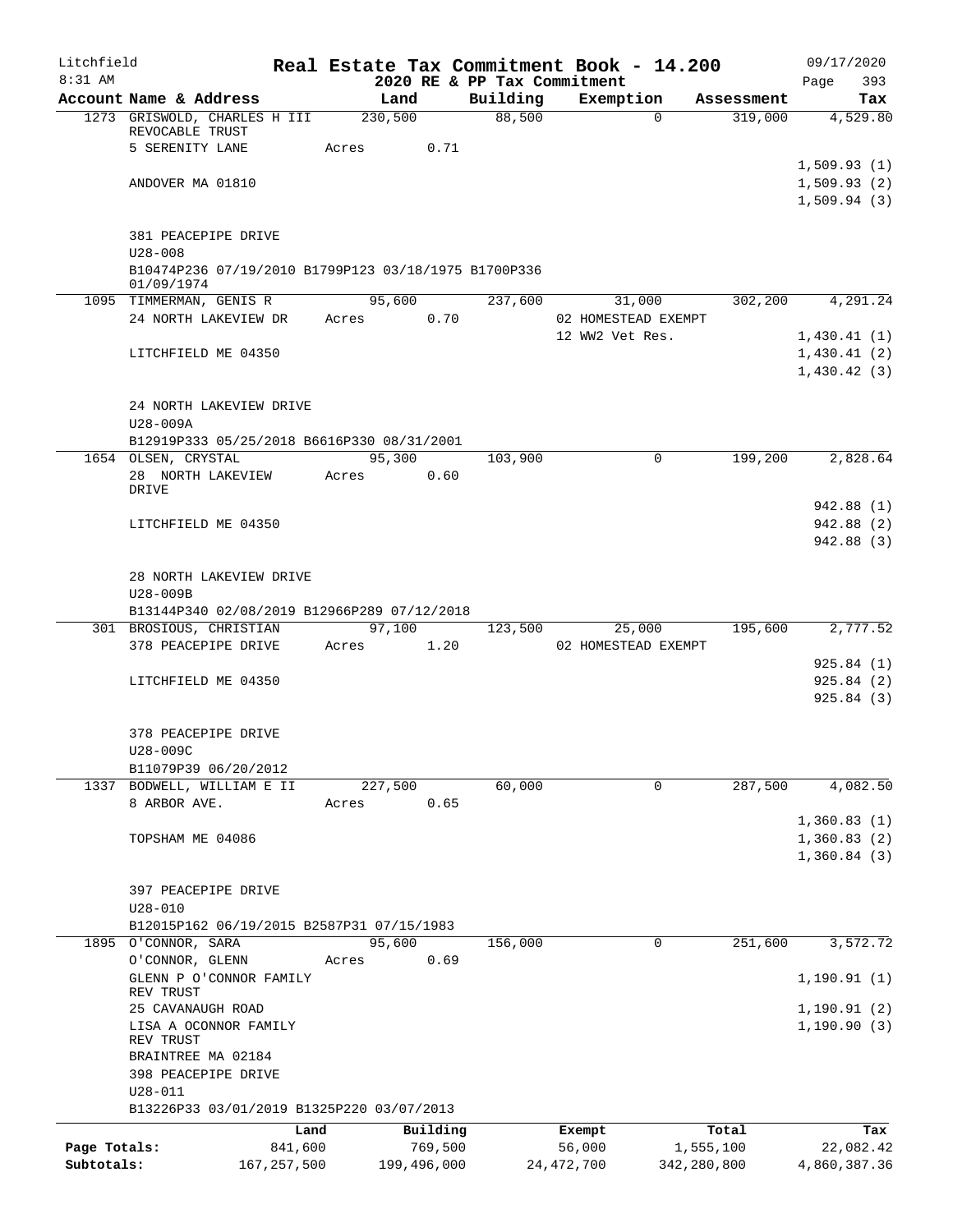| Litchfield |                                                                                                   |         |      |                             | Real Estate Tax Commitment Book - 14.200 |            | 09/17/2020   |
|------------|---------------------------------------------------------------------------------------------------|---------|------|-----------------------------|------------------------------------------|------------|--------------|
| $8:31$ AM  |                                                                                                   |         |      | 2020 RE & PP Tax Commitment |                                          |            | 394<br>Page  |
|            | Account Name & Address                                                                            | Land    |      | Building                    | Exemption                                | Assessment | Tax          |
|            | 1282 OUELLETTE, JOHN PAUL                                                                         | 164,200 |      | 39,800                      | $\Omega$                                 | 204,000    | 2,896.80     |
|            | OUELLETTE, MELISSA J                                                                              | Acres   | 0.26 |                             |                                          |            |              |
|            | 3 MERRYMEETING DRIVE                                                                              |         |      |                             |                                          |            | 965.60(1)    |
|            |                                                                                                   |         |      |                             |                                          |            | 965.60(2)    |
|            | TOPSHAM ME 04086                                                                                  |         |      |                             |                                          |            | 965.60(3)    |
|            | 403 PEACEPIPE DRIVE                                                                               |         |      |                             |                                          |            |              |
|            | $U28 - 012$                                                                                       |         |      |                             |                                          |            |              |
|            | B11852P312 11/07/2014 B11825P17 10/09/2014                                                        |         |      |                             |                                          |            |              |
|            | B10122P304 05/21/2009 B1617P195 06/19/1972 B1280P464<br>08/28/1962                                |         |      |                             |                                          |            |              |
|            | 168 BOSTON, JEFFREY S                                                                             | 230,100 |      | 133,800                     | $\mathbf 0$                              | 363,900    | 5,167.38     |
|            | 117 PARKWOOD DRIVE                                                                                | Acres   | 0.73 |                             |                                          |            |              |
|            |                                                                                                   |         |      |                             |                                          |            | 1,722.46(1)  |
|            | AUGUSTA ME 04330                                                                                  |         |      |                             |                                          |            | 1,722.46(2)  |
|            |                                                                                                   |         |      |                             |                                          |            | 1,722.46(3)  |
|            |                                                                                                   |         |      |                             |                                          |            |              |
|            | 417 PEACEPIPE DRIVE                                                                               |         |      |                             |                                          |            |              |
|            | $U28 - 013$                                                                                       |         |      |                             |                                          |            |              |
|            | B11593P275 12/05/2013 B11593P271 12/05/2013                                                       |         |      |                             |                                          |            |              |
|            | B10694P181 03/24/2011 B8483P137 06/29/2005 B3843P6                                                | 95,600  |      |                             | $\Omega$                                 |            | 3,555.68     |
|            | 1797 BERUBE, DANIEL W<br>56 PURGATORY DR                                                          | Acres   | 0.70 | 154,800                     |                                          | 250,400    |              |
|            |                                                                                                   |         |      |                             |                                          |            | 1,185.23(1)  |
|            | LITCHFIELD ME 04350                                                                               |         |      |                             |                                          |            | 1, 185.23(2) |
|            |                                                                                                   |         |      |                             |                                          |            | 1,185.22(3)  |
|            |                                                                                                   |         |      |                             |                                          |            |              |
|            | 420 PEACEPIPE DRIVE                                                                               |         |      |                             |                                          |            |              |
|            | $U28 - 014$                                                                                       |         |      |                             |                                          |            |              |
|            | B11268P56 12/21/2012 B5028P289 12/01/1995                                                         |         |      |                             |                                          |            |              |
|            | 1875 WHITMAN, GAIL E                                                                              | 78,100  |      | 39,500                      | 25,000                                   | 92,600     | 1,314.92     |
|            | C/O: ELIZABETH WHITMAN Acres 0.30                                                                 |         |      |                             | 02 HOMESTEAD EXEMPT                      |            |              |
|            | P.O. BOX 7                                                                                        |         |      |                             |                                          |            | 438.31 (1)   |
|            | LITCHFIELD ME 04350                                                                               |         |      |                             |                                          |            | 438.31 (2)   |
|            |                                                                                                   |         |      |                             |                                          |            | 438.30 (3)   |
|            | 3 NORTH LAKEVIEW DRIVE                                                                            |         |      |                             |                                          |            |              |
|            | $U28 - 015$                                                                                       |         |      |                             |                                          |            |              |
|            | B3399P227                                                                                         |         |      |                             |                                          |            |              |
|            | 107 NITSCHE, JOSEPH J                                                                             | 78,100  |      | 39,000                      | $\Omega$                                 | 117,100    | 1,662.82     |
|            | NITSCHE, MARYELLEN                                                                                | Acres   | 0.30 |                             |                                          |            |              |
|            | 189 ANTHOINE STREET                                                                               |         |      |                             |                                          |            | 554.27(1)    |
|            |                                                                                                   |         |      |                             |                                          |            | 554.27(2)    |
|            | SOUTH PORTLAND ME 04106                                                                           |         |      |                             |                                          |            | 554.28(3)    |
|            |                                                                                                   |         |      |                             |                                          |            |              |
|            | 8 NORTH LAKEVIEW DRIVE                                                                            |         |      |                             |                                          |            |              |
|            | $U28 - 017$                                                                                       |         |      |                             |                                          |            |              |
|            | B12695P173 08/18/2017 B12088P163 08/27/2015<br>B12073P12 08/12/2015 B8684P109 11/04/2005 B8186P99 |         |      |                             |                                          |            |              |
|            | 10/29/2004 B6672P95 10/25/2001                                                                    |         |      |                             |                                          |            |              |

|              | Land        | Building    | Exempt     | Total       | Tax          |
|--------------|-------------|-------------|------------|-------------|--------------|
| Page Totals: | 646,100     | 406,900     | 25,000     | 1,028,000   | 14,597.60    |
| Subtotals:   | 167,903,600 | 199,902,900 | 24,497,700 | 343,308,800 | 4,874,984.96 |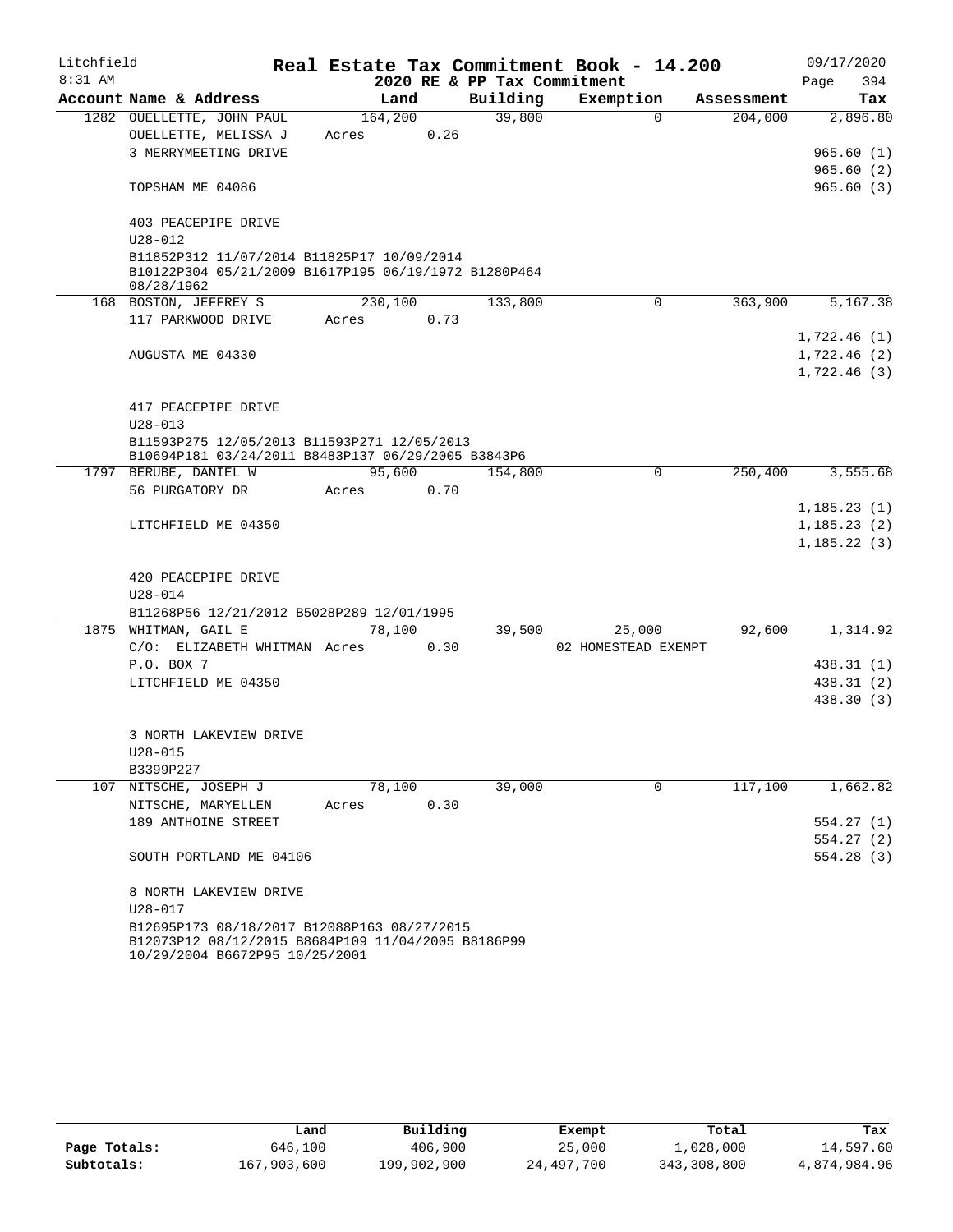| Litchfield<br>8:31 AM |                                                      |       |        |      | 2020 RE & PP Tax Commitment |          | Real Estate Tax Commitment Book - 14.200 |            | 09/17/2020<br>Page<br>395 |
|-----------------------|------------------------------------------------------|-------|--------|------|-----------------------------|----------|------------------------------------------|------------|---------------------------|
|                       | Account Name & Address                               |       | Land   |      | Building                    |          | Exemption                                | Assessment | Tax                       |
|                       | 1177 KONS, JAMES A                                   |       | 58,100 |      |                             | 0        | $\Omega$                                 | 58,100     | 825.02                    |
|                       | BAADE-KONS, GRETCHEN S                               | Acres |        | 0.30 |                             |          |                                          |            |                           |
|                       | 56 HUSTON STREET                                     |       |        |      |                             |          |                                          |            | 275.01(1)                 |
|                       |                                                      |       |        |      |                             |          |                                          |            | 275.01(2)                 |
|                       | LISBON FALLS ME                                      |       |        |      |                             |          |                                          |            | 275.00(3)                 |
|                       | 0425204086                                           |       |        |      |                             |          |                                          |            |                           |
|                       |                                                      |       |        |      |                             |          |                                          |            |                           |
|                       | MARLENE DRIVE                                        |       |        |      |                             |          |                                          |            |                           |
|                       | $U28 - 018$                                          |       |        |      |                             |          |                                          |            |                           |
|                       | B11832P87 10/23/2014 B5808P8                         |       |        |      |                             | $\Omega$ |                                          |            |                           |
|                       | 2047 WESTON, CONSTANCE                               |       | 75,500 |      |                             |          | 0                                        | 75,500     | 1,072.10                  |
|                       | 467 PEACEPIPE DRIVE                                  | Acres |        | 0.65 |                             |          |                                          |            | 357.37(1)                 |
|                       | LITCHFIELD ME 04350                                  |       |        |      |                             |          |                                          |            | 357.37(2)                 |
|                       |                                                      |       |        |      |                             |          |                                          |            | 357.36(3)                 |
|                       |                                                      |       |        |      |                             |          |                                          |            |                           |
|                       | PEACEPIPE DRIVE                                      |       |        |      |                             |          |                                          |            |                           |
|                       | U28-019                                              |       |        |      |                             |          |                                          |            |                           |
|                       | B5438P331                                            |       |        |      |                             |          |                                          |            |                           |
|                       | 1198 METAYER, MARIE                                  |       | 78,100 |      | 30,200                      |          | 0                                        | 108,300    | 1,537.86                  |
|                       | METAYER, SHAWN                                       | Acres |        | 0.30 |                             |          |                                          |            |                           |
|                       | 13 N LAKEVIEW DRIVE                                  |       |        |      |                             |          |                                          |            | 512.62(1)                 |
|                       |                                                      |       |        |      |                             |          |                                          |            | 512.62(2)                 |
|                       | LITCHFIELD ME 04350                                  |       |        |      |                             |          |                                          |            | 512.62(3)                 |
|                       |                                                      |       |        |      |                             |          |                                          |            |                           |
|                       | 13 NORTH LAKEVIEW DRIVE                              |       |        |      |                             |          |                                          |            |                           |
|                       | $U28 - 020$                                          |       |        |      |                             |          |                                          |            |                           |
|                       | B4908P94 06/01/1995                                  |       |        |      |                             |          |                                          |            |                           |
|                       | 1926 STURTEVANT, BRIAN                               |       | 95,300 |      | 23,900                      |          | 0                                        | 119,200    | 1,692.64                  |
|                       | 369 PEACEPIPE DRIVE                                  | Acres |        | 0.60 |                             |          |                                          |            |                           |
|                       |                                                      |       |        |      |                             |          |                                          |            | 564.21(1)                 |
|                       | LITCHFIELD ME 04350                                  |       |        |      |                             |          |                                          |            | 564.21(2)                 |
|                       |                                                      |       |        |      |                             |          |                                          |            | 564.22(3)                 |
|                       |                                                      |       |        |      |                             |          |                                          |            |                           |
|                       | 15 NORTH LAKEVIEW DRIVE                              |       |        |      |                             |          |                                          |            |                           |
|                       | $U28 - 021$                                          |       |        |      |                             |          |                                          |            |                           |
|                       | B12587P153 04/20/2017 B8677P261 11/02/2005 B1561P874 |       |        |      |                             |          | 0                                        |            |                           |
|                       | 2592 DOIRON, JESSE<br>18 THORNE AVENUE               | Acres | 61,800 | 0.34 |                             | 0        |                                          | 61,800     | 877.56                    |
|                       |                                                      |       |        |      |                             |          |                                          |            | 292.52 (1)                |
|                       | LEWISTON ME 04240                                    |       |        |      |                             |          |                                          |            | 292.52(2)                 |
|                       |                                                      |       |        |      |                             |          |                                          |            | 292.52 (3)                |
|                       |                                                      |       |        |      |                             |          |                                          |            |                           |
|                       | NORTH LAKEVIEW DRIVE                                 |       |        |      |                             |          |                                          |            |                           |
|                       | $U28 - 022$                                          |       |        |      |                             |          |                                          |            |                           |
|                       | B12872P149 03/30/2018 B12024P213 06/29/2015          |       |        |      |                             |          |                                          |            |                           |
|                       | B6044P256 09/10/1999                                 |       |        |      |                             |          |                                          |            |                           |
|                       | 376 STURTEVANT, LEZLEY K                             |       | 62,800 |      |                             | $\Omega$ | $\mathbf 0$                              | 62,800     | 891.76                    |
|                       | 17 W VIEW                                            | Acres |        | 0.35 |                             |          |                                          |            |                           |
|                       | APT#4                                                |       |        |      |                             |          |                                          |            | 297.25(1)                 |
|                       | LEWISTON ME 04240                                    |       |        |      |                             |          |                                          |            | 297.25 (2)                |
|                       |                                                      |       |        |      |                             |          |                                          |            | 297.26 (3)                |
|                       |                                                      |       |        |      |                             |          |                                          |            |                           |
|                       | LAKEVIEW DRIVE                                       |       |        |      |                             |          |                                          |            |                           |
|                       | $U28 - 023$                                          |       |        |      |                             |          |                                          |            |                           |
|                       | B12587P153 04/20/2017 B8892P155 05/05/2006 B6747P131 |       |        |      |                             |          |                                          |            |                           |
|                       |                                                      |       |        |      |                             |          |                                          |            |                           |
|                       |                                                      |       |        |      |                             |          |                                          |            |                           |

|              | Land        | Building    | Exempt     | Total       | Tax          |
|--------------|-------------|-------------|------------|-------------|--------------|
| Page Totals: | 431,600     | 54,100      |            | 485,700     | 6,896.94     |
| Subtotals:   | 168,335,200 | 199,957,000 | 24,497,700 | 343,794,500 | 4,881,881.90 |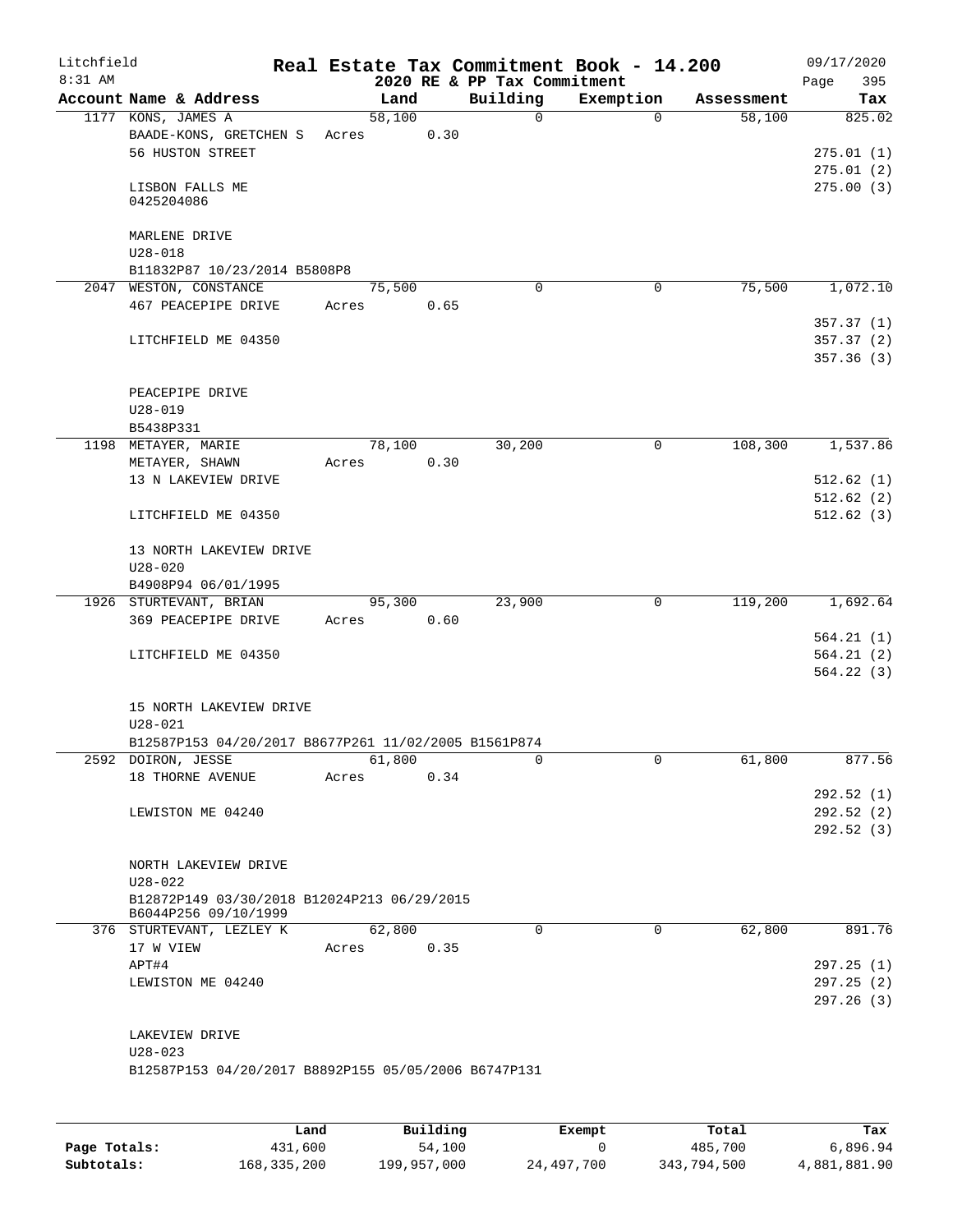| Litchfield |                                                    |  |       |        |      |  |          | Real Estate Tax Commitment Book - 14.200 |              |            |      | 09/17/2020                 |
|------------|----------------------------------------------------|--|-------|--------|------|--|----------|------------------------------------------|--------------|------------|------|----------------------------|
| 8:31 AM    |                                                    |  |       |        |      |  |          | 2020 RE & PP Tax Commitment              |              |            | Page | 396                        |
|            | Account Name & Address                             |  |       | Land   |      |  | Building | Exemption                                |              | Assessment |      | Tax                        |
|            | 508 DOIRON, JESSE                                  |  |       | 81,800 |      |  | 134,500  |                                          | 0            | 216,300    |      | 3,071.46                   |
|            | 18 THORNE AVENUE                                   |  | Acres |        | 0.34 |  |          |                                          |              |            |      |                            |
|            |                                                    |  |       |        |      |  |          |                                          |              |            |      | 1,023.82(1)                |
|            | LEWISTON ME 04240                                  |  |       |        |      |  |          |                                          |              |            |      | 1,023.82(2)<br>1,023.82(3) |
|            |                                                    |  |       |        |      |  |          |                                          |              |            |      |                            |
|            | 25 NORTH LAKEVIEW DRIVE                            |  |       |        |      |  |          |                                          |              |            |      |                            |
|            | $U28 - 023A$                                       |  |       |        |      |  |          |                                          |              |            |      |                            |
|            | B12872P149 03/30/2018 B12024P213 06/29/2015        |  |       |        |      |  |          |                                          |              |            |      |                            |
|            | B6044P256 09/10/1999                               |  |       |        |      |  |          |                                          |              |            |      |                            |
|            | 759 RODRIGUE, STEVEN L                             |  |       | 96,400 |      |  | 73,000   |                                          | $\mathbf 0$  | 169,400    |      | 2,405.48                   |
|            | RODRIGUE, ANNA S                                   |  |       | Acres  | 0.98 |  |          |                                          |              |            |      |                            |
|            | 806 RIVER ROAD                                     |  |       |        |      |  |          |                                          |              |            |      | 801.83(1)                  |
|            |                                                    |  |       |        |      |  |          |                                          |              |            |      | 801.83(2)                  |
|            | LEEDS ME 04263                                     |  |       |        |      |  |          |                                          |              |            |      | 801.82(3)                  |
|            |                                                    |  |       |        |      |  |          |                                          |              |            |      |                            |
|            | LAKEVIEW DRIVE                                     |  |       |        |      |  |          |                                          |              |            |      |                            |
|            | $U28 - 024$                                        |  |       |        |      |  |          |                                          |              |            |      |                            |
|            | B8161P171 10/14/2004 B7952P111 05/20/2004 B1321P5  |  |       |        |      |  |          |                                          |              |            |      |                            |
|            | 373 BILLINGS, MARK S                               |  |       | 98,800 |      |  | 147,600  | 25,000                                   |              | 221,400    |      | 3,143.88                   |
|            | 11 SOUTH LAKEVIEW DR                               |  |       | Acres  | 1.77 |  |          | 02 HOMESTEAD EXEMPT                      |              |            |      | 1,047.96(1)                |
|            | LITCHFIELD ME 04350                                |  |       |        |      |  |          |                                          |              |            |      | 1,047.96(2)                |
|            |                                                    |  |       |        |      |  |          |                                          |              |            |      | 1,047.96(3)                |
|            |                                                    |  |       |        |      |  |          |                                          |              |            |      |                            |
|            | 11 SOUTH LAKEVIEW DRIVE                            |  |       |        |      |  |          |                                          |              |            |      |                            |
|            | $U28 - 026$                                        |  |       |        |      |  |          |                                          |              |            |      |                            |
|            | B12681P75 08/04/2017 B5729P327                     |  |       |        |      |  |          |                                          |              |            |      |                            |
|            | 1449 KANE, MICHAELJ                                |  |       | 58,100 |      |  | $\Omega$ |                                          | $\mathbf 0$  | 58,100     |      | 825.02                     |
|            | 471 PEACEPIPE DRIVE                                |  | Acres |        | 0.30 |  |          |                                          |              |            |      |                            |
|            |                                                    |  |       |        |      |  |          |                                          |              |            |      | 275.01(1)                  |
|            | LITCHFIELD ME 04350                                |  |       |        |      |  |          |                                          |              |            |      | 275.01(2)                  |
|            |                                                    |  |       |        |      |  |          |                                          |              |            |      | 275.00(3)                  |
|            |                                                    |  |       |        |      |  |          |                                          |              |            |      |                            |
|            | LAKEVIEW DRIVE                                     |  |       |        |      |  |          |                                          |              |            |      |                            |
|            | $U28 - 027$                                        |  |       |        |      |  |          |                                          |              |            |      |                            |
|            | B7247P313 01/14/2003                               |  |       |        |      |  |          |                                          |              |            |      |                            |
|            | 2021 WENCKUS, PETER                                |  |       | 61,800 |      |  | 0        |                                          | $\mathbf{0}$ | 61,800     |      | 877.56                     |
|            | 257 WINDSOR STREET                                 |  | Acres |        | 0.34 |  |          |                                          |              |            |      |                            |
|            |                                                    |  |       |        |      |  |          |                                          |              |            |      | 292.52(1)                  |
|            | RANDOLPH ME 04346 5407                             |  |       |        |      |  |          |                                          |              |            |      | 292.52(2)                  |
|            |                                                    |  |       |        |      |  |          |                                          |              |            |      | 292.52(3)                  |
|            | LAKEVIEW DRIVE                                     |  |       |        |      |  |          |                                          |              |            |      |                            |
|            | $U28 - 028$                                        |  |       |        |      |  |          |                                          |              |            |      |                            |
|            | B11394P95 05/13/2013 B5994P59 07/09/1999 B2532P242 |  |       |        |      |  |          |                                          |              |            |      |                            |
|            | 06/30/1984                                         |  |       |        |      |  |          |                                          |              |            |      |                            |
|            | 2154 BERUBE, AMANDA LYNN                           |  |       | 80,900 |      |  | 60,000   |                                          | $\mathbf 0$  | 140,900    |      | 2,000.78                   |
|            | 101 BOWDOIN STREET                                 |  |       | Acres  | 0.33 |  |          |                                          |              |            |      |                            |
|            |                                                    |  |       |        |      |  |          |                                          |              |            |      | 666.93(1)                  |
|            | WINTHROP ME 04364                                  |  |       |        |      |  |          |                                          |              |            |      | 666.93(2)                  |
|            |                                                    |  |       |        |      |  |          |                                          |              |            |      | 666.92(3)                  |
|            |                                                    |  |       |        |      |  |          |                                          |              |            |      |                            |
|            | 8 SOUTH LAKEVIEW DRIVE                             |  |       |        |      |  |          |                                          |              |            |      |                            |
|            | $U28 - 030$                                        |  |       |        |      |  |          |                                          |              |            |      |                            |
|            | B9303P218 04/03/2007 B6407P154 02/20/2001          |  |       |        |      |  |          |                                          |              |            |      |                            |
|            |                                                    |  |       |        |      |  |          |                                          |              |            |      |                            |
|            |                                                    |  |       |        |      |  |          |                                          |              |            |      |                            |

|              | Land        | Building      | Exempt     | Total       | Tax          |
|--------------|-------------|---------------|------------|-------------|--------------|
| Page Totals: | 477,800     | 415,100       | 25,000     | 867,900     | 12,324.18    |
| Subtotals:   | 168,813,000 | 200, 372, 100 | 24,522,700 | 344,662,400 | 4,894,206.08 |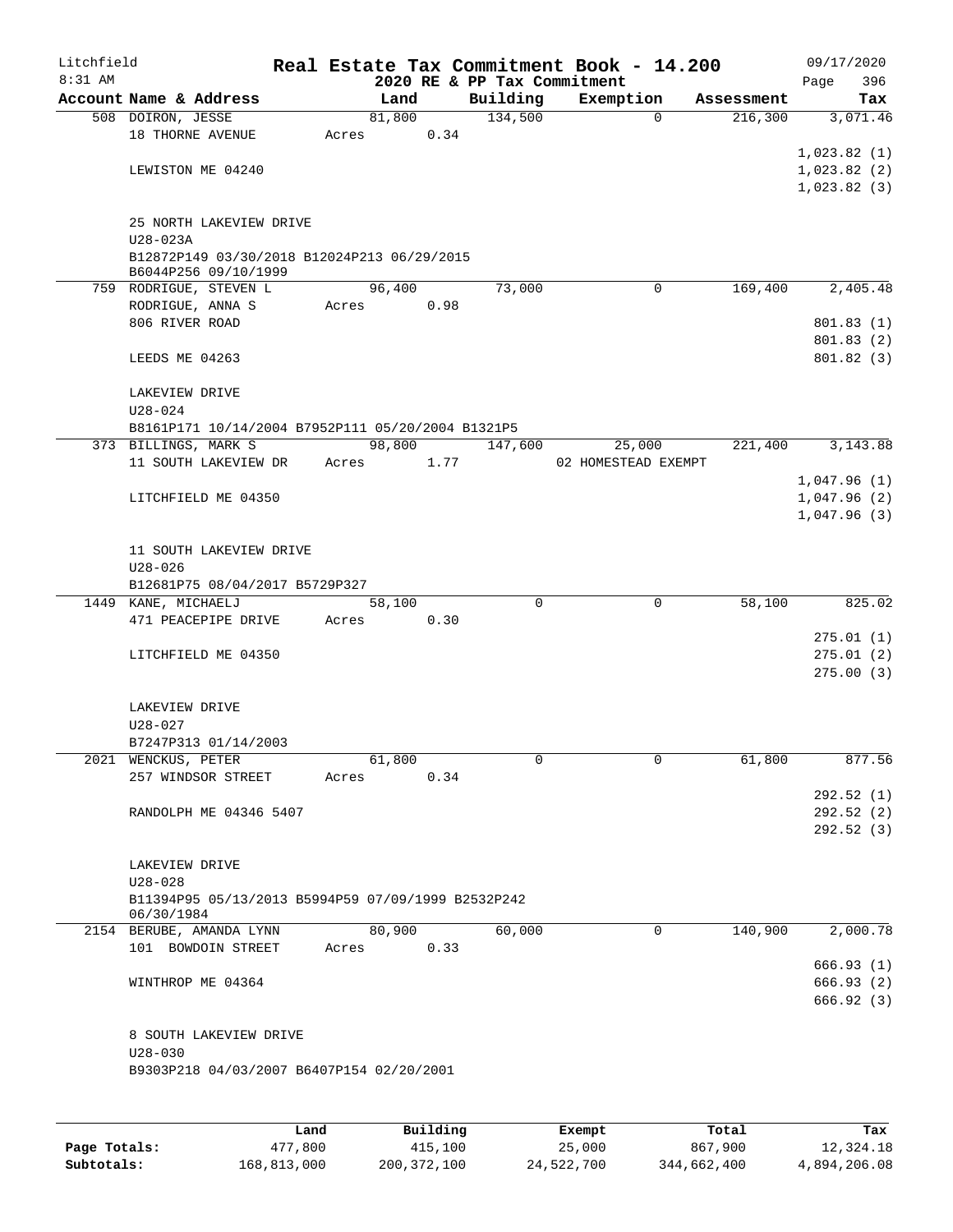| Litchfield |                                                    |       |                |      |                    | Real Estate Tax Commitment Book - 14.200 |                           | 09/17/2020          |
|------------|----------------------------------------------------|-------|----------------|------|--------------------|------------------------------------------|---------------------------|---------------------|
| $8:31$ AM  |                                                    |       |                |      |                    | 2020 RE & PP Tax Commitment              |                           | 397<br>Page         |
|            | Account Name & Address                             |       | Land<br>95,600 |      | Building<br>31,200 | Exemption                                | Assessment<br>$\mathbf 0$ | Tax                 |
|            | 444 HILL, CHADD<br>68 GETCH HILL LANE              | Acres |                | 0.70 |                    |                                          | 126,800                   | 1,800.56            |
|            |                                                    |       |                |      |                    |                                          |                           | 600.19(1)           |
|            | LITCHFIELD ME 04350                                |       |                |      |                    |                                          |                           | 600.19(2)           |
|            |                                                    |       |                |      |                    |                                          |                           | 600.18(3)           |
|            |                                                    |       |                |      |                    |                                          |                           |                     |
|            | 19 NORTH EVERGREEN                                 |       |                |      |                    |                                          |                           |                     |
|            | $U28 - 032$                                        |       |                |      |                    |                                          |                           |                     |
|            | B12160P148 10/13/2015 B12129P116 09/28/2015        |       |                |      |                    |                                          |                           |                     |
|            | B12012P200 04/24/2015 B6407P22 10/18/2004          |       |                |      |                    |                                          |                           |                     |
|            | 1197 METAYER, MARIE MCKAY                          |       | 33,100         |      | $\Omega$           |                                          | 0<br>33,100               | 470.02              |
|            | 13 N LAKEVIEW DRIVE                                | Acres |                | 3.70 |                    |                                          |                           |                     |
|            |                                                    |       |                |      |                    |                                          |                           | 156.67(1)           |
|            | LITCHFIELD ME 04350                                |       |                |      |                    |                                          |                           | 156.67(2)           |
|            |                                                    |       |                |      |                    |                                          |                           | 156.68(3)           |
|            | NORTH EVERGREEN DRIVE                              |       |                |      |                    |                                          |                           |                     |
|            | U28-033A                                           |       |                |      |                    |                                          |                           |                     |
|            | B2794P136                                          |       |                |      |                    |                                          |                           |                     |
| 719        | SMITH, LYNDA L                                     |       | 67,400         |      | 70,200             |                                          | 137,600<br>0              | 1,953.92            |
|            | SMITH, DON E                                       | Acres |                | 0.20 |                    |                                          |                           |                     |
|            | 429 PEACEPIPE DRIVE                                |       |                |      |                    |                                          |                           | 651.31(1)           |
|            |                                                    |       |                |      |                    |                                          |                           | 651.31(2)           |
|            | LITCHFIELD ME 04350                                |       |                |      |                    |                                          |                           | 651.30(3)           |
|            |                                                    |       |                |      |                    |                                          |                           |                     |
|            | 429 PEACEPIPE DRIVE                                |       |                |      |                    |                                          |                           |                     |
|            | $U28 - 034$                                        |       |                |      |                    |                                          |                           |                     |
|            | B12442P91 10/14/2016 B8667P99 10/18/2005           |       |                |      |                    |                                          |                           |                     |
|            | 1782 SOULE, DAVID N                                |       | 154,700        |      | 65,800             |                                          | $\mathbf 0$<br>220,500    | 3,131.10            |
|            | SOULE, KIM R                                       | Acres |                | 0.28 |                    |                                          |                           |                     |
|            | 30 DR MANN DRIVE                                   |       |                |      |                    |                                          |                           | 1,043.70(1)         |
|            |                                                    |       |                |      |                    |                                          |                           | 1,043.70(2)         |
|            | CHELSEA ME 04330                                   |       |                |      |                    |                                          |                           | 1,043.70(3)         |
|            |                                                    |       |                |      |                    |                                          |                           |                     |
|            | 8 MARLENE DRIVE                                    |       |                |      |                    |                                          |                           |                     |
|            | $U28 - 036$<br>B5688P157                           |       |                |      |                    |                                          |                           |                     |
|            | 720 LACASSE, LOUIE L                               |       | 144,700        |      | 1,600              |                                          | 0<br>146,300              | 2,077.46            |
|            | LACASSE, MONA G                                    | Acres |                | 0.24 |                    |                                          |                           |                     |
|            | 7 MARLENE DRIVE                                    |       |                |      |                    |                                          |                           | 692.49 (1)          |
|            |                                                    |       |                |      |                    |                                          |                           | 692.49 (2)          |
|            | LITCHFIELD ME 04350                                |       |                |      |                    |                                          |                           | 692.48 (3)          |
|            |                                                    |       |                |      |                    |                                          |                           |                     |
|            | 7 MARLENE DRIVE                                    |       |                |      |                    |                                          |                           |                     |
|            | $U28 - 037$                                        |       |                |      |                    |                                          |                           |                     |
|            | B12073P12 08/12/2015 B8684P109 11/04/2005 B8186P99 |       |                |      |                    |                                          |                           |                     |
|            | 10/29/2004 B6672P95 10/25/2001                     |       |                |      |                    |                                          |                           |                     |
|            | 1158 PEDDIE COLIN M                                |       | 252,000        |      | 237,300            |                                          | 0                         | 489,300<br>6,948.06 |
|            | PEDDIE PENNY<br>102 WELLESLEY STREET               | Acres |                | 1.14 |                    |                                          |                           | 2,316.02(1)         |
|            |                                                    |       |                |      |                    |                                          |                           | 2,316.02(2)         |
|            | WESTON MA 02493                                    |       |                |      |                    |                                          |                           | 2,316.02(3)         |
|            |                                                    |       |                |      |                    |                                          |                           |                     |
|            | 18 MARLENE DRIVE                                   |       |                |      |                    |                                          |                           |                     |
|            | $U28 - 039$                                        |       |                |      |                    |                                          |                           |                     |
|            | B9273P206 03/09/2007 B6305P233                     |       |                |      |                    |                                          |                           |                     |
|            |                                                    |       |                |      |                    |                                          |                           |                     |
|            |                                                    |       |                |      |                    |                                          |                           |                     |
|            |                                                    |       |                |      |                    |                                          |                           |                     |

|              | Land        | Building    | Exempt     | Total       | Tax          |
|--------------|-------------|-------------|------------|-------------|--------------|
| Page Totals: | 747.500     | 406,100     |            | 1,153,600   | 16,381.12    |
| Subtotals:   | 169,560,500 | 200,778,200 | 24,522,700 | 345,816,000 | 4,910,587.20 |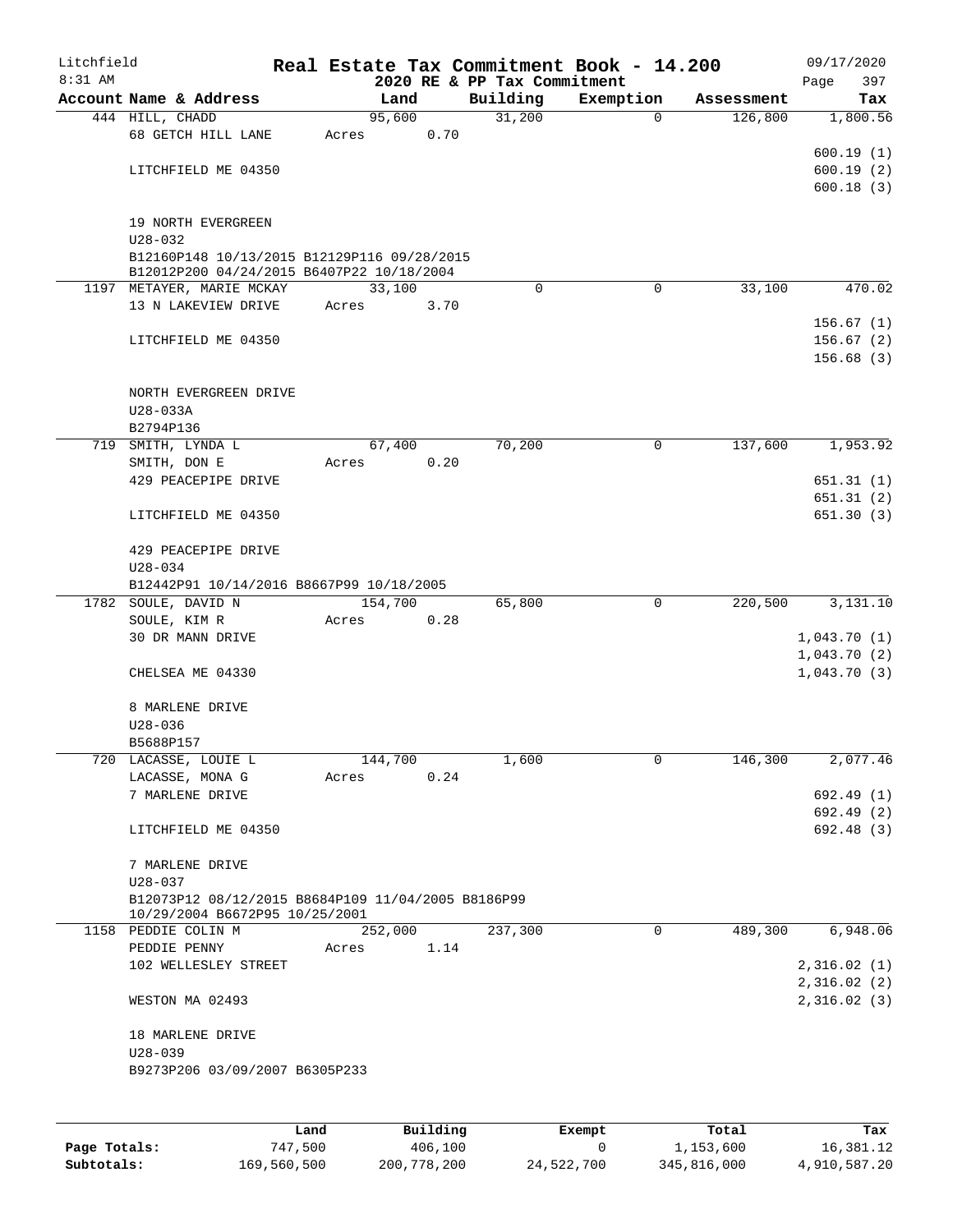| Litchfield<br>8:31 AM |                                           |       |          |       |                                         | Real Estate Tax Commitment Book - 14.200 |            | 09/17/2020             |
|-----------------------|-------------------------------------------|-------|----------|-------|-----------------------------------------|------------------------------------------|------------|------------------------|
|                       | Account Name & Address                    |       | Land     |       | 2020 RE & PP Tax Commitment<br>Building | Exemption                                | Assessment | 398<br>Page<br>Tax     |
|                       | 1874 WHITMAN, GAIL E                      |       | 76,100   |       | 4,000                                   | $\mathbf 0$                              | 80,100     | 1,137.42               |
|                       | C/O: ELIZABETH MITCHELL Acres             |       |          | 0.40  |                                         |                                          |            |                        |
|                       | P.O. BOX 7                                |       |          |       |                                         |                                          |            | 379.14(1)              |
|                       | LITCHFIELD ME 04350                       |       |          |       |                                         |                                          |            | 379.14(2)              |
|                       |                                           |       |          |       |                                         |                                          |            | 379.14(3)              |
|                       | 433 PEACEPIPE DRIVE                       |       |          |       |                                         |                                          |            |                        |
|                       | $U28 - 042$                               |       |          |       |                                         |                                          |            |                        |
|                       | B3399P223                                 |       |          |       |                                         |                                          |            |                        |
|                       | 2046 LACHANCE, PETER ET AL                |       | 9,600    |       | 0                                       | 0                                        | 9,600      | 136.32                 |
|                       | 105 HARPSWELL ROAD                        | Acres |          | 0.13  |                                         |                                          |            |                        |
|                       |                                           |       |          |       |                                         |                                          |            | 45.44 (1)              |
|                       | BRUNSWICK ME 04011                        |       |          |       |                                         |                                          |            | 45.44 (2)              |
|                       |                                           |       |          |       |                                         |                                          |            | 45.44 (3)              |
|                       | PEACEPIPE DRIVE                           |       |          |       |                                         |                                          |            |                        |
|                       | $U28 - 043$                               |       |          |       |                                         |                                          |            |                        |
|                       | B10950P250 01/31/2012 B5418P69 02/24/1997 |       |          |       |                                         |                                          |            |                        |
|                       | 1336 CONNOR, ANNA M. (                    |       | 213,900  |       | 62,100                                  | 0                                        | 276,000    | 3,919.20               |
|                       | TRUSTEE)                                  |       |          |       |                                         |                                          |            |                        |
|                       | MILLER, JOSEPH J. ET AL Acres             |       |          | 0.47  |                                         |                                          |            |                        |
|                       | (TRUSTEE)<br>MILLER FAMILY TRUST          |       |          |       |                                         |                                          |            | 1,306.40(1)            |
|                       | 3 ADAMS COURT                             |       |          |       |                                         |                                          |            | 1,306.40(2)            |
|                       | SOMMERSWORTH NH 03878                     |       |          |       |                                         |                                          |            | 1,306.40(3)            |
|                       |                                           |       |          |       |                                         |                                          |            |                        |
|                       | 437 PEACEPIPE DRIVE                       |       |          |       |                                         |                                          |            |                        |
|                       | $U28 - 044$                               |       |          |       |                                         |                                          |            |                        |
|                       | B11568P61 10/22/2013 B7539P256 07/30/2003 |       |          |       |                                         |                                          |            |                        |
|                       | 916 KANE, MICHAEL                         |       | 116,200  |       | 49,700                                  | 0                                        | 165,900    | 2,355.78               |
|                       | 471 PEACEPIPE DRIVE                       | Acres |          | 20.80 |                                         |                                          |            |                        |
|                       |                                           |       |          |       |                                         |                                          |            | 785.26(1)<br>785.26(2) |
|                       | LITCHFIELD ME 04350                       |       |          |       |                                         |                                          |            | 785.26 (3)             |
|                       |                                           |       |          |       |                                         |                                          |            |                        |
|                       | 462 PEACEPIPE DRIVE                       |       |          |       |                                         |                                          |            |                        |
|                       | $U28 - 046$                               |       |          |       |                                         |                                          |            |                        |
|                       | B3249P63                                  |       |          |       |                                         |                                          |            |                        |
| 1593                  | SINCLAIR, ROBERT                          |       | 128,300  |       | 80,100                                  | 0                                        | 208,400    | 2,959.28               |
|                       | ROCKVILLE PARK                            | Acres |          | 0.29  |                                         |                                          |            |                        |
|                       |                                           |       |          |       |                                         |                                          |            | 986.43 (1)             |
|                       | STONEHAM MA 02180                         |       |          |       |                                         |                                          |            | 986.43 (2)             |
|                       |                                           |       |          |       |                                         |                                          |            | 986.42 (3)             |
|                       |                                           |       |          |       |                                         |                                          |            |                        |
|                       | 479 PEACEPIPE DRIVE<br>$U28 - 047$        |       |          |       |                                         |                                          |            |                        |
|                       | B2838P293 08/14/1985                      |       |          |       |                                         |                                          |            |                        |
|                       | 1439 RAND, GREGORY                        |       | 55,100   |       | 24,100                                  | 0                                        | 79,200     | 1,124.64               |
|                       | RAND, SHAWN                               | Acres |          | 0.15  |                                         |                                          |            |                        |
|                       | 36 Mount Vernon Street                    |       |          |       |                                         |                                          |            | 374.88(1)              |
|                       |                                           |       |          |       |                                         |                                          |            | 374.88 (2)             |
|                       | Gardiner ME 04345                         |       |          |       |                                         |                                          |            | 374.88 (3)             |
|                       |                                           |       |          |       |                                         |                                          |            |                        |
|                       | 475 PEACEPIPE DRIVE                       |       |          |       |                                         |                                          |            |                        |
|                       | $U28 - 048$<br>B7740P267                  |       |          |       |                                         |                                          |            |                        |
|                       |                                           |       |          |       |                                         |                                          |            |                        |
|                       |                                           |       |          |       |                                         |                                          |            |                        |
|                       | Land                                      |       | Building |       |                                         | Exempt                                   | Total      | Tax                    |
| Page Totals:          | 599,200                                   |       | 220,000  |       |                                         | 0                                        | 819,200    | 11,632.64              |

**Page Totals:** 599,200 220,000 0 819,200 11,632.64 **Subtotals:** 170,159,700 200,998,200 24,522,700 346,635,200 4,922,219.84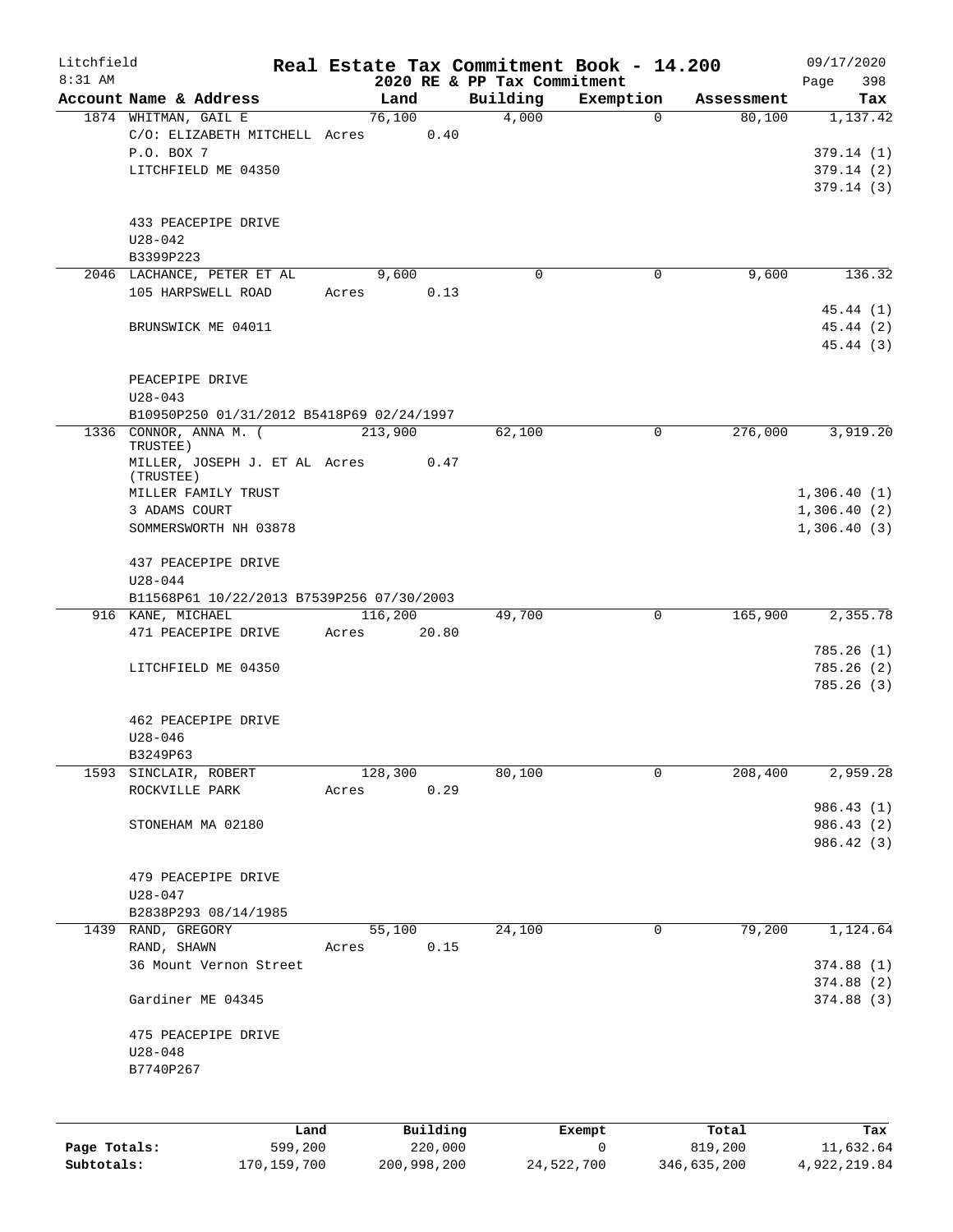| Litchfield   |             |                                                      |       |               |          |                             | Real Estate Tax Commitment Book - 14.200 |            | 09/17/2020   |
|--------------|-------------|------------------------------------------------------|-------|---------------|----------|-----------------------------|------------------------------------------|------------|--------------|
| 8:31 AM      |             |                                                      |       |               |          | 2020 RE & PP Tax Commitment |                                          |            | 399<br>Page  |
|              |             | Account Name & Address                               |       | Land          |          | Building                    | Exemption                                | Assessment | Tax          |
|              |             | 917 KANE, MICHAEL J                                  |       | 58,200        |          | 119,300                     | 31,000                                   | 146,500    | 2,080.30     |
|              |             | 471 PEACEPIPE DRIVE                                  | Acres |               | 0.13     |                             | 03 VETERANS EXEMPT                       |            |              |
|              |             |                                                      |       |               |          |                             | 02 HOMESTEAD EXEMPT                      |            | 693.43 (1)   |
|              |             | LITCHFIELD ME 04350                                  |       |               |          |                             |                                          |            | 693.43 (2)   |
|              |             |                                                      |       |               |          |                             |                                          |            | 693.44 (3)   |
|              |             | 471 PEACEPIPE DRIVE                                  |       |               |          |                             |                                          |            |              |
|              | $U28 - 049$ |                                                      |       |               |          |                             |                                          |            |              |
|              | B1719P271   |                                                      |       |               |          |                             |                                          |            |              |
|              |             | 1854 WESTON, RICHARD L                               |       | 55,700        |          | 84,700                      | 31,000                                   | 109,400    | 1,553.48     |
|              |             | 467 PEACEPIPE DRIVE                                  | Acres |               | 0.14     |                             | 02 HOMESTEAD EXEMPT                      |            |              |
|              |             |                                                      |       |               |          |                             | 22 WW2 Widow Res                         |            | 517.83(1)    |
|              |             | LITCHFIELD ME 04350                                  |       |               |          |                             |                                          |            | 517.83(2)    |
|              |             |                                                      |       |               |          |                             |                                          |            | 517.82(3)    |
|              |             |                                                      |       |               |          |                             |                                          |            |              |
|              |             | 467 PEACEPIPE DRIVE                                  |       |               |          |                             |                                          |            |              |
|              | $U28 - 050$ |                                                      |       |               |          |                             |                                          |            |              |
|              | B1817P333   |                                                      |       |               |          |                             |                                          |            |              |
|              |             | 1636 SMITH, III, NORMAN                              |       | 59,700        |          | 34,900                      | 6,000                                    | 88,600     | 1,258.12     |
|              |             | SMITH, ALAN L. &                                     | Acres |               | 0.14     |                             | 14 WW2 Vet NonRes                        |            |              |
|              |             | HITCHCOCK, PAMELA J.                                 |       |               |          |                             |                                          |            |              |
|              |             | 467 WEST ROAD                                        |       |               |          |                             |                                          |            | 419.37(1)    |
|              |             |                                                      |       |               |          |                             |                                          |            | 419.37(2)    |
|              |             | WESTFIELD MA 01085                                   |       |               |          |                             |                                          |            | 419.38(3)    |
|              |             |                                                      |       |               |          |                             |                                          |            |              |
|              |             | 463 PEACEPIPE DRIVE                                  |       |               |          |                             |                                          |            |              |
|              | $U28 - 051$ |                                                      |       |               |          |                             |                                          |            |              |
|              | 08/31/1978  | B12295P336 05/11/2016 B9423P123 07/11/2007 B2144P326 |       |               |          |                             |                                          |            |              |
|              |             | 910 BROWN, BARBARA                                   |       | 58,200        |          | 88,900                      | 0                                        | 147,100    | 2,088.82     |
|              |             | 447 CENTER AVE                                       | Acres |               | 0.13     |                             |                                          |            |              |
|              |             |                                                      |       |               |          |                             |                                          |            | 696.27(1)    |
|              |             | WESTWOOD NJ 07675                                    |       |               |          |                             |                                          |            | 696.27(2)    |
|              |             |                                                      |       |               |          |                             |                                          |            | 696.28(3)    |
|              |             |                                                      |       |               |          |                             |                                          |            |              |
|              |             | 459 PEACEPIPE DRIVE                                  |       |               |          |                             |                                          |            |              |
|              | $U28 - 052$ |                                                      |       |               |          |                             |                                          |            |              |
|              |             | B5457P327 09/01/1997                                 |       |               |          |                             |                                          |            |              |
| 569          |             | EWALD, DIANE B                                       |       | 51,800        |          | 65,800                      | $\mathbf 0$                              | 117,600    | 1,669.92     |
|              |             | FINTA, THOMAS                                        | Acres |               | 0.09     |                             |                                          |            |              |
|              |             | 49 YANKEE PEDDLER PATH                               |       |               |          |                             |                                          |            | 556.64(1)    |
|              |             |                                                      |       |               |          |                             |                                          |            | 556.64(2)    |
|              |             | MADISON CT 06443                                     |       |               |          |                             |                                          |            | 556.64(3)    |
|              |             |                                                      |       |               |          |                             |                                          |            |              |
|              |             | 455 PEACEPIPE DRIVE                                  |       |               |          |                             |                                          |            |              |
|              | $U28 - 053$ |                                                      |       |               |          |                             |                                          |            |              |
|              |             | B10683P213 03/08/2011 B8521P183 08/01/2005 B4076P160 |       |               |          |                             |                                          |            |              |
|              | 01/02/1992  | 758 COUNTS CATHY L                                   |       | 51,800        |          | 30,400                      | 0                                        | 82,200     | 1,167.24     |
|              |             | 6 CHARLES AVE                                        | Acres |               | 0.09     |                             |                                          |            |              |
|              |             |                                                      |       |               |          |                             |                                          |            | 389.08 (1)   |
|              |             | OLD ORCHARD BEACH ME                                 |       |               |          |                             |                                          |            | 389.08 (2)   |
|              | 04064       |                                                      |       |               |          |                             |                                          |            |              |
|              |             |                                                      |       |               |          |                             |                                          |            | 389.08(3)    |
|              |             |                                                      |       |               |          |                             |                                          |            |              |
|              |             | 451 PEACEPIPE DRIVE                                  |       |               |          |                             |                                          |            |              |
|              | $U28 - 054$ |                                                      |       |               |          |                             |                                          |            |              |
|              |             | B9915P190 11/24/2008 B9915P188 11/24/2008 B6947P279  |       |               |          |                             |                                          |            |              |
|              | 06/15/2002  |                                                      |       |               |          |                             |                                          |            |              |
|              |             | Land                                                 |       |               | Building |                             | Exempt                                   | Total      | Tax          |
| Page Totals: |             | 335,400                                              |       |               | 424,000  |                             | 68,000                                   | 691,400    | 9,817.88     |
| Subtotals:   |             | 170,495,100                                          |       | 201, 422, 200 |          |                             | 24,590,700<br>347, 326, 600              |            | 4,932,037.72 |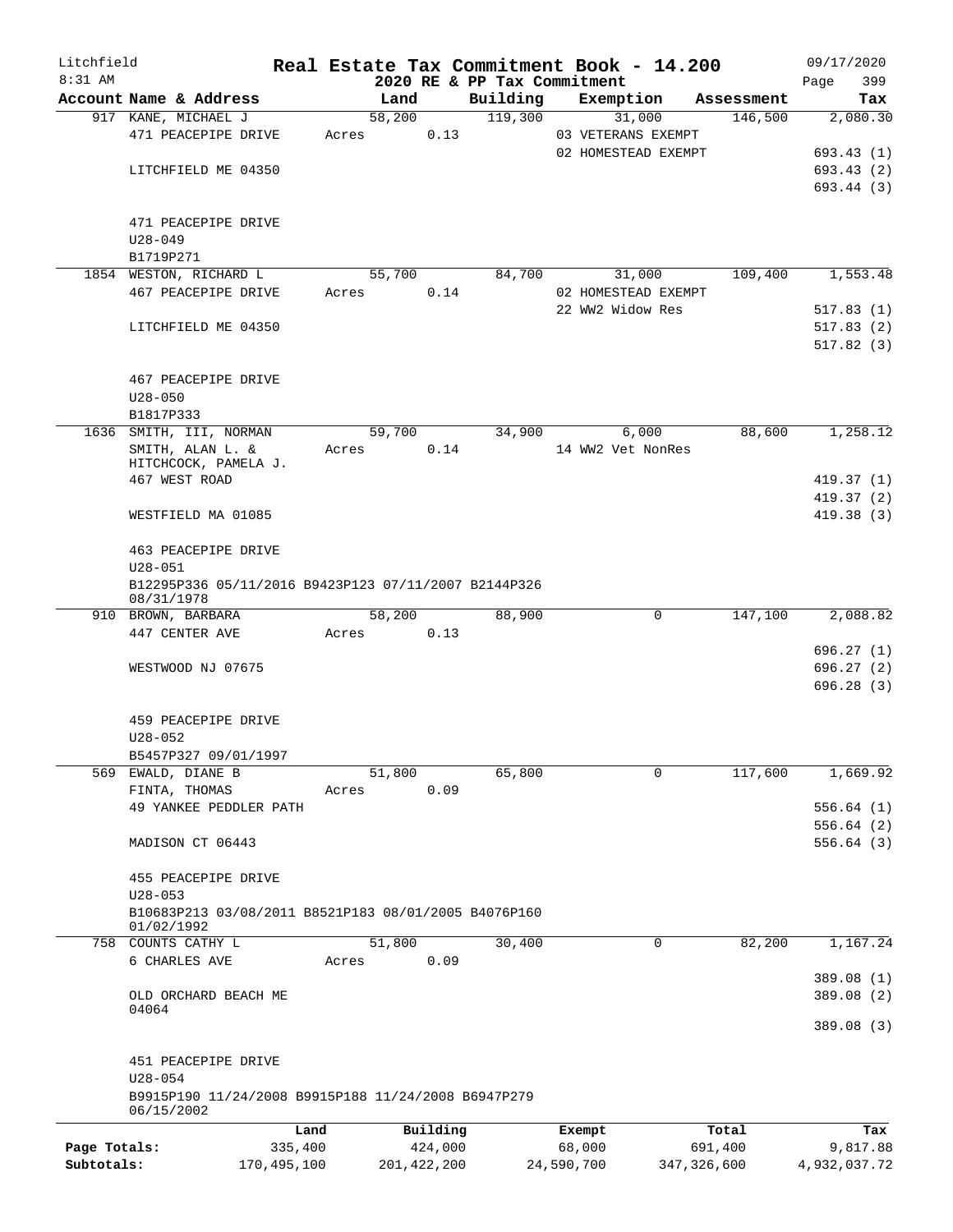| Litchfield<br>8:31 AM |                                             |         |      | 2020 RE & PP Tax Commitment | Real Estate Tax Commitment Book - 14.200 |            | 09/17/2020<br>400<br>Page |
|-----------------------|---------------------------------------------|---------|------|-----------------------------|------------------------------------------|------------|---------------------------|
|                       | Account Name & Address                      | Land    |      | Building                    | Exemption                                | Assessment | Tax                       |
|                       | 1240 MOLES, LARRY                           | 46,000  |      | 72,600                      | $\Omega$                                 | 118,600    | 1,684.12                  |
|                       | 123 COOLWATER AVENUE                        | Acres   | 0.08 |                             |                                          |            |                           |
|                       |                                             |         |      |                             |                                          |            | 561.37(1)                 |
|                       | SATSUMA FL 32189                            |         |      |                             |                                          |            | 561.37(2)                 |
|                       |                                             |         |      |                             |                                          |            | 561.38(3)                 |
|                       |                                             |         |      |                             |                                          |            |                           |
|                       | 447 PEACEPIPE DRIVE                         |         |      |                             |                                          |            |                           |
|                       | $U28 - 055$                                 |         |      |                             |                                          |            |                           |
|                       | B2286P234                                   |         |      |                             |                                          |            |                           |
| 969                   | SMART LEROY E                               | 47,800  |      | 31,400                      | 0                                        | 79,200     | 1,124.64                  |
|                       | SMART LINDA A                               | Acres   | 0.09 |                             |                                          |            |                           |
|                       | 1532 HALLOWELL ROAD                         |         |      |                             |                                          |            | 374.88(1)                 |
|                       |                                             |         |      |                             |                                          |            | 374.88(2)                 |
|                       | LITCHFIELD ME 04350                         |         |      |                             |                                          |            | 374.88 (3)                |
|                       | 443 PEACEPIPE DRIVE                         |         |      |                             |                                          |            |                           |
|                       | $U28 - 056$                                 |         |      |                             |                                          |            |                           |
|                       | B9650P285 02/27/2008 B3602P310 08/24/1989   |         |      |                             |                                          |            |                           |
|                       | 971 LACHANCE, PETER R                       | 50,000  |      | 24,100                      | 0                                        | 74,100     | 1,052.22                  |
|                       | 105 HARPSWELL ROAD                          | Acres   | 0.08 |                             |                                          |            |                           |
|                       |                                             |         |      |                             |                                          |            | 350.74(1)                 |
|                       | BRUNSWICK ME 04011                          |         |      |                             |                                          |            | 350.74 (2)                |
|                       |                                             |         |      |                             |                                          |            | 350.74(3)                 |
|                       | 439 PEACEPIPE DRIVE                         |         |      |                             |                                          |            |                           |
|                       | $U28 - 057$                                 |         |      |                             |                                          |            |                           |
|                       | B6910P95                                    |         |      |                             |                                          |            |                           |
|                       | 2635 NELSON, JEREMY J                       | 248,600 |      | 65,800                      | 0                                        | 314,400    | 4,464.48                  |
|                       | PO BOX 470                                  | Acres   | 2.21 |                             |                                          |            |                           |
|                       |                                             |         |      |                             |                                          |            | 1,488.16(1)               |
|                       | LITCHFIELD ME 04350                         |         |      |                             |                                          |            | 1,488.16(2)               |
|                       |                                             |         |      |                             |                                          |            | 1,488.16(3)               |
|                       |                                             |         |      |                             |                                          |            |                           |
|                       | 497 PEACEPIPE DRIVE<br>$U28 - 058$          |         |      |                             |                                          |            |                           |
|                       | B13133P101 01/14/2019 B11576P284 11/25/2013 |         |      |                             |                                          |            |                           |
|                       | 1287 NELSON, JEREMY J                       | 247,500 |      | 58,300                      | 0                                        | 305,800    | 4,342.36                  |
|                       | PO BOX 470                                  | Acres   | 1.05 |                             |                                          |            |                           |
|                       |                                             |         |      |                             |                                          |            | 1,447.45(1)               |
|                       | LITCHFIELD ME 04350                         |         |      |                             |                                          |            | 1,447.45(2)               |
|                       |                                             |         |      |                             |                                          |            | 1,447.46(3)               |
|                       |                                             |         |      |                             |                                          |            |                           |
|                       | 485 PEACEPIPE DRIVE                         |         |      |                             |                                          |            |                           |
|                       | U28-058A<br>B13231P140 06/06/2019 B2988P158 |         |      |                             |                                          |            |                           |
|                       | 2017 NELSON, JEREMY                         | 0       |      | 2,400                       | 0                                        | 2,400      | 34.08                     |
|                       | P.O. BOX 470                                |         |      |                             |                                          |            |                           |
|                       |                                             |         |      |                             |                                          |            | 11.36(1)                  |
|                       | LITCHFIELD ME 04350                         |         |      |                             |                                          |            | 11.36(2)                  |
|                       |                                             |         |      |                             |                                          |            | 11.36(3)                  |
|                       |                                             |         |      |                             |                                          |            |                           |
|                       | 485 PEACEPIPE DRIVE                         |         |      |                             |                                          |            |                           |
|                       | $U28 - 058 - ON$                            |         |      |                             |                                          |            |                           |
|                       |                                             |         |      |                             |                                          |            |                           |

|              | Land        | Building    | Exempt     | Total         | Tax          |
|--------------|-------------|-------------|------------|---------------|--------------|
| Page Totals: | 639,900     | 254,600     |            | 894,500       | 12,701.90    |
| Subtotals:   | 171,135,000 | 201,676,800 | 24,590,700 | 348, 221, 100 | 4,944,739.62 |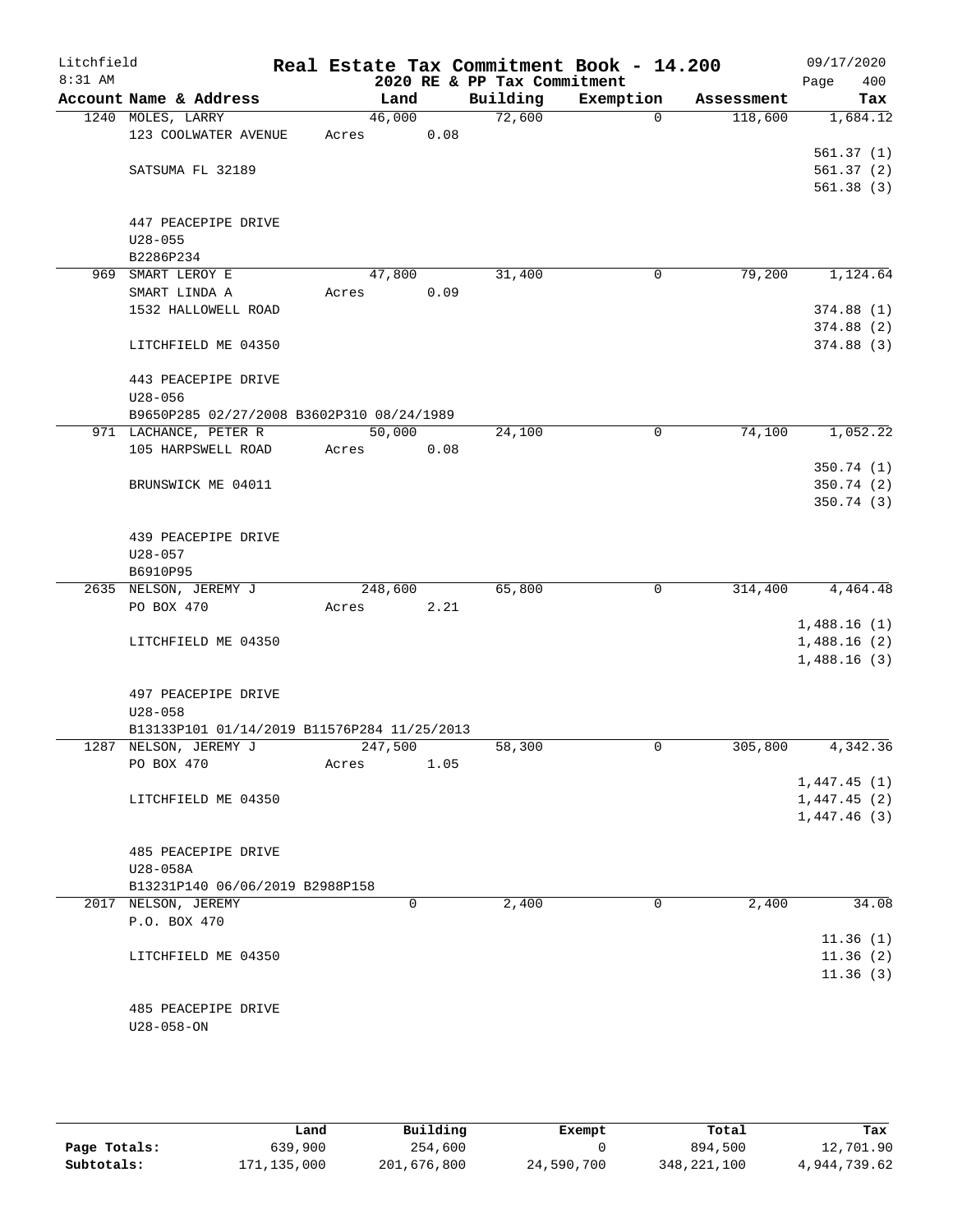| Litchfield |                                              |      |       |          |      |                                         | Real Estate Tax Commitment Book - 14.200 |                        | 09/17/2020      |
|------------|----------------------------------------------|------|-------|----------|------|-----------------------------------------|------------------------------------------|------------------------|-----------------|
| 8:31 AM    | Account Name & Address                       |      |       | Land     |      | 2020 RE & PP Tax Commitment<br>Building | Exemption                                |                        | Page<br>401     |
|            |                                              |      |       | 169,900  |      | 30,500                                  | $\mathbf 0$                              | Assessment<br>200, 400 | Tax<br>2,845.68 |
|            | 117 BERNIER, MAURICE<br>52 VILLAGE ST        |      |       |          | 0.42 |                                         |                                          |                        |                 |
|            |                                              |      | Acres |          |      |                                         |                                          |                        | 948.56(1)       |
|            |                                              |      |       |          |      |                                         |                                          |                        |                 |
|            | LISBON ME 04250                              |      |       |          |      |                                         |                                          |                        | 948.56 (2)      |
|            |                                              |      |       |          |      |                                         |                                          |                        | 948.56(3)       |
|            |                                              |      |       |          |      |                                         |                                          |                        |                 |
|            | 507 PEACEPIPE DRIVE<br>$U28 - 061$           |      |       |          |      |                                         |                                          |                        |                 |
|            |                                              |      |       |          |      |                                         |                                          |                        |                 |
|            | B3057P23                                     |      |       |          |      |                                         |                                          |                        |                 |
|            | 118 BERNIER, MAURICE A<br>52 VILLAGE ST      |      |       | 155,600  |      | 122,400                                 | 0                                        | 278,000                | 3,947.60        |
|            |                                              |      | Acres |          | 0.23 |                                         |                                          |                        |                 |
|            |                                              |      |       |          |      |                                         |                                          |                        | 1,315.87(1)     |
|            | LISBON ME 04250                              |      |       |          |      |                                         |                                          |                        | 1,315.87(2)     |
|            |                                              |      |       |          |      |                                         |                                          |                        | 1,315.86(3)     |
|            |                                              |      |       |          |      |                                         |                                          |                        |                 |
|            | 509 PEACEPIPE DRIVE                          |      |       |          |      |                                         |                                          |                        |                 |
|            | $U28 - 062$                                  |      |       |          |      |                                         |                                          |                        |                 |
|            | B4760P153                                    |      |       | 161,000  |      | 14,900                                  | 0                                        | 175,900                | 2,497.78        |
|            | 893 BERNIER, MAURICE A                       |      |       |          |      |                                         |                                          |                        |                 |
|            | BERNIER, PATRICIA A                          |      | Acres |          | 0.27 |                                         |                                          |                        |                 |
|            | 52 VILLAGE ST                                |      |       |          |      |                                         |                                          |                        | 832.59 (1)      |
|            |                                              |      |       |          |      |                                         |                                          |                        | 832.59 (2)      |
|            | LISBON ME 04250                              |      |       |          |      |                                         |                                          |                        | 832.60 (3)      |
|            |                                              |      |       |          |      |                                         |                                          |                        |                 |
|            | 511 PEACEPIPE DRIVE                          |      |       |          |      |                                         |                                          |                        |                 |
|            | $U28 - 063$<br>B12974P21 07/19/2018 B6870P36 |      |       |          |      |                                         |                                          |                        |                 |
|            | 1201 BERNIER, DANIEL J                       |      |       |          |      | 30,800                                  | 0                                        | 179,400                | 2,547.48        |
|            |                                              |      |       | 148,600  | 0.24 |                                         |                                          |                        |                 |
|            | BERNIER, SHELLEY ANN<br><b>BERNIER</b>       |      | Acres |          |      |                                         |                                          |                        |                 |
|            | 515 PEACEPIPE DRIVE                          |      |       |          |      |                                         |                                          |                        | 849.16 (1)      |
|            |                                              |      |       |          |      |                                         |                                          |                        | 849.16 (2)      |
|            | LITCHFIELD ME 04350                          |      |       |          |      |                                         |                                          |                        | 849.16 (3)      |
|            |                                              |      |       |          |      |                                         |                                          |                        |                 |
|            | 515 PEACEPIPE DRIVE                          |      |       |          |      |                                         |                                          |                        |                 |
|            | $U28 - 064$                                  |      |       |          |      |                                         |                                          |                        |                 |
|            | B10203P145 09/03/2009 B10203P143 09/03/2009  |      |       |          |      |                                         |                                          |                        |                 |
|            | B9826P181 08/18/2008 B4097P63                |      |       |          |      |                                         |                                          |                        |                 |
|            | 1193 BERNIER, PATRICIA A                     |      |       | 151,400  |      | 36,500                                  | 0                                        | 187,900                | 2,668.18        |
|            | BERNIER, MAURICE                             |      | Acres |          | 0.25 |                                         |                                          |                        |                 |
|            | 52 VILLAGE STREET                            |      |       |          |      |                                         |                                          |                        | 889.39 (1)      |
|            |                                              |      |       |          |      |                                         |                                          |                        | 889.39 (2)      |
|            | LISBON ME 04250                              |      |       |          |      |                                         |                                          |                        | 889.40 (3)      |
|            |                                              |      |       |          |      |                                         |                                          |                        |                 |
|            | 517 PEACEPIPE DRIVE                          |      |       |          |      |                                         |                                          |                        |                 |
|            | $U28 - 065$                                  |      |       |          |      |                                         |                                          |                        |                 |
|            | B11815P255 10/02/2014 B1521P569              |      |       |          |      |                                         |                                          |                        |                 |
|            | 1191 HOWELL, MICHAEL                         |      |       | 123,500  |      | 27,200                                  | 0                                        | 150,700                | 2,139.94        |
|            | 41 BARTLETT STREET                           |      | Acres |          | 0.15 |                                         |                                          |                        |                 |
|            |                                              |      |       |          |      |                                         |                                          |                        | 713.31(1)       |
|            | CHARLESTOWN MA 02129                         |      |       |          |      |                                         |                                          |                        | 713.31(2)       |
|            |                                              |      |       |          |      |                                         |                                          |                        | 713.32(3)       |
|            |                                              |      |       |          |      |                                         |                                          |                        |                 |
|            | 521 PEACEPIPE DRIVE                          |      |       |          |      |                                         |                                          |                        |                 |
|            | $U28 - 066$                                  |      |       |          |      |                                         |                                          |                        |                 |
|            | B6328P105 10/20/2000                         |      |       |          |      |                                         |                                          |                        |                 |
|            |                                              |      |       |          |      |                                         |                                          |                        |                 |
|            |                                              |      |       |          |      |                                         |                                          |                        |                 |
|            |                                              | Land |       | Building |      |                                         | Exempt                                   | Total                  | Tax             |
|            |                                              |      |       |          |      |                                         |                                          |                        |                 |

| Page Totals: | 910,000     | 262,300     |            | 1,172,300   | 16,646.66    |
|--------------|-------------|-------------|------------|-------------|--------------|
| Subtotals:   | 172,045,000 | 201,939,100 | 24,590,700 | 349,393,400 | 4,961,386.28 |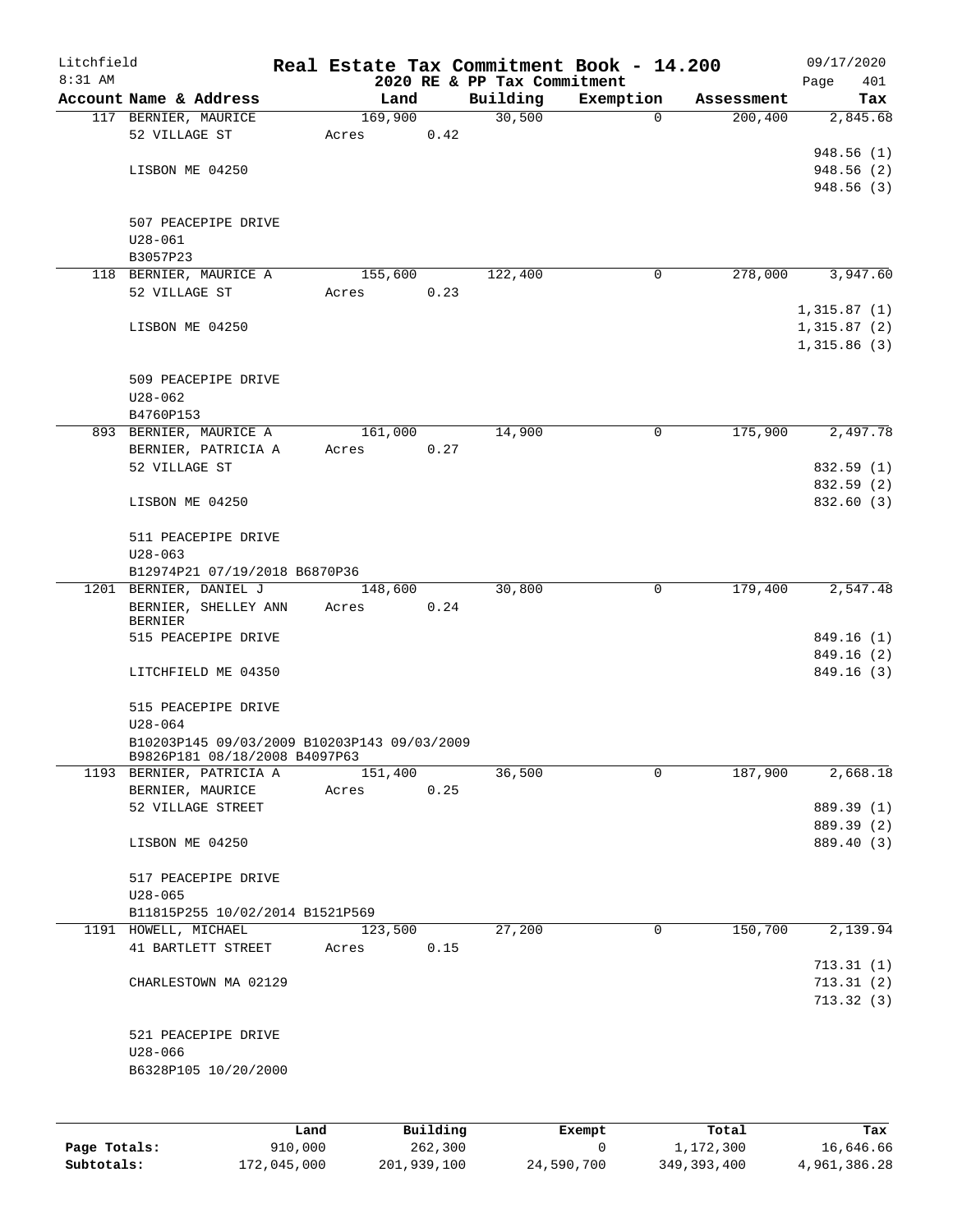| Litchfield   |                                                     |         |               |      |                             | Real Estate Tax Commitment Book - 14.200 |               |            | 09/17/2020   |
|--------------|-----------------------------------------------------|---------|---------------|------|-----------------------------|------------------------------------------|---------------|------------|--------------|
| 8:31 AM      |                                                     |         |               |      | 2020 RE & PP Tax Commitment |                                          |               |            | 402<br>Page  |
|              | Account Name & Address                              |         | Land          |      | Building                    | Exemption                                |               | Assessment | Tax          |
|              | 1889 HOWELL, MICHAEL G<br>50 ELM STREET             | Acres   | 140,500       | 0.20 | 85,100                      |                                          | $\mathbf 0$   | 225,600    | 3,203.52     |
|              |                                                     |         |               |      |                             |                                          |               |            | 1,067.84(1)  |
|              | CHARLESTOWN MA 02129                                |         |               |      |                             |                                          |               |            | 1,067.84(2)  |
|              |                                                     |         |               |      |                             |                                          |               |            | 1,067.84(3)  |
|              | 523 PEACEPIPE DRIVE                                 |         |               |      |                             |                                          |               |            |              |
|              | $U28 - 067$                                         |         |               |      |                             |                                          |               |            |              |
|              | B11584P219 03/26/2013 B2655P195                     |         |               |      |                             |                                          |               |            |              |
|              | 1804 NOBILINI, HEIDI A &<br>RICHARD E.WALAT         |         | 139,300       |      | 36,300                      | 25,000                                   |               | 150,600    | 2,138.52     |
|              | WALAT, ERWIN & GLADYS A Acres                       |         |               | 0.19 |                             | 02 HOMESTEAD EXEMPT                      |               |            |              |
|              | LIFE ESTATE<br>525 PEACEPIPE DRIVE                  |         |               |      |                             |                                          |               |            | 712.84 (1)   |
|              |                                                     |         |               |      |                             |                                          |               |            | 712.84(2)    |
|              | LITCHFIELD ME 04350                                 |         |               |      |                             |                                          |               |            | 712.84(3)    |
|              | 525 PEACEPIPE DRIVE                                 |         |               |      |                             |                                          |               |            |              |
|              | $U28 - 068$                                         |         |               |      |                             |                                          |               |            |              |
|              | B10268P81 11/18/2009 B2583P155                      |         |               |      |                             |                                          |               |            |              |
|              | 1946 GEORGE A. NEALE, JR.<br>REVOCABLE TRUST        |         | 139,300       |      | 104,000                     |                                          | $\Omega$      | 243,300    | 3,454.86     |
|              | NEALE, GEORGE A., JR & Acres                        |         |               | 0.19 |                             |                                          |               |            |              |
|              | LINDA D. (TRUSTEES)<br>749 H LONGHILL ROAD          |         |               |      |                             |                                          |               |            | 1,151.62(1)  |
|              |                                                     |         |               |      |                             |                                          |               |            | 1, 151.62(2) |
|              | MIDDLETOWN CT 06457                                 |         |               |      |                             |                                          |               |            | 1, 151.62(3) |
|              | 527 PEACEPIPE DRIVE                                 |         |               |      |                             |                                          |               |            |              |
|              | $U28 - 069$                                         |         |               |      |                             |                                          |               |            |              |
|              | B12444P69 09/26/2016 B12444P67 09/26/2016 B9179P59  |         |               |      |                             |                                          |               |            |              |
|              | 12/08/2006 B4058P1 03/01/1992<br>1305 LYKE, JAMES R |         | 137,300       |      | 72,500                      |                                          | $\mathbf 0$   | 209,800    | 2,979.16     |
|              | LYKE, BARBARA                                       | Acres   |               | 0.19 |                             |                                          |               |            |              |
|              | 8002 PALOMINO DRIVE                                 |         |               |      |                             |                                          |               |            | 993.05(1)    |
|              |                                                     |         |               |      |                             |                                          |               |            | 993.05(2)    |
|              | NAPLES FL 34113                                     |         |               |      |                             |                                          |               |            | 993.06 (3)   |
|              | 529 PEACEPIPE DRIVE                                 |         |               |      |                             |                                          |               |            |              |
|              | $U28 - 070$                                         |         |               |      |                             |                                          |               |            |              |
|              | B5964P72                                            |         |               |      |                             |                                          |               |            |              |
|              | 1698 SWANSON, SUSAN L                               |         | 47,500        |      | 54,300                      |                                          | 0             | 101,800    | 1,445.56     |
|              | GORMAN, KATHLEEN<br>79 ROGERSON CROSSING            | Acres   |               | 0.10 |                             |                                          |               |            | 481.85 (1)   |
|              |                                                     |         |               |      |                             |                                          |               |            | 481.85 (2)   |
|              | OXBRIDGE MA 01569                                   |         |               |      |                             |                                          |               |            | 481.86 (3)   |
|              | 531 PEACEPIPE DRIVE                                 |         |               |      |                             |                                          |               |            |              |
|              | $U28 - 071$                                         |         |               |      |                             |                                          |               |            |              |
|              | B12120P231 09/17/2015 B1537P342                     |         |               |      |                             |                                          |               |            |              |
|              | 21 BROWN, DAVID                                     |         | 47,500        |      | 27,100                      |                                          | 0             | 74,600     | 1,059.32     |
|              | BROWN, TERESA<br>302 RIVER ROAD                     | Acres   |               | 0.10 |                             |                                          |               |            | 353.11(1)    |
|              |                                                     |         |               |      |                             |                                          |               |            | 353.11(2)    |
|              | TOPSHAM ME 04086                                    |         |               |      |                             |                                          |               |            | 353.10(3)    |
|              | 533 PEACEPIPE DRIVE                                 |         |               |      |                             |                                          |               |            |              |
|              | U28-072                                             |         |               |      |                             |                                          |               |            |              |
|              | B12639P45 06/22/2017 B3003P33                       |         |               |      |                             |                                          |               |            |              |
|              |                                                     | Land    | Building      |      |                             | Exempt                                   |               | Total      | Tax          |
| Page Totals: |                                                     | 651,400 | 379,300       |      |                             | 25,000                                   | 1,005,700     |            | 14,280.94    |
| Subtotals:   | 172,696,400                                         |         | 202, 318, 400 |      |                             | 24,615,700                               | 350, 399, 100 |            | 4,975,667.22 |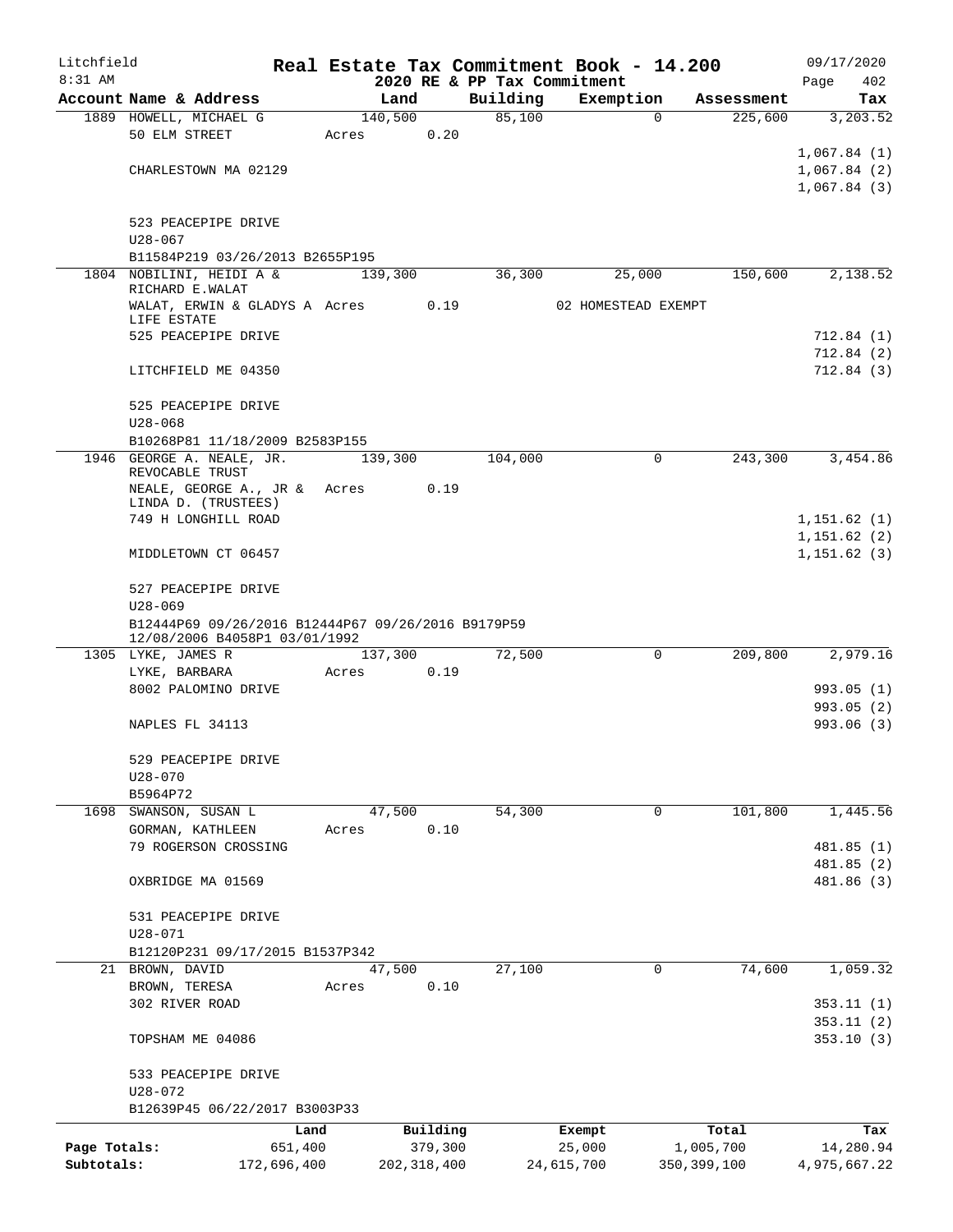| Litchfield<br>8:31 AM |                                                     |         |      | 2020 RE & PP Tax Commitment | Real Estate Tax Commitment Book - 14.200 |            | 09/17/2020<br>403<br>Page |
|-----------------------|-----------------------------------------------------|---------|------|-----------------------------|------------------------------------------|------------|---------------------------|
|                       | Account Name & Address                              | Land    |      | Building                    | Exemption                                | Assessment | Tax                       |
|                       | 41 ARTHUR, AERIEL                                   | 42,100  |      | 21,900                      | 0                                        | 64,000     | 908.80                    |
|                       | ALLARD MARY                                         | Acres   | 0.07 |                             |                                          |            |                           |
|                       | 115 TRANSIT STREET                                  |         |      |                             |                                          |            | 302.93(1)                 |
|                       |                                                     |         |      |                             |                                          |            | 302.93(2)                 |
|                       | WARWICK RI 02889                                    |         |      |                             |                                          |            | 302.94(3)                 |
|                       | 535 PEACEPIPE DRIVE                                 |         |      |                             |                                          |            |                           |
|                       | $U28 - 073$                                         |         |      |                             |                                          |            |                           |
|                       | B7388P179 04/12/2003                                |         |      |                             |                                          |            |                           |
| 1307                  | NOBILINI MICHAEL R                                  | 35,200  |      | 36,100                      | $\mathbf 0$                              | 71,300     | 1,012.46                  |
|                       | 27 NOURSE LANE                                      | Acres   | 0.04 |                             |                                          |            |                           |
|                       |                                                     |         |      |                             |                                          |            | 337.49(1)                 |
|                       | BARRE MA 01005                                      |         |      |                             |                                          |            | 337.49 (2)                |
|                       |                                                     |         |      |                             |                                          |            | 337.48 (3)                |
|                       | 537 PEACEPIPE DRIVE                                 |         |      |                             |                                          |            |                           |
|                       | $U28 - 074$                                         |         |      |                             |                                          |            |                           |
|                       | B9604P333 12/28/2007 B5253P185 10/28/1996           |         |      |                             |                                          |            |                           |
|                       | 1365 PENFOLD, WILLIAM R                             | 49,200  |      | 66,300                      | 0                                        | 115,500    | 1,640.10                  |
|                       | 117 NUMBER SIX ROAD                                 | Acres   | 0.11 |                             |                                          |            |                           |
|                       |                                                     |         |      |                             |                                          |            | 546.70(1)                 |
|                       | OXFORD ME 04270                                     |         |      |                             |                                          |            | 546.70 (2)                |
|                       |                                                     |         |      |                             |                                          |            | 546.70 (3)                |
|                       |                                                     |         |      |                             |                                          |            |                           |
|                       | 541 PEACEPIPE DRIVE                                 |         |      |                             |                                          |            |                           |
|                       | $U28 - 075$                                         |         |      |                             |                                          |            |                           |
|                       | B6971P150                                           |         |      |                             |                                          |            |                           |
|                       | 854 HOPKINS, GEORGE                                 | 199,200 |      | 76,900                      | 0                                        | 276,100    | 3,920.62                  |
|                       | HOPKINS, DAVID                                      | Acres   | 0.49 |                             |                                          |            |                           |
|                       | P.O. BOX 1914                                       |         |      |                             |                                          |            | 1,306.87(1)               |
|                       |                                                     |         |      |                             |                                          |            | 1,306.87(2)               |
|                       | LEWISTON ME 04241                                   |         |      |                             |                                          |            | 1,306.88(3)               |
|                       | 549 PEACEPIPE DRIVE                                 |         |      |                             |                                          |            |                           |
|                       | U28-077                                             |         |      |                             |                                          |            |                           |
|                       | B11136P206 07/24/2012 B6101P330 03/22/1999          |         |      |                             |                                          |            |                           |
|                       | 1568 LEMIEUX, STEVEN S                              | 200,400 |      | 45,400                      | 0                                        | 245,800    | 3,490.36                  |
|                       | LEMIEUX, DIANNA J                                   | Acres   | 0.90 |                             |                                          |            |                           |
|                       | 615 FLETCHER ROAD                                   |         |      |                             |                                          |            | 1, 163.45(1)              |
|                       |                                                     |         |      |                             |                                          |            | 1, 163.45(2)              |
|                       | AUBURNIELD ME 04210                                 |         |      |                             |                                          |            | 1, 163.46(3)              |
|                       | 553 PEACEPIPE DRIVE                                 |         |      |                             |                                          |            |                           |
|                       | $U28 - 078$                                         |         |      |                             |                                          |            |                           |
|                       | B10793P294 07/29/2011 B8015P31 06/25/2004 B5365P339 |         |      |                             |                                          |            |                           |
|                       | 05/01/1997                                          |         |      |                             |                                          |            |                           |
|                       | 906 GADBERRY, GREGORY D                             | 199,200 |      | 142,900                     | 25,000                                   | 317,100    | 4,502.82                  |
|                       | GADBERRY, SUSAN B                                   | Acres   | 0.51 |                             | 02 HOMESTEAD EXEMPT                      |            |                           |
|                       | 557 PEACEPIPE DRIVE                                 |         |      |                             |                                          |            | 1,500.94(1)               |
|                       |                                                     |         |      |                             |                                          |            | 1,500.94(2)               |
|                       | LITCHFIELD ME 04350                                 |         |      |                             |                                          |            | 1,500.94(3)               |
|                       | 557 PEACEPIPE DRIVE                                 |         |      |                             |                                          |            |                           |
|                       | $U28 - 079$                                         |         |      |                             |                                          |            |                           |
|                       | B11551P260 10/25/2013 B5441P8 08/01/1997            |         |      |                             |                                          |            |                           |
|                       |                                                     |         |      |                             |                                          |            |                           |
|                       |                                                     |         |      |                             |                                          |            |                           |
|                       |                                                     |         |      |                             |                                          |            |                           |

|              | Land        | Building    | Exempt     | Total       | Tax          |
|--------------|-------------|-------------|------------|-------------|--------------|
| Page Totals: | 725,300     | 389,500     | 25,000     | 1,089,800   | 15,475.16    |
| Subtotals:   | 173,421,700 | 202,707,900 | 24,640,700 | 351,488,900 | 4,991,142.38 |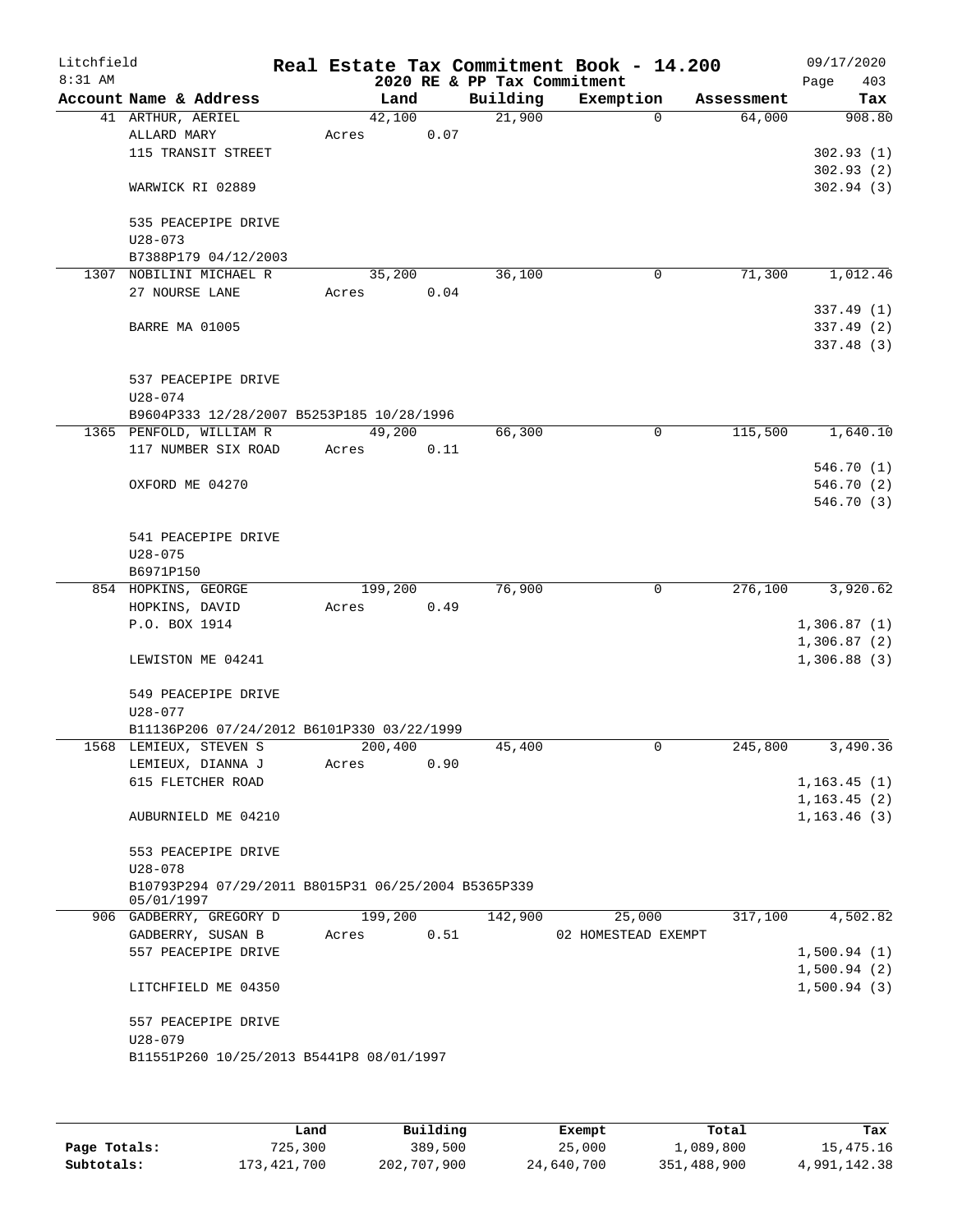| Litchfield<br>8:31 AM |                                             |       |        |      | 2020 RE & PP Tax Commitment | Real Estate Tax Commitment Book - 14.200 |            | 09/17/2020<br>Page<br>404 |
|-----------------------|---------------------------------------------|-------|--------|------|-----------------------------|------------------------------------------|------------|---------------------------|
|                       | Account Name & Address                      |       | Land   |      | Building                    | Exemption                                | Assessment | Tax                       |
|                       | 2022 STEELHAMMER, JOHN                      |       | 75,000 |      | 3,300                       | $\Omega$                                 | 78,300     | 1,111.86                  |
|                       | STEELHAMMER, KAREN                          | Acres |        | 0.51 |                             |                                          |            |                           |
|                       | 39 OLD VILLAGE RD                           |       |        |      |                             |                                          |            | 370.62 (1)                |
|                       |                                             |       |        |      |                             |                                          |            | 370.62(2)                 |
|                       | WINTHROP ME 04364                           |       |        |      |                             |                                          |            | 370.62(3)                 |
|                       | PEACEPIPE DRIVE                             |       |        |      |                             |                                          |            |                           |
|                       | $U28 - 080$                                 |       |        |      |                             |                                          |            |                           |
|                       | B7071P130                                   |       |        |      |                             |                                          |            |                           |
|                       | 1299 LEMIEUX, STEVEN                        |       | 95,000 |      | 209,600                     | 0                                        | 304,600    | 4,325.32                  |
|                       | LEMIEUX, DIANNA                             | Acres |        | 0.50 |                             |                                          |            |                           |
|                       | 615 FLETCHER ROAD                           |       |        |      |                             |                                          |            | 1,441.77(1)               |
|                       |                                             |       |        |      |                             |                                          |            | 1,441.77(2)               |
|                       | AUBURN ME 04210                             |       |        |      |                             |                                          |            | 1,441.78(3)               |
|                       | 554 PEACEPIPE DRIVE                         |       |        |      |                             |                                          |            |                           |
|                       | $U28 - 081$                                 |       |        |      |                             |                                          |            |                           |
|                       | B8200P318 11/12/2004                        |       |        |      |                             |                                          |            |                           |
|                       | 2019 BROWN, DAVID                           |       | 75,200 |      | 0                           | 0                                        | 75,200     | 1,067.84                  |
|                       | BROWN, TERESA                               | Acres |        | 0.58 |                             |                                          |            |                           |
|                       | 302 RIVER ROAD                              |       |        |      |                             |                                          |            | 355.95(1)                 |
|                       |                                             |       |        |      |                             |                                          |            | 355.95(2)                 |
|                       | TOPSHAM ME 04086                            |       |        |      |                             |                                          |            | 355.94(3)                 |
|                       | PEACEPIPE DRIVE                             |       |        |      |                             |                                          |            |                           |
|                       | $U28 - 082$                                 |       |        |      |                             |                                          |            |                           |
|                       | B12639P45 06/22/2017 B1248P37               |       |        |      |                             |                                          |            |                           |
|                       | 1416 PROSSER, PAUL S                        |       | 95,500 |      | 98,400                      | 0                                        | 193,900    | 2,753.38                  |
|                       | PROSSER-COPP, RHONDA V Acres                |       |        | 0.68 |                             |                                          |            |                           |
|                       | PROSSER, JUNE M.                            |       |        |      |                             |                                          |            | 917.79 (1)                |
|                       | 60 HOLBROOK STREET                          |       |        |      |                             |                                          |            | 917.79 (2)                |
|                       | HARPSWELL ME 04079                          |       |        |      |                             |                                          |            | 917.80 (3)                |
|                       |                                             |       |        |      |                             |                                          |            |                           |
|                       | 534 PEACEPIPE DRIVE                         |       |        |      |                             |                                          |            |                           |
|                       | $U28 - 083$                                 |       |        |      |                             |                                          |            |                           |
|                       | B12960P88 06/15/2018 B11966P144 04/24/2015  |       |        |      |                             |                                          |            |                           |
|                       | B11745P207 07/07/2014 B11745P207 07/07/2014 |       |        |      |                             |                                          |            |                           |
|                       | B11246P187 11/30/2012 B1716P138             |       |        |      |                             |                                          |            |                           |
|                       | 2020 BROWN, DAVID                           |       | 11,900 |      | 0                           | $\Omega$                                 | 11,900     | 168.98                    |
|                       | BROWN, TERESA                               | Acres |        | 0.20 |                             |                                          |            |                           |
|                       | 302 RIVER ROAD                              |       |        |      |                             |                                          |            | 56.33(1)                  |
|                       |                                             |       |        |      |                             |                                          |            | 56.33(2)                  |
|                       | TOPSHAM ME 04086                            |       |        |      |                             |                                          |            | 56.32(3)                  |
|                       |                                             |       |        |      |                             |                                          |            |                           |
|                       | PEACEPIPE DRIVE                             |       |        |      |                             |                                          |            |                           |
|                       | $U28 - 084$                                 |       |        |      |                             |                                          |            |                           |
|                       | B12639P45 06/22/2017 B1248P37               |       |        |      |                             |                                          |            |                           |
|                       | 1888 HOWELL, MICHAEL G                      |       | 85,000 |      | 18,400                      | 0                                        | 103,400    | 1,468.28                  |
|                       | 50 ELM STREET                               | Acres |        | 0.50 |                             |                                          |            |                           |
|                       |                                             |       |        |      |                             |                                          |            | 489.43 (1)                |
|                       | CHARLESTOWN MA 02129                        |       |        |      |                             |                                          |            | 489.43 (2)                |
|                       |                                             |       |        |      |                             |                                          |            | 489.42 (3)                |
|                       |                                             |       |        |      |                             |                                          |            |                           |
|                       | 514 PEACEPIPE DRIVE                         |       |        |      |                             |                                          |            |                           |
|                       | $U28 - 085$                                 |       |        |      |                             |                                          |            |                           |
|                       | B13361P43 09/27/2019                        |       |        |      |                             |                                          |            |                           |
|                       |                                             |       |        |      |                             |                                          |            |                           |
|                       |                                             |       |        |      |                             |                                          |            |                           |
|                       |                                             |       |        |      |                             |                                          |            |                           |

|              | Land        | Building    | Exempt     | Total         | Tax          |
|--------------|-------------|-------------|------------|---------------|--------------|
| Page Totals: | 437,600     | 329,700     |            | 767,300       | 10,895.66    |
| Subtotals:   | 173,859,300 | 203,037,600 | 24,640,700 | 352, 256, 200 | 5,002,038.04 |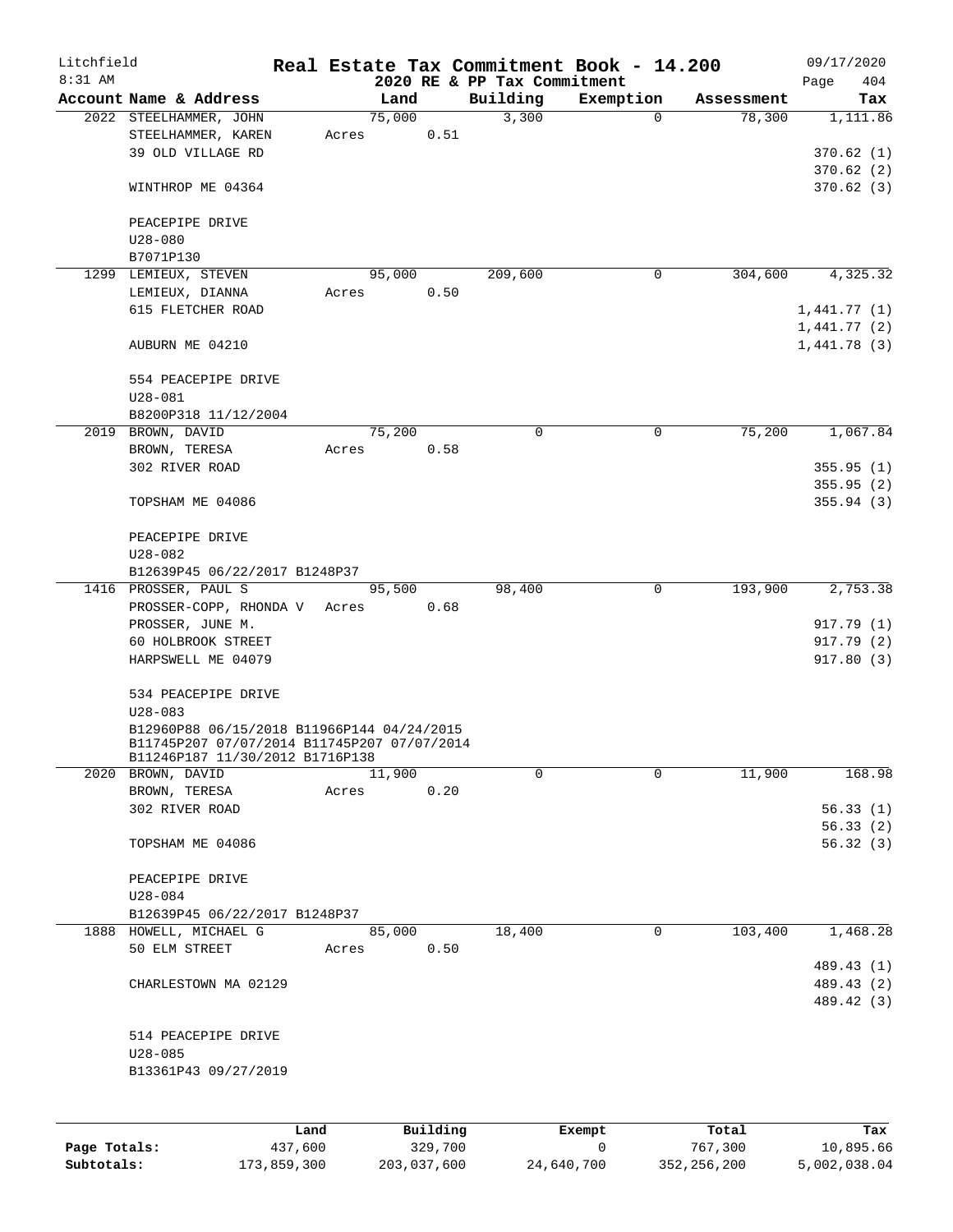| Litchfield |                                                                   |         |      |                             | Real Estate Tax Commitment Book - 14.200 |            | 09/17/2020             |
|------------|-------------------------------------------------------------------|---------|------|-----------------------------|------------------------------------------|------------|------------------------|
| 8:31 AM    |                                                                   |         |      | 2020 RE & PP Tax Commitment |                                          |            | 405<br>Page            |
|            | Account Name & Address                                            | Land    |      | Building                    | Exemption                                | Assessment | Tax                    |
|            | 1890 FITZPATRICK JAMES E/<br>SHEILA A                             | 61,100  |      | 53,300                      | $\Omega$                                 | 114,400    | 1,624.48               |
|            | FITZPARTICK WARREN<br>P/LYNDA                                     | Acres   | 0.15 |                             |                                          |            |                        |
|            | 91 MAUREEN DRIVE                                                  |         |      |                             |                                          |            | 541.49(1)<br>541.49(2) |
|            | TEWKSBURY MA 01876                                                |         |      |                             |                                          |            | 541.50(3)              |
|            | 513 PEACEPIPE DRIVE                                               |         |      |                             |                                          |            |                        |
|            | $U28 - 087$                                                       |         |      |                             |                                          |            |                        |
|            | B9598P287 12/20/2007 B9598P284 12/20/2007 B2655P183<br>10/14/1983 |         |      |                             |                                          |            |                        |
|            | 71 PANDOLFO, JOHN J                                               | 96,000  |      | 110,700                     | $\mathbf 0$                              | 206,700    | 2,935.14               |
|            | PANDOLFO, DENISE M                                                | Acres   | 0.83 |                             |                                          |            |                        |
|            | <b>43 FAIRMONT AVENUE</b>                                         |         |      |                             |                                          |            | 978.38(1)              |
|            |                                                                   |         |      |                             |                                          |            | 978.38(2)              |
|            | BRAINTREE MA 02184                                                |         |      |                             |                                          |            | 978.38(3)              |
|            | 510 PEACEPIPE DRIVE                                               |         |      |                             |                                          |            |                        |
|            | $U28 - 088$                                                       |         |      |                             |                                          |            |                        |
|            | B12944P309 06/20/2018 B10370P106 03/25/2010                       |         |      |                             |                                          |            |                        |
|            | 2777 BEACHES - PEACE PIPE<br><b>SHORES</b>                        | 20,900  |      | $\mathbf 0$                 | $\mathbf 0$                              | 20,900     | 296.78                 |
|            | (SEE FILE FOR OWNERSHIP Acres<br>OF PROPERTY)                     |         | 0.68 |                             |                                          |            |                        |
|            | %: MICHAEL KANE                                                   |         |      |                             |                                          |            | 98.93 (1)              |
|            | 471 PEACE PIPE DRIVE                                              |         |      |                             |                                          |            | 98.93(2)               |
|            | Litchfield ME 04350                                               |         |      |                             |                                          |            | 98.92(3)               |
|            | PEACEPIPE DRIVE                                                   |         |      |                             |                                          |            |                        |
|            | $U28 - 091$                                                       |         |      |                             |                                          |            |                        |
|            | B10691P39 03/18/2011                                              |         |      |                             |                                          |            |                        |
|            | 842 HAMANN, LORETTA J                                             | 180,000 |      | 33,800                      | 0                                        | 213,800    | 3,035.96               |
|            | 8 KENSINGTON TERRACE                                              | Acres   | 0.32 |                             |                                          |            |                        |
|            |                                                                   |         |      |                             |                                          |            | 1,011.99(1)            |
|            | LEWISTON ME 04240                                                 |         |      |                             |                                          |            | 1,011.99(2)            |
|            |                                                                   |         |      |                             |                                          |            | 1,011.98(3)            |
|            | 12 COVE DRIVE                                                     |         |      |                             |                                          |            |                        |
|            | $U29 - 001$                                                       |         |      |                             |                                          |            |                        |
|            | B13236P278 11/07/1998 B3965P297                                   |         |      |                             |                                          |            |                        |
|            | 1377 BETTS, HOWARD R                                              | 126,600 |      | 47,500                      | 0                                        | 174,100    | 2,472.22               |
|            | 422 MAPLE ST                                                      | Acres   | 0.17 |                             |                                          |            |                        |
|            |                                                                   |         |      |                             |                                          |            | 824.07 (1)             |
|            | FARMINGDALE ME 04344                                              |         |      |                             |                                          |            | 824.07 (2)             |
|            |                                                                   |         |      |                             |                                          |            | 824.08 (3)             |
|            | 18 COVE DRIVE                                                     |         |      |                             |                                          |            |                        |
|            | $U29 - 002$                                                       |         |      |                             |                                          |            |                        |

B12740P63 09/29/2017 B4967P118

|              | Land        | Building    | Exempt     | Total       | Tax          |
|--------------|-------------|-------------|------------|-------------|--------------|
| Page Totals: | 484,600     | 245,300     |            | 729,900     | 10,364.58    |
| Subtotals:   | 174,343,900 | 203,282,900 | 24,640,700 | 352,986,100 | 5,012,402.62 |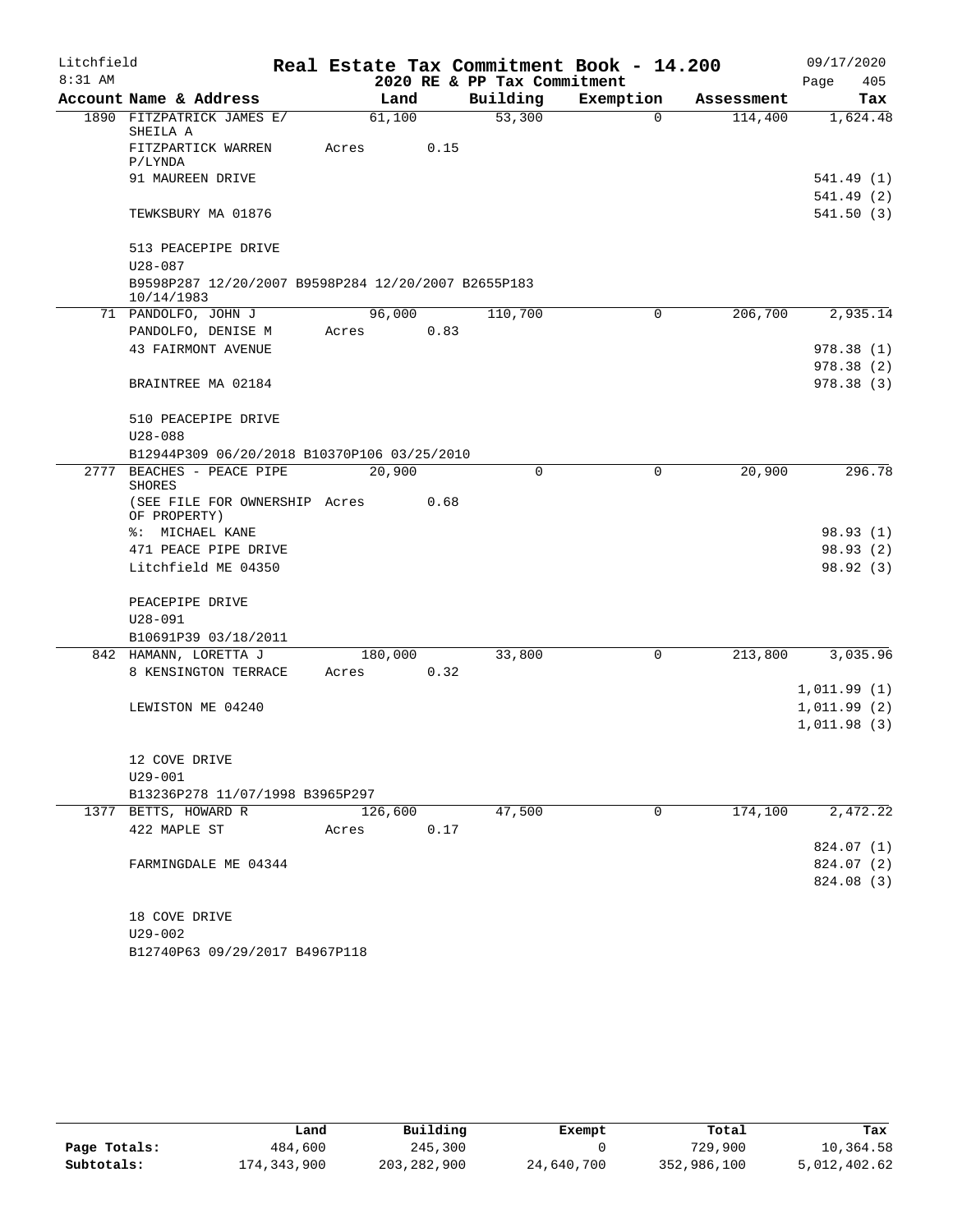| Litchfield   |                                                       |             |         |               |                                         | Real Estate Tax Commitment Book - 14.200 |             | 09/17/2020                  |
|--------------|-------------------------------------------------------|-------------|---------|---------------|-----------------------------------------|------------------------------------------|-------------|-----------------------------|
| 8:31 AM      | Account Name & Address                                |             | Land    |               | 2020 RE & PP Tax Commitment<br>Building | Exemption                                | Assessment  | 406<br>Page<br>Tax          |
|              | 134 BETTS, HOWARD R/BETTS                             |             | 152,200 |               | 37,400                                  | $\mathbf 0$                              | 189,600     | 2,692.32                    |
|              | JAN L<br>MARIN ANN M/BETTS JAMES Acres                |             |         | 0.50          |                                         |                                          |             |                             |
|              | Ε<br>C/O JAN BETTS                                    |             |         |               |                                         |                                          |             | 897.44 (1)                  |
|              | 3 NORTH ROAD                                          |             |         |               |                                         |                                          |             | 897.44 (2)                  |
|              | READFIELD ME 04355                                    |             |         |               |                                         |                                          |             | 897.44 (3)                  |
|              | 20 COVE ROAD<br>$U29 - 003$                           |             |         |               |                                         |                                          |             |                             |
|              | B4191P24 07/30/1992                                   |             |         |               |                                         |                                          |             |                             |
|              | 1150 MARINUCCI, JANICE<br>(TRUSTEE)                   |             | 51,600  | 0.20          | 31,000                                  | 0                                        | 82,600      | 1,172.92                    |
|              | MARINUCCI LIVING TRUST<br>34 FISHER STREET            |             | Acres   |               |                                         |                                          |             | 390.97 (1)                  |
|              |                                                       |             |         |               |                                         |                                          |             | 390.97 (2)                  |
|              | MEDWAY MA 02053                                       |             |         |               |                                         |                                          |             | 390.98(3)                   |
|              | 13 COVE DRIVE<br>$U29 - 006$                          |             |         |               |                                         |                                          |             |                             |
|              | B12867P313 03/20/2018 B5878P240                       |             |         |               |                                         |                                          |             |                             |
|              | 850 HOLLINGSWORTH, JEFFREY                            |             | 64,800  |               | 18,900                                  | $\mathbf 0$                              | 83,700      | 1,188.54                    |
|              | М                                                     |             |         |               |                                         |                                          |             |                             |
|              | 32 GILSUM ROAD                                        |             | Acres   | 2.10          |                                         |                                          |             |                             |
|              | SULLIVAN NH 03445                                     |             |         |               |                                         |                                          |             | 396.18(1)<br>396.18(2)      |
|              |                                                       |             |         |               |                                         |                                          |             | 396.18(3)                   |
|              | 186 PEACEPIPE DRIVE                                   |             |         |               |                                         |                                          |             |                             |
|              | $U29 - 007$                                           |             |         |               |                                         |                                          |             |                             |
|              | B2961P296 05/14/1986                                  |             |         |               |                                         |                                          |             |                             |
|              | 2519 VARANELLI, NANCY RUTH                            |             | 223,000 | 0.68          | 54,500                                  | $\mathbf 0$                              | 277,500     | 3,940.50                    |
|              | VARANELLI, MICHAEL<br>857 1ST AVENUE                  |             | Acres   |               |                                         |                                          |             | 1,313.50(1)                 |
|              |                                                       |             |         |               |                                         |                                          |             | 1,313.50(2)                 |
|              | FRANKLIN SQUARE NY<br>11010                           |             |         |               |                                         |                                          |             | 1,313.50(3)                 |
|              | 6 WILBUR DRIVE                                        |             |         |               |                                         |                                          |             |                             |
|              | $U29 - 008$                                           |             |         |               |                                         |                                          |             |                             |
|              | B8137P106 09/20/2004<br>2518 TATTERSALL, ROBERT JOHN  |             | 53,800  |               | 0                                       | 0                                        | 53,800      | 763.96                      |
|              | TATTERSALL LYNN                                       |             | Acres   | 1.78          |                                         |                                          |             |                             |
|              | 36 SANDALWOOD DRIVE                                   |             |         |               |                                         |                                          |             | 254.65(1)                   |
|              |                                                       |             |         |               |                                         |                                          |             | 254.65(2)                   |
|              | MADISON CT 06443                                      |             |         |               |                                         |                                          |             | 254.66(3)                   |
|              | PEACEPIPE DRIVE                                       |             |         |               |                                         |                                          |             |                             |
|              | U29-008A<br>B9248P162 01/11/2007 B8137P101 09/20/2004 |             |         |               |                                         |                                          |             |                             |
|              | 1713 TATTERSALL, ROBERT JOHN                          |             | 204,000 |               | 29,900                                  | 0                                        | 233,900     | 3,321.38                    |
|              | 36 SANDALWOOD DRIVE                                   |             | Acres   | 0.50          |                                         |                                          |             |                             |
|              |                                                       |             |         |               |                                         |                                          |             | 1,107.13(1)                 |
|              | MADISON CT 06443                                      |             |         |               |                                         |                                          |             | 1, 107.13(2)<br>1,107.12(3) |
|              | 1 WILBUR DRIVE                                        |             |         |               |                                         |                                          |             |                             |
|              | $U29 - 008 - B$                                       |             |         |               |                                         |                                          |             |                             |
|              | B9166P319 11/10/2006 B8137P98 09/20/2004 B4257P53     |             |         |               |                                         |                                          |             |                             |
|              |                                                       | Land        |         | Building      |                                         | Exempt                                   | Total       | Tax                         |
| Page Totals: |                                                       | 749,400     |         | 171,700       |                                         | 0                                        | 921,100     | 13,079.62                   |
| Subtotals:   |                                                       | 175,093,300 |         | 203, 454, 600 |                                         | 24,640,700                               | 353,907,200 | 5,025,482.24                |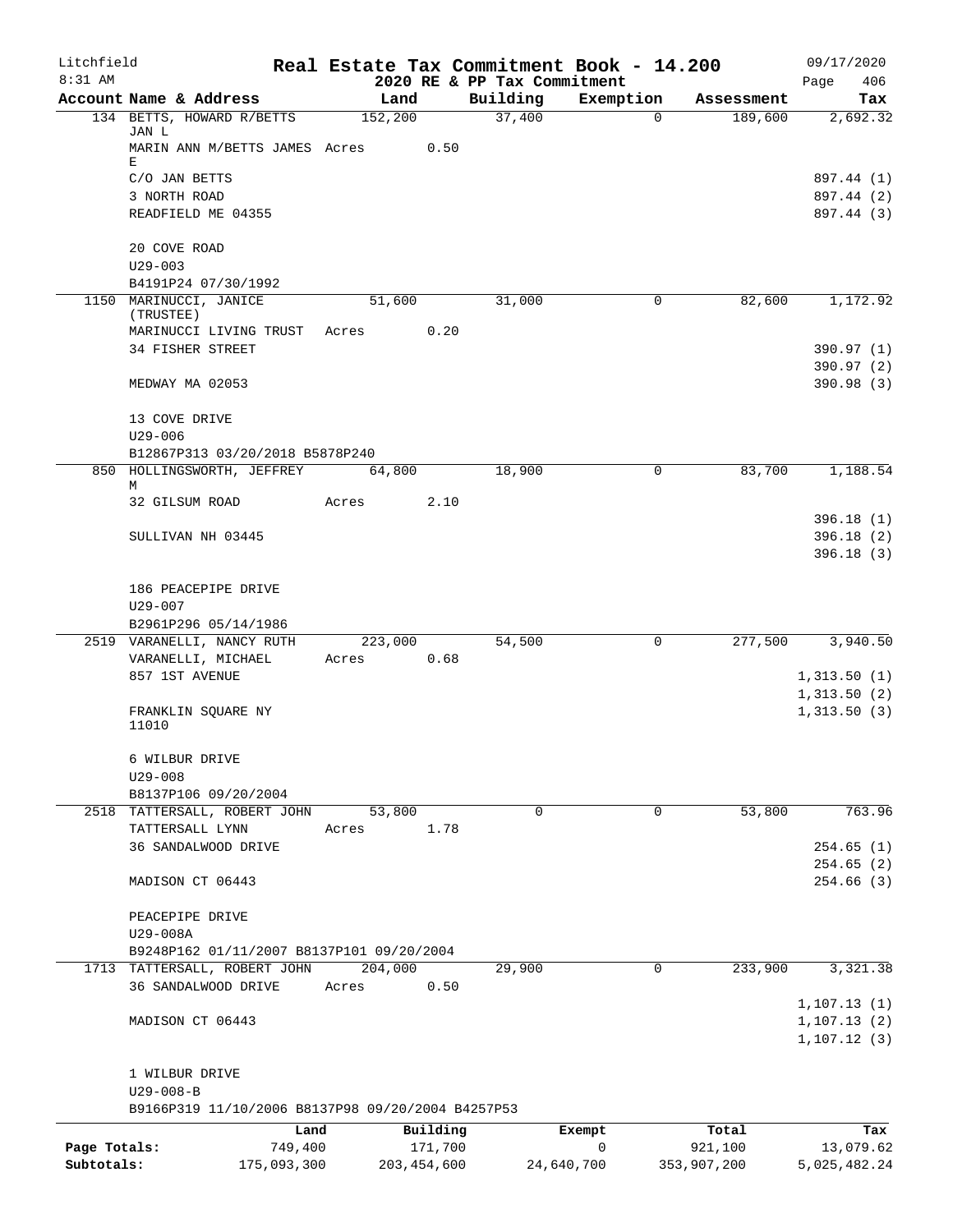| Litchfield   |                                                                     |                   |         |                     |                             | Real Estate Tax Commitment Book - 14.200 |                     | 09/17/2020                 |
|--------------|---------------------------------------------------------------------|-------------------|---------|---------------------|-----------------------------|------------------------------------------|---------------------|----------------------------|
| 8:31 AM      |                                                                     |                   |         |                     | 2020 RE & PP Tax Commitment |                                          |                     | 407<br>Page                |
|              | Account Name & Address                                              |                   |         | Land                | Building                    | Exemption                                | Assessment          | Tax                        |
|              | 2520 TATTERSALL-DAVIS CAROL<br>4 LITTLEFIELD LANE                   |                   | Acres   | 68,300<br>1.92      | 41,700                      |                                          | 110,000<br>$\Omega$ | 1,562.00                   |
|              |                                                                     |                   |         |                     |                             |                                          |                     | 520.67(1)                  |
|              | SCARBOROUGH ME 04074                                                |                   |         |                     |                             |                                          |                     | 520.67(2)                  |
|              |                                                                     |                   |         |                     |                             |                                          |                     | 520.66(3)                  |
|              |                                                                     |                   |         |                     |                             |                                          |                     |                            |
|              | 4 COVE DRIVE                                                        |                   |         |                     |                             |                                          |                     |                            |
|              | U29-008C                                                            |                   |         |                     |                             |                                          |                     |                            |
|              | B8137P106 09/20/2004                                                |                   |         |                     |                             |                                          |                     |                            |
|              | 766 TAYLOR, DEBORAH A                                               |                   | 159,900 |                     | 57,100                      |                                          | 217,000<br>0        | 3,081.40                   |
|              | DAIGLE, LOUISE M.                                                   |                   | Acres   | 0.74                |                             |                                          |                     |                            |
|              | P.O. BOX 174<br>LITCHFIELD ME 04350                                 |                   |         |                     |                             |                                          |                     | 1,027.13(1)<br>1,027.13(2) |
|              |                                                                     |                   |         |                     |                             |                                          |                     | 1,027.14(3)                |
|              |                                                                     |                   |         |                     |                             |                                          |                     |                            |
|              | 199 PEACEPIPE DRIVE                                                 |                   |         |                     |                             |                                          |                     |                            |
|              | $U29 - 009$                                                         |                   |         |                     |                             |                                          |                     |                            |
|              | B6570P325 07/24/2001                                                |                   |         |                     |                             |                                          |                     |                            |
|              | 668 BOUCHER, KENNETH E                                              |                   | 252,900 |                     | 132,400                     |                                          | 385,300<br>0        | 5,471.26                   |
|              | 487 PLAINS ROAD                                                     |                   | Acres   | 1.59                |                             |                                          |                     |                            |
|              |                                                                     |                   |         |                     |                             |                                          |                     | 1,823.75(1)                |
|              | LITCHFIELD ME 04350                                                 |                   |         |                     |                             |                                          |                     | 1,823.75(2)                |
|              |                                                                     |                   |         |                     |                             |                                          |                     | 1,823.76(3)                |
|              | 245 PEACEPIPE DRIVE                                                 |                   |         |                     |                             |                                          |                     |                            |
|              | $U29 - 010$                                                         |                   |         |                     |                             |                                          |                     |                            |
|              | B12593P56 04/28/2017 B6416P259 03/05/2001                           |                   |         |                     |                             |                                          |                     |                            |
|              | 802 HAYDEN FAMILY COTTAGE                                           |                   | 202,700 |                     | 87,900                      |                                          | 290,600<br>0        | 4,126.52                   |
|              | TRUST                                                               |                   |         |                     |                             |                                          |                     |                            |
|              | 122 LEBANON RD                                                      |                   | Acres   | 1.94                |                             |                                          |                     |                            |
|              | N. FRANKLIN CT 06254                                                |                   |         |                     |                             |                                          |                     | 1,375.51(1)<br>1,375.51(2) |
|              |                                                                     |                   |         |                     |                             |                                          |                     | 1,375.50(3)                |
|              |                                                                     |                   |         |                     |                             |                                          |                     |                            |
|              | 253 PEACEPIPE DRIVE                                                 |                   |         |                     |                             |                                          |                     |                            |
|              | $U29 - 011$                                                         |                   |         |                     |                             |                                          |                     |                            |
|              | B13092P95 11/15/2018                                                |                   |         |                     |                             |                                          |                     |                            |
|              | 2143 HAYDEN, MARY FAMILY                                            |                   | 171,900 |                     | 32,600                      |                                          | 0<br>204,500        | 2,903.90                   |
|              | COTTAGE TRUST<br>122 LEBANON ROAD                                   |                   | Acres   | 2.00                |                             |                                          |                     |                            |
|              |                                                                     |                   |         |                     |                             |                                          |                     | 967.97(1)                  |
|              | N. FRANKLIN CT 06254                                                |                   |         |                     |                             |                                          |                     | 967.97 (2)                 |
|              |                                                                     |                   |         |                     |                             |                                          |                     | 967.96(3)                  |
|              |                                                                     |                   |         |                     |                             |                                          |                     |                            |
|              | PEACEPIPE DRIVE                                                     |                   |         |                     |                             |                                          |                     |                            |
|              | U29-012A                                                            |                   |         |                     |                             |                                          |                     |                            |
|              | B13092P100 11/15/2018 B13092P97 11/15/2018<br>995 LANDER, STEPHEN H |                   | 164,200 |                     | 56,600                      |                                          | 220,800<br>$\Omega$ | 3,135.36                   |
|              | (TRUSTEE)                                                           |                   |         |                     |                             |                                          |                     |                            |
|              | LANDER, SUSAN E (<br>TRUSTEE)                                       |                   | Acres   | 0.26                |                             |                                          |                     |                            |
|              | THE STEPHEN H & SUSAN E<br>LANDER REV. TRUST                        |                   |         |                     |                             |                                          |                     | 1,045.12(1)                |
|              | 7 CHESTER RD UNIT 203                                               |                   |         |                     |                             |                                          |                     | 1,045.12(2)                |
|              | DERRY NH 03038                                                      |                   |         |                     |                             |                                          |                     | 1,045.12(3)                |
|              |                                                                     |                   |         |                     |                             |                                          |                     |                            |
|              | 259 PEACEPIPE DRIVE                                                 |                   |         |                     |                             |                                          |                     |                            |
|              | $U29 - 013$<br>B11618P150 01/27/2014 B2456P281                      |                   |         |                     |                             |                                          |                     |                            |
|              |                                                                     |                   |         |                     |                             |                                          |                     |                            |
| Page Totals: |                                                                     | Land<br>1,019,900 |         | Building<br>408,300 |                             | Exempt<br>0                              | Total<br>1,428,200  | Tax<br>20,280.44           |
| Subtotals:   |                                                                     | 176, 113, 200     |         | 203,862,900         |                             | 24,640,700                               | 355, 335, 400       | 5,045,762.68               |
|              |                                                                     |                   |         |                     |                             |                                          |                     |                            |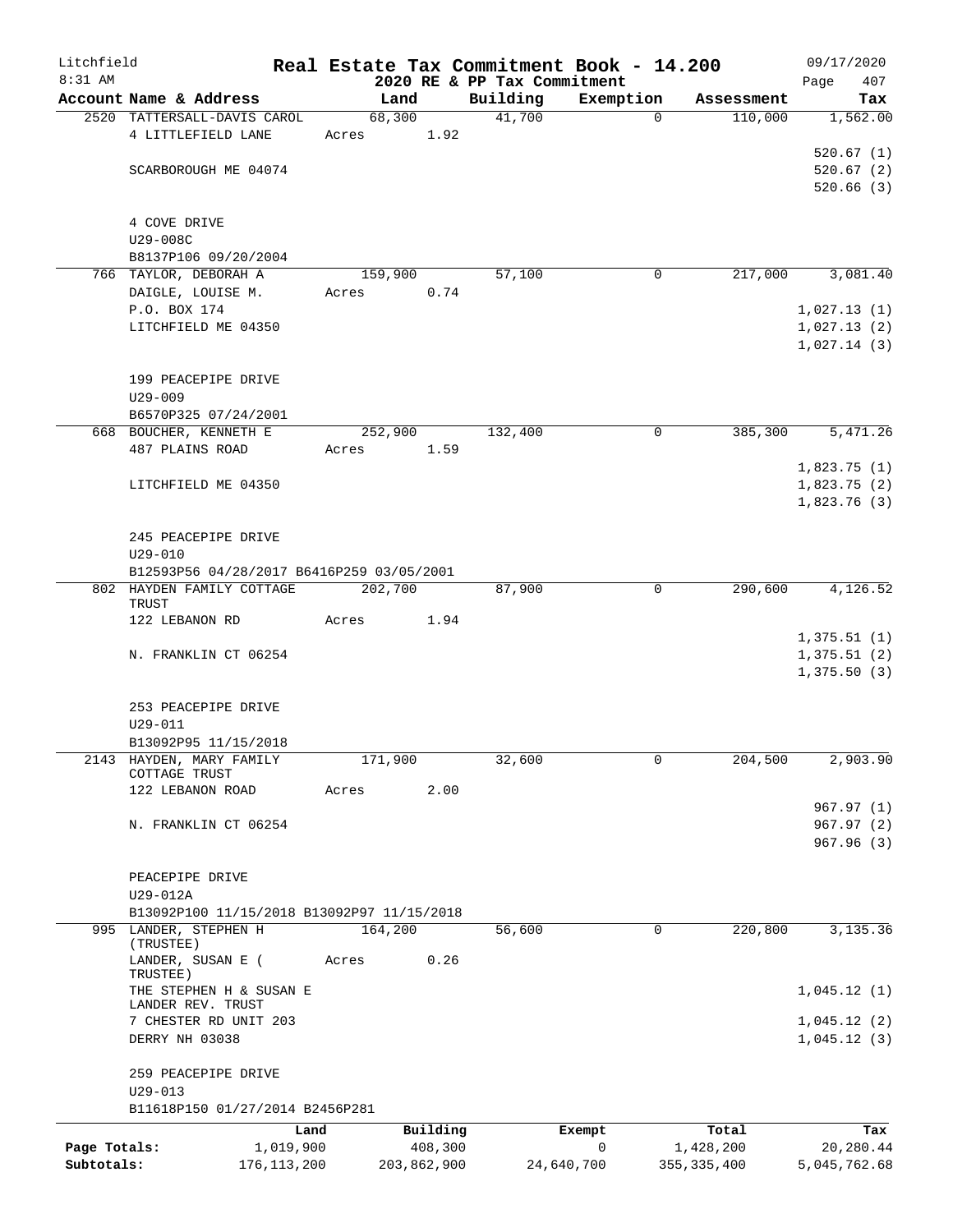| Litchfield   |                                                       |           |         |          |                   | Real Estate Tax Commitment Book - 14.200 |             |                       | 09/17/2020                  |
|--------------|-------------------------------------------------------|-----------|---------|----------|-------------------|------------------------------------------|-------------|-----------------------|-----------------------------|
| 8:31 AM      |                                                       |           |         |          |                   | 2020 RE & PP Tax Commitment              |             |                       | 408<br>Page                 |
|              | Account Name & Address<br>1116 BERNIER, DANIEL J      |           | 207,600 | Land     | Building<br>9,400 | Exemption                                | 0           | Assessment<br>217,000 | Tax<br>3,081.40             |
|              | 515 PEACEPIPE DRIVE                                   |           | Acres   | 0.44     |                   |                                          |             |                       |                             |
|              |                                                       |           |         |          |                   |                                          |             |                       | 1,027.13(1)                 |
|              | LITCHFIELD ME 04350                                   |           |         |          |                   |                                          |             |                       | 1,027.13(2)                 |
|              |                                                       |           |         |          |                   |                                          |             |                       | 1,027.14(3)                 |
|              |                                                       |           |         |          |                   |                                          |             |                       |                             |
|              | 275 PEACEPIPE DRIVE                                   |           |         |          |                   |                                          |             |                       |                             |
|              | $U29 - 014$                                           |           |         |          |                   |                                          |             |                       |                             |
|              | B7071P123 09/24/2002                                  |           |         |          |                   |                                          |             |                       |                             |
|              | 754 CAMPBELL, JOSEPH R                                |           |         | 76,500   | 21,500            |                                          | 0           | 98,000                | 1,391.60                    |
|              | CAMPBELL, DIANA M                                     |           | Acres   | 1.00     |                   |                                          |             |                       |                             |
|              | 312 PEACEPIPE DR                                      |           |         |          |                   |                                          |             |                       | 463.87(1)                   |
|              | LITCHFIELD ME 04350                                   |           |         |          |                   |                                          |             |                       | 463.87(2)<br>463.86(3)      |
|              |                                                       |           |         |          |                   |                                          |             |                       |                             |
|              | 290 PEACEPIPE DRIVE                                   |           |         |          |                   |                                          |             |                       |                             |
|              | $U29 - 016$                                           |           |         |          |                   |                                          |             |                       |                             |
|              | B11084P217 06/25/2012                                 |           |         |          |                   |                                          |             |                       |                             |
|              | 325 AUSTIN, CYNTHIA J                                 |           | 215,500 |          | 59,600            |                                          | 0           | 275,100               | 3,906.42                    |
|              | 12 DAVID STREET                                       |           | Acres   | 0.53     |                   |                                          |             |                       |                             |
|              |                                                       |           |         |          |                   |                                          |             |                       | 1,302.14(1)                 |
|              | LISBON FALLS ME 04252                                 |           |         |          |                   |                                          |             |                       | 1,302.14(2)                 |
|              |                                                       |           |         |          |                   |                                          |             |                       | 1,302.14(3)                 |
|              |                                                       |           |         |          |                   |                                          |             |                       |                             |
|              | 283 PEACEPIPE DRIVE                                   |           |         |          |                   |                                          |             |                       |                             |
|              | U29-017<br>B10192P219 08/25/2009 B7051P112 09/05/2002 |           |         |          |                   |                                          |             |                       |                             |
|              | 755 BRAUER, GEORGE R & MARY                           |           | 173,500 |          | 97,200            |                                          | $\mathbf 0$ | 270,700               | 3,843.94                    |
|              | E (TRUSTEES)                                          |           |         |          |                   |                                          |             |                       |                             |
|              | BRAUER FAMILY IRREV.                                  |           | Acres   | 0.31     |                   |                                          |             |                       |                             |
|              | TRUST                                                 |           |         |          |                   |                                          |             |                       |                             |
|              | 4 GREEN MEADOW DRIVE                                  |           |         |          |                   |                                          |             |                       | 1,281.31(1)                 |
|              | N. READING MA 01864                                   |           |         |          |                   |                                          |             |                       | 1,281.31(2)<br>1, 281.32(3) |
|              |                                                       |           |         |          |                   |                                          |             |                       |                             |
|              | 289 PEACEPIPE DRIVE                                   |           |         |          |                   |                                          |             |                       |                             |
|              | $U29 - 018$                                           |           |         |          |                   |                                          |             |                       |                             |
|              | B11203P286 10/10/2012 B10566P220 10/28/2010           |           |         |          |                   |                                          |             |                       |                             |
|              | B5530P102 12/01/1997                                  |           |         |          |                   |                                          |             |                       |                             |
|              | 1097 COSTON, DONALD V                                 |           | 227,800 |          | 132,300           | 31,000                                   |             | 329,100               | 4,673.22                    |
|              | COSTON, SONJA                                         |           | Acres   | 0.54     |                   | 03 VETERANS EXEMPT                       |             |                       |                             |
|              | 305 PEACEPIPE DRIVE                                   |           |         |          |                   | 02 HOMESTEAD EXEMPT                      |             |                       | 1,557.74(1)<br>1,557.74(2)  |
|              | LITCHFIELD ME 04350                                   |           |         |          |                   |                                          |             |                       | 1,557.74(3)                 |
|              |                                                       |           |         |          |                   |                                          |             |                       |                             |
|              | 305 PEACEPIPE DRIVE                                   |           |         |          |                   |                                          |             |                       |                             |
|              | $U29 - 019$                                           |           |         |          |                   |                                          |             |                       |                             |
|              | B6108P60 11/09/1999                                   |           |         |          |                   |                                          |             |                       |                             |
|              | 941 ROHN, CHARLES                                     |           | 222,500 |          | 257,900           |                                          | 0           | 480,400               | 6,821.68                    |
|              | ROHN, CAROL                                           |           | Acres   | 0.55     |                   |                                          |             |                       |                             |
|              | 68 GRANDVIEW DRIVE                                    |           |         |          |                   |                                          |             |                       | 2, 273.89(1)                |
|              |                                                       |           |         |          |                   |                                          |             |                       | 2, 273.89 (2)               |
|              | WESTBROOK ME 04092                                    |           |         |          |                   |                                          |             |                       | 2, 273.90(3)                |
|              |                                                       |           |         |          |                   |                                          |             |                       |                             |
|              | 299 PEACEPIPE DRIVE<br>U29-019A                       |           |         |          |                   |                                          |             |                       |                             |
|              | B12333P24 06/22/2016 B10566P223 10/28/2010 B6100P99   |           |         |          |                   |                                          |             |                       |                             |
|              | 11/12/1999                                            |           |         |          |                   |                                          |             |                       |                             |
|              |                                                       |           |         |          |                   |                                          |             |                       |                             |
|              |                                                       | Land      |         | Building |                   | Exempt                                   |             | Total                 | Tax                         |
| Page Totals: |                                                       | 1,123,400 |         | 577,900  |                   | 31,000                                   | 1,670,300   |                       | 23,718.26                   |

**Subtotals:** 177,236,600 204,440,800 24,671,700 357,005,700 5,069,480.94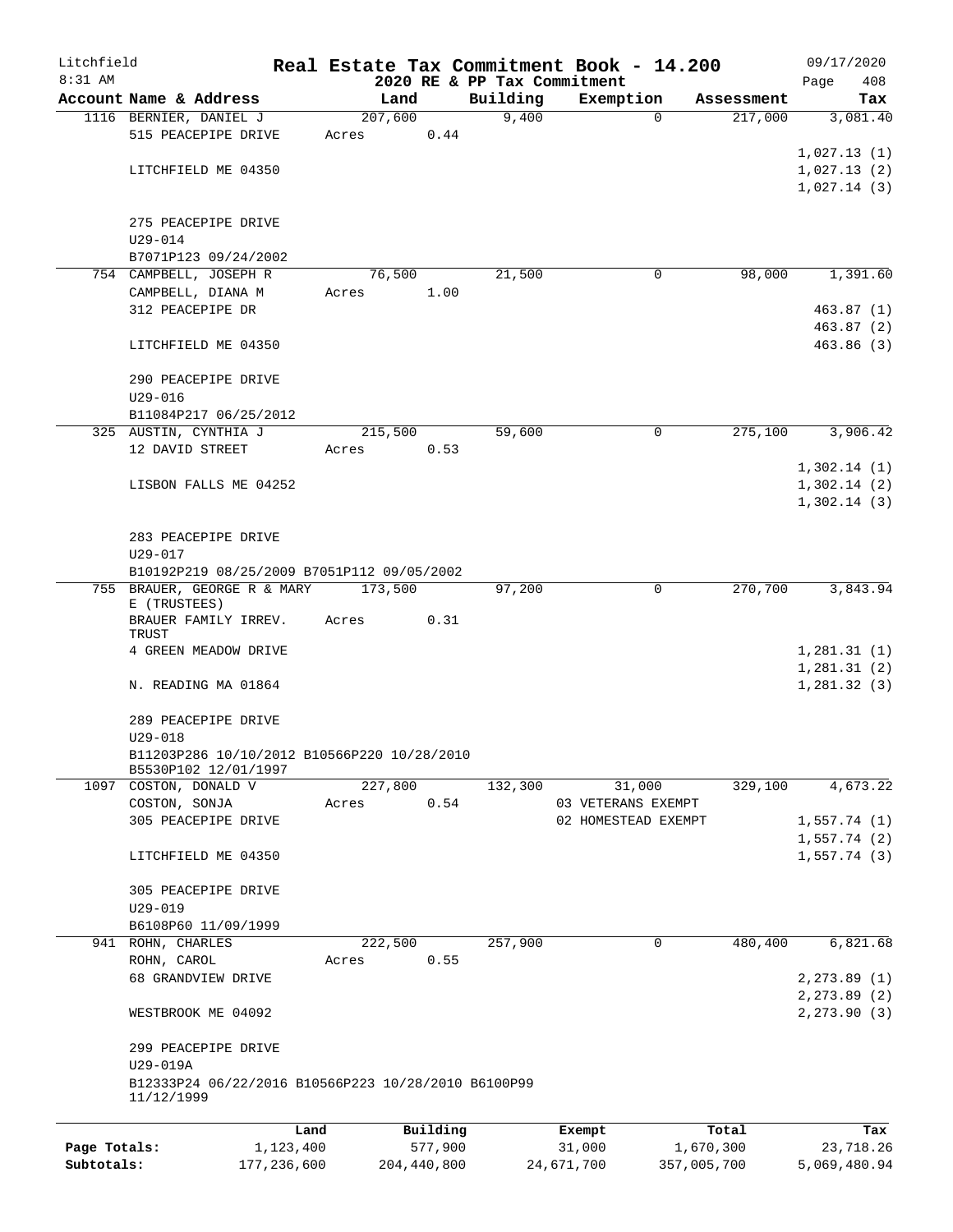| Litchfield |                                                                   |       |         |                     |                             | Real Estate Tax Commitment Book - 14.200 |            | 09/17/2020   |       |
|------------|-------------------------------------------------------------------|-------|---------|---------------------|-----------------------------|------------------------------------------|------------|--------------|-------|
| $8:31$ AM  |                                                                   |       |         |                     | 2020 RE & PP Tax Commitment |                                          |            | Page         | 409   |
|            | Account Name & Address                                            |       | Land    |                     | Building<br>212,500         | Exemption                                | Assessment |              | Tax   |
|            | 1879 CAMPBELL JOSEPH R<br>CAMPBELL DIANA M                        | Acres | 97,400  | 1.30                |                             | 25,000<br>02 HOMESTEAD EXEMPT            | 284,900    | 4,045.58     |       |
|            | 312 PEACEPIPE DRIVE                                               |       |         |                     |                             |                                          |            | 1,348.53(1)  |       |
|            |                                                                   |       |         |                     |                             |                                          |            | 1,348.53(2)  |       |
|            | LITCHFIELD ME 04350                                               |       |         |                     |                             |                                          |            | 1,348.52(3)  |       |
|            | 312 PEACEPIPE DRIVE                                               |       |         |                     |                             |                                          |            |              |       |
|            | $U29 - 020$<br>B9388P49 06/13/2007 B9192P311 12/21/2006 B8483P258 |       |         |                     |                             |                                          |            |              |       |
|            | 06/28/2005 B6910P333                                              |       |         |                     |                             |                                          |            |              |       |
|            | 1880 CAMPBELL JOSEPH R                                            |       | 147,000 |                     | 500                         | 0                                        | 147,500    | 2,094.50     |       |
|            | 312 PEACEPIPE DRIVE                                               | Acres |         | 0.27                |                             |                                          |            |              |       |
|            |                                                                   |       |         |                     |                             |                                          |            | 698.17(1)    |       |
|            | LITCHFIELD ME 04350                                               |       |         |                     |                             |                                          |            | 698.17(2)    |       |
|            |                                                                   |       |         |                     |                             |                                          |            | 698.16(3)    |       |
|            | PEACEPIPE DRIVE                                                   |       |         |                     |                             |                                          |            |              |       |
|            | $U29 - 021$                                                       |       |         |                     |                             |                                          |            |              |       |
|            | B9388P49 06/15/2007 B8483P258 06/28/2005 B6910P333                |       |         |                     |                             |                                          |            |              |       |
|            | 377 LEVASSEUR ROSEMARY                                            |       | 161,400 |                     | 142,300                     | 25,000                                   | 278,700    | 3,957.54     |       |
|            | PO BOX 347                                                        | Acres |         | 0.25                |                             | 02 HOMESTEAD EXEMPT                      |            |              |       |
|            |                                                                   |       |         |                     |                             |                                          |            | 1,319.18(1)  |       |
|            | LITCHFIELD ME 04350                                               |       |         |                     |                             |                                          |            | 1,319.18(2)  |       |
|            |                                                                   |       |         |                     |                             |                                          |            | 1,319.18(3)  |       |
|            |                                                                   |       |         |                     |                             |                                          |            |              |       |
|            | 323 PEACEPIPE DRIVE                                               |       |         |                     |                             |                                          |            |              |       |
|            | $U29 - 022$                                                       |       |         |                     |                             |                                          |            |              |       |
|            | B9388P46 06/13/2007 B5296P109 01/16/1997                          |       |         |                     |                             |                                          |            |              |       |
|            | 74 FAIRFIELD, JAMES C                                             |       | 101,900 |                     | 179,100                     | 25,000                                   | 256,000    | 3,635.20     |       |
|            | FAIRFIELD, MICHELLE A                                             | Acres |         | 2.80                |                             | 02 HOMESTEAD EXEMPT                      |            |              |       |
|            | 12 NORTH EVERGREEN DR                                             |       |         |                     |                             |                                          |            | 1, 211.73(1) |       |
|            |                                                                   |       |         |                     |                             |                                          |            | 1, 211.73(2) |       |
|            | LITCHFIELD ME 04350                                               |       |         |                     |                             |                                          |            | 1, 211.74(3) |       |
|            |                                                                   |       |         |                     |                             |                                          |            |              |       |
|            | 12 NORTH EVERGREEN                                                |       |         |                     |                             |                                          |            |              |       |
|            | $U29 - 023$                                                       |       |         |                     |                             |                                          |            |              |       |
|            | B12414P266 09/16/2016 B5296P123                                   |       |         |                     |                             |                                          |            |              |       |
|            | 1192 DAY, STEPHEN A                                               |       | 57,300  |                     | 103,800                     | 25,000                                   | 136,100    | 1,932.62     |       |
|            | 61 NORTH EVERGREEN                                                | Acres |         | 5.10                |                             | 02 HOMESTEAD EXEMPT                      |            |              |       |
|            | DRIVE                                                             |       |         |                     |                             |                                          |            |              |       |
|            |                                                                   |       |         |                     |                             |                                          |            | 644.21(1)    |       |
|            | LITCHFIELD ME 04350                                               |       |         |                     |                             |                                          |            | 644.21(2)    |       |
|            |                                                                   |       |         |                     |                             |                                          |            | 644.20 (3)   |       |
|            |                                                                   |       |         |                     |                             |                                          |            |              |       |
|            | 61 NORTH EVERGREEN                                                |       |         |                     |                             |                                          |            |              |       |
|            | $U29 - 024 - 1$                                                   |       |         |                     |                             |                                          |            |              |       |
|            | B7530P139 05/11/2003                                              |       |         |                     |                             |                                          |            |              |       |
|            | 594 FITZGERALD JAMES                                              |       | 34,400  |                     | 500                         | 31,000                                   | 3,900      |              | 55.38 |
|            | P O BOX 219                                                       | Acres |         | 5.10                |                             | 02 HOMESTEAD EXEMPT                      |            |              |       |
|            |                                                                   |       |         |                     |                             | 14 WW2 Vet NonRes                        |            | 18.46(1)     |       |
|            | LITCHFIELD ME 04350                                               |       |         |                     |                             |                                          |            | 18.46(2)     |       |
|            |                                                                   |       |         |                     |                             |                                          |            | 18.46(3)     |       |
|            |                                                                   |       |         |                     |                             |                                          |            |              |       |
|            | 45 NORTH EVERGREEN                                                |       |         |                     |                             |                                          |            |              |       |
|            | U29-024-2                                                         |       |         |                     |                             |                                          |            |              |       |
|            | B8431P313 05/31/2005 B3252P166                                    |       |         |                     |                             |                                          |            |              |       |
|            |                                                                   |       |         |                     |                             |                                          |            |              |       |
|            |                                                                   |       |         |                     |                             |                                          |            |              |       |
|            |                                                                   |       |         | <b>D.,;;,,;,,</b> , |                             |                                          |            |              |       |

|              | Land        | Building    | Exempt     | Total       | Tax          |
|--------------|-------------|-------------|------------|-------------|--------------|
| Page Totals: | 599,400     | 638,700     | 131,000    | 1,107,100   | 15,720.82    |
| Subtotals:   | 177,836,000 | 205,079,500 | 24,802,700 | 358,112,800 | 5,085,201.76 |